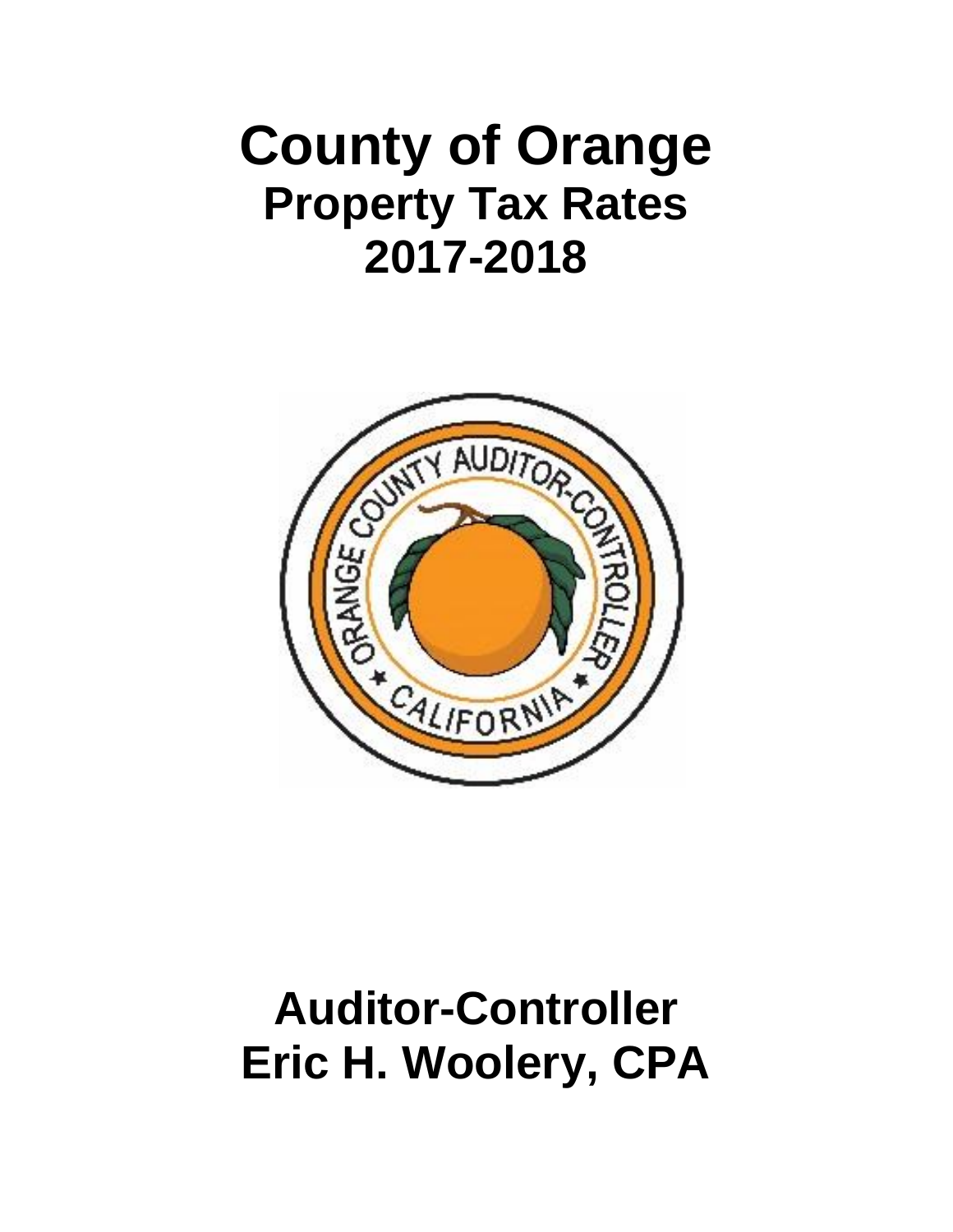#### COUNTY OF ORANGE TAX RATE BOOK<br>2017-2018 INDEX TO TAX RATE PRIME CODES

| TAX RATE AREA  |                                    | PAGE   |
|----------------|------------------------------------|--------|
| IDENTIFICATION | CITIES                             | NUMBER |
|                |                                    |        |
| $00 - 000$     | STATE ASSESSED UNITARY             | 001    |
| $01 - 000$     | ANAHEIM CITY                       | 001    |
| $02 - 000$     | BREA CITY                          | 018    |
| $03 - 000$     | FULLERTON CITY                     | 022    |
| $04 - 000$     | HUNTINGTON BEACH CITY              | 028    |
| $05 - 000$     | LAGUNA BEACH CITY                  | 033    |
| $06 - 000$     | LA HABRA CITY                      | 034    |
| $07 - 000$     | NEWPORT BEACH CITY                 | 042    |
| $08 - 000$     | ORANGE CITY                        | 060    |
| $09 - 000$     | PLACENTIA CITY                     | 078    |
| $10 - 000$     | SAN CLEMENTE CITY                  | 082    |
| $11 - 000$     | SANTA ANA CITY                     | 084    |
| $12 - 000$     | SEAL BEACH CITY                    | 095    |
| $13 - 000$     | TUSTIN CITY                        | 097    |
| $14 - 000$     | BUENA PARK CITY                    | 108    |
| $15 - 000$     | COSTA MESA CITY                    | 112    |
| 16-000         | LA PALMA CITY                      | 135    |
| $17 - 000$     | STANTON CITY                       | 138    |
| $18 - 000$     | GARDEN GROVE CITY                  | 147    |
| $19 - 000$     | CYPRESS CITY                       | 183    |
| $20 - 000$     | WESTMINSTER CITY                   | 185    |
| $21 - 000$     | FOUNTAIN VALLEY CITY               | 199    |
| $22 - 000$     | LOS ALAMITOS CITY                  | 201    |
| $23 - 000$     | SAN JUAN CAPISTRANO CITY           | 202    |
| $24 - 000$     | VILLA PARK CITY                    | 207    |
| $25 - 000$     | YORBA LINDA CITY                   | 207    |
| $26 - 000$     | IRVINE CITY                        | 220    |
| $27 - 000$     | MISSION VIEJO CITY                 | 237    |
| 28-000         | DANA POINT CITY                    | 242    |
| $29 - 000$     | LAGUNA NIGUEL CITY                 | 248    |
| $30 - 000$     | LAKE FOREST CITY                   | 252    |
| $31 - 000$     | LAGUNA HILLS CITY                  | 263    |
| $32 - 000$     | LAGUNA WOODS CITY                  | 268    |
| $33 - 000$     | RANCHO SANTA MARGARITA CITY        | 269    |
| $34 - 000$     | ALISO VIEJO CITY                   | 272    |
|                | SCHOOLS (OUTSIDE CITIES)           |        |
| $53 - 000$     | BREA-OLINDA UNIFIED                | 274    |
| $54 - 000$     | BUENA PARK, FULLERTON UNION HIGH   | 274    |
| $55 - 000$     | NEWPORT-MESA UNIFIED               | 274    |
| $60 - 000$     | FOUNTAIN VALLEY, HB UNION HIGH     | 276    |
| $62 - 000$     | GARDEN GROVE UNIFIED               | 276    |
| $64 - 000$     | HUNTINGTON BEACH                   | 278    |
| 66-000         | LAGUNA BEACH UNIFIED               | 278    |
| 67-000         | LA HABRA, FULLERTON UNION HIGH     | 279    |
| 68-000         | LOS ALAMITOS UNIFIED               | 279    |
| $70 - 000$     | LOWELL JOINT, FULLERTON UNION HIGH | 280    |
| $71 - 000$     | MAGNOLIA, ANAHEIM UNION HIGH       | 280    |
| $73 - 000$     | OCEAN VIEW, HB UNION HIGH          | 281    |
| $76 - 000$     | ORANGE UNIFIED                     | 281    |
| $80 - 000$     | PLACENTIA-YORBA LINDA UNIFIED      | 290    |
| $81 - 000$     | IRVINE UNIFIED                     | 293    |
| $82 - 000$     | CAPISTRANO UNIFIED                 | 293    |
| $83 - 000$     | SANTA ANA UNIFIED                  | 297    |
| $88 - 000$     | SADDLEBACK VALLEY UNIFIED          | 299    |
| $89 - 000$     | TUSTIN UNIFIED                     | 301    |
| $91 - 000$     | WESTMINSTER, HB UNION HIGH         | 310    |
| $93 - 000$     | CENTRALIA, ANAHEIM UNION HIGH      | 312    |

 $-$  A  $-$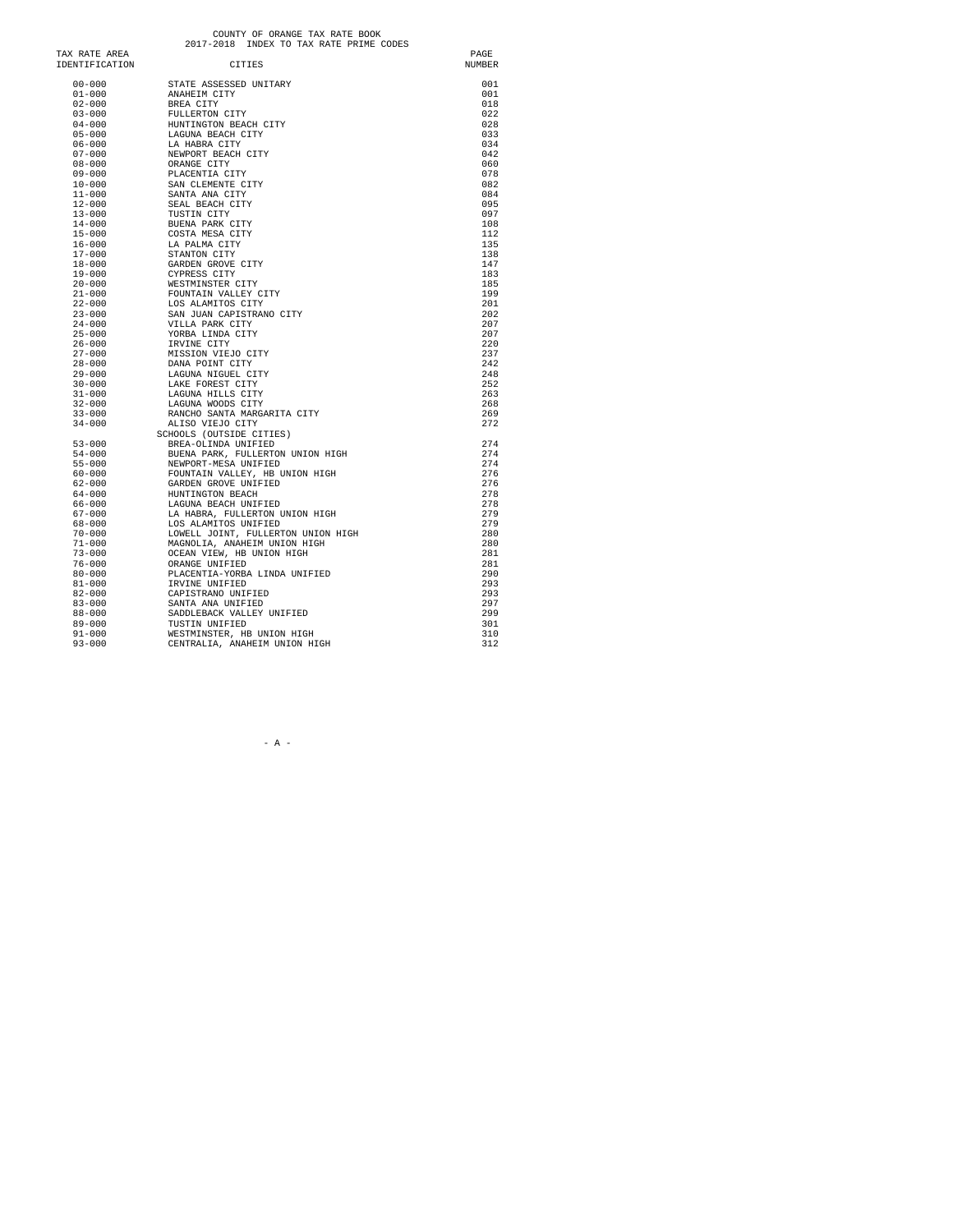\* \* \* \* \* \* \* \* \* \* \* \* \* \* \* \* \* \* \* \* \* \* \* \* \* \* \* \* TAX RATES ARE FIXED BY THE GOVERNING BODY OF EACH CITY AND SPECIAL DISTRICT. THEY ARE GROUPED WITH TAX RATES FIXED BY THE COUNTY BOARD OF SUPERVISORS TO DETERMINE THE TOTAL RATE APPLICABLE TO PROPERTY WITHIN A SPECIFIED AREA. EACH AREA IS ASSIGNED A NUMBER HEREIN. THIS IS CALLED A "TAX RATE AREA". \* \* \* \* \* \* \* \* \* \* \* \* \* \* \* \* \* \* \* \* \* \* \* \* \* \* \* \*

- 
- A1 TAX ON ALL PROPERTY<br>A2 TAX ON LAND AND IMPROVEMENTS<br>A3 TAX ON LAND AND IMPROVEMENTS EXCLUDING MINERAL RIGHTS<br>A4 TAX ON LAND EXCLUDING MINERAL RIGHTS<br>A5 TAX ON LAND EXCLUDING MINERAL RIGHTS
	-

 $-$  B  $-$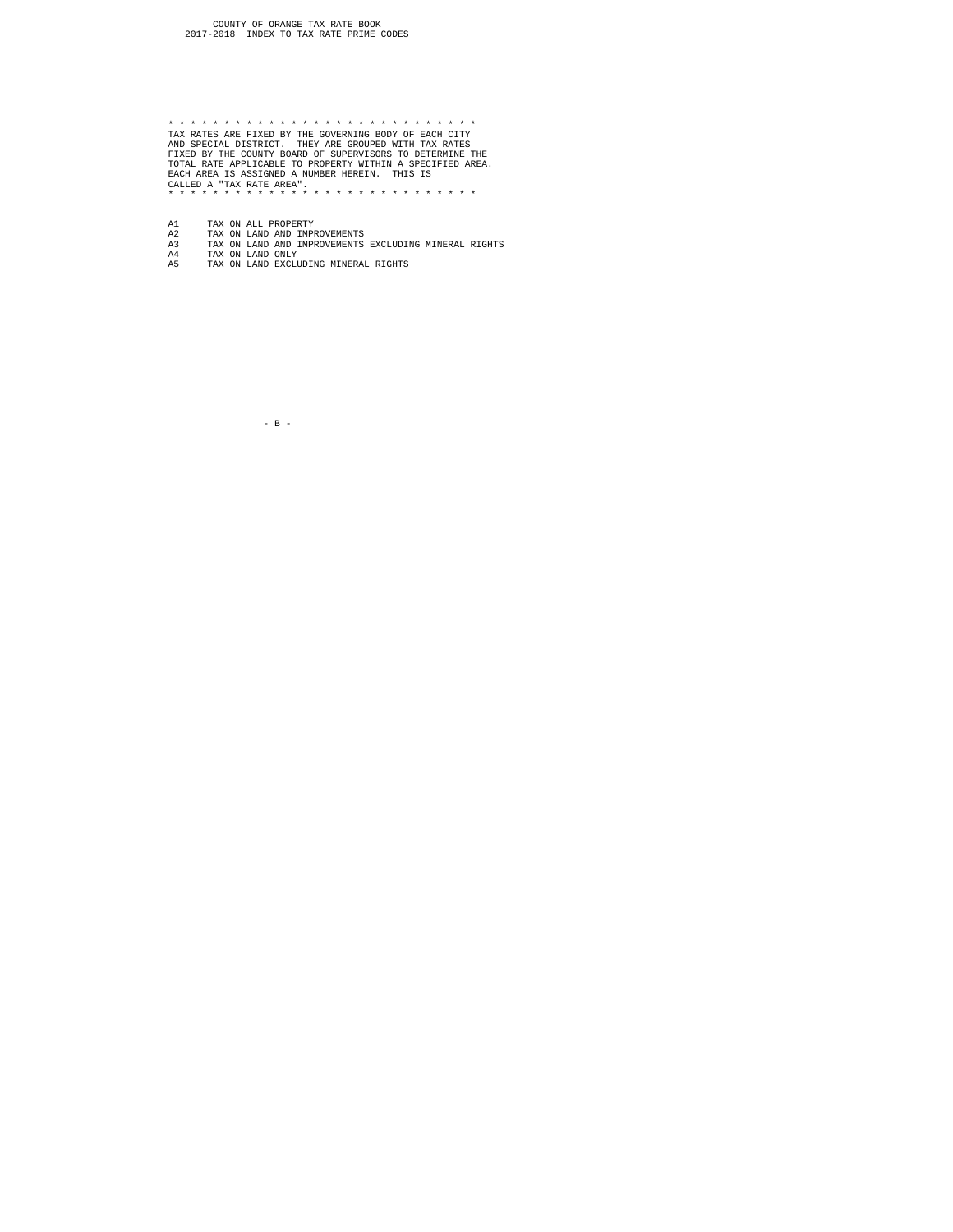## COUNTY OF ORANGE TAX RATE BOOK<br>2017-2018 INDEX TO TAX RATE BY CITIES/DISTRICT<br>ALPHABETIC LIST OF CITIES AND DISTRICTS<br>CONTAINED IN TAX RATE AREA LISTINGS OF THIS BOOK

TAX RATE PER \$100

TYPE<br>OF TAX

| OF TAX                                 | ADMIRINE RILEN 2003 BORD 2005 REPUBBLES 2011 1999<br>ADMIRINE RILEN 2003 BORD REPUBBLES 2011 1991<br>ADMIRINE RILEN 2003 BORD REPUBBLES 2011 1991<br>ADMIRINE RILEN 2003 BORD REPUBBLES 2011 1991<br>ADMIRINE RILEN 2003 BORD REPUBBL | TAX RATE PER \$1<br>FULL VALUE |
|----------------------------------------|---------------------------------------------------------------------------------------------------------------------------------------------------------------------------------------------------------------------------------------|--------------------------------|
| A1                                     |                                                                                                                                                                                                                                       |                                |
| A1                                     |                                                                                                                                                                                                                                       |                                |
| A1                                     |                                                                                                                                                                                                                                       |                                |
| A1<br>A1                               |                                                                                                                                                                                                                                       |                                |
| A1                                     |                                                                                                                                                                                                                                       |                                |
| A1                                     |                                                                                                                                                                                                                                       |                                |
| A1                                     |                                                                                                                                                                                                                                       |                                |
| A1                                     |                                                                                                                                                                                                                                       |                                |
| A1                                     |                                                                                                                                                                                                                                       |                                |
| A1<br>A1                               |                                                                                                                                                                                                                                       |                                |
| A1                                     |                                                                                                                                                                                                                                       |                                |
| A1                                     |                                                                                                                                                                                                                                       |                                |
| A1<br>A1<br>A1<br>A1<br>A1<br>A1<br>A1 |                                                                                                                                                                                                                                       |                                |
|                                        |                                                                                                                                                                                                                                       |                                |
|                                        |                                                                                                                                                                                                                                       |                                |
|                                        |                                                                                                                                                                                                                                       |                                |
|                                        |                                                                                                                                                                                                                                       |                                |
| A1                                     |                                                                                                                                                                                                                                       |                                |
| A1                                     |                                                                                                                                                                                                                                       |                                |
| A1                                     |                                                                                                                                                                                                                                       |                                |
| A1                                     |                                                                                                                                                                                                                                       |                                |
| A1                                     |                                                                                                                                                                                                                                       |                                |
| A1                                     |                                                                                                                                                                                                                                       |                                |
| A1<br>A1                               |                                                                                                                                                                                                                                       |                                |
| A1                                     |                                                                                                                                                                                                                                       |                                |
| A1                                     |                                                                                                                                                                                                                                       |                                |
| A1                                     |                                                                                                                                                                                                                                       |                                |
| A1                                     |                                                                                                                                                                                                                                       |                                |
| A1                                     |                                                                                                                                                                                                                                       |                                |
| A1<br>A1                               |                                                                                                                                                                                                                                       |                                |
| A1                                     |                                                                                                                                                                                                                                       |                                |
| A1                                     |                                                                                                                                                                                                                                       |                                |
| A1                                     |                                                                                                                                                                                                                                       |                                |
| A1                                     |                                                                                                                                                                                                                                       |                                |
| A1                                     |                                                                                                                                                                                                                                       |                                |
| A1<br>A1                               |                                                                                                                                                                                                                                       |                                |
| A1                                     |                                                                                                                                                                                                                                       |                                |
| A1                                     |                                                                                                                                                                                                                                       |                                |
| A1<br>A1<br>A1<br>A1<br>A1             |                                                                                                                                                                                                                                       |                                |
|                                        |                                                                                                                                                                                                                                       |                                |
|                                        |                                                                                                                                                                                                                                       |                                |
|                                        |                                                                                                                                                                                                                                       |                                |
| A1<br>A1                               |                                                                                                                                                                                                                                       |                                |
| A1                                     |                                                                                                                                                                                                                                       |                                |
| A1                                     |                                                                                                                                                                                                                                       |                                |
| A1                                     |                                                                                                                                                                                                                                       |                                |
| A1                                     |                                                                                                                                                                                                                                       |                                |
| A1                                     |                                                                                                                                                                                                                                       |                                |
| A1<br>A1                               |                                                                                                                                                                                                                                       |                                |
| A1                                     |                                                                                                                                                                                                                                       |                                |
| A1                                     |                                                                                                                                                                                                                                       |                                |
| A1                                     |                                                                                                                                                                                                                                       |                                |
| A1                                     |                                                                                                                                                                                                                                       |                                |
| A1                                     |                                                                                                                                                                                                                                       |                                |
| A1<br>A1                               |                                                                                                                                                                                                                                       |                                |
| A1                                     |                                                                                                                                                                                                                                       |                                |
| A1                                     |                                                                                                                                                                                                                                       |                                |
| A1                                     |                                                                                                                                                                                                                                       |                                |
| A1                                     |                                                                                                                                                                                                                                       |                                |
| A1                                     |                                                                                                                                                                                                                                       |                                |
| A1                                     |                                                                                                                                                                                                                                       |                                |
| A1<br>A1                               |                                                                                                                                                                                                                                       |                                |
| A1                                     |                                                                                                                                                                                                                                       |                                |
| A1                                     |                                                                                                                                                                                                                                       |                                |
| A1                                     |                                                                                                                                                                                                                                       |                                |
| A1                                     |                                                                                                                                                                                                                                       |                                |

 $-$  C  $-$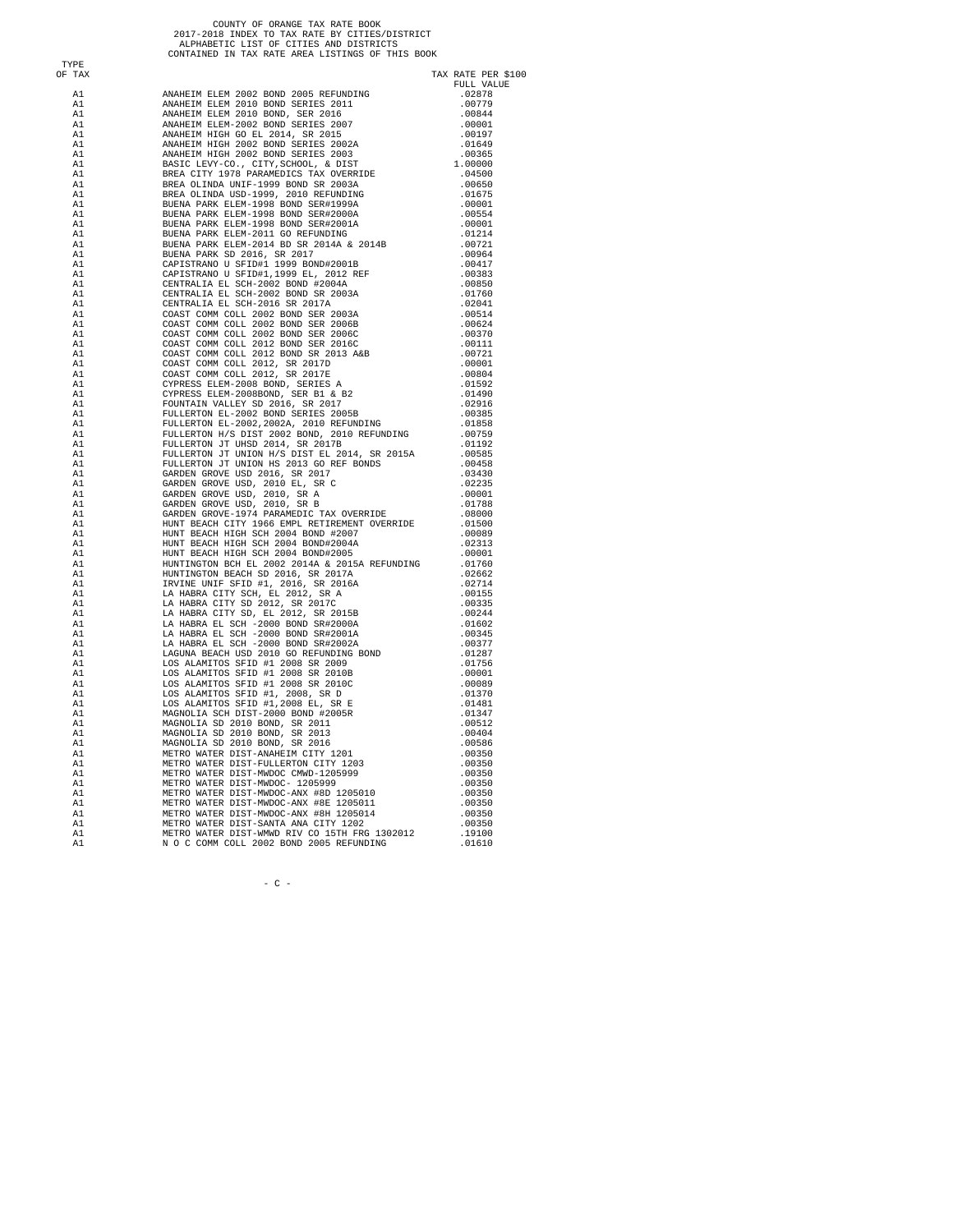## COUNTY OF ORANGE TAX RATE BOOK<br>2017-2018 INDEX TO TAX RATE BY CITIES/DISTRICT<br>ALPHABETIC LIST OF CITIES AND DISTRICTS<br>CONTAINED IN TAX RATE AREA LISTINGS OF THIS BOOK

TYPE<br>OF TAX

| А              | 1                                                                                                                           |
|----------------|-----------------------------------------------------------------------------------------------------------------------------|
| 7              | $\overline{1}$                                                                                                              |
| l<br>ļ         | $\overline{1}$                                                                                                              |
| į              | ׇ֦֘֝<br>l<br>֘֝֬                                                                                                            |
|                | l<br>ï                                                                                                                      |
| į              | $\mathbf{1}$<br>$\mathbf{1}$                                                                                                |
| ١<br>Δ         | 1                                                                                                                           |
| ļ              | $\frac{1}{2}$<br>l                                                                                                          |
| 1              | $\mathbf{1}$                                                                                                                |
| į<br>J         | í<br>l                                                                                                                      |
| 7              | í<br>֖֖֖֖ׅ֖֖֖֖֖֧֖֪֪֪ׅ֧֧֪֪֪֪֪֪֪֪֪֪֪֪֪֪֪֪֪ׅ֚֚֚֚֚֚֚֚֚֚֚֚֚֚֚֚֚֚֚֚֚֚֚֚֚֚֡֬֡֡֡֬֝֝֓֞֡֬֓֞֡֞֡֓֞֡֓֞֡֞֞֞֝֬֞֝<br>1                      |
|                | ֺ֚֝<br>1                                                                                                                    |
|                | $\ddot{\phantom{a}}$<br>l                                                                                                   |
|                | $\frac{1}{2}$<br>1                                                                                                          |
|                | $\mathbf{1}$<br>$\overline{1}$                                                                                              |
| į              | í<br>l                                                                                                                      |
| Ā              | í<br>֖֖֖֖ׅׅ֧֪֧֖֚֚֚֚֚֚֚֚֚֚֚֚֚֚֚֚֚֚֚֡֬֡֡֡֬֝֡֡֬֝֬֝֓֞֞֡֡֬֓֞֡֬֝֬֝֓֞֝֬֝֞֞<br>1                                                    |
| P              | $\overline{a}$<br>1                                                                                                         |
| ŗ<br>Ī         | $\overline{1}$                                                                                                              |
| A              | $\frac{1}{1}$<br>$\overline{1}$                                                                                             |
| 7              |                                                                                                                             |
| l<br>j         | $\mathbf{1}$                                                                                                                |
| Ā              | $\overline{1}$<br>l<br>ĺ                                                                                                    |
| Ā              | 1<br>ֺ֚֝                                                                                                                    |
| ļ              | 1<br>$\overline{1}$                                                                                                         |
|                | l                                                                                                                           |
| į<br>ì<br>7    | $\overline{1}$<br>ׇ֘֝֬֝                                                                                                     |
| ļ              | $\mathbf{1}$                                                                                                                |
| A              | í<br>l                                                                                                                      |
| A              | l<br>í<br>1                                                                                                                 |
| P              | $\overline{a}$<br>۱                                                                                                         |
| l,             | $\overline{1}$                                                                                                              |
| A              | l<br>$\mathbf{1}$                                                                                                           |
| Δ              | $\frac{1}{1}$                                                                                                               |
| A              |                                                                                                                             |
| j<br>Ą         | $\overline{1}$<br>l<br>ĺ                                                                                                    |
| A              | 1<br>$\overline{a}$                                                                                                         |
| ļ<br>l         | 1<br>$\overline{1}$                                                                                                         |
|                | ï<br>l                                                                                                                      |
|                | 1                                                                                                                           |
| į              | $\begin{array}{c} \begin{array}{c} \hline \end{array} \\ \hline \end{array}$<br>ī                                           |
| ļ              | $\mathbf{1}$                                                                                                                |
| A              | l<br>$\overline{1}$                                                                                                         |
| A              | $\overline{a}$<br>1                                                                                                         |
| l,             | $\mathbf{1}$<br>l                                                                                                           |
| 7<br>j         | $\mathbf{1}$                                                                                                                |
| А              | $\ddot{\phantom{0}}$<br>$\begin{array}{c} \begin{array}{c} \hline \end{array} \\ \hline \end{array}$<br>1<br>$\overline{1}$ |
| Ą<br>1         | $\mathbf{1}$                                                                                                                |
| A              | $\overline{1}$                                                                                                              |
|                | J<br>1                                                                                                                      |
|                | $\overline{1}$                                                                                                              |
|                | į<br>$\overline{1}$                                                                                                         |
|                | 1                                                                                                                           |
|                | $\begin{array}{c} \begin{array}{c} \hline \end{array} \\ \hline \end{array}$<br>$\mathbf{1}$                                |
|                | $\mathbf{1}$                                                                                                                |
| į              | í<br>l                                                                                                                      |
| Z              | $\frac{4}{4}$                                                                                                               |
| Þ<br>1         | $\overline{4}$                                                                                                              |
| ١<br>.<br>А    | 4                                                                                                                           |
| A              | 4                                                                                                                           |
| j<br>Ą         | $\frac{1}{4}$                                                                                                               |
| $\overline{A}$ | 4                                                                                                                           |
| $\overline{A}$ | $\frac{4}{4}$                                                                                                               |
| p              |                                                                                                                             |
|                | l                                                                                                                           |
| ņ              | ١                                                                                                                           |
|                |                                                                                                                             |
|                | į                                                                                                                           |
|                | ١                                                                                                                           |
|                |                                                                                                                             |
|                | í                                                                                                                           |
| j<br>ï         | 4                                                                                                                           |
|                |                                                                                                                             |
|                | ļ<br>ź                                                                                                                      |
| Ā              | 4                                                                                                                           |
| Ā              | ١                                                                                                                           |
|                |                                                                                                                             |

| OF TAX   |                                                                              | TAX RATE PER \$100<br>FULL VALUE |
|----------|------------------------------------------------------------------------------|----------------------------------|
|          |                                                                              |                                  |
|          |                                                                              |                                  |
|          |                                                                              |                                  |
|          |                                                                              |                                  |
|          |                                                                              |                                  |
|          |                                                                              |                                  |
|          |                                                                              |                                  |
|          |                                                                              |                                  |
|          |                                                                              |                                  |
|          |                                                                              |                                  |
|          |                                                                              |                                  |
|          |                                                                              |                                  |
|          |                                                                              |                                  |
|          |                                                                              |                                  |
|          |                                                                              |                                  |
|          |                                                                              |                                  |
|          |                                                                              |                                  |
|          |                                                                              |                                  |
|          |                                                                              |                                  |
|          |                                                                              |                                  |
|          |                                                                              |                                  |
|          |                                                                              |                                  |
|          |                                                                              |                                  |
|          |                                                                              |                                  |
|          |                                                                              |                                  |
|          |                                                                              |                                  |
|          |                                                                              |                                  |
|          |                                                                              |                                  |
|          |                                                                              |                                  |
|          |                                                                              |                                  |
|          |                                                                              |                                  |
|          |                                                                              |                                  |
|          |                                                                              |                                  |
|          |                                                                              |                                  |
|          |                                                                              |                                  |
|          |                                                                              |                                  |
|          |                                                                              |                                  |
|          |                                                                              |                                  |
|          |                                                                              |                                  |
|          |                                                                              |                                  |
|          |                                                                              |                                  |
|          |                                                                              |                                  |
|          |                                                                              |                                  |
|          |                                                                              |                                  |
|          |                                                                              |                                  |
|          |                                                                              |                                  |
|          |                                                                              |                                  |
|          |                                                                              |                                  |
|          |                                                                              |                                  |
|          |                                                                              |                                  |
|          |                                                                              |                                  |
|          |                                                                              |                                  |
|          |                                                                              |                                  |
|          |                                                                              |                                  |
|          |                                                                              |                                  |
|          |                                                                              |                                  |
|          |                                                                              |                                  |
|          |                                                                              |                                  |
| A4       | IRVINE RANCH WATER DIST-ID #253                                              | .02100                           |
| A4<br>A4 | IRVINE RANCH WATER DIST-ID #288<br>IRVINE RANCH WATER ID #240 BOND FUND      | .01000<br>.01500                 |
| A4       | IRVINE RANCH WATER ID#113-1989 BOND                                          | .04000                           |
| A4       | IRVINE RANCH WATER ID#188-1989 BOND                                          | .07350                           |
| A4       | IRVINE RANCH WATER ID#213-1989 BOND                                          | .05900                           |
| AA       | IRVINE RANCH WATER ID#252-1989 BOND                                          | .00001                           |
| A4       | MOULTON NIGUEL WATER ID #7 BOND                                              | .05179                           |
| A4<br>A4 | SANTA MARGARITA WATER ID#2-1968 BOND<br>SANTA MARGARITA WATER ID#3 1978 BOND | .01100<br>.28110                 |
| A4       | SANTA MARGARITA WATER ID#4 1978 BOND                                         | .10000                           |
| A4       | SANTA MARGARITA WATER ID#4A 1984 BOND                                        | .19790                           |
| A4       | SANTA MARGARITA WATER ID#4B 1984 BOND                                        | .24960                           |
| A4       | SANTA MARGARITA WATER ID#4C 1984 BOND                                        | .03040                           |
| A4       | SANTA MARGARITA WATER ID#4D 1984 BOND                                        | .02250                           |
| A4       | SANTA MARGARITA WATER ID#4E 1984 BOND<br>$-$ D $-$                           | .06050                           |
|          |                                                                              |                                  |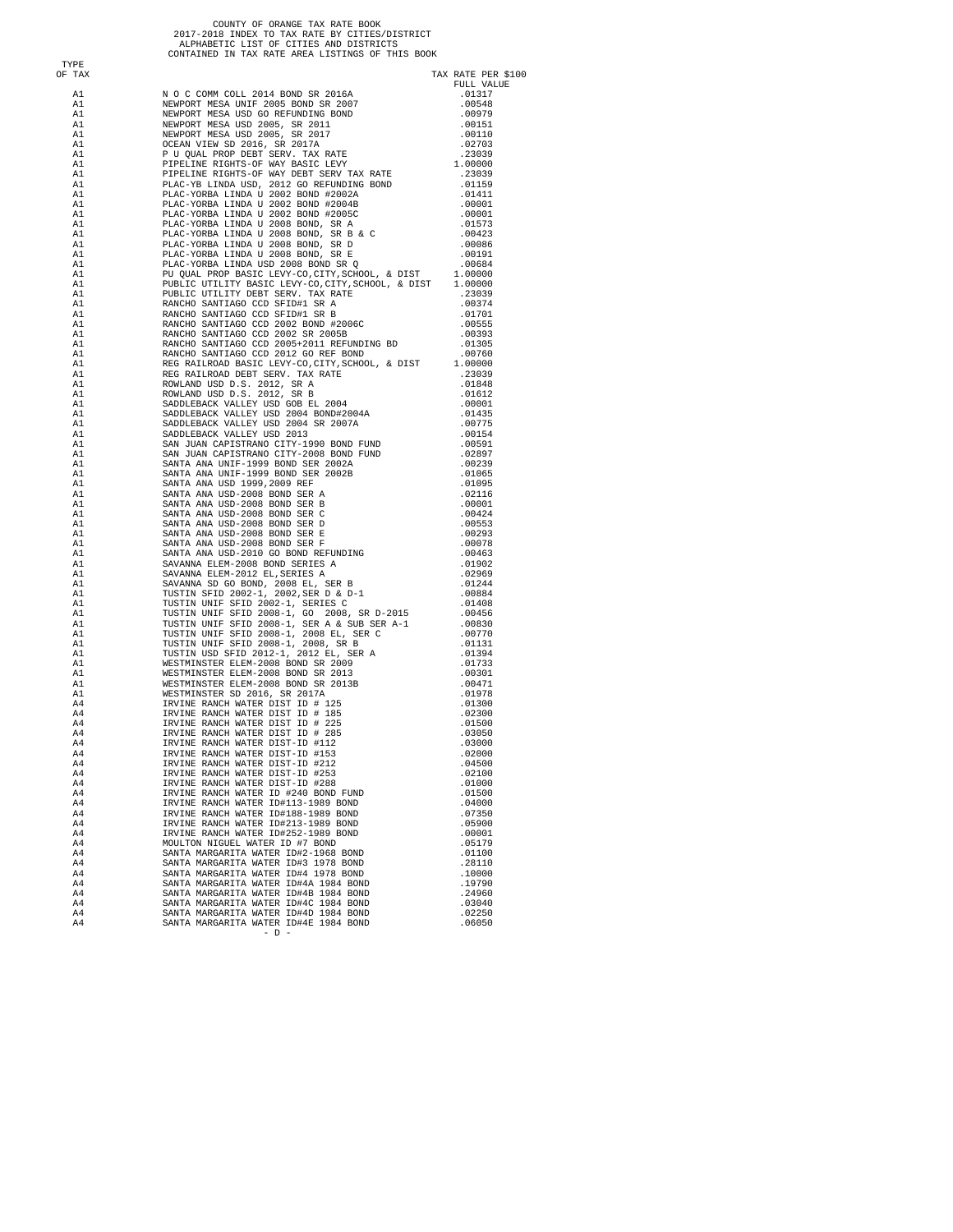| COUNTY OF ORANGE TAX RATE BOOK<br>2017-2018 TRA TAX RATES                                                                                                             |                                    |                                                                                      |          |       |       |       |       |       |       |       |       |       |       |       |       |       |       |      |      |      |            |            |  |  |  |
|-----------------------------------------------------------------------------------------------------------------------------------------------------------------------|------------------------------------|--------------------------------------------------------------------------------------|----------|-------|-------|-------|-------|-------|-------|-------|-------|-------|-------|-------|-------|-------|-------|------|------|------|------------|------------|--|--|--|
| DISTRICT                                                                                                                                                              |                                    | $\begin{array}{ccccc}\n\text{TAX RATE} & & & \text{DISTRICT} \\ \hline\n\end{array}$ | TAX RATE |       |       |       |       |       |       |       |       |       |       |       |       |       |       |      |      |      |            |            |  |  |  |
| $00 - 001$                                                                                                                                                            |                                    |                                                                                      |          |       |       |       |       |       |       |       |       |       |       |       |       |       |       |      |      |      |            |            |  |  |  |
|                                                                                                                                                                       |                                    |                                                                                      |          |       |       |       |       |       |       |       |       |       |       |       |       |       |       |      |      |      |            |            |  |  |  |
|                                                                                                                                                                       |                                    |                                                                                      |          |       |       |       |       |       |       |       |       |       |       |       |       |       |       |      |      |      |            |            |  |  |  |
|                                                                                                                                                                       |                                    |                                                                                      |          |       |       |       |       |       |       |       |       |       |       |       |       |       |       |      |      |      |            |            |  |  |  |
|                                                                                                                                                                       |                                    |                                                                                      |          |       |       |       |       |       |       |       |       |       |       |       |       |       |       |      |      |      |            |            |  |  |  |
|                                                                                                                                                                       |                                    | TOTAL TAX RATE                                                                       |          |       |       |       |       |       |       |       |       |       |       |       |       |       |       |      |      |      |            |            |  |  |  |
| $01 - 001$                                                                                                                                                            |                                    |                                                                                      |          |       |       |       |       |       |       |       |       |       |       |       |       |       |       |      |      |      |            |            |  |  |  |
|                                                                                                                                                                       |                                    |                                                                                      |          |       |       |       |       |       |       |       |       |       |       |       |       |       |       |      |      |      |            |            |  |  |  |
|                                                                                                                                                                       |                                    |                                                                                      |          |       |       |       |       |       |       |       |       |       |       |       |       |       |       |      |      |      |            |            |  |  |  |
|                                                                                                                                                                       |                                    |                                                                                      |          |       |       |       |       |       |       |       |       |       |       |       |       |       |       |      |      |      |            |            |  |  |  |
|                                                                                                                                                                       |                                    |                                                                                      |          |       |       |       |       |       |       |       |       |       |       |       |       |       |       |      |      |      |            |            |  |  |  |
|                                                                                                                                                                       |                                    |                                                                                      |          |       |       |       |       |       |       |       |       |       |       |       |       |       |       |      |      |      |            |            |  |  |  |
|                                                                                                                                                                       |                                    |                                                                                      |          |       |       |       |       |       |       |       |       |       |       |       |       |       |       |      |      |      |            |            |  |  |  |
|                                                                                                                                                                       |                                    |                                                                                      |          |       |       |       |       |       |       |       |       |       |       |       |       |       |       |      |      |      |            |            |  |  |  |
|                                                                                                                                                                       |                                    |                                                                                      |          |       |       |       |       |       |       |       |       |       |       |       |       |       |       |      |      |      |            |            |  |  |  |
|                                                                                                                                                                       |                                    |                                                                                      |          |       |       |       |       |       |       |       |       |       |       |       |       |       |       |      |      |      |            |            |  |  |  |
|                                                                                                                                                                       |                                    |                                                                                      |          |       |       |       |       |       |       |       |       |       |       |       |       |       |       |      |      |      |            |            |  |  |  |
|                                                                                                                                                                       |                                    |                                                                                      |          |       |       |       |       |       |       |       |       |       |       |       |       |       |       |      |      |      |            |            |  |  |  |
|                                                                                                                                                                       |                                    |                                                                                      |          |       |       |       |       |       |       |       |       |       |       |       |       |       |       |      |      |      |            |            |  |  |  |
|                                                                                                                                                                       |                                    |                                                                                      |          |       |       |       |       |       |       |       |       |       |       |       |       |       |       |      |      |      |            |            |  |  |  |
|                                                                                                                                                                       |                                    |                                                                                      |          |       |       |       |       |       |       |       |       |       |       |       |       |       |       |      |      |      |            |            |  |  |  |
|                                                                                                                                                                       |                                    |                                                                                      |          |       |       |       |       |       |       |       |       |       |       |       |       |       |       |      |      |      |            |            |  |  |  |
|                                                                                                                                                                       |                                    |                                                                                      |          |       |       |       |       |       |       |       |       |       |       |       |       |       |       |      |      |      |            |            |  |  |  |
|                                                                                                                                                                       |                                    |                                                                                      |          |       |       |       |       |       |       |       |       |       |       |       |       |       |       |      |      |      |            |            |  |  |  |
|                                                                                                                                                                       |                                    |                                                                                      |          |       |       |       |       |       |       |       |       |       |       |       |       |       |       |      |      |      |            |            |  |  |  |
|                                                                                                                                                                       |                                    |                                                                                      |          |       |       |       |       |       |       |       |       |       |       |       |       |       |       |      |      |      |            |            |  |  |  |
|                                                                                                                                                                       |                                    |                                                                                      |          |       |       |       |       |       |       |       |       |       |       |       |       |       |       |      |      |      |            |            |  |  |  |
|                                                                                                                                                                       |                                    |                                                                                      |          |       |       |       |       |       |       |       |       |       |       |       |       |       |       |      |      |      |            |            |  |  |  |
|                                                                                                                                                                       |                                    |                                                                                      |          |       |       |       |       |       |       |       |       |       |       |       |       |       |       |      |      |      |            |            |  |  |  |
|                                                                                                                                                                       |                                    |                                                                                      |          |       |       |       |       |       |       |       |       |       |       |       |       |       |       |      |      |      |            |            |  |  |  |
| $\n\n\nMEFRO WATE DIST-ANAEEM C TUTY 1201\nAAI\n.0048\nAAI\n.0048\nAAI\n.0048\nAAI\n.0048\nAAI\n.0048\nAAI\n.0048\nAAI\n.0048\nAAI\n.0048\nAAI\n0048\nAAI\n0048\nAAI$ | MEFRO WATE DIST-ANAEEM C TUTY 1201 | AAI                                                                                  | .0048    | AAI   | .0048 | AAI   | .0048 | AAI   | .0048 | AAI   | .0048 | AAI   | .0048 | AAI   | .0048 | AAI   | .0048 | AAI  | 0048 | AAI  | 0048       | AAI </math |  |  |  |
| MEFRO WATE DIST-ANAEEM C TUTY 1201                                                                                                                                    | AAI                                | .0048                                                                                | AAI      | .0048 | AAI   | .0048 | AAI   | .0048 | AAI   | .0048 | AAI   | .0048 | AAI   | .0048 | AAI   | .0048 | AAI   | 0048 | AAI  | 0048 | AAI </math |            |  |  |  |
|                                                                                                                                                                       |                                    |                                                                                      |          |       |       |       |       |       |       |       |       |       |       |       |       |       |       |      |      |      |            |            |  |  |  |
|                                                                                                                                                                       |                                    |                                                                                      |          |       |       |       |       |       |       |       |       |       |       |       |       |       |       |      |      |      |            |            |  |  |  |
|                                                                                                                                                                       |                                    |                                                                                      |          |       |       |       |       |       |       |       |       |       |       |       |       |       |       |      |      |      |            |            |  |  |  |
|                                                                                                                                                                       |                                    |                                                                                      |          |       |       |       |       |       |       |       |       |       |       |       |       |       |       |      |      |      |            |            |  |  |  |
|                                                                                                                                                                       |                                    |                                                                                      |          |       |       |       |       |       |       |       |       |       |       |       |       |       |       |      |      |      |            |            |  |  |  |
|                                                                                                                                                                       |                                    |                                                                                      |          |       |       |       |       |       |       |       |       |       |       |       |       |       |       |      |      |      |            |            |  |  |  |
|                                                                                                                                                                       |                                    |                                                                                      |          |       |       |       |       |       |       |       |       |       |       |       |       |       |       |      |      |      |            |            |  |  |  |
|                                                                                                                                                                       |                                    |                                                                                      |          |       |       |       |       |       |       |       |       |       |       |       |       |       |       |      |      |      |            |            |  |  |  |
|                                                                                                                                                                       |                                    |                                                                                      |          |       |       |       |       |       |       |       |       |       |       |       |       |       |       |      |      |      |            |            |  |  |  |
|                                                                                                                                                                       |                                    |                                                                                      |          |       |       |       |       |       |       |       |       |       |       |       |       |       |       |      |      |      |            |            |  |  |  |
|                                                                                                                                                                       |                                    |                                                                                      |          |       |       |       |       |       |       |       |       |       |       |       |       |       |       |      |      |      |            |            |  |  |  |
|                                                                                                                                                                       |                                    |                                                                                      |          |       |       |       |       |       |       |       |       |       |       |       |       |       |       |      |      |      |            |            |  |  |  |
|                                                                                                                                                                       |                                    |                                                                                      |          |       |       |       |       |       |       |       |       |       |       |       |       |       |       |      |      |      |            |            |  |  |  |
|                                                                                                                                                                       |                                    |                                                                                      |          |       |       |       |       |       |       |       |       |       |       |       |       |       |       |      |      |      |            |            |  |  |  |
|                                                                                                                                                                       |                                    |                                                                                      |          |       |       |       |       |       |       |       |       |       |       |       |       |       |       |      |      |      |            |            |  |  |  |
|                                                                                                                                                                       |                                    |                                                                                      |          |       |       |       |       |       |       |       |       |       |       |       |       |       |       |      |      |      |            |            |  |  |  |
|                                                                                                                                                                       |                                    | TOTAL TAX RATE                                                                       | 1.03363  |       |       |       |       |       |       |       |       |       |       |       |       |       |       |      |      |      |            |            |  |  |  |
|                                                                                                                                                                       |                                    |                                                                                      |          |       |       |       |       |       |       |       |       |       |       |       |       |       |       |      |      |      |            |            |  |  |  |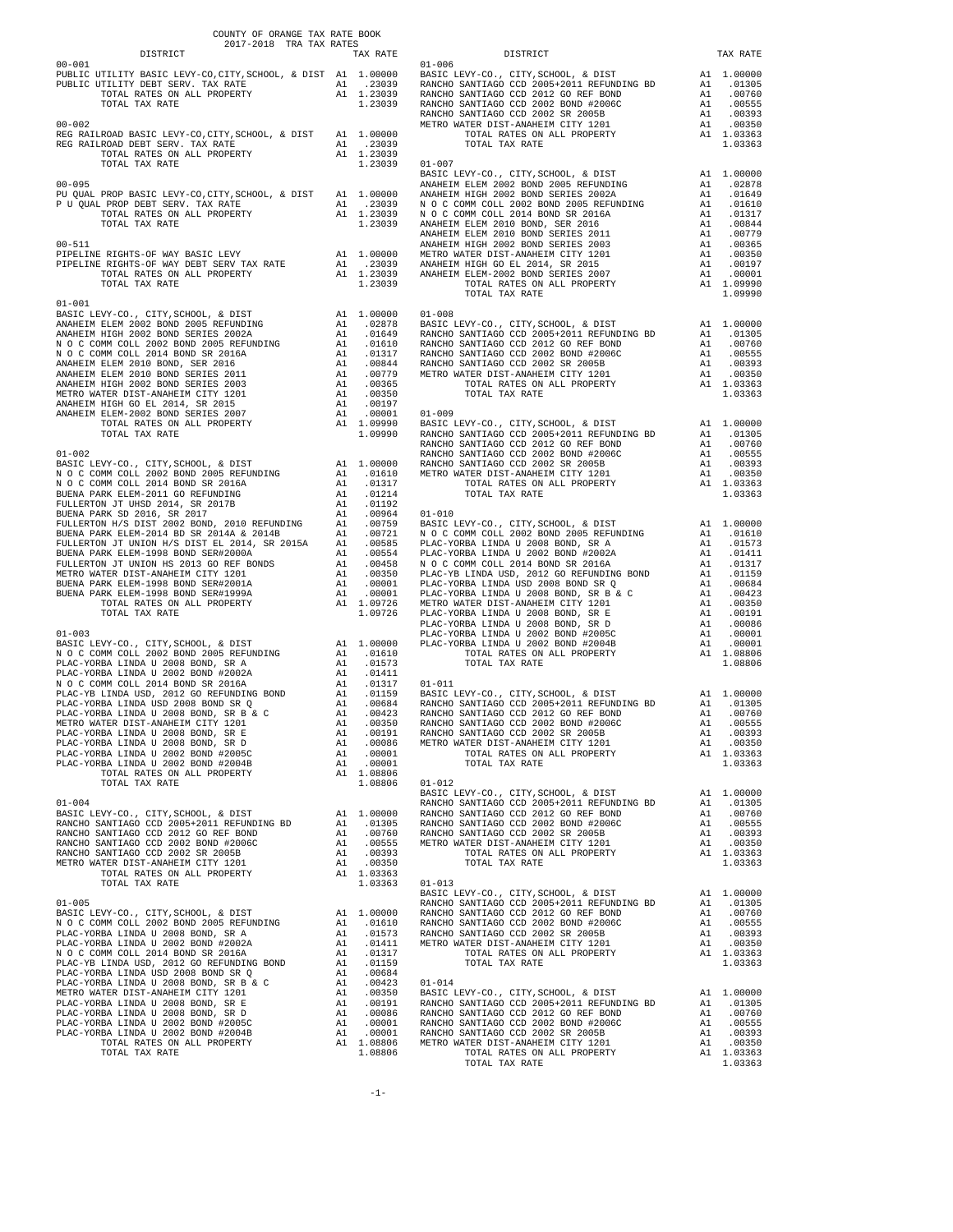|                | TAX RATE<br>DISTRICT |         | DISTRICT   | TAX RATE |
|----------------|----------------------|---------|------------|----------|
|                |                      |         |            |          |
|                |                      |         |            |          |
|                |                      |         |            |          |
|                |                      |         |            |          |
|                |                      |         |            |          |
|                |                      |         |            |          |
|                |                      |         |            |          |
|                |                      |         |            |          |
|                |                      |         |            |          |
|                |                      |         |            |          |
|                |                      |         |            |          |
|                |                      |         |            |          |
|                |                      |         |            |          |
|                |                      |         |            |          |
|                |                      |         |            |          |
|                |                      |         |            |          |
|                |                      |         |            |          |
|                |                      |         |            |          |
|                |                      |         |            |          |
|                |                      |         |            |          |
|                |                      |         |            |          |
|                |                      |         |            |          |
|                |                      |         |            |          |
|                |                      |         |            |          |
|                |                      |         |            |          |
|                |                      |         |            |          |
|                |                      |         |            |          |
|                |                      |         |            |          |
|                |                      |         |            |          |
|                |                      |         |            |          |
|                |                      |         |            |          |
|                |                      |         |            |          |
|                |                      |         |            |          |
|                |                      |         |            |          |
|                |                      |         |            |          |
|                |                      |         |            |          |
|                |                      |         |            |          |
|                |                      |         |            |          |
|                |                      |         |            |          |
|                |                      |         |            |          |
|                |                      |         |            |          |
|                |                      |         |            |          |
|                |                      |         |            |          |
|                |                      |         |            |          |
|                |                      |         |            |          |
|                |                      |         |            |          |
|                |                      |         |            |          |
|                |                      |         |            |          |
|                |                      |         |            |          |
|                |                      |         |            |          |
|                |                      |         |            |          |
|                |                      |         |            |          |
|                |                      |         |            |          |
|                |                      |         |            |          |
|                |                      |         |            |          |
|                |                      |         |            |          |
|                |                      |         |            |          |
|                |                      |         |            |          |
|                |                      |         |            |          |
|                |                      |         |            |          |
|                |                      |         |            |          |
|                |                      |         |            |          |
|                |                      |         |            |          |
|                |                      |         |            |          |
|                |                      |         |            |          |
|                |                      |         |            |          |
|                |                      |         |            |          |
|                |                      |         |            |          |
|                |                      |         | $01 - 029$ |          |
|                |                      |         |            |          |
|                |                      |         |            |          |
|                |                      |         |            |          |
|                |                      |         |            |          |
|                |                      |         |            |          |
|                |                      |         |            |          |
|                |                      |         |            |          |
|                |                      |         |            |          |
|                |                      |         |            |          |
|                |                      |         |            |          |
|                |                      |         |            |          |
|                |                      |         |            |          |
|                |                      |         |            |          |
|                |                      |         |            |          |
|                |                      |         |            |          |
|                |                      |         |            |          |
|                |                      |         |            |          |
|                |                      |         |            |          |
|                |                      |         |            |          |
|                |                      |         |            |          |
|                |                      |         |            |          |
|                |                      |         |            |          |
|                |                      |         |            |          |
|                |                      |         |            |          |
|                |                      |         |            |          |
| TOTAL TAX RATE |                      | 1.03363 |            |          |
|                |                      |         |            |          |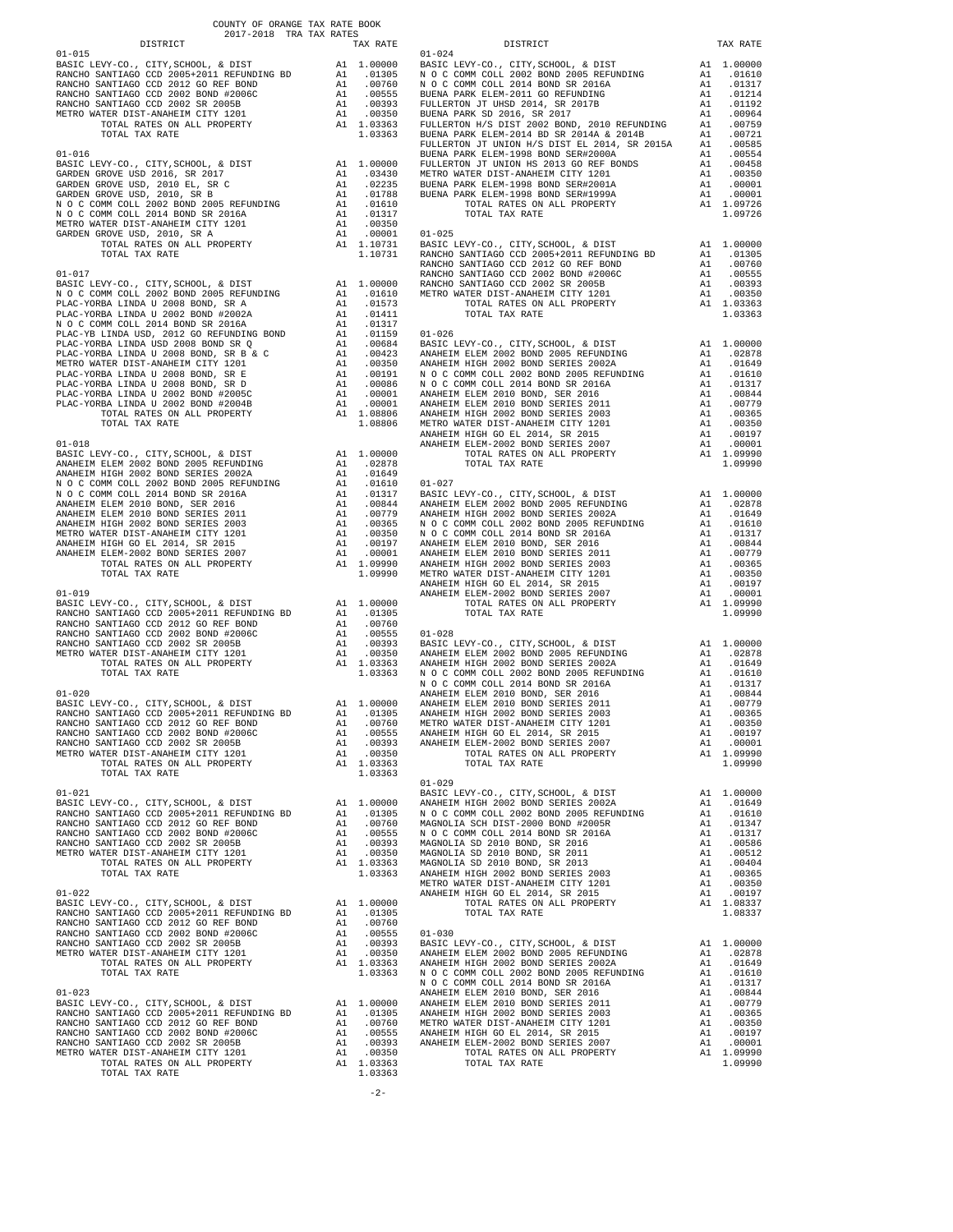| $01 - 031$                                                                                                                                                                                                                                                                                                                                                                                                                       |    |                      | $01 - 038$ |
|----------------------------------------------------------------------------------------------------------------------------------------------------------------------------------------------------------------------------------------------------------------------------------------------------------------------------------------------------------------------------------------------------------------------------------|----|----------------------|------------|
|                                                                                                                                                                                                                                                                                                                                                                                                                                  |    |                      |            |
|                                                                                                                                                                                                                                                                                                                                                                                                                                  |    |                      |            |
|                                                                                                                                                                                                                                                                                                                                                                                                                                  |    |                      |            |
|                                                                                                                                                                                                                                                                                                                                                                                                                                  |    |                      |            |
|                                                                                                                                                                                                                                                                                                                                                                                                                                  |    |                      |            |
|                                                                                                                                                                                                                                                                                                                                                                                                                                  |    |                      |            |
|                                                                                                                                                                                                                                                                                                                                                                                                                                  |    |                      |            |
|                                                                                                                                                                                                                                                                                                                                                                                                                                  |    |                      |            |
|                                                                                                                                                                                                                                                                                                                                                                                                                                  |    |                      |            |
|                                                                                                                                                                                                                                                                                                                                                                                                                                  |    |                      |            |
| TOTAL TAX RATE                                                                                                                                                                                                                                                                                                                                                                                                                   |    | 1.08806              |            |
| $01 - 032$                                                                                                                                                                                                                                                                                                                                                                                                                       |    |                      | $01 - 039$ |
|                                                                                                                                                                                                                                                                                                                                                                                                                                  |    |                      |            |
|                                                                                                                                                                                                                                                                                                                                                                                                                                  |    |                      |            |
|                                                                                                                                                                                                                                                                                                                                                                                                                                  |    |                      |            |
|                                                                                                                                                                                                                                                                                                                                                                                                                                  |    |                      |            |
|                                                                                                                                                                                                                                                                                                                                                                                                                                  |    |                      |            |
|                                                                                                                                                                                                                                                                                                                                                                                                                                  |    |                      |            |
|                                                                                                                                                                                                                                                                                                                                                                                                                                  |    |                      |            |
|                                                                                                                                                                                                                                                                                                                                                                                                                                  |    |                      |            |
|                                                                                                                                                                                                                                                                                                                                                                                                                                  |    |                      |            |
|                                                                                                                                                                                                                                                                                                                                                                                                                                  |    |                      |            |
|                                                                                                                                                                                                                                                                                                                                                                                                                                  |    |                      |            |
| TOTAL TAX RATE<br>$\begin{tabular}{l c c c} & & & & & & & & & 1.08806 \\ \hline \texttt{BASE} & \texttt{LEVY-CO.}, & \texttt{CITY}, \texttt{SCHOOL}, & \& & \texttt{DIST} & & & & & 01-040 \\ \texttt{ANAEIEM} & \texttt{ELEM} & 2002 & \texttt{BOND} & 2005 & \texttt{REFUNDING} & & & & & 1.00000 & \texttt{BASE} & \texttt{L} \\ \texttt{ANAEIEM} & \texttt{HIGH} & 2002 & \texttt{BOND} & \texttt{SERLIS} & 2002A & & & & 1$ |    | 1.08806              |            |
|                                                                                                                                                                                                                                                                                                                                                                                                                                  |    |                      |            |
|                                                                                                                                                                                                                                                                                                                                                                                                                                  |    |                      |            |
|                                                                                                                                                                                                                                                                                                                                                                                                                                  |    |                      |            |
|                                                                                                                                                                                                                                                                                                                                                                                                                                  |    |                      |            |
|                                                                                                                                                                                                                                                                                                                                                                                                                                  |    |                      |            |
|                                                                                                                                                                                                                                                                                                                                                                                                                                  |    |                      |            |
|                                                                                                                                                                                                                                                                                                                                                                                                                                  |    |                      |            |
|                                                                                                                                                                                                                                                                                                                                                                                                                                  |    |                      |            |
|                                                                                                                                                                                                                                                                                                                                                                                                                                  |    |                      |            |
|                                                                                                                                                                                                                                                                                                                                                                                                                                  |    |                      |            |
|                                                                                                                                                                                                                                                                                                                                                                                                                                  |    |                      |            |
|                                                                                                                                                                                                                                                                                                                                                                                                                                  |    |                      |            |
|                                                                                                                                                                                                                                                                                                                                                                                                                                  |    |                      |            |
|                                                                                                                                                                                                                                                                                                                                                                                                                                  |    |                      |            |
|                                                                                                                                                                                                                                                                                                                                                                                                                                  |    |                      |            |
|                                                                                                                                                                                                                                                                                                                                                                                                                                  |    |                      |            |
|                                                                                                                                                                                                                                                                                                                                                                                                                                  |    |                      |            |
|                                                                                                                                                                                                                                                                                                                                                                                                                                  |    |                      |            |
|                                                                                                                                                                                                                                                                                                                                                                                                                                  |    |                      |            |
|                                                                                                                                                                                                                                                                                                                                                                                                                                  |    |                      |            |
| TOTAL TAX RATE                                                                                                                                                                                                                                                                                                                                                                                                                   |    | 1.08514              |            |
|                                                                                                                                                                                                                                                                                                                                                                                                                                  |    |                      |            |
| $01 - 035$                                                                                                                                                                                                                                                                                                                                                                                                                       |    |                      |            |
|                                                                                                                                                                                                                                                                                                                                                                                                                                  |    |                      |            |
|                                                                                                                                                                                                                                                                                                                                                                                                                                  |    |                      |            |
|                                                                                                                                                                                                                                                                                                                                                                                                                                  |    |                      |            |
|                                                                                                                                                                                                                                                                                                                                                                                                                                  |    |                      |            |
|                                                                                                                                                                                                                                                                                                                                                                                                                                  |    |                      |            |
|                                                                                                                                                                                                                                                                                                                                                                                                                                  |    |                      |            |
|                                                                                                                                                                                                                                                                                                                                                                                                                                  |    |                      |            |
|                                                                                                                                                                                                                                                                                                                                                                                                                                  |    |                      |            |
| ANAHEIM ELEM-2002 BOND SERIES 2007<br>TOTAL RATES ON ALL PROPERTY                                                                                                                                                                                                                                                                                                                                                                | A1 | .00001<br>A1 1.09990 | ANAHEIM    |
| TOTAL TAX RATE                                                                                                                                                                                                                                                                                                                                                                                                                   |    | 1,09990              |            |
| $01 - 036$                                                                                                                                                                                                                                                                                                                                                                                                                       |    |                      | $01 - 043$ |
| BASIC LEVY-CO., CITY, SCHOOL, & DIST                                                                                                                                                                                                                                                                                                                                                                                             |    | A1 1.00000           | BASIC L    |
|                                                                                                                                                                                                                                                                                                                                                                                                                                  |    |                      |            |
|                                                                                                                                                                                                                                                                                                                                                                                                                                  |    |                      |            |
|                                                                                                                                                                                                                                                                                                                                                                                                                                  |    |                      |            |
|                                                                                                                                                                                                                                                                                                                                                                                                                                  |    |                      |            |
|                                                                                                                                                                                                                                                                                                                                                                                                                                  |    |                      |            |
|                                                                                                                                                                                                                                                                                                                                                                                                                                  |    |                      |            |
|                                                                                                                                                                                                                                                                                                                                                                                                                                  |    |                      |            |
| ANAHEIM HIGH GO EL 2014, SR 2015<br>TOTAL RATES ON ALL PROPERTY                                                                                                                                                                                                                                                                                                                                                                  | A1 | .00197<br>A1 1.08337 |            |
| TOTAL TAX RATE                                                                                                                                                                                                                                                                                                                                                                                                                   |    | 1.08337              |            |
| $01 - 037$                                                                                                                                                                                                                                                                                                                                                                                                                       |    |                      |            |
| BASIC LEVY-CO., CITY, SCHOOL, & DIST                                                                                                                                                                                                                                                                                                                                                                                             |    | A1 1.00000<br>.01305 |            |
| EANCHO SANTIAGO CCD 2005+2011 REFUNDING BD<br>A RANCHO SANTIAGO CCD 2002 BOND<br>A RANCHO SANTIAGO CCD 2002 BOND<br>A RANCHO SANTIAGO CCD 2002 BOND<br>A RANCHO SANTIAGO CCD 2002 BOND<br>2016 PANCHO SANTIAGO CCD 2002 BOND                                                                                                                                                                                                     |    | .00760               |            |
|                                                                                                                                                                                                                                                                                                                                                                                                                                  | A1 | .00555               |            |
| RANCHO SANTIAGO CCD 2002 SR 2005B                                                                                                                                                                                                                                                                                                                                                                                                | A1 | .00393               |            |
| METRO WATER DIST-ANAHEIM CITY 1201<br>TOTAL RATES ON ALL PROPERTY                                                                                                                                                                                                                                                                                                                                                                | A1 | .00350<br>A1 1.03363 |            |
| TOTAL TAX RATE                                                                                                                                                                                                                                                                                                                                                                                                                   |    | 1.03363              |            |

-3-

| 2017-2018 TRA TAX RATES<br>DISTRICT                                                                                                                                                                                                | TAX RATE | DISTRICT   | TAX RATE |
|------------------------------------------------------------------------------------------------------------------------------------------------------------------------------------------------------------------------------------|----------|------------|----------|
| $01 - 031$                                                                                                                                                                                                                         |          | $01 - 038$ |          |
|                                                                                                                                                                                                                                    |          |            |          |
|                                                                                                                                                                                                                                    |          |            |          |
|                                                                                                                                                                                                                                    |          |            |          |
|                                                                                                                                                                                                                                    |          |            |          |
|                                                                                                                                                                                                                                    |          |            |          |
|                                                                                                                                                                                                                                    |          |            |          |
|                                                                                                                                                                                                                                    |          |            |          |
|                                                                                                                                                                                                                                    |          |            |          |
|                                                                                                                                                                                                                                    |          |            |          |
|                                                                                                                                                                                                                                    |          |            |          |
|                                                                                                                                                                                                                                    |          |            |          |
|                                                                                                                                                                                                                                    |          |            |          |
|                                                                                                                                                                                                                                    |          |            |          |
|                                                                                                                                                                                                                                    |          |            |          |
|                                                                                                                                                                                                                                    |          |            |          |
|                                                                                                                                                                                                                                    |          |            |          |
|                                                                                                                                                                                                                                    |          |            |          |
|                                                                                                                                                                                                                                    |          |            |          |
|                                                                                                                                                                                                                                    |          |            |          |
|                                                                                                                                                                                                                                    |          |            |          |
|                                                                                                                                                                                                                                    |          |            |          |
|                                                                                                                                                                                                                                    |          |            |          |
|                                                                                                                                                                                                                                    |          |            |          |
|                                                                                                                                                                                                                                    |          |            |          |
|                                                                                                                                                                                                                                    |          |            |          |
|                                                                                                                                                                                                                                    |          |            |          |
|                                                                                                                                                                                                                                    |          |            |          |
|                                                                                                                                                                                                                                    |          |            |          |
|                                                                                                                                                                                                                                    |          |            |          |
| $01 - 033$                                                                                                                                                                                                                         |          | $01 - 040$ |          |
|                                                                                                                                                                                                                                    |          |            |          |
|                                                                                                                                                                                                                                    |          |            |          |
|                                                                                                                                                                                                                                    |          |            |          |
|                                                                                                                                                                                                                                    |          |            |          |
|                                                                                                                                                                                                                                    |          |            |          |
|                                                                                                                                                                                                                                    |          |            |          |
|                                                                                                                                                                                                                                    |          |            |          |
|                                                                                                                                                                                                                                    |          |            |          |
|                                                                                                                                                                                                                                    |          |            |          |
|                                                                                                                                                                                                                                    |          |            |          |
|                                                                                                                                                                                                                                    |          |            |          |
|                                                                                                                                                                                                                                    |          |            |          |
|                                                                                                                                                                                                                                    |          |            |          |
|                                                                                                                                                                                                                                    |          |            |          |
|                                                                                                                                                                                                                                    |          |            |          |
|                                                                                                                                                                                                                                    |          |            |          |
|                                                                                                                                                                                                                                    |          |            |          |
|                                                                                                                                                                                                                                    |          |            |          |
|                                                                                                                                                                                                                                    |          |            |          |
|                                                                                                                                                                                                                                    |          |            |          |
|                                                                                                                                                                                                                                    |          |            |          |
|                                                                                                                                                                                                                                    |          |            |          |
|                                                                                                                                                                                                                                    |          |            |          |
|                                                                                                                                                                                                                                    |          |            |          |
|                                                                                                                                                                                                                                    |          |            |          |
| $01 - 035$                                                                                                                                                                                                                         |          |            |          |
|                                                                                                                                                                                                                                    |          |            |          |
|                                                                                                                                                                                                                                    |          |            |          |
|                                                                                                                                                                                                                                    |          |            |          |
|                                                                                                                                                                                                                                    |          |            |          |
|                                                                                                                                                                                                                                    |          |            |          |
|                                                                                                                                                                                                                                    |          |            |          |
|                                                                                                                                                                                                                                    |          |            |          |
|                                                                                                                                                                                                                                    |          |            |          |
| ANAHEIM HIGH 2002 BOND SERIES 2003 A1 .00350 CENTRALIA EL SCH-2002 BOND #2004A<br>METRO WATER DIST-ANAHEIM CITY 1201 A1 .00350 ANAHEIM HIGH 2002 BOND BERIES 2003 A1 .00350<br>METRO WATER DIST-ANAHEIM CITY 1201 A1 .00350 ANAHEI |          |            |          |
|                                                                                                                                                                                                                                    |          |            |          |
|                                                                                                                                                                                                                                    |          |            |          |
|                                                                                                                                                                                                                                    |          |            |          |
| $01 - 036$                                                                                                                                                                                                                         |          | $01 - 043$ |          |
|                                                                                                                                                                                                                                    |          |            |          |
|                                                                                                                                                                                                                                    |          |            |          |
|                                                                                                                                                                                                                                    |          |            |          |
|                                                                                                                                                                                                                                    |          |            |          |
|                                                                                                                                                                                                                                    |          |            |          |
|                                                                                                                                                                                                                                    |          |            |          |
|                                                                                                                                                                                                                                    |          |            |          |
|                                                                                                                                                                                                                                    |          |            |          |
|                                                                                                                                                                                                                                    |          |            |          |
|                                                                                                                                                                                                                                    |          |            |          |
|                                                                                                                                                                                                                                    |          |            |          |
| TOTAL TAX RATE                                                                                                                                                                                                                     | 1.08337  |            |          |
| $01 - 037$                                                                                                                                                                                                                         |          |            |          |
| BASIC LEVY-CO., CITY, SCHOOL, & DIST Al 1.00000                                                                                                                                                                                    |          |            |          |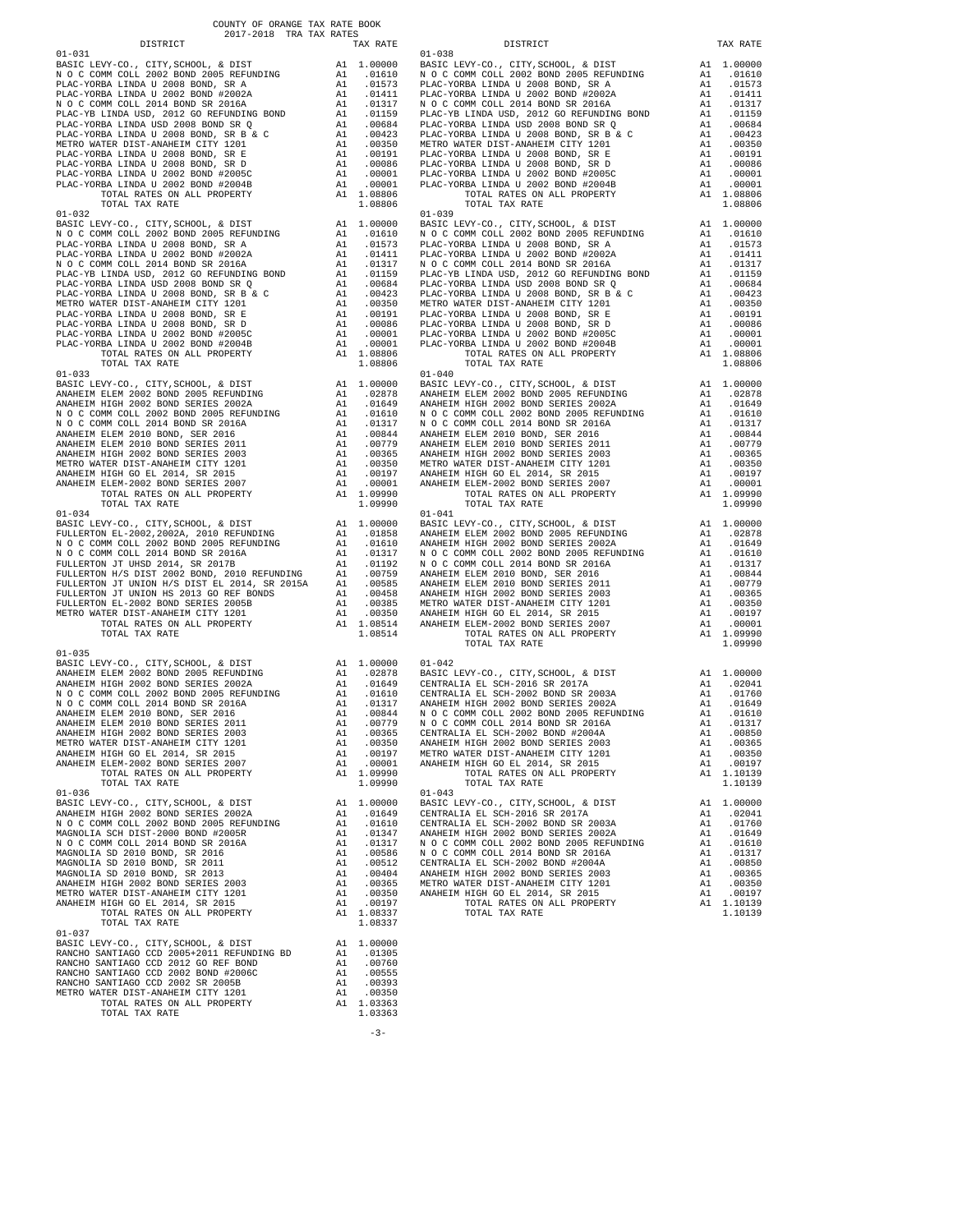| COUNTY OF ORANGE TAX RATE BOOK      |  |                                                                                                                                                                                                                                                                                                                                                                            |          |
|-------------------------------------|--|----------------------------------------------------------------------------------------------------------------------------------------------------------------------------------------------------------------------------------------------------------------------------------------------------------------------------------------------------------------------------|----------|
| 2017-2018 TRA TAX RATES<br>DISTRICT |  | TAX RATES TAX RATE $01-051$<br>DISTRICT                                                                                                                                                                                                                                                                                                                                    | TAX RATE |
| $01 - 044$                          |  |                                                                                                                                                                                                                                                                                                                                                                            |          |
|                                     |  |                                                                                                                                                                                                                                                                                                                                                                            |          |
|                                     |  |                                                                                                                                                                                                                                                                                                                                                                            |          |
|                                     |  |                                                                                                                                                                                                                                                                                                                                                                            |          |
|                                     |  |                                                                                                                                                                                                                                                                                                                                                                            |          |
|                                     |  |                                                                                                                                                                                                                                                                                                                                                                            |          |
|                                     |  |                                                                                                                                                                                                                                                                                                                                                                            |          |
|                                     |  |                                                                                                                                                                                                                                                                                                                                                                            |          |
|                                     |  |                                                                                                                                                                                                                                                                                                                                                                            |          |
|                                     |  |                                                                                                                                                                                                                                                                                                                                                                            |          |
|                                     |  |                                                                                                                                                                                                                                                                                                                                                                            |          |
|                                     |  |                                                                                                                                                                                                                                                                                                                                                                            |          |
|                                     |  |                                                                                                                                                                                                                                                                                                                                                                            |          |
|                                     |  |                                                                                                                                                                                                                                                                                                                                                                            |          |
|                                     |  |                                                                                                                                                                                                                                                                                                                                                                            |          |
|                                     |  |                                                                                                                                                                                                                                                                                                                                                                            |          |
|                                     |  |                                                                                                                                                                                                                                                                                                                                                                            |          |
|                                     |  |                                                                                                                                                                                                                                                                                                                                                                            |          |
|                                     |  |                                                                                                                                                                                                                                                                                                                                                                            |          |
|                                     |  |                                                                                                                                                                                                                                                                                                                                                                            |          |
|                                     |  |                                                                                                                                                                                                                                                                                                                                                                            |          |
|                                     |  |                                                                                                                                                                                                                                                                                                                                                                            |          |
|                                     |  | $\begin{array}{cccccccc} 01-044 & 01578110 & 01571000 & 01-051 & 00000 & 001-051 & 00000 & 01-0501 & 000000 & 01-0501 & 000000 & 01-0501 & 0000000 & 01-0501 & 00000000 & 01-0501 & 01-0501 & 01-0501 & 01-0501 & 01-0501 & 01-0501 & 01-0501 & 01-0501 & 01-0501 & $                                                                                                      |          |
|                                     |  |                                                                                                                                                                                                                                                                                                                                                                            |          |
|                                     |  |                                                                                                                                                                                                                                                                                                                                                                            |          |
|                                     |  |                                                                                                                                                                                                                                                                                                                                                                            |          |
|                                     |  |                                                                                                                                                                                                                                                                                                                                                                            |          |
|                                     |  |                                                                                                                                                                                                                                                                                                                                                                            |          |
|                                     |  |                                                                                                                                                                                                                                                                                                                                                                            |          |
|                                     |  |                                                                                                                                                                                                                                                                                                                                                                            |          |
|                                     |  |                                                                                                                                                                                                                                                                                                                                                                            |          |
|                                     |  |                                                                                                                                                                                                                                                                                                                                                                            |          |
|                                     |  |                                                                                                                                                                                                                                                                                                                                                                            |          |
|                                     |  |                                                                                                                                                                                                                                                                                                                                                                            |          |
|                                     |  |                                                                                                                                                                                                                                                                                                                                                                            |          |
|                                     |  |                                                                                                                                                                                                                                                                                                                                                                            |          |
|                                     |  |                                                                                                                                                                                                                                                                                                                                                                            |          |
|                                     |  |                                                                                                                                                                                                                                                                                                                                                                            |          |
|                                     |  |                                                                                                                                                                                                                                                                                                                                                                            |          |
|                                     |  |                                                                                                                                                                                                                                                                                                                                                                            |          |
|                                     |  |                                                                                                                                                                                                                                                                                                                                                                            |          |
|                                     |  |                                                                                                                                                                                                                                                                                                                                                                            |          |
|                                     |  |                                                                                                                                                                                                                                                                                                                                                                            |          |
|                                     |  |                                                                                                                                                                                                                                                                                                                                                                            |          |
|                                     |  |                                                                                                                                                                                                                                                                                                                                                                            |          |
|                                     |  |                                                                                                                                                                                                                                                                                                                                                                            |          |
|                                     |  |                                                                                                                                                                                                                                                                                                                                                                            |          |
|                                     |  |                                                                                                                                                                                                                                                                                                                                                                            |          |
|                                     |  |                                                                                                                                                                                                                                                                                                                                                                            |          |
|                                     |  |                                                                                                                                                                                                                                                                                                                                                                            |          |
|                                     |  |                                                                                                                                                                                                                                                                                                                                                                            |          |
|                                     |  |                                                                                                                                                                                                                                                                                                                                                                            |          |
|                                     |  |                                                                                                                                                                                                                                                                                                                                                                            |          |
|                                     |  |                                                                                                                                                                                                                                                                                                                                                                            |          |
|                                     |  |                                                                                                                                                                                                                                                                                                                                                                            |          |
|                                     |  |                                                                                                                                                                                                                                                                                                                                                                            |          |
|                                     |  |                                                                                                                                                                                                                                                                                                                                                                            |          |
|                                     |  |                                                                                                                                                                                                                                                                                                                                                                            |          |
|                                     |  |                                                                                                                                                                                                                                                                                                                                                                            |          |
|                                     |  |                                                                                                                                                                                                                                                                                                                                                                            |          |
|                                     |  |                                                                                                                                                                                                                                                                                                                                                                            |          |
|                                     |  |                                                                                                                                                                                                                                                                                                                                                                            |          |
|                                     |  | $\begin{tabular}{l c c c c c} \hline 01-050 & 01-050 & 01-057 & 01-050 \\ \hline RASIC LEVY-CO., CITY, SCHOOL, & E DIST & A1 & 1.00000 & 01-057 & 01-057 \\ \hline RANCEO SANTIAGO CCD 2012 GORE F BONDD & A1 & .01305 & BASIC LEVY-CO., CITY, SCHOOL, & DIST & A1 & 1.00000 \\ \hline RANCEO SANTIAGO CCD 2012 GORD F BONDD & A1 & .01305 & BASIC LEVY-CO., CITY, SCHOOL$ |          |
|                                     |  |                                                                                                                                                                                                                                                                                                                                                                            |          |
|                                     |  |                                                                                                                                                                                                                                                                                                                                                                            |          |
|                                     |  |                                                                                                                                                                                                                                                                                                                                                                            |          |
|                                     |  |                                                                                                                                                                                                                                                                                                                                                                            |          |
|                                     |  |                                                                                                                                                                                                                                                                                                                                                                            |          |
|                                     |  |                                                                                                                                                                                                                                                                                                                                                                            |          |
|                                     |  |                                                                                                                                                                                                                                                                                                                                                                            |          |
|                                     |  |                                                                                                                                                                                                                                                                                                                                                                            |          |
|                                     |  |                                                                                                                                                                                                                                                                                                                                                                            |          |
|                                     |  |                                                                                                                                                                                                                                                                                                                                                                            |          |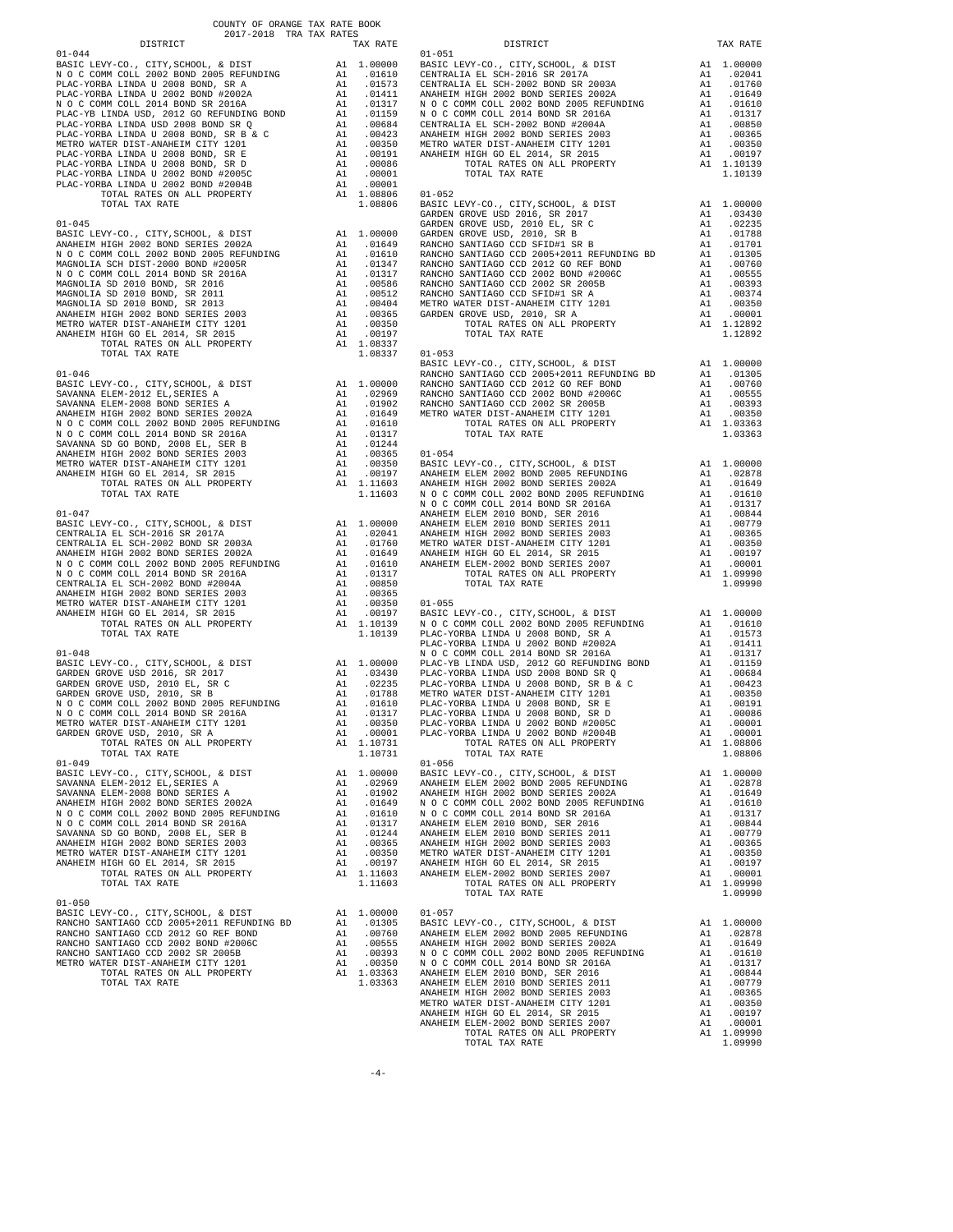| 2017-2018 TRA TAX RATES<br>DISTRICT | TAX RATE | DISTRICT | TAX RATE |
|-------------------------------------|----------|----------|----------|
|                                     |          |          |          |
|                                     |          |          |          |
|                                     |          |          |          |
|                                     |          |          |          |
|                                     |          |          |          |
|                                     |          |          |          |
|                                     |          |          |          |
|                                     |          |          |          |
|                                     |          |          |          |
|                                     |          |          |          |
|                                     |          |          |          |
|                                     |          |          |          |
|                                     |          |          |          |
|                                     |          |          |          |
|                                     |          |          |          |
|                                     |          |          |          |
|                                     |          |          |          |
|                                     |          |          |          |
|                                     |          |          |          |
|                                     |          |          |          |
|                                     |          |          |          |
|                                     |          |          |          |
|                                     |          |          |          |
|                                     |          |          |          |
|                                     |          |          |          |
|                                     |          |          |          |
|                                     |          |          |          |
|                                     |          |          |          |
|                                     |          |          |          |
|                                     |          |          |          |
|                                     |          |          |          |
|                                     |          |          |          |
|                                     |          |          |          |
|                                     |          |          |          |
|                                     |          |          |          |
|                                     |          |          |          |
|                                     |          |          |          |
|                                     |          |          |          |
|                                     |          |          |          |
|                                     |          |          |          |
|                                     |          |          |          |
|                                     |          |          |          |
|                                     |          |          |          |
|                                     |          |          |          |
|                                     |          |          |          |
|                                     |          |          |          |
|                                     |          |          |          |
|                                     |          |          |          |
|                                     |          |          |          |
|                                     |          |          |          |
|                                     |          |          |          |
|                                     |          |          |          |
|                                     |          |          |          |
|                                     |          |          |          |
|                                     |          |          |          |
|                                     |          |          |          |
|                                     |          |          |          |
|                                     |          |          |          |
|                                     |          |          |          |
|                                     |          |          |          |
|                                     |          |          |          |
|                                     |          |          |          |
|                                     |          |          |          |
|                                     |          |          |          |
|                                     |          |          |          |
|                                     |          |          |          |
|                                     |          |          |          |
|                                     |          |          |          |
|                                     |          |          |          |
|                                     |          |          |          |
|                                     |          |          |          |
|                                     |          |          |          |
|                                     |          |          |          |
|                                     |          |          |          |
|                                     |          |          |          |
|                                     |          |          |          |
|                                     |          |          |          |
|                                     |          |          |          |
|                                     |          |          |          |
|                                     |          |          |          |
|                                     |          |          |          |
|                                     |          |          |          |
|                                     |          |          |          |
|                                     |          |          |          |

COUNTY OF ORANGE TAX RATE BOOK

-5-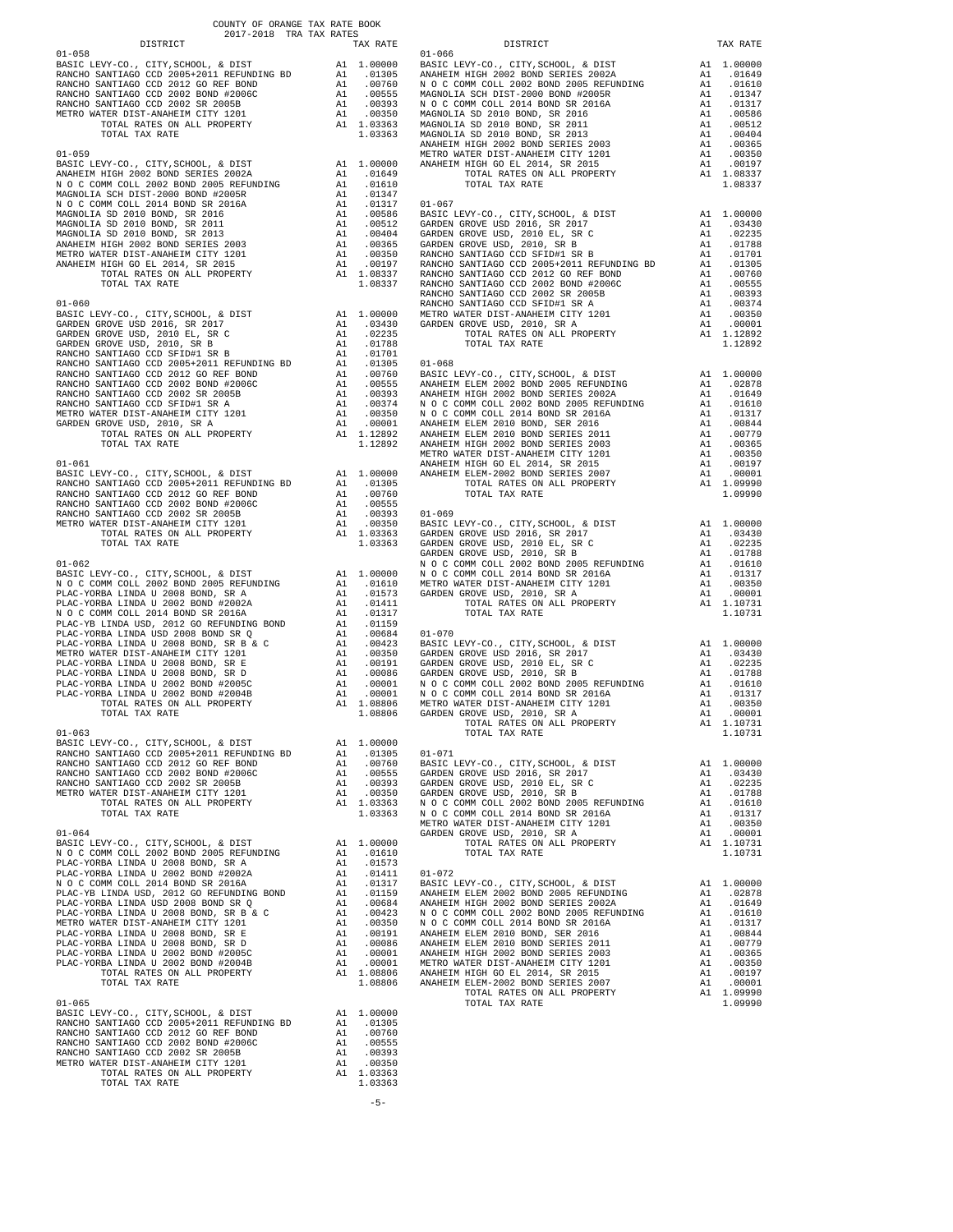| $01 - 074$                                                                |    |                                                    |                    |
|---------------------------------------------------------------------------|----|----------------------------------------------------|--------------------|
|                                                                           |    |                                                    |                    |
|                                                                           |    |                                                    |                    |
|                                                                           |    |                                                    |                    |
|                                                                           |    |                                                    |                    |
|                                                                           |    |                                                    |                    |
|                                                                           |    |                                                    |                    |
|                                                                           |    |                                                    |                    |
|                                                                           |    |                                                    |                    |
|                                                                           |    |                                                    |                    |
| TOTAL TAX RATE                                                            |    | 1.08806                                            |                    |
|                                                                           |    |                                                    |                    |
|                                                                           |    |                                                    |                    |
|                                                                           |    |                                                    |                    |
|                                                                           |    |                                                    |                    |
|                                                                           |    |                                                    |                    |
|                                                                           |    |                                                    |                    |
|                                                                           |    |                                                    |                    |
|                                                                           |    |                                                    |                    |
|                                                                           |    |                                                    |                    |
| TOTAL TAX RATE                                                            |    | 1.08337                                            |                    |
| $01 - 076$                                                                |    |                                                    |                    |
|                                                                           |    |                                                    |                    |
|                                                                           |    |                                                    |                    |
|                                                                           |    |                                                    |                    |
|                                                                           |    |                                                    |                    |
|                                                                           |    |                                                    |                    |
|                                                                           |    |                                                    |                    |
|                                                                           |    |                                                    |                    |
|                                                                           |    |                                                    |                    |
|                                                                           |    |                                                    |                    |
|                                                                           |    |                                                    |                    |
| $01 - 077$                                                                |    |                                                    | $01 - 084$         |
|                                                                           |    |                                                    |                    |
|                                                                           |    |                                                    |                    |
|                                                                           |    |                                                    |                    |
|                                                                           |    |                                                    |                    |
| TOTAL RATES ON ALL PROPERTY                                               |    |                                                    |                    |
| TOTAL TAX RATE                                                            |    | A1 .00000<br>A1 1.03363 PLAC-YO<br>1.03363 PLAC-YO |                    |
|                                                                           |    |                                                    | METRO W            |
| $01 - 078$                                                                |    |                                                    | PLAC-YO            |
|                                                                           |    | A1 1.00000 PLAC-YO<br>A1 .01305 PLAC-YO            |                    |
|                                                                           |    |                                                    | PLAC-YO            |
| RANCHO SANTIAGO CCD 2002 BOND #2006C<br>RANCHO SANTIAGO CCD 2002 SR 2005B | A1 | .00555                                             |                    |
| METRO WATER DIST-ANAHEIM CITY 1201                                        |    | A1 .00393<br>A1 .00350<br>.00350                   |                    |
| TOTAL RATES ON ALL PROPERTY                                               |    | A1 1.03363                                         | $01 - 085$         |
| TOTAL TAX RATE                                                            |    | 1.03363                                            | BASIC L<br>ANAHEIM |
| $01 - 079$                                                                |    |                                                    | ANAHEIM            |
|                                                                           |    |                                                    |                    |
|                                                                           |    |                                                    |                    |
|                                                                           |    |                                                    |                    |
|                                                                           |    |                                                    |                    |
|                                                                           |    |                                                    |                    |
| ANAHEIM HIGH 2002 BOND SERIES 2003                                        | A1 | .00365                                             |                    |
| METRO WATER DIST-ANAHEIM CITY 1201                                        |    |                                                    |                    |
| ANAHEIM HIGH GO EL 2014, SR 2015                                          |    | A1 .00350<br>A1 .00197                             |                    |
| TOTAL RATES ON ALL PROPERTY<br>TOTAL TAX RATE                             |    | A1 1.08337<br>1.08337                              |                    |
|                                                                           |    |                                                    |                    |

| COUNTY OF ORANGE TAX RATE BOOK<br>2017-2018 TRA TAX RATES<br>$2017-2018 \quad \text{TRA TAX RATES}$ DISTRICT $\hspace{2.5cm}$ |          |                |          |
|-------------------------------------------------------------------------------------------------------------------------------|----------|----------------|----------|
|                                                                                                                               | TAX RATE | DISTRICT       | TAX RATE |
| $01 - 073$                                                                                                                    |          | $01 - 080$     |          |
|                                                                                                                               |          |                |          |
|                                                                                                                               |          |                |          |
|                                                                                                                               |          |                |          |
|                                                                                                                               |          |                |          |
|                                                                                                                               |          |                |          |
|                                                                                                                               |          |                |          |
|                                                                                                                               |          |                |          |
|                                                                                                                               |          |                |          |
|                                                                                                                               |          | TOTAL TAX RATE | 1.08806  |
| $01 - 074$                                                                                                                    |          |                |          |
|                                                                                                                               |          |                |          |
|                                                                                                                               |          |                |          |
|                                                                                                                               |          |                |          |
|                                                                                                                               |          |                |          |
|                                                                                                                               |          |                |          |
|                                                                                                                               |          |                |          |
|                                                                                                                               |          |                |          |
|                                                                                                                               |          |                |          |
|                                                                                                                               |          |                |          |
|                                                                                                                               |          |                |          |
|                                                                                                                               |          |                |          |
|                                                                                                                               |          |                |          |
|                                                                                                                               |          |                |          |
|                                                                                                                               |          |                |          |
|                                                                                                                               |          |                |          |
|                                                                                                                               |          |                |          |
|                                                                                                                               |          |                |          |
|                                                                                                                               |          |                |          |
|                                                                                                                               |          |                |          |
|                                                                                                                               |          |                |          |
| $01 - 076$                                                                                                                    |          |                |          |
|                                                                                                                               |          |                |          |
|                                                                                                                               |          |                |          |
|                                                                                                                               |          |                |          |
|                                                                                                                               |          |                |          |
|                                                                                                                               |          |                |          |
|                                                                                                                               |          |                |          |
|                                                                                                                               |          |                |          |
|                                                                                                                               |          |                |          |
|                                                                                                                               |          |                |          |
|                                                                                                                               |          |                |          |
|                                                                                                                               |          |                |          |
|                                                                                                                               |          |                |          |
|                                                                                                                               |          |                |          |
|                                                                                                                               |          |                |          |
|                                                                                                                               |          |                |          |
|                                                                                                                               |          |                |          |
|                                                                                                                               |          |                |          |
|                                                                                                                               |          |                |          |
|                                                                                                                               |          |                |          |
|                                                                                                                               |          |                |          |
|                                                                                                                               |          |                |          |
|                                                                                                                               |          |                |          |
|                                                                                                                               |          |                |          |
|                                                                                                                               |          |                |          |
|                                                                                                                               |          |                |          |
|                                                                                                                               |          |                |          |
|                                                                                                                               |          |                |          |
|                                                                                                                               |          |                |          |
|                                                                                                                               |          |                |          |
|                                                                                                                               |          |                |          |
|                                                                                                                               |          |                |          |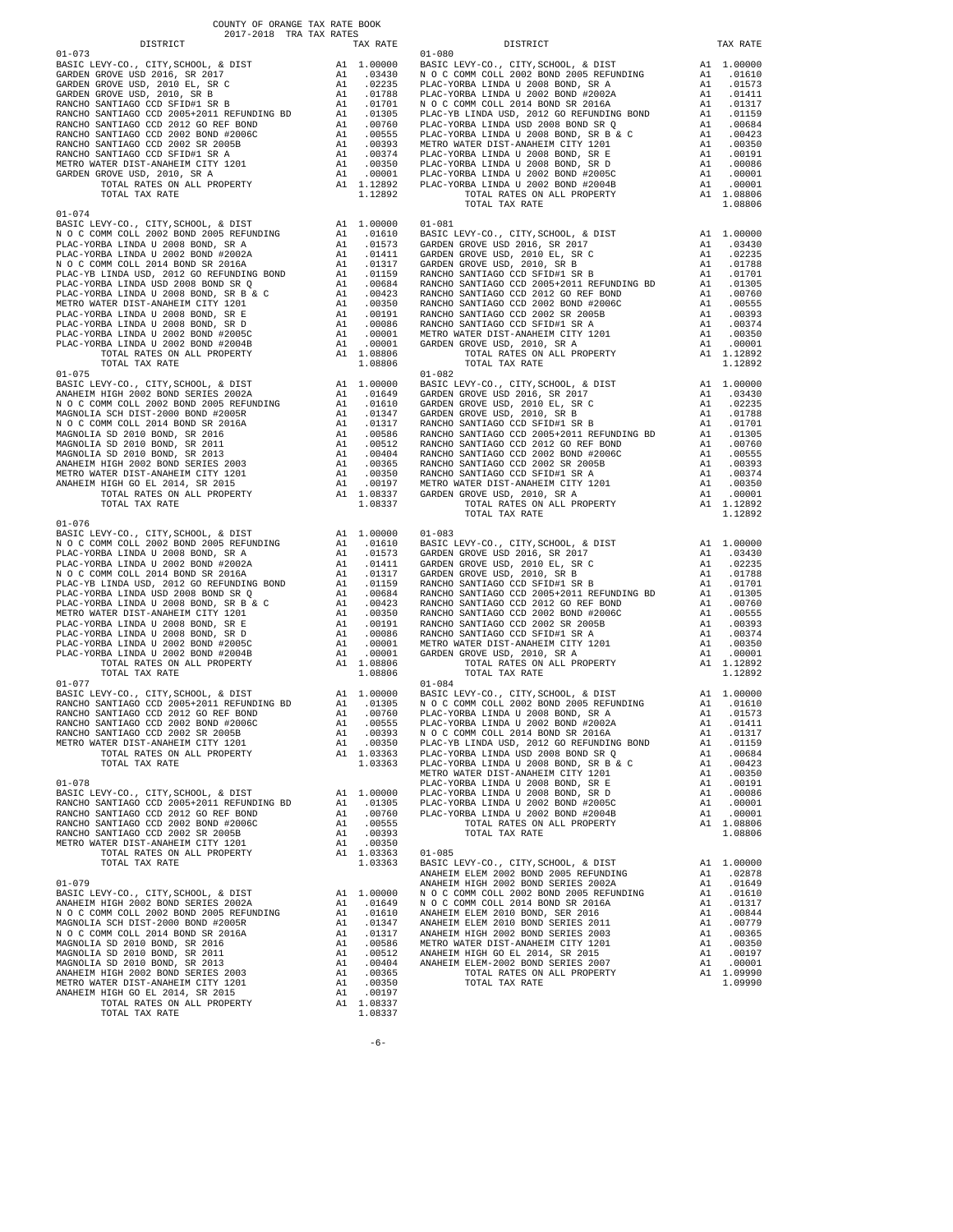| TAX RATE<br>DISTRICT |  | DISTRICT | TAX RATE |
|----------------------|--|----------|----------|
|                      |  |          |          |
|                      |  |          |          |
|                      |  |          |          |
|                      |  |          |          |
|                      |  |          |          |
|                      |  |          |          |
|                      |  |          |          |
|                      |  |          |          |
|                      |  |          |          |
|                      |  |          |          |
|                      |  |          |          |
|                      |  |          |          |
|                      |  |          |          |
|                      |  |          |          |
|                      |  |          |          |
|                      |  |          |          |
|                      |  |          |          |
|                      |  |          |          |
|                      |  |          |          |
|                      |  |          |          |
|                      |  |          |          |
|                      |  |          |          |
|                      |  |          |          |
|                      |  |          |          |
|                      |  |          |          |
|                      |  |          |          |
|                      |  |          |          |
|                      |  |          |          |
|                      |  |          |          |
|                      |  |          |          |
|                      |  |          |          |
|                      |  |          |          |
|                      |  |          |          |
|                      |  |          |          |
|                      |  |          |          |
|                      |  |          |          |
|                      |  |          |          |
|                      |  |          |          |
|                      |  |          |          |
|                      |  |          |          |
|                      |  |          |          |
|                      |  |          |          |
|                      |  |          |          |
|                      |  |          |          |
|                      |  |          |          |
|                      |  |          |          |
|                      |  |          |          |
|                      |  |          |          |
|                      |  |          |          |
|                      |  |          |          |
|                      |  |          |          |
|                      |  |          |          |
|                      |  |          |          |
|                      |  |          |          |
|                      |  |          |          |
|                      |  |          |          |
|                      |  |          |          |
|                      |  |          |          |
|                      |  |          |          |
|                      |  |          |          |
|                      |  |          |          |
|                      |  |          |          |
|                      |  |          |          |
|                      |  |          |          |
|                      |  |          |          |
|                      |  |          |          |
|                      |  |          |          |
|                      |  |          |          |
|                      |  |          |          |
|                      |  |          |          |
|                      |  |          |          |
|                      |  |          |          |
|                      |  |          |          |
|                      |  |          |          |
|                      |  |          |          |
|                      |  |          |          |
|                      |  |          |          |
|                      |  |          |          |
|                      |  |          |          |
|                      |  |          |          |
|                      |  |          |          |
|                      |  |          |          |
|                      |  |          |          |
|                      |  |          |          |
|                      |  |          |          |
|                      |  |          |          |
|                      |  |          |          |
|                      |  |          |          |
|                      |  |          |          |
|                      |  |          |          |
|                      |  |          |          |
|                      |  |          |          |
|                      |  |          |          |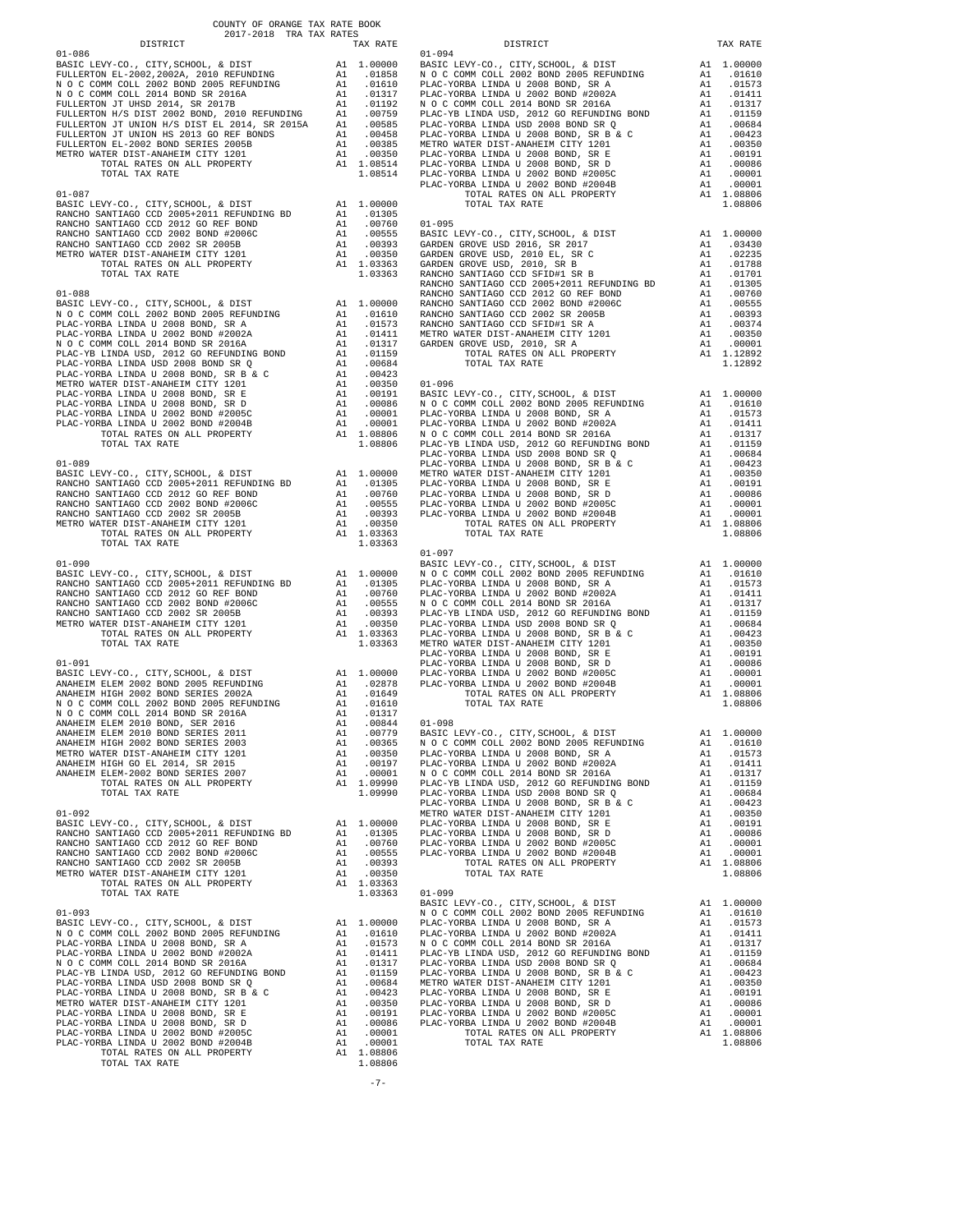| COUNTY OF ORANGE TAX RATE BOOK      |          |            |          |
|-------------------------------------|----------|------------|----------|
| 2017-2018 TRA TAX RATES<br>DISTRICT | TAX RATE | DISTRICT   | TAX RATE |
| $01 - 100$                          |          | $01 - 109$ |          |
|                                     |          |            |          |
|                                     |          |            |          |
|                                     |          |            |          |
|                                     |          |            |          |
|                                     |          |            |          |
|                                     |          |            |          |
|                                     |          |            |          |
|                                     |          |            |          |
|                                     |          |            |          |
|                                     |          |            |          |
|                                     |          |            |          |
|                                     |          |            |          |
|                                     |          |            |          |
|                                     |          |            |          |
|                                     |          |            |          |
|                                     |          |            |          |
|                                     |          |            |          |
|                                     |          |            |          |
|                                     |          |            |          |
|                                     |          |            |          |
|                                     |          |            |          |
|                                     |          |            |          |
|                                     |          |            |          |
|                                     |          |            |          |
|                                     |          |            |          |
|                                     |          |            |          |
|                                     |          |            |          |
|                                     |          |            |          |
|                                     |          |            |          |
|                                     |          |            |          |
|                                     |          |            |          |
|                                     |          |            |          |
|                                     |          |            |          |
|                                     |          |            |          |
|                                     |          |            |          |
|                                     |          |            |          |
|                                     |          |            |          |
|                                     |          |            |          |
|                                     |          |            |          |
|                                     |          |            |          |
|                                     |          |            |          |
|                                     |          |            |          |
|                                     |          |            |          |
|                                     |          |            |          |
|                                     |          |            |          |
|                                     |          |            |          |
|                                     |          |            |          |
|                                     |          |            |          |
|                                     |          |            |          |
|                                     |          |            |          |
|                                     |          |            |          |
|                                     |          |            |          |
|                                     |          |            |          |
|                                     |          |            |          |
|                                     |          |            |          |
|                                     |          |            |          |
|                                     |          |            |          |
|                                     |          |            |          |
|                                     |          |            |          |
|                                     |          |            |          |
|                                     |          |            |          |
|                                     |          |            |          |
|                                     |          |            |          |
|                                     |          |            |          |
|                                     |          |            |          |
|                                     |          |            |          |
|                                     |          |            |          |
|                                     |          |            |          |
|                                     |          |            |          |
|                                     |          |            |          |

-8-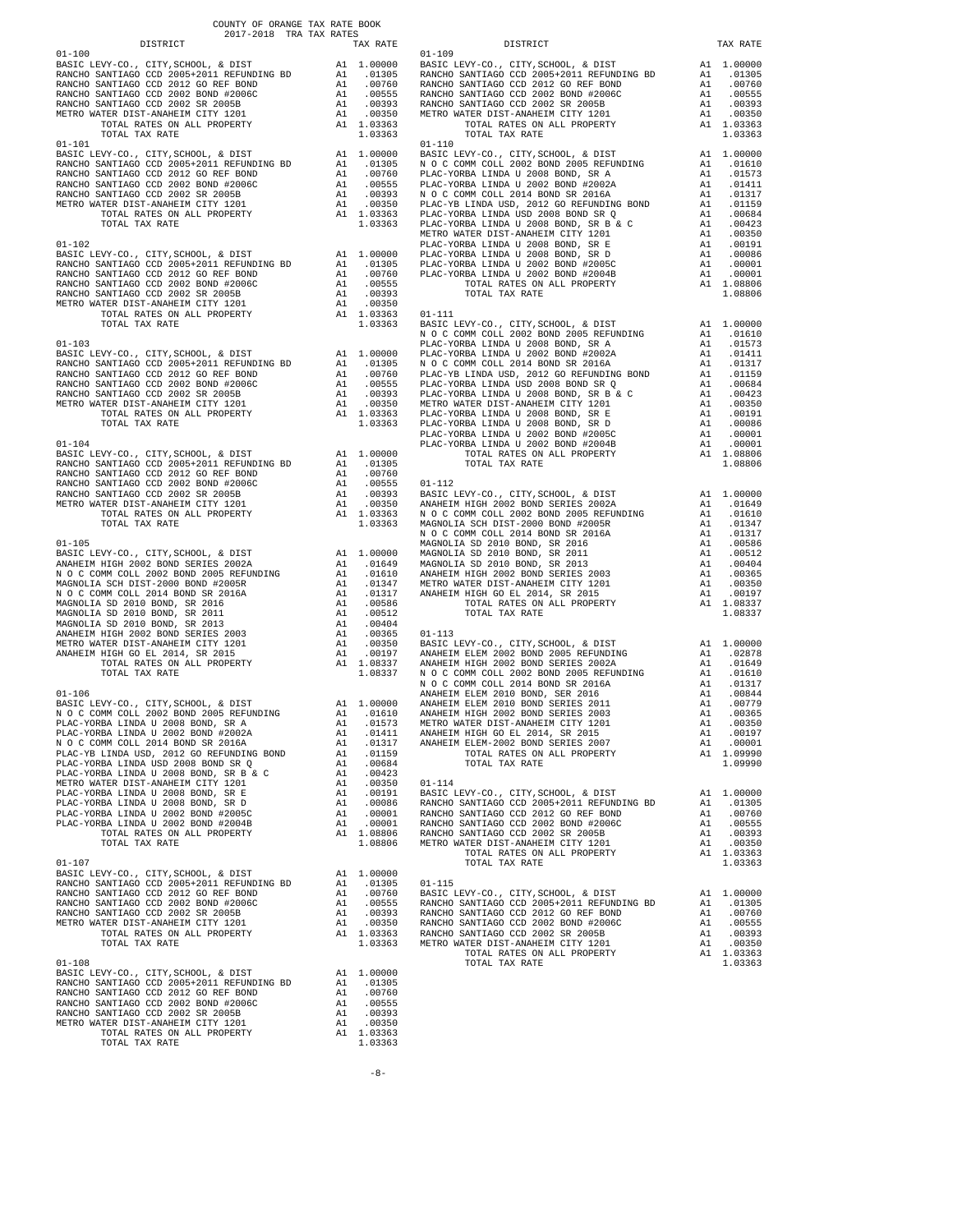| COUNTY OF ORANGE TAX RATE BOOK<br>2017-2018 TRA TAX RATES<br>$2017-2018 \quad \text{TRA RATES}$ DISTRICT $2017-2018 \quad \text{TRA TAX RATES}$ |          |                        |          |
|-------------------------------------------------------------------------------------------------------------------------------------------------|----------|------------------------|----------|
| $01 - 116$                                                                                                                                      | TAX RATE | DISTRICT<br>$01 - 124$ | TAX RATE |
|                                                                                                                                                 |          |                        |          |
|                                                                                                                                                 |          |                        |          |
|                                                                                                                                                 |          |                        |          |
|                                                                                                                                                 |          |                        |          |
|                                                                                                                                                 |          |                        |          |
|                                                                                                                                                 |          |                        |          |
|                                                                                                                                                 |          |                        |          |
|                                                                                                                                                 |          |                        |          |
|                                                                                                                                                 |          |                        |          |
|                                                                                                                                                 |          |                        |          |
| $01 - 117$                                                                                                                                      |          | TOTAL TAX RATE         | 1.08806  |
|                                                                                                                                                 |          |                        |          |
|                                                                                                                                                 |          |                        |          |
|                                                                                                                                                 |          |                        |          |
|                                                                                                                                                 |          |                        |          |
|                                                                                                                                                 |          |                        |          |
|                                                                                                                                                 |          |                        |          |
|                                                                                                                                                 |          |                        |          |
|                                                                                                                                                 |          |                        |          |
|                                                                                                                                                 |          |                        |          |
|                                                                                                                                                 |          |                        |          |
|                                                                                                                                                 |          |                        |          |
|                                                                                                                                                 |          |                        |          |
|                                                                                                                                                 |          |                        |          |
|                                                                                                                                                 |          |                        |          |
|                                                                                                                                                 |          |                        |          |
|                                                                                                                                                 |          |                        |          |
|                                                                                                                                                 |          |                        |          |
|                                                                                                                                                 |          |                        |          |
|                                                                                                                                                 |          |                        |          |
|                                                                                                                                                 |          |                        |          |
|                                                                                                                                                 |          |                        |          |
|                                                                                                                                                 |          |                        |          |
|                                                                                                                                                 |          |                        |          |
|                                                                                                                                                 |          |                        |          |
|                                                                                                                                                 |          |                        |          |
|                                                                                                                                                 |          |                        |          |
|                                                                                                                                                 |          |                        |          |
|                                                                                                                                                 |          |                        |          |
|                                                                                                                                                 |          |                        |          |
|                                                                                                                                                 |          |                        |          |
|                                                                                                                                                 |          |                        |          |
|                                                                                                                                                 |          |                        |          |
|                                                                                                                                                 |          |                        |          |
|                                                                                                                                                 |          |                        |          |
|                                                                                                                                                 |          |                        |          |
|                                                                                                                                                 |          |                        |          |
|                                                                                                                                                 |          |                        |          |
|                                                                                                                                                 |          |                        |          |
|                                                                                                                                                 |          |                        |          |
|                                                                                                                                                 |          |                        |          |
|                                                                                                                                                 |          |                        |          |
|                                                                                                                                                 |          |                        |          |
|                                                                                                                                                 |          |                        |          |
|                                                                                                                                                 |          |                        |          |
|                                                                                                                                                 |          |                        |          |
|                                                                                                                                                 |          |                        |          |
|                                                                                                                                                 |          |                        |          |
|                                                                                                                                                 |          |                        |          |
|                                                                                                                                                 |          |                        |          |
|                                                                                                                                                 |          |                        |          |
|                                                                                                                                                 |          |                        |          |
|                                                                                                                                                 |          |                        |          |
|                                                                                                                                                 |          |                        |          |
|                                                                                                                                                 |          |                        |          |
|                                                                                                                                                 |          |                        |          |
|                                                                                                                                                 |          |                        |          |
|                                                                                                                                                 |          |                        |          |
|                                                                                                                                                 |          |                        |          |
|                                                                                                                                                 |          |                        |          |
|                                                                                                                                                 |          |                        |          |
|                                                                                                                                                 |          |                        |          |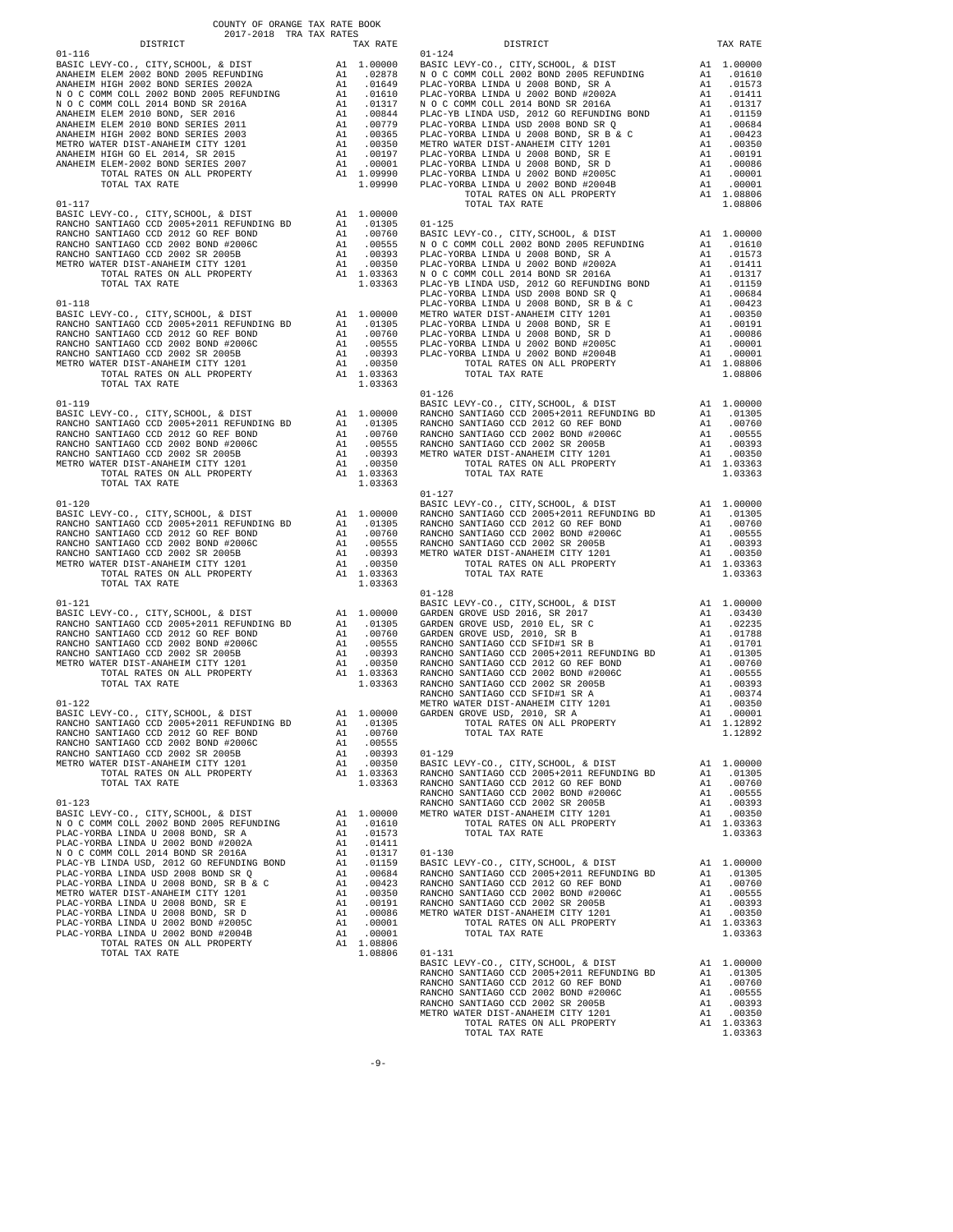| COUNTY OF ORANGE TAX RATE BOOK<br>$2017-2018 \quad \text{TRA RATES}$ DISTRICT $\hspace{2.5cm}$ |          |          |          |
|------------------------------------------------------------------------------------------------|----------|----------|----------|
|                                                                                                | TAX RATE | DISTRICT | TAX RATE |
|                                                                                                |          |          |          |
|                                                                                                |          |          |          |
|                                                                                                |          |          |          |
|                                                                                                |          |          |          |
|                                                                                                |          |          |          |
|                                                                                                |          |          |          |
|                                                                                                |          |          |          |
|                                                                                                |          |          |          |
|                                                                                                |          |          |          |
|                                                                                                |          |          |          |
|                                                                                                |          |          |          |
|                                                                                                |          |          |          |
|                                                                                                |          |          |          |
|                                                                                                |          |          |          |
|                                                                                                |          |          |          |
|                                                                                                |          |          |          |
|                                                                                                |          |          |          |
|                                                                                                |          |          |          |
|                                                                                                |          |          |          |
|                                                                                                |          |          |          |
|                                                                                                |          |          |          |
|                                                                                                |          |          |          |
|                                                                                                |          |          |          |
|                                                                                                |          |          |          |
|                                                                                                |          |          |          |
|                                                                                                |          |          |          |
|                                                                                                |          |          |          |
|                                                                                                |          |          |          |
|                                                                                                |          |          |          |
|                                                                                                |          |          |          |
|                                                                                                |          |          |          |
|                                                                                                |          |          |          |
|                                                                                                |          |          |          |
|                                                                                                |          |          |          |
|                                                                                                |          |          |          |
|                                                                                                |          |          |          |
|                                                                                                |          |          |          |
|                                                                                                |          |          |          |
|                                                                                                |          |          |          |
|                                                                                                |          |          |          |
|                                                                                                |          |          |          |
|                                                                                                |          |          |          |
|                                                                                                |          |          |          |
|                                                                                                |          |          |          |
|                                                                                                |          |          |          |
|                                                                                                |          |          |          |
|                                                                                                |          |          |          |
|                                                                                                |          |          |          |
|                                                                                                |          |          |          |
|                                                                                                |          |          |          |
|                                                                                                |          |          |          |
|                                                                                                |          |          |          |
|                                                                                                |          |          |          |
|                                                                                                |          |          |          |
|                                                                                                |          |          |          |
|                                                                                                |          |          |          |
|                                                                                                |          |          |          |
|                                                                                                |          |          |          |
|                                                                                                |          |          |          |
|                                                                                                |          |          |          |
|                                                                                                |          |          |          |
|                                                                                                |          |          |          |
|                                                                                                |          |          |          |
|                                                                                                |          |          |          |
|                                                                                                |          |          |          |
|                                                                                                |          |          |          |
|                                                                                                |          |          |          |
|                                                                                                |          |          |          |
|                                                                                                |          |          |          |
|                                                                                                |          |          |          |
|                                                                                                |          |          |          |
|                                                                                                |          |          |          |
|                                                                                                |          |          |          |
|                                                                                                |          |          |          |
|                                                                                                |          |          |          |
|                                                                                                |          |          |          |
|                                                                                                |          |          |          |
|                                                                                                |          |          |          |
|                                                                                                |          |          |          |
|                                                                                                |          |          |          |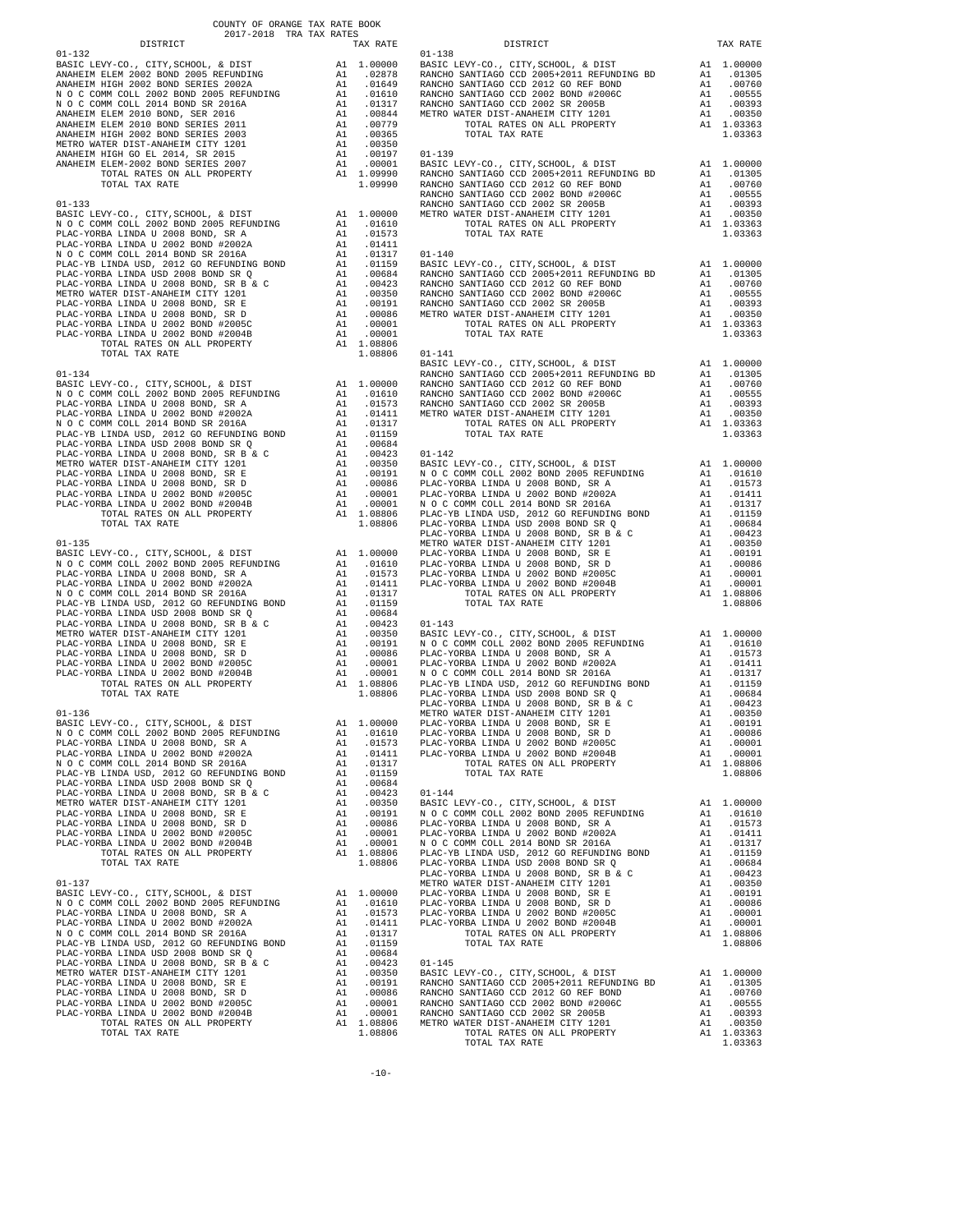| 2017-2018 TRA TAX RATES<br>DISTRICT | TAX RATE | DISTRICT   | TAX RATE |
|-------------------------------------|----------|------------|----------|
| $01 - 146$                          |          | $01 - 154$ |          |
|                                     |          |            |          |
|                                     |          |            |          |
|                                     |          |            |          |
|                                     |          | $01 - 158$ |          |
|                                     |          |            |          |
|                                     |          |            |          |
|                                     |          |            |          |

COUNTY OF ORANGE TAX RATE BOOK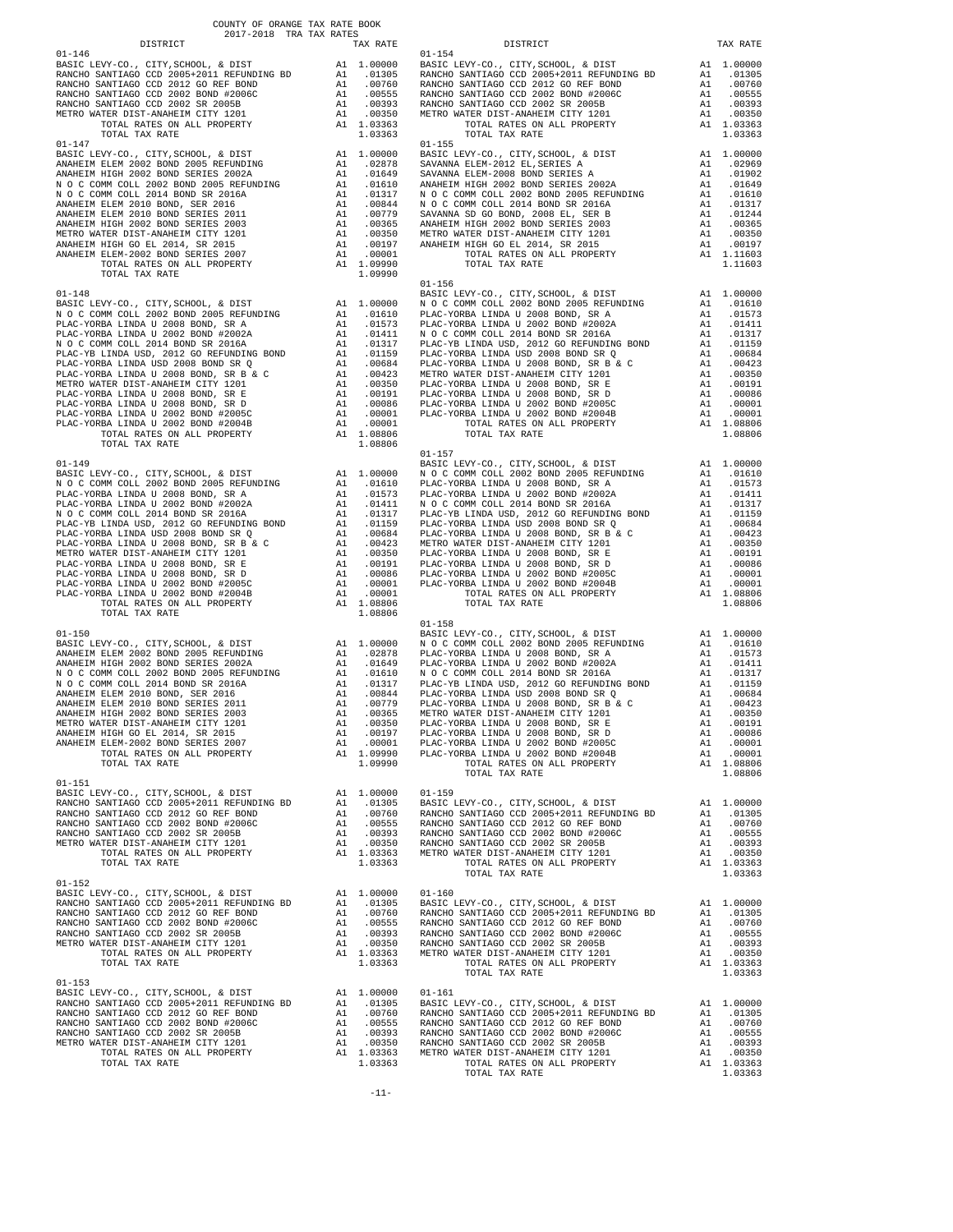| $2017-2018 \quad \text{TRA RATES}$ DISTRICT $2017-2018 \quad \text{TRA TAX RATES}$ | TAX RATE | <b>DISTRICT</b>                                                                                                                                                                                                                                                                                                                                                                 | TAX RATE |
|------------------------------------------------------------------------------------|----------|---------------------------------------------------------------------------------------------------------------------------------------------------------------------------------------------------------------------------------------------------------------------------------------------------------------------------------------------------------------------------------|----------|
| $01 - 162$                                                                         |          | $01 - 172$                                                                                                                                                                                                                                                                                                                                                                      |          |
|                                                                                    |          |                                                                                                                                                                                                                                                                                                                                                                                 |          |
|                                                                                    |          |                                                                                                                                                                                                                                                                                                                                                                                 |          |
|                                                                                    |          |                                                                                                                                                                                                                                                                                                                                                                                 |          |
|                                                                                    |          |                                                                                                                                                                                                                                                                                                                                                                                 |          |
|                                                                                    |          |                                                                                                                                                                                                                                                                                                                                                                                 |          |
|                                                                                    |          |                                                                                                                                                                                                                                                                                                                                                                                 |          |
|                                                                                    |          |                                                                                                                                                                                                                                                                                                                                                                                 |          |
|                                                                                    |          |                                                                                                                                                                                                                                                                                                                                                                                 |          |
|                                                                                    |          |                                                                                                                                                                                                                                                                                                                                                                                 |          |
|                                                                                    |          |                                                                                                                                                                                                                                                                                                                                                                                 |          |
|                                                                                    |          |                                                                                                                                                                                                                                                                                                                                                                                 |          |
|                                                                                    |          |                                                                                                                                                                                                                                                                                                                                                                                 |          |
|                                                                                    |          |                                                                                                                                                                                                                                                                                                                                                                                 |          |
|                                                                                    |          |                                                                                                                                                                                                                                                                                                                                                                                 |          |
|                                                                                    |          |                                                                                                                                                                                                                                                                                                                                                                                 |          |
|                                                                                    |          |                                                                                                                                                                                                                                                                                                                                                                                 |          |
|                                                                                    |          |                                                                                                                                                                                                                                                                                                                                                                                 |          |
|                                                                                    |          |                                                                                                                                                                                                                                                                                                                                                                                 |          |
|                                                                                    |          |                                                                                                                                                                                                                                                                                                                                                                                 |          |
|                                                                                    |          |                                                                                                                                                                                                                                                                                                                                                                                 |          |
|                                                                                    |          |                                                                                                                                                                                                                                                                                                                                                                                 |          |
|                                                                                    |          |                                                                                                                                                                                                                                                                                                                                                                                 |          |
|                                                                                    |          |                                                                                                                                                                                                                                                                                                                                                                                 |          |
|                                                                                    |          |                                                                                                                                                                                                                                                                                                                                                                                 |          |
|                                                                                    |          |                                                                                                                                                                                                                                                                                                                                                                                 |          |
|                                                                                    |          |                                                                                                                                                                                                                                                                                                                                                                                 |          |
|                                                                                    |          |                                                                                                                                                                                                                                                                                                                                                                                 |          |
|                                                                                    |          |                                                                                                                                                                                                                                                                                                                                                                                 |          |
|                                                                                    |          |                                                                                                                                                                                                                                                                                                                                                                                 |          |
|                                                                                    |          |                                                                                                                                                                                                                                                                                                                                                                                 |          |
|                                                                                    |          |                                                                                                                                                                                                                                                                                                                                                                                 |          |
|                                                                                    |          |                                                                                                                                                                                                                                                                                                                                                                                 |          |
|                                                                                    |          |                                                                                                                                                                                                                                                                                                                                                                                 |          |
|                                                                                    |          |                                                                                                                                                                                                                                                                                                                                                                                 |          |
|                                                                                    |          |                                                                                                                                                                                                                                                                                                                                                                                 |          |
|                                                                                    |          |                                                                                                                                                                                                                                                                                                                                                                                 |          |
|                                                                                    |          |                                                                                                                                                                                                                                                                                                                                                                                 |          |
|                                                                                    |          |                                                                                                                                                                                                                                                                                                                                                                                 |          |
|                                                                                    |          |                                                                                                                                                                                                                                                                                                                                                                                 |          |
|                                                                                    |          |                                                                                                                                                                                                                                                                                                                                                                                 |          |
|                                                                                    |          |                                                                                                                                                                                                                                                                                                                                                                                 |          |
|                                                                                    |          |                                                                                                                                                                                                                                                                                                                                                                                 |          |
|                                                                                    |          |                                                                                                                                                                                                                                                                                                                                                                                 |          |
|                                                                                    |          |                                                                                                                                                                                                                                                                                                                                                                                 |          |
|                                                                                    |          |                                                                                                                                                                                                                                                                                                                                                                                 |          |
|                                                                                    |          |                                                                                                                                                                                                                                                                                                                                                                                 |          |
|                                                                                    |          |                                                                                                                                                                                                                                                                                                                                                                                 |          |
|                                                                                    |          |                                                                                                                                                                                                                                                                                                                                                                                 |          |
|                                                                                    |          |                                                                                                                                                                                                                                                                                                                                                                                 |          |
|                                                                                    |          |                                                                                                                                                                                                                                                                                                                                                                                 |          |
|                                                                                    |          |                                                                                                                                                                                                                                                                                                                                                                                 |          |
|                                                                                    |          |                                                                                                                                                                                                                                                                                                                                                                                 |          |
|                                                                                    |          |                                                                                                                                                                                                                                                                                                                                                                                 |          |
|                                                                                    |          |                                                                                                                                                                                                                                                                                                                                                                                 |          |
|                                                                                    |          |                                                                                                                                                                                                                                                                                                                                                                                 |          |
|                                                                                    |          |                                                                                                                                                                                                                                                                                                                                                                                 |          |
|                                                                                    |          |                                                                                                                                                                                                                                                                                                                                                                                 |          |
|                                                                                    |          |                                                                                                                                                                                                                                                                                                                                                                                 |          |
|                                                                                    |          |                                                                                                                                                                                                                                                                                                                                                                                 |          |
|                                                                                    |          |                                                                                                                                                                                                                                                                                                                                                                                 |          |
|                                                                                    |          |                                                                                                                                                                                                                                                                                                                                                                                 |          |
|                                                                                    |          |                                                                                                                                                                                                                                                                                                                                                                                 |          |
|                                                                                    |          |                                                                                                                                                                                                                                                                                                                                                                                 |          |
|                                                                                    |          |                                                                                                                                                                                                                                                                                                                                                                                 |          |
|                                                                                    |          |                                                                                                                                                                                                                                                                                                                                                                                 |          |
|                                                                                    |          |                                                                                                                                                                                                                                                                                                                                                                                 |          |
|                                                                                    |          |                                                                                                                                                                                                                                                                                                                                                                                 |          |
|                                                                                    |          |                                                                                                                                                                                                                                                                                                                                                                                 |          |
|                                                                                    |          |                                                                                                                                                                                                                                                                                                                                                                                 |          |
|                                                                                    |          |                                                                                                                                                                                                                                                                                                                                                                                 |          |
|                                                                                    |          | $\begin{tabular}{cccc} 01-170 & 1014L & 14A R41E & 1.09990 \\ \hline \texttt{BABIC LEV2-CO, CITY, SCHOOL, & DISTT & \texttt{A1 1.0000} BASEIC LEV2-CO, CITY, SCHOOL, & DISTT & \texttt{A1 1.0000} BAGEIC EV2-CO, CITY, SCHOOL, & DISTT & \texttt{A1 1.0000} BAGEICAV-CO, CITY, CEDO, D200E REVUDING & \texttt{A1 1.02000} BRAICLO SAMITIAGO CCD 2002 BOND 2002B AND SEREVUDING$ |          |
|                                                                                    |          |                                                                                                                                                                                                                                                                                                                                                                                 |          |
|                                                                                    |          |                                                                                                                                                                                                                                                                                                                                                                                 |          |
|                                                                                    |          |                                                                                                                                                                                                                                                                                                                                                                                 |          |
|                                                                                    |          |                                                                                                                                                                                                                                                                                                                                                                                 |          |
|                                                                                    |          |                                                                                                                                                                                                                                                                                                                                                                                 |          |
|                                                                                    |          |                                                                                                                                                                                                                                                                                                                                                                                 |          |
|                                                                                    |          |                                                                                                                                                                                                                                                                                                                                                                                 |          |

-12-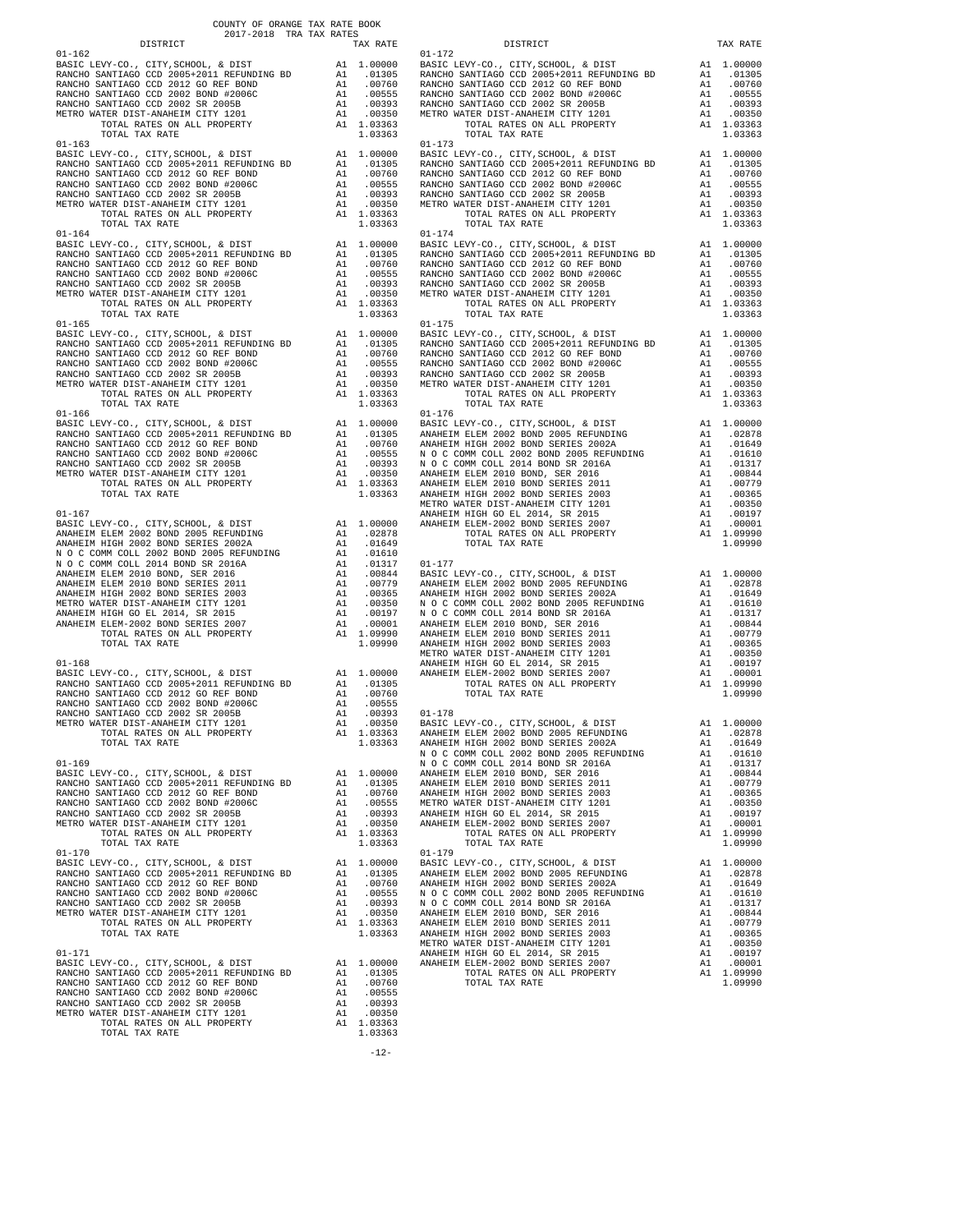| COUNTY OF ORANGE TAX RATE BOOK<br>2017-2018 TRA TAX RATES<br>$2017-2018 \quad \text{TRA RATES}$ DISTRICT $\hspace{2.5cm}$ |          |                                                                                                                                                                                                                                     |          |
|---------------------------------------------------------------------------------------------------------------------------|----------|-------------------------------------------------------------------------------------------------------------------------------------------------------------------------------------------------------------------------------------|----------|
|                                                                                                                           | TAX RATE | DISTRICT                                                                                                                                                                                                                            | TAX RATE |
|                                                                                                                           |          |                                                                                                                                                                                                                                     |          |
|                                                                                                                           |          |                                                                                                                                                                                                                                     |          |
|                                                                                                                           |          |                                                                                                                                                                                                                                     |          |
|                                                                                                                           |          |                                                                                                                                                                                                                                     |          |
|                                                                                                                           |          |                                                                                                                                                                                                                                     |          |
|                                                                                                                           |          |                                                                                                                                                                                                                                     |          |
|                                                                                                                           |          |                                                                                                                                                                                                                                     |          |
|                                                                                                                           |          |                                                                                                                                                                                                                                     |          |
|                                                                                                                           |          |                                                                                                                                                                                                                                     |          |
|                                                                                                                           |          |                                                                                                                                                                                                                                     |          |
|                                                                                                                           |          |                                                                                                                                                                                                                                     |          |
|                                                                                                                           |          |                                                                                                                                                                                                                                     |          |
|                                                                                                                           |          |                                                                                                                                                                                                                                     |          |
|                                                                                                                           |          |                                                                                                                                                                                                                                     |          |
|                                                                                                                           |          |                                                                                                                                                                                                                                     |          |
|                                                                                                                           |          |                                                                                                                                                                                                                                     |          |
|                                                                                                                           |          |                                                                                                                                                                                                                                     |          |
|                                                                                                                           |          |                                                                                                                                                                                                                                     |          |
|                                                                                                                           |          |                                                                                                                                                                                                                                     |          |
|                                                                                                                           |          |                                                                                                                                                                                                                                     |          |
|                                                                                                                           |          |                                                                                                                                                                                                                                     |          |
|                                                                                                                           |          |                                                                                                                                                                                                                                     |          |
|                                                                                                                           |          |                                                                                                                                                                                                                                     |          |
|                                                                                                                           |          |                                                                                                                                                                                                                                     |          |
|                                                                                                                           |          |                                                                                                                                                                                                                                     |          |
|                                                                                                                           |          |                                                                                                                                                                                                                                     |          |
|                                                                                                                           |          |                                                                                                                                                                                                                                     |          |
|                                                                                                                           |          |                                                                                                                                                                                                                                     |          |
|                                                                                                                           |          |                                                                                                                                                                                                                                     |          |
|                                                                                                                           |          |                                                                                                                                                                                                                                     |          |
|                                                                                                                           |          |                                                                                                                                                                                                                                     |          |
|                                                                                                                           |          |                                                                                                                                                                                                                                     |          |
|                                                                                                                           |          |                                                                                                                                                                                                                                     |          |
|                                                                                                                           |          |                                                                                                                                                                                                                                     |          |
|                                                                                                                           |          |                                                                                                                                                                                                                                     |          |
|                                                                                                                           |          |                                                                                                                                                                                                                                     |          |
|                                                                                                                           |          |                                                                                                                                                                                                                                     |          |
|                                                                                                                           |          |                                                                                                                                                                                                                                     |          |
|                                                                                                                           |          |                                                                                                                                                                                                                                     |          |
|                                                                                                                           |          |                                                                                                                                                                                                                                     |          |
|                                                                                                                           |          |                                                                                                                                                                                                                                     |          |
|                                                                                                                           |          |                                                                                                                                                                                                                                     |          |
|                                                                                                                           |          |                                                                                                                                                                                                                                     |          |
|                                                                                                                           |          |                                                                                                                                                                                                                                     |          |
|                                                                                                                           |          |                                                                                                                                                                                                                                     |          |
|                                                                                                                           |          |                                                                                                                                                                                                                                     |          |
|                                                                                                                           |          |                                                                                                                                                                                                                                     |          |
|                                                                                                                           |          |                                                                                                                                                                                                                                     |          |
|                                                                                                                           |          |                                                                                                                                                                                                                                     |          |
|                                                                                                                           |          |                                                                                                                                                                                                                                     |          |
|                                                                                                                           |          |                                                                                                                                                                                                                                     |          |
|                                                                                                                           |          |                                                                                                                                                                                                                                     |          |
|                                                                                                                           |          |                                                                                                                                                                                                                                     |          |
|                                                                                                                           |          |                                                                                                                                                                                                                                     |          |
|                                                                                                                           |          | RANCHO SANTIAGO CCD 2005 +2005 EL COMO COMO COMO COL 2001 AND COMO COL 2001 AND COMO COLL 2014 BOND BE 2016A<br>RANCHO SANTIAGO CCD 2002 BOND #2006C<br>RANCHO SANTIAGO CCD 2002 BOND #2006C<br>AL 0.00555 SAVANNA SD GO BOND, 2008 |          |
| $01 - 187$                                                                                                                |          |                                                                                                                                                                                                                                     |          |
|                                                                                                                           |          |                                                                                                                                                                                                                                     |          |
|                                                                                                                           |          |                                                                                                                                                                                                                                     |          |
|                                                                                                                           |          |                                                                                                                                                                                                                                     |          |
|                                                                                                                           |          |                                                                                                                                                                                                                                     |          |
|                                                                                                                           |          |                                                                                                                                                                                                                                     |          |
|                                                                                                                           |          |                                                                                                                                                                                                                                     |          |
| $01 - 188$                                                                                                                |          |                                                                                                                                                                                                                                     |          |
|                                                                                                                           |          |                                                                                                                                                                                                                                     |          |
|                                                                                                                           |          |                                                                                                                                                                                                                                     |          |
|                                                                                                                           |          |                                                                                                                                                                                                                                     |          |
|                                                                                                                           |          |                                                                                                                                                                                                                                     |          |
|                                                                                                                           |          |                                                                                                                                                                                                                                     |          |
|                                                                                                                           |          |                                                                                                                                                                                                                                     |          |
|                                                                                                                           |          |                                                                                                                                                                                                                                     |          |
|                                                                                                                           |          |                                                                                                                                                                                                                                     |          |
|                                                                                                                           |          |                                                                                                                                                                                                                                     |          |
|                                                                                                                           |          |                                                                                                                                                                                                                                     |          |
|                                                                                                                           |          |                                                                                                                                                                                                                                     |          |
|                                                                                                                           |          |                                                                                                                                                                                                                                     |          |
| TOTAL TAX RATE                                                                                                            | 1.03363  |                                                                                                                                                                                                                                     |          |
|                                                                                                                           |          |                                                                                                                                                                                                                                     |          |

-13-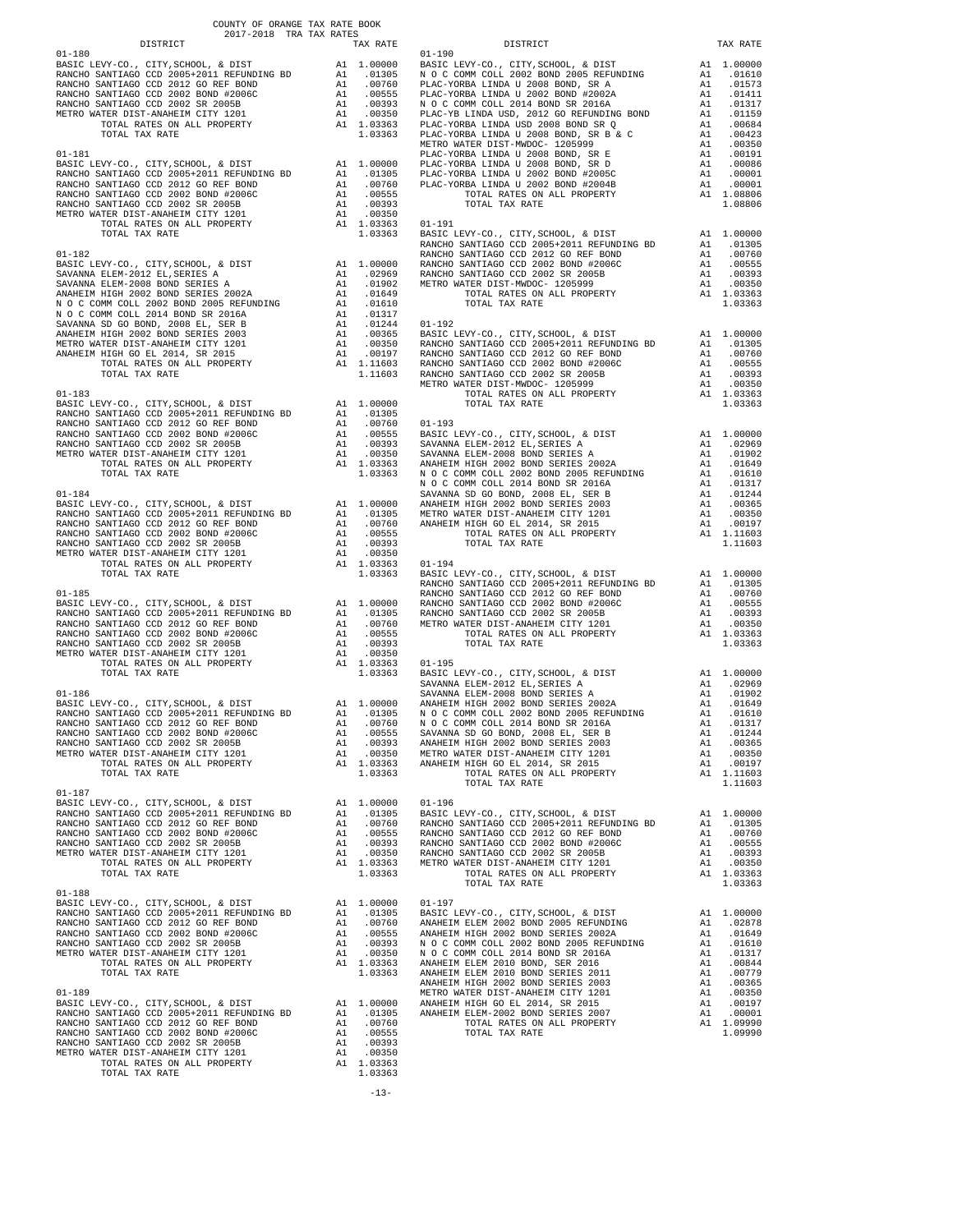|  |                                                                                                                                                                                                                                                                                                                                                                    |                                       | TLTT TAITH                                                                                                                                                                                                                                                                                                                                                                      |
|--|--------------------------------------------------------------------------------------------------------------------------------------------------------------------------------------------------------------------------------------------------------------------------------------------------------------------------------------------------------------------|---------------------------------------|---------------------------------------------------------------------------------------------------------------------------------------------------------------------------------------------------------------------------------------------------------------------------------------------------------------------------------------------------------------------------------|
|  |                                                                                                                                                                                                                                                                                                                                                                    |                                       |                                                                                                                                                                                                                                                                                                                                                                                 |
|  |                                                                                                                                                                                                                                                                                                                                                                    |                                       |                                                                                                                                                                                                                                                                                                                                                                                 |
|  |                                                                                                                                                                                                                                                                                                                                                                    |                                       |                                                                                                                                                                                                                                                                                                                                                                                 |
|  |                                                                                                                                                                                                                                                                                                                                                                    |                                       |                                                                                                                                                                                                                                                                                                                                                                                 |
|  |                                                                                                                                                                                                                                                                                                                                                                    |                                       |                                                                                                                                                                                                                                                                                                                                                                                 |
|  |                                                                                                                                                                                                                                                                                                                                                                    |                                       |                                                                                                                                                                                                                                                                                                                                                                                 |
|  |                                                                                                                                                                                                                                                                                                                                                                    |                                       |                                                                                                                                                                                                                                                                                                                                                                                 |
|  |                                                                                                                                                                                                                                                                                                                                                                    |                                       |                                                                                                                                                                                                                                                                                                                                                                                 |
|  |                                                                                                                                                                                                                                                                                                                                                                    |                                       |                                                                                                                                                                                                                                                                                                                                                                                 |
|  |                                                                                                                                                                                                                                                                                                                                                                    |                                       |                                                                                                                                                                                                                                                                                                                                                                                 |
|  |                                                                                                                                                                                                                                                                                                                                                                    |                                       |                                                                                                                                                                                                                                                                                                                                                                                 |
|  |                                                                                                                                                                                                                                                                                                                                                                    |                                       |                                                                                                                                                                                                                                                                                                                                                                                 |
|  |                                                                                                                                                                                                                                                                                                                                                                    |                                       |                                                                                                                                                                                                                                                                                                                                                                                 |
|  |                                                                                                                                                                                                                                                                                                                                                                    |                                       |                                                                                                                                                                                                                                                                                                                                                                                 |
|  |                                                                                                                                                                                                                                                                                                                                                                    |                                       |                                                                                                                                                                                                                                                                                                                                                                                 |
|  |                                                                                                                                                                                                                                                                                                                                                                    |                                       |                                                                                                                                                                                                                                                                                                                                                                                 |
|  |                                                                                                                                                                                                                                                                                                                                                                    |                                       |                                                                                                                                                                                                                                                                                                                                                                                 |
|  |                                                                                                                                                                                                                                                                                                                                                                    |                                       |                                                                                                                                                                                                                                                                                                                                                                                 |
|  |                                                                                                                                                                                                                                                                                                                                                                    |                                       |                                                                                                                                                                                                                                                                                                                                                                                 |
|  |                                                                                                                                                                                                                                                                                                                                                                    |                                       |                                                                                                                                                                                                                                                                                                                                                                                 |
|  |                                                                                                                                                                                                                                                                                                                                                                    |                                       |                                                                                                                                                                                                                                                                                                                                                                                 |
|  |                                                                                                                                                                                                                                                                                                                                                                    |                                       |                                                                                                                                                                                                                                                                                                                                                                                 |
|  |                                                                                                                                                                                                                                                                                                                                                                    |                                       |                                                                                                                                                                                                                                                                                                                                                                                 |
|  |                                                                                                                                                                                                                                                                                                                                                                    |                                       |                                                                                                                                                                                                                                                                                                                                                                                 |
|  |                                                                                                                                                                                                                                                                                                                                                                    |                                       |                                                                                                                                                                                                                                                                                                                                                                                 |
|  |                                                                                                                                                                                                                                                                                                                                                                    |                                       |                                                                                                                                                                                                                                                                                                                                                                                 |
|  |                                                                                                                                                                                                                                                                                                                                                                    |                                       |                                                                                                                                                                                                                                                                                                                                                                                 |
|  |                                                                                                                                                                                                                                                                                                                                                                    |                                       |                                                                                                                                                                                                                                                                                                                                                                                 |
|  |                                                                                                                                                                                                                                                                                                                                                                    |                                       |                                                                                                                                                                                                                                                                                                                                                                                 |
|  |                                                                                                                                                                                                                                                                                                                                                                    |                                       |                                                                                                                                                                                                                                                                                                                                                                                 |
|  |                                                                                                                                                                                                                                                                                                                                                                    |                                       |                                                                                                                                                                                                                                                                                                                                                                                 |
|  |                                                                                                                                                                                                                                                                                                                                                                    |                                       |                                                                                                                                                                                                                                                                                                                                                                                 |
|  |                                                                                                                                                                                                                                                                                                                                                                    |                                       |                                                                                                                                                                                                                                                                                                                                                                                 |
|  |                                                                                                                                                                                                                                                                                                                                                                    |                                       |                                                                                                                                                                                                                                                                                                                                                                                 |
|  |                                                                                                                                                                                                                                                                                                                                                                    |                                       |                                                                                                                                                                                                                                                                                                                                                                                 |
|  |                                                                                                                                                                                                                                                                                                                                                                    |                                       |                                                                                                                                                                                                                                                                                                                                                                                 |
|  |                                                                                                                                                                                                                                                                                                                                                                    |                                       |                                                                                                                                                                                                                                                                                                                                                                                 |
|  |                                                                                                                                                                                                                                                                                                                                                                    |                                       |                                                                                                                                                                                                                                                                                                                                                                                 |
|  |                                                                                                                                                                                                                                                                                                                                                                    |                                       |                                                                                                                                                                                                                                                                                                                                                                                 |
|  |                                                                                                                                                                                                                                                                                                                                                                    |                                       |                                                                                                                                                                                                                                                                                                                                                                                 |
|  |                                                                                                                                                                                                                                                                                                                                                                    |                                       |                                                                                                                                                                                                                                                                                                                                                                                 |
|  |                                                                                                                                                                                                                                                                                                                                                                    |                                       |                                                                                                                                                                                                                                                                                                                                                                                 |
|  |                                                                                                                                                                                                                                                                                                                                                                    |                                       |                                                                                                                                                                                                                                                                                                                                                                                 |
|  |                                                                                                                                                                                                                                                                                                                                                                    |                                       |                                                                                                                                                                                                                                                                                                                                                                                 |
|  |                                                                                                                                                                                                                                                                                                                                                                    |                                       |                                                                                                                                                                                                                                                                                                                                                                                 |
|  |                                                                                                                                                                                                                                                                                                                                                                    |                                       |                                                                                                                                                                                                                                                                                                                                                                                 |
|  |                                                                                                                                                                                                                                                                                                                                                                    |                                       |                                                                                                                                                                                                                                                                                                                                                                                 |
|  |                                                                                                                                                                                                                                                                                                                                                                    |                                       |                                                                                                                                                                                                                                                                                                                                                                                 |
|  |                                                                                                                                                                                                                                                                                                                                                                    |                                       |                                                                                                                                                                                                                                                                                                                                                                                 |
|  |                                                                                                                                                                                                                                                                                                                                                                    |                                       |                                                                                                                                                                                                                                                                                                                                                                                 |
|  |                                                                                                                                                                                                                                                                                                                                                                    |                                       |                                                                                                                                                                                                                                                                                                                                                                                 |
|  |                                                                                                                                                                                                                                                                                                                                                                    |                                       |                                                                                                                                                                                                                                                                                                                                                                                 |
|  |                                                                                                                                                                                                                                                                                                                                                                    |                                       |                                                                                                                                                                                                                                                                                                                                                                                 |
|  |                                                                                                                                                                                                                                                                                                                                                                    |                                       |                                                                                                                                                                                                                                                                                                                                                                                 |
|  |                                                                                                                                                                                                                                                                                                                                                                    |                                       |                                                                                                                                                                                                                                                                                                                                                                                 |
|  |                                                                                                                                                                                                                                                                                                                                                                    |                                       |                                                                                                                                                                                                                                                                                                                                                                                 |
|  |                                                                                                                                                                                                                                                                                                                                                                    |                                       |                                                                                                                                                                                                                                                                                                                                                                                 |
|  |                                                                                                                                                                                                                                                                                                                                                                    |                                       |                                                                                                                                                                                                                                                                                                                                                                                 |
|  |                                                                                                                                                                                                                                                                                                                                                                    |                                       |                                                                                                                                                                                                                                                                                                                                                                                 |
|  |                                                                                                                                                                                                                                                                                                                                                                    |                                       |                                                                                                                                                                                                                                                                                                                                                                                 |
|  |                                                                                                                                                                                                                                                                                                                                                                    |                                       |                                                                                                                                                                                                                                                                                                                                                                                 |
|  |                                                                                                                                                                                                                                                                                                                                                                    |                                       |                                                                                                                                                                                                                                                                                                                                                                                 |
|  |                                                                                                                                                                                                                                                                                                                                                                    |                                       |                                                                                                                                                                                                                                                                                                                                                                                 |
|  |                                                                                                                                                                                                                                                                                                                                                                    |                                       |                                                                                                                                                                                                                                                                                                                                                                                 |
|  |                                                                                                                                                                                                                                                                                                                                                                    |                                       |                                                                                                                                                                                                                                                                                                                                                                                 |
|  |                                                                                                                                                                                                                                                                                                                                                                    |                                       |                                                                                                                                                                                                                                                                                                                                                                                 |
|  |                                                                                                                                                                                                                                                                                                                                                                    |                                       |                                                                                                                                                                                                                                                                                                                                                                                 |
|  | RANCHO SANTIAGO CCD 2005+2011 REFUNDING BD A1 0.1305 CONDUCT TOTAL RATES ON ALL PROPERTY A1 1.08337<br>PANCHO SANTIAGO CCD 2012 CO BEE BOND                                                                                                                                                                                                                        |                                       |                                                                                                                                                                                                                                                                                                                                                                                 |
|  |                                                                                                                                                                                                                                                                                                                                                                    |                                       |                                                                                                                                                                                                                                                                                                                                                                                 |
|  |                                                                                                                                                                                                                                                                                                                                                                    |                                       |                                                                                                                                                                                                                                                                                                                                                                                 |
|  |                                                                                                                                                                                                                                                                                                                                                                    |                                       |                                                                                                                                                                                                                                                                                                                                                                                 |
|  |                                                                                                                                                                                                                                                                                                                                                                    |                                       |                                                                                                                                                                                                                                                                                                                                                                                 |
|  |                                                                                                                                                                                                                                                                                                                                                                    |                                       |                                                                                                                                                                                                                                                                                                                                                                                 |
|  |                                                                                                                                                                                                                                                                                                                                                                    |                                       |                                                                                                                                                                                                                                                                                                                                                                                 |
|  |                                                                                                                                                                                                                                                                                                                                                                    |                                       |                                                                                                                                                                                                                                                                                                                                                                                 |
|  |                                                                                                                                                                                                                                                                                                                                                                    |                                       |                                                                                                                                                                                                                                                                                                                                                                                 |
|  |                                                                                                                                                                                                                                                                                                                                                                    |                                       |                                                                                                                                                                                                                                                                                                                                                                                 |
|  |                                                                                                                                                                                                                                                                                                                                                                    |                                       |                                                                                                                                                                                                                                                                                                                                                                                 |
|  |                                                                                                                                                                                                                                                                                                                                                                    |                                       |                                                                                                                                                                                                                                                                                                                                                                                 |
|  |                                                                                                                                                                                                                                                                                                                                                                    |                                       |                                                                                                                                                                                                                                                                                                                                                                                 |
|  |                                                                                                                                                                                                                                                                                                                                                                    |                                       |                                                                                                                                                                                                                                                                                                                                                                                 |
|  |                                                                                                                                                                                                                                                                                                                                                                    |                                       |                                                                                                                                                                                                                                                                                                                                                                                 |
|  |                                                                                                                                                                                                                                                                                                                                                                    |                                       |                                                                                                                                                                                                                                                                                                                                                                                 |
|  |                                                                                                                                                                                                                                                                                                                                                                    |                                       |                                                                                                                                                                                                                                                                                                                                                                                 |
|  |                                                                                                                                                                                                                                                                                                                                                                    |                                       |                                                                                                                                                                                                                                                                                                                                                                                 |
|  |                                                                                                                                                                                                                                                                                                                                                                    |                                       |                                                                                                                                                                                                                                                                                                                                                                                 |
|  |                                                                                                                                                                                                                                                                                                                                                                    |                                       |                                                                                                                                                                                                                                                                                                                                                                                 |
|  |                                                                                                                                                                                                                                                                                                                                                                    |                                       |                                                                                                                                                                                                                                                                                                                                                                                 |
|  | $\begin{tabular}{cccccccc} BABC & EW^* \hbox{CO} & 0.1177, 8\text{CHOO}, & 6 & 1577 \\ \text{RAMCHO SAMTHAO CCD } 2005 + 2011 & 8 \text{REV} & 8000 \\ \text{RAMCHO SAMTHAO CCD } 2005 + 2011 & 8 \text{REV} & 10010 \\ \text{RAMCHO SAMTHAO CCD } 2005 + 2011 & 8 \text{REV} & 10010 \\ \text{RAMCHO SAMTHAO CCD } 2002 & 80800 & 8000 \\ \text{RAMCHO SAMTHAO C$ |                                       |                                                                                                                                                                                                                                                                                                                                                                                 |
|  | tru nait                                                                                                                                                                                                                                                                                                                                                           | ---------<br>$01 - 207$<br>$01 - 210$ | $\begin{array}{ cccccccc } \hline & \text{1--201} & \text{1--202} & \text{1--203} & \text{1--212} & \text{1--204} & \text{1--205} & \text{1--206} & \text{1--210} & \text{1--211} & \text{1--222} & \text{1--231} & \text{1--232} & \text{1--233} & \text{1--231} & \text{1--232} & \text{1--233} & \text{1--231} & \text{1--232} & \text{1--233} & \text{1--233} & \text{1--2$ |

| $\begin{tabular}{l c c c c c c} \multicolumn{4}{c}{\textbf{N O C COMM COLL 2014 BOND SR 2016A} & \multicolumn{4}{c}{\textbf{A1}} & .01317 & \multicolumn{4}{c}{\textbf{N O C COMM COLL 2014 BOND SR 2016A} & \multicolumn{4}{c}{\textbf{A1}} & .01317 \\ \multicolumn{4}{c}{\textbf{ANAEEM ELEM 2010 BOND SER 2016} & \multicolumn{4}{c}{\textbf{A1}} & .00364 & \multicolumn{4}{c}{\textbf{A1}} & .0047$ |  |  |  |
|-----------------------------------------------------------------------------------------------------------------------------------------------------------------------------------------------------------------------------------------------------------------------------------------------------------------------------------------------------------------------------------------------------------|--|--|--|
|                                                                                                                                                                                                                                                                                                                                                                                                           |  |  |  |
|                                                                                                                                                                                                                                                                                                                                                                                                           |  |  |  |
|                                                                                                                                                                                                                                                                                                                                                                                                           |  |  |  |
|                                                                                                                                                                                                                                                                                                                                                                                                           |  |  |  |
|                                                                                                                                                                                                                                                                                                                                                                                                           |  |  |  |
|                                                                                                                                                                                                                                                                                                                                                                                                           |  |  |  |
|                                                                                                                                                                                                                                                                                                                                                                                                           |  |  |  |
|                                                                                                                                                                                                                                                                                                                                                                                                           |  |  |  |
|                                                                                                                                                                                                                                                                                                                                                                                                           |  |  |  |
|                                                                                                                                                                                                                                                                                                                                                                                                           |  |  |  |
|                                                                                                                                                                                                                                                                                                                                                                                                           |  |  |  |
|                                                                                                                                                                                                                                                                                                                                                                                                           |  |  |  |
|                                                                                                                                                                                                                                                                                                                                                                                                           |  |  |  |
|                                                                                                                                                                                                                                                                                                                                                                                                           |  |  |  |
|                                                                                                                                                                                                                                                                                                                                                                                                           |  |  |  |
|                                                                                                                                                                                                                                                                                                                                                                                                           |  |  |  |
|                                                                                                                                                                                                                                                                                                                                                                                                           |  |  |  |
|                                                                                                                                                                                                                                                                                                                                                                                                           |  |  |  |
|                                                                                                                                                                                                                                                                                                                                                                                                           |  |  |  |
|                                                                                                                                                                                                                                                                                                                                                                                                           |  |  |  |
|                                                                                                                                                                                                                                                                                                                                                                                                           |  |  |  |
|                                                                                                                                                                                                                                                                                                                                                                                                           |  |  |  |
|                                                                                                                                                                                                                                                                                                                                                                                                           |  |  |  |
|                                                                                                                                                                                                                                                                                                                                                                                                           |  |  |  |
|                                                                                                                                                                                                                                                                                                                                                                                                           |  |  |  |
|                                                                                                                                                                                                                                                                                                                                                                                                           |  |  |  |
|                                                                                                                                                                                                                                                                                                                                                                                                           |  |  |  |
|                                                                                                                                                                                                                                                                                                                                                                                                           |  |  |  |
|                                                                                                                                                                                                                                                                                                                                                                                                           |  |  |  |
|                                                                                                                                                                                                                                                                                                                                                                                                           |  |  |  |
|                                                                                                                                                                                                                                                                                                                                                                                                           |  |  |  |
|                                                                                                                                                                                                                                                                                                                                                                                                           |  |  |  |
|                                                                                                                                                                                                                                                                                                                                                                                                           |  |  |  |
|                                                                                                                                                                                                                                                                                                                                                                                                           |  |  |  |
|                                                                                                                                                                                                                                                                                                                                                                                                           |  |  |  |
|                                                                                                                                                                                                                                                                                                                                                                                                           |  |  |  |
|                                                                                                                                                                                                                                                                                                                                                                                                           |  |  |  |
|                                                                                                                                                                                                                                                                                                                                                                                                           |  |  |  |
|                                                                                                                                                                                                                                                                                                                                                                                                           |  |  |  |
|                                                                                                                                                                                                                                                                                                                                                                                                           |  |  |  |
|                                                                                                                                                                                                                                                                                                                                                                                                           |  |  |  |
|                                                                                                                                                                                                                                                                                                                                                                                                           |  |  |  |
|                                                                                                                                                                                                                                                                                                                                                                                                           |  |  |  |
|                                                                                                                                                                                                                                                                                                                                                                                                           |  |  |  |
|                                                                                                                                                                                                                                                                                                                                                                                                           |  |  |  |
|                                                                                                                                                                                                                                                                                                                                                                                                           |  |  |  |
|                                                                                                                                                                                                                                                                                                                                                                                                           |  |  |  |
|                                                                                                                                                                                                                                                                                                                                                                                                           |  |  |  |
|                                                                                                                                                                                                                                                                                                                                                                                                           |  |  |  |
|                                                                                                                                                                                                                                                                                                                                                                                                           |  |  |  |
|                                                                                                                                                                                                                                                                                                                                                                                                           |  |  |  |
|                                                                                                                                                                                                                                                                                                                                                                                                           |  |  |  |
| $\begin{tabular}{c c c c c} \hline \textsc{19TA} \textsc{RATE} & \textsc{10R} & \textsc{10R} & \textsc{10R} & \textsc{10R} & \textsc{10R} & \textsc{10R} & \textsc{10R} & \textsc{10R} & \textsc{10R} & \textsc{10R} & \textsc{10R} & \textsc{10R} & \textsc{10R} \\ \hline \textsc{10R} & \textsc{10R} & \textsc{10R} & \textsc{10R} & \textsc{10R} & \textsc{10R} & \textsc{10R} & \text$               |  |  |  |
|                                                                                                                                                                                                                                                                                                                                                                                                           |  |  |  |
|                                                                                                                                                                                                                                                                                                                                                                                                           |  |  |  |
|                                                                                                                                                                                                                                                                                                                                                                                                           |  |  |  |
|                                                                                                                                                                                                                                                                                                                                                                                                           |  |  |  |
|                                                                                                                                                                                                                                                                                                                                                                                                           |  |  |  |
|                                                                                                                                                                                                                                                                                                                                                                                                           |  |  |  |
|                                                                                                                                                                                                                                                                                                                                                                                                           |  |  |  |
|                                                                                                                                                                                                                                                                                                                                                                                                           |  |  |  |
|                                                                                                                                                                                                                                                                                                                                                                                                           |  |  |  |
|                                                                                                                                                                                                                                                                                                                                                                                                           |  |  |  |

-14-

COUNTY OF ORANGE TAX RATE BOOK 2017-2018 TRA TAX RATES

DISTRICT TAX RATE DISTRICT TAX RATE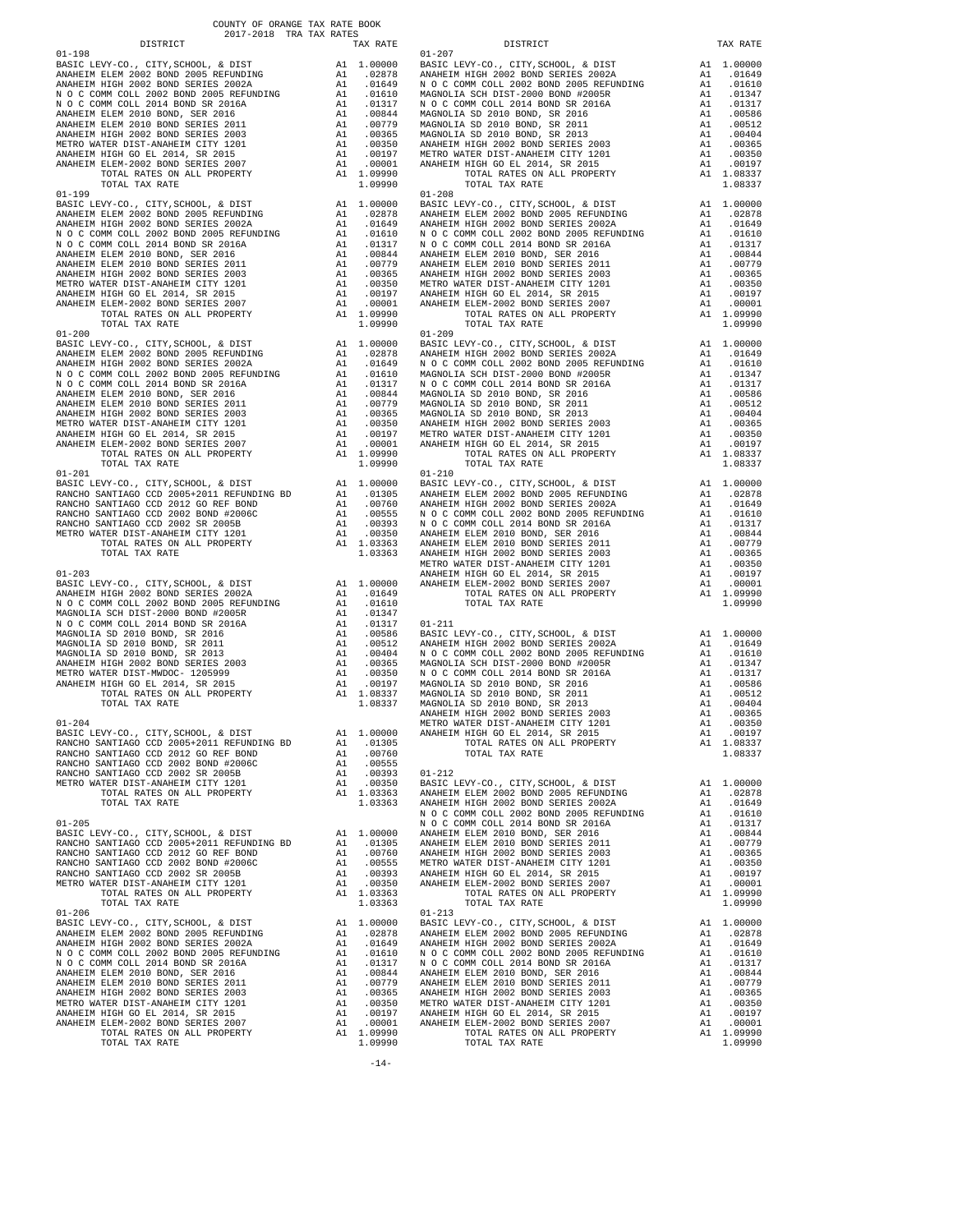| DISTRICT   | 2017-2018 TRA TAX RATES<br>TAX RATE | DISTRICT                                                                                                                                                                                                                                                                                                                  | TAX RATE |
|------------|-------------------------------------|---------------------------------------------------------------------------------------------------------------------------------------------------------------------------------------------------------------------------------------------------------------------------------------------------------------------------|----------|
| $01 - 214$ |                                     | $01 - 221$                                                                                                                                                                                                                                                                                                                |          |
|            |                                     |                                                                                                                                                                                                                                                                                                                           |          |
|            |                                     |                                                                                                                                                                                                                                                                                                                           |          |
|            |                                     |                                                                                                                                                                                                                                                                                                                           |          |
|            |                                     |                                                                                                                                                                                                                                                                                                                           |          |
|            |                                     |                                                                                                                                                                                                                                                                                                                           |          |
|            |                                     |                                                                                                                                                                                                                                                                                                                           |          |
|            |                                     |                                                                                                                                                                                                                                                                                                                           |          |
|            |                                     |                                                                                                                                                                                                                                                                                                                           |          |
|            |                                     |                                                                                                                                                                                                                                                                                                                           |          |
|            |                                     |                                                                                                                                                                                                                                                                                                                           |          |
|            |                                     |                                                                                                                                                                                                                                                                                                                           |          |
|            |                                     |                                                                                                                                                                                                                                                                                                                           |          |
|            |                                     |                                                                                                                                                                                                                                                                                                                           |          |
|            |                                     |                                                                                                                                                                                                                                                                                                                           |          |
|            |                                     |                                                                                                                                                                                                                                                                                                                           |          |
|            |                                     |                                                                                                                                                                                                                                                                                                                           |          |
|            |                                     |                                                                                                                                                                                                                                                                                                                           |          |
|            |                                     |                                                                                                                                                                                                                                                                                                                           |          |
|            |                                     |                                                                                                                                                                                                                                                                                                                           |          |
|            |                                     |                                                                                                                                                                                                                                                                                                                           |          |
|            |                                     |                                                                                                                                                                                                                                                                                                                           |          |
|            |                                     |                                                                                                                                                                                                                                                                                                                           |          |
|            |                                     |                                                                                                                                                                                                                                                                                                                           |          |
|            |                                     |                                                                                                                                                                                                                                                                                                                           |          |
|            |                                     |                                                                                                                                                                                                                                                                                                                           |          |
|            |                                     |                                                                                                                                                                                                                                                                                                                           |          |
|            |                                     |                                                                                                                                                                                                                                                                                                                           |          |
|            |                                     |                                                                                                                                                                                                                                                                                                                           |          |
|            |                                     |                                                                                                                                                                                                                                                                                                                           |          |
|            |                                     |                                                                                                                                                                                                                                                                                                                           |          |
|            |                                     |                                                                                                                                                                                                                                                                                                                           |          |
|            |                                     |                                                                                                                                                                                                                                                                                                                           |          |
|            |                                     |                                                                                                                                                                                                                                                                                                                           |          |
|            |                                     |                                                                                                                                                                                                                                                                                                                           |          |
|            |                                     | TOTAL TAX RATE                                                                                                                                                                                                                                                                                                            | 1.03363  |
|            |                                     |                                                                                                                                                                                                                                                                                                                           |          |
|            |                                     |                                                                                                                                                                                                                                                                                                                           |          |
|            |                                     |                                                                                                                                                                                                                                                                                                                           |          |
|            |                                     |                                                                                                                                                                                                                                                                                                                           |          |
|            |                                     |                                                                                                                                                                                                                                                                                                                           |          |
|            |                                     |                                                                                                                                                                                                                                                                                                                           |          |
|            |                                     |                                                                                                                                                                                                                                                                                                                           |          |
|            |                                     |                                                                                                                                                                                                                                                                                                                           |          |
|            |                                     |                                                                                                                                                                                                                                                                                                                           |          |
|            |                                     |                                                                                                                                                                                                                                                                                                                           |          |
|            |                                     |                                                                                                                                                                                                                                                                                                                           |          |
|            |                                     |                                                                                                                                                                                                                                                                                                                           |          |
|            |                                     |                                                                                                                                                                                                                                                                                                                           |          |
|            |                                     |                                                                                                                                                                                                                                                                                                                           |          |
|            |                                     |                                                                                                                                                                                                                                                                                                                           |          |
|            |                                     |                                                                                                                                                                                                                                                                                                                           |          |
|            |                                     |                                                                                                                                                                                                                                                                                                                           |          |
|            |                                     |                                                                                                                                                                                                                                                                                                                           |          |
|            |                                     |                                                                                                                                                                                                                                                                                                                           |          |
|            |                                     |                                                                                                                                                                                                                                                                                                                           |          |
|            |                                     | $\begin{tabular}{l cccc} {\bf AMBE1H & ELEM & 2010 BODW & 25R1ES & 2011 & 11.00779 & 10R1ES & 0R1ES & 2011 & 11.00359 \\ \hline \text{ARAB1E1H & ELEM & 2010 BODW & 25R1ES & 2011 & 11.00359 & 11.00359 \\ \text{ARAB1E1H & EIEM & 2010 BODW & 25R1ES & 2011 & 11.00001 & 10.0000 \\ \text{ARAB1E1H & EIEM & 2010 BODW &$ |          |
|            |                                     |                                                                                                                                                                                                                                                                                                                           |          |
|            |                                     |                                                                                                                                                                                                                                                                                                                           |          |
|            |                                     |                                                                                                                                                                                                                                                                                                                           |          |
|            |                                     |                                                                                                                                                                                                                                                                                                                           |          |
|            |                                     |                                                                                                                                                                                                                                                                                                                           |          |
|            |                                     |                                                                                                                                                                                                                                                                                                                           |          |
|            |                                     |                                                                                                                                                                                                                                                                                                                           |          |
|            |                                     |                                                                                                                                                                                                                                                                                                                           |          |
|            |                                     |                                                                                                                                                                                                                                                                                                                           |          |
|            |                                     |                                                                                                                                                                                                                                                                                                                           |          |
|            |                                     |                                                                                                                                                                                                                                                                                                                           |          |
|            |                                     |                                                                                                                                                                                                                                                                                                                           |          |
|            |                                     |                                                                                                                                                                                                                                                                                                                           |          |
|            |                                     |                                                                                                                                                                                                                                                                                                                           |          |
|            |                                     |                                                                                                                                                                                                                                                                                                                           |          |
|            |                                     |                                                                                                                                                                                                                                                                                                                           |          |
|            |                                     |                                                                                                                                                                                                                                                                                                                           |          |
|            |                                     |                                                                                                                                                                                                                                                                                                                           |          |
|            |                                     |                                                                                                                                                                                                                                                                                                                           |          |
|            |                                     |                                                                                                                                                                                                                                                                                                                           |          |
|            |                                     |                                                                                                                                                                                                                                                                                                                           |          |
|            |                                     |                                                                                                                                                                                                                                                                                                                           |          |
|            |                                     |                                                                                                                                                                                                                                                                                                                           |          |
|            |                                     |                                                                                                                                                                                                                                                                                                                           |          |

COUNTY OF ORANGE TAX RATE BOOK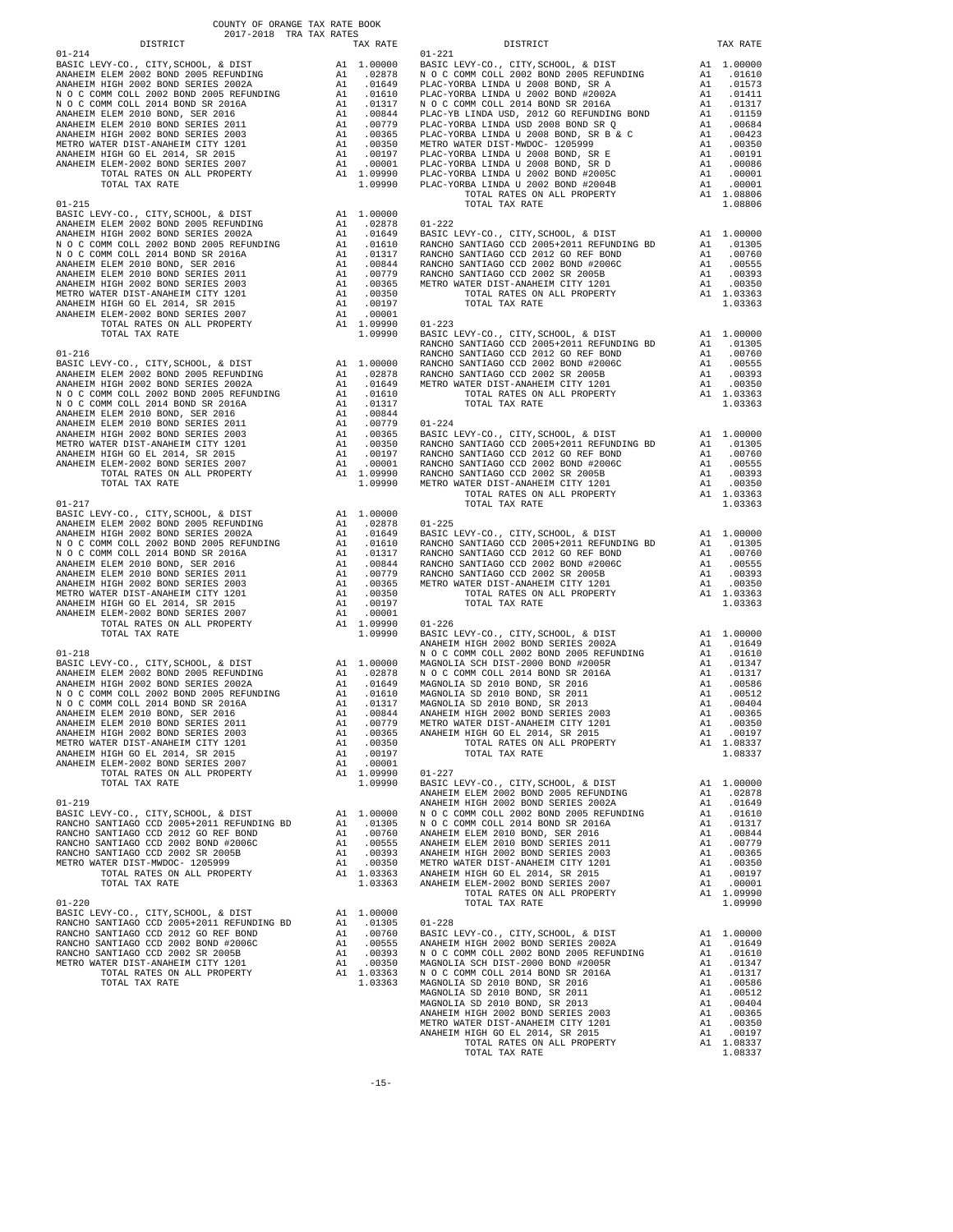| TAX RATE<br>DISTRICT                                                                                                                                                                                                          |  | DISTRICT       | TAX RATE |
|-------------------------------------------------------------------------------------------------------------------------------------------------------------------------------------------------------------------------------|--|----------------|----------|
| $01 - 229$                                                                                                                                                                                                                    |  |                |          |
|                                                                                                                                                                                                                               |  |                |          |
|                                                                                                                                                                                                                               |  |                |          |
|                                                                                                                                                                                                                               |  |                |          |
|                                                                                                                                                                                                                               |  |                |          |
|                                                                                                                                                                                                                               |  |                |          |
|                                                                                                                                                                                                                               |  |                |          |
|                                                                                                                                                                                                                               |  |                |          |
|                                                                                                                                                                                                                               |  |                |          |
|                                                                                                                                                                                                                               |  |                |          |
|                                                                                                                                                                                                                               |  |                |          |
|                                                                                                                                                                                                                               |  |                |          |
|                                                                                                                                                                                                                               |  |                |          |
|                                                                                                                                                                                                                               |  |                |          |
|                                                                                                                                                                                                                               |  |                |          |
|                                                                                                                                                                                                                               |  |                |          |
|                                                                                                                                                                                                                               |  |                |          |
|                                                                                                                                                                                                                               |  |                |          |
|                                                                                                                                                                                                                               |  |                |          |
|                                                                                                                                                                                                                               |  |                |          |
|                                                                                                                                                                                                                               |  |                |          |
|                                                                                                                                                                                                                               |  |                |          |
|                                                                                                                                                                                                                               |  |                |          |
|                                                                                                                                                                                                                               |  |                |          |
|                                                                                                                                                                                                                               |  |                |          |
|                                                                                                                                                                                                                               |  |                |          |
|                                                                                                                                                                                                                               |  |                |          |
|                                                                                                                                                                                                                               |  |                |          |
|                                                                                                                                                                                                                               |  |                |          |
|                                                                                                                                                                                                                               |  |                |          |
|                                                                                                                                                                                                                               |  |                |          |
|                                                                                                                                                                                                                               |  |                |          |
|                                                                                                                                                                                                                               |  |                |          |
|                                                                                                                                                                                                                               |  |                |          |
|                                                                                                                                                                                                                               |  |                |          |
|                                                                                                                                                                                                                               |  |                |          |
|                                                                                                                                                                                                                               |  |                |          |
|                                                                                                                                                                                                                               |  |                |          |
| $01 - 232$                                                                                                                                                                                                                    |  | TOTAL TAX RATE | 1.03363  |
|                                                                                                                                                                                                                               |  |                |          |
|                                                                                                                                                                                                                               |  |                |          |
|                                                                                                                                                                                                                               |  |                |          |
|                                                                                                                                                                                                                               |  |                |          |
|                                                                                                                                                                                                                               |  |                |          |
|                                                                                                                                                                                                                               |  |                |          |
|                                                                                                                                                                                                                               |  |                |          |
|                                                                                                                                                                                                                               |  |                |          |
|                                                                                                                                                                                                                               |  |                |          |
|                                                                                                                                                                                                                               |  |                |          |
|                                                                                                                                                                                                                               |  |                |          |
|                                                                                                                                                                                                                               |  |                |          |
|                                                                                                                                                                                                                               |  |                |          |
|                                                                                                                                                                                                                               |  |                |          |
|                                                                                                                                                                                                                               |  |                |          |
|                                                                                                                                                                                                                               |  |                |          |
|                                                                                                                                                                                                                               |  |                |          |
|                                                                                                                                                                                                                               |  |                |          |
|                                                                                                                                                                                                                               |  |                |          |
|                                                                                                                                                                                                                               |  |                |          |
|                                                                                                                                                                                                                               |  |                |          |
|                                                                                                                                                                                                                               |  |                |          |
|                                                                                                                                                                                                                               |  |                |          |
|                                                                                                                                                                                                                               |  |                |          |
|                                                                                                                                                                                                                               |  |                |          |
|                                                                                                                                                                                                                               |  |                |          |
|                                                                                                                                                                                                                               |  |                |          |
|                                                                                                                                                                                                                               |  |                |          |
|                                                                                                                                                                                                                               |  |                |          |
|                                                                                                                                                                                                                               |  |                |          |
|                                                                                                                                                                                                                               |  |                |          |
|                                                                                                                                                                                                                               |  |                |          |
|                                                                                                                                                                                                                               |  |                |          |
|                                                                                                                                                                                                                               |  |                |          |
|                                                                                                                                                                                                                               |  |                |          |
|                                                                                                                                                                                                                               |  |                |          |
|                                                                                                                                                                                                                               |  |                |          |
|                                                                                                                                                                                                                               |  |                |          |
|                                                                                                                                                                                                                               |  |                |          |
|                                                                                                                                                                                                                               |  |                |          |
|                                                                                                                                                                                                                               |  |                |          |
|                                                                                                                                                                                                                               |  |                |          |
|                                                                                                                                                                                                                               |  |                |          |
|                                                                                                                                                                                                                               |  |                |          |
|                                                                                                                                                                                                                               |  |                |          |
|                                                                                                                                                                                                                               |  |                |          |
|                                                                                                                                                                                                                               |  |                |          |
|                                                                                                                                                                                                                               |  |                |          |
|                                                                                                                                                                                                                               |  |                |          |
|                                                                                                                                                                                                                               |  |                |          |
|                                                                                                                                                                                                                               |  |                |          |
| ARAAN MARKET HIGH OR AN 1990 MARKET AN 1990 MAN 1990 MAN 1990 MAN 1990 MAN 1990 MAN 1990 MAN 1990 MAN 1990 MAN 1990 MAN 1990 MAN 1990 MAN 1990 MAN 1990 MAN 1990 MAN 1990 MAN 1990 MAN 1990 MAN 1990 MAN 1990 MAN 1990 MAN 19 |  |                |          |
|                                                                                                                                                                                                                               |  |                |          |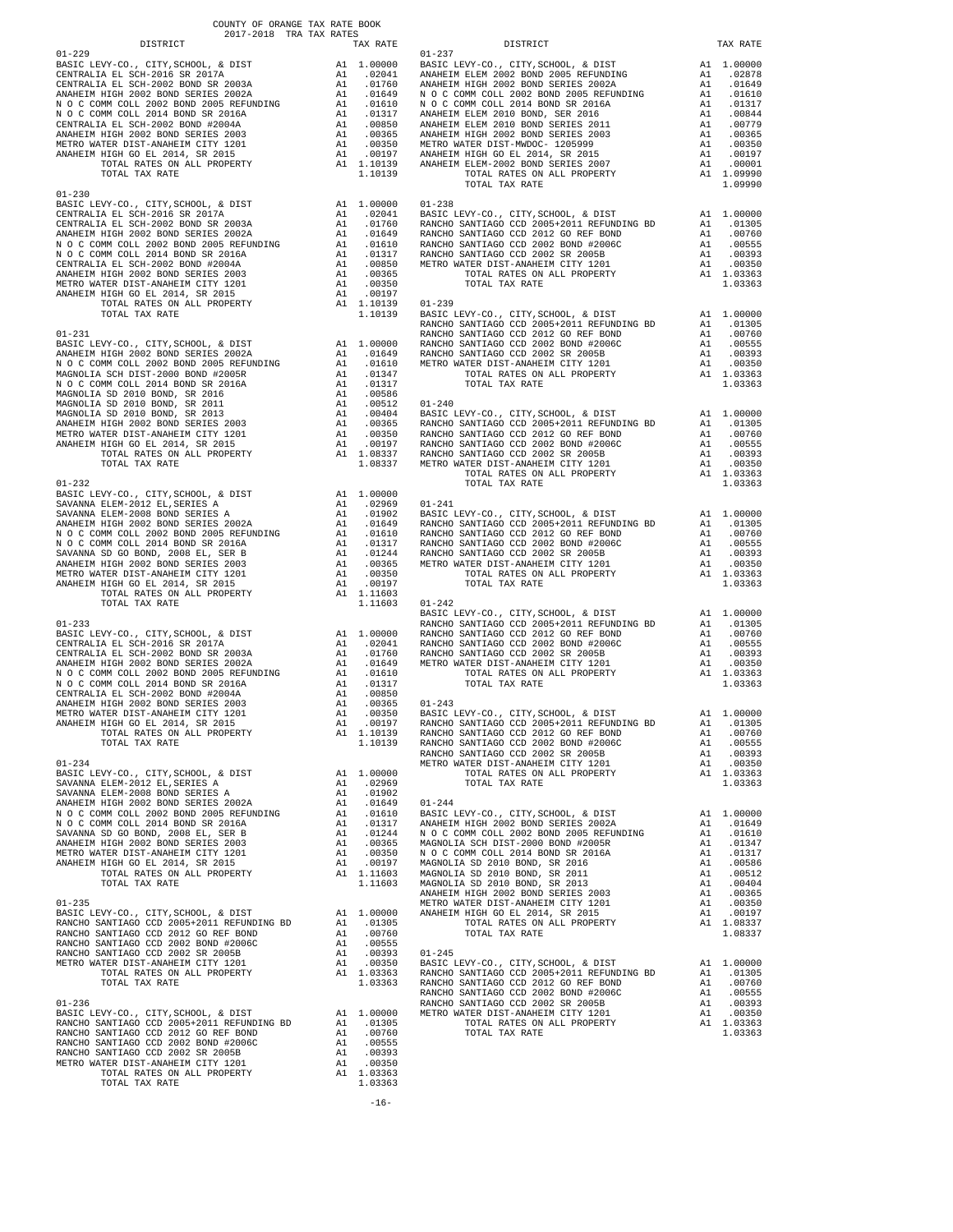| $2017-2018 \quad \text{TRA TAX RATES}$ DISTRICT                                                                                                                                                                                                                                |  | TAX RATE DISTRICT |  |
|--------------------------------------------------------------------------------------------------------------------------------------------------------------------------------------------------------------------------------------------------------------------------------|--|-------------------|--|
|                                                                                                                                                                                                                                                                                |  |                   |  |
|                                                                                                                                                                                                                                                                                |  |                   |  |
|                                                                                                                                                                                                                                                                                |  |                   |  |
|                                                                                                                                                                                                                                                                                |  |                   |  |
|                                                                                                                                                                                                                                                                                |  |                   |  |
|                                                                                                                                                                                                                                                                                |  |                   |  |
|                                                                                                                                                                                                                                                                                |  |                   |  |
|                                                                                                                                                                                                                                                                                |  |                   |  |
|                                                                                                                                                                                                                                                                                |  |                   |  |
|                                                                                                                                                                                                                                                                                |  |                   |  |
|                                                                                                                                                                                                                                                                                |  |                   |  |
|                                                                                                                                                                                                                                                                                |  |                   |  |
|                                                                                                                                                                                                                                                                                |  |                   |  |
|                                                                                                                                                                                                                                                                                |  |                   |  |
|                                                                                                                                                                                                                                                                                |  |                   |  |
|                                                                                                                                                                                                                                                                                |  |                   |  |
|                                                                                                                                                                                                                                                                                |  |                   |  |
|                                                                                                                                                                                                                                                                                |  |                   |  |
|                                                                                                                                                                                                                                                                                |  |                   |  |
|                                                                                                                                                                                                                                                                                |  |                   |  |
|                                                                                                                                                                                                                                                                                |  |                   |  |
|                                                                                                                                                                                                                                                                                |  |                   |  |
|                                                                                                                                                                                                                                                                                |  |                   |  |
|                                                                                                                                                                                                                                                                                |  |                   |  |
|                                                                                                                                                                                                                                                                                |  |                   |  |
|                                                                                                                                                                                                                                                                                |  |                   |  |
|                                                                                                                                                                                                                                                                                |  |                   |  |
|                                                                                                                                                                                                                                                                                |  |                   |  |
|                                                                                                                                                                                                                                                                                |  |                   |  |
|                                                                                                                                                                                                                                                                                |  |                   |  |
|                                                                                                                                                                                                                                                                                |  |                   |  |
|                                                                                                                                                                                                                                                                                |  |                   |  |
|                                                                                                                                                                                                                                                                                |  |                   |  |
|                                                                                                                                                                                                                                                                                |  |                   |  |
|                                                                                                                                                                                                                                                                                |  |                   |  |
|                                                                                                                                                                                                                                                                                |  |                   |  |
|                                                                                                                                                                                                                                                                                |  |                   |  |
|                                                                                                                                                                                                                                                                                |  |                   |  |
|                                                                                                                                                                                                                                                                                |  |                   |  |
|                                                                                                                                                                                                                                                                                |  |                   |  |
|                                                                                                                                                                                                                                                                                |  |                   |  |
|                                                                                                                                                                                                                                                                                |  |                   |  |
|                                                                                                                                                                                                                                                                                |  |                   |  |
|                                                                                                                                                                                                                                                                                |  |                   |  |
|                                                                                                                                                                                                                                                                                |  |                   |  |
|                                                                                                                                                                                                                                                                                |  |                   |  |
|                                                                                                                                                                                                                                                                                |  |                   |  |
|                                                                                                                                                                                                                                                                                |  |                   |  |
|                                                                                                                                                                                                                                                                                |  |                   |  |
|                                                                                                                                                                                                                                                                                |  |                   |  |
|                                                                                                                                                                                                                                                                                |  |                   |  |
|                                                                                                                                                                                                                                                                                |  |                   |  |
|                                                                                                                                                                                                                                                                                |  |                   |  |
|                                                                                                                                                                                                                                                                                |  |                   |  |
|                                                                                                                                                                                                                                                                                |  |                   |  |
|                                                                                                                                                                                                                                                                                |  |                   |  |
|                                                                                                                                                                                                                                                                                |  |                   |  |
|                                                                                                                                                                                                                                                                                |  |                   |  |
|                                                                                                                                                                                                                                                                                |  |                   |  |
|                                                                                                                                                                                                                                                                                |  |                   |  |
|                                                                                                                                                                                                                                                                                |  |                   |  |
|                                                                                                                                                                                                                                                                                |  |                   |  |
|                                                                                                                                                                                                                                                                                |  |                   |  |
|                                                                                                                                                                                                                                                                                |  |                   |  |
|                                                                                                                                                                                                                                                                                |  |                   |  |
|                                                                                                                                                                                                                                                                                |  |                   |  |
|                                                                                                                                                                                                                                                                                |  |                   |  |
|                                                                                                                                                                                                                                                                                |  |                   |  |
|                                                                                                                                                                                                                                                                                |  |                   |  |
|                                                                                                                                                                                                                                                                                |  |                   |  |
|                                                                                                                                                                                                                                                                                |  |                   |  |
|                                                                                                                                                                                                                                                                                |  |                   |  |
|                                                                                                                                                                                                                                                                                |  |                   |  |
|                                                                                                                                                                                                                                                                                |  |                   |  |
|                                                                                                                                                                                                                                                                                |  |                   |  |
|                                                                                                                                                                                                                                                                                |  |                   |  |
|                                                                                                                                                                                                                                                                                |  |                   |  |
|                                                                                                                                                                                                                                                                                |  |                   |  |
|                                                                                                                                                                                                                                                                                |  |                   |  |
| $\begin{array}{cccccc} 0.7 & 0.7 & 0.01 & 0.01 & 0.01 & 0.01 & 0.01 & 0.01 & 0.01 & 0.01 & 0.01 & 0.01 & 0.01 & 0.01 & 0.01 & 0.01 & 0.01 & 0.01 & 0.01 & 0.01 & 0.01 & 0.01 & 0.01 & 0.01 & 0.01 & 0.01 & 0.01 & 0.01 & 0.01 & 0.01 & 0.01 & 0.01 & 0.01 & 0.01 & 0.01 & 0.0$ |  |                   |  |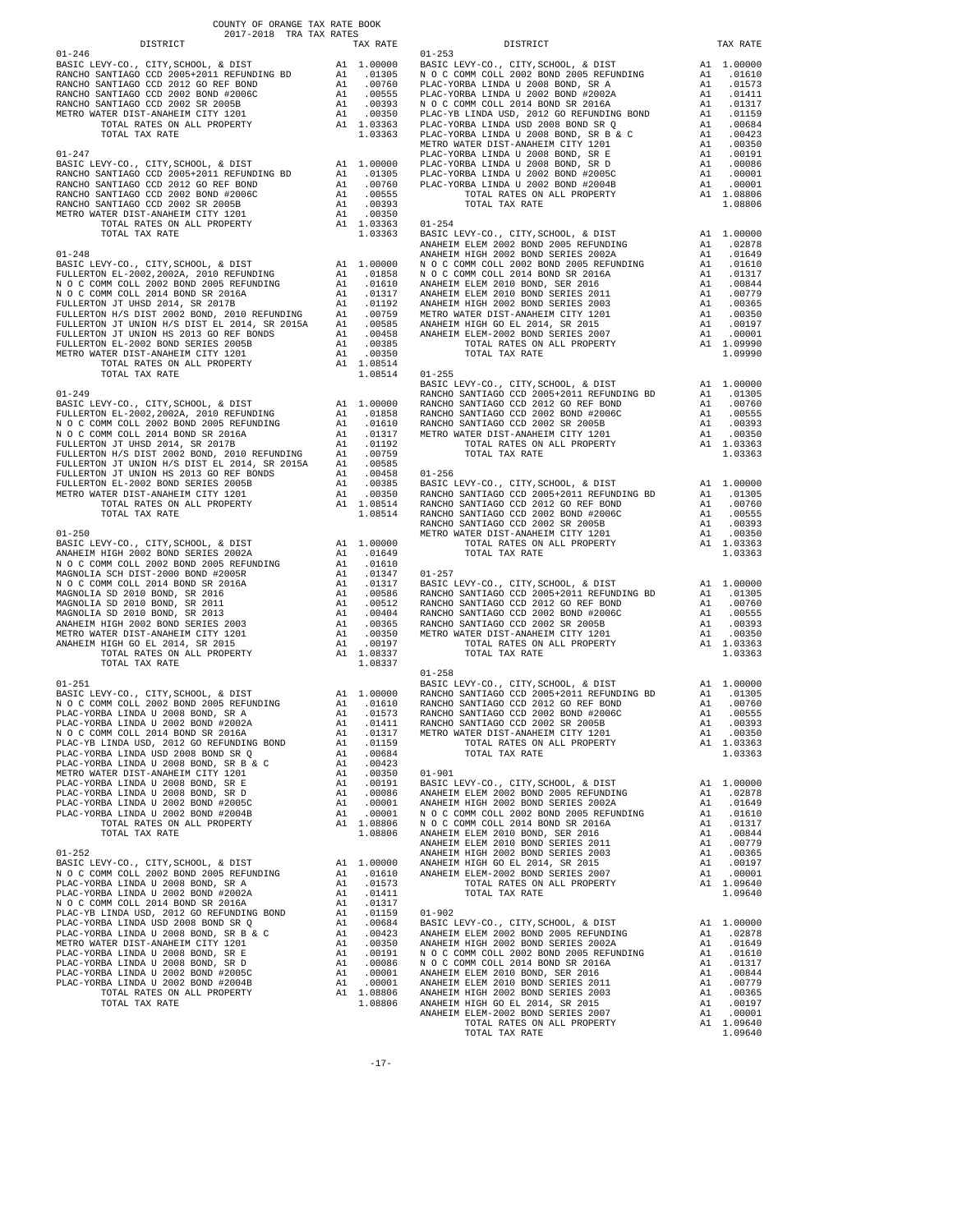| COUNTY OF ORANGE TAX RATE BOOK<br>2017-2018 TRA TAX RATES |    |                                                                                                                                                                                                                                                                                                                        |                                    |                |                |                |                |           |                |           |           |           |           |           |           |             |           |           |             |   |  |
|-----------------------------------------------------------|----|------------------------------------------------------------------------------------------------------------------------------------------------------------------------------------------------------------------------------------------------------------------------------------------------------------------------|------------------------------------|----------------|----------------|----------------|----------------|-----------|----------------|-----------|-----------|-----------|-----------|-----------|-----------|-------------|-----------|-----------|-------------|---|--|
| DISTRICT<br>$01 - 903$                                    |    | $\begin{array}{lllll} \textsc{max} & \textsc{max} & \textsc{max} \\ \textsc{max} & \textsc{max} & \textsc{max} \\ \textsc{max} & \textsc{max} & \textsc{max} \\ \textsc{max} & \textsc{max} & \textsc{max} \\ \textsc{max} & \textsc{max} & \textsc{max} \\ \textsc{max} & \textsc{max} & \textsc{max} \\ \end{array}$ | TAX RATE                           |                |                |                |                |           |                |           |           |           |           |           |           |             |           |           |             |   |  |
|                                                           |    |                                                                                                                                                                                                                                                                                                                        |                                    |                |                |                |                |           |                |           |           |           |           |           |           |             |           |           |             |   |  |
|                                                           |    |                                                                                                                                                                                                                                                                                                                        |                                    |                |                |                |                |           |                |           |           |           |           |           |           |             |           |           |             |   |  |
|                                                           |    |                                                                                                                                                                                                                                                                                                                        |                                    |                |                |                |                |           |                |           |           |           |           |           |           |             |           |           |             |   |  |
|                                                           |    |                                                                                                                                                                                                                                                                                                                        |                                    |                |                |                |                |           |                |           |           |           |           |           |           |             |           |           |             |   |  |
|                                                           |    |                                                                                                                                                                                                                                                                                                                        |                                    |                |                |                |                |           |                |           |           |           |           |           |           |             |           |           |             |   |  |
|                                                           |    |                                                                                                                                                                                                                                                                                                                        |                                    |                |                |                |                |           |                |           |           |           |           |           |           |             |           |           |             |   |  |
|                                                           |    |                                                                                                                                                                                                                                                                                                                        |                                    |                |                |                |                |           |                |           |           |           |           |           |           |             |           |           |             |   |  |
|                                                           |    |                                                                                                                                                                                                                                                                                                                        |                                    |                |                |                |                |           |                |           |           |           |           |           |           |             |           |           |             |   |  |
|                                                           |    |                                                                                                                                                                                                                                                                                                                        |                                    |                |                |                |                |           |                |           |           |           |           |           |           |             |           |           |             |   |  |
|                                                           |    | $01 - 911$                                                                                                                                                                                                                                                                                                             |                                    |                |                |                |                |           |                |           |           |           |           |           |           |             |           |           |             |   |  |
|                                                           |    |                                                                                                                                                                                                                                                                                                                        |                                    |                |                |                |                |           |                |           |           |           |           |           |           |             |           |           |             |   |  |
|                                                           |    |                                                                                                                                                                                                                                                                                                                        |                                    |                |                |                |                |           |                |           |           |           |           |           |           |             |           |           |             |   |  |
|                                                           |    |                                                                                                                                                                                                                                                                                                                        |                                    |                |                |                |                |           |                |           |           |           |           |           |           |             |           |           |             |   |  |
|                                                           |    |                                                                                                                                                                                                                                                                                                                        |                                    |                |                |                |                |           |                |           |           |           |           |           |           |             |           |           |             |   |  |
|                                                           |    |                                                                                                                                                                                                                                                                                                                        |                                    |                |                |                |                |           |                |           |           |           |           |           |           |             |           |           |             |   |  |
|                                                           |    |                                                                                                                                                                                                                                                                                                                        |                                    |                |                |                |                |           |                |           |           |           |           |           |           |             |           |           |             |   |  |
|                                                           |    |                                                                                                                                                                                                                                                                                                                        |                                    |                |                |                |                |           |                |           |           |           |           |           |           |             |           |           |             |   |  |
|                                                           |    |                                                                                                                                                                                                                                                                                                                        |                                    |                |                |                |                |           |                |           |           |           |           |           |           |             |           |           |             |   |  |
|                                                           |    |                                                                                                                                                                                                                                                                                                                        |                                    |                |                |                |                |           |                |           |           |           |           |           |           |             |           |           |             |   |  |
|                                                           |    |                                                                                                                                                                                                                                                                                                                        |                                    |                |                |                |                |           |                |           |           |           |           |           |           |             |           |           |             |   |  |
| $01 - 905$                                                |    |                                                                                                                                                                                                                                                                                                                        |                                    |                |                |                |                |           |                |           |           |           |           |           |           |             |           |           |             |   |  |
|                                                           |    |                                                                                                                                                                                                                                                                                                                        |                                    |                |                |                |                |           |                |           |           |           |           |           |           |             |           |           |             |   |  |
|                                                           |    |                                                                                                                                                                                                                                                                                                                        |                                    |                |                |                |                |           |                |           |           |           |           |           |           |             |           |           |             |   |  |
|                                                           |    |                                                                                                                                                                                                                                                                                                                        |                                    |                |                |                |                |           |                |           |           |           |           |           |           |             |           |           |             |   |  |
|                                                           |    |                                                                                                                                                                                                                                                                                                                        |                                    |                |                |                |                |           |                |           |           |           |           |           |           |             |           |           |             |   |  |
|                                                           |    |                                                                                                                                                                                                                                                                                                                        |                                    |                |                |                |                |           |                |           |           |           |           |           |           |             |           |           |             |   |  |
|                                                           |    |                                                                                                                                                                                                                                                                                                                        |                                    |                |                |                |                |           |                |           |           |           |           |           |           |             |           |           |             |   |  |
|                                                           |    |                                                                                                                                                                                                                                                                                                                        |                                    |                |                |                |                |           |                |           |           |           |           |           |           |             |           |           |             |   |  |
|                                                           |    |                                                                                                                                                                                                                                                                                                                        |                                    |                |                |                |                |           |                |           |           |           |           |           |           |             |           |           |             |   |  |
|                                                           |    |                                                                                                                                                                                                                                                                                                                        |                                    |                |                |                |                |           |                |           |           |           |           |           |           |             |           |           |             |   |  |
|                                                           |    |                                                                                                                                                                                                                                                                                                                        |                                    |                |                |                |                |           |                |           |           |           |           |           |           |             |           |           |             |   |  |
|                                                           |    |                                                                                                                                                                                                                                                                                                                        |                                    |                |                |                |                |           |                |           |           |           |           |           |           |             |           |           |             |   |  |
|                                                           |    |                                                                                                                                                                                                                                                                                                                        |                                    |                |                |                |                |           |                |           |           |           |           |           |           |             |           |           |             |   |  |
|                                                           |    |                                                                                                                                                                                                                                                                                                                        |                                    |                |                |                |                |           |                |           |           |           |           |           |           |             |           |           |             |   |  |
|                                                           |    |                                                                                                                                                                                                                                                                                                                        |                                    |                |                |                |                |           |                |           |           |           |           |           |           |             |           |           |             |   |  |
|                                                           |    |                                                                                                                                                                                                                                                                                                                        |                                    |                |                |                |                |           |                |           |           |           |           |           |           |             |           |           |             |   |  |
|                                                           |    |                                                                                                                                                                                                                                                                                                                        |                                    |                |                |                |                |           |                |           |           |           |           |           |           |             |           |           |             |   |  |
|                                                           |    |                                                                                                                                                                                                                                                                                                                        |                                    |                |                |                |                |           |                |           |           |           |           |           |           |             |           |           |             |   |  |
|                                                           |    |                                                                                                                                                                                                                                                                                                                        |                                    |                |                |                |                |           |                |           |           |           |           |           |           |             |           |           |             |   |  |
|                                                           |    |                                                                                                                                                                                                                                                                                                                        |                                    |                |                |                |                |           |                |           |           |           |           |           |           |             |           |           |             |   |  |
|                                                           |    |                                                                                                                                                                                                                                                                                                                        |                                    |                |                |                |                |           |                |           |           |           |           |           |           |             |           |           |             |   |  |
|                                                           |    |                                                                                                                                                                                                                                                                                                                        |                                    |                |                |                |                |           |                |           |           |           |           |           |           |             |           |           |             |   |  |
|                                                           |    |                                                                                                                                                                                                                                                                                                                        |                                    |                |                |                |                |           |                |           |           |           |           |           |           |             |           |           |             |   |  |
|                                                           |    |                                                                                                                                                                                                                                                                                                                        |                                    |                |                |                |                |           |                |           |           |           |           |           |           |             |           |           |             |   |  |
|                                                           |    |                                                                                                                                                                                                                                                                                                                        |                                    |                |                |                |                |           |                |           |           |           |           |           |           |             |           |           |             |   |  |
|                                                           |    |                                                                                                                                                                                                                                                                                                                        |                                    |                |                |                |                |           |                |           |           |           |           |           |           |             |           |           |             |   |  |
|                                                           |    |                                                                                                                                                                                                                                                                                                                        |                                    |                |                |                |                |           |                |           |           |           |           |           |           |             |           |           |             |   |  |
|                                                           |    |                                                                                                                                                                                                                                                                                                                        |                                    |                |                |                |                |           |                |           |           |           |           |           |           |             |           |           |             |   |  |
|                                                           |    |                                                                                                                                                                                                                                                                                                                        |                                    |                |                |                |                |           |                |           |           |           |           |           |           |             |           |           |             |   |  |
|                                                           |    |                                                                                                                                                                                                                                                                                                                        |                                    |                |                |                |                |           |                |           |           |           |           |           |           |             |           |           |             |   |  |
|                                                           |    |                                                                                                                                                                                                                                                                                                                        |                                    |                |                |                |                |           |                |           |           |           |           |           |           |             |           |           |             |   |  |
|                                                           |    |                                                                                                                                                                                                                                                                                                                        |                                    |                |                |                |                |           |                |           |           |           |           |           |           |             |           |           |             |   |  |
|                                                           |    | $\n\n\nPLIAC-YORBA LINDA U 2008 BOND, SRE\nAL\n2008 BOND, SRE\nAL\n2008 BOND, SRE\nAL\n2008 BOND, SRE\nAL\n2008 BOND\n2008 BOND\n2008 BOND\n2008 BOND\n2008 BOND\n2008 BOND\n2008 BOND\n2008 BOND\n2008 BREDND\n2$                                                                                                     | PLIAC-YORBA LINDA U 2008 BOND, SRE | AL             | 2008 BOND, SRE | AL             | 2008 BOND, SRE | AL        | 2008 BOND, SRE | AL        | 2008 BOND | 2008 BOND | 2008 BOND | 2008 BOND | 2008 BOND | 2008 BOND   | 2008 BOND | 2008 BOND | 2008 BREDND | 2 |  |
| PLIAC-YORBA LINDA U 2008 BOND, SRE                        | AL | 2008 BOND, SRE                                                                                                                                                                                                                                                                                                         | AL                                 | 2008 BOND, SRE | AL             | 2008 BOND, SRE | AL             | 2008 BOND | 2008 BOND      | 2008 BOND | 2008 BOND | 2008 BOND | 2008 BOND | 2008 BOND | 2008 BOND | 2008 BREDND | 2         |           |             |   |  |
|                                                           |    |                                                                                                                                                                                                                                                                                                                        |                                    |                |                |                |                |           |                |           |           |           |           |           |           |             |           |           |             |   |  |
| $01 - 908$                                                |    |                                                                                                                                                                                                                                                                                                                        |                                    |                |                |                |                |           |                |           |           |           |           |           |           |             |           |           |             |   |  |
|                                                           |    |                                                                                                                                                                                                                                                                                                                        |                                    |                |                |                |                |           |                |           |           |           |           |           |           |             |           |           |             |   |  |
|                                                           |    |                                                                                                                                                                                                                                                                                                                        |                                    |                |                |                |                |           |                |           |           |           |           |           |           |             |           |           |             |   |  |
|                                                           |    |                                                                                                                                                                                                                                                                                                                        |                                    |                |                |                |                |           |                |           |           |           |           |           |           |             |           |           |             |   |  |
|                                                           |    |                                                                                                                                                                                                                                                                                                                        |                                    |                |                |                |                |           |                |           |           |           |           |           |           |             |           |           |             |   |  |
|                                                           |    |                                                                                                                                                                                                                                                                                                                        |                                    |                |                |                |                |           |                |           |           |           |           |           |           |             |           |           |             |   |  |
|                                                           |    |                                                                                                                                                                                                                                                                                                                        |                                    |                |                |                |                |           |                |           |           |           |           |           |           |             |           |           |             |   |  |
|                                                           |    |                                                                                                                                                                                                                                                                                                                        |                                    |                |                |                |                |           |                |           |           |           |           |           |           |             |           |           |             |   |  |
|                                                           |    |                                                                                                                                                                                                                                                                                                                        |                                    |                |                |                |                |           |                |           |           |           |           |           |           |             |           |           |             |   |  |
|                                                           |    | $02 - 005$                                                                                                                                                                                                                                                                                                             |                                    |                |                |                |                |           |                |           |           |           |           |           |           |             |           |           |             |   |  |
|                                                           |    |                                                                                                                                                                                                                                                                                                                        |                                    |                |                |                |                |           |                |           |           |           |           |           |           |             |           |           |             |   |  |
|                                                           |    |                                                                                                                                                                                                                                                                                                                        |                                    |                |                |                |                |           |                |           |           |           |           |           |           |             |           |           |             |   |  |
|                                                           |    |                                                                                                                                                                                                                                                                                                                        |                                    |                |                |                |                |           |                |           |           |           |           |           |           |             |           |           |             |   |  |
|                                                           |    |                                                                                                                                                                                                                                                                                                                        |                                    |                |                |                |                |           |                |           |           |           |           |           |           |             |           |           |             |   |  |
|                                                           |    |                                                                                                                                                                                                                                                                                                                        |                                    |                |                |                |                |           |                |           |           |           |           |           |           |             |           |           |             |   |  |
|                                                           |    |                                                                                                                                                                                                                                                                                                                        |                                    |                |                |                |                |           |                |           |           |           |           |           |           |             |           |           |             |   |  |
|                                                           |    |                                                                                                                                                                                                                                                                                                                        |                                    |                |                |                |                |           |                |           |           |           |           |           |           |             |           |           |             |   |  |
|                                                           |    |                                                                                                                                                                                                                                                                                                                        |                                    |                |                |                |                |           |                |           |           |           |           |           |           |             |           |           |             |   |  |
|                                                           |    |                                                                                                                                                                                                                                                                                                                        |                                    |                |                |                |                |           |                |           |           |           |           |           |           |             |           |           |             |   |  |
|                                                           |    |                                                                                                                                                                                                                                                                                                                        |                                    |                |                |                |                |           |                |           |           |           |           |           |           |             |           |           |             |   |  |
|                                                           |    |                                                                                                                                                                                                                                                                                                                        |                                    |                |                |                |                |           |                |           |           |           |           |           |           |             |           |           |             |   |  |
|                                                           |    |                                                                                                                                                                                                                                                                                                                        |                                    |                |                |                |                |           |                |           |           |           |           |           |           |             |           |           |             |   |  |
|                                                           |    |                                                                                                                                                                                                                                                                                                                        |                                    |                |                |                |                |           |                |           |           |           |           |           |           |             |           |           |             |   |  |
|                                                           |    |                                                                                                                                                                                                                                                                                                                        |                                    |                |                |                |                |           |                |           |           |           |           |           |           |             |           |           |             |   |  |
|                                                           |    |                                                                                                                                                                                                                                                                                                                        |                                    |                |                |                |                |           |                |           |           |           |           |           |           |             |           |           |             |   |  |

-18-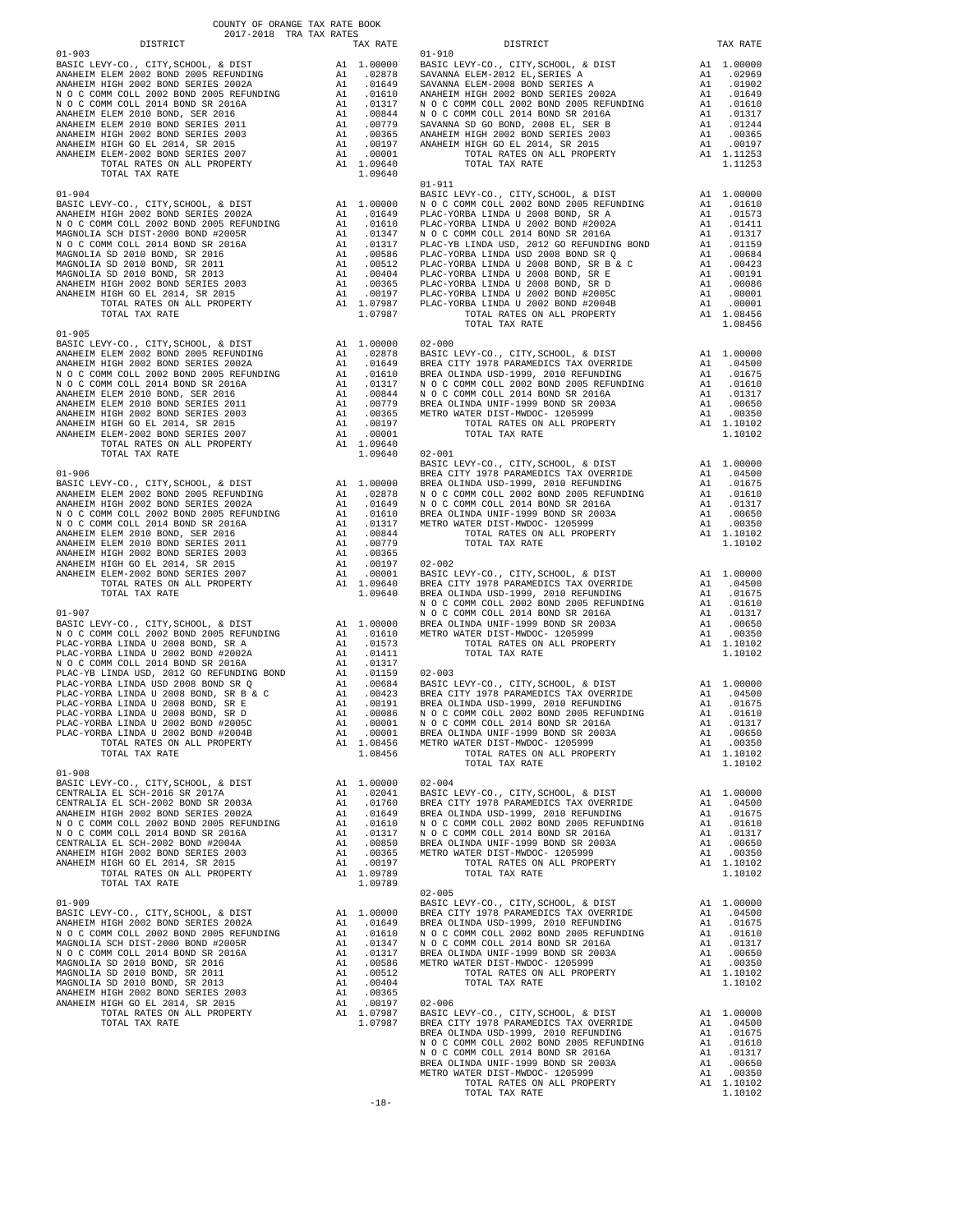| COUNTY OF ORANGE TAX RATE BOOK<br>$2017-2018 \quad \text{TRA TAX RATES}$ DISTRICT $\hspace{2.5cm}$ |          |          |          |
|----------------------------------------------------------------------------------------------------|----------|----------|----------|
|                                                                                                    | TAX RATE | DISTRICT | TAX RATE |
|                                                                                                    |          |          |          |
|                                                                                                    |          |          |          |
|                                                                                                    |          |          |          |
|                                                                                                    |          |          |          |
|                                                                                                    |          |          |          |
|                                                                                                    |          |          |          |
|                                                                                                    |          |          |          |
|                                                                                                    |          |          |          |
|                                                                                                    |          |          |          |
|                                                                                                    |          |          |          |
|                                                                                                    |          |          |          |

| 115K DISI-MWDOC- 140JJJJ |  |                             |
|--------------------------|--|-----------------------------|
|                          |  | TOTAL RATES ON ALL PROPERTY |
| TOTAL TAX RATE           |  |                             |

| $02 - 013$     |         | $02 - 020$     |         |
|----------------|---------|----------------|---------|
|                |         |                |         |
|                |         |                |         |
|                |         |                |         |
|                |         |                |         |
|                |         |                |         |
|                |         |                |         |
| TOTAL TAX RATE | 1.10102 | TOTAL TAX RATE | 1.10102 |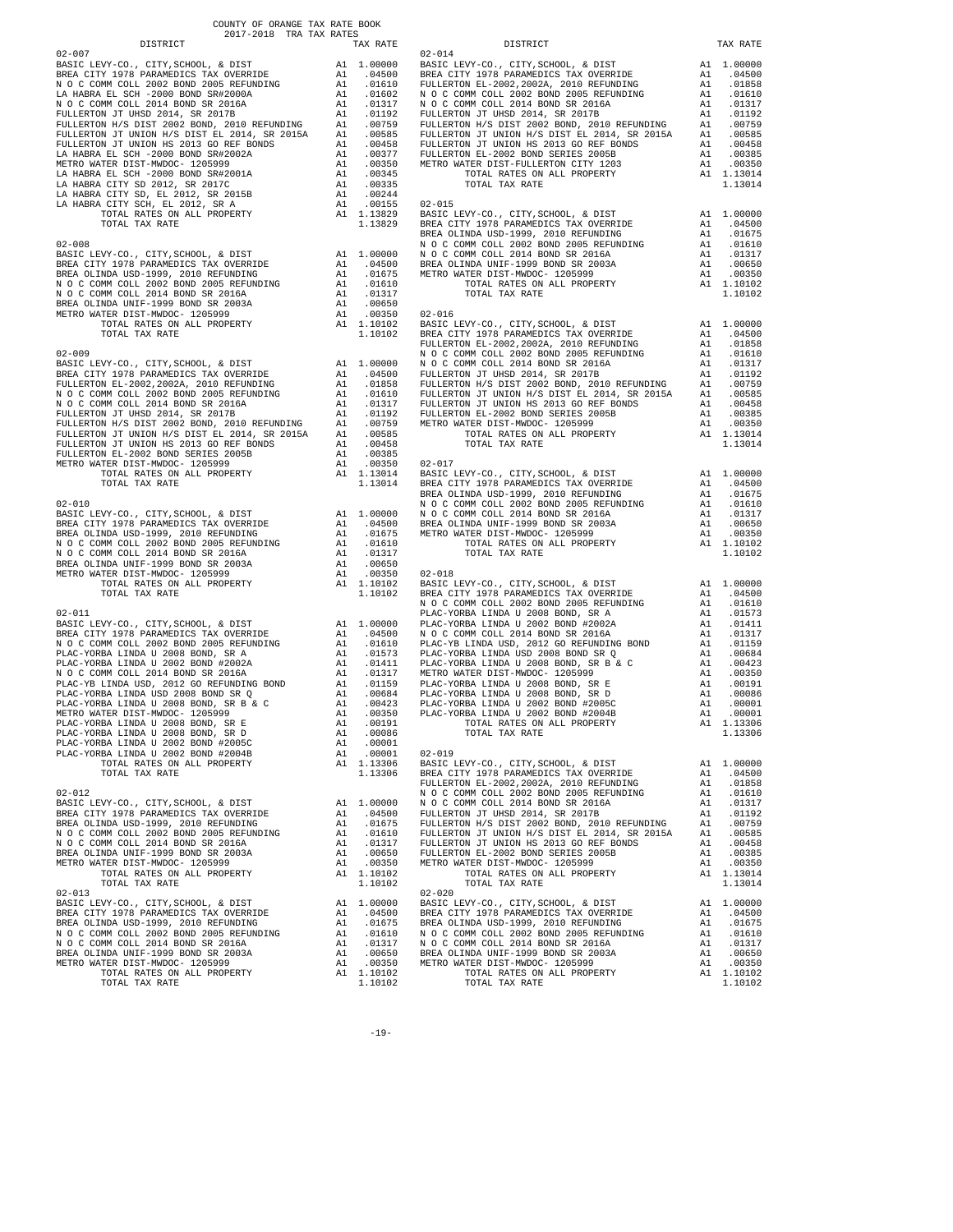| DISTRICT                                      | TAX RATE   |                    |
|-----------------------------------------------|------------|--------------------|
|                                               |            |                    |
|                                               |            |                    |
|                                               |            |                    |
|                                               |            |                    |
|                                               |            |                    |
|                                               |            |                    |
|                                               |            |                    |
|                                               |            |                    |
|                                               |            |                    |
|                                               |            |                    |
|                                               |            |                    |
|                                               |            |                    |
|                                               |            |                    |
|                                               |            |                    |
|                                               |            |                    |
|                                               |            |                    |
|                                               |            |                    |
|                                               |            | BREA OL            |
|                                               |            |                    |
|                                               |            |                    |
|                                               |            |                    |
|                                               |            |                    |
|                                               |            |                    |
|                                               |            |                    |
|                                               |            |                    |
|                                               |            |                    |
|                                               |            |                    |
|                                               |            | BREA OL            |
|                                               |            |                    |
|                                               |            |                    |
|                                               |            |                    |
|                                               |            |                    |
|                                               |            |                    |
|                                               |            |                    |
|                                               |            |                    |
|                                               |            |                    |
|                                               |            |                    |
|                                               |            |                    |
| $02 - 024$                                    |            | NOCC               |
|                                               |            |                    |
|                                               |            |                    |
|                                               |            |                    |
|                                               |            |                    |
|                                               |            |                    |
|                                               |            |                    |
|                                               |            |                    |
|                                               |            |                    |
|                                               |            |                    |
|                                               |            |                    |
|                                               |            |                    |
|                                               |            |                    |
|                                               |            |                    |
|                                               |            |                    |
| TOTAL TAX RATE                                | 1.13306    |                    |
|                                               |            |                    |
|                                               |            |                    |
|                                               |            |                    |
|                                               |            |                    |
|                                               |            |                    |
|                                               |            |                    |
|                                               |            |                    |
|                                               |            |                    |
|                                               |            |                    |
|                                               |            |                    |
|                                               |            |                    |
|                                               |            |                    |
|                                               |            |                    |
|                                               |            |                    |
|                                               |            |                    |
|                                               |            |                    |
|                                               |            |                    |
|                                               |            |                    |
|                                               |            |                    |
|                                               |            | LA HABR            |
| $02 - 027$                                    |            | METRO W            |
|                                               |            |                    |
|                                               |            |                    |
|                                               |            |                    |
|                                               |            |                    |
|                                               |            |                    |
|                                               |            |                    |
|                                               |            |                    |
| TOTAL TAX RATE                                |            |                    |
|                                               | 1.10102    | BASIC L<br>BREA CI |
| $02 - 028$                                    |            | BREA OL            |
|                                               |            |                    |
|                                               |            |                    |
|                                               |            |                    |
|                                               |            |                    |
|                                               |            |                    |
|                                               |            |                    |
| TOTAL RATES ON ALL PROPERTY<br>TOTAL TAX PATE | A1 1.10102 |                    |

| COUNTY OF ORANGE TAX RATE BOOK<br>$2017-2018 \quad \text{TRA RATES}$ DISTRICT $\hspace{2.5cm}$ |          | $\begin{smallmatrix} 12.46 & 0.0000 & 0.00000 & 0.00000 & 0.00000 & 0.00000 & 0.00000 & 0.00000 & 0.00000 & 0.00000 & 0.00000 & 0.00000 & 0.00000 & 0.00000 & 0.00000 & 0.00000 & 0.00000 & 0.00000 & 0.00000 & 0.00000 & 0.00000 & 0.00000 & 0.00000 & 0.00000 & $             |          |
|------------------------------------------------------------------------------------------------|----------|---------------------------------------------------------------------------------------------------------------------------------------------------------------------------------------------------------------------------------------------------------------------------------|----------|
|                                                                                                | TAX RATE | DISTRICT                                                                                                                                                                                                                                                                        | TAX RATE |
|                                                                                                |          |                                                                                                                                                                                                                                                                                 |          |
|                                                                                                |          |                                                                                                                                                                                                                                                                                 |          |
|                                                                                                |          |                                                                                                                                                                                                                                                                                 |          |
|                                                                                                |          |                                                                                                                                                                                                                                                                                 |          |
|                                                                                                |          |                                                                                                                                                                                                                                                                                 |          |
|                                                                                                |          |                                                                                                                                                                                                                                                                                 |          |
|                                                                                                |          |                                                                                                                                                                                                                                                                                 |          |
|                                                                                                |          |                                                                                                                                                                                                                                                                                 |          |
|                                                                                                |          |                                                                                                                                                                                                                                                                                 |          |
|                                                                                                |          |                                                                                                                                                                                                                                                                                 |          |
|                                                                                                |          |                                                                                                                                                                                                                                                                                 |          |
|                                                                                                |          |                                                                                                                                                                                                                                                                                 |          |
|                                                                                                |          |                                                                                                                                                                                                                                                                                 |          |
|                                                                                                |          |                                                                                                                                                                                                                                                                                 |          |
|                                                                                                |          |                                                                                                                                                                                                                                                                                 |          |
|                                                                                                |          |                                                                                                                                                                                                                                                                                 |          |
|                                                                                                |          |                                                                                                                                                                                                                                                                                 |          |
|                                                                                                |          |                                                                                                                                                                                                                                                                                 |          |
|                                                                                                |          |                                                                                                                                                                                                                                                                                 |          |
|                                                                                                |          |                                                                                                                                                                                                                                                                                 |          |
|                                                                                                |          |                                                                                                                                                                                                                                                                                 |          |
|                                                                                                |          |                                                                                                                                                                                                                                                                                 |          |
|                                                                                                |          |                                                                                                                                                                                                                                                                                 |          |
|                                                                                                |          |                                                                                                                                                                                                                                                                                 |          |
|                                                                                                |          |                                                                                                                                                                                                                                                                                 |          |
|                                                                                                |          |                                                                                                                                                                                                                                                                                 |          |
|                                                                                                |          |                                                                                                                                                                                                                                                                                 |          |
|                                                                                                |          |                                                                                                                                                                                                                                                                                 |          |
|                                                                                                |          |                                                                                                                                                                                                                                                                                 |          |
|                                                                                                |          |                                                                                                                                                                                                                                                                                 |          |
|                                                                                                |          |                                                                                                                                                                                                                                                                                 |          |
|                                                                                                |          |                                                                                                                                                                                                                                                                                 |          |
|                                                                                                |          |                                                                                                                                                                                                                                                                                 |          |
|                                                                                                |          |                                                                                                                                                                                                                                                                                 |          |
|                                                                                                |          |                                                                                                                                                                                                                                                                                 |          |
|                                                                                                |          |                                                                                                                                                                                                                                                                                 |          |
|                                                                                                |          |                                                                                                                                                                                                                                                                                 |          |
|                                                                                                |          |                                                                                                                                                                                                                                                                                 |          |
|                                                                                                |          |                                                                                                                                                                                                                                                                                 |          |
|                                                                                                |          |                                                                                                                                                                                                                                                                                 |          |
|                                                                                                |          |                                                                                                                                                                                                                                                                                 |          |
|                                                                                                |          |                                                                                                                                                                                                                                                                                 |          |
|                                                                                                |          |                                                                                                                                                                                                                                                                                 |          |
|                                                                                                |          |                                                                                                                                                                                                                                                                                 |          |
|                                                                                                |          |                                                                                                                                                                                                                                                                                 |          |
|                                                                                                |          |                                                                                                                                                                                                                                                                                 |          |
| $02 - 025$                                                                                     |          | $02 - 034$                                                                                                                                                                                                                                                                      |          |
|                                                                                                |          |                                                                                                                                                                                                                                                                                 |          |
|                                                                                                |          |                                                                                                                                                                                                                                                                                 |          |
|                                                                                                |          |                                                                                                                                                                                                                                                                                 |          |
|                                                                                                |          |                                                                                                                                                                                                                                                                                 |          |
|                                                                                                |          |                                                                                                                                                                                                                                                                                 |          |
|                                                                                                |          |                                                                                                                                                                                                                                                                                 |          |
|                                                                                                |          |                                                                                                                                                                                                                                                                                 |          |
| $\frac{1}{2}$<br>TOTAL TAX RATE                                                                | 1.10102  | TOTAL TAX RATE                                                                                                                                                                                                                                                                  | 1.10102  |
|                                                                                                |          |                                                                                                                                                                                                                                                                                 |          |
|                                                                                                |          |                                                                                                                                                                                                                                                                                 |          |
|                                                                                                |          |                                                                                                                                                                                                                                                                                 |          |
|                                                                                                |          |                                                                                                                                                                                                                                                                                 |          |
|                                                                                                |          |                                                                                                                                                                                                                                                                                 |          |
|                                                                                                |          |                                                                                                                                                                                                                                                                                 |          |
|                                                                                                |          | $\begin{array}{cccccccc} 104-0.04 & 0.04 & 0.04 & 0.04 & 0.04 & 0.04 & 0.04 & 0.04 & 0.04 & 0.04 & 0.04 & 0.04 & 0.04 & 0.04 & 0.04 & 0.04 & 0.04 & 0.04 & 0.04 & 0.04 & 0.04 & 0.04 & 0.04 & 0.04 & 0.04 & 0.04 & 0.04 & 0.04 & 0.04 & 0.04 & 0.04 & 0.04 & 0.04 & 0.04 & 0.0$ |          |
|                                                                                                |          |                                                                                                                                                                                                                                                                                 |          |
|                                                                                                |          |                                                                                                                                                                                                                                                                                 |          |
|                                                                                                |          |                                                                                                                                                                                                                                                                                 |          |
|                                                                                                |          |                                                                                                                                                                                                                                                                                 |          |
|                                                                                                |          |                                                                                                                                                                                                                                                                                 |          |
|                                                                                                |          |                                                                                                                                                                                                                                                                                 |          |
|                                                                                                |          |                                                                                                                                                                                                                                                                                 |          |
|                                                                                                |          |                                                                                                                                                                                                                                                                                 |          |
|                                                                                                |          |                                                                                                                                                                                                                                                                                 |          |
|                                                                                                |          |                                                                                                                                                                                                                                                                                 |          |
|                                                                                                |          |                                                                                                                                                                                                                                                                                 |          |
|                                                                                                |          |                                                                                                                                                                                                                                                                                 |          |
|                                                                                                |          |                                                                                                                                                                                                                                                                                 |          |
|                                                                                                |          |                                                                                                                                                                                                                                                                                 |          |
|                                                                                                |          |                                                                                                                                                                                                                                                                                 |          |
|                                                                                                |          |                                                                                                                                                                                                                                                                                 |          |
|                                                                                                |          |                                                                                                                                                                                                                                                                                 |          |
|                                                                                                |          |                                                                                                                                                                                                                                                                                 |          |
|                                                                                                |          |                                                                                                                                                                                                                                                                                 |          |
|                                                                                                |          |                                                                                                                                                                                                                                                                                 |          |

-20-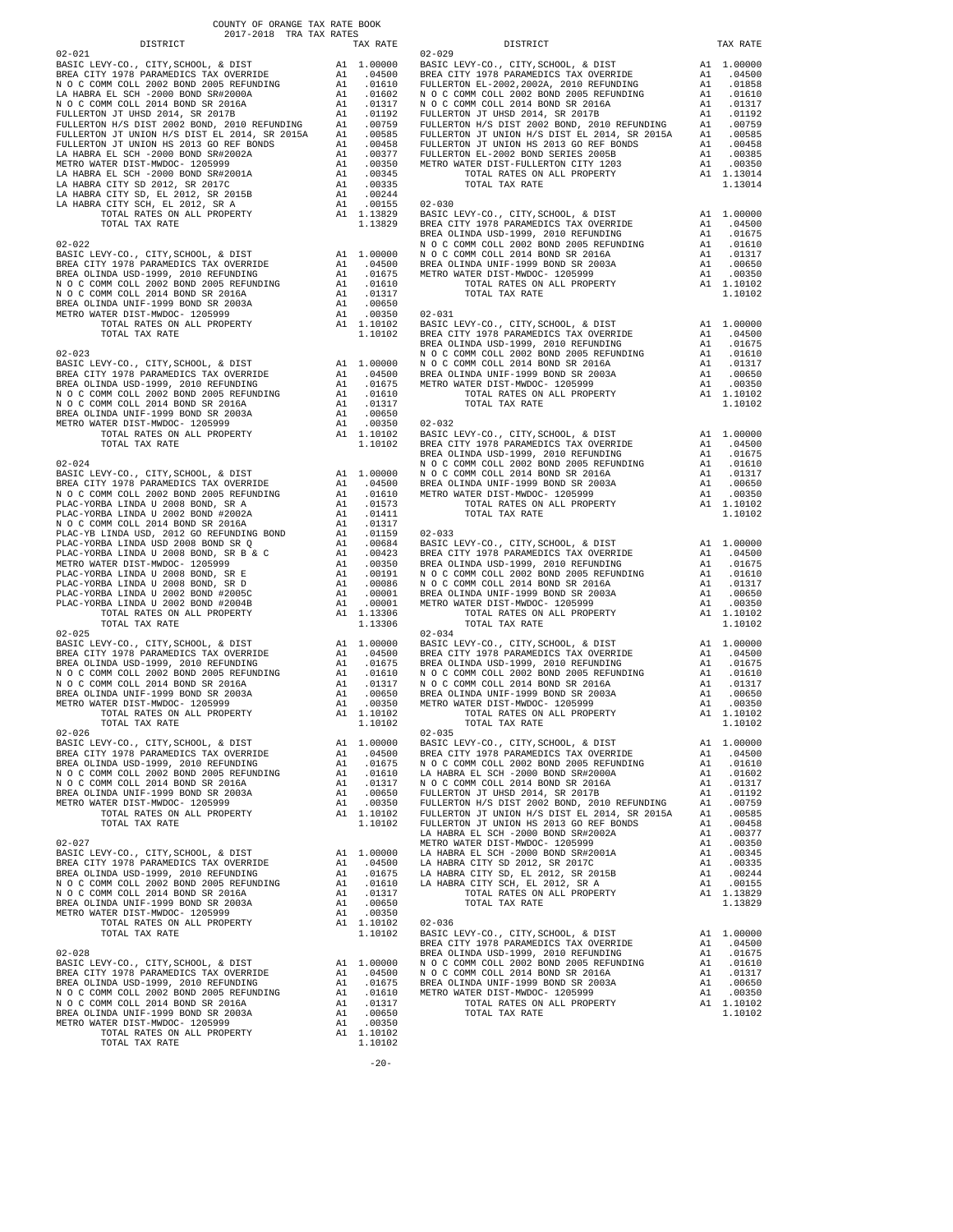|            | ---------<br>$02 - 037$             | TAT TATES  | $02 - 045$ |
|------------|-------------------------------------|------------|------------|
|            |                                     |            |            |
|            |                                     |            |            |
|            |                                     |            |            |
|            |                                     |            |            |
|            |                                     |            |            |
|            |                                     |            |            |
|            |                                     |            |            |
|            | TOTAL TAX RATE                      | 1.10102    |            |
|            |                                     |            |            |
|            |                                     |            |            |
|            |                                     |            |            |
|            |                                     |            |            |
|            |                                     |            |            |
|            |                                     |            |            |
|            |                                     |            |            |
|            |                                     |            |            |
|            |                                     |            |            |
|            |                                     |            |            |
|            |                                     |            |            |
|            |                                     |            |            |
|            |                                     |            |            |
|            |                                     |            |            |
|            |                                     |            |            |
|            |                                     |            |            |
|            |                                     |            |            |
|            |                                     |            |            |
|            |                                     |            |            |
|            |                                     |            |            |
|            |                                     |            |            |
|            |                                     |            |            |
|            |                                     |            |            |
|            |                                     |            | METRO W    |
| $02 - 041$ |                                     |            | PLAC-YO    |
|            |                                     |            |            |
|            |                                     |            |            |
|            |                                     |            |            |
|            |                                     |            |            |
|            |                                     |            |            |
|            |                                     |            |            |
|            |                                     |            |            |
|            |                                     |            | NOCC       |
|            |                                     |            |            |
|            |                                     |            |            |
|            |                                     |            |            |
|            |                                     |            |            |
|            |                                     |            |            |
|            |                                     |            |            |
|            |                                     |            |            |
|            |                                     |            |            |
|            |                                     |            |            |
|            |                                     |            |            |
|            |                                     |            |            |
|            |                                     |            |            |
|            |                                     |            |            |
|            |                                     |            | BREA OL    |
|            | $02 - 043$                          |            | NOCC       |
|            |                                     |            |            |
|            |                                     |            |            |
|            |                                     |            |            |
|            | PLAC-YORBA LINDA U 2002 BOND #2002A | A1 .01411  |            |
|            |                                     |            |            |
|            |                                     |            |            |
|            |                                     |            |            |
|            |                                     |            |            |
|            |                                     |            |            |
|            |                                     |            |            |
|            |                                     |            |            |
|            |                                     |            |            |
|            | TOTAL TAX RATE                      | 1.13306    |            |
|            | $02 - 044$                          |            | $02 - 052$ |
|            |                                     |            |            |
|            |                                     |            |            |
|            |                                     |            |            |
|            |                                     |            |            |
|            |                                     |            |            |
|            | TOTAL RATES ON ALL PROPERTY         | A1 1.10102 |            |
|            | TOTAL TAX RATE                      | 1.10102    |            |
|            |                                     |            |            |

| COUNTY OF ORANGE TAX RATE BOOK<br>$2017-2018 \quad \text{TRA RATES}$ DISTRICT $\hspace{2.5cm}$ |          |            |          |
|------------------------------------------------------------------------------------------------|----------|------------|----------|
| $02 - 037$                                                                                     | TAX RATE | DISTRICT   | TAX RATE |
|                                                                                                |          | $02 - 045$ |          |
|                                                                                                |          |            |          |
|                                                                                                |          |            |          |
|                                                                                                |          |            |          |
|                                                                                                |          |            |          |
|                                                                                                |          |            |          |
|                                                                                                |          |            |          |
|                                                                                                |          |            |          |
|                                                                                                |          |            |          |
|                                                                                                |          |            |          |
|                                                                                                |          |            |          |
|                                                                                                |          |            |          |
|                                                                                                |          |            |          |
|                                                                                                |          |            |          |
|                                                                                                |          |            |          |
|                                                                                                |          |            |          |
|                                                                                                |          |            |          |
|                                                                                                |          |            |          |
|                                                                                                |          |            |          |
|                                                                                                |          |            |          |
|                                                                                                |          |            |          |
|                                                                                                |          |            |          |
|                                                                                                |          |            |          |
|                                                                                                |          |            |          |
|                                                                                                |          |            |          |
|                                                                                                |          |            |          |
|                                                                                                |          |            |          |
|                                                                                                |          |            |          |
|                                                                                                |          |            |          |
|                                                                                                |          |            |          |
|                                                                                                |          |            |          |
|                                                                                                |          |            |          |
|                                                                                                |          |            |          |
|                                                                                                |          |            |          |
|                                                                                                |          |            |          |
|                                                                                                |          |            |          |
|                                                                                                |          |            |          |
|                                                                                                |          |            |          |
|                                                                                                |          |            |          |
|                                                                                                |          |            |          |
|                                                                                                |          |            |          |
| $02 - 044$                                                                                     |          | $02 - 052$ |          |
|                                                                                                |          |            |          |
|                                                                                                |          |            |          |
|                                                                                                |          |            |          |
|                                                                                                |          |            |          |
|                                                                                                |          |            |          |
|                                                                                                |          |            |          |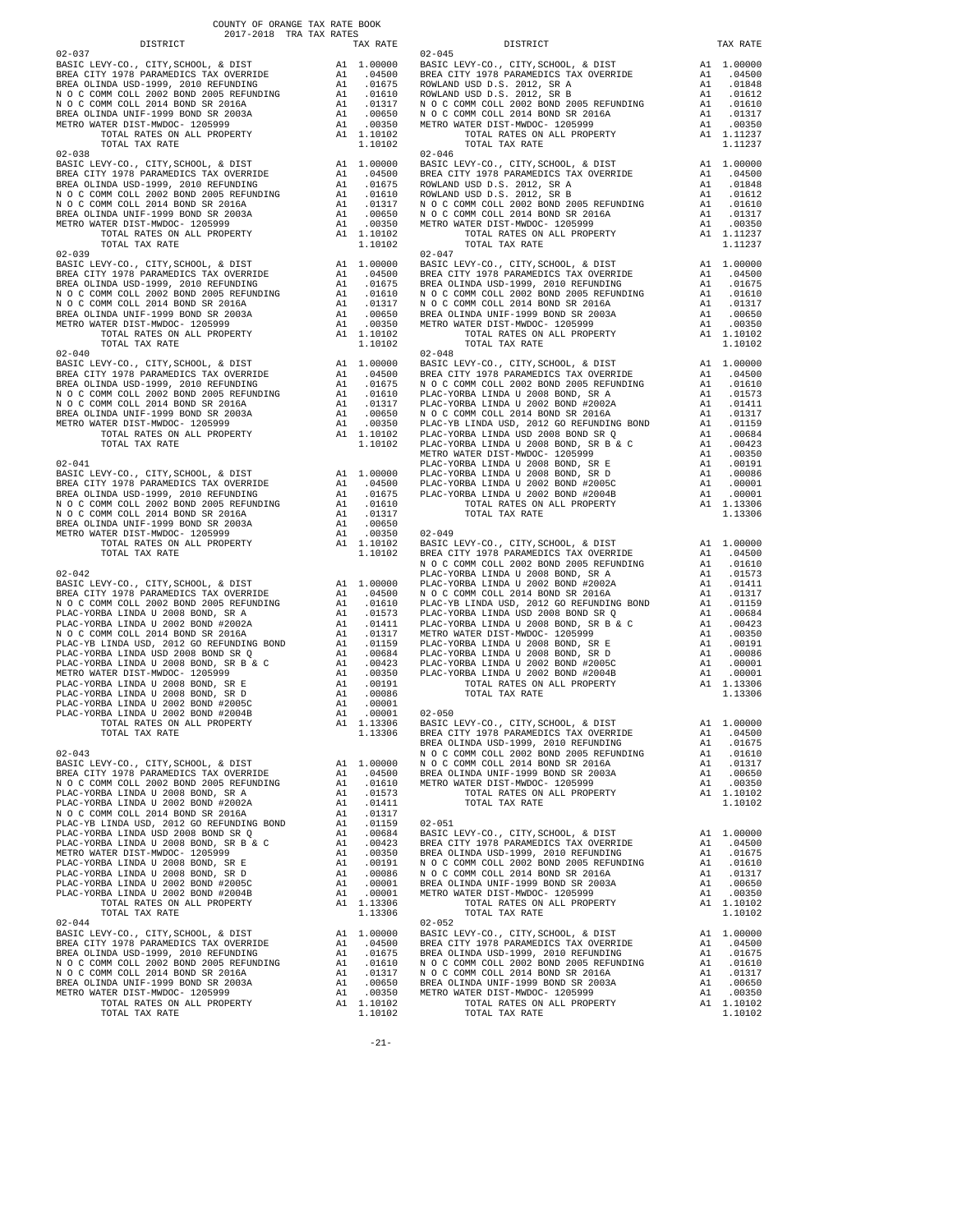| COUNTY OF ORANGE TAX RATE BOOK<br>$2017-2018 \quad \text{TRA RATES}$ DISTRICT 2017-2018 TRA TAX RATES |          |                                                                                                                                                                                                                                                                                     |          |
|-------------------------------------------------------------------------------------------------------|----------|-------------------------------------------------------------------------------------------------------------------------------------------------------------------------------------------------------------------------------------------------------------------------------------|----------|
|                                                                                                       | TAX RATE | DISTRICT                                                                                                                                                                                                                                                                            | TAX RATE |
|                                                                                                       |          |                                                                                                                                                                                                                                                                                     |          |
|                                                                                                       |          |                                                                                                                                                                                                                                                                                     |          |
|                                                                                                       |          |                                                                                                                                                                                                                                                                                     |          |
|                                                                                                       |          |                                                                                                                                                                                                                                                                                     |          |
|                                                                                                       |          |                                                                                                                                                                                                                                                                                     |          |
|                                                                                                       |          |                                                                                                                                                                                                                                                                                     |          |
|                                                                                                       |          |                                                                                                                                                                                                                                                                                     |          |
|                                                                                                       |          |                                                                                                                                                                                                                                                                                     |          |
|                                                                                                       |          |                                                                                                                                                                                                                                                                                     |          |
|                                                                                                       |          |                                                                                                                                                                                                                                                                                     |          |
|                                                                                                       |          |                                                                                                                                                                                                                                                                                     |          |
|                                                                                                       |          |                                                                                                                                                                                                                                                                                     |          |
|                                                                                                       |          |                                                                                                                                                                                                                                                                                     |          |
|                                                                                                       |          |                                                                                                                                                                                                                                                                                     |          |
|                                                                                                       |          |                                                                                                                                                                                                                                                                                     |          |
|                                                                                                       |          |                                                                                                                                                                                                                                                                                     |          |
|                                                                                                       |          |                                                                                                                                                                                                                                                                                     |          |
|                                                                                                       |          |                                                                                                                                                                                                                                                                                     |          |
|                                                                                                       |          |                                                                                                                                                                                                                                                                                     |          |
|                                                                                                       |          |                                                                                                                                                                                                                                                                                     |          |
|                                                                                                       |          |                                                                                                                                                                                                                                                                                     |          |
|                                                                                                       |          |                                                                                                                                                                                                                                                                                     |          |
|                                                                                                       |          |                                                                                                                                                                                                                                                                                     |          |
|                                                                                                       |          |                                                                                                                                                                                                                                                                                     |          |
|                                                                                                       |          |                                                                                                                                                                                                                                                                                     |          |
|                                                                                                       |          |                                                                                                                                                                                                                                                                                     |          |
|                                                                                                       |          |                                                                                                                                                                                                                                                                                     |          |
|                                                                                                       |          |                                                                                                                                                                                                                                                                                     |          |
|                                                                                                       |          |                                                                                                                                                                                                                                                                                     |          |
|                                                                                                       |          |                                                                                                                                                                                                                                                                                     |          |
|                                                                                                       |          |                                                                                                                                                                                                                                                                                     |          |
|                                                                                                       |          |                                                                                                                                                                                                                                                                                     |          |
|                                                                                                       |          |                                                                                                                                                                                                                                                                                     |          |
|                                                                                                       |          |                                                                                                                                                                                                                                                                                     |          |
|                                                                                                       |          |                                                                                                                                                                                                                                                                                     |          |
|                                                                                                       |          |                                                                                                                                                                                                                                                                                     |          |
|                                                                                                       |          |                                                                                                                                                                                                                                                                                     |          |
|                                                                                                       |          |                                                                                                                                                                                                                                                                                     |          |
|                                                                                                       |          |                                                                                                                                                                                                                                                                                     |          |
|                                                                                                       |          |                                                                                                                                                                                                                                                                                     |          |
|                                                                                                       |          |                                                                                                                                                                                                                                                                                     |          |
|                                                                                                       |          |                                                                                                                                                                                                                                                                                     |          |
|                                                                                                       |          |                                                                                                                                                                                                                                                                                     |          |
|                                                                                                       |          |                                                                                                                                                                                                                                                                                     |          |
|                                                                                                       |          |                                                                                                                                                                                                                                                                                     |          |
|                                                                                                       |          |                                                                                                                                                                                                                                                                                     |          |
|                                                                                                       |          |                                                                                                                                                                                                                                                                                     |          |
|                                                                                                       |          | $\begin{tabular}{l c c c c c} FULLERTON~JT~UNION HS & 2013 & 60 REF BONDS & A1 & .00458 & 9.5-008 & 0.0000 & 0.0000 & 0.0000 & 0.0000 & 0.0000 & 0.0000 & 0.0000 & 0.0000 & 0.0000 & 0.0000 & 0.0000 & 0.0000 & 0.0000 & 0.0000 & 0.0000 & 0.0000 & 0.0000 & 0.0000 & 0.0000 & 0.0$ |          |
|                                                                                                       |          |                                                                                                                                                                                                                                                                                     |          |
|                                                                                                       |          |                                                                                                                                                                                                                                                                                     |          |
|                                                                                                       |          |                                                                                                                                                                                                                                                                                     |          |
|                                                                                                       |          |                                                                                                                                                                                                                                                                                     |          |
|                                                                                                       |          |                                                                                                                                                                                                                                                                                     |          |
|                                                                                                       |          |                                                                                                                                                                                                                                                                                     |          |
|                                                                                                       |          |                                                                                                                                                                                                                                                                                     |          |
|                                                                                                       |          |                                                                                                                                                                                                                                                                                     |          |
|                                                                                                       |          |                                                                                                                                                                                                                                                                                     |          |
|                                                                                                       |          |                                                                                                                                                                                                                                                                                     |          |
|                                                                                                       |          |                                                                                                                                                                                                                                                                                     |          |
|                                                                                                       |          | FULLERTON JT UNION H/S DIST EL 2014, SR 2015A<br>FULLERTON JT UNION BI 2013 GO REF BONDS<br>FULLERTON EL-2002 BOND SERIES 2005B<br>FULLERTON EL-2002 BOND SERIES 2005B<br>METRO WATER DIST-FULLERTON CITY 1203<br>METRO WATER DIST-FULLE                                            |          |
|                                                                                                       |          |                                                                                                                                                                                                                                                                                     |          |
|                                                                                                       |          |                                                                                                                                                                                                                                                                                     |          |
|                                                                                                       |          |                                                                                                                                                                                                                                                                                     |          |
|                                                                                                       |          |                                                                                                                                                                                                                                                                                     |          |
|                                                                                                       |          |                                                                                                                                                                                                                                                                                     |          |
|                                                                                                       |          |                                                                                                                                                                                                                                                                                     |          |
|                                                                                                       |          |                                                                                                                                                                                                                                                                                     |          |
|                                                                                                       |          |                                                                                                                                                                                                                                                                                     |          |
|                                                                                                       |          |                                                                                                                                                                                                                                                                                     |          |
|                                                                                                       |          |                                                                                                                                                                                                                                                                                     |          |
| TOTAL TAX RATE                                                                                        | 1.09726  |                                                                                                                                                                                                                                                                                     |          |
|                                                                                                       |          |                                                                                                                                                                                                                                                                                     |          |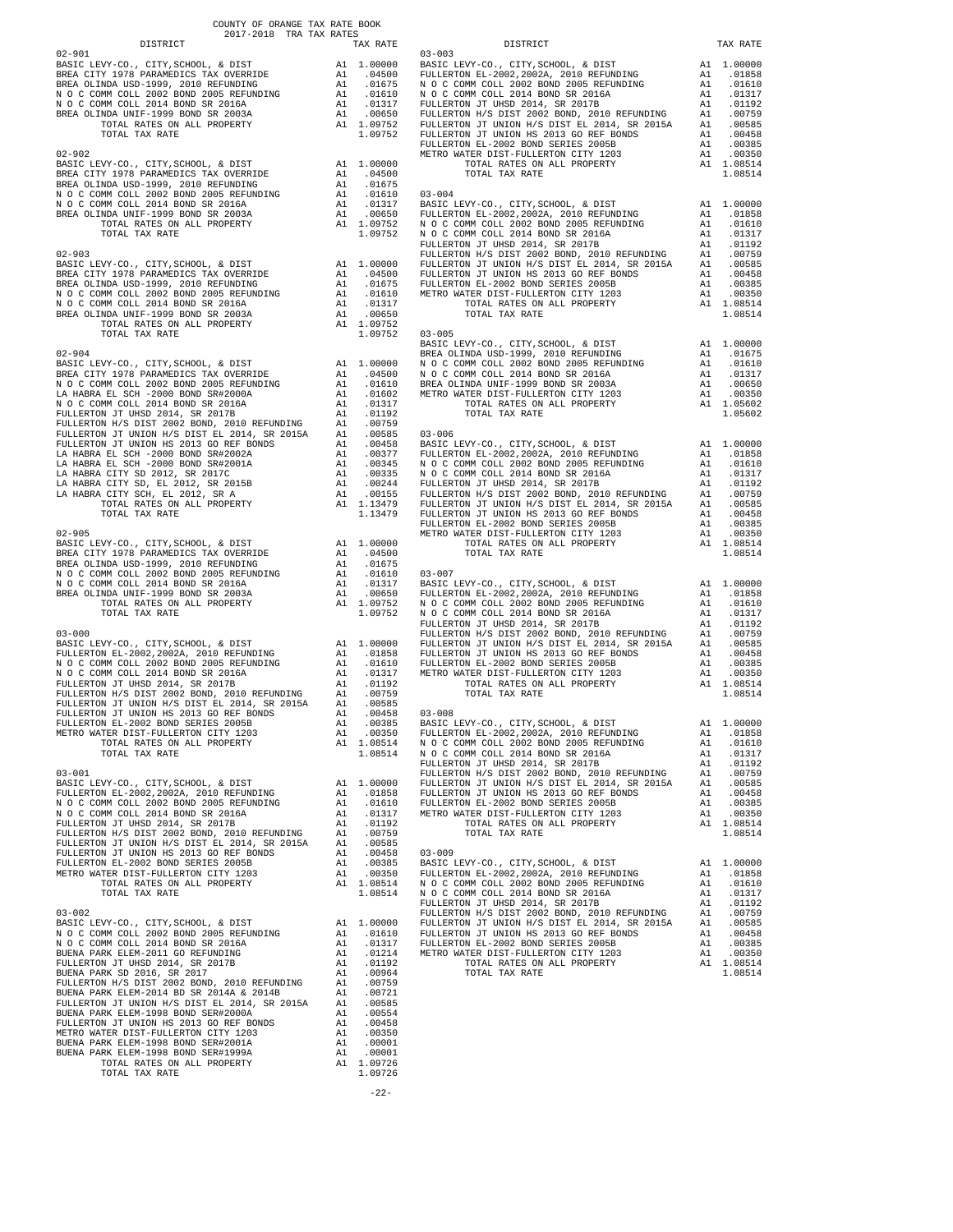| COUNTY OF ORANGE TAX RATE BOOK<br>2017-2018 TPA TAY PATES        |          |                                                                                                                                                                                                                                                                                                                                                                                                                                                           |          |
|------------------------------------------------------------------|----------|-----------------------------------------------------------------------------------------------------------------------------------------------------------------------------------------------------------------------------------------------------------------------------------------------------------------------------------------------------------------------------------------------------------------------------------------------------------|----------|
| $2017-2018 \quad \text{TRA TAX RATES}$ DISTRICT $\hspace{2.5cm}$ | TAX RATE | DISTRICT                                                                                                                                                                                                                                                                                                                                                                                                                                                  | TAX RATE |
| $03 - 010$                                                       |          | $03 - 016$<br>$\begin{tabular}{cccccc} 03-010 & \mbox{\textbf{16}} & \mbox{\textbf{16}} & \mbox{\textbf{16}} & \mbox{\textbf{16}} & \mbox{\textbf{16}} & \mbox{\textbf{16}} & \mbox{\textbf{16}} & \mbox{\textbf{16}} & \mbox{\textbf{16}} & \mbox{\textbf{16}} & \mbox{\textbf{16}} \\ \hline \texttt{BSE} & \mbox{\textbf{EVP}} & \mbox{\textbf{16}} & \mbox{\textbf{16}} & \mbox{\textbf{16}} & \mbox{\textbf{16}} & \mbox{\textbf{16}} & \mbox{\text$ |          |
|                                                                  |          |                                                                                                                                                                                                                                                                                                                                                                                                                                                           |          |
|                                                                  |          |                                                                                                                                                                                                                                                                                                                                                                                                                                                           |          |
|                                                                  |          |                                                                                                                                                                                                                                                                                                                                                                                                                                                           |          |
|                                                                  |          |                                                                                                                                                                                                                                                                                                                                                                                                                                                           |          |
|                                                                  |          |                                                                                                                                                                                                                                                                                                                                                                                                                                                           |          |
|                                                                  |          |                                                                                                                                                                                                                                                                                                                                                                                                                                                           |          |
|                                                                  |          |                                                                                                                                                                                                                                                                                                                                                                                                                                                           |          |
|                                                                  |          |                                                                                                                                                                                                                                                                                                                                                                                                                                                           |          |
|                                                                  |          |                                                                                                                                                                                                                                                                                                                                                                                                                                                           |          |
|                                                                  |          |                                                                                                                                                                                                                                                                                                                                                                                                                                                           |          |
|                                                                  |          |                                                                                                                                                                                                                                                                                                                                                                                                                                                           |          |
|                                                                  |          |                                                                                                                                                                                                                                                                                                                                                                                                                                                           |          |
|                                                                  |          |                                                                                                                                                                                                                                                                                                                                                                                                                                                           |          |
|                                                                  |          |                                                                                                                                                                                                                                                                                                                                                                                                                                                           |          |
|                                                                  |          |                                                                                                                                                                                                                                                                                                                                                                                                                                                           |          |
|                                                                  |          |                                                                                                                                                                                                                                                                                                                                                                                                                                                           |          |
|                                                                  |          |                                                                                                                                                                                                                                                                                                                                                                                                                                                           |          |
|                                                                  |          |                                                                                                                                                                                                                                                                                                                                                                                                                                                           |          |
|                                                                  |          |                                                                                                                                                                                                                                                                                                                                                                                                                                                           |          |
|                                                                  |          |                                                                                                                                                                                                                                                                                                                                                                                                                                                           |          |
|                                                                  |          |                                                                                                                                                                                                                                                                                                                                                                                                                                                           |          |
|                                                                  |          |                                                                                                                                                                                                                                                                                                                                                                                                                                                           |          |
|                                                                  |          |                                                                                                                                                                                                                                                                                                                                                                                                                                                           |          |
|                                                                  |          |                                                                                                                                                                                                                                                                                                                                                                                                                                                           |          |
|                                                                  |          |                                                                                                                                                                                                                                                                                                                                                                                                                                                           |          |
|                                                                  |          |                                                                                                                                                                                                                                                                                                                                                                                                                                                           |          |
|                                                                  |          |                                                                                                                                                                                                                                                                                                                                                                                                                                                           |          |
|                                                                  |          |                                                                                                                                                                                                                                                                                                                                                                                                                                                           |          |
|                                                                  |          |                                                                                                                                                                                                                                                                                                                                                                                                                                                           |          |
|                                                                  |          |                                                                                                                                                                                                                                                                                                                                                                                                                                                           |          |
|                                                                  |          |                                                                                                                                                                                                                                                                                                                                                                                                                                                           |          |
|                                                                  |          |                                                                                                                                                                                                                                                                                                                                                                                                                                                           |          |
|                                                                  |          |                                                                                                                                                                                                                                                                                                                                                                                                                                                           |          |
|                                                                  |          |                                                                                                                                                                                                                                                                                                                                                                                                                                                           |          |
|                                                                  |          |                                                                                                                                                                                                                                                                                                                                                                                                                                                           |          |
|                                                                  |          |                                                                                                                                                                                                                                                                                                                                                                                                                                                           |          |
|                                                                  |          |                                                                                                                                                                                                                                                                                                                                                                                                                                                           |          |
|                                                                  |          |                                                                                                                                                                                                                                                                                                                                                                                                                                                           |          |
|                                                                  |          |                                                                                                                                                                                                                                                                                                                                                                                                                                                           |          |
|                                                                  |          |                                                                                                                                                                                                                                                                                                                                                                                                                                                           |          |
|                                                                  |          |                                                                                                                                                                                                                                                                                                                                                                                                                                                           |          |
|                                                                  |          |                                                                                                                                                                                                                                                                                                                                                                                                                                                           |          |
|                                                                  |          |                                                                                                                                                                                                                                                                                                                                                                                                                                                           |          |
|                                                                  |          |                                                                                                                                                                                                                                                                                                                                                                                                                                                           |          |
|                                                                  |          |                                                                                                                                                                                                                                                                                                                                                                                                                                                           |          |
|                                                                  |          |                                                                                                                                                                                                                                                                                                                                                                                                                                                           |          |
|                                                                  |          |                                                                                                                                                                                                                                                                                                                                                                                                                                                           |          |
|                                                                  |          |                                                                                                                                                                                                                                                                                                                                                                                                                                                           |          |
|                                                                  |          |                                                                                                                                                                                                                                                                                                                                                                                                                                                           |          |
|                                                                  |          |                                                                                                                                                                                                                                                                                                                                                                                                                                                           |          |
|                                                                  |          | BUENA PARK ELEM-1998 BOND SER#2000A A1 .00554                                                                                                                                                                                                                                                                                                                                                                                                             |          |
|                                                                  |          |                                                                                                                                                                                                                                                                                                                                                                                                                                                           |          |
|                                                                  |          |                                                                                                                                                                                                                                                                                                                                                                                                                                                           |          |
|                                                                  |          |                                                                                                                                                                                                                                                                                                                                                                                                                                                           |          |
|                                                                  |          |                                                                                                                                                                                                                                                                                                                                                                                                                                                           |          |
|                                                                  |          |                                                                                                                                                                                                                                                                                                                                                                                                                                                           |          |
|                                                                  |          |                                                                                                                                                                                                                                                                                                                                                                                                                                                           |          |
|                                                                  |          |                                                                                                                                                                                                                                                                                                                                                                                                                                                           |          |
|                                                                  |          |                                                                                                                                                                                                                                                                                                                                                                                                                                                           |          |
|                                                                  |          |                                                                                                                                                                                                                                                                                                                                                                                                                                                           |          |
|                                                                  |          |                                                                                                                                                                                                                                                                                                                                                                                                                                                           |          |
|                                                                  |          |                                                                                                                                                                                                                                                                                                                                                                                                                                                           |          |
|                                                                  |          |                                                                                                                                                                                                                                                                                                                                                                                                                                                           |          |
|                                                                  |          |                                                                                                                                                                                                                                                                                                                                                                                                                                                           |          |
|                                                                  |          |                                                                                                                                                                                                                                                                                                                                                                                                                                                           |          |
|                                                                  |          |                                                                                                                                                                                                                                                                                                                                                                                                                                                           |          |
|                                                                  |          |                                                                                                                                                                                                                                                                                                                                                                                                                                                           |          |
|                                                                  |          |                                                                                                                                                                                                                                                                                                                                                                                                                                                           |          |
|                                                                  |          |                                                                                                                                                                                                                                                                                                                                                                                                                                                           |          |
|                                                                  |          |                                                                                                                                                                                                                                                                                                                                                                                                                                                           |          |
|                                                                  |          |                                                                                                                                                                                                                                                                                                                                                                                                                                                           |          |
|                                                                  |          |                                                                                                                                                                                                                                                                                                                                                                                                                                                           |          |
|                                                                  |          |                                                                                                                                                                                                                                                                                                                                                                                                                                                           |          |
|                                                                  |          |                                                                                                                                                                                                                                                                                                                                                                                                                                                           |          |
|                                                                  |          |                                                                                                                                                                                                                                                                                                                                                                                                                                                           |          |
|                                                                  |          |                                                                                                                                                                                                                                                                                                                                                                                                                                                           |          |
|                                                                  |          |                                                                                                                                                                                                                                                                                                                                                                                                                                                           |          |
|                                                                  |          |                                                                                                                                                                                                                                                                                                                                                                                                                                                           |          |
|                                                                  |          |                                                                                                                                                                                                                                                                                                                                                                                                                                                           |          |
|                                                                  |          |                                                                                                                                                                                                                                                                                                                                                                                                                                                           |          |
|                                                                  |          |                                                                                                                                                                                                                                                                                                                                                                                                                                                           |          |

-23-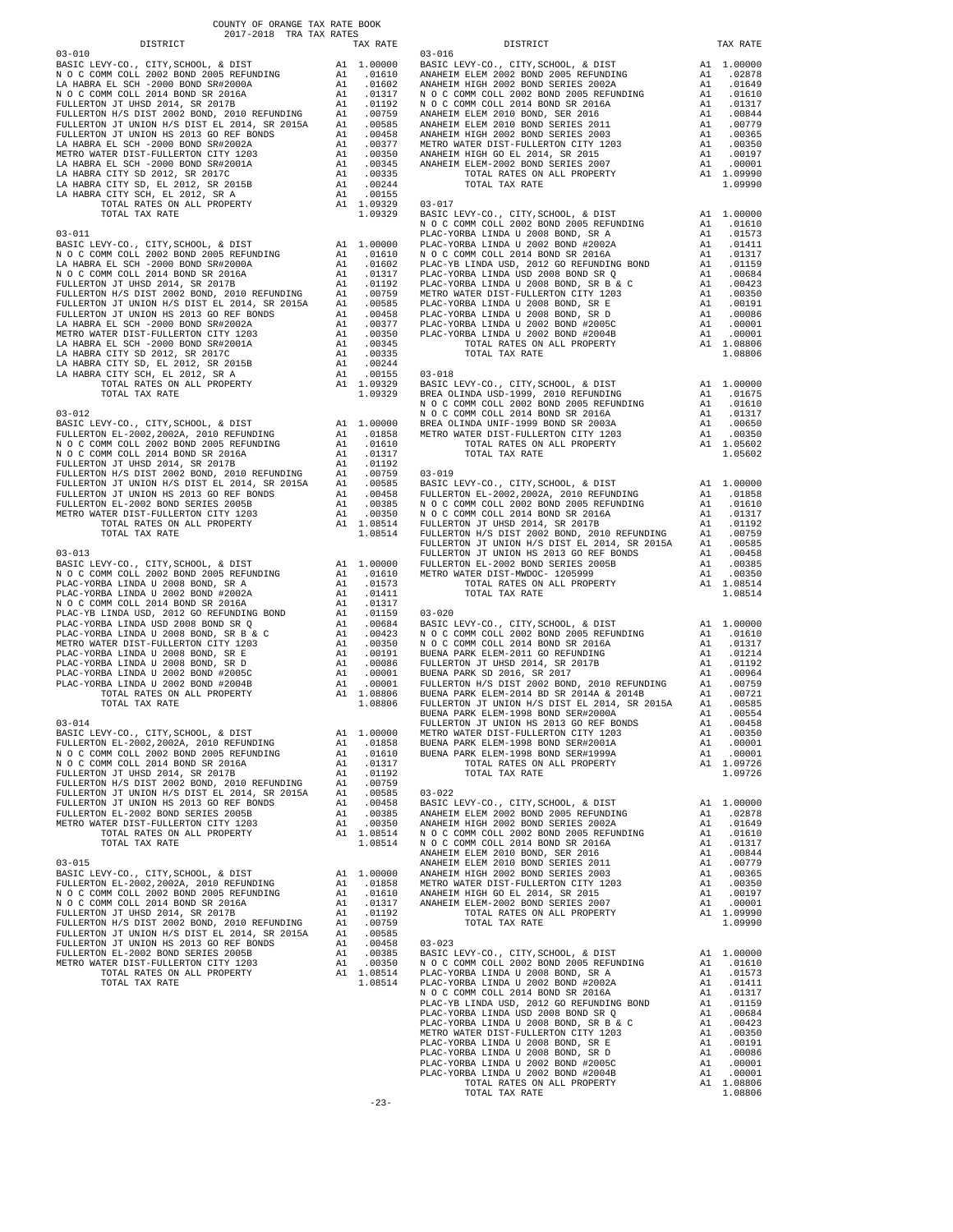|            | COUNTY OF ORANGE TAX RATE BOOK<br>2017-2018 TRA TAX RATES |          |                                                                                                                                                                                                                               |          |
|------------|-----------------------------------------------------------|----------|-------------------------------------------------------------------------------------------------------------------------------------------------------------------------------------------------------------------------------|----------|
| DISTRICT   |                                                           | TAX RATE | DISTRICT                                                                                                                                                                                                                      | TAX RATE |
|            |                                                           |          |                                                                                                                                                                                                                               |          |
|            |                                                           |          |                                                                                                                                                                                                                               |          |
|            |                                                           |          |                                                                                                                                                                                                                               |          |
|            |                                                           |          |                                                                                                                                                                                                                               |          |
|            |                                                           |          |                                                                                                                                                                                                                               |          |
|            |                                                           |          |                                                                                                                                                                                                                               |          |
|            |                                                           |          |                                                                                                                                                                                                                               |          |
|            |                                                           |          |                                                                                                                                                                                                                               |          |
|            |                                                           |          |                                                                                                                                                                                                                               |          |
|            |                                                           |          |                                                                                                                                                                                                                               |          |
|            |                                                           |          |                                                                                                                                                                                                                               |          |
|            |                                                           |          |                                                                                                                                                                                                                               |          |
|            |                                                           |          |                                                                                                                                                                                                                               |          |
|            |                                                           |          |                                                                                                                                                                                                                               |          |
|            |                                                           |          |                                                                                                                                                                                                                               |          |
|            |                                                           |          |                                                                                                                                                                                                                               |          |
|            |                                                           |          |                                                                                                                                                                                                                               |          |
|            |                                                           |          |                                                                                                                                                                                                                               |          |
|            |                                                           |          |                                                                                                                                                                                                                               |          |
|            |                                                           |          |                                                                                                                                                                                                                               |          |
|            |                                                           |          |                                                                                                                                                                                                                               |          |
|            |                                                           |          |                                                                                                                                                                                                                               |          |
|            |                                                           |          |                                                                                                                                                                                                                               |          |
|            |                                                           |          |                                                                                                                                                                                                                               |          |
|            |                                                           |          |                                                                                                                                                                                                                               |          |
|            |                                                           |          |                                                                                                                                                                                                                               |          |
|            |                                                           |          |                                                                                                                                                                                                                               |          |
|            |                                                           |          |                                                                                                                                                                                                                               |          |
|            |                                                           |          |                                                                                                                                                                                                                               |          |
|            |                                                           |          |                                                                                                                                                                                                                               |          |
|            |                                                           |          |                                                                                                                                                                                                                               |          |
|            |                                                           |          |                                                                                                                                                                                                                               |          |
|            |                                                           |          |                                                                                                                                                                                                                               |          |
|            |                                                           |          |                                                                                                                                                                                                                               |          |
|            |                                                           |          |                                                                                                                                                                                                                               |          |
|            |                                                           |          |                                                                                                                                                                                                                               |          |
|            |                                                           |          |                                                                                                                                                                                                                               |          |
|            |                                                           |          |                                                                                                                                                                                                                               |          |
|            |                                                           |          |                                                                                                                                                                                                                               |          |
|            |                                                           |          |                                                                                                                                                                                                                               |          |
|            |                                                           |          |                                                                                                                                                                                                                               |          |
|            |                                                           |          |                                                                                                                                                                                                                               |          |
|            |                                                           |          |                                                                                                                                                                                                                               |          |
|            |                                                           |          |                                                                                                                                                                                                                               |          |
|            |                                                           |          |                                                                                                                                                                                                                               |          |
|            |                                                           |          |                                                                                                                                                                                                                               |          |
|            |                                                           |          |                                                                                                                                                                                                                               |          |
| $03 - 029$ |                                                           |          | $03 - 042$                                                                                                                                                                                                                    |          |
|            |                                                           |          |                                                                                                                                                                                                                               |          |
|            |                                                           |          |                                                                                                                                                                                                                               |          |
|            |                                                           |          |                                                                                                                                                                                                                               |          |
|            |                                                           |          |                                                                                                                                                                                                                               |          |
|            |                                                           |          |                                                                                                                                                                                                                               |          |
|            |                                                           |          |                                                                                                                                                                                                                               |          |
|            |                                                           |          |                                                                                                                                                                                                                               |          |
|            |                                                           |          |                                                                                                                                                                                                                               |          |
|            |                                                           |          |                                                                                                                                                                                                                               |          |
|            |                                                           |          |                                                                                                                                                                                                                               |          |
|            |                                                           |          |                                                                                                                                                                                                                               |          |
|            |                                                           |          |                                                                                                                                                                                                                               |          |
|            |                                                           |          |                                                                                                                                                                                                                               |          |
|            |                                                           |          |                                                                                                                                                                                                                               |          |
|            |                                                           |          |                                                                                                                                                                                                                               |          |
|            |                                                           |          |                                                                                                                                                                                                                               |          |
|            |                                                           |          |                                                                                                                                                                                                                               |          |
|            |                                                           |          |                                                                                                                                                                                                                               |          |
|            |                                                           |          |                                                                                                                                                                                                                               |          |
|            |                                                           |          |                                                                                                                                                                                                                               |          |
|            |                                                           |          |                                                                                                                                                                                                                               |          |
|            |                                                           |          |                                                                                                                                                                                                                               |          |
|            |                                                           |          |                                                                                                                                                                                                                               |          |
|            |                                                           |          | FULLERYON JYS DIST 2002 BOND, 2010 REVINDING A1 .00595 BUILDENTON HAR SD 2016, SR 20115 AN 100594 PULLERYON JY UKON SEPUNDING A1 .00594 PULLERYON JY UKON SEPUNDING A1 .00594 PULLERYON JY UKON SEPUNDING A1 .00751 PULLERYON |          |
|            |                                                           |          |                                                                                                                                                                                                                               |          |
| $03 - 033$ |                                                           |          |                                                                                                                                                                                                                               |          |
|            |                                                           |          |                                                                                                                                                                                                                               |          |
|            |                                                           |          |                                                                                                                                                                                                                               |          |
|            |                                                           |          |                                                                                                                                                                                                                               |          |
|            |                                                           |          |                                                                                                                                                                                                                               |          |
|            |                                                           |          |                                                                                                                                                                                                                               |          |
|            |                                                           |          |                                                                                                                                                                                                                               |          |
|            |                                                           |          |                                                                                                                                                                                                                               |          |
|            |                                                           |          |                                                                                                                                                                                                                               |          |
|            |                                                           |          |                                                                                                                                                                                                                               |          |
|            |                                                           |          |                                                                                                                                                                                                                               |          |
|            |                                                           |          |                                                                                                                                                                                                                               |          |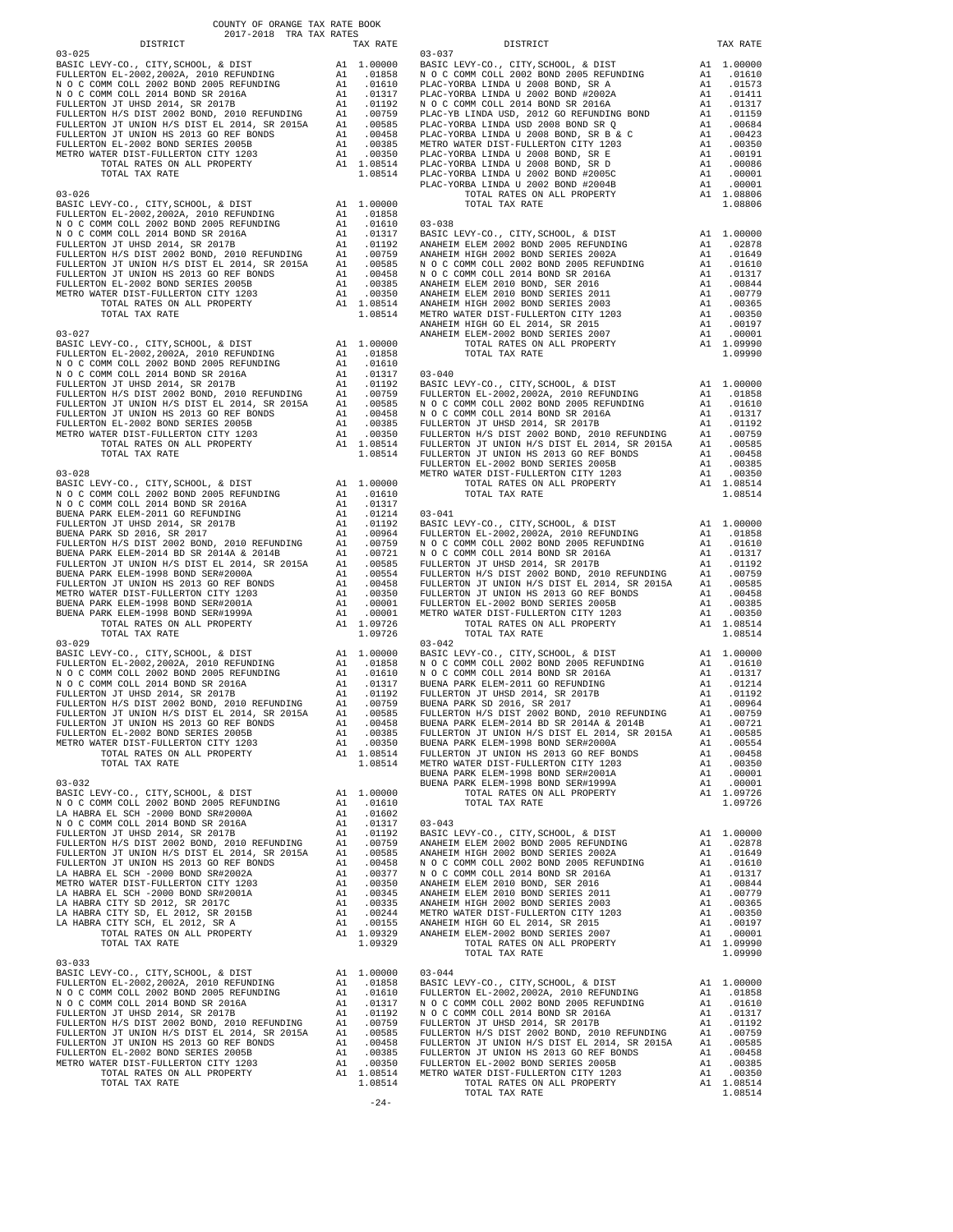| COUNTY OF ORANGE TAX RATE BOOK<br>$2017-2018 \quad \text{TRA RATES}$ DISTRICT $\hspace{2.5cm}$                                                                                            |          |                                                                                                                                                                                                                                                                                                                                                                                                                                                                                                                                                                                                                                                                                                                                                                                  |                                    |
|-------------------------------------------------------------------------------------------------------------------------------------------------------------------------------------------|----------|----------------------------------------------------------------------------------------------------------------------------------------------------------------------------------------------------------------------------------------------------------------------------------------------------------------------------------------------------------------------------------------------------------------------------------------------------------------------------------------------------------------------------------------------------------------------------------------------------------------------------------------------------------------------------------------------------------------------------------------------------------------------------------|------------------------------------|
| $03 - 045$                                                                                                                                                                                | TAX RATE | DISTRICT<br>$03 - 057$                                                                                                                                                                                                                                                                                                                                                                                                                                                                                                                                                                                                                                                                                                                                                           | TAX RATE                           |
|                                                                                                                                                                                           |          |                                                                                                                                                                                                                                                                                                                                                                                                                                                                                                                                                                                                                                                                                                                                                                                  |                                    |
|                                                                                                                                                                                           |          |                                                                                                                                                                                                                                                                                                                                                                                                                                                                                                                                                                                                                                                                                                                                                                                  |                                    |
|                                                                                                                                                                                           |          |                                                                                                                                                                                                                                                                                                                                                                                                                                                                                                                                                                                                                                                                                                                                                                                  |                                    |
|                                                                                                                                                                                           |          |                                                                                                                                                                                                                                                                                                                                                                                                                                                                                                                                                                                                                                                                                                                                                                                  |                                    |
|                                                                                                                                                                                           |          |                                                                                                                                                                                                                                                                                                                                                                                                                                                                                                                                                                                                                                                                                                                                                                                  |                                    |
| TOTAL TAX RATE                                                                                                                                                                            | 1.08806  | $\begin{tabular}{l c c c c c} \hline RST & LRTV & RATE & 1.09726 & 1.09726 & 1.09726 & 1.09726 & 1.09726 & 1.09726 & 1.09726 & 1.09726 & 1.09726 & 1.09726 & 1.09726 & 1.09726 & 1.09726 & 1.09726 & 1.09726 & 1.09726 & 1.09726 & 1.09726 & 1.09726 & 1.09726 & 1.09726$<br>TOTAL TAX RATE                                                                                                                                                                                                                                                                                                                                                                                                                                                                                      | 1.08514                            |
| $03 - 055$<br>BASIC LEVY-CO., CITY, SCHOOL, & DIST A1 1.00000<br>FULLERTON EL-2002, 2002A, 2010 REFUNDING A1 .01858<br>NOC COMM COLL 2002 BOND 2005 REFUNDING A1 .01610<br>TOTAL TAX RATE | 1.08514  | $03 - 067$<br>N O COMM COLL 2002 BOND 2005 REFUNDING<br>N O COMM COLL 2002 BOND 2005 REFUNDING<br>N O COMM COLL 2014 BOND SR 2016A<br>FULLERTON JT UHSD 2014 SND SR 2017B<br>$\mu$ 0 C COMM COLL 2014 BOND SR 2016A<br>$\mu$ 0 C COMM COLL 2014 GND SR 2017B<br>${\tt FULERTON\,\,JT\,\,UHSD\,\,2014\,\,SR\,\,2017B\qquad \qquad \qquad A1 \qquad .01317\qquad .01317\qquad .01317\qquad .01317\qquad .01317\qquad .01317\qquad .01317\qquad .01317\qquad .01317\qquad .01317\qquad .01317\qquad .01317\qquad .01317\qquad .01317\qquad .01317\qquad .01317\qquad .01317\qquad .01317\qquad .01317\qquad$<br>TER DIST-FULLERTON CITY 1203 A1 .00350 METRO WATER DIST-FULLERTON CITY 1203<br>TOTAL RATES ON ALL PROPERTY A1 1.08514 TOTAL RATES ON ALL PROPERTY<br>TOTAL TAX RATE | A1 .01610<br>A1 1.08514<br>1.08514 |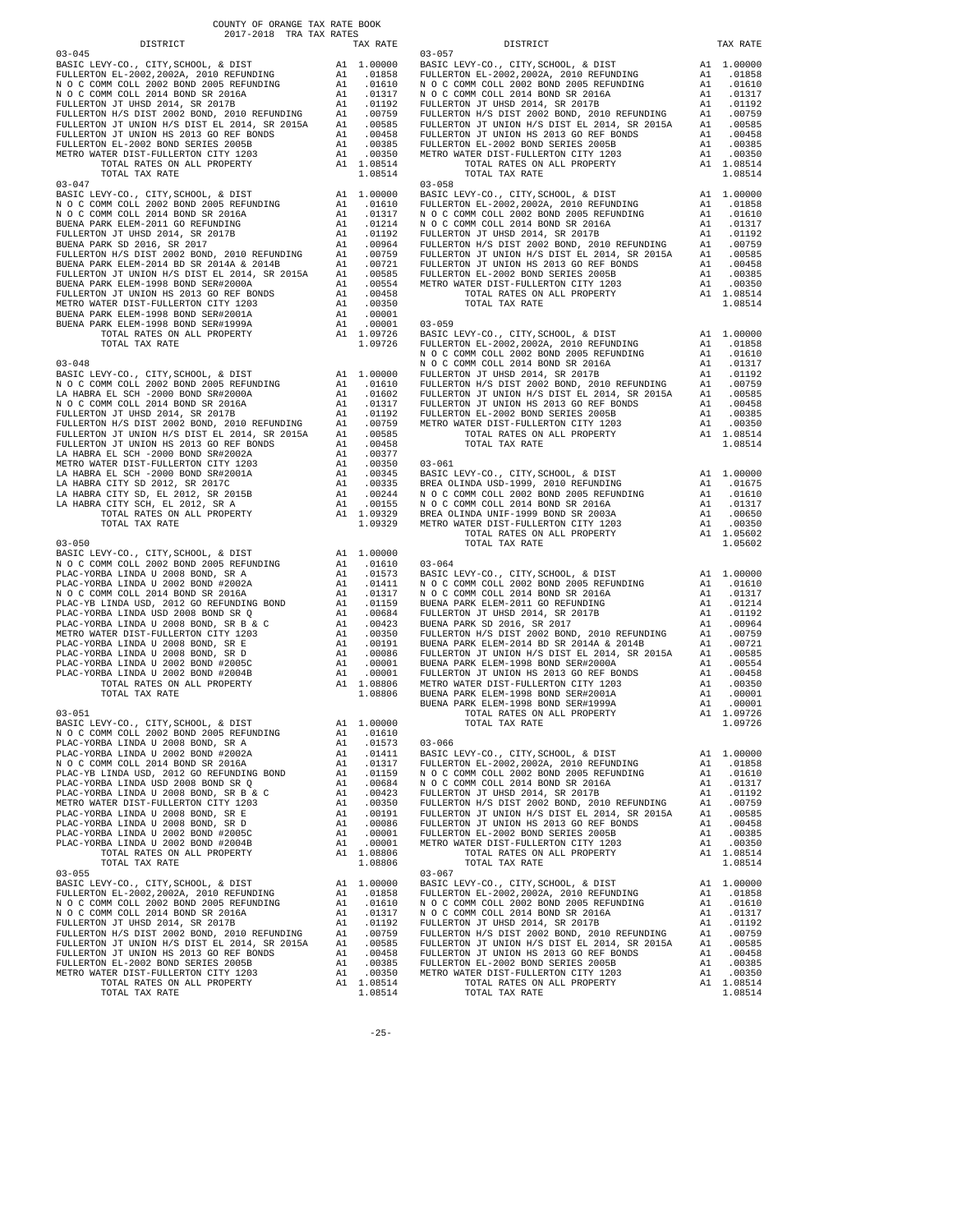| CALLANT WAI OTOZ-ITOZ<br>DISTRICT                | TAX RATE                                                                                                                                                                                                                       |                    |
|--------------------------------------------------|--------------------------------------------------------------------------------------------------------------------------------------------------------------------------------------------------------------------------------|--------------------|
|                                                  |                                                                                                                                                                                                                                |                    |
|                                                  |                                                                                                                                                                                                                                |                    |
|                                                  |                                                                                                                                                                                                                                |                    |
|                                                  |                                                                                                                                                                                                                                |                    |
|                                                  |                                                                                                                                                                                                                                |                    |
|                                                  |                                                                                                                                                                                                                                |                    |
|                                                  |                                                                                                                                                                                                                                |                    |
|                                                  |                                                                                                                                                                                                                                |                    |
|                                                  |                                                                                                                                                                                                                                |                    |
|                                                  |                                                                                                                                                                                                                                |                    |
|                                                  |                                                                                                                                                                                                                                |                    |
|                                                  |                                                                                                                                                                                                                                |                    |
|                                                  |                                                                                                                                                                                                                                |                    |
|                                                  |                                                                                                                                                                                                                                |                    |
|                                                  |                                                                                                                                                                                                                                |                    |
|                                                  |                                                                                                                                                                                                                                |                    |
|                                                  |                                                                                                                                                                                                                                |                    |
|                                                  |                                                                                                                                                                                                                                |                    |
|                                                  |                                                                                                                                                                                                                                |                    |
|                                                  |                                                                                                                                                                                                                                |                    |
| $03 - 071$                                       |                                                                                                                                                                                                                                | NOCC               |
|                                                  |                                                                                                                                                                                                                                |                    |
|                                                  |                                                                                                                                                                                                                                |                    |
|                                                  |                                                                                                                                                                                                                                |                    |
|                                                  |                                                                                                                                                                                                                                |                    |
|                                                  |                                                                                                                                                                                                                                |                    |
|                                                  |                                                                                                                                                                                                                                |                    |
|                                                  |                                                                                                                                                                                                                                |                    |
|                                                  |                                                                                                                                                                                                                                |                    |
| TOTAL TAX RATE                                   | 1.08514                                                                                                                                                                                                                        |                    |
| $03 - 072$                                       |                                                                                                                                                                                                                                |                    |
|                                                  |                                                                                                                                                                                                                                |                    |
|                                                  |                                                                                                                                                                                                                                |                    |
|                                                  |                                                                                                                                                                                                                                |                    |
|                                                  |                                                                                                                                                                                                                                |                    |
|                                                  |                                                                                                                                                                                                                                |                    |
|                                                  |                                                                                                                                                                                                                                |                    |
|                                                  |                                                                                                                                                                                                                                |                    |
|                                                  |                                                                                                                                                                                                                                |                    |
|                                                  |                                                                                                                                                                                                                                |                    |
|                                                  |                                                                                                                                                                                                                                | PLAC-YO            |
| $03 - 073$                                       |                                                                                                                                                                                                                                | PLAC-YO            |
|                                                  |                                                                                                                                                                                                                                |                    |
|                                                  |                                                                                                                                                                                                                                |                    |
|                                                  |                                                                                                                                                                                                                                |                    |
|                                                  |                                                                                                                                                                                                                                |                    |
|                                                  |                                                                                                                                                                                                                                |                    |
|                                                  |                                                                                                                                                                                                                                |                    |
| METRO WATER DIST-FULLERTON CITY 1203<br>A1<br>A1 | .00350                                                                                                                                                                                                                         |                    |
| TOTAL RATES ON ALL PROPERTY<br>TOTAL TAX RATE    | Al 1.08514 BUENA P = 1.08514 BUENA P = 1.08514 BUENA P = 1.08514 BUENA P = 1.08514 BUENA P = 1.08514 BUENA P = 1.09514 BUENA P = 1.09514 BUENA P = 1.09514 BUENA P = 1.09514 BUENA P = 1.09514 BUENA P = 1.09514 BUENA P = 1.0 |                    |
| $03 - 074$                                       |                                                                                                                                                                                                                                | FULLERT<br>BUENA P |
|                                                  |                                                                                                                                                                                                                                |                    |
|                                                  |                                                                                                                                                                                                                                |                    |
|                                                  |                                                                                                                                                                                                                                |                    |
|                                                  |                                                                                                                                                                                                                                |                    |
|                                                  |                                                                                                                                                                                                                                |                    |
|                                                  |                                                                                                                                                                                                                                |                    |
|                                                  |                                                                                                                                                                                                                                |                    |
|                                                  |                                                                                                                                                                                                                                |                    |
|                                                  |                                                                                                                                                                                                                                |                    |
|                                                  |                                                                                                                                                                                                                                | FULLERT            |
| $03 - 075$                                       |                                                                                                                                                                                                                                | FULLERT            |
|                                                  |                                                                                                                                                                                                                                |                    |
|                                                  |                                                                                                                                                                                                                                |                    |
|                                                  |                                                                                                                                                                                                                                |                    |
|                                                  |                                                                                                                                                                                                                                |                    |
|                                                  |                                                                                                                                                                                                                                |                    |
|                                                  |                                                                                                                                                                                                                                |                    |
|                                                  |                                                                                                                                                                                                                                |                    |
|                                                  |                                                                                                                                                                                                                                |                    |
|                                                  |                                                                                                                                                                                                                                |                    |
|                                                  |                                                                                                                                                                                                                                |                    |
| TOTAL TAX RATE                                   | 1.08806                                                                                                                                                                                                                        |                    |

| COUNTY OF ORANGE TAX RATE BOOK<br>2017-2018 TRA TAX RATES |          |                                                                                                                                                                                                                                  |          |
|-----------------------------------------------------------|----------|----------------------------------------------------------------------------------------------------------------------------------------------------------------------------------------------------------------------------------|----------|
|                                                           | TAX RATE | DISTRICT                                                                                                                                                                                                                         | TAX RATE |
| $03 - 068$                                                |          | $03 - 078$                                                                                                                                                                                                                       |          |
|                                                           |          |                                                                                                                                                                                                                                  |          |
| $03 - 072$                                                |          | TOTAL TAX RATE                                                                                                                                                                                                                   | 1.09726  |
|                                                           |          |                                                                                                                                                                                                                                  |          |
|                                                           |          | FULLERTON JT UNION HS 2013 GO REF BONDS A1 .00450 PULLERTON JT URD 2014, SR 2017B A1 .00459<br>FULLERTON EL-2002 BOND SERIES 2005B A1 .00385 PULLERTON HS DO 3800D SERIES 2005B A1 .00385 PULLERTON HS DETRO WATER DIST-PULLERTO |          |
| $03 - 075$                                                |          |                                                                                                                                                                                                                                  |          |

-26-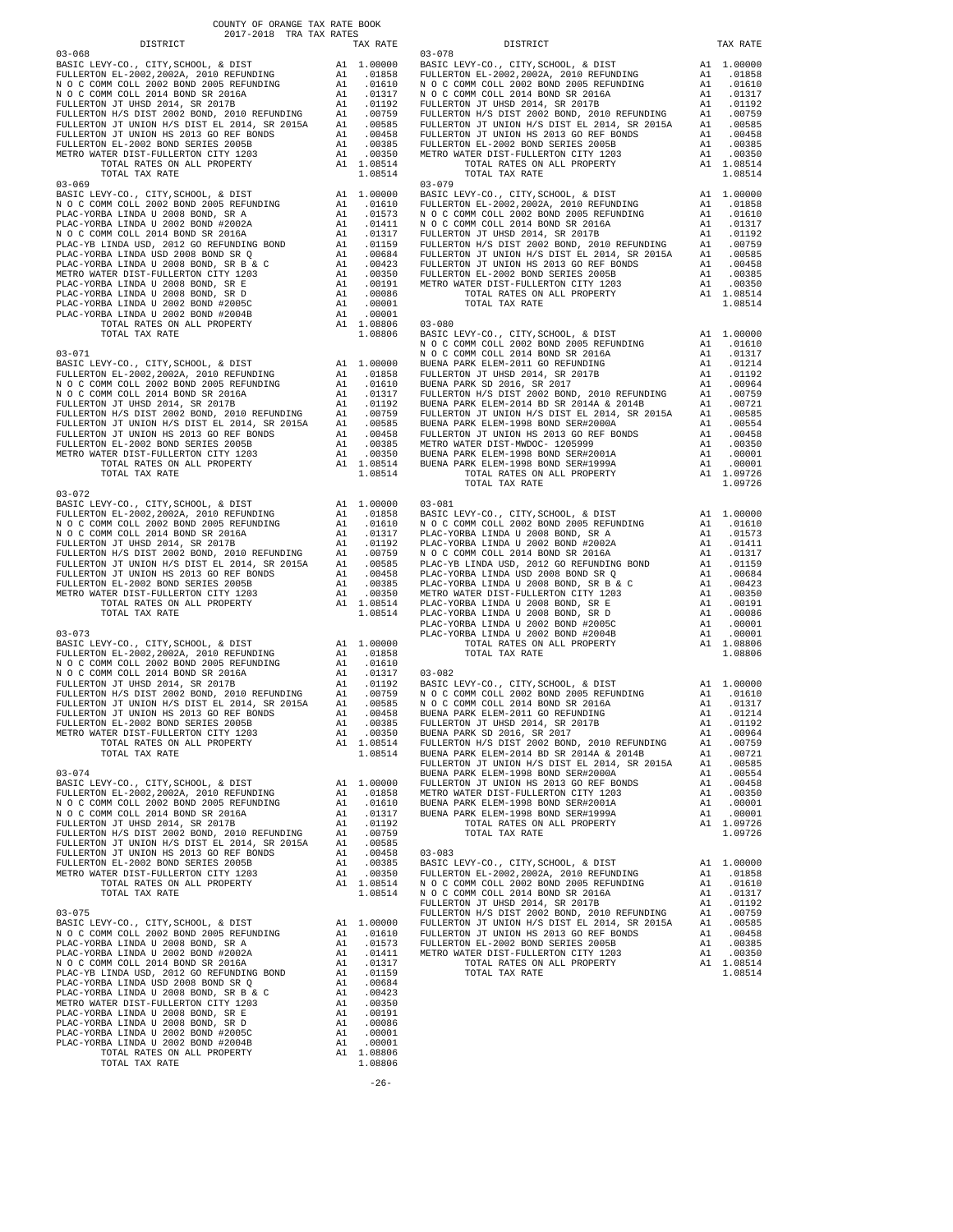| $03 - 089$ |        |  |
|------------|--------|--|
| $03 - 090$ |        |  |
|            | $-27-$ |  |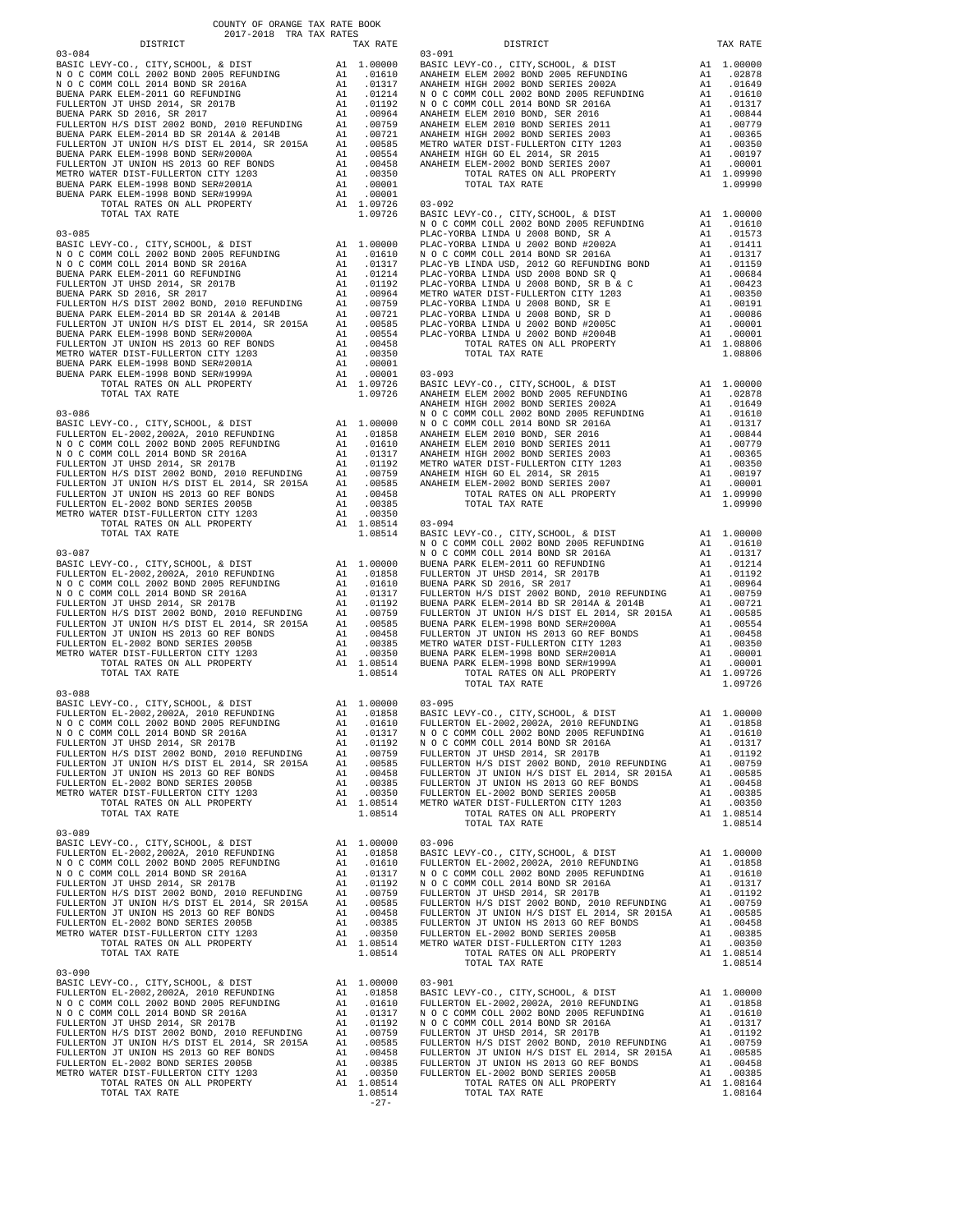| COUNTY OF ORANGE TAX RATE BOOK<br>2017-2018 TRA TAX RATES<br>$2017-2018 \quad \text{TRA RATES}$ DISTRICT 2017-2018 TRA TAX RATES                                                                                                        | TAX RATE | DISTRICT | TAX RATE |
|-----------------------------------------------------------------------------------------------------------------------------------------------------------------------------------------------------------------------------------------|----------|----------|----------|
|                                                                                                                                                                                                                                         |          |          |          |
|                                                                                                                                                                                                                                         |          |          |          |
|                                                                                                                                                                                                                                         |          |          |          |
|                                                                                                                                                                                                                                         |          |          |          |
|                                                                                                                                                                                                                                         |          |          |          |
|                                                                                                                                                                                                                                         |          |          |          |
|                                                                                                                                                                                                                                         |          |          |          |
|                                                                                                                                                                                                                                         |          |          |          |
|                                                                                                                                                                                                                                         |          |          |          |
|                                                                                                                                                                                                                                         |          |          |          |
|                                                                                                                                                                                                                                         |          |          |          |
|                                                                                                                                                                                                                                         |          |          |          |
|                                                                                                                                                                                                                                         |          |          |          |
|                                                                                                                                                                                                                                         |          |          |          |
|                                                                                                                                                                                                                                         |          |          |          |
|                                                                                                                                                                                                                                         |          |          |          |
|                                                                                                                                                                                                                                         |          |          |          |
|                                                                                                                                                                                                                                         |          |          |          |
|                                                                                                                                                                                                                                         |          |          |          |
|                                                                                                                                                                                                                                         |          |          |          |
|                                                                                                                                                                                                                                         |          |          |          |
|                                                                                                                                                                                                                                         |          |          |          |
|                                                                                                                                                                                                                                         |          |          |          |
|                                                                                                                                                                                                                                         |          |          |          |
|                                                                                                                                                                                                                                         |          |          |          |
|                                                                                                                                                                                                                                         |          |          |          |
|                                                                                                                                                                                                                                         |          |          |          |
|                                                                                                                                                                                                                                         |          |          |          |
|                                                                                                                                                                                                                                         |          |          |          |
|                                                                                                                                                                                                                                         |          |          |          |
|                                                                                                                                                                                                                                         |          |          |          |
|                                                                                                                                                                                                                                         |          |          |          |
|                                                                                                                                                                                                                                         |          |          |          |
|                                                                                                                                                                                                                                         |          |          |          |
|                                                                                                                                                                                                                                         |          |          |          |
|                                                                                                                                                                                                                                         |          |          |          |
|                                                                                                                                                                                                                                         |          |          |          |
|                                                                                                                                                                                                                                         |          |          |          |
|                                                                                                                                                                                                                                         |          |          |          |
|                                                                                                                                                                                                                                         |          |          |          |
|                                                                                                                                                                                                                                         |          |          |          |
|                                                                                                                                                                                                                                         |          |          |          |
|                                                                                                                                                                                                                                         |          |          |          |
|                                                                                                                                                                                                                                         |          |          |          |
|                                                                                                                                                                                                                                         |          |          |          |
|                                                                                                                                                                                                                                         |          |          |          |
|                                                                                                                                                                                                                                         |          |          |          |
|                                                                                                                                                                                                                                         |          |          |          |
|                                                                                                                                                                                                                                         |          |          |          |
|                                                                                                                                                                                                                                         |          |          |          |
|                                                                                                                                                                                                                                         |          |          |          |
|                                                                                                                                                                                                                                         |          |          |          |
|                                                                                                                                                                                                                                         |          |          |          |
|                                                                                                                                                                                                                                         |          |          |          |
|                                                                                                                                                                                                                                         |          |          |          |
|                                                                                                                                                                                                                                         |          |          |          |
|                                                                                                                                                                                                                                         |          |          |          |
|                                                                                                                                                                                                                                         |          |          |          |
|                                                                                                                                                                                                                                         |          |          |          |
|                                                                                                                                                                                                                                         |          |          |          |
|                                                                                                                                                                                                                                         |          |          |          |
|                                                                                                                                                                                                                                         |          |          |          |
|                                                                                                                                                                                                                                         |          |          |          |
|                                                                                                                                                                                                                                         |          |          |          |
|                                                                                                                                                                                                                                         |          |          |          |
|                                                                                                                                                                                                                                         |          |          |          |
|                                                                                                                                                                                                                                         |          |          |          |
|                                                                                                                                                                                                                                         |          |          |          |
|                                                                                                                                                                                                                                         |          |          |          |
|                                                                                                                                                                                                                                         |          |          |          |
|                                                                                                                                                                                                                                         |          |          |          |
|                                                                                                                                                                                                                                         |          |          |          |
|                                                                                                                                                                                                                                         |          |          |          |
|                                                                                                                                                                                                                                         |          |          |          |
|                                                                                                                                                                                                                                         |          |          |          |
|                                                                                                                                                                                                                                         |          |          |          |
|                                                                                                                                                                                                                                         |          |          |          |
|                                                                                                                                                                                                                                         |          |          |          |
|                                                                                                                                                                                                                                         |          |          |          |
|                                                                                                                                                                                                                                         |          |          |          |
|                                                                                                                                                                                                                                         |          |          |          |
|                                                                                                                                                                                                                                         |          |          |          |
|                                                                                                                                                                                                                                         |          |          |          |
|                                                                                                                                                                                                                                         |          |          |          |
|                                                                                                                                                                                                                                         |          |          |          |
|                                                                                                                                                                                                                                         |          |          |          |
|                                                                                                                                                                                                                                         |          |          |          |
| FILERATION IL-2002 SOLD SELTS JOSIN 4 .1003854 179714 DATE GAN ALL PROPERTY<br>THE THREE CONFIGURATION (A DIST<br>MARC LEW"-CO, CITY, SCHOOL, 6 DIST<br>MARC LEW"-CO, CITY, SCHOOL, 6 DIST<br>MARC LEW"-CO, CITY, SCHOOL, 6 DIST<br>MAR |          |          |          |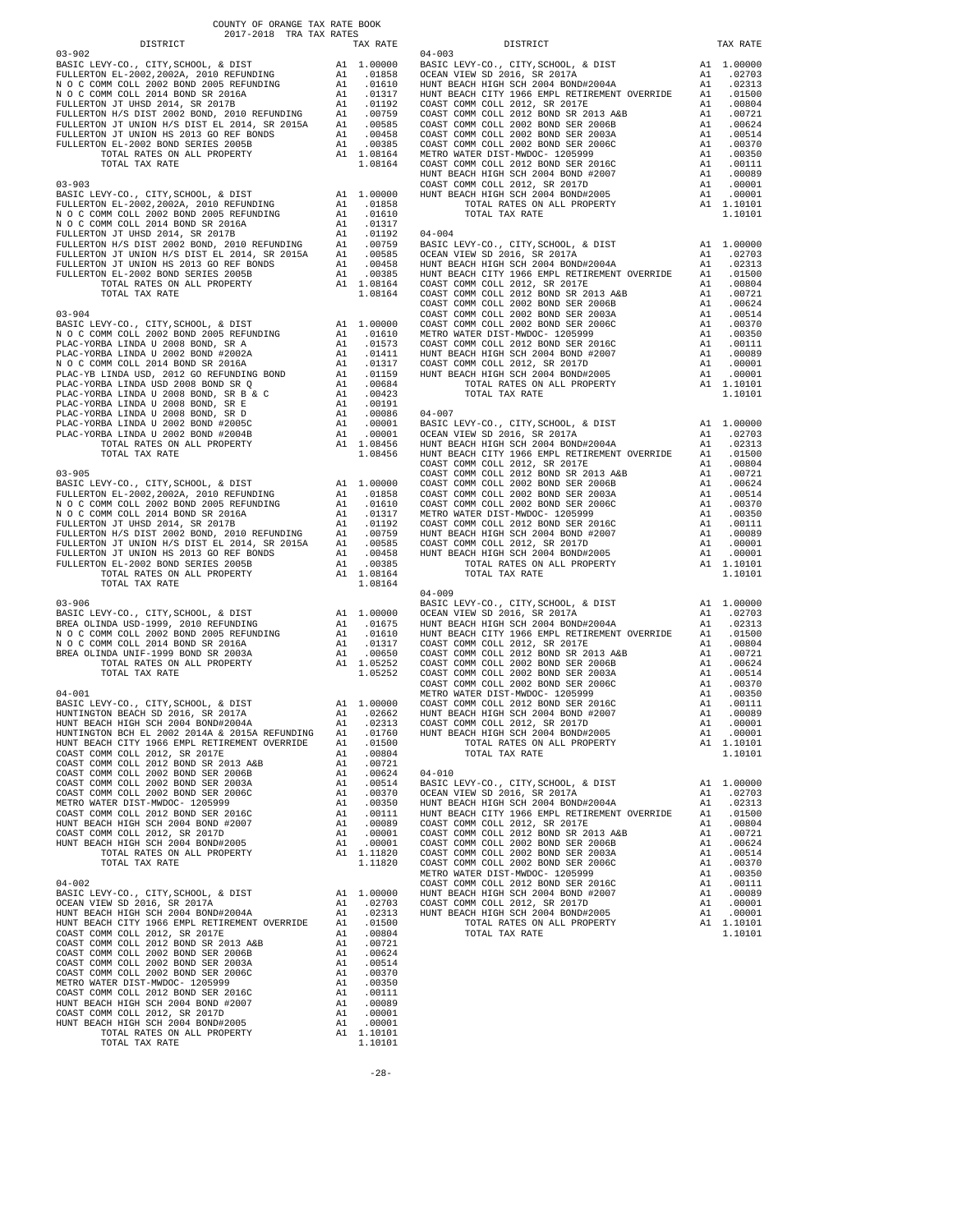| COUNTY OF ORANGE TAX RATE BOOK<br>2017-2018 TRA TAX RATES |          |                                                                                                                                                                                                                                                                                                                                                                                         |          |
|-----------------------------------------------------------|----------|-----------------------------------------------------------------------------------------------------------------------------------------------------------------------------------------------------------------------------------------------------------------------------------------------------------------------------------------------------------------------------------------|----------|
| DISTRICT                                                  | TAX RATE | DISTRICT<br>$04 - 017$                                                                                                                                                                                                                                                                                                                                                                  | TAX RATE |
| $04 - 011$                                                |          |                                                                                                                                                                                                                                                                                                                                                                                         |          |
|                                                           |          |                                                                                                                                                                                                                                                                                                                                                                                         |          |
|                                                           |          |                                                                                                                                                                                                                                                                                                                                                                                         |          |
|                                                           |          |                                                                                                                                                                                                                                                                                                                                                                                         |          |
|                                                           |          |                                                                                                                                                                                                                                                                                                                                                                                         |          |
|                                                           |          |                                                                                                                                                                                                                                                                                                                                                                                         |          |
|                                                           |          |                                                                                                                                                                                                                                                                                                                                                                                         |          |
|                                                           |          |                                                                                                                                                                                                                                                                                                                                                                                         |          |
|                                                           |          |                                                                                                                                                                                                                                                                                                                                                                                         |          |
|                                                           |          |                                                                                                                                                                                                                                                                                                                                                                                         |          |
|                                                           |          |                                                                                                                                                                                                                                                                                                                                                                                         |          |
|                                                           |          | $\begin{tabular}{cccc} 04-011 & \mbox{\small $14$-011} & \mbox{\small $14$-011} & \mbox{\small $14$-012} & \mbox{\small $14$-012} & \mbox{\small $14$-013} & \mbox{\small $14$-014} & \mbox{\small $14$-015} & \mbox{\small $14$-016} & \mbox{\small $14$-017} & \mbox{\small $14$-018} & \mbox{\small $14$-019} & \mbox{\small $14$-019} & \mbox{\small $14$-010} & \mbox{\small $14$$ |          |
|                                                           |          |                                                                                                                                                                                                                                                                                                                                                                                         |          |
|                                                           |          |                                                                                                                                                                                                                                                                                                                                                                                         |          |
|                                                           |          |                                                                                                                                                                                                                                                                                                                                                                                         |          |
|                                                           |          |                                                                                                                                                                                                                                                                                                                                                                                         |          |
|                                                           |          |                                                                                                                                                                                                                                                                                                                                                                                         |          |
|                                                           |          |                                                                                                                                                                                                                                                                                                                                                                                         |          |
|                                                           |          |                                                                                                                                                                                                                                                                                                                                                                                         |          |
|                                                           |          |                                                                                                                                                                                                                                                                                                                                                                                         |          |
|                                                           |          |                                                                                                                                                                                                                                                                                                                                                                                         |          |
|                                                           |          |                                                                                                                                                                                                                                                                                                                                                                                         |          |
|                                                           |          |                                                                                                                                                                                                                                                                                                                                                                                         |          |
|                                                           |          |                                                                                                                                                                                                                                                                                                                                                                                         |          |
|                                                           |          |                                                                                                                                                                                                                                                                                                                                                                                         |          |
|                                                           |          | $\begin{tabular}{cccccccc} 04-01&\text{NTM}, M78 & 040-01&\text{NTM}, M8 & 040-01&\text{NTM}, M8 & 040-01&\text{NTM}, M8 & 040-01&\text{NTM}, M8 & 040-01&\text{NTM}, M8 & 040-01&\text{NTM}, M8 & 040-01&\text{NTM}, M8 & 040-01&\text{NTM}, M9 & 04-01&\text{NTM}, M9 & 04-01&\text{NTM}, M9 & 04-01&\text{NTM}, M9 & 04-01&\text{$                                                   |          |
|                                                           |          |                                                                                                                                                                                                                                                                                                                                                                                         |          |
|                                                           |          |                                                                                                                                                                                                                                                                                                                                                                                         |          |
|                                                           |          |                                                                                                                                                                                                                                                                                                                                                                                         |          |
|                                                           |          |                                                                                                                                                                                                                                                                                                                                                                                         |          |
|                                                           |          |                                                                                                                                                                                                                                                                                                                                                                                         |          |
|                                                           |          |                                                                                                                                                                                                                                                                                                                                                                                         |          |
|                                                           |          |                                                                                                                                                                                                                                                                                                                                                                                         |          |
|                                                           |          |                                                                                                                                                                                                                                                                                                                                                                                         |          |
|                                                           |          |                                                                                                                                                                                                                                                                                                                                                                                         |          |
|                                                           |          |                                                                                                                                                                                                                                                                                                                                                                                         |          |
|                                                           |          |                                                                                                                                                                                                                                                                                                                                                                                         |          |
|                                                           |          |                                                                                                                                                                                                                                                                                                                                                                                         |          |
|                                                           |          |                                                                                                                                                                                                                                                                                                                                                                                         |          |
|                                                           |          |                                                                                                                                                                                                                                                                                                                                                                                         |          |
|                                                           |          |                                                                                                                                                                                                                                                                                                                                                                                         |          |
|                                                           |          |                                                                                                                                                                                                                                                                                                                                                                                         |          |
|                                                           |          |                                                                                                                                                                                                                                                                                                                                                                                         |          |
|                                                           |          |                                                                                                                                                                                                                                                                                                                                                                                         |          |
|                                                           |          |                                                                                                                                                                                                                                                                                                                                                                                         |          |
|                                                           |          |                                                                                                                                                                                                                                                                                                                                                                                         |          |
|                                                           |          |                                                                                                                                                                                                                                                                                                                                                                                         |          |
|                                                           |          |                                                                                                                                                                                                                                                                                                                                                                                         |          |
|                                                           |          |                                                                                                                                                                                                                                                                                                                                                                                         |          |
|                                                           |          |                                                                                                                                                                                                                                                                                                                                                                                         |          |
|                                                           |          |                                                                                                                                                                                                                                                                                                                                                                                         |          |
|                                                           |          |                                                                                                                                                                                                                                                                                                                                                                                         |          |
|                                                           |          |                                                                                                                                                                                                                                                                                                                                                                                         |          |
|                                                           |          |                                                                                                                                                                                                                                                                                                                                                                                         |          |
|                                                           |          |                                                                                                                                                                                                                                                                                                                                                                                         |          |
|                                                           |          |                                                                                                                                                                                                                                                                                                                                                                                         |          |
|                                                           |          |                                                                                                                                                                                                                                                                                                                                                                                         |          |
|                                                           |          | $\begin{tabular}{l ll} HINT BRACTC W MCGL 2012, SRC 20178COMST COMM COLL 2012, SRC 20178COAST COMM COLL 2012COAST COMM COLL 2012COAST COMM COLL 2012COAST COMM COLL 2012COAST COMM COLL 2012COAST COMM COLL 2012COAST COMM COLL 2012COAST COMM COLL 2012COAST COMM COLL 2012COAST COMM COLL 2012COAST COMM COLL 2012COAST COMM COLL 2012COAST COMM COLL $                               |          |
|                                                           |          |                                                                                                                                                                                                                                                                                                                                                                                         |          |
|                                                           |          |                                                                                                                                                                                                                                                                                                                                                                                         |          |
|                                                           |          |                                                                                                                                                                                                                                                                                                                                                                                         |          |
|                                                           |          |                                                                                                                                                                                                                                                                                                                                                                                         |          |
|                                                           |          |                                                                                                                                                                                                                                                                                                                                                                                         |          |
|                                                           |          |                                                                                                                                                                                                                                                                                                                                                                                         |          |
|                                                           |          |                                                                                                                                                                                                                                                                                                                                                                                         |          |
|                                                           |          |                                                                                                                                                                                                                                                                                                                                                                                         |          |
|                                                           |          |                                                                                                                                                                                                                                                                                                                                                                                         |          |
|                                                           |          |                                                                                                                                                                                                                                                                                                                                                                                         |          |
|                                                           |          |                                                                                                                                                                                                                                                                                                                                                                                         |          |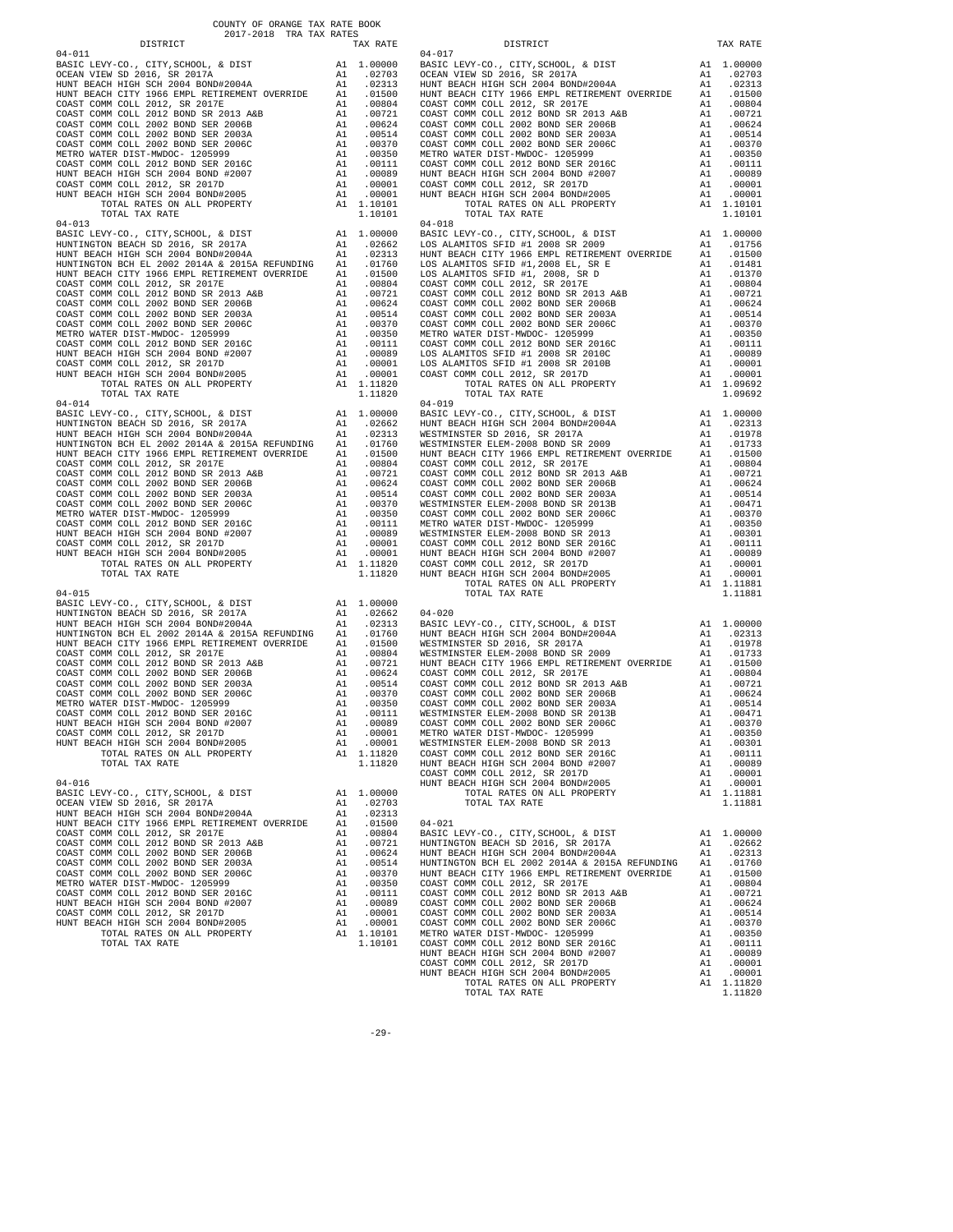| COUNTY OF ORANGE TAX RATE BOOK<br>2017-2018 יום מיד מיטורים<br>$2017-2018 \quad \text{TRA RATES}$ DISTRICT $2017-2018 \quad \text{TRA TAX RATES}$ |          |                                                         |          |
|---------------------------------------------------------------------------------------------------------------------------------------------------|----------|---------------------------------------------------------|----------|
|                                                                                                                                                   | TAX RATE | DISTRICT                                                | TAX RATE |
| $04 - 022$                                                                                                                                        |          | $04 - 028$                                              |          |
|                                                                                                                                                   |          |                                                         |          |
|                                                                                                                                                   |          |                                                         |          |
|                                                                                                                                                   |          |                                                         |          |
|                                                                                                                                                   |          |                                                         |          |
|                                                                                                                                                   |          |                                                         |          |
|                                                                                                                                                   |          |                                                         |          |
|                                                                                                                                                   |          |                                                         |          |
|                                                                                                                                                   |          |                                                         |          |
|                                                                                                                                                   |          |                                                         |          |
|                                                                                                                                                   |          |                                                         |          |
|                                                                                                                                                   |          |                                                         |          |
|                                                                                                                                                   |          |                                                         |          |
|                                                                                                                                                   |          |                                                         |          |
|                                                                                                                                                   |          |                                                         |          |
|                                                                                                                                                   |          |                                                         |          |
|                                                                                                                                                   |          |                                                         |          |
|                                                                                                                                                   |          |                                                         |          |
|                                                                                                                                                   |          |                                                         |          |
|                                                                                                                                                   |          |                                                         |          |
|                                                                                                                                                   |          |                                                         |          |
|                                                                                                                                                   |          |                                                         |          |
|                                                                                                                                                   |          |                                                         |          |
|                                                                                                                                                   |          |                                                         |          |
|                                                                                                                                                   |          |                                                         |          |
|                                                                                                                                                   |          |                                                         |          |
|                                                                                                                                                   |          |                                                         |          |
|                                                                                                                                                   |          |                                                         |          |
|                                                                                                                                                   |          |                                                         |          |
|                                                                                                                                                   |          |                                                         |          |
| $04 - 025$                                                                                                                                        |          | HUNT BEACH CITY 1966 EMPL RETIREMENT OVERRIDE A1 .01500 |          |
|                                                                                                                                                   |          |                                                         |          |
|                                                                                                                                                   |          |                                                         |          |
|                                                                                                                                                   |          |                                                         |          |
|                                                                                                                                                   |          |                                                         |          |
|                                                                                                                                                   |          |                                                         |          |
|                                                                                                                                                   |          |                                                         |          |
|                                                                                                                                                   |          |                                                         |          |
|                                                                                                                                                   |          |                                                         |          |
|                                                                                                                                                   |          |                                                         |          |
|                                                                                                                                                   |          |                                                         |          |
|                                                                                                                                                   |          |                                                         |          |
|                                                                                                                                                   |          |                                                         |          |
|                                                                                                                                                   |          |                                                         |          |
|                                                                                                                                                   |          |                                                         |          |
|                                                                                                                                                   |          |                                                         |          |
|                                                                                                                                                   |          |                                                         |          |
|                                                                                                                                                   |          |                                                         |          |
|                                                                                                                                                   |          |                                                         |          |
|                                                                                                                                                   |          |                                                         |          |
|                                                                                                                                                   |          |                                                         |          |
|                                                                                                                                                   |          |                                                         |          |
|                                                                                                                                                   |          |                                                         |          |
|                                                                                                                                                   |          |                                                         |          |
|                                                                                                                                                   |          |                                                         |          |
|                                                                                                                                                   |          |                                                         |          |
|                                                                                                                                                   |          |                                                         |          |
|                                                                                                                                                   |          |                                                         |          |
|                                                                                                                                                   |          |                                                         |          |
|                                                                                                                                                   |          |                                                         |          |
|                                                                                                                                                   |          |                                                         |          |
|                                                                                                                                                   |          |                                                         |          |
|                                                                                                                                                   |          |                                                         |          |
|                                                                                                                                                   |          |                                                         |          |
|                                                                                                                                                   |          |                                                         |          |
|                                                                                                                                                   |          |                                                         |          |
|                                                                                                                                                   |          |                                                         |          |
|                                                                                                                                                   |          |                                                         |          |
|                                                                                                                                                   |          |                                                         |          |
|                                                                                                                                                   |          |                                                         |          |
|                                                                                                                                                   |          |                                                         |          |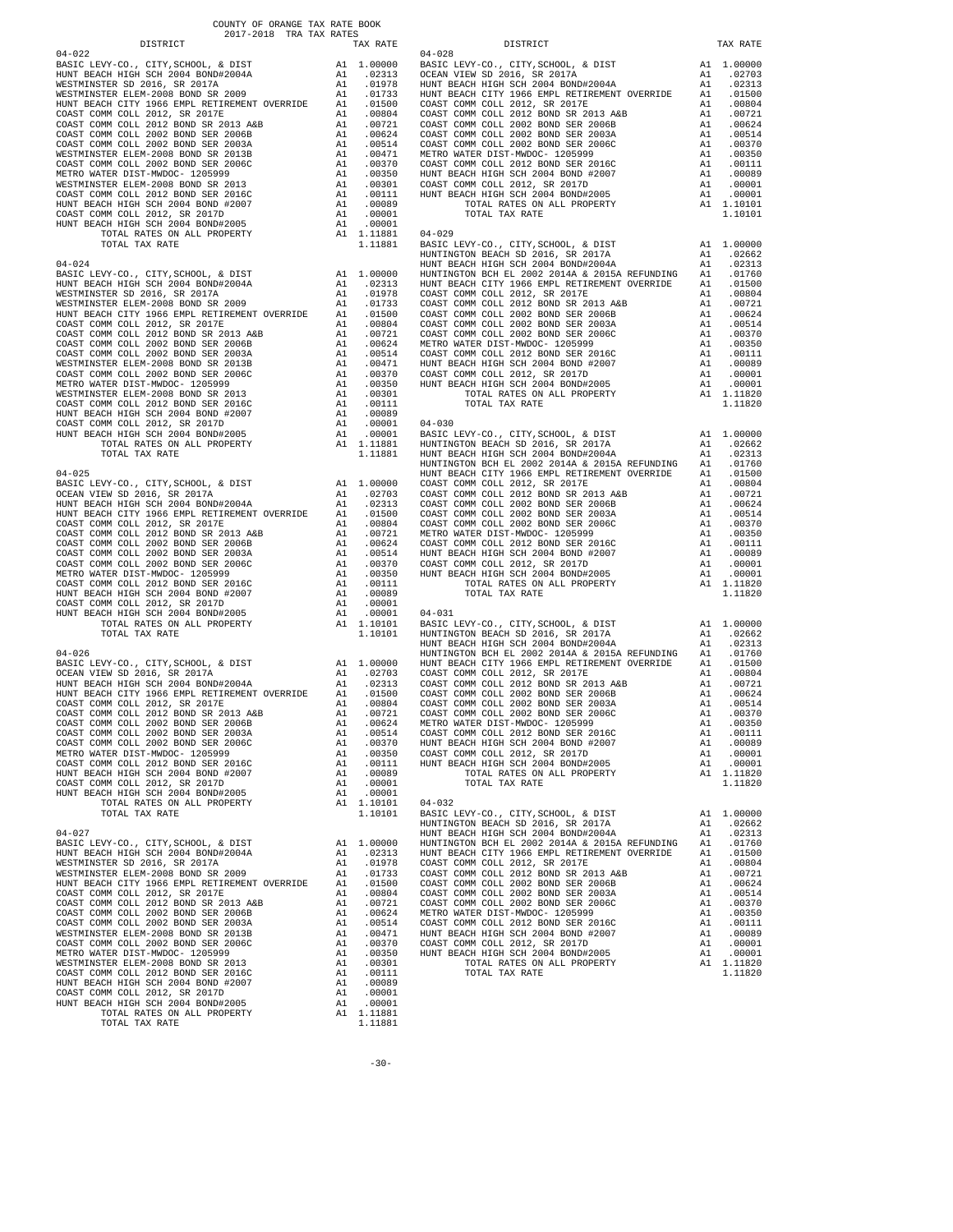| COUNTY OF ORANGE TAX RATE BOOK<br>2017-2018 TRA TAX RATES |          |                                                                                                                                                                                                                                                                                                                             |          |
|-----------------------------------------------------------|----------|-----------------------------------------------------------------------------------------------------------------------------------------------------------------------------------------------------------------------------------------------------------------------------------------------------------------------------|----------|
| DISTRICT<br>$04 - 033$                                    | TAX RATE | DISTRICT<br>$04 - 039$                                                                                                                                                                                                                                                                                                      | TAX RATE |
| $04 - 034$                                                |          | $\begin{tabular}{cccccc} 04-033 & 04-033 & 04-033 & 04-033 & 04-033 & 04-033 & 04-033 & 04-033 & 04-033 & 04-033 & 04-033 & 04-033 & 04-033 & 04-033 & 04-033 & 04-033 & 04-033 & 04-033 & 04-033 & 04-033 & 04-033 & 04-033 & 04-033 & 04-033 & 04-033 & 04-033 & 04$<br>TOTAL TAX RATE                                    | 1.11820  |
| $04 - 035$                                                |          | $04 - 041$                                                                                                                                                                                                                                                                                                                  |          |
| $04 - 036$                                                |          | $04 - 042$                                                                                                                                                                                                                                                                                                                  |          |
|                                                           |          | $\begin{tabular}{cccc} 04-0.36 & 10146 & 146.464 & 111620 & 04-042 & 10146 & 146.4646 \\ \hline \texttt{HOMT} BACH HCHSH C LY C, C, TITY, SCHOOL, & DISTT & \texttt{A1 1.00000} & \texttt{BASTC} & \texttt{LYC} \\ \texttt{HOMT} BACH HTHS CH & 2014 & 80.404 & 80.404 & 80.404 & 80.404 & 80.404 & 80.404 & 80.404 & 80.4$ |          |
|                                                           |          |                                                                                                                                                                                                                                                                                                                             |          |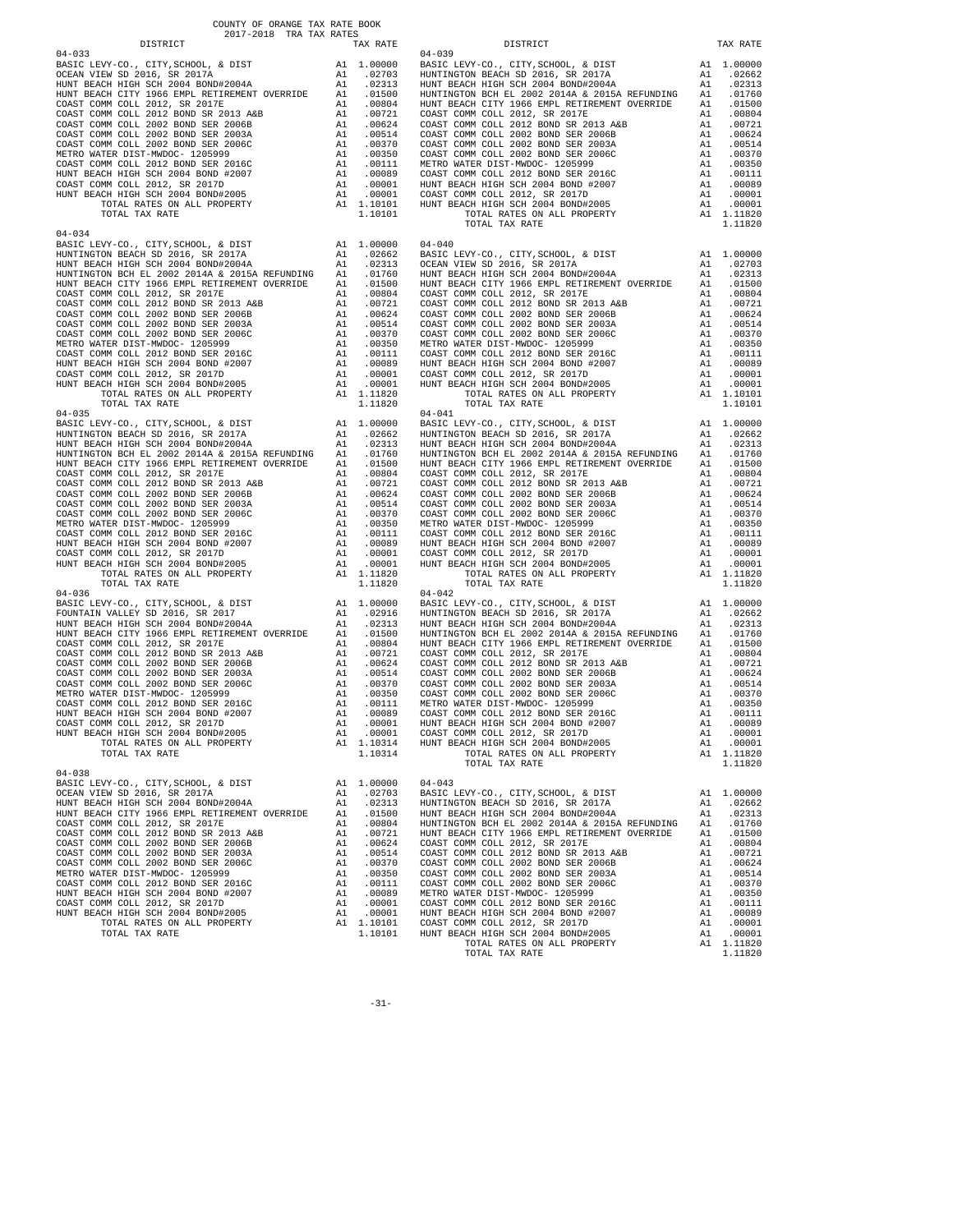| DISTRICT<br>$\begin{array}{cccccccc} 04-044 & 04-04 & 04-04 & 04-04 & 04-04 & 04-04 & 04-04 & 04-04 & 04-04 & 04-04 & 04-04 & 04-04 & 04-04 & 04-04 & 04-04 & 04-04 & 04-04 & 04-04 & 04-04 & 04-04 & 04-04 & 04-04 & 04-04 & 04-04 & 04-04 & 04-04 & 04-04 & 04-04 & 04-04 & 04-04 & $ | TAX RATE       | DISTRICT                                                                                                                                                                                                                                                                                                                                                                                                                      | TAX RATE |
|-----------------------------------------------------------------------------------------------------------------------------------------------------------------------------------------------------------------------------------------------------------------------------------------|----------------|-------------------------------------------------------------------------------------------------------------------------------------------------------------------------------------------------------------------------------------------------------------------------------------------------------------------------------------------------------------------------------------------------------------------------------|----------|
| $04 - 044$                                                                                                                                                                                                                                                                              |                | $04 - 049$                                                                                                                                                                                                                                                                                                                                                                                                                    |          |
|                                                                                                                                                                                                                                                                                         |                |                                                                                                                                                                                                                                                                                                                                                                                                                               |          |
|                                                                                                                                                                                                                                                                                         |                |                                                                                                                                                                                                                                                                                                                                                                                                                               |          |
|                                                                                                                                                                                                                                                                                         |                |                                                                                                                                                                                                                                                                                                                                                                                                                               |          |
|                                                                                                                                                                                                                                                                                         |                |                                                                                                                                                                                                                                                                                                                                                                                                                               |          |
|                                                                                                                                                                                                                                                                                         |                |                                                                                                                                                                                                                                                                                                                                                                                                                               |          |
|                                                                                                                                                                                                                                                                                         |                |                                                                                                                                                                                                                                                                                                                                                                                                                               |          |
|                                                                                                                                                                                                                                                                                         |                |                                                                                                                                                                                                                                                                                                                                                                                                                               |          |
|                                                                                                                                                                                                                                                                                         |                |                                                                                                                                                                                                                                                                                                                                                                                                                               |          |
|                                                                                                                                                                                                                                                                                         |                |                                                                                                                                                                                                                                                                                                                                                                                                                               |          |
|                                                                                                                                                                                                                                                                                         |                |                                                                                                                                                                                                                                                                                                                                                                                                                               |          |
|                                                                                                                                                                                                                                                                                         |                |                                                                                                                                                                                                                                                                                                                                                                                                                               |          |
|                                                                                                                                                                                                                                                                                         |                |                                                                                                                                                                                                                                                                                                                                                                                                                               |          |
|                                                                                                                                                                                                                                                                                         |                |                                                                                                                                                                                                                                                                                                                                                                                                                               |          |
|                                                                                                                                                                                                                                                                                         |                |                                                                                                                                                                                                                                                                                                                                                                                                                               |          |
|                                                                                                                                                                                                                                                                                         |                |                                                                                                                                                                                                                                                                                                                                                                                                                               |          |
|                                                                                                                                                                                                                                                                                         |                |                                                                                                                                                                                                                                                                                                                                                                                                                               |          |
|                                                                                                                                                                                                                                                                                         |                |                                                                                                                                                                                                                                                                                                                                                                                                                               |          |
|                                                                                                                                                                                                                                                                                         |                |                                                                                                                                                                                                                                                                                                                                                                                                                               |          |
|                                                                                                                                                                                                                                                                                         |                |                                                                                                                                                                                                                                                                                                                                                                                                                               |          |
|                                                                                                                                                                                                                                                                                         |                |                                                                                                                                                                                                                                                                                                                                                                                                                               |          |
|                                                                                                                                                                                                                                                                                         |                |                                                                                                                                                                                                                                                                                                                                                                                                                               |          |
|                                                                                                                                                                                                                                                                                         |                |                                                                                                                                                                                                                                                                                                                                                                                                                               |          |
|                                                                                                                                                                                                                                                                                         |                |                                                                                                                                                                                                                                                                                                                                                                                                                               |          |
|                                                                                                                                                                                                                                                                                         |                |                                                                                                                                                                                                                                                                                                                                                                                                                               |          |
|                                                                                                                                                                                                                                                                                         |                |                                                                                                                                                                                                                                                                                                                                                                                                                               |          |
|                                                                                                                                                                                                                                                                                         |                |                                                                                                                                                                                                                                                                                                                                                                                                                               |          |
|                                                                                                                                                                                                                                                                                         |                |                                                                                                                                                                                                                                                                                                                                                                                                                               |          |
|                                                                                                                                                                                                                                                                                         |                |                                                                                                                                                                                                                                                                                                                                                                                                                               |          |
|                                                                                                                                                                                                                                                                                         |                |                                                                                                                                                                                                                                                                                                                                                                                                                               |          |
|                                                                                                                                                                                                                                                                                         |                |                                                                                                                                                                                                                                                                                                                                                                                                                               |          |
|                                                                                                                                                                                                                                                                                         |                |                                                                                                                                                                                                                                                                                                                                                                                                                               |          |
|                                                                                                                                                                                                                                                                                         |                |                                                                                                                                                                                                                                                                                                                                                                                                                               |          |
|                                                                                                                                                                                                                                                                                         |                |                                                                                                                                                                                                                                                                                                                                                                                                                               |          |
|                                                                                                                                                                                                                                                                                         |                |                                                                                                                                                                                                                                                                                                                                                                                                                               |          |
|                                                                                                                                                                                                                                                                                         |                |                                                                                                                                                                                                                                                                                                                                                                                                                               |          |
|                                                                                                                                                                                                                                                                                         |                |                                                                                                                                                                                                                                                                                                                                                                                                                               |          |
|                                                                                                                                                                                                                                                                                         |                |                                                                                                                                                                                                                                                                                                                                                                                                                               |          |
|                                                                                                                                                                                                                                                                                         |                |                                                                                                                                                                                                                                                                                                                                                                                                                               |          |
|                                                                                                                                                                                                                                                                                         |                |                                                                                                                                                                                                                                                                                                                                                                                                                               |          |
|                                                                                                                                                                                                                                                                                         |                |                                                                                                                                                                                                                                                                                                                                                                                                                               |          |
|                                                                                                                                                                                                                                                                                         |                |                                                                                                                                                                                                                                                                                                                                                                                                                               |          |
| TOTAL TAX RATE                                                                                                                                                                                                                                                                          | 1.11820 04-903 |                                                                                                                                                                                                                                                                                                                                                                                                                               |          |
|                                                                                                                                                                                                                                                                                         |                |                                                                                                                                                                                                                                                                                                                                                                                                                               |          |
|                                                                                                                                                                                                                                                                                         |                | $\begin{tabular}{cccccc} 04-047 & \texttt{BASTC LEV} -\texttt{CO.}, & \texttt{CITY}, \texttt{SCROOL}, & \texttt{\&}\ \texttt{DIST} & \texttt{A1} & 1.00000 \\ \texttt{BASTC LEV} -\texttt{CO.}, & \texttt{CITY}, \texttt{SCHOOL}, & \texttt{\&}\ \texttt{DIST} & \texttt{A1} & 1.00000 \\ \texttt{BASTC LEV} -\texttt{CO.}, & \texttt{CITY}, \texttt{SCHOOL}, & \texttt{\&}\ \texttt{DIST} & \texttt{A1} & 0.2703 \\ \texttt$ |          |
|                                                                                                                                                                                                                                                                                         |                |                                                                                                                                                                                                                                                                                                                                                                                                                               |          |
|                                                                                                                                                                                                                                                                                         |                |                                                                                                                                                                                                                                                                                                                                                                                                                               |          |
|                                                                                                                                                                                                                                                                                         |                |                                                                                                                                                                                                                                                                                                                                                                                                                               |          |
|                                                                                                                                                                                                                                                                                         |                |                                                                                                                                                                                                                                                                                                                                                                                                                               |          |
|                                                                                                                                                                                                                                                                                         |                |                                                                                                                                                                                                                                                                                                                                                                                                                               |          |
|                                                                                                                                                                                                                                                                                         |                |                                                                                                                                                                                                                                                                                                                                                                                                                               |          |
|                                                                                                                                                                                                                                                                                         |                |                                                                                                                                                                                                                                                                                                                                                                                                                               |          |
|                                                                                                                                                                                                                                                                                         |                |                                                                                                                                                                                                                                                                                                                                                                                                                               |          |
|                                                                                                                                                                                                                                                                                         |                |                                                                                                                                                                                                                                                                                                                                                                                                                               |          |
|                                                                                                                                                                                                                                                                                         |                |                                                                                                                                                                                                                                                                                                                                                                                                                               |          |
|                                                                                                                                                                                                                                                                                         |                |                                                                                                                                                                                                                                                                                                                                                                                                                               |          |
|                                                                                                                                                                                                                                                                                         |                |                                                                                                                                                                                                                                                                                                                                                                                                                               |          |
|                                                                                                                                                                                                                                                                                         |                |                                                                                                                                                                                                                                                                                                                                                                                                                               |          |
|                                                                                                                                                                                                                                                                                         |                |                                                                                                                                                                                                                                                                                                                                                                                                                               |          |
|                                                                                                                                                                                                                                                                                         |                |                                                                                                                                                                                                                                                                                                                                                                                                                               |          |
|                                                                                                                                                                                                                                                                                         |                |                                                                                                                                                                                                                                                                                                                                                                                                                               |          |
|                                                                                                                                                                                                                                                                                         |                |                                                                                                                                                                                                                                                                                                                                                                                                                               |          |
|                                                                                                                                                                                                                                                                                         |                |                                                                                                                                                                                                                                                                                                                                                                                                                               |          |
|                                                                                                                                                                                                                                                                                         |                |                                                                                                                                                                                                                                                                                                                                                                                                                               |          |
|                                                                                                                                                                                                                                                                                         |                |                                                                                                                                                                                                                                                                                                                                                                                                                               |          |
|                                                                                                                                                                                                                                                                                         |                |                                                                                                                                                                                                                                                                                                                                                                                                                               |          |
|                                                                                                                                                                                                                                                                                         |                |                                                                                                                                                                                                                                                                                                                                                                                                                               |          |
|                                                                                                                                                                                                                                                                                         |                |                                                                                                                                                                                                                                                                                                                                                                                                                               |          |
|                                                                                                                                                                                                                                                                                         |                |                                                                                                                                                                                                                                                                                                                                                                                                                               |          |
|                                                                                                                                                                                                                                                                                         |                |                                                                                                                                                                                                                                                                                                                                                                                                                               |          |
|                                                                                                                                                                                                                                                                                         |                |                                                                                                                                                                                                                                                                                                                                                                                                                               |          |
|                                                                                                                                                                                                                                                                                         |                |                                                                                                                                                                                                                                                                                                                                                                                                                               |          |
|                                                                                                                                                                                                                                                                                         |                |                                                                                                                                                                                                                                                                                                                                                                                                                               |          |
|                                                                                                                                                                                                                                                                                         |                |                                                                                                                                                                                                                                                                                                                                                                                                                               |          |
|                                                                                                                                                                                                                                                                                         |                |                                                                                                                                                                                                                                                                                                                                                                                                                               |          |
|                                                                                                                                                                                                                                                                                         |                |                                                                                                                                                                                                                                                                                                                                                                                                                               |          |
|                                                                                                                                                                                                                                                                                         |                |                                                                                                                                                                                                                                                                                                                                                                                                                               |          |
|                                                                                                                                                                                                                                                                                         |                |                                                                                                                                                                                                                                                                                                                                                                                                                               |          |
|                                                                                                                                                                                                                                                                                         |                |                                                                                                                                                                                                                                                                                                                                                                                                                               |          |
|                                                                                                                                                                                                                                                                                         |                |                                                                                                                                                                                                                                                                                                                                                                                                                               |          |
|                                                                                                                                                                                                                                                                                         |                |                                                                                                                                                                                                                                                                                                                                                                                                                               |          |
|                                                                                                                                                                                                                                                                                         |                |                                                                                                                                                                                                                                                                                                                                                                                                                               |          |
|                                                                                                                                                                                                                                                                                         |                |                                                                                                                                                                                                                                                                                                                                                                                                                               |          |
|                                                                                                                                                                                                                                                                                         |                |                                                                                                                                                                                                                                                                                                                                                                                                                               |          |
|                                                                                                                                                                                                                                                                                         |                |                                                                                                                                                                                                                                                                                                                                                                                                                               |          |

-32-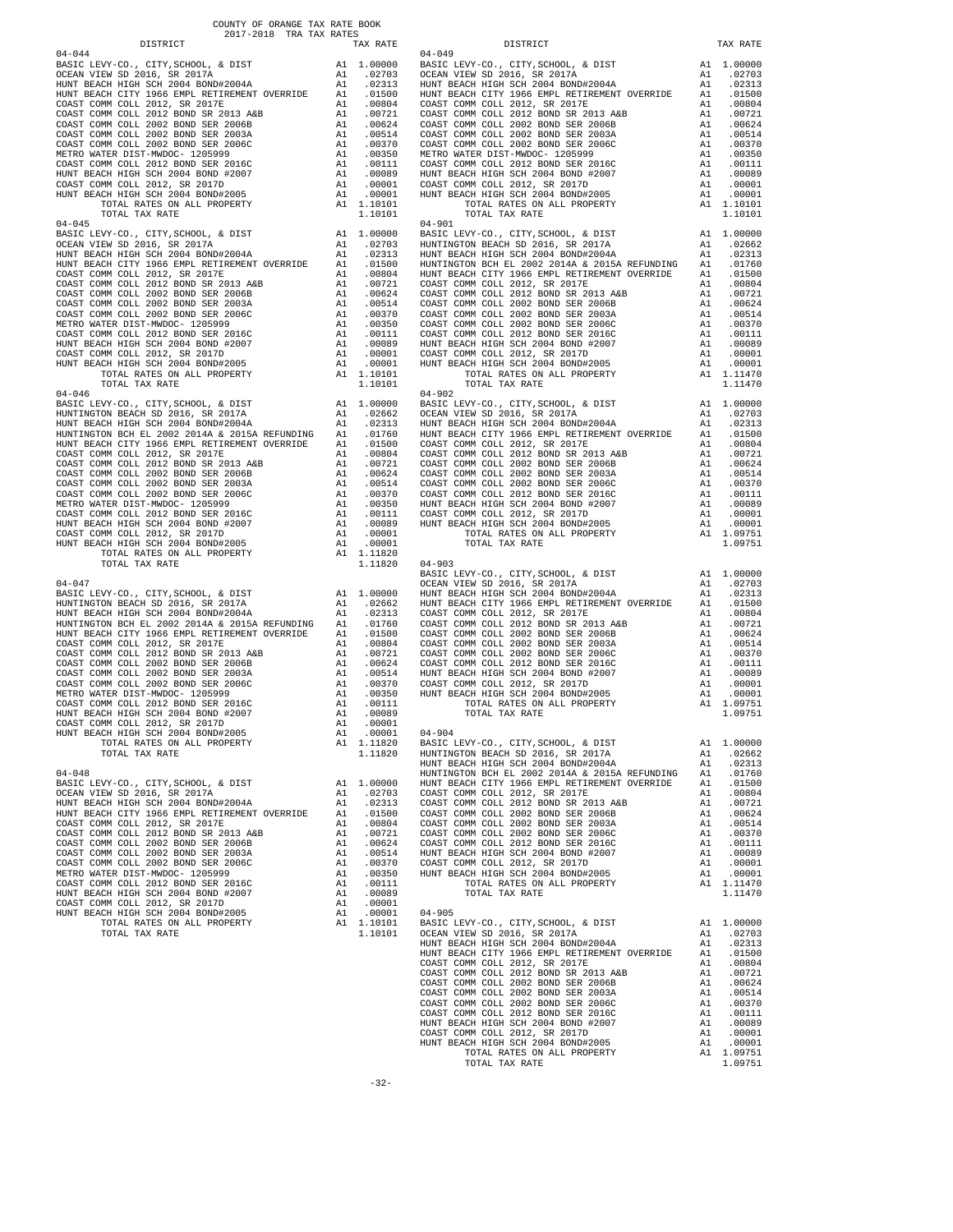| COUNTY OF ORANGE TAX RATE BOOK<br>2017-2018 TRA TAX RATES                                                                                                                                                                                                                                               |          |                                                                                                                                                                                                                |          |
|---------------------------------------------------------------------------------------------------------------------------------------------------------------------------------------------------------------------------------------------------------------------------------------------------------|----------|----------------------------------------------------------------------------------------------------------------------------------------------------------------------------------------------------------------|----------|
|                                                                                                                                                                                                                                                                                                         | TAX RATE | DISTRICT                                                                                                                                                                                                       | TAX RATE |
|                                                                                                                                                                                                                                                                                                         |          |                                                                                                                                                                                                                |          |
|                                                                                                                                                                                                                                                                                                         |          |                                                                                                                                                                                                                |          |
|                                                                                                                                                                                                                                                                                                         |          |                                                                                                                                                                                                                |          |
|                                                                                                                                                                                                                                                                                                         |          |                                                                                                                                                                                                                |          |
|                                                                                                                                                                                                                                                                                                         |          |                                                                                                                                                                                                                |          |
|                                                                                                                                                                                                                                                                                                         |          |                                                                                                                                                                                                                |          |
|                                                                                                                                                                                                                                                                                                         |          |                                                                                                                                                                                                                |          |
|                                                                                                                                                                                                                                                                                                         |          |                                                                                                                                                                                                                |          |
|                                                                                                                                                                                                                                                                                                         |          |                                                                                                                                                                                                                |          |
|                                                                                                                                                                                                                                                                                                         |          |                                                                                                                                                                                                                |          |
|                                                                                                                                                                                                                                                                                                         |          |                                                                                                                                                                                                                |          |
|                                                                                                                                                                                                                                                                                                         |          |                                                                                                                                                                                                                |          |
|                                                                                                                                                                                                                                                                                                         |          |                                                                                                                                                                                                                |          |
|                                                                                                                                                                                                                                                                                                         |          |                                                                                                                                                                                                                |          |
|                                                                                                                                                                                                                                                                                                         |          |                                                                                                                                                                                                                |          |
|                                                                                                                                                                                                                                                                                                         |          |                                                                                                                                                                                                                |          |
|                                                                                                                                                                                                                                                                                                         |          |                                                                                                                                                                                                                |          |
|                                                                                                                                                                                                                                                                                                         |          |                                                                                                                                                                                                                |          |
|                                                                                                                                                                                                                                                                                                         |          |                                                                                                                                                                                                                |          |
|                                                                                                                                                                                                                                                                                                         |          |                                                                                                                                                                                                                |          |
|                                                                                                                                                                                                                                                                                                         |          |                                                                                                                                                                                                                |          |
|                                                                                                                                                                                                                                                                                                         |          |                                                                                                                                                                                                                |          |
|                                                                                                                                                                                                                                                                                                         |          |                                                                                                                                                                                                                |          |
|                                                                                                                                                                                                                                                                                                         |          |                                                                                                                                                                                                                |          |
|                                                                                                                                                                                                                                                                                                         |          |                                                                                                                                                                                                                |          |
|                                                                                                                                                                                                                                                                                                         |          |                                                                                                                                                                                                                |          |
|                                                                                                                                                                                                                                                                                                         |          |                                                                                                                                                                                                                |          |
|                                                                                                                                                                                                                                                                                                         |          |                                                                                                                                                                                                                |          |
|                                                                                                                                                                                                                                                                                                         |          |                                                                                                                                                                                                                |          |
|                                                                                                                                                                                                                                                                                                         |          |                                                                                                                                                                                                                |          |
|                                                                                                                                                                                                                                                                                                         |          |                                                                                                                                                                                                                |          |
|                                                                                                                                                                                                                                                                                                         |          |                                                                                                                                                                                                                |          |
|                                                                                                                                                                                                                                                                                                         |          |                                                                                                                                                                                                                |          |
|                                                                                                                                                                                                                                                                                                         |          |                                                                                                                                                                                                                |          |
|                                                                                                                                                                                                                                                                                                         |          |                                                                                                                                                                                                                |          |
|                                                                                                                                                                                                                                                                                                         |          |                                                                                                                                                                                                                |          |
|                                                                                                                                                                                                                                                                                                         |          |                                                                                                                                                                                                                |          |
|                                                                                                                                                                                                                                                                                                         |          |                                                                                                                                                                                                                |          |
|                                                                                                                                                                                                                                                                                                         |          |                                                                                                                                                                                                                |          |
|                                                                                                                                                                                                                                                                                                         |          |                                                                                                                                                                                                                |          |
|                                                                                                                                                                                                                                                                                                         |          |                                                                                                                                                                                                                |          |
|                                                                                                                                                                                                                                                                                                         |          |                                                                                                                                                                                                                |          |
|                                                                                                                                                                                                                                                                                                         |          | $05 - 020$                                                                                                                                                                                                     |          |
|                                                                                                                                                                                                                                                                                                         |          |                                                                                                                                                                                                                |          |
|                                                                                                                                                                                                                                                                                                         |          |                                                                                                                                                                                                                |          |
|                                                                                                                                                                                                                                                                                                         |          |                                                                                                                                                                                                                |          |
|                                                                                                                                                                                                                                                                                                         |          |                                                                                                                                                                                                                |          |
|                                                                                                                                                                                                                                                                                                         |          |                                                                                                                                                                                                                |          |
|                                                                                                                                                                                                                                                                                                         |          |                                                                                                                                                                                                                |          |
|                                                                                                                                                                                                                                                                                                         |          |                                                                                                                                                                                                                |          |
| $05 - 007$                                                                                                                                                                                                                                                                                              |          | $05 - 022$                                                                                                                                                                                                     |          |
|                                                                                                                                                                                                                                                                                                         |          |                                                                                                                                                                                                                |          |
| $\begin{array}{cccccc} & & & & & & & 05-022 & & & & & & 05-020 & & & & & 05-07 & & & & 05-007 & & & 05-007 & & & 05-007 & & 05-007 & & 05-007 & & 05-007 & & 05-007 & & 05-007 & & 05-007 & & 05-007 & & 05-007 & & 05-007 & & 05-007 & & 05-007 & & 05-007 & & 05-007 & & 05-007 & & 05-007 & & 05-00$ |          |                                                                                                                                                                                                                |          |
|                                                                                                                                                                                                                                                                                                         |          |                                                                                                                                                                                                                |          |
| TOTAL TAX RATE                                                                                                                                                                                                                                                                                          | 1.01637  | TOTAL TAX RATE                                                                                                                                                                                                 | 1.01637  |
| $05 - 008$                                                                                                                                                                                                                                                                                              |          | $05 - 023$                                                                                                                                                                                                     |          |
|                                                                                                                                                                                                                                                                                                         |          | BASIC LEVY-CO., CITY, SCHOOL, & DIST Al 1.00000<br>BASIC LEVY-CO., CITY, SCHOOL, & DIST Al .01287<br>METRO WATER DIST-MWDOC CMWD-1205999 Al .00350<br>TOTAL RATES ON ALL PROPERTY Al 1.01637<br>TOTAL TAX RATE |          |
|                                                                                                                                                                                                                                                                                                         |          |                                                                                                                                                                                                                |          |
|                                                                                                                                                                                                                                                                                                         |          | TOTAL TAX RATE                                                                                                                                                                                                 | 1.01637  |
| $05 - 009$                                                                                                                                                                                                                                                                                              |          | $05 - 024$                                                                                                                                                                                                     |          |
|                                                                                                                                                                                                                                                                                                         |          |                                                                                                                                                                                                                |          |
|                                                                                                                                                                                                                                                                                                         |          |                                                                                                                                                                                                                |          |
|                                                                                                                                                                                                                                                                                                         |          |                                                                                                                                                                                                                |          |
| TOTAL TAX RATE                                                                                                                                                                                                                                                                                          | 1.01637  | TOTAL TAX RATE                                                                                                                                                                                                 | 1.01637  |
| $05 - 010$                                                                                                                                                                                                                                                                                              |          | $05 - 025$                                                                                                                                                                                                     |          |
|                                                                                                                                                                                                                                                                                                         |          |                                                                                                                                                                                                                |          |
|                                                                                                                                                                                                                                                                                                         |          |                                                                                                                                                                                                                |          |
| TOTAL TAX RATE                                                                                                                                                                                                                                                                                          | 1.01637  | TOTAL TAX RATE                                                                                                                                                                                                 | 1.01637  |
|                                                                                                                                                                                                                                                                                                         |          |                                                                                                                                                                                                                |          |

-33-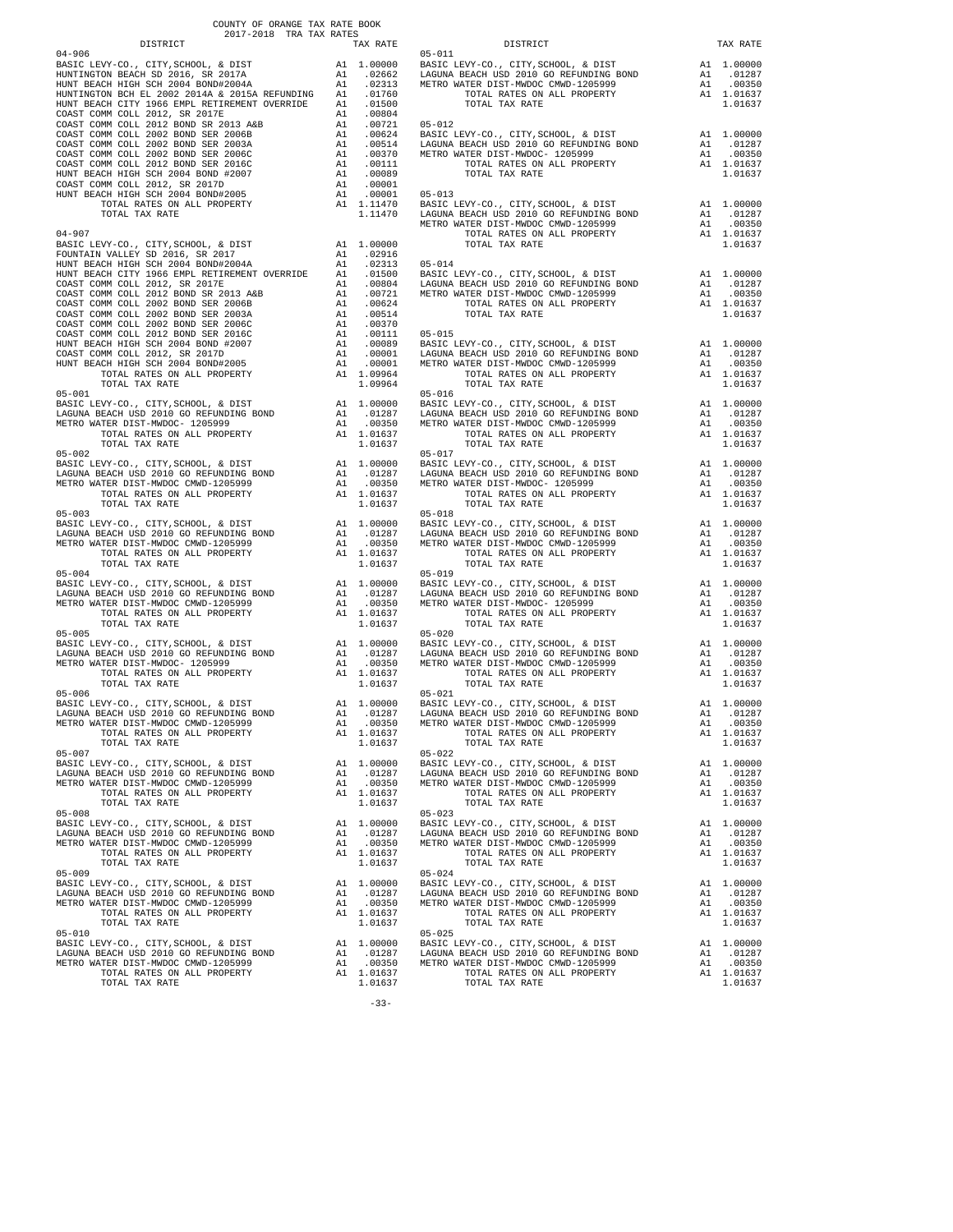| COUNTY OF ORANGE TAX RATE BOOK<br>2017-2018 TRA TAX RATES |                       |                                                                                                                                                                                                                                                                                                                                                                                                                                                        |          |
|-----------------------------------------------------------|-----------------------|--------------------------------------------------------------------------------------------------------------------------------------------------------------------------------------------------------------------------------------------------------------------------------------------------------------------------------------------------------------------------------------------------------------------------------------------------------|----------|
| DISTRICT<br>$05 - 026$                                    |                       | RA TAX RATES<br>TAX RATE 05-041<br>05-041                                                                                                                                                                                                                                                                                                                                                                                                              | TAX RATE |
|                                                           |                       | 05-026 05-026 05-026 05-026 05-026 05-026 05-026 05-026 05-026 05-026 05-026 05-026 05-026 05-026 05-026 05-02<br>DAGUNA BEACH USD 2010 GO REFUNDING BOND 1.00287 02PISTRANO U SFID#1 1999 BOND#2001B A1 .00417<br>METRO WATER DIST-                                                                                                                                                                                                                   |          |
|                                                           |                       | $\begin{tabular}{lllllllllllllllllll} \textsc{0.0181} & & & & & \textsc{0.0182} & & \\ \textsc{BASIC LEVY-CO.}\text{, CITY, SCHOOL}\text{, & CITY, CCHO.}\text{, & DIST} & & & \textsc{0.0187} & \\ \textsc{LAGUNA BEACH USD 2010 GO REFUNCTIONO.}\text{ & DAST} & & & \textsc{0.0187} & \\ \textsc{METRO WATEE DIST-WIDOCC (MWD-1205999)} & & & & \textsc{0.0350} & \\ \textsc{METRO WATER DIST-WIDOC (MWD-1205999)} &$                               |          |
|                                                           |                       | $\begin{tabular}{lllllllllllllllllllll} \textsc{0.028} & & & & & & \textsc{0.028} \\ \textsc{BASIC LEVY-C0., CITY, SCHOOL, & & & & \textsc{0.0287} & & & \textsc{0.0287} & & \textsc{0.0287} & & \textsc{0.0287} & & \textsc{0.0287} & & \textsc{0.0287} & & \textsc{0.0287} & & \textsc{0.0287} & & \textsc{0.0287} & & \textsc{0.0287} \\ \textsc{METRO WATER DIST-MNDOC CMD-12059$                                                                  |          |
|                                                           |                       |                                                                                                                                                                                                                                                                                                                                                                                                                                                        |          |
|                                                           |                       | $\begin{tabular}{lllllllllllllllllll} & 0.5-030 & 0.5-030 & 0.5-045 & 0.5-045 & 0.5-045 & 0.5-045 & 0.5-045 & 0.5-045 & 0.5-045 & 0.5-045 & 0.5-045 & 0.5-045 & 0.5-045 & 0.5-045 & 0.5-045 & 0.5-045 & 0.5-045 & 0.5-045 & 0.5-045 & 0.5-045 & 0.5-045 & 0.5-045 & 0.5$                                                                                                                                                                               |          |
|                                                           |                       | $\begin{tabular}{lllllllllllllllllllll} \textsc{0.021} & & & & & & & \\ \textsc{0.022} & \textsc{0.021} & \textsc{0.021} & \textsc{0.021} & \textsc{0.021} & \textsc{0.021} & \textsc{0.021} & \textsc{0.021} & \textsc{0.021} & \textsc{0.021} & \textsc{0.021} & \textsc{0.021} & \textsc{0.021} & \textsc{0.021} & \textsc{0.021} & \textsc{0.021} & \textsc{0.02$                                                                                  |          |
|                                                           |                       | $\begin{tabular}{lllllllllllllllllllll} \textsc{0.0132} & \textsc{0.0287} & \textsc{0.0132} & \textsc{0.0133} & \textsc{0.0133} & \textsc{0.0133} & \textsc{0.0133} & \textsc{0.0133} & \textsc{0.0133} & \textsc{0.0133} & \textsc{0.0133} & \textsc{0.0133} & \textsc{0.0133} & \textsc{0.0133} & \textsc{0.0133} & \textsc{0.0133} & \textsc{0.0133$                                                                                                |          |
|                                                           |                       | $\begin{tabular}{lllllllllllll} \texttt{05-033} & & & & & & & & & & & & \\ \texttt{BASIC LEVY-CO., CITY, SCHOOL, & E DIST} & & & & & & & & & \\ \texttt{LAGUNA BEACH USD 2010 GO REFUNDING BOND & & & & & & & & \\ \texttt{LAGUNA BEACH USD 201910 TORIL RATES ON ALL PROPERTIES ON ALL PROBERTY & & & & & & & \\ \texttt{METRO WATER DIST–MWOC CMD-1205999 & & & & & & & & \\ \texttt{01287} & & & & & & & & & & \\ \texttt{01637} & & & & & & & & &$ |          |
| $05 - 034$                                                |                       | $\begin{tabular}{lllllllllllllllllllllll} & 0.5-0.34 & 1.00000 & 0.5-902 \\ \text{BASC LEVY-CO. , CITY, SCHOOL, & 0.5-902 \\ \text{LAGUNA BEACH USD 2010 GO REFUNDING BOND & & & 0.0287 \\ \text{METRO WATER DIST–MWDOC CMWD-1205999} & & & 0.0350 \\ \text{METRO WATER DIST–MWDOC CMWD-1205999} & & & 0.0350 \\ \text{TOTAL RAK FRES ON ALL PROBERTY & & & 1.01637 \\ \text{TOTAL TAX$<br>$05 - 903$                                                  |          |
| TOTAL RATES ON ALL PROPERTY<br>TOTAL TAX RATE             | A1 1.01637<br>1.01637 | TOTAL TAX RATE<br>$06 - 001$                                                                                                                                                                                                                                                                                                                                                                                                                           | 1.01287  |
|                                                           |                       |                                                                                                                                                                                                                                                                                                                                                                                                                                                        |          |
|                                                           |                       |                                                                                                                                                                                                                                                                                                                                                                                                                                                        |          |
|                                                           |                       |                                                                                                                                                                                                                                                                                                                                                                                                                                                        |          |
|                                                           |                       |                                                                                                                                                                                                                                                                                                                                                                                                                                                        |          |
|                                                           | $-34-$                |                                                                                                                                                                                                                                                                                                                                                                                                                                                        |          |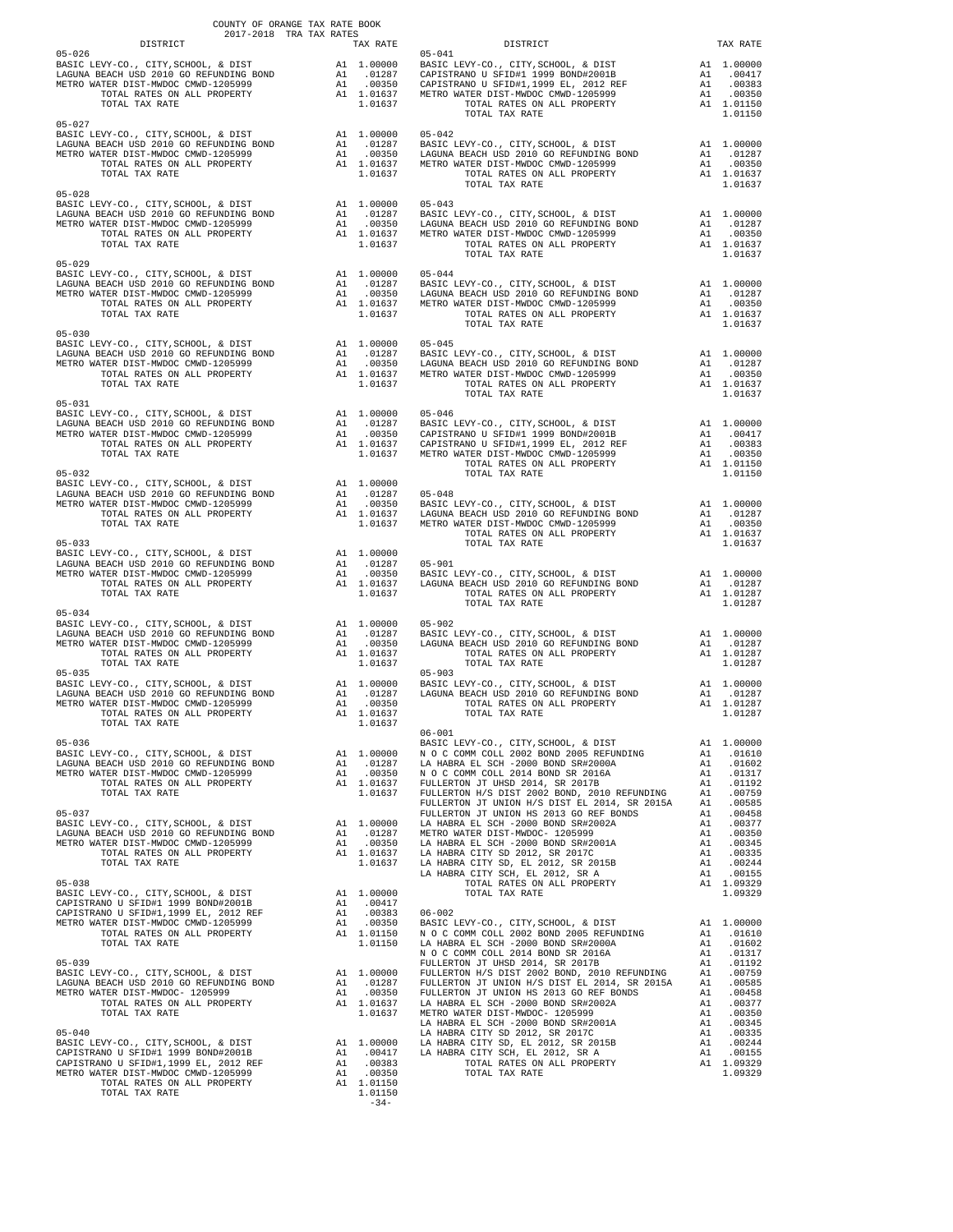|                          | COUNTY OF ORANGE TAX RATE BOOK |                                                                                                                                                                                                                                                                                                                                              |          |
|--------------------------|--------------------------------|----------------------------------------------------------------------------------------------------------------------------------------------------------------------------------------------------------------------------------------------------------------------------------------------------------------------------------------------|----------|
| DISTRICT                 | 2017-2018 TRA TAX RATES        | RAILS<br>TAX RATE<br>DISTRICT                                                                                                                                                                                                                                                                                                                | TAX RATE |
| $06 - 003$               |                                | $06 - 009$<br>$\begin{tabular}{0.6-0.03 \hbox{0.6-0.03 \hbox{N} \hbox{O C OVM COL L 2014 BOND 2005 REFDNDING 2012 BOND 2005 REFDNDING 2012 BOND 2005 REFDNDING 2013 BOND 2005 REFDNDING 2014.01610\nN O C COMM COLL 2012 BOND 2005 REFDNDING 2014.01602\nN O C COMM COLL 2014 BOND SR 2010B\nN O C COMM COLL 2014 BOND SR 2010B\nN O C COMM$ |          |
| $06 - 004$<br>$06 - 005$ |                                | $06 - 010$<br>$06 - 011$                                                                                                                                                                                                                                                                                                                     |          |
| $06 - 006$               |                                | FULLERTON JT UNION HS 2013 GOREF BONDS AN 1995 ULLERTON JT UNION HS DIST EL 2014, SR 2015A AN 199329 PULLERTON JT UNION HS 2013 GOREF BONDS AN 199329 COREF BOND SR#2002A AL 199329 TOTAL TAK RATE CHANGER DISTRIBUTED AN INCR<br>$06 - 012$                                                                                                 |          |
| TOTAL TAX RATE           | 1.09329                        | TOTAL RATES ON ALL PROPERTY 2009 A1 1.09329 TOTAL RATES ON ALL PROPERTY 2009 A1 1.09329<br>ביסט 1.09329 מידי הייתה המודר המודר המודר המודר המודר המודר המודר המודר המודר המודר המודר המודר המודר המודר המ<br>TOTAL TAX RATE                                                                                                                  | 1.09329  |
| $06 - 007$               | 1.06271                        | $06 - 013$                                                                                                                                                                                                                                                                                                                                   |          |

 $-35-$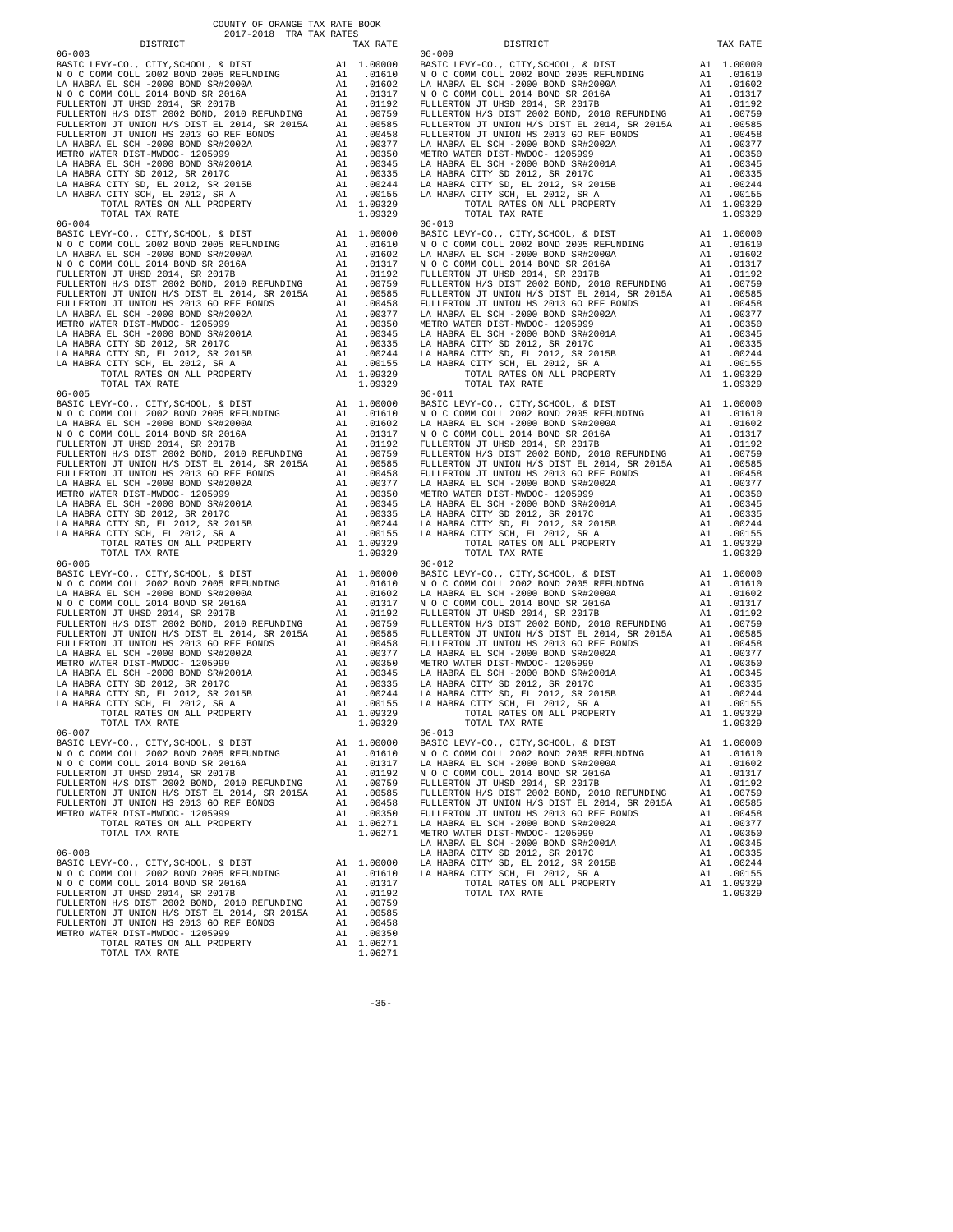| COUNTY OF ORANGE TAX RATE BOOK<br>2017-2018 TRA TAX RATES |  |         |                                                                                                                                                                                                                                        |  |          |
|-----------------------------------------------------------|--|---------|----------------------------------------------------------------------------------------------------------------------------------------------------------------------------------------------------------------------------------------|--|----------|
| DISTRICT                                                  |  |         | TES<br>TAX RATE DISTRICT                                                                                                                                                                                                               |  | TAX RATE |
| $06 - 014$                                                |  |         | $06 - 019$                                                                                                                                                                                                                             |  |          |
|                                                           |  |         |                                                                                                                                                                                                                                        |  |          |
|                                                           |  |         |                                                                                                                                                                                                                                        |  |          |
|                                                           |  |         |                                                                                                                                                                                                                                        |  |          |
|                                                           |  |         |                                                                                                                                                                                                                                        |  |          |
|                                                           |  |         |                                                                                                                                                                                                                                        |  |          |
|                                                           |  |         |                                                                                                                                                                                                                                        |  |          |
|                                                           |  |         |                                                                                                                                                                                                                                        |  |          |
|                                                           |  |         |                                                                                                                                                                                                                                        |  |          |
|                                                           |  |         |                                                                                                                                                                                                                                        |  |          |
| $06 - 015$                                                |  |         | $06 - 020$                                                                                                                                                                                                                             |  |          |
|                                                           |  |         |                                                                                                                                                                                                                                        |  |          |
|                                                           |  |         |                                                                                                                                                                                                                                        |  |          |
|                                                           |  |         |                                                                                                                                                                                                                                        |  |          |
|                                                           |  |         |                                                                                                                                                                                                                                        |  |          |
|                                                           |  |         |                                                                                                                                                                                                                                        |  |          |
|                                                           |  |         |                                                                                                                                                                                                                                        |  |          |
|                                                           |  |         |                                                                                                                                                                                                                                        |  |          |
|                                                           |  |         |                                                                                                                                                                                                                                        |  |          |
|                                                           |  |         |                                                                                                                                                                                                                                        |  |          |
|                                                           |  |         |                                                                                                                                                                                                                                        |  |          |
|                                                           |  |         |                                                                                                                                                                                                                                        |  |          |
| $06 - 016$                                                |  |         | $06 - 021$                                                                                                                                                                                                                             |  |          |
|                                                           |  |         |                                                                                                                                                                                                                                        |  |          |
|                                                           |  |         |                                                                                                                                                                                                                                        |  |          |
|                                                           |  |         |                                                                                                                                                                                                                                        |  |          |
|                                                           |  |         |                                                                                                                                                                                                                                        |  |          |
|                                                           |  |         |                                                                                                                                                                                                                                        |  |          |
|                                                           |  |         |                                                                                                                                                                                                                                        |  |          |
|                                                           |  |         |                                                                                                                                                                                                                                        |  |          |
|                                                           |  |         |                                                                                                                                                                                                                                        |  |          |
|                                                           |  |         |                                                                                                                                                                                                                                        |  |          |
|                                                           |  |         |                                                                                                                                                                                                                                        |  |          |
|                                                           |  |         |                                                                                                                                                                                                                                        |  |          |
|                                                           |  |         |                                                                                                                                                                                                                                        |  |          |
|                                                           |  |         |                                                                                                                                                                                                                                        |  |          |
|                                                           |  |         |                                                                                                                                                                                                                                        |  |          |
|                                                           |  |         |                                                                                                                                                                                                                                        |  |          |
|                                                           |  |         |                                                                                                                                                                                                                                        |  |          |
|                                                           |  |         |                                                                                                                                                                                                                                        |  |          |
|                                                           |  |         |                                                                                                                                                                                                                                        |  |          |
|                                                           |  |         |                                                                                                                                                                                                                                        |  |          |
|                                                           |  |         |                                                                                                                                                                                                                                        |  |          |
|                                                           |  |         |                                                                                                                                                                                                                                        |  |          |
|                                                           |  |         |                                                                                                                                                                                                                                        |  |          |
|                                                           |  |         | TOTAL RATES ON ALL PROPERTY A1 1.09329 TOTAL RATES ON ALL PROPERTY A1 1.09329                                                                                                                                                          |  |          |
| TOTAL TAX RATE<br>$06 - 018$                              |  | 1.09329 | TOTAL TAX RATE<br>$06 - 023$                                                                                                                                                                                                           |  | 1.09329  |
|                                                           |  |         |                                                                                                                                                                                                                                        |  |          |
|                                                           |  |         |                                                                                                                                                                                                                                        |  |          |
|                                                           |  |         |                                                                                                                                                                                                                                        |  |          |
|                                                           |  |         |                                                                                                                                                                                                                                        |  |          |
|                                                           |  |         |                                                                                                                                                                                                                                        |  |          |
|                                                           |  |         |                                                                                                                                                                                                                                        |  |          |
|                                                           |  |         |                                                                                                                                                                                                                                        |  |          |
|                                                           |  |         |                                                                                                                                                                                                                                        |  |          |
|                                                           |  |         |                                                                                                                                                                                                                                        |  |          |
|                                                           |  |         | FULLERTON JT UNION HS 2013 GO REF EL 2014, SR 2015A<br>FULLERTON JT UNION HS 2013 GO REF BONDS<br>EA HABRA EL SCH -2000 BOND SR#2002A<br>LA HABRA EL SCH -2000 BOND SR#2002A<br>LA HABRA EL SCH -2000 BOND SR#2002A<br>LA HABRA EL SCH |  |          |
|                                                           |  |         |                                                                                                                                                                                                                                        |  |          |
|                                                           |  |         |                                                                                                                                                                                                                                        |  |          |

-36-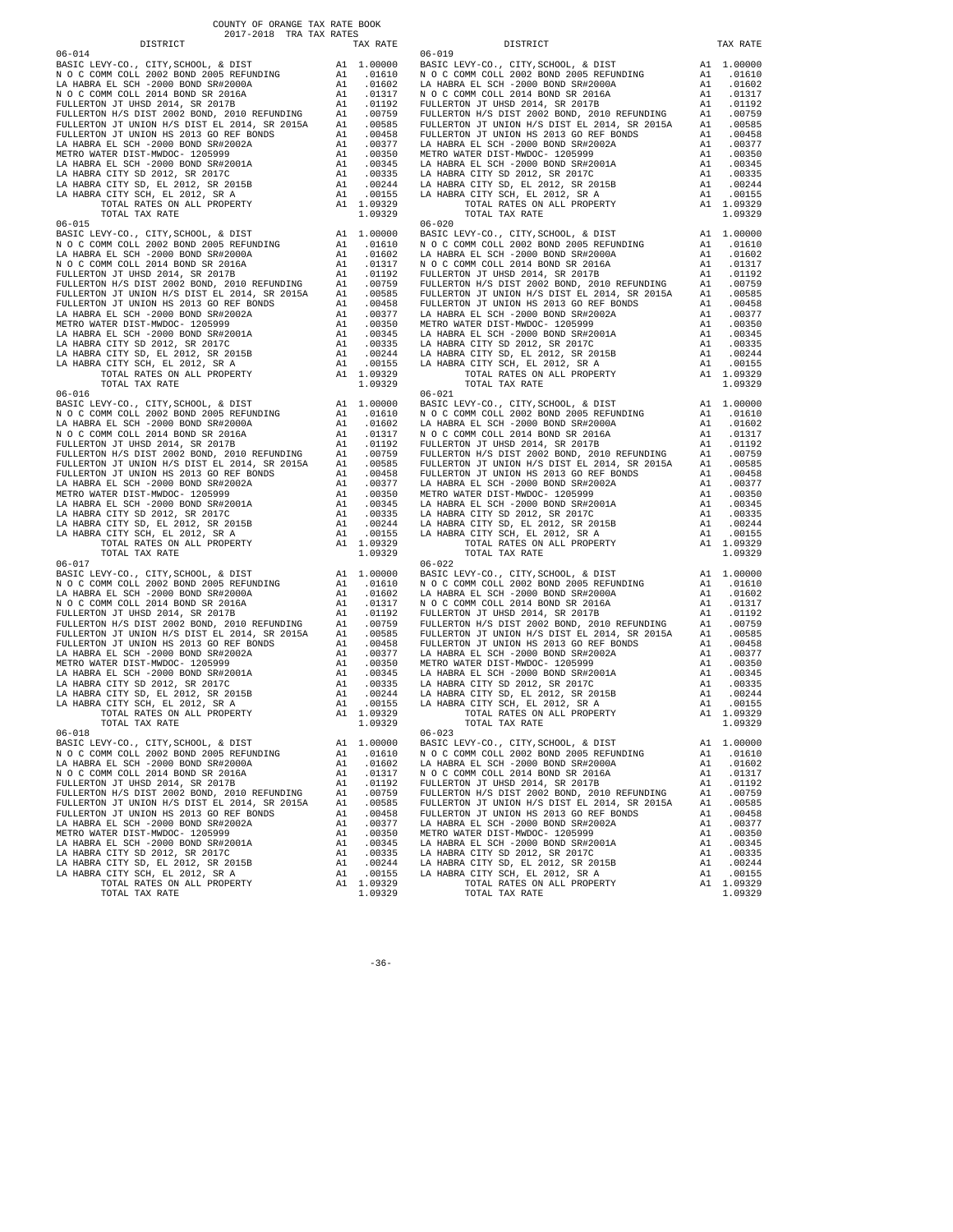| COUNTY OF ORANGE TAX RATE BOOK<br>2017-2018 TRA TAX RATES |          |                                                                                                                                                            |          |
|-----------------------------------------------------------|----------|------------------------------------------------------------------------------------------------------------------------------------------------------------|----------|
| DISTRICT                                                  | TAX RATE | $06 - 029$<br>DISTRICT                                                                                                                                     | TAX RATE |
| $06 - 024$                                                |          |                                                                                                                                                            |          |
| $06 - 025$<br>$06 - 026$                                  |          | $06 - 030$<br>$06 - 031$                                                                                                                                   |          |
|                                                           |          |                                                                                                                                                            |          |
| $06 - 027$<br>TOTAL TAX RATE                              |          | $06 - 032$<br>TOTAL TAX RATE                                                                                                                               |          |
|                                                           |          | $06 - 033$<br>$06 - 034$                                                                                                                                   |          |
|                                                           |          | PULLERTON JT UNION HS 2013 GO REF BONDS A1 .00458<br>METRO WATER DIST-MWDOC- 1205999 A1 .00350<br>TOTAL RATES ON ALL PROPERTY A1 1.06271<br>TOTAL TAX RATE |          |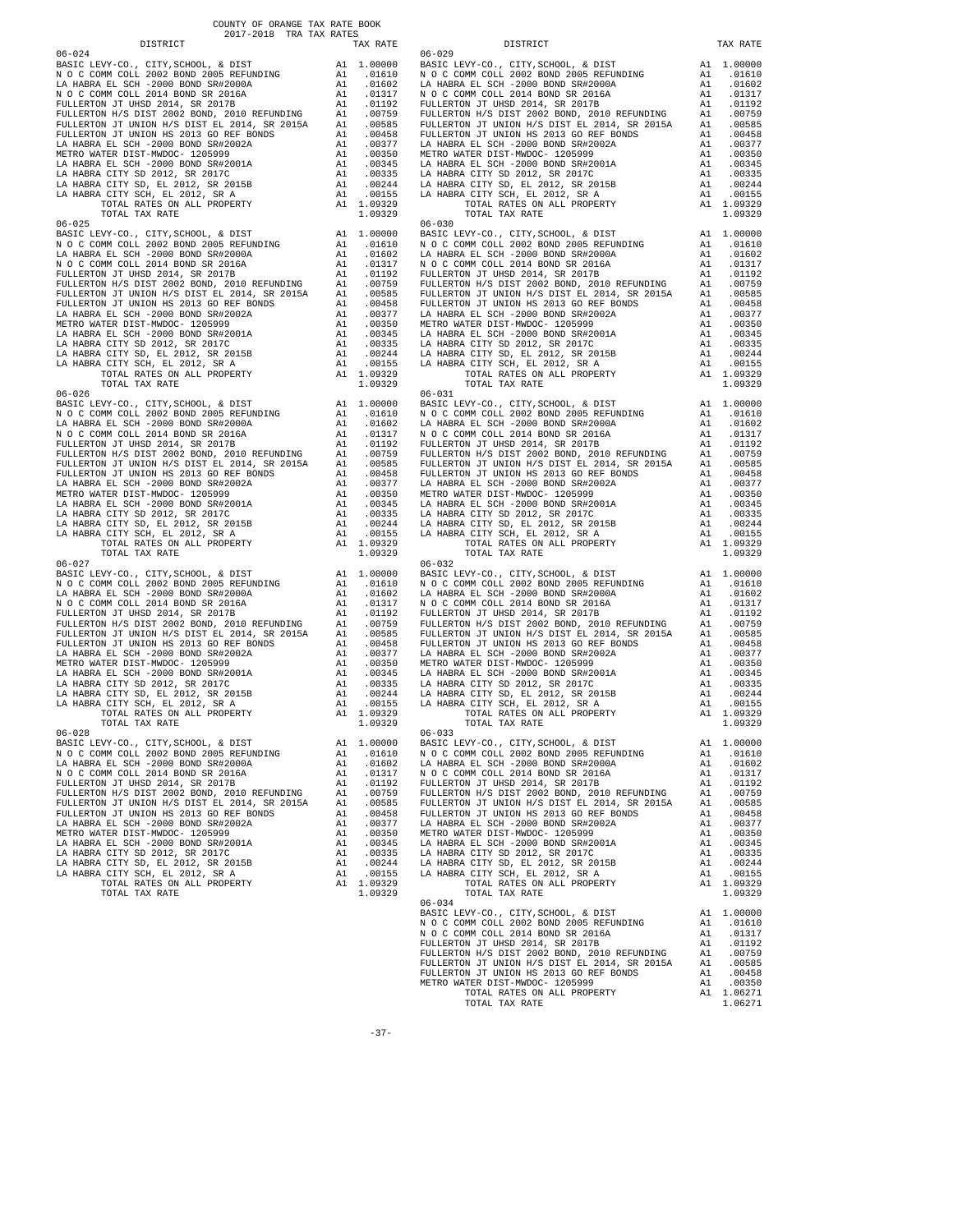| 2017-2018 TRA TAX RATES<br>DISTRICT | TAX RATE | DISTRICT   | TAX RATE |
|-------------------------------------|----------|------------|----------|
| $06 - 035$                          |          | $06 - 041$ |          |
|                                     |          |            |          |
|                                     |          |            |          |
|                                     |          |            |          |
|                                     |          |            |          |
|                                     |          |            |          |
|                                     |          |            |          |
|                                     |          |            |          |
|                                     |          |            |          |
|                                     |          |            |          |
|                                     |          |            |          |
|                                     |          |            |          |
| $06 - 036$                          |          | $06 - 042$ |          |
|                                     |          |            |          |
|                                     |          |            |          |
|                                     |          |            |          |
|                                     |          |            |          |
|                                     |          |            |          |
|                                     |          |            |          |
|                                     |          |            |          |
|                                     |          |            |          |
|                                     |          |            |          |
|                                     |          |            |          |
|                                     |          |            |          |
|                                     |          |            |          |
|                                     |          |            |          |
|                                     |          |            |          |
|                                     |          |            |          |
|                                     |          |            |          |
|                                     |          |            |          |
|                                     |          |            |          |
|                                     |          |            |          |
|                                     |          |            |          |
|                                     |          |            |          |
|                                     |          |            |          |
|                                     |          |            |          |
|                                     |          |            |          |
|                                     |          |            |          |
|                                     |          |            |          |
|                                     |          |            |          |
|                                     |          |            |          |
|                                     |          |            |          |
|                                     |          |            |          |
|                                     |          |            |          |
|                                     |          |            |          |
|                                     |          |            |          |
|                                     |          |            |          |
|                                     |          |            |          |
|                                     |          |            |          |
|                                     |          |            |          |
| $06 - 039$                          |          | $06 - 045$ |          |
|                                     |          |            |          |
|                                     |          |            |          |
|                                     |          |            |          |
|                                     |          |            |          |
|                                     |          |            |          |
|                                     |          |            |          |
|                                     |          |            |          |
|                                     |          |            |          |
|                                     |          |            |          |
|                                     |          |            |          |
|                                     |          |            |          |
|                                     |          |            |          |
|                                     |          |            |          |
|                                     |          |            |          |
|                                     |          |            |          |
|                                     |          |            |          |
|                                     |          |            |          |
|                                     |          |            |          |
|                                     |          |            |          |
|                                     |          |            |          |
|                                     |          |            |          |

COUNTY OF ORANGE TAX RATE BOOK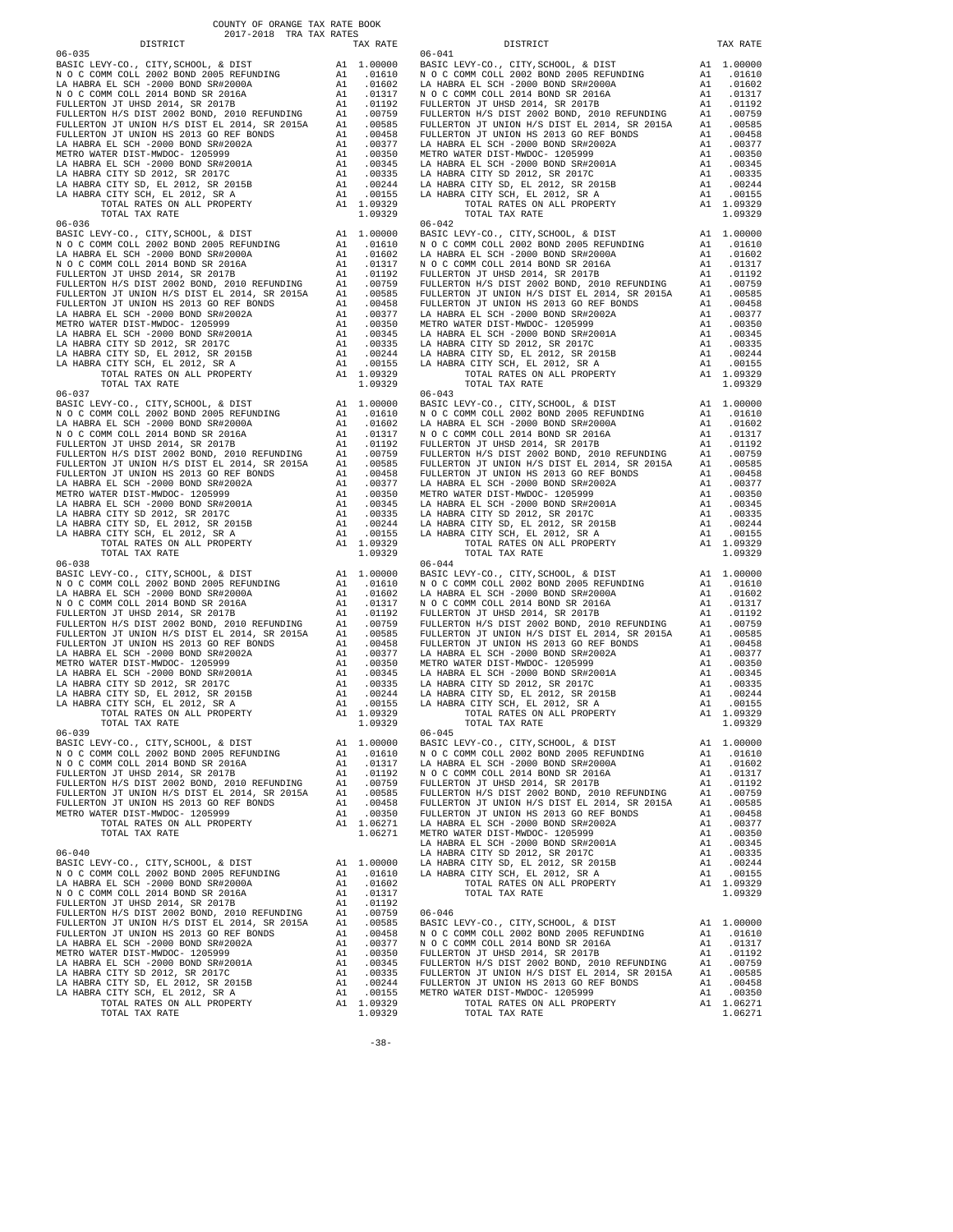| COUNTY OF ORANGE TAX RATE BOOK<br>$2017-2018 \quad \text{TRA RATE} \label{eq:Q017-2018}$ DISTRICT $$\tt 2017-2018$$ |          |            |          |
|---------------------------------------------------------------------------------------------------------------------|----------|------------|----------|
|                                                                                                                     | TAX RATE | DISTRICT   | TAX RATE |
| $06 - 047$                                                                                                          |          | $06 - 053$ |          |
|                                                                                                                     |          |            |          |
|                                                                                                                     |          |            |          |
|                                                                                                                     |          |            |          |
|                                                                                                                     |          |            |          |
|                                                                                                                     |          |            |          |
|                                                                                                                     |          |            |          |
|                                                                                                                     |          |            |          |
|                                                                                                                     |          | $06 - 054$ |          |
|                                                                                                                     |          |            |          |
|                                                                                                                     |          |            |          |
|                                                                                                                     |          |            |          |
|                                                                                                                     |          |            |          |
|                                                                                                                     |          |            |          |
|                                                                                                                     |          |            |          |
|                                                                                                                     |          |            |          |
|                                                                                                                     |          |            |          |
|                                                                                                                     |          |            |          |
|                                                                                                                     |          |            |          |
|                                                                                                                     |          |            |          |
|                                                                                                                     |          |            |          |
|                                                                                                                     |          |            |          |
|                                                                                                                     |          |            |          |
|                                                                                                                     |          |            |          |
|                                                                                                                     |          |            |          |
|                                                                                                                     |          |            |          |
|                                                                                                                     |          |            |          |
|                                                                                                                     |          |            |          |
|                                                                                                                     |          |            |          |
|                                                                                                                     |          |            |          |
|                                                                                                                     |          |            |          |
|                                                                                                                     |          |            |          |
|                                                                                                                     |          |            |          |
|                                                                                                                     |          | $06 - 056$ |          |
|                                                                                                                     |          |            |          |
|                                                                                                                     |          |            |          |
|                                                                                                                     |          |            |          |
|                                                                                                                     |          |            |          |
|                                                                                                                     |          |            |          |
|                                                                                                                     |          |            |          |
|                                                                                                                     |          |            |          |
| $06 - 051$                                                                                                          |          | $06 - 057$ |          |
|                                                                                                                     |          |            |          |
|                                                                                                                     |          |            |          |
|                                                                                                                     |          |            |          |
|                                                                                                                     |          |            |          |
|                                                                                                                     |          |            |          |
|                                                                                                                     |          |            |          |
|                                                                                                                     |          |            |          |
|                                                                                                                     |          |            |          |
|                                                                                                                     |          |            |          |
|                                                                                                                     |          |            |          |
|                                                                                                                     |          |            |          |
|                                                                                                                     |          |            |          |
|                                                                                                                     |          |            |          |
|                                                                                                                     |          |            |          |
|                                                                                                                     |          |            |          |
|                                                                                                                     |          |            |          |
|                                                                                                                     |          |            |          |
|                                                                                                                     |          |            |          |
|                                                                                                                     |          |            |          |
|                                                                                                                     |          |            |          |
|                                                                                                                     |          |            |          |
|                                                                                                                     |          |            |          |
|                                                                                                                     |          |            |          |
|                                                                                                                     |          |            |          |
|                                                                                                                     |          |            |          |
|                                                                                                                     |          |            |          |
|                                                                                                                     |          |            |          |
|                                                                                                                     |          |            |          |
|                                                                                                                     |          |            |          |
|                                                                                                                     |          |            |          |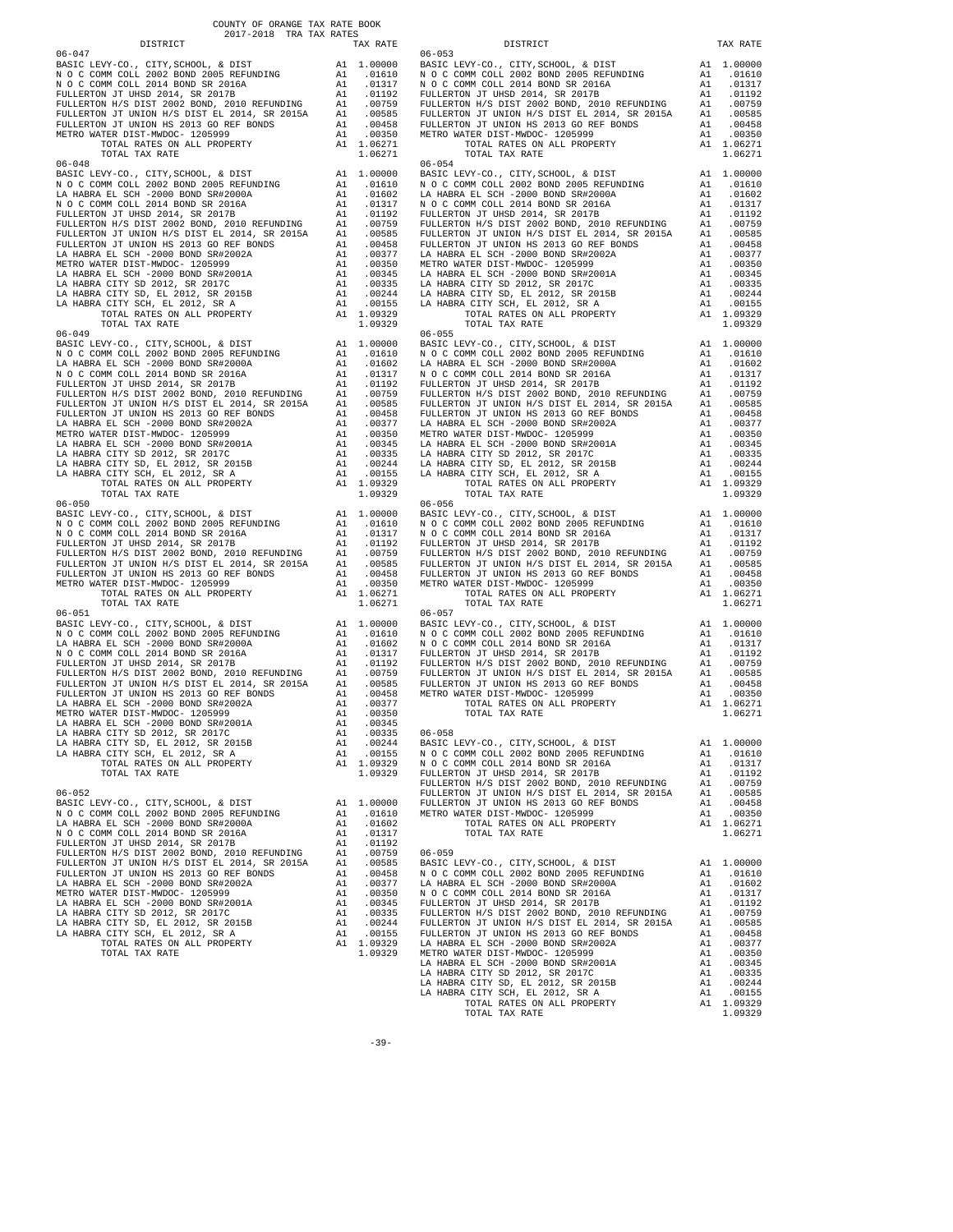| COUNTY OF ORANGE TAX RATE BOOK<br>2017-2018 TRA TAX RATES |  | X RATES<br>TAX RATE DISTRICT                                                                                                                                                                                                                                                                                                                                                                                                                                                        |          |
|-----------------------------------------------------------|--|-------------------------------------------------------------------------------------------------------------------------------------------------------------------------------------------------------------------------------------------------------------------------------------------------------------------------------------------------------------------------------------------------------------------------------------------------------------------------------------|----------|
| DISTRICT<br>$06 - 060$                                    |  | $06 - 065$                                                                                                                                                                                                                                                                                                                                                                                                                                                                          | TAX RATE |
|                                                           |  |                                                                                                                                                                                                                                                                                                                                                                                                                                                                                     |          |
|                                                           |  |                                                                                                                                                                                                                                                                                                                                                                                                                                                                                     |          |
|                                                           |  |                                                                                                                                                                                                                                                                                                                                                                                                                                                                                     |          |
|                                                           |  |                                                                                                                                                                                                                                                                                                                                                                                                                                                                                     |          |
|                                                           |  |                                                                                                                                                                                                                                                                                                                                                                                                                                                                                     |          |
|                                                           |  |                                                                                                                                                                                                                                                                                                                                                                                                                                                                                     |          |
|                                                           |  |                                                                                                                                                                                                                                                                                                                                                                                                                                                                                     |          |
|                                                           |  | $06 - 066$                                                                                                                                                                                                                                                                                                                                                                                                                                                                          |          |
|                                                           |  |                                                                                                                                                                                                                                                                                                                                                                                                                                                                                     |          |
|                                                           |  |                                                                                                                                                                                                                                                                                                                                                                                                                                                                                     |          |
|                                                           |  |                                                                                                                                                                                                                                                                                                                                                                                                                                                                                     |          |
|                                                           |  |                                                                                                                                                                                                                                                                                                                                                                                                                                                                                     |          |
|                                                           |  |                                                                                                                                                                                                                                                                                                                                                                                                                                                                                     |          |
|                                                           |  |                                                                                                                                                                                                                                                                                                                                                                                                                                                                                     |          |
|                                                           |  |                                                                                                                                                                                                                                                                                                                                                                                                                                                                                     |          |
|                                                           |  |                                                                                                                                                                                                                                                                                                                                                                                                                                                                                     |          |
|                                                           |  |                                                                                                                                                                                                                                                                                                                                                                                                                                                                                     |          |
|                                                           |  |                                                                                                                                                                                                                                                                                                                                                                                                                                                                                     |          |
|                                                           |  |                                                                                                                                                                                                                                                                                                                                                                                                                                                                                     |          |
|                                                           |  |                                                                                                                                                                                                                                                                                                                                                                                                                                                                                     |          |
|                                                           |  |                                                                                                                                                                                                                                                                                                                                                                                                                                                                                     |          |
|                                                           |  |                                                                                                                                                                                                                                                                                                                                                                                                                                                                                     |          |
|                                                           |  |                                                                                                                                                                                                                                                                                                                                                                                                                                                                                     |          |
|                                                           |  |                                                                                                                                                                                                                                                                                                                                                                                                                                                                                     |          |
|                                                           |  |                                                                                                                                                                                                                                                                                                                                                                                                                                                                                     |          |
|                                                           |  |                                                                                                                                                                                                                                                                                                                                                                                                                                                                                     |          |
|                                                           |  |                                                                                                                                                                                                                                                                                                                                                                                                                                                                                     |          |
|                                                           |  |                                                                                                                                                                                                                                                                                                                                                                                                                                                                                     |          |
|                                                           |  |                                                                                                                                                                                                                                                                                                                                                                                                                                                                                     |          |
|                                                           |  |                                                                                                                                                                                                                                                                                                                                                                                                                                                                                     |          |
|                                                           |  |                                                                                                                                                                                                                                                                                                                                                                                                                                                                                     |          |
|                                                           |  |                                                                                                                                                                                                                                                                                                                                                                                                                                                                                     |          |
|                                                           |  |                                                                                                                                                                                                                                                                                                                                                                                                                                                                                     |          |
|                                                           |  |                                                                                                                                                                                                                                                                                                                                                                                                                                                                                     |          |
|                                                           |  |                                                                                                                                                                                                                                                                                                                                                                                                                                                                                     |          |
|                                                           |  |                                                                                                                                                                                                                                                                                                                                                                                                                                                                                     |          |
|                                                           |  |                                                                                                                                                                                                                                                                                                                                                                                                                                                                                     |          |
|                                                           |  |                                                                                                                                                                                                                                                                                                                                                                                                                                                                                     |          |
|                                                           |  | $\begin{tabular}{l c c c c c} \textbf{L} & \textbf{R} & \textbf{R} & \textbf{O121}, & \textbf{S} & \textbf{2017} & \textbf{3018} & \textbf{FULLERTON} & \textbf{S DST} & \textbf{E1} & \textbf{2019} & \textbf{B1} & \textbf{0018} & \textbf{FULLERTON} & \textbf{S DST} & \textbf{E1} & \textbf{2019} & \textbf{B1} & \textbf{0019} & \textbf{019} & \textbf{019} & \textbf{019} & \textbf{0$                                                                                      |          |
|                                                           |  |                                                                                                                                                                                                                                                                                                                                                                                                                                                                                     |          |
|                                                           |  |                                                                                                                                                                                                                                                                                                                                                                                                                                                                                     |          |
|                                                           |  |                                                                                                                                                                                                                                                                                                                                                                                                                                                                                     |          |
|                                                           |  | $\begin{tabular}{l c c c c c c} \multicolumn{4}{c}{\textbf{FULERTON}\\ \multicolumn{4}{c}{\textbf{FULERTON}\\ \multicolumn{4}{c}{\textbf{FULERTON}\\ \multicolumn{4}{c}{\textbf{FULERTON}\\ \multicolumn{4}{c}{\textbf{FULERTON}\\ \multicolumn{4}{c}{\textbf{FULERTON}\\ \multicolumn{4}{c}{\textbf{FULERTON}\\ \multicolumn{4}{c}{\textbf{FULERTON}\\ \multicolumn{4}{c}{\textbf{FULERTON}\\ \multicolumn{4}{c}{\textbf{FULERTON}\\ \multicolumn{4}{c}{\textbf{FULERTON}\\ \mult$ |          |
|                                                           |  |                                                                                                                                                                                                                                                                                                                                                                                                                                                                                     |          |
|                                                           |  |                                                                                                                                                                                                                                                                                                                                                                                                                                                                                     |          |
|                                                           |  |                                                                                                                                                                                                                                                                                                                                                                                                                                                                                     |          |
|                                                           |  |                                                                                                                                                                                                                                                                                                                                                                                                                                                                                     |          |
|                                                           |  |                                                                                                                                                                                                                                                                                                                                                                                                                                                                                     |          |
|                                                           |  |                                                                                                                                                                                                                                                                                                                                                                                                                                                                                     |          |
|                                                           |  |                                                                                                                                                                                                                                                                                                                                                                                                                                                                                     |          |
|                                                           |  |                                                                                                                                                                                                                                                                                                                                                                                                                                                                                     |          |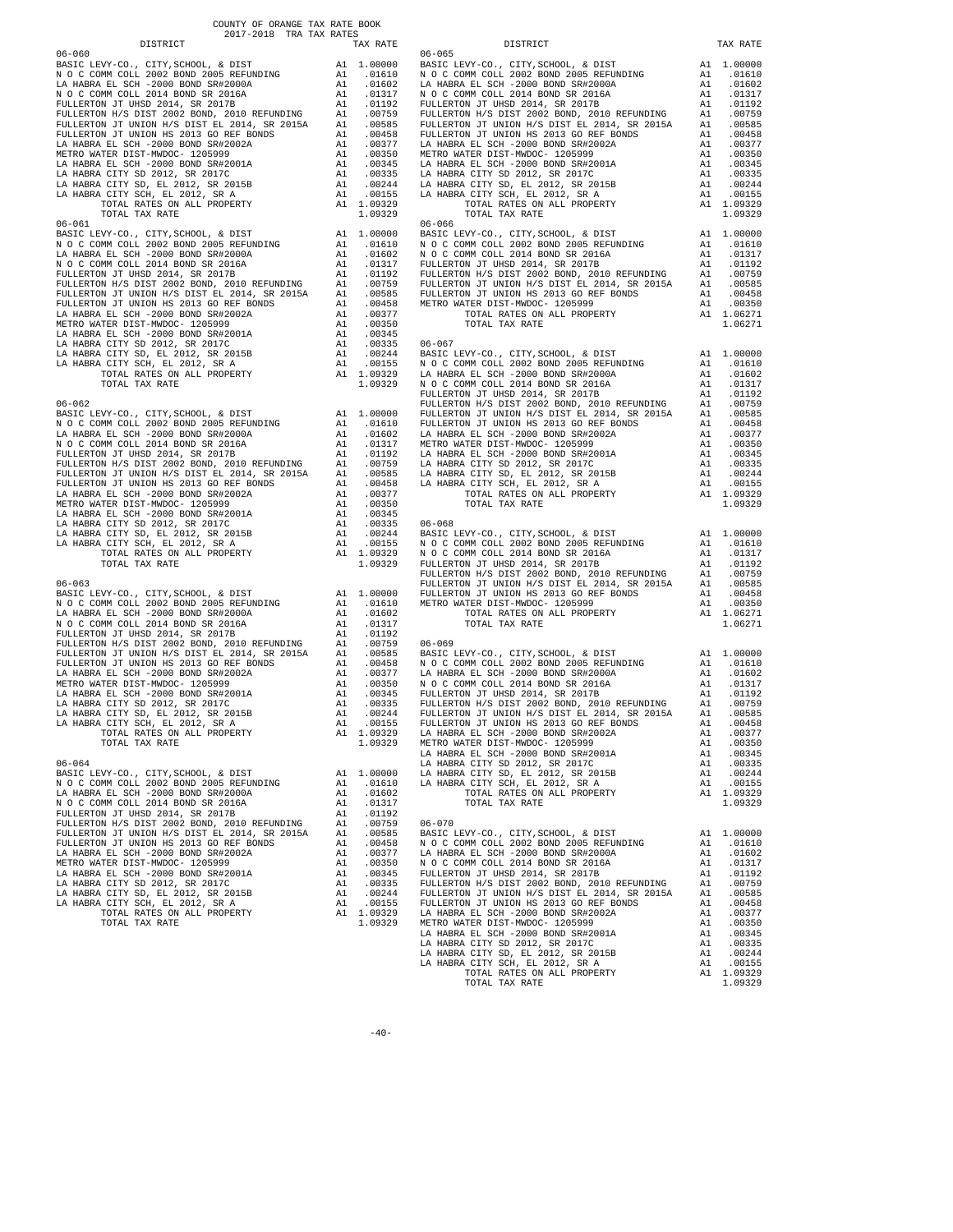| COUNTY OF ORANGE TAX RATE BOOK<br>2017-2018 TRA TAX RATES |          |                                                                                                                                                                                                                                                                            |          |  |  |  |
|-----------------------------------------------------------|----------|----------------------------------------------------------------------------------------------------------------------------------------------------------------------------------------------------------------------------------------------------------------------------|----------|--|--|--|
| $06 - 071$                                                | TAX RATE | <b>DISTRICT</b><br>$06 - 078$                                                                                                                                                                                                                                              | TAX RATE |  |  |  |
|                                                           |          |                                                                                                                                                                                                                                                                            |          |  |  |  |
|                                                           |          |                                                                                                                                                                                                                                                                            |          |  |  |  |
| $06 - 073$                                                |          | $06 - 080$                                                                                                                                                                                                                                                                 |          |  |  |  |
|                                                           |          | $\begin{array}{cccccccccccc} 0.0271 & 0.014 & 0.00267 & 0.014 & 0.00267 & 0.014 & 0.00267 & 0.014 & 0.00267 & 0.014 & 0.00267 & 0.0000 & 0.0000 & 0.0000 & 0.0000 & 0.0000 & 0.0000 & 0.0000 & 0.0000 & 0.0000 & 0.0000 & 0.0000 & 0.0000 & 0.0000 & 0.0000 & 0.0000 & 0.$ |          |  |  |  |
|                                                           |          |                                                                                                                                                                                                                                                                            |          |  |  |  |
|                                                           |          |                                                                                                                                                                                                                                                                            |          |  |  |  |
|                                                           |          |                                                                                                                                                                                                                                                                            |          |  |  |  |
|                                                           |          |                                                                                                                                                                                                                                                                            |          |  |  |  |
| $06 - 077$                                                |          | FULLERYON H/S ULTER 2012 ARDEN MANU AND AN 100000 ARBIC LEVY-CO., CITY, SCHOOL, & DIST<br>FULLERYON JT UNION H/S DIST EL 2014, SR 2015A A 1 .00585 BASIC LEVY-CO., CITY, SCHOOL, & DIST<br>LA HABRA EL SCH -2000 BORD SRE2002A A<br>$06 - 084$                             |          |  |  |  |
|                                                           |          |                                                                                                                                                                                                                                                                            |          |  |  |  |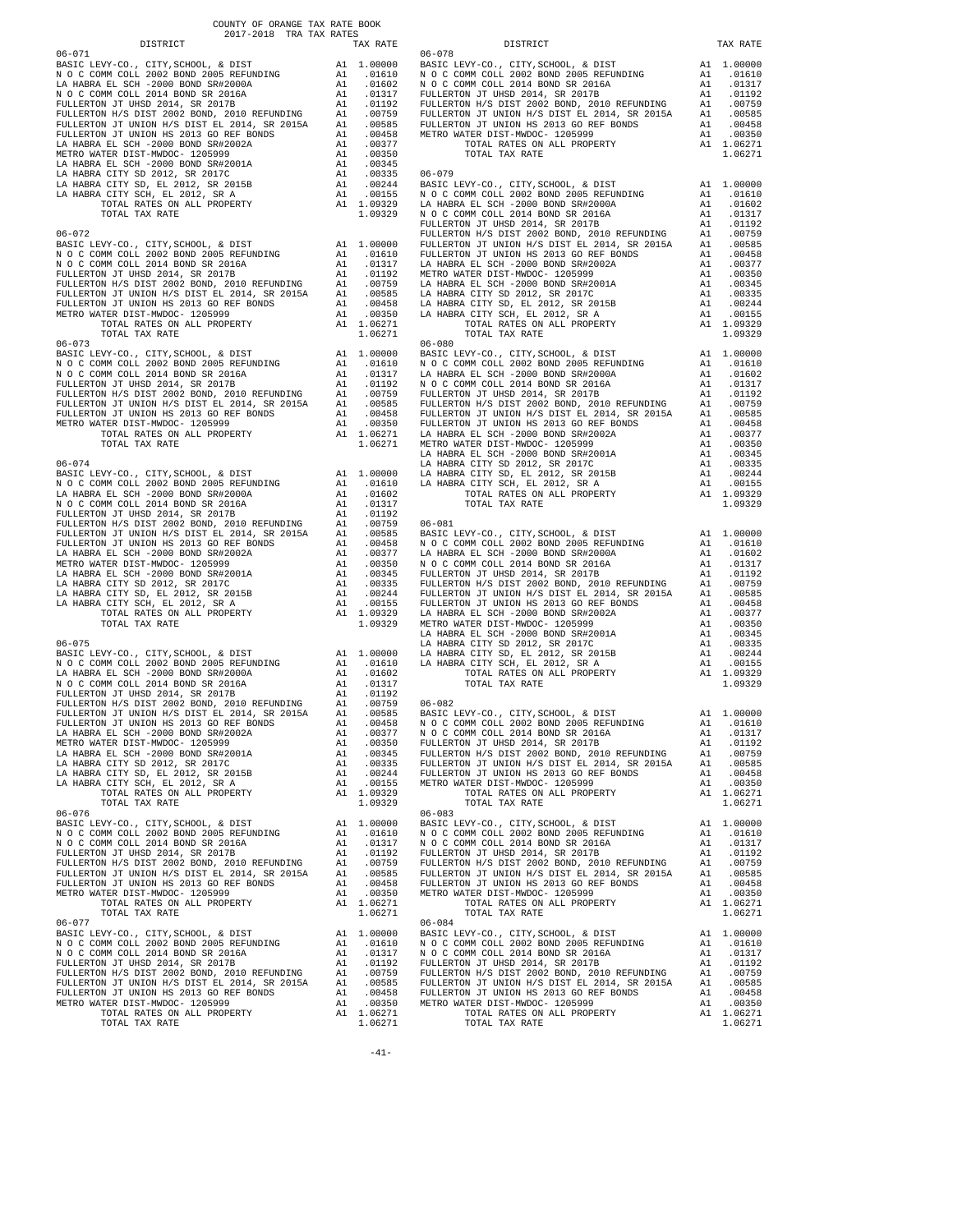| DISTRICT       | TAX RATE | DISTRICT   | TAX RATE |
|----------------|----------|------------|----------|
| $06 - 085$     |          | $06 - 902$ |          |
|                |          |            |          |
|                |          |            |          |
|                |          |            |          |
|                |          |            |          |
|                |          |            |          |
|                |          |            |          |
|                |          |            |          |
|                |          |            |          |
|                |          |            |          |
|                |          |            |          |
|                |          |            |          |
|                |          |            |          |
|                |          |            |          |
|                |          |            |          |
| TOTAL TAX RATE | 1.09329  |            |          |
|                |          | $06 - 903$ |          |
|                |          |            |          |
|                |          |            |          |
|                |          |            |          |
|                |          |            |          |
|                |          |            |          |
|                |          |            |          |
|                |          |            |          |
|                |          |            |          |
|                |          |            |          |
|                |          |            |          |
|                |          |            |          |
|                |          |            |          |
|                |          |            |          |
|                |          |            |          |
|                |          |            |          |
|                |          |            |          |
|                |          |            |          |
|                |          |            |          |
|                |          |            |          |
|                |          |            |          |
|                |          |            |          |
|                |          |            |          |
|                |          |            |          |
|                |          |            |          |
|                |          |            |          |
|                |          |            |          |
|                |          |            |          |
|                |          |            |          |
|                |          |            |          |
|                |          |            |          |
|                |          |            |          |
|                |          |            |          |
|                |          |            |          |
|                |          |            |          |
|                |          |            |          |
|                |          |            |          |
|                |          |            |          |
|                |          |            |          |
|                |          |            |          |
|                |          |            |          |
|                |          |            |          |
|                |          |            |          |
|                |          |            |          |
|                |          |            |          |
|                |          |            |          |
|                |          |            |          |
|                |          |            |          |
|                |          |            |          |
|                |          |            |          |
|                |          |            |          |
|                |          |            |          |
|                |          |            |          |
|                |          |            |          |
|                |          |            |          |
|                |          |            |          |
|                |          |            |          |
|                |          |            |          |
|                |          |            |          |
|                |          |            |          |
|                |          |            |          |
|                |          |            |          |
|                |          |            |          |
|                |          |            |          |
|                |          |            |          |
|                |          |            |          |
|                |          |            |          |
|                |          |            |          |
|                |          |            |          |
|                |          |            |          |
|                |          |            |          |
|                |          |            |          |
|                |          |            |          |
|                |          |            |          |
|                |          |            |          |
|                |          |            |          |
|                |          |            |          |
|                |          |            |          |
|                |          |            |          |
|                |          |            |          |
|                |          |            |          |
|                |          |            |          |
|                |          |            |          |
|                |          |            |          |
|                |          |            |          |
|                | $-42-$   |            |          |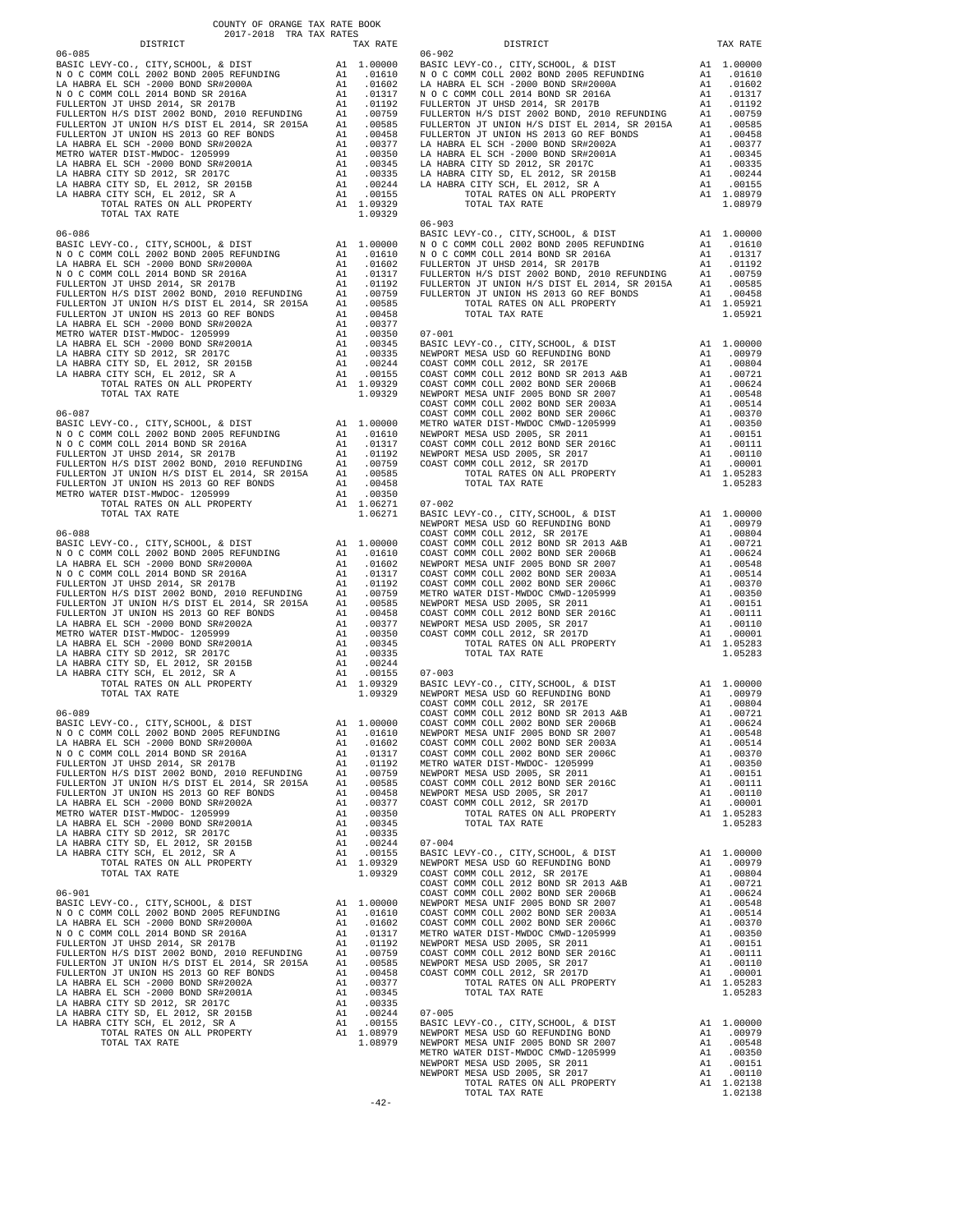| COAST COMM COLL 2012, SR 2017E        | A1 | .00804     | COAST C        |
|---------------------------------------|----|------------|----------------|
| COAST COMM COLL 2012 BOND SR 2013 A&B | A1 | .00721     | NEWPORT        |
| COAST COMM COLL 2002 BOND SER 2006B   | A1 | .00624     | COAST C        |
| NEWPORT MESA UNIF 2005 BOND SR 2007   | A1 | .00548     | COAST C        |
| COAST COMM COLL 2002 BOND SER 2003A   | A1 | .00514     | METRO W        |
| COAST COMM COLL 2002 BOND SER 2006C   |    | A1 .00370  | NEWPORT        |
| METRO WATER DIST-MWDOC CMWD-1205999   | A1 | .00350     | COAST C        |
| NEWPORT MESA USD 2005, SR 2011        | A1 | .00151     | NEWPORT        |
| COAST COMM COLL 2012 BOND SER 2016C   | A1 | .00111     | COAST C        |
| NEWPORT MESA USD 2005, SR 2017        |    | A1 .00110  |                |
| COAST COMM COLL 2012, SR 2017D        | A1 | .00001     |                |
| TOTAL RATES ON ALL PROPERTY           | A1 | 1.05283    |                |
| TOTAL TAX RATE                        |    | 1.05283    | $07 - 017$     |
|                                       |    |            | <b>BASIC L</b> |
| $07 - 011$                            |    |            | NEWPORT        |
| BASIC LEVY-CO., CITY, SCHOOL, & DIST  |    | A1 1.00000 | COAST C        |
| NEWPORT MESA USD GO REFUNDING BOND    | A1 | .00979     | COAST C        |
| COAST COMM COLL 2012, SR 2017E        |    | A1.00804   | COAST C        |
| COAST COMM COLL 2012 BOND SR 2013 A&B | A1 | .00721     | NEWPORT        |
| COAST COMM COLL 2002 BOND SER 2006B   | A1 | .00624     | COAST C        |
| NEWPORT MESA UNIF 2005 BOND SR 2007   | A1 | .00548     | COAST C        |
| COAST COMM COLL 2002 BOND SER 2003A   | A1 | .00514     | METRO W        |
| COAST COMM COLL 2002 BOND SER 2006C   | A1 | .00370     | NEWPORT        |
| METRO WATER DIST-MWDOC CMWD-1205999   | A1 | .00350     | COAST C        |
| NEWPORT MESA USD 2005, SR 2011        | A1 | .00151     | NEWPORT        |
| COAST COMM COLL 2012 BOND SER 2016C   | A1 | .00111     | COAST C        |
| NEWPORT MESA USD 2005, SR 2017        | A1 | .00110     |                |
| COAST COMM COLL 2012. SR 2017D        | A1 | .00001     |                |
| TOTAL RATES ON ALL PROPERTY           | A1 | 1.05283    |                |
| TOTAL TAX RATE                        |    | 1 05283    |                |

-43-

TOTAL TAX RATE  $1.05283$ TOTAL TREE AND SERVER TO ALL PROPERTY AND TOTAL RATES ON ALL PROPERTY AT 1.00110 TOTAL RATES ON ALL PROPERTY AT 1.05283 TOTAL TAX RATE

 DISTRICT TAX RATE DISTRICT TAX RATE 07-006 07-012 BASIC LEVY-CO., CITY,SCHOOL, & DIST A1 1.00000 BASIC LEVY-CO., CITY,SCHOOL, & DIST A1 1.00000 NEWPORT MESA USD GO REFUNDING BOND A1 .00979 SANTA ANA USD-2008 BOND SER A A1 .02116 COAST COMM COLL 2012, SR 2017E A1 .00804 RANCHO SANTIAGO CCD SFID#1 SR B A1 .01701 COAST COMM COLL 2012 BOND SR 2013 A&B A1 .00721 RANCHO SANTIAGO CCD 2005+2011 REFUNDING BD A1 .01305 COAST COMM COLL 2002 BOND SER 2006B A1 .00624 SANTA ANA USD 1999,2009 REF A1 .01095 NEWPORT MESA UNIF 2005 BOND SR 2007 A1 .00548 SANTA ANA UNIF-1999 BOND SER 2002B A1 .01065 COAST COMM COLL 2002 BOND SER 2003A A1 .00514 RANCHO SANTIAGO CCD 2012 GO REF BOND A1 .00760 COAST COMM COLL 2002 BOND SER 2006C A1 .00370 RANCHO SANTIAGO CCD 2002 BOND #2006C A1 .00555 METRO WATER DIST-MWDOC- 1205999 A1 .00350 SANTA ANA USD-2008 BOND SER D A1 .00553 NEWPORT MESA USD 2005, SR 2011 A1 .00151 SANTA ANA USD-2010 GO BOND REFUNDING A1 .00463 COAST COMM COLL 2012 BOND SER 2016C A1 .00111 SANTA ANA USD-2008 BOND SER C A1 .00424 NEWPORT MESA USD 2005, SR 2017 A1 .00110 RANCHO SANTIAGO CCD 2002 SR 2005B A1 .00393 COAST COMM COLL 2012, SR 2017D A1 .00001 RANCHO SANTIAGO CCD SFID#1 SR A A1 .00374 TOTAL RATES ON ALL PROPERTY A1 1.05283 METRO WATER DIST-MWDOC CMWD-1205999 A1 .00350 TOTAL TAX RATE 1.05283 SANTA ANA USD-2008 BOND SER E A1 .00293 SANTA ANA UNIF-1999 BOND SER 2002A A1 .00239<br>SANTA ANA USD-2008 BOND SER F (1997) A1 .00279<br>BASIC LEVY-CO., CITY, SCHOOL, & DIST (1.0000 SANTA ANA USD-2008 BOND SER B (1.00001<br>NEWPORT MESA USD GO REFUNDING BOND (1.0001) A1 COAST COMM COLL 2012, SR 2017E A1 .00804 TOTAL TAX RATE 1.11765 COAST COMM COLL 2012 BOND SR 2013 A&B A1 .00721 COAST COMM COLL 2002 BOND SER 2006B A1 .00624 07-013 NEWPORT MESA UNIF 2005 BOND SR 2007 A1 .00548 BASIC LEVY-CO., CITY,SCHOOL, & DIST A1 1.00000 COAST COMM COLL 2002 BOND SER 2003A A1 .00514 NEWPORT MESA USD GO REFUNDING BOND A1 .00979 COAST COMM COLL 2002 BOND SER 2006C A1 .00370 NEWPORT MESA UNIF 2005 BOND SR 2007 A1 .00548 METRO WATER DIST-MWDOC CMWD-1205999 A1 .00350 METRO WATER DIST-MWDOC CMWD-1205999 A1 .00350 NEWPORT MESA USD 2005, SR 2011 A1 .00151 NEWPORT MESA USD 2005, SR 2011 A1 .00151 COAST COMM COLL 2012 BOND SER 2016C A1 .00111 NEWPORT MESA USD 2005, SR 2017 A1 .00110 NEWPORT MESA USD 2005, SR 2017 A1 .00110 TOTAL RATES ON ALL PROPERTY A1 1.02138 COAST COMM COLL 2012, SR 2017D A1 .00001 TOTAL TAX RATE 1.02138 TOTAL RATES ON ALL PROPERTY A1 1.05283 TOTAL TAX RATE 1.05283 07-014  $\begin{array}{cccc} 07-008 & \text{BASE LEVY-CO.}, & \text{CITY}, \text{SCHOOL}, & \text{& DIST} & \text{Al} & 1.00000 \\ \text{BASE LEVY-CO.}, & \text{CITY}, \text{SCHOOL}, & \text{& DIST} & \text{NENPOST MESA} & \text{NENPOST MESA} & \text{SOPB} & \text{Al} & 1.00000 \\ \text{RAST C LEVY-CO.}, & \text{CITY}, \text{SCHOOL}, & \text{& DIST} & \text{Al} & 1.00000 & \text{COAST COMM COLL} & 2012, \text{SR E} & 20$  COAST COMM COLL 2002 BOND SER 2006B A1 .00624 COAST COMM COLL 2002 BOND SER 2003A A1 .00514 NEWPORT MESA UNIF 2005 BOND SR 2007 A1 .00548 COAST COMM COLL 2002 BOND SER 2006C A1 .00370 COAST COMM COLL 2002 BOND SER 2003A A1 .00514 METRO WATER DIST-MWDOC CMWD-1205999 A1 .00350 COAST COMM COLL 2002 BOND SER 2007<br>
COAST COMM COLL 2002 BOND SER 2006C<br>
COAST COMM COLL 2002 BOND SER 2006C<br>
COAST COMM COLL 2002 BOND SER 2006C<br>
COAST COMM COLL 2002 BOND SER 2016C<br>
METRO WATER DISTING AL 0.01511 A1 .001 METRO WATER DIST-MWDOC-1205999 MB A1 .00350 COAST COMM COLL 2012 BOND SER 2016C<br>NEWPORT MESA USD 2005, SR 2011 (00151 MEWPORT MESA USD 2005, SR 2017 DAN .00111<br>COAST COMM COLL 2012 BOND SER 2016C MAN .00111 COAST COMM COLL COAST COMM COLL 2012, SR 2017D A1 .00001 TOTAL TAX RATE 1.05283 TOTAL RATES ON ALL PROPERTY A1 1.05283 BASIC LEVY-CO., CITY, SCHOOL, & DIST Al 1.00000<br>BASIC LEVY-CO., CITY, SCHOOL, & DIST Al 1.00000 NEWPORT MESA USD GO REFUNDING BOND AL .00979<br>NEWPORT MESA USD GO REFUNDING BOND Al .00979 COAST COMM COLL 2012 SOND SR 2013 A& COAST COMM COLL 2012 BOND SR 2013 A&B A1 .00721 NEWPORT MESA UNIF 2005 BOND SR 2007 A1 .00548 COAST COMM COLL 2002 BOND SER 2006B A1 .00624 COAST COMM COLL 2002 BOND SER 2003A A1 .00514 NEWPORT MESA UNIF 2005 BOND SR 2007 A1 .00548 COAST COMM COLL 2002 BOND SER 2006C A1 .00370 COAST COMM COLL 2002 BOND SER 2003A A1 .00514 METRO WATER DIST-MWDOC CMWD-1205999 A1 .00350 COAST COMM COLL 2002 BOND SER 2006C A1 .00370 NEWPORT MESA USD 2005, SR 2011 A1 .00151 METRO WATER DIST-MWDOC CMWD-1205999 A1 .00350 COAST COMM COLL 2012 BOND SER 2016C A1 .00111 NEWPORT MESAUSD 2005, SR 2011<br>COAST COMM COLL 2012 BOND SER 2016C ALL 20151 REWPORT MESAUSD 2005, SR 2017D ALL 20001<br>NEWPORT MESAUSD 2005, SR 2017D ALL 20110 00AST COMM COLL 2012 SR 2017D ALL PROPERTY ALL 20105, SR 2017D<br>C 1.05283 07-016<br>
BASIC LEVY-CO., CITY, SCHOOL, & DIST A1 1.00000<br>
BASIC LEVY-CO., CITY, SCHOOL, & DIST A1 1.00000<br>
NEWPORT MESA USD GO REFUNDING BOND A1 .00979 07-010 NEWPORT MESA USD GO REFUNDING BOND A1 .00979 BASIC LEVY-CO., CITY,SCHOOL, & DIST A1 1.00000 COAST COMM COLL 2012, SR 2017E A1 .00804 NEWPORT MESA USD GO REFUNDING BOND A1 .00979 COAST COMM COLL 2012 BOND SR 2013 A&B A1 .00721 A1 .00979 COAST COMM COLL 2012 BOND SR 2013 A&B A1 .00804 COAST COMM COLL 2012 BOND SER 2013 A&B A1 .00624<br>A1 .00804 COAST COMM COLL 2002 BOND SER 2006B A1 .00624<br>A1 .00721 NEWPORT MESA UNIF 2005 BOND SR 2007 A1 .00548 COAST COMM COLL 2012 BOND SR 2013 A&B A1 .00721 NEWPORT MESA UNIF 2005 BOND SR 2007 A1 .00548 COAST COMM COLL 2002 BOND SER 2006B A1 .00624 COAST COMM COLL 2002 BOND SER 2003A A1 .00514 NEWPORT MESA UNIF 2005 BOND SR 2007 A1 .00548 COAST COMM COLL 2002 BOND SER 2006C A1 .00370 COAST COMM COLL 2002 BOND SER 2003A A1 .00514 METRO WATER DIST-MWDOC CMWD-1205999 A1 .00350 COAST COMM COLL 2002 BOND SER 2006C A1 .00370 NEWPORT MESA USD 2005, SR 2011 A1 .00151 METRO WATER DIST-MWDOC CMWD-1205999 A1 .00350 COAST COMM COLL 2012 BOND SER 2016C A1 .00111 NEWPORT MESA USD 2005, SR 2011 A1 .00151 NEWPORT MESA USD 2005, SR 2017 A1 .00110 10001. COAST COMM COLL 2012 BOND SER 2016C<br>NEWPORT MESA USD 2005, SR 2017 DOM COLL A1 00110 COLL 2012, SR 2017D ANNEW DRIVEN DRIVEN BEAU DOM DRIVEN BY 20<br>COAST COMM COLL 2012, SR 2017D A1 .00001 TOTAL TAX RATE BASIC LEVY-CO., CITY,SCHOOL, & DIST A1 1.00000 07-011 NEWPORT MESA USD GO REFUNDING BOND A1 .00979 BASIC LEVY-CO., CITY,SCHOOL, & DIST A1 1.00000 COAST COMM COLL 2012, SR 2017E A1 .00804 NEWPORT MESA USD GO REFUNDING BOND A1 .00979 COAST COMM COLL 2012 BOND SR 2013 A&B A1 .00721 COAST COMM COLL 2012, SR 2017E A1 .00804 COAST COMM COLL 2002 BOND SER 2006B A1 .00624 COAST COMM COLL 2012 BOND SR 2013 A&B A1 .00721 NEWPORT MESA UNIF 2005 BOND SR 2007 A1 .00548 COAST COMM COLL 2002 BOND SER 2006B A1 .00624 COAST COMM COLL 2002 BOND SER 2003A A1 .00514 NEWPORT MESA UNIF 2005 BOND SR 2007 A1 .00548 COAST COMM COLL 2002 BOND SER 2006C A1 .00370 COMM CORRESPONDENT COMMENTAL CONSTRUCT COLL 2003 BOND SER 2003 AN 1 .00350<br>A1 .00514 METRO WATER DIST-MWDOC CMWD-1205999 A1 .00350<br>A1 .00151 NEWPORT MESAUSD 2005, SR 2011 A1 .00151  $\begin{tabular}{l|c|c|c|c|c} \multicolumn{4}{c}{\textbf{COAST COM OOL}} 2002&\textbf{DOD} \hspace{4mm} \multicolumn{4}{c}{\textbf{SAP}} & \multicolumn{4}{c}{\textbf{SOAST COM OOL}} 2005&\textbf{SFR 2016C} & \multicolumn{4}{c}{\textbf{A1}} & .00151 & .00151 \\ \multicolumn{4}{c}{\textbf{METREN ORT METRED ST-MIDO CMM OCL} 2005}& \multicolumn{4}{c}{\textbf{METRED A1}} & .00110 & .00151 \\ \multic$ A1 1.05283<br>1.05283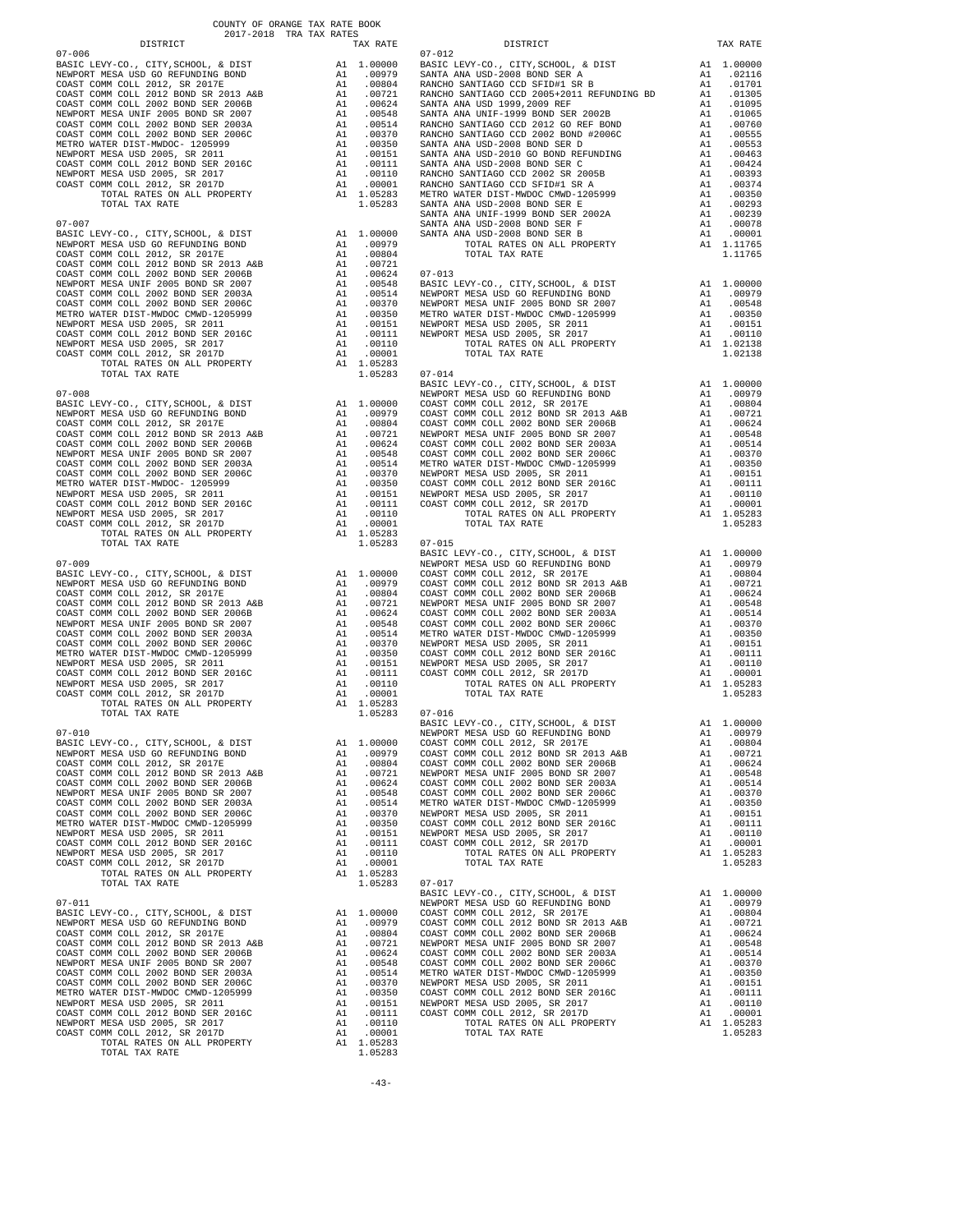|                                                                            |                                                                                                                                                                                                                                                        |                                                                                                                                                                          | NEWPORT            |
|----------------------------------------------------------------------------|--------------------------------------------------------------------------------------------------------------------------------------------------------------------------------------------------------------------------------------------------------|--------------------------------------------------------------------------------------------------------------------------------------------------------------------------|--------------------|
| $07 - 019$                                                                 |                                                                                                                                                                                                                                                        |                                                                                                                                                                          | COAST C            |
|                                                                            |                                                                                                                                                                                                                                                        |                                                                                                                                                                          |                    |
|                                                                            |                                                                                                                                                                                                                                                        |                                                                                                                                                                          |                    |
|                                                                            |                                                                                                                                                                                                                                                        |                                                                                                                                                                          |                    |
|                                                                            |                                                                                                                                                                                                                                                        |                                                                                                                                                                          |                    |
|                                                                            |                                                                                                                                                                                                                                                        |                                                                                                                                                                          |                    |
|                                                                            |                                                                                                                                                                                                                                                        |                                                                                                                                                                          |                    |
|                                                                            |                                                                                                                                                                                                                                                        |                                                                                                                                                                          |                    |
|                                                                            |                                                                                                                                                                                                                                                        |                                                                                                                                                                          |                    |
|                                                                            |                                                                                                                                                                                                                                                        |                                                                                                                                                                          |                    |
|                                                                            |                                                                                                                                                                                                                                                        |                                                                                                                                                                          |                    |
|                                                                            |                                                                                                                                                                                                                                                        |                                                                                                                                                                          |                    |
|                                                                            |                                                                                                                                                                                                                                                        |                                                                                                                                                                          |                    |
|                                                                            |                                                                                                                                                                                                                                                        |                                                                                                                                                                          |                    |
|                                                                            |                                                                                                                                                                                                                                                        |                                                                                                                                                                          |                    |
|                                                                            |                                                                                                                                                                                                                                                        |                                                                                                                                                                          |                    |
| $07 - 020$                                                                 |                                                                                                                                                                                                                                                        |                                                                                                                                                                          |                    |
| BASIC LEVY-CO., CITY, SCHOOL, & DIST<br>NEWPORT MESA USD GO REFUNDING BOND |                                                                                                                                                                                                                                                        |                                                                                                                                                                          |                    |
| NEWPORT MESA UNIF 2005 BOND SR 2007                                        |                                                                                                                                                                                                                                                        |                                                                                                                                                                          |                    |
| METRO WATER DIST-MWDOC CMWD-1205999                                        |                                                                                                                                                                                                                                                        |                                                                                                                                                                          |                    |
| NEWPORT MESA USD 2005, SR 2011                                             |                                                                                                                                                                                                                                                        |                                                                                                                                                                          |                    |
| NEWPORT MESA USD 2005, SR 2017                                             |                                                                                                                                                                                                                                                        |                                                                                                                                                                          |                    |
|                                                                            |                                                                                                                                                                                                                                                        |                                                                                                                                                                          |                    |
|                                                                            |                                                                                                                                                                                                                                                        |                                                                                                                                                                          |                    |
|                                                                            |                                                                                                                                                                                                                                                        |                                                                                                                                                                          |                    |
|                                                                            |                                                                                                                                                                                                                                                        |                                                                                                                                                                          |                    |
|                                                                            |                                                                                                                                                                                                                                                        |                                                                                                                                                                          |                    |
|                                                                            |                                                                                                                                                                                                                                                        |                                                                                                                                                                          |                    |
|                                                                            |                                                                                                                                                                                                                                                        |                                                                                                                                                                          |                    |
|                                                                            |                                                                                                                                                                                                                                                        |                                                                                                                                                                          |                    |
|                                                                            |                                                                                                                                                                                                                                                        |                                                                                                                                                                          |                    |
|                                                                            |                                                                                                                                                                                                                                                        |                                                                                                                                                                          |                    |
|                                                                            |                                                                                                                                                                                                                                                        |                                                                                                                                                                          |                    |
|                                                                            |                                                                                                                                                                                                                                                        |                                                                                                                                                                          |                    |
|                                                                            |                                                                                                                                                                                                                                                        |                                                                                                                                                                          |                    |
|                                                                            |                                                                                                                                                                                                                                                        |                                                                                                                                                                          |                    |
|                                                                            |                                                                                                                                                                                                                                                        |                                                                                                                                                                          |                    |
|                                                                            |                                                                                                                                                                                                                                                        |                                                                                                                                                                          |                    |
|                                                                            |                                                                                                                                                                                                                                                        |                                                                                                                                                                          |                    |
|                                                                            |                                                                                                                                                                                                                                                        |                                                                                                                                                                          |                    |
| $07 - 022$<br>BASIC LEVY-CO., CITY, SCHOOL, & DIST                         |                                                                                                                                                                                                                                                        |                                                                                                                                                                          |                    |
| NEWPORT MESA USD GO REFUNDING BOND                                         | $A1 \t1.00000$                                                                                                                                                                                                                                         |                                                                                                                                                                          |                    |
| COAST COMM COLL 2012, SR 2017E                                             |                                                                                                                                                                                                                                                        |                                                                                                                                                                          |                    |
| COAST COMM COLL 2012 BOND SR 2013 A&B                                      | A1 1.00000<br>A1 0.00979 07-028<br>A1 .00804 BASIC L<br>A1 .00804 BASIC L<br>A1 .00624 COAST C<br>A1 .00624 COAST C<br>A1 .00548 COAST C<br>A1 .00370 NEWPORT<br>A1 .00370 NEWPORT<br>A1 .00350 COAST C<br>A1 .00111 METRO W<br>A1 .00111 METRO W<br>A |                                                                                                                                                                          |                    |
| COAST COMM COLL 2002 BOND SER 2006B                                        |                                                                                                                                                                                                                                                        |                                                                                                                                                                          |                    |
| NEWPORT MESA UNIF 2005 BOND SR 2007                                        |                                                                                                                                                                                                                                                        |                                                                                                                                                                          |                    |
| COAST COMM COLL 2002 BOND SER 2003A                                        |                                                                                                                                                                                                                                                        |                                                                                                                                                                          |                    |
| COAST COMM COLL 2002 BOND SER 2006C                                        |                                                                                                                                                                                                                                                        |                                                                                                                                                                          |                    |
| METRO WATER DIST-MWDOC CMWD-1205999                                        |                                                                                                                                                                                                                                                        |                                                                                                                                                                          |                    |
| NEWPORT MESA USD 2005, SR 2011                                             |                                                                                                                                                                                                                                                        |                                                                                                                                                                          |                    |
| COAST COMM COLL 2012 BOND SER 2016C<br>NEWPORT MESA USD 2005, SR 2017      |                                                                                                                                                                                                                                                        |                                                                                                                                                                          |                    |
| COAST COMM COLL 2012, SR 2017D                                             | A1                                                                                                                                                                                                                                                     | .00001                                                                                                                                                                   |                    |
| TOTAL RATES ON ALL PROPERTY                                                |                                                                                                                                                                                                                                                        | A1 1.05283                                                                                                                                                               | COAST C<br>NEWPORT |
| TOTAL TAX RATE                                                             |                                                                                                                                                                                                                                                        | 1.05283                                                                                                                                                                  | COAST C            |
|                                                                            |                                                                                                                                                                                                                                                        |                                                                                                                                                                          |                    |
| $07 - 023$                                                                 |                                                                                                                                                                                                                                                        |                                                                                                                                                                          |                    |
| BASIC LEVY-CO., CITY, SCHOOL, & DIST<br>NEWPORT MESA USD GO REFUNDING BOND | A1<br>A1                                                                                                                                                                                                                                               | 1.00000<br>.00979                                                                                                                                                        | $07 - 029$         |
| COAST COMM COLL 2012, SR 2017E                                             | A1                                                                                                                                                                                                                                                     | .00804                                                                                                                                                                   | BASIC L            |
| COAST COMM COLL 2012 BOND SR 2013 A&B                                      | A1                                                                                                                                                                                                                                                     | .00721                                                                                                                                                                   | NEWPORT            |
| COAST COMM COLL 2002 BOND SER 2006B                                        | A1                                                                                                                                                                                                                                                     | .00624                                                                                                                                                                   | COAST C            |
| NEWPORT MESA UNIF 2005 BOND SR 2007                                        | A1                                                                                                                                                                                                                                                     | .00548                                                                                                                                                                   | COAST C            |
| COAST COMM COLL 2002 BOND SER 2003A                                        |                                                                                                                                                                                                                                                        |                                                                                                                                                                          |                    |
| COAST COMM COLL 2002 BOND SER 2006C                                        |                                                                                                                                                                                                                                                        |                                                                                                                                                                          |                    |
| METRO WATER DIST-MWDOC CMWD-1205999                                        |                                                                                                                                                                                                                                                        |                                                                                                                                                                          |                    |
| NEWPORT MESA USD 2005, SR 2011                                             |                                                                                                                                                                                                                                                        |                                                                                                                                                                          |                    |
| COAST COMM COLL 2012 BOND SER 2016C<br>NEWPORT MESA USD 2005, SR 2017      |                                                                                                                                                                                                                                                        | A1 .00514 COASI CAS<br>A1 .00514 COASI CAS<br>A1 .00350 COAST C<br>A1 .00151 COAST C<br>A1 .00111 METRO W<br>A1 .00110 NEWPORT<br>A1 .00110 NEWPORT<br>A1 .00001 COAST C |                    |
| COAST COMM COLL 2012, SR 2017D                                             |                                                                                                                                                                                                                                                        |                                                                                                                                                                          |                    |
| TOTAL RATES ON ALL PROPERTY                                                |                                                                                                                                                                                                                                                        | A1 1.05283                                                                                                                                                               | NEWPORT            |
|                                                                            |                                                                                                                                                                                                                                                        |                                                                                                                                                                          |                    |

| DISTRICT   | 2017-2018 TRA TAX RATES<br>TAX RATE | DISTRICT                                                                                                                                                                                                                       | TAX RATE |
|------------|-------------------------------------|--------------------------------------------------------------------------------------------------------------------------------------------------------------------------------------------------------------------------------|----------|
| $07 - 018$ |                                     | $07 - 024$                                                                                                                                                                                                                     |          |
|            |                                     |                                                                                                                                                                                                                                |          |
|            |                                     |                                                                                                                                                                                                                                |          |
|            |                                     |                                                                                                                                                                                                                                |          |
|            |                                     |                                                                                                                                                                                                                                |          |
|            |                                     |                                                                                                                                                                                                                                |          |
|            |                                     |                                                                                                                                                                                                                                |          |
|            |                                     |                                                                                                                                                                                                                                |          |
|            |                                     |                                                                                                                                                                                                                                |          |
|            |                                     |                                                                                                                                                                                                                                |          |
|            |                                     |                                                                                                                                                                                                                                |          |
|            |                                     |                                                                                                                                                                                                                                |          |
|            |                                     |                                                                                                                                                                                                                                |          |
|            |                                     |                                                                                                                                                                                                                                |          |
|            |                                     |                                                                                                                                                                                                                                |          |
|            |                                     |                                                                                                                                                                                                                                |          |
|            |                                     |                                                                                                                                                                                                                                |          |
|            |                                     |                                                                                                                                                                                                                                |          |
|            |                                     |                                                                                                                                                                                                                                |          |
|            |                                     |                                                                                                                                                                                                                                |          |
|            |                                     |                                                                                                                                                                                                                                |          |
|            |                                     |                                                                                                                                                                                                                                |          |
|            |                                     |                                                                                                                                                                                                                                |          |
|            |                                     |                                                                                                                                                                                                                                |          |
|            |                                     |                                                                                                                                                                                                                                |          |
|            |                                     |                                                                                                                                                                                                                                |          |
|            |                                     |                                                                                                                                                                                                                                |          |
|            |                                     |                                                                                                                                                                                                                                |          |
|            |                                     |                                                                                                                                                                                                                                |          |
|            |                                     |                                                                                                                                                                                                                                |          |
|            |                                     |                                                                                                                                                                                                                                |          |
|            |                                     |                                                                                                                                                                                                                                |          |
|            |                                     |                                                                                                                                                                                                                                |          |
|            |                                     |                                                                                                                                                                                                                                |          |
|            |                                     |                                                                                                                                                                                                                                |          |
|            |                                     |                                                                                                                                                                                                                                |          |
|            |                                     |                                                                                                                                                                                                                                |          |
|            |                                     |                                                                                                                                                                                                                                |          |
|            |                                     |                                                                                                                                                                                                                                |          |
|            |                                     |                                                                                                                                                                                                                                |          |
|            |                                     |                                                                                                                                                                                                                                |          |
|            |                                     |                                                                                                                                                                                                                                |          |
|            |                                     |                                                                                                                                                                                                                                |          |
|            |                                     |                                                                                                                                                                                                                                |          |
|            |                                     |                                                                                                                                                                                                                                |          |
|            |                                     |                                                                                                                                                                                                                                |          |
|            |                                     |                                                                                                                                                                                                                                |          |
|            |                                     |                                                                                                                                                                                                                                |          |
|            |                                     |                                                                                                                                                                                                                                |          |
|            |                                     |                                                                                                                                                                                                                                |          |
|            |                                     |                                                                                                                                                                                                                                |          |
|            |                                     | 0.0000 100000 100000 100000 100000 100000 100000 100000 100000 100000 100000 100000 100000 100000 100000 100000 100000 100000 100000 100000 100000 100000 100000 100000 100000 100000 100000 100000 100000 100000 100000 10000 |          |
|            |                                     |                                                                                                                                                                                                                                |          |
|            |                                     |                                                                                                                                                                                                                                |          |
|            |                                     |                                                                                                                                                                                                                                |          |
|            |                                     |                                                                                                                                                                                                                                |          |
|            |                                     |                                                                                                                                                                                                                                |          |
|            |                                     |                                                                                                                                                                                                                                |          |
|            |                                     |                                                                                                                                                                                                                                |          |
|            |                                     |                                                                                                                                                                                                                                |          |
|            |                                     |                                                                                                                                                                                                                                |          |
|            |                                     |                                                                                                                                                                                                                                |          |
|            |                                     |                                                                                                                                                                                                                                |          |
|            |                                     |                                                                                                                                                                                                                                |          |
|            |                                     |                                                                                                                                                                                                                                |          |
|            |                                     |                                                                                                                                                                                                                                |          |
|            |                                     |                                                                                                                                                                                                                                |          |
|            |                                     |                                                                                                                                                                                                                                |          |
|            |                                     |                                                                                                                                                                                                                                |          |
|            |                                     |                                                                                                                                                                                                                                |          |
|            |                                     |                                                                                                                                                                                                                                |          |
|            |                                     |                                                                                                                                                                                                                                |          |
|            |                                     |                                                                                                                                                                                                                                |          |
|            |                                     |                                                                                                                                                                                                                                |          |
|            |                                     |                                                                                                                                                                                                                                |          |
|            |                                     |                                                                                                                                                                                                                                |          |
|            |                                     |                                                                                                                                                                                                                                |          |
|            |                                     |                                                                                                                                                                                                                                |          |
|            |                                     |                                                                                                                                                                                                                                |          |
|            |                                     |                                                                                                                                                                                                                                |          |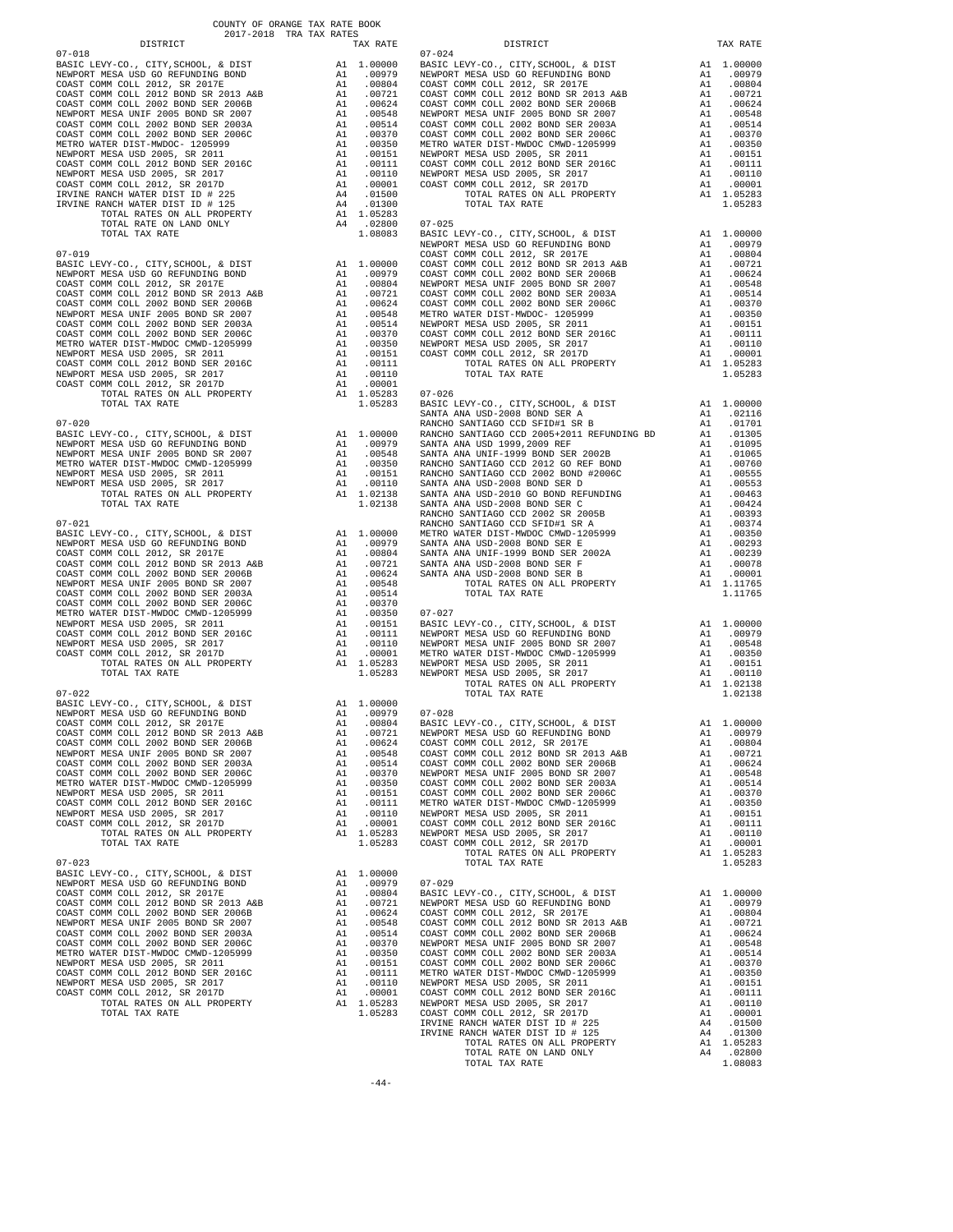| COAST COMM COLL 2002 BOND SER 2003A   | A1 and any structure of the set of the set of the set of the set of the set of the set of the set of the set o | .00514     |
|---------------------------------------|----------------------------------------------------------------------------------------------------------------|------------|
| COAST COMM COLL 2002 BOND SER 2006C   | A1                                                                                                             | .00370     |
| METRO WATER DIST-MWDOC CMWD-1205999   | A1                                                                                                             | .00350     |
| NEWPORT MESA USD 2005, SR 2011        | A1                                                                                                             | .00151     |
| COAST COMM COLL 2012 BOND SER 2016C   | A1                                                                                                             | .00111     |
| NEWPORT MESA USD 2005, SR 2017        | A1                                                                                                             | .00110     |
| COAST COMM COLL 2012, SR 2017D        |                                                                                                                | A1.00001   |
| TOTAL RATES ON ALL PROPERTY           |                                                                                                                | A1 1.05283 |
| TOTAL TAX RATE                        |                                                                                                                | 1.05283    |
|                                       |                                                                                                                |            |
| $07 - 035$                            |                                                                                                                |            |
| BASIC LEVY-CO., CITY, SCHOOL, & DIST  |                                                                                                                | A1 1.00000 |
| NEWPORT MESA USD GO REFUNDING BOND    |                                                                                                                | A1 .00979  |
| COAST COMM COLL 2012. SR 2017E        | A1                                                                                                             | .00804     |
| COAST COMM COLL 2012 BOND SR 2013 A&B | A1                                                                                                             | .00721     |
| COAST COMM COLL 2002 BOND SER 2006B   | A1                                                                                                             | .00624     |
| NEWPORT MESA UNIF 2005 BOND SR 2007   | A1                                                                                                             | .00548     |
| COAST COMM COLL 2002 BOND SER 2003A   | A1                                                                                                             | .00514     |
| COAST COMM COLL 2002 BOND SER 2006C   | A1                                                                                                             | .00370     |
| METRO WATER DIST-MWDOC CMWD-1205999   | A1                                                                                                             | .00350     |
| NEWPORT MESA USD 2005, SR 2011        | A1                                                                                                             | .00151     |
| COAST COMM COLL 2012 BOND SER 2016C   | A1                                                                                                             | .00111     |
| NEWPORT MESA USD 2005, SR 2017        | A1                                                                                                             | .00110     |
| COAST COMM COLL 2012. SR 2017D        | A1                                                                                                             | .00001     |
| IRVINE RANCH WATER DIST ID # 225      | A4                                                                                                             | .01500     |
| IRVINE RANCH WATER DIST ID # 125      | A4                                                                                                             | .01300     |
| TOTAL RATES ON ALL PROPERTY           | A1                                                                                                             | 1.05283    |
| TOTAL RATE ON LAND ONLY               |                                                                                                                | A4 .02800  |
| TOTAL TAX RATE                        |                                                                                                                | 1.08083    |

 $-45-$ 

1.08083

| COUNTY OF ORANGE TAX RATE BOOK<br>2017-2018 TRA TAX RATES<br>$2017-2018 \quad \text{TRA RATES}$ DISTRICT 2017-2018 TRA TAX RATES                                                                                                                                                         |          |            |          |
|------------------------------------------------------------------------------------------------------------------------------------------------------------------------------------------------------------------------------------------------------------------------------------------|----------|------------|----------|
|                                                                                                                                                                                                                                                                                          | TAX RATE | DISTRICT   | TAX RATE |
| $07 - 030$                                                                                                                                                                                                                                                                               |          | $07 - 036$ |          |
|                                                                                                                                                                                                                                                                                          |          |            |          |
|                                                                                                                                                                                                                                                                                          |          |            |          |
|                                                                                                                                                                                                                                                                                          |          |            |          |
|                                                                                                                                                                                                                                                                                          |          |            |          |
|                                                                                                                                                                                                                                                                                          |          |            |          |
|                                                                                                                                                                                                                                                                                          |          |            |          |
|                                                                                                                                                                                                                                                                                          |          |            |          |
|                                                                                                                                                                                                                                                                                          |          |            |          |
|                                                                                                                                                                                                                                                                                          |          |            |          |
|                                                                                                                                                                                                                                                                                          |          |            |          |
|                                                                                                                                                                                                                                                                                          |          |            |          |
| $07 - 031$                                                                                                                                                                                                                                                                               |          | $07 - 037$ |          |
|                                                                                                                                                                                                                                                                                          |          |            |          |
|                                                                                                                                                                                                                                                                                          |          |            |          |
|                                                                                                                                                                                                                                                                                          |          |            |          |
|                                                                                                                                                                                                                                                                                          |          |            |          |
|                                                                                                                                                                                                                                                                                          |          |            |          |
|                                                                                                                                                                                                                                                                                          |          |            |          |
|                                                                                                                                                                                                                                                                                          |          |            |          |
|                                                                                                                                                                                                                                                                                          |          |            |          |
|                                                                                                                                                                                                                                                                                          |          |            |          |
|                                                                                                                                                                                                                                                                                          |          |            |          |
|                                                                                                                                                                                                                                                                                          |          |            |          |
|                                                                                                                                                                                                                                                                                          |          |            |          |
|                                                                                                                                                                                                                                                                                          |          |            |          |
|                                                                                                                                                                                                                                                                                          |          |            |          |
|                                                                                                                                                                                                                                                                                          |          |            |          |
|                                                                                                                                                                                                                                                                                          |          |            |          |
|                                                                                                                                                                                                                                                                                          |          |            |          |
|                                                                                                                                                                                                                                                                                          |          |            |          |
|                                                                                                                                                                                                                                                                                          |          |            |          |
|                                                                                                                                                                                                                                                                                          |          |            |          |
|                                                                                                                                                                                                                                                                                          |          |            |          |
|                                                                                                                                                                                                                                                                                          |          |            |          |
|                                                                                                                                                                                                                                                                                          |          |            |          |
|                                                                                                                                                                                                                                                                                          |          |            |          |
|                                                                                                                                                                                                                                                                                          |          |            |          |
|                                                                                                                                                                                                                                                                                          |          |            |          |
|                                                                                                                                                                                                                                                                                          |          |            |          |
|                                                                                                                                                                                                                                                                                          |          |            |          |
|                                                                                                                                                                                                                                                                                          |          |            |          |
|                                                                                                                                                                                                                                                                                          |          |            |          |
|                                                                                                                                                                                                                                                                                          |          |            |          |
|                                                                                                                                                                                                                                                                                          |          |            |          |
|                                                                                                                                                                                                                                                                                          |          |            |          |
|                                                                                                                                                                                                                                                                                          |          |            |          |
|                                                                                                                                                                                                                                                                                          |          |            |          |
|                                                                                                                                                                                                                                                                                          |          |            |          |
|                                                                                                                                                                                                                                                                                          |          |            |          |
|                                                                                                                                                                                                                                                                                          |          |            |          |
|                                                                                                                                                                                                                                                                                          |          |            |          |
| (7.3) 1971 12, $\frac{1}{2}$ 12, $\frac{1}{2}$ 12, $\frac{1}{2}$ 12, $\frac{1}{2}$ 12, $\frac{1}{2}$ 12, $\frac{1}{2}$ 12, $\frac{1}{2}$ 12, $\frac{1}{2}$ 12, $\frac{1}{2}$ 12, $\frac{1}{2}$ 12, $\frac{1}{2}$ 12, $\frac{1}{2}$ 12, $\frac{1}{2}$ 12, $\frac{1}{2}$ 12, $\frac{1}{2}$ |          |            |          |
|                                                                                                                                                                                                                                                                                          |          |            |          |
|                                                                                                                                                                                                                                                                                          |          |            |          |
|                                                                                                                                                                                                                                                                                          |          |            |          |
|                                                                                                                                                                                                                                                                                          |          |            |          |
|                                                                                                                                                                                                                                                                                          |          |            |          |
|                                                                                                                                                                                                                                                                                          |          |            |          |
|                                                                                                                                                                                                                                                                                          |          |            |          |
|                                                                                                                                                                                                                                                                                          |          |            |          |
|                                                                                                                                                                                                                                                                                          |          |            |          |
|                                                                                                                                                                                                                                                                                          |          |            |          |
|                                                                                                                                                                                                                                                                                          |          |            |          |
|                                                                                                                                                                                                                                                                                          |          |            |          |
|                                                                                                                                                                                                                                                                                          |          |            |          |
|                                                                                                                                                                                                                                                                                          |          |            |          |
|                                                                                                                                                                                                                                                                                          |          |            |          |
|                                                                                                                                                                                                                                                                                          |          |            |          |
|                                                                                                                                                                                                                                                                                          |          |            |          |
|                                                                                                                                                                                                                                                                                          |          |            |          |
|                                                                                                                                                                                                                                                                                          |          |            |          |
|                                                                                                                                                                                                                                                                                          |          |            |          |
|                                                                                                                                                                                                                                                                                          |          |            |          |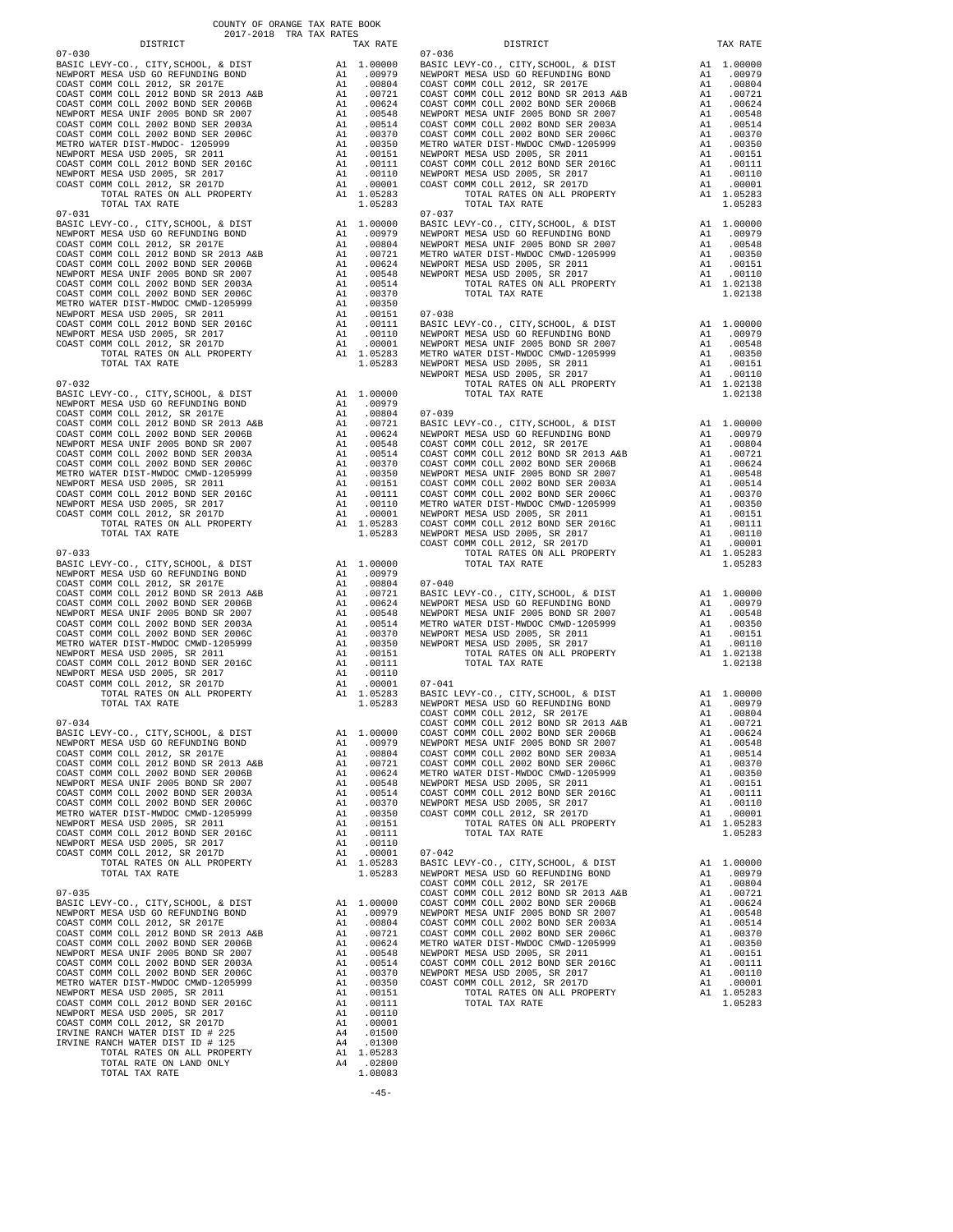| NEWPURI MESA USD ZUUS, SR ZUII        | $\mathbf{A}$ | .uulbl    | CUASI C        |
|---------------------------------------|--------------|-----------|----------------|
| COAST COMM COLL 2012 BOND SER 2016C   | A1           | .00111    | COAST C        |
| NEWPORT MESA USD 2005, SR 2017        | A1 —         | .00110    | METRO W        |
| COAST COMM COLL 2012, SR 2017D        |              | A1 .00001 | NEWPORT        |
| TOTAL RATES ON ALL PROPERTY           | A1           | 1.05283   | COAST C        |
| TOTAL TAX RATE                        |              | 1.05283   | NEWPORT        |
|                                       |              |           | COAST C        |
| $07 - 048$                            |              |           |                |
| BASIC LEVY-CO., CITY, SCHOOL, & DIST  | A1 1.00000   |           |                |
| NEWPORT MESA USD GO REFUNDING BOND    | A1 and any   | .00979    |                |
| COAST COMM COLL 2012. SR 2017E        | A1           | .00804    | $07 - 056$     |
| COAST COMM COLL 2012 BOND SR 2013 A&B |              | A1 .00721 | <b>BASIC L</b> |
| COAST COMM COLL 2002 BOND SER 2006B   | A1           | .00624    | NEWPORT        |
| NEWPORT MESA UNIF 2005 BOND SR 2007   | A1           | .00548    | COAST C        |
| COAST COMM COLL 2002 BOND SER 2003A   | A1           | .00514    | COAST C        |
| COAST COMM COLL 2002 BOND SER 2006C   | A1           | .00370    | COAST C        |
| METRO WATER DIST-MWDOC CMWD-1205999   | A1           | .00350    | NEWPORT        |
| NEWPORT MESA USD 2005, SR 2011        | A1           | .00151    | COAST C        |
| COAST COMM COLL 2012 BOND SER 2016C   | A1           | .00111    | COAST C        |
| NEWPORT MESA USD 2005, SR 2017        | A1           | .00110    | METRO W        |
| COAST COMM COLL 2012. SR 2017D        |              | A1.00001  | NEWPORT        |
| TOTAL RATES ON ALL PROPERTY           | A1           | 1.05283   | COAST C        |
| TOTAL TAX RATE                        |              | 1.05283   | NEWPORT        |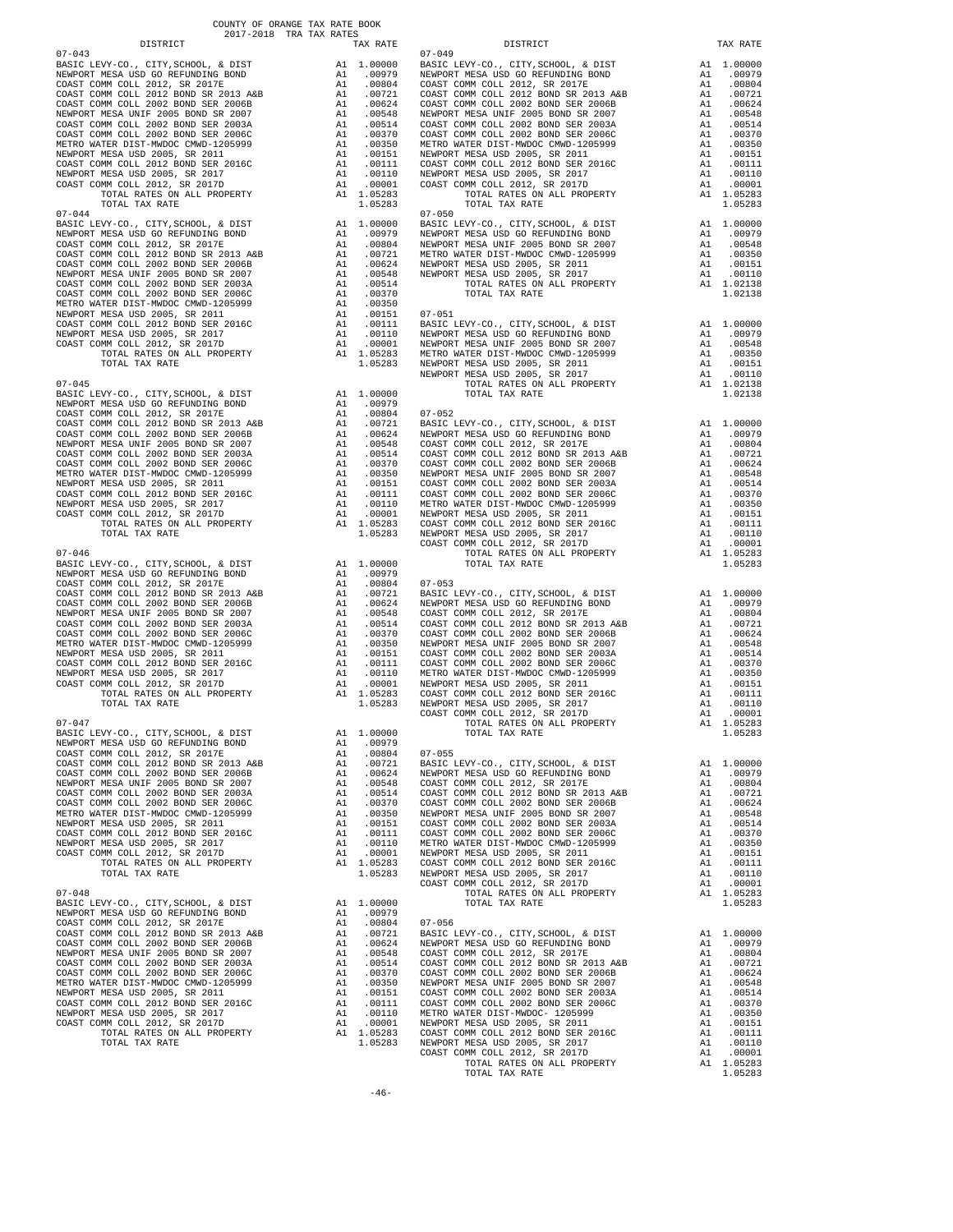| DISTRICT | TAX RATE | DISTRICT | TAX RATE |
|----------|----------|----------|----------|
|          |          |          |          |
|          |          |          |          |
|          |          |          |          |
|          |          |          |          |
|          |          |          |          |
|          |          |          |          |
|          |          |          |          |
|          |          |          |          |
|          |          |          |          |
|          |          |          |          |
|          |          |          |          |
|          |          |          |          |
|          |          |          |          |
|          |          |          |          |
|          |          |          |          |
|          |          |          |          |
|          |          |          |          |
|          |          |          |          |
|          |          |          |          |
|          |          |          |          |
|          |          |          |          |
|          |          |          |          |
|          |          |          |          |
|          |          |          |          |
|          |          |          |          |
|          |          |          |          |
|          |          |          |          |
|          |          |          |          |
|          |          |          |          |
|          |          |          |          |
|          |          |          |          |
|          |          |          |          |
|          |          |          |          |
|          |          |          |          |
|          |          |          |          |
|          |          |          |          |
|          |          |          |          |
|          |          |          |          |
|          |          |          |          |
|          |          |          |          |
|          |          |          |          |
|          |          |          |          |
|          |          |          |          |
|          |          |          |          |
|          |          |          |          |
|          |          |          |          |
|          |          |          |          |
|          |          |          |          |
|          |          |          |          |
|          |          |          |          |
|          |          |          |          |
|          |          |          |          |
|          |          |          |          |
|          |          |          |          |
|          |          |          |          |
|          |          |          |          |
|          |          |          |          |
|          |          |          |          |
|          |          |          |          |
|          |          |          |          |
|          |          |          |          |
|          |          |          |          |
|          |          |          |          |
|          |          |          |          |
|          |          |          |          |
|          |          |          |          |
|          |          |          |          |
|          |          |          |          |
|          |          |          |          |
|          |          |          |          |
|          |          |          |          |
|          |          |          |          |
|          |          |          |          |
|          |          |          |          |
|          |          |          |          |
|          |          |          |          |
|          |          |          |          |
|          |          |          |          |
|          |          |          |          |
|          |          |          |          |
|          |          |          |          |
|          |          |          |          |
|          |          |          |          |
|          |          |          |          |
|          |          |          |          |
|          |          |          |          |
|          |          |          |          |
|          |          |          |          |
|          |          |          |          |
|          |          |          |          |
|          |          |          |          |
|          |          |          |          |
|          |          |          |          |
|          |          |          |          |
|          |          |          |          |
|          |          |          |          |
|          |          |          |          |
|          |          |          |          |
|          |          |          |          |
|          |          |          |          |
|          |          |          |          |
|          |          |          |          |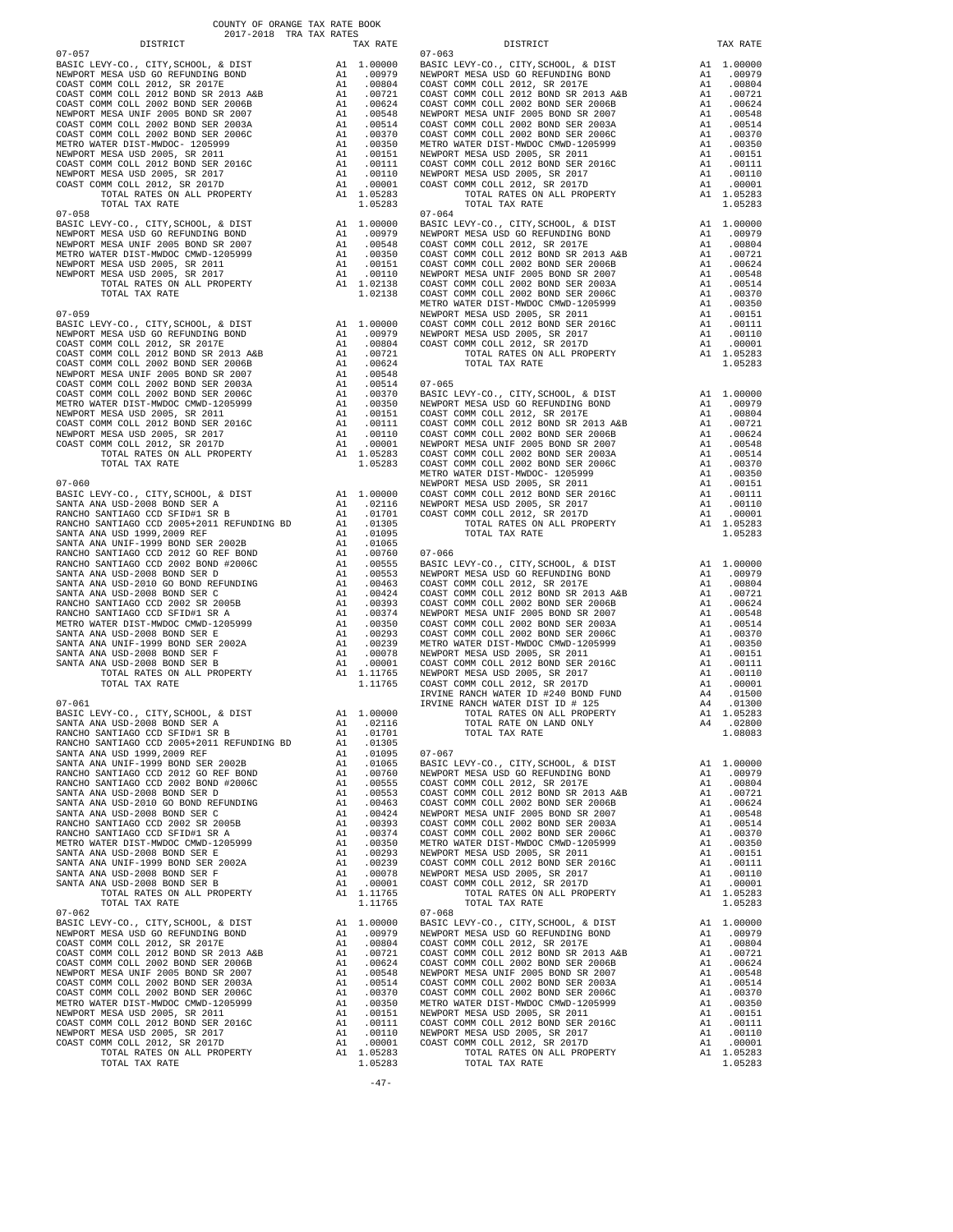| COUNTY OF ORANGE TAX RATE BOOK<br>2017-2018 TRA TAX RATES |          |            |          |
|-----------------------------------------------------------|----------|------------|----------|
| DISTRICT                                                  | TAX RATE | DISTRICT   | TAX RATE |
| $07 - 070$                                                |          | $07 - 076$ |          |
|                                                           |          |            |          |
|                                                           |          |            |          |
|                                                           |          |            |          |
|                                                           |          |            |          |
|                                                           |          |            |          |
|                                                           |          |            |          |
|                                                           |          |            |          |
|                                                           |          |            |          |
|                                                           |          |            |          |
|                                                           |          |            |          |
|                                                           |          |            |          |
| $07 - 071$                                                |          | $07 - 077$ |          |
|                                                           |          |            |          |
|                                                           |          |            |          |
|                                                           |          |            |          |
|                                                           |          |            |          |
|                                                           |          |            |          |
|                                                           |          |            |          |
|                                                           |          |            |          |
|                                                           |          |            |          |
|                                                           |          |            |          |
|                                                           |          |            |          |
|                                                           |          |            |          |
|                                                           |          |            |          |
|                                                           |          |            |          |
|                                                           |          |            |          |
|                                                           |          |            |          |
|                                                           |          |            |          |
|                                                           |          |            |          |
|                                                           |          |            |          |
|                                                           |          |            |          |
|                                                           |          |            |          |
|                                                           |          |            |          |
|                                                           |          |            |          |
|                                                           |          |            |          |
|                                                           |          |            |          |
|                                                           |          |            |          |
|                                                           |          |            |          |
|                                                           |          |            |          |
|                                                           |          |            |          |
|                                                           |          |            |          |
|                                                           |          |            |          |
|                                                           |          |            |          |
|                                                           |          |            |          |
|                                                           |          |            |          |
|                                                           |          |            |          |
|                                                           |          |            |          |
|                                                           |          |            |          |
|                                                           |          |            |          |
|                                                           |          |            |          |
|                                                           |          |            |          |
|                                                           |          |            |          |
|                                                           |          |            |          |
|                                                           |          |            |          |
|                                                           |          |            |          |
|                                                           |          |            |          |
|                                                           |          |            |          |
|                                                           |          |            |          |
|                                                           |          |            |          |
|                                                           |          |            |          |
|                                                           |          |            |          |
|                                                           |          |            |          |
|                                                           |          |            |          |
|                                                           |          |            |          |
|                                                           |          |            |          |
|                                                           |          |            |          |
|                                                           |          |            |          |
|                                                           |          |            |          |
|                                                           |          |            |          |
|                                                           |          |            |          |
|                                                           |          |            |          |
|                                                           |          |            |          |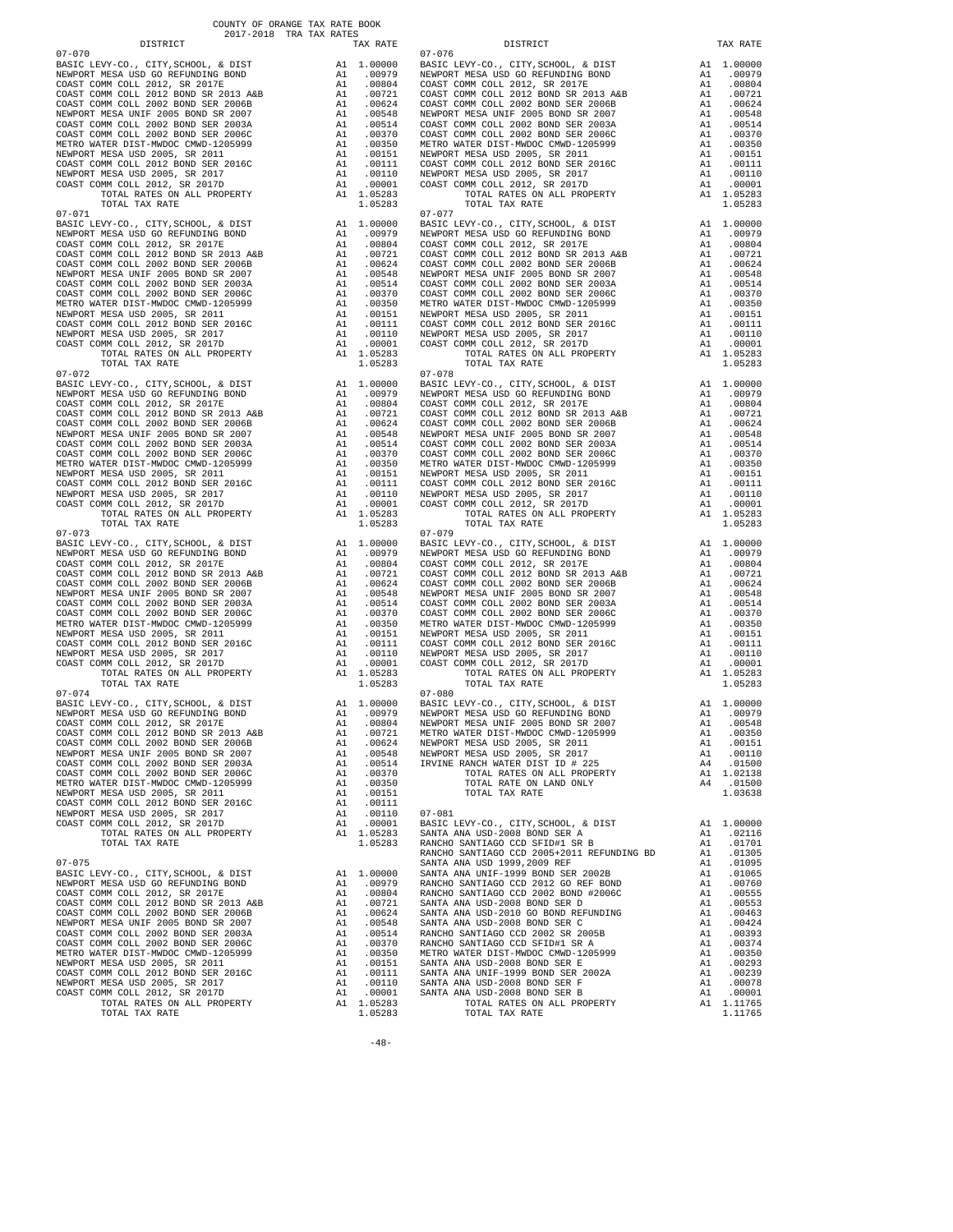| 2017-2018 TRA TAX RATES<br>DISTRICT | TAX RATE | DISTRICT                                                                                                                                                                                                                        | TAX RATE |
|-------------------------------------|----------|---------------------------------------------------------------------------------------------------------------------------------------------------------------------------------------------------------------------------------|----------|
|                                     |          |                                                                                                                                                                                                                                 |          |
|                                     |          |                                                                                                                                                                                                                                 |          |
|                                     |          |                                                                                                                                                                                                                                 |          |
|                                     |          |                                                                                                                                                                                                                                 |          |
|                                     |          |                                                                                                                                                                                                                                 |          |
|                                     |          |                                                                                                                                                                                                                                 |          |
|                                     |          |                                                                                                                                                                                                                                 |          |
|                                     |          |                                                                                                                                                                                                                                 |          |
|                                     |          |                                                                                                                                                                                                                                 |          |
|                                     |          |                                                                                                                                                                                                                                 |          |
|                                     |          |                                                                                                                                                                                                                                 |          |
|                                     |          |                                                                                                                                                                                                                                 |          |
|                                     |          |                                                                                                                                                                                                                                 |          |
|                                     |          |                                                                                                                                                                                                                                 |          |
|                                     |          |                                                                                                                                                                                                                                 |          |
|                                     |          |                                                                                                                                                                                                                                 |          |
|                                     |          |                                                                                                                                                                                                                                 |          |
|                                     |          |                                                                                                                                                                                                                                 |          |
|                                     |          |                                                                                                                                                                                                                                 |          |
|                                     |          |                                                                                                                                                                                                                                 |          |
|                                     |          |                                                                                                                                                                                                                                 |          |
|                                     |          |                                                                                                                                                                                                                                 |          |
|                                     |          |                                                                                                                                                                                                                                 |          |
|                                     |          |                                                                                                                                                                                                                                 |          |
|                                     |          |                                                                                                                                                                                                                                 |          |
|                                     |          |                                                                                                                                                                                                                                 |          |
|                                     |          |                                                                                                                                                                                                                                 |          |
|                                     |          |                                                                                                                                                                                                                                 |          |
|                                     |          |                                                                                                                                                                                                                                 |          |
|                                     |          |                                                                                                                                                                                                                                 |          |
|                                     |          |                                                                                                                                                                                                                                 |          |
|                                     |          |                                                                                                                                                                                                                                 |          |
|                                     |          |                                                                                                                                                                                                                                 |          |
|                                     |          |                                                                                                                                                                                                                                 |          |
|                                     |          |                                                                                                                                                                                                                                 |          |
|                                     |          |                                                                                                                                                                                                                                 |          |
|                                     |          |                                                                                                                                                                                                                                 |          |
|                                     |          |                                                                                                                                                                                                                                 |          |
|                                     |          |                                                                                                                                                                                                                                 |          |
|                                     |          |                                                                                                                                                                                                                                 |          |
|                                     |          |                                                                                                                                                                                                                                 |          |
|                                     |          |                                                                                                                                                                                                                                 |          |
|                                     |          |                                                                                                                                                                                                                                 |          |
|                                     |          |                                                                                                                                                                                                                                 |          |
|                                     |          |                                                                                                                                                                                                                                 |          |
|                                     |          |                                                                                                                                                                                                                                 |          |
|                                     |          |                                                                                                                                                                                                                                 |          |
|                                     |          |                                                                                                                                                                                                                                 |          |
|                                     |          |                                                                                                                                                                                                                                 |          |
|                                     |          |                                                                                                                                                                                                                                 |          |
|                                     |          |                                                                                                                                                                                                                                 |          |
|                                     |          |                                                                                                                                                                                                                                 |          |
|                                     |          |                                                                                                                                                                                                                                 |          |
|                                     |          |                                                                                                                                                                                                                                 |          |
|                                     |          |                                                                                                                                                                                                                                 |          |
|                                     |          |                                                                                                                                                                                                                                 |          |
|                                     |          |                                                                                                                                                                                                                                 |          |
|                                     |          |                                                                                                                                                                                                                                 |          |
|                                     |          |                                                                                                                                                                                                                                 |          |
|                                     |          |                                                                                                                                                                                                                                 |          |
|                                     |          |                                                                                                                                                                                                                                 |          |
|                                     |          | MENGUAL MEAN USING MAN (1991)<br>MENGUAL MENGUAL MENGUAL MENGUAL MENGUAL MENGUAL MENGUAL MENGUAL MENGUAL MENGUAL MENGUAL MENGUAL MENGUAL MENGUAL MENGUAL MENGUAL MENGUAL MENGUAL MENGUAL MENGUAL MENGUAL MENGUAL MENGUAL MENGUA |          |
|                                     |          |                                                                                                                                                                                                                                 |          |
|                                     |          |                                                                                                                                                                                                                                 |          |
|                                     |          |                                                                                                                                                                                                                                 |          |
|                                     |          |                                                                                                                                                                                                                                 |          |
|                                     |          |                                                                                                                                                                                                                                 |          |
|                                     |          |                                                                                                                                                                                                                                 |          |
|                                     |          |                                                                                                                                                                                                                                 |          |
|                                     |          |                                                                                                                                                                                                                                 |          |
|                                     |          |                                                                                                                                                                                                                                 |          |
|                                     |          |                                                                                                                                                                                                                                 |          |
|                                     |          |                                                                                                                                                                                                                                 |          |
|                                     |          |                                                                                                                                                                                                                                 |          |
|                                     |          |                                                                                                                                                                                                                                 |          |
|                                     |          |                                                                                                                                                                                                                                 |          |
|                                     |          |                                                                                                                                                                                                                                 |          |
|                                     |          |                                                                                                                                                                                                                                 |          |
|                                     |          |                                                                                                                                                                                                                                 |          |
|                                     |          |                                                                                                                                                                                                                                 |          |
|                                     |          |                                                                                                                                                                                                                                 |          |
|                                     |          |                                                                                                                                                                                                                                 |          |

TOTAL RATES ON ALL PROPERTY A1 1.05283<br>TOTAL TAX RATE 1.05283

 $-49-$ 

COUNTY OF ORANGE TAX RATE BOOK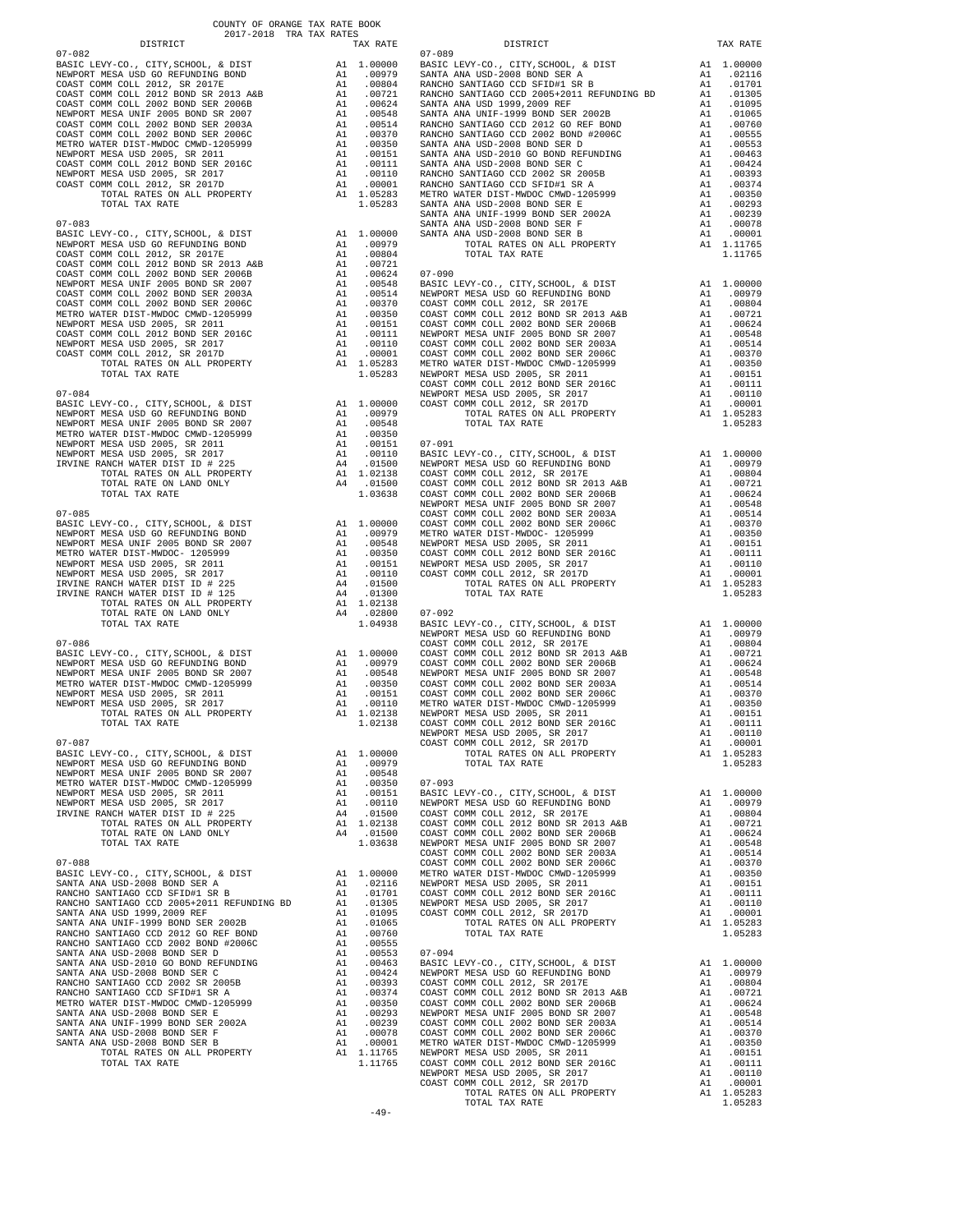| DISTRICT   | CHILLED TWA TWA WHIPD<br>TAX RATE | DISTRICT   | TAX RATE |
|------------|-----------------------------------|------------|----------|
| $07 - 095$ |                                   | $07 - 101$ |          |
|            |                                   |            |          |
|            |                                   |            |          |
|            |                                   |            |          |
|            |                                   |            |          |
|            |                                   |            |          |
|            |                                   |            |          |
|            |                                   |            |          |
|            |                                   |            |          |
|            |                                   |            |          |
|            |                                   |            |          |
|            |                                   |            |          |
|            |                                   |            |          |
|            |                                   |            |          |
|            |                                   |            |          |
|            |                                   |            |          |
|            |                                   |            |          |
|            |                                   |            |          |
|            |                                   |            |          |
|            |                                   |            |          |
|            |                                   |            |          |
|            |                                   |            |          |
|            |                                   |            |          |
|            |                                   |            |          |
|            |                                   |            |          |
|            |                                   |            |          |
|            |                                   |            |          |
|            |                                   |            |          |
|            |                                   |            |          |
|            |                                   |            |          |
|            |                                   |            |          |
|            |                                   |            |          |
|            |                                   |            |          |
|            |                                   |            |          |
|            |                                   |            |          |
|            |                                   |            |          |
|            |                                   |            |          |
|            |                                   |            |          |
|            |                                   |            |          |
|            |                                   |            |          |
|            |                                   |            |          |
|            |                                   |            |          |
|            |                                   |            |          |
|            |                                   |            |          |
|            |                                   |            |          |
|            |                                   |            |          |
|            |                                   |            |          |
|            |                                   |            |          |
|            |                                   |            |          |
|            |                                   |            |          |
|            |                                   |            |          |
|            |                                   |            |          |
|            |                                   |            |          |
|            |                                   |            |          |
|            |                                   |            |          |
|            |                                   |            |          |
|            |                                   |            |          |
|            |                                   |            |          |
|            |                                   |            |          |
|            |                                   |            |          |
|            |                                   |            |          |
|            |                                   |            |          |
|            |                                   |            |          |
|            |                                   |            |          |
|            |                                   |            |          |
|            |                                   |            |          |
|            |                                   |            |          |
|            |                                   |            |          |
|            |                                   |            |          |
|            |                                   |            |          |
|            |                                   |            |          |
|            |                                   |            |          |
|            |                                   |            |          |
|            |                                   |            |          |
|            |                                   |            |          |

| TOTAL RATES ON ALL PROPERTY<br>TOTAL RATE ON ALL PROPERTY<br>1971 1.00000 MEMOCY NESS 307-106<br>1972-106<br>1972-106<br>1984-01 LEVY-CO., CITY, SCHOOL, & DIST<br>1984-01 LEVY-CO., CITY, SCHOOL, & DIST<br>1.00000 MEMOCY NESS USD OO BET |        |  |  |
|---------------------------------------------------------------------------------------------------------------------------------------------------------------------------------------------------------------------------------------------|--------|--|--|
|                                                                                                                                                                                                                                             | $-50-$ |  |  |
|                                                                                                                                                                                                                                             |        |  |  |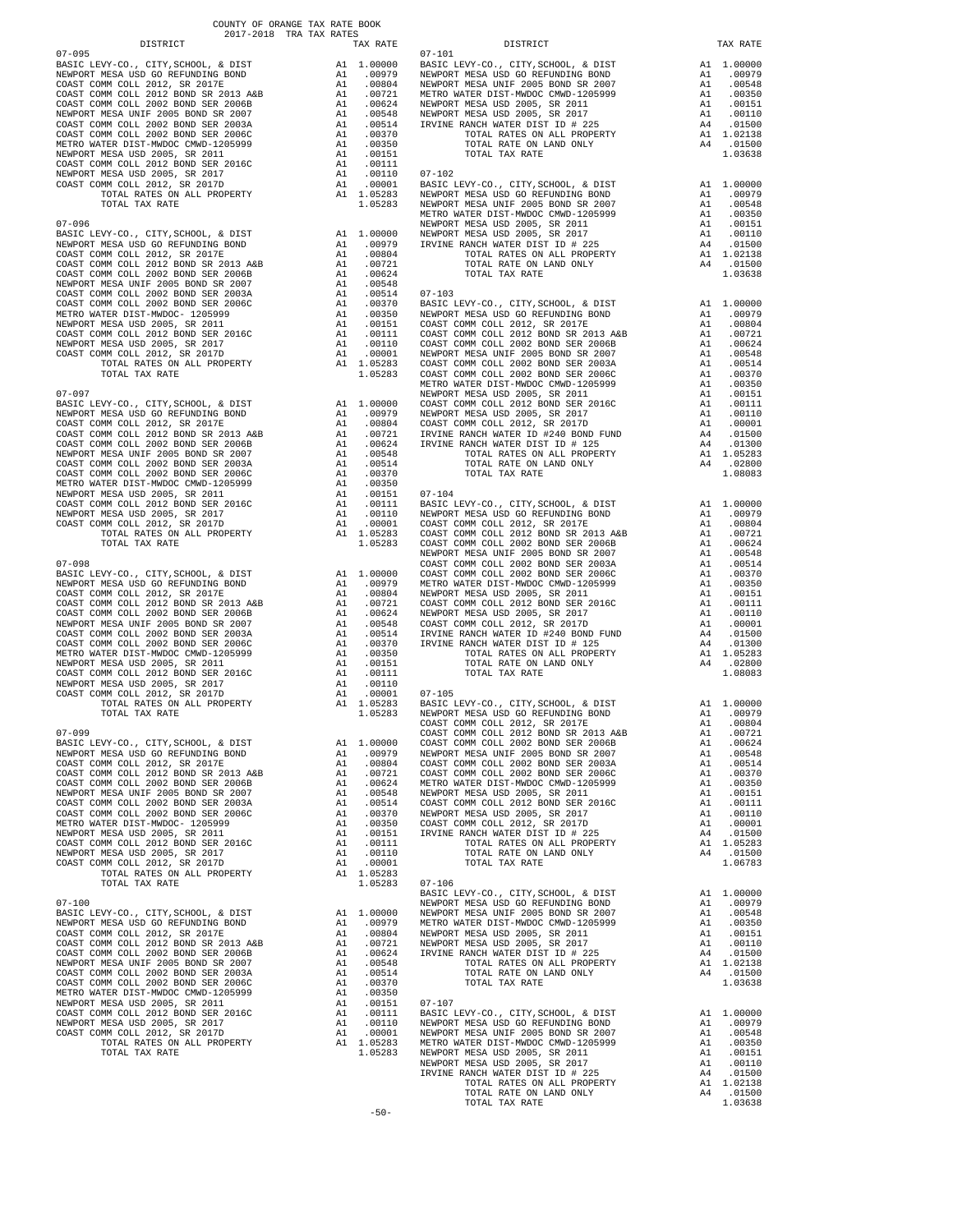| TOTAL RATES ON ALL PROPERTY                                                |                                                                                                                                                                                                                                      |                                                                                                                                                                 |                    |
|----------------------------------------------------------------------------|--------------------------------------------------------------------------------------------------------------------------------------------------------------------------------------------------------------------------------------|-----------------------------------------------------------------------------------------------------------------------------------------------------------------|--------------------|
| TOTAL RATE ON LAND ONLY                                                    |                                                                                                                                                                                                                                      | A1 1.05283<br>A4 .01500                                                                                                                                         |                    |
| TOTAL TAX RATE                                                             |                                                                                                                                                                                                                                      | 1.06783                                                                                                                                                         | $07 - 115$         |
|                                                                            |                                                                                                                                                                                                                                      |                                                                                                                                                                 | BASIC L            |
| $07 - 109$                                                                 |                                                                                                                                                                                                                                      |                                                                                                                                                                 | NEWPORT            |
|                                                                            |                                                                                                                                                                                                                                      |                                                                                                                                                                 |                    |
|                                                                            |                                                                                                                                                                                                                                      |                                                                                                                                                                 |                    |
|                                                                            |                                                                                                                                                                                                                                      |                                                                                                                                                                 |                    |
|                                                                            |                                                                                                                                                                                                                                      |                                                                                                                                                                 |                    |
|                                                                            |                                                                                                                                                                                                                                      |                                                                                                                                                                 |                    |
|                                                                            |                                                                                                                                                                                                                                      |                                                                                                                                                                 |                    |
|                                                                            |                                                                                                                                                                                                                                      |                                                                                                                                                                 |                    |
|                                                                            |                                                                                                                                                                                                                                      |                                                                                                                                                                 |                    |
|                                                                            |                                                                                                                                                                                                                                      |                                                                                                                                                                 |                    |
|                                                                            |                                                                                                                                                                                                                                      |                                                                                                                                                                 |                    |
|                                                                            |                                                                                                                                                                                                                                      |                                                                                                                                                                 |                    |
|                                                                            |                                                                                                                                                                                                                                      |                                                                                                                                                                 |                    |
| TOTAL TAX RATE                                                             |                                                                                                                                                                                                                                      | 1.06783                                                                                                                                                         |                    |
| $07 - 110$                                                                 |                                                                                                                                                                                                                                      |                                                                                                                                                                 |                    |
|                                                                            |                                                                                                                                                                                                                                      |                                                                                                                                                                 |                    |
|                                                                            |                                                                                                                                                                                                                                      |                                                                                                                                                                 |                    |
|                                                                            |                                                                                                                                                                                                                                      |                                                                                                                                                                 |                    |
|                                                                            |                                                                                                                                                                                                                                      |                                                                                                                                                                 |                    |
|                                                                            |                                                                                                                                                                                                                                      |                                                                                                                                                                 |                    |
|                                                                            |                                                                                                                                                                                                                                      |                                                                                                                                                                 |                    |
|                                                                            |                                                                                                                                                                                                                                      |                                                                                                                                                                 |                    |
|                                                                            |                                                                                                                                                                                                                                      |                                                                                                                                                                 |                    |
| NEWPORT MESA USD 2005, SR 2017                                             |                                                                                                                                                                                                                                      |                                                                                                                                                                 |                    |
| COAST COMM COLL 2012, SR 2017D                                             |                                                                                                                                                                                                                                      |                                                                                                                                                                 |                    |
| IRVINE RANCH WATER ID #240 BOND FUND                                       |                                                                                                                                                                                                                                      |                                                                                                                                                                 |                    |
| IRVINE RANCH WATER DIST ID # 125                                           |                                                                                                                                                                                                                                      |                                                                                                                                                                 |                    |
| TOTAL RATES ON ALL PROPERTY<br>TOTAL RATE ON LAND ONLY                     |                                                                                                                                                                                                                                      |                                                                                                                                                                 |                    |
| TOTAL TAX RATE                                                             |                                                                                                                                                                                                                                      | A1 .00110 07-118<br>A1 .00110 07-118<br>A4 .00500 NASTC L<br>A4 .01500 NEWPORT<br>A4 .01300 NEWPORT<br>A1 .05283 METRON<br>A4 .02800 NEWPORT<br>1.08083 NEWPORT |                    |
| $07 - 111$                                                                 |                                                                                                                                                                                                                                      |                                                                                                                                                                 |                    |
| BASIC LEVY-CO., CITY, SCHOOL, & DIST                                       | A1 1.00000 07-119<br>A1 .00979 07-119<br>A1 .00721 NEWPORT<br>A1 .00721 NEWPORT<br>A1 .00624 NEWPORT<br>A1 .00514 NEWPORT<br>A1 .00310 NEWPORT<br>A1 .00370 NEWPORT<br>A1 .00151<br>A1 .00151<br>A1 .00151<br>A1 .00151<br>A1 .00151 |                                                                                                                                                                 |                    |
| NEWPORT MESA USD GO REFUNDING BOND                                         |                                                                                                                                                                                                                                      |                                                                                                                                                                 |                    |
| COAST COMM COLL 2012, SR 2017E<br>COAST COMM COLL 2012 BOND SR 2013 A&B    |                                                                                                                                                                                                                                      |                                                                                                                                                                 |                    |
| COAST COMM COLL 2002 BOND SER 2006B                                        |                                                                                                                                                                                                                                      |                                                                                                                                                                 |                    |
| NEWPORT MESA UNIF 2005 BOND SR 2007                                        |                                                                                                                                                                                                                                      |                                                                                                                                                                 |                    |
| COAST COMM COLL 2002 BOND SER 2003A<br>COAST COMM COLL 2002 BOND SER 2006C |                                                                                                                                                                                                                                      |                                                                                                                                                                 |                    |
| METRO WATER DIST-MWDOC CMWD-1205999                                        |                                                                                                                                                                                                                                      |                                                                                                                                                                 |                    |
| NEWPORT MESA USD 2005, SR 2011                                             |                                                                                                                                                                                                                                      |                                                                                                                                                                 |                    |
| COAST COMM COLL 2012 BOND SER 2016C                                        |                                                                                                                                                                                                                                      |                                                                                                                                                                 |                    |
| NEWPORT MESA USD 2005, SR 2017<br>COAST COMM COLL 2012, SR 2017D           |                                                                                                                                                                                                                                      |                                                                                                                                                                 |                    |
| TOTAL RATES ON ALL PROPERTY                                                |                                                                                                                                                                                                                                      |                                                                                                                                                                 |                    |
| TOTAL TAX RATE                                                             |                                                                                                                                                                                                                                      | 1.05283 NEWPORT                                                                                                                                                 |                    |
|                                                                            |                                                                                                                                                                                                                                      |                                                                                                                                                                 | METRO W            |
| 07-112<br>BASIC LEVY-CO., CITY, SCHOOL, & DIST                             | A1                                                                                                                                                                                                                                   | 1.00000                                                                                                                                                         | NEWPORT<br>NEWPORT |
| NEWPORT MESA USD GO REFUNDING BOND                                         | A1                                                                                                                                                                                                                                   | .00979                                                                                                                                                          | IRVINE             |
| COAST COMM COLL 2012, SR 2017E                                             | A1                                                                                                                                                                                                                                   | .00804                                                                                                                                                          | IRVINE             |
| COAST COMM COLL 2012 BOND SR 2013 A&B                                      | A1                                                                                                                                                                                                                                   | .00721                                                                                                                                                          |                    |
| COAST COMM COLL 2002 BOND SER 2006B<br>NEWPORT MESA UNIF 2005 BOND SR 2007 | A1<br>A1                                                                                                                                                                                                                             | .00624<br>.00548                                                                                                                                                |                    |
| COAST COMM COLL 2002 BOND SER 2003A                                        | A1                                                                                                                                                                                                                                   | .00514                                                                                                                                                          |                    |
| COAST COMM COLL 2002 BOND SER 2006C                                        | A1                                                                                                                                                                                                                                   | .00370                                                                                                                                                          | $07 - 121$         |
| METRO WATER DIST-MWDOC- 1205999<br>NEWPORT MESA USD 2005, SR 2011          |                                                                                                                                                                                                                                      | A1 .00350                                                                                                                                                       | BASIC L            |
| COAST COMM COLL 2012 BOND SER 2016C                                        | A1                                                                                                                                                                                                                                   | A1.00151<br>.00111                                                                                                                                              | SANTA A<br>RANCHO  |
| NEWPORT MESA USD 2005, SR 2017                                             | A1                                                                                                                                                                                                                                   | .00110                                                                                                                                                          | RANCHO             |
| COAST COMM COLL 2012, SR 2017D                                             | A1                                                                                                                                                                                                                                   | .00001                                                                                                                                                          | SANTA A            |
| TOTAL RATES ON ALL PROPERTY<br>TOTAL TAX RATE                              |                                                                                                                                                                                                                                      | A1 1.05283<br>1.05283                                                                                                                                           | SANTA A<br>RANCHO  |
|                                                                            |                                                                                                                                                                                                                                      |                                                                                                                                                                 | RANCHO             |
| $07 - 113$                                                                 |                                                                                                                                                                                                                                      |                                                                                                                                                                 | SANTA A            |
| BASIC LEVY-CO., CITY, SCHOOL, & DIST<br>NEWPORT MESA USD GO REFUNDING BOND | A1                                                                                                                                                                                                                                   | 1.00000<br>A1 .00979                                                                                                                                            | SANTA A<br>SANTA A |
| ununong Mpas inito 2005 pour an 2007                                       | 7.1                                                                                                                                                                                                                                  | 0.0540                                                                                                                                                          | <b>DAMOTIO</b>     |

| COAST COMM COLL 2012 BOND SER 2016C  |
|--------------------------------------|
| NEWPORT MESA USD 2005, SR 2017       |
| COAST COMM COLL 2012, SR 2017D       |
| TOTAL RATES ON ALL PROPERTY          |
| TOTAL TAX RATE                       |
|                                      |
| $17 - 113$                           |
| BASIC LEVY-CO., CITY, SCHOOL, & DIST |
| NEWPORT MESA USD GO REFUNDING BOND   |
| VEWPORT MESA UNIF 2005 BOND SR 2007  |
| METRO WATER DIST-MWDOC CMWD-1205999  |
| NEWPORT MESA USD 2005, SR 2011       |
| NEWPORT MESA USD 2005, SR 2017       |
|                                      |

 BASIC LEVY-CO., CITY,SCHOOL, & DIST A1 1.00000 BASIC LEVY-CO., CITY,SCHOOL, & DIST A1 1.00000 NEWPORT MESA USD GO REFUNDING BOND A1 .00979 NEWPORT MESA USD GO REFUNDING BOND A1 .00979 100804 . 00804 . 00804 . 00804 . 00804 . 00807 . 00804 . 0087 . 00804 . 00804 . 00804 . 00804 . 00804<br>COAST COMM COLL 2012 DAL . 00721 . 00721 . 00721 . 00721 . 00721 . 0089 . 0089 . 0087 . 0087 . 00721<br>COAST COMM COLL 200 1 16 NEWPORT MESA UNIF 2005 BOND SR 2007 A1 .00548 NEWPORT MESA UNIF 2005 BOND SR 2007 A1<br>COAST COMM COLL 2002 BOND SER 2003A A1 .00514 COAST COMM COLL 2002 BOND SER 2003A A1 .00514 COAST COMM COLL 2002 BOND SER 2006C A1 .00370 COAST COMM COLL 2002 BOND SER 2006C A1 .00370 METRO WATER DIST-MWDOC CMWD-1205999 A1 .00350 METRO WATER DIST-MWDOC- 1205999 A1 .00350 NEWPORT MESA USD 2005, SR 2011 A1 .00151 NEWPORT MESA USD 2005, SR 2011 A1 .00151 COAST COMM COLL 2012 BOND SER 2016C A1 .00111 COAST COMM COLL 2012 BOND SER 2016C A1 .00111 100110 NEWPORT MESAUSD 2005, SR 2017<br>COAST COMM COLL 2012 2005 A1 (20001 COAST COMM COLL 2012, SR 2017D 2016)<br>IRVINE RANCH WATER DIST ID # 225 25 A4 (01500 TOTAL RATES ON ALL PROPERTY A1 1.05283 TOTAL RATES ON ALL PROPERTY A1 1.05283 TOTAL TAX RATE 1.05283  $1.06783$  BASIC LEVY-CO., CITY,SCHOOL, & DIST A1 1.00000 07-109 NEWPORT MESA USD GO REFUNDING BOND A1 .00979 BASIC LEVY-CO., CITY,SCHOOL, & DIST A1 1.00000 NEWPORT MESA UNIF 2005 BOND SR 2007 A1 .00548 NEWPORT MESA USD GO REFUNDING BOND A1 .00979 METRO WATER DIST-MWDOC- 1205999 A1 .00350 COAST COMM COLL 2012, SR 2017E A1 .00804 NEWPORT MESA USD 2005, SR 2011 A1 .00151 COAST COMM COLL 2012 BOND SR 2013 A&B A1 .00721 NEWPORT MESA USD 2005, SR 2017 A1 .00110 COAST COMM COLL 2002 BOND SER 2006B A1 .00624 TOTAL RATES ON ALL PROPERTY A1 1.02138<br>NEWPORT MESA UNIF 2005 BOND SR 2007 A1 .00548 TOTAL TAX RATE METRO WAT ALL 1.00000<br>A1 .00350 BASIC LEVY-CO., CITY, SCHOOL, & DIST A1 1.00000<br>A1 .00111 NEWPORT MESA UNIF 2005 BOND SR 2007 A1 .00548 NEWPORT MESA USD 2005, SR 2011 A1 .00151 NEWPORT MESA USD GO REFUNDING BOND A1 .00979 COAST COMM COLL 2012 BOND SER 2016C A1 .00111 NEWPORT MESA UNIF 2005 BOND SR 2007 A1 .00548 NEWPORT MESA USD 2005, SR 2017 A1 .00110 METRO WATER DIST-MWDOC CMWD-1205999 A1 .00350 COAST COMM COLL 2012, SR 2017D A1 .00001 NEWPORT MESA USD 2005, SR 2011 A1 .00151 IRVINE RANCH WATER DIST ID # 225 A4 .01500 NEWPORT MESA USD 2005, SR 2017 A1 .00110 TOTAL RATES ON ALL PROPERTY A1 1.05283 IRVINE RANCH WATER DIST ID # 225 A4 .01500 TOTAL RATE ON LAND ONLY A4 .01500 IRVINE RANCH WATER DIST ID # 125 A4 .01300 TOTAL TAX RATE 1.06783 TOTAL RATES ON ALL PROPERTY A1 1.02138 TOTAL RATE ON LAND ONLY A4 .02800 07-110 TOTAL TAX RATE 1.04938 COAST COMM COLL 2012, SR 2017E A1 .00804 BASIC LEVY-CO., CITY,SCHOOL, & DIST A1 1.00000 COAST COMM COLL 2012 BOND SR 2013 A&B A1 .00721 NEWPORT MESA USD GO REFUNDING BOND A1 .00979 COAST COMM COLL 2002 BOND SER 2006B A1 .00624 NEWPORT MESA UNIF 2005 BOND SR 2007 A1 .00548 NEWPORT MESA UNIF 2005 BOND SR 2007 A1 .00548 METRO WATER DIST-MWDOC- 1205999 A1 .00350 COAST COMM COLL 2002 BOND SER 2003A A1 .00514 NEWPORT MESA USD 2005, SR 2011 A1 .00151 COAST COMM COLL 2002 BOND SER 2006C A1 .00370 NEWPORT MESA USD 2005, SR 2017 A1 .00110 METRO WATER DIST-MWDOC CMWD-1205999 A1 .00350 TOTAL RATES ON ALL PROPERTY A1 1.02138<br>NEWPORT MESA USD 2005, SR 2011 A1 .00151 TOTAL TAX RATE 1.02138 COAST COMM COLL 2012, SR 2017D A1 .00001 BASIC LEVY-CO., CITY,SCHOOL, & DIST<br>IRVINE RANCH WARTER ID AN MENDER MESS ON SAME AND SOME ON DESTANCH WARTER ON DESTANCH WARTER ID HOUST 90079<br> TOTAL RATES ON ALL PROPERTY A1 1.05283 METRO WATER DIST-MWDOC CMWD-1205999 A1 .00350 TOTAL RATE ON LAND ONLY A4 .02800 NEWPORT MESA USD 2005, SR 2011 A1 .00151 OTAL TAX RATE 1.08083 NEWPORT MESA USD 2005, SR 2017 A1 .00110<br>TOTAL RATES ON ALL PROPERTY A1 1.02138  $07-111$  1.02138 A1 1.00000<br>A1 .00979<br>A1 .00804 A1 .00979 07–119<br>A1 .00804 BASIC LEVY-CO., CITY,SCHOOL, & DIST A1 1.00000<br>A1 .00721 NEWPORT MESAUSD GO REFUNDING BOND A1 .00979 A1 .00721 NEWPORT MESA USD GO REFUNDING BOND A1 .00721 NEWPORT MESA USD GO REFUNDING BOND A1 .00979<br>A1 .00624 NEWPORT MESA UNIF 2005 BOND SR 2007 A1 .00548<br>A1 .00548 METRO WATER DIST-MWDOC- 1205999 A1 .00350 COAST COMM COLL 2002 BOND SER 2006B A1 .00624 NEWPORT MESA UNIF 2005 BOND SR 2007 A1 .00548 NEWPORT MESA UNIF 2005 BOND SR 2007 A1 .00548 METRO WATER DIST-MWDOC- 1205999 A1 .00350 COAST COMM COLL 2002 BOND SER 2003A A1 .00514 NEWPORT MESA USD 2005, SR 2011 A1 .00151 COAST COMM COLL 2002 BOND SER 2006C A1 .00370 NEWPORT MESA USD 2005, SR 2017 A1 .00110 METRO WATER DIST-MWDOC CMWD-1205999 A1 .00350 TOTAL RATES ON ALL PROPERTY A1 1.02138 NEWPORT MESA USD 2005, SR 2011 A1 .00151 TOTAL TAX RATE 1.02138 COAST COMM COLL 2012, SR 2017D A1 .00001 BASIC LEVY-CO., CITY,SCHOOL, & DIST A1 1.00000 TOTAL RATES ON ALL PROPERTY (1.05283 NEWPORT MESA USD GO REFUNDING BOND (1.05299 A1 .00979<br>1.05283 NEWPORT MESA UNIF 2005 BOND SR 2007 (1.05283 NEWPORT MESA UNIF 2005 A1 .00350<br>1.00350 METRO WATER DIST-MWDOC- 1205999 (1.00 07-112 NEWPORT MESA USD 2005, SR 2011 A1 .00151 BASIC LEVY-CO., CITY,SCHOOL, & DIST A1 1.00000 NEWPORT MESA USD 2005, SR 2017 A1 .00110 NEWPORT MESA USD GO REFUNDING BOND A1 .00979 IRVINE RANCH WATER DIST ID # 225 A4 .01500 A1 .00804 IRVINE RANCH WATER DIST ID # 125 A4 .01300 A1 .00804 IRVINE RANCH WATER DIST ID # 125  $\overline{A4}$  .01300 COAST COMM COLL 2012 BOND SR 2013 A&B A1 .00721 TOTAL RATES ON ALL PROPERTY A1 1.02138 COAST COMM COLL 2002 BOND SER 2006B A1 .00624 TOTAL RATE ON LAND ONLY A4 .02800 NEWPORT MESA UNIF 2005 BOND SR 2007 A1 .00548 TOTAL TAX RATE 1.04938 A1 .00370 07-121<br>A1 .00350 BASIC LEVY-CO., CITY,SCHOOL, & DIST A1 1.00000<br>A1 .00151 SANTAANA USD-2008 BOND SERA A1 .02116 NEWPORT MESAUSD 2005, SR 20116 (19151 SANTA ANA USD-2008 BOND SER A Al .02116<br>OLOAST COMM COLL 2016 (2015 RANCHO SANTIAGO CODSFIDH) 15 ANOM COLL 2016 (1908) 11 .01701<br>NEWPORT MESAUSD 2005, SR 2017 2016 (1905 Al .00110 RAN 0001. COAST COMM COLL 2012, SR 2017D<br>10.055 1.00001 SANTA ANA USD 1999, 2009 REF 2002B<br>10.065 1.05283 SANTA ANA UNIF-1999 BOND ER 2002B TOTAL RATES ON ALL PROPERTY<br>1.05283 RANCHO SANTIAGO CCD 2012 GO REF BOND 41 20060<br>1.05 07-113 SANTA ANA USD-2008 BOND SER D A1 .00553 BASIC LEVY-CO., CITY,SCHOOL, & DIST A1 1.00000 SANTA ANA USD-2010 GO BOND REFUNDING A1 .00463 NEWPORT MESA USD GO REFUNDING BOND A1 .00979 SANTA ANA USD-2008 BOND SER C A1 .00424 NEWPORT MESA UNIF 2005 BOND SR 2007 A1 .00548 RANCHO SANTIAGO CCD 2002 SR 2005B A1 .00393 MEWPORT MESA UNIF 2009 DOND SK 2007<br>METRO WATER DIST-MWDOC CMWD-1205999 A1 .00350 A1 .00350 RANCHO SANTIAGO CCD SFID#1 SR A A1 .00374<br>NEWPORT MESA USD 2005, SR 2011 1 .00350 A1 .00151 METRO WATER DIST-MWDOC- 1205999 A1 .0 NEWPORT MESA USD 2005, SR 2011 A1 .00150 METRO WATER DISTI-MWDOC- 1205999 A1 .00350<br>NEWPORT MESA USD 2005, SR 2011 A1 .00150 A1 .00151 METRO WATER DISTI-MWDOC- 1205999 A1 .00350<br>NEWPORT MESA USD 2005 SR 2017 A1 00110 SANTA NEWPORT MESA USD 2005, SR 2017 A1 .00110 SANTA ANA USD-2008 BOND SER E A1 .00293 TOTAL RATES ON ALL PARTES ON ALL PROPERTY AND INFIRENCE PROPERTY AND INFIRENCE 2002A A1 .00239<br>1.02138 SANTA ANA USD-2008 BOND SER F TOTAL RATES ON ALL PROPERTY 1.02138 SANTA ANA USD-2008 BOND SER 2002A<br>TOTAL TAX RATE 1.0239 SANTA ANA USD-2008 BOND SER F A1 .00078<br>TOTAL TAX RATE 1.00078 SANTA ANA USD-2008 BOND SER B A1 .00001 SANTA ANA USD-2008 BOND SER B A1 .00001 TOTAL RATES ON ALL PROPERTY A1 1.11765

COUNTY OF ORANGE TAX RATE BOOK 2017-2018 TRA TAX RATES

07-108 07-114

DISTRICT TAX RATE DISTRICT TAX RATE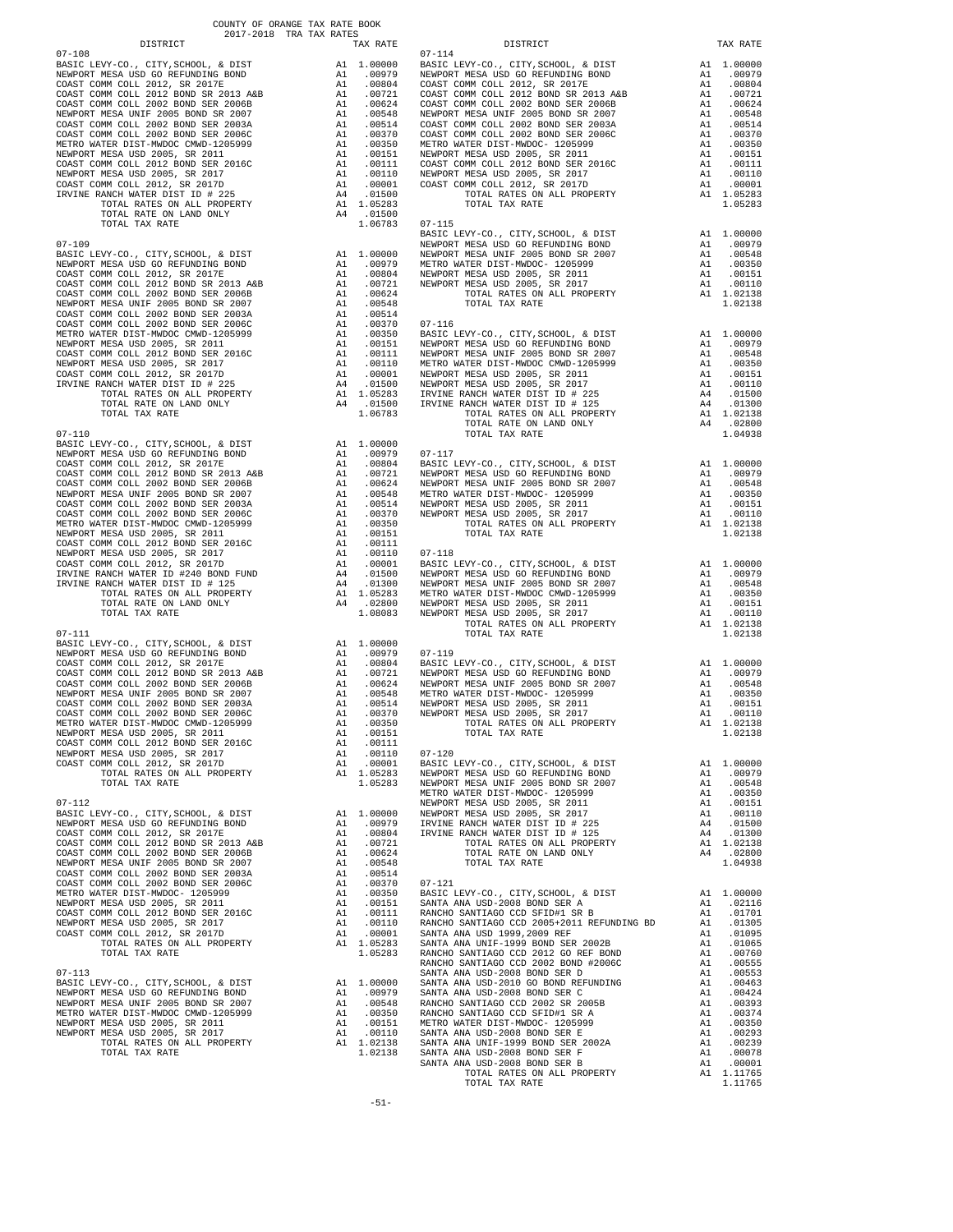| COUNTY OF ORANGE TAX RATE BOOK<br>2017-2018 TRA TAX RATES                                                                                                                                                                                                                                                                                                                                                                                                          |                 |                                                                                                                                              |                    |
|--------------------------------------------------------------------------------------------------------------------------------------------------------------------------------------------------------------------------------------------------------------------------------------------------------------------------------------------------------------------------------------------------------------------------------------------------------------------|-----------------|----------------------------------------------------------------------------------------------------------------------------------------------|--------------------|
| DISTRICT                                                                                                                                                                                                                                                                                                                                                                                                                                                           |                 | TAX RATE                                                                                                                                     |                    |
| $07 - 122$                                                                                                                                                                                                                                                                                                                                                                                                                                                         |                 |                                                                                                                                              | $07 - 128$         |
|                                                                                                                                                                                                                                                                                                                                                                                                                                                                    |                 |                                                                                                                                              |                    |
|                                                                                                                                                                                                                                                                                                                                                                                                                                                                    |                 |                                                                                                                                              |                    |
|                                                                                                                                                                                                                                                                                                                                                                                                                                                                    |                 |                                                                                                                                              |                    |
|                                                                                                                                                                                                                                                                                                                                                                                                                                                                    |                 |                                                                                                                                              |                    |
|                                                                                                                                                                                                                                                                                                                                                                                                                                                                    |                 |                                                                                                                                              |                    |
|                                                                                                                                                                                                                                                                                                                                                                                                                                                                    |                 |                                                                                                                                              |                    |
|                                                                                                                                                                                                                                                                                                                                                                                                                                                                    |                 |                                                                                                                                              |                    |
|                                                                                                                                                                                                                                                                                                                                                                                                                                                                    |                 |                                                                                                                                              |                    |
|                                                                                                                                                                                                                                                                                                                                                                                                                                                                    |                 |                                                                                                                                              |                    |
|                                                                                                                                                                                                                                                                                                                                                                                                                                                                    |                 |                                                                                                                                              |                    |
|                                                                                                                                                                                                                                                                                                                                                                                                                                                                    |                 |                                                                                                                                              |                    |
|                                                                                                                                                                                                                                                                                                                                                                                                                                                                    |                 |                                                                                                                                              |                    |
|                                                                                                                                                                                                                                                                                                                                                                                                                                                                    |                 |                                                                                                                                              |                    |
|                                                                                                                                                                                                                                                                                                                                                                                                                                                                    |                 |                                                                                                                                              |                    |
|                                                                                                                                                                                                                                                                                                                                                                                                                                                                    |                 |                                                                                                                                              | COAST C            |
| $07 - 123$                                                                                                                                                                                                                                                                                                                                                                                                                                                         |                 |                                                                                                                                              | COAST C            |
|                                                                                                                                                                                                                                                                                                                                                                                                                                                                    |                 |                                                                                                                                              |                    |
|                                                                                                                                                                                                                                                                                                                                                                                                                                                                    |                 |                                                                                                                                              |                    |
|                                                                                                                                                                                                                                                                                                                                                                                                                                                                    |                 |                                                                                                                                              |                    |
|                                                                                                                                                                                                                                                                                                                                                                                                                                                                    |                 |                                                                                                                                              |                    |
|                                                                                                                                                                                                                                                                                                                                                                                                                                                                    |                 |                                                                                                                                              |                    |
|                                                                                                                                                                                                                                                                                                                                                                                                                                                                    |                 |                                                                                                                                              |                    |
|                                                                                                                                                                                                                                                                                                                                                                                                                                                                    |                 |                                                                                                                                              |                    |
|                                                                                                                                                                                                                                                                                                                                                                                                                                                                    |                 |                                                                                                                                              |                    |
|                                                                                                                                                                                                                                                                                                                                                                                                                                                                    |                 |                                                                                                                                              |                    |
|                                                                                                                                                                                                                                                                                                                                                                                                                                                                    |                 |                                                                                                                                              |                    |
|                                                                                                                                                                                                                                                                                                                                                                                                                                                                    |                 |                                                                                                                                              |                    |
|                                                                                                                                                                                                                                                                                                                                                                                                                                                                    |                 |                                                                                                                                              |                    |
|                                                                                                                                                                                                                                                                                                                                                                                                                                                                    |                 |                                                                                                                                              |                    |
|                                                                                                                                                                                                                                                                                                                                                                                                                                                                    |                 |                                                                                                                                              |                    |
|                                                                                                                                                                                                                                                                                                                                                                                                                                                                    |                 |                                                                                                                                              |                    |
|                                                                                                                                                                                                                                                                                                                                                                                                                                                                    |                 |                                                                                                                                              |                    |
| $07 - 124$<br>$\begin{tabular}{l c c c c c} \multicolumn{1}{c}{\textbf{BASE}} & \multicolumn{1}{c}{\textbf{BASIC}} & \multicolumn{1}{c}{\textbf{BASIC}} & \multicolumn{1}{c}{\textbf{BASIC}} & \multicolumn{1}{c}{\textbf{RIST}} & \multicolumn{1}{c}{\textbf{A1}} & 1.00000 \\ \multicolumn{1}{c}{\textbf{NEWPORT} \hspace{1mm} \textbf{MESA} \hspace{1mm} \textbf{USD} \hspace{1mm} \textbf{GO} \hspace{1mm} \textbf{B} \hspace{1mm} \textbf{BOND} \hspace{1mm}$ |                 |                                                                                                                                              |                    |
|                                                                                                                                                                                                                                                                                                                                                                                                                                                                    |                 |                                                                                                                                              |                    |
|                                                                                                                                                                                                                                                                                                                                                                                                                                                                    |                 |                                                                                                                                              |                    |
|                                                                                                                                                                                                                                                                                                                                                                                                                                                                    |                 |                                                                                                                                              |                    |
|                                                                                                                                                                                                                                                                                                                                                                                                                                                                    |                 |                                                                                                                                              |                    |
|                                                                                                                                                                                                                                                                                                                                                                                                                                                                    |                 |                                                                                                                                              |                    |
|                                                                                                                                                                                                                                                                                                                                                                                                                                                                    |                 |                                                                                                                                              |                    |
|                                                                                                                                                                                                                                                                                                                                                                                                                                                                    |                 |                                                                                                                                              |                    |
| TOTAL TAX RATE                                                                                                                                                                                                                                                                                                                                                                                                                                                     |                 | 1.04938                                                                                                                                      |                    |
| $07 - 125$                                                                                                                                                                                                                                                                                                                                                                                                                                                         |                 |                                                                                                                                              | $07 - 132$         |
| $\begin{tabular}{l c c c c} \multicolumn{1}{c}{\textbf{LEVY-CO.}, & CTTY, SCHOOL, & $\&$ DIST$ \\ \multicolumn{1}{c}{\textbf{LEVY-CO.}, & CTTY, SCHOOL, & $\&$ DIST$ \\ \multicolumn{1}{c}{\textbf{LEVY-CO.}, & CTTY, SCHOLO}, & $\&$ DIST$ \\ \multicolumn{1}{c}{\textbf{LUSA UNIF 2005 BOND SR 2007}} & $\mbox{A1}$ & 0.0979 & {\small\textrm{NEWPORT C}} \\ \multicolumn{1}{c}{\textbf{MUSTR 10DCC 1205999}} & $\$<br>BASIC LEVY-CO., CITY, SCHOOL, & DIST      |                 |                                                                                                                                              |                    |
| NEWPORT MESA USD GO REFUNDING BOND                                                                                                                                                                                                                                                                                                                                                                                                                                 |                 |                                                                                                                                              |                    |
| NEWPORT MESA UNIF 2005 BOND SR 2007<br>METRO WATER DIST-MWDOC- 1205999<br>NEWPORT MESA USER-MWDOC- 1205999                                                                                                                                                                                                                                                                                                                                                         |                 |                                                                                                                                              |                    |
| NEWPORT MESA USD 2005, SR 2011                                                                                                                                                                                                                                                                                                                                                                                                                                     |                 |                                                                                                                                              |                    |
| NEWPORT MESA USD 2005, SR 2017                                                                                                                                                                                                                                                                                                                                                                                                                                     |                 |                                                                                                                                              |                    |
| IRVINE RANCH WATER DIST ID # 225<br>IRVINE RANCH WATER DIST ID # 125                                                                                                                                                                                                                                                                                                                                                                                               |                 |                                                                                                                                              |                    |
|                                                                                                                                                                                                                                                                                                                                                                                                                                                                    |                 |                                                                                                                                              |                    |
|                                                                                                                                                                                                                                                                                                                                                                                                                                                                    |                 |                                                                                                                                              |                    |
| TOTAL TAX RATE                                                                                                                                                                                                                                                                                                                                                                                                                                                     |                 | 1.04938                                                                                                                                      | COAST C<br>NEWPORT |
| $07 - 126$                                                                                                                                                                                                                                                                                                                                                                                                                                                         |                 |                                                                                                                                              | COAST C            |
| BASIC LEVY-CO., CITY, SCHOOL, & DIST                                                                                                                                                                                                                                                                                                                                                                                                                               |                 | A1 1.00000                                                                                                                                   | IRVINE             |
| NEWPORT MESA USD GO REFUNDING BOND<br>NEWPORT MESA UNIF 2005 BOND SR 2007                                                                                                                                                                                                                                                                                                                                                                                          | A1              | A1.00979<br>.00548                                                                                                                           |                    |
| METRO WATER DIST-MWDOC- 1205999                                                                                                                                                                                                                                                                                                                                                                                                                                    | A1              | .00350                                                                                                                                       |                    |
| NEWPORT MESA USD 2005, SR 2011                                                                                                                                                                                                                                                                                                                                                                                                                                     | A1              | .00151                                                                                                                                       |                    |
| NEWPORT MESA USD 2005, SR 2017<br>IRVINE RANCH WATER DIST ID # 225                                                                                                                                                                                                                                                                                                                                                                                                 |                 |                                                                                                                                              |                    |
| IRVINE RANCH WATER DIST ID # 125                                                                                                                                                                                                                                                                                                                                                                                                                                   |                 |                                                                                                                                              |                    |
| TOTAL RATES ON ALL PROPERTY                                                                                                                                                                                                                                                                                                                                                                                                                                        |                 | A1 .00110 07-133<br>A4 .01500 BASIC L<br>A4 .01500 BASIC L<br>A4 .01300 NEWPORT<br>A1 1.02138 NEWPORT<br>A4 .02800 METROW<br>1.04938 NEWPORT |                    |
| TOTAL RATE ON LAND ONLY<br>TOTAL TAX RATE                                                                                                                                                                                                                                                                                                                                                                                                                          |                 |                                                                                                                                              |                    |
|                                                                                                                                                                                                                                                                                                                                                                                                                                                                    |                 |                                                                                                                                              | NEWPORT            |
| $07 - 127$                                                                                                                                                                                                                                                                                                                                                                                                                                                         |                 |                                                                                                                                              |                    |
| BASIC LEVY-CO., CITY, SCHOOL, & DIST<br>SANTA ANA USD-2008 BOND SER A                                                                                                                                                                                                                                                                                                                                                                                              | A1              | 1.00000<br>A1 .02116                                                                                                                         |                    |
| RANCHO SANTIAGO CCD SFID#1 SR B                                                                                                                                                                                                                                                                                                                                                                                                                                    | A1              |                                                                                                                                              | $.01701$ $07-134$  |
| RANCHO SANTIAGO CCD 2005+2011 REFUNDING BD                                                                                                                                                                                                                                                                                                                                                                                                                         |                 | A1 .01305                                                                                                                                    | BASIC L            |
| SANTA ANA USD 1999, 2009 REF<br>SANTA ANA UNIF-1999 BOND SER 2002B                                                                                                                                                                                                                                                                                                                                                                                                 |                 | A1 .01095<br>NEWPORT<br>A1 .01066 MEWPORT<br>A1 .00566 MEWPORT<br>A1 .00555 NEWPORT<br>A1 .00553 NEWPORT                                     |                    |
| RANCHO SANTIAGO CCD 2012 GO REF BOND                                                                                                                                                                                                                                                                                                                                                                                                                               |                 |                                                                                                                                              |                    |
| RANCHO SANTIAGO CCD 2002 BOND #2006C                                                                                                                                                                                                                                                                                                                                                                                                                               | $\frac{A1}{A1}$ |                                                                                                                                              |                    |
| SANTA ANA USD-2008 BOND SER D                                                                                                                                                                                                                                                                                                                                                                                                                                      |                 |                                                                                                                                              |                    |
| SANTA ANA USD-2010 GO BOND REFUNDING<br>SANTA ANA USD-2008 BOND SER C                                                                                                                                                                                                                                                                                                                                                                                              | A1              | A1.00463<br>.00424                                                                                                                           |                    |
| RANCHO SANTIAGO CCD 2002 SR 2005B                                                                                                                                                                                                                                                                                                                                                                                                                                  | A1              | .00393                                                                                                                                       |                    |
| RANCHO SANTIAGO CCD SFID#1 SR A                                                                                                                                                                                                                                                                                                                                                                                                                                    | A1              | .00374                                                                                                                                       |                    |
| METRO WATER DIST-MWDOC CMWD-1205999<br>SANTA ANA USD-2008 BOND SER E                                                                                                                                                                                                                                                                                                                                                                                               | A1              | .00350<br>A1 .00293                                                                                                                          |                    |
| SANTA ANA UNIF-1999 BOND SER 2002A                                                                                                                                                                                                                                                                                                                                                                                                                                 | A1              | .00239                                                                                                                                       |                    |
| SANTA ANA USD-2008 BOND SER F                                                                                                                                                                                                                                                                                                                                                                                                                                      |                 | A1 .00078                                                                                                                                    |                    |
| SANTA ANA USD-2008 BOND SER B<br>TOTAL RATES ON ALL PROPERTY                                                                                                                                                                                                                                                                                                                                                                                                       | A1              | .00001<br>A1 1.11765                                                                                                                         |                    |
| TOTAL TAX RATE                                                                                                                                                                                                                                                                                                                                                                                                                                                     |                 | 1.11765                                                                                                                                      |                    |

| DISTRICT | TAX RATE | DISTRICT | TAX RATE |
|----------|----------|----------|----------|
|          |          |          |          |
|          |          |          |          |
|          |          |          |          |
|          |          |          |          |
|          |          |          |          |
|          |          |          |          |
|          |          |          |          |
|          |          |          |          |
|          |          |          |          |
|          |          |          |          |
|          |          |          |          |
|          |          |          |          |
|          |          |          |          |
|          |          |          |          |
|          |          |          |          |
|          |          |          |          |
|          |          |          |          |
|          |          |          |          |
|          |          |          |          |
|          |          |          |          |
|          |          |          |          |
|          |          |          |          |
|          |          |          |          |
|          |          |          |          |
|          |          |          |          |
|          |          |          |          |
|          |          |          |          |
|          |          |          |          |
|          |          |          |          |
|          |          |          |          |
|          |          |          |          |
|          |          |          |          |
|          |          |          |          |
|          |          |          |          |
|          |          |          |          |
|          |          |          |          |
|          |          |          |          |
|          |          |          |          |
|          |          |          |          |
|          |          |          |          |
|          |          |          |          |
|          |          |          |          |
|          |          |          |          |
|          |          |          |          |
|          |          |          |          |
|          |          |          |          |
|          |          |          |          |
|          |          |          |          |
|          |          |          |          |
|          |          |          |          |
|          |          |          |          |
|          |          |          |          |
|          |          |          |          |
|          |          |          |          |
|          |          |          |          |
|          |          |          |          |
|          |          |          |          |
|          |          |          |          |
|          |          |          |          |
|          |          |          |          |
|          |          |          |          |
|          |          |          |          |
|          |          |          |          |
|          |          |          |          |
|          |          |          |          |
|          |          |          |          |
|          |          |          |          |
|          |          |          |          |
|          |          |          |          |
|          |          |          |          |
|          |          |          |          |
|          |          |          |          |
|          |          |          |          |
|          |          |          |          |
|          |          |          |          |
|          |          |          |          |
|          |          |          |          |
|          |          |          |          |
|          |          |          |          |
|          |          |          |          |
|          |          |          |          |
|          |          |          |          |
|          |          |          |          |
|          |          |          |          |
|          |          |          |          |
|          |          |          |          |
|          |          |          |          |
|          |          |          |          |
|          |          |          |          |
|          |          |          |          |
|          |          |          |          |
|          |          |          |          |
|          |          |          |          |
|          |          |          |          |
|          |          |          |          |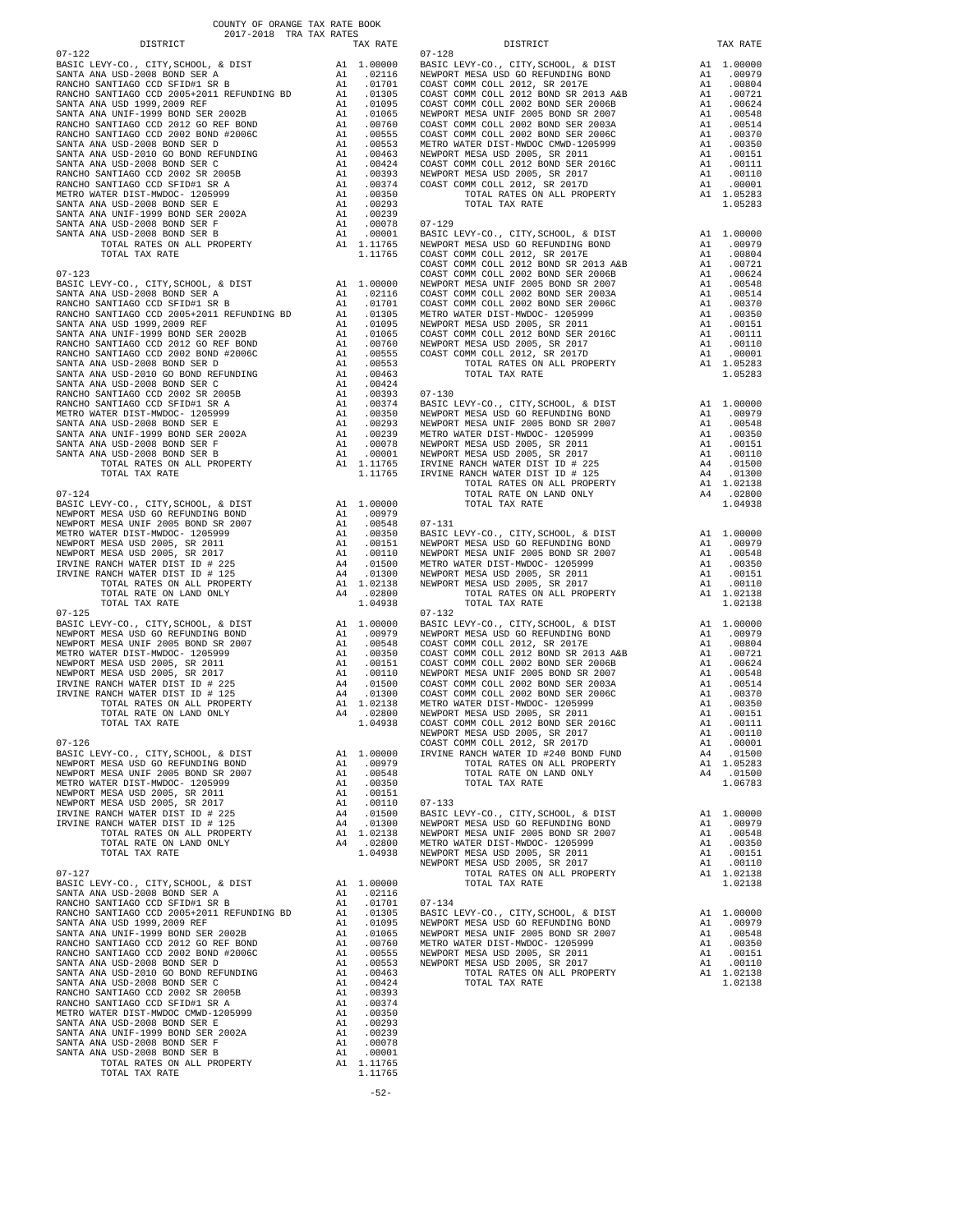| COUNTY OF ORANGE TAX RATE BOOK<br>2017-2018 TRA TAX RATES |  |                                                                                                                                                                                                                                             |          |
|-----------------------------------------------------------|--|---------------------------------------------------------------------------------------------------------------------------------------------------------------------------------------------------------------------------------------------|----------|
| DISTRICT<br>$07 - 135$                                    |  | TAX RATES<br>TAX RATE<br>DISTRICT<br>$07 - 141$                                                                                                                                                                                             | TAX RATE |
|                                                           |  |                                                                                                                                                                                                                                             |          |
|                                                           |  |                                                                                                                                                                                                                                             |          |
|                                                           |  |                                                                                                                                                                                                                                             |          |
|                                                           |  |                                                                                                                                                                                                                                             |          |
|                                                           |  |                                                                                                                                                                                                                                             |          |
|                                                           |  |                                                                                                                                                                                                                                             |          |
|                                                           |  |                                                                                                                                                                                                                                             |          |
|                                                           |  |                                                                                                                                                                                                                                             |          |
|                                                           |  |                                                                                                                                                                                                                                             |          |
|                                                           |  |                                                                                                                                                                                                                                             |          |
| $07 - 136$                                                |  |                                                                                                                                                                                                                                             |          |
|                                                           |  |                                                                                                                                                                                                                                             |          |
|                                                           |  |                                                                                                                                                                                                                                             |          |
|                                                           |  |                                                                                                                                                                                                                                             |          |
|                                                           |  |                                                                                                                                                                                                                                             |          |
|                                                           |  |                                                                                                                                                                                                                                             |          |
|                                                           |  |                                                                                                                                                                                                                                             |          |
|                                                           |  |                                                                                                                                                                                                                                             |          |
|                                                           |  |                                                                                                                                                                                                                                             |          |
|                                                           |  |                                                                                                                                                                                                                                             |          |
|                                                           |  |                                                                                                                                                                                                                                             |          |
|                                                           |  |                                                                                                                                                                                                                                             |          |
|                                                           |  |                                                                                                                                                                                                                                             |          |
|                                                           |  |                                                                                                                                                                                                                                             |          |
|                                                           |  |                                                                                                                                                                                                                                             |          |
|                                                           |  |                                                                                                                                                                                                                                             |          |
|                                                           |  |                                                                                                                                                                                                                                             |          |
|                                                           |  |                                                                                                                                                                                                                                             |          |
|                                                           |  |                                                                                                                                                                                                                                             |          |
|                                                           |  |                                                                                                                                                                                                                                             |          |
|                                                           |  |                                                                                                                                                                                                                                             |          |
|                                                           |  |                                                                                                                                                                                                                                             |          |
|                                                           |  |                                                                                                                                                                                                                                             |          |
|                                                           |  |                                                                                                                                                                                                                                             |          |
|                                                           |  |                                                                                                                                                                                                                                             |          |
|                                                           |  |                                                                                                                                                                                                                                             |          |
|                                                           |  |                                                                                                                                                                                                                                             |          |
|                                                           |  |                                                                                                                                                                                                                                             |          |
|                                                           |  |                                                                                                                                                                                                                                             |          |
|                                                           |  |                                                                                                                                                                                                                                             |          |
|                                                           |  |                                                                                                                                                                                                                                             |          |
|                                                           |  |                                                                                                                                                                                                                                             |          |
|                                                           |  |                                                                                                                                                                                                                                             |          |
|                                                           |  |                                                                                                                                                                                                                                             |          |
|                                                           |  |                                                                                                                                                                                                                                             |          |
|                                                           |  |                                                                                                                                                                                                                                             |          |
|                                                           |  |                                                                                                                                                                                                                                             |          |
|                                                           |  |                                                                                                                                                                                                                                             |          |
|                                                           |  |                                                                                                                                                                                                                                             |          |
|                                                           |  |                                                                                                                                                                                                                                             |          |
|                                                           |  |                                                                                                                                                                                                                                             |          |
|                                                           |  |                                                                                                                                                                                                                                             |          |
|                                                           |  | NEWHOTE NESR USD 2003 5, 2011 (100511 COAST COMM COLL 2012 BOND SER 2016 (2012 BOND SER 2016 (2014 AL 100511 (2014 BOND COAST COMM COLL 2012 BOND SER 2017 (2014 COAST COMM COLL 2012 BOND SER 2017 (2014 COAST COMM COLL 201<br>$07 - 146$ |          |
|                                                           |  |                                                                                                                                                                                                                                             |          |
|                                                           |  |                                                                                                                                                                                                                                             |          |
|                                                           |  |                                                                                                                                                                                                                                             |          |
|                                                           |  |                                                                                                                                                                                                                                             |          |
|                                                           |  |                                                                                                                                                                                                                                             |          |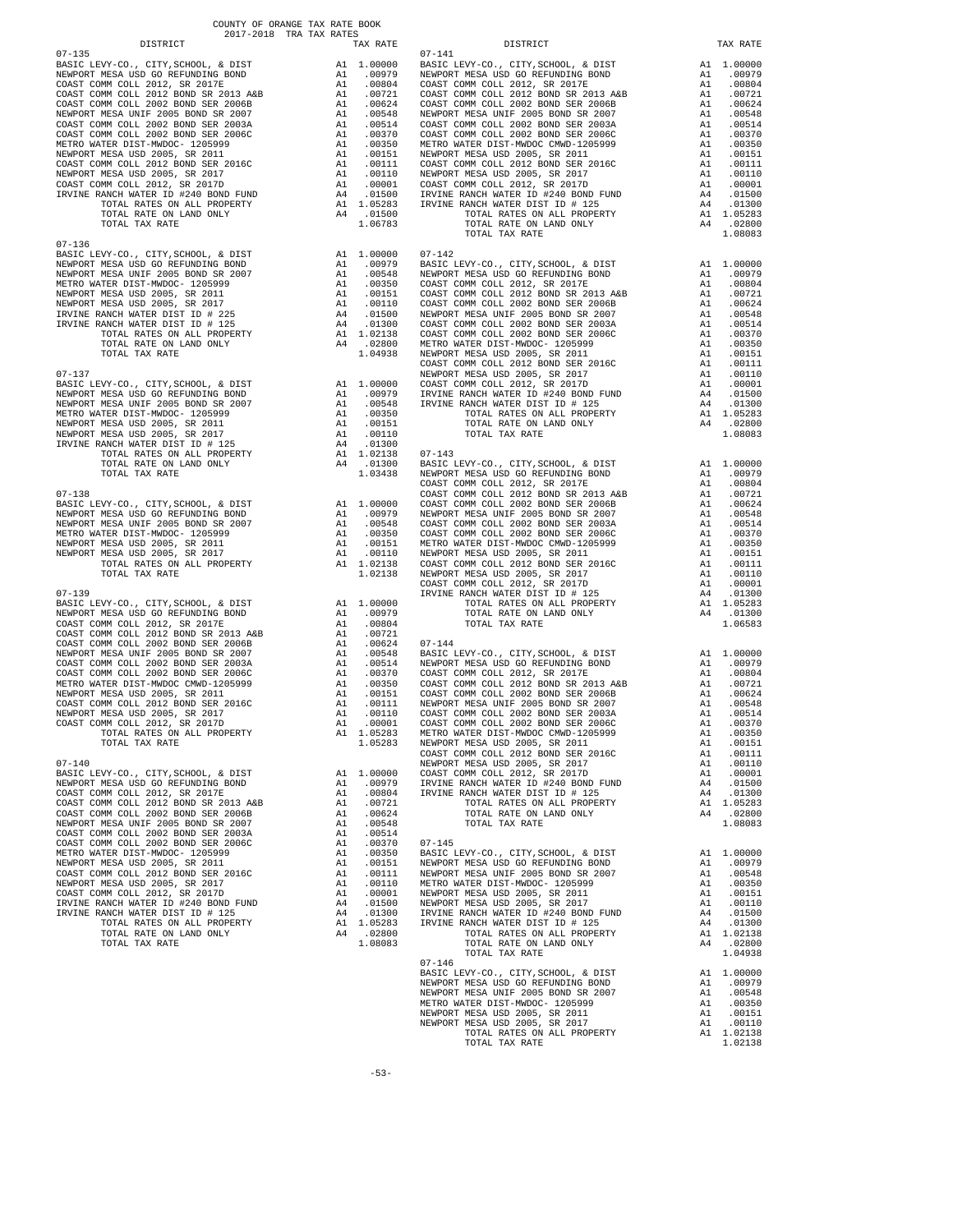| $\begin{tabular}{l c c c c} \multicolumn{1}{c}{\textbf{MSEV-DCT} MESA USD G. C111, S.5400L, $\bullet$ DIS1$} & $\bullet$ 11.00000 $ & $\tt MSEVDORT\\ \multicolumn{1}{c}{\textbf{NESW-DRT} MESA USD G. RETUNDING BOND\\ \multicolumn{1}{c}{\textbf{COAST COM M COLL 2012, SR 2017B}} & $\tt A1$ 0.00014 $ & $\tt COAST C\\ \multicolumn{1}{c}{\textbf{COAST COM M COLL 2012, SR 2017B}} & $\tt A1$ 0.00040$ |                                                                                                                                                                                                                                                                                                                                                                                     |                                                                                                                                          |                    |
|-------------------------------------------------------------------------------------------------------------------------------------------------------------------------------------------------------------------------------------------------------------------------------------------------------------------------------------------------------------------------------------------------------------|-------------------------------------------------------------------------------------------------------------------------------------------------------------------------------------------------------------------------------------------------------------------------------------------------------------------------------------------------------------------------------------|------------------------------------------------------------------------------------------------------------------------------------------|--------------------|
|                                                                                                                                                                                                                                                                                                                                                                                                             |                                                                                                                                                                                                                                                                                                                                                                                     |                                                                                                                                          |                    |
|                                                                                                                                                                                                                                                                                                                                                                                                             |                                                                                                                                                                                                                                                                                                                                                                                     |                                                                                                                                          |                    |
|                                                                                                                                                                                                                                                                                                                                                                                                             |                                                                                                                                                                                                                                                                                                                                                                                     |                                                                                                                                          |                    |
|                                                                                                                                                                                                                                                                                                                                                                                                             |                                                                                                                                                                                                                                                                                                                                                                                     |                                                                                                                                          |                    |
|                                                                                                                                                                                                                                                                                                                                                                                                             |                                                                                                                                                                                                                                                                                                                                                                                     |                                                                                                                                          |                    |
|                                                                                                                                                                                                                                                                                                                                                                                                             |                                                                                                                                                                                                                                                                                                                                                                                     |                                                                                                                                          |                    |
|                                                                                                                                                                                                                                                                                                                                                                                                             |                                                                                                                                                                                                                                                                                                                                                                                     |                                                                                                                                          |                    |
|                                                                                                                                                                                                                                                                                                                                                                                                             |                                                                                                                                                                                                                                                                                                                                                                                     |                                                                                                                                          |                    |
|                                                                                                                                                                                                                                                                                                                                                                                                             |                                                                                                                                                                                                                                                                                                                                                                                     |                                                                                                                                          |                    |
|                                                                                                                                                                                                                                                                                                                                                                                                             |                                                                                                                                                                                                                                                                                                                                                                                     |                                                                                                                                          |                    |
|                                                                                                                                                                                                                                                                                                                                                                                                             |                                                                                                                                                                                                                                                                                                                                                                                     |                                                                                                                                          |                    |
|                                                                                                                                                                                                                                                                                                                                                                                                             |                                                                                                                                                                                                                                                                                                                                                                                     |                                                                                                                                          |                    |
|                                                                                                                                                                                                                                                                                                                                                                                                             |                                                                                                                                                                                                                                                                                                                                                                                     |                                                                                                                                          |                    |
| TOTAL TAX RATE                                                                                                                                                                                                                                                                                                                                                                                              |                                                                                                                                                                                                                                                                                                                                                                                     | 1.08083                                                                                                                                  |                    |
|                                                                                                                                                                                                                                                                                                                                                                                                             |                                                                                                                                                                                                                                                                                                                                                                                     |                                                                                                                                          | $07 - 154$         |
| $07 - 148$                                                                                                                                                                                                                                                                                                                                                                                                  |                                                                                                                                                                                                                                                                                                                                                                                     |                                                                                                                                          | BASIC L            |
|                                                                                                                                                                                                                                                                                                                                                                                                             |                                                                                                                                                                                                                                                                                                                                                                                     |                                                                                                                                          |                    |
|                                                                                                                                                                                                                                                                                                                                                                                                             |                                                                                                                                                                                                                                                                                                                                                                                     |                                                                                                                                          |                    |
|                                                                                                                                                                                                                                                                                                                                                                                                             |                                                                                                                                                                                                                                                                                                                                                                                     |                                                                                                                                          |                    |
|                                                                                                                                                                                                                                                                                                                                                                                                             |                                                                                                                                                                                                                                                                                                                                                                                     |                                                                                                                                          |                    |
|                                                                                                                                                                                                                                                                                                                                                                                                             |                                                                                                                                                                                                                                                                                                                                                                                     |                                                                                                                                          |                    |
|                                                                                                                                                                                                                                                                                                                                                                                                             |                                                                                                                                                                                                                                                                                                                                                                                     |                                                                                                                                          |                    |
|                                                                                                                                                                                                                                                                                                                                                                                                             |                                                                                                                                                                                                                                                                                                                                                                                     |                                                                                                                                          |                    |
|                                                                                                                                                                                                                                                                                                                                                                                                             |                                                                                                                                                                                                                                                                                                                                                                                     |                                                                                                                                          |                    |
|                                                                                                                                                                                                                                                                                                                                                                                                             |                                                                                                                                                                                                                                                                                                                                                                                     |                                                                                                                                          |                    |
|                                                                                                                                                                                                                                                                                                                                                                                                             |                                                                                                                                                                                                                                                                                                                                                                                     |                                                                                                                                          |                    |
|                                                                                                                                                                                                                                                                                                                                                                                                             |                                                                                                                                                                                                                                                                                                                                                                                     |                                                                                                                                          |                    |
|                                                                                                                                                                                                                                                                                                                                                                                                             |                                                                                                                                                                                                                                                                                                                                                                                     |                                                                                                                                          |                    |
|                                                                                                                                                                                                                                                                                                                                                                                                             |                                                                                                                                                                                                                                                                                                                                                                                     |                                                                                                                                          |                    |
|                                                                                                                                                                                                                                                                                                                                                                                                             |                                                                                                                                                                                                                                                                                                                                                                                     |                                                                                                                                          |                    |
|                                                                                                                                                                                                                                                                                                                                                                                                             |                                                                                                                                                                                                                                                                                                                                                                                     |                                                                                                                                          |                    |
|                                                                                                                                                                                                                                                                                                                                                                                                             |                                                                                                                                                                                                                                                                                                                                                                                     |                                                                                                                                          |                    |
|                                                                                                                                                                                                                                                                                                                                                                                                             |                                                                                                                                                                                                                                                                                                                                                                                     |                                                                                                                                          | NEWPORT            |
| $07 - 149$                                                                                                                                                                                                                                                                                                                                                                                                  |                                                                                                                                                                                                                                                                                                                                                                                     |                                                                                                                                          |                    |
| BASIC LEVY-CO., CITY, SCHOOL, & DIST                                                                                                                                                                                                                                                                                                                                                                        |                                                                                                                                                                                                                                                                                                                                                                                     |                                                                                                                                          |                    |
| NEWPORT MESA USD GO REFUNDING BOND                                                                                                                                                                                                                                                                                                                                                                          |                                                                                                                                                                                                                                                                                                                                                                                     |                                                                                                                                          |                    |
| NEWPORT MESA UNIF 2005 BOND SR 2007<br>METRO WATER DIST-MWDOC- 1205999                                                                                                                                                                                                                                                                                                                                      |                                                                                                                                                                                                                                                                                                                                                                                     |                                                                                                                                          |                    |
| NEWPORT MESA USD 2005, SR 2011                                                                                                                                                                                                                                                                                                                                                                              |                                                                                                                                                                                                                                                                                                                                                                                     |                                                                                                                                          |                    |
| NEWPORT MESA USD 2005, SR 2017                                                                                                                                                                                                                                                                                                                                                                              |                                                                                                                                                                                                                                                                                                                                                                                     |                                                                                                                                          |                    |
| TOTAL RATES ON ALL PROPERTY                                                                                                                                                                                                                                                                                                                                                                                 |                                                                                                                                                                                                                                                                                                                                                                                     |                                                                                                                                          |                    |
| TOTAL TAX RATE                                                                                                                                                                                                                                                                                                                                                                                              |                                                                                                                                                                                                                                                                                                                                                                                     | A1 .00110<br>A1 .00110<br>A1 1.02138<br>1.02138                                                                                          |                    |
|                                                                                                                                                                                                                                                                                                                                                                                                             | $\begin{tabular}{cc} & 07-156 \\ \text{A1} & 1.00000 & \text{NENPORT} \\ \text{A1} & .00979 & \text{NEWPORT} \\ \text{A1} & .00904 & \text{NEWPORT} \\ \text{A1} & .00721 & \text{NEWPORT} \\ \text{A1} & .00624 & \text{NEWPORT} \\ \text{A1} & .00624 & \text{NEWPORT} \\ \text{A1} & .00548 & \text{IRVINPE} \\ \text{A1} & .00370 & \text{A1} \\ & .00370 & \text{A1} \\ & .00$ |                                                                                                                                          | $07 - 156$         |
| $07 - 150$                                                                                                                                                                                                                                                                                                                                                                                                  |                                                                                                                                                                                                                                                                                                                                                                                     |                                                                                                                                          |                    |
| BASIC LEVY-CO., CITY, SCHOOL, & DIST                                                                                                                                                                                                                                                                                                                                                                        |                                                                                                                                                                                                                                                                                                                                                                                     |                                                                                                                                          |                    |
| NEWPORT MESA USD GO REFUNDING BOND<br>COAST COMM COLL 2012 CREE COAST                                                                                                                                                                                                                                                                                                                                       |                                                                                                                                                                                                                                                                                                                                                                                     |                                                                                                                                          |                    |
| COAST COMM COLL 2012, SR 2017E<br>COAST COMM COLL 2012 BOND SR 2013 A&B                                                                                                                                                                                                                                                                                                                                     |                                                                                                                                                                                                                                                                                                                                                                                     |                                                                                                                                          |                    |
| COAST COMM COLL 2002 BOND SER 2006B                                                                                                                                                                                                                                                                                                                                                                         |                                                                                                                                                                                                                                                                                                                                                                                     |                                                                                                                                          |                    |
| NEWPORT MESA UNIF 2005 BOND SR 2007                                                                                                                                                                                                                                                                                                                                                                         |                                                                                                                                                                                                                                                                                                                                                                                     |                                                                                                                                          |                    |
| COAST COMM COLL 2002 BOND SER 2003A                                                                                                                                                                                                                                                                                                                                                                         |                                                                                                                                                                                                                                                                                                                                                                                     |                                                                                                                                          |                    |
|                                                                                                                                                                                                                                                                                                                                                                                                             |                                                                                                                                                                                                                                                                                                                                                                                     |                                                                                                                                          |                    |
| COAST COMM COLL 2002 BOND SER 2006C<br>METRO WATER DIST-MWDOC CMWD-1205999<br>NEWPORT MESA USD 2005, SR 2011<br>COAST COMM COLL 2012 BOND SER 2016C<br>NEWPORT MESA USD 2005, SR 2017                                                                                                                                                                                                                       |                                                                                                                                                                                                                                                                                                                                                                                     |                                                                                                                                          |                    |
|                                                                                                                                                                                                                                                                                                                                                                                                             |                                                                                                                                                                                                                                                                                                                                                                                     |                                                                                                                                          |                    |
|                                                                                                                                                                                                                                                                                                                                                                                                             |                                                                                                                                                                                                                                                                                                                                                                                     |                                                                                                                                          |                    |
|                                                                                                                                                                                                                                                                                                                                                                                                             |                                                                                                                                                                                                                                                                                                                                                                                     | A1 .00151<br>A1 .00151<br>A1 .00111 07-157<br>A1 .00101 BASIC L<br>A1 .00001 BASIC L<br>A1 1.05283 COAST C<br>1.05283 COAST C<br>COAST C |                    |
| COAST COMM COLL 2012, SR 2017D<br>TOTAL RATES ON ALL PROPERTY                                                                                                                                                                                                                                                                                                                                               |                                                                                                                                                                                                                                                                                                                                                                                     |                                                                                                                                          |                    |
| TOTAL TAX RATE                                                                                                                                                                                                                                                                                                                                                                                              |                                                                                                                                                                                                                                                                                                                                                                                     |                                                                                                                                          |                    |
|                                                                                                                                                                                                                                                                                                                                                                                                             |                                                                                                                                                                                                                                                                                                                                                                                     |                                                                                                                                          | COAST C            |
|                                                                                                                                                                                                                                                                                                                                                                                                             |                                                                                                                                                                                                                                                                                                                                                                                     |                                                                                                                                          |                    |
|                                                                                                                                                                                                                                                                                                                                                                                                             |                                                                                                                                                                                                                                                                                                                                                                                     |                                                                                                                                          |                    |
|                                                                                                                                                                                                                                                                                                                                                                                                             |                                                                                                                                                                                                                                                                                                                                                                                     |                                                                                                                                          |                    |
|                                                                                                                                                                                                                                                                                                                                                                                                             |                                                                                                                                                                                                                                                                                                                                                                                     |                                                                                                                                          |                    |
|                                                                                                                                                                                                                                                                                                                                                                                                             |                                                                                                                                                                                                                                                                                                                                                                                     |                                                                                                                                          |                    |
| COAST COMM COLL 2002 BOND SER 2006B                                                                                                                                                                                                                                                                                                                                                                         | A1                                                                                                                                                                                                                                                                                                                                                                                  | .00624                                                                                                                                   | NEWFORI            |
| NEWPORT MESA UNIF 2005 BOND SR 2007                                                                                                                                                                                                                                                                                                                                                                         |                                                                                                                                                                                                                                                                                                                                                                                     | A1.00548                                                                                                                                 | NEWPORT            |
| COAST COMM COLL 2002 BOND SER 2003A<br>COAST COMM COLL 2002 BOND SER 2006C                                                                                                                                                                                                                                                                                                                                  | A1<br>A1                                                                                                                                                                                                                                                                                                                                                                            | .00514<br>.00370                                                                                                                         | COAST C<br>IRVINE  |
| METRO WATER DIST-MWDOC CMWD-1205999                                                                                                                                                                                                                                                                                                                                                                         | A1                                                                                                                                                                                                                                                                                                                                                                                  | .00350                                                                                                                                   | IRVINE             |
| NEWPORT MESA USD 2005, SR 2011                                                                                                                                                                                                                                                                                                                                                                              | A1                                                                                                                                                                                                                                                                                                                                                                                  | .00151                                                                                                                                   |                    |
| COAST COMM COLL 2012 BOND SER 2016C                                                                                                                                                                                                                                                                                                                                                                         | A1                                                                                                                                                                                                                                                                                                                                                                                  | .00111                                                                                                                                   |                    |
| NEWPORT MESA USD 2005, SR 2017                                                                                                                                                                                                                                                                                                                                                                              | A1                                                                                                                                                                                                                                                                                                                                                                                  | .00110                                                                                                                                   |                    |
| COAST COMM COLL 2012, SR 2017D                                                                                                                                                                                                                                                                                                                                                                              | A1                                                                                                                                                                                                                                                                                                                                                                                  | .00001                                                                                                                                   |                    |
| TOTAL RATES ON ALL PROPERTY                                                                                                                                                                                                                                                                                                                                                                                 |                                                                                                                                                                                                                                                                                                                                                                                     | A1 1.05283                                                                                                                               | $07 - 158$         |
| TOTAL TAX RATE                                                                                                                                                                                                                                                                                                                                                                                              |                                                                                                                                                                                                                                                                                                                                                                                     | 1.05283                                                                                                                                  | BASIC L            |
|                                                                                                                                                                                                                                                                                                                                                                                                             |                                                                                                                                                                                                                                                                                                                                                                                     |                                                                                                                                          | NEWPORT            |
| $07 - 152$                                                                                                                                                                                                                                                                                                                                                                                                  |                                                                                                                                                                                                                                                                                                                                                                                     |                                                                                                                                          | COAST C            |
| BASIC LEVY-CO., CITY, SCHOOL, & DIST<br>NEWPORT MESA USD GO REFUNDING BOND                                                                                                                                                                                                                                                                                                                                  | A1<br>A1                                                                                                                                                                                                                                                                                                                                                                            | 1.00000<br>.00979                                                                                                                        | COAST C<br>COAST C |
| NEWPORT MESA UNIF 2005 BOND SR 2007                                                                                                                                                                                                                                                                                                                                                                         | A1                                                                                                                                                                                                                                                                                                                                                                                  | .00548                                                                                                                                   | NEWPORT            |
| METRO WATER DIST-MWDOC- 1205999                                                                                                                                                                                                                                                                                                                                                                             | A1                                                                                                                                                                                                                                                                                                                                                                                  | .00350                                                                                                                                   | COAST C            |
| NEWDORT MESA HSD 2005 SR 2011                                                                                                                                                                                                                                                                                                                                                                               |                                                                                                                                                                                                                                                                                                                                                                                     | 31 00151 COAST C                                                                                                                         |                    |

| COUNTY OF ORANGE TAX RATE BOOK<br>$2017-2018 \quad \text{TRA TAX RATES}$ DISTRICT $\hspace{2.5cm}$                                                                                                                                                                   |          |         |                        |          |
|----------------------------------------------------------------------------------------------------------------------------------------------------------------------------------------------------------------------------------------------------------------------|----------|---------|------------------------|----------|
| $07 - 147$                                                                                                                                                                                                                                                           | TAX RATE |         | DISTRICT<br>$07 - 153$ | TAX RATE |
|                                                                                                                                                                                                                                                                      |          |         |                        |          |
|                                                                                                                                                                                                                                                                      |          |         |                        |          |
|                                                                                                                                                                                                                                                                      |          |         |                        |          |
|                                                                                                                                                                                                                                                                      |          |         |                        |          |
|                                                                                                                                                                                                                                                                      |          |         |                        |          |
|                                                                                                                                                                                                                                                                      |          |         |                        |          |
|                                                                                                                                                                                                                                                                      |          |         |                        |          |
|                                                                                                                                                                                                                                                                      |          |         |                        |          |
|                                                                                                                                                                                                                                                                      |          |         |                        |          |
|                                                                                                                                                                                                                                                                      |          |         | $1.08083$ 07-154       |          |
|                                                                                                                                                                                                                                                                      |          |         |                        |          |
|                                                                                                                                                                                                                                                                      |          |         |                        |          |
|                                                                                                                                                                                                                                                                      |          |         |                        |          |
|                                                                                                                                                                                                                                                                      |          |         |                        |          |
|                                                                                                                                                                                                                                                                      |          |         |                        |          |
|                                                                                                                                                                                                                                                                      |          |         |                        |          |
|                                                                                                                                                                                                                                                                      |          |         |                        |          |
|                                                                                                                                                                                                                                                                      |          |         |                        |          |
|                                                                                                                                                                                                                                                                      |          |         |                        |          |
| $\begin{array}{cccccccc} 07744 & 77744 & 7874 & 8775 & 1.08083 & 92455 & 1877-60, 63777, 836005, 69157 & 11 & 1.00000 & 1.00000 & 1.00000 & 1.00000 & 1.00000 & 1.00000 & 1.00000 & 1.00000 & 1.00000 & 1.00000 & 1.00000 & 1.00000 & 1.00000 & 1.00000 & 1.00000 &$ |          |         |                        |          |
|                                                                                                                                                                                                                                                                      |          |         |                        |          |
|                                                                                                                                                                                                                                                                      |          |         |                        |          |
|                                                                                                                                                                                                                                                                      |          |         |                        |          |
|                                                                                                                                                                                                                                                                      |          |         |                        |          |
|                                                                                                                                                                                                                                                                      |          | 1.02138 |                        |          |
|                                                                                                                                                                                                                                                                      |          |         | $07 - 156$             |          |
|                                                                                                                                                                                                                                                                      |          |         |                        |          |
|                                                                                                                                                                                                                                                                      |          |         |                        |          |
|                                                                                                                                                                                                                                                                      |          |         |                        |          |
|                                                                                                                                                                                                                                                                      |          |         |                        |          |
|                                                                                                                                                                                                                                                                      |          |         |                        |          |
|                                                                                                                                                                                                                                                                      |          |         |                        |          |
|                                                                                                                                                                                                                                                                      |          |         |                        |          |
|                                                                                                                                                                                                                                                                      |          |         |                        |          |
|                                                                                                                                                                                                                                                                      |          |         |                        |          |
|                                                                                                                                                                                                                                                                      |          |         |                        |          |
|                                                                                                                                                                                                                                                                      |          |         |                        |          |
|                                                                                                                                                                                                                                                                      |          |         |                        |          |
|                                                                                                                                                                                                                                                                      |          |         |                        |          |
|                                                                                                                                                                                                                                                                      |          |         |                        |          |
|                                                                                                                                                                                                                                                                      |          |         |                        |          |
|                                                                                                                                                                                                                                                                      |          |         |                        |          |
|                                                                                                                                                                                                                                                                      |          |         |                        |          |
|                                                                                                                                                                                                                                                                      |          |         |                        |          |
|                                                                                                                                                                                                                                                                      |          |         |                        |          |
|                                                                                                                                                                                                                                                                      |          |         |                        |          |
|                                                                                                                                                                                                                                                                      |          |         |                        |          |
|                                                                                                                                                                                                                                                                      |          |         |                        |          |
|                                                                                                                                                                                                                                                                      |          |         |                        |          |
|                                                                                                                                                                                                                                                                      |          |         |                        |          |
|                                                                                                                                                                                                                                                                      |          |         |                        |          |
|                                                                                                                                                                                                                                                                      |          |         |                        |          |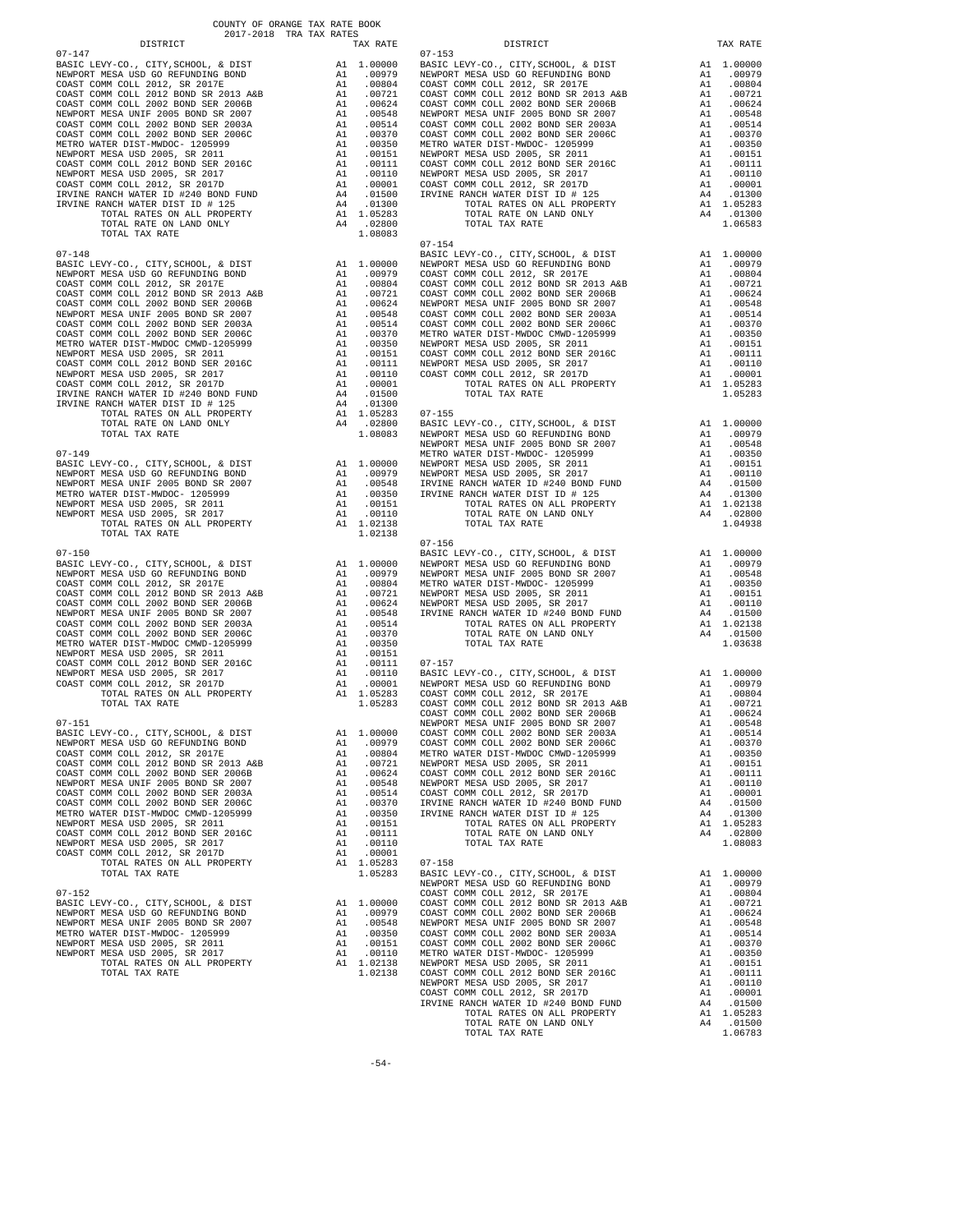| DISTRICT   | ZUI/-ZUI8 TRA TAX RATES | TAX RATE | DISTRICT       | TAX RATE |
|------------|-------------------------|----------|----------------|----------|
| $07 - 159$ |                         |          | $07 - 165$     |          |
|            |                         |          |                |          |
|            |                         |          |                |          |
|            |                         |          |                |          |
|            |                         |          |                |          |
|            |                         |          |                |          |
|            |                         |          |                |          |
|            |                         |          |                |          |
|            |                         |          |                |          |
|            |                         |          |                |          |
|            |                         |          |                |          |
|            |                         |          |                |          |
|            |                         |          |                |          |
|            |                         |          |                |          |
|            |                         |          |                |          |
|            |                         |          |                |          |
|            |                         |          |                |          |
|            |                         |          |                |          |
|            |                         |          |                |          |
|            |                         |          |                |          |
|            |                         |          |                |          |
|            |                         |          |                |          |
|            |                         |          |                |          |
|            |                         |          |                |          |
|            |                         |          |                |          |
|            |                         |          |                |          |
|            |                         |          |                |          |
|            |                         |          |                |          |
|            |                         |          |                |          |
|            |                         |          |                |          |
|            |                         |          |                |          |
|            |                         |          |                |          |
|            |                         |          |                |          |
|            |                         |          |                |          |
|            |                         |          |                |          |
|            |                         |          |                |          |
|            |                         |          |                |          |
|            |                         |          |                |          |
|            |                         |          |                |          |
|            |                         |          |                |          |
|            |                         |          |                |          |
|            |                         |          |                |          |
|            |                         |          |                |          |
|            |                         |          |                |          |
|            |                         |          |                |          |
|            |                         |          |                |          |
|            |                         |          |                |          |
|            |                         |          |                |          |
|            |                         |          |                |          |
|            |                         |          |                |          |
|            |                         |          |                |          |
|            |                         |          |                |          |
|            |                         |          |                |          |
|            |                         |          |                |          |
|            |                         |          |                |          |
|            |                         |          |                |          |
|            |                         |          |                |          |
|            |                         |          |                |          |
|            |                         |          |                |          |
|            |                         |          |                |          |
|            |                         |          |                |          |
|            |                         |          |                |          |
|            |                         |          |                |          |
|            |                         |          |                |          |
|            |                         |          |                |          |
|            |                         |          |                |          |
|            |                         |          |                |          |
|            |                         |          |                |          |
|            |                         |          |                |          |
|            |                         |          |                |          |
|            |                         |          |                |          |
|            |                         |          |                |          |
|            |                         |          |                |          |
|            |                         |          |                |          |
|            |                         |          |                |          |
|            |                         |          |                |          |
|            |                         |          |                |          |
|            |                         |          |                |          |
|            |                         |          |                |          |
|            |                         |          | TOTAL TAX RATE | 1.01637  |
|            |                         | $-55-$   |                |          |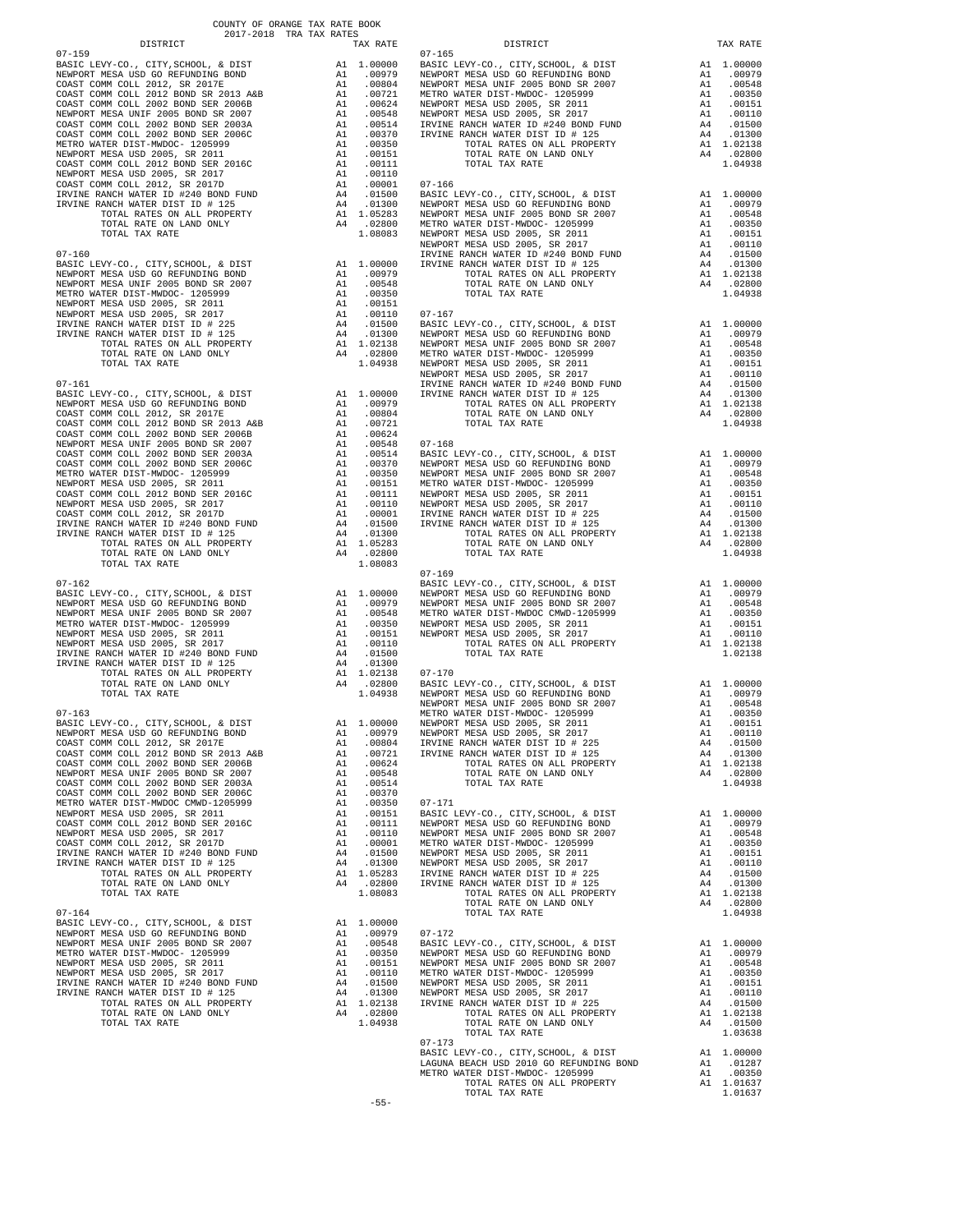| TAX RATE<br>DISTRICT |  | DISTRICT                                                                                                                                                                                                                                                                                                                                                                                                                                                     | TAX RATE |
|----------------------|--|--------------------------------------------------------------------------------------------------------------------------------------------------------------------------------------------------------------------------------------------------------------------------------------------------------------------------------------------------------------------------------------------------------------------------------------------------------------|----------|
|                      |  | $\begin{tabular}{@{}c@{}}\begin{tabular}{@{}c@{}}\begin{tabular}{@{}c@{}}\begin{tabular}{@{}c@{}}\begin{tabular}{@{}c@{}}\begin{tabular}{@{}c@{}}\begin{tabular}{@{}c@{}}\begin{tabular}{@{}c@{}}\begin{tabular}{@{}c@{}}\begin{tabular}{@{}c@{}}\begin{tabular}{@{}c@{}}\begin{tabular}{@{}c@{}}\begin{tabular}{@{}c@{}}\begin{tabular}{@{}c@{}}\begin{tabular}{@{}c@{}}\begin{tabular}{@{}c@{}}\begin{tabular}{@{}c@{}}\begin{tabular}{@{}c@{}}\begin{tab$ |          |
|                      |  |                                                                                                                                                                                                                                                                                                                                                                                                                                                              |          |
|                      |  |                                                                                                                                                                                                                                                                                                                                                                                                                                                              |          |
|                      |  |                                                                                                                                                                                                                                                                                                                                                                                                                                                              |          |
|                      |  |                                                                                                                                                                                                                                                                                                                                                                                                                                                              |          |
|                      |  |                                                                                                                                                                                                                                                                                                                                                                                                                                                              |          |
|                      |  |                                                                                                                                                                                                                                                                                                                                                                                                                                                              |          |
|                      |  |                                                                                                                                                                                                                                                                                                                                                                                                                                                              |          |
|                      |  |                                                                                                                                                                                                                                                                                                                                                                                                                                                              |          |
|                      |  |                                                                                                                                                                                                                                                                                                                                                                                                                                                              |          |
|                      |  |                                                                                                                                                                                                                                                                                                                                                                                                                                                              |          |
|                      |  |                                                                                                                                                                                                                                                                                                                                                                                                                                                              |          |
|                      |  |                                                                                                                                                                                                                                                                                                                                                                                                                                                              |          |
|                      |  |                                                                                                                                                                                                                                                                                                                                                                                                                                                              |          |
|                      |  |                                                                                                                                                                                                                                                                                                                                                                                                                                                              |          |
|                      |  |                                                                                                                                                                                                                                                                                                                                                                                                                                                              |          |
|                      |  |                                                                                                                                                                                                                                                                                                                                                                                                                                                              |          |
|                      |  |                                                                                                                                                                                                                                                                                                                                                                                                                                                              |          |
|                      |  |                                                                                                                                                                                                                                                                                                                                                                                                                                                              |          |
|                      |  |                                                                                                                                                                                                                                                                                                                                                                                                                                                              |          |
|                      |  |                                                                                                                                                                                                                                                                                                                                                                                                                                                              |          |
|                      |  |                                                                                                                                                                                                                                                                                                                                                                                                                                                              |          |
|                      |  |                                                                                                                                                                                                                                                                                                                                                                                                                                                              |          |
|                      |  |                                                                                                                                                                                                                                                                                                                                                                                                                                                              |          |
|                      |  |                                                                                                                                                                                                                                                                                                                                                                                                                                                              |          |
|                      |  |                                                                                                                                                                                                                                                                                                                                                                                                                                                              |          |
|                      |  |                                                                                                                                                                                                                                                                                                                                                                                                                                                              |          |
|                      |  |                                                                                                                                                                                                                                                                                                                                                                                                                                                              |          |
|                      |  |                                                                                                                                                                                                                                                                                                                                                                                                                                                              |          |
|                      |  |                                                                                                                                                                                                                                                                                                                                                                                                                                                              |          |
|                      |  |                                                                                                                                                                                                                                                                                                                                                                                                                                                              |          |
|                      |  |                                                                                                                                                                                                                                                                                                                                                                                                                                                              |          |
|                      |  |                                                                                                                                                                                                                                                                                                                                                                                                                                                              |          |
|                      |  |                                                                                                                                                                                                                                                                                                                                                                                                                                                              |          |
|                      |  |                                                                                                                                                                                                                                                                                                                                                                                                                                                              |          |
|                      |  |                                                                                                                                                                                                                                                                                                                                                                                                                                                              |          |
|                      |  |                                                                                                                                                                                                                                                                                                                                                                                                                                                              |          |
|                      |  |                                                                                                                                                                                                                                                                                                                                                                                                                                                              |          |
|                      |  |                                                                                                                                                                                                                                                                                                                                                                                                                                                              |          |
|                      |  |                                                                                                                                                                                                                                                                                                                                                                                                                                                              |          |
|                      |  |                                                                                                                                                                                                                                                                                                                                                                                                                                                              |          |
|                      |  |                                                                                                                                                                                                                                                                                                                                                                                                                                                              |          |
|                      |  |                                                                                                                                                                                                                                                                                                                                                                                                                                                              |          |
|                      |  |                                                                                                                                                                                                                                                                                                                                                                                                                                                              |          |
|                      |  |                                                                                                                                                                                                                                                                                                                                                                                                                                                              |          |
|                      |  |                                                                                                                                                                                                                                                                                                                                                                                                                                                              |          |
|                      |  |                                                                                                                                                                                                                                                                                                                                                                                                                                                              |          |
|                      |  |                                                                                                                                                                                                                                                                                                                                                                                                                                                              |          |
|                      |  |                                                                                                                                                                                                                                                                                                                                                                                                                                                              |          |
|                      |  |                                                                                                                                                                                                                                                                                                                                                                                                                                                              |          |
|                      |  |                                                                                                                                                                                                                                                                                                                                                                                                                                                              |          |
|                      |  |                                                                                                                                                                                                                                                                                                                                                                                                                                                              |          |
|                      |  |                                                                                                                                                                                                                                                                                                                                                                                                                                                              |          |
|                      |  |                                                                                                                                                                                                                                                                                                                                                                                                                                                              |          |
|                      |  |                                                                                                                                                                                                                                                                                                                                                                                                                                                              |          |
|                      |  |                                                                                                                                                                                                                                                                                                                                                                                                                                                              |          |
|                      |  |                                                                                                                                                                                                                                                                                                                                                                                                                                                              |          |
|                      |  |                                                                                                                                                                                                                                                                                                                                                                                                                                                              |          |
|                      |  |                                                                                                                                                                                                                                                                                                                                                                                                                                                              |          |
|                      |  |                                                                                                                                                                                                                                                                                                                                                                                                                                                              |          |
|                      |  |                                                                                                                                                                                                                                                                                                                                                                                                                                                              |          |
|                      |  |                                                                                                                                                                                                                                                                                                                                                                                                                                                              |          |
|                      |  |                                                                                                                                                                                                                                                                                                                                                                                                                                                              |          |
|                      |  |                                                                                                                                                                                                                                                                                                                                                                                                                                                              |          |
|                      |  |                                                                                                                                                                                                                                                                                                                                                                                                                                                              |          |
|                      |  |                                                                                                                                                                                                                                                                                                                                                                                                                                                              |          |
|                      |  |                                                                                                                                                                                                                                                                                                                                                                                                                                                              |          |
|                      |  |                                                                                                                                                                                                                                                                                                                                                                                                                                                              |          |
|                      |  |                                                                                                                                                                                                                                                                                                                                                                                                                                                              |          |
|                      |  |                                                                                                                                                                                                                                                                                                                                                                                                                                                              |          |
|                      |  |                                                                                                                                                                                                                                                                                                                                                                                                                                                              |          |
|                      |  |                                                                                                                                                                                                                                                                                                                                                                                                                                                              |          |
|                      |  |                                                                                                                                                                                                                                                                                                                                                                                                                                                              |          |
|                      |  |                                                                                                                                                                                                                                                                                                                                                                                                                                                              |          |
|                      |  |                                                                                                                                                                                                                                                                                                                                                                                                                                                              |          |
|                      |  |                                                                                                                                                                                                                                                                                                                                                                                                                                                              |          |
|                      |  |                                                                                                                                                                                                                                                                                                                                                                                                                                                              |          |
|                      |  |                                                                                                                                                                                                                                                                                                                                                                                                                                                              |          |
|                      |  |                                                                                                                                                                                                                                                                                                                                                                                                                                                              |          |
|                      |  |                                                                                                                                                                                                                                                                                                                                                                                                                                                              |          |
|                      |  |                                                                                                                                                                                                                                                                                                                                                                                                                                                              |          |
|                      |  |                                                                                                                                                                                                                                                                                                                                                                                                                                                              |          |
|                      |  |                                                                                                                                                                                                                                                                                                                                                                                                                                                              |          |
|                      |  |                                                                                                                                                                                                                                                                                                                                                                                                                                                              |          |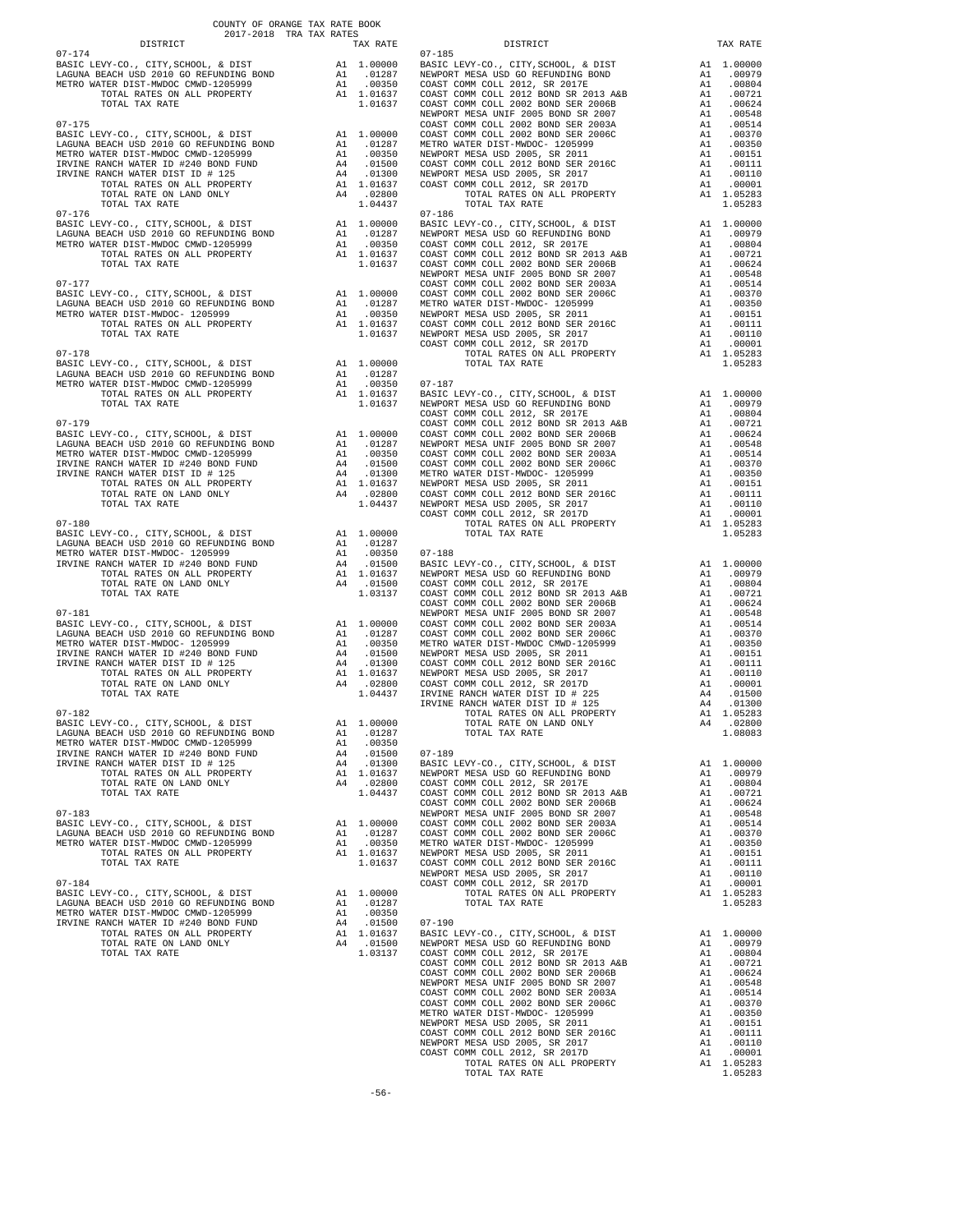| COAST COMM COLL 2012, SR 2017D        |                                                                                                                                                                                                                               | A1.00001   | COAST C        |
|---------------------------------------|-------------------------------------------------------------------------------------------------------------------------------------------------------------------------------------------------------------------------------|------------|----------------|
| TOTAL RATES ON ALL PROPERTY           |                                                                                                                                                                                                                               | A1 1.05283 | METRO W        |
| TOTAL TAX RATE                        |                                                                                                                                                                                                                               | 1.05283    | NEWPORT        |
|                                       |                                                                                                                                                                                                                               |            | COAST C        |
| $07 - 196$                            |                                                                                                                                                                                                                               |            | NEWPORT        |
| BASIC LEVY-CO., CITY, SCHOOL, & DIST  |                                                                                                                                                                                                                               | A1 1.00000 | COAST C        |
| NEWPORT MESA USD GO REFUNDING BOND    | A1 and a set of the set of the set of the set of the set of the set of the set of the set of the set of the set of the set of the set of the set of the set of the set of the set of the set of the set of the set of the set | .00979     |                |
| COAST COMM COLL 2012, SR 2017E        | A1                                                                                                                                                                                                                            | .00804     |                |
| COAST COMM COLL 2012 BOND SR 2013 A&B | A1                                                                                                                                                                                                                            | .00721     |                |
| COAST COMM COLL 2002 BOND SER 2006B   | A1                                                                                                                                                                                                                            | .00624     | $07 - 202$     |
| NEWPORT MESA UNIF 2005 BOND SR 2007   | A1                                                                                                                                                                                                                            | .00548     | <b>BASIC L</b> |
| COAST COMM COLL 2002 BOND SER 2003A   | A1                                                                                                                                                                                                                            | .00514     | NEWPORT        |
| COAST COMM COLL 2002 BOND SER 2006C   | A1                                                                                                                                                                                                                            | .00370     | COAST C        |
| METRO WATER DIST-MWDOC- 1205999       | A1                                                                                                                                                                                                                            | .00350     | COAST C        |
| NEWPORT MESA USD 2005, SR 2011        | A1                                                                                                                                                                                                                            | .00151     | COAST C        |
| COAST COMM COLL 2012 BOND SER 2016C   | A1                                                                                                                                                                                                                            | .00111     | NEWPORT        |
| NEWPORT MESA USD 2005, SR 2017        | A1                                                                                                                                                                                                                            | .00110     | COAST C        |
| COAST COMM COLL 2012, SR 2017D        |                                                                                                                                                                                                                               | A1 .00001  | COAST C        |
| TOTAL RATES ON ALL PROPERTY           | A1                                                                                                                                                                                                                            | 1.05283    | METRO W        |
| TOTAL TAX RATE                        |                                                                                                                                                                                                                               | 1.05283    | NEWPORT        |
|                                       |                                                                                                                                                                                                                               |            |                |

-57-

| DISTRICT   | 2017 2010 This This Kristo<br>TAX RATE | DISTRICT                                                                                                                                                                                                                                                                                                                                                                                                                               | TAX RATE |
|------------|----------------------------------------|----------------------------------------------------------------------------------------------------------------------------------------------------------------------------------------------------------------------------------------------------------------------------------------------------------------------------------------------------------------------------------------------------------------------------------------|----------|
| $07 - 191$ |                                        | $07 - 197$                                                                                                                                                                                                                                                                                                                                                                                                                             |          |
|            |                                        |                                                                                                                                                                                                                                                                                                                                                                                                                                        |          |
|            |                                        |                                                                                                                                                                                                                                                                                                                                                                                                                                        |          |
|            |                                        |                                                                                                                                                                                                                                                                                                                                                                                                                                        |          |
|            |                                        |                                                                                                                                                                                                                                                                                                                                                                                                                                        |          |
|            |                                        |                                                                                                                                                                                                                                                                                                                                                                                                                                        |          |
|            |                                        |                                                                                                                                                                                                                                                                                                                                                                                                                                        |          |
|            |                                        |                                                                                                                                                                                                                                                                                                                                                                                                                                        |          |
|            |                                        |                                                                                                                                                                                                                                                                                                                                                                                                                                        |          |
|            |                                        |                                                                                                                                                                                                                                                                                                                                                                                                                                        |          |
|            |                                        |                                                                                                                                                                                                                                                                                                                                                                                                                                        |          |
|            |                                        |                                                                                                                                                                                                                                                                                                                                                                                                                                        |          |
|            |                                        |                                                                                                                                                                                                                                                                                                                                                                                                                                        |          |
|            |                                        |                                                                                                                                                                                                                                                                                                                                                                                                                                        |          |
|            |                                        |                                                                                                                                                                                                                                                                                                                                                                                                                                        |          |
|            |                                        |                                                                                                                                                                                                                                                                                                                                                                                                                                        |          |
|            |                                        |                                                                                                                                                                                                                                                                                                                                                                                                                                        |          |
|            |                                        |                                                                                                                                                                                                                                                                                                                                                                                                                                        |          |
|            |                                        |                                                                                                                                                                                                                                                                                                                                                                                                                                        |          |
|            |                                        |                                                                                                                                                                                                                                                                                                                                                                                                                                        |          |
|            |                                        |                                                                                                                                                                                                                                                                                                                                                                                                                                        |          |
|            |                                        |                                                                                                                                                                                                                                                                                                                                                                                                                                        |          |
|            |                                        |                                                                                                                                                                                                                                                                                                                                                                                                                                        |          |
|            |                                        |                                                                                                                                                                                                                                                                                                                                                                                                                                        |          |
|            |                                        |                                                                                                                                                                                                                                                                                                                                                                                                                                        |          |
|            |                                        |                                                                                                                                                                                                                                                                                                                                                                                                                                        |          |
|            |                                        |                                                                                                                                                                                                                                                                                                                                                                                                                                        |          |
|            |                                        |                                                                                                                                                                                                                                                                                                                                                                                                                                        |          |
|            |                                        |                                                                                                                                                                                                                                                                                                                                                                                                                                        |          |
|            |                                        |                                                                                                                                                                                                                                                                                                                                                                                                                                        |          |
|            |                                        |                                                                                                                                                                                                                                                                                                                                                                                                                                        |          |
|            |                                        |                                                                                                                                                                                                                                                                                                                                                                                                                                        |          |
|            |                                        |                                                                                                                                                                                                                                                                                                                                                                                                                                        |          |
|            |                                        |                                                                                                                                                                                                                                                                                                                                                                                                                                        |          |
|            |                                        |                                                                                                                                                                                                                                                                                                                                                                                                                                        |          |
|            |                                        |                                                                                                                                                                                                                                                                                                                                                                                                                                        |          |
|            |                                        |                                                                                                                                                                                                                                                                                                                                                                                                                                        |          |
|            |                                        |                                                                                                                                                                                                                                                                                                                                                                                                                                        |          |
|            |                                        | $\begin{smallmatrix} \text{1--12}\\ \text{1--23}\\ \text{1--31}\\ \text{1--12}\\ \text{2--12}\\ \text{2--12}\\ \text{2--12}\\ \text{2--12}\\ \text{2--12}\\ \text{2--12}\\ \text{2--12}\\ \text{2--12}\\ \text{2--12}\\ \text{2--12}\\ \text{2--12}\\ \text{2--12}\\ \text{2--12}\\ \text{2--12}\\ \text{2--12}\\ \text{2--12}\\ \text{2--12}\\ \text{2--12}\\ \text{2--12}\\ \text{2--12}\\ \text{2--12}\\ \text{2--12}\\ \text{2--1$ |          |
|            |                                        |                                                                                                                                                                                                                                                                                                                                                                                                                                        |          |
|            |                                        |                                                                                                                                                                                                                                                                                                                                                                                                                                        |          |
|            |                                        |                                                                                                                                                                                                                                                                                                                                                                                                                                        |          |
|            |                                        |                                                                                                                                                                                                                                                                                                                                                                                                                                        |          |
|            |                                        |                                                                                                                                                                                                                                                                                                                                                                                                                                        |          |
|            |                                        |                                                                                                                                                                                                                                                                                                                                                                                                                                        |          |
|            |                                        |                                                                                                                                                                                                                                                                                                                                                                                                                                        |          |
|            |                                        |                                                                                                                                                                                                                                                                                                                                                                                                                                        |          |
|            |                                        |                                                                                                                                                                                                                                                                                                                                                                                                                                        |          |
|            |                                        |                                                                                                                                                                                                                                                                                                                                                                                                                                        |          |
|            |                                        |                                                                                                                                                                                                                                                                                                                                                                                                                                        |          |
|            |                                        |                                                                                                                                                                                                                                                                                                                                                                                                                                        |          |
|            |                                        |                                                                                                                                                                                                                                                                                                                                                                                                                                        |          |
|            |                                        |                                                                                                                                                                                                                                                                                                                                                                                                                                        |          |
|            |                                        |                                                                                                                                                                                                                                                                                                                                                                                                                                        |          |
|            |                                        |                                                                                                                                                                                                                                                                                                                                                                                                                                        |          |
|            |                                        |                                                                                                                                                                                                                                                                                                                                                                                                                                        |          |
|            |                                        |                                                                                                                                                                                                                                                                                                                                                                                                                                        |          |
|            |                                        |                                                                                                                                                                                                                                                                                                                                                                                                                                        |          |
|            |                                        |                                                                                                                                                                                                                                                                                                                                                                                                                                        |          |
|            |                                        |                                                                                                                                                                                                                                                                                                                                                                                                                                        |          |
|            |                                        |                                                                                                                                                                                                                                                                                                                                                                                                                                        |          |
|            |                                        |                                                                                                                                                                                                                                                                                                                                                                                                                                        |          |
|            |                                        |                                                                                                                                                                                                                                                                                                                                                                                                                                        |          |
|            |                                        |                                                                                                                                                                                                                                                                                                                                                                                                                                        |          |
|            |                                        |                                                                                                                                                                                                                                                                                                                                                                                                                                        |          |
|            |                                        |                                                                                                                                                                                                                                                                                                                                                                                                                                        |          |
|            |                                        |                                                                                                                                                                                                                                                                                                                                                                                                                                        |          |
|            |                                        |                                                                                                                                                                                                                                                                                                                                                                                                                                        |          |
|            |                                        |                                                                                                                                                                                                                                                                                                                                                                                                                                        |          |
|            |                                        |                                                                                                                                                                                                                                                                                                                                                                                                                                        |          |
|            |                                        |                                                                                                                                                                                                                                                                                                                                                                                                                                        |          |
|            |                                        |                                                                                                                                                                                                                                                                                                                                                                                                                                        |          |
|            |                                        |                                                                                                                                                                                                                                                                                                                                                                                                                                        |          |
|            |                                        |                                                                                                                                                                                                                                                                                                                                                                                                                                        |          |
|            |                                        |                                                                                                                                                                                                                                                                                                                                                                                                                                        |          |
|            |                                        |                                                                                                                                                                                                                                                                                                                                                                                                                                        |          |
|            |                                        |                                                                                                                                                                                                                                                                                                                                                                                                                                        |          |
|            |                                        |                                                                                                                                                                                                                                                                                                                                                                                                                                        |          |
|            |                                        |                                                                                                                                                                                                                                                                                                                                                                                                                                        |          |
|            |                                        |                                                                                                                                                                                                                                                                                                                                                                                                                                        |          |
|            |                                        |                                                                                                                                                                                                                                                                                                                                                                                                                                        |          |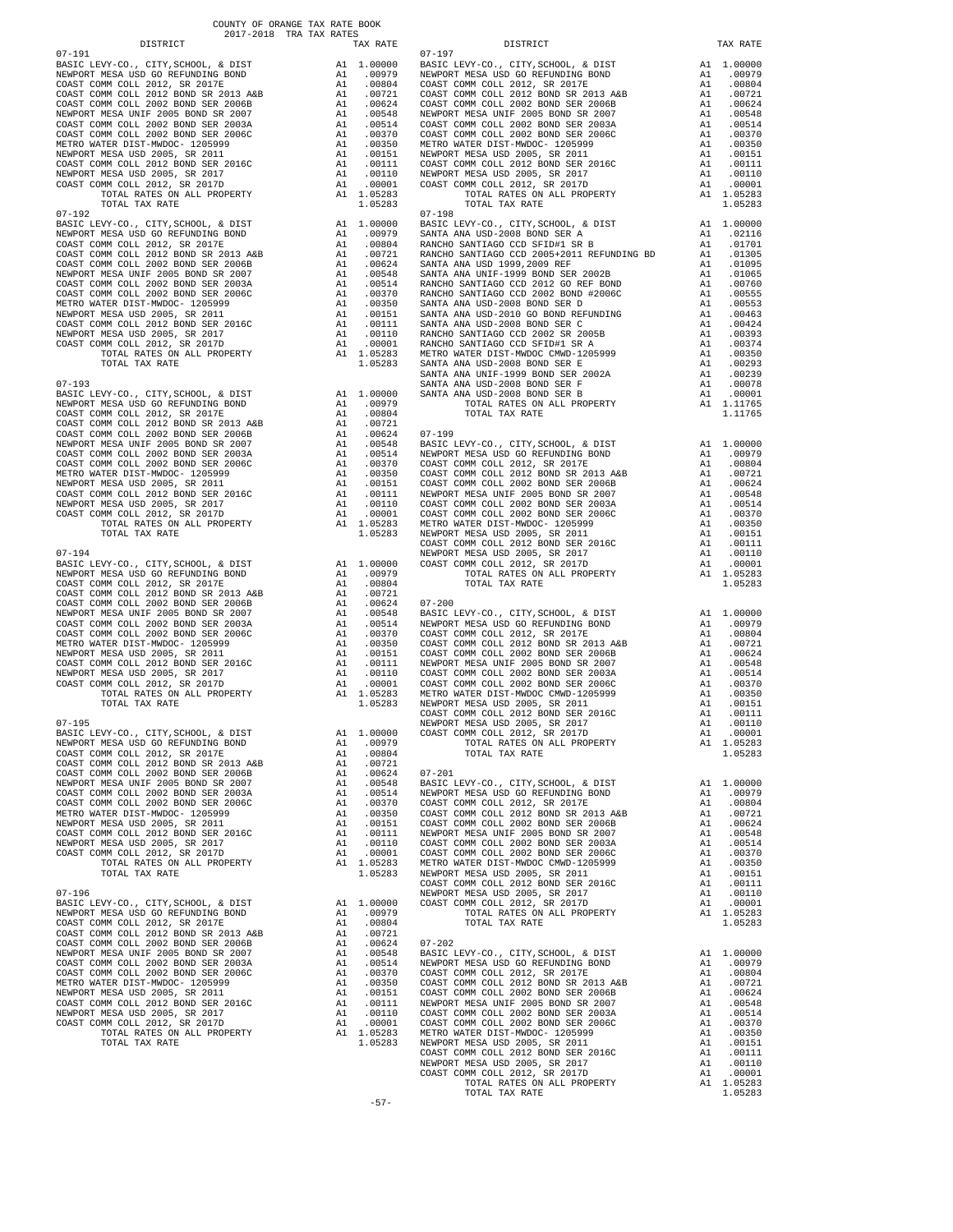07-205 07-211 TOTAL TAX RATE  $07-207$   $07-213$ MASIC LEVY-CO., CITY, SCHOOL, & DIST A1 1.00000<br>
NEWPORT MESA USD GO REFUNDING BOND A1 .00979<br>
COAST COMM COLL 2012 BOND SR 2017E A1 .00904<br>
COAST COMM COLL 2012 BOND SR 2013 A&B A1 .00721 07-208<br>BASIC LEVY-CO., CITY, SCHOOL, & DIST  $\qquad \qquad$ Al 1.00000

 DISTRICT TAX RATE DISTRICT TAX RATE 07-203 07-209 BASIC LEVY-CO., CITY,SCHOOL, & DIST A1 1.00000 BASIC LEVY-CO., CITY,SCHOOL, & DIST A1 1.00000 NEWPORT MESA USD GO REFUNDING BOND A1 .00979 NEWPORT MESA USD GO REFUNDING BOND A1 .00979 COAST COMM COLL 2012, SR 2017E A1 .00804 COAST COMM COLL 2012, SR 2017E A1 .00804 COAST COMM COLL 2012 BOND SR 2013 A&B A1 .00721 COAST COMM COLL 2012 BOND SR 2013 A&B A1 .00721 COAST COMM COLL 2002 BOND SER 2006B A1 .00624 COAST COMM COLL 2002 BOND SER 2006B A1 .00624 NEWPORT MESA UNIF 2005 BOND SR 2007 A1 .00548 NEWPORT MESA UNIF 2005 BOND SR 2007 A1 .00548 COAST COMM COLL 2002 BOND SER 2003A A1 .00514 COAST COMM COLL 2002 BOND SER 2003A A1 .00514 COAST COMM COLL 2002 BOND SER 2006C A1 .00370 COAST COMM COLL 2002 BOND SER 2006C A1 .00370 METRO WATER DIST-MWDOC- 1205999 A1 .00350 METRO WATER DIST-MWDOC- 1205999 A1 .00350 NEWPORT MESA USD 2005, SR 2011 A1 .00151 NEWPORT MESA USD 2005, SR 2011 A1 .00151 COAST COMM COLL 2012 BOND SER 2016C A1 .00111 COAST COMM COLL 2012 BOND SER 2016C A1 .00111 NEWPORT MESA USD 2005, SR 2017 A1 .00110 NEWPORT MESA USD 2005, SR 2017 A1 .00110 COAST COMM COLL 2012, SR 2017D A1 .00001 COAST COMM COLL 2012, SR 2017D A1 .00001 TOTAL RATES ON ALL PROPERTY A1 1.05283 TOTAL RATES ON ALL PROPERTY A1 1.05283 TOTAL TAX RATE 1.05283 TOTAL TAX RATE 1.05283 07-204 07-210 BASIC LEVY-CO., CITY,SCHOOL, & DIST A1 1.00000 BASIC LEVY-CO., CITY,SCHOOL, & DIST A1 1.00000 NEWPORT MESAUSD GO REFUNDING BOND (10979 A1 00979 NEWPORT MESAUSD GO REFUNDING BOND A1 00979<br>COAST COMM COLL 2012, SR 2017E (2013 A&B (1008) A1 008904 COAST COMM COLL 2012, SR 2017E (2018 POAST COMM COLL<br>COAST COMM COLL 20 1 16 NEWPORT MESA UNIF 2005 BOND SR 2007 A1 .00548 NEWPORT MESA UNIF 2005 BOND SR 2007 A1<br>COAST COMM COLL 2002 BOND SER 2003A A1 .00514 COAST COMM COLL 2002 BOND SER 2003A A1 .00514  $\begin{tabular}{l|c|c|c|c|c} \multicolumn{4}{c}{CGAST COMOCLL 2002 BOND SER 2006C} & \multicolumn{4}{c}{A1} & .00370 & COSST COMOCLL 2002 BOND SER 2006C & A1 & .00370 \\ \multicolumn{4}{c}{METRO WATER DIST-MHDOC-1205999}} & A1 & .00370 & COSST COMM COLL 2002 BOND SER 2016C & A1 & .00350 \\ \multicolumn{4}{c}{NETRO WATER DIST-MHDOC-L 2012 BOND SER 2016C} & A1 & .00$  $\begin{tabular}{lcccc} BASIC LEVY-CO., CITY, SCHOOL, & DIST & A1 & 1.00000 & BASIC LEVY-CO., CITY, SCHOOL, & DIST & A1 & 1.00000 \\ NEWOPORT MESA USODE FUNDING DAND & A1 & .00979 & NEWDORT MESA USO OF SEFUNDING BOND & A1 & .00979 & A1 & .00979 & A1 & .00979 & A1 & .00979 & .0087 & .0087 & .0087 & .0087 & .0087 & .0087 & .0087 & .0087 & .0087 & .0087 & .0087 & .00$ 1 16 NEWPORT MESA UNIF 2005 BOND SR 2007 A1 .00548 NEWPORT MESA UNIF 2005 BOND SR 2007 A1<br>COAST COMM COLL 2002 BOND SER 2003A A1 .00514 COAST COMM COLL 2002 BOND SER 2003A A1 .00514  $\begin{tabular}{l|c|c|c|c|c|c} \hline \texttt{COAST COM OCL} & 2012 & 500E & 2010E & 2010E & 2010E & 2010E & 2010E & 2010E & 2010E & 2010E & 2010E & 2010E & 2010E & 2010E & 2010E & 2010E & 2010E & 2010E & 2010E & 2010E & 2010E & 2010E & 2010E & 2010E & 2010E & 2010E & 2010E$  $(07-206$  TOTAL TAX RATE  $(07-206$ <br>
BASIC LEVY-CO., CITY, SCHOOL, & DIST  $(07-212$ <br>
DASIC LEVY-CO., CITY, SCHOOL, & DIST  $(07-212)$ <br>
DASIC LEVY-CO., CITY, SCHOOL, & DIST NEWPORT MESA USD BASIC LEVY-CO., CITY, SCHOOL, & DI BASIC LEVY-CO., CITY,SCHOOL, & DIST A1 1.00000 BASIC LEVY-CO., CITY,SCHOOL, & DIST A1 1.00000 10979 NEWPORT MESA USD GO REFUNDING BOND MENDORT MESA USD GO REFUNDING BOND AL<br>COAST COMM COLL 2012, SR 2017E 2017 (2004) 2012 A1 (2004) COAST COAST COMM COLL 2012 DAGO4 COLL 2012 A1<br>COAST COMM COLL 2012 BOND SR 2013 A&B A COAST COMM COLL 2002 BOND SER 2006B<br>COAST COMM COLL 2002 BOND SER 2006B A1 .00624 COAST COMM COLL 2002 BOND SER 2006B<br>COAST COMM COLL 2002 BOND SER 2003A A1 .00514 COAST COMM COLL 2002 BOND SER 2003A A1 .00514 1 16 NEWPORT MESA UNIF 2005 BOND SR 2007 A1 .00548 NEWPORT MESA UNIF 2005 BOND SR 2007 A1<br>COAST COMM COLL 2002 BOND SER 2003A A1 .00514 COAST COMM COLL 2002 BOND SER 2003A A1 .00514 COAST COMM COLL 2002 BOND SER 2006C A1 .00370 COAST COMM COLL 2002 BOND SER 2006C A1 .00370 METRO WATER DIST-MWDOC- 1205999 A1 .00350 METRO WATER DIST-MWDOC- 1205999 A1 .00350 NEWPORT MESA USD 2005, SR 2011 A1 .00151 NEWPORT MESA USD 2005, SR 2011 A1 .00151 COAST COMM COLL 2012 BOND SER 2016C A1 .00111 COAST COMM COLL 2012 BOND SER 2016C A1 .00111 NEWPORT MESA USD 2005, SR 2017<br>COAST COMM COLL 2012, SR 2017D A1 .00001 COAST COMM COLL 2012, SR 2017D A1 .00001 TOTAL RATES ON AUCHORIZATION AT 1.05283 TOTAL RATES ON ALL PROPERTY A1 1.05283<br>TOTAL RATES ON ALL PROPERTY A1 1.05283 TOTAL RATES ON ALL PROPERTY A1 1.05283<br>TOTAL TAX RATE 1.05283 BASIC LEVY-CO., CITY,SCHOOL, & DIST A1 1.00000 BASIC LEVY-CO., CITY,SCHOOL, & DIST A1 1.00000 NEWPORT MESA USD GO REFUNDING BOND A1 .00979 NEWPORT MESA USD GO REFUNDING BOND A1 .00979 COAST COMM COLL 2012, SR 2017E A1 .00804 COAST COMM COLL 2012, SR 2017E A1 .00804 COAST COMM COLL 2012 BOND SR 2013 A&B CORST COMM COLL 2012 BOND SR 2017<br>
COAST COMM COLL 2012 BOND SR 2013 A&B A1 .00721 COAST COMM COLL 2012 BOND SR 2014 COAST COMM COLL 2012 BOND SR 2013 A&B COAST COMM COLL 2012 BOND SR COAST COMM COLL 2002 BOND SER 2006B A1 .00624 COAST COMM COLL 2002 BOND SER 2006B A1 .00624 NEWPORT MESA UNIF 2005 BOND SR 2007 A1 .00548 NEWPORT MESA UNIF 2005 BOND SR 2007 A1 .00548 COAST COMM COLL 2002 BOND SER 2003A A1 .00514 COAST COMM COLL 2002 BOND SER 2003A A1 .00514<br>COAST COMM COLL 2002 BOND SER 2006C A1 .00370 COAST COMM COLL 2002 BOND SER 2006C A1 .00370 A1 .00370 COAST COMM COLL 2002 BOND SER 2006C A1 .00370 COAST COMM COLL 2002 BOND SER 2006C A1 .00370<br>A1 .00151 NEWPORT MESA USD 2005, SR 2011 A1 .00151 NEWPORT MESA USD 2005, SR 2011<br>A1 .00111 COAST COMM COLL 2012 BOND SE METRO WATER DIST-MWDOC- 1205999 A1 (00350 METRO WATER DIST-MWDOC- 1205999 A1 (00350 A1 (00350 METRO WATER DIST<br>NEWPORT MESA USD 2005, SR 20161 A1 (00151 NEWPORT MESA USD 2005, SR 2011 A1 (00151 A1 (00151 A1 (00151<br>COAST CO 00110 NEWPORT MESAUSD 2005, SR 2017 (10110 A1 .00110 NEWPORT MESAUSD 2005, SR 2017 (10110<br>COAST COMM COLL 2012, SR 2017 (20001 COAST COMM COLL 2012, SR 2017D A1 .00001<br>A1 1.05283 TOTAL ARTES ON ALL PROPERTY (105283 TOTAL R TOTAL TAX RATE 1.05283 TOTAL TAX RATE 1.05283 BASIC LEVY-CO., CITY,SCHOOL, & DIST A1 1.00000 BASIC LEVY-CO., CITY,SCHOOL, & DIST A1 1.00000 100979 NEWPORT MESA USD GO REFUNDING BOND MENDORT MESA USD GO REFUNDING BOND AL<br>COAST COMM COLL 2012, SR 2017E 20081 (2008) 11 00804 COAST COMM COLL 2012 (SR 2017E 2010 AN COLL 2012 600804<br>COAST COMM COLL 2012 BOND SR 2013 COAST COMM COLL 2002 BOND SER 2006B A1 .00624 COAST COMM COLL 2002 BOND SER 2006B A1 .00624 NEWPORT MESA UNIF 2005 BOND SR 2007 A1 .00548 NEWPORT MESA UNIF 2005 BOND SR 2007 A1 .00548 00AST COMM COLL 2002 BOND SER 2003A A1 .00514 COAST COMM COLL 2002 BOND SER 2003A A1 .00514<br>COAST COMM COLL 2002 BOND SER 2006C A1 .00370 COAST COMM COLL 2002 BOND SER 2006C A1 .00370 METRO WATER DIST-MWDOC CMWD-1205999 A1 .00350 METRO WATER DIST-MWDOC- 1205999 A1 .00350 NEWPORT MESA USD 2005, SR 2011 A1 .00151 NEWPORT MESA USD 2005, SR 2011 A1 .00151 COAST COMM COLL 2012 BOND SER 2016C A1 .00111 COAST COMM COLL 2012 BOND SER 2016C A1 .00111<br>
NEWPORT MESA USD 2005, SR 20170 A1 .00110 NEWPORT MESA USD 2005, SR 2017<br>
COAST COMM COLL 2012, SR 2017D A1 .00001 COAST COMM COL NEWPORT MESA USD 2005, SR 2017 A1 .00110 NEWPORT MESA USD 2005, SR 2017 A1 .00110 COAST COMM COLL 2012, SR 2017D A1 .00001 COAST COMM COLL 2012, SR 2017D A1 .00001 TOTAL RATES ON ALL PROPERTY A1 1.05283 TOTAL RATES ON ALL PROPERTY A1 1.05283 TOTAL TAX RATE 1.05283 TOTAL TAX RATE 1.05283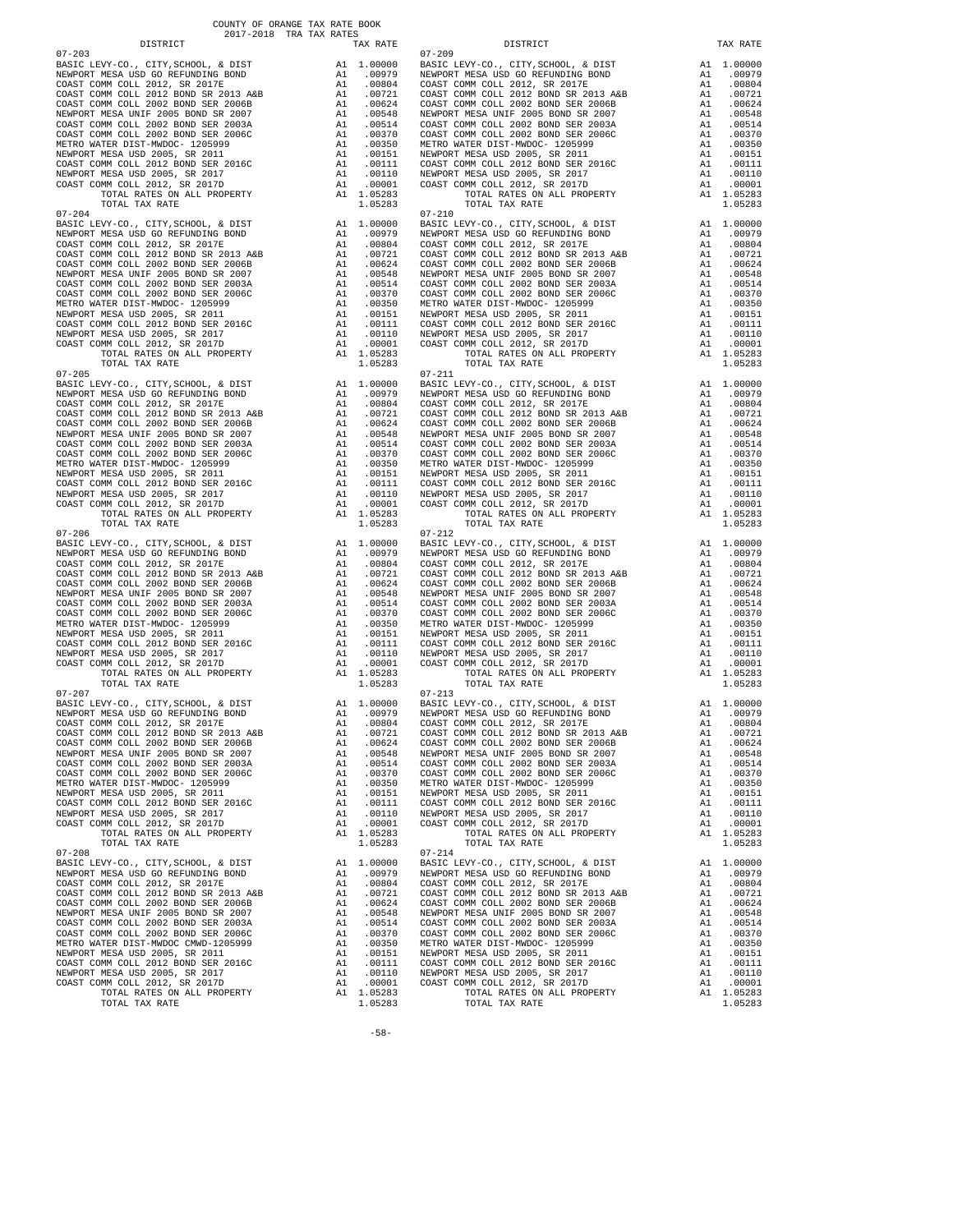| DISTRICT   | 2017-2018 TRA TAX RATES<br>TAX RATE | DISTRICT                                                                                                                                                                                                                      | TAX RATE |
|------------|-------------------------------------|-------------------------------------------------------------------------------------------------------------------------------------------------------------------------------------------------------------------------------|----------|
| $07 - 215$ |                                     | $07 - 222$                                                                                                                                                                                                                    |          |
|            |                                     |                                                                                                                                                                                                                               |          |
|            |                                     |                                                                                                                                                                                                                               |          |
|            |                                     |                                                                                                                                                                                                                               |          |
|            |                                     |                                                                                                                                                                                                                               |          |
|            |                                     |                                                                                                                                                                                                                               |          |
|            |                                     |                                                                                                                                                                                                                               |          |
|            |                                     |                                                                                                                                                                                                                               |          |
|            |                                     |                                                                                                                                                                                                                               |          |
|            |                                     |                                                                                                                                                                                                                               |          |
|            |                                     |                                                                                                                                                                                                                               |          |
|            |                                     |                                                                                                                                                                                                                               |          |
|            |                                     |                                                                                                                                                                                                                               |          |
|            |                                     |                                                                                                                                                                                                                               |          |
|            |                                     |                                                                                                                                                                                                                               |          |
|            |                                     |                                                                                                                                                                                                                               |          |
|            |                                     |                                                                                                                                                                                                                               |          |
|            |                                     |                                                                                                                                                                                                                               |          |
|            |                                     |                                                                                                                                                                                                                               |          |
|            |                                     |                                                                                                                                                                                                                               |          |
|            |                                     |                                                                                                                                                                                                                               |          |
|            |                                     |                                                                                                                                                                                                                               |          |
|            |                                     |                                                                                                                                                                                                                               |          |
|            |                                     | $07 - 225$                                                                                                                                                                                                                    |          |
|            |                                     |                                                                                                                                                                                                                               |          |
|            |                                     |                                                                                                                                                                                                                               |          |
|            |                                     |                                                                                                                                                                                                                               |          |
|            |                                     |                                                                                                                                                                                                                               |          |
|            |                                     |                                                                                                                                                                                                                               |          |
|            |                                     |                                                                                                                                                                                                                               |          |
|            |                                     |                                                                                                                                                                                                                               |          |
|            |                                     |                                                                                                                                                                                                                               |          |
|            |                                     |                                                                                                                                                                                                                               |          |
|            |                                     |                                                                                                                                                                                                                               |          |
|            |                                     |                                                                                                                                                                                                                               |          |
|            |                                     |                                                                                                                                                                                                                               |          |
|            |                                     |                                                                                                                                                                                                                               |          |
|            |                                     |                                                                                                                                                                                                                               |          |
|            |                                     |                                                                                                                                                                                                                               |          |
|            |                                     |                                                                                                                                                                                                                               |          |
|            |                                     |                                                                                                                                                                                                                               |          |
| $07 - 219$ |                                     | $07 - 227$                                                                                                                                                                                                                    |          |
|            |                                     |                                                                                                                                                                                                                               |          |
|            |                                     |                                                                                                                                                                                                                               |          |
|            |                                     |                                                                                                                                                                                                                               |          |
|            |                                     |                                                                                                                                                                                                                               |          |
|            |                                     |                                                                                                                                                                                                                               |          |
|            |                                     |                                                                                                                                                                                                                               |          |
|            |                                     |                                                                                                                                                                                                                               |          |
|            |                                     |                                                                                                                                                                                                                               |          |
|            |                                     |                                                                                                                                                                                                                               |          |
|            |                                     | TRUITER PARCH MATER DYST TOTAL FAT RESERVE TO MATER DESCRIPTION (2001) 1970-2012 (1970-2012) (1970-2012) (1970-2012) (1970-2012) (1970-2012) (1970-2012) (1970-2012) (1970-2012) (1970-2012) (1970-2012) (1970-2012) (1970-20 |          |
|            |                                     |                                                                                                                                                                                                                               |          |
|            |                                     |                                                                                                                                                                                                                               |          |
|            |                                     |                                                                                                                                                                                                                               |          |
|            |                                     |                                                                                                                                                                                                                               |          |
|            |                                     |                                                                                                                                                                                                                               |          |
|            |                                     |                                                                                                                                                                                                                               |          |
|            |                                     |                                                                                                                                                                                                                               |          |
|            |                                     |                                                                                                                                                                                                                               |          |
|            |                                     |                                                                                                                                                                                                                               |          |
|            |                                     |                                                                                                                                                                                                                               |          |
|            |                                     |                                                                                                                                                                                                                               |          |
|            |                                     |                                                                                                                                                                                                                               |          |
|            |                                     |                                                                                                                                                                                                                               |          |
|            |                                     |                                                                                                                                                                                                                               |          |
|            |                                     |                                                                                                                                                                                                                               |          |
|            |                                     |                                                                                                                                                                                                                               |          |
|            |                                     |                                                                                                                                                                                                                               |          |
|            |                                     |                                                                                                                                                                                                                               |          |
|            |                                     |                                                                                                                                                                                                                               |          |
|            |                                     |                                                                                                                                                                                                                               |          |
|            |                                     |                                                                                                                                                                                                                               |          |
|            |                                     |                                                                                                                                                                                                                               |          |
|            |                                     |                                                                                                                                                                                                                               |          |

COUNTY OF ORANGE TAX RATE BOOK

-59-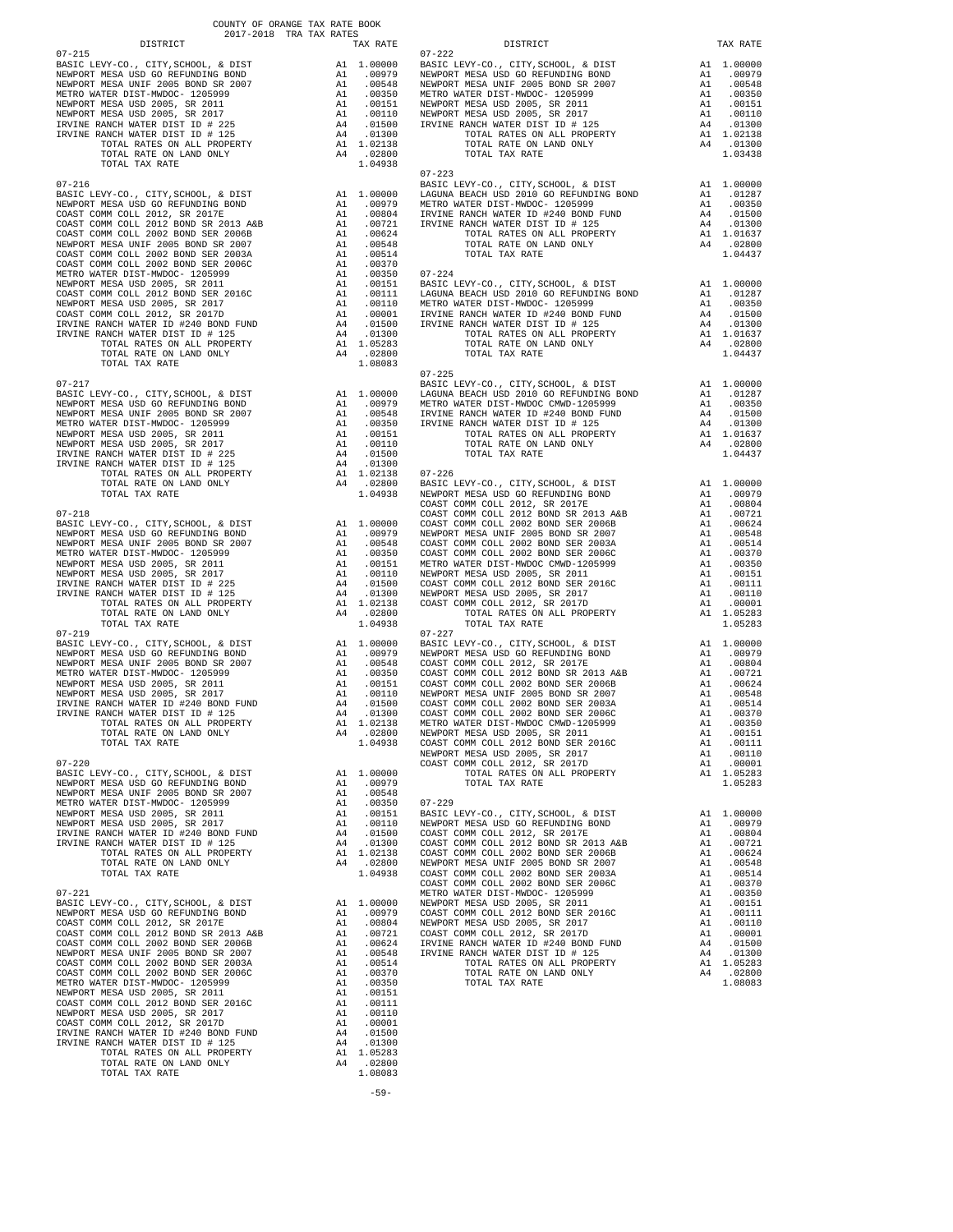| COUNTY OF ORANGE TAX RATE BOOK<br>2017-2018 TRA TAX RATES      |          |                                                                                                                                                                                                                                                |          |
|----------------------------------------------------------------|----------|------------------------------------------------------------------------------------------------------------------------------------------------------------------------------------------------------------------------------------------------|----------|
| $2017-2018 \quad \text{TRA RATE B}$ DISTRICT $$\tt 2017-2018$$ | TAX RATE | DISTRICT<br>07-241 correction and 2017-313 TRA 78.7472<br>However, current and Allien and 2017-313 TRA 78.7472<br>However, current and and 2013 transmission and 2013 transmission and 2013 and 2013 and 2013 and 2014<br>However, current and | TAX RATE |
|                                                                |          | $07 - 903$                                                                                                                                                                                                                                     |          |
|                                                                |          |                                                                                                                                                                                                                                                |          |
|                                                                |          |                                                                                                                                                                                                                                                |          |
|                                                                |          |                                                                                                                                                                                                                                                |          |
|                                                                |          |                                                                                                                                                                                                                                                |          |
|                                                                |          |                                                                                                                                                                                                                                                |          |
|                                                                |          |                                                                                                                                                                                                                                                |          |
|                                                                |          |                                                                                                                                                                                                                                                |          |
|                                                                |          |                                                                                                                                                                                                                                                |          |
|                                                                |          |                                                                                                                                                                                                                                                |          |
|                                                                |          |                                                                                                                                                                                                                                                |          |
|                                                                |          |                                                                                                                                                                                                                                                |          |
|                                                                |          |                                                                                                                                                                                                                                                |          |
|                                                                |          |                                                                                                                                                                                                                                                |          |
|                                                                |          |                                                                                                                                                                                                                                                |          |
|                                                                |          |                                                                                                                                                                                                                                                |          |
|                                                                |          |                                                                                                                                                                                                                                                |          |
|                                                                |          |                                                                                                                                                                                                                                                |          |
|                                                                |          |                                                                                                                                                                                                                                                |          |
|                                                                |          |                                                                                                                                                                                                                                                |          |
|                                                                |          |                                                                                                                                                                                                                                                |          |
|                                                                |          |                                                                                                                                                                                                                                                |          |
|                                                                |          |                                                                                                                                                                                                                                                |          |
|                                                                |          |                                                                                                                                                                                                                                                |          |
|                                                                |          |                                                                                                                                                                                                                                                |          |
|                                                                |          |                                                                                                                                                                                                                                                |          |
|                                                                |          |                                                                                                                                                                                                                                                |          |
|                                                                |          |                                                                                                                                                                                                                                                |          |
|                                                                |          |                                                                                                                                                                                                                                                |          |
|                                                                |          |                                                                                                                                                                                                                                                |          |
|                                                                |          |                                                                                                                                                                                                                                                |          |
|                                                                |          |                                                                                                                                                                                                                                                |          |
|                                                                |          |                                                                                                                                                                                                                                                |          |
|                                                                |          |                                                                                                                                                                                                                                                |          |
|                                                                |          |                                                                                                                                                                                                                                                |          |
| $07 - 233$                                                     |          | $08 - 004$                                                                                                                                                                                                                                     |          |
|                                                                |          |                                                                                                                                                                                                                                                |          |
|                                                                |          |                                                                                                                                                                                                                                                |          |
|                                                                |          |                                                                                                                                                                                                                                                |          |
|                                                                |          |                                                                                                                                                                                                                                                |          |
|                                                                |          |                                                                                                                                                                                                                                                |          |
|                                                                |          |                                                                                                                                                                                                                                                |          |
|                                                                |          |                                                                                                                                                                                                                                                |          |
|                                                                |          |                                                                                                                                                                                                                                                |          |
|                                                                |          |                                                                                                                                                                                                                                                |          |
|                                                                |          |                                                                                                                                                                                                                                                |          |
|                                                                |          |                                                                                                                                                                                                                                                |          |
|                                                                |          |                                                                                                                                                                                                                                                |          |
|                                                                |          |                                                                                                                                                                                                                                                |          |
|                                                                |          |                                                                                                                                                                                                                                                |          |
|                                                                |          |                                                                                                                                                                                                                                                |          |
|                                                                |          |                                                                                                                                                                                                                                                |          |
|                                                                |          |                                                                                                                                                                                                                                                |          |
|                                                                |          | TOTAL RATE ON LAND ONLY 201300 ANALLEM ELECTRIC AT 1.02130 ANALLEM ELECTRIC AT 201300 TOTAL RATE AT 201300 TOTAL RATES ON ALL PROPERTY A1 1.09990 1.03438 (1.09990 1.09990 1.09990 1.09990 1.09990 1.09990 1.09990 1.09990 1.0                 |          |
|                                                                |          |                                                                                                                                                                                                                                                |          |
|                                                                |          |                                                                                                                                                                                                                                                |          |
|                                                                |          |                                                                                                                                                                                                                                                |          |
|                                                                |          |                                                                                                                                                                                                                                                |          |
|                                                                |          |                                                                                                                                                                                                                                                |          |
|                                                                |          |                                                                                                                                                                                                                                                |          |
|                                                                |          |                                                                                                                                                                                                                                                |          |
|                                                                |          |                                                                                                                                                                                                                                                |          |
|                                                                |          |                                                                                                                                                                                                                                                |          |
|                                                                |          |                                                                                                                                                                                                                                                |          |
|                                                                |          |                                                                                                                                                                                                                                                |          |
|                                                                |          |                                                                                                                                                                                                                                                |          |
|                                                                |          |                                                                                                                                                                                                                                                |          |
|                                                                |          |                                                                                                                                                                                                                                                |          |
|                                                                |          |                                                                                                                                                                                                                                                |          |
|                                                                |          |                                                                                                                                                                                                                                                |          |
|                                                                |          |                                                                                                                                                                                                                                                |          |
|                                                                |          |                                                                                                                                                                                                                                                |          |
|                                                                |          |                                                                                                                                                                                                                                                |          |
|                                                                |          |                                                                                                                                                                                                                                                |          |
|                                                                |          |                                                                                                                                                                                                                                                |          |
|                                                                |          |                                                                                                                                                                                                                                                |          |
|                                                                |          |                                                                                                                                                                                                                                                |          |
|                                                                |          |                                                                                                                                                                                                                                                |          |
|                                                                |          |                                                                                                                                                                                                                                                |          |
|                                                                |          |                                                                                                                                                                                                                                                |          |
|                                                                |          |                                                                                                                                                                                                                                                |          |
|                                                                |          |                                                                                                                                                                                                                                                |          |
|                                                                |          |                                                                                                                                                                                                                                                |          |
|                                                                |          |                                                                                                                                                                                                                                                |          |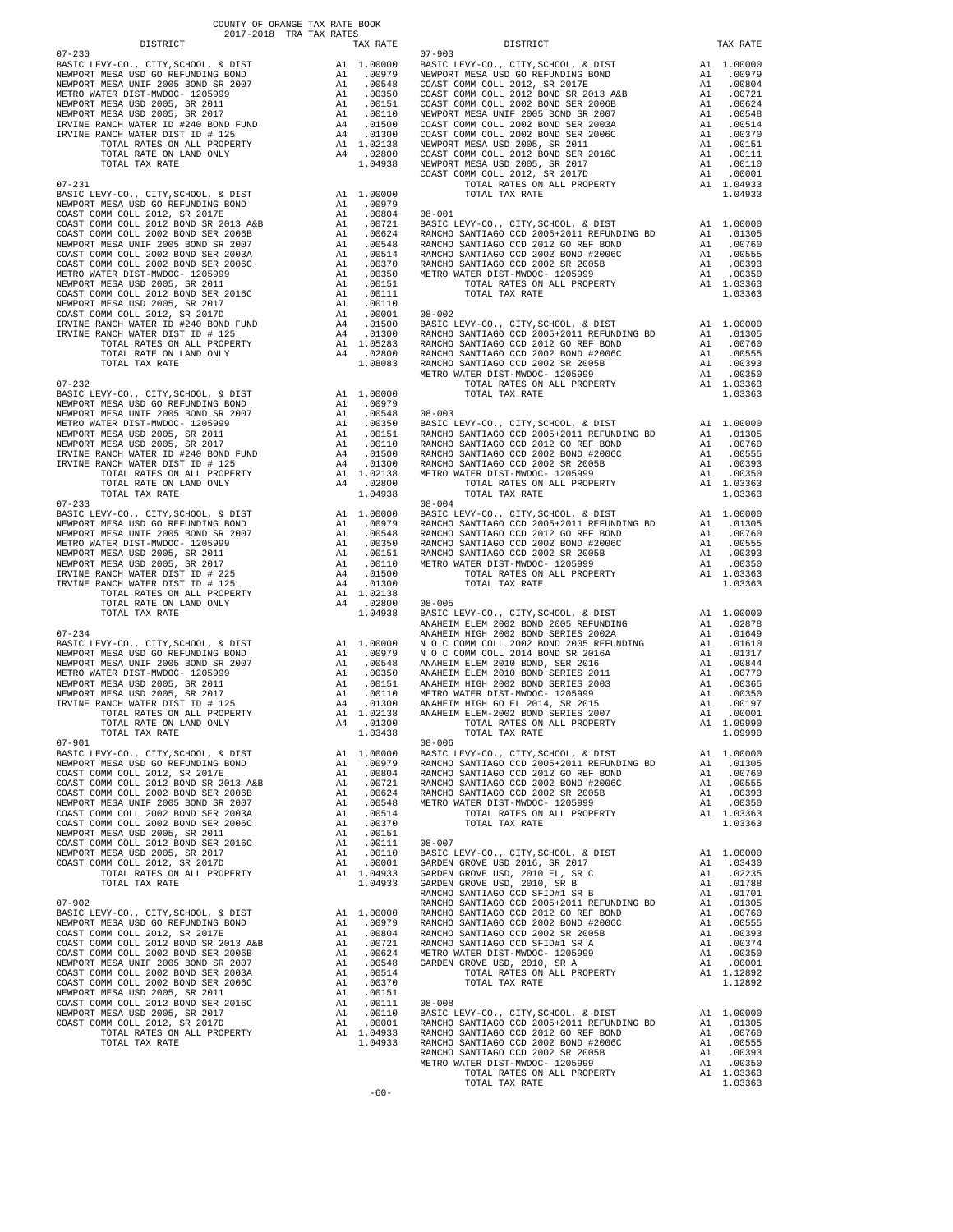| DISTRICT   | TAX RATE | DISTRICT                                                                                                                                                                                                                      | TAX RATE |
|------------|----------|-------------------------------------------------------------------------------------------------------------------------------------------------------------------------------------------------------------------------------|----------|
|            |          |                                                                                                                                                                                                                               |          |
|            |          |                                                                                                                                                                                                                               |          |
|            |          |                                                                                                                                                                                                                               |          |
|            |          |                                                                                                                                                                                                                               |          |
|            |          |                                                                                                                                                                                                                               |          |
|            |          |                                                                                                                                                                                                                               |          |
|            |          |                                                                                                                                                                                                                               |          |
|            |          |                                                                                                                                                                                                                               |          |
|            |          |                                                                                                                                                                                                                               |          |
|            |          |                                                                                                                                                                                                                               |          |
|            |          |                                                                                                                                                                                                                               |          |
|            |          |                                                                                                                                                                                                                               |          |
|            |          |                                                                                                                                                                                                                               |          |
|            |          |                                                                                                                                                                                                                               |          |
|            |          |                                                                                                                                                                                                                               |          |
|            |          |                                                                                                                                                                                                                               |          |
|            |          |                                                                                                                                                                                                                               |          |
|            |          |                                                                                                                                                                                                                               |          |
|            |          |                                                                                                                                                                                                                               |          |
|            |          |                                                                                                                                                                                                                               |          |
|            |          |                                                                                                                                                                                                                               |          |
|            |          |                                                                                                                                                                                                                               |          |
|            |          |                                                                                                                                                                                                                               |          |
|            |          |                                                                                                                                                                                                                               |          |
|            |          |                                                                                                                                                                                                                               |          |
|            |          |                                                                                                                                                                                                                               |          |
|            |          |                                                                                                                                                                                                                               |          |
|            |          |                                                                                                                                                                                                                               |          |
|            |          |                                                                                                                                                                                                                               |          |
|            |          | 14.000 MATHEIR CORP. 1977 1970 11 12.000 MATHEIR CORP. 4 1722 11 12.000 MATHEIR CORP. 4 12.000 MATHEIR CORP. 2013 12.000 MATHEIR CORP. 2013 12.000 MATHEIR CORP. 2013 12.000 MATHEIR CORP. 2013 12.000 MATHEIR CORP. 2013 12. |          |
|            |          |                                                                                                                                                                                                                               |          |
|            |          |                                                                                                                                                                                                                               |          |
|            |          |                                                                                                                                                                                                                               |          |
|            |          |                                                                                                                                                                                                                               |          |
|            |          |                                                                                                                                                                                                                               |          |
|            |          |                                                                                                                                                                                                                               |          |
|            |          |                                                                                                                                                                                                                               |          |
|            |          |                                                                                                                                                                                                                               |          |
|            |          |                                                                                                                                                                                                                               |          |
|            |          |                                                                                                                                                                                                                               |          |
|            |          |                                                                                                                                                                                                                               |          |
|            |          |                                                                                                                                                                                                                               |          |
|            |          |                                                                                                                                                                                                                               |          |
|            |          |                                                                                                                                                                                                                               |          |
|            |          |                                                                                                                                                                                                                               |          |
|            |          |                                                                                                                                                                                                                               |          |
|            |          |                                                                                                                                                                                                                               |          |
|            |          |                                                                                                                                                                                                                               |          |
|            |          |                                                                                                                                                                                                                               |          |
|            |          |                                                                                                                                                                                                                               |          |
|            |          |                                                                                                                                                                                                                               |          |
|            |          |                                                                                                                                                                                                                               |          |
|            |          |                                                                                                                                                                                                                               |          |
|            |          |                                                                                                                                                                                                                               |          |
|            |          |                                                                                                                                                                                                                               |          |
| $08 - 015$ |          | $08 - 025$                                                                                                                                                                                                                    |          |
|            |          |                                                                                                                                                                                                                               |          |
|            |          |                                                                                                                                                                                                                               |          |
|            |          |                                                                                                                                                                                                                               |          |
|            |          |                                                                                                                                                                                                                               |          |
|            |          |                                                                                                                                                                                                                               |          |
|            |          |                                                                                                                                                                                                                               |          |
|            |          |                                                                                                                                                                                                                               |          |
|            |          |                                                                                                                                                                                                                               |          |
|            |          |                                                                                                                                                                                                                               |          |
|            |          |                                                                                                                                                                                                                               |          |
|            |          |                                                                                                                                                                                                                               |          |
|            |          |                                                                                                                                                                                                                               |          |
|            |          |                                                                                                                                                                                                                               |          |
|            |          |                                                                                                                                                                                                                               |          |
|            |          |                                                                                                                                                                                                                               |          |
|            |          |                                                                                                                                                                                                                               |          |
|            |          |                                                                                                                                                                                                                               |          |
|            |          |                                                                                                                                                                                                                               |          |
|            |          |                                                                                                                                                                                                                               |          |
|            |          |                                                                                                                                                                                                                               |          |
|            |          |                                                                                                                                                                                                                               |          |
|            |          |                                                                                                                                                                                                                               |          |
|            |          |                                                                                                                                                                                                                               |          |
|            |          |                                                                                                                                                                                                                               |          |
|            |          |                                                                                                                                                                                                                               |          |
|            |          |                                                                                                                                                                                                                               |          |
|            |          |                                                                                                                                                                                                                               |          |
|            |          |                                                                                                                                                                                                                               |          |
|            |          |                                                                                                                                                                                                                               |          |
|            |          |                                                                                                                                                                                                                               |          |
|            |          |                                                                                                                                                                                                                               |          |
|            |          |                                                                                                                                                                                                                               |          |
|            |          |                                                                                                                                                                                                                               |          |
|            |          |                                                                                                                                                                                                                               |          |
|            |          |                                                                                                                                                                                                                               |          |

-61-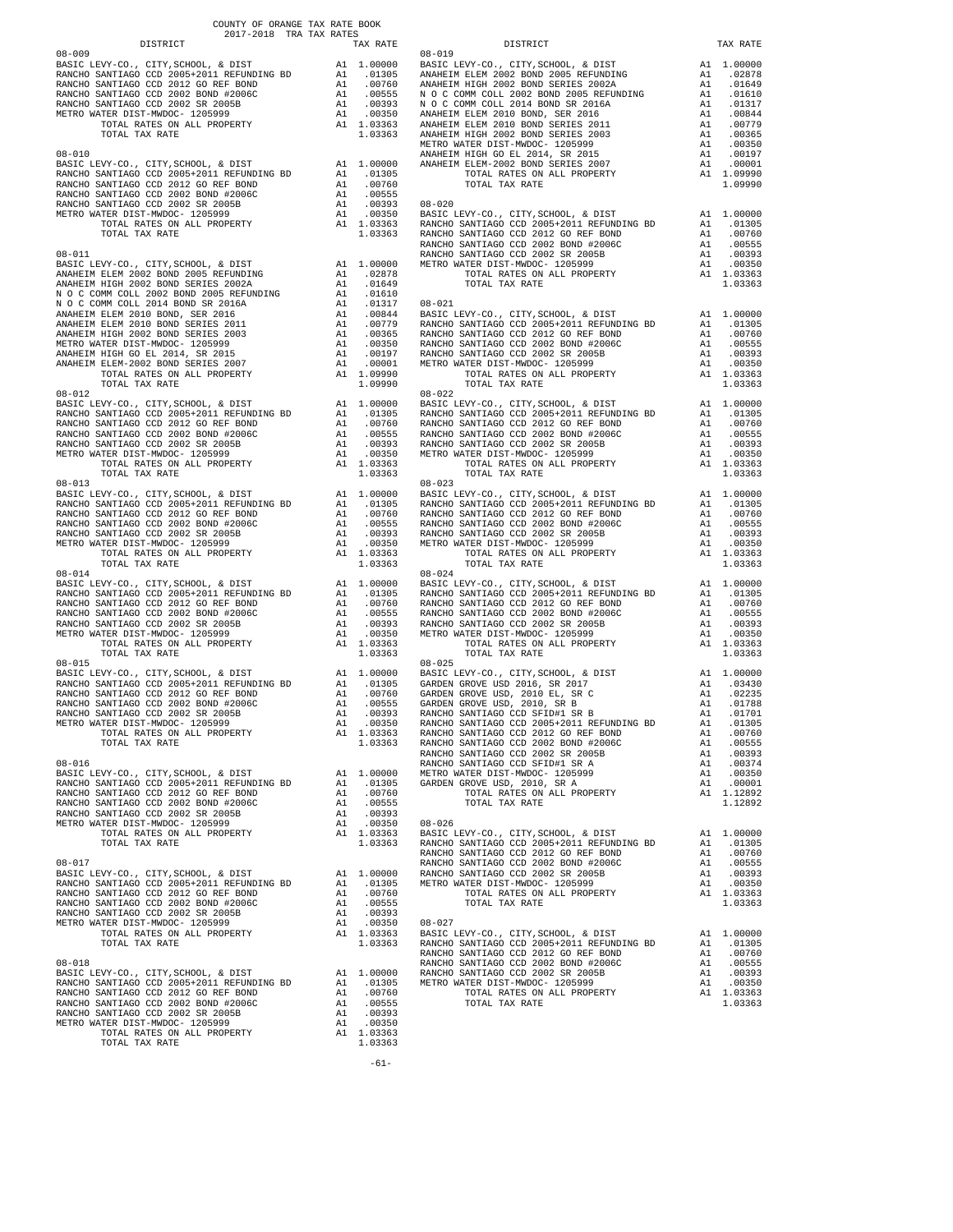| TAX RATE | DISTRICT                                                                                                                                                                                                                                                            |            | TAX RATE                                                                                                                                                                                                                                                                                                                                     |
|----------|---------------------------------------------------------------------------------------------------------------------------------------------------------------------------------------------------------------------------------------------------------------------|------------|----------------------------------------------------------------------------------------------------------------------------------------------------------------------------------------------------------------------------------------------------------------------------------------------------------------------------------------------|
|          | $08 - 038$                                                                                                                                                                                                                                                          |            |                                                                                                                                                                                                                                                                                                                                              |
|          |                                                                                                                                                                                                                                                                     |            |                                                                                                                                                                                                                                                                                                                                              |
|          |                                                                                                                                                                                                                                                                     |            |                                                                                                                                                                                                                                                                                                                                              |
|          |                                                                                                                                                                                                                                                                     |            |                                                                                                                                                                                                                                                                                                                                              |
|          |                                                                                                                                                                                                                                                                     |            |                                                                                                                                                                                                                                                                                                                                              |
|          |                                                                                                                                                                                                                                                                     |            |                                                                                                                                                                                                                                                                                                                                              |
|          |                                                                                                                                                                                                                                                                     |            |                                                                                                                                                                                                                                                                                                                                              |
|          |                                                                                                                                                                                                                                                                     |            |                                                                                                                                                                                                                                                                                                                                              |
|          |                                                                                                                                                                                                                                                                     |            |                                                                                                                                                                                                                                                                                                                                              |
|          |                                                                                                                                                                                                                                                                     |            |                                                                                                                                                                                                                                                                                                                                              |
|          |                                                                                                                                                                                                                                                                     |            |                                                                                                                                                                                                                                                                                                                                              |
|          |                                                                                                                                                                                                                                                                     |            |                                                                                                                                                                                                                                                                                                                                              |
|          |                                                                                                                                                                                                                                                                     |            |                                                                                                                                                                                                                                                                                                                                              |
|          |                                                                                                                                                                                                                                                                     |            |                                                                                                                                                                                                                                                                                                                                              |
|          |                                                                                                                                                                                                                                                                     |            |                                                                                                                                                                                                                                                                                                                                              |
|          |                                                                                                                                                                                                                                                                     |            |                                                                                                                                                                                                                                                                                                                                              |
|          |                                                                                                                                                                                                                                                                     |            |                                                                                                                                                                                                                                                                                                                                              |
|          |                                                                                                                                                                                                                                                                     |            |                                                                                                                                                                                                                                                                                                                                              |
|          |                                                                                                                                                                                                                                                                     |            |                                                                                                                                                                                                                                                                                                                                              |
|          |                                                                                                                                                                                                                                                                     |            |                                                                                                                                                                                                                                                                                                                                              |
|          |                                                                                                                                                                                                                                                                     |            |                                                                                                                                                                                                                                                                                                                                              |
|          |                                                                                                                                                                                                                                                                     |            |                                                                                                                                                                                                                                                                                                                                              |
|          |                                                                                                                                                                                                                                                                     |            |                                                                                                                                                                                                                                                                                                                                              |
|          |                                                                                                                                                                                                                                                                     |            |                                                                                                                                                                                                                                                                                                                                              |
|          |                                                                                                                                                                                                                                                                     |            |                                                                                                                                                                                                                                                                                                                                              |
|          |                                                                                                                                                                                                                                                                     |            |                                                                                                                                                                                                                                                                                                                                              |
|          |                                                                                                                                                                                                                                                                     |            |                                                                                                                                                                                                                                                                                                                                              |
|          |                                                                                                                                                                                                                                                                     |            |                                                                                                                                                                                                                                                                                                                                              |
|          |                                                                                                                                                                                                                                                                     |            |                                                                                                                                                                                                                                                                                                                                              |
|          |                                                                                                                                                                                                                                                                     |            |                                                                                                                                                                                                                                                                                                                                              |
|          |                                                                                                                                                                                                                                                                     |            |                                                                                                                                                                                                                                                                                                                                              |
|          |                                                                                                                                                                                                                                                                     |            |                                                                                                                                                                                                                                                                                                                                              |
|          |                                                                                                                                                                                                                                                                     |            |                                                                                                                                                                                                                                                                                                                                              |
|          |                                                                                                                                                                                                                                                                     |            |                                                                                                                                                                                                                                                                                                                                              |
|          |                                                                                                                                                                                                                                                                     |            |                                                                                                                                                                                                                                                                                                                                              |
|          |                                                                                                                                                                                                                                                                     |            |                                                                                                                                                                                                                                                                                                                                              |
|          |                                                                                                                                                                                                                                                                     |            |                                                                                                                                                                                                                                                                                                                                              |
|          |                                                                                                                                                                                                                                                                     |            |                                                                                                                                                                                                                                                                                                                                              |
|          |                                                                                                                                                                                                                                                                     |            |                                                                                                                                                                                                                                                                                                                                              |
|          |                                                                                                                                                                                                                                                                     |            |                                                                                                                                                                                                                                                                                                                                              |
|          |                                                                                                                                                                                                                                                                     |            |                                                                                                                                                                                                                                                                                                                                              |
|          |                                                                                                                                                                                                                                                                     |            |                                                                                                                                                                                                                                                                                                                                              |
|          |                                                                                                                                                                                                                                                                     |            |                                                                                                                                                                                                                                                                                                                                              |
|          |                                                                                                                                                                                                                                                                     |            |                                                                                                                                                                                                                                                                                                                                              |
|          |                                                                                                                                                                                                                                                                     |            |                                                                                                                                                                                                                                                                                                                                              |
|          |                                                                                                                                                                                                                                                                     |            |                                                                                                                                                                                                                                                                                                                                              |
|          |                                                                                                                                                                                                                                                                     |            |                                                                                                                                                                                                                                                                                                                                              |
|          |                                                                                                                                                                                                                                                                     |            |                                                                                                                                                                                                                                                                                                                                              |
|          |                                                                                                                                                                                                                                                                     |            |                                                                                                                                                                                                                                                                                                                                              |
|          |                                                                                                                                                                                                                                                                     |            |                                                                                                                                                                                                                                                                                                                                              |
|          |                                                                                                                                                                                                                                                                     |            |                                                                                                                                                                                                                                                                                                                                              |
|          |                                                                                                                                                                                                                                                                     |            |                                                                                                                                                                                                                                                                                                                                              |
|          |                                                                                                                                                                                                                                                                     |            |                                                                                                                                                                                                                                                                                                                                              |
|          |                                                                                                                                                                                                                                                                     |            |                                                                                                                                                                                                                                                                                                                                              |
|          |                                                                                                                                                                                                                                                                     |            |                                                                                                                                                                                                                                                                                                                                              |
|          |                                                                                                                                                                                                                                                                     |            |                                                                                                                                                                                                                                                                                                                                              |
|          |                                                                                                                                                                                                                                                                     |            |                                                                                                                                                                                                                                                                                                                                              |
|          |                                                                                                                                                                                                                                                                     |            |                                                                                                                                                                                                                                                                                                                                              |
|          |                                                                                                                                                                                                                                                                     |            |                                                                                                                                                                                                                                                                                                                                              |
|          |                                                                                                                                                                                                                                                                     |            |                                                                                                                                                                                                                                                                                                                                              |
|          |                                                                                                                                                                                                                                                                     |            |                                                                                                                                                                                                                                                                                                                                              |
|          |                                                                                                                                                                                                                                                                     |            |                                                                                                                                                                                                                                                                                                                                              |
|          |                                                                                                                                                                                                                                                                     |            |                                                                                                                                                                                                                                                                                                                                              |
|          |                                                                                                                                                                                                                                                                     |            |                                                                                                                                                                                                                                                                                                                                              |
|          |                                                                                                                                                                                                                                                                     |            |                                                                                                                                                                                                                                                                                                                                              |
|          |                                                                                                                                                                                                                                                                     |            |                                                                                                                                                                                                                                                                                                                                              |
|          |                                                                                                                                                                                                                                                                     |            |                                                                                                                                                                                                                                                                                                                                              |
|          |                                                                                                                                                                                                                                                                     |            |                                                                                                                                                                                                                                                                                                                                              |
|          | $\begin{tabular}{cccccc} 08-033 & 707447 & 10.3163 & 10.3163 & 10.3163 & 10.3163 & 10.3163 & 10.3163 & 10.3163 & 10.3163 & 10.3163 & 10.3163 & 10.3163 & 10.3163 & 10.3163 & 10.3163 & 10.3163 & 10.3163 & 10.3163 & 10.3163 & 10.3163 & 10.3163 & 10.3163 & 10.31$ |            |                                                                                                                                                                                                                                                                                                                                              |
|          |                                                                                                                                                                                                                                                                     |            |                                                                                                                                                                                                                                                                                                                                              |
|          |                                                                                                                                                                                                                                                                     |            |                                                                                                                                                                                                                                                                                                                                              |
|          |                                                                                                                                                                                                                                                                     |            |                                                                                                                                                                                                                                                                                                                                              |
|          |                                                                                                                                                                                                                                                                     |            |                                                                                                                                                                                                                                                                                                                                              |
|          |                                                                                                                                                                                                                                                                     |            |                                                                                                                                                                                                                                                                                                                                              |
|          |                                                                                                                                                                                                                                                                     |            |                                                                                                                                                                                                                                                                                                                                              |
|          | $08 - 047$                                                                                                                                                                                                                                                          |            |                                                                                                                                                                                                                                                                                                                                              |
|          |                                                                                                                                                                                                                                                                     |            |                                                                                                                                                                                                                                                                                                                                              |
|          |                                                                                                                                                                                                                                                                     |            |                                                                                                                                                                                                                                                                                                                                              |
|          |                                                                                                                                                                                                                                                                     |            |                                                                                                                                                                                                                                                                                                                                              |
|          |                                                                                                                                                                                                                                                                     |            |                                                                                                                                                                                                                                                                                                                                              |
|          |                                                                                                                                                                                                                                                                     |            |                                                                                                                                                                                                                                                                                                                                              |
|          |                                                                                                                                                                                                                                                                     |            |                                                                                                                                                                                                                                                                                                                                              |
|          |                                                                                                                                                                                                                                                                     | $08 - 043$ | $\begin{tabular}{cccccc} 08-028 & \textbf{D48.51C} & \textbf{D48.54C} & \textbf{D48.57C} & \textbf{D48.58D} & \textbf{D48.57C} & \textbf{D48.58D} & \textbf{D48.57C} & \textbf{D48.57C} & \textbf{D48.57C} & \textbf{D48.57C} & \textbf{D48.57C} & \textbf{D48.57C} & \textbf{D48.57C} & \textbf{D48.57C} & \textbf{D48.57C} & \textbf{D48.$ |

-62-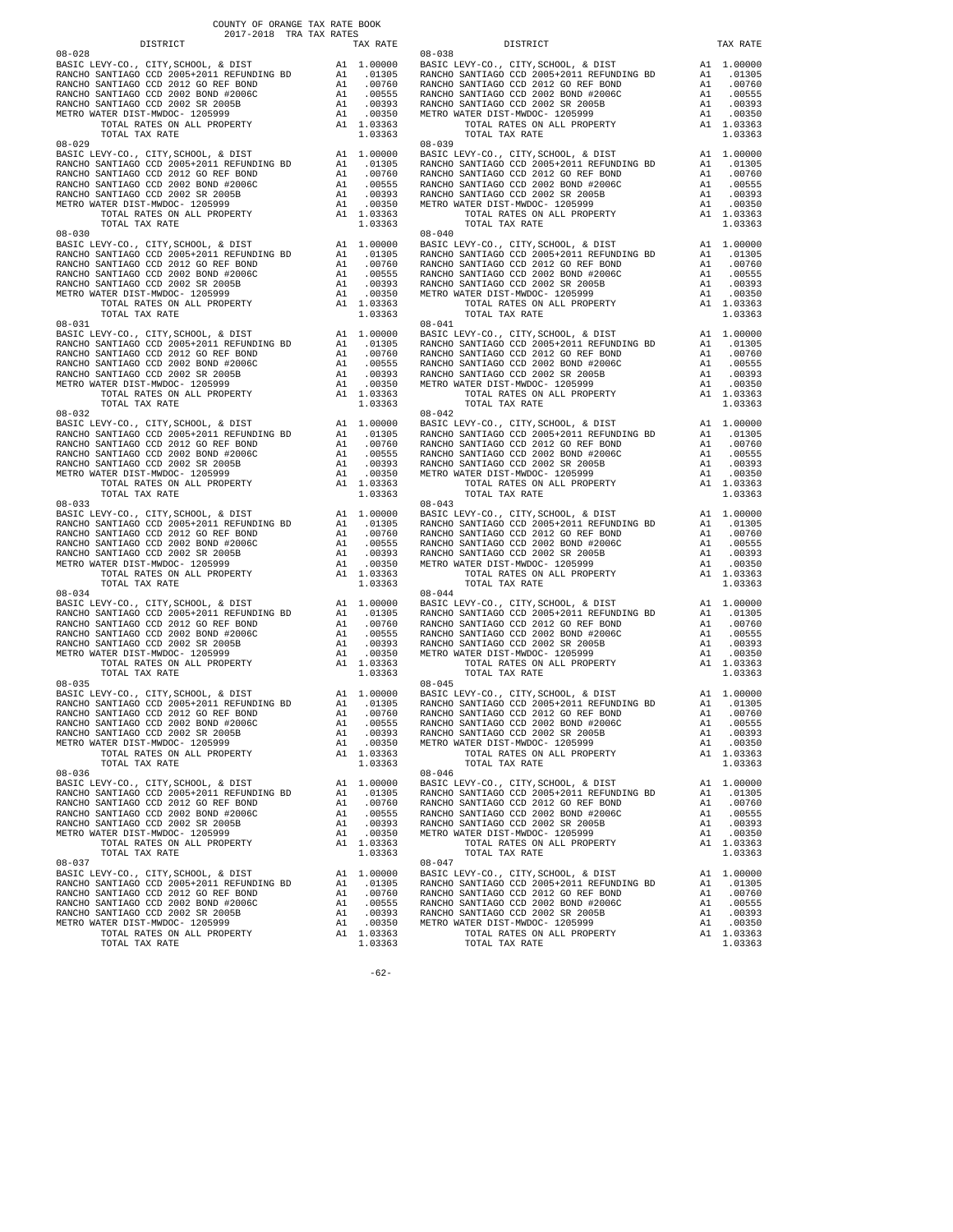| COUNTY OF ORANGE TAX RATE BOOK<br>2017-2018 TRA TAX RATES                                 |          |          |          |
|-------------------------------------------------------------------------------------------|----------|----------|----------|
| $2017-2018 \quad \text{TRA RATE B} \label{eq:2017-2018}$ DISTRICT 2017-2018 TRA TAX RATES | TAX RATE | DISTRICT | TAX RATE |
|                                                                                           |          |          |          |
|                                                                                           |          |          |          |
|                                                                                           |          |          |          |
|                                                                                           |          |          |          |
|                                                                                           |          |          |          |
|                                                                                           |          |          |          |
|                                                                                           |          |          |          |
|                                                                                           |          |          |          |
|                                                                                           |          |          |          |
|                                                                                           |          |          |          |
|                                                                                           |          |          |          |
|                                                                                           |          |          |          |
|                                                                                           |          |          |          |
|                                                                                           |          |          |          |
|                                                                                           |          |          |          |
|                                                                                           |          |          |          |
|                                                                                           |          |          |          |
|                                                                                           |          |          |          |
|                                                                                           |          |          |          |
|                                                                                           |          |          |          |
|                                                                                           |          |          |          |
|                                                                                           |          |          |          |
|                                                                                           |          |          |          |
|                                                                                           |          |          |          |
|                                                                                           |          |          |          |
|                                                                                           |          |          |          |
|                                                                                           |          |          |          |
|                                                                                           |          |          |          |
|                                                                                           |          |          |          |
|                                                                                           |          |          |          |
|                                                                                           |          |          |          |
|                                                                                           |          |          |          |
|                                                                                           |          |          |          |
|                                                                                           |          |          |          |
|                                                                                           |          |          |          |
|                                                                                           |          |          |          |
|                                                                                           |          |          |          |
|                                                                                           |          |          |          |
|                                                                                           |          |          |          |
|                                                                                           |          |          |          |
|                                                                                           |          |          |          |
|                                                                                           |          |          |          |
|                                                                                           |          |          |          |
|                                                                                           |          |          |          |
|                                                                                           |          |          |          |
|                                                                                           |          |          |          |
|                                                                                           |          |          |          |
|                                                                                           |          |          |          |
|                                                                                           |          |          |          |
|                                                                                           |          |          |          |
|                                                                                           |          |          |          |
|                                                                                           |          |          |          |
|                                                                                           |          |          |          |
|                                                                                           |          |          |          |
|                                                                                           |          |          |          |
|                                                                                           |          |          |          |
|                                                                                           |          |          |          |
|                                                                                           |          |          |          |
|                                                                                           |          |          |          |
|                                                                                           |          |          |          |
|                                                                                           |          |          |          |
|                                                                                           |          |          |          |
|                                                                                           |          |          |          |
|                                                                                           |          |          |          |
|                                                                                           |          |          |          |
|                                                                                           |          |          |          |
|                                                                                           |          |          |          |
|                                                                                           |          |          |          |
|                                                                                           |          |          |          |
|                                                                                           |          |          |          |
|                                                                                           |          |          |          |
|                                                                                           |          |          |          |
|                                                                                           |          |          |          |
|                                                                                           |          |          |          |
|                                                                                           |          |          |          |

-63-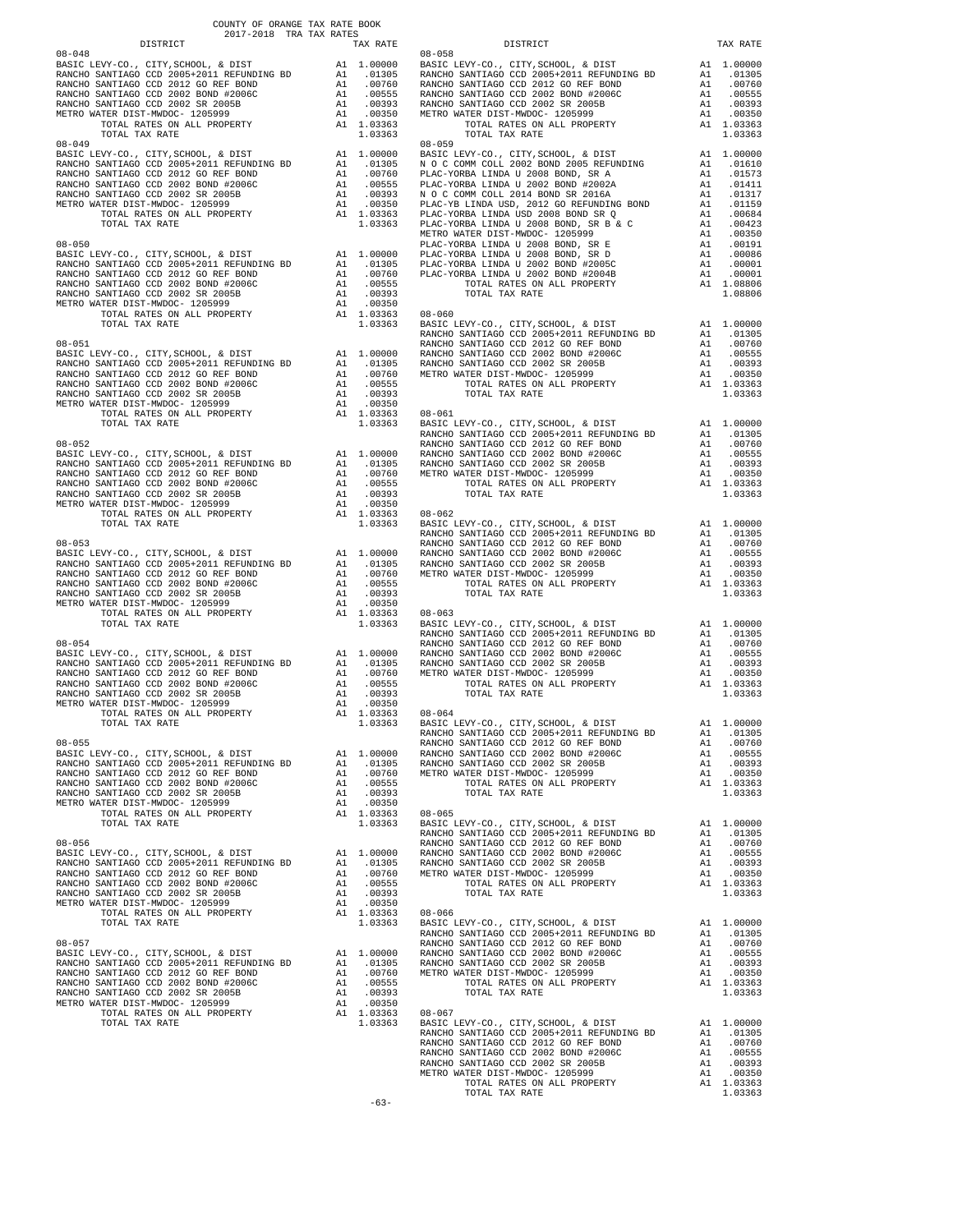| $08 - 070$ |  | $08 - 080$ |  |
|------------|--|------------|--|
|            |  |            |  |
|            |  |            |  |
|            |  |            |  |
|            |  |            |  |
|            |  |            |  |
|            |  |            |  |
|            |  |            |  |
|            |  |            |  |
|            |  |            |  |
|            |  |            |  |
|            |  |            |  |
|            |  |            |  |
|            |  |            |  |
|            |  |            |  |
|            |  |            |  |
|            |  |            |  |
|            |  |            |  |
|            |  |            |  |
|            |  |            |  |
|            |  |            |  |
|            |  |            |  |
|            |  |            |  |
|            |  |            |  |
|            |  |            |  |
|            |  |            |  |
|            |  |            |  |
|            |  |            |  |
|            |  |            |  |
|            |  |            |  |
|            |  |            |  |
|            |  |            |  |
|            |  |            |  |
|            |  |            |  |
|            |  |            |  |
|            |  |            |  |
|            |  |            |  |
|            |  |            |  |
|            |  |            |  |
|            |  |            |  |
|            |  |            |  |
|            |  |            |  |
|            |  |            |  |
|            |  |            |  |
|            |  |            |  |
|            |  |            |  |
|            |  |            |  |
|            |  |            |  |
|            |  |            |  |
|            |  |            |  |
|            |  |            |  |
|            |  |            |  |
|            |  |            |  |
|            |  |            |  |
|            |  |            |  |
|            |  |            |  |
|            |  |            |  |
|            |  |            |  |
|            |  |            |  |
|            |  |            |  |
|            |  |            |  |
|            |  |            |  |
|            |  |            |  |
|            |  |            |  |
|            |  |            |  |
|            |  |            |  |
|            |  |            |  |
|            |  |            |  |
|            |  |            |  |
|            |  |            |  |
|            |  |            |  |
|            |  |            |  |

-64-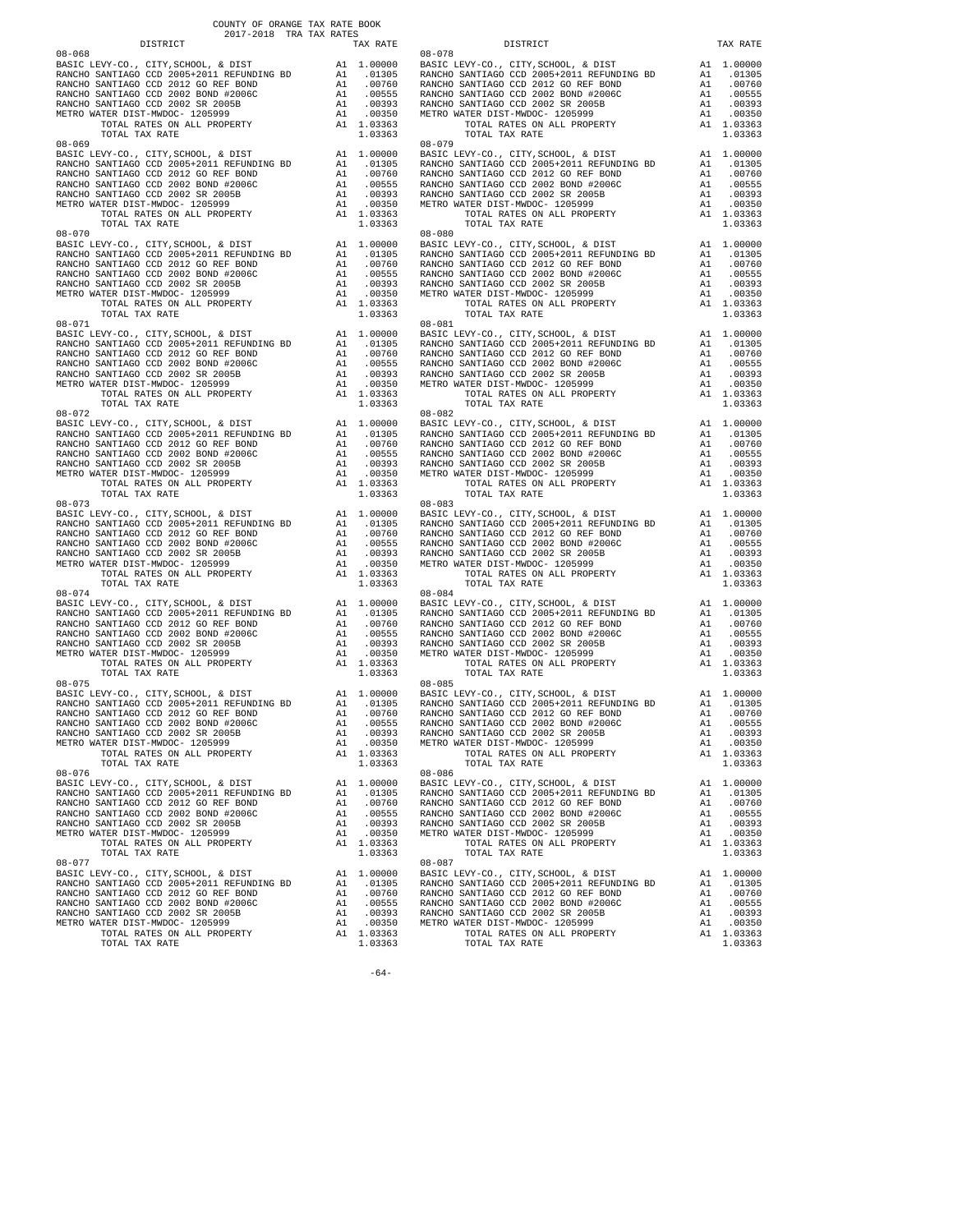| DISTRICT                                                                                                                                                                                                                                                                                                                                                                                                   | TAX RATE | DISTRICT       | TAX RATE |
|------------------------------------------------------------------------------------------------------------------------------------------------------------------------------------------------------------------------------------------------------------------------------------------------------------------------------------------------------------------------------------------------------------|----------|----------------|----------|
| $08 - 088$                                                                                                                                                                                                                                                                                                                                                                                                 |          | $08 - 098$     |          |
|                                                                                                                                                                                                                                                                                                                                                                                                            |          |                |          |
|                                                                                                                                                                                                                                                                                                                                                                                                            |          |                |          |
|                                                                                                                                                                                                                                                                                                                                                                                                            |          |                |          |
|                                                                                                                                                                                                                                                                                                                                                                                                            |          |                |          |
|                                                                                                                                                                                                                                                                                                                                                                                                            |          |                |          |
|                                                                                                                                                                                                                                                                                                                                                                                                            |          |                |          |
|                                                                                                                                                                                                                                                                                                                                                                                                            |          |                |          |
|                                                                                                                                                                                                                                                                                                                                                                                                            |          |                |          |
|                                                                                                                                                                                                                                                                                                                                                                                                            |          |                |          |
|                                                                                                                                                                                                                                                                                                                                                                                                            |          |                |          |
|                                                                                                                                                                                                                                                                                                                                                                                                            |          |                |          |
|                                                                                                                                                                                                                                                                                                                                                                                                            |          |                |          |
|                                                                                                                                                                                                                                                                                                                                                                                                            |          |                |          |
|                                                                                                                                                                                                                                                                                                                                                                                                            |          |                |          |
|                                                                                                                                                                                                                                                                                                                                                                                                            |          |                |          |
| $08 - 090$                                                                                                                                                                                                                                                                                                                                                                                                 |          | $08 - 100$     |          |
|                                                                                                                                                                                                                                                                                                                                                                                                            |          |                |          |
|                                                                                                                                                                                                                                                                                                                                                                                                            |          |                |          |
|                                                                                                                                                                                                                                                                                                                                                                                                            |          |                |          |
|                                                                                                                                                                                                                                                                                                                                                                                                            |          |                |          |
|                                                                                                                                                                                                                                                                                                                                                                                                            |          |                |          |
|                                                                                                                                                                                                                                                                                                                                                                                                            |          |                |          |
|                                                                                                                                                                                                                                                                                                                                                                                                            |          |                |          |
| $\begin{tabular}{cccccc} 08-091 & 10146 & 148.76418 & 11.03309 & 08-101 & 10146 & 148.76418 & 11.03309 & 08-101 & 10146 & 148.76418 & 11.03309 & 08-101 & 0000 & 0831C & 1077, 0821000L, 6. DIST, RAKCHO SANTIAGO COD 2012 600 RHTAGO COD 2012 600 RHTAGO COD 2012 600 RHTAGO COD 201$                                                                                                                     |          |                |          |
|                                                                                                                                                                                                                                                                                                                                                                                                            |          |                |          |
|                                                                                                                                                                                                                                                                                                                                                                                                            |          |                |          |
|                                                                                                                                                                                                                                                                                                                                                                                                            |          |                |          |
|                                                                                                                                                                                                                                                                                                                                                                                                            |          |                |          |
|                                                                                                                                                                                                                                                                                                                                                                                                            |          |                |          |
|                                                                                                                                                                                                                                                                                                                                                                                                            |          |                |          |
|                                                                                                                                                                                                                                                                                                                                                                                                            |          |                |          |
|                                                                                                                                                                                                                                                                                                                                                                                                            |          |                |          |
|                                                                                                                                                                                                                                                                                                                                                                                                            |          |                |          |
|                                                                                                                                                                                                                                                                                                                                                                                                            |          |                |          |
|                                                                                                                                                                                                                                                                                                                                                                                                            |          |                |          |
|                                                                                                                                                                                                                                                                                                                                                                                                            |          |                |          |
|                                                                                                                                                                                                                                                                                                                                                                                                            |          |                |          |
|                                                                                                                                                                                                                                                                                                                                                                                                            |          |                |          |
|                                                                                                                                                                                                                                                                                                                                                                                                            |          |                |          |
| $08 - 093$                                                                                                                                                                                                                                                                                                                                                                                                 |          | $08 - 103$     |          |
|                                                                                                                                                                                                                                                                                                                                                                                                            |          |                |          |
|                                                                                                                                                                                                                                                                                                                                                                                                            |          |                |          |
|                                                                                                                                                                                                                                                                                                                                                                                                            |          |                |          |
|                                                                                                                                                                                                                                                                                                                                                                                                            |          |                |          |
|                                                                                                                                                                                                                                                                                                                                                                                                            |          |                |          |
|                                                                                                                                                                                                                                                                                                                                                                                                            |          |                |          |
|                                                                                                                                                                                                                                                                                                                                                                                                            |          |                |          |
|                                                                                                                                                                                                                                                                                                                                                                                                            |          |                |          |
|                                                                                                                                                                                                                                                                                                                                                                                                            |          |                |          |
|                                                                                                                                                                                                                                                                                                                                                                                                            |          |                |          |
|                                                                                                                                                                                                                                                                                                                                                                                                            |          |                |          |
|                                                                                                                                                                                                                                                                                                                                                                                                            |          |                |          |
|                                                                                                                                                                                                                                                                                                                                                                                                            |          |                |          |
|                                                                                                                                                                                                                                                                                                                                                                                                            |          |                |          |
|                                                                                                                                                                                                                                                                                                                                                                                                            |          |                |          |
|                                                                                                                                                                                                                                                                                                                                                                                                            |          |                |          |
|                                                                                                                                                                                                                                                                                                                                                                                                            |          |                |          |
|                                                                                                                                                                                                                                                                                                                                                                                                            |          |                |          |
|                                                                                                                                                                                                                                                                                                                                                                                                            |          |                |          |
|                                                                                                                                                                                                                                                                                                                                                                                                            |          |                |          |
|                                                                                                                                                                                                                                                                                                                                                                                                            |          |                |          |
|                                                                                                                                                                                                                                                                                                                                                                                                            |          |                |          |
|                                                                                                                                                                                                                                                                                                                                                                                                            |          |                |          |
|                                                                                                                                                                                                                                                                                                                                                                                                            |          |                |          |
|                                                                                                                                                                                                                                                                                                                                                                                                            |          |                |          |
|                                                                                                                                                                                                                                                                                                                                                                                                            |          |                |          |
|                                                                                                                                                                                                                                                                                                                                                                                                            |          |                |          |
|                                                                                                                                                                                                                                                                                                                                                                                                            |          |                |          |
|                                                                                                                                                                                                                                                                                                                                                                                                            |          |                |          |
|                                                                                                                                                                                                                                                                                                                                                                                                            |          |                |          |
| $08 - 097$                                                                                                                                                                                                                                                                                                                                                                                                 |          | $08 - 107$     |          |
|                                                                                                                                                                                                                                                                                                                                                                                                            |          |                |          |
|                                                                                                                                                                                                                                                                                                                                                                                                            |          |                |          |
|                                                                                                                                                                                                                                                                                                                                                                                                            |          |                |          |
|                                                                                                                                                                                                                                                                                                                                                                                                            |          |                |          |
|                                                                                                                                                                                                                                                                                                                                                                                                            |          |                |          |
|                                                                                                                                                                                                                                                                                                                                                                                                            |          |                |          |
| $\begin{tabular}{cccccc} 08-097 & 08-107 & 08-107 \\ \texttt{BASC LEV-CO.} & \texttt{CITY}, \texttt{SCHOOL} & \texttt{A DIST} & 1.00000 \\ \texttt{RANCEO SANTIAGO CCD 2012 SO REF BOND} & \texttt{A1} & 1.00000 \\ \texttt{RANCEO SANTIAGO CCD 2012 SO REF BOND} & \texttt{A1} & 0.01305 \\ \texttt{RANCHO SANTIAGO CCD 2012 SO REF BOND} & \texttt{A1} & 0.01305 \\ \texttt{RANCHO SANTIAGO CCD 2012 SO$ |          |                |          |
| TOTAL TAX RATE                                                                                                                                                                                                                                                                                                                                                                                             | 1.03363  | TOTAL TAX RATE | 1.03363  |

-65-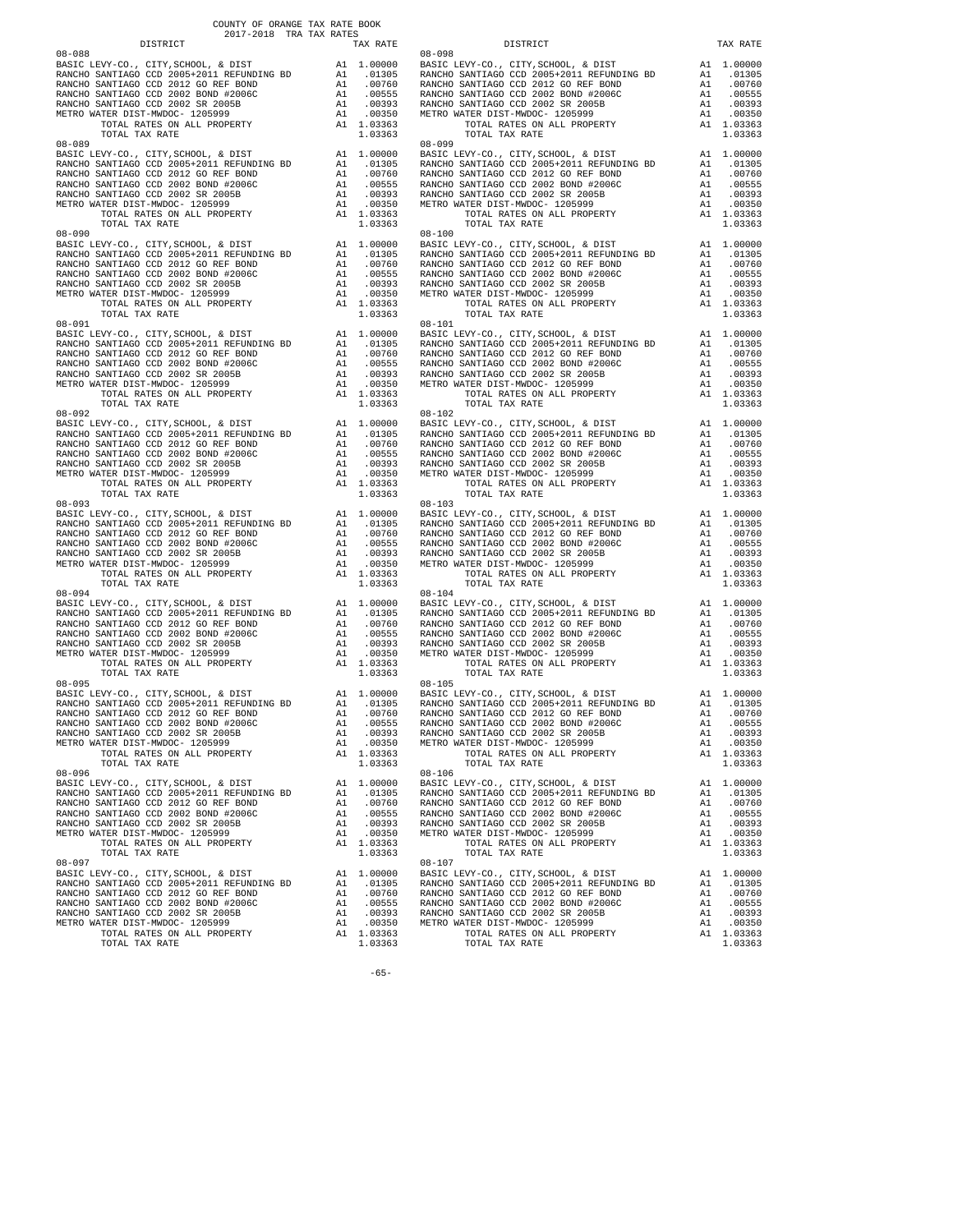| COUNTY OF ORANGE TAX RATE BOOK<br>$2017-2018 \quad \text{TRA RATES}$ DISTRICT                                                                                                                                                                                                                                                                                                 |          |                                                                                                                                                                                                                                      |          |
|-------------------------------------------------------------------------------------------------------------------------------------------------------------------------------------------------------------------------------------------------------------------------------------------------------------------------------------------------------------------------------|----------|--------------------------------------------------------------------------------------------------------------------------------------------------------------------------------------------------------------------------------------|----------|
| $08 - 108$                                                                                                                                                                                                                                                                                                                                                                    | TAX RATE | DISTRICT<br>$08 - 118$                                                                                                                                                                                                               | TAX RATE |
|                                                                                                                                                                                                                                                                                                                                                                               |          |                                                                                                                                                                                                                                      |          |
|                                                                                                                                                                                                                                                                                                                                                                               |          |                                                                                                                                                                                                                                      |          |
|                                                                                                                                                                                                                                                                                                                                                                               |          |                                                                                                                                                                                                                                      |          |
|                                                                                                                                                                                                                                                                                                                                                                               |          |                                                                                                                                                                                                                                      |          |
|                                                                                                                                                                                                                                                                                                                                                                               |          |                                                                                                                                                                                                                                      |          |
|                                                                                                                                                                                                                                                                                                                                                                               |          |                                                                                                                                                                                                                                      |          |
| $08 - 109$                                                                                                                                                                                                                                                                                                                                                                    |          | $08 - 119$                                                                                                                                                                                                                           |          |
|                                                                                                                                                                                                                                                                                                                                                                               |          |                                                                                                                                                                                                                                      |          |
|                                                                                                                                                                                                                                                                                                                                                                               |          |                                                                                                                                                                                                                                      |          |
|                                                                                                                                                                                                                                                                                                                                                                               |          |                                                                                                                                                                                                                                      |          |
|                                                                                                                                                                                                                                                                                                                                                                               |          |                                                                                                                                                                                                                                      |          |
|                                                                                                                                                                                                                                                                                                                                                                               |          |                                                                                                                                                                                                                                      |          |
| $\begin{tabular}{cccc} 08-109 & 1014 \text{L} \text{ 14.4 K R41E} \\ \text{RAMCHO SANTIAGO CCD } 2005+2011 \text{ REFDMDING B} & 1.03305 & 08-119 & 1014 \text{L} \text{ 14.4 K R1E} \\ \text{RAKCHO SANTIAGO CCD } 2005+2011 \text{ REFDMDING B} & \text{Al} & 1.0000 & \text{RAKCHO SANTIAGO CCD } 2005+2011 \text{ REFDMDING B} & \text{Al} & 1.0305 \\ \text{RAKCHO SANT$ |          |                                                                                                                                                                                                                                      |          |
|                                                                                                                                                                                                                                                                                                                                                                               |          |                                                                                                                                                                                                                                      |          |
|                                                                                                                                                                                                                                                                                                                                                                               |          |                                                                                                                                                                                                                                      |          |
|                                                                                                                                                                                                                                                                                                                                                                               |          |                                                                                                                                                                                                                                      |          |
|                                                                                                                                                                                                                                                                                                                                                                               |          |                                                                                                                                                                                                                                      |          |
|                                                                                                                                                                                                                                                                                                                                                                               |          |                                                                                                                                                                                                                                      |          |
|                                                                                                                                                                                                                                                                                                                                                                               |          |                                                                                                                                                                                                                                      |          |
|                                                                                                                                                                                                                                                                                                                                                                               |          |                                                                                                                                                                                                                                      |          |
|                                                                                                                                                                                                                                                                                                                                                                               |          |                                                                                                                                                                                                                                      |          |
|                                                                                                                                                                                                                                                                                                                                                                               |          |                                                                                                                                                                                                                                      |          |
|                                                                                                                                                                                                                                                                                                                                                                               |          |                                                                                                                                                                                                                                      |          |
|                                                                                                                                                                                                                                                                                                                                                                               |          |                                                                                                                                                                                                                                      |          |
|                                                                                                                                                                                                                                                                                                                                                                               |          |                                                                                                                                                                                                                                      |          |
|                                                                                                                                                                                                                                                                                                                                                                               |          |                                                                                                                                                                                                                                      |          |
|                                                                                                                                                                                                                                                                                                                                                                               |          |                                                                                                                                                                                                                                      |          |
|                                                                                                                                                                                                                                                                                                                                                                               |          |                                                                                                                                                                                                                                      |          |
|                                                                                                                                                                                                                                                                                                                                                                               |          |                                                                                                                                                                                                                                      |          |
|                                                                                                                                                                                                                                                                                                                                                                               |          |                                                                                                                                                                                                                                      |          |
|                                                                                                                                                                                                                                                                                                                                                                               |          |                                                                                                                                                                                                                                      |          |
|                                                                                                                                                                                                                                                                                                                                                                               |          |                                                                                                                                                                                                                                      |          |
|                                                                                                                                                                                                                                                                                                                                                                               |          |                                                                                                                                                                                                                                      |          |
|                                                                                                                                                                                                                                                                                                                                                                               |          |                                                                                                                                                                                                                                      |          |
|                                                                                                                                                                                                                                                                                                                                                                               |          |                                                                                                                                                                                                                                      |          |
|                                                                                                                                                                                                                                                                                                                                                                               |          |                                                                                                                                                                                                                                      |          |
|                                                                                                                                                                                                                                                                                                                                                                               |          |                                                                                                                                                                                                                                      |          |
|                                                                                                                                                                                                                                                                                                                                                                               |          |                                                                                                                                                                                                                                      |          |
|                                                                                                                                                                                                                                                                                                                                                                               |          |                                                                                                                                                                                                                                      |          |
|                                                                                                                                                                                                                                                                                                                                                                               |          |                                                                                                                                                                                                                                      |          |
|                                                                                                                                                                                                                                                                                                                                                                               |          |                                                                                                                                                                                                                                      |          |
|                                                                                                                                                                                                                                                                                                                                                                               |          |                                                                                                                                                                                                                                      |          |
|                                                                                                                                                                                                                                                                                                                                                                               |          |                                                                                                                                                                                                                                      |          |
|                                                                                                                                                                                                                                                                                                                                                                               |          |                                                                                                                                                                                                                                      |          |
|                                                                                                                                                                                                                                                                                                                                                                               |          |                                                                                                                                                                                                                                      |          |
|                                                                                                                                                                                                                                                                                                                                                                               |          |                                                                                                                                                                                                                                      |          |
|                                                                                                                                                                                                                                                                                                                                                                               |          |                                                                                                                                                                                                                                      |          |
|                                                                                                                                                                                                                                                                                                                                                                               |          |                                                                                                                                                                                                                                      |          |
|                                                                                                                                                                                                                                                                                                                                                                               |          |                                                                                                                                                                                                                                      |          |
|                                                                                                                                                                                                                                                                                                                                                                               |          |                                                                                                                                                                                                                                      |          |
|                                                                                                                                                                                                                                                                                                                                                                               |          |                                                                                                                                                                                                                                      |          |
|                                                                                                                                                                                                                                                                                                                                                                               |          |                                                                                                                                                                                                                                      |          |
|                                                                                                                                                                                                                                                                                                                                                                               |          |                                                                                                                                                                                                                                      |          |
|                                                                                                                                                                                                                                                                                                                                                                               |          |                                                                                                                                                                                                                                      |          |
|                                                                                                                                                                                                                                                                                                                                                                               |          |                                                                                                                                                                                                                                      |          |
|                                                                                                                                                                                                                                                                                                                                                                               |          |                                                                                                                                                                                                                                      |          |
|                                                                                                                                                                                                                                                                                                                                                                               |          |                                                                                                                                                                                                                                      |          |
|                                                                                                                                                                                                                                                                                                                                                                               |          |                                                                                                                                                                                                                                      |          |
|                                                                                                                                                                                                                                                                                                                                                                               |          |                                                                                                                                                                                                                                      |          |
|                                                                                                                                                                                                                                                                                                                                                                               |          |                                                                                                                                                                                                                                      |          |
|                                                                                                                                                                                                                                                                                                                                                                               |          |                                                                                                                                                                                                                                      |          |
|                                                                                                                                                                                                                                                                                                                                                                               |          | NETRO MOTER LEGISLATION CONTROL 1999<br>INVESTIGATION (1993) 2003<br>INVESTIGATION CONTROL 2001 100 100 100 121 2001 100 121 2002<br>INVESTIGATION (1993) 2003<br>2004 100 121 2003 2004 100 121 2003 2004 100 121 2004 100 121 2004 |          |
|                                                                                                                                                                                                                                                                                                                                                                               |          |                                                                                                                                                                                                                                      |          |
|                                                                                                                                                                                                                                                                                                                                                                               |          |                                                                                                                                                                                                                                      |          |
|                                                                                                                                                                                                                                                                                                                                                                               |          |                                                                                                                                                                                                                                      |          |
|                                                                                                                                                                                                                                                                                                                                                                               |          |                                                                                                                                                                                                                                      |          |
|                                                                                                                                                                                                                                                                                                                                                                               |          |                                                                                                                                                                                                                                      |          |
|                                                                                                                                                                                                                                                                                                                                                                               |          |                                                                                                                                                                                                                                      |          |
|                                                                                                                                                                                                                                                                                                                                                                               |          |                                                                                                                                                                                                                                      |          |
|                                                                                                                                                                                                                                                                                                                                                                               | 1.03363  |                                                                                                                                                                                                                                      |          |

A1 .00350<br>A1 1.03363<br>1.03363<br>-66-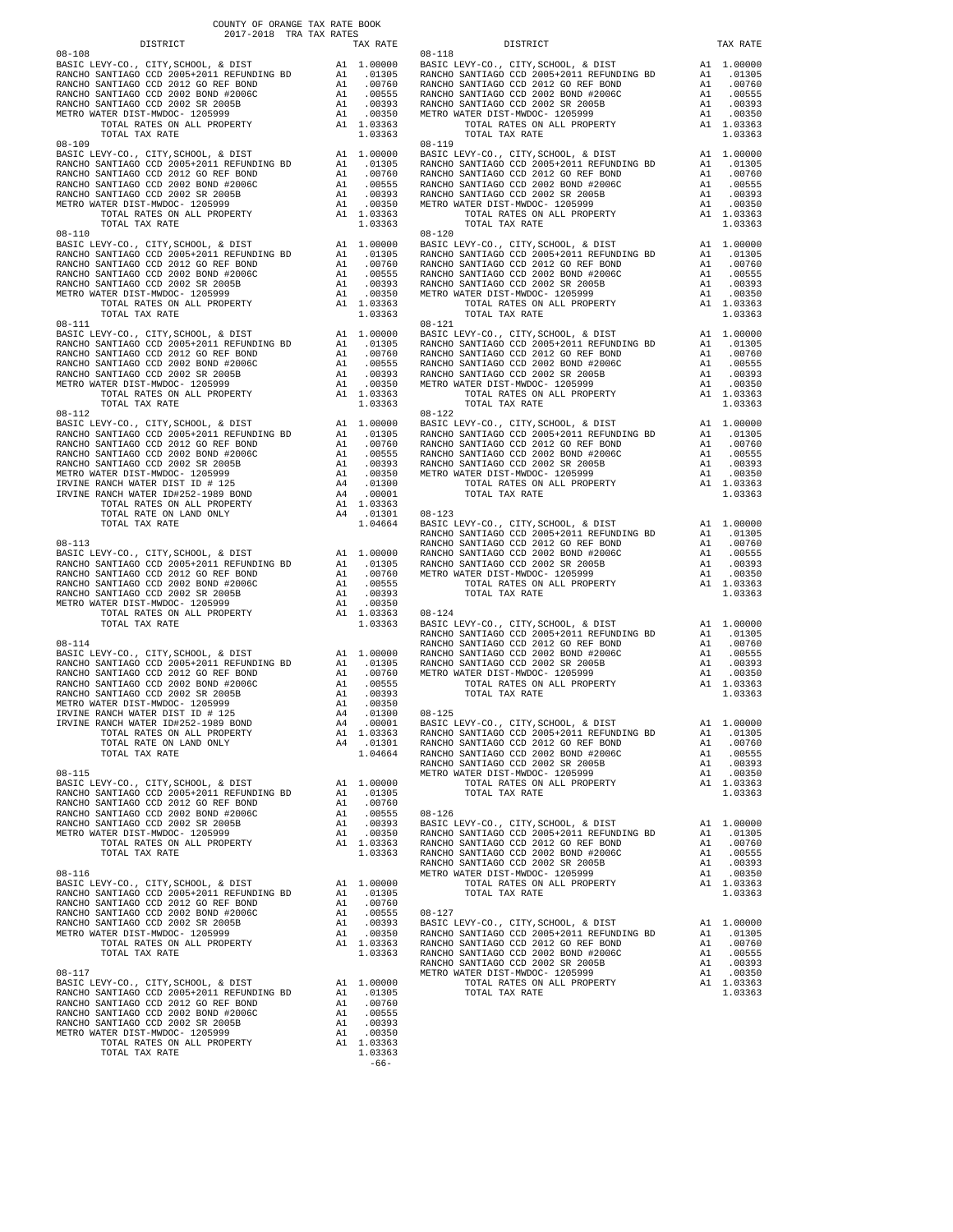| 2017-2018 TRA TAX RATES<br>DISTRICT | TAX RATE | DISTRICT                                                                                                                                                                                                                      | TAX RATE |
|-------------------------------------|----------|-------------------------------------------------------------------------------------------------------------------------------------------------------------------------------------------------------------------------------|----------|
|                                     |          |                                                                                                                                                                                                                               |          |
|                                     |          |                                                                                                                                                                                                                               |          |
|                                     |          |                                                                                                                                                                                                                               |          |
|                                     |          |                                                                                                                                                                                                                               |          |
|                                     |          |                                                                                                                                                                                                                               |          |
|                                     |          | $08 - 142$                                                                                                                                                                                                                    |          |
|                                     |          | 1970, 1970, 1971, 1971, 1972, 1972, 1972, 1972, 1972, 1972, 1972, 1972, 1972, 1972, 1972, 1972, 1972, 1973, 1973, 1973, 1974, 1974, 1975, 1974, 1975, 1974, 1975, 1974, 1975, 1974, 1975, 1974, 1975, 1974, 1975, 1974, 1975, |          |
|                                     |          |                                                                                                                                                                                                                               |          |
|                                     |          |                                                                                                                                                                                                                               |          |
|                                     |          |                                                                                                                                                                                                                               |          |

COUNTY OF ORANGE TAX RATE BOOK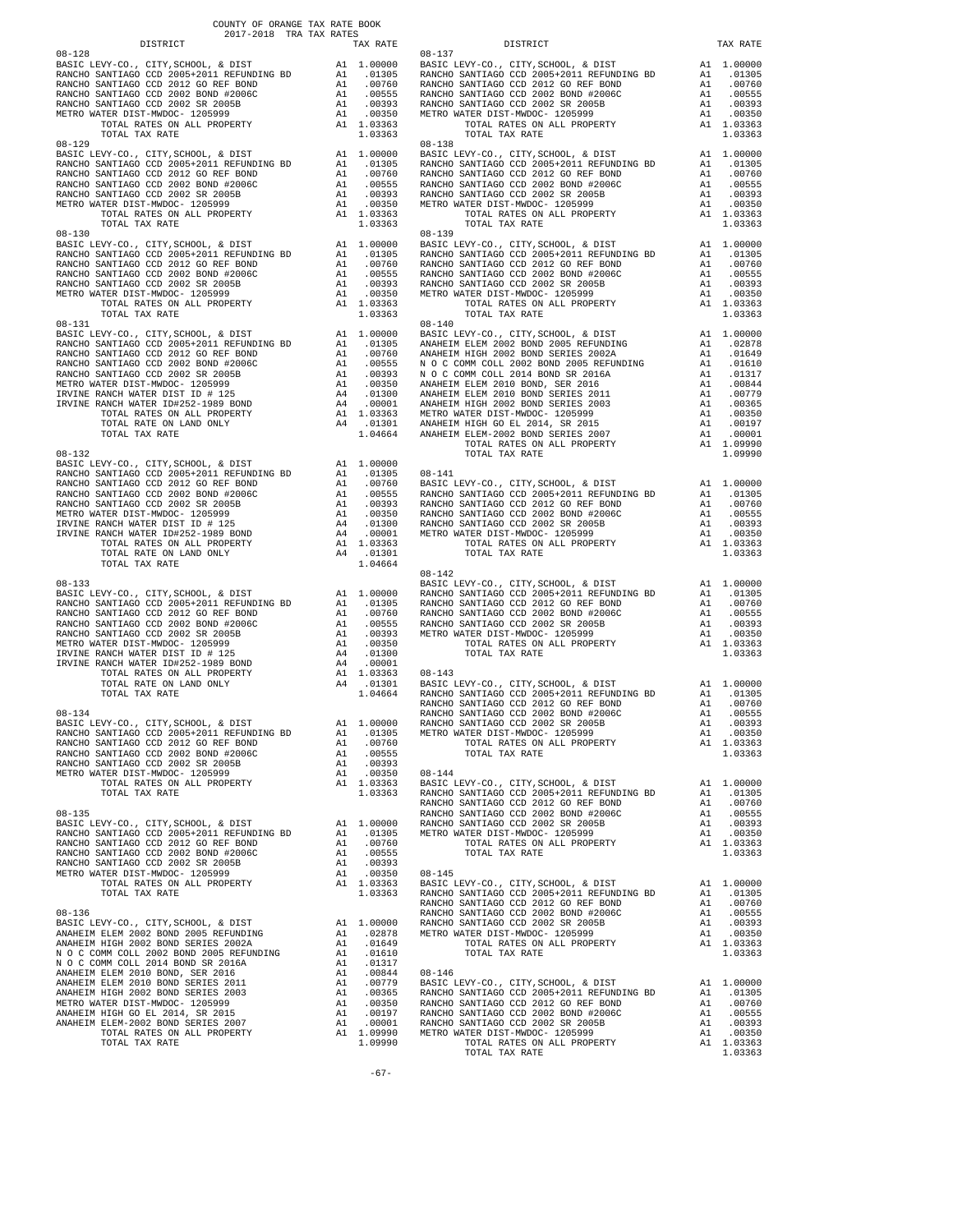| 2017-2018 TRA TAX RATES<br>DISTRICT | TAX RATE | DISTRICT | TAX RATE |
|-------------------------------------|----------|----------|----------|
|                                     |          |          |          |
|                                     |          |          |          |
|                                     |          |          |          |
|                                     |          |          |          |
|                                     |          |          |          |
|                                     |          |          |          |
|                                     |          |          |          |
|                                     |          |          |          |
|                                     |          |          |          |
|                                     |          |          |          |
|                                     |          |          |          |
|                                     |          |          |          |
|                                     |          |          |          |
|                                     |          |          |          |
|                                     |          |          |          |
|                                     |          |          |          |
|                                     |          |          |          |
|                                     |          |          |          |
|                                     |          |          |          |
|                                     |          |          |          |
|                                     |          |          |          |
|                                     |          |          |          |
|                                     |          |          |          |
|                                     |          |          |          |
|                                     |          |          |          |
|                                     |          |          |          |
|                                     |          |          |          |
|                                     |          |          |          |
|                                     |          |          |          |
|                                     |          |          |          |
|                                     |          |          |          |
|                                     |          |          |          |
|                                     |          |          |          |
|                                     |          |          |          |
|                                     |          |          |          |
|                                     |          |          |          |
|                                     |          |          |          |
|                                     |          |          |          |
|                                     |          |          |          |
|                                     |          |          |          |
|                                     |          |          |          |
|                                     |          |          |          |
|                                     |          |          |          |
|                                     |          |          |          |
|                                     |          |          |          |
|                                     |          |          |          |
|                                     |          |          |          |
|                                     |          |          |          |
|                                     |          |          |          |
|                                     |          |          |          |
|                                     |          |          |          |
|                                     |          |          |          |
|                                     |          |          |          |
|                                     |          |          |          |
|                                     |          |          |          |
|                                     |          |          |          |
|                                     |          |          |          |
|                                     |          |          |          |
|                                     |          |          |          |
|                                     |          |          |          |
|                                     |          |          |          |
|                                     |          |          |          |
|                                     |          |          |          |
|                                     |          |          |          |
|                                     |          |          |          |
|                                     |          |          |          |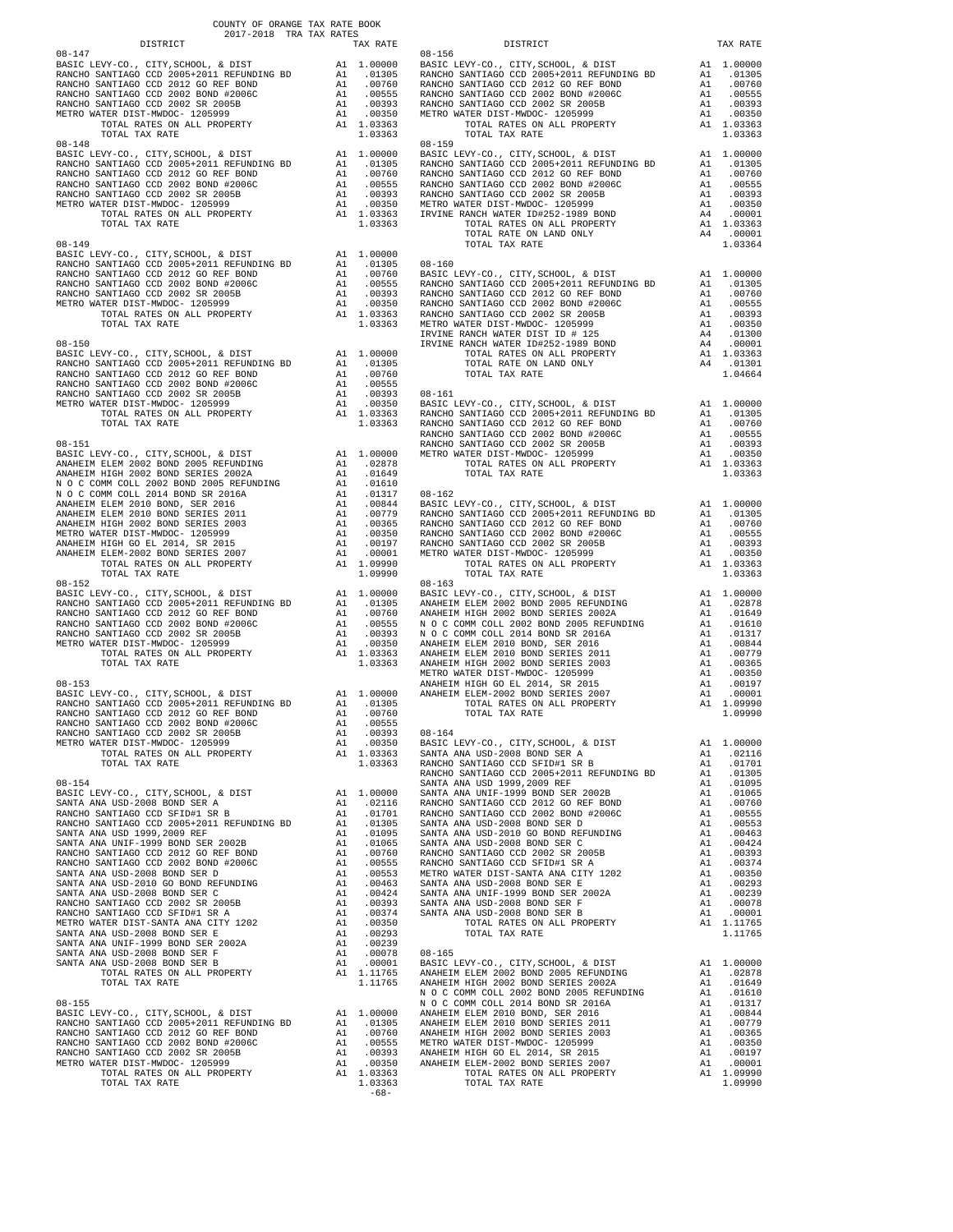| 2017-2018 TRA TAX RATES<br>DISTRICT | TAX RATE | DISTRICT                                                                                                                                                                                                                                                                                                                                              | TAX RATE |
|-------------------------------------|----------|-------------------------------------------------------------------------------------------------------------------------------------------------------------------------------------------------------------------------------------------------------------------------------------------------------------------------------------------------------|----------|
|                                     |          |                                                                                                                                                                                                                                                                                                                                                       |          |
|                                     |          |                                                                                                                                                                                                                                                                                                                                                       |          |
|                                     |          |                                                                                                                                                                                                                                                                                                                                                       |          |
|                                     |          |                                                                                                                                                                                                                                                                                                                                                       |          |
|                                     |          |                                                                                                                                                                                                                                                                                                                                                       |          |
|                                     |          |                                                                                                                                                                                                                                                                                                                                                       |          |
|                                     |          |                                                                                                                                                                                                                                                                                                                                                       |          |
|                                     |          |                                                                                                                                                                                                                                                                                                                                                       |          |
|                                     |          |                                                                                                                                                                                                                                                                                                                                                       |          |
|                                     |          |                                                                                                                                                                                                                                                                                                                                                       |          |
|                                     |          |                                                                                                                                                                                                                                                                                                                                                       |          |
|                                     |          |                                                                                                                                                                                                                                                                                                                                                       |          |
|                                     |          |                                                                                                                                                                                                                                                                                                                                                       |          |
|                                     |          |                                                                                                                                                                                                                                                                                                                                                       |          |
|                                     |          |                                                                                                                                                                                                                                                                                                                                                       |          |
|                                     |          |                                                                                                                                                                                                                                                                                                                                                       |          |
|                                     |          |                                                                                                                                                                                                                                                                                                                                                       |          |
|                                     |          |                                                                                                                                                                                                                                                                                                                                                       |          |
|                                     |          |                                                                                                                                                                                                                                                                                                                                                       |          |
|                                     |          |                                                                                                                                                                                                                                                                                                                                                       |          |
|                                     |          |                                                                                                                                                                                                                                                                                                                                                       |          |
|                                     |          |                                                                                                                                                                                                                                                                                                                                                       |          |
|                                     |          |                                                                                                                                                                                                                                                                                                                                                       |          |
|                                     |          |                                                                                                                                                                                                                                                                                                                                                       |          |
|                                     |          |                                                                                                                                                                                                                                                                                                                                                       |          |
|                                     |          |                                                                                                                                                                                                                                                                                                                                                       |          |
|                                     |          |                                                                                                                                                                                                                                                                                                                                                       |          |
|                                     |          |                                                                                                                                                                                                                                                                                                                                                       |          |
|                                     |          |                                                                                                                                                                                                                                                                                                                                                       |          |
|                                     |          |                                                                                                                                                                                                                                                                                                                                                       |          |
|                                     |          |                                                                                                                                                                                                                                                                                                                                                       |          |
|                                     |          |                                                                                                                                                                                                                                                                                                                                                       |          |
|                                     |          |                                                                                                                                                                                                                                                                                                                                                       |          |
|                                     |          |                                                                                                                                                                                                                                                                                                                                                       |          |
|                                     |          |                                                                                                                                                                                                                                                                                                                                                       |          |
|                                     |          |                                                                                                                                                                                                                                                                                                                                                       |          |
|                                     |          |                                                                                                                                                                                                                                                                                                                                                       |          |
|                                     |          |                                                                                                                                                                                                                                                                                                                                                       |          |
|                                     |          |                                                                                                                                                                                                                                                                                                                                                       |          |
|                                     |          |                                                                                                                                                                                                                                                                                                                                                       |          |
|                                     |          |                                                                                                                                                                                                                                                                                                                                                       |          |
|                                     |          |                                                                                                                                                                                                                                                                                                                                                       |          |
|                                     |          |                                                                                                                                                                                                                                                                                                                                                       |          |
|                                     |          |                                                                                                                                                                                                                                                                                                                                                       |          |
|                                     |          |                                                                                                                                                                                                                                                                                                                                                       |          |
|                                     |          |                                                                                                                                                                                                                                                                                                                                                       |          |
|                                     |          |                                                                                                                                                                                                                                                                                                                                                       |          |
|                                     |          |                                                                                                                                                                                                                                                                                                                                                       |          |
|                                     |          |                                                                                                                                                                                                                                                                                                                                                       |          |
|                                     |          |                                                                                                                                                                                                                                                                                                                                                       |          |
|                                     |          |                                                                                                                                                                                                                                                                                                                                                       |          |
|                                     |          |                                                                                                                                                                                                                                                                                                                                                       |          |
|                                     |          |                                                                                                                                                                                                                                                                                                                                                       |          |
|                                     |          |                                                                                                                                                                                                                                                                                                                                                       |          |
|                                     |          |                                                                                                                                                                                                                                                                                                                                                       |          |
|                                     |          |                                                                                                                                                                                                                                                                                                                                                       |          |
|                                     |          |                                                                                                                                                                                                                                                                                                                                                       |          |
|                                     |          |                                                                                                                                                                                                                                                                                                                                                       |          |
|                                     |          |                                                                                                                                                                                                                                                                                                                                                       |          |
|                                     |          |                                                                                                                                                                                                                                                                                                                                                       |          |
|                                     |          |                                                                                                                                                                                                                                                                                                                                                       |          |
|                                     |          |                                                                                                                                                                                                                                                                                                                                                       |          |
|                                     |          | $08-175 \put(0.00000){\small\hbox{0.0000}} {\small\hbox{0.0000}} \put(0.00000){\small\hbox{0.0000}} {\small\hbox{0.0000}} \put(0.00000){\small\hbox{0.0000}} {\small\hbox{0.0000}} \put(0.00000){\small\hbox{0.000}} {\small\hbox{0.000}} \put(0.00000){\small\hbox{0.000}} {\small\hbox{0.000}} \put(0.0000){\small\hbox{0.000}} {\small\hbox{0.000$ |          |
|                                     |          |                                                                                                                                                                                                                                                                                                                                                       |          |
|                                     |          |                                                                                                                                                                                                                                                                                                                                                       |          |
|                                     |          |                                                                                                                                                                                                                                                                                                                                                       |          |
|                                     |          |                                                                                                                                                                                                                                                                                                                                                       |          |
|                                     |          |                                                                                                                                                                                                                                                                                                                                                       |          |
|                                     |          |                                                                                                                                                                                                                                                                                                                                                       |          |
|                                     |          |                                                                                                                                                                                                                                                                                                                                                       |          |
|                                     |          |                                                                                                                                                                                                                                                                                                                                                       |          |

-69-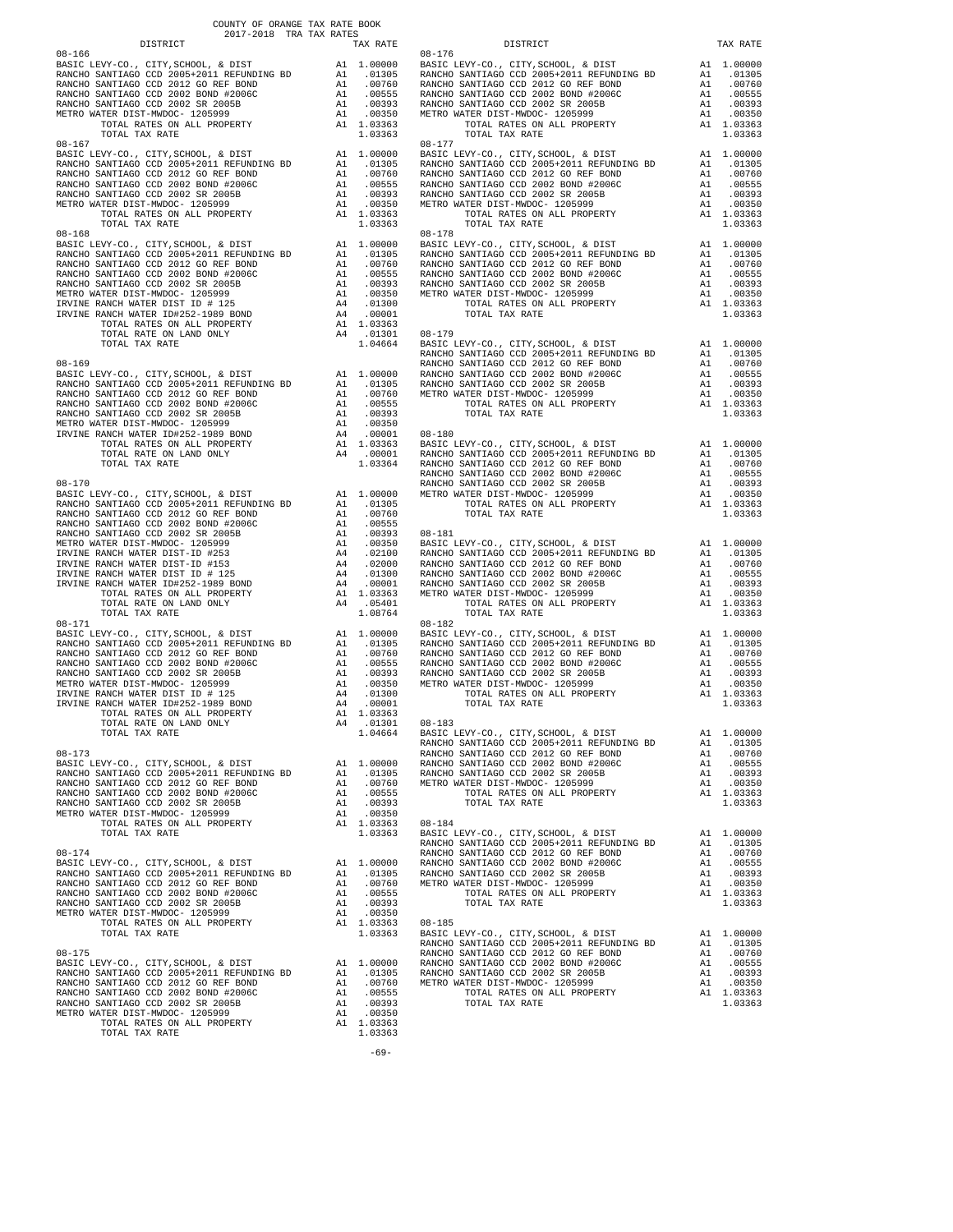| COUNTY OF ORANGE TAX RATE BOOK<br>2017-2018 TRA TAX RATES |        |                      |          |
|-----------------------------------------------------------|--------|----------------------|----------|
| DISTRICT                                                  |        | TAX RATE<br>DISTRICT | TAX RATE |
| $08 - 186$                                                |        | $08 - 194$           |          |
|                                                           |        |                      |          |
|                                                           |        |                      |          |
|                                                           |        |                      |          |
|                                                           |        |                      |          |
|                                                           |        |                      |          |
|                                                           |        |                      |          |
|                                                           |        |                      |          |
|                                                           |        |                      |          |
|                                                           |        |                      |          |
|                                                           |        |                      |          |
|                                                           |        |                      |          |
|                                                           |        |                      |          |
|                                                           |        |                      |          |
|                                                           |        |                      |          |
|                                                           |        |                      |          |
|                                                           |        |                      |          |
|                                                           |        |                      |          |
|                                                           |        |                      |          |
|                                                           |        |                      |          |
|                                                           |        |                      |          |
|                                                           |        |                      |          |
|                                                           |        |                      |          |
|                                                           |        |                      |          |
|                                                           |        |                      |          |
|                                                           |        |                      |          |
|                                                           |        |                      |          |
|                                                           |        |                      |          |
|                                                           |        |                      |          |
|                                                           |        |                      |          |
|                                                           |        |                      |          |
|                                                           |        |                      |          |
|                                                           |        |                      |          |
|                                                           |        |                      |          |
|                                                           |        |                      |          |
|                                                           |        |                      |          |
|                                                           |        |                      |          |
|                                                           |        |                      |          |
|                                                           |        |                      |          |
|                                                           |        |                      |          |
|                                                           |        |                      |          |
|                                                           |        |                      |          |
|                                                           |        |                      |          |
|                                                           |        |                      |          |
|                                                           |        |                      |          |
|                                                           |        |                      |          |
|                                                           |        |                      |          |
|                                                           |        |                      |          |
|                                                           |        |                      |          |
|                                                           |        |                      |          |
|                                                           |        |                      |          |
|                                                           |        |                      |          |
|                                                           |        |                      |          |
|                                                           |        |                      |          |
|                                                           |        |                      |          |
|                                                           |        |                      |          |
|                                                           |        |                      |          |
|                                                           |        |                      |          |
|                                                           |        |                      |          |
|                                                           |        |                      |          |
|                                                           |        |                      |          |
|                                                           |        |                      |          |
|                                                           |        |                      |          |
|                                                           |        |                      |          |
|                                                           |        |                      |          |
|                                                           |        |                      |          |
|                                                           |        |                      |          |
|                                                           |        |                      |          |
|                                                           |        |                      |          |
|                                                           |        |                      |          |
|                                                           |        |                      |          |
|                                                           |        |                      |          |
|                                                           |        |                      |          |
|                                                           |        |                      |          |
|                                                           |        |                      |          |
|                                                           |        |                      |          |
|                                                           | $-70-$ |                      |          |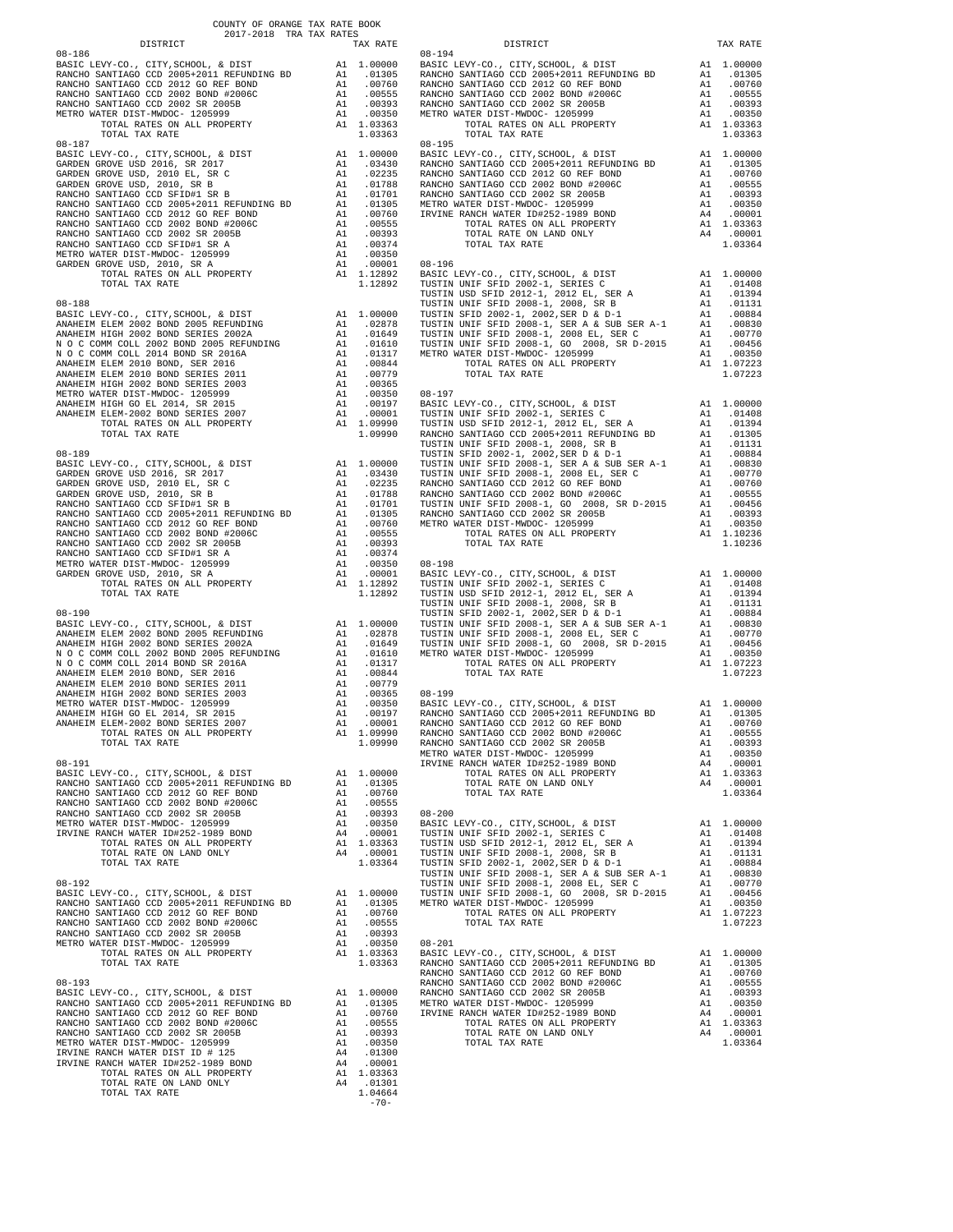| COUNTY OF ORANGE TAX RATE BOOK                                                                                                                                                                                                                                                                                                                                                           |          |            |          |
|------------------------------------------------------------------------------------------------------------------------------------------------------------------------------------------------------------------------------------------------------------------------------------------------------------------------------------------------------------------------------------------|----------|------------|----------|
|                                                                                                                                                                                                                                                                                                                                                                                          | TAX RATE | DISTRICT   | TAX RATE |
| $08 - 202$                                                                                                                                                                                                                                                                                                                                                                               |          | $08 - 212$ |          |
|                                                                                                                                                                                                                                                                                                                                                                                          |          |            |          |
|                                                                                                                                                                                                                                                                                                                                                                                          |          |            |          |
|                                                                                                                                                                                                                                                                                                                                                                                          |          |            |          |
|                                                                                                                                                                                                                                                                                                                                                                                          |          |            |          |
|                                                                                                                                                                                                                                                                                                                                                                                          |          |            |          |
|                                                                                                                                                                                                                                                                                                                                                                                          |          |            |          |
| $\begin{tabular}{ccccccc} 08-203 & \mbox{\textbf{1.03983}} & \mbox{\textbf{1.0398}} & \mbox{\textbf{1.0398}} & \mbox{\textbf{1.0398}} & \mbox{\textbf{1.0398}} & \mbox{\textbf{1.0398}} & \mbox{\textbf{1.0398}} & \mbox{\textbf{1.0398}} & \mbox{\textbf{1.0398}} & \mbox{\textbf{1.0398}} & \mbox{\textbf{1.0398}} & \mbox{\textbf{1.0398}} & \mbox{\textbf{1.0398}} & \mbox{\textbf{$ |          |            |          |
|                                                                                                                                                                                                                                                                                                                                                                                          |          |            |          |
|                                                                                                                                                                                                                                                                                                                                                                                          |          |            |          |
|                                                                                                                                                                                                                                                                                                                                                                                          |          |            |          |
|                                                                                                                                                                                                                                                                                                                                                                                          |          |            |          |
|                                                                                                                                                                                                                                                                                                                                                                                          |          |            |          |
|                                                                                                                                                                                                                                                                                                                                                                                          |          |            |          |
|                                                                                                                                                                                                                                                                                                                                                                                          |          |            |          |
|                                                                                                                                                                                                                                                                                                                                                                                          |          |            |          |
|                                                                                                                                                                                                                                                                                                                                                                                          |          |            |          |
|                                                                                                                                                                                                                                                                                                                                                                                          |          |            |          |
|                                                                                                                                                                                                                                                                                                                                                                                          |          |            |          |
|                                                                                                                                                                                                                                                                                                                                                                                          |          |            |          |
|                                                                                                                                                                                                                                                                                                                                                                                          |          |            |          |
|                                                                                                                                                                                                                                                                                                                                                                                          |          |            |          |
|                                                                                                                                                                                                                                                                                                                                                                                          |          |            |          |
|                                                                                                                                                                                                                                                                                                                                                                                          |          |            |          |
|                                                                                                                                                                                                                                                                                                                                                                                          |          |            |          |
|                                                                                                                                                                                                                                                                                                                                                                                          |          |            |          |
|                                                                                                                                                                                                                                                                                                                                                                                          |          |            |          |
|                                                                                                                                                                                                                                                                                                                                                                                          |          |            |          |
|                                                                                                                                                                                                                                                                                                                                                                                          |          |            |          |
| $\begin{tabular}{cccccc} 08-206 & & & & & & 1.03363 \\ 08-206 & & & & & & & 1.00000 \\ 08-206 & & & & & & & 1.00000 \\ 08-206 & & & & & & & 1.00000 \\ 08-206 & & & & & & & 1.00000 \\ 08-206 & & & & & & & 1.00000 \\ 08-206 & & & & & & & 1.00000 \\ 08-206 & & & & & & & 1.00000 \\ 08-206 & & & & & & & 1.00000 \\ 08-2$                                                             |          |            |          |
|                                                                                                                                                                                                                                                                                                                                                                                          |          |            |          |
|                                                                                                                                                                                                                                                                                                                                                                                          |          |            |          |
|                                                                                                                                                                                                                                                                                                                                                                                          |          |            |          |
|                                                                                                                                                                                                                                                                                                                                                                                          |          |            |          |
|                                                                                                                                                                                                                                                                                                                                                                                          |          |            |          |
|                                                                                                                                                                                                                                                                                                                                                                                          |          |            |          |
|                                                                                                                                                                                                                                                                                                                                                                                          |          |            |          |
|                                                                                                                                                                                                                                                                                                                                                                                          |          |            |          |
|                                                                                                                                                                                                                                                                                                                                                                                          |          |            |          |
|                                                                                                                                                                                                                                                                                                                                                                                          |          |            |          |
|                                                                                                                                                                                                                                                                                                                                                                                          |          |            |          |
|                                                                                                                                                                                                                                                                                                                                                                                          |          |            |          |
|                                                                                                                                                                                                                                                                                                                                                                                          |          |            |          |
|                                                                                                                                                                                                                                                                                                                                                                                          |          |            |          |
|                                                                                                                                                                                                                                                                                                                                                                                          |          |            |          |
|                                                                                                                                                                                                                                                                                                                                                                                          |          |            |          |
|                                                                                                                                                                                                                                                                                                                                                                                          |          |            |          |
|                                                                                                                                                                                                                                                                                                                                                                                          |          |            |          |
|                                                                                                                                                                                                                                                                                                                                                                                          |          |            |          |
|                                                                                                                                                                                                                                                                                                                                                                                          |          |            |          |
|                                                                                                                                                                                                                                                                                                                                                                                          |          |            |          |
|                                                                                                                                                                                                                                                                                                                                                                                          |          |            |          |
| TOTAL RATES ON ALL PROPERTY A1 1.03363<br>TOTAL RATES ON ALL PROPERTY A1 1.03363                                                                                                                                                                                                                                                                                                         |          |            |          |
|                                                                                                                                                                                                                                                                                                                                                                                          |          |            |          |
|                                                                                                                                                                                                                                                                                                                                                                                          |          |            |          |
|                                                                                                                                                                                                                                                                                                                                                                                          |          |            |          |
|                                                                                                                                                                                                                                                                                                                                                                                          |          |            |          |
|                                                                                                                                                                                                                                                                                                                                                                                          |          |            |          |
|                                                                                                                                                                                                                                                                                                                                                                                          |          |            |          |
|                                                                                                                                                                                                                                                                                                                                                                                          |          |            |          |
|                                                                                                                                                                                                                                                                                                                                                                                          |          |            |          |
|                                                                                                                                                                                                                                                                                                                                                                                          |          |            |          |
|                                                                                                                                                                                                                                                                                                                                                                                          |          |            |          |
|                                                                                                                                                                                                                                                                                                                                                                                          |          |            |          |
|                                                                                                                                                                                                                                                                                                                                                                                          |          |            |          |
|                                                                                                                                                                                                                                                                                                                                                                                          |          |            |          |
|                                                                                                                                                                                                                                                                                                                                                                                          |          |            |          |
|                                                                                                                                                                                                                                                                                                                                                                                          |          |            |          |
| $\begin{tabular}{cccccccc} \texttt{1.01369} & 08-210 & 08-220 & 08-220 & 08-220 & 08-220 & 08-220 & 08-220 & 08-220 & 08-220 & 08-220 & 08-220 & 08-220 & 08-220 & 08-220 & 08-220 & 08-220 & 08-220 & 08-220 & 08-220 & 08-220 & 08-220 & 08-220 & 08-220 & 08-220 & 08-22$                                                                                                             |          |            |          |
|                                                                                                                                                                                                                                                                                                                                                                                          |          |            |          |
|                                                                                                                                                                                                                                                                                                                                                                                          |          |            |          |
|                                                                                                                                                                                                                                                                                                                                                                                          |          |            |          |
|                                                                                                                                                                                                                                                                                                                                                                                          |          |            |          |
|                                                                                                                                                                                                                                                                                                                                                                                          |          |            |          |
|                                                                                                                                                                                                                                                                                                                                                                                          |          |            |          |
|                                                                                                                                                                                                                                                                                                                                                                                          |          |            |          |
|                                                                                                                                                                                                                                                                                                                                                                                          |          |            |          |

-71-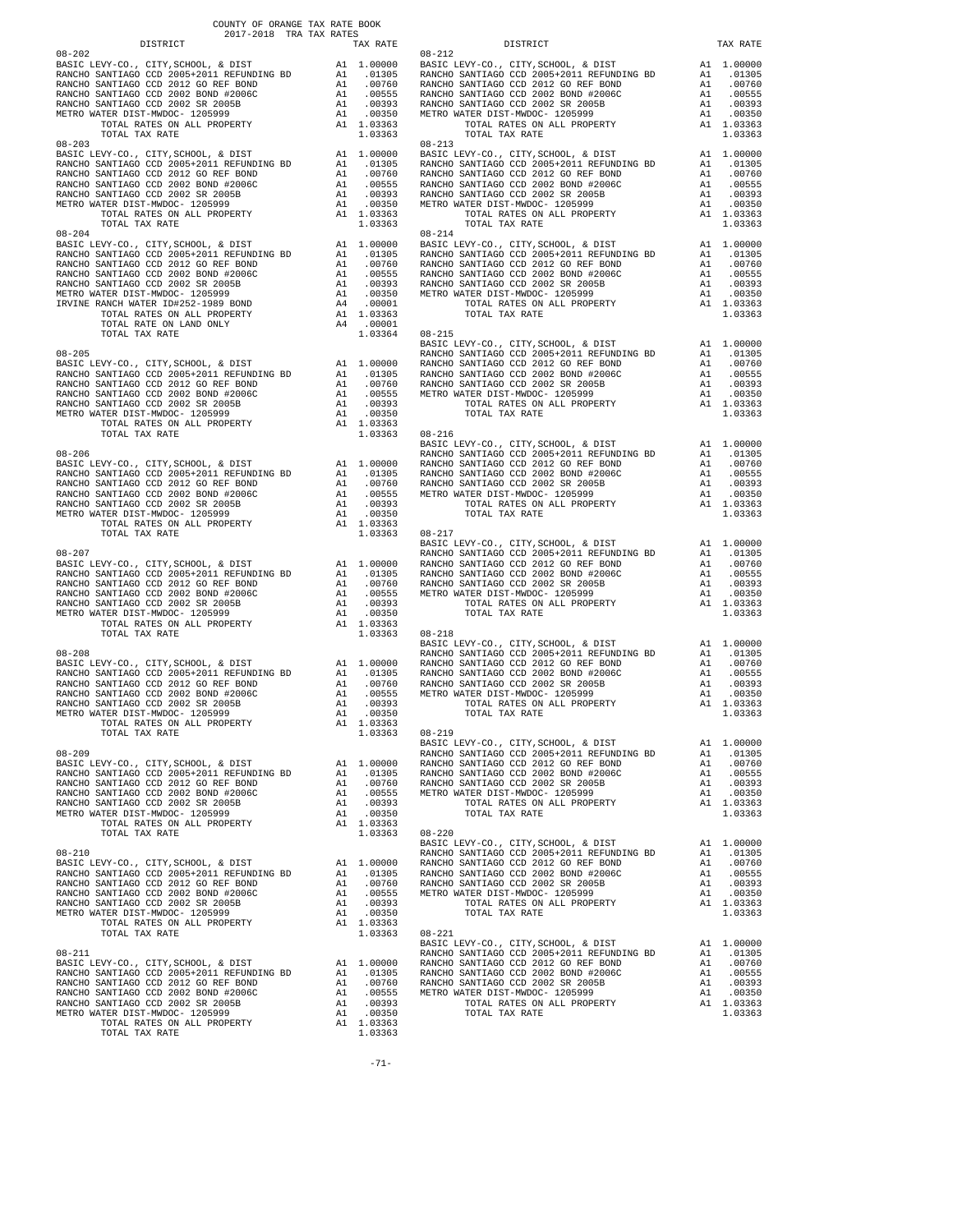|                                                                                                                                                                                                                                                                         | TAX RATE | DISTRICT   | TAX RATE |
|-------------------------------------------------------------------------------------------------------------------------------------------------------------------------------------------------------------------------------------------------------------------------|----------|------------|----------|
|                                                                                                                                                                                                                                                                         |          |            |          |
|                                                                                                                                                                                                                                                                         |          |            |          |
|                                                                                                                                                                                                                                                                         |          |            |          |
|                                                                                                                                                                                                                                                                         |          |            |          |
|                                                                                                                                                                                                                                                                         |          |            |          |
|                                                                                                                                                                                                                                                                         |          |            |          |
|                                                                                                                                                                                                                                                                         |          |            |          |
|                                                                                                                                                                                                                                                                         |          |            |          |
|                                                                                                                                                                                                                                                                         |          |            |          |
|                                                                                                                                                                                                                                                                         |          |            |          |
|                                                                                                                                                                                                                                                                         |          |            |          |
|                                                                                                                                                                                                                                                                         |          |            |          |
|                                                                                                                                                                                                                                                                         |          |            |          |
|                                                                                                                                                                                                                                                                         |          |            |          |
|                                                                                                                                                                                                                                                                         |          |            |          |
|                                                                                                                                                                                                                                                                         |          |            |          |
|                                                                                                                                                                                                                                                                         |          |            |          |
| $08 - 224$                                                                                                                                                                                                                                                              |          | $08 - 234$ |          |
|                                                                                                                                                                                                                                                                         |          |            |          |
|                                                                                                                                                                                                                                                                         |          |            |          |
|                                                                                                                                                                                                                                                                         |          |            |          |
|                                                                                                                                                                                                                                                                         |          |            |          |
|                                                                                                                                                                                                                                                                         |          |            |          |
|                                                                                                                                                                                                                                                                         |          |            |          |
|                                                                                                                                                                                                                                                                         |          |            |          |
|                                                                                                                                                                                                                                                                         |          |            |          |
|                                                                                                                                                                                                                                                                         |          |            |          |
|                                                                                                                                                                                                                                                                         |          |            |          |
|                                                                                                                                                                                                                                                                         |          |            |          |
|                                                                                                                                                                                                                                                                         |          |            |          |
|                                                                                                                                                                                                                                                                         |          |            |          |
|                                                                                                                                                                                                                                                                         |          |            |          |
|                                                                                                                                                                                                                                                                         |          |            |          |
|                                                                                                                                                                                                                                                                         |          |            |          |
|                                                                                                                                                                                                                                                                         |          |            |          |
|                                                                                                                                                                                                                                                                         |          |            |          |
|                                                                                                                                                                                                                                                                         |          |            |          |
|                                                                                                                                                                                                                                                                         |          |            |          |
|                                                                                                                                                                                                                                                                         |          |            |          |
|                                                                                                                                                                                                                                                                         |          |            |          |
|                                                                                                                                                                                                                                                                         |          |            |          |
|                                                                                                                                                                                                                                                                         |          |            |          |
|                                                                                                                                                                                                                                                                         |          |            |          |
|                                                                                                                                                                                                                                                                         |          |            |          |
|                                                                                                                                                                                                                                                                         |          |            |          |
|                                                                                                                                                                                                                                                                         |          |            |          |
|                                                                                                                                                                                                                                                                         |          |            |          |
|                                                                                                                                                                                                                                                                         |          |            |          |
|                                                                                                                                                                                                                                                                         |          |            |          |
|                                                                                                                                                                                                                                                                         |          |            |          |
|                                                                                                                                                                                                                                                                         |          |            |          |
|                                                                                                                                                                                                                                                                         |          |            |          |
|                                                                                                                                                                                                                                                                         |          |            |          |
|                                                                                                                                                                                                                                                                         |          |            |          |
|                                                                                                                                                                                                                                                                         |          |            |          |
|                                                                                                                                                                                                                                                                         |          |            |          |
|                                                                                                                                                                                                                                                                         |          |            |          |
|                                                                                                                                                                                                                                                                         |          |            |          |
|                                                                                                                                                                                                                                                                         |          |            |          |
|                                                                                                                                                                                                                                                                         |          |            |          |
|                                                                                                                                                                                                                                                                         |          |            |          |
|                                                                                                                                                                                                                                                                         |          |            |          |
|                                                                                                                                                                                                                                                                         |          |            |          |
|                                                                                                                                                                                                                                                                         |          |            |          |
|                                                                                                                                                                                                                                                                         |          |            |          |
|                                                                                                                                                                                                                                                                         |          |            |          |
|                                                                                                                                                                                                                                                                         |          |            |          |
|                                                                                                                                                                                                                                                                         |          |            |          |
|                                                                                                                                                                                                                                                                         |          |            |          |
|                                                                                                                                                                                                                                                                         |          |            |          |
|                                                                                                                                                                                                                                                                         |          |            |          |
|                                                                                                                                                                                                                                                                         |          |            |          |
|                                                                                                                                                                                                                                                                         |          |            |          |
|                                                                                                                                                                                                                                                                         |          |            |          |
|                                                                                                                                                                                                                                                                         |          |            |          |
|                                                                                                                                                                                                                                                                         |          |            |          |
|                                                                                                                                                                                                                                                                         |          |            |          |
| $08 - 231$                                                                                                                                                                                                                                                              |          | $08 - 241$ |          |
| $\begin{tabular}{cccc} 08-228 & 7074.7748 & 108040 & 108043 & 70744.748 & 108000 & 08-238 & 9074.000, 6, 0187 \\ 80-228 & 899471A00 CCD & 20179 & 8042301 & 8411 & 100000 & 08-238 & 9074.000, 6, 0187 \\ 80-80471A00 CCD & 2018 & 200848 & 80400 & 804 & 0.01760 & 80$ |          |            |          |
|                                                                                                                                                                                                                                                                         |          |            |          |
|                                                                                                                                                                                                                                                                         |          |            |          |
|                                                                                                                                                                                                                                                                         |          |            |          |
|                                                                                                                                                                                                                                                                         |          |            |          |
|                                                                                                                                                                                                                                                                         | 1.03363  |            | 1.03363  |

-72-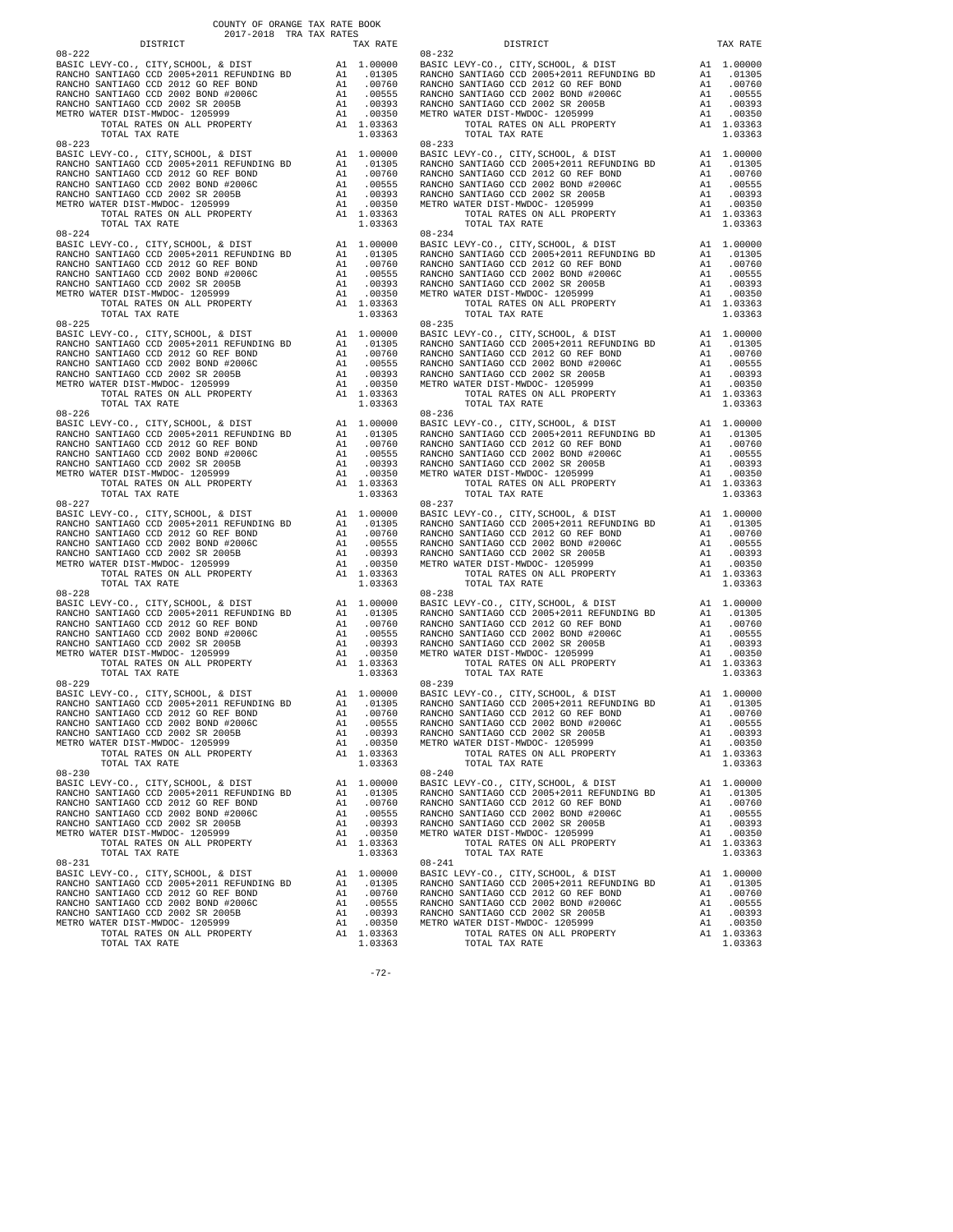| $08 - 245$ |  | $08 - 255$ |  |
|------------|--|------------|--|
|            |  |            |  |
|            |  |            |  |
|            |  |            |  |
|            |  |            |  |
|            |  |            |  |
|            |  |            |  |
|            |  |            |  |
|            |  |            |  |
|            |  |            |  |
|            |  |            |  |
|            |  |            |  |
|            |  |            |  |
|            |  |            |  |
|            |  |            |  |
|            |  |            |  |
|            |  |            |  |
|            |  |            |  |
|            |  |            |  |
|            |  |            |  |
|            |  |            |  |
|            |  |            |  |
|            |  |            |  |
|            |  |            |  |
|            |  |            |  |
|            |  |            |  |
|            |  |            |  |
|            |  |            |  |
|            |  |            |  |
|            |  |            |  |
|            |  |            |  |
|            |  |            |  |
|            |  |            |  |
|            |  |            |  |
|            |  |            |  |
|            |  |            |  |
|            |  |            |  |
|            |  |            |  |
|            |  |            |  |
|            |  |            |  |
|            |  |            |  |
|            |  |            |  |
|            |  |            |  |
|            |  |            |  |
|            |  |            |  |
|            |  |            |  |
|            |  |            |  |
|            |  |            |  |
|            |  |            |  |
|            |  |            |  |
|            |  |            |  |
|            |  |            |  |
|            |  |            |  |
|            |  |            |  |
|            |  |            |  |
|            |  |            |  |
|            |  |            |  |
|            |  |            |  |
|            |  |            |  |
|            |  |            |  |
|            |  |            |  |
|            |  |            |  |
|            |  |            |  |
|            |  |            |  |
|            |  |            |  |
|            |  |            |  |
|            |  |            |  |
|            |  |            |  |

-73-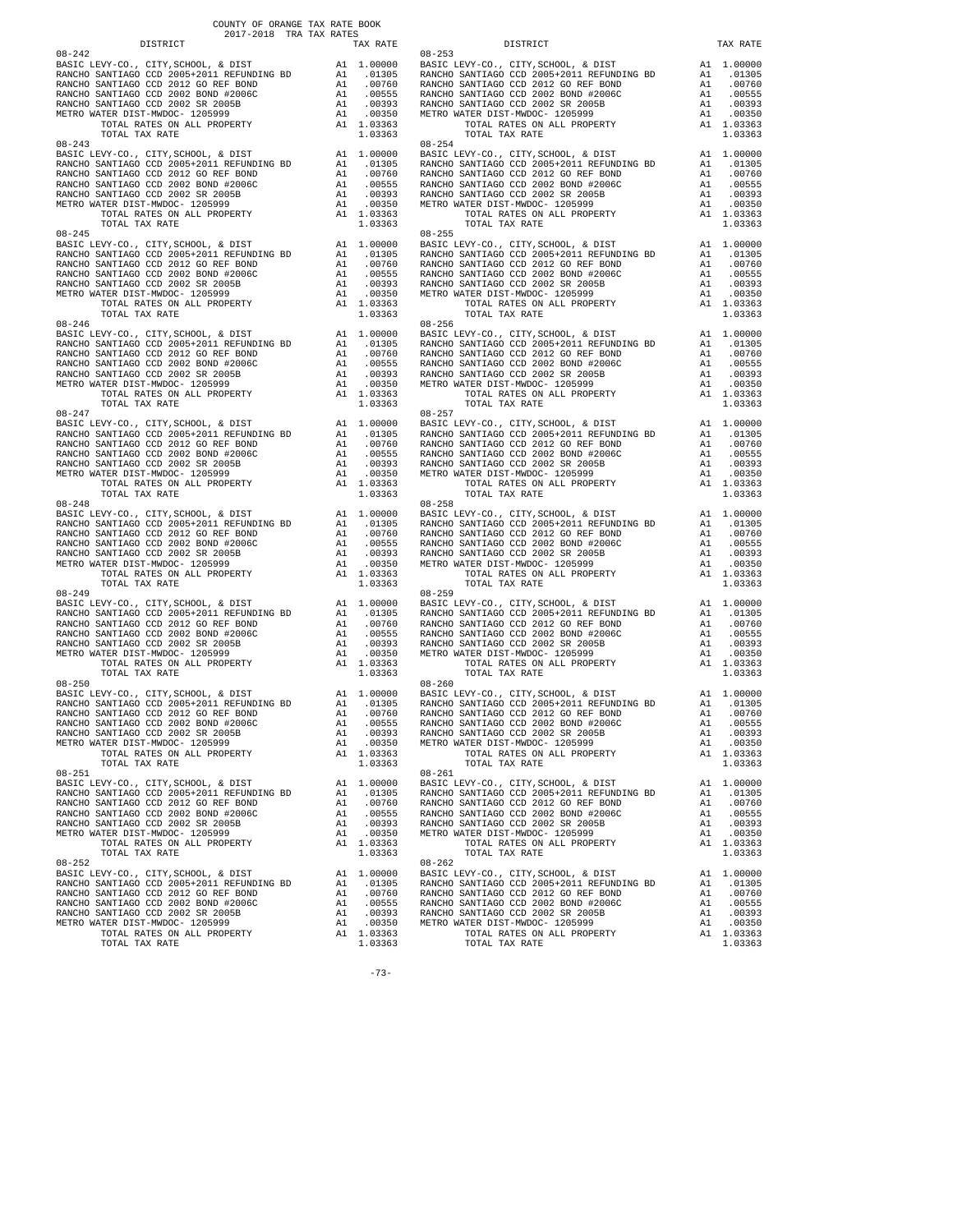| DISTRICT   | TAX RATE | DISTRICT   | TAX RATE |
|------------|----------|------------|----------|
|            |          |            |          |
|            |          |            |          |
|            |          |            |          |
|            |          |            |          |
|            |          |            |          |
|            |          |            |          |
|            |          |            |          |
|            |          |            |          |
|            |          |            |          |
|            |          |            |          |
|            |          |            |          |
|            |          |            |          |
|            |          |            |          |
|            |          |            |          |
|            |          |            |          |
|            |          |            |          |
|            |          |            |          |
|            |          |            |          |
| $08 - 265$ |          | $08 - 275$ |          |
|            |          |            |          |
|            |          |            |          |
|            |          |            |          |
|            |          |            |          |
|            |          |            |          |
|            |          |            |          |
|            |          |            |          |
|            |          |            |          |
|            |          |            |          |
|            |          |            |          |
|            |          |            |          |
|            |          |            |          |
|            |          |            |          |
|            |          |            |          |
|            |          |            |          |
|            |          |            |          |
|            |          |            |          |
|            |          |            |          |
|            |          |            |          |
|            |          |            |          |
|            |          |            |          |
|            |          |            |          |
|            |          |            |          |
|            |          |            |          |
|            |          |            |          |
|            |          |            |          |
|            |          |            |          |
|            |          |            |          |
|            |          |            |          |
|            |          |            |          |
|            |          |            |          |
|            |          |            |          |
|            |          |            |          |
|            |          |            |          |
|            |          |            |          |
|            |          |            |          |
|            |          |            |          |
|            |          |            |          |
|            |          |            |          |
|            |          |            |          |
|            |          |            |          |
|            |          |            |          |
|            |          |            |          |
|            |          |            |          |
|            |          |            |          |
|            |          |            |          |
|            |          |            |          |
|            |          |            |          |
|            |          |            |          |
|            |          |            |          |
|            |          |            |          |
|            |          |            |          |
|            |          |            |          |
|            |          |            |          |
|            |          |            |          |
|            |          |            |          |
|            |          |            |          |
|            |          |            |          |
|            |          |            |          |
|            |          |            |          |
|            |          |            |          |
|            |          |            |          |
|            |          |            |          |
|            |          |            |          |
|            |          |            |          |
|            |          |            |          |
|            |          |            |          |
|            |          |            |          |
|            |          |            |          |
|            |          |            |          |

-74-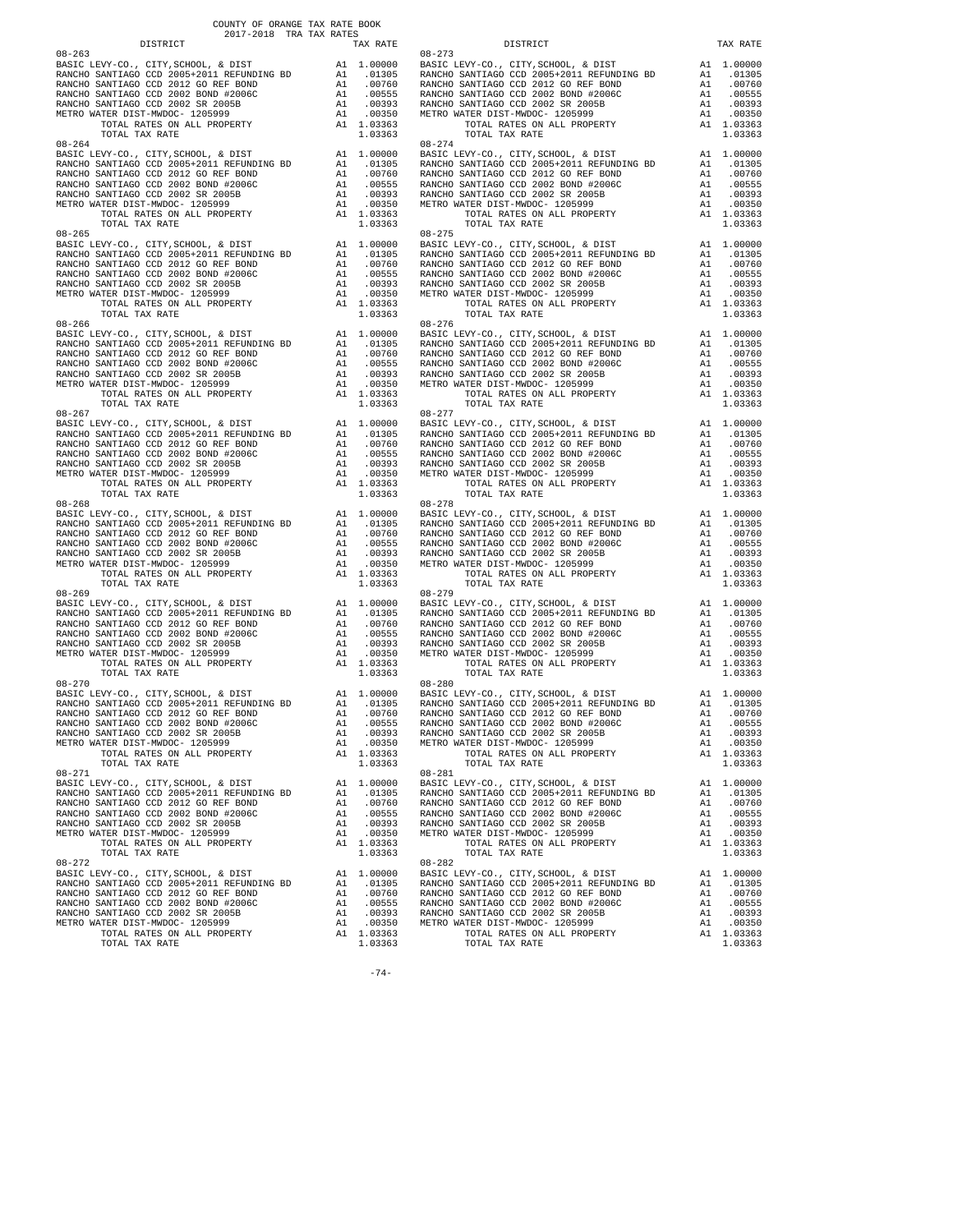| 2017-2018 TRA TAX RATES |          |            |          |
|-------------------------|----------|------------|----------|
| DISTRICT                | TAX RATE | DISTRICT   | TAX RATE |
|                         |          |            |          |
|                         |          |            |          |
|                         |          |            |          |
|                         |          |            |          |
|                         |          |            |          |
|                         |          |            |          |
|                         |          |            |          |
|                         |          |            |          |
|                         |          |            |          |
|                         |          |            |          |
|                         |          |            |          |
|                         |          |            |          |
|                         |          |            |          |
|                         |          |            |          |
|                         |          |            |          |
|                         |          |            |          |
|                         |          |            |          |
|                         |          |            |          |
|                         |          |            |          |
|                         |          |            |          |
|                         |          |            |          |
|                         |          |            |          |
|                         |          |            |          |
|                         |          |            |          |
|                         |          |            |          |
|                         |          |            |          |
|                         |          |            |          |
|                         |          |            |          |
|                         |          |            |          |
|                         |          |            |          |
|                         |          |            |          |
|                         |          |            |          |
|                         |          |            |          |
|                         |          |            |          |
|                         |          |            |          |
|                         |          |            |          |
|                         |          |            |          |
|                         |          |            |          |
|                         |          |            |          |
|                         |          | $08 - 297$ |          |
|                         |          |            |          |
|                         |          |            |          |
|                         |          |            |          |
|                         |          |            |          |
|                         |          |            |          |
|                         |          |            |          |
|                         |          |            |          |
|                         |          |            |          |
|                         |          |            |          |
|                         |          |            |          |
|                         |          |            |          |
|                         |          |            |          |
|                         |          |            |          |
|                         |          |            |          |
|                         |          |            |          |
|                         |          |            |          |
|                         |          |            |          |
|                         |          |            |          |
|                         |          |            |          |
|                         |          |            |          |
|                         |          |            |          |
|                         |          |            |          |
|                         |          |            |          |
| $08 - 291$              |          | $08 - 299$ |          |
|                         |          |            |          |
|                         |          |            |          |
|                         |          |            |          |
|                         |          |            |          |
|                         |          |            |          |
|                         |          |            |          |
|                         |          |            |          |
|                         |          |            |          |
|                         |          |            |          |
|                         |          |            |          |
|                         |          |            |          |
|                         |          |            |          |
|                         |          |            |          |
|                         |          |            |          |
|                         |          |            |          |
|                         |          |            |          |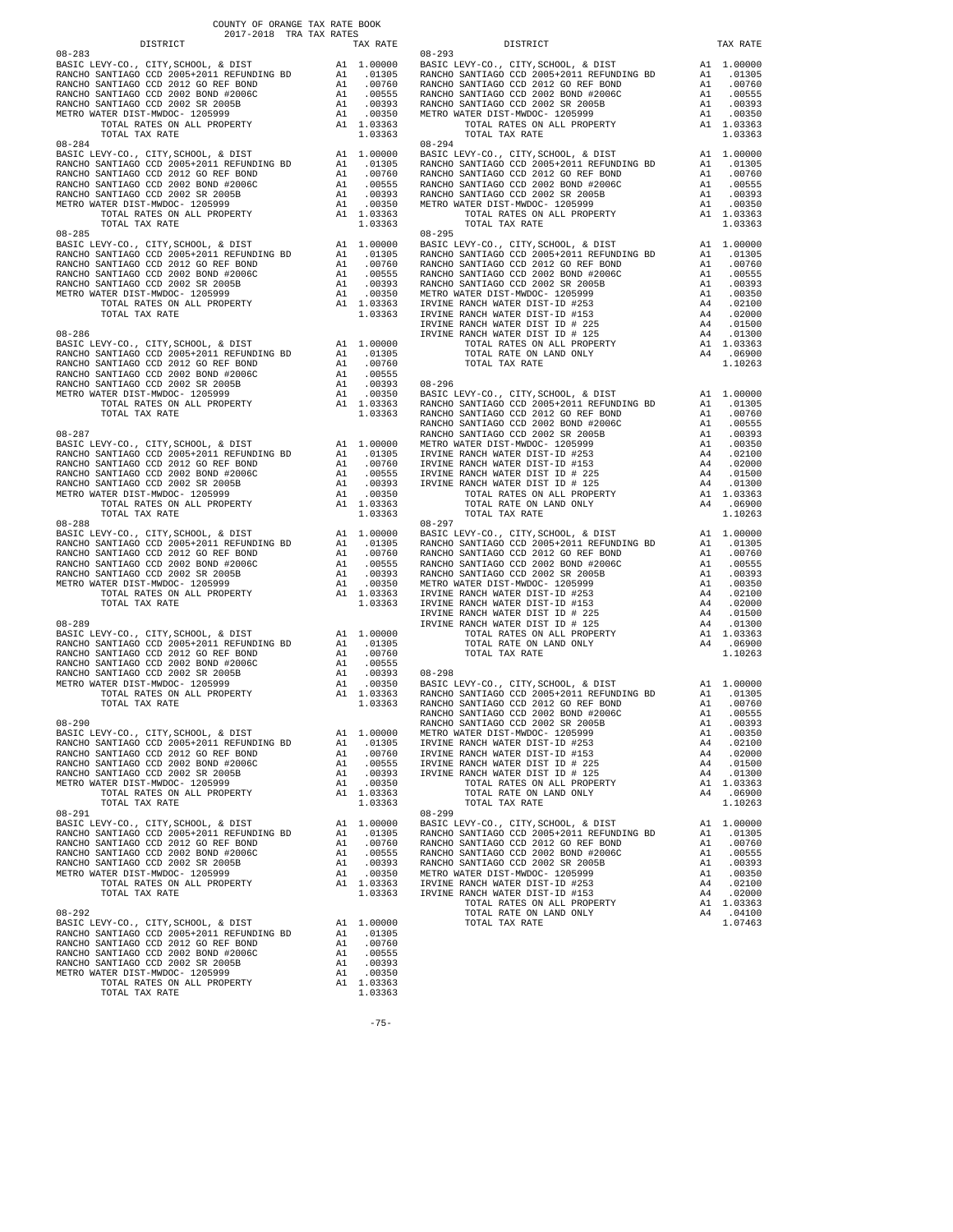| DISTRICT                                                                                                                                                                                                                           | TAX RATE | DISTRICT       | TAX RATE |
|------------------------------------------------------------------------------------------------------------------------------------------------------------------------------------------------------------------------------------|----------|----------------|----------|
| $08 - 300$                                                                                                                                                                                                                         |          | $08 - 309$     |          |
|                                                                                                                                                                                                                                    |          |                |          |
|                                                                                                                                                                                                                                    |          |                |          |
|                                                                                                                                                                                                                                    |          |                |          |
|                                                                                                                                                                                                                                    |          |                |          |
|                                                                                                                                                                                                                                    |          |                |          |
|                                                                                                                                                                                                                                    |          |                |          |
|                                                                                                                                                                                                                                    |          |                |          |
|                                                                                                                                                                                                                                    |          |                |          |
|                                                                                                                                                                                                                                    |          |                |          |
|                                                                                                                                                                                                                                    |          |                |          |
|                                                                                                                                                                                                                                    |          |                |          |
|                                                                                                                                                                                                                                    |          |                |          |
|                                                                                                                                                                                                                                    |          |                |          |
|                                                                                                                                                                                                                                    |          |                |          |
|                                                                                                                                                                                                                                    |          |                |          |
|                                                                                                                                                                                                                                    |          |                |          |
|                                                                                                                                                                                                                                    |          |                |          |
|                                                                                                                                                                                                                                    |          |                |          |
|                                                                                                                                                                                                                                    |          | TOTAL TAX RATE | 1.03363  |
|                                                                                                                                                                                                                                    |          |                |          |
|                                                                                                                                                                                                                                    |          |                |          |
|                                                                                                                                                                                                                                    |          |                |          |
|                                                                                                                                                                                                                                    |          |                |          |
|                                                                                                                                                                                                                                    |          |                |          |
|                                                                                                                                                                                                                                    |          |                |          |
|                                                                                                                                                                                                                                    |          |                |          |
|                                                                                                                                                                                                                                    |          |                |          |
|                                                                                                                                                                                                                                    |          |                |          |
|                                                                                                                                                                                                                                    |          |                |          |
|                                                                                                                                                                                                                                    |          |                |          |
|                                                                                                                                                                                                                                    |          |                |          |
|                                                                                                                                                                                                                                    |          |                |          |
|                                                                                                                                                                                                                                    |          |                |          |
|                                                                                                                                                                                                                                    |          |                |          |
|                                                                                                                                                                                                                                    |          |                |          |
|                                                                                                                                                                                                                                    |          |                |          |
|                                                                                                                                                                                                                                    |          |                |          |
|                                                                                                                                                                                                                                    |          |                |          |
|                                                                                                                                                                                                                                    |          |                |          |
| TOTAL TAX RATE                                                                                                                                                                                                                     | 1.03364  |                |          |
|                                                                                                                                                                                                                                    |          | $08 - 315$     |          |
|                                                                                                                                                                                                                                    |          |                |          |
|                                                                                                                                                                                                                                    |          |                |          |
|                                                                                                                                                                                                                                    |          |                |          |
|                                                                                                                                                                                                                                    |          |                |          |
|                                                                                                                                                                                                                                    |          |                |          |
|                                                                                                                                                                                                                                    |          |                |          |
|                                                                                                                                                                                                                                    |          |                |          |
|                                                                                                                                                                                                                                    |          |                |          |
|                                                                                                                                                                                                                                    |          |                |          |
|                                                                                                                                                                                                                                    |          |                |          |
|                                                                                                                                                                                                                                    |          |                |          |
|                                                                                                                                                                                                                                    |          |                |          |
|                                                                                                                                                                                                                                    |          |                |          |
|                                                                                                                                                                                                                                    |          |                |          |
|                                                                                                                                                                                                                                    |          |                |          |
|                                                                                                                                                                                                                                    |          |                |          |
|                                                                                                                                                                                                                                    |          |                |          |
|                                                                                                                                                                                                                                    |          |                |          |
|                                                                                                                                                                                                                                    |          |                |          |
|                                                                                                                                                                                                                                    |          |                |          |
|                                                                                                                                                                                                                                    |          |                |          |
|                                                                                                                                                                                                                                    |          |                |          |
|                                                                                                                                                                                                                                    |          |                |          |
|                                                                                                                                                                                                                                    |          |                |          |
| RANCIO GAPTIRAO COR 2003-28 2003-28 -1003-28<br>INVISIONATION CORRESPONDENT AT 1.00000<br>INVISIONATION CORRESPONDENT AND CONFIDENT AT 1.000001<br>INVISION CORRESPONDENT AND CONFIDENCIAL CORRESPONDENT AND CONFIDENT AND CONFIDE |          |                |          |
|                                                                                                                                                                                                                                    |          |                |          |
|                                                                                                                                                                                                                                    |          |                |          |
|                                                                                                                                                                                                                                    |          |                |          |
|                                                                                                                                                                                                                                    |          |                |          |
|                                                                                                                                                                                                                                    |          |                |          |
|                                                                                                                                                                                                                                    |          |                |          |
|                                                                                                                                                                                                                                    |          |                |          |
|                                                                                                                                                                                                                                    | $-76-$   |                |          |
|                                                                                                                                                                                                                                    |          |                |          |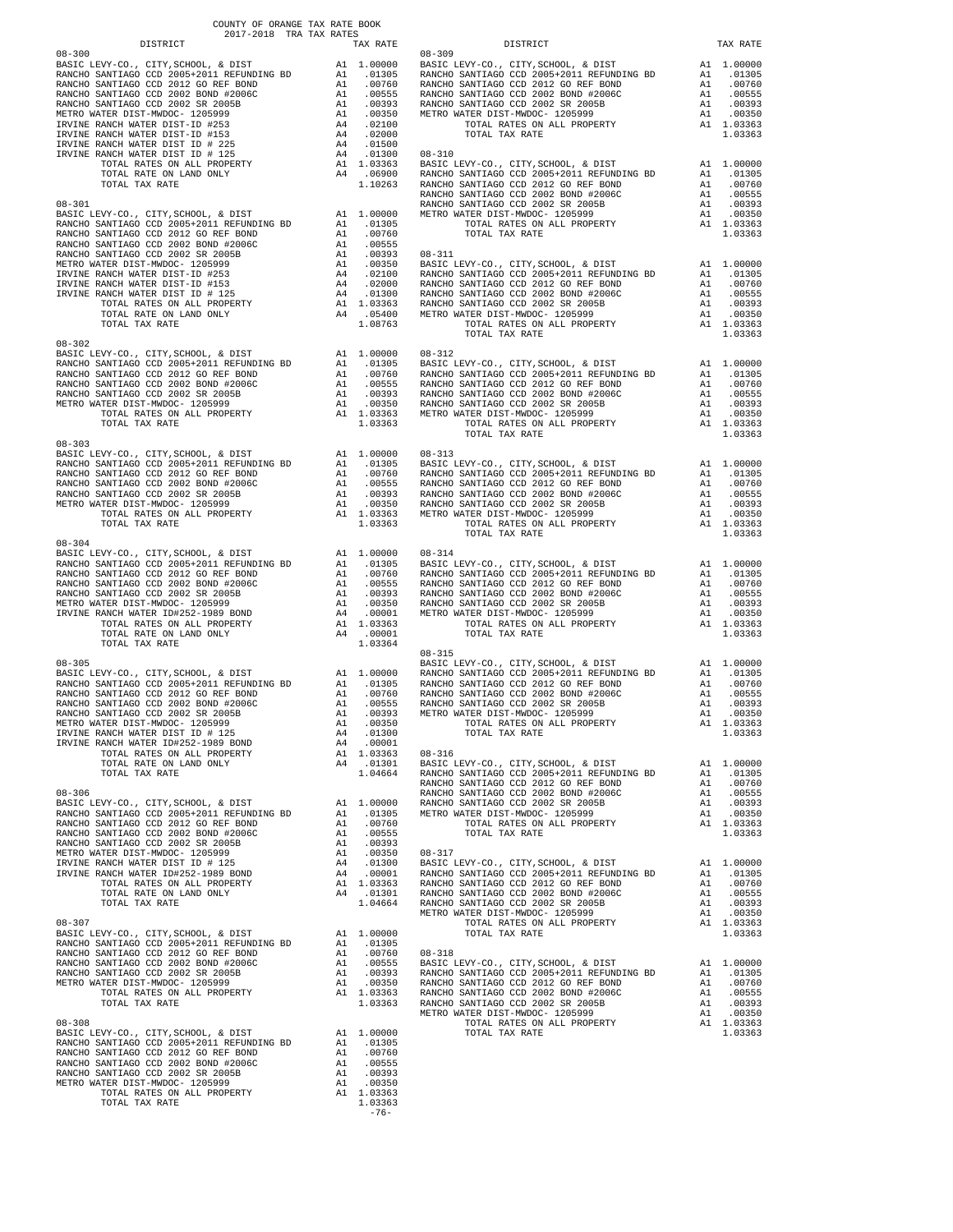| COUNTY OF ORANGE TAX RATE BOOK                                                                                                                                                                                                                                                                                                                                                                           |          | DISTRICT       | TAX RATE |
|----------------------------------------------------------------------------------------------------------------------------------------------------------------------------------------------------------------------------------------------------------------------------------------------------------------------------------------------------------------------------------------------------------|----------|----------------|----------|
| $08 - 319$                                                                                                                                                                                                                                                                                                                                                                                               | TAX RATE | $08 - 329$     |          |
|                                                                                                                                                                                                                                                                                                                                                                                                          |          |                |          |
|                                                                                                                                                                                                                                                                                                                                                                                                          |          |                |          |
|                                                                                                                                                                                                                                                                                                                                                                                                          |          |                |          |
|                                                                                                                                                                                                                                                                                                                                                                                                          |          |                |          |
|                                                                                                                                                                                                                                                                                                                                                                                                          |          |                |          |
|                                                                                                                                                                                                                                                                                                                                                                                                          |          |                |          |
| $08 - 320$                                                                                                                                                                                                                                                                                                                                                                                               |          | $08 - 330$     |          |
|                                                                                                                                                                                                                                                                                                                                                                                                          |          |                |          |
|                                                                                                                                                                                                                                                                                                                                                                                                          |          |                |          |
|                                                                                                                                                                                                                                                                                                                                                                                                          |          |                |          |
|                                                                                                                                                                                                                                                                                                                                                                                                          |          |                |          |
|                                                                                                                                                                                                                                                                                                                                                                                                          |          |                |          |
|                                                                                                                                                                                                                                                                                                                                                                                                          |          |                |          |
|                                                                                                                                                                                                                                                                                                                                                                                                          |          |                |          |
|                                                                                                                                                                                                                                                                                                                                                                                                          |          |                |          |
|                                                                                                                                                                                                                                                                                                                                                                                                          |          |                |          |
|                                                                                                                                                                                                                                                                                                                                                                                                          |          |                |          |
|                                                                                                                                                                                                                                                                                                                                                                                                          |          |                |          |
|                                                                                                                                                                                                                                                                                                                                                                                                          |          |                |          |
|                                                                                                                                                                                                                                                                                                                                                                                                          |          |                |          |
|                                                                                                                                                                                                                                                                                                                                                                                                          |          |                |          |
|                                                                                                                                                                                                                                                                                                                                                                                                          |          |                |          |
|                                                                                                                                                                                                                                                                                                                                                                                                          |          |                |          |
|                                                                                                                                                                                                                                                                                                                                                                                                          |          |                |          |
|                                                                                                                                                                                                                                                                                                                                                                                                          |          |                |          |
|                                                                                                                                                                                                                                                                                                                                                                                                          |          |                |          |
|                                                                                                                                                                                                                                                                                                                                                                                                          |          |                |          |
| $\begin{tabular}{l c c c c c} \hline \text{TOTA} RATES on \text{AL} & \text{PROBERT} & \text{A1} & 1.03363 & 08-332 & \text{BASTC LEVY-C0.}, \text{ CITY}, \text{SCHOOL}, & \text{E DIST} & \text{A1} & 1.00000 & \text{RANCHO SANTIAGO CCD 2005+2011 REFUNDING BD & \text{A1} & 0.01305 & \text{RASCHO SANTIAGO CCD 2005+2011 REFUNDING BD & \text{A1} & 0.01305 & \text{RANCHO SANTIAGO CCD 200$       |          |                |          |
|                                                                                                                                                                                                                                                                                                                                                                                                          |          |                |          |
|                                                                                                                                                                                                                                                                                                                                                                                                          |          |                |          |
|                                                                                                                                                                                                                                                                                                                                                                                                          |          |                |          |
|                                                                                                                                                                                                                                                                                                                                                                                                          |          |                |          |
|                                                                                                                                                                                                                                                                                                                                                                                                          |          |                |          |
|                                                                                                                                                                                                                                                                                                                                                                                                          |          |                |          |
|                                                                                                                                                                                                                                                                                                                                                                                                          |          |                |          |
|                                                                                                                                                                                                                                                                                                                                                                                                          |          |                |          |
|                                                                                                                                                                                                                                                                                                                                                                                                          |          |                |          |
|                                                                                                                                                                                                                                                                                                                                                                                                          |          |                |          |
|                                                                                                                                                                                                                                                                                                                                                                                                          |          |                |          |
|                                                                                                                                                                                                                                                                                                                                                                                                          |          |                |          |
|                                                                                                                                                                                                                                                                                                                                                                                                          |          |                |          |
|                                                                                                                                                                                                                                                                                                                                                                                                          |          |                |          |
|                                                                                                                                                                                                                                                                                                                                                                                                          |          |                |          |
|                                                                                                                                                                                                                                                                                                                                                                                                          |          |                |          |
|                                                                                                                                                                                                                                                                                                                                                                                                          |          |                |          |
|                                                                                                                                                                                                                                                                                                                                                                                                          |          |                |          |
|                                                                                                                                                                                                                                                                                                                                                                                                          |          |                |          |
|                                                                                                                                                                                                                                                                                                                                                                                                          |          |                |          |
|                                                                                                                                                                                                                                                                                                                                                                                                          |          |                |          |
|                                                                                                                                                                                                                                                                                                                                                                                                          |          |                |          |
|                                                                                                                                                                                                                                                                                                                                                                                                          |          |                |          |
|                                                                                                                                                                                                                                                                                                                                                                                                          |          |                |          |
|                                                                                                                                                                                                                                                                                                                                                                                                          |          |                |          |
|                                                                                                                                                                                                                                                                                                                                                                                                          |          |                |          |
|                                                                                                                                                                                                                                                                                                                                                                                                          |          |                |          |
|                                                                                                                                                                                                                                                                                                                                                                                                          |          |                |          |
| $\begin{tabular}{l c c c c c} \hline \text{POTAL RATES ON ALL PROPERTIES} & \text{ADIP RIST-LEVY-CO., CITY, SCHOOL, & \text{E DIST} & \text{A1} & 1.00000\\ 08-326 & \text{BASIC LEVY-CO., CITY, SCHOOL, & \text{E DIST} & \text{A1} & 1.00000\\ 08-326 & \text{RANCEO SANTIAGO CCD 2005+2011 REFUNDING BD & \text{A1} & 0.01305\\ \text{RANCEO SANTIAGO CCD 2005+2011 REFUNDING BD & \text{RANCEO SANT$ |          |                |          |
|                                                                                                                                                                                                                                                                                                                                                                                                          |          |                |          |
|                                                                                                                                                                                                                                                                                                                                                                                                          |          |                |          |
| $08 - 327$                                                                                                                                                                                                                                                                                                                                                                                               |          | TOTAL TAX RATE | 1.10263  |
|                                                                                                                                                                                                                                                                                                                                                                                                          |          |                |          |
|                                                                                                                                                                                                                                                                                                                                                                                                          |          |                |          |
|                                                                                                                                                                                                                                                                                                                                                                                                          |          |                |          |
|                                                                                                                                                                                                                                                                                                                                                                                                          |          |                |          |
|                                                                                                                                                                                                                                                                                                                                                                                                          |          |                |          |
|                                                                                                                                                                                                                                                                                                                                                                                                          |          |                |          |
|                                                                                                                                                                                                                                                                                                                                                                                                          |          |                |          |
|                                                                                                                                                                                                                                                                                                                                                                                                          |          |                |          |
|                                                                                                                                                                                                                                                                                                                                                                                                          |          |                |          |
|                                                                                                                                                                                                                                                                                                                                                                                                          |          |                |          |
|                                                                                                                                                                                                                                                                                                                                                                                                          |          |                |          |
|                                                                                                                                                                                                                                                                                                                                                                                                          |          |                |          |
|                                                                                                                                                                                                                                                                                                                                                                                                          |          |                |          |
|                                                                                                                                                                                                                                                                                                                                                                                                          |          |                |          |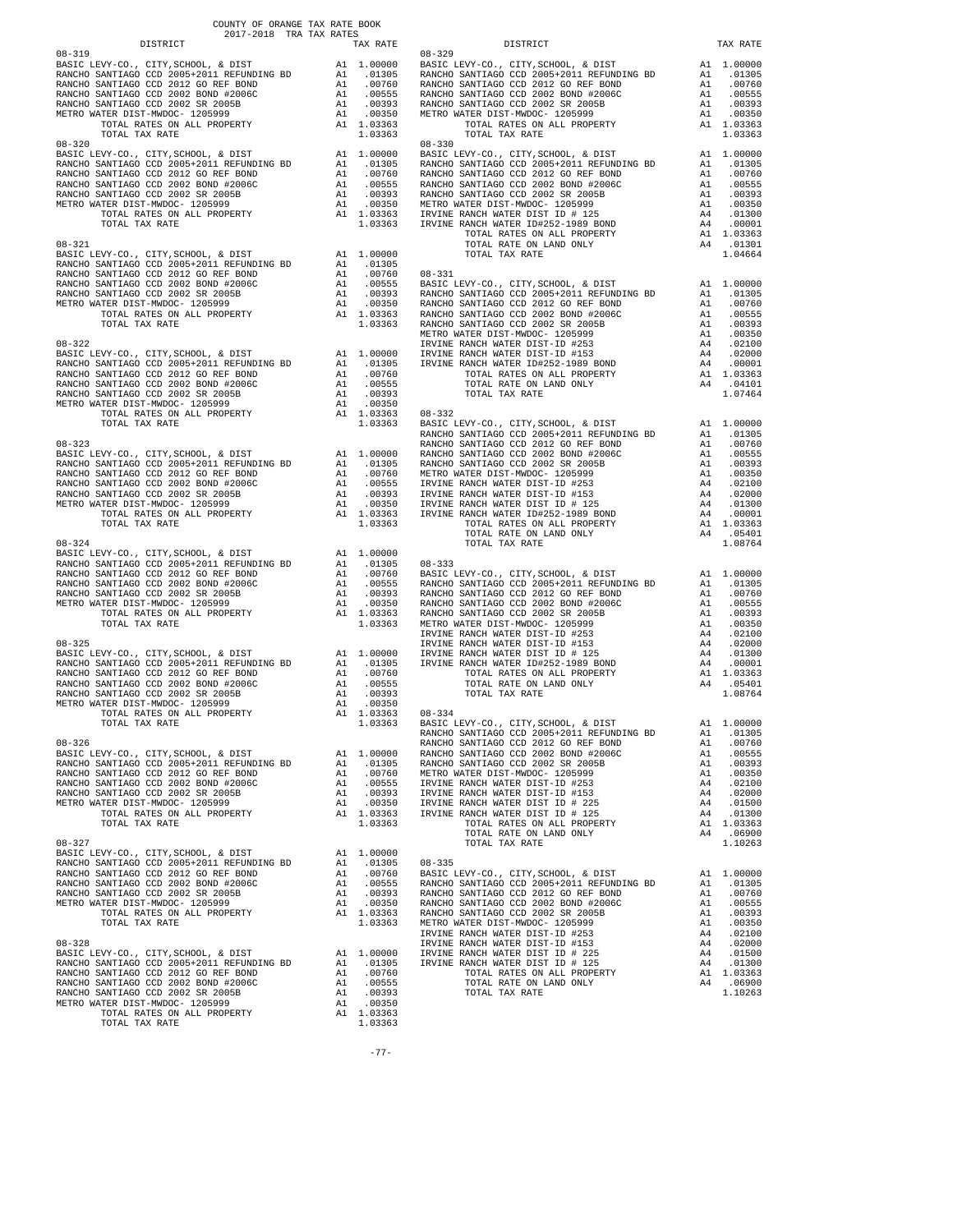| COUNTY OF ORANGE TAX RATE BOOK<br>2017-2018 TRA TAX RATES<br>$2017-2018~~\mbox{TRA}~~\mbox{TRA}~~\mbox{RATE}~~$ DISTRICT |          |          |          |
|--------------------------------------------------------------------------------------------------------------------------|----------|----------|----------|
|                                                                                                                          | TAX RATE | DISTRICT | TAX RATE |
|                                                                                                                          |          |          |          |
|                                                                                                                          |          |          |          |
|                                                                                                                          |          |          |          |
|                                                                                                                          |          |          |          |
|                                                                                                                          |          |          |          |
|                                                                                                                          |          |          |          |
|                                                                                                                          |          |          |          |
|                                                                                                                          |          |          |          |
|                                                                                                                          |          |          |          |
|                                                                                                                          |          |          |          |
|                                                                                                                          |          |          |          |
|                                                                                                                          |          |          |          |
|                                                                                                                          |          |          |          |
|                                                                                                                          |          |          |          |
|                                                                                                                          |          |          |          |
|                                                                                                                          |          |          |          |
|                                                                                                                          |          |          |          |
|                                                                                                                          |          |          |          |
|                                                                                                                          |          |          |          |
|                                                                                                                          |          |          |          |
|                                                                                                                          |          |          |          |
|                                                                                                                          |          |          |          |
|                                                                                                                          |          |          |          |
|                                                                                                                          |          |          |          |
|                                                                                                                          |          |          |          |
|                                                                                                                          |          |          |          |
|                                                                                                                          |          |          |          |
|                                                                                                                          |          |          |          |
|                                                                                                                          |          |          |          |
|                                                                                                                          |          |          |          |
|                                                                                                                          |          |          |          |
|                                                                                                                          |          |          |          |
|                                                                                                                          |          |          |          |
|                                                                                                                          |          |          |          |
|                                                                                                                          |          |          |          |
|                                                                                                                          |          |          |          |
|                                                                                                                          |          |          |          |
|                                                                                                                          |          |          |          |
|                                                                                                                          |          |          |          |
|                                                                                                                          |          |          |          |
|                                                                                                                          |          |          |          |
|                                                                                                                          |          |          |          |
|                                                                                                                          |          |          |          |
|                                                                                                                          |          |          |          |
|                                                                                                                          |          |          |          |
|                                                                                                                          |          |          |          |
|                                                                                                                          |          |          |          |
|                                                                                                                          |          |          |          |
|                                                                                                                          |          |          |          |
|                                                                                                                          |          |          |          |
|                                                                                                                          |          |          |          |
|                                                                                                                          |          |          |          |
|                                                                                                                          |          |          |          |
|                                                                                                                          |          |          |          |
|                                                                                                                          |          |          |          |
|                                                                                                                          |          |          |          |
|                                                                                                                          |          |          |          |
|                                                                                                                          |          |          |          |
|                                                                                                                          |          |          |          |
|                                                                                                                          |          |          |          |
|                                                                                                                          |          |          |          |
|                                                                                                                          |          |          |          |
|                                                                                                                          |          |          |          |
|                                                                                                                          |          |          |          |
|                                                                                                                          |          |          |          |
|                                                                                                                          |          |          |          |
|                                                                                                                          |          |          |          |
|                                                                                                                          |          |          |          |
|                                                                                                                          |          |          |          |
|                                                                                                                          |          |          |          |
|                                                                                                                          |          |          |          |
|                                                                                                                          |          |          |          |
|                                                                                                                          |          |          |          |
|                                                                                                                          |          |          |          |
|                                                                                                                          |          |          |          |
|                                                                                                                          |          |          |          |
|                                                                                                                          |          |          |          |
|                                                                                                                          |          |          |          |
|                                                                                                                          |          |          |          |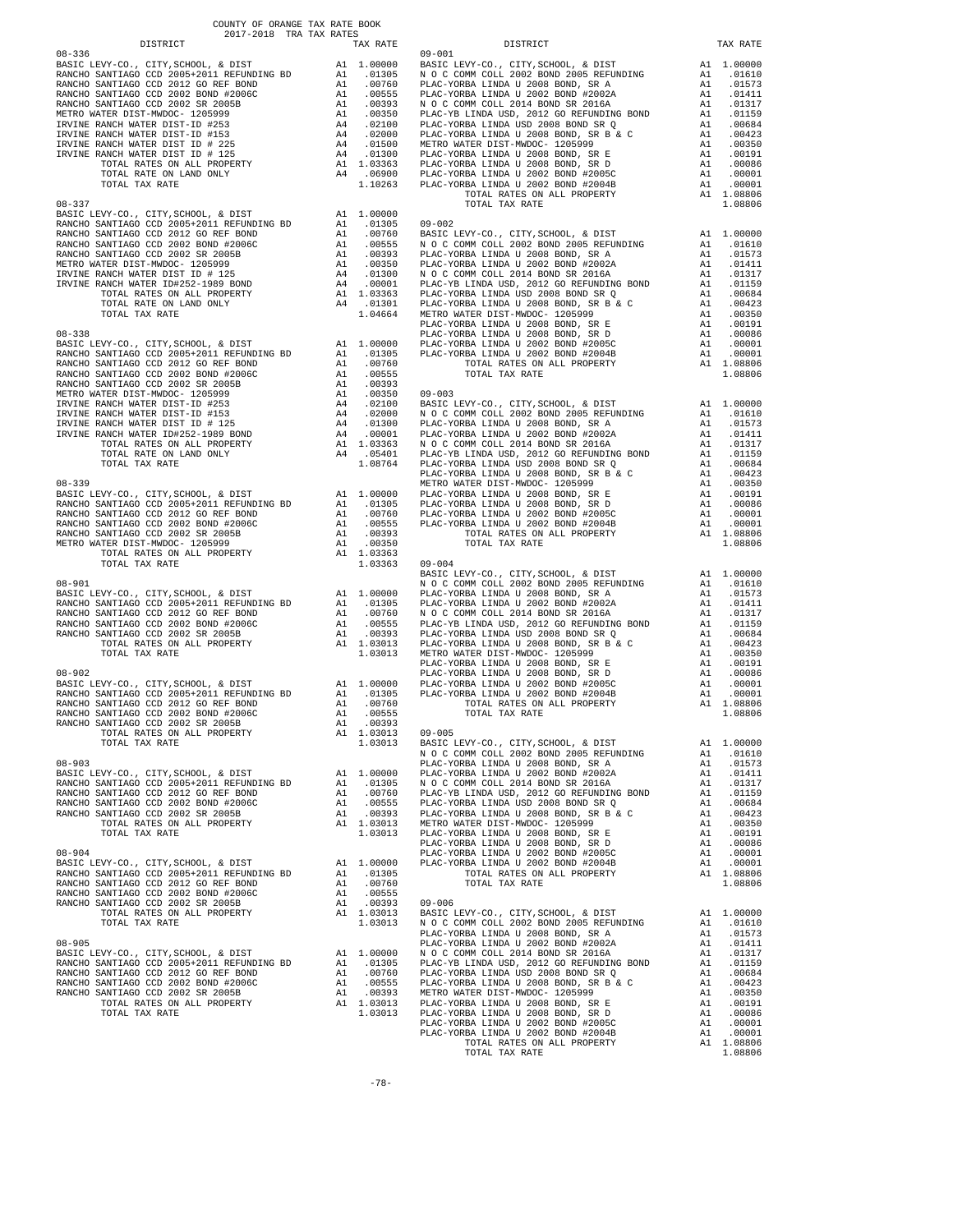COUNTY OF ORANGE TAX RATE BOOK 2017-2018 TRA TAX RATES  $\begin{tabular}{cccc} 09-007 & \text{DISTRICT} & \text{TAX RATE} & \text{DISTRICT} & \text{TAX RATE} \\ \hline \text{BAC-CYORBA LINDA U 2002 BOND 2005 REFUNDING} & \text{A1 } 1.00000 & \text{BASC LVEV-CO, CITY, SCHOOL, & \& DISTT \\ \text{N O C COMM COLL 2002 BOND 2005 REFUNDING} & \text{A1 } 1.01610 & \text{N O C COMM COLL 2002 BOND 2005 REFUNDING} & \text{A1 } 1.01610 \\ \text{PLAC-CYORBA$ 09–014<br>BASIC LEVY-CO., CITY, SCHOOL, & DIST A1 1.00000 BASIC LEVY-CO., CITY, SCHOOL, & DIST A1 1.00000<br>NOC COMM COLL 2002 BOND 2005 REFUNDING A1 .01610 NOC COMM COLL 2002 BOND 2005 REFUNDING A1 .01610<br>PLAC-YORBA LINDA U 20  $\begin{tabular}{l|c|c|c|c|c|c|c} \multicolumn{4}{c}{\textbf{N O C COM COLL} \hbox{ 2014 BOND SR 2016A}} & \multicolumn{4}{c}{\textbf{A1}} & .01159 & \multicolumn{4}{c}{\textbf{N O C COM OCOL 2016 A BOND SR 2016A}} & \multicolumn{4}{c}{\textbf{A1}} & .01159 \\ \hline \multicolumn{4}{c}{\textbf{PLAC-YORBA LINDA U 2008 BOND SR Q}} & \multicolumn{4}{c}{\textbf{A1}} & .01159 & \multicolumn{4}{c}{\text$  09-009 09-015 BASIC LEVY-CO., CITY,SCHOOL, & DIST A1 1.00000 BASIC LEVY-CO., CITY,SCHOOL, & DIST A1 1.00000 N O C COMM COLL 2002 BOND 2005 REFUNDING A1 .01610 N O C COMM COLL 2002 BOND 2005 REFUNDING A1 .01610 PLAC-YORBA LINDA U 2008 BOND, SR A A1 .01573 PLAC-YORBA LINDA U 2008 BOND, SR A A1 .01573 PLAC-YORBA LINDA U 2002 BOND #2002A A1 .01411 PLAC-YORBA LINDA U 2002 BOND #2002A A1 .01411 N O C COMM COLL 2014 BOND SR 2016A A1 .01317 N O C COMM COLL 2014 BOND SR 2016A A1 .01317 PLAC-YB LINDA USD, 2012 GO REFUNDING BOND A1 .01159 PLAC-YB LINDA USD, 2012 GO REFUNDING BOND A1 .01159 PLAC-YORBA LINDA USD 2008 BOND SR Q A1 .00684 PLAC-YORBA LINDA USD 2008 BOND SR Q A1 .00684 PLAC-YORBA LINDA U 2008 BOND, SR B & C A1 .00423 PLAC-YORBA LINDA U 2008 BOND, SR B & C A1 .00423 METRO WATER DIST-MWDOC- 1205999 A1 .00350 METRO WATER DIST-MWDOC- 1205999 A1 .00350 PLAC-YORBA LINDA U 2008 BOND, SR E A1 .00191 PLAC-YORBA LINDA U 2008 BOND, SR E A1 .00191 PLAC-YORBA LINDA U 2008 BOND, SR D A1 .00086 PLAC-YORBA LINDA U 2008 BOND, SR D A1 .00086 PLAC-YORBA LINDA U 2002 BOND #2005C A1 .00001 PLAC-YORBA LINDA U 2002 BOND #2005C A1 .00001 PLAC-YORBA LINDA U 2002 BOND #2004B A1 .00001 PLAC-YORBA LINDA U 2002 BOND #2004B A1 .00001 TOTAL RATES ON ALL PROPERTY A1 1.08806 TOTAL RATES ON ALL PROPERTY A1 1.08806 TOTAL TAX RATE 1.08806 TOTAL TAX RATE 1.08806 09-010 09-016 BASIC LEVY-CO., CITY,SCHOOL, & DIST A1 1.00000 BASIC LEVY-CO., CITY,SCHOOL, & DIST A1 1.00000 N O C COMM COLL 2002 BOND 2005 REFUNDING A1 .01610 N O C COMM COLL 2002 BOND 2005 REFUNDING A1 .01610 PLAC-YORBA LINDA U 2008 BOND, SR A A1 .01573 PLAC-YORBA LINDA U 2008 BOND, SR A A1 .01573  $\begin{tabular}{ l|c|c|c|c|c|c|c|c} \hline \texttt{PLAC-YORBA LINDA U 2002 BOND & \#2002A & \texttt{A1} & .01411 & \texttt{PLAC-YORBA LINDA U 2002 BOND & \#2002A & \texttt{A1} & .01411 \\ \hline \texttt{N O C COM COLA} & 2014& \texttt{BOND S R 2016A} & \texttt{A1} & .01159 & \texttt{N O C COM O COM OCDL 2014 BOND S R 2016A} & \texttt{A1} & .01157 \\ \hline \texttt{$  09-011 09-017 BASIC LEVY-CO., CITY,SCHOOL, & DIST A1 1.00000 BASIC LEVY-CO., CITY,SCHOOL, & DIST A1 1.00000 N O C COMM COLL 2002 BOND 2005 REFUNDING A1 .01610 N O C COMM COLL 2002 BOND 2005 REFUNDING A1 .01610 PLAC-YORBA LINDA U 2008 BOND, SR A A1 .01573 PLAC-YORBA LINDA U 2008 BOND, SR A A1 .01573 PLAC-YORBA LINDA U 2002 BOND #2002A A1 .01411 PLAC-YORBA LINDA U 2002 BOND #2002A A1 .01411 N O C COMM COLL 2014 BOND SR 2016A A1 .01317 N O C COMM COLL 2014 BOND SR 2016A A1 .01317 PLAC-YB LINDA USD, 2012 GO REFUNDING BOND A1 .01159 PLAC-YB LINDA USD, 2012 GO REFUNDING BOND A1 .01159 PLAC-YORBA LINDA USD 2008 BOND SR Q<br>
PLAC-YORBA LINDA USD 2008 BOND SR Q<br>
PLAC-YORBA LINDA U 2008 BOND, SR B & C<br>
METRO WATER DIST-MWDOC- 120599<br>
METRO WATER DIST-MWDOC- 120599<br>
METRO WATER DIST-MWDOC- 120599<br>
PLAC-YORBA L BASIC LEVY-CO., CITY, SCHOOL, & DIST<br>NOC COMM COLL 2002 BOND 2005 REFUNDING A1 .010000 BASIC LEVY-CO., CITY, SCHOOL, & DIST A1 1.00000<br>PLAC-YORBA LINDA U 2008 BOND, SR A A1 .01573 PLAC-YORBA LINDA U 2008 BOND, SR A A1 .015  $\begin{tabular}{l|c|c|c|c|c|c|c} \multicolumn{4}{c}{\textbf{N} & $\mathcal{O}$ & $\mathcal{O}$ \\ \multicolumn{4}{c}{\textbf{PLAC}-YORBA LINDA USD} & $\mathcal{O}$ & $\mathcal{O}$ \\ \multicolumn{4}{c}{\textbf{PLAC}-YORBA LINDA USD} & $\mathcal{O}$ & $\mathcal{O}$ \\ \multicolumn{4}{c}{\textbf{PLAC}-YORBA LINDA USD} & $\mathcal{O}$ & $\mathcal{O}$ \\ \multicolumn{4}{c}{\textbf{PLAC}-YORBA LINDA USD} & $\mathcal{O}$ & $\mathcal{O}$ \\ \multicolumn$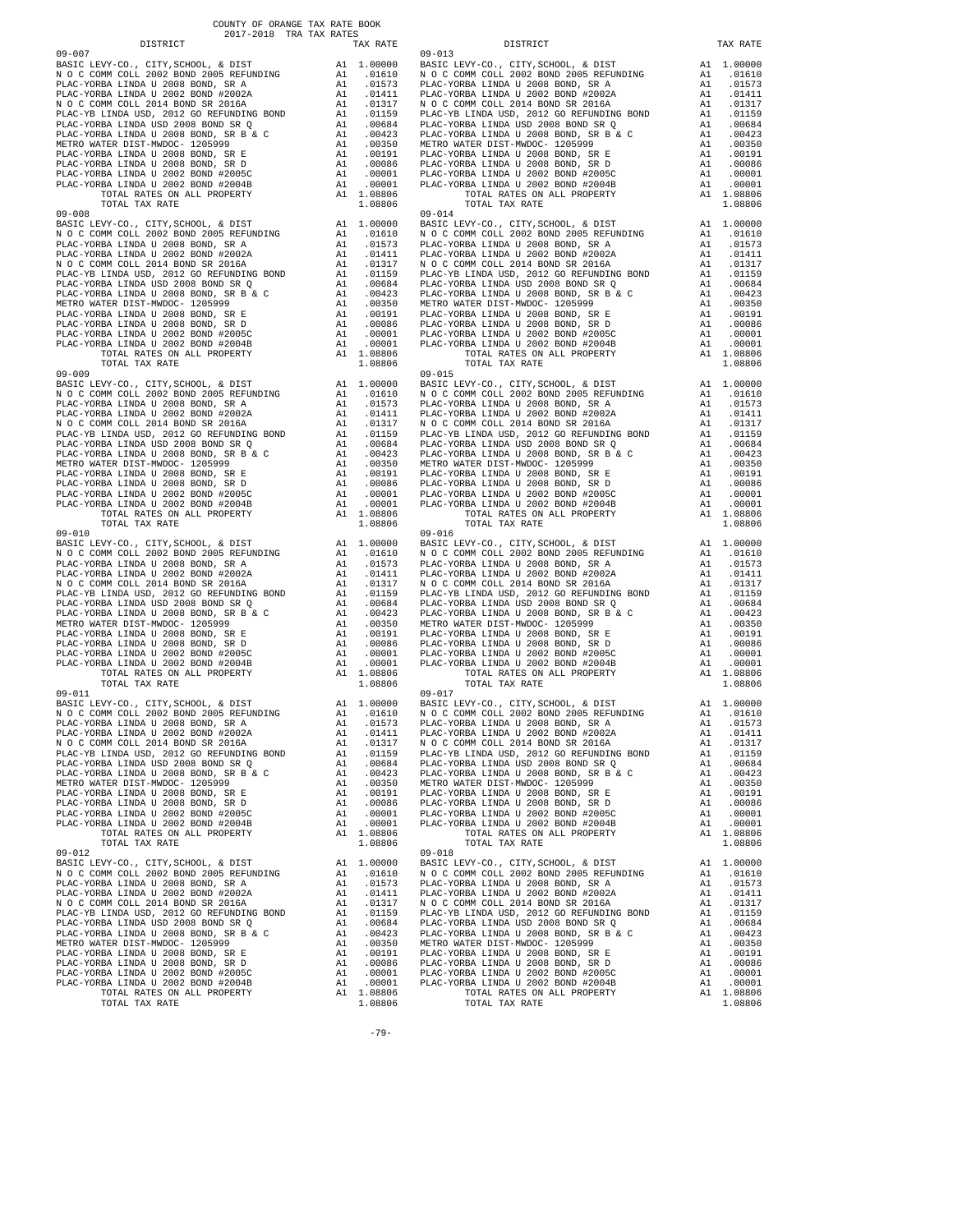COUNTY OF ORANGE TAX RATE BOOK 2017-2018 TRA TAX RATES DISTRICT TAX RATE DISTRICT TAX RATE 09-019 09-025 BASIC LEVY-CO., CITY,SCHOOL, & DIST A1 1.00000 BASIC LEVY-CO., CITY,SCHOOL, & DIST A1 1.00000 N O C COMM COLL 2002 BOND 2005 REFUNDING A1 .01610 N O C COMM COLL 2002 BOND 2005 REFUNDING A1 .01610 PLAC-YORBA LINDA U 2008 BOND, SR A A1 .01573 PLAC-YORBA LINDA U 2008 BOND, SR A A1 .01573 PLAC-YORBA LINDA U 2002 BOND #2002A A1 .01411 PLAC-YORBA LINDA U 2002 BOND #2002A A1 .01411 N O C COMM COLL 2014 BOND SR 2016A A1 .01317 N O C COMM COLL 2014 BOND SR 2016A A1 .01317 PLAC-YB LINDA USD, 2012 GO REFUNDING BOND A1 .01159 PLAC-YB LINDA USD, 2012 GO REFUNDING BOND A1 .01159 PLAC-YORBA LINDA USD 2008 BOND SR Q A1 .00684 PLAC-YORBA LINDA USD 2008 BOND SR Q A1 .00684 PLAC-YORBA LINDA U 2008 BOND, SR B & C A1 .00423 PLAC-YORBA LINDA U 2008 BOND, SR B & C A1 .00423 METRO WATER DIST-MWDOC- 1205999 A1 .00350 METRO WATER DIST-MWDOC- 1205999 A1 .00350 PLAC-YORBA LINDA U 2008 BOND, SR E A1 .00191 PLAC-YORBA LINDA U 2008 BOND, SR E A1 .00191 PLAC-YORBA LINDA U 2008 BOND, SR D A1 .00086 PLAC-YORBA LINDA U 2008 BOND, SR D A1 .00086 PLAC-YORBA LINDA U 2002 BOND #2005C A1 .00001 PLAC-YORBA LINDA U 2002 BOND #2005C A1 .00001 PLAC-YORBA LINDA U 2002 BOND #2004B A1 .00001 PLAC-YORBA LINDA U 2002 BOND #2004B A1 .00001 TOTAL RATES ON ALL PROPERTY A1 1.08806 TOTAL RATES ON ALL PROPERTY A1 1.08806 TOTAL TAX RATE 1.08806 TOTAL TAX RATE 1.08806 09-020 09-026 BASIC LEVY-CO., CITY,SCHOOL, & DIST A1 1.00000 BASIC LEVY-CO., CITY,SCHOOL, & DIST A1 1.00000 N O C COMM COLL 2002 BOND 2005 REFUNDING A1 .01610 N O C COMM COLL 2002 BOND 2005 REFUNDING A1 .01610 PLAC-YORBA LINDA U 2008 BOND, SR A A1 .01573 PLAC-YORBA LINDA U 2008 BOND, SR A A1 .01573 PLAC-YORBA LINDA U 2002 BOND #2002A A1 .01411 PLAC-YORBA LINDA U 2002 BOND #2002A A1 .01411  $\begin{tabular}{l|c|c|c|c|c|c|c} \multicolumn{4}{c}{\textbf{N O C COM COLL} \hbox{ 2014 BOND SR 2016A}} & \multicolumn{4}{c}{\textbf{A1}} & .01159 & \multicolumn{4}{c}{\textbf{N O C COM OCOL 2016 A BOND SR 2016A}} & \multicolumn{4}{c}{\textbf{A1}} & .01159 \\ \hline \multicolumn{4}{c}{\textbf{PLAC-YORBA LINDA U 2008 BOND SR Q}} & \multicolumn{4}{c}{\textbf{A1}} & .01159 & \multicolumn{4}{c}{\text$  09-021 09-027 BASIC LEVY-CO., CITY,SCHOOL, & DIST A1 1.00000 BASIC LEVY-CO., CITY,SCHOOL, & DIST A1 1.00000 N O C COMM COLL 2002 BOND 2005 REFUNDING A1 .01610 N O C COMM COLL 2002 BOND 2005 REFUNDING A1 .01610 PLAC-YORBA LINDA U 2008 BOND, SR A A1 .01573 PLAC-YORBA LINDA U 2008 BOND, SR A A1 .01573 PLAC-YORBA LINDA U 2002 BOND #2002A A1 .01411 PLAC-YORBA LINDA U 2002 BOND #2002A A1 .01411 N O C COMM COLL 2014 BOND SR 2016A A1 .01317 N O C COMM COLL 2014 BOND SR 2016A A1 .01317 PLAC-YB LINDA USD, 2012 GO REFUNDING BOND A1 .01159 PLAC-YB LINDA USD, 2012 GO REFUNDING BOND A1 .01159 PLAC-YORBA LINDA USD 2008 BOND SR Q A1 .00684 PLAC-YORBA LINDA USD 2008 BOND SR Q A1 .00684 PLAC-YORBA LINDA U 2008 BOND, SR B & C A1 .00423 PLAC-YORBA LINDA U 2008 BOND, SR B & C A1 .00423 METRO WATER DIST-MWDOC- 1205999 A1 .00350 METRO WATER DIST-MWDOC- 1205999 A1 .00350 PLAC-YORBA LINDA U 2008 BOND, SR E A1 .00191 PLAC-YORBA LINDA U 2008 BOND, SR E A1 .00191 PLAC-YORBA LINDA U 2008 BOND, SR D A1 .00086 PLAC-YORBA LINDA U 2008 BOND, SR D A1 .00086 PLAC-YORBA LINDA U 2002 BOND #2005C A1 .00001 PLAC-YORBA LINDA U 2002 BOND #2005C A1 .00001 PLAC-YORBA LINDA U 2002 BOND #2004B A1 .00001 PLAC-YORBA LINDA U 2002 BOND #2004B A1 .00001 TOTAL RATES ON ALL PROPERTY A1 1.08806 TOTAL RATES ON ALL PROPERTY A1 1.08806 TOTAL TAX RATE 1.08806 TOTAL TAX RATE 1.08806 09-022 09-028 BASIC LEVY-CO., CITY,SCHOOL, & DIST A1 1.00000 BASIC LEVY-CO., CITY,SCHOOL, & DIST A1 1.00000 N O C COMM COLL 2002 BOND 2005 REFUNDING A1 .01610 N O C COMM COLL 2002 BOND 2005 REFUNDING A1 .01610 PLAC-YORBA LINDA U 2008 BOND, SR A A1 .01573 PLAC-YORBA LINDA U 2008 BOND, SR A A1 .01573  $\begin{tabular}{ l|c|c|c|c|c|c|c|c} \hline \texttt{PLAC-YORBA LINDA U 2002 BOND & \#2002A & \texttt{A1} & .01411 & \texttt{PLAC-YORBA LINDA U 2002 BOND & \#2002A & \texttt{A1} & .01411 \\ \hline \texttt{N O C COM COLA} & 2014& \texttt{BOND S R 2016A} & \texttt{A1} & .01159 & \texttt{N O C COM O COM OCDL 2014 BOND S R 2016A} & \texttt{A1} & .01157 \\ \hline \texttt{$ 09–023<br>
BASIC LEVY-CO., CITY, SCHOOL, & DIST<br>
NO C COMM COLL 2002 BOND 2005 REFUNDING<br>
NO C COMM COLL 2002 BOND 2005 REFUNDING<br>
PLAC–YORBA LINDA U 2008 BOND, SR A<br>
PLAC–YORBA LINDA U 2008 BOND, SR A<br>
PLAC–YORBA LINDA U 200  $\begin{tabular}{l|c|c|c|c|c} \texttt{PLAC-YORBA LINDA USD, 2012 G} & \texttt{REUNDING BOND} & \texttt{A1} & .01159 & \texttt{PLAC-YORBA LINDA USD 2008 BOND} & \texttt{A1} & .01684 \\ \texttt{PLAC-YORBA LINDA USD 2008 BOND S: Q} & \texttt{A1} & .00642 & \texttt{PLAC-YORBA LINDA USD 2008 BOND} & \texttt{S1} & .00423 \\ \texttt{PLAC-YORBA LINDA U 2008 BOND S: Q} & \texttt{A1} & .00$ BASIC LEVY-CO., CITY, SCHOOL, & DIST<br>NOC COMM COLL 2002 BOND 2005 REFUNDING A1 .010000 BASIC LEVY-CO., CITY, SCHOOL, & DIST A1 1.00000<br>PLAC-YORBA LINDA U 2008 BOND, SR A A1 .01573 PLAC-YORBA LINDA U 2008 BOND, SR A A1 .015  $\begin{tabular}{l|c|c|c|c|c|c|c} \multicolumn{4}{c}{\textbf{N} & $\mathcal{O}$ & $\mathcal{O}$ \\ \multicolumn{4}{c}{\textbf{PLAC}-YORBA LINDA USD} & $\mathcal{O}$ & $\mathcal{O}$ \\ \multicolumn{4}{c}{\textbf{PLAC}-YORBA LINDA USD} & $\mathcal{O}$ & $\mathcal{O}$ \\ \multicolumn{4}{c}{\textbf{PLAC}-YORBA LINDA USD} & $\mathcal{O}$ & $\mathcal{O}$ \\ \multicolumn{4}{c}{\textbf{PLAC}-YORBA LINDA USD} & $\mathcal{O}$ & $\mathcal{O}$ \\ \multicolumn$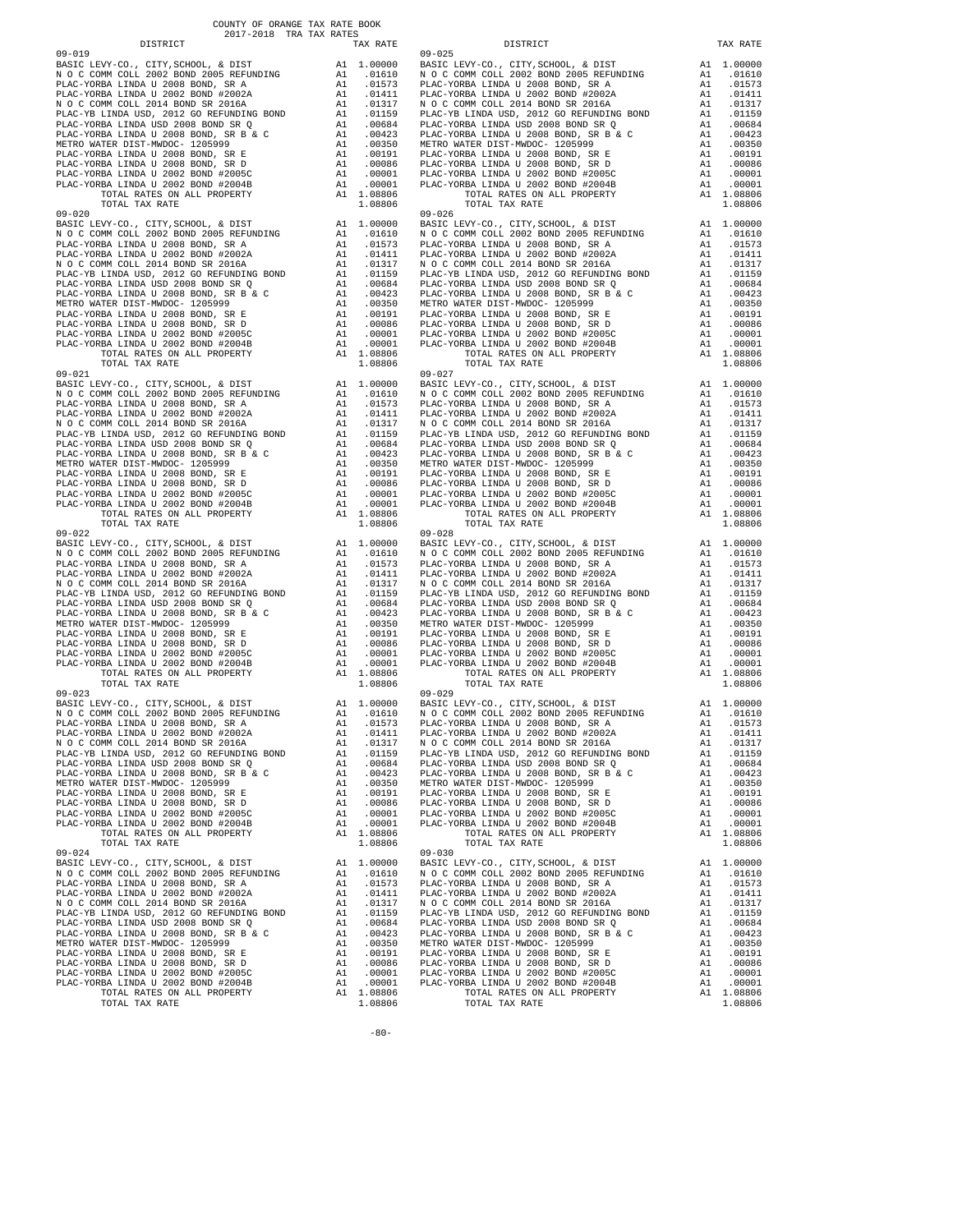COUNTY OF ORANGE TAX RATE BOOK 2017-2018 TRA TAX RATES DISTRICT TAX RATE DISTRICT TAX RATE 09-031 09-037 BASIC LEVY-CO., CITY,SCHOOL, & DIST A1 1.00000 BASIC LEVY-CO., CITY,SCHOOL, & DIST A1 1.00000 N O C COMM COLL 2002 BOND 2005 REFUNDING A1 .01610 N O C COMM COLL 2002 BOND 2005 REFUNDING A1 .01610 PLAC-YORBA LINDA U 2008 BOND, SR A A1 .01573 PLAC-YORBA LINDA U 2008 BOND, SR A A1 .01573 PLAC-YORBA LINDA U 2002 BOND #2002A A1 .01411 PLAC-YORBA LINDA U 2002 BOND #2002A A1 .01411 N O C COMM COLL 2014 BOND SR 2016A A1 .01317 N O C COMM COLL 2014 BOND SR 2016A A1 .01317 PLAC-YB LINDA USD, 2012 GO REFUNDING BOND A1 .01159 PLAC-YB LINDA USD, 2012 GO REFUNDING BOND A1 .01159 PLAC-YORBA LINDA USD 2008 BOND SR Q A1 .00684 PLAC-YORBA LINDA USD 2008 BOND SR Q A1 .00684 PLAC-YORBA LINDA U 2008 BOND, SR B & C A1 .00423 PLAC-YORBA LINDA U 2008 BOND, SR B & C A1 .00423 METRO WATER DIST-MWDOC- 1205999 A1 .00350 METRO WATER DIST-MWDOC- 1205999 A1 .00350 PLAC-YORBA LINDA U 2008 BOND, SR E A1 .00191 PLAC-YORBA LINDA U 2008 BOND, SR E A1 .00191 PLAC-YORBA LINDA U 2008 BOND, SR D A1 .00086 PLAC-YORBA LINDA U 2008 BOND, SR D A1 .00086 PLAC-YORBA LINDA U 2002 BOND #2005C A1 .00001 PLAC-YORBA LINDA U 2002 BOND #2005C A1 .00001 PLAC-YORBA LINDA U 2002 BOND #2004B A1 .00001 PLAC-YORBA LINDA U 2002 BOND #2004B A1 .00001 TOTAL RATES ON ALL PROPERTY A1 1.08806 TOTAL RATES ON ALL PROPERTY A1 1.08806 TOTAL TAX RATE 1.08806 TOTAL TAX RATE 1.08806 09–032<br>BASIC LEVY-CO., CITY, SCHOOL, & DIST A1 1.00000 BASIC LEVY-CO., CITY, SCHOOL, & DIST A1 1.00000<br>NOC COMM COLL 2002 BOND 2005 REFUNDING A1 .01610 NOC COMM COLL 2002 BOND 2005 REFUNDING A1 .01610<br>PLAC-YORBA LINDA U 20  $\begin{tabular}{l|c|c|c|c|c|c|c} \multicolumn{4}{c}{\textbf{N O C COM COLL} \hbox{ 2014 BOND SR 2016A}} & \multicolumn{4}{c}{\textbf{A1}} & .01159 & \multicolumn{4}{c}{\textbf{N O C COM OCOL 2016 A BOND SR 2016A}} & \multicolumn{4}{c}{\textbf{A1}} & .01159 \\ \hline \multicolumn{4}{c}{\textbf{PLAC-YORBA LINDA U 2008 BOND SR Q}} & \multicolumn{4}{c}{\textbf{A1}} & .01159 & \multicolumn{4}{c}{\text$ 09-033<br>BASIC LEVY-CO., CITY,SCHOOL, & DIST A1 1.00000 BASIC LEVY-CO., CITY,SCHOOL, & DIST A1 1.00000<br>N O C COMM COLL 2002 BOND 2005 REFUNDING A1 PLAC-YORBA LINDA U 2008 BOND, SR A A1 .01573 PLAC-YORBA LINDA U 2008 BOND, SR A A1 .01573 PLAC-YORBA LINDA U 2002 BOND #2002A A1 .01411 PLAC-YORBA LINDA U 2002 BOND #2002A A1 .01411 N O C COMM COLL 2014 BOND SR 2016A A1 .01317 N O C COMM COLL 2014 BOND SR 2016A A1 .01317 PLAC-YB LINDA USD, 2012 GO REFUNDING BOND A1 .01159 PLAC-YB LINDA USD, 2012 GO REFUNDING BOND A1 .01159 PLAC-YORBA LINDA USD 2008 BOND SR Q A1 .00684 PLAC-YORBA LINDA USD 2008 BOND SR Q A1 .00684 PLAC-YORBA LINDA U 2008 BOND, SR B & C A1 .00423 PLAC-YORBA LINDA U 2008 BOND, SR B & C A1 .00423 METRO WATER DIST-MWDOC- 1205999 A1 .00350 METRO WATER DIST-MWDOC- 1205999 A1 .00350 PLAC-YORBA LINDA U 2008 BOND, SR E A1 .00191 PLAC-YORBA LINDA U 2008 BOND, SR E A1 .00191 PLAC-YORBA LINDA U 2008 BOND, SR D A1 .00086 PLAC-YORBA LINDA U 2008 BOND, SR D A1 .00086 PLAC-YORBA LINDA U 2002 BOND #2005C A1 .00001 PLAC-YORBA LINDA U 2002 BOND #2005C A1 .00001 PLAC-YORBA LINDA U 2002 BOND #2004B A1 .00001 PLAC-YORBA LINDA U 2002 BOND #2004B A1 .00001 TOTAL RATES ON ALL PROPERTY A1 1.08806 TOTAL RATES ON ALL PROPERTY A1 1.08806 TOTAL TAX RATE 1.08806 TOTAL TAX RATE 1.08806 09-034 09-040 BASIC LEVY-CO., CITY,SCHOOL, & DIST A1 1.00000 BASIC LEVY-CO., CITY,SCHOOL, & DIST A1 1.00000 N O C COMM COLL 2002 BOND 2005 REFUNDING A1 .01610 N O C COMM COLL 2002 BOND 2005 REFUNDING A1 .01610 PLAC-YORBA LINDA U 2008 BOND, SR A A1 .01573 PLAC-YORBA LINDA U 2008 BOND, SR A A1 .01573  $\begin{tabular}{ l|c|c|c|c|c|c|c|c} \hline \texttt{PLAC-YORBA LINDA U 2002 BOND & \#2002A & \texttt{A1} & .01411 & \texttt{PLAC-YORBA LINDA U 2002 BOND & \#2002A & \texttt{A1} & .01411 \\ \hline \texttt{N O C COM COLA} & 2014& \texttt{BOND S R 2016A} & \texttt{A1} & .01159 & \texttt{N O C COM O COM OCDL 2014 BOND S R 2016A} & \texttt{A1} & .01157 \\ \hline \texttt{$  09-035 09-041 BASIC LEVY-CO., CITY,SCHOOL, & DIST A1 1.00000 BASIC LEVY-CO., CITY,SCHOOL, & DIST A1 1.00000 N O C COMM COLL 2002 BOND 2005 REFUNDING A1 .01610 N O C COMM COLL 2002 BOND 2005 REFUNDING A1 .01610 PLAC-YORBA LINDA U 2008 BOND, SR A A1 .01573 PLAC-YORBA LINDA U 2008 BOND, SR A A1 .01573 PLAC-YORBA LINDA U 2002 BOND #2002A A1 .01411 PLAC-YORBA LINDA U 2002 BOND #2002A A1 .01411 N O C COMM COLL 2014 BOND SR 2016A A1 .01317 N O C COMM COLL 2014 BOND SR 2016A A1 .01317 PLAC-YB LINDA USD, 2012 GO REFUNDING BOND A1 .01159 PLAC-YB LINDA USD, 2012 GO REFUNDING BOND A1 .01159 PLAC-YORBA LINDA USD 2008 BOND SR Q<br>
PLAC-YORBA LINDA USD 2008 BOND SR Q<br>
PLAC-YORBA LINDA U 2008 BOND, SR B & C<br>
METRO WATER DIST-MWDOC- 120599<br>
METRO WATER DIST-MWDOC- 120599<br>
METRO WATER DIST-MWDOC- 120599<br>
PLAC-YORBA L BASIC LEVY-CO., CITY, SCHOOL, & DIST<br>NOC COMM COLL 2002 BOND 2005 REFUNDING A1 .010000 BASIC LEVY-CO., CITY, SCHOOL, & DIST A1 1.00000<br>PLAC-YORBA LINDA U 2008 BOND, SR A A1 .01573 PLAC-YORBA LINDA U 2008 BOND, SR A A1 .015  $\begin{tabular}{l|c|c|c|c|c|c|c} \multicolumn{4}{c}{\textbf{N} & $\mathcal{O}$ & $\mathcal{O}$ \\ \multicolumn{4}{c}{\textbf{PLAC}-YORBA LINDA USD} & $\mathcal{O}$ & $\mathcal{O}$ \\ \multicolumn{4}{c}{\textbf{PLAC}-YORBA LINDA USD} & $\mathcal{O}$ & $\mathcal{O}$ \\ \multicolumn{4}{c}{\textbf{PLAC}-YORBA LINDA USD} & $\mathcal{O}$ & $\mathcal{O}$ \\ \multicolumn{4}{c}{\textbf{PLAC}-YORBA LINDA USD} & $\mathcal{O}$ & $\mathcal{O}$ \\ \multicolumn$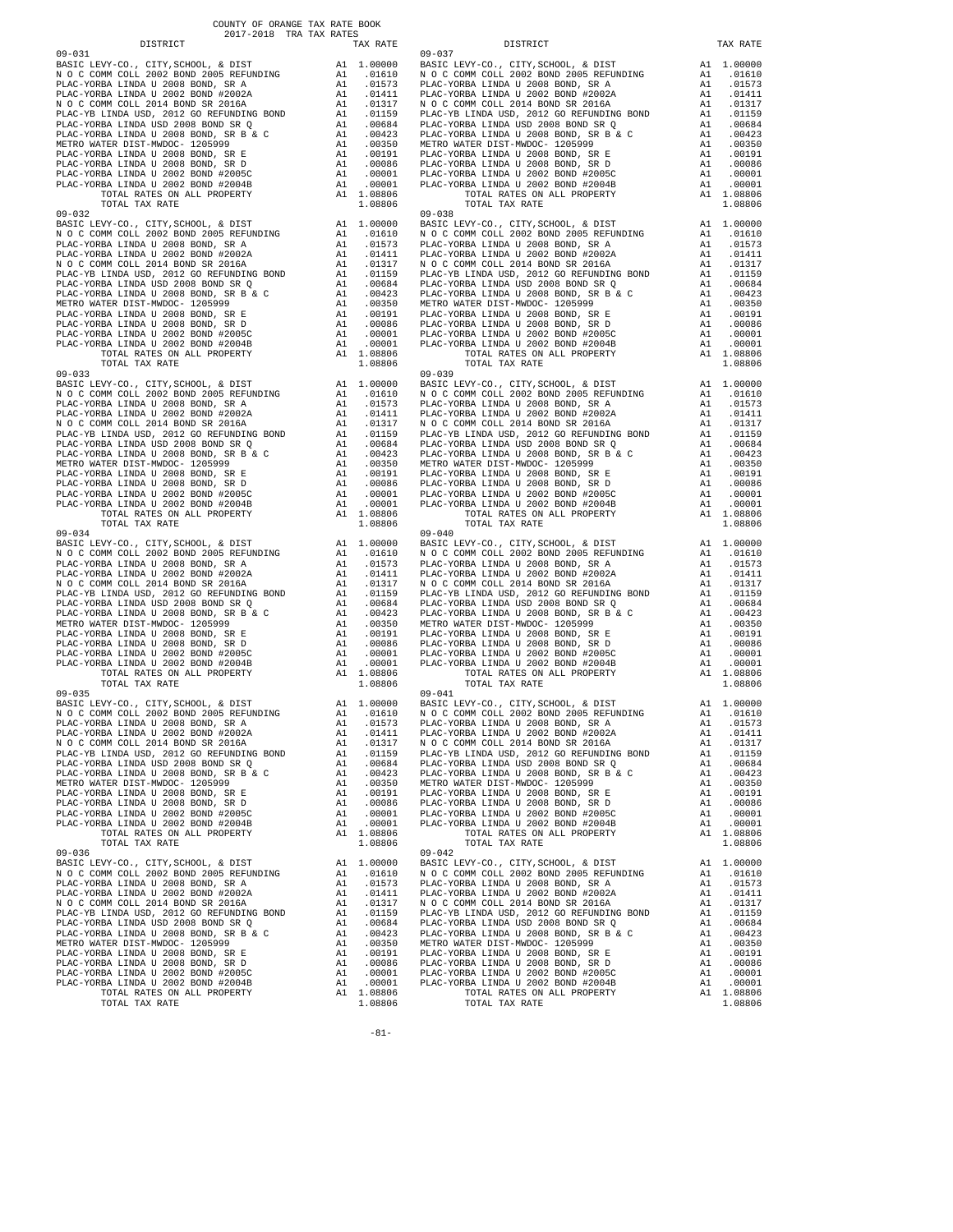| DISTRICT                              |    | TAX RATE               |                |
|---------------------------------------|----|------------------------|----------------|
| 09-901                                |    |                        | $10 - 007$     |
|                                       |    |                        |                |
|                                       |    |                        |                |
|                                       |    |                        |                |
|                                       |    |                        |                |
|                                       |    |                        |                |
|                                       |    |                        |                |
|                                       |    |                        |                |
|                                       |    |                        |                |
|                                       |    |                        |                |
|                                       |    |                        |                |
|                                       |    |                        |                |
|                                       |    |                        |                |
|                                       |    |                        |                |
| TOTAL TAX RATE                        |    | 1.08456                |                |
| $09 - 902$                            |    |                        | $10 - 009$     |
|                                       |    |                        |                |
|                                       |    |                        |                |
|                                       |    |                        |                |
|                                       |    |                        |                |
|                                       |    |                        |                |
|                                       |    |                        |                |
|                                       |    |                        |                |
|                                       |    |                        |                |
|                                       |    |                        |                |
|                                       |    |                        |                |
|                                       |    |                        |                |
|                                       |    |                        |                |
|                                       |    |                        |                |
|                                       |    |                        |                |
| $09 - 903$                            |    |                        | $10 - 011$     |
|                                       |    |                        |                |
|                                       |    |                        |                |
|                                       |    |                        |                |
|                                       |    |                        |                |
|                                       |    |                        |                |
|                                       |    |                        |                |
|                                       |    |                        |                |
|                                       |    |                        |                |
|                                       |    |                        |                |
|                                       |    |                        |                |
|                                       |    |                        |                |
|                                       |    |                        |                |
|                                       |    |                        |                |
| TOTAL TAX RATE                        |    | 1.08456                |                |
| $10 - 000$                            |    |                        | $10 - 013$     |
|                                       |    |                        |                |
|                                       |    |                        |                |
|                                       |    |                        |                |
|                                       |    |                        |                |
|                                       |    |                        |                |
| TOTAL TAX RATE                        |    | 1.01150                |                |
|                                       |    |                        |                |
|                                       |    |                        |                |
|                                       |    |                        |                |
|                                       |    |                        |                |
|                                       |    |                        |                |
|                                       |    |                        |                |
|                                       |    |                        |                |
| $10 - 002$                            |    |                        | $10 - 015$     |
|                                       |    |                        |                |
|                                       |    |                        |                |
|                                       |    |                        |                |
|                                       |    |                        |                |
|                                       |    |                        |                |
| TOTAL TAX RATE                        |    | 1.01150                |                |
| $10 - 003$                            |    |                        | $10 - 016$     |
|                                       |    |                        |                |
|                                       |    |                        |                |
| CAPISTRANO U SFID#1,1999 EL, 2012 REF |    |                        | CAPISTR        |
| METRO WATER DIST-MWDOC CMWD-1205999   |    | A1 .00383<br>A1 .00350 | METRO W        |
| TOTAL RATES ON ALL PROPERTY           |    | A1 1.01150             |                |
| TOTAL TAX RATE                        |    | 1.01150                |                |
| $10 - 004$                            |    |                        | $10 - 017$     |
| BASIC LEVY-CO., CITY, SCHOOL, & DIST  | A1 | 1.00000                | BASIC L        |
| CAPISTRANO U SFID#1 1999 BOND#2001B   |    | A1 .00417              | CAPISTR        |
| CAPISTRANO U SFID#1,1999 EL, 2012 REF | A1 | .00383                 | CAPISTR        |
| METRO WATER DIST-MWDOC CMWD-1205999   | A1 | .00350                 | METRO W        |
| TOTAL RATES ON ALL PROPERTY           |    | A1 1.01150             |                |
| TOTAL TAX RATE                        |    | 1.01150                |                |
| $10 - 005$                            |    |                        | $10 - 018$     |
| BASIC LEVY-CO., CITY, SCHOOL, & DIST  |    | A1 1.00000             | BASIC L        |
| CAPISTRANO U SFID#1 1999 BOND#2001B   |    | A1 .00417              | CAPISTR        |
| CAPISTRANO U SFID#1,1999 EL, 2012 REF | A1 | .00383                 | CAPISTR        |
| METRO WATER DIST-MWDOC CMWD-1205999   | A1 | .00350                 | METRO W        |
| TOTAL RATES ON ALL PROPERTY           |    | A1 1.01150             |                |
| TOTAL TAX RATE                        |    | 1.01150                |                |
| $10 - 006$                            |    |                        | 10-019         |
| BASIC LEVY-CO., CITY, SCHOOL, & DIST  |    | A1 1.00000             | BASIC L        |
| CAPISTRANO U SFID#1 1999 BOND#2001B   |    | A1 .00417              | CAPISTR        |
| CAPISTRANO U SFID#1,1999 EL, 2012 REF |    | A1 .00383              | CAPISTR        |
| METRO WATER DIST-MWDOC CMWD-1205999   |    |                        | .00350 METRO W |
| momat pampo ou att ppoppomy           |    | A1.00350               |                |

 DISTRICT TAX RATE DISTRICT TAX RATE BASIC LEVY-CO., CITY,SCHOOL, & DIST A1 1.00000 BASIC LEVY-CO., CITY,SCHOOL, & DIST A1 1.00000 N O C COMM COLL 2002 BOND 2005 REFUNDING A1 .01610 CAPISTRANO U SFID#1 1999 BOND#2001B A1 .00417 PLAC-YORBA LINDA U 2008 BOND, SR A A1 .01573 CAPISTRANO U SFID#1,1999 EL, 2012 REF A1 .00383 PLAC-YORBA LINDA U 2002 BOND #2002A A1 .01411 METRO WATER DIST-MWDOC CMWD-1205999 A1 .00350 N O C COMM COLL 2014 BOND SR 2016A A1 .01317 TOTAL RATES ON ALL PROPERTY A1 1.01150 PLAC-YB LINDA USD, 2012 GO REFUND ON AND ANOTHER ALL AND AND ANNUAL CONDUCT AND ANNUAL CONDUCT AND ANNOUNCED A<br>PLACE 1.01150 TOTAL TAX RATE 1.01150 Al  $.00423$  10–008 BASIC LEVY-CO., CITY, SCHOOL, & DIST al  $1.00000$ <br>
Al  $.00008$  CAPISTRANO U SFID#1 1999 BOND#2001B A1  $.00417$ <br>
A1  $.00001$  CAPISTRANO U SFID#1,1999 BOND#2001B A1  $.00417$ <br>
A1  $.00001$  METEO WATED NATUR PLAC-YORBALINDAU 2008 BOND, SR D (ALL 00086 CAPISTRANO U SPID#1 1999 BOND#2001B (PLAC-YORBALINDAU 2002 BOND #20050 A1<br>PLAC-YORBALINDAU 2002 BOND #2005C (ALL 00001 CAPISTRANO U SFID#1,1999 EL, 2012 REF (All 00383<br>PLAC-YORBA BASIC LEVY-CO., CITY,SCHOOL, & DIST A1 1.00000 BASIC LEVY-CO., CITY,SCHOOL, & DIST A1 1.00000 N O C COMM COLL 2002 BOND 2005 REFUNDING A1 .01610 CAPISTRANO U SFID#1 1999 BOND#2001B A1 .00417 PLAC-YORBA LINDA U 2008 BOND, SR A A1 .01573 CAPISTRANO U SFID#1,1999 EL, 2012 REF A1 .00383 PLAC-YORBA LINDA U 2002 BOND #2002A A1 .01411 METRO WATER DIST-MWDOC CMWD-1205999 A1 .00350 N O C COMM COLL 2014 BOND SR 2016A A1 .01317 TOTAL RATES ON ALL PROPERTY A1 1.01150 PLAC-YB LINDA USD, 2012 GO REFUNDING BOND A1 .01159 TOTAL TAX RATE 1.01150 PLAC-YORBALINDAU 2008 BOND, SR E A1 .00191 BASIC LEVY-CO., CITY, SCHOOL, & DIST A1 1.00000<br>PLAC-YORBALINDAU 2008 BOND, SR D A1 .00036 CAPISTRANO U SFID#11999 BOND#2001B PLAC-YORBALINDAU 2002 BOND #2004<br>PLAC-YORBALINDAU 200 BASIC LEVY-CO., CITY,SCHOOL, & DIST A1 1.00000 BASIC LEVY-CO., CITY,SCHOOL, & DIST A1 1.00000 N O C COMM COLL 2002 BOND 2005 REFUNDING A1 .01610 CAPISTRANO U SFID#1 1999 BOND#2001B A1 .00417 PLAC-YORBA LINDA U 2008 BOND, SR A A1 .01573 CAPISTRANO U SFID#1,1999 EL, 2012 REF A1 .00383 PLAC-YORBA LINDA U 2002 BOND #2002A A1 .01411 METRO WATER DIST-MWDOC CMWD-1205999 A1 .00350 N O C COMM COLL 2014 BOND SR 2016A A1 .01317 TOTAL RATES ON ALL PROPERTY A1 1.01150 PLAC-YB LINDA USD, 2012 GO REFUNDING BOND A1 .01159 TOTAL TAX RATE 1.01150 PLAC-YORBALINDAU 2008 BOND, SR E al 00191 BASIC LEVY-CO., CITY, SCHOOL, & DIST al 1.00000<br>PLAC-YORBALINDAU 2008 BOND, SR D al 00086 CAPISTRANOU SFID#1 1999 EL, 2012 REF al 00086 CAPISTRANOU SFID#1,1999 EL, 2012 REF al 0038  $\begin{tabular}{ c| c| c|c|c|c} \multicolumn{1}{c}{BAIST} & A1 & 1.00000 & BASIC LEVY-CO., CITY, SCHOOL, & DIST & A1 & 1.00000 \\ \multicolumn{1}{c}{CAPISTRAMO U SFIDH1 1999 BONDH42001B} & A1 & .00417 & CAPISTRAMO U SFIDH1 1999 BONDH42001B} & A1 & .00417 \\ \multicolumn{1}{c}{CAPISTERMO WATER DIST-MIDOC CMD-1205999} & A1 & .00383 & CAPISTTRAMO U SFIDH1 1999 BONDH$  TOTAL TAX RATE 1.01150 TOTAL TAX RATE 1.01150 BASIC LEVY-CO., CITY,SCHOOL, & DIST A1 1.00000 BASIC LEVY-CO., CITY,SCHOOL, & DIST A1 1.00000 CAPISTRANO U SFID#1 1999 BOND#2001B A1 .00417 CAPISTRANO U SFID#1 1999 BOND#2001B A1 .00417 CAPISTRANO U SFID#1,1999 EL, 2012 REF A1 .00383 CAPISTRANO U SFID#1,1999 EL, 2012 REF A1 .00383 METRO WATER DIST-MWDOC CMWD-1205999 A1 .00350 METRO WATER DIST-MWDOC CMWD-1205999 A1 .00350 TOTAL RATES ON ALL PROPERTY A1 1.01150 TOTAL RATES ON ALL PROPERTY A1 1.01150 TOTAL TAX RATE 1.01150 TOTAL TAX RATE 1.01150 BASIC LEVY-CO., CITY,SCHOOL, & DIST A1 1.00000 BASIC LEVY-CO., CITY,SCHOOL, & DIST A1 1.00000 CAPISTRANO U SFID#1 1999 BOND#2001B A1 .00417 CAPISTRANO U SFID#1 1999 BOND#2001B A1 .00417 CAPISTRANO U SFID#1,1999 EL, 2012 REF A1 .00383 CAPISTRANO U SFID#1,1999 EL, 2012 REF A1 .00383 METRO WATER DIST-MWDOC CMWD-1205999 A1 .00350 METRO WATER DIST-MWDOC CMWD-1205999 A1 .00350 TOTAL RATES ON ALL PROPERTY A1 1.01150 TOTAL RATES ON ALL PROPERTY A1 1.01150 TOTAL RATES ON ALL PROPERTY 1.01150<br>1.01150 TOTAL RATES ON ALL PROPERTY A1 1.01150<br>1.01150 TOTAL TAX RATE 1.01150 BASIC LEVY-CO., CITY,SCHOOL, & DIST A1 1.00000 BASIC LEVY-CO., CITY,SCHOOL, & DIST A1 1.00000 CAPISTRANO U SFID#1 1999 BOND#2001B A1 .00417 CAPISTRANO U SFID#1 1999 BOND#2001B A1 .00417 CAPISTRANO U SFID#1,1999 EL, 2012 REF A1 .00383 CAPISTRANO U SFID#1,1999 EL, 2012 REF A1 .00383 METRO WATER DIST-MWDOC CMWD-1205999 A1 .00350 METRO WATER DIST-MWDOC CMWD-1205999 A1 .00350 TOTAL RATES ON ALL PROPERTY A1 1.01150 TOTAL RATES ON ALL PROPERTY A1 1.01150 TOTAL TAX RATE  $1.01150$  TOTAL TAX RATE  $1.01150$  BASIC LEVY-CO., CITY,SCHOOL, & DIST A1 1.00000 BASIC LEVY-CO., CITY,SCHOOL, & DIST A1 1.00000 CAPISTRANO U SFID#1 1999 BOND#2001B A1 .00417 CAPISTRANO U SFID#1 1999 BOND#2001B A1 .00417<br>CAPISTRANO U SFID#1,1999 EL, 2012 REF A1 .00333 CAPISTRANO U SFID#1,1999 EL, 2012 REF A1 .00383<br>METRO WATER DISTRANO IND-1205999 A A1 1.00000 BASIC LEVY-CO., CITY, SCHOOL, & DIST A1 1.00000 A1 .00417 CAPISTRANO U SFID#1 1999 BOND#2001B A1 .00417 .00383 CAPISTRANO U SFID#1 1999 BOND#2001B A1 .00383 CAPISTRANO U SFID#1 1999 BOND#2001B A1 .00417 CAPISTRANO U SFID#1 1999 BOND#2001B A1 .00417 CAPISTRANO U SFID#1,1999 EL, 2012 REF A1 .00383 CAPISTRANO U SFID#1,1999 EL, 2012 REF A1 .00383 METRO WATER DIST-MWDOC CMWD-1205999 A1 .00350 METRO WATER DIST-MWDOC CMWD-1205999 A1 .00350 TOTAL RATES ON ALL PROPERTY A1 1.01150 TOTAL RATES ON ALL PROPERTY A1 1.01150 TOTAL TAX RATE 1.01150 TOTAL TAX RATE 1.01150 -82-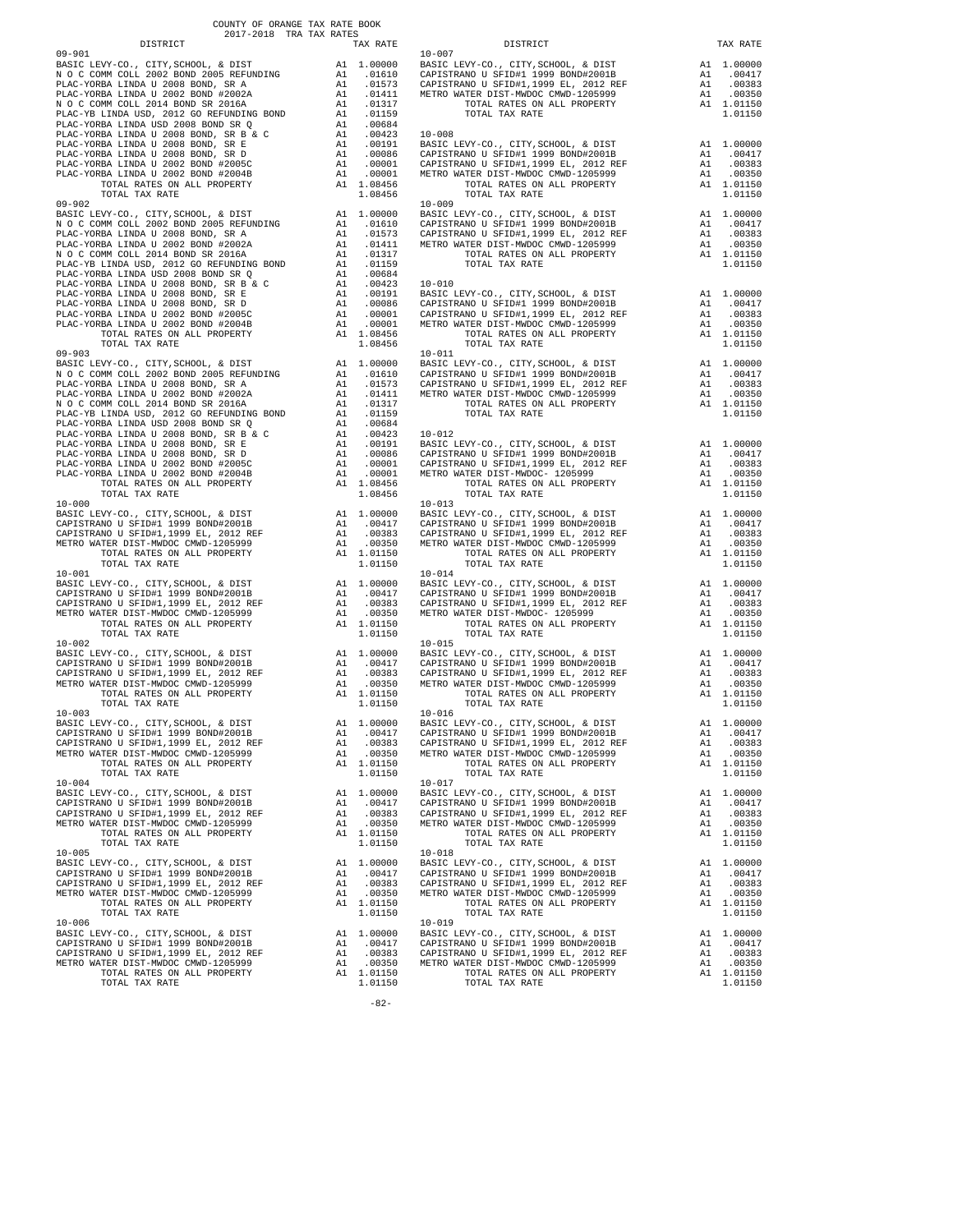| COUNTY OF ORANGE TAX RATE BOOK<br>2017-2018 TRA TAX RATES |         |                                                                                                                                                                                                                                                                                                                                                                                                                              |          |
|-----------------------------------------------------------|---------|------------------------------------------------------------------------------------------------------------------------------------------------------------------------------------------------------------------------------------------------------------------------------------------------------------------------------------------------------------------------------------------------------------------------------|----------|
| DISTRICT<br>$10 - 021$                                    |         | TAX RATE DISTRICT DISTRICT                                                                                                                                                                                                                                                                                                                                                                                                   | TAX RATE |
|                                                           |         | 10–021<br>BASIC LEVY-CO., CITY, SCHOOL, & DIST<br>CAPISTRANO U SFID#1 1999 BOND#2001B<br>CAPISTRANO U SFID#1 1999 BOND#2001B<br>CAPISTRANO U SFID#1,1999 BOND#2001B<br>CAPISTRANO U SFID#1,1999 BOND#2001B<br>CAPISTRANO U SFID#1 1999 BON                                                                                                                                                                                   |          |
|                                                           |         | $\begin{tabular}{c c c c c} \multicolumn{1}{c }{\textbf{10-037}} & \multicolumn{1}{c }{\textbf{10-038}} & \multicolumn{1}{c }{\textbf{10-038}} & \multicolumn{1}{c }{\textbf{10-038}} & \multicolumn{1}{c }{\textbf{10-038}} & \multicolumn{1}{c }{\textbf{10-038}} & \multicolumn{1}{c }{\textbf{10-038}} & \multicolumn{1}{c }{\textbf{10-038}} & \multicolumn{1}{c }{\textbf{10-038}} & \multicolumn{1$                   |          |
|                                                           |         |                                                                                                                                                                                                                                                                                                                                                                                                                              |          |
|                                                           |         | 1.00350<br>BASIC LEVY-CO., CITY, SCHOOL, & DIST<br>CAPISTRANO U SFID#1 1999 BOND#2001B<br>CAPISTRANO U SFID#1 1999 BOND#2001B<br>CAPISTRANO U SFID#1 1999 BOND#2001B<br>CAPISTRANO U SFID#1 1999 BOND#2001B<br>CAPISTRANO U SFID#1 1999 BO                                                                                                                                                                                   |          |
|                                                           |         | $\begin{tabular}{lllllllllllllllllllllll} \multicolumn{4}{c }{\textbf{10-024}} & & & & & & & & 10-040 \\ \multicolumn{4}{c }{\textbf{BASE LEV-CO.}, & \textbf{CITY}, \textbf{SCHOOL}, & \& \textbf{DIST} & \textbf{A1} & 1.00000 \\ \multicolumn{4}{c }{\textbf{BASE LEV-CO.}, & \textbf{CITY}, \textbf{SCHOOL}, & \textbf{WISTT} & \textbf{A1} & 1.00000 \\ \multicolumn{4}{c }{\textbf{CASEDIST-MRMO U SFIDH1 1999 ED, 20$ |          |
|                                                           |         |                                                                                                                                                                                                                                                                                                                                                                                                                              |          |
|                                                           |         |                                                                                                                                                                                                                                                                                                                                                                                                                              |          |
|                                                           |         |                                                                                                                                                                                                                                                                                                                                                                                                                              |          |
|                                                           |         | $\begin{tabular}{c c c c} \multicolumn{4}{c}{\textbf{10-026}} & \multicolumn{4}{c}{\textbf{10-026}} & \multicolumn{4}{c}{\textbf{10-026}} & \multicolumn{4}{c}{\textbf{10-026}} & \multicolumn{4}{c}{\textbf{10-026}} & \multicolumn{4}{c}{\textbf{10-026}} & \multicolumn{4}{c}{\textbf{10-026}} & \multicolumn{4}{c}{\textbf{10-026}} & \multicolumn{4}{c}{\textbf{10-026}} & \multicolumn{4}{c}{\textbf{10-0$             |          |
|                                                           |         |                                                                                                                                                                                                                                                                                                                                                                                                                              |          |
|                                                           |         |                                                                                                                                                                                                                                                                                                                                                                                                                              |          |
| TOTAL TAX RATE                                            | 1.00350 | ${\tt BASIC~LEVY-CO} \,,~CITY,SCHOOL,~\&DIST~\nonumber\\ {\tt BASIC~LEVY-CO} \,,~CITY, SCHOOL,~\&DIST~\nonumber\\ {\tt METRO~WATER~DIST-MWDOC~1205999}~~{\tt A1~.000000}~~{\tt BASTC~LEVY-CO} \,,~CITY, SCHOOL,~\&DIST~\nonumber\\ {\tt METRO~WATER~DIST-MWDOC~1205999}~~{\tt A1~.00350}~~{\tt METRO~WATER~DIST-MWDOC~1205999}~~{\tt A1~.00350}~~{\tt A1~.00350}$<br>TOTAL TAX RATE                                          | 1.00350  |
|                                                           |         | $10 - 048$<br>$\begin{array}{cccccccc} 10-031 & 10-031 & 10000 & 10-048 \\ \texttt{BASE LEVY-CO.}, & \texttt{CITY}, & \texttt{SEVY-CO.}, & \texttt{CITY}, & \texttt{SCHOOL}, & \& \texttt{DIST} & \texttt{A1} & 1.00000 \\ \texttt{METRO WATER DIST-MWDOC-1205999} & \texttt{A1} & .00350 & \texttt{METRO WATER DIST-MWDOC-1205999} & \texttt{A1} & .00350 \\ \texttt{TOTAL RATES ON ALL RATES ON ALL PROPERTY} & \texttt{$  |          |
|                                                           |         | A 1.00000 HASTC LEVY-CO., CITY, SCHOOL, & DIST A 1.00000 HASTC LEVY-CO., CITY, SCHOOL, & DIST A 1.00000 HASTC LEVY-CO., CITY, SCHOOL, & DIST A 1.00000 HASTC LEVY-CO., CITY, SCHOOL, & DIST A 1.00000 HASTC LEVY-CO., CITY, SC                                                                                                                                                                                               |          |
|                                                           |         |                                                                                                                                                                                                                                                                                                                                                                                                                              |          |
| $10 - 034$                                                |         | $10 - 051$<br>10-034<br>BASIC LEVY-CO., CITY, SCHOOL, & DIST<br>METRO WATER DIST-MWDOC-1205999<br>METRO WATER DIST-MWDOC-1205999<br>TOTAL RATES ON ALL PROPERTY<br>TOTAL RATES ON ALL PROPERTY<br>TOTAL TAX RATE<br>1.00350<br>TOTAL TAX RATE<br>1.00350<br>TOTA                                                                                                                                                             |          |
| $10 - 035$<br>TOTAL TAX RATE                              | 1.00350 | $10 - 052$<br>NAST (20000 MAST COORDINATER DIST AT 1.00000 MAST COORDINATER DIST AND DRAFT ATTS AND TRING ASSECTED AND DRAFT ATTS AND TOTAL AND MAST AND MAST AND MAST AND MAST AND METRO WATER DIST AND A SAST AND METRO WATER DIST-MWDOC-<br>TOTAL TAX RATE                                                                                                                                                                | 1.00350  |

-83-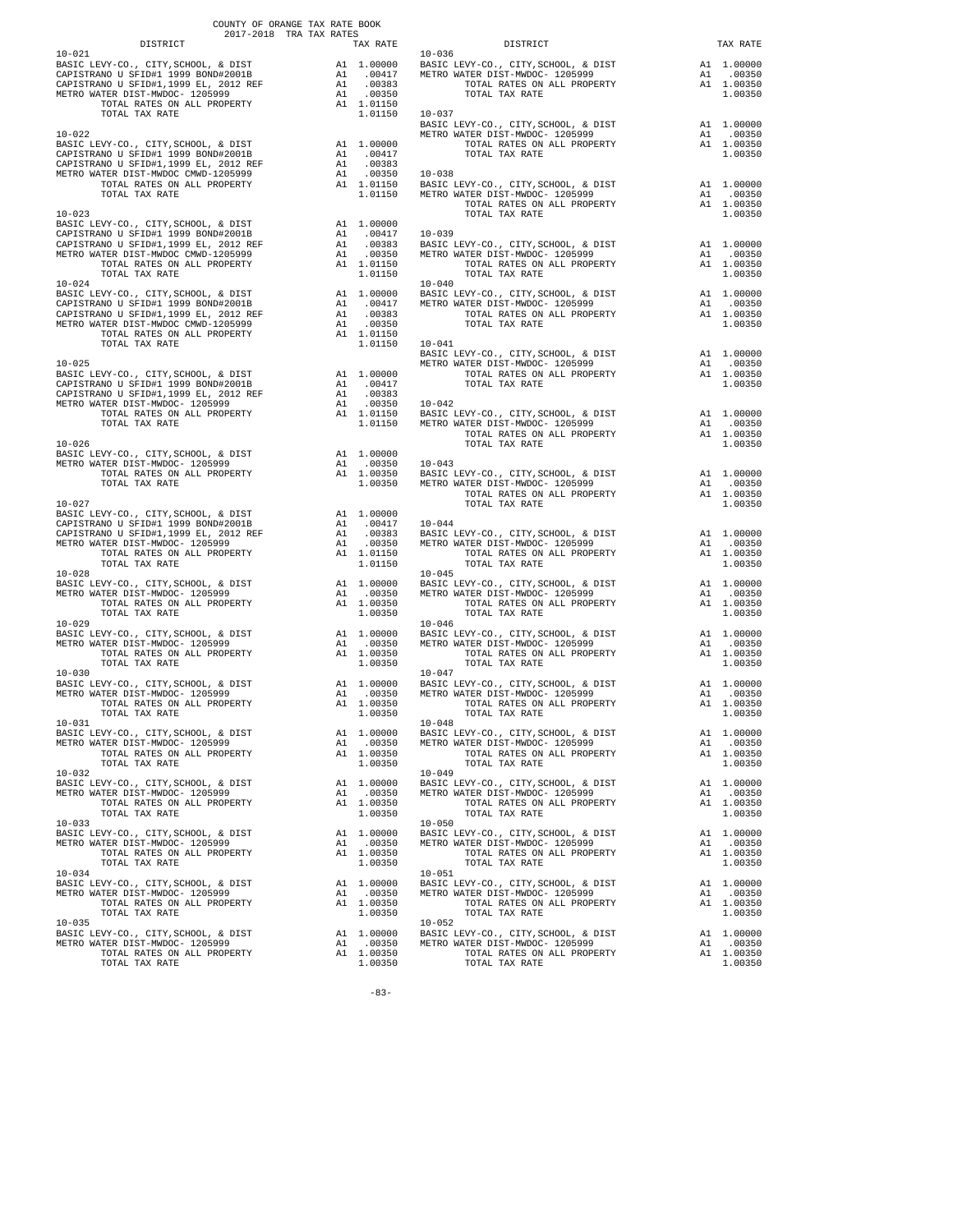| $\begin{tabular}{l c c c c c} \hline 10-053 & \hline \text{I}-005 & \text{I} & \text{DISTRICT} & \text{DISTRICT} & \text{TX RATE} \\ \hline \text{BASE } \text{LEVY--CO.}, \text{ CITY, SCHOOL}, \text{ & DIST} & \text{A1} & 1.00000 & \text{BASE } \text{LEVY--CO.}, \text{ CITY, SCHOOL}, \text{ & DIST} & \text{A1} & 1.00000 \\ \hline \text{METRO WATER DIST-MWDOC-- 1205999} & \text{A1} & .00350 & \text{RANCE$<br>$\begin{tabular}{c c c c c} \multicolumn{4}{c c c c} \multicolumn{4}{c c c} \multicolumn{4}{c c c} \multicolumn{4}{c c c} \multicolumn{4}{c c c} \multicolumn{4}{c c c} \multicolumn{4}{c c} \multicolumn{4}{c c} \multicolumn{4}{c c} \multicolumn{4}{c c} \multicolumn{4}{c c} \multicolumn{4}{c c} \multicolumn{4}{c c} \multicolumn{4}{c c} \multicolumn{4}{c c} \multicolumn{4}{c c} \multicolumn{4}{c c} \multic$<br>19976. Note (19976. Note 19976. Note 19976. Note 19976. Note 19976. Note 19976. Note 19976. Note 19976. Note 19976. Note 19976. Note 19978. Note 19978. Note 19978. Note 19978. Note 19978. Note 19978. Note 19978. Note 199<br>BASIC LEVY-CO., CITY, SCHOOL, & DIST Al 1.00000<br>METRO WATER DIST-MWDOC- 1205999 Al .00350<br>TOTAL RATES ON ALL PROPERTY Al 1.00350<br>TOTAL TAY DATE ON ALL PROPERTY AL 100350<br>TOTAL TAX RATE<br>1.00350<br>$10 - 901$ | 2017-2018 TRA TAX RATES |  | DISTRICT |  |
|---------------------------------------------------------------------------------------------------------------------------------------------------------------------------------------------------------------------------------------------------------------------------------------------------------------------------------------------------------------------------------------------------------------------------------------------------------------------------------------------------------------------------------------------------------------------------------------------------------------------------------------------------------------------------------------------------------------------------------------------------------------------------------------------------------------------------------------------------------------------------------------------------------------------------------------------------------------------------------------------------------------------------------------------------------------------------------------------------------------------------------------------------------------------------------------------------------------------------------------------------------------------------------------------------------------------|-------------------------|--|----------|--|
|                                                                                                                                                                                                                                                                                                                                                                                                                                                                                                                                                                                                                                                                                                                                                                                                                                                                                                                                                                                                                                                                                                                                                                                                                                                                                                                     |                         |  |          |  |
|                                                                                                                                                                                                                                                                                                                                                                                                                                                                                                                                                                                                                                                                                                                                                                                                                                                                                                                                                                                                                                                                                                                                                                                                                                                                                                                     |                         |  |          |  |
|                                                                                                                                                                                                                                                                                                                                                                                                                                                                                                                                                                                                                                                                                                                                                                                                                                                                                                                                                                                                                                                                                                                                                                                                                                                                                                                     |                         |  |          |  |
|                                                                                                                                                                                                                                                                                                                                                                                                                                                                                                                                                                                                                                                                                                                                                                                                                                                                                                                                                                                                                                                                                                                                                                                                                                                                                                                     |                         |  |          |  |
|                                                                                                                                                                                                                                                                                                                                                                                                                                                                                                                                                                                                                                                                                                                                                                                                                                                                                                                                                                                                                                                                                                                                                                                                                                                                                                                     |                         |  |          |  |
|                                                                                                                                                                                                                                                                                                                                                                                                                                                                                                                                                                                                                                                                                                                                                                                                                                                                                                                                                                                                                                                                                                                                                                                                                                                                                                                     |                         |  |          |  |
|                                                                                                                                                                                                                                                                                                                                                                                                                                                                                                                                                                                                                                                                                                                                                                                                                                                                                                                                                                                                                                                                                                                                                                                                                                                                                                                     |                         |  |          |  |
|                                                                                                                                                                                                                                                                                                                                                                                                                                                                                                                                                                                                                                                                                                                                                                                                                                                                                                                                                                                                                                                                                                                                                                                                                                                                                                                     |                         |  |          |  |
|                                                                                                                                                                                                                                                                                                                                                                                                                                                                                                                                                                                                                                                                                                                                                                                                                                                                                                                                                                                                                                                                                                                                                                                                                                                                                                                     |                         |  |          |  |
|                                                                                                                                                                                                                                                                                                                                                                                                                                                                                                                                                                                                                                                                                                                                                                                                                                                                                                                                                                                                                                                                                                                                                                                                                                                                                                                     |                         |  |          |  |
|                                                                                                                                                                                                                                                                                                                                                                                                                                                                                                                                                                                                                                                                                                                                                                                                                                                                                                                                                                                                                                                                                                                                                                                                                                                                                                                     |                         |  |          |  |
|                                                                                                                                                                                                                                                                                                                                                                                                                                                                                                                                                                                                                                                                                                                                                                                                                                                                                                                                                                                                                                                                                                                                                                                                                                                                                                                     |                         |  |          |  |
|                                                                                                                                                                                                                                                                                                                                                                                                                                                                                                                                                                                                                                                                                                                                                                                                                                                                                                                                                                                                                                                                                                                                                                                                                                                                                                                     |                         |  |          |  |
|                                                                                                                                                                                                                                                                                                                                                                                                                                                                                                                                                                                                                                                                                                                                                                                                                                                                                                                                                                                                                                                                                                                                                                                                                                                                                                                     |                         |  |          |  |
|                                                                                                                                                                                                                                                                                                                                                                                                                                                                                                                                                                                                                                                                                                                                                                                                                                                                                                                                                                                                                                                                                                                                                                                                                                                                                                                     |                         |  |          |  |
|                                                                                                                                                                                                                                                                                                                                                                                                                                                                                                                                                                                                                                                                                                                                                                                                                                                                                                                                                                                                                                                                                                                                                                                                                                                                                                                     |                         |  |          |  |
|                                                                                                                                                                                                                                                                                                                                                                                                                                                                                                                                                                                                                                                                                                                                                                                                                                                                                                                                                                                                                                                                                                                                                                                                                                                                                                                     |                         |  |          |  |
|                                                                                                                                                                                                                                                                                                                                                                                                                                                                                                                                                                                                                                                                                                                                                                                                                                                                                                                                                                                                                                                                                                                                                                                                                                                                                                                     |                         |  |          |  |
|                                                                                                                                                                                                                                                                                                                                                                                                                                                                                                                                                                                                                                                                                                                                                                                                                                                                                                                                                                                                                                                                                                                                                                                                                                                                                                                     |                         |  |          |  |
|                                                                                                                                                                                                                                                                                                                                                                                                                                                                                                                                                                                                                                                                                                                                                                                                                                                                                                                                                                                                                                                                                                                                                                                                                                                                                                                     |                         |  |          |  |
|                                                                                                                                                                                                                                                                                                                                                                                                                                                                                                                                                                                                                                                                                                                                                                                                                                                                                                                                                                                                                                                                                                                                                                                                                                                                                                                     |                         |  |          |  |
|                                                                                                                                                                                                                                                                                                                                                                                                                                                                                                                                                                                                                                                                                                                                                                                                                                                                                                                                                                                                                                                                                                                                                                                                                                                                                                                     |                         |  |          |  |
|                                                                                                                                                                                                                                                                                                                                                                                                                                                                                                                                                                                                                                                                                                                                                                                                                                                                                                                                                                                                                                                                                                                                                                                                                                                                                                                     |                         |  |          |  |
|                                                                                                                                                                                                                                                                                                                                                                                                                                                                                                                                                                                                                                                                                                                                                                                                                                                                                                                                                                                                                                                                                                                                                                                                                                                                                                                     |                         |  |          |  |
|                                                                                                                                                                                                                                                                                                                                                                                                                                                                                                                                                                                                                                                                                                                                                                                                                                                                                                                                                                                                                                                                                                                                                                                                                                                                                                                     |                         |  |          |  |
|                                                                                                                                                                                                                                                                                                                                                                                                                                                                                                                                                                                                                                                                                                                                                                                                                                                                                                                                                                                                                                                                                                                                                                                                                                                                                                                     |                         |  |          |  |
|                                                                                                                                                                                                                                                                                                                                                                                                                                                                                                                                                                                                                                                                                                                                                                                                                                                                                                                                                                                                                                                                                                                                                                                                                                                                                                                     |                         |  |          |  |
|                                                                                                                                                                                                                                                                                                                                                                                                                                                                                                                                                                                                                                                                                                                                                                                                                                                                                                                                                                                                                                                                                                                                                                                                                                                                                                                     |                         |  |          |  |
|                                                                                                                                                                                                                                                                                                                                                                                                                                                                                                                                                                                                                                                                                                                                                                                                                                                                                                                                                                                                                                                                                                                                                                                                                                                                                                                     |                         |  |          |  |
|                                                                                                                                                                                                                                                                                                                                                                                                                                                                                                                                                                                                                                                                                                                                                                                                                                                                                                                                                                                                                                                                                                                                                                                                                                                                                                                     |                         |  |          |  |
|                                                                                                                                                                                                                                                                                                                                                                                                                                                                                                                                                                                                                                                                                                                                                                                                                                                                                                                                                                                                                                                                                                                                                                                                                                                                                                                     |                         |  |          |  |
|                                                                                                                                                                                                                                                                                                                                                                                                                                                                                                                                                                                                                                                                                                                                                                                                                                                                                                                                                                                                                                                                                                                                                                                                                                                                                                                     |                         |  |          |  |
|                                                                                                                                                                                                                                                                                                                                                                                                                                                                                                                                                                                                                                                                                                                                                                                                                                                                                                                                                                                                                                                                                                                                                                                                                                                                                                                     |                         |  |          |  |
|                                                                                                                                                                                                                                                                                                                                                                                                                                                                                                                                                                                                                                                                                                                                                                                                                                                                                                                                                                                                                                                                                                                                                                                                                                                                                                                     |                         |  |          |  |
|                                                                                                                                                                                                                                                                                                                                                                                                                                                                                                                                                                                                                                                                                                                                                                                                                                                                                                                                                                                                                                                                                                                                                                                                                                                                                                                     |                         |  |          |  |
|                                                                                                                                                                                                                                                                                                                                                                                                                                                                                                                                                                                                                                                                                                                                                                                                                                                                                                                                                                                                                                                                                                                                                                                                                                                                                                                     |                         |  |          |  |
|                                                                                                                                                                                                                                                                                                                                                                                                                                                                                                                                                                                                                                                                                                                                                                                                                                                                                                                                                                                                                                                                                                                                                                                                                                                                                                                     |                         |  |          |  |
|                                                                                                                                                                                                                                                                                                                                                                                                                                                                                                                                                                                                                                                                                                                                                                                                                                                                                                                                                                                                                                                                                                                                                                                                                                                                                                                     |                         |  |          |  |
|                                                                                                                                                                                                                                                                                                                                                                                                                                                                                                                                                                                                                                                                                                                                                                                                                                                                                                                                                                                                                                                                                                                                                                                                                                                                                                                     |                         |  |          |  |
|                                                                                                                                                                                                                                                                                                                                                                                                                                                                                                                                                                                                                                                                                                                                                                                                                                                                                                                                                                                                                                                                                                                                                                                                                                                                                                                     |                         |  |          |  |
|                                                                                                                                                                                                                                                                                                                                                                                                                                                                                                                                                                                                                                                                                                                                                                                                                                                                                                                                                                                                                                                                                                                                                                                                                                                                                                                     |                         |  |          |  |
|                                                                                                                                                                                                                                                                                                                                                                                                                                                                                                                                                                                                                                                                                                                                                                                                                                                                                                                                                                                                                                                                                                                                                                                                                                                                                                                     |                         |  |          |  |
|                                                                                                                                                                                                                                                                                                                                                                                                                                                                                                                                                                                                                                                                                                                                                                                                                                                                                                                                                                                                                                                                                                                                                                                                                                                                                                                     |                         |  |          |  |
|                                                                                                                                                                                                                                                                                                                                                                                                                                                                                                                                                                                                                                                                                                                                                                                                                                                                                                                                                                                                                                                                                                                                                                                                                                                                                                                     |                         |  |          |  |
|                                                                                                                                                                                                                                                                                                                                                                                                                                                                                                                                                                                                                                                                                                                                                                                                                                                                                                                                                                                                                                                                                                                                                                                                                                                                                                                     |                         |  |          |  |
|                                                                                                                                                                                                                                                                                                                                                                                                                                                                                                                                                                                                                                                                                                                                                                                                                                                                                                                                                                                                                                                                                                                                                                                                                                                                                                                     |                         |  |          |  |
|                                                                                                                                                                                                                                                                                                                                                                                                                                                                                                                                                                                                                                                                                                                                                                                                                                                                                                                                                                                                                                                                                                                                                                                                                                                                                                                     |                         |  |          |  |
|                                                                                                                                                                                                                                                                                                                                                                                                                                                                                                                                                                                                                                                                                                                                                                                                                                                                                                                                                                                                                                                                                                                                                                                                                                                                                                                     |                         |  |          |  |
|                                                                                                                                                                                                                                                                                                                                                                                                                                                                                                                                                                                                                                                                                                                                                                                                                                                                                                                                                                                                                                                                                                                                                                                                                                                                                                                     |                         |  |          |  |
|                                                                                                                                                                                                                                                                                                                                                                                                                                                                                                                                                                                                                                                                                                                                                                                                                                                                                                                                                                                                                                                                                                                                                                                                                                                                                                                     |                         |  |          |  |
|                                                                                                                                                                                                                                                                                                                                                                                                                                                                                                                                                                                                                                                                                                                                                                                                                                                                                                                                                                                                                                                                                                                                                                                                                                                                                                                     |                         |  |          |  |
|                                                                                                                                                                                                                                                                                                                                                                                                                                                                                                                                                                                                                                                                                                                                                                                                                                                                                                                                                                                                                                                                                                                                                                                                                                                                                                                     |                         |  |          |  |
|                                                                                                                                                                                                                                                                                                                                                                                                                                                                                                                                                                                                                                                                                                                                                                                                                                                                                                                                                                                                                                                                                                                                                                                                                                                                                                                     |                         |  |          |  |
|                                                                                                                                                                                                                                                                                                                                                                                                                                                                                                                                                                                                                                                                                                                                                                                                                                                                                                                                                                                                                                                                                                                                                                                                                                                                                                                     |                         |  |          |  |
|                                                                                                                                                                                                                                                                                                                                                                                                                                                                                                                                                                                                                                                                                                                                                                                                                                                                                                                                                                                                                                                                                                                                                                                                                                                                                                                     |                         |  |          |  |
|                                                                                                                                                                                                                                                                                                                                                                                                                                                                                                                                                                                                                                                                                                                                                                                                                                                                                                                                                                                                                                                                                                                                                                                                                                                                                                                     |                         |  |          |  |
|                                                                                                                                                                                                                                                                                                                                                                                                                                                                                                                                                                                                                                                                                                                                                                                                                                                                                                                                                                                                                                                                                                                                                                                                                                                                                                                     |                         |  |          |  |
|                                                                                                                                                                                                                                                                                                                                                                                                                                                                                                                                                                                                                                                                                                                                                                                                                                                                                                                                                                                                                                                                                                                                                                                                                                                                                                                     |                         |  |          |  |
|                                                                                                                                                                                                                                                                                                                                                                                                                                                                                                                                                                                                                                                                                                                                                                                                                                                                                                                                                                                                                                                                                                                                                                                                                                                                                                                     |                         |  |          |  |
|                                                                                                                                                                                                                                                                                                                                                                                                                                                                                                                                                                                                                                                                                                                                                                                                                                                                                                                                                                                                                                                                                                                                                                                                                                                                                                                     |                         |  |          |  |
|                                                                                                                                                                                                                                                                                                                                                                                                                                                                                                                                                                                                                                                                                                                                                                                                                                                                                                                                                                                                                                                                                                                                                                                                                                                                                                                     |                         |  |          |  |
|                                                                                                                                                                                                                                                                                                                                                                                                                                                                                                                                                                                                                                                                                                                                                                                                                                                                                                                                                                                                                                                                                                                                                                                                                                                                                                                     |                         |  |          |  |
|                                                                                                                                                                                                                                                                                                                                                                                                                                                                                                                                                                                                                                                                                                                                                                                                                                                                                                                                                                                                                                                                                                                                                                                                                                                                                                                     |                         |  |          |  |
|                                                                                                                                                                                                                                                                                                                                                                                                                                                                                                                                                                                                                                                                                                                                                                                                                                                                                                                                                                                                                                                                                                                                                                                                                                                                                                                     |                         |  |          |  |
|                                                                                                                                                                                                                                                                                                                                                                                                                                                                                                                                                                                                                                                                                                                                                                                                                                                                                                                                                                                                                                                                                                                                                                                                                                                                                                                     |                         |  |          |  |
|                                                                                                                                                                                                                                                                                                                                                                                                                                                                                                                                                                                                                                                                                                                                                                                                                                                                                                                                                                                                                                                                                                                                                                                                                                                                                                                     |                         |  |          |  |
|                                                                                                                                                                                                                                                                                                                                                                                                                                                                                                                                                                                                                                                                                                                                                                                                                                                                                                                                                                                                                                                                                                                                                                                                                                                                                                                     |                         |  |          |  |
| $10 - 902$                                                                                                                                                                                                                                                                                                                                                                                                                                                                                                                                                                                                                                                                                                                                                                                                                                                                                                                                                                                                                                                                                                                                                                                                                                                                                                          |                         |  |          |  |
| North Basic LEVY-CO., CITY, SCHOOL, & DIST and 1.00000<br>CAPISTRANO U SFID#1 1999 BOND#2001B a1 .00417<br>CAPISTRANO U SFID#1 1999 BOND#2001B a1 .00417<br>CAPISTRANO U SFID#1 1999 EL, 2012 REF a1 1.00803<br>TOTAL TAX RATE AT 1.00                                                                                                                                                                                                                                                                                                                                                                                                                                                                                                                                                                                                                                                                                                                                                                                                                                                                                                                                                                                                                                                                              |                         |  |          |  |
|                                                                                                                                                                                                                                                                                                                                                                                                                                                                                                                                                                                                                                                                                                                                                                                                                                                                                                                                                                                                                                                                                                                                                                                                                                                                                                                     |                         |  |          |  |
|                                                                                                                                                                                                                                                                                                                                                                                                                                                                                                                                                                                                                                                                                                                                                                                                                                                                                                                                                                                                                                                                                                                                                                                                                                                                                                                     |                         |  |          |  |

-84-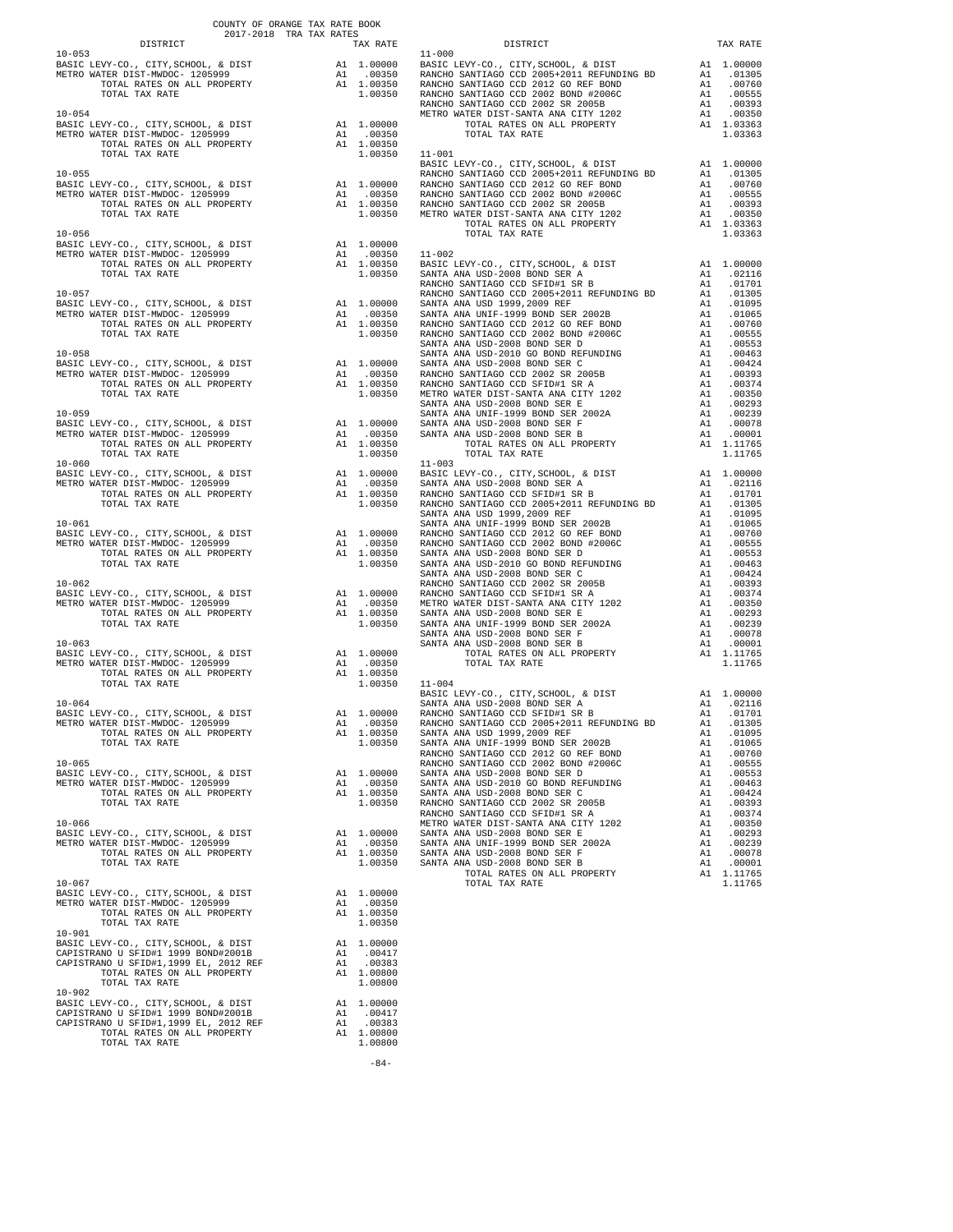| COUNTY OF ORANGE TAX RATE BOOK<br>$2017-2018 \quad \text{TRA RATE B}$ DISTRICT |          |                        |          |
|--------------------------------------------------------------------------------|----------|------------------------|----------|
| $11 - 005$                                                                     | TAX RATE | DISTRICT<br>$11 - 010$ | TAX RATE |
|                                                                                |          |                        |          |
|                                                                                |          |                        |          |
|                                                                                |          |                        |          |
|                                                                                |          |                        |          |
|                                                                                |          |                        |          |
|                                                                                |          |                        |          |
|                                                                                |          |                        |          |
|                                                                                |          |                        |          |
|                                                                                |          |                        |          |
|                                                                                |          |                        |          |
|                                                                                |          |                        |          |
|                                                                                |          |                        |          |
|                                                                                |          |                        |          |
|                                                                                |          |                        |          |
|                                                                                |          |                        |          |
|                                                                                |          |                        |          |
|                                                                                |          |                        |          |
|                                                                                |          |                        |          |
|                                                                                |          |                        |          |
|                                                                                |          |                        |          |
|                                                                                |          |                        |          |
|                                                                                |          |                        |          |
|                                                                                |          |                        |          |
|                                                                                |          |                        |          |
|                                                                                |          |                        |          |
|                                                                                |          |                        |          |
|                                                                                |          |                        |          |
|                                                                                |          |                        |          |
|                                                                                |          |                        |          |
|                                                                                |          |                        |          |
|                                                                                |          |                        |          |
|                                                                                |          |                        |          |
|                                                                                |          |                        |          |
|                                                                                |          |                        |          |
|                                                                                |          |                        |          |
|                                                                                |          |                        |          |
|                                                                                |          |                        |          |
|                                                                                |          |                        |          |
|                                                                                |          |                        |          |
|                                                                                |          |                        |          |
|                                                                                |          |                        |          |
|                                                                                |          |                        |          |
|                                                                                |          |                        |          |
|                                                                                |          |                        |          |
|                                                                                |          |                        |          |
|                                                                                |          |                        |          |
|                                                                                |          |                        |          |
|                                                                                |          |                        |          |
|                                                                                |          |                        |          |
|                                                                                |          |                        |          |
|                                                                                |          |                        |          |
|                                                                                |          |                        |          |
|                                                                                |          |                        |          |
|                                                                                |          |                        |          |
|                                                                                |          |                        |          |
|                                                                                |          |                        |          |
|                                                                                |          |                        |          |
|                                                                                |          |                        |          |
|                                                                                |          |                        |          |
|                                                                                |          |                        |          |
|                                                                                |          |                        |          |
|                                                                                |          |                        |          |
|                                                                                |          |                        |          |
|                                                                                |          |                        |          |
|                                                                                |          |                        |          |
|                                                                                |          |                        |          |
|                                                                                |          |                        |          |
|                                                                                |          | $11 - 015$             |          |
|                                                                                |          |                        |          |
|                                                                                |          |                        |          |
|                                                                                |          |                        |          |
|                                                                                |          |                        |          |
|                                                                                |          |                        |          |
|                                                                                |          |                        |          |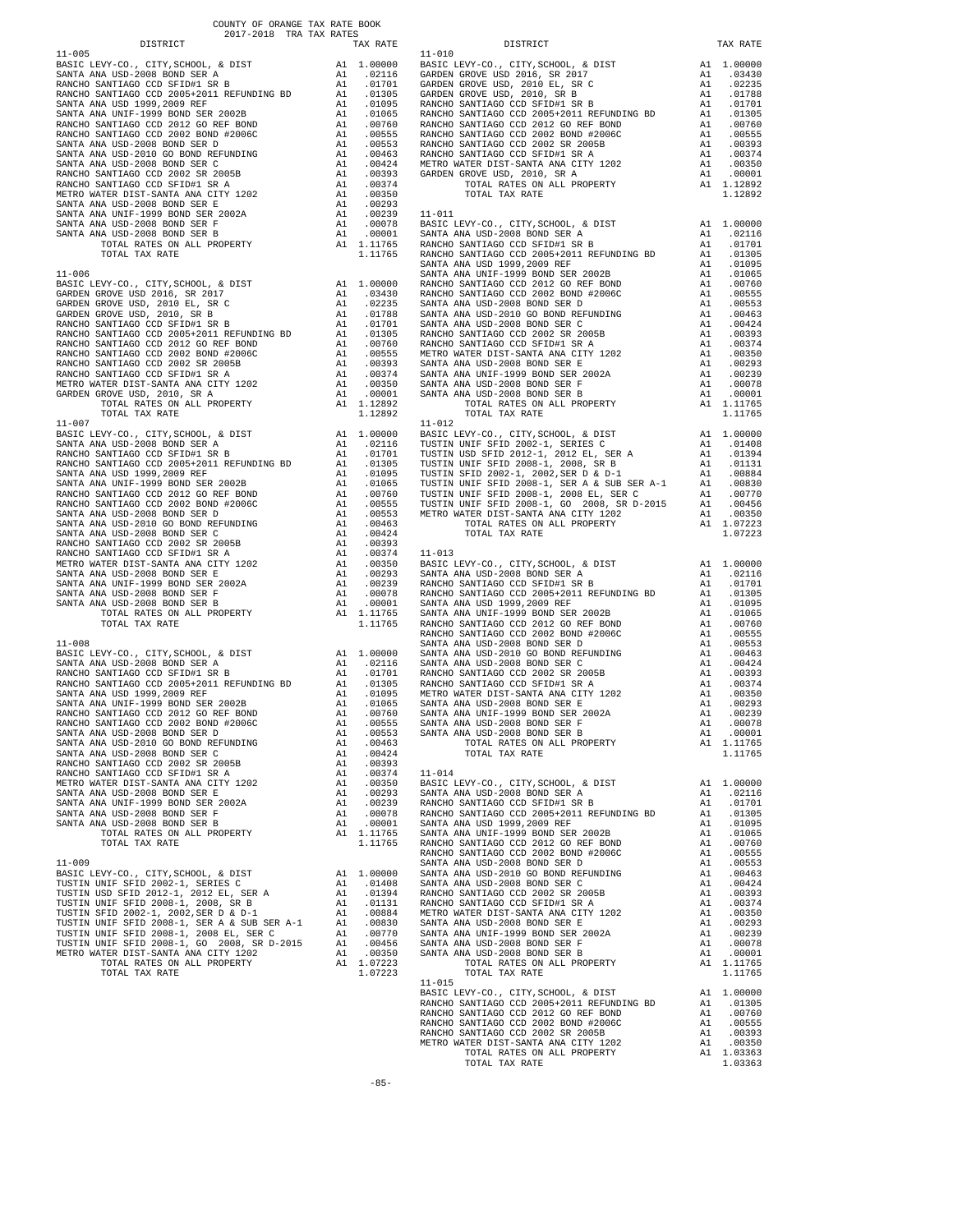| COUNTY OF ORANGE TAX RATE BOOK                                                                                                                                    |  |                                                                                                                                                                                                                                               |          |
|-------------------------------------------------------------------------------------------------------------------------------------------------------------------|--|-----------------------------------------------------------------------------------------------------------------------------------------------------------------------------------------------------------------------------------------------|----------|
| $\begin{minipage}{.03\linewidth} \begin{tabular}{lcccccc} & & & & & & \\ \hline 2017-2018 & TRA TAX RATES \\ \end{tabular} \end{minipage}$ DISTRICT<br>$11 - 016$ |  | A IAA RAIBU<br>TAX RATE<br>DISTRICT<br>$11 - 022$                                                                                                                                                                                             | TAX RATE |
|                                                                                                                                                                   |  |                                                                                                                                                                                                                                               |          |
|                                                                                                                                                                   |  |                                                                                                                                                                                                                                               |          |
|                                                                                                                                                                   |  |                                                                                                                                                                                                                                               |          |
|                                                                                                                                                                   |  |                                                                                                                                                                                                                                               |          |
|                                                                                                                                                                   |  |                                                                                                                                                                                                                                               |          |
|                                                                                                                                                                   |  |                                                                                                                                                                                                                                               |          |
|                                                                                                                                                                   |  |                                                                                                                                                                                                                                               |          |
|                                                                                                                                                                   |  |                                                                                                                                                                                                                                               |          |
|                                                                                                                                                                   |  |                                                                                                                                                                                                                                               |          |
|                                                                                                                                                                   |  |                                                                                                                                                                                                                                               |          |
|                                                                                                                                                                   |  |                                                                                                                                                                                                                                               |          |
|                                                                                                                                                                   |  |                                                                                                                                                                                                                                               |          |
|                                                                                                                                                                   |  |                                                                                                                                                                                                                                               |          |
|                                                                                                                                                                   |  |                                                                                                                                                                                                                                               |          |
|                                                                                                                                                                   |  |                                                                                                                                                                                                                                               |          |
|                                                                                                                                                                   |  |                                                                                                                                                                                                                                               |          |
|                                                                                                                                                                   |  |                                                                                                                                                                                                                                               |          |
|                                                                                                                                                                   |  |                                                                                                                                                                                                                                               |          |
|                                                                                                                                                                   |  |                                                                                                                                                                                                                                               |          |
|                                                                                                                                                                   |  |                                                                                                                                                                                                                                               |          |
|                                                                                                                                                                   |  |                                                                                                                                                                                                                                               |          |
|                                                                                                                                                                   |  |                                                                                                                                                                                                                                               |          |
|                                                                                                                                                                   |  |                                                                                                                                                                                                                                               |          |
|                                                                                                                                                                   |  |                                                                                                                                                                                                                                               |          |
|                                                                                                                                                                   |  |                                                                                                                                                                                                                                               |          |
|                                                                                                                                                                   |  |                                                                                                                                                                                                                                               |          |
|                                                                                                                                                                   |  |                                                                                                                                                                                                                                               |          |
|                                                                                                                                                                   |  |                                                                                                                                                                                                                                               |          |
|                                                                                                                                                                   |  |                                                                                                                                                                                                                                               |          |
|                                                                                                                                                                   |  |                                                                                                                                                                                                                                               |          |
|                                                                                                                                                                   |  |                                                                                                                                                                                                                                               |          |
|                                                                                                                                                                   |  |                                                                                                                                                                                                                                               |          |
|                                                                                                                                                                   |  |                                                                                                                                                                                                                                               |          |
|                                                                                                                                                                   |  |                                                                                                                                                                                                                                               |          |
|                                                                                                                                                                   |  |                                                                                                                                                                                                                                               |          |
|                                                                                                                                                                   |  |                                                                                                                                                                                                                                               |          |
|                                                                                                                                                                   |  |                                                                                                                                                                                                                                               |          |
|                                                                                                                                                                   |  |                                                                                                                                                                                                                                               |          |
|                                                                                                                                                                   |  |                                                                                                                                                                                                                                               |          |
|                                                                                                                                                                   |  |                                                                                                                                                                                                                                               |          |
|                                                                                                                                                                   |  |                                                                                                                                                                                                                                               |          |
|                                                                                                                                                                   |  |                                                                                                                                                                                                                                               |          |
|                                                                                                                                                                   |  |                                                                                                                                                                                                                                               |          |
|                                                                                                                                                                   |  | 1.11765 BASIC LEVY-CO., CITY, SCHOOL, & DIST<br>1.11765 BASIC LEVY-CO., CITY, SCHOOL, & DIST<br>2.0235 GARDEN GROVE USD 2016, SR 2017 A1<br>1.00000 GARDEN GROVE USD 2016, SR 2017 A1<br>2.0235 GARDEN GROVE USD, 2010 EL, SR C<br>2.1 0.0235 |          |
|                                                                                                                                                                   |  |                                                                                                                                                                                                                                               |          |
|                                                                                                                                                                   |  |                                                                                                                                                                                                                                               |          |
|                                                                                                                                                                   |  |                                                                                                                                                                                                                                               |          |
|                                                                                                                                                                   |  |                                                                                                                                                                                                                                               |          |
|                                                                                                                                                                   |  |                                                                                                                                                                                                                                               |          |
|                                                                                                                                                                   |  |                                                                                                                                                                                                                                               |          |
|                                                                                                                                                                   |  |                                                                                                                                                                                                                                               |          |
|                                                                                                                                                                   |  | 1.1478 - 1.1478 - 1.1478 - 1.1478 - 1.1478 - 1.1478 - 1.1478 - 1.1478 - 1.1478 - 1.1478 - 1.1478 - 1.1478 - 1.1478 - 1.1478 - 1.1478 - 1.1478 - 1.1478 - 1.1478 - 1.1478 - 1.1478 - 1.1478 - 1.1478 - 1.1478 - 1.1478 - 1.147                 |          |
|                                                                                                                                                                   |  |                                                                                                                                                                                                                                               |          |
|                                                                                                                                                                   |  |                                                                                                                                                                                                                                               |          |
|                                                                                                                                                                   |  |                                                                                                                                                                                                                                               |          |
|                                                                                                                                                                   |  |                                                                                                                                                                                                                                               |          |
|                                                                                                                                                                   |  |                                                                                                                                                                                                                                               |          |
|                                                                                                                                                                   |  |                                                                                                                                                                                                                                               |          |
|                                                                                                                                                                   |  |                                                                                                                                                                                                                                               |          |
|                                                                                                                                                                   |  |                                                                                                                                                                                                                                               |          |
|                                                                                                                                                                   |  |                                                                                                                                                                                                                                               |          |
|                                                                                                                                                                   |  |                                                                                                                                                                                                                                               |          |
|                                                                                                                                                                   |  |                                                                                                                                                                                                                                               |          |
|                                                                                                                                                                   |  |                                                                                                                                                                                                                                               |          |
|                                                                                                                                                                   |  |                                                                                                                                                                                                                                               |          |
|                                                                                                                                                                   |  |                                                                                                                                                                                                                                               |          |
|                                                                                                                                                                   |  |                                                                                                                                                                                                                                               |          |
|                                                                                                                                                                   |  |                                                                                                                                                                                                                                               |          |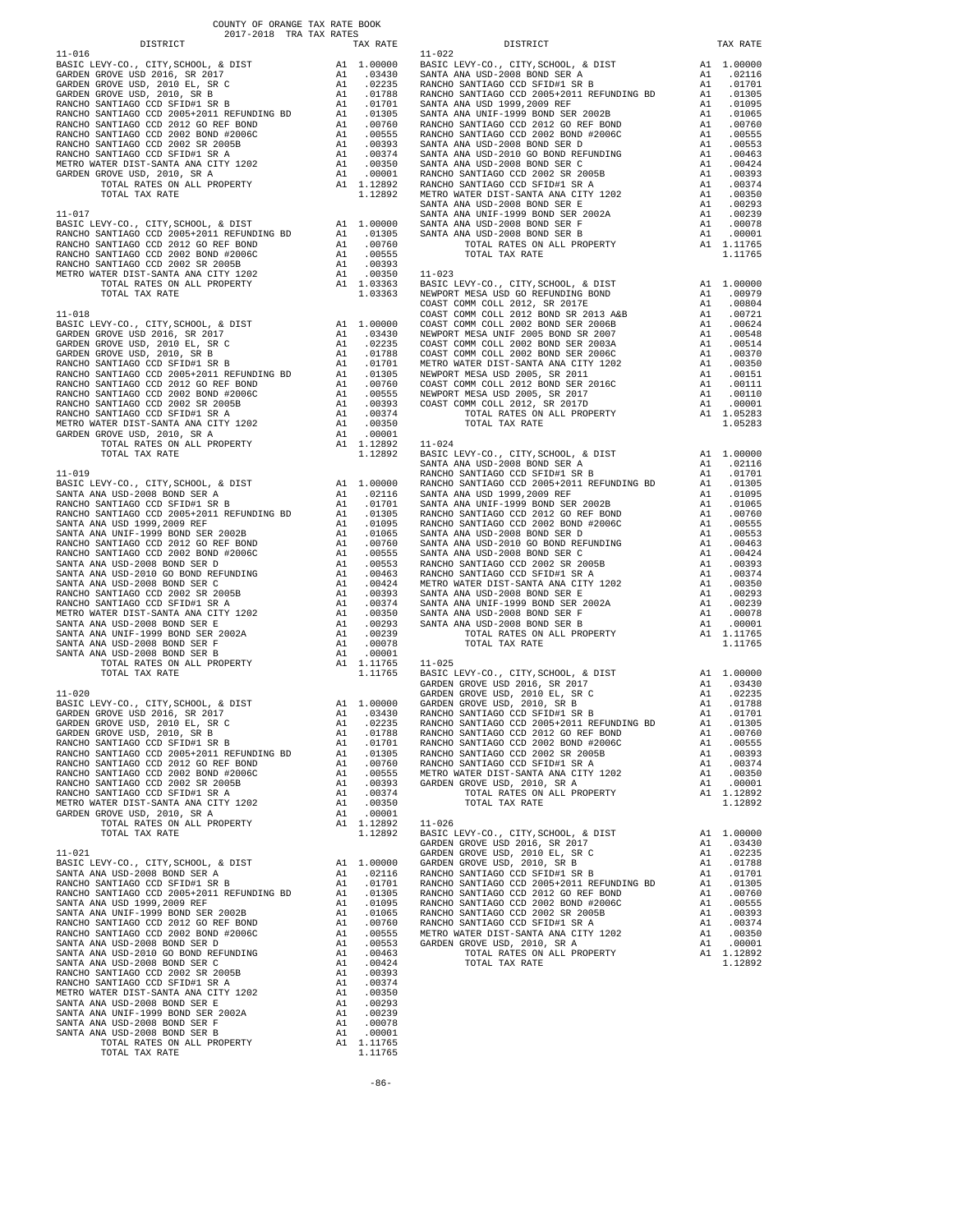| COUNTY OF ORANGE TAX RATE BOOK                                                                                                                                                                                                                                                                                                                                                                                                                                                                                                   |  |                                                                                                                                                                                                                                                                                                                           |          |
|----------------------------------------------------------------------------------------------------------------------------------------------------------------------------------------------------------------------------------------------------------------------------------------------------------------------------------------------------------------------------------------------------------------------------------------------------------------------------------------------------------------------------------|--|---------------------------------------------------------------------------------------------------------------------------------------------------------------------------------------------------------------------------------------------------------------------------------------------------------------------------|----------|
| $\begin{minipage}{.4\linewidth} \begin{tabular}{lcccccc} & & & & & \\ \multicolumn{2}{c}{0.4\linewidth} & & & & \\ \multicolumn{2}{c}{0.4\linewidth} & & & & \\ \multicolumn{2}{c}{0.4\linewidth} & & & & \\ \multicolumn{2}{c}{0.4\linewidth} & & & & \\ \multicolumn{2}{c}{0.4\linewidth} & & & & \\ \multicolumn{2}{c}{0.4\linewidth} & & & & \\ \multicolumn{2}{c}{0.4\linewidth} & & & & \\ \multicolumn{2}{c}{0.4\linewidth} & & & & \\ \multicolumn{2}{c}{0.4\linewidth} & & & & \\ \multicolumn{2}{c}{0.4$<br>$11 - 027$ |  | A TAX KAILS<br>TAX RATE<br>DISTRICT<br>$11 - 032$                                                                                                                                                                                                                                                                         | TAX RATE |
|                                                                                                                                                                                                                                                                                                                                                                                                                                                                                                                                  |  |                                                                                                                                                                                                                                                                                                                           |          |
|                                                                                                                                                                                                                                                                                                                                                                                                                                                                                                                                  |  |                                                                                                                                                                                                                                                                                                                           |          |
|                                                                                                                                                                                                                                                                                                                                                                                                                                                                                                                                  |  |                                                                                                                                                                                                                                                                                                                           |          |
|                                                                                                                                                                                                                                                                                                                                                                                                                                                                                                                                  |  |                                                                                                                                                                                                                                                                                                                           |          |
|                                                                                                                                                                                                                                                                                                                                                                                                                                                                                                                                  |  |                                                                                                                                                                                                                                                                                                                           |          |
|                                                                                                                                                                                                                                                                                                                                                                                                                                                                                                                                  |  |                                                                                                                                                                                                                                                                                                                           |          |
|                                                                                                                                                                                                                                                                                                                                                                                                                                                                                                                                  |  |                                                                                                                                                                                                                                                                                                                           |          |
|                                                                                                                                                                                                                                                                                                                                                                                                                                                                                                                                  |  |                                                                                                                                                                                                                                                                                                                           |          |
|                                                                                                                                                                                                                                                                                                                                                                                                                                                                                                                                  |  |                                                                                                                                                                                                                                                                                                                           |          |
|                                                                                                                                                                                                                                                                                                                                                                                                                                                                                                                                  |  |                                                                                                                                                                                                                                                                                                                           |          |
|                                                                                                                                                                                                                                                                                                                                                                                                                                                                                                                                  |  |                                                                                                                                                                                                                                                                                                                           |          |
|                                                                                                                                                                                                                                                                                                                                                                                                                                                                                                                                  |  |                                                                                                                                                                                                                                                                                                                           |          |
|                                                                                                                                                                                                                                                                                                                                                                                                                                                                                                                                  |  |                                                                                                                                                                                                                                                                                                                           |          |
|                                                                                                                                                                                                                                                                                                                                                                                                                                                                                                                                  |  |                                                                                                                                                                                                                                                                                                                           |          |
|                                                                                                                                                                                                                                                                                                                                                                                                                                                                                                                                  |  |                                                                                                                                                                                                                                                                                                                           |          |
|                                                                                                                                                                                                                                                                                                                                                                                                                                                                                                                                  |  |                                                                                                                                                                                                                                                                                                                           |          |
|                                                                                                                                                                                                                                                                                                                                                                                                                                                                                                                                  |  |                                                                                                                                                                                                                                                                                                                           |          |
|                                                                                                                                                                                                                                                                                                                                                                                                                                                                                                                                  |  |                                                                                                                                                                                                                                                                                                                           |          |
|                                                                                                                                                                                                                                                                                                                                                                                                                                                                                                                                  |  |                                                                                                                                                                                                                                                                                                                           |          |
|                                                                                                                                                                                                                                                                                                                                                                                                                                                                                                                                  |  |                                                                                                                                                                                                                                                                                                                           |          |
|                                                                                                                                                                                                                                                                                                                                                                                                                                                                                                                                  |  |                                                                                                                                                                                                                                                                                                                           |          |
|                                                                                                                                                                                                                                                                                                                                                                                                                                                                                                                                  |  |                                                                                                                                                                                                                                                                                                                           |          |
|                                                                                                                                                                                                                                                                                                                                                                                                                                                                                                                                  |  |                                                                                                                                                                                                                                                                                                                           |          |
|                                                                                                                                                                                                                                                                                                                                                                                                                                                                                                                                  |  |                                                                                                                                                                                                                                                                                                                           |          |
|                                                                                                                                                                                                                                                                                                                                                                                                                                                                                                                                  |  |                                                                                                                                                                                                                                                                                                                           |          |
|                                                                                                                                                                                                                                                                                                                                                                                                                                                                                                                                  |  |                                                                                                                                                                                                                                                                                                                           |          |
|                                                                                                                                                                                                                                                                                                                                                                                                                                                                                                                                  |  |                                                                                                                                                                                                                                                                                                                           |          |
|                                                                                                                                                                                                                                                                                                                                                                                                                                                                                                                                  |  |                                                                                                                                                                                                                                                                                                                           |          |
|                                                                                                                                                                                                                                                                                                                                                                                                                                                                                                                                  |  |                                                                                                                                                                                                                                                                                                                           |          |
|                                                                                                                                                                                                                                                                                                                                                                                                                                                                                                                                  |  |                                                                                                                                                                                                                                                                                                                           |          |
|                                                                                                                                                                                                                                                                                                                                                                                                                                                                                                                                  |  |                                                                                                                                                                                                                                                                                                                           |          |
|                                                                                                                                                                                                                                                                                                                                                                                                                                                                                                                                  |  |                                                                                                                                                                                                                                                                                                                           |          |
|                                                                                                                                                                                                                                                                                                                                                                                                                                                                                                                                  |  |                                                                                                                                                                                                                                                                                                                           |          |
|                                                                                                                                                                                                                                                                                                                                                                                                                                                                                                                                  |  |                                                                                                                                                                                                                                                                                                                           |          |
|                                                                                                                                                                                                                                                                                                                                                                                                                                                                                                                                  |  |                                                                                                                                                                                                                                                                                                                           |          |
|                                                                                                                                                                                                                                                                                                                                                                                                                                                                                                                                  |  |                                                                                                                                                                                                                                                                                                                           |          |
| $11 - 030$                                                                                                                                                                                                                                                                                                                                                                                                                                                                                                                       |  | $11 - 035$                                                                                                                                                                                                                                                                                                                |          |
|                                                                                                                                                                                                                                                                                                                                                                                                                                                                                                                                  |  |                                                                                                                                                                                                                                                                                                                           |          |
|                                                                                                                                                                                                                                                                                                                                                                                                                                                                                                                                  |  |                                                                                                                                                                                                                                                                                                                           |          |
|                                                                                                                                                                                                                                                                                                                                                                                                                                                                                                                                  |  |                                                                                                                                                                                                                                                                                                                           |          |
|                                                                                                                                                                                                                                                                                                                                                                                                                                                                                                                                  |  |                                                                                                                                                                                                                                                                                                                           |          |
|                                                                                                                                                                                                                                                                                                                                                                                                                                                                                                                                  |  |                                                                                                                                                                                                                                                                                                                           |          |
|                                                                                                                                                                                                                                                                                                                                                                                                                                                                                                                                  |  |                                                                                                                                                                                                                                                                                                                           |          |
|                                                                                                                                                                                                                                                                                                                                                                                                                                                                                                                                  |  |                                                                                                                                                                                                                                                                                                                           |          |
|                                                                                                                                                                                                                                                                                                                                                                                                                                                                                                                                  |  |                                                                                                                                                                                                                                                                                                                           |          |
|                                                                                                                                                                                                                                                                                                                                                                                                                                                                                                                                  |  | $\begin{tabular}{cccccccc} 11-030 & 1014\, \text{I} & 146 & 146\, \text{RIS} & 11-035 & 1014\, \text{I} & 1016\, \text{L} & 1016\, \text{L} & 1016\, \text{L} & 1016\, \text{L} & 1016\, \text{L} & 1016\, \text{L} & 1016\, \text{L} & 1016\, \text{L} & 1016\, \text{L} & 1016\, \text{L} & 1016\, \text{L} & 1016\, \$ |          |
|                                                                                                                                                                                                                                                                                                                                                                                                                                                                                                                                  |  |                                                                                                                                                                                                                                                                                                                           |          |
|                                                                                                                                                                                                                                                                                                                                                                                                                                                                                                                                  |  |                                                                                                                                                                                                                                                                                                                           |          |
|                                                                                                                                                                                                                                                                                                                                                                                                                                                                                                                                  |  |                                                                                                                                                                                                                                                                                                                           |          |
|                                                                                                                                                                                                                                                                                                                                                                                                                                                                                                                                  |  |                                                                                                                                                                                                                                                                                                                           |          |
|                                                                                                                                                                                                                                                                                                                                                                                                                                                                                                                                  |  |                                                                                                                                                                                                                                                                                                                           |          |
|                                                                                                                                                                                                                                                                                                                                                                                                                                                                                                                                  |  |                                                                                                                                                                                                                                                                                                                           |          |
|                                                                                                                                                                                                                                                                                                                                                                                                                                                                                                                                  |  |                                                                                                                                                                                                                                                                                                                           |          |
|                                                                                                                                                                                                                                                                                                                                                                                                                                                                                                                                  |  |                                                                                                                                                                                                                                                                                                                           |          |
|                                                                                                                                                                                                                                                                                                                                                                                                                                                                                                                                  |  |                                                                                                                                                                                                                                                                                                                           |          |
|                                                                                                                                                                                                                                                                                                                                                                                                                                                                                                                                  |  |                                                                                                                                                                                                                                                                                                                           |          |
|                                                                                                                                                                                                                                                                                                                                                                                                                                                                                                                                  |  |                                                                                                                                                                                                                                                                                                                           |          |
|                                                                                                                                                                                                                                                                                                                                                                                                                                                                                                                                  |  |                                                                                                                                                                                                                                                                                                                           |          |
|                                                                                                                                                                                                                                                                                                                                                                                                                                                                                                                                  |  |                                                                                                                                                                                                                                                                                                                           |          |
|                                                                                                                                                                                                                                                                                                                                                                                                                                                                                                                                  |  |                                                                                                                                                                                                                                                                                                                           |          |
|                                                                                                                                                                                                                                                                                                                                                                                                                                                                                                                                  |  |                                                                                                                                                                                                                                                                                                                           |          |
|                                                                                                                                                                                                                                                                                                                                                                                                                                                                                                                                  |  |                                                                                                                                                                                                                                                                                                                           |          |
|                                                                                                                                                                                                                                                                                                                                                                                                                                                                                                                                  |  |                                                                                                                                                                                                                                                                                                                           |          |
|                                                                                                                                                                                                                                                                                                                                                                                                                                                                                                                                  |  |                                                                                                                                                                                                                                                                                                                           |          |
|                                                                                                                                                                                                                                                                                                                                                                                                                                                                                                                                  |  |                                                                                                                                                                                                                                                                                                                           |          |
|                                                                                                                                                                                                                                                                                                                                                                                                                                                                                                                                  |  |                                                                                                                                                                                                                                                                                                                           |          |
|                                                                                                                                                                                                                                                                                                                                                                                                                                                                                                                                  |  |                                                                                                                                                                                                                                                                                                                           |          |
|                                                                                                                                                                                                                                                                                                                                                                                                                                                                                                                                  |  |                                                                                                                                                                                                                                                                                                                           |          |
|                                                                                                                                                                                                                                                                                                                                                                                                                                                                                                                                  |  |                                                                                                                                                                                                                                                                                                                           |          |
|                                                                                                                                                                                                                                                                                                                                                                                                                                                                                                                                  |  |                                                                                                                                                                                                                                                                                                                           |          |
|                                                                                                                                                                                                                                                                                                                                                                                                                                                                                                                                  |  |                                                                                                                                                                                                                                                                                                                           |          |
|                                                                                                                                                                                                                                                                                                                                                                                                                                                                                                                                  |  |                                                                                                                                                                                                                                                                                                                           |          |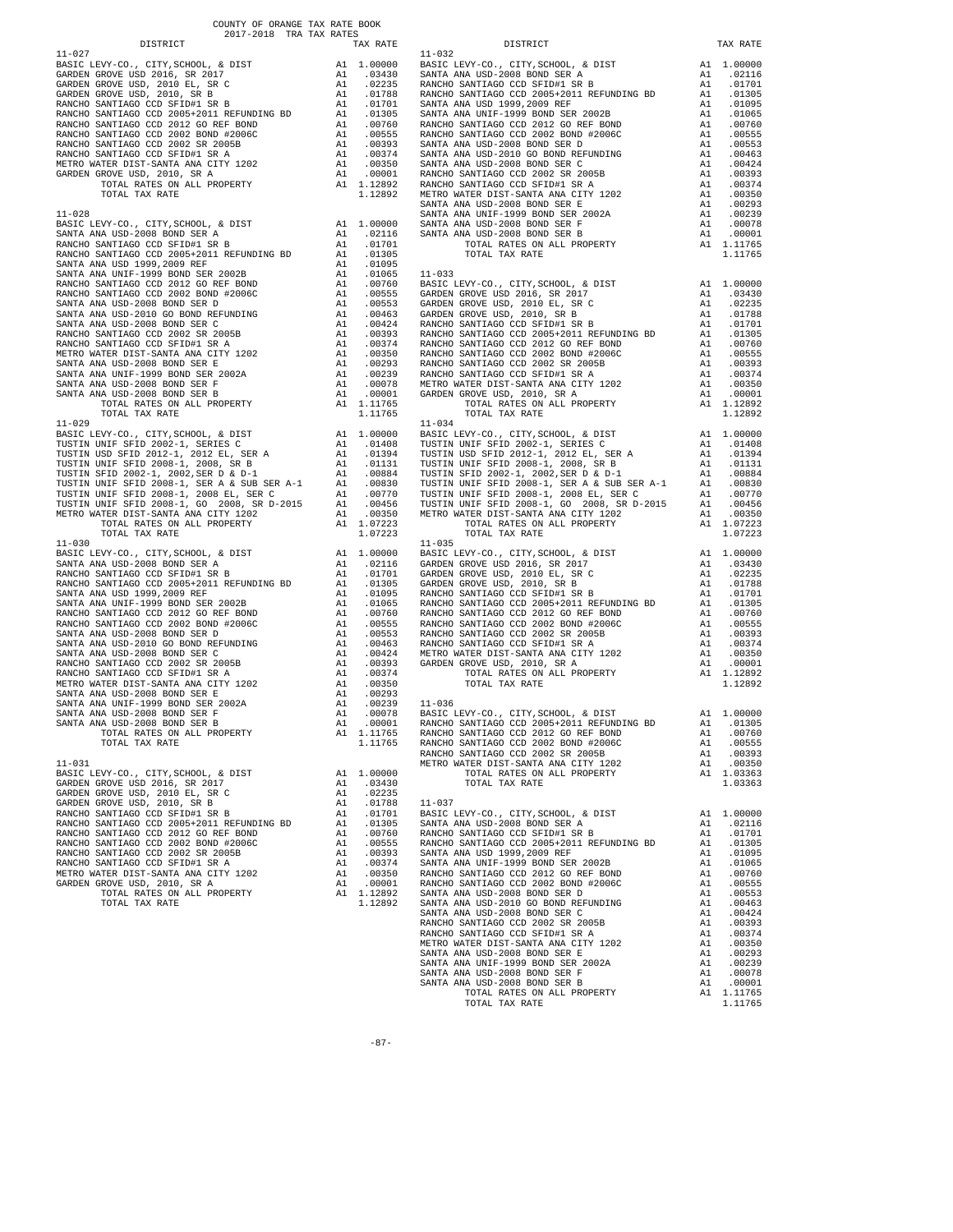| COUNTY OF ORANGE TAX RATE BOOK<br>2017-2018 TRA TAX RATES<br>$2017-2018 \quad \text{TRA RATE}$ DISTRICT $$\tt 2017-2018$$ TRA TAX RATES |          |          |          |
|-----------------------------------------------------------------------------------------------------------------------------------------|----------|----------|----------|
|                                                                                                                                         | TAX RATE | DISTRICT | TAX RATE |
|                                                                                                                                         |          |          |          |
|                                                                                                                                         |          |          |          |
|                                                                                                                                         |          |          |          |
|                                                                                                                                         |          |          |          |
|                                                                                                                                         |          |          |          |
|                                                                                                                                         |          |          |          |
|                                                                                                                                         |          |          |          |
|                                                                                                                                         |          |          |          |
|                                                                                                                                         |          |          |          |
|                                                                                                                                         |          |          |          |
|                                                                                                                                         |          |          |          |
|                                                                                                                                         |          |          |          |
|                                                                                                                                         |          |          |          |
|                                                                                                                                         |          |          |          |
|                                                                                                                                         |          |          |          |
|                                                                                                                                         |          |          |          |
|                                                                                                                                         |          |          |          |
|                                                                                                                                         |          |          |          |
|                                                                                                                                         |          |          |          |
|                                                                                                                                         |          |          |          |
|                                                                                                                                         |          |          |          |
|                                                                                                                                         |          |          |          |
|                                                                                                                                         |          |          |          |
|                                                                                                                                         |          |          |          |
|                                                                                                                                         |          |          |          |
|                                                                                                                                         |          |          |          |
|                                                                                                                                         |          |          |          |
|                                                                                                                                         |          |          |          |
|                                                                                                                                         |          |          |          |
|                                                                                                                                         |          |          |          |
|                                                                                                                                         |          |          |          |
|                                                                                                                                         |          |          |          |
|                                                                                                                                         |          |          |          |
|                                                                                                                                         |          |          |          |
|                                                                                                                                         |          |          |          |
|                                                                                                                                         |          |          |          |
|                                                                                                                                         |          |          |          |
|                                                                                                                                         |          |          |          |
|                                                                                                                                         |          |          |          |
|                                                                                                                                         |          |          |          |
|                                                                                                                                         |          |          |          |
|                                                                                                                                         |          |          |          |
|                                                                                                                                         |          |          |          |
|                                                                                                                                         |          |          |          |
|                                                                                                                                         |          |          |          |
|                                                                                                                                         |          |          |          |
|                                                                                                                                         |          |          |          |
|                                                                                                                                         |          |          |          |
|                                                                                                                                         |          |          |          |
|                                                                                                                                         |          |          |          |
| WHE DIST-SANTA ANA CITY 1202<br>TOTAL RATES ON ALL PROPERTY A1 1.07223<br>$\cdots$ and 1.07223<br>1.07223                               |          |          |          |
|                                                                                                                                         |          | 11-048   |          |
|                                                                                                                                         |          |          |          |
|                                                                                                                                         |          |          |          |
|                                                                                                                                         |          |          |          |
|                                                                                                                                         |          |          |          |
|                                                                                                                                         |          |          |          |
|                                                                                                                                         |          |          |          |
|                                                                                                                                         |          |          |          |
|                                                                                                                                         |          |          |          |
|                                                                                                                                         |          |          |          |
|                                                                                                                                         |          |          |          |
|                                                                                                                                         |          |          |          |
|                                                                                                                                         |          |          |          |
|                                                                                                                                         |          |          |          |
|                                                                                                                                         |          |          |          |
|                                                                                                                                         |          |          |          |
|                                                                                                                                         |          |          |          |
|                                                                                                                                         |          |          |          |
|                                                                                                                                         |          |          |          |
|                                                                                                                                         |          |          |          |
|                                                                                                                                         |          |          |          |
|                                                                                                                                         |          |          |          |
|                                                                                                                                         |          |          |          |
|                                                                                                                                         |          |          |          |
|                                                                                                                                         |          |          |          |
|                                                                                                                                         |          |          |          |
|                                                                                                                                         |          |          |          |
|                                                                                                                                         |          |          |          |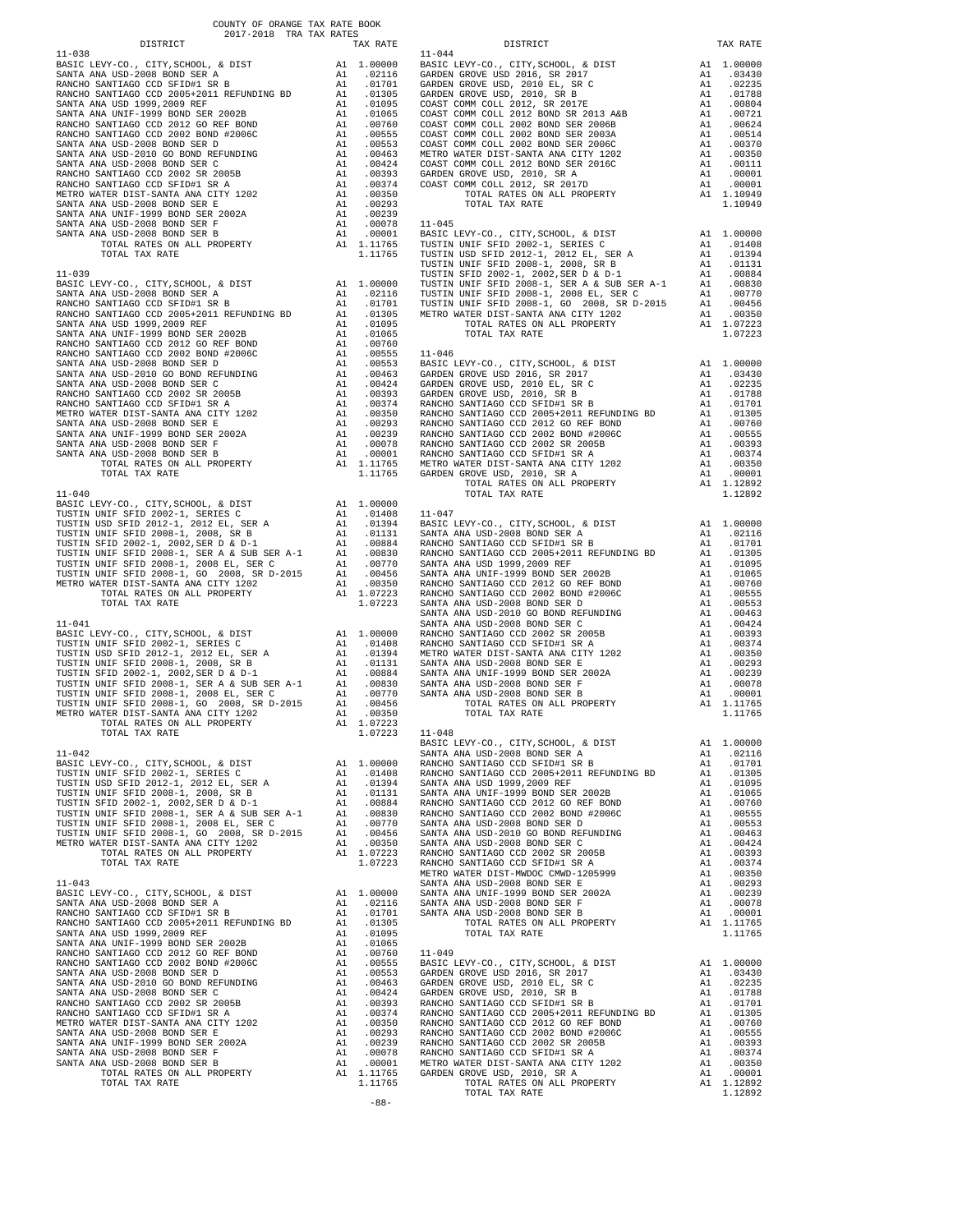| COUNTY OF ORANGE TAX RATE BOOK<br>$2017-2018 \quad \text{TRA TAX RATES}$ DISTRICT $\hspace{2.5cm}$ |          |          |          |
|----------------------------------------------------------------------------------------------------|----------|----------|----------|
|                                                                                                    | TAX RATE | DISTRICT | TAX RATE |
|                                                                                                    |          |          |          |
|                                                                                                    |          |          |          |
|                                                                                                    |          |          |          |
|                                                                                                    |          |          |          |
|                                                                                                    |          |          |          |
|                                                                                                    |          |          |          |
|                                                                                                    |          |          |          |
|                                                                                                    |          |          |          |
|                                                                                                    |          |          |          |
|                                                                                                    |          |          |          |
|                                                                                                    |          |          |          |
|                                                                                                    |          |          |          |
|                                                                                                    |          |          |          |
|                                                                                                    |          |          |          |
|                                                                                                    |          |          |          |
|                                                                                                    |          |          |          |
|                                                                                                    |          |          |          |
|                                                                                                    |          |          |          |
|                                                                                                    |          |          |          |
|                                                                                                    |          |          |          |
|                                                                                                    |          |          |          |
|                                                                                                    |          |          |          |
|                                                                                                    |          |          |          |
|                                                                                                    |          |          |          |
|                                                                                                    |          |          |          |
|                                                                                                    |          |          |          |
|                                                                                                    |          |          |          |
|                                                                                                    |          |          |          |
|                                                                                                    |          |          |          |
|                                                                                                    |          |          |          |
|                                                                                                    |          |          |          |
|                                                                                                    |          |          |          |
|                                                                                                    |          |          |          |
|                                                                                                    |          |          |          |
|                                                                                                    |          |          |          |
|                                                                                                    |          |          |          |
|                                                                                                    |          |          |          |
|                                                                                                    |          |          |          |
|                                                                                                    |          |          |          |
|                                                                                                    |          |          |          |
|                                                                                                    |          |          |          |
|                                                                                                    |          |          |          |
|                                                                                                    |          |          |          |
|                                                                                                    |          |          |          |
|                                                                                                    |          |          |          |
|                                                                                                    |          |          |          |
|                                                                                                    |          |          |          |
|                                                                                                    |          |          |          |
|                                                                                                    |          |          |          |
|                                                                                                    |          |          |          |
|                                                                                                    |          |          |          |
|                                                                                                    |          |          |          |
|                                                                                                    |          |          |          |
|                                                                                                    |          |          |          |
|                                                                                                    |          |          |          |
|                                                                                                    |          |          |          |
|                                                                                                    |          |          |          |
|                                                                                                    |          |          |          |
|                                                                                                    |          |          |          |
|                                                                                                    |          |          |          |
|                                                                                                    |          |          |          |
|                                                                                                    |          |          |          |
|                                                                                                    |          |          |          |
|                                                                                                    |          |          |          |
|                                                                                                    |          |          |          |
|                                                                                                    |          |          |          |
|                                                                                                    |          |          |          |
|                                                                                                    |          |          |          |
|                                                                                                    |          |          |          |

|                   |                | IAA KAIR   |  |
|-------------------|----------------|------------|--|
| OL, & DIST        |                | A1 1,00000 |  |
| FR A              | A <sub>1</sub> | .02116     |  |
| 1 SR B            | A <sub>1</sub> | .01701     |  |
| 2011 REFUNDING BD | A 1            | .01305     |  |
| FF                | A <sub>1</sub> | .01095     |  |

-89-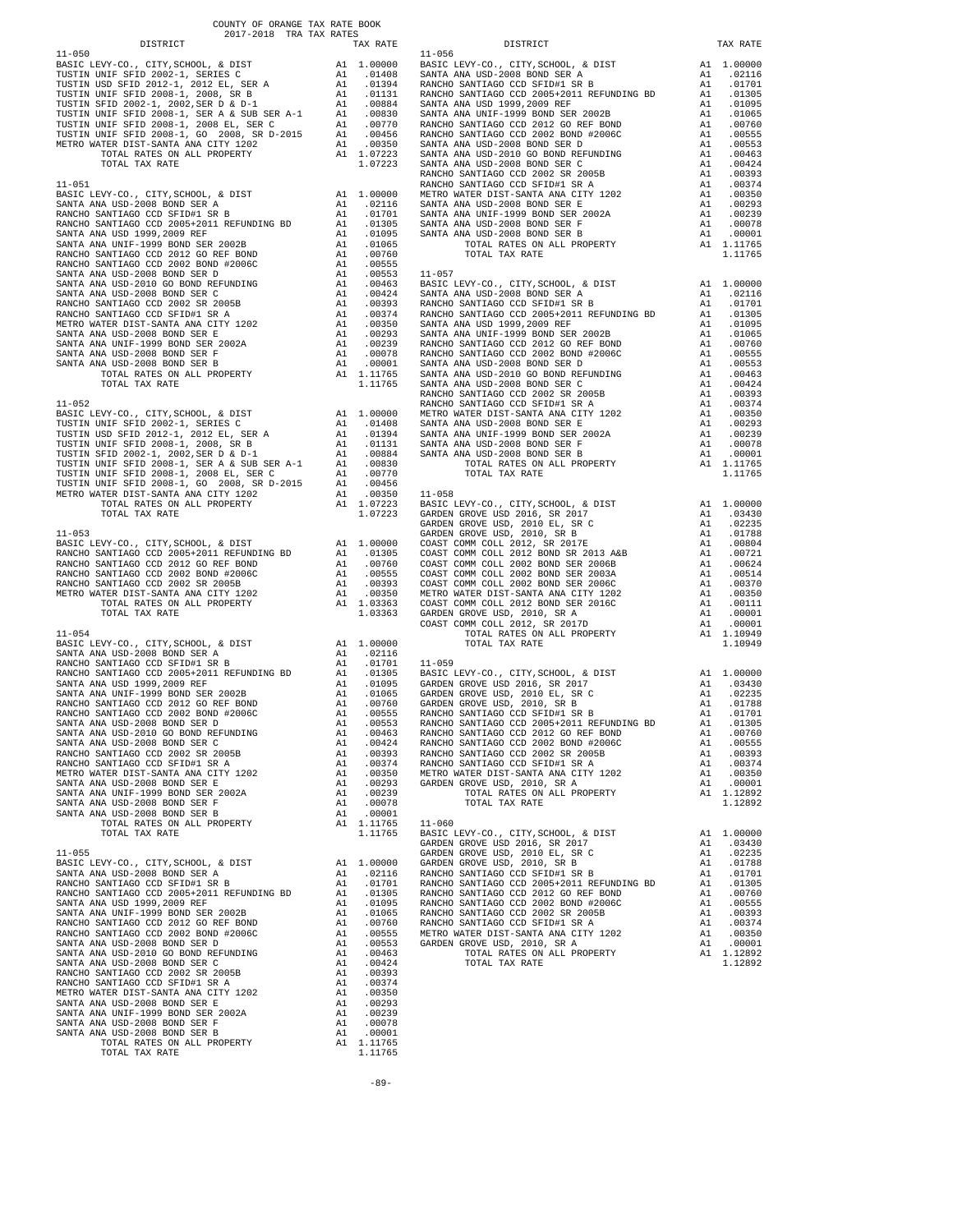|                        | 2017-2018 TRA TAX RATES |          |                        |          |
|------------------------|-------------------------|----------|------------------------|----------|
| DISTRICT<br>$11 - 061$ |                         | TAX RATE | $11 - 067$<br>DISTRICT | TAX RATE |
|                        |                         |          |                        |          |
|                        |                         |          |                        |          |
|                        |                         |          |                        |          |
|                        |                         |          |                        |          |
|                        |                         |          |                        |          |
|                        |                         |          |                        |          |
|                        |                         |          |                        |          |
|                        |                         |          |                        |          |
|                        |                         |          |                        |          |
|                        |                         |          |                        |          |
|                        |                         |          |                        |          |
|                        |                         |          |                        |          |
|                        |                         |          |                        |          |
|                        |                         |          |                        |          |
|                        |                         |          |                        |          |
|                        |                         |          |                        |          |
|                        |                         |          |                        |          |
|                        |                         |          |                        |          |
|                        |                         |          |                        |          |
|                        |                         |          |                        |          |
|                        |                         |          |                        |          |
|                        |                         |          |                        |          |
|                        |                         |          |                        |          |
|                        |                         |          |                        |          |
|                        |                         |          |                        |          |
|                        |                         |          |                        |          |
|                        |                         |          |                        |          |
|                        |                         |          |                        |          |
|                        |                         |          |                        |          |
|                        |                         |          |                        |          |
|                        |                         |          |                        |          |
|                        |                         |          |                        |          |
|                        |                         |          |                        |          |
|                        |                         |          |                        |          |
|                        |                         |          |                        |          |
|                        |                         |          |                        |          |
|                        |                         |          |                        |          |
|                        |                         |          |                        |          |
|                        |                         |          |                        |          |
|                        |                         |          |                        |          |
|                        |                         |          |                        |          |
|                        |                         |          |                        |          |
|                        |                         |          |                        |          |
|                        |                         |          |                        |          |
|                        |                         |          |                        |          |
|                        |                         |          |                        |          |
|                        |                         |          |                        |          |
|                        |                         |          |                        |          |
|                        |                         |          |                        |          |
|                        |                         |          |                        |          |
|                        |                         |          |                        |          |
|                        |                         |          |                        |          |
|                        |                         |          |                        |          |
|                        |                         |          |                        |          |
|                        |                         |          |                        |          |
|                        |                         |          |                        |          |
|                        |                         |          |                        |          |
|                        |                         |          |                        |          |
|                        |                         |          |                        |          |
|                        |                         |          |                        |          |
|                        |                         |          |                        |          |
|                        |                         |          |                        |          |

TOTAL RATES ON ALL PROPERTY A1 1.12892<br>TOTAL TAX RATE 1.12892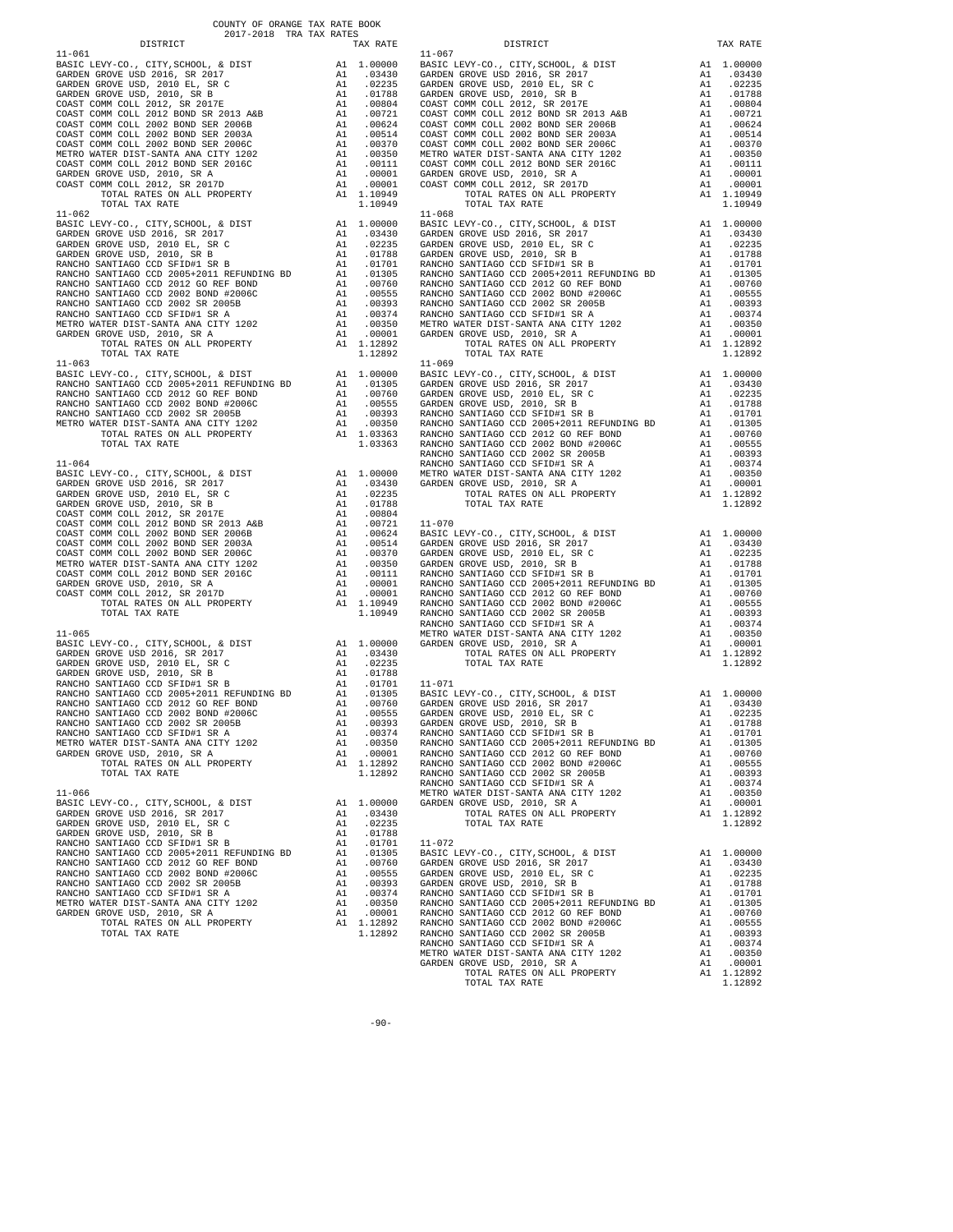| 2017-2018 TRA TAX RATES<br>DISTRICT | TAX RATE | DISTRICT | TAX RATE |
|-------------------------------------|----------|----------|----------|
|                                     |          |          |          |
|                                     |          |          |          |
|                                     |          |          |          |
|                                     |          |          |          |
|                                     |          |          |          |
|                                     |          |          |          |
|                                     |          |          |          |
|                                     |          |          |          |
|                                     |          |          |          |
|                                     |          |          |          |
|                                     |          |          |          |
|                                     |          |          |          |
|                                     |          |          |          |
|                                     |          |          |          |
|                                     |          |          |          |
|                                     |          |          |          |
|                                     |          |          |          |
|                                     |          |          |          |
|                                     |          |          |          |
|                                     |          |          |          |
|                                     |          |          |          |
|                                     |          |          |          |
|                                     |          |          |          |
|                                     |          |          |          |
|                                     |          |          |          |
|                                     |          |          |          |
|                                     |          |          |          |
|                                     |          |          |          |
|                                     |          |          |          |
|                                     |          |          |          |
|                                     |          |          |          |
|                                     |          |          |          |
|                                     |          |          |          |
|                                     |          |          |          |
|                                     |          |          |          |
|                                     |          |          |          |
|                                     |          |          |          |
|                                     |          |          |          |
|                                     |          |          |          |
|                                     |          |          |          |
|                                     |          |          |          |
|                                     |          |          |          |
|                                     |          |          |          |
|                                     |          |          |          |
|                                     |          |          |          |
|                                     |          |          |          |
|                                     |          |          |          |
|                                     |          |          |          |
|                                     |          |          |          |
|                                     |          |          |          |
|                                     |          |          |          |
|                                     |          |          |          |
|                                     |          |          |          |
|                                     |          |          |          |
|                                     |          |          |          |
|                                     |          |          |          |
|                                     |          |          |          |
|                                     |          |          |          |
|                                     |          |          |          |
|                                     |          |          |          |
|                                     |          |          |          |
|                                     |          |          |          |
|                                     |          |          |          |
|                                     |          |          |          |
|                                     |          |          |          |
|                                     |          |          |          |
|                                     |          |          |          |
|                                     |          |          |          |
|                                     |          |          |          |
|                                     |          |          |          |
|                                     |          |          |          |
|                                     |          |          |          |
|                                     |          |          |          |
|                                     |          |          |          |
|                                     |          |          |          |
|                                     |          |          |          |
|                                     |          |          |          |
|                                     |          |          |          |
|                                     |          |          |          |
|                                     |          |          |          |
|                                     |          |          |          |
|                                     |          |          |          |
|                                     |          |          |          |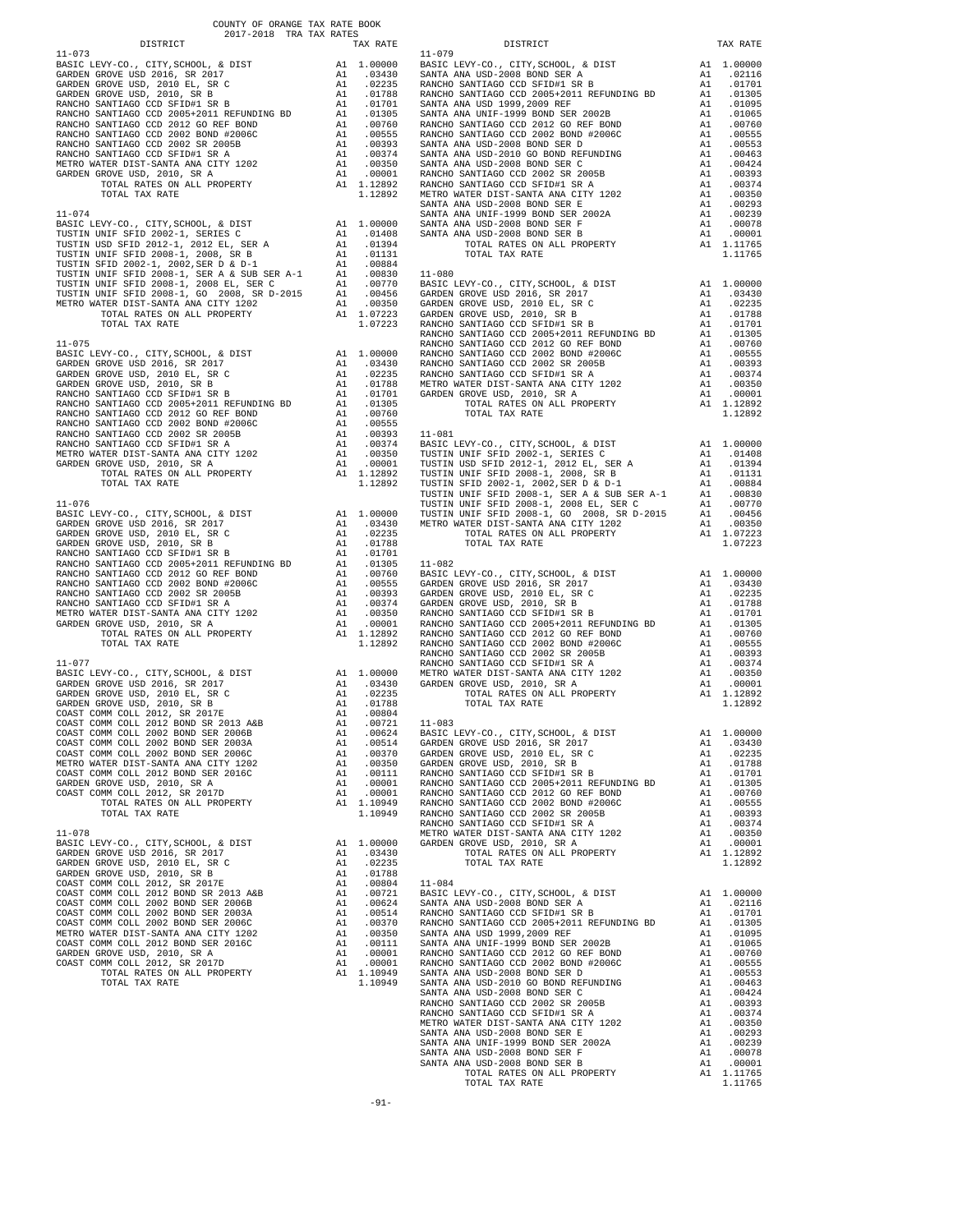| DISTRICT   | TAX RATE | DISTRICT                                                                                                                                                                                                                                                                    | TAX RATE |
|------------|----------|-----------------------------------------------------------------------------------------------------------------------------------------------------------------------------------------------------------------------------------------------------------------------------|----------|
| $11 - 085$ |          | $11 - 090$                                                                                                                                                                                                                                                                  |          |
|            |          |                                                                                                                                                                                                                                                                             |          |
|            |          |                                                                                                                                                                                                                                                                             |          |
|            |          |                                                                                                                                                                                                                                                                             |          |
|            |          |                                                                                                                                                                                                                                                                             |          |
|            |          |                                                                                                                                                                                                                                                                             |          |
|            |          |                                                                                                                                                                                                                                                                             |          |
|            |          |                                                                                                                                                                                                                                                                             |          |
|            |          |                                                                                                                                                                                                                                                                             |          |
|            |          |                                                                                                                                                                                                                                                                             |          |
|            |          |                                                                                                                                                                                                                                                                             |          |
|            |          |                                                                                                                                                                                                                                                                             |          |
|            |          |                                                                                                                                                                                                                                                                             |          |
|            |          |                                                                                                                                                                                                                                                                             |          |
|            |          |                                                                                                                                                                                                                                                                             |          |
|            |          |                                                                                                                                                                                                                                                                             |          |
|            |          |                                                                                                                                                                                                                                                                             |          |
|            |          |                                                                                                                                                                                                                                                                             |          |
|            |          |                                                                                                                                                                                                                                                                             |          |
|            |          |                                                                                                                                                                                                                                                                             |          |
|            |          |                                                                                                                                                                                                                                                                             |          |
|            |          |                                                                                                                                                                                                                                                                             |          |
|            |          |                                                                                                                                                                                                                                                                             |          |
|            |          |                                                                                                                                                                                                                                                                             |          |
|            |          |                                                                                                                                                                                                                                                                             |          |
|            |          |                                                                                                                                                                                                                                                                             |          |
|            |          |                                                                                                                                                                                                                                                                             |          |
|            |          |                                                                                                                                                                                                                                                                             |          |
|            |          |                                                                                                                                                                                                                                                                             |          |
|            |          |                                                                                                                                                                                                                                                                             |          |
|            |          | $\begin{tabular}{l c c c c} 11-086 & 11-0010 & 11-011 & 1011 & 1011 & 1011 & 1011 & 1011 & 1011 & 1011 & 1011 & 1011 & 1011 & 1011 & 1011 & 1011 & 1011 & 1011 & 1011 & 1011 & 1011 & 1011 & 1011 & 1011 & 1011 & 1011 & 1011 & 1011 & 1011 & 1011 & 1011 & 1011 & 1011$    |          |
|            |          |                                                                                                                                                                                                                                                                             |          |
|            |          |                                                                                                                                                                                                                                                                             |          |
|            |          |                                                                                                                                                                                                                                                                             |          |
|            |          |                                                                                                                                                                                                                                                                             |          |
|            |          |                                                                                                                                                                                                                                                                             |          |
|            |          |                                                                                                                                                                                                                                                                             |          |
|            |          |                                                                                                                                                                                                                                                                             |          |
|            |          |                                                                                                                                                                                                                                                                             |          |
|            |          |                                                                                                                                                                                                                                                                             |          |
|            |          |                                                                                                                                                                                                                                                                             |          |
|            |          |                                                                                                                                                                                                                                                                             |          |
|            |          |                                                                                                                                                                                                                                                                             |          |
|            |          |                                                                                                                                                                                                                                                                             |          |
|            |          |                                                                                                                                                                                                                                                                             |          |
|            |          |                                                                                                                                                                                                                                                                             |          |
|            |          |                                                                                                                                                                                                                                                                             |          |
|            |          | $\begin{tabular}{c  c  c c c} 11-097 & 2017 & 2017 & 2017 & 2017 & 2017 & 2017 & 2017 & 2017 & 2017 & 2017 & 2017 & 2017 & 2017 & 2017 & 2017 & 2017 & 2017 & 2017 & 2017 & 2017 & 2017 & 2017 & 2017 & 2017 & 2017 & 2017 & 2017 & 2017 & 2017 & 2017 & 2017 & 2017 & 201$ |          |
|            |          |                                                                                                                                                                                                                                                                             |          |
|            |          |                                                                                                                                                                                                                                                                             |          |
|            |          |                                                                                                                                                                                                                                                                             |          |
|            |          |                                                                                                                                                                                                                                                                             |          |
|            |          |                                                                                                                                                                                                                                                                             |          |
|            |          |                                                                                                                                                                                                                                                                             |          |
|            |          |                                                                                                                                                                                                                                                                             |          |
|            |          |                                                                                                                                                                                                                                                                             |          |
|            |          |                                                                                                                                                                                                                                                                             |          |
|            |          |                                                                                                                                                                                                                                                                             |          |
|            |          |                                                                                                                                                                                                                                                                             |          |
|            |          |                                                                                                                                                                                                                                                                             |          |
|            |          |                                                                                                                                                                                                                                                                             |          |
|            |          |                                                                                                                                                                                                                                                                             |          |
|            |          |                                                                                                                                                                                                                                                                             |          |
|            |          |                                                                                                                                                                                                                                                                             |          |
|            |          |                                                                                                                                                                                                                                                                             |          |
|            |          |                                                                                                                                                                                                                                                                             |          |
|            |          |                                                                                                                                                                                                                                                                             |          |
|            |          |                                                                                                                                                                                                                                                                             |          |
|            |          |                                                                                                                                                                                                                                                                             |          |
|            |          |                                                                                                                                                                                                                                                                             |          |
|            |          |                                                                                                                                                                                                                                                                             |          |
|            |          |                                                                                                                                                                                                                                                                             |          |
|            |          |                                                                                                                                                                                                                                                                             |          |
|            |          |                                                                                                                                                                                                                                                                             |          |
|            |          |                                                                                                                                                                                                                                                                             |          |
|            |          |                                                                                                                                                                                                                                                                             |          |
|            |          |                                                                                                                                                                                                                                                                             |          |
|            |          |                                                                                                                                                                                                                                                                             |          |
|            |          |                                                                                                                                                                                                                                                                             |          |
|            |          |                                                                                                                                                                                                                                                                             |          |
|            |          |                                                                                                                                                                                                                                                                             |          |
|            |          |                                                                                                                                                                                                                                                                             |          |
|            |          |                                                                                                                                                                                                                                                                             |          |
|            |          |                                                                                                                                                                                                                                                                             |          |
|            |          |                                                                                                                                                                                                                                                                             |          |
|            |          |                                                                                                                                                                                                                                                                             |          |
|            |          |                                                                                                                                                                                                                                                                             |          |
|            |          |                                                                                                                                                                                                                                                                             |          |
|            |          |                                                                                                                                                                                                                                                                             |          |

|            |           |  |                         | COUNTY OF ORANGE TAX RATE BOOK |  |
|------------|-----------|--|-------------------------|--------------------------------|--|
|            |           |  | 2017-2018 TRA TAX RATES |                                |  |
|            | DISTRICT. |  |                         | TAX RATF                       |  |
| $11 - 085$ |           |  |                         |                                |  |

| $11 - 085$ |  | $11 - 090$ |  |
|------------|--|------------|--|
|            |  |            |  |
|            |  |            |  |
|            |  |            |  |
|            |  |            |  |
|            |  |            |  |
|            |  |            |  |
|            |  |            |  |
|            |  |            |  |
|            |  |            |  |
|            |  |            |  |
|            |  |            |  |
|            |  |            |  |
|            |  |            |  |
| $11 - 086$ |  | $11 - 091$ |  |
|            |  |            |  |
|            |  |            |  |
|            |  |            |  |
|            |  |            |  |
|            |  |            |  |
|            |  |            |  |
|            |  |            |  |
|            |  |            |  |
|            |  |            |  |
|            |  |            |  |
|            |  |            |  |
|            |  |            |  |
|            |  |            |  |
| $11 - 087$ |  | $11 - 092$ |  |
|            |  |            |  |
|            |  |            |  |
|            |  |            |  |
|            |  |            |  |
|            |  |            |  |
|            |  |            |  |
|            |  |            |  |
|            |  |            |  |
|            |  |            |  |
|            |  |            |  |
|            |  |            |  |
|            |  |            |  |
|            |  |            |  |
|            |  |            |  |
|            |  |            |  |
|            |  |            |  |
|            |  |            |  |
|            |  |            |  |
|            |  |            |  |
|            |  |            |  |
|            |  |            |  |
|            |  |            |  |
|            |  |            |  |
|            |  |            |  |
|            |  |            |  |
|            |  |            |  |
|            |  |            |  |
|            |  |            |  |
|            |  |            |  |
|            |  |            |  |
|            |  |            |  |
|            |  |            |  |
|            |  |            |  |
|            |  |            |  |
|            |  |            |  |
|            |  |            |  |
|            |  |            |  |
|            |  |            |  |
|            |  |            |  |
|            |  |            |  |
|            |  |            |  |
|            |  |            |  |
|            |  |            |  |
|            |  |            |  |
|            |  |            |  |
|            |  |            |  |
|            |  |            |  |
|            |  |            |  |
|            |  |            |  |
|            |  |            |  |
|            |  |            |  |
|            |  |            |  |
|            |  |            |  |
|            |  |            |  |
|            |  |            |  |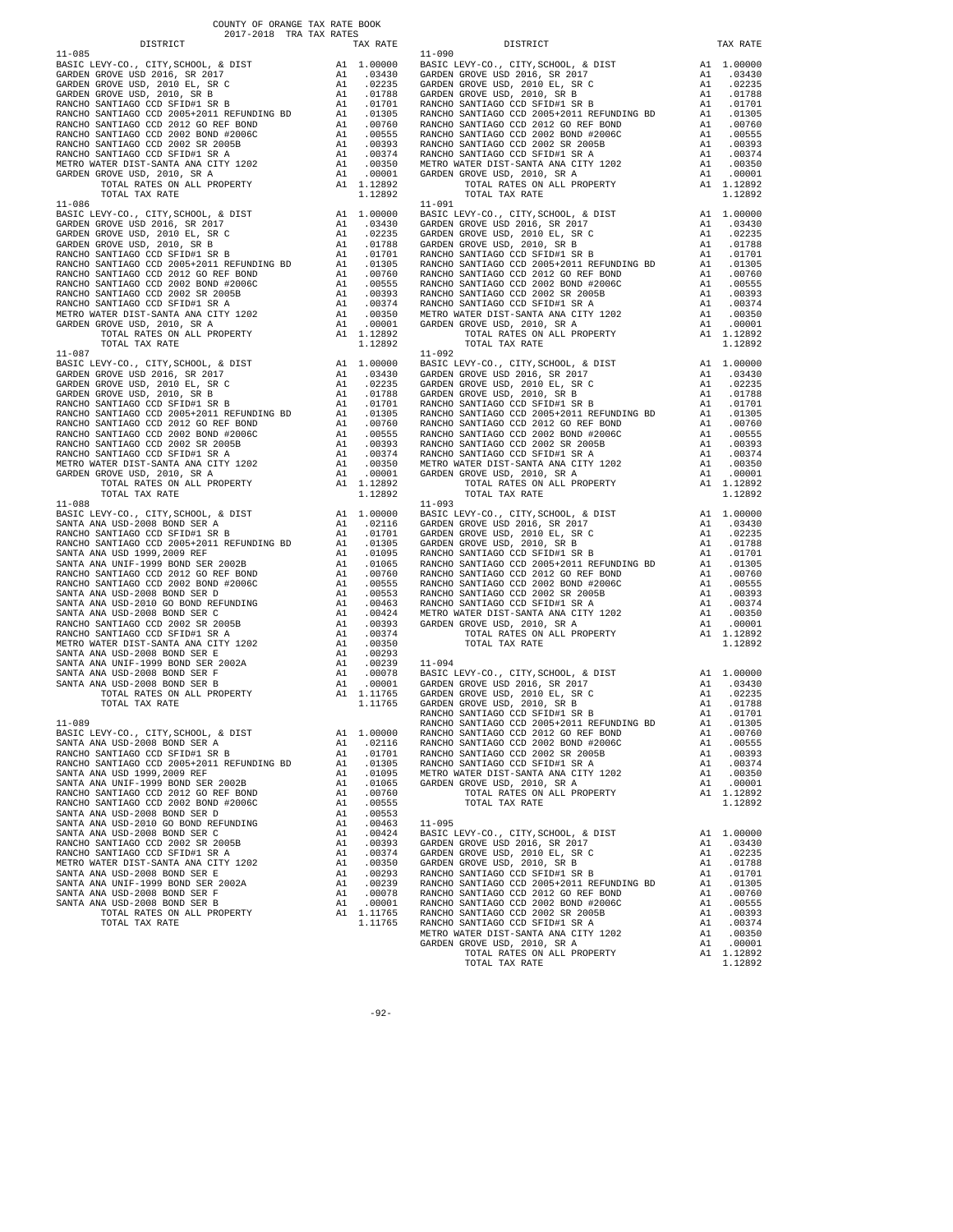|            |                                                                              |    |                                  | SANTA A    |
|------------|------------------------------------------------------------------------------|----|----------------------------------|------------|
| $11 - 097$ |                                                                              |    |                                  | SANTA A    |
|            |                                                                              |    |                                  |            |
|            |                                                                              |    |                                  |            |
|            |                                                                              |    |                                  |            |
|            |                                                                              |    |                                  |            |
|            |                                                                              |    |                                  |            |
|            |                                                                              |    |                                  |            |
|            |                                                                              |    |                                  |            |
|            |                                                                              |    |                                  |            |
|            |                                                                              |    |                                  |            |
|            |                                                                              |    |                                  |            |
|            |                                                                              |    |                                  |            |
|            |                                                                              |    |                                  | RANCHO     |
| $11 - 099$ |                                                                              |    |                                  | RANCHO     |
|            |                                                                              |    |                                  |            |
|            |                                                                              |    |                                  |            |
|            |                                                                              |    |                                  |            |
|            |                                                                              |    |                                  |            |
|            |                                                                              |    |                                  |            |
|            |                                                                              |    |                                  |            |
|            |                                                                              |    |                                  |            |
|            |                                                                              |    |                                  |            |
|            |                                                                              |    |                                  | RANCHO     |
| $11 - 100$ |                                                                              |    |                                  | RANCHO     |
|            |                                                                              |    |                                  |            |
|            |                                                                              |    |                                  |            |
|            |                                                                              |    |                                  |            |
|            |                                                                              |    |                                  |            |
|            |                                                                              |    |                                  |            |
|            | TOTAL TAX RATE                                                               |    | 1.03363                          |            |
|            |                                                                              |    |                                  | $11 - 106$ |
|            |                                                                              |    |                                  |            |
|            |                                                                              |    |                                  |            |
|            |                                                                              |    |                                  |            |
|            |                                                                              |    |                                  |            |
|            |                                                                              |    |                                  |            |
|            |                                                                              |    |                                  |            |
|            |                                                                              |    |                                  |            |
|            |                                                                              |    |                                  |            |
|            |                                                                              |    |                                  |            |
|            |                                                                              |    |                                  |            |
|            |                                                                              |    |                                  |            |
|            |                                                                              |    |                                  |            |
|            |                                                                              |    |                                  |            |
|            | SANTA ANA USD-2008 BOND SER F                                                |    | A1 .00078 GARDEN                 |            |
|            | SANTA ANA USD-2008 BOND SER B                                                | A1 | .00001                           | GARDEN     |
|            | TOTAL RATES ON ALL PROPERTY                                                  |    | A1 1.11765                       | GARDEN     |
|            | TOTAL TAX RATE                                                               |    | 1.11765 GARDEN<br>1.11765 RANCHO | RANCHO     |
| $11 - 102$ |                                                                              |    |                                  | RANCHO     |
|            |                                                                              |    |                                  |            |
|            |                                                                              |    |                                  |            |
|            |                                                                              |    |                                  |            |
|            |                                                                              |    |                                  |            |
|            | SANTA ANA UNIF-1999 BOND SER 2002B                                           |    | A1 .01065                        |            |
|            | RANCHO SANTIAGO CCD 2012 GO REF BOND<br>RANCHO SANTIAGO CCD 2002 BOND #2006C |    | A1 .00760<br>A1 .00555           |            |
|            | SANTA ANA USD-2008 BOND SER D                                                |    | A1 .00553 11-108                 |            |
|            | SANTA ANA USD-2010 GO BOND REFUNDING                                         |    | A1.00463                         | BASIC L    |
|            | SANTA ANA USD-2008 BOND SER C                                                | A1 | .00424                           | GARDEN     |
|            | RANCHO SANTIAGO CCD 2002 SR 2005B                                            |    |                                  |            |
|            |                                                                              |    |                                  |            |
|            | METRO WATER DIST-SANTA ANA CITY 1202<br>SANTA ANA USD-2008 BOND SER F        |    |                                  |            |
|            | SANTA ANA UNIF-1999 BOND SER 2002A                                           |    |                                  |            |
|            | SANTA ANA USD-2008 BOND SER F<br>SANTA ANA USD-2008 BOND SER B               |    |                                  |            |
|            |                                                                              |    |                                  |            |
|            |                                                                              |    |                                  |            |

| COUNTY OF ORANGE TAX RATE BOOK<br>$2017-2018 \quad \text{TRA RATES}$ DISTRICT $2017-2018 \quad \text{TRA TAX RATES}$ |          |                                                                                                                                                                                                                                   |          |
|----------------------------------------------------------------------------------------------------------------------|----------|-----------------------------------------------------------------------------------------------------------------------------------------------------------------------------------------------------------------------------------|----------|
|                                                                                                                      | TAX RATE | DISTRICT                                                                                                                                                                                                                          | TAX RATE |
|                                                                                                                      |          |                                                                                                                                                                                                                                   |          |
|                                                                                                                      |          |                                                                                                                                                                                                                                   |          |
|                                                                                                                      |          |                                                                                                                                                                                                                                   |          |
|                                                                                                                      |          |                                                                                                                                                                                                                                   |          |
|                                                                                                                      |          |                                                                                                                                                                                                                                   |          |
|                                                                                                                      |          |                                                                                                                                                                                                                                   |          |
|                                                                                                                      |          |                                                                                                                                                                                                                                   |          |
|                                                                                                                      |          |                                                                                                                                                                                                                                   |          |
|                                                                                                                      |          |                                                                                                                                                                                                                                   |          |
|                                                                                                                      |          |                                                                                                                                                                                                                                   |          |
|                                                                                                                      |          |                                                                                                                                                                                                                                   |          |
|                                                                                                                      |          |                                                                                                                                                                                                                                   |          |
|                                                                                                                      |          |                                                                                                                                                                                                                                   |          |
|                                                                                                                      |          |                                                                                                                                                                                                                                   |          |
|                                                                                                                      |          |                                                                                                                                                                                                                                   |          |
|                                                                                                                      |          |                                                                                                                                                                                                                                   |          |
|                                                                                                                      |          |                                                                                                                                                                                                                                   |          |
|                                                                                                                      |          |                                                                                                                                                                                                                                   |          |
|                                                                                                                      |          |                                                                                                                                                                                                                                   |          |
|                                                                                                                      |          |                                                                                                                                                                                                                                   |          |
|                                                                                                                      |          |                                                                                                                                                                                                                                   |          |
|                                                                                                                      |          |                                                                                                                                                                                                                                   |          |
|                                                                                                                      |          |                                                                                                                                                                                                                                   |          |
|                                                                                                                      |          |                                                                                                                                                                                                                                   |          |
|                                                                                                                      |          |                                                                                                                                                                                                                                   |          |
|                                                                                                                      |          |                                                                                                                                                                                                                                   |          |
|                                                                                                                      |          |                                                                                                                                                                                                                                   |          |
|                                                                                                                      |          |                                                                                                                                                                                                                                   |          |
|                                                                                                                      |          |                                                                                                                                                                                                                                   |          |
|                                                                                                                      |          |                                                                                                                                                                                                                                   |          |
|                                                                                                                      |          |                                                                                                                                                                                                                                   |          |
|                                                                                                                      |          |                                                                                                                                                                                                                                   |          |
|                                                                                                                      |          |                                                                                                                                                                                                                                   |          |
|                                                                                                                      |          |                                                                                                                                                                                                                                   |          |
|                                                                                                                      |          |                                                                                                                                                                                                                                   |          |
|                                                                                                                      |          |                                                                                                                                                                                                                                   |          |
|                                                                                                                      |          |                                                                                                                                                                                                                                   |          |
|                                                                                                                      |          |                                                                                                                                                                                                                                   |          |
|                                                                                                                      |          |                                                                                                                                                                                                                                   |          |
|                                                                                                                      |          |                                                                                                                                                                                                                                   |          |
|                                                                                                                      |          |                                                                                                                                                                                                                                   |          |
|                                                                                                                      |          |                                                                                                                                                                                                                                   |          |
|                                                                                                                      |          |                                                                                                                                                                                                                                   |          |
|                                                                                                                      |          |                                                                                                                                                                                                                                   |          |
|                                                                                                                      |          |                                                                                                                                                                                                                                   |          |
|                                                                                                                      |          |                                                                                                                                                                                                                                   |          |
|                                                                                                                      |          |                                                                                                                                                                                                                                   |          |
|                                                                                                                      |          |                                                                                                                                                                                                                                   |          |
|                                                                                                                      |          |                                                                                                                                                                                                                                   |          |
|                                                                                                                      |          |                                                                                                                                                                                                                                   |          |
|                                                                                                                      |          |                                                                                                                                                                                                                                   |          |
|                                                                                                                      |          |                                                                                                                                                                                                                                   |          |
|                                                                                                                      |          |                                                                                                                                                                                                                                   |          |
|                                                                                                                      |          |                                                                                                                                                                                                                                   |          |
|                                                                                                                      |          |                                                                                                                                                                                                                                   |          |
|                                                                                                                      |          |                                                                                                                                                                                                                                   |          |
|                                                                                                                      |          |                                                                                                                                                                                                                                   |          |
|                                                                                                                      |          |                                                                                                                                                                                                                                   |          |
|                                                                                                                      |          |                                                                                                                                                                                                                                   |          |
|                                                                                                                      |          |                                                                                                                                                                                                                                   |          |
|                                                                                                                      |          |                                                                                                                                                                                                                                   |          |
|                                                                                                                      |          |                                                                                                                                                                                                                                   |          |
|                                                                                                                      |          | METRO MARTEN ANN CHE PRODUCE A 1.00030<br>THE MARTEN ANN CITY 1202 A 1.00030<br>THE MARTEN ANN CHE PRODUCE A CONTINUES IN THE MARTEN CHE PRODUCE AN ALGORETY CONTINUES IN THE MARTEN CHE PRODUCE AN ALGORETY CONTINUES IN THE MAR |          |
|                                                                                                                      |          |                                                                                                                                                                                                                                   |          |
|                                                                                                                      |          |                                                                                                                                                                                                                                   |          |
|                                                                                                                      |          |                                                                                                                                                                                                                                   |          |
|                                                                                                                      |          |                                                                                                                                                                                                                                   |          |
|                                                                                                                      |          |                                                                                                                                                                                                                                   |          |
|                                                                                                                      |          |                                                                                                                                                                                                                                   |          |
|                                                                                                                      |          |                                                                                                                                                                                                                                   |          |
|                                                                                                                      |          |                                                                                                                                                                                                                                   |          |
|                                                                                                                      |          |                                                                                                                                                                                                                                   |          |
|                                                                                                                      |          |                                                                                                                                                                                                                                   |          |
|                                                                                                                      |          |                                                                                                                                                                                                                                   |          |
|                                                                                                                      |          |                                                                                                                                                                                                                                   |          |
|                                                                                                                      |          |                                                                                                                                                                                                                                   |          |
|                                                                                                                      |          |                                                                                                                                                                                                                                   |          |
|                                                                                                                      |          |                                                                                                                                                                                                                                   |          |
|                                                                                                                      |          |                                                                                                                                                                                                                                   |          |
|                                                                                                                      |          |                                                                                                                                                                                                                                   |          |
|                                                                                                                      |          |                                                                                                                                                                                                                                   |          |
|                                                                                                                      |          |                                                                                                                                                                                                                                   |          |
|                                                                                                                      |          |                                                                                                                                                                                                                                   |          |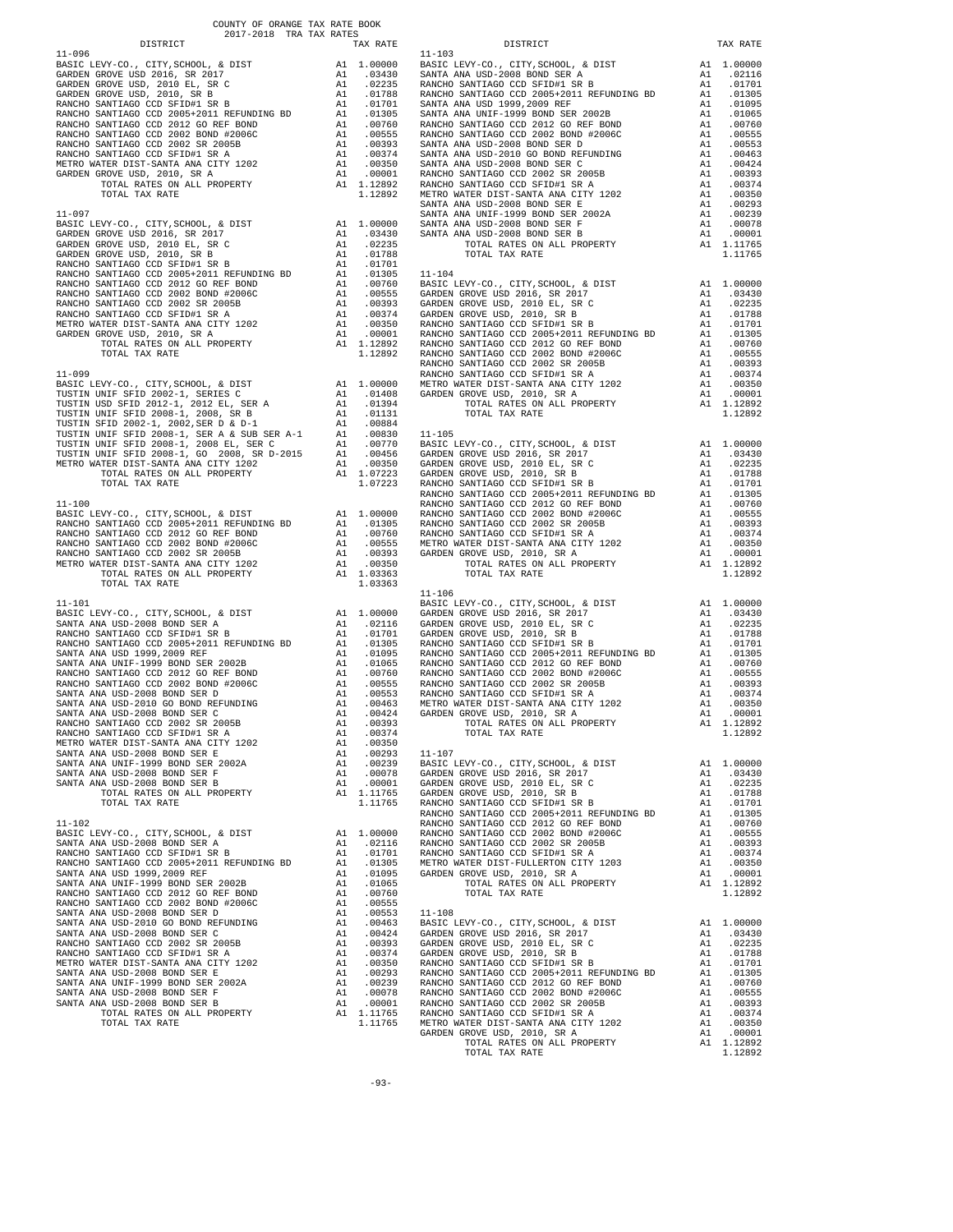| COUNTY OF ORANGE TAX RATE BOOK<br>$2017-2018 \quad \text{TRA RATES}$ DISTRICT $2017-2018 \quad \text{TRA RATES}$ |          |            |          |
|------------------------------------------------------------------------------------------------------------------|----------|------------|----------|
|                                                                                                                  | TAX RATE | DISTRICT   | TAX RATE |
|                                                                                                                  |          | $11 - 905$ |          |
|                                                                                                                  |          |            |          |
|                                                                                                                  |          |            |          |
|                                                                                                                  |          |            |          |
|                                                                                                                  |          |            |          |
|                                                                                                                  |          |            |          |
|                                                                                                                  |          |            |          |
|                                                                                                                  |          |            |          |
|                                                                                                                  |          |            |          |
|                                                                                                                  |          |            |          |
|                                                                                                                  |          |            |          |
|                                                                                                                  |          |            |          |
|                                                                                                                  |          |            |          |
|                                                                                                                  |          |            |          |
|                                                                                                                  |          |            |          |
|                                                                                                                  |          |            |          |
|                                                                                                                  |          |            |          |
|                                                                                                                  |          |            |          |
|                                                                                                                  |          |            |          |
|                                                                                                                  |          |            |          |
|                                                                                                                  |          |            |          |
|                                                                                                                  |          |            |          |
|                                                                                                                  |          |            |          |
|                                                                                                                  |          |            |          |
|                                                                                                                  |          |            |          |
|                                                                                                                  |          |            |          |
|                                                                                                                  |          |            |          |
|                                                                                                                  |          |            |          |
|                                                                                                                  |          |            |          |
|                                                                                                                  |          |            |          |
|                                                                                                                  |          |            |          |
|                                                                                                                  |          |            |          |
|                                                                                                                  |          |            |          |
|                                                                                                                  |          |            |          |
|                                                                                                                  |          |            |          |
|                                                                                                                  |          |            |          |
|                                                                                                                  |          |            |          |
|                                                                                                                  |          |            |          |
|                                                                                                                  |          |            |          |
|                                                                                                                  |          |            |          |
|                                                                                                                  |          |            |          |
|                                                                                                                  |          |            |          |
|                                                                                                                  |          |            |          |
|                                                                                                                  |          |            |          |
|                                                                                                                  |          |            |          |
|                                                                                                                  |          |            |          |
|                                                                                                                  |          |            |          |
|                                                                                                                  |          |            |          |
|                                                                                                                  |          |            |          |
|                                                                                                                  |          |            |          |
|                                                                                                                  |          |            |          |
|                                                                                                                  |          |            |          |
|                                                                                                                  |          |            |          |
|                                                                                                                  |          |            |          |
|                                                                                                                  |          |            |          |
|                                                                                                                  |          |            |          |
|                                                                                                                  |          |            |          |
|                                                                                                                  |          |            |          |
|                                                                                                                  |          |            |          |
|                                                                                                                  |          |            |          |
|                                                                                                                  |          |            |          |
|                                                                                                                  |          |            |          |
|                                                                                                                  |          |            |          |
|                                                                                                                  |          |            |          |
|                                                                                                                  |          |            |          |
|                                                                                                                  |          |            |          |
|                                                                                                                  |          |            |          |
|                                                                                                                  |          |            |          |
|                                                                                                                  |          |            |          |
|                                                                                                                  |          |            |          |
|                                                                                                                  |          |            |          |
|                                                                                                                  |          |            |          |
|                                                                                                                  |          |            |          |
|                                                                                                                  |          |            |          |
|                                                                                                                  |          |            |          |
|                                                                                                                  |          |            |          |

 $-94-$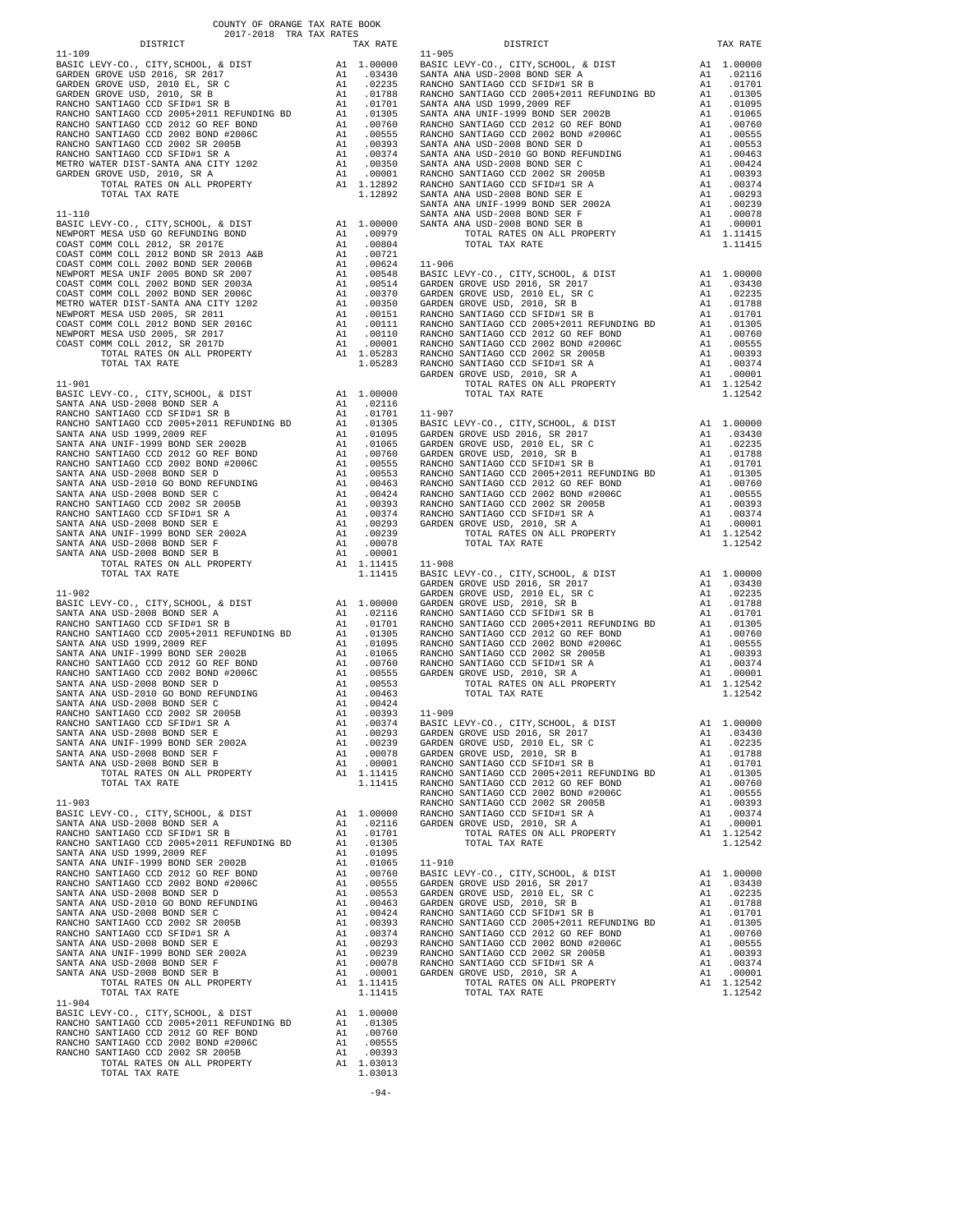|                                                                                                                                                                                                                                                                                                                                                                                                                       |                                        | LOS ALA        |
|-----------------------------------------------------------------------------------------------------------------------------------------------------------------------------------------------------------------------------------------------------------------------------------------------------------------------------------------------------------------------------------------------------------------------|----------------------------------------|----------------|
| $12 - 002$                                                                                                                                                                                                                                                                                                                                                                                                            |                                        | COAST C        |
|                                                                                                                                                                                                                                                                                                                                                                                                                       |                                        |                |
|                                                                                                                                                                                                                                                                                                                                                                                                                       |                                        |                |
|                                                                                                                                                                                                                                                                                                                                                                                                                       |                                        |                |
| COAST COMM COLL 2012 BOND SR 2013 A&B                                                                                                                                                                                                                                                                                                                                                                                 | A1 .00721 METRO W                      |                |
|                                                                                                                                                                                                                                                                                                                                                                                                                       |                                        |                |
|                                                                                                                                                                                                                                                                                                                                                                                                                       |                                        |                |
|                                                                                                                                                                                                                                                                                                                                                                                                                       |                                        | LOS ALA        |
| COAST COMM COLL 2002 BOND SER 2006C<br>METRO WATER DIST-MWDOC- 1205999                                                                                                                                                                                                                                                                                                                                                | A1 .00370<br>A1 .00350                 | COAST C        |
| COAST COMM COLL 2012 BOND SER 2016C<br>HUNT BEACH HIGH SCH 2004 BOND #2007<br>COAST COMM COLL 2012, SR 2017D<br>ENDT BEACH HIGH SCH 2004 BOND#2005                                                                                                                                                                                                                                                                    |                                        |                |
|                                                                                                                                                                                                                                                                                                                                                                                                                       | A1 .00111<br>A1 .00089                 |                |
|                                                                                                                                                                                                                                                                                                                                                                                                                       | A1 .00001                              |                |
|                                                                                                                                                                                                                                                                                                                                                                                                                       |                                        |                |
|                                                                                                                                                                                                                                                                                                                                                                                                                       |                                        |                |
| TOTAL TAX RATE                                                                                                                                                                                                                                                                                                                                                                                                        | 1.08601                                | HUNT BE        |
|                                                                                                                                                                                                                                                                                                                                                                                                                       |                                        | WESTMIN        |
| $12 - 003$                                                                                                                                                                                                                                                                                                                                                                                                            |                                        | WESTMIN        |
|                                                                                                                                                                                                                                                                                                                                                                                                                       |                                        |                |
|                                                                                                                                                                                                                                                                                                                                                                                                                       |                                        |                |
|                                                                                                                                                                                                                                                                                                                                                                                                                       |                                        |                |
|                                                                                                                                                                                                                                                                                                                                                                                                                       |                                        |                |
|                                                                                                                                                                                                                                                                                                                                                                                                                       |                                        |                |
|                                                                                                                                                                                                                                                                                                                                                                                                                       |                                        |                |
|                                                                                                                                                                                                                                                                                                                                                                                                                       | A1 .00624 METROW<br>A1 .00514 WESTMIN  |                |
| COAST COMM COLL 2002 BOND SER 2003A                                                                                                                                                                                                                                                                                                                                                                                   |                                        |                |
| $\begin{array}{ccccccccc} \texttt{COAST}\ & \texttt{COMM}\ & \texttt{COLL}\ & \texttt{2002}\ & \texttt{BOND}\ & \texttt{SER}\ & \texttt{2006C} & \texttt{AA} & \texttt{00370} & \texttt{COAST}\ & \texttt{COAST}\ & \texttt{M} & \texttt{00370} & \texttt{COAST}\ & \texttt{C} & \texttt{M} & \texttt{00370} & \texttt{00370} & \texttt{00370} & \texttt{00370} & \texttt{00370} & \texttt{00370} & \texttt{00370} &$ |                                        |                |
|                                                                                                                                                                                                                                                                                                                                                                                                                       | A1 .00350 HUNT BE<br>A1 .00111 COAST C |                |
| METRO WATER DIST-MWDOC- 1205999<br>COAST COMM COLL 2012 BOND SER 2016C<br>LOS ALAMITOS SFID #1 2008 SR 2010C<br>LOS ALAMITOS SFID #1 2008 SR 2010B<br>COS ALAMITOS SFID #1 2009 SR 2010B                                                                                                                                                                                                                              |                                        |                |
|                                                                                                                                                                                                                                                                                                                                                                                                                       | A1 .00089 HUNT BE<br>A1 .00001         |                |
|                                                                                                                                                                                                                                                                                                                                                                                                                       |                                        |                |
| COAST COMM COLL 2012, SR 2017D                                                                                                                                                                                                                                                                                                                                                                                        | A1 .00001                              |                |
| TOTAL RATES ON ALL PROPERTY                                                                                                                                                                                                                                                                                                                                                                                           | A1 1.08192                             |                |
| TOTAL TAX RATE                                                                                                                                                                                                                                                                                                                                                                                                        |                                        | 1.08192 12-011 |
|                                                                                                                                                                                                                                                                                                                                                                                                                       |                                        | BASIC L        |
| $12 - 005$                                                                                                                                                                                                                                                                                                                                                                                                            |                                        | LOS ALA        |
|                                                                                                                                                                                                                                                                                                                                                                                                                       |                                        |                |
|                                                                                                                                                                                                                                                                                                                                                                                                                       |                                        |                |
|                                                                                                                                                                                                                                                                                                                                                                                                                       |                                        |                |
|                                                                                                                                                                                                                                                                                                                                                                                                                       |                                        |                |
| N O C COMM COLL 2014 BOND SR 2016A                                                                                                                                                                                                                                                                                                                                                                                    |                                        |                |
| METRO WATER DIST-MWDOC- 1205999                                                                                                                                                                                                                                                                                                                                                                                       | A1 .01317 COAST C<br>A1 .00350 COAST C |                |
|                                                                                                                                                                                                                                                                                                                                                                                                                       |                                        |                |
| LOS ALAMITOS SFID #1 2008 SR 2010C<br>LOS ALAMITOS SFID #1 2008 SR 2010B                                                                                                                                                                                                                                                                                                                                              | A1 .00089 METROW<br>A1 .00001 COAST C  |                |
| TOTAL RATES ON ALL PROPERTY A1                                                                                                                                                                                                                                                                                                                                                                                        | 1.07974                                | LOS ALA        |
| סיחות מידע הראים                                                                                                                                                                                                                                                                                                                                                                                                      | $1.07074$ TOP 3T 3                     |                |

|                                                                                                                                                                                                                                                                                                                                                                                |                                                                 | LOS ALA                     |
|--------------------------------------------------------------------------------------------------------------------------------------------------------------------------------------------------------------------------------------------------------------------------------------------------------------------------------------------------------------------------------|-----------------------------------------------------------------|-----------------------------|
| RANCHO SANTIAGO CCD SFID#1 SR B $\begin{array}{ccc} 1.01788 \\ \text{RANGHO} & 0.01788 \\ \text{RANGHO} & 0.01787400 \end{array}$                                                                                                                                                                                                                                              |                                                                 | LOS ALA                     |
|                                                                                                                                                                                                                                                                                                                                                                                |                                                                 |                             |
|                                                                                                                                                                                                                                                                                                                                                                                |                                                                 |                             |
|                                                                                                                                                                                                                                                                                                                                                                                |                                                                 |                             |
|                                                                                                                                                                                                                                                                                                                                                                                |                                                                 |                             |
|                                                                                                                                                                                                                                                                                                                                                                                |                                                                 |                             |
|                                                                                                                                                                                                                                                                                                                                                                                |                                                                 |                             |
|                                                                                                                                                                                                                                                                                                                                                                                |                                                                 |                             |
| TOTAL TAX RATE                                                                                                                                                                                                                                                                                                                                                                 | 1.12542                                                         | $12 - 007$                  |
|                                                                                                                                                                                                                                                                                                                                                                                |                                                                 | BASIC L                     |
| $12 - 000$                                                                                                                                                                                                                                                                                                                                                                     |                                                                 | COAST C                     |
|                                                                                                                                                                                                                                                                                                                                                                                |                                                                 | COAST C                     |
|                                                                                                                                                                                                                                                                                                                                                                                |                                                                 |                             |
| $\mbox{LOS RLMITOS SFID #1 2008 SR 2009} \mbox{A1 } .01756 \mbox{ COAST C} \\ \mbox{LOS RLMITOS SFID #1, 2008 EL, SRE} \\ \mbox{LOS RLMITOS SFID #1, 2008, SR D} \\ \mbox{A1 } .01481 \mbox{OAST C} \\ \mbox{A1 } .01370 \mbox{COAST C} \\ \mbox{OAST C} \\ \mbox{O1} \\ \mbox{O2} \\ \mbox{O3} \\ \mbox{O1} \\ \mbox{O1} \\ \mbox{O2} \\ \mbox{O3} \\ \mbox{O4} \\ \mbox{O4}$ |                                                                 |                             |
|                                                                                                                                                                                                                                                                                                                                                                                |                                                                 |                             |
|                                                                                                                                                                                                                                                                                                                                                                                |                                                                 |                             |
|                                                                                                                                                                                                                                                                                                                                                                                |                                                                 |                             |
|                                                                                                                                                                                                                                                                                                                                                                                |                                                                 |                             |
|                                                                                                                                                                                                                                                                                                                                                                                |                                                                 |                             |
|                                                                                                                                                                                                                                                                                                                                                                                |                                                                 |                             |
|                                                                                                                                                                                                                                                                                                                                                                                |                                                                 |                             |
|                                                                                                                                                                                                                                                                                                                                                                                |                                                                 |                             |
|                                                                                                                                                                                                                                                                                                                                                                                |                                                                 |                             |
|                                                                                                                                                                                                                                                                                                                                                                                |                                                                 |                             |
|                                                                                                                                                                                                                                                                                                                                                                                |                                                                 |                             |
|                                                                                                                                                                                                                                                                                                                                                                                |                                                                 |                             |
|                                                                                                                                                                                                                                                                                                                                                                                |                                                                 |                             |
| TOTAL TAX RATE                                                                                                                                                                                                                                                                                                                                                                 | 1.08192                                                         | COAST C                     |
|                                                                                                                                                                                                                                                                                                                                                                                |                                                                 | COAST C                     |
| $12 - 001$                                                                                                                                                                                                                                                                                                                                                                     |                                                                 | COAST C                     |
|                                                                                                                                                                                                                                                                                                                                                                                |                                                                 |                             |
|                                                                                                                                                                                                                                                                                                                                                                                |                                                                 |                             |
|                                                                                                                                                                                                                                                                                                                                                                                |                                                                 |                             |
|                                                                                                                                                                                                                                                                                                                                                                                |                                                                 |                             |
|                                                                                                                                                                                                                                                                                                                                                                                | A1 .00804 WESTMIN<br>A1 .00721 COAST C                          |                             |
|                                                                                                                                                                                                                                                                                                                                                                                |                                                                 |                             |
| COAST COMM COLL 2012 BOND SER 2013 A&B<br>COAST COMM COLL 2002 BOND SER 2006B<br>COAST COMM COLL 2002 BOND SER 2003A<br>COAST COMM COLL 2002 BOND SER 2003A                                                                                                                                                                                                                    | A1 .00624 HUNT BE<br>A1 .00514 COAST C                          |                             |
|                                                                                                                                                                                                                                                                                                                                                                                |                                                                 |                             |
| COAST COMM COLL 2002 BOND SER 2006C                                                                                                                                                                                                                                                                                                                                            | A1.00370<br>A1.00350                                            | HUNT BE                     |
| METRO WATER DIST-MWDOC- 1205999                                                                                                                                                                                                                                                                                                                                                |                                                                 |                             |
|                                                                                                                                                                                                                                                                                                                                                                                |                                                                 |                             |
|                                                                                                                                                                                                                                                                                                                                                                                |                                                                 |                             |
| COAST COMM COLL 2012 BOND SER 2016C<br>LOS ALAMITOS SFID #1 2008 SR 2010C<br>LOS ALAMITOS SFID #1 2008 SR 2010C<br>LOS ALAMITOS SFID #1 2008 SR 2010B<br>COAST COMM COLL 2012, SR 2017D<br>TOTAL RATES ON ALL PROPERTY<br>TOTAL TATES ON A                                                                                                                                     | A1 .00111<br>A1 .00089<br>A1 .00001 12-009<br>A1 .00001 BASIC L |                             |
|                                                                                                                                                                                                                                                                                                                                                                                |                                                                 |                             |
|                                                                                                                                                                                                                                                                                                                                                                                | A1 1.08192                                                      | LOS ALA                     |
| TOTAL TAX RATE                                                                                                                                                                                                                                                                                                                                                                 | 1.08192                                                         | LOS ALA                     |
|                                                                                                                                                                                                                                                                                                                                                                                |                                                                 | LOS ALA                     |
| $12 - 002$                                                                                                                                                                                                                                                                                                                                                                     |                                                                 | COAST C                     |
|                                                                                                                                                                                                                                                                                                                                                                                |                                                                 |                             |
|                                                                                                                                                                                                                                                                                                                                                                                |                                                                 |                             |
|                                                                                                                                                                                                                                                                                                                                                                                | 0.0232                                                          | $\sim$ $\sim$ $\sim$ $\sim$ |

| COUNTY OF ORANGE TAX RATE BOOK                                                                                                                                                                                                                                                                                                                    |                |                |          |
|---------------------------------------------------------------------------------------------------------------------------------------------------------------------------------------------------------------------------------------------------------------------------------------------------------------------------------------------------|----------------|----------------|----------|
|                                                                                                                                                                                                                                                                                                                                                   | TAX RATE       | DISTRICT       | TAX RATE |
| $11 - 911$                                                                                                                                                                                                                                                                                                                                        |                | $12 - 006$     |          |
|                                                                                                                                                                                                                                                                                                                                                   |                |                |          |
|                                                                                                                                                                                                                                                                                                                                                   |                |                |          |
|                                                                                                                                                                                                                                                                                                                                                   |                |                |          |
|                                                                                                                                                                                                                                                                                                                                                   |                |                |          |
|                                                                                                                                                                                                                                                                                                                                                   |                |                |          |
|                                                                                                                                                                                                                                                                                                                                                   |                |                |          |
|                                                                                                                                                                                                                                                                                                                                                   |                |                |          |
|                                                                                                                                                                                                                                                                                                                                                   |                |                |          |
|                                                                                                                                                                                                                                                                                                                                                   |                |                |          |
| TOTAL TAX RATE                                                                                                                                                                                                                                                                                                                                    | 1.12542 12-007 |                |          |
|                                                                                                                                                                                                                                                                                                                                                   |                |                |          |
|                                                                                                                                                                                                                                                                                                                                                   |                |                |          |
|                                                                                                                                                                                                                                                                                                                                                   |                |                |          |
|                                                                                                                                                                                                                                                                                                                                                   |                |                |          |
|                                                                                                                                                                                                                                                                                                                                                   |                |                |          |
|                                                                                                                                                                                                                                                                                                                                                   |                |                |          |
|                                                                                                                                                                                                                                                                                                                                                   |                |                |          |
|                                                                                                                                                                                                                                                                                                                                                   |                |                |          |
|                                                                                                                                                                                                                                                                                                                                                   |                |                |          |
|                                                                                                                                                                                                                                                                                                                                                   |                |                |          |
|                                                                                                                                                                                                                                                                                                                                                   |                |                |          |
|                                                                                                                                                                                                                                                                                                                                                   |                |                |          |
|                                                                                                                                                                                                                                                                                                                                                   |                |                |          |
|                                                                                                                                                                                                                                                                                                                                                   |                |                |          |
|                                                                                                                                                                                                                                                                                                                                                   |                |                |          |
|                                                                                                                                                                                                                                                                                                                                                   |                |                |          |
|                                                                                                                                                                                                                                                                                                                                                   |                |                |          |
|                                                                                                                                                                                                                                                                                                                                                   |                |                |          |
|                                                                                                                                                                                                                                                                                                                                                   |                |                |          |
|                                                                                                                                                                                                                                                                                                                                                   |                |                |          |
|                                                                                                                                                                                                                                                                                                                                                   |                |                |          |
|                                                                                                                                                                                                                                                                                                                                                   |                |                |          |
|                                                                                                                                                                                                                                                                                                                                                   |                |                |          |
|                                                                                                                                                                                                                                                                                                                                                   |                |                |          |
|                                                                                                                                                                                                                                                                                                                                                   |                |                |          |
|                                                                                                                                                                                                                                                                                                                                                   |                |                |          |
|                                                                                                                                                                                                                                                                                                                                                   |                |                |          |
|                                                                                                                                                                                                                                                                                                                                                   |                |                |          |
|                                                                                                                                                                                                                                                                                                                                                   |                |                |          |
|                                                                                                                                                                                                                                                                                                                                                   |                |                |          |
|                                                                                                                                                                                                                                                                                                                                                   |                |                |          |
|                                                                                                                                                                                                                                                                                                                                                   |                |                |          |
|                                                                                                                                                                                                                                                                                                                                                   |                |                |          |
|                                                                                                                                                                                                                                                                                                                                                   |                |                |          |
|                                                                                                                                                                                                                                                                                                                                                   |                |                |          |
|                                                                                                                                                                                                                                                                                                                                                   |                |                |          |
|                                                                                                                                                                                                                                                                                                                                                   |                |                |          |
|                                                                                                                                                                                                                                                                                                                                                   |                |                |          |
|                                                                                                                                                                                                                                                                                                                                                   |                |                |          |
|                                                                                                                                                                                                                                                                                                                                                   |                |                |          |
|                                                                                                                                                                                                                                                                                                                                                   |                |                |          |
|                                                                                                                                                                                                                                                                                                                                                   |                |                |          |
|                                                                                                                                                                                                                                                                                                                                                   |                |                |          |
|                                                                                                                                                                                                                                                                                                                                                   |                |                |          |
|                                                                                                                                                                                                                                                                                                                                                   |                |                |          |
|                                                                                                                                                                                                                                                                                                                                                   |                |                |          |
|                                                                                                                                                                                                                                                                                                                                                   |                |                |          |
|                                                                                                                                                                                                                                                                                                                                                   |                |                |          |
|                                                                                                                                                                                                                                                                                                                                                   |                |                |          |
|                                                                                                                                                                                                                                                                                                                                                   |                |                |          |
|                                                                                                                                                                                                                                                                                                                                                   |                |                |          |
|                                                                                                                                                                                                                                                                                                                                                   |                |                |          |
|                                                                                                                                                                                                                                                                                                                                                   |                |                |          |
|                                                                                                                                                                                                                                                                                                                                                   |                |                |          |
|                                                                                                                                                                                                                                                                                                                                                   |                |                |          |
|                                                                                                                                                                                                                                                                                                                                                   |                |                |          |
|                                                                                                                                                                                                                                                                                                                                                   |                |                |          |
|                                                                                                                                                                                                                                                                                                                                                   |                |                |          |
|                                                                                                                                                                                                                                                                                                                                                   |                |                |          |
|                                                                                                                                                                                                                                                                                                                                                   |                |                |          |
|                                                                                                                                                                                                                                                                                                                                                   |                |                |          |
|                                                                                                                                                                                                                                                                                                                                                   |                |                |          |
|                                                                                                                                                                                                                                                                                                                                                   |                |                |          |
|                                                                                                                                                                                                                                                                                                                                                   |                |                |          |
|                                                                                                                                                                                                                                                                                                                                                   |                |                |          |
|                                                                                                                                                                                                                                                                                                                                                   |                |                |          |
|                                                                                                                                                                                                                                                                                                                                                   |                |                |          |
|                                                                                                                                                                                                                                                                                                                                                   |                |                |          |
| $\begin{tabular}{l c c c c} \hline \textbf{12-005} & \textbf{12-011} & \textbf{130049} & \textbf{12-011} & \textbf{12-012} & \textbf{12-011} & \textbf{12-012} & \textbf{12-013} & \textbf{12-014} & \textbf{12-015} & \textbf{12-016} & \textbf{12-017} & \textbf{12-018} & \textbf{12-018} & \textbf{12-018} & \textbf{12-018} & \textbf{12-01$ |                | TOTAL TAX RATE | 1.08192  |
|                                                                                                                                                                                                                                                                                                                                                   |                |                |          |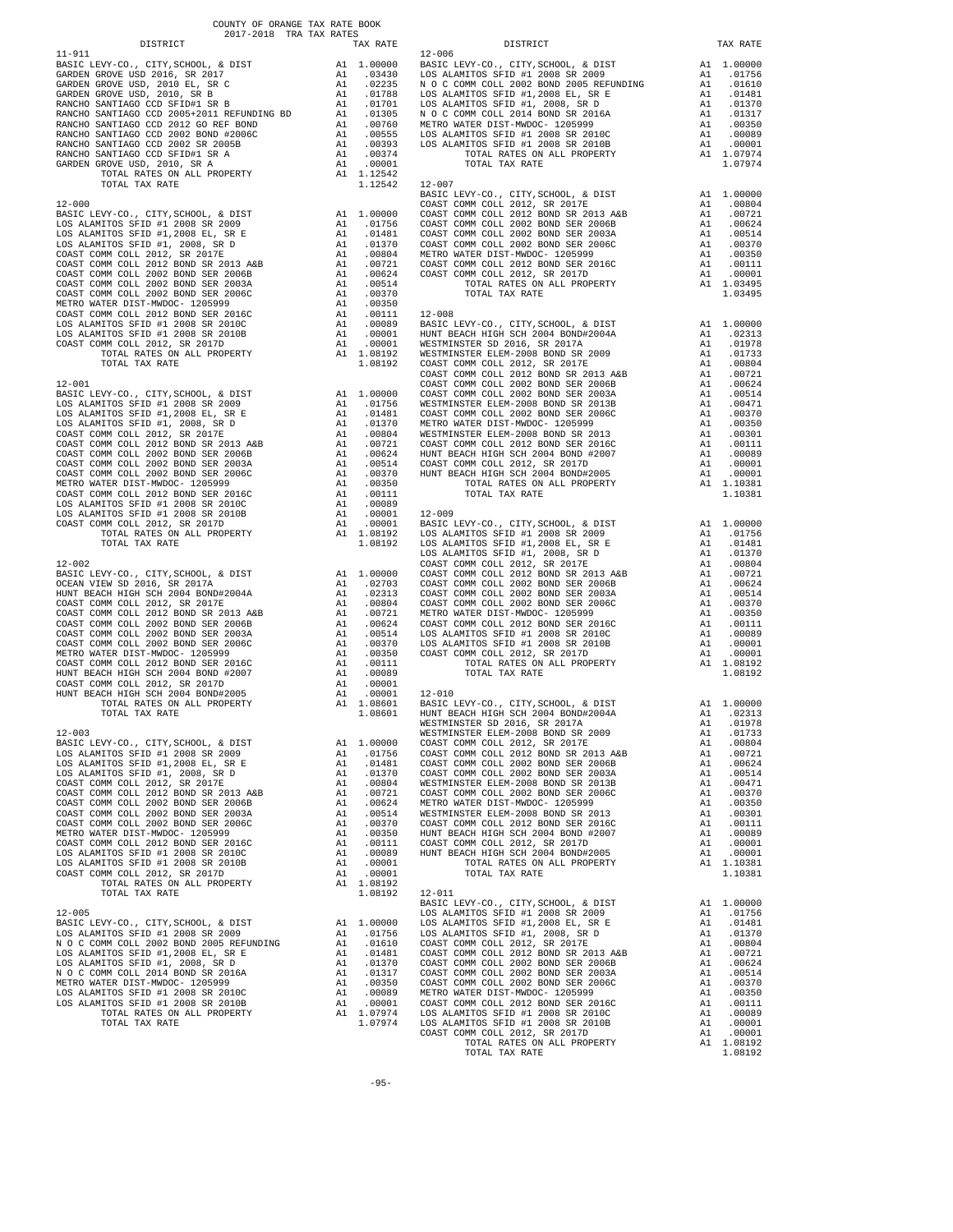| ---------                              |    | TAX MATT                                                     | $12 - 020$ |
|----------------------------------------|----|--------------------------------------------------------------|------------|
| $12 - 012$                             |    |                                                              |            |
|                                        |    |                                                              |            |
|                                        |    |                                                              |            |
|                                        |    |                                                              |            |
|                                        |    |                                                              |            |
|                                        |    |                                                              |            |
|                                        |    |                                                              |            |
|                                        |    |                                                              |            |
|                                        |    |                                                              |            |
|                                        |    |                                                              |            |
|                                        |    |                                                              |            |
|                                        |    |                                                              |            |
|                                        |    |                                                              |            |
|                                        |    |                                                              |            |
|                                        |    |                                                              |            |
| TOTAL TAX RATE                         |    | 1.08192                                                      |            |
|                                        |    |                                                              |            |
|                                        |    |                                                              |            |
|                                        |    |                                                              |            |
|                                        |    |                                                              |            |
|                                        |    |                                                              |            |
|                                        |    |                                                              |            |
|                                        |    |                                                              |            |
|                                        |    |                                                              |            |
|                                        |    |                                                              |            |
|                                        |    |                                                              |            |
|                                        |    |                                                              |            |
|                                        |    |                                                              |            |
|                                        |    |                                                              |            |
|                                        |    |                                                              | LOS ALA    |
| $12 - 015$                             |    |                                                              | LOS ALA    |
|                                        |    |                                                              |            |
|                                        |    |                                                              |            |
|                                        |    |                                                              |            |
|                                        |    |                                                              |            |
|                                        |    |                                                              |            |
|                                        |    |                                                              |            |
|                                        |    |                                                              |            |
|                                        |    |                                                              |            |
|                                        |    |                                                              |            |
|                                        |    |                                                              |            |
|                                        |    |                                                              |            |
|                                        |    |                                                              | COAST C    |
|                                        |    |                                                              |            |
|                                        |    |                                                              |            |
|                                        |    |                                                              |            |
|                                        |    |                                                              |            |
|                                        |    |                                                              |            |
|                                        |    |                                                              |            |
|                                        |    |                                                              |            |
|                                        |    |                                                              |            |
|                                        |    |                                                              |            |
|                                        |    |                                                              |            |
|                                        |    |                                                              |            |
|                                        |    |                                                              |            |
|                                        |    |                                                              |            |
|                                        |    |                                                              |            |
|                                        |    |                                                              |            |
|                                        |    |                                                              |            |
|                                        |    |                                                              |            |
|                                        |    |                                                              | COAST C    |
| $12 - 018$                             |    |                                                              | COAST C    |
|                                        |    |                                                              |            |
|                                        |    |                                                              |            |
|                                        |    |                                                              |            |
|                                        |    |                                                              |            |
|                                        |    |                                                              |            |
|                                        |    |                                                              |            |
|                                        |    |                                                              |            |
|                                        |    |                                                              |            |
| COAST COMM COLL 2002 BOND SER 2006C A1 |    | .00370                                                       |            |
| METRO WATER DIST-MWDOC- 1205999        | A1 | .00350                                                       |            |
| COAST COMM COLL 2012 BOND SER 2016C    | A1 | .00111                                                       | $12 - 024$ |
| LOS ALAMITOS SFID #1 2008 SR 2010C     | A1 | .00089                                                       | BASIC L    |
| LOS ALAMITOS SFID #1 2008 SR 2010B     |    |                                                              |            |
| COAST COMM COLL 2012, SR 2017D         |    | A1 .00001 LOS ALA<br>A1 .00001 LOS ALA                       |            |
|                                        |    |                                                              |            |
| TOTAL RATES ON ALL PROPERTY            |    | A1 1.08192                                                   | LOS ALA    |
| TOTAL TAX RATE                         |    | 1.08192                                                      | COAST C    |
|                                        |    |                                                              | COAST C    |
| $12 - 019$                             |    |                                                              | COAST C    |
| BASIC LEVY-CO., CITY, SCHOOL, & DIST   |    | A1 1.00000 COAST C<br>A1 .01756 COAST C<br>A1 .01481 METRO W |            |
| LOS ALAMITOS SFID #1 2008 SR 2009      |    |                                                              |            |
| LOS ALAMITOS SFID #1,2008 EL, SR E     |    |                                                              |            |
| LOS ALAMITOS SFID #1, 2008, SR D       |    | A1.01370                                                     | COAST C    |
| COAST COMM COLL 2012, SR 2017E         | A1 | .00804                                                       | LOS ALA    |
| COAST COMM COLL 2012 BOND SR 2013 A&B  | A1 | .00721                                                       | LOS ALA    |
| COAST COMM COLL 2002 BOND SER 2006B    | A1 | .00624                                                       | COAST C    |
| COAST COMM COLL 2002 BOND SER 2003A    | A1 | .00514                                                       |            |
| COAST COMM COLL 2002 BOND SER 2006C    | A1 | .00370                                                       |            |
| METRO WATER DIST-MWDOC- 1205999        |    | A1 .00350                                                    |            |
| COAST COMM COLL 2012 BOND SER 2016C    |    | A1 .00111                                                    | $12 - 901$ |
|                                        |    |                                                              |            |

| $1017$ $1020$ $101$ $101$ $10120$<br>DISTRICT | TAX RATE | DISTRICT                                                                                                                                                                                                                                                              | TAX RATE |
|-----------------------------------------------|----------|-----------------------------------------------------------------------------------------------------------------------------------------------------------------------------------------------------------------------------------------------------------------------|----------|
|                                               |          |                                                                                                                                                                                                                                                                       |          |
|                                               |          |                                                                                                                                                                                                                                                                       |          |
|                                               |          |                                                                                                                                                                                                                                                                       |          |
|                                               |          |                                                                                                                                                                                                                                                                       |          |
|                                               |          |                                                                                                                                                                                                                                                                       |          |
|                                               |          |                                                                                                                                                                                                                                                                       |          |
|                                               |          |                                                                                                                                                                                                                                                                       |          |
|                                               |          |                                                                                                                                                                                                                                                                       |          |
|                                               |          |                                                                                                                                                                                                                                                                       |          |
|                                               |          |                                                                                                                                                                                                                                                                       |          |
|                                               |          |                                                                                                                                                                                                                                                                       |          |
|                                               |          |                                                                                                                                                                                                                                                                       |          |
|                                               |          |                                                                                                                                                                                                                                                                       |          |
|                                               |          |                                                                                                                                                                                                                                                                       |          |
|                                               |          |                                                                                                                                                                                                                                                                       |          |
|                                               |          |                                                                                                                                                                                                                                                                       |          |
|                                               |          |                                                                                                                                                                                                                                                                       |          |
|                                               |          |                                                                                                                                                                                                                                                                       |          |
|                                               |          |                                                                                                                                                                                                                                                                       |          |
|                                               |          |                                                                                                                                                                                                                                                                       |          |
|                                               |          |                                                                                                                                                                                                                                                                       |          |
|                                               |          |                                                                                                                                                                                                                                                                       |          |
|                                               |          |                                                                                                                                                                                                                                                                       |          |
|                                               |          |                                                                                                                                                                                                                                                                       |          |
|                                               |          |                                                                                                                                                                                                                                                                       |          |
|                                               |          |                                                                                                                                                                                                                                                                       |          |
|                                               |          |                                                                                                                                                                                                                                                                       |          |
|                                               |          |                                                                                                                                                                                                                                                                       |          |
|                                               |          |                                                                                                                                                                                                                                                                       |          |
|                                               |          |                                                                                                                                                                                                                                                                       |          |
|                                               |          |                                                                                                                                                                                                                                                                       |          |
|                                               |          |                                                                                                                                                                                                                                                                       |          |
|                                               |          |                                                                                                                                                                                                                                                                       |          |
|                                               |          |                                                                                                                                                                                                                                                                       |          |
|                                               |          |                                                                                                                                                                                                                                                                       |          |
|                                               |          |                                                                                                                                                                                                                                                                       |          |
|                                               |          |                                                                                                                                                                                                                                                                       |          |
|                                               |          |                                                                                                                                                                                                                                                                       |          |
|                                               |          |                                                                                                                                                                                                                                                                       |          |
|                                               |          |                                                                                                                                                                                                                                                                       |          |
|                                               |          |                                                                                                                                                                                                                                                                       |          |
|                                               |          |                                                                                                                                                                                                                                                                       |          |
|                                               |          |                                                                                                                                                                                                                                                                       |          |
|                                               |          |                                                                                                                                                                                                                                                                       |          |
|                                               |          |                                                                                                                                                                                                                                                                       |          |
|                                               |          |                                                                                                                                                                                                                                                                       |          |
|                                               |          |                                                                                                                                                                                                                                                                       |          |
|                                               |          |                                                                                                                                                                                                                                                                       |          |
|                                               |          |                                                                                                                                                                                                                                                                       |          |
|                                               |          |                                                                                                                                                                                                                                                                       |          |
|                                               |          |                                                                                                                                                                                                                                                                       |          |
|                                               |          |                                                                                                                                                                                                                                                                       |          |
|                                               |          |                                                                                                                                                                                                                                                                       |          |
|                                               |          |                                                                                                                                                                                                                                                                       |          |
|                                               |          |                                                                                                                                                                                                                                                                       |          |
|                                               |          |                                                                                                                                                                                                                                                                       |          |
|                                               |          | $\begin{bmatrix} 1.704 & 0.944 & 0.044 & 0.044 & 0.044 & 0.044 & 0.044 & 0.044 & 0.044 & 0.044 & 0.044 & 0.044 & 0.044 & 0.044 & 0.044 & 0.044 & 0.044 & 0.044 & 0.044 & 0.044 & 0.044 & 0.044 & 0.044 & 0.044 & 0.044 & 0.044 & 0.044 & 0.044 & 0.044 & 0.044 & 0.0$ |          |
|                                               |          |                                                                                                                                                                                                                                                                       |          |
|                                               |          |                                                                                                                                                                                                                                                                       |          |
|                                               |          |                                                                                                                                                                                                                                                                       |          |
|                                               |          |                                                                                                                                                                                                                                                                       |          |
|                                               |          |                                                                                                                                                                                                                                                                       |          |
|                                               |          |                                                                                                                                                                                                                                                                       |          |
|                                               |          |                                                                                                                                                                                                                                                                       |          |
|                                               |          |                                                                                                                                                                                                                                                                       |          |
|                                               |          |                                                                                                                                                                                                                                                                       |          |
|                                               |          |                                                                                                                                                                                                                                                                       |          |
|                                               |          |                                                                                                                                                                                                                                                                       |          |
|                                               |          |                                                                                                                                                                                                                                                                       |          |
|                                               |          |                                                                                                                                                                                                                                                                       |          |
|                                               |          |                                                                                                                                                                                                                                                                       |          |
|                                               |          |                                                                                                                                                                                                                                                                       |          |
|                                               |          |                                                                                                                                                                                                                                                                       |          |
|                                               |          |                                                                                                                                                                                                                                                                       |          |
|                                               |          |                                                                                                                                                                                                                                                                       |          |
|                                               |          |                                                                                                                                                                                                                                                                       |          |
|                                               |          |                                                                                                                                                                                                                                                                       |          |
|                                               |          |                                                                                                                                                                                                                                                                       |          |
|                                               |          |                                                                                                                                                                                                                                                                       |          |
|                                               |          |                                                                                                                                                                                                                                                                       |          |
|                                               |          |                                                                                                                                                                                                                                                                       |          |
|                                               |          |                                                                                                                                                                                                                                                                       |          |
|                                               |          |                                                                                                                                                                                                                                                                       |          |
|                                               |          |                                                                                                                                                                                                                                                                       |          |
|                                               |          |                                                                                                                                                                                                                                                                       |          |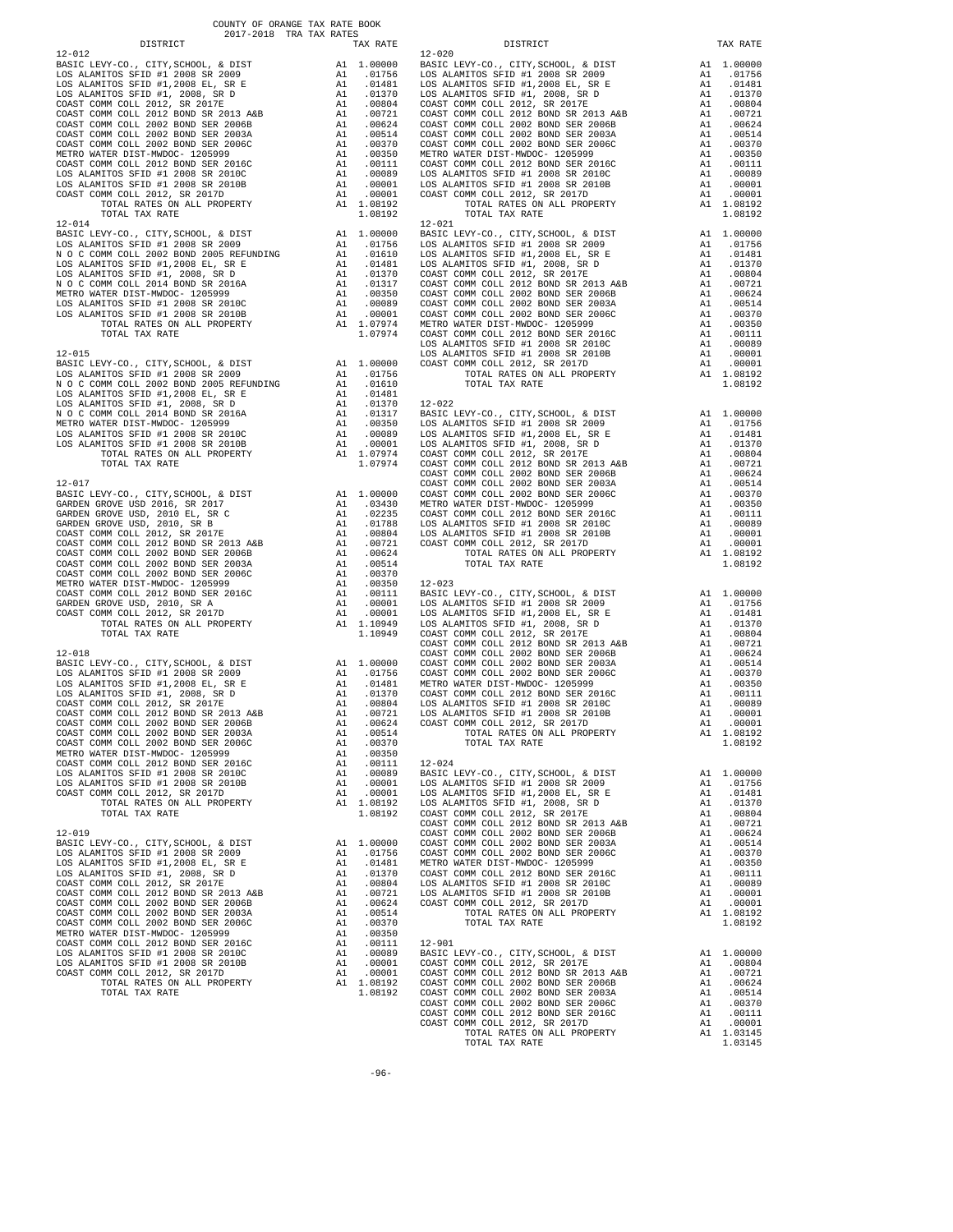| COUNTY OF ORANGE TAX RATE BOOK<br>$2017-2018 \quad \text{TRA RATE B}$ DISTRICT $2017-2018 \quad \text{TRA TAX RATES}$ |          |                        |          |
|-----------------------------------------------------------------------------------------------------------------------|----------|------------------------|----------|
| $12 - 902$                                                                                                            | TAX RATE | DISTRICT<br>$13 - 007$ | TAX RATE |
|                                                                                                                       |          |                        |          |
| $13 - 001$                                                                                                            |          |                        |          |
|                                                                                                                       |          |                        |          |
|                                                                                                                       |          |                        |          |
|                                                                                                                       |          |                        |          |
|                                                                                                                       |          |                        |          |
|                                                                                                                       |          |                        |          |
| $13 - 006$                                                                                                            |          | $13 - 013$             |          |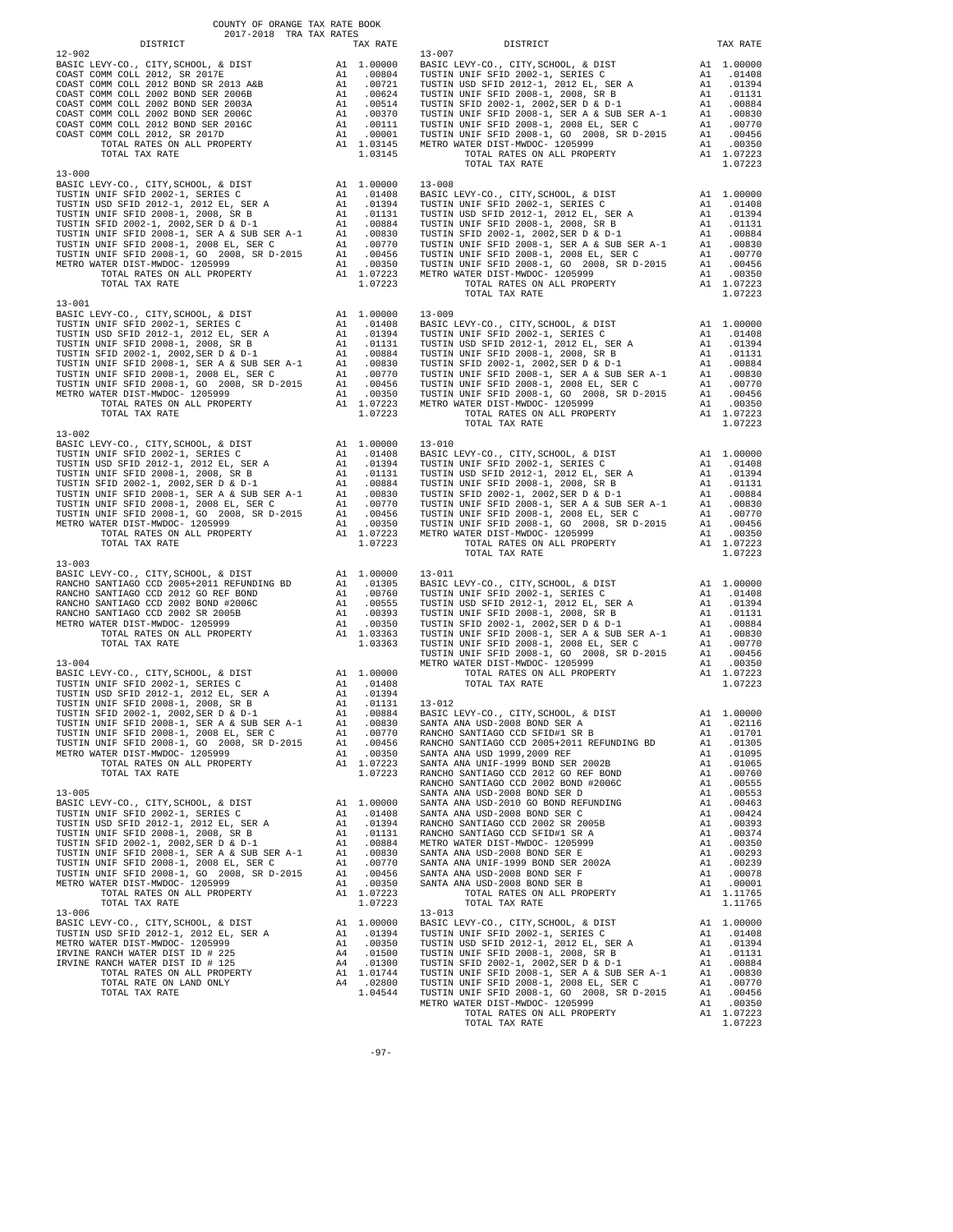13-014 13-021 13-016 13-023 13-017 13-024 13-020 13-027 SANTA ANA UNIF-1999 BOND SER 2002B A1 .01065 RANCHO SANTIAGO CCD 2012 GO REF BOND A1 .00760 13-028 THE VIOLET SOME SERUS AND THE SALL PROPERTY AND TOTAL RATES ON ALL 11765<br>TOTAL RATES ON ALL PROPERTY AND ALL 11765 TOTAL TAX RATE

 COUNTY OF ORANGE TAX RATE BOOK 2017-2018 TRA TAX RATES DISTRICT TAX RATE DISTRICT TAX RATE BASIC LEVY-CO., CITY,SCHOOL, & DIST A1 1.00000 BASIC LEVY-CO., CITY,SCHOOL, & DIST A1 1.00000 TUSTIN UNIF SFID 2002-1, SERIES C A1 .01408 TUSTIN UNIF SFID 2002-1, SERIES C A1 .01408 TUSTIN USD SFID 2012-1, 2012 EL, SER A A1 .01394 TUSTIN USD SFID 2012-1, 2012 EL, SER A A1 .01394 TUSTIN UNIF SFID 2008-1, 2008, SR B A1 .01131 TUSTIN UNIF SFID 2008-1, 2008, SR B A1 .01131 TUSTIN SFID 2002-1, 2002,SER D & D-1 2002-1, 2003444 TUSTIN SFID 2002-1, 2002,SER D & D-1, 2002,SER D & D-1, 20084<br>TUSTIN UNIF SFID 2008-1, 2008 EL, SER A & SUB SER A-1 A1 .00830 TUSTIN UNIF SFID 2008-1, SER A & SUB SER A- TOTAL RATES ON ALL PROPERTY A1 1.07223 TOTAL RATES ON ALL PROPERTY A1 1.07223 TOTAL TAX RATE 1.07223 TOTAL TAX RATE 1.07223 13-015 13-022 BASIC LEVY-CO., CITY,SCHOOL, & DIST A1 1.00000 BASIC LEVY-CO., CITY,SCHOOL, & DIST A1 1.00000 TUSTIN UNIF SFID 2002-1, SERIES C A1 .01408 TUSTIN UNIF SFID 2002-1, SERIES C A1 .01408 TUSTIN USD SFID 2012-1, 2012 EL, SER A A1 .01394 TUSTIN USD SFID 2012-1, 2012 EL, SER A A1 .01394 TUSTIN UNIF SFID 2008-1, 2008, SR B A1 .01131 TUSTIN UNIF SFID 2008-1, 2008, SR B A1 .01131 TUSTIN SFID 2002-1, 2002,SER D & D-1 A1 .00884 TUSTIN SFID 2002-1, 2002,SER D & D-1 A1 .00884 TUSTIN UNIF SFID 2008-1, SER A & SUB SER A-1 A1 .00830 TUSTIN UNIF SFID 2008-1, SER A & SUB SER A-1 A1 .00830 TUSTIN UNIF SFID 2008-1, 2008 EL, SER C A1 .00770 TUSTIN UNIF SFID 2008-1, 2008 EL, SER C A1 .00770 TUSTIN UNIF SFID 2008-1, GO 2008, SR D-2015 A1 .00456 TUSTIN UNIF SFID 2008-1, GO 2008, SR D-2015 A1 .00456 METRO WATER DIST-MWDOC- 1205999 A1 .00350 METRO WATER DIST-MWDOC- 1205999 A1 .00350 UNIF SFID 2008-1, 2008 EL, SER C = A1 1.00330 TUSTIN UNIF SFID 2008-1, 2008 EL, SER C = A1 1.00330 TUSTIN UNIF SFID 2008-1, 2008 EL, SER C = A1 1.07223<br>
TOTAL RATES ON ALL PROPERTY = A1 1.07223 TOTAL RATES ON ALL PROPERTY TOTAL TAX RATE 1.07223 TOTAL TAX RATE 1.07223 BASIC LEVY-CO., CITY,SCHOOL, & DIST A1 1.00000 BASIC LEVY-CO., CITY,SCHOOL, & DIST A1 1.00000 TUSTIN UNIF SFID 2002-1, SERIES C A1 .01408 TUSTIN UNIF SFID 2002-1, SERIES C A1 .01408 TUSTIN USD SFID 2012-1, 2012 EL, SER A A1 .01394 TUSTIN USD SFID 2012-1, 2012 EL, SER A A1 .01394 TUSTIN UNIF SFID 2008-1, 2008, SR B A1 .01131 TUSTIN UNIF SFID 2008-1, 2008, SR B A1 .01131 TUSTIN SFID 2002-1, 2002,SER D & D-1 A1 .00884 TUSTIN SFID 2002-1, 2002,SER D & D-1 A1 .00884 TUSTIN UNIF SFID 2008-1, SER A & SUB SER A-1 A1 .00830 TUSTIN UNIF SFID 2008-1, SER A & SUB SER A-1 A1 .00830 TUSTIN UNIF SFID 2008-1, 2008 EL, SER C A1 .00770 TUSTIN UNIF SFID 2008-1, 2008 EL, SER C A1 .00770 TUSTIN UNIF SFID 2008-1, GO 2008, SR D-2015 A1 .00456 TUSTIN UNIF SFID 2008-1, GO 2008, SR D-2015 A1 .00456 METRO WATER DIST-MWDOC- 1205999 A1 .00350 METRO WATER DIST-MWDOC- 1205999 A1 .00350 TOTAL RATES ON ALL PROPERTY A1 1.07223 TOTAL RATES ON ALL PROPERTY A1 1.07223 TOTAL TAX RATE 1.07223 TOTAL TAX RATE 1.07223 BASIC LEVY-CO., CITY,SCHOOL, & DIST A1 1.00000 BASIC LEVY-CO., CITY,SCHOOL, & DIST A1 1.00000 TUSTIN UNIF SFID 2002-1, SERIES C A1 .01408 TUSTIN UNIF SFID 2002-1, SERIES C A1 .01408 TUSTIN USD SFID 2012-1, 2012 EL, SER A A1 .01394 TUSTIN USD SFID 2012-1, 2012 EL, SER A A1 .01394 TUSTIN UNIF SFID 2008-1, 2008, SR B A1 .01131 TUSTIN UNIF SFID 2008-1, 2008, SR B A1 .01131 TUSTIN SFID 2002-1, 2002,SER D & D-1 A1 .00884 TUSTIN SFID 2002-1, 2002,SER D & D-1 A1 .00884 TUSTIN UNIF SFID 2008-1, SER A & SUB SER A-1 A1 .00830 TUSTIN UNIF SFID 2008-1, SER A & SUB SER A-1 A1 .00830 TUSTIN UNIF SFID 2008-1, 2008 EL, SER C A1 .00770 TUSTIN UNIF SFID 2008-1, 2008 EL, SER C A1 .00770 TUSTIN UNIF SFID 2008-1, GO 2008, SR D-2015 A1 .00456 TUSTIN UNIF SFID 2008-1, GO 2008, SR D-2015 A1 .00456 METRO WATER DIST-MWDOC- 1205999 A1 .00350 METRO WATER DIST-MWDOC- 1205999 A1 .00350 TOTAL RATES ON ALL PROPERTY A1 1.07223 TOTAL RATES ON ALL PROPERTY A1 1.07223 TOTAL TAX RATE 1.07223 TOTAL TAX RATE 1.07223 13-018 13-025 BASIC LEVY-CO., CITY,SCHOOL, & DIST A1 1.00000 BASIC LEVY-CO., CITY,SCHOOL, & DIST A1 1.00000 TUSTIN UNIF SFID 2002-1, SERIES C A1 .01408 TUSTIN UNIF SFID 2002-1, SERIES C A1 .01408 TUSTIN USD SFID 2012-1, 2012 EL, SER A A1 .01394 TUSTIN USD SFID 2012-1, 2012 EL, SER A A1 .01394 TUSTIN UNIF SFID 2008-1, 2008, SR B A1 .01131 TUSTIN UNIF SFID 2008-1, 2008, SR B A1 .01131 TUSTIN SFID 2002-1, 2002,SER D & D-1 A1 .00884 TUSTIN SFID 2002-1, 2002,SER D & D-1 A1 .00884 TUSTIN UNIF SFID 2008-1, SER A & SUB SER A-1 (000300 TUSTIN UNIF SFID 2008-1, SER A & SUB SER A & SUB SER A A<br>TUSTIN UNIF SFID 2008-1, 2008 BL, SER C A1 .00700 TUSTIN UNIF SFID 2008-1, 2008 EL, SER C A1 .00770<br>TUSTIN UNIF TOTAL TAX RATE  $1.07223$  TOTAL TAX RATE  $1.07223$ 10311 SPID 2002-1, 2002 EL, SER A 2002, SER D-2015<br>
TUSTIN UNIF SFID 2008-1, SER A & SUB SER A-1<br>
TUSTIN UNIF SFID 2008-1, SER A & SUB SER A-1<br>
TUSTIN UNIF SFID 2008-1, 2008-1, SO 2008.<br>
TUSTIN UNIF SFID 2008-1, CO 2008.<br> BASIC LEVY-CO., CITY,SCHOOL, & DIST A1 1.00000 BASIC LEVY-CO., CITY,SCHOOL, & DIST A1 1.00000 TUSTIN UNIF SFID 2002-1, SERIES C A1 .01408 TUSTIN UNIF SFID 2002-1, SERIES C A1 .01408 TUSTIN USD SFID 2012-1, 2012 EL, SER A A1 .01394 TUSTIN USD SFID 2012-1, 2012 EL, SER A A1 .01394 TUSTIN UNIF SFID 2008-1, 2008, SR B A1 .01131 TUSTIN UNIF SFID 2008-1, 2008, SR B A1 .01131 TUSTIN SFID 2002-1, 2002,SER D & D-1 A1 .00884 TUSTIN SFID 2002-1, 2002,SER D & D-1 A1 .00884 TUSTIN UNIF SFID 2008-1, SER A & SUB SER A-1 A1 .00830 TUSTIN UNIF SFID 2008-1, SER A & SUB SER A-1 A1 .00830 TUSTIN UNIF SFID 2008-1, 2008 EL, SER C A1 .00770 TUSTIN UNIF SFID 2008-1, 2008 EL, SER C A1 .00770 TUSTIN UNIF SFID 2008-1, GO 2008, SR D-2015 A1 .00456 TUSTIN UNIF SFID 2008-1, GO 2008, SR D-2015 A1 .00456 METRO WATER DIST-MWDOC- 1205999 A1 .00350 METRO WATER DIST-MWDOC- 1205999 A1 .00350 TOTAL RATES ON ALL PROPERTY A1 1.07223 TOTAL RATES ON ALL PROPERTY A1 1.07223 TOTAL TAX RATE 1.07223 TOTAL TAX RATE 1.07223 BASIC LEVY-CO., CITY, SCHOOL, & DIST al 1.00000 BASIC LEVY-CO., CITY, SCHOOL, & DIST Al 1.00000<br>SANTA NA USD-2008 BOND SER A al .02116 IRVINE UNIF SFID #1, 2016, SR 2016A Al .02174<br>RANCHO SANTIAGO CCD SFID#1 2011 REFUNDING RANCHO SANTIAGO CCD 2002 BOND #2006C ALL 00555 BASIC LEVY-CO., CITY, SCHOOL, & DIST<br>SANTA ANA USD-2008 BOND REFUNDING ALL 00553 TUSTIN UNIF SFID 2002-1, SERIES C ALL 00408<br>SANTA ANA USD-2010 GO BOND REFUNDING ALL 00463 TUS RANCHO SANTIAGO CCD SFID#1 SR A (00370 – 10374 – TUSTIN UNIF SFID 2008-1, SER A & SUB SER A-1 – A1 (00370 – 12<br>METRO WATER DIST-MWDOC- 1205999 – 12008 – A1 (00350 – 12008-1, 2008 EL, SER C – A1 (00770 – 12008 EL, SER C –<br>S SANTA ANA USD-2008 BOND SER F A1 .00078 TOTAL RATES ON ALL PROPERTY A1 1.07223 SANTA ANA USD-2008 BOND SER B A1 .00001 TOTAL TAX RATE 1.07223

-98-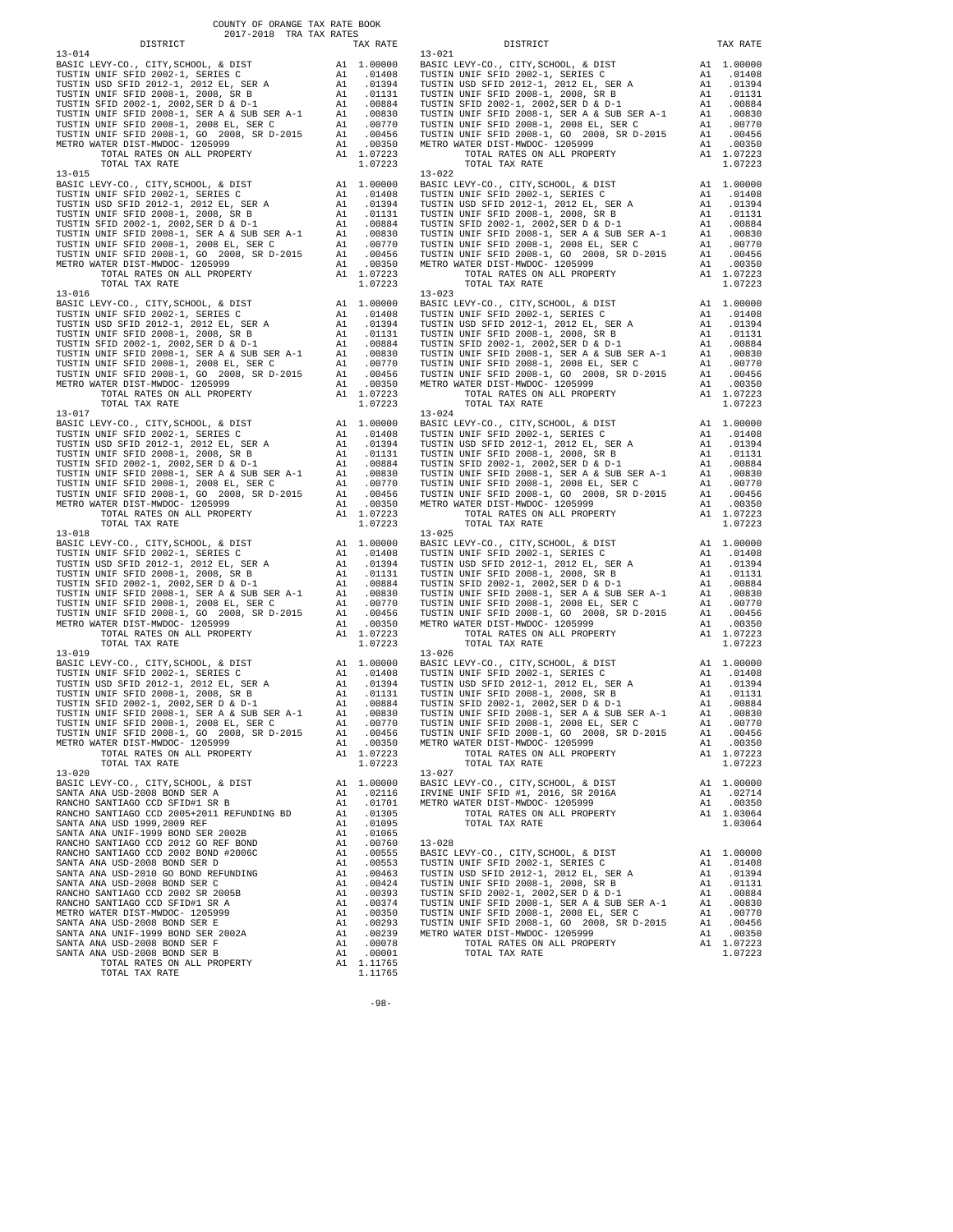| COUNTY OF ORANGE TAX RATE BOOK<br>2017-2018 TRA TAX RATES<br>$2017-2018 \quad \text{TRA RATE B}$ DISTRICT $$\tt 2017-2018$ \quad \text{TRA TAX RATES}$ |          |                 |          |
|--------------------------------------------------------------------------------------------------------------------------------------------------------|----------|-----------------|----------|
|                                                                                                                                                        | TAX RATE | <b>DISTRICT</b> | TAX RATE |
|                                                                                                                                                        |          |                 |          |
|                                                                                                                                                        |          |                 |          |
|                                                                                                                                                        |          |                 |          |
|                                                                                                                                                        |          |                 |          |
|                                                                                                                                                        |          |                 |          |
|                                                                                                                                                        |          |                 |          |
|                                                                                                                                                        |          |                 |          |
|                                                                                                                                                        |          |                 |          |
|                                                                                                                                                        |          |                 |          |
|                                                                                                                                                        |          |                 |          |
|                                                                                                                                                        |          |                 |          |
|                                                                                                                                                        |          |                 |          |
|                                                                                                                                                        |          |                 |          |
|                                                                                                                                                        |          |                 |          |
|                                                                                                                                                        |          |                 |          |
|                                                                                                                                                        |          |                 |          |
|                                                                                                                                                        |          |                 |          |
|                                                                                                                                                        |          |                 |          |
|                                                                                                                                                        |          |                 |          |
|                                                                                                                                                        |          |                 |          |
|                                                                                                                                                        |          |                 |          |
|                                                                                                                                                        |          |                 |          |
|                                                                                                                                                        |          |                 |          |
|                                                                                                                                                        |          |                 |          |
|                                                                                                                                                        |          |                 |          |
|                                                                                                                                                        |          |                 |          |
|                                                                                                                                                        |          |                 |          |
|                                                                                                                                                        |          |                 |          |
|                                                                                                                                                        |          |                 |          |
|                                                                                                                                                        |          |                 |          |
|                                                                                                                                                        |          |                 |          |
|                                                                                                                                                        |          |                 |          |
|                                                                                                                                                        |          |                 |          |
|                                                                                                                                                        |          |                 |          |
|                                                                                                                                                        |          |                 |          |
|                                                                                                                                                        |          |                 |          |
|                                                                                                                                                        |          |                 |          |
|                                                                                                                                                        |          |                 |          |
|                                                                                                                                                        |          |                 |          |
|                                                                                                                                                        |          |                 |          |
|                                                                                                                                                        |          |                 |          |
|                                                                                                                                                        |          |                 |          |
|                                                                                                                                                        |          |                 |          |
|                                                                                                                                                        |          |                 |          |
|                                                                                                                                                        |          |                 |          |
|                                                                                                                                                        |          |                 |          |
|                                                                                                                                                        |          |                 |          |
|                                                                                                                                                        |          |                 |          |
|                                                                                                                                                        |          |                 |          |
|                                                                                                                                                        |          |                 |          |
|                                                                                                                                                        |          |                 |          |
|                                                                                                                                                        |          |                 |          |
|                                                                                                                                                        |          |                 |          |
|                                                                                                                                                        |          |                 |          |
|                                                                                                                                                        |          |                 |          |
|                                                                                                                                                        |          |                 |          |
|                                                                                                                                                        |          |                 |          |
|                                                                                                                                                        |          |                 |          |
|                                                                                                                                                        |          |                 |          |
|                                                                                                                                                        |          |                 |          |
|                                                                                                                                                        |          |                 |          |
|                                                                                                                                                        |          |                 |          |
|                                                                                                                                                        |          |                 |          |
|                                                                                                                                                        |          |                 |          |
|                                                                                                                                                        |          |                 |          |
|                                                                                                                                                        |          |                 |          |
|                                                                                                                                                        |          |                 |          |
|                                                                                                                                                        |          |                 |          |
|                                                                                                                                                        |          |                 |          |
|                                                                                                                                                        |          |                 |          |
|                                                                                                                                                        |          |                 |          |
|                                                                                                                                                        |          |                 |          |
|                                                                                                                                                        |          |                 |          |
|                                                                                                                                                        |          |                 |          |
|                                                                                                                                                        |          |                 |          |
|                                                                                                                                                        |          |                 |          |
|                                                                                                                                                        |          |                 |          |
|                                                                                                                                                        |          |                 |          |
|                                                                                                                                                        |          |                 |          |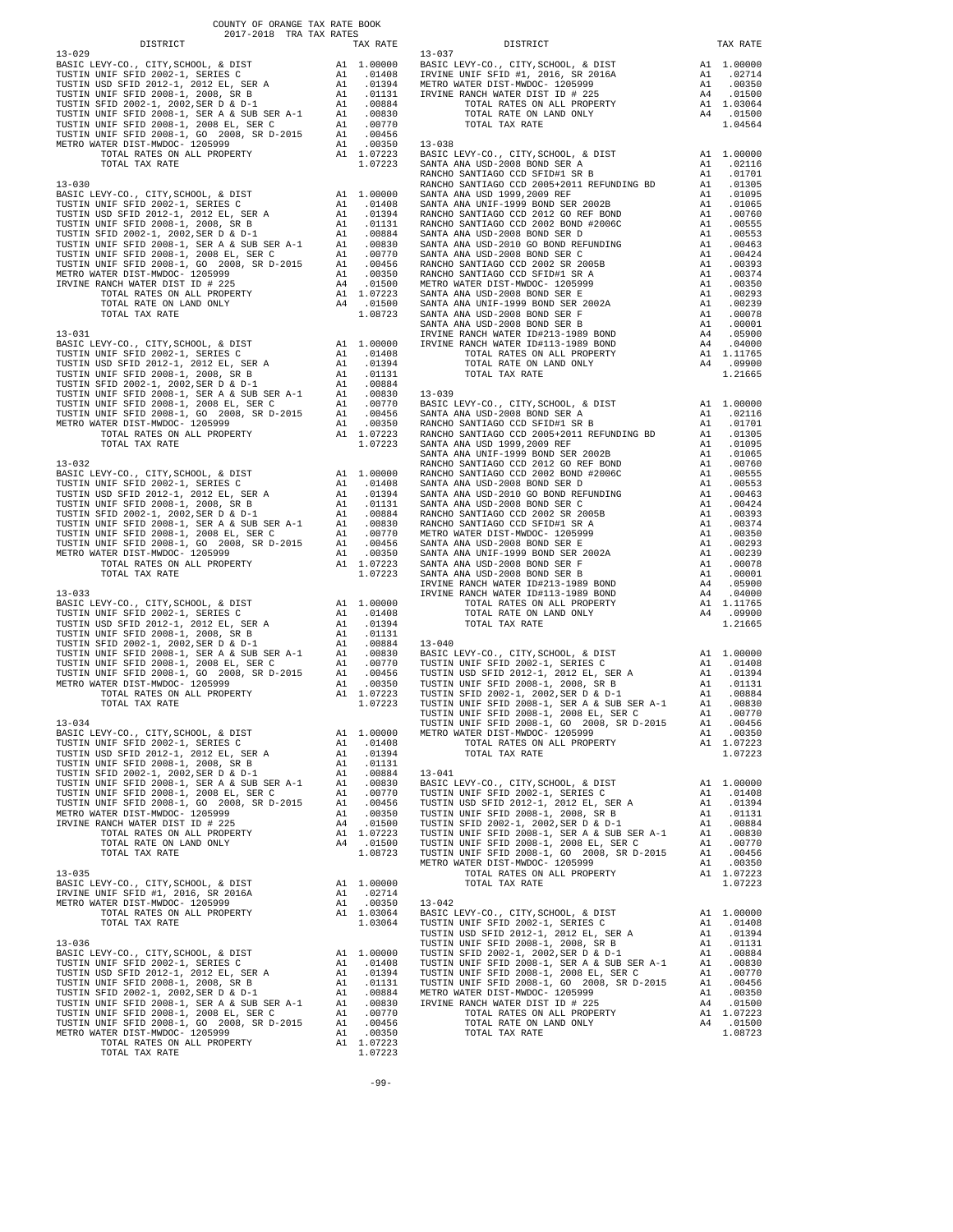| COUNTY OF ORANGE TAX RATE BOOK<br>$2017-2018 \quad \text{TRA TAX RATES}$ DISTRICT $\hspace{2.5cm}$ |          |                                                                                                                                                                                                                                                                                                                                                                                                                           |          |
|----------------------------------------------------------------------------------------------------|----------|---------------------------------------------------------------------------------------------------------------------------------------------------------------------------------------------------------------------------------------------------------------------------------------------------------------------------------------------------------------------------------------------------------------------------|----------|
|                                                                                                    | TAX RATE | DISTRICT<br>$13 - 050$<br>$\begin{tabular}{cccccccc} 13-041 & 0.78747 & 0.78747 & 0.71741 & 0.71741 & 0.71741 & 0.71741 & 0.71741 & 0.71741 & 0.71741 & 0.71741 & 0.71741 & 0.71741 & 0.71741 & 0.71741 & 0.71741 & 0.71741 & 0.71741 & 0.71741 & 0.71741 & 0.71741 & 0.71741 & 0.71741 & 0.71$                                                                                                                           | TAX RATE |
|                                                                                                    |          |                                                                                                                                                                                                                                                                                                                                                                                                                           |          |
|                                                                                                    |          |                                                                                                                                                                                                                                                                                                                                                                                                                           |          |
|                                                                                                    |          |                                                                                                                                                                                                                                                                                                                                                                                                                           |          |
|                                                                                                    |          |                                                                                                                                                                                                                                                                                                                                                                                                                           |          |
|                                                                                                    |          |                                                                                                                                                                                                                                                                                                                                                                                                                           |          |
|                                                                                                    |          |                                                                                                                                                                                                                                                                                                                                                                                                                           |          |
|                                                                                                    |          |                                                                                                                                                                                                                                                                                                                                                                                                                           |          |
|                                                                                                    |          |                                                                                                                                                                                                                                                                                                                                                                                                                           |          |
|                                                                                                    |          |                                                                                                                                                                                                                                                                                                                                                                                                                           |          |
|                                                                                                    |          |                                                                                                                                                                                                                                                                                                                                                                                                                           |          |
|                                                                                                    |          |                                                                                                                                                                                                                                                                                                                                                                                                                           |          |
|                                                                                                    |          |                                                                                                                                                                                                                                                                                                                                                                                                                           |          |
|                                                                                                    |          |                                                                                                                                                                                                                                                                                                                                                                                                                           |          |
|                                                                                                    |          |                                                                                                                                                                                                                                                                                                                                                                                                                           |          |
|                                                                                                    |          |                                                                                                                                                                                                                                                                                                                                                                                                                           |          |
|                                                                                                    |          |                                                                                                                                                                                                                                                                                                                                                                                                                           |          |
|                                                                                                    |          |                                                                                                                                                                                                                                                                                                                                                                                                                           |          |
|                                                                                                    |          |                                                                                                                                                                                                                                                                                                                                                                                                                           |          |
|                                                                                                    |          |                                                                                                                                                                                                                                                                                                                                                                                                                           |          |
|                                                                                                    |          |                                                                                                                                                                                                                                                                                                                                                                                                                           |          |
|                                                                                                    |          |                                                                                                                                                                                                                                                                                                                                                                                                                           |          |
|                                                                                                    |          |                                                                                                                                                                                                                                                                                                                                                                                                                           |          |
|                                                                                                    |          |                                                                                                                                                                                                                                                                                                                                                                                                                           |          |
|                                                                                                    |          |                                                                                                                                                                                                                                                                                                                                                                                                                           |          |
|                                                                                                    |          |                                                                                                                                                                                                                                                                                                                                                                                                                           |          |
|                                                                                                    |          |                                                                                                                                                                                                                                                                                                                                                                                                                           |          |
| $13 - 045$                                                                                         |          |                                                                                                                                                                                                                                                                                                                                                                                                                           |          |
|                                                                                                    |          |                                                                                                                                                                                                                                                                                                                                                                                                                           |          |
|                                                                                                    |          |                                                                                                                                                                                                                                                                                                                                                                                                                           |          |
|                                                                                                    |          |                                                                                                                                                                                                                                                                                                                                                                                                                           |          |
|                                                                                                    |          |                                                                                                                                                                                                                                                                                                                                                                                                                           |          |
|                                                                                                    |          |                                                                                                                                                                                                                                                                                                                                                                                                                           |          |
|                                                                                                    |          |                                                                                                                                                                                                                                                                                                                                                                                                                           |          |
|                                                                                                    |          |                                                                                                                                                                                                                                                                                                                                                                                                                           |          |
|                                                                                                    |          |                                                                                                                                                                                                                                                                                                                                                                                                                           |          |
|                                                                                                    |          |                                                                                                                                                                                                                                                                                                                                                                                                                           |          |
|                                                                                                    |          |                                                                                                                                                                                                                                                                                                                                                                                                                           |          |
|                                                                                                    |          |                                                                                                                                                                                                                                                                                                                                                                                                                           |          |
|                                                                                                    |          |                                                                                                                                                                                                                                                                                                                                                                                                                           |          |
|                                                                                                    |          |                                                                                                                                                                                                                                                                                                                                                                                                                           |          |
|                                                                                                    |          |                                                                                                                                                                                                                                                                                                                                                                                                                           |          |
|                                                                                                    |          |                                                                                                                                                                                                                                                                                                                                                                                                                           |          |
|                                                                                                    |          |                                                                                                                                                                                                                                                                                                                                                                                                                           |          |
|                                                                                                    |          |                                                                                                                                                                                                                                                                                                                                                                                                                           |          |
|                                                                                                    |          |                                                                                                                                                                                                                                                                                                                                                                                                                           |          |
|                                                                                                    |          | ${\small \begin{tabular}{ccccc} \textbf{13-047} & \textbf{BASIC LEVY-CO., CITY, SCHOOL, & & \textbf{DIST} & & \textbf{A1} & 1.00000 \\ \textbf{PASIC LEVY-CO., CITY, SCHOOL, & & \textbf{DIST} & & \textbf{FOT} & & \textbf{A1} & 1.00000 \\ \textbf{PASIC LEVY-CO., CITY, SCHOOL, & & \textbf{DIST} & & \textbf{A1} & 1.00000 \\ \textbf{PASIC LEVY-CO., CITY, SCHOOL, & & \textbf{DIST} & & \textbf{A1} & 1.00000 \\ \$ |          |
|                                                                                                    |          |                                                                                                                                                                                                                                                                                                                                                                                                                           |          |
|                                                                                                    |          |                                                                                                                                                                                                                                                                                                                                                                                                                           |          |
|                                                                                                    |          |                                                                                                                                                                                                                                                                                                                                                                                                                           |          |
|                                                                                                    |          |                                                                                                                                                                                                                                                                                                                                                                                                                           |          |
|                                                                                                    |          |                                                                                                                                                                                                                                                                                                                                                                                                                           |          |
|                                                                                                    |          | $\begin{tabular}{l c c c c c c c} \multicolumn{4}{c}{\textbf{RMCHO}}\textbf{SANTIAG} & \textbf{CCD 2005+2011} & \textbf{REINAD} & \textbf{AD} & \textbf{C1050} & \textbf{TUSTIN SFD 2002-1, 2002, SER B & D-1 & 10131 \\ \multicolumn{4}{c}{\textbf{RMCHO}}\textbf{SANTIAGO} & \textbf{CCD 2002} & \textbf{BODD} & \textbf{F2OO6} & \textbf{AD} & \textbf{AD} & \textbf{D1005} & \textbf$                                 |          |
|                                                                                                    |          |                                                                                                                                                                                                                                                                                                                                                                                                                           |          |
|                                                                                                    |          |                                                                                                                                                                                                                                                                                                                                                                                                                           |          |
|                                                                                                    |          |                                                                                                                                                                                                                                                                                                                                                                                                                           |          |
|                                                                                                    |          |                                                                                                                                                                                                                                                                                                                                                                                                                           |          |
|                                                                                                    |          |                                                                                                                                                                                                                                                                                                                                                                                                                           |          |
|                                                                                                    |          |                                                                                                                                                                                                                                                                                                                                                                                                                           |          |
|                                                                                                    |          |                                                                                                                                                                                                                                                                                                                                                                                                                           |          |
|                                                                                                    |          |                                                                                                                                                                                                                                                                                                                                                                                                                           |          |
|                                                                                                    |          |                                                                                                                                                                                                                                                                                                                                                                                                                           |          |
|                                                                                                    |          |                                                                                                                                                                                                                                                                                                                                                                                                                           |          |
|                                                                                                    |          |                                                                                                                                                                                                                                                                                                                                                                                                                           |          |
|                                                                                                    |          |                                                                                                                                                                                                                                                                                                                                                                                                                           |          |
|                                                                                                    |          |                                                                                                                                                                                                                                                                                                                                                                                                                           |          |
|                                                                                                    |          |                                                                                                                                                                                                                                                                                                                                                                                                                           |          |
|                                                                                                    |          |                                                                                                                                                                                                                                                                                                                                                                                                                           |          |
|                                                                                                    |          |                                                                                                                                                                                                                                                                                                                                                                                                                           |          |
|                                                                                                    |          |                                                                                                                                                                                                                                                                                                                                                                                                                           |          |
|                                                                                                    |          |                                                                                                                                                                                                                                                                                                                                                                                                                           |          |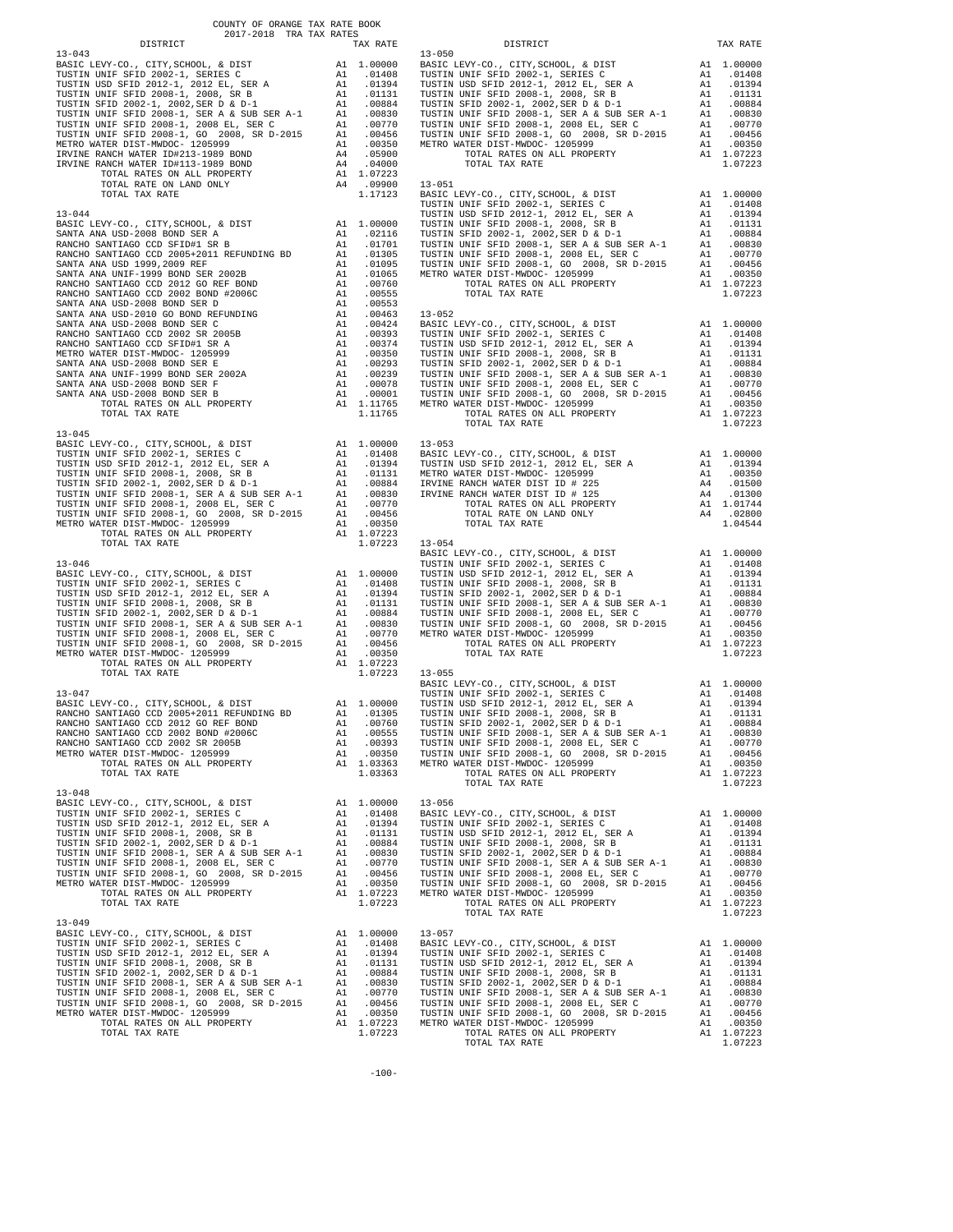| COUNTY OF ORANGE TAX RATE BOOK<br>2017-2018 TRA TAX RATES |          |                        |          |
|-----------------------------------------------------------|----------|------------------------|----------|
| DISTRICT<br>$13 - 058$                                    | TAX RATE | DISTRICT<br>$13 - 066$ | TAX RATE |
|                                                           |          |                        |          |
|                                                           |          |                        |          |
|                                                           |          |                        |          |
|                                                           |          |                        |          |
|                                                           |          |                        |          |
|                                                           |          |                        |          |
|                                                           |          |                        |          |
|                                                           |          |                        |          |
|                                                           |          |                        |          |
|                                                           |          |                        |          |
|                                                           |          |                        |          |
|                                                           |          |                        |          |
|                                                           |          |                        |          |
|                                                           |          |                        |          |
|                                                           |          |                        |          |
|                                                           |          |                        |          |
|                                                           |          |                        |          |
|                                                           |          |                        |          |
|                                                           |          |                        |          |
|                                                           |          |                        |          |
|                                                           |          |                        |          |
|                                                           |          |                        |          |
|                                                           |          |                        |          |
|                                                           |          |                        |          |
|                                                           |          |                        |          |
|                                                           |          |                        |          |
|                                                           |          |                        |          |
|                                                           |          |                        |          |
|                                                           |          |                        |          |
|                                                           |          |                        |          |
|                                                           |          |                        |          |
|                                                           |          |                        |          |
|                                                           |          |                        |          |
|                                                           |          |                        |          |
|                                                           |          |                        |          |
|                                                           |          |                        |          |
|                                                           |          |                        |          |
|                                                           |          |                        |          |
|                                                           |          |                        |          |
|                                                           |          |                        |          |
|                                                           |          |                        |          |
|                                                           |          |                        |          |
|                                                           |          |                        |          |
|                                                           |          |                        |          |
|                                                           |          |                        |          |
|                                                           |          |                        |          |
|                                                           |          |                        |          |
|                                                           |          |                        |          |
|                                                           |          |                        |          |
|                                                           | $-101-$  |                        |          |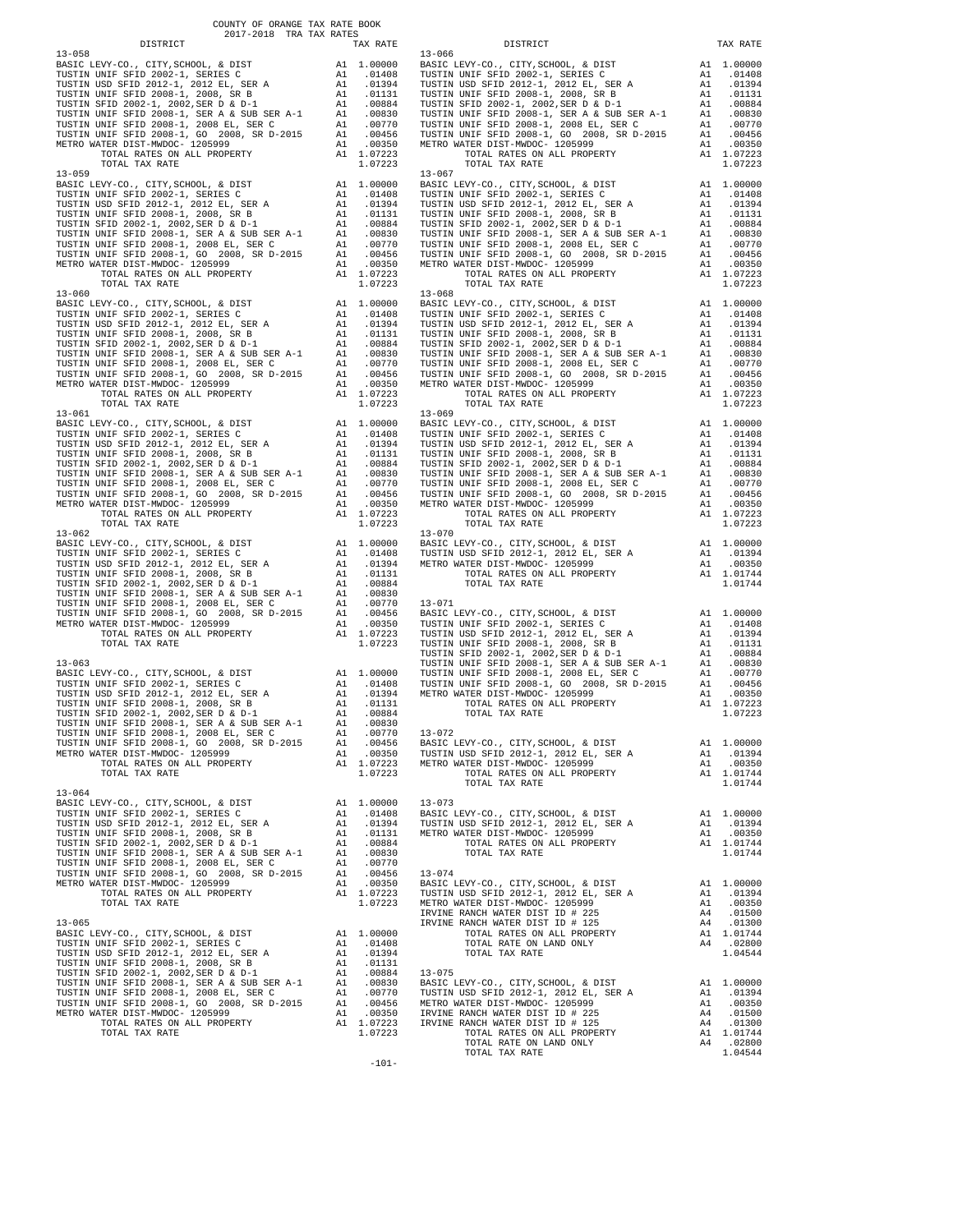| $13 - 083$ | 2017-2018 TRA TAX RATES<br>DISTRICT | TAX RATE | DISTRICT   | TAX RATE |
|------------|-------------------------------------|----------|------------|----------|
|            |                                     |          | $13 - 084$ |          |
|            |                                     |          |            |          |
|            |                                     |          |            |          |
|            |                                     |          |            |          |
|            |                                     |          |            |          |
|            |                                     |          |            |          |
|            |                                     |          |            |          |
|            |                                     |          |            |          |
|            |                                     |          |            |          |
|            |                                     |          |            |          |
|            |                                     |          |            |          |
|            |                                     |          |            |          |
|            |                                     |          |            |          |
|            |                                     |          |            |          |
|            |                                     |          |            |          |
|            |                                     |          |            |          |
|            |                                     |          |            |          |
|            |                                     |          |            |          |
|            |                                     |          |            |          |
|            |                                     |          |            |          |
|            |                                     |          |            |          |
|            |                                     |          |            |          |
|            |                                     |          |            |          |
|            |                                     |          |            |          |
|            |                                     |          |            |          |
|            |                                     |          |            |          |
|            |                                     |          |            |          |
|            |                                     |          |            |          |
|            |                                     |          |            |          |
|            |                                     |          |            |          |
|            |                                     |          |            |          |
|            |                                     |          |            |          |
|            |                                     |          |            |          |
|            |                                     |          |            |          |
|            |                                     |          |            |          |
|            |                                     |          |            |          |
|            |                                     |          |            |          |
|            |                                     |          |            |          |
|            |                                     |          |            |          |
|            |                                     |          |            |          |
|            |                                     |          |            |          |
|            |                                     |          |            |          |
|            |                                     |          |            |          |
|            |                                     |          |            |          |
|            |                                     |          |            |          |
|            |                                     |          |            |          |
|            |                                     |          |            |          |
|            |                                     |          |            |          |
|            |                                     |          |            |          |
|            |                                     |          |            |          |
|            |                                     |          |            |          |
|            |                                     |          |            |          |
|            |                                     |          |            |          |
|            |                                     |          |            |          |
|            |                                     |          |            |          |
|            |                                     |          |            |          |
|            |                                     |          |            |          |
|            |                                     |          |            |          |
|            |                                     |          |            |          |
|            |                                     |          |            |          |
|            |                                     |          |            |          |
|            |                                     |          |            |          |
|            |                                     |          |            |          |
|            |                                     |          |            |          |
|            |                                     |          |            |          |
|            |                                     |          |            |          |
|            |                                     |          |            |          |
|            |                                     |          |            |          |
|            |                                     |          |            |          |
|            |                                     |          |            |          |
|            |                                     |          |            |          |
|            |                                     |          |            |          |
|            |                                     |          |            |          |
|            |                                     |          |            |          |
|            |                                     |          |            |          |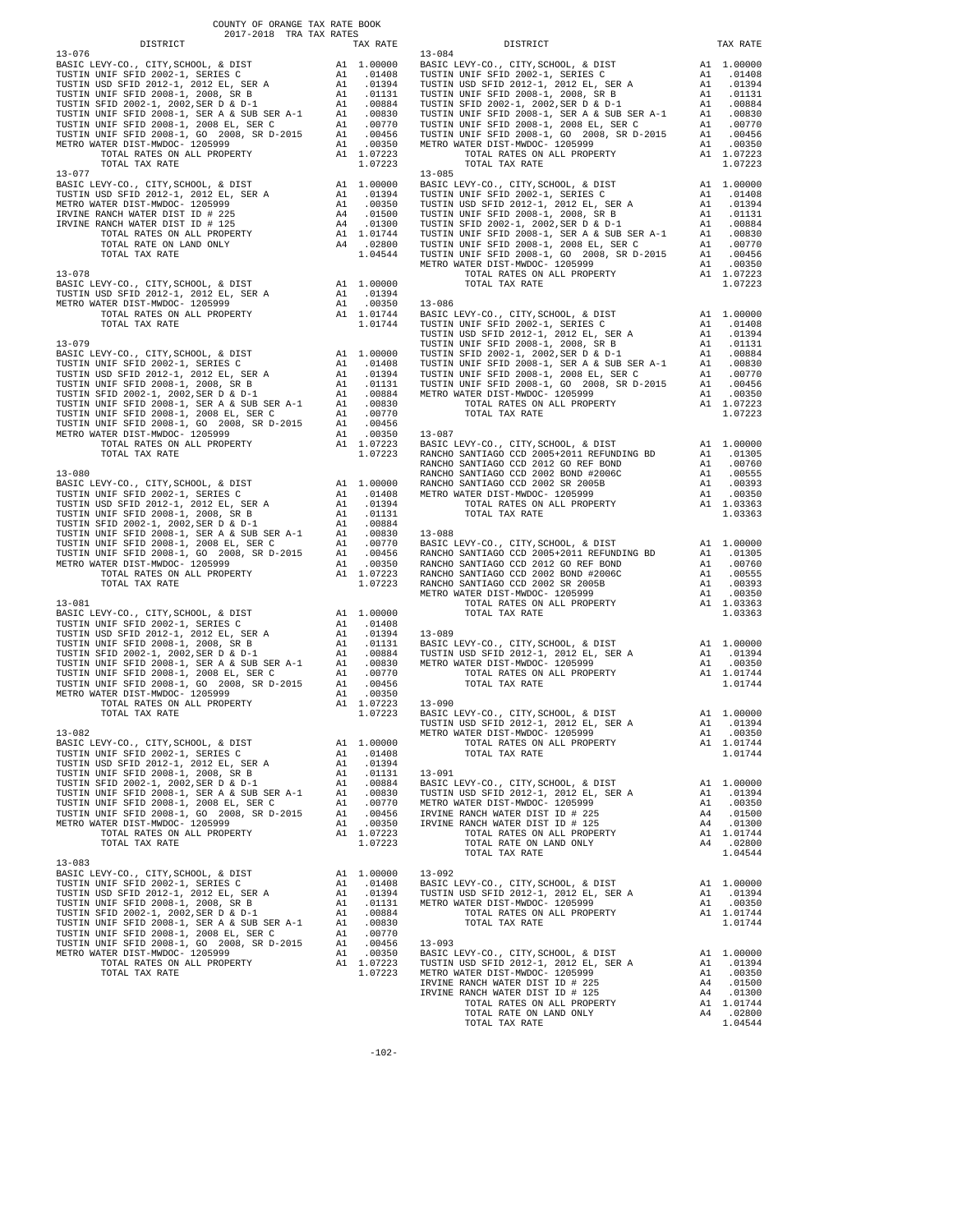| $13 - 094$                                         |                                                         | $13 - 102$ |
|----------------------------------------------------|---------------------------------------------------------|------------|
|                                                    |                                                         |            |
|                                                    |                                                         |            |
|                                                    |                                                         |            |
|                                                    |                                                         |            |
|                                                    |                                                         |            |
|                                                    |                                                         |            |
|                                                    |                                                         |            |
| TOTAL TAX RATE                                     | 1.07223                                                 |            |
| $13 - 095$                                         |                                                         | $13 - 103$ |
|                                                    |                                                         |            |
|                                                    |                                                         |            |
|                                                    |                                                         |            |
|                                                    |                                                         |            |
|                                                    |                                                         |            |
|                                                    |                                                         |            |
|                                                    |                                                         |            |
|                                                    |                                                         |            |
| $13 - 096$                                         |                                                         | $13 - 104$ |
|                                                    |                                                         |            |
|                                                    |                                                         |            |
|                                                    |                                                         |            |
|                                                    |                                                         |            |
|                                                    |                                                         |            |
|                                                    |                                                         |            |
|                                                    |                                                         |            |
| TOTAL TAX RATE                                     | 1.07223                                                 |            |
|                                                    |                                                         |            |
|                                                    |                                                         |            |
|                                                    |                                                         |            |
|                                                    |                                                         |            |
|                                                    |                                                         |            |
|                                                    |                                                         |            |
|                                                    |                                                         |            |
|                                                    |                                                         |            |
|                                                    |                                                         |            |
|                                                    |                                                         |            |
|                                                    |                                                         |            |
|                                                    |                                                         |            |
|                                                    |                                                         |            |
|                                                    |                                                         |            |
|                                                    |                                                         |            |
|                                                    |                                                         |            |
|                                                    |                                                         |            |
|                                                    |                                                         |            |
|                                                    |                                                         |            |
|                                                    |                                                         |            |
|                                                    |                                                         |            |
|                                                    |                                                         |            |
|                                                    |                                                         |            |
|                                                    |                                                         |            |
|                                                    |                                                         | TUSTIN     |
| $13 - 100$<br>BASIC LEVY-CO., CITY, SCHOOL, & DIST | A1 1.00000                                              | METRO W    |
| TUSTIN UNIF SFID 2002-1, SERIES C                  | 1.00000<br>Al .01408<br>Al .01394<br>Al .01131          |            |
| TUSTIN USD SFID 2012-1, 2012 EL, SER A             |                                                         |            |
|                                                    |                                                         |            |
|                                                    |                                                         |            |
|                                                    |                                                         |            |
|                                                    |                                                         |            |
|                                                    |                                                         |            |
| TOTAL RATES ON ALL PROPERTY                        |                                                         |            |
| TOTAL RATE ON LAND ONLY<br>TOTAL TAX RATE          | A1 1.07223 TUSTIN<br>A4 .01300 TUSTIN<br>1.08523 METROW |            |
|                                                    |                                                         |            |
| $13 - 101$<br>BASIC LEVY-CO., CITY, SCHOOL, & DIST | A1 1.00000                                              |            |
|                                                    |                                                         |            |
|                                                    |                                                         |            |
|                                                    |                                                         |            |
|                                                    |                                                         |            |
|                                                    |                                                         |            |
|                                                    |                                                         |            |
| TOTAL RATES ON ALL DRODERTY                        | A1 1 07223                                              |            |

| COUNTY OF ORANGE TAX RATE BOOK<br>2017-2018 TRA TAX RATES |          |                                                                                                                                                                                                                                                                                                                |          |
|-----------------------------------------------------------|----------|----------------------------------------------------------------------------------------------------------------------------------------------------------------------------------------------------------------------------------------------------------------------------------------------------------------|----------|
| DISTRICT<br>$13 - 094$                                    | TAX RATE | DISTRICT<br>$13 - 102$                                                                                                                                                                                                                                                                                         | TAX RATE |
|                                                           |          |                                                                                                                                                                                                                                                                                                                |          |
|                                                           |          |                                                                                                                                                                                                                                                                                                                |          |
|                                                           |          |                                                                                                                                                                                                                                                                                                                |          |
|                                                           |          |                                                                                                                                                                                                                                                                                                                |          |
|                                                           |          | $13 - 107$                                                                                                                                                                                                                                                                                                     |          |
|                                                           |          |                                                                                                                                                                                                                                                                                                                |          |
|                                                           |          | $\begin{tabular}{cccc} TOTAL RATE & 0M LAMP. ORU, SURR RATE \\ \hline TOTAL TIX RATE \\ \end{tabular} \begin{tabular}{cccc} 1.04364 & 1.01300 & TOTITIN UNIF SET 0 2008-1, 2088-1, 2088-1, 2088-1, 2088-1, 2088-1, 2088-1, 2088-1, 2088-1, 2088-1, 2088-1, 2088-1, 2088-1, 2088-1, 2088-1, 2088-1, 2088-1, 20$ |          |
|                                                           |          |                                                                                                                                                                                                                                                                                                                |          |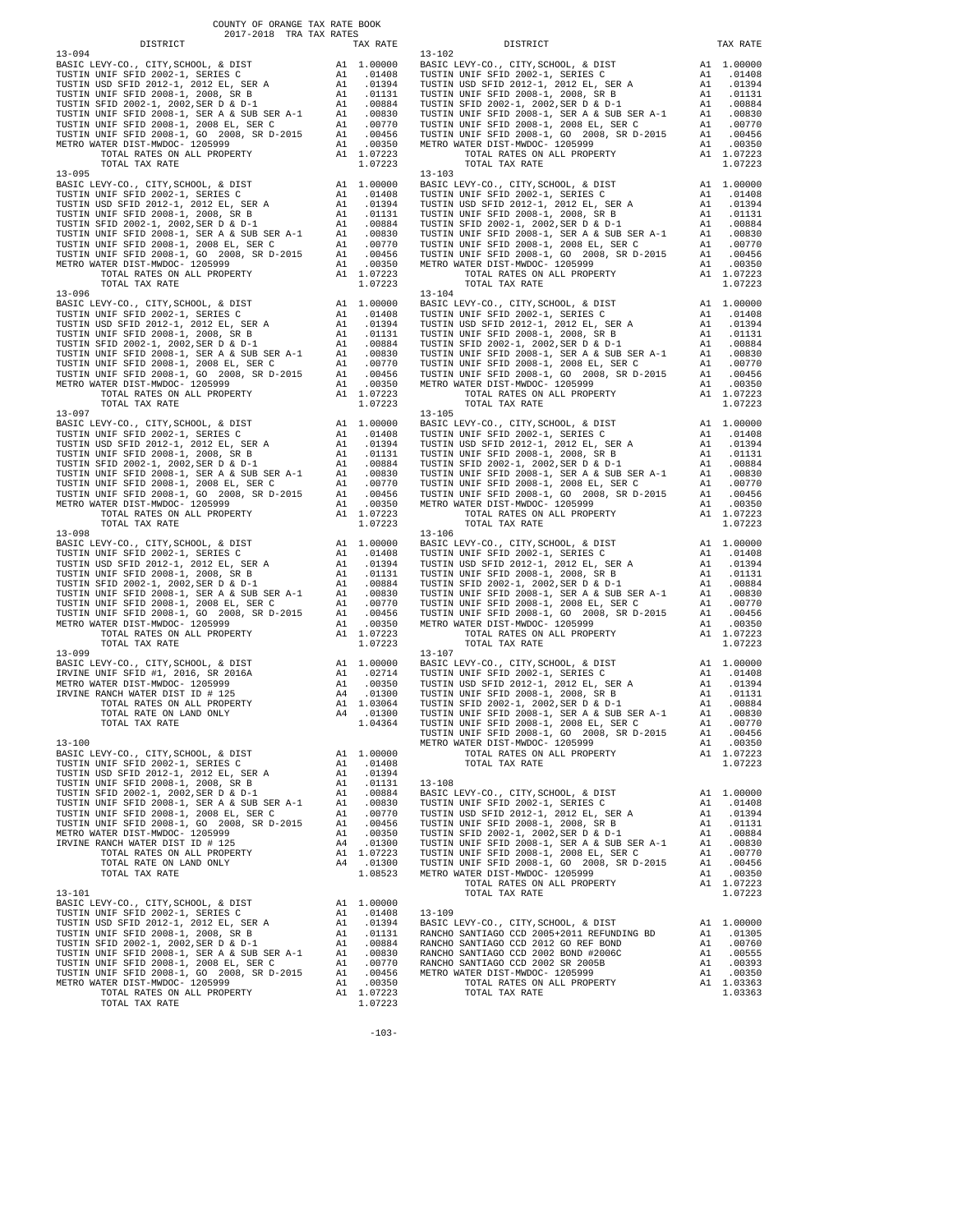13-110 13-118  $\begin{tabular}{lllllllllll} \texttt{13--112} & & & & & & & & & & \\ \texttt{BASIC LEVY-CO.}, & \texttt{CITY} & \texttt{SCHOOL}, & \& & \texttt{DIST} & & \texttt{Al} & 1.00000 \\ \texttt{TUSTIN UNIF SETD 2002--1, SERIES C} & & & & & & & & & .01408 \\ \texttt{TUSTIN UNIF SETD 2012--1, 2012 EL, SER A} & & & & & & & .01394 \\ \texttt{TUSTIN SETD 2002--1, 2002, SER D & & D--1 & & & & & .0131 \\ \texttt{TUST$ 13-116 13-124

 COUNTY OF ORANGE TAX RATE BOOK 2017-2018 TRA TAX RATES DISTRICT TAX RATE DISTRICT TAX RATE BASIC LEVY-CO., CITY,SCHOOL, & DIST A1 1.00000 BASIC LEVY-CO., CITY,SCHOOL, & DIST A1 1.00000 TUSTIN UNIF SFID 2002-1, SERIES C A1 .01408 TUSTIN UNIF SFID 2002-1, SERIES C A1 .01408 TUSTIN USD SFID 2012-1, 2012 EL, SER A A1 .01394 TUSTIN USD SFID 2012-1, 2012 EL, SER A A1 .01394 TUSTIN UNIF SFID 2008-1, 2008, SR B A1 .01131 TUSTIN UNIF SFID 2008-1, 2008, SR B A1 .01131 TUSTIN SFID 2002-1, 2002,SER D & D-1 2002-1, 2003444 TUSTIN SFID 2002-1, 2002,SER D & D-1, 2002,SER D & D-1, 20084<br>TUSTIN UNIF SFID 2008-1, 2008 EL, SER A & SUB SER A-1 A1 .00830 TUSTIN UNIF SFID 2008-1, SER A & SUB SER A- TOTAL RATES ON ALL PROPERTY A1 1.07223 TOTAL RATES ON ALL PROPERTY A1 1.07223 TOTAL TAX RATE 1.07223 TOTAL TAX RATE 1.07223 13-111 13-119 BASIC LEVY-CO., CITY,SCHOOL, & DIST A1 1.00000 BASIC LEVY-CO., CITY,SCHOOL, & DIST A1 1.00000 TUSTIN UNIF SFID 2002-1, SERIES C A1 .01408 TUSTIN UNIF SFID 2002-1, SERIES C A1 .01408 TUSTIN USD SFID 2012-1, 2012 EL, SER A A1 .01394 TUSTIN USD SFID 2012-1, 2012 EL, SER A A1 .01394 TUSTIN UNIF SFID 2008-1, 2008, SR B A1 .01131 TUSTIN UNIF SFID 2008-1, 2008, SR B A1 .01131 TUSTIN SFID 2002-1, 2002,SER D & D-1 A1 .00884 TUSTIN SFID 2002-1, 2002,SER D & D-1 A1 .00884 TUSTIN UNIF SFID 2008-1, SER A & SUB SER A-1 A1 .00830 TUSTIN UNIF SFID 2008-1, SER A & SUB SER A-1 A1 .00830 TUSTIN UNIF SFID 2008-1, 2008 EL, SER C A1 .00770 TUSTIN UNIF SFID 2008-1, 2008 EL, SER C A1 .00770 TUSTIN UNIF SFID 2008-1, GO 2008, SR D-2015 A1 .00456 TUSTIN UNIF SFID 2008-1, GO 2008, SR D-2015 A1 .00456 METRO WATER DIST-MWDOC- 1205999 A1 .00350 METRO WATER DIST-MWDOC- 1205999 A1 .00350 UNIF SFID 2008-1, 2008 EL, SER C = A1 1.00330 TUSTIN UNIF SFID 2008-1, 2008 EL, SER C = A1 1.00330 TUSTIN UNIF SFID 2008-1, 2008 EL, SER C = A1 1.07223<br>
TOTAL RATES ON ALL PROPERTY = A1 1.07223 TOTAL RATES ON ALL PROPERTY TOTAL TAX RATE 1.07223 TOTAL TAX RATE 1.07223 BASIC LEVY-CO., CITY,SCHOOL, & DIST A1 1.00000 BASIC LEVY-CO., CITY,SCHOOL, & DIST A1 1.00000 TUSTIN UNIF SFID 2002-1, SERIES C A1 .01408 TUSTIN UNIF SFID 2002-1, SERIES C A1 .01408 TUSTIN USD SFID 2012-1, 2012 EL, SER A A1 .01394 TUSTIN USD SFID 2012-1, 2012 EL, SER A A1 .01394 TUSTIN UNIF SFID 2008-1, 2008, SR B A1 .01131 TUSTIN UNIF SFID 2008-1, 2008, SR B A1 .01131 TUSTIN SFID 2002-1, 2002,SER D & D-1 A1 .00884 TUSTIN SFID 2002-1, 2002,SER D & D-1 A1 .00884 TUSTIN UNIF SFID 2008-1, SER A & SUB SER A-1 A1 .00830 TUSTIN UNIF SFID 2008-1, SER A & SUB SER A-1 A1 .00830 TUSTIN UNIF SFID 2008-1, 2008 EL, SER C A1 .00770 TUSTIN UNIF SFID 2008-1, 2008 EL, SER C A1 .00770 TUSTIN UNIF SFID 2008-1, GO 2008, SR D-2015 A1 .00456 TUSTIN UNIF SFID 2008-1, GO 2008, SR D-2015 A1 .00456 METRO WATER DIST-MWDOC- 1205999 A1 .00350 METRO WATER DIST-MWDOC- 1205999 A1 .00350 TOTAL RATES ON ALL PROPERTY A1 1.07223 TOTAL RATES ON ALL PROPERTY A1 1.07223 TOTAL TAX RATE 1.07223 TOTAL TAX RATE 1.07223 13-113 13-121 BASIC LEVY-CO., CITY,SCHOOL, & DIST A1 1.00000 BASIC LEVY-CO., CITY,SCHOOL, & DIST A1 1.00000 TUSTIN UNIF SFID 2002-1, SERIES C A1 .01408 TUSTIN UNIF SFID 2002-1, SERIES C A1 .01408 TUSTIN USD SFID 2012-1, 2012 EL, SER A A1 .01394 TUSTIN USD SFID 2012-1, 2012 EL, SER A A1 .01394 TUSTIN UNIF SFID 2008-1, 2008, SR B A1 .01131 TUSTIN UNIF SFID 2008-1, 2008, SR B A1 .01131 TUSTIN SFID 2002-1, 2002,SER D & D-1 A1 .00884 TUSTIN SFID 2002-1, 2002,SER D & D-1 A1 .00884 TUSTIN UNIF SFID 2008-1, SER A & SUB SER A-1 A1 .00830 TUSTIN UNIF SFID 2008-1, SER A & SUB SER A-1 A1 .00830 TUSTIN UNIF SFID 2008-1, 2008 EL, SER C A1 .00770 TUSTIN UNIF SFID 2008-1, 2008 EL, SER C A1 .00770 TUSTIN UNIF SFID 2008-1, GO 2008, SR D-2015 A1 .00456 TUSTIN UNIF SFID 2008-1, GO 2008, SR D-2015 A1 .00456 METRO WATER DIST-MWDOC- 1205999 A1 .00350 METRO WATER DIST-MWDOC- 1205999 A1 .00350 TOTAL RATES ON ALL PROPERTY A1 1.07223 TOTAL RATES ON ALL PROPERTY A1 1.07223 TOTAL TAX RATE 1.07223 TOTAL TAX RATE 1.07223 13-114 13-122 BASIC LEVY-CO., CITY,SCHOOL, & DIST A1 1.00000 BASIC LEVY-CO., CITY,SCHOOL, & DIST A1 1.00000 TUSTIN UNIF SFID 2002-1, SERIES C A1 .01408 TUSTIN UNIF SFID 2002-1, SERIES C A1 .01408 TUSTIN USD SFID 2012-1, 2012 EL, SER A A1 .01394 TUSTIN USD SFID 2012-1, 2012 EL, SER A A1 .01394 TUSTIN UNIF SFID 2008-1, 2008, SR B A1 .01131 TUSTIN UNIF SFID 2008-1, 2008, SR B A1 .01131 TUSTIN SFID 2002-1, 2002,SER D & D-1 A1 .00884 TUSTIN SFID 2002-1, 2002,SER D & D-1 A1 .00884 TUSTIN UNIF SFID 2008-1, SER A & SUB SER A-1 (000300 TUSTIN UNIF SFID 2008-1, SER A & SUB SER A & SUB SER A A<br>TUSTIN UNIF SFID 2008-1, 2008 BL, SER C A1 .00700 TUSTIN UNIF SFID 2008-1, 2008 EL, SER C A1 .00770<br>TUSTIN UNIF TOTAL TAX RATE  $1.07223$  TOTAL TAX RATE  $1.07223$ 13-115 12002-1, 2002 DER DE SER A-1<br>
100830 TUSTIN UNIF SFID 2002-1, 2002, SER A & SUB SER A-1<br>
100830 TUSTIN UNIF SFID 2008-1, SER A & SUB SER A-1<br>
100830 TUSTIN UNIF SFID 2008-1, SER A & SUB SER A-1<br>
100830 TUSTIN UNIF S BASIC LEVY-CO., CITY,SCHOOL, & DIST A1 1.00000 BASIC LEVY-CO., CITY,SCHOOL, & DIST A1 1.00000 TUSTIN UNIF SFID 2002-1, SERIES C A1 .01408 TUSTIN UNIF SFID 2002-1, SERIES C A1 .01408 TUSTIN USD SFID 2012-1, 2012 EL, SER A A1 .01394 TUSTIN USD SFID 2012-1, 2012 EL, SER A A1 .01394 TUSTIN UNIF SFID 2008-1, 2008, SR B A1 .01131 TUSTIN UNIF SFID 2008-1, 2008, SR B A1 .01131 TUSTIN SFID 2002-1, 2002,SER D & D-1 A1 .00884 TUSTIN SFID 2002-1, 2002,SER D & D-1 A1 .00884 TUSTIN UNIF SFID 2008-1, SER A & SUB SER A-1 A1 .00830 TUSTIN UNIF SFID 2008-1, SER A & SUB SER A-1 A1 .00830 TUSTIN UNIF SFID 2008-1, 2008 EL, SER C A1 .00770 TUSTIN UNIF SFID 2008-1, 2008 EL, SER C A1 .00770 TUSTIN UNIF SFID 2008-1, GO 2008, SR D-2015 A1 .00456 TUSTIN UNIF SFID 2008-1, GO 2008, SR D-2015 A1 .00456 METRO WATER DIST-MWDOC- 1205999 A1 .00350 METRO WATER DIST-MWDOC- 1205999 A1 .00350 TOTAL RATES ON ALL PROPERTY A1 1.07223 TOTAL RATES ON ALL PROPERTY A1 1.07223 TOTAL TAX RATE 1.07223 TOTAL TAX RATE 1.07223 BASIC LEVY-CO., CITY,SCHOOL, & DIST A1 1.00000 BASIC LEVY-CO., CITY,SCHOOL, & DIST A1 1.00000 TUSTIN UNIF SFID 2002-1, SERIES C<br>TUSTIN UNIF SFID 2002-1, 2012-1, 2012-1, 2012-1, 2012-1, 2012-1, 2012-1, 2012-1, 2012-1, 2012-1, 2012-1, 2012-<br>TUSTIN UNIF SFID 2008-1, 2008, SR B A1 .01394<br>TUSTIN UNIF SFID 2002-1, 2002, TUSTIN UNIF SFID 2008–1, 2008 EL, SER C<br>TUSTIN UNIF SFID 2008–1, 2008 EL, SER C<br>TUSTIN UNIF SFID 2008–1, GO 2008, SR D-2015<br>METRO WATER DIST-MWDOC- 1205999<br>METRO WATER DIST-MWDOC- 1205999<br>TOTAL TATES ON ALL PROPERTY AT 1.0 13-117 13-125 BASIC LEVY-CO., CITY,SCHOOL, & DIST A1 1.00000 BASIC LEVY-CO., CITY,SCHOOL, & DIST A1 1.00000 RANCHO SANTIAGO CCD 2005+2011 REFUNDING BD A1 .01305 TUSTIN UNIF SFID 2002-1, SERIES C A1 .01408 RANCHO SANTIAGO CCD 2012 GO REF BOND A1 .00760 TUSTIN USD SFID 2012-1, 2012 EL, SER A A1 .01394 RANCHO SANTIAGO CCD 2002 BOND #2006C A1 .00555 TUSTIN UNIF SFID 2008-1, 2008, SR B A1 .01131 RANCHO SANTIAGO CCD 2002 SR 2005B A1 .00393 TUSTIN SFID 2002-1, 2002,SER D & D-1 A1 .00884 METRO WATER DIST-MWDOC- 1205999 A1 .00350 TUSTIN UNIF SFID 2008-1, SER A & SUB SER A-1 A1 .00830<br>TOTAL RATES ON ALL PROPERTY A1 1.03363 TUSTIN UNIF SFID 2008-1, 2008 EL, SER C A1 TOTAL TAX RATE 1.03363 TUSTIN UNIF SFID 2008-1, GO 2008, SR D-2015 A1 .00456 METRO WATER DIST-MWDOC- 1205999 A1 .00350 TOTAL RATES ON ALL PROPERTY A1 1.07223<br>TOTAL TAX RATE 1.07223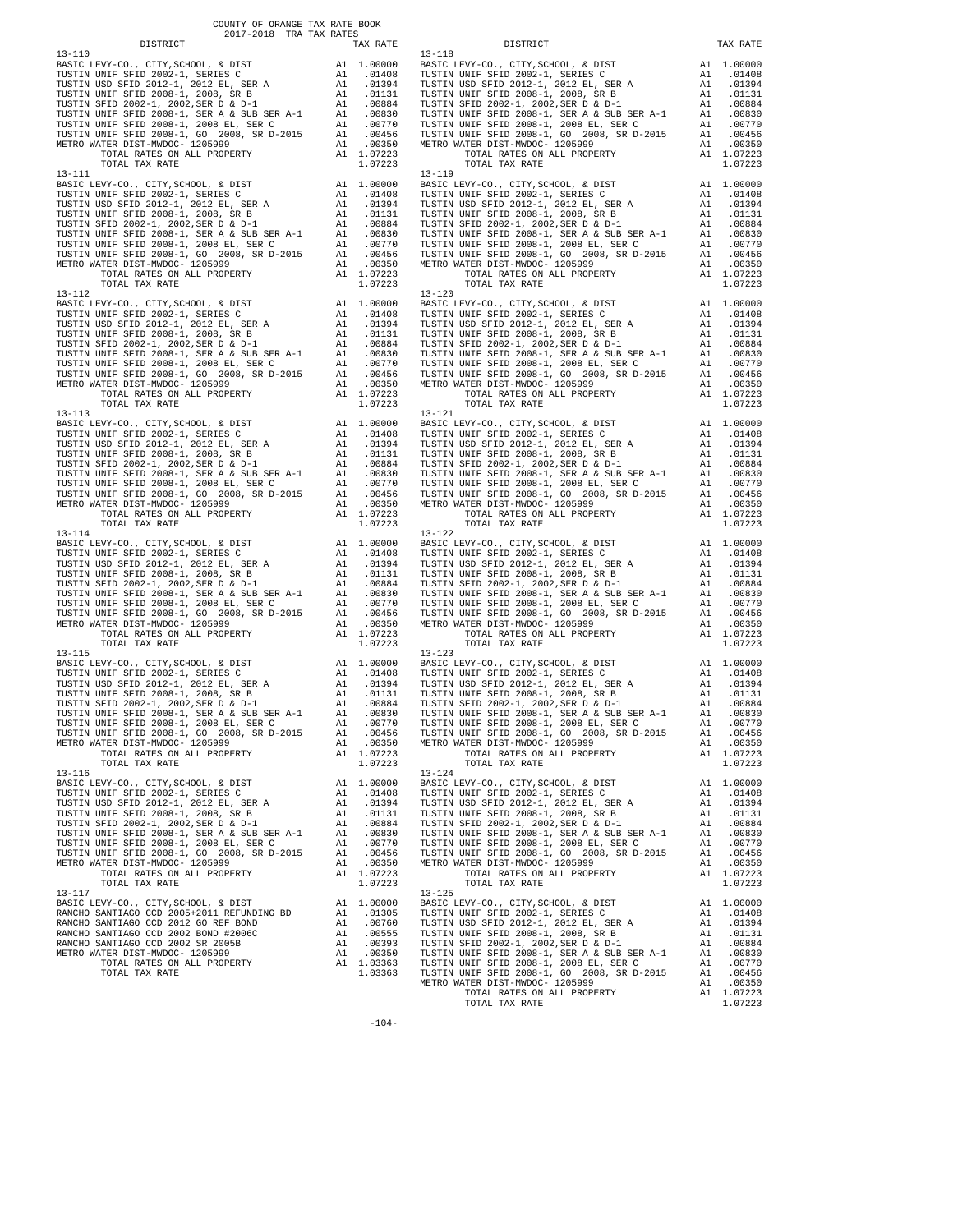| 13-126         |         | 13-134  |
|----------------|---------|---------|
|                |         |         |
|                |         |         |
|                |         |         |
|                |         |         |
|                |         |         |
|                |         |         |
|                |         |         |
|                |         |         |
|                |         |         |
|                |         |         |
|                |         |         |
|                |         |         |
|                |         |         |
|                |         |         |
|                |         |         |
|                |         |         |
|                |         |         |
|                |         |         |
|                |         |         |
|                |         |         |
|                |         |         |
|                |         |         |
|                |         |         |
|                |         |         |
|                |         |         |
|                |         |         |
|                |         |         |
|                |         |         |
|                |         |         |
|                |         |         |
|                |         |         |
| $13 - 129$     |         | TUSTIN  |
|                |         |         |
|                |         |         |
|                |         |         |
|                |         |         |
|                |         |         |
|                |         |         |
|                |         |         |
|                |         |         |
|                |         |         |
|                |         | TUSTIN  |
| $13 - 130$     |         | TUSTIN  |
|                |         |         |
|                |         |         |
|                |         |         |
|                |         |         |
|                |         |         |
|                |         |         |
|                |         |         |
|                |         |         |
|                |         |         |
|                |         |         |
|                |         | TUSTIN  |
| 13-131         |         | TUSTIN  |
|                |         |         |
|                |         |         |
|                |         |         |
|                |         |         |
|                |         |         |
|                |         |         |
|                |         |         |
|                |         |         |
|                |         |         |
|                |         | TUSTIN  |
| $13 - 132$     |         | TUSTIN  |
|                |         |         |
|                |         |         |
|                |         |         |
|                |         |         |
|                |         |         |
|                |         |         |
|                |         |         |
|                |         |         |
|                |         |         |
|                |         |         |
|                |         |         |
|                |         |         |
|                |         | TUSTIN  |
| $13 - 133$     |         | METRO W |
|                |         |         |
|                |         |         |
|                |         |         |
|                |         |         |
|                |         |         |
|                |         |         |
|                |         |         |
|                |         |         |
| TOTAL TAX RATE | 1.07223 |         |
|                |         |         |

-105-

| COUNTY OF ORANGE TAX RATE BOOK<br>2017-2018 TRA TAX RATES<br>DISTRICT |          | DISTRICT                                                                                                                                                                                                                                                                                                                                                                                     | TAX RATE |
|-----------------------------------------------------------------------|----------|----------------------------------------------------------------------------------------------------------------------------------------------------------------------------------------------------------------------------------------------------------------------------------------------------------------------------------------------------------------------------------------------|----------|
| $13 - 126$                                                            | TAX RATE | $13 - 134$                                                                                                                                                                                                                                                                                                                                                                                   |          |
|                                                                       |          |                                                                                                                                                                                                                                                                                                                                                                                              |          |
|                                                                       |          |                                                                                                                                                                                                                                                                                                                                                                                              |          |
|                                                                       |          |                                                                                                                                                                                                                                                                                                                                                                                              |          |
|                                                                       |          |                                                                                                                                                                                                                                                                                                                                                                                              |          |
|                                                                       |          |                                                                                                                                                                                                                                                                                                                                                                                              |          |
|                                                                       |          |                                                                                                                                                                                                                                                                                                                                                                                              |          |
|                                                                       |          |                                                                                                                                                                                                                                                                                                                                                                                              |          |
|                                                                       |          |                                                                                                                                                                                                                                                                                                                                                                                              |          |
|                                                                       |          |                                                                                                                                                                                                                                                                                                                                                                                              |          |
|                                                                       |          |                                                                                                                                                                                                                                                                                                                                                                                              |          |
|                                                                       |          |                                                                                                                                                                                                                                                                                                                                                                                              |          |
|                                                                       |          |                                                                                                                                                                                                                                                                                                                                                                                              |          |
|                                                                       |          |                                                                                                                                                                                                                                                                                                                                                                                              |          |
|                                                                       |          |                                                                                                                                                                                                                                                                                                                                                                                              |          |
|                                                                       |          |                                                                                                                                                                                                                                                                                                                                                                                              |          |
|                                                                       |          |                                                                                                                                                                                                                                                                                                                                                                                              |          |
|                                                                       |          |                                                                                                                                                                                                                                                                                                                                                                                              |          |
|                                                                       |          |                                                                                                                                                                                                                                                                                                                                                                                              |          |
|                                                                       |          |                                                                                                                                                                                                                                                                                                                                                                                              |          |
|                                                                       |          |                                                                                                                                                                                                                                                                                                                                                                                              |          |
|                                                                       |          |                                                                                                                                                                                                                                                                                                                                                                                              |          |
|                                                                       |          |                                                                                                                                                                                                                                                                                                                                                                                              |          |
|                                                                       |          |                                                                                                                                                                                                                                                                                                                                                                                              |          |
|                                                                       |          |                                                                                                                                                                                                                                                                                                                                                                                              |          |
|                                                                       |          |                                                                                                                                                                                                                                                                                                                                                                                              |          |
|                                                                       |          |                                                                                                                                                                                                                                                                                                                                                                                              |          |
|                                                                       |          |                                                                                                                                                                                                                                                                                                                                                                                              |          |
|                                                                       |          |                                                                                                                                                                                                                                                                                                                                                                                              |          |
|                                                                       |          |                                                                                                                                                                                                                                                                                                                                                                                              |          |
|                                                                       |          |                                                                                                                                                                                                                                                                                                                                                                                              |          |
|                                                                       |          |                                                                                                                                                                                                                                                                                                                                                                                              |          |
|                                                                       |          |                                                                                                                                                                                                                                                                                                                                                                                              |          |
|                                                                       |          |                                                                                                                                                                                                                                                                                                                                                                                              |          |
|                                                                       |          |                                                                                                                                                                                                                                                                                                                                                                                              |          |
|                                                                       |          |                                                                                                                                                                                                                                                                                                                                                                                              |          |
|                                                                       |          |                                                                                                                                                                                                                                                                                                                                                                                              |          |
|                                                                       |          |                                                                                                                                                                                                                                                                                                                                                                                              |          |
|                                                                       |          |                                                                                                                                                                                                                                                                                                                                                                                              |          |
|                                                                       |          |                                                                                                                                                                                                                                                                                                                                                                                              |          |
|                                                                       |          |                                                                                                                                                                                                                                                                                                                                                                                              |          |
|                                                                       |          |                                                                                                                                                                                                                                                                                                                                                                                              |          |
|                                                                       |          |                                                                                                                                                                                                                                                                                                                                                                                              |          |
|                                                                       |          |                                                                                                                                                                                                                                                                                                                                                                                              |          |
|                                                                       |          |                                                                                                                                                                                                                                                                                                                                                                                              |          |
|                                                                       |          |                                                                                                                                                                                                                                                                                                                                                                                              |          |
|                                                                       |          |                                                                                                                                                                                                                                                                                                                                                                                              |          |
|                                                                       |          | 13.137721<br>1972. APRIL PRODUCE (1972. AL. 2022)<br>1972. ARTHUR MARINE (1972. AL. 2022)<br>1973. ARTHUR MARINE (1972. AL. 2022)<br>1973. ARTHUR MARINE (1973. AL. 2022)<br>1973. ARTHUR MARINE (1973. ARTHUR MARINE (1973. ARTHUR MAR                                                                                                                                                      |          |
|                                                                       |          |                                                                                                                                                                                                                                                                                                                                                                                              |          |
|                                                                       |          |                                                                                                                                                                                                                                                                                                                                                                                              |          |
|                                                                       |          |                                                                                                                                                                                                                                                                                                                                                                                              |          |
|                                                                       |          |                                                                                                                                                                                                                                                                                                                                                                                              |          |
|                                                                       |          |                                                                                                                                                                                                                                                                                                                                                                                              |          |
|                                                                       |          |                                                                                                                                                                                                                                                                                                                                                                                              |          |
|                                                                       |          |                                                                                                                                                                                                                                                                                                                                                                                              |          |
|                                                                       |          |                                                                                                                                                                                                                                                                                                                                                                                              |          |
|                                                                       |          |                                                                                                                                                                                                                                                                                                                                                                                              |          |
|                                                                       |          |                                                                                                                                                                                                                                                                                                                                                                                              |          |
|                                                                       |          |                                                                                                                                                                                                                                                                                                                                                                                              |          |
|                                                                       |          |                                                                                                                                                                                                                                                                                                                                                                                              |          |
|                                                                       |          | $\begin{tabular}{c cccc} \hline \textbf{TOEM} & \textbf{180} & \textbf{190} & \textbf{100} & \textbf{100} & \textbf{100} & \textbf{100} & \textbf{100} & \textbf{100} & \textbf{100} & \textbf{100} & \textbf{100} & \textbf{100} & \textbf{100} & \textbf{100} & \textbf{100} & \textbf{100} & \textbf{100} & \textbf{100} & \textbf{100} & \textbf{100} & \textbf{100} & \textbf{100} & \$ |          |
|                                                                       |          |                                                                                                                                                                                                                                                                                                                                                                                              |          |
|                                                                       |          |                                                                                                                                                                                                                                                                                                                                                                                              |          |
|                                                                       |          |                                                                                                                                                                                                                                                                                                                                                                                              |          |
|                                                                       |          |                                                                                                                                                                                                                                                                                                                                                                                              |          |
|                                                                       |          |                                                                                                                                                                                                                                                                                                                                                                                              |          |
|                                                                       |          |                                                                                                                                                                                                                                                                                                                                                                                              |          |
|                                                                       |          |                                                                                                                                                                                                                                                                                                                                                                                              |          |
|                                                                       |          |                                                                                                                                                                                                                                                                                                                                                                                              |          |
|                                                                       |          |                                                                                                                                                                                                                                                                                                                                                                                              |          |
|                                                                       |          |                                                                                                                                                                                                                                                                                                                                                                                              |          |
|                                                                       |          |                                                                                                                                                                                                                                                                                                                                                                                              |          |
|                                                                       |          |                                                                                                                                                                                                                                                                                                                                                                                              |          |
|                                                                       |          |                                                                                                                                                                                                                                                                                                                                                                                              |          |
|                                                                       |          |                                                                                                                                                                                                                                                                                                                                                                                              |          |
|                                                                       |          |                                                                                                                                                                                                                                                                                                                                                                                              |          |
|                                                                       |          |                                                                                                                                                                                                                                                                                                                                                                                              |          |
|                                                                       |          |                                                                                                                                                                                                                                                                                                                                                                                              |          |
|                                                                       |          |                                                                                                                                                                                                                                                                                                                                                                                              |          |
|                                                                       |          |                                                                                                                                                                                                                                                                                                                                                                                              |          |
|                                                                       |          |                                                                                                                                                                                                                                                                                                                                                                                              |          |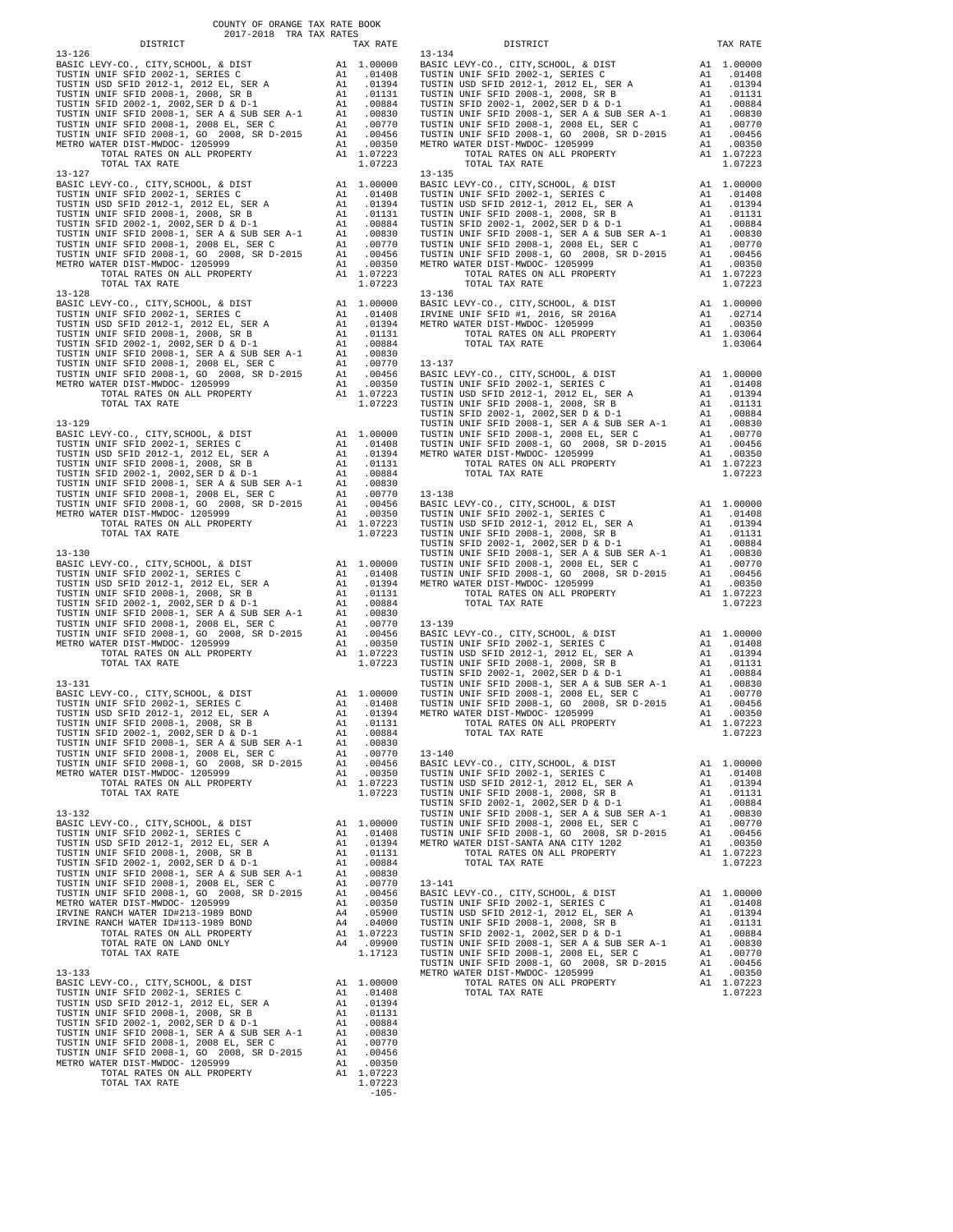| COUNTY OF ORANGE TAX RATE BOOK<br>2017-2018 TRA TAX RATES                                                                                                                                                                                                                                                                                                                                                                                                                     |          |            |          |
|-------------------------------------------------------------------------------------------------------------------------------------------------------------------------------------------------------------------------------------------------------------------------------------------------------------------------------------------------------------------------------------------------------------------------------------------------------------------------------|----------|------------|----------|
| DISTRICT                                                                                                                                                                                                                                                                                                                                                                                                                                                                      | TAX RATE | DISTRICT   | TAX RATE |
| $13 - 142$                                                                                                                                                                                                                                                                                                                                                                                                                                                                    |          | $13 - 150$ |          |
|                                                                                                                                                                                                                                                                                                                                                                                                                                                                               |          |            |          |
|                                                                                                                                                                                                                                                                                                                                                                                                                                                                               |          |            |          |
|                                                                                                                                                                                                                                                                                                                                                                                                                                                                               |          |            |          |
|                                                                                                                                                                                                                                                                                                                                                                                                                                                                               |          |            |          |
|                                                                                                                                                                                                                                                                                                                                                                                                                                                                               |          |            |          |
|                                                                                                                                                                                                                                                                                                                                                                                                                                                                               |          |            |          |
|                                                                                                                                                                                                                                                                                                                                                                                                                                                                               |          |            |          |
|                                                                                                                                                                                                                                                                                                                                                                                                                                                                               |          |            |          |
|                                                                                                                                                                                                                                                                                                                                                                                                                                                                               |          |            |          |
|                                                                                                                                                                                                                                                                                                                                                                                                                                                                               |          |            |          |
|                                                                                                                                                                                                                                                                                                                                                                                                                                                                               |          |            |          |
|                                                                                                                                                                                                                                                                                                                                                                                                                                                                               |          |            |          |
|                                                                                                                                                                                                                                                                                                                                                                                                                                                                               |          |            |          |
|                                                                                                                                                                                                                                                                                                                                                                                                                                                                               |          |            |          |
|                                                                                                                                                                                                                                                                                                                                                                                                                                                                               |          |            |          |
|                                                                                                                                                                                                                                                                                                                                                                                                                                                                               |          |            |          |
|                                                                                                                                                                                                                                                                                                                                                                                                                                                                               |          |            |          |
|                                                                                                                                                                                                                                                                                                                                                                                                                                                                               |          |            |          |
|                                                                                                                                                                                                                                                                                                                                                                                                                                                                               |          |            |          |
|                                                                                                                                                                                                                                                                                                                                                                                                                                                                               |          |            |          |
|                                                                                                                                                                                                                                                                                                                                                                                                                                                                               |          |            |          |
|                                                                                                                                                                                                                                                                                                                                                                                                                                                                               |          |            |          |
|                                                                                                                                                                                                                                                                                                                                                                                                                                                                               |          |            |          |
|                                                                                                                                                                                                                                                                                                                                                                                                                                                                               |          |            |          |
| METRO WITE DISTRIBUTE AND 100000 12005999<br>TOTAL FAXTES ON ALL PROPERTY ALL 107223 123-151 DWY-CO, CITY, SCHOOL, & DIST<br>1.07223 123-151 DWY-CO, CITY, SCHOOL, & DIST<br>1.07223 123-151 DWY-CO, CITY, SCHOOL 20000 120000 IRVI                                                                                                                                                                                                                                           |          |            |          |
|                                                                                                                                                                                                                                                                                                                                                                                                                                                                               |          |            |          |
|                                                                                                                                                                                                                                                                                                                                                                                                                                                                               |          |            |          |
|                                                                                                                                                                                                                                                                                                                                                                                                                                                                               |          |            |          |
|                                                                                                                                                                                                                                                                                                                                                                                                                                                                               |          |            |          |
|                                                                                                                                                                                                                                                                                                                                                                                                                                                                               |          |            |          |
|                                                                                                                                                                                                                                                                                                                                                                                                                                                                               |          |            |          |
|                                                                                                                                                                                                                                                                                                                                                                                                                                                                               |          |            |          |
| $\begin{tabular}{cccc} TOTAL RATES ON ALL PROBERTY & \multicolumn{4}{c}{A1 1.07223} & BASET LEVY-CO., CITY, SCHOOL, & DISTT \\ \hline TOTAL TAX RATE \\ \end{tabular} \begin{tabular}{cccc} TOTAL TAX RATE \\ \end{tabular} \end{tabular} \begin{tabular}{cccc} 1.07223 & BASET LEV-CO., CITY, SCHOOL, & E DISTT \\ \end{tabular} \begin{tabular}{cccc} 1.07223 & BASET LEV-CO., CITY, SCHOOL, & E DISTT \\ \end{tabular} \end{tabular} \begin{tabular}{cccc} 1.07223 & BASE$ |          |            |          |
| $13 - 146$                                                                                                                                                                                                                                                                                                                                                                                                                                                                    |          | $13 - 154$ |          |
|                                                                                                                                                                                                                                                                                                                                                                                                                                                                               |          |            |          |
|                                                                                                                                                                                                                                                                                                                                                                                                                                                                               |          |            |          |
|                                                                                                                                                                                                                                                                                                                                                                                                                                                                               |          |            |          |
|                                                                                                                                                                                                                                                                                                                                                                                                                                                                               |          |            |          |
|                                                                                                                                                                                                                                                                                                                                                                                                                                                                               |          |            |          |
|                                                                                                                                                                                                                                                                                                                                                                                                                                                                               |          |            |          |
|                                                                                                                                                                                                                                                                                                                                                                                                                                                                               |          |            |          |
|                                                                                                                                                                                                                                                                                                                                                                                                                                                                               |          |            |          |
|                                                                                                                                                                                                                                                                                                                                                                                                                                                                               |          |            |          |
|                                                                                                                                                                                                                                                                                                                                                                                                                                                                               |          |            |          |
|                                                                                                                                                                                                                                                                                                                                                                                                                                                                               |          |            |          |
|                                                                                                                                                                                                                                                                                                                                                                                                                                                                               |          |            |          |
|                                                                                                                                                                                                                                                                                                                                                                                                                                                                               |          |            |          |
|                                                                                                                                                                                                                                                                                                                                                                                                                                                                               |          |            |          |
|                                                                                                                                                                                                                                                                                                                                                                                                                                                                               |          |            |          |
|                                                                                                                                                                                                                                                                                                                                                                                                                                                                               |          |            |          |
|                                                                                                                                                                                                                                                                                                                                                                                                                                                                               |          |            |          |
|                                                                                                                                                                                                                                                                                                                                                                                                                                                                               |          |            |          |
|                                                                                                                                                                                                                                                                                                                                                                                                                                                                               |          |            |          |
|                                                                                                                                                                                                                                                                                                                                                                                                                                                                               |          |            |          |
|                                                                                                                                                                                                                                                                                                                                                                                                                                                                               |          |            |          |
|                                                                                                                                                                                                                                                                                                                                                                                                                                                                               |          |            |          |
|                                                                                                                                                                                                                                                                                                                                                                                                                                                                               |          |            |          |
|                                                                                                                                                                                                                                                                                                                                                                                                                                                                               |          |            |          |
|                                                                                                                                                                                                                                                                                                                                                                                                                                                                               |          |            |          |
|                                                                                                                                                                                                                                                                                                                                                                                                                                                                               |          |            |          |
| 13.148 With Mr. Second also measure of $\frac{1}{2}$ and $\frac{1}{2}$ and $\frac{1}{2}$ and $\frac{1}{2}$ and $\frac{1}{2}$ and $\frac{1}{2}$ and $\frac{1}{2}$ and $\frac{1}{2}$ and $\frac{1}{2}$ and $\frac{1}{2}$ and $\frac{1}{2}$ and $\frac{1}{2}$ and $\frac{1}{2}$ and                                                                                                                                                                                              |          |            |          |
|                                                                                                                                                                                                                                                                                                                                                                                                                                                                               |          |            |          |
|                                                                                                                                                                                                                                                                                                                                                                                                                                                                               |          |            |          |
|                                                                                                                                                                                                                                                                                                                                                                                                                                                                               |          |            |          |
|                                                                                                                                                                                                                                                                                                                                                                                                                                                                               |          |            |          |
|                                                                                                                                                                                                                                                                                                                                                                                                                                                                               |          |            |          |
|                                                                                                                                                                                                                                                                                                                                                                                                                                                                               |          |            |          |
|                                                                                                                                                                                                                                                                                                                                                                                                                                                                               |          |            |          |

-106-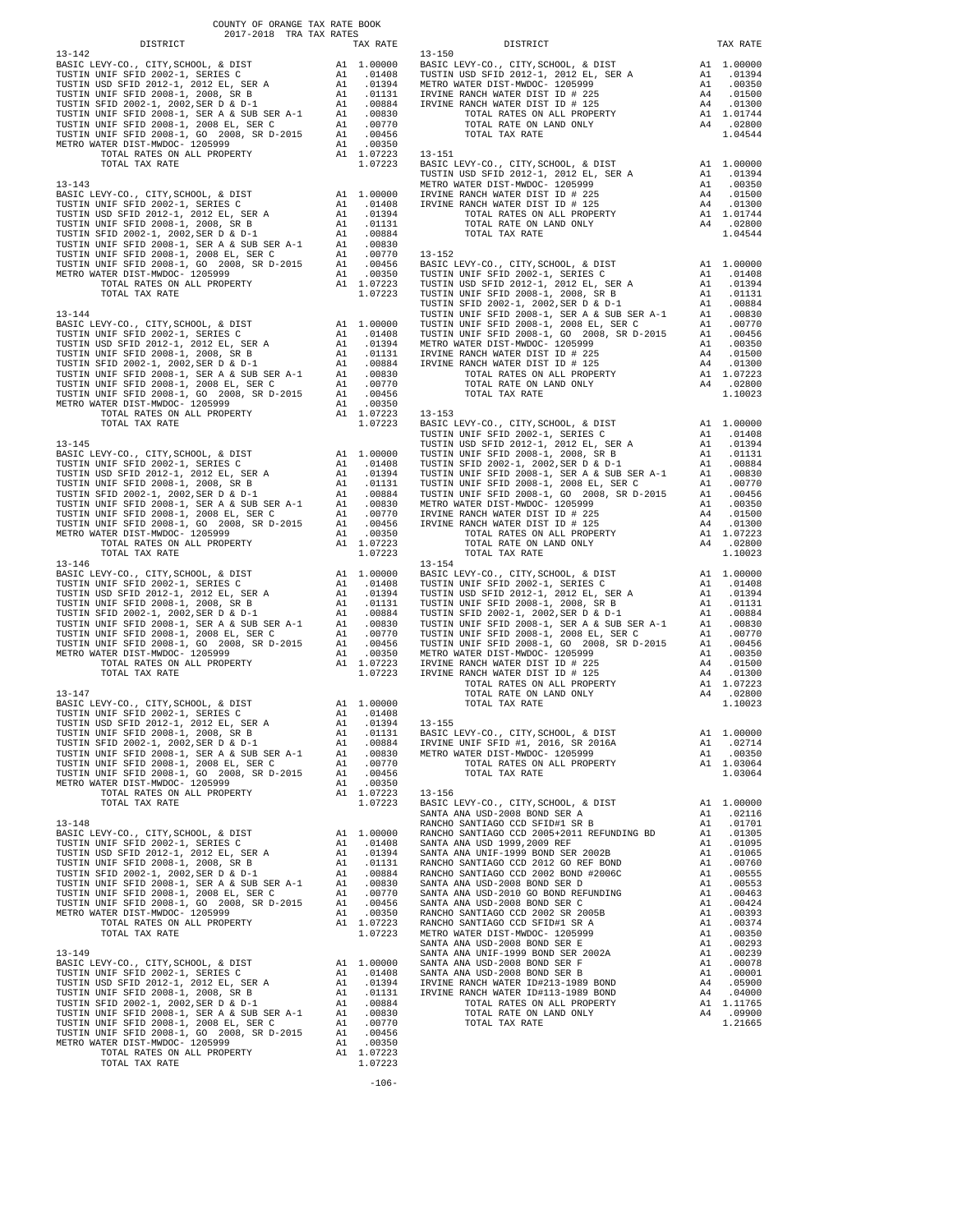| COUNTY OF ORANGE TAX RATE BOOK<br>2017-2018 TRA TAX RATES |          |                                                                                                                                                                                                                                                                          |          |
|-----------------------------------------------------------|----------|--------------------------------------------------------------------------------------------------------------------------------------------------------------------------------------------------------------------------------------------------------------------------|----------|
| <b>DISTRICT</b>                                           | TAX RATE | DISTRICT                                                                                                                                                                                                                                                                 | TAX RATE |
|                                                           |          |                                                                                                                                                                                                                                                                          |          |
|                                                           |          |                                                                                                                                                                                                                                                                          |          |
|                                                           |          |                                                                                                                                                                                                                                                                          |          |
|                                                           |          |                                                                                                                                                                                                                                                                          |          |
|                                                           |          |                                                                                                                                                                                                                                                                          |          |
|                                                           |          |                                                                                                                                                                                                                                                                          |          |
|                                                           |          |                                                                                                                                                                                                                                                                          |          |
|                                                           |          |                                                                                                                                                                                                                                                                          |          |
|                                                           |          |                                                                                                                                                                                                                                                                          |          |
|                                                           |          |                                                                                                                                                                                                                                                                          |          |
|                                                           |          |                                                                                                                                                                                                                                                                          |          |
|                                                           |          |                                                                                                                                                                                                                                                                          |          |
|                                                           |          |                                                                                                                                                                                                                                                                          |          |
|                                                           |          |                                                                                                                                                                                                                                                                          |          |
|                                                           |          |                                                                                                                                                                                                                                                                          |          |
|                                                           |          |                                                                                                                                                                                                                                                                          |          |
|                                                           |          |                                                                                                                                                                                                                                                                          |          |
|                                                           |          |                                                                                                                                                                                                                                                                          |          |
|                                                           |          |                                                                                                                                                                                                                                                                          |          |
|                                                           |          |                                                                                                                                                                                                                                                                          |          |
|                                                           |          |                                                                                                                                                                                                                                                                          |          |
|                                                           |          |                                                                                                                                                                                                                                                                          |          |
|                                                           |          |                                                                                                                                                                                                                                                                          |          |
|                                                           |          |                                                                                                                                                                                                                                                                          |          |
|                                                           |          |                                                                                                                                                                                                                                                                          |          |
|                                                           |          |                                                                                                                                                                                                                                                                          |          |
|                                                           |          |                                                                                                                                                                                                                                                                          |          |
|                                                           |          |                                                                                                                                                                                                                                                                          |          |
|                                                           |          |                                                                                                                                                                                                                                                                          |          |
|                                                           |          |                                                                                                                                                                                                                                                                          |          |
|                                                           |          |                                                                                                                                                                                                                                                                          |          |
|                                                           |          |                                                                                                                                                                                                                                                                          |          |
|                                                           |          |                                                                                                                                                                                                                                                                          |          |
|                                                           |          |                                                                                                                                                                                                                                                                          |          |
|                                                           |          |                                                                                                                                                                                                                                                                          |          |
|                                                           |          |                                                                                                                                                                                                                                                                          |          |
|                                                           |          |                                                                                                                                                                                                                                                                          |          |
|                                                           |          |                                                                                                                                                                                                                                                                          |          |
|                                                           |          |                                                                                                                                                                                                                                                                          |          |
|                                                           |          |                                                                                                                                                                                                                                                                          |          |
|                                                           |          |                                                                                                                                                                                                                                                                          |          |
|                                                           |          |                                                                                                                                                                                                                                                                          |          |
|                                                           |          |                                                                                                                                                                                                                                                                          |          |
|                                                           |          |                                                                                                                                                                                                                                                                          |          |
|                                                           |          |                                                                                                                                                                                                                                                                          |          |
|                                                           |          |                                                                                                                                                                                                                                                                          |          |
|                                                           |          |                                                                                                                                                                                                                                                                          |          |
|                                                           |          |                                                                                                                                                                                                                                                                          |          |
|                                                           |          |                                                                                                                                                                                                                                                                          |          |
|                                                           |          |                                                                                                                                                                                                                                                                          |          |
|                                                           |          |                                                                                                                                                                                                                                                                          |          |
|                                                           |          |                                                                                                                                                                                                                                                                          |          |
|                                                           |          |                                                                                                                                                                                                                                                                          |          |
|                                                           |          |                                                                                                                                                                                                                                                                          |          |
|                                                           |          |                                                                                                                                                                                                                                                                          |          |
|                                                           |          |                                                                                                                                                                                                                                                                          |          |
|                                                           |          |                                                                                                                                                                                                                                                                          |          |
|                                                           |          |                                                                                                                                                                                                                                                                          |          |
|                                                           |          |                                                                                                                                                                                                                                                                          |          |
|                                                           |          |                                                                                                                                                                                                                                                                          |          |
|                                                           |          |                                                                                                                                                                                                                                                                          |          |
|                                                           |          |                                                                                                                                                                                                                                                                          |          |
|                                                           |          |                                                                                                                                                                                                                                                                          |          |
|                                                           |          |                                                                                                                                                                                                                                                                          |          |
|                                                           |          |                                                                                                                                                                                                                                                                          |          |
|                                                           |          |                                                                                                                                                                                                                                                                          |          |
|                                                           |          | $13 - 171$                                                                                                                                                                                                                                                               |          |
|                                                           |          |                                                                                                                                                                                                                                                                          |          |
|                                                           |          |                                                                                                                                                                                                                                                                          |          |
|                                                           |          |                                                                                                                                                                                                                                                                          |          |
|                                                           |          |                                                                                                                                                                                                                                                                          |          |
|                                                           |          |                                                                                                                                                                                                                                                                          |          |
|                                                           |          | $\begin{tabular}{cccccccc} 13-163 & 14-171 & 14-171 & 14-171 & 14-171 & 14-171 & 14-171 & 14-171 & 14-171 & 14-171 & 14-171 & 14-171 & 14-171 & 14-171 & 14-171 & 14-171 & 14-171 & 14-171 & 14-171 & 14-171 & 14-171 & 14-171 & 14-171 & 14-171 & 14-171 & 14-171 & 14$ |          |
|                                                           |          |                                                                                                                                                                                                                                                                          |          |
|                                                           |          |                                                                                                                                                                                                                                                                          |          |
|                                                           |          |                                                                                                                                                                                                                                                                          |          |
|                                                           |          |                                                                                                                                                                                                                                                                          |          |
|                                                           |          |                                                                                                                                                                                                                                                                          |          |
|                                                           |          |                                                                                                                                                                                                                                                                          |          |
|                                                           |          |                                                                                                                                                                                                                                                                          |          |
|                                                           |          |                                                                                                                                                                                                                                                                          |          |
|                                                           |          |                                                                                                                                                                                                                                                                          |          |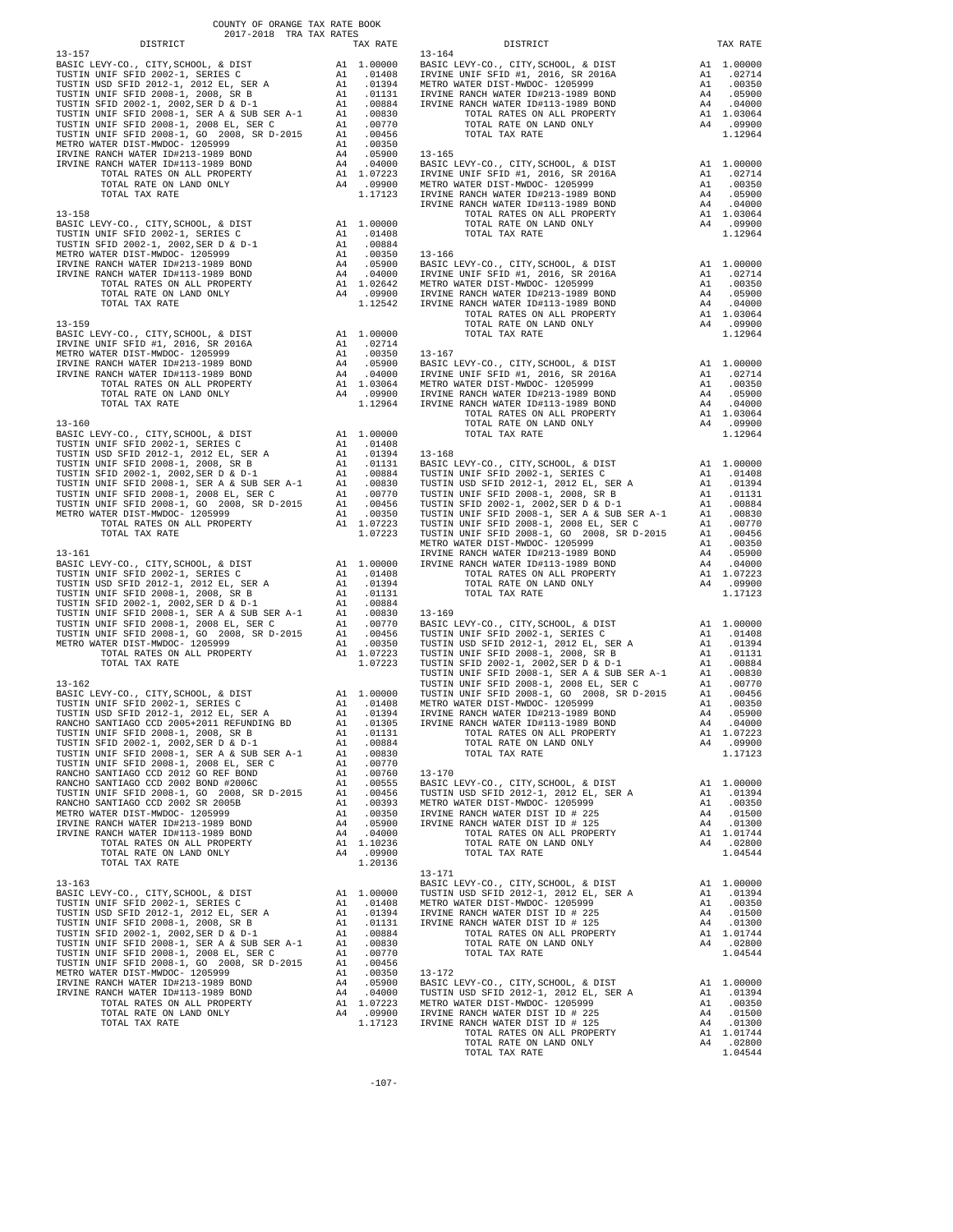| COUNTY OF ORANGE TAX RATE BOOK<br>2017-2018 TRA TAX RATES<br>$2017-2018 \quad \text{TRA TAX RATES}$ DISTRICT $2017-2018 \quad \text{TRA TAX RATES}$ |  |                                                                                                                                                                                                                                                                                                                                                                                                                       |  |
|-----------------------------------------------------------------------------------------------------------------------------------------------------|--|-----------------------------------------------------------------------------------------------------------------------------------------------------------------------------------------------------------------------------------------------------------------------------------------------------------------------------------------------------------------------------------------------------------------------|--|
|                                                                                                                                                     |  |                                                                                                                                                                                                                                                                                                                                                                                                                       |  |
|                                                                                                                                                     |  |                                                                                                                                                                                                                                                                                                                                                                                                                       |  |
|                                                                                                                                                     |  |                                                                                                                                                                                                                                                                                                                                                                                                                       |  |
|                                                                                                                                                     |  |                                                                                                                                                                                                                                                                                                                                                                                                                       |  |
|                                                                                                                                                     |  |                                                                                                                                                                                                                                                                                                                                                                                                                       |  |
|                                                                                                                                                     |  |                                                                                                                                                                                                                                                                                                                                                                                                                       |  |
|                                                                                                                                                     |  |                                                                                                                                                                                                                                                                                                                                                                                                                       |  |
|                                                                                                                                                     |  |                                                                                                                                                                                                                                                                                                                                                                                                                       |  |
|                                                                                                                                                     |  |                                                                                                                                                                                                                                                                                                                                                                                                                       |  |
|                                                                                                                                                     |  |                                                                                                                                                                                                                                                                                                                                                                                                                       |  |
|                                                                                                                                                     |  |                                                                                                                                                                                                                                                                                                                                                                                                                       |  |
|                                                                                                                                                     |  |                                                                                                                                                                                                                                                                                                                                                                                                                       |  |
|                                                                                                                                                     |  |                                                                                                                                                                                                                                                                                                                                                                                                                       |  |
|                                                                                                                                                     |  |                                                                                                                                                                                                                                                                                                                                                                                                                       |  |
|                                                                                                                                                     |  |                                                                                                                                                                                                                                                                                                                                                                                                                       |  |
|                                                                                                                                                     |  |                                                                                                                                                                                                                                                                                                                                                                                                                       |  |
|                                                                                                                                                     |  |                                                                                                                                                                                                                                                                                                                                                                                                                       |  |
|                                                                                                                                                     |  |                                                                                                                                                                                                                                                                                                                                                                                                                       |  |
|                                                                                                                                                     |  |                                                                                                                                                                                                                                                                                                                                                                                                                       |  |
|                                                                                                                                                     |  |                                                                                                                                                                                                                                                                                                                                                                                                                       |  |
|                                                                                                                                                     |  |                                                                                                                                                                                                                                                                                                                                                                                                                       |  |
|                                                                                                                                                     |  |                                                                                                                                                                                                                                                                                                                                                                                                                       |  |
|                                                                                                                                                     |  |                                                                                                                                                                                                                                                                                                                                                                                                                       |  |
|                                                                                                                                                     |  |                                                                                                                                                                                                                                                                                                                                                                                                                       |  |
|                                                                                                                                                     |  |                                                                                                                                                                                                                                                                                                                                                                                                                       |  |
|                                                                                                                                                     |  |                                                                                                                                                                                                                                                                                                                                                                                                                       |  |
|                                                                                                                                                     |  | $\begin{tabular}{cccc} 13-176 \\ 13-176 \\ \text{RUNIS D SET D 0012-1, 2012 EL, SER A \\ \text{MISTRO WISTR D SET D 012-1, 2012 EL, SER A \\ \text{RIVIR E ARICH WATE P SET D 19 425} \\ \text{RIVIR E ARICH WATE P SET D 19 425} \\ \text{RIVIR E ARICH WATE P SET D 19 425} \\ \text{RIVIR E ARICH WATE P SET D 19 425} \\ \text{RIVIR E ARICH WATE P SET D 19 425} \\ \text{RIVIR E ARICH WATE P SET D 19 425} \\$ |  |
|                                                                                                                                                     |  |                                                                                                                                                                                                                                                                                                                                                                                                                       |  |
|                                                                                                                                                     |  |                                                                                                                                                                                                                                                                                                                                                                                                                       |  |
|                                                                                                                                                     |  |                                                                                                                                                                                                                                                                                                                                                                                                                       |  |
|                                                                                                                                                     |  |                                                                                                                                                                                                                                                                                                                                                                                                                       |  |
|                                                                                                                                                     |  |                                                                                                                                                                                                                                                                                                                                                                                                                       |  |
|                                                                                                                                                     |  |                                                                                                                                                                                                                                                                                                                                                                                                                       |  |
|                                                                                                                                                     |  |                                                                                                                                                                                                                                                                                                                                                                                                                       |  |
|                                                                                                                                                     |  |                                                                                                                                                                                                                                                                                                                                                                                                                       |  |
|                                                                                                                                                     |  |                                                                                                                                                                                                                                                                                                                                                                                                                       |  |
|                                                                                                                                                     |  | $\begin{tabular}{l c c c c c} \hline \textbf{TOTAL RATE} & \textbf{ON} & \textbf{IMID} & \textbf{ONLY} & \textbf{A4} & .02800 & 14-005 & 0.2200 & 0.214-005 & 0.2178 & 0.2178 & 0.2178 & 0.2178 & 0.2178 & 0.2178 & 0.2178 & 0.2178 & 0.2178 & 0.2178 & 0.2178 & 0.2178 & 0.2178 & 0.2178 & 0.2178 & 0.$                                                                                                              |  |
|                                                                                                                                                     |  |                                                                                                                                                                                                                                                                                                                                                                                                                       |  |
|                                                                                                                                                     |  |                                                                                                                                                                                                                                                                                                                                                                                                                       |  |
|                                                                                                                                                     |  |                                                                                                                                                                                                                                                                                                                                                                                                                       |  |
|                                                                                                                                                     |  |                                                                                                                                                                                                                                                                                                                                                                                                                       |  |
|                                                                                                                                                     |  |                                                                                                                                                                                                                                                                                                                                                                                                                       |  |
|                                                                                                                                                     |  |                                                                                                                                                                                                                                                                                                                                                                                                                       |  |
|                                                                                                                                                     |  |                                                                                                                                                                                                                                                                                                                                                                                                                       |  |
|                                                                                                                                                     |  |                                                                                                                                                                                                                                                                                                                                                                                                                       |  |
|                                                                                                                                                     |  |                                                                                                                                                                                                                                                                                                                                                                                                                       |  |
|                                                                                                                                                     |  |                                                                                                                                                                                                                                                                                                                                                                                                                       |  |
|                                                                                                                                                     |  |                                                                                                                                                                                                                                                                                                                                                                                                                       |  |
|                                                                                                                                                     |  |                                                                                                                                                                                                                                                                                                                                                                                                                       |  |
|                                                                                                                                                     |  |                                                                                                                                                                                                                                                                                                                                                                                                                       |  |
|                                                                                                                                                     |  |                                                                                                                                                                                                                                                                                                                                                                                                                       |  |
|                                                                                                                                                     |  |                                                                                                                                                                                                                                                                                                                                                                                                                       |  |
|                                                                                                                                                     |  |                                                                                                                                                                                                                                                                                                                                                                                                                       |  |
|                                                                                                                                                     |  |                                                                                                                                                                                                                                                                                                                                                                                                                       |  |
|                                                                                                                                                     |  |                                                                                                                                                                                                                                                                                                                                                                                                                       |  |
|                                                                                                                                                     |  |                                                                                                                                                                                                                                                                                                                                                                                                                       |  |
|                                                                                                                                                     |  |                                                                                                                                                                                                                                                                                                                                                                                                                       |  |
|                                                                                                                                                     |  |                                                                                                                                                                                                                                                                                                                                                                                                                       |  |
|                                                                                                                                                     |  |                                                                                                                                                                                                                                                                                                                                                                                                                       |  |
|                                                                                                                                                     |  |                                                                                                                                                                                                                                                                                                                                                                                                                       |  |
|                                                                                                                                                     |  |                                                                                                                                                                                                                                                                                                                                                                                                                       |  |
|                                                                                                                                                     |  |                                                                                                                                                                                                                                                                                                                                                                                                                       |  |
|                                                                                                                                                     |  |                                                                                                                                                                                                                                                                                                                                                                                                                       |  |
|                                                                                                                                                     |  |                                                                                                                                                                                                                                                                                                                                                                                                                       |  |
|                                                                                                                                                     |  |                                                                                                                                                                                                                                                                                                                                                                                                                       |  |
|                                                                                                                                                     |  |                                                                                                                                                                                                                                                                                                                                                                                                                       |  |
|                                                                                                                                                     |  |                                                                                                                                                                                                                                                                                                                                                                                                                       |  |
|                                                                                                                                                     |  |                                                                                                                                                                                                                                                                                                                                                                                                                       |  |
|                                                                                                                                                     |  |                                                                                                                                                                                                                                                                                                                                                                                                                       |  |
|                                                                                                                                                     |  |                                                                                                                                                                                                                                                                                                                                                                                                                       |  |
|                                                                                                                                                     |  |                                                                                                                                                                                                                                                                                                                                                                                                                       |  |
|                                                                                                                                                     |  |                                                                                                                                                                                                                                                                                                                                                                                                                       |  |
|                                                                                                                                                     |  |                                                                                                                                                                                                                                                                                                                                                                                                                       |  |
|                                                                                                                                                     |  |                                                                                                                                                                                                                                                                                                                                                                                                                       |  |
|                                                                                                                                                     |  |                                                                                                                                                                                                                                                                                                                                                                                                                       |  |
|                                                                                                                                                     |  |                                                                                                                                                                                                                                                                                                                                                                                                                       |  |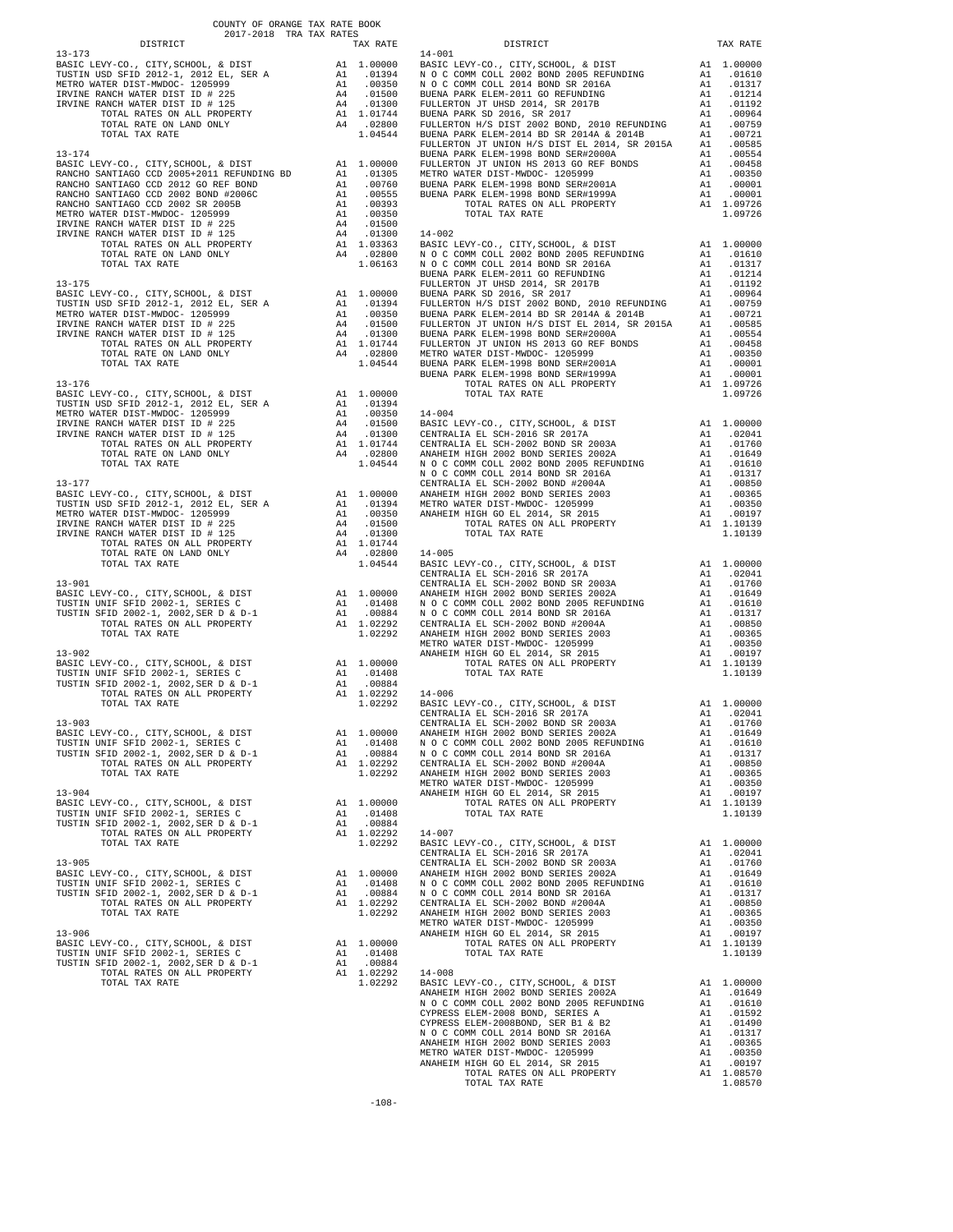|                                                                       | COUNTY OF ORANGE TAX RATE BOOK<br>2017-2018 TRA TAX RATES                                                                                                                                                                                                                                                                                                                                    |                 |                    |
|-----------------------------------------------------------------------|----------------------------------------------------------------------------------------------------------------------------------------------------------------------------------------------------------------------------------------------------------------------------------------------------------------------------------------------------------------------------------------------|-----------------|--------------------|
| DISTRICT                                                              |                                                                                                                                                                                                                                                                                                                                                                                              | TAX RATE        |                    |
| $14 - 009$                                                            |                                                                                                                                                                                                                                                                                                                                                                                              |                 | $14 - 015$         |
|                                                                       |                                                                                                                                                                                                                                                                                                                                                                                              |                 |                    |
|                                                                       |                                                                                                                                                                                                                                                                                                                                                                                              |                 |                    |
|                                                                       |                                                                                                                                                                                                                                                                                                                                                                                              |                 |                    |
|                                                                       |                                                                                                                                                                                                                                                                                                                                                                                              |                 |                    |
|                                                                       |                                                                                                                                                                                                                                                                                                                                                                                              |                 |                    |
|                                                                       |                                                                                                                                                                                                                                                                                                                                                                                              |                 |                    |
|                                                                       |                                                                                                                                                                                                                                                                                                                                                                                              |                 |                    |
|                                                                       |                                                                                                                                                                                                                                                                                                                                                                                              |                 |                    |
|                                                                       |                                                                                                                                                                                                                                                                                                                                                                                              |                 |                    |
|                                                                       |                                                                                                                                                                                                                                                                                                                                                                                              |                 |                    |
|                                                                       |                                                                                                                                                                                                                                                                                                                                                                                              |                 |                    |
|                                                                       |                                                                                                                                                                                                                                                                                                                                                                                              |                 |                    |
|                                                                       |                                                                                                                                                                                                                                                                                                                                                                                              |                 |                    |
|                                                                       |                                                                                                                                                                                                                                                                                                                                                                                              |                 |                    |
|                                                                       |                                                                                                                                                                                                                                                                                                                                                                                              |                 |                    |
|                                                                       |                                                                                                                                                                                                                                                                                                                                                                                              |                 |                    |
|                                                                       |                                                                                                                                                                                                                                                                                                                                                                                              |                 |                    |
|                                                                       |                                                                                                                                                                                                                                                                                                                                                                                              |                 |                    |
|                                                                       |                                                                                                                                                                                                                                                                                                                                                                                              |                 |                    |
|                                                                       |                                                                                                                                                                                                                                                                                                                                                                                              |                 |                    |
|                                                                       |                                                                                                                                                                                                                                                                                                                                                                                              |                 |                    |
|                                                                       |                                                                                                                                                                                                                                                                                                                                                                                              |                 |                    |
|                                                                       |                                                                                                                                                                                                                                                                                                                                                                                              |                 |                    |
|                                                                       |                                                                                                                                                                                                                                                                                                                                                                                              |                 | CENTRAL            |
| $14 - 011$                                                            |                                                                                                                                                                                                                                                                                                                                                                                              |                 | ANAHEIM            |
|                                                                       |                                                                                                                                                                                                                                                                                                                                                                                              |                 |                    |
|                                                                       |                                                                                                                                                                                                                                                                                                                                                                                              |                 |                    |
|                                                                       |                                                                                                                                                                                                                                                                                                                                                                                              |                 |                    |
|                                                                       |                                                                                                                                                                                                                                                                                                                                                                                              |                 |                    |
|                                                                       |                                                                                                                                                                                                                                                                                                                                                                                              |                 |                    |
|                                                                       |                                                                                                                                                                                                                                                                                                                                                                                              |                 |                    |
|                                                                       |                                                                                                                                                                                                                                                                                                                                                                                              |                 |                    |
|                                                                       |                                                                                                                                                                                                                                                                                                                                                                                              |                 |                    |
|                                                                       |                                                                                                                                                                                                                                                                                                                                                                                              |                 |                    |
|                                                                       |                                                                                                                                                                                                                                                                                                                                                                                              |                 | N O C C            |
|                                                                       |                                                                                                                                                                                                                                                                                                                                                                                              |                 |                    |
|                                                                       |                                                                                                                                                                                                                                                                                                                                                                                              |                 |                    |
|                                                                       |                                                                                                                                                                                                                                                                                                                                                                                              |                 |                    |
|                                                                       |                                                                                                                                                                                                                                                                                                                                                                                              |                 |                    |
|                                                                       |                                                                                                                                                                                                                                                                                                                                                                                              |                 |                    |
|                                                                       |                                                                                                                                                                                                                                                                                                                                                                                              |                 |                    |
|                                                                       |                                                                                                                                                                                                                                                                                                                                                                                              |                 |                    |
|                                                                       |                                                                                                                                                                                                                                                                                                                                                                                              |                 |                    |
|                                                                       |                                                                                                                                                                                                                                                                                                                                                                                              |                 |                    |
|                                                                       |                                                                                                                                                                                                                                                                                                                                                                                              |                 |                    |
|                                                                       |                                                                                                                                                                                                                                                                                                                                                                                              |                 |                    |
|                                                                       |                                                                                                                                                                                                                                                                                                                                                                                              |                 |                    |
|                                                                       |                                                                                                                                                                                                                                                                                                                                                                                              |                 |                    |
|                                                                       |                                                                                                                                                                                                                                                                                                                                                                                              |                 |                    |
|                                                                       |                                                                                                                                                                                                                                                                                                                                                                                              |                 | CENTRAL            |
| $14 - 013$                                                            |                                                                                                                                                                                                                                                                                                                                                                                              |                 | ANAHEIM            |
|                                                                       |                                                                                                                                                                                                                                                                                                                                                                                              |                 |                    |
|                                                                       |                                                                                                                                                                                                                                                                                                                                                                                              |                 |                    |
|                                                                       |                                                                                                                                                                                                                                                                                                                                                                                              |                 |                    |
|                                                                       |                                                                                                                                                                                                                                                                                                                                                                                              |                 |                    |
|                                                                       |                                                                                                                                                                                                                                                                                                                                                                                              |                 |                    |
|                                                                       |                                                                                                                                                                                                                                                                                                                                                                                              |                 |                    |
|                                                                       |                                                                                                                                                                                                                                                                                                                                                                                              |                 |                    |
|                                                                       |                                                                                                                                                                                                                                                                                                                                                                                              |                 |                    |
|                                                                       |                                                                                                                                                                                                                                                                                                                                                                                              |                 |                    |
|                                                                       |                                                                                                                                                                                                                                                                                                                                                                                              |                 |                    |
|                                                                       |                                                                                                                                                                                                                                                                                                                                                                                              |                 |                    |
|                                                                       |                                                                                                                                                                                                                                                                                                                                                                                              |                 |                    |
|                                                                       |                                                                                                                                                                                                                                                                                                                                                                                              |                 |                    |
| $14 - 014$                                                            |                                                                                                                                                                                                                                                                                                                                                                                              |                 | CENTRAL<br>ANAHEIM |
|                                                                       |                                                                                                                                                                                                                                                                                                                                                                                              |                 |                    |
|                                                                       |                                                                                                                                                                                                                                                                                                                                                                                              |                 |                    |
| N O C COMM COLL 2014 BOND SR 2016A                                    |                                                                                                                                                                                                                                                                                                                                                                                              | A1 .01317       |                    |
| BUENA PARK ELEM-2011 GO REFUNDING<br>FULLERTON JT UHSD 2014, SR 2017B |                                                                                                                                                                                                                                                                                                                                                                                              | A1 .01214       |                    |
|                                                                       |                                                                                                                                                                                                                                                                                                                                                                                              |                 |                    |
|                                                                       |                                                                                                                                                                                                                                                                                                                                                                                              |                 |                    |
|                                                                       |                                                                                                                                                                                                                                                                                                                                                                                              |                 |                    |
|                                                                       |                                                                                                                                                                                                                                                                                                                                                                                              |                 |                    |
|                                                                       |                                                                                                                                                                                                                                                                                                                                                                                              |                 |                    |
|                                                                       |                                                                                                                                                                                                                                                                                                                                                                                              |                 |                    |
|                                                                       |                                                                                                                                                                                                                                                                                                                                                                                              |                 |                    |
|                                                                       |                                                                                                                                                                                                                                                                                                                                                                                              |                 |                    |
| TOTAL TAX RATE                                                        | $\begin{tabular}{l c c c c c} \multicolumn{1}{c}{\textbf{FULLERTON}} &\textbf{3T} &\textbf{UBSD} & 2014\,, &\textbf{SR} & 2017B &\textbf{A1} & .01192 \\ \multicolumn{1}{c}{\textbf{FULLERTON} PARK} & \textbf{SD16}\,, & \textbf{SR} & 2017 &\textbf{A1} & .00964 & 14-022 \\ \multicolumn{1}{c}{\textbf{FULLERTON H/S} D16}\,, & \textbf{SIR} & 2012 & \textbf{BND}, & 2010 & \textbf{REF$ | 1.09726 ANAHEIM |                    |
|                                                                       |                                                                                                                                                                                                                                                                                                                                                                                              |                 |                    |

| TAX RATE<br>DISTRICT |  | DISTRICT   | TAX RATE |
|----------------------|--|------------|----------|
| $14 - 009$           |  | $14 - 015$ |          |
|                      |  |            |          |
|                      |  |            |          |
|                      |  |            |          |
|                      |  |            |          |
|                      |  |            |          |
|                      |  |            |          |
|                      |  |            |          |
|                      |  |            |          |
|                      |  |            |          |
|                      |  |            |          |
|                      |  |            |          |
|                      |  |            |          |
|                      |  |            |          |
|                      |  |            |          |
|                      |  |            |          |
|                      |  |            |          |
|                      |  |            |          |
|                      |  |            |          |
|                      |  |            |          |
|                      |  |            |          |
|                      |  |            |          |
|                      |  |            |          |
|                      |  |            |          |
|                      |  |            |          |
|                      |  |            |          |
|                      |  |            |          |
|                      |  |            |          |
|                      |  |            |          |
|                      |  |            |          |
|                      |  |            |          |
|                      |  |            |          |
|                      |  |            |          |
|                      |  |            |          |
|                      |  |            |          |
|                      |  |            |          |
|                      |  |            |          |
|                      |  |            |          |
|                      |  |            |          |
|                      |  |            |          |
|                      |  |            |          |
|                      |  |            |          |
|                      |  |            |          |
|                      |  |            |          |
|                      |  |            |          |
|                      |  |            |          |
|                      |  |            |          |
|                      |  |            |          |
|                      |  |            |          |
|                      |  |            |          |
|                      |  |            |          |
|                      |  |            |          |
|                      |  |            |          |
|                      |  |            |          |
|                      |  |            |          |
|                      |  |            |          |
|                      |  |            |          |
|                      |  |            |          |
|                      |  |            |          |
|                      |  |            |          |
|                      |  |            |          |
|                      |  |            |          |
|                      |  |            |          |
|                      |  |            |          |
|                      |  |            |          |
|                      |  |            |          |
|                      |  |            |          |
|                      |  |            |          |
|                      |  |            |          |
|                      |  |            |          |
|                      |  |            |          |
|                      |  |            |          |
|                      |  |            |          |
|                      |  |            |          |
|                      |  |            |          |
|                      |  |            |          |
|                      |  |            |          |
|                      |  |            |          |
|                      |  |            |          |
|                      |  |            |          |
|                      |  |            |          |
|                      |  |            |          |
|                      |  |            |          |
|                      |  |            |          |
|                      |  |            |          |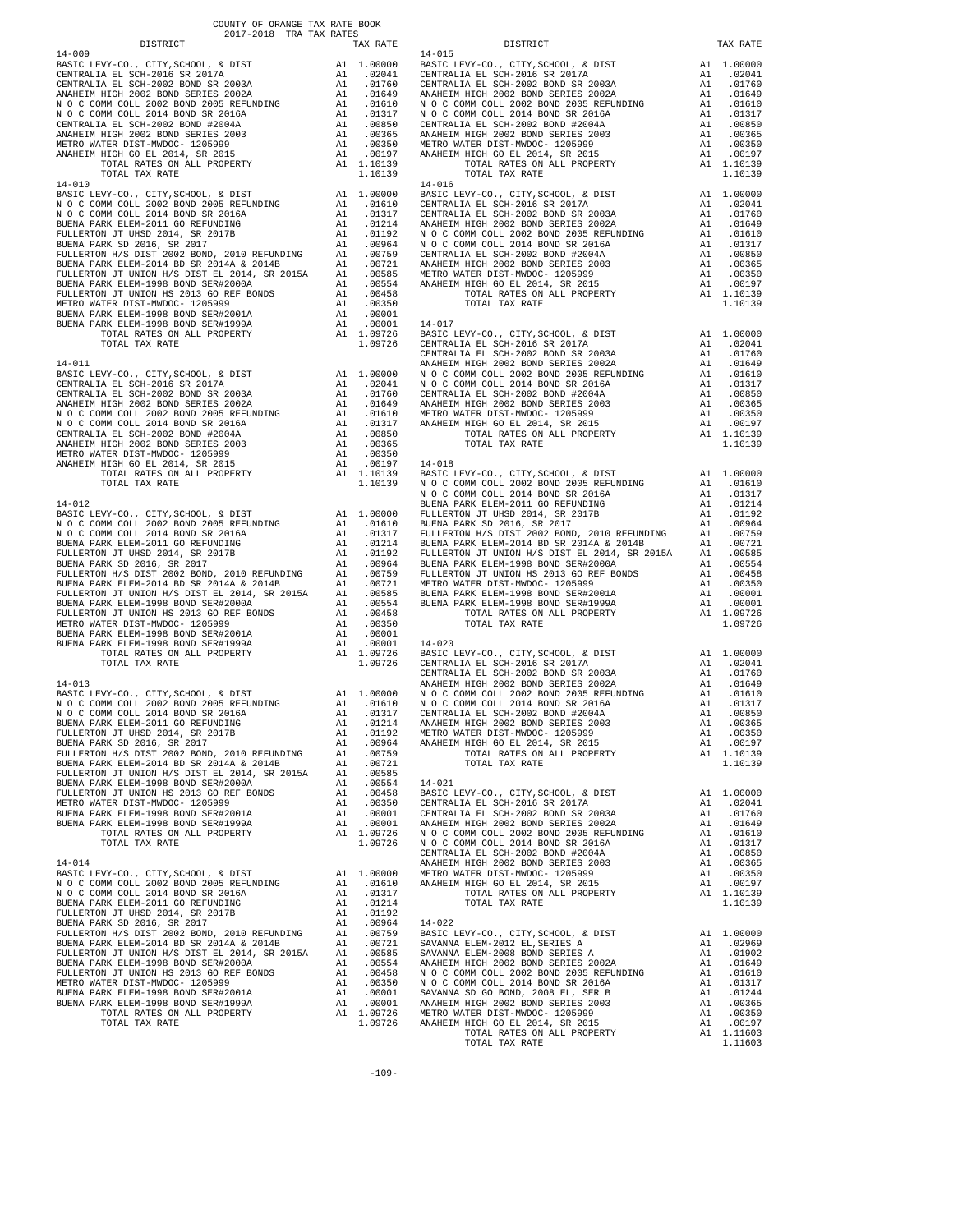| $14 - 023$                                                                                                                                                                               |    |                                    | $14 - 030$                |
|------------------------------------------------------------------------------------------------------------------------------------------------------------------------------------------|----|------------------------------------|---------------------------|
|                                                                                                                                                                                          |    |                                    |                           |
|                                                                                                                                                                                          |    |                                    |                           |
|                                                                                                                                                                                          |    |                                    |                           |
|                                                                                                                                                                                          |    |                                    |                           |
|                                                                                                                                                                                          |    |                                    |                           |
|                                                                                                                                                                                          |    |                                    |                           |
|                                                                                                                                                                                          |    |                                    |                           |
|                                                                                                                                                                                          |    |                                    |                           |
|                                                                                                                                                                                          |    |                                    |                           |
|                                                                                                                                                                                          |    |                                    |                           |
| $14 - 024$                                                                                                                                                                               |    |                                    | SAVANNA<br>ANAHEIM        |
|                                                                                                                                                                                          |    |                                    |                           |
|                                                                                                                                                                                          |    |                                    |                           |
|                                                                                                                                                                                          |    |                                    |                           |
|                                                                                                                                                                                          |    |                                    |                           |
|                                                                                                                                                                                          |    |                                    |                           |
|                                                                                                                                                                                          |    |                                    |                           |
|                                                                                                                                                                                          |    |                                    |                           |
|                                                                                                                                                                                          |    |                                    |                           |
| $14 - 025$                                                                                                                                                                               |    |                                    | CENTRAL<br><b>ANAHEIM</b> |
|                                                                                                                                                                                          |    |                                    |                           |
|                                                                                                                                                                                          |    |                                    |                           |
|                                                                                                                                                                                          |    |                                    |                           |
|                                                                                                                                                                                          |    |                                    |                           |
|                                                                                                                                                                                          |    |                                    |                           |
|                                                                                                                                                                                          |    |                                    |                           |
|                                                                                                                                                                                          |    |                                    |                           |
|                                                                                                                                                                                          |    |                                    |                           |
|                                                                                                                                                                                          |    |                                    |                           |
|                                                                                                                                                                                          |    |                                    | <b>ANAHEIM</b>            |
|                                                                                                                                                                                          |    |                                    |                           |
|                                                                                                                                                                                          |    |                                    |                           |
|                                                                                                                                                                                          |    |                                    |                           |
|                                                                                                                                                                                          |    |                                    |                           |
|                                                                                                                                                                                          |    |                                    |                           |
|                                                                                                                                                                                          |    |                                    |                           |
|                                                                                                                                                                                          |    |                                    |                           |
|                                                                                                                                                                                          |    |                                    |                           |
|                                                                                                                                                                                          |    |                                    |                           |
|                                                                                                                                                                                          |    |                                    |                           |
|                                                                                                                                                                                          |    |                                    |                           |
|                                                                                                                                                                                          |    |                                    |                           |
|                                                                                                                                                                                          |    |                                    | MAGNOLI                   |
| $14 - 027$                                                                                                                                                                               |    |                                    | ANAHEIM                   |
|                                                                                                                                                                                          |    |                                    |                           |
|                                                                                                                                                                                          |    |                                    |                           |
| CYPRESS ELEM-2008 BOND, SERIES A CYPRESS ELEM-2008BOND, SER B1 & B2                                                                                                                      |    |                                    |                           |
| N O C COMM COLL 2014 BOND SR 2016A                                                                                                                                                       |    | A1 .01317 14-035                   |                           |
| ANAHEIM HIGH 2002 BOND SERIES 2003                                                                                                                                                       |    |                                    | BASIC L                   |
| METRO WATER DIST-MWDOC- 1205999                                                                                                                                                          |    |                                    | CENTRAL                   |
| 01610<br>22 A1 .01992<br>22 A1 .01490<br>23 A1 .01317<br>201305<br>21 .00350<br>21 .00197<br>21 1.08570<br>21 1.08570<br>ANAHEIM HIGH GO EL 2014, SR 2015<br>TOTAL RATES ON ALL PROPERTY |    |                                    | CENTRAL                   |
| TOTAL TAX RATE                                                                                                                                                                           |    | A1 1.08570 ANAHEIM<br>1.08570 NOCC |                           |
|                                                                                                                                                                                          |    |                                    | NOCC                      |
| $14 - 028$                                                                                                                                                                               |    |                                    | CENTRAL                   |
|                                                                                                                                                                                          |    |                                    |                           |
|                                                                                                                                                                                          |    |                                    |                           |
|                                                                                                                                                                                          |    |                                    |                           |
|                                                                                                                                                                                          |    |                                    |                           |
| CENTRALIA EL SCH-2002 BOND #2004A                                                                                                                                                        |    |                                    |                           |
| ANAHEIM HIGH 2002 BOND SERIES 2003                                                                                                                                                       |    |                                    |                           |
| METRO WATER DIST-MWDOC- 1205999<br>ANAHEIM HIGH GO EL 2014, SR 2015                                                                                                                      |    |                                    |                           |
|                                                                                                                                                                                          |    |                                    | NOCC                      |
| $14 - 029$                                                                                                                                                                               |    |                                    | CENTRAL                   |
|                                                                                                                                                                                          |    |                                    |                           |
|                                                                                                                                                                                          |    |                                    |                           |
|                                                                                                                                                                                          |    |                                    |                           |
|                                                                                                                                                                                          |    |                                    |                           |
|                                                                                                                                                                                          |    |                                    |                           |
|                                                                                                                                                                                          |    |                                    |                           |
|                                                                                                                                                                                          |    |                                    |                           |
| ATER DIST-MWDOC- 1205999<br>HIGH GO EL 2014, SR 2015<br>TOTAL RATES ON ALL PROPERTY<br>ANAHEIM HIGH GO EL 2014, SR 2015                                                                  | A1 | .00197<br>A1 1.10139               |                           |
| TOTAL TAX RATE                                                                                                                                                                           |    | 1.10139                            |                           |

-110-

| COUNTY OF ORANGE TAX RATE BOOK<br>2017-2018 TRA TAX RATES<br>$2017-2018 \quad \text{TRA RATES}$ DISTRICT $\hspace{2.5cm}$ |          |          |          |
|---------------------------------------------------------------------------------------------------------------------------|----------|----------|----------|
|                                                                                                                           | TAX RATE | DISTRICT | TAX RATE |
|                                                                                                                           |          |          |          |
|                                                                                                                           |          |          |          |
|                                                                                                                           |          |          |          |
|                                                                                                                           |          |          |          |
|                                                                                                                           |          |          |          |
|                                                                                                                           |          |          |          |
|                                                                                                                           |          |          |          |
|                                                                                                                           |          |          |          |
|                                                                                                                           |          |          |          |
|                                                                                                                           |          |          |          |
|                                                                                                                           |          |          |          |
|                                                                                                                           |          |          |          |
|                                                                                                                           |          |          |          |
|                                                                                                                           |          |          |          |
|                                                                                                                           |          |          |          |
|                                                                                                                           |          |          |          |
|                                                                                                                           |          |          |          |
|                                                                                                                           |          |          |          |
|                                                                                                                           |          |          |          |
|                                                                                                                           |          |          |          |
|                                                                                                                           |          |          |          |
|                                                                                                                           |          |          |          |
|                                                                                                                           |          |          |          |
|                                                                                                                           |          |          |          |
|                                                                                                                           |          |          |          |
|                                                                                                                           |          |          |          |
|                                                                                                                           |          |          |          |
|                                                                                                                           |          |          |          |
|                                                                                                                           |          |          |          |
|                                                                                                                           |          |          |          |
|                                                                                                                           |          |          |          |
|                                                                                                                           |          |          |          |
|                                                                                                                           |          |          |          |
|                                                                                                                           |          |          |          |
|                                                                                                                           |          |          |          |
|                                                                                                                           |          |          |          |
|                                                                                                                           |          |          |          |
|                                                                                                                           |          |          |          |
|                                                                                                                           |          |          |          |
|                                                                                                                           |          |          |          |
|                                                                                                                           |          |          |          |
|                                                                                                                           |          |          |          |
|                                                                                                                           |          |          |          |
|                                                                                                                           |          |          |          |
|                                                                                                                           |          |          |          |
|                                                                                                                           |          |          |          |
|                                                                                                                           |          |          |          |
|                                                                                                                           |          |          |          |
|                                                                                                                           |          |          |          |
|                                                                                                                           |          |          |          |
|                                                                                                                           |          |          |          |
|                                                                                                                           |          |          |          |
|                                                                                                                           |          |          |          |
|                                                                                                                           |          |          |          |
|                                                                                                                           |          |          |          |
|                                                                                                                           |          |          |          |
|                                                                                                                           |          |          |          |
|                                                                                                                           |          |          |          |
|                                                                                                                           |          |          |          |
|                                                                                                                           |          |          |          |
|                                                                                                                           |          |          |          |
|                                                                                                                           |          |          |          |
|                                                                                                                           |          |          |          |
|                                                                                                                           |          |          |          |
|                                                                                                                           |          |          |          |
|                                                                                                                           |          |          |          |
|                                                                                                                           |          |          |          |
|                                                                                                                           |          |          |          |
|                                                                                                                           |          |          |          |
|                                                                                                                           |          |          |          |
|                                                                                                                           |          |          |          |
|                                                                                                                           |          |          |          |
|                                                                                                                           |          |          |          |
|                                                                                                                           |          |          |          |
|                                                                                                                           |          |          |          |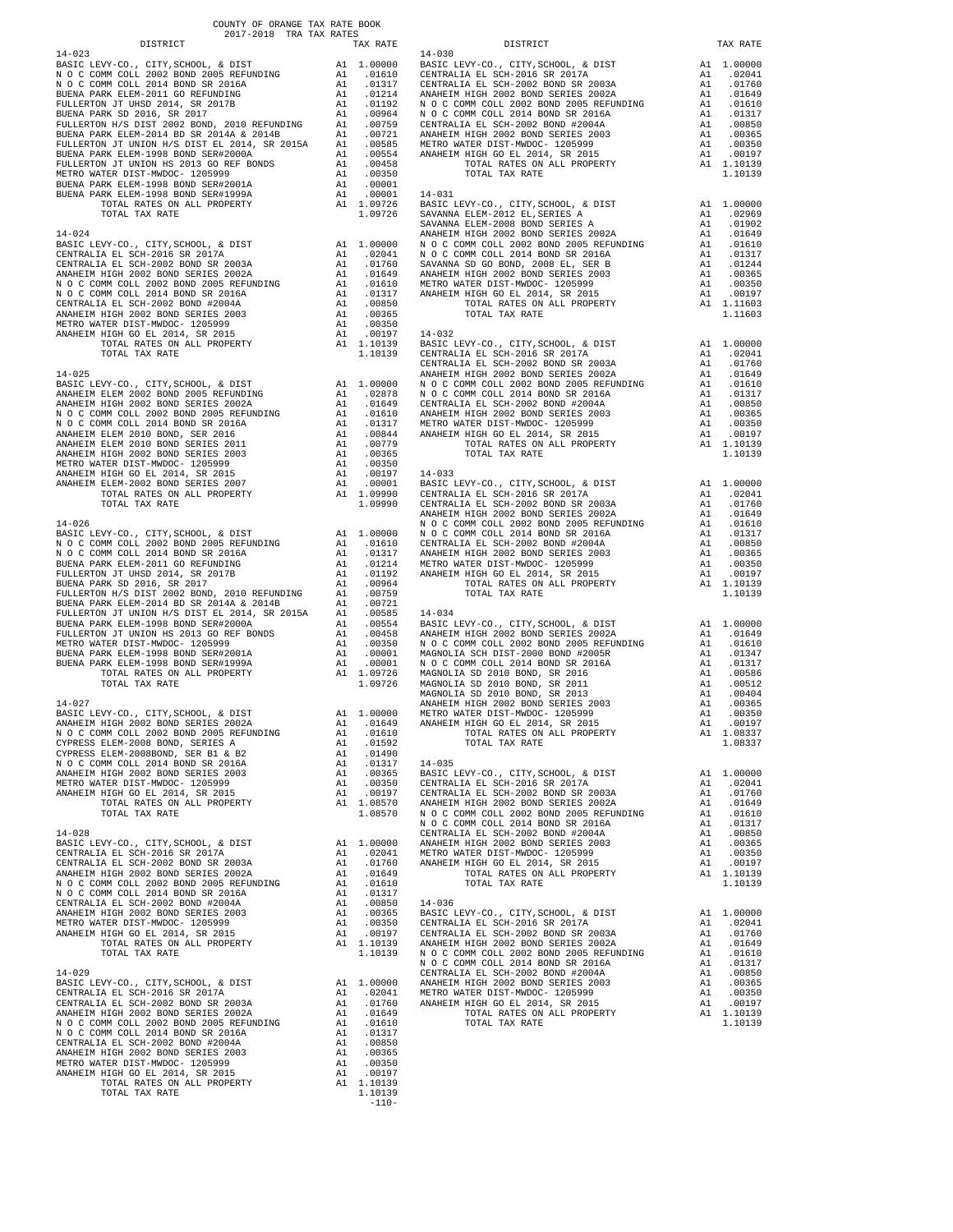| COUNTY OF ORANGE TAX RATE BOOK<br>2017-2018 TRA TAX RATES<br>$2017-2018 \quad \text{TRA RATE B}$ DISTRICT 2017-2018 TRA TAX RATES |         |  |  |
|-----------------------------------------------------------------------------------------------------------------------------------|---------|--|--|
|                                                                                                                                   |         |  |  |
|                                                                                                                                   |         |  |  |
|                                                                                                                                   |         |  |  |
|                                                                                                                                   |         |  |  |
|                                                                                                                                   |         |  |  |
|                                                                                                                                   |         |  |  |
|                                                                                                                                   |         |  |  |
|                                                                                                                                   |         |  |  |
|                                                                                                                                   |         |  |  |
|                                                                                                                                   |         |  |  |
|                                                                                                                                   |         |  |  |
|                                                                                                                                   |         |  |  |
|                                                                                                                                   |         |  |  |
|                                                                                                                                   |         |  |  |
|                                                                                                                                   |         |  |  |
|                                                                                                                                   |         |  |  |
|                                                                                                                                   |         |  |  |
|                                                                                                                                   |         |  |  |
|                                                                                                                                   |         |  |  |
|                                                                                                                                   |         |  |  |
|                                                                                                                                   |         |  |  |
|                                                                                                                                   |         |  |  |
|                                                                                                                                   |         |  |  |
|                                                                                                                                   |         |  |  |
|                                                                                                                                   |         |  |  |
|                                                                                                                                   |         |  |  |
|                                                                                                                                   |         |  |  |
|                                                                                                                                   |         |  |  |
|                                                                                                                                   |         |  |  |
|                                                                                                                                   |         |  |  |
|                                                                                                                                   |         |  |  |
|                                                                                                                                   |         |  |  |
|                                                                                                                                   |         |  |  |
|                                                                                                                                   |         |  |  |
|                                                                                                                                   |         |  |  |
|                                                                                                                                   |         |  |  |
|                                                                                                                                   |         |  |  |
|                                                                                                                                   |         |  |  |
|                                                                                                                                   |         |  |  |
|                                                                                                                                   |         |  |  |
|                                                                                                                                   |         |  |  |
|                                                                                                                                   |         |  |  |
|                                                                                                                                   |         |  |  |
|                                                                                                                                   |         |  |  |
|                                                                                                                                   |         |  |  |
|                                                                                                                                   |         |  |  |
|                                                                                                                                   |         |  |  |
|                                                                                                                                   |         |  |  |
|                                                                                                                                   |         |  |  |
|                                                                                                                                   |         |  |  |
|                                                                                                                                   |         |  |  |
|                                                                                                                                   |         |  |  |
|                                                                                                                                   |         |  |  |
|                                                                                                                                   |         |  |  |
|                                                                                                                                   |         |  |  |
|                                                                                                                                   |         |  |  |
|                                                                                                                                   |         |  |  |
|                                                                                                                                   |         |  |  |
|                                                                                                                                   |         |  |  |
|                                                                                                                                   |         |  |  |
|                                                                                                                                   |         |  |  |
|                                                                                                                                   |         |  |  |
|                                                                                                                                   |         |  |  |
|                                                                                                                                   |         |  |  |
|                                                                                                                                   |         |  |  |
|                                                                                                                                   |         |  |  |
|                                                                                                                                   |         |  |  |
|                                                                                                                                   |         |  |  |
|                                                                                                                                   |         |  |  |
|                                                                                                                                   |         |  |  |
|                                                                                                                                   |         |  |  |
|                                                                                                                                   |         |  |  |
|                                                                                                                                   |         |  |  |
|                                                                                                                                   |         |  |  |
|                                                                                                                                   |         |  |  |
|                                                                                                                                   |         |  |  |
|                                                                                                                                   |         |  |  |
|                                                                                                                                   |         |  |  |
|                                                                                                                                   |         |  |  |
|                                                                                                                                   |         |  |  |
|                                                                                                                                   |         |  |  |
|                                                                                                                                   |         |  |  |
|                                                                                                                                   | $-111-$ |  |  |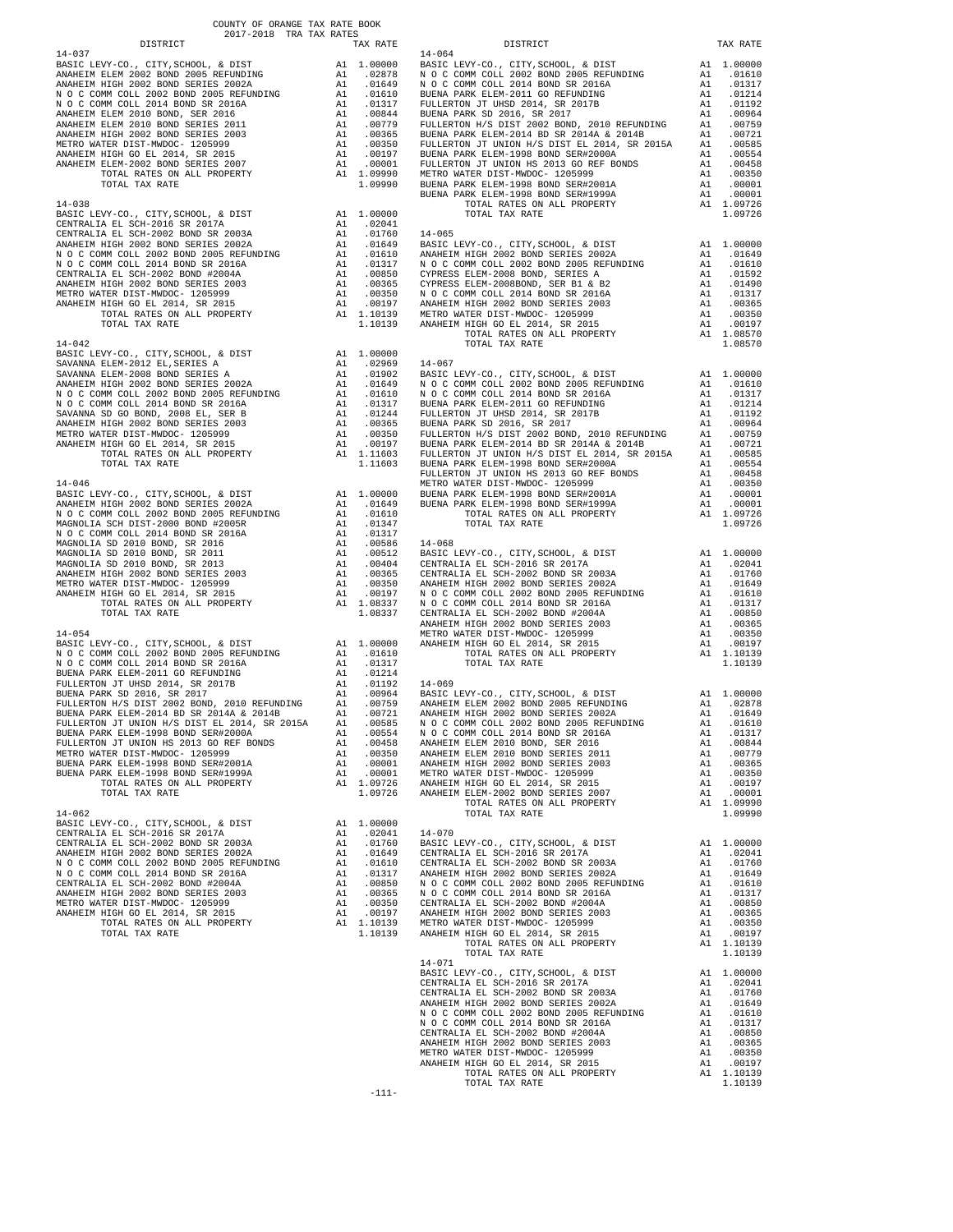| COUNTY OF ORANGE TAX RATE BOOK<br>2017-2018 TRA TAX RATES<br>$2017-2018~~\text{TRA}~~\text{TARATE}$ DISTRICT $2017-2018~~\text{TRA}~~\text{TAX}~~\text{RATES}$ |                |            |          |  |
|----------------------------------------------------------------------------------------------------------------------------------------------------------------|----------------|------------|----------|--|
|                                                                                                                                                                | TAX RATE       | DISTRICT   | TAX RATE |  |
| $14 - 072$                                                                                                                                                     |                | $14 - 904$ |          |  |
|                                                                                                                                                                |                |            |          |  |
|                                                                                                                                                                |                |            |          |  |
|                                                                                                                                                                |                |            |          |  |
|                                                                                                                                                                |                |            |          |  |
|                                                                                                                                                                |                |            |          |  |
|                                                                                                                                                                |                |            |          |  |
|                                                                                                                                                                |                |            |          |  |
|                                                                                                                                                                |                |            |          |  |
|                                                                                                                                                                |                |            |          |  |
| TOTAL TAX RATE                                                                                                                                                 | 1.09990 15-001 |            |          |  |
|                                                                                                                                                                |                |            |          |  |
|                                                                                                                                                                |                |            |          |  |
|                                                                                                                                                                |                |            |          |  |
|                                                                                                                                                                |                |            |          |  |
|                                                                                                                                                                |                |            |          |  |
|                                                                                                                                                                |                |            |          |  |
|                                                                                                                                                                |                |            |          |  |
|                                                                                                                                                                |                |            |          |  |
|                                                                                                                                                                |                |            |          |  |
|                                                                                                                                                                |                |            |          |  |
|                                                                                                                                                                |                |            |          |  |
|                                                                                                                                                                |                |            |          |  |
|                                                                                                                                                                |                |            |          |  |
|                                                                                                                                                                |                |            |          |  |
|                                                                                                                                                                |                |            |          |  |
|                                                                                                                                                                |                |            |          |  |
|                                                                                                                                                                |                |            |          |  |
|                                                                                                                                                                |                |            |          |  |
|                                                                                                                                                                |                |            |          |  |
|                                                                                                                                                                |                |            |          |  |
|                                                                                                                                                                |                |            |          |  |
|                                                                                                                                                                |                |            |          |  |
|                                                                                                                                                                |                |            |          |  |
|                                                                                                                                                                |                |            |          |  |
|                                                                                                                                                                |                |            |          |  |
|                                                                                                                                                                |                |            |          |  |
|                                                                                                                                                                |                |            |          |  |
|                                                                                                                                                                |                |            |          |  |
|                                                                                                                                                                |                |            |          |  |
|                                                                                                                                                                |                |            |          |  |
|                                                                                                                                                                |                |            |          |  |
|                                                                                                                                                                |                |            |          |  |
|                                                                                                                                                                |                |            |          |  |
|                                                                                                                                                                |                |            |          |  |
|                                                                                                                                                                |                |            |          |  |
|                                                                                                                                                                |                |            |          |  |
|                                                                                                                                                                |                |            |          |  |
|                                                                                                                                                                |                |            |          |  |
|                                                                                                                                                                |                |            |          |  |
|                                                                                                                                                                |                |            |          |  |
|                                                                                                                                                                |                |            |          |  |
|                                                                                                                                                                |                |            |          |  |
|                                                                                                                                                                |                |            |          |  |
|                                                                                                                                                                |                |            |          |  |
|                                                                                                                                                                |                |            |          |  |
|                                                                                                                                                                |                |            |          |  |
|                                                                                                                                                                |                |            |          |  |
|                                                                                                                                                                |                |            |          |  |
|                                                                                                                                                                |                |            |          |  |
|                                                                                                                                                                |                |            |          |  |
|                                                                                                                                                                |                |            |          |  |
|                                                                                                                                                                |                |            |          |  |
|                                                                                                                                                                |                |            |          |  |
|                                                                                                                                                                |                |            |          |  |
|                                                                                                                                                                |                |            |          |  |
|                                                                                                                                                                |                |            |          |  |
|                                                                                                                                                                |                |            |          |  |
|                                                                                                                                                                |                |            |          |  |
|                                                                                                                                                                |                |            |          |  |
|                                                                                                                                                                |                |            |          |  |
|                                                                                                                                                                |                |            |          |  |
|                                                                                                                                                                |                |            |          |  |
|                                                                                                                                                                |                |            |          |  |
|                                                                                                                                                                |                |            |          |  |
|                                                                                                                                                                |                |            |          |  |
|                                                                                                                                                                |                |            |          |  |
|                                                                                                                                                                |                |            |          |  |
|                                                                                                                                                                |                |            |          |  |
|                                                                                                                                                                |                |            |          |  |
|                                                                                                                                                                |                |            |          |  |
|                                                                                                                                                                |                |            |          |  |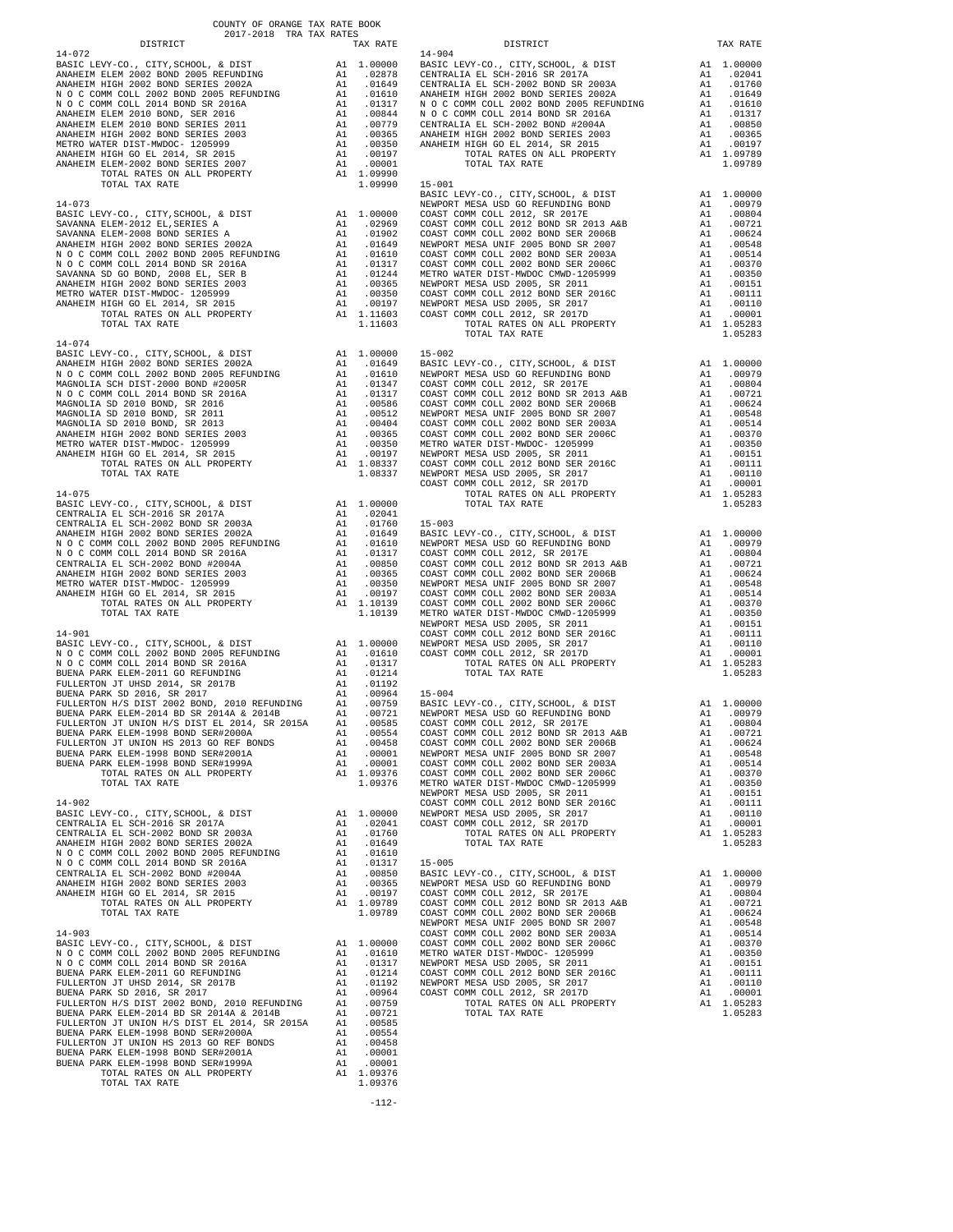15-006 15-012 BASIC LEVY-CO., CITY, SCHOOL, & DIST  $\qquad \qquad$  A1 1.00000  $\begin{tabular}{l|c|c|c|c|c} \hline 15-008 & & & & & & & & 15-014 \\ \hline \texttt{BASIC LEVY-CO.}, & CITY, SCHOOL, & & & & & & & & 15-010 \\ \texttt{NEWPORT MESA USD GO REFUNDING BOND & & & & & & & 1.00000 & BASTC \\ \texttt{COAST COMM COLL 2012}, & & & & & & & & 1.00000 & BASTC \\ \texttt{COAST COMM COLL 2012 BOND SR 2013 A&B} & & & & & & 0.00979 & NEWPORT \\ \texttt{COAST COMM COLL$ TOTAL TAX RATE 15–010 TOTAL TAX RATE 15–010  $1.05283$  TOTAL TAX RATE 15-010 15-016 15-011<br>
BASIC LEVY-CO., CITY, SCHOOL, & DIST<br>
NEWPORT MESA USD GO REFUNDING BOND A1 .00979<br>
COAST COMM COLL 2012 CD COLLE

 COUNTY OF ORANGE TAX RATE BOOK 2017-2018 TRA TAX RATES DISTRICT TAX RATE DISTRICT TAX RATE BASIC LEVY-CO., CITY,SCHOOL, & DIST A1 1.00000 BASIC LEVY-CO., CITY,SCHOOL, & DIST A1 1.00000 NEWPORT MESA USD GO REFUNDING BOND A1 .00979 NEWPORT MESA USD GO REFUNDING BOND A1 .00979  $\begin{array}{cccccccc} \texttt{COAST COM M COLL} & 2012 & 2017 & 2017 & 2017 & 2017 & 2017 & 2017 & 2017 & 2017 & 2017 & 2017 & 2017 & 2017 & 2017 & 2017 & 2017 & 2017 & 2017 & 2017 & 2017 & 2017 & 2017 & 2017 & 2017 & 2017 & 2017 & 2017 & 2017 & 2017 & 2017 & 2017 & 2017 & 2017 & 2$  COAST COMM COLL 2002 BOND SER 2006C A1 .00370 COAST COMM COLL 2002 BOND SER 2006C A1 .00370 METRO WATER DIST-MWDOC CMWD-1205999 A1 .00350 METRO WATER DIST-MWDOC CMWD-1205999 A1 .00350 NEWPORT MESA USD 2005, SR 2011 A1 .00151 NEWPORT MESA USD 2005, SR 2011 A1 .00151 COAST COMM COLL 2012 BOND SER 2016C A1 .00111 COAST COMM COLL 2012 BOND SER 2016C A1 .00111 100110 NEWPORT MESAUSD 2005, SR 2017<br>COAST COMM COLL 2012, SR 2011D 20001 COAST COMM COLL 2012, SR 2017D 21 A1<br>A1 1.05283 TOTAL RATES ON ALL PROPERTY 2011 20201 20257 COMM COLL 2012 ROLL PROPERTY 21 1.05283 TORAT MESA USD 2005, SR 2011 MEWPORT MESA USD 2005, SR 2011 A1 .00151 NEWPORT MESA USD 2005, SR 2011 (0.045T COM<br>
TORAT COM COLL 2012 BOND SER 2016C A1 .00110 COAST COM COLL 2012 BOND SER 2016<br>
NEWPORT MESA USD 2005, SR 20  $\begin{tabular}{lcccc} BASIC LEVY-CO., CITY, SCHOOL, & DIST & A1 & 1.00000 & BASIC LEVY-CO., CITY, SCHOOL, & DIST & A1 & 1.00000 \\ NEWOPORT MESA USODE FUNDING DAND & A1 & .00979 & NEWDORT MESA USO OF SEFUNDING BOND & A1 & .00979 & A1 & .00979 & A1 & .00979 & A1 & .00979 & .0087 & .0087 & .0087 & .0087 & .0087 & .0087 & .0087 & .0087 & .0087 & .0087 & .0087 & .00$ 1 16 NEWPORT MESA UNIF 2005 BOND SR 2007 A1 .00548 NEWPORT MESA UNIF 2005 BOND SR 2007 A1<br>COAST COMM COLL 2002 BOND SER 2003A A1 .00514 COAST COMM COLL 2002 BOND SER 2003A A1 .00514  $\begin{tabular}{l|c|c|c|c|c} \hline \texttt{COAST COMM COLL 2002 BOND SER 2006C} & \texttt{A1} & .00370 & \texttt{COAST COMM COLL 2002 BOND SER 2006C} & \texttt{A1} & .00370 \\ \hline \texttt{METRO WATER DIST-MHDOC CAMPD-120599} & \texttt{A1} & .00350 & \texttt{METRO NATER DIST-MHDOC CAMPD-120599} & \texttt{A1} & .00350 \\ \hline \texttt{NENPORT MESA USD 2005, SR 2011} & \$  $\begin{tabular}{lcccc} BASIC LEVY-CO., CITY, SCHOOL, & DIST & A1 & 1.00000 & BASIC LEVY-CO., CITY, SCHOOL, & DIST & A1 & 1.00000 \\ NEWOPORT MESA USODE FUNDING DAND & A1 & .00979 & NEWDORT MESA USO OF SEFUNDING BOND & A1 & .00979 & A1 & .00979 & A1 & .00979 & A1 & .00979 & .0087 & .0087 & .0087 & .0087 & .0087 & .0087 & .0087 & .0087 & .0087 & .0087 & .0087 & .00$ 1 16 NEWPORT MESA UNIF 2005 BOND SR 2007 A1 .00548 NEWPORT MESA UNIF 2005 BOND SR 2007 A1<br>COAST COMM COLL 2002 BOND SER 2003A A1 .00514 COAST COMM COLL 2002 BOND SER 2003A A1 .00514 COAST COMM COLL 2002 BOND SER 2006C A1 .00370 COAST COMM COLL 2002 BOND SER 2006C A1 .00370 METRO WATER DIST-MWDOC- 1205999 A1 .00350 METRO WATER DIST-MWDOC- 1205999 A1 .00350 NEWPORT MESA USD 2005, SR 2011 A1 .00151 NEWPORT MESA USD 2005, SR 2011 A1 .00151 COAST COMM COLL 2012 BOND SER 2016C<br>NEWPORT MESA USD 2005, SR 2017 DOM MOND ALL 00111 COAST COMM COLL 2012 BOND SER 2016C<br>COAST COMM COLL 2012, SR 2017D ALL 00001 COAST COMM COLL 2012, SR 2017D ALL 00001<br>ALL 00001 COAST CO TOTAL TAX RATE 1.05283 TOTAL TAX RATE 1.05283 TOTAL TAX RATE 1.05283 BASIC LEVY-CO., CITY, SCHOOL, & DIST<br>NEWPORT MESA USD GO REFUNDING BOND A1 .00979 NEWPORT MESA USD GO REFUNDING BOND A1. BASIC LEVY-CO., CITY,SCHOOL, & DIST A1 1.00000 BASIC LEVY-CO., CITY,SCHOOL, & DIST A1 1.00000 10979 NEWPORT MESA USD GO REFUNDING BOND MENDORT MESA USD GO REFUNDING BOND AL<br>COAST COMM COLL 2012, SR 2017E 2017 (2004) 2012 A1 (2004) COAST COAST COMM COLL 2012 DAGO4 COLL 2012 A1<br>COAST COMM COLL 2012 BOND SR 2013 A&B A COAST COMM COLL 2002 BOND SER 2006B<br>COAST COMM COLL 2002 BOND SER 2006B A1 .00624 COAST COMM COLL 2002 BOND SER 2006B A1 .00624<br>COAST COMM COLL 2002 BOND SER 2003A A1 .00514 COAST COMM COLL 2002 BOND SER 2003A A1 .00514 1 16 NEWPORT MESA UNIF 2005 BOND SR 2007 A1 .00548 NEWPORT MESA UNIF 2005 BOND SR 2007 A1<br>COAST COMM COLL 2002 BOND SER 2003A A1 .00514 COAST COMM COLL 2002 BOND SER 2003A A1 .00514 COAST COMM COLL 2002 BOND SER 2006C A1 .00370 COAST COMM COLL 2002 BOND SER 2006C A1 .00370<br>METRO WATER DIST-MWDOC- 1205999 A1 .00350 METRO WATER DIST-MWDOC CMWD-1205999 A1 .00370<br>MEWPORT MESA USD 2005, SR 2011 A1 .00151 M METRO WATER DIST-MWDOC-1205999 MEXRO WATER DIST-MWDOC CMWD-1205999 METRO WATER DISTO WATER DISTON MATER DISTON<br>NEWPORT MESA USD 2005, SR 2010 1 MEXA AND 200151 MESAR USD 2005, SR 2011 1 MEXA USD 2005, SR 20151<br>COAST COMM C NEWPORT MESA USD 2005, SR 2017<br>COAST COMM COLL 2012, SR 2017D A1 .00001 COAST COMM COLL 2012, SR 2017D A1 .00001 TOTAL RATES ON ALL PROPERTY AT 1.05283 SOLDI COLL COLL CONTROL RATES ON ALL PROPERTY AN INSIDERTY AND LOSSES TOTAL RATES ON ALL PROPERTY AN INSIDER AT 1.05283 TOTAL RATES ON ALL PROPERTY AN INSIDERTY AND LOSSES BASIC LEVY-CO., CITY,SCHOOL, & DIST A1 1.00000 BASIC LEVY-CO., CITY,SCHOOL, & DIST A1 1.00000 NEWPORT MESA USD GO REFUNDING BOND A1 .00979 NEWPORT MESA USD GO REFUNDING BOND A1 .00979 COAST COMM COLL 2012, SR 2017E A1 .00804 COAST COMM COLL 2012, SR 2017E A1 .00804 COAST COMM COLL 2012 BOND SR 2013 A&B CORST COMM COLL 2012 BOND SR 2017<br>
COAST COMM COLL 2012 BOND SR 2013 A&B A1 .00721 COAST COMM COLL 2012 BOND SR 2014 COAST COMM COLL 2012 BOND SR 2013 A&B COAST COMM COLL 2012 BOND SR COAST COMM COLL 2002 BOND SER 2006B A1 .00624 COAST COMM COLL 2002 BOND SER 2006B A1 .00624 NEWPORT MESA UNIF 2005 BOND SR 2007 A1 .00548 NEWPORT MESA UNIF 2005 BOND SR 2007 A1 .00548 COAST COMM COLL 2002 BOND SER 2003A A1 .00514 COAST COMM COLL 2002 BOND SER 2003A A1 .00514<br>COAST COMM COLL 2002 BOND SER 2006C A1 .00370 COAST COMM COLL 2002 BOND SER 2006C A1 .00370 COAST COMM COLL 2002 BOND SER 2006C A1 .00370 COAST COMM COLL 2002 BOND SER 2006C A1 .00370 METRO WATER DIST-MWDOC CMWD-1205999 A1 .00350 METRO WATER DIST-MWDOC- 1205999 .00350<br>NEWPORT MESA USD 2005, SR 2011 A1 .00151 NEWPORT MESA USD 2005, SR 20111 A1 .00151<br>COAST COMM C 00110 NEWPORT MESAUSD 2005, SR 2017<br>COAST COMM COLL 2012, SR 2011D 100001 COAST COMM COLL 2012, SR 2017D 21<br>A1 1.05283 TOTAL RATES ON ALL PROPERTY 1.05283 TOTAL RATES ON ALL PROPERTY 21 1.05283 TOTAL TAX RATE 1.05283 TOTAL TAX RATE 1.05283 15-011<br>
BASIC LEVY-CO., CITY, SCHOOL, & DIST RAIL (00000 BASIC LEVY-CO., CITY, SCHOOL, & DIST NEWPORT MESA USD COAST COMM COLL 2012, SR 2017E<br>
NEWPORT MESA USD GO REFUNDING BOND A1 .00079 NEWPORT MESA USD GO REFUNDING BOND 100979 NEWPORT MESA USD GO REFUNDING BOND MENDORT MESA USD GO REFUNDING BOND AL<br>COAST COMM COLL 2012 SR 2017E 2017 AL 100804 COAST COMM COLL 2012, SR 2017E 2017 BOND COLL 2012, SR 2017E COAS<br>COAST COMM COLL 2012 BOND SR 20 COAST COMM COLL 2002 BOND SER 2006B A1 .00624 COAST COMM COLL 2002 BOND SER 2006B A1 .00624 NEWPORT MESA UNIF 2005 BOND SR 2007 A1 .00548 NEWPORT MESA UNIF 2005 BOND SR 2007 A1 .00548 COAST COMM COLL 2002 BOND SER 2003A A1 .00514 COAST COMM COLL 2002 BOND SER 2003A A1 .00514 COAST COMM COLL 2002 BOND SER 2006C A1 .00370 COAST COMM COLL 2002 BOND SER 2006C A1 .00370 METRO WATER DIST-MWDOC CMWD-1205999 A1 .00350 METRO WATER DIST-MWDOC CMWD-1205999 A1 .00350 NEWPORT MESA USD 2005, SR 2011 A1 .00151 NEWPORT MESA USD 2005, SR 2011 A1 .00151 COAST COMM COLL 2012 BOND SER 2016C A1 .00111 COAST COMM COLL 2012 BOND SER 2016C A1 .00111<br>
NEWPORT MESA USD 2005, SR 20170 A1 .00110 NEWPORT MESA USD 2005, SR 2017<br>
COAST COMM COLL 2012, SR 2017D A1 .00001 COAST COMM COL NEWPORT MESA USD 2005, SR 2017 A1 .00110 NEWPORT MESA USD 2005, SR 2017 A1 .00110 COAST COMM COLL 2012, SR 2017D A1 .00001 COAST COMM COLL 2012, SR 2017D A1 .00001 TOTAL RATES ON ALL PROPERTY A1 1.05283 TOTAL RATES ON ALL PROPERTY A1 1.05283 TOTAL TAX RATE 1.05283 TOTAL TAX RATE 1.05283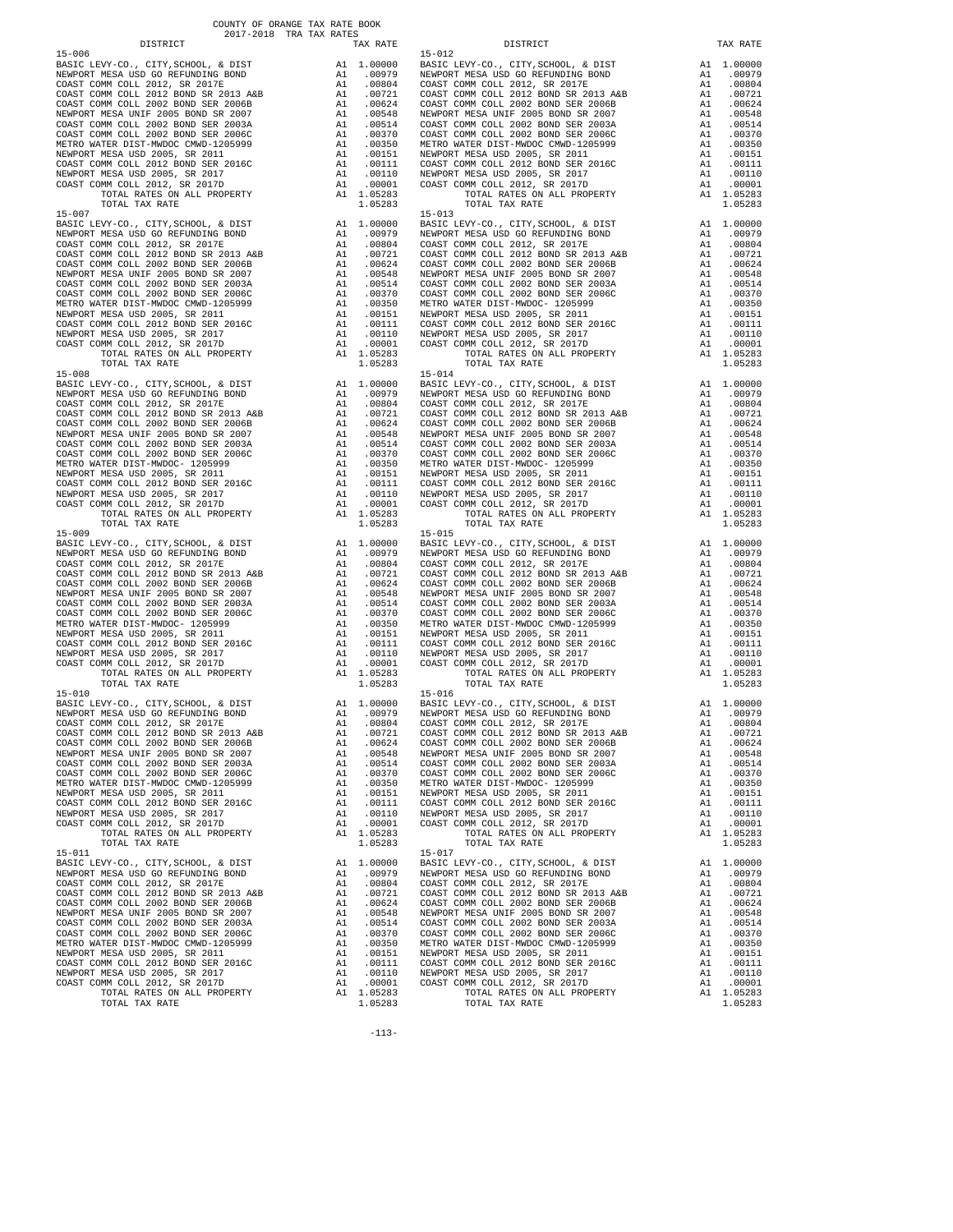| METRO WATER DIST-MWDOC- 1205999                                                                                                                                                                                                                                                                                                                                                                                                                                     | A1 .00350 COAST C<br>A1 .00151 COAST C<br>A1 .00111 NEWPORT<br>A1 .00110 COAST C<br>A1 .00001 COAST C<br>A1 .00001 COAST C<br>A1 1.05283 NETRO W<br>1.05283 NETRO W<br>COAST C |         |
|---------------------------------------------------------------------------------------------------------------------------------------------------------------------------------------------------------------------------------------------------------------------------------------------------------------------------------------------------------------------------------------------------------------------------------------------------------------------|--------------------------------------------------------------------------------------------------------------------------------------------------------------------------------|---------|
| NEWPORT MESA USD 2005, SR 2011                                                                                                                                                                                                                                                                                                                                                                                                                                      |                                                                                                                                                                                |         |
| COAST COMM COLL 2012 BOND SER 2016C                                                                                                                                                                                                                                                                                                                                                                                                                                 |                                                                                                                                                                                |         |
| NEWPORT MESA USD 2005, SR 2017<br>COAST COMM COLL 2012, SR 2017D                                                                                                                                                                                                                                                                                                                                                                                                    |                                                                                                                                                                                |         |
| TOTAL RATES ON ALL PROPERTY                                                                                                                                                                                                                                                                                                                                                                                                                                         |                                                                                                                                                                                |         |
| TOTAL TAX RATE                                                                                                                                                                                                                                                                                                                                                                                                                                                      |                                                                                                                                                                                |         |
|                                                                                                                                                                                                                                                                                                                                                                                                                                                                     |                                                                                                                                                                                | COAST C |
| $\begin{tabular}{l c c c} \hline 15-020 & \multicolumn{2}{c}{\textbf{RSTC }} \textbf{LFVP=CO.}\,, & \textbf{CTTY}, \textbf{SCHOOL}\,, & \textbf{\& DISTT} & \textbf{A1} & 1.00000 & \textbf{COAST C} \\ \hline \textbf{RENORT} & \textbf{ESA} & \textbf{USD} & \textbf{GO} & \textbf{REFUNDING BODD} & \textbf{A1} & 0.0000 & \textbf{COAST C} \\ \textbf{COAST COMM} & \textbf{COLL} & 2012 & \textbf{RONDS} & \textbf{$                                           |                                                                                                                                                                                |         |
|                                                                                                                                                                                                                                                                                                                                                                                                                                                                     |                                                                                                                                                                                |         |
|                                                                                                                                                                                                                                                                                                                                                                                                                                                                     |                                                                                                                                                                                |         |
|                                                                                                                                                                                                                                                                                                                                                                                                                                                                     |                                                                                                                                                                                |         |
|                                                                                                                                                                                                                                                                                                                                                                                                                                                                     |                                                                                                                                                                                |         |
|                                                                                                                                                                                                                                                                                                                                                                                                                                                                     |                                                                                                                                                                                |         |
|                                                                                                                                                                                                                                                                                                                                                                                                                                                                     |                                                                                                                                                                                |         |
|                                                                                                                                                                                                                                                                                                                                                                                                                                                                     |                                                                                                                                                                                |         |
|                                                                                                                                                                                                                                                                                                                                                                                                                                                                     |                                                                                                                                                                                |         |
|                                                                                                                                                                                                                                                                                                                                                                                                                                                                     |                                                                                                                                                                                |         |
|                                                                                                                                                                                                                                                                                                                                                                                                                                                                     |                                                                                                                                                                                |         |
|                                                                                                                                                                                                                                                                                                                                                                                                                                                                     |                                                                                                                                                                                |         |
|                                                                                                                                                                                                                                                                                                                                                                                                                                                                     |                                                                                                                                                                                |         |
|                                                                                                                                                                                                                                                                                                                                                                                                                                                                     |                                                                                                                                                                                |         |
|                                                                                                                                                                                                                                                                                                                                                                                                                                                                     |                                                                                                                                                                                | COAST C |
| $15 - 021$                                                                                                                                                                                                                                                                                                                                                                                                                                                          |                                                                                                                                                                                |         |
| BASIC LEVY-CO., CITY, SCHOOL, & DIST                                                                                                                                                                                                                                                                                                                                                                                                                                |                                                                                                                                                                                |         |
| NEWPORT MESA USD GO REFUNDING BOND                                                                                                                                                                                                                                                                                                                                                                                                                                  |                                                                                                                                                                                |         |
| COAST COMM COLL 2012, SR 2017E<br>COAST COMM COLL 2012 BOND SR 2013 A&B                                                                                                                                                                                                                                                                                                                                                                                             |                                                                                                                                                                                |         |
| COAST COMM COLL 2002 BOND SER 2006B                                                                                                                                                                                                                                                                                                                                                                                                                                 |                                                                                                                                                                                |         |
| NEWPORT MESA UNIF 2005 BOND SR 2007                                                                                                                                                                                                                                                                                                                                                                                                                                 |                                                                                                                                                                                |         |
| COAST COMM COLL 2002 BOND SER 2003A                                                                                                                                                                                                                                                                                                                                                                                                                                 |                                                                                                                                                                                |         |
| COAST COMM COLL 2002 BOND SER 2006C                                                                                                                                                                                                                                                                                                                                                                                                                                 |                                                                                                                                                                                |         |
| METRO WATER DIST-MWDOC- 1205999<br>NEWPORT MESA USD 2005, SR 2011                                                                                                                                                                                                                                                                                                                                                                                                   |                                                                                                                                                                                |         |
| NEWPORT MESA USD 2005, SR 2011<br>COAST COMM COLL 2012 BOND SER 2016C                                                                                                                                                                                                                                                                                                                                                                                               |                                                                                                                                                                                |         |
| NEWPORT MESA USD 2005, SR 2017                                                                                                                                                                                                                                                                                                                                                                                                                                      |                                                                                                                                                                                |         |
| COAST COMM COLL 2012, SR 2017D                                                                                                                                                                                                                                                                                                                                                                                                                                      |                                                                                                                                                                                |         |
| TOTAL RATES ON ALL PROPERTY                                                                                                                                                                                                                                                                                                                                                                                                                                         |                                                                                                                                                                                |         |
| TOTAL TAX RATE                                                                                                                                                                                                                                                                                                                                                                                                                                                      |                                                                                                                                                                                |         |
|                                                                                                                                                                                                                                                                                                                                                                                                                                                                     |                                                                                                                                                                                | COAST C |
| $15 - 022$                                                                                                                                                                                                                                                                                                                                                                                                                                                          |                                                                                                                                                                                | NEWPORT |
|                                                                                                                                                                                                                                                                                                                                                                                                                                                                     |                                                                                                                                                                                |         |
|                                                                                                                                                                                                                                                                                                                                                                                                                                                                     |                                                                                                                                                                                |         |
|                                                                                                                                                                                                                                                                                                                                                                                                                                                                     |                                                                                                                                                                                |         |
|                                                                                                                                                                                                                                                                                                                                                                                                                                                                     |                                                                                                                                                                                |         |
|                                                                                                                                                                                                                                                                                                                                                                                                                                                                     |                                                                                                                                                                                |         |
|                                                                                                                                                                                                                                                                                                                                                                                                                                                                     |                                                                                                                                                                                |         |
|                                                                                                                                                                                                                                                                                                                                                                                                                                                                     |                                                                                                                                                                                |         |
|                                                                                                                                                                                                                                                                                                                                                                                                                                                                     |                                                                                                                                                                                |         |
|                                                                                                                                                                                                                                                                                                                                                                                                                                                                     |                                                                                                                                                                                |         |
|                                                                                                                                                                                                                                                                                                                                                                                                                                                                     |                                                                                                                                                                                |         |
|                                                                                                                                                                                                                                                                                                                                                                                                                                                                     |                                                                                                                                                                                |         |
|                                                                                                                                                                                                                                                                                                                                                                                                                                                                     |                                                                                                                                                                                |         |
|                                                                                                                                                                                                                                                                                                                                                                                                                                                                     |                                                                                                                                                                                |         |
|                                                                                                                                                                                                                                                                                                                                                                                                                                                                     |                                                                                                                                                                                | COAST C |
| $15 - 023$                                                                                                                                                                                                                                                                                                                                                                                                                                                          |                                                                                                                                                                                | HUNT BE |
|                                                                                                                                                                                                                                                                                                                                                                                                                                                                     |                                                                                                                                                                                |         |
|                                                                                                                                                                                                                                                                                                                                                                                                                                                                     |                                                                                                                                                                                |         |
|                                                                                                                                                                                                                                                                                                                                                                                                                                                                     |                                                                                                                                                                                |         |
|                                                                                                                                                                                                                                                                                                                                                                                                                                                                     |                                                                                                                                                                                |         |
|                                                                                                                                                                                                                                                                                                                                                                                                                                                                     |                                                                                                                                                                                |         |
|                                                                                                                                                                                                                                                                                                                                                                                                                                                                     |                                                                                                                                                                                |         |
|                                                                                                                                                                                                                                                                                                                                                                                                                                                                     |                                                                                                                                                                                |         |
|                                                                                                                                                                                                                                                                                                                                                                                                                                                                     |                                                                                                                                                                                |         |
|                                                                                                                                                                                                                                                                                                                                                                                                                                                                     |                                                                                                                                                                                |         |
|                                                                                                                                                                                                                                                                                                                                                                                                                                                                     |                                                                                                                                                                                |         |
|                                                                                                                                                                                                                                                                                                                                                                                                                                                                     |                                                                                                                                                                                |         |
|                                                                                                                                                                                                                                                                                                                                                                                                                                                                     |                                                                                                                                                                                |         |
| $\begin{tabular}{l c c c c} \multicolumn{1}{c}{\textbf{L}} & \multicolumn{1}{c}{\textbf{L}} & \multicolumn{1}{c}{\textbf{L}} & \multicolumn{1}{c}{\textbf{L}} & \multicolumn{1}{c}{\textbf{L}} & \multicolumn{1}{c}{\textbf{L}} & \multicolumn{1}{c}{\textbf{L}} & \multicolumn{1}{c}{\textbf{L}} & \multicolumn{1}{c}{\textbf{L}} & \multicolumn{1}{c}{\textbf{L}} & \multicolumn{1}{c}{\textbf{L}} & \multicolumn{1}{c}{\textbf{L}} & \multicolumn{1}{c}{\textbf$ |                                                                                                                                                                                |         |

| DISTRICT | TAX RATE | DISTRICT | TAX RATE |
|----------|----------|----------|----------|
|          |          |          |          |
|          |          |          |          |
|          |          |          |          |
|          |          |          |          |
|          |          |          |          |
|          |          |          |          |
|          |          |          |          |
|          |          |          |          |
|          |          |          |          |
|          |          |          |          |
|          |          |          |          |
|          |          |          |          |
|          |          |          |          |
|          |          |          |          |
|          |          |          |          |
|          |          |          |          |
|          |          |          |          |
|          |          |          |          |
|          |          |          |          |
|          |          |          |          |
|          |          |          |          |
|          |          |          |          |
|          |          |          |          |
|          |          |          |          |
|          |          |          |          |
|          |          |          |          |
|          |          |          |          |
|          |          |          |          |
|          |          |          |          |
|          |          |          |          |
|          |          |          |          |
|          |          |          |          |
|          |          |          |          |
|          |          |          |          |
|          |          |          |          |
|          |          |          |          |
|          |          |          |          |
|          |          |          |          |
|          |          |          |          |
|          |          |          |          |
|          |          |          |          |
|          |          |          |          |
|          |          |          |          |
|          |          |          |          |
|          |          |          |          |
|          |          |          |          |
|          |          |          |          |
|          |          |          |          |
|          |          |          |          |
|          |          |          |          |
|          |          |          |          |
|          |          |          |          |
|          |          |          |          |
|          |          |          |          |
|          |          |          |          |
|          |          |          |          |
|          |          |          |          |
|          |          |          |          |
|          |          |          |          |
|          |          |          |          |
|          |          |          |          |
|          |          |          |          |
|          |          |          |          |
|          |          |          |          |
|          |          |          |          |
|          |          |          |          |
|          |          |          |          |
|          |          |          |          |
|          |          |          |          |
|          |          |          |          |
|          |          |          |          |
|          |          |          |          |
|          |          |          |          |
|          |          |          |          |
|          |          |          |          |
|          |          |          |          |
|          |          |          |          |
|          |          |          |          |
|          |          |          |          |
|          |          |          |          |
|          |          |          |          |
|          |          |          |          |
|          |          |          |          |
|          |          |          |          |
|          |          |          |          |
|          |          |          |          |
|          |          |          |          |
|          |          |          |          |
|          |          |          |          |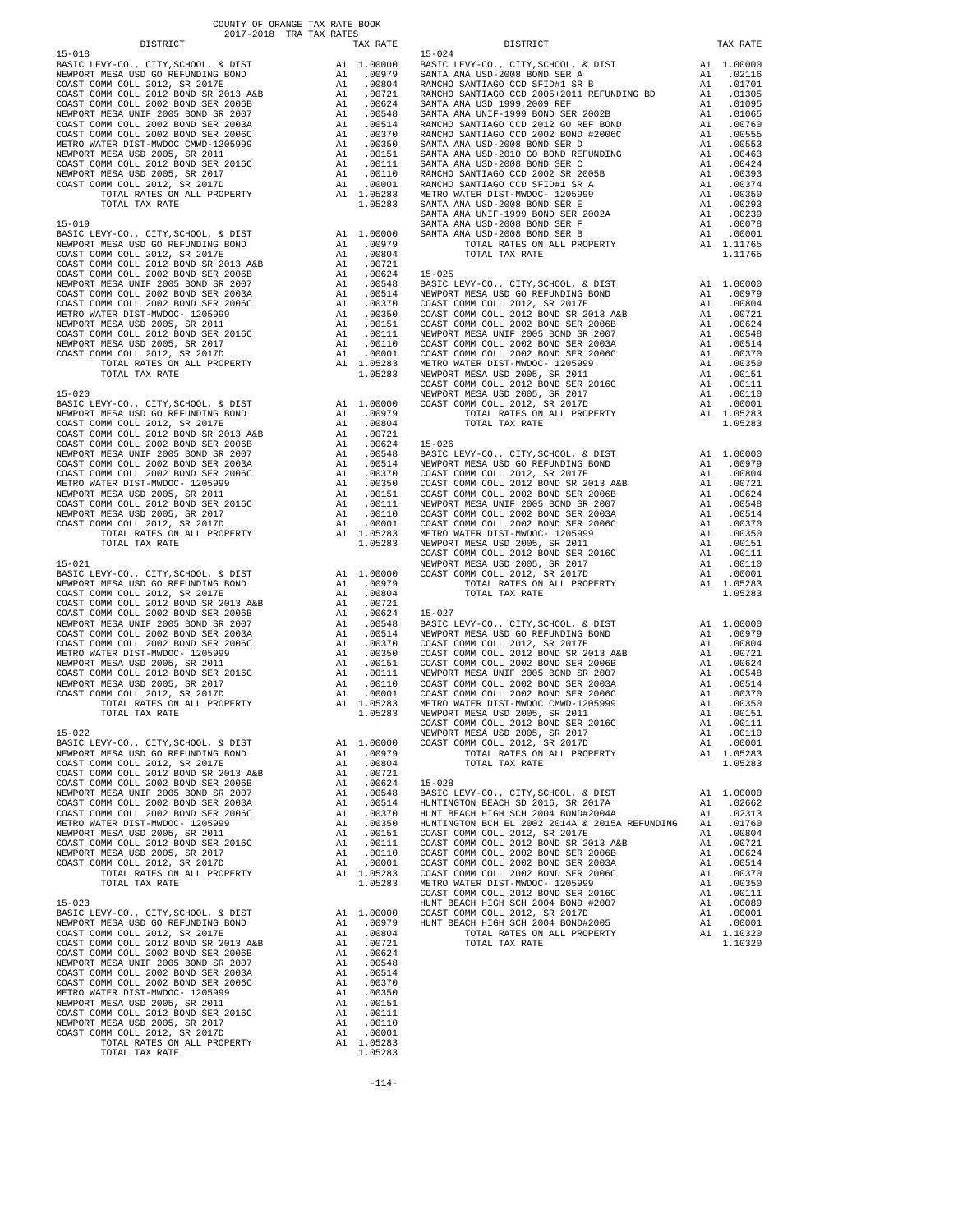| COUNTY OF ORANGE TAX RATE BOOK<br>$2017-2018 \quad \text{TRA RATES}$ DISTRICT $\hspace{2.5cm}$                                                                                                                                                                      |          |            |          |
|---------------------------------------------------------------------------------------------------------------------------------------------------------------------------------------------------------------------------------------------------------------------|----------|------------|----------|
|                                                                                                                                                                                                                                                                     | TAX RATE | DISTRICT   | TAX RATE |
| $15 - 029$                                                                                                                                                                                                                                                          |          | $15 - 034$ |          |
|                                                                                                                                                                                                                                                                     |          |            |          |
|                                                                                                                                                                                                                                                                     |          |            |          |
|                                                                                                                                                                                                                                                                     |          |            |          |
|                                                                                                                                                                                                                                                                     |          |            |          |
|                                                                                                                                                                                                                                                                     |          |            |          |
|                                                                                                                                                                                                                                                                     |          |            |          |
|                                                                                                                                                                                                                                                                     |          |            |          |
|                                                                                                                                                                                                                                                                     |          |            |          |
|                                                                                                                                                                                                                                                                     |          |            |          |
|                                                                                                                                                                                                                                                                     |          |            |          |
|                                                                                                                                                                                                                                                                     |          |            |          |
|                                                                                                                                                                                                                                                                     |          |            |          |
|                                                                                                                                                                                                                                                                     |          |            |          |
|                                                                                                                                                                                                                                                                     |          |            |          |
|                                                                                                                                                                                                                                                                     |          |            |          |
|                                                                                                                                                                                                                                                                     |          |            |          |
|                                                                                                                                                                                                                                                                     |          |            |          |
|                                                                                                                                                                                                                                                                     |          |            |          |
|                                                                                                                                                                                                                                                                     |          |            |          |
|                                                                                                                                                                                                                                                                     |          |            |          |
|                                                                                                                                                                                                                                                                     |          |            |          |
|                                                                                                                                                                                                                                                                     |          |            |          |
|                                                                                                                                                                                                                                                                     |          |            |          |
|                                                                                                                                                                                                                                                                     |          |            |          |
|                                                                                                                                                                                                                                                                     |          |            |          |
|                                                                                                                                                                                                                                                                     |          |            |          |
|                                                                                                                                                                                                                                                                     |          |            |          |
|                                                                                                                                                                                                                                                                     |          |            |          |
|                                                                                                                                                                                                                                                                     |          |            |          |
|                                                                                                                                                                                                                                                                     |          |            |          |
|                                                                                                                                                                                                                                                                     |          |            |          |
|                                                                                                                                                                                                                                                                     |          |            |          |
|                                                                                                                                                                                                                                                                     |          |            |          |
|                                                                                                                                                                                                                                                                     |          |            |          |
|                                                                                                                                                                                                                                                                     |          |            |          |
|                                                                                                                                                                                                                                                                     |          |            |          |
|                                                                                                                                                                                                                                                                     |          |            |          |
|                                                                                                                                                                                                                                                                     |          |            |          |
|                                                                                                                                                                                                                                                                     |          |            |          |
|                                                                                                                                                                                                                                                                     |          |            |          |
|                                                                                                                                                                                                                                                                     |          |            |          |
|                                                                                                                                                                                                                                                                     |          |            |          |
|                                                                                                                                                                                                                                                                     |          |            |          |
|                                                                                                                                                                                                                                                                     |          |            |          |
|                                                                                                                                                                                                                                                                     |          |            |          |
|                                                                                                                                                                                                                                                                     |          |            |          |
|                                                                                                                                                                                                                                                                     |          |            |          |
|                                                                                                                                                                                                                                                                     |          |            |          |
|                                                                                                                                                                                                                                                                     |          |            |          |
|                                                                                                                                                                                                                                                                     |          |            |          |
|                                                                                                                                                                                                                                                                     |          |            |          |
|                                                                                                                                                                                                                                                                     |          |            |          |
|                                                                                                                                                                                                                                                                     |          |            |          |
|                                                                                                                                                                                                                                                                     |          |            |          |
|                                                                                                                                                                                                                                                                     |          |            |          |
|                                                                                                                                                                                                                                                                     |          |            |          |
|                                                                                                                                                                                                                                                                     |          |            |          |
|                                                                                                                                                                                                                                                                     |          |            |          |
|                                                                                                                                                                                                                                                                     |          |            |          |
|                                                                                                                                                                                                                                                                     |          |            |          |
|                                                                                                                                                                                                                                                                     |          |            |          |
|                                                                                                                                                                                                                                                                     |          |            |          |
|                                                                                                                                                                                                                                                                     |          |            |          |
|                                                                                                                                                                                                                                                                     |          |            |          |
|                                                                                                                                                                                                                                                                     |          |            |          |
|                                                                                                                                                                                                                                                                     |          |            |          |
|                                                                                                                                                                                                                                                                     |          |            |          |
|                                                                                                                                                                                                                                                                     |          |            |          |
| $\begin{tabular}{ c c c c c c c c c c c c c c c} \hline &0.00175 &0.00175 &0.00175 &0.00175 &0.00175 &0.00175 &0.00175 &0.00175 &0.00175 &0.00175 &0.00175 &0.00175 &0.00175 &0.00175 &0.00175 &0.00175 &0.00175 &0.00175 &0.00175 &0.00175 &0.00175 &0.00175 &0.0$ |          |            |          |
|                                                                                                                                                                                                                                                                     |          |            |          |
|                                                                                                                                                                                                                                                                     |          |            |          |
|                                                                                                                                                                                                                                                                     |          |            |          |
|                                                                                                                                                                                                                                                                     |          |            |          |
|                                                                                                                                                                                                                                                                     |          |            |          |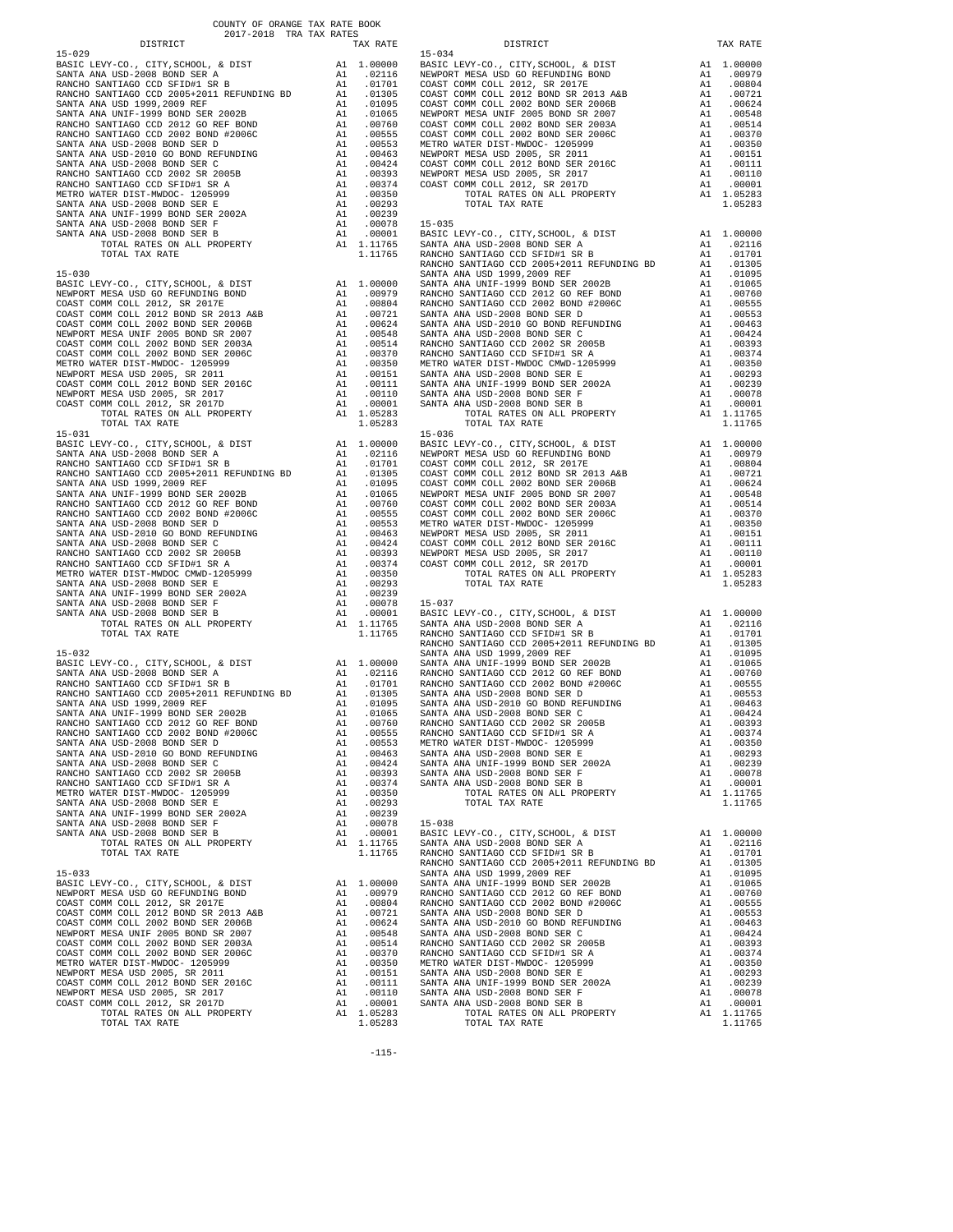| TOTAL RATES ON ALL PROPERTY<br>TOTAL TAX RATE                                                                                                                                                                                      |          | A1 1.05283<br>1.05283                                                                                                                                                                                                                                                                                                                                                     |                                                                      |
|------------------------------------------------------------------------------------------------------------------------------------------------------------------------------------------------------------------------------------|----------|---------------------------------------------------------------------------------------------------------------------------------------------------------------------------------------------------------------------------------------------------------------------------------------------------------------------------------------------------------------------------|----------------------------------------------------------------------|
| $15 - 040$                                                                                                                                                                                                                         |          |                                                                                                                                                                                                                                                                                                                                                                           | $15 - 046$                                                           |
| BASIC LEVY-CO., CITY, SCHOOL, & DIST                                                                                                                                                                                               |          | $\begin{tabular}{cc} & 15-046 \\ \text{A1} & 0.0000 & \text{BASIC L} \\ \text{A1} & 0.0979 & \text{SANTA A} \\ \text{A1} & 0.0904 & \text{RANCHO} \\ \text{A1} & 0.00524 & \text{RANTA A} \\ \text{A1} & 0.0524 & \text{SANTA A} \\ \text{A1} & 0.0544 & \text{SANTA A} \\ \text{A1} & 0.0951 & \text{RANCHO} \\ \text{A1} & 0.0370 & \text{RANCHO} \\ \text{A1} & 0.037$ |                                                                      |
| NEWPORT MESA USD GO REFUNDING BOND                                                                                                                                                                                                 |          |                                                                                                                                                                                                                                                                                                                                                                           |                                                                      |
| COAST COMM COLL 2012, SR 2017E<br>COAST COMM COLL 2012 BOND SR 2013 A&B                                                                                                                                                            |          |                                                                                                                                                                                                                                                                                                                                                                           |                                                                      |
| COAST COMM COLL 2002 BOND SER 2006B                                                                                                                                                                                                |          |                                                                                                                                                                                                                                                                                                                                                                           |                                                                      |
| NEWPORT MESA UNIF 2005 BOND SR 2007                                                                                                                                                                                                |          |                                                                                                                                                                                                                                                                                                                                                                           |                                                                      |
| COAST COMM COLL 2002 BOND SER 2003A                                                                                                                                                                                                |          |                                                                                                                                                                                                                                                                                                                                                                           |                                                                      |
| COAST COMM COLL 2002 BOND SER 2006C                                                                                                                                                                                                |          |                                                                                                                                                                                                                                                                                                                                                                           |                                                                      |
| METRO WATER DIST-MWDOC- 1205999                                                                                                                                                                                                    |          |                                                                                                                                                                                                                                                                                                                                                                           |                                                                      |
| NEWPORT MESA USD 2005, SR 2011<br>NEWPORT MESA USD 2009, OR 2011<br>COAST COMM COLL 2012 BOND SER 2016C                                                                                                                            |          |                                                                                                                                                                                                                                                                                                                                                                           |                                                                      |
| NEWPORT MESA USD 2005, SR 2017                                                                                                                                                                                                     |          |                                                                                                                                                                                                                                                                                                                                                                           |                                                                      |
| COAST COMM COLL 2012, SR 2017D                                                                                                                                                                                                     |          |                                                                                                                                                                                                                                                                                                                                                                           |                                                                      |
| TOTAL RATES ON ALL PROPERTY                                                                                                                                                                                                        |          |                                                                                                                                                                                                                                                                                                                                                                           |                                                                      |
| TOTAL TAX RATE                                                                                                                                                                                                                     |          |                                                                                                                                                                                                                                                                                                                                                                           |                                                                      |
| $15 - 041$                                                                                                                                                                                                                         |          |                                                                                                                                                                                                                                                                                                                                                                           | SANTA A                                                              |
| BASIC LEVY-CO., CITY, SCHOOL, & DIST                                                                                                                                                                                               |          | A1 1.00000 SANTA A                                                                                                                                                                                                                                                                                                                                                        | SANTA A                                                              |
| NEWPORT MESA USD GO REFUNDING BOND                                                                                                                                                                                                 |          | A1 .00979                                                                                                                                                                                                                                                                                                                                                                 |                                                                      |
| COAST COMM COLL 2012, SR 2017E                                                                                                                                                                                                     | A1       | .00804                                                                                                                                                                                                                                                                                                                                                                    |                                                                      |
| COAST COMM COLL 2012 BOND SR 2013 A&B<br>COAST COMM COLL 2002 BOND SER 2006B                                                                                                                                                       |          | A1 .00721                                                                                                                                                                                                                                                                                                                                                                 |                                                                      |
|                                                                                                                                                                                                                                    |          |                                                                                                                                                                                                                                                                                                                                                                           |                                                                      |
| COAST COMM COLL 2002 BOND SER 2006B<br>NEWPORT MESA UNIF 2005 BOND SER 2007<br>COAST COMM COLL 2002 BOND SER 2003A<br>COAST COMM COLL 2002 BOND SER 2006C<br>METRO WATER DIST-MWDOC CMMD-1205999<br>NEWPORT MESA USD 2005. SR 2011 |          | A1 .00721 15-047<br>A1 .00548 BASIC LT<br>A1 .00548 BASIC LT<br>A1 .00548 BASIC LT<br>A1 .00370 COAST C<br>A1 .00350 COAST C<br>A1 .00151 COAST C<br>A1 .00111 NEWPORT<br>A1 .00111 NEWPORT<br>A1 .00110 COAST C<br>A1 .00001 COAST C<br>A1 .00000 COAST C<br>A1 .                                                                                                        |                                                                      |
|                                                                                                                                                                                                                                    |          |                                                                                                                                                                                                                                                                                                                                                                           |                                                                      |
|                                                                                                                                                                                                                                    |          |                                                                                                                                                                                                                                                                                                                                                                           |                                                                      |
| NEWPORT MESA USD 2005, SR 2011                                                                                                                                                                                                     |          |                                                                                                                                                                                                                                                                                                                                                                           |                                                                      |
| COAST COMM COLL 2012 BOND SER 2016C                                                                                                                                                                                                |          |                                                                                                                                                                                                                                                                                                                                                                           |                                                                      |
| NEWPORT MESA USD 2005, SR 2017                                                                                                                                                                                                     |          |                                                                                                                                                                                                                                                                                                                                                                           |                                                                      |
| COAST COMM COLL 2012, SR 2017D<br>TOTAL RATES ON ALL PROPERTY                                                                                                                                                                      |          |                                                                                                                                                                                                                                                                                                                                                                           |                                                                      |
| TOTAL TAX RATE                                                                                                                                                                                                                     |          |                                                                                                                                                                                                                                                                                                                                                                           |                                                                      |
|                                                                                                                                                                                                                                    |          |                                                                                                                                                                                                                                                                                                                                                                           | COAST C                                                              |
| $15 - 042$                                                                                                                                                                                                                         |          |                                                                                                                                                                                                                                                                                                                                                                           | NEWPORT                                                              |
| BASIC LEVY-CO., CITY, SCHOOL, & DIST                                                                                                                                                                                               |          |                                                                                                                                                                                                                                                                                                                                                                           |                                                                      |
| SANTA ANA USD-2008 BOND SER A                                                                                                                                                                                                      |          | A1 1.00000 COAST C<br>A1 .02116<br>A1 .01701                                                                                                                                                                                                                                                                                                                              |                                                                      |
|                                                                                                                                                                                                                                    |          |                                                                                                                                                                                                                                                                                                                                                                           |                                                                      |
|                                                                                                                                                                                                                                    |          |                                                                                                                                                                                                                                                                                                                                                                           |                                                                      |
|                                                                                                                                                                                                                                    |          |                                                                                                                                                                                                                                                                                                                                                                           |                                                                      |
|                                                                                                                                                                                                                                    |          |                                                                                                                                                                                                                                                                                                                                                                           |                                                                      |
|                                                                                                                                                                                                                                    |          |                                                                                                                                                                                                                                                                                                                                                                           |                                                                      |
|                                                                                                                                                                                                                                    |          |                                                                                                                                                                                                                                                                                                                                                                           |                                                                      |
|                                                                                                                                                                                                                                    |          |                                                                                                                                                                                                                                                                                                                                                                           |                                                                      |
|                                                                                                                                                                                                                                    |          |                                                                                                                                                                                                                                                                                                                                                                           |                                                                      |
|                                                                                                                                                                                                                                    |          |                                                                                                                                                                                                                                                                                                                                                                           |                                                                      |
|                                                                                                                                                                                                                                    |          |                                                                                                                                                                                                                                                                                                                                                                           |                                                                      |
|                                                                                                                                                                                                                                    |          |                                                                                                                                                                                                                                                                                                                                                                           |                                                                      |
|                                                                                                                                                                                                                                    |          |                                                                                                                                                                                                                                                                                                                                                                           |                                                                      |
|                                                                                                                                                                                                                                    |          |                                                                                                                                                                                                                                                                                                                                                                           |                                                                      |
| TOTAL RATES ON ALL PROPERTY                                                                                                                                                                                                        |          | A1 1.11765                                                                                                                                                                                                                                                                                                                                                                |                                                                      |
| TOTAL TAX RATE<br>$15 - 043$                                                                                                                                                                                                       |          | 1.11765                                                                                                                                                                                                                                                                                                                                                                   | $15 - 049$                                                           |
|                                                                                                                                                                                                                                    |          |                                                                                                                                                                                                                                                                                                                                                                           |                                                                      |
|                                                                                                                                                                                                                                    |          |                                                                                                                                                                                                                                                                                                                                                                           |                                                                      |
|                                                                                                                                                                                                                                    |          |                                                                                                                                                                                                                                                                                                                                                                           |                                                                      |
|                                                                                                                                                                                                                                    |          |                                                                                                                                                                                                                                                                                                                                                                           |                                                                      |
| NEWPORT MESA UNIF 2005 BOND SR 2007                                                                                                                                                                                                | A1       |                                                                                                                                                                                                                                                                                                                                                                           | .00548 NEWPORT                                                       |
| COAST COMM COLL 2002 BOND SER 2003A                                                                                                                                                                                                | A1       | .00514                                                                                                                                                                                                                                                                                                                                                                    | COAST C                                                              |
| COAST COMM COLL 2002 BOND SER 2006C                                                                                                                                                                                                | A1       | .00370                                                                                                                                                                                                                                                                                                                                                                    | COAST C                                                              |
| METRO WATER DIST-MWDOC- 1205999                                                                                                                                                                                                    | A1       | .00350                                                                                                                                                                                                                                                                                                                                                                    | METRO W                                                              |
| NEWPORT MESA USD 2005, SR 2011                                                                                                                                                                                                     | A1       |                                                                                                                                                                                                                                                                                                                                                                           |                                                                      |
| COAST COMM COLL 2012 BOND SER 2016C                                                                                                                                                                                                | A1       |                                                                                                                                                                                                                                                                                                                                                                           |                                                                      |
| NEWPORT MESA USD 2005, SR 2017<br>COAST COMM COLL 2012, SR 2017D                                                                                                                                                                   | A1<br>A1 |                                                                                                                                                                                                                                                                                                                                                                           | .00151 NEWPORT<br>.00111 COAST C<br>.00110 NEWPORT<br>.00001 COAST C |
| TOTAL RATES ON ALL PROPERTY                                                                                                                                                                                                        |          | A1 1.05283                                                                                                                                                                                                                                                                                                                                                                |                                                                      |
| TOTAL TAX RATE                                                                                                                                                                                                                     |          | 1.05283                                                                                                                                                                                                                                                                                                                                                                   |                                                                      |
| $15 - 044$                                                                                                                                                                                                                         |          |                                                                                                                                                                                                                                                                                                                                                                           |                                                                      |
| BASIC LEVY-CO., CITY, SCHOOL, & DIST<br>NEWPORT MESA USD GO REFUNDING BOND                                                                                                                                                         | A1       | 1.00000<br>.00979                                                                                                                                                                                                                                                                                                                                                         |                                                                      |
| COAST COMM COLL 2012, SR 2017E                                                                                                                                                                                                     | A1<br>A1 | .00804                                                                                                                                                                                                                                                                                                                                                                    |                                                                      |
| COAST COMM COLL 2012 BOND SR 2013 A&B                                                                                                                                                                                              | A1       | .00721                                                                                                                                                                                                                                                                                                                                                                    |                                                                      |
| COAST COMM COLL 2002 BOND SER 2006B                                                                                                                                                                                                | A1       | .00624                                                                                                                                                                                                                                                                                                                                                                    |                                                                      |
| NEWPORT MESA UNIF 2005 BOND SR 2007                                                                                                                                                                                                | A1       | .00548                                                                                                                                                                                                                                                                                                                                                                    |                                                                      |
| COAST COMM COLL 2002 BOND SER 2003A<br>COAST COMM COLL 2002 BOND SER 2006C                                                                                                                                                         | A1<br>A1 | .00514                                                                                                                                                                                                                                                                                                                                                                    |                                                                      |
| METRO WATER DIST-MWDOC CMWD-1205999                                                                                                                                                                                                | A1       | .00370<br>.00350                                                                                                                                                                                                                                                                                                                                                          |                                                                      |
| NEWPORT MESA USD 2005, SR 2011                                                                                                                                                                                                     | A1       | .00151                                                                                                                                                                                                                                                                                                                                                                    |                                                                      |
| COAST COMM COLL 2012 BOND SER 2016C                                                                                                                                                                                                | A1       | .00111                                                                                                                                                                                                                                                                                                                                                                    |                                                                      |
| NEWPORT MESA USD 2005, SR 2017                                                                                                                                                                                                     | A1       | .00110                                                                                                                                                                                                                                                                                                                                                                    |                                                                      |
| COAST COMM COLL 2012, SR 2017D                                                                                                                                                                                                     | A1       | .00001                                                                                                                                                                                                                                                                                                                                                                    |                                                                      |
| TOTAL RATES ON ALL PROPERTY<br>TOTAL TAX RATE                                                                                                                                                                                      |          | A1 1.05283<br>1.05283                                                                                                                                                                                                                                                                                                                                                     |                                                                      |
|                                                                                                                                                                                                                                    |          | $-116-$                                                                                                                                                                                                                                                                                                                                                                   |                                                                      |

| DISTRICT                                                                                                                                                                                                                                                                                                                                                                  | CHILLED TWA TWA WHIPD | TAX RATE   | DISTRICT                                 |                | TAX RATE   |
|---------------------------------------------------------------------------------------------------------------------------------------------------------------------------------------------------------------------------------------------------------------------------------------------------------------------------------------------------------------------------|-----------------------|------------|------------------------------------------|----------------|------------|
| $15 - 039$                                                                                                                                                                                                                                                                                                                                                                |                       |            | $15 - 045$                               |                |            |
|                                                                                                                                                                                                                                                                                                                                                                           |                       |            |                                          |                |            |
|                                                                                                                                                                                                                                                                                                                                                                           |                       |            |                                          |                |            |
|                                                                                                                                                                                                                                                                                                                                                                           |                       |            |                                          |                |            |
|                                                                                                                                                                                                                                                                                                                                                                           |                       |            |                                          |                |            |
|                                                                                                                                                                                                                                                                                                                                                                           |                       |            |                                          |                |            |
|                                                                                                                                                                                                                                                                                                                                                                           |                       |            |                                          |                |            |
|                                                                                                                                                                                                                                                                                                                                                                           |                       |            |                                          |                |            |
|                                                                                                                                                                                                                                                                                                                                                                           |                       |            |                                          |                |            |
|                                                                                                                                                                                                                                                                                                                                                                           |                       |            |                                          |                |            |
|                                                                                                                                                                                                                                                                                                                                                                           |                       |            |                                          |                |            |
|                                                                                                                                                                                                                                                                                                                                                                           |                       |            |                                          |                |            |
|                                                                                                                                                                                                                                                                                                                                                                           |                       |            |                                          |                |            |
|                                                                                                                                                                                                                                                                                                                                                                           |                       |            |                                          |                |            |
|                                                                                                                                                                                                                                                                                                                                                                           |                       |            |                                          |                |            |
|                                                                                                                                                                                                                                                                                                                                                                           |                       |            |                                          |                |            |
|                                                                                                                                                                                                                                                                                                                                                                           |                       |            |                                          |                |            |
|                                                                                                                                                                                                                                                                                                                                                                           |                       |            |                                          |                |            |
|                                                                                                                                                                                                                                                                                                                                                                           |                       |            |                                          |                |            |
|                                                                                                                                                                                                                                                                                                                                                                           |                       |            |                                          |                |            |
|                                                                                                                                                                                                                                                                                                                                                                           |                       |            |                                          |                |            |
|                                                                                                                                                                                                                                                                                                                                                                           |                       |            |                                          |                |            |
|                                                                                                                                                                                                                                                                                                                                                                           |                       |            |                                          |                |            |
|                                                                                                                                                                                                                                                                                                                                                                           |                       |            |                                          |                |            |
|                                                                                                                                                                                                                                                                                                                                                                           |                       |            |                                          |                |            |
|                                                                                                                                                                                                                                                                                                                                                                           |                       |            |                                          |                |            |
|                                                                                                                                                                                                                                                                                                                                                                           |                       |            |                                          |                |            |
|                                                                                                                                                                                                                                                                                                                                                                           |                       |            |                                          |                |            |
|                                                                                                                                                                                                                                                                                                                                                                           |                       |            |                                          |                |            |
|                                                                                                                                                                                                                                                                                                                                                                           |                       |            |                                          |                |            |
|                                                                                                                                                                                                                                                                                                                                                                           |                       |            |                                          |                |            |
|                                                                                                                                                                                                                                                                                                                                                                           |                       |            |                                          |                |            |
|                                                                                                                                                                                                                                                                                                                                                                           |                       |            |                                          |                |            |
|                                                                                                                                                                                                                                                                                                                                                                           |                       |            |                                          |                |            |
|                                                                                                                                                                                                                                                                                                                                                                           |                       |            |                                          |                |            |
|                                                                                                                                                                                                                                                                                                                                                                           |                       |            |                                          |                |            |
|                                                                                                                                                                                                                                                                                                                                                                           |                       |            |                                          |                |            |
|                                                                                                                                                                                                                                                                                                                                                                           |                       |            |                                          |                |            |
|                                                                                                                                                                                                                                                                                                                                                                           |                       |            |                                          |                |            |
|                                                                                                                                                                                                                                                                                                                                                                           |                       |            |                                          |                |            |
|                                                                                                                                                                                                                                                                                                                                                                           |                       |            |                                          |                |            |
|                                                                                                                                                                                                                                                                                                                                                                           |                       |            |                                          |                |            |
|                                                                                                                                                                                                                                                                                                                                                                           |                       |            |                                          |                |            |
|                                                                                                                                                                                                                                                                                                                                                                           |                       |            |                                          |                |            |
|                                                                                                                                                                                                                                                                                                                                                                           |                       |            |                                          |                |            |
|                                                                                                                                                                                                                                                                                                                                                                           |                       |            |                                          |                |            |
|                                                                                                                                                                                                                                                                                                                                                                           |                       |            |                                          |                |            |
|                                                                                                                                                                                                                                                                                                                                                                           |                       |            |                                          |                |            |
|                                                                                                                                                                                                                                                                                                                                                                           |                       |            |                                          |                |            |
|                                                                                                                                                                                                                                                                                                                                                                           |                       |            |                                          |                |            |
|                                                                                                                                                                                                                                                                                                                                                                           |                       |            |                                          |                |            |
|                                                                                                                                                                                                                                                                                                                                                                           |                       |            |                                          |                |            |
|                                                                                                                                                                                                                                                                                                                                                                           |                       |            |                                          |                |            |
|                                                                                                                                                                                                                                                                                                                                                                           |                       |            |                                          |                |            |
|                                                                                                                                                                                                                                                                                                                                                                           |                       |            |                                          |                |            |
|                                                                                                                                                                                                                                                                                                                                                                           |                       |            |                                          |                |            |
|                                                                                                                                                                                                                                                                                                                                                                           |                       |            |                                          |                |            |
|                                                                                                                                                                                                                                                                                                                                                                           |                       |            |                                          |                |            |
|                                                                                                                                                                                                                                                                                                                                                                           |                       |            | A1 .00001 COAST COMM COLL 2012, SR 2017D |                |            |
| TOTAL RATES ON ALL PROPERTY                                                                                                                                                                                                                                                                                                                                               |                       | A1 1.11765 | TOTAL RATES ON ALL PROPERTY              | $A1 \t .00001$ | A1 1.05283 |
| TOTAL TAX RATE                                                                                                                                                                                                                                                                                                                                                            |                       | 1.11765    | TOTAL TAX RATE                           |                | 1.05283    |
| $15 - 043$                                                                                                                                                                                                                                                                                                                                                                |                       |            | $15 - 049$                               |                |            |
|                                                                                                                                                                                                                                                                                                                                                                           |                       |            |                                          |                |            |
|                                                                                                                                                                                                                                                                                                                                                                           |                       |            |                                          |                |            |
|                                                                                                                                                                                                                                                                                                                                                                           |                       |            |                                          |                |            |
|                                                                                                                                                                                                                                                                                                                                                                           |                       |            |                                          |                |            |
|                                                                                                                                                                                                                                                                                                                                                                           |                       |            |                                          |                |            |
|                                                                                                                                                                                                                                                                                                                                                                           |                       |            |                                          |                |            |
|                                                                                                                                                                                                                                                                                                                                                                           |                       |            |                                          |                |            |
|                                                                                                                                                                                                                                                                                                                                                                           |                       |            |                                          |                |            |
|                                                                                                                                                                                                                                                                                                                                                                           |                       |            |                                          |                |            |
|                                                                                                                                                                                                                                                                                                                                                                           |                       |            |                                          |                |            |
|                                                                                                                                                                                                                                                                                                                                                                           |                       |            |                                          |                |            |
|                                                                                                                                                                                                                                                                                                                                                                           |                       |            |                                          |                |            |
| TOTAL TAX RATE                                                                                                                                                                                                                                                                                                                                                            |                       | 1.05283    | TOTAL TAX RATE                           |                | 1.05283    |
| $15 - 044$                                                                                                                                                                                                                                                                                                                                                                |                       |            |                                          |                |            |
| BASIC LEVY-CO., CITY, SCHOOL, & DIST $\begin{array}{ccccccccc}\n\text{A1} & 1.00000 \\ \text{NEWPORT} & \text{MSE} & \text{USD} & \text{GOR} & \text{BOND} & \text{A1} & 0.0009 \\ \text{NCE} & \text{COMM} & \text{GNT} & 2012 & \text{C} & 2017 & \text{C} & \text{A1} & \text{A1} & 0.0019 \\ \text{SVD} & \text{MSE} & \text{MSE} & \text{MSE} & \text{MSE} & \text{$ |                       |            |                                          |                |            |
| COAST COMM COLL 2012, SR 2017E                                                                                                                                                                                                                                                                                                                                            | A1 .00804             |            |                                          |                |            |
|                                                                                                                                                                                                                                                                                                                                                                           |                       |            |                                          |                |            |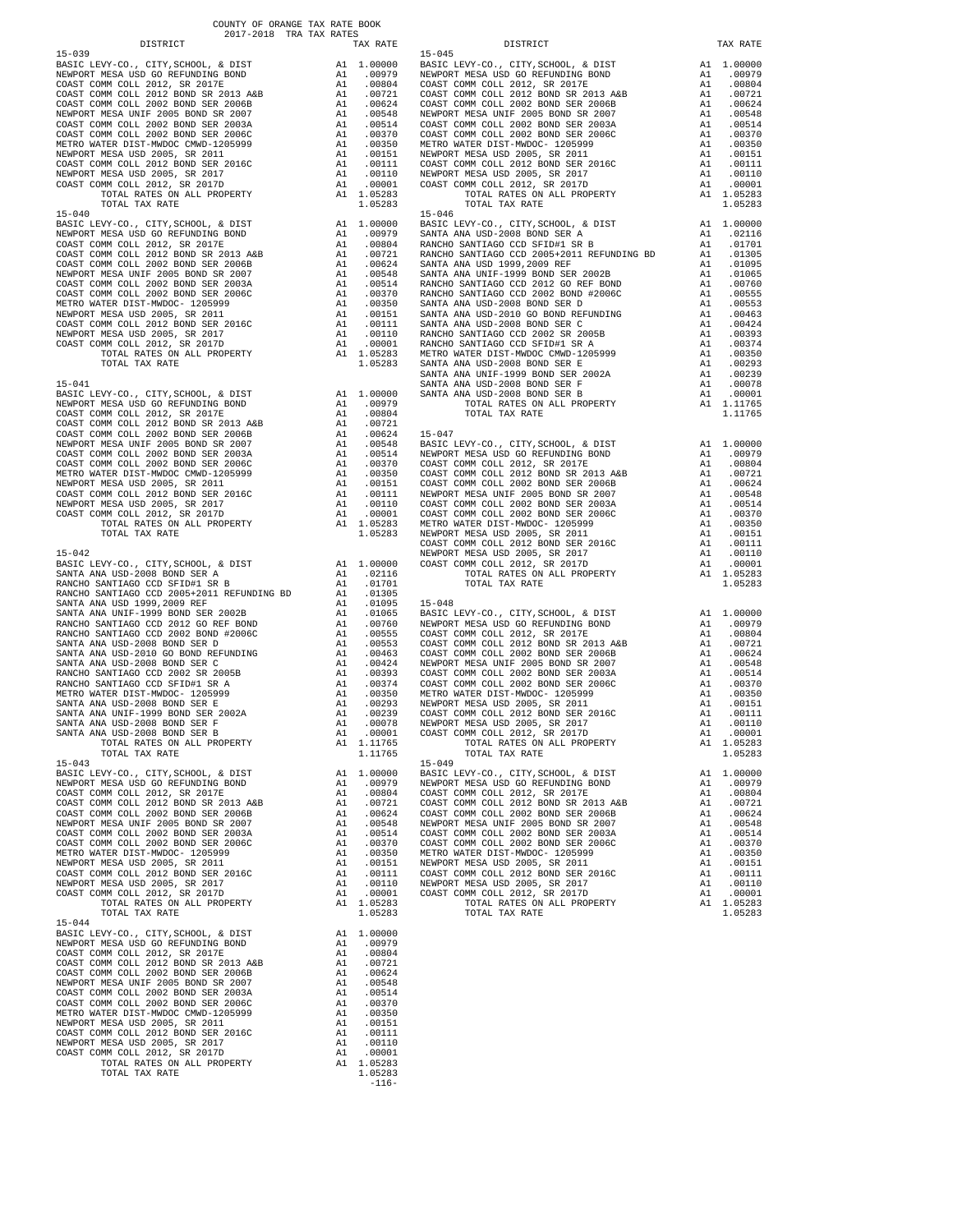| DISTRICT                                                                                  |          | TAX RATE                                                                                           |                    |
|-------------------------------------------------------------------------------------------|----------|----------------------------------------------------------------------------------------------------|--------------------|
|                                                                                           |          |                                                                                                    |                    |
|                                                                                           |          |                                                                                                    |                    |
|                                                                                           |          |                                                                                                    |                    |
|                                                                                           |          |                                                                                                    |                    |
|                                                                                           |          |                                                                                                    |                    |
|                                                                                           |          |                                                                                                    |                    |
|                                                                                           |          |                                                                                                    |                    |
|                                                                                           |          |                                                                                                    |                    |
|                                                                                           |          |                                                                                                    |                    |
|                                                                                           |          |                                                                                                    |                    |
|                                                                                           |          |                                                                                                    |                    |
|                                                                                           |          |                                                                                                    |                    |
|                                                                                           |          |                                                                                                    |                    |
|                                                                                           |          |                                                                                                    |                    |
|                                                                                           |          |                                                                                                    |                    |
|                                                                                           |          | A1 .00078 15-056<br>A1 .00078 15-056<br>A1 .00001 BASIC L<br>A1 1.11765 NEWPORT<br>1.11765 COAST C |                    |
| SANTA ANA USD-2008 BOND SER B<br>NA USD-2008 BOND SER B<br>TOTAL RATES ON ALL PROPERTY    |          |                                                                                                    |                    |
|                                                                                           |          |                                                                                                    |                    |
| TOTAL TAX RATE                                                                            |          |                                                                                                    |                    |
| $15 - 051$                                                                                |          |                                                                                                    | COAST C<br>COAST C |
|                                                                                           |          |                                                                                                    |                    |
|                                                                                           |          |                                                                                                    |                    |
|                                                                                           |          |                                                                                                    |                    |
|                                                                                           |          |                                                                                                    |                    |
|                                                                                           |          |                                                                                                    |                    |
|                                                                                           |          |                                                                                                    |                    |
|                                                                                           |          |                                                                                                    |                    |
|                                                                                           |          |                                                                                                    |                    |
|                                                                                           |          |                                                                                                    |                    |
|                                                                                           |          |                                                                                                    |                    |
|                                                                                           |          |                                                                                                    |                    |
|                                                                                           |          |                                                                                                    |                    |
|                                                                                           |          |                                                                                                    |                    |
|                                                                                           |          |                                                                                                    |                    |
|                                                                                           |          |                                                                                                    |                    |
|                                                                                           |          |                                                                                                    |                    |
|                                                                                           |          |                                                                                                    |                    |
|                                                                                           |          |                                                                                                    |                    |
|                                                                                           |          |                                                                                                    | METRO W            |
|                                                                                           |          |                                                                                                    |                    |
|                                                                                           |          |                                                                                                    |                    |
|                                                                                           |          |                                                                                                    |                    |
|                                                                                           |          |                                                                                                    |                    |
|                                                                                           |          |                                                                                                    |                    |
|                                                                                           |          |                                                                                                    |                    |
|                                                                                           |          |                                                                                                    |                    |
|                                                                                           |          |                                                                                                    |                    |
|                                                                                           |          |                                                                                                    |                    |
|                                                                                           |          |                                                                                                    |                    |
|                                                                                           |          |                                                                                                    |                    |
|                                                                                           |          |                                                                                                    |                    |
|                                                                                           |          |                                                                                                    |                    |
|                                                                                           |          |                                                                                                    |                    |
|                                                                                           |          |                                                                                                    |                    |
|                                                                                           |          |                                                                                                    | METRO W            |
| $15 - 053$                                                                                |          |                                                                                                    | NEWPORT            |
|                                                                                           |          |                                                                                                    |                    |
|                                                                                           |          |                                                                                                    |                    |
|                                                                                           |          |                                                                                                    |                    |
|                                                                                           |          |                                                                                                    |                    |
|                                                                                           |          |                                                                                                    |                    |
|                                                                                           |          |                                                                                                    |                    |
| COAST COMM COLL 2002 BOND SER 2006C                                                       | A1       | .00370                                                                                             | BASIC L            |
| METRO WATER DIST-MWDOC CMWD-1205999                                                       | A1       | .00350                                                                                             | NEWPORT            |
| NEWPORT MESA USD 2005, SR 2011<br>COAST COMM COLL 2012 BOND SER 2016C                     | A1<br>A1 | .00151<br>.00111                                                                                   | COAST C            |
| NEWPORT MESA USD 2005, SR 2017                                                            | A1       | .00110                                                                                             | COAST C<br>COAST C |
| COAST COMM COLL 2012, SR 2017D                                                            | A1       | .00001                                                                                             | NEWPORT            |
| TOTAL RATES ON ALL PROPERTY                                                               |          | A1 1.05283                                                                                         | COAST C            |
| TOTAL TAX RATE                                                                            |          | 1.05283                                                                                            | COAST C            |
|                                                                                           |          |                                                                                                    | METRO W            |
| $15 - 054$                                                                                |          |                                                                                                    | NEWPORT            |
| BASIC LEVY-CO., CITY, SCHOOL, & DIST                                                      | A1       | 1.00000                                                                                            | COAST C            |
| NEWPORT MESA USD GO REFUNDING BOND                                                        |          | A1 .00979                                                                                          | NEWPORT            |
| COAST COMM COLL 2012, SR 2017E                                                            | A1       | .00804                                                                                             | COAST C            |
| COAST COMM COLL 2012 BOND SR 2013 A&B<br>COAST COMM COLL 2002 BOND SER 2006B              | A1<br>A1 | .00721                                                                                             |                    |
| NEWPORT MESA UNIF 2005 BOND SR 2007                                                       | A1       | .00624<br>.00548                                                                                   |                    |
| COAST COMM COLL 2002 BOND SER 2003A                                                       | A1       | .00514                                                                                             | $15 - 060$         |
| COAST COMM COLL 2002 BOND SER 2006C                                                       |          | A1 .00370                                                                                          | BASIC L            |
| METRO WATER DIST-MWDOC CMWD-1205999                                                       |          | A1 .00350                                                                                          | NEWPORT            |
| NEWPORT MESA USD 2005, SR 2011<br>$0.385$ $0.0001$ $0.015$ $0.12$ $0.015$ $0.015$ $0.016$ |          | A1 .00151 COAST C<br>0.0111                                                                        |                    |
|                                                                                           | 2.1      |                                                                                                    | 0030m<br>$\sim$    |

| INU WAIBN DIBI-MWDUC CMWD-IAUJJJJ |
|-----------------------------------|
| WPORT MESA USD 2005, SR 2011      |
| AST COMM COLL 2012 BOND SER 2016C |
| WPORT MESA USD 2005, SR 2017      |
| AST COMM COLL 2012. SR 2017D      |
| TOTAL RATES ON ALL PROPERTY       |
| TOTAL TAX RATE                    |
|                                   |

| COUNTY OF ORANGE TAX RATE BOOK<br>$2017-2018 \quad \text{TRA RATES}$ DISTRICT $\hspace{2.5cm}$                                                                                                                                         |          |          |          |
|----------------------------------------------------------------------------------------------------------------------------------------------------------------------------------------------------------------------------------------|----------|----------|----------|
|                                                                                                                                                                                                                                        | TAX RATE | DISTRICT | TAX RATE |
|                                                                                                                                                                                                                                        |          |          |          |
|                                                                                                                                                                                                                                        |          |          |          |
|                                                                                                                                                                                                                                        |          |          |          |
|                                                                                                                                                                                                                                        |          |          |          |
|                                                                                                                                                                                                                                        |          |          |          |
|                                                                                                                                                                                                                                        |          |          |          |
|                                                                                                                                                                                                                                        |          |          |          |
|                                                                                                                                                                                                                                        |          |          |          |
|                                                                                                                                                                                                                                        |          |          |          |
|                                                                                                                                                                                                                                        |          |          |          |
|                                                                                                                                                                                                                                        |          |          |          |
|                                                                                                                                                                                                                                        |          |          |          |
|                                                                                                                                                                                                                                        |          |          |          |
|                                                                                                                                                                                                                                        |          |          |          |
|                                                                                                                                                                                                                                        |          |          |          |
|                                                                                                                                                                                                                                        |          |          |          |
|                                                                                                                                                                                                                                        |          |          |          |
|                                                                                                                                                                                                                                        |          |          |          |
|                                                                                                                                                                                                                                        |          |          |          |
|                                                                                                                                                                                                                                        |          |          |          |
|                                                                                                                                                                                                                                        |          |          |          |
|                                                                                                                                                                                                                                        |          |          |          |
|                                                                                                                                                                                                                                        |          |          |          |
|                                                                                                                                                                                                                                        |          |          |          |
|                                                                                                                                                                                                                                        |          |          |          |
|                                                                                                                                                                                                                                        |          |          |          |
|                                                                                                                                                                                                                                        |          |          |          |
|                                                                                                                                                                                                                                        |          |          |          |
|                                                                                                                                                                                                                                        |          |          |          |
|                                                                                                                                                                                                                                        |          |          |          |
|                                                                                                                                                                                                                                        |          |          |          |
|                                                                                                                                                                                                                                        |          |          |          |
|                                                                                                                                                                                                                                        |          |          |          |
|                                                                                                                                                                                                                                        |          |          |          |
|                                                                                                                                                                                                                                        |          |          |          |
|                                                                                                                                                                                                                                        |          |          |          |
|                                                                                                                                                                                                                                        |          |          |          |
|                                                                                                                                                                                                                                        |          |          |          |
|                                                                                                                                                                                                                                        |          |          |          |
|                                                                                                                                                                                                                                        |          |          |          |
|                                                                                                                                                                                                                                        |          |          |          |
|                                                                                                                                                                                                                                        |          |          |          |
|                                                                                                                                                                                                                                        |          |          |          |
|                                                                                                                                                                                                                                        |          |          |          |
|                                                                                                                                                                                                                                        |          |          |          |
|                                                                                                                                                                                                                                        |          |          |          |
|                                                                                                                                                                                                                                        |          |          |          |
|                                                                                                                                                                                                                                        |          |          |          |
|                                                                                                                                                                                                                                        |          |          |          |
|                                                                                                                                                                                                                                        |          |          |          |
|                                                                                                                                                                                                                                        |          |          |          |
|                                                                                                                                                                                                                                        |          |          |          |
|                                                                                                                                                                                                                                        |          |          |          |
|                                                                                                                                                                                                                                        |          |          |          |
|                                                                                                                                                                                                                                        |          |          |          |
|                                                                                                                                                                                                                                        |          |          |          |
|                                                                                                                                                                                                                                        |          |          |          |
|                                                                                                                                                                                                                                        |          |          |          |
|                                                                                                                                                                                                                                        |          |          |          |
|                                                                                                                                                                                                                                        |          |          |          |
|                                                                                                                                                                                                                                        |          |          |          |
|                                                                                                                                                                                                                                        |          |          |          |
|                                                                                                                                                                                                                                        |          |          |          |
|                                                                                                                                                                                                                                        |          |          |          |
|                                                                                                                                                                                                                                        |          |          |          |
|                                                                                                                                                                                                                                        |          |          |          |
|                                                                                                                                                                                                                                        |          |          |          |
|                                                                                                                                                                                                                                        |          |          |          |
|                                                                                                                                                                                                                                        |          |          |          |
|                                                                                                                                                                                                                                        |          |          |          |
|                                                                                                                                                                                                                                        |          |          |          |
|                                                                                                                                                                                                                                        |          |          |          |
|                                                                                                                                                                                                                                        |          |          |          |
|                                                                                                                                                                                                                                        |          |          |          |
|                                                                                                                                                                                                                                        |          |          |          |
| NEW ORDER MEAN WAS VALUE AND AN 1,0721<br>COMET COME COLL 2012 BRO 001 2013 AAD<br>COMET COME COLL 2012 BRO 001 2013 AAD<br>COMET COME COLL 2013 BRO 001 2013 AAD<br>COMET COME COLL 2013 BRO COMET AT A 2013 AN 1,00010<br>COMET COME |          |          |          |
|                                                                                                                                                                                                                                        |          |          |          |
|                                                                                                                                                                                                                                        |          |          |          |
|                                                                                                                                                                                                                                        |          |          |          |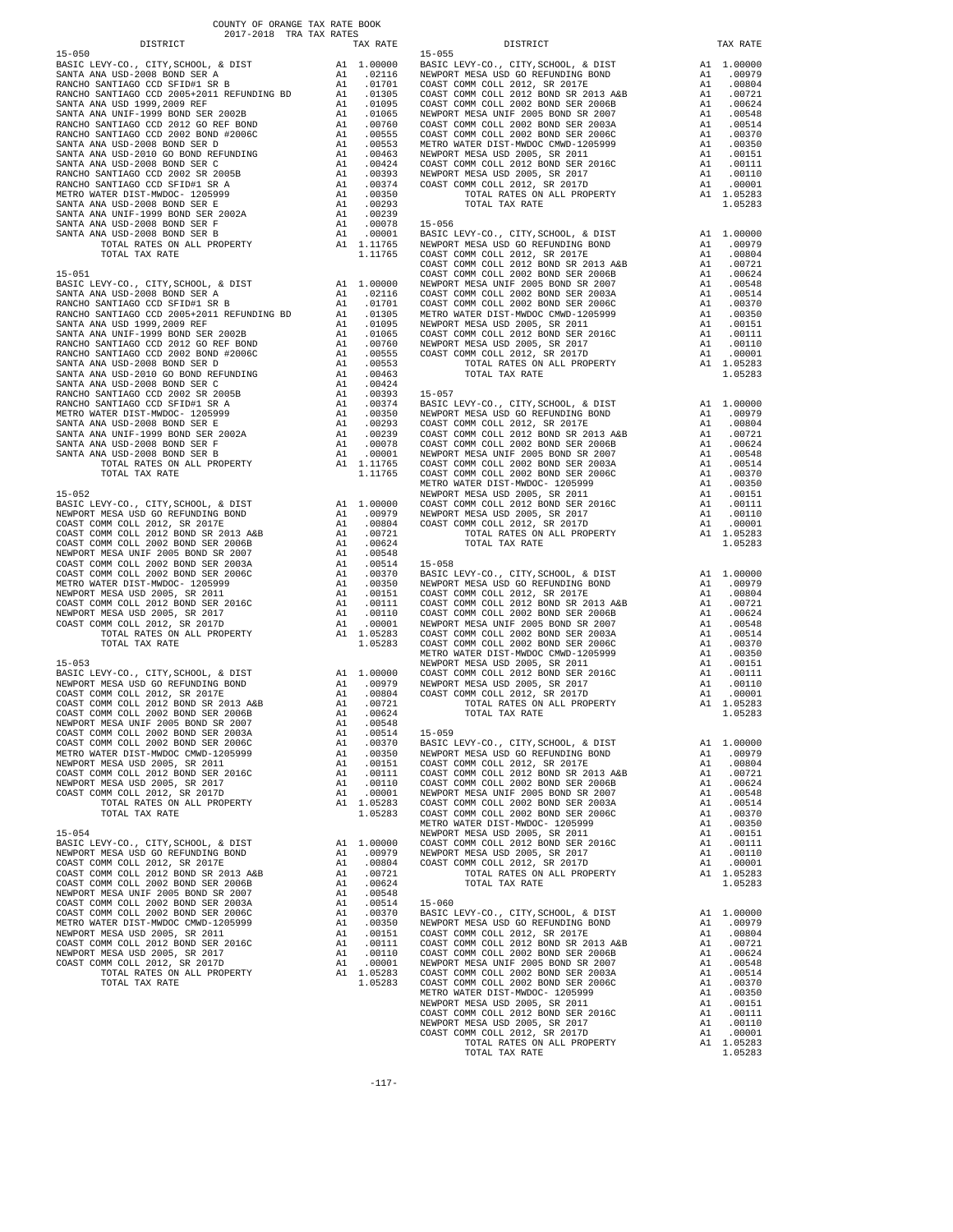-118-

15-063 15-069

 DISTRICT TAX RATE DISTRICT TAX RATE  $\begin{tabular}{ c| c| c|c|c|c} \hline 15-061 & 11.00000 & 18-067 & 11.00000 & 18-067 & 1077 & 15-067 \\ \hline RERVPCRT MESA USD GO SET COMM COLL 2012 BOND SR 2017E & 11.00000 & 10.00000 & 10.00000 & 10.00000 \\ \hline COAST COMM COLL 2012 BOND SR 2017E & 11.00000 & 10.00000 & 10.00000 \\ \hline COAST COMM COL$  15-062 15-068  $\begin{tabular}{l|c|c|c|c|c|c} \multicolumn{4}{c}{BASTC LEVY-OO, CTTY, SCHOOL}, & & & & & & & & \\ \multicolumn{4}{c}{MENWOOTX MESA USDG O RETUNDWES DMSD} & & & & & & & & \\ \multicolumn{4}{c}{CASST COMM COLL 2012} & & & & & & & & \\ \multicolumn{4}{c}{CASST COMM COLL 2012} & & & & & & & & \\ \multicolumn{4}{c}{CASST COMM COLL 2012} & & & & & & & & \\ \multicolumn{4}{c}{CASST COMM COLL 2012} & &$  COAST COMM COLL 2002 BOND SER 2003A A1 .00514 COAST COMM COLL 2002 BOND SER 2003A A1 .00514 COAST COMM COLL 2002 BOND SER 2006C A1 .00370 COAST COMM COLL 2002 BOND SER 2006C A1 .00370 METRO WATER DIST-MWDOC- 1205999 A1 .00350 METRO WATER DIST-MWDOC- 1205999 A1 .00350 NEWPORT MESA USD 2005, SR 2011 A1 .00151 NEWPORT MESA USD 2005, SR 2011 A1 .00151 COAST COMM COLL 2012 BOND SER 2016C A1 .00111 COAST COMM COLL 2012 BOND SER 2016C A1 .00111 NEWPORT MESA USD 2005, SR 2017 A1 .00110 NEWPORT MESA USD 2005, SR 2017 A1 .00110 COAST COMM COLL 2012, SR 2017D A1 .00001 COAST COMM COLL 2012, SR 2017D A1 .00001 TOTAL RATES ON ALL PROPERTY A1 1.05283 TOTAL RATES ON ALL PROPERTY A1 1.05283 TOTAL TAX RATE 1.05283 TOTAL TAX RATE 1.05283  $\begin{tabular}{lcccc} BASIC LEVY-CO., CITY, SCHOOL, & DIST & A1 & 1.00000 & BASIC LEVY-CO., CITY, SCHOOL, & DIST & A1 & 1.00000 \\ NEWOPORT MESA & U.0212 BOND INE BOND & BANTA ANA USD-2008 BOND SER A & A1 & .01701 \\ COAST COMM COLL & 2012 BOND SR & 2017E & A1 & .00004 & RANTA ANA USD-2008 BOND SER A & A1 & .01701 \\ COAST COMM COLL & 2012 BOND SR & 2013 A&B & A1 & .00721 & R$  NEWPORT MESA UNIF 2005 BOND SR 2007 A1 .00548 SANTA ANA UNIF-1999 BOND SER 2002B A1 .01065 COAST COMM COLL 2002 BOND SER 2003A A1 .00514 RANCHO SANTIAGO CCD 2012 GO REF BOND A1 .00760 COAST COMM COLL 2002 BOND SER 2006C A1 .00370 RANCHO SANTIAGO CCD 2002 BOND #2006C A1 .00555 METRO WATER DIST-MWDOC- 1205999 A1 .00350 SANTA ANA USD-2008 BOND SER D A1 .00553 NEWPORT MESAUSD 2005, SR 2011 a1 .00151 SANTA ANA USD-2010 GO BOND REFUNDING A1 .00463<br>COAST COMM COLL 2012 BOND SER 2016C a1 .00111 SANTA ANA USD-2008 BOND SER C<br>NEWPORT MESAUSD 2005, SR 2017D a1 .00110 RANCHO SANTIAGO CC TOTAL TAX RATE 1.05283 SANTA ANA USD-2008 BOND SER E A1 .00293 SANTA ANA UNIF-1999 BOND SER 2002A A1 .00239  $\begin{tabular}{cccc} 15-064 & 50078& 50078& 50078& 50078& 50078& 50078& 50078& 50078& 50078& 50078& 50078& 50078& 50078& 50078& 50078& 50078& 50078& 50078& 50078& 50078& 50078& 50078& 50078& 50078& 50078& 50078& 50078& 50078& 50078&$ TOTAL TAX RATE <br>1.05283 NEWPORT MESA USE COME COLL 2012 BORD SER 20106<br>1.00151 COAST COMM COLL 2012 BORD SER 2016<br>1.00111 AI 1.00000 NEWPORT MESA USD 2005, SR 2017 A1 .00110<br>1.05283 NEWPORT MESA USD GO REFUNDING BOND A1 .0 COAST COMM COLL 2012, SR 2017E A1 .00804 TOTAL TAX RATE 1.05283 COAST COMM COLL 2012 BOND SR 2013 A&B A1 .00721 COAST COMM COLL 2002 BOND SER 2006B A1 .00624 15-071 NEWPORT MESA UNIF 2005 BOND SR 2007 A1 .00548 BASIC LEVY-CO., CITY,SCHOOL, & DIST A1 1.00000 COAST COMM COLL 2002 BOND SER 2003A A1 .00514 NEWPORT MESA USD GO REFUNDING BOND A1 .00979 COAST COMM COLL 2002 BOND SER 2006C A1 .00370 COAST COMM COLL 2012, SR 2017E A1 .00804  $\begin{tabular}{l|c|c|c|c|c} \hline \texttt{METRO} \texttt{WATER} \texttt{ DISTRIBUT} \texttt{MESR} \texttt{SDE} & \texttt{A1} & .00150 & \texttt{COAST COMM COLL} \texttt{2012 BOND SE} \texttt{2013 A&B} & \texttt{A1} & .00721 \\ \hline \texttt{NENPORT} \texttt{MESR} \texttt{USD} \texttt{2005, SR} \texttt{2014} & \texttt{A1} & .00111 & \texttt{NENPORT} \texttt{MESR} \texttt{2005 BORD SE} \texttt{$  15-066 NEWPORT MESA USD 2005, SR 2017 A1 .00110 BASIC LEVY-CO., CITY,SCHOOL, & DIST A1 1.00000 COAST COMM COLL 2012, SR 2017D A1 .00001 SANTA ANA USD-2008 BOND SER A A1 .02116 TOTAL RATES ON ALL PROPERTY A1 1.05283 RANCHO SANTIAGO CCD SFID#1 SR B A1 .01701 TOTAL TAX RATE 1.05283 RANCHO SANTIAGO CCD 2005+2011 REFUNDING BD A1 .01305 SANTA ANA USD 1999,2009 REF A1 .01095 15-072 SANTA ANA UNIF-1999 BOND SER 2002B A1 .01065 BASIC LEVY-CO., CITY,SCHOOL, & DIST A1 1.00000 RANCHO SANTIAGO CCD 2012 GO REF BOND A1 .00760 NEWPORT MESA USD GO REFUNDING BOND A1 .00979 RANCHO SANTIAGO CCD 2002 BOND #2006C A1 .00555 COAST COMM COLL 2012, SR 2017E A1 .00804 SANTA ANA USD-2008 BOND SER D A1 .00553 COAST COMM COLL 2012 BOND SR 2013 A&B A1 .00721 SANTA ANA USD-2010 GO BOND REFUNDING A1 .00463 COAST COMM COLL 2002 BOND SER 2006B A1 .00624 SANTA ANA USD-2008 BOND SER C A1 .00424 NEWPORT MESA UNIF 2005 BOND SR 2007 A1 .00548 RANCHO SANTIAGO CCD 2002 SR 2005B A1 .00393 COAST COMM COLL 2002 BOND SER 2003A A1 .00514 RANCHO SANTIAGO CCD SFID#1 SR A A1 .00374 COAST COMM COLL 2002 BOND SER 2006C A1 .00370 METRO WATER DIST-MWDOC CMWD-1205999 A1 .00350 METRO WATER DIST-MWDOC- 1205999 A1 .00350 1001. SANTA ANA USD-2008 BOND SER E 2002A NEWPORT MESA USD 2005, SR 2011 2015. AL 200551<br>SANTA ANA UNIF-1999 BOND SER 2002A 2002 41 20029 2010 2011 2012 9000 SER 2016C<br>SANTA ANA USD-2008 BOND SER F 2002A 20110 20078 NEWPOR SANTA ANA USD-2008 BOND SER B A1 .00001 COAST COMM COLL 2012, SR 2017D A1 .00001 TOTAL RATES ON ALL PROPERTY A1 1.11765 TOTAL RATES ON ALL PROPERTY A1 1.05283 NA USD-2008 BOND SER E 2002A<br>
TA UNIF-1999 BOND SER 2002A<br>
TA UNIF-1999 BOND SER 2002A<br>
TA USD-2008 BOND SER F A1 .00078 NEWPORT MESA USD 2005, SR 2017<br>
TOTAL RATES ON ALL PROPERTY A1 .00070 NEWPORT MESA USD 2005, SR 2017<br>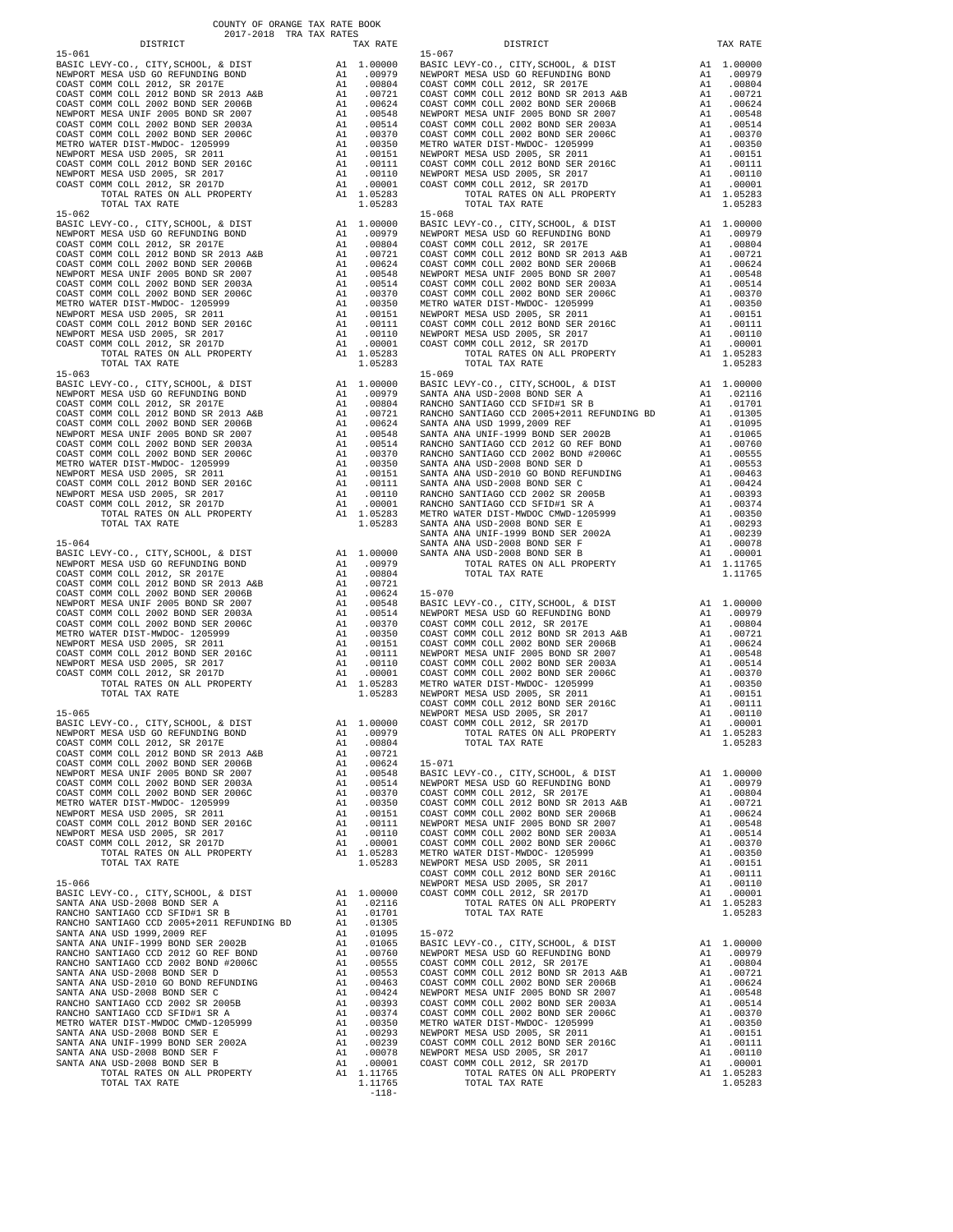| 2017-2018 TRA TAX RATES | TAX RATE | DISTRICT | TAX RATE |
|-------------------------|----------|----------|----------|
|                         |          |          |          |
|                         |          |          |          |
|                         |          |          |          |
|                         |          |          |          |
|                         |          |          |          |
|                         |          |          |          |
|                         |          |          |          |
|                         |          |          |          |
|                         |          |          |          |
|                         |          |          |          |
|                         |          |          |          |
|                         |          |          |          |
|                         |          |          |          |
|                         |          |          |          |
|                         |          |          |          |
|                         |          |          |          |
|                         |          |          |          |
|                         |          |          |          |
|                         |          |          |          |
|                         |          |          |          |
|                         |          |          |          |
|                         |          |          |          |
|                         |          |          |          |
|                         |          |          |          |
|                         |          |          |          |
|                         |          |          |          |
|                         |          |          |          |
|                         |          |          |          |
|                         |          |          |          |
|                         |          |          |          |
|                         |          |          |          |
|                         |          |          |          |
|                         |          |          |          |
|                         |          |          |          |
|                         |          |          |          |
|                         |          |          |          |
|                         |          |          |          |
|                         |          |          |          |
|                         |          |          |          |
|                         |          |          |          |
|                         |          |          |          |
|                         |          |          |          |
|                         |          |          |          |
|                         |          |          |          |
|                         |          |          |          |
|                         |          |          |          |
|                         |          |          |          |
|                         |          |          |          |
|                         |          |          |          |
|                         |          |          |          |
|                         |          |          |          |
|                         |          |          |          |
|                         |          |          |          |
|                         |          |          |          |
|                         |          |          |          |
|                         |          |          |          |
|                         |          |          |          |
|                         |          |          |          |
|                         |          |          |          |
|                         |          |          |          |
|                         |          |          |          |
|                         |          |          |          |
|                         |          |          |          |
|                         |          |          |          |
|                         |          |          |          |
|                         |          |          |          |
|                         |          |          |          |
|                         |          |          |          |
|                         |          |          |          |
|                         |          |          |          |
|                         |          |          |          |
|                         |          |          |          |
|                         |          |          |          |
|                         |          |          |          |
|                         |          |          |          |
|                         |          |          |          |
|                         |          |          |          |
|                         |          |          |          |
|                         |          |          |          |
|                         |          |          |          |
|                         |          |          |          |
|                         |          |          |          |
|                         |          |          |          |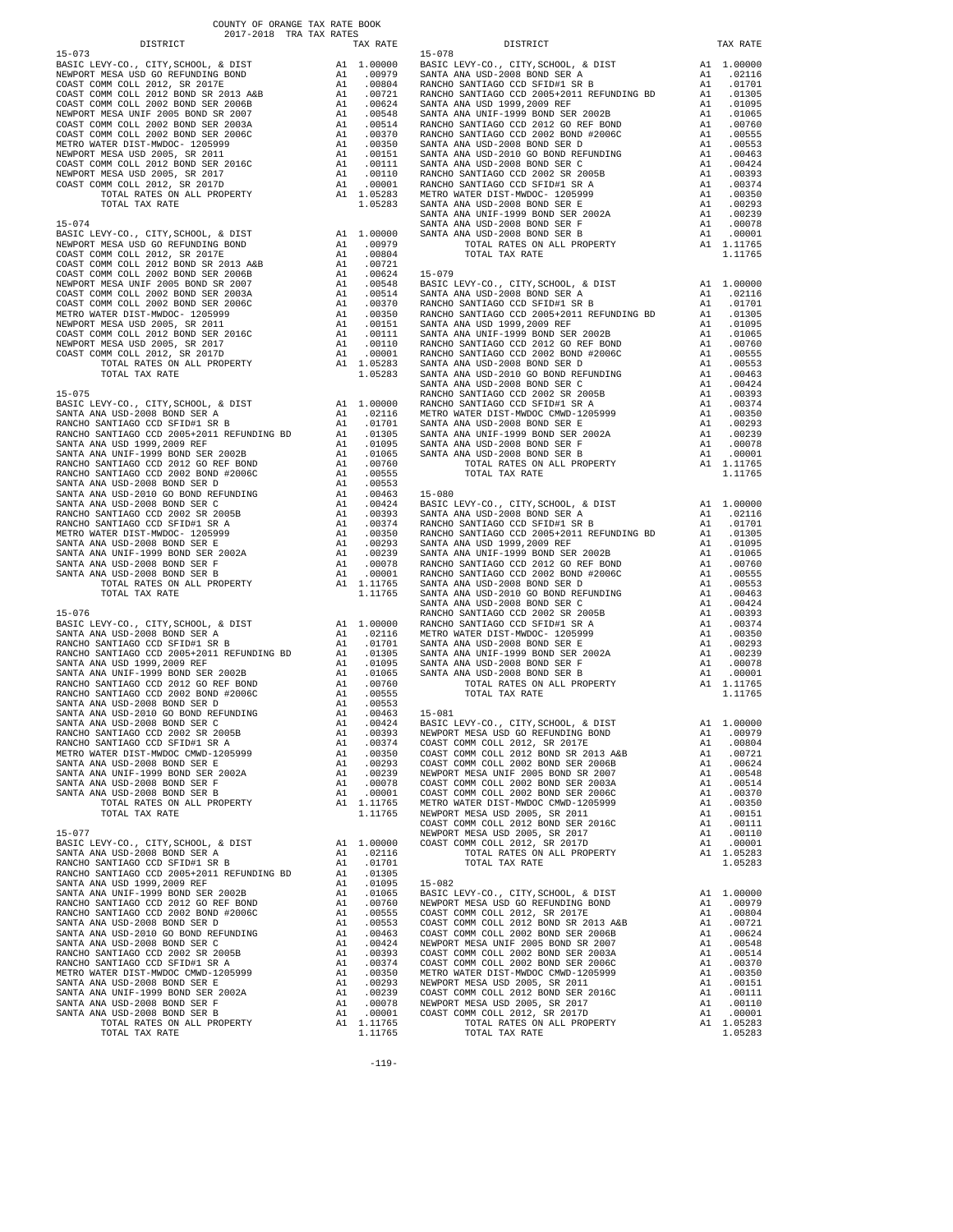| ristino matein piedi rimpou urimp favoddo | $\overline{1}$ | .          | comu c  |
|-------------------------------------------|----------------|------------|---------|
| NEWPORT MESA USD 2005, SR 2011            | A1             | .00151     | COAST C |
| COAST COMM COLL 2012 BOND SER 2016C       |                | A1.00111   | NEWPORT |
| NEWPORT MESA USD 2005, SR 2017            |                | A1 .00110  | COAST C |
| COAST COMM COLL 2012, SR 2017D            |                | A1.00001   | COAST C |
| TOTAL RATES ON ALL PROPERTY               |                | A1 1.05283 | METRO W |
| TOTAL TAX RATE                            |                | 1.05283    | NEWPORT |
|                                           |                |            | COAST C |
| $15 - 088$                                |                |            | NEWPORT |
| BASIC LEVY-CO., CITY, SCHOOL, & DIST      |                | A1 1.00000 | COAST C |
| NEWPORT MESA USD GO REFUNDING BOND        |                | A1.00979   |         |
| COAST COMM COLL 2012, SR 2017E            |                | A1 .00804  |         |
| COAST COMM COLL 2012 BOND SR 2013 A&B     |                | A1 .00721  |         |
| COAST COMM COLL 2002 BOND SER 2006B       | A1             | .00624     | 15-094  |
| NEWPORT MESA UNIF 2005 BOND SR 2007       | A1             | .00548     | BASIC L |
| COAST COMM COLL 2002 BOND SER 2003A       | A1             | .00514     | NEWPORT |
| COAST COMM COLL 2002 BOND SER 2006C       | A1             | .00370     | COAST C |
| METRO WATER DIST-MWDOC- 1205999           | A1             | .00350     | COAST C |
| NEWPORT MESA USD 2005, SR 2011            | A1             | .00151     | COAST C |
| COAST COMM COLL 2012 BOND SER 2016C       | A1             | .00111     | NEWPORT |
| NEWPORT MESA USD 2005, SR 2017            |                | A1 .00110  | COAST C |
| COAST COMM COLL 2012. SR 2017D            |                | A1.00001   | COAST C |
| TOTAL RATES ON ALL PROPERTY               | A1             | 1.05283    | METRO W |
| TOTAL TAX RATE                            |                | 1.05283    | NEWPORT |
|                                           |                |            |         |

| DISTRICT                                                                                                                                                                                                                      | TAX RATE | DISTRICT | TAX RATE |
|-------------------------------------------------------------------------------------------------------------------------------------------------------------------------------------------------------------------------------|----------|----------|----------|
|                                                                                                                                                                                                                               |          |          |          |
|                                                                                                                                                                                                                               |          |          |          |
|                                                                                                                                                                                                                               |          |          |          |
|                                                                                                                                                                                                                               |          |          |          |
|                                                                                                                                                                                                                               |          |          |          |
|                                                                                                                                                                                                                               |          |          |          |
|                                                                                                                                                                                                                               |          |          |          |
|                                                                                                                                                                                                                               |          |          |          |
|                                                                                                                                                                                                                               |          |          |          |
|                                                                                                                                                                                                                               |          |          |          |
|                                                                                                                                                                                                                               |          |          |          |
|                                                                                                                                                                                                                               |          |          |          |
|                                                                                                                                                                                                                               |          |          |          |
|                                                                                                                                                                                                                               |          |          |          |
|                                                                                                                                                                                                                               |          |          |          |
|                                                                                                                                                                                                                               |          |          |          |
|                                                                                                                                                                                                                               |          |          |          |
|                                                                                                                                                                                                                               |          |          |          |
|                                                                                                                                                                                                                               |          |          |          |
|                                                                                                                                                                                                                               |          |          |          |
|                                                                                                                                                                                                                               |          |          |          |
|                                                                                                                                                                                                                               |          |          |          |
|                                                                                                                                                                                                                               |          |          |          |
|                                                                                                                                                                                                                               |          |          |          |
|                                                                                                                                                                                                                               |          |          |          |
|                                                                                                                                                                                                                               |          |          |          |
|                                                                                                                                                                                                                               |          |          |          |
|                                                                                                                                                                                                                               |          |          |          |
|                                                                                                                                                                                                                               |          |          |          |
|                                                                                                                                                                                                                               |          |          |          |
|                                                                                                                                                                                                                               |          |          |          |
|                                                                                                                                                                                                                               |          |          |          |
|                                                                                                                                                                                                                               |          |          |          |
|                                                                                                                                                                                                                               |          |          |          |
|                                                                                                                                                                                                                               |          |          |          |
|                                                                                                                                                                                                                               |          |          |          |
|                                                                                                                                                                                                                               |          |          |          |
|                                                                                                                                                                                                                               |          |          |          |
|                                                                                                                                                                                                                               |          |          |          |
|                                                                                                                                                                                                                               |          |          |          |
|                                                                                                                                                                                                                               |          |          |          |
|                                                                                                                                                                                                                               |          |          |          |
|                                                                                                                                                                                                                               |          |          |          |
|                                                                                                                                                                                                                               |          |          |          |
|                                                                                                                                                                                                                               |          |          |          |
|                                                                                                                                                                                                                               |          |          |          |
|                                                                                                                                                                                                                               |          |          |          |
|                                                                                                                                                                                                                               |          |          |          |
|                                                                                                                                                                                                                               |          |          |          |
|                                                                                                                                                                                                                               |          |          |          |
|                                                                                                                                                                                                                               |          |          |          |
|                                                                                                                                                                                                                               |          |          |          |
|                                                                                                                                                                                                                               |          |          |          |
|                                                                                                                                                                                                                               |          |          |          |
|                                                                                                                                                                                                                               |          |          |          |
|                                                                                                                                                                                                                               |          |          |          |
|                                                                                                                                                                                                                               |          |          |          |
|                                                                                                                                                                                                                               |          |          |          |
|                                                                                                                                                                                                                               |          |          |          |
|                                                                                                                                                                                                                               |          |          |          |
|                                                                                                                                                                                                                               |          |          |          |
|                                                                                                                                                                                                                               |          |          |          |
|                                                                                                                                                                                                                               |          |          |          |
|                                                                                                                                                                                                                               |          |          |          |
|                                                                                                                                                                                                                               |          |          |          |
|                                                                                                                                                                                                                               |          |          |          |
|                                                                                                                                                                                                                               |          |          |          |
|                                                                                                                                                                                                                               |          |          |          |
|                                                                                                                                                                                                                               |          |          |          |
|                                                                                                                                                                                                                               |          |          |          |
|                                                                                                                                                                                                                               |          |          |          |
|                                                                                                                                                                                                                               |          |          |          |
|                                                                                                                                                                                                                               |          |          |          |
|                                                                                                                                                                                                                               |          |          |          |
|                                                                                                                                                                                                                               |          |          |          |
|                                                                                                                                                                                                                               |          |          |          |
|                                                                                                                                                                                                                               |          |          |          |
|                                                                                                                                                                                                                               |          |          |          |
|                                                                                                                                                                                                                               |          |          |          |
|                                                                                                                                                                                                                               |          |          |          |
|                                                                                                                                                                                                                               |          |          |          |
|                                                                                                                                                                                                                               |          |          |          |
|                                                                                                                                                                                                                               |          |          |          |
|                                                                                                                                                                                                                               |          |          |          |
|                                                                                                                                                                                                                               |          |          |          |
|                                                                                                                                                                                                                               |          |          |          |
|                                                                                                                                                                                                                               |          |          |          |
|                                                                                                                                                                                                                               |          |          |          |
| 13-021 (1974) 1975 (1980) 1987 (1980) 1987 (1980) 1987 (1980) 1987 (1980) 1987 (1980) 1987 (1980) 1987 (1980) 1987 (1980) 1987 (1980) 1987 (1980) 1987 (1980) 1987 (1980) 1987 (1980) 1987 (1980) 1987 (1980) 1987 (1980) 198 |          |          |          |
|                                                                                                                                                                                                                               |          |          |          |
|                                                                                                                                                                                                                               |          |          |          |
|                                                                                                                                                                                                                               |          |          |          |
|                                                                                                                                                                                                                               |          |          |          |

-120-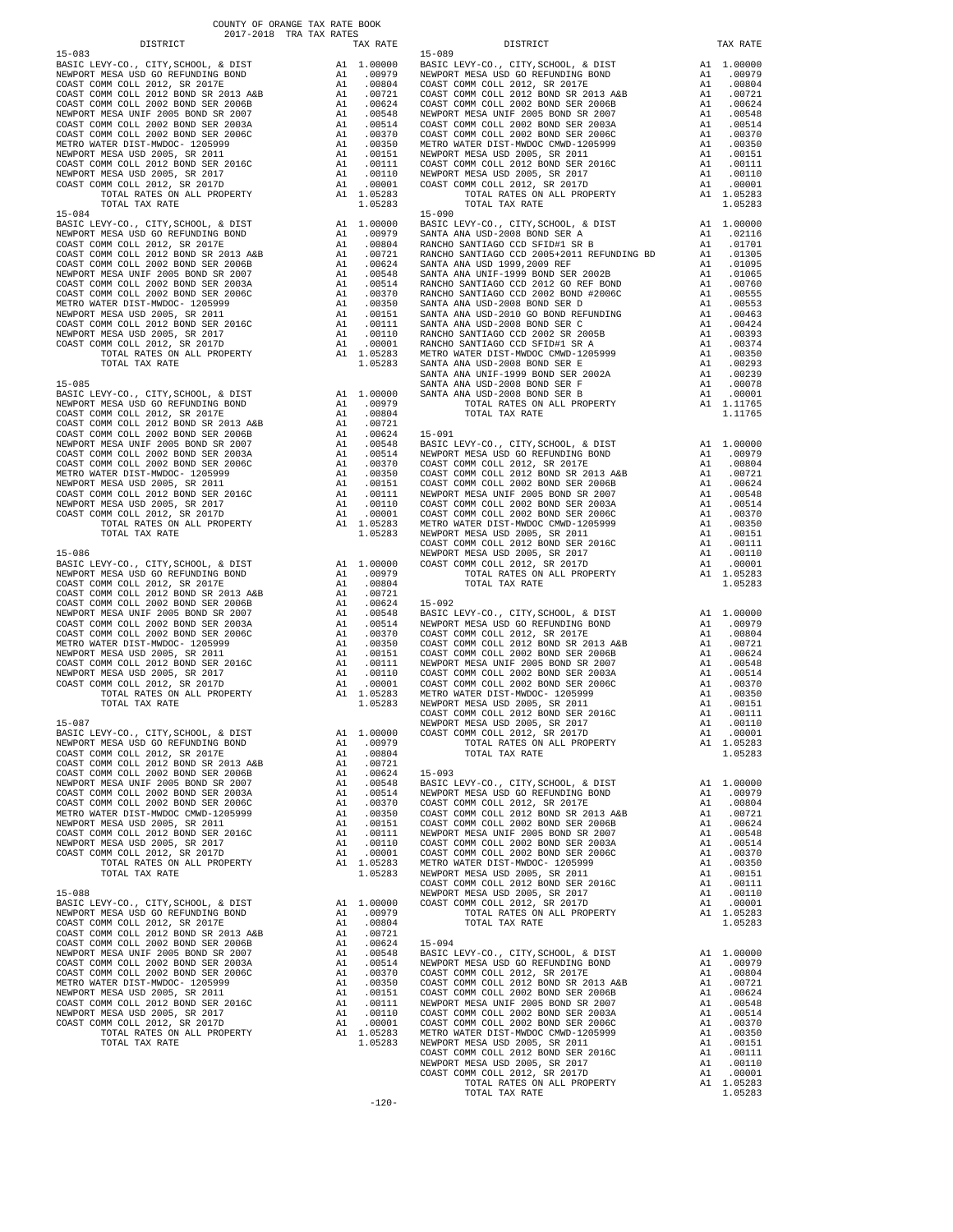| COUNTY OF ORANGE TAX RATE BOOK<br>2017-2018 TRA TAX RATES                                                                                                                                                               |    |                                                                                                                           |                   |
|-------------------------------------------------------------------------------------------------------------------------------------------------------------------------------------------------------------------------|----|---------------------------------------------------------------------------------------------------------------------------|-------------------|
| DISTRICT                                                                                                                                                                                                                |    | TAX RATE                                                                                                                  |                   |
| $15 - 095$                                                                                                                                                                                                              |    |                                                                                                                           | $15 - 100$        |
|                                                                                                                                                                                                                         |    |                                                                                                                           |                   |
|                                                                                                                                                                                                                         |    |                                                                                                                           |                   |
|                                                                                                                                                                                                                         |    |                                                                                                                           |                   |
|                                                                                                                                                                                                                         |    |                                                                                                                           |                   |
|                                                                                                                                                                                                                         |    |                                                                                                                           |                   |
|                                                                                                                                                                                                                         |    |                                                                                                                           |                   |
|                                                                                                                                                                                                                         |    |                                                                                                                           |                   |
|                                                                                                                                                                                                                         |    |                                                                                                                           |                   |
|                                                                                                                                                                                                                         |    |                                                                                                                           |                   |
|                                                                                                                                                                                                                         |    |                                                                                                                           |                   |
|                                                                                                                                                                                                                         |    |                                                                                                                           |                   |
|                                                                                                                                                                                                                         |    |                                                                                                                           |                   |
|                                                                                                                                                                                                                         |    |                                                                                                                           |                   |
|                                                                                                                                                                                                                         |    |                                                                                                                           |                   |
|                                                                                                                                                                                                                         |    |                                                                                                                           |                   |
| AN USD-2008 BOND SER F<br>MA USD-2008 BOND SER F<br>TOTAL RATES ON SER B<br>TOTAL RATES ON ALL PROPERTY<br>TOTAL TAX RATE 1.11765 COAST C<br>TOTAL TAX RATE 1.11765 COAST C<br>COAST C<br>SANTA ANA USD-2008 BOND SER F |    |                                                                                                                           |                   |
| SANTA ANA USD-2008 BOND SER B                                                                                                                                                                                           |    |                                                                                                                           |                   |
|                                                                                                                                                                                                                         |    |                                                                                                                           |                   |
|                                                                                                                                                                                                                         |    |                                                                                                                           |                   |
|                                                                                                                                                                                                                         |    |                                                                                                                           | COAST C           |
| $15 - 096$                                                                                                                                                                                                              |    |                                                                                                                           | COAST C           |
|                                                                                                                                                                                                                         |    |                                                                                                                           |                   |
|                                                                                                                                                                                                                         |    |                                                                                                                           |                   |
|                                                                                                                                                                                                                         |    |                                                                                                                           |                   |
|                                                                                                                                                                                                                         |    |                                                                                                                           |                   |
|                                                                                                                                                                                                                         |    |                                                                                                                           |                   |
|                                                                                                                                                                                                                         |    |                                                                                                                           |                   |
|                                                                                                                                                                                                                         |    |                                                                                                                           |                   |
|                                                                                                                                                                                                                         |    |                                                                                                                           |                   |
|                                                                                                                                                                                                                         |    |                                                                                                                           |                   |
|                                                                                                                                                                                                                         |    |                                                                                                                           |                   |
|                                                                                                                                                                                                                         |    |                                                                                                                           |                   |
|                                                                                                                                                                                                                         |    |                                                                                                                           |                   |
|                                                                                                                                                                                                                         |    |                                                                                                                           |                   |
|                                                                                                                                                                                                                         |    |                                                                                                                           |                   |
|                                                                                                                                                                                                                         |    |                                                                                                                           |                   |
|                                                                                                                                                                                                                         |    |                                                                                                                           |                   |
|                                                                                                                                                                                                                         |    |                                                                                                                           |                   |
|                                                                                                                                                                                                                         |    |                                                                                                                           |                   |
|                                                                                                                                                                                                                         |    |                                                                                                                           |                   |
|                                                                                                                                                                                                                         |    |                                                                                                                           |                   |
|                                                                                                                                                                                                                         |    |                                                                                                                           | SANTA A           |
| $15 - 097$                                                                                                                                                                                                              |    |                                                                                                                           | SANTA A           |
|                                                                                                                                                                                                                         |    |                                                                                                                           |                   |
|                                                                                                                                                                                                                         |    |                                                                                                                           |                   |
|                                                                                                                                                                                                                         |    |                                                                                                                           |                   |
|                                                                                                                                                                                                                         |    |                                                                                                                           |                   |
|                                                                                                                                                                                                                         |    |                                                                                                                           |                   |
|                                                                                                                                                                                                                         |    |                                                                                                                           |                   |
|                                                                                                                                                                                                                         |    |                                                                                                                           |                   |
|                                                                                                                                                                                                                         |    |                                                                                                                           |                   |
|                                                                                                                                                                                                                         |    |                                                                                                                           |                   |
|                                                                                                                                                                                                                         |    |                                                                                                                           |                   |
|                                                                                                                                                                                                                         |    |                                                                                                                           |                   |
| NEWPORT MESA USD 2005, SR 2017                                                                                                                                                                                          |    | A1 .00111<br>A1 .00110 15-103<br>A1 .00001 BASIC L<br>A1 1.05283 SANTA A<br>1.05283 RANCHO                                |                   |
| COAST COMM COLL 2012, SR 2017D                                                                                                                                                                                          |    |                                                                                                                           |                   |
| TOTAL RATES ON ALL PROPERTY                                                                                                                                                                                             |    |                                                                                                                           |                   |
| TOTAL TAX RATE                                                                                                                                                                                                          |    |                                                                                                                           |                   |
|                                                                                                                                                                                                                         |    |                                                                                                                           | RANCHO            |
| $15 - 098$                                                                                                                                                                                                              |    |                                                                                                                           | SANTA A           |
|                                                                                                                                                                                                                         |    |                                                                                                                           |                   |
|                                                                                                                                                                                                                         |    |                                                                                                                           |                   |
|                                                                                                                                                                                                                         |    |                                                                                                                           |                   |
|                                                                                                                                                                                                                         |    |                                                                                                                           |                   |
|                                                                                                                                                                                                                         |    |                                                                                                                           |                   |
| NEWPORT MESA UNIF 2005 BOND SR 2007                                                                                                                                                                                     | A1 | .00548                                                                                                                    | SANTA A           |
| COAST COMM COLL 2002 BOND SER 2003A                                                                                                                                                                                     | A1 | .00514                                                                                                                    | RANCHO            |
| COAST COMM COLL 2002 BOND SER 2006C                                                                                                                                                                                     | A1 | .00370                                                                                                                    |                   |
| METRO WATER DIST-MWDOC- 1205999                                                                                                                                                                                         |    | A1 .00350                                                                                                                 | RANCHO<br>METRO W |
| NEWPORT MESA USD 2005, SR 2011                                                                                                                                                                                          |    | A1 .00151                                                                                                                 | SANTA A           |
| COAST COMM COLL 2012 BOND SER 2016C                                                                                                                                                                                     |    | A1 .00111                                                                                                                 | SANTA A           |
| NEWPORT MESA USD 2005, SR 2017                                                                                                                                                                                          | A1 | .00110                                                                                                                    | SANTA A           |
| COAST COMM COLL 2012, SR 2017D                                                                                                                                                                                          | A1 | .00001                                                                                                                    | SANTA A           |
| TOTAL RATES ON ALL PROPERTY                                                                                                                                                                                             |    | A1 1.05283                                                                                                                |                   |
| TOTAL TAX RATE                                                                                                                                                                                                          |    | 1.05283                                                                                                                   |                   |
| $15 - 099$                                                                                                                                                                                                              |    |                                                                                                                           | $15 - 104$        |
| BASIC LEVY-CO., CITY, SCHOOL, & DIST                                                                                                                                                                                    |    |                                                                                                                           |                   |
| NEWPORT MESA USD GO REFUNDING BOND                                                                                                                                                                                      |    |                                                                                                                           |                   |
| COAST COMM COLL 2012, SR 2017E                                                                                                                                                                                          |    |                                                                                                                           |                   |
| COAST COMM COLL 2012 BOND SR 2013 A&B                                                                                                                                                                                   |    |                                                                                                                           |                   |
| COAST COMM COLL 2002 BOND SER 2006B                                                                                                                                                                                     |    | A1 1.00000 BASIC L<br>A1 .00979 SANTA A<br>A1 .00804 RANCHO<br>A1 .00721 RANCHO<br>A1 .00624 SANTA A<br>11 .00624 SANTA A |                   |
| NEWPORT MESA UNIF 2005 BOND SR 2007                                                                                                                                                                                     |    |                                                                                                                           |                   |
| COAST COMM COLL 2002 BOND SER 2003A                                                                                                                                                                                     |    |                                                                                                                           |                   |
| COAST COMM COLL 2002 BOND SER 2006C                                                                                                                                                                                     |    |                                                                                                                           |                   |
| METRO WATER DIST-MWDOC- 1205999                                                                                                                                                                                         |    | A1 .00548 SANTA A<br>A1 .00548 SANTA A<br>A1 .00370 RANCHO<br>A1 .00350 SANTA A                                           |                   |
| NEWPORT MESA USD 2005, SR 2011                                                                                                                                                                                          | A1 | .00151                                                                                                                    | SANTA A           |
| COAST COMM COLL 2012 BOND SER 2016C                                                                                                                                                                                     | A1 | .00111                                                                                                                    | SANTA A           |
| NEWPORT MESA USD 2005, SR 2017                                                                                                                                                                                          |    |                                                                                                                           |                   |
| COAST COMM COLL 2012, SR 2017D                                                                                                                                                                                          |    | A1 .00110 RANCHO<br>A1 .00001 RANCHO<br>A1 1.05283 METROW                                                                 |                   |
| TOTAL RATES ON ALL PROPERTY                                                                                                                                                                                             |    |                                                                                                                           |                   |
|                                                                                                                                                                                                                         |    |                                                                                                                           |                   |

| TOTAL <sup>-</sup> | TAX | RATE |  |
|--------------------|-----|------|--|

| 2017-2018 TRA TAX RATES<br>DISTRICT | TAX RATE | DISTRICT | TAX RATE |
|-------------------------------------|----------|----------|----------|
|                                     |          |          |          |
|                                     |          |          |          |
|                                     |          |          |          |
|                                     |          |          |          |
|                                     |          |          |          |
|                                     |          |          |          |
|                                     |          |          |          |
|                                     |          |          |          |
|                                     |          |          |          |
|                                     |          |          |          |
|                                     |          |          |          |
|                                     |          |          |          |
|                                     |          |          |          |
|                                     |          |          |          |
|                                     |          |          |          |
|                                     |          |          |          |
|                                     |          |          |          |
|                                     |          |          |          |
|                                     |          |          |          |
|                                     |          |          |          |
|                                     |          |          |          |
|                                     |          |          |          |
|                                     |          |          |          |
|                                     |          |          |          |
|                                     |          |          |          |
|                                     |          |          |          |
|                                     |          |          |          |
|                                     |          |          |          |
|                                     |          |          |          |
|                                     |          |          |          |
|                                     |          |          |          |
|                                     |          |          |          |
|                                     |          |          |          |
|                                     |          |          |          |
|                                     |          |          |          |
|                                     |          |          |          |
|                                     |          |          |          |
|                                     |          |          |          |
|                                     |          |          |          |
|                                     |          |          |          |
|                                     |          |          |          |
|                                     |          |          |          |
|                                     |          |          |          |
|                                     |          |          |          |
|                                     |          |          |          |
|                                     |          |          |          |
|                                     |          |          |          |
|                                     |          |          |          |
|                                     |          |          |          |
|                                     |          |          |          |
|                                     |          |          |          |
|                                     |          |          |          |
|                                     |          |          |          |
|                                     |          |          |          |
|                                     |          |          |          |
|                                     |          |          |          |
|                                     |          |          |          |
|                                     |          |          |          |
|                                     |          |          |          |
|                                     |          |          |          |
|                                     |          |          |          |
|                                     |          |          |          |
|                                     |          |          |          |
|                                     |          |          |          |
|                                     |          |          |          |
|                                     |          |          |          |
|                                     |          |          |          |
|                                     |          |          |          |
|                                     |          |          |          |
|                                     |          |          |          |
|                                     |          |          |          |
|                                     |          |          |          |
|                                     |          |          |          |
|                                     |          |          |          |
|                                     |          |          |          |
|                                     |          |          |          |
|                                     |          |          |          |
|                                     |          |          |          |
|                                     |          |          |          |
|                                     |          |          |          |
|                                     |          |          |          |
|                                     |          |          |          |
|                                     |          |          |          |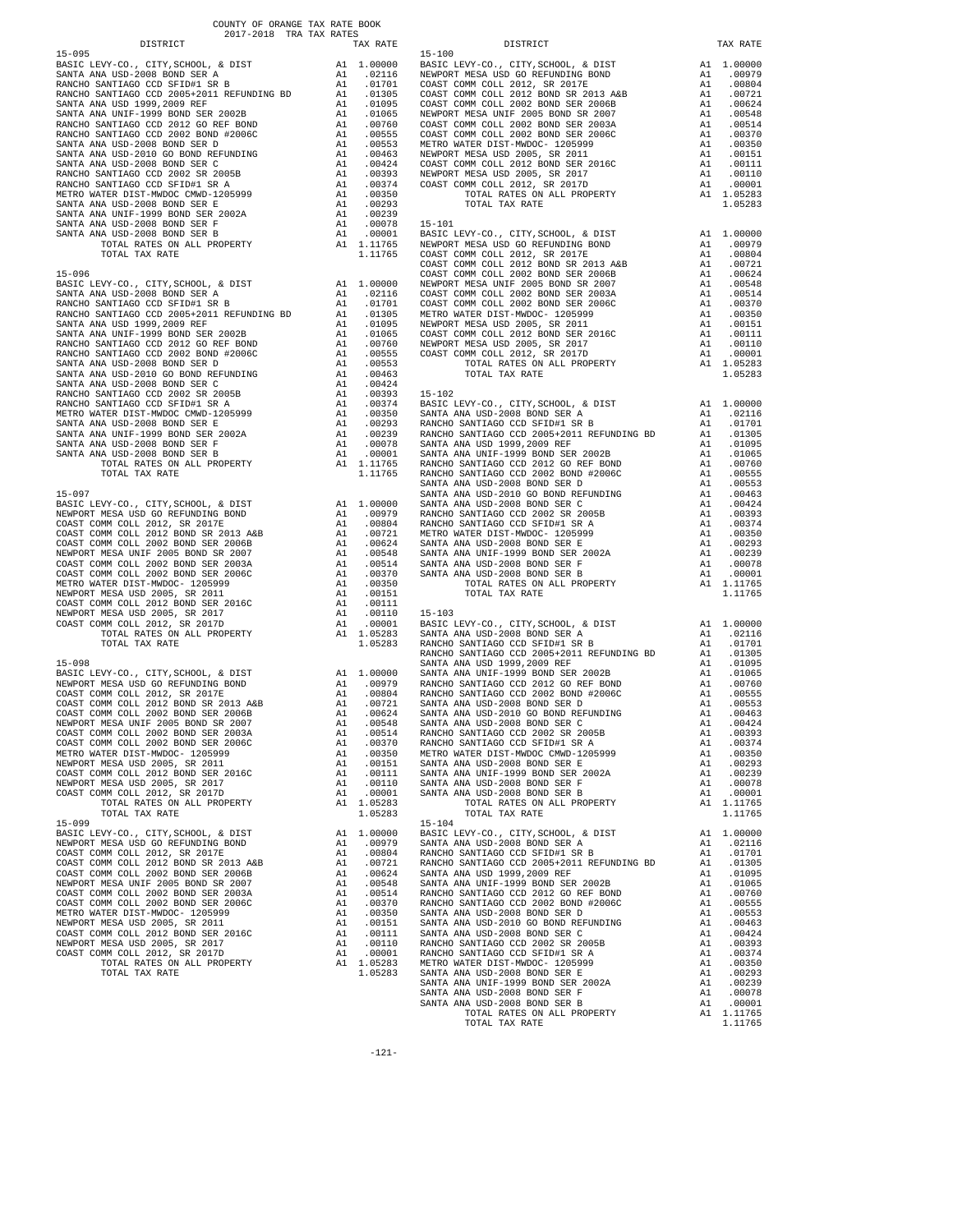| COUNTY OF ORANGE TAX RATE BOOK<br>2017-2018 TRA TAX RATES |          |            |          |
|-----------------------------------------------------------|----------|------------|----------|
| DISTRICT                                                  | TAX RATE | DISTRICT   | TAX RATE |
| $15 - 105$                                                |          | $15 - 110$ |          |
|                                                           |          |            |          |
|                                                           |          |            |          |
|                                                           |          |            |          |
|                                                           |          |            |          |
|                                                           |          |            |          |
|                                                           |          |            |          |
|                                                           |          |            |          |
|                                                           |          |            |          |
|                                                           |          |            |          |
|                                                           |          |            |          |
|                                                           |          |            |          |
|                                                           |          |            |          |
| $15 - 106$                                                |          | 15-111     |          |
|                                                           |          |            |          |
|                                                           |          |            |          |
|                                                           |          |            |          |
|                                                           |          |            |          |
|                                                           |          |            |          |
|                                                           |          |            |          |
|                                                           |          |            |          |
|                                                           |          |            |          |
|                                                           |          |            |          |
|                                                           |          |            |          |
|                                                           |          |            |          |
|                                                           |          |            |          |
|                                                           |          |            |          |
|                                                           |          |            |          |
|                                                           |          |            |          |
|                                                           |          |            |          |
|                                                           |          |            |          |
|                                                           |          |            |          |
|                                                           |          |            |          |
|                                                           |          |            |          |
|                                                           |          |            |          |
|                                                           |          |            |          |
|                                                           |          |            |          |
|                                                           |          |            |          |
|                                                           |          |            |          |
|                                                           |          |            |          |
|                                                           |          |            |          |
|                                                           |          |            |          |
|                                                           |          |            |          |
|                                                           |          |            |          |
|                                                           |          |            |          |
|                                                           |          |            |          |
|                                                           |          |            |          |
|                                                           |          |            |          |
|                                                           |          |            |          |
|                                                           |          |            |          |
|                                                           |          |            |          |
|                                                           |          |            |          |
|                                                           |          |            |          |
|                                                           |          |            |          |
|                                                           |          |            |          |
|                                                           |          |            |          |
|                                                           |          |            |          |
|                                                           |          |            |          |
|                                                           |          |            |          |
|                                                           |          |            |          |
|                                                           |          |            |          |
|                                                           |          |            |          |
|                                                           |          |            |          |
|                                                           |          |            |          |
|                                                           |          |            |          |
|                                                           |          |            |          |
|                                                           |          |            |          |
|                                                           |          |            |          |
|                                                           |          |            |          |
|                                                           |          |            |          |
|                                                           |          |            |          |
|                                                           |          |            |          |
|                                                           |          |            |          |
|                                                           |          |            |          |
|                                                           |          |            |          |
|                                                           |          |            |          |
|                                                           |          |            |          |
|                                                           |          |            |          |
|                                                           |          |            |          |
|                                                           |          |            |          |
|                                                           |          |            |          |
|                                                           |          |            |          |
|                                                           |          |            |          |
|                                                           |          |            |          |
|                                                           |          |            |          |
|                                                           |          |            |          |
|                                                           |          |            |          |
|                                                           |          |            |          |

-122-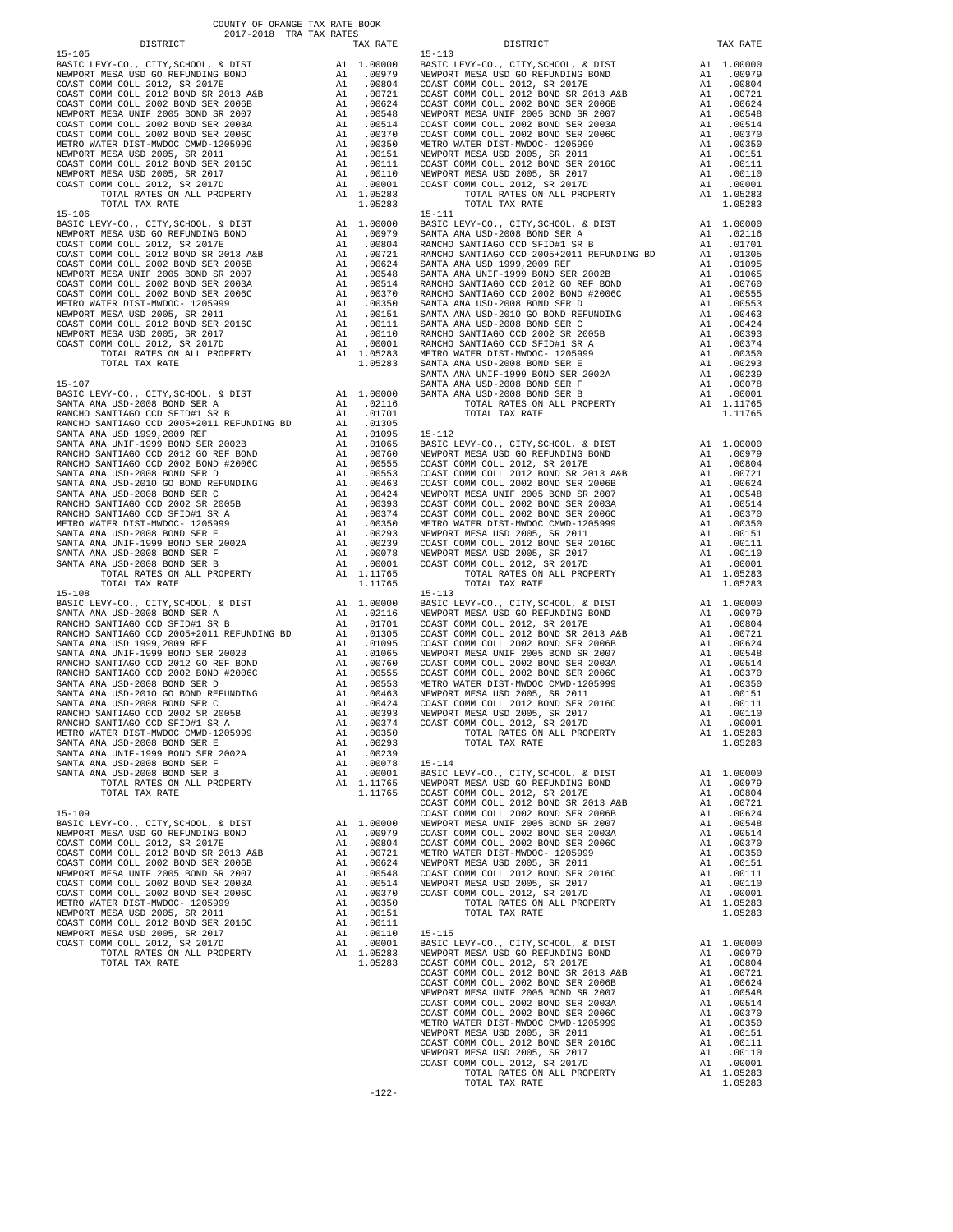|          | 2017-2018 TRA TAX RATES |          |          |          |
|----------|-------------------------|----------|----------|----------|
| DISTRICT |                         | TAX RATE | DISTRICT | TAX RATE |
|          |                         |          |          |          |
|          |                         |          |          |          |
|          |                         |          |          |          |
|          |                         |          |          |          |
|          |                         |          |          |          |
|          |                         |          |          |          |
|          |                         |          |          |          |
|          |                         |          |          |          |
|          |                         |          |          |          |
|          |                         |          |          |          |
|          |                         |          |          |          |
|          |                         |          |          |          |
|          |                         |          |          |          |
|          |                         |          |          |          |
|          |                         |          |          |          |
|          |                         |          |          |          |
|          |                         |          |          |          |
|          |                         |          |          |          |
|          |                         |          |          |          |
|          |                         |          |          |          |
|          |                         |          |          |          |
|          |                         |          |          |          |
|          |                         |          |          |          |
|          |                         |          |          |          |
|          |                         |          |          |          |
|          |                         |          |          |          |
|          |                         |          |          |          |
|          |                         |          |          |          |
|          |                         |          |          |          |
|          |                         |          |          |          |
|          |                         |          |          |          |
|          |                         |          |          |          |
|          |                         |          |          |          |
|          |                         |          |          |          |
|          |                         |          |          |          |
|          |                         |          |          |          |
|          |                         |          |          |          |
|          |                         |          |          |          |
|          |                         |          |          |          |
|          |                         |          |          |          |
|          |                         |          |          |          |
|          |                         |          |          |          |
|          |                         |          |          |          |
|          |                         |          |          |          |
|          |                         |          |          |          |
|          |                         |          |          |          |
|          |                         |          |          |          |
|          |                         |          |          |          |
|          |                         |          |          |          |
|          |                         |          |          |          |
|          |                         |          |          |          |
|          |                         |          |          |          |
|          |                         |          |          |          |
|          |                         |          |          |          |
|          |                         |          |          |          |
|          |                         |          |          |          |
|          |                         |          |          |          |
|          |                         |          |          |          |
|          |                         |          |          |          |
|          |                         |          |          |          |
|          |                         |          |          |          |
|          |                         |          |          |          |
|          |                         |          |          |          |
|          |                         |          |          |          |
|          |                         |          |          |          |
|          |                         |          |          |          |
|          |                         |          |          |          |
|          |                         |          |          |          |
|          |                         |          |          |          |
|          |                         |          |          |          |
|          |                         |          |          |          |
|          |                         |          |          |          |
|          |                         |          |          |          |
|          |                         |          |          |          |
|          |                         |          |          |          |
|          |                         |          |          |          |
|          |                         |          |          |          |
|          |                         |          |          |          |
|          |                         |          |          |          |
|          |                         |          |          |          |
|          |                         |          |          |          |
|          |                         |          |          |          |
|          |                         |          |          |          |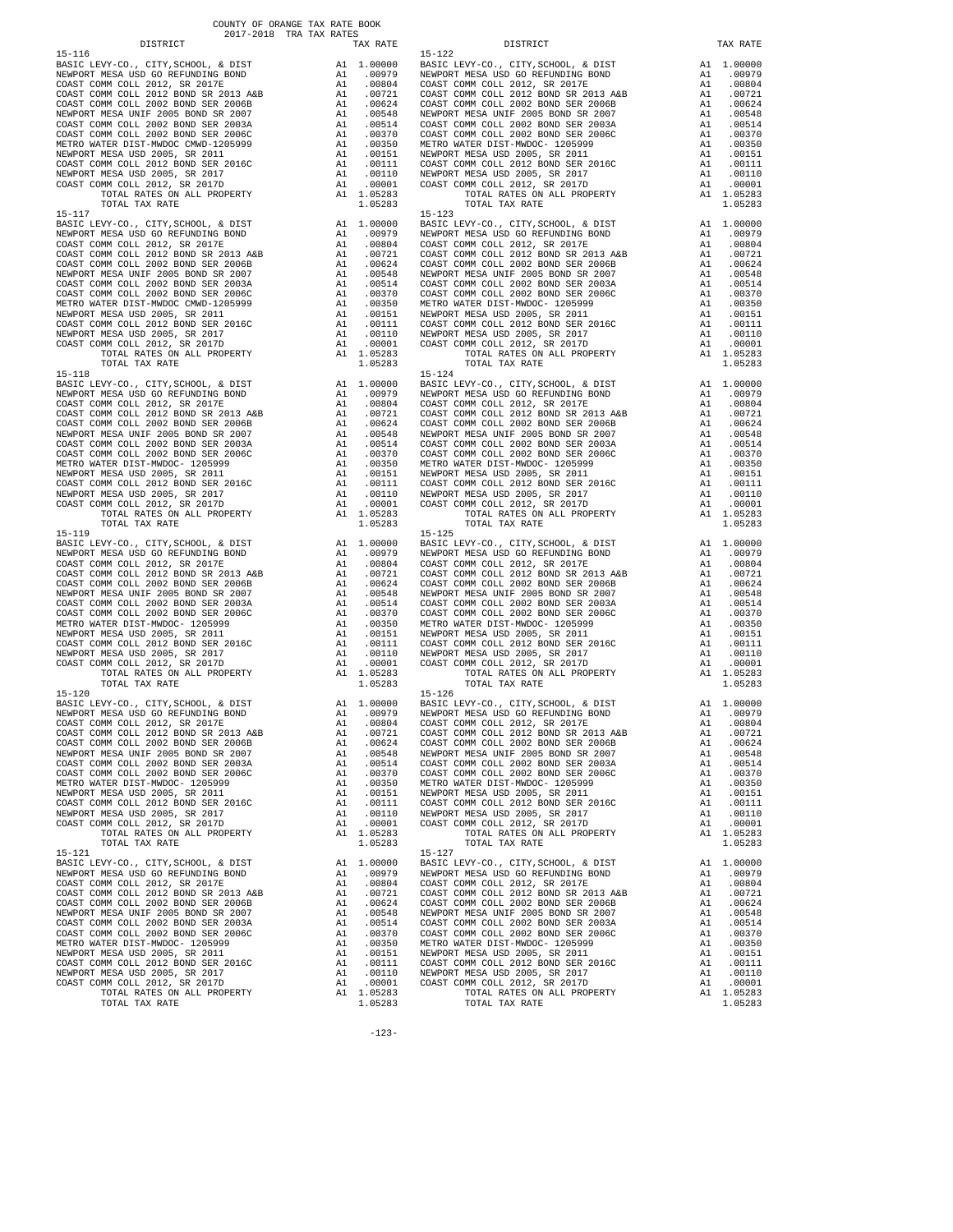-124-

| 2017 2010 This This Kristo<br>DISTRICT                                                                                                                                                                                                                                                                                                                                                                                          | TAX RATE | DISTRICT   | TAX RATE |
|---------------------------------------------------------------------------------------------------------------------------------------------------------------------------------------------------------------------------------------------------------------------------------------------------------------------------------------------------------------------------------------------------------------------------------|----------|------------|----------|
| $15 - 128$                                                                                                                                                                                                                                                                                                                                                                                                                      |          | $15 - 134$ |          |
|                                                                                                                                                                                                                                                                                                                                                                                                                                 |          |            |          |
|                                                                                                                                                                                                                                                                                                                                                                                                                                 |          |            |          |
|                                                                                                                                                                                                                                                                                                                                                                                                                                 |          |            |          |
|                                                                                                                                                                                                                                                                                                                                                                                                                                 |          |            |          |
|                                                                                                                                                                                                                                                                                                                                                                                                                                 |          |            |          |
|                                                                                                                                                                                                                                                                                                                                                                                                                                 |          |            |          |
|                                                                                                                                                                                                                                                                                                                                                                                                                                 |          |            |          |
|                                                                                                                                                                                                                                                                                                                                                                                                                                 |          |            |          |
|                                                                                                                                                                                                                                                                                                                                                                                                                                 |          |            |          |
|                                                                                                                                                                                                                                                                                                                                                                                                                                 |          |            |          |
|                                                                                                                                                                                                                                                                                                                                                                                                                                 |          |            |          |
|                                                                                                                                                                                                                                                                                                                                                                                                                                 |          |            |          |
|                                                                                                                                                                                                                                                                                                                                                                                                                                 |          |            |          |
|                                                                                                                                                                                                                                                                                                                                                                                                                                 |          |            |          |
|                                                                                                                                                                                                                                                                                                                                                                                                                                 |          |            |          |
|                                                                                                                                                                                                                                                                                                                                                                                                                                 |          |            |          |
|                                                                                                                                                                                                                                                                                                                                                                                                                                 |          |            |          |
|                                                                                                                                                                                                                                                                                                                                                                                                                                 |          |            |          |
|                                                                                                                                                                                                                                                                                                                                                                                                                                 |          |            |          |
|                                                                                                                                                                                                                                                                                                                                                                                                                                 |          |            |          |
|                                                                                                                                                                                                                                                                                                                                                                                                                                 |          |            |          |
|                                                                                                                                                                                                                                                                                                                                                                                                                                 |          |            |          |
|                                                                                                                                                                                                                                                                                                                                                                                                                                 |          |            |          |
|                                                                                                                                                                                                                                                                                                                                                                                                                                 |          |            |          |
|                                                                                                                                                                                                                                                                                                                                                                                                                                 |          |            |          |
|                                                                                                                                                                                                                                                                                                                                                                                                                                 |          |            |          |
|                                                                                                                                                                                                                                                                                                                                                                                                                                 |          |            |          |
|                                                                                                                                                                                                                                                                                                                                                                                                                                 |          |            |          |
|                                                                                                                                                                                                                                                                                                                                                                                                                                 |          |            |          |
|                                                                                                                                                                                                                                                                                                                                                                                                                                 |          |            |          |
|                                                                                                                                                                                                                                                                                                                                                                                                                                 |          |            |          |
|                                                                                                                                                                                                                                                                                                                                                                                                                                 |          |            |          |
|                                                                                                                                                                                                                                                                                                                                                                                                                                 |          |            |          |
|                                                                                                                                                                                                                                                                                                                                                                                                                                 |          |            |          |
|                                                                                                                                                                                                                                                                                                                                                                                                                                 |          |            |          |
|                                                                                                                                                                                                                                                                                                                                                                                                                                 |          |            |          |
|                                                                                                                                                                                                                                                                                                                                                                                                                                 |          |            |          |
|                                                                                                                                                                                                                                                                                                                                                                                                                                 |          |            |          |
|                                                                                                                                                                                                                                                                                                                                                                                                                                 |          |            |          |
|                                                                                                                                                                                                                                                                                                                                                                                                                                 |          |            |          |
|                                                                                                                                                                                                                                                                                                                                                                                                                                 |          |            |          |
|                                                                                                                                                                                                                                                                                                                                                                                                                                 |          |            |          |
|                                                                                                                                                                                                                                                                                                                                                                                                                                 |          |            |          |
|                                                                                                                                                                                                                                                                                                                                                                                                                                 |          |            |          |
|                                                                                                                                                                                                                                                                                                                                                                                                                                 |          |            |          |
|                                                                                                                                                                                                                                                                                                                                                                                                                                 |          |            |          |
|                                                                                                                                                                                                                                                                                                                                                                                                                                 |          |            |          |
|                                                                                                                                                                                                                                                                                                                                                                                                                                 |          |            |          |
|                                                                                                                                                                                                                                                                                                                                                                                                                                 |          |            |          |
|                                                                                                                                                                                                                                                                                                                                                                                                                                 |          |            |          |
|                                                                                                                                                                                                                                                                                                                                                                                                                                 |          |            |          |
|                                                                                                                                                                                                                                                                                                                                                                                                                                 |          |            |          |
|                                                                                                                                                                                                                                                                                                                                                                                                                                 |          |            |          |
|                                                                                                                                                                                                                                                                                                                                                                                                                                 |          |            |          |
|                                                                                                                                                                                                                                                                                                                                                                                                                                 |          |            |          |
|                                                                                                                                                                                                                                                                                                                                                                                                                                 |          |            |          |
|                                                                                                                                                                                                                                                                                                                                                                                                                                 |          |            |          |
|                                                                                                                                                                                                                                                                                                                                                                                                                                 |          |            |          |
|                                                                                                                                                                                                                                                                                                                                                                                                                                 |          |            |          |
|                                                                                                                                                                                                                                                                                                                                                                                                                                 |          |            |          |
|                                                                                                                                                                                                                                                                                                                                                                                                                                 |          |            |          |
|                                                                                                                                                                                                                                                                                                                                                                                                                                 |          |            |          |
|                                                                                                                                                                                                                                                                                                                                                                                                                                 |          |            |          |
|                                                                                                                                                                                                                                                                                                                                                                                                                                 |          |            |          |
|                                                                                                                                                                                                                                                                                                                                                                                                                                 |          |            |          |
|                                                                                                                                                                                                                                                                                                                                                                                                                                 |          |            |          |
|                                                                                                                                                                                                                                                                                                                                                                                                                                 |          |            |          |
|                                                                                                                                                                                                                                                                                                                                                                                                                                 |          |            |          |
|                                                                                                                                                                                                                                                                                                                                                                                                                                 |          |            |          |
|                                                                                                                                                                                                                                                                                                                                                                                                                                 |          |            |          |
|                                                                                                                                                                                                                                                                                                                                                                                                                                 |          |            |          |
|                                                                                                                                                                                                                                                                                                                                                                                                                                 |          |            |          |
|                                                                                                                                                                                                                                                                                                                                                                                                                                 |          |            |          |
|                                                                                                                                                                                                                                                                                                                                                                                                                                 |          |            |          |
|                                                                                                                                                                                                                                                                                                                                                                                                                                 |          |            |          |
|                                                                                                                                                                                                                                                                                                                                                                                                                                 |          |            |          |
|                                                                                                                                                                                                                                                                                                                                                                                                                                 |          |            |          |
|                                                                                                                                                                                                                                                                                                                                                                                                                                 |          |            |          |
|                                                                                                                                                                                                                                                                                                                                                                                                                                 |          |            |          |
|                                                                                                                                                                                                                                                                                                                                                                                                                                 |          |            |          |
|                                                                                                                                                                                                                                                                                                                                                                                                                                 |          |            |          |
| $\begin{tabular}{cccccccc} \textbf{GMAF} & \textbf{GMAF} & \textbf{GMAF} & \textbf{GMAF} & \textbf{GMAF} & \textbf{GMAF} & \textbf{GMAF} & \textbf{GMAF} & \textbf{GMAF} & \textbf{GMAF} & \textbf{GMAF} & \textbf{GMAF} & \textbf{GMAF} & \textbf{GMAF} & \textbf{GMAF} & \textbf{GMAF} & \textbf{GMAF} & \textbf{GMAF} & \textbf{GMAF} & \textbf{GMAF} & \textbf{GMAF} & \textbf{GMAF} & \textbf{GMAF} & \textbf{$<br>$-124-$ |          |            |          |
|                                                                                                                                                                                                                                                                                                                                                                                                                                 |          |            |          |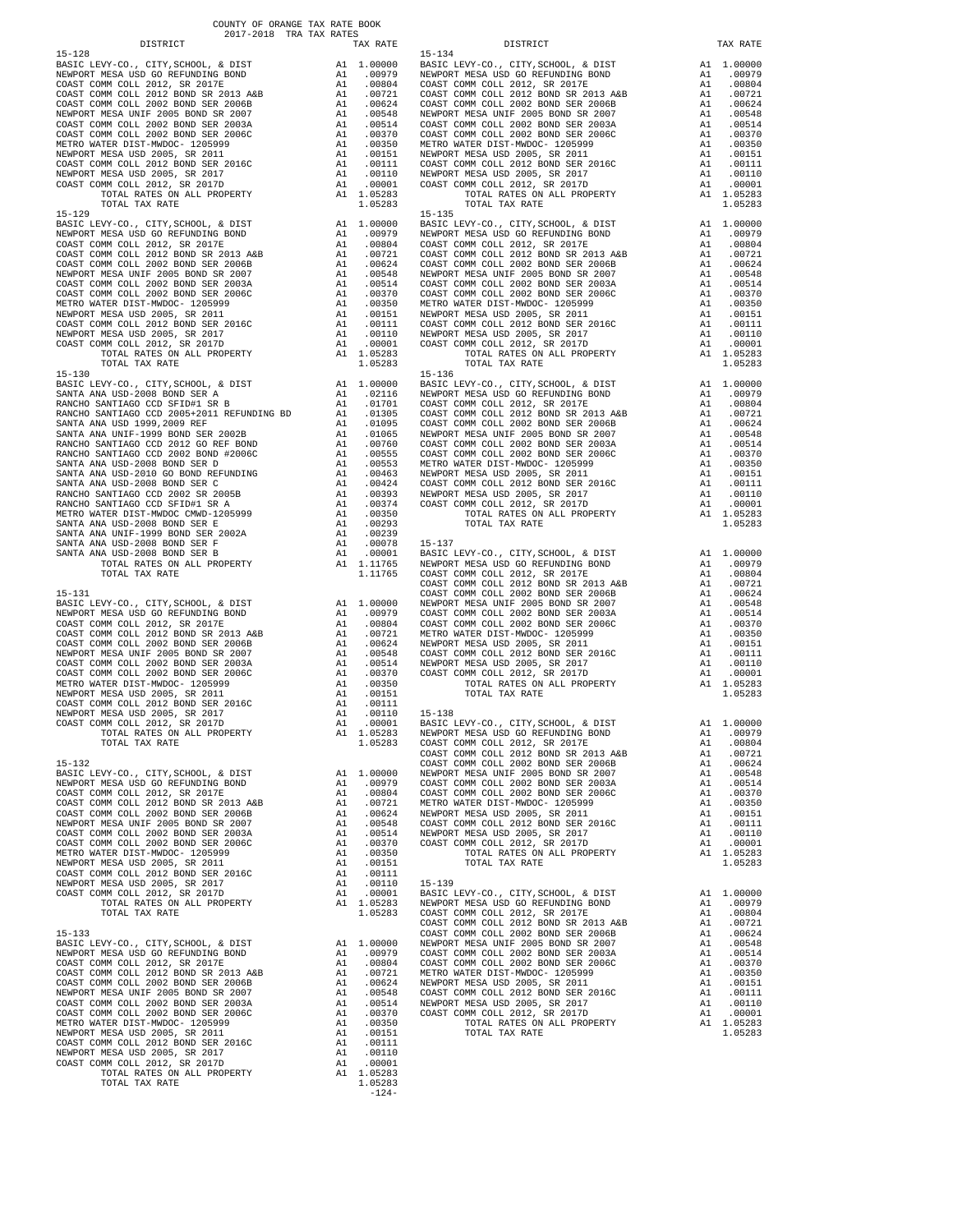$\begin{tabular}{l|c|c|c|c|c} \hline 15-142 & & & & & & & 15-148 \\ \hline BASIC LEVY-CO. & CITY, SCHOOL, & & & & & & & & 15-148 \\ \hline NERWDRT MESA USD GO REFUNDING BOND & & & & & & & 1.00000 & BASTCL \\ \hline COAST COMM COLL 2012, SRND SR 2013 A&B & & & & & .00804 & COAST CC \\ \hline COAST COMM COLL 2012 BOND SR 2013 AEB & & & & & .00721 & COAST CC \\ \hline COST COMM COLL 2012 BOND SR 20$ TOTAL RATE 1.05283 TOTAL RATE 1.05283 TOTAL RATE 1.05283 TOTAL RATE 1.05283 TOTAL RATE 1.05283 TOTAL RATE 1.05283 TOTAL RATE 1.05283 TOTAL RATE 1.05283 TOTAL RATE 1.05283 TOTAL RATE 1.05283 TOTAL TAX RATE 15-144 15-150 15-145<br>
BASIC LEVY-CO., CITY, SCHOOL, & DIST A1 1.00000 BASIC LEVY-CO., CITY, SCHOOL, & DIST

 DISTRICT TAX RATE DISTRICT TAX RATE  $\begin{tabular}{l|ll} 15-140 & 15-140 & 15-146 \\ \hline \texttt{RAPORT NESN-USC} \texttt{MESN} \texttt{MS} \texttt{GODR} \texttt{TOMN} \texttt{GODR} \texttt{MSEN} \texttt{MSEN} \texttt{MSEN} \texttt{MSEN} \texttt{MSEN} \texttt{MSEN} \texttt{MSEN} \texttt{MSEN} \texttt{MSEN} \texttt{MSEN} \texttt{MSEN} \texttt{MSEN} \texttt{MSEN} \texttt{MSEN} \texttt{MSEN} \texttt{MSEN} \texttt$ NEWPORT MESAUSD GO REFUNDING BOND (10979 A1 00979 NEWPORT MESAUSD GO REFUNDING BOND A1 00979<br>COAST COMM COLL 2012, SR 2017E (2013 A&B (1008) A1 008904 COAST COMM COLL 2012, SR 2017E (2018 POAST COMM COLL<br>COAST COMM COLL 20 1 16 NEWPORT MESA UNIF 2005 BOND SR 2007 A1 .00548 NEWPORT MESA UNIF 2005 BOND SR 2007 A1<br>COAST COMM COLL 2002 BOND SER 2003A A1 .00514 COAST COMM COLL 2002 BOND SER 2003A A1 .00514  $\begin{tabular}{l|c|c|c|c|c} \multicolumn{4}{c}{CGAST COM OOLL 2002 BOND SER 2006C} & \multicolumn{4}{c}{A1} & .00370 & COSST COMOOLL 2002 BOND SER 2006C & A1 & .00370 \\ \multicolumn{4}{c}{METRO WATER DIST-MHDOC-1205999}} & A1 & .00370 & COSST COMM COLL 2002 BOND SER 2006C & A1 & .00350 \\ \multicolumn{4}{c}{NETRO WATER DIST-MHDOC-L 2012 BOND SER 2016C} & A1 & .00$  $\begin{tabular}{lcccc} BASIC LEVY-CO., CITY, SCHOOL, & DIST & A1 & 1.00000 & BASIC LEVY-CO., CITY, SCHOOL, & DIST & A1 & 1.00000 \\ NEWOPORT MESA USODE FUNDING DAND & A1 & .00979 & NEWDORT MESA USO OF SEFUNDING BOND & A1 & .00979 & A1 & .00979 & A1 & .00979 & A1 & .00979 & .0087 & .0087 & .0087 & .0087 & .0087 & .0087 & .0087 & .0087 & .0087 & .0087 & .0087 & .00$ 1 16 NEWPORT MESA UNIF 2005 BOND SR 2007 A1 .00548 NEWPORT MESA UNIF 2005 BOND SR 2007 A1<br>COAST COMM COLL 2002 BOND SER 2003A A1 .00514 COAST COMM COLL 2002 BOND SER 2003A A1 .00514  $\begin{tabular}{l|c|c|c|c|c|c} \hline \texttt{COAST COM M COLL 2012} & 00170 & 00170 & 00170 & 00170 & 00170 & 00170 & 00170 & 00170 & 010170 & 010170 & 010170 & 010170 & 010170 & 010170 & 010170 & 010170 & 010170 & 010170 & 010170 & 010170 & 010170 & 010170 & 01170 & 0117$  15-143 15-149 BASIC LEVY-CO., CITY,SCHOOL, & DIST A1 1.00000 BASIC LEVY-CO., CITY,SCHOOL, & DIST A1 1.00000 10979 NEWPORT MESA USD GO REFUNDING BOND MENDORT MESA USD GO REFUNDING BOND AL<br>COAST COMM COLL 2012, SR 2017E 2017 (2004) 2011 A1 .00894 COAST COAST COMM COLL 2012 DAG04 COAST COMM COLL<br>COAST COMM COLL 2012 BOND SR 2013 A& COAST COMM COLL 2002 BOND SER 2006B<br>COAST COMM COLL 2002 BOND SER 2006B A1 .00624 COAST COMM COLL 2002 BOND SER 2006B<br>COAST COMM COLL 2002 BOND SER 2003A A1 .00514 COAST COMM COLL 2002 BOND SER 2003A A1 .00514 1 16 NEWPORT MESA UNIF 2005 BOND SR 2007 A1 .00548 NEWPORT MESA UNIF 2005 BOND SR 2007 A1<br>COAST COMM COLL 2002 BOND SER 2003A A1 .00514 COAST COMM COLL 2002 BOND SER 2003A A1 .00514 COAST COMM COLL 2002 BOND SER 2006C A1 .00370 COAST COMM COLL 2002 BOND SER 2006C A1 .00370 METRO WATER DIST-MWDOC- 1205999 A1 (00350 METRO WATER DIST-MWDOC- 1205999 A1 (00350 A1 (00350 METRO WATER DIST<br>NEWPORT MESA USD 2005, SR 20151 A1 (00151 MEWPORT MESA USD 2005, SR 2011 A1 (00151 A1 (00151 A1 (00151<br>COAST CO NEWPORT MESA USD 2005, SR 2017<br>COAST COMM COLL 2012, SR 2017D A1 .00001 COAST COMM COLL 2012, SR 2017D A1 .00001 TOTAL RATES ON AUCHORIZE ORDER TY AT 1.05283 TOTAL RATES ON ALL PROPERTY A1 1.05283<br>TOTAL RATES ON ALL PROPERTY A1 1.05283 TOTAL RATES ON ALL PROPERTY A1 1.05283 BASIC LEVY-CO., CITY,SCHOOL, & DIST A1 1.00000 BASIC LEVY-CO., CITY,SCHOOL, & DIST A1 1.00000 NEWPORT MESA USD GO REFUNDING BOND A1 .00979 NEWPORT MESA USD GO REFUNDING BOND A1 .00979 COAST COMM COLL 2012, SR 2017E A1 .00804 COAST COMM COLL 2012, SR 2017E A1 .00804 COAST COMM COLL 2012 BOND SR 2013 A&B CORST COMM COLL 2012 BOND SR 2017<br>
COAST COMM COLL 2012 BOND SR 2013 A&B A1 .00721 COAST COMM COLL 2012 BOND SR 2014 COAST COMM COLL 2012 BOND SR 2013 A&B COAST COMM COLL 2012 BOND SR COAST COMM COLL 2002 BOND SER 2006B A1 .00624 COAST COMM COLL 2002 BOND SER 2006B A1 .00624 NEWPORT MESA UNIF 2005 BOND SR 2007 A1 .00548 NEWPORT MESA UNIF 2005 BOND SR 2007 A1 .00548 COAST COMM COLL 2002 BOND SER 2003A A1 .00514 COAST COMM COLL 2002 BOND SER 2003A A1 .00514<br>COAST COMM COLL 2002 BOND SER 2006C A1 .00370 COAST COMM COLL 2002 BOND SER 2006C A1 .00370 A1 .00370 COAST COMM COLL 2002 BOND SER 2006C A1 .00370 COAST COMM COLL 2002 BOND SER 2006C A1 .00370<br>A1 .00151 NEWPORT MESA USD 2005, SR 2011 A1 .00151 NEWPORT MESA USD 2005, SR 2011<br>A1 .00111 COAST COMM COLL 2012 BOND SE METRO WATER DIST-MWDOC- 1205999 A1 (00350 METRO WATER DIST-MWDOC- 1205999 A1 (00350<br>NEWPORT MESA USD 2005, SR 20151 A1 (00151 NEWPORT MESA USD 2005, SR 2011 100351 A1 (00151 SR 2011)<br>COAST COMM COLL 2012 BOND SER 2016C A1 00110 NEWPORT MESAUSD 2005, SR 2017<br>COAST COMM COLL 2012, SR 2011D 100001 COAST COMM COLL 2012, SR 2017D 21<br>A1 1.05283 TOTAL RATES ON ALL PROPERTY 1.05283 TOTAL RATES ON ALL PROPERTY 21 1.05283 TOTAL TAX RATE 1.05283 TOTAL TAX RATE 1.05283 BASIC LEVY-CO., CITY, SCHOOL, & DIST A1 1.00000 BASIC LEVY-CO., CITY, SCHOOL, & DIST A1 1.00000 BASIC LEVY-CO., CITY, SCHOOL, & DIST A1 1.00000 BASIC LEVY-CO., CITY, SCHOOL, & DIST A1 1.00000 BASIC LEVY-CO., CITY, SCHOOL, 100979 NEWPORT MESA USD GO REFUNDING BOND MENDORT MESA USD GO REFUNDING BOND AL<br>COAST COMM COLL 2012 SR 2017E 2017 AL 100804 COAST COMM COLL 2012, SR 2017E 2017 BOND COLL 2012, SR 2017E COAS<br>COAST COMM COLL 2012 BOND SR 20 COAST COMM COLL 2002 BOND SER 2006B A1 .00624 COAST COMM COLL 2002 BOND SER 2006B A1 .00624 NEWPORT MESA UNIF 2005 BOND SR 2007 A1 .00548 NEWPORT MESA UNIF 2005 BOND SR 2007 A1 .00548 COAST COMM COLL 2002 BOND SER 2003A A1 .00514 COAST COMM COLL 2002 BOND SER 2003A A1 .00514 COAST COMM COLL 2002 BOND SER 2006C A1 .00370 COAST COMM COLL 2002 BOND SER 2006C A1 .00370 METRO WATER DIST-MWDOC- 1205999 A1 .00350 METRO WATER DIST-MWDOC- 1205999 A1 .00350 NEWPORT MESA USD 2005, SR 2011 A1 .00151 NEWPORT MESA USD 2005, SR 2011 A1 .00151 NEWPORT MESA USD 2005, SR 2011 (00151 NEWPORT MESA USD 2005, SR 2011 (00151 COAST COMM COLL 2012 BOND SER 2016<br>COAST COMM COLL 2012 BOND SER 2016C A1 .00111 COAST COMM COLL 2016 SER 2016C AN NEWPORT MESA USD 2005, SR 2017<br> NEWPORT MESA USD 2005, SR 2017 A1 .00110 NEWPORT MESA USD 2005, SR 2017 A1 .00110 COAST COMM COLL 2012, SR 2017D A1 .00001 COAST COMM COLL 2012, SR 2017D A1 .00001 TOTAL RATES ON ALL PROPERTY A1 1.05283 TOTAL RATES ON ALL PROPERTY A1 1.05283 TOTAL TAX RATE 1.05283 TOTAL TAX RATE 1.05283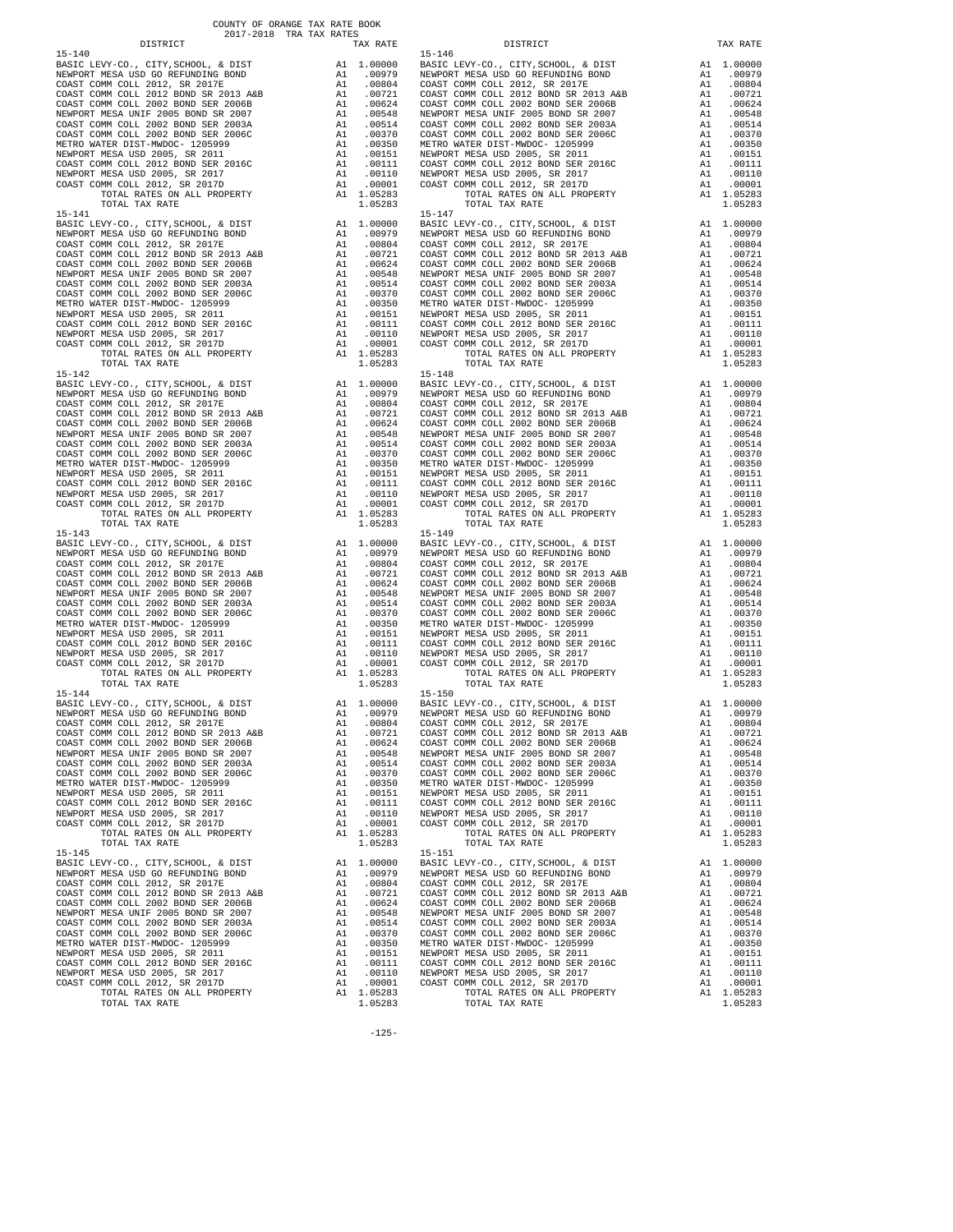| DISTRICT   | 2017-2018 TRA TAX RATES | TAX RATE | DISTRICT                                                                                                                                                                                                                                                                                                                                                | TAX RATE |
|------------|-------------------------|----------|---------------------------------------------------------------------------------------------------------------------------------------------------------------------------------------------------------------------------------------------------------------------------------------------------------------------------------------------------------|----------|
| $15 - 152$ |                         |          | $15 - 158$                                                                                                                                                                                                                                                                                                                                              |          |
|            |                         |          |                                                                                                                                                                                                                                                                                                                                                         |          |
|            |                         |          |                                                                                                                                                                                                                                                                                                                                                         |          |
|            |                         |          |                                                                                                                                                                                                                                                                                                                                                         |          |
|            |                         |          |                                                                                                                                                                                                                                                                                                                                                         |          |
|            |                         |          |                                                                                                                                                                                                                                                                                                                                                         |          |
|            |                         |          |                                                                                                                                                                                                                                                                                                                                                         |          |
|            |                         |          |                                                                                                                                                                                                                                                                                                                                                         |          |
|            |                         |          |                                                                                                                                                                                                                                                                                                                                                         |          |
|            |                         |          |                                                                                                                                                                                                                                                                                                                                                         |          |
|            |                         |          |                                                                                                                                                                                                                                                                                                                                                         |          |
|            |                         |          |                                                                                                                                                                                                                                                                                                                                                         |          |
|            |                         |          |                                                                                                                                                                                                                                                                                                                                                         |          |
|            |                         |          |                                                                                                                                                                                                                                                                                                                                                         |          |
|            |                         |          |                                                                                                                                                                                                                                                                                                                                                         |          |
|            |                         |          |                                                                                                                                                                                                                                                                                                                                                         |          |
|            |                         |          |                                                                                                                                                                                                                                                                                                                                                         |          |
|            |                         |          |                                                                                                                                                                                                                                                                                                                                                         |          |
|            |                         |          |                                                                                                                                                                                                                                                                                                                                                         |          |
|            |                         |          |                                                                                                                                                                                                                                                                                                                                                         |          |
|            |                         |          |                                                                                                                                                                                                                                                                                                                                                         |          |
|            |                         |          |                                                                                                                                                                                                                                                                                                                                                         |          |
|            |                         |          |                                                                                                                                                                                                                                                                                                                                                         |          |
|            |                         |          |                                                                                                                                                                                                                                                                                                                                                         |          |
|            |                         |          |                                                                                                                                                                                                                                                                                                                                                         |          |
|            |                         |          |                                                                                                                                                                                                                                                                                                                                                         |          |
|            |                         |          |                                                                                                                                                                                                                                                                                                                                                         |          |
|            |                         |          |                                                                                                                                                                                                                                                                                                                                                         |          |
|            |                         |          |                                                                                                                                                                                                                                                                                                                                                         |          |
|            |                         |          |                                                                                                                                                                                                                                                                                                                                                         |          |
|            |                         |          |                                                                                                                                                                                                                                                                                                                                                         |          |
|            |                         |          |                                                                                                                                                                                                                                                                                                                                                         |          |
|            |                         |          |                                                                                                                                                                                                                                                                                                                                                         |          |
|            |                         |          |                                                                                                                                                                                                                                                                                                                                                         |          |
|            |                         |          |                                                                                                                                                                                                                                                                                                                                                         |          |
|            |                         |          |                                                                                                                                                                                                                                                                                                                                                         |          |
|            |                         |          |                                                                                                                                                                                                                                                                                                                                                         |          |
|            |                         |          |                                                                                                                                                                                                                                                                                                                                                         |          |
| $15 - 155$ |                         |          | $15 - 161$<br>$\begin{tabular}{cccccccc} 15-155 & 1014 \text{I} & 1404 \text{I} & 1404 \text{I} & 1404 \text{I} & 1404 \text{I} & 1404 \text{I} & 1404 \text{I} & 1404 \text{I} & 1404 \text{I} & 1404 \text{I} & 1404 \text{I} & 1404 \text{I} & 1404 \text{I} & 1404 \text{I} & 1404 \text{I} & 1404 \text{I} & 1404 \text{I} & 1404 \text{I} & 1404$ |          |
|            |                         |          |                                                                                                                                                                                                                                                                                                                                                         |          |
|            |                         |          |                                                                                                                                                                                                                                                                                                                                                         |          |
|            |                         |          |                                                                                                                                                                                                                                                                                                                                                         |          |
|            |                         |          |                                                                                                                                                                                                                                                                                                                                                         |          |
|            |                         |          |                                                                                                                                                                                                                                                                                                                                                         |          |
|            |                         |          |                                                                                                                                                                                                                                                                                                                                                         |          |
|            |                         |          |                                                                                                                                                                                                                                                                                                                                                         |          |
|            |                         |          |                                                                                                                                                                                                                                                                                                                                                         |          |
|            |                         |          |                                                                                                                                                                                                                                                                                                                                                         |          |
|            |                         |          |                                                                                                                                                                                                                                                                                                                                                         |          |
|            |                         |          |                                                                                                                                                                                                                                                                                                                                                         |          |
|            |                         |          |                                                                                                                                                                                                                                                                                                                                                         |          |
|            |                         |          |                                                                                                                                                                                                                                                                                                                                                         |          |
|            |                         |          |                                                                                                                                                                                                                                                                                                                                                         |          |
|            |                         |          |                                                                                                                                                                                                                                                                                                                                                         |          |
|            |                         |          |                                                                                                                                                                                                                                                                                                                                                         |          |
|            |                         |          |                                                                                                                                                                                                                                                                                                                                                         |          |
|            |                         |          |                                                                                                                                                                                                                                                                                                                                                         |          |
|            |                         |          |                                                                                                                                                                                                                                                                                                                                                         |          |
|            |                         |          |                                                                                                                                                                                                                                                                                                                                                         |          |
|            |                         |          |                                                                                                                                                                                                                                                                                                                                                         |          |
|            |                         |          |                                                                                                                                                                                                                                                                                                                                                         |          |
|            |                         |          |                                                                                                                                                                                                                                                                                                                                                         |          |
|            |                         |          |                                                                                                                                                                                                                                                                                                                                                         |          |
|            |                         |          |                                                                                                                                                                                                                                                                                                                                                         |          |
|            |                         |          |                                                                                                                                                                                                                                                                                                                                                         |          |
|            |                         |          |                                                                                                                                                                                                                                                                                                                                                         |          |
|            |                         |          |                                                                                                                                                                                                                                                                                                                                                         |          |
|            |                         |          |                                                                                                                                                                                                                                                                                                                                                         |          |
|            |                         |          |                                                                                                                                                                                                                                                                                                                                                         |          |
|            |                         |          |                                                                                                                                                                                                                                                                                                                                                         |          |
|            |                         |          |                                                                                                                                                                                                                                                                                                                                                         |          |
|            |                         |          |                                                                                                                                                                                                                                                                                                                                                         |          |
|            |                         |          |                                                                                                                                                                                                                                                                                                                                                         |          |
|            |                         |          |                                                                                                                                                                                                                                                                                                                                                         |          |
|            |                         |          |                                                                                                                                                                                                                                                                                                                                                         |          |
|            |                         |          |                                                                                                                                                                                                                                                                                                                                                         |          |
|            |                         |          |                                                                                                                                                                                                                                                                                                                                                         |          |
|            |                         |          |                                                                                                                                                                                                                                                                                                                                                         |          |
|            |                         |          |                                                                                                                                                                                                                                                                                                                                                         |          |
|            |                         |          |                                                                                                                                                                                                                                                                                                                                                         |          |
|            |                         |          |                                                                                                                                                                                                                                                                                                                                                         |          |
|            |                         | $-126-$  |                                                                                                                                                                                                                                                                                                                                                         |          |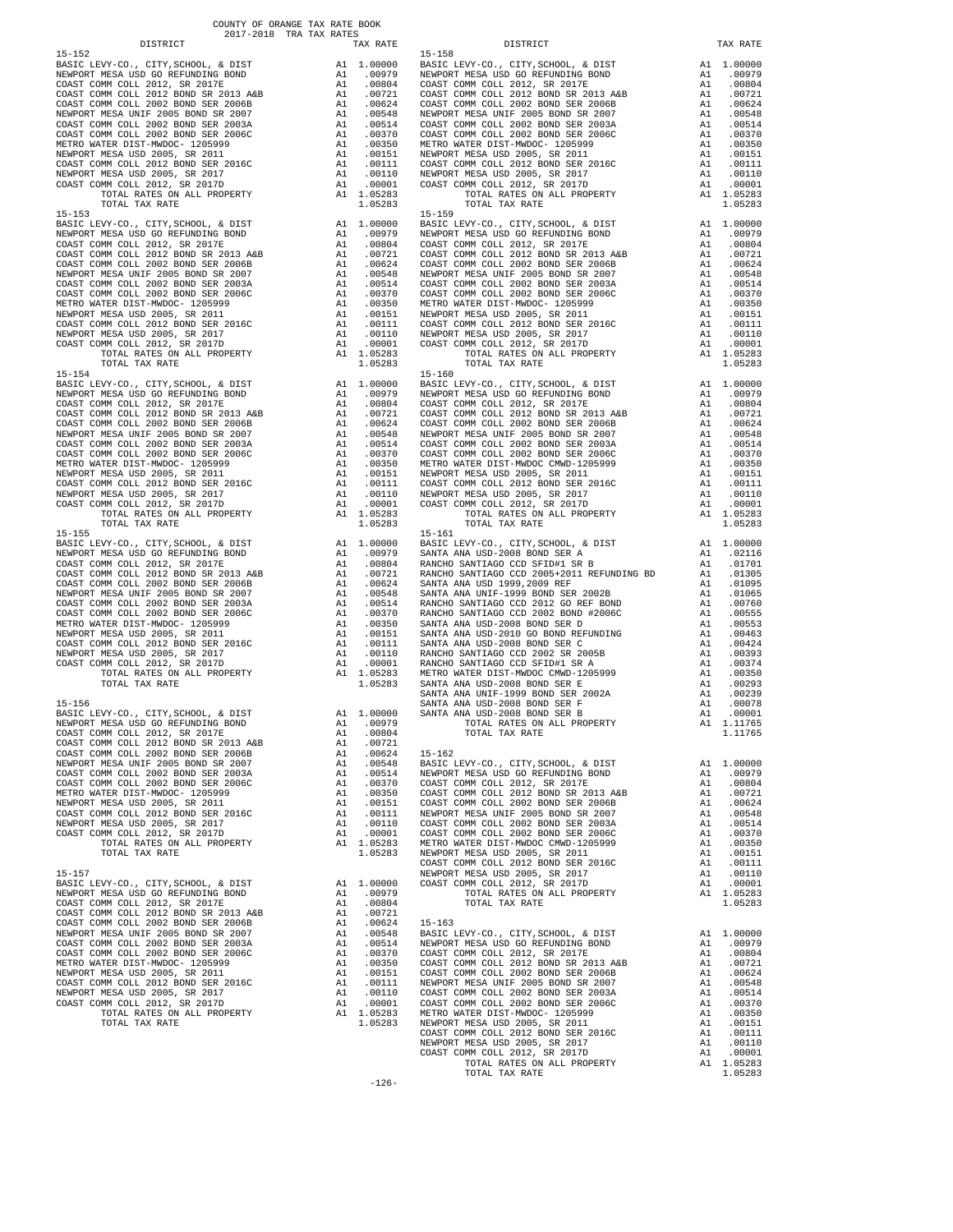$\begin{tabular}{l|c|c|c|c|c} \hline 15-166 & 15-172 \\ \hline BASC LEVY-CO. , CITY, SCHOOL, & & & & & & & & & 15-172 \\ \hline RREWDRT MESA USD GO REFUNDING BOND & & & & & & & 1.00000 & BASTC \\ \hline COAST COMM COLL 2012 , SR DST 2017 & & & & & & & 0.0000 & BNSWDORT \\ \hline COAST COMM COLL 2012 BOND SR 2013 A&B & & & & 0.0004 & COASTC \\ \hline COAST COMM COLL 2012 BOND SR 2006B &$ TOTAL RATE 1.05283 TOTAL RATE 1.05283 TOTAL RATE 1.05283 TOTAL RATE 1.05283 TOTAL RATE 1.05283 TOTAL RATE 1.05283 TOTAL RATE 1.05283 TOTAL RATE 1.05283 TOTAL RATE 1.05283 TOTAL RATE 1.05283 TOTAL TAX RATE 15-168 15-174 15-169<br>
BASIC LEVY-CO., CITY, SCHOOL, & DIST A1 1.00000 BASIC LEVY-CO., CITY, SCHOOL, & DIST

 DISTRICT TAX RATE DISTRICT TAX RATE  $\begin{tabular}{l|ll} 15-164 & 11.00000 & 15-170 \\ \hline RNEPT MESRUSB & 0.0127 & 0.017 \\ \hline RNEPT MESRUSB & 0.017 \\ \hline COSFT COMM COLL 2012 & 0.017 \\ \hline COSFT COMM COLL 2012 & 0.017 \\ \hline COSFT COMM COLL 2012 & 0.017 \\ \hline COSFT COMM COLL 2012 & 0.017 \\ \hline COSFT COMM COLL 2012 & 0.017 \\ \hline COSFT COMM COLL 2012 & 0.017 \\$ NEWPORT MESAUSD GO REFUNDING BOND (10979 A1 00979 NEWPORT MESAUSD GO REFUNDING BOND A1 00979<br>COAST COMM COLL 2012, SR 2017E (2013 A&B (1008) A1 008904 COAST COMM COLL 2012, SR 2017E (2018 POAST COMM COLL<br>COAST COMM COLL 20 1 16 NEWPORT MESA UNIF 2005 BOND SR 2007 A1 .00548 NEWPORT MESA UNIF 2005 BOND SR 2007 A1<br>COAST COMM COLL 2002 BOND SER 2003A A1 .00514 COAST COMM COLL 2002 BOND SER 2003A A1 .00514  $\begin{tabular}{l|c|c|c|c|c} \hline \texttt{COAST COMM COLL 2002 BOND SER 2006C} & \texttt{A1} & .00370 & \texttt{COAST COMM COLL 2002 BOND SER 2006C} & \texttt{A1} & .00370 \\ \hline \texttt{METRO WATER DIST-MHDOC CAMPD-120599} & \texttt{A1} & .00350 & \texttt{METRO NATER DIST-MHDOC CAMPD-120599} & \texttt{A1} & .00350 \\ \hline \texttt{NENPORT MESA USD 2005, SR 2011} & \$  $\begin{tabular}{lcccc} BASIC LEVY-CO., CITY, SCHOOL, & DIST & A1 & 1.00000 & BASIC LEVY-CO., CITY, SCHOOL, & DIST & A1 & 1.00000 \\ NEWOPORT MESA USODE FUNDING DAND & A1 & .00979 & NEWDORT MESA USO OF SEFUNDING BOND & A1 & .00979 & A1 & .00979 & A1 & .00979 & A1 & .00979 & .0087 & .0087 & .0087 & .0087 & .0087 & .0087 & .0087 & .0087 & .0087 & .0087 & .0087 & .00$ 1 16 NEWPORT MESA UNIF 2005 BOND SR 2007 A1 .00548 NEWPORT MESA UNIF 2005 BOND SR 2007 A1<br>COAST COMM COLL 2002 BOND SER 2003A A1 .00514 COAST COMM COLL 2002 BOND SER 2003A A1 .00514 COAST COMM COLL 2002 BOND SER 2006C A1 .00370 COAST COMM COLL 2002 BOND SER 2006C A1 .00370 METRO WATER DIST-MWDOC CMWD-1205999 A1 .00350 METRO WATER DIST-MWDOC- 1205999 A1 .00350 NEWPORT MESA USD 2005, SR 2011 A1 .00151 NEWPORT MESA USD 2005, SR 2011 A1 .00151 COAST COMM COLL 2012 BOND SER 2016C<br>NEWPORT MESA USD 2005, SR 2017 DOM MOND ALL 00111 COAST COMM COLL 2012 BOND SER 2016C<br>COAST COMM COLL 2012, SR 2017D ALL 00001 COAST COMM COLL 2012, SR 2017D ALL 00001<br>ALL 00001 COAST CO TOTAL TAX RATE  $1.05283$  TOTAL TAX RATE  $1.05283$  $\begin{array}{ccccccccc} \texttt{BASIC LEVY-CO.}, & \texttt{CITY}, \texttt{SCHOOL}, & \texttt{A DIST} & \texttt{A1} & 1.00000 & \texttt{BASIC LEVY-CO.}, & \texttt{CITY}, \texttt{SCHOOL}, & \texttt{A DIST} \\ \texttt{NEWPORT} & \texttt{MESA USD G O REV NDIS BOND} & \texttt{A1} & 0.0979 & \texttt{NESA USD SOL} & \texttt{MESA USD SOL} & \texttt{MESA USD SOL} & \texttt{MESA USD SOL} & \texttt{MESA USD SOL} & \texttt{MES$  BASIC LEVY-CO., CITY,SCHOOL, & DIST A1 1.00000 BASIC LEVY-CO., CITY,SCHOOL, & DIST A1 1.00000 10979 NEWPORT MESA USD GO REFUNDING BOND MENDORT MESA USD GO REFUNDING BOND AL<br>COAST COMM COLL 2012, SR 2017E 2017 (2004) 2012 A1 (2004) COAST COAST COMM COLL 2012 DAGO4 COLL 2012 A1<br>COAST COMM COLL 2012 BOND SR 2013 A&B A COAST COMM COLL 2002 BOND SER 2006B<br>COAST COMM COLL 2002 BOND SER 2006B A1 .00624 COAST COMM COLL 2002 BOND SER 2006B<br>COAST COMM COLL 2002 BOND SER 2003A A1 .00514 COAST COMM COLL 2002 BOND SER 2003A A1 .00514 1 16 NEWPORT MESA UNIF 2005 BOND SR 2007 A1 .00548 NEWPORT MESA UNIF 2005 BOND SR 2007 A1<br>COAST COMM COLL 2002 BOND SER 2003A A1 .00514 COAST COMM COLL 2002 BOND SER 2003A A1 .00514 COAST COMM COLL 2002 BOND SER 2006C A1 .00370 COAST COMM COLL 2002 BOND SER 2006C A1 .00370 METRO WATER DIST-MWDOC- 1205999 A1 .00350 METRO WATER DIST-MWDOC- 1205999 A1 .00350 NEWPORT MESA USD 2005, SR 2011 A1 .00151 NEWPORT MESA USD 2005, SR 2011 A1 .00151 COAST COMM COLL 2012 BOND SER 2016C A1 .00111 COAST COMM COLL 2012 BOND SER 2016C A1 .00111 NEWPORT MESA USD 2005, SR 2017<br>COAST COMM COLL 2012, SR 2017D A1 .00001 COAST COMM COLL 2012, SR 2017D A1 .00001 TOTAL RATES ON AUCHORIZE ORDER TY AT 1.05283 TOTAL RATES ON ALL PROPERTY A1 1.05283<br>TOTAL RATES ON ALL PROPERTY A1 1.05283 TOTAL RATES ON ALL PROPERTY A1 1.05283 BASIC LEVY-CO., CITY,SCHOOL, & DIST A1 1.00000 BASIC LEVY-CO., CITY,SCHOOL, & DIST A1 1.00000 NEWPORT MESA USD GO REFUNDING BOND A1 .00979 NEWPORT MESA USD GO REFUNDING BOND A1 .00979 COAST COMM COLL 2012, SR 2017E A1 .00804 COAST COMM COLL 2012, SR 2017E A1 .00804 COAST COMM COLL 2012 BOND SR 2013 A&B CORST COMM COLL 2012 BOND SR 2017<br>
COAST COMM COLL 2012 BOND SR 2013 A&B A1 .00721 COAST COMM COLL 2012 BOND SR 2014 COAST COMM COLL 2012 BOND SR 2013 A&B COAST COMM COLL 2012 BOND SR COAST COMM COLL 2002 BOND SER 2006B A1 .00624 COAST COMM COLL 2002 BOND SER 2006B A1 .00624 NEWPORT MESA UNIF 2005 BOND SR 2007 A1 .00548 NEWPORT MESA UNIF 2005 BOND SR 2007 A1 .00548 COAST COMM COLL 2002 BOND SER 2003A A1 .00514 COAST COMM COLL 2002 BOND SER 2003A A1 .00514<br>COAST COMM COLL 2002 BOND SER 2006C A1 .00370 COAST COMM COLL 2002 BOND SER 2006C A1 .00370 A1 .00370 COAST COMM COLL 2002 BOND SER 2006C A1 .00370 COAST COMM COLL 2002 BOND SER 2006C A1 .00370<br>A1 .00151 NEWPORT MESA USD 2005, SR 2011 A1 .00151 NEWPORT MESA USD 2005, SR 2011<br>A1 .00111 COAST COMM COLL 2012 BOND SE METRO WATER DIST-MWDOC- 1205999 A1 (00350 METRO WATER DIST-MWDOC- 1205999 A1 (00350<br>NEWPORT MESA USD 2005, SR 20151 A1 (00151 NEWPORT MESA USD 2005, SR 2011 100351 A1 (00151 SR 2011)<br>COAST COMM COLL 2012 BOND SER 2016C A1 00110 NEWPORT MESAUSD 2005, SR 2017<br>COAST COMM COLL 2012, SR 2011D 100001 COAST COMM COLL 2012, SR 2017D 21<br>A1 1.05283 TOTAL RATES ON ALL PROPERTY 1.05283 TOTAL RATES ON ALL PROPERTY 21 1.05283 TOTAL TAX RATE 1.05283 TOTAL TAX RATE 1.05283 BASIC LEVY-CO., CITY,SCHOOL, & DIST A1 1.00000 BASIC LEVY-CO., CITY,SCHOOL, & DIST A1 1.00000 100979 NEWPORT MESA USD GO REFUNDING BOND MENDORT MESA USD GO REFUNDING BOND AL<br>COAST COMM COLL 2012 SR 2017E 2017 AL 100804 COAST COMM COLL 2012, SR 2017E 2017 BOND COLL 2012, SR 2017E COAS<br>COAST COMM COLL 2012 BOND SR 20 COAST COMM COLL 2002 BOND SER 2006B A1 .00624 COAST COMM COLL 2002 BOND SER 2006B A1 .00624 NEWPORT MESA UNIF 2005 BOND SR 2007 A1 .00548 NEWPORT MESA UNIF 2005 BOND SR 2007 A1 .00548 COAST COMM COLL 2002 BOND SER 2003A A1 .00514 COAST COMM COLL 2002 BOND SER 2003A A1 .00514 COAST COMM COLL 2002 BOND SER 2006C A1 .00370 COAST COMM COLL 2002 BOND SER 2006C A1 .00370 METRO WATER DIST-MWDOC- 1205999 A1 .00350 METRO WATER DIST-MWDOC- 1205999 A1 .00350 NEWPORT MESA USD 2005, SR 2011 A1 .00151 NEWPORT MESA USD 2005, SR 2011 A1 .00151 NEWPORT MESA USD 2005, SR 2011 (00151 NEWPORT MESA USD 2005, SR 2011 (00151 COAST COMM COLL 2012 BOND SER 2016<br>COAST COMM COLL 2012 BOND SER 2016C A1 .00111 COAST COMM COLL 2016 SER 2016C AN INSWEDENT MESA USD DEN EXPLOR<br>C NEWPORT MESA USD 2005, SR 2017 A1 .00110 NEWPORT MESA USD 2005, SR 2017 A1 .00110 COAST COMM COLL 2012, SR 2017D A1 .00001 COAST COMM COLL 2012, SR 2017D A1 .00001 TOTAL RATES ON ALL PROPERTY A1 1.05283 TOTAL RATES ON ALL PROPERTY A1 1.05283 TOTAL TAX RATE 1.05283 TOTAL TAX RATE 1.05283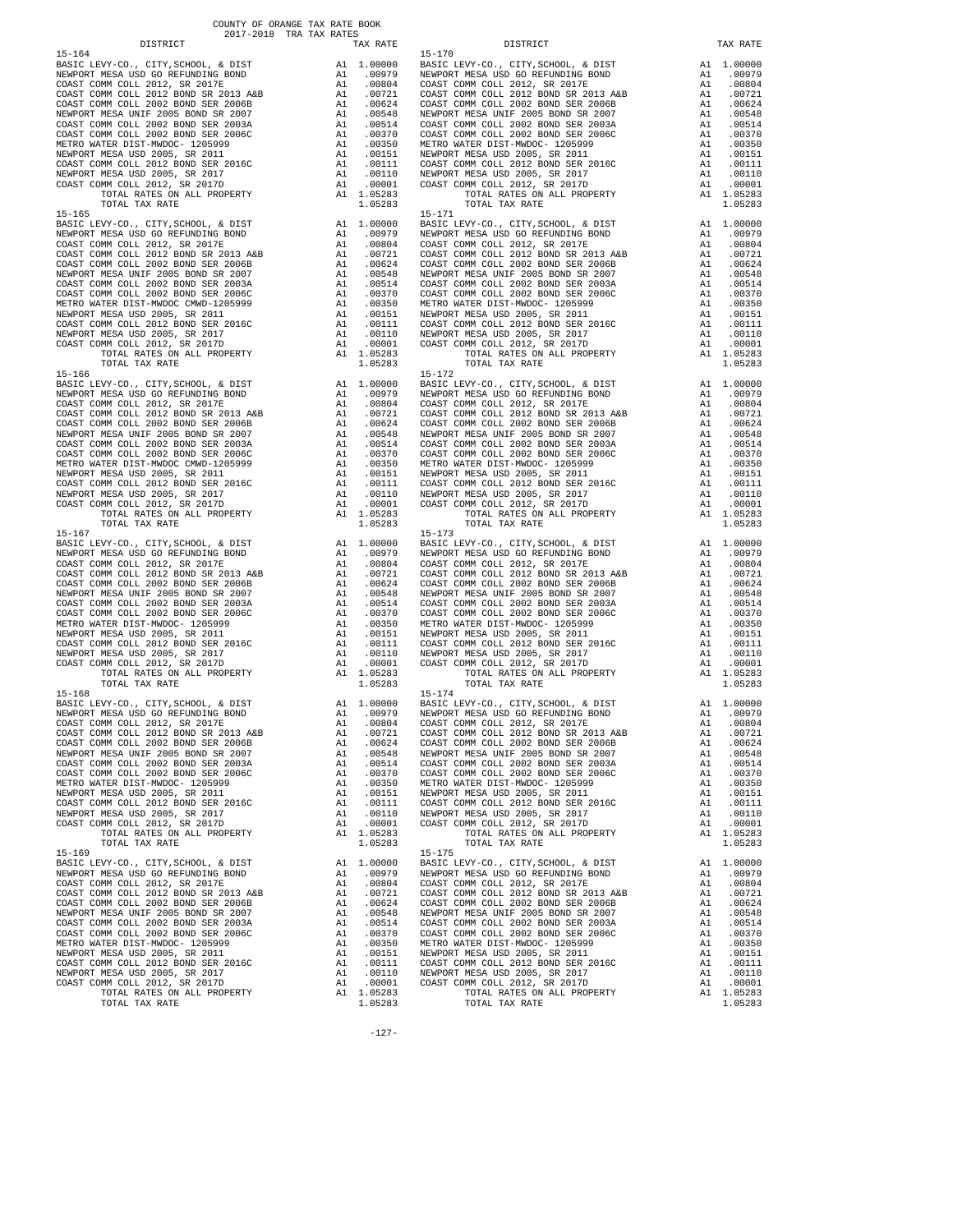$\begin{tabular}{l|c|c|c|c|c} \hline 15-178 & 15-184 & 15-184 \\ \hline BASIC LEVY-CO. , CITY, SCHOOL, & & & & & & & & & & & 15-184 \\ \hline NERWDRT MESA USD GO REFUNDING BOND & & & & & & & 1.00000 & BASTCL \\ \hline COAST COMM COLL 2012 , SR DIST BZ 017E & & & & & & & & 0.0000 & 0.0001 & 0.0002 \\ \hline COAST COMM COLL 2012 BOND SR 2013 A&B & & & & & 0.00014 &$ TOTAL TAX RATE  $1.05283$  TOTAL TAX RATE  $15-186$  15-180 15-186 15-181<br>BASIC LEVY-CO., CITY, SCHOOL, & DIST A1 1.00000

 DISTRICT TAX RATE DISTRICT TAX RATE  $\begin{tabular}{l|ll} 15-176 & 11 & 1.00000 & 15-182 & 1.00000 & 18-162 & 1.00000 & 1.00000 & 1.00000 & 1.00000 & 1.00000 & 1.00000 & 1.00000 & 1.00000 & 1.00000 \\ \hline \end{tabular} \begin{tabular}{l|ll} 15-182 & 11 & 1.00000 & 11 & 1.00000 & 1.00000 & 1.00000 & 1.00000 & 1.$ NEWPORT MESAUSD GO REFUNDING BOND (10979 A1 00979 NEWPORT MESAUSD GO REFUNDING BOND A1 00979<br>COAST COMM COLL 2012, SR 2017E (2013 A&B (1008) A1 008904 COAST COMM COLL 2012, SR 2017E (2018 POAST COMM COLL<br>COAST COMM COLL 20 1 16 NEWPORT MESA UNIF 2005 BOND SR 2007 A1 .00548 NEWPORT MESA UNIF 2005 BOND SR 2007 A1<br>COAST COMM COLL 2002 BOND SER 2003A A1 .00514 COAST COMM COLL 2002 BOND SER 2003A A1 .00514  $\begin{tabular}{l|c|c|c|c|c} \hline \texttt{COAST COMM COLL 2002 BOND SER 2006C} & \texttt{A1} & .00370 & \texttt{COAST COMM COLL 2002 BOND SER 2006C} & \texttt{A1} & .00370 \\ \hline \texttt{METRO WATER DIST-MHDOC CAMPD-120599} & \texttt{A1} & .00350 & \texttt{METRO NATER DIST-MHDOC CAMPD-120599} & \texttt{A1} & .00350 \\ \hline \texttt{NENPORT MESA USD 2005, SR 2011} & \$  $\begin{tabular}{lcccc} BASIC LEVY-CO., CITY, SCHOOL, & DIST & A1 & 1.00000 & BASIC LEVY-CO., CITY, SCHOOL, & DIST & A1 & 1.00000 \\ NEWOPORT MESA USODE FUNDING DAND & A1 & .00979 & NEWDORT MESA USO OF SEFUNDING BOND & A1 & .00979 & A1 & .00979 & A1 & .00979 & A1 & .00979 & .0087 & .0087 & .0087 & .0087 & .0087 & .0087 & .0087 & .0087 & .0087 & .0087 & .0087 & .00$ 1 16 NEWPORT MESA UNIF 2005 BOND SR 2007 A1 .00548 NEWPORT MESA UNIF 2005 BOND SR 2007 A1<br>COAST COMM COLL 2002 BOND SER 2003A A1 .00514 COAST COMM COLL 2002 BOND SER 2003A A1 .00514  $\begin{tabular}{l|c|c|c|c|c|c} \hline \texttt{COAST COM OCL} & 2012 & 500E & 2010E & 2010E & 2010E & 2010E & 2010E & 2010E & 2010E & 2010E & 2010E & 2010E & 2010E & 2010E & 2010E & 2010E & 2010E & 2010E & 2010E & 2010E & 2010E & 2010E & 2010E & 2010E & 2010E & 2010E & 2010E$ 15-179<br>
BASIC LEVY-CO., CITY, SCHOOL, & DIST<br>
NEWPORT MESA USD GO REFUNDING BOND<br>
COAST COMMUTE ON THE SOLUTION COLLECT AND ALL COAST ONE CONFIDENT ON THE COAST COMMUTE ON THE SOLUTION CONFIDENT<br>
COAST COMMUTE ON THE SOLU BASIC LEVY-CO., CITY,SCHOOL, & DIST A1 1.00000 BASIC LEVY-CO., CITY,SCHOOL, & DIST A1 1.00000 10979 NEWPORT MESA USD GO REFUNDING BOND MENDORT MESA USD GO REFUNDING BOND AL<br>COAST COMM COLL 2012, SR 2017E 2017 (2004) 2012 A1 (2004) COAST COAST COMM COLL 2012 DAGO4 COLL 2012 A1<br>COAST COMM COLL 2012 BOND SR 2013 A&B A COAST COMM COLL 2002 BOND SER 2006B<br>COAST COMM COLL 2002 BOND SER 2006B A1 .00624 COAST COMM COLL 2002 BOND SER 2006B<br>COAST COMM COLL 2002 BOND SER 2003A A1 .00514 COAST COMM COLL 2002 BOND SER 2003A A1 .00514 1 16 NEWPORT MESA UNIF 2005 BOND SR 2007 A1 .00548 NEWPORT MESA UNIF 2005 BOND SR 2007 A1<br>COAST COMM COLL 2002 BOND SER 2003A A1 .00514 COAST COMM COLL 2002 BOND SER 2003A A1 .00514 COAST COMM COLL 2002 BOND SER 2006C A1 .00370 COAST COMM COLL 2002 BOND SER 2006C A1 .00370 METRO WATER DIST-MWDOC- 1205999 A1 .00350 METRO WATER DIST-MWDOC- 1205999 A1 .00350 NEWPORT MESA USD 2005, SR 2011 A1 .00151 NEWPORT MESA USD 2005, SR 2011 A1 .00151 COAST COMM COLL 2012 BOND SER 2016C A1 .00111 COAST COMM COLL 2012 BOND SER 2016C A1 .00111 NEWPORT MESA USD 2005, SR 2017<br>COAST COMM COLL 2012, SR 2017D A1 .00001 COAST COMM COLL 2012, SR 2017D A1 .00001 TOTAL RATES ON ALL PROPERTY AT 1.05283 SOLDI COLL COLL CONTROL RATES ON ALL PROPERTY AN INSIDERTY AND LOSSES TOTAL RATES ON ALL PROPERTY AN INSIDER AT 1.05283 TOTAL RATES ON ALL PROPERTY AN INSIDERTY AND LOSSES BASIC LEVY-CO., CITY,SCHOOL, & DIST A1 1.00000 BASIC LEVY-CO., CITY,SCHOOL, & DIST A1 1.00000 NEWPORT MESA USD GO REFUNDING BOND A1 .00979 NEWPORT MESA USD GO REFUNDING BOND A1 .00979 COAST COMM COLL 2012, SR 2017E A1 .00804 COAST COMM COLL 2012, SR 2017E A1 .00804 COAST COMM COLL 2012 BOND SR 2013 A&B CORST COMM COLL 2012 BOND SR 2017<br>
COAST COMM COLL 2012 BOND SR 2013 A&B A1 .00721 COAST COMM COLL 2012 BOND SR 2014 COAST COMM COLL 2012 BOND SR 2013 A&B COAST COMM COLL 2012 BOND SR COAST COMM COLL 2002 BOND SER 2006B A1 .00624 COAST COMM COLL 2002 BOND SER 2006B A1 .00624 NEWPORT MESA UNIF 2005 BOND SR 2007 A1 .00548 NEWPORT MESA UNIF 2005 BOND SR 2007 A1 .00548 COAST COMM COLL 2002 BOND SER 2003A A1 .00514 COAST COMM COLL 2002 BOND SER 2003A A1 .00514<br>COAST COMM COLL 2002 BOND SER 2006C A1 .00370 COAST COMM COLL 2002 BOND SER 2006C A1 .00370 COAST COMM COLL 2002 BOND SER 2006C A1 .00370 COAST COMM COLL 2002 BOND SER 2006C A1 .00370 METRO WATER DIST-MWDOC CMWD-1205999 A1 .00350 METRO WATER DIST-MWDOC- 1205999 .00350<br>NEWPORT MESA USD 2005, SR 2011 A1 .00151 NEWPORT MESA USD 2005, SR 20111 A1 .00151<br>COAST COMM C 00110 NEWPORT MESAUSD 2005, SR 2017<br>COAST COMM COLL 2012, SR 2011D 100001 COAST COMM COLL 2012, SR 2017D 21<br>A1 1.05283 TOTAL RATES ON ALL PROPERTY 1.05283 TOTAL RATES ON ALL PROPERTY 21 1.05283 TOTAL TAX RATE 1.05283 TOTAL TAX RATE 1.05283 15-181<br>
BASIC LEVY-CO., CITY, SCHOOL, & DIST<br>
NEWPORT MESA USD COAST COMM COLL 2012 SOND SR 2017E<br>
NEWPORT MESA USD COAST COMM COLL 2012 SOND SR 2017E<br>
COAST COMM COLL 2012 BOND SR 2013 A&B<br>
COAST COMM COLL 2012 BOND SR 20 100979 NEWPORT MESA USD GO REFUNDING BOND MENDORT MESA USD GO REFUNDING BOND AL<br>COAST COMM COLL 2012 SR 2017E 2017 AL 100804 COAST COMM COLL 2012, SR 2017E 2017 BOND COLL 2012, SR 2017E COAS<br>COAST COMM COLL 2012 BOND SR 20 COAST COMM COLL 2002 BOND SER 2006B A1 .00624 COAST COMM COLL 2002 BOND SER 2006B A1 .00624 NEWPORT MESA UNIF 2005 BOND SR 2007 A1 .00548 NEWPORT MESA UNIF 2005 BOND SR 2007 A1 .00548 COAST COMM COLL 2002 BOND SER 2003A A1 .00514 COAST COMM COLL 2002 BOND SER 2003A A1 .00514 COAST COMM COLL 2002 BOND SER 2006C A1 .00370 COAST COMM COLL 2002 BOND SER 2006C A1 .00370 METRO WATER DIST-MWDOC- 1205999 A1 .00350 METRO WATER DIST-MWDOC- 1205999 A1 .00350 NEWPORT MESA USD 2005, SR 2011 A1 .00151 NEWPORT MESA USD 2005, SR 2011 A1 .00151 NEWPORT MESA USD 2005, SR 2011 (00151 NEWPORT MESA USD 2005, SR 2011 (00151 COAST COMM COLL 2012 BOND SER 2016<br>COAST COMM COLL 2012 BOND SER 2016C A1 .00111 COAST COMM COLL 2016 SER 2016C AN INSWEDENT MESA USD DEN EXPLOR<br>C NEWPORT MESA USD 2005, SR 2017 A1 .00110 NEWPORT MESA USD 2005, SR 2017 A1 .00110 COAST COMM COLL 2012, SR 2017D A1 .00001 COAST COMM COLL 2012, SR 2017D A1 .00001 TOTAL RATES ON ALL PROPERTY A1 1.05283 TOTAL RATES ON ALL PROPERTY A1 1.05283 TOTAL TAX RATE 1.05283 TOTAL TAX RATE 1.05283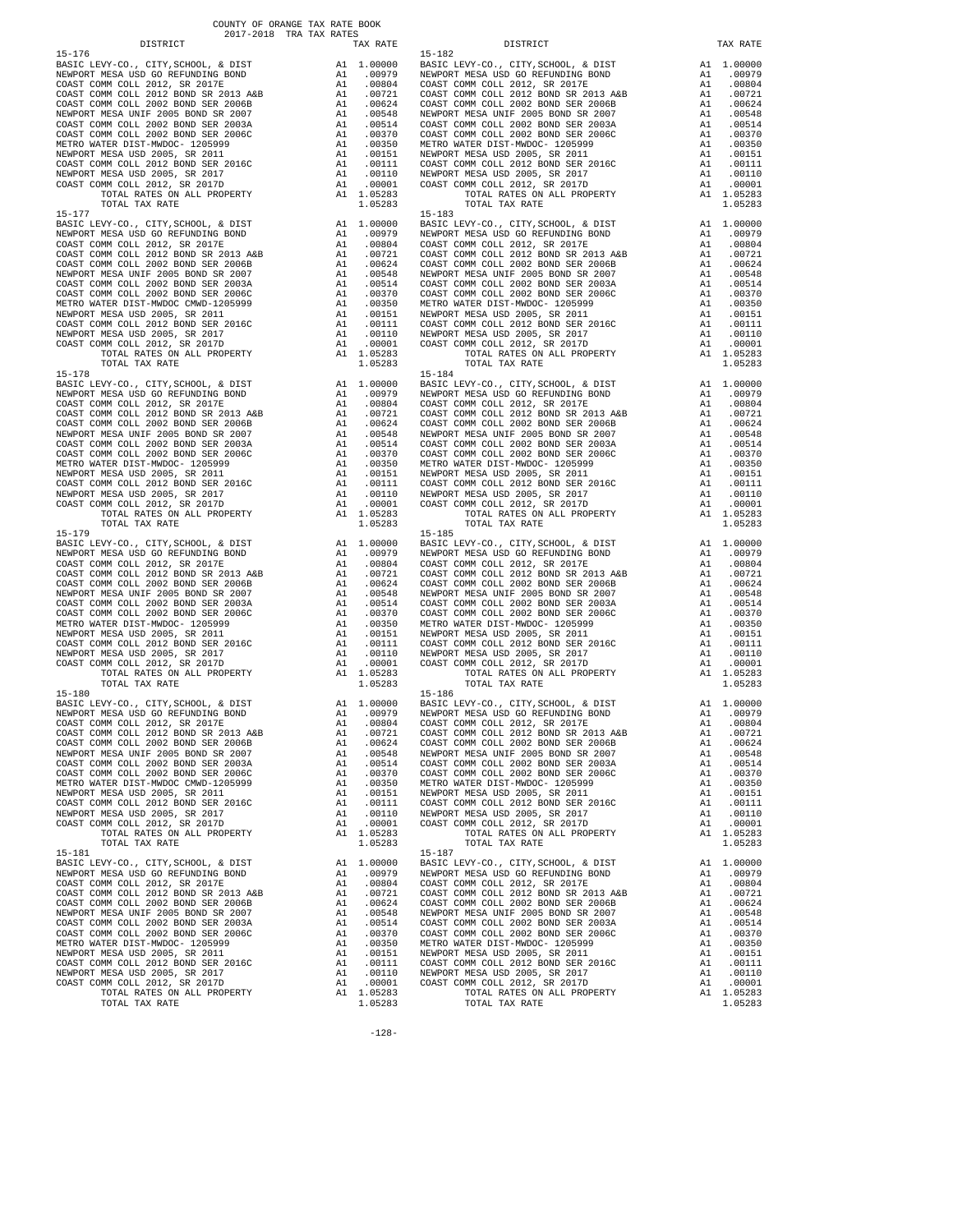15-190 15-196 TOTAL TAX RATE  $1.05283$  TOTAL TAX RATE  $15-192$  15-192 15-198 15-193<br>
BASIC LEVY-CO., CITY, SCHOOL, & DIST A1 1.00000 BASIC LEVY-CO., CITY, SCHOOL, & DIST

 COUNTY OF ORANGE TAX RATE BOOK 2017-2018 TRA TAX RATES DISTRICT TAX RATE DISTRICT TAX RATE  $\begin{tabular}{ c| c| c|c|c|c|c|c} \hline 1.81 & 1.00000 & 1.5-194 & 1.00000 & 1.5-194 & 1.00000 & 1.5-194 & 1.00000 & 1.5-194 & 1.00000 & 1.00000 & 1.00000 & 1.00000 & 1.00000 & 1.00000 & 1.00000 & 1.00000 & 1.00000 & 1.00000 & 1.00000 & 1.00000 & 1.00000 &$  $\begin{tabular}{lcccc} BASIC LEVY-CO., CITY, SCHOOL, & DIST & A1 & 1.00000 & BASIC LEVY-CO., CITY, SCHOOL, & DIST & A1 & 1.00000 \\ NEWOPORT MESA USODE FUNDING DAND & A1 & .00979 & NEWDORT MESA USO OF SEFUNDING BOND & A1 & .00979 & A1 & .00979 & A1 & .00979 & A1 & .00979 & .0087 & .0087 & .0087 & .0087 & .0087 & .0087 & .0087 & .0087 & .0087 & .0087 & .0087 & .00$ 1 16 NEWPORT MESA UNIF 2005 BOND SR 2007 A1 .00548 NEWPORT MESA UNIF 2005 BOND SR 2007 A1<br>COAST COMM COLL 2002 BOND SER 2003A A1 .00514 COAST COMM COLL 2002 BOND SER 2003A A1 .00514 COAST COMM COLL 2002 BOND SER 2006C A1 .00370 COAST COMM COLL 2002 BOND SER 2006C A1 .00370 METRO WATER DIST-MWDOC- 1205999 A1 .00350 METRO WATER DIST-MWDOC CMWD-1205999 A1 .00350 NEWPORT MESAUSD 2005, SR 2011 and 00151 NEWPORT MESAUSD 2005, SR 2011 and 20151 COAST COMM COLL 2012, SR 2016<br>
NEWPORT MESAUSD 2005, SR 2012 BOND SER 2016C and 00110 A1 00110 COAST COMM COLL 2012, SR 2017<br>
NEWPORT MESAUSD  $\begin{tabular}{lcccc} BASIC LEVY-CO., CITY, SCHOOL, & DIST & A1 & 1.00000 & BASIC LEVY-CO., CITY, SCHOOL, & DIST & A1 & 1.00000 \\ NEWOPORT MESA USODE FUNDING DAND & A1 & .00979 & NEWDORT MESA USO OF SEFUNDING BOND & A1 & .00979 & A1 & .00979 & A1 & .00979 & A1 & .00979 & .0087 & .0087 & .0087 & .0087 & .0087 & .0087 & .0087 & .0087 & .0087 & .0087 & .0087 & .00$ 1 16 NEWPORT MESA UNIF 2005 BOND SR 2007 A1 .00548 NEWPORT MESA UNIF 2005 BOND SR 2007 A1<br>COAST COMM COLL 2002 BOND SER 2003A A1 .00514 COAST COMM COLL 2002 BOND SER 2003A A1 .00514  $\begin{tabular}{l|c|c|c|c|c|c} \multicolumn{4}{c}{CCAST COMM COLL 2012 BOND SER} & $\text{2016C}$ & $\text{A1}$ & $0.0370$ & $\text{COAST COMM COLL 2012 BOMD SER}$ & $\text{A1}$ & $0.0370$ \\ \multicolumn{4}{c}{METRO WATER DIST-WMDC CUMD-L20125999}$ & $\text{A1}$ & $0.0370$ & $\text{METRO WATE DIST-WMDC C MWD-1205999}$ & $\text{A1}$ & $0.0370$ \\ \multicolumn{4}{c}{COSAT$ 15-191<br>
BASIC LEVY-CO., CITY, SCHOOL, & DIST<br>
NEWPORT MESA USD GO REFUNDING BOND<br>
COAST COMM COLL 2012 SR 2017E<br>
COAST COMM COLL 2012 SR 2017E BASIC LEVY-CO., CITY,SCHOOL, & DIST A1 1.00000 BASIC LEVY-CO., CITY,SCHOOL, & DIST A1 1.00000 10979 NEWPORT MESA USD GO REFUNDING BOND MENDORT MESA USD GO REFUNDING BOND AL<br>COAST COMM COLL 2012, SR 2017E 2017 (2004) 2011 A1 .00894 COAST COAST COMM COLL 2012 DAG04 COAST COMM COLL<br>COAST COMM COLL 2012 BOND SR 2013 A& COAST COMM COLL 2002 BOND SER 2006B<br>COAST COMM COLL 2002 BOND SER 2006B A1 .00624 COAST COMM COLL 2002 BOND SER 2006B<br>COAST COMM COLL 2002 BOND SER 2003A A1 .00514 COAST COMM COLL 2002 BOND SER 2003A A1 .00514 1 16 NEWPORT MESA UNIF 2005 BOND SR 2007 A1 .00548 NEWPORT MESA UNIF 2005 BOND SR 2007 A1<br>COAST COMM COLL 2002 BOND SER 2003A A1 .00514 COAST COMM COLL 2002 BOND SER 2003A A1 .00514 COAST COMM COLL 2002 BOND SER 2006C A1 .00370 COAST COMM COLL 2002 BOND SER 2006C A1 .00370 METRO WATER DIST-MWDOC- 1205999 A1 (00350 METRO WATER DIST-MWDOC- 1205999 A1 (00350 A1 (00350 METRO WATER DIST<br>NEWPORT MESA USD 2005, SR 20151 A1 (00151 MEWPORT MESA USD 2005, SR 2011 A1 (00151 A1 (00151 A1 (00151<br>COAST CO NEWPORT MESA USD 2005, SR 2017<br>COAST COMM COLL 2012, SR 2017D A1 .00001 COAST COMM COLL 2012, SR 2017D A1 .00001 TOTAL RATES ON ALL PROPERTY AT 1.05283 SOLDI COLL COLL CONTROL RATES ON ALL PROPERTY AN INSIDERTY AND LOSSES TOTAL RATES ON ALL PROPERTY AN INSIDER AT 1.05283 TOTAL RATES ON ALL PROPERTY AN INSIDERTY AND LOSSES BASIC LEVY-CO., CITY,SCHOOL, & DIST A1 1.00000 BASIC LEVY-CO., CITY,SCHOOL, & DIST A1 1.00000 NEWPORT MESA USD GO REFUNDING BOND A1 .00979 NEWPORT MESA USD GO REFUNDING BOND A1 .00979 COAST COMM COLL 2012, SR 2017E A1 .00804 COAST COMM COLL 2012, SR 2017E A1 .00804 COAST COMM COLL 2012 BOND SR 2013 A&B CORST COMM COLL 2012 BOND SR 2017<br>
COAST COMM COLL 2012 BOND SR 2013 A&B A1 .00721 COAST COMM COLL 2012 BOND SR 2014 COAST COMM COLL 2012 BOND SR 2013 A&B COAST COMM COLL 2012 BOND SR COAST COMM COLL 2002 BOND SER 2006B A1 .00624 COAST COMM COLL 2002 BOND SER 2006B A1 .00624 NEWPORT MESA UNIF 2005 BOND SR 2007 A1 .00548 NEWPORT MESA UNIF 2005 BOND SR 2007 A1 .00548 COAST COMM COLL 2002 BOND SER 2003A A1 .00514 COAST COMM COLL 2002 BOND SER 2003A A1 .00514<br>COAST COMM COLL 2002 BOND SER 2006C A1 .00370 COAST COMM COLL 2002 BOND SER 2006C A1 .00370 A1 .00370 COAST COMM COLL 2002 BOND SER 2006C A1 .00370 COAST COMM COLL 2002 BOND SER 2006C A1 .00370<br>A1 .00151 NEWPORT MESA USD 2005, SR 2011 A1 .00151 NEWPORT MESA USD 2005, SR 2011<br>A1 .00111 COAST COMM COLL 2012 BOND SE METRO WATER DIST-MWDOC- 1205999 A1 (00350 METRO WATER DIST-MWDOC- 1205999 A1 (00350 A1 (00350 METRO WATER DIST<br>NEWPORT MESA USD 2005, SR 20161 A1 (00151 NEWPORT MESA USD 2005, SR 2011 A1 (00151 A1 (00151 A1 (00151<br>COAST CO 00110 NEWPORT MESAUSD 2005, SR 2017 (10110 A1 .00110 NEWPORT MESAUSD 2005, SR 2017 (10110<br>COAST COMM COLL 2012, SR 2017 (20001 COAST COMM COLL 2012, SR 2017D A1 .00001<br>A1 1.05283 TOTAL ARTES ON ALL PROPERTY (105283 TOTAL R TOTAL TAX RATE 1.05283 TOTAL TAX RATE 1.05283  $\begin{array}{cccccccccccccccc} \texttt{BASC LEVY-CO.}, & \texttt{CITY, SCHOOL}, & \texttt{CITY, SCHOOL}, & \texttt{CITY, SCHOOL}, & \texttt{CITY, SCHOOL}, & \texttt{DIST} & \texttt{A1} & 1.00000 & \texttt{BASIC LEVY-CO.}, & \texttt{CITY, SCHOOL}, & \texttt{EIST} & \texttt{A1} & 1.00000 & \texttt{DOS1} & \texttt{DOS2} & \texttt{DOS3} & \texttt{DOS4} & \texttt{DOS5} & \texttt{DOS6} & \texttt{DOS7} & \texttt{DOS8} & \$ 100979 NEWPORT MESA USD GO REFUNDING BOND MENDORT MESA USD GO REFUNDING BOND AL<br>COAST COMM COLL 2012, SR 2017E 20081 (2008) 11 00804 COAST COMM COLL 2012 (SR 2017E 2010 AN COLL 2012 600804<br>COAST COMM COLL 2012 BOND SR 2013 COAST COMM COLL 2002 BOND SER 2006B A1 .00624 COAST COMM COLL 2002 BOND SER 2006B A1 .00624 NEWPORT MESA UNIF 2005 BOND SR 2007 A1 .00548 NEWPORT MESA UNIF 2005 BOND SR 2007 A1 .00548 00AST COMM COLL 2002 BOND SER 2003A A1 .00514 COAST COMM COLL 2002 BOND SER 2003A A1 .00514<br>COAST COMM COLL 2002 BOND SER 2006C A1 .00370 COAST COMM COLL 2002 BOND SER 2006C A1 .00370 METRO WATER DIST-MWDOC- 1205999 A1 .00350 METRO WATER DIST-MWDOC- 1205999 A1 .00350 NEWPORT MESA USD 2005, SR 2011 A1 .00151 NEWPORT MESA USD 2005, SR 2011 A1 .00151 NEWPORT MESA USD 2005, SR 2011 (00151 NEWPORT MESA USD 2005, SR 2011 (00151 COAST COMM COLL 2012 BOND SER 2016<br>COAST COMM COLL 2012 BOND SER 2016C A1 .00111 COAST COMM COLL 2016 SER 2016C AN INSWEDENT MESA USD DEN EXPLOR<br>C NEWPORT MESA USD 2005, SR 2017 A1 .00110 NEWPORT MESA USD 2005, SR 2017 A1 .00110 COAST COMM COLL 2012, SR 2017D A1 .00001 COAST COMM COLL 2012, SR 2017D A1 .00001 TOTAL RATES ON ALL PROPERTY A1 1.05283 TOTAL RATES ON ALL PROPERTY A1 1.05283 TOTAL TAX RATE 1.05283 TOTAL TAX RATE 1.05283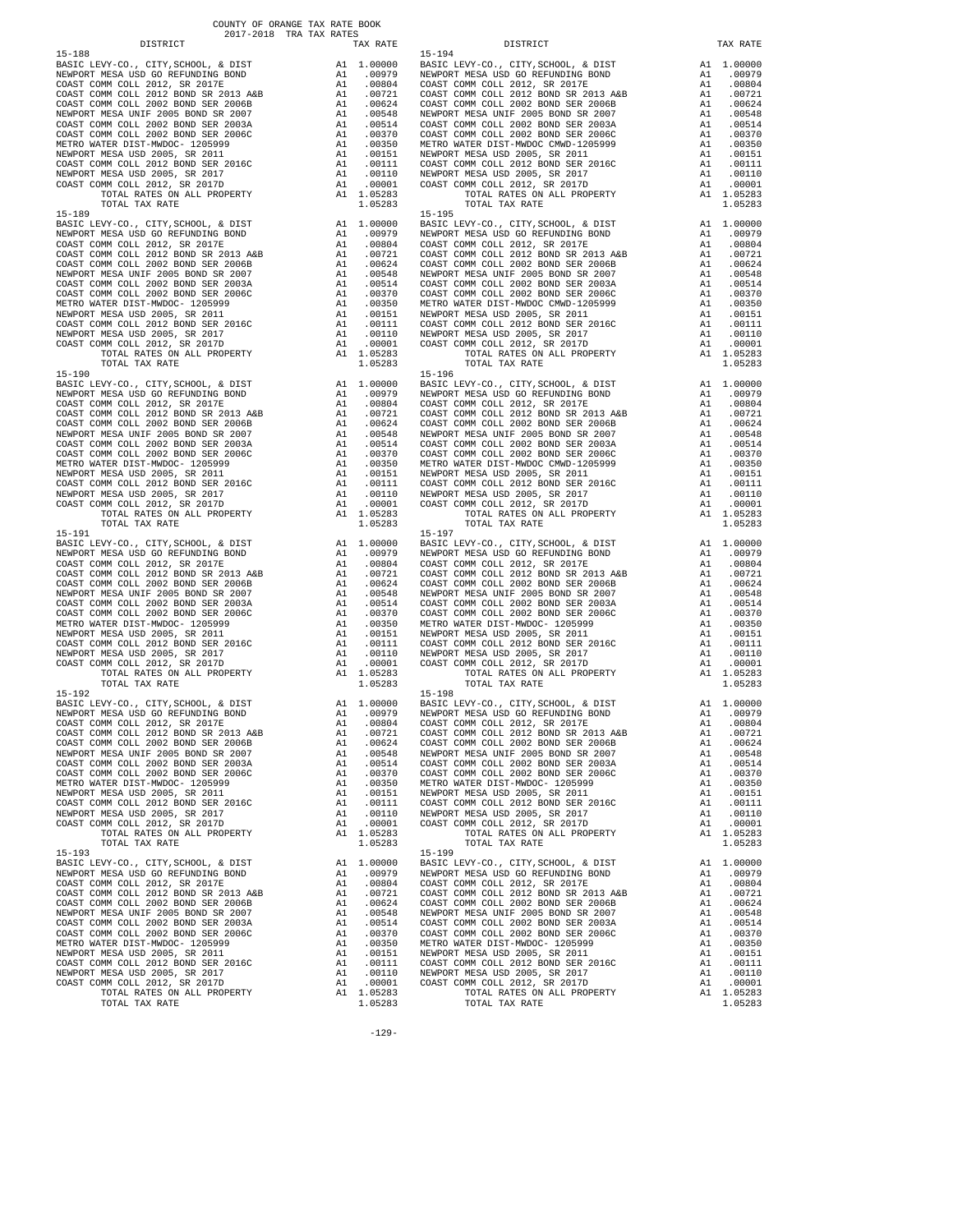| NEWPORI MESA USD 2009, SR 2011        | AT. | .UUIDI     |
|---------------------------------------|-----|------------|
| COAST COMM COLL 2012 BOND SER 2016C   | A1  | .00111     |
| NEWPORT MESA USD 2005, SR 2017        | A1  | .00110     |
| COAST COMM COLL 2012, SR 2017D        | A1  | .00001     |
| TOTAL RATES ON ALL PROPERTY           |     | A1 1.05283 |
| TOTAL TAX RATE                        |     | 1.05283    |
|                                       |     |            |
| $15 - 205$                            |     |            |
| BASIC LEVY-CO., CITY, SCHOOL, & DIST  |     | A1 1.00000 |
| NEWPORT MESA USD GO REFUNDING BOND    | A1  | .00979     |
| COAST COMM COLL 2012, SR 2017E        | A1  | .00804     |
| COAST COMM COLL 2012 BOND SR 2013 A&B | A1  | .00721     |
| COAST COMM COLL 2002 BOND SER 2006B   | A1  | .00624     |
| NEWPORT MESA UNIF 2005 BOND SR 2007   | A1  | .00548     |
| COAST COMM COLL 2002 BOND SER 2003A   | A1  | .00514     |
| COAST COMM COLL 2002 BOND SER 2006C   | A1  | .00370     |
| METRO WATER DIST-MWDOC- 1205999       | A1  | .00350     |
| NEWPORT MESA USD 2005, SR 2011        | A1  | .00151     |
| COAST COMM COLL 2012 BOND SER 2016C   | A1  | .00111     |
| NEWPORT MESA USD 2005, SR 2017        | A1  | .00110     |
| COAST COMM COLL 2012. SR 2017D        | A1  | .00001     |
| TOTAL RATES ON ALL PROPERTY           | A1  | 1.05283    |
| TOTAL TAX RATE                        |     | 1.05283    |
|                                       |     |            |

-130-

| DISTRICT   | TAX RATE | DISTRICT   | TAX RATE |
|------------|----------|------------|----------|
|            |          |            |          |
|            |          |            |          |
|            |          |            |          |
|            |          |            |          |
|            |          |            |          |
|            |          |            |          |
|            |          |            |          |
|            |          |            |          |
|            |          |            |          |
|            |          |            |          |
|            |          |            |          |
|            |          |            |          |
|            |          |            |          |
|            |          |            |          |
|            |          |            |          |
|            |          |            |          |
|            |          |            |          |
|            |          |            |          |
|            |          |            |          |
|            |          |            |          |
|            |          |            |          |
|            |          |            |          |
|            |          |            |          |
|            |          |            |          |
|            |          |            |          |
|            |          |            |          |
|            |          |            |          |
|            |          |            |          |
|            |          |            |          |
|            |          |            |          |
|            |          |            |          |
|            |          |            |          |
|            |          |            |          |
|            |          |            |          |
|            |          |            |          |
|            |          |            |          |
|            |          |            |          |
|            |          |            |          |
|            |          |            |          |
|            |          |            |          |
|            |          |            |          |
|            |          |            |          |
|            |          |            |          |
|            |          |            |          |
|            |          |            |          |
|            |          |            |          |
|            |          |            |          |
|            |          |            |          |
|            |          |            |          |
|            |          |            |          |
|            |          |            |          |
|            |          |            |          |
| $15 - 203$ |          | $15 - 209$ |          |
|            |          |            |          |
|            |          |            |          |
|            |          |            |          |
|            |          |            |          |
|            |          |            |          |
|            |          |            |          |
|            |          |            |          |
|            |          |            |          |
|            |          |            |          |
|            |          |            |          |
|            |          |            |          |
|            |          |            |          |
|            |          |            |          |
|            |          |            |          |
|            |          |            |          |
|            |          |            |          |
|            |          |            |          |
|            |          |            |          |
|            |          |            |          |
|            |          |            |          |
|            |          |            |          |
|            |          |            |          |
|            |          |            |          |
|            |          |            |          |
|            |          |            |          |
|            |          |            |          |
|            |          |            |          |
|            |          |            |          |
|            |          |            |          |
|            |          |            |          |
|            |          |            |          |
|            |          |            |          |
|            |          |            |          |
|            |          |            |          |
|            |          |            |          |
|            |          |            |          |
|            |          |            |          |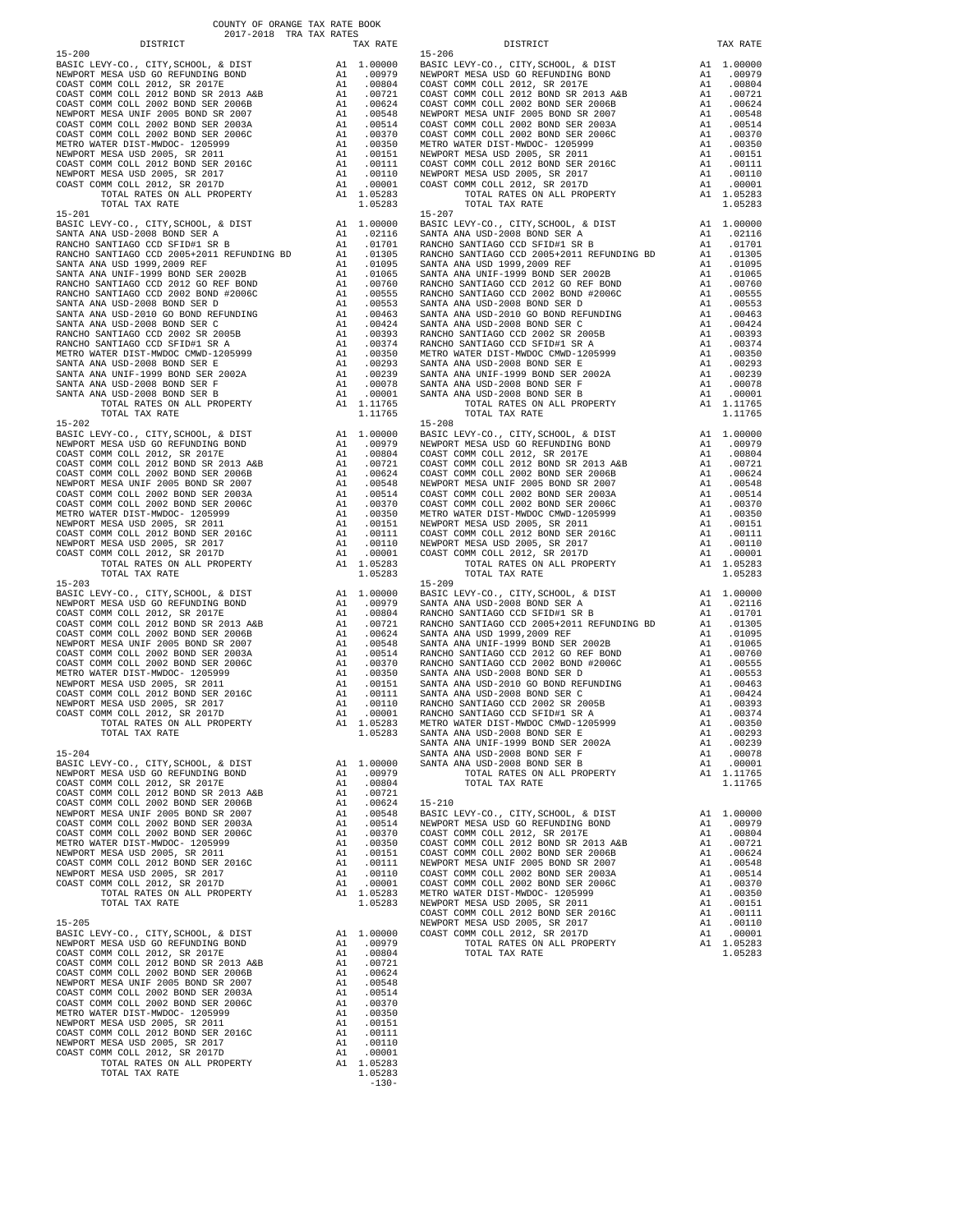COUNTY OF ORANGE TAX RATE BOOK 2017-2018 TRA TAX RATES

| 2017-2018 TRA TAX RATES<br>DISTRICT                                                                                                                                                                                                                                                                                                                                                     | TAX RATE | DISTRICT   | TAX RATE |
|-----------------------------------------------------------------------------------------------------------------------------------------------------------------------------------------------------------------------------------------------------------------------------------------------------------------------------------------------------------------------------------------|----------|------------|----------|
| $15 - 211$<br>$\begin{tabular}{l c c c} \hline 15-211 & 15-216 \\ \hline \texttt{NENPORT} \mbox{ MESA} \mbox{ USD} \mbox{ CCEY} \mbox{ MSEW} \mbox{ DSEY} \mbox{ MSEW} \mbox{ DSEY} \mbox{ MSEW} \mbox{ DSEY} \mbox{ MSEW} \mbox{ DSEY} \mbox{ MSEW} \mbox{ DSEY} \mbox{ MSEW} \mbox{ DSEY} \mbox{ MSEW} \mbox{ DSEY} \mbox{ MSEW} \mbox{ DSEY} \mbox{ MSEW} \mbox{ DSEY} \mbox{ MSEW}$ |          | $15 - 216$ |          |
|                                                                                                                                                                                                                                                                                                                                                                                         |          |            |          |
|                                                                                                                                                                                                                                                                                                                                                                                         |          |            |          |
|                                                                                                                                                                                                                                                                                                                                                                                         |          |            |          |
|                                                                                                                                                                                                                                                                                                                                                                                         |          |            |          |
|                                                                                                                                                                                                                                                                                                                                                                                         |          |            |          |
|                                                                                                                                                                                                                                                                                                                                                                                         |          |            |          |
|                                                                                                                                                                                                                                                                                                                                                                                         |          |            |          |
|                                                                                                                                                                                                                                                                                                                                                                                         |          |            |          |
|                                                                                                                                                                                                                                                                                                                                                                                         |          |            |          |
|                                                                                                                                                                                                                                                                                                                                                                                         |          |            |          |
|                                                                                                                                                                                                                                                                                                                                                                                         |          |            |          |
|                                                                                                                                                                                                                                                                                                                                                                                         |          | $15 - 217$ |          |
|                                                                                                                                                                                                                                                                                                                                                                                         |          |            |          |
|                                                                                                                                                                                                                                                                                                                                                                                         |          |            |          |
|                                                                                                                                                                                                                                                                                                                                                                                         |          |            |          |
|                                                                                                                                                                                                                                                                                                                                                                                         |          |            |          |
|                                                                                                                                                                                                                                                                                                                                                                                         |          |            |          |
|                                                                                                                                                                                                                                                                                                                                                                                         |          |            |          |
|                                                                                                                                                                                                                                                                                                                                                                                         |          |            |          |
|                                                                                                                                                                                                                                                                                                                                                                                         |          |            |          |
|                                                                                                                                                                                                                                                                                                                                                                                         |          |            |          |
|                                                                                                                                                                                                                                                                                                                                                                                         |          |            |          |
|                                                                                                                                                                                                                                                                                                                                                                                         |          |            |          |
|                                                                                                                                                                                                                                                                                                                                                                                         |          |            |          |
|                                                                                                                                                                                                                                                                                                                                                                                         |          |            |          |
|                                                                                                                                                                                                                                                                                                                                                                                         |          |            |          |
|                                                                                                                                                                                                                                                                                                                                                                                         |          |            |          |
|                                                                                                                                                                                                                                                                                                                                                                                         |          |            |          |
|                                                                                                                                                                                                                                                                                                                                                                                         |          |            |          |
|                                                                                                                                                                                                                                                                                                                                                                                         |          |            |          |
|                                                                                                                                                                                                                                                                                                                                                                                         |          |            |          |
|                                                                                                                                                                                                                                                                                                                                                                                         |          |            |          |
|                                                                                                                                                                                                                                                                                                                                                                                         |          |            |          |
|                                                                                                                                                                                                                                                                                                                                                                                         |          |            |          |
|                                                                                                                                                                                                                                                                                                                                                                                         |          |            |          |
|                                                                                                                                                                                                                                                                                                                                                                                         |          |            |          |
|                                                                                                                                                                                                                                                                                                                                                                                         |          |            |          |
|                                                                                                                                                                                                                                                                                                                                                                                         |          |            |          |
|                                                                                                                                                                                                                                                                                                                                                                                         |          |            |          |
|                                                                                                                                                                                                                                                                                                                                                                                         |          |            |          |
|                                                                                                                                                                                                                                                                                                                                                                                         |          |            |          |
|                                                                                                                                                                                                                                                                                                                                                                                         |          |            |          |
|                                                                                                                                                                                                                                                                                                                                                                                         |          |            |          |
|                                                                                                                                                                                                                                                                                                                                                                                         |          |            |          |
|                                                                                                                                                                                                                                                                                                                                                                                         |          |            |          |
|                                                                                                                                                                                                                                                                                                                                                                                         |          |            |          |
|                                                                                                                                                                                                                                                                                                                                                                                         |          |            |          |
|                                                                                                                                                                                                                                                                                                                                                                                         |          |            |          |
|                                                                                                                                                                                                                                                                                                                                                                                         |          |            |          |
|                                                                                                                                                                                                                                                                                                                                                                                         |          |            |          |
|                                                                                                                                                                                                                                                                                                                                                                                         |          |            |          |
|                                                                                                                                                                                                                                                                                                                                                                                         |          |            |          |
|                                                                                                                                                                                                                                                                                                                                                                                         |          |            |          |
|                                                                                                                                                                                                                                                                                                                                                                                         |          |            |          |
|                                                                                                                                                                                                                                                                                                                                                                                         |          |            |          |
|                                                                                                                                                                                                                                                                                                                                                                                         |          |            |          |
|                                                                                                                                                                                                                                                                                                                                                                                         |          |            |          |
|                                                                                                                                                                                                                                                                                                                                                                                         |          |            |          |
|                                                                                                                                                                                                                                                                                                                                                                                         |          |            |          |
|                                                                                                                                                                                                                                                                                                                                                                                         |          |            |          |
|                                                                                                                                                                                                                                                                                                                                                                                         |          |            |          |
|                                                                                                                                                                                                                                                                                                                                                                                         |          |            |          |
|                                                                                                                                                                                                                                                                                                                                                                                         |          |            |          |
|                                                                                                                                                                                                                                                                                                                                                                                         |          |            |          |
|                                                                                                                                                                                                                                                                                                                                                                                         |          |            |          |
|                                                                                                                                                                                                                                                                                                                                                                                         |          |            |          |
|                                                                                                                                                                                                                                                                                                                                                                                         |          |            |          |
|                                                                                                                                                                                                                                                                                                                                                                                         |          |            |          |
|                                                                                                                                                                                                                                                                                                                                                                                         |          |            |          |
|                                                                                                                                                                                                                                                                                                                                                                                         |          |            |          |
|                                                                                                                                                                                                                                                                                                                                                                                         |          |            |          |
|                                                                                                                                                                                                                                                                                                                                                                                         |          |            |          |
|                                                                                                                                                                                                                                                                                                                                                                                         |          |            |          |
|                                                                                                                                                                                                                                                                                                                                                                                         |          |            |          |
|                                                                                                                                                                                                                                                                                                                                                                                         |          |            |          |
|                                                                                                                                                                                                                                                                                                                                                                                         |          |            |          |
|                                                                                                                                                                                                                                                                                                                                                                                         |          |            |          |
|                                                                                                                                                                                                                                                                                                                                                                                         |          |            |          |
|                                                                                                                                                                                                                                                                                                                                                                                         |          |            |          |

TOTAL TAX RATE 1.11765 -131-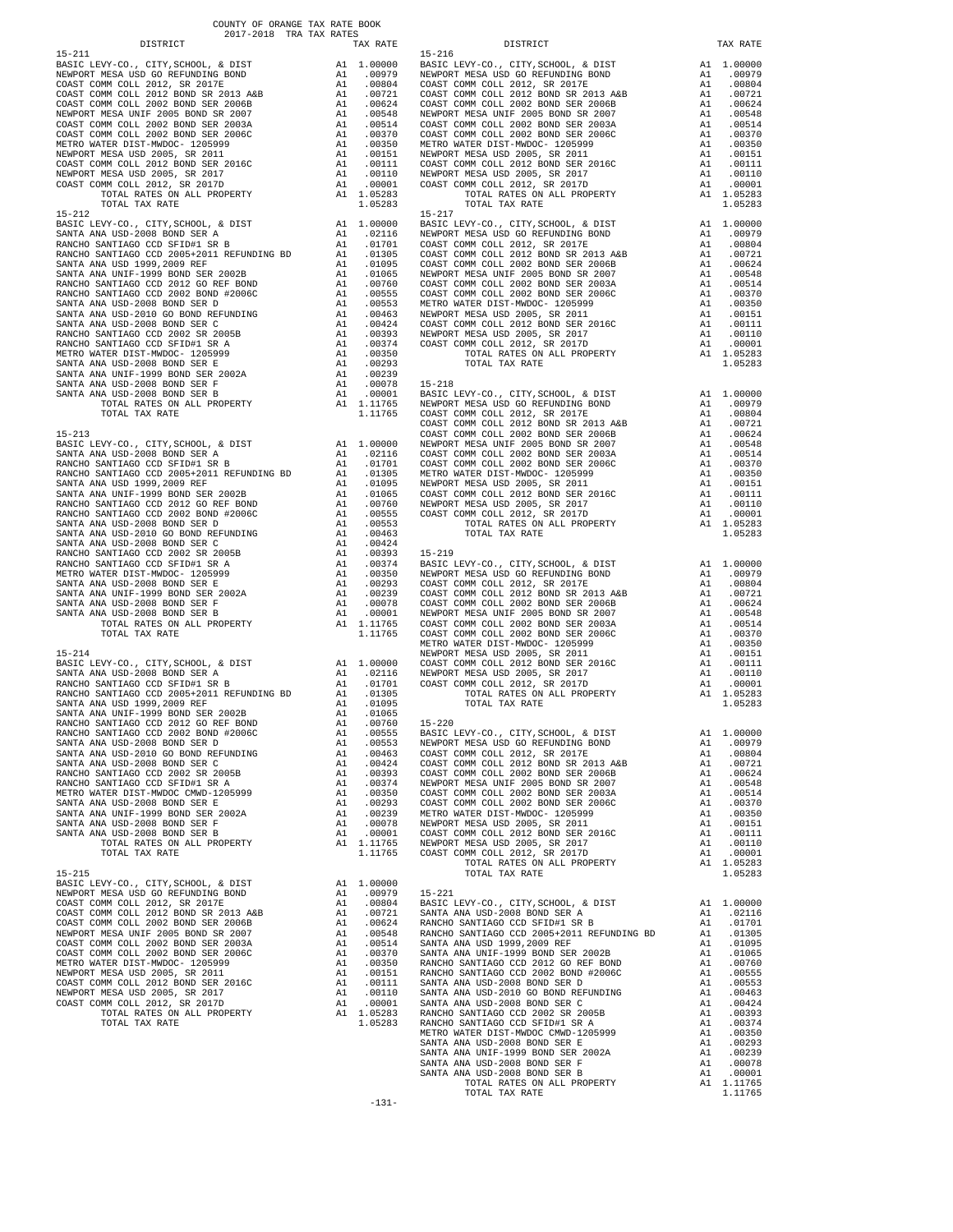| COUNTY OF ORANGE TAX RATE BOOK<br>$2017-2018 \quad \text{TRA RATES}$ DISTRICT $\hspace{2.5cm}$ |          |                        |          |
|------------------------------------------------------------------------------------------------|----------|------------------------|----------|
| $15 - 222$                                                                                     | TAX RATE | DISTRICT<br>$15 - 226$ | TAX RATE |
|                                                                                                |          |                        |          |
|                                                                                                |          |                        |          |
|                                                                                                |          |                        |          |
|                                                                                                |          |                        |          |
|                                                                                                |          |                        |          |
|                                                                                                |          |                        |          |
|                                                                                                |          |                        |          |
|                                                                                                |          |                        |          |
|                                                                                                |          |                        |          |
|                                                                                                |          |                        |          |
|                                                                                                |          |                        |          |
|                                                                                                |          |                        |          |
|                                                                                                |          |                        |          |
|                                                                                                |          |                        |          |
|                                                                                                |          |                        |          |
|                                                                                                |          |                        |          |
|                                                                                                |          |                        |          |
|                                                                                                |          |                        |          |
|                                                                                                |          |                        |          |
|                                                                                                |          |                        |          |
|                                                                                                |          |                        |          |
|                                                                                                |          |                        |          |
|                                                                                                |          |                        |          |
|                                                                                                |          |                        |          |
|                                                                                                |          |                        |          |
|                                                                                                |          |                        |          |
|                                                                                                |          |                        |          |
|                                                                                                |          |                        |          |
|                                                                                                |          |                        |          |
|                                                                                                |          |                        |          |
|                                                                                                |          |                        |          |
|                                                                                                |          |                        |          |
|                                                                                                |          |                        |          |
|                                                                                                |          |                        |          |
|                                                                                                |          |                        |          |
|                                                                                                |          |                        |          |
|                                                                                                |          |                        |          |
|                                                                                                |          |                        |          |
| $15 - 224$                                                                                     |          | $15 - 228$             |          |
|                                                                                                |          |                        |          |
|                                                                                                |          |                        |          |
|                                                                                                |          |                        |          |
|                                                                                                |          |                        |          |
|                                                                                                |          |                        |          |
|                                                                                                |          |                        |          |
|                                                                                                |          |                        |          |
|                                                                                                |          |                        |          |
|                                                                                                |          |                        |          |
|                                                                                                |          |                        |          |
|                                                                                                |          |                        |          |
|                                                                                                |          |                        |          |
|                                                                                                |          |                        |          |
|                                                                                                |          |                        |          |
|                                                                                                |          |                        |          |
|                                                                                                |          |                        |          |
|                                                                                                |          |                        |          |
|                                                                                                |          |                        |          |
|                                                                                                |          |                        |          |
|                                                                                                |          |                        |          |
|                                                                                                |          |                        |          |
|                                                                                                |          |                        |          |
|                                                                                                |          |                        |          |
|                                                                                                |          |                        |          |
|                                                                                                |          |                        |          |
|                                                                                                |          |                        |          |
|                                                                                                |          |                        |          |
|                                                                                                |          |                        |          |
|                                                                                                |          |                        |          |
|                                                                                                |          |                        |          |
|                                                                                                |          |                        |          |
|                                                                                                |          |                        |          |
|                                                                                                |          |                        |          |
|                                                                                                |          |                        |          |
|                                                                                                |          |                        |          |
|                                                                                                |          |                        |          |
|                                                                                                |          |                        |          |
|                                                                                                |          |                        |          |
|                                                                                                |          |                        |          |

| 15-222 |  | $15 - 226$ |  |
|--------|--|------------|--|
|        |  |            |  |
|        |  |            |  |
|        |  |            |  |
|        |  |            |  |
|        |  |            |  |
|        |  |            |  |
|        |  |            |  |
|        |  |            |  |
|        |  |            |  |
|        |  |            |  |
|        |  |            |  |
|        |  |            |  |
|        |  |            |  |
|        |  |            |  |
|        |  |            |  |
|        |  |            |  |
|        |  |            |  |
|        |  |            |  |
|        |  |            |  |
|        |  |            |  |
|        |  |            |  |
|        |  |            |  |
|        |  |            |  |
|        |  |            |  |
|        |  |            |  |
|        |  |            |  |
|        |  |            |  |
|        |  |            |  |
|        |  |            |  |
|        |  |            |  |
|        |  |            |  |
|        |  |            |  |
|        |  |            |  |
|        |  |            |  |
|        |  |            |  |
|        |  |            |  |
|        |  |            |  |
|        |  |            |  |
|        |  |            |  |
|        |  |            |  |
|        |  |            |  |
|        |  |            |  |
|        |  |            |  |
|        |  |            |  |
|        |  |            |  |
|        |  |            |  |
|        |  |            |  |
|        |  |            |  |
|        |  |            |  |
|        |  |            |  |
|        |  |            |  |
|        |  |            |  |
|        |  |            |  |
|        |  |            |  |
|        |  |            |  |
|        |  |            |  |
|        |  |            |  |
|        |  |            |  |
|        |  |            |  |
|        |  |            |  |
|        |  |            |  |
|        |  |            |  |
|        |  |            |  |
|        |  |            |  |
|        |  |            |  |
|        |  |            |  |
|        |  |            |  |
|        |  |            |  |
|        |  |            |  |
|        |  |            |  |
|        |  |            |  |
|        |  |            |  |
|        |  |            |  |
|        |  |            |  |
|        |  |            |  |
|        |  |            |  |
|        |  |            |  |
|        |  |            |  |
|        |  |            |  |
|        |  |            |  |
|        |  |            |  |
|        |  |            |  |
|        |  |            |  |
|        |  |            |  |
|        |  |            |  |
|        |  |            |  |
|        |  |            |  |
|        |  |            |  |
|        |  |            |  |
|        |  |            |  |
|        |  |            |  |
|        |  |            |  |
|        |  |            |  |
|        |  |            |  |
|        |  |            |  |
|        |  |            |  |
|        |  |            |  |
|        |  |            |  |
|        |  |            |  |
|        |  |            |  |
|        |  |            |  |
|        |  |            |  |
|        |  |            |  |
|        |  |            |  |
|        |  |            |  |
|        |  |            |  |
|        |  |            |  |
|        |  |            |  |
|        |  |            |  |
|        |  |            |  |
|        |  |            |  |
|        |  |            |  |
|        |  |            |  |
|        |  |            |  |
|        |  |            |  |
|        |  |            |  |
|        |  |            |  |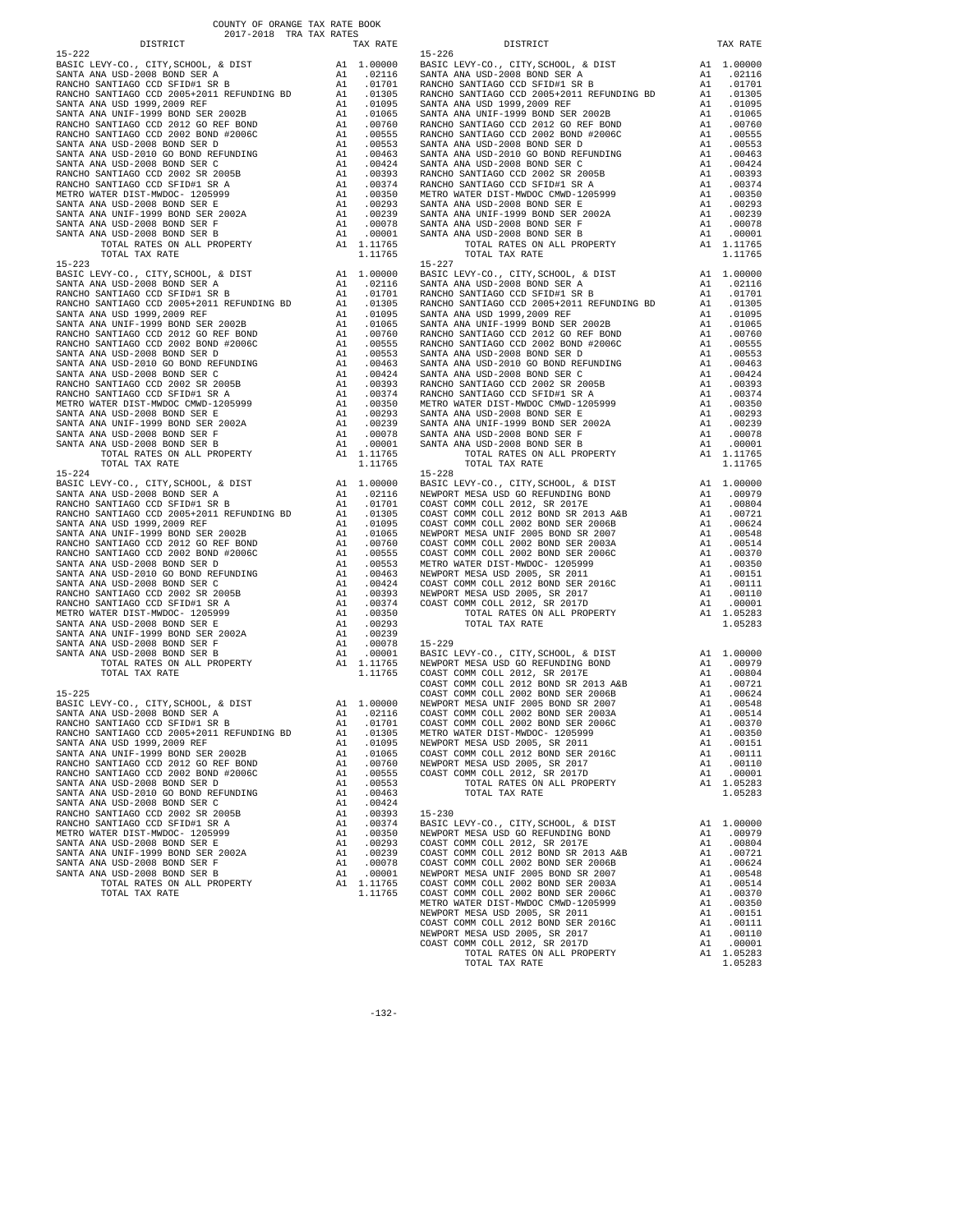NEWPORT MESA USD 2005, SR 2017 A1 .00110 COAST COMM COLL 2012, SR 2017D A1 .00001 TOTAL RATES ON ALL PROPERTY A1 1.05283 TOTAL TAX RATE 1.05283 -133-

| DISTRICT                                                                                                                                                                                                                        | TAX RATE | DISTRICT | TAX RATE |
|---------------------------------------------------------------------------------------------------------------------------------------------------------------------------------------------------------------------------------|----------|----------|----------|
|                                                                                                                                                                                                                                 |          |          |          |
|                                                                                                                                                                                                                                 |          |          |          |
|                                                                                                                                                                                                                                 |          |          |          |
|                                                                                                                                                                                                                                 |          |          |          |
|                                                                                                                                                                                                                                 |          |          |          |
|                                                                                                                                                                                                                                 |          |          |          |
|                                                                                                                                                                                                                                 |          |          |          |
|                                                                                                                                                                                                                                 |          |          |          |
|                                                                                                                                                                                                                                 |          |          |          |
|                                                                                                                                                                                                                                 |          |          |          |
|                                                                                                                                                                                                                                 |          |          |          |
|                                                                                                                                                                                                                                 |          |          |          |
|                                                                                                                                                                                                                                 |          |          |          |
|                                                                                                                                                                                                                                 |          |          |          |
|                                                                                                                                                                                                                                 |          |          |          |
|                                                                                                                                                                                                                                 |          |          |          |
|                                                                                                                                                                                                                                 |          |          |          |
|                                                                                                                                                                                                                                 |          |          |          |
|                                                                                                                                                                                                                                 |          |          |          |
|                                                                                                                                                                                                                                 |          |          |          |
|                                                                                                                                                                                                                                 |          |          |          |
|                                                                                                                                                                                                                                 |          |          |          |
|                                                                                                                                                                                                                                 |          |          |          |
|                                                                                                                                                                                                                                 |          |          |          |
|                                                                                                                                                                                                                                 |          |          |          |
|                                                                                                                                                                                                                                 |          |          |          |
|                                                                                                                                                                                                                                 |          |          |          |
|                                                                                                                                                                                                                                 |          |          |          |
|                                                                                                                                                                                                                                 |          |          |          |
|                                                                                                                                                                                                                                 |          |          |          |
|                                                                                                                                                                                                                                 |          |          |          |
|                                                                                                                                                                                                                                 |          |          |          |
|                                                                                                                                                                                                                                 |          |          |          |
|                                                                                                                                                                                                                                 |          |          |          |
|                                                                                                                                                                                                                                 |          |          |          |
|                                                                                                                                                                                                                                 |          |          |          |
|                                                                                                                                                                                                                                 |          |          |          |
|                                                                                                                                                                                                                                 |          |          |          |
|                                                                                                                                                                                                                                 |          |          |          |
|                                                                                                                                                                                                                                 |          |          |          |
|                                                                                                                                                                                                                                 |          |          |          |
|                                                                                                                                                                                                                                 |          |          |          |
|                                                                                                                                                                                                                                 |          |          |          |
|                                                                                                                                                                                                                                 |          |          |          |
|                                                                                                                                                                                                                                 |          |          |          |
|                                                                                                                                                                                                                                 |          |          |          |
|                                                                                                                                                                                                                                 |          |          |          |
|                                                                                                                                                                                                                                 |          |          |          |
|                                                                                                                                                                                                                                 |          |          |          |
|                                                                                                                                                                                                                                 |          |          |          |
|                                                                                                                                                                                                                                 |          |          |          |
|                                                                                                                                                                                                                                 |          |          |          |
|                                                                                                                                                                                                                                 |          |          |          |
|                                                                                                                                                                                                                                 |          |          |          |
|                                                                                                                                                                                                                                 |          |          |          |
|                                                                                                                                                                                                                                 |          |          |          |
|                                                                                                                                                                                                                                 |          |          |          |
|                                                                                                                                                                                                                                 |          |          |          |
| COART COMM (101.2 212 and 101.2 201.2 and 101.1 101110 115-241<br>COART COMM (102.2 212 and 20110 12.3 212 and 20110 12.5 241.2 and 201.2 and 201.2 and 201.2 and 201.2 and 201.2 and 201.2 and 201.2 and 201.2 and 201.2 and 2 |          |          |          |
|                                                                                                                                                                                                                                 |          |          |          |
|                                                                                                                                                                                                                                 |          |          |          |
|                                                                                                                                                                                                                                 |          |          |          |
|                                                                                                                                                                                                                                 |          |          |          |
|                                                                                                                                                                                                                                 |          |          |          |
|                                                                                                                                                                                                                                 |          |          |          |
|                                                                                                                                                                                                                                 |          |          |          |
|                                                                                                                                                                                                                                 |          |          |          |
|                                                                                                                                                                                                                                 |          |          |          |
|                                                                                                                                                                                                                                 |          |          |          |
|                                                                                                                                                                                                                                 |          |          |          |
|                                                                                                                                                                                                                                 |          |          |          |
|                                                                                                                                                                                                                                 |          |          |          |
|                                                                                                                                                                                                                                 |          |          |          |
|                                                                                                                                                                                                                                 |          |          |          |
|                                                                                                                                                                                                                                 |          |          |          |
|                                                                                                                                                                                                                                 |          |          |          |
|                                                                                                                                                                                                                                 |          |          |          |
|                                                                                                                                                                                                                                 |          |          |          |
|                                                                                                                                                                                                                                 |          |          |          |
|                                                                                                                                                                                                                                 |          |          |          |
|                                                                                                                                                                                                                                 |          |          |          |
|                                                                                                                                                                                                                                 |          |          |          |
|                                                                                                                                                                                                                                 |          |          |          |
|                                                                                                                                                                                                                                 |          |          |          |
|                                                                                                                                                                                                                                 |          |          |          |
|                                                                                                                                                                                                                                 |          |          |          |
|                                                                                                                                                                                                                                 |          |          |          |
|                                                                                                                                                                                                                                 |          |          |          |
|                                                                                                                                                                                                                                 |          |          |          |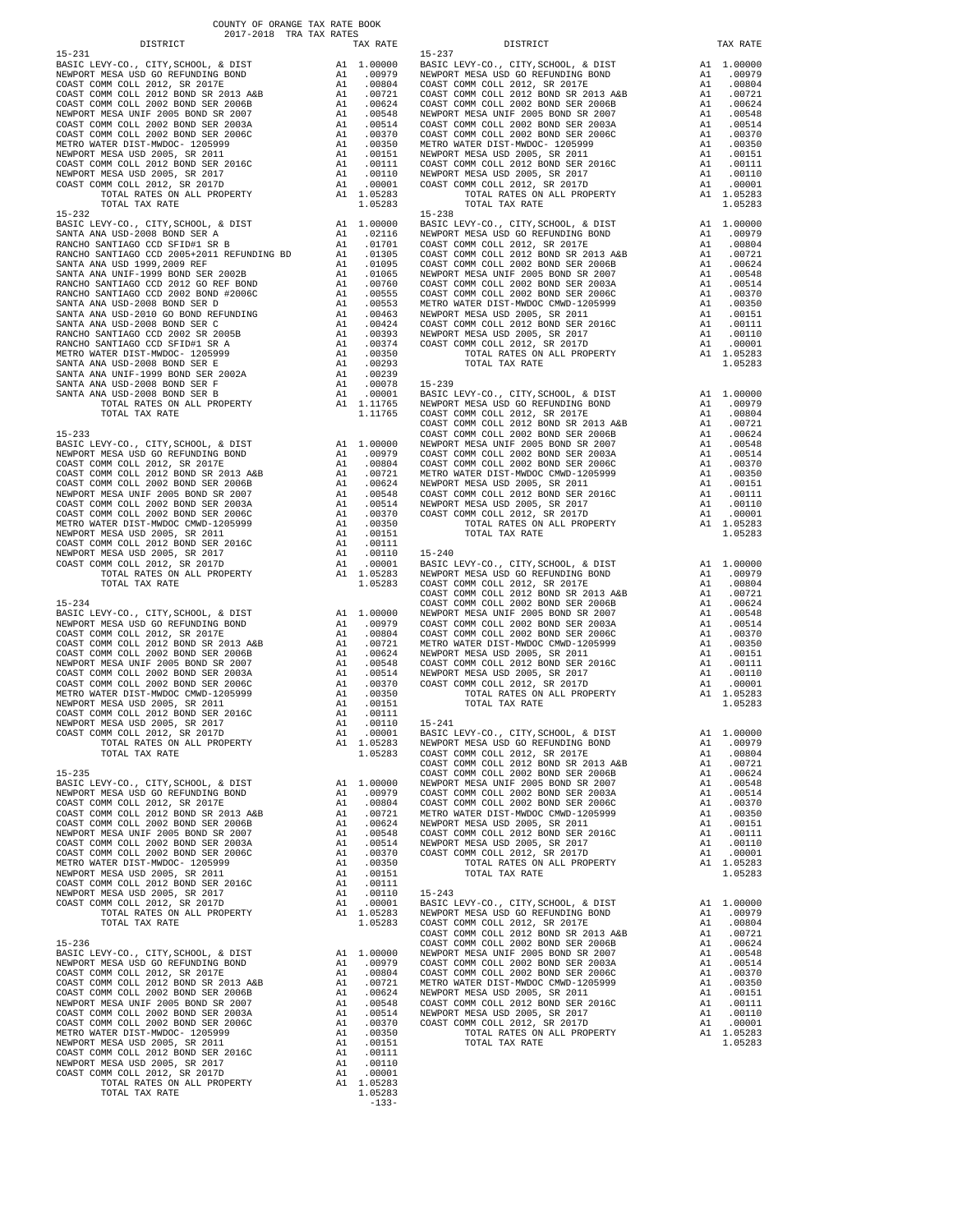$15-245 \begin{array}{l} \rule{1.2cm}{0.2cm} \rule{0.2cm}{0.2cm} \rule{0.2cm}{0.2cm} \rule{0.2cm}{0.2cm} \rule{0.2cm}{0.2cm} \rule{0.2cm}{0.2cm} \rule{0.2cm}{0.2cm} \rule{0.2cm}{0.2cm} \rule{0.2cm}{0.2cm} \rule{0.2cm}{0.2cm} \rule{0.2cm}{0.2cm} \rule{0.2cm}{0.2cm} \rule{0.2cm}{0.2cm} \rule{0.2cm}{0.2cm} \rule{0.2cm}{0.2cm} \rule{0.2cm}{0.2cm$  15-246 15-901 COAST COMM COLL 2012, SR 2017E<br>
COAST COMM COLL 2012 BOND SR 2013 A&B<br>
COAST COMM COLL 2002 BOND SR 2013 A&B<br>
NEWPORT MESA UNIF 2005 BOND SR 2006B<br>
NEWPORT MESA UNIF 2005 BOND SR 2007<br>
A1 .00548<br>
COAST COMM COLL 2002 BOND COAST COMM COLL 2002 BOND SER 2006C A1 .00370 METRO WATER DIST-MWDOC- 1205999 A1 .00350 NEWPORT MESA USD 2005, SR 2011 A1 .00151

COAST COMM COLL 2012 BOND SER 2016C A1 .00111<br>
NEWPORT MESA USD 2005, SR 2017 a1 .00101<br>
COAST COMM COLL 2012, SR 2017D a1 .00001<br>
TOTAL RATES ON ALL PROPERTY A1 1.05283<br>
TOTAL TAX RATE 1.05283

-134-

 COUNTY OF ORANGE TAX RATE BOOK 2017-2018 TRA TAX RATES DISTRICT TAX RATE DISTRICT TAX RATE 15-244 15-250 BASIC LEVY-CO., CITY,SCHOOL, & DIST A1 1.00000 BASIC LEVY-CO., CITY,SCHOOL, & DIST A1 1.00000 NEWPORT MESA USD GO REFUNDING BOND A1 .00979 NEWPORT MESA USD GO REFUNDING BOND A1 .00979 COAST COMM COLL 2012, SR 2017E A1 .00804 COAST COMM COLL 2012, SR 2017E A1 .00804 COAST COMM COLL 2012 BOND SR 2013 A&B A1 .00721 COAST COMM COLL 2012 BOND SR 2013 A&B A1 .00721 COAST COMM COLL 2002 BOND SER 2006B A1 .00624 COAST COMM COLL 2002 BOND SER 2006B A1 .00624 NEWPORT MESA UNIF 2005 BOND SR 2007 A1 .00548 NEWPORT MESA UNIF 2005 BOND SR 2007 A1 .00548 COAST COMM COLL 2002 BOND SER 2003A A1 .00514 COAST COMM COLL 2002 BOND SER 2003A A1 .00514 COAST COMM COLL 2002 BOND SER 2006C A1 .00370 COAST COMM COLL 2002 BOND SER 2006C A1 .00370 METRO WATER DIST-MWDOC- 1205999 A1 .00350 METRO WATER DIST-MWDOC CMWD-1205999 A1 .00350 NEWPORT MESA USD 2005, SR 2011 A1 .00151 NEWPORT MESA USD 2005, SR 2011 A1 .00151 COAST COMM COLL 2012 BOND SER 2016C A1 .00111 COAST COMM COLL 2012 BOND SER 2016C A1 .00111 NEWPORT MESA USD 2005, SR 2017 A1 .00110 NEWPORT MESA USD 2005, SR 2017 A1 .00110 COAST COMM COLL 2012, SR 2017D A1 .00001 COAST COMM COLL 2012, SR 2017D A1 .00001 TOTAL RATES ON ALL PROPERTY A1 1.05283 TOTAL RATES ON ALL PROPERTY A1 1.05283 TOTAL TAX RATE 1.05283 TOTAL TAX RATE 1.05283  $\begin{tabular}{lcccc} BASIC LEVY-CO., CITY, SCHOOL, & DIST & A1 & 1.00000 & BASIC LEVY-CO., CITY, SCHOOL, & DIST & A1 & 1.00000 \\ NEWOPORT MEMSO AUS CO AESFWDING BOND & BOD & A1 & .00979 & NEWDORT MESA USO GDEF COMM COLL 2012, SRA & D.00979 & A1 & .00979 & A1 & .00979 & A1 & .00979 & A1 & .00979 & A1 & .00979 & A1 & .00979 & A1 & .00979 & A1 & .00979 & .0087 & .0$  $\begin{array}{cccccccccccc} \texttt{MENPORT} & \texttt{MESA} & \texttt{USD} & \texttt{GORST} & \texttt{COMD} & \texttt{A1} & 0.00979 & \texttt{NENPORT} & \texttt{MESA} & \texttt{USD} & \texttt{GORST} & \texttt{COMD} & \texttt{A1} & 0.00979 \\ \texttt{NENPORT} & \texttt{MESA} & \texttt{USD} & \texttt{GOR} & \texttt{MSEB} & \texttt{A1} & 0.08044 & \texttt{CORST} & \texttt{COMD} & \texttt{CORST} & \text$  COAST COMM COLL 2002 BOND SER 2003A A1 .00514 COAST COMM COLL 2002 BOND SER 2003A A1 .00514 COAST COMM COLL 2002 BOND SER 2006C A1 .00370 COAST COMM COLL 2002 BOND SER 2006C A1 .00370 METRO WATER DIST-MWDOC- 1205999 A1 .00350 METRO WATER DIST-MWDOC CMWD-1205999 A1 .00350 NEWPORT MESA USD 2005, SR 2011 A1 .00151 NEWPORT MESA USD 2005, SR 2011 A1 .00151 COAST COMM COLL 2012 BOND SER 2016C A1 .00111 COAST COMM COLL 2012 BOND SER 2016C A1 .00111 NEWPORT MESA USD 2005, SR 2017 A1 .00110 NEWPORT MESA USD 2005, SR 2017 A1 .00110 COAST COMM COLL 2012, SR 2017D A1 .00001 COAST COMM COLL 2012, SR 2017D A1 .00001 TOTAL RATES ON ALL PROPERTY A1 1.05283 TOTAL RATES ON ALL PROPERTY A1 1.05283 METRO WATER DIST-MWDOC - 1205999 12005. SR 2011<br>
NEWPORT MESA USD 2005, SR 2011<br>
COAST COMM COLL 2012 BOND SER 2016C<br>
COAST COMM COLL 2012 BOND SER 2016C<br>
NEWPORT MESA USD 2005, SR 2017<br>
NEWPORT MESA USD 2005, SR 2017<br>
NEW  $\begin{tabular}{l|c|c|c|c|c} \multicolumn{4}{c}{\textbf{RASTC LEVY-OO.}}, & & & & & & & & & \\ \multicolumn{4}{c}{\textbf{RASTC LEVY-OO.}}, & & & & & & & & & \\ \multicolumn{4}{c}{\textbf{NENWORT MESA USD GO RETUNDTS AND}} & & & & & & & \\ \multicolumn{4}{c}{\textbf{NENWORT MESA USD SO RET UNDAS USDS}} & & & & & & & & \\ \multicolumn{4}{c}{\textbf{CAST COMM COLL 2012 BOND SER 2013 A&B}} & & & & & & & & \\ \multicolumn{4}{c}{\textbf{$ NEWPORT MESA USD 2005, SR 2011 <br>
COAST COMM COLL 2012 BOND SER 2016C A1 .00111<br>
COAST COMM COLL 2012 BOND SER 2016C A1 .00111 NEWPORT MESA USD 2005, SR 2017<br>
NEWPORT MESA USD 2005, SR 2017<br>
COAST COMM COLL 2012, SR 2017D A  $[15-247 \vbox{ LEW-CLEVY-CO.}, CITY, SCHOOL, & DIST \vbox{ RAST C EWT-CO.}, CITY, SCHOOL, & DIST \vbox{ RIST C LEVY-CO.}, CITY, SCHOOL, & DIST \vbox{ RIST C LEVY-CO.}, CITY, SCHOOL, & DIST \vbox{ RIST C LEVY-CO.}, CITY, SCHOOL, & DSTY \vbox{ RIST COMST COMN COLL 2012 BOND SER 2017E} \vbox{ 10.00979} \vbox{ 10.00001} \vbox{ 10.00014} \vbox{ 10.00014$ TOTAL TAX RATE 1.00000<br>
BASIC LEVY-CO., CITY, SCHOOL, & DIST<br>
BASIC LEVY-CO., CITY, SCHOOL, & DIST<br>
BASIC LEVY-CO., CITY, SCHOOL, & DIST<br>
BASIC LEVY-CO., CITY, SCHOOL, & DIST<br>
BASIC LEVY-CO., CITY, SCHOOL, & DIST<br>
BASIC LE 15-248 NEWPORT MESA USD GO REFUNDING BOND A1 .00979 BASIC LEVY-CO., CITY,SCHOOL, & DIST A1 1.00000 COAST COMM COLL 2012, SR 2017E A1 .00804 SANTA ANA USD-2008 BOND SER A A1 .02116 COAST COMM COLL 2012 BOND SR 2013 A&B A1 .00721 RANCHO SANTIAGO CCD SFID#1 SR B A1 .01701 COAST COMM COLL 2002 BOND SER 2006B A1 .00624 RANCHO SANTIAGO CCD 2005+2011 REFUNDING BD A1 .01305 NEWPORT MESA UNIF 2005 BOND SR 2007 A1 .00548 SANTA ANA USD 1999,2009 REF A1 .01095 COAST COMM COLL 2002 BOND SER 2003A A1 .00514 SANTA ANA UNIF-1999 BOND SER 2002B A1 .01065 COAST COMM COLL 2002 BOND SER 2006C A1 .00370 RANCHO SANTIAGO CCD 2012 GO REF BOND A1 .00760 NEWPORT MESA USD 2005, SR 2011 A1 .00151 RANCHO SANTIAGO CCD 2002 BOND #2006C A1 .00555 COAST COMM COLL 2012 BOND SER 2016C A1 .00111 SANTA ANA USD-2008 BOND SER D A1 .00553 NEWPORT MESA USD 2005, SR 2017 A1 .00110 SANTA ANA USD-2010 GO BOND REFUNDING A1 .00463 COAST COMM COLL 2012, SR 2017D A1 .00001 SANTA ANA USD-2008 BOND SER C A1 .00424 TOTAL RATES ON ALL PROPERTY A1 1.04933 RANCHO SANTIAGO CCD 2002 SR 2005B A1 .00393 TOTAL TAX RATE 1.04933 RANCHO SANTIAGO CCD SFID#1 SR A A1 .00374 METRO WATER DIST-MWDOC CMWD-1205999 A1 .00350 15-904 SANTA ANA USD-2008 BOND SER E A1 .00293 BASIC LEVY-CO., CITY,SCHOOL, & DIST A1 1.00000 SANTA ANA UNIF-1999 BOND SER 2002A A1 .00239 NEWPORT MESA USD GO REFUNDING BOND A1 .00979 SANTA ANA USD-2008 BOND SER F A1 .00078 COAST COMM COLL 2012, SR 2017E A1 .00804 SANTA ANA USD-2008 BOND SER B A1 .00001 COAST COMM COLL 2012 BOND SR 2013 A&B A1 .00721 TOTAL RATES ON ALL PROPERTY A1 1.11765 COAST COMM COLL 2002 BOND SER 2006B A1 .00624 TOTAL TAX RATE 1.11765 NEWPORT MESA UNIF 2005 BOND SR 2007 A1 .00548 COAST COMM COLL 2002 BOND SER 2003A A1 .00514 15-249 COAST COMM COLL 2002 BOND SER 2006C A1 .00370  $\begin{tabular}{l|c|c|c|c|c|c} \multicolumn{1}{c}{BASTC LEVY-C0.}&\multicolumn{1}{c}{CTY},SCHOOL,&\& DIST\\ \multicolumn{1}{c}{NEWPORT} \hspace{10mm}M1 & 1.00000 & \multicolumn{1}{c}{NEWPORT} \hspace{10mm}MSA & 1.00000 & \multicolumn{1}{c}{NEWPORT} \hspace{10mm}MSA & 1.0000 & \multicolumn{1}{c}{NEWPORT} \hspace{10mm}MSA & 1.0000 & \multicolumn{1}{c}{NEWPORT} \hspace{10mm}MSA &$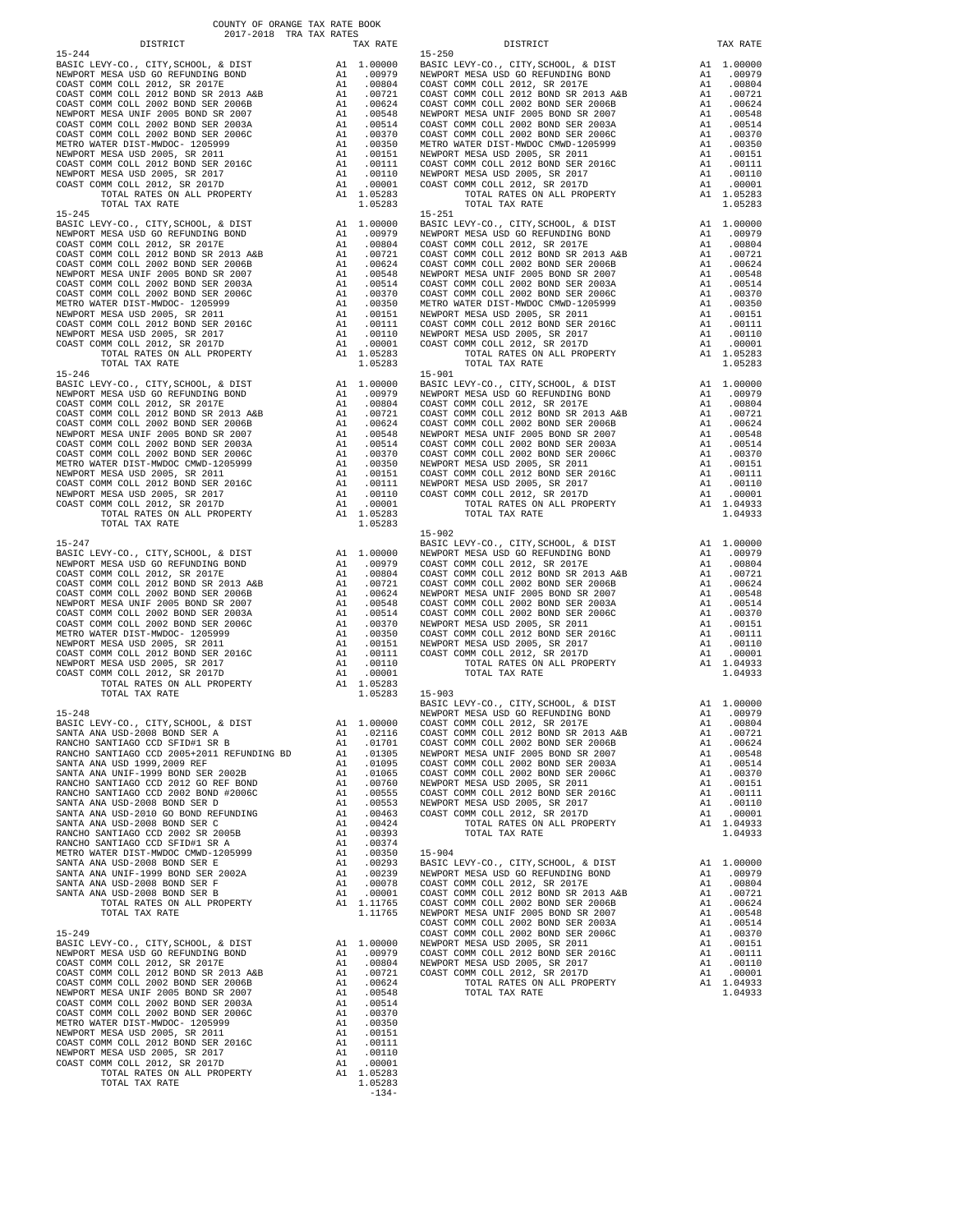|                |         | BUENA P    |
|----------------|---------|------------|
| $15 - 907$     |         | BUENA P    |
|                |         |            |
|                |         |            |
|                |         |            |
|                |         |            |
|                |         |            |
|                |         |            |
|                |         |            |
|                |         |            |
|                |         |            |
|                |         |            |
|                |         |            |
|                |         |            |
|                |         |            |
|                |         |            |
|                |         |            |
|                |         |            |
|                |         |            |
|                |         |            |
|                |         |            |
|                |         |            |
|                |         |            |
|                |         |            |
|                |         |            |
|                |         |            |
|                |         |            |
|                |         |            |
| TOTAL TAX RATE | 1.10139 |            |
| $16 - 002$     |         |            |
|                |         |            |
|                |         |            |
|                |         |            |
|                |         |            |
|                |         |            |
|                |         |            |
|                |         |            |
|                |         |            |
|                |         |            |
|                |         |            |
|                |         |            |
| TOTAL TAX RATE | 1.10139 |            |
| $16 - 003$     |         | $16 - 009$ |
|                |         |            |
|                |         |            |
|                |         |            |
|                |         |            |
|                |         |            |
|                |         |            |
|                |         |            |
|                |         |            |
|                |         |            |
|                |         |            |
|                |         |            |
|                |         |            |
|                |         |            |
|                |         |            |
|                |         |            |
|                |         | CUPPECC    |

| DISTRICT       | TAX RATE | DISTRICT                                                                                                                                                                                                                                                   | TAX RATE |
|----------------|----------|------------------------------------------------------------------------------------------------------------------------------------------------------------------------------------------------------------------------------------------------------------|----------|
|                |          |                                                                                                                                                                                                                                                            |          |
|                |          |                                                                                                                                                                                                                                                            |          |
|                |          |                                                                                                                                                                                                                                                            |          |
|                |          |                                                                                                                                                                                                                                                            |          |
| TOTAL TAX RATE | 1.10139  | N O COMM COLL 2014 BOND SR 2016A<br>N O COMM COLL 2014 BOND SR 2016A<br>Al 0.0317 CYPRESS ELEM-2008BOND, SER B1 & B2<br>CENTRALIA EL SCH-2002 BOND #2004A<br>Al 0.0356 NAMEEIM HIGH 2002 BOND BR 2016A<br>AL 0.0356 NAMEEIM HIGH 2002 BO<br>TOTAL TAX RATE | 1.08570  |
| $16 - 003$     |          | $16 - 009$                                                                                                                                                                                                                                                 |          |
|                |          |                                                                                                                                                                                                                                                            |          |

-135-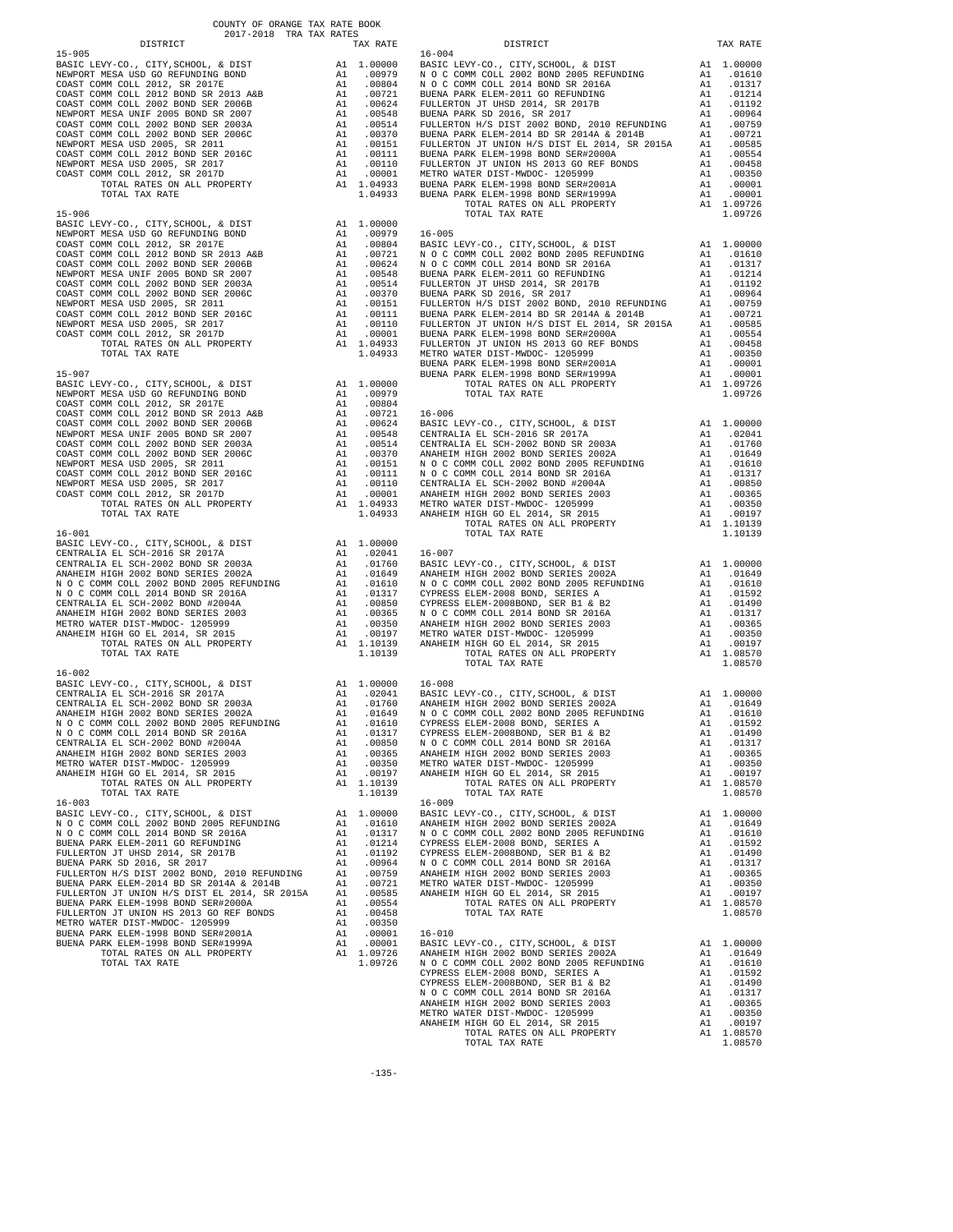|  | ${\rm FULLERTON\ TUMION HS 20018.2 EM-1998 BOND SERRES 2002 BOND SERTES 2002 BOND 2002 BOND 2002 BOND 2002 BOND 2002 BOND 2002 BOND 2002 BOND 2002 BOND 2002 BOND 2015 2012 BREDND 2016 202 BOND 2017 202 BOND 203 BORD 2017 203 BREDND 203 BREDND 203 BREDND 204 204 205 206 207 207 208 208 208 208 208 208 $ |  |
|--|-----------------------------------------------------------------------------------------------------------------------------------------------------------------------------------------------------------------------------------------------------------------------------------------------------------------|--|
|  |                                                                                                                                                                                                                                                                                                                 |  |
|  |                                                                                                                                                                                                                                                                                                                 |  |
|  |                                                                                                                                                                                                                                                                                                                 |  |
|  |                                                                                                                                                                                                                                                                                                                 |  |
|  |                                                                                                                                                                                                                                                                                                                 |  |
|  |                                                                                                                                                                                                                                                                                                                 |  |
|  |                                                                                                                                                                                                                                                                                                                 |  |
|  |                                                                                                                                                                                                                                                                                                                 |  |
|  |                                                                                                                                                                                                                                                                                                                 |  |
|  |                                                                                                                                                                                                                                                                                                                 |  |
|  |                                                                                                                                                                                                                                                                                                                 |  |
|  |                                                                                                                                                                                                                                                                                                                 |  |
|  |                                                                                                                                                                                                                                                                                                                 |  |
|  |                                                                                                                                                                                                                                                                                                                 |  |
|  |                                                                                                                                                                                                                                                                                                                 |  |
|  |                                                                                                                                                                                                                                                                                                                 |  |
|  |                                                                                                                                                                                                                                                                                                                 |  |
|  |                                                                                                                                                                                                                                                                                                                 |  |
|  |                                                                                                                                                                                                                                                                                                                 |  |
|  |                                                                                                                                                                                                                                                                                                                 |  |
|  |                                                                                                                                                                                                                                                                                                                 |  |
|  |                                                                                                                                                                                                                                                                                                                 |  |
|  |                                                                                                                                                                                                                                                                                                                 |  |
|  |                                                                                                                                                                                                                                                                                                                 |  |
|  |                                                                                                                                                                                                                                                                                                                 |  |

-136-

| . 00759          | CENIRALIA EL SCH-2002 BOND #2004A                                                         |
|------------------|-------------------------------------------------------------------------------------------|
| .00721           | ANAHEIM HIGH 2002 BOND SERIES 2003                                                        |
| .00585           | METRO WATER DIST-MWDOC- 1205999                                                           |
| .00554           | ANAHEIM HIGH GO EL 2014, SR 2015                                                          |
| .00458           | TOTAL RATES ON ALL PROPERTY                                                               |
| .00350           | TOTAL TAX RATE                                                                            |
| .00001           |                                                                                           |
|                  | $16 - 019$                                                                                |
| .00001           |                                                                                           |
| .09726           | BASIC LEVY-CO., CITY, SCHOOL, & DIST                                                      |
| .09726           | ANAHEIM HIGH 2002 BOND SERIES 2002A                                                       |
|                  | N O C COMM COLL 2002 BOND 2005 REFUNDING                                                  |
|                  | CYPRESS ELEM-2008 BOND, SERIES A                                                          |
| .00000           | CYPRESS ELEM-2008BOND, SER B1 & B2                                                        |
| .02041           |                                                                                           |
|                  | N O C COMM COLL 2014 BOND SR 2016A                                                        |
| .01760           | ANAHEIM HIGH 2002 BOND SERIES 2003                                                        |
| .01649           | METRO WATER DIST-MWDOC- 1205999                                                           |
| .01610           | ANAHEIM HIGH GO EL 2014, SR 2015                                                          |
| .01317           | TOTAL RATES ON ALL PROPERTY                                                               |
| .00850           | TOTAL TAX RATE                                                                            |
| .00365           |                                                                                           |
| .00350           | $16 - 020$                                                                                |
|                  |                                                                                           |
| .00197           | BASIC LEVY-CO., CITY, SCHOOL, & DIST                                                      |
| .10139           | CENTRALIA EL SCH-2016 SR 2017A                                                            |
| .10139           | CENTRALIA EL SCH-2002 BOND SR 2003A                                                       |
|                  | ANAHEIM HIGH 2002 BOND SERIES 2002A                                                       |
|                  | N O C COMM COLL 2002 BOND 2005 REFUNDING                                                  |
| .00000           | N O C COMM COLL 2014 BOND SR 2016A                                                        |
| .01649           | CENTRALIA EL SCH-2002 BOND #2004A                                                         |
|                  |                                                                                           |
| .01610           | ANAHEIM HIGH 2002 BOND SERIES 2003                                                        |
| .01592           | METRO WATER DIST-MWDOC- 1205999                                                           |
| .01490           | ANAHEIM HIGH GO EL 2014, SR 2015                                                          |
| .01317           | TOTAL RATES ON ALL PROPERTY                                                               |
| .00365           | TOTAL TAX RATE                                                                            |
| .00350           |                                                                                           |
| .00197           | $16 - 021$                                                                                |
| .08570           | BASIC LEVY-CO., CITY, SCHOOL, & DIST                                                      |
|                  |                                                                                           |
| .08570           | ANAHEIM HIGH 2002 BOND SERIES 2002A                                                       |
|                  | N O C COMM COLL 2002 BOND 2005 REFUNDING                                                  |
|                  | CYPRESS ELEM-2008 BOND, SERIES A                                                          |
| .00000           | CYPRESS ELEM-2008BOND, SER B1 & B2                                                        |
| .02041           | N O C COMM COLL 2014 BOND SR 2016A                                                        |
| .01760           | ANAHEIM HIGH 2002 BOND SERIES 2003                                                        |
| .01649           | METRO WATER DIST-MWDOC- 1205999                                                           |
|                  |                                                                                           |
| .01610           | ANAHEIM HIGH GO EL 2014, SR 2015                                                          |
| .01317           | TOTAL RATES ON ALL PROPERTY                                                               |
| .00850           | TOTAL TAX RATE                                                                            |
| .00365           |                                                                                           |
| .00350           | $16 - 022$                                                                                |
|                  | .00197 BASIC LEVY-CO., CITY, SCHOOL, & DIST<br>.10139 ANAHEIM HIGH 2002 BOND SERIES 2002A |
|                  |                                                                                           |
|                  |                                                                                           |
| .10139           | N O C COMM COLL 2002 BOND 2005 REFUNDING                                                  |
|                  | CYPRESS ELEM-2008 BOND, SERIES A                                                          |
|                  | CYPRESS ELEM-2008BOND, SER B1 & B2                                                        |
| .00000           | N O C COMM COLL 2014 BOND SR 2016A                                                        |
| .01610           | ANAHEIM HIGH 2002 BOND SERIES 2003                                                        |
| .01317           | METRO WATER DIST-MWDOC- 1205999                                                           |
| .01214           | ANAHEIM HIGH GO EL 2014, SR 2015                                                          |
|                  |                                                                                           |
| .01192           | TOTAL RATES ON ALL PROPERTY                                                               |
| .00964           | TOTAL TAX RATE                                                                            |
| .00759           |                                                                                           |
| .00721           | $16 - 023$                                                                                |
| .00585           | BASIC LEVY-CO., CITY, SCHOOL, & DIST                                                      |
| .00554           | ANAHEIM HIGH 2002 BOND SERIES 2002A                                                       |
| .00458           | N O C COMM COLL 2002 BOND 2005 REFUNDING                                                  |
| .00350           | CYPRESS ELEM-2008 BOND, SERIES A                                                          |
|                  |                                                                                           |
| .00001           | CYPRESS ELEM-2008BOND, SER B1 & B2                                                        |
| .00001           | N O C COMM COLL 2014 BOND SR 2016A                                                        |
| .09726           | ANAHEIM HIGH 2002 BOND SERIES 2003                                                        |
| .09726           | METRO WATER DIST-MWDOC- 1205999                                                           |
|                  | ANAHEIM HIGH GO EL 2014, SR 2015                                                          |
|                  | TOTAL<br>RATES ON<br>ALL PROPERTY                                                         |
| .00000           | TOTAL TAX RATE                                                                            |
| .01649           |                                                                                           |
|                  |                                                                                           |
| .01610           | $16 - 024$                                                                                |
| .01592           | BASIC LEVY-CO., CITY, SCHOOL, & DIST                                                      |
| .01490           | N O C COMM COLL 2002 BOND 2005 REFUNDING                                                  |
| .01317           |                                                                                           |
| .00365           | N O C COMM COLL 2014 BOND SR 2016A<br>BUENA PARK ELEM-2011 GO REFUNDING                   |
| .00350           | FULLERTON JT UHSD 2014, SR 2017B                                                          |
| .00197           |                                                                                           |
| .08570           | BUENA PARK SD 2016, SR 2017<br>FULLERTON H/S DIST 2002 BOND, 2010 REFUNDING               |
|                  |                                                                                           |
| .08570           | BUENA PARK ELEM-2014 BD SR 2014A & 2014B                                                  |
|                  | FULLERTON JT UNION H/S DIST EL 2014, SR 2015A                                             |
|                  | BUENA PARK ELEM-1998 BOND SER#2000A                                                       |
| .00000           | FULLERTON JT UNION HS 2013 GO REF BONDS                                                   |
| .01649           |                                                                                           |
|                  |                                                                                           |
|                  | METRO WATER DIST-MWDOC- 1205999                                                           |
| .01610           | BUENA PARK ELEM-1998 BOND SER#2001A                                                       |
| .01592           | BUENA PARK ELEM-1998 BOND SER#1999A                                                       |
| .01490           | TOTAL RATES ON ALL PROPERTY                                                               |
| .01317<br>.00365 | TOTAL TAX RATE                                                                            |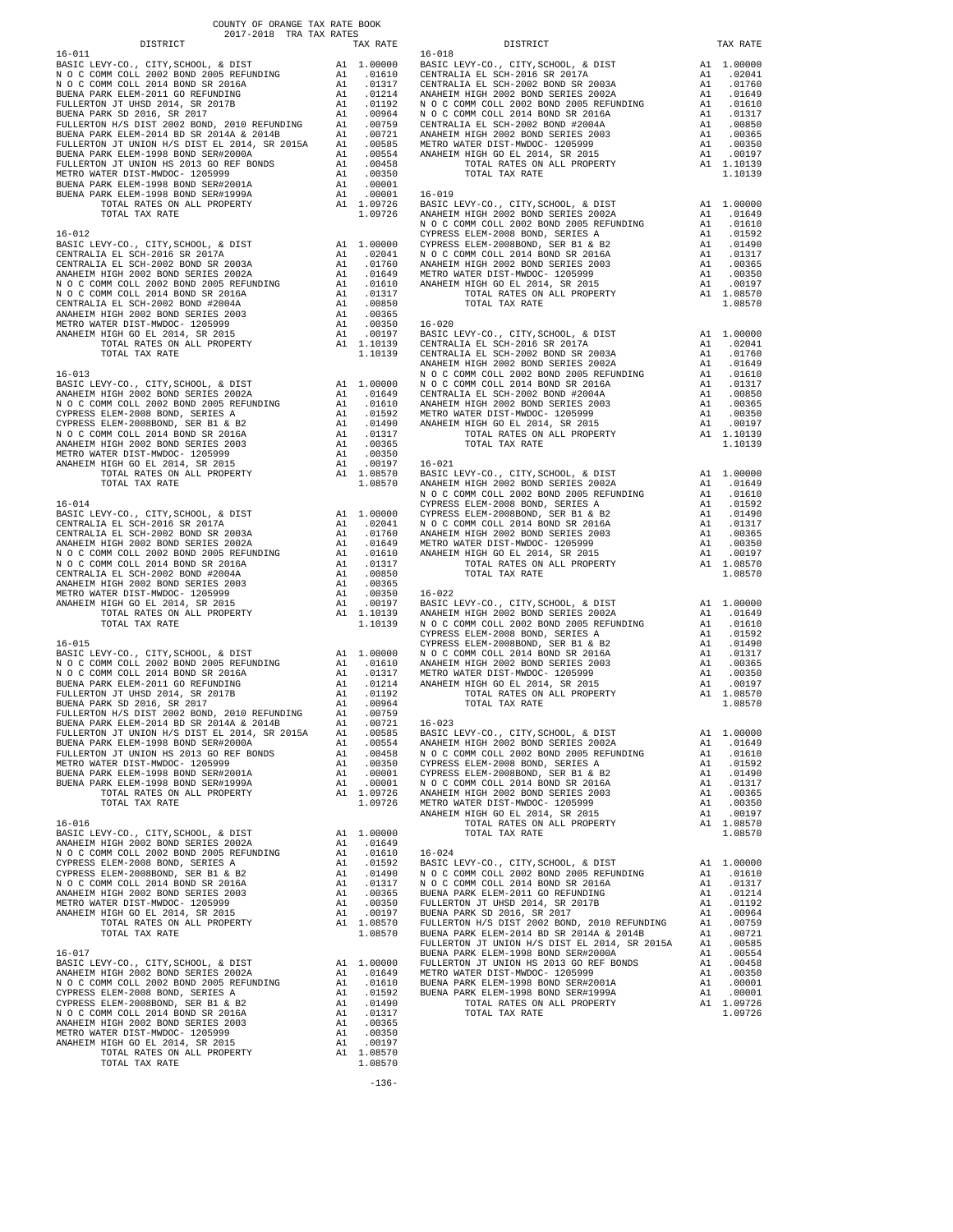| COUNTY OF ORANGE TAX RATE BOOK<br>2017-2018 הפר מסדי המור<br>$2017-2018 \quad \text{TRA RATES}$ DISTRICT $2017-2018 \quad \text{TRA TAX RATES}$ |          |            |          |
|-------------------------------------------------------------------------------------------------------------------------------------------------|----------|------------|----------|
|                                                                                                                                                 | TAX RATE | DISTRICT   | TAX RATE |
| $16 - 025$                                                                                                                                      |          | $16 - 036$ |          |
|                                                                                                                                                 |          |            |          |
|                                                                                                                                                 |          |            |          |
|                                                                                                                                                 |          |            |          |
|                                                                                                                                                 |          |            |          |
|                                                                                                                                                 |          |            |          |
|                                                                                                                                                 |          |            |          |
|                                                                                                                                                 |          |            |          |
|                                                                                                                                                 |          |            |          |
|                                                                                                                                                 |          |            |          |
|                                                                                                                                                 |          |            |          |
|                                                                                                                                                 |          |            |          |
|                                                                                                                                                 |          |            |          |
|                                                                                                                                                 |          |            |          |
|                                                                                                                                                 |          |            |          |
|                                                                                                                                                 |          |            |          |
|                                                                                                                                                 |          |            |          |
|                                                                                                                                                 |          |            |          |
|                                                                                                                                                 |          |            |          |
|                                                                                                                                                 |          |            |          |
|                                                                                                                                                 |          |            |          |
|                                                                                                                                                 |          |            |          |
|                                                                                                                                                 |          |            |          |
|                                                                                                                                                 |          |            |          |
|                                                                                                                                                 |          |            |          |
|                                                                                                                                                 |          |            |          |
|                                                                                                                                                 |          |            |          |
|                                                                                                                                                 |          |            |          |
|                                                                                                                                                 |          |            |          |
|                                                                                                                                                 |          |            |          |
|                                                                                                                                                 |          |            |          |
|                                                                                                                                                 |          |            |          |
|                                                                                                                                                 |          |            |          |
|                                                                                                                                                 |          |            |          |
|                                                                                                                                                 |          |            |          |
|                                                                                                                                                 |          |            |          |
|                                                                                                                                                 |          |            |          |
|                                                                                                                                                 |          |            |          |
|                                                                                                                                                 |          |            |          |
|                                                                                                                                                 |          |            |          |
|                                                                                                                                                 |          |            |          |
|                                                                                                                                                 |          |            |          |
|                                                                                                                                                 |          |            |          |
|                                                                                                                                                 |          |            |          |
|                                                                                                                                                 |          |            |          |
|                                                                                                                                                 |          |            |          |
|                                                                                                                                                 |          |            |          |
|                                                                                                                                                 |          |            |          |
|                                                                                                                                                 |          |            |          |
|                                                                                                                                                 |          |            |          |
|                                                                                                                                                 |          |            |          |
|                                                                                                                                                 |          |            |          |
|                                                                                                                                                 |          |            |          |
|                                                                                                                                                 |          |            |          |
|                                                                                                                                                 |          |            |          |
|                                                                                                                                                 |          |            |          |
|                                                                                                                                                 |          |            |          |
|                                                                                                                                                 |          |            |          |
|                                                                                                                                                 |          |            |          |
|                                                                                                                                                 |          |            |          |
|                                                                                                                                                 |          |            |          |
|                                                                                                                                                 |          |            |          |
|                                                                                                                                                 |          |            |          |
|                                                                                                                                                 |          |            |          |
|                                                                                                                                                 |          |            |          |
|                                                                                                                                                 |          |            |          |
|                                                                                                                                                 |          |            |          |
|                                                                                                                                                 |          |            |          |
|                                                                                                                                                 |          |            |          |
|                                                                                                                                                 |          |            |          |
|                                                                                                                                                 |          |            |          |
|                                                                                                                                                 |          |            |          |
|                                                                                                                                                 |          |            |          |
|                                                                                                                                                 |          |            |          |
|                                                                                                                                                 |          |            |          |
|                                                                                                                                                 |          |            |          |
|                                                                                                                                                 |          |            |          |
|                                                                                                                                                 |          |            |          |
|                                                                                                                                                 |          |            |          |
|                                                                                                                                                 |          |            |          |

1.09726<br>1.09726<br>-137-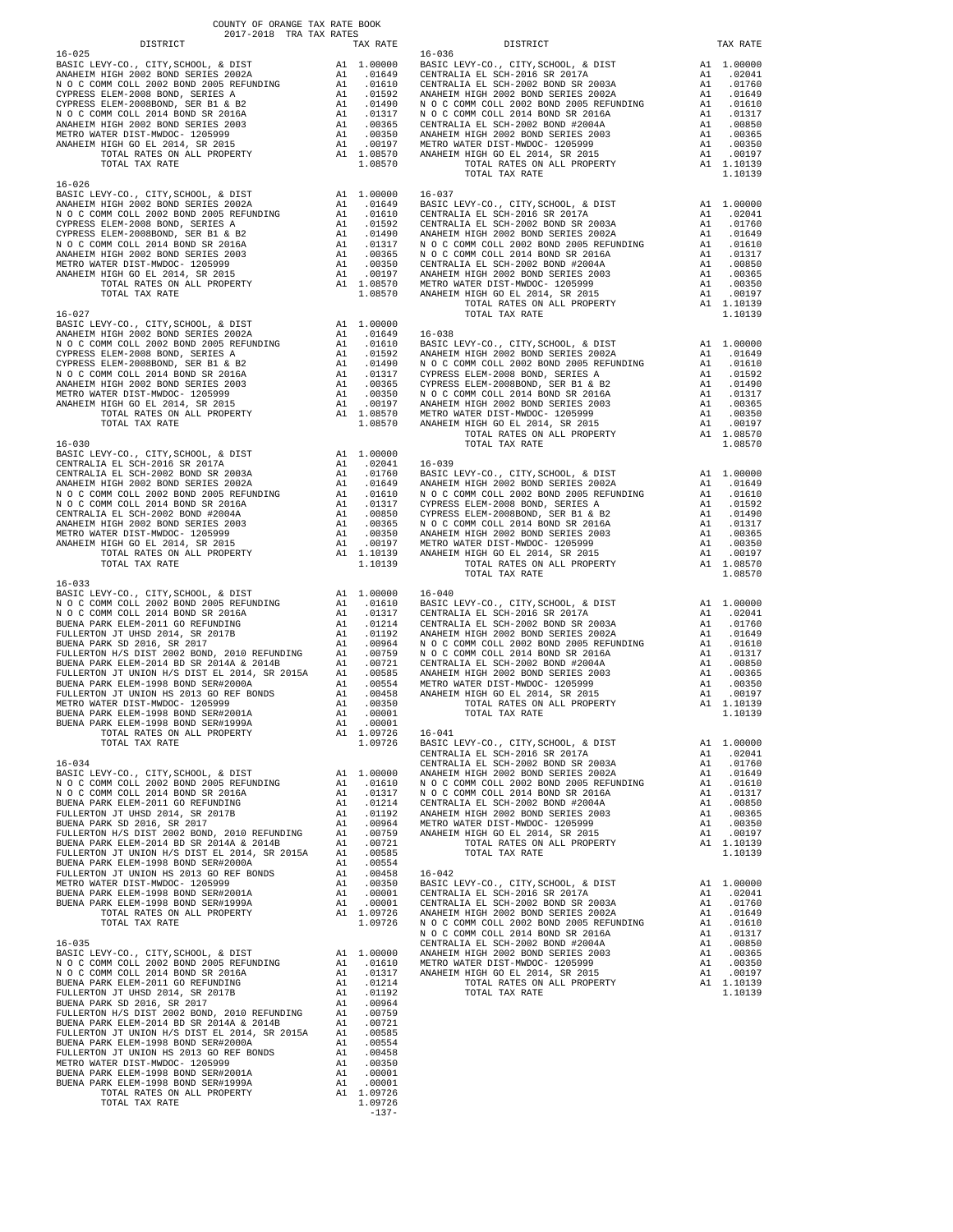COAST COMM COLL 2012, SR 2017E A1 .00804 COAST COMM COLL 2012 BOND SR 2013 A&B A1 .00721 COAST COMM COLL 2002 BOND SER 2006B A1 .00624 COAST COMM COLL 2002 BOND SER 2003A A1 .00514 COAST COMM COLL 2002 BOND SER 2006C A1 .00370 METRO WATER DIST-MWDOC- 1205999 A1 .00350 COAST COMM COLL 2012 BOND SER 2016C A1 .00111 GARDEN GROVE USD, 2010, SR A A1 .00001 COAST COMM COLL 2012, SR 2017D A1 .00001 TOTAL RATES ON ALL PROPERTY A1 1.10949 TOTAL TAX RATE 1.10949

-138-

| COUNTY OF ORANGE TAX RATE BOOK<br>$2017-2018 \quad \text{TRA RATES}$ DISTRICT $2017-2018 \quad \text{TRA TAX RATES}$                                                                                                                |          |            |          |
|-------------------------------------------------------------------------------------------------------------------------------------------------------------------------------------------------------------------------------------|----------|------------|----------|
|                                                                                                                                                                                                                                     | TAX RATE | DISTRICT   | TAX RATE |
| $16 - 043$                                                                                                                                                                                                                          |          | $17 - 006$ |          |
|                                                                                                                                                                                                                                     |          |            |          |
|                                                                                                                                                                                                                                     |          |            |          |
|                                                                                                                                                                                                                                     |          |            |          |
|                                                                                                                                                                                                                                     |          |            |          |
|                                                                                                                                                                                                                                     |          |            |          |
| TOTAL RAYES ON ALL PROPERTY AT 1.10139 17-007 LIVY-CO, CITY, SCHOOL, & DEST PARENT AND ANGELE INTERNATIONAL ARTIST AND ANGELE AND ANGELE AND ANGELE AND ANGELE AND ANGELE AND ANGELE AND ANGELE AND ANGELE AND ANGELE AND ANG       |          |            |          |
|                                                                                                                                                                                                                                     |          |            |          |
|                                                                                                                                                                                                                                     |          |            |          |
|                                                                                                                                                                                                                                     |          |            |          |
|                                                                                                                                                                                                                                     |          |            |          |
|                                                                                                                                                                                                                                     |          |            |          |
|                                                                                                                                                                                                                                     |          |            |          |
|                                                                                                                                                                                                                                     |          |            |          |
|                                                                                                                                                                                                                                     |          |            |          |
|                                                                                                                                                                                                                                     |          |            |          |
|                                                                                                                                                                                                                                     |          |            |          |
|                                                                                                                                                                                                                                     |          |            |          |
|                                                                                                                                                                                                                                     |          |            |          |
|                                                                                                                                                                                                                                     |          |            |          |
|                                                                                                                                                                                                                                     |          |            |          |
|                                                                                                                                                                                                                                     |          |            |          |
|                                                                                                                                                                                                                                     |          |            |          |
|                                                                                                                                                                                                                                     |          |            |          |
|                                                                                                                                                                                                                                     |          |            |          |
|                                                                                                                                                                                                                                     |          |            |          |
|                                                                                                                                                                                                                                     |          |            |          |
|                                                                                                                                                                                                                                     |          |            |          |
|                                                                                                                                                                                                                                     |          |            |          |
|                                                                                                                                                                                                                                     |          |            |          |
|                                                                                                                                                                                                                                     |          |            |          |
|                                                                                                                                                                                                                                     |          |            |          |
|                                                                                                                                                                                                                                     |          |            |          |
|                                                                                                                                                                                                                                     |          |            |          |
|                                                                                                                                                                                                                                     |          |            |          |
|                                                                                                                                                                                                                                     |          |            |          |
|                                                                                                                                                                                                                                     |          |            |          |
|                                                                                                                                                                                                                                     |          |            |          |
|                                                                                                                                                                                                                                     |          |            |          |
|                                                                                                                                                                                                                                     |          |            |          |
|                                                                                                                                                                                                                                     |          |            |          |
|                                                                                                                                                                                                                                     |          |            |          |
|                                                                                                                                                                                                                                     |          |            |          |
|                                                                                                                                                                                                                                     |          |            |          |
|                                                                                                                                                                                                                                     |          |            |          |
|                                                                                                                                                                                                                                     |          |            |          |
|                                                                                                                                                                                                                                     |          |            |          |
| 1997 - The Country of Articles (1997 - 2002)<br>1.1991 - The Country of Articles (1997 - 2002)<br>2.1991 - The Country of Articles (1997 - 2002)<br>2.1991 - The Country of Articles (1997 - 2002)<br>2.1991 - The Country of Artic |          |            |          |
|                                                                                                                                                                                                                                     |          |            |          |
|                                                                                                                                                                                                                                     |          |            |          |
|                                                                                                                                                                                                                                     |          |            |          |
|                                                                                                                                                                                                                                     |          |            |          |
|                                                                                                                                                                                                                                     |          |            |          |
|                                                                                                                                                                                                                                     |          |            |          |
|                                                                                                                                                                                                                                     |          |            |          |
|                                                                                                                                                                                                                                     |          |            |          |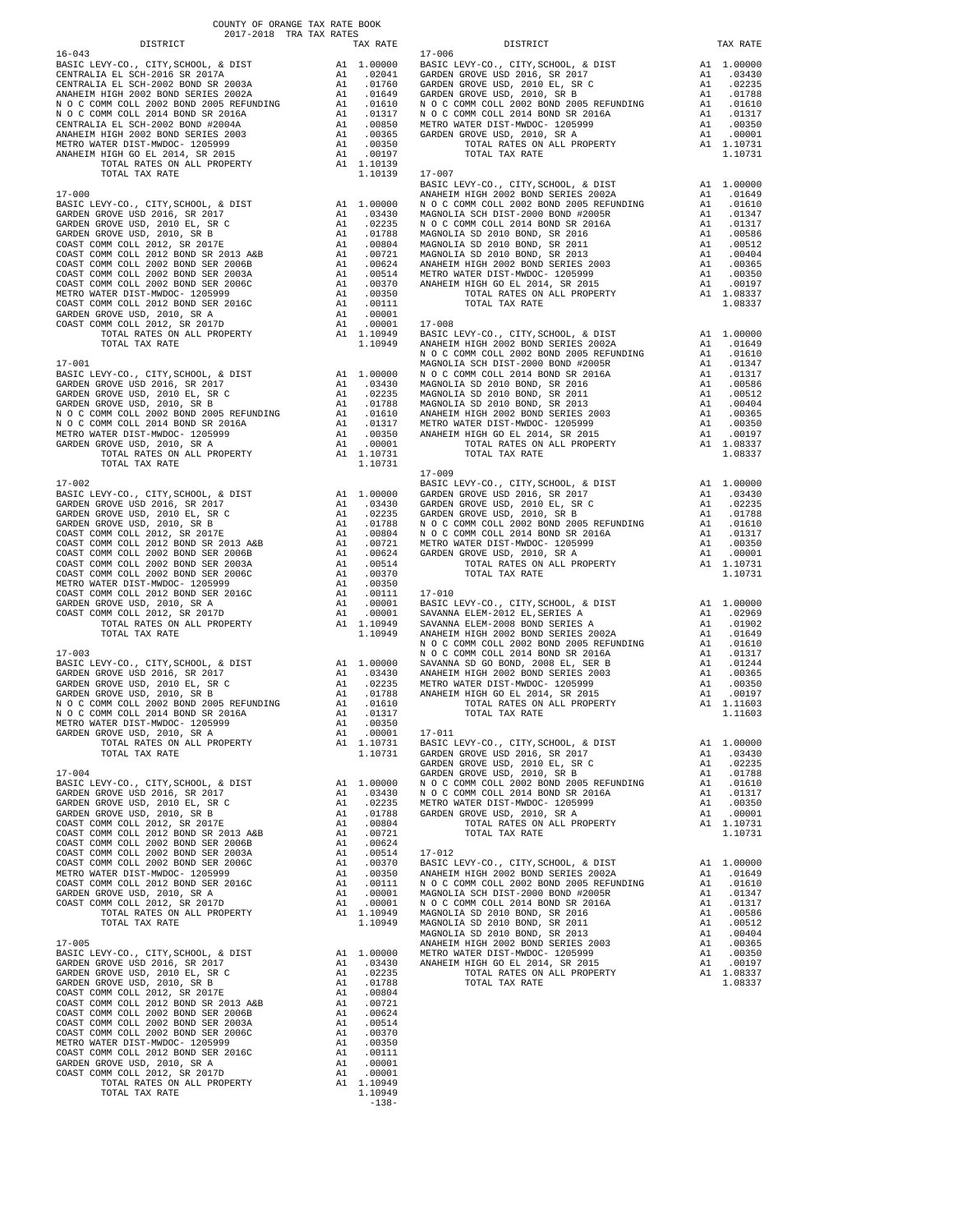|  | $\begin{tabular}{l c c c c} 17-014 & 17-021 & 17-021 \\ \hline \texttt{BASE} & \texttt{REVY-CO} \,, \texttt{CITY}, \texttt{SCHOOL}, \texttt{ & \texttt{DIST}} & \texttt{A1} & 1.00000 & \texttt{BASIC LEVY-CO} \,, \texttt{CITY}, \texttt{SCHOOL}, \texttt{ & \texttt{DIST}} & \texttt{A1} & 1.00000 \\ \texttt{BASIC LEVY-CO} \,, \texttt{CITY}, \texttt{SCHOS} & \texttt{A1} & 1.00000 & \texttt{S$                        |  |
|--|------------------------------------------------------------------------------------------------------------------------------------------------------------------------------------------------------------------------------------------------------------------------------------------------------------------------------------------------------------------------------------------------------------------------------|--|
|  |                                                                                                                                                                                                                                                                                                                                                                                                                              |  |
|  |                                                                                                                                                                                                                                                                                                                                                                                                                              |  |
|  |                                                                                                                                                                                                                                                                                                                                                                                                                              |  |
|  |                                                                                                                                                                                                                                                                                                                                                                                                                              |  |
|  |                                                                                                                                                                                                                                                                                                                                                                                                                              |  |
|  |                                                                                                                                                                                                                                                                                                                                                                                                                              |  |
|  | $\begin{tabular}{l c c c c c} \hline \textbf{DTAL RATES ON ALI PROPEKIT} & \textbf{1.11603} & \textbf{17--022} & \textbf{17--022} & \textbf{18.821C LEVY-CO.}, & \textbf{CITY}, \textbf{SCROOL}, & \textbf{E DIST} & \textbf{A1} & 1.00000 & \textbf{3NANRNA ELEM-2012 EL, SERIES A} & \textbf{A1} & 1.00000 & \textbf{5NANINA ELEM-2012 EL, SERIES A} & \textbf{A1} & 0.2969 & \$                                           |  |
|  |                                                                                                                                                                                                                                                                                                                                                                                                                              |  |
|  |                                                                                                                                                                                                                                                                                                                                                                                                                              |  |
|  |                                                                                                                                                                                                                                                                                                                                                                                                                              |  |
|  | $\begin{tabular}{l c c c c} \hline 17-016 & \multicolumn{4}{c}{\textbf{BAZEN-2012} \textbf{ EL}, \textbf{SERES A} & \multicolumn{4}{c}{\textbf{AAZEN-2012} \textbf{ EL}, \textbf{SERES A} & \multicolumn{4}{c}{\textbf{AAZEN-2012} \textbf{ EL}, \textbf{SERES A} & \multicolumn{4}{c}{\textbf{AAZEN-2012} \textbf{ EL}, \textbf{SERES A} & \multicolumn{4}{c}{\textbf{AAZEN-2012} \textbf{ EL}, \textbf{SERES A} & \multic$ |  |
|  |                                                                                                                                                                                                                                                                                                                                                                                                                              |  |
|  |                                                                                                                                                                                                                                                                                                                                                                                                                              |  |
|  |                                                                                                                                                                                                                                                                                                                                                                                                                              |  |
|  |                                                                                                                                                                                                                                                                                                                                                                                                                              |  |
|  |                                                                                                                                                                                                                                                                                                                                                                                                                              |  |
|  |                                                                                                                                                                                                                                                                                                                                                                                                                              |  |
|  |                                                                                                                                                                                                                                                                                                                                                                                                                              |  |
|  |                                                                                                                                                                                                                                                                                                                                                                                                                              |  |
|  |                                                                                                                                                                                                                                                                                                                                                                                                                              |  |
|  |                                                                                                                                                                                                                                                                                                                                                                                                                              |  |
|  |                                                                                                                                                                                                                                                                                                                                                                                                                              |  |
|  |                                                                                                                                                                                                                                                                                                                                                                                                                              |  |
|  |                                                                                                                                                                                                                                                                                                                                                                                                                              |  |
|  | $\begin{tabular}{l c c c c c} \hline 17-017 & 17-017 \\ \hline \texttt{RNAREIM} \texttt{HEH} & 2002 & \texttt{BONDS} & 2002 \texttt{ADND} & 17-024 \\ \hline \texttt{ANAEEM} \texttt{HEH} & 2002 & \texttt{BONDS} & 2002 \texttt{ADND} & 2002 \\ \hline \texttt{N} & 0 & \texttt{COMD} & 2002 & \texttt{BONDS} & 2002 \texttt{ADND} & 2002 \\ \hline \texttt{M} & 0 & \texttt{COMD$                                          |  |
|  |                                                                                                                                                                                                                                                                                                                                                                                                                              |  |
|  |                                                                                                                                                                                                                                                                                                                                                                                                                              |  |
|  |                                                                                                                                                                                                                                                                                                                                                                                                                              |  |
|  |                                                                                                                                                                                                                                                                                                                                                                                                                              |  |
|  |                                                                                                                                                                                                                                                                                                                                                                                                                              |  |
|  |                                                                                                                                                                                                                                                                                                                                                                                                                              |  |
|  |                                                                                                                                                                                                                                                                                                                                                                                                                              |  |
|  |                                                                                                                                                                                                                                                                                                                                                                                                                              |  |
|  |                                                                                                                                                                                                                                                                                                                                                                                                                              |  |
|  |                                                                                                                                                                                                                                                                                                                                                                                                                              |  |
|  |                                                                                                                                                                                                                                                                                                                                                                                                                              |  |
|  |                                                                                                                                                                                                                                                                                                                                                                                                                              |  |
|  |                                                                                                                                                                                                                                                                                                                                                                                                                              |  |
|  | APAREO MITRE DET PROCESSION (AL. 199350 COMP COMP COLL 2002 2000 BY 2002 1000 BY 2002 2000 BY 2002 2000 BY 2002 2000 BY 2002 2000 BY 2002 2000 BY 2002 2000 BY 2002 2000 BY 2002 2000 BY 2002 2000 BY 2002 2000 BY 2002 2000                                                                                                                                                                                                 |  |
|  |                                                                                                                                                                                                                                                                                                                                                                                                                              |  |
|  |                                                                                                                                                                                                                                                                                                                                                                                                                              |  |
|  |                                                                                                                                                                                                                                                                                                                                                                                                                              |  |
|  |                                                                                                                                                                                                                                                                                                                                                                                                                              |  |
|  |                                                                                                                                                                                                                                                                                                                                                                                                                              |  |
|  |                                                                                                                                                                                                                                                                                                                                                                                                                              |  |
|  |                                                                                                                                                                                                                                                                                                                                                                                                                              |  |
|  |                                                                                                                                                                                                                                                                                                                                                                                                                              |  |
|  |                                                                                                                                                                                                                                                                                                                                                                                                                              |  |
|  |                                                                                                                                                                                                                                                                                                                                                                                                                              |  |
|  |                                                                                                                                                                                                                                                                                                                                                                                                                              |  |
|  |                                                                                                                                                                                                                                                                                                                                                                                                                              |  |
|  |                                                                                                                                                                                                                                                                                                                                                                                                                              |  |
|  |                                                                                                                                                                                                                                                                                                                                                                                                                              |  |
|  |                                                                                                                                                                                                                                                                                                                                                                                                                              |  |
|  |                                                                                                                                                                                                                                                                                                                                                                                                                              |  |
|  |                                                                                                                                                                                                                                                                                                                                                                                                                              |  |
|  |                                                                                                                                                                                                                                                                                                                                                                                                                              |  |
|  |                                                                                                                                                                                                                                                                                                                                                                                                                              |  |

COUNTY OF ORANGE TAX RATE BOOK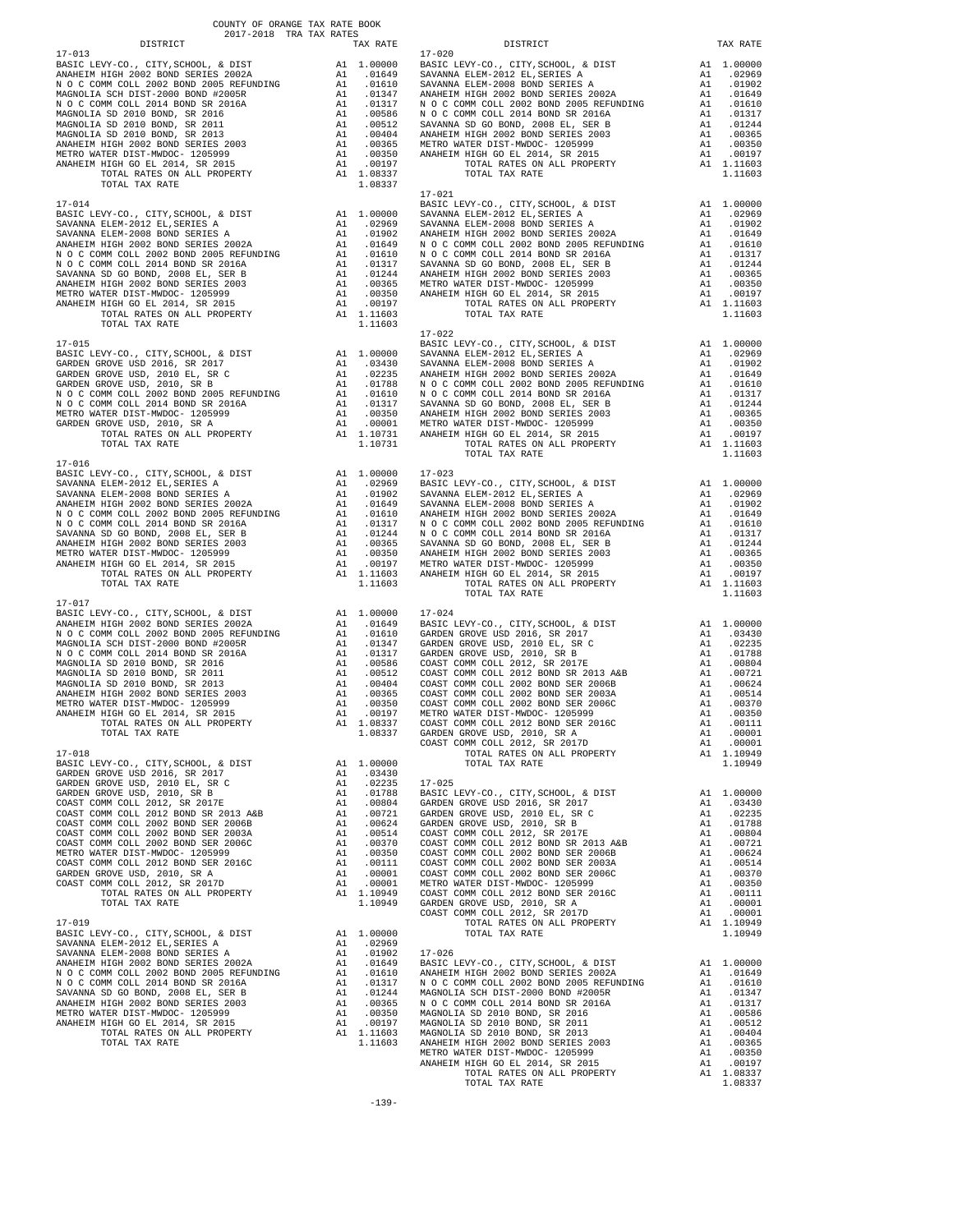| 2017-2018 TRA TAX RATES<br>DISTRICT | TAX RATE | DISTRICT                                                                                                                                                                                                                                                                       | TAX RATE |
|-------------------------------------|----------|--------------------------------------------------------------------------------------------------------------------------------------------------------------------------------------------------------------------------------------------------------------------------------|----------|
| $17 - 027$                          |          | $17 - 034$                                                                                                                                                                                                                                                                     |          |
|                                     |          |                                                                                                                                                                                                                                                                                |          |
|                                     |          |                                                                                                                                                                                                                                                                                |          |
|                                     |          |                                                                                                                                                                                                                                                                                |          |
|                                     |          |                                                                                                                                                                                                                                                                                |          |
|                                     |          |                                                                                                                                                                                                                                                                                |          |
|                                     |          |                                                                                                                                                                                                                                                                                |          |
|                                     |          |                                                                                                                                                                                                                                                                                |          |
|                                     |          |                                                                                                                                                                                                                                                                                |          |
|                                     |          |                                                                                                                                                                                                                                                                                |          |
|                                     |          |                                                                                                                                                                                                                                                                                |          |
|                                     |          |                                                                                                                                                                                                                                                                                |          |
|                                     |          |                                                                                                                                                                                                                                                                                |          |
|                                     |          |                                                                                                                                                                                                                                                                                |          |
|                                     |          |                                                                                                                                                                                                                                                                                |          |
|                                     |          |                                                                                                                                                                                                                                                                                |          |
|                                     |          |                                                                                                                                                                                                                                                                                |          |
|                                     |          |                                                                                                                                                                                                                                                                                |          |
|                                     |          |                                                                                                                                                                                                                                                                                |          |
|                                     |          |                                                                                                                                                                                                                                                                                |          |
|                                     |          |                                                                                                                                                                                                                                                                                |          |
|                                     |          |                                                                                                                                                                                                                                                                                |          |
|                                     |          |                                                                                                                                                                                                                                                                                |          |
|                                     |          |                                                                                                                                                                                                                                                                                |          |
|                                     |          |                                                                                                                                                                                                                                                                                |          |
|                                     |          |                                                                                                                                                                                                                                                                                |          |
|                                     |          |                                                                                                                                                                                                                                                                                |          |
|                                     |          |                                                                                                                                                                                                                                                                                |          |
|                                     |          |                                                                                                                                                                                                                                                                                |          |
|                                     |          |                                                                                                                                                                                                                                                                                |          |
|                                     |          |                                                                                                                                                                                                                                                                                |          |
|                                     |          |                                                                                                                                                                                                                                                                                |          |
|                                     |          |                                                                                                                                                                                                                                                                                |          |
|                                     |          |                                                                                                                                                                                                                                                                                |          |
|                                     |          |                                                                                                                                                                                                                                                                                |          |
|                                     |          |                                                                                                                                                                                                                                                                                |          |
|                                     |          |                                                                                                                                                                                                                                                                                |          |
|                                     |          |                                                                                                                                                                                                                                                                                |          |
|                                     |          |                                                                                                                                                                                                                                                                                |          |
|                                     |          |                                                                                                                                                                                                                                                                                |          |
|                                     |          |                                                                                                                                                                                                                                                                                |          |
|                                     |          |                                                                                                                                                                                                                                                                                |          |
|                                     |          |                                                                                                                                                                                                                                                                                |          |
|                                     |          |                                                                                                                                                                                                                                                                                |          |
|                                     |          |                                                                                                                                                                                                                                                                                |          |
|                                     |          |                                                                                                                                                                                                                                                                                |          |
|                                     |          |                                                                                                                                                                                                                                                                                |          |
|                                     |          |                                                                                                                                                                                                                                                                                |          |
|                                     |          |                                                                                                                                                                                                                                                                                |          |
|                                     |          |                                                                                                                                                                                                                                                                                |          |
|                                     |          |                                                                                                                                                                                                                                                                                |          |
|                                     |          |                                                                                                                                                                                                                                                                                |          |
|                                     |          | $\begin{smallmatrix} 1.11 & 0.01 & 0.01 & 0.01 & 0.01 & 0.01 & 0.01 & 0.01 & 0.01 & 0.01 & 0.01 & 0.01 & 0.01 & 0.01 & 0.01 & 0.01 & 0.01 & 0.01 & 0.01 & 0.01 & 0.01 & 0.01 & 0.01 & 0.01 & 0.01 & 0.01 & 0.01 & 0.01 & 0.01 & 0.01 & 0.01 & 0.01 & 0.01 & 0.01 & 0.01 & 0.0$ |          |
|                                     |          |                                                                                                                                                                                                                                                                                |          |
|                                     |          |                                                                                                                                                                                                                                                                                |          |
|                                     |          |                                                                                                                                                                                                                                                                                |          |
|                                     |          |                                                                                                                                                                                                                                                                                |          |
|                                     |          |                                                                                                                                                                                                                                                                                |          |
|                                     |          |                                                                                                                                                                                                                                                                                |          |
|                                     |          |                                                                                                                                                                                                                                                                                |          |
|                                     |          |                                                                                                                                                                                                                                                                                |          |
|                                     |          |                                                                                                                                                                                                                                                                                |          |
|                                     |          |                                                                                                                                                                                                                                                                                |          |
|                                     |          |                                                                                                                                                                                                                                                                                |          |
|                                     |          |                                                                                                                                                                                                                                                                                |          |
|                                     |          |                                                                                                                                                                                                                                                                                |          |
|                                     |          |                                                                                                                                                                                                                                                                                |          |
|                                     |          |                                                                                                                                                                                                                                                                                |          |
|                                     |          |                                                                                                                                                                                                                                                                                |          |
|                                     |          |                                                                                                                                                                                                                                                                                |          |
|                                     |          |                                                                                                                                                                                                                                                                                |          |
|                                     |          |                                                                                                                                                                                                                                                                                |          |
|                                     |          |                                                                                                                                                                                                                                                                                |          |
|                                     |          |                                                                                                                                                                                                                                                                                |          |
|                                     |          |                                                                                                                                                                                                                                                                                |          |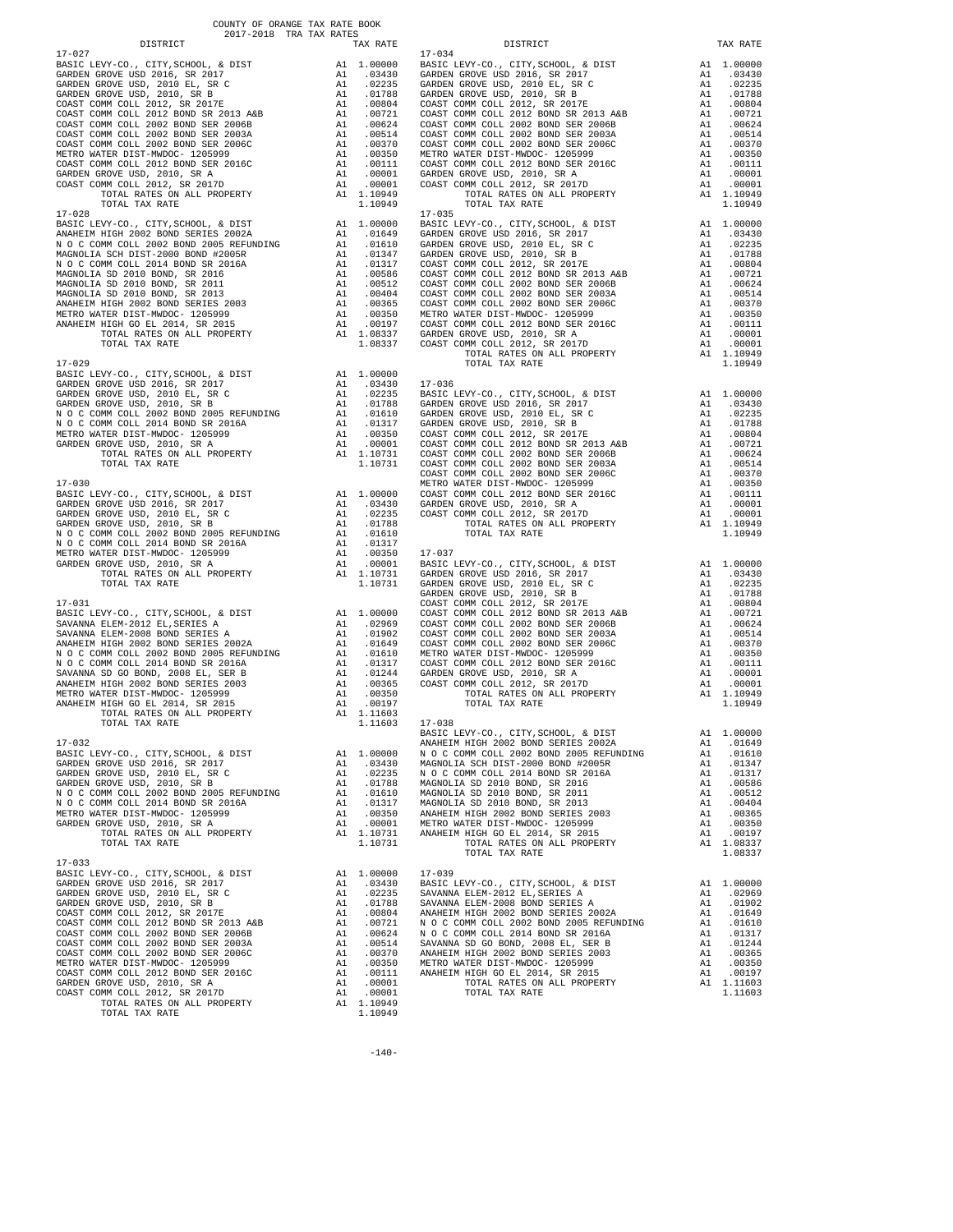| COUNTY OF ORANGE TAX RATE BOOK<br>$2017-2018 \quad \text{TRA RATES}$ DISTRICT $\hspace{2.5cm}$                                                                                                                                |          |            |          |
|-------------------------------------------------------------------------------------------------------------------------------------------------------------------------------------------------------------------------------|----------|------------|----------|
|                                                                                                                                                                                                                               | TAX RATE | DISTRICT   | TAX RATE |
| $17 - 040$                                                                                                                                                                                                                    |          | $17 - 047$ |          |
|                                                                                                                                                                                                                               |          |            |          |
|                                                                                                                                                                                                                               |          |            |          |
|                                                                                                                                                                                                                               |          |            |          |
|                                                                                                                                                                                                                               |          |            |          |
|                                                                                                                                                                                                                               |          |            |          |
|                                                                                                                                                                                                                               |          |            |          |
|                                                                                                                                                                                                                               |          |            |          |
|                                                                                                                                                                                                                               |          |            |          |
|                                                                                                                                                                                                                               |          |            |          |
|                                                                                                                                                                                                                               |          |            |          |
|                                                                                                                                                                                                                               |          |            |          |
|                                                                                                                                                                                                                               |          |            |          |
|                                                                                                                                                                                                                               |          |            |          |
|                                                                                                                                                                                                                               |          |            |          |
|                                                                                                                                                                                                                               |          |            |          |
|                                                                                                                                                                                                                               |          |            |          |
|                                                                                                                                                                                                                               |          |            |          |
|                                                                                                                                                                                                                               |          |            |          |
|                                                                                                                                                                                                                               |          |            |          |
|                                                                                                                                                                                                                               |          |            |          |
|                                                                                                                                                                                                                               |          |            |          |
|                                                                                                                                                                                                                               |          |            |          |
|                                                                                                                                                                                                                               |          |            |          |
| $17 - 042$                                                                                                                                                                                                                    |          |            |          |
|                                                                                                                                                                                                                               |          |            |          |
|                                                                                                                                                                                                                               |          |            |          |
|                                                                                                                                                                                                                               |          |            |          |
|                                                                                                                                                                                                                               |          |            |          |
|                                                                                                                                                                                                                               |          |            |          |
|                                                                                                                                                                                                                               |          |            |          |
|                                                                                                                                                                                                                               |          |            |          |
|                                                                                                                                                                                                                               |          |            |          |
|                                                                                                                                                                                                                               |          |            |          |
|                                                                                                                                                                                                                               |          |            |          |
|                                                                                                                                                                                                                               |          |            |          |
|                                                                                                                                                                                                                               |          |            |          |
|                                                                                                                                                                                                                               |          |            |          |
|                                                                                                                                                                                                                               |          |            |          |
|                                                                                                                                                                                                                               |          |            |          |
|                                                                                                                                                                                                                               |          |            |          |
|                                                                                                                                                                                                                               |          |            |          |
|                                                                                                                                                                                                                               |          |            |          |
|                                                                                                                                                                                                                               |          |            |          |
|                                                                                                                                                                                                                               |          |            |          |
|                                                                                                                                                                                                                               |          |            |          |
|                                                                                                                                                                                                                               |          |            |          |
|                                                                                                                                                                                                                               |          |            |          |
|                                                                                                                                                                                                                               |          |            |          |
|                                                                                                                                                                                                                               |          |            |          |
|                                                                                                                                                                                                                               |          |            |          |
|                                                                                                                                                                                                                               |          |            |          |
|                                                                                                                                                                                                                               |          |            |          |
|                                                                                                                                                                                                                               |          |            |          |
|                                                                                                                                                                                                                               |          |            |          |
|                                                                                                                                                                                                                               |          |            |          |
|                                                                                                                                                                                                                               |          |            |          |
|                                                                                                                                                                                                                               |          |            |          |
|                                                                                                                                                                                                                               |          |            |          |
|                                                                                                                                                                                                                               |          |            |          |
|                                                                                                                                                                                                                               |          |            |          |
|                                                                                                                                                                                                                               |          |            |          |
|                                                                                                                                                                                                                               |          |            |          |
|                                                                                                                                                                                                                               |          |            |          |
|                                                                                                                                                                                                                               |          |            |          |
|                                                                                                                                                                                                                               |          |            |          |
|                                                                                                                                                                                                                               |          |            |          |
|                                                                                                                                                                                                                               |          |            |          |
|                                                                                                                                                                                                                               |          |            |          |
|                                                                                                                                                                                                                               |          |            |          |
|                                                                                                                                                                                                                               |          |            |          |
|                                                                                                                                                                                                                               |          |            |          |
|                                                                                                                                                                                                                               |          |            |          |
|                                                                                                                                                                                                                               |          |            |          |
|                                                                                                                                                                                                                               |          |            |          |
|                                                                                                                                                                                                                               |          |            |          |
|                                                                                                                                                                                                                               |          |            |          |
|                                                                                                                                                                                                                               |          |            |          |
|                                                                                                                                                                                                                               |          |            |          |
|                                                                                                                                                                                                                               |          |            |          |
|                                                                                                                                                                                                                               |          |            |          |
| NO CONSECTED AND A SOLEN 1990 SECOND AND 1990 SECOND COMPROSITE DEFINITION CONTINUES. THE SOLEN CONTINUES IN A 1990 SECOND CONTINUES IN A 1990 SECOND CONTINUES IN A 1990 SECOND CONTINUES IN A 1990 SECOND CONTINUES IN A 19 |          |            |          |
|                                                                                                                                                                                                                               | $-141-$  |            |          |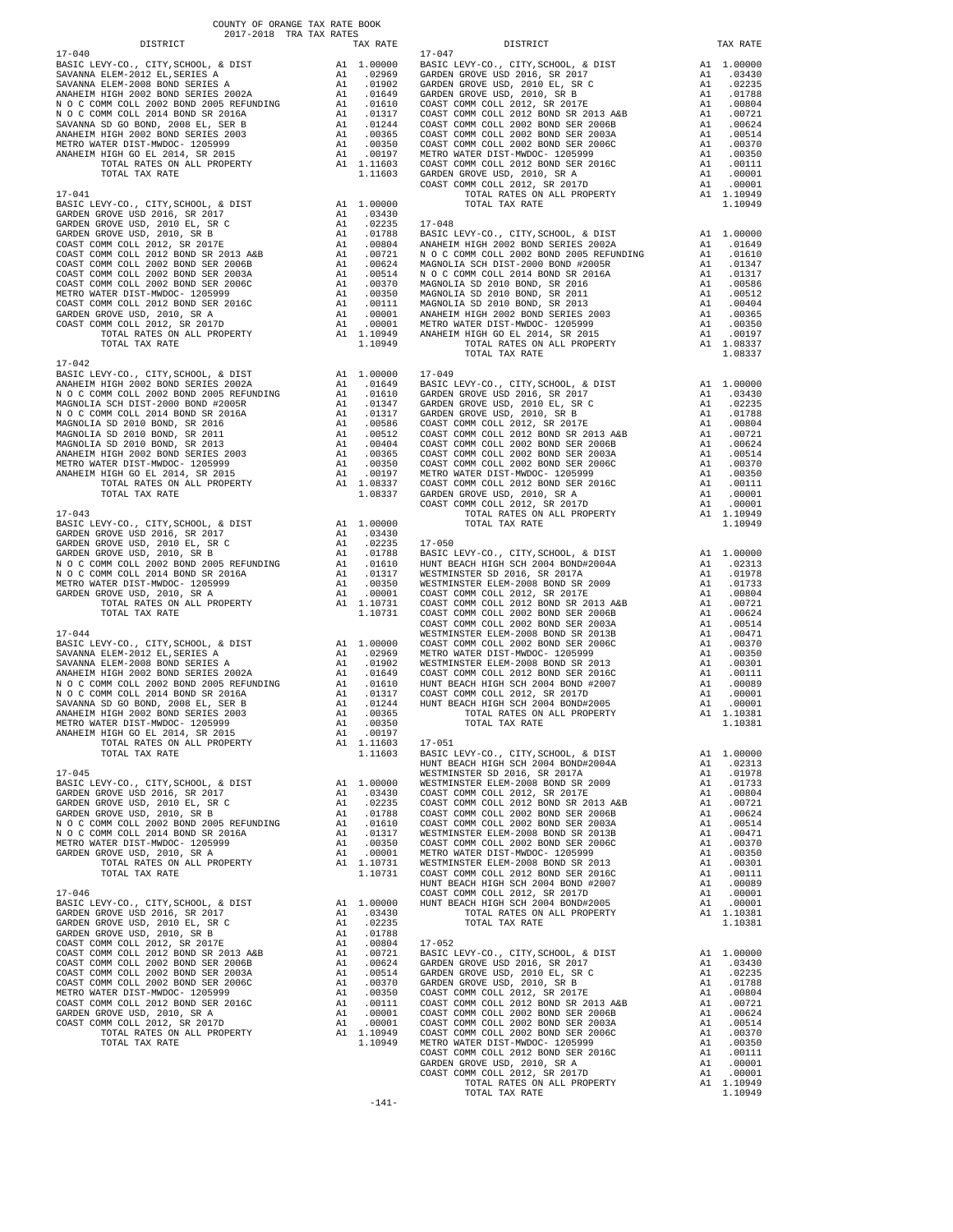| COUNTY OF ORANGE TAX RATE BOOK<br>2017-2018 TRA TAX RATES         |          |                                                                                                                                               |                    |
|-------------------------------------------------------------------|----------|-----------------------------------------------------------------------------------------------------------------------------------------------|--------------------|
| DISTRICT                                                          |          | TAX RATE                                                                                                                                      |                    |
| $17 - 053$                                                        |          |                                                                                                                                               | $17 - 060$         |
|                                                                   |          |                                                                                                                                               |                    |
|                                                                   |          |                                                                                                                                               |                    |
|                                                                   |          |                                                                                                                                               |                    |
|                                                                   |          |                                                                                                                                               |                    |
|                                                                   |          |                                                                                                                                               |                    |
|                                                                   |          |                                                                                                                                               |                    |
|                                                                   |          |                                                                                                                                               |                    |
|                                                                   |          |                                                                                                                                               |                    |
|                                                                   |          |                                                                                                                                               |                    |
| TOTAL TAX RATE                                                    |          | 1.11603                                                                                                                                       |                    |
| $17 - 054$                                                        |          |                                                                                                                                               |                    |
|                                                                   |          |                                                                                                                                               |                    |
|                                                                   |          |                                                                                                                                               |                    |
|                                                                   |          |                                                                                                                                               |                    |
|                                                                   |          |                                                                                                                                               |                    |
|                                                                   |          |                                                                                                                                               |                    |
|                                                                   |          |                                                                                                                                               |                    |
|                                                                   |          |                                                                                                                                               |                    |
|                                                                   |          |                                                                                                                                               |                    |
|                                                                   |          |                                                                                                                                               |                    |
|                                                                   |          |                                                                                                                                               |                    |
|                                                                   |          |                                                                                                                                               |                    |
| TOTAL TAX RATE                                                    |          |                                                                                                                                               |                    |
|                                                                   |          | 1.10949 17-062<br>BASIC L                                                                                                                     |                    |
| $17 - 055$                                                        |          |                                                                                                                                               | GARDEN             |
|                                                                   |          |                                                                                                                                               |                    |
|                                                                   |          |                                                                                                                                               |                    |
|                                                                   |          |                                                                                                                                               |                    |
|                                                                   |          |                                                                                                                                               |                    |
|                                                                   |          |                                                                                                                                               |                    |
|                                                                   |          |                                                                                                                                               |                    |
|                                                                   |          |                                                                                                                                               |                    |
|                                                                   |          |                                                                                                                                               |                    |
|                                                                   |          |                                                                                                                                               | COAST C            |
| $17 - 056$                                                        |          |                                                                                                                                               |                    |
|                                                                   |          |                                                                                                                                               |                    |
|                                                                   |          |                                                                                                                                               |                    |
|                                                                   |          |                                                                                                                                               |                    |
|                                                                   |          |                                                                                                                                               |                    |
|                                                                   |          |                                                                                                                                               |                    |
|                                                                   |          |                                                                                                                                               |                    |
|                                                                   |          |                                                                                                                                               |                    |
|                                                                   |          |                                                                                                                                               |                    |
|                                                                   |          |                                                                                                                                               |                    |
|                                                                   |          |                                                                                                                                               |                    |
|                                                                   |          |                                                                                                                                               |                    |
|                                                                   |          |                                                                                                                                               |                    |
|                                                                   |          |                                                                                                                                               |                    |
| $17 - 057$                                                        |          |                                                                                                                                               | COAST C            |
|                                                                   |          |                                                                                                                                               |                    |
|                                                                   |          |                                                                                                                                               |                    |
|                                                                   |          |                                                                                                                                               |                    |
|                                                                   |          |                                                                                                                                               |                    |
| MAGNOLIA SD 2010 BOND, SR 2016<br>A1                              |          |                                                                                                                                               | .00586 NOCC        |
| MAGNOLIA SD 2010 BOND, SR 2011                                    | A1       | .00512 MAGNOLI                                                                                                                                |                    |
| MAGNOLIA SD 2010 BOND, SR 2013                                    |          |                                                                                                                                               |                    |
| ANAHEIM HIGH 2002 BOND SERIES 2003                                |          |                                                                                                                                               |                    |
| METRO WATER DIST-MWDOC- 1205999                                   |          |                                                                                                                                               |                    |
| ANAHEIM HIGH GO EL 2014, SR 2015<br>TOTAL RATES ON ALL PROPERTY   |          |                                                                                                                                               |                    |
| TOTAL TAX RATE                                                    |          | A1 .00404 MAGNOLL<br>A1 .00404 N O C C<br>A1 .00365 MAGNOLL<br>A1 .00350 MAGNOLL<br>A1 .00197 MAGNOLL<br>A1 1.08337 MAHEIM<br>1.08337 METRO W |                    |
|                                                                   |          |                                                                                                                                               | ANAHEIM            |
| $17 - 058$                                                        |          |                                                                                                                                               |                    |
| BASIC LEVY-CO., CITY, SCHOOL, & DIST                              |          | A1 1.00000                                                                                                                                    |                    |
| GARDEN GROVE USD 2016, SR 2017<br>GARDEN GROVE USD, 2010 EL, SR C |          | A1.03430<br>A1.02235                                                                                                                          | $17 - 065$         |
| GARDEN GROVE USD, 2010, SR B                                      | A1       | .01788                                                                                                                                        | BASIC L            |
| N O C COMM COLL 2002 BOND 2005 REFUNDING                          | A1       | .01610                                                                                                                                        | GARDEN             |
| N O C COMM COLL 2014 BOND SR 2016A                                |          |                                                                                                                                               |                    |
| METRO WATER DIST-MWDOC- 1205999                                   |          |                                                                                                                                               |                    |
| GARDEN GROVE USD, 2010, SR A                                      |          |                                                                                                                                               |                    |
| TOTAL RATES ON ALL PROPERTY<br>TOTAL TAX RATE                     |          | A1 .01317 GARDEN<br>A1 .01317 GARDEN<br>A1 .00001 COAST C<br>A1 1.10731 COAST C<br>1.10731 COAST C<br>COAST C                                 |                    |
| $17 - 059$                                                        |          |                                                                                                                                               | COAST C<br>COAST C |
| BASIC LEVY-CO., CITY, SCHOOL, & DIST                              |          | A1 1.00000 METRO W<br>A1 .03430 COAST C<br>A1 .02235 GARDEN<br>A1 .01788 COAST C                                                              |                    |
| GARDEN GROVE USD 2016, SR 2017                                    |          |                                                                                                                                               |                    |
| GARDEN GROVE USD, 2010 EL, SR C                                   |          |                                                                                                                                               |                    |
| GARDEN GROVE USD, 2010, SR B                                      |          |                                                                                                                                               |                    |
| N O C COMM COLL 2002 BOND 2005 REFUNDING A1 .01610                |          |                                                                                                                                               |                    |
| N O C COMM COLL 2014 BOND SR 2016A                                | A1       | .01317                                                                                                                                        |                    |
| METRO WATER DIST-MWDOC- 1205999<br>GARDEN GROVE USD, 2010, SR A   | A1<br>A1 | .00350<br>.00001                                                                                                                              |                    |
| TOTAL RATES ON ALL PROPERTY                                       |          | A1 1.10731                                                                                                                                    |                    |
| TOTAL TAX RATE                                                    |          | 1.10731                                                                                                                                       |                    |

| TAX RATE<br>DISTRICT                                                                                                                                                                                                                                                               |  | DISTRICT | TAX RATE |
|------------------------------------------------------------------------------------------------------------------------------------------------------------------------------------------------------------------------------------------------------------------------------------|--|----------|----------|
|                                                                                                                                                                                                                                                                                    |  |          |          |
|                                                                                                                                                                                                                                                                                    |  |          |          |
|                                                                                                                                                                                                                                                                                    |  |          |          |
|                                                                                                                                                                                                                                                                                    |  |          |          |
|                                                                                                                                                                                                                                                                                    |  |          |          |
|                                                                                                                                                                                                                                                                                    |  |          |          |
|                                                                                                                                                                                                                                                                                    |  |          |          |
|                                                                                                                                                                                                                                                                                    |  |          |          |
|                                                                                                                                                                                                                                                                                    |  |          |          |
|                                                                                                                                                                                                                                                                                    |  |          |          |
|                                                                                                                                                                                                                                                                                    |  |          |          |
|                                                                                                                                                                                                                                                                                    |  |          |          |
|                                                                                                                                                                                                                                                                                    |  |          |          |
| $17 - 054$<br>$\begin{tabular}{l c c c c} \hline 17-054 & 11,00000 & 17-061 & 17-061 & 17-061 & 17-061 & 17-061 & 17-061 & 17-061 & 17-061 & 17-061 & 17-061 & 17-061 & 17-061 & 17-061 & 17-061 & 17-061 & 17-061 & 17-061 & 17-061 & 17-061 & 17-061 & 17-061 & 17-061 & 17-061$ |  |          |          |
|                                                                                                                                                                                                                                                                                    |  |          |          |
|                                                                                                                                                                                                                                                                                    |  |          |          |
|                                                                                                                                                                                                                                                                                    |  |          |          |
|                                                                                                                                                                                                                                                                                    |  |          |          |
|                                                                                                                                                                                                                                                                                    |  |          |          |
|                                                                                                                                                                                                                                                                                    |  |          |          |
|                                                                                                                                                                                                                                                                                    |  |          |          |
|                                                                                                                                                                                                                                                                                    |  |          |          |
|                                                                                                                                                                                                                                                                                    |  |          |          |
|                                                                                                                                                                                                                                                                                    |  |          |          |
|                                                                                                                                                                                                                                                                                    |  |          |          |
|                                                                                                                                                                                                                                                                                    |  |          |          |
|                                                                                                                                                                                                                                                                                    |  |          |          |
|                                                                                                                                                                                                                                                                                    |  |          |          |
|                                                                                                                                                                                                                                                                                    |  |          |          |
|                                                                                                                                                                                                                                                                                    |  |          |          |
|                                                                                                                                                                                                                                                                                    |  |          |          |
|                                                                                                                                                                                                                                                                                    |  |          |          |
|                                                                                                                                                                                                                                                                                    |  |          |          |
|                                                                                                                                                                                                                                                                                    |  |          |          |
|                                                                                                                                                                                                                                                                                    |  |          |          |
|                                                                                                                                                                                                                                                                                    |  |          |          |
|                                                                                                                                                                                                                                                                                    |  |          |          |
|                                                                                                                                                                                                                                                                                    |  |          |          |
|                                                                                                                                                                                                                                                                                    |  |          |          |
|                                                                                                                                                                                                                                                                                    |  |          |          |
|                                                                                                                                                                                                                                                                                    |  |          |          |
|                                                                                                                                                                                                                                                                                    |  |          |          |
|                                                                                                                                                                                                                                                                                    |  |          |          |
|                                                                                                                                                                                                                                                                                    |  |          |          |
|                                                                                                                                                                                                                                                                                    |  |          |          |
|                                                                                                                                                                                                                                                                                    |  |          |          |
|                                                                                                                                                                                                                                                                                    |  |          |          |
|                                                                                                                                                                                                                                                                                    |  |          |          |
|                                                                                                                                                                                                                                                                                    |  |          |          |
|                                                                                                                                                                                                                                                                                    |  |          |          |
|                                                                                                                                                                                                                                                                                    |  |          |          |
|                                                                                                                                                                                                                                                                                    |  |          |          |
|                                                                                                                                                                                                                                                                                    |  |          |          |
|                                                                                                                                                                                                                                                                                    |  |          |          |
|                                                                                                                                                                                                                                                                                    |  |          |          |
|                                                                                                                                                                                                                                                                                    |  |          |          |
|                                                                                                                                                                                                                                                                                    |  |          |          |
|                                                                                                                                                                                                                                                                                    |  |          |          |
| COMP COMP CONTROL 2013 AS 2012 COMP NATURAL 199919<br>2014 The Maria Company AL 199919 17-052<br>1992 17-052<br>1992 17-052<br>1992 17-052<br>1992 17-052<br>1992 17-052<br>1992 17-052<br>1992 17-052<br>1992 17-052<br>1992 17-052<br>1993 17-052                                |  |          |          |
|                                                                                                                                                                                                                                                                                    |  |          |          |
|                                                                                                                                                                                                                                                                                    |  |          |          |
|                                                                                                                                                                                                                                                                                    |  |          |          |
|                                                                                                                                                                                                                                                                                    |  |          |          |
|                                                                                                                                                                                                                                                                                    |  |          |          |
|                                                                                                                                                                                                                                                                                    |  |          |          |
|                                                                                                                                                                                                                                                                                    |  |          |          |
|                                                                                                                                                                                                                                                                                    |  |          |          |
|                                                                                                                                                                                                                                                                                    |  |          |          |
|                                                                                                                                                                                                                                                                                    |  |          |          |
|                                                                                                                                                                                                                                                                                    |  |          |          |
|                                                                                                                                                                                                                                                                                    |  |          |          |
|                                                                                                                                                                                                                                                                                    |  |          |          |
|                                                                                                                                                                                                                                                                                    |  |          |          |
|                                                                                                                                                                                                                                                                                    |  |          |          |
|                                                                                                                                                                                                                                                                                    |  |          |          |
|                                                                                                                                                                                                                                                                                    |  |          |          |
|                                                                                                                                                                                                                                                                                    |  |          |          |
|                                                                                                                                                                                                                                                                                    |  |          |          |
|                                                                                                                                                                                                                                                                                    |  |          |          |
|                                                                                                                                                                                                                                                                                    |  |          |          |
|                                                                                                                                                                                                                                                                                    |  |          |          |
|                                                                                                                                                                                                                                                                                    |  |          |          |
|                                                                                                                                                                                                                                                                                    |  |          |          |
|                                                                                                                                                                                                                                                                                    |  |          |          |
|                                                                                                                                                                                                                                                                                    |  |          |          |
|                                                                                                                                                                                                                                                                                    |  |          |          |
|                                                                                                                                                                                                                                                                                    |  |          |          |
|                                                                                                                                                                                                                                                                                    |  |          |          |
|                                                                                                                                                                                                                                                                                    |  |          |          |
|                                                                                                                                                                                                                                                                                    |  |          |          |
|                                                                                                                                                                                                                                                                                    |  |          |          |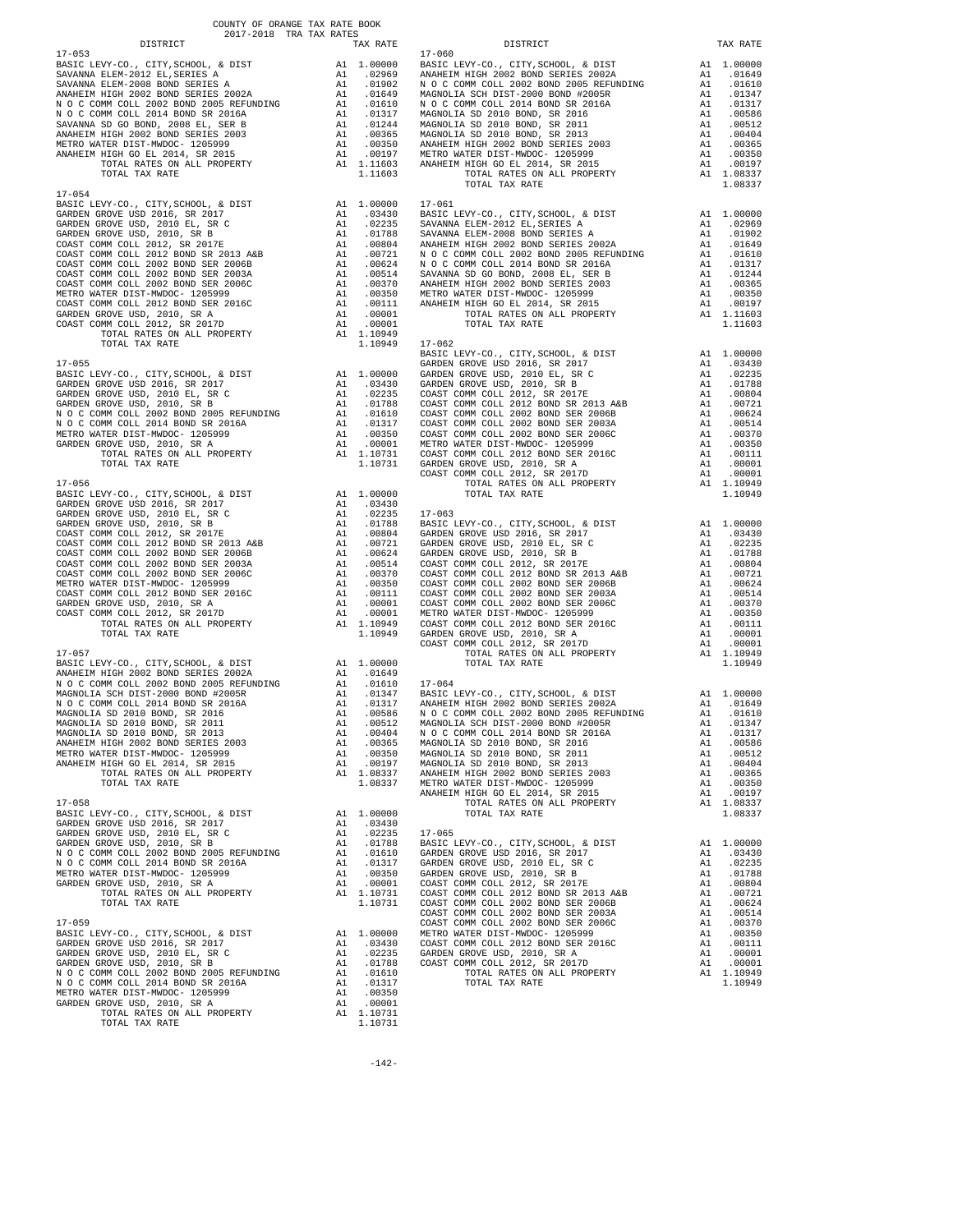| COUNTY OF ORANGE TAX RATE BOOK<br>$2017-2018 \quad \text{TRA RATES}$ DISTRICT $\hspace{2.5cm}$                                                                                                                                                                        |          |            |          |  |
|-----------------------------------------------------------------------------------------------------------------------------------------------------------------------------------------------------------------------------------------------------------------------|----------|------------|----------|--|
|                                                                                                                                                                                                                                                                       | TAX RATE | DISTRICT   | TAX RATE |  |
| $17 - 066$                                                                                                                                                                                                                                                            |          | $17 - 072$ |          |  |
|                                                                                                                                                                                                                                                                       |          |            |          |  |
|                                                                                                                                                                                                                                                                       |          |            |          |  |
|                                                                                                                                                                                                                                                                       |          |            |          |  |
|                                                                                                                                                                                                                                                                       |          |            |          |  |
|                                                                                                                                                                                                                                                                       |          |            |          |  |
|                                                                                                                                                                                                                                                                       |          |            |          |  |
|                                                                                                                                                                                                                                                                       |          |            |          |  |
|                                                                                                                                                                                                                                                                       |          |            |          |  |
|                                                                                                                                                                                                                                                                       |          |            |          |  |
|                                                                                                                                                                                                                                                                       |          |            |          |  |
|                                                                                                                                                                                                                                                                       |          |            |          |  |
|                                                                                                                                                                                                                                                                       |          |            |          |  |
|                                                                                                                                                                                                                                                                       |          |            |          |  |
|                                                                                                                                                                                                                                                                       |          |            |          |  |
|                                                                                                                                                                                                                                                                       |          |            |          |  |
|                                                                                                                                                                                                                                                                       |          |            |          |  |
|                                                                                                                                                                                                                                                                       |          |            |          |  |
|                                                                                                                                                                                                                                                                       |          |            |          |  |
|                                                                                                                                                                                                                                                                       |          |            |          |  |
|                                                                                                                                                                                                                                                                       |          |            |          |  |
|                                                                                                                                                                                                                                                                       |          |            |          |  |
|                                                                                                                                                                                                                                                                       |          |            |          |  |
|                                                                                                                                                                                                                                                                       |          |            |          |  |
|                                                                                                                                                                                                                                                                       |          |            |          |  |
|                                                                                                                                                                                                                                                                       |          |            |          |  |
|                                                                                                                                                                                                                                                                       |          |            |          |  |
|                                                                                                                                                                                                                                                                       |          |            |          |  |
|                                                                                                                                                                                                                                                                       |          |            |          |  |
|                                                                                                                                                                                                                                                                       |          |            |          |  |
|                                                                                                                                                                                                                                                                       |          |            |          |  |
|                                                                                                                                                                                                                                                                       |          |            |          |  |
|                                                                                                                                                                                                                                                                       |          |            |          |  |
|                                                                                                                                                                                                                                                                       |          |            |          |  |
|                                                                                                                                                                                                                                                                       |          |            |          |  |
|                                                                                                                                                                                                                                                                       |          |            |          |  |
|                                                                                                                                                                                                                                                                       |          |            |          |  |
|                                                                                                                                                                                                                                                                       |          |            |          |  |
|                                                                                                                                                                                                                                                                       |          |            |          |  |
|                                                                                                                                                                                                                                                                       |          |            |          |  |
|                                                                                                                                                                                                                                                                       |          |            |          |  |
|                                                                                                                                                                                                                                                                       |          |            |          |  |
|                                                                                                                                                                                                                                                                       |          |            |          |  |
|                                                                                                                                                                                                                                                                       |          |            |          |  |
| $\begin{smallmatrix} 1.3000 & 0.0000 & 0.0000 & 0.0000 & 0.0000 & 0.0000 & 0.0000 & 0.0000 & 0.0000 & 0.0000 & 0.0000 & 0.0000 & 0.0000 & 0.0000 & 0.0000 & 0.0000 & 0.0000 & 0.0000 & 0.0000 & 0.0000 & 0.0000 & 0.0000 & 0.0000 & 0.0000 & 0.0000 & 0.0000 & 0.000$ |          |            |          |  |
|                                                                                                                                                                                                                                                                       |          |            |          |  |
|                                                                                                                                                                                                                                                                       |          |            |          |  |
|                                                                                                                                                                                                                                                                       |          |            |          |  |
|                                                                                                                                                                                                                                                                       |          |            |          |  |
|                                                                                                                                                                                                                                                                       |          |            |          |  |
|                                                                                                                                                                                                                                                                       |          |            |          |  |
|                                                                                                                                                                                                                                                                       |          |            |          |  |
|                                                                                                                                                                                                                                                                       |          |            |          |  |
|                                                                                                                                                                                                                                                                       |          |            |          |  |
|                                                                                                                                                                                                                                                                       |          |            |          |  |
|                                                                                                                                                                                                                                                                       |          |            |          |  |
|                                                                                                                                                                                                                                                                       |          |            |          |  |
|                                                                                                                                                                                                                                                                       |          |            |          |  |
|                                                                                                                                                                                                                                                                       |          |            |          |  |
|                                                                                                                                                                                                                                                                       |          |            |          |  |
|                                                                                                                                                                                                                                                                       |          |            |          |  |
|                                                                                                                                                                                                                                                                       |          |            |          |  |
|                                                                                                                                                                                                                                                                       |          |            |          |  |

| IRO WAIER DISI-MWDOC- 1203999 |  |                             |
|-------------------------------|--|-----------------------------|
| RDEN GROVE USD. 2010. SR A    |  |                             |
|                               |  | TOTAL RATES ON ALL PROPERTY |
| TOTAL TAY RATE                |  |                             |

## GARDEN GROVE USD, 2010 EL, SR C A1 .02235 SAVANNA ELEM-2008 BOND SERIES A A1 .01902 GARDEN GROVEN GROVE USD, 2002 AND SERIES 2002A A1 .01649<br>-01788 ANAHEIM HIGH 2002 BOND SERIES 2002A A1 .01610<br>-01610 A1 .01610 COAST COMM COLL 2012, SR 2017E A1 .00804 N O C COMM COLL 2002 BOND 2005 REFUNDING A1 .01610 COAST COMM COLL 2012 BOND SR 2013 A&B A1 .00721 N O C COMM COLL 2014 BOND SR 2016A A1 .01317 COAST COMM COLL 2002 BOND SER 2006B A1 .00624 SAVANNA SD GO BOND, 2008 EL, SER B A1 .01244 COAST COMM COLL 2002 BOND SER 2003A A1 .00514 ANAHEIM HIGH 2002 BOND SERIES 2003 A1 .00365 COAST COMM COLL 2002 BOND SER 2006C A1 .00370 METRO WATER DIST-MWDOC- 1205999 A1 .00350 METRO WATER DIST-MWDOC- 1205999 A1 .00350 ANAHEIM HIGH GO EL 2014, SR 2015 A1 .00197 COAST COMM COLL 2012 BOND SER 2016C A1 .00111 TOTAL RATES ON ALL PROPERTY A1 1.11603 GARDEN GROVE USD, 2010, SR A A1 .00001 TOTAL TAX RATE 1.11603 TOTAL RATES ON ALL PROPERTY A1 1.10949 17-073 TOTAL TAX RATE 1.10949 BASIC LEVY-CO., CITY,SCHOOL, & DIST A1 1.00000 ANAHEIM HIGH 2002 BOND SERIES 2002A A1 .01649 17-067 N O C COMM COLL 2002 BOND 2005 REFUNDING A1 .01610 BASIC LEVY-CO., CITY,SCHOOL, & DIST A1 1.00000 MAGNOLIA SCH DIST-2000 BOND #2005R A1 .01347 GARDEN GROVE USD 2016, SR 2017 A1 .03430 N O C COMM COLL 2014 BOND SR 2016A A1 .01317 GARDEN GROVE USD, 2010 EL, SR C A1 .02235 MAGNOLIA SD 2010 BOND, SR 2016 A1 .00586 GARDEN GROVE USD, 2010, SR B A1 .01788 MAGNOLIA SD 2010 BOND, SR 2011 A1 .00512 COAST COMM COLL 2012, SR 2017E A1 .00804 MAGNOLIA SD 2010 BOND, SR 2013 A1 .00404 COAST COMM COLL 2012 BOND SR 2013 A&B A1 .00721 ANAHEIM HIGH 2002 BOND SERIES 2003 A1 .00365 COAST COMM COLL 2002 BOND SER 2006B A1 .00624 METRO WATER DIST-MWDOC- 1205999 A1 .00350 COAST COMM COLL 2002 BOND SER 2003A A1 .00514 ANAHEIM HIGH GO EL 2014, SR 2015 A1 .00197 COAST COMM COLL 2002 BOND SER 2006C A1 .00370 TOTAL RATES ON ALL PROPERTY A1 1.08337 METRO WATER DIST-MWDOC- 1205999 A1 .00350 TOTAL TAX RATE 1.08337 GARDEN GROVE USD, 2010, SR A A1 .00001 17-074 COAST COMM COLL 2012, SR 2017D A1 .00001 BASIC LEVY-CO., CITY,SCHOOL, & DIST A1 1.00000 TOTAL RATES ON ALL PROPERTY A1 1.10949 GARDEN GROVE USD 2016, SR 2017 A1 .03430 TOTAL TAX RATE 1.10949 GARDEN GROVE USD, 2010 EL, SR C A1 .02235 GARDEN GROVE USD, 2010, SR B A1 .01788 17-068 COAST COMM COLL 2012, SR 2017E A1 .00804 BASIC LEVY-CO., CITY,SCHOOL, & DIST A1 1.00000 COAST COMM COLL 2012 BOND SR 2013 A&B A1 .00721 GARDEN GROVE USD 2016, SR 2017 A1 .03430 COAST COMM COLL 2002 BOND SER 2006B A1 .00624 GARDEN GROVE USD, 2010 EL, SR C A1 .02235 COAST COMM COLL 2002 BOND SER 2003A A1 .00514 GARDEN GROVE USD, 2010, SR B A1 .01788 COAST COMM COLL 2002 BOND SER 2006C A1 .00370 COAST COMM COLL 2012, SR 2017E A1 .00804 METRO WATER DIST-MWDOC- 1205999 A1 .00350 COAST COMM COLL 2012 BOND SR 2013 A&B A1 .00721 COAST COMM COLL 2012 BOND SER 2016C A1 .00111 COAST COMM COLL 2002 BOND SER 2006B A1 .00624 GARDEN GROVE USD, 2010, SR A A1 .00001 COAST COMM COLL 2002 BOND SER 2003A A1 .00514 COAST COMM COLL 2012, SR 2017D A1 .00001 COAST COMM COLL 2002 BOND SER 2006C A1 .00370 TOTAL RATES ON ALL PROPERTY A1 1.10949 METRO WATER DIST-MWDOC- 1205999 A1 .00350 TOTAL TAX RATE 1.10949  $\begin{tabular}{ c| c| c|c|c|c} \hline \text{COAST COM COL L 2012, SR 2017D} & \text{A1} & .000001 & \text{BASTC LWT, SCHOOL}, & \text{$\Delta$ DTOC}, & \text{$\Delta$ DTOC}, \\ \hline \text{TOTAL TAY RATE} & \text{A1} & 1.000001 & \text{BRFDEN GROV-CO}, \\ \hline \end{tabular} \hline \begin{tabular}{ c| c| c|c|c} \hline \text{COSFT COM M COL L 2012} & \text{A1} & .000001 & \text{BTSCT} & \text{A1}$ GARDEN GROVE USD, 2010, SR A A1 .00001 17-076 COAST COMM COLL 2012, SR 2017D A1 .00001 BASIC LEVY-CO., CITY,SCHOOL, & DIST A1 1.00000 TOTAL RATES ON ALL PROPERTY A1 1.10949 GARDEN GROVE USD 2016, SR 2017 A1 .03430 TOTAL TAX RATE 1.10949 GARDEN GROVE USD, 2010 EL, SR C A1 .02235 GARDEN GROVE USD, 2010, SR B A1 .01788 17-070 COAST COMM COLL 2012, SR 2017E A1 .00804 BASIC LEVY-CO., CITY,SCHOOL, & DIST A1 1.00000 COAST COMM COLL 2012 BOND SR 2013 A&B A1 .00721 GARDEN GROVE USD 2016, SR 2017 A1 .03430 COAST COMM COLL 2002 BOND SER 2006B A1 .00624 GARDEN GROVE USD, 2010 EL, SR C A1 .02235 COAST COMM COLL 2002 BOND SER 2003A A1 .00514 GARDEN GROVE USD, 2010, SR B A1 .01788 COAST COMM COLL 2002 BOND SER 2006C A1 .00370 COAST COMM COLL 2012, SR 2017E A1 .00804 METRO WATER DIST-MWDOC- 1205999 A1 .00350 COAST COMM COLL 2012 BOND SR 2013 A&B A1 .00721 COAST COMM COLL 2012 BOND SER 2016C A1 .00111 COAST COMM COLL 2002 BOND SER 2006B A1 .00624 GARDEN GROVE USD, 2010, SR A A1 .00001 COAST COMM COLL 2002 BOND SER 2003A A1 .00514 COAST COMM COLL 2012, SR 2017D A1 .00001 COAST COMM COLL 2002 BOND SER 2006C A1 .00370 TOTAL RATES ON ALL PROPERTY A1 1.10949 METRO WATER DIST-MWDOC- 1205999 A1 .00350 TOTAL TAX RATE 1.10949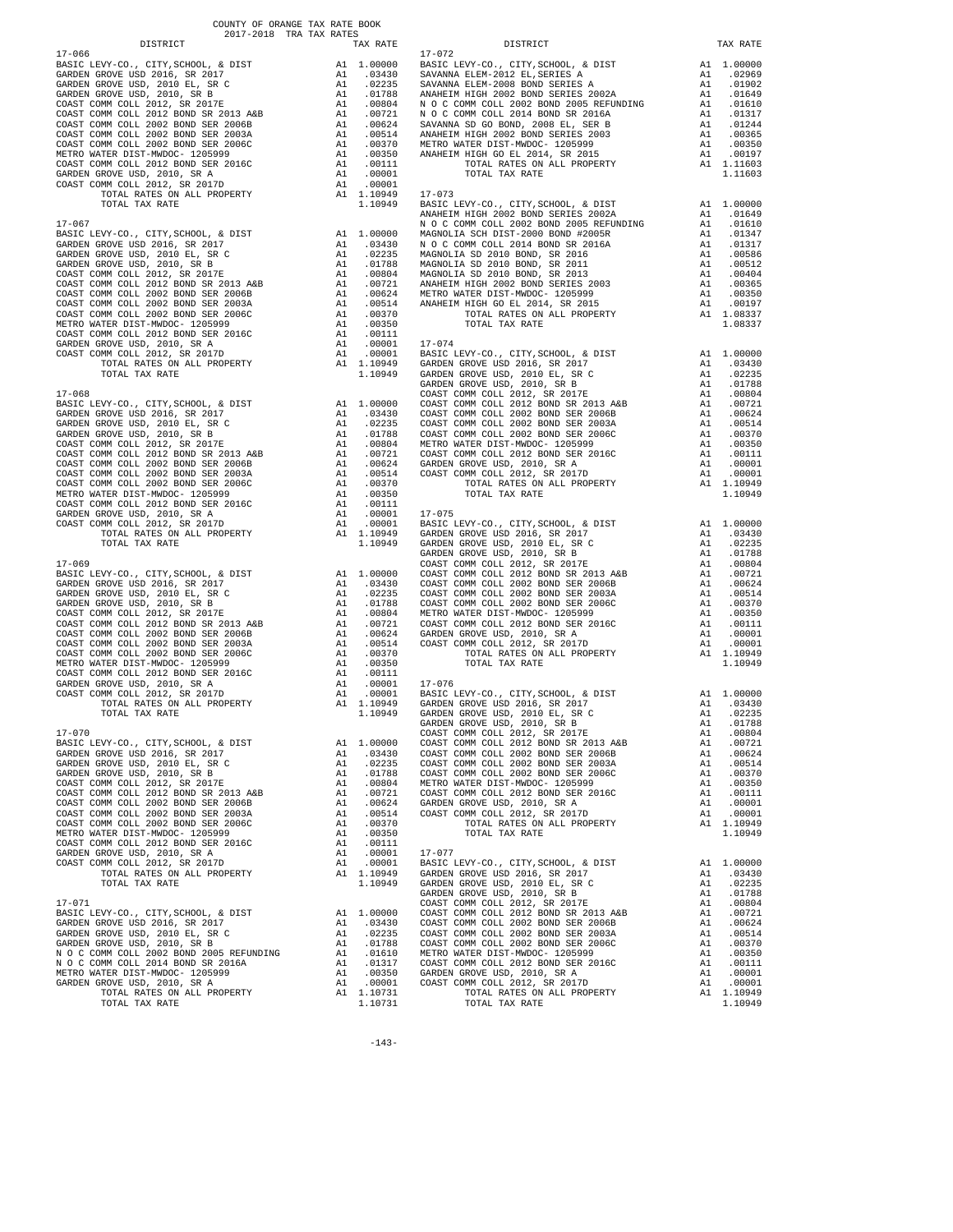| COUNTY OF ORANGE TAX RATE BOOK<br>$2017-2018~~\mbox{TRA}~~\mbox{TAX RATES}$ DISTRICT |          |                        |          |
|--------------------------------------------------------------------------------------|----------|------------------------|----------|
| $17 - 078$                                                                           | TAX RATE | DISTRICT<br>$17 - 085$ | TAX RATE |
|                                                                                      |          |                        |          |
|                                                                                      |          |                        |          |
|                                                                                      |          |                        |          |
| 17-081                                                                               |          |                        |          |
|                                                                                      |          |                        |          |
| $\frac{1}{2}$<br>TOTAL TAX RATE                                                      | 1.10731  | $17 - 089$             |          |
|                                                                                      |          | 17-090<br>$17 - 091$   |          |
| TOTAL TAX RATE                                                                       |          |                        |          |

| $17 - 080$ |            |  |
|------------|------------|--|
| $17 - 081$ |            |  |
|            |            |  |
|            |            |  |
|            |            |  |
|            | $17 - 091$ |  |

 $-144-$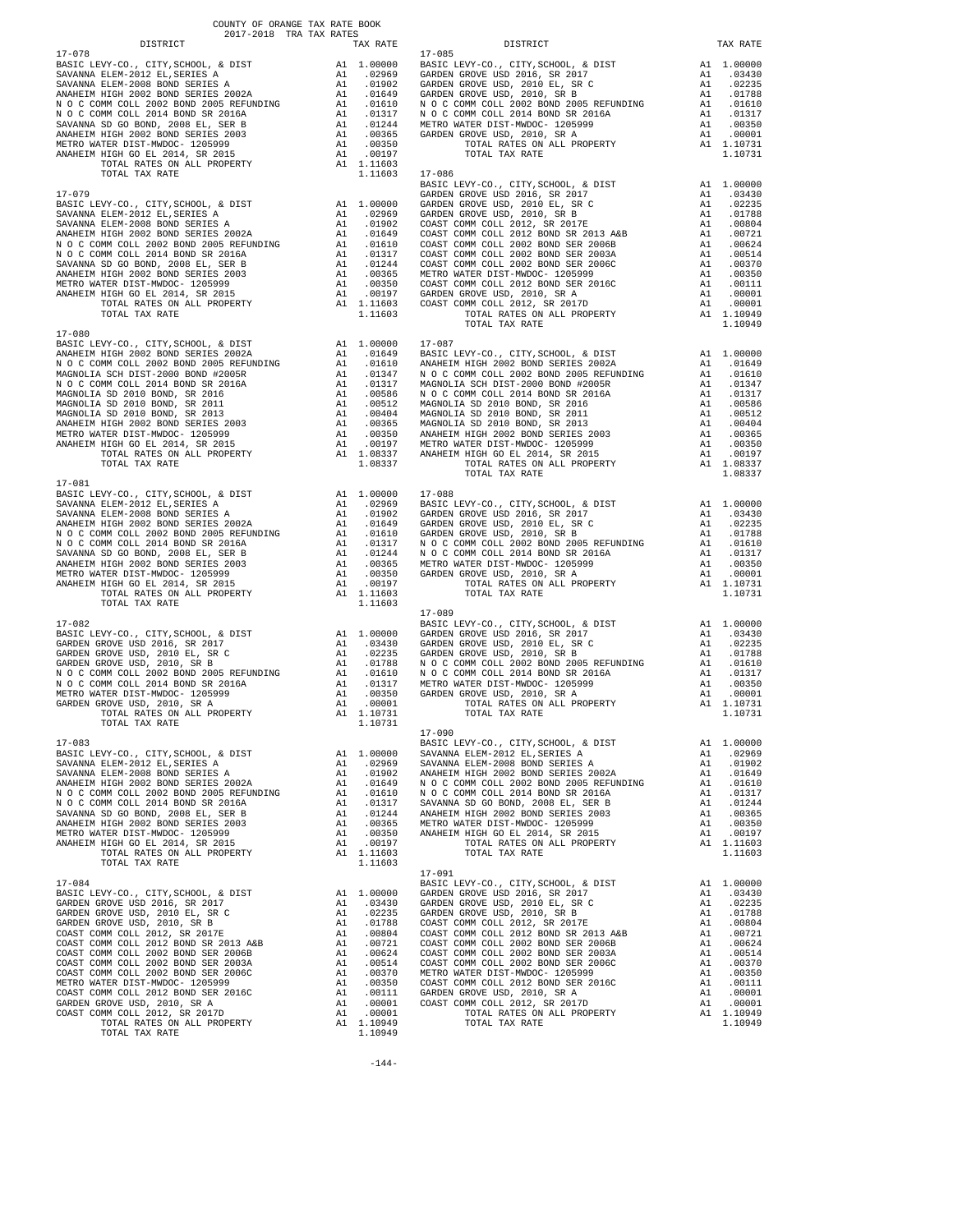| COUNTY OF ORANGE TAX RATE BOOK<br>2017-2018 TRA TAX RATES                                                         |          |                    |
|-------------------------------------------------------------------------------------------------------------------|----------|--------------------|
| DISTRICT                                                                                                          | TAX RATE |                    |
|                                                                                                                   |          |                    |
|                                                                                                                   |          |                    |
|                                                                                                                   |          |                    |
|                                                                                                                   |          |                    |
|                                                                                                                   |          |                    |
|                                                                                                                   |          |                    |
|                                                                                                                   |          |                    |
|                                                                                                                   |          |                    |
|                                                                                                                   |          |                    |
|                                                                                                                   |          |                    |
|                                                                                                                   |          |                    |
|                                                                                                                   |          |                    |
|                                                                                                                   |          |                    |
|                                                                                                                   |          |                    |
|                                                                                                                   |          |                    |
|                                                                                                                   |          |                    |
|                                                                                                                   |          |                    |
|                                                                                                                   |          |                    |
|                                                                                                                   |          |                    |
|                                                                                                                   |          |                    |
|                                                                                                                   |          |                    |
|                                                                                                                   |          |                    |
|                                                                                                                   |          |                    |
|                                                                                                                   |          | GARDEN             |
|                                                                                                                   |          |                    |
|                                                                                                                   |          |                    |
|                                                                                                                   |          |                    |
|                                                                                                                   |          |                    |
|                                                                                                                   |          |                    |
|                                                                                                                   |          |                    |
|                                                                                                                   |          |                    |
|                                                                                                                   |          |                    |
|                                                                                                                   |          |                    |
| TOTAL TAX RATE                                                                                                    | 1.08337  | BASIC L<br>ANAHEIM |
|                                                                                                                   |          |                    |
|                                                                                                                   |          |                    |
|                                                                                                                   |          |                    |
|                                                                                                                   |          |                    |
|                                                                                                                   |          |                    |
|                                                                                                                   |          |                    |
|                                                                                                                   |          |                    |
|                                                                                                                   |          |                    |
|                                                                                                                   |          |                    |
|                                                                                                                   |          | BASIC L            |
| 17-096                                                                                                            |          | GARDEN             |
| A1 1.00000 GARDEN<br>A1 .02969 GARDEN<br>A1 .01902 NOCC<br>A1 .01649 NOCC<br>BASIC LEVY-CO., CITY, SCHOOL, & DIST |          |                    |
| SAVANNA ELEM-2012 EL, SERIES A<br>SAVANNA ELEM-2008 BOND SERIES A                                                 |          |                    |
| ANAHEIM HIGH 2002 BOND SERIES 2002A                                                                               |          |                    |
|                                                                                                                   |          | METRO W            |
|                                                                                                                   |          | GARDEN             |
|                                                                                                                   |          |                    |
|                                                                                                                   |          |                    |
| ANAHEIM HIGH GO EL 2014, SR 2015                                                                                  |          |                    |
| TOTAL TAX RATE                                                                                                    | 1.11603  | GARDEN<br>GARDEN   |
| $17 - 097$                                                                                                        |          | GARDEN             |
|                                                                                                                   |          |                    |
|                                                                                                                   |          |                    |
|                                                                                                                   |          |                    |
|                                                                                                                   |          |                    |
|                                                                                                                   |          |                    |
|                                                                                                                   |          |                    |
|                                                                                                                   |          |                    |
|                                                                                                                   |          |                    |
| $17 - 098$                                                                                                        |          | NOCC<br>MAGNOLI    |
|                                                                                                                   |          |                    |
|                                                                                                                   |          |                    |
|                                                                                                                   |          |                    |
|                                                                                                                   |          |                    |
|                                                                                                                   |          |                    |
|                                                                                                                   |          |                    |
|                                                                                                                   |          |                    |
| TOTAL TAX RATE                                                                                                    | 1.10731  |                    |

| DISTRICT | TAX RATE | DISTRICT | TAX RATE |
|----------|----------|----------|----------|
|          |          |          |          |
|          |          |          |          |
|          |          |          |          |
|          |          |          |          |
|          |          |          |          |
|          |          |          |          |
|          |          |          |          |
|          |          |          |          |
|          |          |          |          |
|          |          |          |          |
|          |          |          |          |
|          |          |          |          |
|          |          |          |          |
|          |          |          |          |
|          |          |          |          |
|          |          |          |          |
|          |          |          |          |
|          |          |          |          |
|          |          |          |          |
|          |          |          |          |
|          |          |          |          |
|          |          |          |          |
|          |          |          |          |
|          |          |          |          |
|          |          |          |          |
|          |          |          |          |
|          |          |          |          |
|          |          |          |          |
|          |          |          |          |
|          |          |          |          |
|          |          |          |          |
|          |          |          |          |
|          |          |          |          |
|          |          |          |          |
|          |          |          |          |
|          |          |          |          |
|          |          |          |          |
|          |          |          |          |
|          |          |          |          |
|          |          |          |          |
|          |          |          |          |
|          |          |          |          |
|          |          |          |          |
|          |          |          |          |
|          |          |          |          |
|          |          |          |          |
|          |          |          |          |
|          |          |          |          |
|          |          |          |          |
|          |          |          |          |
|          |          |          |          |
|          |          |          |          |
|          |          |          |          |
|          |          |          |          |
|          |          |          |          |
|          |          |          |          |
|          |          |          |          |
|          |          |          |          |
|          |          |          |          |
|          |          |          |          |
|          |          |          |          |
|          |          |          |          |
|          |          |          |          |
|          |          |          |          |
|          |          |          |          |
|          |          |          |          |
|          |          |          |          |
|          |          |          |          |
|          |          |          |          |
|          |          |          |          |
|          |          |          |          |
|          |          |          |          |
|          |          |          |          |
|          |          |          |          |
|          |          |          |          |
|          |          |          |          |
|          |          |          |          |
|          |          |          |          |
|          |          |          |          |
|          |          |          |          |
|          |          |          |          |
|          |          |          |          |
|          |          |          |          |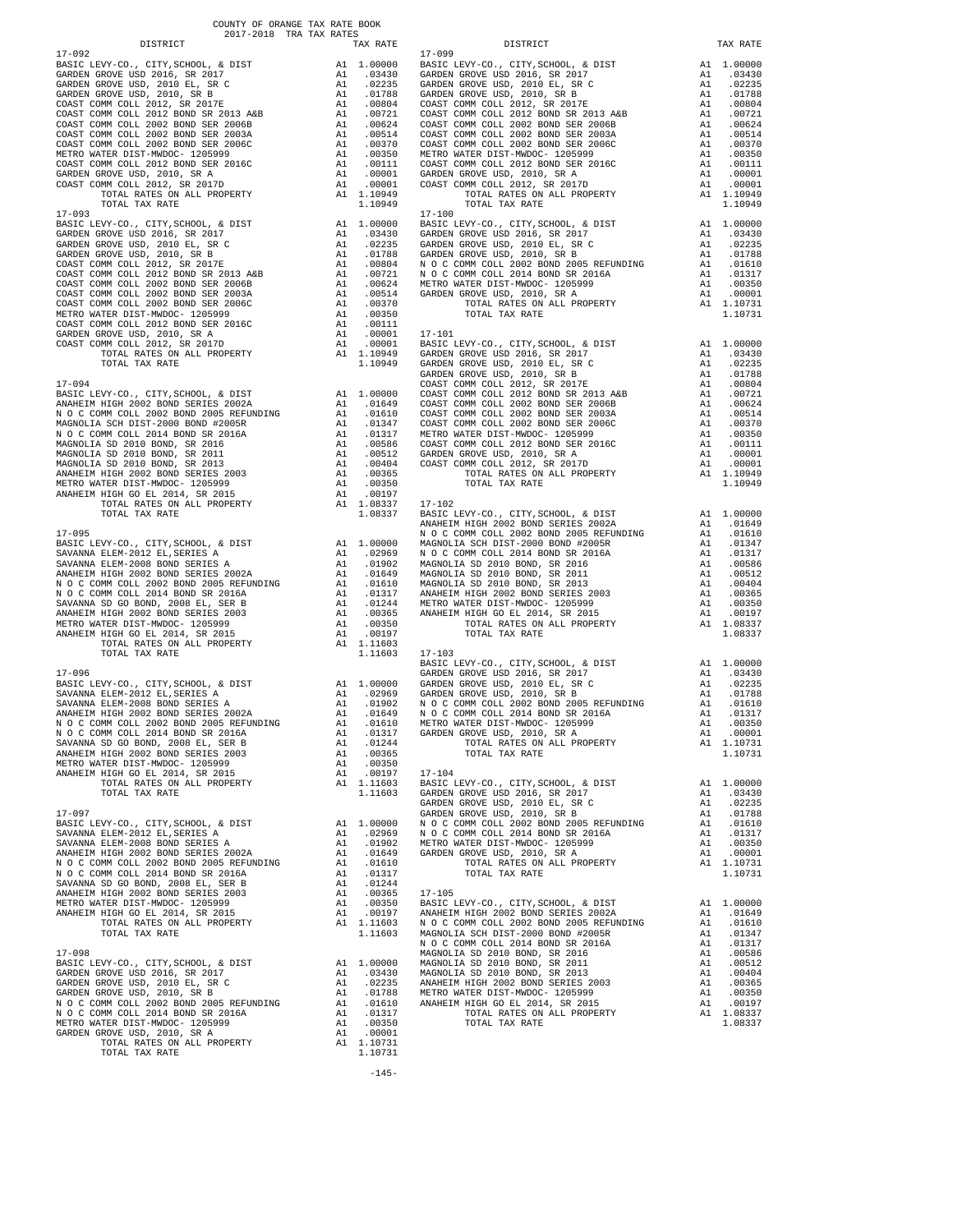| DISTRICT                                                              |    | TAX RATE                                                                       |                    |
|-----------------------------------------------------------------------|----|--------------------------------------------------------------------------------|--------------------|
| 17-106                                                                |    |                                                                                | 17-113             |
|                                                                       |    |                                                                                |                    |
|                                                                       |    |                                                                                |                    |
|                                                                       |    |                                                                                |                    |
|                                                                       |    |                                                                                |                    |
|                                                                       |    |                                                                                |                    |
|                                                                       |    |                                                                                |                    |
|                                                                       |    |                                                                                |                    |
|                                                                       |    |                                                                                |                    |
| TOTAL TAX RATE                                                        |    | 1.11603                                                                        |                    |
| $17 - 107$                                                            |    |                                                                                | $17 - 114$         |
|                                                                       |    |                                                                                |                    |
|                                                                       |    |                                                                                |                    |
|                                                                       |    |                                                                                |                    |
|                                                                       |    |                                                                                |                    |
|                                                                       |    |                                                                                |                    |
|                                                                       |    |                                                                                |                    |
|                                                                       |    |                                                                                |                    |
|                                                                       |    |                                                                                |                    |
|                                                                       |    |                                                                                |                    |
| COAST COMM COLL 2012, SR 2017D                                        |    |                                                                                |                    |
|                                                                       |    |                                                                                |                    |
|                                                                       |    |                                                                                |                    |
| 17-108                                                                |    |                                                                                | SAVANNA            |
|                                                                       |    |                                                                                |                    |
|                                                                       |    |                                                                                |                    |
|                                                                       |    |                                                                                |                    |
|                                                                       |    |                                                                                |                    |
|                                                                       |    |                                                                                |                    |
|                                                                       |    |                                                                                |                    |
|                                                                       |    |                                                                                |                    |
| TOTAL TAX RATE                                                        |    | 1.10731                                                                        | 17-901             |
| $17 - 109$                                                            |    |                                                                                | BASIC L            |
|                                                                       |    |                                                                                |                    |
|                                                                       |    |                                                                                |                    |
|                                                                       |    |                                                                                |                    |
|                                                                       |    |                                                                                |                    |
|                                                                       |    |                                                                                |                    |
|                                                                       |    |                                                                                |                    |
|                                                                       |    |                                                                                |                    |
|                                                                       |    |                                                                                |                    |
|                                                                       |    |                                                                                |                    |
|                                                                       |    |                                                                                |                    |
|                                                                       |    |                                                                                |                    |
|                                                                       |    |                                                                                |                    |
| $17 - 110$                                                            |    |                                                                                | COAST C<br>COAST C |
|                                                                       |    |                                                                                |                    |
|                                                                       |    |                                                                                |                    |
|                                                                       |    |                                                                                |                    |
|                                                                       |    |                                                                                |                    |
|                                                                       |    |                                                                                |                    |
|                                                                       |    |                                                                                |                    |
| COAST COMM COLL 2002 BOND SER 2006C                                   |    | A1 .00370 17-903                                                               |                    |
| METRO WATER DIST-MWDOC- 1205999                                       |    | A1 .00350 BASIC L                                                              |                    |
| COAST COMM COLL 2012 BOND SER 2016C                                   | A1 | .00111                                                                         | ANAHEIM            |
| GARDEN GROVE USD, 2010, SR A<br>COAST COMM COLL 2012, SR 2017D        |    |                                                                                |                    |
| TOTAL RATES ON ALL PROPERTY                                           |    | A1 .00001 MOCC<br>A1 .00001 MAGNOLI<br>A1 .00001 MAGNOLI<br>A1 1.10949 MAGNOLI |                    |
| TOTAL TAX RATE                                                        |    |                                                                                |                    |
| $17 - 111$                                                            |    |                                                                                | MAGNOLI<br>MAGNOLI |
|                                                                       |    |                                                                                |                    |
|                                                                       |    |                                                                                |                    |
|                                                                       |    |                                                                                |                    |
|                                                                       |    |                                                                                |                    |
|                                                                       |    |                                                                                |                    |
| SAVANNA SD GO BOND, 2008 EL, SER B                                    |    |                                                                                |                    |
| ANAHEIM HIGH 2002 BOND SERIES 2003<br>METRO WATER DIST-MWDOC- 1205999 |    |                                                                                |                    |
| ANAHEIM HIGH GO EL 2014, SR 2015                                      |    |                                                                                |                    |
|                                                                       |    |                                                                                |                    |
|                                                                       |    |                                                                                |                    |
| $17 - 112$                                                            |    |                                                                                | SAVANNA<br>ANAHEIM |
|                                                                       |    |                                                                                |                    |
|                                                                       |    |                                                                                |                    |
|                                                                       |    |                                                                                |                    |
|                                                                       |    |                                                                                |                    |
|                                                                       |    | A1 .01317                                                                      |                    |
|                                                                       |    | A1 .01244                                                                      |                    |
|                                                                       |    | .00365<br>.00350                                                               |                    |
|                                                                       |    | .00197                                                                         |                    |
|                                                                       |    | A1 1.11603                                                                     |                    |
| TOTAL TAX RATE                                                        |    | 1.11603                                                                        |                    |

 $-146-$ 

| $2017-2018 \quad \text{TRA RATES}$ DISTRICT $2017-2018 \quad \text{TRA TAX RATES}$ | TAX RATE | DISTRICT | TAX RATE |
|------------------------------------------------------------------------------------|----------|----------|----------|
|                                                                                    |          |          |          |
|                                                                                    |          |          |          |
|                                                                                    |          |          |          |
|                                                                                    |          |          |          |
|                                                                                    |          |          |          |
|                                                                                    |          |          |          |
|                                                                                    |          |          |          |
|                                                                                    |          |          |          |
|                                                                                    |          |          |          |
|                                                                                    |          |          |          |
|                                                                                    |          |          |          |
|                                                                                    |          |          |          |
|                                                                                    |          |          |          |
|                                                                                    |          |          |          |
|                                                                                    |          |          |          |
|                                                                                    |          |          |          |
|                                                                                    |          |          |          |
|                                                                                    |          |          |          |
|                                                                                    |          |          |          |
|                                                                                    |          |          |          |
|                                                                                    |          |          |          |
|                                                                                    |          |          |          |
|                                                                                    |          |          |          |
|                                                                                    |          |          |          |
|                                                                                    |          |          |          |
|                                                                                    |          |          |          |
|                                                                                    |          |          |          |
|                                                                                    |          |          |          |
|                                                                                    |          |          |          |
|                                                                                    |          |          |          |
|                                                                                    |          |          |          |
|                                                                                    |          |          |          |
|                                                                                    |          |          |          |
|                                                                                    |          |          |          |
|                                                                                    |          |          |          |
|                                                                                    |          |          |          |
|                                                                                    |          |          |          |
|                                                                                    |          |          |          |
|                                                                                    |          |          |          |
|                                                                                    |          |          |          |
|                                                                                    |          |          |          |
|                                                                                    |          |          |          |
|                                                                                    |          |          |          |
|                                                                                    |          |          |          |
|                                                                                    |          |          |          |
|                                                                                    |          |          |          |
|                                                                                    |          |          |          |
|                                                                                    |          |          |          |
|                                                                                    |          |          |          |
|                                                                                    |          |          |          |
|                                                                                    |          |          |          |
|                                                                                    |          |          |          |
|                                                                                    |          |          |          |
|                                                                                    |          |          |          |
|                                                                                    |          |          |          |
|                                                                                    |          |          |          |
|                                                                                    |          |          |          |
|                                                                                    |          |          |          |
|                                                                                    |          |          |          |
|                                                                                    |          |          |          |
|                                                                                    |          |          |          |
|                                                                                    |          |          |          |
|                                                                                    |          |          |          |
|                                                                                    |          |          |          |
|                                                                                    |          |          |          |
|                                                                                    |          |          |          |
|                                                                                    |          |          |          |
|                                                                                    |          |          |          |
|                                                                                    |          |          |          |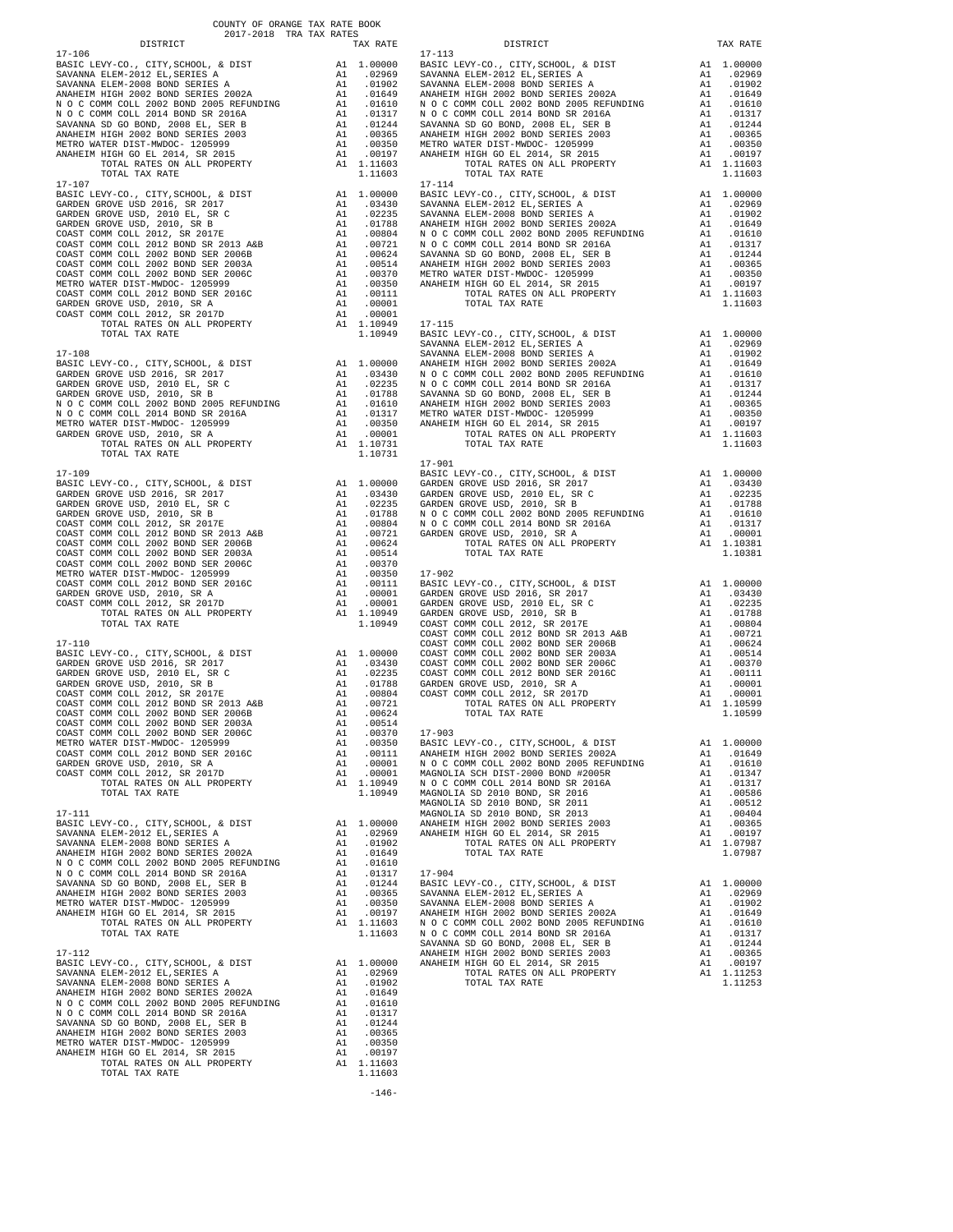| COUNTY OF ORANGE TAX RATE BOOK<br>2017-2018 TRA TAX RATES |          |          |          |
|-----------------------------------------------------------|----------|----------|----------|
|                                                           | TAX RATE | DISTRICT | TAX RATE |
|                                                           |          |          |          |
|                                                           |          |          |          |
|                                                           |          |          |          |
|                                                           |          |          |          |
|                                                           |          |          |          |
|                                                           |          |          |          |
|                                                           |          |          |          |
|                                                           |          |          |          |
|                                                           |          |          |          |
|                                                           |          |          |          |
|                                                           |          |          |          |
|                                                           |          |          |          |
|                                                           |          |          |          |
|                                                           |          |          |          |
|                                                           |          |          |          |
|                                                           |          |          |          |
|                                                           |          |          |          |
|                                                           |          |          |          |
|                                                           |          |          |          |
|                                                           |          |          |          |
|                                                           |          |          |          |
|                                                           |          |          |          |
|                                                           |          |          |          |
|                                                           |          |          |          |
|                                                           |          |          |          |
|                                                           |          |          |          |
|                                                           |          |          |          |
|                                                           |          |          |          |
|                                                           |          |          |          |
|                                                           |          |          |          |
|                                                           |          |          |          |
|                                                           |          |          |          |
|                                                           |          |          |          |
|                                                           |          |          |          |
|                                                           |          |          |          |
|                                                           |          |          |          |
|                                                           |          |          |          |
|                                                           |          |          |          |
|                                                           |          |          |          |
|                                                           |          |          |          |
|                                                           |          |          |          |
|                                                           |          |          |          |
|                                                           |          |          |          |
|                                                           |          |          |          |
|                                                           |          |          |          |
|                                                           |          |          |          |
|                                                           |          |          |          |
|                                                           |          |          |          |
|                                                           |          |          |          |
|                                                           |          |          |          |
|                                                           |          |          |          |
|                                                           |          |          |          |
|                                                           |          |          |          |
|                                                           |          |          |          |
|                                                           |          |          |          |
|                                                           |          |          |          |
|                                                           |          |          |          |
|                                                           |          |          |          |
|                                                           |          |          |          |
|                                                           |          |          |          |
|                                                           |          |          |          |
|                                                           |          |          |          |
|                                                           |          |          |          |
|                                                           |          |          |          |
|                                                           |          |          |          |
|                                                           |          |          |          |
|                                                           |          |          |          |
|                                                           |          |          |          |
|                                                           |          |          |          |
|                                                           |          |          |          |
|                                                           |          |          |          |
|                                                           |          |          |          |
|                                                           |          |          |          |
|                                                           |          |          |          |
|                                                           |          |          |          |
|                                                           |          |          |          |
|                                                           |          |          |          |
|                                                           |          |          |          |
|                                                           | $-147-$  |          |          |

 $-147-$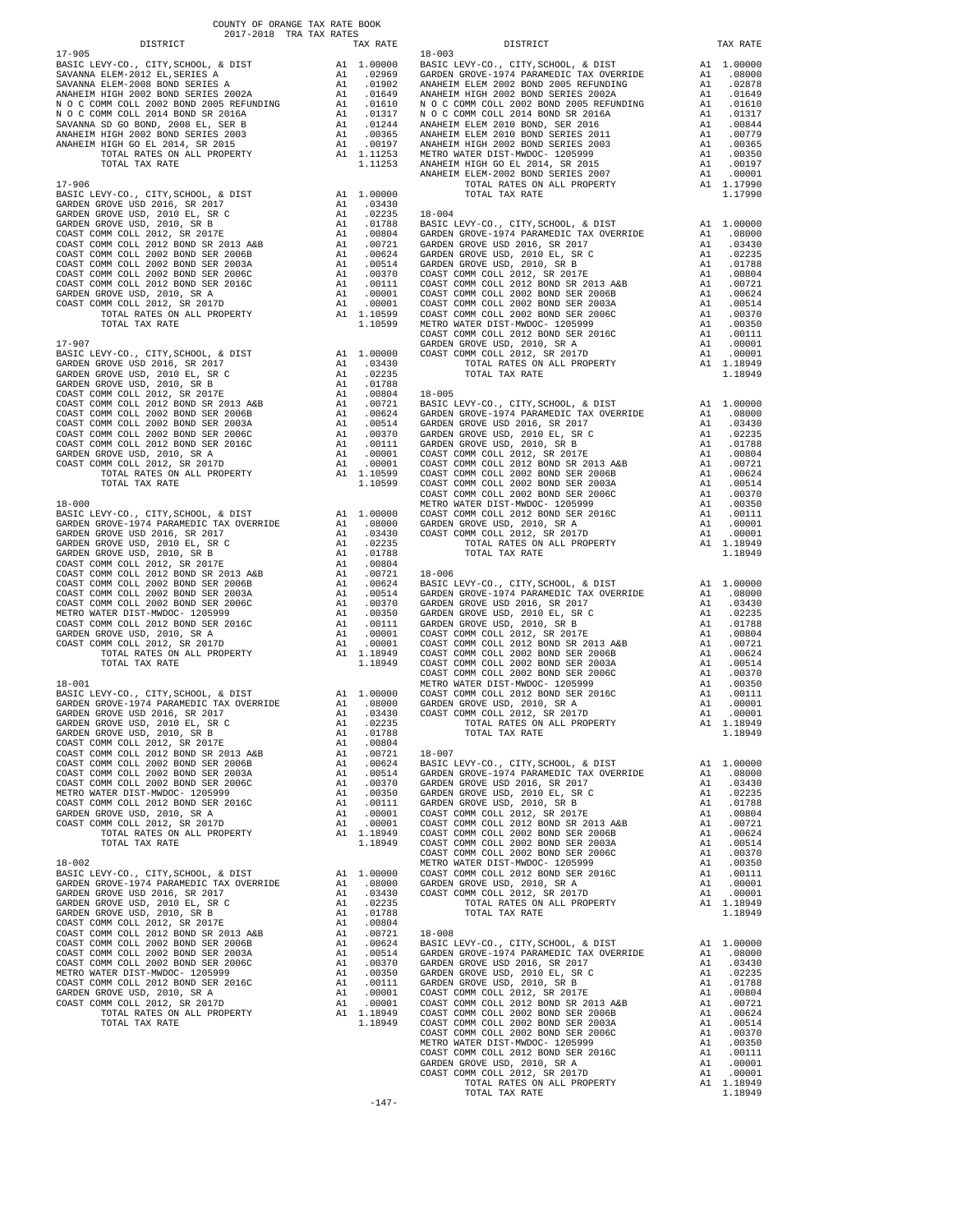| COUNTY OF ORANGE TAX RATE BOOK<br>2017-2018 TRA TAY PATES<br>2017-2018 TRA TAX RATES |          |          |          |
|--------------------------------------------------------------------------------------|----------|----------|----------|
| DISTRICT                                                                             | TAX RATE | DISTRICT | TAX RATE |
|                                                                                      |          |          |          |
|                                                                                      |          |          |          |
|                                                                                      |          |          |          |
|                                                                                      |          |          |          |
|                                                                                      |          |          |          |
|                                                                                      |          |          |          |
|                                                                                      |          |          |          |
|                                                                                      |          |          |          |
|                                                                                      |          |          |          |
|                                                                                      |          |          |          |
|                                                                                      |          |          |          |
|                                                                                      |          |          |          |
|                                                                                      |          |          |          |
|                                                                                      |          |          |          |
|                                                                                      |          |          |          |
|                                                                                      |          |          |          |
|                                                                                      |          |          |          |
|                                                                                      |          |          |          |
|                                                                                      |          |          |          |
|                                                                                      |          |          |          |
|                                                                                      |          |          |          |
|                                                                                      |          |          |          |
|                                                                                      |          |          |          |
|                                                                                      |          |          |          |
|                                                                                      |          |          |          |
|                                                                                      |          |          |          |
|                                                                                      |          |          |          |
|                                                                                      |          |          |          |
|                                                                                      |          |          |          |
|                                                                                      |          |          |          |
|                                                                                      |          |          |          |
|                                                                                      |          |          |          |
|                                                                                      |          |          |          |
|                                                                                      |          |          |          |
|                                                                                      |          |          |          |
|                                                                                      |          |          |          |
|                                                                                      |          |          |          |
|                                                                                      |          |          |          |
|                                                                                      |          |          |          |
|                                                                                      |          |          |          |
|                                                                                      |          |          |          |
|                                                                                      |          |          |          |
|                                                                                      |          |          |          |
|                                                                                      |          |          |          |
|                                                                                      |          |          |          |
|                                                                                      |          |          |          |
|                                                                                      |          |          |          |
|                                                                                      |          |          |          |
|                                                                                      |          |          |          |
|                                                                                      |          |          |          |
|                                                                                      |          |          |          |
|                                                                                      |          |          |          |
|                                                                                      |          |          |          |
|                                                                                      |          |          |          |
|                                                                                      |          |          |          |
|                                                                                      |          |          |          |
|                                                                                      |          |          |          |
|                                                                                      |          |          |          |
|                                                                                      |          |          |          |
|                                                                                      |          |          |          |
|                                                                                      |          |          |          |
|                                                                                      |          |          |          |
|                                                                                      |          |          |          |
|                                                                                      |          |          |          |
|                                                                                      |          |          |          |
|                                                                                      |          |          |          |
|                                                                                      |          |          |          |
|                                                                                      |          |          |          |
|                                                                                      |          |          |          |
|                                                                                      |          |          |          |
|                                                                                      |          |          |          |
|                                                                                      |          |          |          |
|                                                                                      |          |          |          |
|                                                                                      |          |          |          |
|                                                                                      |          |          |          |
|                                                                                      |          |          |          |
|                                                                                      |          |          |          |
|                                                                                      |          |          |          |
|                                                                                      |          |          |          |
|                                                                                      |          |          |          |
|                                                                                      |          |          |          |
|                                                                                      |          |          |          |
|                                                                                      |          |          |          |

 $-148-$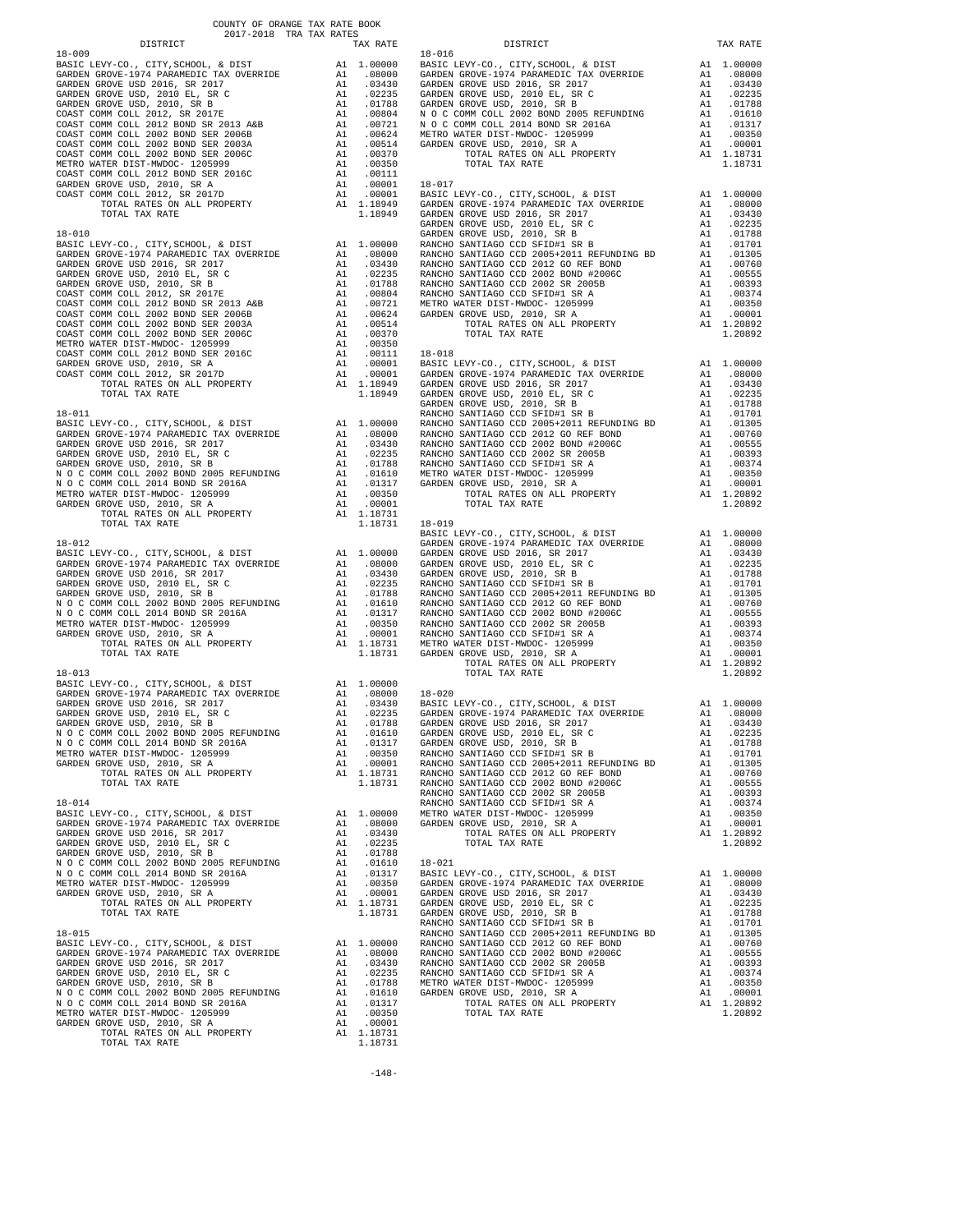| COUNTY OF ORANGE TAX RATE BOOK<br>2017-2018 TRA TAX RATES |  |  |  |
|-----------------------------------------------------------|--|--|--|
|                                                           |  |  |  |
|                                                           |  |  |  |
|                                                           |  |  |  |
|                                                           |  |  |  |
|                                                           |  |  |  |
|                                                           |  |  |  |
|                                                           |  |  |  |
|                                                           |  |  |  |
|                                                           |  |  |  |
|                                                           |  |  |  |
|                                                           |  |  |  |
|                                                           |  |  |  |
|                                                           |  |  |  |
|                                                           |  |  |  |
|                                                           |  |  |  |
|                                                           |  |  |  |
|                                                           |  |  |  |
|                                                           |  |  |  |
|                                                           |  |  |  |
|                                                           |  |  |  |
|                                                           |  |  |  |
|                                                           |  |  |  |
|                                                           |  |  |  |
|                                                           |  |  |  |
|                                                           |  |  |  |
|                                                           |  |  |  |
|                                                           |  |  |  |
|                                                           |  |  |  |
|                                                           |  |  |  |
|                                                           |  |  |  |
|                                                           |  |  |  |
|                                                           |  |  |  |
|                                                           |  |  |  |
|                                                           |  |  |  |
|                                                           |  |  |  |
|                                                           |  |  |  |
|                                                           |  |  |  |
|                                                           |  |  |  |
|                                                           |  |  |  |
|                                                           |  |  |  |
|                                                           |  |  |  |
|                                                           |  |  |  |
|                                                           |  |  |  |
|                                                           |  |  |  |
|                                                           |  |  |  |
|                                                           |  |  |  |
|                                                           |  |  |  |
|                                                           |  |  |  |
|                                                           |  |  |  |
|                                                           |  |  |  |
|                                                           |  |  |  |
|                                                           |  |  |  |
|                                                           |  |  |  |
|                                                           |  |  |  |
|                                                           |  |  |  |

 $-149-$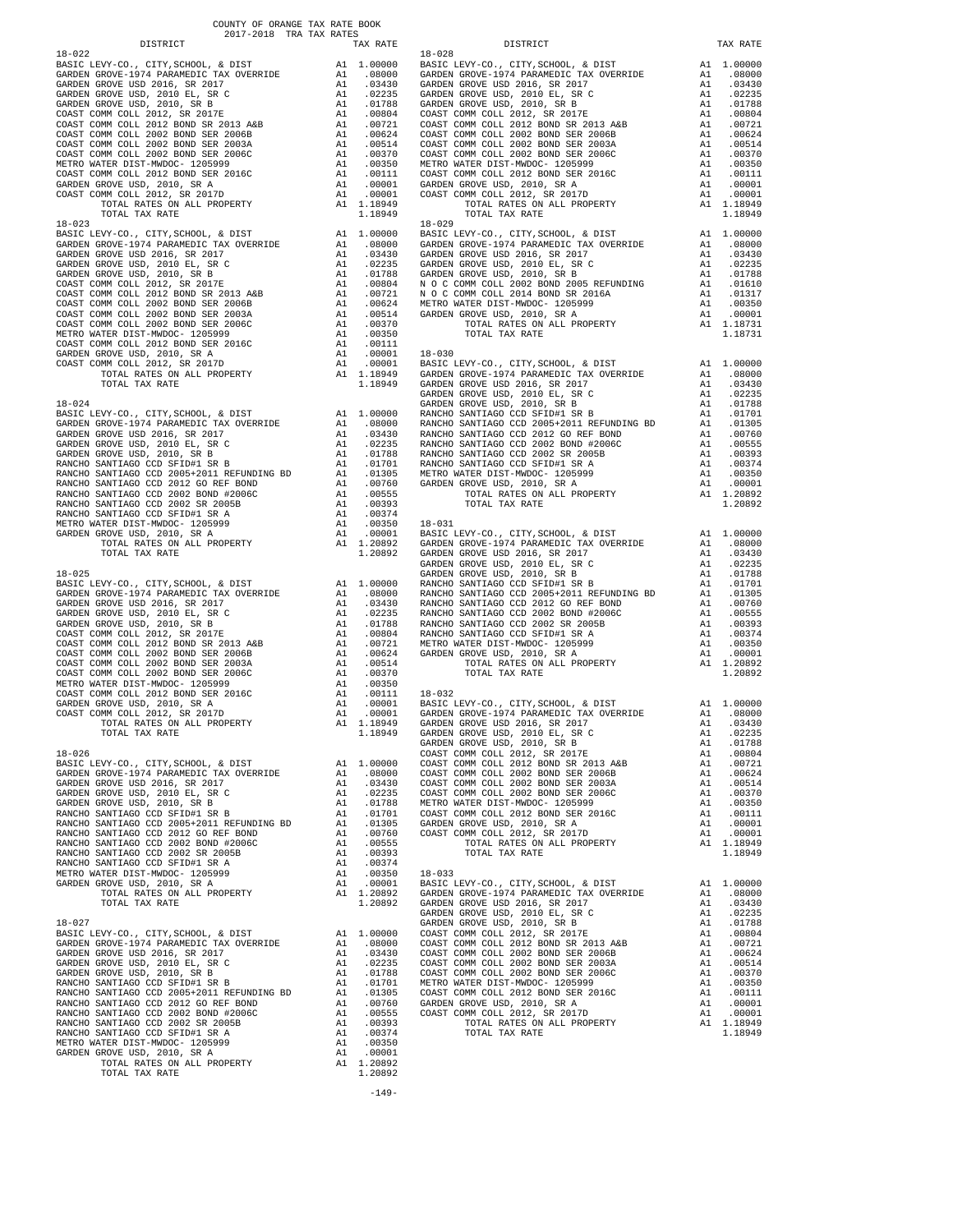$\begin{tabular}{lllllllllllllllllllll} \textsc{DISTRIC} & \textsc{DISTRIC} & \textsc{DISTRIC} & \textsc{DISTRIC} & \textsc{DISTRIC} & \textsc{DISTRIC} & \textsc{DISTRIC} & \textsc{DISTRIC} & \textsc{DISTRIC} & \textsc{DISTRIC} & \textsc{DISTRIC} & \textsc{DISTRIC} & \textsc{DISTRIC} & \textsc{DISTRIC} & \textsc{DISTRIC} & \textsc{DISTC} & \textsc{DISTC} & \textsc{DISTC} & \textsc{DISTC} & \textsc{DISTC} & \textsc{DISTC} & \textsc{DISTC} & \textsc{$  18-034 18-040 BASIC LEVY-CO., CITY,SCHOOL, & DIST A1 1.00000 BASIC LEVY-CO., CITY,SCHOOL, & DIST A1 1.00000 GARDEN GROVE-1974 PARAMEDIC TAX OVERRIDE A1 .08000 GARDEN GROVE-1974 PARAMEDIC TAX OVERRIDE A1 .08000 GARDEN GROVE USD 2016, SR 2017 A1 .03430 GARDEN GROVE USD 2016, SR 2017 A1 .03430 GARDEN GROVE USD, 2010 EL, SR C A1 .02235 GARDEN GROVE USD, 2010 EL, SR C A1 .02235 GARDEN GROVE USD, 2010, SR B A1 .01788 GARDEN GROVE USD, 2010, SR B A1 .01788 COAST COMM COLL 2012, SR 2017E A1 .00804 COAST COMM COLL 2012, SR 2017E A1 .00804 COAST COMM COLL 2012 BOND SR 2013 A&B A1 .00721 COAST COMM COLL 2012 BOND SR 2013 A&B A1 .00721 COAST COMM COLL 2002 BOND SER 2006B A1 .00624 COAST COMM COLL 2002 BOND SER 2006B A1 .00624 COAST COMM COLL 2002 BOND SER 2003A A1 .00514 COAST COMM COLL 2002 BOND SER 2003A A1 .00514 COAST COMM COLL 2002 BOND SER 2006C A1 .00370 COAST COMM COLL 2002 BOND SER 2006C A1 .00370 METRO WATER DIST-MWDOC- 1205999 A1 .00350 METRO WATER DIST-MWDOC- 1205999 A1 .00350 COAST COMM COLL 2012 BOND SER 2016C A1 .00111 COAST COMM COLL 2012 BOND SER 2016C A1 .00111 GARDEN GROVE USD, 2010, SR A A1 .00001 GARDEN GROVE USD, 2010, SR A A1 .00001 COAST COMM COLL 2012, SR 2017D A1 .00001 COAST COMM COLL 2012, SR 2017D A1 .00001 TOTAL RATES ON ALL PROPERTY A1 1.18949 TOTAL RATES ON ALL PROPERTY A1 1.18949 TOTAL TAX RATE 1.18949 TOTAL TAX RATE 1.18949 18-035 18-041 BASIC LEVY-CO., CITY, SCHOOL, & DIST<br>GARDEN GROVE-1974 PARAMEDIC TAX OVERRIDE A1 1.00000 BASIC LEVY-CO., CITY, SCHOOL, & DIST A1 1.00000<br>GARDEN GROVE USD 2016, SR 2017 A1 .08000 GARDEN GROVE-1979 2016, SR 2017 A1 .09430<br>GA GARDEN GROVE USD, 2010, SR B A1 .01788 GARDEN GROVE USD, 2010, SR B A1 .01788 COAST COMM COLL 2012, SR 2017E A1 .00804 N O C COMM COLL 2002 BOND 2005 REFUNDING A1 .01610 COAST COMM COLL 2012 BOND SR 2013 A&B A1 .00721 N O C COMM COLL 2014 BOND SR 2016A A1 .01317 COAST COMM COLL 2002 BOND SER 2006B A1 .00624 METRO WATER DIST-MWDOC- 1205999 A1 .00350 COAST COMM COLL 2002 BOND SER 2003A A1 .00514 GARDEN GROVE USD, 2010, SR A A1 .00001 COAST COMM COLL 2002 BOND SER 2006C A1 .00370 TOTAL RATES ON ALL PROPERTY A1 1.18731 METRO WATER DIST-MWDOC- 1205999 A1 .00350 TOTAL TAX RATE 1.18731 COAST COMM COLL 2012 BOND SER 2016C A1 .00111 GARDEN GROVE USD, 2010, SR A A1 .00001 18-042 COAST COMM COLL 2012, SR 2017D A1 .00001 BASIC LEVY-CO., CITY,SCHOOL, & DIST A1 1.00000 TOTAL RATES ON ALL PROPERTY A1 1.18949 GARDEN GROVE-1974 PARAMEDIC TAX OVERRIDE A1 .08000 TOTAL TAX RATE 1.18949 GARDEN GROVE USD 2016, SR 2017 A1 .03430 GARDEN GROVE USD, 2010 EL, SR C A1 .02235  $\begin{tabular}{l|c|c|c|c|c} \multicolumn{1}{c}{\textbf{0.8-3}} & $\textbf{0.8-3}\textbf{C} & $\textbf{0.8-3}\textbf{C}$ & $\textbf{0.8-3}\textbf{C}$ & $\textbf{0.8-3}\textbf{C}$ & $\textbf{0.8-3}\textbf{C}$ & $\textbf{0.8-3}\textbf{C}$ \\ \hline \textbf{BAREDEN GROVE-1974 PARAMEDIC TAX OVERIDE} & $\textbf{A1} & 0.0000 & $\textbf{COAST COMM COL} & 2012, $\textbf{S}\textbf{R}$ & $\textbf{0.8-3}\textbf{$  TOTAL TAX RATE 1.18731 TOTAL TAX RATE 1.18949 18-037 18-043 BASIC LEVY-CO., CITY,SCHOOL, & DIST A1 1.00000 BASIC LEVY-CO., CITY,SCHOOL, & DIST A1 1.00000 GARDEN GROVE-1974 PARAMEDIC TAX OVERRIDE A1 .08000 GARDEN GROVE-1974 PARAMEDIC TAX OVERRIDE A1 .08000 GARDEN GROVE USD 2016, SR 2017 A1 .03430 GARDEN GROVE USD 2016, SR 2017 A1 .03430 GARDEN GROVE USD, 2010 EL, SR C A1 .02235 GARDEN GROVE USD, 2010 EL, SR C A1 .02235 GARDEN GROVE USD, 2010, SR B A1 .01788 GARDEN GROVE USD, 2010, SR B A1 .01788 COAST COMM COLL 2012, SR 2017E A1 .00804 COAST COMM COLL 2012, SR 2017E A1 .00804 COAST COMM COLL 2012 BOND SR 2013 A&B A1 .00721 COAST COMM COLL 2012 BOND SR 2013 A&B A1 .00721 COAST COMM COLL 2002 BOND SER 2006B A1 .00624 COAST COMM COLL 2002 BOND SER 2006B A1 .00624 COAST COMM COLL 2002 BOND SER 2003A A1 .00514 COAST COMM COLL 2002 BOND SER 2003A A1 .00514 COAST COMM COLL 2002 BOND SER 2006C A1 .00370 COAST COMM COLL 2002 BOND SER 2006C A1 .00370 METRO WATER DIST-MWDOC- 1205999 A1 .00350 METRO WATER DIST-MWDOC- 1205999 A1 .00350 COAST COMM COLL 2012 BOND SER 2016C A1 .00111 COAST COMM COLL 2012 BOND SER 2016C A1 .00111 GARDEN GROVE USD, 2010, SR A A1 .00001 GARDEN GROVE USD, 2010, SR A A1 .00001 COAST COMM COLL 2012, SR 2017D A1 .00001 COAST COMM COLL 2012, SR 2017D A1 .00001 TOTAL RATES ON ALL PROPERTY A1 1.18949 TOTAL RATES ON ALL PROPERTY A1 1.18949 TOTAL TAX RATE 1.18949 TOTAL TAX RATE 1.18949  $\begin{tabular}{ c| c| c|c|c|c} 18-038 & 18-044 & 1.00000 & 18-044 & 1.00000 & 18-044 & 1.00000 & 18-044 & 1.00000 & 18-044 & 1.00000 & 10-044 & 1.00000 & 1.00000 & 1.00000 & 1.00000 & 1.00000 & 1.00000 & 1.00000 & 1.00000 & 1.00000 & 1.00000 & 1.00000 & 1$  TOTAL TAX RATE 1.18949 18-039 BASIC LEVY-CO., CITY,SCHOOL, & DIST A1 1.00000 18-045 GARDEN GROVE-1974 PARAMEDIC TAX OVERRIDE A1 .08000 BASIC LEVY-CO., CITY,SCHOOL, & DIST A1 1.00000 GARDEN GROVE USD 2016, SR 2017 A1 .03430 GARDEN GROVE-1974 PARAMEDIC TAX OVERRIDE A1 .08000 GARDEN GROVE USD, 2010 EL, SR C A1 .02235 GARDEN GROVE USD 2016, SR 2017 A1 .03430 GARDEN GROVE USD, 2010, SR B A1 .01788 GARDEN GROVE USD, 2010 EL, SR C A1 .02235 COAST COMM COLL 2012, SR 2017E A1 .00804 GARDEN GROVE USD, 2010, SR B A1 .01788 COAST COMM COLL 2012 BOND SR 2013 A&B A1 .00721 COAST COMM COLL 2012, SR 2017E A1 .00804 COAST COMM COLL 2002 BOND SER 2006B A1 .00624 COAST COMM COLL 2012 BOND SR 2013 A&B A1 .00721 COAST COMM COLL 2002 BOND SER 2003A A1 .00514 COAST COMM COLL 2002 BOND SER 2006B A1 .00624 COAST COMM COLL 2002 BOND SER 2006C A1 .00370 COAST COMM COLL 2002 BOND SER 2003A A1 .00514 METRO WATER DIST-MWDOC- 1205999 A1 .00350 COAST COMM COLL 2002 BOND SER 2006C A1 .00370 COAST COMM COLL 2012 BOND SER 2016C A1 .00111 METRO WATER DIST-MWDOC- 1205999 A1 .00350 GARDEN GROVE USD, 2010, SR A A1 .00001 COAST COMM COLL 2012 BOND SER 2016C A1 .00111 COAST COMM COLL 2012, SR 2017D A1 .00001 GARDEN GROVE USD, 2010, SR A A1 .00001 TOTAL RATES ON ALL PROPERTY A1 1.18949 COAST COMM COLL 2012, SR 2017D A1 .00001 TOTAL TAX RATE 1.18949 TOTAL RATES ON ALL PROPERTY A1 1.18949 TOTAL TAX RATE 1.18949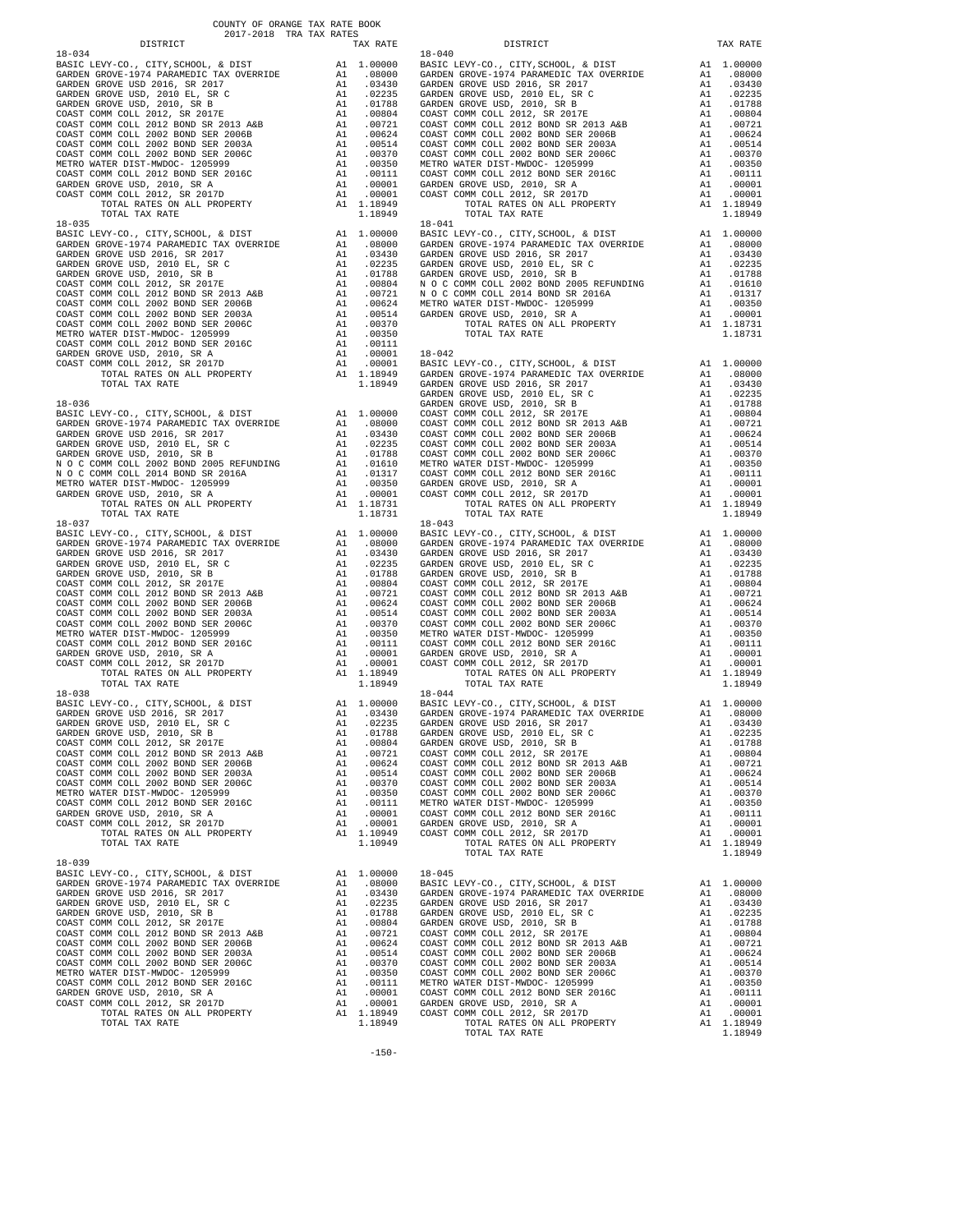| COUNTY OF ORANGE TAX RATE BOOK<br>2017-2018 TRA TAX RATES |  |                                                 |          |
|-----------------------------------------------------------|--|-------------------------------------------------|----------|
| DISTRICT<br>$18 - 046$                                    |  | IAA AAILS<br>TAX RATE<br>DISTRICT<br>$18 - 052$ | TAX RATE |
|                                                           |  |                                                 |          |
|                                                           |  |                                                 |          |
|                                                           |  |                                                 |          |
|                                                           |  |                                                 |          |
|                                                           |  |                                                 |          |
|                                                           |  |                                                 |          |
|                                                           |  |                                                 |          |
|                                                           |  |                                                 |          |
|                                                           |  |                                                 |          |
|                                                           |  |                                                 |          |
|                                                           |  |                                                 |          |
|                                                           |  |                                                 |          |
|                                                           |  |                                                 |          |
|                                                           |  |                                                 |          |
|                                                           |  |                                                 |          |
|                                                           |  |                                                 |          |
|                                                           |  |                                                 |          |
|                                                           |  |                                                 |          |
|                                                           |  |                                                 |          |
|                                                           |  |                                                 |          |
|                                                           |  |                                                 |          |
|                                                           |  |                                                 |          |
|                                                           |  |                                                 |          |
|                                                           |  |                                                 |          |
|                                                           |  |                                                 |          |
|                                                           |  |                                                 |          |
|                                                           |  |                                                 |          |
|                                                           |  |                                                 |          |
|                                                           |  |                                                 |          |
|                                                           |  |                                                 |          |
|                                                           |  |                                                 |          |
|                                                           |  |                                                 |          |
|                                                           |  |                                                 |          |
|                                                           |  |                                                 |          |
|                                                           |  |                                                 |          |
|                                                           |  |                                                 |          |
|                                                           |  |                                                 |          |
|                                                           |  |                                                 |          |
|                                                           |  |                                                 |          |
|                                                           |  |                                                 |          |
|                                                           |  |                                                 |          |
|                                                           |  |                                                 |          |
|                                                           |  |                                                 |          |
|                                                           |  |                                                 |          |
|                                                           |  |                                                 |          |
|                                                           |  |                                                 |          |
|                                                           |  |                                                 |          |
|                                                           |  |                                                 |          |
|                                                           |  |                                                 |          |
|                                                           |  |                                                 |          |
|                                                           |  |                                                 |          |
|                                                           |  |                                                 |          |

-151-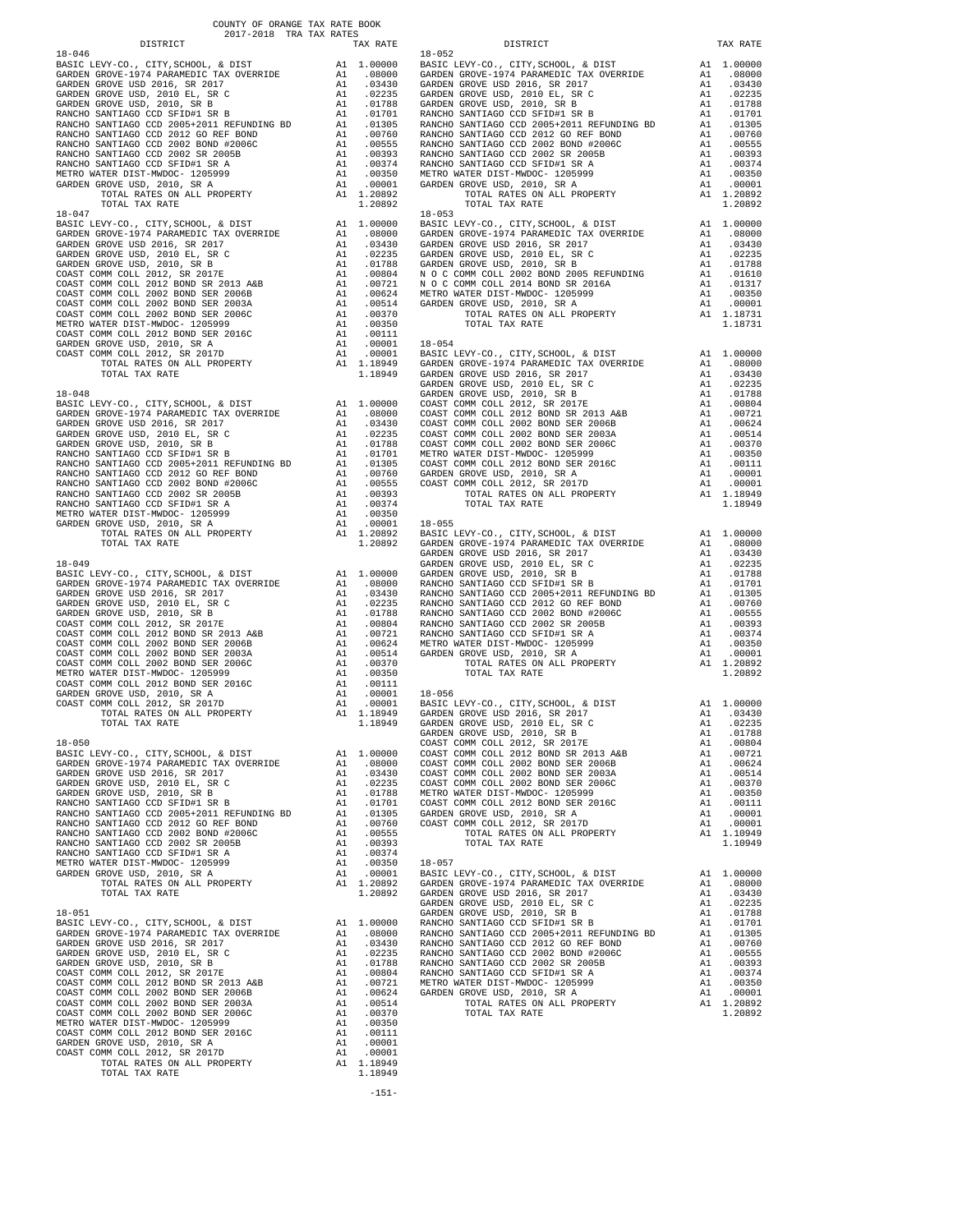| COUNTY OF ORANGE TAX RATE BOOK                                             |    |                     |                                  |
|----------------------------------------------------------------------------|----|---------------------|----------------------------------|
| 2017-2018 TRA TAX RATES<br>DISTRICT                                        |    | TAX RATE            |                                  |
| $18 - 058$                                                                 |    |                     | $18 - 063$                       |
|                                                                            |    |                     |                                  |
|                                                                            |    |                     |                                  |
|                                                                            |    |                     |                                  |
|                                                                            |    |                     |                                  |
|                                                                            |    |                     |                                  |
|                                                                            |    |                     |                                  |
|                                                                            |    |                     |                                  |
|                                                                            |    |                     |                                  |
|                                                                            |    |                     |                                  |
|                                                                            |    |                     |                                  |
|                                                                            |    |                     |                                  |
|                                                                            |    |                     |                                  |
|                                                                            |    |                     |                                  |
|                                                                            |    |                     | COAST C                          |
| $18 - 059$                                                                 |    |                     | HUNT BE                          |
|                                                                            |    |                     |                                  |
|                                                                            |    |                     |                                  |
|                                                                            |    |                     |                                  |
|                                                                            |    |                     |                                  |
|                                                                            |    |                     |                                  |
|                                                                            |    |                     |                                  |
|                                                                            |    |                     |                                  |
|                                                                            |    |                     |                                  |
|                                                                            |    |                     |                                  |
|                                                                            |    |                     |                                  |
|                                                                            |    |                     |                                  |
|                                                                            |    |                     |                                  |
|                                                                            |    |                     |                                  |
|                                                                            |    |                     |                                  |
|                                                                            |    |                     | METRO W                          |
|                                                                            |    |                     |                                  |
|                                                                            |    |                     |                                  |
|                                                                            |    |                     |                                  |
|                                                                            |    |                     |                                  |
|                                                                            |    |                     |                                  |
|                                                                            |    |                     |                                  |
|                                                                            |    |                     |                                  |
|                                                                            |    |                     |                                  |
|                                                                            |    |                     |                                  |
| $18 - 061$                                                                 |    |                     | HUNT BE                          |
|                                                                            |    |                     |                                  |
|                                                                            |    |                     |                                  |
|                                                                            |    |                     |                                  |
|                                                                            |    |                     |                                  |
|                                                                            |    |                     |                                  |
|                                                                            |    |                     |                                  |
|                                                                            |    |                     |                                  |
|                                                                            |    |                     |                                  |
|                                                                            |    |                     |                                  |
|                                                                            |    |                     |                                  |
|                                                                            |    |                     |                                  |
|                                                                            |    |                     |                                  |
|                                                                            |    |                     |                                  |
|                                                                            |    |                     |                                  |
|                                                                            |    |                     |                                  |
|                                                                            |    |                     |                                  |
|                                                                            |    |                     |                                  |
|                                                                            |    |                     | GARDEN                           |
| $18 - 062$                                                                 |    |                     | GARDEN                           |
| BASIC LEVY-CO., CITY, SCHOOL, & DIST                                       | A1 | 1.00000             | GARDEN                           |
| GARDEN GROVE-1974 PARAMEDIC TAX OVERRIDE                                   | A1 | .08000              | RANCHO                           |
| HUNT BEACH HIGH SCH 2004 BOND#2004A                                        | A1 | .02313              | RANCHO                           |
| WESTMINSTER SD 2016, SR 2017A                                              | A1 | .01978              | RANCHO                           |
| WESTMINSTER ELEM-2008 BOND SR 2009                                         | A1 | .01733              | RANCHO                           |
| COAST COMM COLL 2012, SR 2017E                                             | A1 | .00804              | RANCHO                           |
| COAST COMM COLL 2012 BOND SR 2013 A&B                                      | A1 | .00721              | RANCHO                           |
| COAST COMM COLL 2002 BOND SER 2006B                                        | A1 | .00624              | METRO W<br>GARDEN                |
| COAST COMM COLL 2002 BOND SER 2003A<br>WESTMINSTER ELEM-2008 BOND SR 2013B | A1 | .00514<br>A1 .00471 |                                  |
| COAST COMM COLL 2002 BOND SER 2006C                                        |    | A1 .00370           |                                  |
| METRO WATER DIST-MWDOC- 1205999                                            | A1 | .00350              |                                  |
| WESTMINSTER ELEM-2008 BOND SR 2013                                         | A1 | .00301              | $18 - 067$                       |
| COAST COMM COLL 2012 BOND SER 2016C                                        | A1 | .00111              | BASIC L                          |
| HUNT BEACH HIGH SCH 2004 BOND #2007                                        | A1 | .00089              | GARDEN                           |
| COAST COMM COLL 2012, SR 2017D                                             | A1 |                     | .00001 HUNT BE<br>.00001 WESTMIN |
| HUNT BEACH HIGH SCH 2004 BOND#2005                                         | A1 |                     |                                  |
| TOTAL RATES ON ALL PROPERTY                                                |    | A1 1.18381          | WESTMIN                          |
| TOTAL TAX RATE                                                             |    | 1.18381             | COAST C<br>COAST C               |
|                                                                            |    |                     | COAST C                          |

| 2017-2018 TRA TAX RATES<br>DISTRICT | TAX RATE | DISTRICT | TAX RATE |
|-------------------------------------|----------|----------|----------|
|                                     |          |          |          |
|                                     |          |          |          |
|                                     |          |          |          |
|                                     |          |          |          |
|                                     |          |          |          |
|                                     |          |          |          |
|                                     |          |          |          |
|                                     |          |          |          |
|                                     |          |          |          |
|                                     |          |          |          |
|                                     |          |          |          |
|                                     |          |          |          |
|                                     |          |          |          |
|                                     |          |          |          |
|                                     |          |          |          |
|                                     |          |          |          |
|                                     |          |          |          |
|                                     |          |          |          |
|                                     |          |          |          |
|                                     |          |          |          |
|                                     |          |          |          |
|                                     |          |          |          |
|                                     |          |          |          |
|                                     |          |          |          |
|                                     |          |          |          |
|                                     |          |          |          |
|                                     |          |          |          |
|                                     |          |          |          |
|                                     |          |          |          |
|                                     |          |          |          |
|                                     |          |          |          |
|                                     |          |          |          |
|                                     |          |          |          |
|                                     |          |          |          |
|                                     |          |          |          |
|                                     |          |          |          |
|                                     |          |          |          |
|                                     |          |          |          |
|                                     |          |          |          |
|                                     |          |          |          |
|                                     |          |          |          |
|                                     |          |          |          |
|                                     |          |          |          |
|                                     |          |          |          |
|                                     |          |          |          |
|                                     |          |          |          |
|                                     |          |          |          |
|                                     |          |          |          |
|                                     |          |          |          |
|                                     |          |          |          |
|                                     |          |          |          |
|                                     |          |          |          |
|                                     |          |          |          |
|                                     |          |          |          |
|                                     |          |          |          |
|                                     |          |          |          |
|                                     |          |          |          |
|                                     |          |          |          |
|                                     |          |          |          |
|                                     |          |          |          |
|                                     |          |          |          |
|                                     |          |          |          |
|                                     |          |          |          |
|                                     |          |          |          |
|                                     |          |          |          |
|                                     |          |          |          |
|                                     |          |          |          |
|                                     |          |          |          |
|                                     |          |          |          |
|                                     |          |          |          |
|                                     |          |          |          |
|                                     |          |          |          |
|                                     |          |          |          |
|                                     |          |          |          |
|                                     |          |          |          |
|                                     |          |          |          |
|                                     |          |          |          |
|                                     |          |          |          |
|                                     |          |          |          |
|                                     |          |          |          |
|                                     |          |          |          |
|                                     |          |          |          |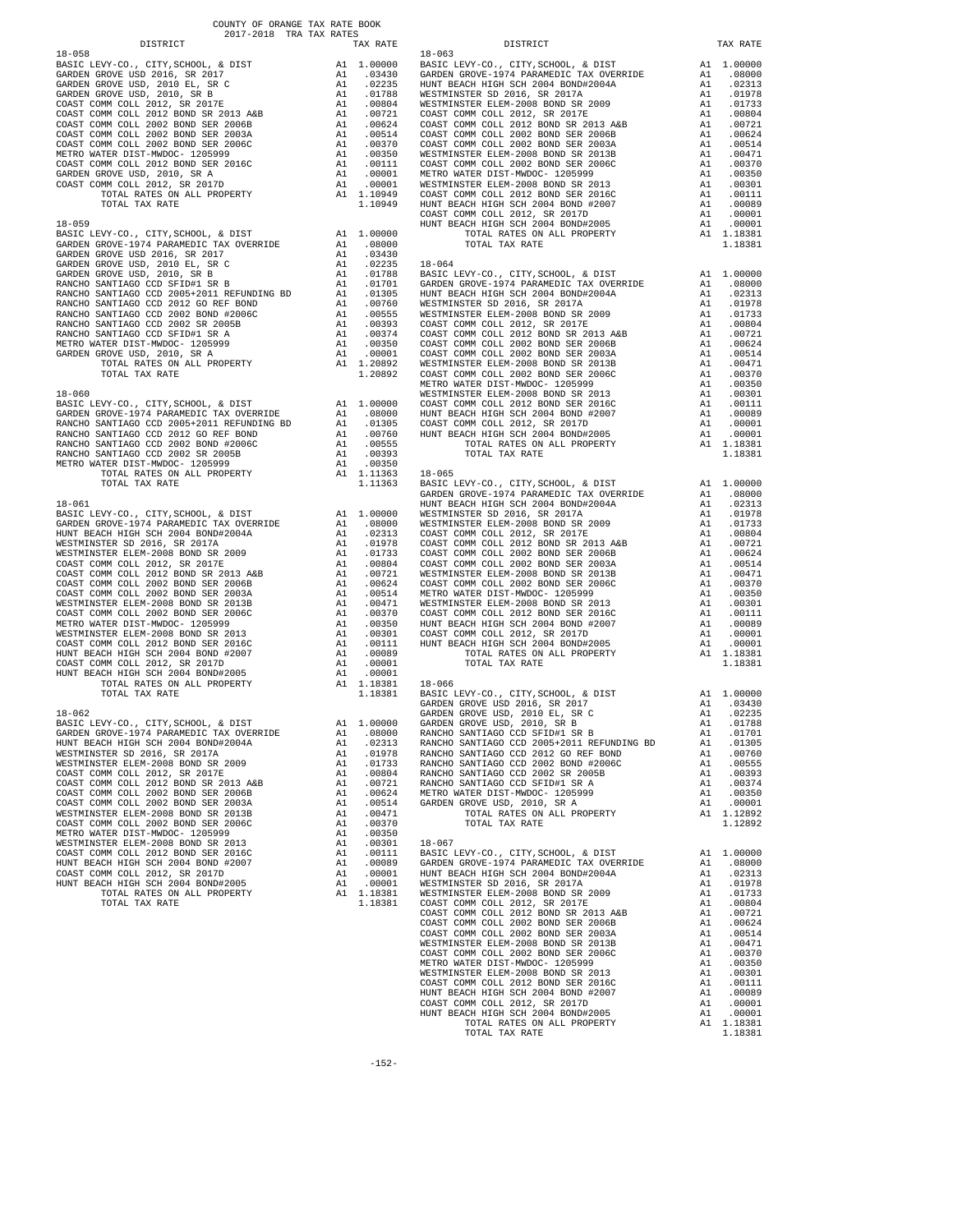| 2017-2018 TRA TAX RATES<br>DISTRICT | TAX RATE       | DISTRICT   | TAX RATE |
|-------------------------------------|----------------|------------|----------|
| $18 - 068$                          |                | $18 - 074$ |          |
|                                     |                |            |          |
|                                     |                |            |          |
|                                     |                |            |          |
|                                     |                |            |          |
|                                     |                |            |          |
|                                     |                |            |          |
|                                     |                |            |          |
|                                     |                |            |          |
|                                     |                |            |          |
|                                     |                |            |          |
|                                     |                |            |          |
|                                     |                |            |          |
| $18 - 069$                          |                | $18 - 075$ |          |
|                                     |                |            |          |
|                                     |                |            |          |
|                                     |                |            |          |
|                                     |                |            |          |
|                                     |                |            |          |
|                                     |                |            |          |
|                                     |                |            |          |
|                                     |                |            |          |
|                                     | 1.18731 18-076 |            |          |
|                                     |                |            |          |
|                                     |                |            |          |
|                                     |                |            |          |
|                                     |                |            |          |
|                                     |                |            |          |
|                                     |                |            |          |
|                                     |                |            |          |
|                                     |                |            |          |
|                                     |                |            |          |
|                                     |                |            |          |
|                                     |                |            |          |
|                                     |                |            |          |
|                                     |                |            |          |
|                                     |                |            |          |
|                                     |                |            |          |
|                                     |                |            |          |
|                                     |                |            |          |
|                                     |                |            |          |
|                                     |                |            |          |
|                                     |                |            |          |
|                                     |                |            |          |
|                                     |                |            |          |
|                                     |                |            |          |
|                                     |                |            |          |
|                                     |                |            |          |
|                                     |                |            |          |
|                                     |                |            |          |
|                                     |                |            |          |
|                                     |                |            |          |
|                                     |                |            |          |
|                                     |                |            |          |
|                                     |                |            |          |
|                                     |                |            |          |
|                                     |                |            |          |
|                                     |                |            |          |
|                                     |                |            |          |
|                                     |                |            |          |
|                                     |                |            |          |
|                                     |                |            |          |
|                                     |                |            |          |
|                                     |                |            |          |
|                                     |                |            |          |
|                                     |                |            |          |
|                                     |                |            |          |
|                                     |                |            |          |
|                                     |                |            |          |
|                                     |                |            |          |
|                                     |                |            |          |
|                                     |                |            |          |
|                                     |                |            |          |
|                                     |                |            |          |
|                                     |                |            |          |
|                                     |                |            |          |
|                                     |                |            |          |
|                                     |                |            |          |
|                                     |                |            |          |
|                                     |                |            |          |
|                                     |                |            |          |
|                                     |                |            |          |
|                                     |                |            |          |
|                                     |                |            |          |

COUNTY OF ORANGE TAX RATE BOOK

-153-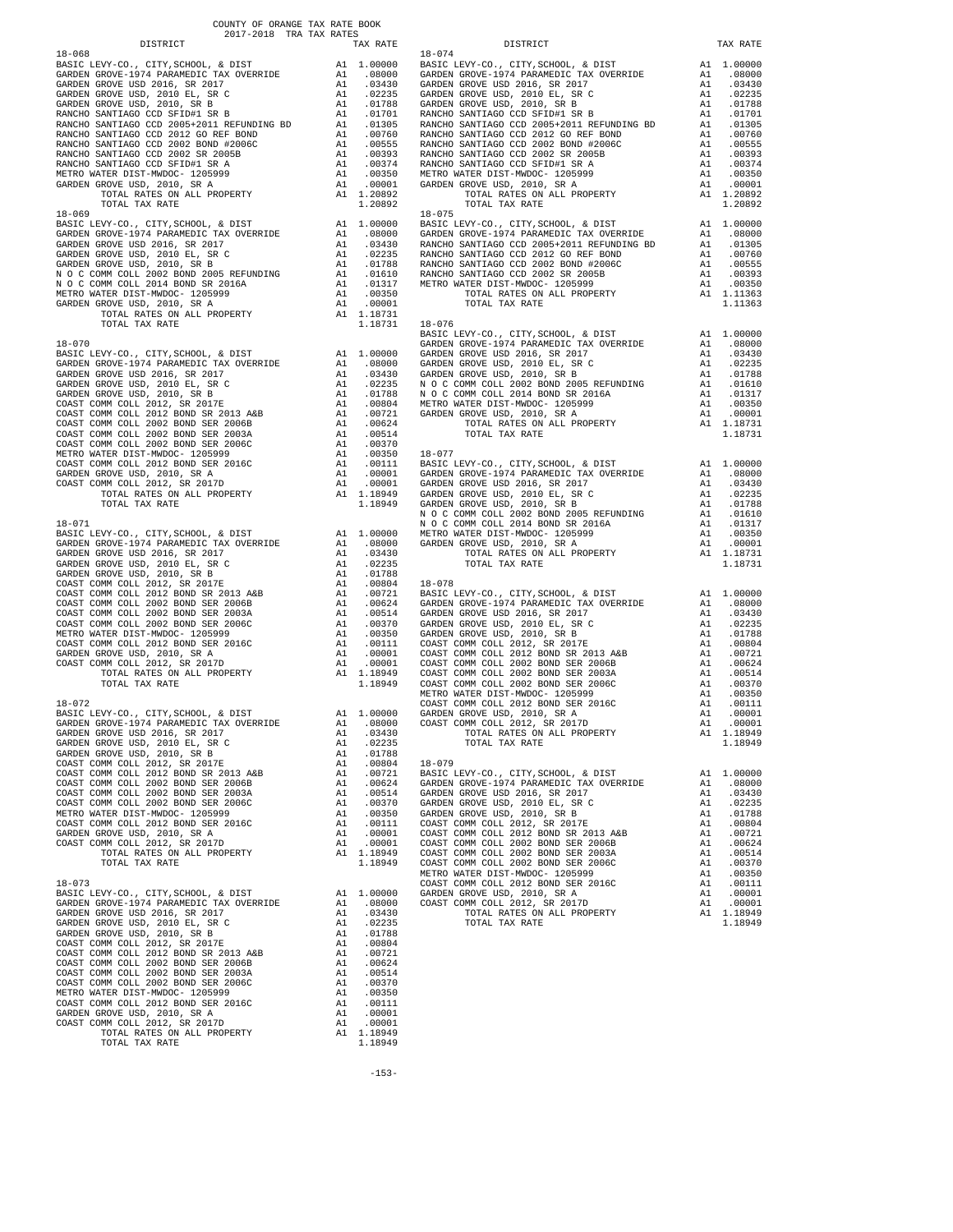| TAX RATE<br>DISTRICT                                                                                                                                                                                                               |         | DISTRICT | TAX RATE |
|------------------------------------------------------------------------------------------------------------------------------------------------------------------------------------------------------------------------------------|---------|----------|----------|
|                                                                                                                                                                                                                                    |         |          |          |
|                                                                                                                                                                                                                                    |         |          |          |
|                                                                                                                                                                                                                                    |         |          |          |
|                                                                                                                                                                                                                                    |         |          |          |
|                                                                                                                                                                                                                                    |         |          |          |
|                                                                                                                                                                                                                                    |         |          |          |
|                                                                                                                                                                                                                                    |         |          |          |
|                                                                                                                                                                                                                                    |         |          |          |
|                                                                                                                                                                                                                                    |         |          |          |
|                                                                                                                                                                                                                                    |         |          |          |
|                                                                                                                                                                                                                                    |         |          |          |
|                                                                                                                                                                                                                                    |         |          |          |
|                                                                                                                                                                                                                                    |         |          |          |
|                                                                                                                                                                                                                                    |         |          |          |
|                                                                                                                                                                                                                                    |         |          |          |
|                                                                                                                                                                                                                                    |         |          |          |
|                                                                                                                                                                                                                                    |         |          |          |
|                                                                                                                                                                                                                                    |         |          |          |
|                                                                                                                                                                                                                                    |         |          |          |
|                                                                                                                                                                                                                                    |         |          |          |
|                                                                                                                                                                                                                                    |         |          |          |
|                                                                                                                                                                                                                                    |         |          |          |
|                                                                                                                                                                                                                                    |         |          |          |
|                                                                                                                                                                                                                                    |         |          |          |
|                                                                                                                                                                                                                                    |         |          |          |
|                                                                                                                                                                                                                                    |         |          |          |
|                                                                                                                                                                                                                                    |         |          |          |
|                                                                                                                                                                                                                                    |         |          |          |
|                                                                                                                                                                                                                                    |         |          |          |
|                                                                                                                                                                                                                                    |         |          |          |
|                                                                                                                                                                                                                                    |         |          |          |
|                                                                                                                                                                                                                                    |         |          |          |
|                                                                                                                                                                                                                                    |         |          |          |
|                                                                                                                                                                                                                                    |         |          |          |
|                                                                                                                                                                                                                                    |         |          |          |
|                                                                                                                                                                                                                                    |         |          |          |
| $18 - 084$                                                                                                                                                                                                                         |         |          |          |
| EXECTRIC LEVY-CO., CITY, SCHOOL, & DIST<br>CARDEN GROVE-1974 PARAMEDIC TAX OVERRIDE A1 .08000 BASIC LEVY-CO., CITY, SCHOOL, & DIST A1 1.00000<br>GARDEN GROVE USD 2016, SR 2017 A1 .08000 A1 .03430 GARDEN GROVE-1974 PARAMEDIC TA |         |          |          |
|                                                                                                                                                                                                                                    |         |          |          |
|                                                                                                                                                                                                                                    |         |          |          |
|                                                                                                                                                                                                                                    |         |          |          |
|                                                                                                                                                                                                                                    |         |          |          |
|                                                                                                                                                                                                                                    |         |          |          |
| $18 - 085$                                                                                                                                                                                                                         |         |          |          |
|                                                                                                                                                                                                                                    |         |          |          |
|                                                                                                                                                                                                                                    |         |          |          |
|                                                                                                                                                                                                                                    |         |          |          |
|                                                                                                                                                                                                                                    |         |          |          |
|                                                                                                                                                                                                                                    |         |          |          |
|                                                                                                                                                                                                                                    |         |          |          |
|                                                                                                                                                                                                                                    |         |          |          |
|                                                                                                                                                                                                                                    |         |          |          |
|                                                                                                                                                                                                                                    |         |          |          |
|                                                                                                                                                                                                                                    |         |          |          |
|                                                                                                                                                                                                                                    |         |          |          |
|                                                                                                                                                                                                                                    |         |          |          |
|                                                                                                                                                                                                                                    |         |          |          |
|                                                                                                                                                                                                                                    |         |          |          |
|                                                                                                                                                                                                                                    |         |          |          |
|                                                                                                                                                                                                                                    | $-154-$ |          |          |
|                                                                                                                                                                                                                                    |         |          |          |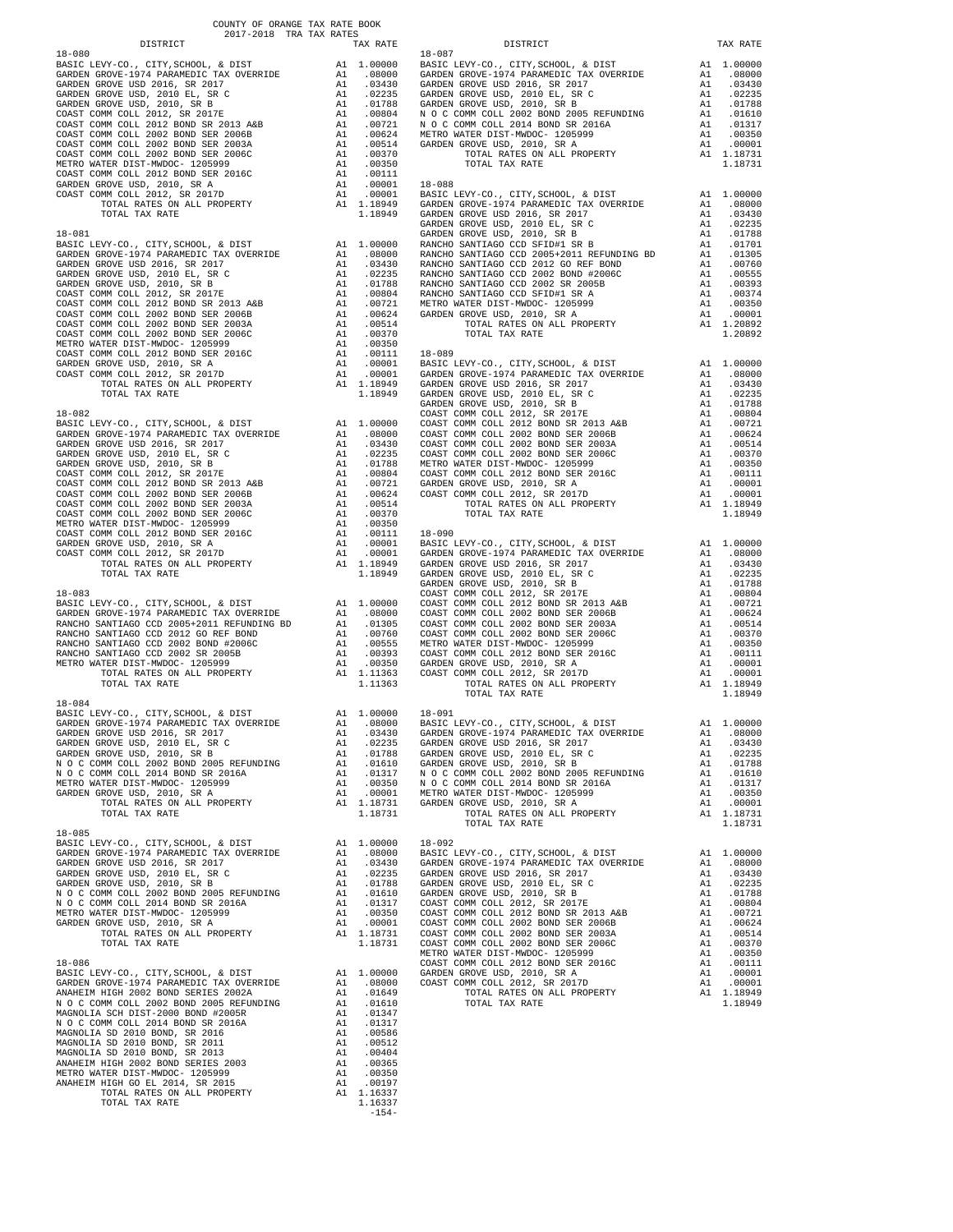| COUNTY OF ORANGE TAX RATE BOOK                                                                                                                                                                                                          |          |          |          |
|-----------------------------------------------------------------------------------------------------------------------------------------------------------------------------------------------------------------------------------------|----------|----------|----------|
| $2017-2018 \quad \text{TRA RATES}$ DISTRICT $\hspace{2.5cm}$                                                                                                                                                                            | TAX RATE | DISTRICT | TAX RATE |
|                                                                                                                                                                                                                                         |          |          |          |
|                                                                                                                                                                                                                                         |          |          |          |
|                                                                                                                                                                                                                                         |          |          |          |
|                                                                                                                                                                                                                                         |          |          |          |
|                                                                                                                                                                                                                                         |          |          |          |
|                                                                                                                                                                                                                                         |          |          |          |
|                                                                                                                                                                                                                                         |          |          |          |
|                                                                                                                                                                                                                                         |          |          |          |
|                                                                                                                                                                                                                                         |          |          |          |
|                                                                                                                                                                                                                                         |          |          |          |
|                                                                                                                                                                                                                                         |          |          |          |
|                                                                                                                                                                                                                                         |          |          |          |
|                                                                                                                                                                                                                                         |          |          |          |
|                                                                                                                                                                                                                                         |          |          |          |
|                                                                                                                                                                                                                                         |          |          |          |
|                                                                                                                                                                                                                                         |          |          |          |
|                                                                                                                                                                                                                                         |          |          |          |
|                                                                                                                                                                                                                                         |          |          |          |
|                                                                                                                                                                                                                                         |          |          |          |
|                                                                                                                                                                                                                                         |          |          |          |
|                                                                                                                                                                                                                                         |          |          |          |
|                                                                                                                                                                                                                                         |          |          |          |
|                                                                                                                                                                                                                                         |          |          |          |
|                                                                                                                                                                                                                                         |          |          |          |
|                                                                                                                                                                                                                                         |          |          |          |
|                                                                                                                                                                                                                                         |          |          |          |
|                                                                                                                                                                                                                                         |          |          |          |
|                                                                                                                                                                                                                                         |          |          |          |
|                                                                                                                                                                                                                                         |          |          |          |
|                                                                                                                                                                                                                                         |          |          |          |
|                                                                                                                                                                                                                                         |          |          |          |
|                                                                                                                                                                                                                                         |          |          |          |
|                                                                                                                                                                                                                                         |          |          |          |
|                                                                                                                                                                                                                                         |          |          |          |
|                                                                                                                                                                                                                                         |          |          |          |
|                                                                                                                                                                                                                                         |          |          |          |
|                                                                                                                                                                                                                                         |          |          |          |
|                                                                                                                                                                                                                                         |          |          |          |
|                                                                                                                                                                                                                                         |          |          |          |
|                                                                                                                                                                                                                                         |          |          |          |
|                                                                                                                                                                                                                                         |          |          |          |
|                                                                                                                                                                                                                                         |          |          |          |
|                                                                                                                                                                                                                                         |          |          |          |
|                                                                                                                                                                                                                                         |          |          |          |
|                                                                                                                                                                                                                                         |          |          |          |
|                                                                                                                                                                                                                                         |          |          |          |
|                                                                                                                                                                                                                                         |          |          |          |
|                                                                                                                                                                                                                                         |          |          |          |
|                                                                                                                                                                                                                                         |          |          |          |
|                                                                                                                                                                                                                                         |          |          |          |
|                                                                                                                                                                                                                                         |          |          |          |
|                                                                                                                                                                                                                                         |          |          |          |
|                                                                                                                                                                                                                                         |          |          |          |
|                                                                                                                                                                                                                                         |          |          |          |
|                                                                                                                                                                                                                                         |          |          |          |
|                                                                                                                                                                                                                                         |          |          |          |
|                                                                                                                                                                                                                                         |          |          |          |
|                                                                                                                                                                                                                                         |          |          |          |
|                                                                                                                                                                                                                                         |          |          |          |
|                                                                                                                                                                                                                                         |          |          |          |
|                                                                                                                                                                                                                                         |          |          |          |
|                                                                                                                                                                                                                                         |          |          |          |
|                                                                                                                                                                                                                                         |          |          |          |
|                                                                                                                                                                                                                                         |          |          |          |
|                                                                                                                                                                                                                                         |          |          |          |
|                                                                                                                                                                                                                                         |          |          |          |
|                                                                                                                                                                                                                                         |          |          |          |
|                                                                                                                                                                                                                                         |          |          |          |
|                                                                                                                                                                                                                                         |          |          |          |
|                                                                                                                                                                                                                                         |          |          |          |
|                                                                                                                                                                                                                                         |          |          |          |
|                                                                                                                                                                                                                                         |          |          |          |
|                                                                                                                                                                                                                                         |          |          |          |
|                                                                                                                                                                                                                                         |          |          |          |
|                                                                                                                                                                                                                                         |          |          |          |
|                                                                                                                                                                                                                                         |          |          |          |
|                                                                                                                                                                                                                                         |          |          |          |
|                                                                                                                                                                                                                                         |          |          |          |
|                                                                                                                                                                                                                                         |          |          |          |
|                                                                                                                                                                                                                                         |          |          |          |
| 18-097 (EVAP-CO., CTF, SCIOOL, & DIST<br>3ASIC LEW1-CO., CTF, SCIOOL, & DIST<br>3ASIC LEW1-CO., CTF, SCIOOL, & DIST<br>3ASIC LEW1-CO., CTF, SCIOOL, & DIST<br>3ASIC LEW1-CO., CTF, SCIOOL, & DIST<br>3ASIC LEW1-CO., CTF, SCIOOL, & DIS |          |          |          |
|                                                                                                                                                                                                                                         |          |          |          |

-155-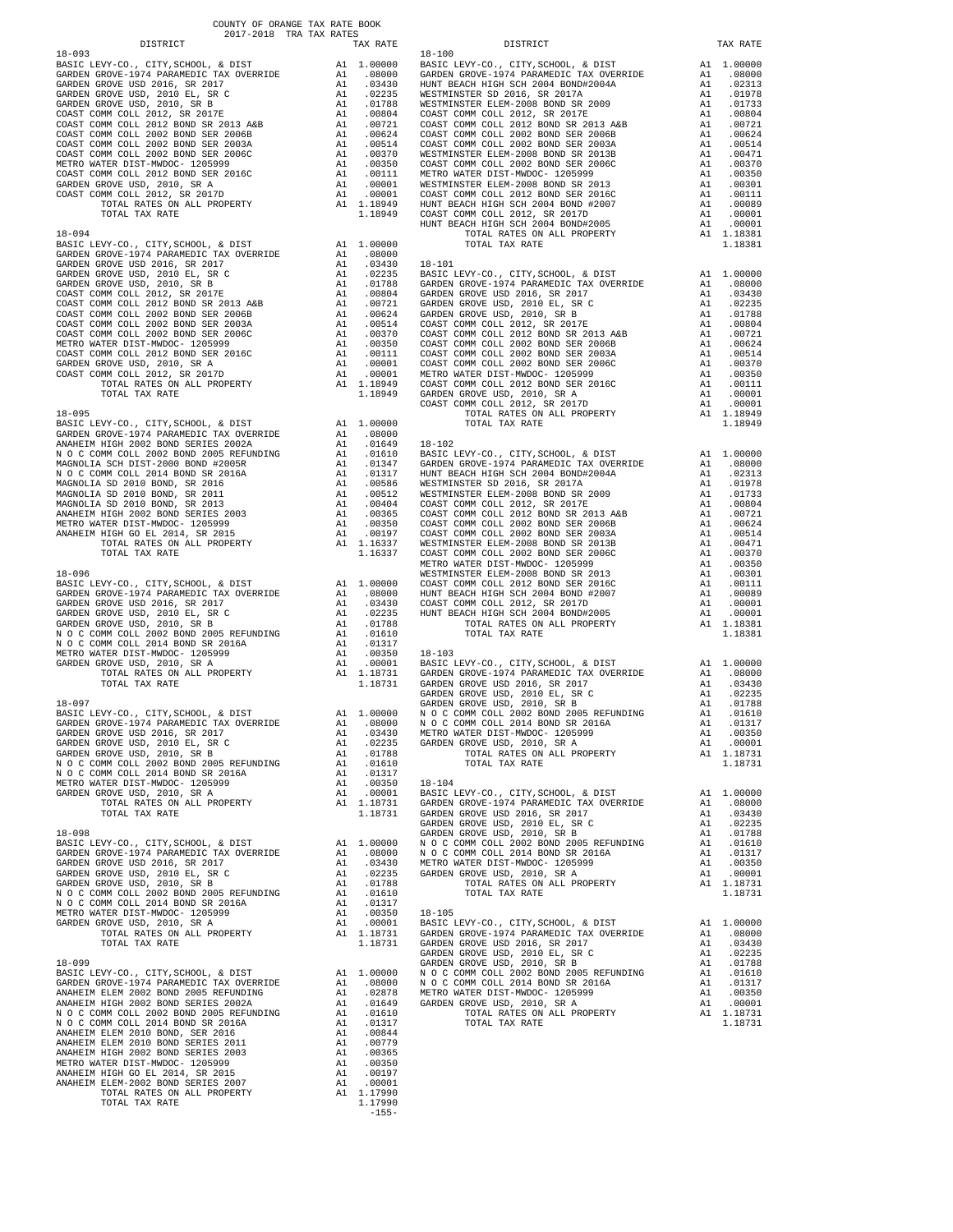| COUNTY OF ORANGE TAX RATE BOOK<br>2017-2018 TRA TAX RATES |  |                      |          |
|-----------------------------------------------------------|--|----------------------|----------|
| DISTRICT                                                  |  | TAX RATE<br>DISTRICT | TAX RATE |
|                                                           |  |                      |          |
|                                                           |  |                      |          |
|                                                           |  |                      |          |
|                                                           |  |                      |          |
|                                                           |  |                      |          |
|                                                           |  |                      |          |
|                                                           |  |                      |          |
|                                                           |  |                      |          |
|                                                           |  |                      |          |
|                                                           |  |                      |          |
|                                                           |  |                      |          |
|                                                           |  |                      |          |
|                                                           |  |                      |          |
|                                                           |  |                      |          |
|                                                           |  |                      |          |
|                                                           |  |                      |          |
|                                                           |  |                      |          |
|                                                           |  |                      |          |
|                                                           |  |                      |          |
|                                                           |  |                      |          |
|                                                           |  |                      |          |
|                                                           |  |                      |          |
|                                                           |  |                      |          |
|                                                           |  |                      |          |
|                                                           |  |                      |          |
|                                                           |  |                      |          |
|                                                           |  |                      |          |
|                                                           |  |                      |          |
|                                                           |  |                      |          |
|                                                           |  |                      |          |
|                                                           |  |                      |          |
|                                                           |  |                      |          |
|                                                           |  |                      |          |
|                                                           |  |                      |          |
|                                                           |  |                      |          |
|                                                           |  |                      |          |
|                                                           |  |                      |          |
| $18 - 109$                                                |  | TOTAL TAX RATE       | 1.18949  |
|                                                           |  |                      |          |
|                                                           |  |                      |          |
|                                                           |  |                      |          |
|                                                           |  |                      |          |
|                                                           |  |                      |          |
|                                                           |  |                      |          |
|                                                           |  |                      |          |
|                                                           |  |                      |          |
|                                                           |  |                      |          |
|                                                           |  |                      |          |
|                                                           |  |                      |          |
|                                                           |  |                      |          |
|                                                           |  |                      |          |
|                                                           |  |                      |          |
|                                                           |  |                      |          |
|                                                           |  |                      |          |
|                                                           |  |                      |          |
|                                                           |  |                      |          |
|                                                           |  |                      |          |
|                                                           |  |                      |          |
|                                                           |  |                      |          |
|                                                           |  |                      |          |
|                                                           |  |                      |          |
|                                                           |  |                      |          |
|                                                           |  |                      |          |
|                                                           |  |                      |          |
|                                                           |  |                      |          |
|                                                           |  |                      |          |
|                                                           |  |                      |          |
|                                                           |  |                      |          |
|                                                           |  |                      |          |
|                                                           |  |                      |          |
|                                                           |  |                      |          |
|                                                           |  |                      |          |
|                                                           |  |                      |          |
|                                                           |  |                      |          |
|                                                           |  |                      |          |
|                                                           |  |                      |          |

| TAX RATE<br>DISTRICT |         | DISTRICT | TAX RATE |
|----------------------|---------|----------|----------|
|                      |         |          |          |
|                      |         |          |          |
|                      |         |          |          |
|                      |         |          |          |
|                      |         |          |          |
|                      |         |          |          |
|                      |         |          |          |
|                      |         |          |          |
|                      |         |          |          |
|                      |         |          |          |
|                      |         |          |          |
|                      |         |          |          |
|                      |         |          |          |
|                      |         |          |          |
|                      |         |          |          |
|                      |         |          |          |
|                      |         |          |          |
|                      |         |          |          |
|                      |         |          |          |
|                      |         |          |          |
|                      |         |          |          |
|                      |         |          |          |
|                      |         |          |          |
|                      |         |          |          |
|                      |         |          |          |
|                      |         |          |          |
|                      |         |          |          |
|                      |         |          |          |
|                      |         |          |          |
|                      |         |          |          |
|                      |         |          |          |
|                      |         |          |          |
|                      |         |          |          |
|                      |         |          |          |
|                      |         |          |          |
|                      |         |          |          |
|                      |         |          |          |
|                      |         |          |          |
|                      |         |          |          |
|                      |         |          |          |
|                      |         |          |          |
|                      |         |          |          |
|                      |         |          |          |
|                      |         |          |          |
|                      |         |          |          |
|                      |         |          |          |
|                      |         |          |          |
|                      |         |          |          |
|                      |         |          |          |
|                      |         |          |          |
|                      |         |          |          |
|                      |         |          |          |
|                      |         |          |          |
|                      |         |          |          |
|                      |         |          |          |
|                      |         |          |          |
|                      |         |          |          |
|                      |         |          |          |
|                      |         |          |          |
|                      |         |          |          |
|                      |         |          |          |
|                      |         |          |          |
|                      |         |          |          |
|                      |         |          |          |
|                      |         |          |          |
|                      |         |          |          |
|                      |         |          |          |
|                      |         |          |          |
|                      |         |          |          |
|                      |         |          |          |
|                      |         |          |          |
|                      |         |          |          |
|                      |         |          |          |
|                      |         |          |          |
|                      |         |          |          |
|                      |         |          |          |
|                      |         |          |          |
|                      |         |          |          |
|                      |         |          |          |
|                      |         |          |          |
|                      |         |          |          |
|                      |         |          |          |
|                      |         |          |          |
|                      |         |          |          |
|                      |         |          |          |
|                      |         |          |          |
|                      |         |          |          |
|                      |         |          |          |
|                      |         |          |          |
|                      |         |          |          |
|                      |         |          |          |
|                      |         |          |          |
|                      |         |          |          |
|                      | $-156-$ |          |          |
|                      |         |          |          |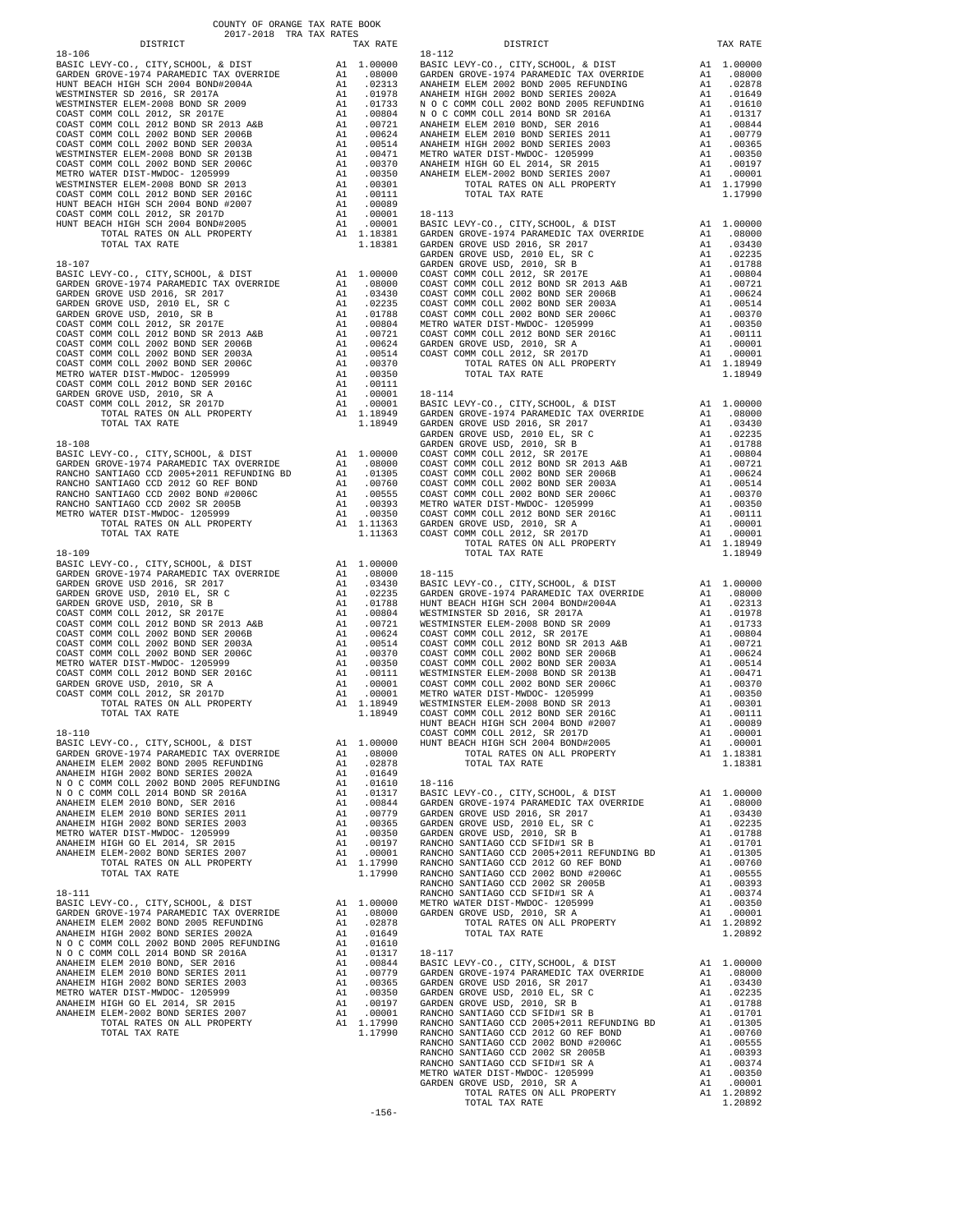| DISTRICT   | TAX RATE | DISTRICT       | TAX RATE |
|------------|----------|----------------|----------|
| $18 - 118$ |          | 18-124         |          |
|            |          |                |          |
|            |          |                |          |
|            |          |                |          |
|            |          |                |          |
|            |          |                |          |
|            |          |                |          |
|            |          |                |          |
|            |          |                |          |
|            |          |                |          |
|            |          |                |          |
|            |          |                |          |
|            |          |                |          |
|            |          |                |          |
|            |          |                |          |
| $18 - 119$ |          | $18 - 125$     |          |
|            |          |                |          |
|            |          |                |          |
|            |          |                |          |
|            |          |                |          |
|            |          |                |          |
|            |          |                |          |
|            |          |                |          |
|            |          |                |          |
|            |          |                |          |
|            |          |                |          |
|            |          |                |          |
|            |          |                |          |
|            |          |                |          |
|            |          |                |          |
|            |          |                |          |
|            |          |                |          |
|            |          | $18 - 126$     |          |
|            |          |                |          |
|            |          |                |          |
|            |          |                |          |
|            |          |                |          |
|            |          |                |          |
|            |          |                |          |
|            |          |                |          |
|            |          |                |          |
|            |          |                |          |
|            |          |                |          |
|            |          |                |          |
|            |          |                |          |
|            |          |                |          |
|            |          |                |          |
|            |          |                |          |
|            |          |                |          |
|            |          |                |          |
|            |          | TOTAL TAX RATE | 1.10381  |
| $18 - 121$ |          |                |          |
|            |          |                |          |
|            |          |                |          |
|            |          |                |          |
|            |          |                |          |
|            |          |                |          |
|            |          |                |          |
|            |          |                |          |
|            |          |                |          |
|            |          |                |          |
|            |          |                |          |
|            |          |                |          |
|            |          |                |          |
|            |          |                |          |
|            |          |                |          |
|            |          |                |          |
| $18 - 122$ |          | $18 - 128$     |          |
|            |          |                |          |
|            |          |                |          |
|            |          |                |          |
|            |          |                |          |
|            |          |                |          |
|            |          |                |          |
|            |          |                |          |
|            |          |                |          |
|            |          |                |          |
|            |          |                |          |
|            |          |                |          |
|            |          |                |          |
|            |          |                |          |
|            |          |                |          |
|            |          |                |          |
|            |          |                |          |
|            |          |                |          |
|            |          |                |          |
|            |          |                |          |
|            |          |                |          |
|            |          |                |          |
|            |          |                |          |
|            |          |                |          |
|            |          |                |          |
|            |          |                |          |
|            |          |                |          |
|            |          |                |          |
|            |          |                |          |
|            |          |                |          |
|            |          |                |          |
|            |          |                |          |
|            |          |                |          |
|            |          |                |          |
|            |          |                |          |
|            |          |                |          |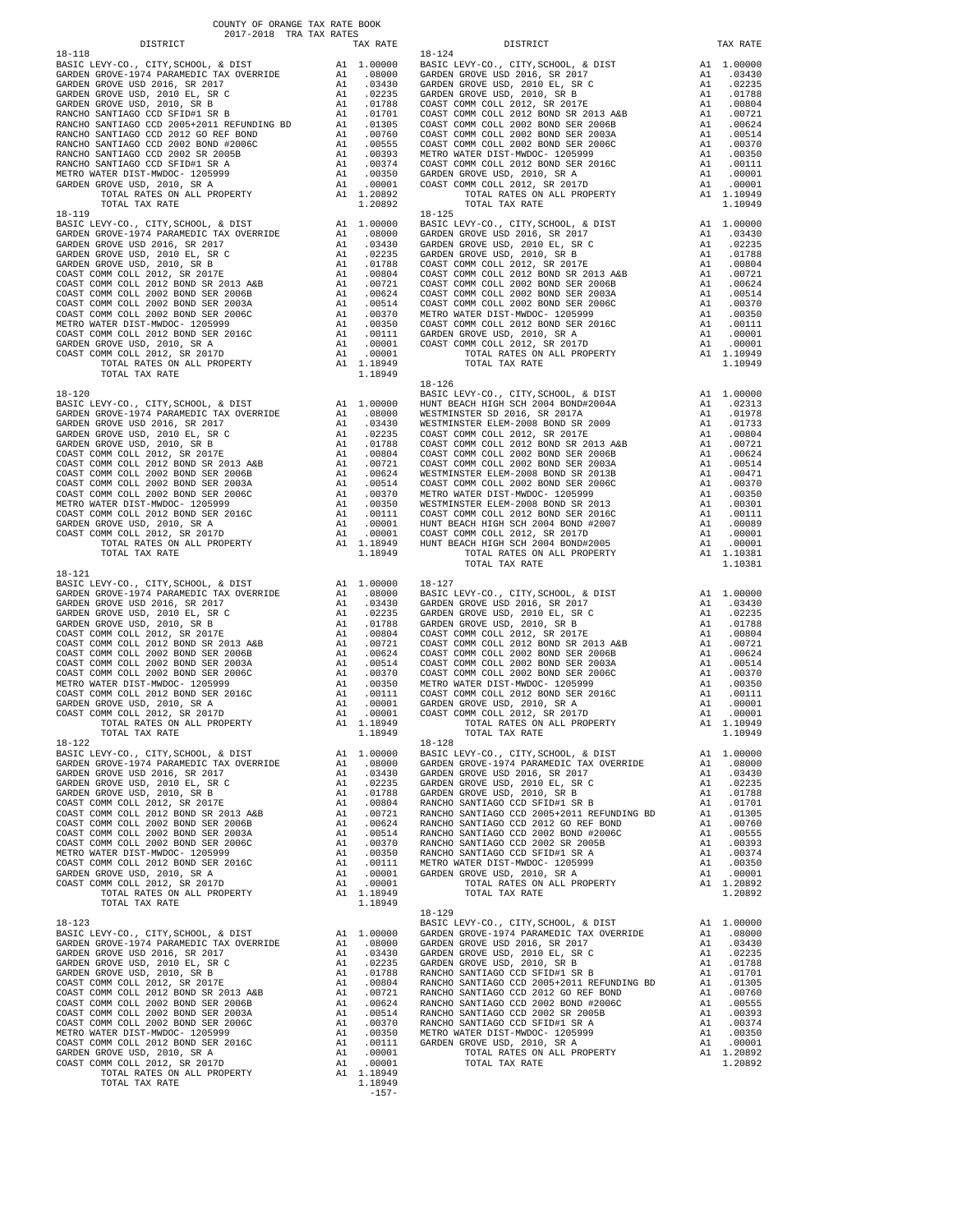| COUNTY OF ORANGE TAX RATE BOOK<br>2017-2018 יאם אחד מ<br>2017-2018 TRA TAX RATES                                                                                                                                                                                                                                                                                                                                                              |  |          |            |          |  |  |  |
|-----------------------------------------------------------------------------------------------------------------------------------------------------------------------------------------------------------------------------------------------------------------------------------------------------------------------------------------------------------------------------------------------------------------------------------------------|--|----------|------------|----------|--|--|--|
| DISTRICT                                                                                                                                                                                                                                                                                                                                                                                                                                      |  | TAX RATE | DISTRICT   | TAX RATE |  |  |  |
| $18 - 130$                                                                                                                                                                                                                                                                                                                                                                                                                                    |  |          | $18 - 136$ |          |  |  |  |
|                                                                                                                                                                                                                                                                                                                                                                                                                                               |  |          |            |          |  |  |  |
|                                                                                                                                                                                                                                                                                                                                                                                                                                               |  |          |            |          |  |  |  |
|                                                                                                                                                                                                                                                                                                                                                                                                                                               |  |          |            |          |  |  |  |
|                                                                                                                                                                                                                                                                                                                                                                                                                                               |  |          |            |          |  |  |  |
|                                                                                                                                                                                                                                                                                                                                                                                                                                               |  |          |            |          |  |  |  |
|                                                                                                                                                                                                                                                                                                                                                                                                                                               |  |          |            |          |  |  |  |
|                                                                                                                                                                                                                                                                                                                                                                                                                                               |  |          |            |          |  |  |  |
|                                                                                                                                                                                                                                                                                                                                                                                                                                               |  |          |            |          |  |  |  |
|                                                                                                                                                                                                                                                                                                                                                                                                                                               |  |          |            |          |  |  |  |
|                                                                                                                                                                                                                                                                                                                                                                                                                                               |  |          |            |          |  |  |  |
|                                                                                                                                                                                                                                                                                                                                                                                                                                               |  |          |            |          |  |  |  |
|                                                                                                                                                                                                                                                                                                                                                                                                                                               |  |          |            |          |  |  |  |
|                                                                                                                                                                                                                                                                                                                                                                                                                                               |  |          |            |          |  |  |  |
|                                                                                                                                                                                                                                                                                                                                                                                                                                               |  |          |            |          |  |  |  |
|                                                                                                                                                                                                                                                                                                                                                                                                                                               |  |          |            |          |  |  |  |
|                                                                                                                                                                                                                                                                                                                                                                                                                                               |  |          |            |          |  |  |  |
|                                                                                                                                                                                                                                                                                                                                                                                                                                               |  |          |            |          |  |  |  |
|                                                                                                                                                                                                                                                                                                                                                                                                                                               |  |          |            |          |  |  |  |
|                                                                                                                                                                                                                                                                                                                                                                                                                                               |  |          |            |          |  |  |  |
|                                                                                                                                                                                                                                                                                                                                                                                                                                               |  |          |            |          |  |  |  |
|                                                                                                                                                                                                                                                                                                                                                                                                                                               |  |          |            |          |  |  |  |
|                                                                                                                                                                                                                                                                                                                                                                                                                                               |  |          |            |          |  |  |  |
|                                                                                                                                                                                                                                                                                                                                                                                                                                               |  |          |            |          |  |  |  |
|                                                                                                                                                                                                                                                                                                                                                                                                                                               |  |          |            |          |  |  |  |
|                                                                                                                                                                                                                                                                                                                                                                                                                                               |  |          |            |          |  |  |  |
| $18 - 132$                                                                                                                                                                                                                                                                                                                                                                                                                                    |  |          |            |          |  |  |  |
|                                                                                                                                                                                                                                                                                                                                                                                                                                               |  |          |            |          |  |  |  |
|                                                                                                                                                                                                                                                                                                                                                                                                                                               |  |          |            |          |  |  |  |
|                                                                                                                                                                                                                                                                                                                                                                                                                                               |  |          |            |          |  |  |  |
|                                                                                                                                                                                                                                                                                                                                                                                                                                               |  |          |            |          |  |  |  |
|                                                                                                                                                                                                                                                                                                                                                                                                                                               |  |          |            |          |  |  |  |
|                                                                                                                                                                                                                                                                                                                                                                                                                                               |  |          |            |          |  |  |  |
|                                                                                                                                                                                                                                                                                                                                                                                                                                               |  |          |            |          |  |  |  |
|                                                                                                                                                                                                                                                                                                                                                                                                                                               |  |          |            |          |  |  |  |
|                                                                                                                                                                                                                                                                                                                                                                                                                                               |  |          |            |          |  |  |  |
|                                                                                                                                                                                                                                                                                                                                                                                                                                               |  |          |            |          |  |  |  |
|                                                                                                                                                                                                                                                                                                                                                                                                                                               |  |          |            |          |  |  |  |
|                                                                                                                                                                                                                                                                                                                                                                                                                                               |  |          |            |          |  |  |  |
|                                                                                                                                                                                                                                                                                                                                                                                                                                               |  |          |            |          |  |  |  |
| TOTAL TAX RATE                                                                                                                                                                                                                                                                                                                                                                                                                                |  | 1.18381  | $18 - 139$ |          |  |  |  |
|                                                                                                                                                                                                                                                                                                                                                                                                                                               |  |          |            |          |  |  |  |
|                                                                                                                                                                                                                                                                                                                                                                                                                                               |  |          |            |          |  |  |  |
|                                                                                                                                                                                                                                                                                                                                                                                                                                               |  |          |            |          |  |  |  |
|                                                                                                                                                                                                                                                                                                                                                                                                                                               |  |          |            |          |  |  |  |
|                                                                                                                                                                                                                                                                                                                                                                                                                                               |  |          |            |          |  |  |  |
|                                                                                                                                                                                                                                                                                                                                                                                                                                               |  |          |            |          |  |  |  |
|                                                                                                                                                                                                                                                                                                                                                                                                                                               |  |          |            |          |  |  |  |
|                                                                                                                                                                                                                                                                                                                                                                                                                                               |  |          |            |          |  |  |  |
|                                                                                                                                                                                                                                                                                                                                                                                                                                               |  |          |            |          |  |  |  |
|                                                                                                                                                                                                                                                                                                                                                                                                                                               |  |          |            |          |  |  |  |
|                                                                                                                                                                                                                                                                                                                                                                                                                                               |  |          |            |          |  |  |  |
| $\begin{array}{cccccccccccc} \texttt{AMR-URON} & \texttt{GAL} & \texttt{METRO} & \texttt{WETRO} & \texttt{METRO} & \texttt{METRO} & \texttt{METRO} & \texttt{METRO} & \texttt{METRO} & \texttt{METRO} & \texttt{METRO} & \texttt{METRO} & \texttt{METRO} & \texttt{METRO} & \texttt{METRO} & \texttt{METRO} & \texttt{METRO} & \texttt{METRO} & \texttt{METRO} & \texttt{METRO} & \texttt{METRO} & \texttt{METRO} & \texttt{METRO} & \texttt$ |  |          |            |          |  |  |  |
|                                                                                                                                                                                                                                                                                                                                                                                                                                               |  |          | $18 - 140$ |          |  |  |  |
|                                                                                                                                                                                                                                                                                                                                                                                                                                               |  |          |            |          |  |  |  |
|                                                                                                                                                                                                                                                                                                                                                                                                                                               |  |          |            |          |  |  |  |
|                                                                                                                                                                                                                                                                                                                                                                                                                                               |  |          |            |          |  |  |  |
|                                                                                                                                                                                                                                                                                                                                                                                                                                               |  |          |            |          |  |  |  |
|                                                                                                                                                                                                                                                                                                                                                                                                                                               |  |          |            |          |  |  |  |
|                                                                                                                                                                                                                                                                                                                                                                                                                                               |  |          |            |          |  |  |  |
|                                                                                                                                                                                                                                                                                                                                                                                                                                               |  |          |            |          |  |  |  |
|                                                                                                                                                                                                                                                                                                                                                                                                                                               |  |          |            |          |  |  |  |
|                                                                                                                                                                                                                                                                                                                                                                                                                                               |  |          |            |          |  |  |  |
|                                                                                                                                                                                                                                                                                                                                                                                                                                               |  |          |            |          |  |  |  |
|                                                                                                                                                                                                                                                                                                                                                                                                                                               |  |          |            |          |  |  |  |
|                                                                                                                                                                                                                                                                                                                                                                                                                                               |  |          |            |          |  |  |  |
|                                                                                                                                                                                                                                                                                                                                                                                                                                               |  |          |            |          |  |  |  |
|                                                                                                                                                                                                                                                                                                                                                                                                                                               |  |          |            |          |  |  |  |
|                                                                                                                                                                                                                                                                                                                                                                                                                                               |  |          |            |          |  |  |  |
|                                                                                                                                                                                                                                                                                                                                                                                                                                               |  |          |            |          |  |  |  |
|                                                                                                                                                                                                                                                                                                                                                                                                                                               |  |          |            |          |  |  |  |
|                                                                                                                                                                                                                                                                                                                                                                                                                                               |  |          |            |          |  |  |  |
|                                                                                                                                                                                                                                                                                                                                                                                                                                               |  |          |            |          |  |  |  |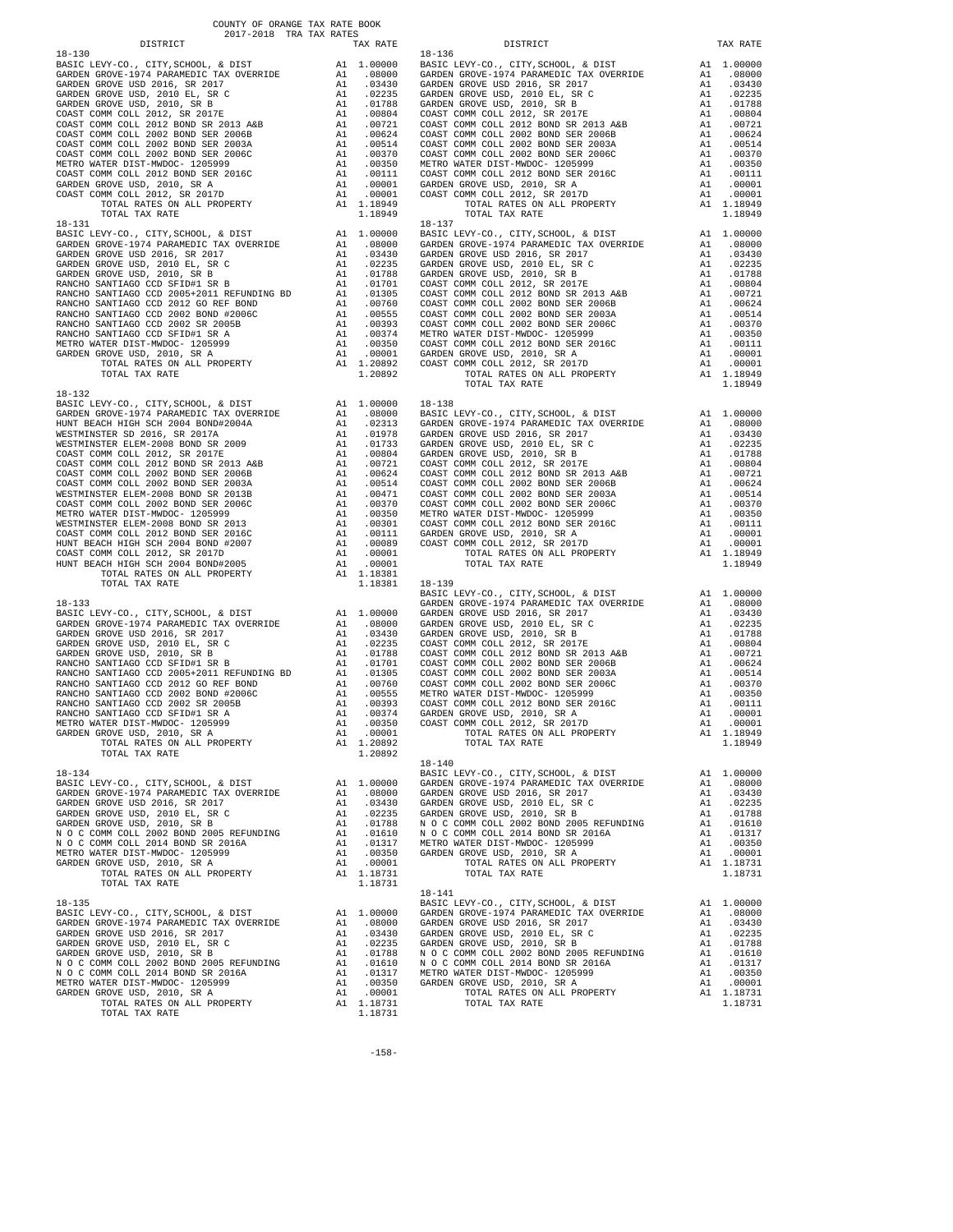| COUNTY OF ORANGE TAX RATE BOOK |  |  |                                      |          |  |  |  |
|--------------------------------|--|--|--------------------------------------|----------|--|--|--|
|                                |  |  | RA TAX KATES<br>TAX RATE<br>DISTRICT | TAX RATE |  |  |  |
| $18 - 142$                     |  |  | $18 - 148$                           |          |  |  |  |
|                                |  |  |                                      |          |  |  |  |
|                                |  |  |                                      |          |  |  |  |
|                                |  |  |                                      |          |  |  |  |
|                                |  |  |                                      |          |  |  |  |
|                                |  |  |                                      |          |  |  |  |
|                                |  |  |                                      |          |  |  |  |
|                                |  |  |                                      |          |  |  |  |
|                                |  |  |                                      |          |  |  |  |
|                                |  |  |                                      |          |  |  |  |
|                                |  |  |                                      |          |  |  |  |
|                                |  |  |                                      |          |  |  |  |
|                                |  |  |                                      |          |  |  |  |
|                                |  |  |                                      |          |  |  |  |
|                                |  |  |                                      |          |  |  |  |
|                                |  |  |                                      |          |  |  |  |
|                                |  |  |                                      |          |  |  |  |
|                                |  |  |                                      |          |  |  |  |
|                                |  |  |                                      |          |  |  |  |
|                                |  |  |                                      |          |  |  |  |
|                                |  |  |                                      |          |  |  |  |
|                                |  |  |                                      |          |  |  |  |
| $18 - 144$                     |  |  |                                      |          |  |  |  |
|                                |  |  |                                      |          |  |  |  |
|                                |  |  |                                      |          |  |  |  |
|                                |  |  |                                      |          |  |  |  |
|                                |  |  |                                      |          |  |  |  |
|                                |  |  |                                      |          |  |  |  |
|                                |  |  |                                      |          |  |  |  |
|                                |  |  |                                      |          |  |  |  |
|                                |  |  |                                      |          |  |  |  |
|                                |  |  |                                      |          |  |  |  |
|                                |  |  |                                      |          |  |  |  |
|                                |  |  |                                      |          |  |  |  |
|                                |  |  |                                      |          |  |  |  |
|                                |  |  |                                      |          |  |  |  |
|                                |  |  |                                      |          |  |  |  |
|                                |  |  |                                      |          |  |  |  |
|                                |  |  |                                      |          |  |  |  |
|                                |  |  |                                      |          |  |  |  |
|                                |  |  |                                      |          |  |  |  |
|                                |  |  |                                      |          |  |  |  |
|                                |  |  |                                      |          |  |  |  |
|                                |  |  |                                      |          |  |  |  |
|                                |  |  |                                      |          |  |  |  |
|                                |  |  |                                      |          |  |  |  |
|                                |  |  |                                      |          |  |  |  |
|                                |  |  |                                      |          |  |  |  |
|                                |  |  |                                      |          |  |  |  |
|                                |  |  |                                      |          |  |  |  |
|                                |  |  |                                      |          |  |  |  |
|                                |  |  |                                      |          |  |  |  |
|                                |  |  |                                      |          |  |  |  |
|                                |  |  |                                      |          |  |  |  |
|                                |  |  |                                      |          |  |  |  |
|                                |  |  |                                      |          |  |  |  |
|                                |  |  |                                      |          |  |  |  |
|                                |  |  |                                      |          |  |  |  |
|                                |  |  |                                      |          |  |  |  |
|                                |  |  |                                      |          |  |  |  |
|                                |  |  |                                      |          |  |  |  |
|                                |  |  |                                      |          |  |  |  |
|                                |  |  |                                      |          |  |  |  |
|                                |  |  |                                      |          |  |  |  |
|                                |  |  |                                      |          |  |  |  |
|                                |  |  |                                      |          |  |  |  |
|                                |  |  |                                      |          |  |  |  |
|                                |  |  |                                      |          |  |  |  |
|                                |  |  |                                      |          |  |  |  |
|                                |  |  |                                      |          |  |  |  |
|                                |  |  |                                      |          |  |  |  |
|                                |  |  |                                      |          |  |  |  |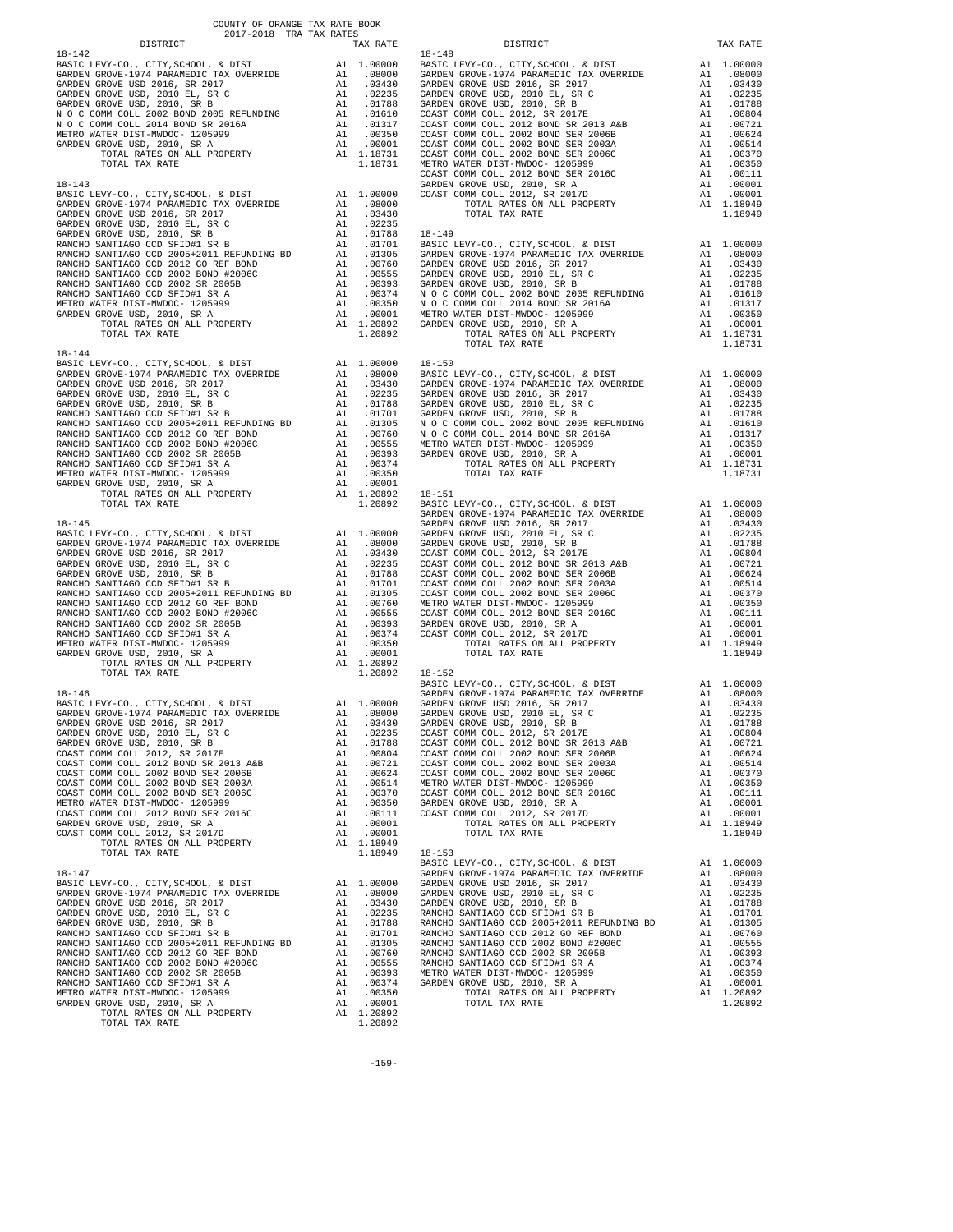| COUNTY OF ORANGE TAX RATE BOOK<br>2017-2018 TRA TAX RATES |  |          |            |          |  |  |  |
|-----------------------------------------------------------|--|----------|------------|----------|--|--|--|
| DISTRICT                                                  |  | TAX RATE | DISTRICT   | TAX RATE |  |  |  |
|                                                           |  |          | $18 - 160$ |          |  |  |  |
|                                                           |  |          |            |          |  |  |  |
|                                                           |  |          |            |          |  |  |  |
|                                                           |  |          |            |          |  |  |  |
|                                                           |  |          |            |          |  |  |  |
|                                                           |  |          |            |          |  |  |  |
|                                                           |  |          |            |          |  |  |  |
|                                                           |  |          |            |          |  |  |  |
|                                                           |  |          |            |          |  |  |  |
|                                                           |  |          |            |          |  |  |  |
|                                                           |  |          |            |          |  |  |  |
|                                                           |  |          |            |          |  |  |  |
|                                                           |  |          |            |          |  |  |  |
|                                                           |  |          |            |          |  |  |  |
|                                                           |  |          |            |          |  |  |  |
|                                                           |  |          |            |          |  |  |  |
|                                                           |  |          |            |          |  |  |  |
|                                                           |  |          |            |          |  |  |  |
|                                                           |  |          |            |          |  |  |  |
|                                                           |  |          |            |          |  |  |  |
|                                                           |  |          |            |          |  |  |  |
|                                                           |  |          |            |          |  |  |  |
|                                                           |  |          |            |          |  |  |  |
|                                                           |  |          |            |          |  |  |  |
|                                                           |  |          |            |          |  |  |  |
|                                                           |  |          |            |          |  |  |  |
|                                                           |  |          |            |          |  |  |  |
|                                                           |  |          |            |          |  |  |  |
|                                                           |  |          |            |          |  |  |  |
|                                                           |  |          |            |          |  |  |  |
|                                                           |  |          |            |          |  |  |  |
|                                                           |  |          |            |          |  |  |  |
| 18-157                                                    |  |          |            |          |  |  |  |
|                                                           |  |          |            |          |  |  |  |
|                                                           |  |          |            |          |  |  |  |
|                                                           |  |          |            |          |  |  |  |
|                                                           |  |          |            |          |  |  |  |
|                                                           |  |          |            |          |  |  |  |
|                                                           |  |          |            |          |  |  |  |
|                                                           |  |          |            |          |  |  |  |
|                                                           |  |          |            |          |  |  |  |
|                                                           |  |          |            |          |  |  |  |
|                                                           |  |          |            |          |  |  |  |
|                                                           |  |          |            |          |  |  |  |
|                                                           |  |          |            |          |  |  |  |
|                                                           |  |          |            |          |  |  |  |
|                                                           |  |          |            |          |  |  |  |
|                                                           |  |          |            |          |  |  |  |
|                                                           |  |          |            |          |  |  |  |
|                                                           |  |          |            |          |  |  |  |
|                                                           |  |          |            |          |  |  |  |
|                                                           |  |          |            |          |  |  |  |
|                                                           |  |          |            |          |  |  |  |
|                                                           |  |          |            |          |  |  |  |
|                                                           |  |          |            |          |  |  |  |
|                                                           |  |          |            |          |  |  |  |
|                                                           |  |          |            |          |  |  |  |
|                                                           |  |          |            |          |  |  |  |
|                                                           |  |          |            |          |  |  |  |
|                                                           |  |          |            |          |  |  |  |
|                                                           |  |          |            |          |  |  |  |
|                                                           |  |          |            |          |  |  |  |
|                                                           |  |          |            |          |  |  |  |
|                                                           |  |          |            |          |  |  |  |
|                                                           |  |          |            |          |  |  |  |
|                                                           |  |          |            |          |  |  |  |
|                                                           |  |          |            |          |  |  |  |
|                                                           |  |          |            |          |  |  |  |
|                                                           |  |          |            |          |  |  |  |
|                                                           |  |          |            |          |  |  |  |

-160-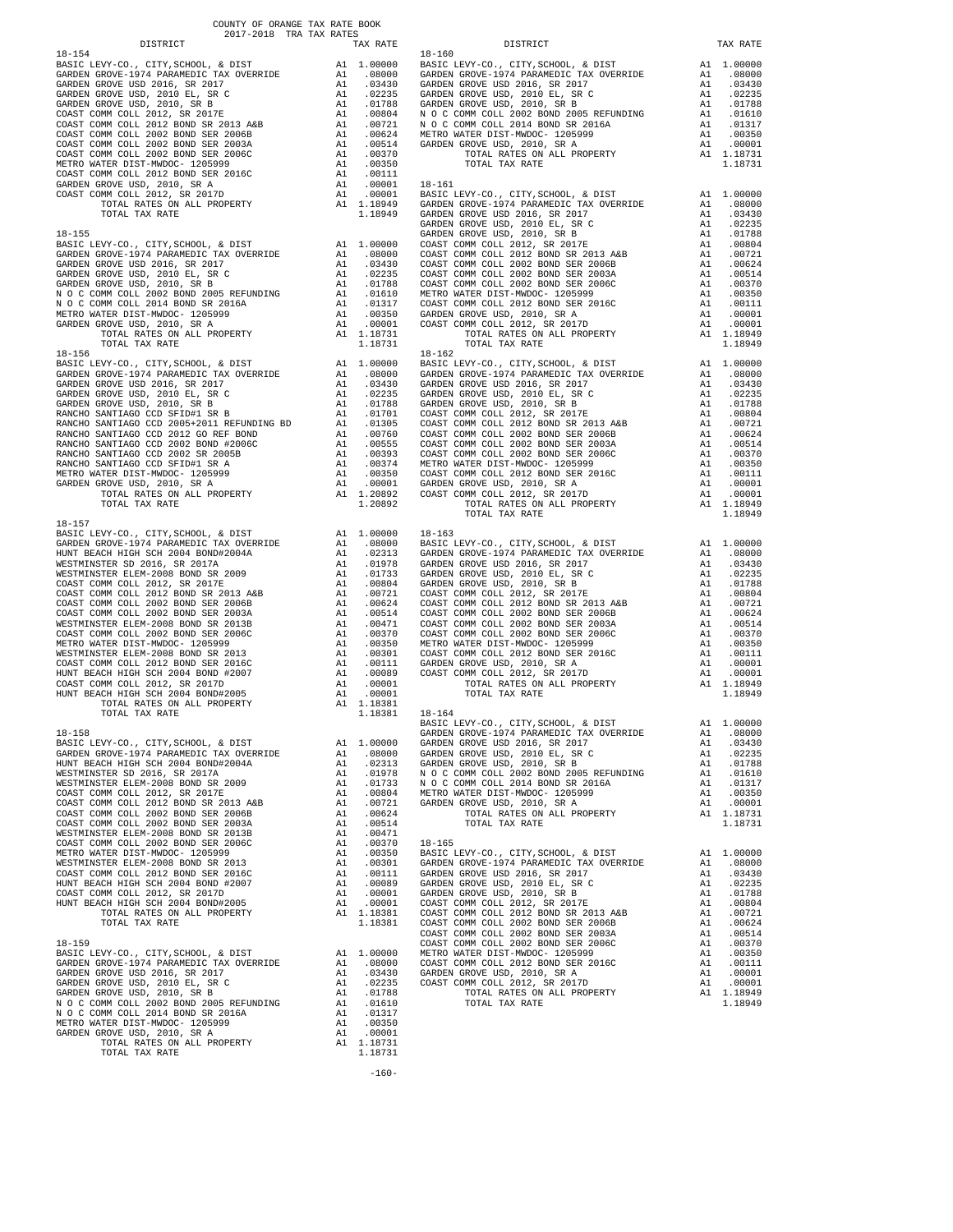| COUNTY OF ORANGE TAX RATE BOOK |  |  |  |  |          |  |  |
|--------------------------------|--|--|--|--|----------|--|--|
|                                |  |  |  |  | TAX RATE |  |  |
|                                |  |  |  |  |          |  |  |
|                                |  |  |  |  |          |  |  |
|                                |  |  |  |  |          |  |  |
|                                |  |  |  |  |          |  |  |
|                                |  |  |  |  |          |  |  |
|                                |  |  |  |  |          |  |  |
|                                |  |  |  |  |          |  |  |
|                                |  |  |  |  |          |  |  |
|                                |  |  |  |  |          |  |  |
|                                |  |  |  |  |          |  |  |
|                                |  |  |  |  |          |  |  |
|                                |  |  |  |  |          |  |  |
|                                |  |  |  |  |          |  |  |
|                                |  |  |  |  |          |  |  |
|                                |  |  |  |  |          |  |  |
|                                |  |  |  |  |          |  |  |
|                                |  |  |  |  |          |  |  |
|                                |  |  |  |  |          |  |  |
|                                |  |  |  |  |          |  |  |
|                                |  |  |  |  |          |  |  |
|                                |  |  |  |  |          |  |  |
|                                |  |  |  |  |          |  |  |
|                                |  |  |  |  |          |  |  |
|                                |  |  |  |  |          |  |  |
|                                |  |  |  |  |          |  |  |
|                                |  |  |  |  |          |  |  |
|                                |  |  |  |  |          |  |  |
|                                |  |  |  |  |          |  |  |
|                                |  |  |  |  |          |  |  |
|                                |  |  |  |  |          |  |  |
|                                |  |  |  |  |          |  |  |
|                                |  |  |  |  |          |  |  |
|                                |  |  |  |  |          |  |  |
|                                |  |  |  |  |          |  |  |
|                                |  |  |  |  |          |  |  |
|                                |  |  |  |  |          |  |  |
|                                |  |  |  |  |          |  |  |
|                                |  |  |  |  |          |  |  |
|                                |  |  |  |  |          |  |  |
|                                |  |  |  |  |          |  |  |
|                                |  |  |  |  |          |  |  |
|                                |  |  |  |  |          |  |  |
|                                |  |  |  |  |          |  |  |
|                                |  |  |  |  |          |  |  |
|                                |  |  |  |  |          |  |  |
|                                |  |  |  |  |          |  |  |
|                                |  |  |  |  |          |  |  |
|                                |  |  |  |  |          |  |  |
|                                |  |  |  |  |          |  |  |
|                                |  |  |  |  |          |  |  |
|                                |  |  |  |  |          |  |  |
|                                |  |  |  |  |          |  |  |
|                                |  |  |  |  |          |  |  |
|                                |  |  |  |  |          |  |  |
|                                |  |  |  |  |          |  |  |
|                                |  |  |  |  |          |  |  |
|                                |  |  |  |  |          |  |  |
|                                |  |  |  |  |          |  |  |
|                                |  |  |  |  |          |  |  |
|                                |  |  |  |  |          |  |  |
|                                |  |  |  |  |          |  |  |
|                                |  |  |  |  |          |  |  |

-161-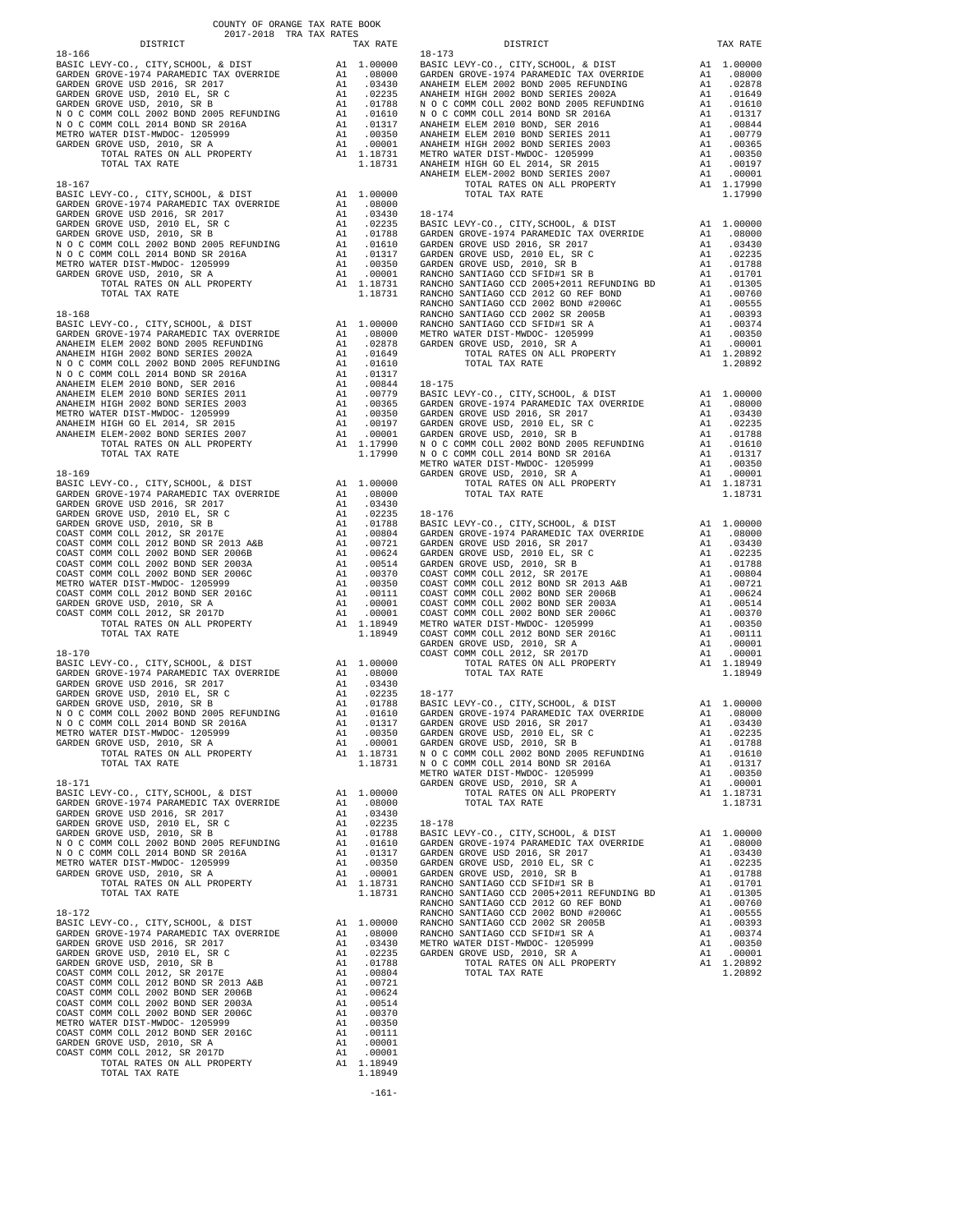| 2017-2018 TRA TAX RATES<br>DISTRICT | TAX RATE | DISTRICT | TAX RATE |
|-------------------------------------|----------|----------|----------|
|                                     |          |          |          |
|                                     |          |          |          |
|                                     |          |          |          |
|                                     |          |          |          |
|                                     |          |          |          |
|                                     |          |          |          |
|                                     |          |          |          |
|                                     |          |          |          |
|                                     |          |          |          |
|                                     |          |          |          |
|                                     |          |          |          |
|                                     |          |          |          |
|                                     |          |          |          |
|                                     |          |          |          |
|                                     |          |          |          |
|                                     |          |          |          |
|                                     |          |          |          |
|                                     |          |          |          |
|                                     |          |          |          |
|                                     |          |          |          |
|                                     |          |          |          |
|                                     |          |          |          |
|                                     |          |          |          |
|                                     |          |          |          |
|                                     |          |          |          |
|                                     |          |          |          |
|                                     |          |          |          |
|                                     |          |          |          |
|                                     |          |          |          |
|                                     |          |          |          |
|                                     |          |          |          |
|                                     |          |          |          |
|                                     |          |          |          |
|                                     |          |          |          |
|                                     |          |          |          |
|                                     |          |          |          |
|                                     |          |          |          |
|                                     |          |          |          |
|                                     |          |          |          |
|                                     |          |          |          |
|                                     |          |          |          |
|                                     |          |          |          |
|                                     |          |          |          |
|                                     |          |          |          |
|                                     |          |          |          |
|                                     |          |          |          |
|                                     |          |          |          |
|                                     |          |          |          |
|                                     |          |          |          |
|                                     |          |          |          |
|                                     |          |          |          |
|                                     |          |          |          |
|                                     |          |          |          |
|                                     |          |          |          |
|                                     |          |          |          |
|                                     |          |          |          |
|                                     |          |          |          |
|                                     |          |          |          |
|                                     |          |          |          |
|                                     |          |          |          |
|                                     |          |          |          |
|                                     |          |          |          |
|                                     |          |          |          |
|                                     |          |          |          |
|                                     |          |          |          |
|                                     |          |          |          |
|                                     |          |          |          |
| $18 - 184$                          |          |          |          |
|                                     |          |          |          |
|                                     |          |          |          |
|                                     |          |          |          |
|                                     |          |          |          |
|                                     |          |          |          |
|                                     |          |          |          |
|                                     |          |          |          |
|                                     |          |          |          |
|                                     |          |          |          |
|                                     |          |          |          |
|                                     |          |          |          |
|                                     |          |          |          |
|                                     |          |          |          |
|                                     |          |          |          |

COUNTY OF ORANGE TAX RATE BOOK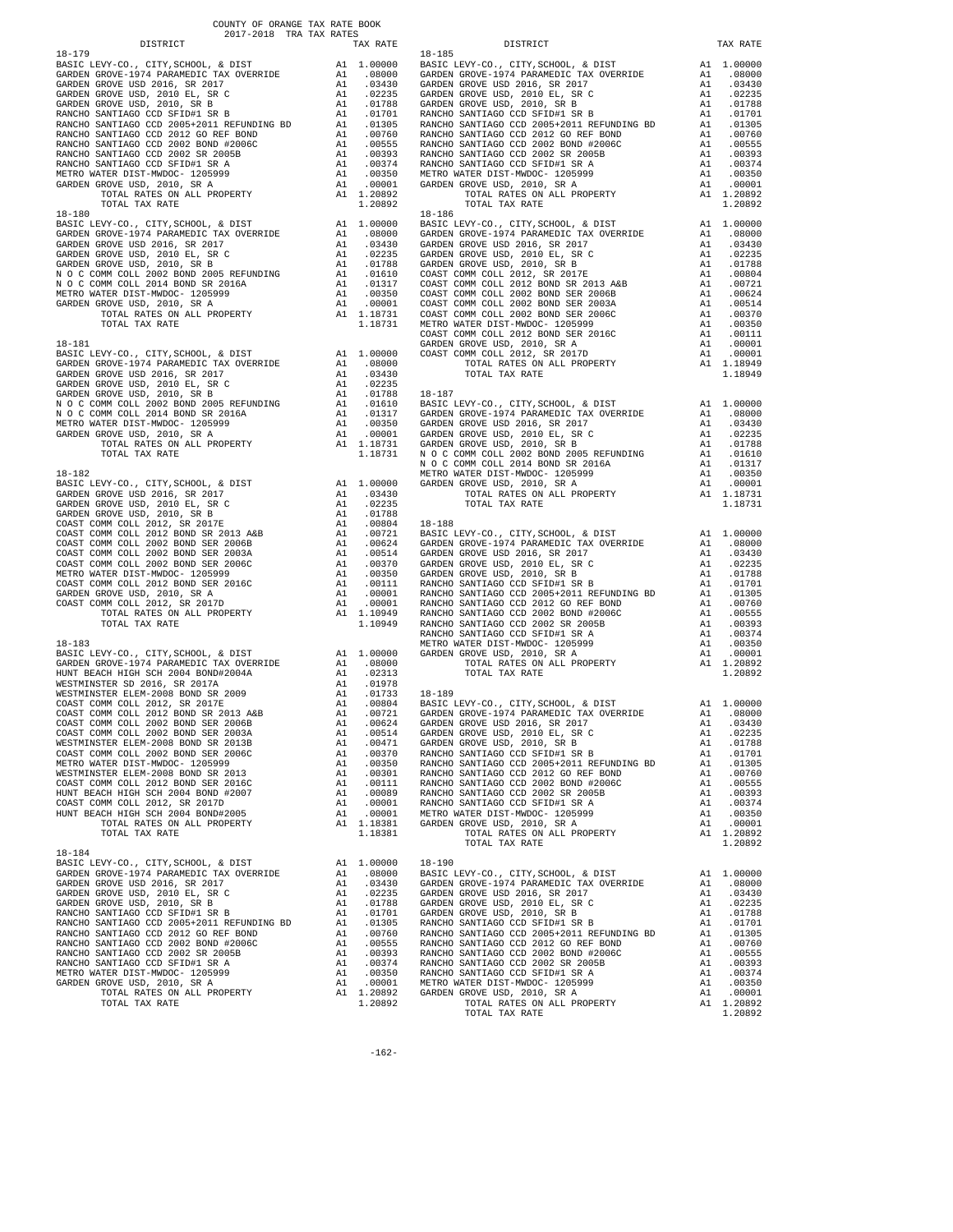| COUNTY OF ORANGE TAX RATE BOOK |  |          |          |  |          |  |  |  |
|--------------------------------|--|----------|----------|--|----------|--|--|--|
|                                |  | TAX RATE | DISTRICT |  | TAX RATE |  |  |  |
|                                |  |          |          |  |          |  |  |  |
|                                |  |          |          |  |          |  |  |  |
|                                |  |          |          |  |          |  |  |  |
|                                |  |          |          |  |          |  |  |  |
|                                |  |          |          |  |          |  |  |  |
|                                |  |          |          |  |          |  |  |  |
|                                |  |          |          |  |          |  |  |  |
|                                |  |          |          |  |          |  |  |  |
|                                |  |          |          |  |          |  |  |  |
|                                |  |          |          |  |          |  |  |  |
|                                |  |          |          |  |          |  |  |  |
|                                |  |          |          |  |          |  |  |  |
|                                |  |          |          |  |          |  |  |  |
|                                |  |          |          |  |          |  |  |  |
|                                |  |          |          |  |          |  |  |  |
|                                |  |          |          |  |          |  |  |  |
|                                |  |          |          |  |          |  |  |  |
|                                |  |          |          |  |          |  |  |  |
|                                |  |          |          |  |          |  |  |  |
|                                |  |          |          |  |          |  |  |  |
|                                |  |          |          |  |          |  |  |  |
|                                |  |          |          |  |          |  |  |  |
|                                |  |          |          |  |          |  |  |  |
|                                |  |          |          |  |          |  |  |  |
|                                |  |          |          |  |          |  |  |  |
|                                |  |          |          |  |          |  |  |  |
|                                |  |          |          |  |          |  |  |  |
|                                |  |          |          |  |          |  |  |  |
|                                |  |          |          |  |          |  |  |  |
|                                |  |          |          |  |          |  |  |  |
|                                |  |          |          |  |          |  |  |  |
|                                |  |          |          |  |          |  |  |  |
|                                |  |          |          |  |          |  |  |  |
|                                |  |          |          |  |          |  |  |  |
|                                |  |          |          |  |          |  |  |  |
|                                |  |          |          |  |          |  |  |  |
|                                |  |          |          |  |          |  |  |  |
|                                |  |          |          |  |          |  |  |  |
|                                |  |          |          |  |          |  |  |  |
|                                |  |          |          |  |          |  |  |  |
|                                |  |          |          |  |          |  |  |  |
|                                |  |          |          |  |          |  |  |  |
|                                |  |          |          |  |          |  |  |  |
|                                |  |          |          |  |          |  |  |  |
|                                |  |          |          |  |          |  |  |  |
|                                |  |          |          |  |          |  |  |  |
|                                |  |          |          |  |          |  |  |  |
|                                |  |          |          |  |          |  |  |  |
|                                |  |          |          |  |          |  |  |  |
|                                |  |          |          |  |          |  |  |  |
|                                |  |          |          |  |          |  |  |  |
|                                |  |          |          |  |          |  |  |  |
|                                |  |          |          |  |          |  |  |  |
|                                |  |          |          |  |          |  |  |  |
|                                |  |          |          |  |          |  |  |  |
|                                |  |          |          |  |          |  |  |  |
|                                |  |          |          |  |          |  |  |  |
|                                |  |          |          |  |          |  |  |  |
|                                |  |          |          |  |          |  |  |  |
|                                |  |          |          |  |          |  |  |  |
|                                |  |          |          |  |          |  |  |  |
|                                |  |          |          |  |          |  |  |  |
|                                |  |          |          |  |          |  |  |  |
|                                |  |          |          |  |          |  |  |  |
|                                |  |          |          |  |          |  |  |  |
|                                |  |          |          |  |          |  |  |  |
|                                |  |          |          |  |          |  |  |  |
|                                |  |          |          |  |          |  |  |  |
|                                |  |          |          |  |          |  |  |  |
|                                |  |          |          |  |          |  |  |  |
|                                |  |          |          |  |          |  |  |  |
|                                |  |          |          |  |          |  |  |  |
|                                |  |          |          |  |          |  |  |  |

-163-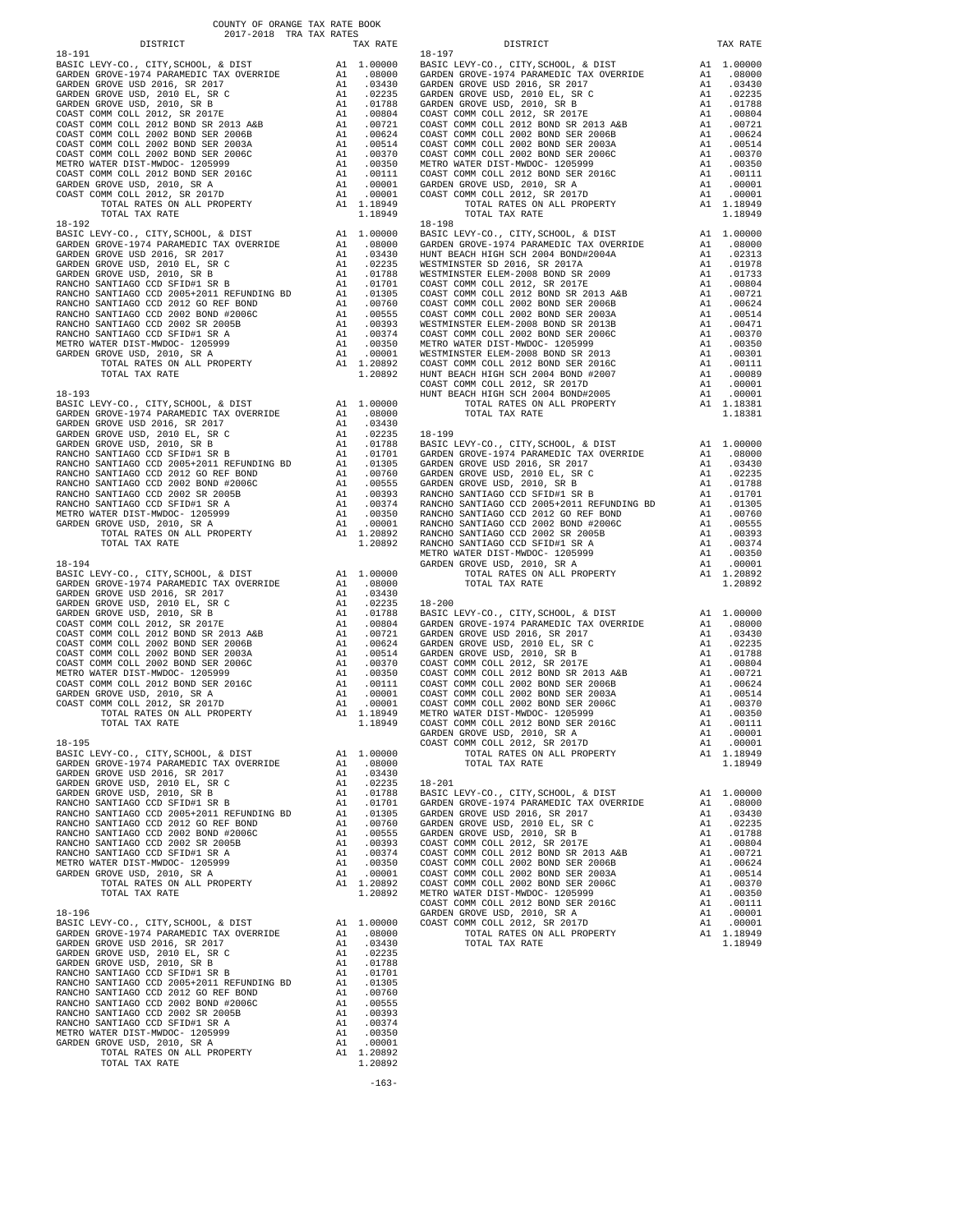| DISTRICT                                                                                                                                                                                                                                                                                         | TAX RATE | DISTRICT       | TAX RATE |
|--------------------------------------------------------------------------------------------------------------------------------------------------------------------------------------------------------------------------------------------------------------------------------------------------|----------|----------------|----------|
| $18 - 202$                                                                                                                                                                                                                                                                                       |          | 18-208         |          |
|                                                                                                                                                                                                                                                                                                  |          |                |          |
|                                                                                                                                                                                                                                                                                                  |          |                |          |
|                                                                                                                                                                                                                                                                                                  |          |                |          |
|                                                                                                                                                                                                                                                                                                  |          |                |          |
|                                                                                                                                                                                                                                                                                                  |          |                |          |
|                                                                                                                                                                                                                                                                                                  |          |                |          |
|                                                                                                                                                                                                                                                                                                  |          |                |          |
|                                                                                                                                                                                                                                                                                                  |          |                |          |
|                                                                                                                                                                                                                                                                                                  |          |                |          |
|                                                                                                                                                                                                                                                                                                  |          |                |          |
|                                                                                                                                                                                                                                                                                                  |          |                |          |
|                                                                                                                                                                                                                                                                                                  |          |                |          |
|                                                                                                                                                                                                                                                                                                  |          |                |          |
|                                                                                                                                                                                                                                                                                                  |          |                |          |
|                                                                                                                                                                                                                                                                                                  |          |                |          |
|                                                                                                                                                                                                                                                                                                  |          |                |          |
|                                                                                                                                                                                                                                                                                                  |          |                |          |
|                                                                                                                                                                                                                                                                                                  |          |                |          |
|                                                                                                                                                                                                                                                                                                  |          |                |          |
|                                                                                                                                                                                                                                                                                                  |          |                |          |
|                                                                                                                                                                                                                                                                                                  |          |                |          |
|                                                                                                                                                                                                                                                                                                  |          |                |          |
|                                                                                                                                                                                                                                                                                                  |          |                |          |
|                                                                                                                                                                                                                                                                                                  |          |                |          |
|                                                                                                                                                                                                                                                                                                  |          |                |          |
|                                                                                                                                                                                                                                                                                                  |          |                |          |
|                                                                                                                                                                                                                                                                                                  |          |                |          |
|                                                                                                                                                                                                                                                                                                  |          |                |          |
|                                                                                                                                                                                                                                                                                                  |          |                |          |
|                                                                                                                                                                                                                                                                                                  |          |                |          |
| $\begin{tabular}{ c c c c c c c c c c c c c c c} & D1876176 & D1876176 & D1876176 & D1876176 & D1876176 & D1876176 & D1876176 & D1876176 & D1876176 & D1876176 & D1876176 & D1876176 & D1876176 & D1876176 & D1876176 & D1876176 & D1876176 & D1876176 & D1876176 & D1876176 & D1$<br>$18 - 204$ |          |                |          |
|                                                                                                                                                                                                                                                                                                  |          |                |          |
|                                                                                                                                                                                                                                                                                                  |          |                |          |
|                                                                                                                                                                                                                                                                                                  |          |                |          |
|                                                                                                                                                                                                                                                                                                  |          |                |          |
|                                                                                                                                                                                                                                                                                                  |          |                |          |
|                                                                                                                                                                                                                                                                                                  |          |                |          |
|                                                                                                                                                                                                                                                                                                  |          |                |          |
|                                                                                                                                                                                                                                                                                                  |          |                |          |
|                                                                                                                                                                                                                                                                                                  |          |                |          |
|                                                                                                                                                                                                                                                                                                  |          |                |          |
|                                                                                                                                                                                                                                                                                                  |          |                |          |
|                                                                                                                                                                                                                                                                                                  |          |                |          |
|                                                                                                                                                                                                                                                                                                  |          |                |          |
|                                                                                                                                                                                                                                                                                                  |          |                |          |
|                                                                                                                                                                                                                                                                                                  |          |                |          |
|                                                                                                                                                                                                                                                                                                  |          |                |          |
|                                                                                                                                                                                                                                                                                                  |          | TOTAL TAX RATE | 1.18949  |
| $18 - 205$                                                                                                                                                                                                                                                                                       |          |                |          |
|                                                                                                                                                                                                                                                                                                  |          |                |          |
|                                                                                                                                                                                                                                                                                                  |          |                |          |
|                                                                                                                                                                                                                                                                                                  |          |                |          |
|                                                                                                                                                                                                                                                                                                  |          |                |          |
|                                                                                                                                                                                                                                                                                                  |          |                |          |
|                                                                                                                                                                                                                                                                                                  |          |                |          |
|                                                                                                                                                                                                                                                                                                  |          |                |          |
|                                                                                                                                                                                                                                                                                                  |          |                |          |
|                                                                                                                                                                                                                                                                                                  |          |                |          |
|                                                                                                                                                                                                                                                                                                  |          |                |          |
|                                                                                                                                                                                                                                                                                                  |          |                |          |
|                                                                                                                                                                                                                                                                                                  |          |                |          |
|                                                                                                                                                                                                                                                                                                  |          |                |          |
|                                                                                                                                                                                                                                                                                                  |          |                |          |
|                                                                                                                                                                                                                                                                                                  |          | $18 - 212$     |          |
|                                                                                                                                                                                                                                                                                                  |          |                |          |
|                                                                                                                                                                                                                                                                                                  |          |                |          |
|                                                                                                                                                                                                                                                                                                  |          |                |          |
|                                                                                                                                                                                                                                                                                                  |          |                |          |
|                                                                                                                                                                                                                                                                                                  |          |                |          |
|                                                                                                                                                                                                                                                                                                  |          |                |          |
|                                                                                                                                                                                                                                                                                                  |          |                |          |
|                                                                                                                                                                                                                                                                                                  |          |                |          |
|                                                                                                                                                                                                                                                                                                  |          |                |          |
|                                                                                                                                                                                                                                                                                                  |          |                |          |
|                                                                                                                                                                                                                                                                                                  |          |                |          |
|                                                                                                                                                                                                                                                                                                  |          |                |          |
|                                                                                                                                                                                                                                                                                                  |          |                |          |
|                                                                                                                                                                                                                                                                                                  |          |                |          |
|                                                                                                                                                                                                                                                                                                  |          |                |          |
|                                                                                                                                                                                                                                                                                                  |          |                |          |
|                                                                                                                                                                                                                                                                                                  |          |                |          |
|                                                                                                                                                                                                                                                                                                  |          |                |          |
|                                                                                                                                                                                                                                                                                                  |          |                |          |
|                                                                                                                                                                                                                                                                                                  |          |                |          |
|                                                                                                                                                                                                                                                                                                  |          |                |          |
|                                                                                                                                                                                                                                                                                                  |          |                |          |
|                                                                                                                                                                                                                                                                                                  |          |                |          |
|                                                                                                                                                                                                                                                                                                  |          |                |          |
|                                                                                                                                                                                                                                                                                                  |          |                |          |
|                                                                                                                                                                                                                                                                                                  |          |                |          |
|                                                                                                                                                                                                                                                                                                  |          |                |          |
|                                                                                                                                                                                                                                                                                                  |          |                |          |
|                                                                                                                                                                                                                                                                                                  |          |                |          |
|                                                                                                                                                                                                                                                                                                  |          |                |          |
|                                                                                                                                                                                                                                                                                                  | $-164-$  |                |          |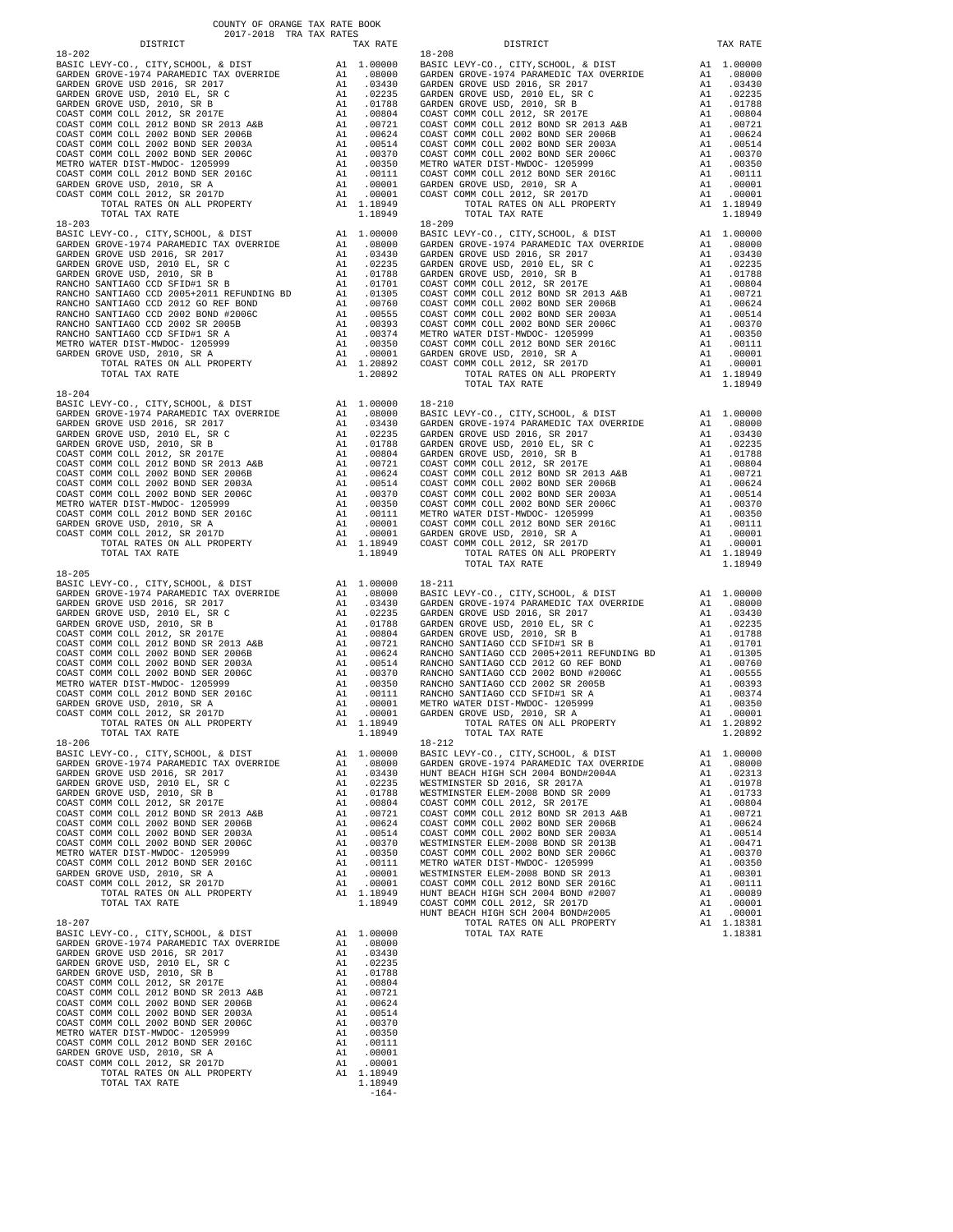| COUNTY OF ORANGE TAX RATE BOOK<br>2017-2018 TRA TAX RATES |          |          |          |
|-----------------------------------------------------------|----------|----------|----------|
| DISTRICT                                                  | TAX RATE | DISTRICT | TAX RATE |
|                                                           |          |          |          |
|                                                           |          |          |          |
|                                                           |          |          |          |
|                                                           |          |          |          |
|                                                           |          |          |          |
|                                                           |          |          |          |
|                                                           |          |          |          |
|                                                           |          |          |          |
|                                                           |          |          |          |
|                                                           |          |          |          |
|                                                           |          |          |          |
|                                                           |          |          |          |
|                                                           |          |          |          |
|                                                           |          |          |          |
|                                                           |          |          |          |
|                                                           |          |          |          |
|                                                           |          |          |          |
|                                                           |          |          |          |
|                                                           |          |          |          |
|                                                           |          |          |          |
|                                                           |          |          |          |
|                                                           |          |          |          |
|                                                           |          |          |          |
|                                                           |          |          |          |
|                                                           |          |          |          |
|                                                           |          |          |          |
|                                                           |          |          |          |
|                                                           |          |          |          |
|                                                           |          |          |          |
|                                                           |          |          |          |
|                                                           |          |          |          |
|                                                           |          |          |          |
|                                                           |          |          |          |
|                                                           |          |          |          |
|                                                           |          |          |          |
|                                                           |          |          |          |
|                                                           |          |          |          |
|                                                           |          |          |          |
|                                                           |          |          |          |
|                                                           |          |          |          |
|                                                           |          |          |          |
|                                                           |          |          |          |
|                                                           |          |          |          |
|                                                           |          |          |          |
|                                                           |          |          |          |
|                                                           |          |          |          |
|                                                           |          |          |          |
|                                                           |          |          |          |
|                                                           |          |          |          |
|                                                           |          |          |          |
|                                                           |          |          |          |
|                                                           |          |          |          |
|                                                           |          |          |          |
|                                                           |          |          |          |
|                                                           |          |          |          |
|                                                           |          |          |          |
|                                                           |          |          |          |
|                                                           |          |          |          |
|                                                           |          |          |          |
|                                                           |          |          |          |
|                                                           |          |          |          |
|                                                           |          |          |          |
|                                                           |          |          |          |
|                                                           |          |          |          |
|                                                           |          |          |          |
|                                                           |          |          |          |
|                                                           |          |          |          |
|                                                           |          |          |          |
|                                                           |          |          |          |
|                                                           |          |          |          |
| $-165-$                                                   |          |          |          |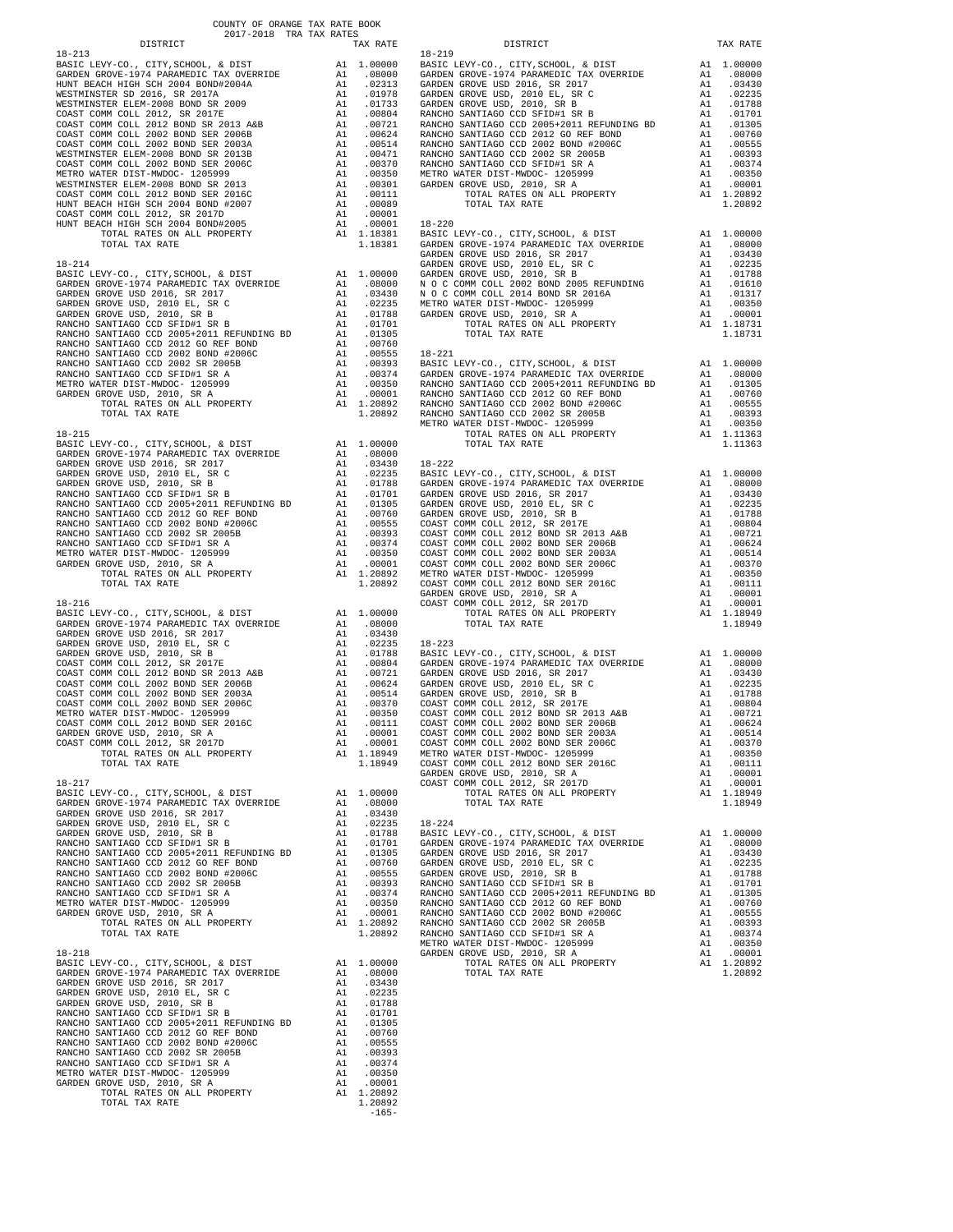| COUNTY OF ORANGE TAX RATE BOOK<br>2017-2018 TRA TAX RATES       |                                                 |                  |
|-----------------------------------------------------------------|-------------------------------------------------|------------------|
| DISTRICT                                                        | TAX RATE                                        |                  |
|                                                                 |                                                 |                  |
|                                                                 |                                                 |                  |
|                                                                 |                                                 |                  |
|                                                                 |                                                 |                  |
|                                                                 |                                                 |                  |
|                                                                 |                                                 |                  |
|                                                                 |                                                 |                  |
|                                                                 |                                                 |                  |
|                                                                 |                                                 |                  |
|                                                                 |                                                 |                  |
|                                                                 |                                                 |                  |
|                                                                 |                                                 |                  |
|                                                                 |                                                 |                  |
|                                                                 |                                                 |                  |
|                                                                 |                                                 |                  |
|                                                                 |                                                 |                  |
|                                                                 |                                                 |                  |
|                                                                 |                                                 | GARDEN           |
|                                                                 |                                                 |                  |
|                                                                 |                                                 |                  |
|                                                                 |                                                 |                  |
|                                                                 |                                                 |                  |
|                                                                 |                                                 |                  |
|                                                                 |                                                 |                  |
|                                                                 |                                                 |                  |
|                                                                 |                                                 |                  |
|                                                                 |                                                 | GARDEN           |
|                                                                 |                                                 |                  |
|                                                                 |                                                 |                  |
|                                                                 |                                                 |                  |
|                                                                 |                                                 |                  |
|                                                                 |                                                 |                  |
|                                                                 |                                                 |                  |
|                                                                 |                                                 |                  |
|                                                                 |                                                 |                  |
|                                                                 |                                                 |                  |
|                                                                 |                                                 |                  |
| $18 - 229$                                                      |                                                 | GARDEN<br>GARDEN |
|                                                                 |                                                 |                  |
|                                                                 |                                                 |                  |
|                                                                 |                                                 |                  |
|                                                                 |                                                 |                  |
|                                                                 |                                                 |                  |
|                                                                 |                                                 |                  |
| RANCHO SANTIAGO CCD SFID#1 SR A                                 | A1.00374                                        |                  |
| METRO WATER DIST-MWDOC- 1205999<br>GARDEN GROVE USD, 2010, SR A | A1.00350<br>A1 .00001                           |                  |
| TOTAL RATES ON ALL PROPERTY<br>TOTAL TAX RATE                   | A1 1.20892<br>1.20892 18-236<br>1.20892 BASIC L | GARDEN           |
| $18 - 230$                                                      |                                                 | GARDEN           |
|                                                                 |                                                 |                  |
|                                                                 |                                                 |                  |
|                                                                 |                                                 |                  |
|                                                                 |                                                 |                  |
|                                                                 |                                                 |                  |

| 2017-2018 TRA TAX RATES |          |                        |          |
|-------------------------|----------|------------------------|----------|
| DISTRICT<br>$18 - 225$  | TAX RATE | DISTRICT<br>$18 - 231$ | TAX RATE |
|                         |          |                        |          |
|                         |          |                        |          |
|                         |          |                        |          |
|                         |          |                        |          |
|                         |          |                        |          |
|                         |          |                        |          |
|                         |          |                        |          |
|                         |          |                        |          |
|                         |          |                        |          |
|                         |          |                        |          |
|                         |          |                        |          |
|                         |          |                        |          |
|                         |          |                        |          |
|                         |          |                        |          |
|                         |          |                        |          |
|                         |          |                        |          |
|                         |          |                        |          |
|                         |          |                        |          |
|                         |          |                        |          |
|                         |          |                        |          |
|                         |          |                        |          |
|                         |          |                        |          |
|                         |          |                        |          |
|                         |          |                        |          |
|                         |          |                        |          |
|                         |          |                        |          |
|                         |          |                        |          |
|                         |          |                        |          |
|                         |          |                        |          |
|                         |          |                        |          |
|                         |          |                        |          |
|                         |          |                        |          |
|                         |          |                        |          |
|                         |          |                        |          |
|                         |          |                        |          |
|                         |          |                        |          |
|                         |          |                        |          |
|                         |          |                        |          |
|                         |          |                        |          |
|                         |          |                        |          |
|                         |          |                        |          |
|                         |          |                        |          |
|                         |          |                        |          |
|                         |          |                        |          |
|                         |          |                        |          |
|                         |          |                        |          |
|                         |          |                        |          |
|                         |          |                        |          |
|                         |          |                        |          |
|                         |          |                        |          |
|                         |          |                        |          |
|                         |          |                        |          |
|                         |          |                        |          |
|                         |          |                        |          |
|                         |          |                        |          |
|                         |          |                        |          |
|                         |          |                        |          |
|                         |          |                        |          |
|                         |          |                        |          |
|                         |          |                        |          |
|                         |          |                        |          |
|                         |          |                        |          |
|                         |          |                        |          |
|                         |          |                        |          |
|                         |          |                        |          |
|                         |          |                        |          |
|                         |          |                        |          |
|                         |          |                        |          |
|                         |          |                        |          |
|                         |          |                        |          |
|                         |          |                        |          |
|                         |          |                        |          |
|                         |          |                        |          |
|                         |          |                        |          |
|                         |          |                        |          |
|                         |          |                        |          |
|                         |          |                        |          |
|                         |          |                        |          |
|                         |          |                        |          |
|                         |          |                        |          |
|                         |          |                        |          |
|                         |          |                        |          |
|                         |          | TOTAL TAX RATE         |          |
|                         |          |                        |          |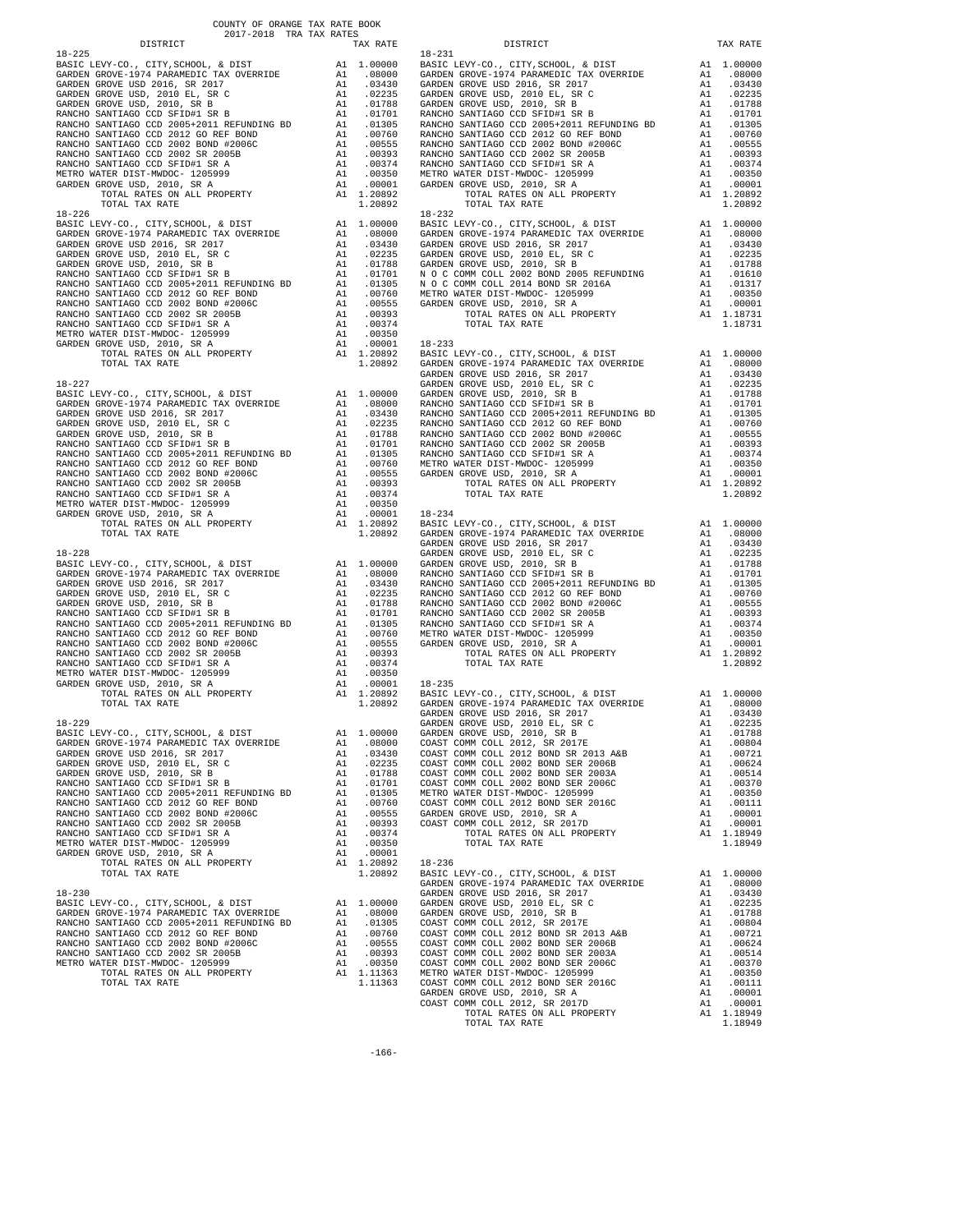| COUNTY OF ORANGE TAX RATE BOOK<br>2017-2018 יחס המד מחל<br>2017-2018 TRA TAX RATES |          |                |          |  |
|------------------------------------------------------------------------------------|----------|----------------|----------|--|
| DISTRICT                                                                           | TAX RATE | DISTRICT       | TAX RATE |  |
|                                                                                    |          |                |          |  |
|                                                                                    |          |                |          |  |
|                                                                                    |          |                |          |  |
|                                                                                    |          |                |          |  |
|                                                                                    |          |                |          |  |
|                                                                                    |          |                |          |  |
|                                                                                    |          |                |          |  |
|                                                                                    |          |                |          |  |
|                                                                                    |          |                |          |  |
| $18 - 238$                                                                         |          |                |          |  |
|                                                                                    |          |                |          |  |
|                                                                                    |          |                |          |  |
|                                                                                    |          |                |          |  |
|                                                                                    |          |                |          |  |
|                                                                                    |          |                |          |  |
|                                                                                    |          |                |          |  |
|                                                                                    |          |                |          |  |
|                                                                                    |          |                |          |  |
|                                                                                    |          |                |          |  |
| $18 - 239$                                                                         |          | TOTAL TAX RATE | 1.18949  |  |
|                                                                                    |          |                |          |  |
|                                                                                    |          |                |          |  |
|                                                                                    |          |                |          |  |
|                                                                                    |          |                |          |  |
|                                                                                    |          |                |          |  |
|                                                                                    |          |                |          |  |
|                                                                                    |          |                |          |  |
|                                                                                    |          |                |          |  |
|                                                                                    |          |                |          |  |
|                                                                                    |          |                |          |  |
|                                                                                    |          |                |          |  |
|                                                                                    |          |                |          |  |
|                                                                                    |          |                |          |  |
|                                                                                    |          |                |          |  |
|                                                                                    |          |                |          |  |
|                                                                                    |          |                |          |  |
|                                                                                    |          |                |          |  |
|                                                                                    |          |                |          |  |
|                                                                                    |          |                |          |  |
|                                                                                    |          |                |          |  |
|                                                                                    |          |                |          |  |
| TOTAL TAX RATE                                                                     |          | 1.18731 18-247 |          |  |
|                                                                                    |          |                |          |  |
|                                                                                    |          |                |          |  |
|                                                                                    |          |                |          |  |
|                                                                                    |          |                |          |  |
|                                                                                    |          |                |          |  |
|                                                                                    |          |                |          |  |
|                                                                                    |          |                |          |  |
|                                                                                    |          |                |          |  |
|                                                                                    |          |                |          |  |
|                                                                                    |          |                |          |  |
|                                                                                    |          |                |          |  |
|                                                                                    |          |                |          |  |
|                                                                                    |          |                |          |  |
|                                                                                    |          |                |          |  |
|                                                                                    |          |                |          |  |
|                                                                                    |          |                |          |  |
|                                                                                    |          |                |          |  |
|                                                                                    |          | TOTAL TAX RATE |          |  |
|                                                                                    | $-167-$  |                |          |  |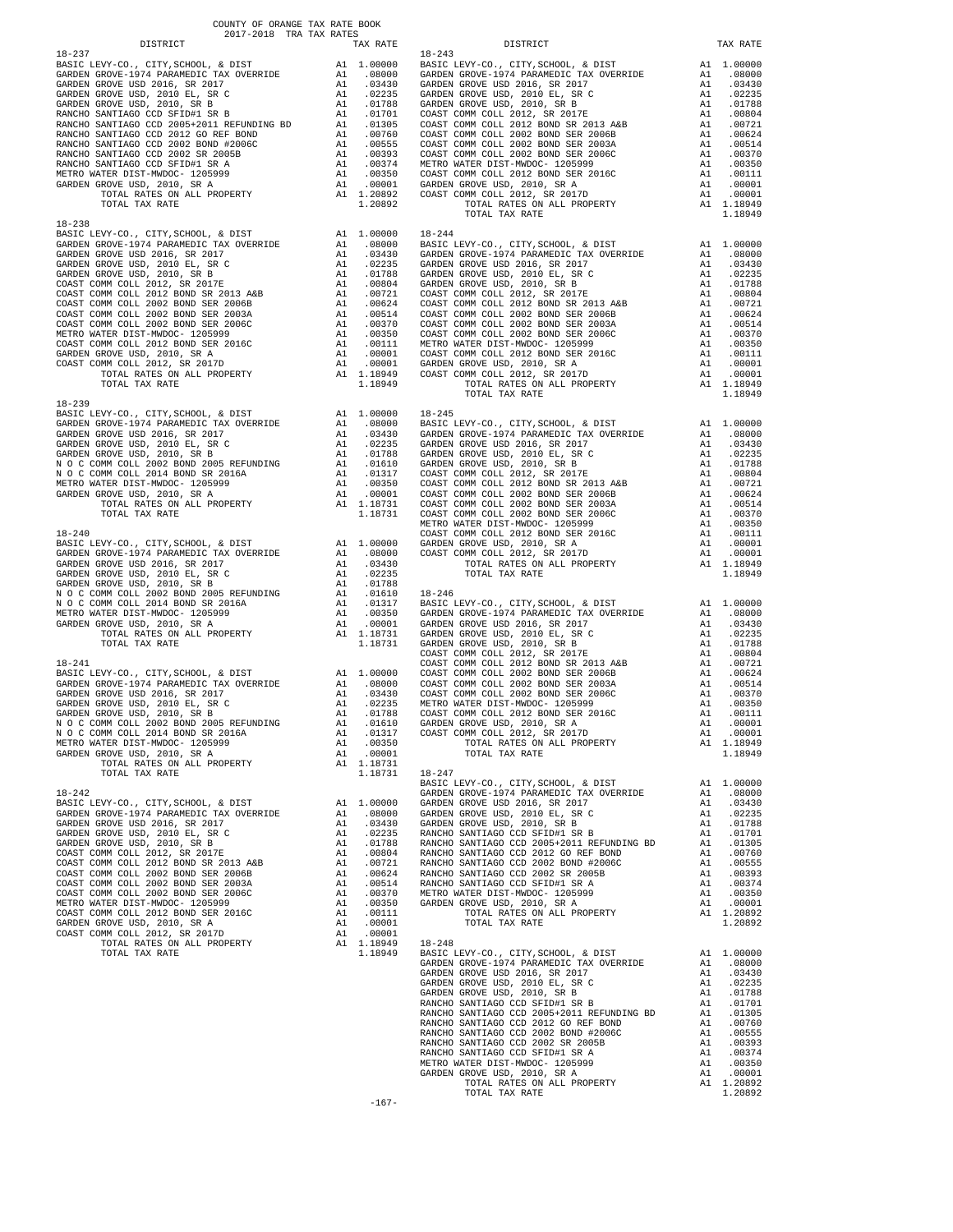| COUNTY OF ORANGE TAX RATE BOOK<br>2017-2018 TRA TAX RATES |          |            |          |
|-----------------------------------------------------------|----------|------------|----------|
| DISTRICT                                                  | TAX RATE | DISTRICT   | TAX RATE |
| $18 - 249$                                                |          | $18 - 255$ |          |
|                                                           |          |            |          |
|                                                           |          |            |          |
|                                                           |          |            |          |
|                                                           |          |            |          |
|                                                           |          |            |          |
|                                                           |          |            |          |
|                                                           |          |            |          |
|                                                           |          |            |          |
|                                                           |          |            |          |
|                                                           |          |            |          |
|                                                           |          |            |          |
| $18 - 250$                                                |          |            |          |
|                                                           |          |            |          |
|                                                           |          |            |          |
|                                                           |          |            |          |
|                                                           |          |            |          |
|                                                           |          |            |          |
|                                                           |          |            |          |
|                                                           |          |            |          |
|                                                           |          |            |          |
|                                                           |          |            |          |
|                                                           |          |            |          |
|                                                           |          |            |          |
|                                                           |          |            |          |
|                                                           |          |            |          |
|                                                           |          |            |          |
|                                                           |          |            |          |
|                                                           |          |            |          |
|                                                           |          |            |          |
|                                                           |          |            |          |
|                                                           |          |            |          |
|                                                           |          |            |          |
|                                                           |          |            |          |
|                                                           |          |            |          |
|                                                           |          |            |          |
|                                                           |          |            |          |
|                                                           |          | $18 - 258$ |          |
|                                                           |          |            |          |
|                                                           |          |            |          |
|                                                           |          |            |          |
|                                                           |          |            |          |
|                                                           |          |            |          |
|                                                           |          |            |          |
|                                                           |          |            |          |
|                                                           |          |            |          |
|                                                           |          |            |          |
|                                                           |          |            |          |
|                                                           |          |            |          |
| $\frac{1}{2}$<br>TOTAL TAX RATE                           | 1.20892  |            |          |
|                                                           |          | $18 - 259$ |          |
|                                                           |          |            |          |
|                                                           |          |            |          |
|                                                           |          |            |          |
|                                                           |          |            |          |
|                                                           |          |            |          |
|                                                           |          |            |          |
|                                                           |          |            |          |
|                                                           |          |            |          |
|                                                           |          |            |          |
|                                                           |          |            |          |
|                                                           |          |            |          |
|                                                           |          |            |          |
|                                                           |          |            |          |
|                                                           |          |            |          |
|                                                           |          |            |          |
|                                                           |          |            |          |
|                                                           |          |            |          |
|                                                           |          |            |          |
|                                                           |          |            |          |
|                                                           |          |            |          |
|                                                           |          |            |          |
|                                                           |          |            |          |
|                                                           |          |            |          |
|                                                           |          |            |          |
|                                                           |          |            |          |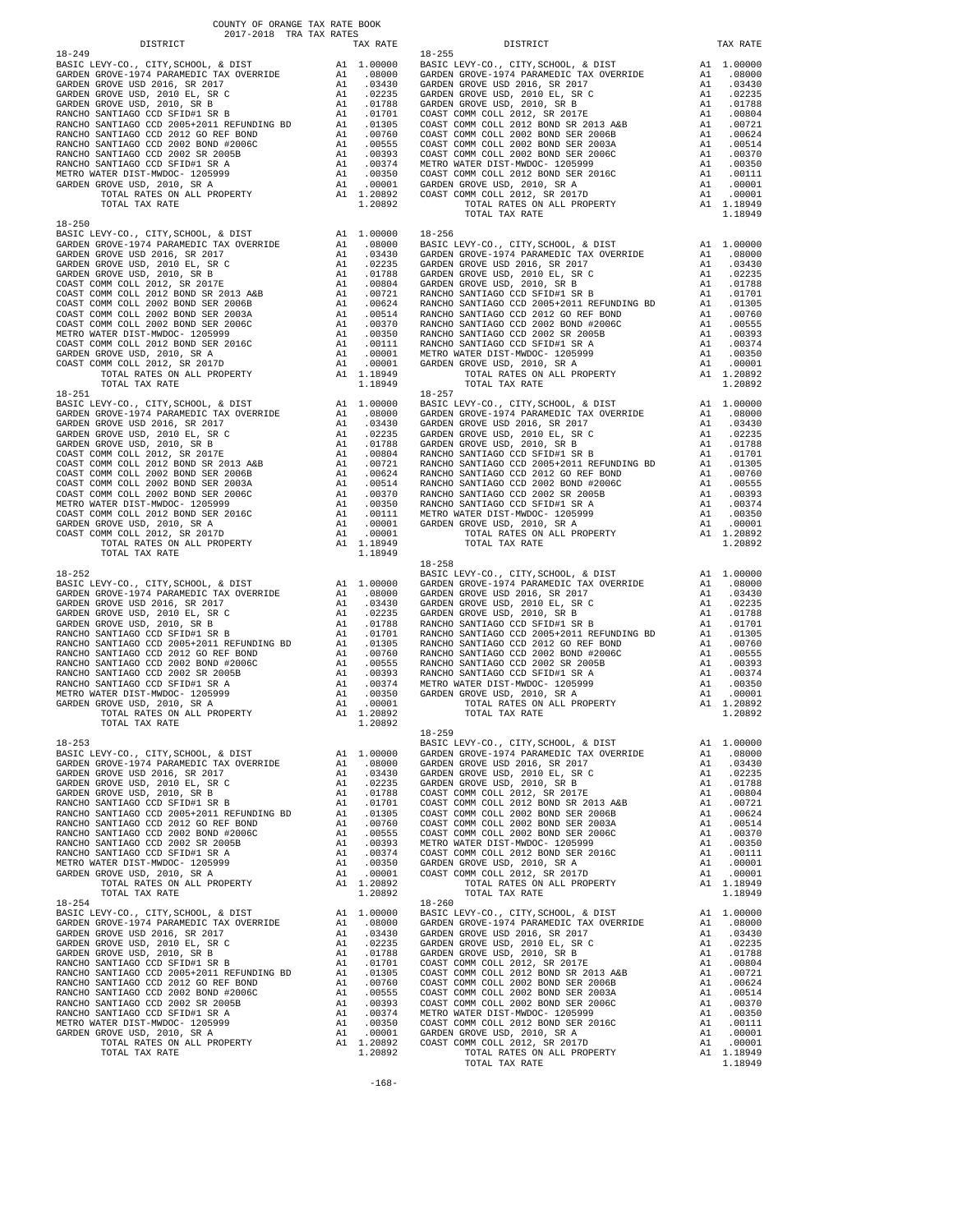| COUNTY OF ORANGE TAX RATE BOOK<br>$2017-2018 \quad \text{TRA RATE} \label{eq:1017-2018}$ DISTRICT $$\tt 2017-2018$ \quad \text{TRA RATES}$ |          |            |          |
|--------------------------------------------------------------------------------------------------------------------------------------------|----------|------------|----------|
|                                                                                                                                            | TAX RATE | DISTRICT   | TAX RATE |
| $18 - 261$                                                                                                                                 |          | $18 - 268$ |          |
|                                                                                                                                            |          |            |          |
|                                                                                                                                            |          |            |          |
|                                                                                                                                            |          |            |          |
|                                                                                                                                            |          |            |          |
|                                                                                                                                            |          |            |          |
|                                                                                                                                            |          |            |          |
|                                                                                                                                            |          |            |          |
|                                                                                                                                            |          |            |          |
|                                                                                                                                            |          |            |          |
|                                                                                                                                            |          |            |          |
|                                                                                                                                            |          |            |          |
|                                                                                                                                            |          |            |          |
|                                                                                                                                            |          | $18 - 269$ |          |
|                                                                                                                                            |          |            |          |
|                                                                                                                                            |          |            |          |
|                                                                                                                                            |          |            |          |
|                                                                                                                                            |          |            |          |
|                                                                                                                                            |          |            |          |
|                                                                                                                                            |          |            |          |
|                                                                                                                                            |          |            |          |
|                                                                                                                                            |          |            |          |
|                                                                                                                                            |          |            |          |
|                                                                                                                                            |          |            |          |
|                                                                                                                                            |          |            |          |
|                                                                                                                                            |          |            |          |
|                                                                                                                                            |          |            |          |
|                                                                                                                                            |          |            |          |
|                                                                                                                                            |          |            |          |
|                                                                                                                                            |          |            |          |
|                                                                                                                                            |          |            |          |
|                                                                                                                                            |          |            |          |
|                                                                                                                                            |          |            |          |
|                                                                                                                                            |          |            |          |
|                                                                                                                                            |          |            |          |
|                                                                                                                                            |          |            |          |
|                                                                                                                                            |          |            |          |
|                                                                                                                                            |          |            |          |
|                                                                                                                                            |          |            |          |
|                                                                                                                                            |          |            |          |
|                                                                                                                                            |          |            |          |
|                                                                                                                                            |          |            |          |
|                                                                                                                                            |          |            |          |
|                                                                                                                                            |          |            |          |
|                                                                                                                                            |          |            |          |
|                                                                                                                                            |          |            |          |
|                                                                                                                                            |          |            |          |
|                                                                                                                                            |          |            |          |
|                                                                                                                                            |          |            |          |
|                                                                                                                                            |          |            |          |
|                                                                                                                                            |          |            |          |
|                                                                                                                                            |          |            |          |
|                                                                                                                                            |          |            |          |
|                                                                                                                                            |          |            |          |
|                                                                                                                                            |          |            |          |
|                                                                                                                                            |          |            |          |
|                                                                                                                                            |          |            |          |
|                                                                                                                                            |          |            |          |
|                                                                                                                                            |          |            |          |
|                                                                                                                                            |          |            |          |
|                                                                                                                                            |          |            |          |
|                                                                                                                                            |          |            |          |
|                                                                                                                                            |          |            |          |
|                                                                                                                                            |          |            |          |
|                                                                                                                                            |          |            |          |
|                                                                                                                                            |          |            |          |
|                                                                                                                                            |          |            |          |
|                                                                                                                                            |          |            |          |
|                                                                                                                                            |          |            |          |
|                                                                                                                                            |          |            |          |
|                                                                                                                                            |          |            |          |
|                                                                                                                                            |          |            |          |
|                                                                                                                                            |          |            |          |

-169-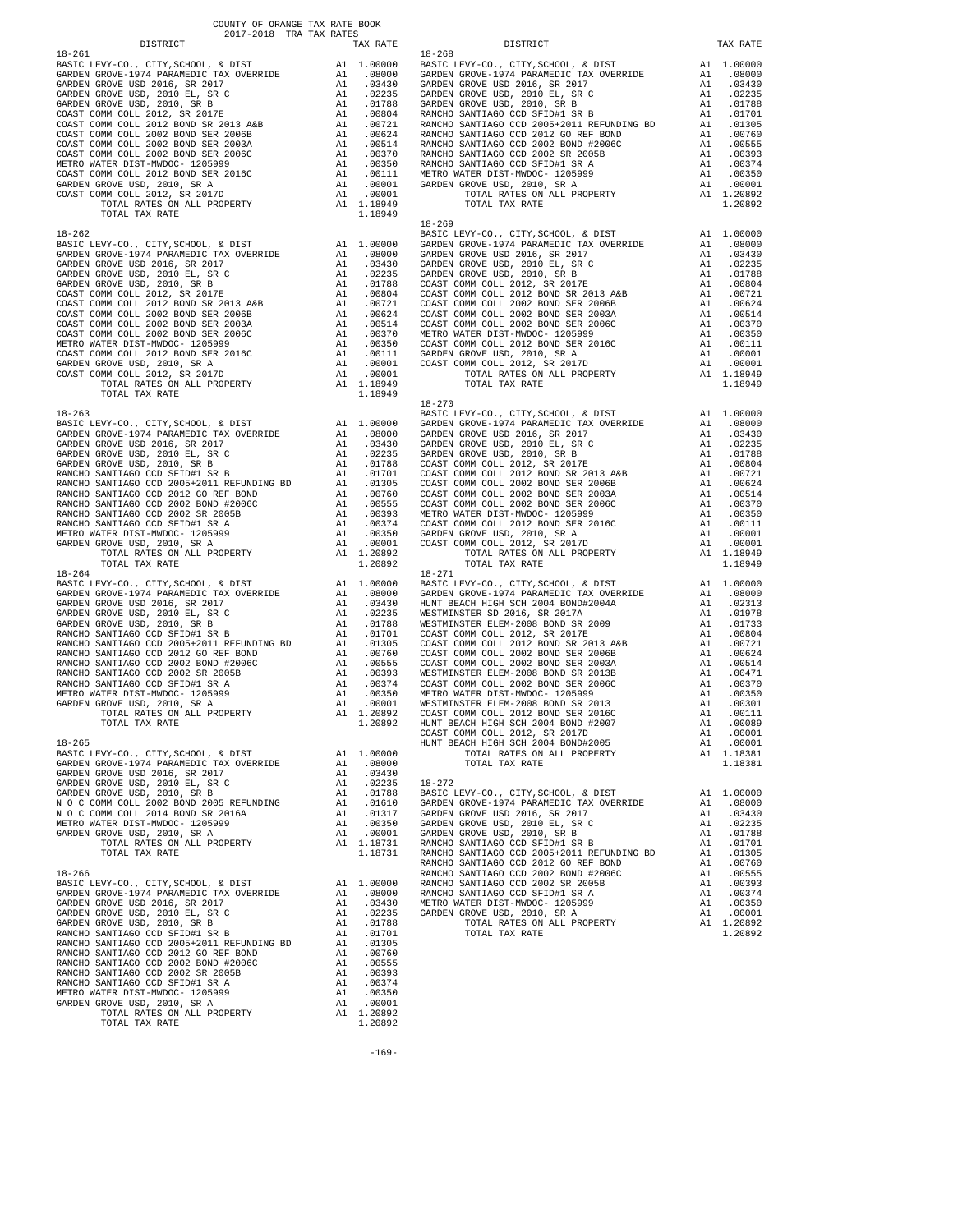| COUNTY OF ORANGE TAX RATE BOOK<br>2017-2018 TRA TAX RATES |          |                |          |
|-----------------------------------------------------------|----------|----------------|----------|
| DISTRICT                                                  | TAX RATE | DISTRICT       | TAX RATE |
|                                                           |          |                |          |
|                                                           |          |                |          |
|                                                           |          |                |          |
|                                                           |          |                |          |
|                                                           |          |                |          |
|                                                           |          |                |          |
|                                                           |          |                |          |
|                                                           |          |                |          |
|                                                           |          |                |          |
|                                                           |          |                |          |
|                                                           |          |                |          |
| $18 - 274$                                                |          |                |          |
|                                                           |          |                |          |
|                                                           |          |                |          |
|                                                           |          |                |          |
|                                                           |          |                |          |
|                                                           |          |                |          |
|                                                           |          |                |          |
|                                                           |          |                |          |
|                                                           |          |                |          |
|                                                           |          |                |          |
|                                                           |          |                |          |
|                                                           |          | TOTAL TAX RATE |          |
|                                                           |          |                |          |
|                                                           |          |                |          |
|                                                           |          |                |          |
|                                                           |          |                |          |
|                                                           |          |                |          |
|                                                           |          |                |          |
|                                                           |          |                |          |
|                                                           |          |                |          |
|                                                           |          |                |          |
|                                                           |          |                |          |
|                                                           |          |                |          |
|                                                           |          |                |          |
|                                                           |          |                |          |
|                                                           |          |                |          |
|                                                           |          |                |          |
|                                                           |          |                |          |
|                                                           |          |                |          |
|                                                           |          |                |          |
|                                                           |          |                |          |
|                                                           |          |                |          |
|                                                           |          |                |          |
|                                                           |          |                |          |
|                                                           |          |                |          |
|                                                           |          |                |          |
|                                                           |          |                |          |
|                                                           |          |                |          |
|                                                           |          |                |          |
|                                                           |          |                |          |
|                                                           |          |                |          |
|                                                           |          |                |          |
|                                                           |          |                |          |
|                                                           |          |                |          |
|                                                           |          |                |          |
|                                                           |          |                |          |
|                                                           |          |                |          |
|                                                           |          |                |          |
|                                                           |          |                |          |
|                                                           |          |                |          |
|                                                           |          |                |          |
|                                                           |          |                |          |
|                                                           |          |                |          |
|                                                           |          |                |          |
|                                                           |          |                |          |
|                                                           |          |                |          |
|                                                           |          |                |          |
|                                                           |          |                |          |
|                                                           |          |                |          |
|                                                           |          |                |          |

-170-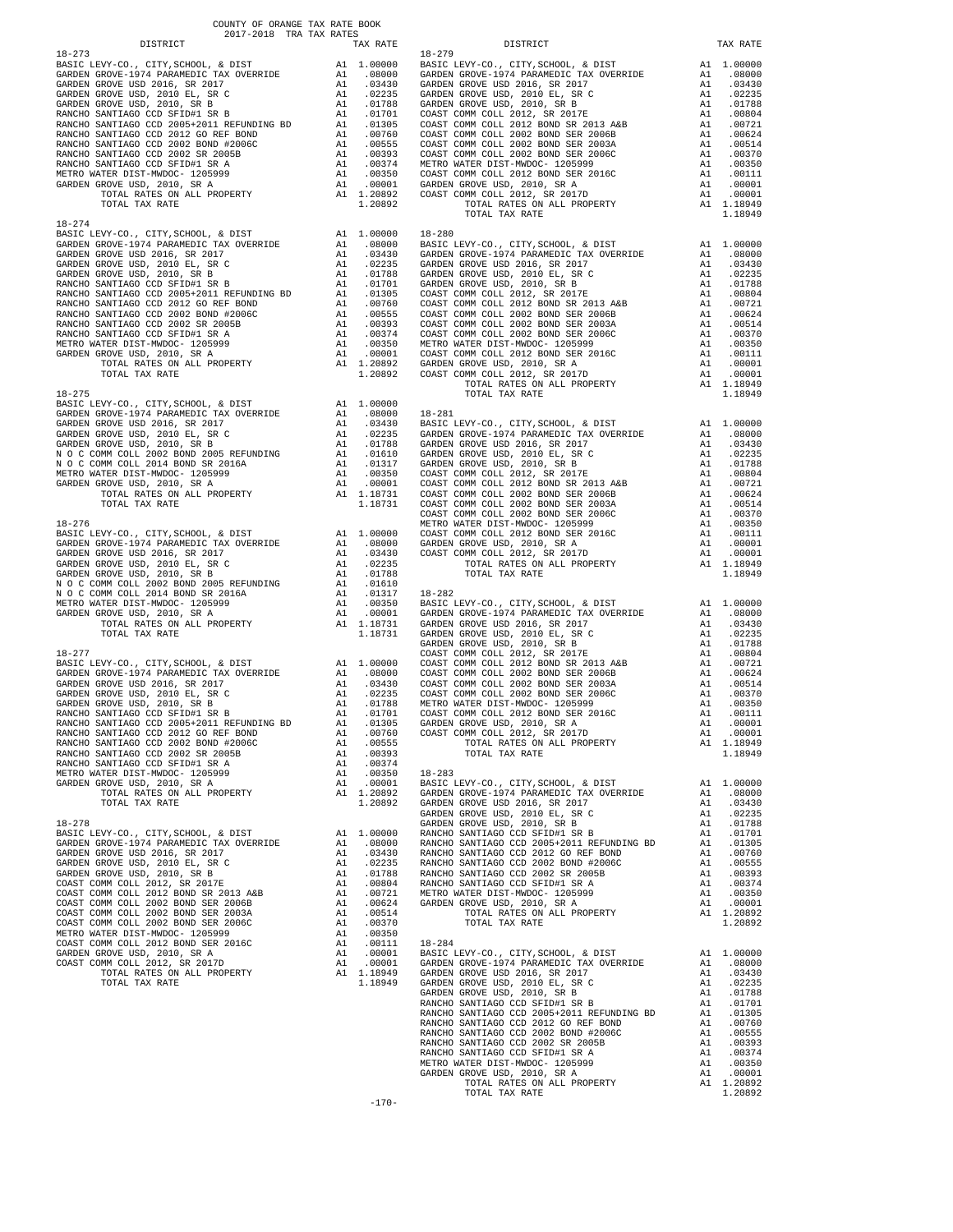| COUNTY OF ORANGE TAX RATE BOOK<br>2017-2018 TRA TAX RATES |                |                        |          |
|-----------------------------------------------------------|----------------|------------------------|----------|
| DISTRICT<br>$18 - 285$                                    | TAX RATE       | DISTRICT<br>$18 - 290$ | TAX RATE |
|                                                           |                |                        |          |
|                                                           |                |                        |          |
|                                                           |                |                        |          |
|                                                           |                |                        |          |
|                                                           |                |                        |          |
|                                                           |                |                        |          |
|                                                           |                |                        |          |
|                                                           |                |                        |          |
|                                                           |                |                        |          |
| $18 - 286$                                                |                |                        |          |
|                                                           |                |                        |          |
|                                                           |                |                        |          |
|                                                           |                |                        |          |
|                                                           |                |                        |          |
|                                                           |                |                        |          |
|                                                           |                |                        |          |
|                                                           |                |                        |          |
|                                                           |                |                        |          |
|                                                           |                |                        |          |
|                                                           |                |                        |          |
|                                                           |                |                        |          |
| TOTAL TAX RATE                                            | 1.18381 18-292 |                        |          |
|                                                           |                |                        |          |
|                                                           |                |                        |          |
|                                                           |                |                        |          |
|                                                           |                |                        |          |
|                                                           |                |                        |          |
|                                                           |                |                        |          |
|                                                           |                |                        |          |
|                                                           |                |                        |          |
|                                                           |                |                        |          |
|                                                           |                |                        |          |
|                                                           |                |                        |          |
|                                                           |                |                        |          |
|                                                           |                |                        |          |
|                                                           |                |                        |          |
|                                                           |                |                        |          |
|                                                           |                |                        |          |
|                                                           |                |                        |          |
|                                                           |                |                        |          |
|                                                           |                |                        |          |
|                                                           |                |                        |          |
|                                                           |                |                        |          |
|                                                           |                |                        |          |
|                                                           |                |                        |          |
|                                                           |                |                        |          |
|                                                           |                |                        |          |
|                                                           |                |                        |          |
|                                                           |                |                        |          |
|                                                           |                |                        |          |
|                                                           |                |                        |          |
|                                                           |                |                        |          |
|                                                           |                |                        |          |
|                                                           |                |                        |          |
|                                                           |                |                        |          |
|                                                           |                |                        |          |
|                                                           |                |                        |          |
|                                                           |                |                        |          |
|                                                           |                |                        |          |
|                                                           |                |                        |          |
|                                                           |                |                        |          |
|                                                           |                |                        |          |
|                                                           |                |                        |          |
|                                                           |                |                        |          |
|                                                           |                |                        |          |
|                                                           |                |                        |          |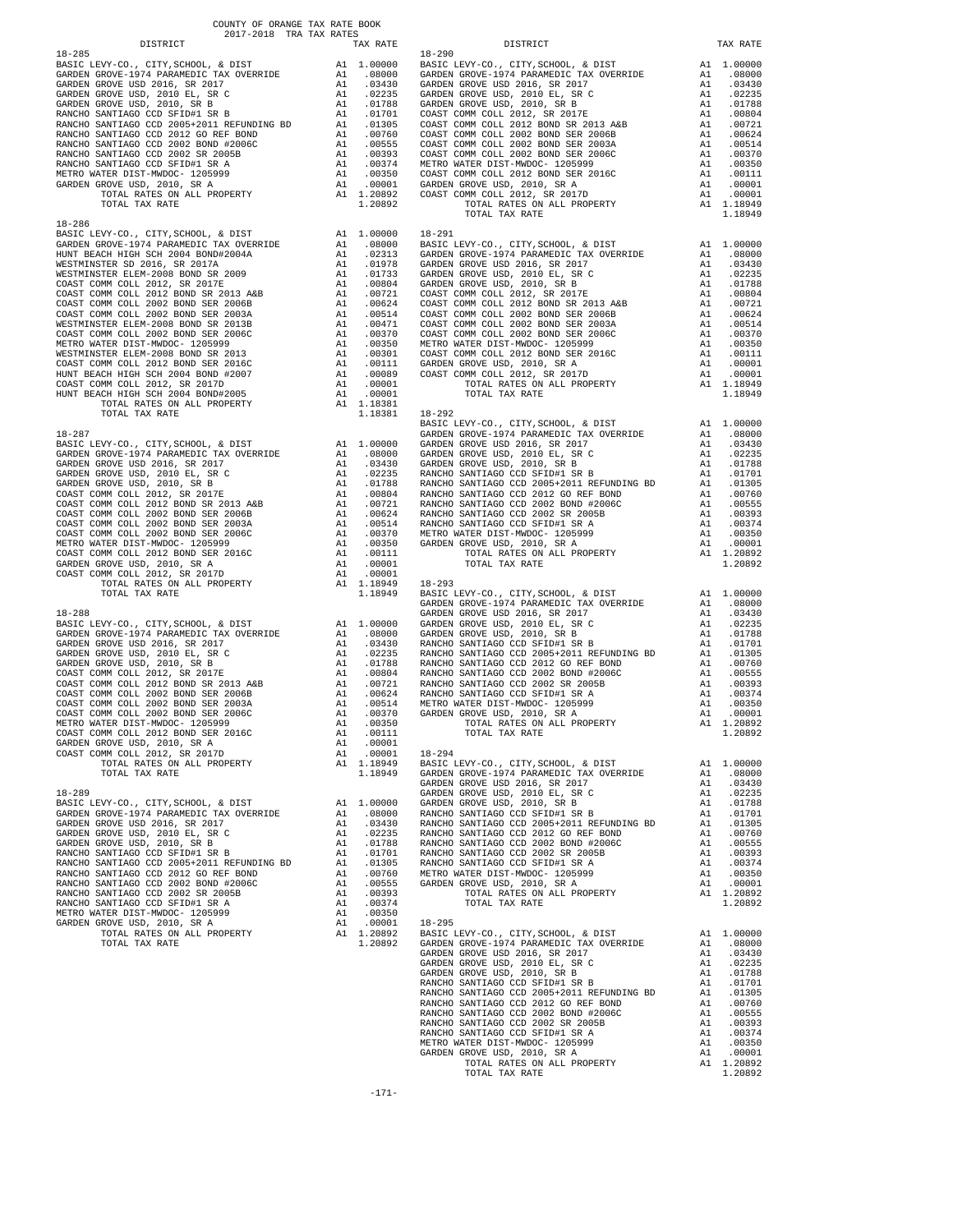| 2017-2018 TRA TAX RATES | COUNTY OF ORANGE TAX RATE BOOK<br>2017–2018 יפח מותר הפריט |          |          |          |
|-------------------------|------------------------------------------------------------|----------|----------|----------|
| DISTRICT                |                                                            | TAX RATE | DISTRICT | TAX RATE |
|                         |                                                            |          |          |          |
|                         |                                                            |          |          |          |
|                         |                                                            |          |          |          |
|                         |                                                            |          |          |          |
|                         |                                                            |          |          |          |
|                         |                                                            |          |          |          |
|                         |                                                            |          |          |          |
|                         |                                                            |          |          |          |
|                         |                                                            |          |          |          |
|                         |                                                            |          |          |          |
|                         |                                                            |          |          |          |
|                         |                                                            |          |          |          |
|                         |                                                            |          |          |          |
|                         |                                                            |          |          |          |
|                         |                                                            |          |          |          |
|                         |                                                            |          |          |          |
|                         |                                                            |          |          |          |
|                         |                                                            |          |          |          |
|                         |                                                            |          |          |          |
|                         |                                                            |          |          |          |
|                         |                                                            |          |          |          |
|                         |                                                            |          |          |          |
|                         |                                                            |          |          |          |
|                         |                                                            |          |          |          |
|                         |                                                            |          |          |          |
|                         |                                                            |          |          |          |
|                         |                                                            |          |          |          |
|                         |                                                            |          |          |          |
|                         |                                                            |          |          |          |
|                         |                                                            |          |          |          |
|                         |                                                            |          |          |          |
|                         |                                                            |          |          |          |
|                         |                                                            |          |          |          |
|                         |                                                            |          |          |          |
|                         |                                                            |          |          |          |
|                         |                                                            |          |          |          |
|                         |                                                            |          |          |          |
|                         |                                                            |          |          |          |
|                         |                                                            |          |          |          |
|                         |                                                            |          |          |          |
|                         |                                                            |          |          |          |
|                         |                                                            |          |          |          |
|                         |                                                            |          |          |          |
|                         |                                                            |          |          |          |
|                         |                                                            |          |          |          |
|                         |                                                            |          |          |          |
|                         |                                                            |          |          |          |
|                         |                                                            |          |          |          |
|                         |                                                            |          |          |          |
|                         |                                                            |          |          |          |
|                         |                                                            |          |          |          |
|                         |                                                            |          |          |          |
|                         |                                                            |          |          |          |
|                         |                                                            |          |          |          |
|                         |                                                            |          |          |          |
|                         |                                                            |          |          |          |
|                         |                                                            |          |          |          |
|                         |                                                            |          |          |          |
|                         |                                                            |          |          |          |
|                         |                                                            |          |          |          |
|                         |                                                            |          |          |          |
|                         |                                                            |          |          |          |
|                         |                                                            |          |          |          |
|                         |                                                            |          |          |          |
|                         |                                                            |          |          |          |
|                         |                                                            |          |          |          |
|                         |                                                            |          |          |          |
|                         |                                                            |          |          |          |
|                         |                                                            |          |          |          |
|                         |                                                            |          |          |          |
|                         |                                                            |          |          |          |
|                         |                                                            |          |          |          |
|                         |                                                            |          |          |          |
|                         |                                                            |          |          |          |
|                         |                                                            |          |          |          |
|                         |                                                            |          |          |          |
|                         |                                                            |          |          |          |
|                         |                                                            |          |          |          |
|                         |                                                            |          |          |          |
|                         |                                                            |          |          |          |
|                         |                                                            |          |          |          |
|                         |                                                            |          |          |          |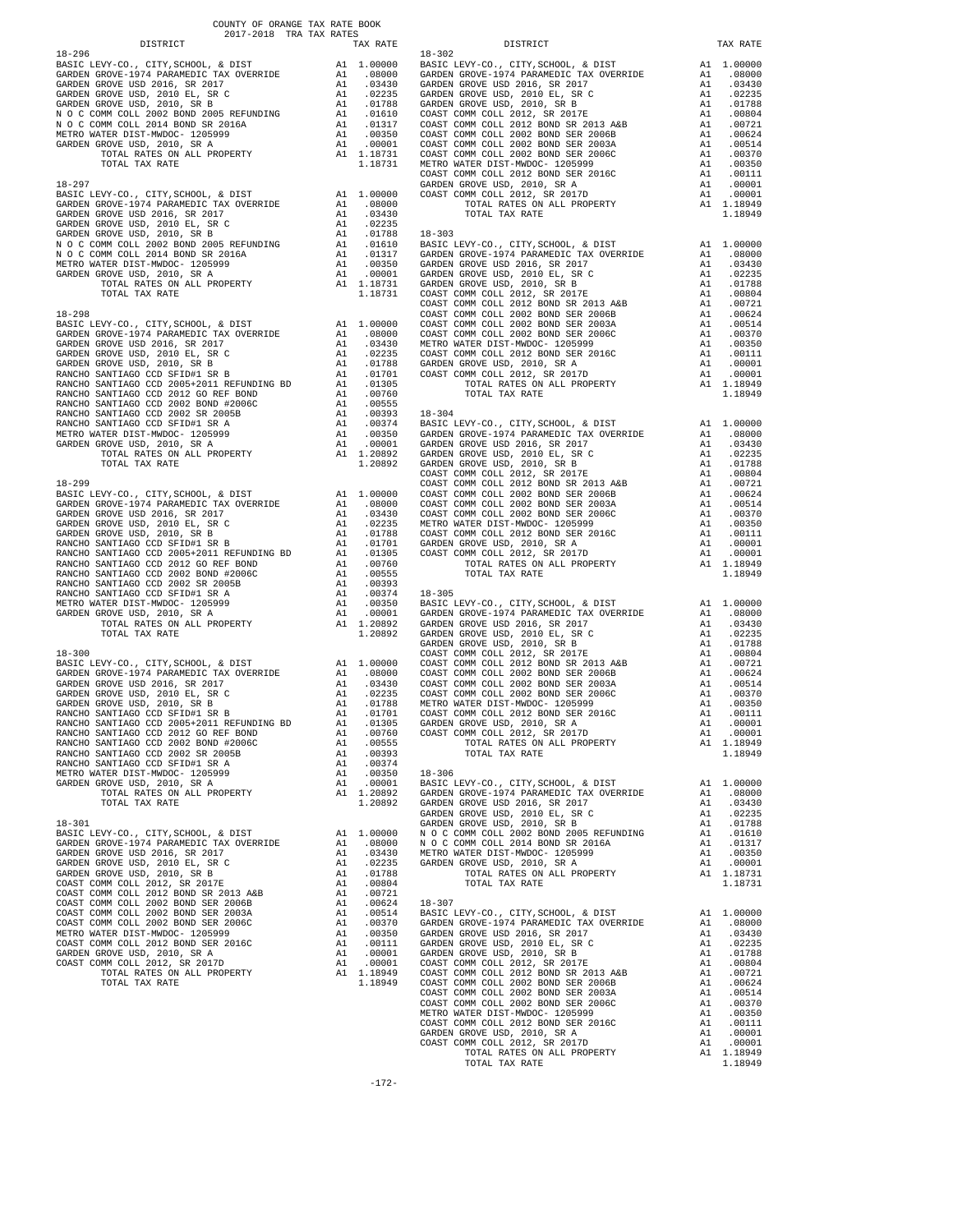| DISTRICT   | TAX RATE | DISTRICT                                                                                                                                                                                                                                                              | TAX RATE |
|------------|----------|-----------------------------------------------------------------------------------------------------------------------------------------------------------------------------------------------------------------------------------------------------------------------|----------|
| $18 - 308$ |          | $18 - 314$                                                                                                                                                                                                                                                            |          |
|            |          |                                                                                                                                                                                                                                                                       |          |
|            |          |                                                                                                                                                                                                                                                                       |          |
|            |          |                                                                                                                                                                                                                                                                       |          |
|            |          |                                                                                                                                                                                                                                                                       |          |
|            |          |                                                                                                                                                                                                                                                                       |          |
|            |          |                                                                                                                                                                                                                                                                       |          |
|            |          |                                                                                                                                                                                                                                                                       |          |
|            |          |                                                                                                                                                                                                                                                                       |          |
|            |          |                                                                                                                                                                                                                                                                       |          |
|            |          |                                                                                                                                                                                                                                                                       |          |
|            |          |                                                                                                                                                                                                                                                                       |          |
|            |          |                                                                                                                                                                                                                                                                       |          |
|            |          |                                                                                                                                                                                                                                                                       |          |
|            |          | $18 - 315$                                                                                                                                                                                                                                                            |          |
|            |          |                                                                                                                                                                                                                                                                       |          |
|            |          |                                                                                                                                                                                                                                                                       |          |
|            |          |                                                                                                                                                                                                                                                                       |          |
|            |          |                                                                                                                                                                                                                                                                       |          |
|            |          |                                                                                                                                                                                                                                                                       |          |
|            |          |                                                                                                                                                                                                                                                                       |          |
|            |          |                                                                                                                                                                                                                                                                       |          |
|            |          |                                                                                                                                                                                                                                                                       |          |
|            |          |                                                                                                                                                                                                                                                                       |          |
|            |          |                                                                                                                                                                                                                                                                       |          |
|            |          |                                                                                                                                                                                                                                                                       |          |
|            |          |                                                                                                                                                                                                                                                                       |          |
|            |          |                                                                                                                                                                                                                                                                       |          |
|            |          | $\begin{tabular}{cccc} 18-319 & 18-319 & 18-319 & 18-319 & 18-310 & 18-310 & 18-310 & 18-310 & 18-310 & 18-310 & 18-310 & 18-310 & 18-310 & 18-310 & 18-310 & 18-310 & 18-310 & 18-310 & 18-310 & 18-310 & 18-310 & 18-310 & 18-310 & 18-310 & 18-310 & 18-310 & 18-$ |          |
|            |          |                                                                                                                                                                                                                                                                       |          |
|            |          |                                                                                                                                                                                                                                                                       |          |
|            |          |                                                                                                                                                                                                                                                                       |          |
|            |          |                                                                                                                                                                                                                                                                       |          |
|            |          |                                                                                                                                                                                                                                                                       |          |
|            |          |                                                                                                                                                                                                                                                                       |          |
|            |          |                                                                                                                                                                                                                                                                       |          |
|            |          |                                                                                                                                                                                                                                                                       |          |
|            |          |                                                                                                                                                                                                                                                                       |          |
|            |          |                                                                                                                                                                                                                                                                       |          |
|            |          |                                                                                                                                                                                                                                                                       |          |
|            |          |                                                                                                                                                                                                                                                                       |          |
|            |          |                                                                                                                                                                                                                                                                       |          |
|            |          |                                                                                                                                                                                                                                                                       |          |
|            |          |                                                                                                                                                                                                                                                                       |          |
|            |          |                                                                                                                                                                                                                                                                       |          |
|            |          |                                                                                                                                                                                                                                                                       |          |
|            |          |                                                                                                                                                                                                                                                                       |          |
|            |          |                                                                                                                                                                                                                                                                       |          |
|            |          |                                                                                                                                                                                                                                                                       |          |
|            |          |                                                                                                                                                                                                                                                                       |          |
|            |          |                                                                                                                                                                                                                                                                       |          |
|            |          |                                                                                                                                                                                                                                                                       |          |
|            |          |                                                                                                                                                                                                                                                                       |          |
|            |          |                                                                                                                                                                                                                                                                       |          |
|            |          |                                                                                                                                                                                                                                                                       |          |
|            |          |                                                                                                                                                                                                                                                                       |          |
|            |          |                                                                                                                                                                                                                                                                       |          |
|            |          |                                                                                                                                                                                                                                                                       |          |
|            |          |                                                                                                                                                                                                                                                                       |          |
|            |          |                                                                                                                                                                                                                                                                       |          |
|            |          |                                                                                                                                                                                                                                                                       |          |
|            |          |                                                                                                                                                                                                                                                                       |          |
|            |          |                                                                                                                                                                                                                                                                       |          |
|            |          |                                                                                                                                                                                                                                                                       |          |
|            |          |                                                                                                                                                                                                                                                                       |          |
|            |          |                                                                                                                                                                                                                                                                       |          |
|            |          |                                                                                                                                                                                                                                                                       |          |
|            |          |                                                                                                                                                                                                                                                                       |          |
|            |          |                                                                                                                                                                                                                                                                       |          |
|            |          |                                                                                                                                                                                                                                                                       |          |
|            |          |                                                                                                                                                                                                                                                                       |          |
|            |          |                                                                                                                                                                                                                                                                       |          |
|            |          |                                                                                                                                                                                                                                                                       |          |
|            |          |                                                                                                                                                                                                                                                                       |          |
|            |          |                                                                                                                                                                                                                                                                       |          |
|            |          |                                                                                                                                                                                                                                                                       |          |
|            |          |                                                                                                                                                                                                                                                                       |          |
|            |          |                                                                                                                                                                                                                                                                       |          |
|            |          |                                                                                                                                                                                                                                                                       |          |
|            |          |                                                                                                                                                                                                                                                                       |          |
|            |          |                                                                                                                                                                                                                                                                       |          |
|            |          |                                                                                                                                                                                                                                                                       |          |
|            |          |                                                                                                                                                                                                                                                                       |          |

- - - -173-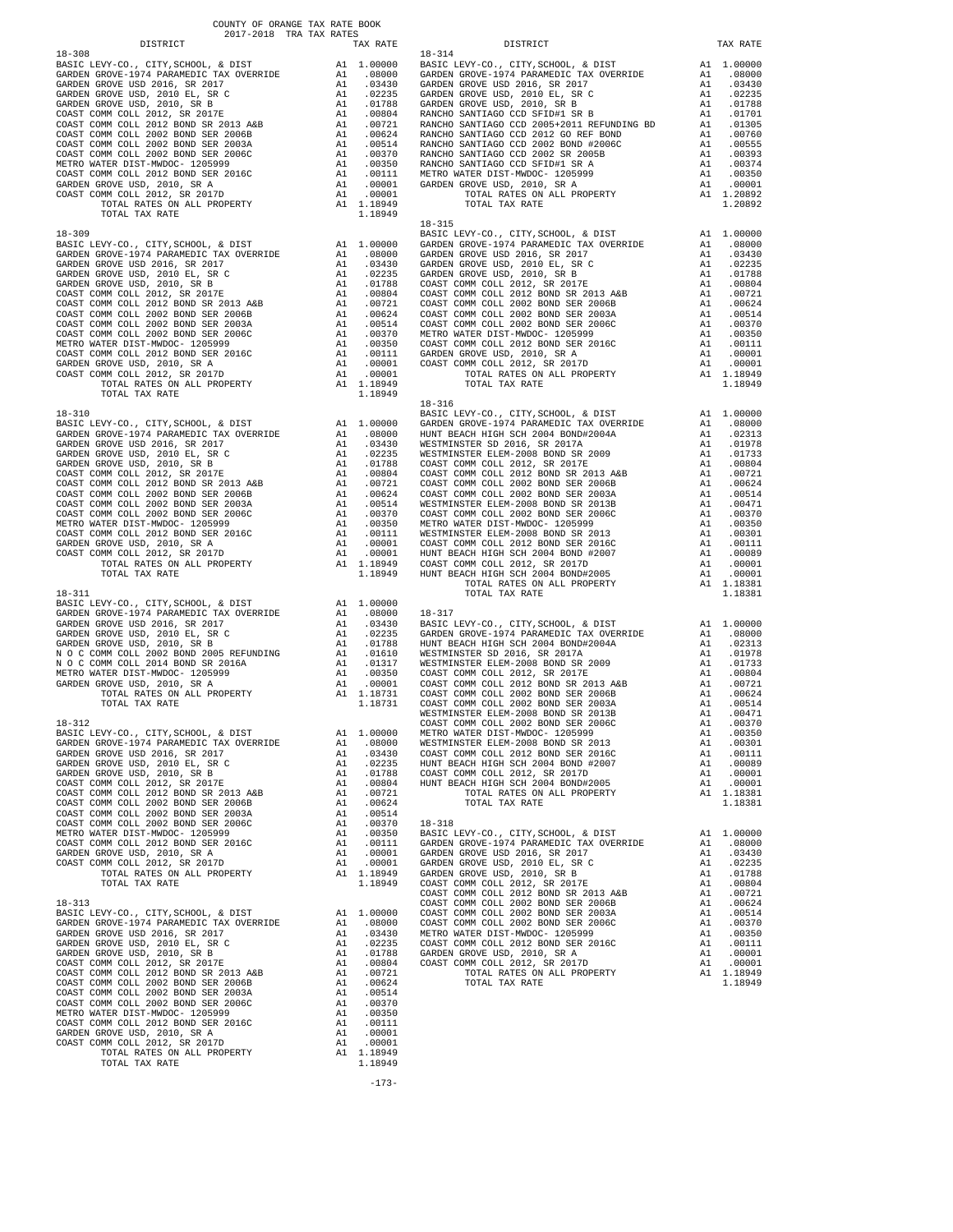| COUNTY OF ORANGE TAX RATE BOOK<br>2017-2018 יום מסדי מסדי ה<br>2017-2018 TRA TAX RATES |          |                                                                                                                                                                                                                                                                                            |          |
|----------------------------------------------------------------------------------------|----------|--------------------------------------------------------------------------------------------------------------------------------------------------------------------------------------------------------------------------------------------------------------------------------------------|----------|
| DISTRICT                                                                               | TAX RATE | DISTRICT                                                                                                                                                                                                                                                                                   | TAX RATE |
|                                                                                        |          |                                                                                                                                                                                                                                                                                            |          |
|                                                                                        |          |                                                                                                                                                                                                                                                                                            |          |
|                                                                                        |          |                                                                                                                                                                                                                                                                                            |          |
|                                                                                        |          |                                                                                                                                                                                                                                                                                            |          |
|                                                                                        |          |                                                                                                                                                                                                                                                                                            |          |
|                                                                                        |          |                                                                                                                                                                                                                                                                                            |          |
|                                                                                        |          |                                                                                                                                                                                                                                                                                            |          |
|                                                                                        |          |                                                                                                                                                                                                                                                                                            |          |
|                                                                                        |          |                                                                                                                                                                                                                                                                                            |          |
|                                                                                        |          |                                                                                                                                                                                                                                                                                            |          |
|                                                                                        |          |                                                                                                                                                                                                                                                                                            |          |
|                                                                                        |          |                                                                                                                                                                                                                                                                                            |          |
|                                                                                        |          |                                                                                                                                                                                                                                                                                            |          |
|                                                                                        |          |                                                                                                                                                                                                                                                                                            |          |
|                                                                                        |          |                                                                                                                                                                                                                                                                                            |          |
|                                                                                        |          |                                                                                                                                                                                                                                                                                            |          |
|                                                                                        |          |                                                                                                                                                                                                                                                                                            |          |
|                                                                                        |          |                                                                                                                                                                                                                                                                                            |          |
|                                                                                        |          |                                                                                                                                                                                                                                                                                            |          |
|                                                                                        |          |                                                                                                                                                                                                                                                                                            |          |
|                                                                                        |          |                                                                                                                                                                                                                                                                                            |          |
|                                                                                        |          |                                                                                                                                                                                                                                                                                            |          |
|                                                                                        |          | TOTAL TAX RATE                                                                                                                                                                                                                                                                             | 1.18949  |
| $18 - 321$                                                                             |          |                                                                                                                                                                                                                                                                                            |          |
|                                                                                        |          |                                                                                                                                                                                                                                                                                            |          |
|                                                                                        |          |                                                                                                                                                                                                                                                                                            |          |
|                                                                                        |          |                                                                                                                                                                                                                                                                                            |          |
|                                                                                        |          |                                                                                                                                                                                                                                                                                            |          |
|                                                                                        |          |                                                                                                                                                                                                                                                                                            |          |
|                                                                                        |          |                                                                                                                                                                                                                                                                                            |          |
|                                                                                        |          |                                                                                                                                                                                                                                                                                            |          |
|                                                                                        |          |                                                                                                                                                                                                                                                                                            |          |
|                                                                                        |          |                                                                                                                                                                                                                                                                                            |          |
|                                                                                        |          |                                                                                                                                                                                                                                                                                            |          |
|                                                                                        |          |                                                                                                                                                                                                                                                                                            |          |
| 18-322                                                                                 |          | TOTAL TAX RATE                                                                                                                                                                                                                                                                             | 1.18949  |
|                                                                                        |          |                                                                                                                                                                                                                                                                                            |          |
|                                                                                        |          |                                                                                                                                                                                                                                                                                            |          |
|                                                                                        |          |                                                                                                                                                                                                                                                                                            |          |
|                                                                                        |          |                                                                                                                                                                                                                                                                                            |          |
|                                                                                        |          |                                                                                                                                                                                                                                                                                            |          |
|                                                                                        |          |                                                                                                                                                                                                                                                                                            |          |
|                                                                                        |          |                                                                                                                                                                                                                                                                                            |          |
|                                                                                        |          |                                                                                                                                                                                                                                                                                            |          |
|                                                                                        |          |                                                                                                                                                                                                                                                                                            |          |
|                                                                                        |          |                                                                                                                                                                                                                                                                                            |          |
|                                                                                        |          |                                                                                                                                                                                                                                                                                            |          |
|                                                                                        |          |                                                                                                                                                                                                                                                                                            |          |
|                                                                                        |          |                                                                                                                                                                                                                                                                                            |          |
|                                                                                        |          |                                                                                                                                                                                                                                                                                            |          |
|                                                                                        |          |                                                                                                                                                                                                                                                                                            |          |
|                                                                                        |          |                                                                                                                                                                                                                                                                                            |          |
|                                                                                        |          |                                                                                                                                                                                                                                                                                            |          |
|                                                                                        |          |                                                                                                                                                                                                                                                                                            |          |
|                                                                                        |          |                                                                                                                                                                                                                                                                                            |          |
|                                                                                        |          |                                                                                                                                                                                                                                                                                            |          |
|                                                                                        |          |                                                                                                                                                                                                                                                                                            |          |
|                                                                                        |          |                                                                                                                                                                                                                                                                                            |          |
|                                                                                        |          |                                                                                                                                                                                                                                                                                            |          |
|                                                                                        |          |                                                                                                                                                                                                                                                                                            |          |
|                                                                                        |          |                                                                                                                                                                                                                                                                                            |          |
|                                                                                        |          |                                                                                                                                                                                                                                                                                            |          |
|                                                                                        |          |                                                                                                                                                                                                                                                                                            |          |
|                                                                                        |          |                                                                                                                                                                                                                                                                                            |          |
|                                                                                        |          |                                                                                                                                                                                                                                                                                            |          |
|                                                                                        |          |                                                                                                                                                                                                                                                                                            |          |
|                                                                                        |          |                                                                                                                                                                                                                                                                                            |          |
|                                                                                        |          |                                                                                                                                                                                                                                                                                            |          |
|                                                                                        |          |                                                                                                                                                                                                                                                                                            |          |
|                                                                                        |          |                                                                                                                                                                                                                                                                                            |          |
|                                                                                        |          | $\begin{tabular}{l cccc} $18-224$ & $18-221$ & $18-222$ & $18-221$ & $18-221$ & $18-221$ & $18-221$ & $18-221$ & $18-221$ & $18-221$ & $18-221$ & $18-221$ & $18-221$ & $18-221$ & $18-221$ & $18-221$ & $18-221$ & $18-221$ & $18-221$ & $18-221$ & $18-221$ & $18-221$ & $18-221$ & $18$ |          |
|                                                                                        |          |                                                                                                                                                                                                                                                                                            |          |
|                                                                                        |          |                                                                                                                                                                                                                                                                                            |          |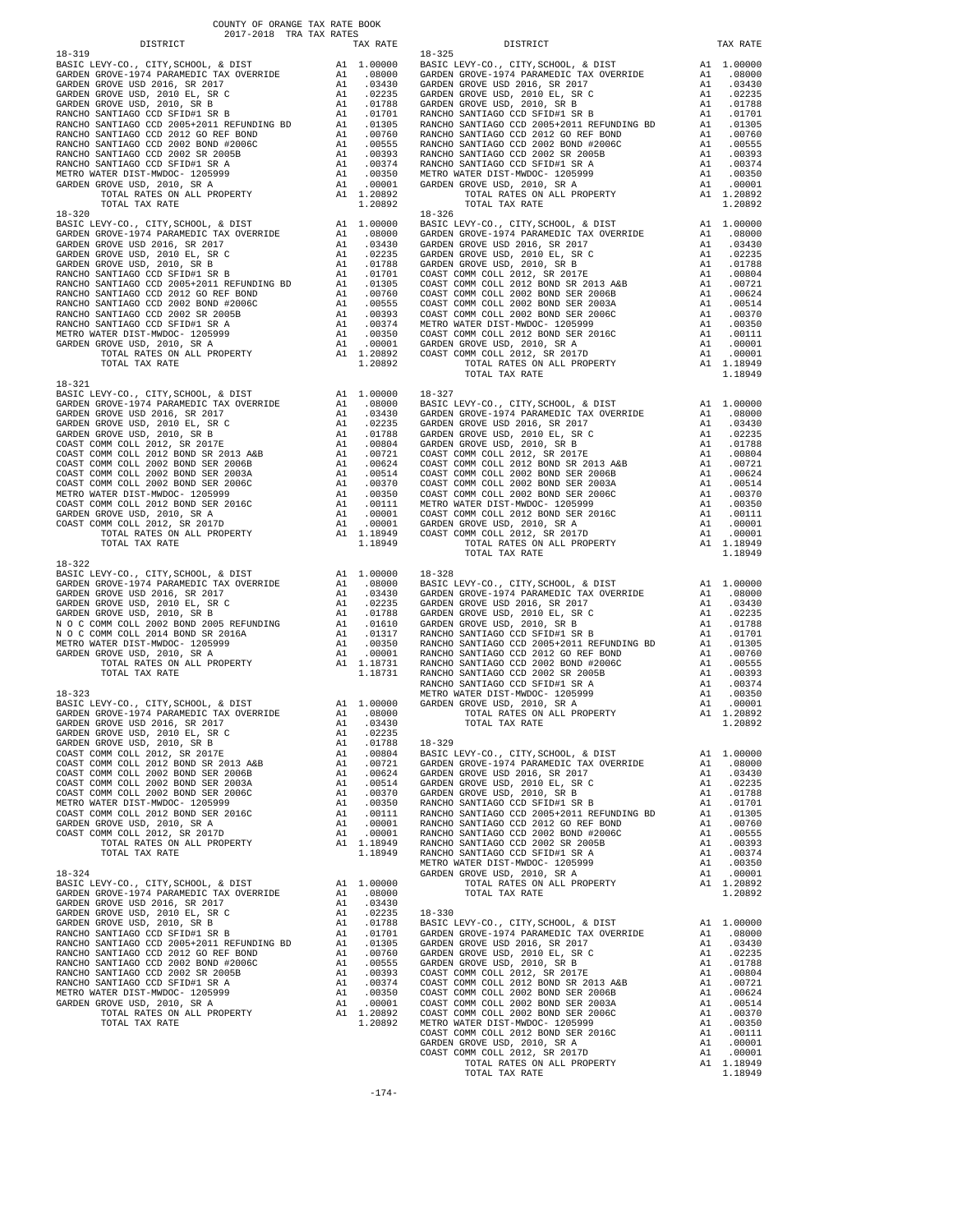| 2017-2018 TRA TAX RATES<br>DISTRICT | TAX RATE | DISTRICT       |                                                           | TAX RATE |
|-------------------------------------|----------|----------------|-----------------------------------------------------------|----------|
|                                     |          |                |                                                           |          |
|                                     |          |                |                                                           |          |
|                                     |          |                |                                                           |          |
|                                     |          |                |                                                           |          |
|                                     |          |                |                                                           |          |
|                                     |          |                |                                                           |          |
|                                     |          |                |                                                           |          |
|                                     |          |                |                                                           |          |
|                                     |          |                |                                                           |          |
|                                     |          |                |                                                           |          |
|                                     |          |                |                                                           |          |
|                                     |          |                |                                                           |          |
|                                     |          |                |                                                           |          |
|                                     |          |                |                                                           |          |
|                                     |          |                |                                                           |          |
|                                     |          |                |                                                           |          |
|                                     |          |                |                                                           |          |
|                                     |          |                |                                                           |          |
|                                     |          |                |                                                           |          |
|                                     |          |                |                                                           |          |
|                                     |          |                |                                                           |          |
|                                     |          |                |                                                           |          |
|                                     |          |                |                                                           |          |
|                                     |          |                |                                                           |          |
|                                     |          |                |                                                           |          |
|                                     |          |                |                                                           |          |
|                                     |          |                |                                                           |          |
|                                     |          |                |                                                           |          |
|                                     |          |                |                                                           |          |
|                                     |          |                |                                                           |          |
|                                     |          |                |                                                           |          |
|                                     |          |                |                                                           |          |
|                                     |          |                |                                                           |          |
|                                     |          |                |                                                           |          |
|                                     |          |                |                                                           |          |
|                                     |          |                |                                                           |          |
|                                     |          |                |                                                           |          |
|                                     |          |                |                                                           |          |
|                                     |          |                |                                                           |          |
|                                     |          |                |                                                           |          |
|                                     |          |                |                                                           |          |
|                                     |          |                |                                                           |          |
|                                     |          |                |                                                           |          |
|                                     |          |                |                                                           |          |
|                                     |          |                |                                                           |          |
|                                     |          |                |                                                           |          |
|                                     |          |                |                                                           |          |
|                                     |          |                |                                                           |          |
|                                     |          |                |                                                           |          |
|                                     |          | TOTAL TAX RATE | $\mathcal{L}(\mathcal{L})$ and $\mathcal{L}(\mathcal{L})$ | 1.18731  |
|                                     |          |                |                                                           |          |
|                                     |          | $18 - 341$     |                                                           |          |
|                                     |          |                |                                                           |          |
|                                     |          |                |                                                           |          |
|                                     |          |                |                                                           |          |
|                                     |          |                |                                                           |          |
|                                     |          |                |                                                           |          |
|                                     |          |                |                                                           |          |
|                                     |          |                |                                                           |          |
|                                     |          |                |                                                           |          |
|                                     |          |                |                                                           |          |
|                                     |          |                |                                                           |          |
|                                     |          |                |                                                           |          |
|                                     |          |                |                                                           |          |
|                                     |          |                |                                                           |          |
|                                     |          |                |                                                           |          |
|                                     |          |                |                                                           |          |
|                                     |          |                |                                                           |          |
|                                     |          |                |                                                           |          |
|                                     |          |                |                                                           |          |
|                                     |          |                |                                                           |          |
|                                     |          |                |                                                           |          |
|                                     |          |                |                                                           |          |
|                                     |          |                |                                                           |          |
|                                     |          |                |                                                           |          |
|                                     |          |                |                                                           |          |
|                                     |          |                |                                                           |          |

COUNTY OF ORANGE TAX RATE BOOK

| AX RATE                                 | DISTRICT                                                                                                                                                                                                                                                                                                                                                                                                                                                                                                                       |                                                                            | TAX RAT                                                                                                                                               |
|-----------------------------------------|--------------------------------------------------------------------------------------------------------------------------------------------------------------------------------------------------------------------------------------------------------------------------------------------------------------------------------------------------------------------------------------------------------------------------------------------------------------------------------------------------------------------------------|----------------------------------------------------------------------------|-------------------------------------------------------------------------------------------------------------------------------------------------------|
|                                         | AX RATE<br>1.00000 BASIC LEVY-CO., CITY, SCHOOL, & DIST<br>1.00000 BASIC LEVY-CO., CITY, SCHOOL, & DIST<br>1.00000 GARDEN GROWE-1974 PARAMEDIC TAX OVERRIDE<br>1.03430 HUNT BEACH HIGH SCH 2004 BOND#2004A<br>1.02235 WESTMINSTER ELEM-                                                                                                                                                                                                                                                                                        | A1<br>A1<br>A1<br>A1<br>A1                                                 | 1.0000<br>.0800<br>.0231<br>.0197<br>.0173                                                                                                            |
|                                         |                                                                                                                                                                                                                                                                                                                                                                                                                                                                                                                                |                                                                            | A1 .0080<br>A1 .0080<br>A1 .0062<br>A1 .0062<br>A1 .0051<br>A1 .0037<br>A1 .0036<br>A1 .0030<br>A1 .0030<br>A1 .0030<br>A1 .0030<br>A1 .0030          |
|                                         |                                                                                                                                                                                                                                                                                                                                                                                                                                                                                                                                | A1<br>A1                                                                   | .0008<br>A1 .0000<br>.0000                                                                                                                            |
| 1.00000<br>.08000<br>.03430             | TOTAL RATES ON ALL PROPERTY<br>TOTAL TAX RATE                                                                                                                                                                                                                                                                                                                                                                                                                                                                                  |                                                                            | A1 1.1838<br>1.1838<br>A1 1.0000                                                                                                                      |
|                                         | .08000<br>.03430<br>.02325<br>.02325<br>.02788<br>.02788<br>.02788<br>.02788<br>.02788<br>.02788<br>.02788<br>.02788<br>.02789<br>.02789<br>.02078<br>.02078<br>.02078<br>.02079<br>.00514<br>.02051<br>.02051<br>.02051<br>.00511<br>.00510<br>.00350<br>.00350<br>.00357<br>.0004                                                                                                                                                                                                                                            | A1<br>A1                                                                   | A1.0800<br>.0343<br>A1 .0223<br>A1 .0178<br>A1 .0178<br>A1 .0080<br>A1 .0062<br>A1 .0051<br>A1 .0035<br>.0035                                         |
| 1.00000<br>.08000                       | GARDEN GROVE USD, 2010, SR A<br>COAST COMM COLL 2012, SR 2017D<br>TOTAL RATES ON ALL PROPERTY<br>TOTAL TAX RATE                                                                                                                                                                                                                                                                                                                                                                                                                |                                                                            | ـــا00.<br>11.000.<br>14.0000.<br>1994:<br>A1 1.1894<br>1.1894                                                                                        |
| .03430                                  |                                                                                                                                                                                                                                                                                                                                                                                                                                                                                                                                |                                                                            |                                                                                                                                                       |
|                                         | GARDEN GROVE USD, 2010, SR A<br>COAST COMM COLL 2012, SR 2017D                                                                                                                                                                                                                                                                                                                                                                                                                                                                 | A1<br>A1                                                                   | .0000.<br>.0000                                                                                                                                       |
| 1.00000<br>.08000<br>.03430             | TOTAL RATES ON ALL PROPERTY<br>TOTAL TAX RATE                                                                                                                                                                                                                                                                                                                                                                                                                                                                                  |                                                                            | A1 1.1894<br>1.1894                                                                                                                                   |
| 1.18949                                 | .03430<br>02235 18-340<br>02788 BASIC LEVY-CO., CITY, SCHOOL, & DIST<br>02788 BASIC LEVY-CO., CITY, SCHOOL, & DIST<br>00004 GARDEN GROVE USD 2016, SR 2017<br>000624 GARDEN GROVE USD 2016 E. SR C<br>00514 GARDEN GROVE USD, 2010 EL, SR<br>TOTAL TAX RATE                                                                                                                                                                                                                                                                    | A1<br>A1<br>A1<br>A1<br>A1<br>A1                                           | A1 1.0000<br>.0800<br>.0343<br>.0223<br>.0178<br>.0161<br>.0131<br>A1 .0035<br>A1 .0000<br>A1 1.1873<br>1.1873                                        |
| .00001<br>1.20892<br>1.20892            | $18 - 341$<br>BASIC LEVY-CO., CITY, SCHOOL, & DIST<br>1.00000 GARDEN GROVE-1974 PARAMEDIC TAX OVERRIDE<br>.08000 GARDEN GROVE USD 2016, SR 2017<br>.03430 GARDEN GROVE USD 2016, SR 2017<br>.03430 GARDEN GROVE USD, 2010 EL, SR C<br>.03430 GARDEN GROVE USD, 2010 EL, SR C<br>.02235 GARDEN GROVE USD, 2010, SR B<br>.01788 RANCHO SANTIAGO CCD STID#1 SR B<br>.01788 RANCHO SANTIAGO CCD 2005+2011 REFUNDING BD<br>.01305 RANCHO SANTIAGO CCD 2012 GO REF BOND<br>.00760 R<br>TOTAL RATES ON ALL PROPERTY<br>TOTAL TAX RATE | A1<br>A1<br>A1<br>A1<br>A1<br>A1<br>A1<br>A1<br>A1<br>A1<br>A1<br>A1       | A1 1.0000<br>A1.0800<br>.0343<br>.0223<br>.0178<br>.0170<br>.0130<br>.0076<br>.0055<br>.0039<br>.0037<br>.0035<br>.0000<br>1.2089<br>1.2089           |
| 1.00000<br>.00001<br>1.18949<br>1.18949 | $18 - 342$<br>BASIC LEVY-CO., CITY, SCHOOL, & DIST<br>GARDEN GROVE-1974 PARAMEDIC TAX OVERRIDE<br>1.00000 GARDEN GROVE-1974 PARAMEDIC TAX OVERRI<br>.08000 GARDEN GROVE USD 2016, SR 2017<br>.03430 GARDEN GROVE USD 2016, SR 2017<br>.03430 GARDEN GROVE USD, 2010 EL, SR C<br>.02235 GARDEN GROVE USD, 2010 EL, SR 2017E<br>.00804 COAS<br>TOTAL RATES ON ALL PROPERTY<br>TOTAL TAX RATE                                                                                                                                     | A1<br>A1<br>A1<br>A1<br>A1<br>A1<br>A1<br>A1<br>A1<br>A1<br>A1<br>A1<br>A1 | A1 1.0000<br>.0800<br>.0343<br>.0223<br>.0178<br>.0080<br>.0072<br>.0062<br>.0051<br>.0037<br>.0035<br>.0011<br>.0000<br>.0000<br>A1 1.1894<br>1.1894 |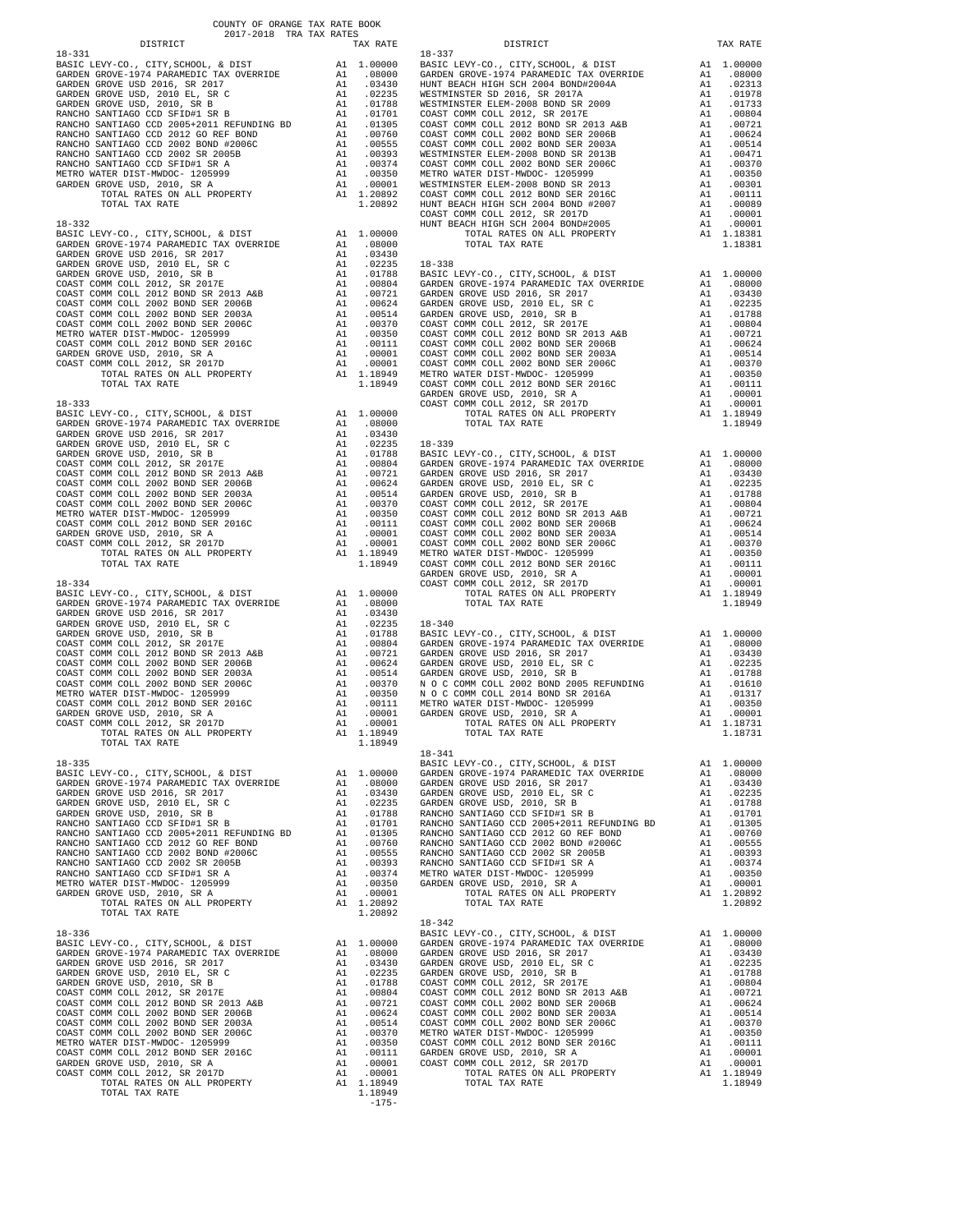| COUNTY OF ORANGE TAX RATE BOOK<br>2017-2018 TRA TAX RATES                                                                                                                        |          |                                    |
|----------------------------------------------------------------------------------------------------------------------------------------------------------------------------------|----------|------------------------------------|
| DISTRICT<br>$18 - 343$                                                                                                                                                           | TAX RATE | $18 - 349$                         |
|                                                                                                                                                                                  |          |                                    |
|                                                                                                                                                                                  |          |                                    |
|                                                                                                                                                                                  |          |                                    |
|                                                                                                                                                                                  |          |                                    |
|                                                                                                                                                                                  |          |                                    |
|                                                                                                                                                                                  |          |                                    |
|                                                                                                                                                                                  |          |                                    |
|                                                                                                                                                                                  |          |                                    |
|                                                                                                                                                                                  |          |                                    |
|                                                                                                                                                                                  |          |                                    |
|                                                                                                                                                                                  |          |                                    |
|                                                                                                                                                                                  |          |                                    |
|                                                                                                                                                                                  |          |                                    |
|                                                                                                                                                                                  |          | GARDEN                             |
| $18 - 344$                                                                                                                                                                       |          | GARDEN                             |
|                                                                                                                                                                                  |          |                                    |
|                                                                                                                                                                                  |          |                                    |
|                                                                                                                                                                                  |          |                                    |
|                                                                                                                                                                                  |          |                                    |
|                                                                                                                                                                                  |          |                                    |
|                                                                                                                                                                                  |          |                                    |
|                                                                                                                                                                                  |          |                                    |
|                                                                                                                                                                                  |          |                                    |
|                                                                                                                                                                                  |          |                                    |
|                                                                                                                                                                                  |          |                                    |
|                                                                                                                                                                                  |          |                                    |
|                                                                                                                                                                                  |          |                                    |
|                                                                                                                                                                                  |          |                                    |
|                                                                                                                                                                                  |          |                                    |
|                                                                                                                                                                                  |          | RANCHO                             |
| $18 - 345$                                                                                                                                                                       |          | RANCHO                             |
|                                                                                                                                                                                  |          |                                    |
|                                                                                                                                                                                  |          |                                    |
|                                                                                                                                                                                  |          |                                    |
|                                                                                                                                                                                  |          |                                    |
|                                                                                                                                                                                  |          |                                    |
|                                                                                                                                                                                  |          |                                    |
|                                                                                                                                                                                  |          |                                    |
|                                                                                                                                                                                  |          |                                    |
|                                                                                                                                                                                  |          |                                    |
|                                                                                                                                                                                  |          |                                    |
|                                                                                                                                                                                  |          |                                    |
|                                                                                                                                                                                  |          |                                    |
|                                                                                                                                                                                  |          |                                    |
|                                                                                                                                                                                  |          |                                    |
|                                                                                                                                                                                  |          | COAST C                            |
| $18 - 346$                                                                                                                                                                       |          | METRO W                            |
| A1 1.00000 MESTMIN<br>A1 .03430 COAST C<br>A1 .02235 HUNT BE<br>A1 .01788 COAST C<br>A1 .00804 HUNT BE<br>A1 .00804 HUNT BE<br>A1 .00804<br>BASIC LEVY-CO., CITY, SCHOOL, & DIST |          |                                    |
| SASIL DEVI CO., $2-1$ , $\frac{1}{2}$ , SR 2017<br>GARDEN GROVE USD 2016, SR 2017                                                                                                |          |                                    |
| GARDEN GROVE USD, 2010 EL, SR C                                                                                                                                                  |          |                                    |
| GARDEN GROVE USD, 2010, SR B                                                                                                                                                     |          |                                    |
|                                                                                                                                                                                  |          |                                    |
|                                                                                                                                                                                  |          |                                    |
|                                                                                                                                                                                  |          |                                    |
|                                                                                                                                                                                  |          |                                    |
|                                                                                                                                                                                  |          |                                    |
|                                                                                                                                                                                  |          |                                    |
|                                                                                                                                                                                  |          |                                    |
|                                                                                                                                                                                  |          |                                    |
| $\overline{A1}$ 1<br>TOTAL RATES ON ALL PROPERTY                                                                                                                                 |          | 1.10949 WESTMIN<br>1.10949 COAST C |
| TOTAL TAX RATE                                                                                                                                                                   |          | COAST C                            |
|                                                                                                                                                                                  |          |                                    |
|                                                                                                                                                                                  |          |                                    |
|                                                                                                                                                                                  |          |                                    |
|                                                                                                                                                                                  |          |                                    |
|                                                                                                                                                                                  |          |                                    |
|                                                                                                                                                                                  |          |                                    |
|                                                                                                                                                                                  |          |                                    |
|                                                                                                                                                                                  |          |                                    |
|                                                                                                                                                                                  |          |                                    |
|                                                                                                                                                                                  |          |                                    |
|                                                                                                                                                                                  |          |                                    |
|                                                                                                                                                                                  |          |                                    |
|                                                                                                                                                                                  |          |                                    |
|                                                                                                                                                                                  |          |                                    |
|                                                                                                                                                                                  |          |                                    |
|                                                                                                                                                                                  |          | WESTMIN                            |
| $18 - 348$                                                                                                                                                                       |          | WESTMIN                            |
|                                                                                                                                                                                  |          |                                    |
|                                                                                                                                                                                  |          |                                    |
|                                                                                                                                                                                  |          |                                    |
|                                                                                                                                                                                  |          |                                    |
|                                                                                                                                                                                  |          |                                    |
|                                                                                                                                                                                  |          |                                    |
|                                                                                                                                                                                  |          |                                    |
|                                                                                                                                                                                  |          |                                    |
|                                                                                                                                                                                  |          |                                    |
|                                                                                                                                                                                  |          |                                    |
|                                                                                                                                                                                  |          |                                    |
|                                                                                                                                                                                  |          |                                    |
|                                                                                                                                                                                  |          |                                    |
|                                                                                                                                                                                  |          |                                    |

| 2017-2018 TRA TAX RATES<br>DISTRICT | TAX RATE | DISTRICT   | TAX RATE |
|-------------------------------------|----------|------------|----------|
|                                     |          | $18 - 349$ |          |
|                                     |          |            |          |
|                                     |          |            |          |
|                                     |          |            |          |
|                                     |          |            |          |
|                                     |          |            |          |
|                                     |          |            |          |
|                                     |          |            |          |
|                                     |          |            |          |
|                                     |          |            |          |
|                                     |          |            |          |
|                                     |          |            |          |
|                                     |          |            |          |
|                                     |          |            |          |
|                                     |          |            |          |
|                                     |          |            |          |
|                                     |          |            |          |
|                                     |          |            |          |
|                                     |          |            |          |
|                                     |          |            |          |
|                                     |          |            |          |
|                                     |          |            |          |
|                                     |          |            |          |
|                                     |          |            |          |
|                                     |          |            |          |
|                                     |          |            |          |
|                                     |          |            |          |
|                                     |          |            |          |
|                                     |          |            |          |
|                                     |          |            |          |
|                                     |          |            |          |
|                                     |          |            |          |
|                                     |          |            |          |
|                                     |          |            |          |
|                                     |          |            |          |
|                                     |          |            |          |
|                                     |          |            |          |
|                                     |          |            |          |
|                                     |          |            |          |
|                                     |          |            |          |
|                                     |          |            |          |
|                                     |          |            |          |
|                                     |          |            |          |
|                                     |          |            |          |
|                                     |          |            |          |
|                                     |          |            |          |
|                                     |          |            |          |
|                                     |          |            |          |
|                                     |          |            |          |
|                                     |          |            |          |
|                                     |          |            |          |
|                                     |          |            |          |
|                                     |          |            |          |
|                                     |          |            |          |
|                                     |          |            |          |
|                                     |          |            |          |
|                                     |          |            |          |
|                                     |          |            |          |
|                                     |          |            |          |
|                                     |          |            |          |
|                                     |          |            |          |
|                                     |          |            |          |
|                                     |          |            |          |
|                                     |          |            |          |
|                                     |          |            |          |
|                                     |          |            |          |
|                                     |          |            |          |
|                                     |          |            |          |
|                                     |          |            |          |
|                                     |          |            |          |
|                                     |          |            |          |
|                                     |          |            |          |
|                                     |          |            |          |
|                                     |          |            |          |
|                                     |          |            |          |
|                                     |          |            |          |
|                                     |          |            |          |
|                                     |          |            |          |
|                                     |          |            |          |
|                                     |          |            |          |
|                                     |          |            |          |
|                                     |          |            |          |
|                                     |          |            |          |
|                                     |          |            |          |
|                                     |          |            |          |
|                                     |          |            |          |
|                                     |          |            |          |
|                                     |          |            |          |
|                                     |          |            |          |
|                                     |          |            |          |
|                                     |          |            |          |
|                                     |          |            |          |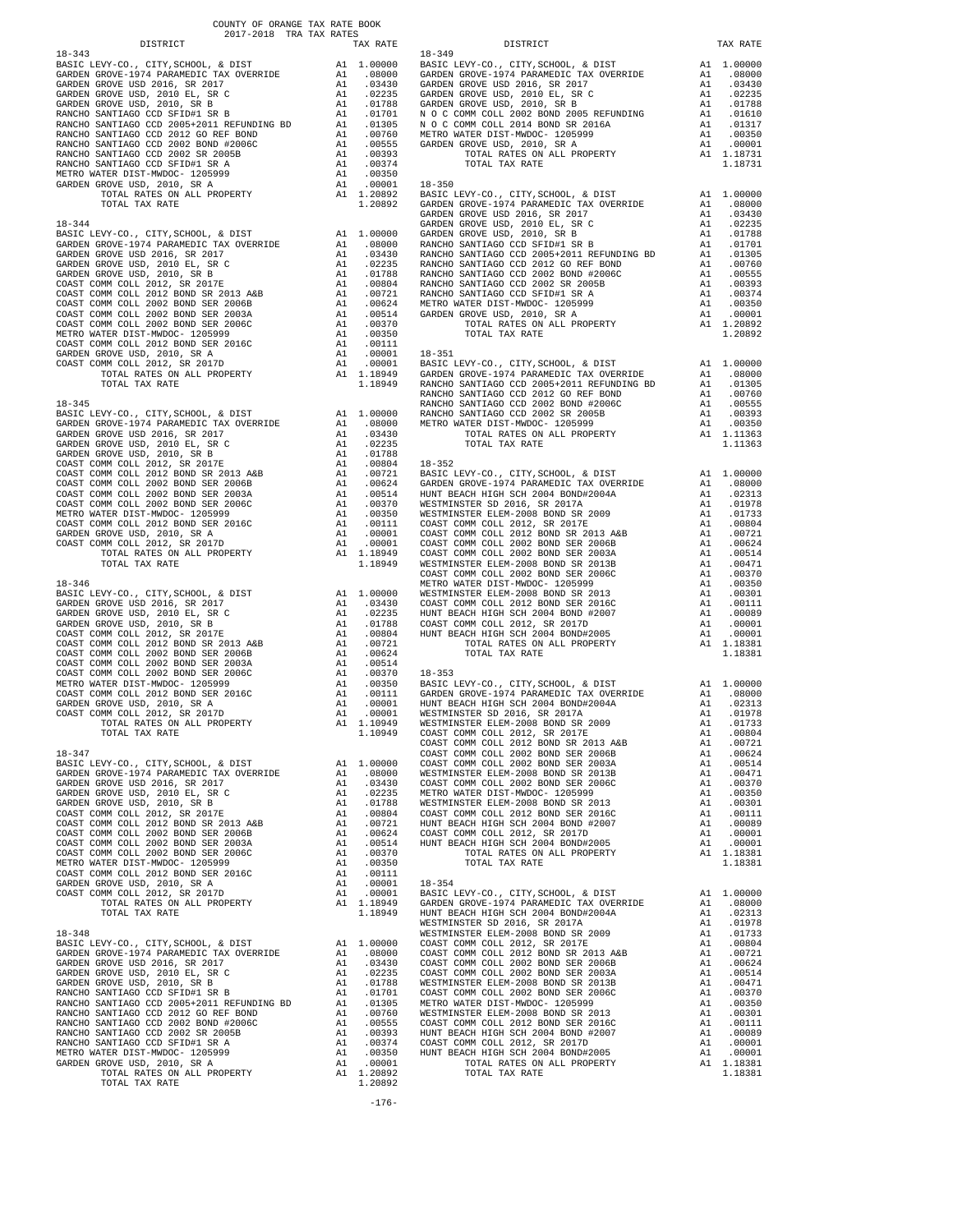| DISTRICT   | TAX RATE | DISTRICT | TAX RATE |
|------------|----------|----------|----------|
|            |          |          |          |
|            |          |          |          |
|            |          |          |          |
|            |          |          |          |
|            |          |          |          |
|            |          |          |          |
|            |          |          |          |
|            |          |          |          |
|            |          |          |          |
|            |          |          |          |
|            |          |          |          |
|            |          |          |          |
|            |          |          |          |
|            |          |          |          |
|            |          |          |          |
|            |          |          |          |
|            |          |          |          |
|            |          |          |          |
|            |          |          |          |
|            |          |          |          |
|            |          |          |          |
|            |          |          |          |
|            |          |          |          |
|            |          |          |          |
|            |          |          |          |
|            |          |          |          |
|            |          |          |          |
|            |          |          |          |
|            |          |          |          |
|            |          |          |          |
|            |          |          |          |
|            |          |          |          |
|            |          |          |          |
|            |          |          |          |
|            |          |          |          |
|            |          |          |          |
|            |          |          |          |
|            |          |          |          |
|            |          |          |          |
|            |          |          |          |
|            |          |          |          |
|            |          |          |          |
|            |          |          |          |
|            |          |          |          |
|            |          |          |          |
|            |          |          |          |
|            |          |          |          |
|            |          |          |          |
|            |          |          |          |
|            |          |          |          |
|            |          |          |          |
|            |          |          |          |
|            |          |          |          |
|            |          |          |          |
|            |          |          |          |
|            |          |          |          |
|            |          |          |          |
|            |          |          |          |
|            |          |          |          |
|            |          |          |          |
|            |          |          |          |
|            |          |          |          |
|            |          |          |          |
|            |          |          |          |
|            |          |          |          |
|            |          |          |          |
|            |          |          |          |
| $18 - 360$ |          |          |          |
|            |          |          |          |
|            |          |          |          |
|            |          |          |          |
|            |          |          |          |
|            |          |          |          |
|            |          |          |          |
|            |          |          |          |
|            |          |          |          |
|            |          |          |          |
|            |          |          |          |
|            |          |          |          |
|            |          |          |          |
|            |          |          |          |
|            |          |          |          |
|            |          |          |          |
|            |          |          |          |
|            |          |          |          |
|            |          |          |          |
|            |          |          |          |
|            |          |          |          |
|            |          |          |          |
|            |          |          |          |
|            |          |          |          |
|            |          |          |          |
|            |          |          |          |

TOTAL TAX RATE 1.11363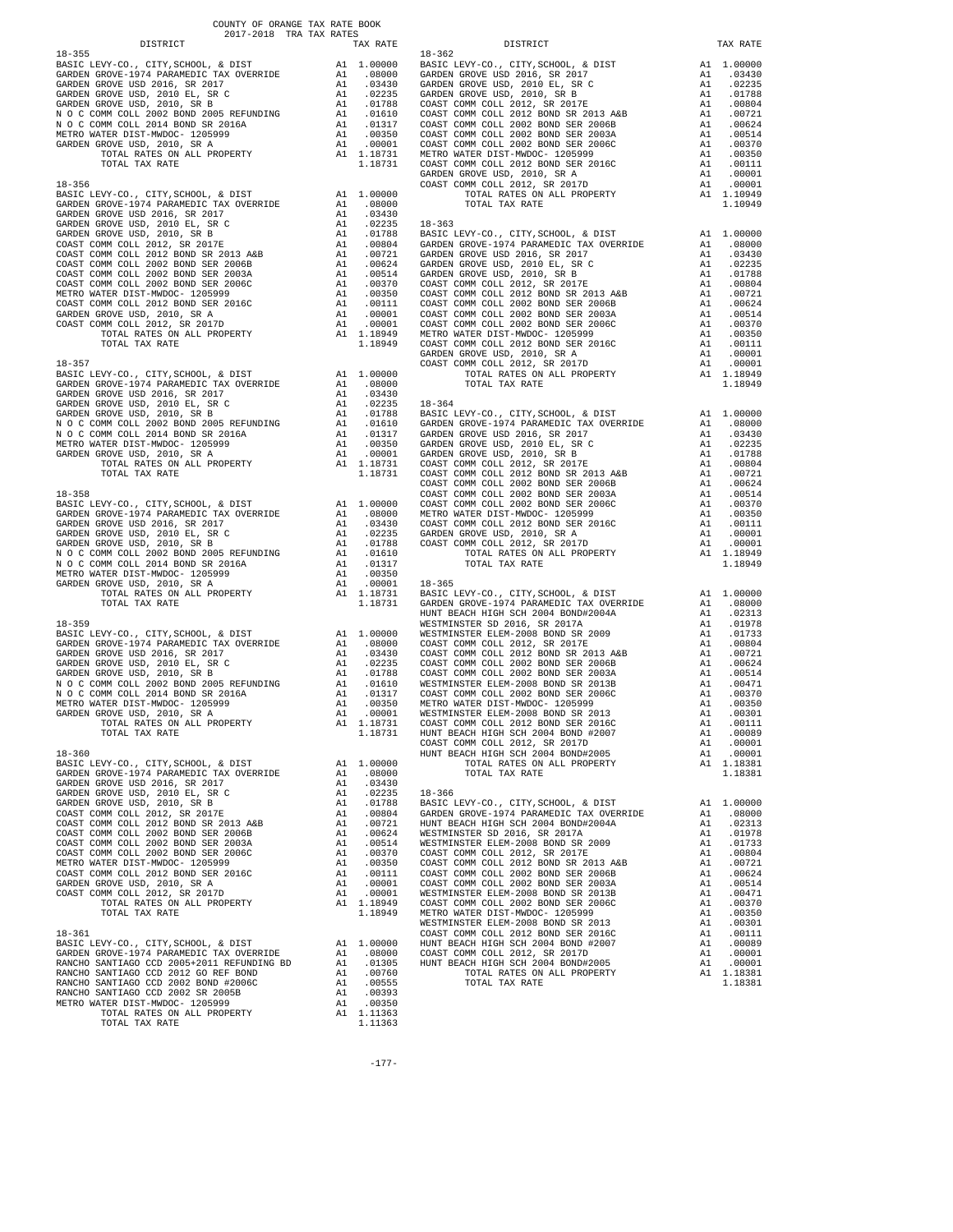|          | COUNTY OF ORANGE TAX RATE BOOK<br>2017-2018 TRA TAX RATES<br>2017-2018 TRA TAX RATES |          |                                                                                                                                                                                                                                                                                                                                                                                                                                                                         |          |
|----------|--------------------------------------------------------------------------------------|----------|-------------------------------------------------------------------------------------------------------------------------------------------------------------------------------------------------------------------------------------------------------------------------------------------------------------------------------------------------------------------------------------------------------------------------------------------------------------------------|----------|
| DISTRICT |                                                                                      | TAX RATE | DISTRICT                                                                                                                                                                                                                                                                                                                                                                                                                                                                | TAX RATE |
|          |                                                                                      |          |                                                                                                                                                                                                                                                                                                                                                                                                                                                                         |          |
|          |                                                                                      |          |                                                                                                                                                                                                                                                                                                                                                                                                                                                                         |          |
|          |                                                                                      |          |                                                                                                                                                                                                                                                                                                                                                                                                                                                                         |          |
|          |                                                                                      |          |                                                                                                                                                                                                                                                                                                                                                                                                                                                                         |          |
|          |                                                                                      |          |                                                                                                                                                                                                                                                                                                                                                                                                                                                                         |          |
|          |                                                                                      |          |                                                                                                                                                                                                                                                                                                                                                                                                                                                                         |          |
|          |                                                                                      |          |                                                                                                                                                                                                                                                                                                                                                                                                                                                                         |          |
|          |                                                                                      |          |                                                                                                                                                                                                                                                                                                                                                                                                                                                                         |          |
|          |                                                                                      |          |                                                                                                                                                                                                                                                                                                                                                                                                                                                                         |          |
|          |                                                                                      |          |                                                                                                                                                                                                                                                                                                                                                                                                                                                                         |          |
|          |                                                                                      |          |                                                                                                                                                                                                                                                                                                                                                                                                                                                                         |          |
|          |                                                                                      |          |                                                                                                                                                                                                                                                                                                                                                                                                                                                                         |          |
|          |                                                                                      |          |                                                                                                                                                                                                                                                                                                                                                                                                                                                                         |          |
|          |                                                                                      |          |                                                                                                                                                                                                                                                                                                                                                                                                                                                                         |          |
|          |                                                                                      |          |                                                                                                                                                                                                                                                                                                                                                                                                                                                                         |          |
|          |                                                                                      |          |                                                                                                                                                                                                                                                                                                                                                                                                                                                                         |          |
|          |                                                                                      |          |                                                                                                                                                                                                                                                                                                                                                                                                                                                                         |          |
|          |                                                                                      |          |                                                                                                                                                                                                                                                                                                                                                                                                                                                                         |          |
|          |                                                                                      |          |                                                                                                                                                                                                                                                                                                                                                                                                                                                                         |          |
|          |                                                                                      |          |                                                                                                                                                                                                                                                                                                                                                                                                                                                                         |          |
|          |                                                                                      |          |                                                                                                                                                                                                                                                                                                                                                                                                                                                                         |          |
|          |                                                                                      |          |                                                                                                                                                                                                                                                                                                                                                                                                                                                                         |          |
|          |                                                                                      |          |                                                                                                                                                                                                                                                                                                                                                                                                                                                                         |          |
|          |                                                                                      |          |                                                                                                                                                                                                                                                                                                                                                                                                                                                                         |          |
|          |                                                                                      |          |                                                                                                                                                                                                                                                                                                                                                                                                                                                                         |          |
|          |                                                                                      |          |                                                                                                                                                                                                                                                                                                                                                                                                                                                                         |          |
|          |                                                                                      |          |                                                                                                                                                                                                                                                                                                                                                                                                                                                                         |          |
|          |                                                                                      |          |                                                                                                                                                                                                                                                                                                                                                                                                                                                                         |          |
|          |                                                                                      |          |                                                                                                                                                                                                                                                                                                                                                                                                                                                                         |          |
|          |                                                                                      |          |                                                                                                                                                                                                                                                                                                                                                                                                                                                                         |          |
|          |                                                                                      |          |                                                                                                                                                                                                                                                                                                                                                                                                                                                                         |          |
|          |                                                                                      |          |                                                                                                                                                                                                                                                                                                                                                                                                                                                                         |          |
|          |                                                                                      |          |                                                                                                                                                                                                                                                                                                                                                                                                                                                                         |          |
|          |                                                                                      |          |                                                                                                                                                                                                                                                                                                                                                                                                                                                                         |          |
|          |                                                                                      |          |                                                                                                                                                                                                                                                                                                                                                                                                                                                                         |          |
|          |                                                                                      |          |                                                                                                                                                                                                                                                                                                                                                                                                                                                                         |          |
|          |                                                                                      |          |                                                                                                                                                                                                                                                                                                                                                                                                                                                                         |          |
|          |                                                                                      |          |                                                                                                                                                                                                                                                                                                                                                                                                                                                                         |          |
|          |                                                                                      |          |                                                                                                                                                                                                                                                                                                                                                                                                                                                                         |          |
|          |                                                                                      |          |                                                                                                                                                                                                                                                                                                                                                                                                                                                                         |          |
|          |                                                                                      |          |                                                                                                                                                                                                                                                                                                                                                                                                                                                                         |          |
|          |                                                                                      |          |                                                                                                                                                                                                                                                                                                                                                                                                                                                                         |          |
|          |                                                                                      |          |                                                                                                                                                                                                                                                                                                                                                                                                                                                                         |          |
|          |                                                                                      |          |                                                                                                                                                                                                                                                                                                                                                                                                                                                                         |          |
|          |                                                                                      |          |                                                                                                                                                                                                                                                                                                                                                                                                                                                                         |          |
|          |                                                                                      |          |                                                                                                                                                                                                                                                                                                                                                                                                                                                                         |          |
|          |                                                                                      |          |                                                                                                                                                                                                                                                                                                                                                                                                                                                                         |          |
|          |                                                                                      |          |                                                                                                                                                                                                                                                                                                                                                                                                                                                                         |          |
|          |                                                                                      |          |                                                                                                                                                                                                                                                                                                                                                                                                                                                                         |          |
|          |                                                                                      |          |                                                                                                                                                                                                                                                                                                                                                                                                                                                                         |          |
|          |                                                                                      |          |                                                                                                                                                                                                                                                                                                                                                                                                                                                                         |          |
|          |                                                                                      |          |                                                                                                                                                                                                                                                                                                                                                                                                                                                                         |          |
|          |                                                                                      |          |                                                                                                                                                                                                                                                                                                                                                                                                                                                                         |          |
|          |                                                                                      |          |                                                                                                                                                                                                                                                                                                                                                                                                                                                                         |          |
|          |                                                                                      |          |                                                                                                                                                                                                                                                                                                                                                                                                                                                                         |          |
|          |                                                                                      |          |                                                                                                                                                                                                                                                                                                                                                                                                                                                                         |          |
|          |                                                                                      |          |                                                                                                                                                                                                                                                                                                                                                                                                                                                                         |          |
|          |                                                                                      |          | $\begin{tabular}{lllllllllllll} \multicolumn{2}{c }{\textbf{0.0001}} & $\multicolumn{2}{c }{\textbf{0.0001}} & $\multicolumn{2}{c }{\textbf{0.0001}} \\ \multicolumn{2}{c }{\textbf{TOTAL RATES ON ALL PROPERTIES}} & & & & & \\ \multicolumn{2}{c }{\textbf{TOTAL TAX RATE}} & & & & \\ \multicolumn{2}{c }{\textbf{TOTAL TAX RATE}} & & & & \\ \multicolumn{2}{c }{\textbf{TOTAL TAX RATE}} & & & & \\ \multicolumn{2}{c }{\textbf{TOTAL TAX RATE}} & & & & \\ \mult$ |          |
|          |                                                                                      |          |                                                                                                                                                                                                                                                                                                                                                                                                                                                                         |          |
|          |                                                                                      |          |                                                                                                                                                                                                                                                                                                                                                                                                                                                                         |          |
|          |                                                                                      |          |                                                                                                                                                                                                                                                                                                                                                                                                                                                                         |          |
|          |                                                                                      |          |                                                                                                                                                                                                                                                                                                                                                                                                                                                                         |          |
|          |                                                                                      |          |                                                                                                                                                                                                                                                                                                                                                                                                                                                                         |          |
|          |                                                                                      |          |                                                                                                                                                                                                                                                                                                                                                                                                                                                                         |          |
|          |                                                                                      |          |                                                                                                                                                                                                                                                                                                                                                                                                                                                                         |          |
|          |                                                                                      |          |                                                                                                                                                                                                                                                                                                                                                                                                                                                                         |          |
|          |                                                                                      |          |                                                                                                                                                                                                                                                                                                                                                                                                                                                                         |          |
|          |                                                                                      |          |                                                                                                                                                                                                                                                                                                                                                                                                                                                                         |          |
|          |                                                                                      |          |                                                                                                                                                                                                                                                                                                                                                                                                                                                                         |          |
|          |                                                                                      |          |                                                                                                                                                                                                                                                                                                                                                                                                                                                                         |          |
|          |                                                                                      |          |                                                                                                                                                                                                                                                                                                                                                                                                                                                                         |          |
|          |                                                                                      |          |                                                                                                                                                                                                                                                                                                                                                                                                                                                                         |          |
|          |                                                                                      |          |                                                                                                                                                                                                                                                                                                                                                                                                                                                                         |          |
|          |                                                                                      |          |                                                                                                                                                                                                                                                                                                                                                                                                                                                                         |          |
|          |                                                                                      |          |                                                                                                                                                                                                                                                                                                                                                                                                                                                                         |          |
|          |                                                                                      |          |                                                                                                                                                                                                                                                                                                                                                                                                                                                                         |          |
|          |                                                                                      |          |                                                                                                                                                                                                                                                                                                                                                                                                                                                                         |          |
|          |                                                                                      |          |                                                                                                                                                                                                                                                                                                                                                                                                                                                                         |          |
|          |                                                                                      |          |                                                                                                                                                                                                                                                                                                                                                                                                                                                                         |          |
|          |                                                                                      |          |                                                                                                                                                                                                                                                                                                                                                                                                                                                                         |          |
|          |                                                                                      |          |                                                                                                                                                                                                                                                                                                                                                                                                                                                                         |          |
|          |                                                                                      |          |                                                                                                                                                                                                                                                                                                                                                                                                                                                                         |          |
|          |                                                                                      |          |                                                                                                                                                                                                                                                                                                                                                                                                                                                                         |          |
|          |                                                                                      |          |                                                                                                                                                                                                                                                                                                                                                                                                                                                                         |          |
|          |                                                                                      |          |                                                                                                                                                                                                                                                                                                                                                                                                                                                                         |          |
|          |                                                                                      |          |                                                                                                                                                                                                                                                                                                                                                                                                                                                                         |          |
|          |                                                                                      |          |                                                                                                                                                                                                                                                                                                                                                                                                                                                                         |          |
|          |                                                                                      |          |                                                                                                                                                                                                                                                                                                                                                                                                                                                                         |          |
|          |                                                                                      |          |                                                                                                                                                                                                                                                                                                                                                                                                                                                                         |          |
|          |                                                                                      |          |                                                                                                                                                                                                                                                                                                                                                                                                                                                                         |          |
|          |                                                                                      |          |                                                                                                                                                                                                                                                                                                                                                                                                                                                                         |          |
|          |                                                                                      |          |                                                                                                                                                                                                                                                                                                                                                                                                                                                                         |          |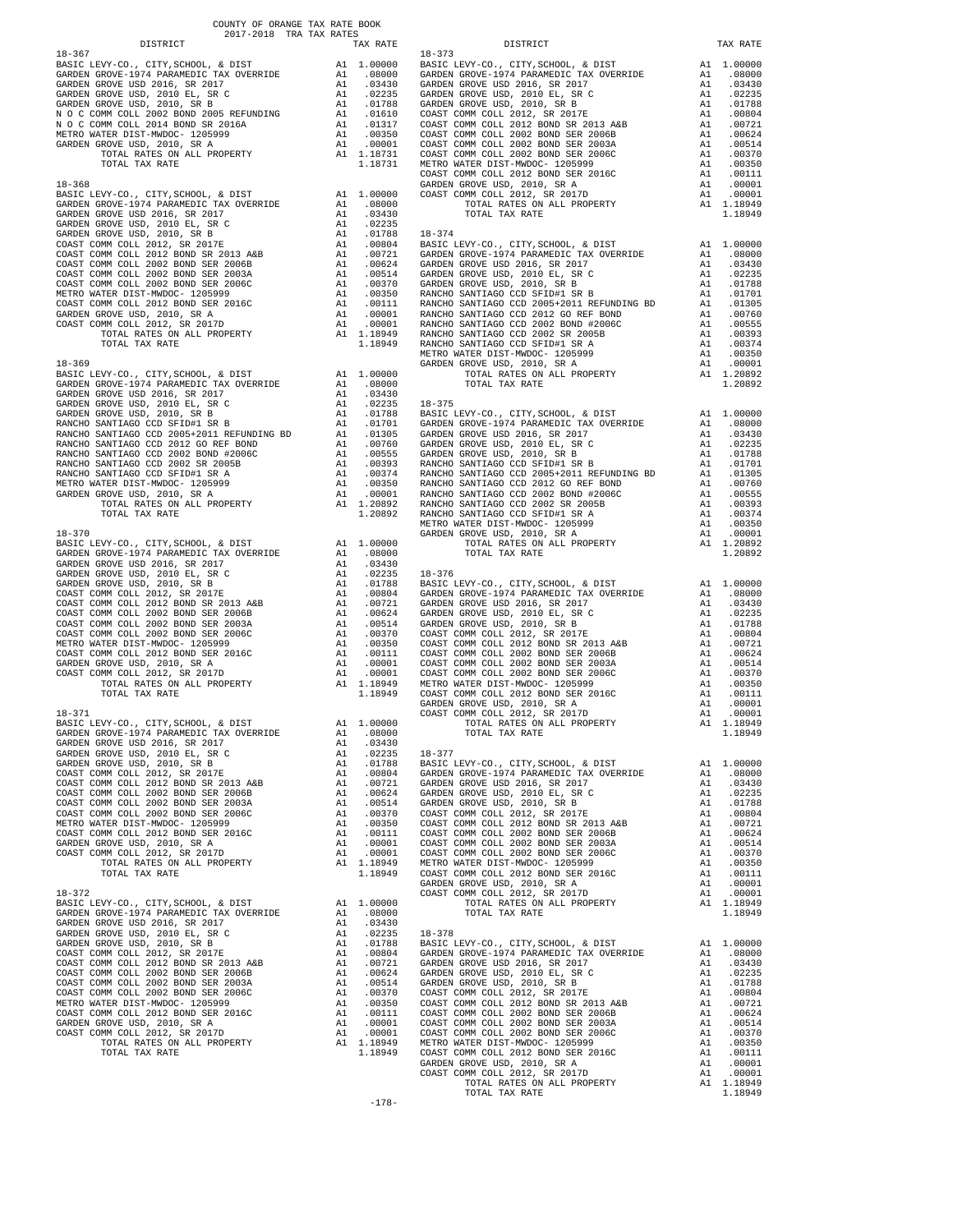| COUNTY OF ORANGE TAX RATE BOOK<br>2017-2018 TRA TAX RATES<br>DISTRICT           | TAX RATE | DISTRICT                                                                                                                                                                                                                                                                                                                                                                                              | TAX RATE |
|---------------------------------------------------------------------------------|----------|-------------------------------------------------------------------------------------------------------------------------------------------------------------------------------------------------------------------------------------------------------------------------------------------------------------------------------------------------------------------------------------------------------|----------|
| $18 - 379$                                                                      |          | $18 - 385$                                                                                                                                                                                                                                                                                                                                                                                            |          |
|                                                                                 |          |                                                                                                                                                                                                                                                                                                                                                                                                       |          |
|                                                                                 |          |                                                                                                                                                                                                                                                                                                                                                                                                       |          |
|                                                                                 |          |                                                                                                                                                                                                                                                                                                                                                                                                       |          |
|                                                                                 |          |                                                                                                                                                                                                                                                                                                                                                                                                       |          |
|                                                                                 |          |                                                                                                                                                                                                                                                                                                                                                                                                       |          |
|                                                                                 |          |                                                                                                                                                                                                                                                                                                                                                                                                       |          |
|                                                                                 |          |                                                                                                                                                                                                                                                                                                                                                                                                       |          |
|                                                                                 |          |                                                                                                                                                                                                                                                                                                                                                                                                       |          |
|                                                                                 |          |                                                                                                                                                                                                                                                                                                                                                                                                       |          |
|                                                                                 |          |                                                                                                                                                                                                                                                                                                                                                                                                       |          |
|                                                                                 |          |                                                                                                                                                                                                                                                                                                                                                                                                       |          |
|                                                                                 |          |                                                                                                                                                                                                                                                                                                                                                                                                       |          |
|                                                                                 |          |                                                                                                                                                                                                                                                                                                                                                                                                       |          |
| TOTAL TAX RATE                                                                  | 1.18949  |                                                                                                                                                                                                                                                                                                                                                                                                       |          |
|                                                                                 |          |                                                                                                                                                                                                                                                                                                                                                                                                       |          |
|                                                                                 |          |                                                                                                                                                                                                                                                                                                                                                                                                       |          |
|                                                                                 |          |                                                                                                                                                                                                                                                                                                                                                                                                       |          |
|                                                                                 |          |                                                                                                                                                                                                                                                                                                                                                                                                       |          |
|                                                                                 |          |                                                                                                                                                                                                                                                                                                                                                                                                       |          |
|                                                                                 |          |                                                                                                                                                                                                                                                                                                                                                                                                       |          |
|                                                                                 |          |                                                                                                                                                                                                                                                                                                                                                                                                       |          |
|                                                                                 |          |                                                                                                                                                                                                                                                                                                                                                                                                       |          |
|                                                                                 |          |                                                                                                                                                                                                                                                                                                                                                                                                       |          |
|                                                                                 |          |                                                                                                                                                                                                                                                                                                                                                                                                       |          |
|                                                                                 |          |                                                                                                                                                                                                                                                                                                                                                                                                       |          |
|                                                                                 |          |                                                                                                                                                                                                                                                                                                                                                                                                       |          |
|                                                                                 |          |                                                                                                                                                                                                                                                                                                                                                                                                       |          |
|                                                                                 |          |                                                                                                                                                                                                                                                                                                                                                                                                       |          |
|                                                                                 |          |                                                                                                                                                                                                                                                                                                                                                                                                       |          |
|                                                                                 |          |                                                                                                                                                                                                                                                                                                                                                                                                       |          |
|                                                                                 |          |                                                                                                                                                                                                                                                                                                                                                                                                       |          |
|                                                                                 |          |                                                                                                                                                                                                                                                                                                                                                                                                       |          |
|                                                                                 |          |                                                                                                                                                                                                                                                                                                                                                                                                       |          |
|                                                                                 |          |                                                                                                                                                                                                                                                                                                                                                                                                       |          |
|                                                                                 |          |                                                                                                                                                                                                                                                                                                                                                                                                       |          |
|                                                                                 |          |                                                                                                                                                                                                                                                                                                                                                                                                       |          |
|                                                                                 |          |                                                                                                                                                                                                                                                                                                                                                                                                       |          |
|                                                                                 |          |                                                                                                                                                                                                                                                                                                                                                                                                       |          |
|                                                                                 |          |                                                                                                                                                                                                                                                                                                                                                                                                       |          |
|                                                                                 |          |                                                                                                                                                                                                                                                                                                                                                                                                       |          |
|                                                                                 |          |                                                                                                                                                                                                                                                                                                                                                                                                       |          |
|                                                                                 |          |                                                                                                                                                                                                                                                                                                                                                                                                       |          |
|                                                                                 |          |                                                                                                                                                                                                                                                                                                                                                                                                       |          |
|                                                                                 |          | $\begin{tabular}{cccc} \textbf{1.4046\_TA} & \textbf{1.400000} & \textbf{1.400000} & \textbf{1.400000} & \textbf{1.400000} \\ \textbf{1.4083C\_LWY-CO.}, & \textbf{CITY}, \textbf{SCHOOL}, & \textbf{c DIST} & \textbf{0.11,00000} & \textbf{0.4RDEN GROVE-1974 PARMEDIC TAX OVERRIDE} & \textbf{0.17} \\ \textbf{1.400000} & \textbf{GARDEN GROVE-1974 PARMEDIC TAX OVERRIDE} & \text$<br>$18 - 388$ |          |
|                                                                                 |          |                                                                                                                                                                                                                                                                                                                                                                                                       |          |
|                                                                                 |          |                                                                                                                                                                                                                                                                                                                                                                                                       |          |
|                                                                                 |          |                                                                                                                                                                                                                                                                                                                                                                                                       |          |
|                                                                                 |          |                                                                                                                                                                                                                                                                                                                                                                                                       |          |
|                                                                                 |          |                                                                                                                                                                                                                                                                                                                                                                                                       |          |
|                                                                                 |          |                                                                                                                                                                                                                                                                                                                                                                                                       |          |
|                                                                                 |          |                                                                                                                                                                                                                                                                                                                                                                                                       |          |
|                                                                                 |          |                                                                                                                                                                                                                                                                                                                                                                                                       |          |
|                                                                                 |          |                                                                                                                                                                                                                                                                                                                                                                                                       |          |
|                                                                                 |          |                                                                                                                                                                                                                                                                                                                                                                                                       |          |
|                                                                                 |          |                                                                                                                                                                                                                                                                                                                                                                                                       |          |
|                                                                                 |          |                                                                                                                                                                                                                                                                                                                                                                                                       |          |
|                                                                                 |          |                                                                                                                                                                                                                                                                                                                                                                                                       |          |
|                                                                                 |          |                                                                                                                                                                                                                                                                                                                                                                                                       |          |
| TY $\begin{array}{c} 1.18949 \\ \text{Al} \quad 1.18949 \\ 1.18949 \end{array}$ |          |                                                                                                                                                                                                                                                                                                                                                                                                       |          |
|                                                                                 |          |                                                                                                                                                                                                                                                                                                                                                                                                       |          |
|                                                                                 |          |                                                                                                                                                                                                                                                                                                                                                                                                       |          |
|                                                                                 |          |                                                                                                                                                                                                                                                                                                                                                                                                       |          |
|                                                                                 |          |                                                                                                                                                                                                                                                                                                                                                                                                       |          |
|                                                                                 |          |                                                                                                                                                                                                                                                                                                                                                                                                       |          |
|                                                                                 |          |                                                                                                                                                                                                                                                                                                                                                                                                       |          |
|                                                                                 |          |                                                                                                                                                                                                                                                                                                                                                                                                       |          |
|                                                                                 |          |                                                                                                                                                                                                                                                                                                                                                                                                       |          |
|                                                                                 |          |                                                                                                                                                                                                                                                                                                                                                                                                       |          |
|                                                                                 |          |                                                                                                                                                                                                                                                                                                                                                                                                       |          |
|                                                                                 |          |                                                                                                                                                                                                                                                                                                                                                                                                       |          |
|                                                                                 |          |                                                                                                                                                                                                                                                                                                                                                                                                       |          |
|                                                                                 |          |                                                                                                                                                                                                                                                                                                                                                                                                       |          |
|                                                                                 |          |                                                                                                                                                                                                                                                                                                                                                                                                       |          |
|                                                                                 |          |                                                                                                                                                                                                                                                                                                                                                                                                       |          |
|                                                                                 |          |                                                                                                                                                                                                                                                                                                                                                                                                       |          |
|                                                                                 |          |                                                                                                                                                                                                                                                                                                                                                                                                       |          |
|                                                                                 |          |                                                                                                                                                                                                                                                                                                                                                                                                       |          |
|                                                                                 |          |                                                                                                                                                                                                                                                                                                                                                                                                       |          |
|                                                                                 |          |                                                                                                                                                                                                                                                                                                                                                                                                       |          |
|                                                                                 |          |                                                                                                                                                                                                                                                                                                                                                                                                       |          |
|                                                                                 |          |                                                                                                                                                                                                                                                                                                                                                                                                       |          |
|                                                                                 |          |                                                                                                                                                                                                                                                                                                                                                                                                       |          |
|                                                                                 |          |                                                                                                                                                                                                                                                                                                                                                                                                       |          |
|                                                                                 |          |                                                                                                                                                                                                                                                                                                                                                                                                       |          |
|                                                                                 |          |                                                                                                                                                                                                                                                                                                                                                                                                       |          |
|                                                                                 |          |                                                                                                                                                                                                                                                                                                                                                                                                       |          |
|                                                                                 |          |                                                                                                                                                                                                                                                                                                                                                                                                       |          |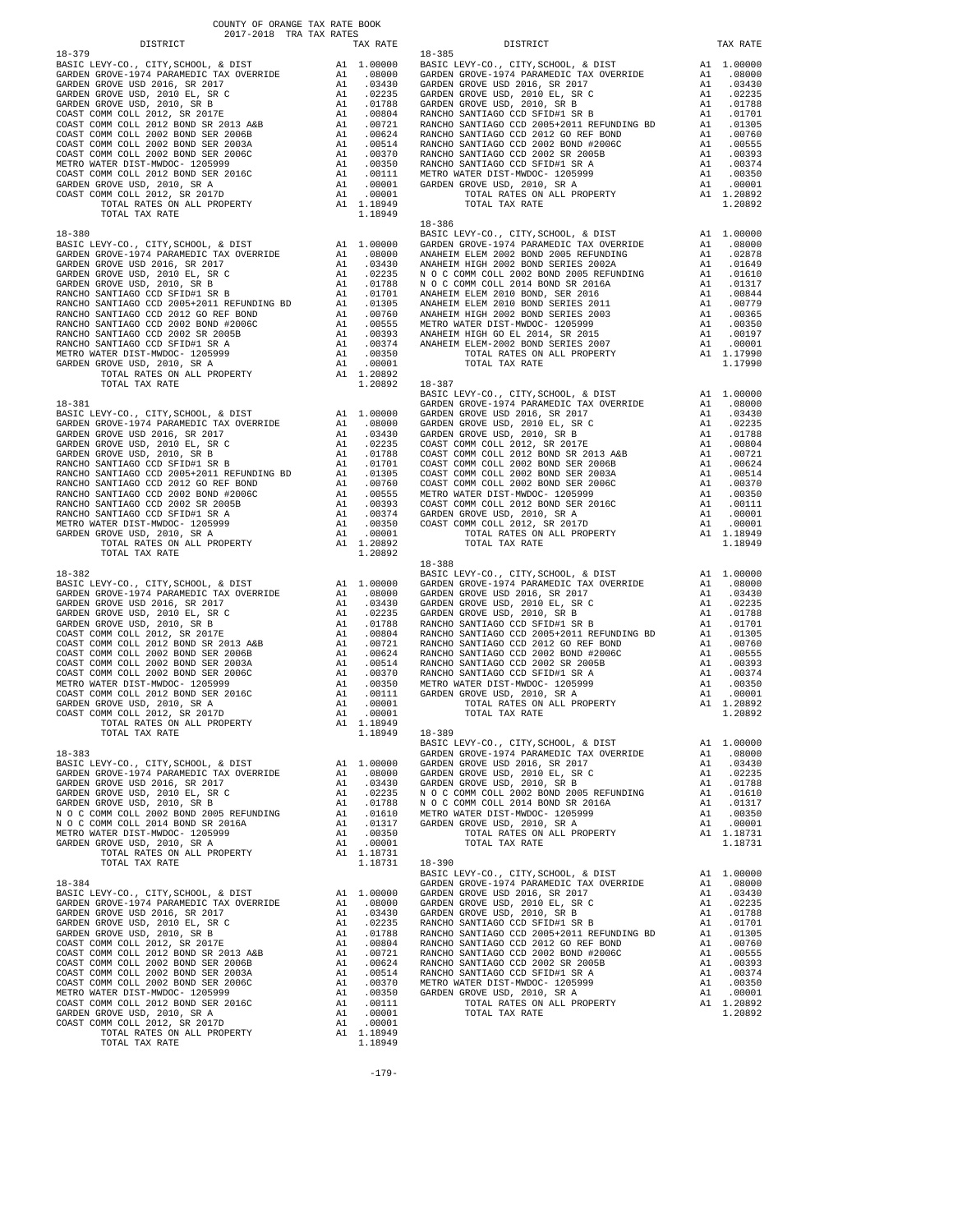| DISTRICT | 2017-2018 TRA TAX RATES | TAX RATE | DISTRICT   | TAX RATE |
|----------|-------------------------|----------|------------|----------|
|          |                         |          | $18 - 398$ |          |
|          |                         |          |            |          |
|          |                         |          |            |          |
|          |                         |          |            |          |
|          |                         |          |            |          |
|          |                         |          |            |          |
|          |                         |          |            |          |
|          |                         |          |            |          |
|          |                         |          |            |          |
|          |                         |          |            |          |
|          |                         |          |            |          |
|          |                         |          |            |          |
|          |                         |          |            |          |
|          |                         |          |            |          |
|          |                         |          |            |          |
|          |                         |          |            |          |
|          |                         |          |            |          |
|          |                         |          |            |          |
|          |                         |          |            |          |
|          |                         |          |            |          |
|          |                         |          |            |          |
|          |                         |          |            |          |
|          |                         |          |            |          |
|          |                         |          |            |          |
|          |                         |          |            |          |
|          |                         |          |            |          |
|          |                         |          |            |          |
|          |                         |          |            |          |
|          |                         |          |            |          |
|          |                         |          |            |          |
|          |                         |          |            |          |
|          |                         |          |            |          |
|          |                         |          |            |          |
|          |                         |          |            |          |
|          |                         |          |            |          |
|          |                         |          |            |          |
|          |                         |          |            |          |
|          |                         |          |            |          |
|          |                         |          |            |          |
|          |                         |          |            |          |
|          |                         |          |            |          |
|          |                         |          |            |          |
|          |                         |          |            |          |
|          |                         |          |            |          |
|          |                         |          |            |          |
|          |                         |          |            |          |
|          |                         |          |            |          |
|          |                         |          |            |          |
|          |                         |          |            |          |
|          |                         |          |            |          |
|          |                         |          |            |          |
|          |                         |          |            |          |
|          |                         |          |            |          |
|          |                         |          |            |          |
|          |                         |          |            |          |
|          |                         |          |            |          |
|          |                         |          |            |          |
|          |                         |          |            |          |
|          |                         |          |            |          |
|          |                         |          |            |          |
|          |                         |          |            |          |
|          |                         |          |            |          |
|          |                         |          |            |          |
|          |                         |          |            |          |
|          |                         |          |            |          |
|          |                         |          |            |          |
|          |                         |          |            |          |
|          |                         |          |            |          |
|          |                         |          |            |          |
|          |                         |          |            |          |
|          |                         |          |            |          |
|          |                         |          |            |          |
|          |                         |          |            |          |
|          |                         |          |            |          |
|          |                         |          |            |          |
|          |                         |          |            |          |
|          |                         |          |            |          |
|          |                         |          |            |          |
|          |                         |          |            |          |
|          |                         |          |            |          |
|          |                         |          |            |          |
|          |                         | $-180-$  |            |          |

COUNTY OF ORANGE TAX RATE BOOK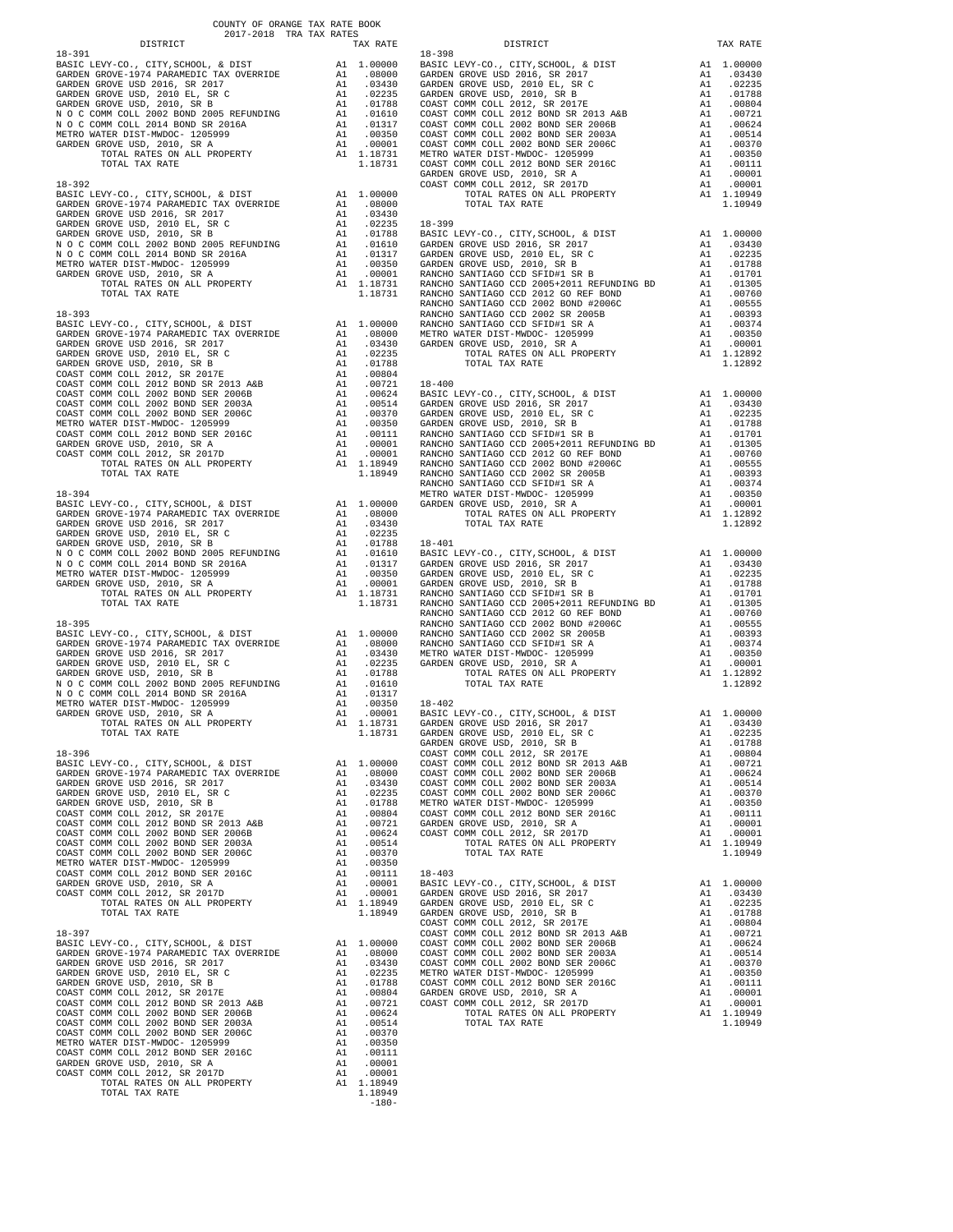-181-

| COUNTY OF ORANGE TAX RATE BOOK<br>2017-2018 TRA TAX RATES |          |            |          |
|-----------------------------------------------------------|----------|------------|----------|
| DISTRICT                                                  | TAX RATE | DISTRICT   | TAX RATE |
| $18 - 404$                                                |          | $18 - 410$ |          |
|                                                           |          |            |          |
|                                                           |          |            |          |
|                                                           |          |            |          |
|                                                           |          |            |          |
|                                                           |          |            |          |
|                                                           |          |            |          |
|                                                           |          |            |          |
|                                                           |          |            |          |
|                                                           |          |            |          |
|                                                           |          |            |          |
|                                                           |          |            |          |
| $18 - 405$                                                |          | $18 - 411$ |          |
|                                                           |          |            |          |
|                                                           |          |            |          |
|                                                           |          |            |          |
|                                                           |          |            |          |
|                                                           |          |            |          |
|                                                           |          |            |          |
|                                                           |          |            |          |
|                                                           |          |            |          |
|                                                           |          |            |          |
|                                                           |          |            |          |
|                                                           |          |            |          |
|                                                           |          |            |          |
|                                                           |          |            |          |
|                                                           |          |            |          |
|                                                           |          |            |          |
|                                                           |          |            |          |
|                                                           |          |            |          |
|                                                           |          |            |          |
|                                                           |          |            |          |
|                                                           |          |            |          |
|                                                           |          |            |          |
|                                                           |          |            |          |
|                                                           |          |            |          |
|                                                           |          |            |          |
|                                                           |          |            |          |
|                                                           |          |            |          |
|                                                           |          |            |          |
|                                                           |          |            |          |
|                                                           |          |            |          |
|                                                           |          |            |          |
|                                                           |          |            |          |
|                                                           |          |            |          |
|                                                           |          |            |          |
|                                                           |          |            |          |
|                                                           |          |            |          |
|                                                           |          |            |          |
|                                                           |          |            |          |
|                                                           |          |            |          |
|                                                           |          |            |          |
|                                                           |          |            |          |
|                                                           |          |            |          |
|                                                           |          |            |          |
|                                                           |          |            |          |
|                                                           |          |            |          |
|                                                           |          |            |          |
|                                                           |          |            |          |
|                                                           |          |            |          |
|                                                           |          |            |          |
|                                                           |          |            |          |
|                                                           |          |            |          |
|                                                           |          |            |          |
|                                                           |          |            |          |
|                                                           |          |            |          |
|                                                           |          |            |          |
|                                                           |          |            |          |
|                                                           |          |            |          |
|                                                           |          |            |          |
|                                                           |          |            |          |
|                                                           |          |            |          |
|                                                           |          |            |          |
|                                                           |          |            |          |
|                                                           |          |            |          |
|                                                           |          |            |          |
|                                                           |          |            |          |
|                                                           |          |            |          |
|                                                           |          |            |          |
|                                                           |          |            |          |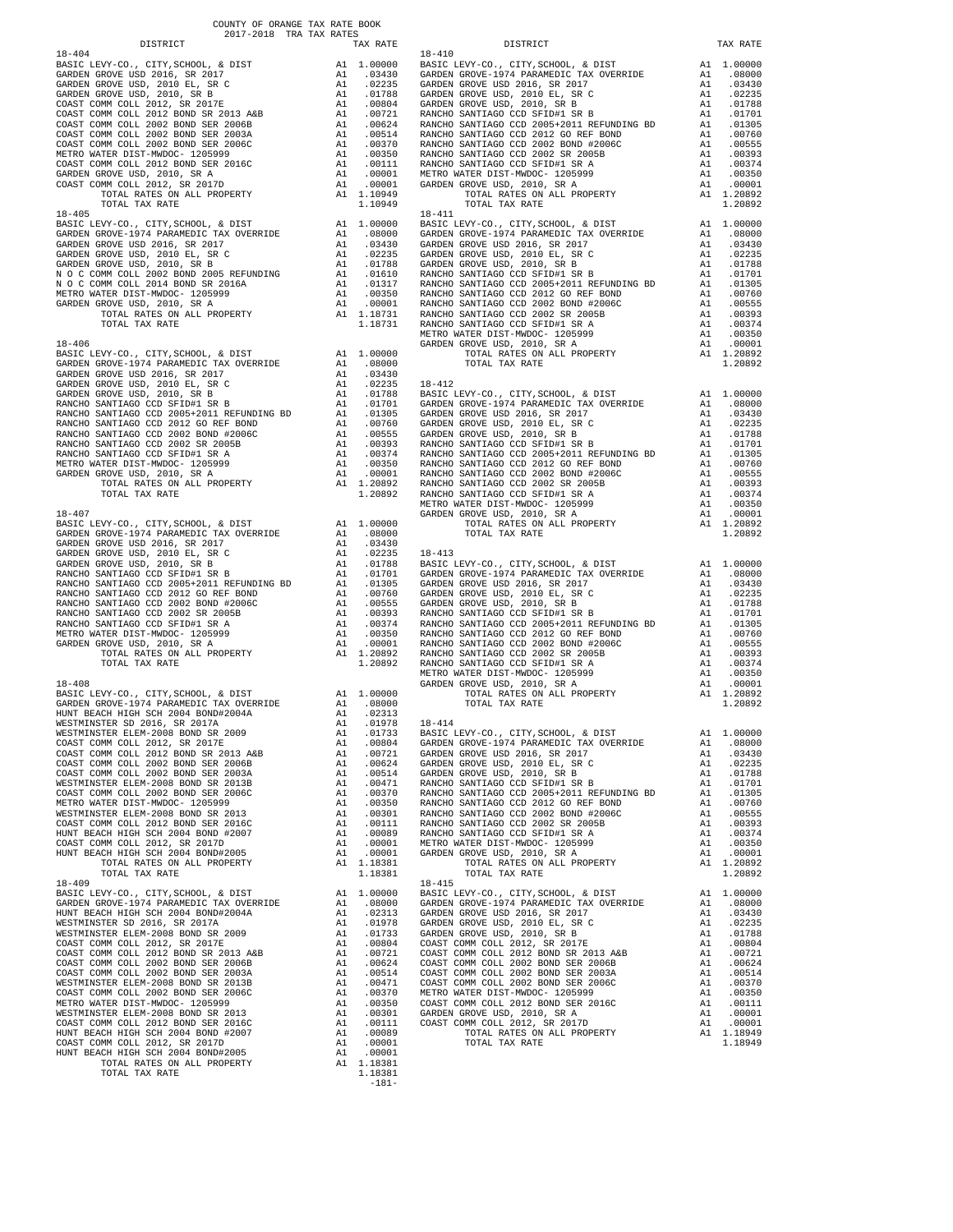| COUNTY OF ORANGE TAX RATE BOOK |  |                                                 |          |
|--------------------------------|--|-------------------------------------------------|----------|
| $18 - 416$                     |  | TAX RATES<br>TAX RATE<br>DISTRICT<br>$18 - 422$ | TAX RATE |
|                                |  |                                                 |          |
|                                |  |                                                 |          |
|                                |  |                                                 |          |
|                                |  |                                                 |          |
|                                |  |                                                 |          |
|                                |  |                                                 |          |
|                                |  |                                                 |          |
|                                |  |                                                 |          |
|                                |  |                                                 |          |
|                                |  |                                                 |          |
|                                |  |                                                 |          |
|                                |  |                                                 |          |
|                                |  |                                                 |          |
|                                |  |                                                 |          |
|                                |  |                                                 |          |
|                                |  |                                                 |          |
|                                |  |                                                 |          |
|                                |  |                                                 |          |
|                                |  |                                                 |          |
|                                |  |                                                 |          |
|                                |  |                                                 |          |
|                                |  |                                                 |          |
|                                |  |                                                 |          |
|                                |  |                                                 |          |
|                                |  |                                                 |          |
|                                |  |                                                 |          |
|                                |  |                                                 |          |
|                                |  |                                                 |          |
|                                |  |                                                 |          |
|                                |  |                                                 |          |
|                                |  |                                                 |          |
|                                |  |                                                 |          |
|                                |  |                                                 |          |
|                                |  |                                                 |          |
|                                |  |                                                 |          |
|                                |  |                                                 |          |
|                                |  |                                                 |          |
|                                |  |                                                 |          |
|                                |  |                                                 |          |
|                                |  |                                                 |          |
|                                |  |                                                 |          |
|                                |  |                                                 |          |
|                                |  |                                                 |          |
|                                |  |                                                 |          |
|                                |  |                                                 |          |
|                                |  |                                                 |          |
|                                |  |                                                 |          |
|                                |  |                                                 |          |
|                                |  |                                                 |          |
|                                |  |                                                 |          |
|                                |  |                                                 |          |
|                                |  |                                                 |          |
|                                |  |                                                 |          |
|                                |  |                                                 |          |
|                                |  |                                                 |          |
|                                |  |                                                 |          |
|                                |  |                                                 |          |
|                                |  |                                                 |          |
|                                |  |                                                 |          |
|                                |  |                                                 |          |
|                                |  |                                                 |          |
|                                |  |                                                 |          |
|                                |  |                                                 |          |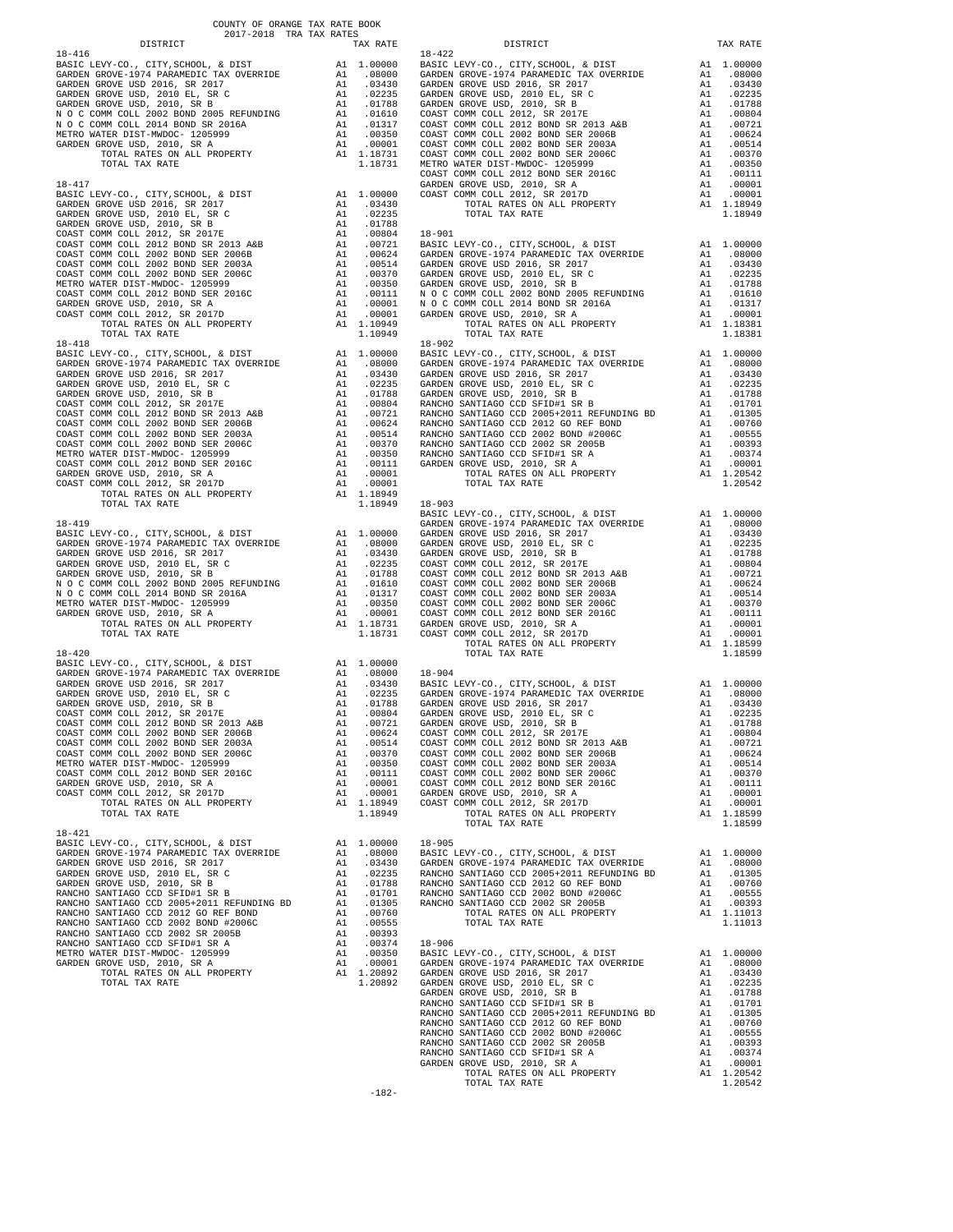| COUNTY OF ORANGE TAX RATE BOOK |         |                                                                                                                                                                                                                                                                                                                                                                                                                                         |          |
|--------------------------------|---------|-----------------------------------------------------------------------------------------------------------------------------------------------------------------------------------------------------------------------------------------------------------------------------------------------------------------------------------------------------------------------------------------------------------------------------------------|----------|
| $19 - 000$                     |         | $19 - 009$                                                                                                                                                                                                                                                                                                                                                                                                                              | TAX RATE |
|                                |         |                                                                                                                                                                                                                                                                                                                                                                                                                                         |          |
| $19 - 001$                     |         |                                                                                                                                                                                                                                                                                                                                                                                                                                         |          |
|                                |         |                                                                                                                                                                                                                                                                                                                                                                                                                                         |          |
|                                |         |                                                                                                                                                                                                                                                                                                                                                                                                                                         |          |
|                                |         |                                                                                                                                                                                                                                                                                                                                                                                                                                         |          |
|                                |         |                                                                                                                                                                                                                                                                                                                                                                                                                                         |          |
|                                |         |                                                                                                                                                                                                                                                                                                                                                                                                                                         |          |
|                                |         |                                                                                                                                                                                                                                                                                                                                                                                                                                         |          |
|                                |         | $\begin{tabular}{c cccc} TOTAL RATES on $\mathit{mult}: $N$-CCOM COIL-2015$ & $TOTAL RATES on ALL PROPERTY$ \\ \hline \end{tabular} \begin{tabular}{c cccc} TOTAL RATES on $\mathit{mult}: $N$-CCOM COIL-2015$ & $109000$ & $107000$ & $109000$ \\ \hline \end{tabular} \begin{tabular}{c cccc} \multicolumn{3}{c}{A1} & $109000$ & $109000$ & $109000$ \\ \hline \end{tabular} \begin{tabular}{c cccc} \multicolumn{3}{c}{A1} & $1090$ |          |
|                                |         |                                                                                                                                                                                                                                                                                                                                                                                                                                         |          |
|                                |         | $\begin{tabular}{l c c c c c} \hline 19-016 & 100000 & 1000000 & 1000000 & 1000000 & 1000000 & 1000000 & 1000000 & 1000000 & 1000000 & 1000000 & 1000000 & 1000000 & 1000000 & 1000000 & 1000000 & 1000000 & 1000000 & 1000000 & 1000000 & 1000000 & 1000000 & 10$                                                                                                                                                                      |          |
|                                |         |                                                                                                                                                                                                                                                                                                                                                                                                                                         |          |
|                                |         |                                                                                                                                                                                                                                                                                                                                                                                                                                         |          |
|                                |         |                                                                                                                                                                                                                                                                                                                                                                                                                                         |          |
|                                |         | $\begin{tabular}{l c c c c} \multicolumn{4}{l}{\textbf{19-008}} & \multicolumn{4}{l}{\textbf{TDRAL RATE}} \\ \multicolumn{4}{l}{\textbf{RAHEIM HIGH 2002 BOND SREIES 2002A}} & \multicolumn{4}{l}{\textbf{A1}} & 1.00000 \\ \multicolumn{4}{l}{\textbf{NAHEIM HIGH 2002 BOND SREIES 2002A}} & \multicolumn{4}{l}{\textbf{A1}} & .01649 & 19-016 \\ \multicolumn{4}{l}{\textbf{N O C COMM COLL 2002 BOND SREFEND$                        |          |
|                                | $-183-$ |                                                                                                                                                                                                                                                                                                                                                                                                                                         |          |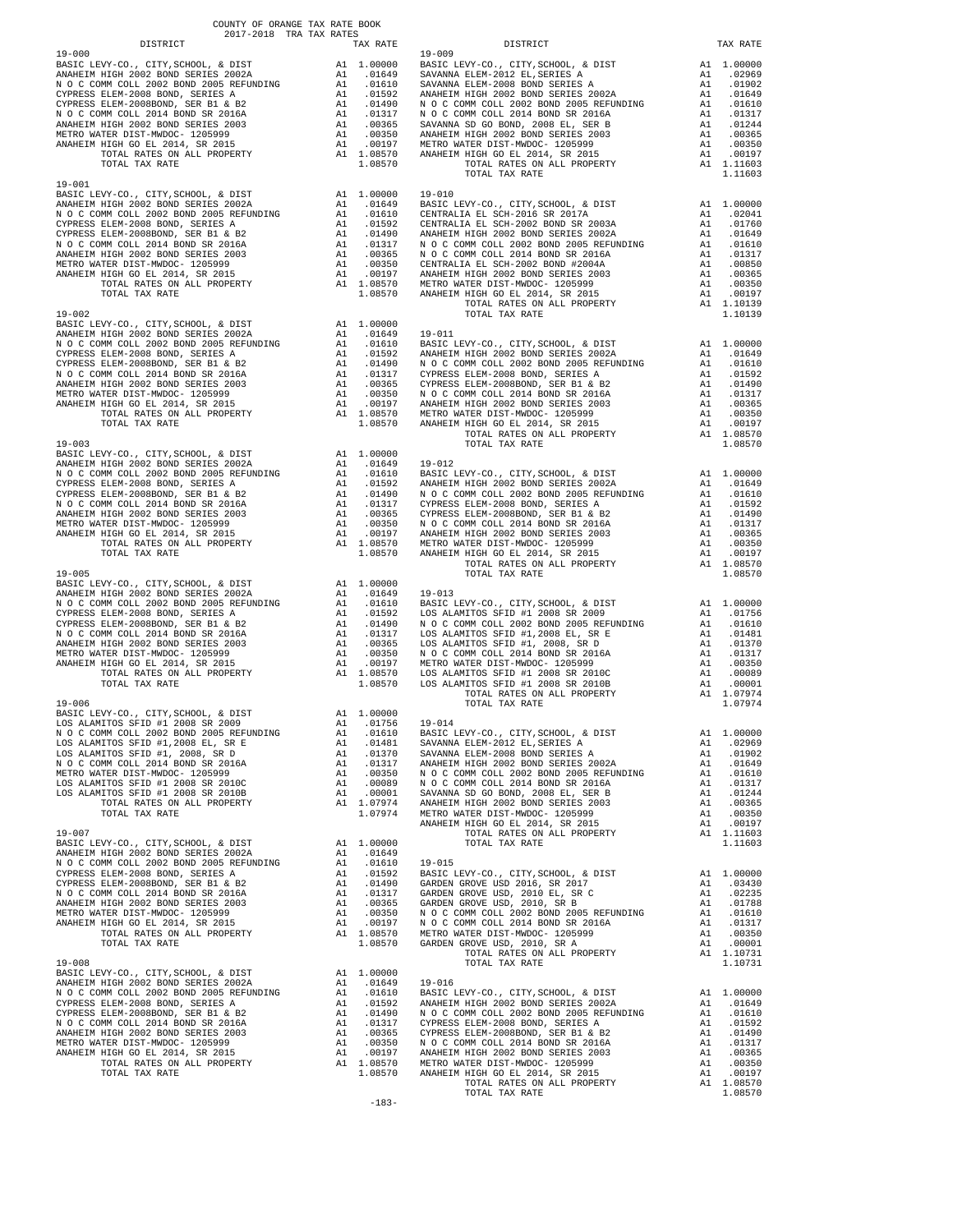|            | $\begin{tabular}{l c c c c c} \multicolumn{1}{c}{\begin{tabular}{c} \multicolumn{1}{c}{D15}TRTC & $\rule{0pt}{2pt} \multicolumn{1}{c}{\begin{tabular}{c}{\begin{tabular}{c} $19$--017$}} \multicolumn{1}{c}{\begin{tabular}{c}{\begin{tabular}{c} $19$--017$}} \multicolumn{1}{c}{\begin{tabular}{c} $19$--017$} \multicolumn{1}{c}{\begin{tabular}{c} $19$--017$} \multicolumn{1}{c}{\begin{tabular}{c} $19$--025$} \multicolumn{1}{c$ |  |
|------------|-----------------------------------------------------------------------------------------------------------------------------------------------------------------------------------------------------------------------------------------------------------------------------------------------------------------------------------------------------------------------------------------------------------------------------------------|--|
|            |                                                                                                                                                                                                                                                                                                                                                                                                                                         |  |
|            |                                                                                                                                                                                                                                                                                                                                                                                                                                         |  |
|            |                                                                                                                                                                                                                                                                                                                                                                                                                                         |  |
|            |                                                                                                                                                                                                                                                                                                                                                                                                                                         |  |
|            |                                                                                                                                                                                                                                                                                                                                                                                                                                         |  |
|            |                                                                                                                                                                                                                                                                                                                                                                                                                                         |  |
|            |                                                                                                                                                                                                                                                                                                                                                                                                                                         |  |
|            |                                                                                                                                                                                                                                                                                                                                                                                                                                         |  |
|            |                                                                                                                                                                                                                                                                                                                                                                                                                                         |  |
|            |                                                                                                                                                                                                                                                                                                                                                                                                                                         |  |
|            |                                                                                                                                                                                                                                                                                                                                                                                                                                         |  |
|            |                                                                                                                                                                                                                                                                                                                                                                                                                                         |  |
|            |                                                                                                                                                                                                                                                                                                                                                                                                                                         |  |
|            |                                                                                                                                                                                                                                                                                                                                                                                                                                         |  |
|            |                                                                                                                                                                                                                                                                                                                                                                                                                                         |  |
|            |                                                                                                                                                                                                                                                                                                                                                                                                                                         |  |
|            |                                                                                                                                                                                                                                                                                                                                                                                                                                         |  |
| $19 - 019$ |                                                                                                                                                                                                                                                                                                                                                                                                                                         |  |
|            |                                                                                                                                                                                                                                                                                                                                                                                                                                         |  |
|            |                                                                                                                                                                                                                                                                                                                                                                                                                                         |  |
|            |                                                                                                                                                                                                                                                                                                                                                                                                                                         |  |
|            |                                                                                                                                                                                                                                                                                                                                                                                                                                         |  |
|            |                                                                                                                                                                                                                                                                                                                                                                                                                                         |  |
|            |                                                                                                                                                                                                                                                                                                                                                                                                                                         |  |
|            |                                                                                                                                                                                                                                                                                                                                                                                                                                         |  |
|            |                                                                                                                                                                                                                                                                                                                                                                                                                                         |  |
|            |                                                                                                                                                                                                                                                                                                                                                                                                                                         |  |
| $19 - 020$ |                                                                                                                                                                                                                                                                                                                                                                                                                                         |  |
|            |                                                                                                                                                                                                                                                                                                                                                                                                                                         |  |
|            |                                                                                                                                                                                                                                                                                                                                                                                                                                         |  |
|            |                                                                                                                                                                                                                                                                                                                                                                                                                                         |  |
|            |                                                                                                                                                                                                                                                                                                                                                                                                                                         |  |
|            |                                                                                                                                                                                                                                                                                                                                                                                                                                         |  |
|            |                                                                                                                                                                                                                                                                                                                                                                                                                                         |  |
|            |                                                                                                                                                                                                                                                                                                                                                                                                                                         |  |
|            |                                                                                                                                                                                                                                                                                                                                                                                                                                         |  |
|            |                                                                                                                                                                                                                                                                                                                                                                                                                                         |  |
|            |                                                                                                                                                                                                                                                                                                                                                                                                                                         |  |
|            |                                                                                                                                                                                                                                                                                                                                                                                                                                         |  |
|            |                                                                                                                                                                                                                                                                                                                                                                                                                                         |  |
|            |                                                                                                                                                                                                                                                                                                                                                                                                                                         |  |
|            |                                                                                                                                                                                                                                                                                                                                                                                                                                         |  |
|            |                                                                                                                                                                                                                                                                                                                                                                                                                                         |  |
|            |                                                                                                                                                                                                                                                                                                                                                                                                                                         |  |
| $19 - 022$ | $19 - 030$                                                                                                                                                                                                                                                                                                                                                                                                                              |  |
|            |                                                                                                                                                                                                                                                                                                                                                                                                                                         |  |
|            |                                                                                                                                                                                                                                                                                                                                                                                                                                         |  |
|            |                                                                                                                                                                                                                                                                                                                                                                                                                                         |  |
|            |                                                                                                                                                                                                                                                                                                                                                                                                                                         |  |
|            |                                                                                                                                                                                                                                                                                                                                                                                                                                         |  |
|            |                                                                                                                                                                                                                                                                                                                                                                                                                                         |  |
|            |                                                                                                                                                                                                                                                                                                                                                                                                                                         |  |
|            |                                                                                                                                                                                                                                                                                                                                                                                                                                         |  |
| $19 - 023$ | $19 - 031$                                                                                                                                                                                                                                                                                                                                                                                                                              |  |
|            |                                                                                                                                                                                                                                                                                                                                                                                                                                         |  |
|            |                                                                                                                                                                                                                                                                                                                                                                                                                                         |  |
|            |                                                                                                                                                                                                                                                                                                                                                                                                                                         |  |
|            |                                                                                                                                                                                                                                                                                                                                                                                                                                         |  |
|            |                                                                                                                                                                                                                                                                                                                                                                                                                                         |  |
|            |                                                                                                                                                                                                                                                                                                                                                                                                                                         |  |
|            |                                                                                                                                                                                                                                                                                                                                                                                                                                         |  |
|            |                                                                                                                                                                                                                                                                                                                                                                                                                                         |  |
|            |                                                                                                                                                                                                                                                                                                                                                                                                                                         |  |
|            |                                                                                                                                                                                                                                                                                                                                                                                                                                         |  |
|            |                                                                                                                                                                                                                                                                                                                                                                                                                                         |  |
|            |                                                                                                                                                                                                                                                                                                                                                                                                                                         |  |
|            |                                                                                                                                                                                                                                                                                                                                                                                                                                         |  |
|            |                                                                                                                                                                                                                                                                                                                                                                                                                                         |  |
|            |                                                                                                                                                                                                                                                                                                                                                                                                                                         |  |
|            |                                                                                                                                                                                                                                                                                                                                                                                                                                         |  |
|            |                                                                                                                                                                                                                                                                                                                                                                                                                                         |  |

COUNTY OF ORANGE TAX RATE BOOK

| - - - |  |
|-------|--|
| 235   |  |
| 788   |  |
| 510   |  |
|       |  |

-184-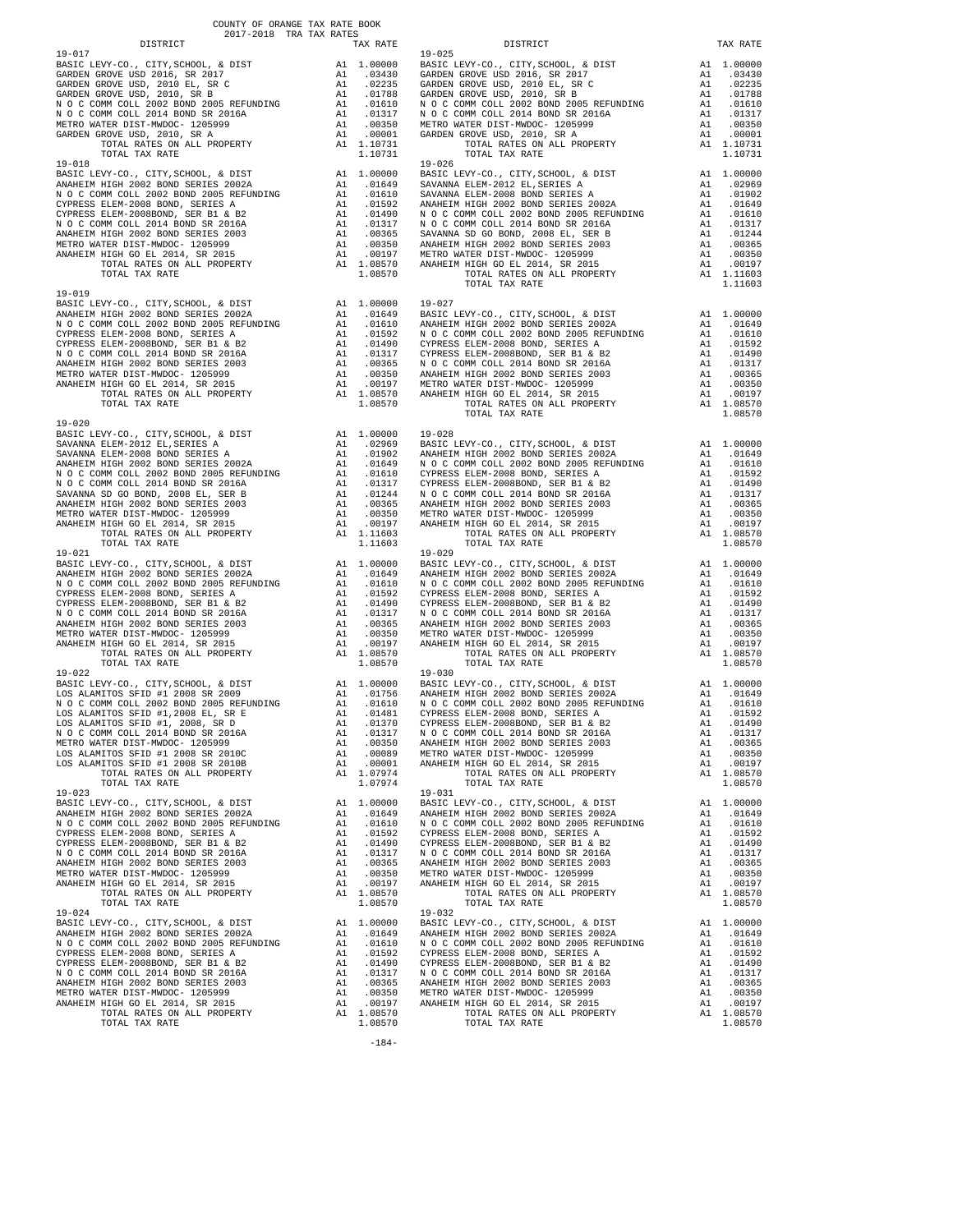| COUNTY OF ORANGE TAX RATE BOOK<br>$\begin{tabular}{ccccc} & . & . & . & . \\ & . & . & . & . \\ & . & . & . & . \\ & . & . & . & . \\ & . & . & . & . \\ & . & . & . & . \\ & . & . & . & . \\ & . & . & . & . \\ & . & . & . & . \\ & . & . & . & . \\ & . & . & . & . \\ & . & . & . & . \\ & . & . & . & . \\ & . & . & . & . \\ & . & . & . & . \\ & . & . & . & . \\ & . & . & . & . \\ & . & . & . & . \\ & . & . & . & . \\ & . & . & . & . \\ & . & . & . & . \\ & . & . & . & . \\ & . & . & . & . \\ & . & .$ |  |            |          |
|-------------------------------------------------------------------------------------------------------------------------------------------------------------------------------------------------------------------------------------------------------------------------------------------------------------------------------------------------------------------------------------------------------------------------------------------------------------------------------------------------------------------------|--|------------|----------|
| $19 - 033$                                                                                                                                                                                                                                                                                                                                                                                                                                                                                                              |  |            | TAX RATE |
|                                                                                                                                                                                                                                                                                                                                                                                                                                                                                                                         |  |            |          |
|                                                                                                                                                                                                                                                                                                                                                                                                                                                                                                                         |  |            |          |
|                                                                                                                                                                                                                                                                                                                                                                                                                                                                                                                         |  |            |          |
|                                                                                                                                                                                                                                                                                                                                                                                                                                                                                                                         |  |            |          |
|                                                                                                                                                                                                                                                                                                                                                                                                                                                                                                                         |  |            |          |
|                                                                                                                                                                                                                                                                                                                                                                                                                                                                                                                         |  |            |          |
|                                                                                                                                                                                                                                                                                                                                                                                                                                                                                                                         |  | $20 - 000$ |          |
|                                                                                                                                                                                                                                                                                                                                                                                                                                                                                                                         |  |            |          |
|                                                                                                                                                                                                                                                                                                                                                                                                                                                                                                                         |  |            |          |
|                                                                                                                                                                                                                                                                                                                                                                                                                                                                                                                         |  |            |          |
|                                                                                                                                                                                                                                                                                                                                                                                                                                                                                                                         |  |            |          |
|                                                                                                                                                                                                                                                                                                                                                                                                                                                                                                                         |  |            |          |
|                                                                                                                                                                                                                                                                                                                                                                                                                                                                                                                         |  |            |          |
|                                                                                                                                                                                                                                                                                                                                                                                                                                                                                                                         |  |            |          |
|                                                                                                                                                                                                                                                                                                                                                                                                                                                                                                                         |  |            |          |
|                                                                                                                                                                                                                                                                                                                                                                                                                                                                                                                         |  |            |          |
|                                                                                                                                                                                                                                                                                                                                                                                                                                                                                                                         |  |            |          |
|                                                                                                                                                                                                                                                                                                                                                                                                                                                                                                                         |  |            |          |
|                                                                                                                                                                                                                                                                                                                                                                                                                                                                                                                         |  |            |          |
|                                                                                                                                                                                                                                                                                                                                                                                                                                                                                                                         |  |            |          |
|                                                                                                                                                                                                                                                                                                                                                                                                                                                                                                                         |  |            |          |
|                                                                                                                                                                                                                                                                                                                                                                                                                                                                                                                         |  |            |          |
|                                                                                                                                                                                                                                                                                                                                                                                                                                                                                                                         |  |            |          |
|                                                                                                                                                                                                                                                                                                                                                                                                                                                                                                                         |  |            |          |
|                                                                                                                                                                                                                                                                                                                                                                                                                                                                                                                         |  |            |          |
|                                                                                                                                                                                                                                                                                                                                                                                                                                                                                                                         |  |            |          |
|                                                                                                                                                                                                                                                                                                                                                                                                                                                                                                                         |  |            |          |
|                                                                                                                                                                                                                                                                                                                                                                                                                                                                                                                         |  |            |          |
|                                                                                                                                                                                                                                                                                                                                                                                                                                                                                                                         |  |            |          |
| THE RELATIONS OF A SATURD CONTINUES IN A 1990 CONTINUES IN A 1990 CONTINUES IN A 1990 CONTINUES IN A 1990 CONTINUES IN A 1990 CONTINUES IN A 1990 CONTINUES IN A 1990 CONTINUES IN A 1990 CONTINUES IN A 1990 CONTINUES IN A                                                                                                                                                                                                                                                                                            |  |            |          |
|                                                                                                                                                                                                                                                                                                                                                                                                                                                                                                                         |  |            |          |
|                                                                                                                                                                                                                                                                                                                                                                                                                                                                                                                         |  |            |          |
|                                                                                                                                                                                                                                                                                                                                                                                                                                                                                                                         |  |            |          |
|                                                                                                                                                                                                                                                                                                                                                                                                                                                                                                                         |  |            |          |
|                                                                                                                                                                                                                                                                                                                                                                                                                                                                                                                         |  |            |          |
|                                                                                                                                                                                                                                                                                                                                                                                                                                                                                                                         |  |            |          |
| $19 - 039$                                                                                                                                                                                                                                                                                                                                                                                                                                                                                                              |  | $20 - 003$ |          |
|                                                                                                                                                                                                                                                                                                                                                                                                                                                                                                                         |  |            |          |
|                                                                                                                                                                                                                                                                                                                                                                                                                                                                                                                         |  |            |          |
|                                                                                                                                                                                                                                                                                                                                                                                                                                                                                                                         |  |            |          |
|                                                                                                                                                                                                                                                                                                                                                                                                                                                                                                                         |  |            |          |
|                                                                                                                                                                                                                                                                                                                                                                                                                                                                                                                         |  |            |          |
|                                                                                                                                                                                                                                                                                                                                                                                                                                                                                                                         |  |            |          |
|                                                                                                                                                                                                                                                                                                                                                                                                                                                                                                                         |  |            |          |
|                                                                                                                                                                                                                                                                                                                                                                                                                                                                                                                         |  |            |          |
|                                                                                                                                                                                                                                                                                                                                                                                                                                                                                                                         |  |            |          |
|                                                                                                                                                                                                                                                                                                                                                                                                                                                                                                                         |  |            |          |
|                                                                                                                                                                                                                                                                                                                                                                                                                                                                                                                         |  |            |          |
|                                                                                                                                                                                                                                                                                                                                                                                                                                                                                                                         |  |            |          |
|                                                                                                                                                                                                                                                                                                                                                                                                                                                                                                                         |  |            |          |
|                                                                                                                                                                                                                                                                                                                                                                                                                                                                                                                         |  |            |          |
|                                                                                                                                                                                                                                                                                                                                                                                                                                                                                                                         |  |            |          |
|                                                                                                                                                                                                                                                                                                                                                                                                                                                                                                                         |  |            |          |
|                                                                                                                                                                                                                                                                                                                                                                                                                                                                                                                         |  |            |          |
|                                                                                                                                                                                                                                                                                                                                                                                                                                                                                                                         |  |            |          |
|                                                                                                                                                                                                                                                                                                                                                                                                                                                                                                                         |  |            |          |
|                                                                                                                                                                                                                                                                                                                                                                                                                                                                                                                         |  |            |          |
|                                                                                                                                                                                                                                                                                                                                                                                                                                                                                                                         |  |            |          |
|                                                                                                                                                                                                                                                                                                                                                                                                                                                                                                                         |  |            |          |

-185-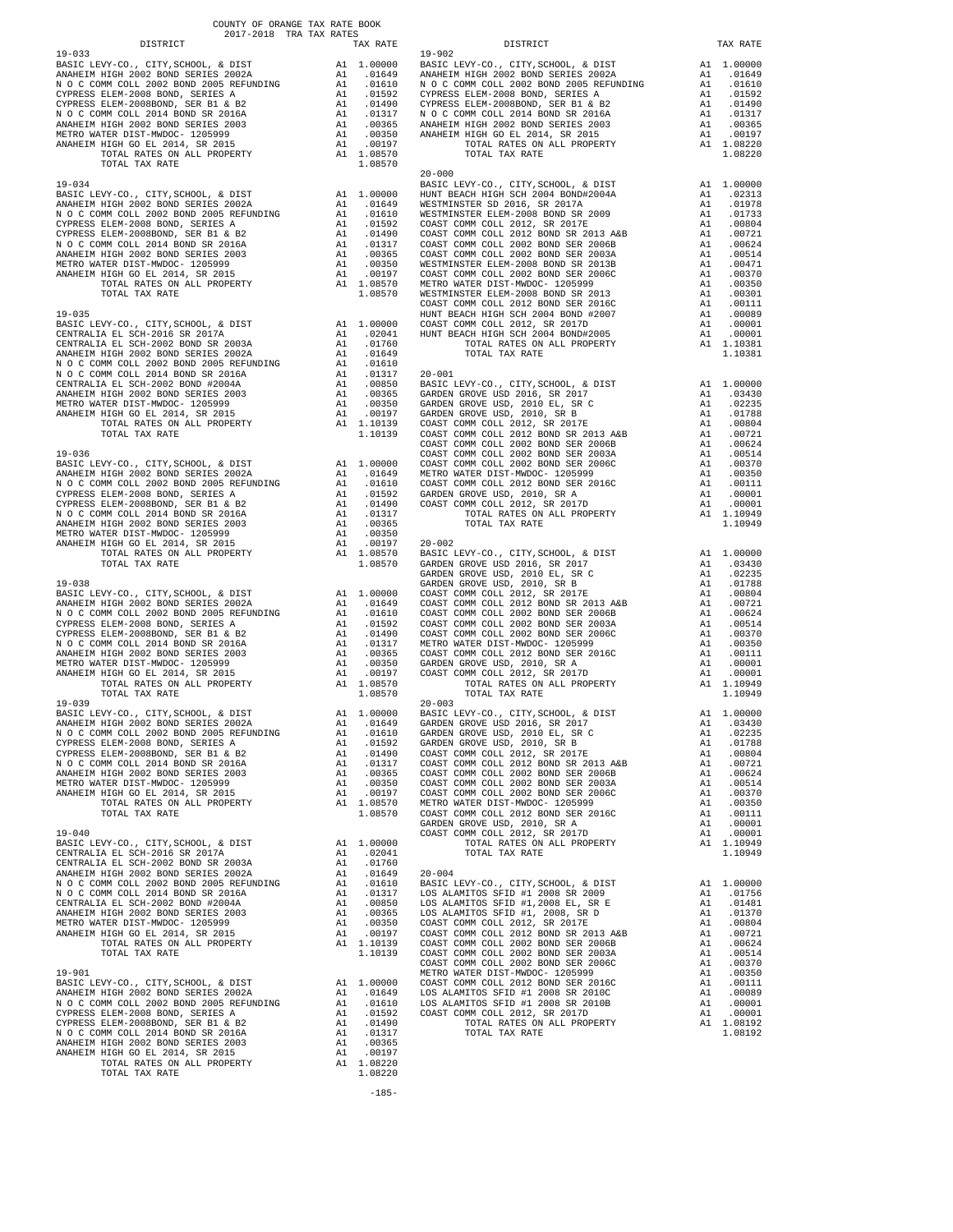| GARDEN GROVE USD, 2010 EL, SR C                                                                                                                                                                                                                      |          | A1 .02235 GARDEN                                                                                                                                                                                                                                                                                                                                                                                                                     |                    |
|------------------------------------------------------------------------------------------------------------------------------------------------------------------------------------------------------------------------------------------------------|----------|--------------------------------------------------------------------------------------------------------------------------------------------------------------------------------------------------------------------------------------------------------------------------------------------------------------------------------------------------------------------------------------------------------------------------------------|--------------------|
|                                                                                                                                                                                                                                                      |          |                                                                                                                                                                                                                                                                                                                                                                                                                                      |                    |
|                                                                                                                                                                                                                                                      |          |                                                                                                                                                                                                                                                                                                                                                                                                                                      |                    |
|                                                                                                                                                                                                                                                      |          |                                                                                                                                                                                                                                                                                                                                                                                                                                      |                    |
|                                                                                                                                                                                                                                                      |          |                                                                                                                                                                                                                                                                                                                                                                                                                                      |                    |
|                                                                                                                                                                                                                                                      |          |                                                                                                                                                                                                                                                                                                                                                                                                                                      |                    |
|                                                                                                                                                                                                                                                      |          |                                                                                                                                                                                                                                                                                                                                                                                                                                      |                    |
|                                                                                                                                                                                                                                                      |          |                                                                                                                                                                                                                                                                                                                                                                                                                                      |                    |
|                                                                                                                                                                                                                                                      |          |                                                                                                                                                                                                                                                                                                                                                                                                                                      |                    |
| TOTAL RATES ON ALL PROPERTY                                                                                                                                                                                                                          |          | A1 1.10949                                                                                                                                                                                                                                                                                                                                                                                                                           |                    |
| TOTAL TAX RATE                                                                                                                                                                                                                                       |          | 1.10949<br>$\begin{tabular}{cc} 1.10949 & 20-011 \\ \text{Al} & 1.00000 & \text{BASE L} \\ \text{Al} & 0.2313 & \text{GARDEN} \\ \text{Al} & 0.1978 & \text{GARDEN} \\ \text{Al} & 0.1773 & \text{GARDEN} \\ \text{Al} & 0.00804 & \text{COAST C} \\ \text{Al} & 0.00721 & \text{COAST C} \\ \text{Al} & 0.0624 & \text{COAST C} \\ \text{Al} & 0.0514 & \text{COAST C} \\ \text{Al} & 0.0371 & \text{$                              |                    |
| $20 - 006$                                                                                                                                                                                                                                           |          |                                                                                                                                                                                                                                                                                                                                                                                                                                      |                    |
| BASIC LEVY-CO., CITY, SCHOOL, & DIST<br>HUNT BEACH HIGH SCH 2004 BOND#2004A                                                                                                                                                                          |          |                                                                                                                                                                                                                                                                                                                                                                                                                                      |                    |
| WESTMINSTER SD 2016, SR 2017A                                                                                                                                                                                                                        |          |                                                                                                                                                                                                                                                                                                                                                                                                                                      |                    |
| WESTMINSTER ELEM-2008 BOND SR 2009                                                                                                                                                                                                                   |          |                                                                                                                                                                                                                                                                                                                                                                                                                                      |                    |
| COAST COMM COLL 2012, SR 2017E                                                                                                                                                                                                                       |          |                                                                                                                                                                                                                                                                                                                                                                                                                                      |                    |
| COAST COMM COLL 2002 BOND SR 2013 A&B<br>COAST COMM COLL 2002 BOND SER 2006B                                                                                                                                                                         |          |                                                                                                                                                                                                                                                                                                                                                                                                                                      |                    |
|                                                                                                                                                                                                                                                      |          |                                                                                                                                                                                                                                                                                                                                                                                                                                      |                    |
| COAST COMM COLL 2002 BOND SER 2006B<br>COAST COMM COLL 2002 BOND SER 2003A<br>WESTMINSTER ELEM-2008 BOND SR 2013B<br>COAST COMM COLL 2002 BOND SER 2006C<br>METBO WATER DISTRAMENDO 1005882                                                          |          |                                                                                                                                                                                                                                                                                                                                                                                                                                      |                    |
|                                                                                                                                                                                                                                                      |          |                                                                                                                                                                                                                                                                                                                                                                                                                                      |                    |
| METRO WATER DIST-MWDOC- 1205999                                                                                                                                                                                                                      |          |                                                                                                                                                                                                                                                                                                                                                                                                                                      |                    |
|                                                                                                                                                                                                                                                      |          |                                                                                                                                                                                                                                                                                                                                                                                                                                      |                    |
|                                                                                                                                                                                                                                                      |          |                                                                                                                                                                                                                                                                                                                                                                                                                                      |                    |
|                                                                                                                                                                                                                                                      |          |                                                                                                                                                                                                                                                                                                                                                                                                                                      |                    |
|                                                                                                                                                                                                                                                      |          |                                                                                                                                                                                                                                                                                                                                                                                                                                      |                    |
|                                                                                                                                                                                                                                                      |          |                                                                                                                                                                                                                                                                                                                                                                                                                                      |                    |
|                                                                                                                                                                                                                                                      |          |                                                                                                                                                                                                                                                                                                                                                                                                                                      |                    |
| WESTMINSTER ELEM-2000 L.<br>COAST COMM COLL 2012 BOND SER 2016C<br>HUNT BEACH HIGH SCH 2004 BOND #2007 A1 .00001<br>HUNT BEACH HIGH SCH 2004 BOND#2005 A1 .00001<br>HUNT BEACH HIGH SCH 2004 BOND#2005 A1 .00001<br>TOTAL RATES ON ALL<br>$20 - 007$ |          |                                                                                                                                                                                                                                                                                                                                                                                                                                      |                    |
| BASIC LEVY-CO., CITY, SCHOOL, & DIST                                                                                                                                                                                                                 |          |                                                                                                                                                                                                                                                                                                                                                                                                                                      |                    |
| GARDEN GROVE USD 2016, SR 2017                                                                                                                                                                                                                       |          |                                                                                                                                                                                                                                                                                                                                                                                                                                      |                    |
| GARDEN GROVE USD, 2010 EL, SR C                                                                                                                                                                                                                      |          |                                                                                                                                                                                                                                                                                                                                                                                                                                      |                    |
| GARDEN GROVE USD, 2010, SR B                                                                                                                                                                                                                         |          |                                                                                                                                                                                                                                                                                                                                                                                                                                      |                    |
| COAST COMM COLL 2012, SR 2017E                                                                                                                                                                                                                       |          |                                                                                                                                                                                                                                                                                                                                                                                                                                      |                    |
|                                                                                                                                                                                                                                                      |          |                                                                                                                                                                                                                                                                                                                                                                                                                                      |                    |
| COAST COMM COLL 2012 BOND SR 2013 A&B<br>COAST COMM COLL 2012 BOND SR 2005B<br>COAST COMM COLL 2002 BOND SRR 2005B<br>COAST COMM COLL 2002 BOND SRR 2003A<br>COAST COMM COLL 2002 BOND SRR 2006C                                                     |          | $\begin{tabular}{ll} & \multicolumn{4}{c}{\textbf{GARDEN}}\\ \textbf{A1} & 1.00000 & \multicolumn{4}{c}{\textbf{GARDEN}}\\ \textbf{A1} & .03430 & \multicolumn{4}{c}{\textbf{COAST C}}\\ \textbf{A1} & .0235 & \multicolumn{4}{c}{\textbf{COAST C}}\\ \textbf{A1} & .01788 & \multicolumn{4}{c}{\textbf{COAST C}}\\ \textbf{A1} & .00804 & \multicolumn{4}{c}{\textbf{COAST C}}\\ \textbf{A1} & .00624 & \multicolumn{4}{c}{\textbf$ |                    |
| COAST COMM COLL 2002 BOND SER 2006C                                                                                                                                                                                                                  |          |                                                                                                                                                                                                                                                                                                                                                                                                                                      |                    |
| METRO WATER DIST-MWDOC- 1205999<br>COAST COMM COLL 2012 BOND SER 2016C                                                                                                                                                                               |          |                                                                                                                                                                                                                                                                                                                                                                                                                                      |                    |
| GARDEN GROVE USD, 2010, SR A                                                                                                                                                                                                                         |          |                                                                                                                                                                                                                                                                                                                                                                                                                                      |                    |
| COAST COMM COLL 2012, SR 2017D                                                                                                                                                                                                                       |          |                                                                                                                                                                                                                                                                                                                                                                                                                                      |                    |
| TOTAL RATES ON ALL PROPERTY                                                                                                                                                                                                                          |          | A1 1.10949<br>$1.10949$ $20-013$<br>$1.10949$ BASIC L                                                                                                                                                                                                                                                                                                                                                                                |                    |
| TOTAL TAX RATE                                                                                                                                                                                                                                       |          |                                                                                                                                                                                                                                                                                                                                                                                                                                      | OCEAN V            |
| $20 - 008$                                                                                                                                                                                                                                           |          |                                                                                                                                                                                                                                                                                                                                                                                                                                      | HUNT BE            |
|                                                                                                                                                                                                                                                      |          |                                                                                                                                                                                                                                                                                                                                                                                                                                      |                    |
|                                                                                                                                                                                                                                                      |          |                                                                                                                                                                                                                                                                                                                                                                                                                                      |                    |
|                                                                                                                                                                                                                                                      |          |                                                                                                                                                                                                                                                                                                                                                                                                                                      |                    |
|                                                                                                                                                                                                                                                      |          |                                                                                                                                                                                                                                                                                                                                                                                                                                      |                    |
|                                                                                                                                                                                                                                                      |          |                                                                                                                                                                                                                                                                                                                                                                                                                                      |                    |
|                                                                                                                                                                                                                                                      |          |                                                                                                                                                                                                                                                                                                                                                                                                                                      |                    |
|                                                                                                                                                                                                                                                      |          |                                                                                                                                                                                                                                                                                                                                                                                                                                      |                    |
|                                                                                                                                                                                                                                                      |          |                                                                                                                                                                                                                                                                                                                                                                                                                                      |                    |
|                                                                                                                                                                                                                                                      |          |                                                                                                                                                                                                                                                                                                                                                                                                                                      |                    |
|                                                                                                                                                                                                                                                      |          |                                                                                                                                                                                                                                                                                                                                                                                                                                      |                    |
|                                                                                                                                                                                                                                                      |          |                                                                                                                                                                                                                                                                                                                                                                                                                                      |                    |
|                                                                                                                                                                                                                                                      |          |                                                                                                                                                                                                                                                                                                                                                                                                                                      |                    |
|                                                                                                                                                                                                                                                      |          |                                                                                                                                                                                                                                                                                                                                                                                                                                      |                    |
|                                                                                                                                                                                                                                                      |          |                                                                                                                                                                                                                                                                                                                                                                                                                                      |                    |
|                                                                                                                                                                                                                                                      |          |                                                                                                                                                                                                                                                                                                                                                                                                                                      |                    |
|                                                                                                                                                                                                                                                      |          |                                                                                                                                                                                                                                                                                                                                                                                                                                      | COAST C            |
| $20 - 009$                                                                                                                                                                                                                                           |          | 1.00000                                                                                                                                                                                                                                                                                                                                                                                                                              | COAST C<br>COAST C |
| BASIC LEVY-CO., CITY, SCHOOL, & DIST<br>HUNT BEACH HIGH SCH 2004 BOND#2004A                                                                                                                                                                          | A1       | A1 .02313                                                                                                                                                                                                                                                                                                                                                                                                                            | COAST C            |
| WESTMINSTER SD 2016, SR 2017A                                                                                                                                                                                                                        | A1       | .01978                                                                                                                                                                                                                                                                                                                                                                                                                               | METRO W            |
| WESTMINSTER ELEM-2008 BOND SR 2009                                                                                                                                                                                                                   | A1       | .01733                                                                                                                                                                                                                                                                                                                                                                                                                               | COAST C            |
| COAST COMM COLL 2012, SR 2017E                                                                                                                                                                                                                       | A1       | .00804                                                                                                                                                                                                                                                                                                                                                                                                                               | HUNT BE            |
| COAST COMM COLL 2012 BOND SR 2013 A&B<br>COAST COMM COLL 2002 BOND SER 2006B                                                                                                                                                                         | A1<br>A1 | .00721<br>.00624                                                                                                                                                                                                                                                                                                                                                                                                                     | COAST C<br>HUNT BE |
| COAST COMM COLL 2002 BOND SER 2003A                                                                                                                                                                                                                  | A1       | .00514                                                                                                                                                                                                                                                                                                                                                                                                                               |                    |
| WESTMINSTER ELEM-2008 BOND SR 2013B                                                                                                                                                                                                                  | A1       | .00471                                                                                                                                                                                                                                                                                                                                                                                                                               |                    |
| COAST COMM COLL 2002 BOND SER 2006C                                                                                                                                                                                                                  | A1       | .00370                                                                                                                                                                                                                                                                                                                                                                                                                               |                    |
| METRO WATER DIST-MWDOC- 1205999                                                                                                                                                                                                                      | A1       | .00350                                                                                                                                                                                                                                                                                                                                                                                                                               | $20 - 015$         |
| WESTMINSTER ELEM-2008 BOND SR 2013<br>COAST COMM COLL 2012 BOND SER 2016C                                                                                                                                                                            | A1<br>A1 | .00301<br>.00111                                                                                                                                                                                                                                                                                                                                                                                                                     | BASIC L<br>HUNT BE |
| HUNT BEACH HIGH SCH 2004 BOND #2007                                                                                                                                                                                                                  | A1       | .00089                                                                                                                                                                                                                                                                                                                                                                                                                               | WESTMIN            |
| COAST COMM COLL 2012, SR 2017D                                                                                                                                                                                                                       | A1       | .00001                                                                                                                                                                                                                                                                                                                                                                                                                               | WESTMIN            |
| HUNT BEACH HIGH SCH 2004 BOND#2005                                                                                                                                                                                                                   | A1       | .00001                                                                                                                                                                                                                                                                                                                                                                                                                               | COAST C            |
| TOTAL RATES ON ALL PROPERTY<br>TOTAL TAX RATE                                                                                                                                                                                                        |          | A1 1.10381<br>1.10381 COAST C                                                                                                                                                                                                                                                                                                                                                                                                        | COAST C            |
|                                                                                                                                                                                                                                                      |          |                                                                                                                                                                                                                                                                                                                                                                                                                                      |                    |

| COUNTY OF ORANGE TAX RATE BOOK<br>2017-2018 TRA TAX RATES |          |            |          |
|-----------------------------------------------------------|----------|------------|----------|
| DISTRICT                                                  | TAX RATE | DISTRICT   | TAX RATE |
| $20 - 005$                                                |          | $20 - 010$ |          |
|                                                           |          |            |          |
|                                                           |          |            |          |
|                                                           |          |            |          |
|                                                           |          |            |          |
|                                                           |          |            |          |
|                                                           |          |            |          |
|                                                           |          |            |          |
|                                                           |          |            |          |
|                                                           |          |            |          |
|                                                           |          |            |          |
|                                                           |          |            |          |
|                                                           |          |            |          |
|                                                           |          |            |          |
|                                                           |          |            |          |
|                                                           |          |            |          |
|                                                           |          |            |          |
|                                                           |          |            |          |
|                                                           |          |            |          |
|                                                           |          |            |          |
|                                                           |          |            |          |
|                                                           |          |            |          |
|                                                           |          |            |          |
|                                                           |          |            |          |
|                                                           |          |            |          |
|                                                           |          |            |          |
|                                                           |          |            |          |
|                                                           |          |            |          |
|                                                           |          |            |          |
|                                                           |          |            |          |
|                                                           |          |            |          |
|                                                           |          |            |          |
|                                                           |          |            |          |
|                                                           |          |            |          |
|                                                           |          |            |          |
|                                                           |          |            |          |
|                                                           |          |            |          |
|                                                           |          |            |          |
|                                                           |          |            |          |
|                                                           |          |            |          |
|                                                           |          |            |          |
|                                                           |          |            |          |
|                                                           |          |            |          |
|                                                           |          |            |          |
|                                                           |          |            |          |
|                                                           |          |            |          |
|                                                           |          |            |          |
|                                                           |          |            |          |
|                                                           |          |            |          |
|                                                           |          |            |          |
|                                                           |          |            |          |
|                                                           |          |            |          |
|                                                           |          |            |          |
|                                                           |          |            |          |
|                                                           |          |            |          |
|                                                           |          |            |          |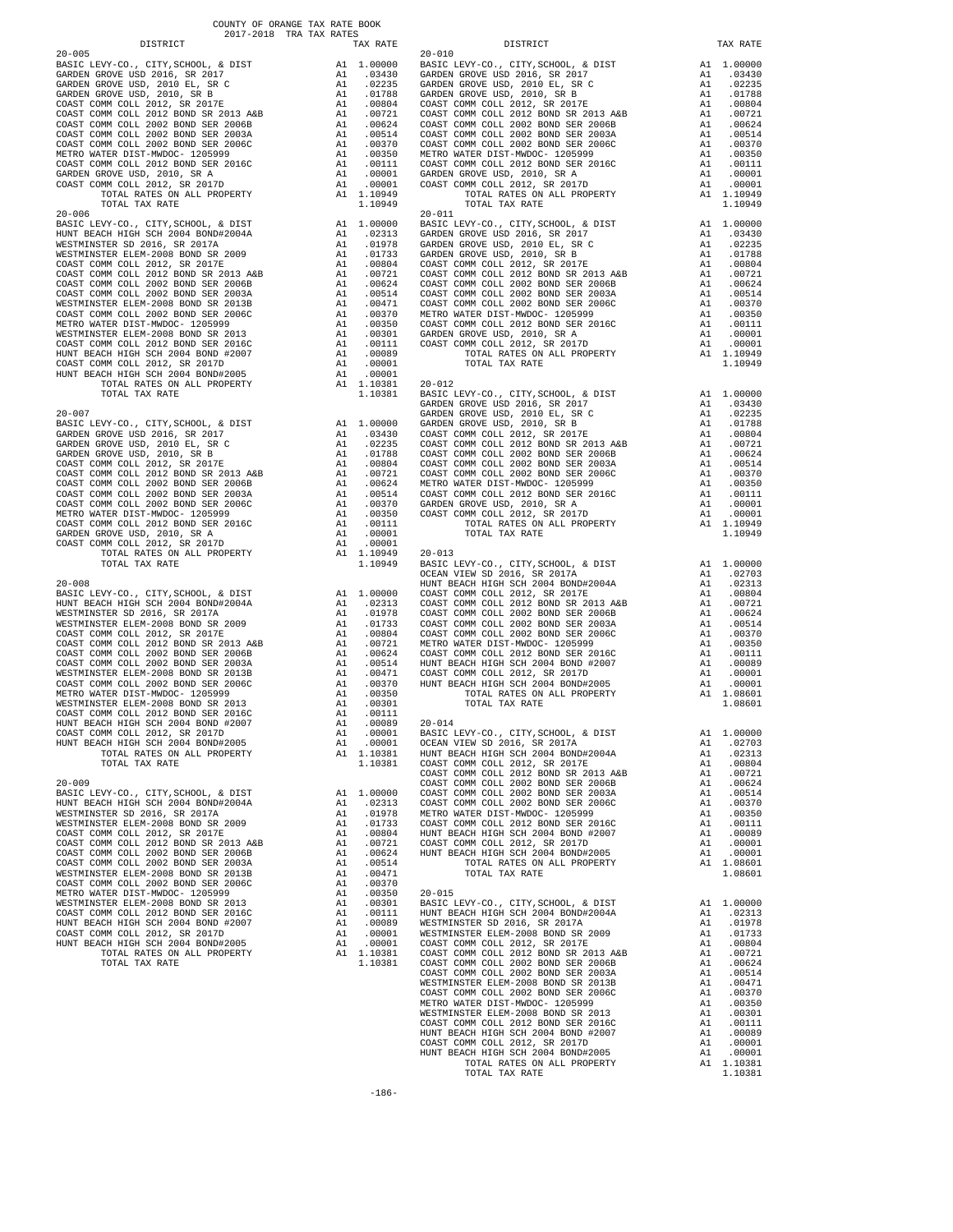| TOTAL TAX RATE                                                          |    | 1.08814                                                                                                                                         |                    |
|-------------------------------------------------------------------------|----|-------------------------------------------------------------------------------------------------------------------------------------------------|--------------------|
| $20 - 017$                                                              |    |                                                                                                                                                 | $20 - 022$         |
|                                                                         |    |                                                                                                                                                 |                    |
|                                                                         |    |                                                                                                                                                 |                    |
|                                                                         |    |                                                                                                                                                 |                    |
|                                                                         |    |                                                                                                                                                 |                    |
|                                                                         |    |                                                                                                                                                 |                    |
|                                                                         |    |                                                                                                                                                 |                    |
|                                                                         |    |                                                                                                                                                 |                    |
|                                                                         |    |                                                                                                                                                 |                    |
|                                                                         |    |                                                                                                                                                 |                    |
|                                                                         |    |                                                                                                                                                 |                    |
|                                                                         |    |                                                                                                                                                 |                    |
|                                                                         |    |                                                                                                                                                 |                    |
|                                                                         |    |                                                                                                                                                 |                    |
|                                                                         |    |                                                                                                                                                 |                    |
|                                                                         |    |                                                                                                                                                 | GARDEN             |
| $20 - 018$                                                              |    |                                                                                                                                                 | GARDEN             |
|                                                                         |    |                                                                                                                                                 |                    |
|                                                                         |    |                                                                                                                                                 |                    |
|                                                                         |    |                                                                                                                                                 |                    |
|                                                                         |    |                                                                                                                                                 |                    |
|                                                                         |    |                                                                                                                                                 |                    |
|                                                                         |    |                                                                                                                                                 |                    |
|                                                                         |    |                                                                                                                                                 |                    |
|                                                                         |    |                                                                                                                                                 |                    |
|                                                                         |    |                                                                                                                                                 |                    |
|                                                                         |    |                                                                                                                                                 |                    |
|                                                                         |    |                                                                                                                                                 |                    |
|                                                                         |    |                                                                                                                                                 |                    |
|                                                                         |    |                                                                                                                                                 |                    |
|                                                                         |    |                                                                                                                                                 |                    |
|                                                                         |    |                                                                                                                                                 | COAST C            |
| $20 - 019$                                                              |    |                                                                                                                                                 | COAST C            |
|                                                                         |    |                                                                                                                                                 |                    |
|                                                                         |    |                                                                                                                                                 |                    |
|                                                                         |    |                                                                                                                                                 |                    |
|                                                                         |    |                                                                                                                                                 |                    |
|                                                                         |    |                                                                                                                                                 |                    |
|                                                                         |    |                                                                                                                                                 |                    |
|                                                                         |    |                                                                                                                                                 |                    |
|                                                                         |    |                                                                                                                                                 |                    |
|                                                                         |    |                                                                                                                                                 |                    |
|                                                                         |    |                                                                                                                                                 |                    |
|                                                                         |    |                                                                                                                                                 |                    |
|                                                                         |    |                                                                                                                                                 |                    |
| TOTAL RATES ON ALL PROPERTY                                             |    | A1 1.10381                                                                                                                                      | COAST C            |
| TOTAL TAX RATE                                                          |    | 1.10381                                                                                                                                         | COAST C            |
|                                                                         |    |                                                                                                                                                 | COAST C            |
| $20 - 020$<br>BASIC LEVY-CO., CITY, SCHOOL, & DIST                      | A1 | 1.00000                                                                                                                                         | WESTMIN<br>COAST C |
| HUNT BEACH HIGH SCH 2004 BOND#2004A                                     |    | A1 .02313                                                                                                                                       | METRO W            |
| WESTMINSTER SD 2016, SR 2017A                                           |    | A1 .02313 METRO W<br>A1 .01733 WESTWIN<br>A1 .01733 COAST C<br>A1 .00804 HUNT BE<br>A1 .00721 COAST C<br>A1 .00624 HUNT BE                      |                    |
| WESTMINSTER ELEM-2008 BOND SR 2009                                      |    |                                                                                                                                                 |                    |
| COAST COMM COLL 2012, SR 2017E<br>COAST COMM COLL 2012 BOND SR 2013 A&B |    |                                                                                                                                                 |                    |
| COAST COMM COLL 2002 BOND SER 2006B                                     |    |                                                                                                                                                 |                    |
| COAST COMM COLL 2002 BOND SER 2003A                                     |    |                                                                                                                                                 |                    |
| WESTMINSTER ELEM-2008 BOND SR 2013B                                     |    | A1 .00514<br>A1 .00471<br>A1 .00370<br>A1 .00350 20-026<br>A1 .00360 20-026                                                                     |                    |
| COAST COMM COLL 2002 BOND SER 2006C<br>METRO WATER DIST-MWDOC- 1205999  |    |                                                                                                                                                 |                    |
| WESTMINSTER ELEM-2008 BOND SR 2013                                      |    |                                                                                                                                                 |                    |
| COAST COMM COLL 2012 BOND SER 2016C                                     |    | A1 .00301 PASIC<br>A1 .00111 GARDEN<br>A1 .00089 GARDEN<br>A1 .00001 GARDEN                                                                     |                    |
| HUNT BEACH HIGH SCH 2004 BOND #2007                                     |    |                                                                                                                                                 |                    |
| COAST COMM COLL 2012, SR 2017D<br>HUNT BEACH HIGH SCH 2004 BOND#2005    | A1 |                                                                                                                                                 |                    |
| TOTAL RATES ON ALL PROPERTY                                             |    |                                                                                                                                                 |                    |
| TOTAL TAX RATE                                                          |    | $\begin{tabular}{llll} \text{A1} & .00001 & \text{COAST C} \\ \text{A1} & 1.10381 & \text{COAST C} \\ & 1.10381 & \text{COAST C} \end{tabular}$ |                    |
|                                                                         |    |                                                                                                                                                 |                    |

|            | COUNTY OF ORANGE TAX RATE BOOK<br>2017-2018 TRA TAX RATES |          |                                                                                                                                                                                                                               |          |  |
|------------|-----------------------------------------------------------|----------|-------------------------------------------------------------------------------------------------------------------------------------------------------------------------------------------------------------------------------|----------|--|
|            | DISTRICT                                                  | TAX RATE | DISTRICT                                                                                                                                                                                                                      | TAX RATE |  |
| $20 - 016$ |                                                           |          | $20 - 021$                                                                                                                                                                                                                    |          |  |
|            |                                                           |          |                                                                                                                                                                                                                               |          |  |
|            |                                                           |          |                                                                                                                                                                                                                               |          |  |
|            |                                                           |          |                                                                                                                                                                                                                               |          |  |
|            |                                                           |          |                                                                                                                                                                                                                               |          |  |
|            |                                                           |          |                                                                                                                                                                                                                               |          |  |
|            |                                                           |          |                                                                                                                                                                                                                               |          |  |
|            |                                                           |          |                                                                                                                                                                                                                               |          |  |
|            |                                                           |          |                                                                                                                                                                                                                               |          |  |
|            |                                                           |          |                                                                                                                                                                                                                               |          |  |
|            |                                                           |          |                                                                                                                                                                                                                               |          |  |
|            |                                                           |          |                                                                                                                                                                                                                               |          |  |
|            |                                                           |          | 23. THE MATHEMATH SERIES (1991) 1991 112 (1991) 1992 112 (1991) 1992 12 (1992) 1992 12 (1992) 120 (1992) 1992 120 (1992) 1992 120 (1992) 1992 120 (1992) 1992 120 (1992) 1992 120 (1992) 1992 120 (1992) 1992 120 (1992) 1992 |          |  |
|            |                                                           |          |                                                                                                                                                                                                                               |          |  |
|            |                                                           |          |                                                                                                                                                                                                                               |          |  |
|            |                                                           |          |                                                                                                                                                                                                                               |          |  |
|            |                                                           |          |                                                                                                                                                                                                                               |          |  |
|            |                                                           |          |                                                                                                                                                                                                                               |          |  |
|            |                                                           |          |                                                                                                                                                                                                                               |          |  |
|            |                                                           |          |                                                                                                                                                                                                                               |          |  |
|            |                                                           |          |                                                                                                                                                                                                                               |          |  |
|            |                                                           |          |                                                                                                                                                                                                                               |          |  |
|            |                                                           |          |                                                                                                                                                                                                                               |          |  |
|            |                                                           |          |                                                                                                                                                                                                                               |          |  |
|            |                                                           |          |                                                                                                                                                                                                                               |          |  |
|            |                                                           |          |                                                                                                                                                                                                                               |          |  |
|            |                                                           |          |                                                                                                                                                                                                                               |          |  |
|            |                                                           |          |                                                                                                                                                                                                                               |          |  |
|            |                                                           |          |                                                                                                                                                                                                                               |          |  |
|            |                                                           |          |                                                                                                                                                                                                                               |          |  |
|            |                                                           |          |                                                                                                                                                                                                                               |          |  |
|            |                                                           |          |                                                                                                                                                                                                                               |          |  |
|            |                                                           |          |                                                                                                                                                                                                                               |          |  |
|            |                                                           |          |                                                                                                                                                                                                                               |          |  |
|            |                                                           |          |                                                                                                                                                                                                                               |          |  |
|            |                                                           |          |                                                                                                                                                                                                                               |          |  |
|            |                                                           |          |                                                                                                                                                                                                                               |          |  |
|            |                                                           |          |                                                                                                                                                                                                                               |          |  |
|            |                                                           |          |                                                                                                                                                                                                                               |          |  |
|            |                                                           |          |                                                                                                                                                                                                                               |          |  |
|            |                                                           |          |                                                                                                                                                                                                                               |          |  |
|            |                                                           |          |                                                                                                                                                                                                                               |          |  |
|            |                                                           |          |                                                                                                                                                                                                                               |          |  |
|            |                                                           |          |                                                                                                                                                                                                                               |          |  |
|            |                                                           |          |                                                                                                                                                                                                                               |          |  |
|            |                                                           |          |                                                                                                                                                                                                                               |          |  |
|            |                                                           |          |                                                                                                                                                                                                                               |          |  |
|            |                                                           |          |                                                                                                                                                                                                                               |          |  |
|            |                                                           |          |                                                                                                                                                                                                                               |          |  |
|            |                                                           |          |                                                                                                                                                                                                                               |          |  |
|            |                                                           |          |                                                                                                                                                                                                                               |          |  |
|            |                                                           |          |                                                                                                                                                                                                                               |          |  |
|            |                                                           |          |                                                                                                                                                                                                                               |          |  |
|            |                                                           |          |                                                                                                                                                                                                                               |          |  |
|            |                                                           |          |                                                                                                                                                                                                                               |          |  |
|            |                                                           |          |                                                                                                                                                                                                                               |          |  |
|            |                                                           |          |                                                                                                                                                                                                                               |          |  |
|            |                                                           |          |                                                                                                                                                                                                                               |          |  |
|            |                                                           |          |                                                                                                                                                                                                                               |          |  |
|            |                                                           |          |                                                                                                                                                                                                                               |          |  |
|            |                                                           |          |                                                                                                                                                                                                                               |          |  |
|            |                                                           |          |                                                                                                                                                                                                                               |          |  |
|            |                                                           |          |                                                                                                                                                                                                                               |          |  |
|            |                                                           |          |                                                                                                                                                                                                                               |          |  |
|            |                                                           |          |                                                                                                                                                                                                                               |          |  |
|            |                                                           |          |                                                                                                                                                                                                                               |          |  |
|            |                                                           |          |                                                                                                                                                                                                                               |          |  |
|            |                                                           |          |                                                                                                                                                                                                                               |          |  |
|            |                                                           |          |                                                                                                                                                                                                                               |          |  |
|            |                                                           |          |                                                                                                                                                                                                                               |          |  |
|            |                                                           |          |                                                                                                                                                                                                                               |          |  |
|            |                                                           |          |                                                                                                                                                                                                                               |          |  |
|            |                                                           |          |                                                                                                                                                                                                                               |          |  |
|            |                                                           |          |                                                                                                                                                                                                                               |          |  |
|            |                                                           |          |                                                                                                                                                                                                                               |          |  |
|            |                                                           |          |                                                                                                                                                                                                                               |          |  |
|            |                                                           |          |                                                                                                                                                                                                                               |          |  |
|            |                                                           |          |                                                                                                                                                                                                                               |          |  |
|            |                                                           |          |                                                                                                                                                                                                                               |          |  |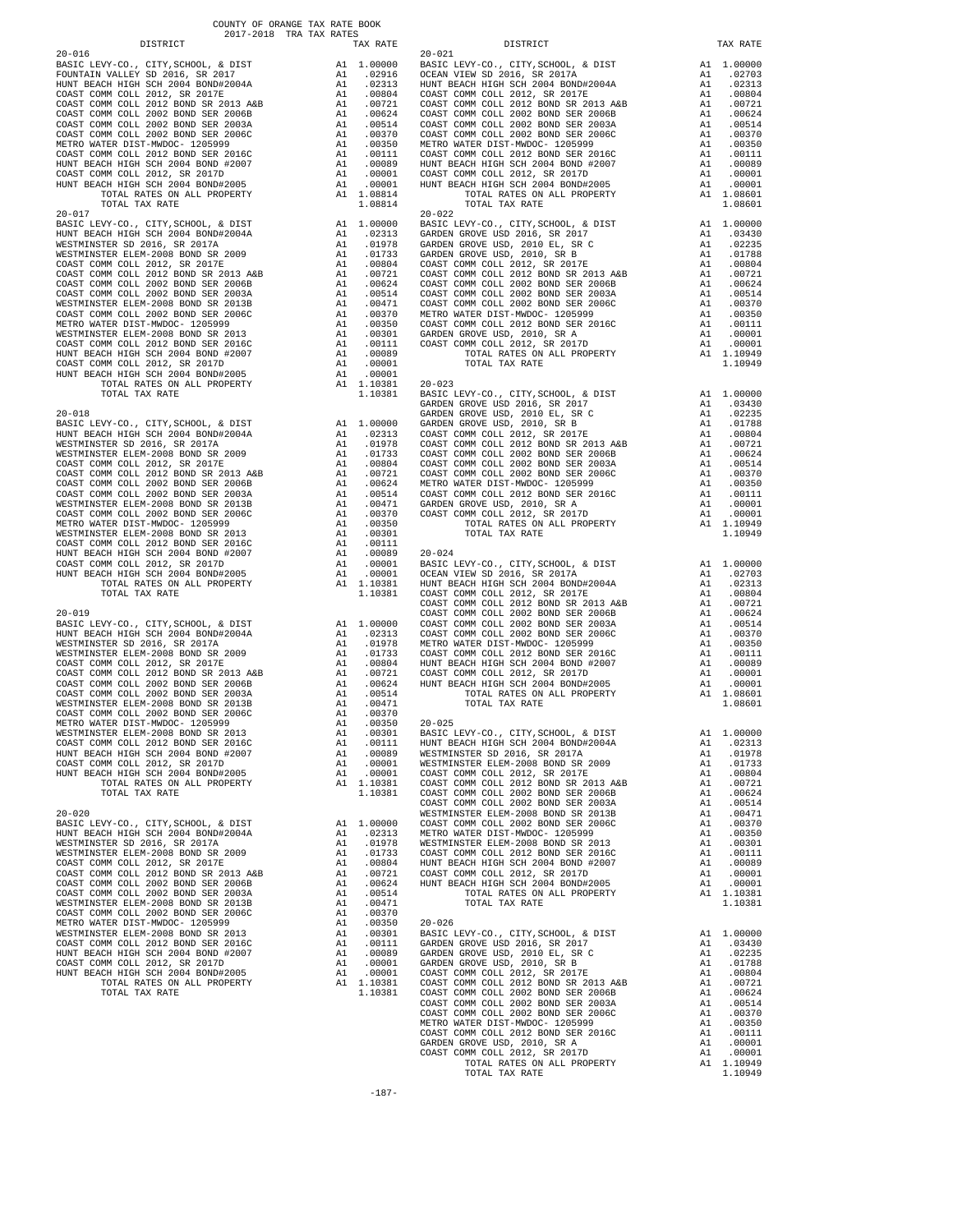| BASIC LEVI-CU., CIII, SCHOOL, & DISI<br>HUNT BEACH HIGH SCH 2004 BOND#2004A                    | A1 .00000 BASIC L1<br>A1 .02313 HUNT BE<br>A1 .01978 WESTMIN<br>A1 .01978 WESTMIN<br>A1 .00791 COAST C<br>A1 .00604 COAST C<br>A1 .00621 COAST C<br>A1 .00514 COAST C<br>A1 .00370 COAST C<br>A1 .00370 COAST NETRO N<br>A1 .00350 METRO N<br>A1 .00 |                                                                                                                                                                                                                                                                                                                                                                                 |            |
|------------------------------------------------------------------------------------------------|------------------------------------------------------------------------------------------------------------------------------------------------------------------------------------------------------------------------------------------------------|---------------------------------------------------------------------------------------------------------------------------------------------------------------------------------------------------------------------------------------------------------------------------------------------------------------------------------------------------------------------------------|------------|
| WESTMINSTER SD 2016, SR 2017A                                                                  |                                                                                                                                                                                                                                                      |                                                                                                                                                                                                                                                                                                                                                                                 |            |
| WESTMINSTER ELEM-2008 BOND SR 2009                                                             |                                                                                                                                                                                                                                                      |                                                                                                                                                                                                                                                                                                                                                                                 |            |
| COAST COMM COLL 2012, SR 2017E<br>COAST COMM COLL 2012 BOND SR 2013 A&B                        |                                                                                                                                                                                                                                                      |                                                                                                                                                                                                                                                                                                                                                                                 |            |
| COAST COMM COLL 2002 BOND SER 2006B                                                            |                                                                                                                                                                                                                                                      |                                                                                                                                                                                                                                                                                                                                                                                 |            |
| COAST COMM COLL 2002 BOND SER 2003A                                                            |                                                                                                                                                                                                                                                      |                                                                                                                                                                                                                                                                                                                                                                                 |            |
| WESTMINSTER ELEM-2008 BOND SR 2013B                                                            |                                                                                                                                                                                                                                                      |                                                                                                                                                                                                                                                                                                                                                                                 |            |
| COAST COMM COLL 2002 BOND SER 2006C<br>METRO WATER DIST-MWDOC- 1205999                         |                                                                                                                                                                                                                                                      |                                                                                                                                                                                                                                                                                                                                                                                 |            |
| WESTMINSTER ELEM-2008 BOND SR 2013                                                             |                                                                                                                                                                                                                                                      |                                                                                                                                                                                                                                                                                                                                                                                 |            |
| COAST COMM COLL 2012 BOND SER 2016C                                                            |                                                                                                                                                                                                                                                      |                                                                                                                                                                                                                                                                                                                                                                                 |            |
| HUNT BEACH HIGH SCH 2004 BOND #2007                                                            |                                                                                                                                                                                                                                                      |                                                                                                                                                                                                                                                                                                                                                                                 |            |
| COAST COMM COLL 2012, SR 2017D                                                                 |                                                                                                                                                                                                                                                      |                                                                                                                                                                                                                                                                                                                                                                                 |            |
| HUNT BEACH HIGH SCH 2004 BOND#2005<br>TOTAL RATES ON ALL PROPERTY                              |                                                                                                                                                                                                                                                      | A1 1.10381                                                                                                                                                                                                                                                                                                                                                                      |            |
| TOTAL TAX RATE                                                                                 |                                                                                                                                                                                                                                                      | 1.10381                                                                                                                                                                                                                                                                                                                                                                         |            |
| $20 - 028$                                                                                     |                                                                                                                                                                                                                                                      |                                                                                                                                                                                                                                                                                                                                                                                 | $20 - 033$ |
| BASIC LEVY-CO., CITY, SCHOOL, & DIST<br>HUNT BEACH HIGH SCH 2004 BOND#2004A                    |                                                                                                                                                                                                                                                      |                                                                                                                                                                                                                                                                                                                                                                                 |            |
|                                                                                                |                                                                                                                                                                                                                                                      |                                                                                                                                                                                                                                                                                                                                                                                 |            |
| WESTMINSTER SD 2016, SR 2017A<br>WESTMINSTER ELEM-2008 BOND SR 2009                            |                                                                                                                                                                                                                                                      |                                                                                                                                                                                                                                                                                                                                                                                 |            |
| COAST COMM COLL 2012, SR 2017E                                                                 |                                                                                                                                                                                                                                                      |                                                                                                                                                                                                                                                                                                                                                                                 |            |
| COAST COMM COLL 2012 BOND SR 2013 A&B                                                          |                                                                                                                                                                                                                                                      |                                                                                                                                                                                                                                                                                                                                                                                 |            |
| COAST COMM COLL 2002 BOND SER 2006B                                                            |                                                                                                                                                                                                                                                      |                                                                                                                                                                                                                                                                                                                                                                                 |            |
| COAST COMM COLL 2002 BOND SER 2003A<br>WESTMINSTER ELEM-2008 BOND SR 2013B                     |                                                                                                                                                                                                                                                      |                                                                                                                                                                                                                                                                                                                                                                                 |            |
| COAST COMM COLL 2002 BOND SER 2006C                                                            |                                                                                                                                                                                                                                                      |                                                                                                                                                                                                                                                                                                                                                                                 |            |
| METRO WATER DIST-MWDOC- 1205999                                                                |                                                                                                                                                                                                                                                      |                                                                                                                                                                                                                                                                                                                                                                                 |            |
| WESTMINSTER ELEM-2008 BOND SR 2013                                                             |                                                                                                                                                                                                                                                      |                                                                                                                                                                                                                                                                                                                                                                                 |            |
| COAST COMM COLL 2012 BOND SER 2016C<br>HUNT BEACH HIGH SCH 2004 BOND #2007                     |                                                                                                                                                                                                                                                      |                                                                                                                                                                                                                                                                                                                                                                                 |            |
| COAST COMM COLL 2012, SR 2017D                                                                 |                                                                                                                                                                                                                                                      |                                                                                                                                                                                                                                                                                                                                                                                 |            |
| HUNT BEACH HIGH SCH 2004 BOND#2005                                                             |                                                                                                                                                                                                                                                      |                                                                                                                                                                                                                                                                                                                                                                                 |            |
| TOTAL RATES ON ALL PROPERTY                                                                    |                                                                                                                                                                                                                                                      |                                                                                                                                                                                                                                                                                                                                                                                 |            |
| TOTAL TAX RATE                                                                                 |                                                                                                                                                                                                                                                      | 1.10381                                                                                                                                                                                                                                                                                                                                                                         |            |
| $20 - 029$                                                                                     |                                                                                                                                                                                                                                                      |                                                                                                                                                                                                                                                                                                                                                                                 | $20 - 034$ |
|                                                                                                |                                                                                                                                                                                                                                                      |                                                                                                                                                                                                                                                                                                                                                                                 |            |
|                                                                                                |                                                                                                                                                                                                                                                      |                                                                                                                                                                                                                                                                                                                                                                                 |            |
|                                                                                                |                                                                                                                                                                                                                                                      |                                                                                                                                                                                                                                                                                                                                                                                 |            |
|                                                                                                |                                                                                                                                                                                                                                                      |                                                                                                                                                                                                                                                                                                                                                                                 |            |
|                                                                                                |                                                                                                                                                                                                                                                      |                                                                                                                                                                                                                                                                                                                                                                                 |            |
|                                                                                                |                                                                                                                                                                                                                                                      |                                                                                                                                                                                                                                                                                                                                                                                 |            |
|                                                                                                |                                                                                                                                                                                                                                                      |                                                                                                                                                                                                                                                                                                                                                                                 |            |
|                                                                                                |                                                                                                                                                                                                                                                      |                                                                                                                                                                                                                                                                                                                                                                                 |            |
|                                                                                                |                                                                                                                                                                                                                                                      |                                                                                                                                                                                                                                                                                                                                                                                 |            |
|                                                                                                |                                                                                                                                                                                                                                                      |                                                                                                                                                                                                                                                                                                                                                                                 |            |
|                                                                                                |                                                                                                                                                                                                                                                      |                                                                                                                                                                                                                                                                                                                                                                                 |            |
|                                                                                                |                                                                                                                                                                                                                                                      |                                                                                                                                                                                                                                                                                                                                                                                 |            |
|                                                                                                |                                                                                                                                                                                                                                                      |                                                                                                                                                                                                                                                                                                                                                                                 |            |
| $20 - 030$                                                                                     |                                                                                                                                                                                                                                                      |                                                                                                                                                                                                                                                                                                                                                                                 |            |
| BASIC LEVY-CO., CITY, SCHOOL, & DIST                                                           | A1 1.00000 20-035<br>A1 .02313 20-035<br>A1 .01978 BASIC L<br>A1 .01973 HUNT BE<br>A1 .00804 WESTMIN<br>A1 .00624 COAST C<br>A1 .00624 COAST C<br>A1 .00514 COAST C<br>A1 .00370 COAST C<br>A1 .00370 COAST C<br>A1 .00301 METRO W<br>A1 .00301 METR |                                                                                                                                                                                                                                                                                                                                                                                 |            |
| HUNT BEACH HIGH SCH 2004 BOND#2004A                                                            |                                                                                                                                                                                                                                                      |                                                                                                                                                                                                                                                                                                                                                                                 |            |
| WESTMINSTER SD 2016, SR 2017A                                                                  |                                                                                                                                                                                                                                                      |                                                                                                                                                                                                                                                                                                                                                                                 |            |
| WESTMINSTER ELEM-2008 BOND SR 2009<br>COAST COMM COLL 2012, SR 2017E                           |                                                                                                                                                                                                                                                      |                                                                                                                                                                                                                                                                                                                                                                                 |            |
| COAST COMM COLL 2012 BOND SR 2013 A&B                                                          |                                                                                                                                                                                                                                                      |                                                                                                                                                                                                                                                                                                                                                                                 |            |
| COAST COMM COLL 2002 BOND SER 2006B                                                            |                                                                                                                                                                                                                                                      |                                                                                                                                                                                                                                                                                                                                                                                 |            |
| COAST COMM COLL 2002 BOND SER 2003A                                                            |                                                                                                                                                                                                                                                      |                                                                                                                                                                                                                                                                                                                                                                                 |            |
| WESTMINSTER ELEM-2008 BOND SR 2013B                                                            |                                                                                                                                                                                                                                                      |                                                                                                                                                                                                                                                                                                                                                                                 |            |
| COAST COMM COLL 2002 BOND SER 2006C<br>METRO WATER DIST-MWDOC- 1205999                         |                                                                                                                                                                                                                                                      |                                                                                                                                                                                                                                                                                                                                                                                 |            |
| WESTMINSTER ELEM-2008 BOND SR 2013                                                             |                                                                                                                                                                                                                                                      |                                                                                                                                                                                                                                                                                                                                                                                 |            |
| COAST COMM COLL 2012 BOND SER 2016C                                                            |                                                                                                                                                                                                                                                      |                                                                                                                                                                                                                                                                                                                                                                                 |            |
| HUNT BEACH HIGH SCH 2004 BOND #2007                                                            |                                                                                                                                                                                                                                                      |                                                                                                                                                                                                                                                                                                                                                                                 |            |
| COAST COMM COLL 2012, SR 2017D                                                                 | A1                                                                                                                                                                                                                                                   |                                                                                                                                                                                                                                                                                                                                                                                 |            |
| HUNT BEACH HIGH SCH 2004 BOND#2005<br>TOTAL RATES ON ALL PROPERTY                              |                                                                                                                                                                                                                                                      |                                                                                                                                                                                                                                                                                                                                                                                 |            |
| TOTAL TAX RATE                                                                                 |                                                                                                                                                                                                                                                      | A1 .00001 COAST C<br>A1 .00001 HUNT BE<br>A1 1.10381 COAST C<br>1.10381 HUNT BE                                                                                                                                                                                                                                                                                                 |            |
|                                                                                                |                                                                                                                                                                                                                                                      |                                                                                                                                                                                                                                                                                                                                                                                 |            |
| $20 - 031$                                                                                     |                                                                                                                                                                                                                                                      |                                                                                                                                                                                                                                                                                                                                                                                 |            |
| BASIC LEVY-CO., CITY, SCHOOL, & DIST<br>HUNT BEACH HIGH SCH 2004 BOND#2004A                    | $A1 \quad 1.00000$                                                                                                                                                                                                                                   |                                                                                                                                                                                                                                                                                                                                                                                 |            |
| WESTMINSTER SD 2016, SR 2017A                                                                  |                                                                                                                                                                                                                                                      |                                                                                                                                                                                                                                                                                                                                                                                 |            |
| WESTMINSTER ELEM-2008 BOND SR 2009                                                             |                                                                                                                                                                                                                                                      | $\begin{tabular}{llllll} \text{A1} & 1.00000 \\ \text{A1} & 0.2313 & 20-036 \\ \text{A1} & 0.1978 & \text{BASE L} \\ \text{A1} & 0.1733 & \text{HUNT BE} \\ \text{A1} & 0.0804 & \text{WESTMINN} \\ \text{A1} & 0.0624 & \text{COAST N} \\ \text{A1} & 0.0624 & \text{COAST C} \\ \text{A1} & 0.09171 & \text{COAST C} \\ \text{A1} & 0.0370 & \text{COAST C} \\ \text{A1} & 0$ |            |
| COAST COMM COLL 2012, SR 2017E                                                                 |                                                                                                                                                                                                                                                      |                                                                                                                                                                                                                                                                                                                                                                                 |            |
| COAST COMM COLL 2012 BOND SR 2013 A&B                                                          |                                                                                                                                                                                                                                                      |                                                                                                                                                                                                                                                                                                                                                                                 |            |
| COAST COMM COLL 2002 BOND SER 2006B<br>COAST COMM COLL 2002 BOND SER 2003A                     |                                                                                                                                                                                                                                                      |                                                                                                                                                                                                                                                                                                                                                                                 |            |
| WESTMINSTER ELEM-2008 BOND SR 2013B                                                            |                                                                                                                                                                                                                                                      |                                                                                                                                                                                                                                                                                                                                                                                 |            |
| COAST COMM COLL 2002 BOND SER 2006C                                                            |                                                                                                                                                                                                                                                      |                                                                                                                                                                                                                                                                                                                                                                                 |            |
| METRO WATER DIST-MWDOC- 1205999                                                                |                                                                                                                                                                                                                                                      |                                                                                                                                                                                                                                                                                                                                                                                 |            |
| WESTMINSTER ELEM-2008 BOND SR 2013<br>COAST COMM COLL 2012 BOND SER 2016C                      |                                                                                                                                                                                                                                                      |                                                                                                                                                                                                                                                                                                                                                                                 |            |
| HUNT BEACH HIGH SCH 2004 BOND #2007                                                            |                                                                                                                                                                                                                                                      |                                                                                                                                                                                                                                                                                                                                                                                 |            |
| COAST COMM COLL 2012, SR 2017D                                                                 |                                                                                                                                                                                                                                                      |                                                                                                                                                                                                                                                                                                                                                                                 |            |
| HUNT BEACH HIGH SCH 2004 BOND#2005<br>1000 - 2001 - 2004 - 2004<br>TOTAL RATES ON ALL PROPERTY |                                                                                                                                                                                                                                                      |                                                                                                                                                                                                                                                                                                                                                                                 |            |
|                                                                                                |                                                                                                                                                                                                                                                      |                                                                                                                                                                                                                                                                                                                                                                                 |            |

| COUNTI OF ORNHOL THE RAID BOOK<br>2017-2018 TRA TAX RATES |          |            |          |
|-----------------------------------------------------------|----------|------------|----------|
| DISTRICT                                                  | TAX RATE | DISTRICT   | TAX RATE |
| $20 - 027$                                                |          | $20 - 032$ |          |
|                                                           |          |            |          |
|                                                           |          |            |          |
|                                                           |          |            |          |
|                                                           |          |            |          |
|                                                           |          |            |          |
|                                                           |          |            |          |
|                                                           |          |            |          |
|                                                           |          |            |          |
|                                                           |          |            |          |
|                                                           |          |            |          |
|                                                           |          |            |          |
|                                                           |          |            |          |
|                                                           |          |            |          |
|                                                           |          |            |          |
|                                                           |          |            |          |
|                                                           |          |            |          |
|                                                           |          |            |          |
|                                                           |          |            |          |
|                                                           |          |            |          |
|                                                           |          |            |          |
|                                                           |          |            |          |
|                                                           |          |            |          |
|                                                           |          |            |          |
|                                                           |          |            |          |
|                                                           |          |            |          |
|                                                           |          |            |          |
|                                                           |          |            |          |
|                                                           |          |            |          |
|                                                           |          |            |          |
|                                                           |          |            |          |
|                                                           |          |            |          |
|                                                           |          |            |          |
|                                                           |          |            |          |
|                                                           |          |            |          |
|                                                           |          |            |          |
|                                                           |          |            |          |
|                                                           |          |            |          |
|                                                           |          |            |          |
|                                                           |          |            |          |
|                                                           |          |            |          |
|                                                           |          |            |          |
|                                                           |          |            |          |
|                                                           |          |            |          |
|                                                           |          |            |          |
|                                                           |          |            |          |
|                                                           |          |            |          |
|                                                           |          |            |          |
|                                                           |          |            |          |
|                                                           |          |            |          |
|                                                           |          |            |          |
|                                                           |          |            |          |
|                                                           |          |            |          |
|                                                           |          |            |          |
|                                                           |          |            |          |
|                                                           |          |            |          |
|                                                           |          |            |          |
|                                                           |          |            |          |
|                                                           |          |            |          |
|                                                           |          |            |          |
|                                                           |          |            |          |
|                                                           |          |            |          |
|                                                           |          |            |          |
|                                                           |          |            |          |
|                                                           |          |            |          |
|                                                           |          |            |          |
|                                                           |          |            |          |
|                                                           |          |            |          |
|                                                           |          |            |          |
|                                                           |          |            |          |
|                                                           |          |            |          |
|                                                           |          |            |          |
|                                                           |          |            |          |
|                                                           |          |            |          |
|                                                           |          |            |          |
|                                                           |          |            |          |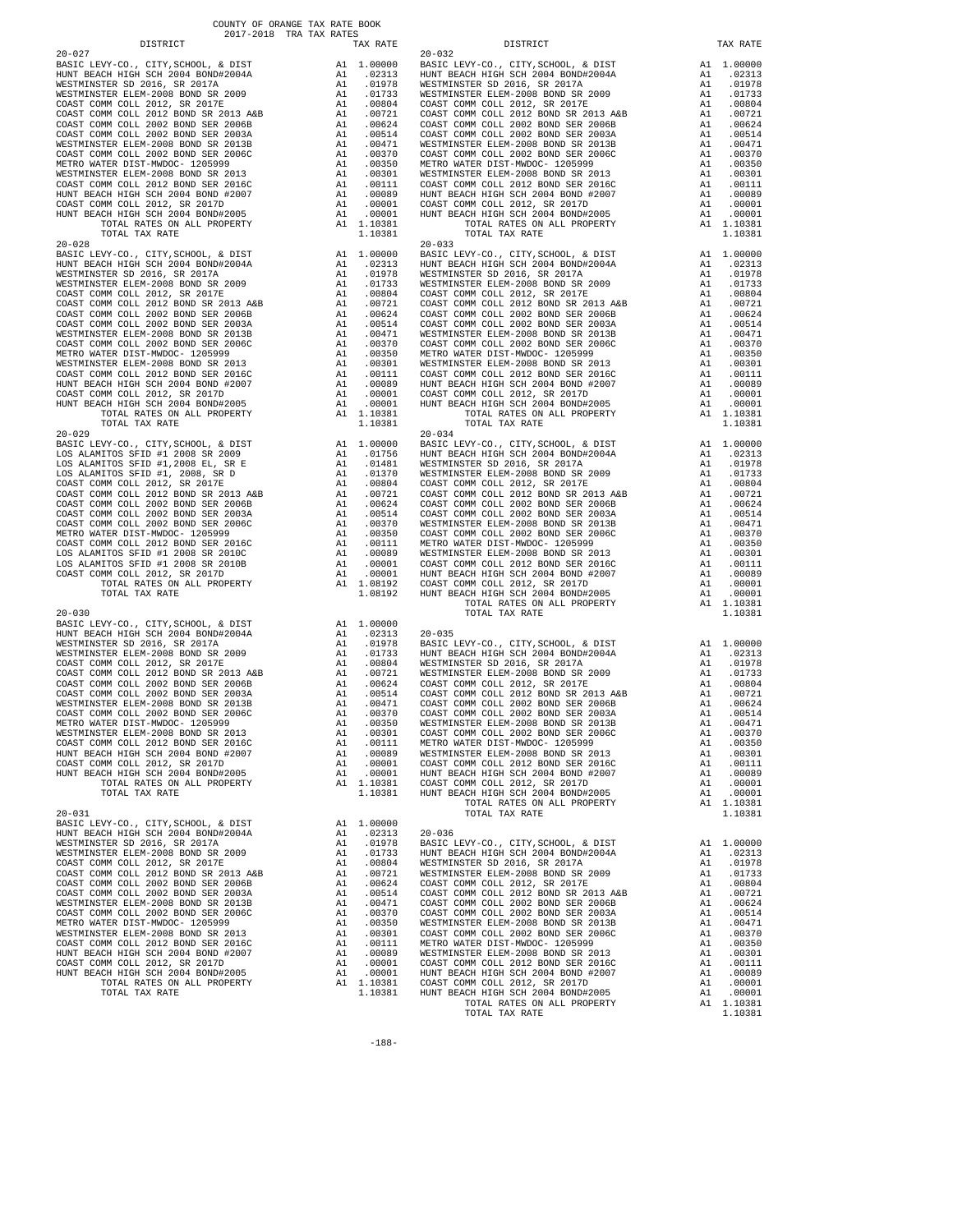|                                                                                                                                                                                                                            | HUNT BE Al 1.00000 WESTMIN<br>Al 1.00000 WESTMIN<br>Al .02439 COAST C<br>Al .01788 COAST C<br>Al .00721 COAST C<br>Al .00624 COAST C<br>Al .00624 COAST C<br>Al .00521 WESTMIN<br>Al .00370 WESTMIN<br>Al .00370 COAST C<br>Al .00300 COAST C<br>Al .00001 COAS |                                                                                                                                        | HUNT BE |
|----------------------------------------------------------------------------------------------------------------------------------------------------------------------------------------------------------------------------|-----------------------------------------------------------------------------------------------------------------------------------------------------------------------------------------------------------------------------------------------------------------|----------------------------------------------------------------------------------------------------------------------------------------|---------|
| $20 - 038$                                                                                                                                                                                                                 |                                                                                                                                                                                                                                                                 |                                                                                                                                        |         |
| BASIC LEVY-CO., CITY, SCHOOL, & DIST                                                                                                                                                                                       |                                                                                                                                                                                                                                                                 |                                                                                                                                        |         |
| GARDEN GROVE USD 2016, SR 2017                                                                                                                                                                                             |                                                                                                                                                                                                                                                                 |                                                                                                                                        |         |
| GARDEN GROVE USD, 2010 EL, SR C                                                                                                                                                                                            |                                                                                                                                                                                                                                                                 |                                                                                                                                        |         |
| GARDEN GROVE USD, 2010, SR B<br>GAST COMM COLL 2012, SR 2017<br>COAST COMM COLL 2012 BOND SR 2013 A&B<br>COAST COMM COLL 2002 BOND SER 2006B<br>COAST COMM COLL 2002 BOND SER 2003A<br>COAST COMM COLL 2002 BOND SER 2003A |                                                                                                                                                                                                                                                                 |                                                                                                                                        |         |
|                                                                                                                                                                                                                            |                                                                                                                                                                                                                                                                 |                                                                                                                                        |         |
|                                                                                                                                                                                                                            |                                                                                                                                                                                                                                                                 |                                                                                                                                        |         |
|                                                                                                                                                                                                                            |                                                                                                                                                                                                                                                                 |                                                                                                                                        |         |
|                                                                                                                                                                                                                            |                                                                                                                                                                                                                                                                 |                                                                                                                                        |         |
| METRO WATER DIST-MWDOC- 1205999                                                                                                                                                                                            |                                                                                                                                                                                                                                                                 |                                                                                                                                        |         |
| $COAST$ $COMM$ $COLL$ $2012$ $BOND$ $SER$ $2016C$                                                                                                                                                                          |                                                                                                                                                                                                                                                                 |                                                                                                                                        |         |
| GARDEN GROVE USD, 2010, SR A                                                                                                                                                                                               |                                                                                                                                                                                                                                                                 |                                                                                                                                        |         |
| COAST COMM COLL 2012, SR 2017D                                                                                                                                                                                             |                                                                                                                                                                                                                                                                 |                                                                                                                                        |         |
| TOTAL RATES ON ALL PROPERTY                                                                                                                                                                                                |                                                                                                                                                                                                                                                                 |                                                                                                                                        |         |
| TOTAL TAX RATE                                                                                                                                                                                                             |                                                                                                                                                                                                                                                                 |                                                                                                                                        |         |
|                                                                                                                                                                                                                            |                                                                                                                                                                                                                                                                 |                                                                                                                                        |         |
|                                                                                                                                                                                                                            |                                                                                                                                                                                                                                                                 |                                                                                                                                        |         |
|                                                                                                                                                                                                                            |                                                                                                                                                                                                                                                                 |                                                                                                                                        |         |
|                                                                                                                                                                                                                            |                                                                                                                                                                                                                                                                 |                                                                                                                                        |         |
|                                                                                                                                                                                                                            |                                                                                                                                                                                                                                                                 |                                                                                                                                        |         |
|                                                                                                                                                                                                                            |                                                                                                                                                                                                                                                                 |                                                                                                                                        |         |
|                                                                                                                                                                                                                            |                                                                                                                                                                                                                                                                 |                                                                                                                                        |         |
|                                                                                                                                                                                                                            |                                                                                                                                                                                                                                                                 |                                                                                                                                        |         |
|                                                                                                                                                                                                                            |                                                                                                                                                                                                                                                                 |                                                                                                                                        |         |
|                                                                                                                                                                                                                            |                                                                                                                                                                                                                                                                 |                                                                                                                                        |         |
|                                                                                                                                                                                                                            |                                                                                                                                                                                                                                                                 |                                                                                                                                        |         |
|                                                                                                                                                                                                                            |                                                                                                                                                                                                                                                                 |                                                                                                                                        |         |
|                                                                                                                                                                                                                            |                                                                                                                                                                                                                                                                 |                                                                                                                                        |         |
|                                                                                                                                                                                                                            |                                                                                                                                                                                                                                                                 |                                                                                                                                        |         |
|                                                                                                                                                                                                                            |                                                                                                                                                                                                                                                                 |                                                                                                                                        |         |
|                                                                                                                                                                                                                            |                                                                                                                                                                                                                                                                 |                                                                                                                                        |         |
|                                                                                                                                                                                                                            |                                                                                                                                                                                                                                                                 |                                                                                                                                        |         |
|                                                                                                                                                                                                                            |                                                                                                                                                                                                                                                                 |                                                                                                                                        |         |
|                                                                                                                                                                                                                            |                                                                                                                                                                                                                                                                 |                                                                                                                                        |         |
|                                                                                                                                                                                                                            |                                                                                                                                                                                                                                                                 |                                                                                                                                        |         |
|                                                                                                                                                                                                                            |                                                                                                                                                                                                                                                                 |                                                                                                                                        |         |
|                                                                                                                                                                                                                            |                                                                                                                                                                                                                                                                 |                                                                                                                                        |         |
|                                                                                                                                                                                                                            |                                                                                                                                                                                                                                                                 |                                                                                                                                        |         |
|                                                                                                                                                                                                                            |                                                                                                                                                                                                                                                                 |                                                                                                                                        |         |
|                                                                                                                                                                                                                            |                                                                                                                                                                                                                                                                 |                                                                                                                                        |         |
|                                                                                                                                                                                                                            |                                                                                                                                                                                                                                                                 |                                                                                                                                        |         |
|                                                                                                                                                                                                                            |                                                                                                                                                                                                                                                                 |                                                                                                                                        |         |
|                                                                                                                                                                                                                            |                                                                                                                                                                                                                                                                 |                                                                                                                                        |         |
|                                                                                                                                                                                                                            |                                                                                                                                                                                                                                                                 |                                                                                                                                        |         |
|                                                                                                                                                                                                                            |                                                                                                                                                                                                                                                                 |                                                                                                                                        |         |
|                                                                                                                                                                                                                            |                                                                                                                                                                                                                                                                 |                                                                                                                                        |         |
|                                                                                                                                                                                                                            |                                                                                                                                                                                                                                                                 |                                                                                                                                        |         |
|                                                                                                                                                                                                                            |                                                                                                                                                                                                                                                                 |                                                                                                                                        |         |
|                                                                                                                                                                                                                            |                                                                                                                                                                                                                                                                 |                                                                                                                                        |         |
|                                                                                                                                                                                                                            |                                                                                                                                                                                                                                                                 |                                                                                                                                        |         |
| WESTMINSTER SD 2016, SR 2017A                                                                                                                                                                                              |                                                                                                                                                                                                                                                                 |                                                                                                                                        |         |
| WESTMINSTER ELEM-2008 BOND SR 2009                                                                                                                                                                                         |                                                                                                                                                                                                                                                                 |                                                                                                                                        |         |
| COAST COMM COLL 2012, SR 2017E                                                                                                                                                                                             |                                                                                                                                                                                                                                                                 |                                                                                                                                        |         |
| COAST COMM COLL 2012 BOND SR 2013 A&B                                                                                                                                                                                      |                                                                                                                                                                                                                                                                 | A1 .00074<br>A1 .00721 COAST C<br>A1 .00624 COAST C<br>A1 .00514 COAST C<br>A1 .00471 COAST C<br>A1 .00370 METRO M<br>100370 METRO MOR |         |
| COAST COMM COLL 2002 BOND SER 2006B                                                                                                                                                                                        |                                                                                                                                                                                                                                                                 |                                                                                                                                        |         |
| COAST COMM COLL 2002 BOND SER 2003A                                                                                                                                                                                        |                                                                                                                                                                                                                                                                 |                                                                                                                                        |         |
| WESTMINSTER ELEM-2008 BOND SR 2013B                                                                                                                                                                                        |                                                                                                                                                                                                                                                                 |                                                                                                                                        |         |
| COAST COMM COLL 2002 BOND SER 2006C                                                                                                                                                                                        |                                                                                                                                                                                                                                                                 |                                                                                                                                        |         |
| METRO WATER DIST-MWDOC- 1205999                                                                                                                                                                                            | A1                                                                                                                                                                                                                                                              | .00350                                                                                                                                 | COAST C |
| WESTMINSTER ELEM-2008 BOND SR 2013                                                                                                                                                                                         | A1                                                                                                                                                                                                                                                              | .00301<br>.00111                                                                                                                       | GARDEN  |
| COAST COMM COLL 2012 BOND SER 2016C                                                                                                                                                                                        | A1                                                                                                                                                                                                                                                              |                                                                                                                                        | COAST C |
| HUNT BEACH HIGH SCH 2004 BOND #2007                                                                                                                                                                                        | A1                                                                                                                                                                                                                                                              | .00089                                                                                                                                 |         |
| COAST COMM COLL 2012, SR 2017D                                                                                                                                                                                             | A1                                                                                                                                                                                                                                                              | .00001                                                                                                                                 |         |
| HUNT BEACH HIGH SCH 2004 BOND#2005                                                                                                                                                                                         | A1                                                                                                                                                                                                                                                              | .00001                                                                                                                                 |         |
| TOTAL RATES ON ALL PROPERTY                                                                                                                                                                                                |                                                                                                                                                                                                                                                                 | A1 1.10381                                                                                                                             |         |

TOTAL TAX RATE 1.10381

| DISTRICT                           | ZUI/-ZUI8 TRA TAX RATES | TAX RATE | DISTRICT                                                                                                                                                                           | TAX RATE |
|------------------------------------|-------------------------|----------|------------------------------------------------------------------------------------------------------------------------------------------------------------------------------------|----------|
| $20 - 037$                         |                         |          | $20 - 042$                                                                                                                                                                         |          |
|                                    |                         |          |                                                                                                                                                                                    |          |
|                                    |                         |          |                                                                                                                                                                                    |          |
|                                    |                         |          |                                                                                                                                                                                    |          |
|                                    |                         |          |                                                                                                                                                                                    |          |
|                                    |                         |          |                                                                                                                                                                                    |          |
|                                    |                         |          |                                                                                                                                                                                    |          |
|                                    |                         |          |                                                                                                                                                                                    |          |
|                                    |                         |          |                                                                                                                                                                                    |          |
|                                    |                         |          |                                                                                                                                                                                    |          |
|                                    |                         |          |                                                                                                                                                                                    |          |
|                                    |                         |          |                                                                                                                                                                                    |          |
|                                    |                         |          |                                                                                                                                                                                    |          |
|                                    |                         |          |                                                                                                                                                                                    |          |
|                                    |                         |          |                                                                                                                                                                                    |          |
|                                    |                         |          |                                                                                                                                                                                    |          |
|                                    |                         |          |                                                                                                                                                                                    |          |
|                                    |                         |          |                                                                                                                                                                                    |          |
|                                    |                         |          |                                                                                                                                                                                    |          |
|                                    |                         |          |                                                                                                                                                                                    |          |
|                                    |                         |          |                                                                                                                                                                                    |          |
|                                    |                         |          |                                                                                                                                                                                    |          |
|                                    |                         |          |                                                                                                                                                                                    |          |
|                                    |                         |          |                                                                                                                                                                                    |          |
|                                    |                         |          |                                                                                                                                                                                    |          |
|                                    |                         |          |                                                                                                                                                                                    |          |
|                                    |                         |          |                                                                                                                                                                                    |          |
|                                    |                         |          |                                                                                                                                                                                    |          |
|                                    |                         |          |                                                                                                                                                                                    |          |
|                                    |                         |          |                                                                                                                                                                                    |          |
|                                    |                         |          |                                                                                                                                                                                    |          |
|                                    |                         |          |                                                                                                                                                                                    |          |
|                                    |                         |          |                                                                                                                                                                                    |          |
|                                    |                         |          |                                                                                                                                                                                    |          |
|                                    |                         |          |                                                                                                                                                                                    |          |
|                                    |                         |          |                                                                                                                                                                                    |          |
|                                    |                         |          |                                                                                                                                                                                    |          |
|                                    |                         |          |                                                                                                                                                                                    |          |
|                                    |                         |          |                                                                                                                                                                                    |          |
|                                    |                         |          |                                                                                                                                                                                    |          |
|                                    |                         |          |                                                                                                                                                                                    |          |
|                                    |                         |          |                                                                                                                                                                                    |          |
|                                    |                         |          |                                                                                                                                                                                    |          |
|                                    |                         |          |                                                                                                                                                                                    |          |
|                                    |                         |          |                                                                                                                                                                                    |          |
|                                    |                         |          |                                                                                                                                                                                    |          |
|                                    |                         |          |                                                                                                                                                                                    |          |
|                                    |                         |          |                                                                                                                                                                                    |          |
|                                    |                         |          |                                                                                                                                                                                    |          |
|                                    |                         |          |                                                                                                                                                                                    |          |
|                                    |                         |          |                                                                                                                                                                                    |          |
|                                    |                         |          |                                                                                                                                                                                    |          |
|                                    |                         |          |                                                                                                                                                                                    |          |
|                                    |                         |          |                                                                                                                                                                                    |          |
|                                    |                         |          |                                                                                                                                                                                    |          |
|                                    |                         |          |                                                                                                                                                                                    |          |
| HUNT BEACH HIGH SCH 2004 BOND#2005 |                         |          |                                                                                                                                                                                    |          |
|                                    |                         |          | 1.00001 COAST COMM COLL 2012, SR 2017<br>TOTAL RATES ON ALL PROPERTY A1 1.08601 COAST COMM COLL 2012, SR 2017D A1 1.00001<br>TOTAL TAX RATE 1.10949 1.08601 TOTAL TAX RATE 1.10949 |          |
| $20 - 041$                         |                         |          | $20 - 047$                                                                                                                                                                         |          |
|                                    |                         |          |                                                                                                                                                                                    |          |
|                                    |                         |          |                                                                                                                                                                                    |          |
|                                    |                         |          |                                                                                                                                                                                    |          |
|                                    |                         |          |                                                                                                                                                                                    |          |
|                                    |                         |          |                                                                                                                                                                                    |          |
|                                    |                         |          |                                                                                                                                                                                    |          |
|                                    |                         |          |                                                                                                                                                                                    |          |
|                                    |                         |          |                                                                                                                                                                                    |          |
|                                    |                         |          |                                                                                                                                                                                    |          |
|                                    |                         |          |                                                                                                                                                                                    |          |
|                                    |                         |          |                                                                                                                                                                                    |          |
|                                    |                         |          |                                                                                                                                                                                    |          |
|                                    |                         |          |                                                                                                                                                                                    |          |
|                                    |                         |          |                                                                                                                                                                                    |          |
|                                    |                         |          |                                                                                                                                                                                    |          |

-189-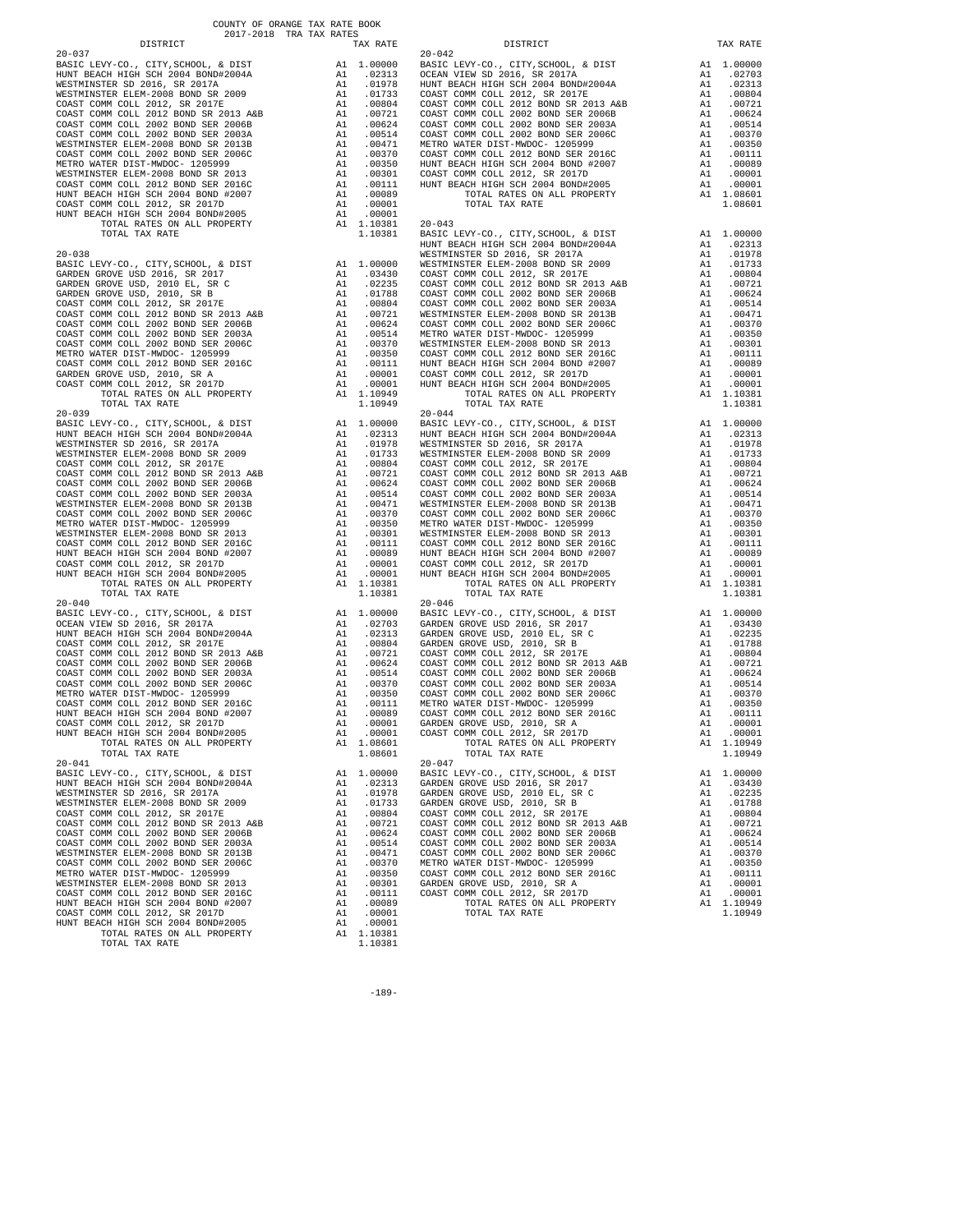| DIPIKICI                                                                                                   |    | IAA KAIL                                                                                                                                                                                                                       |            |
|------------------------------------------------------------------------------------------------------------|----|--------------------------------------------------------------------------------------------------------------------------------------------------------------------------------------------------------------------------------|------------|
| $20 - 048$                                                                                                 |    |                                                                                                                                                                                                                                | $20 - 053$ |
|                                                                                                            |    |                                                                                                                                                                                                                                |            |
|                                                                                                            |    |                                                                                                                                                                                                                                |            |
|                                                                                                            |    |                                                                                                                                                                                                                                |            |
|                                                                                                            |    |                                                                                                                                                                                                                                |            |
|                                                                                                            |    |                                                                                                                                                                                                                                |            |
|                                                                                                            |    |                                                                                                                                                                                                                                |            |
|                                                                                                            |    |                                                                                                                                                                                                                                |            |
|                                                                                                            |    |                                                                                                                                                                                                                                |            |
|                                                                                                            |    |                                                                                                                                                                                                                                |            |
|                                                                                                            |    |                                                                                                                                                                                                                                |            |
|                                                                                                            |    |                                                                                                                                                                                                                                |            |
|                                                                                                            |    |                                                                                                                                                                                                                                |            |
|                                                                                                            |    |                                                                                                                                                                                                                                |            |
|                                                                                                            |    |                                                                                                                                                                                                                                |            |
|                                                                                                            |    |                                                                                                                                                                                                                                |            |
|                                                                                                            |    |                                                                                                                                                                                                                                |            |
|                                                                                                            |    |                                                                                                                                                                                                                                | HUNT BE    |
| $20 - 049$                                                                                                 |    |                                                                                                                                                                                                                                |            |
|                                                                                                            |    |                                                                                                                                                                                                                                |            |
|                                                                                                            |    |                                                                                                                                                                                                                                |            |
|                                                                                                            |    |                                                                                                                                                                                                                                |            |
|                                                                                                            |    |                                                                                                                                                                                                                                |            |
|                                                                                                            |    |                                                                                                                                                                                                                                |            |
|                                                                                                            |    |                                                                                                                                                                                                                                |            |
|                                                                                                            |    |                                                                                                                                                                                                                                |            |
|                                                                                                            |    |                                                                                                                                                                                                                                |            |
|                                                                                                            |    |                                                                                                                                                                                                                                |            |
|                                                                                                            |    |                                                                                                                                                                                                                                |            |
|                                                                                                            |    |                                                                                                                                                                                                                                |            |
|                                                                                                            |    |                                                                                                                                                                                                                                |            |
|                                                                                                            |    |                                                                                                                                                                                                                                |            |
|                                                                                                            |    |                                                                                                                                                                                                                                |            |
|                                                                                                            |    |                                                                                                                                                                                                                                |            |
|                                                                                                            |    |                                                                                                                                                                                                                                |            |
|                                                                                                            |    |                                                                                                                                                                                                                                |            |
|                                                                                                            |    |                                                                                                                                                                                                                                |            |
|                                                                                                            |    | NOTE BE AT A THE READ OF THE READ OF THE READ OF THE READ OF THE READ OF THE READ OF THE READ OF THE READ OF THE READ OF THE READ OF THE READ OF THE READ OF THE READ OF THE READ OF THE READ OF THE READ OF THE READ OF THE R | COAST C    |
| $20 - 050$                                                                                                 |    |                                                                                                                                                                                                                                |            |
| BASIC LEVY-CO., CITY, SCHOOL, & DIST                                                                       |    |                                                                                                                                                                                                                                |            |
| HUNT BEACH HIGH SCH 2004 BOND#2004A                                                                        |    |                                                                                                                                                                                                                                |            |
| WESTMINSTER SD 2016, SR 2017A                                                                              |    |                                                                                                                                                                                                                                |            |
| WESTMINSTER ELEM-2008 BOND SR 2009                                                                         | A1 | .01733                                                                                                                                                                                                                         |            |
|                                                                                                            |    |                                                                                                                                                                                                                                |            |
|                                                                                                            |    |                                                                                                                                                                                                                                |            |
|                                                                                                            |    |                                                                                                                                                                                                                                |            |
|                                                                                                            |    |                                                                                                                                                                                                                                |            |
|                                                                                                            |    |                                                                                                                                                                                                                                |            |
|                                                                                                            |    |                                                                                                                                                                                                                                |            |
|                                                                                                            |    |                                                                                                                                                                                                                                |            |
|                                                                                                            |    |                                                                                                                                                                                                                                |            |
|                                                                                                            |    |                                                                                                                                                                                                                                |            |
|                                                                                                            |    |                                                                                                                                                                                                                                |            |
|                                                                                                            |    |                                                                                                                                                                                                                                |            |
|                                                                                                            |    |                                                                                                                                                                                                                                |            |
|                                                                                                            |    |                                                                                                                                                                                                                                |            |
|                                                                                                            |    |                                                                                                                                                                                                                                |            |
|                                                                                                            |    |                                                                                                                                                                                                                                |            |
|                                                                                                            |    |                                                                                                                                                                                                                                |            |
|                                                                                                            |    |                                                                                                                                                                                                                                | COAST C    |
| $20 - 051$                                                                                                 |    |                                                                                                                                                                                                                                |            |
|                                                                                                            |    | A1 1.00000<br>A1 .02313<br>a1 .01000                                                                                                                                                                                           |            |
| BASIC LEVY-CO., CITY, SCHOOL, & DIST<br>HUNT BEACH HIGH SCH 2004 BOND#2004A<br>WESTMINSTER SD 2016 CD 2015 |    |                                                                                                                                                                                                                                |            |
|                                                                                                            |    |                                                                                                                                                                                                                                |            |
|                                                                                                            |    |                                                                                                                                                                                                                                |            |
|                                                                                                            |    |                                                                                                                                                                                                                                |            |
|                                                                                                            |    |                                                                                                                                                                                                                                |            |
|                                                                                                            |    |                                                                                                                                                                                                                                |            |
|                                                                                                            |    |                                                                                                                                                                                                                                |            |
|                                                                                                            |    |                                                                                                                                                                                                                                |            |
|                                                                                                            |    |                                                                                                                                                                                                                                |            |
|                                                                                                            |    |                                                                                                                                                                                                                                |            |
|                                                                                                            |    |                                                                                                                                                                                                                                |            |
|                                                                                                            |    |                                                                                                                                                                                                                                |            |
|                                                                                                            |    |                                                                                                                                                                                                                                |            |
|                                                                                                            |    |                                                                                                                                                                                                                                |            |
|                                                                                                            |    |                                                                                                                                                                                                                                |            |
| COAST COMM COLL 2012, SR 2017D                                                                             | A1 |                                                                                                                                                                                                                                | COAST C    |
| HUNT BEACH HIGH SCH 2004 BOND#2005                                                                         | A1 | .00001<br>.00001                                                                                                                                                                                                               | HUNT BE    |
| TOTAL RATES ON ALL PROPERTY                                                                                |    | A1 1.10381                                                                                                                                                                                                                     |            |
|                                                                                                            |    |                                                                                                                                                                                                                                |            |
| TOTAL TAX RATE                                                                                             |    | 1.10381                                                                                                                                                                                                                        |            |
| $20 - 052$                                                                                                 |    |                                                                                                                                                                                                                                | $20 - 057$ |
| BASIC LEVY-CO., CITY, SCHOOL, & DIST                                                                       | A1 | 1.00000                                                                                                                                                                                                                        | BASIC L    |
| GARDEN GROVE USD 2016, SR 2017                                                                             |    | A1 .03430 OCEAN V<br>A1 .02235 HUNT BE<br>A1 .01788 COAST C                                                                                                                                                                    |            |
| GARDEN GROVE USD, 2010 EL, SR C                                                                            |    |                                                                                                                                                                                                                                |            |
| GARDEN GROVE USD, 2010, SR B                                                                               |    |                                                                                                                                                                                                                                |            |
| COAST COMM COLL 2012, SR 2017E                                                                             |    | A1.00804                                                                                                                                                                                                                       | COAST C    |
|                                                                                                            |    |                                                                                                                                                                                                                                |            |
| COAST COMM COLL 2012 BOND SR 2013 A&B                                                                      |    | A1.00721                                                                                                                                                                                                                       | COAST C    |
| COAST COMM COLL 2002 BOND SER 2006B                                                                        | A1 | .00624                                                                                                                                                                                                                         | COAST C    |
| COAST COMM COLL 2002 BOND SER 2003A                                                                        | A1 | .00514                                                                                                                                                                                                                         | COAST C    |
| COAST COMM COLL 2002 BOND SER 2006C                                                                        | A1 | .00370                                                                                                                                                                                                                         | METRO W    |
| METRO WATER DIST-MWDOC- 1205999                                                                            |    |                                                                                                                                                                                                                                |            |
| COAST COMM COLL 2012 BOND SER 2016C                                                                        |    |                                                                                                                                                                                                                                |            |
| GARDEN GROVE USD, 2010, SR A                                                                               |    | A1 .00370 METRO W<br>A1 .00350 COAST C<br>A1 .00111 HUNT BE<br>A1 .00001 COAST C<br>A1 .00001 HUNT BE                                                                                                                          |            |
| COAST COMM COLL 2012, SR 2017D                                                                             |    |                                                                                                                                                                                                                                |            |
|                                                                                                            |    |                                                                                                                                                                                                                                |            |
| TOTAL RATES ON ALL PROPERTY<br>moment mass named                                                           |    | A1 1.10949<br>1.10040                                                                                                                                                                                                          |            |
|                                                                                                            |    |                                                                                                                                                                                                                                |            |

| COUNTY OF ORANGE TAX RATE BOOK<br>$2017-2018 \quad \text{TRA RATES}$ DISTRICT $\hspace{2.5cm}$                                                                                                                                                                                                  |          |            |          |
|-------------------------------------------------------------------------------------------------------------------------------------------------------------------------------------------------------------------------------------------------------------------------------------------------|----------|------------|----------|
|                                                                                                                                                                                                                                                                                                 | TAX RATE | DISTRICT   | TAX RATE |
|                                                                                                                                                                                                                                                                                                 |          | $20 - 053$ |          |
|                                                                                                                                                                                                                                                                                                 |          |            |          |
|                                                                                                                                                                                                                                                                                                 |          |            |          |
|                                                                                                                                                                                                                                                                                                 |          |            |          |
|                                                                                                                                                                                                                                                                                                 |          |            |          |
|                                                                                                                                                                                                                                                                                                 |          |            |          |
|                                                                                                                                                                                                                                                                                                 |          |            |          |
|                                                                                                                                                                                                                                                                                                 |          |            |          |
| 00387 COME CLE AND SER 2016 COAST COME ON A 1 .00039<br>METRIM COAST COME COLL 2012 BOND SER 2016C A1 .00111 COAST COME COLL 2012 BOND SER 2016C A1 .00151<br>HUNT BEACH HIGH SCH 2004 BOND #2007 A1 .00089 HUNT BEACH HIGH SCH 20                                                              |          |            |          |
| $\begin{tabular}{@{}c@{}}\hline {\bf 120-052}\\[-0.051$ & $10.0000\\[-0.051$ & $20-052$\\[-0.052$ & $20.052$\\[-0.051$ & $20.051$\\[-0.051$ & $20.052$\\[-0.051$ & $20.051$\\[-0.051$ & $20.051$\\[-0.051$ & $20.051$\\[-0.051$ & $20.051$\\[-0.051$ & $20.051$\\[-0.051$ & $20.051$\\[-0.051$$ |          |            |          |

-190-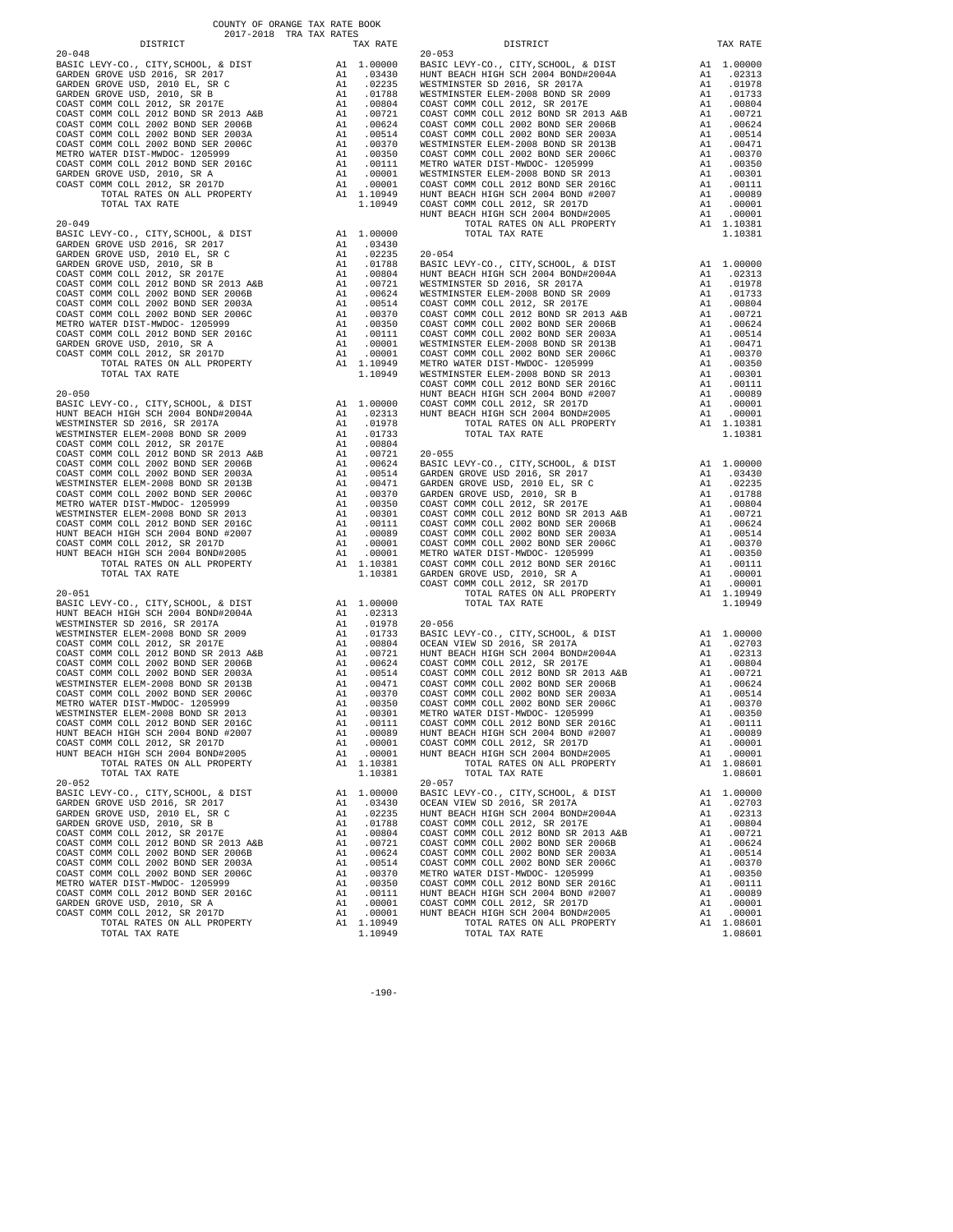| 101AD KAIBU UN ABB IKULBRII<br>TOTAL TAX RATE | --- | -------<br>1.10381 |
|-----------------------------------------------|-----|--------------------|
|                                               |     |                    |
| $20 - 062$                                    |     |                    |
| BASIC LEVY-CO., CITY, SCHOOL, & DIST          | A1  | 1,00000            |
| HUNT BEACH HIGH SCH 2004 BOND#2004A           | A1  | .02313             |
| WESTMINSTER SD 2016, SR 2017A                 | A1  | .01978             |
| WESTMINSTER ELEM-2008 BOND SR 2009            | A1  | .01733             |
| COAST COMM COLL 2012. SR 2017E                | A1  | .00804             |
| COAST COMM COLL 2012 BOND SR 2013 A&B         | A1  | .00721             |
| COAST COMM COLL 2002 BOND SER 2006B           | A1  | .00624             |
| COAST COMM COLL 2002 BOND SER 2003A           | A1  | .00514             |
| WESTMINSTER ELEM-2008 BOND SR 2013B           | A1  | .00471             |
| COAST COMM COLL 2002 BOND SER 2006C           | A1  | .00370             |
| METRO WATER DIST-MWDOC- 1205999               | A1  | .00350             |
| WESTMINSTER ELEM-2008 BOND SR 2013            | A1  | .00301             |
| COAST COMM COLL 2012 BOND SER 2016C           | A1  | .00111             |
| HUNT BEACH HIGH SCH 2004 BOND #2007           | A1  | .00089             |
| COAST COMM COLL 2012, SR 2017D                | A1  | .00001             |
| HUNT BEACH HIGH SCH 2004 BOND#2005            | A1  | .00001             |
| TOTAL RATES ON ALL PROPERTY                   | A1  | 1.10381            |
| TOTAL TAX RATE                                |     | 1.10381            |

| COUNTY OF ORANGE TAX RATE BOOK             |     |            |                                             |                |            |
|--------------------------------------------|-----|------------|---------------------------------------------|----------------|------------|
| 2017-2018 TRA TAX RATES                    |     |            |                                             |                |            |
| DISTRICT                                   |     | TAX RATE   | DISTRICT                                    |                | TAX RATE   |
| $20 - 058$                                 |     |            | $20 - 063$                                  |                |            |
| BASIC LEVY-CO., CITY, SCHOOL, & DIST       |     | A1 1.00000 | BASIC LEVY-CO., CITY, SCHOOL, & DIST        |                | A1 1,00000 |
| HUNT BEACH HIGH SCH 2004 BOND#2004A        | A1  | .02313     | HUNT BEACH HIGH SCH 2004 BOND#2004A         | A1             | .02313     |
| WESTMINSTER SD 2016, SR 2017A              | A1  | .01978     | WESTMINSTER SD 2016, SR 2017A               | A <sub>1</sub> | .01978     |
| WESTMINSTER ELEM-2008 BOND SR 2009         | A1  | .01733     | WESTMINSTER ELEM-2008 BOND SR 2009          | A1             | .01733     |
| COAST COMM COLL 2012, SR 2017E             | A1  | .00804     | COAST COMM COLL 2012, SR 2017E              | A <sub>1</sub> | .00804     |
| COAST COMM COLL 2012 BOND SR 2013 A&B      | A1  | .00721     | COAST COMM COLL 2012 BOND SR 2013 A&B       | A1             | .00721     |
| COAST COMM COLL 2002 BOND SER 2006B        | A1  | .00624     | COAST COMM COLL 2002 BOND SER 2006B         | A <sub>1</sub> | .00624     |
| COAST COMM COLL 2002 BOND SER 2003A        | A1  | .00514     | COAST COMM COLL 2002 BOND SER 2003A         | A1             | .00514     |
| WESTMINSTER ELEM-2008 BOND SR 2013B        | A1  | .00471     | WESTMINSTER ELEM-2008 BOND SR 2013B         | A1             | .00471     |
| COAST COMM COLL 2002 BOND SER 2006C        | A1  | .00370     | COAST COMM COLL 2002 BOND SER 2006C         | A1             | .00370     |
| METRO WATER DIST-MWDOC- 1205999            | A1  | .00350     | METRO WATER DIST-MWDOC- 1205999             | A1             | .00350     |
| WESTMINSTER ELEM-2008 BOND SR 2013         | A1  | .00301     | WESTMINSTER ELEM-2008 BOND SR 2013          | A1             | .00301     |
| COAST COMM COLL 2012 BOND SER 2016C        | A1  | .00111     | COAST COMM COLL 2012 BOND SER 2016C         | A1             | .00111     |
| HUNT BEACH HIGH SCH 2004 BOND #2007        | A1  | .00089     | HUNT BEACH HIGH SCH 2004 BOND #2007         | A1             | .00089     |
| COAST COMM COLL 2012, SR 2017D             | A1  | .00001     | COAST COMM COLL 2012, SR 2017D              | A1             | .00001     |
| HUNT BEACH HIGH SCH 2004 BOND#2005         | A1  | .00001     | HUNT BEACH HIGH SCH 2004 BOND#2005          | A1             | .00001     |
| TOTAL RATES ON ALL PROPERTY                |     | A1 1.10381 | TOTAL RATES ON ALL PROPERTY                 |                | A1 1.10381 |
| TOTAL TAX RATE                             |     | 1.10381    | TOTAL TAX RATE                              |                | 1.10381    |
| $20 - 059$                                 |     |            | $20 - 064$                                  |                |            |
| BASIC LEVY-CO., CITY, SCHOOL, & DIST       |     | A1 1.00000 | BASIC LEVY-CO., CITY, SCHOOL, & DIST        |                | A1 1,00000 |
| HUNT BEACH HIGH SCH 2004 BOND#2004A        | A1  | .02313     | HUNT BEACH HIGH SCH 2004 BOND#2004A         | A 1            | .02313     |
| WESTMINSTER SD 2016, SR 2017A              | A1  | .01978     | WESTMINSTER SD 2016, SR 2017A               | A1             | .01978     |
| WESTMINSTER ELEM-2008 BOND SR 2009         | A1  | .01733     | WESTMINSTER ELEM-2008 BOND SR 2009          | A <sub>1</sub> | .01733     |
| $0.2000$ $0.0001$ $0.015$ $0.100$ $0.0175$ | 7.7 | 00001      | $O(2.000 \times 0.01)$ $O(1)$ $O(1)$ $O(1)$ | $\mathbf{A}$   | 00001      |

| ntergram<br>$20 - 058$ | $AA$ $R$ $A$ $R$ | n JID TILT 1<br>$20 - 063$ | TWV WHIP |
|------------------------|------------------|----------------------------|----------|
|                        |                  |                            |          |
|                        |                  |                            |          |
|                        |                  |                            |          |
|                        |                  |                            |          |
|                        |                  |                            |          |
|                        |                  |                            |          |
|                        |                  |                            |          |
|                        |                  |                            |          |
|                        |                  |                            |          |
|                        |                  |                            |          |
|                        |                  |                            |          |
|                        |                  |                            |          |
|                        |                  |                            |          |
|                        |                  |                            |          |
|                        |                  |                            |          |
|                        |                  |                            |          |
|                        |                  |                            |          |
|                        |                  |                            |          |
|                        |                  |                            |          |
|                        |                  |                            |          |
|                        |                  |                            |          |
|                        |                  |                            |          |
|                        |                  |                            |          |
|                        |                  |                            |          |
|                        |                  |                            |          |
|                        |                  |                            |          |
|                        |                  |                            |          |
|                        |                  |                            |          |
|                        |                  |                            |          |
|                        |                  |                            |          |
|                        |                  |                            |          |
|                        |                  |                            |          |
|                        |                  |                            |          |
|                        |                  |                            |          |
|                        |                  |                            |          |
|                        |                  |                            |          |
|                        |                  |                            |          |
|                        |                  |                            |          |
|                        |                  |                            |          |
|                        |                  |                            |          |
|                        |                  |                            |          |
|                        |                  |                            |          |
|                        |                  |                            |          |
|                        |                  |                            |          |
|                        |                  |                            |          |
|                        |                  |                            |          |
|                        |                  |                            |          |
|                        |                  |                            |          |
|                        |                  |                            |          |
|                        |                  |                            |          |
|                        |                  |                            |          |
|                        |                  |                            |          |
|                        |                  |                            |          |
|                        |                  |                            |          |
|                        |                  |                            |          |
|                        |                  |                            |          |
|                        |                  |                            |          |
|                        |                  |                            |          |
|                        |                  |                            |          |
|                        |                  |                            |          |
|                        |                  |                            |          |
|                        |                  |                            |          |
|                        |                  |                            |          |
|                        |                  |                            |          |
|                        |                  |                            |          |
|                        |                  |                            |          |
|                        |                  |                            |          |
|                        |                  |                            |          |
|                        |                  |                            |          |
|                        |                  |                            |          |
|                        |                  |                            |          |
|                        |                  |                            |          |
|                        |                  |                            |          |
|                        |                  |                            |          |
|                        |                  |                            |          |
|                        |                  |                            |          |
|                        |                  |                            |          |
|                        |                  |                            |          |
|                        |                  |                            |          |
|                        |                  |                            |          |
|                        |                  |                            |          |
|                        |                  |                            |          |
|                        |                  |                            |          |
|                        |                  |                            |          |
|                        |                  |                            |          |
|                        |                  |                            |          |
|                        |                  |                            |          |
|                        |                  |                            |          |
|                        |                  |                            |          |
|                        |                  |                            |          |
|                        |                  |                            |          |
|                        |                  |                            |          |
|                        |                  |                            |          |
|                        |                  |                            |          |
|                        |                  |                            |          |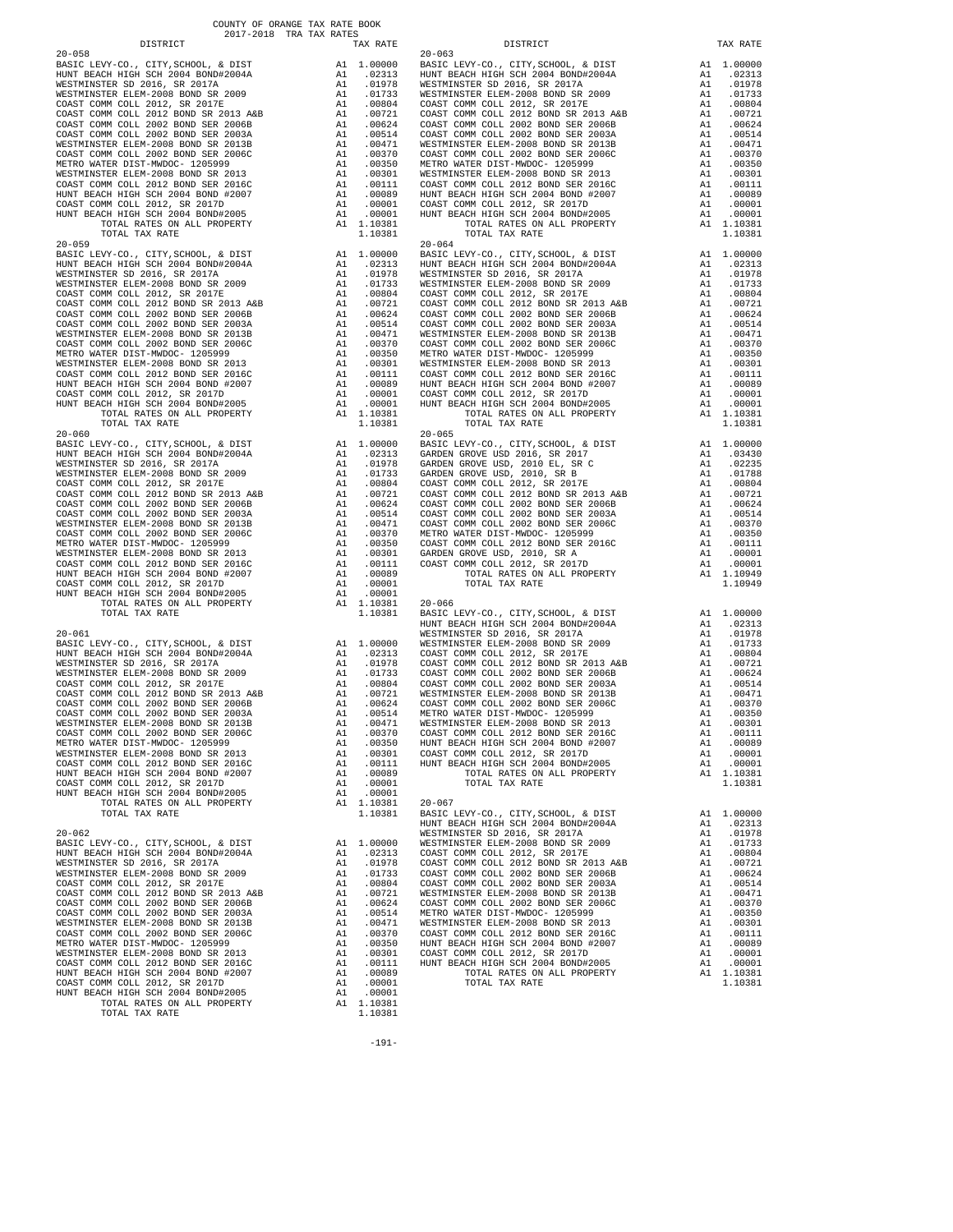| WESIMINSIER ELEM-ZUUG BUND SR ZUIS<br>COAST COMM COLL 2012 BOND SER 2016C   | A1 .00311 GOAST C<br>A1 .00011 COAST C<br>A1 .00009<br>A1 .00001<br>A1 1.10381 20-074                                                                                                                                                                |                                                                               |         |
|-----------------------------------------------------------------------------|------------------------------------------------------------------------------------------------------------------------------------------------------------------------------------------------------------------------------------------------------|-------------------------------------------------------------------------------|---------|
| HUNT BEACH HIGH SCH 2004 BOND #2007                                         |                                                                                                                                                                                                                                                      |                                                                               |         |
| COAST COMM COLL 2012, SR 2017D                                              |                                                                                                                                                                                                                                                      |                                                                               |         |
| HUNT BEACH HIGH SCH 2004 BOND#2005                                          |                                                                                                                                                                                                                                                      |                                                                               |         |
| TOTAL RATES ON ALL PROPERTY                                                 |                                                                                                                                                                                                                                                      |                                                                               |         |
| TOTAL TAX RATE                                                              |                                                                                                                                                                                                                                                      | $\begin{tabular}{ll} 1.10381 & 20-074 \\ 1.10381 & BASE & L \\ \end{tabular}$ |         |
|                                                                             |                                                                                                                                                                                                                                                      |                                                                               | HUNT BE |
| $20 - 069$                                                                  | MI 1.00000 WESTMIN<br>A1 1.00000 WESTMIN<br>A1 .02313 COAST C<br>A1 .0173 COAST C<br>A1 .0173 COAST C<br>A1 .00804 COAST C<br>A1 .00721 WESTMIN<br>A1 .00721 WESTMIN<br>A1 .00721 WESTMIN<br>A1 .00314 WESTMIN<br>A1 .00370 COAST C<br>A1 .00370 COA |                                                                               | WESTMIN |
| BASIC LEVY-CO., CITY, SCHOOL, & DIST                                        |                                                                                                                                                                                                                                                      |                                                                               |         |
| HUNT BEACH HIGH SCH 2004 BOND#2004A                                         |                                                                                                                                                                                                                                                      |                                                                               |         |
| WESTMINSTER SD 2016, SR 2017A                                               |                                                                                                                                                                                                                                                      |                                                                               |         |
| WESTMINSTER ELEM-2008 BOND SR 2009                                          |                                                                                                                                                                                                                                                      |                                                                               |         |
| COAST COMM COLL 2012, SR 2017E                                              |                                                                                                                                                                                                                                                      |                                                                               |         |
| COAST COMM COLL 2012 BOND SR 2013 A&B                                       |                                                                                                                                                                                                                                                      |                                                                               |         |
| COAST COMM COLL 2002 BOND SER 2006B<br>COAST COMM COLL 2002 BOND SER 2003A  |                                                                                                                                                                                                                                                      |                                                                               |         |
|                                                                             |                                                                                                                                                                                                                                                      |                                                                               |         |
| WESTMINSTER ELEM-2008 BOND SR 2013B                                         |                                                                                                                                                                                                                                                      |                                                                               |         |
| COAST COMM COLL 2002 BOND SER 2006C                                         |                                                                                                                                                                                                                                                      |                                                                               |         |
| METRO WATER DIST-MWDOC- 1205999                                             |                                                                                                                                                                                                                                                      |                                                                               |         |
| WESTMINSTER ELEM-2008 BOND SR 2013                                          |                                                                                                                                                                                                                                                      |                                                                               |         |
| COAST COMM COLL 2012 BOND SER 2016C                                         |                                                                                                                                                                                                                                                      |                                                                               |         |
| HUNT BEACH HIGH SCH 2004 BOND #2007                                         |                                                                                                                                                                                                                                                      |                                                                               |         |
|                                                                             |                                                                                                                                                                                                                                                      |                                                                               |         |
| COAST COMM COLL 2012, SK 2017D<br>HUNT BEACH HIGH SCH 2004 BOND#2005        |                                                                                                                                                                                                                                                      |                                                                               |         |
| TOTAL RATES ON ALL PROPERTY                                                 |                                                                                                                                                                                                                                                      |                                                                               |         |
| TOTAL TAX RATE                                                              |                                                                                                                                                                                                                                                      |                                                                               |         |
|                                                                             |                                                                                                                                                                                                                                                      |                                                                               | OCEAN V |
| $20 - 070$                                                                  |                                                                                                                                                                                                                                                      |                                                                               | HUNT BE |
| BASIC LEVY-CO., CITY, SCHOOL, & DIST                                        |                                                                                                                                                                                                                                                      |                                                                               |         |
| HUNT BEACH HIGH SCH 2004 BOND#2004A                                         |                                                                                                                                                                                                                                                      |                                                                               |         |
| WESTMINSTER SD 2016, SR 2017A                                               |                                                                                                                                                                                                                                                      |                                                                               |         |
| WESTMINSTER ELEM-2008 BOND SR 2009<br>COAST COMM COLL 2012, SR 2017E        |                                                                                                                                                                                                                                                      |                                                                               |         |
|                                                                             |                                                                                                                                                                                                                                                      |                                                                               |         |
|                                                                             |                                                                                                                                                                                                                                                      |                                                                               |         |
| COAST COMM COLL 2002 BOND SER 2003A                                         |                                                                                                                                                                                                                                                      |                                                                               |         |
| WESTMINSTER ELEM-2008 BOND SR 2013B                                         |                                                                                                                                                                                                                                                      |                                                                               |         |
| WESTMINSTER ELEM-2008 BOND SR 2013B<br>COAST COMM COLL 2002 BOND SER 2006C  |                                                                                                                                                                                                                                                      |                                                                               |         |
| METRO WATER DIST-MWDOC- 1205999                                             |                                                                                                                                                                                                                                                      |                                                                               |         |
| WESTMINSTER ELEM-2008 BOND SR 2013                                          |                                                                                                                                                                                                                                                      |                                                                               |         |
| COAST COMM COLL 2012 BOND SER 2016C                                         |                                                                                                                                                                                                                                                      |                                                                               |         |
| HUNT BEACH HIGH SCH 2004 BOND #2007                                         |                                                                                                                                                                                                                                                      |                                                                               |         |
| COAST COMM COLL 2012, SR 2017D                                              |                                                                                                                                                                                                                                                      |                                                                               |         |
| HUNT BEACH HIGH SCH 2004 BOND#2005                                          |                                                                                                                                                                                                                                                      |                                                                               |         |
|                                                                             |                                                                                                                                                                                                                                                      |                                                                               |         |
|                                                                             |                                                                                                                                                                                                                                                      |                                                                               |         |
|                                                                             |                                                                                                                                                                                                                                                      |                                                                               | COAST C |
| $20 - 071$                                                                  |                                                                                                                                                                                                                                                      |                                                                               |         |
|                                                                             |                                                                                                                                                                                                                                                      |                                                                               |         |
| BASIC LEVY-CO., CITY, SCHOOL, & DIST<br>HUNT BEACH HIGH SCH 2004 BOND#2004A |                                                                                                                                                                                                                                                      |                                                                               |         |
| WESTMINSTER SD 2016, SR 2017A                                               |                                                                                                                                                                                                                                                      |                                                                               |         |
| WESTMINSTER ELEM-2008 BOND SR 2009                                          |                                                                                                                                                                                                                                                      |                                                                               |         |
|                                                                             |                                                                                                                                                                                                                                                      |                                                                               |         |
| COAST COMM COLL 2012, SR 2017E COAST COMM COLL 2012 BOND SR 2013 A&B        |                                                                                                                                                                                                                                                      |                                                                               |         |
| COAST COMM COLL 2002 BOND SER 2006B                                         |                                                                                                                                                                                                                                                      |                                                                               |         |
| COAST COMM COLL 2002 BOND SER 2003A                                         |                                                                                                                                                                                                                                                      |                                                                               |         |
| WESTMINSTER ELEM-2008 BOND SR 2013B                                         |                                                                                                                                                                                                                                                      |                                                                               |         |
| COAST COMM COLL 2002 BOND SER 2006C                                         |                                                                                                                                                                                                                                                      |                                                                               |         |
| METRO WATER DIST-MWDOC- 1205999                                             |                                                                                                                                                                                                                                                      |                                                                               |         |
| WESTMINSTER ELEM-2008 BOND SR 2013                                          |                                                                                                                                                                                                                                                      |                                                                               |         |
| COAST COMM COLL 2012 BOND SER 2016C                                         |                                                                                                                                                                                                                                                      |                                                                               |         |
| HUNT BEACH HIGH SCH 2004 BOND #2007                                         |                                                                                                                                                                                                                                                      |                                                                               |         |
| COAST COMM COLL 2012, SR 2017D                                              |                                                                                                                                                                                                                                                      |                                                                               |         |
| HUNT BEACH HIGH SCH 2004 BOND#2005                                          |                                                                                                                                                                                                                                                      |                                                                               |         |
| TOTAL RATES ON ALL PROPERTY                                                 |                                                                                                                                                                                                                                                      |                                                                               |         |
| TOTAL TAX RATE                                                              | CAST COAST COAST COAST COAST COAST COAST COAST COAST COAST COAST COAST COAST COAST COAST COAST COAST COAST COAST COAST COAST COAST COAST COAST COAST COAST COAST COAST COAST COAST COAST COAST COAST COAST COAST COAST COAST C                       |                                                                               |         |
|                                                                             |                                                                                                                                                                                                                                                      |                                                                               | COAST C |
| $20 - 072$                                                                  |                                                                                                                                                                                                                                                      |                                                                               | COAST C |
| BASIC LEVY-CO., CITY, SCHOOL, & DIST                                        |                                                                                                                                                                                                                                                      |                                                                               |         |
| OCEAN VIEW SD 2016, SR 2017A                                                |                                                                                                                                                                                                                                                      |                                                                               |         |
| HUNT BEACH HIGH SCH 2004 BOND#2004A                                         |                                                                                                                                                                                                                                                      |                                                                               |         |
| COAST COMM COLL 2012, SR 2017E                                              | A1 1.00000 METRO W<br>A1 .02703 COAST C<br>A1 .02313 GARDEN<br>A1 .00804 COAST C                                                                                                                                                                     |                                                                               |         |
|                                                                             |                                                                                                                                                                                                                                                      |                                                                               |         |

|                                       |     |            | COAST C        |
|---------------------------------------|-----|------------|----------------|
| $20 - 072$                            |     |            | COAST C        |
| BASIC LEVY-CO., CITY, SCHOOL, & DIST  |     | A1 1.00000 | METRO W        |
| OCEAN VIEW SD 2016, SR 2017A          | A1  | .02703     | COAST C        |
| HUNT BEACH HIGH SCH 2004 BOND#2004A   | A1  | .02313     | GARDEN         |
| COAST COMM COLL 2012. SR 2017E        | A1  | .00804     | COAST C        |
| COAST COMM COLL 2012 BOND SR 2013 A&B | A1  | .00721     |                |
| COAST COMM COLL 2002 BOND SER 2006B   | A1  | .00624     |                |
| COAST COMM COLL 2002 BOND SER 2003A   | A1  | .00514     |                |
| COAST COMM COLL 2002 BOND SER 2006C   | A1  | .00370     | $20 - 078$     |
| METRO WATER DIST-MWDOC- 1205999       | A1  | .00350     | BASIC L        |
| COAST COMM COLL 2012 BOND SER 2016C   | A1  | .00111     | OCEAN V        |
| HUNT BEACH HIGH SCH 2004 BOND #2007   | A1  | .00089     | HUNT BE        |
| COAST COMM COLL 2012, SR 2017D        | A1  | .00001     | COAST C        |
| HUNT BEACH HIGH SCH 2004 BOND#2005    | A1  | .00001     | COAST C        |
| POPAI PAPPO ON AII DROPPPV            | 7.1 | 1 09601    | $C0$ $C0$ $C1$ |

| DISTRICT | TAX RATE | DISTRICT | TAX RATE |
|----------|----------|----------|----------|
|          |          |          |          |
|          |          |          |          |
|          |          |          |          |
|          |          |          |          |
|          |          |          |          |
|          |          |          |          |
|          |          |          |          |
|          |          |          |          |
|          |          |          |          |
|          |          |          |          |
|          |          |          |          |
|          |          |          |          |
|          |          |          |          |
|          |          |          |          |
|          |          |          |          |
|          |          |          |          |
|          |          |          |          |
|          |          |          |          |
|          |          |          |          |
|          |          |          |          |
|          |          |          |          |
|          |          |          |          |
|          |          |          |          |
|          |          |          |          |
|          |          |          |          |
|          |          |          |          |
|          |          |          |          |
|          |          |          |          |
|          |          |          |          |
|          |          |          |          |
|          |          |          |          |
|          |          |          |          |
|          |          |          |          |
|          |          |          |          |
|          |          |          |          |
|          |          |          |          |
|          |          |          |          |
|          |          |          |          |
|          |          |          |          |
|          |          |          |          |
|          |          |          |          |
|          |          |          |          |
|          |          |          |          |
|          |          |          |          |
|          |          |          |          |
|          |          |          |          |
|          |          |          |          |
|          |          |          |          |
|          |          |          |          |
|          |          |          |          |
|          |          |          |          |
|          |          |          |          |
|          |          |          |          |
|          |          |          |          |
|          |          |          |          |
|          |          |          |          |
|          |          |          |          |
|          |          |          |          |
|          |          |          |          |
|          |          |          |          |
|          |          |          |          |
|          |          |          |          |
|          |          |          |          |
|          |          |          |          |
|          |          |          |          |
|          |          |          |          |
|          |          |          |          |
|          |          |          |          |
|          |          |          |          |
|          |          |          |          |
|          |          |          |          |
|          |          |          |          |
|          |          |          |          |
|          |          |          |          |
|          |          |          |          |
|          |          |          |          |
|          |          |          |          |
|          |          |          |          |
|          |          |          |          |
|          |          |          |          |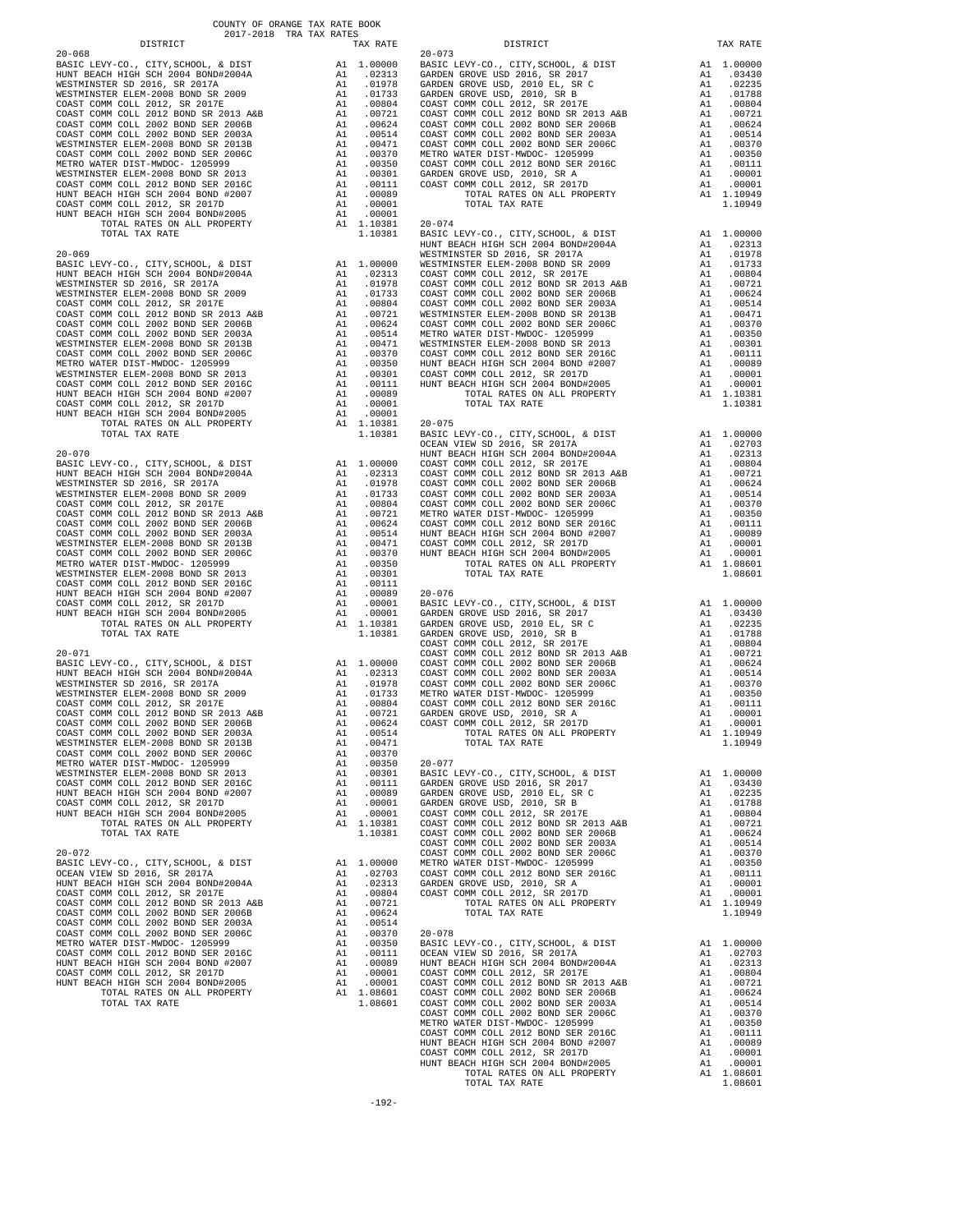| DISTRICT                                                                    |                                                                                                                                                                                                                                                        | TAX RATE                                                                                                                                                                                                                                                                                                                                                                       |            |
|-----------------------------------------------------------------------------|--------------------------------------------------------------------------------------------------------------------------------------------------------------------------------------------------------------------------------------------------------|--------------------------------------------------------------------------------------------------------------------------------------------------------------------------------------------------------------------------------------------------------------------------------------------------------------------------------------------------------------------------------|------------|
| $20 - 079$                                                                  | 20-084<br>A1 1.00000 BASIC L<br>A1 002313 HUNT BE<br>A1 01978 WESTMIN<br>A1 01978 WESTMIN<br>A1 01973 WESTMIN<br>A1 00804 COAST C<br>A1 .00624 COAST C<br>A1 .00514 COAST C<br>A1 .00514 COAST C<br>A1 .00370 COAST C<br>A1 .00370 COAST C<br>A1 .0030 |                                                                                                                                                                                                                                                                                                                                                                                | $20 - 084$ |
| BASIC LEVY-CO., CITY, SCHOOL, & DIST<br>HUNT BEACH HIGH SCH 2004 BOND#2004A |                                                                                                                                                                                                                                                        |                                                                                                                                                                                                                                                                                                                                                                                |            |
| WESTMINSTER SD 2016, SR 2017A                                               |                                                                                                                                                                                                                                                        |                                                                                                                                                                                                                                                                                                                                                                                |            |
| WESTMINSTER ELEM-2008 BOND SR 2009                                          |                                                                                                                                                                                                                                                        |                                                                                                                                                                                                                                                                                                                                                                                |            |
| COAST COMM COLL 2012, SR 2017E                                              |                                                                                                                                                                                                                                                        |                                                                                                                                                                                                                                                                                                                                                                                |            |
| COAST COMM COLL 2012 BOND SR 2013 A&B                                       |                                                                                                                                                                                                                                                        |                                                                                                                                                                                                                                                                                                                                                                                |            |
| COAST COMM COLL 2002 BOND SER 2006B                                         |                                                                                                                                                                                                                                                        |                                                                                                                                                                                                                                                                                                                                                                                |            |
| COAST COMM COLL 2002 BOND SER 2003A                                         |                                                                                                                                                                                                                                                        |                                                                                                                                                                                                                                                                                                                                                                                |            |
| WESTMINSTER ELEM-2008 BOND SR 2013B                                         |                                                                                                                                                                                                                                                        |                                                                                                                                                                                                                                                                                                                                                                                |            |
| COAST COMM COLL 2002 BOND SER 2006C                                         |                                                                                                                                                                                                                                                        |                                                                                                                                                                                                                                                                                                                                                                                |            |
| METRO WATER DIST-MWDOC- 1205999                                             |                                                                                                                                                                                                                                                        |                                                                                                                                                                                                                                                                                                                                                                                |            |
| WESTMINSTER ELEM-2008 BOND SR 2013                                          |                                                                                                                                                                                                                                                        |                                                                                                                                                                                                                                                                                                                                                                                |            |
| COAST COMM COLL 2012 BOND SER 2016C                                         |                                                                                                                                                                                                                                                        |                                                                                                                                                                                                                                                                                                                                                                                |            |
| HUNT BEACH HIGH SCH 2004 BOND #2007                                         |                                                                                                                                                                                                                                                        |                                                                                                                                                                                                                                                                                                                                                                                |            |
| COAST COMM COLL 2012, SR 2017D                                              |                                                                                                                                                                                                                                                        |                                                                                                                                                                                                                                                                                                                                                                                |            |
| HUNT BEACH HIGH SCH 2004 BOND#2005                                          |                                                                                                                                                                                                                                                        |                                                                                                                                                                                                                                                                                                                                                                                |            |
| TOTAL RATES ON ALL PROPERTY<br>TOTAL TAX RATE                               |                                                                                                                                                                                                                                                        | A1 1.10381<br>1.10381                                                                                                                                                                                                                                                                                                                                                          |            |
| $20 - 080$                                                                  |                                                                                                                                                                                                                                                        |                                                                                                                                                                                                                                                                                                                                                                                |            |
|                                                                             |                                                                                                                                                                                                                                                        |                                                                                                                                                                                                                                                                                                                                                                                |            |
| BASIC LEVY-CO., CITY, SCHOOL, & DIST<br>HUNT BEACH HIGH SCH 2004 BOND#2004A |                                                                                                                                                                                                                                                        |                                                                                                                                                                                                                                                                                                                                                                                |            |
| WESTMINSTER SD 2016, SR 2017A                                               |                                                                                                                                                                                                                                                        |                                                                                                                                                                                                                                                                                                                                                                                |            |
| WESTMINSTER ELEM-2008 BOND SR 2009                                          |                                                                                                                                                                                                                                                        |                                                                                                                                                                                                                                                                                                                                                                                |            |
| COAST COMM COLL 2012, SR 2017E                                              |                                                                                                                                                                                                                                                        |                                                                                                                                                                                                                                                                                                                                                                                |            |
| COAST COMM COLL 2012 BOND SR 2013 A&B                                       |                                                                                                                                                                                                                                                        |                                                                                                                                                                                                                                                                                                                                                                                |            |
| COAST COMM COLL 2002 BOND SER 2006B                                         |                                                                                                                                                                                                                                                        |                                                                                                                                                                                                                                                                                                                                                                                |            |
| COAST COMM COLL 2002 BOND SER 2003A                                         |                                                                                                                                                                                                                                                        | $\begin{tabular}{cc} 1.10381 & 20-085 \\ \text{A1} & 1.00000 & \text{BASE L} \\ \text{A1} & 0.2313 & \text{GARDEN} \\ \text{A1} & 0.1978 & \text{GARDEN} \\ \text{A1} & 0.1973 & \text{GARDEN} \\ \text{A1} & 0.00804 & \text{CoAST C} \\ \text{A1} & 0.0624 & \text{COAST C} \\ \text{A1} & 0.0624 & \text{COAST C} \\ \text{A1} & 0.0911 & \text{COAST C} \\ \text{A1} & 0.$ |            |
| WESTMINSTER ELEM-2008 BOND SR 2013B                                         |                                                                                                                                                                                                                                                        |                                                                                                                                                                                                                                                                                                                                                                                |            |
| COAST COMM COLL 2002 BOND SER 2006C                                         |                                                                                                                                                                                                                                                        |                                                                                                                                                                                                                                                                                                                                                                                |            |
| METRO WATER DIST-MWDOC- 1205999                                             |                                                                                                                                                                                                                                                        |                                                                                                                                                                                                                                                                                                                                                                                |            |
| WESTMINSTER ELEM-2008 BOND SR 2013                                          |                                                                                                                                                                                                                                                        |                                                                                                                                                                                                                                                                                                                                                                                |            |
| COAST COMM COLL 2012 BOND SER 2016C                                         |                                                                                                                                                                                                                                                        |                                                                                                                                                                                                                                                                                                                                                                                |            |
| HUNT BEACH HIGH SCH 2004 BOND #2007                                         | A1                                                                                                                                                                                                                                                     | .00089                                                                                                                                                                                                                                                                                                                                                                         |            |
| COAST COMM COLL 2012, SR 2017D<br>HUNT BEACH HIGH SCH 2004 BOND#2005        |                                                                                                                                                                                                                                                        | A1 .00001<br>A1 .00001<br>.00001                                                                                                                                                                                                                                                                                                                                               |            |
| TOTAL RATES ON ALL PROPERTY                                                 |                                                                                                                                                                                                                                                        |                                                                                                                                                                                                                                                                                                                                                                                |            |
| TOTAL TAX RATE                                                              |                                                                                                                                                                                                                                                        | A1 1.10381 20-086<br>1.10381 BASIC L                                                                                                                                                                                                                                                                                                                                           |            |
|                                                                             |                                                                                                                                                                                                                                                        |                                                                                                                                                                                                                                                                                                                                                                                | GARDEN     |
| $20 - 081$                                                                  |                                                                                                                                                                                                                                                        |                                                                                                                                                                                                                                                                                                                                                                                | GARDEN     |
| BASIC LEVY-CO., CITY, SCHOOL, & DIST<br>HUNT BEACH HIGH SCH 2004 BOND#2004A |                                                                                                                                                                                                                                                        | $\begin{tabular}{ll} \bf{A1} & 1.00000 & \tt{GARDEN} \\ \bf{A1} & .02313 & \tt{COAST} & \tt{C} \\ \bf{A1} & .01978 & \tt{COAST} & \tt{C} \\ \bf{A1} & .01733 & \tt{COAST} & \tt{C} \\ \bf{A1} & .01733 & \tt{COAST} & \tt{C} \\ \bf{A1} & .00804 & \tt{COAST} & \tt{C} \\ \bf{A1} & .00524 & \tt{METRO} & \tt{W} \\ \bf{A1} & .00514 & \tt{COAST} & \tt{C$                     |            |
|                                                                             |                                                                                                                                                                                                                                                        |                                                                                                                                                                                                                                                                                                                                                                                |            |
| WESTMINSTER SD 2016, SR 2017A                                               |                                                                                                                                                                                                                                                        |                                                                                                                                                                                                                                                                                                                                                                                |            |
| WESTMINSTER ELEM-2008 BOND SR 2009                                          |                                                                                                                                                                                                                                                        |                                                                                                                                                                                                                                                                                                                                                                                |            |
| COAST COMM COLL 2012, SR 2017E                                              |                                                                                                                                                                                                                                                        |                                                                                                                                                                                                                                                                                                                                                                                |            |
| COAST COMM COLL 2012 BOND SR 2013 A&B                                       |                                                                                                                                                                                                                                                        |                                                                                                                                                                                                                                                                                                                                                                                |            |
| COAST COMM COLL 2002 BOND SER 2006B                                         |                                                                                                                                                                                                                                                        |                                                                                                                                                                                                                                                                                                                                                                                |            |
| COAST COMM COLL 2002 BOND SER 2003A                                         |                                                                                                                                                                                                                                                        |                                                                                                                                                                                                                                                                                                                                                                                |            |
| WESTMINSTER ELEM-2008 BOND SR 2013B<br>COAST COMM COLL 2002 BOND SER 2006C  |                                                                                                                                                                                                                                                        |                                                                                                                                                                                                                                                                                                                                                                                |            |
| METRO WATER DIST-MWDOC- 1205999                                             |                                                                                                                                                                                                                                                        | .00350                                                                                                                                                                                                                                                                                                                                                                         |            |
| WESTMINSTER ELEM-2008 BOND SR 2013                                          | $\frac{1}{A1}$                                                                                                                                                                                                                                         | .00301                                                                                                                                                                                                                                                                                                                                                                         |            |
| COAST COMM COLL 2012 BOND SER 2016C                                         | A1                                                                                                                                                                                                                                                     | .00111                                                                                                                                                                                                                                                                                                                                                                         |            |
| HUNT BEACH HIGH SCH 2004 BOND #2007                                         |                                                                                                                                                                                                                                                        |                                                                                                                                                                                                                                                                                                                                                                                |            |
| COAST COMM COLL 2012, SR 2017D                                              |                                                                                                                                                                                                                                                        |                                                                                                                                                                                                                                                                                                                                                                                |            |
| HUNT BEACH HIGH SCH 2004 BOND#2005                                          |                                                                                                                                                                                                                                                        | A1 .00111<br>A1 .00089 20-087<br>A1 .00001 BASIC L<br>A1 .00001 GARDEN<br>A1 .10381 GARDEN<br>1.10381 GARDEN                                                                                                                                                                                                                                                                   |            |
| TOTAL RATES ON ALL PROPERTY                                                 |                                                                                                                                                                                                                                                        |                                                                                                                                                                                                                                                                                                                                                                                |            |
| TOTAL TAX RATE                                                              |                                                                                                                                                                                                                                                        | 1.10381                                                                                                                                                                                                                                                                                                                                                                        | GARDEN     |
|                                                                             |                                                                                                                                                                                                                                                        |                                                                                                                                                                                                                                                                                                                                                                                | COAST C    |
| $20 - 082$                                                                  |                                                                                                                                                                                                                                                        |                                                                                                                                                                                                                                                                                                                                                                                |            |
| BASIC LEVY-CO., CITY, SCHOOL, & DIST<br>HUNT BEACH HIGH SCH 2004 BOND#2004A |                                                                                                                                                                                                                                                        |                                                                                                                                                                                                                                                                                                                                                                                |            |
| WESTMINSTER SD 2016, SR 2017A                                               |                                                                                                                                                                                                                                                        |                                                                                                                                                                                                                                                                                                                                                                                |            |
| WESTMINSTER ELEM-2008 BOND SR 2009                                          |                                                                                                                                                                                                                                                        |                                                                                                                                                                                                                                                                                                                                                                                |            |
| COAST COMM COLL 2012, SR 2017E                                              |                                                                                                                                                                                                                                                        |                                                                                                                                                                                                                                                                                                                                                                                |            |
| COAST COMM COLL 2012 BOND SR 2013 A&B                                       | CAST CONST CONST CONST CONST CONST CONST CONST CONST CONST CONST CONST CONST CONST CONST CONST CONST CONST CONST CONST CONST CONST CONST CONST CONST CONST CONST CONST CONST CONST CONST CONST CONST CONST CONST CONST CONST C                         |                                                                                                                                                                                                                                                                                                                                                                                |            |
| COAST COMM COLL 2002 BOND SER 2006B                                         |                                                                                                                                                                                                                                                        |                                                                                                                                                                                                                                                                                                                                                                                |            |
| COAST COMM COLL 2002 BOND SER 2003A                                         | A1                                                                                                                                                                                                                                                     | .00514                                                                                                                                                                                                                                                                                                                                                                         |            |
|                                                                             |                                                                                                                                                                                                                                                        | .00471                                                                                                                                                                                                                                                                                                                                                                         |            |
| WESTMINSTER ELEM-2008 BOND SR 2013B<br>COAST COMM COLL 2002 BOND SER 2006C  | $\begin{array}{c} \mathtt{Al} \\ \mathtt{Al} \\ \mathtt{Al} \end{array}$                                                                                                                                                                               | .00370                                                                                                                                                                                                                                                                                                                                                                         |            |
| METRO WATER DIST-MWDOC- 1205999                                             |                                                                                                                                                                                                                                                        |                                                                                                                                                                                                                                                                                                                                                                                |            |
| WESTMINSTER ELEM-2008 BOND SR 2013                                          |                                                                                                                                                                                                                                                        |                                                                                                                                                                                                                                                                                                                                                                                |            |
| COAST COMM COLL 2012 BOND SER 2016C                                         |                                                                                                                                                                                                                                                        |                                                                                                                                                                                                                                                                                                                                                                                |            |
| HUNT BEACH HIGH SCH 2004 BOND #2007                                         |                                                                                                                                                                                                                                                        |                                                                                                                                                                                                                                                                                                                                                                                |            |
| COAST COMM COLL 2012, SR 2017D                                              |                                                                                                                                                                                                                                                        |                                                                                                                                                                                                                                                                                                                                                                                |            |
| HUNT BEACH HIGH SCH 2004 BOND#2005<br>TOTAL RATES ON ALL PROPERTY           |                                                                                                                                                                                                                                                        |                                                                                                                                                                                                                                                                                                                                                                                |            |
| TOTAL TAX RATE                                                              |                                                                                                                                                                                                                                                        | A1 .00350 20-088<br>A1 .00360 20-088<br>A1 .00301 BASIC L<br>A1 .0011 OCEAN V<br>A1 .00089 HUNT BE<br>A1 .00001 COAST C<br>A1 .00001 COAST C<br>A1 1.10381 COAST C<br>1.10381 COAST C<br>1.10381 COAST C                                                                                                                                                                       |            |
|                                                                             |                                                                                                                                                                                                                                                        |                                                                                                                                                                                                                                                                                                                                                                                |            |

| DISTRICT   | ZUIT-ZUIB TRATAX RATES | TAX RATE | DISTRICT   | TAX RATE |
|------------|------------------------|----------|------------|----------|
| $20 - 079$ |                        |          | $20 - 084$ |          |
|            |                        |          |            |          |
|            |                        |          |            |          |
|            |                        |          |            |          |
|            |                        |          |            |          |
|            |                        |          |            |          |
|            |                        |          |            |          |
|            |                        |          |            |          |
|            |                        |          |            |          |
|            |                        |          |            |          |
|            |                        |          |            |          |
|            |                        |          |            |          |
|            |                        |          |            |          |
|            |                        |          |            |          |
|            |                        |          |            |          |
|            |                        |          |            |          |
|            |                        |          |            |          |
|            |                        |          |            |          |
|            |                        |          |            |          |
|            |                        |          |            |          |
|            |                        |          |            |          |
|            |                        |          |            |          |
|            |                        |          |            |          |
|            |                        |          |            |          |
|            |                        |          |            |          |
|            |                        |          |            |          |
|            |                        |          |            |          |
|            |                        |          |            |          |
|            |                        |          |            |          |
|            |                        |          |            |          |
|            |                        |          |            |          |
|            |                        |          |            |          |
|            |                        |          |            |          |
|            |                        |          |            |          |
|            |                        |          |            |          |
|            |                        |          |            |          |
|            |                        |          |            |          |
|            |                        |          |            |          |
|            |                        |          |            |          |
|            |                        |          |            |          |
|            |                        |          |            |          |
|            |                        |          |            |          |
|            |                        |          |            |          |
|            |                        |          |            |          |
|            |                        |          |            |          |
|            |                        |          |            |          |
|            |                        |          |            |          |
|            |                        |          |            |          |
|            |                        |          |            |          |
|            |                        |          |            |          |
|            |                        |          |            |          |
|            |                        |          |            |          |
|            |                        |          |            |          |
|            |                        |          |            |          |
|            |                        |          |            |          |
|            |                        |          |            |          |
|            |                        |          |            |          |
|            |                        |          |            |          |
|            |                        |          |            |          |
|            |                        |          |            |          |
|            |                        |          |            |          |
|            |                        |          |            |          |
|            |                        |          |            |          |
|            |                        |          |            |          |
|            |                        |          |            |          |
|            |                        |          |            |          |
|            |                        |          |            |          |
|            |                        |          |            |          |
|            |                        |          |            |          |
|            |                        |          |            |          |
|            |                        |          |            |          |
|            |                        |          |            |          |
|            |                        |          |            |          |
|            |                        |          |            |          |
|            |                        |          |            |          |
|            |                        |          |            |          |
|            |                        |          |            |          |
|            |                        |          |            |          |
|            |                        |          |            |          |
|            |                        |          |            |          |
|            |                        |          |            |          |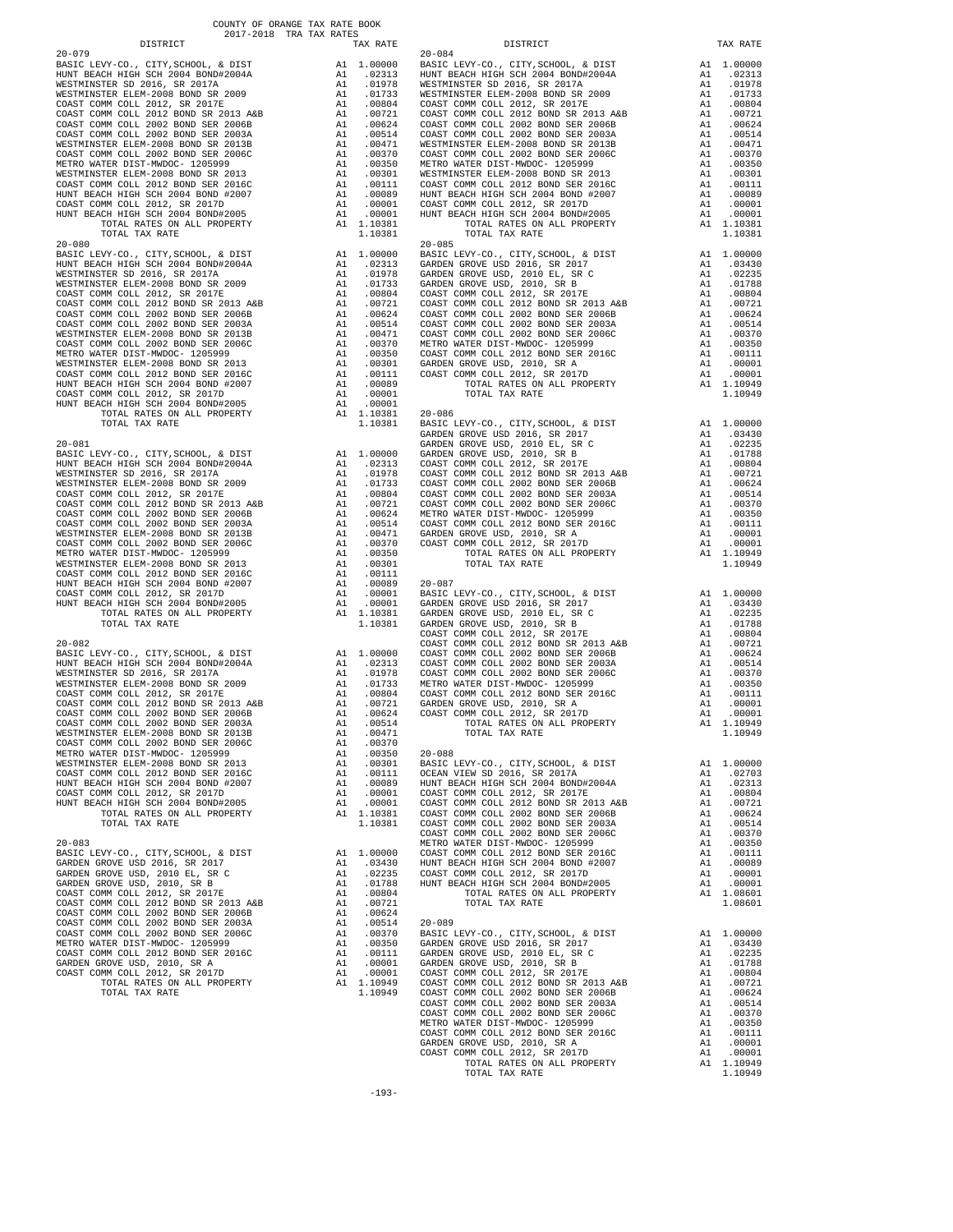| COAST COMM COLL 2012, SR 2017D                                                                                                                                                                                                 |                    |                                                                                                                                                                                                                               |            |
|--------------------------------------------------------------------------------------------------------------------------------------------------------------------------------------------------------------------------------|--------------------|-------------------------------------------------------------------------------------------------------------------------------------------------------------------------------------------------------------------------------|------------|
| HUNT BEACH HIGH SCH 2004 BOND#2005                                                                                                                                                                                             |                    |                                                                                                                                                                                                                               |            |
| TOTAL RATES ON ALL PROPERTY                                                                                                                                                                                                    |                    | A1 .00001<br>A1 .00001<br>A1 1.10381                                                                                                                                                                                          | $20 - 096$ |
| TOTAL TAX RATE                                                                                                                                                                                                                 |                    | 1.10381                                                                                                                                                                                                                       | BASIC L    |
|                                                                                                                                                                                                                                |                    |                                                                                                                                                                                                                               | GARDEN     |
| $20 - 091$                                                                                                                                                                                                                     |                    |                                                                                                                                                                                                                               | GARDEN     |
|                                                                                                                                                                                                                                |                    |                                                                                                                                                                                                                               |            |
|                                                                                                                                                                                                                                |                    |                                                                                                                                                                                                                               |            |
|                                                                                                                                                                                                                                |                    |                                                                                                                                                                                                                               |            |
|                                                                                                                                                                                                                                |                    |                                                                                                                                                                                                                               |            |
|                                                                                                                                                                                                                                |                    |                                                                                                                                                                                                                               |            |
|                                                                                                                                                                                                                                |                    |                                                                                                                                                                                                                               |            |
|                                                                                                                                                                                                                                |                    |                                                                                                                                                                                                                               |            |
|                                                                                                                                                                                                                                |                    |                                                                                                                                                                                                                               |            |
|                                                                                                                                                                                                                                |                    |                                                                                                                                                                                                                               |            |
|                                                                                                                                                                                                                                |                    |                                                                                                                                                                                                                               |            |
|                                                                                                                                                                                                                                |                    |                                                                                                                                                                                                                               |            |
| COAST COMM COLL 2012 BOND SER 2016C                                                                                                                                                                                            |                    |                                                                                                                                                                                                                               |            |
| HUNT BEACH HIGH SCH 2004 BOND #2007                                                                                                                                                                                            |                    |                                                                                                                                                                                                                               |            |
| COAST COMM COLL 2012, SR 2017D                                                                                                                                                                                                 |                    | Al., 00,001<br>Al., 00,019<br>Al., 00,0089<br>Al., 00,001 BASIC L<br>Al., 00,001 BASIC L<br>Al., 1, 00,01 BASIC MESTMIN<br>Al., 1, 10,381 WESTMIN<br>COAST COAST                                                              |            |
| HUNT BEACH HIGH SCH 2004 BOND#2005                                                                                                                                                                                             |                    |                                                                                                                                                                                                                               |            |
| TOTAL RATES ON ALL PROPERTY                                                                                                                                                                                                    |                    |                                                                                                                                                                                                                               |            |
| TOTAL TAX RATE                                                                                                                                                                                                                 |                    |                                                                                                                                                                                                                               |            |
|                                                                                                                                                                                                                                |                    |                                                                                                                                                                                                                               | COAST C    |
| $20 - 092$                                                                                                                                                                                                                     |                    |                                                                                                                                                                                                                               | COAST C    |
|                                                                                                                                                                                                                                |                    |                                                                                                                                                                                                                               |            |
|                                                                                                                                                                                                                                |                    |                                                                                                                                                                                                                               |            |
|                                                                                                                                                                                                                                |                    |                                                                                                                                                                                                                               |            |
|                                                                                                                                                                                                                                |                    |                                                                                                                                                                                                                               |            |
|                                                                                                                                                                                                                                |                    |                                                                                                                                                                                                                               |            |
|                                                                                                                                                                                                                                |                    |                                                                                                                                                                                                                               |            |
|                                                                                                                                                                                                                                |                    |                                                                                                                                                                                                                               |            |
|                                                                                                                                                                                                                                |                    |                                                                                                                                                                                                                               |            |
|                                                                                                                                                                                                                                |                    |                                                                                                                                                                                                                               |            |
|                                                                                                                                                                                                                                |                    |                                                                                                                                                                                                                               |            |
|                                                                                                                                                                                                                                |                    |                                                                                                                                                                                                                               |            |
|                                                                                                                                                                                                                                |                    |                                                                                                                                                                                                                               |            |
|                                                                                                                                                                                                                                |                    |                                                                                                                                                                                                                               |            |
|                                                                                                                                                                                                                                |                    |                                                                                                                                                                                                                               |            |
|                                                                                                                                                                                                                                |                    |                                                                                                                                                                                                                               |            |
|                                                                                                                                                                                                                                |                    |                                                                                                                                                                                                                               |            |
|                                                                                                                                                                                                                                |                    |                                                                                                                                                                                                                               |            |
|                                                                                                                                                                                                                                |                    |                                                                                                                                                                                                                               | COAST C    |
| $20 - 093$                                                                                                                                                                                                                     |                    |                                                                                                                                                                                                                               | COAST C    |
| BASIC LEVY-CO., CITY, SCHOOL, & DIST                                                                                                                                                                                           |                    |                                                                                                                                                                                                                               |            |
| GARDEN GROVE USD 2016, SR 2017                                                                                                                                                                                                 |                    |                                                                                                                                                                                                                               |            |
|                                                                                                                                                                                                                                |                    |                                                                                                                                                                                                                               |            |
|                                                                                                                                                                                                                                |                    |                                                                                                                                                                                                                               |            |
|                                                                                                                                                                                                                                |                    |                                                                                                                                                                                                                               |            |
|                                                                                                                                                                                                                                |                    |                                                                                                                                                                                                                               |            |
| GARDEN GROVE USD, 2010, SA -<br>CARDEN GROVE USD, 2012, SR 2017E<br>COAST COMM COLL 2012 BOND SR 2013 A&B<br>COAST COMM COLL 2002 BOND SER 2006B<br>COAST COMM COLL 2002 BOND SER 2006B<br>COAST COMM COLL 2002 BOND SER 2003A |                    |                                                                                                                                                                                                                               |            |
|                                                                                                                                                                                                                                |                    |                                                                                                                                                                                                                               |            |
| METRO WATER DIST-MWDOC- 1205999                                                                                                                                                                                                |                    |                                                                                                                                                                                                                               |            |
| COAST COMM COLL 2012 BOND SER 2016C                                                                                                                                                                                            |                    |                                                                                                                                                                                                                               |            |
| GARDEN GROVE USD, 2010, SR A                                                                                                                                                                                                   |                    |                                                                                                                                                                                                                               |            |
| COAST COMM COLL 2012, SR 2017D                                                                                                                                                                                                 |                    |                                                                                                                                                                                                                               |            |
| TOTAL RATES ON ALL PROPERTY                                                                                                                                                                                                    | A1 1.10949 WESTMIN |                                                                                                                                                                                                                               |            |
| TOTAL TAX RATE                                                                                                                                                                                                                 |                    | 1.10949                                                                                                                                                                                                                       | WESTMIN    |
|                                                                                                                                                                                                                                |                    |                                                                                                                                                                                                                               | COAST C    |
| $20 - 094$                                                                                                                                                                                                                     |                    |                                                                                                                                                                                                                               | COAST C    |
| BASIC LEVY-CO., CITY, SCHOOL, & DIST                                                                                                                                                                                           |                    | 00001 COAST COAST COAST COAST COAST COAST COAST COAST COAST COAST COAST COAST COAST COAST COAST COAST COAST COAST COAST COAST COAST COAST COAST COAST COAST COAST COAST COAST COAST COAST COAST COAST COAST COAST COAST COAST |            |
| HUNT BEACH HIGH SCH 2004 BOND#2004A                                                                                                                                                                                            |                    |                                                                                                                                                                                                                               |            |
| WESTMINSTER SD 2016, SR 2017A                                                                                                                                                                                                  |                    |                                                                                                                                                                                                                               |            |
| WESTMINSTER ELEM-2008 BOND SR 2009                                                                                                                                                                                             |                    |                                                                                                                                                                                                                               |            |
| COAST COMM COLL 2012, SR 2017E                                                                                                                                                                                                 |                    |                                                                                                                                                                                                                               |            |
| COAST COMM COLL 2012 BOND SR 2013 A&B                                                                                                                                                                                          |                    | A1 .00721<br>A1 .00624                                                                                                                                                                                                        |            |
| COAST COMM COLL 2002 BOND SER 2006B                                                                                                                                                                                            |                    |                                                                                                                                                                                                                               | COAST C    |
| COAST COMM COLL 2002 BOND SER 2003A                                                                                                                                                                                            |                    | A1 .00514                                                                                                                                                                                                                     | HUNT BE    |
| WESTMINSTER ELEM-2008 BOND SR 2013B                                                                                                                                                                                            |                    | A1.00471                                                                                                                                                                                                                      | COAST C    |
|                                                                                                                                                                                                                                |                    |                                                                                                                                                                                                                               |            |

| DISTRICT   | ZUI/-ZUI8 TRA TAX RATES | TAX RATE | DISTRICT                                                                                                                                                                                                                              | TAX RATE |
|------------|-------------------------|----------|---------------------------------------------------------------------------------------------------------------------------------------------------------------------------------------------------------------------------------------|----------|
| $20 - 090$ |                         |          | $20 - 095$                                                                                                                                                                                                                            |          |
|            |                         |          |                                                                                                                                                                                                                                       |          |
|            |                         |          |                                                                                                                                                                                                                                       |          |
|            |                         |          |                                                                                                                                                                                                                                       |          |
|            |                         |          |                                                                                                                                                                                                                                       |          |
|            |                         |          |                                                                                                                                                                                                                                       |          |
|            |                         |          |                                                                                                                                                                                                                                       |          |
|            |                         |          |                                                                                                                                                                                                                                       |          |
|            |                         |          |                                                                                                                                                                                                                                       |          |
|            |                         |          |                                                                                                                                                                                                                                       |          |
|            |                         |          |                                                                                                                                                                                                                                       |          |
|            |                         |          |                                                                                                                                                                                                                                       |          |
|            |                         |          |                                                                                                                                                                                                                                       |          |
|            |                         |          |                                                                                                                                                                                                                                       |          |
|            |                         |          |                                                                                                                                                                                                                                       |          |
|            |                         |          |                                                                                                                                                                                                                                       |          |
|            |                         |          |                                                                                                                                                                                                                                       |          |
|            |                         |          |                                                                                                                                                                                                                                       |          |
|            |                         |          |                                                                                                                                                                                                                                       |          |
|            |                         |          |                                                                                                                                                                                                                                       |          |
|            |                         |          |                                                                                                                                                                                                                                       |          |
|            |                         |          |                                                                                                                                                                                                                                       |          |
|            |                         |          |                                                                                                                                                                                                                                       |          |
|            |                         |          |                                                                                                                                                                                                                                       |          |
|            |                         |          |                                                                                                                                                                                                                                       |          |
|            |                         |          |                                                                                                                                                                                                                                       |          |
|            |                         |          |                                                                                                                                                                                                                                       |          |
|            |                         |          |                                                                                                                                                                                                                                       |          |
|            |                         |          |                                                                                                                                                                                                                                       |          |
|            |                         |          |                                                                                                                                                                                                                                       |          |
|            |                         |          |                                                                                                                                                                                                                                       |          |
|            |                         |          |                                                                                                                                                                                                                                       |          |
|            |                         |          |                                                                                                                                                                                                                                       |          |
|            |                         |          |                                                                                                                                                                                                                                       |          |
|            |                         |          |                                                                                                                                                                                                                                       |          |
|            |                         |          |                                                                                                                                                                                                                                       |          |
|            |                         |          | COAST COMM COLL 2012 BORD SR 2013 AAS = AL. 00721 GARENT GOMM COLL 2012 SR 2017<br>COAST COMM COLL 2012 BORD SR 20058<br>COAST COMM COLL 2012 BORD SR 20058<br>COAST COMM COLL 2012 BORD SR 20058<br>COAST COMM COLL 2012 BORD SR 201 |          |
|            |                         |          |                                                                                                                                                                                                                                       |          |
|            |                         |          |                                                                                                                                                                                                                                       |          |
|            |                         |          |                                                                                                                                                                                                                                       |          |
|            |                         |          |                                                                                                                                                                                                                                       |          |
|            |                         |          |                                                                                                                                                                                                                                       |          |
|            |                         |          |                                                                                                                                                                                                                                       |          |
|            |                         |          |                                                                                                                                                                                                                                       |          |
|            |                         |          |                                                                                                                                                                                                                                       |          |
|            |                         |          |                                                                                                                                                                                                                                       |          |
|            |                         |          |                                                                                                                                                                                                                                       |          |
|            |                         |          |                                                                                                                                                                                                                                       |          |
|            |                         |          |                                                                                                                                                                                                                                       |          |
|            |                         |          |                                                                                                                                                                                                                                       |          |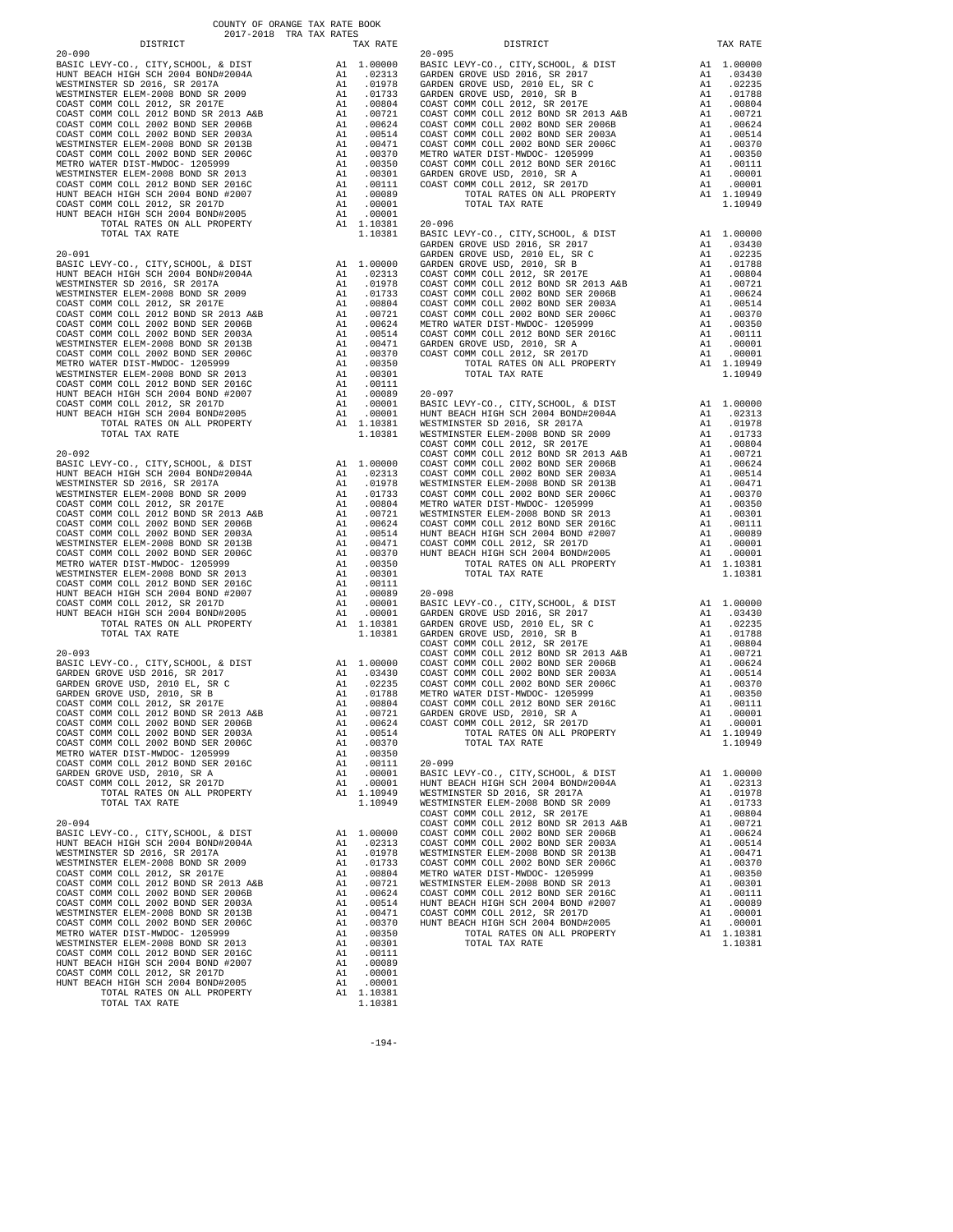| COUNTY OF ORANGE TAX RATE BOOK<br>2017-2018 TRA TAX RATES |          |            |          |
|-----------------------------------------------------------|----------|------------|----------|
| DISTRICT                                                  | TAX RATE | DISTRICT   | TAX RATE |
| $20 - 100$                                                |          | $20 - 105$ |          |
|                                                           |          |            |          |
|                                                           |          |            |          |
|                                                           |          |            |          |
|                                                           |          |            |          |
|                                                           |          |            |          |
|                                                           |          |            |          |
|                                                           |          |            |          |
|                                                           |          |            |          |
|                                                           |          |            |          |
|                                                           |          |            |          |
|                                                           |          |            |          |
|                                                           |          |            |          |
|                                                           |          |            |          |
|                                                           |          |            |          |
|                                                           |          |            |          |
|                                                           |          |            |          |
|                                                           |          |            |          |
|                                                           |          |            |          |
|                                                           |          |            |          |
|                                                           |          |            |          |
|                                                           |          |            |          |
|                                                           |          |            |          |
|                                                           |          |            |          |
|                                                           |          |            |          |
|                                                           |          |            |          |
|                                                           |          |            |          |
|                                                           |          |            |          |
|                                                           |          |            |          |
|                                                           |          |            |          |
|                                                           |          |            |          |
|                                                           |          |            |          |
|                                                           |          |            |          |
|                                                           |          |            |          |
|                                                           |          |            |          |
|                                                           |          |            |          |
|                                                           |          |            |          |
|                                                           |          |            |          |
|                                                           |          |            |          |
|                                                           |          |            |          |
|                                                           |          |            |          |
|                                                           |          |            |          |
|                                                           |          |            |          |
|                                                           |          |            |          |
|                                                           |          |            |          |
|                                                           |          |            |          |
|                                                           |          |            |          |
|                                                           |          |            |          |
|                                                           |          |            |          |
|                                                           |          |            |          |
|                                                           |          |            |          |
|                                                           |          |            |          |
|                                                           |          |            |          |
|                                                           |          |            |          |
|                                                           |          |            |          |
|                                                           |          |            |          |
|                                                           |          |            |          |
|                                                           |          |            |          |
|                                                           |          |            |          |
|                                                           |          |            |          |
|                                                           |          |            |          |
|                                                           |          |            |          |
|                                                           |          |            |          |
|                                                           |          |            |          |
|                                                           |          |            |          |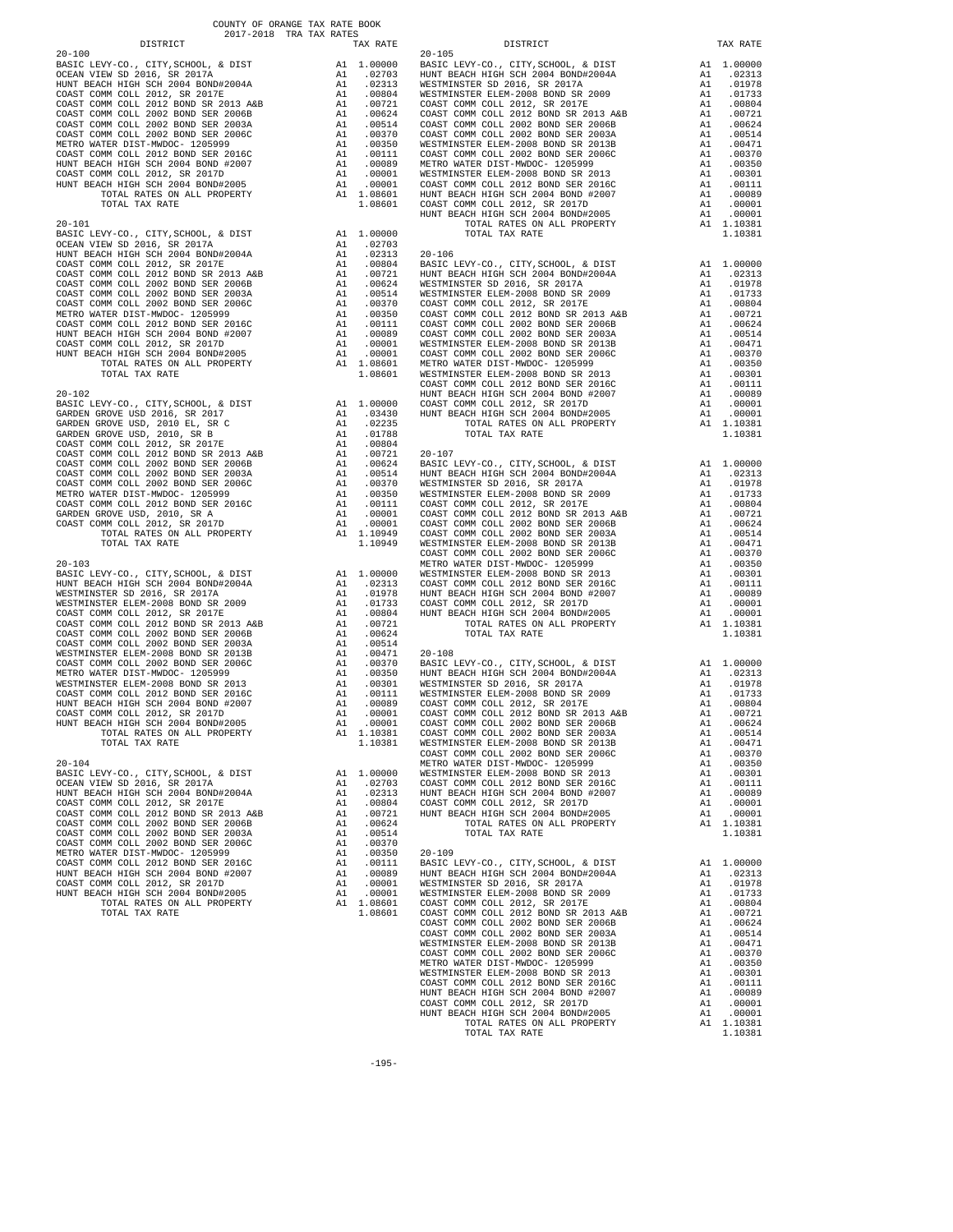| $20 - 110$                                                           |    |                                                                                                               | $20 - 116$         |
|----------------------------------------------------------------------|----|---------------------------------------------------------------------------------------------------------------|--------------------|
|                                                                      |    |                                                                                                               |                    |
|                                                                      |    |                                                                                                               |                    |
|                                                                      |    |                                                                                                               |                    |
|                                                                      |    |                                                                                                               |                    |
|                                                                      |    |                                                                                                               |                    |
|                                                                      |    |                                                                                                               |                    |
|                                                                      |    |                                                                                                               |                    |
|                                                                      |    |                                                                                                               |                    |
|                                                                      |    |                                                                                                               |                    |
| TOTAL RATES ON ALL PROPERTY                                          |    | A1 1.10949                                                                                                    |                    |
| TOTAL TAX RATE<br>$20 - 111$                                         |    | 1.10949                                                                                                       | $20 - 117$         |
|                                                                      |    |                                                                                                               |                    |
|                                                                      |    |                                                                                                               |                    |
|                                                                      |    |                                                                                                               |                    |
|                                                                      |    |                                                                                                               |                    |
|                                                                      |    |                                                                                                               |                    |
|                                                                      |    |                                                                                                               |                    |
|                                                                      |    |                                                                                                               |                    |
|                                                                      |    |                                                                                                               |                    |
|                                                                      |    |                                                                                                               |                    |
|                                                                      |    | A1 1.10949                                                                                                    |                    |
| TOTAL TAX RATE                                                       |    | 1.10949                                                                                                       |                    |
| $20 - 112$                                                           |    |                                                                                                               | $20 - 118$         |
|                                                                      |    |                                                                                                               |                    |
|                                                                      |    |                                                                                                               |                    |
|                                                                      |    |                                                                                                               |                    |
|                                                                      |    |                                                                                                               |                    |
|                                                                      |    |                                                                                                               |                    |
|                                                                      |    |                                                                                                               |                    |
|                                                                      |    |                                                                                                               |                    |
|                                                                      |    |                                                                                                               |                    |
|                                                                      |    |                                                                                                               |                    |
|                                                                      |    |                                                                                                               |                    |
|                                                                      |    |                                                                                                               | HUNT BE            |
| $20 - 113$<br>BASIC LEVY-CO., CITY, SCHOOL, & DIST Al 1.00000        |    |                                                                                                               |                    |
|                                                                      |    |                                                                                                               |                    |
|                                                                      |    |                                                                                                               |                    |
|                                                                      |    |                                                                                                               |                    |
|                                                                      |    |                                                                                                               |                    |
|                                                                      |    |                                                                                                               |                    |
|                                                                      |    |                                                                                                               |                    |
|                                                                      |    |                                                                                                               |                    |
|                                                                      |    |                                                                                                               |                    |
|                                                                      |    |                                                                                                               |                    |
|                                                                      |    |                                                                                                               |                    |
|                                                                      |    |                                                                                                               | COAST C            |
| $20 - 114$                                                           |    |                                                                                                               | HUNT BE            |
|                                                                      |    |                                                                                                               |                    |
|                                                                      |    |                                                                                                               |                    |
|                                                                      |    |                                                                                                               |                    |
|                                                                      |    |                                                                                                               |                    |
|                                                                      |    |                                                                                                               |                    |
|                                                                      |    |                                                                                                               |                    |
|                                                                      |    |                                                                                                               |                    |
|                                                                      |    |                                                                                                               |                    |
|                                                                      |    |                                                                                                               |                    |
|                                                                      |    |                                                                                                               |                    |
|                                                                      |    |                                                                                                               |                    |
|                                                                      |    |                                                                                                               |                    |
|                                                                      |    |                                                                                                               |                    |
| $20 - 115$                                                           |    |                                                                                                               | COAST C<br>HUNT BE |
| BASIC LEVY-CO., CITY, SCHOOL, & DIST<br>OCEAN VIEW SD 2016, SR 2017A | A1 | $\begin{tabular}{llll} \tt A1 & 1.00000 & \tt COAST & C \\ \tt A1 & .02703 & \tt HUNT & \tt BE \end{tabular}$ |                    |
| HUNT BEACH HIGH SCH 2004 BOND#2004A                                  | A1 | .02313                                                                                                        |                    |
| COAST COMM COLL 2012, SR 2017E                                       |    | A1.00804                                                                                                      |                    |
|                                                                      |    |                                                                                                               |                    |
|                                                                      |    |                                                                                                               |                    |
|                                                                      |    |                                                                                                               |                    |
|                                                                      |    |                                                                                                               |                    |
|                                                                      |    |                                                                                                               |                    |
|                                                                      |    |                                                                                                               |                    |
| TOTAL RATES ON ALL PROPERTY                                          |    | A1 1.08601                                                                                                    |                    |
| TOTAL TAX RATE                                                       |    | 1.08601                                                                                                       |                    |

-196-

| COUNTY OF ORANGE TAX RATE BOOK<br>2017-2018 TRA TAX RATES |          |            |          |
|-----------------------------------------------------------|----------|------------|----------|
| DISTRICT                                                  | TAX RATE | DISTRICT   | TAX RATE |
| $20 - 110$                                                |          | $20 - 116$ |          |
|                                                           |          |            |          |
|                                                           |          |            |          |
| $20 - 111$                                                |          | $20 - 117$ |          |
|                                                           |          |            |          |
|                                                           |          |            |          |
|                                                           |          |            |          |
|                                                           |          |            |          |
|                                                           |          |            |          |
|                                                           |          |            |          |
|                                                           |          |            |          |
|                                                           |          |            |          |
|                                                           |          |            |          |
|                                                           |          |            |          |
|                                                           |          |            |          |
|                                                           |          |            |          |
|                                                           |          |            |          |
|                                                           |          |            |          |
|                                                           |          |            |          |
|                                                           |          |            |          |
|                                                           |          |            |          |
|                                                           |          |            |          |
|                                                           |          |            |          |
|                                                           |          |            |          |
|                                                           |          |            |          |
|                                                           |          |            |          |
|                                                           |          |            |          |
|                                                           |          |            |          |
|                                                           |          |            |          |
|                                                           |          |            |          |
|                                                           |          |            |          |
|                                                           |          |            |          |
|                                                           |          |            |          |
|                                                           |          |            |          |
|                                                           |          |            |          |
|                                                           |          |            |          |
|                                                           |          |            |          |
|                                                           |          |            |          |
|                                                           |          |            |          |
|                                                           |          |            |          |
|                                                           |          |            |          |
|                                                           |          |            |          |
|                                                           |          |            |          |
|                                                           |          |            |          |
|                                                           |          |            |          |
|                                                           |          |            |          |
|                                                           |          |            |          |
|                                                           |          |            |          |
|                                                           |          |            |          |
|                                                           |          |            |          |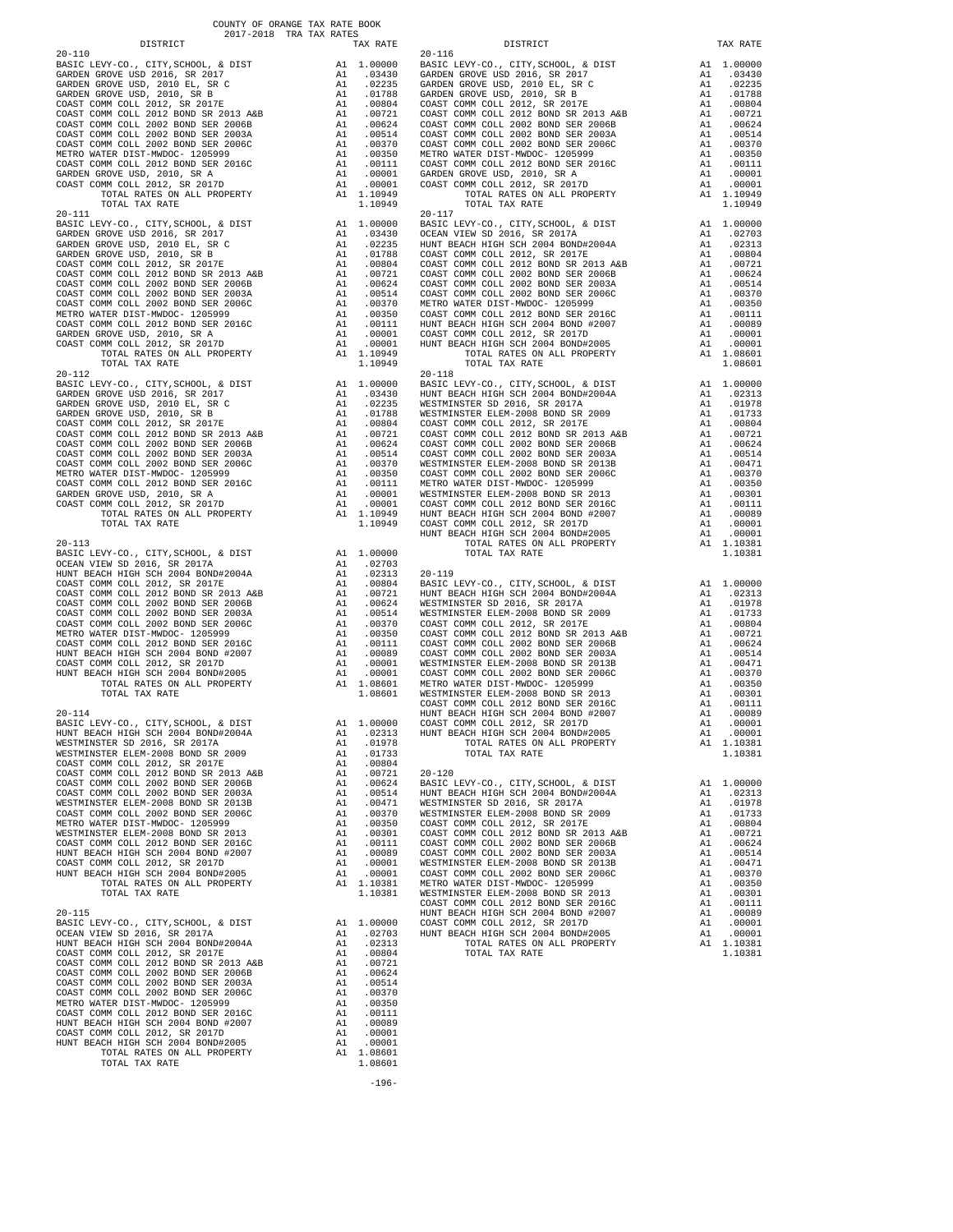COUNTY OF ORANGE TAX RATE BOOK 2017-2018 TRA TAX RATES DISTRICT TAX RATE DISTRICT TAX RATE 20-121 20-152 BASIC LEVY-CO., CITY,SCHOOL, & DIST A1 1.00000 BASIC LEVY-CO., CITY,SCHOOL, & DIST A1 1.00000 HUNT BEACH HIGH SCH 2004 BOND#2004A A1 .02313 GARDEN GROVE USD 2016, SR 2017 A1 .03430 WESTMINSTER SD 2016, SR 2017A A1 .01978 GARDEN GROVE USD, 2010 EL, SR C A1 .02235 WESTMINSTER ELEM-2008 BOND SR 2009 A1 .01733 GARDEN GROVE USD, 2010, SR B A1 .01788 COAST COMM COLL 2012, SR 2017E A1 .00804 COAST COMM COLL 2012, SR 2017E A1 .00804 COAST COMM COLL 2012 BOND SR 2013 A&B A1 .00721 COAST COMM COLL 2012 BOND SR 2013 A&B A1 .00721 COAST COMM COLL 2002 BOND SER 2006B A1 .00624 COAST COMM COLL 2002 BOND SER 2006B A1 .00624 COAST COMM COLL 2002 BOND SER 2003A A1 .00514 COAST COMM COLL 2002 BOND SER 2003A A1 .00514 WESTMINSTER ELEM-2008 BOND SR 2013B A1 .00471 COAST COMM COLL 2002 BOND SER 2006C A1 .00370 COAST COMM COLL 2002 BOND SER 2006C A1 .00370 METRO WATER DIST-MWDOC- 1205999 A1 .00350 METRO WATER DIST-MWDOC- 1205999 A1 .00350 COAST COMM COLL 2012 BOND SER 2016C A1 .00111 WESTMINSTER ELEM-2008 BOND SR 2013 A1 .00301 GARDEN GROVE USD, 2010, SR A A1 .00001 COAST COMM COLL 2012 BOND SER 2016C A1 .00111 COAST COMM COLL 2012, SR 2017D A1 .00001 HUNT BEACH HIGH SCH 2004 BOND #2007 A1 .00089 TOTAL RATES ON ALL PROPERTY A1 1.10949 COAST COMM COLL 2012, SR 2017D A1 .00001 TOTAL TAX RATE 1.10949 HUNT BEACH HIGH SCH 2004 BOND#2005 A1 .00001 TOTAL RATES ON ALL PROPERTY A1 1.10381 20-153 TOTAL TAX RATE 1.10381 BASIC LEVY-CO., CITY,SCHOOL, & DIST A1 1.00000 HUNT BEACH HIGH SCH 2004 BOND#2004A A1 .02313 20-122 WESTMINSTER SD 2016, SR 2017A A1 .01978 BASIC LEVY-CO., CITY,SCHOOL, & DIST A1 1.00000 WESTMINSTER ELEM-2008 BOND SR 2009 A1 .01733 GARDEN GROVE USD 2016, SR 2017 A1 .03430 COAST COMM COLL 2012, SR 2017E A1 .00804 GARDEN GROVE USD, 2010 EL, SR C A1 .02235 COAST COMM COLL 2012 BOND SR 2013 A&B A1 .00721 GARDEN GROVE USD, 2010, SR B A1 .01788 COAST COMM COLL 2002 BOND SER 2006B A1 .00624 COAST COMM COLL 2012, SR 2017E A1 .00804 COAST COMM COLL 2002 BOND SER 2003A A1 .00514 COAST COMM COLL 2012 BOND SR 2013 A&B A1 .00721 WESTMINSTER ELEM-2008 BOND SR 2013B A1 .00471 COAST COMM COLL 2002 BOND SER 2006B A1 .00624 COAST COMM COLL 2002 BOND SER 2006C A1 .00370 COAST COMM COLL 2002 BOND SER 2003A A1 .00514 METRO WATER DIST-MWDOC- 1205999 A1 .00350 COAST COMM COLL 2002 BOND SER 2006C A1 .00370 WESTMINSTER ELEM-2008 BOND SR 2013 A1 .00301 METRO WATER DIST-MWDOC- 1205999 A1 .00350 COAST COMM COLL 2012 BOND SER 2016C A1 .00111 COAST COMM COLL 2012 BOND SER 2016C A1 .00111 HUNT BEACH HIGH SCH 2004 BOND #2007 A1 .00089 GARDEN GROVE USD, 2010, SR A A1 .00001 COAST COMM COLL 2012, SR 2017D A1 .00001 COAST COMM COLL 2012, SR 2017D A1 .00001 HUNT BEACH HIGH SCH 2004 BOND#2005 A1 .00001 TOTAL RATES ON ALL PROPERTY A1 1.10949 TOTAL RATES ON ALL PROPERTY A1 1.10381 TOTAL TAX RATE 1.10949 TOTAL TAX RATE 1.10381 20-148 20-154 BASIC LEVY-CO., CITY,SCHOOL, & DIST A1 1.00000 BASIC LEVY-CO., CITY,SCHOOL, & DIST A1 1.00000 GARDEN GROVE USD 2016, SR 2017 A1 .03430 HUNT BEACH HIGH SCH 2004 BOND#2004A A1 .02313 GARDEN GROVE USD, 2010 EL, SR C A1 .02235 WESTMINSTER SD 2016, SR 2017A A1 .01978 GARDEN GROVE USD, 2010, SR B A1 .01788 WESTMINSTER ELEM-2008 BOND SR 2009 A1 .01733 COAST COMM COLL 2012, SR 2017E A1 .00804 COAST COMM COLL 2012, SR 2017E A1 .00804 COAST COMM COLL 2012 BOND SR 2013 A&B A1 .00721 COAST COMM COLL 2012 BOND SR 2013 A&B A1 .00721 COAST COMM COLL 2002 BOND SER 2006B A1 .00624 COAST COMM COLL 2002 BOND SER 2006B A1 .00624 COAST COMM COLL 2002 BOND SER 2003A A1 .00514 COAST COMM COLL 2002 BOND SER 2003A A1 .00514 COAST COMM COLL 2002 BOND SER 2006C A1 .00370 WESTMINSTER ELEM-2008 BOND SR 2013B A1 .00471 METRO WATER DIST-MWDOC- 1205999 A1 .00350 COAST COMM COLL 2002 BOND SER 2006C A1 .00370 COAST COMM COLL 2012 BOND SER 2016C A1 .00111 METRO WATER DIST-MWDOC- 1205999 A1 .00350 GARDEN GROVE USD, 2010, SR A A1 .00001 WESTMINSTER ELEM-2008 BOND SR 2013 A1 .00301 COAST COMM COLL 2012, SR 2017D A1 .00001 COAST COMM COLL 2012 BOND SER 2016C A1 .00111 TOTAL RATES ON ALL PROPERTY A1 1.10949 HUNT BEACH HIGH SCH 2004 BOND #2007 A1 .00089 TOTAL TAX RATE 1.10949 COAST COMM COLL 2012, SR 2017D A1 .00001 HUNT BEACH HIGH SCH 2004 BOND#2005 A1 .00001 20-149 TOTAL RATES ON ALL PROPERTY A1 1.10381 BASIC LEVY-CO., CITY,SCHOOL, & DIST A1 1.00000 TOTAL TAX RATE 1.10381 GARDEN GROVE USD 2016, SR 2017 A1 .03430 GARDEN GROVE USD, 2010 EL, SR C A1 .02235 20-155 GARDEN GROVE USD, 2010, SR B A1 .01788 BASIC LEVY-CO., CITY,SCHOOL, & DIST A1 1.00000 COAST COMM COLL 2012, SR 2017E A1 .00804 HUNT BEACH HIGH SCH 2004 BOND#2004A A1 .02313 COAST COMM COLL 2012 BOND SR 2013 A&B A1 .00721 WESTMINSTER SD 2016, SR 2017A A1 .01978 COAST COMM COLL 2002 BOND SER 2006B A1 .00624 WESTMINSTER ELEM-2008 BOND SR 2009 A1 .01733 COAST COMM COLL 2002 BOND SER 2003A A1 .00514 COAST COMM COLL 2012, SR 2017E A1 .00804 COAST COMM COLL 2002 BOND SER 2006C A1 .00370 COAST COMM COLL 2012 BOND SR 2013 A&B A1 .00721 METRO WATER DIST-MWDOC- 1205999 A1 .00350 COAST COMM COLL 2002 BOND SER 2006B A1 .00624 COAST COMM COLL 2012 BOND SER 2016C A1 .00111 COAST COMM COLL 2002 BOND SER 2003A A1 .00514 GARDEN GROVE USD, 2010, SR A A1 .00001 WESTMINSTER ELEM-2008 BOND SR 2013B A1 .00471 COAST COMM COLL 2012, SR 2017D A1 .00001 COAST COMM COLL 2002 BOND SER 2006C A1 .00370 TOTAL RATES ON ALL PROPERTY A1 1.10949 METRO WATER DIST-MWDOC- 1205999 A1 .00350 TOTAL TAX RATE 1.10949 WESTMINSTER ELEM-2008 BOND SR 2013 A1 .00301  $\begin{array}{cccc} \texttt{COAST COM COLL} & 2012\text{ BOND SER } 2016C & \text{A1} & .00111 \\ \texttt{BAST CLEVY-CO.}, & \texttt{CITY}, & \texttt{SCHOOL}, & \texttt{DIST} & \texttt{H1} & 1.00000 & \texttt{COST COMM COLL} & 2012\text{ BOND SER } 2016C & \text{A1} & .00111 \\ \texttt{BAST CLEVY-CO.}, & \texttt{CITY}, & \texttt{SCBOL}, & \texttt{SRT} & \texttt{A1} & 1.00000 & \texttt{COSIT COMM COLL}$  COAST COMM COLL 2012, SR 2017E A1 .00804 COAST COMM COLL 2012 BOND SR 2013 A&B A1 .00721 20-156 COAST COMM COLL 2002 BOND SER 2006B A1 .00624 BASIC LEVY-CO., CITY,SCHOOL, & DIST A1 1.00000 COAST COMM COLL 2002 BOND SER 2003A A1 .00514 HUNT BEACH HIGH SCH 2004 BOND#2004A A1 .02313 COAST COMM COLL 2002 BOND SER 2006C A1 .00370 WESTMINSTER SD 2016, SR 2017A A1 .01978 METRO WATER DIST-MWDOC- 1205999 A1 .00350 WESTMINSTER ELEM-2008 BOND SR 2009 A1 .01733 COAST COMM COLL 2012 BOND SER 2016C A1 .00111 COAST COMM COLL 2012, SR 2017E A1 .00804 GARDEN GROVE USD, 2010, SR A A1 .00001 COAST COMM COLL 2012 BOND SR 2013 A&B A1 .00721 COAST COMM COLL 2012, SR 2017D A1 .00001 COAST COMM COLL 2002 BOND SER 2006B A1 .00624 TOTAL RATES ON ALL PROPERTY A1 1.10949 COAST COMM COLL 2002 BOND SER 2003A A1 .00514 TOTAL TAX RATE 1.10949 WESTMINSTER ELEM-2008 BOND SR 2013B A1 .00471 COLL 2003 BOND SR 2013B<br>
TOTAL TAX RATE (COLL 2003 BOND SR 2013B<br>
COAST COMM COLL 2002 BOND SR 2013B<br>
COAST COMM COLL 2002 BOND SR 2013B<br>
COAST COMM COLL 2012 BOND SR 2013B<br>
CALDEN GROWE USD , CITY , SCHOOL , & DIST<br>
CALL 20-151 METRO WATER DIST-MWDOC- 1205999 A1 .00350 BASIC LEVY-CO., CITY,SCHOOL, & DIST A1 1.00000 WESTMINSTER ELEM-2008 BOND SR 2013 A1 .00301 GARDEN GROVE USD 2016, SR 2017 A1 .03430 COAST COMM COLL 2012 BOND SER 2016C A1 .00111 GARDEN GROVE USD, 2010 EL, SR C A1 .02235 HUNT BEACH HIGH SCH 2004 BOND #2007 A1 .00089 GARDEN GROVE USD, 2010, SR B A1 .01788 COAST COMM COLL 2012, SR 2017D A1 .00001 COAST COMM COLL 2012, SR 2017E A1 .00804 HUNT BEACH HIGH SCH 2004 BOND#2005 A1 .00001 COAST COMM COLL 2012 BOND SR 2013 A&B A1 .00721 TOTAL RATES ON ALL PROPERTY A1 1.10381 COAST COMM COLL 2002 BOND SER 2006B A1 .00624 TOTAL TAX RATE 1.10381 COAST COMM COLL 2002 BOND SER 2003A A1 .00514 COAST COMM COLL 2002 BOND SER 2006C A1 .00370 METRO WATER DIST-MWDOC- 1205999 A1 .00350 COAST COMM COLL 2012 BOND SER 2016C A1 .00111 GARDEN GROVE USD, 2010, SR A A1 .00001 COAST COMM COLL 2012, SR 2017D A1 .00001 TOTAL RATES ON ALL PROPERTY A1 1.10949 TOTAL TAX RATE 1.10949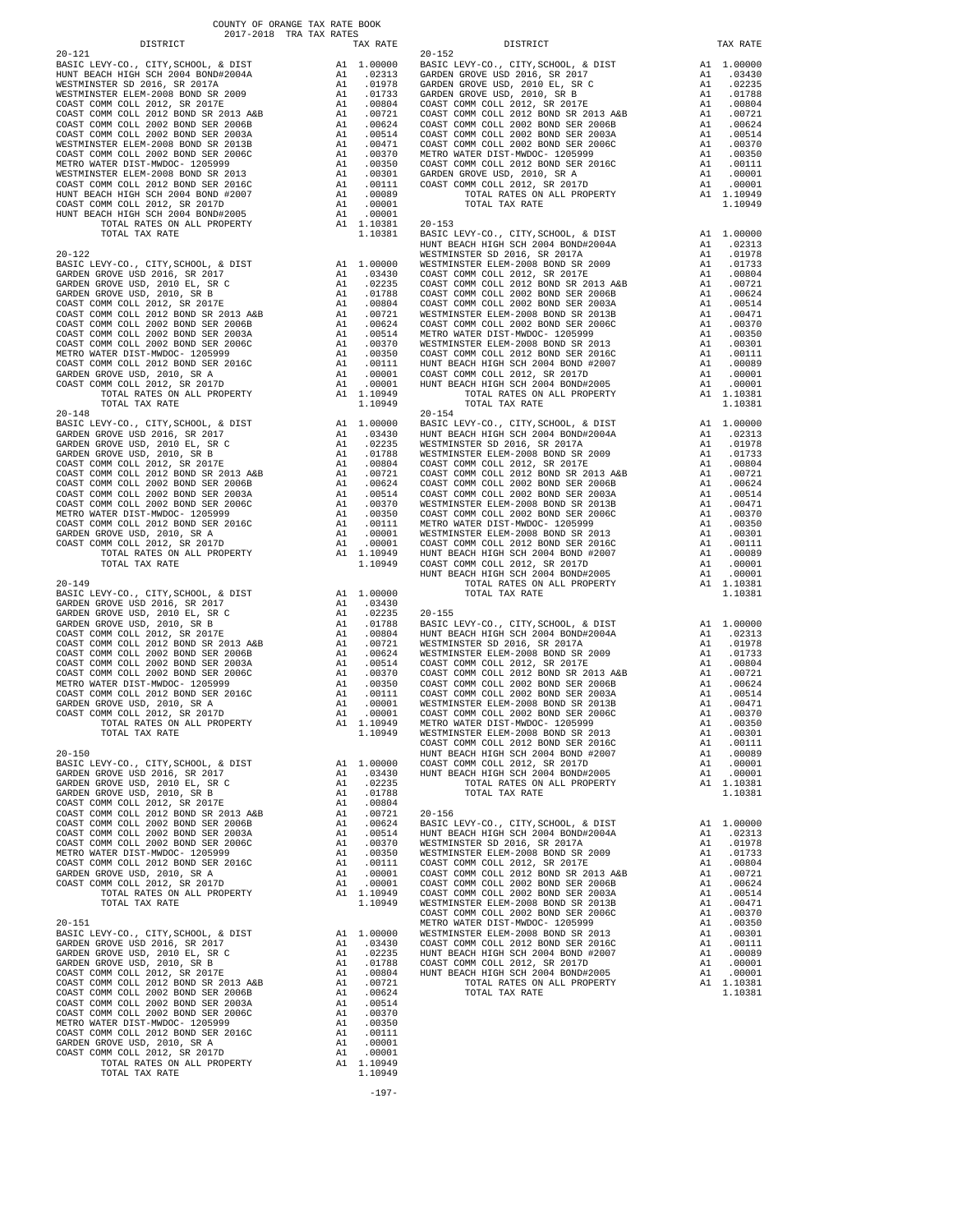| TOTAL TAX RATE                                                          |          | 1.10381          |                   |
|-------------------------------------------------------------------------|----------|------------------|-------------------|
| $20 - 158$                                                              |          |                  | $20 - 163$        |
|                                                                         |          |                  |                   |
|                                                                         |          |                  |                   |
|                                                                         |          |                  |                   |
|                                                                         |          |                  |                   |
|                                                                         |          |                  |                   |
|                                                                         |          |                  |                   |
|                                                                         |          |                  |                   |
|                                                                         |          |                  |                   |
|                                                                         |          |                  |                   |
|                                                                         |          |                  |                   |
| COAST COMM COLL 2012, SR $2011$<br>HUNT BEACH HIGH SCH 2004 BOND#2005   |          |                  |                   |
| TOTAL RATES ON ALL PROPERTY                                             |          | A1 1.08601       |                   |
| TOTAL TAX RATE                                                          |          | 1.08601          |                   |
| $20 - 159$                                                              |          |                  | $20 - 901$        |
|                                                                         |          |                  |                   |
|                                                                         |          |                  |                   |
|                                                                         |          |                  |                   |
|                                                                         |          |                  |                   |
|                                                                         |          |                  |                   |
|                                                                         |          |                  |                   |
|                                                                         |          |                  |                   |
|                                                                         |          |                  |                   |
|                                                                         |          |                  |                   |
|                                                                         |          |                  |                   |
|                                                                         |          |                  |                   |
|                                                                         |          |                  |                   |
|                                                                         |          |                  |                   |
|                                                                         |          |                  |                   |
|                                                                         |          |                  |                   |
|                                                                         |          |                  |                   |
|                                                                         |          |                  | $20 - 902$        |
| $20 - 160$                                                              |          |                  | BASIC L           |
|                                                                         |          |                  |                   |
|                                                                         |          |                  |                   |
|                                                                         |          |                  |                   |
|                                                                         |          |                  |                   |
|                                                                         |          |                  |                   |
|                                                                         |          |                  |                   |
|                                                                         |          |                  |                   |
|                                                                         |          |                  |                   |
|                                                                         |          |                  |                   |
|                                                                         |          |                  |                   |
|                                                                         |          |                  |                   |
|                                                                         |          |                  |                   |
|                                                                         |          |                  |                   |
|                                                                         |          |                  |                   |
| 20-161                                                                  |          |                  |                   |
| BASIC LEVY-CO., CITY, SCHOOL, & DIST                                    | A1       | 1.00000          | $20 - 903$        |
| GARDEN GROVE USD 2016, SR 2017                                          | A1       | .03430           | BASIC L           |
| GARDEN GROVE USD, 2010 EL, SR C                                         | A1       | .02235           | GARDEN            |
| GARDEN GROVE USD, 2010, SR B                                            | A1       | .01788<br>.00804 | GARDEN            |
| COAST COMM COLL 2012, SR 2017E<br>COAST COMM COLL 2012 BOND SR 2013 A&B | A1<br>A1 | .00721           | GARDEN<br>COAST C |
| COAST COMM COLL 2002 BOND SER 2006B                                     | A1       | .00624           | COAST C           |
| COAST COMM COLL 2002 BOND SER 2003A                                     | A1       | .00514           | COAST C           |
| COAST COMM COLL 2002 BOND SER 2006C                                     | A1       | .00370           | COAST C           |
| METRO WATER DIST-MWDOC- 1205999                                         | A1       | .00350           | COAST C           |
| COAST COMM COLL 2012 BOND SER 2016C                                     | A1       | .00111           | COAST C           |
| GARDEN GROVE USD, 2010, SR A                                            | A1       | .00001           | GARDEN            |
| COAST COMM COLL 2012, SR 2017D                                          | A1       | .00001           | COAST C           |
| TOTAL RATES ON ALL PROPERTY                                             |          | A1 1.10949       |                   |
|                                                                         |          |                  |                   |

| COUNTY OF ORANGE TAX RATE BOOK<br>2017-2018 TRA TAX RATES                                                                                                                                                                      |          |                |          |
|--------------------------------------------------------------------------------------------------------------------------------------------------------------------------------------------------------------------------------|----------|----------------|----------|
| DISTRICT                                                                                                                                                                                                                       | TAX RATE | DISTRICT       | TAX RATE |
|                                                                                                                                                                                                                                |          |                |          |
|                                                                                                                                                                                                                                |          |                |          |
|                                                                                                                                                                                                                                |          |                |          |
|                                                                                                                                                                                                                                |          |                |          |
|                                                                                                                                                                                                                                |          |                |          |
|                                                                                                                                                                                                                                |          |                |          |
|                                                                                                                                                                                                                                |          |                |          |
|                                                                                                                                                                                                                                |          |                |          |
|                                                                                                                                                                                                                                |          |                |          |
|                                                                                                                                                                                                                                |          |                |          |
|                                                                                                                                                                                                                                |          |                |          |
|                                                                                                                                                                                                                                |          |                |          |
|                                                                                                                                                                                                                                |          |                |          |
|                                                                                                                                                                                                                                |          |                |          |
|                                                                                                                                                                                                                                |          |                |          |
|                                                                                                                                                                                                                                |          |                |          |
|                                                                                                                                                                                                                                |          |                |          |
|                                                                                                                                                                                                                                |          |                |          |
|                                                                                                                                                                                                                                |          |                |          |
|                                                                                                                                                                                                                                |          |                |          |
|                                                                                                                                                                                                                                |          |                |          |
|                                                                                                                                                                                                                                |          |                |          |
|                                                                                                                                                                                                                                |          |                |          |
|                                                                                                                                                                                                                                |          |                |          |
|                                                                                                                                                                                                                                |          |                |          |
|                                                                                                                                                                                                                                |          |                |          |
|                                                                                                                                                                                                                                |          |                |          |
|                                                                                                                                                                                                                                |          |                |          |
|                                                                                                                                                                                                                                |          |                |          |
|                                                                                                                                                                                                                                |          |                |          |
|                                                                                                                                                                                                                                |          |                |          |
|                                                                                                                                                                                                                                |          |                |          |
|                                                                                                                                                                                                                                |          |                |          |
|                                                                                                                                                                                                                                |          |                |          |
|                                                                                                                                                                                                                                |          |                |          |
|                                                                                                                                                                                                                                |          |                |          |
|                                                                                                                                                                                                                                |          |                |          |
|                                                                                                                                                                                                                                |          |                |          |
|                                                                                                                                                                                                                                |          |                |          |
|                                                                                                                                                                                                                                |          |                |          |
|                                                                                                                                                                                                                                |          |                |          |
|                                                                                                                                                                                                                                |          |                |          |
|                                                                                                                                                                                                                                |          |                |          |
|                                                                                                                                                                                                                                |          | $20 - 902$     |          |
|                                                                                                                                                                                                                                |          |                |          |
|                                                                                                                                                                                                                                |          |                |          |
|                                                                                                                                                                                                                                |          |                |          |
|                                                                                                                                                                                                                                |          |                |          |
|                                                                                                                                                                                                                                |          |                |          |
|                                                                                                                                                                                                                                |          |                |          |
|                                                                                                                                                                                                                                |          |                |          |
|                                                                                                                                                                                                                                |          |                |          |
|                                                                                                                                                                                                                                |          |                |          |
|                                                                                                                                                                                                                                |          |                |          |
|                                                                                                                                                                                                                                |          |                |          |
|                                                                                                                                                                                                                                |          |                |          |
| 00001 COAST COMM COLL 2012, SR ANDER SON ALL PROPERTY AT 1.00001 EUTE BACK AND SERVEL AND SERVEL AND SANDER SARPER SON ALL PROPERTY AND A COAST COMM COLL 2012, SR 2017D A 1.00001 COAST COMM COLL 2012, SR 2017D A 1.00009 AN |          |                |          |
| $20 - 161$                                                                                                                                                                                                                     |          |                |          |
|                                                                                                                                                                                                                                |          |                |          |
|                                                                                                                                                                                                                                |          |                |          |
|                                                                                                                                                                                                                                |          |                |          |
|                                                                                                                                                                                                                                |          |                |          |
|                                                                                                                                                                                                                                |          |                |          |
|                                                                                                                                                                                                                                |          |                |          |
|                                                                                                                                                                                                                                |          |                |          |
|                                                                                                                                                                                                                                |          |                |          |
|                                                                                                                                                                                                                                |          |                |          |
|                                                                                                                                                                                                                                |          |                |          |
|                                                                                                                                                                                                                                |          |                |          |
|                                                                                                                                                                                                                                |          |                |          |
|                                                                                                                                                                                                                                |          | $20 - 904$     |          |
|                                                                                                                                                                                                                                |          |                |          |
|                                                                                                                                                                                                                                |          |                |          |
|                                                                                                                                                                                                                                |          |                |          |
|                                                                                                                                                                                                                                |          |                |          |
|                                                                                                                                                                                                                                |          |                |          |
|                                                                                                                                                                                                                                |          |                |          |
|                                                                                                                                                                                                                                |          |                |          |
|                                                                                                                                                                                                                                |          |                |          |
|                                                                                                                                                                                                                                |          |                |          |
|                                                                                                                                                                                                                                |          |                |          |
|                                                                                                                                                                                                                                |          | TOTAL TAX RATE | 1.10599  |
|                                                                                                                                                                                                                                | $-198-$  |                |          |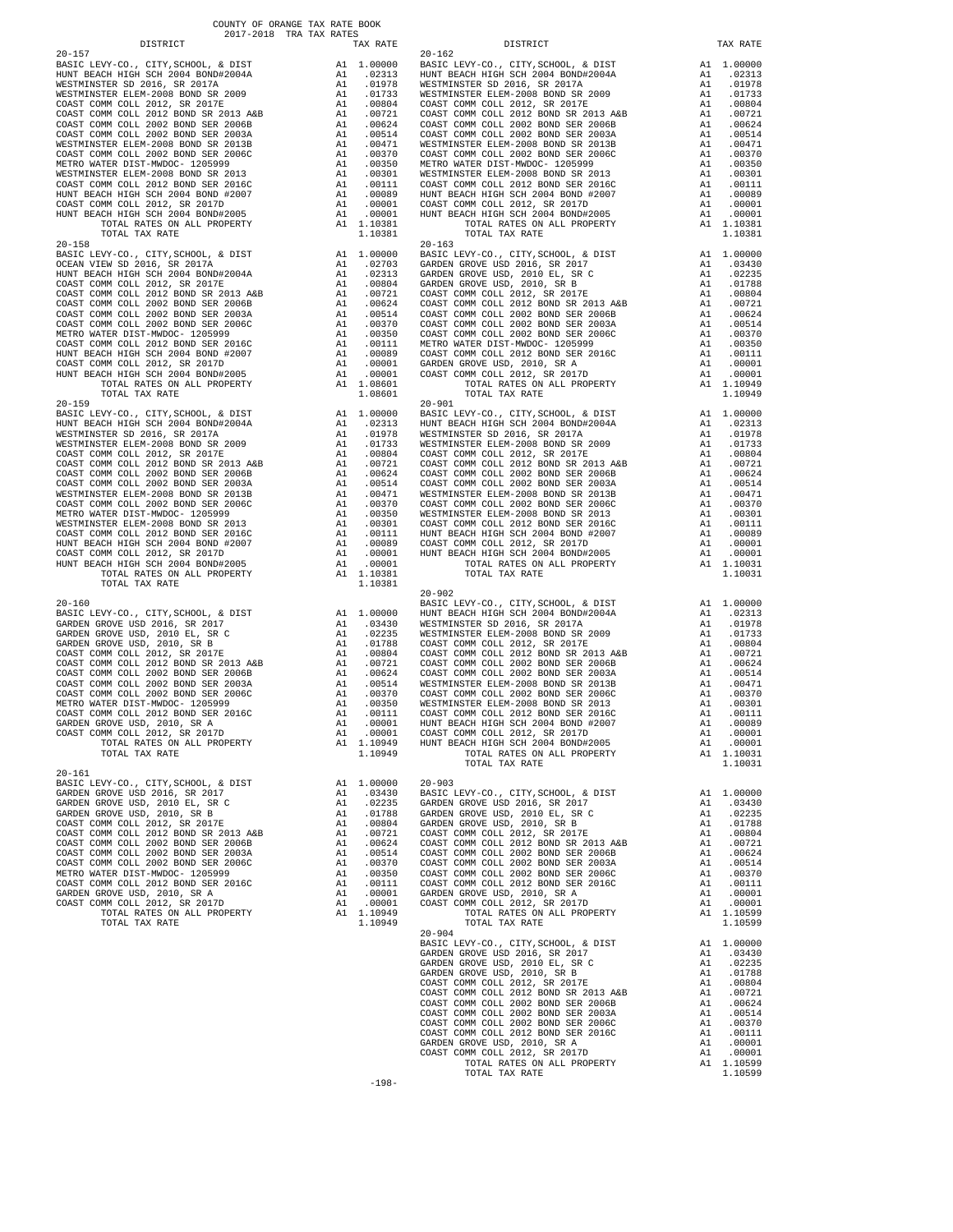| TAX RATE<br>DISTRICT     | DISTRICT<br>$21 - 004$ | TAX RATE |
|--------------------------|------------------------|----------|
| $20 - 905$<br>$20 - 906$ |                        |          |
|                          |                        |          |
|                          |                        |          |
|                          |                        |          |
|                          |                        |          |
|                          |                        |          |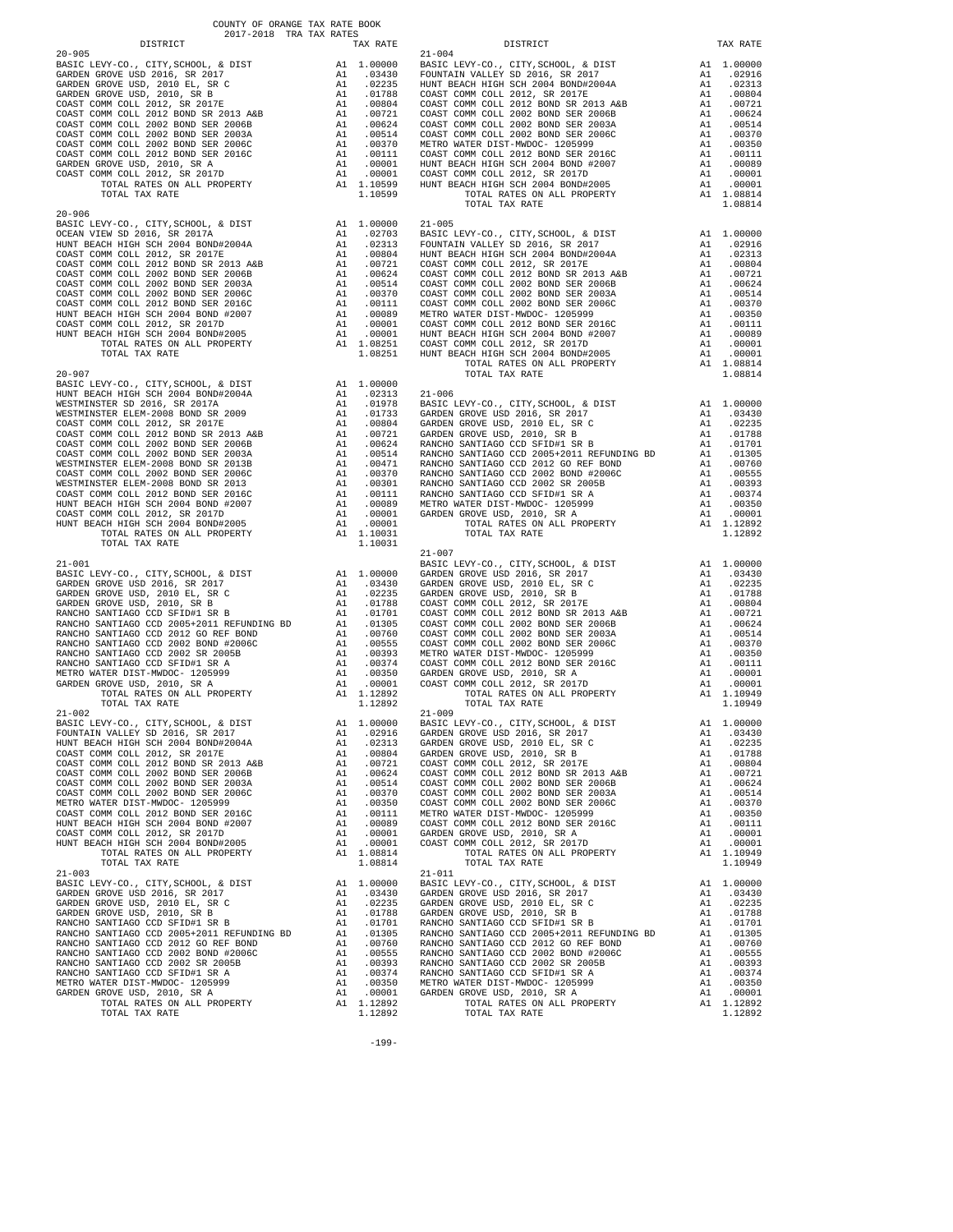| $21 - 012$                                                                                                                                                |                                                                                                                                                                                                                                                                                                                                                                                                                                                                                 | $21 - 018$ |
|-----------------------------------------------------------------------------------------------------------------------------------------------------------|---------------------------------------------------------------------------------------------------------------------------------------------------------------------------------------------------------------------------------------------------------------------------------------------------------------------------------------------------------------------------------------------------------------------------------------------------------------------------------|------------|
|                                                                                                                                                           |                                                                                                                                                                                                                                                                                                                                                                                                                                                                                 |            |
|                                                                                                                                                           |                                                                                                                                                                                                                                                                                                                                                                                                                                                                                 |            |
|                                                                                                                                                           |                                                                                                                                                                                                                                                                                                                                                                                                                                                                                 |            |
|                                                                                                                                                           |                                                                                                                                                                                                                                                                                                                                                                                                                                                                                 |            |
|                                                                                                                                                           |                                                                                                                                                                                                                                                                                                                                                                                                                                                                                 |            |
|                                                                                                                                                           |                                                                                                                                                                                                                                                                                                                                                                                                                                                                                 |            |
|                                                                                                                                                           |                                                                                                                                                                                                                                                                                                                                                                                                                                                                                 |            |
|                                                                                                                                                           |                                                                                                                                                                                                                                                                                                                                                                                                                                                                                 |            |
|                                                                                                                                                           |                                                                                                                                                                                                                                                                                                                                                                                                                                                                                 |            |
| $21 - 013$<br>BASIC LEVY-CO., CITY, SCHOOL, & DIST                                                                                                        |                                                                                                                                                                                                                                                                                                                                                                                                                                                                                 | $21 - 019$ |
| GARDEN GROVE USD 2016, SR 2017                                                                                                                            |                                                                                                                                                                                                                                                                                                                                                                                                                                                                                 |            |
| GARDEN GROVE USD, 2010 EL, SR C<br>GARDEN GROVE USD, 2010, SR B                                                                                           |                                                                                                                                                                                                                                                                                                                                                                                                                                                                                 |            |
| COAST COMM COLL 2012, SR 2017E                                                                                                                            |                                                                                                                                                                                                                                                                                                                                                                                                                                                                                 |            |
|                                                                                                                                                           |                                                                                                                                                                                                                                                                                                                                                                                                                                                                                 |            |
| COAST COMM COLL 2012 BOND SR 2013 A&B<br>COAST COMM COLL 2002 BOND SR 2006B<br>COAST COMM COLL 2002 BOND SRR 2003A<br>COAST COMM COLL 2002 BOND SRR 2006C |                                                                                                                                                                                                                                                                                                                                                                                                                                                                                 |            |
| METRO WATER DIST-MWDOC- 1205999                                                                                                                           |                                                                                                                                                                                                                                                                                                                                                                                                                                                                                 |            |
| COAST COMM COLL 2012 BOND SER 2016C                                                                                                                       |                                                                                                                                                                                                                                                                                                                                                                                                                                                                                 |            |
| GARDEN GROVE USD, 2010, SR A                                                                                                                              |                                                                                                                                                                                                                                                                                                                                                                                                                                                                                 |            |
| COAST COMM COLL 2012, SR 2017D<br>TOTAL RATES ON ALL PROPERTY                                                                                             |                                                                                                                                                                                                                                                                                                                                                                                                                                                                                 |            |
| TOTAL TAX RATE<br>$21 - 014$                                                                                                                              | 1.10949                                                                                                                                                                                                                                                                                                                                                                                                                                                                         | $21 - 020$ |
| BASIC LEVY-CO., CITY, SCHOOL, & DIST                                                                                                                      |                                                                                                                                                                                                                                                                                                                                                                                                                                                                                 |            |
| GARDEN GROVE USD 2016, SR 2017                                                                                                                            |                                                                                                                                                                                                                                                                                                                                                                                                                                                                                 |            |
| GARDEN GROVE USD, 2010 EL, SR C<br>GARDEN GROVE USD, 2010, SR B                                                                                           |                                                                                                                                                                                                                                                                                                                                                                                                                                                                                 |            |
| COAST COMM COLL 2012, SR 2017E                                                                                                                            |                                                                                                                                                                                                                                                                                                                                                                                                                                                                                 |            |
| COAST COMM COLL 2012 BOND SR 2013 A&B<br>COAST COMM COLL 2002 BOND SER 2006B                                                                              |                                                                                                                                                                                                                                                                                                                                                                                                                                                                                 |            |
| COAST COMM COLL 2002 BOND SER 2003A                                                                                                                       |                                                                                                                                                                                                                                                                                                                                                                                                                                                                                 |            |
| COAST COMM COLL 2002 BOND SER 2006C<br>METRO WATER DIST-MWDOC- 1205999                                                                                    |                                                                                                                                                                                                                                                                                                                                                                                                                                                                                 |            |
| COAST COMM COLL 2012 BOND SER 2016C                                                                                                                       |                                                                                                                                                                                                                                                                                                                                                                                                                                                                                 |            |
| GARDEN GROVE USD, 2010, SR A<br>COAST COMM COLL 2012, SR 2017D                                                                                            |                                                                                                                                                                                                                                                                                                                                                                                                                                                                                 |            |
| TOTAL RATES ON ALL PROPERTY                                                                                                                               | $\begin{tabular}{cc} {\bf A1} & 1,00000 & {\bf BAS1}-020 \\ {\bf A1} & .03430 & {\bf FOUNT A1} \\ {\bf A1} & .02235 & {\bf HUNT BE} \\ {\bf A1} & .01788 & {\bf COAST C} \\ {\bf A1} & .00781 & {\bf COAST C} \\ {\bf A1} & .00721 & {\bf COAST C} \\ {\bf A1} & .00524 & {\bf COAST C} \\ {\bf A1} & .00514 & {\bf COAST C} \\ {\bf A1} & .00514 & {\bf COAST C} \\ {\bf A1} & .00370 & {\bf METRO W} \\ {\bf A1$                                                              |            |
| TOTAL TAX RATE<br>$21 - 015$                                                                                                                              | 1.10949                                                                                                                                                                                                                                                                                                                                                                                                                                                                         | $21 - 021$ |
| BASIC LEVY-CO., CITY, SCHOOL, & DIST                                                                                                                      | $\begin{tabular}{cc} $21$-021$ \\ \hline \texttt{A1} & 1.00000 & \texttt{BASIC} \\ \texttt{A1} & .02916 & \texttt{FOUNT1} \\ \texttt{A1} & .02313 & \texttt{HINT BE} \\ \texttt{A1} & .00804 & \texttt{COAST C} \\ \texttt{A1} & .00624 & \texttt{COAST C} \\ \texttt{A1} & .00514 & \texttt{COAST C} \\ \texttt{A1} & .00370 & \texttt{COAST C} \\ \texttt{A1} & .00370 & \texttt{COAST C} \\ \texttt{$                                                                        |            |
| FOUNTAIN VALLEY SD 2016, SR 2017<br>HUNT BEACH HIGH SCH 2004 BOND#2004A                                                                                   |                                                                                                                                                                                                                                                                                                                                                                                                                                                                                 |            |
| COAST COMM COLL 2012, SR 2017E                                                                                                                            |                                                                                                                                                                                                                                                                                                                                                                                                                                                                                 |            |
| COAST COMM COLL 2012 BOND SR 2013 A&B<br>COAST COMM COLL 2002 BOND SER 2006B                                                                              |                                                                                                                                                                                                                                                                                                                                                                                                                                                                                 |            |
| COAST COMM COLL 2002 BOND SER 2003A                                                                                                                       |                                                                                                                                                                                                                                                                                                                                                                                                                                                                                 |            |
| COAST COMM COLL 2002 BOND SER 2006C<br>METRO WATER DIST-MWDOC- 1205999                                                                                    |                                                                                                                                                                                                                                                                                                                                                                                                                                                                                 |            |
| COAST COMM COLL 2012 BOND SER 2016C                                                                                                                       |                                                                                                                                                                                                                                                                                                                                                                                                                                                                                 |            |
| HUNT BEACH HIGH SCH 2004 BOND #2007<br>COAST COMM COLL 2012, SR 2017D                                                                                     |                                                                                                                                                                                                                                                                                                                                                                                                                                                                                 |            |
| HUNT BEACH HIGH SCH 2004 BOND#2005                                                                                                                        |                                                                                                                                                                                                                                                                                                                                                                                                                                                                                 |            |
| TOTAL RATES ON ALL PROPERTY<br>TOTAL TAX RATE                                                                                                             | A1 1.08814<br>1.08814                                                                                                                                                                                                                                                                                                                                                                                                                                                           |            |
| $21 - 016$                                                                                                                                                |                                                                                                                                                                                                                                                                                                                                                                                                                                                                                 | $21 - 022$ |
| BASIC LEVY-CO., CITY, SCHOOL, & DIST<br>GARDEN GROVE USD 2016, SR 2017                                                                                    | A1 1.00000 BASIC L<br>A1 .03430 GARDEN<br>A1 .02235 GARDEN<br>A1 .01788 GARDEN                                                                                                                                                                                                                                                                                                                                                                                                  |            |
| GARDEN GROVE USD, 2010 EL, SR C                                                                                                                           |                                                                                                                                                                                                                                                                                                                                                                                                                                                                                 |            |
| GARDEN GROVE USD, 2010, SR B<br>COAST COMM COLL 2012, SR 2017E                                                                                            | A1 .00804 COAST C                                                                                                                                                                                                                                                                                                                                                                                                                                                               |            |
| COAST COMM COLL 2012 BOND SR 2013 A&B                                                                                                                     | A1 .00721 COAST C                                                                                                                                                                                                                                                                                                                                                                                                                                                               |            |
| COAST COMM COLL 2002 BOND SER 2006B<br>COAST COMM COLL 2002 BOND SER 2003A                                                                                | A1<br>.00624                                                                                                                                                                                                                                                                                                                                                                                                                                                                    | COAST C    |
| COAST COMM COLL 2002 BOND SER 2006C                                                                                                                       | A1<br>A1<br>A1<br>A1<br>A1<br>A1<br>$\begin{tabular}{lllllllllll} & $\cdots$ & $\cdots$ & $\cdots$ & $\cdots$ & $\cdots$ & $\cdots$ \\[.05,0.0514 & $\cdots$ & $\cdots$ & $\cdots$ & $\cdots$ & $\cdots$ \\[.05,0.0514 & $\cdots$ & $\cdots$ & $\cdots$ & $\cdots$ & $\cdots$ \\[.05,0.051 & $\cdots$ & $\cdots$ & $\cdots$ & $\cdots$ & $\cdots$ \\[.05,0.051 & $\cdots$ & $\cdots$ & $\cdots$ & $\cdots$ & $\cdots$ & $\cdots$ \\[.05,0.051 & $\cdots$ & $\cdots$ & $\cdots$$ |            |
| METRO WATER DIST-MWDOC- 1205999<br>COAST COMM COLL 2012 BOND SER 2016C                                                                                    |                                                                                                                                                                                                                                                                                                                                                                                                                                                                                 |            |
| GARDEN GROVE USD, 2010, SR A                                                                                                                              |                                                                                                                                                                                                                                                                                                                                                                                                                                                                                 |            |
| COAST COMM COLL 2012, SR 2017D<br>TOTAL RATES ON ALL PROPERTY                                                                                             | A1 1.10949                                                                                                                                                                                                                                                                                                                                                                                                                                                                      |            |
| TOTAL TAX RATE                                                                                                                                            | 1.10949                                                                                                                                                                                                                                                                                                                                                                                                                                                                         |            |
| $21 - 017$                                                                                                                                                |                                                                                                                                                                                                                                                                                                                                                                                                                                                                                 | $21 - 023$ |
| BASIC LEVY-CO., CITY, SCHOOL, & DIST<br>FOUNTAIN VALLEY SD 2016, SR 2017                                                                                  |                                                                                                                                                                                                                                                                                                                                                                                                                                                                                 |            |
| HUNT BEACH HIGH SCH 2004 BOND#2004A<br>COAST COMM COLL 2012, SR 2017E                                                                                     |                                                                                                                                                                                                                                                                                                                                                                                                                                                                                 |            |
|                                                                                                                                                           |                                                                                                                                                                                                                                                                                                                                                                                                                                                                                 |            |
| COAST COMM COLL 2012 BOND SR 2013 A&B<br>COAST COMM COLL 2002 BOND SER 2006B<br>COAST COMM COLL 2002 BOND SER 2006B                                       |                                                                                                                                                                                                                                                                                                                                                                                                                                                                                 |            |
| COAST COMM COLL 2002 BOND SER 2003A<br>COAST COMM COLL 2002 BOND SER 2006C                                                                                |                                                                                                                                                                                                                                                                                                                                                                                                                                                                                 |            |
| METRO WATER DIST-MWDOC- 1205999                                                                                                                           |                                                                                                                                                                                                                                                                                                                                                                                                                                                                                 |            |
| COAST COMM COLL 2012 BOND SER 2016C<br>HUNT BEACH HIGH SCH 2004 BOND #2007                                                                                |                                                                                                                                                                                                                                                                                                                                                                                                                                                                                 |            |
| COAST COMM COLL 2012, SR 2017D                                                                                                                            |                                                                                                                                                                                                                                                                                                                                                                                                                                                                                 |            |
| HUNT BEACH HIGH SCH 2004 BOND#2005                                                                                                                        |                                                                                                                                                                                                                                                                                                                                                                                                                                                                                 |            |

| COUNTY OF ORANGE TAX RATE BOOK<br>2017-2018 TRA TAX RATES |          |            |          |
|-----------------------------------------------------------|----------|------------|----------|
| DISTRICT                                                  | TAX RATE | DISTRICT   | TAX RATE |
| $21 - 012$                                                |          | $21 - 018$ |          |
|                                                           |          |            |          |
|                                                           |          |            |          |
|                                                           |          |            |          |
|                                                           |          |            |          |
|                                                           |          |            |          |
|                                                           |          |            |          |
|                                                           |          |            |          |
|                                                           |          |            |          |
|                                                           |          |            |          |
|                                                           |          |            |          |
|                                                           |          |            |          |
|                                                           |          |            |          |
|                                                           |          |            |          |
|                                                           |          |            |          |
|                                                           |          |            |          |
|                                                           |          |            |          |
|                                                           |          |            |          |
|                                                           |          |            |          |
|                                                           |          |            |          |
|                                                           |          |            |          |
|                                                           |          |            |          |
|                                                           |          |            |          |
|                                                           |          |            |          |
|                                                           |          |            |          |
|                                                           |          |            |          |
|                                                           |          |            |          |
|                                                           |          |            |          |
|                                                           |          |            |          |
|                                                           |          |            |          |
|                                                           |          |            |          |
|                                                           |          |            |          |
|                                                           |          |            |          |
|                                                           |          |            |          |
|                                                           |          |            |          |
|                                                           |          |            |          |
|                                                           |          |            |          |
|                                                           |          |            |          |
|                                                           |          |            |          |
|                                                           |          |            |          |
|                                                           |          |            |          |
|                                                           |          |            |          |
|                                                           |          |            |          |
|                                                           |          |            |          |
|                                                           |          |            |          |
|                                                           |          |            |          |
|                                                           |          |            |          |
|                                                           |          |            |          |
|                                                           |          |            |          |
|                                                           |          |            |          |
|                                                           |          |            |          |
|                                                           |          |            |          |
|                                                           |          |            |          |
|                                                           |          |            |          |
|                                                           |          |            |          |
|                                                           |          |            |          |
|                                                           |          |            |          |
|                                                           |          |            |          |
|                                                           |          |            |          |
|                                                           |          |            |          |
|                                                           |          |            |          |
|                                                           |          |            |          |
|                                                           |          |            |          |
|                                                           |          |            |          |
|                                                           |          |            |          |
|                                                           |          |            |          |
|                                                           |          |            |          |
|                                                           |          |            |          |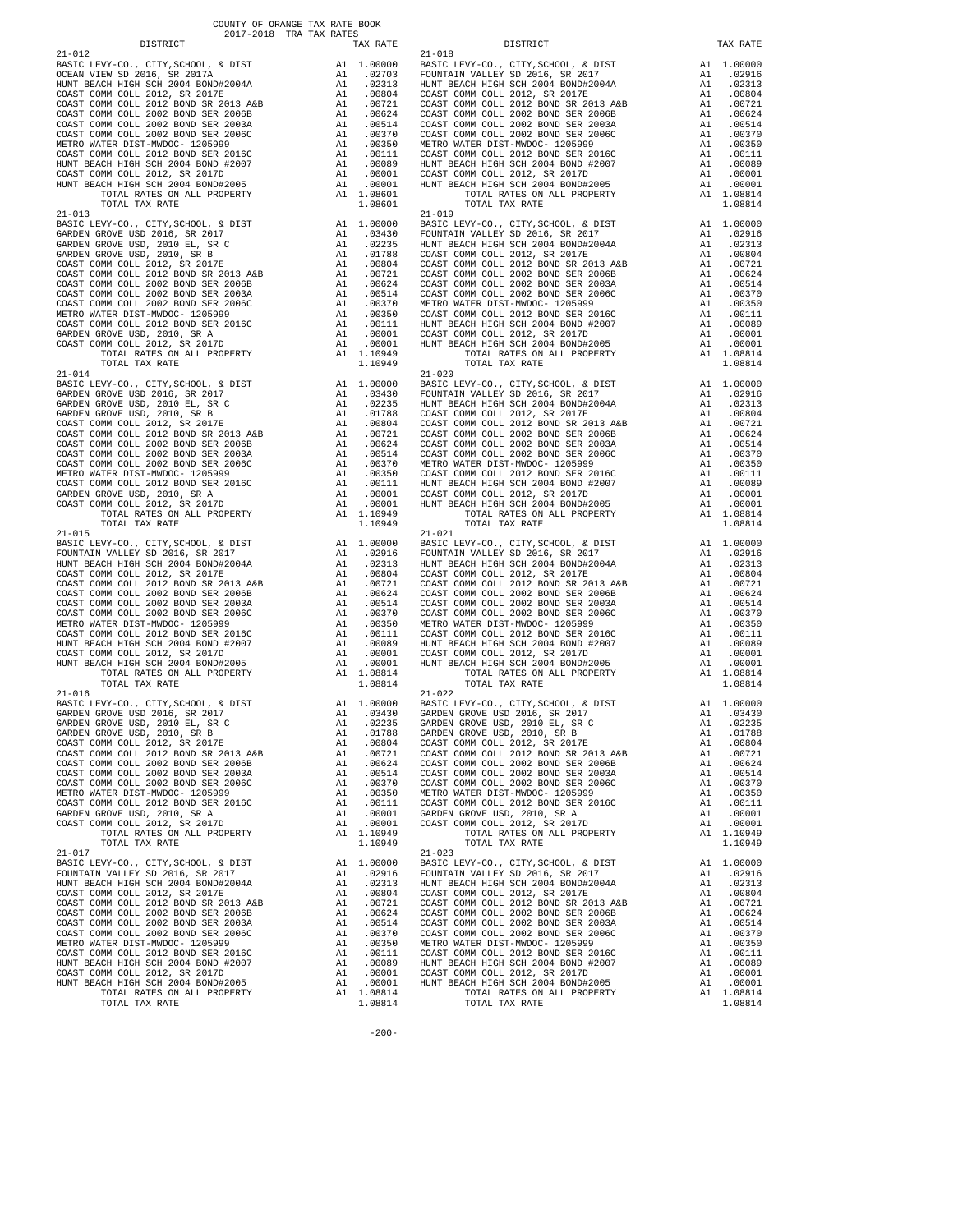| COUNTY OF ORANGE TAX RATE BOOK<br>$2017-2018 \quad \text{TRA RATES}$ DISTRICT $\hspace{2.5cm}$                                                                                                                                                                                                                                                                                    |          |                                                                                                                                                                                                                                                                                                               |          |
|-----------------------------------------------------------------------------------------------------------------------------------------------------------------------------------------------------------------------------------------------------------------------------------------------------------------------------------------------------------------------------------|----------|---------------------------------------------------------------------------------------------------------------------------------------------------------------------------------------------------------------------------------------------------------------------------------------------------------------|----------|
| $21 - 024$                                                                                                                                                                                                                                                                                                                                                                        | TAX RATE | DISTRICT<br>$21 - 901$                                                                                                                                                                                                                                                                                        | TAX RATE |
|                                                                                                                                                                                                                                                                                                                                                                                   |          |                                                                                                                                                                                                                                                                                                               |          |
|                                                                                                                                                                                                                                                                                                                                                                                   |          |                                                                                                                                                                                                                                                                                                               |          |
|                                                                                                                                                                                                                                                                                                                                                                                   |          |                                                                                                                                                                                                                                                                                                               |          |
|                                                                                                                                                                                                                                                                                                                                                                                   |          |                                                                                                                                                                                                                                                                                                               |          |
|                                                                                                                                                                                                                                                                                                                                                                                   |          |                                                                                                                                                                                                                                                                                                               |          |
| $\begin{tabular}{c cccc} \texttt{1.04}\texttt{0.04}\texttt{0.04}\texttt{0.04}\texttt{0.04}\texttt{0.04}\texttt{0.04}\texttt{0.04}\texttt{0.04}\texttt{0.04}\texttt{0.04}\texttt{0.04}\texttt{0.04}\texttt{0.04}\texttt{0.04}\texttt{0.04}\texttt{0.04}\texttt{0.04}\texttt{0.04}\texttt{0.04}\texttt{0.04}\texttt{0.04}\texttt{0.04}\texttt{0.04}\texttt{0.04}\texttt{0.04}\text$ |          |                                                                                                                                                                                                                                                                                                               |          |
|                                                                                                                                                                                                                                                                                                                                                                                   |          |                                                                                                                                                                                                                                                                                                               |          |
|                                                                                                                                                                                                                                                                                                                                                                                   |          |                                                                                                                                                                                                                                                                                                               |          |
|                                                                                                                                                                                                                                                                                                                                                                                   |          |                                                                                                                                                                                                                                                                                                               |          |
|                                                                                                                                                                                                                                                                                                                                                                                   |          |                                                                                                                                                                                                                                                                                                               |          |
|                                                                                                                                                                                                                                                                                                                                                                                   |          |                                                                                                                                                                                                                                                                                                               |          |
|                                                                                                                                                                                                                                                                                                                                                                                   |          |                                                                                                                                                                                                                                                                                                               |          |
|                                                                                                                                                                                                                                                                                                                                                                                   |          |                                                                                                                                                                                                                                                                                                               |          |
|                                                                                                                                                                                                                                                                                                                                                                                   |          |                                                                                                                                                                                                                                                                                                               |          |
|                                                                                                                                                                                                                                                                                                                                                                                   |          |                                                                                                                                                                                                                                                                                                               |          |
|                                                                                                                                                                                                                                                                                                                                                                                   |          |                                                                                                                                                                                                                                                                                                               |          |
|                                                                                                                                                                                                                                                                                                                                                                                   |          |                                                                                                                                                                                                                                                                                                               |          |
|                                                                                                                                                                                                                                                                                                                                                                                   |          |                                                                                                                                                                                                                                                                                                               |          |
|                                                                                                                                                                                                                                                                                                                                                                                   |          |                                                                                                                                                                                                                                                                                                               |          |
|                                                                                                                                                                                                                                                                                                                                                                                   |          |                                                                                                                                                                                                                                                                                                               |          |
|                                                                                                                                                                                                                                                                                                                                                                                   |          |                                                                                                                                                                                                                                                                                                               |          |
|                                                                                                                                                                                                                                                                                                                                                                                   |          |                                                                                                                                                                                                                                                                                                               |          |
|                                                                                                                                                                                                                                                                                                                                                                                   |          |                                                                                                                                                                                                                                                                                                               |          |
|                                                                                                                                                                                                                                                                                                                                                                                   |          |                                                                                                                                                                                                                                                                                                               |          |
|                                                                                                                                                                                                                                                                                                                                                                                   |          |                                                                                                                                                                                                                                                                                                               |          |
|                                                                                                                                                                                                                                                                                                                                                                                   |          |                                                                                                                                                                                                                                                                                                               |          |
|                                                                                                                                                                                                                                                                                                                                                                                   |          |                                                                                                                                                                                                                                                                                                               |          |
|                                                                                                                                                                                                                                                                                                                                                                                   |          |                                                                                                                                                                                                                                                                                                               |          |
|                                                                                                                                                                                                                                                                                                                                                                                   |          |                                                                                                                                                                                                                                                                                                               |          |
|                                                                                                                                                                                                                                                                                                                                                                                   |          |                                                                                                                                                                                                                                                                                                               |          |
|                                                                                                                                                                                                                                                                                                                                                                                   |          |                                                                                                                                                                                                                                                                                                               |          |
|                                                                                                                                                                                                                                                                                                                                                                                   |          |                                                                                                                                                                                                                                                                                                               |          |
|                                                                                                                                                                                                                                                                                                                                                                                   |          |                                                                                                                                                                                                                                                                                                               |          |
|                                                                                                                                                                                                                                                                                                                                                                                   |          |                                                                                                                                                                                                                                                                                                               |          |
|                                                                                                                                                                                                                                                                                                                                                                                   |          |                                                                                                                                                                                                                                                                                                               |          |
|                                                                                                                                                                                                                                                                                                                                                                                   |          |                                                                                                                                                                                                                                                                                                               |          |
|                                                                                                                                                                                                                                                                                                                                                                                   |          |                                                                                                                                                                                                                                                                                                               |          |
|                                                                                                                                                                                                                                                                                                                                                                                   |          | $\begin{array}{cccccccccccc} 0.0001 & 0.001 & 0.001 & 0.0001 & 0.0001 & 0.0001 & 0.0001 & 0.0001 & 0.0001 & 0.0001 & 0.0001 & 0.0001 & 0.0001 & 0.0001 & 0.0001 & 0.0001 & 0.0001 & 0.0001 & 0.0001 & 0.0001 & 0.0001 & 0.0001 & 0.0001 & 0.0001 & 0.0001 & 0.0001 & 0.00$<br>$\frac{1}{2}$<br>TOTAL TAX RATE | 1.08570  |
| $21 - 028$                                                                                                                                                                                                                                                                                                                                                                        |          |                                                                                                                                                                                                                                                                                                               |          |
|                                                                                                                                                                                                                                                                                                                                                                                   |          |                                                                                                                                                                                                                                                                                                               |          |
|                                                                                                                                                                                                                                                                                                                                                                                   |          |                                                                                                                                                                                                                                                                                                               |          |
|                                                                                                                                                                                                                                                                                                                                                                                   |          |                                                                                                                                                                                                                                                                                                               |          |
|                                                                                                                                                                                                                                                                                                                                                                                   |          |                                                                                                                                                                                                                                                                                                               |          |
|                                                                                                                                                                                                                                                                                                                                                                                   |          |                                                                                                                                                                                                                                                                                                               |          |
|                                                                                                                                                                                                                                                                                                                                                                                   |          |                                                                                                                                                                                                                                                                                                               |          |
|                                                                                                                                                                                                                                                                                                                                                                                   |          |                                                                                                                                                                                                                                                                                                               |          |
|                                                                                                                                                                                                                                                                                                                                                                                   |          |                                                                                                                                                                                                                                                                                                               |          |
|                                                                                                                                                                                                                                                                                                                                                                                   |          |                                                                                                                                                                                                                                                                                                               |          |
|                                                                                                                                                                                                                                                                                                                                                                                   |          |                                                                                                                                                                                                                                                                                                               |          |
|                                                                                                                                                                                                                                                                                                                                                                                   |          |                                                                                                                                                                                                                                                                                                               |          |
|                                                                                                                                                                                                                                                                                                                                                                                   |          |                                                                                                                                                                                                                                                                                                               |          |
|                                                                                                                                                                                                                                                                                                                                                                                   |          |                                                                                                                                                                                                                                                                                                               |          |
|                                                                                                                                                                                                                                                                                                                                                                                   |          |                                                                                                                                                                                                                                                                                                               |          |
|                                                                                                                                                                                                                                                                                                                                                                                   |          |                                                                                                                                                                                                                                                                                                               |          |
|                                                                                                                                                                                                                                                                                                                                                                                   |          |                                                                                                                                                                                                                                                                                                               |          |
|                                                                                                                                                                                                                                                                                                                                                                                   |          |                                                                                                                                                                                                                                                                                                               |          |
|                                                                                                                                                                                                                                                                                                                                                                                   |          |                                                                                                                                                                                                                                                                                                               |          |

COAST COMM COLL 2012, SR 2017D A1 .00001<br>
TOTAL RATES ON ALL PROPERTY A1 1.10949<br>
TOTAL TAX RATE

-201-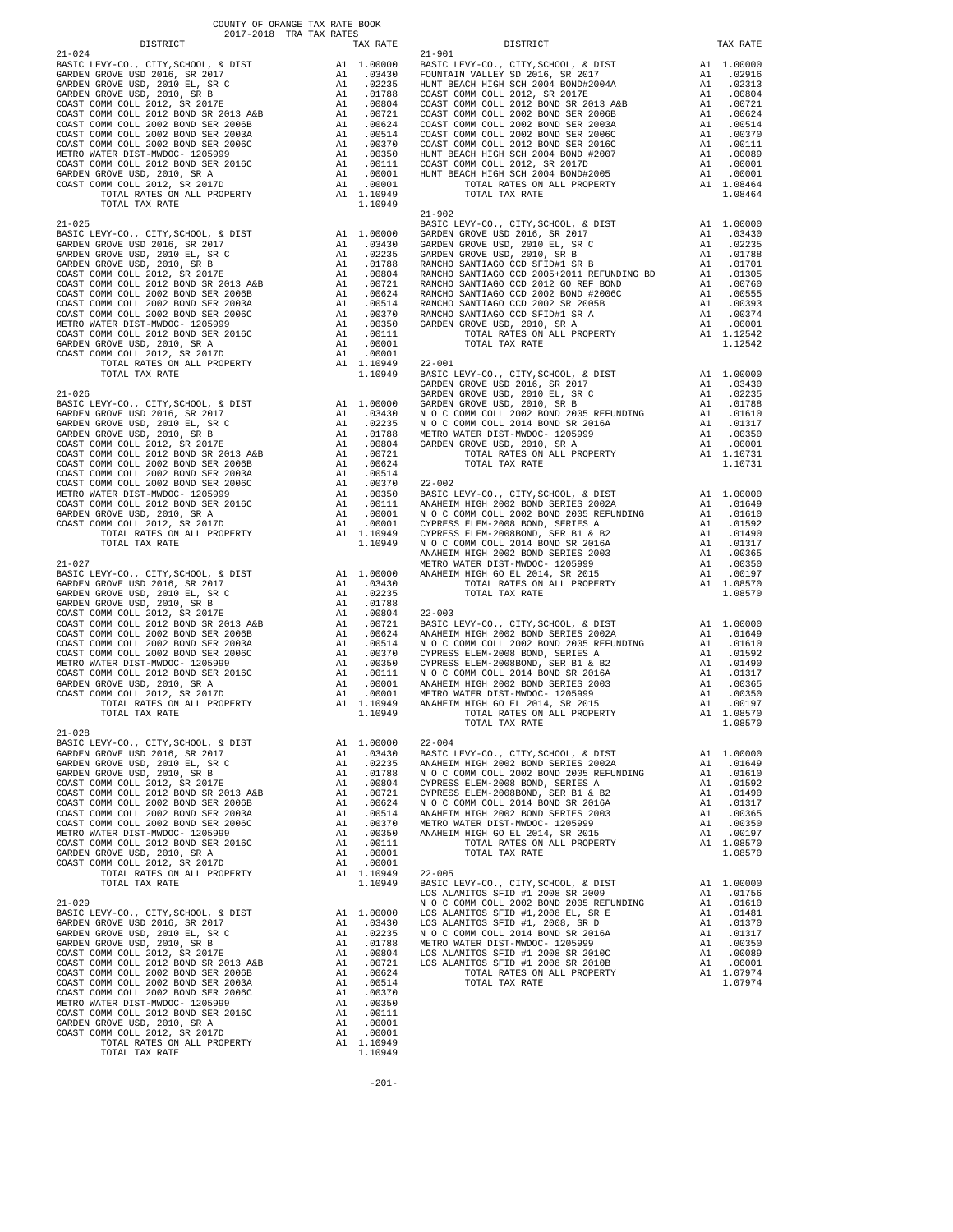| $22 - 006$<br>$22 - 014$<br>TOTAL TAX RATE<br>1.07974<br>$22 - 015$<br>$22 - 007$<br>TOTAL TAX RATE<br>1.07974<br>$22 - 009$<br>$22 - 026$<br>$22 - 010$<br>$22 - 902$<br>CAPISTR<br>METRO W<br>$22 - 011$<br>${\small\hbox{\tt BASIC LEVY-CO.},\hspace{2mm} {\tt CITY, SCHOOL, \hspace{2mm} &\hbox{\tt DIST} \hspace{2mm} &\hbox{\tt\AA1} \hspace{2mm} 1.00000 \nonumber \\ {\tt LOS ALAMITOS SFID #1 2008 SR 2009} \hspace{2.5mm} &\hbox{\tt\AA2} \hspace{2.5mm} .01756 \nonumber$<br>NO COMM COLL 2002 SETD #1, 2008 EL, SR E<br>1.01481 23-001<br>NO SALAMITOS SFID #1, 2008 SE, SR E<br>NO COMM COLL 2014 BOND SR 2016A A1 .01370 BASIC L<br>NO COMM COLL 2014 BOND SR 2016A A1 .01317 SAN JUA<br>METRO WATER DIST-MWDOC-12 |
|----------------------------------------------------------------------------------------------------------------------------------------------------------------------------------------------------------------------------------------------------------------------------------------------------------------------------------------------------------------------------------------------------------------------------------------------------------------------------------------------------------------------------------------------------------------------------------------------------------------------------------------------------------------------------------------------------------------------------------|
|                                                                                                                                                                                                                                                                                                                                                                                                                                                                                                                                                                                                                                                                                                                                  |
|                                                                                                                                                                                                                                                                                                                                                                                                                                                                                                                                                                                                                                                                                                                                  |
|                                                                                                                                                                                                                                                                                                                                                                                                                                                                                                                                                                                                                                                                                                                                  |
|                                                                                                                                                                                                                                                                                                                                                                                                                                                                                                                                                                                                                                                                                                                                  |
|                                                                                                                                                                                                                                                                                                                                                                                                                                                                                                                                                                                                                                                                                                                                  |
|                                                                                                                                                                                                                                                                                                                                                                                                                                                                                                                                                                                                                                                                                                                                  |
|                                                                                                                                                                                                                                                                                                                                                                                                                                                                                                                                                                                                                                                                                                                                  |
|                                                                                                                                                                                                                                                                                                                                                                                                                                                                                                                                                                                                                                                                                                                                  |
|                                                                                                                                                                                                                                                                                                                                                                                                                                                                                                                                                                                                                                                                                                                                  |
|                                                                                                                                                                                                                                                                                                                                                                                                                                                                                                                                                                                                                                                                                                                                  |
|                                                                                                                                                                                                                                                                                                                                                                                                                                                                                                                                                                                                                                                                                                                                  |
|                                                                                                                                                                                                                                                                                                                                                                                                                                                                                                                                                                                                                                                                                                                                  |
|                                                                                                                                                                                                                                                                                                                                                                                                                                                                                                                                                                                                                                                                                                                                  |
|                                                                                                                                                                                                                                                                                                                                                                                                                                                                                                                                                                                                                                                                                                                                  |
|                                                                                                                                                                                                                                                                                                                                                                                                                                                                                                                                                                                                                                                                                                                                  |
|                                                                                                                                                                                                                                                                                                                                                                                                                                                                                                                                                                                                                                                                                                                                  |
|                                                                                                                                                                                                                                                                                                                                                                                                                                                                                                                                                                                                                                                                                                                                  |
|                                                                                                                                                                                                                                                                                                                                                                                                                                                                                                                                                                                                                                                                                                                                  |
|                                                                                                                                                                                                                                                                                                                                                                                                                                                                                                                                                                                                                                                                                                                                  |
|                                                                                                                                                                                                                                                                                                                                                                                                                                                                                                                                                                                                                                                                                                                                  |
|                                                                                                                                                                                                                                                                                                                                                                                                                                                                                                                                                                                                                                                                                                                                  |
|                                                                                                                                                                                                                                                                                                                                                                                                                                                                                                                                                                                                                                                                                                                                  |
|                                                                                                                                                                                                                                                                                                                                                                                                                                                                                                                                                                                                                                                                                                                                  |
|                                                                                                                                                                                                                                                                                                                                                                                                                                                                                                                                                                                                                                                                                                                                  |
|                                                                                                                                                                                                                                                                                                                                                                                                                                                                                                                                                                                                                                                                                                                                  |
|                                                                                                                                                                                                                                                                                                                                                                                                                                                                                                                                                                                                                                                                                                                                  |
|                                                                                                                                                                                                                                                                                                                                                                                                                                                                                                                                                                                                                                                                                                                                  |
|                                                                                                                                                                                                                                                                                                                                                                                                                                                                                                                                                                                                                                                                                                                                  |
|                                                                                                                                                                                                                                                                                                                                                                                                                                                                                                                                                                                                                                                                                                                                  |
|                                                                                                                                                                                                                                                                                                                                                                                                                                                                                                                                                                                                                                                                                                                                  |
|                                                                                                                                                                                                                                                                                                                                                                                                                                                                                                                                                                                                                                                                                                                                  |
|                                                                                                                                                                                                                                                                                                                                                                                                                                                                                                                                                                                                                                                                                                                                  |
|                                                                                                                                                                                                                                                                                                                                                                                                                                                                                                                                                                                                                                                                                                                                  |
|                                                                                                                                                                                                                                                                                                                                                                                                                                                                                                                                                                                                                                                                                                                                  |
|                                                                                                                                                                                                                                                                                                                                                                                                                                                                                                                                                                                                                                                                                                                                  |
|                                                                                                                                                                                                                                                                                                                                                                                                                                                                                                                                                                                                                                                                                                                                  |
|                                                                                                                                                                                                                                                                                                                                                                                                                                                                                                                                                                                                                                                                                                                                  |
|                                                                                                                                                                                                                                                                                                                                                                                                                                                                                                                                                                                                                                                                                                                                  |
|                                                                                                                                                                                                                                                                                                                                                                                                                                                                                                                                                                                                                                                                                                                                  |
|                                                                                                                                                                                                                                                                                                                                                                                                                                                                                                                                                                                                                                                                                                                                  |
|                                                                                                                                                                                                                                                                                                                                                                                                                                                                                                                                                                                                                                                                                                                                  |
|                                                                                                                                                                                                                                                                                                                                                                                                                                                                                                                                                                                                                                                                                                                                  |
|                                                                                                                                                                                                                                                                                                                                                                                                                                                                                                                                                                                                                                                                                                                                  |
|                                                                                                                                                                                                                                                                                                                                                                                                                                                                                                                                                                                                                                                                                                                                  |
|                                                                                                                                                                                                                                                                                                                                                                                                                                                                                                                                                                                                                                                                                                                                  |
|                                                                                                                                                                                                                                                                                                                                                                                                                                                                                                                                                                                                                                                                                                                                  |
|                                                                                                                                                                                                                                                                                                                                                                                                                                                                                                                                                                                                                                                                                                                                  |
|                                                                                                                                                                                                                                                                                                                                                                                                                                                                                                                                                                                                                                                                                                                                  |
|                                                                                                                                                                                                                                                                                                                                                                                                                                                                                                                                                                                                                                                                                                                                  |
|                                                                                                                                                                                                                                                                                                                                                                                                                                                                                                                                                                                                                                                                                                                                  |
|                                                                                                                                                                                                                                                                                                                                                                                                                                                                                                                                                                                                                                                                                                                                  |
|                                                                                                                                                                                                                                                                                                                                                                                                                                                                                                                                                                                                                                                                                                                                  |
|                                                                                                                                                                                                                                                                                                                                                                                                                                                                                                                                                                                                                                                                                                                                  |
|                                                                                                                                                                                                                                                                                                                                                                                                                                                                                                                                                                                                                                                                                                                                  |
|                                                                                                                                                                                                                                                                                                                                                                                                                                                                                                                                                                                                                                                                                                                                  |
|                                                                                                                                                                                                                                                                                                                                                                                                                                                                                                                                                                                                                                                                                                                                  |
|                                                                                                                                                                                                                                                                                                                                                                                                                                                                                                                                                                                                                                                                                                                                  |
|                                                                                                                                                                                                                                                                                                                                                                                                                                                                                                                                                                                                                                                                                                                                  |
|                                                                                                                                                                                                                                                                                                                                                                                                                                                                                                                                                                                                                                                                                                                                  |
| LOS ALAMITOS SFID #1 2008 SR 2010C                                                                                                                                                                                                                                                                                                                                                                                                                                                                                                                                                                                                                                                                                               |
| A1 .00089 CAPISTR<br>A1 .00001 CAPISTR<br>A1 1.07974 METROW<br>LOS ALAMITOS SFID #1 2008 SR 2010B                                                                                                                                                                                                                                                                                                                                                                                                                                                                                                                                                                                                                                |
| TOTAL RATES ON ALL PROPERTY                                                                                                                                                                                                                                                                                                                                                                                                                                                                                                                                                                                                                                                                                                      |
| TOTAL TAX RATE<br>1.07974                                                                                                                                                                                                                                                                                                                                                                                                                                                                                                                                                                                                                                                                                                        |
| $22 - 012$                                                                                                                                                                                                                                                                                                                                                                                                                                                                                                                                                                                                                                                                                                                       |
|                                                                                                                                                                                                                                                                                                                                                                                                                                                                                                                                                                                                                                                                                                                                  |
|                                                                                                                                                                                                                                                                                                                                                                                                                                                                                                                                                                                                                                                                                                                                  |
|                                                                                                                                                                                                                                                                                                                                                                                                                                                                                                                                                                                                                                                                                                                                  |
|                                                                                                                                                                                                                                                                                                                                                                                                                                                                                                                                                                                                                                                                                                                                  |
| LOS ALAMITOS SFID #1, 2008, SR D<br>A1 .01370<br>CAPISTR                                                                                                                                                                                                                                                                                                                                                                                                                                                                                                                                                                                                                                                                         |
| .01370 CAPISIR<br>.01317 CAPISTR<br>.00350 METROW<br>N O C COMM COLL 2014 BOND SR 2016A<br>A1<br>METRO WATER DIST-MWDOC- 1205999<br>A1                                                                                                                                                                                                                                                                                                                                                                                                                                                                                                                                                                                           |
| LOS ALAMITOS SFID #1 2008 SR 2010C                                                                                                                                                                                                                                                                                                                                                                                                                                                                                                                                                                                                                                                                                               |
| A1 .00089<br>A1 .00001<br>LOS ALAMITOS SFID #1 2008 SR 2010B                                                                                                                                                                                                                                                                                                                                                                                                                                                                                                                                                                                                                                                                     |
| A1 1.07974<br>TOTAL RATES ON ALL PROPERTY                                                                                                                                                                                                                                                                                                                                                                                                                                                                                                                                                                                                                                                                                        |
| 1.07974<br>TOTAL TAX RATE<br>$23 - 003$                                                                                                                                                                                                                                                                                                                                                                                                                                                                                                                                                                                                                                                                                          |
| BASIC L                                                                                                                                                                                                                                                                                                                                                                                                                                                                                                                                                                                                                                                                                                                          |
| $22 - 013$<br>SAN JUA<br>BASIC LEVY-CO., CITY, SCHOOL, & DIST                                                                                                                                                                                                                                                                                                                                                                                                                                                                                                                                                                                                                                                                    |
|                                                                                                                                                                                                                                                                                                                                                                                                                                                                                                                                                                                                                                                                                                                                  |
|                                                                                                                                                                                                                                                                                                                                                                                                                                                                                                                                                                                                                                                                                                                                  |
| GARDEN GROVE USD 2016, SR 2017                                                                                                                                                                                                                                                                                                                                                                                                                                                                                                                                                                                                                                                                                                   |
| GARDEN GROVE USD, 2010 EL, SR C<br>GARDEN GROVE USD, 2010, SR B                                                                                                                                                                                                                                                                                                                                                                                                                                                                                                                                                                                                                                                                  |
| A1 1.00000 SAN JUA<br>A1 .03430 CAPISTR<br>A1 .02235 CAPISTR<br>A1 .01788 METROW<br>N O C COMM COLL 2002 BOND 2005 REFUNDING A1 .01610                                                                                                                                                                                                                                                                                                                                                                                                                                                                                                                                                                                           |
| N O C COMM COLL 2014 BOND SR 2016A<br>A1<br>.01317                                                                                                                                                                                                                                                                                                                                                                                                                                                                                                                                                                                                                                                                               |
| METRO WATER DIST-MWDOC- 1205999<br>A1<br>.00350                                                                                                                                                                                                                                                                                                                                                                                                                                                                                                                                                                                                                                                                                  |
| GARDEN GROVE USD, 2010, SR A<br>A1<br>.00001<br>A1 1.10731<br>TOTAL RATES ON ALL PROPERTY                                                                                                                                                                                                                                                                                                                                                                                                                                                                                                                                                                                                                                        |

-202-

 BASIC LEVY-CO., CITY,SCHOOL, & DIST A1 1.00000 BASIC LEVY-CO., CITY,SCHOOL, & DIST A1 1.00000 LOS ALAMITOS SFID #1 2008 SR 2009 A1 .01756 LOS ALAMITOS SFID #1 2008 SR 2009 A1 .01756 N O C COMM COLL 2002 BOND 2005 REFUNDING A1 .01610 N O C COMM COLL 2002 BOND 2005 REFUNDING A1 .01610 LOS ALAMITOS SFID #1,2008 EL, SR E A1 .01481 LOS ALAMITOS SFID #1,2008 EL, SR E A1 .01481 LOS ALAMITOS SFID #1, 2008, SR D A1 .01370 LOS ALAMITOS SFID #1, 2008, SR D A1 .01370 N O C COMM COLL 2014 BOND SR 2016A A1 .01317 N O C COMM COLL 2014 BOND SR 2016A A1 .01317 METRO WATER DIST-MWDOC- 1205999 A1 .00350 METRO WATER DIST-MWDOC- 1205999 A1 .00350 LOS ALAMITOS SFID #1 2008 SR 2010C A1 .00089 LOS ALAMITOS SFID #1 2008 SR 2010C A1 .00089 LOS ALAMITOS SFID #1 2008 SR 2010B A1 .00001 LOS ALAMITOS SFID #1 2008 SR 2010B A1 .00001 TOTAL RATES ON ALL PROPERTY A1 1.07974 TOTAL RATES ON ALL PROPERTY A1 1.07974 TOTAL TAX RATE 1.07974 TOTAL TAX RATE 1.07974 22-007 22-015 BASIC LEVY-CO., CITY,SCHOOL, & DIST A1 1.00000 BASIC LEVY-CO., CITY,SCHOOL, & DIST A1 1.00000 LOS ALAMITOS SFID #1 2008 SR 2009 A1 .01756 ANAHEIM HIGH 2002 BOND SERIES 2002A A1 .01649 N O C COMM COLL 2002 BOND 2005 REFUNDING A1 .01610 N O C COMM COLL 2002 BOND 2005 REFUNDING A1 .01610 LOS ALAMITOS SFID #1,2008 EL, SR E A1 .01481 CYPRESS ELEM-2008 BOND, SERIES A A1 .01592 LOS ALAMITOS SFID #1, 2008, SR D A1 .01370 CYPRESS ELEM-2008BOND, SER B1 & B2 A1 .01490 N O C COMM COLL 2014 BOND SR 2016A A1 .01317 N O C COMM COLL 2014 BOND SR 2016A A1 .01317 METRO WATER DIST-MWDOC- 1205999 A1 .00350 ANAHEIM HIGH 2002 BOND SERIES 2003 A1 .00365 LOS ALAMITOS SFID #1 2008 SR 2010C A1 .00089 METRO WATER DIST-MWDOC- 1205999 A1 .00350 LOS ALAMITOS SFID #1 2008 SR 2010B A1 .00001 ANAHEIM HIGH GO EL 2014, SR 2015 A1 .00197 TOTAL RATES ON ALL PROPERTY A1 1.07974 TOTAL RATES ON ALL PROPERTY A1 1.08570 TOTAL TAX RATE 1.07974 TOTAL TAX RATE 1.08570 BASIC LEVY-CO., CITY,SCHOOL, & DIST A1 1.00000 BASIC LEVY-CO., CITY,SCHOOL, & DIST A1 1.00000 LOS ALAMITOS SFID #1 2008 SR 2009 A1 .01756 LOS ALAMITOS SFID #1 2008 SR 2009 A1 .01756 N O C COMM COLL 2002 BOND 2005 REFUNDING A1 .01610 N O C COMM COLL 2002 BOND 2005 REFUNDING A1 .01610 LOS ALAMITOS SFID #1,2008 EL, SR E A1 .01481 LOS ALAMITOS SFID #1,2008 EL, SR E A1 .01481 LOS ALAMITOS SFID #1, 2008, SR D A1 .01370 LOS ALAMITOS SFID #1, 2008, SR D A1 .01370 N O C COMM COLL 2014 BOND SR 2016A A1 .01317 N O C COMM COLL 2014 BOND SR 2016A A1 .01317 METRO WATER DIST-MWDOC- 1205999 A1 .00350 METRO WATER DIST-MWDOC- 1205999 A1 .00350 LOS ALAMITOS SFID #1 2008 SR 2010C A1 .00089 LOS ALAMITOS SFID #1 2008 SR 2010C A1 .00089 LOS ALAMITOS SFID #1 2008 SR 2010B A1 .00001 LOS ALAMITOS SFID #1 2008 SR 2010B A1 .00001 TOTAL RATES ON ALL PROPERTY A1 1.07974 TOTAL RATES ON ALL PROPERTY A1 1.07974 TOTAL TAX RATE 1.07974 TOTAL TAX RATE 1.07974 BASIC LEVY-CO., CITY,SCHOOL, & DIST A1 1.00000 BASIC LEVY-CO., CITY,SCHOOL, & DIST A1 1.00000 LOS ALAMITOS SFID #1 2008 SR 2009 A1 .01756 METRO WATER DIST-MWDOC- 1205999 A1 .00350 N O C COMM COLL 2002 BOND 2005 REFUNDING A1 .01610 TOTAL RATES ON ALL PROPERTY A1 1.00350 LOS ALAMITOS SFID #1,2008 EL, SR E A1 .01481 TOTAL TAX RATE 1.00350 METRO WATER DIST-MWDOC-1205999  $\begin{array}{cccccccc} \text{METRO WATER DIST-MWDOC-1205999} & \text{A1} & .00350 & \text{BASIC LEVY-CO.}, & \text{CITY}, \text{SCHOOL}, & \text{& DIST} & \text{A1} & 1.00000 \\ \text{LOS ALMITOS SFID #1 2008 SR 2010C} & \text{A1} & .00000 & \text{A1} & .00000 & \text{N} & \text{O C COMM COLL 2012 BOND 2005 REFUNDING} & \text{A1} &$ BASIC LEVY-CO., CITY, SCHOOL, & DIST al 1.00000 BASIC LEVY-CO., CITY, SCHOOL, & DIST Al 1.00000<br>
LOS ALAMITOS SFID #1 2008 SR 2009 A1 .0156 N O C COMM COLL 2002 BOND 2005 REFUNDING A1 .01517<br>
N O C COMM COLL 2002 BOND 2005 METRO WATER DIST-MWDOC-1205999  $\begin{tabular}{lllllllllllllllllllllll} \text{METRO WATER DIST-MWDOC-1205999} & \text{A1} & .00350 & 23-000 & & \\ \text{LOS ALMITOS SFID #1 2008 SR 2010C} & \text{A1} & .00089 BR 2010C & \text{BNSIC LEVY-CO.}, & \text{CITY}, \text{SCHOOL}, & \text{& DIST} & \text{A1} & .00000 \\ \text{LOS ALMITOS SFID #1 2008 SR 2010B} &$ A1 .01756<br>A1 .01610<br>A1 .01481 LOS ALAMITOS SFID #1,2008 EL, SR E A1 .01481 23-001 LOS ALAMITOS SFID #1, 2008, SR D A1 .01370 BASIC LEVY-CO., CITY,SCHOOL, & DIST A1 1.00000 N O C COMM COLL 2014 BOND SR 2016A A1 .01317 SAN JUAN CAPISTRANO CITY-2008 BOND FUND A1 .02897 METRO WATER DIST-MWDOC- 1205999 A1 .00350 SAN JUAN CAPISTRANO CITY-1990 BOND FUND A1 .00591 LOS ALAMITOS SFID #1 2008 SR 2010C A1 .00089 CAPISTRANO U SFID#1 1999 BOND#2001B A1 .00417 LOS ALAMITOS SFID #1 2008 SR 2010B A1 .00001 CAPISTRANO U SFID#1,1999 EL, 2012 REF A1 .00383 TOTAL RATES ON ALL PROPERTY A1 1.07974 METRO WATER DIST-MWDOC- 1205999 A1 .00350 TOTAL TAX RATE 1.07974 TOTAL RATES ON ALL PROPERTY A1 1.04638 TOTAL TAX RATE 1.04638 A1  $1.00000$   $23-002$ <br>A1  $.01756$  BASIC LEVY-CO., CITY, SCHOOL, & DIST A1  $.01481$  SAN JUAN CAPISTRANO CITY-1990 BOND FUND<br>A1  $.01481$  SAN JUAN CAPISTRANO CITY-1990 BOND FUND<br>A1  $.01481$  SAN JUAN CAPISTRANO IITY-1990 BOND LOS ALAMITOS SFID #1 2008 SR 2009 A1 .01756 BASIC LEVY-CO., CITY,SCHOOL, & DIST A1 1.00000 N O C COMM COLL 2002 BOND 2005 REFUNDING A1 .01610 SAN JUAN CAPISTRANO CITY-2008 BOND FUND A1 .02897 LOS ALAMITOS SFID #1,2008 EL, SR E A1 .01481 SAN JUAN CAPISTRANO CITY-1990 BOND FUND A1 .00591 LOS ALAMITOS SFID #1, 2008, SR D A1 .01370 CAPISTRANO U SFID#1 1999 BOND#2001B A1 .00417 N O C COMM COLL 2014 BOND SR 2016A A1 .01317 CAPISTRANO U SFID#1,1999 EL, 2012 REF A1 .00383 METRO WATER DIST-MWDOC- 1205999 A1 .00350 METRO WATER DIST-MWDOC- 1205999 A1 .00350 LOS ALAMITOS SFID #1 2008 SR 2010C A1 .00089 TOTAL RATES ON ALL PROPERTY A1 1.04638 LOS ALAMITOS SFID #1 2008 SR 2010B A1 .00001 TOTAL TAX RATE 1.04638 A1 .00001<br>A1 1.07974 BASIC LEVY-CO., CITY,SCHOOL, & DIST A1 1.00000 22-013 SAN JUAN CAPISTRANO CITY-2008 BOND FUND A1 .02897 BASIC LEVY-CO., CITY,SCHOOL, & DIST A1 1.00000 SAN JUAN CAPISTRANO CITY-1990 BOND FUND A1 .00591 GARDEN GROVE USD 2016, SR 2017 A1 .03430 CAPISTRANO U SFID#1 1999 BOND#2001B A1 .00417 GARDEN GROVE USD, 2010 EL, SR C A1 .02235 CAPISTRANO U SFID#1,1999 EL, 2012 REF A1 .00383 GARDEN GROVE USD, 2010, SR B A1 .01788 METRO WATER DIST-MWDOC- 1205999 A1 .00350 N O C COMM COLL 2002 BOND 2005 REFUNDING A1 .01610 TOTAL RATES ON ALL PROPERTY A1 1.04638 N O C COMM COLL 2014 BOND SR 2016A A1 .01317 TOTAL TAX RATE 1.04638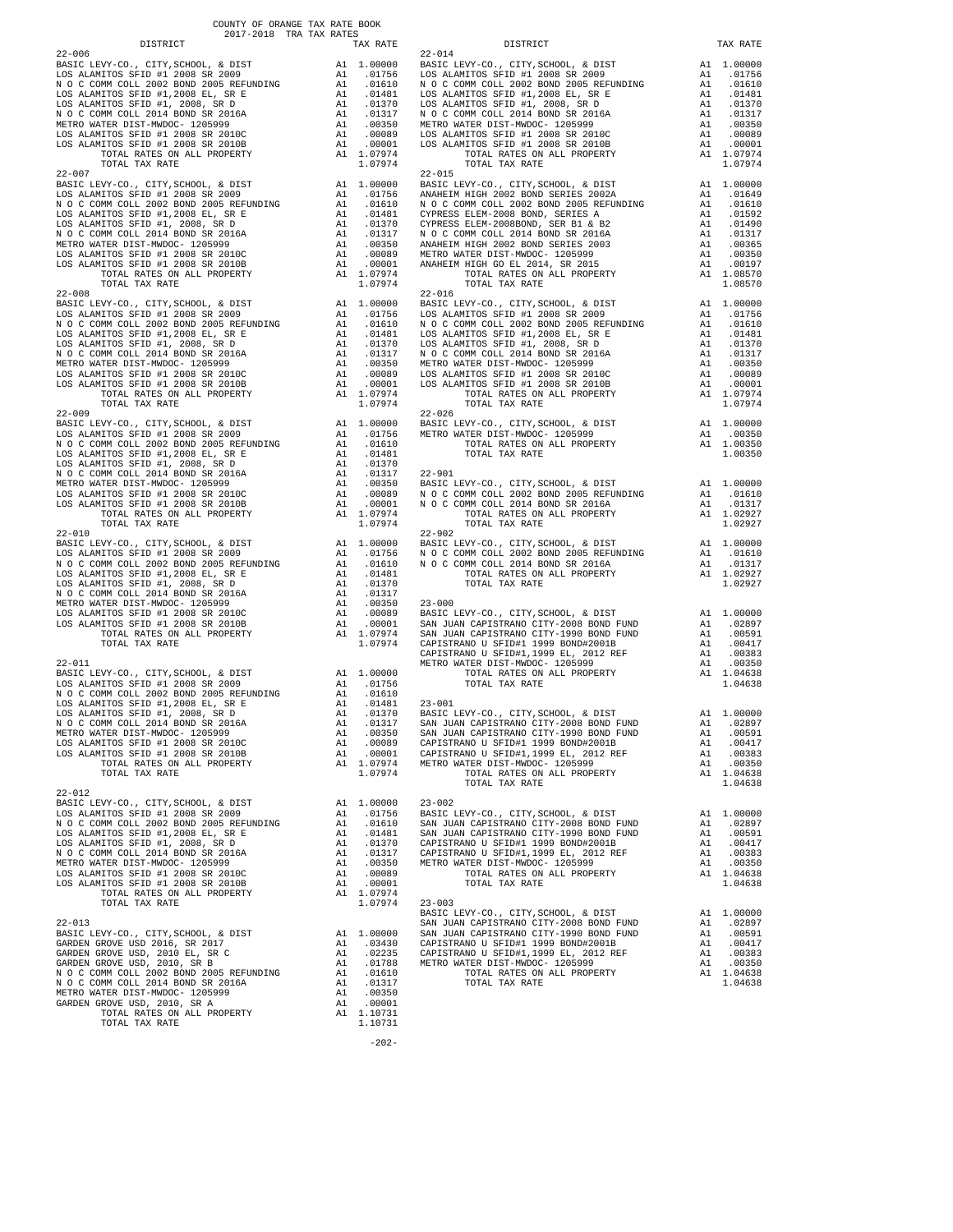| COUNTY OF ORANGE TAX RATE BOOK                                                                                                                                                                                                                                                                                                                                                                                              |  |                                      |          |
|-----------------------------------------------------------------------------------------------------------------------------------------------------------------------------------------------------------------------------------------------------------------------------------------------------------------------------------------------------------------------------------------------------------------------------|--|--------------------------------------|----------|
| 2017-2018 TRA TAX RATES<br>DISTRICT                                                                                                                                                                                                                                                                                                                                                                                         |  | TAX RATES TAX RATE DISTRICT DISTRICT | TAX RATE |
| $23 - 004$                                                                                                                                                                                                                                                                                                                                                                                                                  |  | $23 - 014$                           |          |
|                                                                                                                                                                                                                                                                                                                                                                                                                             |  |                                      |          |
|                                                                                                                                                                                                                                                                                                                                                                                                                             |  |                                      |          |
|                                                                                                                                                                                                                                                                                                                                                                                                                             |  |                                      |          |
|                                                                                                                                                                                                                                                                                                                                                                                                                             |  |                                      |          |
| $\begin{tabular}{c c c c c} \multicolumn{4}{c c c} \multicolumn{4}{c c c} \multicolumn{4}{c c c} \multicolumn{4}{c c c} \multicolumn{4}{c c c} \multicolumn{4}{c c c} \multicolumn{4}{c c c} \multicolumn{4}{c c c} \multicolumn{4}{c c c} \multicolumn{4}{c c c} \multicolumn{4}{c c c} \multicolumn{4}{c c c} \multicolumn{4}{c c c} \multicolumn{4}{c c c} \multicolumn{4}{c c c} \multicolumn{4}{c $                    |  |                                      |          |
|                                                                                                                                                                                                                                                                                                                                                                                                                             |  |                                      |          |
|                                                                                                                                                                                                                                                                                                                                                                                                                             |  |                                      |          |
|                                                                                                                                                                                                                                                                                                                                                                                                                             |  |                                      |          |
|                                                                                                                                                                                                                                                                                                                                                                                                                             |  |                                      |          |
|                                                                                                                                                                                                                                                                                                                                                                                                                             |  |                                      |          |
|                                                                                                                                                                                                                                                                                                                                                                                                                             |  |                                      |          |
|                                                                                                                                                                                                                                                                                                                                                                                                                             |  |                                      |          |
|                                                                                                                                                                                                                                                                                                                                                                                                                             |  |                                      |          |
|                                                                                                                                                                                                                                                                                                                                                                                                                             |  |                                      |          |
|                                                                                                                                                                                                                                                                                                                                                                                                                             |  |                                      |          |
|                                                                                                                                                                                                                                                                                                                                                                                                                             |  |                                      |          |
|                                                                                                                                                                                                                                                                                                                                                                                                                             |  |                                      |          |
|                                                                                                                                                                                                                                                                                                                                                                                                                             |  |                                      |          |
|                                                                                                                                                                                                                                                                                                                                                                                                                             |  |                                      |          |
|                                                                                                                                                                                                                                                                                                                                                                                                                             |  |                                      |          |
|                                                                                                                                                                                                                                                                                                                                                                                                                             |  |                                      |          |
|                                                                                                                                                                                                                                                                                                                                                                                                                             |  |                                      |          |
|                                                                                                                                                                                                                                                                                                                                                                                                                             |  |                                      |          |
|                                                                                                                                                                                                                                                                                                                                                                                                                             |  |                                      |          |
|                                                                                                                                                                                                                                                                                                                                                                                                                             |  |                                      |          |
|                                                                                                                                                                                                                                                                                                                                                                                                                             |  |                                      |          |
|                                                                                                                                                                                                                                                                                                                                                                                                                             |  |                                      |          |
| $\begin{tabular}{cccc} \texttt{23-008} & \texttt{1.04638} & \texttt{23-018} & \texttt{1.00000} & \texttt{BASTC LEVY-CO.}, \texttt{CITY}, \texttt{SCHOOL}, & \texttt{E DIST} & \texttt{A1} & \texttt{1.00000} \\ & \texttt{BASTC LEVY-CO.}, \texttt{CITY}, \texttt{SCHOOL}, & \texttt{E DIST} & \texttt{A1} & \texttt{1.00000} \\ \texttt{BAN JUMCAPISTRANO CITY-2008 BOND FUND} & \texttt{A1} & \texttt{1.0$                |  |                                      |          |
|                                                                                                                                                                                                                                                                                                                                                                                                                             |  |                                      |          |
|                                                                                                                                                                                                                                                                                                                                                                                                                             |  |                                      |          |
|                                                                                                                                                                                                                                                                                                                                                                                                                             |  |                                      |          |
|                                                                                                                                                                                                                                                                                                                                                                                                                             |  |                                      |          |
|                                                                                                                                                                                                                                                                                                                                                                                                                             |  |                                      |          |
|                                                                                                                                                                                                                                                                                                                                                                                                                             |  |                                      |          |
|                                                                                                                                                                                                                                                                                                                                                                                                                             |  |                                      |          |
|                                                                                                                                                                                                                                                                                                                                                                                                                             |  |                                      |          |
|                                                                                                                                                                                                                                                                                                                                                                                                                             |  |                                      |          |
|                                                                                                                                                                                                                                                                                                                                                                                                                             |  |                                      |          |
|                                                                                                                                                                                                                                                                                                                                                                                                                             |  |                                      |          |
|                                                                                                                                                                                                                                                                                                                                                                                                                             |  |                                      |          |
|                                                                                                                                                                                                                                                                                                                                                                                                                             |  |                                      |          |
|                                                                                                                                                                                                                                                                                                                                                                                                                             |  |                                      |          |
|                                                                                                                                                                                                                                                                                                                                                                                                                             |  |                                      |          |
|                                                                                                                                                                                                                                                                                                                                                                                                                             |  |                                      |          |
|                                                                                                                                                                                                                                                                                                                                                                                                                             |  |                                      |          |
|                                                                                                                                                                                                                                                                                                                                                                                                                             |  |                                      |          |
|                                                                                                                                                                                                                                                                                                                                                                                                                             |  |                                      |          |
|                                                                                                                                                                                                                                                                                                                                                                                                                             |  |                                      |          |
| $\begin{tabular}{cccc} \texttt{23-011} & \texttt{1.04638} & \texttt{23-021} & \texttt{1.04638} \\ & & & & & & \\ \texttt{BASTC LEVY-CO.}, \texttt{CITY}, \texttt{SCHOOL}, \texttt{ & DIST} & \texttt{A1} & \texttt{1.00000} \\ \texttt{BASIC LEVY-CO.}, \texttt{CITY}, \texttt{SCHOOL}, \texttt{ & DIST} & \texttt{A1} & \texttt{1.00000} \\ \texttt{BASIC LEVY-CO.}, \texttt{CITY}, \texttt{SCHOOL}, \texttt{ & DIST} & \$ |  |                                      |          |
|                                                                                                                                                                                                                                                                                                                                                                                                                             |  |                                      |          |
|                                                                                                                                                                                                                                                                                                                                                                                                                             |  |                                      |          |
|                                                                                                                                                                                                                                                                                                                                                                                                                             |  |                                      |          |
|                                                                                                                                                                                                                                                                                                                                                                                                                             |  |                                      |          |
|                                                                                                                                                                                                                                                                                                                                                                                                                             |  |                                      |          |
|                                                                                                                                                                                                                                                                                                                                                                                                                             |  |                                      |          |
|                                                                                                                                                                                                                                                                                                                                                                                                                             |  |                                      |          |
|                                                                                                                                                                                                                                                                                                                                                                                                                             |  |                                      |          |
|                                                                                                                                                                                                                                                                                                                                                                                                                             |  |                                      |          |
|                                                                                                                                                                                                                                                                                                                                                                                                                             |  |                                      |          |
|                                                                                                                                                                                                                                                                                                                                                                                                                             |  |                                      |          |
|                                                                                                                                                                                                                                                                                                                                                                                                                             |  |                                      |          |
|                                                                                                                                                                                                                                                                                                                                                                                                                             |  |                                      |          |
|                                                                                                                                                                                                                                                                                                                                                                                                                             |  |                                      |          |
|                                                                                                                                                                                                                                                                                                                                                                                                                             |  |                                      |          |
| $\begin{tabular}{c c c c c} \multicolumn{4}{c }{\textbf{23--012}} & \multicolumn{4}{c }{\textbf{23--022}} & \multicolumn{4}{c }{\textbf{23--022}} & \multicolumn{4}{c }{\textbf{23--022}} & \multicolumn{4}{c }{\textbf{23--022}} & \multicolumn{4}{c }{\textbf{23--022}} & \multicolumn{4}{c }{\textbf{23--022}} & \multicolumn{4}{c }{\textbf{23--022}} & \multicolumn{4}{c }{\textbf{23--022}} & \multicolumn{4$         |  |                                      |          |
|                                                                                                                                                                                                                                                                                                                                                                                                                             |  |                                      |          |
|                                                                                                                                                                                                                                                                                                                                                                                                                             |  |                                      |          |
|                                                                                                                                                                                                                                                                                                                                                                                                                             |  |                                      |          |
|                                                                                                                                                                                                                                                                                                                                                                                                                             |  |                                      |          |
|                                                                                                                                                                                                                                                                                                                                                                                                                             |  |                                      |          |
|                                                                                                                                                                                                                                                                                                                                                                                                                             |  |                                      |          |
|                                                                                                                                                                                                                                                                                                                                                                                                                             |  |                                      |          |

-203-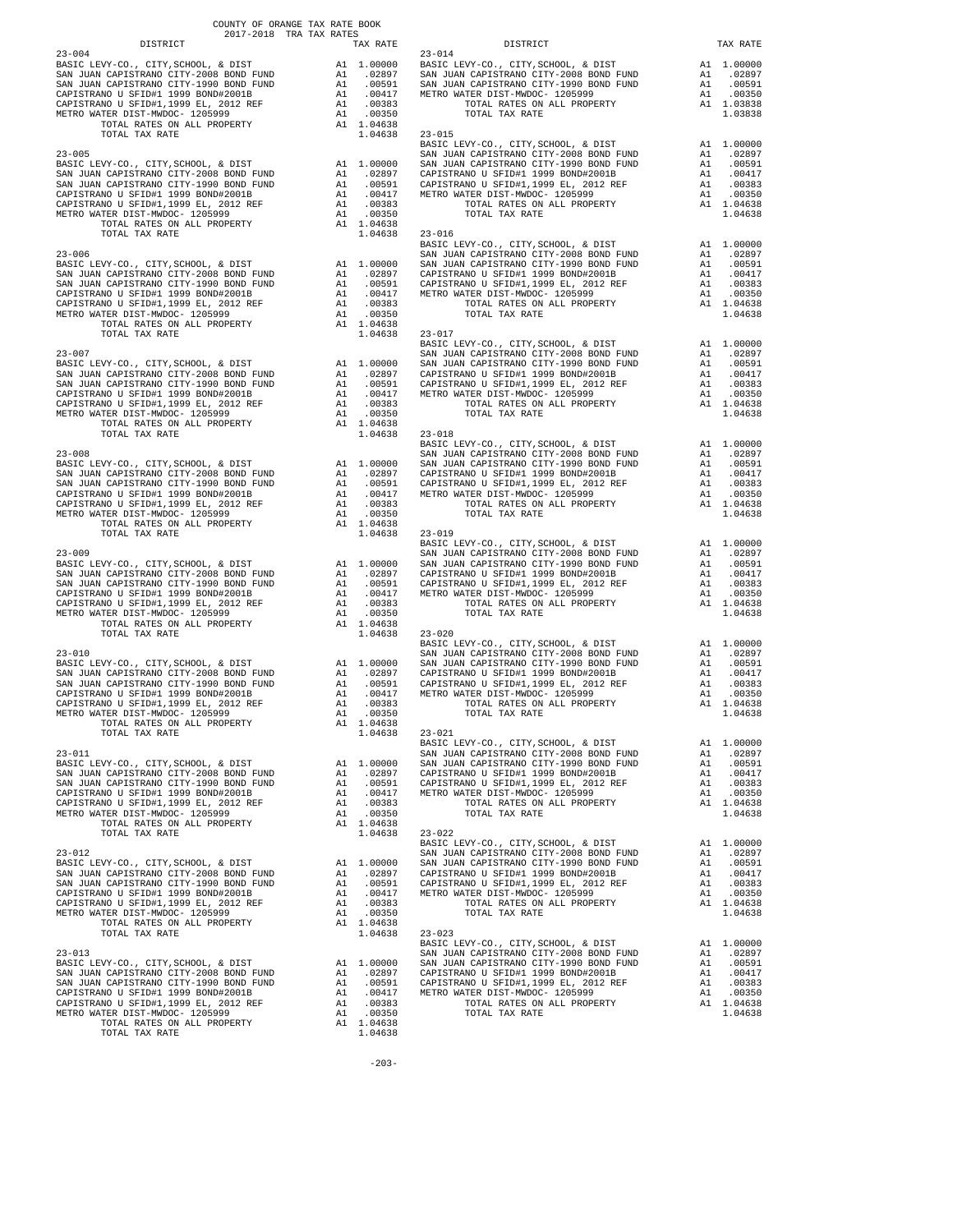| TOTAL TAX RATE                                                                  |          | 1.04638            |                    |
|---------------------------------------------------------------------------------|----------|--------------------|--------------------|
|                                                                                 |          |                    |                    |
|                                                                                 |          |                    |                    |
|                                                                                 |          |                    |                    |
|                                                                                 |          |                    |                    |
|                                                                                 |          |                    |                    |
|                                                                                 |          |                    |                    |
|                                                                                 |          |                    |                    |
|                                                                                 |          |                    |                    |
|                                                                                 |          |                    |                    |
|                                                                                 |          |                    |                    |
|                                                                                 |          |                    |                    |
|                                                                                 |          |                    |                    |
|                                                                                 |          |                    |                    |
|                                                                                 |          |                    |                    |
|                                                                                 |          |                    |                    |
| $23 - 027$                                                                      |          |                    | $23 - 038$         |
|                                                                                 |          |                    |                    |
|                                                                                 |          |                    |                    |
|                                                                                 |          |                    |                    |
|                                                                                 |          |                    |                    |
|                                                                                 |          |                    |                    |
|                                                                                 |          |                    |                    |
| $23 - 028$                                                                      |          |                    |                    |
|                                                                                 |          |                    |                    |
|                                                                                 |          |                    |                    |
|                                                                                 |          |                    |                    |
|                                                                                 |          |                    |                    |
|                                                                                 |          |                    |                    |
|                                                                                 |          |                    |                    |
|                                                                                 |          |                    |                    |
| TOTAL TAX RATE                                                                  |          | 1.09817            |                    |
| $23 - 029$                                                                      |          |                    | $23 - 040$         |
|                                                                                 |          |                    |                    |
|                                                                                 |          |                    |                    |
|                                                                                 |          |                    |                    |
|                                                                                 |          |                    |                    |
|                                                                                 |          |                    |                    |
|                                                                                 |          |                    |                    |
|                                                                                 |          |                    |                    |
| $23 - 030$                                                                      |          |                    | $23 - 041$         |
|                                                                                 |          |                    |                    |
|                                                                                 |          |                    |                    |
|                                                                                 |          |                    |                    |
|                                                                                 |          |                    |                    |
|                                                                                 |          |                    |                    |
|                                                                                 |          | 1.04638            |                    |
| TOTAL TAX RATE<br>$23 - 031$                                                    |          |                    | $23 - 042$         |
|                                                                                 |          |                    |                    |
|                                                                                 |          |                    |                    |
|                                                                                 |          |                    |                    |
|                                                                                 |          |                    |                    |
|                                                                                 |          |                    |                    |
| TOTAL RATES ON ALL PROPERTY                                                     |          | A1 1.04638         |                    |
| TOTAL TAX RATE                                                                  |          | 1.04638            |                    |
| $23 - 032$                                                                      |          |                    | $23 - 043$         |
| BASIC LEVY-CO., CITY, SCHOOL, & DIST                                            | A1       | 1.00000            | BASIC L            |
| SAN JUAN CAPISTRANO CITY-2008 BOND FUND                                         |          | A1 .02897          | SAN JUA            |
| SAN JUAN CAPISTRANO CITY-1990 BOND FUND<br>CAPISTRANO U SFID#1 1999 BOND#2001B  | A1<br>A1 | .00591<br>.00417   | SAN JUA<br>CAPISTR |
| CAPISTRANO U SFID#1,1999 EL, 2012 REF                                           | A1       | .00383             | CAPISTR            |
| METRO WATER DIST-MWDOC- 1205999                                                 | A1       | .00350             | METRO W            |
| TOTAL RATES ON ALL PROPERTY                                                     |          | A1 1.04638         |                    |
| TOTAL TAX RATE                                                                  |          | 1.04638            |                    |
| $23 - 034$                                                                      |          |                    | $23 - 044$         |
| BASIC LEVY-CO., CITY, SCHOOL, & DIST<br>SAN JUAN CAPISTRANO CITY-2008 BOND FUND | A1       | 1.00000            | BASIC L            |
| SAN JUAN CAPISTRANO CITY-1990 BOND FUND                                         | A1       | A1.02897<br>.00591 | SAN JUA<br>SAN JUA |
| CAPISTRANO U SFID#1 1999 BOND#2001B                                             | A1       | .00417             | CAPISTR            |
| CAPISTRANO U SFID#1,1999 EL, 2012 REF                                           | A1       | .00383             | CAPISTR            |
| METRO WATER DIST-MWDOC- 1205999                                                 | A1       | .00350             | METRO W            |
| TOTAL RATES ON ALL PROPERTY                                                     |          | A1 1.04638         |                    |

| $\begin{minipage}{.4\linewidth} \begin{tabular}{lcccc} \textbf{1-AX RATE} & \textbf{1-X} & \textbf{1-X} & \textbf{RATE} & \textbf{1-X} & \textbf{1-X} & \textbf{1-X} & \textbf{1-X} & \textbf{1-X} & \textbf{1-X} & \textbf{1-X} & \textbf{1-X} & \textbf{1-X} & \textbf{1-X} & \textbf{1-X} & \textbf{1-X} & \textbf{1-X} & \textbf{1-X} & \textbf{1-X} & \textbf{1-X} & \textbf{1-X} & \textbf{1-X} & \textbf{1-X} & \textbf{1-X} & \textbf{$ | COUNTY OF ORANGE TAX RATE BOOK |                                                                                                                                                                                                                                                                                                                                                                                                                                      |          |
|-------------------------------------------------------------------------------------------------------------------------------------------------------------------------------------------------------------------------------------------------------------------------------------------------------------------------------------------------------------------------------------------------------------------------------------------------|--------------------------------|--------------------------------------------------------------------------------------------------------------------------------------------------------------------------------------------------------------------------------------------------------------------------------------------------------------------------------------------------------------------------------------------------------------------------------------|----------|
| $23 - 024$                                                                                                                                                                                                                                                                                                                                                                                                                                      | TAX RATE                       | DISTRICT<br>$23 - 035$                                                                                                                                                                                                                                                                                                                                                                                                               | TAX RATE |
| $23 - 025$                                                                                                                                                                                                                                                                                                                                                                                                                                      |                                | $23 - 036$                                                                                                                                                                                                                                                                                                                                                                                                                           |          |
|                                                                                                                                                                                                                                                                                                                                                                                                                                                 |                                |                                                                                                                                                                                                                                                                                                                                                                                                                                      |          |
| $23 - 027$                                                                                                                                                                                                                                                                                                                                                                                                                                      |                                | $23 - 038$                                                                                                                                                                                                                                                                                                                                                                                                                           |          |
|                                                                                                                                                                                                                                                                                                                                                                                                                                                 |                                | $\begin{tabular}{c c c c c} \multicolumn{1}{c}{23-027} & \multicolumn{1}{c}{23-028} & \multicolumn{1}{c}{23-028} \\ \multicolumn{1}{c}{\texttt{BASIC }} \texttt{LEVY-CO.} & \multicolumn{1}{c}{\texttt{CITY}} \texttt{CCHV} & \multicolumn{1}{c}{\texttt{A1}} & \multicolumn{1}{c}{.00000} & \multicolumn{1}{c}{\texttt{BASIC }} \texttt{LEVY-CO.} & \multicolumn{1}{c}{\texttt{CITY}} \texttt{SCHOD} & \multicolumn{1}{c}{\texttt{$ |          |
|                                                                                                                                                                                                                                                                                                                                                                                                                                                 |                                |                                                                                                                                                                                                                                                                                                                                                                                                                                      |          |
|                                                                                                                                                                                                                                                                                                                                                                                                                                                 |                                |                                                                                                                                                                                                                                                                                                                                                                                                                                      |          |
|                                                                                                                                                                                                                                                                                                                                                                                                                                                 |                                |                                                                                                                                                                                                                                                                                                                                                                                                                                      |          |
| $23 - 031$<br>TOTAL TAX RATE<br>$23 - 032$                                                                                                                                                                                                                                                                                                                                                                                                      | 1.04638                        | $23 - 042$<br>TOTAL TAX RATE<br>$23 - 043$                                                                                                                                                                                                                                                                                                                                                                                           | 1.04638  |
|                                                                                                                                                                                                                                                                                                                                                                                                                                                 |                                | $23 - 044$                                                                                                                                                                                                                                                                                                                                                                                                                           |          |
| $23 - 034$                                                                                                                                                                                                                                                                                                                                                                                                                                      |                                |                                                                                                                                                                                                                                                                                                                                                                                                                                      |          |

-204-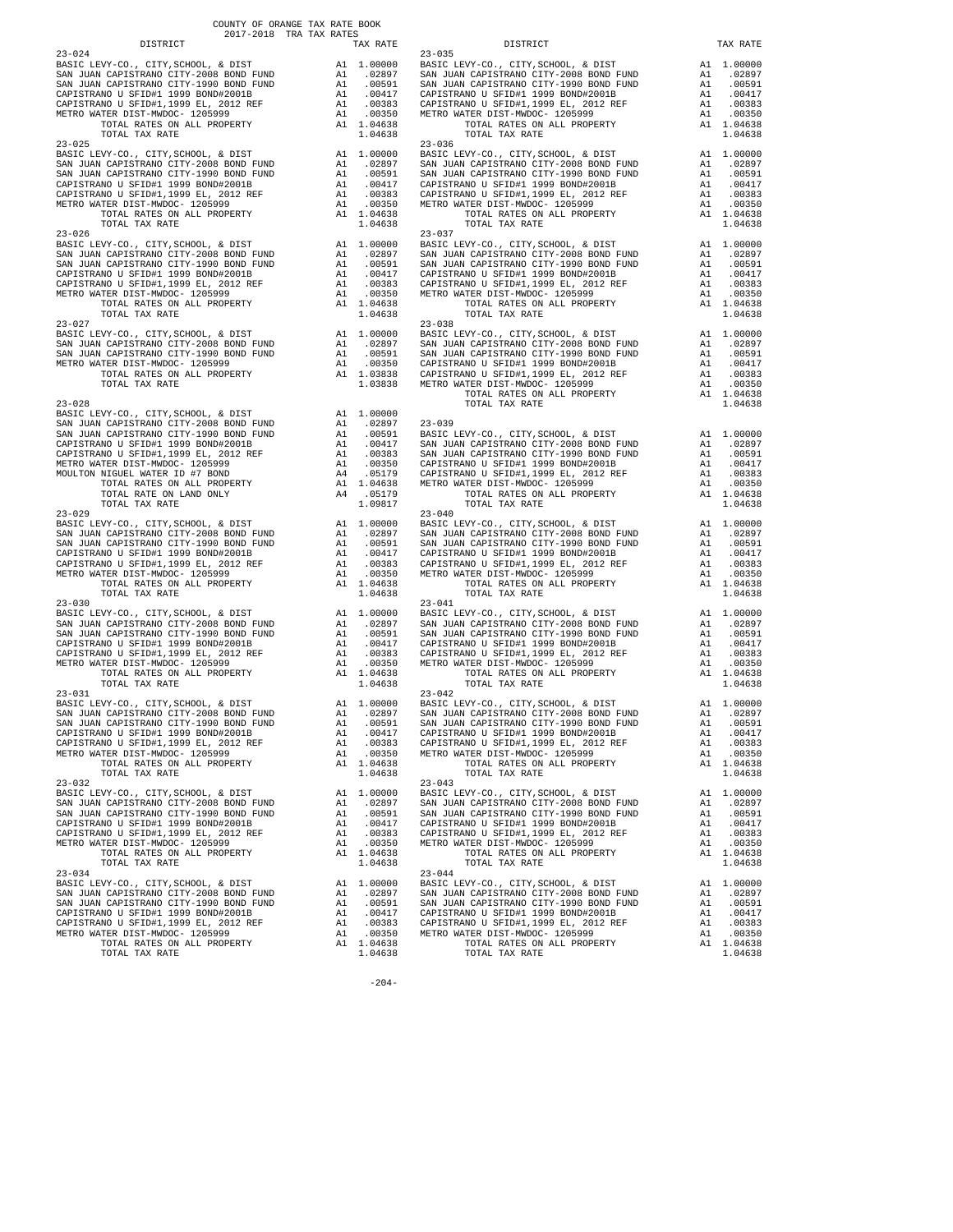| COUNTY OF ORANGE TAX RATE BOOK<br>2017-2018 TRA TAX RATES |  |                                                                                                      |          |
|-----------------------------------------------------------|--|------------------------------------------------------------------------------------------------------|----------|
| DISTRICT                                                  |  |                                                                                                      | TAX RATE |
|                                                           |  |                                                                                                      |          |
|                                                           |  |                                                                                                      |          |
|                                                           |  |                                                                                                      |          |
|                                                           |  |                                                                                                      |          |
|                                                           |  |                                                                                                      |          |
|                                                           |  |                                                                                                      |          |
|                                                           |  |                                                                                                      |          |
|                                                           |  |                                                                                                      |          |
|                                                           |  |                                                                                                      |          |
|                                                           |  |                                                                                                      |          |
|                                                           |  |                                                                                                      |          |
|                                                           |  |                                                                                                      |          |
|                                                           |  |                                                                                                      |          |
|                                                           |  |                                                                                                      |          |
|                                                           |  |                                                                                                      |          |
|                                                           |  |                                                                                                      |          |
|                                                           |  |                                                                                                      |          |
|                                                           |  |                                                                                                      |          |
|                                                           |  |                                                                                                      |          |
|                                                           |  |                                                                                                      |          |
|                                                           |  |                                                                                                      |          |
|                                                           |  |                                                                                                      |          |
|                                                           |  |                                                                                                      |          |
|                                                           |  |                                                                                                      |          |
|                                                           |  |                                                                                                      |          |
|                                                           |  |                                                                                                      |          |
|                                                           |  |                                                                                                      |          |
|                                                           |  |                                                                                                      |          |
|                                                           |  |                                                                                                      |          |
|                                                           |  |                                                                                                      |          |
|                                                           |  |                                                                                                      |          |
|                                                           |  |                                                                                                      |          |
|                                                           |  |                                                                                                      |          |
|                                                           |  |                                                                                                      |          |
|                                                           |  |                                                                                                      |          |
|                                                           |  |                                                                                                      |          |
|                                                           |  |                                                                                                      |          |
|                                                           |  |                                                                                                      |          |
|                                                           |  |                                                                                                      |          |
|                                                           |  |                                                                                                      |          |
|                                                           |  |                                                                                                      |          |
|                                                           |  |                                                                                                      |          |
|                                                           |  |                                                                                                      |          |
|                                                           |  |                                                                                                      |          |
|                                                           |  |                                                                                                      |          |
|                                                           |  |                                                                                                      |          |
|                                                           |  | 1.04538 (1.1 - 1.1 - 1.1 - 1.04538<br>TOTAL TAX RATES ON ALL PROPERTY 1.1 1.04638<br>1.04638 1.04638 |          |
|                                                           |  |                                                                                                      |          |
|                                                           |  |                                                                                                      |          |
|                                                           |  |                                                                                                      |          |
|                                                           |  |                                                                                                      |          |
|                                                           |  |                                                                                                      |          |
|                                                           |  |                                                                                                      |          |
|                                                           |  |                                                                                                      |          |
|                                                           |  |                                                                                                      |          |
|                                                           |  |                                                                                                      |          |
|                                                           |  |                                                                                                      |          |
|                                                           |  |                                                                                                      |          |
|                                                           |  |                                                                                                      |          |
|                                                           |  |                                                                                                      |          |
|                                                           |  |                                                                                                      |          |
|                                                           |  |                                                                                                      |          |
|                                                           |  |                                                                                                      |          |
|                                                           |  |                                                                                                      |          |
|                                                           |  |                                                                                                      |          |
|                                                           |  |                                                                                                      |          |
|                                                           |  |                                                                                                      |          |
|                                                           |  |                                                                                                      |          |
|                                                           |  |                                                                                                      |          |
|                                                           |  |                                                                                                      |          |
|                                                           |  |                                                                                                      |          |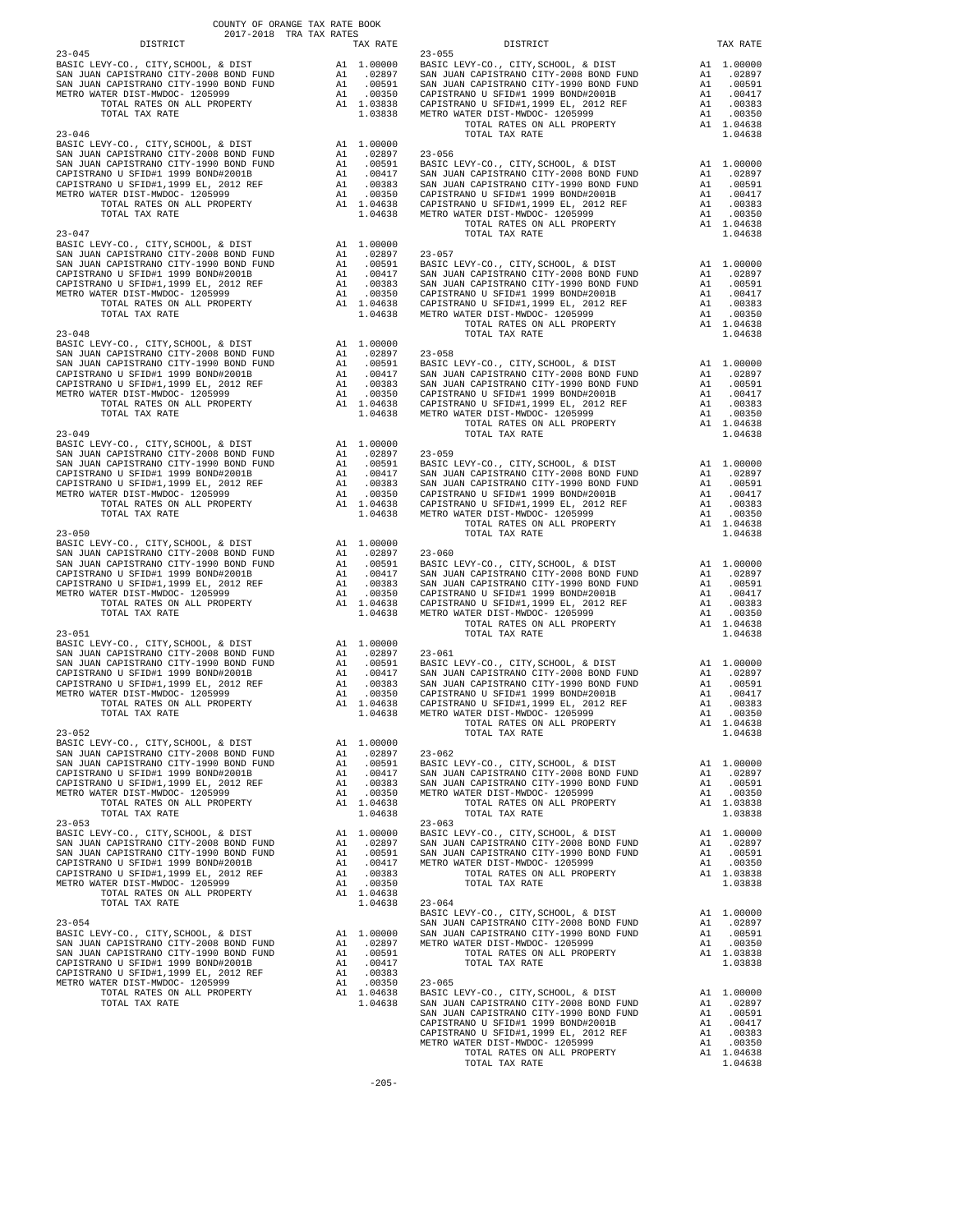| ---------<br>$23 - 066$                                                                                                                                                                      |                                                           | <b>TAN WATER</b>               | $23 - 076$         |
|----------------------------------------------------------------------------------------------------------------------------------------------------------------------------------------------|-----------------------------------------------------------|--------------------------------|--------------------|
|                                                                                                                                                                                              |                                                           |                                |                    |
|                                                                                                                                                                                              |                                                           |                                |                    |
|                                                                                                                                                                                              |                                                           |                                |                    |
|                                                                                                                                                                                              |                                                           |                                |                    |
|                                                                                                                                                                                              |                                                           |                                |                    |
| TOTAL TAX RATE                                                                                                                                                                               |                                                           | 1.04638                        |                    |
| $23 - 067$                                                                                                                                                                                   |                                                           |                                | $23 - 077$         |
|                                                                                                                                                                                              |                                                           |                                |                    |
|                                                                                                                                                                                              |                                                           |                                |                    |
|                                                                                                                                                                                              |                                                           |                                |                    |
|                                                                                                                                                                                              |                                                           |                                |                    |
|                                                                                                                                                                                              |                                                           |                                |                    |
|                                                                                                                                                                                              |                                                           |                                |                    |
|                                                                                                                                                                                              |                                                           |                                |                    |
|                                                                                                                                                                                              |                                                           |                                | SAN JUA            |
| $23 - 068$                                                                                                                                                                                   |                                                           |                                | SAN JUA            |
|                                                                                                                                                                                              |                                                           |                                |                    |
|                                                                                                                                                                                              |                                                           |                                |                    |
|                                                                                                                                                                                              |                                                           |                                |                    |
|                                                                                                                                                                                              |                                                           |                                |                    |
|                                                                                                                                                                                              |                                                           |                                |                    |
|                                                                                                                                                                                              |                                                           |                                |                    |
| $23 - 069$                                                                                                                                                                                   |                                                           |                                | SAN JUA<br>SAN JUA |
|                                                                                                                                                                                              |                                                           |                                |                    |
|                                                                                                                                                                                              |                                                           |                                |                    |
|                                                                                                                                                                                              |                                                           |                                |                    |
|                                                                                                                                                                                              |                                                           |                                |                    |
|                                                                                                                                                                                              |                                                           |                                |                    |
|                                                                                                                                                                                              |                                                           |                                |                    |
|                                                                                                                                                                                              |                                                           |                                | SAN JUA            |
| $23 - 070$                                                                                                                                                                                   |                                                           |                                | SAN JUA            |
|                                                                                                                                                                                              |                                                           |                                |                    |
|                                                                                                                                                                                              |                                                           |                                |                    |
|                                                                                                                                                                                              |                                                           |                                |                    |
|                                                                                                                                                                                              |                                                           |                                |                    |
|                                                                                                                                                                                              |                                                           |                                |                    |
|                                                                                                                                                                                              |                                                           |                                |                    |
| $23 - 071$                                                                                                                                                                                   |                                                           |                                | SAN JUA<br>SAN JUA |
|                                                                                                                                                                                              |                                                           |                                |                    |
|                                                                                                                                                                                              |                                                           |                                |                    |
|                                                                                                                                                                                              |                                                           |                                |                    |
|                                                                                                                                                                                              |                                                           |                                |                    |
|                                                                                                                                                                                              |                                                           |                                |                    |
|                                                                                                                                                                                              |                                                           |                                |                    |
| $23 - 072$                                                                                                                                                                                   |                                                           |                                | SAN JUA<br>SAN JUA |
|                                                                                                                                                                                              |                                                           |                                |                    |
|                                                                                                                                                                                              |                                                           |                                |                    |
|                                                                                                                                                                                              |                                                           |                                |                    |
|                                                                                                                                                                                              |                                                           |                                |                    |
| NEW YOUR CAPISTRANO CITY-1990 BOND#2001B<br>CAPISTRANO U SFID#1 1999 BOND#2001B<br>CAPISTRANO U SFID#1,1999 EL, 2012 REF A1 .00383<br>---- ""TET-MWDOC-120599-----" A1 1.04638<br>A1 1.04638 |                                                           |                                |                    |
| TOTAL RATES ON ALL PROPERTY A1 1.04638<br>TOTAL TAX RATE                                                                                                                                     |                                                           | 1.04638 BASIC L                | $23 - 083$         |
|                                                                                                                                                                                              |                                                           |                                | SAN JUA            |
| $23 - 073$                                                                                                                                                                                   |                                                           |                                | SAN JUA            |
|                                                                                                                                                                                              |                                                           |                                |                    |
|                                                                                                                                                                                              |                                                           |                                |                    |
| CAPISTRANO U SFID#1,1999 EL, 2012 REF                                                                                                                                                        |                                                           | .00383                         |                    |
| METRO WATER DIST-MWDOC- 1205999                                                                                                                                                              | $\begin{array}{c} \mathtt{Al} \\ \mathtt{Al} \end{array}$ | .00350                         |                    |
| TOTAL RATES ON ALL PROPERTY                                                                                                                                                                  |                                                           | $\overline{A1}$ 1.04638 23-084 |                    |
| TOTAL TAX RATE                                                                                                                                                                               |                                                           | 1.04638                        | BASIC L<br>SAN JUA |
| $23 - 074$                                                                                                                                                                                   |                                                           |                                | SAN JUA            |
| BASIC LEVY-CO., CITY, SCHOOL, & DIST                                                                                                                                                         |                                                           | A1 1.00000                     | CAPISTR            |
| SAN JUAN CAPISTRANO CITY-2008 BOND FUND<br>SAN JUAN CAPISTRANO CITY-1990 BOND FUND                                                                                                           | $\overline{A1}$<br>$\overline{A1}$                        | A1 .02897                      | CAPISTR            |
| CAPISTRANO U SFID#1 1999 BOND#2001B                                                                                                                                                          |                                                           |                                |                    |
| CAPISTRANO U SFID#1,1999 EL, 2012 REF<br>METRO WATER DIST-MWDOC- 1205999                                                                                                                     |                                                           |                                |                    |
| TOTAL RATES ON ALL PROPERTY                                                                                                                                                                  |                                                           | A1 1.04638                     |                    |
| TOTAL TAX RATE                                                                                                                                                                               |                                                           | 1.04638                        |                    |
| $23 - 075$                                                                                                                                                                                   |                                                           |                                | $23 - 901$         |
|                                                                                                                                                                                              |                                                           |                                |                    |
|                                                                                                                                                                                              |                                                           |                                |                    |
| CAPISTRANO U SFID#1 1999 BOND#2001B<br>CAPISTRANO U SFID#1,1999 EL, 2012 REF                                                                                                                 |                                                           | A1.00417<br>A1.00383           | CAPISTR<br>CAPISTR |
| METRO WATER DIST-MWDOC- 1205999                                                                                                                                                              | A1                                                        | .00350                         |                    |
| TOTAL RATES ON ALL PROPERTY<br>TOTAL TAX RATE                                                                                                                                                |                                                           | A1 1.04638<br>1.04638          |                    |
|                                                                                                                                                                                              |                                                           |                                |                    |

-206-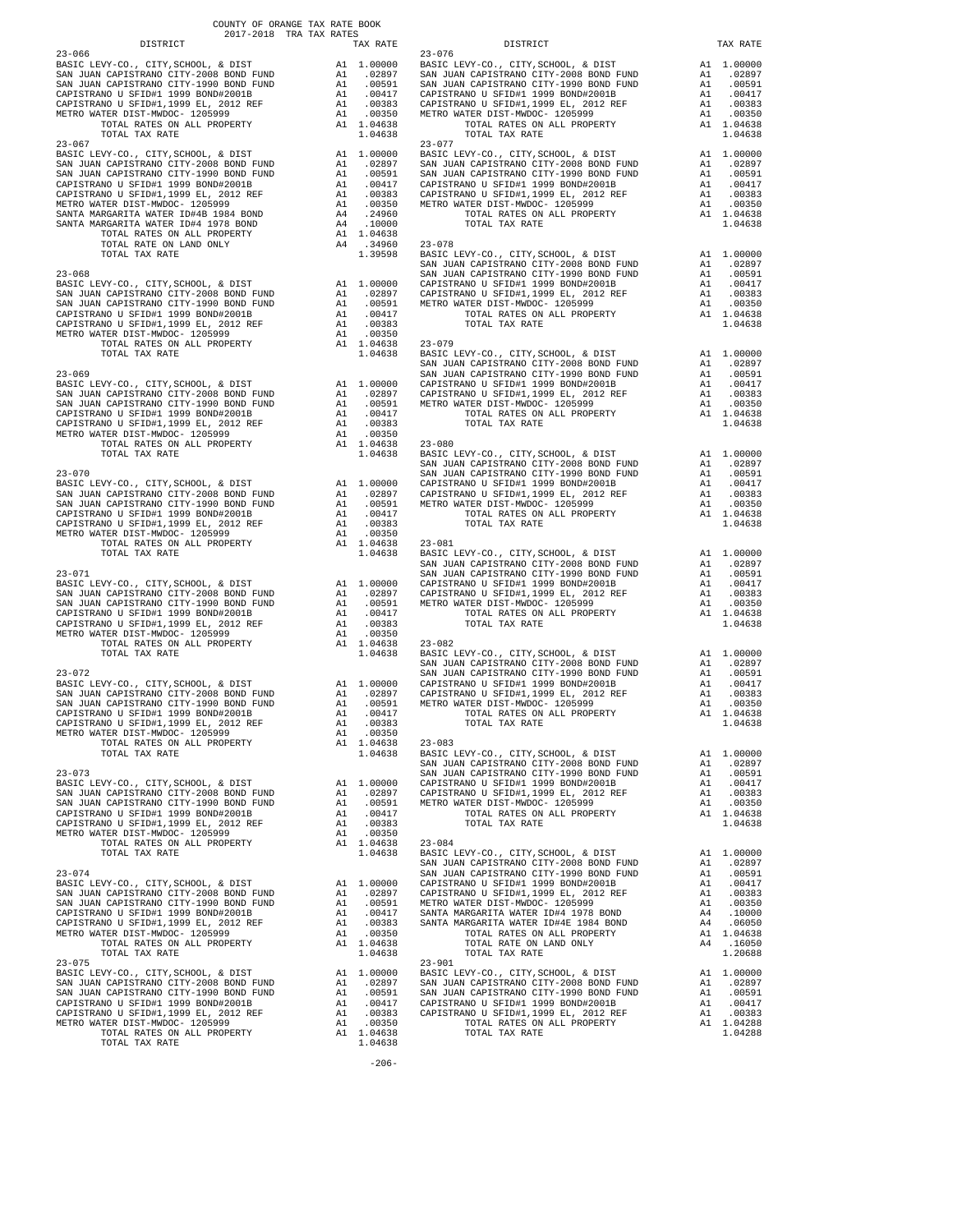| abio ing ing ngiap<br>DISTRICT | TAX RATE | RATE $24-007$<br>DISTRICT                                                                                                                                                                                                                                                                                                                                                                                                                                             | TAX RATE |
|--------------------------------|----------|-----------------------------------------------------------------------------------------------------------------------------------------------------------------------------------------------------------------------------------------------------------------------------------------------------------------------------------------------------------------------------------------------------------------------------------------------------------------------|----------|
| $23 - 902$                     |          |                                                                                                                                                                                                                                                                                                                                                                                                                                                                       |          |
|                                |          |                                                                                                                                                                                                                                                                                                                                                                                                                                                                       |          |
|                                |          |                                                                                                                                                                                                                                                                                                                                                                                                                                                                       |          |
|                                |          |                                                                                                                                                                                                                                                                                                                                                                                                                                                                       |          |
|                                |          |                                                                                                                                                                                                                                                                                                                                                                                                                                                                       |          |
|                                |          |                                                                                                                                                                                                                                                                                                                                                                                                                                                                       |          |
|                                |          |                                                                                                                                                                                                                                                                                                                                                                                                                                                                       |          |
|                                |          |                                                                                                                                                                                                                                                                                                                                                                                                                                                                       |          |
|                                |          |                                                                                                                                                                                                                                                                                                                                                                                                                                                                       |          |
|                                |          |                                                                                                                                                                                                                                                                                                                                                                                                                                                                       |          |
|                                |          |                                                                                                                                                                                                                                                                                                                                                                                                                                                                       |          |
|                                |          |                                                                                                                                                                                                                                                                                                                                                                                                                                                                       |          |
|                                |          |                                                                                                                                                                                                                                                                                                                                                                                                                                                                       |          |
|                                |          |                                                                                                                                                                                                                                                                                                                                                                                                                                                                       |          |
|                                |          |                                                                                                                                                                                                                                                                                                                                                                                                                                                                       |          |
|                                |          |                                                                                                                                                                                                                                                                                                                                                                                                                                                                       |          |
|                                |          |                                                                                                                                                                                                                                                                                                                                                                                                                                                                       |          |
|                                |          |                                                                                                                                                                                                                                                                                                                                                                                                                                                                       |          |
|                                |          |                                                                                                                                                                                                                                                                                                                                                                                                                                                                       |          |
|                                |          |                                                                                                                                                                                                                                                                                                                                                                                                                                                                       |          |
|                                |          |                                                                                                                                                                                                                                                                                                                                                                                                                                                                       |          |
|                                |          |                                                                                                                                                                                                                                                                                                                                                                                                                                                                       |          |
|                                |          |                                                                                                                                                                                                                                                                                                                                                                                                                                                                       |          |
|                                |          |                                                                                                                                                                                                                                                                                                                                                                                                                                                                       |          |
|                                |          |                                                                                                                                                                                                                                                                                                                                                                                                                                                                       |          |
|                                |          |                                                                                                                                                                                                                                                                                                                                                                                                                                                                       |          |
|                                |          |                                                                                                                                                                                                                                                                                                                                                                                                                                                                       |          |
|                                |          |                                                                                                                                                                                                                                                                                                                                                                                                                                                                       |          |
|                                |          |                                                                                                                                                                                                                                                                                                                                                                                                                                                                       |          |
|                                |          |                                                                                                                                                                                                                                                                                                                                                                                                                                                                       |          |
|                                |          |                                                                                                                                                                                                                                                                                                                                                                                                                                                                       |          |
|                                |          |                                                                                                                                                                                                                                                                                                                                                                                                                                                                       |          |
|                                |          |                                                                                                                                                                                                                                                                                                                                                                                                                                                                       |          |
|                                |          |                                                                                                                                                                                                                                                                                                                                                                                                                                                                       |          |
|                                |          |                                                                                                                                                                                                                                                                                                                                                                                                                                                                       |          |
|                                |          |                                                                                                                                                                                                                                                                                                                                                                                                                                                                       |          |
|                                |          |                                                                                                                                                                                                                                                                                                                                                                                                                                                                       |          |
|                                |          |                                                                                                                                                                                                                                                                                                                                                                                                                                                                       |          |
|                                |          |                                                                                                                                                                                                                                                                                                                                                                                                                                                                       |          |
|                                |          |                                                                                                                                                                                                                                                                                                                                                                                                                                                                       |          |
|                                |          |                                                                                                                                                                                                                                                                                                                                                                                                                                                                       |          |
|                                |          |                                                                                                                                                                                                                                                                                                                                                                                                                                                                       |          |
|                                |          | 23-74<br>23-74<br>23-74<br>23-74<br>23-74<br>23-74<br>23-74<br>23-74<br>23-74<br>23-74<br>23-74<br>23-74<br>23-74<br>23-74<br>23-74<br>23-74<br>23-74<br>23-74<br>23-74<br>23-74<br>23-74<br>23-74<br>23-74<br>23-74<br>23-74<br>23-74<br>23-74<br>23-74<br>23-74<br>23-74<br>23-74<br>23-7                                                                                                                                                                           |          |
|                                |          |                                                                                                                                                                                                                                                                                                                                                                                                                                                                       |          |
|                                |          |                                                                                                                                                                                                                                                                                                                                                                                                                                                                       |          |
|                                |          |                                                                                                                                                                                                                                                                                                                                                                                                                                                                       |          |
|                                |          | $\begin{tabular}{l c c c c c} \multicolumn{4}{c}{\textbf{RANCHO SATTAGO CCD. } & \multicolumn{4}{c}{A1\quad .00400}& \multicolumn{4}{c}{\textbf{RANCHO SATTAGO CCD. } & \multicolumn{4}{c}{\textbf{RANTIAO COCD}} & \multicolumn{4}{c}{\textbf{RANTIAO COCD}} & \multicolumn{4}{c}{\textbf{RANTIAO COCD}} & \multicolumn{4}{c}{\textbf{RANTIAO COCD}} & \multicolumn{4}{c}{\textbf{RANTIAO COCD}} & \multicolumn{4}{c}{\textbf{RANTIAO COCD}} & \multicolumn{4}{c}{\$ |          |
| $24 - 004$                     |          | TOTAL TAX RATE                                                                                                                                                                                                                                                                                                                                                                                                                                                        | 1.08806  |
|                                |          |                                                                                                                                                                                                                                                                                                                                                                                                                                                                       |          |
|                                |          |                                                                                                                                                                                                                                                                                                                                                                                                                                                                       |          |
|                                |          |                                                                                                                                                                                                                                                                                                                                                                                                                                                                       |          |
|                                |          |                                                                                                                                                                                                                                                                                                                                                                                                                                                                       |          |
|                                |          |                                                                                                                                                                                                                                                                                                                                                                                                                                                                       |          |
|                                |          |                                                                                                                                                                                                                                                                                                                                                                                                                                                                       |          |
|                                |          |                                                                                                                                                                                                                                                                                                                                                                                                                                                                       |          |
|                                |          |                                                                                                                                                                                                                                                                                                                                                                                                                                                                       |          |
|                                |          |                                                                                                                                                                                                                                                                                                                                                                                                                                                                       |          |
|                                |          |                                                                                                                                                                                                                                                                                                                                                                                                                                                                       |          |
|                                |          |                                                                                                                                                                                                                                                                                                                                                                                                                                                                       |          |
| TOTAL TAX RATE                 | 1.03363  |                                                                                                                                                                                                                                                                                                                                                                                                                                                                       |          |
| $24 - 006$                     |          |                                                                                                                                                                                                                                                                                                                                                                                                                                                                       |          |
|                                |          |                                                                                                                                                                                                                                                                                                                                                                                                                                                                       |          |
|                                |          |                                                                                                                                                                                                                                                                                                                                                                                                                                                                       |          |
|                                |          |                                                                                                                                                                                                                                                                                                                                                                                                                                                                       |          |
|                                |          |                                                                                                                                                                                                                                                                                                                                                                                                                                                                       |          |
|                                |          |                                                                                                                                                                                                                                                                                                                                                                                                                                                                       |          |

 $1.03363$ <br>-207-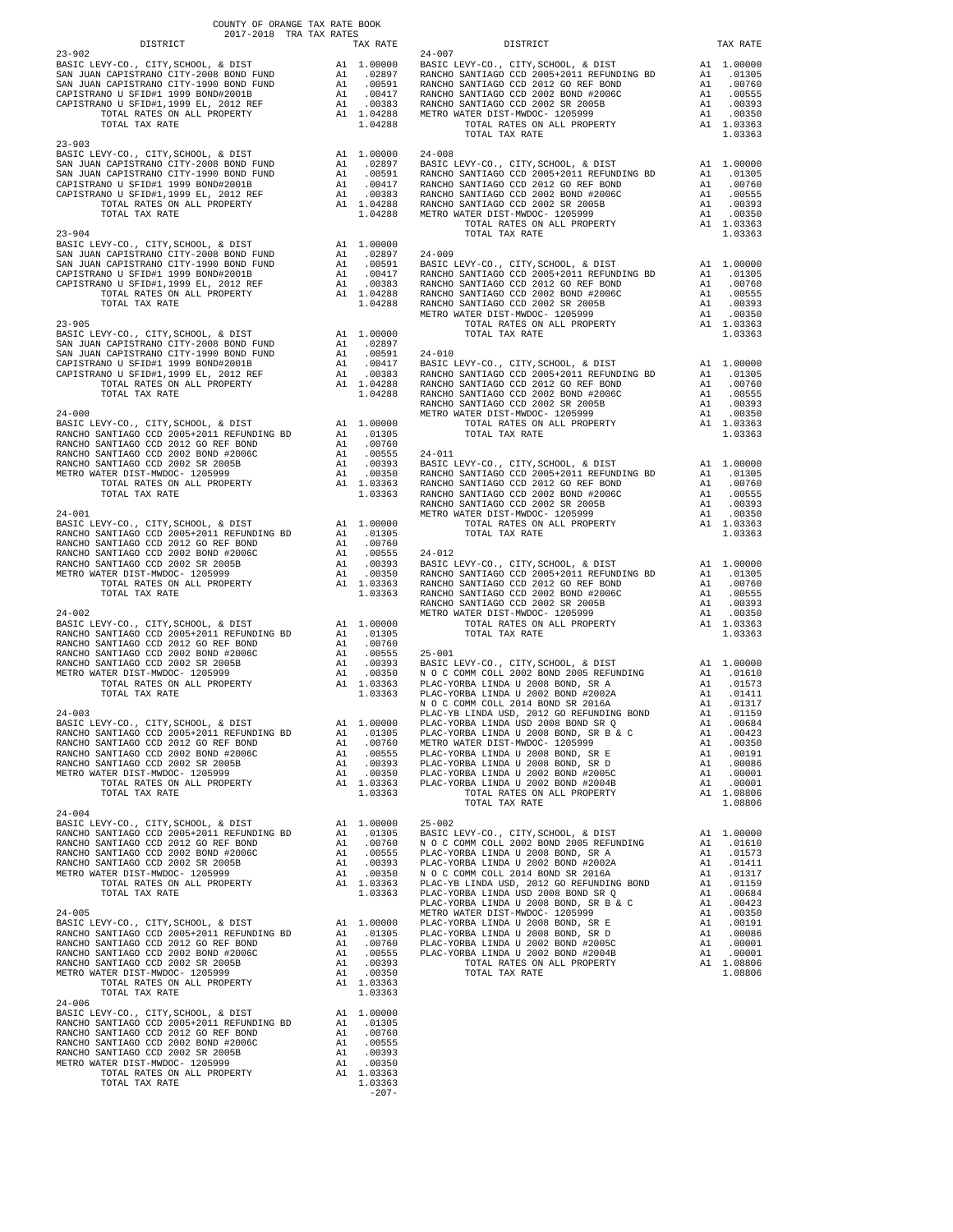COUNTY OF ORANGE TAX RATE BOOK 2017-2018 TRA TAX RATES DISTRICT TAX RATE DISTRICT TAX RATE 25-003 25-009 BASIC LEVY-CO., CITY,SCHOOL, & DIST A1 1.00000 BASIC LEVY-CO., CITY,SCHOOL, & DIST A1 1.00000 N O C COMM COLL 2002 BOND 2005 REFUNDING A1 .01610 N O C COMM COLL 2002 BOND 2005 REFUNDING A1 .01610 PLAC-YORBA LINDA U 2008 BOND, SR A A1 .01573 PLAC-YORBA LINDA U 2008 BOND, SR A A1 .01573 PLAC-YORBA LINDA U 2002 BOND #2002A A1 .01411 PLAC-YORBA LINDA U 2002 BOND #2002A A1 .01411 N O C COMM COLL 2014 BOND SR 2016A A1 .01317 N O C COMM COLL 2014 BOND SR 2016A A1 .01317 PLAC-YB LINDA USD, 2012 GO REFUNDING BOND A1 .01159 PLAC-YB LINDA USD, 2012 GO REFUNDING BOND A1 .01159 PLAC-YORBA LINDA USD 2008 BOND SR Q A1 .00684 PLAC-YORBA LINDA USD 2008 BOND SR Q A1 .00684 PLAC-YORBA LINDA U 2008 BOND, SR B & C A1 .00423 PLAC-YORBA LINDA U 2008 BOND, SR B & C A1 .00423 METRO WATER DIST-MWDOC- 1205999 A1 .00350 METRO WATER DIST-MWDOC- 1205999 A1 .00350 PLAC-YORBA LINDA U 2008 BOND, SR E A1 .00191 PLAC-YORBA LINDA U 2008 BOND, SR E A1 .00191 PLAC-YORBA LINDA U 2008 BOND, SR D A1 .00086 PLAC-YORBA LINDA U 2008 BOND, SR D A1 .00086 PLAC-YORBA LINDA U 2002 BOND #2005C A1 .00001 PLAC-YORBA LINDA U 2002 BOND #2005C A1 .00001 PLAC-YORBA LINDA U 2002 BOND #2004B A1 .00001 PLAC-YORBA LINDA U 2002 BOND #2004B A1 .00001 TOTAL RATES ON ALL PROPERTY A1 1.08806 TOTAL RATES ON ALL PROPERTY A1 1.08806 TOTAL TAX RATE 1.08806 TOTAL TAX RATE 1.08806 25-004<br>BASIC LEVY-CO., CITY, SCHOOL, & DIST<br>NOC COMM COLL 2002 BOND 2005 REFUNDING A1 .00000 BASIC LEVY-CO., CITY, SCHOOL, & DIST A1 1.00000<br>PLAC-YORBA LINDA U 2008 BOND, SR A A1 .01573 PLAC-YORBA LINDA U 2008 BOND, SR A A  $\begin{tabular}{l|c|c|c|c|c|c|c} \multicolumn{4}{c}{\textbf{N O C COM COLL} \hbox{ 2014 BOND SR 2016A}} & \multicolumn{4}{c}{\textbf{A1}} & .01159 & \multicolumn{4}{c}{\textbf{N O C COM OCOL 2016 A BOND SR 2016A}} & \multicolumn{4}{c}{\textbf{A1}} & .01159 \\ \hline \multicolumn{4}{c}{\textbf{PLAC-YORBA LINDA U 2008 BOND SR Q}} & \multicolumn{4}{c}{\textbf{A1}} & .01159 & \multicolumn{4}{c}{\text$  25-005 25-011 BASIC LEVY-CO., CITY,SCHOOL, & DIST A1 1.00000 BASIC LEVY-CO., CITY,SCHOOL, & DIST A1 1.00000 N O C COMM COLL 2002 BOND 2005 REFUNDING A1 .01610 N O C COMM COLL 2002 BOND 2005 REFUNDING A1 .01610 PLAC-YORBA LINDA U 2008 BOND, SR A A1 .01573 PLAC-YORBA LINDA U 2008 BOND, SR A A1 .01573 PLAC-YORBA LINDA U 2002 BOND #2002A A1 .01411 PLAC-YORBA LINDA U 2002 BOND #2002A A1 .01411 N O C COMM COLL 2014 BOND SR 2016A A1 .01317 N O C COMM COLL 2014 BOND SR 2016A A1 .01317 PLAC-YB LINDA USD, 2012 GO REFUNDING BOND A1 .01159 PLAC-YB LINDA USD, 2012 GO REFUNDING BOND A1 .01159 PLAC-YORBA LINDA USD 2008 BOND SR Q A1 .00684 PLAC-YORBA LINDA USD 2008 BOND SR Q A1 .00684 PLAC-YORBA LINDA U 2008 BOND, SR B & C A1 .00423 PLAC-YORBA LINDA U 2008 BOND, SR B & C A1 .00423 METRO WATER DIST-MWDOC- 1205999 A1 .00350 METRO WATER DIST-MWDOC- 1205999 A1 .00350 PLAC-YORBA LINDA U 2008 BOND, SR E A1 .00191 PLAC-YORBA LINDA U 2008 BOND, SR E A1 .00191 PLAC-YORBA LINDA U 2008 BOND, SR D A1 .00086 PLAC-YORBA LINDA U 2008 BOND, SR D A1 .00086 PLAC-YORBA LINDA U 2002 BOND #2005C A1 .00001 PLAC-YORBA LINDA U 2002 BOND #2005C A1 .00001 PLAC-YORBA LINDA U 2002 BOND #2004B A1 .00001 PLAC-YORBA LINDA U 2002 BOND #2004B A1 .00001 TOTAL RATES ON ALL PROPERTY A1 1.08806 TOTAL RATES ON ALL PROPERTY A1 1.08806 TOTAL TAX RATE 1.08806 TOTAL TAX RATE 1.08806 25-006 25-012 BASIC LEVY-CO., CITY,SCHOOL, & DIST A1 1.00000 BASIC LEVY-CO., CITY,SCHOOL, & DIST A1 1.00000 N O C COMM COLL 2002 BOND 2005 REFUNDING A1 .01610 N O C COMM COLL 2002 BOND 2005 REFUNDING A1 .01610 PLAC-YORBA LINDA U 2008 BOND, SR A A1 .01573 PLAC-YORBA LINDA U 2008 BOND, SR A A1 .01573  $\begin{tabular}{ l|c|c|c|c|c|c|c|c} \hline \texttt{PLAC-YORBA LINDA U 2002 BOND & \#2002A & \texttt{A1} & .01411 & \texttt{PLAC-YORBA LINDA U 2002 BOND & \#2002A & \texttt{A1} & .01411 \\ \hline \texttt{N O C COM COLA} & 2014& \texttt{BOND S R 2016A} & \texttt{A1} & .01159 & \texttt{N O C COM O COM OCDL 2014 BOND S R 2016A} & \texttt{A1} & .01157 \\ \hline \texttt{$  25-007 25-013 BASIC LEVY-CO., CITY,SCHOOL, & DIST A1 1.00000 BASIC LEVY-CO., CITY,SCHOOL, & DIST A1 1.00000 N O C COMM COLL 2002 BOND 2005 REFUNDING A1 .01610 N O C COMM COLL 2002 BOND 2005 REFUNDING A1 .01610 PLAC-YORBA LINDA U 2008 BOND, SR A A1 .01573 PLAC-YORBA LINDA U 2008 BOND, SR A A1 .01573 PLAC-YORBA LINDA U 2002 BOND #2002A A1 .01411 PLAC-YORBA LINDA U 2002 BOND #2002A A1 .01411 N O C COMM COLL 2014 BOND SR 2016A A1 .01317 N O C COMM COLL 2014 BOND SR 2016A A1 .01317 PLAC-YB LINDA USD, 2012 GO REFUNDING BOND A1 .01159 PLAC-YB LINDA USD, 2012 GO REFUNDING BOND A1 .01159 PLAC-YORBA LINDA USD 2008 BOND SR Q A1 .00684 PLAC-YORBA LINDA USD 2008 BOND SR Q A1 .00684 PLAC-YORBA LINDA U 2008 BOND, SR B & C A1 .00423 PLAC-YORBA LINDA U 2008 BOND, SR B & C A1 .00423 METRO WATER DIST-MWDOC- 1205999 A1 .00350 METRO WATER DIST-MWDOC- 1205999 A1 .00350 PLAC-YORBA LINDA U 2008 BOND, SR E A1 .00191 PLAC-YORBA LINDA U 2008 BOND, SR E A1 .00191 PLAC-YORBA LINDA U 2008 BOND, SR D A1 .00086 PLAC-YORBA LINDA U 2008 BOND, SR D A1 .00086 PLAC-YORBA LINDA U 2002 BOND #2005C A1 .00001 PLAC-YORBA LINDA U 2002 BOND #2005C A1 .00001 PLAC-YORBA LINDA U 2002 BOND #2004B A1 .00001 PLAC-YORBA LINDA U 2002 BOND #2004B A1 .00001 TOTAL RATES ON ALL PROPERTY A1 1.08806 TOTAL RATES ON ALL PROPERTY A1 1.08806 TOTAL TAX RATE 1.08806 TOTAL TAX RATE 1.08806 25-008 25-014 BASIC LEVY-CO., CITY,SCHOOL, & DIST A1 1.00000 BASIC LEVY-CO., CITY,SCHOOL, & DIST A1 1.00000 N O C COMM COLL 2002 BOND 2005 REFUNDING A1 .01610 N O C COMM COLL 2002 BOND 2005 REFUNDING A1 .01610 PLAC-YORBA LINDA U 2008 BOND, SR A A1 .01573 PLAC-YORBA LINDA U 2008 BOND, SR A A1 .01573 PLAC-YORBA LINDA U 2002 BOND #2002A A1 .01411 PLAC-YORBA LINDA U 2002 BOND #2002A A1 .01411  $\begin{tabular}{l|c|c|c|c|c|c|c} \multicolumn{4}{c}{\textbf{N} & $\mathcal{O}$ & $\mathcal{O}$ \\ \multicolumn{4}{c}{\textbf{PLAC}-YORBA LINDA USD} & $\mathcal{O}$ & $\mathcal{O}$ \\ \multicolumn{4}{c}{\textbf{PLAC}-YORBA LINDA USD} & $\mathcal{O}$ & $\mathcal{O}$ \\ \multicolumn{4}{c}{\textbf{PLAC}-YORBA LINDA USD} & $\mathcal{O}$ & $\mathcal{O}$ \\ \multicolumn{4}{c}{\textbf{PLAC}-YORBA LINDA USD} & $\mathcal{O}$ & $\mathcal{O}$ \\ \multicolumn$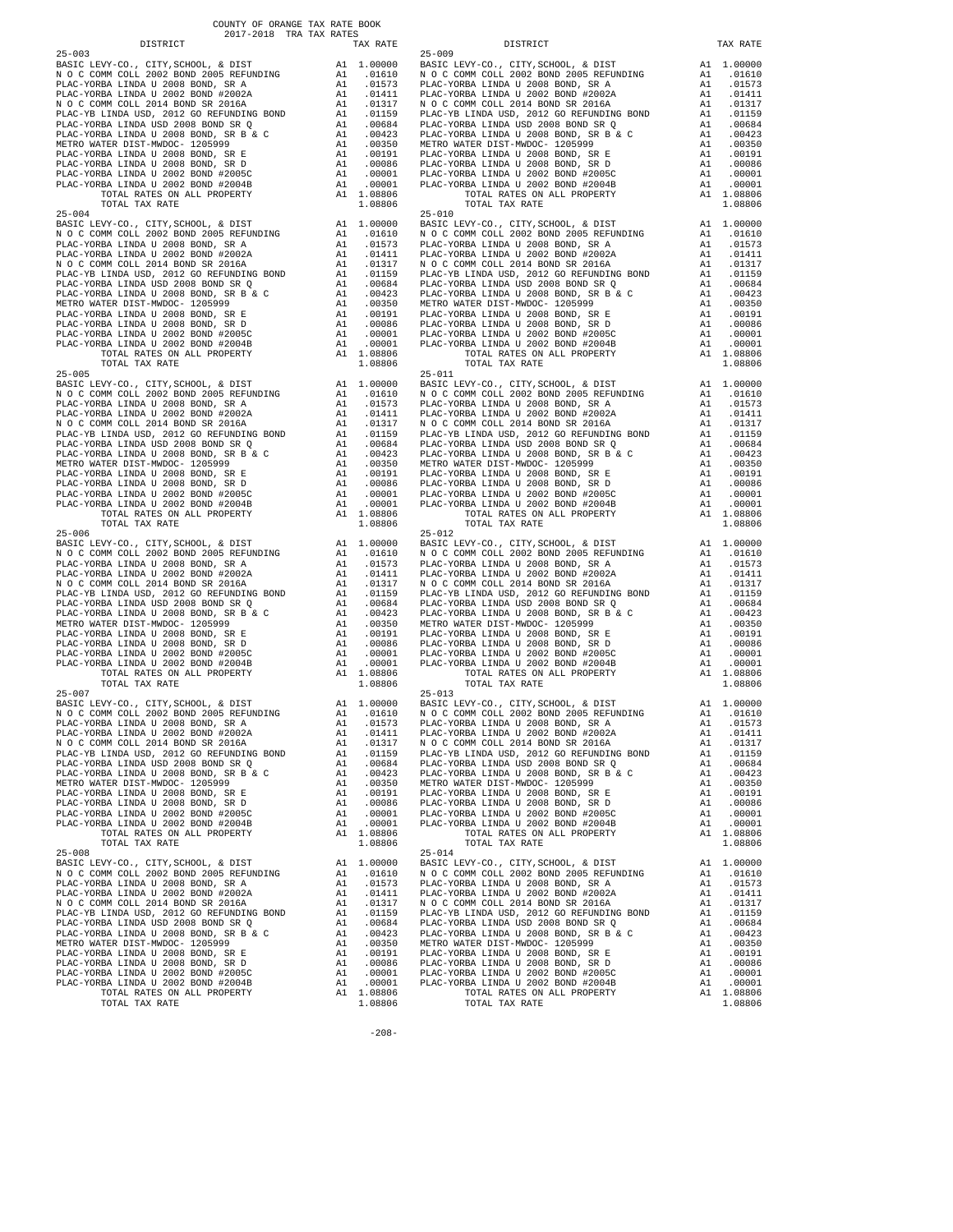COUNTY OF ORANGE TAX RATE BOOK 2017-2018 TRA TAX RATES DISTRICT TAX RATE DISTRICT TAX RATE 25-015 25-021 BASIC LEVY-CO., CITY,SCHOOL, & DIST A1 1.00000 BASIC LEVY-CO., CITY,SCHOOL, & DIST A1 1.00000 N O C COMM COLL 2002 BOND 2005 REFUNDING A1 .01610 N O C COMM COLL 2002 BOND 2005 REFUNDING A1 .01610 PLAC-YORBA LINDA U 2008 BOND, SR A A1 .01573 PLAC-YORBA LINDA U 2008 BOND, SR A A1 .01573 PLAC-YORBA LINDA U 2002 BOND #2002A A1 .01411 PLAC-YORBA LINDA U 2002 BOND #2002A A1 .01411 N O C COMM COLL 2014 BOND SR 2016A A1 .01317 N O C COMM COLL 2014 BOND SR 2016A A1 .01317 PLAC-YB LINDA USD, 2012 GO REFUNDING BOND A1 .01159 PLAC-YB LINDA USD, 2012 GO REFUNDING BOND A1 .01159 PLAC-YORBA LINDA USD 2008 BOND SR Q A1 .00684 PLAC-YORBA LINDA USD 2008 BOND SR Q A1 .00684 PLAC-YORBA LINDA U 2008 BOND, SR B & C A1 .00423 PLAC-YORBA LINDA U 2008 BOND, SR B & C A1 .00423 METRO WATER DIST-MWDOC- 1205999 A1 .00350 METRO WATER DIST-MWDOC- 1205999 A1 .00350 PLAC-YORBA LINDA U 2008 BOND, SR E A1 .00191 PLAC-YORBA LINDA U 2008 BOND, SR E A1 .00191 PLAC-YORBA LINDA U 2008 BOND, SR D A1 .00086 PLAC-YORBA LINDA U 2008 BOND, SR D A1 .00086 PLAC-YORBA LINDA U 2002 BOND #2005C A1 .00001 PLAC-YORBA LINDA U 2002 BOND #2005C A1 .00001 PLAC-YORBA LINDA U 2002 BOND #2004B A1 .00001 PLAC-YORBA LINDA U 2002 BOND #2004B A1 .00001 TOTAL RATES ON ALL PROPERTY A1 1.08806 TOTAL RATES ON ALL PROPERTY A1 1.08806 TOTAL TAX RATE 1.08806 TOTAL TAX RATE 1.08806 25-016<br>BASIC LEVY-CO., CITY, SCHOOL, & DIST A1 1.00000<br>NOC COMM COLL 2002 BOND 2005 REFUNDING A1 .01610 NOC COMM COLL 2002 BOND 2005 REFUNDING A1 .01610<br>PLAC-YORBA LINDA U 2008 BOND, SR A A1 .01573 PLAC-YORBA LINDA U 2008 N O C COMM COLL 2014 BOND SR 2016A A1 .01317 N O C COMM COLL 2014 BOND SR 2016A A1 .01317 PLAC-YB LINDA USD, 2012 GO REFUNDING BOND A1 .01159 PLAC-YB LINDA USD, 2012 GO REFUNDING BOND A1 .01159 PLAC-YORBA LINDA USD 2008 BOND SR Q A1 .00684 PLAC-YORBA LINDA USD 2008 BOND SR Q A1 .00684 PLAC-YORBA LINDA U 2008 BOND, SR B & C A1 .00423 PLAC-YORBA LINDA U 2008 BOND, SR B & C A1 .00423 METRO WATER DIST-MWDOC- 1205999 A1 .00350 METRO WATER DIST-MWDOC- 1205999 A1 .00350 PLAC-YORBA LINDA U 2008 BOND, SR E A1 .00191 PLAC-YORBA LINDA U 2008 BOND, SR E A1 .00191 PLAC-YORBA LINDA U 2008 BOND, SR D A1 .00086 PLAC-YORBA LINDA U 2008 BOND, SR D A1 .00086 PLAC-YORBA LINDA U 2002 BOND #2005C A1 .00001 PLAC-YORBA LINDA U 2002 BOND #2005C A1 .00001 PLAC-YORBA LINDA U 2002 BOND #2004B A1 .00001 PLAC-YORBA LINDA U 2002 BOND #2004B A1 .00001 TOTAL RATES ON ALL PROPERTY A1 1.08806 TOTAL RATES ON ALL PROPERTY A1 1.08806 TOTAL TAX RATE 1.08806 TOTAL TAX RATE 1.08806 25-017<br>BASIC LEVY-CO., CITY, SCHOOL, & DIST A1 1.00000 BASIC LEVY-CO., CITY, SCHOOL, & DIST A1 1.00000<br>NOC COMM COLL 2002 BOND 2005 REFUNDING A1 .01610 NOC COMM COLL 2002 BOND 2005 REFUNDING A1 .01610<br>PLAC-YORBA LINDA U 20  $\begin{tabular}{l|c|c|c|c|c|c} \hline \texttt{PLAC-YORBA LINDA U 2002 BOND &#2002A & A1 & .01411 & PLAC-YORBA LINDA U 2002 BOND &#2016A & A1 & .01411 & PLAC-YORBA LINDA U 2002 BOND &#2016A & A1 & .01411 & .01411 & .01411 & .01411 & .01411 & .01411 & .01411 & .01411 & .01411 & .01411 & .01411 & .01411 & .01411 & .0141</math>$ BASIC LEVY-CO., CITY, SCHOOL, & DIST al 1.00000 BASIC LEVY-CO., CITY, SCHOOL, & DIST Al 1.00000<br>NOC COMM COLL 2002 BOND 2005 REFUNDING AI .01510 NOC COMM COLL 2002 BOND 2005 REFUNDING AL .01610<br>PLAC-YORBA LINDA U 2002 BOND  $\begin{tabular}{l|c|c|c|c|c|c} \hline \texttt{PLAC-YB LINDA USD, 2012 G0 REFUNDING BOND & A1 & .01159 & \texttt{PLAC-YB LINDA USD, 2012 G0 REFUNDING BOND & A1 & .01159 \\ \hline \texttt{PLAC-YORBA LINDA U 2008 BOND S R Q & A1 & .00684 & \texttt{PLAC-YORBA LINDA U 2008 BOND S R Q & A1 & .00684 \\ \hline \texttt{PLAC-YORBA LINDA U 2008 BOND, S R B & C & A1 & .00423 \\ \hline \texttt{METRO$ PLAC–YORBA LINDA U 2008 BOND, SR E A1 .00191 PLAC–YORBA LINDA U 2008 BOND, SR E PLAC–YORBA LINDA U 2008 BOND, SR D<br>
PLAC–YORBA LINDA U 2008 BOND, SR D PLAC–YORBA LINDA U 2008 BOND, SR D PLAC–YORBA LINDA U 2002 BOND #200956 25-019 25-025 BASIC LEVY-CO., CITY,SCHOOL, & DIST A1 1.00000 BASIC LEVY-CO., CITY,SCHOOL, & DIST A1 1.00000 RANCHO SANTIAGO CCD 2005+2011 REFUNDING BD A1 .01305 N O C COMM COLL 2002 BOND 2005 REFUNDING A1 .01610 RANCHO SANTIAGO CCD 2012 GO REF BOND A1 .00760 PLAC-YORBA LINDA U 2008 BOND, SR A A1 .01573 RANCHO SANTIAGO CCD 2002 BOND #2006C A1 .00555 PLAC-YORBA LINDA U 2002 BOND #2002A A1 .01411 RANCHO SANTIAGO CCD 2002 SR 2005B A1 .00393 N O C COMM COLL 2014 BOND SR 2016A A1 .01317 METRO WATER DIST-MWDOC- 1205999 A1 .00350 PLAC-YB LINDA USD, 2012 GO REFUNDING BOND A1 .01159 TOTAL RATES ON ALL PROPERTY A1 1.03363 PLAC-YORBA LINDA USD 2008 BOND SR Q A1 .00684 TOTAL TAX RATE 1.03363 PLAC-YORBA LINDA U 2008 BOND, SR B & C A1 .00423 METRO WATER DIST-MWDOC- 1205999 A1 .00350 25-020 PLAC-YORBA LINDA U 2008 BOND, SR E A1 .00191 BASIC LEVY-CO., CITY,SCHOOL, & DIST A1 1.00000 PLAC-YORBA LINDA U 2008 BOND, SR D A1 .00086 N O C COMM COLL 2002 BOND 2005 REFUNDING A1 .01610 PLAC-YORBA LINDA U 2002 BOND #2005C A1 .00001 PLAC-YORBA LINDA U 2008 BOND, SR A A1 .01573 PLAC-YORBA LINDA U 2002 BOND #2004B A1 .00001 PLAC-YORBA LINDA U 2002 BOND #2002A A1 .01411 TOTAL RATES ON ALL PROPERTY A1 1.08806 N O C COMM COLL 2014 BOND SR 2016A A1 .01317 TOTAL TAX RATE <br>PLAC-YB LINDA USD, 2012 GO REFUNDING BOND A1 .01519<br>PLAC-YORBA LINDA USD 2008 BOND SR Q A1 .00684 25-026 PLAC-YORBA LINDA U 2008 BOND, SR B & C A1 .00423 BASIC LEVY-CO., CITY,SCHOOL, & DIST A1 1.00000 METRO WATER DIST-MWDOC- 1205999 A1 .00350 N O C COMM COLL 2002 BOND 2005 REFUNDING A1 .01610 1.01573 (1573 PLAC-YORBA LINDA U 2008 BOND, SR E (1673 – 2019 11 – 2019 11 – 2019 PLAC-YORBA LINDA U 2008 BOND<br>PLAC-YORBA LINDA U 2008 BOND, SR D (2008 – 2008 – 2008 – 2008 BOND AT ANDA U 2002 2008 PLAC-YORBA LINDA U 200<br>P 1.0002 ELAC-YORBA LIMDA US 2004 BOND AT LIMDA US 2002 BOND AT LIMDA US 2002 BOND AT LIMDA US 2002 BOND AT LIMDA US<br>1.08806 PLAC-YORBA LIMDA USD 2008 BOND SR Q<br>1.00684 DLAC-YORBA LIMDA USD 2008 BOND SR Q<br>1.00684 DLAC-YORBA PLAC-YORBA LINDA U 2008 BOND, SR D A1 .00086 PLAC-YORBA LINDA U 2002 BOND #2005C A1 .00001 PLAC-YORBA LINDA U 2002 BOND #2004B A1 .00001 TOTAL RATES ON ALL PROPERTY A1 1.08806 TOTAL TAX RATE THAT A RATE TO PART OF A LOBO OF THE RATE OF A LOBO OF A LOBO OF A LOBO OF A LOBO OF A LOBO OF A LOBO OF A LOBO OF A LOBO OF A LOBO OF A LOBO OF A LOBO OF A LOBO OF A LOBO OF A LOBO OF A LOBO OF A LOBO OF A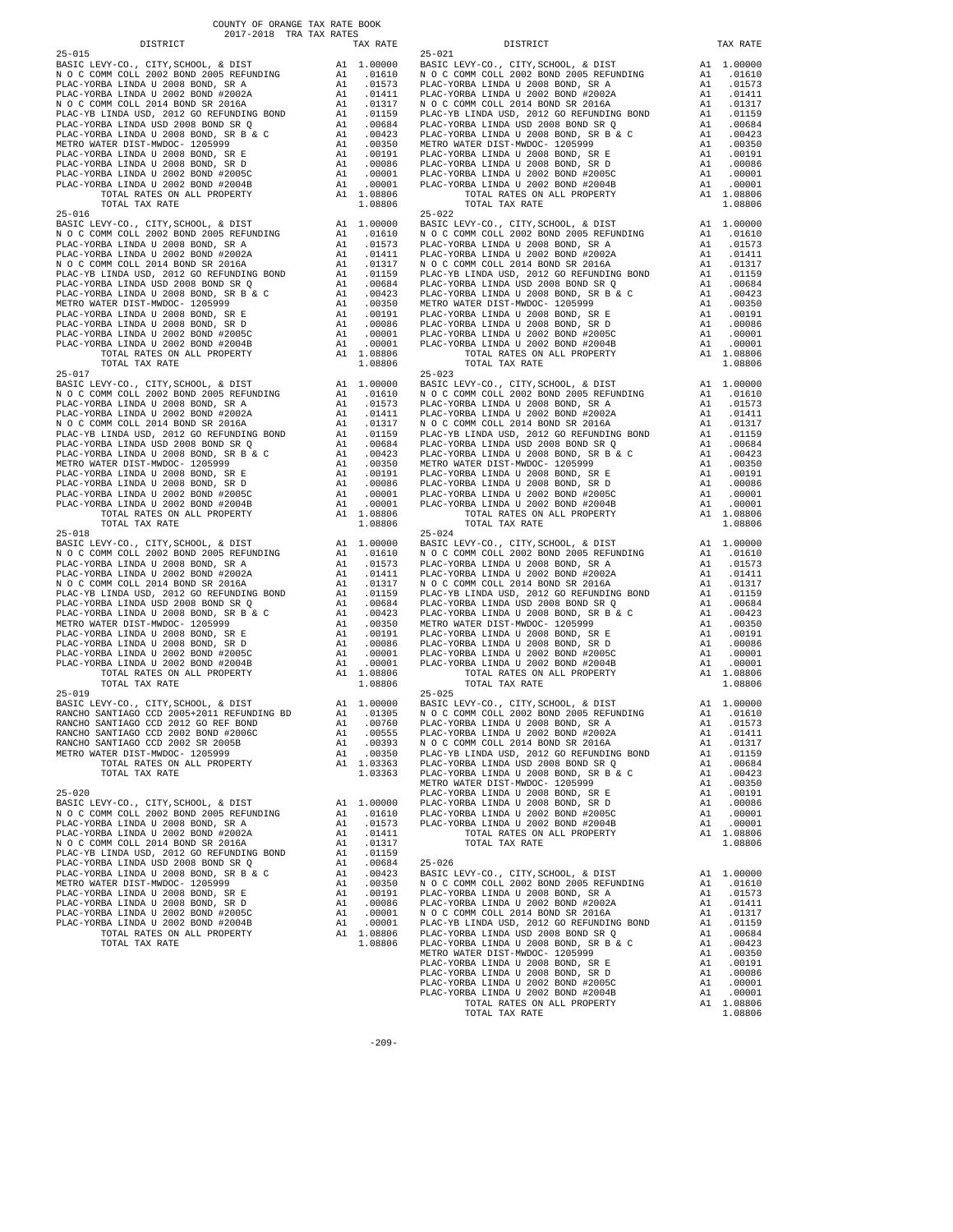COUNTY OF ORANGE TAX RATE BOOK 2017-2018 TRA TAX RATES DISTRICT TAX RATE DISTRICT TAX RATE 25-027 25-033 BASIC LEVY-CO., CITY,SCHOOL, & DIST A1 1.00000 BASIC LEVY-CO., CITY,SCHOOL, & DIST A1 1.00000 N O C COMM COLL 2002 BOND 2005 REFUNDING A1 .01610 N O C COMM COLL 2002 BOND 2005 REFUNDING A1 .01610 PLAC-YORBA LINDA U 2008 BOND, SR A A1 .01573 PLAC-YORBA LINDA U 2008 BOND, SR A A1 .01573 PLAC-YORBA LINDA U 2002 BOND #2002A A1 .01411 PLAC-YORBA LINDA U 2002 BOND #2002A A1 .01411 N O C COMM COLL 2014 BOND SR 2016A A1 .01317 N O C COMM COLL 2014 BOND SR 2016A A1 .01317 PLAC-YB LINDA USD, 2012 GO REFUNDING BOND A1 .01159 PLAC-YB LINDA USD, 2012 GO REFUNDING BOND A1 .01159 PLAC-YORBA LINDA USD 2008 BOND SR Q A1 .00684 PLAC-YORBA LINDA USD 2008 BOND SR Q A1 .00684 PLAC-YORBA LINDA U 2008 BOND, SR B & C A1 .00423 PLAC-YORBA LINDA U 2008 BOND, SR B & C A1 .00423 METRO WATER DIST-MWDOC- 1205999 A1 .00350 METRO WATER DIST-MWDOC- 1205999 A1 .00350 PLAC-YORBA LINDA U 2008 BOND, SR E A1 .00191 PLAC-YORBA LINDA U 2008 BOND, SR E A1 .00191 PLAC-YORBA LINDA U 2008 BOND, SR D A1 .00086 PLAC-YORBA LINDA U 2008 BOND, SR D A1 .00086 PLAC-YORBA LINDA U 2002 BOND #2005C A1 .00001 PLAC-YORBA LINDA U 2002 BOND #2005C A1 .00001 PLAC-YORBA LINDA U 2002 BOND #2004B A1 .00001 PLAC-YORBA LINDA U 2002 BOND #2004B A1 .00001 TOTAL RATES ON ALL PROPERTY A1 1.08806 TOTAL RATES ON ALL PROPERTY A1 1.08806 TOTAL TAX RATE 1.08806 TOTAL TAX RATE 1.08806 25-028<br>BASIC LEVY-CO., CITY, SCHOOL, & DIST A1 1.00000<br>NOC COMM COLL 2002 BOND 2005 REFUNDING A1 .01610 NOC COMM COLL 2002 BOND 2005 REFUNDING A1 .01610<br>PLAC-YORBA LINDA U 2008 BOND, SR A A1 .01573 PLAC-YORBA LINDA U 2008  $\begin{tabular}{l|c|c|c|c|c|c|c} \multicolumn{4}{c}{\textbf{N O C COM COLL} \hbox{ 2014 BOND SR 2016A}} & \multicolumn{4}{c}{\textbf{A1}} & .01159 & \multicolumn{4}{c}{\textbf{N O C COM OCOL 2016 A BOND SR 2016A}} & \multicolumn{4}{c}{\textbf{A1}} & .01159 \\ \hline \multicolumn{4}{c}{\textbf{PLAC-YORBA LINDA U 2008 BOND SR Q}} & \multicolumn{4}{c}{\textbf{A1}} & .01159 & \multicolumn{4}{c}{\text$  25-029 25-035 BASIC LEVY-CO., CITY,SCHOOL, & DIST A1 1.00000 BASIC LEVY-CO., CITY,SCHOOL, & DIST A1 1.00000 N O C COMM COLL 2002 BOND 2005 REFUNDING A1 .01610 N O C COMM COLL 2002 BOND 2005 REFUNDING A1 .01610 PLAC-YORBA LINDA U 2008 BOND, SR A A1 .01573 PLAC-YORBA LINDA U 2008 BOND, SR A A1 .01573 PLAC-YORBA LINDA U 2002 BOND #2002A A1 .01411 PLAC-YORBA LINDA U 2002 BOND #2002A A1 .01411 N O C COMM COLL 2014 BOND SR 2016A A1 .01317 N O C COMM COLL 2014 BOND SR 2016A A1 .01317 PLAC-YB LINDA USD, 2012 GO REFUNDING BOND A1 .01159 PLAC-YB LINDA USD, 2012 GO REFUNDING BOND A1 .01159 PLAC-YORBA LINDA USD 2008 BOND SR Q A1 .00684 PLAC-YORBA LINDA USD 2008 BOND SR Q A1 .00684 PLAC-YORBA LINDA U 2008 BOND, SR B & C A1 .00423 PLAC-YORBA LINDA U 2008 BOND, SR B & C A1 .00423 METRO WATER DIST-MWDOC- 1205999 A1 .00350 METRO WATER DIST-MWDOC- 1205999 A1 .00350 PLAC-YORBA LINDA U 2008 BOND, SR E A1 .00191 PLAC-YORBA LINDA U 2008 BOND, SR E A1 .00191 PLAC-YORBA LINDA U 2008 BOND, SR D A1 .00086 PLAC-YORBA LINDA U 2008 BOND, SR D A1 .00086 PLAC-YORBA LINDA U 2002 BOND #2005C A1 .00001 PLAC-YORBA LINDA U 2002 BOND #2005C A1 .00001 PLAC-YORBA LINDA U 2002 BOND #2004B A1 .00001 PLAC-YORBA LINDA U 2002 BOND #2004B A1 .00001 TOTAL RATES ON ALL PROPERTY A1 1.08806 TOTAL RATES ON ALL PROPERTY A1 1.08806 TOTAL TAX RATE 1.08806 TOTAL TAX RATE 1.08806 25-030 25-036 BASIC LEVY-CO., CITY,SCHOOL, & DIST A1 1.00000 BASIC LEVY-CO., CITY,SCHOOL, & DIST A1 1.00000 N O C COMM COLL 2002 BOND 2005 REFUNDING A1 .01610 N O C COMM COLL 2002 BOND 2005 REFUNDING A1 .01610 PLAC-YORBA LINDA U 2008 BOND, SR A A1 .01573 PLAC-YORBA LINDA U 2008 BOND, SR A A1 .01573  $\begin{tabular}{ l|c|c|c|c|c|c|c|c} \hline \texttt{PLAC-YORBA LINDA U 2002 BOND & \#2002A & \texttt{A1} & .01411 & \texttt{PLAC-YORBA LINDA U 2002 BOND & \#2002A & \texttt{A1} & .01411 \\ \hline \texttt{N O C COM COLA} & 2014& \texttt{BOND S R 2016A} & \texttt{A1} & .01159 & \texttt{N O C COM O COM OCDL 2014 BOND S R 2016A} & \texttt{A1} & .01157 \\ \hline \texttt{$  $\begin{tabular}{lcccc} 25-031 & 25-037 \\ \text{BASIC LEVY-CO., CITY, SCHOOL, & DIST & A1 & 1.00000 \\ \text{N O C COMM COLL 2002 BOND 2005 REFUNDING & A1 & .01610 \\ \text{N O C COMM COLL 2002 BOND 2005 REFUNDING & A1 & .01610 \\ \text{PLAC-YORBA LINDA U 2002 BOND 2005 REFUNDING & A1 & .01573 \\ \text{PLAC-YORBA LINDA U 2002 BOND 2005 RBFUNDING & A1 & .01573 \\ \text{PLAC-YORBA$  PLAC-YORBA LINDA USD 2008 BOND SR Q A1 .00684 PLAC-YORBA LINDA USD 2008 BOND SR Q A1 .00684 PLAC-YORBA LINDA U 2008 BOND, SR B & C A1 .00423 PLAC-YORBA LINDA U 2008 BOND, SR B & C A1 .00423 METRO WATER DIST-MWDOC- 1205999 A1 .00350 METRO WATER DIST-MWDOC- 1205999 A1 .00350 PLAC-YORBA LINDA U 2008 BOND, SR E A1 .00191 PLAC-YORBA LINDA U 2008 BOND, SR E A1 .00191 PLAC-YORBA LINDA U 2008 BOND, SR D A1 .00086 PLAC-YORBA LINDA U 2008 BOND, SR D A1 .00086 PLAC-YORBA LINDA U 2002 BOND #2005C A1 .00001 PLAC-YORBA LINDA U 2002 BOND #2005C A1 .00001 PLAC-YORBA LINDA U 2002 BOND #2004B A1 .00001 PLAC-YORBA LINDA U 2002 BOND #2004B A1 .00001 TOTAL RATES ON ALL PROPERTY A1 1.08806 TOTAL RATES ON ALL PROPERTY A1 1.08806 TOTAL TAX RATE 1.08806 TOTAL TAX RATE 1.08806 25-032 25-038 BASIC LEVY-CO., CITY,SCHOOL, & DIST A1 1.00000 BASIC LEVY-CO., CITY,SCHOOL, & DIST A1 1.00000 N O C COMM COLL 2002 BOND 2005 REFUNDING A1 .01610 N O C COMM COLL 2002 BOND 2005 REFUNDING A1 .01610 PLAC-YORBA LINDA U 2008 BOND, SR A A1 .01573 PLAC-YORBA LINDA U 2008 BOND, SR A A1 .01573 PLAC-YORBA LINDA U 2002 BOND #2002A A1 .01411 PLAC-YORBA LINDA U 2002 BOND #2002A A1 .01411  $\begin{tabular}{l|c|c|c|c|c|c|c} \multicolumn{4}{c}{\textbf{N} & $\mathcal{O}$ & $\mathcal{O}$ \\ \multicolumn{4}{c}{\textbf{PLAC}-YORBA LINDA USD} & $\mathcal{O}$ & $\mathcal{O}$ \\ \multicolumn{4}{c}{\textbf{PLAC}-YORBA LINDA USD} & $\mathcal{O}$ & $\mathcal{O}$ \\ \multicolumn{4}{c}{\textbf{PLAC}-YORBA LINDA USD} & $\mathcal{O}$ & $\mathcal{O}$ \\ \multicolumn{4}{c}{\textbf{PLAC}-YORBA LINDA USD} & $\mathcal{O}$ & $\mathcal{O}$ \\ \multicolumn$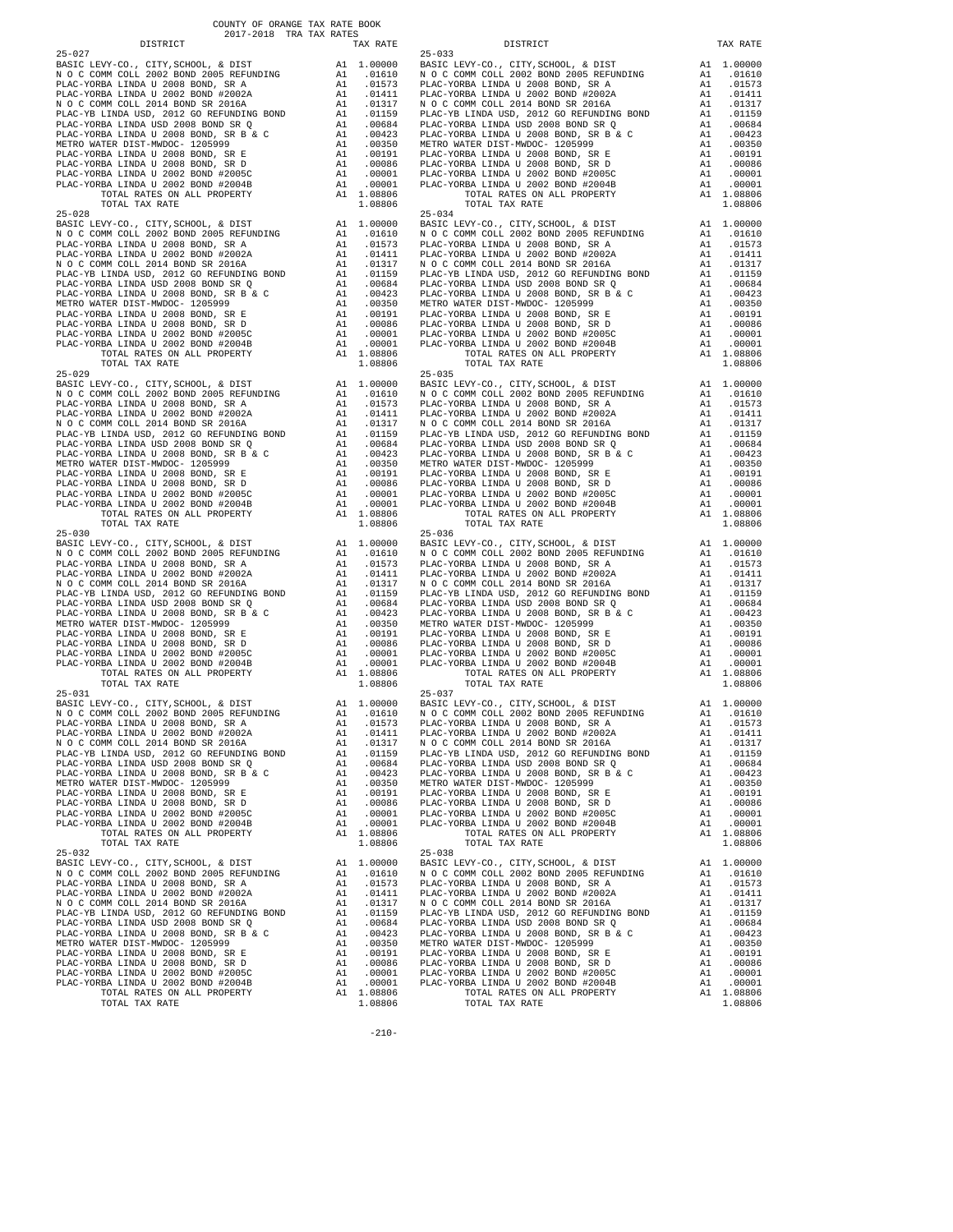COUNTY OF ORANGE TAX RATE BOOK 2017-2018 TRA TAX RATES DISTRICT TAX RATE DISTRICT TAX RATE 25-039 25-045 BASIC LEVY-CO., CITY,SCHOOL, & DIST A1 1.00000 BASIC LEVY-CO., CITY,SCHOOL, & DIST A1 1.00000 N O C COMM COLL 2002 BOND 2005 REFUNDING A1 .01610 N O C COMM COLL 2002 BOND 2005 REFUNDING A1 .01610 PLAC-YORBA LINDA U 2008 BOND, SR A A1 .01573 PLAC-YORBA LINDA U 2008 BOND, SR A A1 .01573 PLAC-YORBA LINDA U 2002 BOND #2002A A1 .01411 PLAC-YORBA LINDA U 2002 BOND #2002A A1 .01411 N O C COMM COLL 2014 BOND SR 2016A A1 .01317 N O C COMM COLL 2014 BOND SR 2016A A1 .01317 PLAC-YB LINDA USD, 2012 GO REFUNDING BOND A1 .01159 PLAC-YB LINDA USD, 2012 GO REFUNDING BOND A1 .01159 PLAC-YORBA LINDA USD 2008 BOND SR Q A1 .00684 PLAC-YORBA LINDA USD 2008 BOND SR Q A1 .00684 PLAC-YORBA LINDA U 2008 BOND, SR B & C A1 .00423 PLAC-YORBA LINDA U 2008 BOND, SR B & C A1 .00423 METRO WATER DIST-MWDOC- 1205999 A1 .00350 METRO WATER DIST-MWDOC- 1205999 A1 .00350 PLAC-YORBA LINDA U 2008 BOND, SR E A1 .00191 PLAC-YORBA LINDA U 2008 BOND, SR E A1 .00191 PLAC-YORBA LINDA U 2008 BOND, SR D A1 .00086 PLAC-YORBA LINDA U 2008 BOND, SR D A1 .00086 PLAC-YORBA LINDA U 2002 BOND #2005C A1 .00001 PLAC-YORBA LINDA U 2002 BOND #2005C A1 .00001 PLAC-YORBA LINDA U 2002 BOND #2004B A1 .00001 PLAC-YORBA LINDA U 2002 BOND #2004B A1 .00001 TOTAL RATES ON ALL PROPERTY A1 1.08806 TOTAL RATES ON ALL PROPERTY A1 1.08806 TOTAL TAX RATE 1.08806 TOTAL TAX RATE 1.08806 25-040<br>BASIC LEVY-CO., CITY, SCHOOL, & DIST A1 1.00000<br>NOC COMM COLL 2002 BOND 2005 REFUNDING A1 .01610 NOC COMM COLL 2002 BOND 2005 REFUNDING A1 .01610<br>PLAC-YORBA LINDA U 2008 BOND, SR A A1 .01573 PLAC-YORBA LINDA U 2008  $\begin{tabular}{l|c|c|c|c|c|c|c} \multicolumn{4}{c}{\textbf{N O C COM COLL} \hbox{ 2014 BOND SR 2016A}} & \multicolumn{4}{c}{\textbf{A1}} & .01159 & \multicolumn{4}{c}{\textbf{N O C COM OCOL 2016 A BOND SR 2016A}} & \multicolumn{4}{c}{\textbf{A1}} & .01159 \\ \hline \multicolumn{4}{c}{\textbf{PLAC-YORBA LINDA U 2008 BOND SR Q}} & \multicolumn{4}{c}{\textbf{A1}} & .01159 & \multicolumn{4}{c}{\text$  25-041 25-047 BASIC LEVY-CO., CITY,SCHOOL, & DIST A1 1.00000 BASIC LEVY-CO., CITY,SCHOOL, & DIST A1 1.00000 N O C COMM COLL 2002 BOND 2005 REFUNDING A1 .01610 N O C COMM COLL 2002 BOND 2005 REFUNDING A1 .01610 PLAC-YORBA LINDA U 2008 BOND, SR A A1 .01573 PLAC-YORBA LINDA U 2008 BOND, SR A A1 .01573 PLAC-YORBA LINDA U 2002 BOND #2002A A1 .01411 PLAC-YORBA LINDA U 2002 BOND #2002A A1 .01411 N O C COMM COLL 2014 BOND SR 2016A A1 .01317 N O C COMM COLL 2014 BOND SR 2016A A1 .01317 PLAC-YB LINDA USD, 2012 GO REFUNDING BOND A1 .01159 PLAC-YB LINDA USD, 2012 GO REFUNDING BOND A1 .01159 PLAC-YORBA LINDA USD 2008 BOND SR Q A1 .00684 PLAC-YORBA LINDA USD 2008 BOND SR Q A1 .00684 PLAC-YORBA LINDA U 2008 BOND, SR B & C A1 .00423 PLAC-YORBA LINDA U 2008 BOND, SR B & C A1 .00423 METRO WATER DIST-MWDOC- 1205999 A1 .00350 METRO WATER DIST-MWDOC- 1205999 A1 .00350 PLAC-YORBA LINDA U 2008 BOND, SR E A1 .00191 PLAC-YORBA LINDA U 2008 BOND, SR E A1 .00191 PLAC-YORBA LINDA U 2008 BOND, SR D A1 .00086 PLAC-YORBA LINDA U 2008 BOND, SR D A1 .00086 PLAC-YORBA LINDA U 2002 BOND #2005C A1 .00001 PLAC-YORBA LINDA U 2002 BOND #2005C A1 .00001 PLAC-YORBA LINDA U 2002 BOND #2004B A1 .00001 PLAC-YORBA LINDA U 2002 BOND #2004B A1 .00001 TOTAL RATES ON ALL PROPERTY A1 1.08806 TOTAL RATES ON ALL PROPERTY A1 1.08806 TOTAL TAX RATE 1.08806 TOTAL TAX RATE 1.08806 25-042 25-048 BASIC LEVY-CO., CITY,SCHOOL, & DIST A1 1.00000 BASIC LEVY-CO., CITY,SCHOOL, & DIST A1 1.00000 N O C COMM COLL 2002 BOND 2005 REFUNDING A1 .01610 N O C COMM COLL 2002 BOND 2005 REFUNDING A1 .01610 PLAC-YORBA LINDA U 2008 BOND, SR A A1 .01573 PLAC-YORBA LINDA U 2008 BOND, SR A A1 .01573  $\begin{tabular}{ l|c|c|c|c|c|c|c|c} \hline \texttt{PLAC-YORBA LINDA U 2002 BOND & \#2002A & \texttt{A1} & .01411 & \texttt{PLAC-YORBA LINDA U 2002 BOND & \#2002A & \texttt{A1} & .01411 \\ \hline \texttt{N O C COM COLA} & 2014& \texttt{BOND S R 2016A} & \texttt{A1} & .01159 & \texttt{N O C COM O COM OCDL 2014 BOND S R 2016A} & \texttt{A1} & .01157 \\ \hline \texttt{$  $\begin{tabular}{lcccc} 25-043 & 25-049 \\ \texttt{BAS-CEVY-CO.}, CITY, SCHOOL, & \& DIST & \& A1 & 1.00000 \\ \texttt{N} & O & COMM COLL & 2002 & BOND & 2005 & REFUNDING & \& A1 & .01610 \\ \texttt{N} & O & COMM COLL & 2002 & BOND & 2005 & REFUNDING & \& A1 & .01610 \\ \texttt{PLAC-YORBA LINDA U 2002 & BOND & 2005 & REFUNDING & \& A1 & .01573 \\ \texttt{PLAC-YORBA LINDA U 200$ PLAC-YORBA LINDA USD 2008 BOND SR Q<br>
PLAC-YORBA LINDA USD 2008 BOND SR Q<br>
PLAC-YORBA LINDA U 2008 BOND, SR B & C<br>
METRO WATER DIST-MWDOC- 120599<br>
METRO WATER DIST-MWDOC- 120599<br>
METRO WATER DIST-MWDOC- 120599<br>
PLAC-YORBA L BASIC LEVY-CO., CITY, SCHOOL, & DIST<br>NOC COMM COLL 2002 BOND 2005 REFUNDING A1 .010000 BASIC LEVY-CO., CITY, SCHOOL, & DIST A1 1.00000<br>PLAC-YORBA LINDA U 2008 BOND, SR A A1 .01573 PLAC-YORBA LINDA U 2008 BOND, SR A A1 .015  $\begin{tabular}{l|c|c|c|c|c|c|c} \multicolumn{4}{c}{\textbf{N} & $\mathcal{O}$ & $\mathcal{O}$ \\ \multicolumn{4}{c}{\textbf{PLAC}-YORBA LINDA USD} & $\mathcal{O}$ & $\mathcal{O}$ \\ \multicolumn{4}{c}{\textbf{PLAC}-YORBA LINDA USD} & $\mathcal{O}$ & $\mathcal{O}$ \\ \multicolumn{4}{c}{\textbf{PLAC}-YORBA LINDA USD} & $\mathcal{O}$ & $\mathcal{O}$ \\ \multicolumn{4}{c}{\textbf{PLAC}-YORBA LINDA USD} & $\mathcal{O}$ & $\mathcal{O}$ \\ \multicolumn$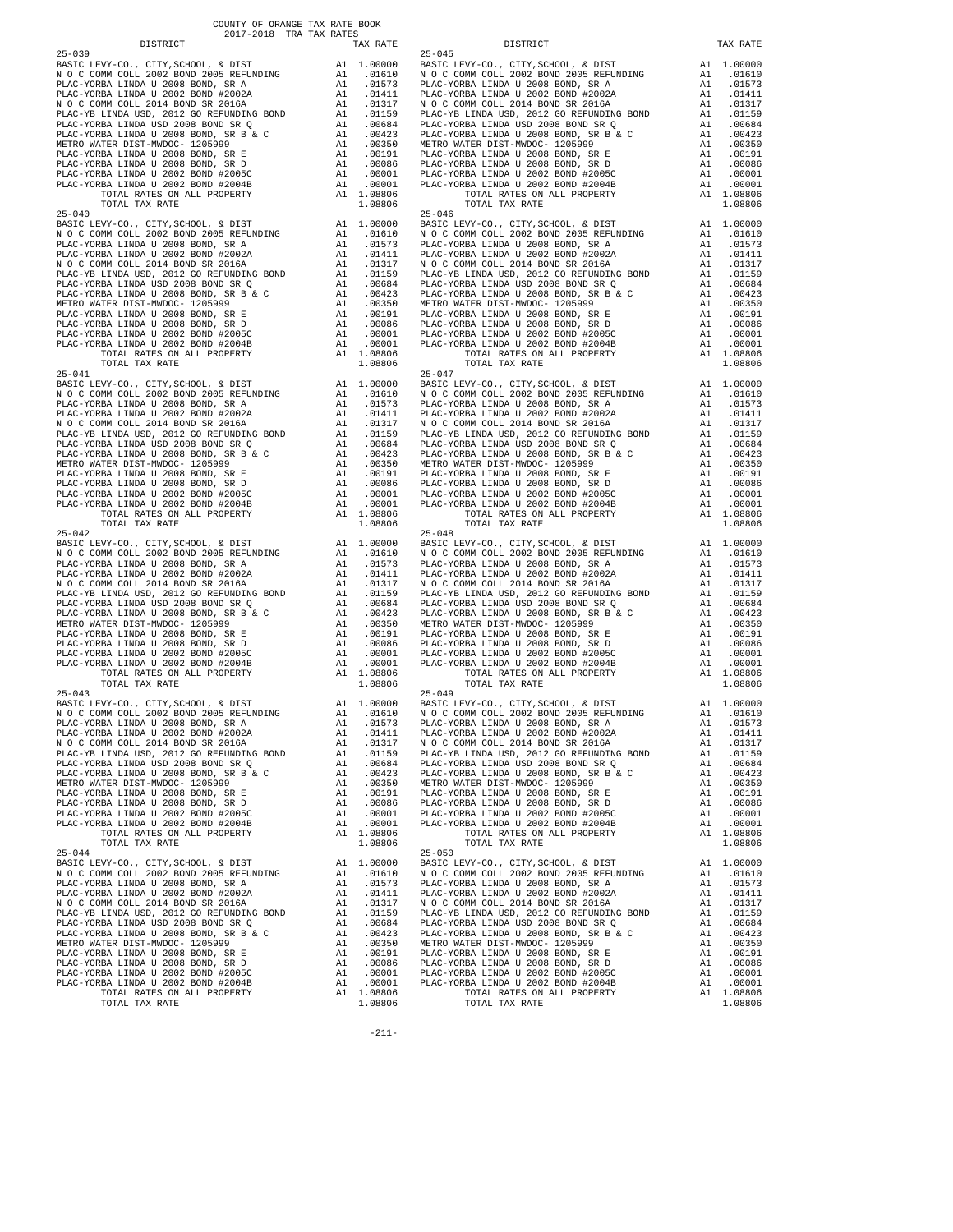COUNTY OF ORANGE TAX RATE BOOK 2017-2018 TRA TAX RATES DISTRICT TAX RATE DISTRICT TAX RATE 25-051 25-057 BASIC LEVY-CO., CITY,SCHOOL, & DIST A1 1.00000 BASIC LEVY-CO., CITY,SCHOOL, & DIST A1 1.00000 N O C COMM COLL 2002 BOND 2005 REFUNDING A1 .01610 N O C COMM COLL 2002 BOND 2005 REFUNDING A1 .01610 PLAC-YORBA LINDA U 2008 BOND, SR A A1 .01573 PLAC-YORBA LINDA U 2008 BOND, SR A A1 .01573 PLAC-YORBA LINDA U 2002 BOND #2002A A1 .01411 PLAC-YORBA LINDA U 2002 BOND #2002A A1 .01411 N O C COMM COLL 2014 BOND SR 2016A A1 .01317 N O C COMM COLL 2014 BOND SR 2016A A1 .01317 PLAC-YB LINDA USD, 2012 GO REFUNDING BOND A1 .01159 PLAC-YB LINDA USD, 2012 GO REFUNDING BOND A1 .01159 PLAC-YORBA LINDA USD 2008 BOND SR Q A1 .00684 PLAC-YORBA LINDA USD 2008 BOND SR Q A1 .00684 PLAC-YORBA LINDA U 2008 BOND, SR B & C A1 .00423 PLAC-YORBA LINDA U 2008 BOND, SR B & C A1 .00423 METRO WATER DIST-MWDOC- 1205999 A1 .00350 METRO WATER DIST-MWDOC- 1205999 A1 .00350 PLAC-YORBA LINDA U 2008 BOND, SR E A1 .00191 PLAC-YORBA LINDA U 2008 BOND, SR E A1 .00191 PLAC-YORBA LINDA U 2008 BOND, SR D A1 .00086 PLAC-YORBA LINDA U 2008 BOND, SR D A1 .00086 PLAC-YORBA LINDA U 2002 BOND #2005C A1 .00001 PLAC-YORBA LINDA U 2002 BOND #2005C A1 .00001 PLAC-YORBA LINDA U 2002 BOND #2004B A1 .00001 PLAC-YORBA LINDA U 2002 BOND #2004B A1 .00001 TOTAL RATES ON ALL PROPERTY A1 1.08806 TOTAL RATES ON ALL PROPERTY A1 1.08806 TOTAL TAX RATE 1.08806 TOTAL TAX RATE 1.08806 25-052<br>BASIC LEVY-CO., CITY, SCHOOL, & DIST A1 1.00000<br>NOC COMM COLL 2002 BOND 2005 REFUNDING A1 .01610 NOC COMM COLL 2002 BOND 2005 REFUNDING A1 .01610<br>PLAC-YORBA LINDA U 2008 BOND, SR A A1 .01573 PLAC-YORBA LINDA U 2008  $\begin{tabular}{l|c|c|c|c|c|c|c} \multicolumn{4}{c}{\textbf{N O C COM COLL} \hbox{ 2014 BOND SR 2016A}} & \multicolumn{4}{c}{\textbf{A1}} & .01159 & \multicolumn{4}{c}{\textbf{N O C COM OCOL 2016 A BOND SR 2016A}} & \multicolumn{4}{c}{\textbf{A1}} & .01159 \\ \hline \multicolumn{4}{c}{\textbf{PLAC-YORBA LINDA U 2008 BOND SR Q}} & \multicolumn{4}{c}{\textbf{A1}} & .01159 & \multicolumn{4}{c}{\text$  25-053 25-059 BASIC LEVY-CO., CITY,SCHOOL, & DIST A1 1.00000 BASIC LEVY-CO., CITY,SCHOOL, & DIST A1 1.00000 N O C COMM COLL 2002 BOND 2005 REFUNDING A1 .01610 N O C COMM COLL 2002 BOND 2005 REFUNDING A1 .01610 PLAC-YORBA LINDA U 2008 BOND, SR A A1 .01573 PLAC-YORBA LINDA U 2008 BOND, SR A A1 .01573 PLAC-YORBA LINDA U 2002 BOND #2002A A1 .01411 PLAC-YORBA LINDA U 2002 BOND #2002A A1 .01411 N O C COMM COLL 2014 BOND SR 2016A A1 .01317 N O C COMM COLL 2014 BOND SR 2016A A1 .01317 PLAC-YB LINDA USD, 2012 GO REFUNDING BOND A1 .01159 PLAC-YB LINDA USD, 2012 GO REFUNDING BOND A1 .01159 PLAC-YORBA LINDA USD 2008 BOND SR Q A1 .00684 PLAC-YORBA LINDA USD 2008 BOND SR Q A1 .00684 PLAC-YORBA LINDA U 2008 BOND, SR B & C A1 .00423 PLAC-YORBA LINDA U 2008 BOND, SR B & C A1 .00423 METRO WATER DIST-MWDOC- 1205999 A1 .00350 METRO WATER DIST-MWDOC- 1205999 A1 .00350 PLAC-YORBA LINDA U 2008 BOND, SR E A1 .00191 PLAC-YORBA LINDA U 2008 BOND, SR E A1 .00191 PLAC-YORBA LINDA U 2008 BOND, SR D A1 .00086 PLAC-YORBA LINDA U 2008 BOND, SR D A1 .00086 PLAC-YORBA LINDA U 2002 BOND #2005C A1 .00001 PLAC-YORBA LINDA U 2002 BOND #2005C A1 .00001 PLAC-YORBA LINDA U 2002 BOND #2004B A1 .00001 PLAC-YORBA LINDA U 2002 BOND #2004B A1 .00001 TOTAL RATES ON ALL PROPERTY A1 1.08806 TOTAL RATES ON ALL PROPERTY A1 1.08806 TOTAL TAX RATE 1.08806 TOTAL TAX RATE 1.08806 25-054 25-060 BASIC LEVY-CO., CITY,SCHOOL, & DIST A1 1.00000 BASIC LEVY-CO., CITY,SCHOOL, & DIST A1 1.00000 N O C COMM COLL 2002 BOND 2005 REFUNDING A1 .01610 N O C COMM COLL 2002 BOND 2005 REFUNDING A1 .01610 PLAC-YORBA LINDA U 2008 BOND, SR A A1 .01573 PLAC-YORBA LINDA U 2008 BOND, SR A A1 .01573  $\begin{tabular}{ l|c|c|c|c|c|c|c|c} \hline \texttt{PLAC-YORBA LINDA U 2002 BOND & \#2002A & \texttt{A1} & .01411 & \texttt{PLAC-YORBA LINDA U 2002 BOND & \#2002A & \texttt{A1} & .01411 \\ \hline \texttt{N O C COM COLA} & 2014& \texttt{BOND S R 2016A} & \texttt{A1} & .01159 & \texttt{N O C COM O COM OCDL 2014 BOND S R 2016A} & \texttt{A1} & .01157 \\ \hline \texttt{$  $\begin{tabular}{lcccc} 25-055 & 25-061 & 25-061 & 25-061 & 25-061 & 25-061 & 25-061 & 25-061 & 25-061 & 25-061 & 25-061 & 25-061 & 25-061 & 25-061 & 25-061 & 25-061 & 25-061 & 25-061 & 25-061 & 25-061 & 25-061 & 25-061 & 25-061 & 25-061 & 25-061 & 25-061 & 25$ PLAC-YORBA LINDA USD 2008 BOND SR Q<br>
PLAC-YORBA LINDA USD 2008 BOND SR Q<br>
PLAC-YORBA LINDA U 2008 BOND, SR B & C<br>
METRO WATER DIST-MWDOC- 120599<br>
METRO WATER DIST-MWDOC- 120599<br>
METRO WATER DIST-MWDOC- 120599<br>
PLAC-YORBA L BASIC LEVY-CO., CITY, SCHOOL, & DIST<br>NOC COMM COLL 2002 BOND 2005 REFUNDING A1 .010000 BASIC LEVY-CO., CITY, SCHOOL, & DIST A1 1.00000<br>PLAC-YORBA LINDA U 2008 BOND, SR A A1 .01573 PLAC-YORBA LINDA U 2008 BOND, SR A A1 .015  $\begin{tabular}{l|c|c|c|c|c|c|c} \multicolumn{4}{c}{\textbf{N} & $\mathcal{O}$ & $\mathcal{O}$ \\ \multicolumn{4}{c}{\textbf{PLAC}-YORBA LINDA USD} & $\mathcal{O}$ & $\mathcal{O}$ \\ \multicolumn{4}{c}{\textbf{PLAC}-YORBA LINDA USD} & $\mathcal{O}$ & $\mathcal{O}$ \\ \multicolumn{4}{c}{\textbf{PLAC}-YORBA LINDA USD} & $\mathcal{O}$ & $\mathcal{O}$ \\ \multicolumn{4}{c}{\textbf{PLAC}-YORBA LINDA USD} & $\mathcal{O}$ & $\mathcal{O}$ \\ \multicolumn$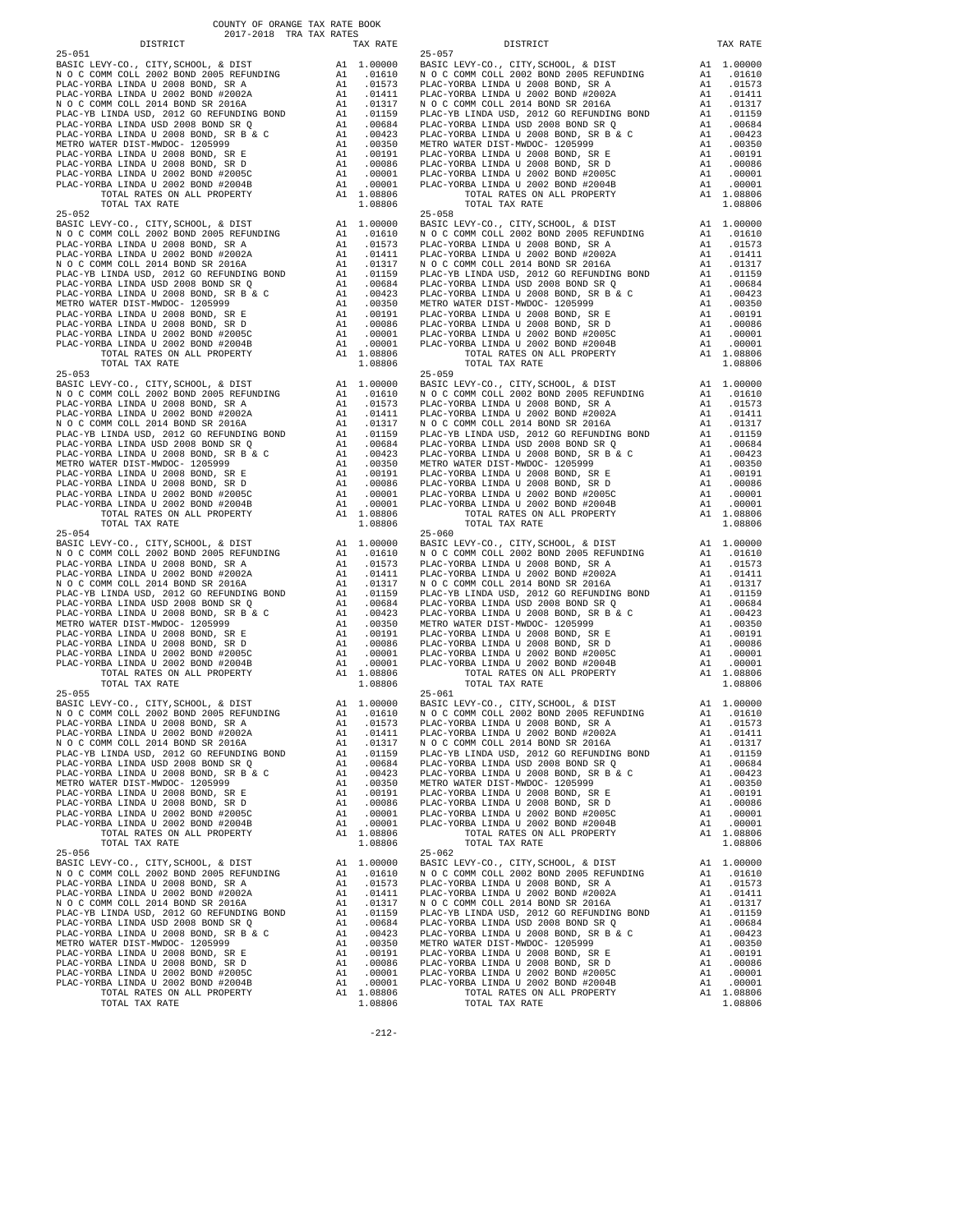COUNTY OF ORANGE TAX RATE BOOK 2017-2018 TRA TAX RATES DISTRICT TAX RATE DISTRICT TAX RATE 25-063 25-069 BASIC LEVY-CO., CITY,SCHOOL, & DIST A1 1.00000 BASIC LEVY-CO., CITY,SCHOOL, & DIST A1 1.00000 N O C COMM COLL 2002 BOND 2005 REFUNDING A1 .01610 N O C COMM COLL 2002 BOND 2005 REFUNDING A1 .01610 PLAC-YORBA LINDA U 2008 BOND, SR A A1 .01573 PLAC-YORBA LINDA U 2008 BOND, SR A A1 .01573 PLAC-YORBA LINDA U 2002 BOND #2002A A1 .01411 PLAC-YORBA LINDA U 2002 BOND #2002A A1 .01411 N O C COMM COLL 2014 BOND SR 2016A A1 .01317 N O C COMM COLL 2014 BOND SR 2016A A1 .01317 PLAC-YB LINDA USD, 2012 GO REFUNDING BOND A1 .01159 PLAC-YB LINDA USD, 2012 GO REFUNDING BOND A1 .01159 PLAC-YORBA LINDA USD 2008 BOND SR Q A1 .00684 PLAC-YORBA LINDA USD 2008 BOND SR Q A1 .00684 PLAC-YORBA LINDA U 2008 BOND, SR B & C A1 .00423 PLAC-YORBA LINDA U 2008 BOND, SR B & C A1 .00423 METRO WATER DIST-MWDOC- 1205999 A1 .00350 METRO WATER DIST-MWDOC- 1205999 A1 .00350 PLAC-YORBA LINDA U 2008 BOND, SR E A1 .00191 PLAC-YORBA LINDA U 2008 BOND, SR E A1 .00191 PLAC-YORBA LINDA U 2008 BOND, SR D A1 .00086 PLAC-YORBA LINDA U 2008 BOND, SR D A1 .00086 PLAC-YORBA LINDA U 2002 BOND #2005C A1 .00001 PLAC-YORBA LINDA U 2002 BOND #2005C A1 .00001 PLAC-YORBA LINDA U 2002 BOND #2004B A1 .00001 PLAC-YORBA LINDA U 2002 BOND #2004B A1 .00001 TOTAL RATES ON ALL PROPERTY A1 1.08806 TOTAL RATES ON ALL PROPERTY A1 1.08806 TOTAL TAX RATE 1.08806 TOTAL TAX RATE 1.08806 25-064<br>BASIC LEVY-CO., CITY, SCHOOL, & DIST<br>NOC COMM COLL 2002 BOND 2005 REFUNDING A1 .00000 BASIC LEVY-CO., CITY, SCHOOL, & DIST A1 1.00000<br>PLAC-YORBA LINDA U 2008 BOND, SR A A1 .01573 PLAC-YORBA LINDA U 2008 BOND, SR A A  $\begin{tabular}{l|c|c|c|c|c|c|c} \multicolumn{4}{c}{\textbf{N O C COM COLL} \hbox{ 2014 BOND SR 2016A}} & \multicolumn{4}{c}{\textbf{A1}} & .01159 & \multicolumn{4}{c}{\textbf{N O C COM OCOL 2016 A BOND SR 2016A}} & \multicolumn{4}{c}{\textbf{A1}} & .01159 \\ \hline \multicolumn{4}{c}{\textbf{PLAC-YORBA LINDA U 2008 BOND SR Q}} & \multicolumn{4}{c}{\textbf{A1}} & .01159 & \multicolumn{4}{c}{\text$ 25-015<br>BASIC LEVY-CO., CITY, SCHOOL, & DIST A1 1.00000 BASIC LEVY-CO., CITY, SCHOOL, & DIST A1 1.00000<br>NOC COMM COLL 2002 BOND 2005 REFUNDING A1 .01610 NOC COMM COLL 2002 BOND 2005 REFUNDING A1 .01610<br>PLAC-YORBA LINDA U 20  $\begin{tabular}{l|c|c|c|c|c|c} \hline \texttt{PLAC-YORBA LINDA U 2002 BOND &#2002A & A1 & .01411 & PLAC-YORBA LINDA U 2002 BOND &#2016A & A1 & .01411 & PLAC-YORBA LINDA U 2002 BOND &#2016A & A1 & .01411 & .01411 & .01411 & .01411 & .01411 & .01411 & .01411 & .01411 & .01411 & .01411 & .01411 & .01411 & .01411 & .0141</math>$  BASIC LEVY-CO., CITY,SCHOOL, & DIST A1 1.00000 BASIC LEVY-CO., CITY,SCHOOL, & DIST A1 1.00000 N O C COMM COLL 2002 BOND 2005 REFUNDING A1 .01610 N O C COMM COLL 2002 BOND 2005 REFUNDING A1 .01610 PLAC-YORBA LINDA U 2008 BOND, SR A A1 .01573 PLAC-YORBA LINDA U 2008 BOND, SR A A1 .01573  $\begin{tabular}{ l|c|c|c|c|c|c|c|c} \hline \texttt{PLAC-YORBA LINDA U 2002 BOND & \#2002A & \texttt{A1} & .01411 & \texttt{PLAC-YORBA LINDA U 2002 BOND & \#2002A & \texttt{A1} & .01411 \\ \hline \texttt{N O C COM COLA} & 2014& \texttt{BOND S R 2016A} & \texttt{A1} & .01159 & \texttt{N O C COM O COM OCDL 2014 BOND S R 2016A} & \texttt{A1} & .01157 \\ \hline \texttt{$  25-067 25-073 BASIC LEVY-CO., CITY,SCHOOL, & DIST A1 1.00000 BASIC LEVY-CO., CITY,SCHOOL, & DIST A1 1.00000 N O C COMM COLL 2002 BOND 2005 REFUNDING A1 .01610 N O C COMM COLL 2002 BOND 2005 REFUNDING A1 .01610 PLAC-YORBA LINDA U 2008 BOND, SR A A1 .01573 PLAC-YORBA LINDA U 2008 BOND, SR A A1 .01573 PLAC-YORBA LINDA U 2002 BOND #2002A A1 .01411 PLAC-YORBA LINDA U 2002 BOND #2002A A1 .01411 N O C COMM COLL 2014 BOND SR 2016A A1 .01317 N O C COMM COLL 2014 BOND SR 2016A A1 .01317 PLAC-YB LINDA USD, 2012 GO REFUNDING BOND A1 .01159 PLAC-YB LINDA USD, 2012 GO REFUNDING BOND A1 .01159 PLAC-YORBA LINDA USD 2008 BOND SR Q A1 .00684 PLAC-YORBA LINDA USD 2008 BOND SR Q A1 .00684 PLAC-YORBA LINDA U 2008 BOND, SR B & C A1 .00423 PLAC-YORBA LINDA U 2008 BOND, SR B & C A1 .00423 METRO WATER DIST-MWDOC- 1205999 A1 .00350 METRO WATER DIST-MWDOC- 1205999 A1 .00350 PLAC-YORBA LINDA U 2008 BOND, SR E A1 .00191 PLAC-YORBA LINDA U 2008 BOND, SR E A1 .00191 PLAC-YORBA LINDA U 2008 BOND, SR D A1 .00086 PLAC-YORBA LINDA U 2008 BOND, SR D A1 .00086 PLAC-YORBA LINDA U 2002 BOND #2005C A1 .00001 PLAC-YORBA LINDA U 2002 BOND #2005C A1 .00001 PLAC-YORBA LINDA U 2002 BOND #2004B A1 .00001 PLAC-YORBA LINDA U 2002 BOND #2004B A1 .00001 TOTAL RATES ON ALL PROPERTY A1 1.08806 TOTAL RATES ON ALL PROPERTY A1 1.08806 TOTAL TAX RATE 1.08806 TOTAL TAX RATE 1.08806 25-068 25-074 BASIC LEVY-CO., CITY,SCHOOL, & DIST A1 1.00000 BASIC LEVY-CO., CITY,SCHOOL, & DIST A1 1.00000 N O C COMM COLL 2002 BOND 2005 REFUNDING A1 .01610 N O C COMM COLL 2002 BOND 2005 REFUNDING A1 .01610 PLAC-YORBA LINDA U 2008 BOND, SR A A1 .01573 PLAC-YORBA LINDA U 2008 BOND, SR A A1 .01573 PLAC-YORBA LINDA U 2002 BOND #2002A A1 .01411 PLAC-YORBA LINDA U 2002 BOND #2002A A1 .01411  $\begin{tabular}{l|c|c|c|c|c|c|c} \multicolumn{4}{c}{\textbf{N} & $\mathcal{O}$ & $\mathcal{O}$ \\ \multicolumn{4}{c}{\textbf{PLAC}-YORBA LINDA USD} & $\mathcal{O}$ & $\mathcal{O}$ \\ \multicolumn{4}{c}{\textbf{PLAC}-YORBA LINDA USD} & $\mathcal{O}$ & $\mathcal{O}$ \\ \multicolumn{4}{c}{\textbf{PLAC}-YORBA LINDA USD} & $\mathcal{O}$ & $\mathcal{O}$ \\ \multicolumn{4}{c}{\textbf{PLAC}-YORBA LINDA USD} & $\mathcal{O}$ & $\mathcal{O}$ \\ \multicolumn$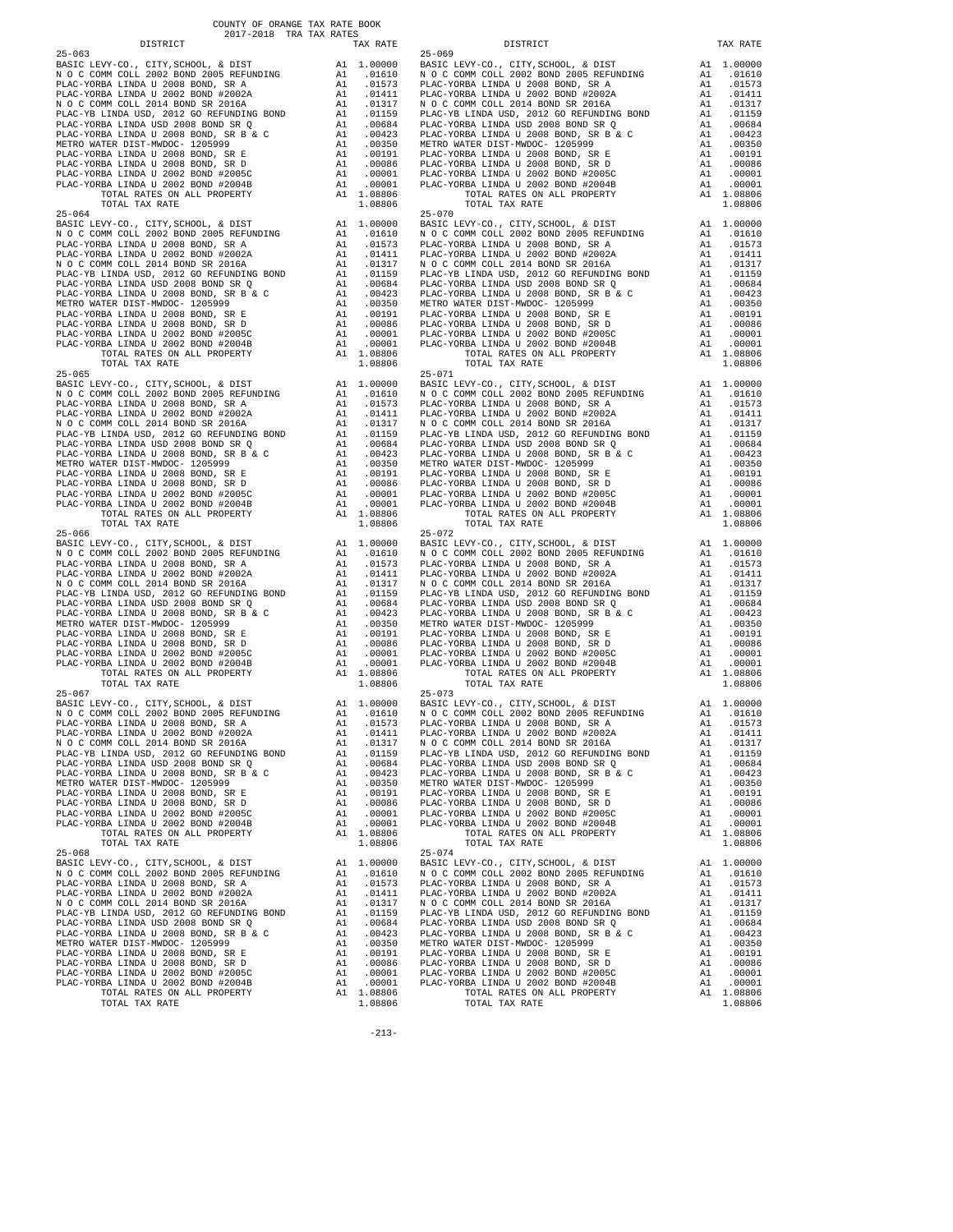| METRO W<br>$25 - 076$<br>RANCHO<br>$25 - 086$<br>$25 - 078$<br>BASIC L<br>$25 - 079$<br>BASIC LEVY-CO., CITY, SCHOOL, & DIST A1 1.00000<br>$25 - 080$<br>1.08806 PLAC-YO<br>TOTAL TAX RATE |  |  |  |
|--------------------------------------------------------------------------------------------------------------------------------------------------------------------------------------------|--|--|--|
|                                                                                                                                                                                            |  |  |  |
|                                                                                                                                                                                            |  |  |  |
|                                                                                                                                                                                            |  |  |  |
|                                                                                                                                                                                            |  |  |  |
|                                                                                                                                                                                            |  |  |  |
|                                                                                                                                                                                            |  |  |  |
|                                                                                                                                                                                            |  |  |  |
|                                                                                                                                                                                            |  |  |  |
|                                                                                                                                                                                            |  |  |  |
|                                                                                                                                                                                            |  |  |  |
|                                                                                                                                                                                            |  |  |  |
|                                                                                                                                                                                            |  |  |  |
|                                                                                                                                                                                            |  |  |  |
|                                                                                                                                                                                            |  |  |  |
|                                                                                                                                                                                            |  |  |  |
|                                                                                                                                                                                            |  |  |  |
|                                                                                                                                                                                            |  |  |  |
|                                                                                                                                                                                            |  |  |  |
|                                                                                                                                                                                            |  |  |  |
|                                                                                                                                                                                            |  |  |  |
|                                                                                                                                                                                            |  |  |  |
|                                                                                                                                                                                            |  |  |  |
|                                                                                                                                                                                            |  |  |  |
|                                                                                                                                                                                            |  |  |  |
|                                                                                                                                                                                            |  |  |  |
|                                                                                                                                                                                            |  |  |  |
|                                                                                                                                                                                            |  |  |  |
|                                                                                                                                                                                            |  |  |  |
|                                                                                                                                                                                            |  |  |  |
|                                                                                                                                                                                            |  |  |  |
|                                                                                                                                                                                            |  |  |  |
|                                                                                                                                                                                            |  |  |  |
|                                                                                                                                                                                            |  |  |  |
|                                                                                                                                                                                            |  |  |  |
|                                                                                                                                                                                            |  |  |  |
|                                                                                                                                                                                            |  |  |  |
|                                                                                                                                                                                            |  |  |  |
|                                                                                                                                                                                            |  |  |  |
|                                                                                                                                                                                            |  |  |  |
|                                                                                                                                                                                            |  |  |  |
|                                                                                                                                                                                            |  |  |  |
|                                                                                                                                                                                            |  |  |  |
|                                                                                                                                                                                            |  |  |  |
|                                                                                                                                                                                            |  |  |  |
|                                                                                                                                                                                            |  |  |  |
|                                                                                                                                                                                            |  |  |  |
|                                                                                                                                                                                            |  |  |  |
|                                                                                                                                                                                            |  |  |  |
|                                                                                                                                                                                            |  |  |  |
|                                                                                                                                                                                            |  |  |  |
|                                                                                                                                                                                            |  |  |  |
|                                                                                                                                                                                            |  |  |  |
|                                                                                                                                                                                            |  |  |  |
|                                                                                                                                                                                            |  |  |  |
|                                                                                                                                                                                            |  |  |  |
|                                                                                                                                                                                            |  |  |  |
|                                                                                                                                                                                            |  |  |  |
|                                                                                                                                                                                            |  |  |  |
|                                                                                                                                                                                            |  |  |  |
|                                                                                                                                                                                            |  |  |  |
|                                                                                                                                                                                            |  |  |  |
|                                                                                                                                                                                            |  |  |  |
|                                                                                                                                                                                            |  |  |  |
|                                                                                                                                                                                            |  |  |  |
|                                                                                                                                                                                            |  |  |  |
|                                                                                                                                                                                            |  |  |  |
|                                                                                                                                                                                            |  |  |  |
|                                                                                                                                                                                            |  |  |  |
|                                                                                                                                                                                            |  |  |  |
|                                                                                                                                                                                            |  |  |  |
|                                                                                                                                                                                            |  |  |  |
|                                                                                                                                                                                            |  |  |  |
|                                                                                                                                                                                            |  |  |  |
|                                                                                                                                                                                            |  |  |  |
|                                                                                                                                                                                            |  |  |  |
|                                                                                                                                                                                            |  |  |  |
|                                                                                                                                                                                            |  |  |  |

| COUNTY OF ORANGE TAX RATE BOOK<br>$2017-2018 \quad \text{TRA RATES}$ DISTRICT $2017-2018 \quad \text{TRA TAX RATES}$                                                                                                          |          |                                                                                                      |          |
|-------------------------------------------------------------------------------------------------------------------------------------------------------------------------------------------------------------------------------|----------|------------------------------------------------------------------------------------------------------|----------|
| 26.722 - The content of the state of the state of the state of the state of the state of the state of the state of the state of the state of the state of the state of the state of the state of the state of the state of th | TAX RATE | DISTRICT                                                                                             | TAX RATE |
|                                                                                                                                                                                                                               |          |                                                                                                      |          |
|                                                                                                                                                                                                                               |          |                                                                                                      |          |
|                                                                                                                                                                                                                               |          |                                                                                                      |          |
|                                                                                                                                                                                                                               |          |                                                                                                      |          |
|                                                                                                                                                                                                                               |          |                                                                                                      |          |
|                                                                                                                                                                                                                               |          |                                                                                                      |          |
|                                                                                                                                                                                                                               |          |                                                                                                      |          |
|                                                                                                                                                                                                                               |          |                                                                                                      |          |
|                                                                                                                                                                                                                               |          |                                                                                                      |          |
|                                                                                                                                                                                                                               |          |                                                                                                      |          |
|                                                                                                                                                                                                                               |          |                                                                                                      |          |
|                                                                                                                                                                                                                               |          |                                                                                                      |          |
|                                                                                                                                                                                                                               |          |                                                                                                      |          |
|                                                                                                                                                                                                                               |          |                                                                                                      |          |
|                                                                                                                                                                                                                               |          |                                                                                                      |          |
|                                                                                                                                                                                                                               |          |                                                                                                      |          |
|                                                                                                                                                                                                                               |          |                                                                                                      |          |
|                                                                                                                                                                                                                               |          |                                                                                                      |          |
|                                                                                                                                                                                                                               |          |                                                                                                      |          |
|                                                                                                                                                                                                                               |          |                                                                                                      |          |
|                                                                                                                                                                                                                               |          |                                                                                                      |          |
|                                                                                                                                                                                                                               |          |                                                                                                      |          |
|                                                                                                                                                                                                                               |          |                                                                                                      |          |
|                                                                                                                                                                                                                               |          |                                                                                                      |          |
|                                                                                                                                                                                                                               |          |                                                                                                      |          |
|                                                                                                                                                                                                                               |          |                                                                                                      |          |
|                                                                                                                                                                                                                               |          |                                                                                                      |          |
|                                                                                                                                                                                                                               |          |                                                                                                      |          |
|                                                                                                                                                                                                                               |          |                                                                                                      |          |
|                                                                                                                                                                                                                               |          |                                                                                                      |          |
|                                                                                                                                                                                                                               |          |                                                                                                      |          |
|                                                                                                                                                                                                                               |          |                                                                                                      |          |
|                                                                                                                                                                                                                               |          |                                                                                                      |          |
|                                                                                                                                                                                                                               |          |                                                                                                      |          |
|                                                                                                                                                                                                                               |          |                                                                                                      |          |
|                                                                                                                                                                                                                               |          |                                                                                                      |          |
|                                                                                                                                                                                                                               |          |                                                                                                      |          |
|                                                                                                                                                                                                                               |          |                                                                                                      |          |
|                                                                                                                                                                                                                               |          |                                                                                                      |          |
|                                                                                                                                                                                                                               |          | $25 - 086$                                                                                           |          |
|                                                                                                                                                                                                                               |          |                                                                                                      |          |
|                                                                                                                                                                                                                               |          |                                                                                                      |          |
|                                                                                                                                                                                                                               |          |                                                                                                      |          |
|                                                                                                                                                                                                                               |          |                                                                                                      |          |
|                                                                                                                                                                                                                               |          |                                                                                                      |          |
|                                                                                                                                                                                                                               |          |                                                                                                      |          |
|                                                                                                                                                                                                                               |          |                                                                                                      |          |
|                                                                                                                                                                                                                               |          |                                                                                                      |          |
|                                                                                                                                                                                                                               |          |                                                                                                      |          |
|                                                                                                                                                                                                                               |          |                                                                                                      |          |
|                                                                                                                                                                                                                               |          |                                                                                                      |          |
|                                                                                                                                                                                                                               |          |                                                                                                      |          |
|                                                                                                                                                                                                                               |          | TOTAL RATES ON ALL PROPERTY AND 1.03363<br>TOTAL RATES ON ALL PROPERTY AND 1.03363<br>TOTAL TAX RATE |          |
|                                                                                                                                                                                                                               |          |                                                                                                      |          |
|                                                                                                                                                                                                                               |          |                                                                                                      |          |
|                                                                                                                                                                                                                               |          |                                                                                                      |          |
|                                                                                                                                                                                                                               |          |                                                                                                      |          |
|                                                                                                                                                                                                                               |          |                                                                                                      |          |
|                                                                                                                                                                                                                               |          |                                                                                                      |          |
|                                                                                                                                                                                                                               |          |                                                                                                      |          |
|                                                                                                                                                                                                                               |          |                                                                                                      |          |
|                                                                                                                                                                                                                               |          |                                                                                                      |          |
|                                                                                                                                                                                                                               |          |                                                                                                      |          |
|                                                                                                                                                                                                                               |          |                                                                                                      |          |
|                                                                                                                                                                                                                               |          |                                                                                                      |          |
|                                                                                                                                                                                                                               |          |                                                                                                      |          |
|                                                                                                                                                                                                                               |          |                                                                                                      |          |
|                                                                                                                                                                                                                               |          |                                                                                                      |          |
|                                                                                                                                                                                                                               |          |                                                                                                      |          |
|                                                                                                                                                                                                                               |          |                                                                                                      |          |
|                                                                                                                                                                                                                               |          |                                                                                                      |          |
|                                                                                                                                                                                                                               |          |                                                                                                      |          |
|                                                                                                                                                                                                                               |          |                                                                                                      |          |
|                                                                                                                                                                                                                               |          |                                                                                                      |          |
|                                                                                                                                                                                                                               |          |                                                                                                      |          |
|                                                                                                                                                                                                                               |          |                                                                                                      |          |
|                                                                                                                                                                                                                               |          |                                                                                                      |          |
|                                                                                                                                                                                                                               |          |                                                                                                      |          |
|                                                                                                                                                                                                                               |          |                                                                                                      |          |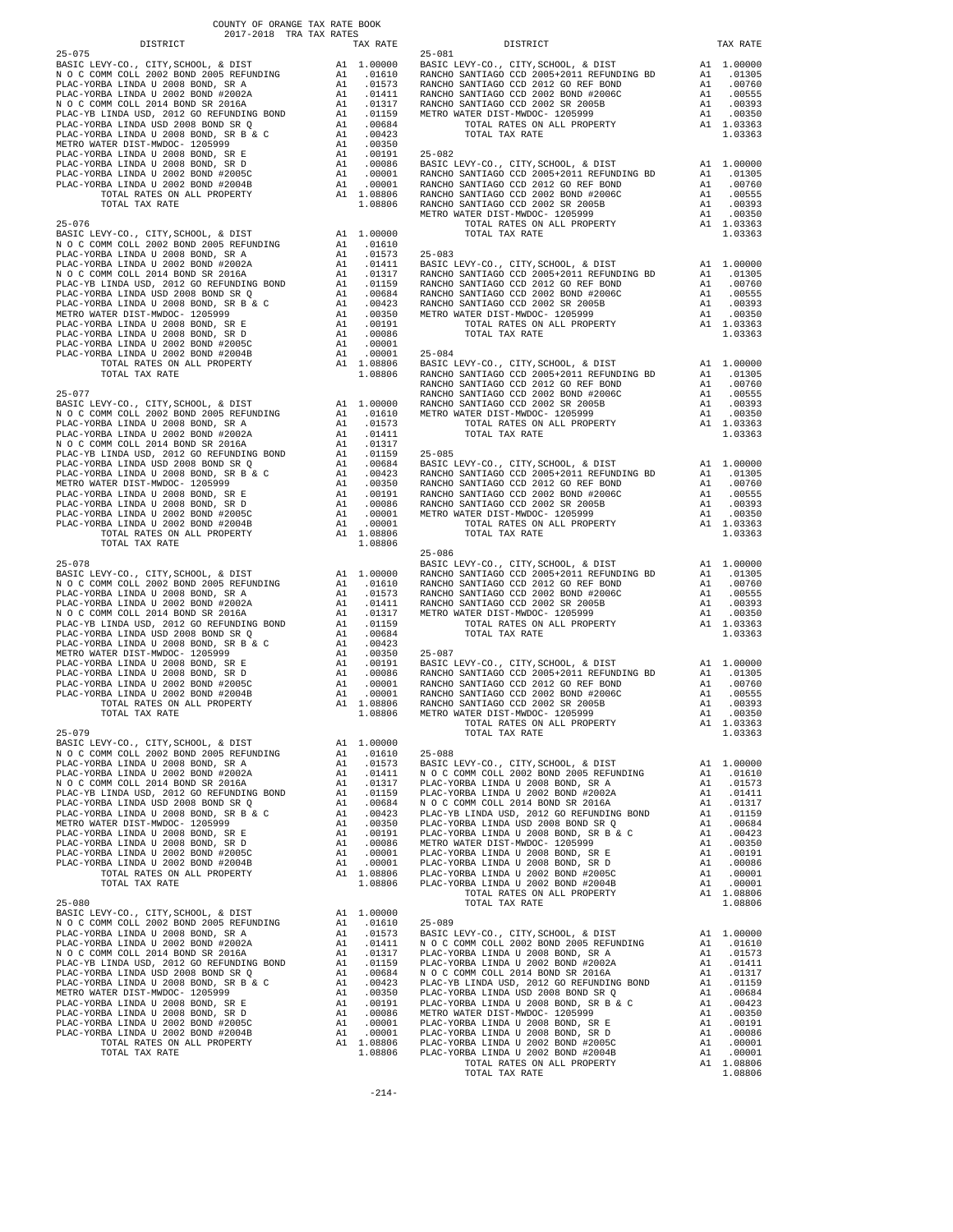| COUNTY OF ORANGE TAX RATE BOOK<br>2017-2018 TRA TAX RATES                                                                                                                                                                                                                                                                                                                                                                                                                  |  |  |          |
|----------------------------------------------------------------------------------------------------------------------------------------------------------------------------------------------------------------------------------------------------------------------------------------------------------------------------------------------------------------------------------------------------------------------------------------------------------------------------|--|--|----------|
| DISTRICT                                                                                                                                                                                                                                                                                                                                                                                                                                                                   |  |  | TAX RATE |
| $25 - 090$<br>$\begin{tabular}{@{}c@{}}\begin{tabular}{@{}c@{}}\begin{tabular}{@{}c@{}}\begin{tabular}{@{}c@{}}\begin{tabular}{@{}c@{}}\begin{tabular}{@{}c@{}}\begin{tabular}{@{}c@{}}\begin{tabular}{@{}c@{}}\begin{tabular}{@{}c@{}}\begin{tabular}{@{}c@{}}\begin{tabular}{@{}c@{}}\begin{tabular}{@{}c@{}}\begin{tabular}{@{}c@{}}\begin{tabular}{@{}c@{}}\begin{tabular}{@{}c@{}}\begin{tabular}{@{}c@{}}\begin{tabular}{@{}c@{}}\begin{tabular}{@{}c@{}}\begin{tab$ |  |  |          |
|                                                                                                                                                                                                                                                                                                                                                                                                                                                                            |  |  |          |
|                                                                                                                                                                                                                                                                                                                                                                                                                                                                            |  |  |          |
|                                                                                                                                                                                                                                                                                                                                                                                                                                                                            |  |  |          |
|                                                                                                                                                                                                                                                                                                                                                                                                                                                                            |  |  |          |
|                                                                                                                                                                                                                                                                                                                                                                                                                                                                            |  |  |          |
|                                                                                                                                                                                                                                                                                                                                                                                                                                                                            |  |  |          |
|                                                                                                                                                                                                                                                                                                                                                                                                                                                                            |  |  |          |
|                                                                                                                                                                                                                                                                                                                                                                                                                                                                            |  |  |          |
|                                                                                                                                                                                                                                                                                                                                                                                                                                                                            |  |  |          |
|                                                                                                                                                                                                                                                                                                                                                                                                                                                                            |  |  |          |
|                                                                                                                                                                                                                                                                                                                                                                                                                                                                            |  |  |          |
|                                                                                                                                                                                                                                                                                                                                                                                                                                                                            |  |  |          |
|                                                                                                                                                                                                                                                                                                                                                                                                                                                                            |  |  |          |
|                                                                                                                                                                                                                                                                                                                                                                                                                                                                            |  |  |          |
|                                                                                                                                                                                                                                                                                                                                                                                                                                                                            |  |  |          |
|                                                                                                                                                                                                                                                                                                                                                                                                                                                                            |  |  |          |
|                                                                                                                                                                                                                                                                                                                                                                                                                                                                            |  |  |          |
|                                                                                                                                                                                                                                                                                                                                                                                                                                                                            |  |  |          |
|                                                                                                                                                                                                                                                                                                                                                                                                                                                                            |  |  |          |
|                                                                                                                                                                                                                                                                                                                                                                                                                                                                            |  |  |          |
|                                                                                                                                                                                                                                                                                                                                                                                                                                                                            |  |  |          |
|                                                                                                                                                                                                                                                                                                                                                                                                                                                                            |  |  |          |
|                                                                                                                                                                                                                                                                                                                                                                                                                                                                            |  |  |          |
|                                                                                                                                                                                                                                                                                                                                                                                                                                                                            |  |  |          |
|                                                                                                                                                                                                                                                                                                                                                                                                                                                                            |  |  |          |
|                                                                                                                                                                                                                                                                                                                                                                                                                                                                            |  |  |          |
|                                                                                                                                                                                                                                                                                                                                                                                                                                                                            |  |  |          |
|                                                                                                                                                                                                                                                                                                                                                                                                                                                                            |  |  |          |
|                                                                                                                                                                                                                                                                                                                                                                                                                                                                            |  |  |          |
|                                                                                                                                                                                                                                                                                                                                                                                                                                                                            |  |  |          |
|                                                                                                                                                                                                                                                                                                                                                                                                                                                                            |  |  |          |
|                                                                                                                                                                                                                                                                                                                                                                                                                                                                            |  |  |          |
|                                                                                                                                                                                                                                                                                                                                                                                                                                                                            |  |  |          |
|                                                                                                                                                                                                                                                                                                                                                                                                                                                                            |  |  |          |
|                                                                                                                                                                                                                                                                                                                                                                                                                                                                            |  |  |          |
|                                                                                                                                                                                                                                                                                                                                                                                                                                                                            |  |  |          |
|                                                                                                                                                                                                                                                                                                                                                                                                                                                                            |  |  |          |
|                                                                                                                                                                                                                                                                                                                                                                                                                                                                            |  |  |          |
|                                                                                                                                                                                                                                                                                                                                                                                                                                                                            |  |  |          |
|                                                                                                                                                                                                                                                                                                                                                                                                                                                                            |  |  |          |
|                                                                                                                                                                                                                                                                                                                                                                                                                                                                            |  |  |          |
|                                                                                                                                                                                                                                                                                                                                                                                                                                                                            |  |  |          |
|                                                                                                                                                                                                                                                                                                                                                                                                                                                                            |  |  |          |
|                                                                                                                                                                                                                                                                                                                                                                                                                                                                            |  |  |          |
|                                                                                                                                                                                                                                                                                                                                                                                                                                                                            |  |  |          |
|                                                                                                                                                                                                                                                                                                                                                                                                                                                                            |  |  |          |
|                                                                                                                                                                                                                                                                                                                                                                                                                                                                            |  |  |          |
|                                                                                                                                                                                                                                                                                                                                                                                                                                                                            |  |  |          |
|                                                                                                                                                                                                                                                                                                                                                                                                                                                                            |  |  |          |
|                                                                                                                                                                                                                                                                                                                                                                                                                                                                            |  |  |          |
|                                                                                                                                                                                                                                                                                                                                                                                                                                                                            |  |  |          |
|                                                                                                                                                                                                                                                                                                                                                                                                                                                                            |  |  |          |
|                                                                                                                                                                                                                                                                                                                                                                                                                                                                            |  |  |          |
|                                                                                                                                                                                                                                                                                                                                                                                                                                                                            |  |  |          |
|                                                                                                                                                                                                                                                                                                                                                                                                                                                                            |  |  |          |
|                                                                                                                                                                                                                                                                                                                                                                                                                                                                            |  |  |          |
|                                                                                                                                                                                                                                                                                                                                                                                                                                                                            |  |  |          |
|                                                                                                                                                                                                                                                                                                                                                                                                                                                                            |  |  |          |
|                                                                                                                                                                                                                                                                                                                                                                                                                                                                            |  |  |          |
|                                                                                                                                                                                                                                                                                                                                                                                                                                                                            |  |  |          |
|                                                                                                                                                                                                                                                                                                                                                                                                                                                                            |  |  |          |
|                                                                                                                                                                                                                                                                                                                                                                                                                                                                            |  |  |          |
|                                                                                                                                                                                                                                                                                                                                                                                                                                                                            |  |  |          |
|                                                                                                                                                                                                                                                                                                                                                                                                                                                                            |  |  |          |
|                                                                                                                                                                                                                                                                                                                                                                                                                                                                            |  |  |          |
|                                                                                                                                                                                                                                                                                                                                                                                                                                                                            |  |  |          |
|                                                                                                                                                                                                                                                                                                                                                                                                                                                                            |  |  |          |
|                                                                                                                                                                                                                                                                                                                                                                                                                                                                            |  |  |          |
|                                                                                                                                                                                                                                                                                                                                                                                                                                                                            |  |  |          |
|                                                                                                                                                                                                                                                                                                                                                                                                                                                                            |  |  |          |
|                                                                                                                                                                                                                                                                                                                                                                                                                                                                            |  |  |          |
|                                                                                                                                                                                                                                                                                                                                                                                                                                                                            |  |  |          |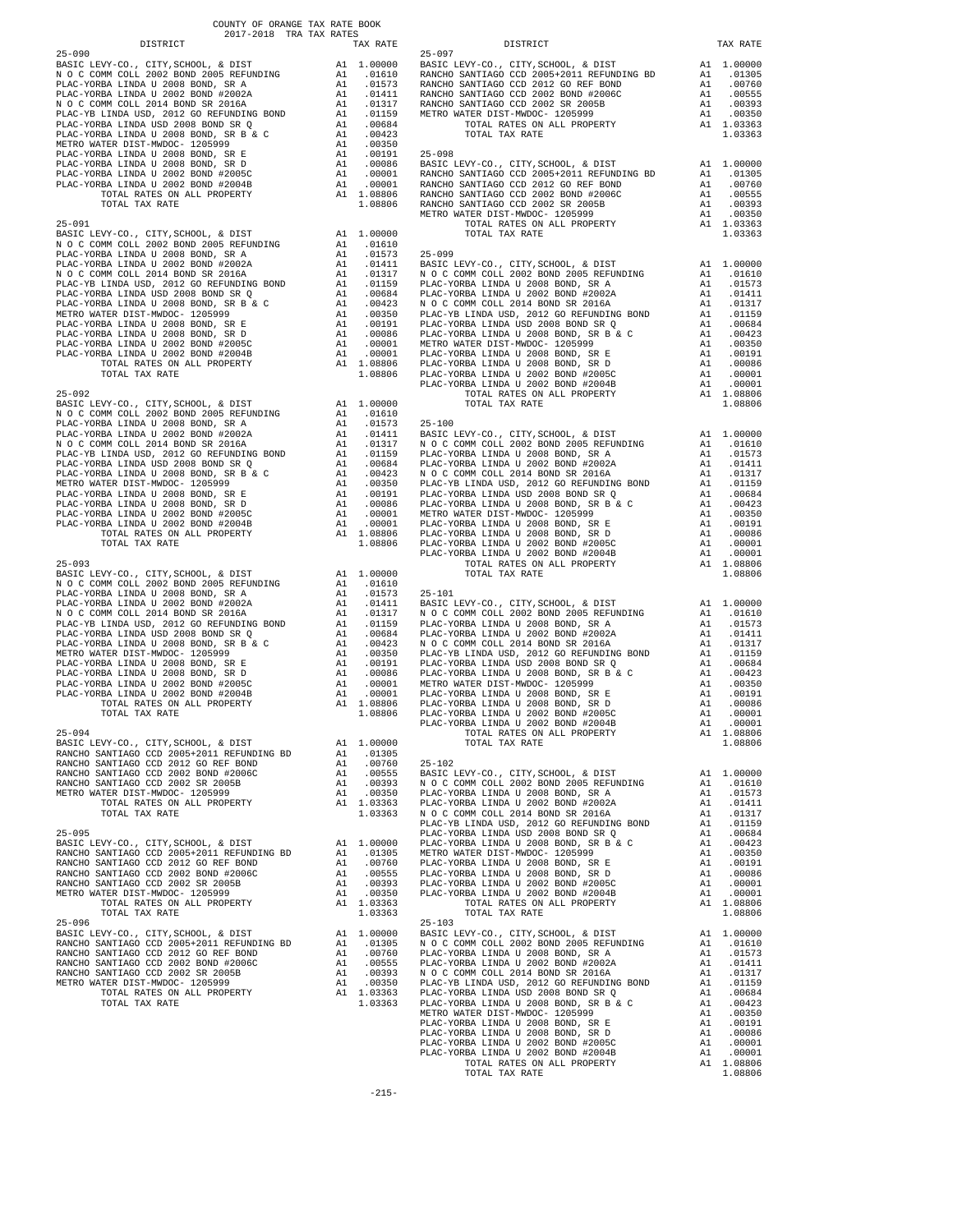COUNTY OF ORANGE TAX RATE BOOK 2017-2018 TRA TAX RATES DISTRICT TAX RATE DISTRICT TAX RATE 25-104 25-110 BASIC LEVY-CO., CITY,SCHOOL, & DIST A1 1.00000 BASIC LEVY-CO., CITY,SCHOOL, & DIST A1 1.00000 N O C COMM COLL 2002 BOND 2005 REFUNDING A1 .01610 N O C COMM COLL 2002 BOND 2005 REFUNDING A1 .01610 PLAC-YORBA LINDA U 2008 BOND, SR A A1 .01573 PLAC-YORBA LINDA U 2008 BOND, SR A A1 .01573 PLAC-YORBA LINDA U 2002 BOND #2002A A1 .01411 PLAC-YORBA LINDA U 2002 BOND #2002A A1 .01411 N O C COMM COLL 2014 BOND SR 2016A A1 .01317 N O C COMM COLL 2014 BOND SR 2016A A1 .01317 PLAC-YB LINDA USD, 2012 GO REFUNDING BOND A1 .01159 PLAC-YB LINDA USD, 2012 GO REFUNDING BOND A1 .01159 PLAC-YORBA LINDA USD 2008 BOND SR Q A1 .00684 PLAC-YORBA LINDA USD 2008 BOND SR Q A1 .00684 PLAC-YORBA LINDA U 2008 BOND, SR B & C A1 .00423 PLAC-YORBA LINDA U 2008 BOND, SR B & C A1 .00423 METRO WATER DIST-MWDOC- 1205999 A1 .00350 METRO WATER DIST-MWDOC- 1205999 A1 .00350 PLAC-YORBA LINDA U 2008 BOND, SR E A1 .00191 PLAC-YORBA LINDA U 2008 BOND, SR E A1 .00191 PLAC-YORBA LINDA U 2008 BOND, SR D A1 .00086 PLAC-YORBA LINDA U 2008 BOND, SR D A1 .00086 PLAC-YORBA LINDA U 2002 BOND #2005C A1 .00001 PLAC-YORBA LINDA U 2002 BOND #2005C A1 .00001 PLAC-YORBA LINDA U 2002 BOND #2004B A1 .00001 PLAC-YORBA LINDA U 2002 BOND #2004B A1 .00001 TOTAL RATES ON ALL PROPERTY A1 1.08806 TOTAL RATES ON ALL PROPERTY A1 1.08806 TOTAL TAX RATE 1.08806 TOTAL TAX RATE 1.08806 25-115<br>BASIC LEVY-CO., CITY, SCHOOL, & DIST A1 1.00000<br>NOC COMM COLL 2002 BOND 2005 REFUNDING A1 .01610 NOC COMM COLL 2002 BOND 2005 REFUNDING A1 .01610<br>PLAC-YORBA LINDA U 2008 BOND, SR A A1 .01573 PLAC-YORBA LINDA U 2008  $\begin{tabular}{l|c|c|c|c|c|c|c} \multicolumn{4}{c}{\textbf{N O C COM COLL} \hbox{ 2014 BOND SR 2016A}} & \multicolumn{4}{c}{\textbf{A1}} & .01159 & \multicolumn{4}{c}{\textbf{N O C COM OCOL 2016 A BOND SR 2016A}} & \multicolumn{4}{c}{\textbf{A1}} & .01159 \\ \hline \multicolumn{4}{c}{\textbf{PLAC-YORBA LINDA U 2008 BOND SR Q}} & \multicolumn{4}{c}{\textbf{A1}} & .01159 & \multicolumn{4}{c}{\text$  25-106 25-112 BASIC LEVY-CO., CITY,SCHOOL, & DIST A1 1.00000 BASIC LEVY-CO., CITY,SCHOOL, & DIST A1 1.00000 N O C COMM COLL 2002 BOND 2005 REFUNDING A1 .01610 N O C COMM COLL 2002 BOND 2005 REFUNDING A1 .01610 PLAC-YORBA LINDA U 2008 BOND, SR A A1 .01573 PLAC-YORBA LINDA U 2008 BOND, SR A A1 .01573 PLAC-YORBA LINDA U 2002 BOND #2002A A1 .01411 PLAC-YORBA LINDA U 2002 BOND #2002A A1 .01411 N O C COMM COLL 2014 BOND SR 2016A A1 .01317 N O C COMM COLL 2014 BOND SR 2016A A1 .01317 PLAC-YB LINDA USD, 2012 GO REFUNDING BOND A1 .01159 PLAC-YB LINDA USD, 2012 GO REFUNDING BOND A1 .01159 PLAC-YORBA LINDA USD 2008 BOND SR Q A1 .00684 PLAC-YORBA LINDA USD 2008 BOND SR Q A1 .00684 PLAC-YORBA LINDA U 2008 BOND, SR B & C A1 .00423 PLAC-YORBA LINDA U 2008 BOND, SR B & C A1 .00423 METRO WATER DIST-MWDOC- 1205999 A1 .00350 METRO WATER DIST-MWDOC- 1205999 A1 .00350 PLAC-YORBA LINDA U 2008 BOND, SR E A1 .00191 PLAC-YORBA LINDA U 2008 BOND, SR E A1 .00191 PLAC-YORBA LINDA U 2008 BOND, SR D A1 .00086 PLAC-YORBA LINDA U 2008 BOND, SR D A1 .00086 PLAC-YORBA LINDA U 2002 BOND #2005C A1 .00001 PLAC-YORBA LINDA U 2002 BOND #2005C A1 .00001 PLAC-YORBA LINDA U 2002 BOND #2004B A1 .00001 PLAC-YORBA LINDA U 2002 BOND #2004B A1 .00001 TOTAL RATES ON ALL PROPERTY A1 1.08806 TOTAL RATES ON ALL PROPERTY A1 1.08806 TOTAL TAX RATE 1.08806 TOTAL TAX RATE 1.08806 25-107 25-113 BASIC LEVY-CO., CITY,SCHOOL, & DIST A1 1.00000 BASIC LEVY-CO., CITY,SCHOOL, & DIST A1 1.00000 N O C COMM COLL 2002 BOND 2005 REFUNDING A1 .01610 N O C COMM COLL 2002 BOND 2005 REFUNDING A1 .01610 PLAC-YORBA LINDA U 2008 BOND, SR A A1 .01573 PLAC-YORBA LINDA U 2008 BOND, SR A A1 .01573  $\begin{tabular}{ l|c|c|c|c|c|c|c|c} \hline \texttt{PLAC-YORBA LINDA U 2002 BOND & \#2002A & \texttt{A1} & .01411 & \texttt{PLAC-YORBA LINDA U 2002 BOND & \#2002A & \texttt{A1} & .01411 \\ \hline \texttt{N O C COM COLA} & 2014& \texttt{BOND S R 2016A} & \texttt{A1} & .01159 & \texttt{N O C COM O COM OCDL 2014 BOND S R 2016A} & \texttt{A1} & .01157 \\ \hline \texttt{$  $\begin{tabular}{lcccc} 25-108 & 25-114 & 25-114 & 25-114 & 25-114 & 25-114 & 25-114 & 25-114 & 25-114 & 25-114 & 25-114 & 25-114 & 25-114 & 25-114 & 25-114 & 25-114 & 25-114 & 25-114 & 25-114 & 25-114 & 25-114 & 25-114 & 25-114 & 25-114 & 25-114 & 25-114 & 25$ PLAC-YORBA LINDA USD 2008 BOND SR Q<br>
PLAC-YORBA LINDA USD 2008 BOND SR Q<br>
PLAC-YORBA LINDA U 2008 BOND, SR B & C<br>
METRO WATER DIST-MWDOC- 120599<br>
METRO WATER DIST-MWDOC- 120599<br>
METRO WATER DIST-MWDOC- 120599<br>
PLAC-YORBA L BASIC LEVY-CO., CITY, SCHOOL, & DIST<br>NOC COMM COLL 2002 BOND 2005 REFUNDING A1 .010000 BASIC LEVY-CO., CITY, SCHOOL, & DIST A1 1.00000<br>PLAC-YORBA LINDA U 2008 BOND, SR A A1 .01573 PLAC-YORBA LINDA U 2008 BOND, SR A A1 .015  $\begin{tabular}{l|c|c|c|c|c|c|c} \multicolumn{4}{c}{\textbf{N} & $\mathcal{O}$ & $\mathcal{O}$ \\ \multicolumn{4}{c}{\textbf{PLAC}-YORBA LINDA USD} & $\mathcal{O}$ & $\mathcal{O}$ \\ \multicolumn{4}{c}{\textbf{PLAC}-YORBA LINDA USD} & $\mathcal{O}$ & $\mathcal{O}$ \\ \multicolumn{4}{c}{\textbf{PLAC}-YORBA LINDA USD} & $\mathcal{O}$ & $\mathcal{O}$ \\ \multicolumn{4}{c}{\textbf{PLAC}-YORBA LINDA USD} & $\mathcal{O}$ & $\mathcal{O}$ \\ \multicolumn$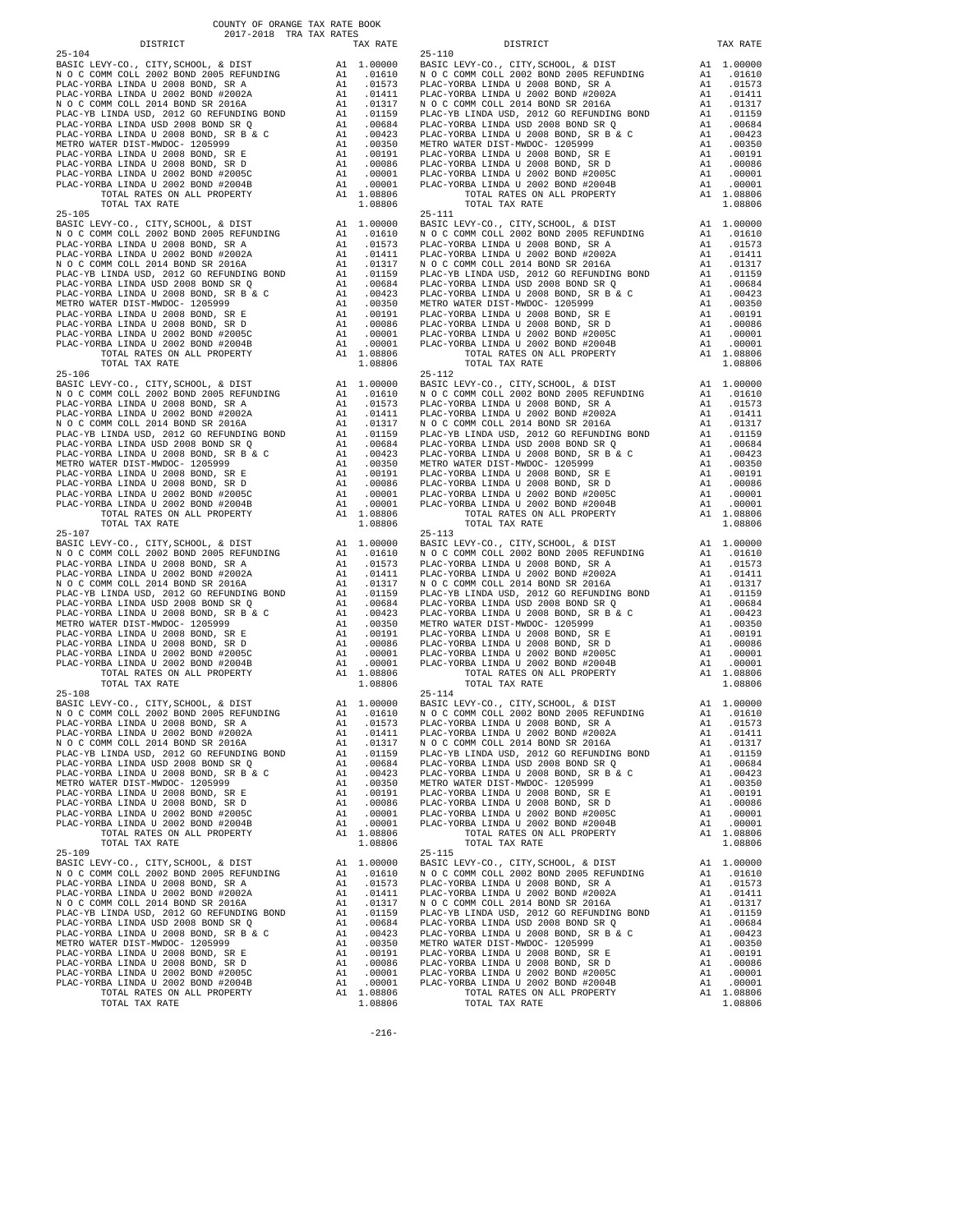COUNTY OF ORANGE TAX RATE BOOK 2017-2018 TRA TAX RATES DISTRICT TAX RATE DISTRICT TAX RATE 25-116 25-122 BASIC LEVY-CO., CITY,SCHOOL, & DIST A1 1.00000 BASIC LEVY-CO., CITY,SCHOOL, & DIST A1 1.00000 N O C COMM COLL 2002 BOND 2005 REFUNDING A1 .01610 N O C COMM COLL 2002 BOND 2005 REFUNDING A1 .01610 PLAC-YORBA LINDA U 2008 BOND, SR A A1 .01573 PLAC-YORBA LINDA U 2008 BOND, SR A A1 .01573 PLAC-YORBA LINDA U 2002 BOND #2002A A1 .01411 PLAC-YORBA LINDA U 2002 BOND #2002A A1 .01411 N O C COMM COLL 2014 BOND SR 2016A A1 .01317 N O C COMM COLL 2014 BOND SR 2016A A1 .01317 PLAC-YB LINDA USD, 2012 GO REFUNDING BOND A1 .01159 PLAC-YB LINDA USD, 2012 GO REFUNDING BOND A1 .01159 PLAC-YORBA LINDA USD 2008 BOND SR Q A1 .00684 PLAC-YORBA LINDA USD 2008 BOND SR Q A1 .00684 PLAC-YORBA LINDA U 2008 BOND, SR B & C A1 .00423 PLAC-YORBA LINDA U 2008 BOND, SR B & C A1 .00423 METRO WATER DIST-MWDOC- 1205999 A1 .00350 METRO WATER DIST-MWDOC- 1205999 A1 .00350 PLAC-YORBA LINDA U 2008 BOND, SR E A1 .00191 PLAC-YORBA LINDA U 2008 BOND, SR E A1 .00191 PLAC-YORBA LINDA U 2008 BOND, SR D A1 .00086 PLAC-YORBA LINDA U 2008 BOND, SR D A1 .00086 PLAC-YORBA LINDA U 2002 BOND #2005C A1 .00001 PLAC-YORBA LINDA U 2002 BOND #2005C A1 .00001 PLAC-YORBA LINDA U 2002 BOND #2004B A1 .00001 PLAC-YORBA LINDA U 2002 BOND #2004B A1 .00001 TOTAL RATES ON ALL PROPERTY A1 1.08806 TOTAL RATES ON ALL PROPERTY A1 1.08806 TOTAL TAX RATE 1.08806 TOTAL TAX RATE 1.08806 25–117<br>BASIC LEVY-CO., CITY, SCHOOL, & DIST and RAI 1.00000 BASIC LEVY-CO., CITY, SCHOOL, & DIST and 1.00000<br>NOC COMM COLL 2002 BOND 2005 REFUNDING A1 .01610 NOC COMM COLL 2002 BOND 2005 REFUNDING A1 .01610<br>PLAC-YORBA LIND  $\begin{tabular}{l|c|c|c|c|c|c|c} \multicolumn{4}{c}{\textbf{N O C COM COLL} \hbox{ 2014 BOND SR 2016A}} & \multicolumn{4}{c}{\textbf{A1}} & .01159 & \multicolumn{4}{c}{\textbf{N O C COM OCOL 2016 A BOND SR 2016A}} & \multicolumn{4}{c}{\textbf{A1}} & .01159 \\ \hline \multicolumn{4}{c}{\textbf{PLAC-YORBA LINDA U 2008 BOND SR Q}} & \multicolumn{4}{c}{\textbf{A1}} & .01159 & \multicolumn{4}{c}{\text$ 25-118<br>BASIC LEVY-CO., CITY, SCHOOL, & DIST A1 1.00000 BASIC LEVY-CO., CITY, SCHOOL, & DIST A1 1.00000<br>NOC COMM COLL 2002 BOND 2005 REFUNDING A1 .01610 NOC COMM COLL 2002 BOND 2005 REFUNDING A1 .01610<br>PLAC-YORBA LINDA U 20  $\begin{tabular}{l|c|c|c|c|c|c} \hline \texttt{PLAC-YORBA LINDA U 2002 BOND & \#2002A & \texttt{A1} & .01411 & \texttt{PLAC-YORBA LINDA U 2002 BOND & \#2016A & \texttt{A1} & .01411 \\ \hline \texttt{N} & \texttt{O} & \texttt{COMM COLL 2014 BOND SR 2016A & \texttt{A1} & .01117 & \texttt{N} & \texttt{O} & \texttt{COMM COLL 2014 BOND SR 2016A & \texttt{A1} & .01117 \\ \text$  BASIC LEVY-CO., CITY,SCHOOL, & DIST A1 1.00000 BASIC LEVY-CO., CITY,SCHOOL, & DIST A1 1.00000 N O C COMM COLL 2002 BOND 2005 REFUNDING A1 .01610 N O C COMM COLL 2002 BOND 2005 REFUNDING A1 .01610 PLAC-YORBA LINDA U 2008 BOND, SR A A1 .01573 PLAC-YORBA LINDA U 2008 BOND, SR A A1 .01573  $\begin{tabular}{ l|c|c|c|c|c|c|c|c} \hline \texttt{PLAC-YORBA LINDA U 2002 BOND & \#2002A & \texttt{A1} & .01411 & \texttt{PLAC-YORBA LINDA U 2002 BOND & \#2002A & \texttt{A1} & .01411 \\ \hline \texttt{N O C COM COLA} & 2014& \texttt{BOND S R 2016A} & \texttt{A1} & .01159 & \texttt{N O C COM O COM OCDL 2014 BOND S R 2016A} & \texttt{A1} & .01157 \\ \hline \texttt{$  $\begin{tabular}{lcccc} 25-120 & 25-126 \\ \text{BASC LEVY-CO., CITY, SCHOOL, & DIST & A1 & 1.00000 \\ \text{N O C COMOOLL} & 2002 BOND & 2005 REFUNDING & A1 & .01610 \\ \text{N O C COMOOLL} & 2002 BOND & 2005 REFUNDING & A1 & .01610 \\ \text{PLAC-YORBA LINDA U 2002 BOND & 2005 REFUNDING & A1 & .01573 \\ \text{PLAC-YORBA LINDA U 2002 BOND & 2002 BOND & 2002 BOND & 2002$ PLAC-YORBA LINDA USD 2008 BOND SR Q<br>
PLAC-YORBA LINDA USD 2008 BOND SR Q<br>
PLAC-YORBA LINDA U 2008 BOND, SR B & C<br>
METRO WATER DIST-MWDOC- 120599<br>
METRO WATER DIST-MWDOC- 120599<br>
METRO WATER DIST-MWDOC- 120599<br>
PLAC-YORBA L BASIC LEVY-CO., CITY, SCHOOL, & DIST<br>NOC COMM COLL 2002 BOND 2005 REFUNDING A1 .010000 BASIC LEVY-CO., CITY, SCHOOL, & DIST A1 1.00000<br>PLAC-YORBA LINDA U 2008 BOND, SR A A1 .01573 PLAC-YORBA LINDA U 2008 BOND, SR A A1 .015  $\begin{tabular}{l|c|c|c|c|c|c|c} \multicolumn{4}{c}{\textbf{N} & $\mathcal{O}$ & $\mathcal{O}$ \\ \multicolumn{4}{c}{\textbf{PLAC}-YORBA LINDA USD} & $\mathcal{O}$ & $\mathcal{O}$ \\ \multicolumn{4}{c}{\textbf{PLAC}-YORBA LINDA USD} & $\mathcal{O}$ & $\mathcal{O}$ \\ \multicolumn{4}{c}{\textbf{PLAC}-YORBA LINDA USD} & $\mathcal{O}$ & $\mathcal{O}$ \\ \multicolumn{4}{c}{\textbf{PLAC}-YORBA LINDA USD} & $\mathcal{O}$ & $\mathcal{O}$ \\ \multicolumn$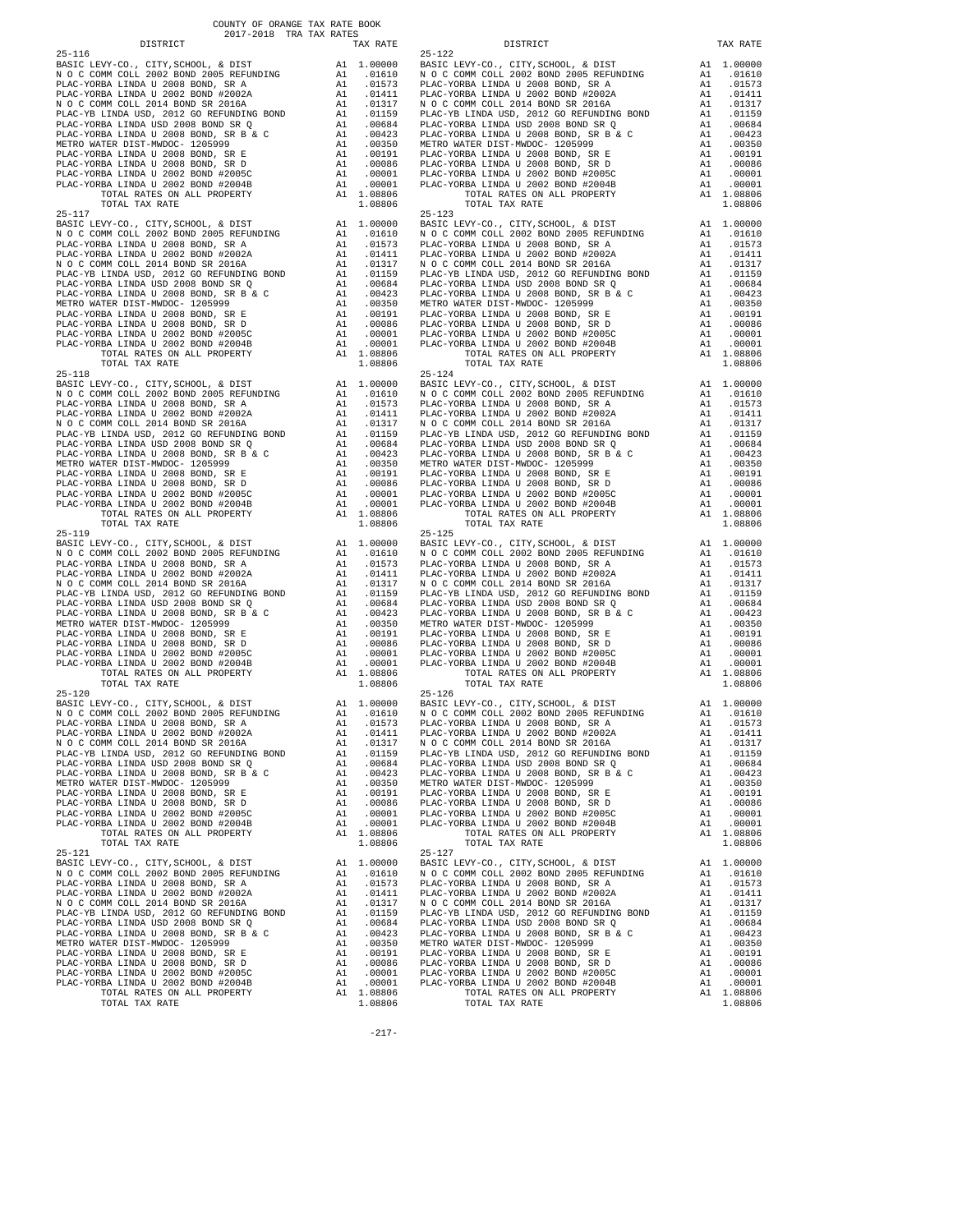| COUNTY OF ORANGE TAX RATE BOOK<br>$2017-2018 \quad \text{TRA RATE}$ DISTRICT $2017-2018 \quad \text{TRA TAX RATES}$                                                                                                           |          |                        |          |
|-------------------------------------------------------------------------------------------------------------------------------------------------------------------------------------------------------------------------------|----------|------------------------|----------|
| $25 - 128$                                                                                                                                                                                                                    | TAX RATE | DISTRICT<br>$25 - 134$ | TAX RATE |
|                                                                                                                                                                                                                               |          |                        |          |
|                                                                                                                                                                                                                               |          |                        |          |
| PLACE/TORRATION (FIG. 0131 2001 2003) 2003 11 (FIG. 2003) 2003 12 (FIG. 2003) 2003 22 (FIG. 2003) 2003 22 (FIG. 2003) 2003 22 (FIG. 2003) 2003 22 (FIG. 2003) 2003 22 (FIG. 2003) 2003 22 (FIG. 2003) 2003 22 (FIG. 2003) 200 |          |                        |          |
|                                                                                                                                                                                                                               |          |                        |          |
|                                                                                                                                                                                                                               |          |                        |          |
| $25 - 133$                                                                                                                                                                                                                    |          | $25 - 139$             |          |
|                                                                                                                                                                                                                               |          |                        |          |
|                                                                                                                                                                                                                               |          | TOTAL TAX RATE         | 1.03363  |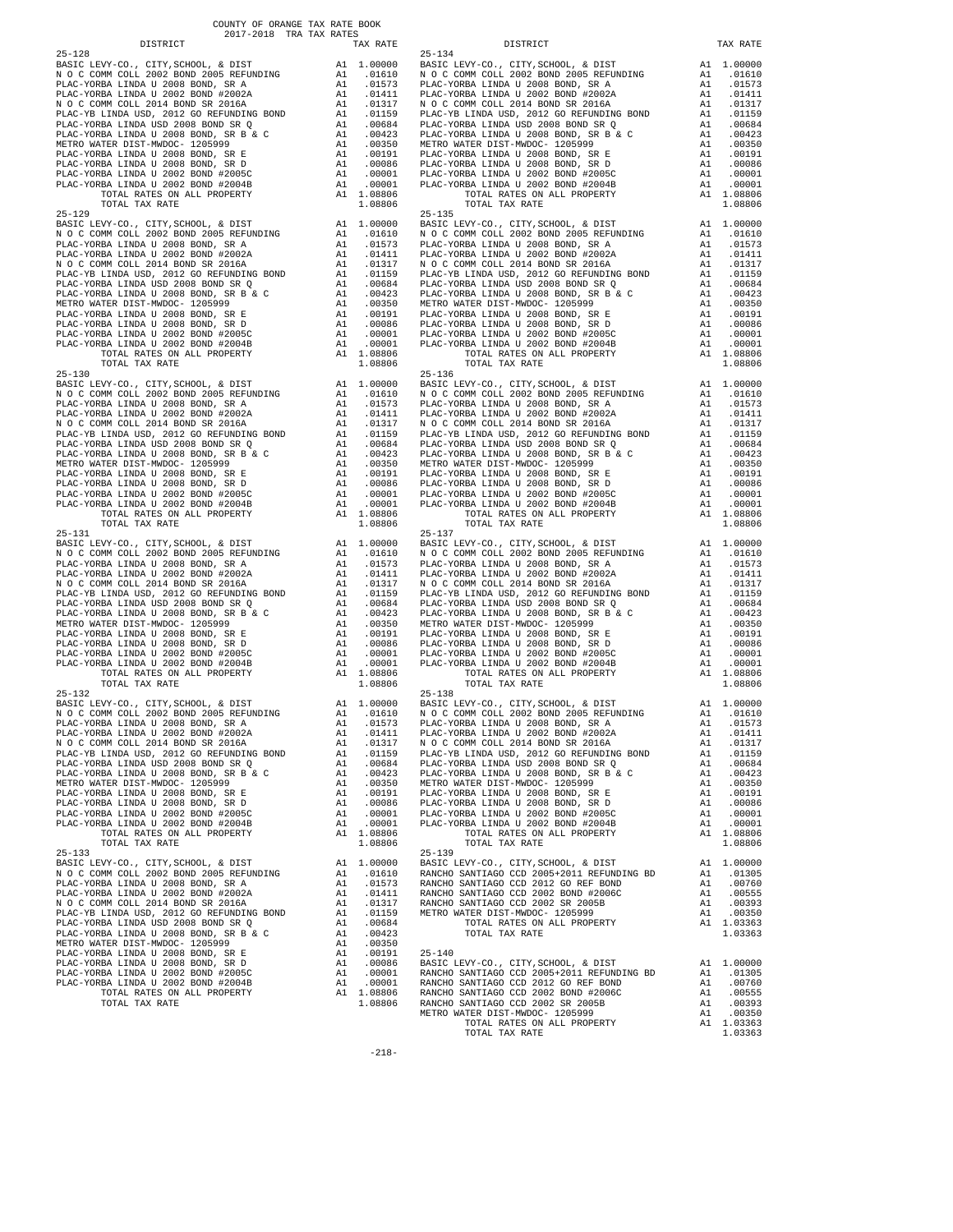| 2017-2018 TRA TAX RATES<br>DISTRICT |  | ES $$\tt\sc{TAX}$ RATE $$25-147$ DISTRICT | TAX RATE |
|-------------------------------------|--|-------------------------------------------|----------|
|                                     |  |                                           |          |
|                                     |  |                                           |          |
|                                     |  |                                           |          |
|                                     |  |                                           |          |
|                                     |  |                                           |          |
|                                     |  |                                           |          |
|                                     |  |                                           |          |
|                                     |  |                                           |          |
|                                     |  |                                           |          |
|                                     |  |                                           |          |
|                                     |  |                                           |          |
|                                     |  |                                           |          |
|                                     |  |                                           |          |
|                                     |  |                                           |          |
|                                     |  |                                           |          |
|                                     |  |                                           |          |
|                                     |  |                                           |          |
|                                     |  |                                           |          |
|                                     |  |                                           |          |
|                                     |  |                                           |          |
|                                     |  |                                           |          |
|                                     |  |                                           |          |
|                                     |  |                                           |          |
|                                     |  |                                           |          |
|                                     |  |                                           |          |
|                                     |  |                                           |          |
|                                     |  |                                           |          |
|                                     |  |                                           |          |
|                                     |  |                                           |          |
|                                     |  |                                           |          |
|                                     |  |                                           |          |
|                                     |  |                                           |          |
|                                     |  |                                           |          |
|                                     |  |                                           |          |
|                                     |  |                                           |          |
|                                     |  |                                           |          |
|                                     |  |                                           |          |
|                                     |  |                                           |          |
|                                     |  |                                           |          |
|                                     |  |                                           |          |
|                                     |  |                                           |          |
|                                     |  |                                           |          |
|                                     |  |                                           |          |
|                                     |  |                                           |          |
|                                     |  |                                           |          |
|                                     |  |                                           |          |
|                                     |  |                                           |          |
|                                     |  |                                           |          |
|                                     |  |                                           |          |
|                                     |  |                                           |          |
|                                     |  |                                           |          |
|                                     |  |                                           |          |
|                                     |  |                                           |          |
|                                     |  |                                           |          |
|                                     |  |                                           |          |
|                                     |  |                                           |          |
|                                     |  |                                           |          |
|                                     |  |                                           |          |
|                                     |  |                                           |          |
|                                     |  |                                           |          |
|                                     |  |                                           |          |
|                                     |  |                                           |          |
|                                     |  |                                           |          |
|                                     |  |                                           |          |
|                                     |  |                                           |          |
|                                     |  |                                           |          |
|                                     |  |                                           |          |
|                                     |  |                                           |          |
|                                     |  |                                           |          |
|                                     |  |                                           |          |
|                                     |  |                                           |          |
|                                     |  |                                           |          |

COUNTY OF ORANGE TAX RATE BOOK

-219-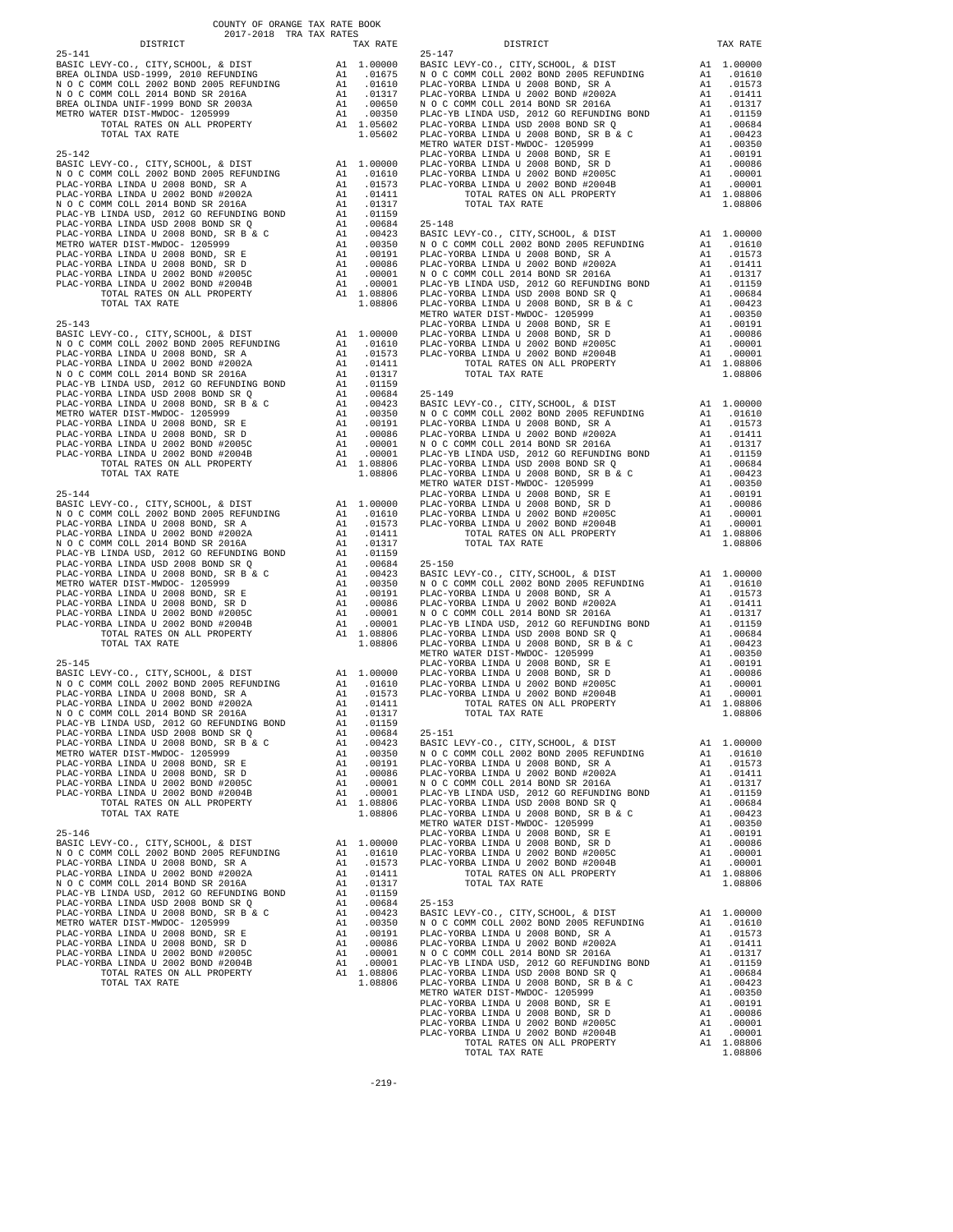| <b>DISIKICI</b>                                                                    |                                                                                 | IAA KAIL                                                                |                    |
|------------------------------------------------------------------------------------|---------------------------------------------------------------------------------|-------------------------------------------------------------------------|--------------------|
| $25 - 154$                                                                         |                                                                                 |                                                                         | $26 - 000$         |
|                                                                                    |                                                                                 |                                                                         |                    |
|                                                                                    |                                                                                 |                                                                         |                    |
|                                                                                    |                                                                                 |                                                                         |                    |
|                                                                                    |                                                                                 |                                                                         |                    |
|                                                                                    |                                                                                 |                                                                         |                    |
|                                                                                    |                                                                                 |                                                                         |                    |
|                                                                                    |                                                                                 |                                                                         |                    |
|                                                                                    |                                                                                 |                                                                         |                    |
|                                                                                    |                                                                                 |                                                                         |                    |
|                                                                                    |                                                                                 |                                                                         |                    |
|                                                                                    |                                                                                 |                                                                         |                    |
|                                                                                    |                                                                                 |                                                                         |                    |
|                                                                                    |                                                                                 |                                                                         |                    |
|                                                                                    |                                                                                 |                                                                         |                    |
|                                                                                    |                                                                                 |                                                                         |                    |
| $25 - 155$                                                                         |                                                                                 |                                                                         |                    |
|                                                                                    |                                                                                 |                                                                         |                    |
|                                                                                    |                                                                                 |                                                                         |                    |
|                                                                                    |                                                                                 |                                                                         |                    |
|                                                                                    |                                                                                 |                                                                         |                    |
|                                                                                    |                                                                                 |                                                                         |                    |
|                                                                                    |                                                                                 |                                                                         |                    |
|                                                                                    |                                                                                 |                                                                         |                    |
|                                                                                    |                                                                                 |                                                                         |                    |
|                                                                                    |                                                                                 |                                                                         |                    |
|                                                                                    |                                                                                 |                                                                         |                    |
|                                                                                    |                                                                                 |                                                                         |                    |
|                                                                                    |                                                                                 |                                                                         |                    |
|                                                                                    |                                                                                 |                                                                         |                    |
| TOTAL TAX RATE                                                                     |                                                                                 | $1.08806$ $26-007$                                                      |                    |
|                                                                                    |                                                                                 |                                                                         | BASIC L            |
|                                                                                    |                                                                                 |                                                                         |                    |
|                                                                                    |                                                                                 |                                                                         |                    |
|                                                                                    |                                                                                 |                                                                         |                    |
|                                                                                    |                                                                                 |                                                                         |                    |
|                                                                                    |                                                                                 |                                                                         |                    |
|                                                                                    |                                                                                 |                                                                         |                    |
|                                                                                    |                                                                                 |                                                                         |                    |
|                                                                                    |                                                                                 |                                                                         |                    |
|                                                                                    |                                                                                 |                                                                         |                    |
|                                                                                    |                                                                                 |                                                                         |                    |
|                                                                                    |                                                                                 |                                                                         |                    |
|                                                                                    |                                                                                 |                                                                         |                    |
|                                                                                    |                                                                                 |                                                                         |                    |
|                                                                                    |                                                                                 |                                                                         |                    |
| TOTAL TAX RATE                                                                     |                                                                                 | 1.08806                                                                 |                    |
|                                                                                    |                                                                                 |                                                                         |                    |
| $25 - 157$                                                                         |                                                                                 |                                                                         |                    |
|                                                                                    |                                                                                 |                                                                         |                    |
|                                                                                    |                                                                                 |                                                                         |                    |
|                                                                                    |                                                                                 |                                                                         |                    |
|                                                                                    |                                                                                 |                                                                         |                    |
|                                                                                    |                                                                                 |                                                                         |                    |
|                                                                                    |                                                                                 |                                                                         |                    |
|                                                                                    |                                                                                 |                                                                         |                    |
|                                                                                    |                                                                                 |                                                                         |                    |
|                                                                                    |                                                                                 |                                                                         |                    |
|                                                                                    |                                                                                 |                                                                         |                    |
|                                                                                    |                                                                                 |                                                                         |                    |
|                                                                                    |                                                                                 |                                                                         |                    |
|                                                                                    |                                                                                 |                                                                         |                    |
| TOTAL TAX RATE                                                                     |                                                                                 | $1.08806$ $26-012$                                                      |                    |
|                                                                                    |                                                                                 |                                                                         | BASIC L<br>METRO W |
| $25 - 901$                                                                         |                                                                                 |                                                                         |                    |
|                                                                                    |                                                                                 |                                                                         |                    |
|                                                                                    |                                                                                 |                                                                         |                    |
|                                                                                    |                                                                                 |                                                                         |                    |
|                                                                                    |                                                                                 |                                                                         |                    |
|                                                                                    |                                                                                 |                                                                         |                    |
|                                                                                    |                                                                                 |                                                                         |                    |
|                                                                                    |                                                                                 |                                                                         |                    |
|                                                                                    |                                                                                 |                                                                         |                    |
| PLAC-YORBA LINDA U 2008 BOND, SR D                                                 |                                                                                 |                                                                         | $26 - 014$         |
| PLAC-YORBA LINDA U 2002 BOND #2005C                                                |                                                                                 |                                                                         |                    |
| PLAC-YORBA LINDA U 2002 BOND #2004B                                                | A1 .00000 20 011<br>A1 .00001 BASIC L<br>A1 .00001 IRVINE<br>A1 1.08456 METRO W |                                                                         |                    |
| TOTAL RATES ON ALL PROPERTY                                                        |                                                                                 |                                                                         |                    |
| TOTAL TAX RATE                                                                     |                                                                                 | 1.08456                                                                 |                    |
|                                                                                    |                                                                                 |                                                                         |                    |
| $25 - 902$                                                                         |                                                                                 |                                                                         |                    |
|                                                                                    |                                                                                 |                                                                         |                    |
|                                                                                    |                                                                                 |                                                                         |                    |
|                                                                                    |                                                                                 |                                                                         |                    |
|                                                                                    |                                                                                 |                                                                         |                    |
|                                                                                    |                                                                                 |                                                                         |                    |
|                                                                                    |                                                                                 |                                                                         |                    |
| PLAC-YORBA LINDA USD 2008 BOND, SR B & C<br>PLAC-YORBA LINDA U 2008 BOND, SR B & C |                                                                                 |                                                                         |                    |
| PLAC-YORBA LINDA U 2008 BOND, SR E                                                 |                                                                                 | A1 .00423 BASIC L<br>A1 .00191 IRVINE<br>A1 .00086 METRO W<br>A1 .00001 |                    |
| PLAC-YORBA LINDA U 2008 BOND, SR D                                                 |                                                                                 |                                                                         |                    |
| PLAC-YORBA LINDA U 2002 BOND #2005C                                                |                                                                                 |                                                                         |                    |
| PLAC-YORBA LINDA U 2002 BOND #2004B                                                |                                                                                 | A1 .00001<br>A1 .00001                                                  |                    |
| TOTAL RATES ON ALL PROPERTY                                                        |                                                                                 | A1 1.08456                                                              |                    |
| TOTAL TAX RATE                                                                     |                                                                                 | 1.08456 26-017                                                          |                    |

| COUNTY OF ORANGE TAX RATE BOOK<br>$2017-2018 \quad \text{TRA RATES}$ DISTRICT $\hspace{2.5cm}$ |          |                                                                                                                                                                                                                 |          |
|------------------------------------------------------------------------------------------------|----------|-----------------------------------------------------------------------------------------------------------------------------------------------------------------------------------------------------------------|----------|
|                                                                                                | TAX RATE | DISTRICT                                                                                                                                                                                                        | TAX RATE |
|                                                                                                |          |                                                                                                                                                                                                                 |          |
|                                                                                                |          |                                                                                                                                                                                                                 |          |
|                                                                                                |          |                                                                                                                                                                                                                 |          |
|                                                                                                |          |                                                                                                                                                                                                                 |          |
|                                                                                                |          |                                                                                                                                                                                                                 |          |
|                                                                                                |          |                                                                                                                                                                                                                 |          |
|                                                                                                |          |                                                                                                                                                                                                                 |          |
|                                                                                                |          |                                                                                                                                                                                                                 |          |
|                                                                                                |          |                                                                                                                                                                                                                 |          |
|                                                                                                |          |                                                                                                                                                                                                                 |          |
|                                                                                                |          |                                                                                                                                                                                                                 |          |
|                                                                                                |          |                                                                                                                                                                                                                 |          |
|                                                                                                |          |                                                                                                                                                                                                                 |          |
|                                                                                                |          |                                                                                                                                                                                                                 |          |
|                                                                                                |          |                                                                                                                                                                                                                 |          |
|                                                                                                |          |                                                                                                                                                                                                                 |          |
|                                                                                                |          |                                                                                                                                                                                                                 |          |
|                                                                                                |          |                                                                                                                                                                                                                 |          |
|                                                                                                |          |                                                                                                                                                                                                                 |          |
|                                                                                                |          |                                                                                                                                                                                                                 |          |
|                                                                                                |          |                                                                                                                                                                                                                 |          |
|                                                                                                |          |                                                                                                                                                                                                                 |          |
|                                                                                                |          |                                                                                                                                                                                                                 |          |
|                                                                                                |          |                                                                                                                                                                                                                 |          |
|                                                                                                |          |                                                                                                                                                                                                                 |          |
|                                                                                                |          |                                                                                                                                                                                                                 |          |
|                                                                                                |          |                                                                                                                                                                                                                 |          |
|                                                                                                |          |                                                                                                                                                                                                                 |          |
|                                                                                                |          |                                                                                                                                                                                                                 |          |
|                                                                                                |          |                                                                                                                                                                                                                 |          |
|                                                                                                |          |                                                                                                                                                                                                                 |          |
|                                                                                                |          |                                                                                                                                                                                                                 |          |
|                                                                                                |          |                                                                                                                                                                                                                 |          |
|                                                                                                |          |                                                                                                                                                                                                                 |          |
|                                                                                                |          |                                                                                                                                                                                                                 |          |
|                                                                                                |          |                                                                                                                                                                                                                 |          |
|                                                                                                |          |                                                                                                                                                                                                                 |          |
|                                                                                                |          |                                                                                                                                                                                                                 |          |
|                                                                                                |          |                                                                                                                                                                                                                 |          |
|                                                                                                |          |                                                                                                                                                                                                                 |          |
|                                                                                                |          |                                                                                                                                                                                                                 |          |
|                                                                                                |          |                                                                                                                                                                                                                 |          |
|                                                                                                |          |                                                                                                                                                                                                                 |          |
|                                                                                                |          |                                                                                                                                                                                                                 |          |
|                                                                                                |          |                                                                                                                                                                                                                 |          |
|                                                                                                |          |                                                                                                                                                                                                                 |          |
|                                                                                                |          |                                                                                                                                                                                                                 |          |
|                                                                                                |          |                                                                                                                                                                                                                 |          |
|                                                                                                |          |                                                                                                                                                                                                                 |          |
|                                                                                                |          |                                                                                                                                                                                                                 |          |
|                                                                                                |          |                                                                                                                                                                                                                 |          |
|                                                                                                |          |                                                                                                                                                                                                                 |          |
|                                                                                                |          |                                                                                                                                                                                                                 |          |
|                                                                                                |          |                                                                                                                                                                                                                 |          |
|                                                                                                |          |                                                                                                                                                                                                                 |          |
|                                                                                                |          |                                                                                                                                                                                                                 |          |
|                                                                                                |          |                                                                                                                                                                                                                 |          |
|                                                                                                |          |                                                                                                                                                                                                                 |          |
|                                                                                                |          |                                                                                                                                                                                                                 |          |
|                                                                                                |          |                                                                                                                                                                                                                 |          |
|                                                                                                |          |                                                                                                                                                                                                                 |          |
|                                                                                                |          |                                                                                                                                                                                                                 |          |
|                                                                                                |          |                                                                                                                                                                                                                 |          |
|                                                                                                |          |                                                                                                                                                                                                                 |          |
|                                                                                                |          |                                                                                                                                                                                                                 |          |
|                                                                                                |          |                                                                                                                                                                                                                 |          |
|                                                                                                |          |                                                                                                                                                                                                                 |          |
|                                                                                                |          |                                                                                                                                                                                                                 |          |
|                                                                                                |          |                                                                                                                                                                                                                 |          |
|                                                                                                |          |                                                                                                                                                                                                                 |          |
|                                                                                                |          |                                                                                                                                                                                                                 |          |
|                                                                                                |          |                                                                                                                                                                                                                 |          |
|                                                                                                |          |                                                                                                                                                                                                                 |          |
|                                                                                                |          |                                                                                                                                                                                                                 |          |
|                                                                                                |          |                                                                                                                                                                                                                 |          |
|                                                                                                |          |                                                                                                                                                                                                                 |          |
|                                                                                                |          |                                                                                                                                                                                                                 |          |
|                                                                                                |          | NASIC LEVY-CO., CITY, SCHOOL, & DIST Al 1.00000<br>IRVINE UNIF SFID #1, 2016, SR 2016A Al .02714<br>METRO WATER DIST-MWDOC-1205999 Al .00350<br>TOTAL RATES ON LL PROPERTY Al 1.03064<br>TOTAL TAX RATE 1.03064 |          |
|                                                                                                |          |                                                                                                                                                                                                                 |          |
|                                                                                                |          |                                                                                                                                                                                                                 |          |
|                                                                                                |          |                                                                                                                                                                                                                 |          |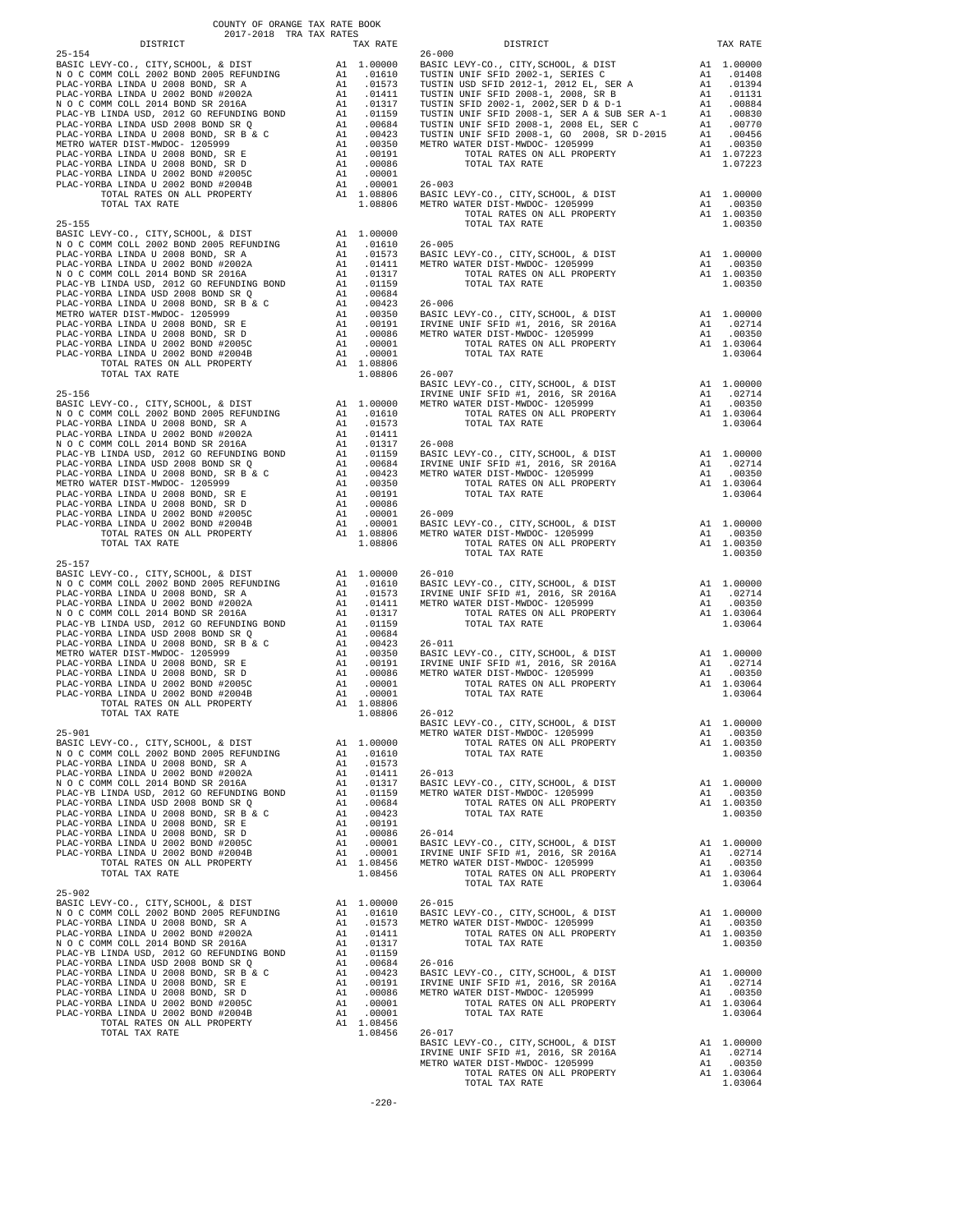| COUNTY OF ORANGE TAX RATE BOOK |  |                                                                                                                                                                                                                                         |          |
|--------------------------------|--|-----------------------------------------------------------------------------------------------------------------------------------------------------------------------------------------------------------------------------------------|----------|
| $26 - 018$                     |  | RA TAX RAILS<br>TAX RATE DISTRICT<br>$26 - 033$                                                                                                                                                                                         | TAX RATE |
|                                |  |                                                                                                                                                                                                                                         |          |
|                                |  |                                                                                                                                                                                                                                         |          |
|                                |  | ENSIC LEVY-CO., CITY, SCHOOL, & DIST<br>RASIC LEVY-CO., CITY, SCHOOL, & DIST<br>IRVINE UNIF SFID #1, 2016, SR 2016A<br>METRO WATER DISTRIPHIC POST 2016 A1<br>METRO WATER DISTRIPHIC POST AT A 2016, SR 2016A<br>METRO WATER DISTRIPHIC |          |
|                                |  |                                                                                                                                                                                                                                         |          |
|                                |  |                                                                                                                                                                                                                                         |          |
|                                |  |                                                                                                                                                                                                                                         |          |
|                                |  |                                                                                                                                                                                                                                         |          |
|                                |  |                                                                                                                                                                                                                                         |          |
|                                |  |                                                                                                                                                                                                                                         |          |
|                                |  |                                                                                                                                                                                                                                         |          |
|                                |  |                                                                                                                                                                                                                                         |          |
|                                |  |                                                                                                                                                                                                                                         |          |
|                                |  |                                                                                                                                                                                                                                         |          |
|                                |  |                                                                                                                                                                                                                                         |          |
|                                |  |                                                                                                                                                                                                                                         |          |
|                                |  |                                                                                                                                                                                                                                         |          |
|                                |  |                                                                                                                                                                                                                                         |          |
|                                |  |                                                                                                                                                                                                                                         |          |
|                                |  |                                                                                                                                                                                                                                         |          |
|                                |  |                                                                                                                                                                                                                                         |          |
|                                |  |                                                                                                                                                                                                                                         |          |
|                                |  |                                                                                                                                                                                                                                         |          |
|                                |  |                                                                                                                                                                                                                                         |          |
|                                |  |                                                                                                                                                                                                                                         |          |
|                                |  |                                                                                                                                                                                                                                         |          |
|                                |  |                                                                                                                                                                                                                                         |          |
|                                |  |                                                                                                                                                                                                                                         |          |
|                                |  |                                                                                                                                                                                                                                         |          |
|                                |  |                                                                                                                                                                                                                                         |          |
|                                |  |                                                                                                                                                                                                                                         |          |
|                                |  |                                                                                                                                                                                                                                         |          |
|                                |  |                                                                                                                                                                                                                                         |          |
|                                |  |                                                                                                                                                                                                                                         |          |
|                                |  |                                                                                                                                                                                                                                         |          |
|                                |  |                                                                                                                                                                                                                                         |          |
|                                |  |                                                                                                                                                                                                                                         |          |
|                                |  |                                                                                                                                                                                                                                         |          |
|                                |  |                                                                                                                                                                                                                                         |          |
|                                |  |                                                                                                                                                                                                                                         |          |
|                                |  |                                                                                                                                                                                                                                         |          |
|                                |  |                                                                                                                                                                                                                                         |          |
|                                |  |                                                                                                                                                                                                                                         |          |
|                                |  |                                                                                                                                                                                                                                         |          |
|                                |  |                                                                                                                                                                                                                                         |          |
|                                |  |                                                                                                                                                                                                                                         |          |
|                                |  |                                                                                                                                                                                                                                         |          |
|                                |  |                                                                                                                                                                                                                                         |          |
|                                |  |                                                                                                                                                                                                                                         |          |
|                                |  |                                                                                                                                                                                                                                         |          |
|                                |  |                                                                                                                                                                                                                                         |          |
|                                |  |                                                                                                                                                                                                                                         |          |
|                                |  |                                                                                                                                                                                                                                         |          |
|                                |  |                                                                                                                                                                                                                                         |          |
|                                |  |                                                                                                                                                                                                                                         |          |
|                                |  |                                                                                                                                                                                                                                         |          |
|                                |  |                                                                                                                                                                                                                                         |          |
|                                |  |                                                                                                                                                                                                                                         |          |
|                                |  |                                                                                                                                                                                                                                         |          |
|                                |  |                                                                                                                                                                                                                                         |          |
|                                |  |                                                                                                                                                                                                                                         |          |
|                                |  |                                                                                                                                                                                                                                         |          |
|                                |  |                                                                                                                                                                                                                                         |          |
|                                |  |                                                                                                                                                                                                                                         |          |
|                                |  |                                                                                                                                                                                                                                         |          |
|                                |  |                                                                                                                                                                                                                                         |          |
|                                |  |                                                                                                                                                                                                                                         |          |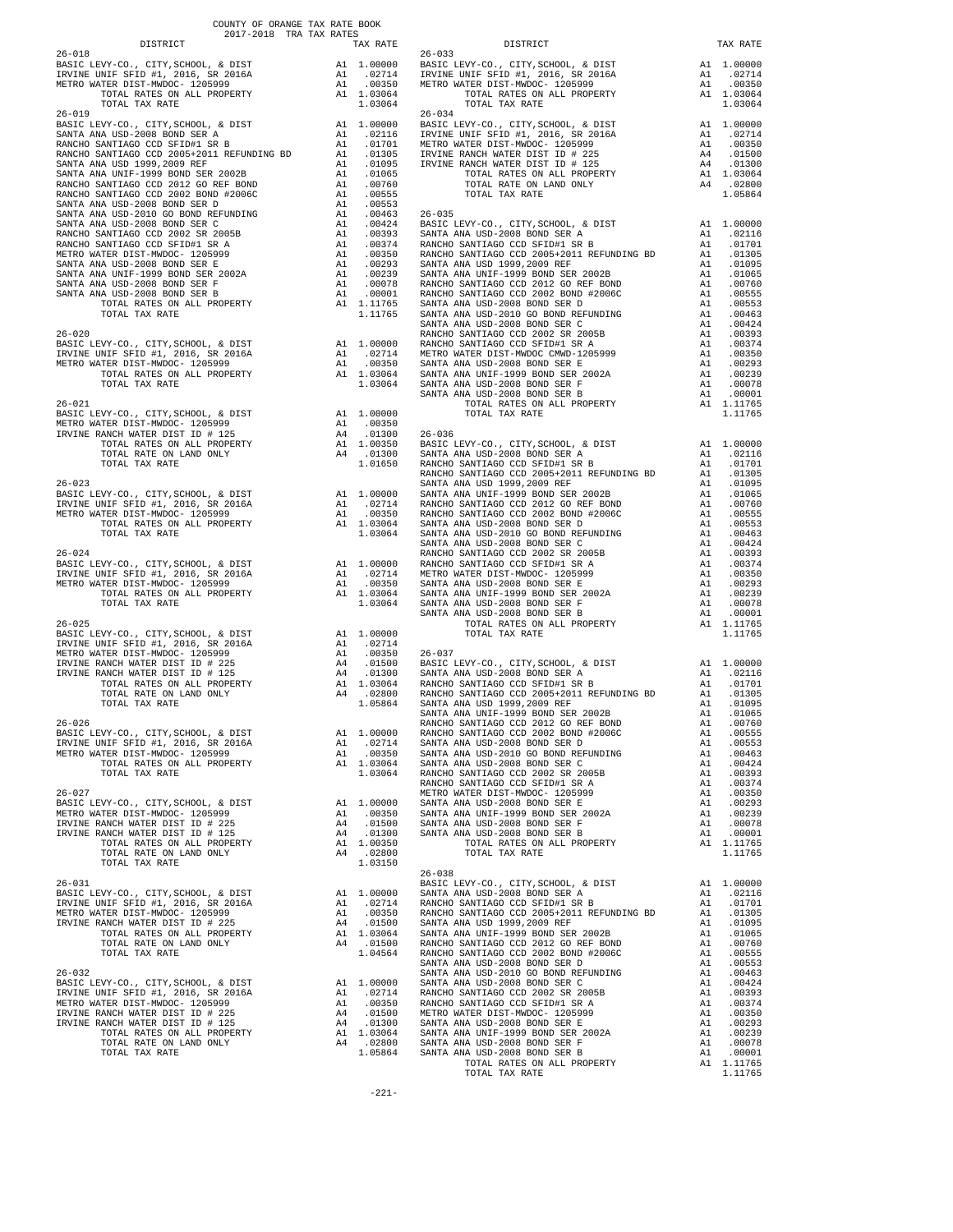| DISTRICT                                                           |          | TAX RATE                                                                                                               |                   |
|--------------------------------------------------------------------|----------|------------------------------------------------------------------------------------------------------------------------|-------------------|
| $26 - 039$                                                         |          |                                                                                                                        | $26 - 044$        |
|                                                                    |          |                                                                                                                        |                   |
|                                                                    |          |                                                                                                                        |                   |
|                                                                    |          |                                                                                                                        |                   |
|                                                                    |          |                                                                                                                        |                   |
|                                                                    |          |                                                                                                                        |                   |
|                                                                    |          |                                                                                                                        |                   |
|                                                                    |          |                                                                                                                        |                   |
|                                                                    |          |                                                                                                                        |                   |
|                                                                    |          |                                                                                                                        |                   |
|                                                                    |          |                                                                                                                        |                   |
|                                                                    |          |                                                                                                                        |                   |
|                                                                    |          |                                                                                                                        |                   |
|                                                                    |          |                                                                                                                        |                   |
|                                                                    |          |                                                                                                                        |                   |
|                                                                    |          |                                                                                                                        |                   |
|                                                                    |          |                                                                                                                        |                   |
| TOTAL RATES ON ALL PROPERTY                                        |          | A1 1.11765                                                                                                             |                   |
| TOTAL TAX RATE                                                     |          | 1.11765                                                                                                                |                   |
| $26 - 040$                                                         |          |                                                                                                                        | $26 - 045$        |
|                                                                    |          |                                                                                                                        |                   |
|                                                                    |          |                                                                                                                        |                   |
|                                                                    |          |                                                                                                                        |                   |
|                                                                    |          |                                                                                                                        |                   |
|                                                                    |          |                                                                                                                        |                   |
|                                                                    |          |                                                                                                                        |                   |
|                                                                    |          |                                                                                                                        |                   |
|                                                                    |          |                                                                                                                        |                   |
|                                                                    |          |                                                                                                                        |                   |
|                                                                    |          |                                                                                                                        |                   |
|                                                                    |          |                                                                                                                        |                   |
|                                                                    |          |                                                                                                                        |                   |
|                                                                    |          |                                                                                                                        |                   |
|                                                                    |          |                                                                                                                        |                   |
|                                                                    |          |                                                                                                                        |                   |
|                                                                    |          |                                                                                                                        |                   |
|                                                                    |          |                                                                                                                        |                   |
| TOTAL TAX RATE                                                     |          | 1.11765                                                                                                                |                   |
| $26 - 041$                                                         |          |                                                                                                                        | $26 - 046$        |
|                                                                    |          |                                                                                                                        |                   |
|                                                                    |          |                                                                                                                        |                   |
|                                                                    |          |                                                                                                                        |                   |
|                                                                    |          |                                                                                                                        |                   |
|                                                                    |          |                                                                                                                        |                   |
|                                                                    |          |                                                                                                                        |                   |
|                                                                    |          |                                                                                                                        |                   |
|                                                                    |          |                                                                                                                        |                   |
|                                                                    |          |                                                                                                                        |                   |
|                                                                    |          |                                                                                                                        |                   |
|                                                                    |          |                                                                                                                        |                   |
|                                                                    |          |                                                                                                                        |                   |
|                                                                    |          |                                                                                                                        |                   |
|                                                                    |          |                                                                                                                        |                   |
| SANTA ANA USD-2008 BOND SER F                                      |          |                                                                                                                        |                   |
| SANTA ANA USD-2008 BOND SER B                                      |          |                                                                                                                        |                   |
| TOTAL RATES ON ALL PROPERTY                                        |          | A1 .00239 26-047<br>A1 .00078 BASIC L<br>A1 .00078 BASIC L<br>A1 1.00001 SANTA A<br>1 1.11765 RANCHO<br>1.11765 RANCHO |                   |
| TOTAL TAX RATE                                                     |          |                                                                                                                        |                   |
|                                                                    |          |                                                                                                                        | SANTA A           |
| $26 - 042$                                                         |          |                                                                                                                        | SANTA A           |
|                                                                    |          |                                                                                                                        |                   |
|                                                                    |          |                                                                                                                        |                   |
|                                                                    |          |                                                                                                                        |                   |
| SANTA ANA USD 1999, 2009 REF                                       | A1       |                                                                                                                        | .01095 SANTA A    |
| SANTA ANA UNIF-1999 BOND SER 2002B                                 | A1       | .01065                                                                                                                 | RANCHO            |
| RANCHO SANTIAGO CCD 2012 GO REF BOND                               | A1       | .00760                                                                                                                 | RANCHO            |
| RANCHO SANTIAGO CCD 2002 BOND #2006C                               | A1       | .00555                                                                                                                 | METRO W           |
| SANTA ANA USD-2008 BOND SER D                                      | A1       | .00553                                                                                                                 | SANTA A           |
| SANTA ANA USD-2010 GO BOND REFUNDING                               | A1       | .00463                                                                                                                 | SANTA A           |
| SANTA ANA USD-2008 BOND SER C<br>RANCHO SANTIAGO CCD 2002 SR 2005B | A1       | .00424                                                                                                                 | SANTA A           |
| RANCHO SANTIAGO CCD SFID#1 SR A                                    | A1<br>A1 | .00393<br>.00374                                                                                                       | SANTA A           |
| METRO WATER DIST-MWDOC- 1205999                                    | A1       | .00350                                                                                                                 |                   |
| SANTA ANA USD-2008 BOND SER E                                      | A1       | .00293                                                                                                                 |                   |
| SANTA ANA UNIF-1999 BOND SER 2002A                                 | A1       | .00239                                                                                                                 | 26-048            |
| SANTA ANA USD-2008 BOND SER F                                      | A1       | .00078                                                                                                                 | BASIC L           |
| SANTA ANA USD-2008 BOND SER B                                      | A1       | .00001                                                                                                                 | SANTA A           |
| TOTAL RATES ON ALL PROPERTY                                        |          | A1 1.11765                                                                                                             | RANCHO            |
| TOTAL TAX RATE                                                     |          | 1.11765                                                                                                                | RANCHO            |
| $26 - 043$                                                         |          |                                                                                                                        | SANTA A           |
| BASIC LEVY-CO., CITY, SCHOOL, & DIST                               |          | A1 1.00000                                                                                                             | SANTA A<br>RANCHO |
|                                                                    |          |                                                                                                                        |                   |

| DAUIC DOVI CO., CIII,DCHOOD, G DIDI |                             |  |  |
|-------------------------------------|-----------------------------|--|--|
| METRO WATER DIST-MWDOC- 1205999     |                             |  |  |
| IRVINE RANCH WATER DIST ID # 225    |                             |  |  |
| IRVINE RANCH WATER DIST ID # 125    |                             |  |  |
|                                     | TOTAL RATES ON ALL PROPERTY |  |  |
|                                     | TOTAL RATE ON LAND ONLY     |  |  |
|                                     | TOTAL TAX RATE              |  |  |
|                                     |                             |  |  |

| COUNTY OF ORANGE TAX RATE BOOK<br>$2017-2018 \quad \text{TRA RATES}$ DISTRICT $\hspace{2.5cm}$ |          |                                                                                                                                                                                                                               |          |
|------------------------------------------------------------------------------------------------|----------|-------------------------------------------------------------------------------------------------------------------------------------------------------------------------------------------------------------------------------|----------|
|                                                                                                | TAX RATE | DISTRICT                                                                                                                                                                                                                      | TAX RATE |
| $26 - 039$                                                                                     |          | $26 - 044$                                                                                                                                                                                                                    |          |
|                                                                                                |          |                                                                                                                                                                                                                               |          |
|                                                                                                |          |                                                                                                                                                                                                                               |          |
|                                                                                                |          |                                                                                                                                                                                                                               |          |
|                                                                                                |          |                                                                                                                                                                                                                               |          |
|                                                                                                |          |                                                                                                                                                                                                                               |          |
|                                                                                                |          |                                                                                                                                                                                                                               |          |
|                                                                                                |          |                                                                                                                                                                                                                               |          |
|                                                                                                |          |                                                                                                                                                                                                                               |          |
|                                                                                                |          |                                                                                                                                                                                                                               |          |
|                                                                                                |          |                                                                                                                                                                                                                               |          |
|                                                                                                |          |                                                                                                                                                                                                                               |          |
|                                                                                                |          |                                                                                                                                                                                                                               |          |
|                                                                                                |          |                                                                                                                                                                                                                               |          |
|                                                                                                |          |                                                                                                                                                                                                                               |          |
|                                                                                                |          |                                                                                                                                                                                                                               |          |
|                                                                                                |          |                                                                                                                                                                                                                               |          |
|                                                                                                |          |                                                                                                                                                                                                                               |          |
|                                                                                                |          |                                                                                                                                                                                                                               |          |
|                                                                                                |          |                                                                                                                                                                                                                               |          |
|                                                                                                |          |                                                                                                                                                                                                                               |          |
|                                                                                                |          |                                                                                                                                                                                                                               |          |
|                                                                                                |          |                                                                                                                                                                                                                               |          |
|                                                                                                |          |                                                                                                                                                                                                                               |          |
|                                                                                                |          |                                                                                                                                                                                                                               |          |
|                                                                                                |          |                                                                                                                                                                                                                               |          |
|                                                                                                |          |                                                                                                                                                                                                                               |          |
|                                                                                                |          |                                                                                                                                                                                                                               |          |
|                                                                                                |          |                                                                                                                                                                                                                               |          |
|                                                                                                |          |                                                                                                                                                                                                                               |          |
|                                                                                                |          |                                                                                                                                                                                                                               |          |
|                                                                                                |          |                                                                                                                                                                                                                               |          |
|                                                                                                |          |                                                                                                                                                                                                                               |          |
|                                                                                                |          |                                                                                                                                                                                                                               |          |
|                                                                                                |          |                                                                                                                                                                                                                               |          |
|                                                                                                |          |                                                                                                                                                                                                                               |          |
|                                                                                                |          |                                                                                                                                                                                                                               |          |
|                                                                                                |          |                                                                                                                                                                                                                               |          |
|                                                                                                |          |                                                                                                                                                                                                                               |          |
|                                                                                                |          |                                                                                                                                                                                                                               |          |
|                                                                                                |          |                                                                                                                                                                                                                               |          |
|                                                                                                |          |                                                                                                                                                                                                                               |          |
|                                                                                                |          |                                                                                                                                                                                                                               |          |
|                                                                                                |          |                                                                                                                                                                                                                               |          |
|                                                                                                |          |                                                                                                                                                                                                                               |          |
|                                                                                                |          |                                                                                                                                                                                                                               |          |
|                                                                                                |          |                                                                                                                                                                                                                               |          |
|                                                                                                |          |                                                                                                                                                                                                                               |          |
|                                                                                                |          |                                                                                                                                                                                                                               |          |
|                                                                                                |          |                                                                                                                                                                                                                               |          |
|                                                                                                |          |                                                                                                                                                                                                                               |          |
|                                                                                                |          |                                                                                                                                                                                                                               |          |
|                                                                                                |          |                                                                                                                                                                                                                               |          |
|                                                                                                |          |                                                                                                                                                                                                                               |          |
|                                                                                                |          |                                                                                                                                                                                                                               |          |
|                                                                                                |          |                                                                                                                                                                                                                               |          |
|                                                                                                |          |                                                                                                                                                                                                                               |          |
|                                                                                                |          |                                                                                                                                                                                                                               |          |
|                                                                                                |          |                                                                                                                                                                                                                               |          |
|                                                                                                |          |                                                                                                                                                                                                                               |          |
|                                                                                                |          |                                                                                                                                                                                                                               |          |
|                                                                                                |          |                                                                                                                                                                                                                               |          |
|                                                                                                |          |                                                                                                                                                                                                                               |          |
|                                                                                                |          |                                                                                                                                                                                                                               |          |
|                                                                                                |          | 2007 We compute form of the state of the state of the state of the state of the state of the state of the state of the state of the state of the state of the state of the state of the state of the state of the state of th |          |
|                                                                                                |          |                                                                                                                                                                                                                               |          |
|                                                                                                |          |                                                                                                                                                                                                                               |          |
|                                                                                                |          |                                                                                                                                                                                                                               |          |
|                                                                                                |          |                                                                                                                                                                                                                               |          |
|                                                                                                |          |                                                                                                                                                                                                                               |          |
|                                                                                                |          |                                                                                                                                                                                                                               |          |
|                                                                                                |          |                                                                                                                                                                                                                               |          |
|                                                                                                |          |                                                                                                                                                                                                                               |          |
|                                                                                                |          |                                                                                                                                                                                                                               |          |
|                                                                                                |          |                                                                                                                                                                                                                               |          |
|                                                                                                |          |                                                                                                                                                                                                                               |          |
|                                                                                                |          |                                                                                                                                                                                                                               |          |
|                                                                                                |          |                                                                                                                                                                                                                               |          |
|                                                                                                |          |                                                                                                                                                                                                                               |          |
|                                                                                                |          |                                                                                                                                                                                                                               |          |
|                                                                                                |          |                                                                                                                                                                                                                               |          |
|                                                                                                |          |                                                                                                                                                                                                                               |          |
|                                                                                                |          |                                                                                                                                                                                                                               |          |
|                                                                                                |          |                                                                                                                                                                                                                               | 1.11765  |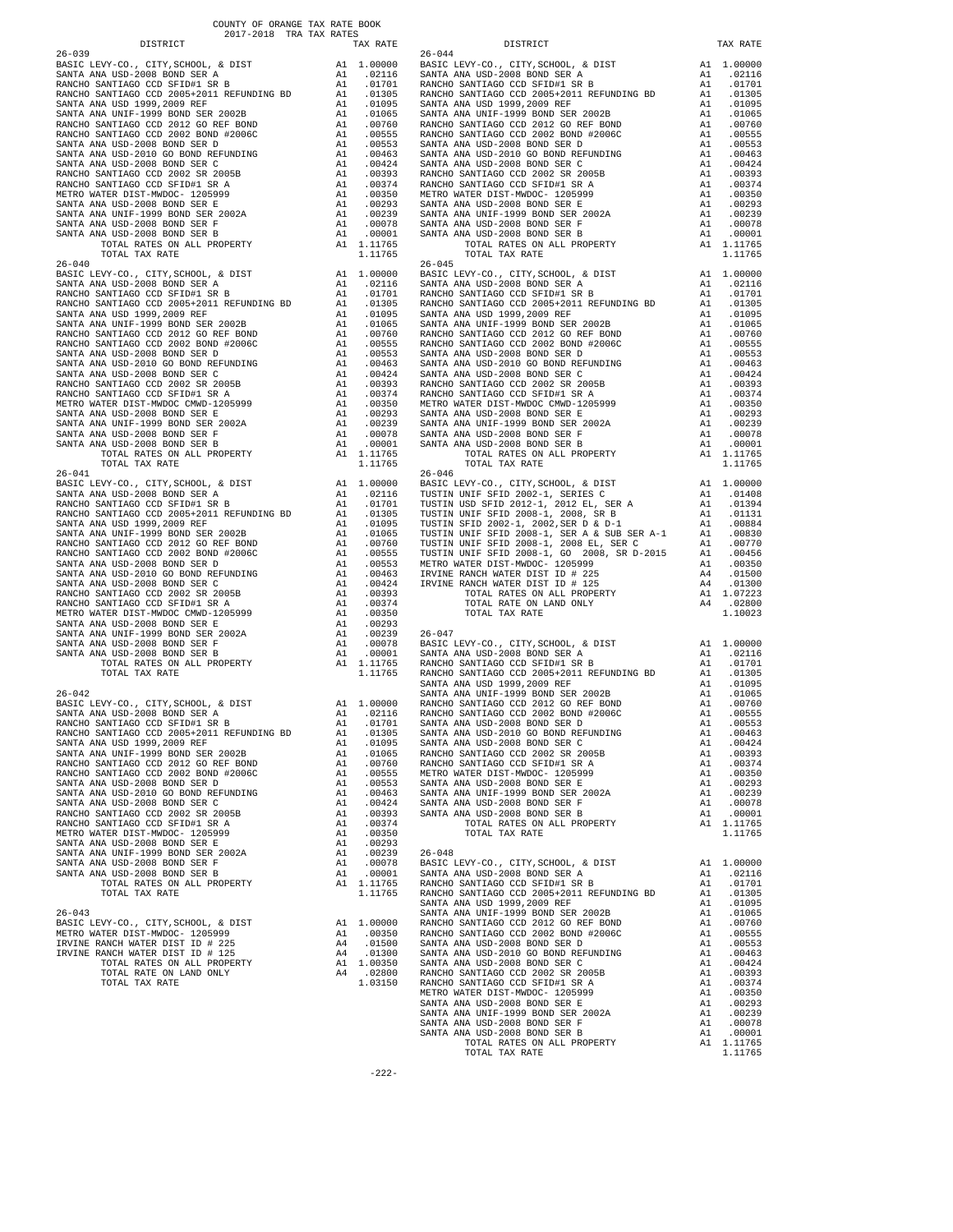| COUNTY OF ORANGE TAX RATE BOOK<br>2017-2018 TRA TAX RATES                                                                                 |  |                       |          |
|-------------------------------------------------------------------------------------------------------------------------------------------|--|-----------------------|----------|
| DISTRICT                                                                                                                                  |  | TAX RATES<br>DISTRICT | TAX RATE |
| $26 - 049$                                                                                                                                |  | $26 - 058$            |          |
|                                                                                                                                           |  |                       |          |
|                                                                                                                                           |  |                       |          |
|                                                                                                                                           |  |                       |          |
|                                                                                                                                           |  |                       |          |
|                                                                                                                                           |  |                       |          |
|                                                                                                                                           |  |                       |          |
|                                                                                                                                           |  |                       |          |
|                                                                                                                                           |  |                       |          |
|                                                                                                                                           |  |                       |          |
|                                                                                                                                           |  |                       |          |
|                                                                                                                                           |  |                       |          |
|                                                                                                                                           |  |                       |          |
|                                                                                                                                           |  |                       |          |
|                                                                                                                                           |  |                       |          |
|                                                                                                                                           |  |                       |          |
|                                                                                                                                           |  |                       |          |
|                                                                                                                                           |  |                       |          |
|                                                                                                                                           |  |                       |          |
|                                                                                                                                           |  |                       |          |
|                                                                                                                                           |  |                       |          |
|                                                                                                                                           |  |                       |          |
|                                                                                                                                           |  |                       |          |
|                                                                                                                                           |  |                       |          |
|                                                                                                                                           |  |                       |          |
|                                                                                                                                           |  |                       |          |
|                                                                                                                                           |  |                       |          |
|                                                                                                                                           |  |                       |          |
|                                                                                                                                           |  |                       |          |
|                                                                                                                                           |  |                       |          |
|                                                                                                                                           |  |                       |          |
|                                                                                                                                           |  |                       |          |
|                                                                                                                                           |  |                       |          |
| $26 - 051$                                                                                                                                |  |                       |          |
|                                                                                                                                           |  |                       |          |
|                                                                                                                                           |  |                       |          |
|                                                                                                                                           |  |                       |          |
|                                                                                                                                           |  |                       |          |
|                                                                                                                                           |  |                       |          |
|                                                                                                                                           |  |                       |          |
|                                                                                                                                           |  |                       |          |
|                                                                                                                                           |  |                       |          |
|                                                                                                                                           |  |                       |          |
|                                                                                                                                           |  |                       |          |
|                                                                                                                                           |  |                       |          |
|                                                                                                                                           |  |                       |          |
|                                                                                                                                           |  |                       |          |
|                                                                                                                                           |  |                       |          |
|                                                                                                                                           |  |                       |          |
|                                                                                                                                           |  | TOTAL TAX RATE        | 1.03064  |
|                                                                                                                                           |  |                       |          |
| METRO WATER DIST-MWDOC-1205999<br>TOTAL RATES ON ALL PROPERTY AND 1.07223<br>TOTAL TAX RATE 1.07223<br>TOTAL TAX RATE 1.07223<br>BASIC LI |  |                       |          |
|                                                                                                                                           |  |                       |          |
|                                                                                                                                           |  |                       |          |
|                                                                                                                                           |  |                       |          |
|                                                                                                                                           |  |                       |          |
|                                                                                                                                           |  |                       |          |
|                                                                                                                                           |  |                       |          |
|                                                                                                                                           |  |                       |          |
|                                                                                                                                           |  |                       |          |
|                                                                                                                                           |  |                       |          |
|                                                                                                                                           |  |                       |          |
|                                                                                                                                           |  |                       |          |
|                                                                                                                                           |  |                       |          |
|                                                                                                                                           |  |                       |          |
|                                                                                                                                           |  |                       |          |
|                                                                                                                                           |  |                       |          |
|                                                                                                                                           |  |                       |          |
|                                                                                                                                           |  |                       |          |
|                                                                                                                                           |  |                       |          |
|                                                                                                                                           |  |                       |          |
|                                                                                                                                           |  |                       |          |
|                                                                                                                                           |  |                       |          |
|                                                                                                                                           |  |                       |          |
|                                                                                                                                           |  |                       |          |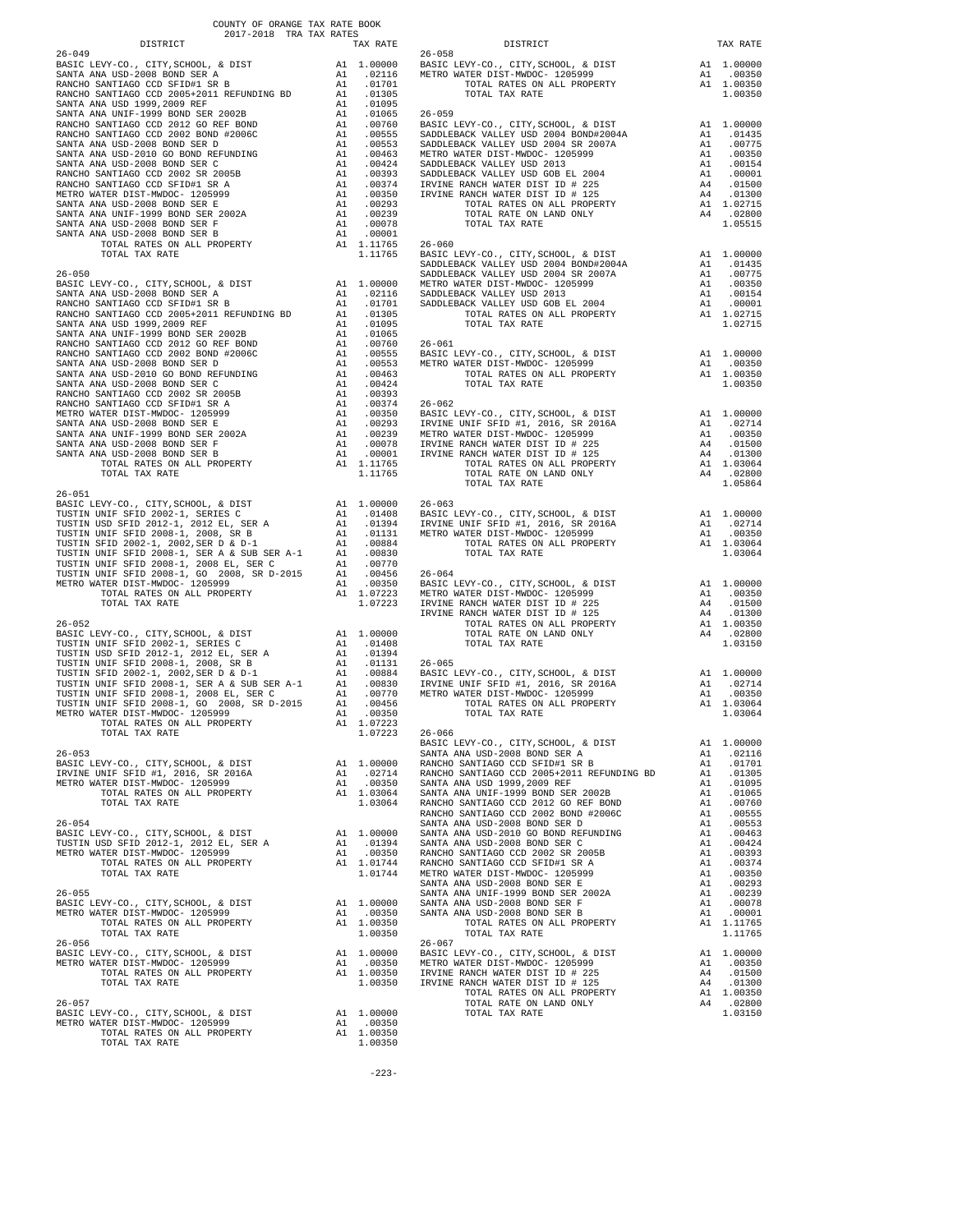|            | COUNTY OF ORANGE TAX RATE BOOK<br>2017-2018 TRA TAX RATES |  |                                                                                                                                                                                                                                                                                                                                                                                                    |          |
|------------|-----------------------------------------------------------|--|----------------------------------------------------------------------------------------------------------------------------------------------------------------------------------------------------------------------------------------------------------------------------------------------------------------------------------------------------------------------------------------------------|----------|
| DISTRICT   |                                                           |  | RA TAX RAILS<br>TAX RATE TAX DISTRICT                                                                                                                                                                                                                                                                                                                                                              | TAX RATE |
| $26 - 068$ |                                                           |  | $26 - 081$<br>$\begin{array}{cccccccc} 26-016 \\ \text{RSTIC LWY-CO}, CTY, SCHOOL, & 0.1587 \\ \text{RMSIC LWY-CO}, CTY, SCHOOL, & 0.1577 \\ \text{RMSIC LWY-CO}, CTY, SCHOOL, & 0.1578 \\ \text{RMSIC LWY-CO}, CTY, SCHOOL, & 0.1574 \\ \text{RMSIC LWY-CO}, CTY, SCHOOL, & 0.1574 \\ \text{RMSIC LWY-CO}, CTY, SCHOOL, & 0.1574 \\ \text{RMSIC LWY-CO}, CTY, SCHOOL, & 0.1574 \\ \text{RMSIC LW$ |          |
|            |                                                           |  |                                                                                                                                                                                                                                                                                                                                                                                                    |          |
|            |                                                           |  |                                                                                                                                                                                                                                                                                                                                                                                                    |          |
|            |                                                           |  |                                                                                                                                                                                                                                                                                                                                                                                                    |          |
| $26 - 071$ |                                                           |  | $26 - 084$                                                                                                                                                                                                                                                                                                                                                                                         |          |
|            |                                                           |  |                                                                                                                                                                                                                                                                                                                                                                                                    |          |
|            |                                                           |  |                                                                                                                                                                                                                                                                                                                                                                                                    |          |
|            |                                                           |  |                                                                                                                                                                                                                                                                                                                                                                                                    |          |
|            |                                                           |  |                                                                                                                                                                                                                                                                                                                                                                                                    |          |
|            |                                                           |  |                                                                                                                                                                                                                                                                                                                                                                                                    |          |
|            |                                                           |  |                                                                                                                                                                                                                                                                                                                                                                                                    |          |
|            |                                                           |  |                                                                                                                                                                                                                                                                                                                                                                                                    |          |
|            |                                                           |  |                                                                                                                                                                                                                                                                                                                                                                                                    |          |
|            |                                                           |  |                                                                                                                                                                                                                                                                                                                                                                                                    |          |
|            |                                                           |  |                                                                                                                                                                                                                                                                                                                                                                                                    |          |
|            |                                                           |  |                                                                                                                                                                                                                                                                                                                                                                                                    |          |
|            |                                                           |  |                                                                                                                                                                                                                                                                                                                                                                                                    |          |
|            |                                                           |  |                                                                                                                                                                                                                                                                                                                                                                                                    |          |
|            |                                                           |  |                                                                                                                                                                                                                                                                                                                                                                                                    |          |
|            |                                                           |  |                                                                                                                                                                                                                                                                                                                                                                                                    |          |
|            |                                                           |  |                                                                                                                                                                                                                                                                                                                                                                                                    |          |
|            |                                                           |  |                                                                                                                                                                                                                                                                                                                                                                                                    |          |

| IAA KAIR                                                                        |  |
|---------------------------------------------------------------------------------|--|
| 1.00000<br>.02714<br>.00350<br>.01500<br>.01300<br>1.03064<br>.02800<br>1.05864 |  |
|                                                                                 |  |
| $\sim$ $\sim$                                                                   |  |

-224-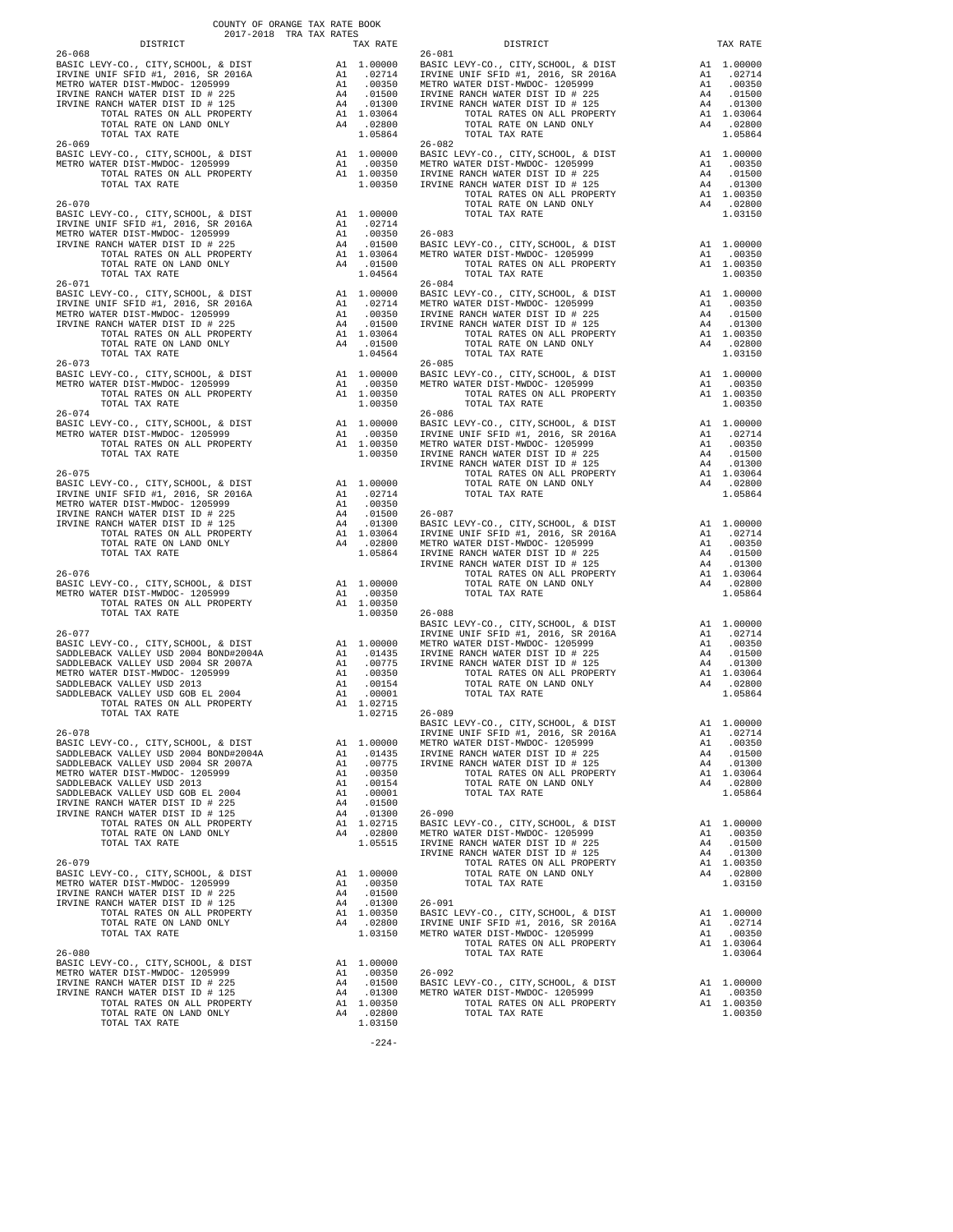|                        | COUNTY OF ORANGE TAX RATE BOOK<br>2017-2018 TRA TAX RATES |                                                                                                                                                                                                                                                                                                                                                                                                                                                                                                               |          |
|------------------------|-----------------------------------------------------------|---------------------------------------------------------------------------------------------------------------------------------------------------------------------------------------------------------------------------------------------------------------------------------------------------------------------------------------------------------------------------------------------------------------------------------------------------------------------------------------------------------------|----------|
| DISTRICT<br>$26 - 093$ | TAX RATE                                                  | DISTRICT<br>26-105                                                                                                                                                                                                                                                                                                                                                                                                                                                                                            | TAX RATE |
|                        |                                                           |                                                                                                                                                                                                                                                                                                                                                                                                                                                                                                               |          |
|                        |                                                           |                                                                                                                                                                                                                                                                                                                                                                                                                                                                                                               |          |
|                        |                                                           | ENSIGNATION A DIST A 1 1,00000 BASIC LEVY-CO., CITY, SCHOOL, & DIST A 1 1,00000 BASIC LEVY-CO., CITY, SCHOOL, & DIST A 1 1,00000 BASIC LEVY-CO., CITY, SCHOOL, & DIST A 1 1,00000 BASIC LEVY-CO., CITY, SCHOOL, & DIST A 1 1,0                                                                                                                                                                                                                                                                                |          |
| $26 - 094$             |                                                           |                                                                                                                                                                                                                                                                                                                                                                                                                                                                                                               |          |
|                        |                                                           | $\begin{tabular}{l c c c c c c} \multicolumn{4}{c}{26-104} \multicolumn{4}{c}{\textbf{BASTC LEVY-C0., CITY, SCHOOL, & DIST} & \multicolumn{4}{c}{\textbf{AA}} & 1.00000 & 26-106 \\ \multicolumn{4}{c}{\textbf{IRVINE UNIF SFFD}} & 41 & 2016, SR & 2016A & \multicolumn{4}{c}{\textbf{AA}} & 0.02714 & \multicolumn{4}{c}{\textbf{BASTC LEVY-C0., CITY, SCHOOL, & DIST}} & \multicolumn{4}{c}{\textbf{AA}} & $                                                                                               |          |
|                        |                                                           |                                                                                                                                                                                                                                                                                                                                                                                                                                                                                                               |          |
|                        |                                                           |                                                                                                                                                                                                                                                                                                                                                                                                                                                                                                               |          |
|                        |                                                           |                                                                                                                                                                                                                                                                                                                                                                                                                                                                                                               |          |
|                        |                                                           |                                                                                                                                                                                                                                                                                                                                                                                                                                                                                                               |          |
|                        |                                                           |                                                                                                                                                                                                                                                                                                                                                                                                                                                                                                               |          |
|                        |                                                           |                                                                                                                                                                                                                                                                                                                                                                                                                                                                                                               |          |
|                        |                                                           |                                                                                                                                                                                                                                                                                                                                                                                                                                                                                                               |          |
|                        |                                                           |                                                                                                                                                                                                                                                                                                                                                                                                                                                                                                               |          |
|                        |                                                           |                                                                                                                                                                                                                                                                                                                                                                                                                                                                                                               |          |
|                        |                                                           |                                                                                                                                                                                                                                                                                                                                                                                                                                                                                                               |          |
|                        |                                                           |                                                                                                                                                                                                                                                                                                                                                                                                                                                                                                               |          |
|                        |                                                           |                                                                                                                                                                                                                                                                                                                                                                                                                                                                                                               |          |
|                        |                                                           |                                                                                                                                                                                                                                                                                                                                                                                                                                                                                                               |          |
|                        |                                                           |                                                                                                                                                                                                                                                                                                                                                                                                                                                                                                               |          |
|                        |                                                           |                                                                                                                                                                                                                                                                                                                                                                                                                                                                                                               |          |
|                        |                                                           |                                                                                                                                                                                                                                                                                                                                                                                                                                                                                                               |          |
|                        |                                                           | $\begin{tabular}{@{}c@{}}\hline & 26-095 & 10.9464 & 10.9464 & 26-107 & 10.9464 & 26-107 & 10.9464 & 26-107 & 10.9464 & 26-107 & 10.9464 & 26-107 & 10.9464 & 26-107 & 10.9464 & 26-107 & 10.9464 & 26-107 & 10.9464 & 26-107 & 10.9464 & 26-107 & 26-107 & 26-107 & $                                                                                                                                                                                                                                        |          |
|                        |                                                           |                                                                                                                                                                                                                                                                                                                                                                                                                                                                                                               |          |
|                        |                                                           |                                                                                                                                                                                                                                                                                                                                                                                                                                                                                                               |          |
|                        |                                                           |                                                                                                                                                                                                                                                                                                                                                                                                                                                                                                               |          |
|                        |                                                           |                                                                                                                                                                                                                                                                                                                                                                                                                                                                                                               |          |
|                        | 1.00350 26-110                                            |                                                                                                                                                                                                                                                                                                                                                                                                                                                                                                               |          |
|                        |                                                           |                                                                                                                                                                                                                                                                                                                                                                                                                                                                                                               |          |
|                        |                                                           |                                                                                                                                                                                                                                                                                                                                                                                                                                                                                                               |          |
|                        |                                                           |                                                                                                                                                                                                                                                                                                                                                                                                                                                                                                               |          |
|                        |                                                           |                                                                                                                                                                                                                                                                                                                                                                                                                                                                                                               |          |
|                        |                                                           |                                                                                                                                                                                                                                                                                                                                                                                                                                                                                                               |          |
|                        |                                                           |                                                                                                                                                                                                                                                                                                                                                                                                                                                                                                               |          |
|                        |                                                           |                                                                                                                                                                                                                                                                                                                                                                                                                                                                                                               |          |
|                        |                                                           |                                                                                                                                                                                                                                                                                                                                                                                                                                                                                                               |          |
|                        |                                                           |                                                                                                                                                                                                                                                                                                                                                                                                                                                                                                               |          |
|                        |                                                           |                                                                                                                                                                                                                                                                                                                                                                                                                                                                                                               |          |
|                        |                                                           |                                                                                                                                                                                                                                                                                                                                                                                                                                                                                                               |          |
|                        |                                                           |                                                                                                                                                                                                                                                                                                                                                                                                                                                                                                               |          |
|                        |                                                           |                                                                                                                                                                                                                                                                                                                                                                                                                                                                                                               |          |
|                        |                                                           | TOTAL TAX RATE                                                                                                                                                                                                                                                                                                                                                                                                                                                                                                | 1.03064  |
| $26 - 100$             |                                                           |                                                                                                                                                                                                                                                                                                                                                                                                                                                                                                               |          |
|                        |                                                           | $\begin{tabular}{l c c c c c c} \multicolumn{4}{c}{BASIC LEVY-C0., CITY, SCHOOL, & $\&$ DIST$ & $\&$A1$ & $1,00000 & $26-113$ \\ \multicolumn{4}{c}{\textbf{RSTIC LEVY-C0., CITY, SCHOOL, & $\&$ DIST$ & $\&$A1$ & $1,00000 & $26-113$ \\ \multicolumn{4}{c}{\textbf{IRVINE UNIF SFID #1, 2016, SR 2016A} & $\&$A1$ & $1,00010 & $26-113$ \\ \multicolumn{4}{c}{\textbf{IRVINE RMCE$                                                                                                                          |          |
|                        |                                                           |                                                                                                                                                                                                                                                                                                                                                                                                                                                                                                               |          |
|                        |                                                           |                                                                                                                                                                                                                                                                                                                                                                                                                                                                                                               |          |
|                        |                                                           |                                                                                                                                                                                                                                                                                                                                                                                                                                                                                                               |          |
| TOTAL TAX RATE         | 1.05864 26-114                                            |                                                                                                                                                                                                                                                                                                                                                                                                                                                                                                               |          |
|                        |                                                           |                                                                                                                                                                                                                                                                                                                                                                                                                                                                                                               |          |
|                        |                                                           |                                                                                                                                                                                                                                                                                                                                                                                                                                                                                                               |          |
|                        |                                                           |                                                                                                                                                                                                                                                                                                                                                                                                                                                                                                               |          |
|                        |                                                           |                                                                                                                                                                                                                                                                                                                                                                                                                                                                                                               |          |
|                        |                                                           |                                                                                                                                                                                                                                                                                                                                                                                                                                                                                                               |          |
|                        |                                                           |                                                                                                                                                                                                                                                                                                                                                                                                                                                                                                               |          |
|                        |                                                           |                                                                                                                                                                                                                                                                                                                                                                                                                                                                                                               |          |
|                        |                                                           |                                                                                                                                                                                                                                                                                                                                                                                                                                                                                                               |          |
|                        |                                                           | $\begin{tabular}{c c c c c} \hline \texttt{TOTAL TAX RATE} & & & & & & & & & & \\ \hline \texttt{26-101} & & & & & & & & & \\ \hline \texttt{26-102} & & & & & & & & \\ \hline \texttt{26-101} & & & & & & & & \\ \hline \texttt{26-102} & & & & & & & & \\ \hline \texttt{26-103} & & & & & & & & \\ \hline \texttt{26-11} & & & & & & & & \\ \hline \texttt{26-12} & & & & & & & & \\ \hline \texttt{26-12} & & & & & &$                                                                                    |          |
|                        |                                                           |                                                                                                                                                                                                                                                                                                                                                                                                                                                                                                               |          |
|                        |                                                           |                                                                                                                                                                                                                                                                                                                                                                                                                                                                                                               |          |
|                        |                                                           |                                                                                                                                                                                                                                                                                                                                                                                                                                                                                                               |          |
|                        |                                                           |                                                                                                                                                                                                                                                                                                                                                                                                                                                                                                               |          |
|                        |                                                           |                                                                                                                                                                                                                                                                                                                                                                                                                                                                                                               |          |
|                        |                                                           |                                                                                                                                                                                                                                                                                                                                                                                                                                                                                                               |          |
|                        |                                                           | $\begin{tabular}{lllllllllllllllllll} \multicolumn{4}{c}{\begin{tabular}{l} \multicolumn{4}{c}{\begin{tabular}{l} \multicolumn{4}{c}{\begin{tabular}{l} \multicolumn{4}{c}{\begin{tabular}{l} \multicolumn{4}{c}{\begin{tabular}{l} \multicolumn{4}{c}{\begin{tabular}{c} \multicolumn{4}{c}{\begin{tabular}{c} \multicolumn{4}{c}{\begin{tabular}{c} \multicolumn{4}{c}{\begin{tabular}{c} \multicolumn{4}{c}{\begin{tabular}{c} \multicolumn{4}{c}{\begin{tabular}{c} \multicolumn{4}{c}{\begin{tabular}{c$ |          |
|                        |                                                           |                                                                                                                                                                                                                                                                                                                                                                                                                                                                                                               |          |
|                        |                                                           |                                                                                                                                                                                                                                                                                                                                                                                                                                                                                                               |          |
|                        |                                                           |                                                                                                                                                                                                                                                                                                                                                                                                                                                                                                               |          |
|                        |                                                           |                                                                                                                                                                                                                                                                                                                                                                                                                                                                                                               |          |
|                        |                                                           |                                                                                                                                                                                                                                                                                                                                                                                                                                                                                                               |          |
|                        |                                                           |                                                                                                                                                                                                                                                                                                                                                                                                                                                                                                               |          |
|                        |                                                           |                                                                                                                                                                                                                                                                                                                                                                                                                                                                                                               |          |
|                        |                                                           |                                                                                                                                                                                                                                                                                                                                                                                                                                                                                                               |          |
|                        |                                                           |                                                                                                                                                                                                                                                                                                                                                                                                                                                                                                               |          |
|                        |                                                           |                                                                                                                                                                                                                                                                                                                                                                                                                                                                                                               |          |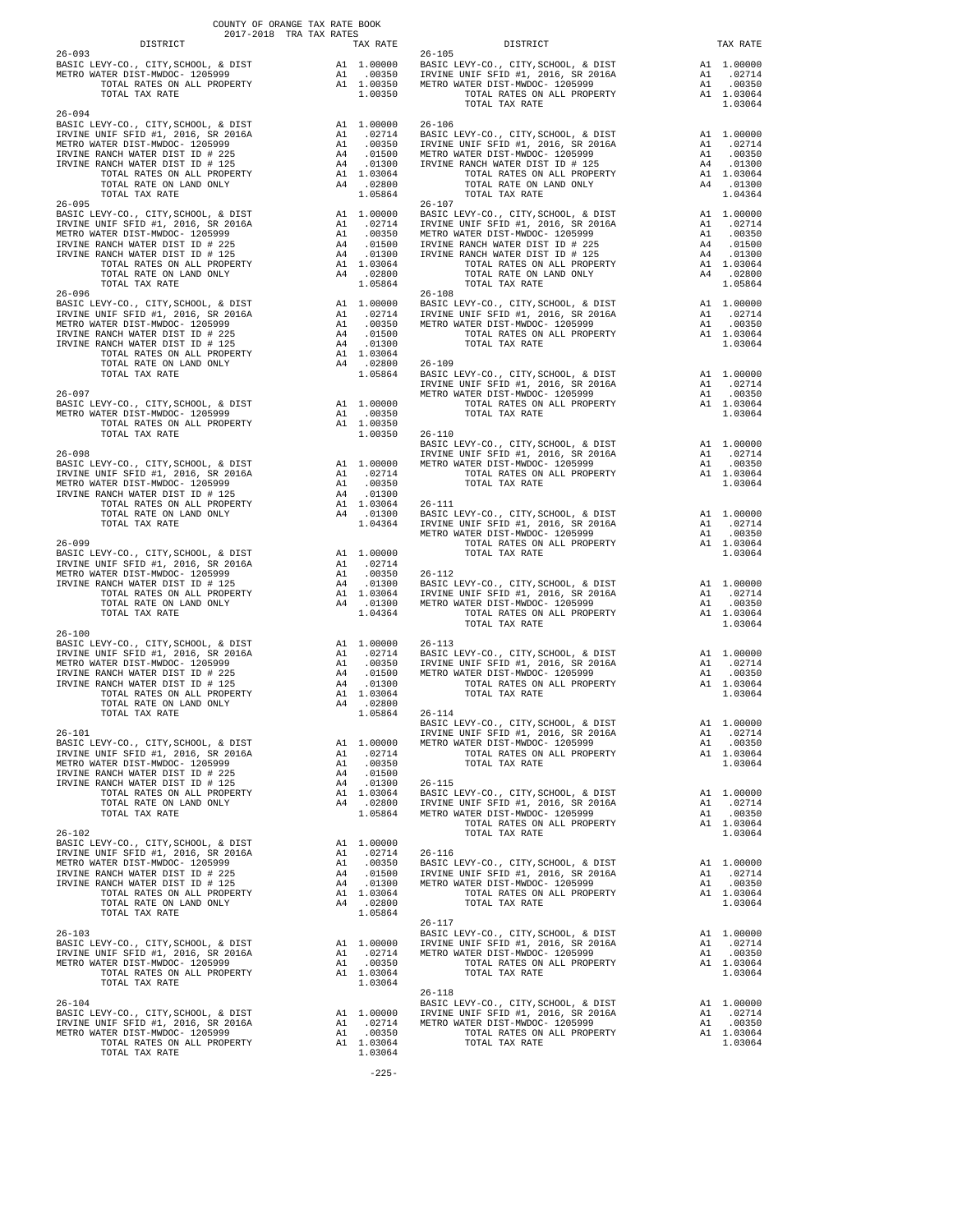|                        | 2017-2018 TRA TAX RATES |                                                                                                                                                                                                                                                                                                                                                                                                          | TAX RATE |
|------------------------|-------------------------|----------------------------------------------------------------------------------------------------------------------------------------------------------------------------------------------------------------------------------------------------------------------------------------------------------------------------------------------------------------------------------------------------------|----------|
| DISTRICT<br>$26 - 119$ |                         | TAX RATE DISTRICT<br>TAX RATE 26-130                                                                                                                                                                                                                                                                                                                                                                     |          |
|                        |                         |                                                                                                                                                                                                                                                                                                                                                                                                          |          |
|                        |                         |                                                                                                                                                                                                                                                                                                                                                                                                          |          |
|                        |                         |                                                                                                                                                                                                                                                                                                                                                                                                          |          |
|                        |                         |                                                                                                                                                                                                                                                                                                                                                                                                          |          |
|                        |                         |                                                                                                                                                                                                                                                                                                                                                                                                          |          |
|                        |                         |                                                                                                                                                                                                                                                                                                                                                                                                          |          |
|                        |                         |                                                                                                                                                                                                                                                                                                                                                                                                          |          |
|                        |                         |                                                                                                                                                                                                                                                                                                                                                                                                          |          |
|                        |                         |                                                                                                                                                                                                                                                                                                                                                                                                          |          |
|                        |                         |                                                                                                                                                                                                                                                                                                                                                                                                          |          |
|                        |                         |                                                                                                                                                                                                                                                                                                                                                                                                          |          |
|                        |                         |                                                                                                                                                                                                                                                                                                                                                                                                          |          |
|                        |                         |                                                                                                                                                                                                                                                                                                                                                                                                          |          |
|                        |                         | TOTAL TAX RATE                                                                                                                                                                                                                                                                                                                                                                                           | 1.11765  |
| $26 - 122$             |                         |                                                                                                                                                                                                                                                                                                                                                                                                          |          |
|                        |                         |                                                                                                                                                                                                                                                                                                                                                                                                          |          |
|                        |                         |                                                                                                                                                                                                                                                                                                                                                                                                          |          |
|                        |                         |                                                                                                                                                                                                                                                                                                                                                                                                          |          |
|                        |                         |                                                                                                                                                                                                                                                                                                                                                                                                          |          |
|                        |                         |                                                                                                                                                                                                                                                                                                                                                                                                          |          |
|                        |                         |                                                                                                                                                                                                                                                                                                                                                                                                          |          |
|                        |                         |                                                                                                                                                                                                                                                                                                                                                                                                          |          |
|                        |                         |                                                                                                                                                                                                                                                                                                                                                                                                          |          |
|                        |                         |                                                                                                                                                                                                                                                                                                                                                                                                          |          |
|                        |                         |                                                                                                                                                                                                                                                                                                                                                                                                          |          |
|                        |                         |                                                                                                                                                                                                                                                                                                                                                                                                          |          |
|                        |                         |                                                                                                                                                                                                                                                                                                                                                                                                          |          |
|                        |                         |                                                                                                                                                                                                                                                                                                                                                                                                          |          |
|                        |                         |                                                                                                                                                                                                                                                                                                                                                                                                          |          |
|                        |                         |                                                                                                                                                                                                                                                                                                                                                                                                          |          |
|                        |                         |                                                                                                                                                                                                                                                                                                                                                                                                          |          |
|                        |                         |                                                                                                                                                                                                                                                                                                                                                                                                          |          |
|                        |                         |                                                                                                                                                                                                                                                                                                                                                                                                          |          |
|                        |                         |                                                                                                                                                                                                                                                                                                                                                                                                          |          |
|                        |                         |                                                                                                                                                                                                                                                                                                                                                                                                          |          |
|                        |                         |                                                                                                                                                                                                                                                                                                                                                                                                          |          |
|                        |                         |                                                                                                                                                                                                                                                                                                                                                                                                          |          |
|                        |                         |                                                                                                                                                                                                                                                                                                                                                                                                          |          |
|                        |                         |                                                                                                                                                                                                                                                                                                                                                                                                          |          |
|                        |                         |                                                                                                                                                                                                                                                                                                                                                                                                          |          |
|                        |                         |                                                                                                                                                                                                                                                                                                                                                                                                          |          |
|                        |                         |                                                                                                                                                                                                                                                                                                                                                                                                          |          |
|                        |                         |                                                                                                                                                                                                                                                                                                                                                                                                          |          |
|                        |                         | $\begin{tabular}{c c c c c} \multicolumn{4}{c c c c} \multicolumn{4}{c c c} \multicolumn{4}{c c c} \multicolumn{4}{c c c} \multicolumn{4}{c c c} \multicolumn{4}{c c c} \multicolumn{4}{c c c} \multicolumn{4}{c c c} \multicolumn{4}{c c c} \multicolumn{4}{c c c} \multicolumn{4}{c c c} \multicolumn{4}{c c c} \multicolumn{4}{c c c} \multicolumn{4}{c c c} \multicolumn{4}{c c c} \multicolumn{4}{$ |          |
|                        |                         |                                                                                                                                                                                                                                                                                                                                                                                                          |          |
|                        |                         |                                                                                                                                                                                                                                                                                                                                                                                                          |          |
|                        |                         |                                                                                                                                                                                                                                                                                                                                                                                                          |          |
|                        |                         |                                                                                                                                                                                                                                                                                                                                                                                                          |          |
|                        |                         | $26 - 137$                                                                                                                                                                                                                                                                                                                                                                                               |          |
|                        |                         |                                                                                                                                                                                                                                                                                                                                                                                                          |          |
|                        |                         |                                                                                                                                                                                                                                                                                                                                                                                                          |          |
|                        |                         |                                                                                                                                                                                                                                                                                                                                                                                                          |          |
|                        |                         |                                                                                                                                                                                                                                                                                                                                                                                                          |          |
|                        |                         |                                                                                                                                                                                                                                                                                                                                                                                                          |          |
|                        |                         |                                                                                                                                                                                                                                                                                                                                                                                                          |          |
|                        |                         |                                                                                                                                                                                                                                                                                                                                                                                                          |          |
|                        |                         |                                                                                                                                                                                                                                                                                                                                                                                                          |          |
|                        |                         |                                                                                                                                                                                                                                                                                                                                                                                                          |          |
|                        |                         |                                                                                                                                                                                                                                                                                                                                                                                                          |          |
|                        |                         |                                                                                                                                                                                                                                                                                                                                                                                                          |          |
|                        |                         |                                                                                                                                                                                                                                                                                                                                                                                                          |          |
|                        |                         |                                                                                                                                                                                                                                                                                                                                                                                                          |          |
|                        |                         |                                                                                                                                                                                                                                                                                                                                                                                                          |          |
|                        |                         |                                                                                                                                                                                                                                                                                                                                                                                                          |          |
|                        |                         |                                                                                                                                                                                                                                                                                                                                                                                                          |          |
|                        |                         |                                                                                                                                                                                                                                                                                                                                                                                                          |          |
|                        |                         |                                                                                                                                                                                                                                                                                                                                                                                                          |          |
|                        |                         |                                                                                                                                                                                                                                                                                                                                                                                                          |          |
|                        |                         |                                                                                                                                                                                                                                                                                                                                                                                                          |          |
|                        |                         |                                                                                                                                                                                                                                                                                                                                                                                                          |          |
|                        |                         |                                                                                                                                                                                                                                                                                                                                                                                                          |          |
|                        |                         |                                                                                                                                                                                                                                                                                                                                                                                                          |          |
|                        |                         |                                                                                                                                                                                                                                                                                                                                                                                                          |          |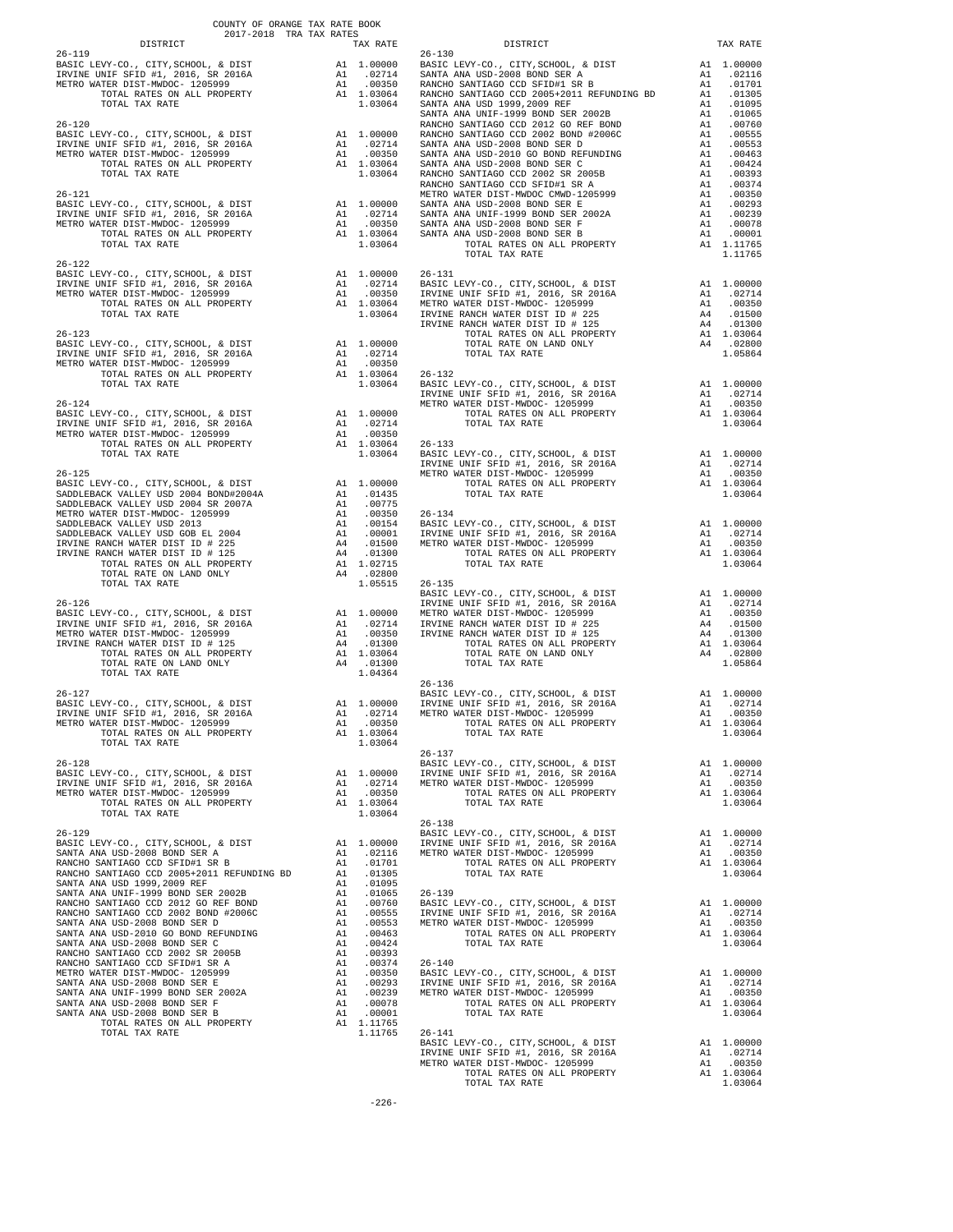| $\begin{tabular}{lllllll} & $\textsc{--}\xspace$ & $\textsc{--}\xspace$ & $\textsc{--}\xspace$ & $\textsc{--}\xspace$ & $\textsc{--}\xspace$ & $\textsc{--}\xspace$ & $\textsc{--}\xspace$ & $\textsc{--}\xspace$ & $\textsc{--}\xspace$ & $\textsc{--}\xspace$ & $\textsc{--}\xspace$ & $\textsc{--}\xspace$ & $\textsc{--}\xspace$ & $\textsc{--}\xspace$ & $\textsc{--}\xspace$ & $\textsc{--}\xspace$ & $\textsc{--}\xspace$ & $\textsc{--}\xspace$ & $\textsc{--}\xspace$ & $\textsc{--}\xspace$ & $\textsc{--}\xspace$ |  |                                                                                                                                                                                                                                                                                                                                                                                                                     |          |
|------------------------------------------------------------------------------------------------------------------------------------------------------------------------------------------------------------------------------------------------------------------------------------------------------------------------------------------------------------------------------------------------------------------------------------------------------------------------------------------------------------------------------|--|---------------------------------------------------------------------------------------------------------------------------------------------------------------------------------------------------------------------------------------------------------------------------------------------------------------------------------------------------------------------------------------------------------------------|----------|
| $26 - 142$                                                                                                                                                                                                                                                                                                                                                                                                                                                                                                                   |  | DISTRICT<br>TAX RATE DISTRICT                                                                                                                                                                                                                                                                                                                                                                                       | TAX RATE |
|                                                                                                                                                                                                                                                                                                                                                                                                                                                                                                                              |  |                                                                                                                                                                                                                                                                                                                                                                                                                     |          |
|                                                                                                                                                                                                                                                                                                                                                                                                                                                                                                                              |  |                                                                                                                                                                                                                                                                                                                                                                                                                     |          |
|                                                                                                                                                                                                                                                                                                                                                                                                                                                                                                                              |  |                                                                                                                                                                                                                                                                                                                                                                                                                     |          |
|                                                                                                                                                                                                                                                                                                                                                                                                                                                                                                                              |  |                                                                                                                                                                                                                                                                                                                                                                                                                     |          |
|                                                                                                                                                                                                                                                                                                                                                                                                                                                                                                                              |  |                                                                                                                                                                                                                                                                                                                                                                                                                     |          |
|                                                                                                                                                                                                                                                                                                                                                                                                                                                                                                                              |  |                                                                                                                                                                                                                                                                                                                                                                                                                     |          |
|                                                                                                                                                                                                                                                                                                                                                                                                                                                                                                                              |  |                                                                                                                                                                                                                                                                                                                                                                                                                     |          |
|                                                                                                                                                                                                                                                                                                                                                                                                                                                                                                                              |  |                                                                                                                                                                                                                                                                                                                                                                                                                     |          |
|                                                                                                                                                                                                                                                                                                                                                                                                                                                                                                                              |  |                                                                                                                                                                                                                                                                                                                                                                                                                     |          |
|                                                                                                                                                                                                                                                                                                                                                                                                                                                                                                                              |  |                                                                                                                                                                                                                                                                                                                                                                                                                     |          |
|                                                                                                                                                                                                                                                                                                                                                                                                                                                                                                                              |  |                                                                                                                                                                                                                                                                                                                                                                                                                     |          |
|                                                                                                                                                                                                                                                                                                                                                                                                                                                                                                                              |  |                                                                                                                                                                                                                                                                                                                                                                                                                     |          |
|                                                                                                                                                                                                                                                                                                                                                                                                                                                                                                                              |  |                                                                                                                                                                                                                                                                                                                                                                                                                     |          |
|                                                                                                                                                                                                                                                                                                                                                                                                                                                                                                                              |  |                                                                                                                                                                                                                                                                                                                                                                                                                     |          |
|                                                                                                                                                                                                                                                                                                                                                                                                                                                                                                                              |  | $\begin{tabular}{l c c c c c} \multicolumn{1}{c}{\textbf{26-145}} & \multicolumn{1}{c}{\textbf{28-15}} & \multicolumn{1}{c}{\textbf{28-15}} & \multicolumn{1}{c}{\textbf{28-15}} & \multicolumn{1}{c}{\textbf{28-15}} & \multicolumn{1}{c}{\textbf{28-15}} & \multicolumn{1}{c}{\textbf{28-15}} & \multicolumn{1}{c}{\textbf{28-15}} & \multicolumn{1}{c}{\textbf{28-15}} & \multicolumn{1}{c}{\textbf{28-15}} & \$ |          |
|                                                                                                                                                                                                                                                                                                                                                                                                                                                                                                                              |  |                                                                                                                                                                                                                                                                                                                                                                                                                     |          |
|                                                                                                                                                                                                                                                                                                                                                                                                                                                                                                                              |  |                                                                                                                                                                                                                                                                                                                                                                                                                     |          |
|                                                                                                                                                                                                                                                                                                                                                                                                                                                                                                                              |  |                                                                                                                                                                                                                                                                                                                                                                                                                     |          |
|                                                                                                                                                                                                                                                                                                                                                                                                                                                                                                                              |  |                                                                                                                                                                                                                                                                                                                                                                                                                     |          |
| 26-146                                                                                                                                                                                                                                                                                                                                                                                                                                                                                                                       |  |                                                                                                                                                                                                                                                                                                                                                                                                                     |          |
|                                                                                                                                                                                                                                                                                                                                                                                                                                                                                                                              |  |                                                                                                                                                                                                                                                                                                                                                                                                                     |          |
|                                                                                                                                                                                                                                                                                                                                                                                                                                                                                                                              |  |                                                                                                                                                                                                                                                                                                                                                                                                                     |          |
|                                                                                                                                                                                                                                                                                                                                                                                                                                                                                                                              |  |                                                                                                                                                                                                                                                                                                                                                                                                                     |          |
|                                                                                                                                                                                                                                                                                                                                                                                                                                                                                                                              |  |                                                                                                                                                                                                                                                                                                                                                                                                                     |          |
|                                                                                                                                                                                                                                                                                                                                                                                                                                                                                                                              |  |                                                                                                                                                                                                                                                                                                                                                                                                                     |          |
|                                                                                                                                                                                                                                                                                                                                                                                                                                                                                                                              |  |                                                                                                                                                                                                                                                                                                                                                                                                                     |          |
|                                                                                                                                                                                                                                                                                                                                                                                                                                                                                                                              |  |                                                                                                                                                                                                                                                                                                                                                                                                                     |          |
|                                                                                                                                                                                                                                                                                                                                                                                                                                                                                                                              |  |                                                                                                                                                                                                                                                                                                                                                                                                                     |          |
|                                                                                                                                                                                                                                                                                                                                                                                                                                                                                                                              |  |                                                                                                                                                                                                                                                                                                                                                                                                                     |          |
|                                                                                                                                                                                                                                                                                                                                                                                                                                                                                                                              |  |                                                                                                                                                                                                                                                                                                                                                                                                                     |          |
|                                                                                                                                                                                                                                                                                                                                                                                                                                                                                                                              |  |                                                                                                                                                                                                                                                                                                                                                                                                                     |          |
|                                                                                                                                                                                                                                                                                                                                                                                                                                                                                                                              |  |                                                                                                                                                                                                                                                                                                                                                                                                                     |          |
|                                                                                                                                                                                                                                                                                                                                                                                                                                                                                                                              |  |                                                                                                                                                                                                                                                                                                                                                                                                                     |          |
|                                                                                                                                                                                                                                                                                                                                                                                                                                                                                                                              |  |                                                                                                                                                                                                                                                                                                                                                                                                                     |          |
|                                                                                                                                                                                                                                                                                                                                                                                                                                                                                                                              |  |                                                                                                                                                                                                                                                                                                                                                                                                                     |          |
|                                                                                                                                                                                                                                                                                                                                                                                                                                                                                                                              |  |                                                                                                                                                                                                                                                                                                                                                                                                                     |          |
|                                                                                                                                                                                                                                                                                                                                                                                                                                                                                                                              |  |                                                                                                                                                                                                                                                                                                                                                                                                                     |          |
|                                                                                                                                                                                                                                                                                                                                                                                                                                                                                                                              |  |                                                                                                                                                                                                                                                                                                                                                                                                                     |          |
|                                                                                                                                                                                                                                                                                                                                                                                                                                                                                                                              |  |                                                                                                                                                                                                                                                                                                                                                                                                                     |          |
|                                                                                                                                                                                                                                                                                                                                                                                                                                                                                                                              |  |                                                                                                                                                                                                                                                                                                                                                                                                                     |          |
|                                                                                                                                                                                                                                                                                                                                                                                                                                                                                                                              |  |                                                                                                                                                                                                                                                                                                                                                                                                                     |          |
|                                                                                                                                                                                                                                                                                                                                                                                                                                                                                                                              |  |                                                                                                                                                                                                                                                                                                                                                                                                                     |          |
|                                                                                                                                                                                                                                                                                                                                                                                                                                                                                                                              |  |                                                                                                                                                                                                                                                                                                                                                                                                                     |          |
|                                                                                                                                                                                                                                                                                                                                                                                                                                                                                                                              |  |                                                                                                                                                                                                                                                                                                                                                                                                                     |          |
|                                                                                                                                                                                                                                                                                                                                                                                                                                                                                                                              |  |                                                                                                                                                                                                                                                                                                                                                                                                                     |          |
|                                                                                                                                                                                                                                                                                                                                                                                                                                                                                                                              |  |                                                                                                                                                                                                                                                                                                                                                                                                                     |          |
|                                                                                                                                                                                                                                                                                                                                                                                                                                                                                                                              |  |                                                                                                                                                                                                                                                                                                                                                                                                                     |          |
|                                                                                                                                                                                                                                                                                                                                                                                                                                                                                                                              |  |                                                                                                                                                                                                                                                                                                                                                                                                                     |          |
|                                                                                                                                                                                                                                                                                                                                                                                                                                                                                                                              |  |                                                                                                                                                                                                                                                                                                                                                                                                                     |          |
|                                                                                                                                                                                                                                                                                                                                                                                                                                                                                                                              |  |                                                                                                                                                                                                                                                                                                                                                                                                                     |          |
|                                                                                                                                                                                                                                                                                                                                                                                                                                                                                                                              |  |                                                                                                                                                                                                                                                                                                                                                                                                                     |          |
|                                                                                                                                                                                                                                                                                                                                                                                                                                                                                                                              |  |                                                                                                                                                                                                                                                                                                                                                                                                                     |          |
|                                                                                                                                                                                                                                                                                                                                                                                                                                                                                                                              |  |                                                                                                                                                                                                                                                                                                                                                                                                                     |          |
|                                                                                                                                                                                                                                                                                                                                                                                                                                                                                                                              |  |                                                                                                                                                                                                                                                                                                                                                                                                                     |          |
|                                                                                                                                                                                                                                                                                                                                                                                                                                                                                                                              |  |                                                                                                                                                                                                                                                                                                                                                                                                                     |          |
|                                                                                                                                                                                                                                                                                                                                                                                                                                                                                                                              |  |                                                                                                                                                                                                                                                                                                                                                                                                                     |          |
|                                                                                                                                                                                                                                                                                                                                                                                                                                                                                                                              |  |                                                                                                                                                                                                                                                                                                                                                                                                                     |          |
|                                                                                                                                                                                                                                                                                                                                                                                                                                                                                                                              |  |                                                                                                                                                                                                                                                                                                                                                                                                                     |          |
|                                                                                                                                                                                                                                                                                                                                                                                                                                                                                                                              |  |                                                                                                                                                                                                                                                                                                                                                                                                                     |          |
|                                                                                                                                                                                                                                                                                                                                                                                                                                                                                                                              |  |                                                                                                                                                                                                                                                                                                                                                                                                                     |          |
|                                                                                                                                                                                                                                                                                                                                                                                                                                                                                                                              |  |                                                                                                                                                                                                                                                                                                                                                                                                                     |          |
|                                                                                                                                                                                                                                                                                                                                                                                                                                                                                                                              |  |                                                                                                                                                                                                                                                                                                                                                                                                                     |          |
|                                                                                                                                                                                                                                                                                                                                                                                                                                                                                                                              |  |                                                                                                                                                                                                                                                                                                                                                                                                                     |          |
|                                                                                                                                                                                                                                                                                                                                                                                                                                                                                                                              |  |                                                                                                                                                                                                                                                                                                                                                                                                                     |          |
|                                                                                                                                                                                                                                                                                                                                                                                                                                                                                                                              |  |                                                                                                                                                                                                                                                                                                                                                                                                                     |          |
|                                                                                                                                                                                                                                                                                                                                                                                                                                                                                                                              |  |                                                                                                                                                                                                                                                                                                                                                                                                                     |          |
|                                                                                                                                                                                                                                                                                                                                                                                                                                                                                                                              |  |                                                                                                                                                                                                                                                                                                                                                                                                                     |          |
|                                                                                                                                                                                                                                                                                                                                                                                                                                                                                                                              |  |                                                                                                                                                                                                                                                                                                                                                                                                                     |          |
|                                                                                                                                                                                                                                                                                                                                                                                                                                                                                                                              |  |                                                                                                                                                                                                                                                                                                                                                                                                                     |          |
|                                                                                                                                                                                                                                                                                                                                                                                                                                                                                                                              |  |                                                                                                                                                                                                                                                                                                                                                                                                                     |          |
|                                                                                                                                                                                                                                                                                                                                                                                                                                                                                                                              |  |                                                                                                                                                                                                                                                                                                                                                                                                                     |          |
|                                                                                                                                                                                                                                                                                                                                                                                                                                                                                                                              |  |                                                                                                                                                                                                                                                                                                                                                                                                                     |          |
|                                                                                                                                                                                                                                                                                                                                                                                                                                                                                                                              |  |                                                                                                                                                                                                                                                                                                                                                                                                                     |          |
|                                                                                                                                                                                                                                                                                                                                                                                                                                                                                                                              |  |                                                                                                                                                                                                                                                                                                                                                                                                                     |          |
|                                                                                                                                                                                                                                                                                                                                                                                                                                                                                                                              |  |                                                                                                                                                                                                                                                                                                                                                                                                                     |          |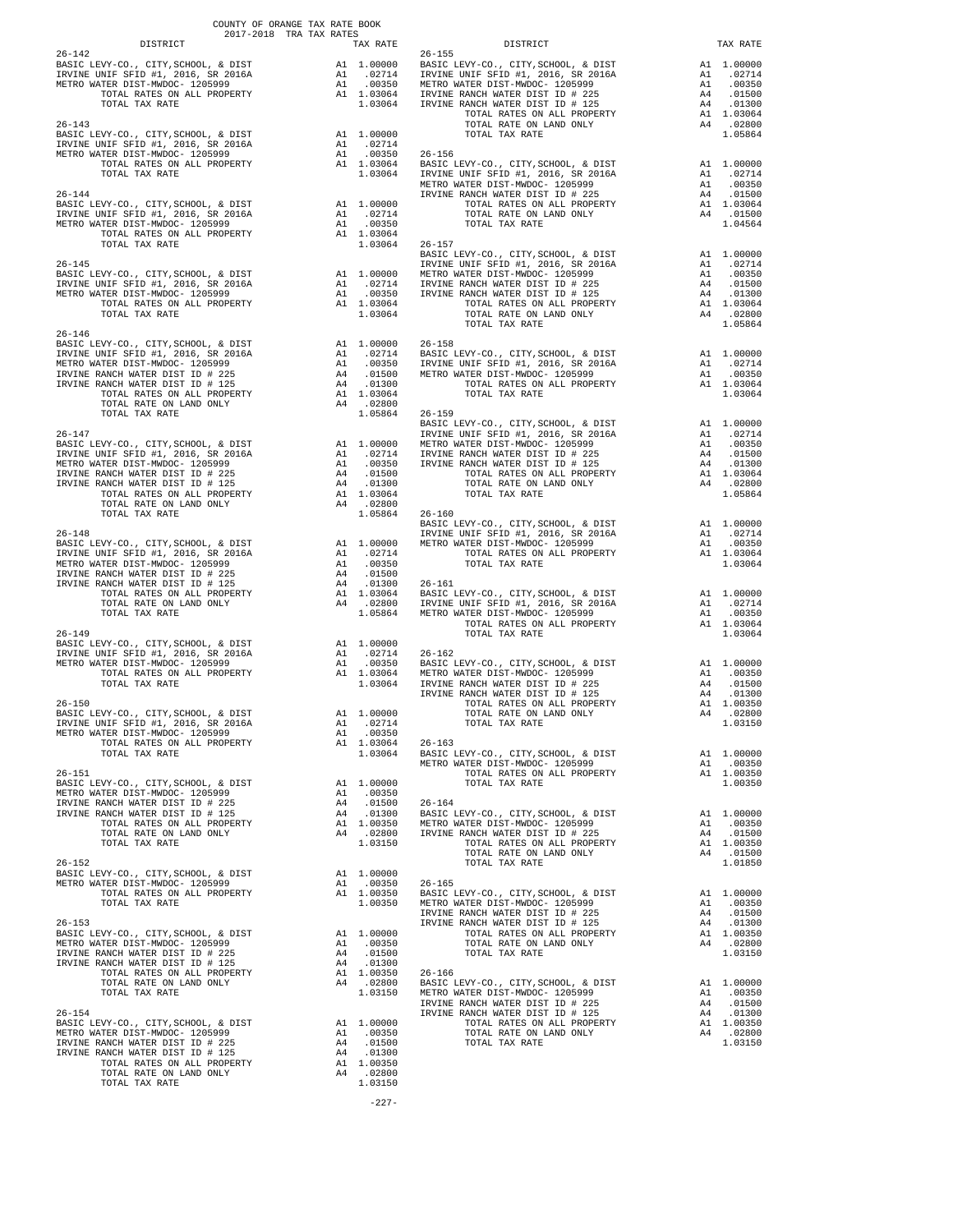| $\begin{tabular}{lllllllll} & . & . & . & . & . \\ & . & . & . & . & . \\ & 2017-2018 & TRA TAX RATES \\ & 15TRICT & & & . & . \\ \end{tabular}$ |  | TAX RATE DISTRICT                                                                                                                                                                                                                                                                                                                                                                                         | TAX RATE |
|--------------------------------------------------------------------------------------------------------------------------------------------------|--|-----------------------------------------------------------------------------------------------------------------------------------------------------------------------------------------------------------------------------------------------------------------------------------------------------------------------------------------------------------------------------------------------------------|----------|
| $26 - 167$                                                                                                                                       |  | $26 - 179$                                                                                                                                                                                                                                                                                                                                                                                                |          |
|                                                                                                                                                  |  |                                                                                                                                                                                                                                                                                                                                                                                                           |          |
|                                                                                                                                                  |  |                                                                                                                                                                                                                                                                                                                                                                                                           |          |
|                                                                                                                                                  |  |                                                                                                                                                                                                                                                                                                                                                                                                           |          |
|                                                                                                                                                  |  |                                                                                                                                                                                                                                                                                                                                                                                                           |          |
|                                                                                                                                                  |  |                                                                                                                                                                                                                                                                                                                                                                                                           |          |
|                                                                                                                                                  |  |                                                                                                                                                                                                                                                                                                                                                                                                           |          |
|                                                                                                                                                  |  |                                                                                                                                                                                                                                                                                                                                                                                                           |          |
|                                                                                                                                                  |  |                                                                                                                                                                                                                                                                                                                                                                                                           |          |
|                                                                                                                                                  |  |                                                                                                                                                                                                                                                                                                                                                                                                           |          |
|                                                                                                                                                  |  |                                                                                                                                                                                                                                                                                                                                                                                                           |          |
|                                                                                                                                                  |  |                                                                                                                                                                                                                                                                                                                                                                                                           |          |
|                                                                                                                                                  |  |                                                                                                                                                                                                                                                                                                                                                                                                           |          |
|                                                                                                                                                  |  |                                                                                                                                                                                                                                                                                                                                                                                                           |          |
|                                                                                                                                                  |  |                                                                                                                                                                                                                                                                                                                                                                                                           |          |
|                                                                                                                                                  |  |                                                                                                                                                                                                                                                                                                                                                                                                           |          |
|                                                                                                                                                  |  |                                                                                                                                                                                                                                                                                                                                                                                                           |          |
|                                                                                                                                                  |  |                                                                                                                                                                                                                                                                                                                                                                                                           |          |
|                                                                                                                                                  |  |                                                                                                                                                                                                                                                                                                                                                                                                           |          |
|                                                                                                                                                  |  |                                                                                                                                                                                                                                                                                                                                                                                                           |          |
|                                                                                                                                                  |  | $\begin{tabular}{lllllllllllllllllllllll} \textsc{26-172} & \textsc{RIST-LEVY-C0.}, & \textsc{CTYI}, & \textsc{SEIOOL}, & \textsc{6.}\text{ DIST} & \textsc{A1} & 1.00000 & 26-184 \\ \textsc{METRE DIST-MMDCC-1205999} & \textsc{A1} & .00350 & \textsc{BASIC LEV-C0.}, & \textsc{CTYI}, & \textsc{SEIOOL}, & \textsc{d DIST} & \textsc{A1} & 1.00000 \\ \textsc{METRE RING RANGH WATER DIST-MMDCC-1205$ |          |
| $26 - 173$                                                                                                                                       |  |                                                                                                                                                                                                                                                                                                                                                                                                           |          |
|                                                                                                                                                  |  |                                                                                                                                                                                                                                                                                                                                                                                                           |          |
|                                                                                                                                                  |  |                                                                                                                                                                                                                                                                                                                                                                                                           |          |
|                                                                                                                                                  |  |                                                                                                                                                                                                                                                                                                                                                                                                           |          |
|                                                                                                                                                  |  |                                                                                                                                                                                                                                                                                                                                                                                                           |          |
|                                                                                                                                                  |  |                                                                                                                                                                                                                                                                                                                                                                                                           |          |
|                                                                                                                                                  |  |                                                                                                                                                                                                                                                                                                                                                                                                           |          |
|                                                                                                                                                  |  |                                                                                                                                                                                                                                                                                                                                                                                                           |          |
|                                                                                                                                                  |  |                                                                                                                                                                                                                                                                                                                                                                                                           |          |
|                                                                                                                                                  |  |                                                                                                                                                                                                                                                                                                                                                                                                           |          |
|                                                                                                                                                  |  |                                                                                                                                                                                                                                                                                                                                                                                                           |          |
|                                                                                                                                                  |  |                                                                                                                                                                                                                                                                                                                                                                                                           |          |
|                                                                                                                                                  |  |                                                                                                                                                                                                                                                                                                                                                                                                           |          |
|                                                                                                                                                  |  |                                                                                                                                                                                                                                                                                                                                                                                                           |          |
|                                                                                                                                                  |  |                                                                                                                                                                                                                                                                                                                                                                                                           |          |
|                                                                                                                                                  |  |                                                                                                                                                                                                                                                                                                                                                                                                           |          |
|                                                                                                                                                  |  |                                                                                                                                                                                                                                                                                                                                                                                                           |          |
|                                                                                                                                                  |  |                                                                                                                                                                                                                                                                                                                                                                                                           |          |
|                                                                                                                                                  |  |                                                                                                                                                                                                                                                                                                                                                                                                           |          |
|                                                                                                                                                  |  |                                                                                                                                                                                                                                                                                                                                                                                                           |          |
|                                                                                                                                                  |  |                                                                                                                                                                                                                                                                                                                                                                                                           |          |
|                                                                                                                                                  |  |                                                                                                                                                                                                                                                                                                                                                                                                           |          |
|                                                                                                                                                  |  |                                                                                                                                                                                                                                                                                                                                                                                                           |          |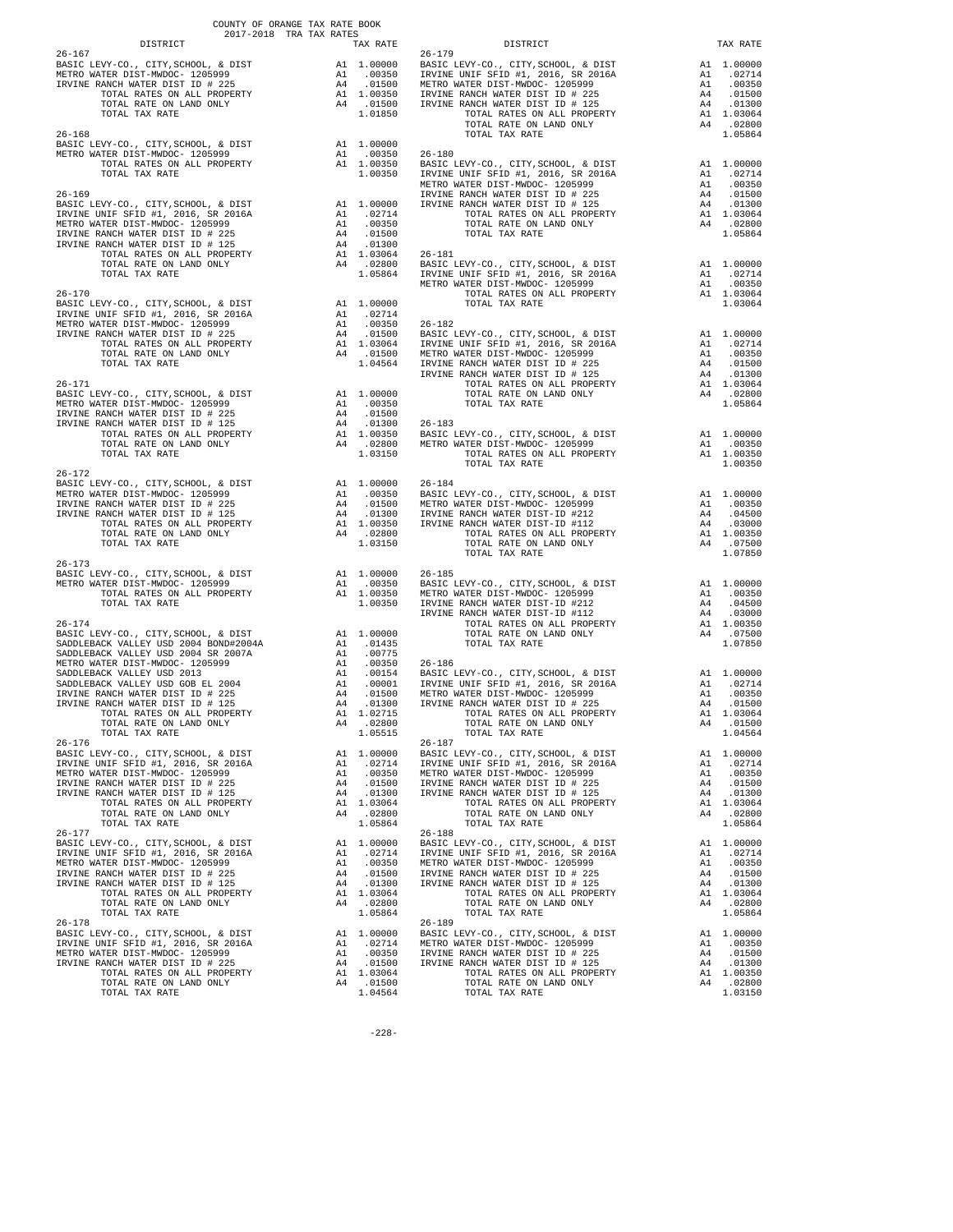| $2017-2018 \quad \text{TRA RATES}$ DISTRICT $$\tt 2017-2018$$ TRA TAX RATES<br>$26 - 190$                                                                                                                         | TAX RATE | DISTRICT<br>$26 - 203$                                                                                                                                                                                                                                                                                                                                                                                          | TAX RATE |
|-------------------------------------------------------------------------------------------------------------------------------------------------------------------------------------------------------------------|----------|-----------------------------------------------------------------------------------------------------------------------------------------------------------------------------------------------------------------------------------------------------------------------------------------------------------------------------------------------------------------------------------------------------------------|----------|
|                                                                                                                                                                                                                   |          | $\begin{tabular}{@{}c@{\hspace{1cm}}c@{\hspace{1cm}}c@{\hspace{1cm}}c@{\hspace{1cm}}c@{\hspace{1cm}}c@{\hspace{1cm}}c@{\hspace{1cm}}c@{\hspace{1cm}}c@{\hspace{1cm}}c@{\hspace{1cm}}c@{\hspace{1cm}}c@{\hspace{1cm}}c@{\hspace{1cm}}c@{\hspace{1cm}}c@{\hspace{1cm}}c@{\hspace{1cm}}c@{\hspace{1cm}}c@{\hspace{1cm}}c@{\hspace{1cm}}c@{\hspace{1cm}}c@{\hspace{1cm}}c@{\hspace{1cm}}c@{\hspace{1cm}}c@{\hspace$ |          |
|                                                                                                                                                                                                                   |          |                                                                                                                                                                                                                                                                                                                                                                                                                 |          |
|                                                                                                                                                                                                                   |          |                                                                                                                                                                                                                                                                                                                                                                                                                 |          |
|                                                                                                                                                                                                                   |          |                                                                                                                                                                                                                                                                                                                                                                                                                 |          |
|                                                                                                                                                                                                                   |          |                                                                                                                                                                                                                                                                                                                                                                                                                 |          |
|                                                                                                                                                                                                                   |          |                                                                                                                                                                                                                                                                                                                                                                                                                 |          |
|                                                                                                                                                                                                                   |          |                                                                                                                                                                                                                                                                                                                                                                                                                 |          |
|                                                                                                                                                                                                                   |          |                                                                                                                                                                                                                                                                                                                                                                                                                 |          |
|                                                                                                                                                                                                                   |          |                                                                                                                                                                                                                                                                                                                                                                                                                 |          |
|                                                                                                                                                                                                                   |          |                                                                                                                                                                                                                                                                                                                                                                                                                 |          |
|                                                                                                                                                                                                                   |          |                                                                                                                                                                                                                                                                                                                                                                                                                 |          |
|                                                                                                                                                                                                                   |          |                                                                                                                                                                                                                                                                                                                                                                                                                 |          |
|                                                                                                                                                                                                                   |          |                                                                                                                                                                                                                                                                                                                                                                                                                 |          |
|                                                                                                                                                                                                                   |          |                                                                                                                                                                                                                                                                                                                                                                                                                 |          |
|                                                                                                                                                                                                                   |          |                                                                                                                                                                                                                                                                                                                                                                                                                 |          |
|                                                                                                                                                                                                                   |          |                                                                                                                                                                                                                                                                                                                                                                                                                 |          |
|                                                                                                                                                                                                                   |          |                                                                                                                                                                                                                                                                                                                                                                                                                 |          |
|                                                                                                                                                                                                                   |          |                                                                                                                                                                                                                                                                                                                                                                                                                 |          |
|                                                                                                                                                                                                                   |          |                                                                                                                                                                                                                                                                                                                                                                                                                 |          |
|                                                                                                                                                                                                                   |          |                                                                                                                                                                                                                                                                                                                                                                                                                 |          |
|                                                                                                                                                                                                                   |          |                                                                                                                                                                                                                                                                                                                                                                                                                 |          |
|                                                                                                                                                                                                                   |          |                                                                                                                                                                                                                                                                                                                                                                                                                 |          |
|                                                                                                                                                                                                                   |          |                                                                                                                                                                                                                                                                                                                                                                                                                 |          |
|                                                                                                                                                                                                                   |          |                                                                                                                                                                                                                                                                                                                                                                                                                 |          |
|                                                                                                                                                                                                                   |          |                                                                                                                                                                                                                                                                                                                                                                                                                 |          |
|                                                                                                                                                                                                                   |          |                                                                                                                                                                                                                                                                                                                                                                                                                 |          |
|                                                                                                                                                                                                                   |          |                                                                                                                                                                                                                                                                                                                                                                                                                 |          |
|                                                                                                                                                                                                                   |          |                                                                                                                                                                                                                                                                                                                                                                                                                 |          |
|                                                                                                                                                                                                                   |          |                                                                                                                                                                                                                                                                                                                                                                                                                 |          |
|                                                                                                                                                                                                                   |          |                                                                                                                                                                                                                                                                                                                                                                                                                 |          |
|                                                                                                                                                                                                                   |          |                                                                                                                                                                                                                                                                                                                                                                                                                 |          |
|                                                                                                                                                                                                                   |          |                                                                                                                                                                                                                                                                                                                                                                                                                 |          |
|                                                                                                                                                                                                                   |          |                                                                                                                                                                                                                                                                                                                                                                                                                 |          |
|                                                                                                                                                                                                                   |          |                                                                                                                                                                                                                                                                                                                                                                                                                 |          |
|                                                                                                                                                                                                                   |          |                                                                                                                                                                                                                                                                                                                                                                                                                 |          |
|                                                                                                                                                                                                                   |          |                                                                                                                                                                                                                                                                                                                                                                                                                 |          |
|                                                                                                                                                                                                                   |          |                                                                                                                                                                                                                                                                                                                                                                                                                 |          |
|                                                                                                                                                                                                                   |          |                                                                                                                                                                                                                                                                                                                                                                                                                 |          |
|                                                                                                                                                                                                                   |          |                                                                                                                                                                                                                                                                                                                                                                                                                 |          |
|                                                                                                                                                                                                                   |          | $\begin{tabular}{c c c c} \multicolumn{4}{c }{\textbf{26-196}} & \multicolumn{4}{c }{\textbf{26-209}} & \multicolumn{4}{c }{\textbf{26-209}} & \multicolumn{4}{c }{\textbf{26-209}} & \multicolumn{4}{c }{\textbf{26-209}} & \multicolumn{4}{c }{\textbf{26-209}} & \multicolumn{4}{c }{\textbf{26-209}} & \multicolumn{4}{c }{\textbf{26-209}} & \multicolumn{4}{c }{\textbf{26-209}} & \multicolumn{4}{c$     |          |
|                                                                                                                                                                                                                   |          |                                                                                                                                                                                                                                                                                                                                                                                                                 |          |
|                                                                                                                                                                                                                   |          |                                                                                                                                                                                                                                                                                                                                                                                                                 |          |
|                                                                                                                                                                                                                   |          |                                                                                                                                                                                                                                                                                                                                                                                                                 |          |
|                                                                                                                                                                                                                   |          |                                                                                                                                                                                                                                                                                                                                                                                                                 |          |
|                                                                                                                                                                                                                   |          |                                                                                                                                                                                                                                                                                                                                                                                                                 |          |
|                                                                                                                                                                                                                   |          |                                                                                                                                                                                                                                                                                                                                                                                                                 |          |
|                                                                                                                                                                                                                   |          |                                                                                                                                                                                                                                                                                                                                                                                                                 |          |
|                                                                                                                                                                                                                   |          |                                                                                                                                                                                                                                                                                                                                                                                                                 |          |
|                                                                                                                                                                                                                   |          |                                                                                                                                                                                                                                                                                                                                                                                                                 |          |
|                                                                                                                                                                                                                   |          |                                                                                                                                                                                                                                                                                                                                                                                                                 |          |
|                                                                                                                                                                                                                   |          |                                                                                                                                                                                                                                                                                                                                                                                                                 |          |
|                                                                                                                                                                                                                   |          | 26-199<br>BASIC LEVY-CO., CITY, SCHOOL, & DIST<br>METRO WATER DIST-MWDOC-1205999<br>TOTAL RATES ON ALL PROPERTY A1 1.00050 METRO WATER DIST-MWDOC-1205999 A1 .00350<br>TOTAL TAX RATE 1.00350 TOTAL RATES ON ALL PROPERTY AT 1.00350<br>                                                                                                                                                                        |          |
|                                                                                                                                                                                                                   |          |                                                                                                                                                                                                                                                                                                                                                                                                                 |          |
|                                                                                                                                                                                                                   |          |                                                                                                                                                                                                                                                                                                                                                                                                                 |          |
|                                                                                                                                                                                                                   |          |                                                                                                                                                                                                                                                                                                                                                                                                                 |          |
| $26 - 200$                                                                                                                                                                                                        |          |                                                                                                                                                                                                                                                                                                                                                                                                                 |          |
|                                                                                                                                                                                                                   |          |                                                                                                                                                                                                                                                                                                                                                                                                                 |          |
|                                                                                                                                                                                                                   |          |                                                                                                                                                                                                                                                                                                                                                                                                                 |          |
|                                                                                                                                                                                                                   |          |                                                                                                                                                                                                                                                                                                                                                                                                                 |          |
|                                                                                                                                                                                                                   |          |                                                                                                                                                                                                                                                                                                                                                                                                                 |          |
|                                                                                                                                                                                                                   |          |                                                                                                                                                                                                                                                                                                                                                                                                                 |          |
|                                                                                                                                                                                                                   |          |                                                                                                                                                                                                                                                                                                                                                                                                                 |          |
|                                                                                                                                                                                                                   |          |                                                                                                                                                                                                                                                                                                                                                                                                                 |          |
|                                                                                                                                                                                                                   |          |                                                                                                                                                                                                                                                                                                                                                                                                                 |          |
|                                                                                                                                                                                                                   |          |                                                                                                                                                                                                                                                                                                                                                                                                                 |          |
|                                                                                                                                                                                                                   |          |                                                                                                                                                                                                                                                                                                                                                                                                                 |          |
|                                                                                                                                                                                                                   |          |                                                                                                                                                                                                                                                                                                                                                                                                                 |          |
|                                                                                                                                                                                                                   |          |                                                                                                                                                                                                                                                                                                                                                                                                                 |          |
|                                                                                                                                                                                                                   |          |                                                                                                                                                                                                                                                                                                                                                                                                                 |          |
|                                                                                                                                                                                                                   |          |                                                                                                                                                                                                                                                                                                                                                                                                                 |          |
|                                                                                                                                                                                                                   |          |                                                                                                                                                                                                                                                                                                                                                                                                                 |          |
|                                                                                                                                                                                                                   |          |                                                                                                                                                                                                                                                                                                                                                                                                                 |          |
| EXAMPLE BASIC LEVY-CO., CITY, SCHOOL, & DIST Al 1.00000<br>IRVINE UNIF SFID #1, 2016, SR 2016A Al .02714<br>METRO WATER DIST-MWDOC- 1205999 Al .00350<br>TOTAL RATES ON ALL PROPERTY Al 1.03064<br>TOTAL TAX RATE |          |                                                                                                                                                                                                                                                                                                                                                                                                                 |          |

-229-

| J                        | BASIC LEVY-CO., CITY, SCHOOL, & DIST                                                                                   |          | AL 1.00000                         |
|--------------------------|------------------------------------------------------------------------------------------------------------------------|----------|------------------------------------|
| $\overline{1}$           | METRO WATER DIST-MWDOC- 1205999                                                                                        |          | A1 .00350<br>A4 .01500             |
| J                        | IRVINE RANCH WATER DIST ID # 225                                                                                       |          |                                    |
| $\overline{\phantom{a}}$ | TOTAL RATES ON ALL PROPERTY                                                                                            |          | A1 1.00350<br>A4 .01500            |
| $\overline{\phantom{a}}$ | TOTAL RATE ON LAND ONLY                                                                                                |          |                                    |
| 1                        | TOTAL TAX RATE                                                                                                         |          | 1.01850                            |
| $\overline{)}$           |                                                                                                                        |          |                                    |
| 1                        | $26 - 209$                                                                                                             |          |                                    |
|                          | BASIC LEVY-CO., CITY, SCHOOL, & DIST                                                                                   |          | A1 1.00000                         |
|                          | SADDLEBACK VALLEY USD 2004 BOND#2004A                                                                                  | A1       | .01435                             |
| J                        | SADDLEBACK VALLEY USD 2004 SR 2007A                                                                                    |          | A1 .00775                          |
| J                        | METRO WATER DIST-MWDOC- 1205999                                                                                        | A1       | .00350                             |
| j                        | SADDLEBACK VALLEY USD 2013                                                                                             |          |                                    |
| j                        | SADDLEBACK VALLEY USD GOB EL 2004                                                                                      |          | A1 .00154<br>A1 .00001             |
| $\overline{)}$           | TOTAL RATES ON ALL PROPERTY                                                                                            |          | $A1 \t 1.02715$<br>$A1 \t 1.02715$ |
| $\overline{)}$           | TOTAL TAX RATE                                                                                                         |          | 1.02715                            |
| J.                       |                                                                                                                        |          |                                    |
|                          |                                                                                                                        |          |                                    |
|                          | $26 - 210$                                                                                                             |          |                                    |
|                          | BASIC LEVY-CO., CITY, SCHOOL, & DIST<br>BASIC LEVY-CO., CITY, SCHOOL, & DIST<br>TUSTIN USD SFID 2012-1, 2012 EL, SER A |          | A1 1.00000                         |
| J                        |                                                                                                                        |          | A1 .01394                          |
| J                        | METRO WATER DIST-MWDOC- 1205999                                                                                        | Al<br>A4 | .00350                             |
| J                        | IRVINE RANCH WATER DIST ID # 225                                                                                       |          | .01500                             |
| J                        | IRVINE RANCH WATER DIST ID # 125                                                                                       |          | A4 .01300                          |
|                          | TOTAL RATES ON ALL PROPERTY                                                                                            |          | A1 1.01744                         |
|                          | TOTAL RATE ON LAND ONLY                                                                                                |          | A4 .02800                          |
| $\overline{)}$           | TOTAL TAX RATE                                                                                                         |          | 1.04544                            |
| $\mathbf{C}$             |                                                                                                                        |          |                                    |
| j                        | $26 - 211$                                                                                                             |          |                                    |
| $\overline{)}$           |                                                                                                                        |          | A1 1.00000                         |
| J                        | BASIC LEVY-CO., CITY,SCHOOL, & DIST<br>TUSTIN USD SFID 2012-1, 2012 EL, SER A                                          |          | A1 .01394                          |
| j                        | METRO WATER DIST-MWDOC- 1205999                                                                                        |          | A1 .00350                          |
| J                        | TOTAL RATES ON ALL PROPERTY                                                                                            |          | A1 1.01744                         |
|                          | TOTAL TAX RATE                                                                                                         |          | 1.01744                            |
|                          |                                                                                                                        |          |                                    |
| J                        | $26 - 212$                                                                                                             |          |                                    |
| J                        | BASIC LEVY-CO., CITY, SCHOOL, & DIST                                                                                   |          |                                    |
| J                        |                                                                                                                        |          | A1 1.00000                         |
| J                        | METRO WATER DIST-MWDOC- 1205999<br>TOTAL RATES ON ALL PROPERTY                                                         |          | A1 .00350<br>$A1 \t 1.00350$       |
|                          |                                                                                                                        |          |                                    |
|                          | TOTAL TAX RATE                                                                                                         |          | 1.00350                            |
|                          |                                                                                                                        |          |                                    |
| J                        | $26 - 213$                                                                                                             |          |                                    |
| J                        | BASIC LEVY-CO., CITY, SCHOOL, & DIST                                                                                   |          | A1 1.00000                         |
| J                        | TUSTIN USD SFID 2012-1, 2012 EL, SER A                                                                                 |          | A1 .01394                          |
| J                        | METRO WATER DIST-MWDOC- 1205999                                                                                        |          | A1 .00350                          |
| J                        | IRVINE RANCH WATER DIST ID # 225                                                                                       | A4       | .01500                             |
| J                        | IRVINE RANCH WATER DIST ID # 125                                                                                       | A4       | .01300                             |
| $\overline{\phantom{a}}$ | TOTAL RATES ON ALL PROPERTY                                                                                            |          | A1 1.01744                         |
|                          | TOTAL RATE ON LAND ONLY                                                                                                |          | A4 .02800                          |
|                          | TOTAL TAX RATE                                                                                                         |          | 1.04544                            |
| J                        |                                                                                                                        |          |                                    |
| 1                        | $26 - 214$                                                                                                             |          |                                    |
| $\mathfrak{g}$           | BASIC LEVY-CO., CITY, SCHOOL, & DIST                                                                                   |          | A1 1.00000                         |
| $\overline{)}$           | BASIC LEVY-CO., CITY, SCHOOL, & DIST<br>TUSTIN USD SFID 2012-1, 2012 EL, SER A                                         |          | A1 .01394                          |
| $\overline{)}$           | METRO WATER DIST-MWDOC- 1205999                                                                                        | A1       | .00350                             |
| 1                        | IRVINE RANCH WATER DIST ID # 225                                                                                       |          |                                    |
| J                        | IRVINE RANCH WATER DIST ID # 125                                                                                       |          | A4 .01500<br>A4 .01300             |
| 1                        | TOTAL RATES ON ALL PROPERTY                                                                                            |          | A1 1.01744                         |
|                          |                                                                                                                        |          |                                    |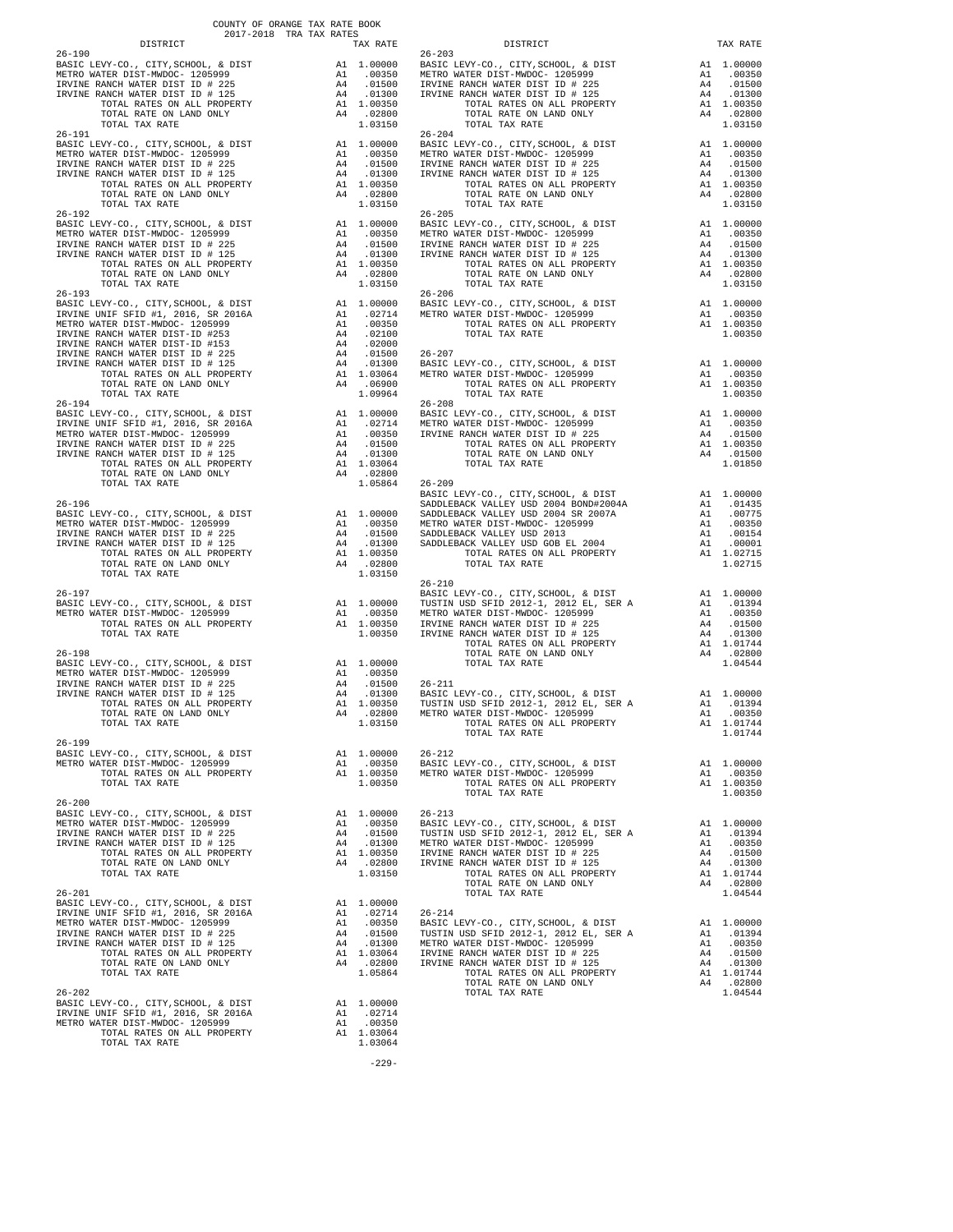| $26 - 219$     |                    |                                                                                                                                                                                                                                                                                                                                                                                                              |  |
|----------------|--------------------|--------------------------------------------------------------------------------------------------------------------------------------------------------------------------------------------------------------------------------------------------------------------------------------------------------------------------------------------------------------------------------------------------------------|--|
|                |                    |                                                                                                                                                                                                                                                                                                                                                                                                              |  |
|                |                    |                                                                                                                                                                                                                                                                                                                                                                                                              |  |
|                |                    |                                                                                                                                                                                                                                                                                                                                                                                                              |  |
|                |                    |                                                                                                                                                                                                                                                                                                                                                                                                              |  |
|                |                    |                                                                                                                                                                                                                                                                                                                                                                                                              |  |
|                |                    |                                                                                                                                                                                                                                                                                                                                                                                                              |  |
| TOTAL TAX RATE | 1.00350 26-229     |                                                                                                                                                                                                                                                                                                                                                                                                              |  |
|                |                    |                                                                                                                                                                                                                                                                                                                                                                                                              |  |
|                |                    |                                                                                                                                                                                                                                                                                                                                                                                                              |  |
|                |                    |                                                                                                                                                                                                                                                                                                                                                                                                              |  |
|                |                    |                                                                                                                                                                                                                                                                                                                                                                                                              |  |
|                |                    |                                                                                                                                                                                                                                                                                                                                                                                                              |  |
| $26 - 222$     |                    |                                                                                                                                                                                                                                                                                                                                                                                                              |  |
|                |                    | $\begin{tabular}{l c c c c c} \hline 26-222 & \multicolumn{3}{c}{26-230} & \multicolumn{3}{c}{METRO}\text{ WATER} & \multicolumn{3}{c}{METRO}\text{ WATER} & \multicolumn{3}{c}{METRO}\text{WATER} & \multicolumn{3}{c}{METRO}\text{WATER} & \multicolumn{3}{c}{METRO}\text{WATER} & \multicolumn{3}{c}{A1} & 0.00000 & 26-230 & \multicolumn{3}{c}{MSTCO}\text{H} & \multicolumn{3}{c}{A2} & 0.00000 & 26-$ |  |
|                |                    |                                                                                                                                                                                                                                                                                                                                                                                                              |  |
|                |                    |                                                                                                                                                                                                                                                                                                                                                                                                              |  |
|                |                    |                                                                                                                                                                                                                                                                                                                                                                                                              |  |
|                |                    |                                                                                                                                                                                                                                                                                                                                                                                                              |  |
|                |                    |                                                                                                                                                                                                                                                                                                                                                                                                              |  |
| TOTAL TAX RATE | $1.00350$ $26-231$ |                                                                                                                                                                                                                                                                                                                                                                                                              |  |
|                |                    |                                                                                                                                                                                                                                                                                                                                                                                                              |  |
|                |                    |                                                                                                                                                                                                                                                                                                                                                                                                              |  |
|                |                    |                                                                                                                                                                                                                                                                                                                                                                                                              |  |
|                |                    |                                                                                                                                                                                                                                                                                                                                                                                                              |  |
|                |                    |                                                                                                                                                                                                                                                                                                                                                                                                              |  |
|                |                    |                                                                                                                                                                                                                                                                                                                                                                                                              |  |
|                |                    |                                                                                                                                                                                                                                                                                                                                                                                                              |  |
|                |                    |                                                                                                                                                                                                                                                                                                                                                                                                              |  |
|                |                    |                                                                                                                                                                                                                                                                                                                                                                                                              |  |
|                |                    |                                                                                                                                                                                                                                                                                                                                                                                                              |  |
|                |                    |                                                                                                                                                                                                                                                                                                                                                                                                              |  |
|                |                    |                                                                                                                                                                                                                                                                                                                                                                                                              |  |
|                |                    |                                                                                                                                                                                                                                                                                                                                                                                                              |  |
|                |                    |                                                                                                                                                                                                                                                                                                                                                                                                              |  |
|                |                    |                                                                                                                                                                                                                                                                                                                                                                                                              |  |
|                |                    |                                                                                                                                                                                                                                                                                                                                                                                                              |  |
|                |                    |                                                                                                                                                                                                                                                                                                                                                                                                              |  |
|                |                    |                                                                                                                                                                                                                                                                                                                                                                                                              |  |
|                |                    |                                                                                                                                                                                                                                                                                                                                                                                                              |  |
|                |                    |                                                                                                                                                                                                                                                                                                                                                                                                              |  |
|                |                    |                                                                                                                                                                                                                                                                                                                                                                                                              |  |
|                |                    | $26 - 235$                                                                                                                                                                                                                                                                                                                                                                                                   |  |
|                |                    |                                                                                                                                                                                                                                                                                                                                                                                                              |  |
|                |                    |                                                                                                                                                                                                                                                                                                                                                                                                              |  |
|                |                    |                                                                                                                                                                                                                                                                                                                                                                                                              |  |
|                |                    |                                                                                                                                                                                                                                                                                                                                                                                                              |  |
|                |                    |                                                                                                                                                                                                                                                                                                                                                                                                              |  |

COUNTY OF ORANGE TAX RATE BOOK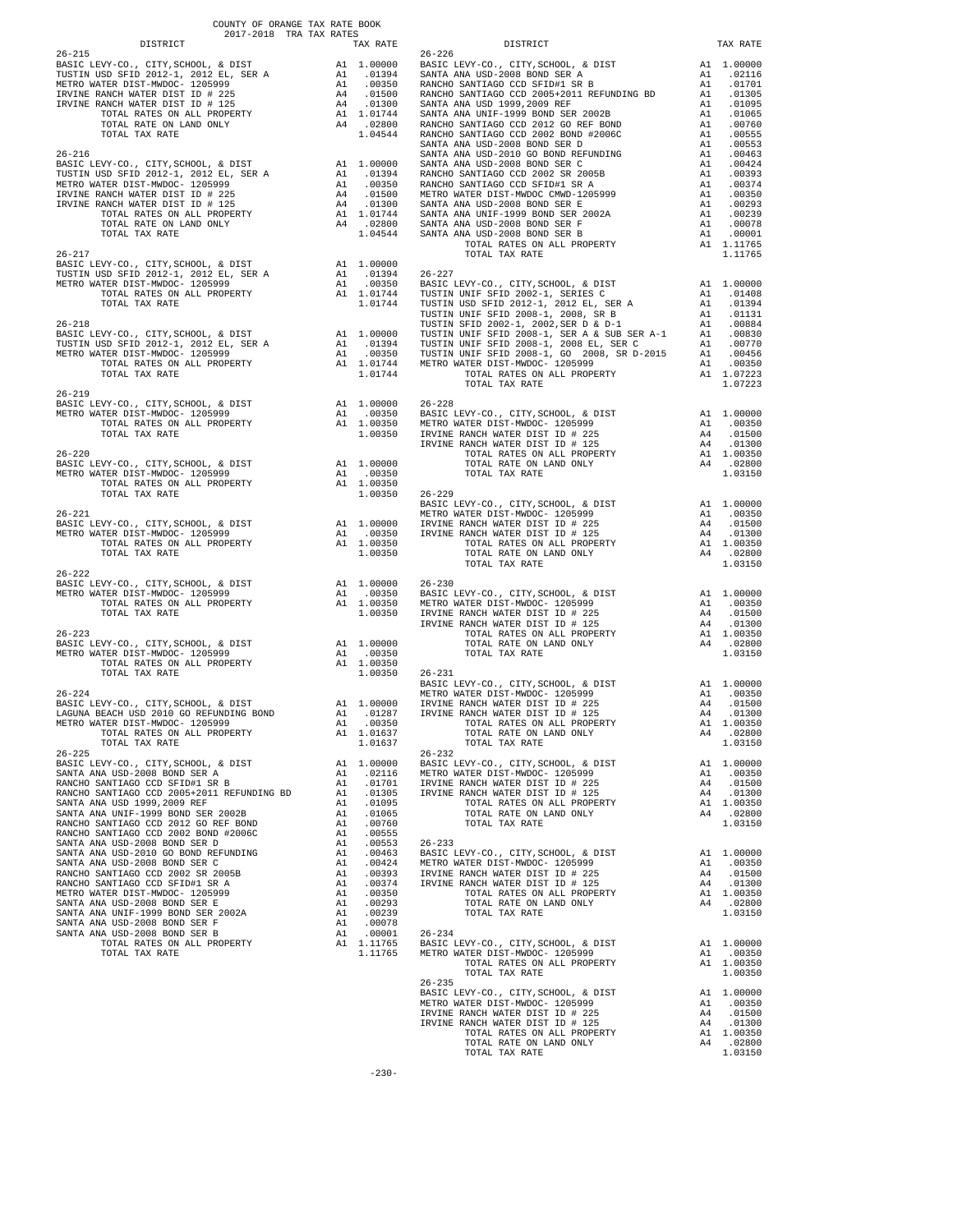| COUNTY OF ORANGE TAX RATE BOOK<br>$2017-2018 \quad \text{TRA TAX RATES}$ DISTRICT $2017-2018 \quad \text{TRA TAX RATES}$                                                                                                                                                                                                                                                                                                                                                                 |  |         |
|------------------------------------------------------------------------------------------------------------------------------------------------------------------------------------------------------------------------------------------------------------------------------------------------------------------------------------------------------------------------------------------------------------------------------------------------------------------------------------------|--|---------|
| $\begin{tabular}{l c c c c c} \multicolumn{1}{c}{\textbf{26-236}} & \multicolumn{1}{c}{\textbf{7774}} & \multicolumn{1}{c}{\textbf{7874}} & \multicolumn{1}{c}{\textbf{58-248}} & \multicolumn{1}{c}{\textbf{58-248}} & \multicolumn{1}{c}{\textbf{58-248}} & \multicolumn{1}{c}{\textbf{58-248}} & \multicolumn{1}{c}{\textbf{58-248}} & \multicolumn{1}{c}{\textbf{58-248}} & \multicolumn{1}{c}{\textbf{58-2$                                                                         |  |         |
|                                                                                                                                                                                                                                                                                                                                                                                                                                                                                          |  |         |
|                                                                                                                                                                                                                                                                                                                                                                                                                                                                                          |  |         |
|                                                                                                                                                                                                                                                                                                                                                                                                                                                                                          |  |         |
|                                                                                                                                                                                                                                                                                                                                                                                                                                                                                          |  |         |
|                                                                                                                                                                                                                                                                                                                                                                                                                                                                                          |  |         |
|                                                                                                                                                                                                                                                                                                                                                                                                                                                                                          |  |         |
|                                                                                                                                                                                                                                                                                                                                                                                                                                                                                          |  |         |
|                                                                                                                                                                                                                                                                                                                                                                                                                                                                                          |  |         |
|                                                                                                                                                                                                                                                                                                                                                                                                                                                                                          |  |         |
|                                                                                                                                                                                                                                                                                                                                                                                                                                                                                          |  |         |
|                                                                                                                                                                                                                                                                                                                                                                                                                                                                                          |  |         |
|                                                                                                                                                                                                                                                                                                                                                                                                                                                                                          |  |         |
|                                                                                                                                                                                                                                                                                                                                                                                                                                                                                          |  |         |
|                                                                                                                                                                                                                                                                                                                                                                                                                                                                                          |  |         |
|                                                                                                                                                                                                                                                                                                                                                                                                                                                                                          |  |         |
|                                                                                                                                                                                                                                                                                                                                                                                                                                                                                          |  |         |
|                                                                                                                                                                                                                                                                                                                                                                                                                                                                                          |  |         |
|                                                                                                                                                                                                                                                                                                                                                                                                                                                                                          |  |         |
|                                                                                                                                                                                                                                                                                                                                                                                                                                                                                          |  |         |
|                                                                                                                                                                                                                                                                                                                                                                                                                                                                                          |  |         |
|                                                                                                                                                                                                                                                                                                                                                                                                                                                                                          |  |         |
|                                                                                                                                                                                                                                                                                                                                                                                                                                                                                          |  |         |
|                                                                                                                                                                                                                                                                                                                                                                                                                                                                                          |  |         |
|                                                                                                                                                                                                                                                                                                                                                                                                                                                                                          |  |         |
|                                                                                                                                                                                                                                                                                                                                                                                                                                                                                          |  |         |
|                                                                                                                                                                                                                                                                                                                                                                                                                                                                                          |  |         |
|                                                                                                                                                                                                                                                                                                                                                                                                                                                                                          |  |         |
|                                                                                                                                                                                                                                                                                                                                                                                                                                                                                          |  |         |
|                                                                                                                                                                                                                                                                                                                                                                                                                                                                                          |  |         |
|                                                                                                                                                                                                                                                                                                                                                                                                                                                                                          |  |         |
|                                                                                                                                                                                                                                                                                                                                                                                                                                                                                          |  |         |
|                                                                                                                                                                                                                                                                                                                                                                                                                                                                                          |  |         |
|                                                                                                                                                                                                                                                                                                                                                                                                                                                                                          |  |         |
|                                                                                                                                                                                                                                                                                                                                                                                                                                                                                          |  |         |
|                                                                                                                                                                                                                                                                                                                                                                                                                                                                                          |  |         |
|                                                                                                                                                                                                                                                                                                                                                                                                                                                                                          |  |         |
|                                                                                                                                                                                                                                                                                                                                                                                                                                                                                          |  |         |
|                                                                                                                                                                                                                                                                                                                                                                                                                                                                                          |  |         |
|                                                                                                                                                                                                                                                                                                                                                                                                                                                                                          |  |         |
|                                                                                                                                                                                                                                                                                                                                                                                                                                                                                          |  |         |
|                                                                                                                                                                                                                                                                                                                                                                                                                                                                                          |  |         |
|                                                                                                                                                                                                                                                                                                                                                                                                                                                                                          |  |         |
|                                                                                                                                                                                                                                                                                                                                                                                                                                                                                          |  |         |
|                                                                                                                                                                                                                                                                                                                                                                                                                                                                                          |  |         |
|                                                                                                                                                                                                                                                                                                                                                                                                                                                                                          |  |         |
|                                                                                                                                                                                                                                                                                                                                                                                                                                                                                          |  |         |
|                                                                                                                                                                                                                                                                                                                                                                                                                                                                                          |  |         |
|                                                                                                                                                                                                                                                                                                                                                                                                                                                                                          |  |         |
|                                                                                                                                                                                                                                                                                                                                                                                                                                                                                          |  |         |
|                                                                                                                                                                                                                                                                                                                                                                                                                                                                                          |  |         |
| $26 - 243$                                                                                                                                                                                                                                                                                                                                                                                                                                                                               |  |         |
|                                                                                                                                                                                                                                                                                                                                                                                                                                                                                          |  |         |
|                                                                                                                                                                                                                                                                                                                                                                                                                                                                                          |  |         |
|                                                                                                                                                                                                                                                                                                                                                                                                                                                                                          |  |         |
|                                                                                                                                                                                                                                                                                                                                                                                                                                                                                          |  |         |
|                                                                                                                                                                                                                                                                                                                                                                                                                                                                                          |  |         |
|                                                                                                                                                                                                                                                                                                                                                                                                                                                                                          |  |         |
|                                                                                                                                                                                                                                                                                                                                                                                                                                                                                          |  |         |
|                                                                                                                                                                                                                                                                                                                                                                                                                                                                                          |  |         |
|                                                                                                                                                                                                                                                                                                                                                                                                                                                                                          |  |         |
|                                                                                                                                                                                                                                                                                                                                                                                                                                                                                          |  |         |
|                                                                                                                                                                                                                                                                                                                                                                                                                                                                                          |  |         |
|                                                                                                                                                                                                                                                                                                                                                                                                                                                                                          |  |         |
|                                                                                                                                                                                                                                                                                                                                                                                                                                                                                          |  |         |
|                                                                                                                                                                                                                                                                                                                                                                                                                                                                                          |  |         |
|                                                                                                                                                                                                                                                                                                                                                                                                                                                                                          |  |         |
|                                                                                                                                                                                                                                                                                                                                                                                                                                                                                          |  |         |
| $\begin{tabular}{c c c c c} \multicolumn{1}{c}{\textbf{26-246}} \multicolumn{1}{c}{\textbf{26-247}} \multicolumn{1}{c}{\textbf{26-247}} \multicolumn{1}{c}{\textbf{26-247}} \multicolumn{1}{c}{\textbf{26-247}} \multicolumn{1}{c}{\textbf{26-248}} \multicolumn{1}{c}{\textbf{26-249}} \multicolumn{1}{c}{\textbf{26-247}} \multicolumn{1}{c}{\textbf{26-248}} \multicolumn{1}{c}{\textbf{26-249}} \multicolumn$                                                                        |  |         |
|                                                                                                                                                                                                                                                                                                                                                                                                                                                                                          |  |         |
|                                                                                                                                                                                                                                                                                                                                                                                                                                                                                          |  |         |
|                                                                                                                                                                                                                                                                                                                                                                                                                                                                                          |  |         |
|                                                                                                                                                                                                                                                                                                                                                                                                                                                                                          |  |         |
|                                                                                                                                                                                                                                                                                                                                                                                                                                                                                          |  |         |
| $\begin{tabular}{lllllllllllllllllllll} \multicolumn{3}{c}{\begin{tabular}{l} \multicolumn{3}{c}{\multicolumn{3}{c}{\multicolumn{3}{c}{\multicolumn{3}{c}{\multicolumn{3}{c}{\multicolumn{3}{c}{\multicolumn{3}{c}{\multicolumn{3}{c}{\multicolumn{3}{c}{\multicolumn{3}{c}{\multicolumn{3}{c}{\multicolumn{3}{c}{\multicolumn{3}{c}{\multicolumn{3}{c}{\multicolumn{3}{c}{\multicolumn{3}{c}{\multicolumn{3}{c}{\multicolumn{3}{c}{\multicolumn{3}{c}{\multicolumn{3}{c}{\multicolumn{$ |  | 1.07250 |
|                                                                                                                                                                                                                                                                                                                                                                                                                                                                                          |  |         |
|                                                                                                                                                                                                                                                                                                                                                                                                                                                                                          |  |         |
|                                                                                                                                                                                                                                                                                                                                                                                                                                                                                          |  |         |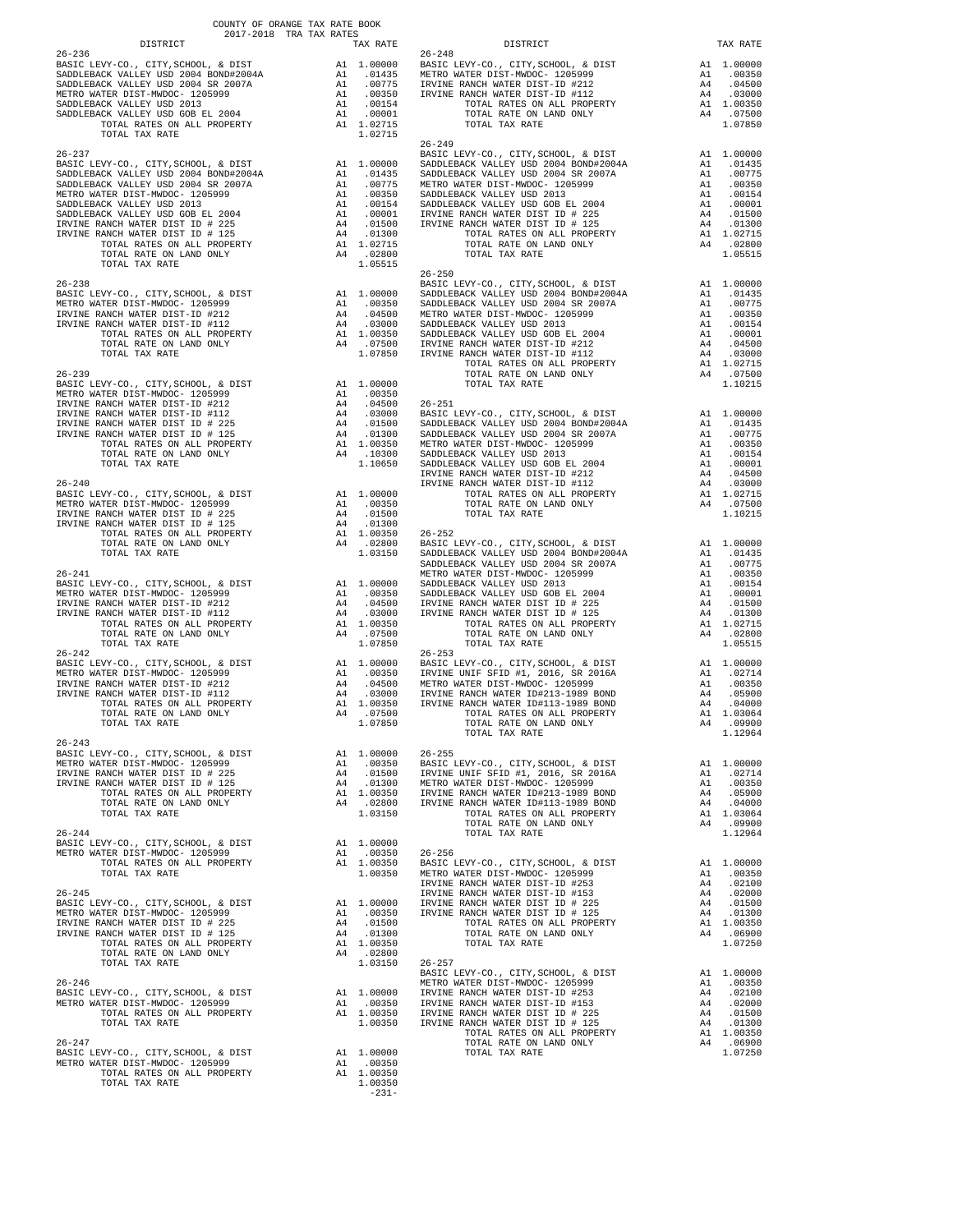| $\begin{tabular}{lllllll} & . & . & . & . & . \\ & . & . & . & . \\ & . & . & . & . \\ & . & . & . & . \\ & . & . & . & . \\ & . & . & . & . \\ & . & . & . & . \\ & . & . & . & . \\ & . & . & . & . \\ & . & . & . & . \\ & . & . & . & . \\ & . & . & . & . \\ & . & . & . & . \\ & . & . & . & . \\ & . & . & . & . \\ & . & . & . & . \\ & . & . & . & . \\ & . & . & . & . \\ & . & . & . & . \\ & . & . & . & . \\ & . & . & . & . \\ & . & . & . & . \\ & . & . & . & . \\$ |  |                                                                                                                                                                                                                                                                                                                                                                                                                                                                                                |          |
|-------------------------------------------------------------------------------------------------------------------------------------------------------------------------------------------------------------------------------------------------------------------------------------------------------------------------------------------------------------------------------------------------------------------------------------------------------------------------------------|--|------------------------------------------------------------------------------------------------------------------------------------------------------------------------------------------------------------------------------------------------------------------------------------------------------------------------------------------------------------------------------------------------------------------------------------------------------------------------------------------------|----------|
|                                                                                                                                                                                                                                                                                                                                                                                                                                                                                     |  | TAX RATE<br>DISTRICT                                                                                                                                                                                                                                                                                                                                                                                                                                                                           | TAX RATE |
| $26 - 258$                                                                                                                                                                                                                                                                                                                                                                                                                                                                          |  | $26 - 269$                                                                                                                                                                                                                                                                                                                                                                                                                                                                                     |          |
|                                                                                                                                                                                                                                                                                                                                                                                                                                                                                     |  |                                                                                                                                                                                                                                                                                                                                                                                                                                                                                                |          |
|                                                                                                                                                                                                                                                                                                                                                                                                                                                                                     |  |                                                                                                                                                                                                                                                                                                                                                                                                                                                                                                |          |
|                                                                                                                                                                                                                                                                                                                                                                                                                                                                                     |  |                                                                                                                                                                                                                                                                                                                                                                                                                                                                                                |          |
|                                                                                                                                                                                                                                                                                                                                                                                                                                                                                     |  | ${\small \hbox{BASTC LEVY-CO., CITY, SCHOOL, & DIST} & {\small \hbox{ADSTC LEVY-CO., CITY, SCHOOL, & DIST} & {\small \hbox{ADSTC LEVY-CO., CITY, SCHOOL, & DIST} & {\small \hbox{ADSTC LEVY-CO., CITY, SCHOOL, & DIST} & {\small \hbox{ADSTC LEVY-CO., CITY, SCHOOL, & DIST} & {\small \hbox{ADSTC LEVY-CO., CITY, SCHOOL, & DIST} & {\small \hbox{ADSTC LEVY-CO., CITY, SCHOOL, & DIST} & {\small \hbox{ADSTC LEVY-CO., CITY, SCHOOL, & DIST} & {\small \h$                                   |          |
| $26 - 259$                                                                                                                                                                                                                                                                                                                                                                                                                                                                          |  |                                                                                                                                                                                                                                                                                                                                                                                                                                                                                                |          |
|                                                                                                                                                                                                                                                                                                                                                                                                                                                                                     |  |                                                                                                                                                                                                                                                                                                                                                                                                                                                                                                |          |
|                                                                                                                                                                                                                                                                                                                                                                                                                                                                                     |  |                                                                                                                                                                                                                                                                                                                                                                                                                                                                                                |          |
|                                                                                                                                                                                                                                                                                                                                                                                                                                                                                     |  |                                                                                                                                                                                                                                                                                                                                                                                                                                                                                                |          |
|                                                                                                                                                                                                                                                                                                                                                                                                                                                                                     |  |                                                                                                                                                                                                                                                                                                                                                                                                                                                                                                |          |
| $26 - 260$                                                                                                                                                                                                                                                                                                                                                                                                                                                                          |  |                                                                                                                                                                                                                                                                                                                                                                                                                                                                                                |          |
|                                                                                                                                                                                                                                                                                                                                                                                                                                                                                     |  |                                                                                                                                                                                                                                                                                                                                                                                                                                                                                                |          |
|                                                                                                                                                                                                                                                                                                                                                                                                                                                                                     |  |                                                                                                                                                                                                                                                                                                                                                                                                                                                                                                |          |
|                                                                                                                                                                                                                                                                                                                                                                                                                                                                                     |  |                                                                                                                                                                                                                                                                                                                                                                                                                                                                                                |          |
|                                                                                                                                                                                                                                                                                                                                                                                                                                                                                     |  |                                                                                                                                                                                                                                                                                                                                                                                                                                                                                                |          |
|                                                                                                                                                                                                                                                                                                                                                                                                                                                                                     |  |                                                                                                                                                                                                                                                                                                                                                                                                                                                                                                |          |
|                                                                                                                                                                                                                                                                                                                                                                                                                                                                                     |  |                                                                                                                                                                                                                                                                                                                                                                                                                                                                                                |          |
|                                                                                                                                                                                                                                                                                                                                                                                                                                                                                     |  |                                                                                                                                                                                                                                                                                                                                                                                                                                                                                                |          |
|                                                                                                                                                                                                                                                                                                                                                                                                                                                                                     |  |                                                                                                                                                                                                                                                                                                                                                                                                                                                                                                |          |
|                                                                                                                                                                                                                                                                                                                                                                                                                                                                                     |  |                                                                                                                                                                                                                                                                                                                                                                                                                                                                                                |          |
|                                                                                                                                                                                                                                                                                                                                                                                                                                                                                     |  |                                                                                                                                                                                                                                                                                                                                                                                                                                                                                                |          |
|                                                                                                                                                                                                                                                                                                                                                                                                                                                                                     |  |                                                                                                                                                                                                                                                                                                                                                                                                                                                                                                |          |
|                                                                                                                                                                                                                                                                                                                                                                                                                                                                                     |  | $\begin{tabular}{c c c c c} \multicolumn{4}{c}{\textbf{707AL TAX RATE}} & & & & & & & & & & & & \\ \hline \multicolumn{4}{c}{\begin{tabular}{c} \multicolumn{4}{c}{\begin{tabular}{c} \multicolumn{4}{c}{\begin{tabular}{c} \multicolumn{4}{c}{\begin{tabular}{c} \multicolumn{4}{c}{\begin{tabular}{c} \multicolumn{4}{c}{\begin{tabular}{c} \multicolumn{4}{c}{\begin{tabular}{c} \multicolumn{4}{c}{\begin{tabular}{c} \multicolumn{4}{c}{\begin{tabular}{c} \multicolumn{4}{c}{\begin{tab$ |          |
|                                                                                                                                                                                                                                                                                                                                                                                                                                                                                     |  |                                                                                                                                                                                                                                                                                                                                                                                                                                                                                                |          |
|                                                                                                                                                                                                                                                                                                                                                                                                                                                                                     |  |                                                                                                                                                                                                                                                                                                                                                                                                                                                                                                |          |
|                                                                                                                                                                                                                                                                                                                                                                                                                                                                                     |  |                                                                                                                                                                                                                                                                                                                                                                                                                                                                                                |          |
|                                                                                                                                                                                                                                                                                                                                                                                                                                                                                     |  |                                                                                                                                                                                                                                                                                                                                                                                                                                                                                                |          |
|                                                                                                                                                                                                                                                                                                                                                                                                                                                                                     |  |                                                                                                                                                                                                                                                                                                                                                                                                                                                                                                |          |
|                                                                                                                                                                                                                                                                                                                                                                                                                                                                                     |  |                                                                                                                                                                                                                                                                                                                                                                                                                                                                                                |          |
|                                                                                                                                                                                                                                                                                                                                                                                                                                                                                     |  |                                                                                                                                                                                                                                                                                                                                                                                                                                                                                                |          |
|                                                                                                                                                                                                                                                                                                                                                                                                                                                                                     |  |                                                                                                                                                                                                                                                                                                                                                                                                                                                                                                |          |
|                                                                                                                                                                                                                                                                                                                                                                                                                                                                                     |  |                                                                                                                                                                                                                                                                                                                                                                                                                                                                                                |          |
|                                                                                                                                                                                                                                                                                                                                                                                                                                                                                     |  |                                                                                                                                                                                                                                                                                                                                                                                                                                                                                                |          |
|                                                                                                                                                                                                                                                                                                                                                                                                                                                                                     |  |                                                                                                                                                                                                                                                                                                                                                                                                                                                                                                |          |
|                                                                                                                                                                                                                                                                                                                                                                                                                                                                                     |  |                                                                                                                                                                                                                                                                                                                                                                                                                                                                                                |          |
|                                                                                                                                                                                                                                                                                                                                                                                                                                                                                     |  |                                                                                                                                                                                                                                                                                                                                                                                                                                                                                                |          |
|                                                                                                                                                                                                                                                                                                                                                                                                                                                                                     |  |                                                                                                                                                                                                                                                                                                                                                                                                                                                                                                |          |
|                                                                                                                                                                                                                                                                                                                                                                                                                                                                                     |  |                                                                                                                                                                                                                                                                                                                                                                                                                                                                                                |          |
|                                                                                                                                                                                                                                                                                                                                                                                                                                                                                     |  |                                                                                                                                                                                                                                                                                                                                                                                                                                                                                                |          |
|                                                                                                                                                                                                                                                                                                                                                                                                                                                                                     |  |                                                                                                                                                                                                                                                                                                                                                                                                                                                                                                |          |
|                                                                                                                                                                                                                                                                                                                                                                                                                                                                                     |  |                                                                                                                                                                                                                                                                                                                                                                                                                                                                                                |          |
|                                                                                                                                                                                                                                                                                                                                                                                                                                                                                     |  |                                                                                                                                                                                                                                                                                                                                                                                                                                                                                                |          |
|                                                                                                                                                                                                                                                                                                                                                                                                                                                                                     |  | $\begin{array}{cccccccc} 26-265 & & & \\ \texttt{BASIC LEVY-CO} \ , \ \texttt{CITY}, \texttt{SCHODI}, \ \ & \texttt{DIST} & \texttt{A1} & \texttt{1.00000} & \texttt{26-277} \\ \texttt{METRO WITER DIST-MFDOC-1205999} & \texttt{A1} & \texttt{.00350} & \texttt{BASIC LEVY-CO} \ , \ \ & \texttt{CITY}, \texttt{SCHOOL}, \ \ & \texttt{DIST} & \texttt{A1} & \texttt{.00000} \\ \texttt{METRO WITER DIST-MWDOC-12$                                                                           |          |
|                                                                                                                                                                                                                                                                                                                                                                                                                                                                                     |  |                                                                                                                                                                                                                                                                                                                                                                                                                                                                                                |          |
|                                                                                                                                                                                                                                                                                                                                                                                                                                                                                     |  |                                                                                                                                                                                                                                                                                                                                                                                                                                                                                                |          |
|                                                                                                                                                                                                                                                                                                                                                                                                                                                                                     |  |                                                                                                                                                                                                                                                                                                                                                                                                                                                                                                |          |
|                                                                                                                                                                                                                                                                                                                                                                                                                                                                                     |  |                                                                                                                                                                                                                                                                                                                                                                                                                                                                                                |          |
|                                                                                                                                                                                                                                                                                                                                                                                                                                                                                     |  |                                                                                                                                                                                                                                                                                                                                                                                                                                                                                                |          |
|                                                                                                                                                                                                                                                                                                                                                                                                                                                                                     |  |                                                                                                                                                                                                                                                                                                                                                                                                                                                                                                |          |
|                                                                                                                                                                                                                                                                                                                                                                                                                                                                                     |  |                                                                                                                                                                                                                                                                                                                                                                                                                                                                                                |          |
|                                                                                                                                                                                                                                                                                                                                                                                                                                                                                     |  |                                                                                                                                                                                                                                                                                                                                                                                                                                                                                                |          |
|                                                                                                                                                                                                                                                                                                                                                                                                                                                                                     |  |                                                                                                                                                                                                                                                                                                                                                                                                                                                                                                |          |
|                                                                                                                                                                                                                                                                                                                                                                                                                                                                                     |  |                                                                                                                                                                                                                                                                                                                                                                                                                                                                                                |          |
|                                                                                                                                                                                                                                                                                                                                                                                                                                                                                     |  |                                                                                                                                                                                                                                                                                                                                                                                                                                                                                                |          |
|                                                                                                                                                                                                                                                                                                                                                                                                                                                                                     |  |                                                                                                                                                                                                                                                                                                                                                                                                                                                                                                |          |
|                                                                                                                                                                                                                                                                                                                                                                                                                                                                                     |  |                                                                                                                                                                                                                                                                                                                                                                                                                                                                                                |          |
|                                                                                                                                                                                                                                                                                                                                                                                                                                                                                     |  |                                                                                                                                                                                                                                                                                                                                                                                                                                                                                                |          |
|                                                                                                                                                                                                                                                                                                                                                                                                                                                                                     |  |                                                                                                                                                                                                                                                                                                                                                                                                                                                                                                |          |
|                                                                                                                                                                                                                                                                                                                                                                                                                                                                                     |  |                                                                                                                                                                                                                                                                                                                                                                                                                                                                                                |          |
|                                                                                                                                                                                                                                                                                                                                                                                                                                                                                     |  |                                                                                                                                                                                                                                                                                                                                                                                                                                                                                                |          |
|                                                                                                                                                                                                                                                                                                                                                                                                                                                                                     |  |                                                                                                                                                                                                                                                                                                                                                                                                                                                                                                |          |
|                                                                                                                                                                                                                                                                                                                                                                                                                                                                                     |  |                                                                                                                                                                                                                                                                                                                                                                                                                                                                                                |          |
|                                                                                                                                                                                                                                                                                                                                                                                                                                                                                     |  |                                                                                                                                                                                                                                                                                                                                                                                                                                                                                                |          |
|                                                                                                                                                                                                                                                                                                                                                                                                                                                                                     |  |                                                                                                                                                                                                                                                                                                                                                                                                                                                                                                |          |
|                                                                                                                                                                                                                                                                                                                                                                                                                                                                                     |  |                                                                                                                                                                                                                                                                                                                                                                                                                                                                                                |          |
|                                                                                                                                                                                                                                                                                                                                                                                                                                                                                     |  |                                                                                                                                                                                                                                                                                                                                                                                                                                                                                                |          |
|                                                                                                                                                                                                                                                                                                                                                                                                                                                                                     |  |                                                                                                                                                                                                                                                                                                                                                                                                                                                                                                |          |
|                                                                                                                                                                                                                                                                                                                                                                                                                                                                                     |  |                                                                                                                                                                                                                                                                                                                                                                                                                                                                                                |          |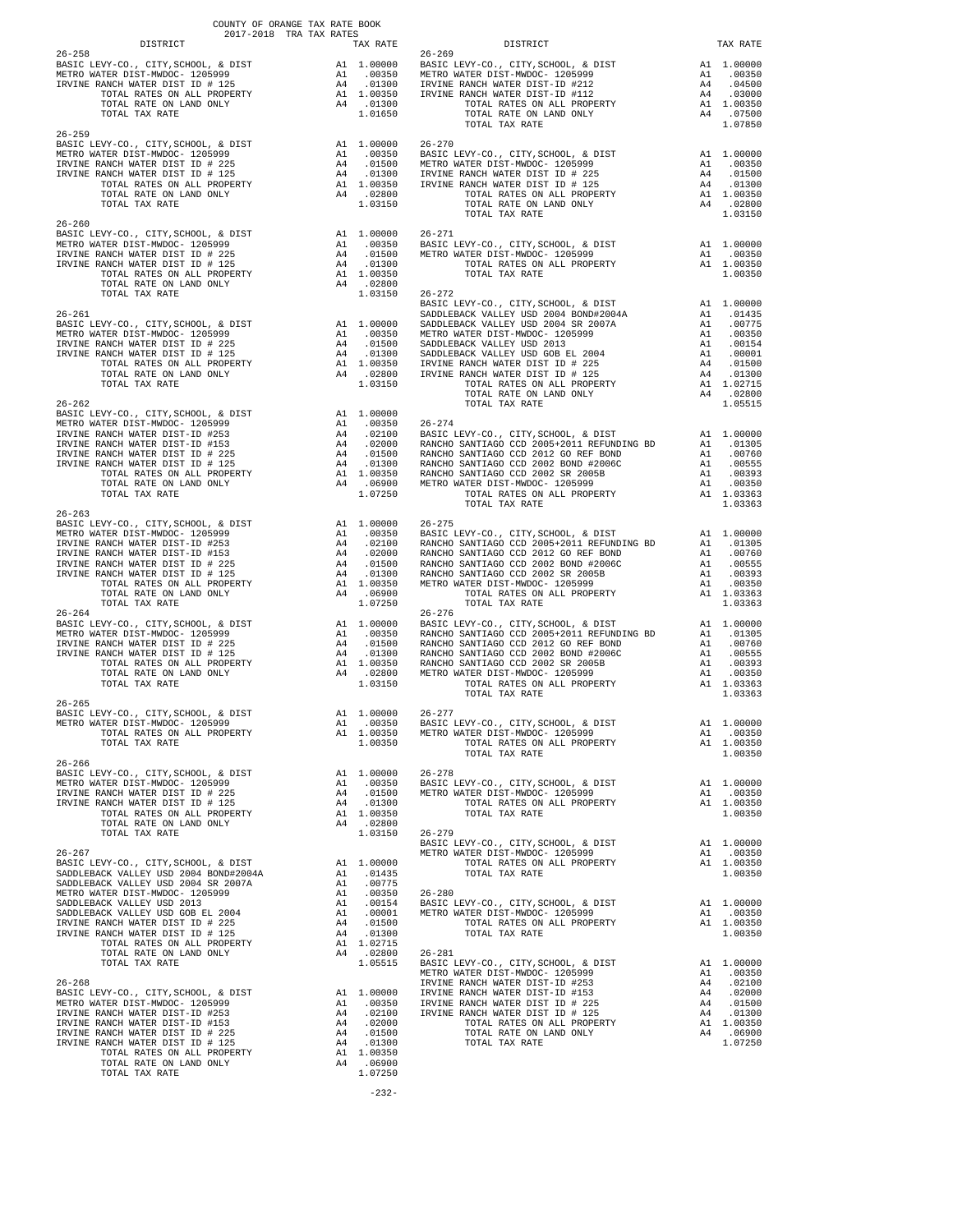| 2017-2018 TRA TAX RATES<br>DISTRICT | TAX RATE | DISTRICT                                                                                                                                                                                                                                                           | TAX RATE |
|-------------------------------------|----------|--------------------------------------------------------------------------------------------------------------------------------------------------------------------------------------------------------------------------------------------------------------------|----------|
|                                     |          |                                                                                                                                                                                                                                                                    |          |
|                                     |          |                                                                                                                                                                                                                                                                    |          |
|                                     |          |                                                                                                                                                                                                                                                                    |          |
|                                     |          |                                                                                                                                                                                                                                                                    |          |
|                                     |          |                                                                                                                                                                                                                                                                    |          |
|                                     |          |                                                                                                                                                                                                                                                                    |          |
|                                     |          |                                                                                                                                                                                                                                                                    |          |
|                                     |          |                                                                                                                                                                                                                                                                    |          |
|                                     |          |                                                                                                                                                                                                                                                                    |          |
|                                     |          |                                                                                                                                                                                                                                                                    |          |
|                                     |          |                                                                                                                                                                                                                                                                    |          |
|                                     |          |                                                                                                                                                                                                                                                                    |          |
|                                     |          |                                                                                                                                                                                                                                                                    |          |
|                                     |          |                                                                                                                                                                                                                                                                    |          |
|                                     |          |                                                                                                                                                                                                                                                                    |          |
|                                     |          |                                                                                                                                                                                                                                                                    |          |
|                                     |          |                                                                                                                                                                                                                                                                    |          |
|                                     |          |                                                                                                                                                                                                                                                                    |          |
|                                     |          |                                                                                                                                                                                                                                                                    |          |
|                                     |          |                                                                                                                                                                                                                                                                    |          |
|                                     |          |                                                                                                                                                                                                                                                                    |          |
|                                     |          |                                                                                                                                                                                                                                                                    |          |
|                                     |          |                                                                                                                                                                                                                                                                    |          |
|                                     |          |                                                                                                                                                                                                                                                                    |          |
|                                     |          |                                                                                                                                                                                                                                                                    |          |
|                                     |          |                                                                                                                                                                                                                                                                    |          |
|                                     |          |                                                                                                                                                                                                                                                                    |          |
|                                     |          |                                                                                                                                                                                                                                                                    |          |
|                                     |          |                                                                                                                                                                                                                                                                    |          |
|                                     |          |                                                                                                                                                                                                                                                                    |          |
|                                     |          |                                                                                                                                                                                                                                                                    |          |
|                                     |          |                                                                                                                                                                                                                                                                    |          |
|                                     |          |                                                                                                                                                                                                                                                                    |          |
| $26 - 288$                          |          |                                                                                                                                                                                                                                                                    |          |
|                                     |          |                                                                                                                                                                                                                                                                    |          |
|                                     |          |                                                                                                                                                                                                                                                                    |          |
|                                     |          |                                                                                                                                                                                                                                                                    |          |
|                                     |          |                                                                                                                                                                                                                                                                    |          |
|                                     |          |                                                                                                                                                                                                                                                                    |          |
|                                     |          |                                                                                                                                                                                                                                                                    |          |
|                                     |          |                                                                                                                                                                                                                                                                    |          |
|                                     |          |                                                                                                                                                                                                                                                                    |          |
|                                     |          |                                                                                                                                                                                                                                                                    |          |
|                                     |          |                                                                                                                                                                                                                                                                    |          |
|                                     |          |                                                                                                                                                                                                                                                                    |          |
|                                     |          |                                                                                                                                                                                                                                                                    |          |
|                                     |          |                                                                                                                                                                                                                                                                    |          |
|                                     |          |                                                                                                                                                                                                                                                                    |          |
|                                     |          |                                                                                                                                                                                                                                                                    |          |
|                                     |          |                                                                                                                                                                                                                                                                    |          |
|                                     |          |                                                                                                                                                                                                                                                                    |          |
| $26 - 292$                          |          |                                                                                                                                                                                                                                                                    |          |
|                                     |          |                                                                                                                                                                                                                                                                    |          |
|                                     |          |                                                                                                                                                                                                                                                                    |          |
|                                     |          |                                                                                                                                                                                                                                                                    |          |
|                                     |          |                                                                                                                                                                                                                                                                    |          |
|                                     |          |                                                                                                                                                                                                                                                                    |          |
| $26 - 293$                          |          |                                                                                                                                                                                                                                                                    |          |
|                                     |          |                                                                                                                                                                                                                                                                    |          |
|                                     |          |                                                                                                                                                                                                                                                                    |          |
|                                     |          |                                                                                                                                                                                                                                                                    |          |
|                                     |          |                                                                                                                                                                                                                                                                    |          |
|                                     |          |                                                                                                                                                                                                                                                                    |          |
|                                     |          |                                                                                                                                                                                                                                                                    |          |
|                                     |          | $\begin{tabular}{cccc} 26-294 & 1.07250 & 1.07250 & 1.07250 & 1.03150 & 1.03150 & 1.03150 & 1.03150 & 1.03150 & 1.03150 & 1.03150 & 1.03150 & 1.03150 & 1.03150 & 1.03150 & 1.03150 & 1.03150 & 1.03150 & 1.03150 & 1.03150 & 1.03150 & 1.03150 & 1.03150 & 1.031$ |          |
|                                     |          |                                                                                                                                                                                                                                                                    |          |
|                                     |          |                                                                                                                                                                                                                                                                    |          |
|                                     |          |                                                                                                                                                                                                                                                                    |          |
|                                     |          |                                                                                                                                                                                                                                                                    |          |
|                                     |          |                                                                                                                                                                                                                                                                    |          |
|                                     |          |                                                                                                                                                                                                                                                                    |          |
|                                     |          |                                                                                                                                                                                                                                                                    |          |
|                                     |          |                                                                                                                                                                                                                                                                    |          |

COUNTY OF ORANGE TAX RATE BOOK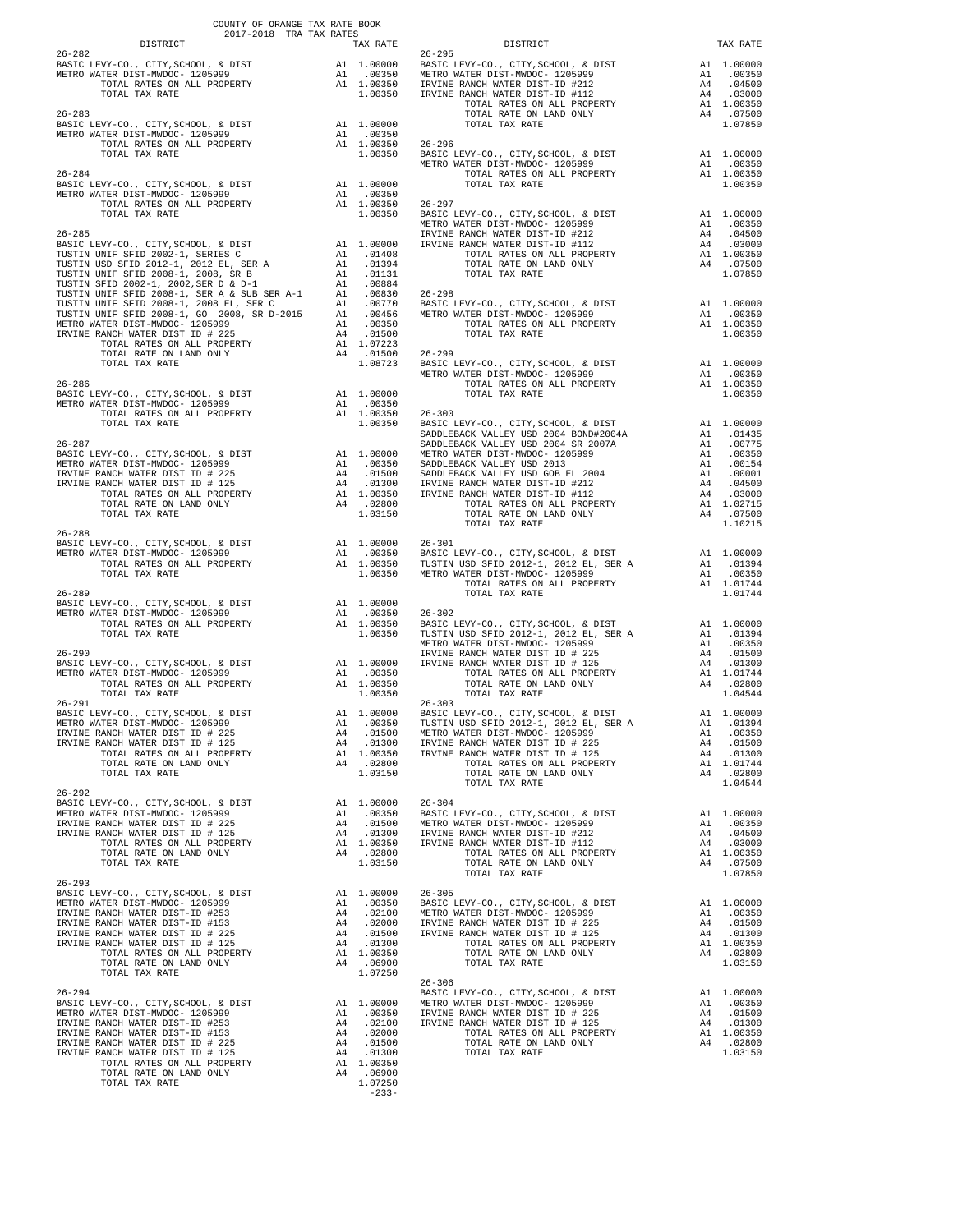| COUNTY OF ORANGE TAX RATE BOOK<br>2017-2018 TRA TAX RATES<br>$2017-2018 \begin{tabular}{ll} \multicolumn{2}{l}{{\small\tt{2017}}}\n & \multicolumn{2}{l}{\small\tt{2017}}\n & \multicolumn{2}{l}{\small\tt{2017}}\n \\ \multicolumn{2}{l}{\small\tt{2017}}-2018 \begin{tabular}{ll} {\small\tt{2017}}\n & \multicolumn{2}{l}{\small\tt{2017}}\n \\ {\small\tt{2017}}-2018 \begin{tabular}{ll} {\small\tt{2017}}\n \\ {\small\tt{2017}}-2018 \end{tabular} \end{tabular} \end{tabular}$ |          |                                                                                                                                                                                                                                                                                                                                                                                                                                                                                                                                 |          |
|----------------------------------------------------------------------------------------------------------------------------------------------------------------------------------------------------------------------------------------------------------------------------------------------------------------------------------------------------------------------------------------------------------------------------------------------------------------------------------------|----------|---------------------------------------------------------------------------------------------------------------------------------------------------------------------------------------------------------------------------------------------------------------------------------------------------------------------------------------------------------------------------------------------------------------------------------------------------------------------------------------------------------------------------------|----------|
|                                                                                                                                                                                                                                                                                                                                                                                                                                                                                        | TAX RATE | DISTRICT                                                                                                                                                                                                                                                                                                                                                                                                                                                                                                                        | TAX RATE |
|                                                                                                                                                                                                                                                                                                                                                                                                                                                                                        |          | $\begin{tabular}{l c c c c c} \multicolumn{1}{c}{DISTRICT} & \multicolumn{1}{c}{\textbf{TAX RATE}} & \multicolumn{1}{c}{\textbf{DISTRICT}} & \multicolumn{1}{c}{\textbf{TAX RATE}} & \multicolumn{1}{c}{\textbf{DISTRICT}} & \multicolumn{1}{c}{\textbf{TAX RATE}} & \multicolumn{1}{c}{\textbf{DISTRICT}} & \multicolumn{1}{c}{\textbf{TAX RATE}} & \multicolumn{1}{c}{\textbf{TAX RATE}} & \multicolumn{1}{c}{\textbf{TAX RATE}} & \multicolumn{1}{c}{\textbf{TAX R$                                                          |          |
|                                                                                                                                                                                                                                                                                                                                                                                                                                                                                        |          |                                                                                                                                                                                                                                                                                                                                                                                                                                                                                                                                 |          |
|                                                                                                                                                                                                                                                                                                                                                                                                                                                                                        |          |                                                                                                                                                                                                                                                                                                                                                                                                                                                                                                                                 |          |
|                                                                                                                                                                                                                                                                                                                                                                                                                                                                                        |          |                                                                                                                                                                                                                                                                                                                                                                                                                                                                                                                                 |          |
|                                                                                                                                                                                                                                                                                                                                                                                                                                                                                        |          |                                                                                                                                                                                                                                                                                                                                                                                                                                                                                                                                 |          |
|                                                                                                                                                                                                                                                                                                                                                                                                                                                                                        |          |                                                                                                                                                                                                                                                                                                                                                                                                                                                                                                                                 |          |
|                                                                                                                                                                                                                                                                                                                                                                                                                                                                                        |          |                                                                                                                                                                                                                                                                                                                                                                                                                                                                                                                                 |          |
|                                                                                                                                                                                                                                                                                                                                                                                                                                                                                        |          |                                                                                                                                                                                                                                                                                                                                                                                                                                                                                                                                 |          |
|                                                                                                                                                                                                                                                                                                                                                                                                                                                                                        |          |                                                                                                                                                                                                                                                                                                                                                                                                                                                                                                                                 |          |
|                                                                                                                                                                                                                                                                                                                                                                                                                                                                                        |          |                                                                                                                                                                                                                                                                                                                                                                                                                                                                                                                                 |          |
|                                                                                                                                                                                                                                                                                                                                                                                                                                                                                        |          |                                                                                                                                                                                                                                                                                                                                                                                                                                                                                                                                 |          |
|                                                                                                                                                                                                                                                                                                                                                                                                                                                                                        |          |                                                                                                                                                                                                                                                                                                                                                                                                                                                                                                                                 |          |
|                                                                                                                                                                                                                                                                                                                                                                                                                                                                                        |          |                                                                                                                                                                                                                                                                                                                                                                                                                                                                                                                                 |          |
|                                                                                                                                                                                                                                                                                                                                                                                                                                                                                        |          |                                                                                                                                                                                                                                                                                                                                                                                                                                                                                                                                 |          |
|                                                                                                                                                                                                                                                                                                                                                                                                                                                                                        |          |                                                                                                                                                                                                                                                                                                                                                                                                                                                                                                                                 |          |
|                                                                                                                                                                                                                                                                                                                                                                                                                                                                                        |          |                                                                                                                                                                                                                                                                                                                                                                                                                                                                                                                                 |          |
|                                                                                                                                                                                                                                                                                                                                                                                                                                                                                        |          |                                                                                                                                                                                                                                                                                                                                                                                                                                                                                                                                 |          |
|                                                                                                                                                                                                                                                                                                                                                                                                                                                                                        |          |                                                                                                                                                                                                                                                                                                                                                                                                                                                                                                                                 |          |
|                                                                                                                                                                                                                                                                                                                                                                                                                                                                                        |          |                                                                                                                                                                                                                                                                                                                                                                                                                                                                                                                                 |          |
|                                                                                                                                                                                                                                                                                                                                                                                                                                                                                        |          |                                                                                                                                                                                                                                                                                                                                                                                                                                                                                                                                 |          |
|                                                                                                                                                                                                                                                                                                                                                                                                                                                                                        |          |                                                                                                                                                                                                                                                                                                                                                                                                                                                                                                                                 |          |
|                                                                                                                                                                                                                                                                                                                                                                                                                                                                                        |          |                                                                                                                                                                                                                                                                                                                                                                                                                                                                                                                                 |          |
|                                                                                                                                                                                                                                                                                                                                                                                                                                                                                        |          |                                                                                                                                                                                                                                                                                                                                                                                                                                                                                                                                 |          |
|                                                                                                                                                                                                                                                                                                                                                                                                                                                                                        |          |                                                                                                                                                                                                                                                                                                                                                                                                                                                                                                                                 |          |
|                                                                                                                                                                                                                                                                                                                                                                                                                                                                                        |          |                                                                                                                                                                                                                                                                                                                                                                                                                                                                                                                                 |          |
|                                                                                                                                                                                                                                                                                                                                                                                                                                                                                        |          |                                                                                                                                                                                                                                                                                                                                                                                                                                                                                                                                 |          |
|                                                                                                                                                                                                                                                                                                                                                                                                                                                                                        |          |                                                                                                                                                                                                                                                                                                                                                                                                                                                                                                                                 |          |
|                                                                                                                                                                                                                                                                                                                                                                                                                                                                                        |          |                                                                                                                                                                                                                                                                                                                                                                                                                                                                                                                                 |          |
|                                                                                                                                                                                                                                                                                                                                                                                                                                                                                        |          |                                                                                                                                                                                                                                                                                                                                                                                                                                                                                                                                 |          |
|                                                                                                                                                                                                                                                                                                                                                                                                                                                                                        |          |                                                                                                                                                                                                                                                                                                                                                                                                                                                                                                                                 |          |
|                                                                                                                                                                                                                                                                                                                                                                                                                                                                                        |          |                                                                                                                                                                                                                                                                                                                                                                                                                                                                                                                                 |          |
|                                                                                                                                                                                                                                                                                                                                                                                                                                                                                        |          |                                                                                                                                                                                                                                                                                                                                                                                                                                                                                                                                 |          |
|                                                                                                                                                                                                                                                                                                                                                                                                                                                                                        |          |                                                                                                                                                                                                                                                                                                                                                                                                                                                                                                                                 |          |
|                                                                                                                                                                                                                                                                                                                                                                                                                                                                                        |          |                                                                                                                                                                                                                                                                                                                                                                                                                                                                                                                                 |          |
|                                                                                                                                                                                                                                                                                                                                                                                                                                                                                        |          |                                                                                                                                                                                                                                                                                                                                                                                                                                                                                                                                 |          |
|                                                                                                                                                                                                                                                                                                                                                                                                                                                                                        |          |                                                                                                                                                                                                                                                                                                                                                                                                                                                                                                                                 |          |
|                                                                                                                                                                                                                                                                                                                                                                                                                                                                                        |          |                                                                                                                                                                                                                                                                                                                                                                                                                                                                                                                                 |          |
|                                                                                                                                                                                                                                                                                                                                                                                                                                                                                        |          |                                                                                                                                                                                                                                                                                                                                                                                                                                                                                                                                 |          |
|                                                                                                                                                                                                                                                                                                                                                                                                                                                                                        |          |                                                                                                                                                                                                                                                                                                                                                                                                                                                                                                                                 |          |
|                                                                                                                                                                                                                                                                                                                                                                                                                                                                                        |          |                                                                                                                                                                                                                                                                                                                                                                                                                                                                                                                                 |          |
|                                                                                                                                                                                                                                                                                                                                                                                                                                                                                        |          |                                                                                                                                                                                                                                                                                                                                                                                                                                                                                                                                 |          |
|                                                                                                                                                                                                                                                                                                                                                                                                                                                                                        |          |                                                                                                                                                                                                                                                                                                                                                                                                                                                                                                                                 |          |
|                                                                                                                                                                                                                                                                                                                                                                                                                                                                                        |          |                                                                                                                                                                                                                                                                                                                                                                                                                                                                                                                                 |          |
|                                                                                                                                                                                                                                                                                                                                                                                                                                                                                        |          |                                                                                                                                                                                                                                                                                                                                                                                                                                                                                                                                 |          |
|                                                                                                                                                                                                                                                                                                                                                                                                                                                                                        |          |                                                                                                                                                                                                                                                                                                                                                                                                                                                                                                                                 |          |
|                                                                                                                                                                                                                                                                                                                                                                                                                                                                                        |          |                                                                                                                                                                                                                                                                                                                                                                                                                                                                                                                                 |          |
|                                                                                                                                                                                                                                                                                                                                                                                                                                                                                        |          |                                                                                                                                                                                                                                                                                                                                                                                                                                                                                                                                 |          |
|                                                                                                                                                                                                                                                                                                                                                                                                                                                                                        |          |                                                                                                                                                                                                                                                                                                                                                                                                                                                                                                                                 |          |
|                                                                                                                                                                                                                                                                                                                                                                                                                                                                                        |          |                                                                                                                                                                                                                                                                                                                                                                                                                                                                                                                                 |          |
|                                                                                                                                                                                                                                                                                                                                                                                                                                                                                        |          |                                                                                                                                                                                                                                                                                                                                                                                                                                                                                                                                 |          |
|                                                                                                                                                                                                                                                                                                                                                                                                                                                                                        |          |                                                                                                                                                                                                                                                                                                                                                                                                                                                                                                                                 |          |
|                                                                                                                                                                                                                                                                                                                                                                                                                                                                                        |          |                                                                                                                                                                                                                                                                                                                                                                                                                                                                                                                                 |          |
|                                                                                                                                                                                                                                                                                                                                                                                                                                                                                        |          |                                                                                                                                                                                                                                                                                                                                                                                                                                                                                                                                 |          |
|                                                                                                                                                                                                                                                                                                                                                                                                                                                                                        |          |                                                                                                                                                                                                                                                                                                                                                                                                                                                                                                                                 |          |
|                                                                                                                                                                                                                                                                                                                                                                                                                                                                                        |          |                                                                                                                                                                                                                                                                                                                                                                                                                                                                                                                                 |          |
|                                                                                                                                                                                                                                                                                                                                                                                                                                                                                        |          |                                                                                                                                                                                                                                                                                                                                                                                                                                                                                                                                 |          |
|                                                                                                                                                                                                                                                                                                                                                                                                                                                                                        |          | $\begin{tabular}{lllllllllllllllllllll} \multicolumn{3}{l}{{\footnotesize \begin{tabular}{l} \multicolumn{3}{l}{0.8cm} {\footnotesize \begin{tabular}{l} \multicolumn{3}{l}{0.8cm} {\footnotesize \begin{tabular}{l} \multicolumn{3}{l}{0.8cm} {\footnotesize \begin{tabular}{l} \multicolumn{3}{l}{0.8cm} {\footnotesize \begin{tabular}{l} \multicolumn{3}{l}{0.8cm} {\footnotesize \begin{tabular}{l} \multicolumn{3}{l}{0.8cm} {\footnotesize \begin{tabular}{l} \multicolumn{3}{l}{0.8cm} {\footnotesize \begin{tabular}{$ |          |
|                                                                                                                                                                                                                                                                                                                                                                                                                                                                                        |          |                                                                                                                                                                                                                                                                                                                                                                                                                                                                                                                                 |          |
|                                                                                                                                                                                                                                                                                                                                                                                                                                                                                        |          |                                                                                                                                                                                                                                                                                                                                                                                                                                                                                                                                 |          |
|                                                                                                                                                                                                                                                                                                                                                                                                                                                                                        |          |                                                                                                                                                                                                                                                                                                                                                                                                                                                                                                                                 |          |
|                                                                                                                                                                                                                                                                                                                                                                                                                                                                                        |          |                                                                                                                                                                                                                                                                                                                                                                                                                                                                                                                                 |          |
|                                                                                                                                                                                                                                                                                                                                                                                                                                                                                        |          | $\begin{tabular}{lllllllllllllllllllllll} \multicolumn{2}{c}{\begin{tabular}{l} \multicolumn{2}{c}{\begin{tabular}{l} \multicolumn{2}{c}{\begin{tabular}{l} \multicolumn{2}{c}{\begin{tabular}{l} \multicolumn{2}{c}{\begin{tabular}{l} \multicolumn{2}{c}{\begin{tabular}{c} \multicolumn{2}{c}{\begin{tabular}{c} \multicolumn{2}{c}{\begin{tabular}{c} \multicolumn{2}{c}{\begin{tabular}{c} \multicolumn{2}{c}{\begin{tabular}{c} \multicolumn{2}{c}{\begin{tabular}{c} \multicolumn{2}{c}{\begin{tabular$                  |          |
|                                                                                                                                                                                                                                                                                                                                                                                                                                                                                        |          |                                                                                                                                                                                                                                                                                                                                                                                                                                                                                                                                 |          |
|                                                                                                                                                                                                                                                                                                                                                                                                                                                                                        |          |                                                                                                                                                                                                                                                                                                                                                                                                                                                                                                                                 |          |
|                                                                                                                                                                                                                                                                                                                                                                                                                                                                                        |          |                                                                                                                                                                                                                                                                                                                                                                                                                                                                                                                                 |          |
|                                                                                                                                                                                                                                                                                                                                                                                                                                                                                        |          |                                                                                                                                                                                                                                                                                                                                                                                                                                                                                                                                 |          |
|                                                                                                                                                                                                                                                                                                                                                                                                                                                                                        |          |                                                                                                                                                                                                                                                                                                                                                                                                                                                                                                                                 |          |
|                                                                                                                                                                                                                                                                                                                                                                                                                                                                                        |          |                                                                                                                                                                                                                                                                                                                                                                                                                                                                                                                                 |          |
|                                                                                                                                                                                                                                                                                                                                                                                                                                                                                        |          |                                                                                                                                                                                                                                                                                                                                                                                                                                                                                                                                 |          |
|                                                                                                                                                                                                                                                                                                                                                                                                                                                                                        |          |                                                                                                                                                                                                                                                                                                                                                                                                                                                                                                                                 |          |
|                                                                                                                                                                                                                                                                                                                                                                                                                                                                                        |          |                                                                                                                                                                                                                                                                                                                                                                                                                                                                                                                                 |          |
|                                                                                                                                                                                                                                                                                                                                                                                                                                                                                        |          |                                                                                                                                                                                                                                                                                                                                                                                                                                                                                                                                 |          |
|                                                                                                                                                                                                                                                                                                                                                                                                                                                                                        |          |                                                                                                                                                                                                                                                                                                                                                                                                                                                                                                                                 |          |
|                                                                                                                                                                                                                                                                                                                                                                                                                                                                                        |          | $\begin{tabular}{c c c c} \multicolumn{4}{c}{\textbf{1.03150}} & \multicolumn{4}{c}{26-326} & \multicolumn{4}{c}{26-326} & \multicolumn{4}{c}{26-326} & \multicolumn{4}{c}{26-326} & \multicolumn{4}{c}{26-326} & \multicolumn{4}{c}{\textbf{2.03150}} & \multicolumn{4}{c}{26-326} & \multicolumn{4}{c}{\textbf{2.03150}} & \multicolumn{4}{c}{26-326} & \multicolumn{4}{c}{\textbf{2.03150}}$                                                                                                                                 |          |
|                                                                                                                                                                                                                                                                                                                                                                                                                                                                                        |          |                                                                                                                                                                                                                                                                                                                                                                                                                                                                                                                                 |          |
|                                                                                                                                                                                                                                                                                                                                                                                                                                                                                        |          |                                                                                                                                                                                                                                                                                                                                                                                                                                                                                                                                 |          |
|                                                                                                                                                                                                                                                                                                                                                                                                                                                                                        |          |                                                                                                                                                                                                                                                                                                                                                                                                                                                                                                                                 |          |
|                                                                                                                                                                                                                                                                                                                                                                                                                                                                                        |          |                                                                                                                                                                                                                                                                                                                                                                                                                                                                                                                                 |          |
|                                                                                                                                                                                                                                                                                                                                                                                                                                                                                        |          |                                                                                                                                                                                                                                                                                                                                                                                                                                                                                                                                 |          |
|                                                                                                                                                                                                                                                                                                                                                                                                                                                                                        | $-234-$  |                                                                                                                                                                                                                                                                                                                                                                                                                                                                                                                                 |          |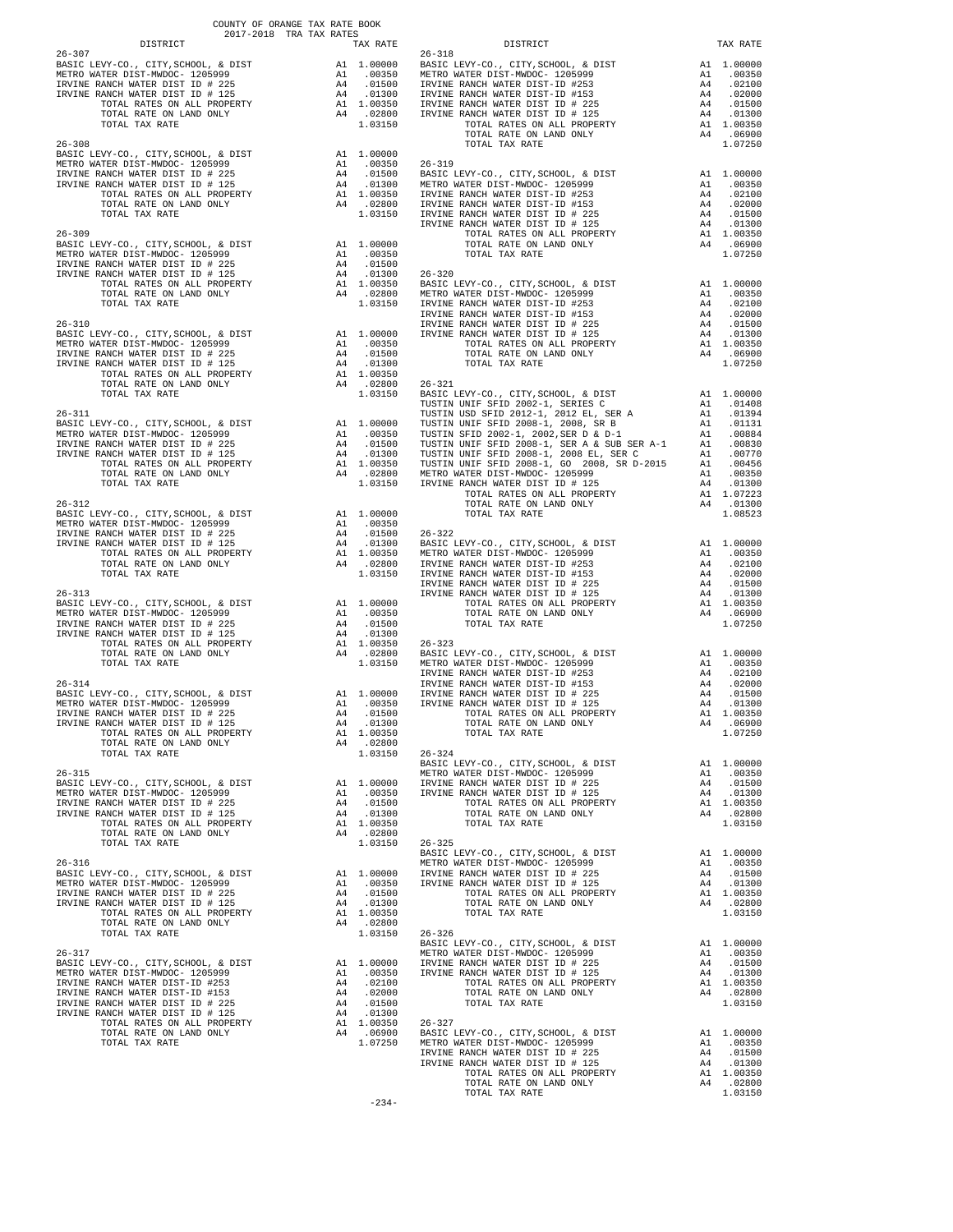| COUNTY OF ORANGE TAX RATE BOOK                                                                                                                                                                                                                                                                                                                                                                                                         |                |                        |          |
|----------------------------------------------------------------------------------------------------------------------------------------------------------------------------------------------------------------------------------------------------------------------------------------------------------------------------------------------------------------------------------------------------------------------------------------|----------------|------------------------|----------|
| $26 - 328$                                                                                                                                                                                                                                                                                                                                                                                                                             | TAX RATE       | DISTRICT<br>$26 - 338$ | TAX RATE |
|                                                                                                                                                                                                                                                                                                                                                                                                                                        |                |                        |          |
|                                                                                                                                                                                                                                                                                                                                                                                                                                        |                |                        |          |
| $26 - 329$                                                                                                                                                                                                                                                                                                                                                                                                                             |                |                        |          |
|                                                                                                                                                                                                                                                                                                                                                                                                                                        |                |                        |          |
|                                                                                                                                                                                                                                                                                                                                                                                                                                        |                |                        |          |
|                                                                                                                                                                                                                                                                                                                                                                                                                                        |                |                        |          |
|                                                                                                                                                                                                                                                                                                                                                                                                                                        |                |                        |          |
|                                                                                                                                                                                                                                                                                                                                                                                                                                        |                |                        |          |
|                                                                                                                                                                                                                                                                                                                                                                                                                                        |                |                        |          |
|                                                                                                                                                                                                                                                                                                                                                                                                                                        |                |                        |          |
|                                                                                                                                                                                                                                                                                                                                                                                                                                        |                |                        |          |
|                                                                                                                                                                                                                                                                                                                                                                                                                                        |                |                        |          |
|                                                                                                                                                                                                                                                                                                                                                                                                                                        |                |                        |          |
|                                                                                                                                                                                                                                                                                                                                                                                                                                        | 1.07250 26-341 |                        |          |
|                                                                                                                                                                                                                                                                                                                                                                                                                                        |                |                        |          |
|                                                                                                                                                                                                                                                                                                                                                                                                                                        |                |                        |          |
|                                                                                                                                                                                                                                                                                                                                                                                                                                        |                |                        |          |
|                                                                                                                                                                                                                                                                                                                                                                                                                                        |                |                        |          |
|                                                                                                                                                                                                                                                                                                                                                                                                                                        |                |                        |          |
|                                                                                                                                                                                                                                                                                                                                                                                                                                        |                |                        |          |
|                                                                                                                                                                                                                                                                                                                                                                                                                                        |                |                        |          |
|                                                                                                                                                                                                                                                                                                                                                                                                                                        |                |                        |          |
|                                                                                                                                                                                                                                                                                                                                                                                                                                        |                |                        |          |
|                                                                                                                                                                                                                                                                                                                                                                                                                                        |                |                        |          |
|                                                                                                                                                                                                                                                                                                                                                                                                                                        |                |                        |          |
| TOTAL RATE ON LARD OBLY A 1.05910 26-311<br>TOTAL TAX RATE (NLARD OBLY A 1.00000 SADELEROV-CO., CITY, SCHOOL, & DIST<br>RATE LEVY-CO., CITY, SCHOOL, & DIST<br>RATE DEVINE RANCH MATER DIST-100000 INVINE RANCH MATER DIST-100003<br><br>$26 - 334$                                                                                                                                                                                    |                |                        |          |
|                                                                                                                                                                                                                                                                                                                                                                                                                                        |                |                        |          |
|                                                                                                                                                                                                                                                                                                                                                                                                                                        |                |                        |          |
|                                                                                                                                                                                                                                                                                                                                                                                                                                        |                |                        |          |
|                                                                                                                                                                                                                                                                                                                                                                                                                                        |                |                        |          |
| $\begin{tabular}{l c c c c c c c c} \multicolumn{1}{c}{\textbf{IFVINE RANCH WATER DIST-ID H253}} & \multicolumn{1}{c}{A4} & .02000 & \multicolumn{1}{c}{\textbf{IFVINE RANCH WATER DIST-ID H253}} & \multicolumn{1}{c}{A4} & .02000 & \multicolumn{1}{c}{\textbf{IFVINE RANCH WATER DIST-ID H253}} & \multicolumn{1}{c}{A4} & .02000 & \multicolumn{1}{c}{\textbf{IFVINE RANCH WATER DIST-ID H253}} & \multicolumn{1}{c$<br>$26 - 335$ |                |                        |          |
|                                                                                                                                                                                                                                                                                                                                                                                                                                        |                |                        |          |
|                                                                                                                                                                                                                                                                                                                                                                                                                                        |                |                        |          |
|                                                                                                                                                                                                                                                                                                                                                                                                                                        |                |                        |          |
|                                                                                                                                                                                                                                                                                                                                                                                                                                        |                |                        |          |
| $26 - 336$                                                                                                                                                                                                                                                                                                                                                                                                                             |                |                        |          |
|                                                                                                                                                                                                                                                                                                                                                                                                                                        |                |                        |          |
|                                                                                                                                                                                                                                                                                                                                                                                                                                        |                |                        |          |
|                                                                                                                                                                                                                                                                                                                                                                                                                                        |                |                        |          |
|                                                                                                                                                                                                                                                                                                                                                                                                                                        |                |                        |          |
|                                                                                                                                                                                                                                                                                                                                                                                                                                        |                |                        |          |
|                                                                                                                                                                                                                                                                                                                                                                                                                                        |                |                        |          |
| $26 - 337$                                                                                                                                                                                                                                                                                                                                                                                                                             |                |                        |          |
|                                                                                                                                                                                                                                                                                                                                                                                                                                        |                |                        |          |
|                                                                                                                                                                                                                                                                                                                                                                                                                                        |                |                        |          |
|                                                                                                                                                                                                                                                                                                                                                                                                                                        |                |                        |          |
|                                                                                                                                                                                                                                                                                                                                                                                                                                        |                |                        |          |
|                                                                                                                                                                                                                                                                                                                                                                                                                                        |                |                        |          |
|                                                                                                                                                                                                                                                                                                                                                                                                                                        |                |                        |          |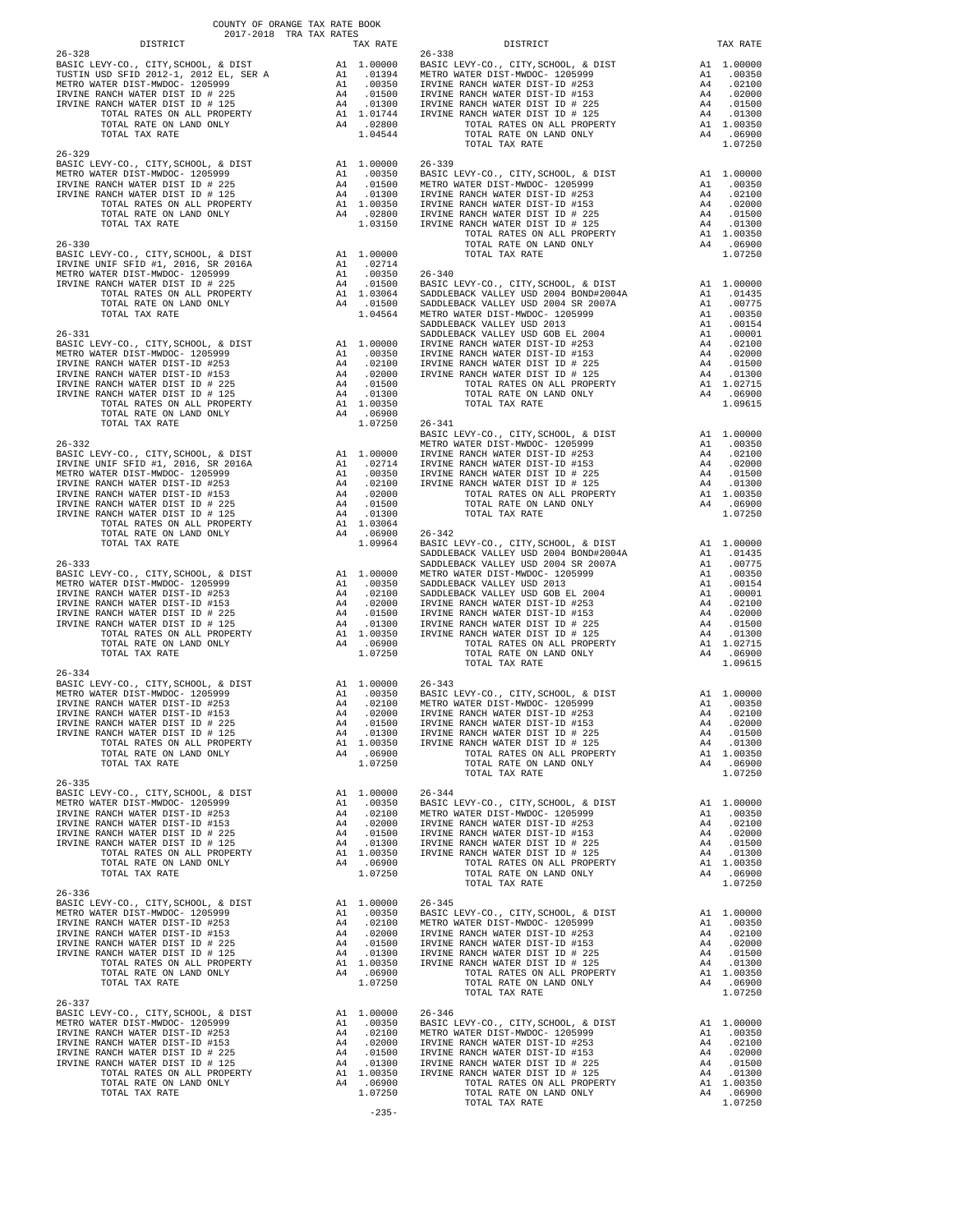| $2017-2018 \quad \text{TRA} \quad \text{PAR RATE}$ DISTRICT<br>$26 - 347$ | TAX RATE | DISTRICT                                                                                                                                                                                                                              | TAX RATE |
|---------------------------------------------------------------------------|----------|---------------------------------------------------------------------------------------------------------------------------------------------------------------------------------------------------------------------------------------|----------|
|                                                                           |          | $26 - 356$                                                                                                                                                                                                                            |          |
|                                                                           |          |                                                                                                                                                                                                                                       |          |
|                                                                           |          |                                                                                                                                                                                                                                       |          |
|                                                                           |          |                                                                                                                                                                                                                                       |          |
|                                                                           |          |                                                                                                                                                                                                                                       |          |
|                                                                           |          |                                                                                                                                                                                                                                       |          |
|                                                                           |          |                                                                                                                                                                                                                                       |          |
|                                                                           |          |                                                                                                                                                                                                                                       |          |
|                                                                           |          |                                                                                                                                                                                                                                       |          |
|                                                                           |          |                                                                                                                                                                                                                                       |          |
|                                                                           |          |                                                                                                                                                                                                                                       |          |
|                                                                           |          |                                                                                                                                                                                                                                       |          |
|                                                                           |          |                                                                                                                                                                                                                                       |          |
|                                                                           |          |                                                                                                                                                                                                                                       |          |
|                                                                           |          |                                                                                                                                                                                                                                       |          |
|                                                                           |          |                                                                                                                                                                                                                                       |          |
|                                                                           |          |                                                                                                                                                                                                                                       |          |
| $26 - 349$                                                                |          |                                                                                                                                                                                                                                       |          |
|                                                                           |          |                                                                                                                                                                                                                                       |          |
|                                                                           |          |                                                                                                                                                                                                                                       |          |
|                                                                           |          |                                                                                                                                                                                                                                       |          |
|                                                                           |          |                                                                                                                                                                                                                                       |          |
|                                                                           |          |                                                                                                                                                                                                                                       |          |
|                                                                           |          |                                                                                                                                                                                                                                       |          |
|                                                                           |          |                                                                                                                                                                                                                                       |          |
|                                                                           |          |                                                                                                                                                                                                                                       |          |
|                                                                           |          |                                                                                                                                                                                                                                       |          |
|                                                                           |          |                                                                                                                                                                                                                                       |          |
|                                                                           |          |                                                                                                                                                                                                                                       |          |
|                                                                           |          |                                                                                                                                                                                                                                       |          |
|                                                                           |          |                                                                                                                                                                                                                                       |          |
|                                                                           |          |                                                                                                                                                                                                                                       |          |
|                                                                           |          |                                                                                                                                                                                                                                       |          |
|                                                                           |          |                                                                                                                                                                                                                                       |          |
|                                                                           |          |                                                                                                                                                                                                                                       |          |
|                                                                           |          |                                                                                                                                                                                                                                       |          |
|                                                                           |          |                                                                                                                                                                                                                                       |          |
|                                                                           |          |                                                                                                                                                                                                                                       |          |
|                                                                           |          |                                                                                                                                                                                                                                       |          |
|                                                                           |          |                                                                                                                                                                                                                                       |          |
|                                                                           |          |                                                                                                                                                                                                                                       |          |
|                                                                           |          |                                                                                                                                                                                                                                       |          |
|                                                                           |          |                                                                                                                                                                                                                                       |          |
|                                                                           |          |                                                                                                                                                                                                                                       |          |
|                                                                           |          |                                                                                                                                                                                                                                       |          |
|                                                                           |          |                                                                                                                                                                                                                                       |          |
|                                                                           |          |                                                                                                                                                                                                                                       |          |
|                                                                           |          |                                                                                                                                                                                                                                       |          |
|                                                                           |          | 26.121 2022<br>26.1421 2022 (CV), CTV, 201001, A 5577<br>26.1421 2022 (CV), CTV, 201001, A 5577<br>26.1422 (CV), CTV, 201001, A 5577<br>27.120.000 26.152 (CV), 2022 26.152 (CV), 2022 26.152 (CV), 2022 27.123 (CV), 2022 27.123 (CV |          |
|                                                                           |          |                                                                                                                                                                                                                                       |          |
|                                                                           |          |                                                                                                                                                                                                                                       |          |
|                                                                           |          |                                                                                                                                                                                                                                       |          |
|                                                                           |          |                                                                                                                                                                                                                                       |          |
|                                                                           |          |                                                                                                                                                                                                                                       |          |
|                                                                           |          |                                                                                                                                                                                                                                       |          |
|                                                                           |          |                                                                                                                                                                                                                                       |          |
|                                                                           |          |                                                                                                                                                                                                                                       |          |
|                                                                           |          |                                                                                                                                                                                                                                       |          |
|                                                                           |          |                                                                                                                                                                                                                                       |          |
|                                                                           |          |                                                                                                                                                                                                                                       |          |
|                                                                           |          |                                                                                                                                                                                                                                       |          |
|                                                                           |          |                                                                                                                                                                                                                                       |          |
|                                                                           |          |                                                                                                                                                                                                                                       |          |
|                                                                           |          |                                                                                                                                                                                                                                       |          |
|                                                                           |          |                                                                                                                                                                                                                                       |          |
|                                                                           |          |                                                                                                                                                                                                                                       |          |
|                                                                           |          |                                                                                                                                                                                                                                       |          |
|                                                                           |          |                                                                                                                                                                                                                                       |          |
|                                                                           |          |                                                                                                                                                                                                                                       |          |
|                                                                           |          |                                                                                                                                                                                                                                       |          |
|                                                                           |          |                                                                                                                                                                                                                                       |          |
|                                                                           |          |                                                                                                                                                                                                                                       |          |
|                                                                           |          |                                                                                                                                                                                                                                       |          |
|                                                                           |          |                                                                                                                                                                                                                                       |          |
|                                                                           |          |                                                                                                                                                                                                                                       |          |
|                                                                           |          |                                                                                                                                                                                                                                       |          |
|                                                                           |          |                                                                                                                                                                                                                                       |          |
|                                                                           |          |                                                                                                                                                                                                                                       |          |
|                                                                           |          |                                                                                                                                                                                                                                       |          |
|                                                                           |          |                                                                                                                                                                                                                                       |          |
|                                                                           |          |                                                                                                                                                                                                                                       |          |
|                                                                           |          |                                                                                                                                                                                                                                       |          |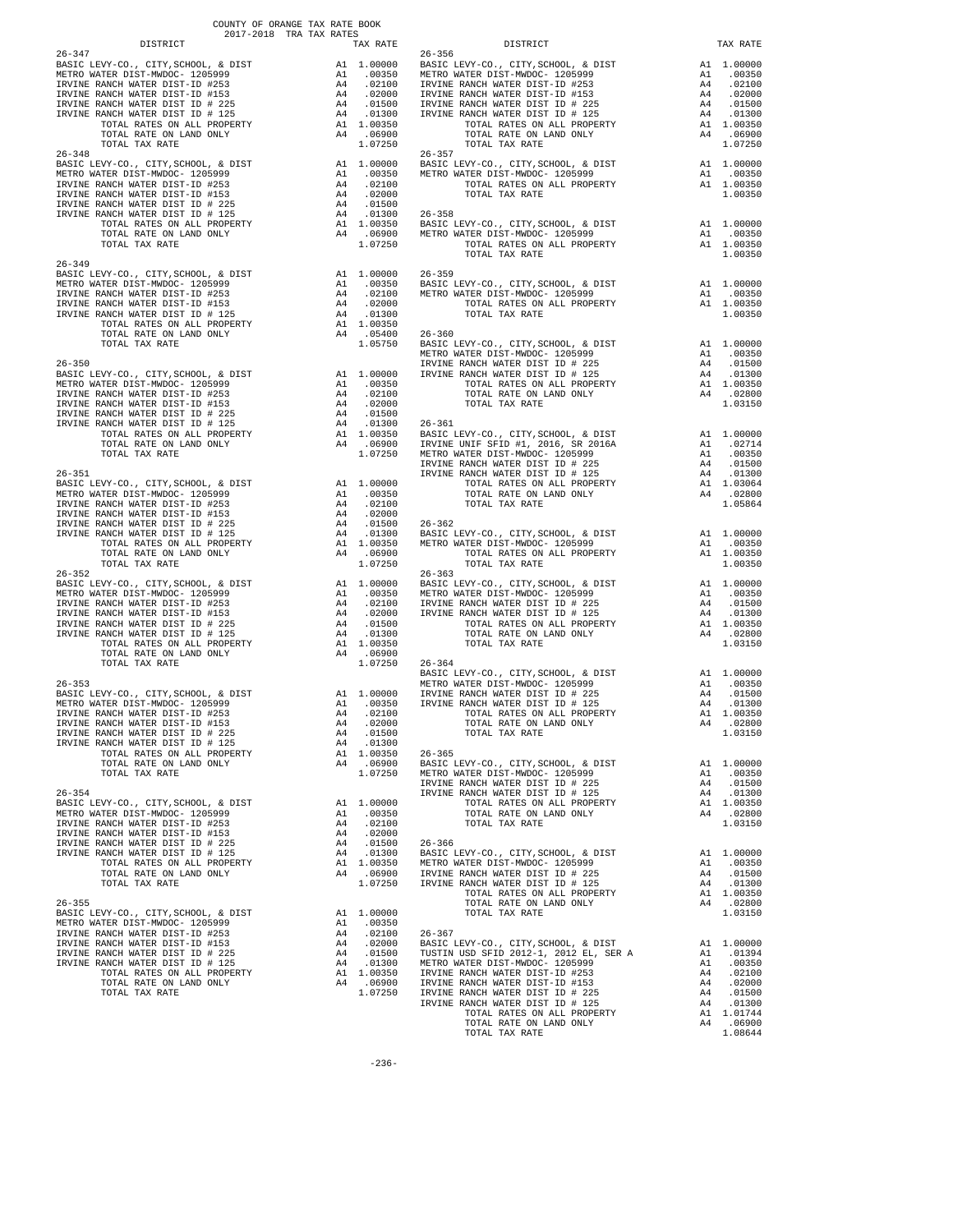| $26 - 368$                                                                                                                                                                                                                                |         | $26 - 901$     | TAX RATE |
|-------------------------------------------------------------------------------------------------------------------------------------------------------------------------------------------------------------------------------------------|---------|----------------|----------|
|                                                                                                                                                                                                                                           |         |                |          |
|                                                                                                                                                                                                                                           |         |                |          |
|                                                                                                                                                                                                                                           |         |                |          |
|                                                                                                                                                                                                                                           |         |                |          |
|                                                                                                                                                                                                                                           |         |                |          |
|                                                                                                                                                                                                                                           |         |                |          |
|                                                                                                                                                                                                                                           |         |                |          |
|                                                                                                                                                                                                                                           |         |                |          |
|                                                                                                                                                                                                                                           |         | $27 - 004$     |          |
|                                                                                                                                                                                                                                           |         |                |          |
|                                                                                                                                                                                                                                           |         |                |          |
|                                                                                                                                                                                                                                           |         |                |          |
|                                                                                                                                                                                                                                           |         |                |          |
|                                                                                                                                                                                                                                           |         |                |          |
|                                                                                                                                                                                                                                           |         |                |          |
| $26 - 373$                                                                                                                                                                                                                                |         |                |          |
|                                                                                                                                                                                                                                           |         |                |          |
| $26 - 374$<br>BASIC LEVY-CO., CITY, SCHOOL, & DIST A1 1.00000                                                                                                                                                                             |         | TOTAL TAX RATE | 1.01150  |
|                                                                                                                                                                                                                                           |         |                |          |
|                                                                                                                                                                                                                                           |         |                |          |
|                                                                                                                                                                                                                                           |         |                |          |
|                                                                                                                                                                                                                                           |         |                |          |
|                                                                                                                                                                                                                                           |         |                |          |
|                                                                                                                                                                                                                                           |         |                |          |
|                                                                                                                                                                                                                                           |         |                |          |
|                                                                                                                                                                                                                                           |         |                |          |
|                                                                                                                                                                                                                                           |         |                |          |
| 26-174 (1997-05), CTT, SCHOOL & DIST<br>1992 (1997-05), CTT, SCHOOL & DIST<br>1993 (1997-05), CTT, SCHOOL & DIST<br>1993 (1997-05), CTT, SCHOOL & DIST<br>1997 (1997-06), CTT, SCHOOL & DIST<br>1997 (1997-06), CTT, SCHOOL & DIST<br>199 |         |                |          |
|                                                                                                                                                                                                                                           |         |                |          |
|                                                                                                                                                                                                                                           |         |                |          |
|                                                                                                                                                                                                                                           |         |                |          |
|                                                                                                                                                                                                                                           | $-237-$ |                |          |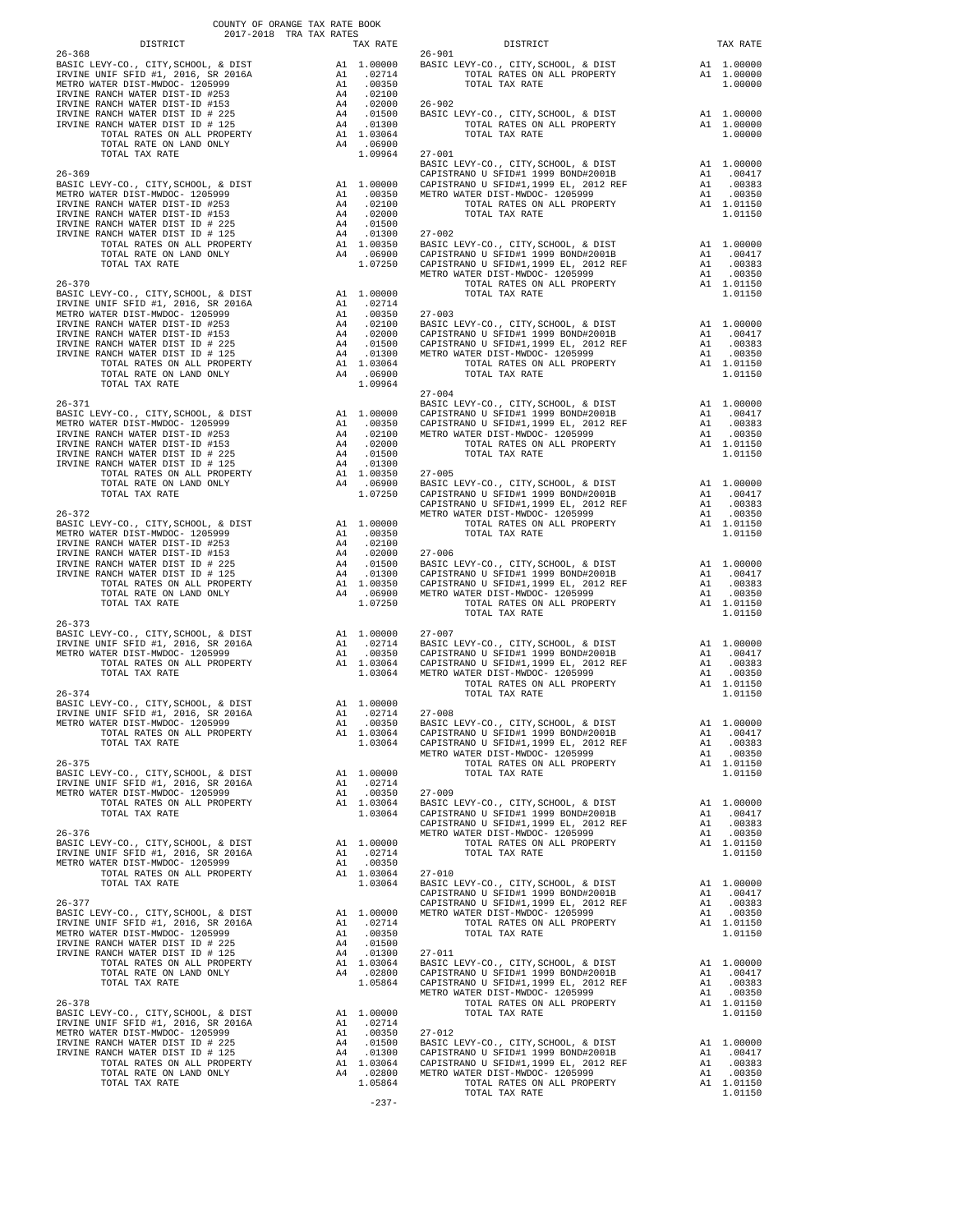|                                                                                                                                                                                | COUNTY OF ORANGE TAX RATE BOOK<br>2017-2018 TRA TAX RATES |          |                                                                                              |                    |
|--------------------------------------------------------------------------------------------------------------------------------------------------------------------------------|-----------------------------------------------------------|----------|----------------------------------------------------------------------------------------------|--------------------|
| DISTRICT<br>$27 - 013$                                                                                                                                                         |                                                           |          | TAX RATE                                                                                     | $27 - 025$         |
|                                                                                                                                                                                |                                                           |          |                                                                                              |                    |
|                                                                                                                                                                                |                                                           |          |                                                                                              |                    |
|                                                                                                                                                                                |                                                           |          |                                                                                              |                    |
|                                                                                                                                                                                |                                                           |          |                                                                                              |                    |
| SADDLEBACK VALLEY USD 2013<br>SADDLEBACK VALLEY USD GOB EL 2004<br>TOTAL RATES ON ALL PROPERTY<br>TOTAL TATES ON ALL PROPERTY<br>TOTAL TAY DATES ON ALL PROPERTY<br>A1 1.02715 |                                                           |          |                                                                                              |                    |
| TOTAL TAX RATE                                                                                                                                                                 |                                                           |          |                                                                                              |                    |
|                                                                                                                                                                                |                                                           |          | 1.02715 27-026                                                                               | BASIC L            |
| $27 - 014$                                                                                                                                                                     |                                                           |          |                                                                                              | SADDLEB            |
|                                                                                                                                                                                |                                                           |          |                                                                                              |                    |
|                                                                                                                                                                                |                                                           |          |                                                                                              |                    |
|                                                                                                                                                                                |                                                           |          | A1 .00350<br>A1 1.01150                                                                      |                    |
| TOTAL RATES ON ALL PROPERTY<br>TOTAL TAX RATE                                                                                                                                  |                                                           |          | 1.01150                                                                                      |                    |
| $27 - 015$                                                                                                                                                                     |                                                           |          |                                                                                              | $27 - 027$         |
|                                                                                                                                                                                |                                                           |          |                                                                                              |                    |
|                                                                                                                                                                                |                                                           |          |                                                                                              |                    |
|                                                                                                                                                                                |                                                           |          |                                                                                              |                    |
|                                                                                                                                                                                |                                                           |          |                                                                                              |                    |
|                                                                                                                                                                                |                                                           |          |                                                                                              |                    |
| $27 - 016$                                                                                                                                                                     |                                                           |          |                                                                                              |                    |
|                                                                                                                                                                                |                                                           |          |                                                                                              |                    |
|                                                                                                                                                                                |                                                           |          |                                                                                              |                    |
|                                                                                                                                                                                |                                                           |          |                                                                                              |                    |
|                                                                                                                                                                                |                                                           |          |                                                                                              |                    |
|                                                                                                                                                                                |                                                           |          |                                                                                              |                    |
| $27 - 017$                                                                                                                                                                     |                                                           |          |                                                                                              | SADDLEB<br>SADDLEB |
|                                                                                                                                                                                |                                                           |          |                                                                                              |                    |
|                                                                                                                                                                                |                                                           |          |                                                                                              |                    |
|                                                                                                                                                                                |                                                           |          |                                                                                              |                    |
|                                                                                                                                                                                |                                                           |          |                                                                                              |                    |
|                                                                                                                                                                                |                                                           |          |                                                                                              |                    |
|                                                                                                                                                                                |                                                           |          |                                                                                              |                    |
|                                                                                                                                                                                |                                                           |          |                                                                                              |                    |
|                                                                                                                                                                                |                                                           |          |                                                                                              | SADDLEB            |
| $27 - 018$                                                                                                                                                                     |                                                           |          |                                                                                              |                    |
|                                                                                                                                                                                |                                                           |          |                                                                                              |                    |
|                                                                                                                                                                                |                                                           |          |                                                                                              |                    |
|                                                                                                                                                                                |                                                           |          |                                                                                              |                    |
|                                                                                                                                                                                |                                                           |          |                                                                                              |                    |
|                                                                                                                                                                                |                                                           |          |                                                                                              | METRO W            |
| $27 - 019$                                                                                                                                                                     |                                                           |          |                                                                                              | SADDLEB            |
|                                                                                                                                                                                |                                                           |          | $\begin{array}{cc}\n\text{AL} & 1.00000 & \text{SADDLEB} \\ \text{A1} & 0.0417\n\end{array}$ |                    |
| 27-019<br>BASIC LEVY-CO., CITY, SCHOOL, & DIST<br>CAPISTRANO U SFID#1 1999 BOND#2001B<br>CAPISTRANO U SFID#1,1999 EL, 2012<br>CAPISTRANO U SFID#1,1999 EL, 2012.000            |                                                           |          | A1 .00417<br>A1 .00383                                                                       |                    |
| METRO WATER DIST-MWDOC- 1205999<br>TOTAL RATES ON ALL PROPERTY                                                                                                                 |                                                           |          | A1 .00350<br>A1 1.01150 27-031                                                               |                    |
| TOTAL TAX RATE                                                                                                                                                                 |                                                           |          | 1.01150                                                                                      | BASIC L            |
|                                                                                                                                                                                |                                                           |          |                                                                                              | SADDLEB            |
| $27 - 020$                                                                                                                                                                     |                                                           |          |                                                                                              | SADDLEB            |
|                                                                                                                                                                                |                                                           |          |                                                                                              |                    |
|                                                                                                                                                                                |                                                           |          |                                                                                              |                    |
|                                                                                                                                                                                |                                                           |          |                                                                                              |                    |
|                                                                                                                                                                                |                                                           |          |                                                                                              |                    |
| TOTAL RATES ON ALL PROPERTY                                                                                                                                                    |                                                           |          |                                                                                              |                    |
| TOTAL RATE ON LAND ONLY                                                                                                                                                        |                                                           |          |                                                                                              |                    |
| TOTAL TAX RATE                                                                                                                                                                 |                                                           |          | A4 .1.01150 27-032<br>A4 .34960 BASIC L<br>1.36110 SADDLEB                                   |                    |
| $27 - 021$                                                                                                                                                                     |                                                           |          |                                                                                              | SADDLEB<br>METRO W |
| BASIC LEVY-CO., CITY, SCHOOL, & DIST                                                                                                                                           |                                                           |          | A1 1.00000 SADDLEB<br>A1 .00417 SADDLEB                                                      |                    |
| CAPISTRANO U SFID#1 1999 BOND#2001B<br>CAPISTRANO U SFID#1 1999 EL, 2012 REF<br>CAPISTRANO U SFID#1,1999 EL, 2012 REF                                                          |                                                           |          |                                                                                              |                    |
| METRO WATER DIST-MWDOC- 1205999                                                                                                                                                |                                                           | A1<br>A1 | .00383<br>.00350                                                                             |                    |
| TOTAL RATES ON ALL PROPERTY                                                                                                                                                    |                                                           |          | A1 1.01150                                                                                   |                    |
| TOTAL TAX RATE                                                                                                                                                                 |                                                           |          | 1.01150                                                                                      | $27 - 033$         |
| $27 - 022$                                                                                                                                                                     |                                                           |          |                                                                                              | BASIC L<br>SADDLEB |
| BASIC LEVY-CO., CITY, SCHOOL, & DIST                                                                                                                                           |                                                           |          |                                                                                              |                    |
| CAPISTRANO U SFID#1 1999 BOND#2001B                                                                                                                                            |                                                           |          | A1 1.00000 SADDLEB<br>A1 .00417 METRO W<br>A1 .00383 SADDLEB<br>A1 .00350 SADDLEB            |                    |
| CAPISTRANO U SFID#1,1999 EL, 2012 REF<br>METRO WATER DIST-MWDOC- 1205999                                                                                                       |                                                           |          |                                                                                              |                    |
| TOTAL RATES ON ALL PROPERTY                                                                                                                                                    |                                                           |          | A1 1.01150                                                                                   |                    |
| TOTAL TAX RATE                                                                                                                                                                 |                                                           |          | 1.01150                                                                                      |                    |
| $27 - 023$                                                                                                                                                                     |                                                           |          |                                                                                              | $27 - 034$         |
| BASIC LEVY-CO., CITY, SCHOOL, & DIST<br>CAPISTRANO U SFID#1 1999 BOND#2001B                                                                                                    |                                                           |          | A1 1.00000 BASIC L<br>A1 .00417                                                              | SADDLEB            |
| CAPISTRANO U SFID#1,1999 EL, 2012 REF                                                                                                                                          |                                                           | A1       | $100383$<br>Al $00283$                                                                       |                    |
| METRO WATER DIST-MWDOC- 1205999                                                                                                                                                |                                                           |          |                                                                                              |                    |
| TOTAL RATES ON ALL PROPERTY<br>TOTAL TAX RATE                                                                                                                                  |                                                           |          | A1 .00383 SADDLEB<br>A1 .00350 METROW<br>A1 1.01150 SADDLEB<br>1.01150 SADDLEB               |                    |
|                                                                                                                                                                                |                                                           |          |                                                                                              |                    |
| $27 - 024$                                                                                                                                                                     |                                                           |          |                                                                                              |                    |
| BASIC LEVY-CO., CITY, SCHOOL, & DIST<br>CAPISTRANO U SFID#1 1999 BOND#2001B                                                                                                    |                                                           |          | A1 1.00000<br>A1 .00417                                                                      |                    |
| CAPISTRANO U SFID#1,1999 EL, 2012 REF                                                                                                                                          |                                                           | A1       | .00383                                                                                       |                    |
| METRO WATER DIST-MWDOC- 1205999<br>TOTAL RATES ON ALL PROPERTY                                                                                                                 |                                                           | A1       | .00350<br>A1 1.01150                                                                         |                    |
| TOTAL TAX RATE                                                                                                                                                                 |                                                           |          | 1.01150                                                                                      |                    |

-238-

| DISTRICT                                                                                                                                                      | $2017 - 2010$ in in $\frac{1}{2010}$ | TAX RATE | RATE<br>27-025<br>DISTRICT                                                                                                                                                                                                                                                                                                                                                                                        | TAX RATE |
|---------------------------------------------------------------------------------------------------------------------------------------------------------------|--------------------------------------|----------|-------------------------------------------------------------------------------------------------------------------------------------------------------------------------------------------------------------------------------------------------------------------------------------------------------------------------------------------------------------------------------------------------------------------|----------|
| $27 - 013$                                                                                                                                                    |                                      |          |                                                                                                                                                                                                                                                                                                                                                                                                                   |          |
|                                                                                                                                                               |                                      |          |                                                                                                                                                                                                                                                                                                                                                                                                                   |          |
|                                                                                                                                                               |                                      |          |                                                                                                                                                                                                                                                                                                                                                                                                                   |          |
|                                                                                                                                                               |                                      |          |                                                                                                                                                                                                                                                                                                                                                                                                                   |          |
|                                                                                                                                                               |                                      |          |                                                                                                                                                                                                                                                                                                                                                                                                                   |          |
|                                                                                                                                                               |                                      |          |                                                                                                                                                                                                                                                                                                                                                                                                                   |          |
|                                                                                                                                                               |                                      |          | $\begin{tabular}{c c c c c} \multicolumn{4}{c}{\textbf{27-014}} & \multicolumn{4}{c}{\textbf{10000}} & \multicolumn{4}{c}{\textbf{27-014}} & \multicolumn{4}{c}{\textbf{27-014}} & \multicolumn{4}{c}{\textbf{27-02}} & \multicolumn{4}{c}{\textbf{27-014}} & \multicolumn{4}{c}{\textbf{27-02}} & \multicolumn{4}{c}{\textbf{27-014}} & \multicolumn{4}{c}{\textbf{27-02}} & \multicolumn{4}{c}{\textbf{28-81}}$ |          |
|                                                                                                                                                               |                                      |          |                                                                                                                                                                                                                                                                                                                                                                                                                   |          |
|                                                                                                                                                               |                                      |          |                                                                                                                                                                                                                                                                                                                                                                                                                   |          |
|                                                                                                                                                               |                                      |          |                                                                                                                                                                                                                                                                                                                                                                                                                   |          |
|                                                                                                                                                               |                                      |          |                                                                                                                                                                                                                                                                                                                                                                                                                   |          |
|                                                                                                                                                               |                                      |          |                                                                                                                                                                                                                                                                                                                                                                                                                   |          |
|                                                                                                                                                               |                                      |          |                                                                                                                                                                                                                                                                                                                                                                                                                   |          |
|                                                                                                                                                               |                                      |          | $\begin{tabular}{l c c c c c c} \multicolumn{1}{c}{27-015} \multicolumn{1}{c}{27-016} \multicolumn{1}{c}{27-016} \multicolumn{1}{c}{27-016} \multicolumn{1}{c}{27-016} \multicolumn{1}{c}{27-016} \multicolumn{1}{c}{27-016} \multicolumn{1}{c}{27-016} \multicolumn{1}{c}{27-016} \multicolumn{1}{c}{27-016} \multicolumn{1}{c}{27-016} \multicolumn{1}{c}{27-016} \multicolumn{1}{c$                            |          |
|                                                                                                                                                               |                                      |          |                                                                                                                                                                                                                                                                                                                                                                                                                   |          |
|                                                                                                                                                               |                                      |          |                                                                                                                                                                                                                                                                                                                                                                                                                   |          |
|                                                                                                                                                               |                                      |          |                                                                                                                                                                                                                                                                                                                                                                                                                   |          |
|                                                                                                                                                               |                                      |          |                                                                                                                                                                                                                                                                                                                                                                                                                   |          |
|                                                                                                                                                               |                                      |          |                                                                                                                                                                                                                                                                                                                                                                                                                   |          |
|                                                                                                                                                               |                                      |          |                                                                                                                                                                                                                                                                                                                                                                                                                   |          |
|                                                                                                                                                               |                                      |          |                                                                                                                                                                                                                                                                                                                                                                                                                   |          |
|                                                                                                                                                               |                                      |          |                                                                                                                                                                                                                                                                                                                                                                                                                   |          |
|                                                                                                                                                               |                                      |          |                                                                                                                                                                                                                                                                                                                                                                                                                   |          |
|                                                                                                                                                               |                                      |          |                                                                                                                                                                                                                                                                                                                                                                                                                   |          |
|                                                                                                                                                               |                                      |          |                                                                                                                                                                                                                                                                                                                                                                                                                   |          |
|                                                                                                                                                               |                                      |          |                                                                                                                                                                                                                                                                                                                                                                                                                   |          |
|                                                                                                                                                               |                                      |          |                                                                                                                                                                                                                                                                                                                                                                                                                   |          |
|                                                                                                                                                               |                                      |          |                                                                                                                                                                                                                                                                                                                                                                                                                   |          |
|                                                                                                                                                               |                                      |          |                                                                                                                                                                                                                                                                                                                                                                                                                   |          |
|                                                                                                                                                               |                                      |          |                                                                                                                                                                                                                                                                                                                                                                                                                   |          |
|                                                                                                                                                               |                                      |          |                                                                                                                                                                                                                                                                                                                                                                                                                   |          |
|                                                                                                                                                               |                                      |          |                                                                                                                                                                                                                                                                                                                                                                                                                   |          |
|                                                                                                                                                               |                                      |          |                                                                                                                                                                                                                                                                                                                                                                                                                   |          |
|                                                                                                                                                               |                                      |          |                                                                                                                                                                                                                                                                                                                                                                                                                   |          |
|                                                                                                                                                               |                                      |          |                                                                                                                                                                                                                                                                                                                                                                                                                   |          |
|                                                                                                                                                               |                                      |          |                                                                                                                                                                                                                                                                                                                                                                                                                   |          |
|                                                                                                                                                               |                                      |          |                                                                                                                                                                                                                                                                                                                                                                                                                   |          |
|                                                                                                                                                               |                                      |          |                                                                                                                                                                                                                                                                                                                                                                                                                   |          |
|                                                                                                                                                               |                                      |          |                                                                                                                                                                                                                                                                                                                                                                                                                   |          |
|                                                                                                                                                               |                                      |          |                                                                                                                                                                                                                                                                                                                                                                                                                   |          |
|                                                                                                                                                               |                                      |          |                                                                                                                                                                                                                                                                                                                                                                                                                   |          |
|                                                                                                                                                               |                                      |          |                                                                                                                                                                                                                                                                                                                                                                                                                   |          |
|                                                                                                                                                               |                                      |          |                                                                                                                                                                                                                                                                                                                                                                                                                   |          |
|                                                                                                                                                               |                                      |          | 27.11 (1990) 1200 (1990) 1200 (1990) 1200 (1990) 1200 (1990) 1200 (1990) 1200 (1990) 1200 (1990) 1200 (1990) 1200 (1990) 1200 (1990) 1200 (1990) 1200 (1990) 1200 (1990) 1200 (1990) 1200 (1990) 1200 (1990) 1200 (1990) 1200                                                                                                                                                                                     |          |
|                                                                                                                                                               |                                      |          |                                                                                                                                                                                                                                                                                                                                                                                                                   |          |
|                                                                                                                                                               |                                      |          |                                                                                                                                                                                                                                                                                                                                                                                                                   |          |
|                                                                                                                                                               |                                      |          |                                                                                                                                                                                                                                                                                                                                                                                                                   |          |
|                                                                                                                                                               |                                      |          |                                                                                                                                                                                                                                                                                                                                                                                                                   |          |
|                                                                                                                                                               |                                      |          |                                                                                                                                                                                                                                                                                                                                                                                                                   |          |
|                                                                                                                                                               |                                      |          |                                                                                                                                                                                                                                                                                                                                                                                                                   |          |
|                                                                                                                                                               |                                      |          |                                                                                                                                                                                                                                                                                                                                                                                                                   |          |
|                                                                                                                                                               |                                      |          |                                                                                                                                                                                                                                                                                                                                                                                                                   |          |
|                                                                                                                                                               |                                      |          |                                                                                                                                                                                                                                                                                                                                                                                                                   |          |
|                                                                                                                                                               |                                      |          |                                                                                                                                                                                                                                                                                                                                                                                                                   |          |
|                                                                                                                                                               |                                      |          |                                                                                                                                                                                                                                                                                                                                                                                                                   |          |
|                                                                                                                                                               |                                      |          |                                                                                                                                                                                                                                                                                                                                                                                                                   |          |
|                                                                                                                                                               |                                      |          | $\begin{tabular}{l c c c c c} \multicolumn{1}{c}{\textbf{0.0000}} & \multicolumn{1}{c}{\textbf{0.0000}} & \multicolumn{1}{c}{\textbf{0.0000}} & \multicolumn{1}{c}{\textbf{0.0000}} & \multicolumn{1}{c}{\textbf{0.0000}} & \multicolumn{1}{c}{\textbf{0.0000}} & \multicolumn{1}{c}{\textbf{0.0000}} & \multicolumn{1}{c}{\textbf{0.0000}} & \multicolumn{1}{c}{\textbf{0.0000}} & \multicolumn{1}{c}{\textbf{$  |          |
|                                                                                                                                                               |                                      |          |                                                                                                                                                                                                                                                                                                                                                                                                                   |          |
|                                                                                                                                                               |                                      |          |                                                                                                                                                                                                                                                                                                                                                                                                                   |          |
|                                                                                                                                                               |                                      |          |                                                                                                                                                                                                                                                                                                                                                                                                                   |          |
|                                                                                                                                                               |                                      |          |                                                                                                                                                                                                                                                                                                                                                                                                                   |          |
|                                                                                                                                                               |                                      |          |                                                                                                                                                                                                                                                                                                                                                                                                                   |          |
|                                                                                                                                                               |                                      |          |                                                                                                                                                                                                                                                                                                                                                                                                                   |          |
|                                                                                                                                                               |                                      |          |                                                                                                                                                                                                                                                                                                                                                                                                                   |          |
|                                                                                                                                                               |                                      |          |                                                                                                                                                                                                                                                                                                                                                                                                                   |          |
|                                                                                                                                                               |                                      |          |                                                                                                                                                                                                                                                                                                                                                                                                                   |          |
|                                                                                                                                                               |                                      |          |                                                                                                                                                                                                                                                                                                                                                                                                                   |          |
|                                                                                                                                                               |                                      |          |                                                                                                                                                                                                                                                                                                                                                                                                                   |          |
|                                                                                                                                                               |                                      |          |                                                                                                                                                                                                                                                                                                                                                                                                                   |          |
|                                                                                                                                                               |                                      |          |                                                                                                                                                                                                                                                                                                                                                                                                                   |          |
| $27 - 024$                                                                                                                                                    |                                      |          | TOTAL TAX RATE                                                                                                                                                                                                                                                                                                                                                                                                    | 1.02715  |
| 27 21 21 20000 EASTC LEVY-CO., CITY, SCHOOL, & DIST 21 20000<br>CAPISTRANO U SFID#1 1999 BOND#2001B 21 2012<br>CAPISTRANO U SFID#1,1999 EL, 2012 REF 21 20133 |                                      |          |                                                                                                                                                                                                                                                                                                                                                                                                                   |          |
|                                                                                                                                                               |                                      |          |                                                                                                                                                                                                                                                                                                                                                                                                                   |          |
|                                                                                                                                                               |                                      |          |                                                                                                                                                                                                                                                                                                                                                                                                                   |          |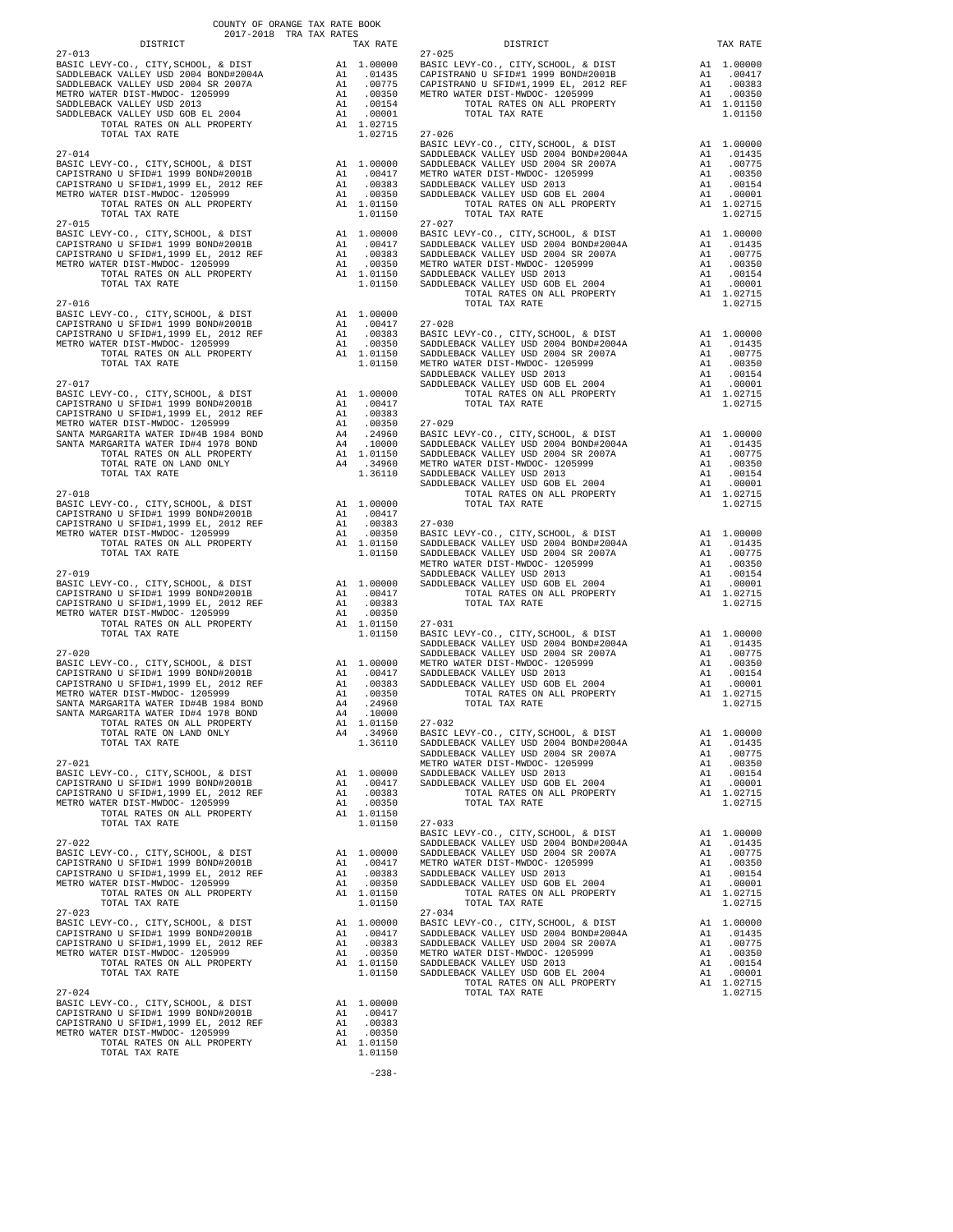| DISTRICT                                                                                                               |               | TAX RATE                                                                                                                                                                                                                                                                                                                                                                           |                                   |
|------------------------------------------------------------------------------------------------------------------------|---------------|------------------------------------------------------------------------------------------------------------------------------------------------------------------------------------------------------------------------------------------------------------------------------------------------------------------------------------------------------------------------------------|-----------------------------------|
| $27 - 035$<br>BASIC LEVY-CO., CITY, SCHOOL, & DIST                                                                     |               |                                                                                                                                                                                                                                                                                                                                                                                    | $27 - 045$                        |
|                                                                                                                        |               | Al 1.00000 BASIC<br>Al .01435 SADDLEB<br>Al .00755 SADDLEB<br>Al .00750 METRO W<br>Al .00154 SADDLEB<br>Al .00154 SADDLEB<br>Al .00011 SADDLEB<br>Al .00010 SADDLEB                                                                                                                                                                                                                |                                   |
| SADDLEBACK VALLEY USD 2004 BOND#2004A<br>SADDLEBACK VALLEY USD 2004 SR 2007A                                           |               |                                                                                                                                                                                                                                                                                                                                                                                    |                                   |
| METRO WATER DIST-MWDOC- 1205999                                                                                        |               |                                                                                                                                                                                                                                                                                                                                                                                    |                                   |
| SADDLEBACK VALLEY USD 2013                                                                                             |               |                                                                                                                                                                                                                                                                                                                                                                                    |                                   |
| SADDLEBACK VALLEY USD GOB EL 2004                                                                                      |               |                                                                                                                                                                                                                                                                                                                                                                                    |                                   |
| TOTAL RATES ON ALL PROPERTY                                                                                            |               | A1 1.02715                                                                                                                                                                                                                                                                                                                                                                         |                                   |
| TOTAL TAX RATE                                                                                                         |               | 1.02715                                                                                                                                                                                                                                                                                                                                                                            |                                   |
| $27 - 036$                                                                                                             |               |                                                                                                                                                                                                                                                                                                                                                                                    | $27 - 046$                        |
| BASIC LEVY-CO., CITY, SCHOOL, & DIST                                                                                   |               | A1 1.00000 BASIC L<br>A1 .01435 SADDLEB<br>A1 .0075 SADDLEB<br>A1 .00350 METRO W<br>A1 .00154 SADDLEB<br>A1 .00001 SADDLEB<br>A1 .00001 SADDLEB                                                                                                                                                                                                                                    |                                   |
| SADDLEBACK VALLEY USD 2004 BOND#2004A                                                                                  |               |                                                                                                                                                                                                                                                                                                                                                                                    |                                   |
| SADDLEBACK VALLEY USD 2004 SR 2007A                                                                                    |               |                                                                                                                                                                                                                                                                                                                                                                                    |                                   |
| METRO WATER DIST-MWDOC- 1205999                                                                                        |               |                                                                                                                                                                                                                                                                                                                                                                                    |                                   |
|                                                                                                                        |               |                                                                                                                                                                                                                                                                                                                                                                                    |                                   |
|                                                                                                                        |               |                                                                                                                                                                                                                                                                                                                                                                                    |                                   |
| TOTAL TAX RATE                                                                                                         |               | 1.02715                                                                                                                                                                                                                                                                                                                                                                            |                                   |
| $27 - 037$                                                                                                             |               |                                                                                                                                                                                                                                                                                                                                                                                    | $27 - 047$                        |
|                                                                                                                        |               |                                                                                                                                                                                                                                                                                                                                                                                    |                                   |
|                                                                                                                        |               |                                                                                                                                                                                                                                                                                                                                                                                    |                                   |
|                                                                                                                        |               |                                                                                                                                                                                                                                                                                                                                                                                    |                                   |
|                                                                                                                        |               |                                                                                                                                                                                                                                                                                                                                                                                    |                                   |
|                                                                                                                        |               |                                                                                                                                                                                                                                                                                                                                                                                    |                                   |
| SADDLEBACK VALLEY USD GOB EL 2004<br>TOTAL RATES ON ALL PROPERTY                                                       |               |                                                                                                                                                                                                                                                                                                                                                                                    |                                   |
|                                                                                                                        |               | A1 1.02715                                                                                                                                                                                                                                                                                                                                                                         |                                   |
| TOTAL TAX RATE<br>$27 - 038$                                                                                           |               | 1.02715                                                                                                                                                                                                                                                                                                                                                                            | $27 - 048$                        |
| BASIC LEVY-CO., CITY, SCHOOL, & DIST                                                                                   |               |                                                                                                                                                                                                                                                                                                                                                                                    |                                   |
|                                                                                                                        |               |                                                                                                                                                                                                                                                                                                                                                                                    |                                   |
| SADDLEBACK VALLEY USD 2004 BOND#2004A<br>SADDLEBACK VALLEY USD 2004 SR 2007A                                           |               | $\begin{tabular}{ll} $\text{A1} $ & 1.00000 & $27$-048 \\ $\text{A1} $ & .01435 & $ \text{SADDLEB} \\ $\text{A1} $ & .00775 & $ \text{SADDLEB} \\ $\text{A1} $ & .00350 & $ \text{METRO W} \\ $\text{A1} $ & .00154 & $ \text{SADDLEB} \\ $\text{A1} $ & .00001 & $ \text{SADDLEB} \\ $\text{A1} $ & 1.02715 \\ $\text{A2} $ & 1.02715 \\ $\text{A3} $ & .02715 \\ $\text{A4} $ &$ |                                   |
| METRO WATER DIST-MWDOC- 1205999                                                                                        |               |                                                                                                                                                                                                                                                                                                                                                                                    |                                   |
| SADDLEBACK VALLEY USD 2013                                                                                             |               |                                                                                                                                                                                                                                                                                                                                                                                    |                                   |
| SADDLEBACK VALLEY USD GOB EL 2004                                                                                      |               |                                                                                                                                                                                                                                                                                                                                                                                    |                                   |
| TOTAL RATES ON ALL PROPERTY                                                                                            |               |                                                                                                                                                                                                                                                                                                                                                                                    |                                   |
| TOTAL TAX RATE                                                                                                         |               | 1.02715                                                                                                                                                                                                                                                                                                                                                                            |                                   |
| $27 - 039$                                                                                                             |               |                                                                                                                                                                                                                                                                                                                                                                                    | $27 - 049$                        |
| BASIC LEVY-CO., CITY, SCHOOL, & DIST                                                                                   |               | A1 1.00000 BASIC L<br>A1 .01435 SADDLEB<br>A1 .0075 SADDLEB<br>A1 .00350 METRO W<br>A1 .00154 SADDLEB<br>A1 .00001 SADDLEB                                                                                                                                                                                                                                                         |                                   |
| SADDLEBACK VALLEY USD 2004 BOND#2004A<br>AUUS SADDLEBACK VALLEY USD 2004 BUND#2004A<br>METRO WATER DIST-MWDOC- 1205000 |               |                                                                                                                                                                                                                                                                                                                                                                                    |                                   |
|                                                                                                                        |               |                                                                                                                                                                                                                                                                                                                                                                                    |                                   |
| METRO WATER DIST-MWDOC- 1205999<br>SADDLEBACK VALLEY USD 2013                                                          |               |                                                                                                                                                                                                                                                                                                                                                                                    |                                   |
| SADDLEBACK VALLEY USD GOB EL 2004                                                                                      |               |                                                                                                                                                                                                                                                                                                                                                                                    |                                   |
| TOTAL RATES ON ALL PROPERTY                                                                                            |               | A1 1.02715                                                                                                                                                                                                                                                                                                                                                                         |                                   |
| TOTAL TAX RATE                                                                                                         |               | 1.02715                                                                                                                                                                                                                                                                                                                                                                            |                                   |
| $27 - 040$                                                                                                             |               |                                                                                                                                                                                                                                                                                                                                                                                    | $27 - 050$                        |
| BASIC LEVY-CO., CITY, SCHOOL, & DIST                                                                                   |               | A1 1.00000 BASIC L<br>A1 .01435 SADDLEB<br>A1 .00775 SADDLEB<br>A1 .00350 METRO W<br>A1 .00154 SADDLEB<br>A1 .00154 SADDLEB<br>A1 .00015 SADDLEB<br>A1 .00015 SADDLEB                                                                                                                                                                                                              |                                   |
| SADDLEBACK VALLEY USD 2004 BOND#2004A                                                                                  |               |                                                                                                                                                                                                                                                                                                                                                                                    |                                   |
| SADDLEBACK VALLEY USD 2004 SR 2007A                                                                                    |               |                                                                                                                                                                                                                                                                                                                                                                                    |                                   |
| METRO WATER DIST-MWDOC- 1205999                                                                                        |               |                                                                                                                                                                                                                                                                                                                                                                                    |                                   |
| SADDLEBACK VALLEY USD 2013                                                                                             |               |                                                                                                                                                                                                                                                                                                                                                                                    |                                   |
| SADDLEBACK VALLEY USD GOB EL 2004                                                                                      |               |                                                                                                                                                                                                                                                                                                                                                                                    |                                   |
| TOTAL RATES ON ALL PROPERTY                                                                                            |               | A1 1.02715                                                                                                                                                                                                                                                                                                                                                                         |                                   |
| TOTAL TAX RATE<br>$27 - 041$                                                                                           |               | 1.02715                                                                                                                                                                                                                                                                                                                                                                            | $27 - 051$                        |
| BASIC LEVY-CO., CITY, SCHOOL, & DIST                                                                                   |               | A1 1.00000 BASIC L<br>A1 .01435 SADDLEB<br>A1 .0075 SADDLEB<br>A1 .00350 METRO W<br>A1 .00154 SADDLEB<br>A1 .00154 SADDLEB<br>A1 .00011 SADDLEB<br>A1 .00715                                                                                                                                                                                                                       |                                   |
| SADDLEBACK VALLEY USD 2004 BOND#2004A                                                                                  |               |                                                                                                                                                                                                                                                                                                                                                                                    |                                   |
| SADDLEBACK VALLEY USD 2004 SR 2007A                                                                                    |               |                                                                                                                                                                                                                                                                                                                                                                                    |                                   |
| METRO WATER DIST-MWDOC- 1205999                                                                                        |               |                                                                                                                                                                                                                                                                                                                                                                                    |                                   |
| SADDLEBACK VALLEY USD 2013                                                                                             |               |                                                                                                                                                                                                                                                                                                                                                                                    |                                   |
| SADDLEBACK VALLEY USD GOB EL 2004                                                                                      |               |                                                                                                                                                                                                                                                                                                                                                                                    |                                   |
| TOTAL RATES ON ALL PROPERTY                                                                                            |               | A1 1.02715                                                                                                                                                                                                                                                                                                                                                                         |                                   |
| TOTAL TAX RATE                                                                                                         |               |                                                                                                                                                                                                                                                                                                                                                                                    |                                   |
| $27 - 042$                                                                                                             |               | $\begin{tabular}{cc} .02715 & 27-052 \\ \text{Al} & 1.00000 & \text{BASE L} \\ \text{Al} & .01435 & \text{METRO W} \\ \text{Al} & .00775 & \\ \text{Al} & .00350 \\ \text{Al} & .00350 \\ \end{tabular}$                                                                                                                                                                           |                                   |
| BASIC LEVY-CO., CITY, SCHOOL, & DIST                                                                                   |               |                                                                                                                                                                                                                                                                                                                                                                                    |                                   |
| SADDLEBACK VALLEY USD 2004 BOND#2004A<br>SADDLEBACK VALLEY USD 2004 SR 2007A                                           |               |                                                                                                                                                                                                                                                                                                                                                                                    |                                   |
| METRO WATER DIST-MWDOC- 1205999                                                                                        |               |                                                                                                                                                                                                                                                                                                                                                                                    |                                   |
| SADDLEBACK VALLEY USD 2013                                                                                             |               | .00154                                                                                                                                                                                                                                                                                                                                                                             |                                   |
| SADDLEBACK VALLEY USD GOB EL 2004                                                                                      |               | A1 .00001 27-054                                                                                                                                                                                                                                                                                                                                                                   |                                   |
| TOTAL RATES ON ALL PROPERTY                                                                                            |               | A1 1.02715                                                                                                                                                                                                                                                                                                                                                                         | BASIC L                           |
| TOTAL TAX RATE                                                                                                         |               | 1.02715                                                                                                                                                                                                                                                                                                                                                                            | METRO W                           |
|                                                                                                                        |               |                                                                                                                                                                                                                                                                                                                                                                                    |                                   |
| $27 - 043$                                                                                                             |               |                                                                                                                                                                                                                                                                                                                                                                                    |                                   |
| BASIC LEVY-CO., CITY, SCHOOL, & DIST                                                                                   |               | A1 1.00000                                                                                                                                                                                                                                                                                                                                                                         |                                   |
| SADDLEBACK VALLEY USD 2004 BOND#2004A                                                                                  |               | A1 .01435                                                                                                                                                                                                                                                                                                                                                                          | $27 - 055$                        |
| SADDLEBACK VALLEY USD 2004 SR 2007A                                                                                    | A1            |                                                                                                                                                                                                                                                                                                                                                                                    | .00775 BASIC L.<br>.00350 METRO W |
| METRO WATER DIST-MWDOC- 1205999                                                                                        | $\mathbf{A1}$ |                                                                                                                                                                                                                                                                                                                                                                                    |                                   |
| SADDLEBACK VALLEY USD 2013<br>SADDLEBACK VALLEY USD GOB EL 2004                                                        |               | A1 .00154<br>A1 .00001                                                                                                                                                                                                                                                                                                                                                             |                                   |
| TOTAL RATES ON ALL PROPERTY                                                                                            |               | A1 1.02715                                                                                                                                                                                                                                                                                                                                                                         |                                   |
| TOTAL TAX RATE                                                                                                         |               | 1.02715                                                                                                                                                                                                                                                                                                                                                                            | $27 - 056$                        |
|                                                                                                                        |               |                                                                                                                                                                                                                                                                                                                                                                                    | BASIC L                           |
| $27 - 044$                                                                                                             |               |                                                                                                                                                                                                                                                                                                                                                                                    | METRO W                           |
| BASIC LEVY-CO., CITY, SCHOOL, & DIST                                                                                   |               | A1 1.00000                                                                                                                                                                                                                                                                                                                                                                         |                                   |
| SADDLEBACK VALLEY USD 2004 BOND#2004A                                                                                  |               | A1 .01435                                                                                                                                                                                                                                                                                                                                                                          |                                   |
| SADDLEBACK VALLEY USD 2004 SR 2007A                                                                                    | A1            | .00775                                                                                                                                                                                                                                                                                                                                                                             |                                   |
| METRO WATER DIST-MWDOC- 1205999                                                                                        | A1            | .00350                                                                                                                                                                                                                                                                                                                                                                             | $27 - 057$                        |
| SADDLEBACK VALLEY USD 2013                                                                                             |               | A1 .00154                                                                                                                                                                                                                                                                                                                                                                          | BASIC L                           |
| SADDLEBACK VALLEY USD GOB EL 2004                                                                                      |               | A1 .00001<br>A1 1.02715                                                                                                                                                                                                                                                                                                                                                            | METRO W                           |
| TOTAL RATES ON ALL PROPERTY                                                                                            |               |                                                                                                                                                                                                                                                                                                                                                                                    |                                   |

| COUNTY OF ORANGE TAX RATE BOOK<br>2017-2018 TRA TAX RATES<br>$2017-2018 \quad \text{TRA RATES}$ DISTRICT $\hspace{2.5cm}$                                                                                                                                                                                                                                                                                                                                                                                                         |          |                |                        |          |
|-----------------------------------------------------------------------------------------------------------------------------------------------------------------------------------------------------------------------------------------------------------------------------------------------------------------------------------------------------------------------------------------------------------------------------------------------------------------------------------------------------------------------------------|----------|----------------|------------------------|----------|
| $27 - 035$                                                                                                                                                                                                                                                                                                                                                                                                                                                                                                                        | TAX RATE |                | DISTRICT<br>$27 - 045$ | TAX RATE |
|                                                                                                                                                                                                                                                                                                                                                                                                                                                                                                                                   |          |                |                        |          |
|                                                                                                                                                                                                                                                                                                                                                                                                                                                                                                                                   |          |                |                        |          |
| $\begin{tabular}{@{}c@{}}\hline\hline 27-036 & 1014L & 148.764E \\ \hline \hline \texttt{BADLEBACK VALLEY} & 1.02715 & 1.00000 & \texttt{BADLEBACK VALLEY} & 1.02715 \\ \hline \texttt{SADDEEBACK VALLEY} & 1.00000 & 1045E & 1.00000 \\ \hline \texttt{SADDEEBACK VALLEY} & 1.00000 & 1045E & 1.00000 \\ \hline \texttt{SADDEEBACK VALLEY} & 1.000000 &$                                                                                                                                                                         |          |                |                        |          |
|                                                                                                                                                                                                                                                                                                                                                                                                                                                                                                                                   |          |                |                        |          |
|                                                                                                                                                                                                                                                                                                                                                                                                                                                                                                                                   |          |                |                        |          |
|                                                                                                                                                                                                                                                                                                                                                                                                                                                                                                                                   |          |                |                        |          |
| $\begin{tabular}{@{}c@{}}\textbf{27--039}\\ \textbf{27--040}\\ \textbf{28-DLEBACK} \textbf{VALLEY} \textbf{CO}, \textbf{CITY}, \textbf{SCHOOL}, \textbf{ & \textbf{DIST} & \textbf{A1} & \textbf{1.00000} \\ \textbf{3ADLEBACK} \textbf{VALLEY} \textbf{USD} \textbf{ 2004} \textbf{ BONDH} \textbf{2004} \textbf{BND} \textbf{1.00000} & \textbf{0.01435} & \textbf{0.01435} & \textbf{0.01435} & \$                                                                                                                             |          |                |                        |          |
| $\begin{tabular}{@{}c@{\thinspace}c@{\thinspace}c@{\thinspace}c@{\thinspace}c@{\thinspace}c@{\thinspace}c@{\thinspace}c@{\thinspace}c@{\thinspace}c@{\thinspace}c@{\thinspace}c@{\thinspace}c@{\thinspace}c@{\thinspace}c@{\thinspace}c@{\thinspace}c@{\thinspace}c@{\thinspace}c@{\thinspace}c@{\thinspace}c@{\thinspace}c@{\thinspace}c@{\thinspace}c@{\thinspace}c@{\thinspace}c@{\thinspace}c@{\thinspace}c@{\thinspace}c@{\thinspace}c@{\thinspace}c@{\thinspace}c@{\thinspace}c@{\thinspace}c@{\thinspace}c@{\thinspace}c@$ |          |                |                        |          |
|                                                                                                                                                                                                                                                                                                                                                                                                                                                                                                                                   |          |                |                        |          |
|                                                                                                                                                                                                                                                                                                                                                                                                                                                                                                                                   |          |                |                        |          |
| $\begin{tabular}{l c c c c c c c} \texttt{SADLEBACK} \texttt{VALLEY} \texttt{USD} \texttt{ 2004} & \texttt{MUNLFLX} \texttt{CADLEBACK} \texttt{VALIEY} \texttt{USD} \texttt{ 2004} & \texttt{M1} & .00150 & \texttt{TOTAL TAX RATE} \\ \texttt{SADDEBACK} \texttt{VALLEY} \texttt{USD} \texttt{ 2014} & \texttt{A1} & .00350 & \texttt{TOTAL TAX RATE} \\ \texttt{SADDEBACK} \texttt{VALLEY} \texttt{USD$                                                                                                                         |          |                |                        |          |
| $\begin{tabular}{l c c c c c c} \multicolumn{1}{c}{27-045} \multicolumn{1}{c}{\textbf{27-04}} & \multicolumn{1}{c}{1.00350} \multicolumn{1}{c}{\textbf{27-04}} & \multicolumn{1}{c}{1.00350} \multicolumn{1}{c}{\textbf{27-05}} & \multicolumn{1}{c}{1.00350} \multicolumn{1}{c}{\textbf{27-05}} & \multicolumn{1}{c}{1.00350} \multicolumn{1}{c}{\textbf{27-05}} & \multicolumn{1}{c}{\textbf{27-$                                                                                                                               |          |                |                        |          |
| TOTAL TAX RATE<br>$\begin{tabular}{l c c c c c} \multicolumn{4}{c}{\textbf{1.02715}} & 27-056 & \multicolumn{4}{c}{\textbf{27-044}} & 1.00000 & \multicolumn{4}{c}{\textbf{METRO}} & 27-056 & \multicolumn{4}{c}{\textbf{BASTC }} & 27-054 & \multicolumn{4}{c}{\textbf{BASTC }} & 20000 & \multicolumn{4}{c}{\textbf{METRO}} & 20000 & \multicolumn{4}{c}{\textbf{METRO}} & 20000 & \multicolumn{4}{c}{\textbf{MET$                                                                                                              |          | 1.02715 27-056 |                        |          |
|                                                                                                                                                                                                                                                                                                                                                                                                                                                                                                                                   |          |                | $27 - 058$             |          |
|                                                                                                                                                                                                                                                                                                                                                                                                                                                                                                                                   |          | $-239-$        | TOTAL TAX RATE         | 1.00350  |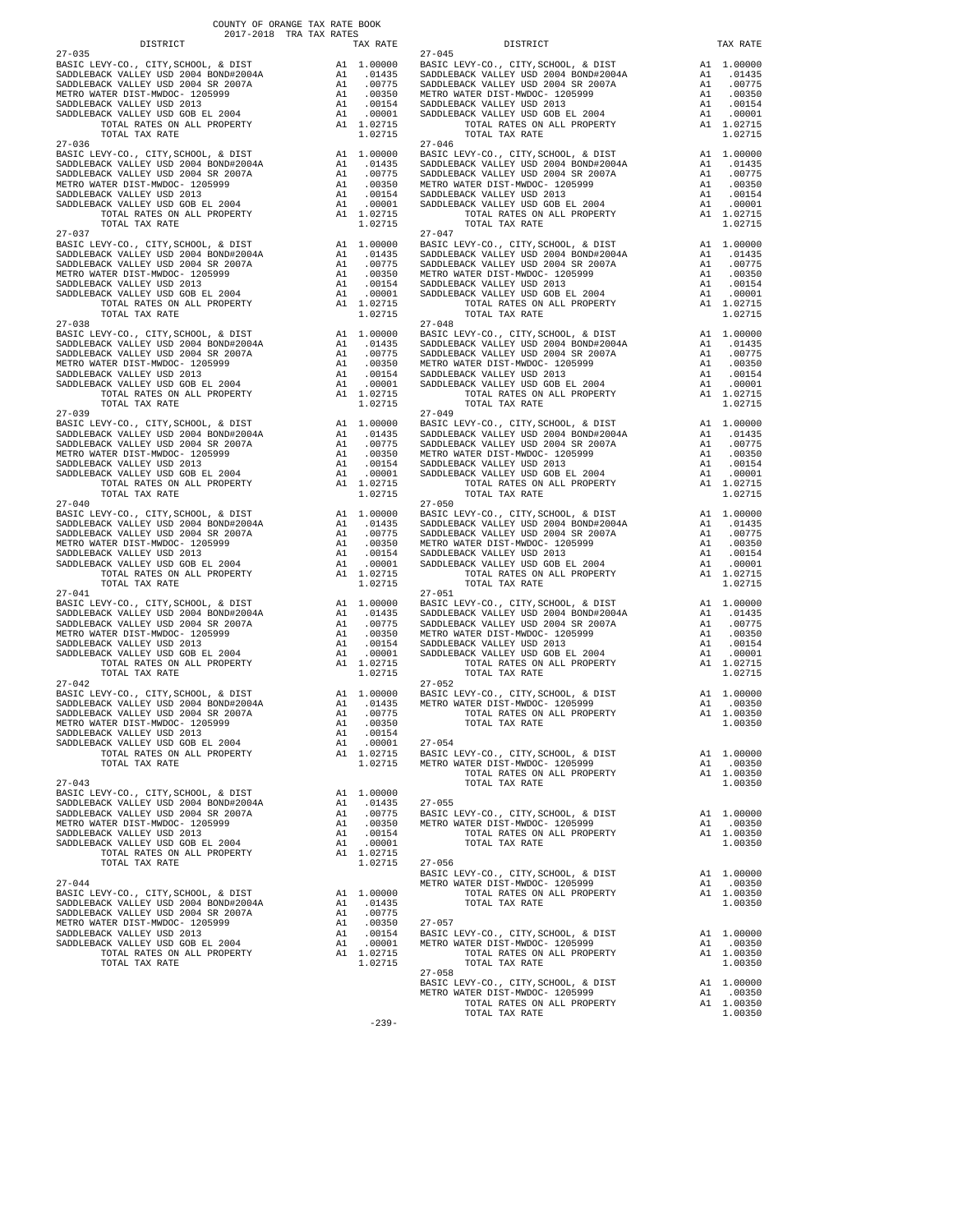| $2017-2018 \quad \text{TRA RATE B} \label{eq:2017-2018}$ DISTRICT $$\tt 2017-2018$ \quad \text{TRA RATES}$ |  |                                                                                                                                                                                                                                                                                                                                                                                                         |          |
|------------------------------------------------------------------------------------------------------------|--|---------------------------------------------------------------------------------------------------------------------------------------------------------------------------------------------------------------------------------------------------------------------------------------------------------------------------------------------------------------------------------------------------------|----------|
| $27 - 059$                                                                                                 |  | TRA TAX RATES<br>TAX RATE 27-073 DISTRICT                                                                                                                                                                                                                                                                                                                                                               | TAX RATE |
|                                                                                                            |  |                                                                                                                                                                                                                                                                                                                                                                                                         |          |
|                                                                                                            |  | $\begin{array}{cccccccccccc} 27-060 & 27-074 & 27-060 & 27-074 & 27-080 & 27-080 & 27-080 & 27-080 & 27-080 & 27-080 & 27-080 & 27-080 & 27-080 & 27-080 & 27-080 & 27-080 & 27-080 & 27-080 & 27-080 & 27-080 & 27-080 & 27-080 & 27-080 & 27-080 & 27-080 & 27-080 & 27$                                                                                                                              |          |
|                                                                                                            |  | $\begin{array}{cccccccccccc} 27-061 & 27-075 & 27-075 & 27-081 & 27-081 & 27-081 & 27-081 & 27-081 & 27-081 & 27-081 & 27-081 & 27-081 & 27-081 & 27-081 & 27-081 & 27-081 & 27-081 & 27-081 & 27-081 & 27-081 & 27-081 & 27-081 & 27-081 & 27-081 & 27-081 & 27-081 & 27$                                                                                                                              |          |
|                                                                                                            |  | $\begin{array}{cccccccccccc} 27-062 & 27-076 & 27-076 & 27-076 & 27-076 & 27-076 & 27-076 & 27-076 & 27-076 & 27-076 & 27-076 & 27-076 & 27-076 & 27-076 & 27-076 & 27-076 & 27-076 & 27-076 & 27-076 & 27-076 & 27-076 & 27-076 & 27-076 & 27-076 & 27-076 & 27-076 & 27$                                                                                                                              |          |
|                                                                                                            |  |                                                                                                                                                                                                                                                                                                                                                                                                         |          |
|                                                                                                            |  | $\begin{tabular}{l c c c c c} \multicolumn{4}{c c c c} \multicolumn{4}{c c c} \multicolumn{4}{c c c} \multicolumn{4}{c c c} \multicolumn{4}{c c c} \multicolumn{4}{c c c} \multicolumn{4}{c c c} \multicolumn{4}{c c c} \multicolumn{4}{c c c} \multicolumn{4}{c c c} \multicolumn{4}{c c c} \multicolumn{4}{c c c} \multicolumn{4}{c c c} \multicolumn{4}{c c c} \multicolumn{4}{c c c} \multicolumn{$ |          |
|                                                                                                            |  |                                                                                                                                                                                                                                                                                                                                                                                                         |          |
|                                                                                                            |  |                                                                                                                                                                                                                                                                                                                                                                                                         |          |
|                                                                                                            |  |                                                                                                                                                                                                                                                                                                                                                                                                         |          |
|                                                                                                            |  |                                                                                                                                                                                                                                                                                                                                                                                                         |          |
|                                                                                                            |  |                                                                                                                                                                                                                                                                                                                                                                                                         |          |
|                                                                                                            |  |                                                                                                                                                                                                                                                                                                                                                                                                         |          |
|                                                                                                            |  |                                                                                                                                                                                                                                                                                                                                                                                                         |          |
|                                                                                                            |  |                                                                                                                                                                                                                                                                                                                                                                                                         |          |
|                                                                                                            |  |                                                                                                                                                                                                                                                                                                                                                                                                         |          |
|                                                                                                            |  | SADDLEBACK VALLEY USD 2004 SR 2007A<br>METRO WATER DIST MIDOC-1205999<br>METRO WATER DIST-MWDOC-1205999<br>METRO WATER DIST-MWDOC-1205999<br>A1 .00350<br>METRO WATER DIST-MWDOC-1205999<br>A1 .00350<br>METRO WATER DIST-MWDOC-1205999<br>A1                                                                                                                                                           |          |
|                                                                                                            |  |                                                                                                                                                                                                                                                                                                                                                                                                         |          |
|                                                                                                            |  |                                                                                                                                                                                                                                                                                                                                                                                                         |          |
|                                                                                                            |  |                                                                                                                                                                                                                                                                                                                                                                                                         |          |
|                                                                                                            |  |                                                                                                                                                                                                                                                                                                                                                                                                         |          |
|                                                                                                            |  |                                                                                                                                                                                                                                                                                                                                                                                                         |          |
|                                                                                                            |  |                                                                                                                                                                                                                                                                                                                                                                                                         |          |
|                                                                                                            |  |                                                                                                                                                                                                                                                                                                                                                                                                         |          |

 $-240-$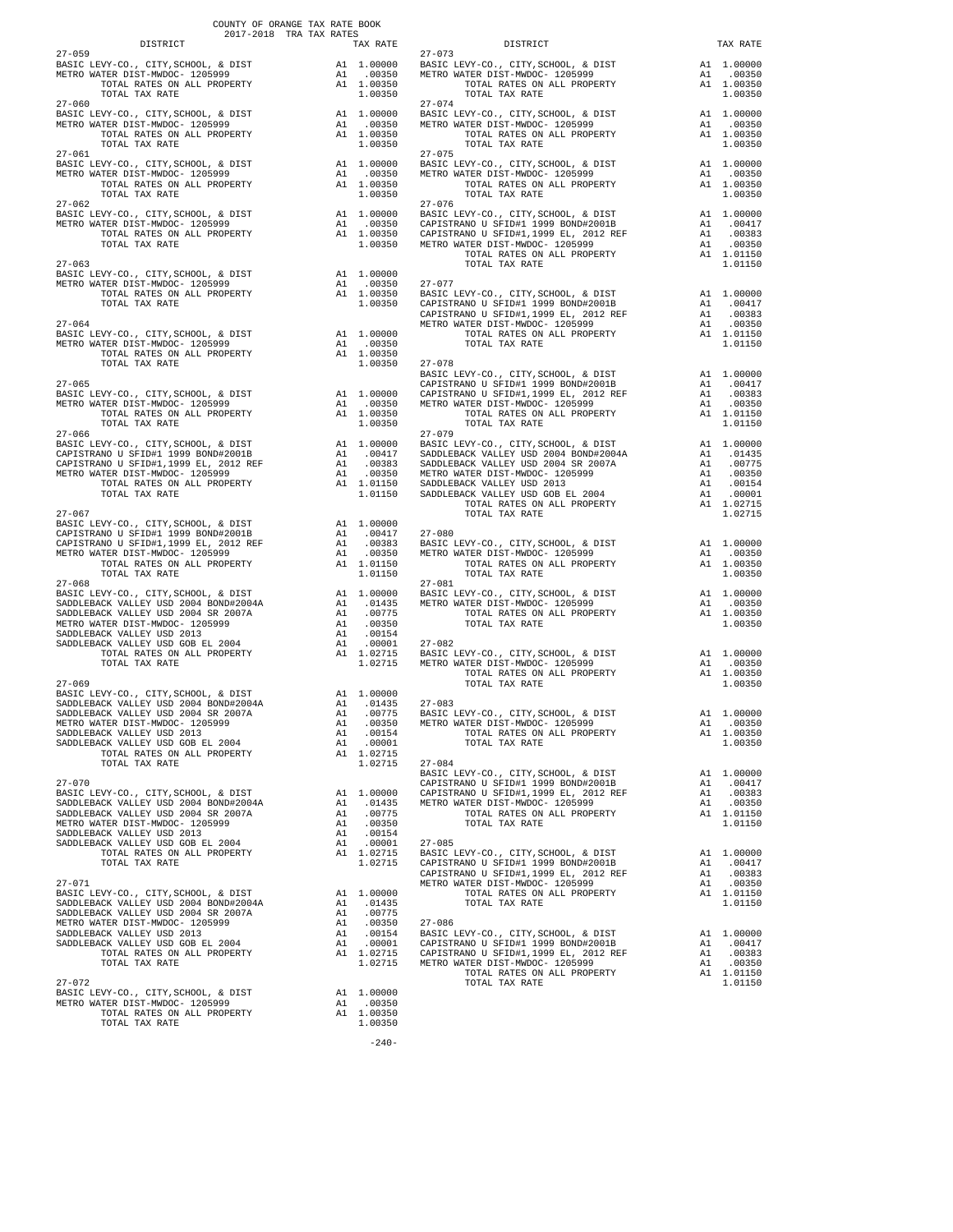| COUNTY OF ORANGE TAX RATE BOOK<br>2017-2018 TRA TAX RATES                                                                                                                                                                                                                                                                                                                          |                                       |                                                     |                                                                                                                     |
|------------------------------------------------------------------------------------------------------------------------------------------------------------------------------------------------------------------------------------------------------------------------------------------------------------------------------------------------------------------------------------|---------------------------------------|-----------------------------------------------------|---------------------------------------------------------------------------------------------------------------------|
| DISTRICT<br>$27 - 087$                                                                                                                                                                                                                                                                                                                                                             |                                       | TAX RATE                                            | $27 - 099$                                                                                                          |
| TOTAL TAX RATE<br>$27 - 088$                                                                                                                                                                                                                                                                                                                                                       |                                       | 1.02715                                             | $27 - 100$                                                                                                          |
| $\begin{tabular}{l c c c c} \texttt{BASTC LEVY-CO.}, & CITY, \texttt{SCHODL}, & & DIST & & & & 27-100 \\ \texttt{SADDLEBACK VALLEY USD 2004 BONDH2004A} & & & & 1.00000 & BASIC L \\ \texttt{SADDLEBACK VALLEY USD 2004 SR 2007A} & & & & 1.01435 & SADDLEB \\ \texttt{METRO WATER DIST-MMDOC-1205999} & & & & 1.00775 & SADDLEB \\ \texttt{METRO WATER DIST-MMDOC-1205999} & & &$ |                                       |                                                     |                                                                                                                     |
|                                                                                                                                                                                                                                                                                                                                                                                    |                                       |                                                     |                                                                                                                     |
| $27 - 091$                                                                                                                                                                                                                                                                                                                                                                         |                                       |                                                     | SADDLEB<br>SADDLEB                                                                                                  |
| TOTAL TAX RATE<br>$27 - 092$                                                                                                                                                                                                                                                                                                                                                       |                                       |                                                     | 1.00350 27-103<br>BASIC L<br>SADDLEB                                                                                |
|                                                                                                                                                                                                                                                                                                                                                                                    |                                       |                                                     |                                                                                                                     |
| $27 - 094$                                                                                                                                                                                                                                                                                                                                                                         |                                       |                                                     | SADDLEB<br>SADDLEB                                                                                                  |
| BASIC LEVY-CO., CITY, SCHOOL, & DIST<br>METRO WATER DIST-MWDOC- 1205999<br>TOTAL RATES ON ALL PROPERTY<br>TOTAL TAX RATE                                                                                                                                                                                                                                                           | A1 1.00000<br>A1 .00350<br>A1 1.00350 |                                                     | 1.00350 27-105<br>BASIC L                                                                                           |
| $27 - 095$<br>TOTAL TAX RATE                                                                                                                                                                                                                                                                                                                                                       |                                       | 1.01150                                             | SADDLEB                                                                                                             |
| $27 - 096$<br>BASIC LEVY-CO., CITY, SCHOOL, & DIST<br>SADDLEBACK VALLEY USD 2004 BOND#2004A<br>SADDLEBACK VALLEY USD 2004 SR 2007A<br>METRO WATER DIST-MWDOC- 1205999<br>SADDLEBACK VALLEY USD 2013<br>SADDLEBACK VALLEY USD GOB EL 2004<br>TOTAL RATES ON ALL PROPERTY<br>TOTAL TAX RATE                                                                                          | A1<br>A1<br>A1<br>A1 1.02715          | A1 1.00000<br>.01435<br>.00154<br>.00001<br>1.02715 | $27 - 106$<br>BASIC L<br>SADDLEB<br>AL .00775 SADDLEB<br>A1 .00350 METROW<br>A1 .00154 -<br>SADDLEB<br>SADDLEB      |
| $27 - 097$<br>BASIC LEVY-CO., CITY, SCHOOL, & DIST<br>SADDLEBACK VALLEY USD 2004 BOND#2004A<br>SADDLEBACK VALLEY USD 2004 SR 2007A<br>METRO WATER DIST-MWDOC- 1205999<br>SADDLEBACK VALLEY USD 2013<br>SADDLEBACK VALLEY USD GOB EL 2004<br>TOTAL RATES ON ALL PROPERTY                                                                                                            | A1<br>A1<br>A1<br>A1 1.02715          | A1 1.00000<br>A1 .01435<br>A1 .00775                | $27 - 107$<br>BASIC L<br>SADDLEB<br>SADDLEB<br>.00350 METRO W<br>.00350 METRO W<br>.00001 SADDLEB                   |
| TOTAL TAX RATE<br>$27 - 098$<br>BASIC LEVY-CO., CITY, SCHOOL, & DIST<br>SADDLEBACK VALLEY USD 2004 BOND#2004A<br>SADDLEBACK VALLEY USD 2004 SR 2007A<br>METRO WATER DIST-MWDOC- 1205999<br>SADDLEBACK VALLEY USD 2013<br>SADDLEBACK VALLEY USD GOB EL 2004<br>TOTAL RATES ON ALL PROPERTY<br>TOTAL TAX RATE                                                                        | A1<br>A1<br>A1<br>A1<br>A1 1.02715    | 1.02715<br>A1 .01435<br>.00775<br>.00350<br>1.02715 | $27 - 108$<br>A1 1.00000 BASIC L<br>A1 .01435 SADDLEB<br>SADDLEB<br>METRO W<br>$.00154$ SADDLEB<br>$.00001$ SADDLEB |

| DISTRICT                 |  |                                                                                                                                                                                                                                                                                                                                                                                                                                                                     |  |
|--------------------------|--|---------------------------------------------------------------------------------------------------------------------------------------------------------------------------------------------------------------------------------------------------------------------------------------------------------------------------------------------------------------------------------------------------------------------------------------------------------------------|--|
|                          |  |                                                                                                                                                                                                                                                                                                                                                                                                                                                                     |  |
|                          |  | $\begin{tabular}{l c c c c c} \multicolumn{4}{c}{DISTRICT} & \multicolumn{4}{c}{DISTRICT} & \multicolumn{4}{c}{27-098} & \multicolumn{4}{c}{DISTRICT} & \multicolumn{4}{c}{TAX RATE} & \multicolumn{4}{c}{DISTRICT} & \multicolumn{4}{c}{TAX RATE} & \multicolumn{4}{c}{DISTRICT} & \multicolumn{4}{c}{TAX RATE} & \multicolumn{4}{c}{27-099} & \multicolumn{4}{c}{DISTRICT} & \multicolumn{4}{c}{TAX RATE} & \multicolumn{4}{c}{27-09$                             |  |
|                          |  |                                                                                                                                                                                                                                                                                                                                                                                                                                                                     |  |
|                          |  |                                                                                                                                                                                                                                                                                                                                                                                                                                                                     |  |
|                          |  |                                                                                                                                                                                                                                                                                                                                                                                                                                                                     |  |
|                          |  | $\begin{tabular}{c c c c c c} \hline \textbf{1.00350} & \textbf{1.00350} & \textbf{27-092} & \textbf{27-093} & \textbf{2885C LEVY-CO.}, & \textbf{CITY}, \textbf{SCHOOL}, & & \textbf{DIST} & & \textbf{A1} & \textbf{1.00000} \\ \hline \textbf{BASE LEVY-CO.}, & \textbf{CITY}, \textbf{SCHOOL}, & \textbf{DIST} & & \textbf{A1} & \textbf{1.00000} & \textbf{SADDLEBACK VALUE} & \textbf{VALEY USD 2$                                                            |  |
|                          |  |                                                                                                                                                                                                                                                                                                                                                                                                                                                                     |  |
|                          |  | $\begin{tabular}{c c c c c} \multicolumn{4}{c}{\textbf{1}} & \multicolumn{4}{c}{\textbf{1}} & \multicolumn{4}{c}{\textbf{1}} & \multicolumn{4}{c}{\textbf{1}} & \multicolumn{4}{c}{\textbf{1}} & \multicolumn{4}{c}{\textbf{1}} & \multicolumn{4}{c}{\textbf{1}} & \multicolumn{4}{c}{\textbf{1}} & \multicolumn{4}{c}{\textbf{1}} & \multicolumn{4}{c}{\textbf{1}} & \multicolumn{4}{c}{\textbf{1}} & \multicolumn{4}{c}{\textbf{1}} & \multicolumn{4}{c}{\textbf$ |  |
|                          |  | BASIC LEVY-CO., CITY, SCHOOL, & DIST A1 1.00000 BASIC LEVY-CO., CITY, SCHOOL, & DIST A1 1.00000                                                                                                                                                                                                                                                                                                                                                                     |  |
| $27 - 097$<br>$27 - 098$ |  | $27 - 107$                                                                                                                                                                                                                                                                                                                                                                                                                                                          |  |
|                          |  | $27 - 108$<br>$\begin{tabular}{l c c c c c} \multicolumn{1}{c c c c} \multicolumn{1}{c c c} \multicolumn{1}{c c c} \multicolumn{1}{c c c} \multicolumn{1}{c c c} \multicolumn{1}{c c c} \multicolumn{1}{c c c} \multicolumn{1}{c c c} \multicolumn{1}{c c c} \multicolumn{1}{c c c} \multicolumn{1}{c c c} \multicolumn{1}{c c c} \multicolumn{1}{c c c} \multicolumn{1}{c c c} \multicolumn{1}{c c c} \multicolumn{$                                               |  |

-241-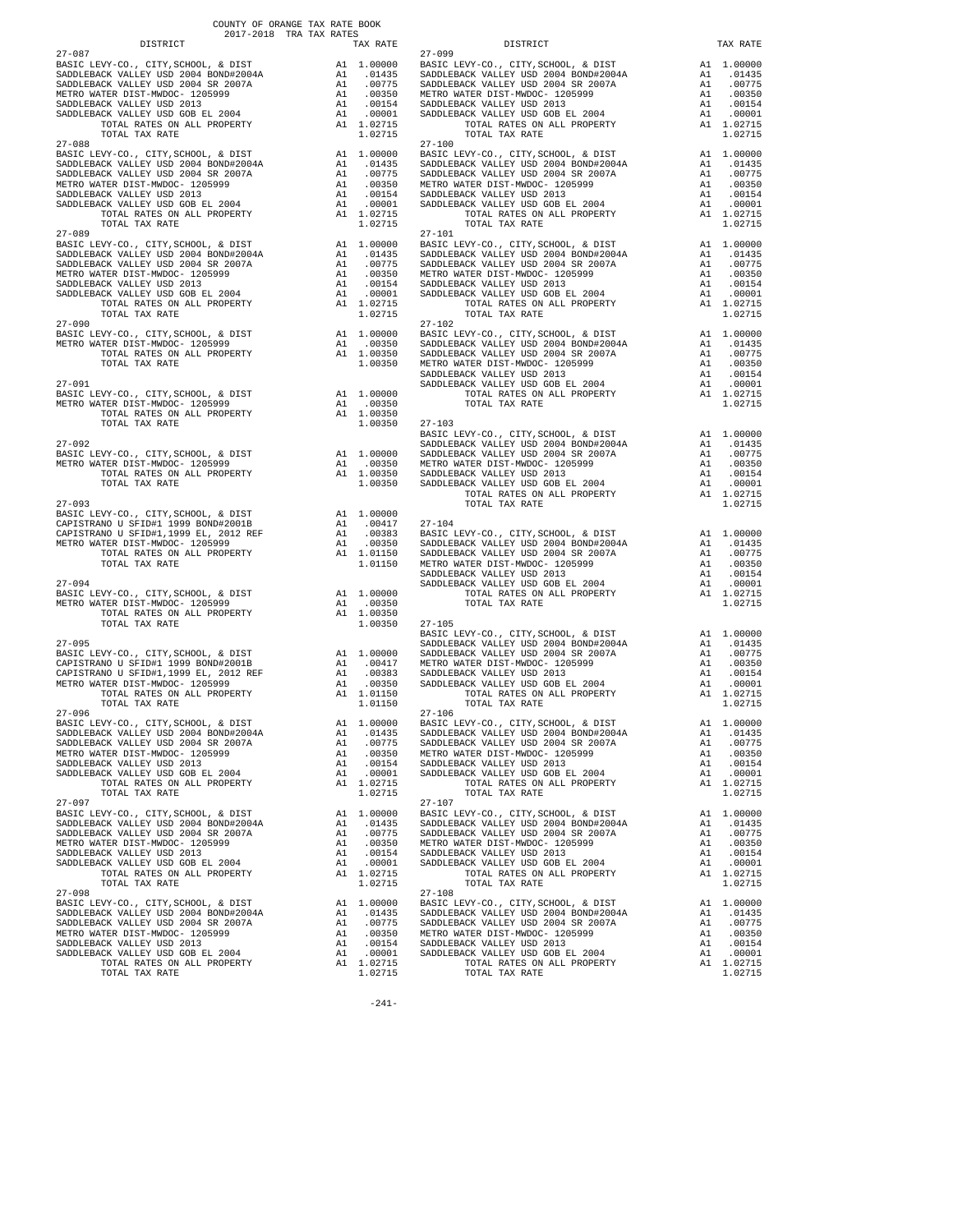| COUNTY OF ORANGE TAX RATE BOOK<br>2017-2018 TRA TAX RATES                                                                                                                                                                                                                                                                                                                                  |    |                                                                            |                       |
|--------------------------------------------------------------------------------------------------------------------------------------------------------------------------------------------------------------------------------------------------------------------------------------------------------------------------------------------------------------------------------------------|----|----------------------------------------------------------------------------|-----------------------|
| DISTRICT<br>$27 - 109$                                                                                                                                                                                                                                                                                                                                                                     |    | TAX RATE                                                                   | $27 - 120$            |
| $\begin{tabular}{l c c c c} \multicolumn{1}{c}{BASTC} \textsc{LEYY-CO} \text{\textit{,} CITY, SCHOOL, & $\&$ DIST$ & \multicolumn{1}{c}{A1 1.00000} & $27-120$ \\ \multicolumn{1}{c}{SADDLEBACK} \textsc{VALUEY} \textsc{USD} \textsc{2004} \textsc{ BOND#2004A} & $\&$A1 1.00000 & $BASICL\\ \textsc{SADDLEBACK} \textsc{VALUEY} \textsc{USD} \textsc{2007A} & $\&$A1 00775 & $\&$SADDLE$ |    |                                                                            |                       |
|                                                                                                                                                                                                                                                                                                                                                                                            |    |                                                                            |                       |
|                                                                                                                                                                                                                                                                                                                                                                                            |    |                                                                            |                       |
|                                                                                                                                                                                                                                                                                                                                                                                            |    |                                                                            |                       |
|                                                                                                                                                                                                                                                                                                                                                                                            |    |                                                                            |                       |
| TOTAL TAX RATE<br>$27 - 110$                                                                                                                                                                                                                                                                                                                                                               |    | 1.02715                                                                    | $27 - 121$            |
|                                                                                                                                                                                                                                                                                                                                                                                            |    |                                                                            |                       |
|                                                                                                                                                                                                                                                                                                                                                                                            |    |                                                                            |                       |
|                                                                                                                                                                                                                                                                                                                                                                                            |    |                                                                            |                       |
|                                                                                                                                                                                                                                                                                                                                                                                            |    |                                                                            |                       |
|                                                                                                                                                                                                                                                                                                                                                                                            |    |                                                                            |                       |
| TOTAL TAX RATE<br>$27 - 111$                                                                                                                                                                                                                                                                                                                                                               |    | 1.02715                                                                    | $27 - 123$            |
|                                                                                                                                                                                                                                                                                                                                                                                            |    |                                                                            |                       |
|                                                                                                                                                                                                                                                                                                                                                                                            |    |                                                                            |                       |
|                                                                                                                                                                                                                                                                                                                                                                                            |    |                                                                            |                       |
|                                                                                                                                                                                                                                                                                                                                                                                            |    |                                                                            |                       |
|                                                                                                                                                                                                                                                                                                                                                                                            |    |                                                                            |                       |
|                                                                                                                                                                                                                                                                                                                                                                                            |    |                                                                            |                       |
|                                                                                                                                                                                                                                                                                                                                                                                            |    |                                                                            | CAPISTR               |
|                                                                                                                                                                                                                                                                                                                                                                                            |    |                                                                            |                       |
|                                                                                                                                                                                                                                                                                                                                                                                            |    |                                                                            |                       |
|                                                                                                                                                                                                                                                                                                                                                                                            |    |                                                                            |                       |
|                                                                                                                                                                                                                                                                                                                                                                                            |    |                                                                            |                       |
|                                                                                                                                                                                                                                                                                                                                                                                            |    |                                                                            |                       |
|                                                                                                                                                                                                                                                                                                                                                                                            |    |                                                                            | SANTA M               |
| $27 - 113$                                                                                                                                                                                                                                                                                                                                                                                 |    |                                                                            | SANTA M               |
|                                                                                                                                                                                                                                                                                                                                                                                            |    |                                                                            |                       |
|                                                                                                                                                                                                                                                                                                                                                                                            |    |                                                                            |                       |
| METRO WATER DIST-MWDOC- 1205999                                                                                                                                                                                                                                                                                                                                                            |    | A1 .00350                                                                  |                       |
| METRO WATER DIST-MWDOC-1205999<br>SADDLEBACK VALLEY USD 2013<br>SADDLEBACK VALLEY USD 2013<br>TOTAL RATES ON ALL PROPERTY<br>TOTAL TAX RATE<br>TOTAL TAX RATE<br>TOTAL TAX RATE<br>TOTAL TAX RATE<br>PROPERTY<br>1.02715<br>2.02715<br>CAPISTR<br>CAPI                                                                                                                                     |    |                                                                            |                       |
|                                                                                                                                                                                                                                                                                                                                                                                            |    |                                                                            |                       |
|                                                                                                                                                                                                                                                                                                                                                                                            |    |                                                                            | METRO W               |
| $27 - 114$                                                                                                                                                                                                                                                                                                                                                                                 |    |                                                                            |                       |
|                                                                                                                                                                                                                                                                                                                                                                                            |    |                                                                            |                       |
|                                                                                                                                                                                                                                                                                                                                                                                            |    |                                                                            |                       |
|                                                                                                                                                                                                                                                                                                                                                                                            |    |                                                                            |                       |
|                                                                                                                                                                                                                                                                                                                                                                                            |    |                                                                            |                       |
| TOTAL TAX RATE                                                                                                                                                                                                                                                                                                                                                                             |    | 1.02715                                                                    |                       |
|                                                                                                                                                                                                                                                                                                                                                                                            |    |                                                                            |                       |
| $27 - 115$                                                                                                                                                                                                                                                                                                                                                                                 |    |                                                                            |                       |
|                                                                                                                                                                                                                                                                                                                                                                                            |    |                                                                            |                       |
|                                                                                                                                                                                                                                                                                                                                                                                            |    |                                                                            |                       |
|                                                                                                                                                                                                                                                                                                                                                                                            |    |                                                                            |                       |
|                                                                                                                                                                                                                                                                                                                                                                                            |    |                                                                            |                       |
|                                                                                                                                                                                                                                                                                                                                                                                            |    |                                                                            |                       |
| $27 - 116$                                                                                                                                                                                                                                                                                                                                                                                 |    |                                                                            | $28 - 004$<br>BASIC L |
| BASIC LEVY-CO., CITY, SCHOOL, & DIST<br>A1 $1.00000$<br>A1 $01427$                                                                                                                                                                                                                                                                                                                         |    |                                                                            |                       |
| SADDLEBACK VALLEY USD 2004 BOND#2004A<br>SADDLEBACK VALLEY USD 2004 SR 2007A                                                                                                                                                                                                                                                                                                               |    | A1   1.00000   CAPISTR<br>A1   .01435   CAPISTR<br>A1   .00775   METRO   W |                       |
| METRO WATER DIST-MWDOC- 1205999                                                                                                                                                                                                                                                                                                                                                            |    | A1.00350                                                                   |                       |
| SADDLEBACK VALLEY USD 2013<br>SADDLEBACK VALLEY USD GOB EL 2004                                                                                                                                                                                                                                                                                                                            | A1 | A1 .00154                                                                  |                       |
| TOTAL RATES ON ALL PROPERTY                                                                                                                                                                                                                                                                                                                                                                |    | .00001<br>A1 1.02715                                                       | $28 - 005$            |
| TOTAL TAX RATE                                                                                                                                                                                                                                                                                                                                                                             |    | 1.02715                                                                    | BASIC L               |
| $27 - 117$                                                                                                                                                                                                                                                                                                                                                                                 |    |                                                                            | CAPISTR<br>CAPISTR    |
| BASIC LEVY-CO., CITY, SCHOOL, & DIST                                                                                                                                                                                                                                                                                                                                                       |    | A1 1.00000 METRO W                                                         |                       |
| SADDLEBACK VALLEY USD 2004 BOND#2004A<br>SADDLEBACK VALLEY USD 2004 SR 2007A                                                                                                                                                                                                                                                                                                               | A1 | A1 .01435<br>.00775                                                        |                       |
| METRO WATER DIST-MWDOC- 1205999                                                                                                                                                                                                                                                                                                                                                            | A1 | .00350                                                                     |                       |
| SADDLEBACK VALLEY USD 2013                                                                                                                                                                                                                                                                                                                                                                 |    |                                                                            |                       |
| SADDLEBACK VALLEY USD GOB EL 2004<br>TOTAL RATES ON ALL PROPERTY                                                                                                                                                                                                                                                                                                                           |    | A1 .00154 28-006<br>A1 .00001 BASIC L<br>A1 1.02715 CAPISTR<br>A1 1.02715  |                       |
| TOTAL TAX RATE                                                                                                                                                                                                                                                                                                                                                                             |    | 1.02715                                                                    | CAPISTR<br>METRO W    |
| $27 - 118$                                                                                                                                                                                                                                                                                                                                                                                 |    |                                                                            |                       |
| BASIC LEVY-CO., CITY, SCHOOL, & DIST<br>BASIC LEVI-CO., CIII, CORONA BOND#2004A<br>SADDLEBACK VALLEY USD 2004 BOND#2004A                                                                                                                                                                                                                                                                   |    | A1 1.00000<br>A1.01435                                                     |                       |
| SADDLEBACK VALLEY USD 2004 SR 2007A                                                                                                                                                                                                                                                                                                                                                        |    |                                                                            |                       |
| METRO WATER DIST-MWDOC- 1205999                                                                                                                                                                                                                                                                                                                                                            |    | A1 .00775 28-007<br>A1 .00350 BASIC L<br>A1 .00154 CAPISTR                 |                       |
| SADDLEBACK VALLEY USD 2013<br>SADDLEBACK VALLEY USD GOB EL 2004                                                                                                                                                                                                                                                                                                                            |    |                                                                            |                       |
| ACK VALLEY USD GOB EL 2004<br>TOTAL RATES ON ALL PROPERTY                                                                                                                                                                                                                                                                                                                                  |    | A1 .00001 CAPISTR<br>A1 .02715 METRO W                                     |                       |
| TOTAL TAX RATE                                                                                                                                                                                                                                                                                                                                                                             |    | 1.02715                                                                    |                       |
| $27 - 119$                                                                                                                                                                                                                                                                                                                                                                                 |    |                                                                            |                       |
| BASIC LEVY-CO., CITY, SCHOOL, & DIST<br>METRO WATER DIST-MWDOC- 1205999                                                                                                                                                                                                                                                                                                                    |    | A1 1.00000<br>A1 .00350                                                    |                       |
| TOTAL RATES ON ALL PROPERTY                                                                                                                                                                                                                                                                                                                                                                |    | A1 1.00350                                                                 |                       |
| TOTAL TAX RATE                                                                                                                                                                                                                                                                                                                                                                             |    | 1.00350<br>$-242-$                                                         |                       |

| 2017-2018 TRA TAX RATES<br>DISTRICT             | TAX RATE | DISTRICT                                                                                                                                                                                                                                                                                                                                                                                                                                   | TAX RATE |
|-------------------------------------------------|----------|--------------------------------------------------------------------------------------------------------------------------------------------------------------------------------------------------------------------------------------------------------------------------------------------------------------------------------------------------------------------------------------------------------------------------------------------|----------|
|                                                 |          |                                                                                                                                                                                                                                                                                                                                                                                                                                            |          |
|                                                 |          |                                                                                                                                                                                                                                                                                                                                                                                                                                            |          |
|                                                 |          |                                                                                                                                                                                                                                                                                                                                                                                                                                            |          |
|                                                 |          |                                                                                                                                                                                                                                                                                                                                                                                                                                            |          |
|                                                 |          |                                                                                                                                                                                                                                                                                                                                                                                                                                            |          |
|                                                 |          |                                                                                                                                                                                                                                                                                                                                                                                                                                            |          |
|                                                 |          |                                                                                                                                                                                                                                                                                                                                                                                                                                            |          |
|                                                 |          |                                                                                                                                                                                                                                                                                                                                                                                                                                            |          |
|                                                 |          |                                                                                                                                                                                                                                                                                                                                                                                                                                            |          |
|                                                 |          |                                                                                                                                                                                                                                                                                                                                                                                                                                            |          |
|                                                 |          |                                                                                                                                                                                                                                                                                                                                                                                                                                            |          |
|                                                 |          |                                                                                                                                                                                                                                                                                                                                                                                                                                            |          |
|                                                 |          |                                                                                                                                                                                                                                                                                                                                                                                                                                            |          |
|                                                 |          |                                                                                                                                                                                                                                                                                                                                                                                                                                            |          |
|                                                 |          |                                                                                                                                                                                                                                                                                                                                                                                                                                            |          |
|                                                 |          |                                                                                                                                                                                                                                                                                                                                                                                                                                            |          |
|                                                 |          |                                                                                                                                                                                                                                                                                                                                                                                                                                            |          |
|                                                 |          |                                                                                                                                                                                                                                                                                                                                                                                                                                            |          |
|                                                 |          |                                                                                                                                                                                                                                                                                                                                                                                                                                            |          |
|                                                 |          |                                                                                                                                                                                                                                                                                                                                                                                                                                            |          |
|                                                 |          |                                                                                                                                                                                                                                                                                                                                                                                                                                            |          |
|                                                 |          |                                                                                                                                                                                                                                                                                                                                                                                                                                            |          |
|                                                 |          |                                                                                                                                                                                                                                                                                                                                                                                                                                            |          |
|                                                 |          |                                                                                                                                                                                                                                                                                                                                                                                                                                            |          |
|                                                 |          |                                                                                                                                                                                                                                                                                                                                                                                                                                            |          |
|                                                 |          |                                                                                                                                                                                                                                                                                                                                                                                                                                            |          |
|                                                 |          |                                                                                                                                                                                                                                                                                                                                                                                                                                            |          |
|                                                 |          |                                                                                                                                                                                                                                                                                                                                                                                                                                            |          |
|                                                 |          |                                                                                                                                                                                                                                                                                                                                                                                                                                            |          |
|                                                 |          |                                                                                                                                                                                                                                                                                                                                                                                                                                            |          |
|                                                 |          |                                                                                                                                                                                                                                                                                                                                                                                                                                            |          |
|                                                 |          |                                                                                                                                                                                                                                                                                                                                                                                                                                            |          |
|                                                 |          |                                                                                                                                                                                                                                                                                                                                                                                                                                            |          |
|                                                 |          |                                                                                                                                                                                                                                                                                                                                                                                                                                            |          |
|                                                 |          |                                                                                                                                                                                                                                                                                                                                                                                                                                            |          |
|                                                 |          |                                                                                                                                                                                                                                                                                                                                                                                                                                            |          |
|                                                 |          |                                                                                                                                                                                                                                                                                                                                                                                                                                            |          |
|                                                 |          |                                                                                                                                                                                                                                                                                                                                                                                                                                            |          |
|                                                 |          |                                                                                                                                                                                                                                                                                                                                                                                                                                            |          |
|                                                 |          |                                                                                                                                                                                                                                                                                                                                                                                                                                            |          |
|                                                 |          |                                                                                                                                                                                                                                                                                                                                                                                                                                            |          |
|                                                 |          |                                                                                                                                                                                                                                                                                                                                                                                                                                            |          |
|                                                 |          | TOTAL TAX RATE                                                                                                                                                                                                                                                                                                                                                                                                                             |          |
| $27 - 115$                                      |          |                                                                                                                                                                                                                                                                                                                                                                                                                                            |          |
|                                                 |          |                                                                                                                                                                                                                                                                                                                                                                                                                                            |          |
|                                                 |          |                                                                                                                                                                                                                                                                                                                                                                                                                                            |          |
|                                                 |          |                                                                                                                                                                                                                                                                                                                                                                                                                                            |          |
|                                                 |          |                                                                                                                                                                                                                                                                                                                                                                                                                                            |          |
|                                                 |          |                                                                                                                                                                                                                                                                                                                                                                                                                                            |          |
|                                                 |          |                                                                                                                                                                                                                                                                                                                                                                                                                                            |          |
|                                                 |          | $28 - 004$                                                                                                                                                                                                                                                                                                                                                                                                                                 |          |
|                                                 |          |                                                                                                                                                                                                                                                                                                                                                                                                                                            |          |
|                                                 |          |                                                                                                                                                                                                                                                                                                                                                                                                                                            |          |
|                                                 |          | $\begin{tabular}{@{}c c@{}}\hline\hline\multicolumn{4}{c}{27-116}\\ \hline \multicolumn{4}{c}{27-16}\\ \hline \multicolumn{4}{c}{30000}\\ \hline \multicolumn{4}{c}{30000}\\ \hline \multicolumn{4}{c}{27-116}\\ \hline \multicolumn{4}{c}{30000}\\ \hline \multicolumn{4}{c}{30000}\\ \hline \multicolumn{4}{c}{30000}\\ \hline \multicolumn{4}{c}{30000}\\ \hline \multicolumn{4}{c}{30000}\\ \hline \multicolumn{4}{c}{30000}\\ \hline$ |          |
|                                                 |          |                                                                                                                                                                                                                                                                                                                                                                                                                                            |          |
|                                                 |          |                                                                                                                                                                                                                                                                                                                                                                                                                                            |          |
|                                                 |          |                                                                                                                                                                                                                                                                                                                                                                                                                                            |          |
|                                                 |          |                                                                                                                                                                                                                                                                                                                                                                                                                                            |          |
|                                                 |          |                                                                                                                                                                                                                                                                                                                                                                                                                                            |          |
|                                                 |          |                                                                                                                                                                                                                                                                                                                                                                                                                                            |          |
|                                                 |          |                                                                                                                                                                                                                                                                                                                                                                                                                                            |          |
|                                                 |          |                                                                                                                                                                                                                                                                                                                                                                                                                                            |          |
|                                                 |          |                                                                                                                                                                                                                                                                                                                                                                                                                                            |          |
|                                                 |          |                                                                                                                                                                                                                                                                                                                                                                                                                                            |          |
|                                                 |          |                                                                                                                                                                                                                                                                                                                                                                                                                                            |          |
|                                                 |          |                                                                                                                                                                                                                                                                                                                                                                                                                                            |          |
|                                                 |          |                                                                                                                                                                                                                                                                                                                                                                                                                                            |          |
|                                                 |          |                                                                                                                                                                                                                                                                                                                                                                                                                                            |          |
|                                                 |          |                                                                                                                                                                                                                                                                                                                                                                                                                                            |          |
|                                                 |          |                                                                                                                                                                                                                                                                                                                                                                                                                                            |          |
|                                                 |          |                                                                                                                                                                                                                                                                                                                                                                                                                                            |          |
|                                                 |          |                                                                                                                                                                                                                                                                                                                                                                                                                                            |          |
|                                                 |          |                                                                                                                                                                                                                                                                                                                                                                                                                                            |          |
| $27 - 119$                                      |          | TOTAL TAX RATE                                                                                                                                                                                                                                                                                                                                                                                                                             |          |
| BASIC LEVY-CO., CITY, SCHOOL, & DIST A1 1.00000 |          |                                                                                                                                                                                                                                                                                                                                                                                                                                            |          |
|                                                 |          |                                                                                                                                                                                                                                                                                                                                                                                                                                            |          |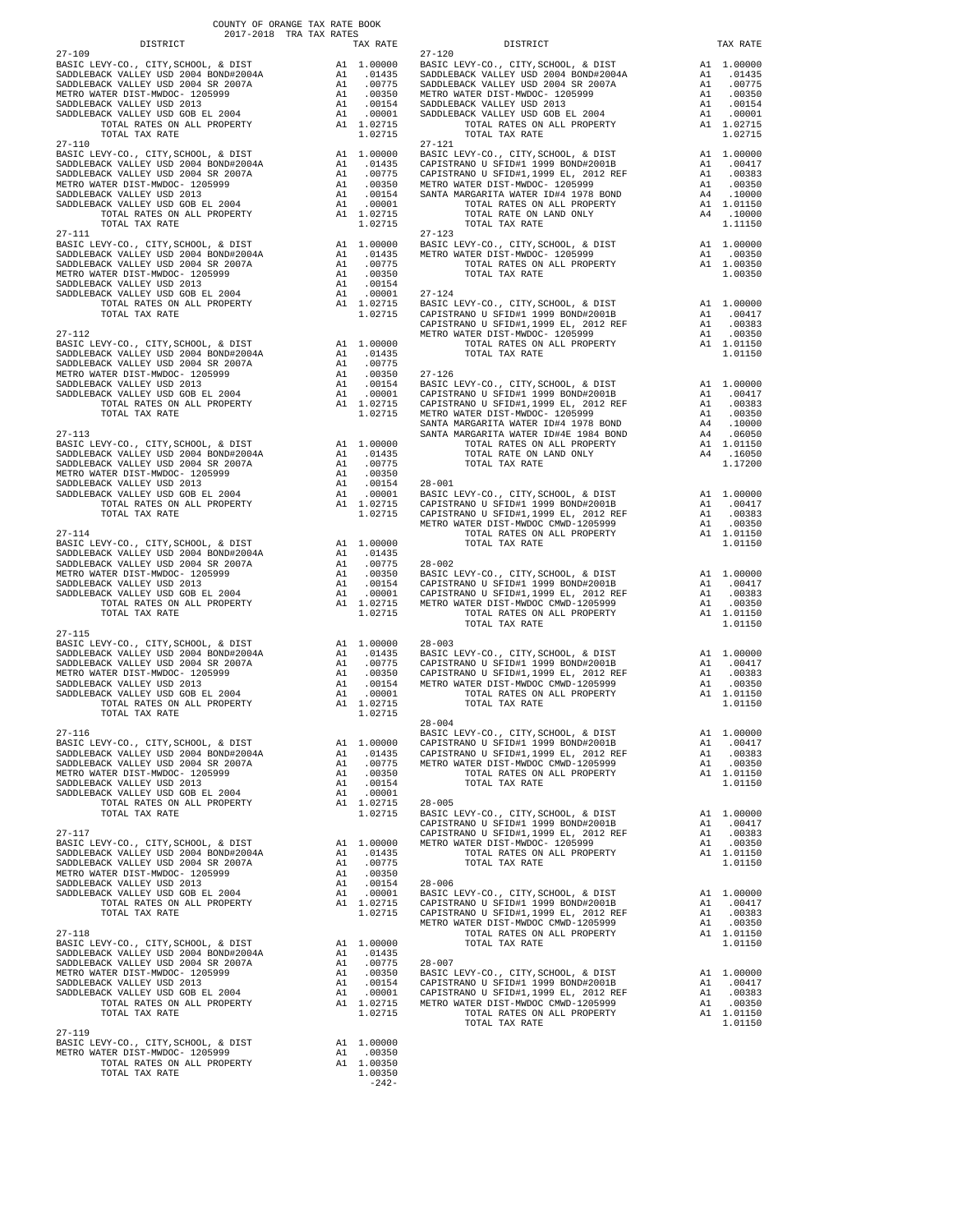| COUNTY OF ORANGE TAX RATE BOOK<br>2017-2018 TRA TAX RATES                    |    |                                         |                       |
|------------------------------------------------------------------------------|----|-----------------------------------------|-----------------------|
| DISTRICT                                                                     |    | TAX RATE                                |                       |
|                                                                              |    |                                         |                       |
|                                                                              |    |                                         |                       |
|                                                                              |    |                                         |                       |
|                                                                              |    |                                         |                       |
|                                                                              |    |                                         |                       |
|                                                                              |    |                                         |                       |
|                                                                              |    |                                         |                       |
|                                                                              |    |                                         |                       |
|                                                                              |    |                                         |                       |
|                                                                              |    |                                         |                       |
|                                                                              |    |                                         |                       |
|                                                                              |    |                                         |                       |
| $28 - 010$                                                                   |    |                                         | CAPISTR               |
|                                                                              |    |                                         |                       |
|                                                                              |    |                                         |                       |
|                                                                              |    |                                         |                       |
|                                                                              |    |                                         |                       |
| TOTAL TAX RATE                                                               |    | $1.01150$ $28-024$<br>BASIC L           |                       |
|                                                                              |    |                                         |                       |
| $28 - 011$                                                                   |    |                                         | CAPISTR               |
|                                                                              |    |                                         |                       |
|                                                                              |    |                                         |                       |
|                                                                              |    |                                         |                       |
|                                                                              |    |                                         |                       |
|                                                                              |    |                                         | BASIC L               |
| $28 - 012$                                                                   |    |                                         | CAPISTR               |
|                                                                              |    |                                         |                       |
|                                                                              |    |                                         |                       |
|                                                                              |    |                                         |                       |
|                                                                              |    |                                         |                       |
| TOTAL TAX RATE                                                               |    | 1.01150 28-026                          |                       |
|                                                                              |    |                                         | BASIC L               |
|                                                                              |    |                                         |                       |
|                                                                              |    |                                         |                       |
|                                                                              |    |                                         |                       |
|                                                                              |    |                                         |                       |
|                                                                              |    | $1.01150 28-027$                        |                       |
|                                                                              |    |                                         | BASIC L               |
| $28 - 014$                                                                   |    |                                         | CAPISTR               |
|                                                                              |    |                                         |                       |
|                                                                              |    |                                         |                       |
|                                                                              |    |                                         |                       |
|                                                                              |    |                                         |                       |
| TOTAL TAX RATE                                                               |    | 1.01150 28-028                          |                       |
|                                                                              |    |                                         | BASIC L               |
|                                                                              |    |                                         |                       |
|                                                                              |    |                                         |                       |
|                                                                              |    |                                         |                       |
|                                                                              |    |                                         |                       |
|                                                                              |    | $1.01150$ $28-029$                      |                       |
|                                                                              |    |                                         | BASIC L               |
| $28 - 016$                                                                   |    | A1 1.00000 CAPISTR                      | CAPISTR               |
| BASIC LEVY-CO., CITY, SCHOOL, & DIST<br>CAPISTRANO U SFID#1 1999 BOND#2001B  |    | A1 .00417                               | METRO W               |
| CAPISTRANO U SFID#1,1999 EL, 2012 REF                                        |    |                                         |                       |
| METRO WATER DIST-MWDOC- 1205999                                              |    | A1 .00383<br>A1 .00350<br>A1 1.01150    |                       |
| TOTAL RATES ON ALL PROPERTY                                                  |    |                                         |                       |
| TOTAL TAX RATE                                                               |    | 1.01150                                 | $28 - 030$<br>BASIC L |
| $28 - 017$                                                                   |    |                                         | CAPISTR               |
| BASIC LEVY-CO., CITY, SCHOOL, & DIST                                         |    | A1 1.00000                              | CAPISTR               |
| CAPISTRANO U SFID#1 1999 BOND#2001B                                          | A1 | .00417                                  | METRO W               |
| CAPISTRANO U SFID#1,1999 EL, 2012 REF<br>METRO WATER DIST-MWDOC- 1205999     | A1 | A1 .00383<br>.00350                     |                       |
| TOTAL RATES ON ALL PROPERTY                                                  |    | A1 1.01150                              |                       |
| TOTAL TAX RATE                                                               |    | 1.01150                                 | $28 - 031$            |
| $28 - 018$                                                                   |    |                                         | BASIC L               |
| BASIC LEVY-CO., CITY, SCHOOL, & DIST                                         |    |                                         | CAPISTR               |
| CAPISTRANO U SFID#1 1999 BOND#2001B                                          |    | A1 1.00000 CAPISTR<br>A1 .00417 METROW  |                       |
| CAPISTRANO U SFID#1,1999 EL, 2012 REF                                        | A1 | .00383                                  |                       |
| METRO WATER DIST-MWDOC- 1205999                                              | A1 | .00350                                  |                       |
| TOTAL RATES ON ALL PROPERTY<br>TOTAL TAX RATE                                |    | A1 1.01150<br>1.01150                   | $28 - 032$            |
|                                                                              |    |                                         | BASIC L               |
| $28 - 019$                                                                   |    |                                         | CAPISTR               |
| BASIC LEVY-CO., CITY, SCHOOL, & DIST                                         |    | A1 1.00000<br>A1 .00417                 | CAPISTR               |
| CAPISTRANO U SFID#1 1999 BOND#2001B<br>CAPISTRANO U SFID#1,1999 EL, 2012 REF |    | A1.00383                                | METRO W               |
| METRO WATER DIST-MWDOC CMWD-1205999                                          |    | A1 .00350                               |                       |
| TOTAL RATES ON ALL PROPERTY                                                  |    | A1 1.01150                              |                       |
| TOTAL TAX RATE                                                               |    | 1.01150                                 | $28 - 033$            |
| $28 - 020$                                                                   |    |                                         | BASIC L<br>CAPISTR    |
| BASIC LEVY-CO., CITY, SCHOOL, & DIST                                         |    |                                         |                       |
| CAPISTRANO U SFID#1 1999 BOND#2001B                                          |    | A1 1.00000 CAPISTR<br>A1 .00417 METRO W |                       |
| CAPISTRANO U SFID#1,1999 EL, 2012 REF                                        | A1 | .00383                                  |                       |
| METRO WATER DIST-MWDOC CMWD-1205999<br>TOTAL RATES ON ALL PROPERTY           | A1 | .00350<br>A1 1.01150                    |                       |
| TOTAL TAX RATE                                                               |    | 1.01150                                 |                       |

|  |  | $\begin{tabular}{l cccc} \multicolumn{4}{c}{28-008} & \multicolumn{4}{c}{DISTRITCT} & \multicolumn{4}{c}{2017-2018} & \multicolumn{4}{c}{\textbf{TRR}} & \multicolumn{4}{c}{\textbf{TRR}} & \multicolumn{4}{c}{\textbf{TRR}} & \multicolumn{4}{c}{\textbf{TRR}} & \multicolumn{4}{c}{\textbf{TRR}} & \multicolumn{4}{c}{\textbf{TRR}} & \multicolumn{4}{c}{\textbf{TRR}} & \multicolumn{4}{c}{\textbf{TRR}} & \multicolumn{4}{c}{\textbf{TRR}} & \multicolumn$ |  |
|--|--|----------------------------------------------------------------------------------------------------------------------------------------------------------------------------------------------------------------------------------------------------------------------------------------------------------------------------------------------------------------------------------------------------------------------------------------------------------------|--|
|  |  |                                                                                                                                                                                                                                                                                                                                                                                                                                                                |  |
|  |  |                                                                                                                                                                                                                                                                                                                                                                                                                                                                |  |
|  |  |                                                                                                                                                                                                                                                                                                                                                                                                                                                                |  |
|  |  |                                                                                                                                                                                                                                                                                                                                                                                                                                                                |  |
|  |  |                                                                                                                                                                                                                                                                                                                                                                                                                                                                |  |
|  |  |                                                                                                                                                                                                                                                                                                                                                                                                                                                                |  |
|  |  |                                                                                                                                                                                                                                                                                                                                                                                                                                                                |  |
|  |  |                                                                                                                                                                                                                                                                                                                                                                                                                                                                |  |
|  |  |                                                                                                                                                                                                                                                                                                                                                                                                                                                                |  |
|  |  |                                                                                                                                                                                                                                                                                                                                                                                                                                                                |  |
|  |  |                                                                                                                                                                                                                                                                                                                                                                                                                                                                |  |
|  |  |                                                                                                                                                                                                                                                                                                                                                                                                                                                                |  |
|  |  |                                                                                                                                                                                                                                                                                                                                                                                                                                                                |  |
|  |  |                                                                                                                                                                                                                                                                                                                                                                                                                                                                |  |
|  |  |                                                                                                                                                                                                                                                                                                                                                                                                                                                                |  |
|  |  |                                                                                                                                                                                                                                                                                                                                                                                                                                                                |  |
|  |  |                                                                                                                                                                                                                                                                                                                                                                                                                                                                |  |
|  |  |                                                                                                                                                                                                                                                                                                                                                                                                                                                                |  |
|  |  |                                                                                                                                                                                                                                                                                                                                                                                                                                                                |  |
|  |  |                                                                                                                                                                                                                                                                                                                                                                                                                                                                |  |
|  |  |                                                                                                                                                                                                                                                                                                                                                                                                                                                                |  |
|  |  |                                                                                                                                                                                                                                                                                                                                                                                                                                                                |  |
|  |  |                                                                                                                                                                                                                                                                                                                                                                                                                                                                |  |
|  |  |                                                                                                                                                                                                                                                                                                                                                                                                                                                                |  |
|  |  |                                                                                                                                                                                                                                                                                                                                                                                                                                                                |  |
|  |  |                                                                                                                                                                                                                                                                                                                                                                                                                                                                |  |
|  |  |                                                                                                                                                                                                                                                                                                                                                                                                                                                                |  |
|  |  |                                                                                                                                                                                                                                                                                                                                                                                                                                                                |  |
|  |  |                                                                                                                                                                                                                                                                                                                                                                                                                                                                |  |
|  |  |                                                                                                                                                                                                                                                                                                                                                                                                                                                                |  |
|  |  |                                                                                                                                                                                                                                                                                                                                                                                                                                                                |  |
|  |  |                                                                                                                                                                                                                                                                                                                                                                                                                                                                |  |
|  |  |                                                                                                                                                                                                                                                                                                                                                                                                                                                                |  |
|  |  |                                                                                                                                                                                                                                                                                                                                                                                                                                                                |  |
|  |  |                                                                                                                                                                                                                                                                                                                                                                                                                                                                |  |
|  |  |                                                                                                                                                                                                                                                                                                                                                                                                                                                                |  |
|  |  |                                                                                                                                                                                                                                                                                                                                                                                                                                                                |  |
|  |  |                                                                                                                                                                                                                                                                                                                                                                                                                                                                |  |
|  |  |                                                                                                                                                                                                                                                                                                                                                                                                                                                                |  |
|  |  | $\begin{tabular}{c c c c c} \multicolumn{4}{c c c} \multicolumn{4}{c c c} \multicolumn{4}{c c c} \multicolumn{4}{c c c} \multicolumn{4}{c c c} \multicolumn{4}{c c c} \multicolumn{4}{c c c} \multicolumn{4}{c c c} \multicolumn{4}{c c c} \multicolumn{4}{c c c} \multicolumn{4}{c c c} \multicolumn{4}{c c c} \multicolumn{4}{c c c} \multicolumn{4}{c c c} \multicolumn{4}{c c c} \multicolumn{4}{c $                                                       |  |
|  |  |                                                                                                                                                                                                                                                                                                                                                                                                                                                                |  |
|  |  |                                                                                                                                                                                                                                                                                                                                                                                                                                                                |  |
|  |  |                                                                                                                                                                                                                                                                                                                                                                                                                                                                |  |
|  |  |                                                                                                                                                                                                                                                                                                                                                                                                                                                                |  |
|  |  |                                                                                                                                                                                                                                                                                                                                                                                                                                                                |  |
|  |  |                                                                                                                                                                                                                                                                                                                                                                                                                                                                |  |
|  |  |                                                                                                                                                                                                                                                                                                                                                                                                                                                                |  |
|  |  |                                                                                                                                                                                                                                                                                                                                                                                                                                                                |  |
|  |  |                                                                                                                                                                                                                                                                                                                                                                                                                                                                |  |
|  |  |                                                                                                                                                                                                                                                                                                                                                                                                                                                                |  |
|  |  |                                                                                                                                                                                                                                                                                                                                                                                                                                                                |  |
|  |  |                                                                                                                                                                                                                                                                                                                                                                                                                                                                |  |
|  |  |                                                                                                                                                                                                                                                                                                                                                                                                                                                                |  |
|  |  |                                                                                                                                                                                                                                                                                                                                                                                                                                                                |  |
|  |  |                                                                                                                                                                                                                                                                                                                                                                                                                                                                |  |
|  |  |                                                                                                                                                                                                                                                                                                                                                                                                                                                                |  |
|  |  | $\begin{tabular}{c c c c c} \multicolumn{1}{c}{\textbf{28-018}} & \multicolumn{1}{c}{\textbf{28-018}} & \multicolumn{1}{c}{\textbf{28-018}} & \multicolumn{1}{c}{\textbf{28-018}} & \multicolumn{1}{c}{\textbf{28-018}} & \multicolumn{1}{c}{\textbf{28-018}} & \multicolumn{1}{c}{\textbf{28-018}} & \multicolumn{1}{c}{\textbf{28-018}} & \multicolumn{1}{c}{\textbf{28-018}} & \multicolumn{1}{c}{\textbf{28$                                               |  |
|  |  |                                                                                                                                                                                                                                                                                                                                                                                                                                                                |  |
|  |  |                                                                                                                                                                                                                                                                                                                                                                                                                                                                |  |
|  |  |                                                                                                                                                                                                                                                                                                                                                                                                                                                                |  |
|  |  |                                                                                                                                                                                                                                                                                                                                                                                                                                                                |  |
|  |  |                                                                                                                                                                                                                                                                                                                                                                                                                                                                |  |
|  |  |                                                                                                                                                                                                                                                                                                                                                                                                                                                                |  |
|  |  |                                                                                                                                                                                                                                                                                                                                                                                                                                                                |  |
|  |  |                                                                                                                                                                                                                                                                                                                                                                                                                                                                |  |
|  |  |                                                                                                                                                                                                                                                                                                                                                                                                                                                                |  |
|  |  |                                                                                                                                                                                                                                                                                                                                                                                                                                                                |  |
|  |  |                                                                                                                                                                                                                                                                                                                                                                                                                                                                |  |
|  |  |                                                                                                                                                                                                                                                                                                                                                                                                                                                                |  |
|  |  |                                                                                                                                                                                                                                                                                                                                                                                                                                                                |  |
|  |  |                                                                                                                                                                                                                                                                                                                                                                                                                                                                |  |
|  |  |                                                                                                                                                                                                                                                                                                                                                                                                                                                                |  |
|  |  | $\begin{tabular}{c c c c c} \multicolumn{4}{c c c} \multicolumn{4}{c c c} \multicolumn{4}{c c c} \multicolumn{4}{c c c} \multicolumn{4}{c c c} \multicolumn{4}{c c c} \multicolumn{4}{c c c} \multicolumn{4}{c c c} \multicolumn{4}{c c c} \multicolumn{4}{c c c} \multicolumn{4}{c c c} \multicolumn{4}{c c c} \multicolumn{4}{c c c} \multicolumn{4}{c c c} \multicolumn{4}{c c c} \multicolumn{4}{c $                                                       |  |
|  |  |                                                                                                                                                                                                                                                                                                                                                                                                                                                                |  |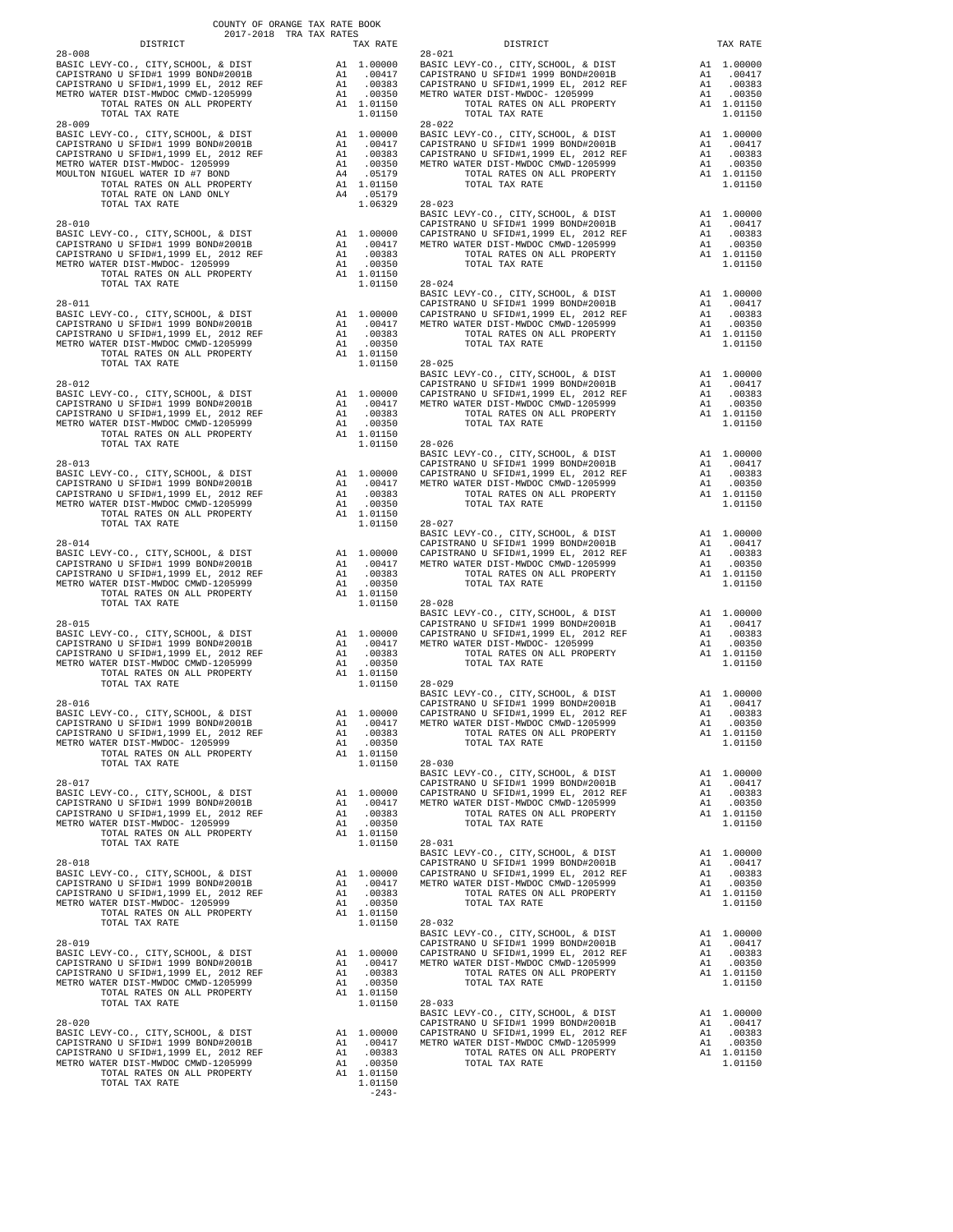| DISTRICT                                                                                                                                                                                              |                                                                                                                    | TAX RATE                                                                         |            |
|-------------------------------------------------------------------------------------------------------------------------------------------------------------------------------------------------------|--------------------------------------------------------------------------------------------------------------------|----------------------------------------------------------------------------------|------------|
| $28 - 034$                                                                                                                                                                                            |                                                                                                                    |                                                                                  | $28 - 047$ |
|                                                                                                                                                                                                       |                                                                                                                    |                                                                                  |            |
|                                                                                                                                                                                                       |                                                                                                                    |                                                                                  |            |
|                                                                                                                                                                                                       |                                                                                                                    |                                                                                  |            |
|                                                                                                                                                                                                       |                                                                                                                    |                                                                                  |            |
|                                                                                                                                                                                                       |                                                                                                                    |                                                                                  |            |
|                                                                                                                                                                                                       |                                                                                                                    |                                                                                  |            |
| $28 - 035$                                                                                                                                                                                            |                                                                                                                    |                                                                                  | $28 - 048$ |
| BASIC LEVY-CO., CITY, SCHOOL, & DIST                                                                                                                                                                  | 28-048<br>A1 1.00000 BASIC L<br>A1 .00417 CAPISTR<br>A1 .00383 CAPISTR<br>A1 .00350 METROW<br>A1 1.01150           |                                                                                  |            |
|                                                                                                                                                                                                       |                                                                                                                    |                                                                                  |            |
| CAPISTRANO U SFID#1 1999 BOND#2001B<br>CAPISTRANO U SFID#1,1999 EL, 2012 REF<br>METRO WATER DIST-MWDOC CMWD-1205999<br>TOTAL RATER ON NIC ---                                                         |                                                                                                                    |                                                                                  |            |
|                                                                                                                                                                                                       |                                                                                                                    |                                                                                  |            |
| TOTAL RATES ON ALL PROPERTY                                                                                                                                                                           |                                                                                                                    |                                                                                  |            |
| TOTAL TAX RATE                                                                                                                                                                                        |                                                                                                                    | 1.01150                                                                          |            |
| $28 - 036$                                                                                                                                                                                            |                                                                                                                    |                                                                                  | $28 - 049$ |
| BASIC LEVY-CO., CITY, SCHOOL, & DIST                                                                                                                                                                  |                                                                                                                    | A1 1.00000 BASIC L<br>A1 .00417 CAPISTR<br>A1 .00383 CAPISTR<br>A1 .00350 METROW |            |
| CAPISTRANO U SFID#1 1999 BOND#2001B                                                                                                                                                                   |                                                                                                                    |                                                                                  |            |
| CAPISIRANO O SFID#1 1999 BOND#2001B<br>CAPISTRANO U SFID#1,1999 EL, 2012 REF                                                                                                                          |                                                                                                                    |                                                                                  |            |
|                                                                                                                                                                                                       |                                                                                                                    |                                                                                  |            |
| METRO WATER DIST-MWDOC- 1205999                                                                                                                                                                       |                                                                                                                    |                                                                                  |            |
| TOTAL RATES ON ALL PROPERTY                                                                                                                                                                           |                                                                                                                    | A1 1.01150                                                                       |            |
| TOTAL TAX RATE                                                                                                                                                                                        |                                                                                                                    | 1.01150                                                                          |            |
| $28 - 037$                                                                                                                                                                                            | 28-050<br>Al .00000 BASIC L<br>Al .00417 CAPISTR<br>Al .00383 CAPISTR<br>Al .00350 METROW<br>Al 1.01150            |                                                                                  | $28 - 050$ |
| BASIC LEVY-CO., CITY, SCHOOL, & DIST                                                                                                                                                                  |                                                                                                                    |                                                                                  |            |
| CAPISTRANO U SFID#1 1999 BOND#2001B                                                                                                                                                                   |                                                                                                                    |                                                                                  |            |
| CAPISTRANO U SFID#1,1999 EL, 2012 REF<br>METRO WATER DIST-MWDOC CMWD-1205999<br>TOTAL TATTER ON THE COMPANY TO THE TOP TO THE TO                                                                      |                                                                                                                    |                                                                                  |            |
|                                                                                                                                                                                                       |                                                                                                                    |                                                                                  |            |
| TOTAL RATES ON ALL PROPERTY                                                                                                                                                                           |                                                                                                                    | A1 1.01150                                                                       |            |
| TOTAL TAX RATE                                                                                                                                                                                        |                                                                                                                    | 1.01150                                                                          |            |
| $28 - 038$                                                                                                                                                                                            |                                                                                                                    |                                                                                  | $28 - 051$ |
| BASIC LEVY-CO., CITY, SCHOOL, & DIST                                                                                                                                                                  | 28-051<br>A1 1.00000 BASIC L<br>A1 .00417 CAPISTR<br>A1 .00383 CAPISTR<br>A1 .00350 METROW<br>A1 1.01150           |                                                                                  |            |
| CAPISTRANO U SFID#1 1999 BOND#2001B                                                                                                                                                                   |                                                                                                                    |                                                                                  |            |
|                                                                                                                                                                                                       |                                                                                                                    |                                                                                  |            |
| CAPISTRANO U SFID#1,1999 EL, 2012 REF                                                                                                                                                                 |                                                                                                                    |                                                                                  |            |
| METRO WATER DIST-MWDOC CMWD-1205999                                                                                                                                                                   |                                                                                                                    |                                                                                  |            |
| TOTAL RATES ON ALL PROPERTY                                                                                                                                                                           |                                                                                                                    |                                                                                  |            |
| TOTAL TAX RATE                                                                                                                                                                                        |                                                                                                                    | 1.01150                                                                          |            |
|                                                                                                                                                                                                       |                                                                                                                    |                                                                                  |            |
|                                                                                                                                                                                                       |                                                                                                                    |                                                                                  |            |
|                                                                                                                                                                                                       |                                                                                                                    |                                                                                  |            |
|                                                                                                                                                                                                       |                                                                                                                    |                                                                                  |            |
|                                                                                                                                                                                                       |                                                                                                                    |                                                                                  |            |
|                                                                                                                                                                                                       |                                                                                                                    |                                                                                  |            |
|                                                                                                                                                                                                       |                                                                                                                    |                                                                                  |            |
|                                                                                                                                                                                                       |                                                                                                                    |                                                                                  |            |
|                                                                                                                                                                                                       |                                                                                                                    |                                                                                  |            |
|                                                                                                                                                                                                       |                                                                                                                    |                                                                                  |            |
|                                                                                                                                                                                                       |                                                                                                                    |                                                                                  |            |
|                                                                                                                                                                                                       |                                                                                                                    |                                                                                  |            |
|                                                                                                                                                                                                       |                                                                                                                    |                                                                                  |            |
| TOTAL RATES ON ALL PROPERTY                                                                                                                                                                           |                                                                                                                    | A1 1.01150                                                                       |            |
| TOTAL TAX RATE                                                                                                                                                                                        |                                                                                                                    | 1.01150                                                                          |            |
| $28 - 041$                                                                                                                                                                                            |                                                                                                                    |                                                                                  | $28 - 054$ |
| BASIC LEVY-CO., CITY, SCHOOL, & DIST<br>BASIC LEVY-CO., CITI, SCHOOL, WILLIAM CAPISTRANO U SFID#1 1999 EL, 2012 REF<br>CAPISTRANO U SFID#1,1999 EL, 2012 REF<br>CAPISTRANO U SFID#1,1999 EL, 2012 REF | A1 1.00000 2881C L<br>A1 .00417 CAPISTR<br>A1 .00383 CAPISTR<br>A1 .00380 METRO W<br>A1 .00350 METRO W<br>A1 01150 |                                                                                  |            |
|                                                                                                                                                                                                       |                                                                                                                    |                                                                                  |            |
|                                                                                                                                                                                                       |                                                                                                                    |                                                                                  |            |
| METRO WATER DIST-MWDOC CMWD-1205999                                                                                                                                                                   |                                                                                                                    |                                                                                  |            |
| TOTAL RATES ON ALL PROPERTY                                                                                                                                                                           |                                                                                                                    | A1 1.01150                                                                       |            |
| TOTAL TAX RATE                                                                                                                                                                                        |                                                                                                                    | 1.01150                                                                          |            |
| $28 - 042$                                                                                                                                                                                            |                                                                                                                    |                                                                                  | $28 - 055$ |
| BASIC LEVY-CO., CITY, SCHOOL, & DIST                                                                                                                                                                  | Al 1.00000 BASIC L<br>Al .00417 CAPISTR<br>Al .00417 CAPISTR<br>Al .00383 CAPISTR<br>Al 1.01150<br>Al 1.01150      |                                                                                  |            |
| CAPISTRANO U SFID#1 1999 BOND#2001B                                                                                                                                                                   |                                                                                                                    |                                                                                  |            |
| CAPISTRANO U SFID#1,1999 EL, 2012 REF                                                                                                                                                                 |                                                                                                                    |                                                                                  |            |
|                                                                                                                                                                                                       |                                                                                                                    |                                                                                  |            |
| METRO WATER DIST-MWDOC CMWD-1205999                                                                                                                                                                   |                                                                                                                    |                                                                                  |            |
| TOTAL RATES ON ALL PROPERTY                                                                                                                                                                           |                                                                                                                    |                                                                                  |            |
| TOTAL TAX RATE                                                                                                                                                                                        |                                                                                                                    | 1.01150                                                                          |            |
| $28 - 043$                                                                                                                                                                                            |                                                                                                                    |                                                                                  | $28 - 056$ |
| BASIC LEVY-CO., CITY, SCHOOL, & DIST                                                                                                                                                                  |                                                                                                                    |                                                                                  |            |
| CAPISTRANO U SFID#1 1999 BOND#2001B                                                                                                                                                                   |                                                                                                                    |                                                                                  |            |
| CAPISTRANO U SFID#1 1999 BOND#2001B<br>CAPISTRANO U SFID#1,1999 EL, 2012 REF<br>METBO WATEB DISTLANDOC- 1205999                                                                                       | 28-056<br>A1 .00000 BASIC L<br>A1 .00417 CAPISTR<br>A1 .00353 CAPISTR<br>A1 .00350 METRO W<br>A1 1.01150           |                                                                                  |            |
| METRO WATER DIST-MWDOC- 1205999                                                                                                                                                                       |                                                                                                                    |                                                                                  |            |
| TOTAL RATES ON ALL PROPERTY                                                                                                                                                                           |                                                                                                                    |                                                                                  |            |
| TOTAL TAX RATE                                                                                                                                                                                        |                                                                                                                    | 1.01150                                                                          |            |
| $28 - 044$                                                                                                                                                                                            |                                                                                                                    |                                                                                  | $28 - 057$ |
| BASIC LEVY-CO., CITY, SCHOOL, & DIST                                                                                                                                                                  | A1                                                                                                                 | 1.00000                                                                          | BASIC L    |
| CAPISTRANO U SFID#1 1999 BOND#2001B                                                                                                                                                                   |                                                                                                                    | A1 .00417                                                                        | CAPISTR    |
| CAPISTRANO U SFID#1,1999 EL, 2012 REF                                                                                                                                                                 | A1                                                                                                                 | .00383                                                                           | CAPISTR    |
| METRO WATER DIST-MWDOC CMWD-1205999                                                                                                                                                                   | A1                                                                                                                 | .00350                                                                           | METRO W    |
| TOTAL RATES ON ALL PROPERTY                                                                                                                                                                           |                                                                                                                    | A1 1.01150                                                                       |            |
| TOTAL TAX RATE                                                                                                                                                                                        |                                                                                                                    | 1.01150                                                                          |            |
| $28 - 045$                                                                                                                                                                                            |                                                                                                                    |                                                                                  | $28 - 058$ |
|                                                                                                                                                                                                       |                                                                                                                    |                                                                                  |            |
| BASIC LEVY-CO., CITY, SCHOOL, & DIST                                                                                                                                                                  | A1                                                                                                                 | 1.00000                                                                          | BASIC L    |
| CAPISTRANO U SFID#1 1999 BOND#2001B                                                                                                                                                                   | A1                                                                                                                 | .00417                                                                           | CAPISTR    |
| CAPISTRANO U SFID#1,1999 EL, 2012 REF                                                                                                                                                                 | A1                                                                                                                 | .00383                                                                           | CAPISTR    |
| METRO WATER DIST-MWDOC- 1205999                                                                                                                                                                       | A1                                                                                                                 | .00350                                                                           | METRO W    |
| TOTAL RATES ON ALL PROPERTY                                                                                                                                                                           |                                                                                                                    | A1 1.01150                                                                       |            |
| TOTAL TAX RATE                                                                                                                                                                                        |                                                                                                                    | 1.01150                                                                          |            |
| $28 - 046$                                                                                                                                                                                            |                                                                                                                    |                                                                                  | $28 - 059$ |
| BASIC LEVY-CO., CITY, SCHOOL, & DIST                                                                                                                                                                  | A1                                                                                                                 | 1.00000                                                                          | BASIC L    |
| CAPISTRANO U SFID#1 1999 BOND#2001B                                                                                                                                                                   | A1                                                                                                                 | .00417                                                                           | CAPISTR    |
| CAPISTRANO U SFID#1,1999 EL, 2012 REF                                                                                                                                                                 |                                                                                                                    |                                                                                  |            |
| METRO WATER DIST-MWDOC- 1205999                                                                                                                                                                       |                                                                                                                    | A1 .00383 CAPISTR<br>A1 00350 METROW                                             |            |

 $-244-$ 

COUNTY OF ORANGE TAX RATE BOOK 2017-2018 TRA TAX RATES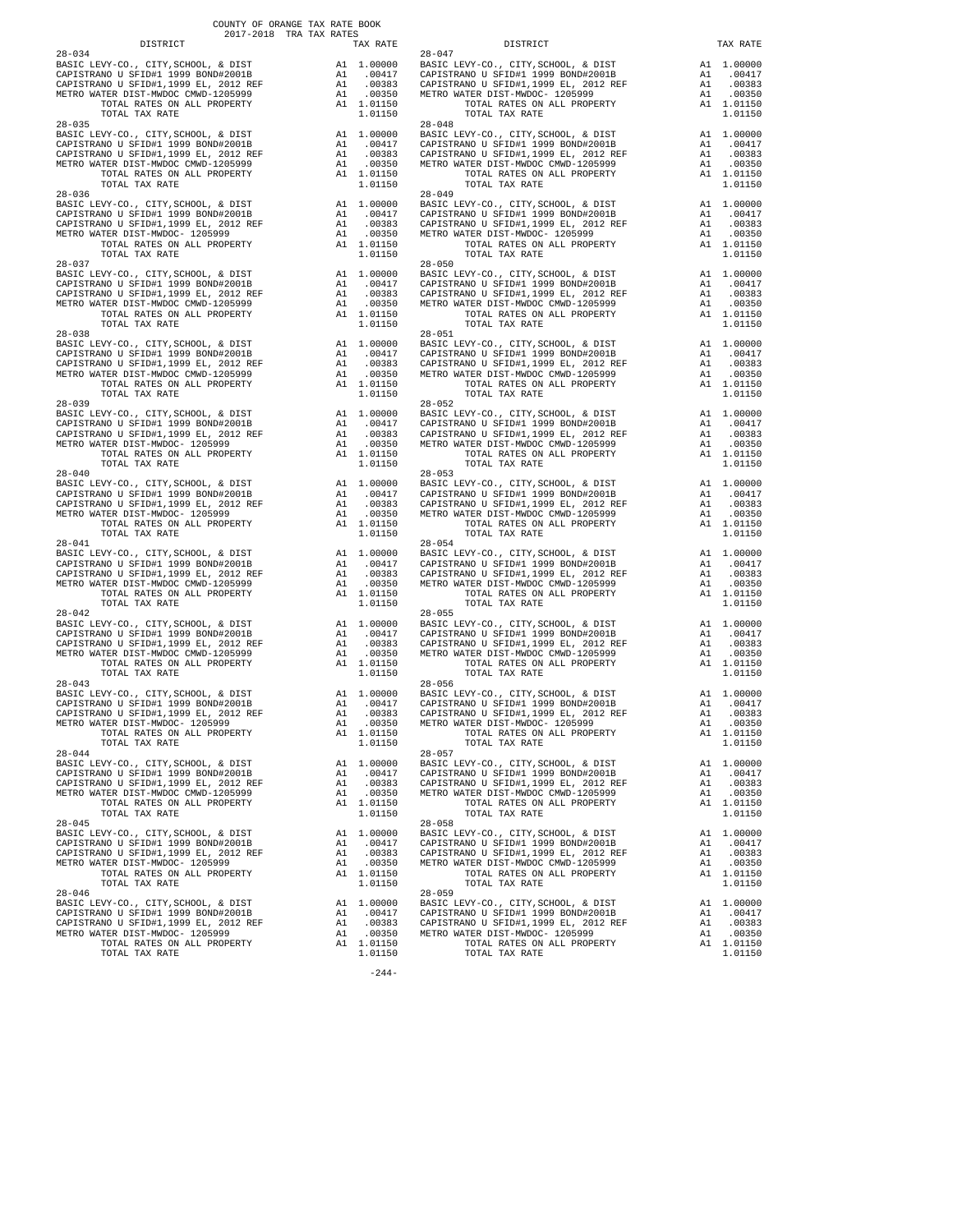| COUNTY OF ORANGE TAX RATE BOOK<br>2017-2018 TRA TAX RATES                    |                     |                         |                              |
|------------------------------------------------------------------------------|---------------------|-------------------------|------------------------------|
| DISTRICT<br>$28 - 060$                                                       |                     | TAX RATE                | $28 - 073$                   |
|                                                                              |                     |                         |                              |
|                                                                              |                     |                         |                              |
|                                                                              |                     |                         |                              |
|                                                                              |                     |                         |                              |
| TOTAL TAX RATE<br>$28 - 061$                                                 |                     | 1.01150                 | $28 - 074$                   |
|                                                                              |                     |                         |                              |
|                                                                              |                     |                         |                              |
|                                                                              |                     |                         |                              |
|                                                                              |                     |                         |                              |
| TOTAL TAX RATE<br>$28 - 062$                                                 |                     | 1.01150                 | $28 - 075$                   |
|                                                                              |                     |                         |                              |
|                                                                              |                     |                         |                              |
|                                                                              |                     |                         |                              |
|                                                                              |                     |                         |                              |
| TOTAL TAX RATE<br>$28 - 063$                                                 |                     | 1.01150                 | $28 - 076$                   |
|                                                                              |                     |                         |                              |
|                                                                              |                     |                         |                              |
|                                                                              |                     |                         |                              |
|                                                                              |                     |                         |                              |
| TOTAL TAX RATE                                                               |                     | 1.01150                 |                              |
| $28 - 064$                                                                   |                     |                         |                              |
|                                                                              |                     |                         |                              |
|                                                                              |                     |                         |                              |
|                                                                              |                     |                         |                              |
|                                                                              |                     |                         |                              |
|                                                                              |                     |                         |                              |
| TOTAL TAX RATE                                                               |                     | 1.29260                 |                              |
|                                                                              |                     |                         |                              |
|                                                                              |                     |                         |                              |
|                                                                              |                     |                         |                              |
|                                                                              |                     |                         |                              |
|                                                                              |                     |                         |                              |
|                                                                              |                     |                         |                              |
| $28 - 066$                                                                   |                     |                         |                              |
|                                                                              |                     |                         |                              |
|                                                                              |                     |                         |                              |
|                                                                              |                     |                         |                              |
|                                                                              |                     |                         |                              |
|                                                                              |                     |                         | CAPISTR                      |
| $28 - 067$                                                                   |                     |                         | METRO W                      |
|                                                                              |                     |                         |                              |
|                                                                              |                     |                         |                              |
|                                                                              |                     |                         | $.00350 28 - 080$<br>BASIC L |
| TOTAL TAX RATE                                                               |                     | 1.01150                 | CAPISTR                      |
| $28 - 068$                                                                   |                     |                         | CAPISTR                      |
|                                                                              |                     |                         | METRO W                      |
|                                                                              |                     |                         |                              |
| METRO WATER DIST-MWDOC- 1205999                                              |                     | A1 .00350 28-081        |                              |
| TOTAL RATES ON ALL PROPERTY                                                  | A1                  | 1.01150                 | BASIC L                      |
| TOTAL TAX RATE                                                               |                     | 1.01150                 | CAPISTR                      |
| $28 - 069$                                                                   |                     |                         | CAPISTR<br>METRO W           |
| BASIC LEVY-CO., CITY, SCHOOL, & DIST                                         | A1                  | 1.00000                 |                              |
| CAPISTRANO U SFID#1 1999 BOND#2001B<br>CAPISTRANO U SFID#1,1999 EL, 2012 REF | A1                  | A1 .00417<br>.00383     |                              |
| METRO WATER DIST-MWDOC CMWD-1205999                                          | A1                  | .00350                  | $28 - 082$                   |
| TOTAL RATES ON ALL PROPERTY                                                  |                     | $A1 \quad 1.01150$      | BASIC L                      |
| TOTAL TAX RATE                                                               |                     | 1.01150                 | CAPISTR<br>CAPISTR           |
| $28 - 070$                                                                   |                     |                         | METRO W                      |
| BASIC LEVY-CO., CITY, SCHOOL, & DIST<br>CAPISTRANO U SFID#1 1999 BOND#2001B  |                     | A1 1.00000              |                              |
| CAPISTRANO U SFID#1,1999 EL, 2012 REF                                        | A1                  | A1.00417<br>.00383      |                              |
| METRO WATER DIST-MWDOC CMWD-1205999                                          | A1                  |                         | $.00350$ $28-083$            |
| TOTAL RATES ON ALL PROPERTY<br>TOTAL TAX RATE                                |                     | A1 1.01150<br>1.01150   | BASIC L<br>CAPISTR           |
|                                                                              |                     |                         | CAPISTR                      |
| $28 - 071$                                                                   |                     |                         | METRO W                      |
| BASIC LEVY-CO., CITY, SCHOOL, & DIST<br>CAPISTRANO U SFID#1 1999 BOND#2001B  |                     | A1 1.00000<br>A1 .00417 |                              |
| CAPISTRANO U SFID#1,1999 EL, 2012 REF                                        | A1                  | .00383                  |                              |
| METRO WATER DIST-MWDOC- 1205999                                              | A1                  | A1 .00350<br>A1 1.01150 | $28 - 084$                   |
| TOTAL RATES ON ALL PROPERTY<br>TOTAL TAX RATE                                |                     | 1.01150                 | BASIC L<br>CAPISTR           |
|                                                                              |                     |                         | CAPISTR                      |
| $28 - 072$<br>BASIC LEVY-CO., CITY, SCHOOL, & DIST                           |                     | A1 1.00000              | METRO W                      |
| CAPISTRANO U SFID#1 1999 BOND#2001B                                          |                     | A1 .00417               |                              |
| CAPISTRANO U SFID#1,1999 EL, 2012 REF<br>METRO WATER DIST-MWDOC- 1205999     | $\mathtt{Al}$<br>A1 | .00383<br>.00350        |                              |
| TOTAL RATES ON ALL PROPERTY                                                  |                     | A1 1.01150              |                              |
| TOTAL TAX RATE                                                               |                     | 1.01150                 |                              |
|                                                                              |                     | $-245-$                 |                              |

| DISTRICT   | CALLENTO TEN TWO LATES<br>TAX RATE | X RATE<br>28-073<br>DISTRICT | TAX RATE |
|------------|------------------------------------|------------------------------|----------|
| $28 - 060$ |                                    |                              |          |
|            |                                    |                              |          |
|            |                                    |                              |          |
|            |                                    |                              |          |
|            |                                    |                              |          |
|            |                                    |                              |          |
|            |                                    |                              |          |
|            |                                    |                              |          |
|            |                                    |                              |          |
|            |                                    |                              |          |
|            |                                    |                              |          |
|            |                                    |                              |          |
|            |                                    |                              |          |
|            |                                    |                              |          |
|            |                                    |                              |          |
|            |                                    |                              |          |
|            |                                    |                              |          |
|            |                                    |                              |          |
|            |                                    |                              |          |
|            |                                    |                              |          |
|            |                                    |                              |          |
|            |                                    |                              |          |
|            |                                    |                              |          |
|            |                                    |                              |          |
|            |                                    |                              |          |
|            |                                    |                              |          |
|            |                                    |                              |          |
|            |                                    |                              |          |
|            |                                    |                              |          |
|            |                                    |                              |          |
|            |                                    |                              |          |
|            |                                    |                              |          |
|            |                                    |                              |          |
|            |                                    |                              |          |
|            |                                    |                              |          |
|            |                                    |                              |          |
|            |                                    |                              |          |
|            |                                    |                              |          |
|            |                                    |                              |          |
|            |                                    |                              |          |
|            |                                    |                              |          |
|            |                                    |                              |          |
|            |                                    |                              |          |
|            |                                    |                              |          |
|            |                                    |                              |          |
|            |                                    |                              |          |
|            |                                    |                              |          |
|            |                                    |                              |          |
|            |                                    |                              |          |
|            |                                    |                              |          |
|            |                                    |                              |          |
|            |                                    |                              |          |
|            |                                    |                              |          |
|            |                                    |                              |          |
|            |                                    |                              |          |
|            |                                    |                              |          |
|            |                                    |                              |          |
|            |                                    |                              |          |
|            |                                    |                              |          |
|            |                                    |                              |          |
|            |                                    |                              |          |
|            |                                    |                              |          |
|            |                                    |                              |          |
|            |                                    |                              |          |
|            |                                    |                              |          |
|            |                                    |                              |          |
|            |                                    |                              |          |
|            |                                    |                              |          |
|            |                                    |                              |          |
|            |                                    |                              |          |

- 
-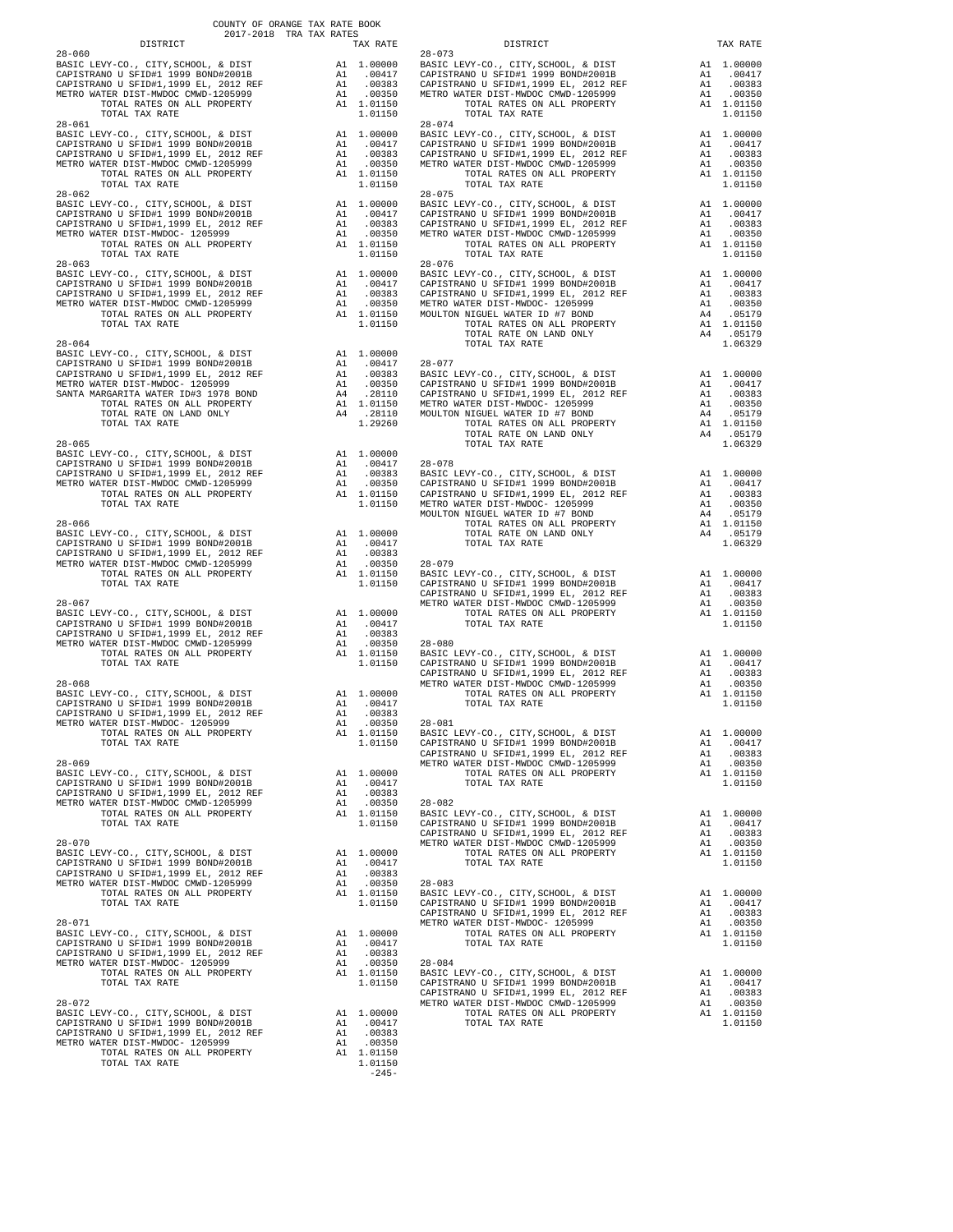| DISTRICT                                                                                                                                           |                                                                                                                                 | TAX RATE                                                                                        |                |
|----------------------------------------------------------------------------------------------------------------------------------------------------|---------------------------------------------------------------------------------------------------------------------------------|-------------------------------------------------------------------------------------------------|----------------|
| $28 - 085$                                                                                                                                         |                                                                                                                                 |                                                                                                 | $28 - 098$     |
|                                                                                                                                                    |                                                                                                                                 |                                                                                                 |                |
|                                                                                                                                                    |                                                                                                                                 |                                                                                                 |                |
|                                                                                                                                                    |                                                                                                                                 |                                                                                                 |                |
|                                                                                                                                                    |                                                                                                                                 |                                                                                                 |                |
|                                                                                                                                                    |                                                                                                                                 |                                                                                                 |                |
|                                                                                                                                                    |                                                                                                                                 |                                                                                                 |                |
| $28 - 086$                                                                                                                                         |                                                                                                                                 |                                                                                                 | $28 - 099$     |
| BASIC LEVY-CO., CITY, SCHOOL, & DIST                                                                                                               | 28-099<br>A1 1.00000 BASIC L<br>A1 .00417 CAPISTR<br>A1 .00383 CAPISTR<br>A1 .00350 METROW<br>A1 1.01150                        |                                                                                                 |                |
| CAPISTRANO U SFID#1 1999 BOND#2001B                                                                                                                |                                                                                                                                 |                                                                                                 |                |
|                                                                                                                                                    |                                                                                                                                 |                                                                                                 |                |
| CAPISTRANO U SFID#1,1999 EL, 2012 REF<br>METRO WATER DIST-MWDOC CMWD-1205000                                                                       |                                                                                                                                 |                                                                                                 |                |
| METRO WATER DIST-MWDOC CMWD-1205999                                                                                                                |                                                                                                                                 |                                                                                                 |                |
| TOTAL RATES ON ALL PROPERTY                                                                                                                        |                                                                                                                                 |                                                                                                 |                |
| TOTAL TAX RATE                                                                                                                                     |                                                                                                                                 | 1.01150                                                                                         |                |
| $28 - 087$                                                                                                                                         |                                                                                                                                 |                                                                                                 | $28 - 100$     |
| BASIC LEVY-CO., CITY, SCHOOL, & DIST                                                                                                               |                                                                                                                                 | A1 1.00000 BASIC L<br>A1 .00417 CAPISTR<br>A1 .00383 CAPISTR<br>A1 .00383 METRO W<br>A1 1.01150 |                |
| CAPISTRANO U SFID#1 1999 BOND#2001B                                                                                                                |                                                                                                                                 |                                                                                                 |                |
| CAPISTRANO U SFID#1,1999 EL, 2012 REF                                                                                                              |                                                                                                                                 |                                                                                                 |                |
| METRO WATER DIST-MWDOC CMWD-1205999                                                                                                                |                                                                                                                                 |                                                                                                 |                |
| TOTAL RATES ON ALL PROPERTY                                                                                                                        |                                                                                                                                 |                                                                                                 |                |
| TOTAL TAX RATE                                                                                                                                     |                                                                                                                                 | 1.01150                                                                                         |                |
| $28 - 088$                                                                                                                                         | 28-101<br>A1 1.00000 BASIC L<br>A1 .00417 CAPISTR<br>A1 .00383 CAPISTR<br>A1 .00380 METRO W<br>A1 1.01150<br>1.01150<br>1.01150 |                                                                                                 |                |
|                                                                                                                                                    |                                                                                                                                 |                                                                                                 |                |
| BASIC LEVY-CO., CITY, SCHOOL, & DIST                                                                                                               |                                                                                                                                 |                                                                                                 |                |
| CAPISTRANO U SFID#1 1999 BOND#2001B<br>CAPISTRANO U SFID#1,1999 EL, 2012 REF<br>METRO WATER DIST-MWDOC CMWD-1205999<br>TOTAL RATES ON ALL PROPERTY |                                                                                                                                 |                                                                                                 |                |
|                                                                                                                                                    |                                                                                                                                 |                                                                                                 |                |
|                                                                                                                                                    |                                                                                                                                 |                                                                                                 |                |
|                                                                                                                                                    |                                                                                                                                 |                                                                                                 |                |
| TOTAL TAX RATE                                                                                                                                     |                                                                                                                                 |                                                                                                 |                |
| $28 - 089$                                                                                                                                         |                                                                                                                                 |                                                                                                 | $28 - 102$     |
| BASIC LEVY-CO., CITY, SCHOOL, & DIST                                                                                                               |                                                                                                                                 |                                                                                                 |                |
| CAPISTRANO U SFID#1 1999 BOND#2001B                                                                                                                |                                                                                                                                 |                                                                                                 |                |
| CAPISTRANO U SFID#1,1999 EL, 2012 REF                                                                                                              |                                                                                                                                 |                                                                                                 |                |
| METRO WATER DIST-MWDOC CMWD-1205999                                                                                                                |                                                                                                                                 |                                                                                                 |                |
|                                                                                                                                                    | A1 1.00000 BASIC L<br>A1 .00417 CAPISTR<br>A1 .00417 CAPISTR<br>A1 .00383 CAPISTR<br>A1 .00150 METRO W<br>A1 1.01150            |                                                                                                 |                |
| TOTAL RATES ON ALL PROPERTY                                                                                                                        |                                                                                                                                 |                                                                                                 |                |
| TOTAL TAX RATE                                                                                                                                     |                                                                                                                                 | 1.01150                                                                                         |                |
| $28 - 090$                                                                                                                                         |                                                                                                                                 |                                                                                                 |                |
| BASIC LEVY-CO., CITY, SCHOOL, & DIST                                                                                                               |                                                                                                                                 |                                                                                                 |                |
| CAPISTRANO U SFID#1 1999 BOND#2001B                                                                                                                | 28-103<br>A1 1.00000 BASIC L<br>A1 .00383 CAPISTR<br>A1 .00383 CAPISTR<br>A1 .00350 METRO W<br>A1 .00350 METRO W<br>A1 1.01150  |                                                                                                 |                |
| CAPISTRANO U SFID#1,1999 EL, 2012 REF<br>METRO WATER DIST-MWDOC CMWD-1205900                                                                       |                                                                                                                                 |                                                                                                 |                |
|                                                                                                                                                    |                                                                                                                                 |                                                                                                 |                |
| TOTAL RATES ON ALL PROPERTY                                                                                                                        |                                                                                                                                 |                                                                                                 |                |
| TOTAL TAX RATE                                                                                                                                     |                                                                                                                                 |                                                                                                 |                |
| $28 - 091$                                                                                                                                         |                                                                                                                                 |                                                                                                 | $28 - 104$     |
|                                                                                                                                                    |                                                                                                                                 |                                                                                                 |                |
|                                                                                                                                                    |                                                                                                                                 |                                                                                                 |                |
|                                                                                                                                                    |                                                                                                                                 |                                                                                                 |                |
|                                                                                                                                                    |                                                                                                                                 |                                                                                                 |                |
|                                                                                                                                                    |                                                                                                                                 |                                                                                                 |                |
|                                                                                                                                                    |                                                                                                                                 |                                                                                                 |                |
| TOTAL TAX RATE                                                                                                                                     |                                                                                                                                 | 1.01150                                                                                         |                |
| $28 - 092$                                                                                                                                         |                                                                                                                                 |                                                                                                 | $28 - 105$     |
| BASIC LEVY-CO., CITY, SCHOOL, & DIST                                                                                                               |                                                                                                                                 |                                                                                                 |                |
| CAPISTRANO U SFID#1 1999 BOND#2001B                                                                                                                |                                                                                                                                 |                                                                                                 |                |
|                                                                                                                                                    |                                                                                                                                 |                                                                                                 |                |
| CAPISTRANO U SFID#1,1999 EL, 2012 REF<br>METRO WATER DIST-MWDOC CMWD-1205999<br>TOTAL BATER ON NI PROPERTY                                         |                                                                                                                                 |                                                                                                 |                |
| TOTAL RATES ON ALL PROPERTY                                                                                                                        |                                                                                                                                 |                                                                                                 |                |
| TOTAL TAX RATE                                                                                                                                     | 28-105<br>A1 1.00000 BASIC L<br>A1 .00417 CAPISTR<br>A1 .00383 CAPISTR<br>A1 .00350 METROW<br>A1 1.01150                        | 1.01150                                                                                         |                |
| $28 - 093$                                                                                                                                         |                                                                                                                                 |                                                                                                 | $28 - 106$     |
|                                                                                                                                                    |                                                                                                                                 |                                                                                                 |                |
|                                                                                                                                                    |                                                                                                                                 |                                                                                                 |                |
|                                                                                                                                                    |                                                                                                                                 |                                                                                                 |                |
|                                                                                                                                                    |                                                                                                                                 |                                                                                                 |                |
|                                                                                                                                                    |                                                                                                                                 |                                                                                                 |                |
|                                                                                                                                                    |                                                                                                                                 |                                                                                                 |                |
| TOTAL TAX RATE                                                                                                                                     |                                                                                                                                 | 1.01150                                                                                         |                |
| $28 - 094$                                                                                                                                         | 28-107<br>A1 1.00000 BASIC L<br>A1 .00417 CAPISTR<br>A1 .00383 CAPISTR<br>A1 .00350 METRO W<br>A1 1.01150<br>1.01150            |                                                                                                 |                |
| BASIC LEVY-CO., CITY, SCHOOL, & DIST                                                                                                               |                                                                                                                                 |                                                                                                 |                |
| CAPISTRANO U SFID#1 1999 BOND#2001B                                                                                                                |                                                                                                                                 |                                                                                                 |                |
| CAPISTRANO U SFID#1,1999 EL, 2012 REF<br>METRO WATER DIST-MWDOC CMWD-1205999                                                                       |                                                                                                                                 |                                                                                                 |                |
| METRO WATER DIST-MWDOC CMWD-1205999                                                                                                                |                                                                                                                                 |                                                                                                 |                |
| TOTAL RATES ON ALL PROPERTY                                                                                                                        |                                                                                                                                 |                                                                                                 |                |
| TOTAL TAX RATE                                                                                                                                     |                                                                                                                                 |                                                                                                 |                |
| $28 - 095$                                                                                                                                         |                                                                                                                                 |                                                                                                 | $28 - 108$     |
| BASIC LEVY-CO., CITY, SCHOOL, & DIST                                                                                                               |                                                                                                                                 | A1 1.00000                                                                                      | BASIC L        |
| CAPISTRANO U SFID#1 1999 BOND#2001B                                                                                                                |                                                                                                                                 | A1 .00417                                                                                       | CAPISTR        |
| CAPISTRANO U SFID#1,1999 EL, 2012 REF                                                                                                              | A1                                                                                                                              | .00383                                                                                          | CAPISTR        |
| METRO WATER DIST-MWDOC- 1205999                                                                                                                    | A1                                                                                                                              | .00350                                                                                          |                |
|                                                                                                                                                    |                                                                                                                                 |                                                                                                 | METRO W        |
| TOTAL RATES ON ALL PROPERTY                                                                                                                        |                                                                                                                                 | A1 1.01150                                                                                      |                |
| TOTAL TAX RATE                                                                                                                                     |                                                                                                                                 | 1.01150                                                                                         |                |
| $28 - 096$                                                                                                                                         |                                                                                                                                 |                                                                                                 | $28 - 109$     |
| BASIC LEVY-CO., CITY, SCHOOL, & DIST                                                                                                               |                                                                                                                                 | A1 1.00000                                                                                      | BASIC L        |
| CAPISTRANO U SFID#1 1999 BOND#2001B                                                                                                                |                                                                                                                                 | A1 .00417                                                                                       | CAPISTR        |
| CAPISTRANO U SFID#1,1999 EL, 2012 REF                                                                                                              | A1                                                                                                                              | .00383                                                                                          | CAPISTR        |
| METRO WATER DIST-MWDOC CMWD-1205999                                                                                                                | A1                                                                                                                              | .00350                                                                                          | METRO W        |
| TOTAL RATES ON ALL PROPERTY                                                                                                                        |                                                                                                                                 | A1 1.01150                                                                                      |                |
| TOTAL TAX RATE                                                                                                                                     |                                                                                                                                 | 1.01150                                                                                         |                |
| $28 - 097$                                                                                                                                         |                                                                                                                                 |                                                                                                 | $28 - 110$     |
|                                                                                                                                                    |                                                                                                                                 |                                                                                                 |                |
| BASIC LEVY-CO., CITY, SCHOOL, & DIST                                                                                                               | A1                                                                                                                              | 1.00000                                                                                         | BASIC L        |
| CAPISTRANO U SFID#1 1999 BOND#2001B                                                                                                                |                                                                                                                                 | A1 .00417                                                                                       | CAPISTR        |
| CAPISTRANO U SFID#1,1999 EL, 2012 REF                                                                                                              | A1                                                                                                                              |                                                                                                 | .00383 CAPISTR |

| TOTAL TAX RATE | 1.01150 | TOTAL RATES ON ALL PROPERTY AND ALL AND TOTAL RATES ON ALL PROPERTY AND ALL ACTION ALL AND ALL AND ALL AND ALL AND ALL AND ALL AND ALL AND ALL AND ALL AND ALL AND ALL AND ALL AND ALL AND ALL AND ALL AND ALL AND ALL AND ALL<br>TOTAL TAX RATE | 1.01150 |
|----------------|---------|--------------------------------------------------------------------------------------------------------------------------------------------------------------------------------------------------------------------------------------------------|---------|
| $28 - 095$     |         | $28 - 108$                                                                                                                                                                                                                                       |         |
|                |         |                                                                                                                                                                                                                                                  |         |
|                |         |                                                                                                                                                                                                                                                  |         |
|                |         |                                                                                                                                                                                                                                                  |         |
|                |         |                                                                                                                                                                                                                                                  |         |
|                |         |                                                                                                                                                                                                                                                  |         |
| $28 - 096$     |         | $28 - 109$                                                                                                                                                                                                                                       |         |
|                |         |                                                                                                                                                                                                                                                  |         |
|                |         |                                                                                                                                                                                                                                                  |         |
|                |         |                                                                                                                                                                                                                                                  |         |
| TOTAL TAX RATE | 1.01150 | TOTAL TAX RATE                                                                                                                                                                                                                                   | 1.01150 |
| $28 - 097$     |         | $28 - 110$                                                                                                                                                                                                                                       |         |
|                |         |                                                                                                                                                                                                                                                  |         |
|                |         |                                                                                                                                                                                                                                                  |         |
|                |         |                                                                                                                                                                                                                                                  |         |
|                |         |                                                                                                                                                                                                                                                  |         |
|                |         |                                                                                                                                                                                                                                                  |         |

 $-246-$ 

COUNTY OF ORANGE TAX RATE BOOK 2017-2018 TRA TAX RATES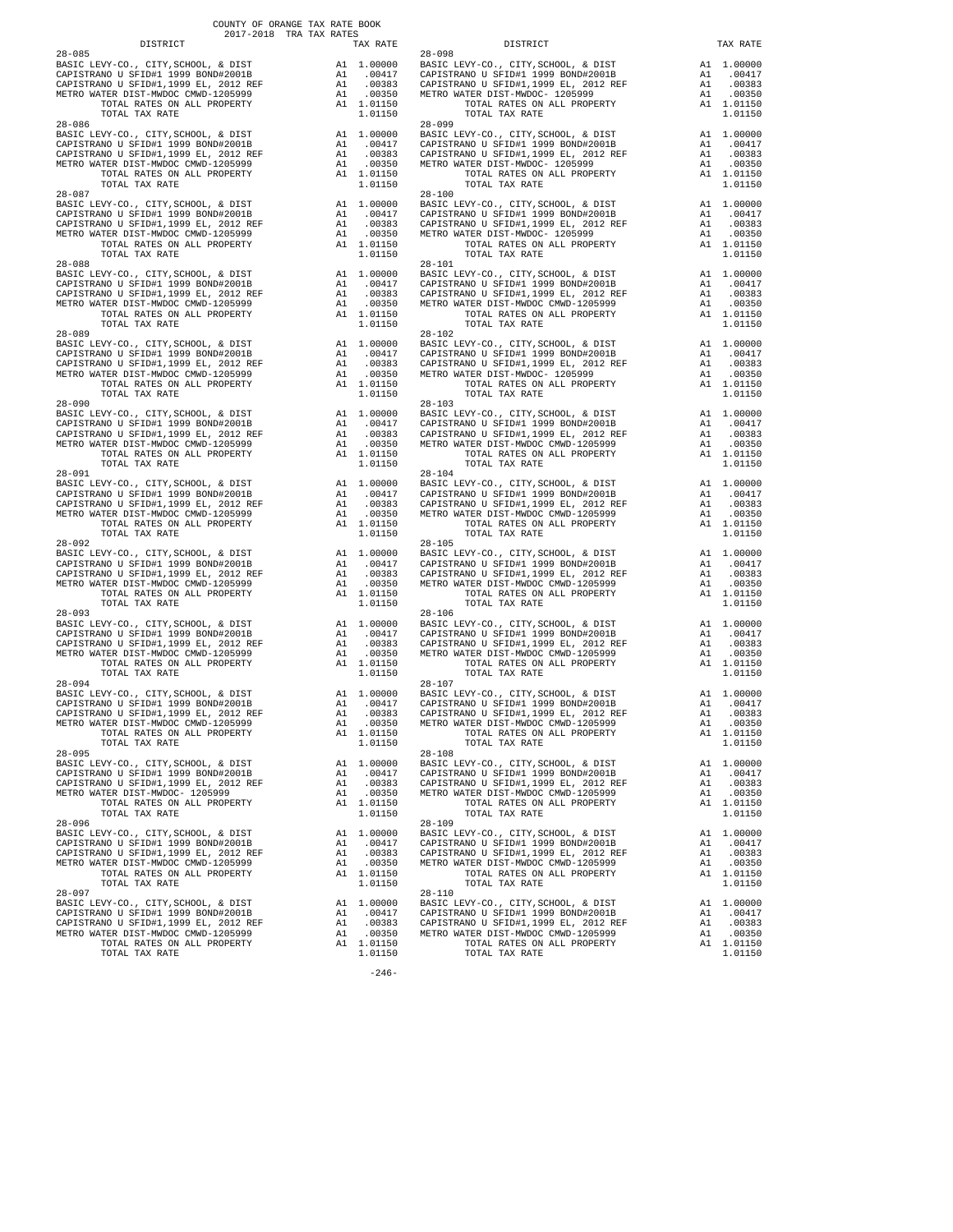|            | DISTRICT                                                                                                                                                                                                     |                        | TAX RATE                                                                                                         |                                            |
|------------|--------------------------------------------------------------------------------------------------------------------------------------------------------------------------------------------------------------|------------------------|------------------------------------------------------------------------------------------------------------------|--------------------------------------------|
| $28 - 111$ | TOTAL TAX RATE                                                                                                                                                                                               |                        | 1.01150                                                                                                          | $28 - 124$                                 |
| $28 - 112$ | TOTAL TAX RATE                                                                                                                                                                                               |                        | 1.01150                                                                                                          | $28 - 125$                                 |
| $28 - 113$ |                                                                                                                                                                                                              |                        |                                                                                                                  | $28 - 126$                                 |
| $28 - 114$ | TOTAL TAX RATE                                                                                                                                                                                               |                        | 1.01150                                                                                                          | $28 - 127$                                 |
| $28 - 115$ | TOTAL TAX RATE                                                                                                                                                                                               |                        | 1.01150                                                                                                          | 28-128                                     |
| $28 - 116$ | TOTAL TAX RATE                                                                                                                                                                                               |                        | A4 .05179<br>1.06329                                                                                             |                                            |
| $28 - 117$ | TOTAL TAX RATE                                                                                                                                                                                               |                        | 1.01150                                                                                                          | $28 - 130$                                 |
| $28 - 118$ | TOTAL TAX RATE                                                                                                                                                                                               |                        | 1.01150                                                                                                          | $28 - 131$                                 |
|            |                                                                                                                                                                                                              |                        |                                                                                                                  |                                            |
| $28 - 120$ | BASIC LEVY-CO., CITY, SCHOOL, & DIST<br>CAPISTRANO U SFID#1 1999 BOND#2001B<br>CAPISTRANO U SFID#1,1999 EL, 2012 REF<br>METRO WATER DIST-MWDOC CMWD-1205999<br>TOTAL RATES ON ALL PROPERTY<br>TOTAL TAX RATE | A1<br>A1               | A1 1.00000<br>A1 .00417<br>.00383<br>.00350<br>A1 1.01150<br>1.01150                                             | $28 - 133$<br>BASIC L<br>LAGUNA<br>METRO W |
| $28 - 121$ | BASIC LEVY-CO., CITY, SCHOOL, & DIST<br>CAPISTRANO U SFID#1 1999 BOND#2001B<br>CAPISTRANO U SFID#1,1999 EL, 2012 REF<br>METRO WATER DIST-MWDOC- 1205999<br>TOTAL RATES ON ALL PROPERTY<br>TOTAL TAX RATE     | A1<br>A1               | A1 1.00000 28-134<br>A1.00417<br>A1 .00383 CAPISTR<br>A1 .00350 CAPISTR<br>A1 1.01150 METROW<br>1.01150          | BASIC L                                    |
| $28 - 122$ | BASIC LEVY-CO., CITY, SCHOOL, & DIST<br>CAPISTRANO U SFID#1 1999 BOND#2001B<br>CAPISTRANO U SFID#1,1999 EL, 2012 REF<br>METRO WATER DIST-MWDOC CMWD-1205999<br>TOTAL RATES ON ALL PROPERTY<br>TOTAL TAX RATE | A1<br>A1               | A1 1.00000 28-135<br>A1 .00417 BASIC L<br>A1 .00417<br>.00383<br>.00350<br>A1 1.01150 METRO W<br>1.01150 MOULTON | CAPISTR<br>CAPISTR                         |
| $28 - 123$ | BASIC LEVY-CO., CITY, SCHOOL, & DIST<br>CAPISTRANO U SFID#1 1999 BOND#2001B<br>CAPISTRANO U SFID#1,1999 EL, 2012 REF<br>METRO WATER DIST-MWDOC CMWD-1205999<br>TOTAL RATES ON ALL PROPERTY<br>TOTAL TAX RATE | A1 1.00000<br>A1<br>A1 | A1 .00417<br>.00383<br>.00350<br>A1 1.01150<br>1.01150                                                           |                                            |

| $\begin{tabular}{l c c c c c} \multicolumn{1}{c}{DISTRICT} & \multicolumn{1}{c}{\textbf{DISTRICT}} & \multicolumn{1}{c}{\textbf{TAX RATE}} & \multicolumn{1}{c}{\textbf{DISTRICT}} & \multicolumn{1}{c}{\textbf{TAX RATE}} & \multicolumn{1}{c}{\textbf{DISTRICT}} & \multicolumn{1}{c}{\textbf{TAX RATE}} & \multicolumn{1}{c}{\textbf{DISTRICT}} & \multicolumn{1}{c}{\textbf{TAX RATE}} & \multicolumn{1}{c}{\textbf{DISTRICT}} & \multicolumn{1}{c}{\textbf{TAX R$ |                |         |
|------------------------------------------------------------------------------------------------------------------------------------------------------------------------------------------------------------------------------------------------------------------------------------------------------------------------------------------------------------------------------------------------------------------------------------------------------------------------|----------------|---------|
|                                                                                                                                                                                                                                                                                                                                                                                                                                                                        |                |         |
|                                                                                                                                                                                                                                                                                                                                                                                                                                                                        |                |         |
|                                                                                                                                                                                                                                                                                                                                                                                                                                                                        |                |         |
|                                                                                                                                                                                                                                                                                                                                                                                                                                                                        |                |         |
|                                                                                                                                                                                                                                                                                                                                                                                                                                                                        |                |         |
| $28 - 117$                                                                                                                                                                                                                                                                                                                                                                                                                                                             | $28 - 130$     |         |
|                                                                                                                                                                                                                                                                                                                                                                                                                                                                        |                |         |
|                                                                                                                                                                                                                                                                                                                                                                                                                                                                        |                |         |
|                                                                                                                                                                                                                                                                                                                                                                                                                                                                        | TOTAL TAX RATE | 1.01637 |
| $\begin{tabular}{lllllllllllllllllllll} \texttt{28-121} & \texttt{BASIC LEVY-CO.}, & \texttt{CITY}, \texttt{SCHOOL}, & \texttt{E DIST} & \texttt{A1} & 1.00000 & 28-134 \\ \texttt{BASIC LEVY-CO.}, & \texttt{CITY}, \texttt{SCHOOL}, & \texttt{E DIST} & \texttt{A1} & 1.00000 \\ \texttt{CAPISTRANO U SFID#1,1999 EL}, & 2012 REF & \texttt{A1} & .00383 & \texttt{CAPISTRANO U SFID#1,1999 EL}, & 20$                                                               | TOTAL TAX RATE | 1.01150 |
|                                                                                                                                                                                                                                                                                                                                                                                                                                                                        |                |         |
|                                                                                                                                                                                                                                                                                                                                                                                                                                                                        |                |         |

 $-247-$ 

COUNTY OF ORANGE TAX RATE BOOK 2017-2018 TRA TAX RATES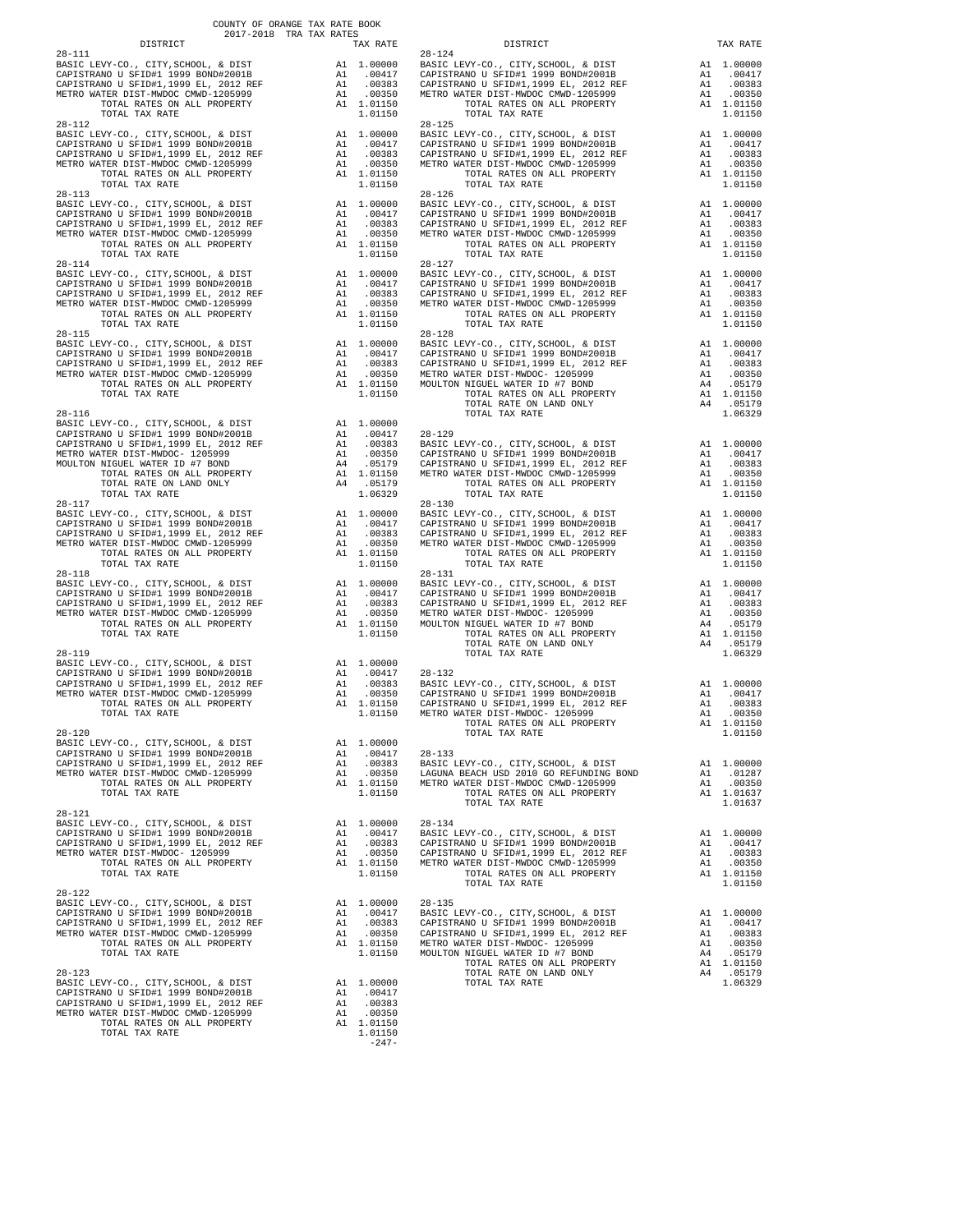| TRA TAX RATES<br>TAX RATE $29-001$ DISTRICT<br>DISTRICT                                                                                                                                                                                                                                                                                                                                                                                                                                                                                                                                                                                                                                                                                                      | TAX RATE |
|--------------------------------------------------------------------------------------------------------------------------------------------------------------------------------------------------------------------------------------------------------------------------------------------------------------------------------------------------------------------------------------------------------------------------------------------------------------------------------------------------------------------------------------------------------------------------------------------------------------------------------------------------------------------------------------------------------------------------------------------------------------|----------|
|                                                                                                                                                                                                                                                                                                                                                                                                                                                                                                                                                                                                                                                                                                                                                              |          |
|                                                                                                                                                                                                                                                                                                                                                                                                                                                                                                                                                                                                                                                                                                                                                              |          |
|                                                                                                                                                                                                                                                                                                                                                                                                                                                                                                                                                                                                                                                                                                                                                              |          |
|                                                                                                                                                                                                                                                                                                                                                                                                                                                                                                                                                                                                                                                                                                                                                              |          |
|                                                                                                                                                                                                                                                                                                                                                                                                                                                                                                                                                                                                                                                                                                                                                              |          |
| $\begin{tabular}{c c c c c} \multicolumn{4}{c c c c} \multicolumn{4}{c c c} \multicolumn{4}{c c c} \multicolumn{4}{c c c} \multicolumn{4}{c c c} \multicolumn{4}{c c c} \multicolumn{4}{c c c} \multicolumn{4}{c c c} \multicolumn{4}{c c c} \multicolumn{4}{c c c} \multicolumn{4}{c c c} \multicolumn{4}{c c c} \multicolumn{4}{c c c} \multicolumn{4}{c c c} \multicolumn{4}{c c c} \multicolumn{4}{$                                                                                                                                                                                                                                                                                                                                                     |          |
|                                                                                                                                                                                                                                                                                                                                                                                                                                                                                                                                                                                                                                                                                                                                                              |          |
|                                                                                                                                                                                                                                                                                                                                                                                                                                                                                                                                                                                                                                                                                                                                                              |          |
|                                                                                                                                                                                                                                                                                                                                                                                                                                                                                                                                                                                                                                                                                                                                                              |          |
|                                                                                                                                                                                                                                                                                                                                                                                                                                                                                                                                                                                                                                                                                                                                                              |          |
|                                                                                                                                                                                                                                                                                                                                                                                                                                                                                                                                                                                                                                                                                                                                                              |          |
|                                                                                                                                                                                                                                                                                                                                                                                                                                                                                                                                                                                                                                                                                                                                                              |          |
|                                                                                                                                                                                                                                                                                                                                                                                                                                                                                                                                                                                                                                                                                                                                                              |          |
|                                                                                                                                                                                                                                                                                                                                                                                                                                                                                                                                                                                                                                                                                                                                                              |          |
|                                                                                                                                                                                                                                                                                                                                                                                                                                                                                                                                                                                                                                                                                                                                                              |          |
|                                                                                                                                                                                                                                                                                                                                                                                                                                                                                                                                                                                                                                                                                                                                                              |          |
|                                                                                                                                                                                                                                                                                                                                                                                                                                                                                                                                                                                                                                                                                                                                                              |          |
|                                                                                                                                                                                                                                                                                                                                                                                                                                                                                                                                                                                                                                                                                                                                                              |          |
|                                                                                                                                                                                                                                                                                                                                                                                                                                                                                                                                                                                                                                                                                                                                                              |          |
|                                                                                                                                                                                                                                                                                                                                                                                                                                                                                                                                                                                                                                                                                                                                                              |          |
|                                                                                                                                                                                                                                                                                                                                                                                                                                                                                                                                                                                                                                                                                                                                                              |          |
|                                                                                                                                                                                                                                                                                                                                                                                                                                                                                                                                                                                                                                                                                                                                                              |          |
|                                                                                                                                                                                                                                                                                                                                                                                                                                                                                                                                                                                                                                                                                                                                                              |          |
|                                                                                                                                                                                                                                                                                                                                                                                                                                                                                                                                                                                                                                                                                                                                                              |          |
|                                                                                                                                                                                                                                                                                                                                                                                                                                                                                                                                                                                                                                                                                                                                                              |          |
|                                                                                                                                                                                                                                                                                                                                                                                                                                                                                                                                                                                                                                                                                                                                                              |          |
|                                                                                                                                                                                                                                                                                                                                                                                                                                                                                                                                                                                                                                                                                                                                                              |          |
| $\begin{tabular}{cccccc} {\bf 28-140} & {\bf 1.01150} & {\bf 1.01150} & {\bf 1.01150} & {\bf 1.01150} & {\bf 1.01150} & {\bf 1.01150} & {\bf 1.01150} & {\bf 1.01150} & {\bf 1.01150} & {\bf 1.01150} & {\bf 1.01150} & {\bf 1.01150} & {\bf 1.01150} & {\bf 1.01150} & {\bf 1.01150} & {\bf 1.01150} & {\bf 1.011$                                                                                                                                                                                                                                                                                                                                                                                                                                          |          |
|                                                                                                                                                                                                                                                                                                                                                                                                                                                                                                                                                                                                                                                                                                                                                              |          |
|                                                                                                                                                                                                                                                                                                                                                                                                                                                                                                                                                                                                                                                                                                                                                              |          |
|                                                                                                                                                                                                                                                                                                                                                                                                                                                                                                                                                                                                                                                                                                                                                              |          |
|                                                                                                                                                                                                                                                                                                                                                                                                                                                                                                                                                                                                                                                                                                                                                              |          |
| $\begin{tabular}{c c c c c} \multicolumn{4}{c c c c} \multicolumn{4}{c c c} \multicolumn{4}{c c c} \multicolumn{4}{c c c} \multicolumn{4}{c c c} \multicolumn{4}{c c c} \multicolumn{4}{c c c} \multicolumn{4}{c c c} \multicolumn{4}{c c c} \multicolumn{4}{c c c} \multicolumn{4}{c c c} \multicolumn{4}{c c c} \multicolumn{4}{c c c} \multicolumn{4}{c c c} \multicolumn{4}{c c c} \multicolumn{4}{$                                                                                                                                                                                                                                                                                                                                                     |          |
|                                                                                                                                                                                                                                                                                                                                                                                                                                                                                                                                                                                                                                                                                                                                                              |          |
|                                                                                                                                                                                                                                                                                                                                                                                                                                                                                                                                                                                                                                                                                                                                                              |          |
|                                                                                                                                                                                                                                                                                                                                                                                                                                                                                                                                                                                                                                                                                                                                                              |          |
|                                                                                                                                                                                                                                                                                                                                                                                                                                                                                                                                                                                                                                                                                                                                                              |          |
|                                                                                                                                                                                                                                                                                                                                                                                                                                                                                                                                                                                                                                                                                                                                                              |          |
| $\begin{tabular}{c c c c c} \multicolumn{4}{c c c} {\bf 1.01150} & \multicolumn{4}{c c c} {\bf 29-008} & \multicolumn{4}{c c c} {\bf 1.01150} & \multicolumn{4}{c c c} {\bf 29-008} & \multicolumn{4}{c c c} {\bf 29-008} & \multicolumn{4}{c c c} {\bf 29-008} & \multicolumn{4}{c c c} {\bf 29-008} & \multicolumn{4}{c c c} {\bf 29-008} & \multicolumn{4}{c c$                                                                                                                                                                                                                                                                                                                                                                                           |          |
|                                                                                                                                                                                                                                                                                                                                                                                                                                                                                                                                                                                                                                                                                                                                                              |          |
|                                                                                                                                                                                                                                                                                                                                                                                                                                                                                                                                                                                                                                                                                                                                                              |          |
|                                                                                                                                                                                                                                                                                                                                                                                                                                                                                                                                                                                                                                                                                                                                                              |          |
|                                                                                                                                                                                                                                                                                                                                                                                                                                                                                                                                                                                                                                                                                                                                                              |          |
|                                                                                                                                                                                                                                                                                                                                                                                                                                                                                                                                                                                                                                                                                                                                                              |          |
|                                                                                                                                                                                                                                                                                                                                                                                                                                                                                                                                                                                                                                                                                                                                                              |          |
|                                                                                                                                                                                                                                                                                                                                                                                                                                                                                                                                                                                                                                                                                                                                                              |          |
|                                                                                                                                                                                                                                                                                                                                                                                                                                                                                                                                                                                                                                                                                                                                                              |          |
|                                                                                                                                                                                                                                                                                                                                                                                                                                                                                                                                                                                                                                                                                                                                                              |          |
|                                                                                                                                                                                                                                                                                                                                                                                                                                                                                                                                                                                                                                                                                                                                                              |          |
|                                                                                                                                                                                                                                                                                                                                                                                                                                                                                                                                                                                                                                                                                                                                                              |          |
|                                                                                                                                                                                                                                                                                                                                                                                                                                                                                                                                                                                                                                                                                                                                                              |          |
|                                                                                                                                                                                                                                                                                                                                                                                                                                                                                                                                                                                                                                                                                                                                                              |          |
|                                                                                                                                                                                                                                                                                                                                                                                                                                                                                                                                                                                                                                                                                                                                                              |          |
|                                                                                                                                                                                                                                                                                                                                                                                                                                                                                                                                                                                                                                                                                                                                                              |          |
| $29 - 011$                                                                                                                                                                                                                                                                                                                                                                                                                                                                                                                                                                                                                                                                                                                                                   |          |
|                                                                                                                                                                                                                                                                                                                                                                                                                                                                                                                                                                                                                                                                                                                                                              |          |
|                                                                                                                                                                                                                                                                                                                                                                                                                                                                                                                                                                                                                                                                                                                                                              |          |
|                                                                                                                                                                                                                                                                                                                                                                                                                                                                                                                                                                                                                                                                                                                                                              |          |
|                                                                                                                                                                                                                                                                                                                                                                                                                                                                                                                                                                                                                                                                                                                                                              |          |
|                                                                                                                                                                                                                                                                                                                                                                                                                                                                                                                                                                                                                                                                                                                                                              |          |
|                                                                                                                                                                                                                                                                                                                                                                                                                                                                                                                                                                                                                                                                                                                                                              |          |
|                                                                                                                                                                                                                                                                                                                                                                                                                                                                                                                                                                                                                                                                                                                                                              |          |
|                                                                                                                                                                                                                                                                                                                                                                                                                                                                                                                                                                                                                                                                                                                                                              |          |
|                                                                                                                                                                                                                                                                                                                                                                                                                                                                                                                                                                                                                                                                                                                                                              |          |
|                                                                                                                                                                                                                                                                                                                                                                                                                                                                                                                                                                                                                                                                                                                                                              |          |
|                                                                                                                                                                                                                                                                                                                                                                                                                                                                                                                                                                                                                                                                                                                                                              |          |
|                                                                                                                                                                                                                                                                                                                                                                                                                                                                                                                                                                                                                                                                                                                                                              |          |
|                                                                                                                                                                                                                                                                                                                                                                                                                                                                                                                                                                                                                                                                                                                                                              |          |
|                                                                                                                                                                                                                                                                                                                                                                                                                                                                                                                                                                                                                                                                                                                                                              |          |
|                                                                                                                                                                                                                                                                                                                                                                                                                                                                                                                                                                                                                                                                                                                                                              |          |
|                                                                                                                                                                                                                                                                                                                                                                                                                                                                                                                                                                                                                                                                                                                                                              |          |
| 2ADESTRANO U SFID#1 1999 BOND#2001B<br>CAPISTRANO U SFID#1 1999 BOND#2001B<br>CAPISTRANO U SFID#1,1999 BL, 2012 REF<br>CAPISTRANO U SFID#1,1999 BL, 2012 REF<br>CAPISTRANO U SFID#1,1999 BL, 2012 REF<br>CAPISTRANO U SFID#1,1999 BL, 20<br>$\begin{tabular}{c cccc} \multicolumn{4}{c}{\begin{tabular}{c} \multicolumn{4}{c}{\begin{tabular}{c} \multicolumn{4}{c}{\begin{tabular}{c} \multicolumn{4}{c}{\begin{tabular}{c} \multicolumn{4}{c}{\begin{tabular}{c} \multicolumn{4}{c}{\begin{tabular}{c} \multicolumn{4}{c}{\begin{tabular}{c} \multicolumn{4}{c}{\begin{tabular}{c} \multicolumn{4}{c}{\begin{tabular}{c} \multicolumn{4}{c}{\begin{tabular}{c} \multicolumn{4}{c}{\begin{tabular}{c} \multicolumn{4}{c}{\begin{tabular}{c} \multicolumn{4$ |          |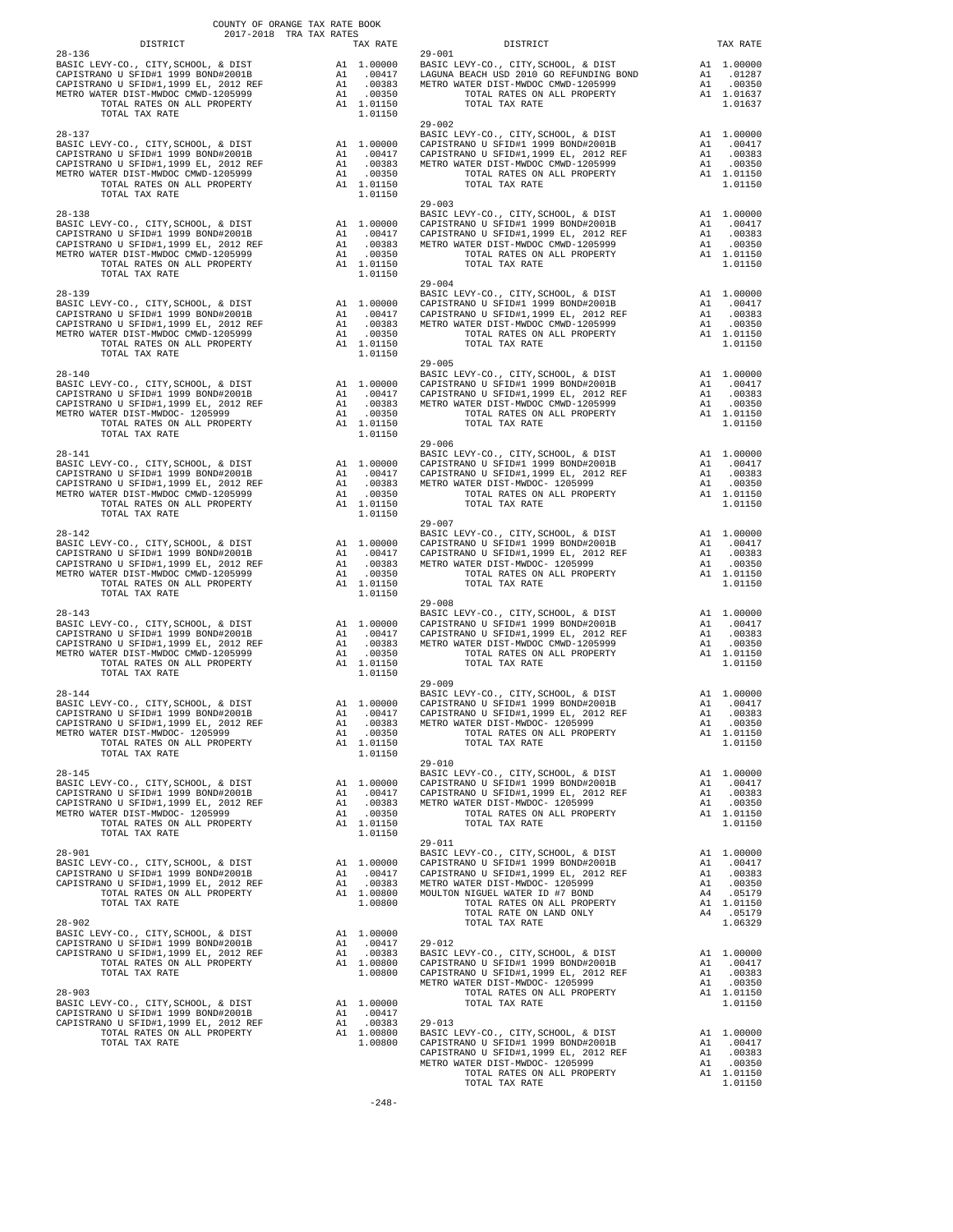| DISTRICT                                                                     |                                                                                                                                 | TAX RATE   |            |
|------------------------------------------------------------------------------|---------------------------------------------------------------------------------------------------------------------------------|------------|------------|
| $29 - 014$                                                                   |                                                                                                                                 |            | $29 - 027$ |
|                                                                              |                                                                                                                                 |            |            |
|                                                                              |                                                                                                                                 |            |            |
|                                                                              |                                                                                                                                 |            |            |
|                                                                              |                                                                                                                                 |            |            |
|                                                                              |                                                                                                                                 |            |            |
|                                                                              |                                                                                                                                 |            |            |
|                                                                              |                                                                                                                                 |            |            |
| $29 - 015$                                                                   |                                                                                                                                 |            | $29 - 028$ |
|                                                                              |                                                                                                                                 |            |            |
|                                                                              |                                                                                                                                 |            |            |
|                                                                              |                                                                                                                                 |            |            |
|                                                                              |                                                                                                                                 |            |            |
|                                                                              |                                                                                                                                 |            |            |
|                                                                              |                                                                                                                                 |            |            |
| $29 - 016$                                                                   |                                                                                                                                 |            | 29-029     |
|                                                                              |                                                                                                                                 |            |            |
|                                                                              |                                                                                                                                 |            |            |
|                                                                              |                                                                                                                                 |            |            |
|                                                                              |                                                                                                                                 |            |            |
|                                                                              |                                                                                                                                 |            |            |
|                                                                              |                                                                                                                                 |            |            |
| TOTAL TAX RATE                                                               |                                                                                                                                 | 1.01150    |            |
|                                                                              |                                                                                                                                 |            |            |
|                                                                              |                                                                                                                                 |            |            |
|                                                                              |                                                                                                                                 |            |            |
|                                                                              |                                                                                                                                 |            |            |
|                                                                              |                                                                                                                                 |            |            |
|                                                                              |                                                                                                                                 |            |            |
|                                                                              |                                                                                                                                 |            |            |
|                                                                              |                                                                                                                                 |            |            |
|                                                                              |                                                                                                                                 |            |            |
|                                                                              |                                                                                                                                 |            |            |
|                                                                              |                                                                                                                                 |            |            |
|                                                                              |                                                                                                                                 |            |            |
|                                                                              |                                                                                                                                 |            |            |
|                                                                              |                                                                                                                                 |            |            |
|                                                                              |                                                                                                                                 |            |            |
|                                                                              |                                                                                                                                 |            |            |
|                                                                              |                                                                                                                                 |            |            |
|                                                                              |                                                                                                                                 |            |            |
|                                                                              |                                                                                                                                 |            |            |
|                                                                              |                                                                                                                                 |            |            |
|                                                                              |                                                                                                                                 |            |            |
|                                                                              |                                                                                                                                 |            |            |
|                                                                              |                                                                                                                                 |            |            |
|                                                                              |                                                                                                                                 |            |            |
|                                                                              |                                                                                                                                 |            |            |
|                                                                              |                                                                                                                                 |            |            |
|                                                                              |                                                                                                                                 |            |            |
|                                                                              |                                                                                                                                 |            |            |
|                                                                              |                                                                                                                                 |            |            |
|                                                                              |                                                                                                                                 |            |            |
|                                                                              |                                                                                                                                 |            |            |
| TOTAL TAX RATE                                                               |                                                                                                                                 | 1.01150    |            |
| $29 - 021$                                                                   |                                                                                                                                 |            | $29 - 034$ |
|                                                                              |                                                                                                                                 |            |            |
|                                                                              |                                                                                                                                 |            |            |
|                                                                              |                                                                                                                                 |            |            |
|                                                                              |                                                                                                                                 |            |            |
|                                                                              |                                                                                                                                 |            |            |
|                                                                              |                                                                                                                                 |            |            |
|                                                                              |                                                                                                                                 |            |            |
| $29 - 022$                                                                   |                                                                                                                                 |            | $29 - 035$ |
|                                                                              |                                                                                                                                 |            |            |
|                                                                              |                                                                                                                                 |            |            |
|                                                                              |                                                                                                                                 |            |            |
|                                                                              |                                                                                                                                 |            |            |
|                                                                              |                                                                                                                                 |            |            |
|                                                                              |                                                                                                                                 |            |            |
| TOTAL TAX RATE                                                               |                                                                                                                                 | 1.01150    |            |
| $29 - 023$                                                                   |                                                                                                                                 |            |            |
| BASIC LEVY-CO., CITY, SCHOOL, & DIST                                         |                                                                                                                                 |            |            |
| CAPISTRANO U SFID#1 1999 BOND#2001B                                          |                                                                                                                                 |            |            |
| CAPISTRANO U SFID#1,1999 EL, 2012 REF<br>METRO WATER DIST-MWDOC CMWD-1205999 | 29-036<br>A1 1.00000 BASIC L<br>A1 .00417 CAPISTR<br>A1 .00383 CAPISTR<br>A1 .00383 METRO W<br>A1 1.01150<br>1.01150<br>1.01150 |            |            |
| METRO WATER DIST-MWDOC CMWD-1205999                                          |                                                                                                                                 |            |            |
|                                                                              |                                                                                                                                 |            |            |
| TOTAL RATES ON ALL PROPERTY                                                  |                                                                                                                                 |            |            |
| TOTAL TAX RATE                                                               |                                                                                                                                 |            |            |
| $29 - 024$                                                                   |                                                                                                                                 |            | $29 - 037$ |
| BASIC LEVY-CO., CITY, SCHOOL, & DIST                                         |                                                                                                                                 | A1 1.00000 | BASIC L    |
| CAPISTRANO U SFID#1 1999 BOND#2001B                                          |                                                                                                                                 | A1 .00417  | CAPISTR    |
| CAPISTRANO U SFID#1,1999 EL, 2012 REF                                        | A1                                                                                                                              | .00383     | CAPISTR    |
| METRO WATER DIST-MWDOC- 1205999                                              | A1                                                                                                                              | .00350     | METRO W    |
| TOTAL RATES ON ALL PROPERTY                                                  |                                                                                                                                 | A1 1.01150 |            |
|                                                                              |                                                                                                                                 |            |            |
| TOTAL TAX RATE                                                               |                                                                                                                                 | 1.01150    |            |
| $29 - 025$                                                                   |                                                                                                                                 |            | $29 - 038$ |
| BASIC LEVY-CO., CITY, SCHOOL, & DIST                                         | A1                                                                                                                              | 1.00000    | BASIC L    |
| CAPISTRANO U SFID#1 1999 BOND#2001B                                          |                                                                                                                                 | A1 .00417  | CAPISTR    |
| CAPISTRANO U SFID#1,1999 EL, 2012 REF                                        | A1                                                                                                                              | .00383     | CAPISTR    |
| METRO WATER DIST-MWDOC- 1205999                                              | A1                                                                                                                              | .00350     | METRO W    |
| TOTAL RATES ON ALL PROPERTY                                                  |                                                                                                                                 | A1 1.01150 |            |
|                                                                              |                                                                                                                                 |            |            |
| TOTAL TAX RATE                                                               |                                                                                                                                 | 1.01150    |            |
| $29 - 026$                                                                   |                                                                                                                                 |            | $29 - 039$ |
| BASIC LEVY-CO., CITY, SCHOOL, & DIST                                         | A1                                                                                                                              | 1.00000    | BASIC L    |
| CAPISTRANO U SFID#1 1999 BOND#2001B                                          | A1                                                                                                                              | .00417     | CAPISTR    |
| CAPISTRANO U SFID#1,1999 EL, 2012 REF                                        | A1                                                                                                                              | .00383     | CAPISTR    |
| $\cdots$<br>$\tau$ am<br>0000000                                             | 5.1                                                                                                                             | 00250      | normC      |

| DISTRICT   | ZUI/-ZUI6 IRA IAA KAILS | TAX RATE | DISTRICT   | TAX RATE |
|------------|-------------------------|----------|------------|----------|
| $29 - 014$ |                         |          | $29 - 027$ |          |
|            |                         |          |            |          |
|            |                         |          |            |          |
|            |                         |          |            |          |
|            |                         |          |            |          |
| $29 - 015$ |                         |          | $29 - 028$ |          |
|            |                         |          |            |          |
|            |                         |          |            |          |
|            |                         |          |            |          |
|            |                         |          |            |          |
|            |                         |          |            |          |
|            |                         |          |            |          |
|            |                         |          |            |          |
|            |                         |          |            |          |
|            |                         |          |            |          |
|            |                         |          |            |          |
| $29 - 017$ |                         |          | $29 - 030$ |          |
|            |                         |          |            |          |
|            |                         |          |            |          |
|            |                         |          |            |          |
|            |                         |          |            |          |
|            |                         |          |            |          |
|            |                         |          |            |          |
|            |                         |          |            |          |
|            |                         |          |            |          |
|            |                         |          |            |          |
|            |                         |          |            |          |
| $29 - 019$ |                         |          | $29 - 032$ |          |
|            |                         |          |            |          |
|            |                         |          |            |          |
|            |                         |          |            |          |
|            |                         |          |            |          |
|            |                         |          |            |          |
|            |                         |          |            |          |
|            |                         |          |            |          |
|            |                         |          |            |          |
|            |                         |          |            |          |
|            |                         |          |            |          |
| $29 - 021$ |                         |          | $29 - 034$ |          |
|            |                         |          |            |          |
|            |                         |          |            |          |
|            |                         |          |            |          |
|            |                         |          |            |          |
|            |                         |          |            |          |
|            |                         |          |            |          |
|            |                         |          |            |          |
|            |                         |          |            |          |
|            |                         |          |            |          |
|            |                         |          |            |          |
| $29 - 023$ |                         |          | $29 - 036$ |          |
|            |                         |          |            |          |
|            |                         |          |            |          |
|            |                         |          |            |          |
|            |                         |          |            |          |
| $29 - 024$ |                         |          | $29 - 037$ |          |
|            |                         |          |            |          |
|            |                         |          |            |          |
|            |                         |          |            |          |
|            |                         |          |            |          |
|            |                         |          |            |          |
| $29 - 025$ |                         |          | $29 - 038$ |          |
|            |                         |          |            |          |
|            |                         |          |            |          |
|            |                         |          |            |          |
|            |                         |          |            |          |
|            |                         |          |            |          |
|            |                         |          |            |          |
|            |                         |          |            |          |
|            |                         |          |            |          |
|            |                         |          |            |          |
|            |                         |          |            | 1.01150  |

 $-249-$ 

COUNTY OF ORANGE TAX RATE BOOK 2017-2018 TRA TAX RATES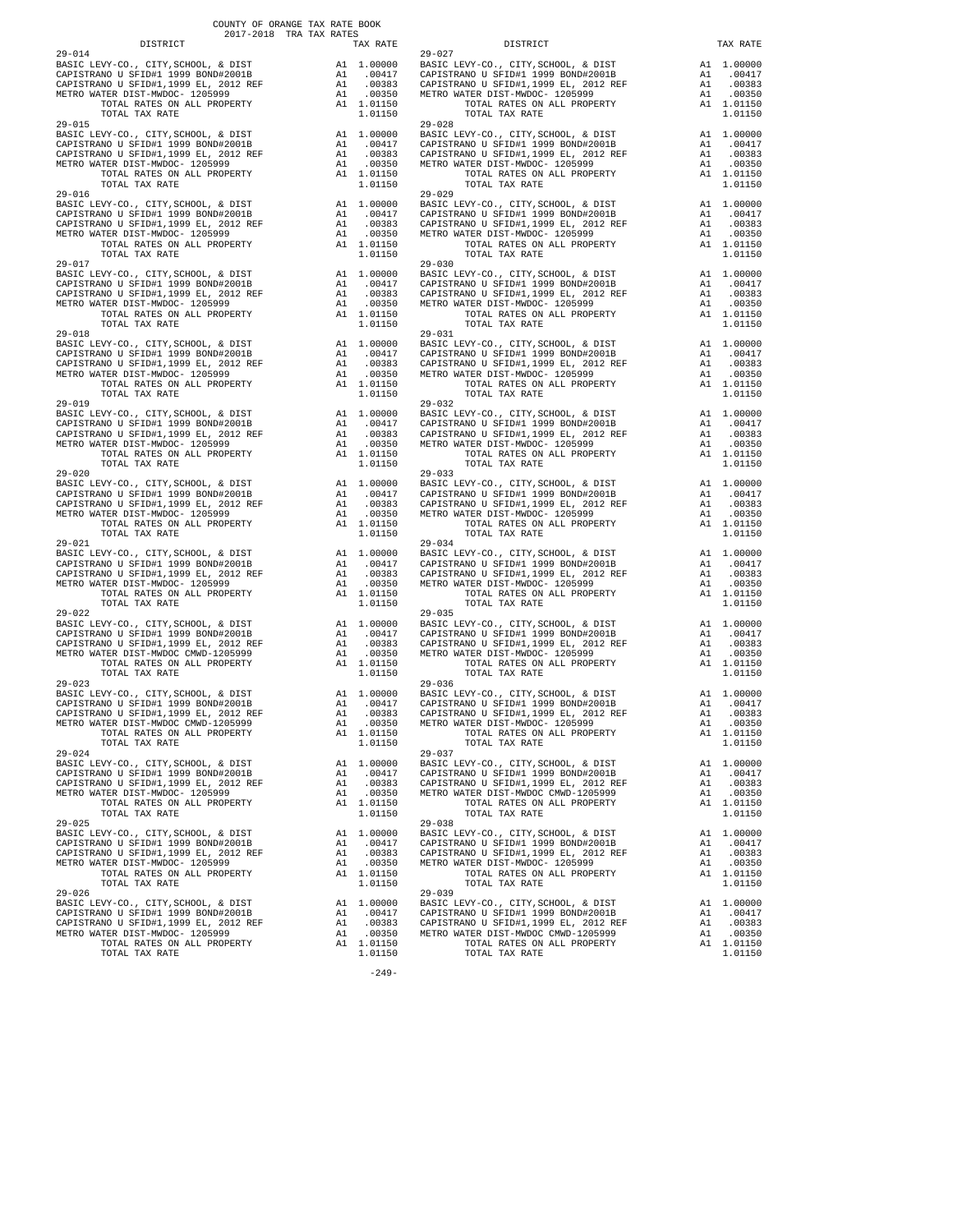| $\begin{minipage}{.03\linewidth} \begin{tabular}{lcccc} \multicolumn{2}{c}{. & \multicolumn{2}{c}{. & \multicolumn{2}{c}{. & \multicolumn{2}{c}{. & \multicolumn{2}{c}{. & \multicolumn{2}{c}{. & \multicolumn{2}{c}{. & \multicolumn{2}{c}{. & \multicolumn{2}{c}{. & \multicolumn{2}{c}{. & \multicolumn{2}{c}{. & \multicolumn{2}{c}{. & \multicolumn{2}{c}{. & \multicolumn{2}{c}{. & \multicolumn{2}{c}{. & \multicolumn{2}{c}{. & \multicolumn{2}{c}{. & \multicolumn{2}{c}{. &$            |  |                                                                                                                                                                                                                                                                                             | TAX RATE |  |
|---------------------------------------------------------------------------------------------------------------------------------------------------------------------------------------------------------------------------------------------------------------------------------------------------------------------------------------------------------------------------------------------------------------------------------------------------------------------------------------------------|--|---------------------------------------------------------------------------------------------------------------------------------------------------------------------------------------------------------------------------------------------------------------------------------------------|----------|--|
| $29 - 040$                                                                                                                                                                                                                                                                                                                                                                                                                                                                                        |  | TRA TAX RATES<br>TAX RATE 29-052 DISTRICT                                                                                                                                                                                                                                                   |          |  |
|                                                                                                                                                                                                                                                                                                                                                                                                                                                                                                   |  |                                                                                                                                                                                                                                                                                             |          |  |
|                                                                                                                                                                                                                                                                                                                                                                                                                                                                                                   |  |                                                                                                                                                                                                                                                                                             |          |  |
|                                                                                                                                                                                                                                                                                                                                                                                                                                                                                                   |  |                                                                                                                                                                                                                                                                                             |          |  |
|                                                                                                                                                                                                                                                                                                                                                                                                                                                                                                   |  |                                                                                                                                                                                                                                                                                             |          |  |
|                                                                                                                                                                                                                                                                                                                                                                                                                                                                                                   |  |                                                                                                                                                                                                                                                                                             |          |  |
|                                                                                                                                                                                                                                                                                                                                                                                                                                                                                                   |  |                                                                                                                                                                                                                                                                                             |          |  |
|                                                                                                                                                                                                                                                                                                                                                                                                                                                                                                   |  |                                                                                                                                                                                                                                                                                             |          |  |
|                                                                                                                                                                                                                                                                                                                                                                                                                                                                                                   |  |                                                                                                                                                                                                                                                                                             |          |  |
|                                                                                                                                                                                                                                                                                                                                                                                                                                                                                                   |  |                                                                                                                                                                                                                                                                                             |          |  |
|                                                                                                                                                                                                                                                                                                                                                                                                                                                                                                   |  |                                                                                                                                                                                                                                                                                             |          |  |
|                                                                                                                                                                                                                                                                                                                                                                                                                                                                                                   |  |                                                                                                                                                                                                                                                                                             |          |  |
|                                                                                                                                                                                                                                                                                                                                                                                                                                                                                                   |  |                                                                                                                                                                                                                                                                                             |          |  |
|                                                                                                                                                                                                                                                                                                                                                                                                                                                                                                   |  |                                                                                                                                                                                                                                                                                             |          |  |
|                                                                                                                                                                                                                                                                                                                                                                                                                                                                                                   |  |                                                                                                                                                                                                                                                                                             |          |  |
|                                                                                                                                                                                                                                                                                                                                                                                                                                                                                                   |  |                                                                                                                                                                                                                                                                                             |          |  |
|                                                                                                                                                                                                                                                                                                                                                                                                                                                                                                   |  |                                                                                                                                                                                                                                                                                             |          |  |
|                                                                                                                                                                                                                                                                                                                                                                                                                                                                                                   |  |                                                                                                                                                                                                                                                                                             |          |  |
|                                                                                                                                                                                                                                                                                                                                                                                                                                                                                                   |  |                                                                                                                                                                                                                                                                                             |          |  |
|                                                                                                                                                                                                                                                                                                                                                                                                                                                                                                   |  |                                                                                                                                                                                                                                                                                             |          |  |
|                                                                                                                                                                                                                                                                                                                                                                                                                                                                                                   |  |                                                                                                                                                                                                                                                                                             |          |  |
|                                                                                                                                                                                                                                                                                                                                                                                                                                                                                                   |  |                                                                                                                                                                                                                                                                                             |          |  |
|                                                                                                                                                                                                                                                                                                                                                                                                                                                                                                   |  |                                                                                                                                                                                                                                                                                             |          |  |
|                                                                                                                                                                                                                                                                                                                                                                                                                                                                                                   |  |                                                                                                                                                                                                                                                                                             |          |  |
|                                                                                                                                                                                                                                                                                                                                                                                                                                                                                                   |  |                                                                                                                                                                                                                                                                                             |          |  |
|                                                                                                                                                                                                                                                                                                                                                                                                                                                                                                   |  |                                                                                                                                                                                                                                                                                             |          |  |
|                                                                                                                                                                                                                                                                                                                                                                                                                                                                                                   |  |                                                                                                                                                                                                                                                                                             |          |  |
|                                                                                                                                                                                                                                                                                                                                                                                                                                                                                                   |  |                                                                                                                                                                                                                                                                                             |          |  |
|                                                                                                                                                                                                                                                                                                                                                                                                                                                                                                   |  |                                                                                                                                                                                                                                                                                             |          |  |
|                                                                                                                                                                                                                                                                                                                                                                                                                                                                                                   |  |                                                                                                                                                                                                                                                                                             |          |  |
|                                                                                                                                                                                                                                                                                                                                                                                                                                                                                                   |  |                                                                                                                                                                                                                                                                                             |          |  |
|                                                                                                                                                                                                                                                                                                                                                                                                                                                                                                   |  |                                                                                                                                                                                                                                                                                             |          |  |
|                                                                                                                                                                                                                                                                                                                                                                                                                                                                                                   |  | $\begin{tabular}{@{}c@{}}\hline\hline\hbox{TVAL RIC BICE W-CO, CUTY, GUCO, L. DCP \\ 29-042 & 22-042 & 22-042 & 22-04 & 22-04 & 22-04 & 22-04 & 22-04 & 22-04 & 22-04 & 22-04 & 22-04 & 22-04 & 22-04 & 22-04 & 22-04 & 22-04 & 22-04 & 22-04 & 22-04 & 22-04 & 22-04 & 22-04 & 22-04 & 22$ |          |  |
|                                                                                                                                                                                                                                                                                                                                                                                                                                                                                                   |  |                                                                                                                                                                                                                                                                                             |          |  |
|                                                                                                                                                                                                                                                                                                                                                                                                                                                                                                   |  |                                                                                                                                                                                                                                                                                             |          |  |
|                                                                                                                                                                                                                                                                                                                                                                                                                                                                                                   |  |                                                                                                                                                                                                                                                                                             |          |  |
|                                                                                                                                                                                                                                                                                                                                                                                                                                                                                                   |  |                                                                                                                                                                                                                                                                                             |          |  |
|                                                                                                                                                                                                                                                                                                                                                                                                                                                                                                   |  |                                                                                                                                                                                                                                                                                             |          |  |
|                                                                                                                                                                                                                                                                                                                                                                                                                                                                                                   |  |                                                                                                                                                                                                                                                                                             |          |  |
|                                                                                                                                                                                                                                                                                                                                                                                                                                                                                                   |  |                                                                                                                                                                                                                                                                                             |          |  |
|                                                                                                                                                                                                                                                                                                                                                                                                                                                                                                   |  |                                                                                                                                                                                                                                                                                             |          |  |
|                                                                                                                                                                                                                                                                                                                                                                                                                                                                                                   |  |                                                                                                                                                                                                                                                                                             |          |  |
|                                                                                                                                                                                                                                                                                                                                                                                                                                                                                                   |  |                                                                                                                                                                                                                                                                                             |          |  |
|                                                                                                                                                                                                                                                                                                                                                                                                                                                                                                   |  |                                                                                                                                                                                                                                                                                             |          |  |
|                                                                                                                                                                                                                                                                                                                                                                                                                                                                                                   |  |                                                                                                                                                                                                                                                                                             |          |  |
|                                                                                                                                                                                                                                                                                                                                                                                                                                                                                                   |  |                                                                                                                                                                                                                                                                                             |          |  |
|                                                                                                                                                                                                                                                                                                                                                                                                                                                                                                   |  |                                                                                                                                                                                                                                                                                             |          |  |
|                                                                                                                                                                                                                                                                                                                                                                                                                                                                                                   |  |                                                                                                                                                                                                                                                                                             |          |  |
|                                                                                                                                                                                                                                                                                                                                                                                                                                                                                                   |  |                                                                                                                                                                                                                                                                                             |          |  |
|                                                                                                                                                                                                                                                                                                                                                                                                                                                                                                   |  |                                                                                                                                                                                                                                                                                             |          |  |
|                                                                                                                                                                                                                                                                                                                                                                                                                                                                                                   |  |                                                                                                                                                                                                                                                                                             |          |  |
|                                                                                                                                                                                                                                                                                                                                                                                                                                                                                                   |  |                                                                                                                                                                                                                                                                                             |          |  |
|                                                                                                                                                                                                                                                                                                                                                                                                                                                                                                   |  |                                                                                                                                                                                                                                                                                             |          |  |
|                                                                                                                                                                                                                                                                                                                                                                                                                                                                                                   |  |                                                                                                                                                                                                                                                                                             |          |  |
|                                                                                                                                                                                                                                                                                                                                                                                                                                                                                                   |  |                                                                                                                                                                                                                                                                                             |          |  |
|                                                                                                                                                                                                                                                                                                                                                                                                                                                                                                   |  |                                                                                                                                                                                                                                                                                             |          |  |
|                                                                                                                                                                                                                                                                                                                                                                                                                                                                                                   |  |                                                                                                                                                                                                                                                                                             |          |  |
|                                                                                                                                                                                                                                                                                                                                                                                                                                                                                                   |  |                                                                                                                                                                                                                                                                                             |          |  |
|                                                                                                                                                                                                                                                                                                                                                                                                                                                                                                   |  |                                                                                                                                                                                                                                                                                             |          |  |
|                                                                                                                                                                                                                                                                                                                                                                                                                                                                                                   |  |                                                                                                                                                                                                                                                                                             |          |  |
|                                                                                                                                                                                                                                                                                                                                                                                                                                                                                                   |  |                                                                                                                                                                                                                                                                                             |          |  |
|                                                                                                                                                                                                                                                                                                                                                                                                                                                                                                   |  |                                                                                                                                                                                                                                                                                             |          |  |
|                                                                                                                                                                                                                                                                                                                                                                                                                                                                                                   |  |                                                                                                                                                                                                                                                                                             |          |  |
|                                                                                                                                                                                                                                                                                                                                                                                                                                                                                                   |  |                                                                                                                                                                                                                                                                                             |          |  |
|                                                                                                                                                                                                                                                                                                                                                                                                                                                                                                   |  |                                                                                                                                                                                                                                                                                             |          |  |
|                                                                                                                                                                                                                                                                                                                                                                                                                                                                                                   |  |                                                                                                                                                                                                                                                                                             |          |  |
|                                                                                                                                                                                                                                                                                                                                                                                                                                                                                                   |  |                                                                                                                                                                                                                                                                                             |          |  |
|                                                                                                                                                                                                                                                                                                                                                                                                                                                                                                   |  |                                                                                                                                                                                                                                                                                             |          |  |
|                                                                                                                                                                                                                                                                                                                                                                                                                                                                                                   |  |                                                                                                                                                                                                                                                                                             |          |  |
|                                                                                                                                                                                                                                                                                                                                                                                                                                                                                                   |  |                                                                                                                                                                                                                                                                                             |          |  |
|                                                                                                                                                                                                                                                                                                                                                                                                                                                                                                   |  |                                                                                                                                                                                                                                                                                             |          |  |
|                                                                                                                                                                                                                                                                                                                                                                                                                                                                                                   |  |                                                                                                                                                                                                                                                                                             |          |  |
|                                                                                                                                                                                                                                                                                                                                                                                                                                                                                                   |  |                                                                                                                                                                                                                                                                                             |          |  |
| $\begin{tabular}{l c c c c c} \multicolumn{1}{c}{\textbf{DTAL TAX RATE}} \end{tabular} \begin{tabular}{llllll} \multicolumn{1}{c}{\textbf{TOTAL TAX RATE}} \end{tabular} \begin{tabular}{llllllllll} \multicolumn{1}{c}{\textbf{DTAL TAX RATE}} \end{tabular} \begin{tabular}{llllllllllll} \multicolumn{1}{c}{\textbf{DTAL TAX RATE}} \end{tabular} \begin{tabular}{llllllllllllll} \multicolumn{1}{c}{\textbf{DTAL TAX RATE}} \end{tabular} \begin{tabular}{llllllllllllllllll} \multicolumn{1$ |  |                                                                                                                                                                                                                                                                                             |          |  |

-250-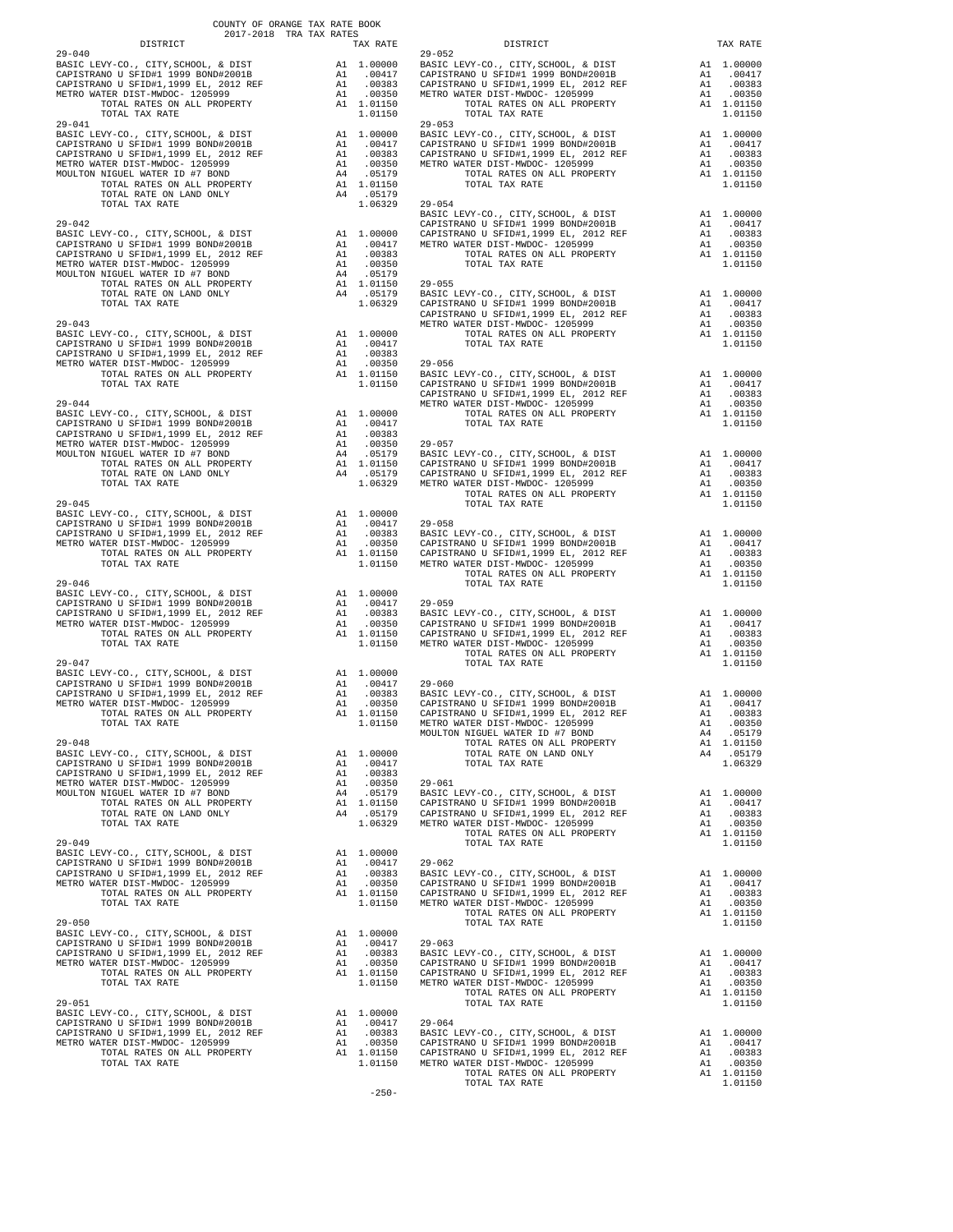| COUNTY OF ORANGE TAX RATE BOOK<br>2017-2018 TRA TAX RATES<br>DISTRICT                                                                                                                                                  |                       | TAX RATE                                                                                                     |                                  |
|------------------------------------------------------------------------------------------------------------------------------------------------------------------------------------------------------------------------|-----------------------|--------------------------------------------------------------------------------------------------------------|----------------------------------|
|                                                                                                                                                                                                                        |                       |                                                                                                              |                                  |
| $29 - 066$                                                                                                                                                                                                             |                       |                                                                                                              | $29 - 079$                       |
|                                                                                                                                                                                                                        |                       |                                                                                                              |                                  |
|                                                                                                                                                                                                                        |                       |                                                                                                              |                                  |
|                                                                                                                                                                                                                        |                       |                                                                                                              |                                  |
| $29 - 069$                                                                                                                                                                                                             |                       |                                                                                                              |                                  |
| $29 - 070$                                                                                                                                                                                                             |                       |                                                                                                              |                                  |
| $29 - 071$                                                                                                                                                                                                             |                       |                                                                                                              |                                  |
|                                                                                                                                                                                                                        |                       |                                                                                                              |                                  |
| $29 - 073$<br>TOTAL RATES ON ALL PROPERTY<br>TOTAL TAX RATE                                                                                                                                                            |                       | A1 1.01150 BASIC L<br>1.01150                                                                                | CAPISTR<br>CAPISTR               |
| $29 - 074$<br>BASIC LEVY-CO., CITY, SCHOOL, & DIST<br>CAPISTRANO U SFID#1 1999 BOND#2001B<br>CAPISTRANO U SFID#1,1999 EL, 2012 REF<br>METRO WATER DIST-MWDOC- 1205999<br>TOTAL RATES ON ALL PROPERTY<br>TOTAL TAX RATE | A1<br>A1              | A1 1.00000 MOULTON<br>A1.00417<br>.00383<br>.00350<br>A1 1.01150<br>1.01150                                  | METRO W<br>29-087                |
| $29 - 075$<br>BASIC LEVY-CO., CITY, SCHOOL, & DIST<br>CAPISTRANO U SFID#1 1999 BOND#2001B<br>CAPISTRANO U SFID#1,1999 EL, 2012 REF<br>METRO WATER DIST-MWDOC- 1205999<br>TOTAL RATES ON ALL PROPERTY<br>TOTAL TAX RATE | A1                    | A1 1.00000<br>A1 1.00000 CAPISIR<br>A1 .00417 METROW<br>A1 .00383 MOULTON<br>.00350<br>A1 1.01150<br>1.01150 | BASIC L<br>CAPISTR<br>CAPISTR    |
| $29 - 076$<br>BASIC LEVY-CO., CITY, SCHOOL, & DIST<br>CAPISTRANO U SFID#1 1999 BOND#2001B<br>CAPISTRANO U SFID#1,1999 EL, 2012 REF<br>METRO WATER DIST-MWDOC- 1205999<br>TOTAL RATES ON ALL PROPERTY<br>TOTAL TAX RATE | A1<br>A1              | A1 1.00000 BASIC L<br>A1.00417<br>.00383<br>A1 .00350 METRO W<br>A1 1.01150 MOULTON<br>1.01150               | $29 - 088$<br>CAPISTR<br>CAPISTR |
| $29 - 077$<br>BASIC LEVY-CO., CITY, SCHOOL, & DIST<br>CAPISTRANO U SFID#1 1999 BOND#2001B<br>CAPISTRANO U SFID#1,1999 EL, 2012 REF<br>METRO WATER DIST-MWDOC- 1205999<br>TOTAL RATES ON ALL PROPERTY<br>TOTAL TAX RATE | A1<br>$\overline{A1}$ | A1 1.00000<br>A1.00417<br>A1 .00350 CAPISTR<br>A1 1.01150 CAPISTR<br>1.01150 METROW                          | .00417 29-089<br>.00383 BASIC L  |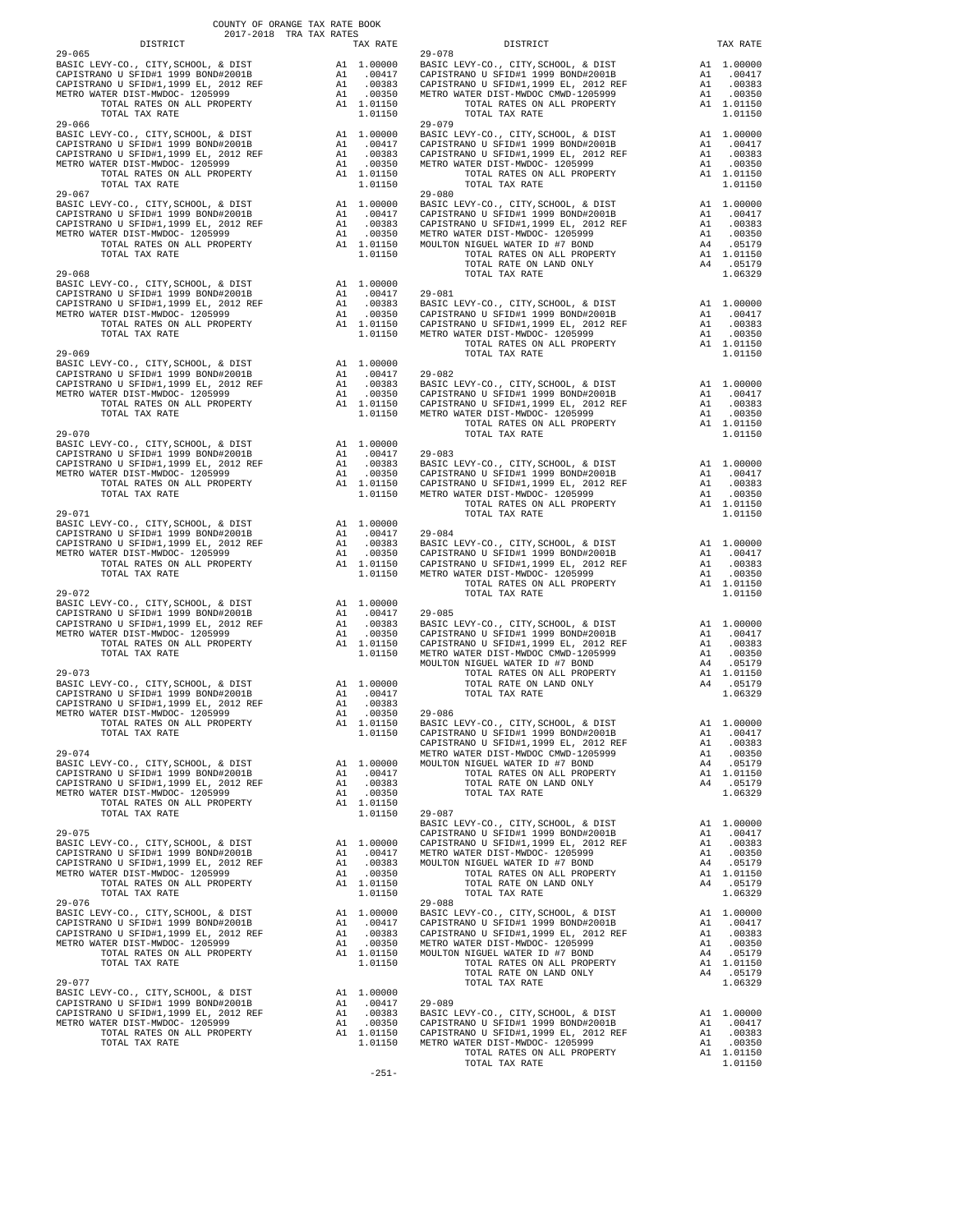| $\begin{minipage}{.4\linewidth} \begin{tabular}{lcccccc} & & & & & & & \\ & & & & & & \\ \hline & & & & & & \\ \hline \texttt{DISTRICT} & & & & & \\ \end{tabular}$<br>TRA TAX RATES TAX RATE DISTRICT $29-102$<br>$29 - 090$<br>29–090 EXERCIBY CO., CITY, SCHOOL, & DIST<br>CAPISTRANO U SFID#1 1999 BOND#2001B A1 1.00000 BASIC LEVY-CO., CITY, SCHOOL, & DIST<br>CAPISTRANO U SFID#1 1999 BOND#2001B A1 .00417 METRO WATER DIST-MWDOC CMWD-1205999 A1 .00350<br>C<br>$29 - 094$<br>1.01150<br>TOTAL TAX RATE<br>$\begin{tabular}{c c c c c} \multicolumn{4}{c }{\text{\small{7077L\textsmall{}}}}\begin{tabular}{c c c c} \multicolumn{4}{c }{\text{\small{7077L\textsmall{}}}}\begin{tabular}{c} \multicolumn{4}{c }{\text{\small{7077L\small{}}}}\begin{tabular}{c} \multicolumn{4}{c }{\text{\small{707L\small{}}}}\begin{tabular}{c} \multicolumn{4}{c }{\text{\small{8.81}}}\begin{tabular}{c} \multicolumn{4}{c }{\text{\small{8.81}}}\begin{tabular}{c} \multicolumn{4}{c $ | TAX RATE |  |
|----------------------------------------------------------------------------------------------------------------------------------------------------------------------------------------------------------------------------------------------------------------------------------------------------------------------------------------------------------------------------------------------------------------------------------------------------------------------------------------------------------------------------------------------------------------------------------------------------------------------------------------------------------------------------------------------------------------------------------------------------------------------------------------------------------------------------------------------------------------------------------------------------------------------------------------------------------------------------------------|----------|--|
|                                                                                                                                                                                                                                                                                                                                                                                                                                                                                                                                                                                                                                                                                                                                                                                                                                                                                                                                                                                        |          |  |
|                                                                                                                                                                                                                                                                                                                                                                                                                                                                                                                                                                                                                                                                                                                                                                                                                                                                                                                                                                                        |          |  |
|                                                                                                                                                                                                                                                                                                                                                                                                                                                                                                                                                                                                                                                                                                                                                                                                                                                                                                                                                                                        |          |  |
|                                                                                                                                                                                                                                                                                                                                                                                                                                                                                                                                                                                                                                                                                                                                                                                                                                                                                                                                                                                        |          |  |
|                                                                                                                                                                                                                                                                                                                                                                                                                                                                                                                                                                                                                                                                                                                                                                                                                                                                                                                                                                                        |          |  |
|                                                                                                                                                                                                                                                                                                                                                                                                                                                                                                                                                                                                                                                                                                                                                                                                                                                                                                                                                                                        |          |  |
|                                                                                                                                                                                                                                                                                                                                                                                                                                                                                                                                                                                                                                                                                                                                                                                                                                                                                                                                                                                        |          |  |
|                                                                                                                                                                                                                                                                                                                                                                                                                                                                                                                                                                                                                                                                                                                                                                                                                                                                                                                                                                                        |          |  |
|                                                                                                                                                                                                                                                                                                                                                                                                                                                                                                                                                                                                                                                                                                                                                                                                                                                                                                                                                                                        |          |  |
|                                                                                                                                                                                                                                                                                                                                                                                                                                                                                                                                                                                                                                                                                                                                                                                                                                                                                                                                                                                        |          |  |
|                                                                                                                                                                                                                                                                                                                                                                                                                                                                                                                                                                                                                                                                                                                                                                                                                                                                                                                                                                                        |          |  |
|                                                                                                                                                                                                                                                                                                                                                                                                                                                                                                                                                                                                                                                                                                                                                                                                                                                                                                                                                                                        |          |  |
|                                                                                                                                                                                                                                                                                                                                                                                                                                                                                                                                                                                                                                                                                                                                                                                                                                                                                                                                                                                        |          |  |
|                                                                                                                                                                                                                                                                                                                                                                                                                                                                                                                                                                                                                                                                                                                                                                                                                                                                                                                                                                                        |          |  |
|                                                                                                                                                                                                                                                                                                                                                                                                                                                                                                                                                                                                                                                                                                                                                                                                                                                                                                                                                                                        |          |  |
|                                                                                                                                                                                                                                                                                                                                                                                                                                                                                                                                                                                                                                                                                                                                                                                                                                                                                                                                                                                        |          |  |
|                                                                                                                                                                                                                                                                                                                                                                                                                                                                                                                                                                                                                                                                                                                                                                                                                                                                                                                                                                                        |          |  |
|                                                                                                                                                                                                                                                                                                                                                                                                                                                                                                                                                                                                                                                                                                                                                                                                                                                                                                                                                                                        |          |  |
|                                                                                                                                                                                                                                                                                                                                                                                                                                                                                                                                                                                                                                                                                                                                                                                                                                                                                                                                                                                        |          |  |
|                                                                                                                                                                                                                                                                                                                                                                                                                                                                                                                                                                                                                                                                                                                                                                                                                                                                                                                                                                                        |          |  |
|                                                                                                                                                                                                                                                                                                                                                                                                                                                                                                                                                                                                                                                                                                                                                                                                                                                                                                                                                                                        |          |  |
|                                                                                                                                                                                                                                                                                                                                                                                                                                                                                                                                                                                                                                                                                                                                                                                                                                                                                                                                                                                        |          |  |
|                                                                                                                                                                                                                                                                                                                                                                                                                                                                                                                                                                                                                                                                                                                                                                                                                                                                                                                                                                                        |          |  |
|                                                                                                                                                                                                                                                                                                                                                                                                                                                                                                                                                                                                                                                                                                                                                                                                                                                                                                                                                                                        |          |  |
|                                                                                                                                                                                                                                                                                                                                                                                                                                                                                                                                                                                                                                                                                                                                                                                                                                                                                                                                                                                        |          |  |
|                                                                                                                                                                                                                                                                                                                                                                                                                                                                                                                                                                                                                                                                                                                                                                                                                                                                                                                                                                                        |          |  |
|                                                                                                                                                                                                                                                                                                                                                                                                                                                                                                                                                                                                                                                                                                                                                                                                                                                                                                                                                                                        |          |  |
|                                                                                                                                                                                                                                                                                                                                                                                                                                                                                                                                                                                                                                                                                                                                                                                                                                                                                                                                                                                        |          |  |
|                                                                                                                                                                                                                                                                                                                                                                                                                                                                                                                                                                                                                                                                                                                                                                                                                                                                                                                                                                                        |          |  |
|                                                                                                                                                                                                                                                                                                                                                                                                                                                                                                                                                                                                                                                                                                                                                                                                                                                                                                                                                                                        |          |  |
|                                                                                                                                                                                                                                                                                                                                                                                                                                                                                                                                                                                                                                                                                                                                                                                                                                                                                                                                                                                        |          |  |
|                                                                                                                                                                                                                                                                                                                                                                                                                                                                                                                                                                                                                                                                                                                                                                                                                                                                                                                                                                                        |          |  |
|                                                                                                                                                                                                                                                                                                                                                                                                                                                                                                                                                                                                                                                                                                                                                                                                                                                                                                                                                                                        |          |  |
|                                                                                                                                                                                                                                                                                                                                                                                                                                                                                                                                                                                                                                                                                                                                                                                                                                                                                                                                                                                        |          |  |
|                                                                                                                                                                                                                                                                                                                                                                                                                                                                                                                                                                                                                                                                                                                                                                                                                                                                                                                                                                                        |          |  |
|                                                                                                                                                                                                                                                                                                                                                                                                                                                                                                                                                                                                                                                                                                                                                                                                                                                                                                                                                                                        |          |  |
|                                                                                                                                                                                                                                                                                                                                                                                                                                                                                                                                                                                                                                                                                                                                                                                                                                                                                                                                                                                        |          |  |
|                                                                                                                                                                                                                                                                                                                                                                                                                                                                                                                                                                                                                                                                                                                                                                                                                                                                                                                                                                                        |          |  |
|                                                                                                                                                                                                                                                                                                                                                                                                                                                                                                                                                                                                                                                                                                                                                                                                                                                                                                                                                                                        |          |  |
| $29 - 096$                                                                                                                                                                                                                                                                                                                                                                                                                                                                                                                                                                                                                                                                                                                                                                                                                                                                                                                                                                             |          |  |
|                                                                                                                                                                                                                                                                                                                                                                                                                                                                                                                                                                                                                                                                                                                                                                                                                                                                                                                                                                                        |          |  |
|                                                                                                                                                                                                                                                                                                                                                                                                                                                                                                                                                                                                                                                                                                                                                                                                                                                                                                                                                                                        |          |  |
|                                                                                                                                                                                                                                                                                                                                                                                                                                                                                                                                                                                                                                                                                                                                                                                                                                                                                                                                                                                        |          |  |
|                                                                                                                                                                                                                                                                                                                                                                                                                                                                                                                                                                                                                                                                                                                                                                                                                                                                                                                                                                                        |          |  |
|                                                                                                                                                                                                                                                                                                                                                                                                                                                                                                                                                                                                                                                                                                                                                                                                                                                                                                                                                                                        |          |  |
|                                                                                                                                                                                                                                                                                                                                                                                                                                                                                                                                                                                                                                                                                                                                                                                                                                                                                                                                                                                        |          |  |
|                                                                                                                                                                                                                                                                                                                                                                                                                                                                                                                                                                                                                                                                                                                                                                                                                                                                                                                                                                                        |          |  |
|                                                                                                                                                                                                                                                                                                                                                                                                                                                                                                                                                                                                                                                                                                                                                                                                                                                                                                                                                                                        |          |  |
|                                                                                                                                                                                                                                                                                                                                                                                                                                                                                                                                                                                                                                                                                                                                                                                                                                                                                                                                                                                        |          |  |
|                                                                                                                                                                                                                                                                                                                                                                                                                                                                                                                                                                                                                                                                                                                                                                                                                                                                                                                                                                                        |          |  |
|                                                                                                                                                                                                                                                                                                                                                                                                                                                                                                                                                                                                                                                                                                                                                                                                                                                                                                                                                                                        |          |  |
|                                                                                                                                                                                                                                                                                                                                                                                                                                                                                                                                                                                                                                                                                                                                                                                                                                                                                                                                                                                        |          |  |
|                                                                                                                                                                                                                                                                                                                                                                                                                                                                                                                                                                                                                                                                                                                                                                                                                                                                                                                                                                                        |          |  |
|                                                                                                                                                                                                                                                                                                                                                                                                                                                                                                                                                                                                                                                                                                                                                                                                                                                                                                                                                                                        |          |  |
|                                                                                                                                                                                                                                                                                                                                                                                                                                                                                                                                                                                                                                                                                                                                                                                                                                                                                                                                                                                        |          |  |
|                                                                                                                                                                                                                                                                                                                                                                                                                                                                                                                                                                                                                                                                                                                                                                                                                                                                                                                                                                                        |          |  |
|                                                                                                                                                                                                                                                                                                                                                                                                                                                                                                                                                                                                                                                                                                                                                                                                                                                                                                                                                                                        |          |  |
|                                                                                                                                                                                                                                                                                                                                                                                                                                                                                                                                                                                                                                                                                                                                                                                                                                                                                                                                                                                        |          |  |
|                                                                                                                                                                                                                                                                                                                                                                                                                                                                                                                                                                                                                                                                                                                                                                                                                                                                                                                                                                                        |          |  |
|                                                                                                                                                                                                                                                                                                                                                                                                                                                                                                                                                                                                                                                                                                                                                                                                                                                                                                                                                                                        |          |  |
|                                                                                                                                                                                                                                                                                                                                                                                                                                                                                                                                                                                                                                                                                                                                                                                                                                                                                                                                                                                        |          |  |
| $\begin{tabular}{@{}c@{\thinspace}c@{\thinspace}c@{\thinspace}c@{\thinspace}c@{\thinspace}c@{\thinspace}c@{\thinspace}c@{\thinspace}c@{\thinspace}c@{\thinspace}c@{\thinspace}c@{\thinspace}c@{\thinspace}c@{\thinspace}c@{\thinspace}c@{\thinspace}c@{\thinspace}c@{\thinspace}c@{\thinspace}c@{\thinspace}c@{\thinspace}c@{\thinspace}c@{\thinspace}c@{\thinspace}c@{\thinspace}c@{\thinspace}c@{\thinspace}c@{\thinspace}c@{\thinspace}c@{\thinspace}c@{\thinspace}c@{\thinspace}c@{\thinspace}c@{\thinspace}c@{\thinspace}c@$                                                                                                                                                                                                                                                                                                                                                                                                                                                      |          |  |
|                                                                                                                                                                                                                                                                                                                                                                                                                                                                                                                                                                                                                                                                                                                                                                                                                                                                                                                                                                                        |          |  |
|                                                                                                                                                                                                                                                                                                                                                                                                                                                                                                                                                                                                                                                                                                                                                                                                                                                                                                                                                                                        |          |  |
|                                                                                                                                                                                                                                                                                                                                                                                                                                                                                                                                                                                                                                                                                                                                                                                                                                                                                                                                                                                        |          |  |
|                                                                                                                                                                                                                                                                                                                                                                                                                                                                                                                                                                                                                                                                                                                                                                                                                                                                                                                                                                                        |          |  |
|                                                                                                                                                                                                                                                                                                                                                                                                                                                                                                                                                                                                                                                                                                                                                                                                                                                                                                                                                                                        |          |  |
|                                                                                                                                                                                                                                                                                                                                                                                                                                                                                                                                                                                                                                                                                                                                                                                                                                                                                                                                                                                        |          |  |
|                                                                                                                                                                                                                                                                                                                                                                                                                                                                                                                                                                                                                                                                                                                                                                                                                                                                                                                                                                                        |          |  |
|                                                                                                                                                                                                                                                                                                                                                                                                                                                                                                                                                                                                                                                                                                                                                                                                                                                                                                                                                                                        |          |  |
|                                                                                                                                                                                                                                                                                                                                                                                                                                                                                                                                                                                                                                                                                                                                                                                                                                                                                                                                                                                        |          |  |
|                                                                                                                                                                                                                                                                                                                                                                                                                                                                                                                                                                                                                                                                                                                                                                                                                                                                                                                                                                                        |          |  |
|                                                                                                                                                                                                                                                                                                                                                                                                                                                                                                                                                                                                                                                                                                                                                                                                                                                                                                                                                                                        |          |  |
|                                                                                                                                                                                                                                                                                                                                                                                                                                                                                                                                                                                                                                                                                                                                                                                                                                                                                                                                                                                        |          |  |

-252-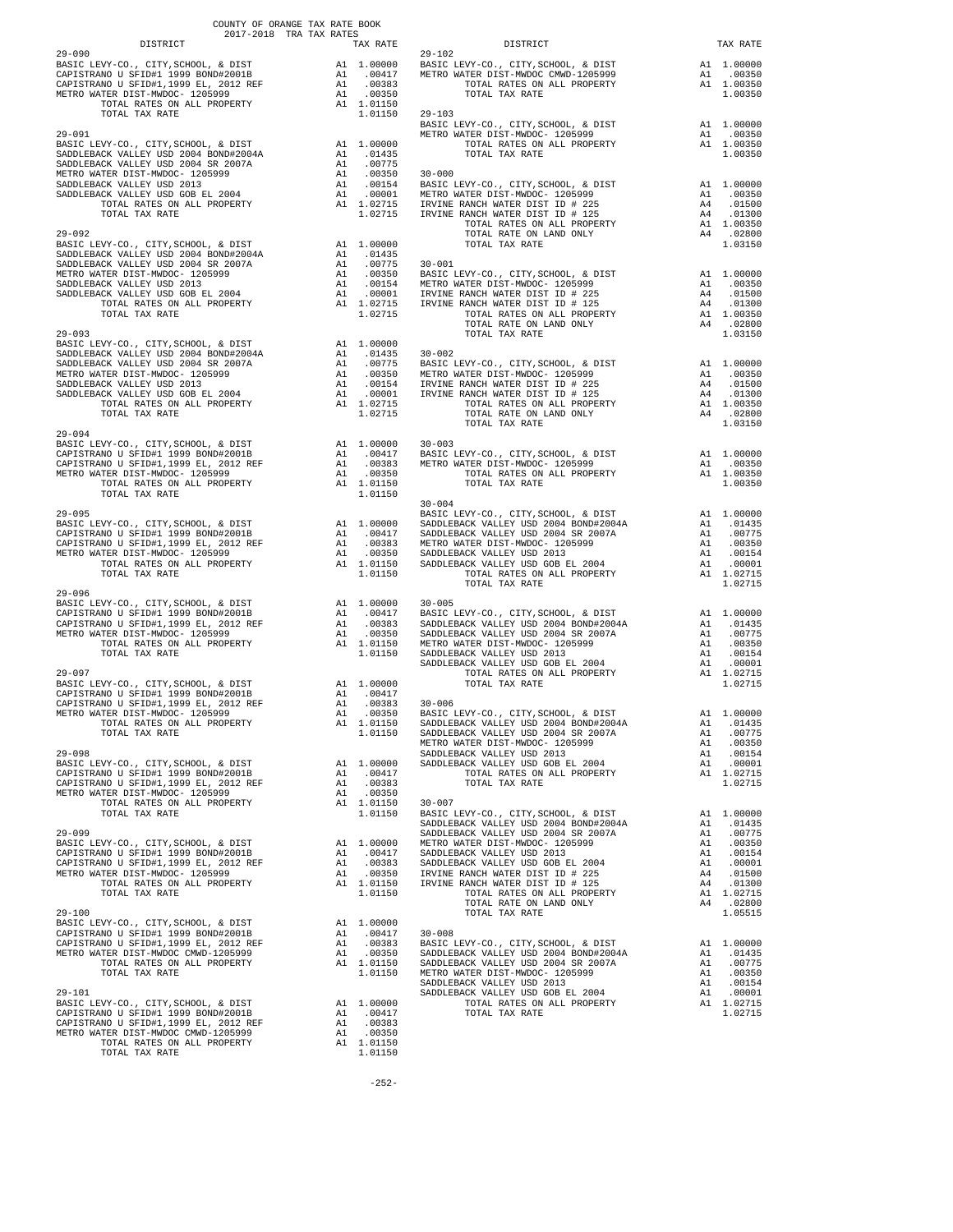| COUNTY OF ORANGE TAX RATE BOOK<br>$\begin{tabular}{lllllll} & $\textsc{--}\xspace$ & $\textsc{--}\xspace$ & $\textsc{--}\xspace$ & $\textsc{--}\xspace$ & $\textsc{--}\xspace$ & $\textsc{--}\xspace$ & $\textsc{--}\xspace$ & $\textsc{--}\xspace$ & $\textsc{--}\xspace$ & $\textsc{--}\xspace$ & $\textsc{--}\xspace$ & $\textsc{--}\xspace$ & $\textsc{--}\xspace$ & $\textsc{--}\xspace$ & $\textsc{--}\xspace$ & $\textsc{--}\xspace$ & $\textsc{--}\xspace$ & $\textsc{--}\xspace$ & $\textsc{--}\xspace$ & $\textsc{--}\xspace$ & $\textsc{--}\xspace$ |  | TAX RATE |
|----------------------------------------------------------------------------------------------------------------------------------------------------------------------------------------------------------------------------------------------------------------------------------------------------------------------------------------------------------------------------------------------------------------------------------------------------------------------------------------------------------------------------------------------------------------|--|----------|
|                                                                                                                                                                                                                                                                                                                                                                                                                                                                                                                                                                |  |          |
|                                                                                                                                                                                                                                                                                                                                                                                                                                                                                                                                                                |  |          |
|                                                                                                                                                                                                                                                                                                                                                                                                                                                                                                                                                                |  |          |
|                                                                                                                                                                                                                                                                                                                                                                                                                                                                                                                                                                |  |          |
|                                                                                                                                                                                                                                                                                                                                                                                                                                                                                                                                                                |  |          |
|                                                                                                                                                                                                                                                                                                                                                                                                                                                                                                                                                                |  |          |
|                                                                                                                                                                                                                                                                                                                                                                                                                                                                                                                                                                |  |          |
|                                                                                                                                                                                                                                                                                                                                                                                                                                                                                                                                                                |  |          |
|                                                                                                                                                                                                                                                                                                                                                                                                                                                                                                                                                                |  |          |
|                                                                                                                                                                                                                                                                                                                                                                                                                                                                                                                                                                |  |          |
|                                                                                                                                                                                                                                                                                                                                                                                                                                                                                                                                                                |  |          |
|                                                                                                                                                                                                                                                                                                                                                                                                                                                                                                                                                                |  |          |
|                                                                                                                                                                                                                                                                                                                                                                                                                                                                                                                                                                |  |          |
|                                                                                                                                                                                                                                                                                                                                                                                                                                                                                                                                                                |  |          |
|                                                                                                                                                                                                                                                                                                                                                                                                                                                                                                                                                                |  |          |
|                                                                                                                                                                                                                                                                                                                                                                                                                                                                                                                                                                |  |          |
|                                                                                                                                                                                                                                                                                                                                                                                                                                                                                                                                                                |  |          |
|                                                                                                                                                                                                                                                                                                                                                                                                                                                                                                                                                                |  |          |
|                                                                                                                                                                                                                                                                                                                                                                                                                                                                                                                                                                |  |          |
|                                                                                                                                                                                                                                                                                                                                                                                                                                                                                                                                                                |  |          |
|                                                                                                                                                                                                                                                                                                                                                                                                                                                                                                                                                                |  |          |
|                                                                                                                                                                                                                                                                                                                                                                                                                                                                                                                                                                |  |          |
|                                                                                                                                                                                                                                                                                                                                                                                                                                                                                                                                                                |  |          |
|                                                                                                                                                                                                                                                                                                                                                                                                                                                                                                                                                                |  |          |
|                                                                                                                                                                                                                                                                                                                                                                                                                                                                                                                                                                |  |          |
|                                                                                                                                                                                                                                                                                                                                                                                                                                                                                                                                                                |  |          |
|                                                                                                                                                                                                                                                                                                                                                                                                                                                                                                                                                                |  |          |
|                                                                                                                                                                                                                                                                                                                                                                                                                                                                                                                                                                |  |          |
|                                                                                                                                                                                                                                                                                                                                                                                                                                                                                                                                                                |  |          |
|                                                                                                                                                                                                                                                                                                                                                                                                                                                                                                                                                                |  |          |
|                                                                                                                                                                                                                                                                                                                                                                                                                                                                                                                                                                |  |          |
|                                                                                                                                                                                                                                                                                                                                                                                                                                                                                                                                                                |  |          |
|                                                                                                                                                                                                                                                                                                                                                                                                                                                                                                                                                                |  |          |
|                                                                                                                                                                                                                                                                                                                                                                                                                                                                                                                                                                |  |          |
|                                                                                                                                                                                                                                                                                                                                                                                                                                                                                                                                                                |  |          |
|                                                                                                                                                                                                                                                                                                                                                                                                                                                                                                                                                                |  |          |
|                                                                                                                                                                                                                                                                                                                                                                                                                                                                                                                                                                |  |          |
|                                                                                                                                                                                                                                                                                                                                                                                                                                                                                                                                                                |  |          |
|                                                                                                                                                                                                                                                                                                                                                                                                                                                                                                                                                                |  |          |
|                                                                                                                                                                                                                                                                                                                                                                                                                                                                                                                                                                |  |          |
|                                                                                                                                                                                                                                                                                                                                                                                                                                                                                                                                                                |  |          |
|                                                                                                                                                                                                                                                                                                                                                                                                                                                                                                                                                                |  |          |
|                                                                                                                                                                                                                                                                                                                                                                                                                                                                                                                                                                |  |          |
|                                                                                                                                                                                                                                                                                                                                                                                                                                                                                                                                                                |  |          |
|                                                                                                                                                                                                                                                                                                                                                                                                                                                                                                                                                                |  |          |
|                                                                                                                                                                                                                                                                                                                                                                                                                                                                                                                                                                |  |          |
|                                                                                                                                                                                                                                                                                                                                                                                                                                                                                                                                                                |  |          |
|                                                                                                                                                                                                                                                                                                                                                                                                                                                                                                                                                                |  |          |
|                                                                                                                                                                                                                                                                                                                                                                                                                                                                                                                                                                |  |          |
|                                                                                                                                                                                                                                                                                                                                                                                                                                                                                                                                                                |  |          |
|                                                                                                                                                                                                                                                                                                                                                                                                                                                                                                                                                                |  |          |
|                                                                                                                                                                                                                                                                                                                                                                                                                                                                                                                                                                |  |          |
|                                                                                                                                                                                                                                                                                                                                                                                                                                                                                                                                                                |  |          |
|                                                                                                                                                                                                                                                                                                                                                                                                                                                                                                                                                                |  |          |
|                                                                                                                                                                                                                                                                                                                                                                                                                                                                                                                                                                |  |          |
|                                                                                                                                                                                                                                                                                                                                                                                                                                                                                                                                                                |  |          |
|                                                                                                                                                                                                                                                                                                                                                                                                                                                                                                                                                                |  |          |
|                                                                                                                                                                                                                                                                                                                                                                                                                                                                                                                                                                |  |          |
|                                                                                                                                                                                                                                                                                                                                                                                                                                                                                                                                                                |  |          |
|                                                                                                                                                                                                                                                                                                                                                                                                                                                                                                                                                                |  |          |
|                                                                                                                                                                                                                                                                                                                                                                                                                                                                                                                                                                |  |          |
|                                                                                                                                                                                                                                                                                                                                                                                                                                                                                                                                                                |  |          |
|                                                                                                                                                                                                                                                                                                                                                                                                                                                                                                                                                                |  |          |
|                                                                                                                                                                                                                                                                                                                                                                                                                                                                                                                                                                |  |          |
|                                                                                                                                                                                                                                                                                                                                                                                                                                                                                                                                                                |  |          |
|                                                                                                                                                                                                                                                                                                                                                                                                                                                                                                                                                                |  |          |
|                                                                                                                                                                                                                                                                                                                                                                                                                                                                                                                                                                |  |          |
|                                                                                                                                                                                                                                                                                                                                                                                                                                                                                                                                                                |  |          |
|                                                                                                                                                                                                                                                                                                                                                                                                                                                                                                                                                                |  |          |
|                                                                                                                                                                                                                                                                                                                                                                                                                                                                                                                                                                |  |          |
|                                                                                                                                                                                                                                                                                                                                                                                                                                                                                                                                                                |  |          |
|                                                                                                                                                                                                                                                                                                                                                                                                                                                                                                                                                                |  |          |
|                                                                                                                                                                                                                                                                                                                                                                                                                                                                                                                                                                |  |          |
|                                                                                                                                                                                                                                                                                                                                                                                                                                                                                                                                                                |  |          |
|                                                                                                                                                                                                                                                                                                                                                                                                                                                                                                                                                                |  |          |
|                                                                                                                                                                                                                                                                                                                                                                                                                                                                                                                                                                |  |          |
|                                                                                                                                                                                                                                                                                                                                                                                                                                                                                                                                                                |  |          |
|                                                                                                                                                                                                                                                                                                                                                                                                                                                                                                                                                                |  |          |
|                                                                                                                                                                                                                                                                                                                                                                                                                                                                                                                                                                |  |          |
|                                                                                                                                                                                                                                                                                                                                                                                                                                                                                                                                                                |  |          |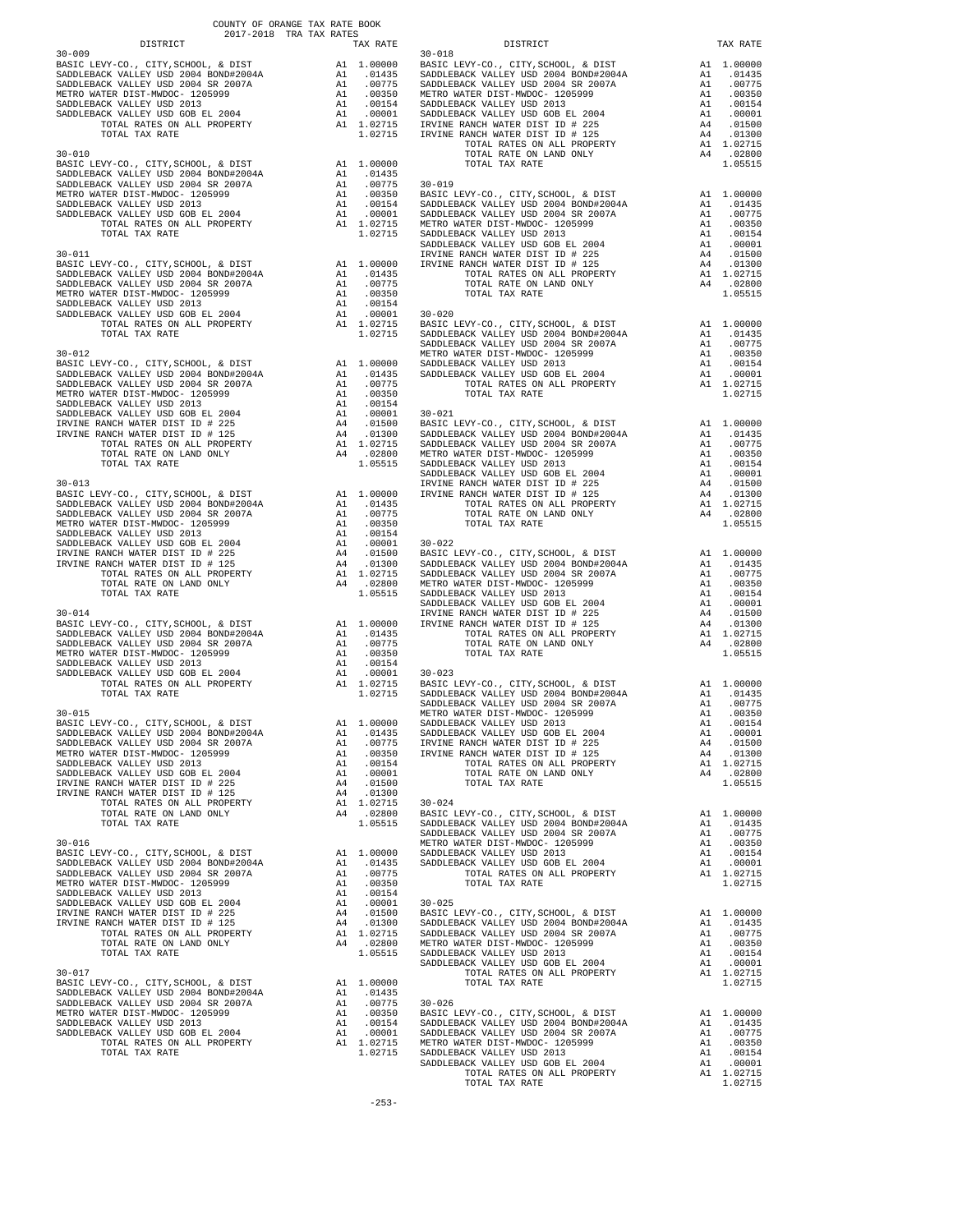| COUNTY OF ORANGE TAX RATE BOOK<br>2017-2018 TRA TAX RATES |  |                                                                                                                                                                                                                                            |          |
|-----------------------------------------------------------|--|--------------------------------------------------------------------------------------------------------------------------------------------------------------------------------------------------------------------------------------------|----------|
| DISTRICT<br>$30 - 027$                                    |  | $30 - 036$                                                                                                                                                                                                                                 | TAX RATE |
|                                                           |  |                                                                                                                                                                                                                                            |          |
|                                                           |  |                                                                                                                                                                                                                                            |          |
|                                                           |  |                                                                                                                                                                                                                                            |          |
|                                                           |  |                                                                                                                                                                                                                                            |          |
|                                                           |  |                                                                                                                                                                                                                                            |          |
|                                                           |  |                                                                                                                                                                                                                                            |          |
|                                                           |  |                                                                                                                                                                                                                                            |          |
|                                                           |  |                                                                                                                                                                                                                                            |          |
|                                                           |  |                                                                                                                                                                                                                                            |          |
|                                                           |  |                                                                                                                                                                                                                                            |          |
|                                                           |  |                                                                                                                                                                                                                                            |          |
|                                                           |  |                                                                                                                                                                                                                                            |          |
|                                                           |  |                                                                                                                                                                                                                                            |          |
|                                                           |  |                                                                                                                                                                                                                                            |          |
|                                                           |  |                                                                                                                                                                                                                                            |          |
|                                                           |  |                                                                                                                                                                                                                                            |          |
|                                                           |  |                                                                                                                                                                                                                                            |          |
|                                                           |  |                                                                                                                                                                                                                                            |          |
|                                                           |  |                                                                                                                                                                                                                                            |          |
|                                                           |  |                                                                                                                                                                                                                                            |          |
|                                                           |  |                                                                                                                                                                                                                                            |          |
|                                                           |  |                                                                                                                                                                                                                                            |          |
|                                                           |  |                                                                                                                                                                                                                                            |          |
|                                                           |  |                                                                                                                                                                                                                                            |          |
|                                                           |  |                                                                                                                                                                                                                                            |          |
|                                                           |  |                                                                                                                                                                                                                                            |          |
|                                                           |  |                                                                                                                                                                                                                                            |          |
|                                                           |  |                                                                                                                                                                                                                                            |          |
|                                                           |  |                                                                                                                                                                                                                                            |          |
|                                                           |  |                                                                                                                                                                                                                                            |          |
|                                                           |  |                                                                                                                                                                                                                                            |          |
|                                                           |  | $30 - 039$                                                                                                                                                                                                                                 |          |
|                                                           |  |                                                                                                                                                                                                                                            |          |
|                                                           |  |                                                                                                                                                                                                                                            |          |
|                                                           |  |                                                                                                                                                                                                                                            |          |
|                                                           |  |                                                                                                                                                                                                                                            |          |
|                                                           |  |                                                                                                                                                                                                                                            |          |
|                                                           |  |                                                                                                                                                                                                                                            |          |
|                                                           |  |                                                                                                                                                                                                                                            |          |
|                                                           |  | $30 - 040$                                                                                                                                                                                                                                 |          |
|                                                           |  |                                                                                                                                                                                                                                            |          |
|                                                           |  |                                                                                                                                                                                                                                            |          |
|                                                           |  |                                                                                                                                                                                                                                            |          |
|                                                           |  |                                                                                                                                                                                                                                            |          |
|                                                           |  |                                                                                                                                                                                                                                            |          |
|                                                           |  |                                                                                                                                                                                                                                            |          |
|                                                           |  |                                                                                                                                                                                                                                            |          |
|                                                           |  |                                                                                                                                                                                                                                            |          |
|                                                           |  |                                                                                                                                                                                                                                            |          |
|                                                           |  |                                                                                                                                                                                                                                            |          |
|                                                           |  |                                                                                                                                                                                                                                            |          |
|                                                           |  |                                                                                                                                                                                                                                            |          |
|                                                           |  |                                                                                                                                                                                                                                            |          |
|                                                           |  |                                                                                                                                                                                                                                            |          |
|                                                           |  |                                                                                                                                                                                                                                            |          |
|                                                           |  | A 1 .00001 METRO WITER DIST -MWDOC - 120599<br>SADDLEBACK VALLEY USD GOB EL 2004<br>IRVINE RANCH WATER DIST ID # 225<br>IRVINE RANCH WATER DIST ID # 225<br>IRVINE RANCH WATER DIST ID # 225<br>IRVINE RANCH WATER DIST ID # 125<br>IRVINE |          |
|                                                           |  |                                                                                                                                                                                                                                            |          |
|                                                           |  |                                                                                                                                                                                                                                            |          |
|                                                           |  | $30 - 042$                                                                                                                                                                                                                                 |          |
|                                                           |  |                                                                                                                                                                                                                                            |          |
|                                                           |  |                                                                                                                                                                                                                                            |          |
|                                                           |  |                                                                                                                                                                                                                                            |          |
|                                                           |  |                                                                                                                                                                                                                                            |          |
|                                                           |  |                                                                                                                                                                                                                                            |          |
|                                                           |  |                                                                                                                                                                                                                                            |          |
|                                                           |  |                                                                                                                                                                                                                                            |          |
|                                                           |  |                                                                                                                                                                                                                                            |          |
|                                                           |  |                                                                                                                                                                                                                                            |          |
|                                                           |  |                                                                                                                                                                                                                                            |          |
|                                                           |  |                                                                                                                                                                                                                                            |          |
|                                                           |  |                                                                                                                                                                                                                                            |          |
|                                                           |  |                                                                                                                                                                                                                                            |          |
|                                                           |  |                                                                                                                                                                                                                                            |          |
|                                                           |  |                                                                                                                                                                                                                                            |          |
|                                                           |  |                                                                                                                                                                                                                                            |          |
|                                                           |  |                                                                                                                                                                                                                                            |          |
|                                                           |  |                                                                                                                                                                                                                                            |          |
|                                                           |  |                                                                                                                                                                                                                                            |          |
|                                                           |  |                                                                                                                                                                                                                                            |          |
|                                                           |  |                                                                                                                                                                                                                                            |          |
|                                                           |  |                                                                                                                                                                                                                                            |          |
|                                                           |  |                                                                                                                                                                                                                                            |          |

-254-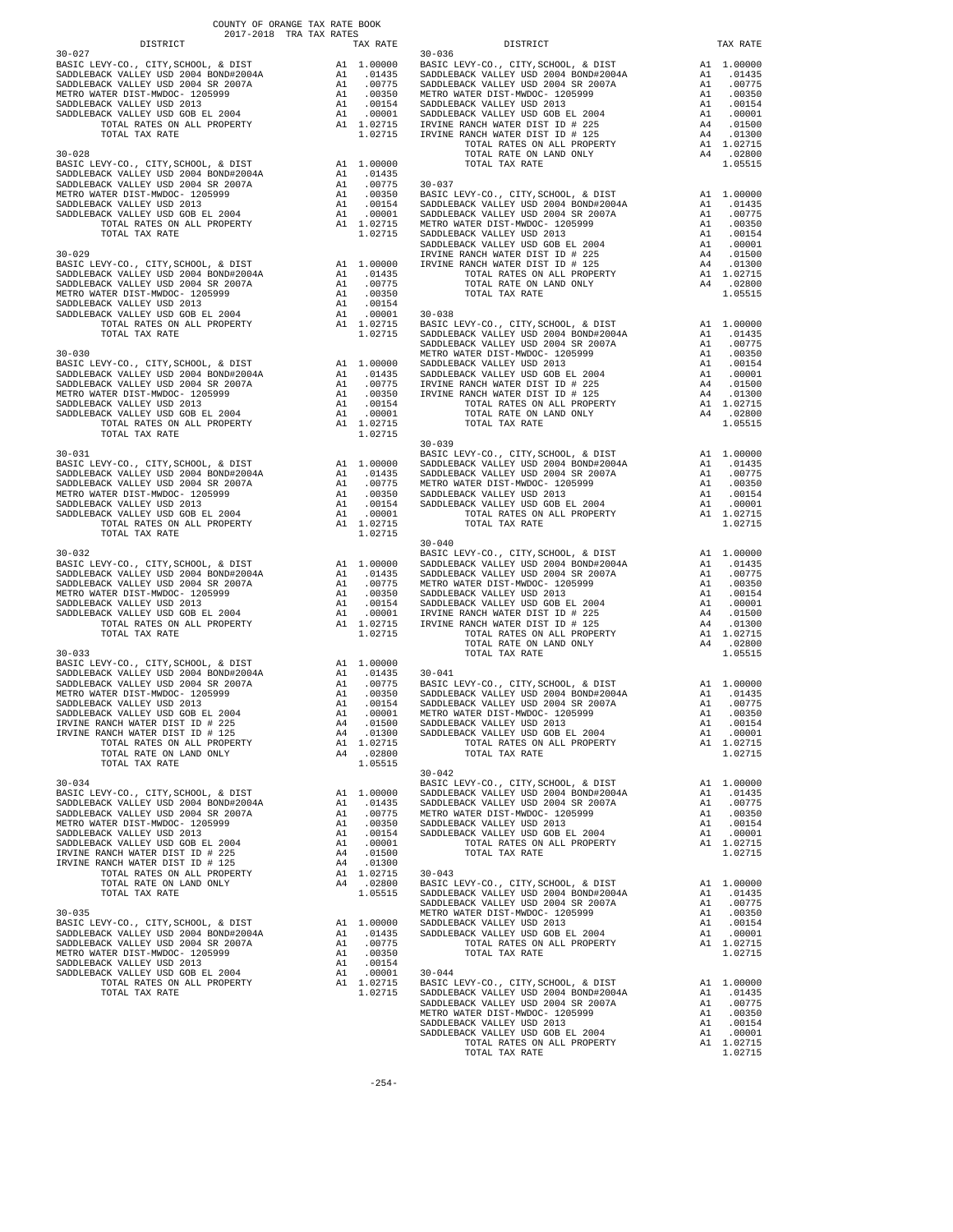| DISTRICT                                                                                                                                                                                                                                     |                                                                                                                                                                                                                                                                                                                                                                                                                | TAX RATE                                                                                                                              |                                |
|----------------------------------------------------------------------------------------------------------------------------------------------------------------------------------------------------------------------------------------------|----------------------------------------------------------------------------------------------------------------------------------------------------------------------------------------------------------------------------------------------------------------------------------------------------------------------------------------------------------------------------------------------------------------|---------------------------------------------------------------------------------------------------------------------------------------|--------------------------------|
| $30 - 045$                                                                                                                                                                                                                                   | $\begin{tabular}{ll} \multicolumn{2}{l}{{\bf A1}} & 1.00000 & BASE & L\\ \multicolumn{2}{l}{\bf A1} & .01435 & SADDLEB \\ \multicolumn{2}{l}{\bf A1} & .01435 & SADDLEB \\ \multicolumn{2}{l}{\bf A1} & .00775 & SADDLEB \\ \multicolumn{2}{l}{\bf A1} & .00350 & METRO W \\ \multicolumn{2}{l}{\bf A1} & .00154 & SADDLEB \\ \multicolumn{2}{l}{\bf A1} & .00001 & SADDLEB \\ \multicolumn{2}{l}{\bf A1} & 1$ |                                                                                                                                       |                                |
| BASIC LEVY-CO., CITY, SCHOOL, & DIST                                                                                                                                                                                                         |                                                                                                                                                                                                                                                                                                                                                                                                                |                                                                                                                                       |                                |
| BASIC LEVY-CO., CITY, SCHOOL, & DIST<br>SADDLEBACK VALLEY USD 2004 BOND#2004A<br>ADDLEBACK WALLEY USD 2004 CD 2023                                                                                                                           |                                                                                                                                                                                                                                                                                                                                                                                                                |                                                                                                                                       |                                |
| SADDLEBACK VALLEY USD 2004 SR 2007A                                                                                                                                                                                                          |                                                                                                                                                                                                                                                                                                                                                                                                                |                                                                                                                                       |                                |
| METRO WATER DIST-MWDOC- 1205999<br>SADDLEBACK VALLEY USD 2013                                                                                                                                                                                |                                                                                                                                                                                                                                                                                                                                                                                                                |                                                                                                                                       |                                |
| SADDLEBACK VALLEY USD GOB EL 2004                                                                                                                                                                                                            |                                                                                                                                                                                                                                                                                                                                                                                                                |                                                                                                                                       |                                |
| TOTAL RATES ON ALL PROPERTY                                                                                                                                                                                                                  |                                                                                                                                                                                                                                                                                                                                                                                                                |                                                                                                                                       |                                |
| TOTAL TAX RATE                                                                                                                                                                                                                               |                                                                                                                                                                                                                                                                                                                                                                                                                | 1.02715                                                                                                                               |                                |
| $30 - 046$                                                                                                                                                                                                                                   |                                                                                                                                                                                                                                                                                                                                                                                                                |                                                                                                                                       | $30 - 055$                     |
| BASIC LEVY-CO., CITY, SCHOOL, & DIST                                                                                                                                                                                                         |                                                                                                                                                                                                                                                                                                                                                                                                                | 30–055<br>A1 1.00000 BASIC L<br>A1 .01435 SADDLEB<br>A1 .00775 SADDLEB<br>A1 .00350 METRO N<br>A1 .00011 SADDLEB<br>A1 .00001 SADDLEB |                                |
| SADDLEBACK VALLEY USD 2004 BOND#2004A                                                                                                                                                                                                        |                                                                                                                                                                                                                                                                                                                                                                                                                |                                                                                                                                       |                                |
| SADDLEBACK VALLEY USD 2004 SR 2007A<br>METRO WATER DIST-MWDOC- 1205999                                                                                                                                                                       |                                                                                                                                                                                                                                                                                                                                                                                                                |                                                                                                                                       |                                |
| SADDLEBACK VALLEY USD 2013                                                                                                                                                                                                                   |                                                                                                                                                                                                                                                                                                                                                                                                                |                                                                                                                                       |                                |
| SADDLEBACK VALLEY USD GOB EL 2004                                                                                                                                                                                                            |                                                                                                                                                                                                                                                                                                                                                                                                                |                                                                                                                                       |                                |
| IRVINE RANCH WATER DIST ID # 225                                                                                                                                                                                                             |                                                                                                                                                                                                                                                                                                                                                                                                                |                                                                                                                                       |                                |
| IRVINE RANCH WATER DIST ID # 125                                                                                                                                                                                                             |                                                                                                                                                                                                                                                                                                                                                                                                                |                                                                                                                                       |                                |
|                                                                                                                                                                                                                                              |                                                                                                                                                                                                                                                                                                                                                                                                                |                                                                                                                                       |                                |
|                                                                                                                                                                                                                                              |                                                                                                                                                                                                                                                                                                                                                                                                                |                                                                                                                                       |                                |
|                                                                                                                                                                                                                                              |                                                                                                                                                                                                                                                                                                                                                                                                                |                                                                                                                                       |                                |
| $30 - 047$                                                                                                                                                                                                                                   |                                                                                                                                                                                                                                                                                                                                                                                                                |                                                                                                                                       | SADDLEB<br>SADDLEB             |
| BASIC LEVY-CO., CITY, SCHOOL, & DIST                                                                                                                                                                                                         |                                                                                                                                                                                                                                                                                                                                                                                                                | A1 1.00000 METRO N<br>A1 .01435 SADDLEB<br>A1 .00775 SADDLEB<br>A1 .00350 IRVINE<br>A1 .00154 IRVINE                                  |                                |
| BASIC LEVY-CO., CITY, SCHOOL, & DIST<br>SADDLEBACK VALLEY USD 2004 BOND#2004A                                                                                                                                                                |                                                                                                                                                                                                                                                                                                                                                                                                                |                                                                                                                                       |                                |
| SADDLEBACK VALLEY USD 2004 SR 2007A                                                                                                                                                                                                          |                                                                                                                                                                                                                                                                                                                                                                                                                |                                                                                                                                       |                                |
| METRO WATER DIST-MWDOC- 1205999                                                                                                                                                                                                              |                                                                                                                                                                                                                                                                                                                                                                                                                |                                                                                                                                       |                                |
| SADDLEBACK VALLEY USD 2013                                                                                                                                                                                                                   |                                                                                                                                                                                                                                                                                                                                                                                                                |                                                                                                                                       |                                |
| SADDLEBACK VALLEY USD GOB EL 2004                                                                                                                                                                                                            |                                                                                                                                                                                                                                                                                                                                                                                                                |                                                                                                                                       |                                |
| IRVINE RANCH WATER DIST ID # 225                                                                                                                                                                                                             |                                                                                                                                                                                                                                                                                                                                                                                                                |                                                                                                                                       |                                |
| IRVINE RANCH WATER DIST ID # 125                                                                                                                                                                                                             |                                                                                                                                                                                                                                                                                                                                                                                                                |                                                                                                                                       |                                |
|                                                                                                                                                                                                                                              |                                                                                                                                                                                                                                                                                                                                                                                                                |                                                                                                                                       |                                |
| ATER DIST-MWDOC-1403222<br>ACK VALLEY USD 2008 EL 2004<br>ACK VALLEY USD 308 EL 2004<br>ACK VALLEY USD 308 EL 2004<br>RANCH WATER DIST ID # 125<br>TOTAL RATER DIST ID # 125<br>TOTAL RATES ON LAND ONLY<br>TOTAL RATE ON LAND ONLY<br>TOTAL |                                                                                                                                                                                                                                                                                                                                                                                                                |                                                                                                                                       |                                |
|                                                                                                                                                                                                                                              |                                                                                                                                                                                                                                                                                                                                                                                                                |                                                                                                                                       |                                |
| $30 - 048$                                                                                                                                                                                                                                   |                                                                                                                                                                                                                                                                                                                                                                                                                |                                                                                                                                       | SADDLEB                        |
|                                                                                                                                                                                                                                              |                                                                                                                                                                                                                                                                                                                                                                                                                |                                                                                                                                       |                                |
|                                                                                                                                                                                                                                              |                                                                                                                                                                                                                                                                                                                                                                                                                |                                                                                                                                       |                                |
|                                                                                                                                                                                                                                              |                                                                                                                                                                                                                                                                                                                                                                                                                |                                                                                                                                       |                                |
|                                                                                                                                                                                                                                              |                                                                                                                                                                                                                                                                                                                                                                                                                |                                                                                                                                       |                                |
|                                                                                                                                                                                                                                              |                                                                                                                                                                                                                                                                                                                                                                                                                |                                                                                                                                       |                                |
|                                                                                                                                                                                                                                              |                                                                                                                                                                                                                                                                                                                                                                                                                |                                                                                                                                       |                                |
| TOTAL TAX RATE                                                                                                                                                                                                                               |                                                                                                                                                                                                                                                                                                                                                                                                                | 1.02715                                                                                                                               |                                |
| $30 - 049$                                                                                                                                                                                                                                   |                                                                                                                                                                                                                                                                                                                                                                                                                |                                                                                                                                       | $30 - 058$                     |
|                                                                                                                                                                                                                                              |                                                                                                                                                                                                                                                                                                                                                                                                                |                                                                                                                                       |                                |
|                                                                                                                                                                                                                                              |                                                                                                                                                                                                                                                                                                                                                                                                                |                                                                                                                                       |                                |
|                                                                                                                                                                                                                                              |                                                                                                                                                                                                                                                                                                                                                                                                                |                                                                                                                                       |                                |
|                                                                                                                                                                                                                                              |                                                                                                                                                                                                                                                                                                                                                                                                                |                                                                                                                                       |                                |
|                                                                                                                                                                                                                                              |                                                                                                                                                                                                                                                                                                                                                                                                                |                                                                                                                                       |                                |
|                                                                                                                                                                                                                                              |                                                                                                                                                                                                                                                                                                                                                                                                                |                                                                                                                                       |                                |
| TOTAL TAX RATE                                                                                                                                                                                                                               |                                                                                                                                                                                                                                                                                                                                                                                                                | 1.02715                                                                                                                               |                                |
| $30 - 050$                                                                                                                                                                                                                                   |                                                                                                                                                                                                                                                                                                                                                                                                                |                                                                                                                                       | $30 - 059$                     |
|                                                                                                                                                                                                                                              |                                                                                                                                                                                                                                                                                                                                                                                                                |                                                                                                                                       |                                |
|                                                                                                                                                                                                                                              |                                                                                                                                                                                                                                                                                                                                                                                                                |                                                                                                                                       |                                |
|                                                                                                                                                                                                                                              |                                                                                                                                                                                                                                                                                                                                                                                                                |                                                                                                                                       |                                |
|                                                                                                                                                                                                                                              |                                                                                                                                                                                                                                                                                                                                                                                                                |                                                                                                                                       |                                |
|                                                                                                                                                                                                                                              |                                                                                                                                                                                                                                                                                                                                                                                                                |                                                                                                                                       |                                |
|                                                                                                                                                                                                                                              |                                                                                                                                                                                                                                                                                                                                                                                                                |                                                                                                                                       |                                |
|                                                                                                                                                                                                                                              |                                                                                                                                                                                                                                                                                                                                                                                                                |                                                                                                                                       |                                |
|                                                                                                                                                                                                                                              |                                                                                                                                                                                                                                                                                                                                                                                                                |                                                                                                                                       |                                |
|                                                                                                                                                                                                                                              |                                                                                                                                                                                                                                                                                                                                                                                                                |                                                                                                                                       |                                |
|                                                                                                                                                                                                                                              |                                                                                                                                                                                                                                                                                                                                                                                                                |                                                                                                                                       | SADDLEB                        |
| $30 - 051$                                                                                                                                                                                                                                   |                                                                                                                                                                                                                                                                                                                                                                                                                |                                                                                                                                       | SADDLEB                        |
| BASIC LEVY-CO., CITY, SCHOOL, & DIST                                                                                                                                                                                                         | $A1$ 1.00000 METRO W                                                                                                                                                                                                                                                                                                                                                                                           |                                                                                                                                       |                                |
| SADDLEBACK VALLEY USD 2004 BOND#2004A                                                                                                                                                                                                        | A1 .01435 SADDLEB                                                                                                                                                                                                                                                                                                                                                                                              |                                                                                                                                       |                                |
| SADDLEBACK VALLEY USD 2004 SR 2007A                                                                                                                                                                                                          | A1                                                                                                                                                                                                                                                                                                                                                                                                             | .00775                                                                                                                                | SADDLEB                        |
| METRO WATER DIST-MWDOC- 1205999                                                                                                                                                                                                              | A1                                                                                                                                                                                                                                                                                                                                                                                                             | .00350<br>.00154                                                                                                                      | IRVINE                         |
| SADDLEBACK VALLEY USD 2013<br>SADDLEBACK VALLEY USD GOB EL 2004                                                                                                                                                                              | A1<br>A1                                                                                                                                                                                                                                                                                                                                                                                                       | .00001                                                                                                                                | IRVINE                         |
| TOTAL RATES ON ALL PROPERTY                                                                                                                                                                                                                  |                                                                                                                                                                                                                                                                                                                                                                                                                | A1 1.02715                                                                                                                            |                                |
| TOTAL TAX RATE                                                                                                                                                                                                                               |                                                                                                                                                                                                                                                                                                                                                                                                                | 1.02715                                                                                                                               |                                |
| $30 - 052$                                                                                                                                                                                                                                   |                                                                                                                                                                                                                                                                                                                                                                                                                |                                                                                                                                       | $30 - 061$                     |
| BASIC LEVY-CO., CITY, SCHOOL, & DIST                                                                                                                                                                                                         |                                                                                                                                                                                                                                                                                                                                                                                                                | A1 1.00000                                                                                                                            | BASIC L                        |
| SADDLEBACK VALLEY USD 2004 BOND#2004A                                                                                                                                                                                                        |                                                                                                                                                                                                                                                                                                                                                                                                                | A1.01435                                                                                                                              | SADDLEB                        |
| SADDLEBACK VALLEY USD 2004 SR 2007A                                                                                                                                                                                                          | A1                                                                                                                                                                                                                                                                                                                                                                                                             |                                                                                                                                       |                                |
| METRO WATER DIST-MWDOC- 1205999<br>SADDLEBACK VALLEY USD 2013                                                                                                                                                                                | A1                                                                                                                                                                                                                                                                                                                                                                                                             | $0.00775$ SADDLEB<br>$0.00350$ METRO W                                                                                                |                                |
| SADDLEBACK VALLEY USD GOB EL 2004                                                                                                                                                                                                            | A1<br>A1                                                                                                                                                                                                                                                                                                                                                                                                       | .00154                                                                                                                                | SADDLEB<br>SADDLEB             |
| IRVINE RANCH WATER DIST ID # 225                                                                                                                                                                                                             | A4                                                                                                                                                                                                                                                                                                                                                                                                             | .00001<br>01500                                                                                                                       | IRVINE                         |
| IRVINE RANCH WATER DIST ID # 125                                                                                                                                                                                                             | A4                                                                                                                                                                                                                                                                                                                                                                                                             | .01300                                                                                                                                | $\ensuremath{\textsc{irvine}}$ |
| TOTAL RATES ON ALL PROPERTY                                                                                                                                                                                                                  |                                                                                                                                                                                                                                                                                                                                                                                                                | A1 1.02715                                                                                                                            |                                |
| TOTAL RATE ON LAND ONLY                                                                                                                                                                                                                      |                                                                                                                                                                                                                                                                                                                                                                                                                | A4 .02800                                                                                                                             |                                |
| TOTAL TAX RATE                                                                                                                                                                                                                               |                                                                                                                                                                                                                                                                                                                                                                                                                | 1.05515                                                                                                                               |                                |
| $30 - 053$                                                                                                                                                                                                                                   |                                                                                                                                                                                                                                                                                                                                                                                                                |                                                                                                                                       | $30 - 062$                     |
| BASIC LEVY-CO., CITY, SCHOOL, & DIST<br>SADDLEBACK VALLEY USD 2004 BOND#2004A                                                                                                                                                                | A1                                                                                                                                                                                                                                                                                                                                                                                                             | A1 1.00000<br>.01435                                                                                                                  | BASIC L<br>SADDLEB             |
| SADDLEBACK VALLEY USD 2004 SR 2007A                                                                                                                                                                                                          | A1                                                                                                                                                                                                                                                                                                                                                                                                             | .00775                                                                                                                                | SADDLEB                        |
| METRO WATER DIST-MWDOC- 1205999                                                                                                                                                                                                              | A1                                                                                                                                                                                                                                                                                                                                                                                                             | .00350                                                                                                                                | METRO W                        |
| SADDLEBACK VALLEY USD 2013                                                                                                                                                                                                                   | A1                                                                                                                                                                                                                                                                                                                                                                                                             | .00154                                                                                                                                | SADDLEB                        |
| SADDLEBACK VALLEY USD GOB EL 2004                                                                                                                                                                                                            | A1                                                                                                                                                                                                                                                                                                                                                                                                             | .00001                                                                                                                                | SADDLEB                        |
|                                                                                                                                                                                                                                              |                                                                                                                                                                                                                                                                                                                                                                                                                |                                                                                                                                       |                                |

| COUNTY OF ORANGE TAX RATE BOOK<br>2017-2018 TRA TAX RATES<br>$\begin{minipage}{.0.013\textwidth} \begin{tabular}{l} \multicolumn{2}{c}{\textbf{1.4A} RATE BC}\\ \multicolumn{2}{c}{\textbf{2.017-2018} \end{tabular}} \end{minipage}$ |          |                        |          |
|---------------------------------------------------------------------------------------------------------------------------------------------------------------------------------------------------------------------------------------|----------|------------------------|----------|
|                                                                                                                                                                                                                                       | TAX RATE | DISTRICT<br>$30 - 054$ | TAX RATE |
|                                                                                                                                                                                                                                       |          |                        |          |
|                                                                                                                                                                                                                                       |          |                        |          |
|                                                                                                                                                                                                                                       |          |                        |          |
|                                                                                                                                                                                                                                       |          |                        |          |
|                                                                                                                                                                                                                                       |          |                        |          |
|                                                                                                                                                                                                                                       |          |                        |          |
|                                                                                                                                                                                                                                       |          |                        |          |
|                                                                                                                                                                                                                                       |          |                        |          |
|                                                                                                                                                                                                                                       |          |                        |          |
|                                                                                                                                                                                                                                       |          |                        |          |
|                                                                                                                                                                                                                                       |          |                        |          |
|                                                                                                                                                                                                                                       |          |                        |          |
|                                                                                                                                                                                                                                       |          |                        |          |
|                                                                                                                                                                                                                                       |          |                        |          |
|                                                                                                                                                                                                                                       |          |                        |          |
|                                                                                                                                                                                                                                       |          |                        |          |
|                                                                                                                                                                                                                                       |          |                        |          |
|                                                                                                                                                                                                                                       |          |                        |          |
|                                                                                                                                                                                                                                       |          |                        |          |
|                                                                                                                                                                                                                                       |          |                        |          |
|                                                                                                                                                                                                                                       |          |                        |          |
|                                                                                                                                                                                                                                       |          |                        |          |
|                                                                                                                                                                                                                                       |          |                        |          |
|                                                                                                                                                                                                                                       |          |                        |          |
|                                                                                                                                                                                                                                       |          |                        |          |
|                                                                                                                                                                                                                                       |          |                        |          |
|                                                                                                                                                                                                                                       |          |                        |          |
|                                                                                                                                                                                                                                       |          |                        |          |
|                                                                                                                                                                                                                                       |          |                        |          |
|                                                                                                                                                                                                                                       |          |                        |          |
|                                                                                                                                                                                                                                       |          | $30 - 058$             |          |
|                                                                                                                                                                                                                                       |          |                        |          |
|                                                                                                                                                                                                                                       |          |                        |          |
|                                                                                                                                                                                                                                       |          |                        |          |
|                                                                                                                                                                                                                                       |          |                        |          |
|                                                                                                                                                                                                                                       |          |                        |          |
|                                                                                                                                                                                                                                       |          |                        |          |
|                                                                                                                                                                                                                                       |          |                        |          |
|                                                                                                                                                                                                                                       |          |                        |          |
|                                                                                                                                                                                                                                       |          |                        |          |
|                                                                                                                                                                                                                                       |          |                        |          |
|                                                                                                                                                                                                                                       |          |                        |          |
|                                                                                                                                                                                                                                       |          |                        |          |
|                                                                                                                                                                                                                                       |          |                        |          |
|                                                                                                                                                                                                                                       |          |                        |          |
|                                                                                                                                                                                                                                       |          |                        |          |
|                                                                                                                                                                                                                                       |          |                        |          |
|                                                                                                                                                                                                                                       |          |                        |          |
|                                                                                                                                                                                                                                       |          |                        |          |
|                                                                                                                                                                                                                                       |          |                        |          |
|                                                                                                                                                                                                                                       |          |                        |          |
|                                                                                                                                                                                                                                       |          |                        |          |
|                                                                                                                                                                                                                                       |          |                        |          |
|                                                                                                                                                                                                                                       |          |                        |          |
|                                                                                                                                                                                                                                       |          |                        |          |
|                                                                                                                                                                                                                                       |          |                        |          |
|                                                                                                                                                                                                                                       |          |                        |          |
|                                                                                                                                                                                                                                       |          |                        |          |
|                                                                                                                                                                                                                                       |          |                        |          |
|                                                                                                                                                                                                                                       |          |                        |          |
|                                                                                                                                                                                                                                       |          |                        |          |
|                                                                                                                                                                                                                                       |          |                        |          |
|                                                                                                                                                                                                                                       |          |                        |          |
|                                                                                                                                                                                                                                       |          |                        |          |
|                                                                                                                                                                                                                                       |          |                        |          |
|                                                                                                                                                                                                                                       |          |                        |          |
|                                                                                                                                                                                                                                       |          |                        |          |
|                                                                                                                                                                                                                                       |          |                        |          |
|                                                                                                                                                                                                                                       |          |                        |          |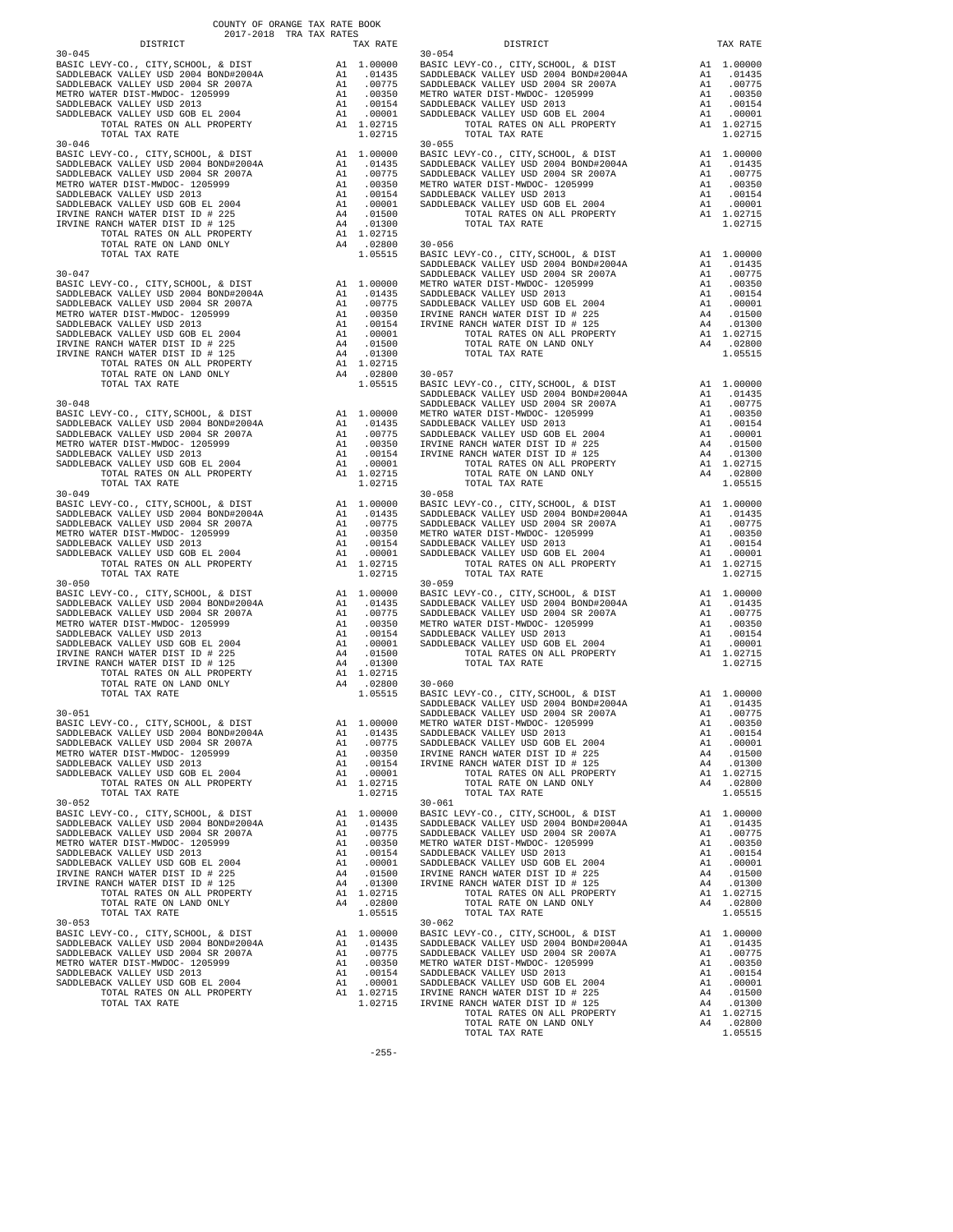| COUNTY OF ORANGE TAX RATE BOOK<br>2017-2018 TRA TAX RATES |          |                                                                                                                                                                                                                                                                                                                                                                                                              |          |
|-----------------------------------------------------------|----------|--------------------------------------------------------------------------------------------------------------------------------------------------------------------------------------------------------------------------------------------------------------------------------------------------------------------------------------------------------------------------------------------------------------|----------|
| DISTRICT<br>$30 - 063$                                    | TAX RATE | DISTRICT<br>$30 - 071$                                                                                                                                                                                                                                                                                                                                                                                       | TAX RATE |
|                                                           |          |                                                                                                                                                                                                                                                                                                                                                                                                              |          |
|                                                           |          |                                                                                                                                                                                                                                                                                                                                                                                                              |          |
|                                                           |          |                                                                                                                                                                                                                                                                                                                                                                                                              |          |
|                                                           |          | $\begin{tabular}{l c c c c c} \hline \text{normal TAX RATE} & \text{num} & \text{1.05515} & \text{BASE} & \text{EVY-C0.}, & \text{CITY}, \text{SCHOOL}, & \text{$\&$ DIST}$ & \text{A1 1.00000} \\ \hline \text{30-066} & \text{SADDLEBACK VALEY ISO} & 2004 BONDEBACK VALEY USD} & 2004 BONDEBACK VALEY USD} & 2007 & \text{A1 0.01435} \\ \text{BASE LEVY-C0.}, & \text{CITY}, \text{SCHOOL}, & \text{$\&$ |          |
|                                                           |          | $\begin{tabular}{l c c c c c} \multicolumn{4}{c}{\textbf{50-5000}} & \multicolumn{4}{c}{\textbf{50-5000}} & \multicolumn{4}{c}{\textbf{50-5000}} & \multicolumn{4}{c}{\textbf{50-5000}} & \multicolumn{4}{c}{\textbf{50-5000}} & \multicolumn{4}{c}{\textbf{50-5000}} & \multicolumn{4}{c}{\textbf{50-5000}} & \multicolumn{4}{c}{\textbf{50-5000}} & \multicolumn{4}{c}{\textbf{50-5000}} & \multicolumn$   |          |
|                                                           |          |                                                                                                                                                                                                                                                                                                                                                                                                              |          |
|                                                           |          |                                                                                                                                                                                                                                                                                                                                                                                                              |          |
|                                                           |          |                                                                                                                                                                                                                                                                                                                                                                                                              |          |

| CK VALLEY USD 2004 SR 2007A<br>TER DIST-MWDOC- 1205999<br>CK VALLEY USD 2013<br>CK VALLEY USD GOB EL 2004<br>ANCH WATER DIST ID # 225<br>TOTAL RATES ON ALL PROPERTY<br>TOTAL RATE ON LAND ONLY<br>TOTAL TAX RATE                                                                                                                 |                                                          | A1 .007<br>Al<br>Al .003<br>Al .000<br>Al .000<br>A4 .015<br>A4 .027<br>A4 .028<br>1.055                                       |
|-----------------------------------------------------------------------------------------------------------------------------------------------------------------------------------------------------------------------------------------------------------------------------------------------------------------------------------|----------------------------------------------------------|--------------------------------------------------------------------------------------------------------------------------------|
| VY-CO., CITY, SCHOOL, & DIST<br>CK VALLEY USD 2004 BOND#2004A<br>CK VALLEY USD 2004 SR 2007A<br>TER DIST-MWDOC- 1205999<br>CK VALLEY USD 2013<br>CK VALLEY USD GOB EL 2004<br>TOTAL RATES ON ALL PROPERTY<br>TOTAL TAX RATE                                                                                                       |                                                          | A1 1.000<br>A1 .014<br>A1 .007<br>Al<br>Al .v<br>Al .001<br>Al .000<br>Al 1.027<br>1.027                                       |
| VY-CO., CITY, SCHOOL, & DIST<br>CK VALLEY USD 2004 BOND#2004A<br>CK VALLEY USD 2004 SR 2007A<br>TER DIST-MWDOC- 1205999<br>CK VALLEY USD 2013<br>CK VALLEY USD GOB EL 2004<br>ANCH WATER DIST ID # 225<br>ANCH WATER DIST ID # 125<br>TOTAL DITTE ALL<br>TOTAL RATES ON ALL PROPERTY<br>TOTAL RATE ON LAND ONLY<br>TOTAL TAX RATE |                                                          | Al 1.000<br>Al .014<br>Al .007<br>Al .003<br>Al .000<br>A4 .015<br>A4 .015<br>Al 1.027<br>A4 .028<br>1.028                     |
| VY-CO., CITY,SCHOOL, & DIST<br>CK VALLEY USD 2004 BOND#2004A<br>CK VALLEY USD 2004 SR 2007A<br>TER DIST-MWDOC- 1205999<br>CK VALLEY USD 2013<br>CK VALLEY USD GOB EL 2004<br>TOTAL RATES ON ALL PROPERTY<br>TOTAL TAX RATE                                                                                                        |                                                          | A1 1.000<br>A1 .000<br>A1 .007<br>A1 .003<br>A1 .000<br>A1 .007<br>A1 1.027<br>1.027                                           |
| VY-CO., CITY, SCHOOL, & DIST<br>CK VALLEY USD 2004 BOND#2004A<br>CK VALLEY USD 2004 SR 2007A<br>TER DIST-MWDOC- 1205999<br>CK VALLEY USD 2013<br>CK VALLEY USD GOB EL 2004<br>ANCH WATER DIST ID # 225<br>ANCH WATER DIST ID # 125<br>TOTAL RATES ON ALL PROPERTY<br>TOTAL RATE ON LAND ONLY<br>TOTAL TAX RATE                    |                                                          | $A1 \quad 1.000$<br>A1 1.000<br>A1 .014<br>A1 .007<br>A1 .003<br>A1 .000<br>A4 .013<br>A4 .013<br>A1 1.027<br>A4 .028<br>1.028 |
| VY-CO., CITY, SCHOOL, & DIST<br>CK VALLEY USD 2004 BOND#2004A<br>CK VALLEY USD 2004 SR 2007A<br>TER DIST-MWDOC- 1205999<br>CK VALLEY USD 2013<br>CK VALLEY USD GOB EL 2004<br>ANCH WATER DIST ID # 225<br>ANCH WATER DIST ID # 125<br>TOTAL RATES ON ALL PROPERTY<br>TOTAL RATE ON LAND ONLY<br>TOTAL TAX RATE                    | A1<br>A1                                                 | A1 1.000<br>.014<br>.007<br>A1 .007<br>A1 .001<br>A1 .000<br>A4 .015<br>A4 .027<br>A4 .028<br>1.055                            |
| VY-CO., CITY,SCHOOL, & DIST<br>CK VALLEY USD 2004 BOND#2004A<br>CK VALLEY USD 2004 SR 2007A<br>TER DIST-MWDOC- 1205999<br>CK VALLEY USD 2013<br>CK VALLEY USD GOB EL 2004<br>ANCH WATER DIST ID # 225<br>ANCH WATER DIST ID # 125<br>TOTAL RATES ON ALL PROPERTY<br>TOTAL RATE ON LAND ONLY<br>TOTAL TAX RATE                     | A1<br>A1<br>A1<br>A1<br>A4<br>A4<br>A1<br>A4             | A1 1.000<br>A1 .014<br>.007<br>.003<br>.001<br>.000<br>.015<br>.013<br>1.027<br>.028<br>1.055                                  |
| VY-CO., CITY,SCHOOL, & DIST<br>CK VALLEY USD 2004 BOND#2004A<br>CK VALLEY USD 2004 SR 2007A<br>TER DIST-MWDOC- 1205999<br>CK VALLEY USD 2013.<br>CK VALLEY USD GOB EL 2004<br>ANCH WATER DIST ID # 225<br>ANCH WATER DIST ID # 125<br>TOTAL RATES ON ALL PROPERTY<br>TOTAL RATE ON LAND ONLY<br><b>TOTAL TAY DATE</b>             | A1<br>A1<br>A1<br>Α1<br>Α1<br>A1<br>A4<br>A4<br>A1<br>A4 | 1.000<br>.014<br>.007<br>.003<br>.001<br>.000<br>.015<br>.013<br>1.027<br>.028<br>1 055                                        |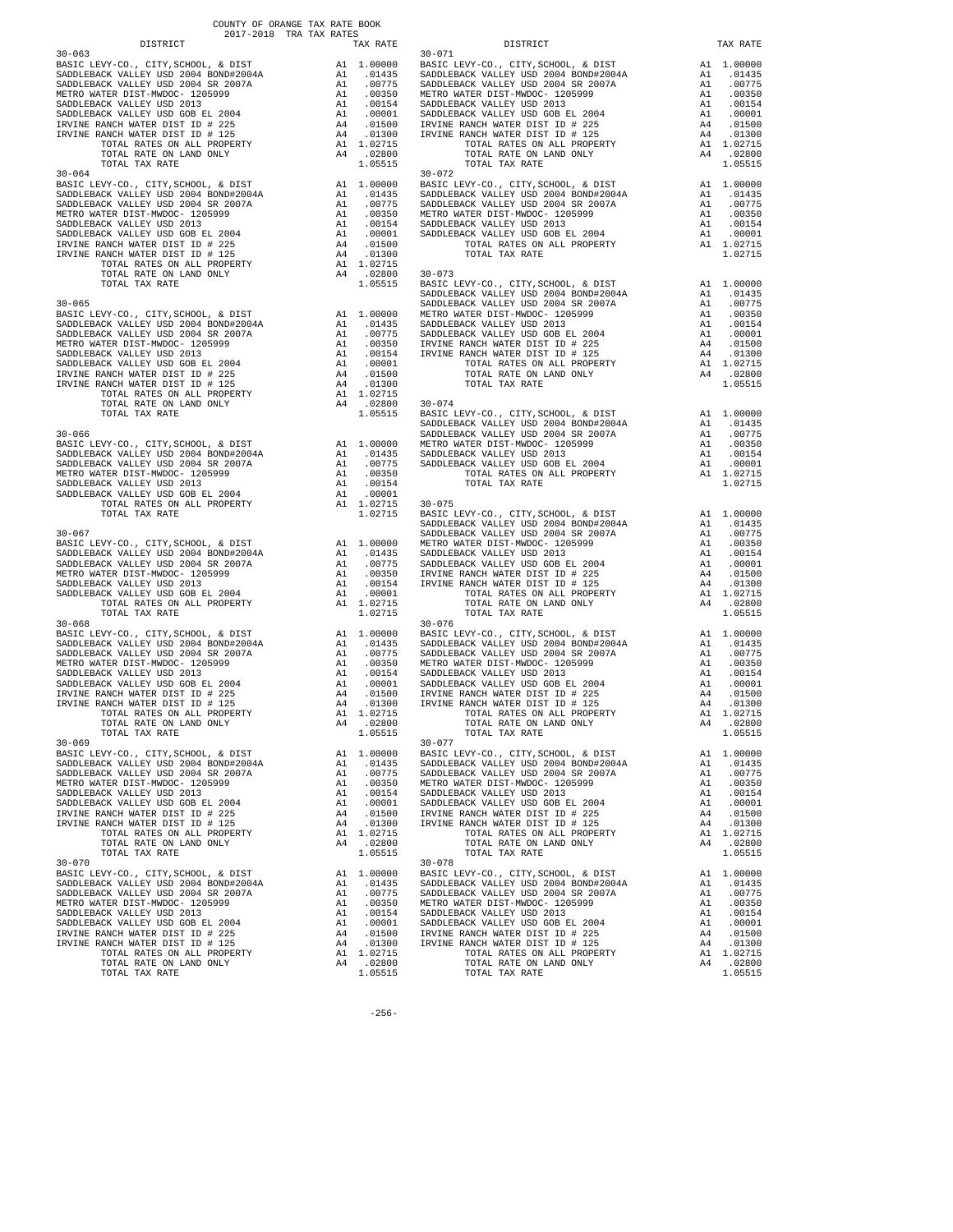| DISTRICT | 2017-2018 TRA TAX RATES | TAX RATE DISTRICT |          |
|----------|-------------------------|-------------------|----------|
|          |                         |                   | TAX RATE |
|          |                         |                   |          |
|          |                         |                   |          |
|          |                         |                   |          |
|          |                         |                   |          |
|          |                         |                   |          |
|          |                         |                   |          |
|          |                         |                   |          |
|          |                         |                   |          |
|          |                         |                   |          |
|          |                         |                   |          |
|          |                         |                   |          |
|          |                         |                   |          |
|          |                         |                   |          |
|          |                         |                   |          |
|          |                         |                   |          |
|          |                         |                   |          |
|          |                         |                   |          |
|          |                         |                   |          |
|          |                         |                   |          |
|          |                         |                   |          |
|          |                         |                   |          |
|          |                         |                   |          |
|          |                         |                   |          |
|          |                         |                   |          |
|          |                         |                   |          |
|          |                         |                   |          |
|          |                         |                   |          |
|          |                         |                   |          |
|          |                         |                   |          |
|          |                         |                   |          |
|          |                         |                   |          |
|          |                         |                   |          |
|          |                         |                   |          |
|          |                         |                   |          |
|          |                         |                   |          |
|          |                         |                   |          |
|          |                         |                   |          |
|          |                         |                   |          |
|          |                         |                   |          |
|          |                         |                   |          |
|          |                         |                   |          |
|          |                         |                   |          |
|          |                         |                   |          |
|          |                         |                   |          |
|          |                         |                   |          |
|          |                         |                   |          |
|          |                         |                   |          |
|          |                         |                   |          |
|          |                         |                   |          |
|          |                         |                   |          |
|          |                         |                   |          |
|          |                         |                   |          |
|          |                         |                   |          |
|          |                         |                   |          |
|          |                         |                   |          |
|          |                         |                   |          |
|          |                         |                   |          |
|          |                         |                   |          |
|          |                         |                   |          |
|          |                         |                   |          |
|          |                         |                   |          |
|          |                         |                   |          |
|          |                         |                   |          |
|          |                         |                   |          |
|          |                         |                   |          |
|          |                         |                   |          |
|          |                         |                   |          |
|          |                         |                   |          |
|          |                         |                   |          |
|          |                         |                   |          |
|          |                         |                   |          |
|          |                         |                   |          |
|          |                         |                   |          |
|          |                         |                   |          |
|          |                         |                   |          |
|          |                         |                   |          |
|          |                         |                   |          |
|          |                         |                   |          |
|          |                         |                   |          |
|          |                         |                   |          |
|          |                         |                   |          |
|          |                         |                   |          |
|          |                         |                   |          |
|          |                         |                   |          |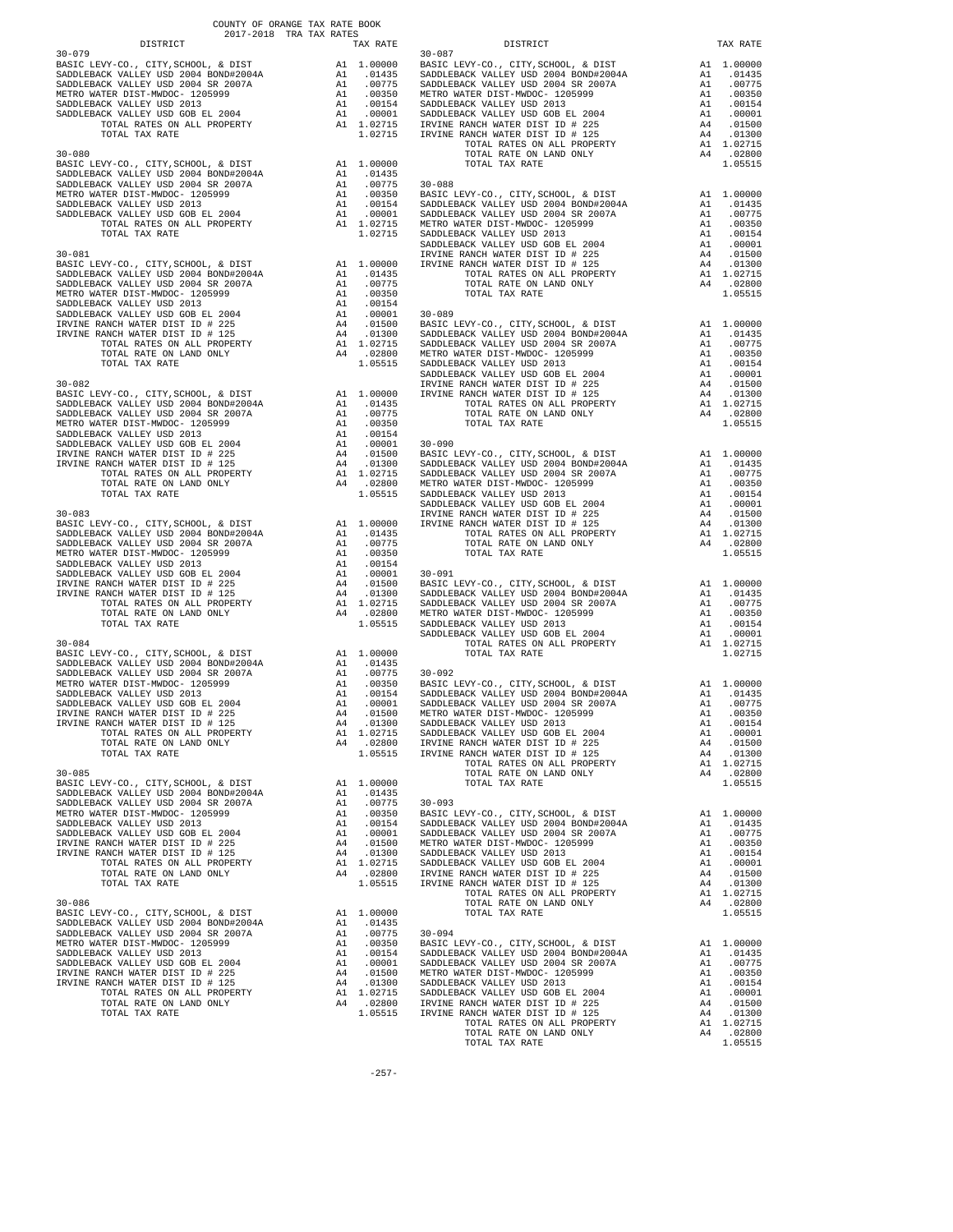| DISTRICT                                                                                                                                                                                                                                                                                  |                            | TAX RATE                                                                                                                                                         |                                                                 |
|-------------------------------------------------------------------------------------------------------------------------------------------------------------------------------------------------------------------------------------------------------------------------------------------|----------------------------|------------------------------------------------------------------------------------------------------------------------------------------------------------------|-----------------------------------------------------------------|
| $30 - 095$                                                                                                                                                                                                                                                                                |                            |                                                                                                                                                                  | $30 - 104$                                                      |
| TOTAL TAX RATE<br>$30 - 096$                                                                                                                                                                                                                                                              |                            | 1.02715                                                                                                                                                          | $30 - 105$                                                      |
| $30 - 097$                                                                                                                                                                                                                                                                                |                            |                                                                                                                                                                  |                                                                 |
| $30 - 098$                                                                                                                                                                                                                                                                                |                            |                                                                                                                                                                  |                                                                 |
| $30 - 099$                                                                                                                                                                                                                                                                                |                            |                                                                                                                                                                  | SADDLEB<br>IRVINE                                               |
| $30 - 100$                                                                                                                                                                                                                                                                                |                            |                                                                                                                                                                  | SADDLEB<br>IRVINE                                               |
| $30 - 101$<br>BASIC LEVY-CO., CITY, SCHOOL, & DIST<br>SADDLEBACK VALLEY USD 2004 BOND#2004A<br>SADDLEBACK VALLEY USD 2004 SR 2007A<br>METRO WATER DIST-MWDOC- 1205999<br>SADDLEBACK VALLEY USD 2013<br>SADDLEBACK VALLEY USD GOB EL 2004<br>TOTAL RATES ON ALL PROPERTY<br>TOTAL TAX RATE | A1<br>A1<br>A1<br>A1       | A1 1.00000<br>A1 .01435<br>.00775<br>.00350<br>.00154<br>.00001<br>A1 1.02715<br>1.02715                                                                         | SADDLEB<br>IRVINE<br>IRVINE<br>$30 - 110$<br>BASIC L<br>SADDLEB |
| $30 - 102$<br>BASIC LEVY-CO., CITY, SCHOOL, & DIST<br>SADDLEBACK VALLEY USD 2004 BOND#2004A<br>SADDLEBACK VALLEY USD 2004 SR 2007A<br>METRO WATER DIST-MWDOC- 1205999<br>SADDLEBACK VALLEY USD 2013<br>SADDLEBACK VALLEY USD GOB EL 2004<br>TOTAL RATES ON ALL PROPERTY<br>TOTAL TAX RATE | A1                         | A1 1.00000 SADDLEB<br>A1 .01435 SADDLEB<br>A1 .00775 IRVINE<br>A1 .00350 IRVINE<br>A1 .00154<br>.00001<br>A1 1.02715<br>1,02715                                  | SADDLEB<br>METRO W                                              |
| $30 - 103$<br>BASIC LEVY-CO., CITY, SCHOOL, & DIST<br>SADDLEBACK VALLEY USD 2004 BOND#2004A<br>SADDLEBACK VALLEY USD 2004 SR 2007A<br>METRO WATER DIST-MWDOC- 1205999<br>SADDLEBACK VALLEY USD 2013<br>SADDLEBACK VALLEY USD GOB EL 2004<br>TOTAL RATES ON ALL PROPERTY AI 1.02715 IRVINE | A1<br>A1<br>A1<br>A1<br>A1 | A1 1.00000<br>$\begin{tabular}{cc} 1.00000 & SADDLES \\ .01435 & SADDLEB \\ .00775 & METRO W \\ .00350 & SADDLEB \\ .00154 & SADDLEB \\ \end{tabular}$<br>.00001 | $30 - 111$<br>BASIC L<br>SADDLEB<br>IRVINE                      |

| COUNTY OF ORANGE TAX RATE BOOK<br>2017-2018 TRA TAX RATES<br>$2017-2018 \quad \text{TRA RATES}$ DISTRICT $\hspace{2.5cm}$ |          |                                                                                                                                                                                                                                                                                                                                                                                                                             | TAX RATE |
|---------------------------------------------------------------------------------------------------------------------------|----------|-----------------------------------------------------------------------------------------------------------------------------------------------------------------------------------------------------------------------------------------------------------------------------------------------------------------------------------------------------------------------------------------------------------------------------|----------|
|                                                                                                                           | TAX RATE | DISTRICT                                                                                                                                                                                                                                                                                                                                                                                                                    |          |
|                                                                                                                           |          |                                                                                                                                                                                                                                                                                                                                                                                                                             |          |
|                                                                                                                           |          |                                                                                                                                                                                                                                                                                                                                                                                                                             |          |
|                                                                                                                           |          |                                                                                                                                                                                                                                                                                                                                                                                                                             |          |
|                                                                                                                           |          |                                                                                                                                                                                                                                                                                                                                                                                                                             |          |
|                                                                                                                           |          |                                                                                                                                                                                                                                                                                                                                                                                                                             |          |
|                                                                                                                           |          |                                                                                                                                                                                                                                                                                                                                                                                                                             |          |
|                                                                                                                           |          |                                                                                                                                                                                                                                                                                                                                                                                                                             |          |
|                                                                                                                           |          |                                                                                                                                                                                                                                                                                                                                                                                                                             |          |
|                                                                                                                           |          |                                                                                                                                                                                                                                                                                                                                                                                                                             |          |
|                                                                                                                           |          |                                                                                                                                                                                                                                                                                                                                                                                                                             |          |
|                                                                                                                           |          |                                                                                                                                                                                                                                                                                                                                                                                                                             |          |
|                                                                                                                           |          |                                                                                                                                                                                                                                                                                                                                                                                                                             |          |
|                                                                                                                           |          |                                                                                                                                                                                                                                                                                                                                                                                                                             |          |
|                                                                                                                           |          |                                                                                                                                                                                                                                                                                                                                                                                                                             |          |
|                                                                                                                           |          |                                                                                                                                                                                                                                                                                                                                                                                                                             |          |
|                                                                                                                           |          |                                                                                                                                                                                                                                                                                                                                                                                                                             |          |
|                                                                                                                           |          |                                                                                                                                                                                                                                                                                                                                                                                                                             |          |
|                                                                                                                           |          |                                                                                                                                                                                                                                                                                                                                                                                                                             |          |
|                                                                                                                           |          |                                                                                                                                                                                                                                                                                                                                                                                                                             |          |
|                                                                                                                           |          |                                                                                                                                                                                                                                                                                                                                                                                                                             |          |
|                                                                                                                           |          |                                                                                                                                                                                                                                                                                                                                                                                                                             |          |
|                                                                                                                           |          |                                                                                                                                                                                                                                                                                                                                                                                                                             |          |
|                                                                                                                           |          |                                                                                                                                                                                                                                                                                                                                                                                                                             |          |
|                                                                                                                           |          |                                                                                                                                                                                                                                                                                                                                                                                                                             |          |
|                                                                                                                           |          |                                                                                                                                                                                                                                                                                                                                                                                                                             |          |
|                                                                                                                           |          |                                                                                                                                                                                                                                                                                                                                                                                                                             |          |
|                                                                                                                           |          |                                                                                                                                                                                                                                                                                                                                                                                                                             |          |
|                                                                                                                           |          |                                                                                                                                                                                                                                                                                                                                                                                                                             |          |
|                                                                                                                           |          |                                                                                                                                                                                                                                                                                                                                                                                                                             |          |
|                                                                                                                           |          |                                                                                                                                                                                                                                                                                                                                                                                                                             |          |
|                                                                                                                           |          |                                                                                                                                                                                                                                                                                                                                                                                                                             |          |
|                                                                                                                           |          |                                                                                                                                                                                                                                                                                                                                                                                                                             |          |
|                                                                                                                           |          |                                                                                                                                                                                                                                                                                                                                                                                                                             |          |
|                                                                                                                           |          |                                                                                                                                                                                                                                                                                                                                                                                                                             |          |
|                                                                                                                           |          |                                                                                                                                                                                                                                                                                                                                                                                                                             |          |
|                                                                                                                           |          |                                                                                                                                                                                                                                                                                                                                                                                                                             |          |
|                                                                                                                           |          |                                                                                                                                                                                                                                                                                                                                                                                                                             |          |
|                                                                                                                           |          |                                                                                                                                                                                                                                                                                                                                                                                                                             |          |
|                                                                                                                           |          |                                                                                                                                                                                                                                                                                                                                                                                                                             |          |
|                                                                                                                           |          |                                                                                                                                                                                                                                                                                                                                                                                                                             |          |
|                                                                                                                           |          |                                                                                                                                                                                                                                                                                                                                                                                                                             |          |
|                                                                                                                           |          |                                                                                                                                                                                                                                                                                                                                                                                                                             |          |
|                                                                                                                           |          |                                                                                                                                                                                                                                                                                                                                                                                                                             |          |
|                                                                                                                           |          |                                                                                                                                                                                                                                                                                                                                                                                                                             |          |
|                                                                                                                           |          |                                                                                                                                                                                                                                                                                                                                                                                                                             |          |
|                                                                                                                           |          |                                                                                                                                                                                                                                                                                                                                                                                                                             |          |
|                                                                                                                           |          |                                                                                                                                                                                                                                                                                                                                                                                                                             |          |
|                                                                                                                           |          |                                                                                                                                                                                                                                                                                                                                                                                                                             |          |
|                                                                                                                           |          |                                                                                                                                                                                                                                                                                                                                                                                                                             |          |
|                                                                                                                           |          |                                                                                                                                                                                                                                                                                                                                                                                                                             |          |
|                                                                                                                           |          |                                                                                                                                                                                                                                                                                                                                                                                                                             |          |
|                                                                                                                           |          |                                                                                                                                                                                                                                                                                                                                                                                                                             |          |
|                                                                                                                           |          |                                                                                                                                                                                                                                                                                                                                                                                                                             |          |
|                                                                                                                           |          |                                                                                                                                                                                                                                                                                                                                                                                                                             |          |
|                                                                                                                           |          |                                                                                                                                                                                                                                                                                                                                                                                                                             |          |
|                                                                                                                           |          |                                                                                                                                                                                                                                                                                                                                                                                                                             |          |
|                                                                                                                           |          |                                                                                                                                                                                                                                                                                                                                                                                                                             |          |
|                                                                                                                           |          |                                                                                                                                                                                                                                                                                                                                                                                                                             |          |
|                                                                                                                           |          |                                                                                                                                                                                                                                                                                                                                                                                                                             |          |
|                                                                                                                           |          | $\begin{tabular}{cccc} \multicolumn{4}{c}{\textbf{30-101}} \multicolumn{4}{c}{\textbf{1.0515}} \multicolumn{4}{c}{\textbf{30-102}} \multicolumn{4}{c}{\textbf{1.0515}} \multicolumn{4}{c}{\textbf{30-101}} \multicolumn{4}{c}{\textbf{20-101}} \multicolumn{4}{c}{\textbf{20-102}} \multicolumn{4}{c}{\textbf{20-103}} \multicolumn{4}{c}{\textbf{20-104}} \multicolumn{4}{c}{\textbf{20-104}} \multicolumn{4}{c}{\textbf$  |          |
|                                                                                                                           |          |                                                                                                                                                                                                                                                                                                                                                                                                                             |          |
|                                                                                                                           |          |                                                                                                                                                                                                                                                                                                                                                                                                                             |          |
|                                                                                                                           |          |                                                                                                                                                                                                                                                                                                                                                                                                                             |          |
|                                                                                                                           |          |                                                                                                                                                                                                                                                                                                                                                                                                                             |          |
|                                                                                                                           |          |                                                                                                                                                                                                                                                                                                                                                                                                                             |          |
|                                                                                                                           |          |                                                                                                                                                                                                                                                                                                                                                                                                                             |          |
|                                                                                                                           |          | $\begin{tabular}{c c c c c} \hline \text{TOTAL RAKES} & \text{W ADI FAVFEM1} & \text{POTAL RAKRE} & \text{1.00000} & \text{BASIC LFVY-CO.}, \text{ CITY}, \text{SCHOOL}, & \text{E DIST} & \text{A1} & \text{1.00000} \\ \text{BASE LEVY-CO.}, \text{ CITY}, \text{SCHOOL}, & \text{E DIST} & \text{A1} & \text{1.00000} & \text{BASIC LFVY-CO.}, \text{ CITY}, \text{SCHOOL}, & \text{E DIST} & \text{A1} & \text{1.00000$ |          |
|                                                                                                                           |          |                                                                                                                                                                                                                                                                                                                                                                                                                             |          |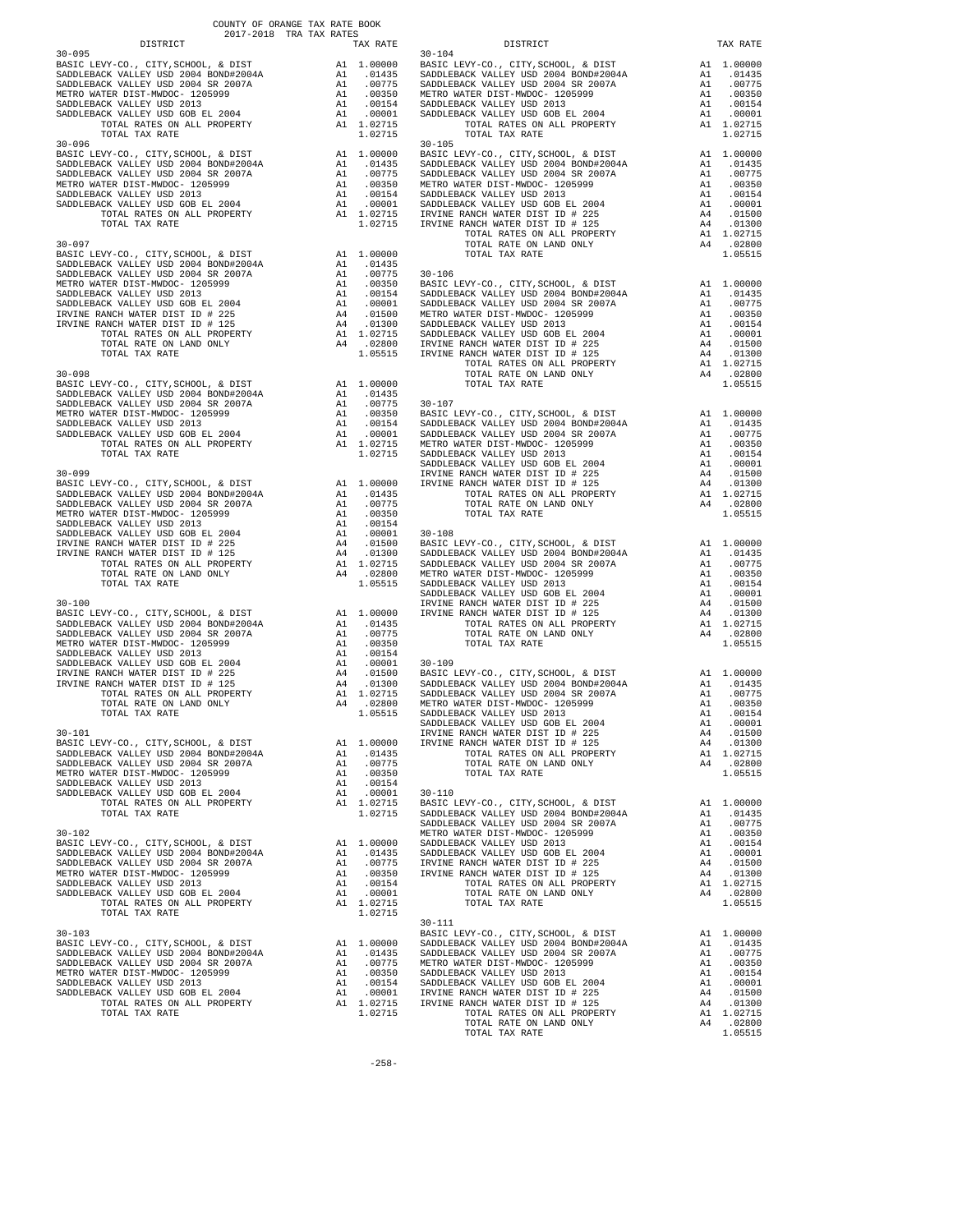| COUNTY OF ORANGE TAX RATE BOOK                                                                                                                                                                                                                                                                                                                                                       |          |                                                                                                                                                                                                                                                                                                                                                                                                                       |          |
|--------------------------------------------------------------------------------------------------------------------------------------------------------------------------------------------------------------------------------------------------------------------------------------------------------------------------------------------------------------------------------------|----------|-----------------------------------------------------------------------------------------------------------------------------------------------------------------------------------------------------------------------------------------------------------------------------------------------------------------------------------------------------------------------------------------------------------------------|----------|
|                                                                                                                                                                                                                                                                                                                                                                                      | TAX RATE | DISTRICT                                                                                                                                                                                                                                                                                                                                                                                                              | TAX RATE |
| $30 - 112$                                                                                                                                                                                                                                                                                                                                                                           |          | $30 - 120$                                                                                                                                                                                                                                                                                                                                                                                                            |          |
|                                                                                                                                                                                                                                                                                                                                                                                      |          |                                                                                                                                                                                                                                                                                                                                                                                                                       |          |
|                                                                                                                                                                                                                                                                                                                                                                                      |          |                                                                                                                                                                                                                                                                                                                                                                                                                       |          |
|                                                                                                                                                                                                                                                                                                                                                                                      |          |                                                                                                                                                                                                                                                                                                                                                                                                                       |          |
|                                                                                                                                                                                                                                                                                                                                                                                      |          |                                                                                                                                                                                                                                                                                                                                                                                                                       |          |
|                                                                                                                                                                                                                                                                                                                                                                                      |          |                                                                                                                                                                                                                                                                                                                                                                                                                       |          |
|                                                                                                                                                                                                                                                                                                                                                                                      |          |                                                                                                                                                                                                                                                                                                                                                                                                                       |          |
|                                                                                                                                                                                                                                                                                                                                                                                      |          |                                                                                                                                                                                                                                                                                                                                                                                                                       |          |
|                                                                                                                                                                                                                                                                                                                                                                                      |          |                                                                                                                                                                                                                                                                                                                                                                                                                       |          |
|                                                                                                                                                                                                                                                                                                                                                                                      |          |                                                                                                                                                                                                                                                                                                                                                                                                                       |          |
|                                                                                                                                                                                                                                                                                                                                                                                      |          |                                                                                                                                                                                                                                                                                                                                                                                                                       |          |
|                                                                                                                                                                                                                                                                                                                                                                                      |          |                                                                                                                                                                                                                                                                                                                                                                                                                       |          |
|                                                                                                                                                                                                                                                                                                                                                                                      |          |                                                                                                                                                                                                                                                                                                                                                                                                                       |          |
|                                                                                                                                                                                                                                                                                                                                                                                      |          |                                                                                                                                                                                                                                                                                                                                                                                                                       |          |
|                                                                                                                                                                                                                                                                                                                                                                                      |          |                                                                                                                                                                                                                                                                                                                                                                                                                       |          |
|                                                                                                                                                                                                                                                                                                                                                                                      |          |                                                                                                                                                                                                                                                                                                                                                                                                                       |          |
|                                                                                                                                                                                                                                                                                                                                                                                      |          |                                                                                                                                                                                                                                                                                                                                                                                                                       |          |
|                                                                                                                                                                                                                                                                                                                                                                                      |          |                                                                                                                                                                                                                                                                                                                                                                                                                       |          |
|                                                                                                                                                                                                                                                                                                                                                                                      |          |                                                                                                                                                                                                                                                                                                                                                                                                                       |          |
|                                                                                                                                                                                                                                                                                                                                                                                      |          |                                                                                                                                                                                                                                                                                                                                                                                                                       |          |
|                                                                                                                                                                                                                                                                                                                                                                                      |          |                                                                                                                                                                                                                                                                                                                                                                                                                       |          |
|                                                                                                                                                                                                                                                                                                                                                                                      |          |                                                                                                                                                                                                                                                                                                                                                                                                                       |          |
|                                                                                                                                                                                                                                                                                                                                                                                      |          |                                                                                                                                                                                                                                                                                                                                                                                                                       |          |
|                                                                                                                                                                                                                                                                                                                                                                                      |          |                                                                                                                                                                                                                                                                                                                                                                                                                       |          |
|                                                                                                                                                                                                                                                                                                                                                                                      |          | $\begin{tabular}{l c c c c c} \multicolumn{1}{c}{\textbf{R}}\textbf{WLLE RANCH WATER DIST ID & 225} & \multicolumn{1}{c}{\textbf{A4}} & .01001 & \multicolumn{1}{c}{\textbf{R}}\textbf{WLLER NCER V SLD GUS} & \multicolumn{1}{c}{\textbf{A4}} & .01001 & \multicolumn{1}{c}{\textbf{R}}\textbf{WLIER RNCH WATER DIST ID & 225 & \multicolumn{1}{c}{\textbf{A4}} & .01001 & \multicolumn{1}{c}{\textbf{R}}\textbf{WL$ |          |
| $30 - 118$                                                                                                                                                                                                                                                                                                                                                                           |          | $30 - 126$                                                                                                                                                                                                                                                                                                                                                                                                            |          |
|                                                                                                                                                                                                                                                                                                                                                                                      |          |                                                                                                                                                                                                                                                                                                                                                                                                                       |          |
|                                                                                                                                                                                                                                                                                                                                                                                      |          |                                                                                                                                                                                                                                                                                                                                                                                                                       |          |
|                                                                                                                                                                                                                                                                                                                                                                                      |          |                                                                                                                                                                                                                                                                                                                                                                                                                       |          |
|                                                                                                                                                                                                                                                                                                                                                                                      |          |                                                                                                                                                                                                                                                                                                                                                                                                                       |          |
|                                                                                                                                                                                                                                                                                                                                                                                      |          |                                                                                                                                                                                                                                                                                                                                                                                                                       |          |
|                                                                                                                                                                                                                                                                                                                                                                                      |          |                                                                                                                                                                                                                                                                                                                                                                                                                       |          |
| ${\small \begin{tabular}{l cccc} 30-119 \\ \text{BASIC LEVY-CO., CITY, SCHOOL, & \text{E DIST} & \text{A1} & 1.00000 & \text{TOTAL KATE on LAND ONLY} & \text{A2} & 1.02800 \\ \text{SADDLEBACK VALLEX USD 2004 BONDLEBACHUSD 2004 & \text{A1} & 0.01435 & \text{A2} & 1.05515 \\ \text{SADDLEBACK VALLEX USD 2004 SRDLEBACHUSD 2004 & \text{A1} & 0.0075 & \text{A2} & 0.00154 & \$ |          |                                                                                                                                                                                                                                                                                                                                                                                                                       |          |
|                                                                                                                                                                                                                                                                                                                                                                                      |          |                                                                                                                                                                                                                                                                                                                                                                                                                       |          |
|                                                                                                                                                                                                                                                                                                                                                                                      |          |                                                                                                                                                                                                                                                                                                                                                                                                                       |          |
|                                                                                                                                                                                                                                                                                                                                                                                      |          |                                                                                                                                                                                                                                                                                                                                                                                                                       |          |
|                                                                                                                                                                                                                                                                                                                                                                                      |          |                                                                                                                                                                                                                                                                                                                                                                                                                       |          |

|                                        |         | $\begin{tabular}{l c c c c c c c} \texttt{BASTC LEVY-CO}\,, &\texttt{CITY}, \texttt{SCHOOL}, &\texttt{E DIST} &\texttt{A1} & 1.00000 & \texttt{BASTC LEVY-CO}\,, &\texttt{CITY}, \texttt{SCHOOL}, &\texttt{E DIST} &\texttt{A1} & 1.00000 \\ \texttt{SADDLEBACK VALLEY USD 2004 BONDH2004A} &\texttt{A1} & .01435 & \texttt{SADDLEBACK VALLEY USD 2004 BONDH2004A} &\texttt{A1} & .01$ |         |
|----------------------------------------|---------|----------------------------------------------------------------------------------------------------------------------------------------------------------------------------------------------------------------------------------------------------------------------------------------------------------------------------------------------------------------------------------------|---------|
| TOTAL RATES ON ALL PROPERTY A1 1.02715 |         |                                                                                                                                                                                                                                                                                                                                                                                        |         |
| TOTAL TAX RATE                         |         |                                                                                                                                                                                                                                                                                                                                                                                        |         |
|                                        |         | $\begin{tabular}{c cccc} \texttt{A1} & .00001 & SADLEBACK VALLEX & SBD & GOB & EL & 2014 & A1 & .00001\\ \texttt{A1} & 1.02715 & IRVINE RANCH WATER DIST ID & \# 225 & A4 & .01500\\ & 1.02715 & IRVINE RANCH WATER DIST ID & \# 125 & A4 & .01300\\ & TOTAL RATES ON ALL PROPERTIES & A1 & 1.02715\\ & TOTAL RATES ON LAND ONLY & A4 & .02800\\ \end{tabular}$                        |         |
| $30 - 119$                             |         |                                                                                                                                                                                                                                                                                                                                                                                        |         |
|                                        |         |                                                                                                                                                                                                                                                                                                                                                                                        |         |
|                                        |         |                                                                                                                                                                                                                                                                                                                                                                                        |         |
|                                        |         |                                                                                                                                                                                                                                                                                                                                                                                        |         |
|                                        |         |                                                                                                                                                                                                                                                                                                                                                                                        |         |
|                                        |         |                                                                                                                                                                                                                                                                                                                                                                                        |         |
|                                        |         |                                                                                                                                                                                                                                                                                                                                                                                        |         |
|                                        |         |                                                                                                                                                                                                                                                                                                                                                                                        |         |
|                                        |         |                                                                                                                                                                                                                                                                                                                                                                                        |         |
|                                        |         |                                                                                                                                                                                                                                                                                                                                                                                        |         |
|                                        |         |                                                                                                                                                                                                                                                                                                                                                                                        |         |
| TOTAL TAX RATE                         | 1.05515 | TOTAL TAX RATE                                                                                                                                                                                                                                                                                                                                                                         | 1.02715 |

-259-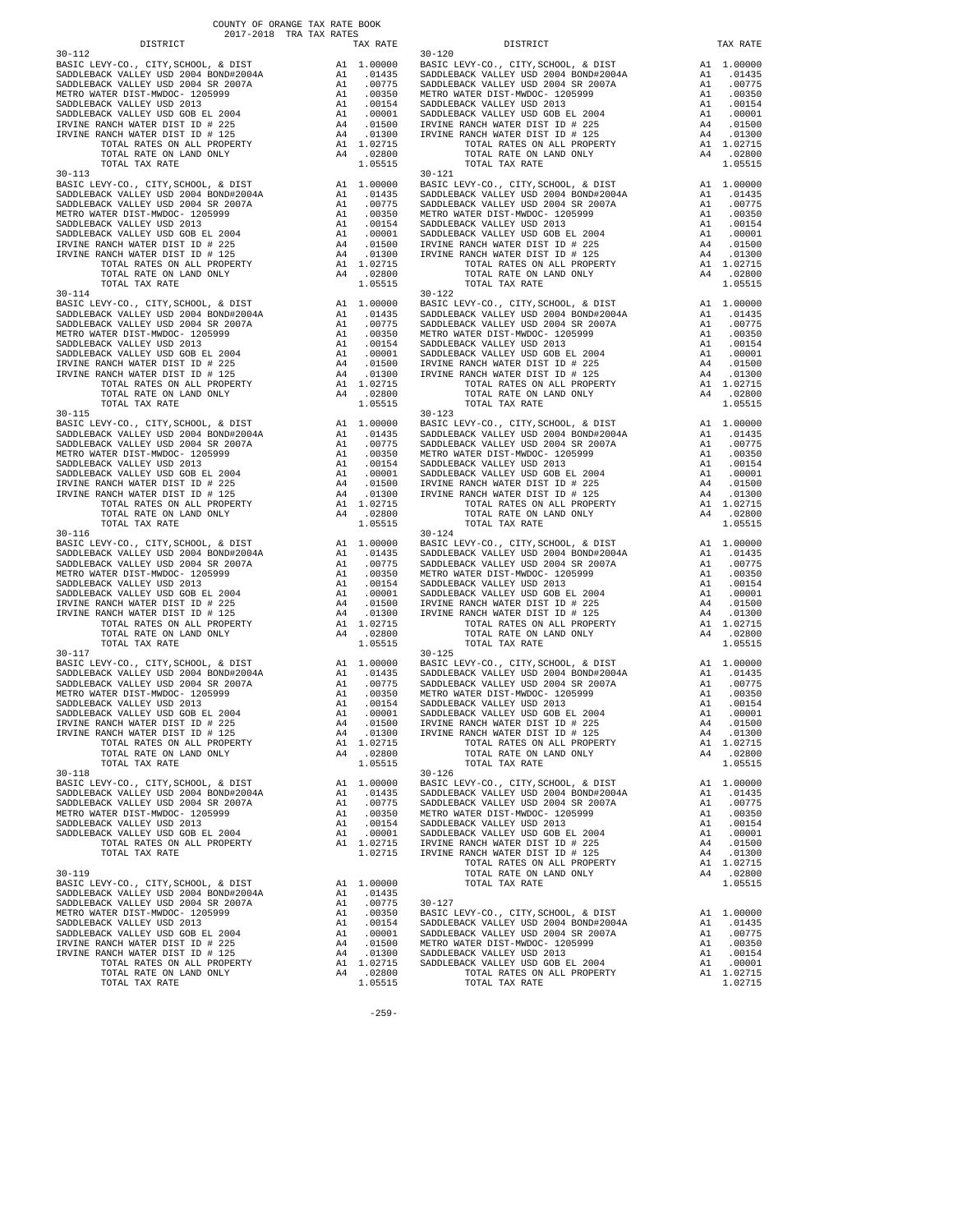| COUNTY OF ORANGE TAX RATE BOOK<br>2017-2018 TRA TAX RATES                     |    |                                                                                                                                               |                       |
|-------------------------------------------------------------------------------|----|-----------------------------------------------------------------------------------------------------------------------------------------------|-----------------------|
| DISTRICT<br>$30 - 128$                                                        |    | TAX RATE                                                                                                                                      | $30 - 137$            |
|                                                                               |    |                                                                                                                                               |                       |
|                                                                               |    |                                                                                                                                               |                       |
|                                                                               |    |                                                                                                                                               |                       |
|                                                                               |    |                                                                                                                                               |                       |
|                                                                               |    |                                                                                                                                               |                       |
| IRVINE RANCH WATER DIST ID # 225<br>IRVINE RANCH WATER DIST ID # 125          |    |                                                                                                                                               |                       |
|                                                                               |    |                                                                                                                                               |                       |
|                                                                               |    |                                                                                                                                               |                       |
|                                                                               |    |                                                                                                                                               |                       |
| $30 - 129$                                                                    |    |                                                                                                                                               | SADDLEB<br>SADDLEB    |
| BASIC LEVY-CO., CITY, SCHOOL, & DIST                                          |    | A1 1.00000 METRO W<br>A1 .01435 SADDLEB<br>A1 .0075 SADDLEB<br>A1 .00350 IRVINE<br>A1 .00051 IRVINE<br>A1 .00051<br>.00001<br>A1 .00001       |                       |
| SADDLEBACK VALLEY USD 2004 BOND#2004A<br>SADDLEBACK VALLEY USD 2004 SR 2007A  |    |                                                                                                                                               |                       |
|                                                                               |    |                                                                                                                                               |                       |
|                                                                               |    |                                                                                                                                               |                       |
|                                                                               |    |                                                                                                                                               |                       |
|                                                                               |    |                                                                                                                                               |                       |
|                                                                               |    |                                                                                                                                               |                       |
|                                                                               |    |                                                                                                                                               |                       |
|                                                                               |    |                                                                                                                                               |                       |
| $30 - 130$                                                                    |    |                                                                                                                                               | SADDLEB               |
|                                                                               |    |                                                                                                                                               |                       |
|                                                                               |    |                                                                                                                                               |                       |
|                                                                               |    |                                                                                                                                               |                       |
|                                                                               |    |                                                                                                                                               |                       |
|                                                                               |    |                                                                                                                                               |                       |
|                                                                               |    |                                                                                                                                               |                       |
| $30 - 131$                                                                    |    |                                                                                                                                               | SADDLEB<br>SADDLEB    |
|                                                                               |    |                                                                                                                                               |                       |
|                                                                               |    |                                                                                                                                               |                       |
|                                                                               |    |                                                                                                                                               |                       |
|                                                                               |    |                                                                                                                                               |                       |
|                                                                               |    |                                                                                                                                               |                       |
|                                                                               |    |                                                                                                                                               |                       |
|                                                                               |    |                                                                                                                                               |                       |
|                                                                               |    |                                                                                                                                               |                       |
|                                                                               |    |                                                                                                                                               |                       |
| $30 - 132$                                                                    |    |                                                                                                                                               | BASIC L               |
|                                                                               |    |                                                                                                                                               |                       |
|                                                                               |    |                                                                                                                                               |                       |
|                                                                               |    |                                                                                                                                               |                       |
|                                                                               |    |                                                                                                                                               |                       |
|                                                                               |    |                                                                                                                                               |                       |
|                                                                               |    |                                                                                                                                               |                       |
|                                                                               |    |                                                                                                                                               |                       |
|                                                                               |    |                                                                                                                                               |                       |
|                                                                               |    |                                                                                                                                               | SADDLEB               |
|                                                                               |    |                                                                                                                                               |                       |
|                                                                               |    |                                                                                                                                               |                       |
|                                                                               |    |                                                                                                                                               |                       |
|                                                                               |    | A1 .00154                                                                                                                                     |                       |
| SADDLEBACK VALLEY USD 2013<br>SADDLEBACK VALLEY USD GOB EL 2004               |    |                                                                                                                                               |                       |
| IRVINE RANCH WATER DIST ID # 225                                              |    |                                                                                                                                               |                       |
| IRVINE RANCH WATER DIST ID # 125<br>TOTAL RATES ON ALL PROPERTY               |    |                                                                                                                                               |                       |
| TOTAL RATE ON LAND ONLY                                                       |    | A1 .00001 30-143<br>A4 .01500 BASIC L<br>A4 .01500 BASIC L<br>A4 .01300 SADDLEB<br>A1 1.02715 SADDLEB<br>A4 .02800 METRO W<br>1.05515 SADDLEB |                       |
| TOTAL TAX RATE                                                                |    |                                                                                                                                               |                       |
|                                                                               |    |                                                                                                                                               | SADDLEB               |
| $30 - 134$<br>BASIC LEVY-CO., CITY, SCHOOL, & DIST                            |    | 1 1.00000<br>A1 1.00000 IRVINE<br>A1 .01435<br>A1 00775                                                                                       | IRVINE                |
| SADDLEBACK VALLEY USD 2004 BOND#2004A                                         |    |                                                                                                                                               |                       |
| SADDLEBACK VALLEY USD 2004 SR 2007A<br>METRO WATER DIST-MWDOC- 1205999        | A1 | .00350                                                                                                                                        |                       |
| SADDLEBACK VALLEY USD 2013                                                    |    | A1 .00154                                                                                                                                     |                       |
| SADDLEBACK VALLEY USD GOB EL 2004                                             | A1 | .00001                                                                                                                                        | $30 - 144$            |
| TOTAL RATES ON ALL PROPERTY<br>TOTAL TAX RATE                                 |    | A1 .00001 30-144<br>A1 1.02715 BASIC L<br>1.02715 SADDLEB                                                                                     |                       |
|                                                                               |    |                                                                                                                                               | SADDLEB               |
| $30 - 135$                                                                    |    |                                                                                                                                               | METRO W               |
| BASIC LEVY-CO., CITY, SCHOOL, & DIST<br>SADDLEBACK VALLEY USD 2004 BOND#2004A |    | A1 1.00000 SADDLEB<br>A1 .01435 SADDLEB<br>A1 .00775 IRVINE<br>A1 .00350 IRVINE                                                               |                       |
| SADDLEBACK VALLEY USD 2004 SR 2007A                                           |    |                                                                                                                                               |                       |
| METRO WATER DIST-MWDOC- 1205999                                               |    |                                                                                                                                               |                       |
| SADDLEBACK VALLEY USD 2013<br>SADDLEBACK VALLEY USD GOB EL 2004               |    | A1 .00154<br>A1 .00001                                                                                                                        |                       |
| TOTAL RATES ON ALL PROPERTY                                                   |    | A1 1.02715                                                                                                                                    |                       |
| TOTAL TAX RATE                                                                |    | 1.02715                                                                                                                                       |                       |
| $30 - 136$                                                                    |    |                                                                                                                                               | $30 - 145$<br>BASIC L |
|                                                                               |    |                                                                                                                                               |                       |
|                                                                               |    |                                                                                                                                               |                       |
|                                                                               |    |                                                                                                                                               |                       |
|                                                                               |    |                                                                                                                                               |                       |
|                                                                               |    |                                                                                                                                               |                       |
| TOTAL TAX RATE                                                                |    | 1.02715                                                                                                                                       |                       |
|                                                                               |    |                                                                                                                                               |                       |
|                                                                               |    |                                                                                                                                               |                       |

| DISTRICT | $2017 - 2010$ in $1ma$ in $1ma$ | TAX RATE | $\overline{E}$ 30-137<br>DISTRICT                                                                                                                                                                                                                                                                                                                                                               | TAX RATE |
|----------|---------------------------------|----------|-------------------------------------------------------------------------------------------------------------------------------------------------------------------------------------------------------------------------------------------------------------------------------------------------------------------------------------------------------------------------------------------------|----------|
|          |                                 |          |                                                                                                                                                                                                                                                                                                                                                                                                 |          |
|          |                                 |          |                                                                                                                                                                                                                                                                                                                                                                                                 |          |
|          |                                 |          |                                                                                                                                                                                                                                                                                                                                                                                                 |          |
|          |                                 |          |                                                                                                                                                                                                                                                                                                                                                                                                 |          |
|          |                                 |          |                                                                                                                                                                                                                                                                                                                                                                                                 |          |
|          |                                 |          |                                                                                                                                                                                                                                                                                                                                                                                                 |          |
|          |                                 |          |                                                                                                                                                                                                                                                                                                                                                                                                 |          |
|          |                                 |          |                                                                                                                                                                                                                                                                                                                                                                                                 |          |
|          |                                 |          |                                                                                                                                                                                                                                                                                                                                                                                                 |          |
|          |                                 |          |                                                                                                                                                                                                                                                                                                                                                                                                 |          |
|          |                                 |          |                                                                                                                                                                                                                                                                                                                                                                                                 |          |
|          |                                 |          |                                                                                                                                                                                                                                                                                                                                                                                                 |          |
|          |                                 |          |                                                                                                                                                                                                                                                                                                                                                                                                 |          |
|          |                                 |          |                                                                                                                                                                                                                                                                                                                                                                                                 |          |
|          |                                 |          |                                                                                                                                                                                                                                                                                                                                                                                                 |          |
|          |                                 |          |                                                                                                                                                                                                                                                                                                                                                                                                 |          |
|          |                                 |          |                                                                                                                                                                                                                                                                                                                                                                                                 |          |
|          |                                 |          |                                                                                                                                                                                                                                                                                                                                                                                                 |          |
|          |                                 |          |                                                                                                                                                                                                                                                                                                                                                                                                 |          |
|          |                                 |          |                                                                                                                                                                                                                                                                                                                                                                                                 |          |
|          |                                 |          |                                                                                                                                                                                                                                                                                                                                                                                                 |          |
|          |                                 |          |                                                                                                                                                                                                                                                                                                                                                                                                 |          |
|          |                                 |          |                                                                                                                                                                                                                                                                                                                                                                                                 |          |
|          |                                 |          |                                                                                                                                                                                                                                                                                                                                                                                                 |          |
|          |                                 |          |                                                                                                                                                                                                                                                                                                                                                                                                 |          |
|          |                                 |          |                                                                                                                                                                                                                                                                                                                                                                                                 |          |
|          |                                 |          |                                                                                                                                                                                                                                                                                                                                                                                                 |          |
|          |                                 |          |                                                                                                                                                                                                                                                                                                                                                                                                 |          |
|          |                                 |          |                                                                                                                                                                                                                                                                                                                                                                                                 |          |
|          |                                 |          |                                                                                                                                                                                                                                                                                                                                                                                                 |          |
|          |                                 |          |                                                                                                                                                                                                                                                                                                                                                                                                 |          |
|          |                                 |          |                                                                                                                                                                                                                                                                                                                                                                                                 |          |
|          |                                 |          |                                                                                                                                                                                                                                                                                                                                                                                                 |          |
|          |                                 |          |                                                                                                                                                                                                                                                                                                                                                                                                 |          |
|          |                                 |          |                                                                                                                                                                                                                                                                                                                                                                                                 |          |
|          |                                 |          |                                                                                                                                                                                                                                                                                                                                                                                                 |          |
|          |                                 |          | $\begin{tabular}{cccccccc} $30-132$ & $1.05515 & $1.05515 & $1.05515 & $1.05515 & $1.05515 & $1.05515 & $1.05515 & $1.05515 & $1.05515 & $1.05515 & $1.05515 & $1.05515 & $1.05515 & $1.05515 & $1.05515 & $1.05515 & $1.05515 & $1.05515 & $1.05515 & $1.05515 & $1.05515 & $1.05515 & $1.0$                                                                                                   |          |
|          |                                 |          |                                                                                                                                                                                                                                                                                                                                                                                                 |          |
|          |                                 |          |                                                                                                                                                                                                                                                                                                                                                                                                 |          |
|          |                                 |          |                                                                                                                                                                                                                                                                                                                                                                                                 |          |
|          |                                 |          |                                                                                                                                                                                                                                                                                                                                                                                                 |          |
|          |                                 |          |                                                                                                                                                                                                                                                                                                                                                                                                 |          |
|          |                                 |          |                                                                                                                                                                                                                                                                                                                                                                                                 |          |
|          |                                 |          |                                                                                                                                                                                                                                                                                                                                                                                                 |          |
|          |                                 |          |                                                                                                                                                                                                                                                                                                                                                                                                 |          |
|          |                                 |          |                                                                                                                                                                                                                                                                                                                                                                                                 |          |
|          |                                 |          |                                                                                                                                                                                                                                                                                                                                                                                                 |          |
|          |                                 |          |                                                                                                                                                                                                                                                                                                                                                                                                 |          |
|          |                                 |          |                                                                                                                                                                                                                                                                                                                                                                                                 |          |
|          |                                 |          |                                                                                                                                                                                                                                                                                                                                                                                                 |          |
|          |                                 |          |                                                                                                                                                                                                                                                                                                                                                                                                 |          |
|          |                                 |          |                                                                                                                                                                                                                                                                                                                                                                                                 |          |
|          |                                 |          |                                                                                                                                                                                                                                                                                                                                                                                                 |          |
|          |                                 |          |                                                                                                                                                                                                                                                                                                                                                                                                 |          |
|          |                                 |          |                                                                                                                                                                                                                                                                                                                                                                                                 |          |
|          |                                 |          |                                                                                                                                                                                                                                                                                                                                                                                                 |          |
|          |                                 |          |                                                                                                                                                                                                                                                                                                                                                                                                 |          |
|          |                                 |          |                                                                                                                                                                                                                                                                                                                                                                                                 |          |
|          |                                 |          |                                                                                                                                                                                                                                                                                                                                                                                                 |          |
|          |                                 |          |                                                                                                                                                                                                                                                                                                                                                                                                 |          |
|          |                                 |          |                                                                                                                                                                                                                                                                                                                                                                                                 |          |
|          |                                 |          |                                                                                                                                                                                                                                                                                                                                                                                                 |          |
|          |                                 |          | $\begin{tabular}{@{}c c c} \textbf{MATE} & \textbf{DATE} & \textbf{31.02715} & \textbf{32.016} & \textbf{33.016} \\ \textbf{MATE} & \textbf{DATE} & \textbf{MATE} & \textbf{1.02715} & \textbf{31.02715} & \textbf{32.014} & \textbf{33.016} \\ \textbf{MATE} & \textbf{MATE} & \textbf{DATE} & \textbf{DATE} & \textbf{M1.02715} & \textbf{33.016} \\ \textbf{MATE} & \textbf{MATE} & \textbf$ |          |
|          |                                 |          |                                                                                                                                                                                                                                                                                                                                                                                                 |          |
|          |                                 |          |                                                                                                                                                                                                                                                                                                                                                                                                 |          |
|          |                                 |          |                                                                                                                                                                                                                                                                                                                                                                                                 |          |
|          |                                 |          |                                                                                                                                                                                                                                                                                                                                                                                                 |          |
|          |                                 |          |                                                                                                                                                                                                                                                                                                                                                                                                 |          |
|          |                                 |          |                                                                                                                                                                                                                                                                                                                                                                                                 |          |
|          |                                 |          |                                                                                                                                                                                                                                                                                                                                                                                                 |          |
|          |                                 |          | $30 - 145$                                                                                                                                                                                                                                                                                                                                                                                      |          |
|          |                                 |          |                                                                                                                                                                                                                                                                                                                                                                                                 |          |
|          |                                 |          |                                                                                                                                                                                                                                                                                                                                                                                                 |          |
|          |                                 |          |                                                                                                                                                                                                                                                                                                                                                                                                 |          |
|          |                                 |          |                                                                                                                                                                                                                                                                                                                                                                                                 |          |
|          |                                 |          |                                                                                                                                                                                                                                                                                                                                                                                                 |          |
|          |                                 |          |                                                                                                                                                                                                                                                                                                                                                                                                 |          |
|          |                                 |          |                                                                                                                                                                                                                                                                                                                                                                                                 |          |
|          |                                 |          |                                                                                                                                                                                                                                                                                                                                                                                                 |          |
|          |                                 | $-260-$  |                                                                                                                                                                                                                                                                                                                                                                                                 |          |
|          |                                 |          |                                                                                                                                                                                                                                                                                                                                                                                                 |          |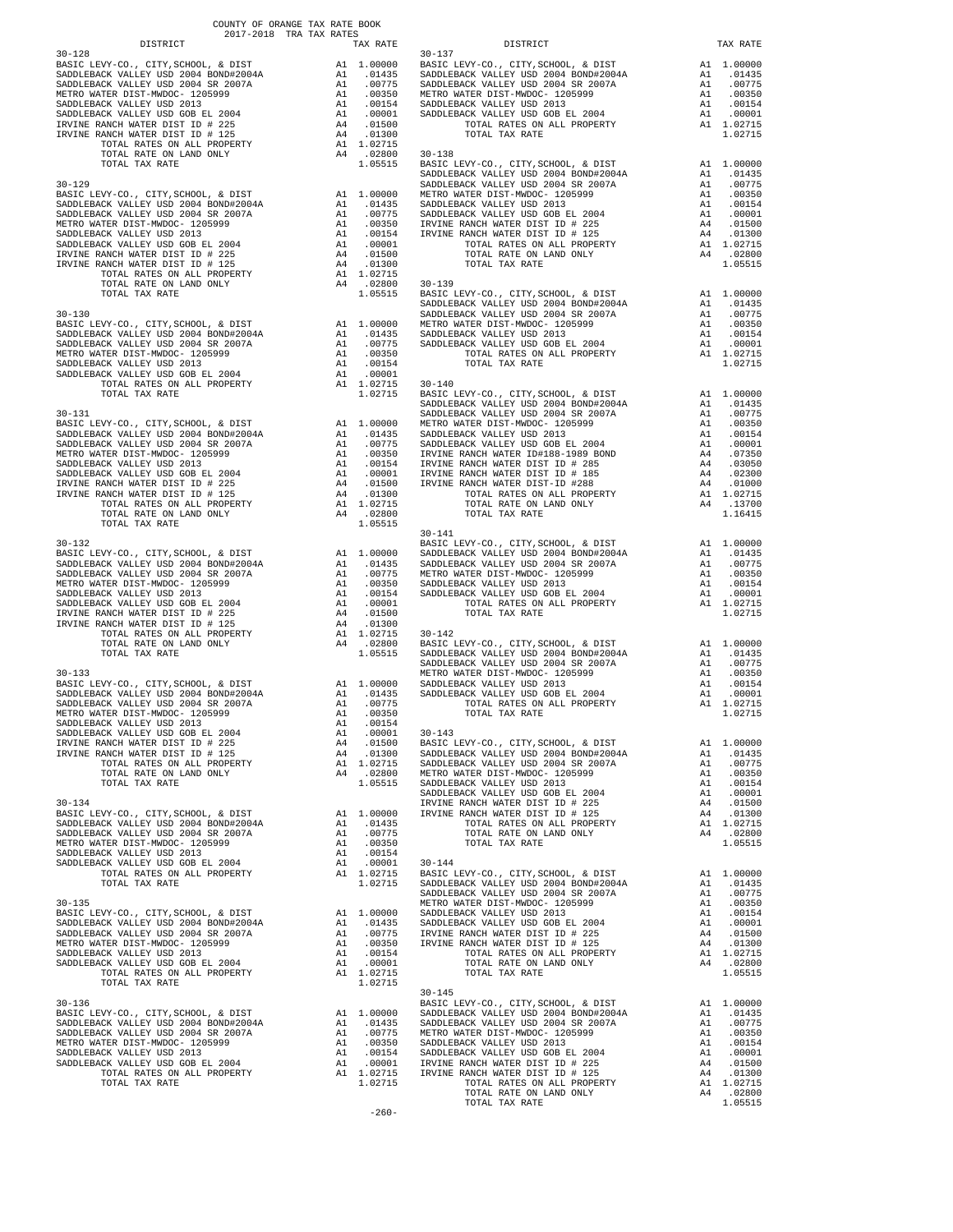|  | TRA TAX RATE<br>TAX RATE 30-156 DISTRICT | TAX RATE |
|--|------------------------------------------|----------|
|  |                                          |          |
|  |                                          |          |
|  |                                          |          |
|  |                                          |          |
|  |                                          |          |
|  |                                          |          |
|  |                                          |          |
|  |                                          |          |
|  |                                          |          |
|  |                                          |          |
|  |                                          |          |
|  |                                          |          |
|  |                                          |          |
|  |                                          |          |
|  |                                          |          |
|  |                                          |          |
|  |                                          |          |
|  |                                          |          |
|  |                                          |          |
|  |                                          |          |
|  |                                          |          |
|  |                                          |          |
|  |                                          |          |
|  |                                          |          |
|  |                                          |          |
|  |                                          |          |
|  |                                          |          |
|  |                                          |          |
|  |                                          |          |
|  |                                          |          |
|  |                                          |          |
|  |                                          |          |
|  |                                          |          |
|  |                                          |          |
|  |                                          |          |
|  |                                          |          |
|  |                                          |          |
|  |                                          |          |
|  |                                          |          |
|  |                                          |          |
|  |                                          |          |
|  |                                          |          |
|  |                                          |          |
|  |                                          |          |
|  |                                          |          |
|  |                                          |          |
|  |                                          |          |
|  |                                          |          |
|  |                                          |          |
|  |                                          |          |
|  |                                          |          |
|  |                                          |          |
|  |                                          |          |
|  |                                          |          |
|  |                                          |          |
|  |                                          |          |
|  |                                          |          |
|  |                                          |          |
|  |                                          |          |
|  |                                          |          |
|  |                                          |          |
|  |                                          |          |
|  |                                          |          |
|  |                                          |          |
|  |                                          |          |
|  |                                          |          |
|  |                                          |          |
|  |                                          |          |
|  |                                          |          |
|  |                                          |          |
|  |                                          |          |
|  |                                          |          |
|  |                                          |          |

 $1.05515$ <br>-261-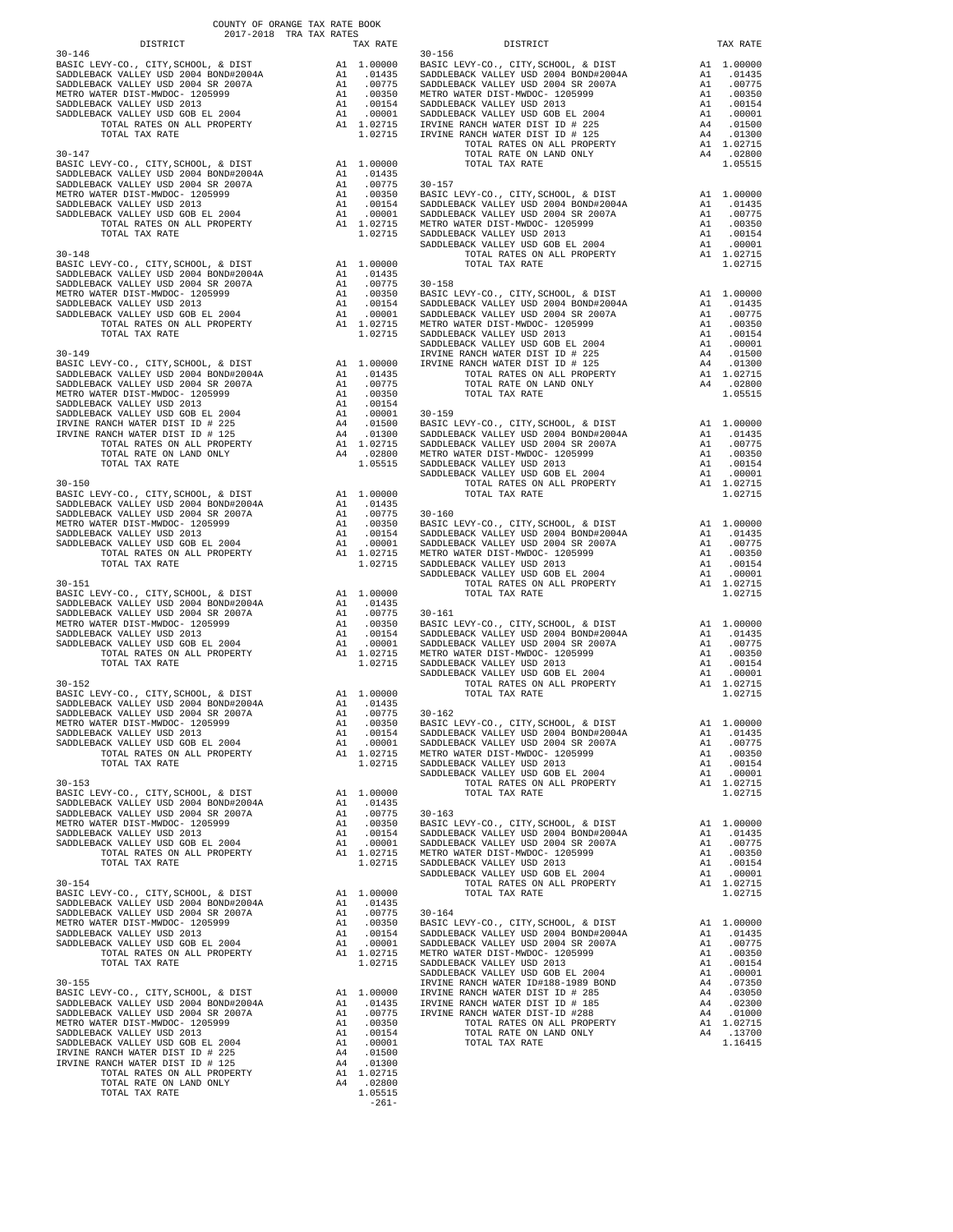| $30 - 165$ |  | RA TAX RATES<br>TAX RATE 130-174 DISTRICT<br>38-145 DETRICT (FOR ASSEMBATION WAS THAT PARTICLE AND DETRICT (FOR A DISTRICT AND ANNOUNCE AND INTERFERENCE AND A CONSULTANT AND A CONSULTANT AND A CONSULTANT AND A CONSULTANT AND CONSULTANT AND A CONSULTANT AND A CONSULT | TAX RATE |
|------------|--|----------------------------------------------------------------------------------------------------------------------------------------------------------------------------------------------------------------------------------------------------------------------------|----------|
|            |  |                                                                                                                                                                                                                                                                            |          |
|            |  |                                                                                                                                                                                                                                                                            |          |
|            |  |                                                                                                                                                                                                                                                                            |          |
|            |  |                                                                                                                                                                                                                                                                            |          |
|            |  |                                                                                                                                                                                                                                                                            |          |
|            |  |                                                                                                                                                                                                                                                                            |          |
|            |  |                                                                                                                                                                                                                                                                            |          |
|            |  |                                                                                                                                                                                                                                                                            |          |
|            |  |                                                                                                                                                                                                                                                                            |          |
|            |  |                                                                                                                                                                                                                                                                            |          |
|            |  |                                                                                                                                                                                                                                                                            |          |
|            |  |                                                                                                                                                                                                                                                                            |          |
|            |  |                                                                                                                                                                                                                                                                            |          |
|            |  |                                                                                                                                                                                                                                                                            |          |
|            |  |                                                                                                                                                                                                                                                                            |          |
|            |  |                                                                                                                                                                                                                                                                            |          |
|            |  |                                                                                                                                                                                                                                                                            |          |
|            |  |                                                                                                                                                                                                                                                                            |          |
|            |  |                                                                                                                                                                                                                                                                            |          |
|            |  |                                                                                                                                                                                                                                                                            |          |
|            |  |                                                                                                                                                                                                                                                                            |          |
|            |  |                                                                                                                                                                                                                                                                            |          |
|            |  |                                                                                                                                                                                                                                                                            |          |
|            |  |                                                                                                                                                                                                                                                                            |          |
|            |  |                                                                                                                                                                                                                                                                            |          |
|            |  |                                                                                                                                                                                                                                                                            |          |
|            |  |                                                                                                                                                                                                                                                                            |          |
|            |  |                                                                                                                                                                                                                                                                            |          |
|            |  |                                                                                                                                                                                                                                                                            |          |
|            |  |                                                                                                                                                                                                                                                                            |          |
|            |  |                                                                                                                                                                                                                                                                            |          |
|            |  |                                                                                                                                                                                                                                                                            |          |
|            |  |                                                                                                                                                                                                                                                                            |          |
|            |  |                                                                                                                                                                                                                                                                            |          |
|            |  |                                                                                                                                                                                                                                                                            |          |
|            |  |                                                                                                                                                                                                                                                                            |          |
|            |  |                                                                                                                                                                                                                                                                            |          |
| $30 - 170$ |  |                                                                                                                                                                                                                                                                            |          |
|            |  |                                                                                                                                                                                                                                                                            |          |
|            |  |                                                                                                                                                                                                                                                                            |          |
|            |  |                                                                                                                                                                                                                                                                            |          |
|            |  |                                                                                                                                                                                                                                                                            |          |
|            |  |                                                                                                                                                                                                                                                                            |          |
|            |  |                                                                                                                                                                                                                                                                            |          |
|            |  |                                                                                                                                                                                                                                                                            |          |
|            |  |                                                                                                                                                                                                                                                                            |          |
|            |  |                                                                                                                                                                                                                                                                            |          |
|            |  |                                                                                                                                                                                                                                                                            |          |
|            |  |                                                                                                                                                                                                                                                                            |          |
|            |  |                                                                                                                                                                                                                                                                            |          |
|            |  |                                                                                                                                                                                                                                                                            |          |
|            |  |                                                                                                                                                                                                                                                                            |          |
|            |  |                                                                                                                                                                                                                                                                            |          |
|            |  |                                                                                                                                                                                                                                                                            |          |
|            |  |                                                                                                                                                                                                                                                                            |          |
|            |  |                                                                                                                                                                                                                                                                            |          |
|            |  |                                                                                                                                                                                                                                                                            |          |
|            |  |                                                                                                                                                                                                                                                                            |          |
|            |  |                                                                                                                                                                                                                                                                            |          |
|            |  |                                                                                                                                                                                                                                                                            |          |
|            |  |                                                                                                                                                                                                                                                                            |          |
|            |  |                                                                                                                                                                                                                                                                            |          |
|            |  |                                                                                                                                                                                                                                                                            |          |
|            |  |                                                                                                                                                                                                                                                                            |          |
|            |  |                                                                                                                                                                                                                                                                            |          |
|            |  |                                                                                                                                                                                                                                                                            |          |
|            |  |                                                                                                                                                                                                                                                                            |          |
|            |  |                                                                                                                                                                                                                                                                            |          |
|            |  |                                                                                                                                                                                                                                                                            |          |
|            |  |                                                                                                                                                                                                                                                                            |          |
|            |  |                                                                                                                                                                                                                                                                            |          |
|            |  |                                                                                                                                                                                                                                                                            |          |
|            |  |                                                                                                                                                                                                                                                                            |          |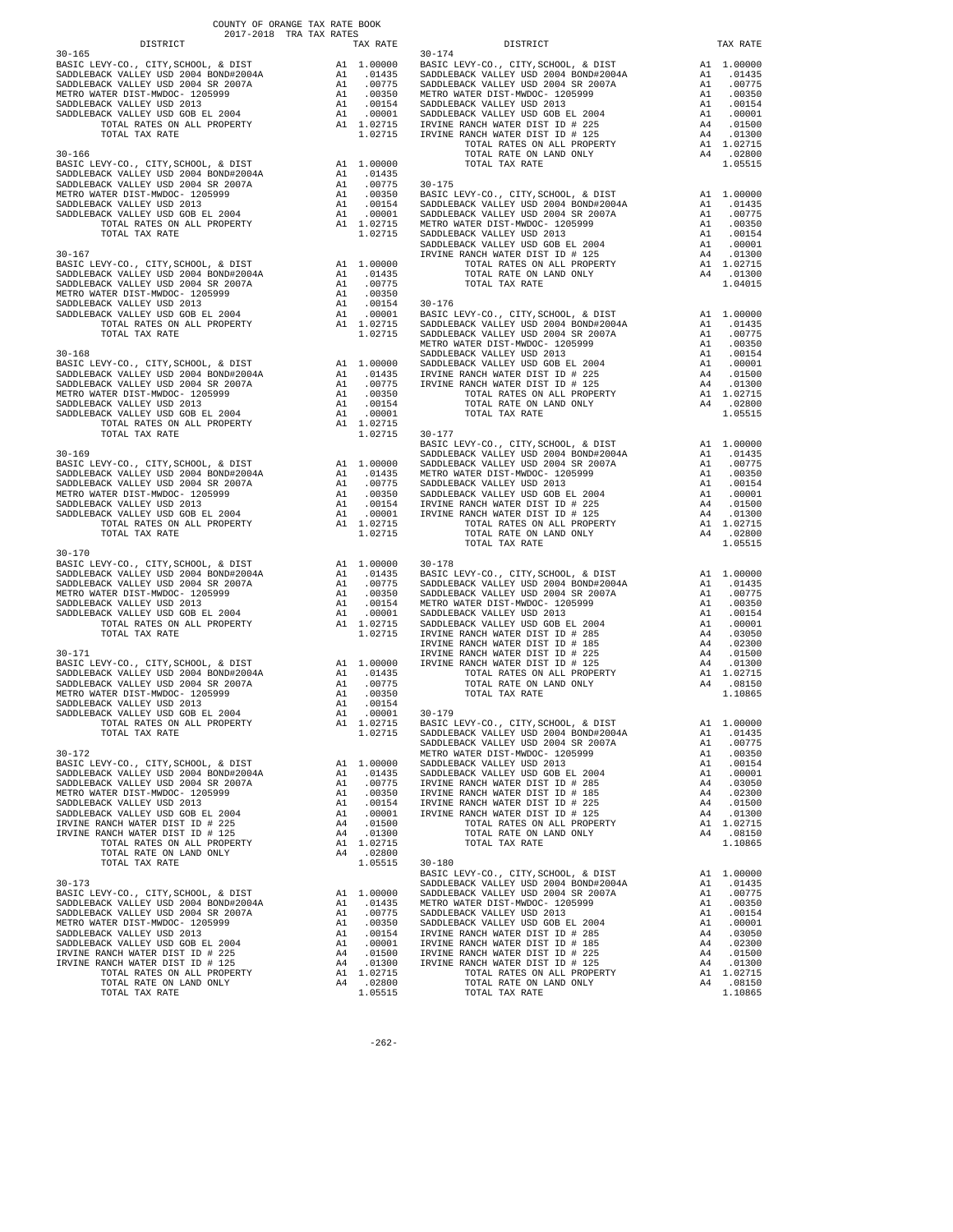|            |  | 10-18) PERIPHENT (1997) 2003<br>MASTER LATV-CO., CTT, 2003<br>MASTER VALLEY (2003) ARRIC LATV-CO., CTT, 2003<br>MASTER VALLEY (2003) ARRIC LATV-CO., CTT, 2003<br>MASTER CONTRACT VALLEY (2003) ARRIC LATV-CO., CTT, 2003<br>MASTER CO |         |
|------------|--|----------------------------------------------------------------------------------------------------------------------------------------------------------------------------------------------------------------------------------------|---------|
|            |  |                                                                                                                                                                                                                                        |         |
|            |  |                                                                                                                                                                                                                                        |         |
|            |  |                                                                                                                                                                                                                                        |         |
|            |  |                                                                                                                                                                                                                                        |         |
|            |  |                                                                                                                                                                                                                                        |         |
|            |  |                                                                                                                                                                                                                                        |         |
|            |  |                                                                                                                                                                                                                                        |         |
|            |  |                                                                                                                                                                                                                                        |         |
|            |  |                                                                                                                                                                                                                                        |         |
|            |  |                                                                                                                                                                                                                                        |         |
|            |  |                                                                                                                                                                                                                                        |         |
|            |  |                                                                                                                                                                                                                                        |         |
|            |  |                                                                                                                                                                                                                                        |         |
|            |  |                                                                                                                                                                                                                                        |         |
|            |  |                                                                                                                                                                                                                                        |         |
|            |  |                                                                                                                                                                                                                                        |         |
|            |  |                                                                                                                                                                                                                                        |         |
|            |  |                                                                                                                                                                                                                                        |         |
|            |  | TOTAL TAX RATE                                                                                                                                                                                                                         | 1.02715 |
| $31 - 001$ |  |                                                                                                                                                                                                                                        |         |
|            |  |                                                                                                                                                                                                                                        |         |
|            |  |                                                                                                                                                                                                                                        |         |
|            |  |                                                                                                                                                                                                                                        |         |
|            |  |                                                                                                                                                                                                                                        |         |
|            |  |                                                                                                                                                                                                                                        |         |
|            |  |                                                                                                                                                                                                                                        |         |
|            |  |                                                                                                                                                                                                                                        |         |
|            |  |                                                                                                                                                                                                                                        |         |
|            |  |                                                                                                                                                                                                                                        |         |
|            |  |                                                                                                                                                                                                                                        |         |
|            |  |                                                                                                                                                                                                                                        |         |
|            |  |                                                                                                                                                                                                                                        |         |
|            |  |                                                                                                                                                                                                                                        |         |
|            |  |                                                                                                                                                                                                                                        |         |
|            |  |                                                                                                                                                                                                                                        |         |
|            |  |                                                                                                                                                                                                                                        |         |
|            |  |                                                                                                                                                                                                                                        |         |
|            |  |                                                                                                                                                                                                                                        |         |
|            |  |                                                                                                                                                                                                                                        |         |
|            |  |                                                                                                                                                                                                                                        |         |
|            |  |                                                                                                                                                                                                                                        |         |
|            |  |                                                                                                                                                                                                                                        |         |
|            |  |                                                                                                                                                                                                                                        |         |
|            |  |                                                                                                                                                                                                                                        |         |
|            |  |                                                                                                                                                                                                                                        |         |
|            |  |                                                                                                                                                                                                                                        |         |
|            |  |                                                                                                                                                                                                                                        |         |
|            |  |                                                                                                                                                                                                                                        |         |
|            |  |                                                                                                                                                                                                                                        |         |
|            |  |                                                                                                                                                                                                                                        |         |
|            |  |                                                                                                                                                                                                                                        |         |
|            |  |                                                                                                                                                                                                                                        |         |
|            |  |                                                                                                                                                                                                                                        |         |
|            |  |                                                                                                                                                                                                                                        |         |
|            |  |                                                                                                                                                                                                                                        |         |
|            |  |                                                                                                                                                                                                                                        |         |
|            |  |                                                                                                                                                                                                                                        |         |
|            |  |                                                                                                                                                                                                                                        |         |
|            |  |                                                                                                                                                                                                                                        |         |
|            |  |                                                                                                                                                                                                                                        |         |

-263-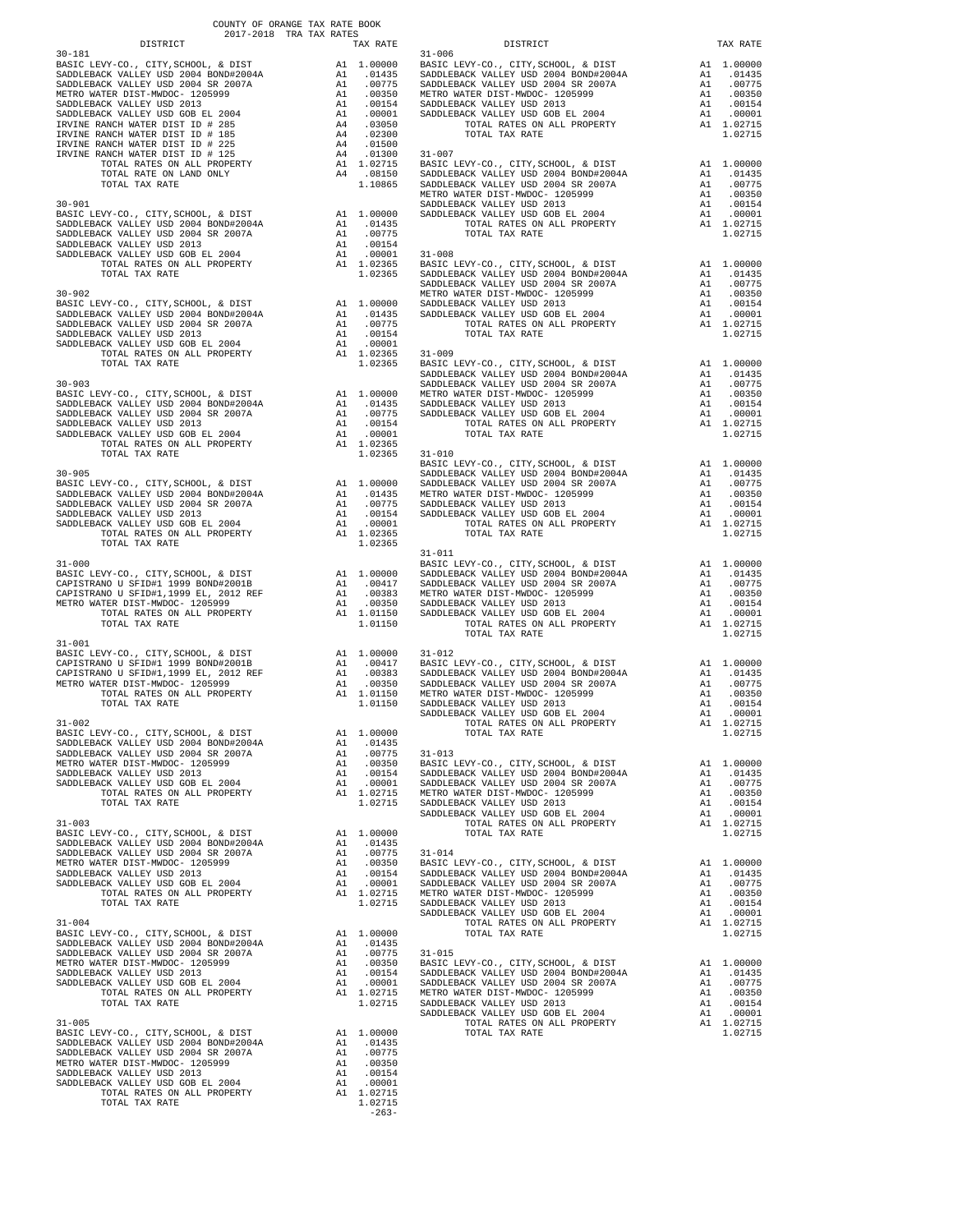|                                       |            | $\begin{tabular}{c c c c c} 31-017 & 31-0271 & 31-0271 & 31-0271 & 31-0271 & 31-0271 & 31-0271 & 31-0271 & 31-0271 & 31-0271 & 31-0271 & 31-0271 & 31-0271 & 31-0271 & 31-0271 & 31-0271 & 31-0271 & 31-0271 & 31-0271 & 31-0271 & 31-0271 & 31-0271 & 31-027$                                                                                                                                                              |                         |
|---------------------------------------|------------|-----------------------------------------------------------------------------------------------------------------------------------------------------------------------------------------------------------------------------------------------------------------------------------------------------------------------------------------------------------------------------------------------------------------------------|-------------------------|
|                                       |            |                                                                                                                                                                                                                                                                                                                                                                                                                             |                         |
|                                       |            |                                                                                                                                                                                                                                                                                                                                                                                                                             |                         |
|                                       |            |                                                                                                                                                                                                                                                                                                                                                                                                                             |                         |
|                                       |            |                                                                                                                                                                                                                                                                                                                                                                                                                             |                         |
|                                       |            |                                                                                                                                                                                                                                                                                                                                                                                                                             |                         |
|                                       |            |                                                                                                                                                                                                                                                                                                                                                                                                                             |                         |
|                                       |            |                                                                                                                                                                                                                                                                                                                                                                                                                             |                         |
|                                       |            |                                                                                                                                                                                                                                                                                                                                                                                                                             |                         |
|                                       |            | $\begin{tabular}{c c c c c} 31-018 \\ \hline \texttt{BADLEBACK} \texttt{VALLEY} \texttt{CO}, \texttt{CITY}, \texttt{CHOOL}, \texttt{CITY}, \texttt{SCHOOL}, \texttt{EVY-CO}, \texttt{CITY}, \texttt{SCHOOL}, \texttt{E DIST} & \texttt{A1 1.00000} \\ \texttt{SADDEBACK} \texttt{VALLEY} \texttt{USD} \texttt{2004} \texttt{BONDH2004A} & \texttt{A1} & .01435 \\ \texttt{SADDEBACK} \texttt{VALLEY} \texttt{USD} \texttt{$ |                         |
|                                       |            |                                                                                                                                                                                                                                                                                                                                                                                                                             |                         |
|                                       |            |                                                                                                                                                                                                                                                                                                                                                                                                                             |                         |
|                                       |            |                                                                                                                                                                                                                                                                                                                                                                                                                             |                         |
|                                       |            |                                                                                                                                                                                                                                                                                                                                                                                                                             |                         |
|                                       |            |                                                                                                                                                                                                                                                                                                                                                                                                                             |                         |
|                                       |            |                                                                                                                                                                                                                                                                                                                                                                                                                             |                         |
|                                       |            |                                                                                                                                                                                                                                                                                                                                                                                                                             |                         |
|                                       |            |                                                                                                                                                                                                                                                                                                                                                                                                                             |                         |
|                                       |            |                                                                                                                                                                                                                                                                                                                                                                                                                             |                         |
|                                       |            |                                                                                                                                                                                                                                                                                                                                                                                                                             |                         |
|                                       |            |                                                                                                                                                                                                                                                                                                                                                                                                                             |                         |
|                                       |            |                                                                                                                                                                                                                                                                                                                                                                                                                             |                         |
|                                       |            |                                                                                                                                                                                                                                                                                                                                                                                                                             |                         |
|                                       |            |                                                                                                                                                                                                                                                                                                                                                                                                                             |                         |
|                                       |            |                                                                                                                                                                                                                                                                                                                                                                                                                             |                         |
|                                       |            |                                                                                                                                                                                                                                                                                                                                                                                                                             |                         |
|                                       |            |                                                                                                                                                                                                                                                                                                                                                                                                                             |                         |
|                                       |            |                                                                                                                                                                                                                                                                                                                                                                                                                             |                         |
|                                       |            |                                                                                                                                                                                                                                                                                                                                                                                                                             |                         |
|                                       |            |                                                                                                                                                                                                                                                                                                                                                                                                                             |                         |
|                                       |            |                                                                                                                                                                                                                                                                                                                                                                                                                             |                         |
|                                       |            |                                                                                                                                                                                                                                                                                                                                                                                                                             |                         |
|                                       |            |                                                                                                                                                                                                                                                                                                                                                                                                                             |                         |
|                                       |            |                                                                                                                                                                                                                                                                                                                                                                                                                             |                         |
|                                       |            |                                                                                                                                                                                                                                                                                                                                                                                                                             |                         |
|                                       |            |                                                                                                                                                                                                                                                                                                                                                                                                                             |                         |
|                                       |            |                                                                                                                                                                                                                                                                                                                                                                                                                             |                         |
|                                       |            |                                                                                                                                                                                                                                                                                                                                                                                                                             |                         |
|                                       |            |                                                                                                                                                                                                                                                                                                                                                                                                                             |                         |
|                                       |            |                                                                                                                                                                                                                                                                                                                                                                                                                             |                         |
|                                       |            |                                                                                                                                                                                                                                                                                                                                                                                                                             |                         |
|                                       |            |                                                                                                                                                                                                                                                                                                                                                                                                                             |                         |
|                                       |            |                                                                                                                                                                                                                                                                                                                                                                                                                             |                         |
|                                       |            |                                                                                                                                                                                                                                                                                                                                                                                                                             |                         |
|                                       |            |                                                                                                                                                                                                                                                                                                                                                                                                                             |                         |
|                                       |            |                                                                                                                                                                                                                                                                                                                                                                                                                             |                         |
|                                       |            |                                                                                                                                                                                                                                                                                                                                                                                                                             |                         |
|                                       |            |                                                                                                                                                                                                                                                                                                                                                                                                                             |                         |
|                                       |            |                                                                                                                                                                                                                                                                                                                                                                                                                             |                         |
|                                       |            |                                                                                                                                                                                                                                                                                                                                                                                                                             |                         |
|                                       |            |                                                                                                                                                                                                                                                                                                                                                                                                                             |                         |
|                                       |            |                                                                                                                                                                                                                                                                                                                                                                                                                             |                         |
|                                       |            |                                                                                                                                                                                                                                                                                                                                                                                                                             |                         |
|                                       |            |                                                                                                                                                                                                                                                                                                                                                                                                                             |                         |
|                                       |            |                                                                                                                                                                                                                                                                                                                                                                                                                             |                         |
|                                       |            |                                                                                                                                                                                                                                                                                                                                                                                                                             |                         |
|                                       |            |                                                                                                                                                                                                                                                                                                                                                                                                                             |                         |
|                                       |            |                                                                                                                                                                                                                                                                                                                                                                                                                             |                         |
|                                       |            |                                                                                                                                                                                                                                                                                                                                                                                                                             |                         |
|                                       |            |                                                                                                                                                                                                                                                                                                                                                                                                                             |                         |
|                                       |            |                                                                                                                                                                                                                                                                                                                                                                                                                             |                         |
| SADDLEBACK VALLEY USD GOB EL 2004     | A1 .00001  | SADDLEBACK VALLEY USD GOB EL 2004                                                                                                                                                                                                                                                                                                                                                                                           | A1 .00001               |
| TOTAL RATES ON ALL PROPERTY           | A1 1.02715 | TOTAL RATES ON ALL PROPERTY                                                                                                                                                                                                                                                                                                                                                                                                 | A1 1.02715              |
| TOTAL TAX RATE                        | 1.02715    | TOTAL TAX RATE                                                                                                                                                                                                                                                                                                                                                                                                              | 1.02715                 |
| $31 - 024$                            |            | $31 - 034$                                                                                                                                                                                                                                                                                                                                                                                                                  |                         |
|                                       |            | BASIC LEVY-CO., CITY, SCHOOL, & DIST A1 1.00000 BASIC LEVY-CO., CITY, SCHOOL, & DIST                                                                                                                                                                                                                                                                                                                                        | A1 1.00000              |
| SADDLEBACK VALLEY USD 2004 BOND#2004A |            | A1 .01435 SADDLEBACK VALLEY USD 2004 BOND#2004A                                                                                                                                                                                                                                                                                                                                                                             | A1 .01435               |
| SADDLEBACK VALLEY USD 2004 SR 2007A   |            | A1 .00775 SADDLEBACK VALLEY USD 2004 SR 2007A                                                                                                                                                                                                                                                                                                                                                                               | A1 .00775               |
| METRO WATER DIST-MWDOC- 1205999       |            | A1 .00350 METRO WATER DIST-MWDOC- 1205999                                                                                                                                                                                                                                                                                                                                                                                   | A1 .00350               |
| SADDLEBACK VALLEY USD 2013            |            |                                                                                                                                                                                                                                                                                                                                                                                                                             | A1 .00154               |
| SADDLEBACK VALLEY USD GOB EL 2004     |            | ר בעבר היא האנגמי האיבור האנגמי ה-120 ב-120 ב-120 ב-2015<br>A1 .00001 SADDLEBACK VALLEY USD GOB E<br>A1 .02715 20001 EBACK VALLEY USD GOB E<br>SADDLEBACK VALLEY USD GOB EL 2004                                                                                                                                                                                                                                            |                         |
| TOTAL RATES ON ALL PROPERTY           |            | $\begin{tabular}{lllllllllllll} - & $\mathbb{S}\cup\mathbb{D}$ & $\mathbb{S}\cup\mathbb{D}$ & $\mathbb{S}\cup\mathbb{D}$ & $\mathbb{S}\cup\mathbb{D}$ \\ \hline \text{TOTAL RATES ON ALL PROPERTIES} \\ \text{TOTAL TAX RATE} \end{tabular}$                                                                                                                                                                                | A1 .00001<br>A1 1.02715 |
| TOTAL TAX RATE                        | 1.02715    |                                                                                                                                                                                                                                                                                                                                                                                                                             | 1.02715                 |
| $31 - 025$                            |            | $31 - 035$                                                                                                                                                                                                                                                                                                                                                                                                                  |                         |
|                                       |            |                                                                                                                                                                                                                                                                                                                                                                                                                             | A1 1.00000              |
|                                       |            |                                                                                                                                                                                                                                                                                                                                                                                                                             | A1 .01435               |
|                                       |            |                                                                                                                                                                                                                                                                                                                                                                                                                             | A1 .00775               |
| METRO WATER DIST-MWDOC- 1205999       | A1 .00350  | METRO WATER DIST-MWDOC- 1205999                                                                                                                                                                                                                                                                                                                                                                                             | A1 .00350               |
| SADDLEBACK VALLEY USD 2013            | A1 .00154  | SADDLEBACK VALLEY USD 2013                                                                                                                                                                                                                                                                                                                                                                                                  | A1<br>.00154            |
|                                       | A1 .00001  | SADDLEBACK VALLEY USD GOB EL 2004                                                                                                                                                                                                                                                                                                                                                                                           | A1 .00001               |
| SADDLEBACK VALLEY USD GOB EL 2004     |            |                                                                                                                                                                                                                                                                                                                                                                                                                             |                         |

-264-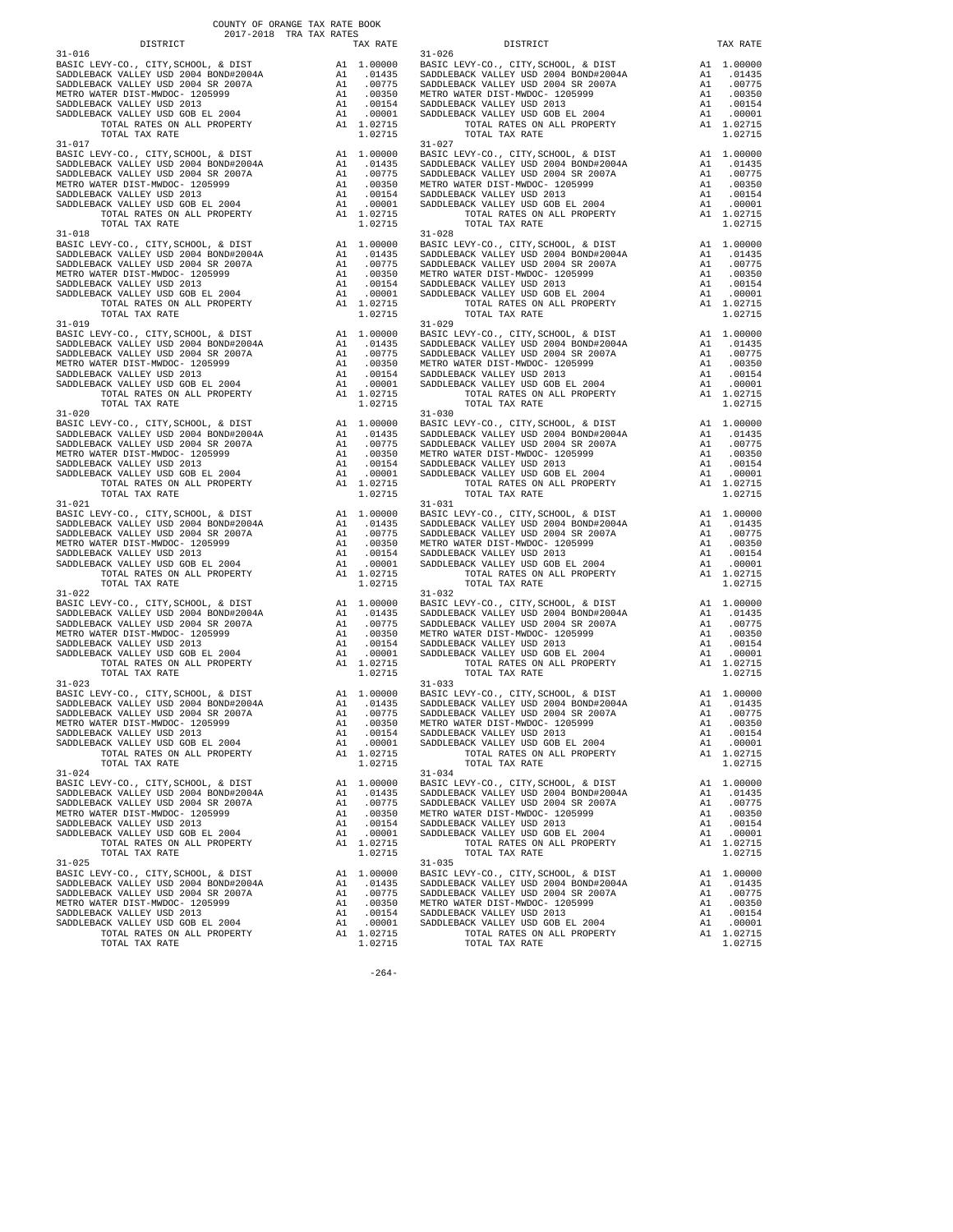| $\begin{tabular}{l c c c c c} \multicolumn{4}{c}{\textbf{31-036}} & \multicolumn{4}{c}{\textbf{21-046}} & \multicolumn{4}{c}{\textbf{21-046}} & \multicolumn{4}{c}{\textbf{21-046}} & \multicolumn{4}{c}{\textbf{21-046}} & \multicolumn{4}{c}{\textbf{21-046}} & \multicolumn{4}{c}{\textbf{21-046}} & \multicolumn{4}{c}{\textbf{21-046}} & \multicolumn{4}{c}{\textbf{21-046}} & \multicolumn{4}{c}{\textbf{$ |            |                                                                                                                                                                                                                                                                                                                                                                                                               |                         |
|------------------------------------------------------------------------------------------------------------------------------------------------------------------------------------------------------------------------------------------------------------------------------------------------------------------------------------------------------------------------------------------------------------------|------------|---------------------------------------------------------------------------------------------------------------------------------------------------------------------------------------------------------------------------------------------------------------------------------------------------------------------------------------------------------------------------------------------------------------|-------------------------|
|                                                                                                                                                                                                                                                                                                                                                                                                                  |            |                                                                                                                                                                                                                                                                                                                                                                                                               |                         |
|                                                                                                                                                                                                                                                                                                                                                                                                                  |            |                                                                                                                                                                                                                                                                                                                                                                                                               |                         |
|                                                                                                                                                                                                                                                                                                                                                                                                                  |            |                                                                                                                                                                                                                                                                                                                                                                                                               |                         |
|                                                                                                                                                                                                                                                                                                                                                                                                                  |            |                                                                                                                                                                                                                                                                                                                                                                                                               |                         |
|                                                                                                                                                                                                                                                                                                                                                                                                                  |            |                                                                                                                                                                                                                                                                                                                                                                                                               |                         |
|                                                                                                                                                                                                                                                                                                                                                                                                                  |            |                                                                                                                                                                                                                                                                                                                                                                                                               |                         |
|                                                                                                                                                                                                                                                                                                                                                                                                                  |            |                                                                                                                                                                                                                                                                                                                                                                                                               |                         |
|                                                                                                                                                                                                                                                                                                                                                                                                                  |            |                                                                                                                                                                                                                                                                                                                                                                                                               |                         |
|                                                                                                                                                                                                                                                                                                                                                                                                                  |            |                                                                                                                                                                                                                                                                                                                                                                                                               |                         |
|                                                                                                                                                                                                                                                                                                                                                                                                                  |            | $\begin{tabular}{c c c c c} 31-037 & 31-047 & 31-04000 & 31-047 & 31-04000 & 31-040000 & 31-040000 & 31-040000 & 31-040000 & 31-040000 & 31-040000 & 31-040000 & 31-040000 & 31-040000 & 31-040000 & 31-040000 & 31-040000 & 31-040000 & 31-040000 & 31-04$                                                                                                                                                   |                         |
|                                                                                                                                                                                                                                                                                                                                                                                                                  |            |                                                                                                                                                                                                                                                                                                                                                                                                               |                         |
|                                                                                                                                                                                                                                                                                                                                                                                                                  |            |                                                                                                                                                                                                                                                                                                                                                                                                               |                         |
|                                                                                                                                                                                                                                                                                                                                                                                                                  |            |                                                                                                                                                                                                                                                                                                                                                                                                               |                         |
|                                                                                                                                                                                                                                                                                                                                                                                                                  |            |                                                                                                                                                                                                                                                                                                                                                                                                               |                         |
|                                                                                                                                                                                                                                                                                                                                                                                                                  |            |                                                                                                                                                                                                                                                                                                                                                                                                               |                         |
|                                                                                                                                                                                                                                                                                                                                                                                                                  |            |                                                                                                                                                                                                                                                                                                                                                                                                               |                         |
|                                                                                                                                                                                                                                                                                                                                                                                                                  |            |                                                                                                                                                                                                                                                                                                                                                                                                               |                         |
|                                                                                                                                                                                                                                                                                                                                                                                                                  |            |                                                                                                                                                                                                                                                                                                                                                                                                               |                         |
|                                                                                                                                                                                                                                                                                                                                                                                                                  |            | $\begin{tabular}{c c c c c} 31-038 \\ \texttt{BADLEBACK} \texttt{CEVY-CO} \,, \texttt{CITY}, \texttt{SCHOOL}, \texttt{& DIST} & \texttt{Al} & 1.00000 & \texttt{BASIC} \texttt{LEVY-CO} \,, \texttt{CITY}, \texttt{SCHOOL}, \texttt{& DIST} & \texttt{Al} & 1.00000 \\ \texttt{SADDEBACK} \texttt{VALEY} \texttt{USD} \texttt{2004} \texttt{BONDH2004A} & \texttt{Al} & .01435 & \texttt{SADDEBACK} \texttt{$ |                         |
|                                                                                                                                                                                                                                                                                                                                                                                                                  |            |                                                                                                                                                                                                                                                                                                                                                                                                               |                         |
|                                                                                                                                                                                                                                                                                                                                                                                                                  |            |                                                                                                                                                                                                                                                                                                                                                                                                               |                         |
|                                                                                                                                                                                                                                                                                                                                                                                                                  |            |                                                                                                                                                                                                                                                                                                                                                                                                               |                         |
|                                                                                                                                                                                                                                                                                                                                                                                                                  |            |                                                                                                                                                                                                                                                                                                                                                                                                               |                         |
|                                                                                                                                                                                                                                                                                                                                                                                                                  |            |                                                                                                                                                                                                                                                                                                                                                                                                               |                         |
|                                                                                                                                                                                                                                                                                                                                                                                                                  |            |                                                                                                                                                                                                                                                                                                                                                                                                               |                         |
|                                                                                                                                                                                                                                                                                                                                                                                                                  |            |                                                                                                                                                                                                                                                                                                                                                                                                               |                         |
|                                                                                                                                                                                                                                                                                                                                                                                                                  |            |                                                                                                                                                                                                                                                                                                                                                                                                               |                         |
|                                                                                                                                                                                                                                                                                                                                                                                                                  |            |                                                                                                                                                                                                                                                                                                                                                                                                               |                         |
|                                                                                                                                                                                                                                                                                                                                                                                                                  |            |                                                                                                                                                                                                                                                                                                                                                                                                               |                         |
|                                                                                                                                                                                                                                                                                                                                                                                                                  |            |                                                                                                                                                                                                                                                                                                                                                                                                               |                         |
|                                                                                                                                                                                                                                                                                                                                                                                                                  |            |                                                                                                                                                                                                                                                                                                                                                                                                               |                         |
|                                                                                                                                                                                                                                                                                                                                                                                                                  |            |                                                                                                                                                                                                                                                                                                                                                                                                               |                         |
|                                                                                                                                                                                                                                                                                                                                                                                                                  |            |                                                                                                                                                                                                                                                                                                                                                                                                               |                         |
|                                                                                                                                                                                                                                                                                                                                                                                                                  |            |                                                                                                                                                                                                                                                                                                                                                                                                               |                         |
|                                                                                                                                                                                                                                                                                                                                                                                                                  |            |                                                                                                                                                                                                                                                                                                                                                                                                               |                         |
|                                                                                                                                                                                                                                                                                                                                                                                                                  |            |                                                                                                                                                                                                                                                                                                                                                                                                               |                         |
|                                                                                                                                                                                                                                                                                                                                                                                                                  |            |                                                                                                                                                                                                                                                                                                                                                                                                               |                         |
|                                                                                                                                                                                                                                                                                                                                                                                                                  |            |                                                                                                                                                                                                                                                                                                                                                                                                               |                         |
|                                                                                                                                                                                                                                                                                                                                                                                                                  |            |                                                                                                                                                                                                                                                                                                                                                                                                               |                         |
|                                                                                                                                                                                                                                                                                                                                                                                                                  |            |                                                                                                                                                                                                                                                                                                                                                                                                               |                         |
|                                                                                                                                                                                                                                                                                                                                                                                                                  |            |                                                                                                                                                                                                                                                                                                                                                                                                               |                         |
|                                                                                                                                                                                                                                                                                                                                                                                                                  |            |                                                                                                                                                                                                                                                                                                                                                                                                               |                         |
|                                                                                                                                                                                                                                                                                                                                                                                                                  |            |                                                                                                                                                                                                                                                                                                                                                                                                               |                         |
|                                                                                                                                                                                                                                                                                                                                                                                                                  |            |                                                                                                                                                                                                                                                                                                                                                                                                               |                         |
|                                                                                                                                                                                                                                                                                                                                                                                                                  |            |                                                                                                                                                                                                                                                                                                                                                                                                               |                         |
|                                                                                                                                                                                                                                                                                                                                                                                                                  |            |                                                                                                                                                                                                                                                                                                                                                                                                               |                         |
|                                                                                                                                                                                                                                                                                                                                                                                                                  |            |                                                                                                                                                                                                                                                                                                                                                                                                               |                         |
|                                                                                                                                                                                                                                                                                                                                                                                                                  |            |                                                                                                                                                                                                                                                                                                                                                                                                               |                         |
|                                                                                                                                                                                                                                                                                                                                                                                                                  |            |                                                                                                                                                                                                                                                                                                                                                                                                               |                         |
|                                                                                                                                                                                                                                                                                                                                                                                                                  |            |                                                                                                                                                                                                                                                                                                                                                                                                               |                         |
|                                                                                                                                                                                                                                                                                                                                                                                                                  |            |                                                                                                                                                                                                                                                                                                                                                                                                               |                         |
|                                                                                                                                                                                                                                                                                                                                                                                                                  |            |                                                                                                                                                                                                                                                                                                                                                                                                               |                         |
|                                                                                                                                                                                                                                                                                                                                                                                                                  |            |                                                                                                                                                                                                                                                                                                                                                                                                               |                         |
|                                                                                                                                                                                                                                                                                                                                                                                                                  |            |                                                                                                                                                                                                                                                                                                                                                                                                               |                         |
|                                                                                                                                                                                                                                                                                                                                                                                                                  |            |                                                                                                                                                                                                                                                                                                                                                                                                               |                         |
|                                                                                                                                                                                                                                                                                                                                                                                                                  |            |                                                                                                                                                                                                                                                                                                                                                                                                               |                         |
|                                                                                                                                                                                                                                                                                                                                                                                                                  |            |                                                                                                                                                                                                                                                                                                                                                                                                               |                         |
|                                                                                                                                                                                                                                                                                                                                                                                                                  |            |                                                                                                                                                                                                                                                                                                                                                                                                               |                         |
|                                                                                                                                                                                                                                                                                                                                                                                                                  |            |                                                                                                                                                                                                                                                                                                                                                                                                               |                         |
|                                                                                                                                                                                                                                                                                                                                                                                                                  |            |                                                                                                                                                                                                                                                                                                                                                                                                               |                         |
|                                                                                                                                                                                                                                                                                                                                                                                                                  |            |                                                                                                                                                                                                                                                                                                                                                                                                               |                         |
|                                                                                                                                                                                                                                                                                                                                                                                                                  |            |                                                                                                                                                                                                                                                                                                                                                                                                               |                         |
|                                                                                                                                                                                                                                                                                                                                                                                                                  |            |                                                                                                                                                                                                                                                                                                                                                                                                               |                         |
|                                                                                                                                                                                                                                                                                                                                                                                                                  |            |                                                                                                                                                                                                                                                                                                                                                                                                               |                         |
|                                                                                                                                                                                                                                                                                                                                                                                                                  |            |                                                                                                                                                                                                                                                                                                                                                                                                               |                         |
|                                                                                                                                                                                                                                                                                                                                                                                                                  |            |                                                                                                                                                                                                                                                                                                                                                                                                               |                         |
|                                                                                                                                                                                                                                                                                                                                                                                                                  |            |                                                                                                                                                                                                                                                                                                                                                                                                               |                         |
|                                                                                                                                                                                                                                                                                                                                                                                                                  |            |                                                                                                                                                                                                                                                                                                                                                                                                               |                         |
|                                                                                                                                                                                                                                                                                                                                                                                                                  |            |                                                                                                                                                                                                                                                                                                                                                                                                               |                         |
|                                                                                                                                                                                                                                                                                                                                                                                                                  |            |                                                                                                                                                                                                                                                                                                                                                                                                               |                         |
|                                                                                                                                                                                                                                                                                                                                                                                                                  |            |                                                                                                                                                                                                                                                                                                                                                                                                               |                         |
| SADDLEBACK VALLEY USD GOB EL 2004                                                                                                                                                                                                                                                                                                                                                                                | A1 .00001  | SADDLEBACK VALLEY USD GOB EL 2004                                                                                                                                                                                                                                                                                                                                                                             | A1 .00001               |
| TOTAL RATES ON ALL PROPERTY                                                                                                                                                                                                                                                                                                                                                                                      | A1 1.02715 | TOTAL RATES ON ALL PROPERTY                                                                                                                                                                                                                                                                                                                                                                                   | A1 1.02715              |
| TOTAL TAX RATE                                                                                                                                                                                                                                                                                                                                                                                                   | 1.02715    | TOTAL TAX RATE                                                                                                                                                                                                                                                                                                                                                                                                | 1.02715                 |
| $31 - 044$                                                                                                                                                                                                                                                                                                                                                                                                       |            | $31 - 054$                                                                                                                                                                                                                                                                                                                                                                                                    |                         |
|                                                                                                                                                                                                                                                                                                                                                                                                                  |            | BASIC LEVY-CO., CITY, SCHOOL, & DIST A1 1.00000 BASIC LEVY-CO., CITY, SCHOOL, & DIST                                                                                                                                                                                                                                                                                                                          | A1 1.00000              |
| SADDLEBACK VALLEY USD 2004 BOND#2004A                                                                                                                                                                                                                                                                                                                                                                            |            | A1 .01435 SADDLEBACK VALLEY USD 2004 BOND#2004A                                                                                                                                                                                                                                                                                                                                                               | A1 .01435               |
| SADDLEBACK VALLEY USD 2004 SR 2007A                                                                                                                                                                                                                                                                                                                                                                              |            | A1 .00775 SADDLEBACK VALLEY USD 2004 SR 2007A                                                                                                                                                                                                                                                                                                                                                                 | A1 .00775               |
| METRO WATER DIST-MWDOC- 1205999                                                                                                                                                                                                                                                                                                                                                                                  |            | A1 .00350 METRO WATER DIST-MWDOC- 1205999                                                                                                                                                                                                                                                                                                                                                                     | A1 .00350               |
| SADDLEBACK VALLEY USD 2013                                                                                                                                                                                                                                                                                                                                                                                       |            |                                                                                                                                                                                                                                                                                                                                                                                                               | A1 .00154               |
| SADDLEBACK VALLEY USD GOB EL 2004                                                                                                                                                                                                                                                                                                                                                                                |            | SADDLEBACK VALLEY USD GOB EL 2004<br>$\begin{tabular}{lllllllllllll} - & $\mathbb{S}\cup\mathbb{D}$ & $\mathbb{S}\cup\mathbb{D}$ & $\mathbb{E}\mathbb{D}$ & $\mathbb{Z}00\mathbb{I}$ \\ \textbf{TOTAL RATES ON ALL PROPERTIES} \\ \textbf{TOTAL TAX RATE} \end{tabular}$                                                                                                                                      | A1 .00001<br>A1 1.02715 |
| TOTAL RATES ON ALL PROPERTY                                                                                                                                                                                                                                                                                                                                                                                      |            |                                                                                                                                                                                                                                                                                                                                                                                                               |                         |
| TOTAL TAX RATE                                                                                                                                                                                                                                                                                                                                                                                                   | 1.02715    |                                                                                                                                                                                                                                                                                                                                                                                                               | 1.02715                 |
| $31 - 045$                                                                                                                                                                                                                                                                                                                                                                                                       |            | $31 - 055$                                                                                                                                                                                                                                                                                                                                                                                                    |                         |
|                                                                                                                                                                                                                                                                                                                                                                                                                  |            |                                                                                                                                                                                                                                                                                                                                                                                                               | A1 1.00000              |
|                                                                                                                                                                                                                                                                                                                                                                                                                  |            |                                                                                                                                                                                                                                                                                                                                                                                                               | A1 .01435               |
|                                                                                                                                                                                                                                                                                                                                                                                                                  |            |                                                                                                                                                                                                                                                                                                                                                                                                               | A1 .00775               |
| METRO WATER DIST-MWDOC- 1205999                                                                                                                                                                                                                                                                                                                                                                                  | A1 .00350  | METRO WATER DIST-MWDOC- 1205999                                                                                                                                                                                                                                                                                                                                                                               | A1 .00350               |
| SADDLEBACK VALLEY USD 2013                                                                                                                                                                                                                                                                                                                                                                                       | A1 .00154  | SADDLEBACK VALLEY USD 2013                                                                                                                                                                                                                                                                                                                                                                                    | A1<br>.00154            |
| SADDLEBACK VALLEY USD GOB EL 2004                                                                                                                                                                                                                                                                                                                                                                                | A1 .00001  | SADDLEBACK VALLEY USD GOB EL 2004                                                                                                                                                                                                                                                                                                                                                                             | A1 .00001               |
|                                                                                                                                                                                                                                                                                                                                                                                                                  |            |                                                                                                                                                                                                                                                                                                                                                                                                               |                         |

 $-265-$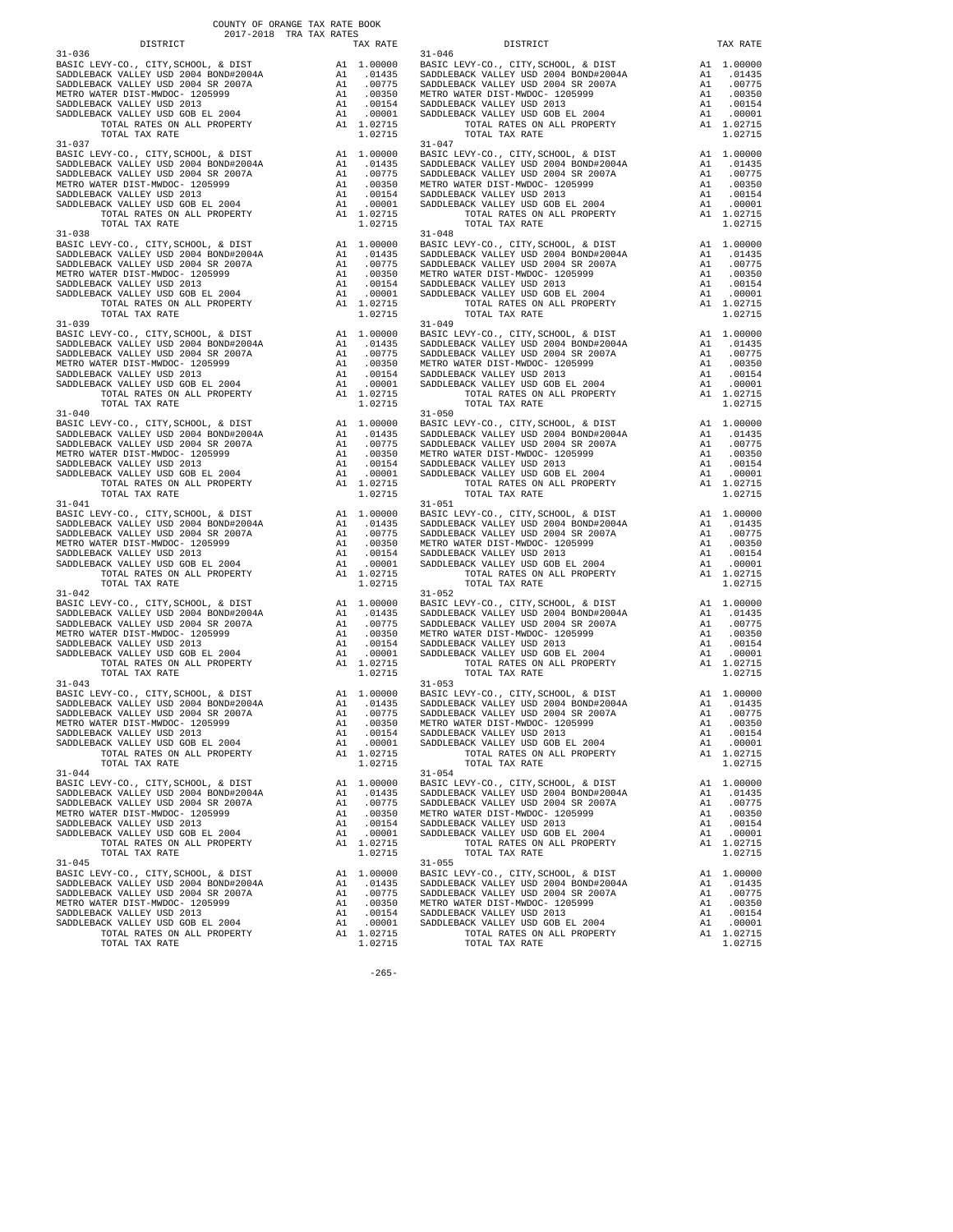|                                     |  | $\begin{tabular}{c c c c} 31-057 & 31-057 \\ \texttt{BADLEBACK} \texttt{VALLEY} \texttt{CO}, \texttt{CITY}, \texttt{SCHOOL}, \texttt{& DIST} & \texttt{Al} & 1.00000 & \texttt{BASIC LEVY-CO.}, \texttt{CITY}, \texttt{SCHOOL}, \texttt{& DIST} & \texttt{Al} & 1.00000 \\ \texttt{SADDEBACK} \texttt{VALLEY} \texttt{USD} \texttt{2004} \texttt{BONDF42004A} & \texttt{Al} & .01435 & \texttt{SADDEBACK} \texttt$           |            |
|-------------------------------------|--|------------------------------------------------------------------------------------------------------------------------------------------------------------------------------------------------------------------------------------------------------------------------------------------------------------------------------------------------------------------------------------------------------------------------------|------------|
|                                     |  |                                                                                                                                                                                                                                                                                                                                                                                                                              |            |
|                                     |  |                                                                                                                                                                                                                                                                                                                                                                                                                              |            |
|                                     |  |                                                                                                                                                                                                                                                                                                                                                                                                                              |            |
|                                     |  |                                                                                                                                                                                                                                                                                                                                                                                                                              |            |
|                                     |  |                                                                                                                                                                                                                                                                                                                                                                                                                              |            |
|                                     |  |                                                                                                                                                                                                                                                                                                                                                                                                                              |            |
|                                     |  |                                                                                                                                                                                                                                                                                                                                                                                                                              |            |
|                                     |  |                                                                                                                                                                                                                                                                                                                                                                                                                              |            |
|                                     |  |                                                                                                                                                                                                                                                                                                                                                                                                                              |            |
|                                     |  |                                                                                                                                                                                                                                                                                                                                                                                                                              |            |
|                                     |  |                                                                                                                                                                                                                                                                                                                                                                                                                              |            |
|                                     |  |                                                                                                                                                                                                                                                                                                                                                                                                                              |            |
|                                     |  |                                                                                                                                                                                                                                                                                                                                                                                                                              |            |
|                                     |  |                                                                                                                                                                                                                                                                                                                                                                                                                              |            |
|                                     |  |                                                                                                                                                                                                                                                                                                                                                                                                                              |            |
|                                     |  |                                                                                                                                                                                                                                                                                                                                                                                                                              |            |
|                                     |  | $\begin{tabular}{c c c c c} 31-058 & 31-068 \\ \hline BASDLEBACK\ VALLEY\text{-CO.}\,, \hspace{15.8cm} CITY, \hspace{15.8cm} CEPV\text{-CO.}\,, \hspace{15.8cm} CITY, \hspace{15.8cm} CEPV\text{-CO.}\,, \hspace{15.8cm} CITY, \hspace{15.8cm} CEPV\text{-CO.}\,, \hspace{15.8cm} CITY, \hspace{15.8cm} CYY\text{-CO.}\,, \hspace{15.8cm} CITY, \hspace{15.8cm} CYY\text{-CO.}\,, \hspace$                                   |            |
|                                     |  |                                                                                                                                                                                                                                                                                                                                                                                                                              |            |
|                                     |  |                                                                                                                                                                                                                                                                                                                                                                                                                              |            |
|                                     |  |                                                                                                                                                                                                                                                                                                                                                                                                                              |            |
|                                     |  |                                                                                                                                                                                                                                                                                                                                                                                                                              |            |
|                                     |  |                                                                                                                                                                                                                                                                                                                                                                                                                              |            |
|                                     |  |                                                                                                                                                                                                                                                                                                                                                                                                                              |            |
|                                     |  |                                                                                                                                                                                                                                                                                                                                                                                                                              |            |
|                                     |  |                                                                                                                                                                                                                                                                                                                                                                                                                              |            |
|                                     |  |                                                                                                                                                                                                                                                                                                                                                                                                                              |            |
|                                     |  |                                                                                                                                                                                                                                                                                                                                                                                                                              |            |
|                                     |  |                                                                                                                                                                                                                                                                                                                                                                                                                              |            |
|                                     |  |                                                                                                                                                                                                                                                                                                                                                                                                                              |            |
|                                     |  |                                                                                                                                                                                                                                                                                                                                                                                                                              |            |
|                                     |  |                                                                                                                                                                                                                                                                                                                                                                                                                              |            |
|                                     |  |                                                                                                                                                                                                                                                                                                                                                                                                                              |            |
|                                     |  |                                                                                                                                                                                                                                                                                                                                                                                                                              |            |
|                                     |  |                                                                                                                                                                                                                                                                                                                                                                                                                              |            |
| $31 - 061$                          |  | $31 - 071$                                                                                                                                                                                                                                                                                                                                                                                                                   |            |
|                                     |  |                                                                                                                                                                                                                                                                                                                                                                                                                              |            |
|                                     |  |                                                                                                                                                                                                                                                                                                                                                                                                                              |            |
|                                     |  |                                                                                                                                                                                                                                                                                                                                                                                                                              |            |
|                                     |  |                                                                                                                                                                                                                                                                                                                                                                                                                              |            |
|                                     |  |                                                                                                                                                                                                                                                                                                                                                                                                                              |            |
|                                     |  |                                                                                                                                                                                                                                                                                                                                                                                                                              |            |
|                                     |  |                                                                                                                                                                                                                                                                                                                                                                                                                              |            |
|                                     |  |                                                                                                                                                                                                                                                                                                                                                                                                                              |            |
|                                     |  |                                                                                                                                                                                                                                                                                                                                                                                                                              |            |
|                                     |  |                                                                                                                                                                                                                                                                                                                                                                                                                              |            |
|                                     |  |                                                                                                                                                                                                                                                                                                                                                                                                                              |            |
|                                     |  |                                                                                                                                                                                                                                                                                                                                                                                                                              |            |
|                                     |  |                                                                                                                                                                                                                                                                                                                                                                                                                              |            |
|                                     |  |                                                                                                                                                                                                                                                                                                                                                                                                                              |            |
|                                     |  |                                                                                                                                                                                                                                                                                                                                                                                                                              |            |
|                                     |  |                                                                                                                                                                                                                                                                                                                                                                                                                              |            |
|                                     |  |                                                                                                                                                                                                                                                                                                                                                                                                                              |            |
|                                     |  |                                                                                                                                                                                                                                                                                                                                                                                                                              |            |
|                                     |  |                                                                                                                                                                                                                                                                                                                                                                                                                              |            |
|                                     |  |                                                                                                                                                                                                                                                                                                                                                                                                                              |            |
|                                     |  |                                                                                                                                                                                                                                                                                                                                                                                                                              |            |
|                                     |  |                                                                                                                                                                                                                                                                                                                                                                                                                              |            |
|                                     |  |                                                                                                                                                                                                                                                                                                                                                                                                                              |            |
|                                     |  |                                                                                                                                                                                                                                                                                                                                                                                                                              |            |
|                                     |  |                                                                                                                                                                                                                                                                                                                                                                                                                              |            |
|                                     |  |                                                                                                                                                                                                                                                                                                                                                                                                                              |            |
|                                     |  | TOTAL TAX RATE                                                                                                                                                                                                                                                                                                                                                                                                               |            |
| $31 - 064$                          |  | $31 - 074$                                                                                                                                                                                                                                                                                                                                                                                                                   |            |
|                                     |  |                                                                                                                                                                                                                                                                                                                                                                                                                              |            |
|                                     |  |                                                                                                                                                                                                                                                                                                                                                                                                                              |            |
|                                     |  |                                                                                                                                                                                                                                                                                                                                                                                                                              |            |
|                                     |  |                                                                                                                                                                                                                                                                                                                                                                                                                              |            |
|                                     |  | $\begin{tabular}{c c c c} 31-064 & 31-074 \\ \texttt{BADLEBACK VALLEY} \texttt{CO.}, \texttt{CITY}, \texttt{CCHO}, \texttt{cITY}, \texttt{SCHOOL}, \texttt{&}\texttt{DIST} & \texttt{A1} & 1.00000 \\ \texttt{SADDEBACK VALLEY} \texttt{USD 2004 BONDLEBACK} \texttt{VALLEY} \texttt{USD 2004 BONDLEBACK} \texttt{VALLEY} \texttt{USD 2004 BONDLEBACK} \texttt{VALLEY} \texttt{USD 2004 BONDLEBACK} \texttt{VALLEY} \texttt$ |            |
|                                     |  |                                                                                                                                                                                                                                                                                                                                                                                                                              |            |
|                                     |  |                                                                                                                                                                                                                                                                                                                                                                                                                              |            |
|                                     |  |                                                                                                                                                                                                                                                                                                                                                                                                                              |            |
|                                     |  |                                                                                                                                                                                                                                                                                                                                                                                                                              |            |
| $31 - 065$                          |  | TOTAL TAX RATE                                                                                                                                                                                                                                                                                                                                                                                                               | 1,00350    |
|                                     |  |                                                                                                                                                                                                                                                                                                                                                                                                                              |            |
|                                     |  | $31 - 076$                                                                                                                                                                                                                                                                                                                                                                                                                   |            |
| SADDLEBACK VALLEY USD 2004 SR 2007A |  | A1 .00775 BASIC LEVY-CO., CITY, SCHOOL, & DIST                                                                                                                                                                                                                                                                                                                                                                               | A1 1.00000 |
| METRO WATER DIST-MWDOC- 1205999     |  | SADDLEBACK VALLEY USD 2004 BOND#2004A                                                                                                                                                                                                                                                                                                                                                                                        | A1 .01435  |
| SADDLEBACK VALLEY USD 2013          |  | A1 .00350 SADDLEBACK VALLEY USD 2004 BOND#2004A<br>A1 .00154 SADDLEBACK VALLEY USD 2004 SR 2007A                                                                                                                                                                                                                                                                                                                             | A1 .00775  |
|                                     |  |                                                                                                                                                                                                                                                                                                                                                                                                                              |            |

 BASIC LEVY-CO., CITY,SCHOOL, & DIST A1 1.00000 BASIC LEVY-CO., CITY,SCHOOL, & DIST A1 1.00000 SADDLEBACK VALLEY USD 2004 BOND#2004A A1 .01435 SADDLEBACK VALLEY USD 2004 BOND#2004A A1 .01435 SADDLEBACK VALLEY USD 2004 SR 2007A A1 .00775 SADDLEBACK VALLEY USD 2004 SR 2007A A1 .00775 METRO WATER DIST-MWDOC- 1205999 A1 .00350 METRO WATER DIST-MWDOC- 1205999 A1 .00350 SADDLEBACK VALLEY USD 2013 A1 .00154 SADDLEBACK VALLEY USD 2013 A1 .00154 SADDLEBACK VALLEY USD GOB EL 2004 A1 .00001 SADDLEBACK VALLEY USD GOB EL 2004 A1 .00001<br>TOTAL TAX RATES ON ALL PROPERTY A1 1.02715 TOTAL TAX RATES ON ALL PROPERTY TOTAL TAX RATE BASIC LEVY-CO., CITY,SCHOOL, & DIST A1 1.00000 BASIC LEVY-CO., CITY,SCHOOL, & DIST A1 1.00000 SADDLEBACK VALLEY USD 2004 BOND#2004A A1 .01435 SADDLEBACK VALLEY USD 2004 BOND#2004A A1 .01435 SADDLEBACK VALLEY USD 2004 SR 2007A A1 .00775 SADDLEBACK VALLEY USD 2004 SR 2007A A1 .00775 METRO WATER DIST-MWDOC- 1205999 A1 .00350 METRO WATER DIST-MWDOC- 1205999 A1 .00350<br>SADDLEBACK VALLEY USD 2013 A1 .00154 A1 .00154 SADDLEBACK VALLEY USD 2013 A1 .00001<br>SADDLEBACK VALLEY USD GOB EL 2004 A1 .00001 SADDLEBACK 1.02715 TOTAL TAX RATE 1.02715 TOTAL TAX RATE 1.02715 A1 1.00000 BASIC LEVY-CO., CITY,SCHOOL, & DIST A1 1.00000<br>A1 .01435 SADDLEBACK VALLEY USD 2004 BOND#2004A A1 .01435<br>A1 .00775 SADDLEBACK VALLEY USD 2004 SP 200775 SADDLEBACK VALLEY USD 2004 BOND#2004A A1 .01435 SADDLEBACK VALLEY USD 2004 BOND#2004A A1 .01435 SADDLEBACK VALLEY USD 2004 SR 2007A A1 .00775 SADDLEBACK VALLEY USD 2004 SR 2007A A1 .00775 METRO WATER DIST-MWDOC- 1205999 A1 .00350 METRO WATER DIST-MWDOC- 1205999 A1 .00350 SADDLEBACK VALLEY USD 2013 A1 .00154 SADDLEBACK VALLEY USD 2013 A1 .00154 SADDLEBACK VALLEY USD GOB EL 2004 A1 .00001 SADDLEBACK VALLEY USD GOB EL 2004 A1 .00001 TOTAL RATES ON ALL PROPERTY A1 1.02715 TOTAL RATES ON ALL PROPERTY A1 1.02715 TOTAL TAX RATE 1.02715 TOTAL TAX RATE 1.02715 BASIC LEVY-CO., CITY,SCHOOL, & DIST A1 1.00000 BASIC LEVY-CO., CITY,SCHOOL, & DIST A1 1.00000 SADDLEBACK VALLEY USD 2004 BOND#2004A A1 .01435 SADDLEBACK VALLEY USD 2004 BOND#2004A A1 .01435 SADDLEBACK VALLEY USD 2004 SR 2007A A1 .00775 SADDLEBACK VALLEY USD 2004 SR 2007A A1 .00775 METRO WATER DIST-MWDOC- 1205999 A1 .00350 METRO WATER DIST-MWDOC- 1205999 A1 .00350 SADDLEBACK VALLEY USD 2013 A1 .00154 SADDLEBACK VALLEY USD 2013 A1 .00154 SADDLEBACK VALLEY USD GOB EL 2004 A1 .00001 SADDLEBACK VALLEY USD GOB EL 2004 A1 .00001 TOTAL RATES ON ALL PROPERTY A1 1.02715 TOTAL RATES ON ALL PROPERTY A1 1.02715 TOTAL TAX RATE 1.02715 TOTAL TAX RATE 1.02715 A1 1.00000 BASIC LEVY-CO., CITY,SCHOOL, & DIST A1 1.00000<br>A1 .01435 SADDLEBACK VALLEY USD 2004 BOND#2004A A1 .01435<br>A1 .00775 SADDLEBACK VALLEY USD 2004 SR 2007A A1 .00775 SADDLEBACK VALLEY USD 2004 BOND#2004A A1 .01435 SADDLEBACK VALLEY USD 2004 BOND#2004A A1 .01435 SADDLEBACK VALLEY USD 2004 SR 2007A A1 .00775 SADDLEBACK VALLEY USD 2004 SR 2007A A1 .00775 METRO WATER DIST-MWDOC- 1205999 A1 .00350 METRO WATER DIST-MWDOC- 1205999 A1 .00350<br>A1 .00154 SADDLEBACK VALLEY USD 2013 A1 .00154<br>A1 .00001 SADDLEBACK VALLEY USD GOB EL 2004 A1 .00001 SADDLEBACK VALLEY USD 2013 (00154 SADDLEBACK VALLEY USD 2013 (00154 SADDLEBACK VALLEY USD 2013 (00154 SADDLEBACK VALLEY USD 2013 (00154 )<br>SADDLEBACK VALLEY USD COREL 2004 (0001) 1 002011 (0001) 1002011 (02715 (0001) 100201 A1 1.00000 BASIC LEVY-CO., CITY,SCHOOL, & DIST A1 1.00000<br>A1 .01435 SADDLEBACK VALLEY USD 2004 BOND#2004A A1 .01435<br>A1 .00775 SADDLEBACK VALLEY USD 2004 SR 2007A A1 .00775 SADDLEBACK VALLEY USD 2004 BOND#2004A A1 .01435 SADDLEBACK VALLEY USD 2004 BOND#2004A A1 .01435 SADDLEBACK VALLEY USD 2004 SR 2007A A1 .00775 SADDLEBACK VALLEY USD 2004 SR 2007A A1 .00775 METRO WATER DIST-MWDOC- 1205999 A1 .00350 METRO WATER DIST-MWDOC- 1205999 A1 .00350<br>A1 .00154 SADDLEBACK VALLEY USD 2013 SADDLEBACK VALLEY USD 2013 A1 .00154 SADDLEBACK VALLEY USD 2013 A1 .00154 SADDLEBACK VALLEY USD GOB EL 2004 A1 .00001 SADDLEBACK VALLEY USD GOB EL 2004 A1 .00001 TOTAL RATES ON ALL PROPERTY A1 1.02715 TOTAL RATES ON ALL PROPERTY A1 1.02715 TOTAL TAX RATE 1.02715 TOTAL TAX RATE 1.02715 A1 1.00000 BASIC LEVY-CO., CITY, SCHOOL, & DIST A1 1.00000<br>A1 .01435 SADDLEBACK VALLEY USD 2004 BOND#2004A A1 .01435<br>A1 .00775 SADDLEBACK VALLEY USD 2004 SR 2007A A1 .00775 SADDLEBACK VALLEY USD 2004 BOND#2004A A1 .01435 SADDLEBACK VALLEY USD 2004 BOND#2004A A1 .01435 SADDLEBACK VALLEY USD 2004 SR 2007A A1 .00775 SADDLEBACK VALLEY USD 2004 SR 2007A A1 .00775 METRO WATER DIST-MWDOC- 1205999 A1 .00350 METRO WATER DIST-MWDOC- 1205999 A1 .00350 SADDLEBACK VALLEY USD 2013 A1 .00154 SADDLEBACK VALLEY USD 2013 A1 .00154 SADDLEBACK VALLEY USD GOB EL 2004 A1 .00001 SADDLEBACK VALLEY USD GOB EL 2004 A1 .00001 TOTAL RATES ON ALL PROPERTY A1 1.02715 TOTAL RATES ON ALL PROPERTY A1 1.02715 TOTAL TAX RATE 1.0273 BASIC LEVY-CO., CITY,SCHOOL, & DIST A1 1.00000 BASIC LEVY-CO., CITY,SCHOOL, & DIST A1 1.00000 SADDLEBACK VALLEY USD 2004 BOND#2004A A1 .01435 SADDLEBACK VALLEY USD 2004 BOND#2004A A1 .01435 SADDLEBACK VALLEY USD 2004 SR 2007A A1 .00775 SADDLEBACK VALLEY USD 2004 SR 2007A A1 .00775 METRO WATER DIST-MWDOC- 1205999 A1 .00350 METRO WATER DIST-MWDOC- 1205999 A1 .00350<br>SADDLEBACK VALLEY USD 2013 A1 .00154 SADDLEBACK VALLEY USD 2013 A1 .00154<br>SADDLEBACK VALLEY USD GOB EL 2004 A1 .00001 SADDLEBACK VALLEY US BASIC LEVY-CO., CITY,SCHOOL, & DIST A1 1.00000 BASIC LEVY-CO., CITY,SCHOOL, & DIST A1 1.00000 SADDLEBACK VALLEY USD 2004 BOND#2004A A1 .01435 METRO WATER DIST-MWDOC- 1205999 A1 .00350 SADDLEBACK VALLEY USD 2004 SR 2007A A1 .00775 TOTAL RATES ON ALL PROPERTY A1 1.00350 METRO WATER DISTRIBUTION AND INSTITUTE AND ALL TRISPERSED AT 1.00350<br>A1 .00350 TOTAL TAX RATE 1.00350 TOTAL RATES ON ALL PROPERTY 1.02715 BASIC LEVY-CO., CITY, SCHOOL, & DIST 1.00000<br>TOTAL TAX RATE 1.02715 METRO WATER DISTRIMING 1205999 1.02715 METRO WATER DISTRIMING 100550<br>TOTAL TAX RATE 1.00350 1.00350 1.00350<br>TOTAL TAX A1 1.00000<br>A1 .01435 SADDLEBACK VALLEY USD 2004 SR 2007A A1 .00775 BASIC LEVY-CO., CITY,SCHOOL, & DIST A1 1.00000 METRO WATER DIST-MWDOC- 1205999 A1 .00350 SADDLEBACK VALLEY USD 2004 BOND#2004A A1 .01435 SADDLEBACK VALLEY USD 2013 A1 .00154 SADDLEBACK VALLEY USD 2004 SR 2007A A1 .00775 SADDLEBACK VALLEY USD GOB EL 2004 A1 .00001 METRO WATER DIST-MWDOC- 1205999 A1 .00350<br>A1 1.02715 SADDLEBACK VALLEY USD 2013 TOTAL RATES ON ALL PROPERTY A1 1.02715 SADDLEBACK VALLEY USD 2013 A1 .00154 TOTAL TAX RATE 1.02715 SADDLEBACK VALLEY USD GOB EL 2004 A1 .00001 TOTAL RATES ON ALL PROPERTY A1 1.02715 TOTAL TAX RATE 1.02715 TOTAL TAX RATE  $1.02715$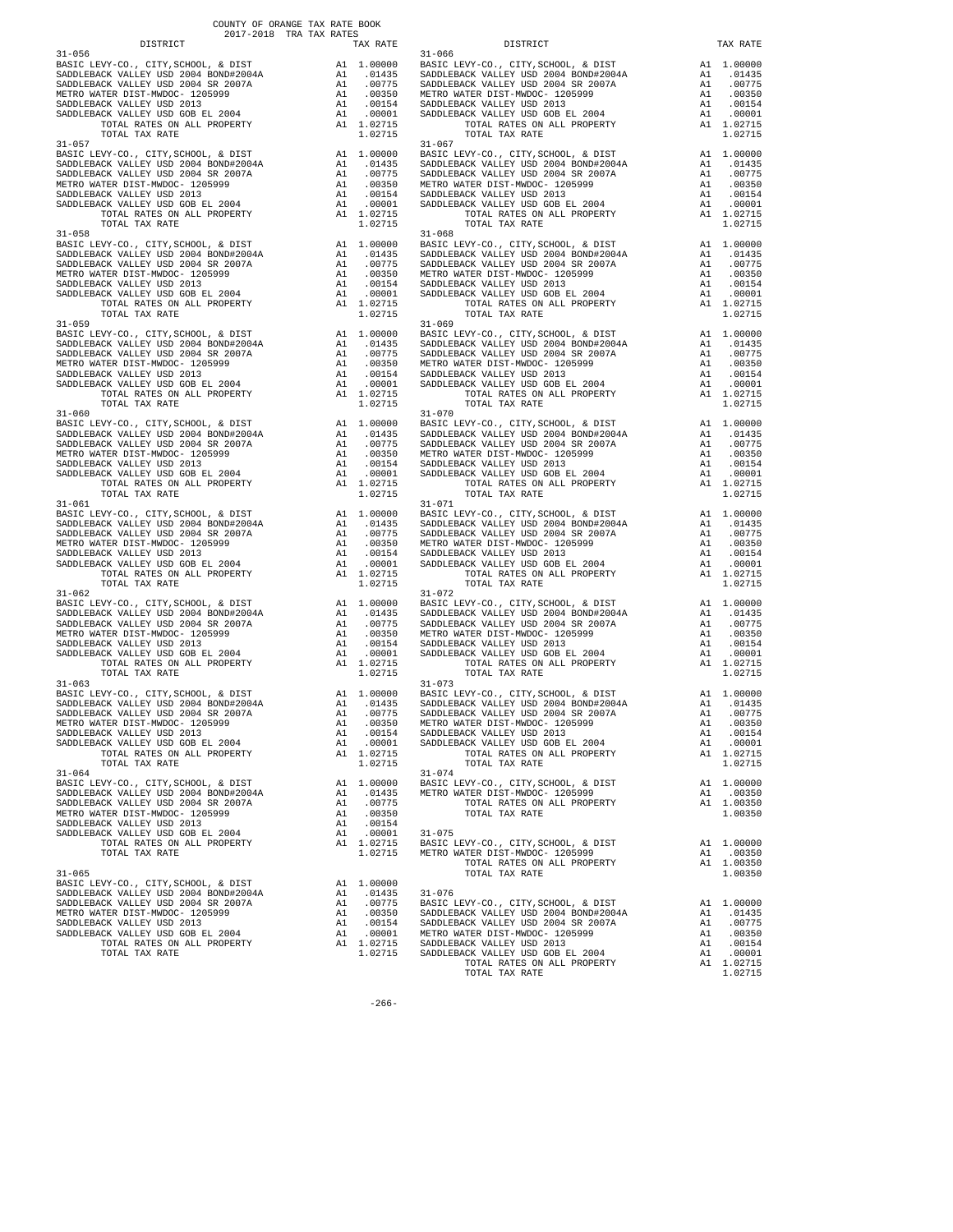| DISTRICT                                                                                                            |                                                                                                                                                                                                                                                                                                                                      | TAX RATE                                                                                                                                       |            |
|---------------------------------------------------------------------------------------------------------------------|--------------------------------------------------------------------------------------------------------------------------------------------------------------------------------------------------------------------------------------------------------------------------------------------------------------------------------------|------------------------------------------------------------------------------------------------------------------------------------------------|------------|
| $31 - 077$                                                                                                          |                                                                                                                                                                                                                                                                                                                                      |                                                                                                                                                | $31 - 087$ |
| BASIC LEVY-CO., CITY, SCHOOL, & DIST                                                                                |                                                                                                                                                                                                                                                                                                                                      |                                                                                                                                                |            |
|                                                                                                                     |                                                                                                                                                                                                                                                                                                                                      |                                                                                                                                                |            |
| SADDLEBACK VALLEY USD 2004 BOND#2004A<br>SADDLEBACK VALLEY USD 2004 SR 2007A<br>METRO WATER DIST-WEDD 2004 SR 2007A |                                                                                                                                                                                                                                                                                                                                      |                                                                                                                                                |            |
| METRO WATER DIST-MWDOC- 1205999                                                                                     |                                                                                                                                                                                                                                                                                                                                      |                                                                                                                                                |            |
|                                                                                                                     |                                                                                                                                                                                                                                                                                                                                      | 31-087<br>A1 1.00000 BASIC L<br>A1 .01435 SADDLEB<br>A1 .00775 SADDLEB<br>A1 .00350 METROW<br>A1 .00154 SADDLEB<br>A1 .00011 SADDLEB           |            |
|                                                                                                                     |                                                                                                                                                                                                                                                                                                                                      |                                                                                                                                                |            |
|                                                                                                                     |                                                                                                                                                                                                                                                                                                                                      |                                                                                                                                                |            |
| TOTAL TAX RATE                                                                                                      |                                                                                                                                                                                                                                                                                                                                      | 1.02715                                                                                                                                        |            |
| $31 - 078$                                                                                                          |                                                                                                                                                                                                                                                                                                                                      |                                                                                                                                                |            |
| BASIC LEVY-CO., CITY, SCHOOL, & DIST                                                                                |                                                                                                                                                                                                                                                                                                                                      |                                                                                                                                                |            |
| SADDLEBACK VALLEY USD 2004 BOND#2004A<br>SADDLEBACK VALLEY USD 2004 SP 20073                                        |                                                                                                                                                                                                                                                                                                                                      |                                                                                                                                                |            |
| SADDLEBACK VALLEY USD 2004 SR 2007A                                                                                 |                                                                                                                                                                                                                                                                                                                                      |                                                                                                                                                |            |
| METRO WATER DIST-MWDOC- 1205999                                                                                     |                                                                                                                                                                                                                                                                                                                                      |                                                                                                                                                |            |
| SADDLEBACK VALLEY USD 2013                                                                                          |                                                                                                                                                                                                                                                                                                                                      |                                                                                                                                                |            |
|                                                                                                                     | SADDLEBACK VALLEY USD GOB EL 2004<br>TOTAL RATES ON ALL PROPERTY                                                                                                                                                                                                                                                                     |                                                                                                                                                |            |
|                                                                                                                     |                                                                                                                                                                                                                                                                                                                                      |                                                                                                                                                |            |
| TOTAL TAX RATE                                                                                                      |                                                                                                                                                                                                                                                                                                                                      | 1.02715                                                                                                                                        |            |
| $31 - 079$                                                                                                          |                                                                                                                                                                                                                                                                                                                                      |                                                                                                                                                | $31 - 089$ |
| BASIC LEVY-CO., CITY, SCHOOL, & DIST                                                                                |                                                                                                                                                                                                                                                                                                                                      |                                                                                                                                                |            |
|                                                                                                                     |                                                                                                                                                                                                                                                                                                                                      |                                                                                                                                                |            |
| SADDLEBACK VALLEY USD 2004 BOND#2004A<br>SADDLEBACK VALLEY USD 2004 SR 2007A                                        |                                                                                                                                                                                                                                                                                                                                      |                                                                                                                                                |            |
| METRO WATER DIST-MWDOC- 1205999                                                                                     |                                                                                                                                                                                                                                                                                                                                      |                                                                                                                                                |            |
| SADDLEBACK VALLEY USD 2013                                                                                          |                                                                                                                                                                                                                                                                                                                                      |                                                                                                                                                |            |
| SADDLEBACK VALLEY USD GOB EL 2004                                                                                   |                                                                                                                                                                                                                                                                                                                                      |                                                                                                                                                |            |
|                                                                                                                     | TOTAL RATES ON ALL PROPERTY                                                                                                                                                                                                                                                                                                          | A1 1.02715                                                                                                                                     |            |
| TOTAL TAX RATE                                                                                                      |                                                                                                                                                                                                                                                                                                                                      | 1.02715                                                                                                                                        |            |
| $31 - 080$                                                                                                          |                                                                                                                                                                                                                                                                                                                                      |                                                                                                                                                | $31 - 090$ |
| BASIC LEVY-CO., CITY, SCHOOL, & DIST                                                                                |                                                                                                                                                                                                                                                                                                                                      |                                                                                                                                                |            |
| SADDLEBACK VALLEY USD 2004 BOND#2004A                                                                               |                                                                                                                                                                                                                                                                                                                                      |                                                                                                                                                |            |
| oop 2004 BOND#2004A<br>SADDLEBACK VALLEY USD 2004 SR 2007A<br>METRO WATER DIST-MWDOC- 1205000                       |                                                                                                                                                                                                                                                                                                                                      |                                                                                                                                                |            |
| METRO WATER DIST-MWDOC- 1205999                                                                                     |                                                                                                                                                                                                                                                                                                                                      |                                                                                                                                                |            |
| SADDLEBACK VALLEY USD 2013                                                                                          |                                                                                                                                                                                                                                                                                                                                      |                                                                                                                                                |            |
| SADDLEBACK VALLEY USD GOB EL 2004                                                                                   |                                                                                                                                                                                                                                                                                                                                      | A1 1.00000 BASIC L<br>A1 .01435 SADDLEB<br>A1 .0075 SADDLEB<br>A1 .00755 METRO W<br>A1 .00154 SADDLEB<br>A1 .00001 SADDLEB                     |            |
|                                                                                                                     | TOTAL RATES ON ALL PROPERTY                                                                                                                                                                                                                                                                                                          | A1 1.02715                                                                                                                                     |            |
| TOTAL TAX RATE                                                                                                      |                                                                                                                                                                                                                                                                                                                                      | 1.02715                                                                                                                                        |            |
| $31 - 081$                                                                                                          |                                                                                                                                                                                                                                                                                                                                      |                                                                                                                                                | $31 - 091$ |
| BASIC LEVY-CO., CITY, SCHOOL, & DIST                                                                                |                                                                                                                                                                                                                                                                                                                                      |                                                                                                                                                |            |
| SADDLEBACK VALLEY USD 2004 BOND#2004A                                                                               |                                                                                                                                                                                                                                                                                                                                      |                                                                                                                                                |            |
| SADDLEBACK VALLEY USD 2004 SR 2007A                                                                                 |                                                                                                                                                                                                                                                                                                                                      |                                                                                                                                                |            |
| METRO WATER DIST-MWDOC- 1205999                                                                                     |                                                                                                                                                                                                                                                                                                                                      |                                                                                                                                                |            |
| SADDLEBACK VALLEY USD 2013                                                                                          |                                                                                                                                                                                                                                                                                                                                      |                                                                                                                                                |            |
| SADDLEBACK VALLEY USD GOB EL 2004                                                                                   |                                                                                                                                                                                                                                                                                                                                      | A1 1.00000 BASIC<br>A1 .01435 SADDLEB<br>A1 .00775 SADDLEB<br>A1 .00350 METRO W<br>A1 .00154 SADDLEB<br>A1 .00101 SADDLEB<br>A1 .00001 SADDLEB |            |
|                                                                                                                     | TOTAL RATES ON ALL PROPERTY                                                                                                                                                                                                                                                                                                          | A1 1.02715                                                                                                                                     |            |
| TOTAL TAX RATE                                                                                                      |                                                                                                                                                                                                                                                                                                                                      | 1.02715                                                                                                                                        |            |
| $31 - 082$                                                                                                          |                                                                                                                                                                                                                                                                                                                                      |                                                                                                                                                | $31 - 092$ |
| BASIC LEVY-CO., CITY, SCHOOL, & DIST                                                                                | $\begin{tabular}{ll} \bf{A1} & 1.00000 & 31-092 \\ \bf{A1} & .01435 & SADDLEB \\ \bf{A1} & .00775 & SADDLEB \\ \bf{A1} & .00350 & METRO W \\ \bf{A1} & .00154 & SADDLEB \\ \bf{A1} & .00001 & SADDLEB \\ \bf{A1} & .02715 & .12715 \\ \bf{A2} & .02715 & .12715 \\ \bf{A3} & .02715 & .12715 \\ \bf{A4} & .02717 & .12715 \\ \bf{A5$ |                                                                                                                                                |            |
| SADDLEBACK VALLEY USD 2004 BOND#2004A                                                                               |                                                                                                                                                                                                                                                                                                                                      |                                                                                                                                                |            |
| SADDLEBACK VALLEY USD 2004 SR 2007A                                                                                 |                                                                                                                                                                                                                                                                                                                                      |                                                                                                                                                |            |
| METRO WATER DIST-MWDOC- 1205999                                                                                     |                                                                                                                                                                                                                                                                                                                                      |                                                                                                                                                |            |
| SADDLEBACK VALLEY USD 2013                                                                                          |                                                                                                                                                                                                                                                                                                                                      |                                                                                                                                                |            |
| SADDLEBACK VALLEY USD GOB EL 2004                                                                                   |                                                                                                                                                                                                                                                                                                                                      |                                                                                                                                                |            |
|                                                                                                                     | TOTAL RATES ON ALL PROPERTY                                                                                                                                                                                                                                                                                                          |                                                                                                                                                |            |
| TOTAL TAX RATE                                                                                                      |                                                                                                                                                                                                                                                                                                                                      | 1.02715                                                                                                                                        |            |
| $31 - 083$                                                                                                          |                                                                                                                                                                                                                                                                                                                                      |                                                                                                                                                | $31 - 093$ |
| BASIC LEVY-CO., CITY, SCHOOL, & DIST                                                                                |                                                                                                                                                                                                                                                                                                                                      |                                                                                                                                                |            |
| SADDLEBACK VALLEY USD 2004 BOND#2004A                                                                               |                                                                                                                                                                                                                                                                                                                                      |                                                                                                                                                |            |
| SADDLEBACK VALLEY USD 2004 SR 2007A                                                                                 |                                                                                                                                                                                                                                                                                                                                      |                                                                                                                                                |            |
| METRO WATER DIST-MWDOC- 1205999                                                                                     |                                                                                                                                                                                                                                                                                                                                      |                                                                                                                                                |            |
| SADDLEBACK VALLEY USD 2013                                                                                          |                                                                                                                                                                                                                                                                                                                                      |                                                                                                                                                |            |
| SADDLEBACK VALLEY USD GOB EL 2004                                                                                   | 1 1.00000 1881<br>A1 1.00000 BASIC L<br>A1 .00775 SADDLEB<br>A1 .00775 SADDLEB<br>A1 .00350 METRO W<br>A1 .00154 SADDLEB<br>A1 .00001 SADDLEB<br>A1 1.02715                                                                                                                                                                          |                                                                                                                                                |            |
|                                                                                                                     | TOTAL RATES ON ALL PROPERTY                                                                                                                                                                                                                                                                                                          |                                                                                                                                                |            |
| TOTAL TAX RATE                                                                                                      |                                                                                                                                                                                                                                                                                                                                      | 1.02715                                                                                                                                        |            |
| $31 - 084$                                                                                                          |                                                                                                                                                                                                                                                                                                                                      |                                                                                                                                                | $31 - 094$ |
|                                                                                                                     |                                                                                                                                                                                                                                                                                                                                      |                                                                                                                                                |            |
|                                                                                                                     |                                                                                                                                                                                                                                                                                                                                      |                                                                                                                                                |            |
|                                                                                                                     |                                                                                                                                                                                                                                                                                                                                      |                                                                                                                                                |            |
|                                                                                                                     |                                                                                                                                                                                                                                                                                                                                      |                                                                                                                                                |            |
|                                                                                                                     |                                                                                                                                                                                                                                                                                                                                      |                                                                                                                                                |            |
| SADDLEBACK VALLEY USD GOB EL 2004                                                                                   | A1                                                                                                                                                                                                                                                                                                                                   | .00001                                                                                                                                         |            |
| TOTAL RATES ON ALL PROPERTY                                                                                         |                                                                                                                                                                                                                                                                                                                                      | A1 1.02715                                                                                                                                     | SADDLEB    |
|                                                                                                                     |                                                                                                                                                                                                                                                                                                                                      |                                                                                                                                                |            |
| TOTAL TAX RATE                                                                                                      |                                                                                                                                                                                                                                                                                                                                      | 1.02715                                                                                                                                        |            |
| $31 - 085$                                                                                                          |                                                                                                                                                                                                                                                                                                                                      |                                                                                                                                                | $31 - 095$ |
| BASIC LEVY-CO., CITY, SCHOOL, & DIST                                                                                | A1                                                                                                                                                                                                                                                                                                                                   | 1.00000                                                                                                                                        | BASIC L    |
| SADDLEBACK VALLEY USD 2004 BOND#2004A                                                                               | A1                                                                                                                                                                                                                                                                                                                                   | .01435                                                                                                                                         | SADDLEB    |
| SADDLEBACK VALLEY USD 2004 SR 2007A                                                                                 | A1                                                                                                                                                                                                                                                                                                                                   | .00775                                                                                                                                         | SADDLEB    |
| METRO WATER DIST-MWDOC- 1205999                                                                                     | A1                                                                                                                                                                                                                                                                                                                                   | .00350                                                                                                                                         | METRO W    |
| SADDLEBACK VALLEY USD 2013                                                                                          | A1                                                                                                                                                                                                                                                                                                                                   | .00154                                                                                                                                         | SADDLEB    |
| SADDLEBACK VALLEY USD GOB EL 2004                                                                                   | A1                                                                                                                                                                                                                                                                                                                                   | .00001                                                                                                                                         | SADDLEB    |
|                                                                                                                     | TOTAL RATES ON ALL PROPERTY                                                                                                                                                                                                                                                                                                          | A1 1.02715                                                                                                                                     |            |
| TOTAL TAX RATE                                                                                                      |                                                                                                                                                                                                                                                                                                                                      | 1.02715                                                                                                                                        |            |
| $31 - 086$                                                                                                          |                                                                                                                                                                                                                                                                                                                                      |                                                                                                                                                | $31 - 096$ |
| BASIC LEVY-CO., CITY, SCHOOL, & DIST                                                                                |                                                                                                                                                                                                                                                                                                                                      | A1 1.00000                                                                                                                                     | BASIC L    |
| SADDLEBACK VALLEY USD 2004 BOND#2004A                                                                               |                                                                                                                                                                                                                                                                                                                                      | A1.01435                                                                                                                                       | SADDLEB    |
| SADDLEBACK VALLEY USD 2004 SR 2007A                                                                                 | A1                                                                                                                                                                                                                                                                                                                                   | .00775                                                                                                                                         | SADDLEB    |
| METRO WATER DIST-MWDOC- 1205999                                                                                     | A1                                                                                                                                                                                                                                                                                                                                   | .00350                                                                                                                                         | METRO W    |
| SADDLEBACK VALLEY USD 2013                                                                                          | A1                                                                                                                                                                                                                                                                                                                                   | .00154                                                                                                                                         | SADDLEB    |
| SADDLEBACK VALLEY USD GOB EL 2004                                                                                   |                                                                                                                                                                                                                                                                                                                                      | A1 .00001<br>A1 1 02715                                                                                                                        | SADDLEB    |
| ידס פרות מות מות המינים המירות המידורים                                                                             |                                                                                                                                                                                                                                                                                                                                      |                                                                                                                                                |            |

| COUNTY OF ORANGE TAX RATE BOOK<br>2017-2018 TRA TAX RATES<br>$\begin{minipage}{.4\linewidth} \begin{tabular}{lcccc} \textbf{1-AX RATE} & \textbf{1-X} & \textbf{1-X} & \textbf{RATE} & \textbf{1-X} & \textbf{1-X} & \textbf{1-X} & \textbf{1-X} & \textbf{1-X} & \textbf{1-X} & \textbf{1-X} & \textbf{1-X} & \textbf{1-X} & \textbf{1-X} & \textbf{1-X} & \textbf{1-X} & \textbf{1-X} & \textbf{1-X} & \textbf{1-X} & \textbf{1-X} & \textbf{1-X} & \textbf{1-X} & \textbf{1-X} & \textbf{1-X} & \textbf{$ |          |                                                                                                                                                                                                                                                                                                                                                                                                                  |          |
|--------------------------------------------------------------------------------------------------------------------------------------------------------------------------------------------------------------------------------------------------------------------------------------------------------------------------------------------------------------------------------------------------------------------------------------------------------------------------------------------------------------|----------|------------------------------------------------------------------------------------------------------------------------------------------------------------------------------------------------------------------------------------------------------------------------------------------------------------------------------------------------------------------------------------------------------------------|----------|
|                                                                                                                                                                                                                                                                                                                                                                                                                                                                                                              | TAX RATE | DISTRICT                                                                                                                                                                                                                                                                                                                                                                                                         | TAX RATE |
| $31 - 077$                                                                                                                                                                                                                                                                                                                                                                                                                                                                                                   |          | $31 - 087$<br>$\begin{tabular}{c c c c c} 31-077 & 31-087 \\ \hline BANDLEBACK\ VALLEY-CO, CITY, SCHOOL, & DIST & A1 & 1.00000 & BASIC LEVY-CO., CITY, SCHOOL, & DIST & A1 & 1.00000 \\ \hline SADDLEBACK\ VALLEY\ USD\ 2004\ BONDLEBACK\ VALLEY\ USD\ 2004\ SRDDEBACK\ VALLEY\ USD\ 2004\ SRDDEBACK\ VALLEY\ USD\ 2004\ SRDDEBACK\ VALLEY\ USD\ 2004\ SRDDEBACK\ VALLEY\ USD\ 2004\ SRD$                        |          |
|                                                                                                                                                                                                                                                                                                                                                                                                                                                                                                              |          | $\begin{tabular}{cccccc} 31-078 & 1014 \text{L} & 104 \text{L} & 104 \text{L} & 104 \text{L} & 104 \text{L} & 104 \text{L} & 104 \text{L} & 104 \text{L} & 104 \text{L} & 104 \text{L} & 104 \text{L} & 104 \text{L} & 104 \text{L} & 104 \text{L} & 104 \text{L} & 104 \text{L} & 104 \text{L} & 104 \text{L} & 104 \text{L} & 104 \text{L} & 1$                                                                |          |
|                                                                                                                                                                                                                                                                                                                                                                                                                                                                                                              |          |                                                                                                                                                                                                                                                                                                                                                                                                                  |          |
|                                                                                                                                                                                                                                                                                                                                                                                                                                                                                                              |          | $\begin{tabular}{c c c c c} \multicolumn{4}{c}{\textbf{31-080}} & \multicolumn{4}{c}{\textbf{102715}} & \multicolumn{4}{c}{\textbf{102715}} & \multicolumn{4}{c}{\textbf{102715}} & \multicolumn{4}{c}{\textbf{102715}} & \multicolumn{4}{c}{\textbf{102715}} & \multicolumn{4}{c}{\textbf{102715}} & \multicolumn{4}{c}{\textbf{102715}} & \multicolumn{4}{c}{\textbf{102715}} & \multicolumn{4}{c}{\textbf{10$ |          |
|                                                                                                                                                                                                                                                                                                                                                                                                                                                                                                              |          | $\begin{tabular}{l c c c c c} 31-0811 & 1.00000 & 31-0911 & 1.00000 & 31-0911 & 31-00000 \\ {\small \texttt{BADLEBACK} \texttt{VALEY} \texttt{USD 2004 BONDH2004A} & \texttt{A1} & 0.01435 & \texttt{SADDLEBACK} \texttt{VALEY} \texttt{USD 2004 BONDH2004A} & \texttt{A1} & 0.01435 \\ {\small \texttt{SADDLEBACK} \texttt{VALEY} \texttt{USD 2004 BNDLE$                                                       |          |
|                                                                                                                                                                                                                                                                                                                                                                                                                                                                                                              |          | $\begin{tabular}{c c c c c} 31-082 & 31-082 \\ \texttt{BADLEBACK VALUEY-CO} & CITY, SCHOOL, & DIST & \texttt{A1} & 1.00000 & BASIC LEVY-CO, , CITY, SCHOOL, & DIST & \texttt{A1} & 1.00000 \\ \texttt{SADDEBACK VALUEY USD 2004 BONDH2004A} & \texttt{A1} & .01435 & SADDLEBACK VALUEY USD 2004 BONDH2004A & \texttt{A1} & .01435 \\ \texttt{SADDEBACK VALUEY USD 2004 SR 2007A} &$                              |          |
|                                                                                                                                                                                                                                                                                                                                                                                                                                                                                                              |          |                                                                                                                                                                                                                                                                                                                                                                                                                  |          |
| TOTAL TAX RATE<br>$31 - 085$                                                                                                                                                                                                                                                                                                                                                                                                                                                                                 | 1.02715  | SADDLEBACK VALLEY USD 2013 A1 .00050 A1 .000750 A1 .000760 ANDLEBACK VALLEY USD 2013<br>METRO WATER DIST -MWDOC - 1205999 A1 .000350 A1 .000350 A1 .000350 A1 .000750 A1 .000750 A1 .000750 A1 .000750<br>SADDLEBACK VALLEY USD GO<br>TOTAL TAX RATE<br>$31 - 095$                                                                                                                                               | 1.02715  |
| $31 - 086$                                                                                                                                                                                                                                                                                                                                                                                                                                                                                                   | 1.02715  | $31 - 096$                                                                                                                                                                                                                                                                                                                                                                                                       | 1.02715  |
| TOTAL TAX RATE                                                                                                                                                                                                                                                                                                                                                                                                                                                                                               | 1.02715  | TOTAL TAX RATE                                                                                                                                                                                                                                                                                                                                                                                                   | 1.02715  |

-267-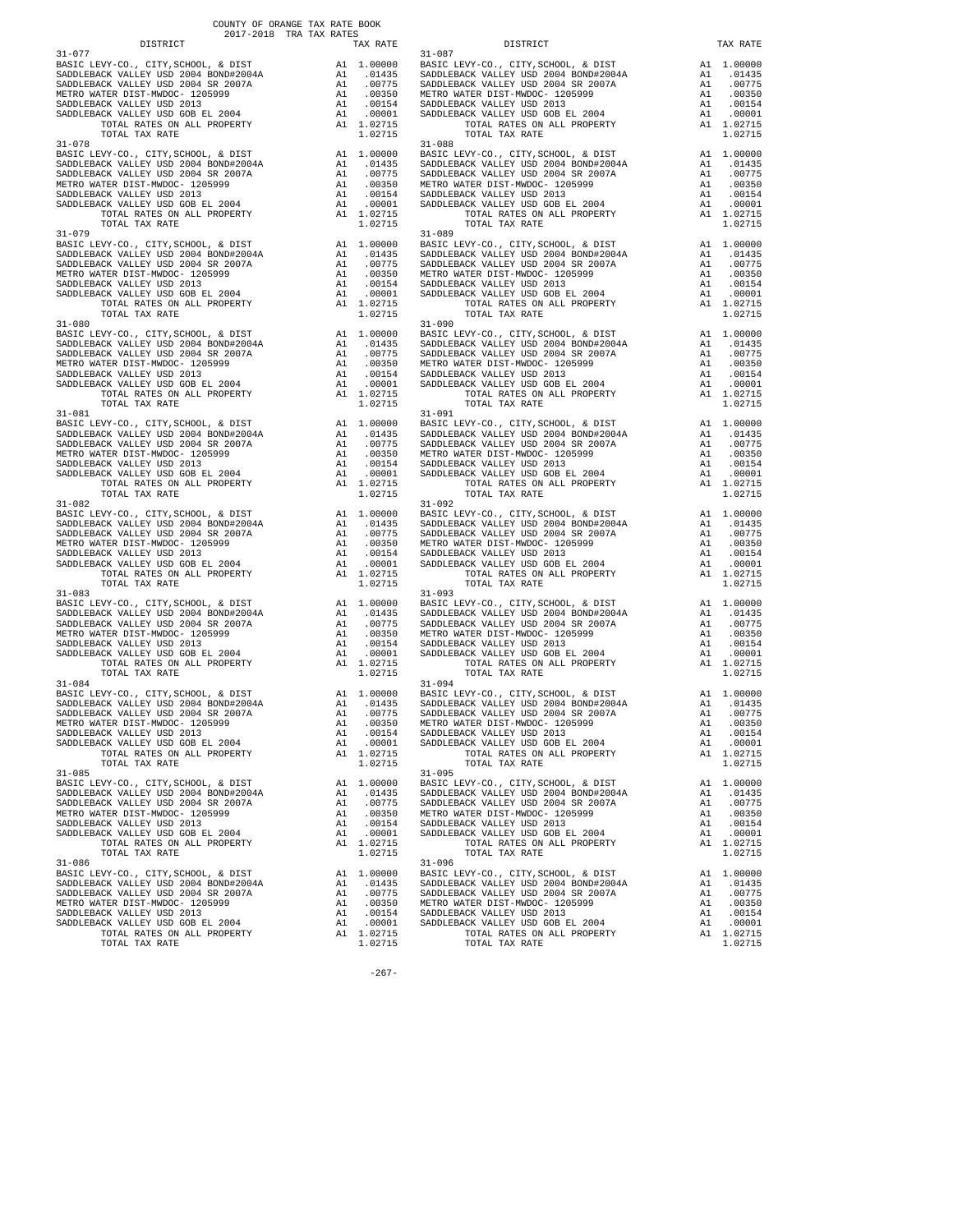|                          | DISTRICT                                                                                                                                                                                                                                                                                                                                                                                                                                                                                   | 2017-2018 TRA TAX RATES                                                                                                                                                                                                                                             | TAX RATE                                                                                                        |                                                                               |
|--------------------------|--------------------------------------------------------------------------------------------------------------------------------------------------------------------------------------------------------------------------------------------------------------------------------------------------------------------------------------------------------------------------------------------------------------------------------------------------------------------------------------------|---------------------------------------------------------------------------------------------------------------------------------------------------------------------------------------------------------------------------------------------------------------------|-----------------------------------------------------------------------------------------------------------------|-------------------------------------------------------------------------------|
|                          |                                                                                                                                                                                                                                                                                                                                                                                                                                                                                            |                                                                                                                                                                                                                                                                     |                                                                                                                 |                                                                               |
| $31 - 098$<br>$31 - 099$ | EVY-CO., CITY, SCHOOL, & DIST and 1.00000 BASIC L<br>ACK VALLEY USD 2004 BOND#2004A al 0.0775 SADDLEB<br>ACK VALLEY USD 2004 BR 2007A al 0.0775 SADDLEB<br>ATER DIST-MWDOC- 1205999 al 0.0350 METRO W<br>ACK VALLEY USD 30B EL 2004 al 0.0<br>BASIC LEVY-CO., CITY, SCHOOL, & DIST<br>SADDLEBACK VALLEY USD 2004 BOND#2004A<br>SADDLEBACK VALLEY USD 2004 SR 2007A<br>METRO WATER DIST-MWDOC- 1205999<br>SADDLEBACK VALLEY USD 2013<br>SADDLEBACK VALLEY USD GOB EL 2004<br>TOTAL TAX RATE |                                                                                                                                                                                                                                                                     | 1.02715                                                                                                         | $31 - 108$<br>$31 - 109$                                                      |
|                          | BASIC LEVY-CO., CITY, SCHOOL, & DIST<br>SADDLEBACK VALLEY USD 2004 BOND#2004A<br>SADDLEBACK VALLEY USD 2004 SR 2007A<br>METRO WATER DIST-MWDOC- 1205999<br>SADDLEBACK VALLEY USD 2013<br>SADDLEBACK VALLEY USD GOB EL 2004<br>TOTAL RATES ON ALL PROPERTY<br>TOTAL TILL THE SON ALL PROPERTY<br>TOTAL TAX RATE                                                                                                                                                                             | $\begin{tabular}{ll} \bf 31-109 \\ \bf A1 & .010000 \\ \bf A1 & .01435 \\ \bf A1 & .00775 \\ \bf A1 & .00775 \\ \bf A1 & .00350 \\ \bf A1 & .00350 \\ \bf A1 & .00154 \\ \bf A1 & .00001 \\ \bf A1 & .00001 \\ \bf A1 & .02715 \\ \bf A1 & .02715 \\ \end{tabular}$ | 1.02715                                                                                                         |                                                                               |
| $31 - 100$               |                                                                                                                                                                                                                                                                                                                                                                                                                                                                                            |                                                                                                                                                                                                                                                                     |                                                                                                                 | $31 - 110$                                                                    |
|                          |                                                                                                                                                                                                                                                                                                                                                                                                                                                                                            |                                                                                                                                                                                                                                                                     |                                                                                                                 |                                                                               |
| $31 - 102$               | 31-102<br>BASIC LEVY-CO., CITY, SCHOOL, & DIST<br>SADDLEBACK VALLEY USD 2004 BOND#2004A<br>SADDLEBACK VALLEY USD 2004 SR 2007A<br>METRO WATER DIST-MWDOC- 1205999<br>SADDLEBACK VALLEY USD 2013<br>SADDLEBACK VALLEY USD GOB EL 2004<br>TOTAL RATES ON ALL PROPERTY<br>TOTAL TAX RATE                                                                                                                                                                                                      | A1 1.00000<br>A1 .01435<br>A1 .00775                                                                                                                                                                                                                                | Al .00350<br>Al .00154 BASIC L<br>Al .00154 BASIC L<br>Al .00001 METRO W<br>Al 1 02715<br>A1 1.02715<br>1.02715 | METRO W                                                                       |
| $31 - 103$               | BASIC LEVY-CO., CITY, SCHOOL, & DIST<br>SADDLEBACK VALLEY USD 2004 BOND#2004A<br>SADDLEBACK VALLEY USD 2004 SR 2007A<br>METRO WATER DIST-MWDOC- 1205999<br>TOTAL TAX RATE                                                                                                                                                                                                                                                                                                                  |                                                                                                                                                                                                                                                                     | A1 1.00000 BASIC L<br>A1 .01435 METRO W<br>A1 .00775 IRVINE<br>A1 .00350 IRVINE<br>1.02715                      | $31 - 118$                                                                    |
| $31 - 104$               | SADDLEBACK VALLEY USD 2004 SR 2007A<br>METRO WATER DIST-MWDOC- 1205999<br>SADDLEBACK VALLEY USD 2013<br>SADDLEBACK VALLEY USD GOB EL 2004<br>TOTAL RATES ON ALL PROPERTY<br>TOTAL TAX RATE                                                                                                                                                                                                                                                                                                 | A1<br>A1<br>A1<br>A1                                                                                                                                                                                                                                                | .00775<br>.00350<br>.00154<br>.00001<br>A1 1.02715<br>1.02715                                                   | $31 - 119$<br>BASIC L<br>$31 - 120$<br>BASIC L<br>METRO W<br>IRVINE<br>IRVINE |
| $31 - 105$               | BASIC LEVY-CO., CITY, SCHOOL, & DIST<br>SADDLEBACK VALLEY USD 2004 BOND#2004A<br>SADDLEBACK VALLEY USD 2004 SR 2007A<br>METRO WATER DIST-MWDOC- 1205999<br>SADDLEBACK VALLEY USD 2013<br>SADDLEBACK VALLEY USD GOB EL 2004<br>TOTAL RATES ON ALL PROPERTY<br>TOTAL TAX RATE                                                                                                                                                                                                                | A1<br>A1<br>A1                                                                                                                                                                                                                                                      | A1 1.00000<br>A1 .01435<br>.00775<br>.00350<br>A1 .00154<br>.00001<br>A1 1.02715<br>1.02715                     | $31 - 901$<br>BASIC L<br>SADDLEB<br>SADDLEB<br>SADDLEB<br>SADDLEB             |
| $31 - 106$               | BASIC LEVY-CO., CITY, SCHOOL, & DIST<br>SADDLEBACK VALLEY USD 2004 BOND#2004A<br>SADDLEBACK VALLEY USD 2004 SR 2007A<br>METRO WATER DIST-MWDOC- 1205999<br>SADDLEBACK VALLEY USD 2013<br>SADDLEBACK VALLEY USD GOB EL 2004<br>TOTAL RATES ON ALL PROPERTY<br>TOTAL TAX RATE                                                                                                                                                                                                                | A1<br>A1<br>A1<br>A1<br>A1                                                                                                                                                                                                                                          | 1.00000<br>.01435<br>.00775<br>.00350<br>A1.00154<br>.00001<br>A1 1.02715<br>1.02715                            | $32 - 001$<br>BASIC L<br>LAGUNA<br>METRO W                                    |

| COUNTY OF ORANGE TAX RATE BOOK<br>2017-2018 TRA TAX RATES<br>$2017-2018 \quad \text{TRA RATES}$ DISTRICT $\hspace{2.5cm}$ | TAX RATE | DISTRICT                                                                                                                                                                                                                                                                                                                                                                                                     |         | TAX RATE |
|---------------------------------------------------------------------------------------------------------------------------|----------|--------------------------------------------------------------------------------------------------------------------------------------------------------------------------------------------------------------------------------------------------------------------------------------------------------------------------------------------------------------------------------------------------------------|---------|----------|
| $31 - 097$                                                                                                                |          | $31 - 107$                                                                                                                                                                                                                                                                                                                                                                                                   |         |          |
|                                                                                                                           |          |                                                                                                                                                                                                                                                                                                                                                                                                              |         |          |
|                                                                                                                           |          |                                                                                                                                                                                                                                                                                                                                                                                                              |         |          |
|                                                                                                                           |          |                                                                                                                                                                                                                                                                                                                                                                                                              |         |          |
|                                                                                                                           |          |                                                                                                                                                                                                                                                                                                                                                                                                              |         |          |
|                                                                                                                           |          |                                                                                                                                                                                                                                                                                                                                                                                                              |         |          |
|                                                                                                                           |          |                                                                                                                                                                                                                                                                                                                                                                                                              |         |          |
|                                                                                                                           |          |                                                                                                                                                                                                                                                                                                                                                                                                              |         |          |
|                                                                                                                           |          |                                                                                                                                                                                                                                                                                                                                                                                                              |         |          |
|                                                                                                                           |          |                                                                                                                                                                                                                                                                                                                                                                                                              |         |          |
|                                                                                                                           |          |                                                                                                                                                                                                                                                                                                                                                                                                              |         |          |
|                                                                                                                           |          |                                                                                                                                                                                                                                                                                                                                                                                                              |         |          |
|                                                                                                                           |          |                                                                                                                                                                                                                                                                                                                                                                                                              |         |          |
|                                                                                                                           |          |                                                                                                                                                                                                                                                                                                                                                                                                              |         |          |
|                                                                                                                           |          |                                                                                                                                                                                                                                                                                                                                                                                                              |         |          |
|                                                                                                                           |          |                                                                                                                                                                                                                                                                                                                                                                                                              |         |          |
|                                                                                                                           |          |                                                                                                                                                                                                                                                                                                                                                                                                              |         |          |
|                                                                                                                           |          |                                                                                                                                                                                                                                                                                                                                                                                                              |         |          |
|                                                                                                                           |          |                                                                                                                                                                                                                                                                                                                                                                                                              |         |          |
|                                                                                                                           |          |                                                                                                                                                                                                                                                                                                                                                                                                              |         |          |
|                                                                                                                           |          |                                                                                                                                                                                                                                                                                                                                                                                                              |         |          |
|                                                                                                                           |          |                                                                                                                                                                                                                                                                                                                                                                                                              |         |          |
|                                                                                                                           |          |                                                                                                                                                                                                                                                                                                                                                                                                              |         |          |
|                                                                                                                           |          |                                                                                                                                                                                                                                                                                                                                                                                                              |         |          |
|                                                                                                                           |          |                                                                                                                                                                                                                                                                                                                                                                                                              |         |          |
|                                                                                                                           |          |                                                                                                                                                                                                                                                                                                                                                                                                              |         |          |
|                                                                                                                           |          |                                                                                                                                                                                                                                                                                                                                                                                                              |         |          |
|                                                                                                                           |          |                                                                                                                                                                                                                                                                                                                                                                                                              |         |          |
|                                                                                                                           |          | $\begin{tabular}{c c c c c} \multicolumn{4}{c}{\textbf{31--100}} & \multicolumn{4}{c}{\textbf{1.02715}} & \multicolumn{4}{c}{\textbf{1.02715}} & \multicolumn{4}{c}{\textbf{1.02715}} & \multicolumn{4}{c}{\textbf{1.02715}} & \multicolumn{4}{c}{\textbf{1.02715}} & \multicolumn{4}{c}{\textbf{1.02715}} & \multicolumn{4}{c}{\textbf{1.02715}} & \multicolumn{4}{c}{\textbf{1.02715}} & \multicolumn{4}{$ |         |          |
|                                                                                                                           |          |                                                                                                                                                                                                                                                                                                                                                                                                              |         |          |
|                                                                                                                           |          |                                                                                                                                                                                                                                                                                                                                                                                                              |         |          |
|                                                                                                                           |          |                                                                                                                                                                                                                                                                                                                                                                                                              |         |          |
|                                                                                                                           |          |                                                                                                                                                                                                                                                                                                                                                                                                              |         |          |
|                                                                                                                           |          |                                                                                                                                                                                                                                                                                                                                                                                                              |         |          |
|                                                                                                                           |          | $\begin{tabular}{l c c c c c} 31-1011 & 31-10111 & 31-10111 & 31-1111 & 31-11111 & 31-11111 & 31-11111 & 31-11111 & 31-11111 & 31-11111 & 31-11111 & 31-11111 & 31-11111 & 31-11111 & 31-11111 & 31-11111 & 31-11111 & 31-11111 & 31-11111 & 31-11111 & 31-$                                                                                                                                                 |         |          |
|                                                                                                                           |          |                                                                                                                                                                                                                                                                                                                                                                                                              |         |          |
|                                                                                                                           |          |                                                                                                                                                                                                                                                                                                                                                                                                              |         |          |
|                                                                                                                           |          |                                                                                                                                                                                                                                                                                                                                                                                                              |         |          |
|                                                                                                                           |          |                                                                                                                                                                                                                                                                                                                                                                                                              |         |          |
|                                                                                                                           |          |                                                                                                                                                                                                                                                                                                                                                                                                              |         |          |
|                                                                                                                           |          |                                                                                                                                                                                                                                                                                                                                                                                                              |         |          |
|                                                                                                                           |          |                                                                                                                                                                                                                                                                                                                                                                                                              |         |          |
|                                                                                                                           |          |                                                                                                                                                                                                                                                                                                                                                                                                              |         |          |
|                                                                                                                           |          |                                                                                                                                                                                                                                                                                                                                                                                                              |         |          |
|                                                                                                                           |          |                                                                                                                                                                                                                                                                                                                                                                                                              |         |          |
|                                                                                                                           |          |                                                                                                                                                                                                                                                                                                                                                                                                              |         |          |
|                                                                                                                           |          |                                                                                                                                                                                                                                                                                                                                                                                                              |         |          |
|                                                                                                                           |          |                                                                                                                                                                                                                                                                                                                                                                                                              |         |          |
|                                                                                                                           |          |                                                                                                                                                                                                                                                                                                                                                                                                              |         |          |
|                                                                                                                           |          |                                                                                                                                                                                                                                                                                                                                                                                                              |         |          |
|                                                                                                                           |          |                                                                                                                                                                                                                                                                                                                                                                                                              |         |          |
|                                                                                                                           |          |                                                                                                                                                                                                                                                                                                                                                                                                              |         |          |
|                                                                                                                           |          |                                                                                                                                                                                                                                                                                                                                                                                                              |         |          |
|                                                                                                                           |          |                                                                                                                                                                                                                                                                                                                                                                                                              |         |          |
|                                                                                                                           |          |                                                                                                                                                                                                                                                                                                                                                                                                              |         |          |
|                                                                                                                           |          |                                                                                                                                                                                                                                                                                                                                                                                                              |         |          |
|                                                                                                                           |          |                                                                                                                                                                                                                                                                                                                                                                                                              |         |          |
|                                                                                                                           |          |                                                                                                                                                                                                                                                                                                                                                                                                              |         |          |
|                                                                                                                           |          |                                                                                                                                                                                                                                                                                                                                                                                                              |         |          |
|                                                                                                                           |          |                                                                                                                                                                                                                                                                                                                                                                                                              |         |          |
|                                                                                                                           |          |                                                                                                                                                                                                                                                                                                                                                                                                              |         |          |
|                                                                                                                           |          |                                                                                                                                                                                                                                                                                                                                                                                                              |         |          |
|                                                                                                                           |          |                                                                                                                                                                                                                                                                                                                                                                                                              |         |          |
|                                                                                                                           |          |                                                                                                                                                                                                                                                                                                                                                                                                              |         |          |
|                                                                                                                           |          |                                                                                                                                                                                                                                                                                                                                                                                                              |         |          |
|                                                                                                                           |          |                                                                                                                                                                                                                                                                                                                                                                                                              |         |          |
|                                                                                                                           |          |                                                                                                                                                                                                                                                                                                                                                                                                              |         |          |
|                                                                                                                           |          |                                                                                                                                                                                                                                                                                                                                                                                                              |         |          |
|                                                                                                                           |          |                                                                                                                                                                                                                                                                                                                                                                                                              |         |          |
|                                                                                                                           |          |                                                                                                                                                                                                                                                                                                                                                                                                              |         |          |
|                                                                                                                           |          |                                                                                                                                                                                                                                                                                                                                                                                                              |         |          |
|                                                                                                                           |          |                                                                                                                                                                                                                                                                                                                                                                                                              |         |          |
|                                                                                                                           |          |                                                                                                                                                                                                                                                                                                                                                                                                              |         |          |
|                                                                                                                           |          |                                                                                                                                                                                                                                                                                                                                                                                                              |         |          |
|                                                                                                                           |          | $32 - 002$                                                                                                                                                                                                                                                                                                                                                                                                   |         |          |
|                                                                                                                           |          |                                                                                                                                                                                                                                                                                                                                                                                                              |         |          |
|                                                                                                                           |          |                                                                                                                                                                                                                                                                                                                                                                                                              |         |          |
|                                                                                                                           |          |                                                                                                                                                                                                                                                                                                                                                                                                              |         |          |
|                                                                                                                           |          | TOTAL TAX RATE                                                                                                                                                                                                                                                                                                                                                                                               | 1.01637 |          |
|                                                                                                                           |          |                                                                                                                                                                                                                                                                                                                                                                                                              |         |          |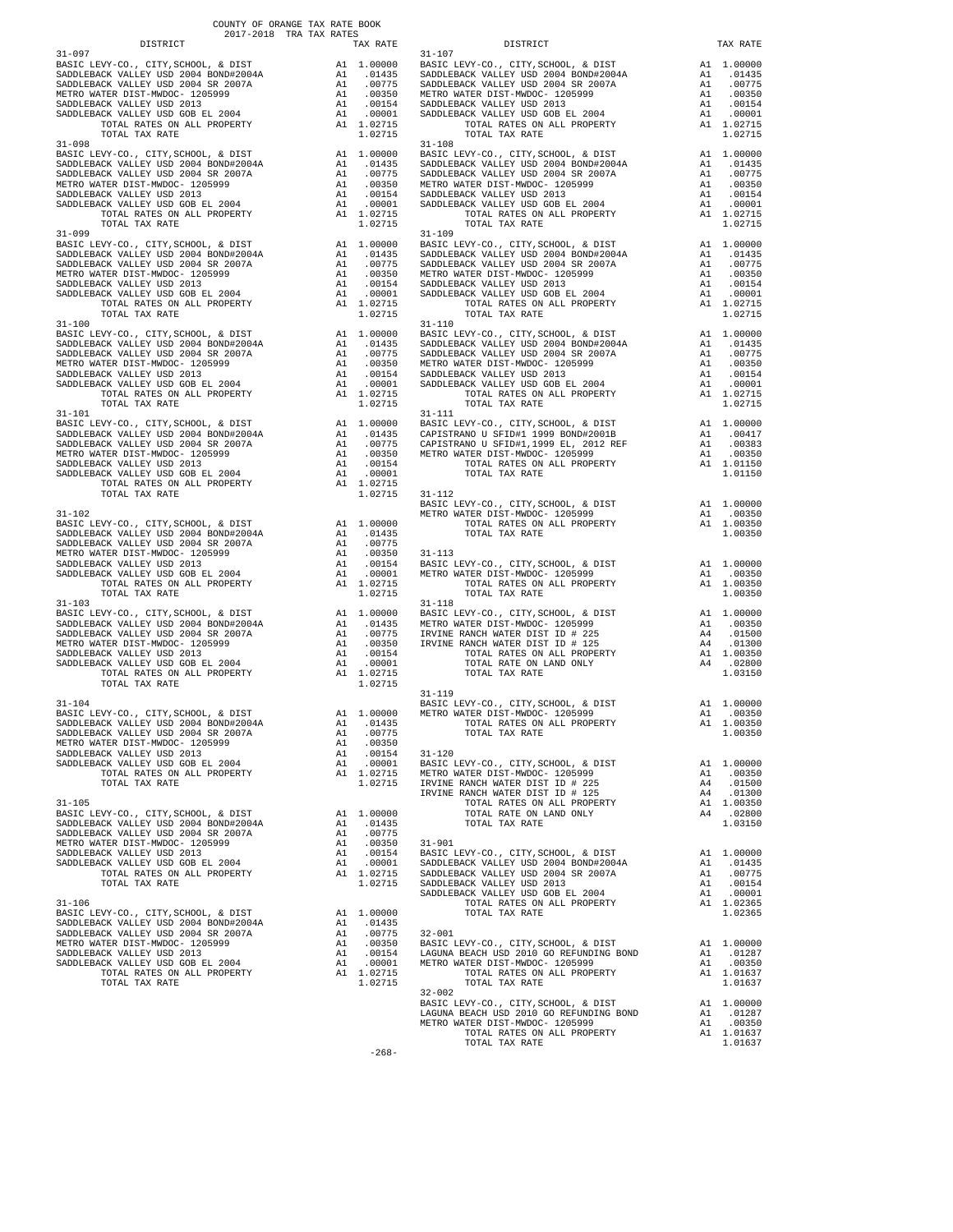| DISTRICT<br>2017-2018 TRA TAX RATES | TAX RATE | AX RATE $32-016$ DISTRICT                                                                                                                                                                                                                                                                                                                                                                                                                                            | TAX RATE |
|-------------------------------------|----------|----------------------------------------------------------------------------------------------------------------------------------------------------------------------------------------------------------------------------------------------------------------------------------------------------------------------------------------------------------------------------------------------------------------------------------------------------------------------|----------|
| $32 - 003$                          |          | $\begin{tabular}{cccc} 32-003 & \text{DIST-HOT} & \text{YAX RATE} \\ \text{BASC LEVY-CO, CITY, SCHOOL, & DISTT & \text{A1 1.00000 BREVADING BOND} \\ \text{METRO WATER DIST-MROC-L 205999} & \text{A1 1.00000 BREVADING BOND} \\ \text{METRO WATER DIST-MROC-L 205999} & \text{A1 1.00000 BREVADING BORD \\ \text{METRO WATER DIST-MROC-L 205999} \\ \text{METRO WATER DIST-MROC-L 205999} & \$                                                                      |          |
|                                     |          |                                                                                                                                                                                                                                                                                                                                                                                                                                                                      |          |
|                                     |          |                                                                                                                                                                                                                                                                                                                                                                                                                                                                      |          |
|                                     |          |                                                                                                                                                                                                                                                                                                                                                                                                                                                                      |          |
|                                     |          |                                                                                                                                                                                                                                                                                                                                                                                                                                                                      |          |
|                                     |          |                                                                                                                                                                                                                                                                                                                                                                                                                                                                      |          |
|                                     |          |                                                                                                                                                                                                                                                                                                                                                                                                                                                                      |          |
|                                     |          |                                                                                                                                                                                                                                                                                                                                                                                                                                                                      |          |
|                                     |          |                                                                                                                                                                                                                                                                                                                                                                                                                                                                      |          |
|                                     |          |                                                                                                                                                                                                                                                                                                                                                                                                                                                                      |          |
|                                     |          |                                                                                                                                                                                                                                                                                                                                                                                                                                                                      |          |
|                                     |          |                                                                                                                                                                                                                                                                                                                                                                                                                                                                      |          |
|                                     |          |                                                                                                                                                                                                                                                                                                                                                                                                                                                                      |          |
| $32 - 006$                          |          |                                                                                                                                                                                                                                                                                                                                                                                                                                                                      |          |
|                                     |          |                                                                                                                                                                                                                                                                                                                                                                                                                                                                      |          |
|                                     |          |                                                                                                                                                                                                                                                                                                                                                                                                                                                                      |          |
|                                     |          |                                                                                                                                                                                                                                                                                                                                                                                                                                                                      |          |
|                                     |          |                                                                                                                                                                                                                                                                                                                                                                                                                                                                      |          |
|                                     |          |                                                                                                                                                                                                                                                                                                                                                                                                                                                                      |          |
|                                     |          |                                                                                                                                                                                                                                                                                                                                                                                                                                                                      |          |
|                                     |          |                                                                                                                                                                                                                                                                                                                                                                                                                                                                      |          |
|                                     |          |                                                                                                                                                                                                                                                                                                                                                                                                                                                                      |          |
|                                     |          |                                                                                                                                                                                                                                                                                                                                                                                                                                                                      |          |
|                                     |          |                                                                                                                                                                                                                                                                                                                                                                                                                                                                      |          |
|                                     |          |                                                                                                                                                                                                                                                                                                                                                                                                                                                                      |          |
|                                     |          |                                                                                                                                                                                                                                                                                                                                                                                                                                                                      |          |
|                                     |          | $\begin{tabular}{c c c c c c} \multicolumn{4}{c c c} \multicolumn{4}{c c} \multicolumn{4}{c} \multicolumn{4}{c} \multicolumn{4}{c} \multicolumn{4}{c} \multicolumn{4}{c} \multicolumn{4}{c} \multicolumn{4}{c} \multicolumn{4}{c} \multicolumn{4}{c} \multicolumn{4}{c} \multicolumn{4}{c} \multicolumn{4}{c} \multicolumn{4}{c} \multicolumn{4}{c} \multicolumn{4}{c} \multicolumn{4}{c} \multicolumn{4}{c} \multicolumn{4}{c} \multicolumn{4}{c} \multicolumn{4}{$ |          |
| $32 - 009$                          |          |                                                                                                                                                                                                                                                                                                                                                                                                                                                                      |          |
|                                     |          |                                                                                                                                                                                                                                                                                                                                                                                                                                                                      |          |
|                                     |          |                                                                                                                                                                                                                                                                                                                                                                                                                                                                      |          |
|                                     |          |                                                                                                                                                                                                                                                                                                                                                                                                                                                                      |          |
|                                     |          |                                                                                                                                                                                                                                                                                                                                                                                                                                                                      |          |
|                                     |          |                                                                                                                                                                                                                                                                                                                                                                                                                                                                      |          |
|                                     |          |                                                                                                                                                                                                                                                                                                                                                                                                                                                                      |          |
|                                     |          |                                                                                                                                                                                                                                                                                                                                                                                                                                                                      |          |
|                                     |          |                                                                                                                                                                                                                                                                                                                                                                                                                                                                      |          |
|                                     |          |                                                                                                                                                                                                                                                                                                                                                                                                                                                                      |          |
|                                     |          |                                                                                                                                                                                                                                                                                                                                                                                                                                                                      |          |
|                                     |          |                                                                                                                                                                                                                                                                                                                                                                                                                                                                      |          |
|                                     |          |                                                                                                                                                                                                                                                                                                                                                                                                                                                                      |          |
|                                     |          |                                                                                                                                                                                                                                                                                                                                                                                                                                                                      |          |
|                                     |          |                                                                                                                                                                                                                                                                                                                                                                                                                                                                      |          |
|                                     |          |                                                                                                                                                                                                                                                                                                                                                                                                                                                                      |          |
|                                     |          |                                                                                                                                                                                                                                                                                                                                                                                                                                                                      |          |
|                                     |          |                                                                                                                                                                                                                                                                                                                                                                                                                                                                      |          |
|                                     |          |                                                                                                                                                                                                                                                                                                                                                                                                                                                                      |          |
|                                     |          |                                                                                                                                                                                                                                                                                                                                                                                                                                                                      |          |
|                                     |          |                                                                                                                                                                                                                                                                                                                                                                                                                                                                      |          |
|                                     |          |                                                                                                                                                                                                                                                                                                                                                                                                                                                                      |          |
|                                     |          |                                                                                                                                                                                                                                                                                                                                                                                                                                                                      |          |
|                                     |          |                                                                                                                                                                                                                                                                                                                                                                                                                                                                      |          |
|                                     |          |                                                                                                                                                                                                                                                                                                                                                                                                                                                                      |          |
|                                     |          |                                                                                                                                                                                                                                                                                                                                                                                                                                                                      |          |
|                                     |          |                                                                                                                                                                                                                                                                                                                                                                                                                                                                      |          |
|                                     |          |                                                                                                                                                                                                                                                                                                                                                                                                                                                                      |          |
|                                     |          |                                                                                                                                                                                                                                                                                                                                                                                                                                                                      |          |
|                                     |          |                                                                                                                                                                                                                                                                                                                                                                                                                                                                      |          |
|                                     |          |                                                                                                                                                                                                                                                                                                                                                                                                                                                                      |          |
|                                     |          |                                                                                                                                                                                                                                                                                                                                                                                                                                                                      |          |
|                                     |          | $\begin{tabular}{c c c c c} \multicolumn{4}{c}{\textbf{10000}} & \multicolumn{4}{c}{\textbf{5001}} & \multicolumn{4}{c}{\textbf{501}} & \multicolumn{4}{c}{\textbf{501}} & \multicolumn{4}{c}{\textbf{501}} & \multicolumn{4}{c}{\textbf{501}} & \multicolumn{4}{c}{\textbf{501}} & \multicolumn{4}{c}{\textbf{501}} & \multicolumn{4}{c}{\textbf{501}} & \multicolumn{4}{c}{\textbf{501}} & \multicolumn{4}{c}{\textbf{501}} & \multic$                             |          |
|                                     |          |                                                                                                                                                                                                                                                                                                                                                                                                                                                                      |          |
|                                     |          |                                                                                                                                                                                                                                                                                                                                                                                                                                                                      |          |
|                                     |          |                                                                                                                                                                                                                                                                                                                                                                                                                                                                      |          |
|                                     |          |                                                                                                                                                                                                                                                                                                                                                                                                                                                                      |          |
|                                     |          |                                                                                                                                                                                                                                                                                                                                                                                                                                                                      |          |
| $32 - 015$                          |          |                                                                                                                                                                                                                                                                                                                                                                                                                                                                      |          |
|                                     |          |                                                                                                                                                                                                                                                                                                                                                                                                                                                                      |          |
|                                     |          |                                                                                                                                                                                                                                                                                                                                                                                                                                                                      |          |
|                                     |          |                                                                                                                                                                                                                                                                                                                                                                                                                                                                      |          |
|                                     |          |                                                                                                                                                                                                                                                                                                                                                                                                                                                                      |          |

COUNTY OF ORANGE TAX RATE BOOK

-269-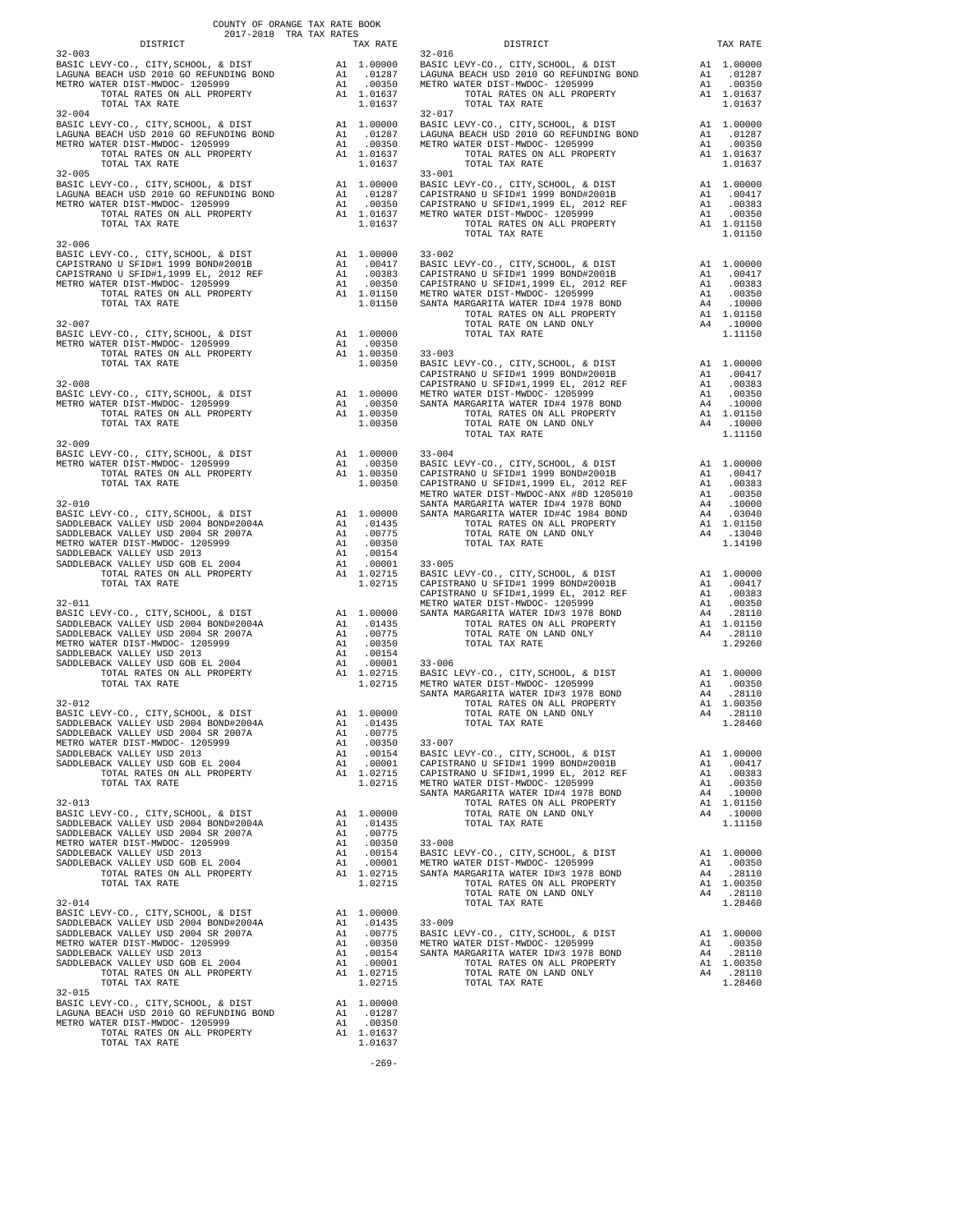|                                                                                                                                                                                                                                                                                                                                                                                  |  | TRA TAX RATES TAX RATE DISTRICT $33-020$ | TAX RATE |
|----------------------------------------------------------------------------------------------------------------------------------------------------------------------------------------------------------------------------------------------------------------------------------------------------------------------------------------------------------------------------------|--|------------------------------------------|----------|
| $33 - 010$                                                                                                                                                                                                                                                                                                                                                                       |  |                                          |          |
|                                                                                                                                                                                                                                                                                                                                                                                  |  |                                          |          |
|                                                                                                                                                                                                                                                                                                                                                                                  |  |                                          |          |
|                                                                                                                                                                                                                                                                                                                                                                                  |  |                                          |          |
|                                                                                                                                                                                                                                                                                                                                                                                  |  |                                          |          |
|                                                                                                                                                                                                                                                                                                                                                                                  |  |                                          |          |
|                                                                                                                                                                                                                                                                                                                                                                                  |  |                                          |          |
|                                                                                                                                                                                                                                                                                                                                                                                  |  |                                          |          |
|                                                                                                                                                                                                                                                                                                                                                                                  |  |                                          |          |
|                                                                                                                                                                                                                                                                                                                                                                                  |  |                                          |          |
|                                                                                                                                                                                                                                                                                                                                                                                  |  |                                          |          |
|                                                                                                                                                                                                                                                                                                                                                                                  |  |                                          |          |
|                                                                                                                                                                                                                                                                                                                                                                                  |  |                                          |          |
|                                                                                                                                                                                                                                                                                                                                                                                  |  |                                          |          |
|                                                                                                                                                                                                                                                                                                                                                                                  |  |                                          |          |
|                                                                                                                                                                                                                                                                                                                                                                                  |  |                                          |          |
|                                                                                                                                                                                                                                                                                                                                                                                  |  |                                          |          |
|                                                                                                                                                                                                                                                                                                                                                                                  |  |                                          |          |
|                                                                                                                                                                                                                                                                                                                                                                                  |  |                                          |          |
|                                                                                                                                                                                                                                                                                                                                                                                  |  |                                          |          |
|                                                                                                                                                                                                                                                                                                                                                                                  |  |                                          |          |
|                                                                                                                                                                                                                                                                                                                                                                                  |  |                                          |          |
|                                                                                                                                                                                                                                                                                                                                                                                  |  |                                          |          |
|                                                                                                                                                                                                                                                                                                                                                                                  |  |                                          |          |
|                                                                                                                                                                                                                                                                                                                                                                                  |  |                                          |          |
|                                                                                                                                                                                                                                                                                                                                                                                  |  |                                          |          |
|                                                                                                                                                                                                                                                                                                                                                                                  |  |                                          |          |
|                                                                                                                                                                                                                                                                                                                                                                                  |  |                                          |          |
|                                                                                                                                                                                                                                                                                                                                                                                  |  |                                          |          |
|                                                                                                                                                                                                                                                                                                                                                                                  |  |                                          |          |
|                                                                                                                                                                                                                                                                                                                                                                                  |  |                                          |          |
|                                                                                                                                                                                                                                                                                                                                                                                  |  |                                          |          |
|                                                                                                                                                                                                                                                                                                                                                                                  |  |                                          |          |
|                                                                                                                                                                                                                                                                                                                                                                                  |  |                                          |          |
|                                                                                                                                                                                                                                                                                                                                                                                  |  |                                          |          |
|                                                                                                                                                                                                                                                                                                                                                                                  |  |                                          |          |
|                                                                                                                                                                                                                                                                                                                                                                                  |  |                                          |          |
|                                                                                                                                                                                                                                                                                                                                                                                  |  |                                          |          |
|                                                                                                                                                                                                                                                                                                                                                                                  |  |                                          |          |
|                                                                                                                                                                                                                                                                                                                                                                                  |  |                                          |          |
|                                                                                                                                                                                                                                                                                                                                                                                  |  |                                          |          |
|                                                                                                                                                                                                                                                                                                                                                                                  |  |                                          |          |
|                                                                                                                                                                                                                                                                                                                                                                                  |  |                                          |          |
|                                                                                                                                                                                                                                                                                                                                                                                  |  |                                          |          |
|                                                                                                                                                                                                                                                                                                                                                                                  |  |                                          |          |
|                                                                                                                                                                                                                                                                                                                                                                                  |  |                                          |          |
|                                                                                                                                                                                                                                                                                                                                                                                  |  |                                          |          |
|                                                                                                                                                                                                                                                                                                                                                                                  |  |                                          |          |
|                                                                                                                                                                                                                                                                                                                                                                                  |  |                                          |          |
|                                                                                                                                                                                                                                                                                                                                                                                  |  |                                          |          |
|                                                                                                                                                                                                                                                                                                                                                                                  |  |                                          |          |
|                                                                                                                                                                                                                                                                                                                                                                                  |  |                                          |          |
|                                                                                                                                                                                                                                                                                                                                                                                  |  |                                          |          |
|                                                                                                                                                                                                                                                                                                                                                                                  |  |                                          |          |
|                                                                                                                                                                                                                                                                                                                                                                                  |  |                                          |          |
|                                                                                                                                                                                                                                                                                                                                                                                  |  |                                          |          |
|                                                                                                                                                                                                                                                                                                                                                                                  |  |                                          |          |
|                                                                                                                                                                                                                                                                                                                                                                                  |  |                                          |          |
|                                                                                                                                                                                                                                                                                                                                                                                  |  |                                          |          |
|                                                                                                                                                                                                                                                                                                                                                                                  |  |                                          |          |
|                                                                                                                                                                                                                                                                                                                                                                                  |  |                                          |          |
|                                                                                                                                                                                                                                                                                                                                                                                  |  |                                          |          |
|                                                                                                                                                                                                                                                                                                                                                                                  |  |                                          |          |
|                                                                                                                                                                                                                                                                                                                                                                                  |  |                                          |          |
|                                                                                                                                                                                                                                                                                                                                                                                  |  |                                          |          |
|                                                                                                                                                                                                                                                                                                                                                                                  |  |                                          |          |
|                                                                                                                                                                                                                                                                                                                                                                                  |  |                                          |          |
|                                                                                                                                                                                                                                                                                                                                                                                  |  |                                          |          |
|                                                                                                                                                                                                                                                                                                                                                                                  |  |                                          |          |
| $\begin{tabular}{cccc} 33-018 & {\small 1018} & {\small 101000} & {\small 101000} & {\small 101000} & {\small 101000} & {\small 101000} & {\small 101000} & {\small 101000} & {\small 101000} & {\small 101000} & {\small 101000} & {\small 101000} & {\small 101000} & {\small 101000} & {\small 101000} & {\small 101000} & {\small 101000} & {\small 101000} & {\small 10100$ |  |                                          |          |
|                                                                                                                                                                                                                                                                                                                                                                                  |  |                                          |          |

-270-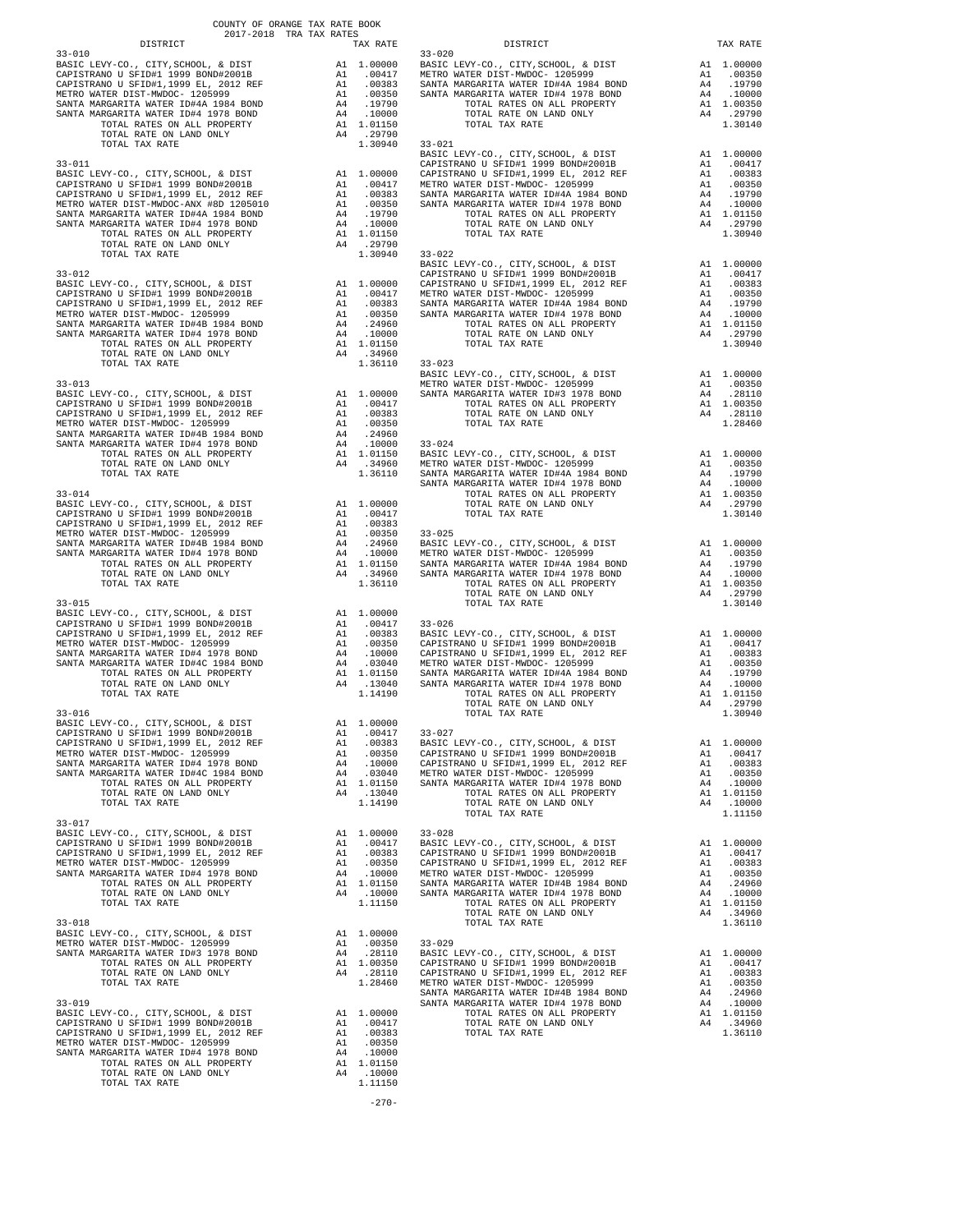| COUNTY OF ORANGE TAX RATE BOOK<br>2017-2018 TRA TAX RATES |  |                                                                                                                                                                                                                                                                                                                                                                                                                               |          |
|-----------------------------------------------------------|--|-------------------------------------------------------------------------------------------------------------------------------------------------------------------------------------------------------------------------------------------------------------------------------------------------------------------------------------------------------------------------------------------------------------------------------|----------|
| DISTRICT<br>$33 - 030$                                    |  | TAX RATE TAX RATE 33-044                                                                                                                                                                                                                                                                                                                                                                                                      | TAX RATE |
|                                                           |  | $\begin{tabular}{c c c c} 33-030 & 33-040 & 33-040 & 33-044 \\ \hline \texttt{BASIC LEVY-CO} \,, & \texttt{CITY}, \texttt{SCHOOL}, & \texttt{EUY-CO} \,, & \texttt{CITY}, \texttt{SCHOOL}, & \texttt{E DIST} & \texttt{A1} & 1.00000 \\ \texttt{CAPISTRANO U SFIDH1 1999 BOND/2001B} & \texttt{A1} & .00417 & \texttt{SADDLEBACK VALLEY USD 2004 BOND/2004A} & \texttt{A1} & .01$                                             |          |
|                                                           |  |                                                                                                                                                                                                                                                                                                                                                                                                                               |          |
|                                                           |  |                                                                                                                                                                                                                                                                                                                                                                                                                               |          |
|                                                           |  |                                                                                                                                                                                                                                                                                                                                                                                                                               |          |
|                                                           |  |                                                                                                                                                                                                                                                                                                                                                                                                                               |          |
|                                                           |  |                                                                                                                                                                                                                                                                                                                                                                                                                               |          |
|                                                           |  | $\begin{tabular}{c c c c c} \hline\text{TOTAL TAX RATE} & \text{1.30140} & \text{BASTC LEVY-CO.}, & \text{CTTY}, \text{SCHOOL}, & \text{A DIST} & \text{AA 1.00000} \\ \hline \text{BASC LEVY-CO.}, & \text{CTTY}, \text{SCHOOL}, & \text{A DIST} & \text{A1 1.00000} & \text{SADDEBACK VALLEY USD 2004 BOND 2004 BOND 2004 BOND 2004 BOND 2004 BOND 2004 BOND 2004 BOND 2004 BOND 2004 BOND$                                 |          |
|                                                           |  |                                                                                                                                                                                                                                                                                                                                                                                                                               |          |
|                                                           |  |                                                                                                                                                                                                                                                                                                                                                                                                                               |          |
|                                                           |  |                                                                                                                                                                                                                                                                                                                                                                                                                               |          |
|                                                           |  |                                                                                                                                                                                                                                                                                                                                                                                                                               |          |
|                                                           |  |                                                                                                                                                                                                                                                                                                                                                                                                                               |          |
|                                                           |  |                                                                                                                                                                                                                                                                                                                                                                                                                               |          |
|                                                           |  |                                                                                                                                                                                                                                                                                                                                                                                                                               |          |
|                                                           |  |                                                                                                                                                                                                                                                                                                                                                                                                                               |          |
|                                                           |  |                                                                                                                                                                                                                                                                                                                                                                                                                               |          |
|                                                           |  |                                                                                                                                                                                                                                                                                                                                                                                                                               |          |
|                                                           |  |                                                                                                                                                                                                                                                                                                                                                                                                                               |          |
|                                                           |  |                                                                                                                                                                                                                                                                                                                                                                                                                               |          |
|                                                           |  |                                                                                                                                                                                                                                                                                                                                                                                                                               |          |
|                                                           |  |                                                                                                                                                                                                                                                                                                                                                                                                                               |          |
|                                                           |  |                                                                                                                                                                                                                                                                                                                                                                                                                               |          |
|                                                           |  |                                                                                                                                                                                                                                                                                                                                                                                                                               |          |
|                                                           |  |                                                                                                                                                                                                                                                                                                                                                                                                                               |          |
|                                                           |  |                                                                                                                                                                                                                                                                                                                                                                                                                               |          |
|                                                           |  |                                                                                                                                                                                                                                                                                                                                                                                                                               |          |
|                                                           |  |                                                                                                                                                                                                                                                                                                                                                                                                                               |          |
|                                                           |  |                                                                                                                                                                                                                                                                                                                                                                                                                               |          |
|                                                           |  |                                                                                                                                                                                                                                                                                                                                                                                                                               |          |
|                                                           |  |                                                                                                                                                                                                                                                                                                                                                                                                                               |          |
|                                                           |  |                                                                                                                                                                                                                                                                                                                                                                                                                               |          |
|                                                           |  |                                                                                                                                                                                                                                                                                                                                                                                                                               |          |
|                                                           |  |                                                                                                                                                                                                                                                                                                                                                                                                                               |          |
|                                                           |  |                                                                                                                                                                                                                                                                                                                                                                                                                               |          |
|                                                           |  |                                                                                                                                                                                                                                                                                                                                                                                                                               |          |
|                                                           |  |                                                                                                                                                                                                                                                                                                                                                                                                                               |          |
|                                                           |  |                                                                                                                                                                                                                                                                                                                                                                                                                               |          |
|                                                           |  |                                                                                                                                                                                                                                                                                                                                                                                                                               |          |
|                                                           |  |                                                                                                                                                                                                                                                                                                                                                                                                                               |          |
|                                                           |  |                                                                                                                                                                                                                                                                                                                                                                                                                               |          |
|                                                           |  |                                                                                                                                                                                                                                                                                                                                                                                                                               |          |
|                                                           |  |                                                                                                                                                                                                                                                                                                                                                                                                                               |          |
|                                                           |  |                                                                                                                                                                                                                                                                                                                                                                                                                               |          |
|                                                           |  |                                                                                                                                                                                                                                                                                                                                                                                                                               |          |
|                                                           |  |                                                                                                                                                                                                                                                                                                                                                                                                                               |          |
|                                                           |  |                                                                                                                                                                                                                                                                                                                                                                                                                               |          |
|                                                           |  |                                                                                                                                                                                                                                                                                                                                                                                                                               |          |
|                                                           |  |                                                                                                                                                                                                                                                                                                                                                                                                                               |          |
|                                                           |  |                                                                                                                                                                                                                                                                                                                                                                                                                               |          |
|                                                           |  |                                                                                                                                                                                                                                                                                                                                                                                                                               |          |
|                                                           |  |                                                                                                                                                                                                                                                                                                                                                                                                                               |          |
|                                                           |  |                                                                                                                                                                                                                                                                                                                                                                                                                               |          |
|                                                           |  |                                                                                                                                                                                                                                                                                                                                                                                                                               |          |
|                                                           |  |                                                                                                                                                                                                                                                                                                                                                                                                                               |          |
|                                                           |  |                                                                                                                                                                                                                                                                                                                                                                                                                               |          |
|                                                           |  |                                                                                                                                                                                                                                                                                                                                                                                                                               |          |
|                                                           |  |                                                                                                                                                                                                                                                                                                                                                                                                                               |          |
|                                                           |  |                                                                                                                                                                                                                                                                                                                                                                                                                               |          |
|                                                           |  | $\begin{tabular}{l cccc} \texttt{METRO}\texttt{BACT} & \texttt{MIST-OMIC} & \texttt{MIST-OMIC} & \texttt{SADDLEBACH} & \texttt{A1} & 0.0001 & \texttt{SADN-TR} & \texttt{MIST-OMIC} & \texttt{MIST-OMIC} & \texttt{A4} & 1.9000 \\ \texttt{METRO}\texttt{MATE} & \texttt{DIST-OMIC} & \texttt{MIST-OMIC} & \texttt{MIST-OMIC} & \texttt{MIST-OMIC} & \texttt{MIST-OMIC} & \texttt{MIST-OMIC} & \texttt{MIST-OMIC} & \texttt{$ |          |
|                                                           |  |                                                                                                                                                                                                                                                                                                                                                                                                                               |          |
|                                                           |  |                                                                                                                                                                                                                                                                                                                                                                                                                               |          |
|                                                           |  |                                                                                                                                                                                                                                                                                                                                                                                                                               |          |
|                                                           |  |                                                                                                                                                                                                                                                                                                                                                                                                                               |          |
|                                                           |  |                                                                                                                                                                                                                                                                                                                                                                                                                               |          |
|                                                           |  |                                                                                                                                                                                                                                                                                                                                                                                                                               |          |
|                                                           |  |                                                                                                                                                                                                                                                                                                                                                                                                                               |          |
|                                                           |  |                                                                                                                                                                                                                                                                                                                                                                                                                               |          |
|                                                           |  |                                                                                                                                                                                                                                                                                                                                                                                                                               |          |
|                                                           |  |                                                                                                                                                                                                                                                                                                                                                                                                                               |          |
|                                                           |  |                                                                                                                                                                                                                                                                                                                                                                                                                               |          |
|                                                           |  |                                                                                                                                                                                                                                                                                                                                                                                                                               |          |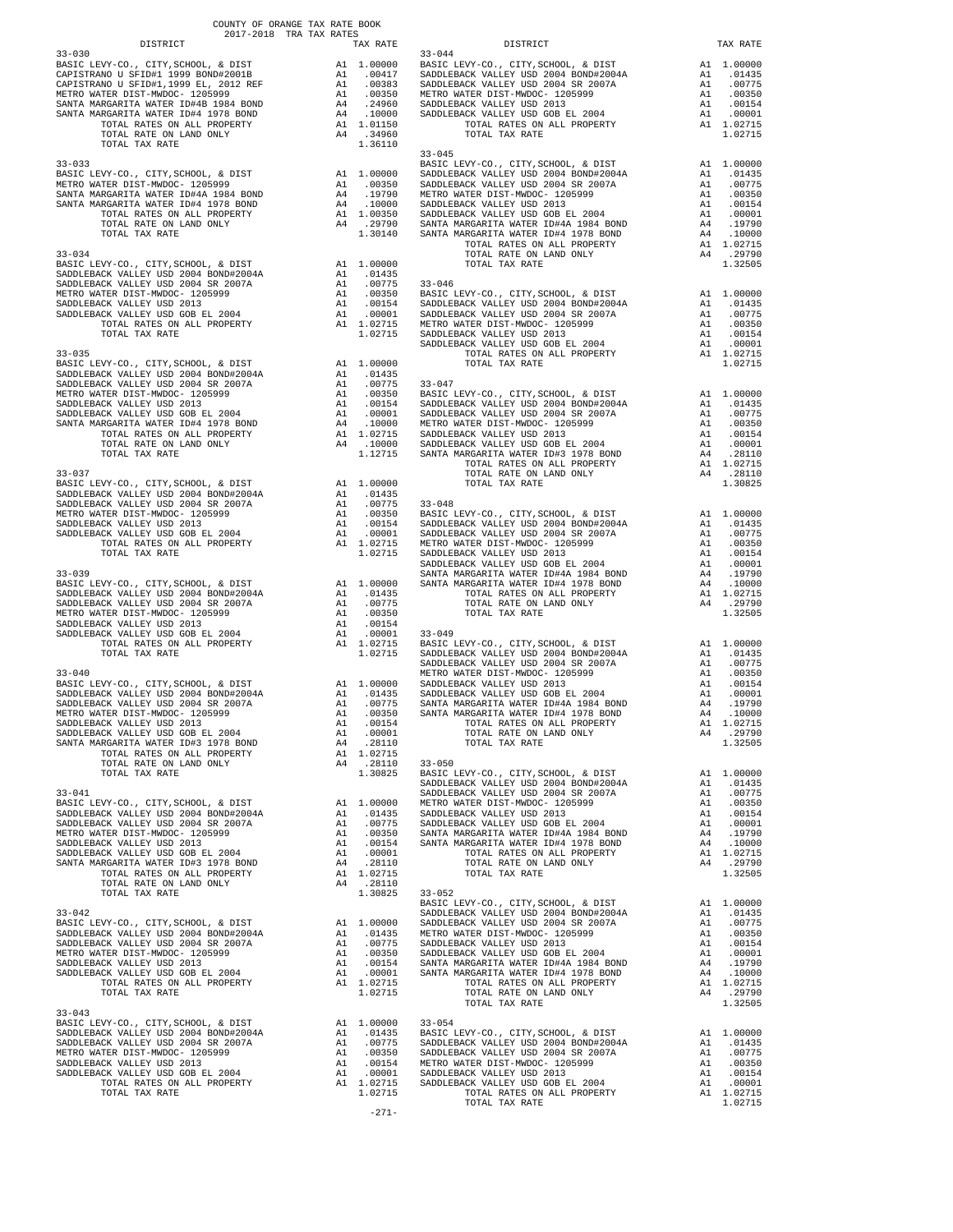| COUNTY OF ORANGE TAX RATE BOOK<br>2017-2018 TRA TAX RATES |          |                        |          |
|-----------------------------------------------------------|----------|------------------------|----------|
| DISTRICT                                                  | TAX RATE | $33 - 063$<br>DISTRICT | TAX RATE |
| $33 - 055$                                                |          |                        |          |
|                                                           |          |                        |          |
|                                                           |          |                        |          |
|                                                           |          |                        |          |
|                                                           |          |                        |          |
|                                                           |          |                        |          |
|                                                           |          |                        |          |
|                                                           |          |                        |          |
|                                                           |          |                        |          |
|                                                           |          |                        |          |
|                                                           |          |                        |          |
|                                                           |          |                        |          |
|                                                           |          |                        |          |
|                                                           |          |                        |          |
|                                                           |          |                        |          |
|                                                           |          |                        |          |
|                                                           |          |                        |          |
|                                                           |          |                        |          |
|                                                           |          |                        |          |
|                                                           |          |                        |          |
|                                                           |          |                        |          |
|                                                           |          |                        |          |
|                                                           |          |                        |          |
|                                                           |          |                        |          |
|                                                           |          |                        |          |
|                                                           |          |                        |          |
|                                                           |          |                        |          |
|                                                           |          |                        |          |
|                                                           |          |                        |          |
|                                                           |          |                        |          |
|                                                           |          |                        |          |
|                                                           |          |                        |          |
|                                                           |          |                        |          |
|                                                           |          |                        |          |
|                                                           |          |                        |          |
|                                                           |          |                        |          |
|                                                           |          |                        |          |
|                                                           |          |                        |          |
|                                                           |          |                        |          |
|                                                           |          |                        |          |
|                                                           |          |                        |          |
|                                                           |          |                        |          |
|                                                           |          |                        |          |
|                                                           |          |                        |          |
|                                                           |          |                        |          |
|                                                           |          |                        |          |
|                                                           |          |                        |          |
|                                                           |          |                        |          |
|                                                           |          |                        |          |
|                                                           |          |                        |          |
|                                                           |          |                        |          |
|                                                           |          |                        |          |
|                                                           |          |                        |          |
|                                                           |          |                        |          |
|                                                           |          |                        |          |
|                                                           |          |                        |          |
|                                                           |          |                        |          |
|                                                           |          |                        |          |
|                                                           |          |                        |          |
|                                                           |          |                        |          |
|                                                           |          |                        |          |
|                                                           |          |                        |          |
|                                                           |          |                        |          |
|                                                           |          |                        |          |
|                                                           |          |                        |          |
|                                                           |          |                        |          |
|                                                           |          |                        |          |
|                                                           |          |                        |          |
|                                                           |          |                        |          |
|                                                           |          |                        |          |
|                                                           |          |                        |          |
|                                                           |          |                        |          |
|                                                           |          |                        |          |
|                                                           |          |                        |          |
|                                                           |          |                        |          |
|                                                           |          |                        |          |
|                                                           |          |                        |          |
|                                                           |          |                        |          |
|                                                           |          |                        |          |
|                                                           |          |                        |          |
|                                                           |          |                        |          |
|                                                           |          |                        |          |
|                                                           |          |                        |          |
|                                                           |          |                        |          |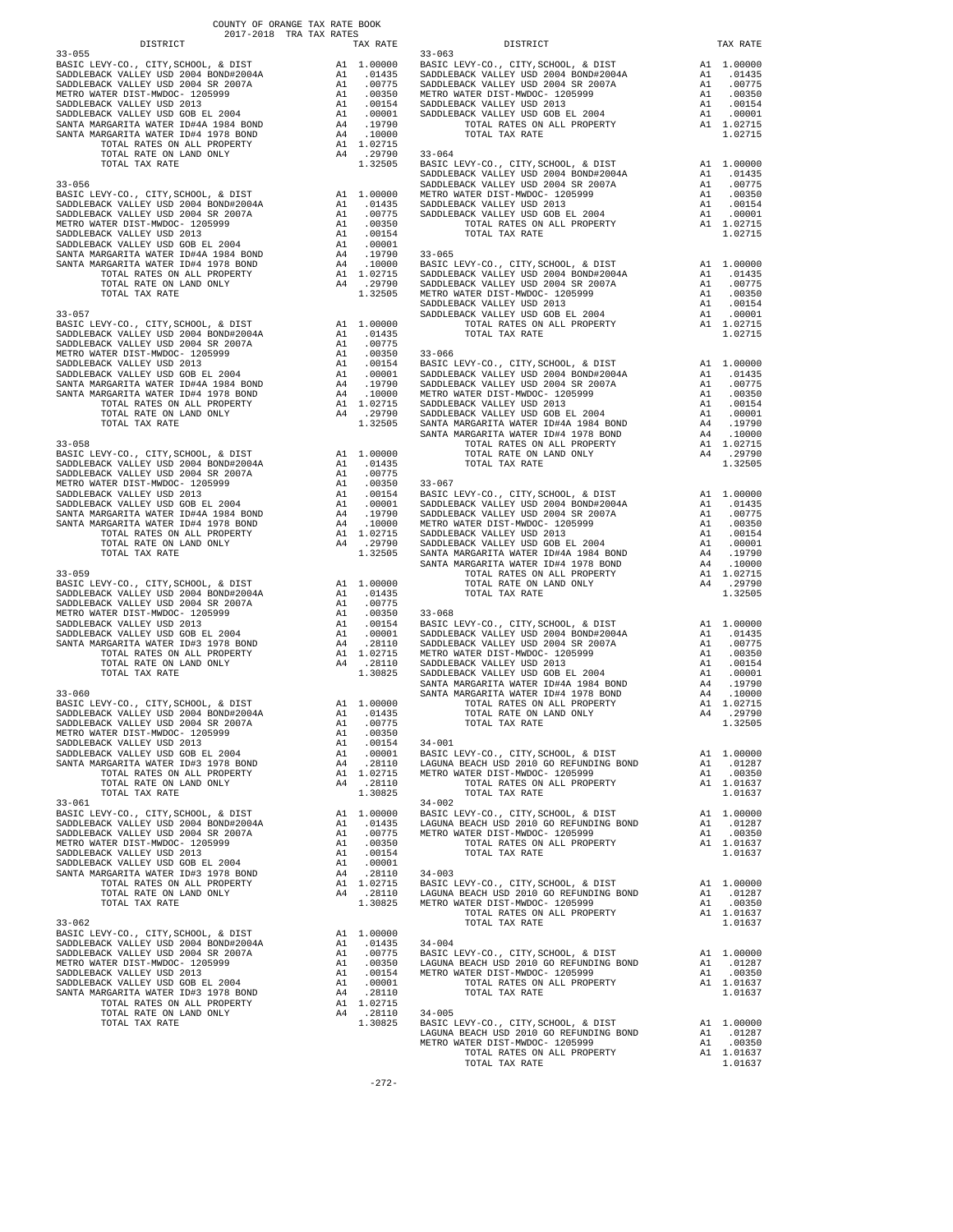| 2017-2018 TRA TAX RATES<br>DISTRICT                                                        |                |                                                                                                                                                                                                                                                                                                                                                                                                                            | TAX RATE |
|--------------------------------------------------------------------------------------------|----------------|----------------------------------------------------------------------------------------------------------------------------------------------------------------------------------------------------------------------------------------------------------------------------------------------------------------------------------------------------------------------------------------------------------------------------|----------|
| $34 - 006$                                                                                 |                | RA TAX RATES<br>TAX RATE 194-021<br>24-021                                                                                                                                                                                                                                                                                                                                                                                 |          |
|                                                                                            |                |                                                                                                                                                                                                                                                                                                                                                                                                                            |          |
|                                                                                            |                |                                                                                                                                                                                                                                                                                                                                                                                                                            |          |
|                                                                                            |                | 34–007<br>NETRO WATER DIST METRO WATER DIST METRO WATER DIST METRO WATER DIST METRO WATER DIST METRO WATER DIST<br>METRO WATER DIST MUDOC-1205999 A1 .00350 METRO WATER DIST-MWDOC-1205999 A1 .00350<br>TOTAL RATES ON ALL PROPERTY                                                                                                                                                                                        |          |
|                                                                                            |                |                                                                                                                                                                                                                                                                                                                                                                                                                            |          |
|                                                                                            |                |                                                                                                                                                                                                                                                                                                                                                                                                                            |          |
|                                                                                            |                |                                                                                                                                                                                                                                                                                                                                                                                                                            |          |
|                                                                                            |                |                                                                                                                                                                                                                                                                                                                                                                                                                            |          |
|                                                                                            |                |                                                                                                                                                                                                                                                                                                                                                                                                                            |          |
|                                                                                            |                | $\begin{tabular}{cccccc} \texttt{1-01150} & 34-023 & 34-023 & 34-008 & 34-008 & 34-008 & 34-008 & 34-008 & 34-08 & 34-08 & 34-08 & 34-08 & 34-08 & 34-08 & 34-08 & 34-08 & 34-08 & 34-08 & 34-08 & 34-08 & 34-08 & 34-08 & 34-08 & 34-08 & 34-08 & 34-08 & 34-08 & 34-08 & 3$                                                                                                                                              |          |
|                                                                                            |                |                                                                                                                                                                                                                                                                                                                                                                                                                            |          |
|                                                                                            |                |                                                                                                                                                                                                                                                                                                                                                                                                                            |          |
|                                                                                            |                |                                                                                                                                                                                                                                                                                                                                                                                                                            |          |
|                                                                                            |                |                                                                                                                                                                                                                                                                                                                                                                                                                            |          |
|                                                                                            |                |                                                                                                                                                                                                                                                                                                                                                                                                                            |          |
|                                                                                            |                |                                                                                                                                                                                                                                                                                                                                                                                                                            |          |
|                                                                                            |                |                                                                                                                                                                                                                                                                                                                                                                                                                            |          |
|                                                                                            |                |                                                                                                                                                                                                                                                                                                                                                                                                                            |          |
|                                                                                            |                |                                                                                                                                                                                                                                                                                                                                                                                                                            |          |
|                                                                                            |                | TOTAL TAX RATE<br>TOTAL TAX RATE<br>METRO WATER DIST –MWDOC–1205999 A1 1.00000 A1 1.00000 A1 1.00000 A1 1.00000 A1 1.00000 A1 1.00000 A1 1.00000 A1 1.00000 A1 1.00000 A1 1.00000 A1 1.00000 A1 1.00000 A1 1.00000 A1 1.00000 A1 1                                                                                                                                                                                         |          |
|                                                                                            |                |                                                                                                                                                                                                                                                                                                                                                                                                                            |          |
|                                                                                            |                |                                                                                                                                                                                                                                                                                                                                                                                                                            |          |
|                                                                                            |                |                                                                                                                                                                                                                                                                                                                                                                                                                            |          |
|                                                                                            |                |                                                                                                                                                                                                                                                                                                                                                                                                                            |          |
|                                                                                            |                |                                                                                                                                                                                                                                                                                                                                                                                                                            |          |
|                                                                                            |                |                                                                                                                                                                                                                                                                                                                                                                                                                            |          |
|                                                                                            |                |                                                                                                                                                                                                                                                                                                                                                                                                                            |          |
|                                                                                            |                |                                                                                                                                                                                                                                                                                                                                                                                                                            |          |
|                                                                                            |                |                                                                                                                                                                                                                                                                                                                                                                                                                            |          |
|                                                                                            |                |                                                                                                                                                                                                                                                                                                                                                                                                                            |          |
|                                                                                            |                |                                                                                                                                                                                                                                                                                                                                                                                                                            |          |
|                                                                                            |                |                                                                                                                                                                                                                                                                                                                                                                                                                            |          |
|                                                                                            |                |                                                                                                                                                                                                                                                                                                                                                                                                                            |          |
|                                                                                            |                |                                                                                                                                                                                                                                                                                                                                                                                                                            |          |
|                                                                                            |                |                                                                                                                                                                                                                                                                                                                                                                                                                            |          |
|                                                                                            |                |                                                                                                                                                                                                                                                                                                                                                                                                                            |          |
|                                                                                            |                |                                                                                                                                                                                                                                                                                                                                                                                                                            |          |
|                                                                                            |                |                                                                                                                                                                                                                                                                                                                                                                                                                            |          |
|                                                                                            |                |                                                                                                                                                                                                                                                                                                                                                                                                                            |          |
|                                                                                            |                |                                                                                                                                                                                                                                                                                                                                                                                                                            |          |
|                                                                                            |                | $\begin{tabular}{c c c c c c} \hline \text{TOTAL RATES ON AL } \text{PRODEF} \\ \hline \text{TOTAL TAX RATE} & & & & & 1.00350 \\ \hline \text{RASIC LEVY-CO. , CITY, SCHOOL, & DIST & & & & 1.00350 \\ \text{BASE LEVY-CO. , CITY, SCHOOL, & DIST & & & & 1.00350 \\ \text{RASTC LEVY-CO. , CITY, SCHOOL, & DIST & & & 1.00350 \\ \text{RASTC LEVY-CO. , CITY, SCHOOL, & DIST & & & 1.00350 \\ \text{CAPISTRANO U SFID#1$ |          |
|                                                                                            |                |                                                                                                                                                                                                                                                                                                                                                                                                                            |          |
|                                                                                            |                |                                                                                                                                                                                                                                                                                                                                                                                                                            |          |
|                                                                                            |                |                                                                                                                                                                                                                                                                                                                                                                                                                            |          |
|                                                                                            |                | TOTAL TAX RATE                                                                                                                                                                                                                                                                                                                                                                                                             |          |
|                                                                                            |                | 34–014 TOTAL RATES ON ALL PROPERTY<br>TOTAL RATES ON ALL PROPERTY AT 1.00000 CAPISTRANO U SFID#1 1999 BOND#2001B<br>CAPISTRANO U SFID#1 1999 BOND#2001B A1 .00417 34–031<br>CAPISTRANO U SFID#1 1999 BOND#2001B A1 .00383<br>CAPISTRAN                                                                                                                                                                                     |          |
|                                                                                            |                |                                                                                                                                                                                                                                                                                                                                                                                                                            |          |
|                                                                                            |                |                                                                                                                                                                                                                                                                                                                                                                                                                            |          |
|                                                                                            |                |                                                                                                                                                                                                                                                                                                                                                                                                                            |          |
|                                                                                            |                |                                                                                                                                                                                                                                                                                                                                                                                                                            |          |
| $34 - 015$                                                                                 |                | $34 - 032$                                                                                                                                                                                                                                                                                                                                                                                                                 |          |
|                                                                                            |                |                                                                                                                                                                                                                                                                                                                                                                                                                            |          |
|                                                                                            |                |                                                                                                                                                                                                                                                                                                                                                                                                                            |          |
|                                                                                            |                |                                                                                                                                                                                                                                                                                                                                                                                                                            |          |
|                                                                                            |                |                                                                                                                                                                                                                                                                                                                                                                                                                            |          |
|                                                                                            |                |                                                                                                                                                                                                                                                                                                                                                                                                                            |          |
| $34 - 016$                                                                                 |                |                                                                                                                                                                                                                                                                                                                                                                                                                            |          |
|                                                                                            |                |                                                                                                                                                                                                                                                                                                                                                                                                                            |          |
|                                                                                            |                | TOTAL TAX RATE                                                                                                                                                                                                                                                                                                                                                                                                             | 1,00350  |
| TOTAL TAX RATE                                                                             | 1.00350 34-034 |                                                                                                                                                                                                                                                                                                                                                                                                                            |          |
|                                                                                            |                |                                                                                                                                                                                                                                                                                                                                                                                                                            |          |
|                                                                                            |                | $\begin{tabular}{cccccc} TOTAL TAX RATE & 1.00350 & 34-034 & 0434-017 \\ \hline \texttt{BASTC LEVY-CO.}, CITT, SCHOOL, & DIST & \texttt{A1} & 1.00000 \\ \texttt{BASTC LEVY-CO.}, CITY, SCHOOL, & DIST & \texttt{A1} & 1.00000 \\ \texttt{BASTC LEVY-CO.}, CITY, SCHOOL, & DIST & \texttt{A1} & 1.00000 \\ \texttt{ABSTC LEVY-CO.}, CITY, CCTY, SCHOOL, & DIST & \texttt{A1} & 1.00000 \\ \text$                           |          |
|                                                                                            |                |                                                                                                                                                                                                                                                                                                                                                                                                                            |          |
|                                                                                            |                |                                                                                                                                                                                                                                                                                                                                                                                                                            |          |
|                                                                                            |                |                                                                                                                                                                                                                                                                                                                                                                                                                            |          |
|                                                                                            |                |                                                                                                                                                                                                                                                                                                                                                                                                                            |          |
|                                                                                            |                |                                                                                                                                                                                                                                                                                                                                                                                                                            |          |
|                                                                                            |                |                                                                                                                                                                                                                                                                                                                                                                                                                            |          |
|                                                                                            |                |                                                                                                                                                                                                                                                                                                                                                                                                                            |          |
|                                                                                            |                |                                                                                                                                                                                                                                                                                                                                                                                                                            |          |
|                                                                                            |                |                                                                                                                                                                                                                                                                                                                                                                                                                            |          |
|                                                                                            |                |                                                                                                                                                                                                                                                                                                                                                                                                                            |          |
|                                                                                            |                |                                                                                                                                                                                                                                                                                                                                                                                                                            |          |
|                                                                                            |                |                                                                                                                                                                                                                                                                                                                                                                                                                            |          |
|                                                                                            |                |                                                                                                                                                                                                                                                                                                                                                                                                                            |          |
| $34 - 020$                                                                                 |                |                                                                                                                                                                                                                                                                                                                                                                                                                            |          |
| BASIC LEVY-CO., CITY, SCHOOL, & DIST<br>BASIC LEVY-CO., CITY, SCHOOL, & DIST<br>Al 1,00250 |                |                                                                                                                                                                                                                                                                                                                                                                                                                            |          |

BASIC LEVY-CO., CITY, SCHOOL, & DIST A1 1.00000<br>
METRO WATER DIST-MWDOC- 1205999 A1 .00350<br>
TOTAL RATES ON ALL PROPERTY A1 1.00350<br>
TOTAL TAX RATE 1.00350

-273-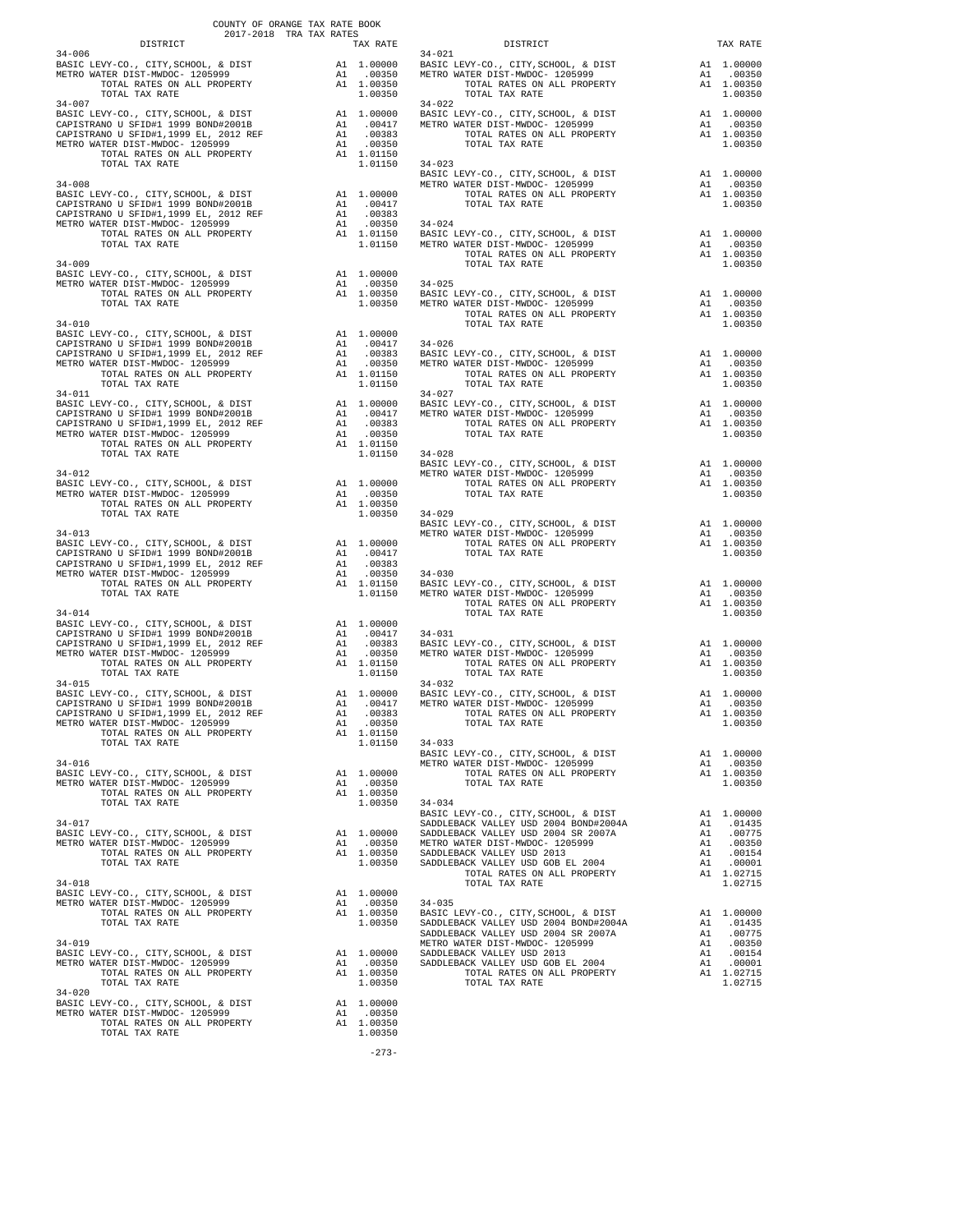| $\sim$ $\sim$ $\sim$ $\sim$ $\sim$<br>$-11111$<br>$-0.444$ |         |  |  |
|------------------------------------------------------------|---------|--|--|
|                                                            |         |  |  |
|                                                            |         |  |  |
|                                                            |         |  |  |
|                                                            |         |  |  |
|                                                            |         |  |  |
|                                                            |         |  |  |
|                                                            |         |  |  |
|                                                            |         |  |  |
|                                                            |         |  |  |
|                                                            |         |  |  |
|                                                            |         |  |  |
|                                                            |         |  |  |
|                                                            |         |  |  |
|                                                            |         |  |  |
|                                                            |         |  |  |
|                                                            |         |  |  |
|                                                            |         |  |  |
|                                                            |         |  |  |
|                                                            |         |  |  |
|                                                            |         |  |  |
|                                                            |         |  |  |
|                                                            |         |  |  |
|                                                            |         |  |  |
|                                                            |         |  |  |
|                                                            |         |  |  |
|                                                            |         |  |  |
|                                                            |         |  |  |
|                                                            |         |  |  |
|                                                            |         |  |  |
|                                                            |         |  |  |
|                                                            |         |  |  |
|                                                            |         |  |  |
|                                                            |         |  |  |
|                                                            |         |  |  |
|                                                            |         |  |  |
|                                                            |         |  |  |
|                                                            |         |  |  |
|                                                            |         |  |  |
|                                                            |         |  |  |
|                                                            |         |  |  |
|                                                            |         |  |  |
|                                                            |         |  |  |
|                                                            |         |  |  |
|                                                            |         |  |  |
|                                                            |         |  |  |
|                                                            |         |  |  |
|                                                            |         |  |  |
|                                                            |         |  |  |
|                                                            |         |  |  |
|                                                            |         |  |  |
|                                                            |         |  |  |
|                                                            |         |  |  |
|                                                            |         |  |  |
|                                                            |         |  |  |
|                                                            |         |  |  |
|                                                            |         |  |  |
|                                                            |         |  |  |
|                                                            |         |  |  |
|                                                            |         |  |  |
|                                                            |         |  |  |
|                                                            |         |  |  |
|                                                            |         |  |  |
|                                                            |         |  |  |
|                                                            |         |  |  |
|                                                            |         |  |  |
|                                                            |         |  |  |
|                                                            |         |  |  |
|                                                            |         |  |  |
|                                                            |         |  |  |
|                                                            |         |  |  |
|                                                            |         |  |  |
|                                                            |         |  |  |
|                                                            |         |  |  |
|                                                            |         |  |  |
|                                                            |         |  |  |
|                                                            |         |  |  |
|                                                            |         |  |  |
|                                                            |         |  |  |
|                                                            |         |  |  |
|                                                            | 1.05283 |  |  |
|                                                            |         |  |  |

COUNTY OF ORANGE TAX RATE BOOK

| ND       | Α1                                                                                                                  | .00979<br>.00804    |
|----------|---------------------------------------------------------------------------------------------------------------------|---------------------|
| 3<br>A&B | A1<br>A1                                                                                                            | .00721              |
| 06B      |                                                                                                                     | .00624              |
| 007      | A1<br>A1                                                                                                            | .00548              |
| 03A      |                                                                                                                     | .00514              |
| 06C      |                                                                                                                     | .00370              |
|          | $\begin{array}{l} \texttt{all}\\ \texttt{All}\\ \texttt{All}\\ \texttt{All}\\ \texttt{A1}\\ \texttt{A2}\end{array}$ | .00350              |
|          | $\mathtt{Al}$                                                                                                       | .00151              |
| 16C      | A1                                                                                                                  | .00111              |
|          | A1                                                                                                                  | .00110              |
|          | A1                                                                                                                  | .00001              |
| RTY      | A1                                                                                                                  | 1.05283             |
|          |                                                                                                                     | 1.05283             |
|          |                                                                                                                     |                     |
| IST      | A1                                                                                                                  | 1.00000             |
| ND       | A1                                                                                                                  | .00979              |
| 007      | A1                                                                                                                  | .00548              |
|          | A1                                                                                                                  | .00350              |
|          | A1                                                                                                                  | .00151              |
|          | A1<br>A1                                                                                                            | $.00110$<br>1.02138 |
| RTY      |                                                                                                                     |                     |
|          |                                                                                                                     | 1.02138             |
|          |                                                                                                                     |                     |
| IST      | A1                                                                                                                  | 1.00000             |
| ND       | A1                                                                                                                  | .00979              |
|          | A1                                                                                                                  | .00804              |
| 3<br>A&B | A1                                                                                                                  | .00721              |
| 06B      | A1                                                                                                                  | .00624              |
| 007      | A1                                                                                                                  | .00548              |
| 03A      | A1                                                                                                                  | .00514              |
| 06C      | $\mathop{\rm Al}\limits^{\scriptscriptstyle \!\!\!\!\!\!\!\!_{\scriptscriptstyle \!-\!1}}$                          | .00370              |
|          | $\mathtt{Al}$                                                                                                       | .00350              |
|          | A1                                                                                                                  | .00151              |
| 16C      | A1                                                                                                                  | .00111              |
|          | A1                                                                                                                  | .00110              |
|          | A1<br>A1                                                                                                            | $.00001$<br>1.05283 |
| RTY      |                                                                                                                     |                     |
|          |                                                                                                                     | 1.05283             |
|          |                                                                                                                     |                     |
| IST      | A1                                                                                                                  | 1.00000             |
| ND       | A1                                                                                                                  | .00979              |
|          | A1                                                                                                                  | .00804              |
| 3<br>A&B | A1                                                                                                                  | .00721              |
| 06B      | A1                                                                                                                  | .00624              |
| 007      | A1                                                                                                                  | .00548              |
| 03A      | A1                                                                                                                  | .00514              |
| 06C      | A1                                                                                                                  | .00370              |
|          | $\mathop{\rm AI}_\bullet$                                                                                           | .00350              |
|          | A1                                                                                                                  | .00151              |
| 16C      | A1                                                                                                                  | .00111              |
|          | A1                                                                                                                  | .00110              |
|          | A1                                                                                                                  | .00001              |
| RTY      | A1                                                                                                                  | 1.05283<br>1.05283  |
|          |                                                                                                                     |                     |
|          |                                                                                                                     |                     |
| IST      | A1                                                                                                                  | 1.00000             |
| ND       | A1                                                                                                                  | .00979              |
|          | A1                                                                                                                  | .00804              |
| 3 A&B    | A1                                                                                                                  | .00721              |
| 06B      | A1                                                                                                                  | .00624              |
| 007      | A1                                                                                                                  | .00548              |
| 03A      | A1                                                                                                                  | .00514              |
| 06C      | A1                                                                                                                  | .00370              |
|          | A1                                                                                                                  | .00350              |
|          | A1                                                                                                                  | .00151              |
| 16C      | A1                                                                                                                  | .00111              |
|          | A1                                                                                                                  | .00110              |
| RTY      | A1<br>Α1                                                                                                            | .00001<br>1.05283   |
|          |                                                                                                                     | 1.05283             |
|          |                                                                                                                     |                     |
|          |                                                                                                                     |                     |
| IST      | A1                                                                                                                  | 1.00000             |
| ND       | A1                                                                                                                  | .00979              |
|          |                                                                                                                     |                     |

-274-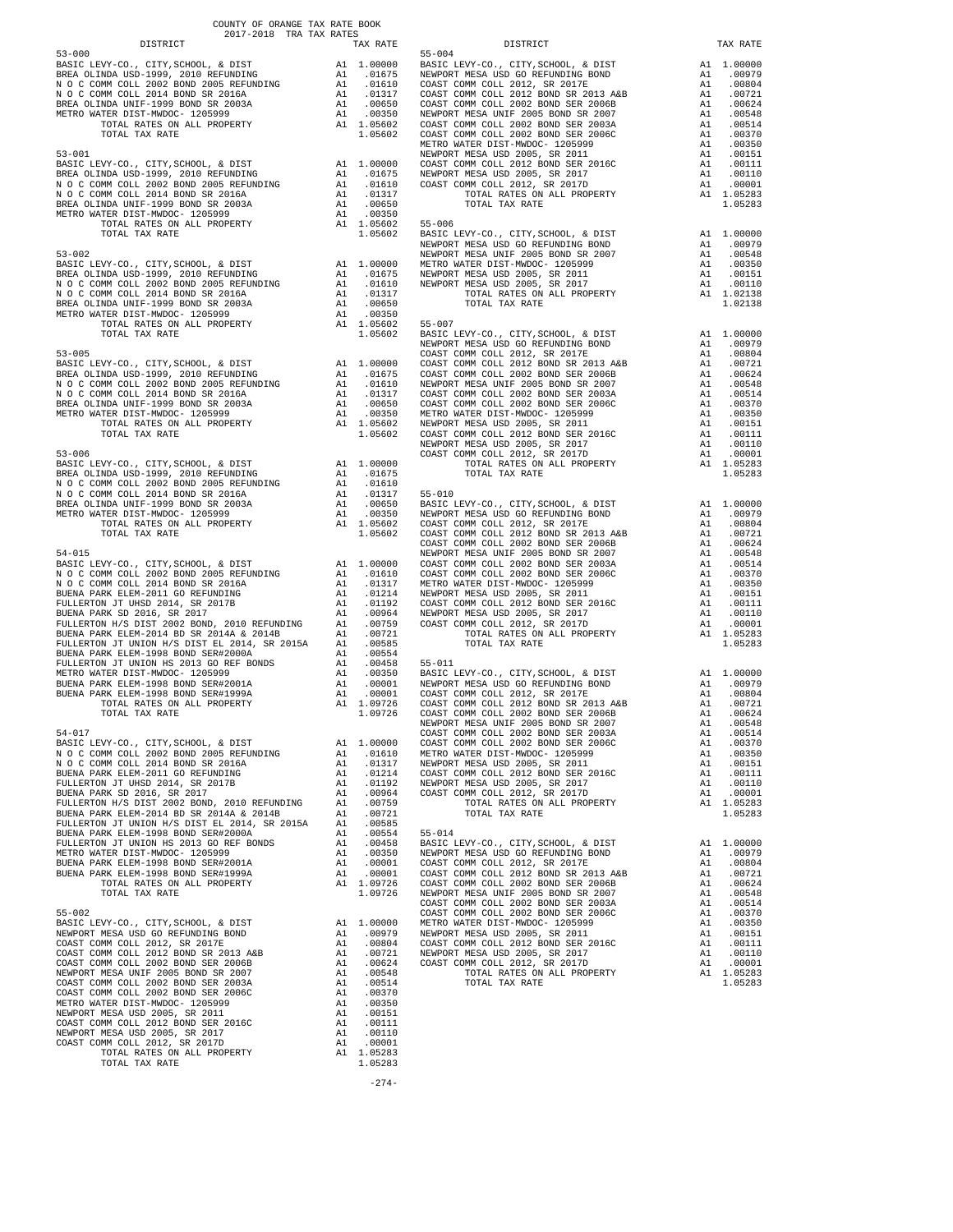TOTAL RATES ON ALL PROPERTY A1 1.05283 TOTAL TAX RATE 1.05283

-275-

| DISTRICT   | ZUI/-ZUI8 TRA TAX RATES | TAX RATE | DISTRICT                                                                                                | TAX RATE |
|------------|-------------------------|----------|---------------------------------------------------------------------------------------------------------|----------|
| $55 - 016$ |                         |          | $55 - 049$                                                                                              |          |
|            |                         |          |                                                                                                         |          |
|            |                         |          |                                                                                                         |          |
|            |                         |          |                                                                                                         |          |
|            |                         |          |                                                                                                         |          |
|            |                         |          |                                                                                                         |          |
|            |                         |          |                                                                                                         |          |
|            |                         |          |                                                                                                         |          |
|            |                         |          |                                                                                                         |          |
|            |                         |          |                                                                                                         |          |
|            |                         |          |                                                                                                         |          |
|            |                         |          |                                                                                                         |          |
|            |                         |          |                                                                                                         |          |
|            |                         |          |                                                                                                         |          |
|            |                         |          |                                                                                                         |          |
|            |                         |          |                                                                                                         |          |
|            |                         |          |                                                                                                         |          |
|            |                         |          |                                                                                                         |          |
|            |                         |          |                                                                                                         |          |
|            |                         |          |                                                                                                         |          |
|            |                         |          |                                                                                                         |          |
|            |                         |          |                                                                                                         |          |
|            |                         |          |                                                                                                         |          |
|            |                         |          |                                                                                                         |          |
|            |                         |          |                                                                                                         |          |
|            |                         |          |                                                                                                         |          |
|            |                         |          |                                                                                                         |          |
|            |                         |          |                                                                                                         |          |
|            |                         |          |                                                                                                         |          |
|            |                         |          |                                                                                                         |          |
|            |                         |          |                                                                                                         |          |
|            |                         |          |                                                                                                         |          |
|            |                         |          |                                                                                                         |          |
|            |                         |          |                                                                                                         |          |
|            |                         |          |                                                                                                         |          |
|            |                         |          |                                                                                                         |          |
|            |                         |          |                                                                                                         |          |
|            |                         |          |                                                                                                         |          |
|            |                         |          |                                                                                                         |          |
|            |                         |          |                                                                                                         |          |
|            |                         |          |                                                                                                         |          |
|            |                         |          |                                                                                                         |          |
|            |                         |          |                                                                                                         |          |
|            |                         |          |                                                                                                         |          |
|            |                         |          |                                                                                                         |          |
|            |                         |          |                                                                                                         |          |
|            |                         |          |                                                                                                         |          |
|            |                         |          |                                                                                                         |          |
|            |                         |          |                                                                                                         |          |
|            |                         |          |                                                                                                         |          |
|            |                         |          |                                                                                                         |          |
|            |                         |          |                                                                                                         |          |
|            |                         |          |                                                                                                         |          |
|            |                         |          |                                                                                                         |          |
|            |                         |          | 1.02138 BASIC LEVY-CO., CITY, SCHOOL, & DIST A1 1.00000<br>NEWPORT MESA USD GO REFUNDING BOND A1 .00979 |          |
|            |                         |          |                                                                                                         |          |
|            |                         |          |                                                                                                         |          |
|            |                         |          |                                                                                                         |          |
|            |                         |          |                                                                                                         |          |
|            |                         |          |                                                                                                         |          |
|            |                         |          |                                                                                                         |          |
|            |                         |          |                                                                                                         |          |
|            |                         |          |                                                                                                         |          |
|            |                         |          |                                                                                                         |          |
|            |                         |          |                                                                                                         |          |
|            |                         |          |                                                                                                         |          |
|            |                         |          |                                                                                                         |          |
|            |                         |          |                                                                                                         |          |
|            |                         |          |                                                                                                         |          |
|            |                         |          |                                                                                                         |          |
|            |                         |          |                                                                                                         |          |
|            |                         |          |                                                                                                         |          |
|            |                         |          |                                                                                                         |          |
|            |                         |          |                                                                                                         |          |
|            |                         |          |                                                                                                         |          |
|            |                         |          |                                                                                                         |          |
|            |                         |          |                                                                                                         |          |
|            |                         |          |                                                                                                         |          |
|            |                         |          |                                                                                                         |          |
|            |                         |          |                                                                                                         |          |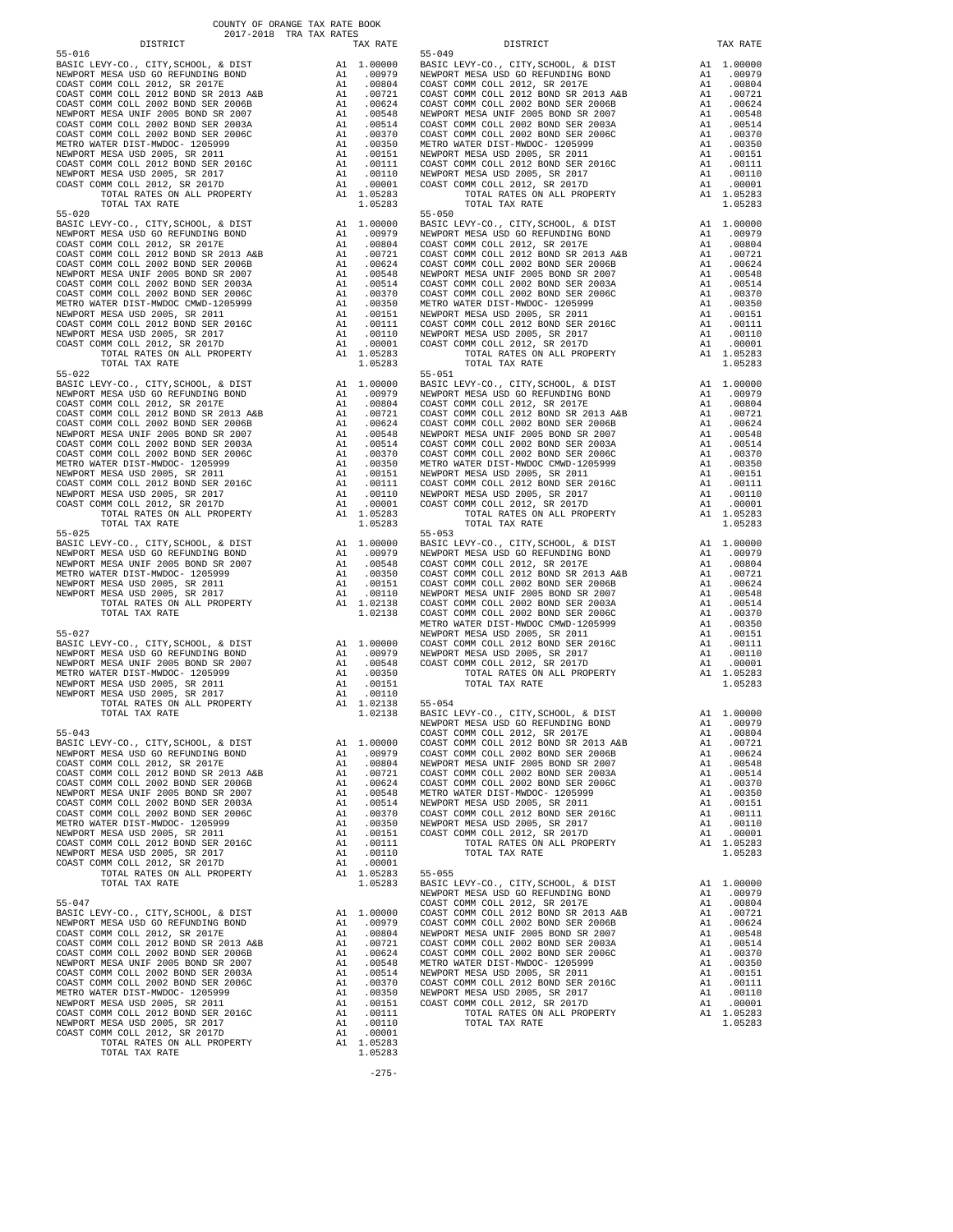| DISTRICT   | CHILLED TWA TWA WHIPD | TAX RATE | DISTRICT   | TAX RATE |
|------------|-----------------------|----------|------------|----------|
| $55 - 059$ |                       |          | $55 - 076$ |          |
|            |                       |          |            |          |
|            |                       |          |            |          |
|            |                       |          |            |          |
|            |                       |          |            |          |
|            |                       |          |            |          |
|            |                       |          |            |          |
|            |                       |          |            |          |
|            |                       |          |            |          |
|            |                       |          |            |          |
|            |                       |          |            |          |
|            |                       |          |            |          |
|            |                       |          |            |          |
|            |                       |          |            |          |
|            |                       |          |            |          |
|            |                       |          |            |          |
|            |                       |          |            |          |
|            |                       |          |            |          |
|            |                       |          |            |          |
|            |                       |          |            |          |
|            |                       |          |            |          |
|            |                       |          |            |          |
|            |                       |          |            |          |
|            |                       |          |            |          |
|            |                       |          |            |          |
|            |                       |          |            |          |
|            |                       |          |            |          |
|            |                       |          |            |          |
|            |                       |          |            |          |
|            |                       |          |            |          |
|            |                       |          |            |          |
|            |                       |          |            |          |
|            |                       |          |            |          |
|            |                       |          |            |          |
|            |                       |          |            |          |
|            |                       |          |            |          |
|            |                       |          |            |          |
|            |                       |          |            |          |
|            |                       |          |            |          |
|            |                       |          |            |          |
| $55 - 075$ |                       |          | $62 - 002$ |          |
|            |                       |          |            |          |
|            |                       |          |            |          |
|            |                       |          |            |          |
|            |                       |          |            |          |
|            |                       |          |            |          |
|            |                       |          |            |          |
|            |                       |          |            |          |

COUNTY OF ORANGE TAX RATE BOOK 2017-2018 TRA TAX RATES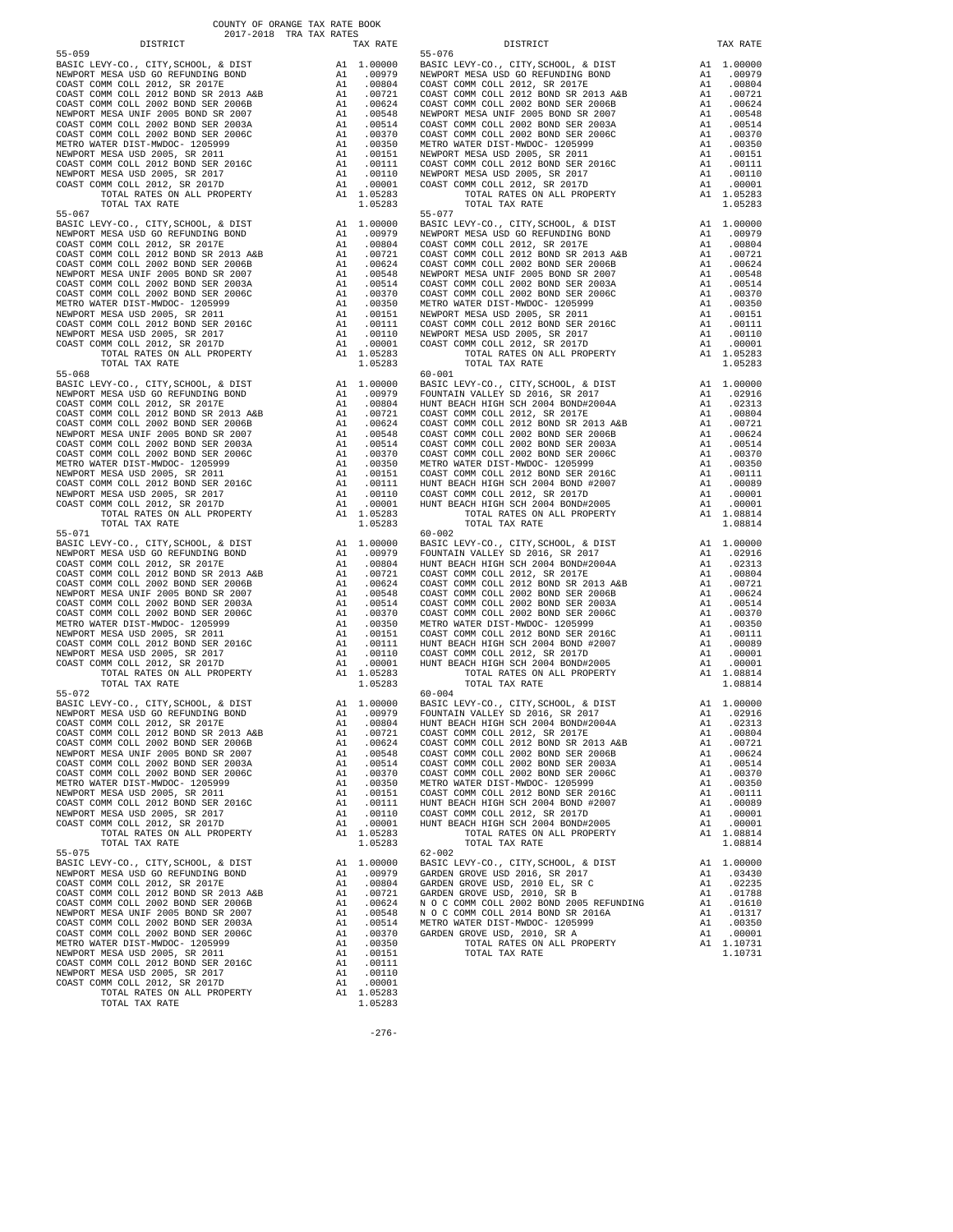DISTRICT TAX RATE DISTRICT TAX RATE 62-003 62-021 BASIC LEVY-CO., CITY,SCHOOL, & DIST A1 1.00000 BASIC LEVY-CO., CITY,SCHOOL, & DIST A1 1.00000 GARDEN GROVE USD 2016, SR 2017 A1 .03430 GARDEN GROVE USD 2016, SR 2017 A1 .03430 GARDEN GROVE USD, 2010 EL, SR C A1 .02235 GARDEN GROVE USD, 2010 EL, SR C A1 .02235 GARDEN GROVE USD, 2010, SR B A1 .01788 GARDEN GROVE USD, 2010, SR B A1 .01788 COAST COMM COLL 2012, SR 2017E A1 .00804 COAST COMM COLL 2012, SR 2017E A1 .00804 COAST COMM COLL 2012 BOND SR 2013 A&B A1 .00721 COAST COMM COLL 2012 BOND SR 2013 A&B A1 .00721 COAST COMM COLL 2002 BOND SER 2006B A1 .00624 COAST COMM COLL 2002 BOND SER 2006B A1 .00624 COAST COMM COLL 2002 BOND SER 2003A A1 .00514 COAST COMM COLL 2002 BOND SER 2003A A1 .00514 COAST COMM COLL 2002 BOND SER 2006C A1 .00370 COAST COMM COLL 2002 BOND SER 2006C A1 .00370 METRO WATER DIST-MWDOC- 1205999 A1 .00350 METRO WATER DIST-MWDOC- 1205999 A1 .00350 COAST COMM COLL 2012 BOND SER 2016C A1 .00111 COAST COMM COLL 2012 BOND SER 2016C A1 .00111 GARDEN GROVE USD, 2010, SR A A1 .00001 GARDEN GROVE USD, 2010, SR A A1 .00001 COAST COMM COLL 2012, SR 2017D A1 .00001 COAST COMM COLL 2012, SR 2017D A1 .00001 TOTAL RATES ON ALL PROPERTY A1 1.10949 TOTAL RATES ON ALL PROPERTY A1 1.10949 TOTAL TAX RATE 1.10949 TOTAL TAX RATE 1.10949 62-005 62-022 BASIC LEVY-CO., CITY,SCHOOL, & DIST A1 1.00000 BASIC LEVY-CO., CITY,SCHOOL, & DIST A1 1.00000 GARDEN GROVE USD 2016, SR 2017 A1 .03430 GARDEN GROVE USD 2016, SR 2017 A1 .03430 GARDEN GROVE USD, 2010 EL, SR C A1 .02235 GARDEN GROVE USD, 2010 EL, SR C A1 .02235 GARDEN GROVE USD, 2010, SR B A1 .01788 GARDEN GROVE USD, 2010, SR B A1 .01788 N O C COMM COLL 2002 BOND 2005 REFUNDING A1 .01610 COAST COMM COLL 2012, SR 2017E A1 .00804 N O C COMM COLL 2014 BOND SR 2016A A1 .01317 COAST COMM COLL 2012 BOND SR 2013 A&B A1 .00721 METRO WATER DIST-MWDOC- 1205999 A1 .00350 COAST COMM COLL 2002 BOND SER 2006B A1 .00624 GARDEN GROVE USD, 2010, SR A A1 .00001 COAST COMM COLL 2002 BOND SER 2003A A1 .00514 TOTAL RATES ON ALL PROPERTY A1 1.10731 COAST COMM COLL 2002 BOND SER 2006C A1 .00370 TOTAL TAX RATE 1.10731 METRO WATER DIST-MWDOC- 1205999 A1 .00350 COAST COMM COLL 2012 BOND SER 2016C A1 .00111 62-006 GARDEN GROVE USD, 2010, SR A A1 .00001 BASIC LEVY-CO., CITY,SCHOOL, & DIST A1 1.00000 COAST COMM COLL 2012, SR 2017D A1 .00001 GARDEN GROVE USD 2016, SR 2017 A1 .03430 TOTAL RATES ON ALL PROPERTY A1 1.10949 GARDEN GROVE USD, 2010 EL, SR C A1 .02235 TOTAL TAX RATE 1.10949 GARDEN GROVE USD, 2010, SR B A1 .01788 N O C COMM COLL 2002 BOND 2005 REFUNDING A1 .01610 62-045  $\begin{tabular}{l|c|c|c|c|c} \multicolumn{4}{c}{A1} & .01317 & BASIC LEVY-CO., CITY, SCHOODI, & $DIST & $A1$ & 1.00000\\ \multicolumn{4}{c}{METRO WATE DIST-MIDTC-120599991 & $A1$ & .00350\\ \multicolumn{4}{c}{GARDEN GROVE USD, 2010, SRR} & A1 & .00350 & GARDEN GROVE USD, 2010, SRR \\ \multicolumn{4}{c}{GARDEN GROVE USD, 2010, SRR} & A1 & .00350\\ \multicolumn{4}{c}{TOTAL$ GARDEN GROVE USD, 2010 EL, SR C A1 .02235 TOTAL TAX RATE (1.10731 CARDEN GROVE USD, 2010, SR B A1 .02235 TOTAL TAX RATE (1.10731 CARDEN GROVE USD, 2010, SR B A1 .01788 TOTAL TAX RATE (1.10731 CARDEN GROVE USD, 2010, SR BEF N O C COMM COLL 2014 BOND SR 2016A A1 .01317 BASIC LEVY-CO., CITY,SCHOOL, & DIST A1 1.00000 METRO WATER DIST-MWDOC- 1205999 A1 .00350 GARDEN GROVE USD 2016, SR 2017 A1 .03430 GARDEN GROVE USD, 2010, SR A A1 .00001 GARDEN GROVE USD, 2010 EL, SR C A1 .02235 TOTAL RATES ON ALL PROPERTY A1 1.10731 GARDEN GROVE USD, 2010, SR B A1 .01788 TOTAL TAX RATE 1.10731 N O C COMM COLL 2002 BOND 2005 REFUNDING A1 .01610 N O C COMM COLL 2014 BOND SR 2016A A1 .01317 62-010 METRO WATER DIST-MWDOC- 1205999 A1 .00350 BASIC LEVY-CO., CITY,SCHOOL, & DIST A1 1.00000 GARDEN GROVE USD, 2010, SR A A1 .00001 GARDEN GROVE USD 2016, SR 2017 A1 .03430 TOTAL RATES ON ALL PROPERTY A1 1.10731 GARDEN GROVE USD, 2010 EL, SR C A1 .02235 TOTAL TAX RATE 1.10731 GARDEN GROVE USD, 2010, SR B A1 .01788 N O C COMM COLL 2002 BOND 2005 REFUNDING A1 .01610 62-051  $\begin{tabular}{l|c|c|c|c|c} \multicolumn{4}{c}{A1} & .01317 & BASIC LEVY-CO., CITY, SCHOODI, & $DIST & $A1$ & 1.00000\\ \multicolumn{4}{c}{METRO WATE DIST-MIDTC-MIDTC-MITR}} & A1 & .01317 & BASIC LEVY-CO., CITY, SCHOODI, & $DIST & $A1$ & 1.00000\\ \multicolumn{4}{c}{GARDEN GROVE USD, 2010, SR} & A1 & .00350 & GARDEN GROVE USD, 2016, SR & 2017 & $A1$ & .03430\\ \multicolumn{$ GARDEN GROVE USD, 2010 EL, SR C A1 .02235 TOTAL TAX RATE 1.10731 GARDEN GROVE USD, 2010, SR B A1 .01788 COAST COMM COLL 2012, SR 2017E A1 .00804 62-052 COAST COMM COLL 2012 BOND SR 2013 A&B A1 .00721 BASIC LEVY-CO., CITY,SCHOOL, & DIST A1 1.00000 COAST COMM COLL 2002 BOND SER 2006B A1 .00624 GARDEN GROVE USD 2016, SR 2017 A1 .03430 COAST COMM COLL 2002 BOND SER 2003A A1 .00514 GARDEN GROVE USD, 2010 EL, SR C A1 .02235 COAST COMM COLL 2002 BOND SER 2006C A1 .00370 GARDEN GROVE USD, 2010, SR B A1 .01788 METRO WATER DIST-MWDOC- 1205999 A1 .00350 N O C COMM COLL 2002 BOND 2005 REFUNDING A1 .01610 COAST COMM COLL 2012 BOND SER 2016C A1 .00111 N O C COMM COLL 2014 BOND SR 2016A A1 .01317 GARDEN GROVE USD, 2010, SR A A1 .00001 METRO WATER DIST-MWDOC- 1205999 A1 .00350 COAST COMM COLL 2012, SR 2017D A1 .00001 GARDEN GROVE USD, 2010, SR A A1 .00001 TOTAL RATES ON ALL PROPERTY A1 1.10949 TOTAL RATES ON ALL PROPERTY A1 1.10731 TOTAL TAX RATE 1.10949 TOTAL TAX RATE 1.10731 62-016 62-053 BASIC LEVY-CO., CITY,SCHOOL, & DIST A1 1.00000 BASIC LEVY-CO., CITY,SCHOOL, & DIST A1 1.00000 GARDEN GROVE USD 2016, SR 2017 A1 .03430 GARDEN GROVE USD 2016, SR 2017 A1 .03430 GARDEN GROVE USD, 2010 EL, SR C A1 .02235 GARDEN GROVE USD, 2010 EL, SR C A1 .02235 GARDEN GROVE USD, 2010, SR B A1 .01788 GARDEN GROVE USD, 2010, SR B A1 .01788 COAST COMM COLL 2012, SR 2017E A1 .00804 N O C COMM COLL 2002 BOND 2005 REFUNDING A1 .01610 COAST COMM COLL 2012 BOND SR 2013 A&B A1 .00721 N O C COMM COLL 2014 BOND SR 2016A A1 .01317 COAST COMM COLL 2002 BOND SER 2006B A1 .00624 METRO WATER DIST-MWDOC- 1205999 A1 .00350 COAST COMM COLL 2002 BOND SER 2003A A1 .00514 GARDEN GROVE USD, 2010, SR A A1 .00001 COAST COMM COLL 2002 BOND SER 2006C A1 .00370 TOTAL RATES ON ALL PROPERTY A1 1.10731 METRO WATER DIST-MWDOC- 1205999 A1 .00350 TOTAL TAX RATE 1.10731 COAST COMM COLL 2012 BOND SER 2016C A1 .00111<br>
GARDEN GROVE USD, 2010, SR A<br>
COAST COMM COLL 2012, SR 2017D A1 .00001<br>
TOTAL RATES ON ALL PROPERTY A1 1.10949<br>
TOTAL TAX RATE 1.10949

-277-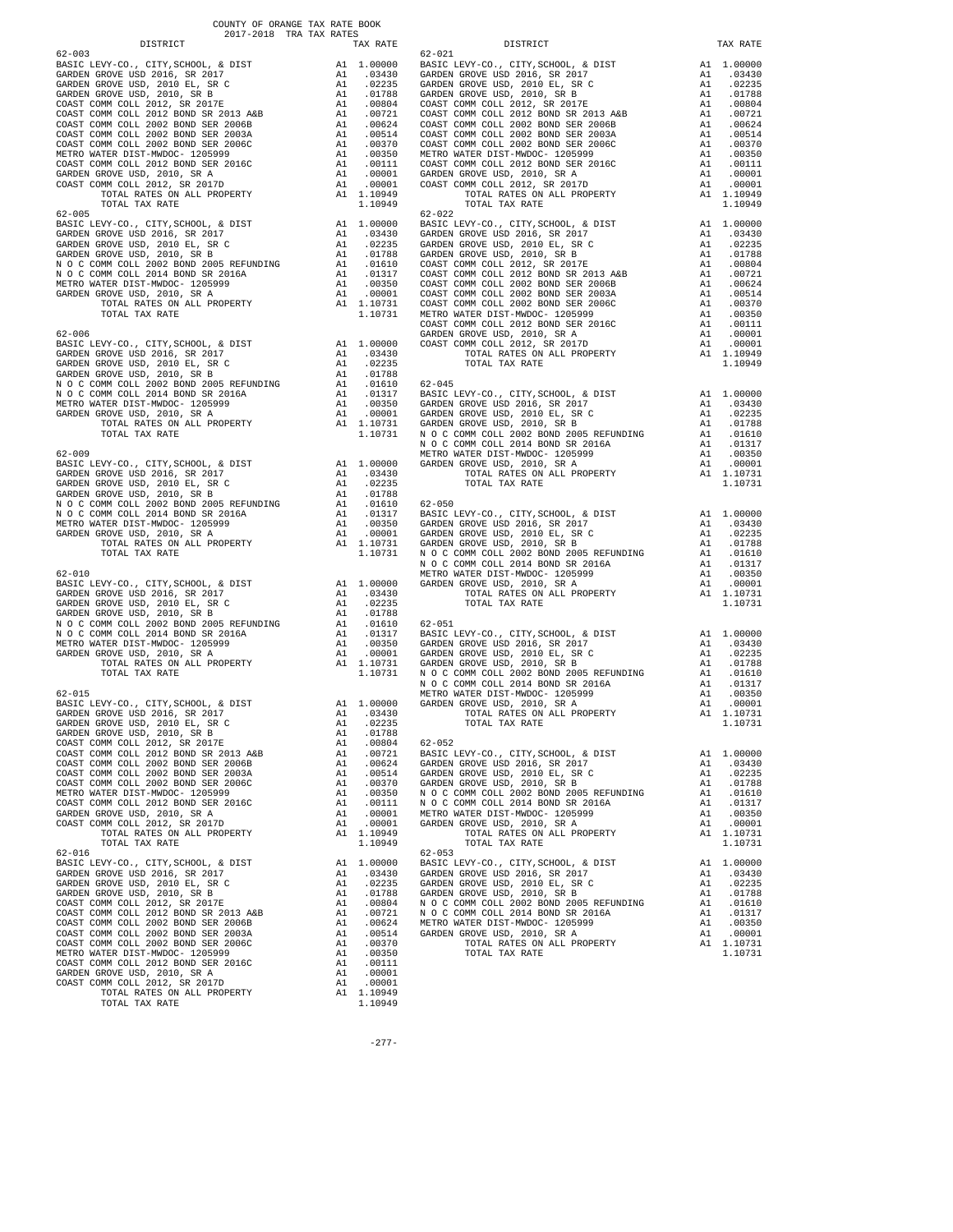| 2017-2018 TRA TAX RATES                                                                                                                                                                                                                                                                             |  |         | $\begin{minipage}{.4\linewidth} \begin{tabular}{l} \multicolumn{2}{c}{\textbf{DISTRICT}} \end{tabular} \end{minipage}$ |         |
|-----------------------------------------------------------------------------------------------------------------------------------------------------------------------------------------------------------------------------------------------------------------------------------------------------|--|---------|------------------------------------------------------------------------------------------------------------------------|---------|
|                                                                                                                                                                                                                                                                                                     |  |         |                                                                                                                        |         |
|                                                                                                                                                                                                                                                                                                     |  |         |                                                                                                                        |         |
|                                                                                                                                                                                                                                                                                                     |  |         |                                                                                                                        |         |
|                                                                                                                                                                                                                                                                                                     |  |         |                                                                                                                        |         |
|                                                                                                                                                                                                                                                                                                     |  |         |                                                                                                                        |         |
|                                                                                                                                                                                                                                                                                                     |  |         |                                                                                                                        |         |
|                                                                                                                                                                                                                                                                                                     |  |         |                                                                                                                        |         |
|                                                                                                                                                                                                                                                                                                     |  |         |                                                                                                                        |         |
|                                                                                                                                                                                                                                                                                                     |  |         |                                                                                                                        |         |
|                                                                                                                                                                                                                                                                                                     |  |         |                                                                                                                        |         |
|                                                                                                                                                                                                                                                                                                     |  |         |                                                                                                                        |         |
|                                                                                                                                                                                                                                                                                                     |  |         |                                                                                                                        |         |
|                                                                                                                                                                                                                                                                                                     |  |         |                                                                                                                        |         |
|                                                                                                                                                                                                                                                                                                     |  |         |                                                                                                                        |         |
|                                                                                                                                                                                                                                                                                                     |  |         |                                                                                                                        |         |
|                                                                                                                                                                                                                                                                                                     |  |         |                                                                                                                        |         |
|                                                                                                                                                                                                                                                                                                     |  |         |                                                                                                                        |         |
|                                                                                                                                                                                                                                                                                                     |  |         |                                                                                                                        |         |
|                                                                                                                                                                                                                                                                                                     |  |         |                                                                                                                        |         |
|                                                                                                                                                                                                                                                                                                     |  |         |                                                                                                                        |         |
|                                                                                                                                                                                                                                                                                                     |  |         |                                                                                                                        |         |
|                                                                                                                                                                                                                                                                                                     |  |         |                                                                                                                        |         |
|                                                                                                                                                                                                                                                                                                     |  |         |                                                                                                                        |         |
|                                                                                                                                                                                                                                                                                                     |  |         | TOTAL TAX RATE                                                                                                         |         |
| $64 - 003$                                                                                                                                                                                                                                                                                          |  |         |                                                                                                                        | 1.01637 |
|                                                                                                                                                                                                                                                                                                     |  |         |                                                                                                                        |         |
|                                                                                                                                                                                                                                                                                                     |  |         |                                                                                                                        |         |
|                                                                                                                                                                                                                                                                                                     |  |         |                                                                                                                        |         |
|                                                                                                                                                                                                                                                                                                     |  |         |                                                                                                                        |         |
|                                                                                                                                                                                                                                                                                                     |  |         |                                                                                                                        |         |
|                                                                                                                                                                                                                                                                                                     |  |         |                                                                                                                        |         |
|                                                                                                                                                                                                                                                                                                     |  |         |                                                                                                                        |         |
|                                                                                                                                                                                                                                                                                                     |  |         |                                                                                                                        |         |
|                                                                                                                                                                                                                                                                                                     |  |         |                                                                                                                        |         |
|                                                                                                                                                                                                                                                                                                     |  |         |                                                                                                                        |         |
|                                                                                                                                                                                                                                                                                                     |  |         |                                                                                                                        |         |
|                                                                                                                                                                                                                                                                                                     |  |         |                                                                                                                        |         |
|                                                                                                                                                                                                                                                                                                     |  |         |                                                                                                                        |         |
|                                                                                                                                                                                                                                                                                                     |  |         |                                                                                                                        |         |
|                                                                                                                                                                                                                                                                                                     |  |         |                                                                                                                        |         |
|                                                                                                                                                                                                                                                                                                     |  |         |                                                                                                                        |         |
|                                                                                                                                                                                                                                                                                                     |  |         |                                                                                                                        |         |
|                                                                                                                                                                                                                                                                                                     |  |         |                                                                                                                        |         |
|                                                                                                                                                                                                                                                                                                     |  |         |                                                                                                                        |         |
|                                                                                                                                                                                                                                                                                                     |  |         |                                                                                                                        |         |
|                                                                                                                                                                                                                                                                                                     |  |         |                                                                                                                        |         |
|                                                                                                                                                                                                                                                                                                     |  |         |                                                                                                                        |         |
|                                                                                                                                                                                                                                                                                                     |  |         |                                                                                                                        |         |
| and the contract of the contract of the contract of the contract of the contract of the contract of the contract of the contract of the contract of the contract of the contract of the contract of the contract of the contra<br>TOTAL TAX RATE                                                    |  | 1.10320 | TOTAL TAX RATE                                                                                                         | 1.01637 |
| $\begin{tabular}{cccccccc} $64-003$ & $7074, $078, $078, $078, $10000$ & $7074, $078, $10000$ & $100000$ & $66-010$ & $7074, $080001, $6000$ & $100000$ & $100000$ & $100000$ & $1000000$ & $1000000$ & $1000000$ & $1000000$ & $1000000$ & $1000000$ & $1000000$ & $1000000$ & $1000000$<br>64-007 |  |         | $66 - 020$                                                                                                             |         |
|                                                                                                                                                                                                                                                                                                     |  |         |                                                                                                                        |         |
|                                                                                                                                                                                                                                                                                                     |  |         |                                                                                                                        |         |
|                                                                                                                                                                                                                                                                                                     |  |         |                                                                                                                        |         |
|                                                                                                                                                                                                                                                                                                     |  |         |                                                                                                                        |         |
|                                                                                                                                                                                                                                                                                                     |  |         |                                                                                                                        |         |
|                                                                                                                                                                                                                                                                                                     |  |         |                                                                                                                        |         |
|                                                                                                                                                                                                                                                                                                     |  |         |                                                                                                                        |         |
|                                                                                                                                                                                                                                                                                                     |  |         |                                                                                                                        |         |
|                                                                                                                                                                                                                                                                                                     |  |         |                                                                                                                        |         |
|                                                                                                                                                                                                                                                                                                     |  |         |                                                                                                                        |         |
|                                                                                                                                                                                                                                                                                                     |  |         |                                                                                                                        |         |
|                                                                                                                                                                                                                                                                                                     |  |         |                                                                                                                        |         |
|                                                                                                                                                                                                                                                                                                     |  |         |                                                                                                                        |         |
|                                                                                                                                                                                                                                                                                                     |  |         |                                                                                                                        |         |
|                                                                                                                                                                                                                                                                                                     |  |         |                                                                                                                        |         |
|                                                                                                                                                                                                                                                                                                     |  |         |                                                                                                                        |         |
|                                                                                                                                                                                                                                                                                                     |  |         |                                                                                                                        |         |
|                                                                                                                                                                                                                                                                                                     |  |         |                                                                                                                        |         |
|                                                                                                                                                                                                                                                                                                     |  |         |                                                                                                                        |         |
|                                                                                                                                                                                                                                                                                                     |  |         |                                                                                                                        |         |
|                                                                                                                                                                                                                                                                                                     |  |         |                                                                                                                        |         |
|                                                                                                                                                                                                                                                                                                     |  |         |                                                                                                                        |         |
|                                                                                                                                                                                                                                                                                                     |  |         |                                                                                                                        |         |
|                                                                                                                                                                                                                                                                                                     |  |         |                                                                                                                        |         |
|                                                                                                                                                                                                                                                                                                     |  | $-278-$ |                                                                                                                        |         |

COUNTY OF ORANGE TAX RATE BOOK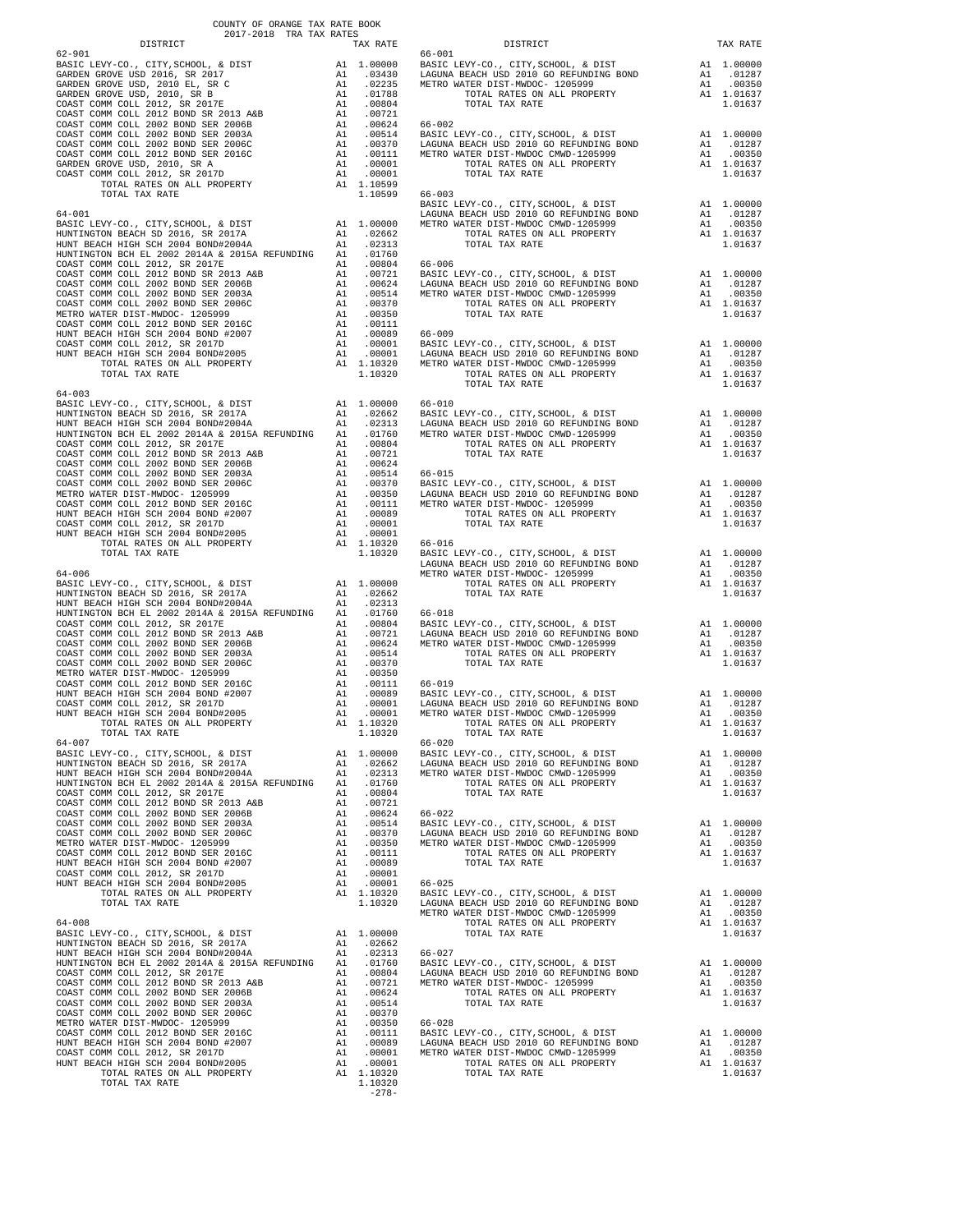| COUNTY OF ORANGE TAX RATE BOOK<br>2017-2018 TRA TAX RATES |  |                                                                                                                                                                                                                                                                                                    |          |
|-----------------------------------------------------------|--|----------------------------------------------------------------------------------------------------------------------------------------------------------------------------------------------------------------------------------------------------------------------------------------------------|----------|
| DISTRICT                                                  |  | RA TAX RATES<br>TAX RATE TAX DISTRICT                                                                                                                                                                                                                                                              | TAX RATE |
|                                                           |  |                                                                                                                                                                                                                                                                                                    |          |
|                                                           |  |                                                                                                                                                                                                                                                                                                    |          |
|                                                           |  |                                                                                                                                                                                                                                                                                                    |          |
|                                                           |  |                                                                                                                                                                                                                                                                                                    |          |
|                                                           |  |                                                                                                                                                                                                                                                                                                    |          |
|                                                           |  |                                                                                                                                                                                                                                                                                                    |          |
|                                                           |  |                                                                                                                                                                                                                                                                                                    |          |
|                                                           |  |                                                                                                                                                                                                                                                                                                    |          |
|                                                           |  |                                                                                                                                                                                                                                                                                                    |          |
|                                                           |  |                                                                                                                                                                                                                                                                                                    |          |
|                                                           |  |                                                                                                                                                                                                                                                                                                    |          |
|                                                           |  |                                                                                                                                                                                                                                                                                                    |          |
|                                                           |  |                                                                                                                                                                                                                                                                                                    |          |
|                                                           |  |                                                                                                                                                                                                                                                                                                    |          |
|                                                           |  |                                                                                                                                                                                                                                                                                                    |          |
|                                                           |  |                                                                                                                                                                                                                                                                                                    |          |
|                                                           |  |                                                                                                                                                                                                                                                                                                    |          |
|                                                           |  |                                                                                                                                                                                                                                                                                                    |          |
|                                                           |  |                                                                                                                                                                                                                                                                                                    |          |
|                                                           |  |                                                                                                                                                                                                                                                                                                    |          |
|                                                           |  |                                                                                                                                                                                                                                                                                                    |          |
|                                                           |  |                                                                                                                                                                                                                                                                                                    |          |
|                                                           |  |                                                                                                                                                                                                                                                                                                    |          |
|                                                           |  |                                                                                                                                                                                                                                                                                                    |          |
|                                                           |  |                                                                                                                                                                                                                                                                                                    |          |
|                                                           |  |                                                                                                                                                                                                                                                                                                    |          |
|                                                           |  |                                                                                                                                                                                                                                                                                                    |          |
|                                                           |  |                                                                                                                                                                                                                                                                                                    |          |
|                                                           |  |                                                                                                                                                                                                                                                                                                    |          |
|                                                           |  |                                                                                                                                                                                                                                                                                                    |          |
|                                                           |  |                                                                                                                                                                                                                                                                                                    |          |
|                                                           |  |                                                                                                                                                                                                                                                                                                    |          |
|                                                           |  |                                                                                                                                                                                                                                                                                                    |          |
|                                                           |  |                                                                                                                                                                                                                                                                                                    |          |
|                                                           |  |                                                                                                                                                                                                                                                                                                    |          |
|                                                           |  |                                                                                                                                                                                                                                                                                                    |          |
|                                                           |  |                                                                                                                                                                                                                                                                                                    |          |
|                                                           |  |                                                                                                                                                                                                                                                                                                    |          |
|                                                           |  |                                                                                                                                                                                                                                                                                                    |          |
|                                                           |  |                                                                                                                                                                                                                                                                                                    |          |
|                                                           |  |                                                                                                                                                                                                                                                                                                    |          |
|                                                           |  |                                                                                                                                                                                                                                                                                                    |          |
|                                                           |  |                                                                                                                                                                                                                                                                                                    |          |
|                                                           |  |                                                                                                                                                                                                                                                                                                    |          |
|                                                           |  |                                                                                                                                                                                                                                                                                                    |          |
|                                                           |  |                                                                                                                                                                                                                                                                                                    |          |
|                                                           |  |                                                                                                                                                                                                                                                                                                    |          |
|                                                           |  |                                                                                                                                                                                                                                                                                                    |          |
|                                                           |  | $\begin{tabular}{l cccccccc} $1600000, $10111 & $101011 & $101011 & $101011 & $101011 & $101011 & $101011 & $101011 & $101011 & $101011 & $101011 & $101011 & $101011 & $101011 & $101011 & $101011 & $101011 & $101011 & $101011 & $101011 & $101011 & $101011 & $101011 & $101011 & $101011 & $$ |          |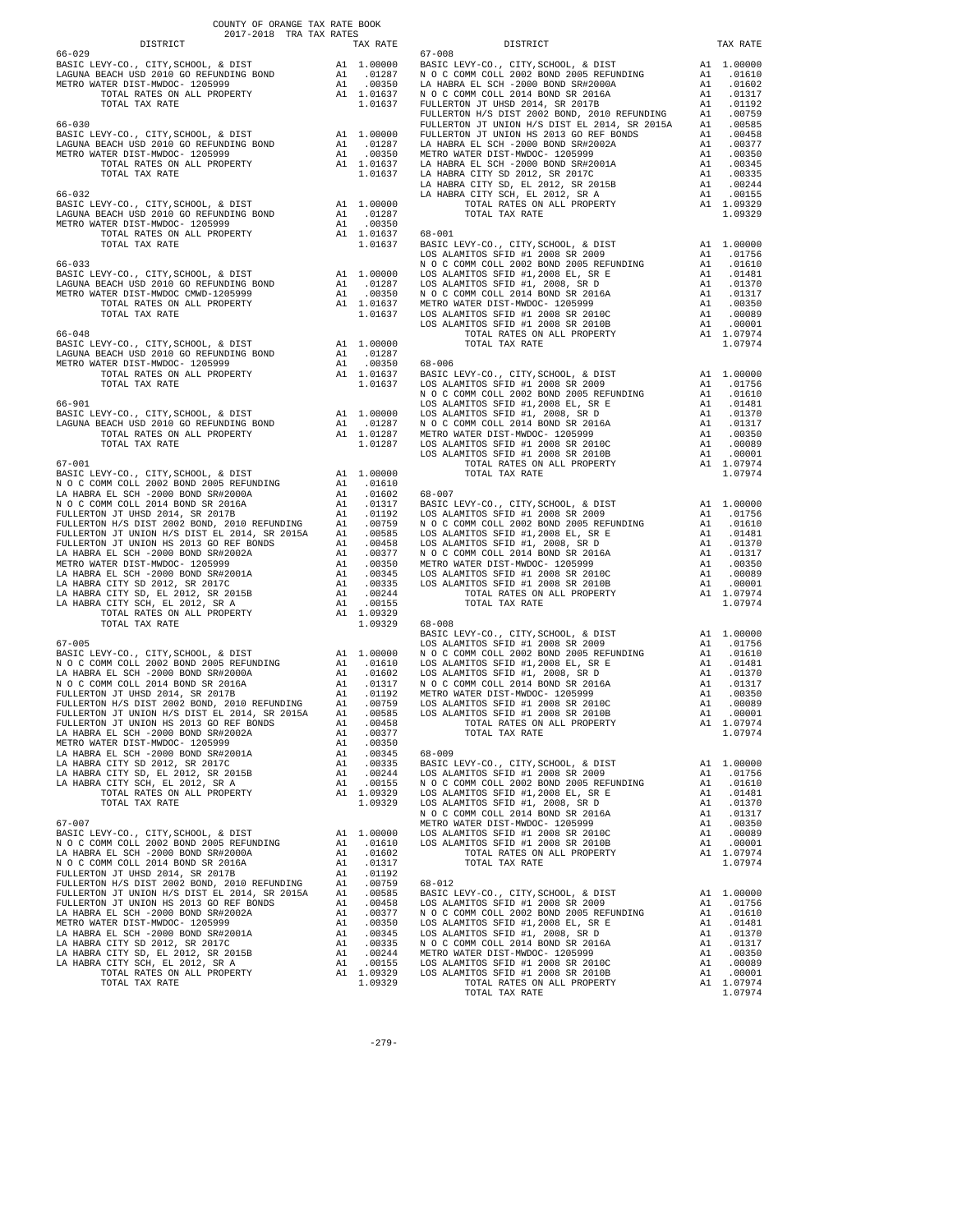| $\begin{minipage}{.03\textwidth} \begin{tabular}{l} \multicolumn{2}{c} {\textwidth} \end{tabular} \vspace{0.04cm} \begin{tabular}{l} \multicolumn{2}{c} {\textwidth} \end{tabular} \vspace{0.04cm} \begin{tabular}{l} \multicolumn{2}{c} {\textwidth} \end{tabular} \vspace{0.04cm} \begin{tabular}{l} \multicolumn{2}{c} {\textwidth} \end{tabular} \vspace{0.04cm} \begin{tabular}{l} \multicolumn{2}{c} {\textwidth} \end{tabular} \vspace{0.04cm} \begin{tabular}{l} \multicolumn{2}{c} {\textwidth}$<br>TAX RATE 71-005 DISTRICT<br>TAX RATE<br>68-013 | COUNTY OF ORANGE TAX RATE BOOK<br>2017-2018 TRA TAX RATES |  |  |
|-------------------------------------------------------------------------------------------------------------------------------------------------------------------------------------------------------------------------------------------------------------------------------------------------------------------------------------------------------------------------------------------------------------------------------------------------------------------------------------------------------------------------------------------------------------|-----------------------------------------------------------|--|--|
|                                                                                                                                                                                                                                                                                                                                                                                                                                                                                                                                                             |                                                           |  |  |
|                                                                                                                                                                                                                                                                                                                                                                                                                                                                                                                                                             |                                                           |  |  |
|                                                                                                                                                                                                                                                                                                                                                                                                                                                                                                                                                             |                                                           |  |  |
|                                                                                                                                                                                                                                                                                                                                                                                                                                                                                                                                                             |                                                           |  |  |
|                                                                                                                                                                                                                                                                                                                                                                                                                                                                                                                                                             |                                                           |  |  |
|                                                                                                                                                                                                                                                                                                                                                                                                                                                                                                                                                             |                                                           |  |  |
|                                                                                                                                                                                                                                                                                                                                                                                                                                                                                                                                                             |                                                           |  |  |
|                                                                                                                                                                                                                                                                                                                                                                                                                                                                                                                                                             |                                                           |  |  |
|                                                                                                                                                                                                                                                                                                                                                                                                                                                                                                                                                             |                                                           |  |  |
|                                                                                                                                                                                                                                                                                                                                                                                                                                                                                                                                                             |                                                           |  |  |
|                                                                                                                                                                                                                                                                                                                                                                                                                                                                                                                                                             |                                                           |  |  |
|                                                                                                                                                                                                                                                                                                                                                                                                                                                                                                                                                             |                                                           |  |  |
|                                                                                                                                                                                                                                                                                                                                                                                                                                                                                                                                                             |                                                           |  |  |
|                                                                                                                                                                                                                                                                                                                                                                                                                                                                                                                                                             |                                                           |  |  |
|                                                                                                                                                                                                                                                                                                                                                                                                                                                                                                                                                             |                                                           |  |  |
|                                                                                                                                                                                                                                                                                                                                                                                                                                                                                                                                                             |                                                           |  |  |
|                                                                                                                                                                                                                                                                                                                                                                                                                                                                                                                                                             |                                                           |  |  |
|                                                                                                                                                                                                                                                                                                                                                                                                                                                                                                                                                             |                                                           |  |  |
|                                                                                                                                                                                                                                                                                                                                                                                                                                                                                                                                                             |                                                           |  |  |
|                                                                                                                                                                                                                                                                                                                                                                                                                                                                                                                                                             |                                                           |  |  |
|                                                                                                                                                                                                                                                                                                                                                                                                                                                                                                                                                             |                                                           |  |  |
|                                                                                                                                                                                                                                                                                                                                                                                                                                                                                                                                                             |                                                           |  |  |
|                                                                                                                                                                                                                                                                                                                                                                                                                                                                                                                                                             |                                                           |  |  |
|                                                                                                                                                                                                                                                                                                                                                                                                                                                                                                                                                             |                                                           |  |  |
|                                                                                                                                                                                                                                                                                                                                                                                                                                                                                                                                                             |                                                           |  |  |
|                                                                                                                                                                                                                                                                                                                                                                                                                                                                                                                                                             |                                                           |  |  |
|                                                                                                                                                                                                                                                                                                                                                                                                                                                                                                                                                             |                                                           |  |  |
|                                                                                                                                                                                                                                                                                                                                                                                                                                                                                                                                                             |                                                           |  |  |
|                                                                                                                                                                                                                                                                                                                                                                                                                                                                                                                                                             |                                                           |  |  |
|                                                                                                                                                                                                                                                                                                                                                                                                                                                                                                                                                             |                                                           |  |  |
|                                                                                                                                                                                                                                                                                                                                                                                                                                                                                                                                                             |                                                           |  |  |
|                                                                                                                                                                                                                                                                                                                                                                                                                                                                                                                                                             |                                                           |  |  |
|                                                                                                                                                                                                                                                                                                                                                                                                                                                                                                                                                             |                                                           |  |  |
|                                                                                                                                                                                                                                                                                                                                                                                                                                                                                                                                                             |                                                           |  |  |
|                                                                                                                                                                                                                                                                                                                                                                                                                                                                                                                                                             |                                                           |  |  |
|                                                                                                                                                                                                                                                                                                                                                                                                                                                                                                                                                             |                                                           |  |  |
|                                                                                                                                                                                                                                                                                                                                                                                                                                                                                                                                                             |                                                           |  |  |
|                                                                                                                                                                                                                                                                                                                                                                                                                                                                                                                                                             |                                                           |  |  |
|                                                                                                                                                                                                                                                                                                                                                                                                                                                                                                                                                             |                                                           |  |  |
|                                                                                                                                                                                                                                                                                                                                                                                                                                                                                                                                                             |                                                           |  |  |
|                                                                                                                                                                                                                                                                                                                                                                                                                                                                                                                                                             |                                                           |  |  |
|                                                                                                                                                                                                                                                                                                                                                                                                                                                                                                                                                             |                                                           |  |  |
|                                                                                                                                                                                                                                                                                                                                                                                                                                                                                                                                                             |                                                           |  |  |
|                                                                                                                                                                                                                                                                                                                                                                                                                                                                                                                                                             |                                                           |  |  |
|                                                                                                                                                                                                                                                                                                                                                                                                                                                                                                                                                             |                                                           |  |  |
|                                                                                                                                                                                                                                                                                                                                                                                                                                                                                                                                                             |                                                           |  |  |
|                                                                                                                                                                                                                                                                                                                                                                                                                                                                                                                                                             |                                                           |  |  |
|                                                                                                                                                                                                                                                                                                                                                                                                                                                                                                                                                             |                                                           |  |  |
|                                                                                                                                                                                                                                                                                                                                                                                                                                                                                                                                                             |                                                           |  |  |
|                                                                                                                                                                                                                                                                                                                                                                                                                                                                                                                                                             |                                                           |  |  |
|                                                                                                                                                                                                                                                                                                                                                                                                                                                                                                                                                             |                                                           |  |  |
|                                                                                                                                                                                                                                                                                                                                                                                                                                                                                                                                                             |                                                           |  |  |
|                                                                                                                                                                                                                                                                                                                                                                                                                                                                                                                                                             |                                                           |  |  |
|                                                                                                                                                                                                                                                                                                                                                                                                                                                                                                                                                             |                                                           |  |  |
|                                                                                                                                                                                                                                                                                                                                                                                                                                                                                                                                                             |                                                           |  |  |
|                                                                                                                                                                                                                                                                                                                                                                                                                                                                                                                                                             |                                                           |  |  |
|                                                                                                                                                                                                                                                                                                                                                                                                                                                                                                                                                             |                                                           |  |  |
|                                                                                                                                                                                                                                                                                                                                                                                                                                                                                                                                                             |                                                           |  |  |
|                                                                                                                                                                                                                                                                                                                                                                                                                                                                                                                                                             |                                                           |  |  |
|                                                                                                                                                                                                                                                                                                                                                                                                                                                                                                                                                             |                                                           |  |  |
|                                                                                                                                                                                                                                                                                                                                                                                                                                                                                                                                                             |                                                           |  |  |
|                                                                                                                                                                                                                                                                                                                                                                                                                                                                                                                                                             |                                                           |  |  |
|                                                                                                                                                                                                                                                                                                                                                                                                                                                                                                                                                             |                                                           |  |  |
|                                                                                                                                                                                                                                                                                                                                                                                                                                                                                                                                                             |                                                           |  |  |
|                                                                                                                                                                                                                                                                                                                                                                                                                                                                                                                                                             |                                                           |  |  |
|                                                                                                                                                                                                                                                                                                                                                                                                                                                                                                                                                             |                                                           |  |  |
|                                                                                                                                                                                                                                                                                                                                                                                                                                                                                                                                                             |                                                           |  |  |
|                                                                                                                                                                                                                                                                                                                                                                                                                                                                                                                                                             |                                                           |  |  |
|                                                                                                                                                                                                                                                                                                                                                                                                                                                                                                                                                             |                                                           |  |  |
|                                                                                                                                                                                                                                                                                                                                                                                                                                                                                                                                                             |                                                           |  |  |
|                                                                                                                                                                                                                                                                                                                                                                                                                                                                                                                                                             |                                                           |  |  |
|                                                                                                                                                                                                                                                                                                                                                                                                                                                                                                                                                             |                                                           |  |  |
|                                                                                                                                                                                                                                                                                                                                                                                                                                                                                                                                                             |                                                           |  |  |
|                                                                                                                                                                                                                                                                                                                                                                                                                                                                                                                                                             |                                                           |  |  |
|                                                                                                                                                                                                                                                                                                                                                                                                                                                                                                                                                             |                                                           |  |  |
|                                                                                                                                                                                                                                                                                                                                                                                                                                                                                                                                                             |                                                           |  |  |
|                                                                                                                                                                                                                                                                                                                                                                                                                                                                                                                                                             |                                                           |  |  |
|                                                                                                                                                                                                                                                                                                                                                                                                                                                                                                                                                             |                                                           |  |  |
|                                                                                                                                                                                                                                                                                                                                                                                                                                                                                                                                                             |                                                           |  |  |
|                                                                                                                                                                                                                                                                                                                                                                                                                                                                                                                                                             |                                                           |  |  |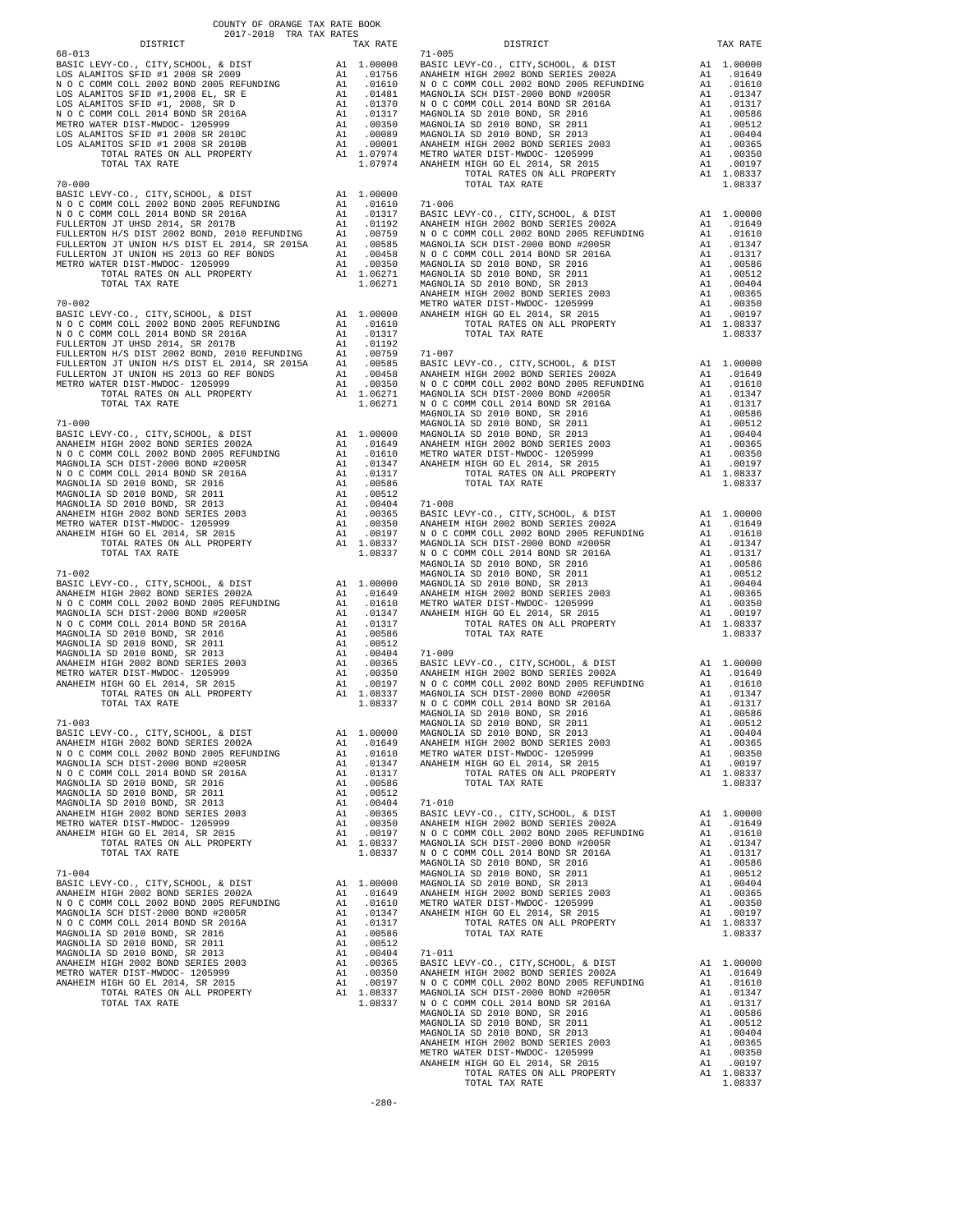| 2017-2018 TRA TAX RATES<br>DISTRICT | TAX RATE | DISTRICT                                                                                                                                                                                                                                                                                                                                                                               | TAX RATE |
|-------------------------------------|----------|----------------------------------------------------------------------------------------------------------------------------------------------------------------------------------------------------------------------------------------------------------------------------------------------------------------------------------------------------------------------------------------|----------|
| $71 - 012$                          |          | $73 - 007$<br>$\begin{tabular}{l c c c c} \hline 71-012 & 73-000 \\ \hline \texttt{RARISTL} \texttt{H HGH} & 2002 \text{ BOND SER} & 2002 \text{ BND} & 73-007 \\ \hline \texttt{NARISTL} & 2002 \text{ BOND SER} & 2002 \text{ BND} & 2016 \text{ A1} & 0.01649 \\ \hline \texttt{NA} & 0.0204 \text{ AND} & 2005 \text{ RER} & 2017 \text{ A1} & 0.0000 \\ \hline \texttt{NA} & 0.0$ |          |
|                                     |          |                                                                                                                                                                                                                                                                                                                                                                                        |          |
|                                     |          |                                                                                                                                                                                                                                                                                                                                                                                        |          |
|                                     |          |                                                                                                                                                                                                                                                                                                                                                                                        |          |
|                                     |          |                                                                                                                                                                                                                                                                                                                                                                                        |          |
|                                     |          |                                                                                                                                                                                                                                                                                                                                                                                        |          |
|                                     |          |                                                                                                                                                                                                                                                                                                                                                                                        |          |
|                                     |          |                                                                                                                                                                                                                                                                                                                                                                                        |          |
|                                     |          |                                                                                                                                                                                                                                                                                                                                                                                        |          |
|                                     |          |                                                                                                                                                                                                                                                                                                                                                                                        |          |
|                                     |          |                                                                                                                                                                                                                                                                                                                                                                                        |          |
|                                     |          |                                                                                                                                                                                                                                                                                                                                                                                        |          |
|                                     |          |                                                                                                                                                                                                                                                                                                                                                                                        | 1.08601  |
|                                     |          |                                                                                                                                                                                                                                                                                                                                                                                        |          |
|                                     |          |                                                                                                                                                                                                                                                                                                                                                                                        |          |
|                                     |          |                                                                                                                                                                                                                                                                                                                                                                                        |          |
|                                     |          |                                                                                                                                                                                                                                                                                                                                                                                        |          |
|                                     |          |                                                                                                                                                                                                                                                                                                                                                                                        |          |
|                                     |          |                                                                                                                                                                                                                                                                                                                                                                                        |          |
|                                     |          |                                                                                                                                                                                                                                                                                                                                                                                        |          |
|                                     |          |                                                                                                                                                                                                                                                                                                                                                                                        |          |
|                                     |          |                                                                                                                                                                                                                                                                                                                                                                                        |          |
|                                     |          |                                                                                                                                                                                                                                                                                                                                                                                        |          |
|                                     |          |                                                                                                                                                                                                                                                                                                                                                                                        |          |
|                                     |          |                                                                                                                                                                                                                                                                                                                                                                                        |          |
|                                     |          |                                                                                                                                                                                                                                                                                                                                                                                        |          |
|                                     |          |                                                                                                                                                                                                                                                                                                                                                                                        |          |
|                                     |          |                                                                                                                                                                                                                                                                                                                                                                                        |          |
|                                     |          |                                                                                                                                                                                                                                                                                                                                                                                        |          |
|                                     |          |                                                                                                                                                                                                                                                                                                                                                                                        |          |
|                                     |          |                                                                                                                                                                                                                                                                                                                                                                                        |          |
|                                     |          |                                                                                                                                                                                                                                                                                                                                                                                        |          |
|                                     |          |                                                                                                                                                                                                                                                                                                                                                                                        |          |
|                                     |          |                                                                                                                                                                                                                                                                                                                                                                                        |          |
|                                     |          |                                                                                                                                                                                                                                                                                                                                                                                        |          |
|                                     |          |                                                                                                                                                                                                                                                                                                                                                                                        |          |
|                                     |          |                                                                                                                                                                                                                                                                                                                                                                                        |          |
|                                     |          |                                                                                                                                                                                                                                                                                                                                                                                        |          |
|                                     |          |                                                                                                                                                                                                                                                                                                                                                                                        |          |
|                                     |          |                                                                                                                                                                                                                                                                                                                                                                                        |          |
|                                     |          |                                                                                                                                                                                                                                                                                                                                                                                        |          |
|                                     |          |                                                                                                                                                                                                                                                                                                                                                                                        |          |
|                                     |          |                                                                                                                                                                                                                                                                                                                                                                                        |          |
|                                     |          |                                                                                                                                                                                                                                                                                                                                                                                        |          |
|                                     |          |                                                                                                                                                                                                                                                                                                                                                                                        |          |
|                                     |          |                                                                                                                                                                                                                                                                                                                                                                                        |          |
|                                     |          |                                                                                                                                                                                                                                                                                                                                                                                        |          |
|                                     |          |                                                                                                                                                                                                                                                                                                                                                                                        |          |
|                                     |          | TOTAL TAX RATE                                                                                                                                                                                                                                                                                                                                                                         | 1.03363  |
|                                     |          |                                                                                                                                                                                                                                                                                                                                                                                        |          |
|                                     |          |                                                                                                                                                                                                                                                                                                                                                                                        |          |
|                                     |          |                                                                                                                                                                                                                                                                                                                                                                                        |          |
|                                     |          |                                                                                                                                                                                                                                                                                                                                                                                        |          |
|                                     |          |                                                                                                                                                                                                                                                                                                                                                                                        |          |
|                                     |          |                                                                                                                                                                                                                                                                                                                                                                                        |          |
|                                     |          |                                                                                                                                                                                                                                                                                                                                                                                        |          |
|                                     |          |                                                                                                                                                                                                                                                                                                                                                                                        |          |
|                                     |          |                                                                                                                                                                                                                                                                                                                                                                                        |          |
|                                     |          |                                                                                                                                                                                                                                                                                                                                                                                        |          |
|                                     |          |                                                                                                                                                                                                                                                                                                                                                                                        |          |
|                                     |          |                                                                                                                                                                                                                                                                                                                                                                                        |          |
|                                     |          |                                                                                                                                                                                                                                                                                                                                                                                        |          |
|                                     |          |                                                                                                                                                                                                                                                                                                                                                                                        |          |
|                                     |          |                                                                                                                                                                                                                                                                                                                                                                                        |          |
|                                     |          |                                                                                                                                                                                                                                                                                                                                                                                        |          |
|                                     |          |                                                                                                                                                                                                                                                                                                                                                                                        |          |
|                                     |          |                                                                                                                                                                                                                                                                                                                                                                                        |          |
|                                     |          |                                                                                                                                                                                                                                                                                                                                                                                        |          |
|                                     |          |                                                                                                                                                                                                                                                                                                                                                                                        |          |
|                                     |          |                                                                                                                                                                                                                                                                                                                                                                                        |          |
|                                     |          |                                                                                                                                                                                                                                                                                                                                                                                        |          |
|                                     |          |                                                                                                                                                                                                                                                                                                                                                                                        |          |
|                                     |          |                                                                                                                                                                                                                                                                                                                                                                                        |          |
|                                     |          |                                                                                                                                                                                                                                                                                                                                                                                        |          |
|                                     |          |                                                                                                                                                                                                                                                                                                                                                                                        |          |
|                                     |          |                                                                                                                                                                                                                                                                                                                                                                                        |          |
|                                     |          |                                                                                                                                                                                                                                                                                                                                                                                        |          |
|                                     |          |                                                                                                                                                                                                                                                                                                                                                                                        |          |
|                                     |          |                                                                                                                                                                                                                                                                                                                                                                                        |          |
|                                     |          |                                                                                                                                                                                                                                                                                                                                                                                        |          |
|                                     |          |                                                                                                                                                                                                                                                                                                                                                                                        |          |
|                                     |          |                                                                                                                                                                                                                                                                                                                                                                                        |          |

COUNTY OF ORANGE TAX RATE BOOK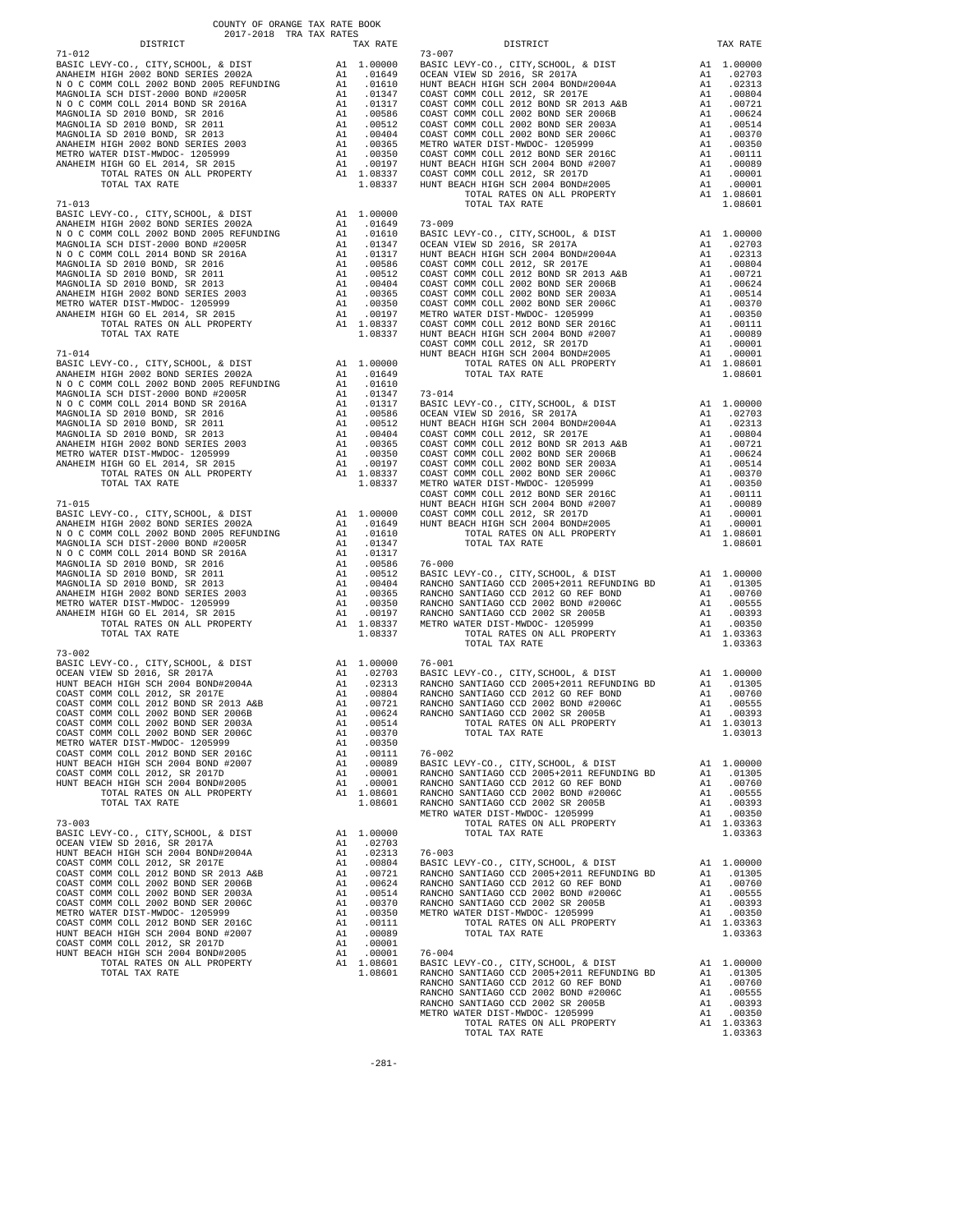| COUNTY OF ORANGE TAX RATE BOOK<br>2017-2018 TRA TAX RATES |          |                                                                                                                                                                                                                                                                                                                                                                                                     |          |
|-----------------------------------------------------------|----------|-----------------------------------------------------------------------------------------------------------------------------------------------------------------------------------------------------------------------------------------------------------------------------------------------------------------------------------------------------------------------------------------------------|----------|
| DISTRICT                                                  | TAX RATE | DISTRICT<br>$76 - 017$                                                                                                                                                                                                                                                                                                                                                                              | TAX RATE |
|                                                           |          |                                                                                                                                                                                                                                                                                                                                                                                                     |          |
|                                                           |          |                                                                                                                                                                                                                                                                                                                                                                                                     |          |
|                                                           |          |                                                                                                                                                                                                                                                                                                                                                                                                     |          |
|                                                           |          |                                                                                                                                                                                                                                                                                                                                                                                                     |          |
|                                                           |          |                                                                                                                                                                                                                                                                                                                                                                                                     |          |
|                                                           |          |                                                                                                                                                                                                                                                                                                                                                                                                     |          |
|                                                           |          |                                                                                                                                                                                                                                                                                                                                                                                                     |          |
|                                                           |          |                                                                                                                                                                                                                                                                                                                                                                                                     |          |
|                                                           |          |                                                                                                                                                                                                                                                                                                                                                                                                     |          |
|                                                           |          |                                                                                                                                                                                                                                                                                                                                                                                                     |          |
|                                                           |          |                                                                                                                                                                                                                                                                                                                                                                                                     |          |
|                                                           |          |                                                                                                                                                                                                                                                                                                                                                                                                     |          |
|                                                           |          |                                                                                                                                                                                                                                                                                                                                                                                                     |          |
|                                                           |          |                                                                                                                                                                                                                                                                                                                                                                                                     |          |
|                                                           |          |                                                                                                                                                                                                                                                                                                                                                                                                     |          |
|                                                           |          |                                                                                                                                                                                                                                                                                                                                                                                                     |          |
|                                                           |          |                                                                                                                                                                                                                                                                                                                                                                                                     |          |
|                                                           |          |                                                                                                                                                                                                                                                                                                                                                                                                     |          |
|                                                           |          |                                                                                                                                                                                                                                                                                                                                                                                                     |          |
|                                                           |          |                                                                                                                                                                                                                                                                                                                                                                                                     |          |
|                                                           |          |                                                                                                                                                                                                                                                                                                                                                                                                     |          |
|                                                           |          |                                                                                                                                                                                                                                                                                                                                                                                                     |          |
|                                                           |          |                                                                                                                                                                                                                                                                                                                                                                                                     |          |
|                                                           |          |                                                                                                                                                                                                                                                                                                                                                                                                     |          |
|                                                           |          |                                                                                                                                                                                                                                                                                                                                                                                                     |          |
|                                                           |          |                                                                                                                                                                                                                                                                                                                                                                                                     |          |
|                                                           |          |                                                                                                                                                                                                                                                                                                                                                                                                     |          |
|                                                           |          |                                                                                                                                                                                                                                                                                                                                                                                                     |          |
|                                                           |          |                                                                                                                                                                                                                                                                                                                                                                                                     |          |
|                                                           |          |                                                                                                                                                                                                                                                                                                                                                                                                     |          |
|                                                           |          |                                                                                                                                                                                                                                                                                                                                                                                                     |          |
|                                                           |          |                                                                                                                                                                                                                                                                                                                                                                                                     |          |
|                                                           |          |                                                                                                                                                                                                                                                                                                                                                                                                     |          |
|                                                           |          |                                                                                                                                                                                                                                                                                                                                                                                                     |          |
|                                                           |          |                                                                                                                                                                                                                                                                                                                                                                                                     |          |
|                                                           |          |                                                                                                                                                                                                                                                                                                                                                                                                     |          |
|                                                           |          |                                                                                                                                                                                                                                                                                                                                                                                                     |          |
|                                                           |          |                                                                                                                                                                                                                                                                                                                                                                                                     |          |
|                                                           |          |                                                                                                                                                                                                                                                                                                                                                                                                     |          |
|                                                           |          |                                                                                                                                                                                                                                                                                                                                                                                                     |          |
|                                                           |          |                                                                                                                                                                                                                                                                                                                                                                                                     |          |
|                                                           |          |                                                                                                                                                                                                                                                                                                                                                                                                     |          |
|                                                           |          | $\begin{tabular}{l c c c c c c} \multicolumn{1}{c c c c} \multicolumn{1}{c c c} \multicolumn{1}{c c c} \multicolumn{1}{c c c} \multicolumn{1}{c c c} \multicolumn{1}{c c c} \multicolumn{1}{c c c} \multicolumn{1}{c c c} \multicolumn{1}{c c c} \multicolumn{1}{c c c} \multicolumn{1}{c c c} \multicolumn{1}{c c c} \multicolumn{1}{c c c} \multicolumn{1}{c c c} \multicolumn{1}{c c c} \multic$ |          |
|                                                           |          |                                                                                                                                                                                                                                                                                                                                                                                                     |          |
|                                                           |          |                                                                                                                                                                                                                                                                                                                                                                                                     |          |
|                                                           |          |                                                                                                                                                                                                                                                                                                                                                                                                     |          |
|                                                           |          |                                                                                                                                                                                                                                                                                                                                                                                                     |          |
|                                                           |          |                                                                                                                                                                                                                                                                                                                                                                                                     |          |
|                                                           |          |                                                                                                                                                                                                                                                                                                                                                                                                     |          |
|                                                           |          |                                                                                                                                                                                                                                                                                                                                                                                                     |          |
|                                                           |          |                                                                                                                                                                                                                                                                                                                                                                                                     |          |
|                                                           |          |                                                                                                                                                                                                                                                                                                                                                                                                     |          |
|                                                           |          |                                                                                                                                                                                                                                                                                                                                                                                                     |          |
|                                                           |          |                                                                                                                                                                                                                                                                                                                                                                                                     |          |
|                                                           |          |                                                                                                                                                                                                                                                                                                                                                                                                     |          |
|                                                           |          |                                                                                                                                                                                                                                                                                                                                                                                                     |          |
|                                                           |          |                                                                                                                                                                                                                                                                                                                                                                                                     |          |
|                                                           |          |                                                                                                                                                                                                                                                                                                                                                                                                     |          |
|                                                           |          |                                                                                                                                                                                                                                                                                                                                                                                                     |          |
|                                                           |          |                                                                                                                                                                                                                                                                                                                                                                                                     |          |
|                                                           |          |                                                                                                                                                                                                                                                                                                                                                                                                     |          |
|                                                           |          |                                                                                                                                                                                                                                                                                                                                                                                                     |          |
|                                                           |          |                                                                                                                                                                                                                                                                                                                                                                                                     |          |
|                                                           |          |                                                                                                                                                                                                                                                                                                                                                                                                     |          |
|                                                           |          |                                                                                                                                                                                                                                                                                                                                                                                                     |          |
|                                                           |          |                                                                                                                                                                                                                                                                                                                                                                                                     |          |
|                                                           |          |                                                                                                                                                                                                                                                                                                                                                                                                     |          |
|                                                           |          |                                                                                                                                                                                                                                                                                                                                                                                                     |          |
|                                                           |          |                                                                                                                                                                                                                                                                                                                                                                                                     |          |
|                                                           |          |                                                                                                                                                                                                                                                                                                                                                                                                     |          |
|                                                           |          |                                                                                                                                                                                                                                                                                                                                                                                                     |          |
|                                                           |          |                                                                                                                                                                                                                                                                                                                                                                                                     |          |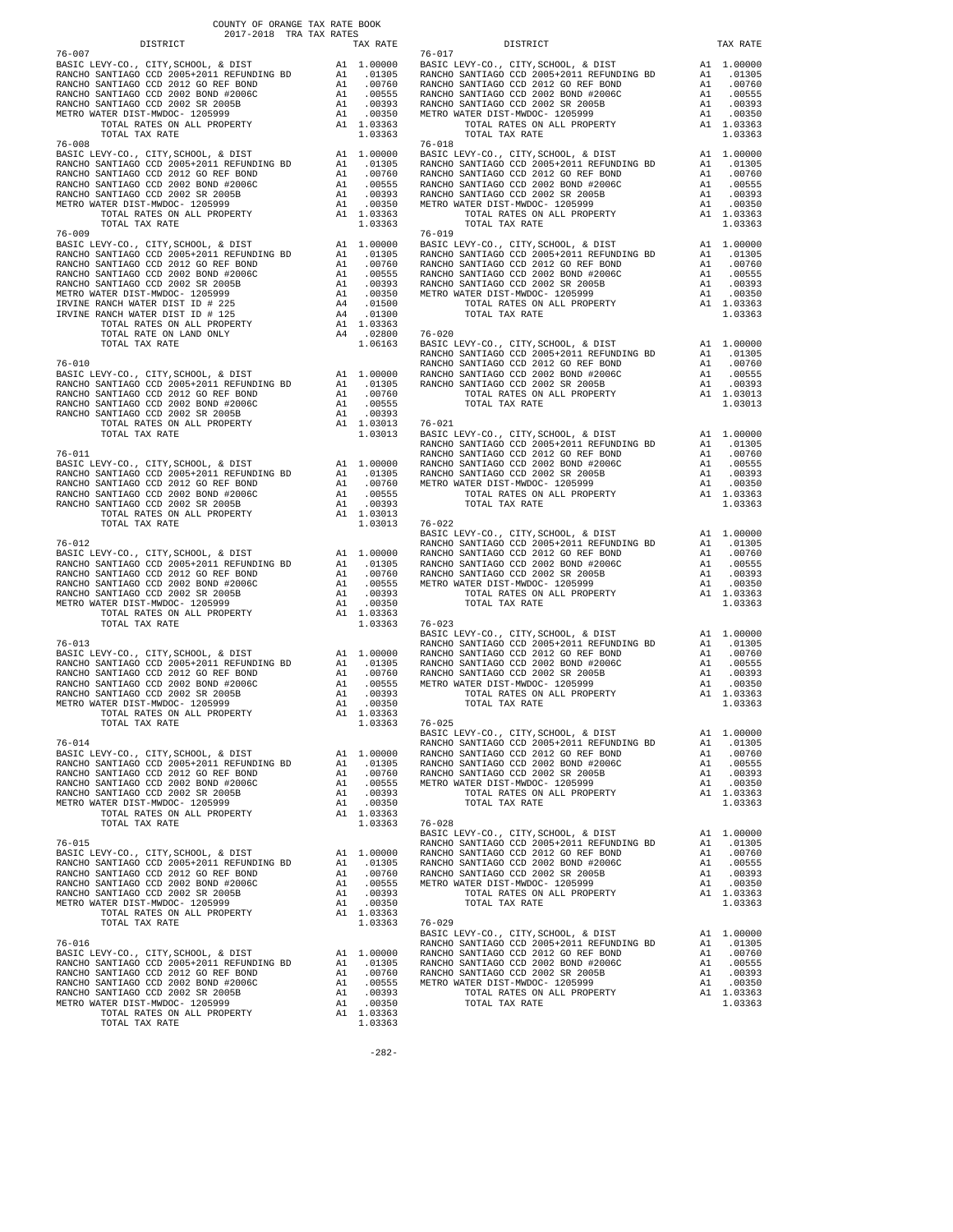| DISTRICT                                                                                                                                                                                                                                                                                                                                                                               | TAX RATE | DISTRICT       | TAX RATE |
|----------------------------------------------------------------------------------------------------------------------------------------------------------------------------------------------------------------------------------------------------------------------------------------------------------------------------------------------------------------------------------------|----------|----------------|----------|
|                                                                                                                                                                                                                                                                                                                                                                                        |          |                |          |
|                                                                                                                                                                                                                                                                                                                                                                                        |          |                |          |
|                                                                                                                                                                                                                                                                                                                                                                                        |          |                |          |
|                                                                                                                                                                                                                                                                                                                                                                                        |          |                |          |
|                                                                                                                                                                                                                                                                                                                                                                                        |          |                |          |
|                                                                                                                                                                                                                                                                                                                                                                                        |          |                |          |
|                                                                                                                                                                                                                                                                                                                                                                                        |          |                |          |
|                                                                                                                                                                                                                                                                                                                                                                                        |          |                |          |
|                                                                                                                                                                                                                                                                                                                                                                                        |          |                |          |
|                                                                                                                                                                                                                                                                                                                                                                                        |          |                |          |
|                                                                                                                                                                                                                                                                                                                                                                                        |          |                |          |
|                                                                                                                                                                                                                                                                                                                                                                                        |          |                |          |
|                                                                                                                                                                                                                                                                                                                                                                                        |          |                |          |
|                                                                                                                                                                                                                                                                                                                                                                                        |          |                |          |
|                                                                                                                                                                                                                                                                                                                                                                                        |          |                |          |
|                                                                                                                                                                                                                                                                                                                                                                                        |          |                |          |
|                                                                                                                                                                                                                                                                                                                                                                                        |          |                |          |
|                                                                                                                                                                                                                                                                                                                                                                                        |          |                |          |
|                                                                                                                                                                                                                                                                                                                                                                                        |          |                |          |
|                                                                                                                                                                                                                                                                                                                                                                                        |          |                |          |
|                                                                                                                                                                                                                                                                                                                                                                                        |          |                |          |
|                                                                                                                                                                                                                                                                                                                                                                                        |          |                |          |
|                                                                                                                                                                                                                                                                                                                                                                                        |          |                |          |
|                                                                                                                                                                                                                                                                                                                                                                                        |          |                |          |
|                                                                                                                                                                                                                                                                                                                                                                                        |          |                |          |
|                                                                                                                                                                                                                                                                                                                                                                                        |          |                |          |
|                                                                                                                                                                                                                                                                                                                                                                                        |          |                |          |
| $\begin{tabular}{l c c c c c} \hline 76-032 & 76-044 \\ \hline \texttt{RANCHO SANTIAGO CCD , CITY, CHCV-CO , CITY, SCHOOL, & DIST & A1 1.00000 \\ \texttt{RANCHO SANTIAGO CCD 2005+2011 REFUNDING BD & A1 0.01305 RANCHO SANTIAGO CCD 2005+2011 REFUNDING BD & A1 0.01305 \\ \texttt{RANCHO SANTIAGO CCD 2012 GO REF BOND & A1 0.01305 & RANCHO SANTIAGO CCD 2012 GO REF BOND & A1 0.$ |          |                |          |
|                                                                                                                                                                                                                                                                                                                                                                                        |          |                |          |
|                                                                                                                                                                                                                                                                                                                                                                                        |          |                |          |
|                                                                                                                                                                                                                                                                                                                                                                                        |          |                |          |
|                                                                                                                                                                                                                                                                                                                                                                                        |          |                |          |
|                                                                                                                                                                                                                                                                                                                                                                                        |          |                |          |
|                                                                                                                                                                                                                                                                                                                                                                                        |          |                |          |
|                                                                                                                                                                                                                                                                                                                                                                                        |          |                |          |
|                                                                                                                                                                                                                                                                                                                                                                                        |          |                |          |
|                                                                                                                                                                                                                                                                                                                                                                                        |          |                |          |
|                                                                                                                                                                                                                                                                                                                                                                                        |          |                |          |
|                                                                                                                                                                                                                                                                                                                                                                                        |          |                |          |
|                                                                                                                                                                                                                                                                                                                                                                                        |          |                |          |
|                                                                                                                                                                                                                                                                                                                                                                                        |          |                |          |
|                                                                                                                                                                                                                                                                                                                                                                                        |          |                |          |
|                                                                                                                                                                                                                                                                                                                                                                                        |          |                |          |
|                                                                                                                                                                                                                                                                                                                                                                                        |          |                |          |
|                                                                                                                                                                                                                                                                                                                                                                                        |          |                |          |
|                                                                                                                                                                                                                                                                                                                                                                                        |          |                |          |
|                                                                                                                                                                                                                                                                                                                                                                                        |          |                |          |
|                                                                                                                                                                                                                                                                                                                                                                                        |          |                |          |
|                                                                                                                                                                                                                                                                                                                                                                                        |          |                |          |
|                                                                                                                                                                                                                                                                                                                                                                                        |          |                |          |
|                                                                                                                                                                                                                                                                                                                                                                                        |          |                |          |
|                                                                                                                                                                                                                                                                                                                                                                                        |          |                |          |
|                                                                                                                                                                                                                                                                                                                                                                                        |          |                |          |
|                                                                                                                                                                                                                                                                                                                                                                                        |          |                |          |
|                                                                                                                                                                                                                                                                                                                                                                                        |          |                |          |
|                                                                                                                                                                                                                                                                                                                                                                                        |          |                |          |
|                                                                                                                                                                                                                                                                                                                                                                                        |          |                |          |
|                                                                                                                                                                                                                                                                                                                                                                                        |          |                |          |
|                                                                                                                                                                                                                                                                                                                                                                                        |          |                |          |
|                                                                                                                                                                                                                                                                                                                                                                                        |          |                |          |
|                                                                                                                                                                                                                                                                                                                                                                                        |          |                |          |
|                                                                                                                                                                                                                                                                                                                                                                                        |          |                |          |
|                                                                                                                                                                                                                                                                                                                                                                                        |          |                |          |
|                                                                                                                                                                                                                                                                                                                                                                                        |          |                |          |
|                                                                                                                                                                                                                                                                                                                                                                                        |          |                |          |
|                                                                                                                                                                                                                                                                                                                                                                                        |          |                |          |
|                                                                                                                                                                                                                                                                                                                                                                                        |          |                |          |
|                                                                                                                                                                                                                                                                                                                                                                                        |          |                |          |
|                                                                                                                                                                                                                                                                                                                                                                                        |          |                |          |
|                                                                                                                                                                                                                                                                                                                                                                                        |          |                |          |
|                                                                                                                                                                                                                                                                                                                                                                                        |          |                |          |
|                                                                                                                                                                                                                                                                                                                                                                                        |          |                |          |
|                                                                                                                                                                                                                                                                                                                                                                                        |          |                |          |
|                                                                                                                                                                                                                                                                                                                                                                                        |          |                |          |
|                                                                                                                                                                                                                                                                                                                                                                                        |          |                |          |
|                                                                                                                                                                                                                                                                                                                                                                                        |          |                |          |
|                                                                                                                                                                                                                                                                                                                                                                                        |          |                |          |
|                                                                                                                                                                                                                                                                                                                                                                                        |          |                |          |
|                                                                                                                                                                                                                                                                                                                                                                                        |          |                |          |
|                                                                                                                                                                                                                                                                                                                                                                                        |          |                |          |
|                                                                                                                                                                                                                                                                                                                                                                                        |          |                |          |
|                                                                                                                                                                                                                                                                                                                                                                                        |          |                |          |
|                                                                                                                                                                                                                                                                                                                                                                                        |          |                |          |
|                                                                                                                                                                                                                                                                                                                                                                                        |          |                |          |
|                                                                                                                                                                                                                                                                                                                                                                                        |          |                |          |
|                                                                                                                                                                                                                                                                                                                                                                                        |          |                |          |
|                                                                                                                                                                                                                                                                                                                                                                                        |          |                |          |
| TOTAL TAX RATE                                                                                                                                                                                                                                                                                                                                                                         | 1.03363  | TOTAL TAX RATE | 1.03363  |
|                                                                                                                                                                                                                                                                                                                                                                                        |          |                |          |

 $-283-$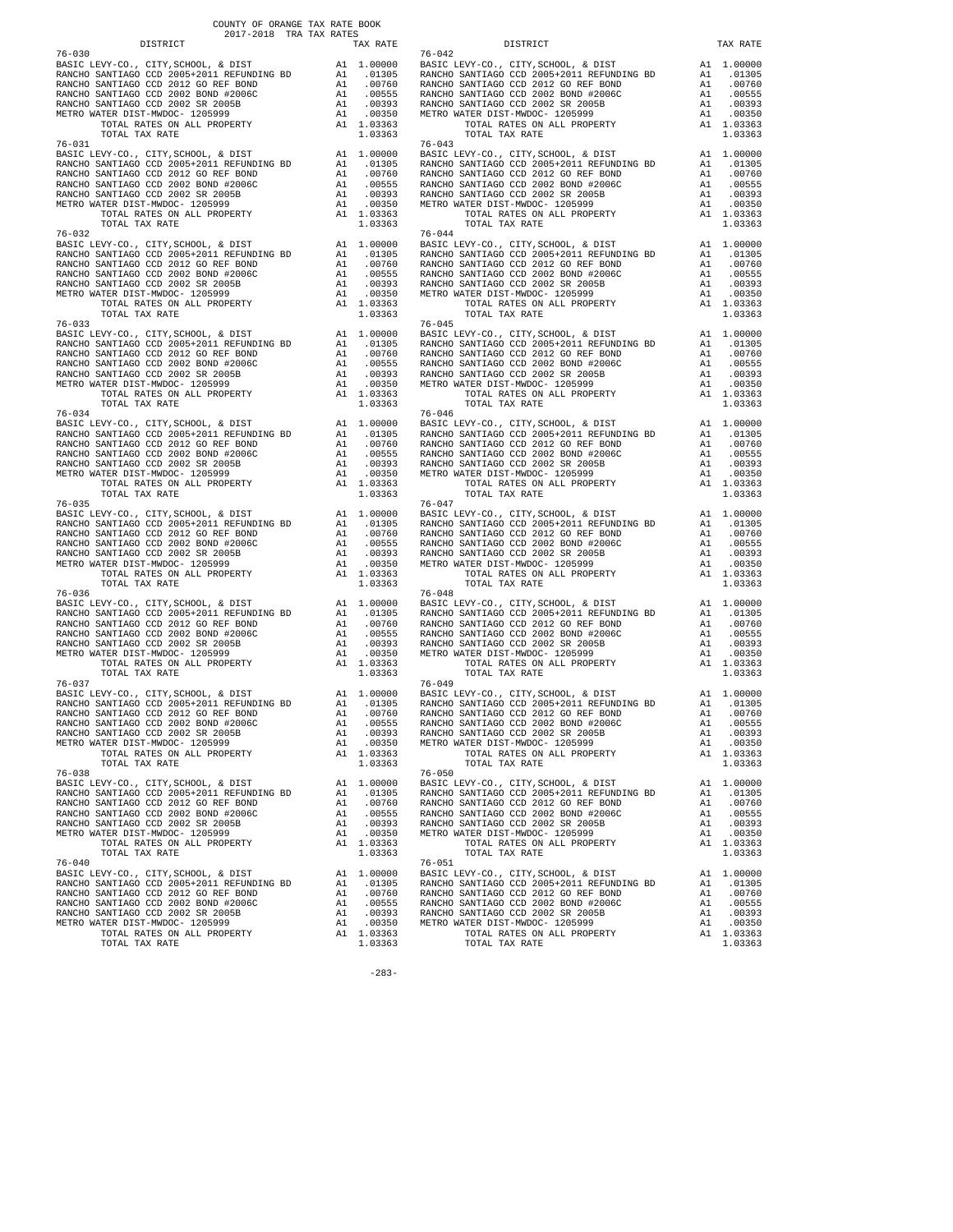|                                                                                                                                                                                                                                                                                                                                                                                                                                                                                                                                                                                                                                   |         | $76 - 080$ |  |
|-----------------------------------------------------------------------------------------------------------------------------------------------------------------------------------------------------------------------------------------------------------------------------------------------------------------------------------------------------------------------------------------------------------------------------------------------------------------------------------------------------------------------------------------------------------------------------------------------------------------------------------|---------|------------|--|
| TOTAL TAX RATE                                                                                                                                                                                                                                                                                                                                                                                                                                                                                                                                                                                                                    | 1.03363 |            |  |
| $\begin{array}{cccc} \text{76-065} & \text{100000} & \text{100000} & \text{100000} \\ \text{BASIC LEVY-CO., CITY, SCHOOL, & DIST & \text{A1} & 1.00000 \\ \text{BASIC LEVY-CO., CITY, SCHOOL, & DIST & \text{A1} & 1.00000 \\ \text{RANCEO SMYIAGO CCD} & \text{2005+2011 REFUNDING BD} & \text{A1} & 0.1305 \\ \text{RANCEO SMYIAGO CCD} & \text{2005+2011 REFUNDING BD} & \text{A1} & 0.1305$<br>RANCHO SANTIAGO CCD 2012 GO REF BOND A1 .00760 RANCHO SANTIAGO CCD 2002 BOND #2006C A1 .00555 RANCHO SANTIAGO CCD 2012 GO REF BOND A1 .00750 RANCHO SANTIAGO CCD 2002 SR 2005B RANCHO SANTIAGO CCD 2002 SR 2005B RANCHO SANTIA |         | $76 - 081$ |  |
| $\begin{tabular}{l c c c c c} \hline & $\prime$6--085 & $\prime$6--085 \\ BASIC LEVY-CO., CITY, SCHOOL, & \& DIST & \& & \& & \& & \& & \& & \\\hline \texttt{BASIC LEVY-CO., CITY, SCHOOL, & \& DIST & \& & \& & \\\texttt{RANCHO SANTIAGO CCD 2005+2011 REFUNDING BD & \& & \& & \\\texttt{RANCHO SANTIAGO CCD 2005+2011 REFUNDING BD & \& & \& & \\\texttt{RANCHO SANTIAGO CCD 2002 BOND 42006C} & \& & & \& &$                                                                                                                                                                                                                |         |            |  |
| $\begin{tabular}{l c c c c c} \multicolumn{1}{c c c} \multicolumn{1}{c c c} \multicolumn{1}{c c} \multicolumn{1}{c c} \multicolumn{1}{c c} \multicolumn{1}{c c} \multicolumn{1}{c c} \multicolumn{1}{c c} \multicolumn{1}{c c} \multicolumn{1}{c c} \multicolumn{1}{c c} \multicolumn{1}{c c} \multicolumn{1}{c c} \multicolumn{1}{c c} \multicolumn{1}{c c} \multicolumn{1}{c c} \multicolumn{1}{c c} \multicolumn{1}{c c}$                                                                                                                                                                                                      |         |            |  |

-284-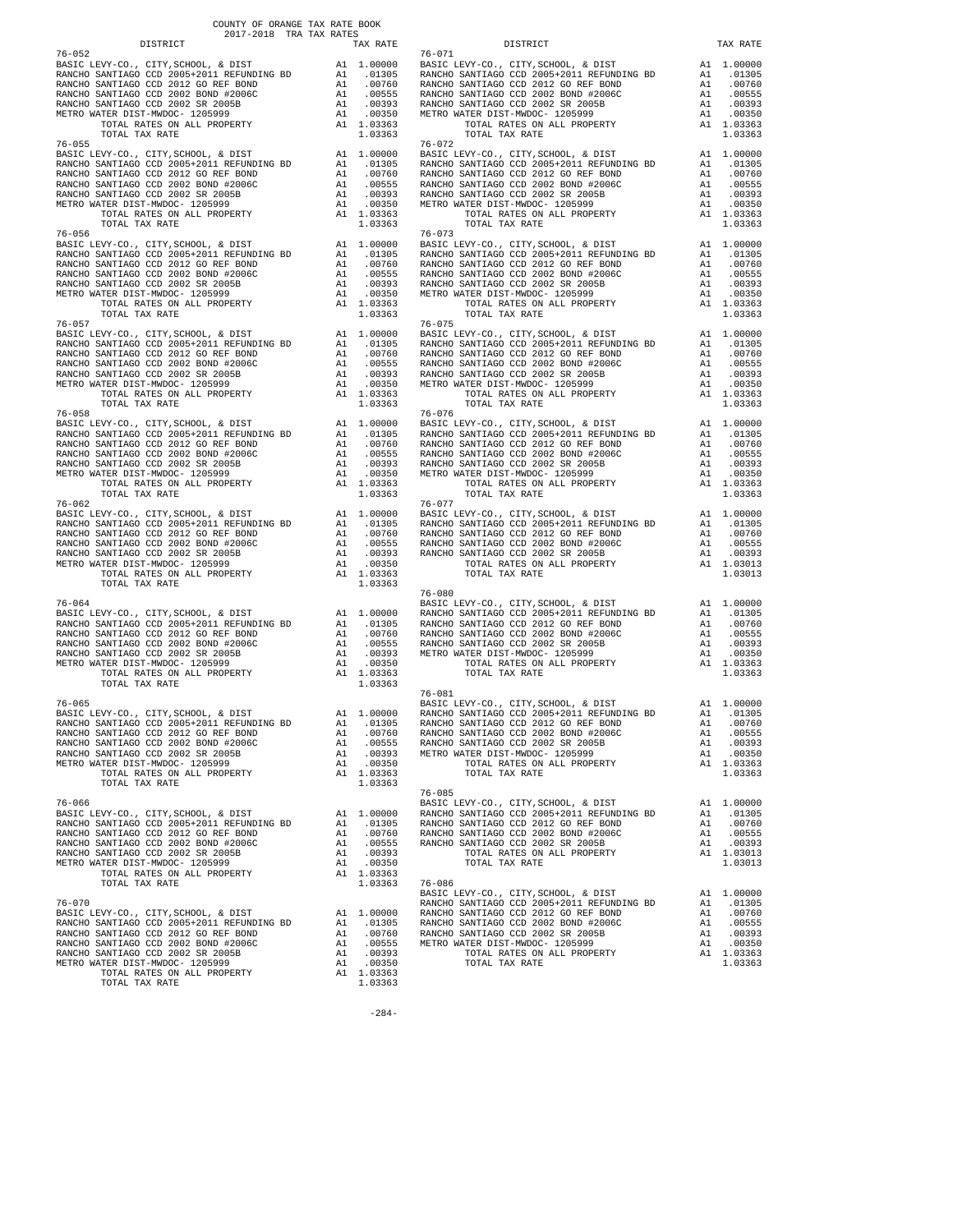| COUNTY OF ORANGE TAX RATE BOOK                                                                                                                                                                                                                                                                                                                                                                                                  |          |                          |          |
|---------------------------------------------------------------------------------------------------------------------------------------------------------------------------------------------------------------------------------------------------------------------------------------------------------------------------------------------------------------------------------------------------------------------------------|----------|--------------------------|----------|
| $\begin{minipage}{.4\linewidth} \begin{tabular}{lcccc} \textbf{1-A} & \textbf{R} & \textbf{R} & \textbf{R} \\ \textbf{2017--2018} & \textbf{TRA} & \textbf{TAX RATES} \\ \textbf{DISTRICT} & \end{tabular}$<br>$76 - 087$                                                                                                                                                                                                       | TAX RATE | DISTRICT                 | TAX RATE |
| $76 - 088$                                                                                                                                                                                                                                                                                                                                                                                                                      |          | $76 - 100$<br>$76 - 101$ |          |
|                                                                                                                                                                                                                                                                                                                                                                                                                                 |          |                          |          |
| $\begin{tabular}{l cccc} $76-088$ & $1014$ & $148$ & $148$ & $10000$ & $1014$ & $148$ & $10000$ & $1014$ & $148$ & $10000$ \\ \hline \text{RAKCHO SANTIAGO CCD } 2012 & 2015 & 2014 & 101000 & 2015 & 2015 & 2015 & 2015 & 2015 & 2015 & 2015 & 2015 & 2015 & 2015 & 2015 & 2015 & 2015 & 2015 & 2015$<br>$76 - 090$                                                                                                            |          | $76 - 103$               |          |
| $\begin{tabular}{l c c c c c} \hline $\gamma_{6}$-090 & $\gamma_{6}$-103 & $\gamma_{6}$-103 & $\gamma_{6}$-103 & $\gamma_{6}$-103 & $\gamma_{6}$-103 & $\gamma_{6}$-103 & $\gamma_{6}$-103 & $\gamma_{6}$-103 & $\gamma_{6}$-103 & $\gamma_{6}$-103 & $\gamma_{6}$-104 & $\gamma_{6}$-104 & $\gamma_{6}$-104 & $\gamma_{6}$-105 & $\gamma_{6}$-106 & $\gamma_{6}$-107 & $\gamma_{6}$-108 & $\gamma_{6}$-107 & $\gamma_{6}$-108$ |          |                          |          |
|                                                                                                                                                                                                                                                                                                                                                                                                                                 |          | $76 - 105$               |          |
| $76 - 093$<br>$\begin{tabular}{l ll} {\bf 707AL} & {\bf 107AL} & {\bf 107AL} & {\bf 107AL} & {\bf 107AL} & {\bf 107AL} & {\bf 107AL} & {\bf 107AL} & {\bf 107AL} & {\bf 107AL} & {\bf 107AL} & {\bf 107AL} & {\bf 107AL} & {\bf 107AL} & {\bf 107AL} & {\bf 107AL} & {\bf 107AL} & {\bf 107AL} & {\bf 107AL} & {\bf 107AL} & {\bf 107AL} & {\bf 107AL} & {\bf 107AL} & {\bf $                                                   |          |                          |          |
|                                                                                                                                                                                                                                                                                                                                                                                                                                 |          |                          |          |
| $\begin{tabular}{l c c c c c c c c c c c} \multicolumn{1}{c}{\textbf{RANCHO SANTIAGO CCD 2002 BOND 42006C} & \multicolumn{1}{c}{\textbf{AA} & .00055} & \multicolumn{1}{c}{\textbf{RANCHO SANTIAGO CCD 2002 BOND 42006C} & \multicolumn{1}{c}{\textbf{AA} & .00055} & \multicolumn{1}{c}{\textbf{RANCHO SANTIAGO CCD 2002 BOND 42006C} & \multicolumn{1}{c}{\textbf{AA} & .00$<br>TOTAL TAX RATE                                | 1.03363  |                          |          |
|                                                                                                                                                                                                                                                                                                                                                                                                                                 |          |                          |          |
|                                                                                                                                                                                                                                                                                                                                                                                                                                 |          |                          |          |

 $-285-$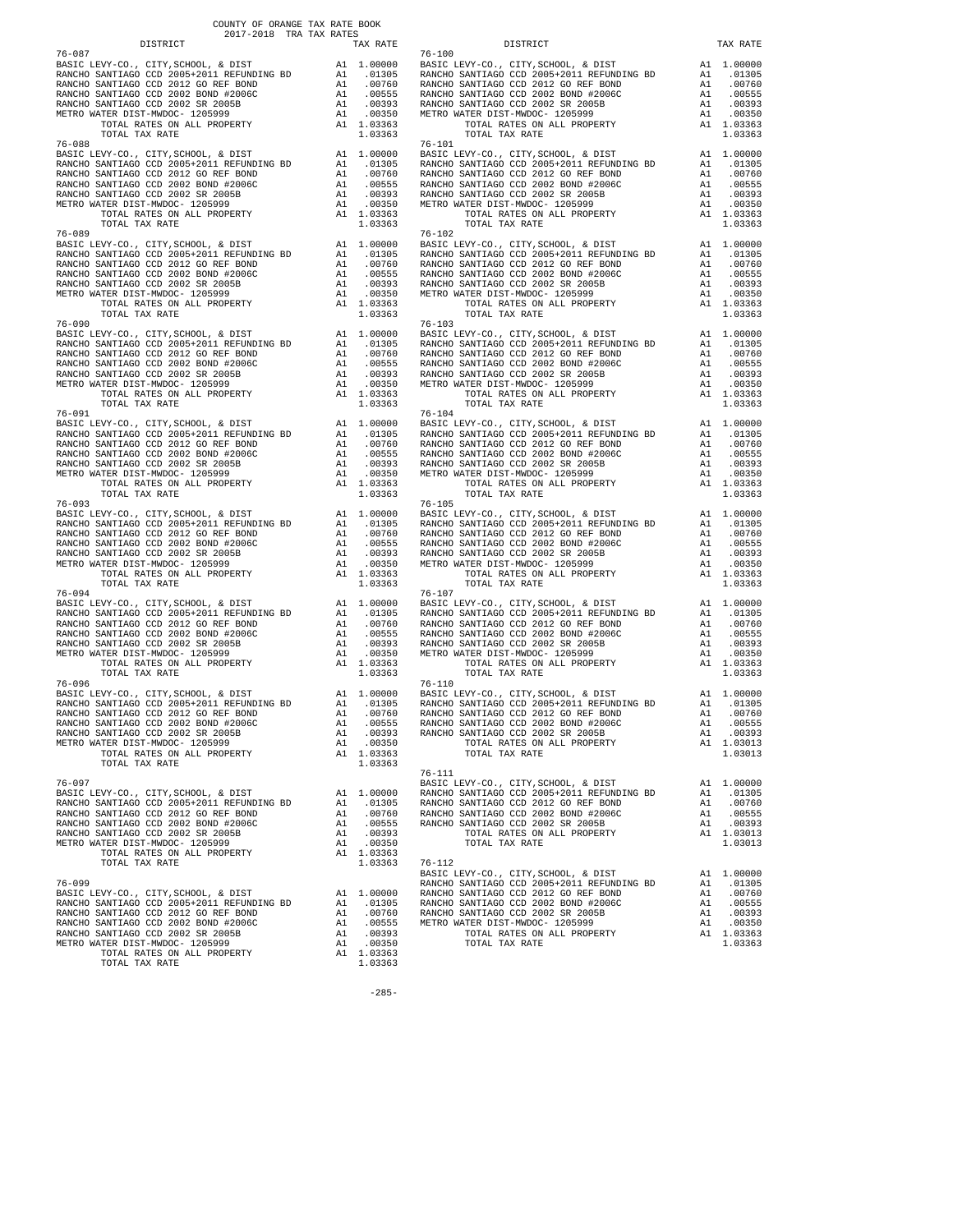| DISTRICT                                                                                                                                                                                                                                                                                                                                                                                      | TAX RATE | DISTRICT | TAX RATE |
|-----------------------------------------------------------------------------------------------------------------------------------------------------------------------------------------------------------------------------------------------------------------------------------------------------------------------------------------------------------------------------------------------|----------|----------|----------|
| $\begin{tabular}{l cccc} 76-113 & DISTRICT & TAX RATE & DISTRICT & TAX RATE \\ \hline \texttt{RAKCHO SANTIAOO CO} & 0005-2011 REFUNDING BDS & 11.00000 & BASTC LEVY-CO, CITY, SCHOOL, & 0.01599 & 0.11.00000 \\ \texttt{RAKCHO SANTIAOO CO} & 2012-60001 & 0.00000 & 0.00555 & 0.00000 \\ \texttt{RAKCHO SANTIAOO CO} & 2012-60000 & 0.00555 & 0.000000$                                      |          |          |          |
|                                                                                                                                                                                                                                                                                                                                                                                               |          |          |          |
|                                                                                                                                                                                                                                                                                                                                                                                               |          |          |          |
|                                                                                                                                                                                                                                                                                                                                                                                               |          |          |          |
|                                                                                                                                                                                                                                                                                                                                                                                               |          |          |          |
|                                                                                                                                                                                                                                                                                                                                                                                               |          |          |          |
|                                                                                                                                                                                                                                                                                                                                                                                               |          |          |          |
|                                                                                                                                                                                                                                                                                                                                                                                               |          |          |          |
|                                                                                                                                                                                                                                                                                                                                                                                               |          |          |          |
|                                                                                                                                                                                                                                                                                                                                                                                               |          |          |          |
|                                                                                                                                                                                                                                                                                                                                                                                               |          |          |          |
|                                                                                                                                                                                                                                                                                                                                                                                               |          |          |          |
|                                                                                                                                                                                                                                                                                                                                                                                               |          |          |          |
|                                                                                                                                                                                                                                                                                                                                                                                               |          |          |          |
|                                                                                                                                                                                                                                                                                                                                                                                               |          |          |          |
|                                                                                                                                                                                                                                                                                                                                                                                               |          |          |          |
|                                                                                                                                                                                                                                                                                                                                                                                               |          |          |          |
|                                                                                                                                                                                                                                                                                                                                                                                               |          |          |          |
|                                                                                                                                                                                                                                                                                                                                                                                               |          |          |          |
|                                                                                                                                                                                                                                                                                                                                                                                               |          |          |          |
|                                                                                                                                                                                                                                                                                                                                                                                               |          |          |          |
|                                                                                                                                                                                                                                                                                                                                                                                               |          |          |          |
|                                                                                                                                                                                                                                                                                                                                                                                               |          |          |          |
| $\begin{tabular}{l c c c c c} \hline 76-115 & 76-128 \\ \hline \texttt{RANC} & \texttt{REVY-CO} &, \texttt{CITY}, \texttt{SCHOOL} & \texttt{RENT} & \texttt{A1} & 1.00000 & \texttt{BASIC LEVY-CO} &, \texttt{CITY}, \texttt{SCHOOL} & \texttt{A DIST} & \texttt{A1} & 1.00000 \\ \texttt{RANC} & \texttt{SANTIAGO CCD 2005+2011} & \texttt{REFUNDING BD} & \texttt{A1} & .01305 & \texttt{R$ |          |          |          |
|                                                                                                                                                                                                                                                                                                                                                                                               |          |          |          |
|                                                                                                                                                                                                                                                                                                                                                                                               |          |          |          |
|                                                                                                                                                                                                                                                                                                                                                                                               |          |          |          |
|                                                                                                                                                                                                                                                                                                                                                                                               |          |          |          |
|                                                                                                                                                                                                                                                                                                                                                                                               |          |          |          |
|                                                                                                                                                                                                                                                                                                                                                                                               |          |          |          |
|                                                                                                                                                                                                                                                                                                                                                                                               |          |          |          |
|                                                                                                                                                                                                                                                                                                                                                                                               |          |          |          |
|                                                                                                                                                                                                                                                                                                                                                                                               |          |          |          |
|                                                                                                                                                                                                                                                                                                                                                                                               |          |          |          |
|                                                                                                                                                                                                                                                                                                                                                                                               |          |          |          |
|                                                                                                                                                                                                                                                                                                                                                                                               |          |          |          |
|                                                                                                                                                                                                                                                                                                                                                                                               |          |          |          |
|                                                                                                                                                                                                                                                                                                                                                                                               |          |          |          |
|                                                                                                                                                                                                                                                                                                                                                                                               |          |          |          |
|                                                                                                                                                                                                                                                                                                                                                                                               |          |          |          |
|                                                                                                                                                                                                                                                                                                                                                                                               |          |          |          |
|                                                                                                                                                                                                                                                                                                                                                                                               |          |          |          |
|                                                                                                                                                                                                                                                                                                                                                                                               |          |          |          |
|                                                                                                                                                                                                                                                                                                                                                                                               |          |          |          |
|                                                                                                                                                                                                                                                                                                                                                                                               |          |          |          |
|                                                                                                                                                                                                                                                                                                                                                                                               |          |          |          |
|                                                                                                                                                                                                                                                                                                                                                                                               |          |          |          |
|                                                                                                                                                                                                                                                                                                                                                                                               |          |          |          |
|                                                                                                                                                                                                                                                                                                                                                                                               |          |          |          |
|                                                                                                                                                                                                                                                                                                                                                                                               |          |          |          |
|                                                                                                                                                                                                                                                                                                                                                                                               |          |          |          |
|                                                                                                                                                                                                                                                                                                                                                                                               |          |          |          |
|                                                                                                                                                                                                                                                                                                                                                                                               |          |          |          |
|                                                                                                                                                                                                                                                                                                                                                                                               |          |          |          |
|                                                                                                                                                                                                                                                                                                                                                                                               |          |          |          |
|                                                                                                                                                                                                                                                                                                                                                                                               |          |          |          |
|                                                                                                                                                                                                                                                                                                                                                                                               |          |          |          |
|                                                                                                                                                                                                                                                                                                                                                                                               |          |          |          |
|                                                                                                                                                                                                                                                                                                                                                                                               |          |          |          |
|                                                                                                                                                                                                                                                                                                                                                                                               |          |          |          |
|                                                                                                                                                                                                                                                                                                                                                                                               |          |          |          |
|                                                                                                                                                                                                                                                                                                                                                                                               |          |          |          |
|                                                                                                                                                                                                                                                                                                                                                                                               |          |          |          |
|                                                                                                                                                                                                                                                                                                                                                                                               |          |          |          |
|                                                                                                                                                                                                                                                                                                                                                                                               |          |          |          |
|                                                                                                                                                                                                                                                                                                                                                                                               |          |          |          |
|                                                                                                                                                                                                                                                                                                                                                                                               |          |          |          |
|                                                                                                                                                                                                                                                                                                                                                                                               |          |          |          |
|                                                                                                                                                                                                                                                                                                                                                                                               |          |          |          |
|                                                                                                                                                                                                                                                                                                                                                                                               |          |          |          |
|                                                                                                                                                                                                                                                                                                                                                                                               |          |          |          |
|                                                                                                                                                                                                                                                                                                                                                                                               |          |          |          |
|                                                                                                                                                                                                                                                                                                                                                                                               |          |          |          |
|                                                                                                                                                                                                                                                                                                                                                                                               |          |          |          |
|                                                                                                                                                                                                                                                                                                                                                                                               |          |          |          |
|                                                                                                                                                                                                                                                                                                                                                                                               |          |          |          |
|                                                                                                                                                                                                                                                                                                                                                                                               |          |          |          |

-286-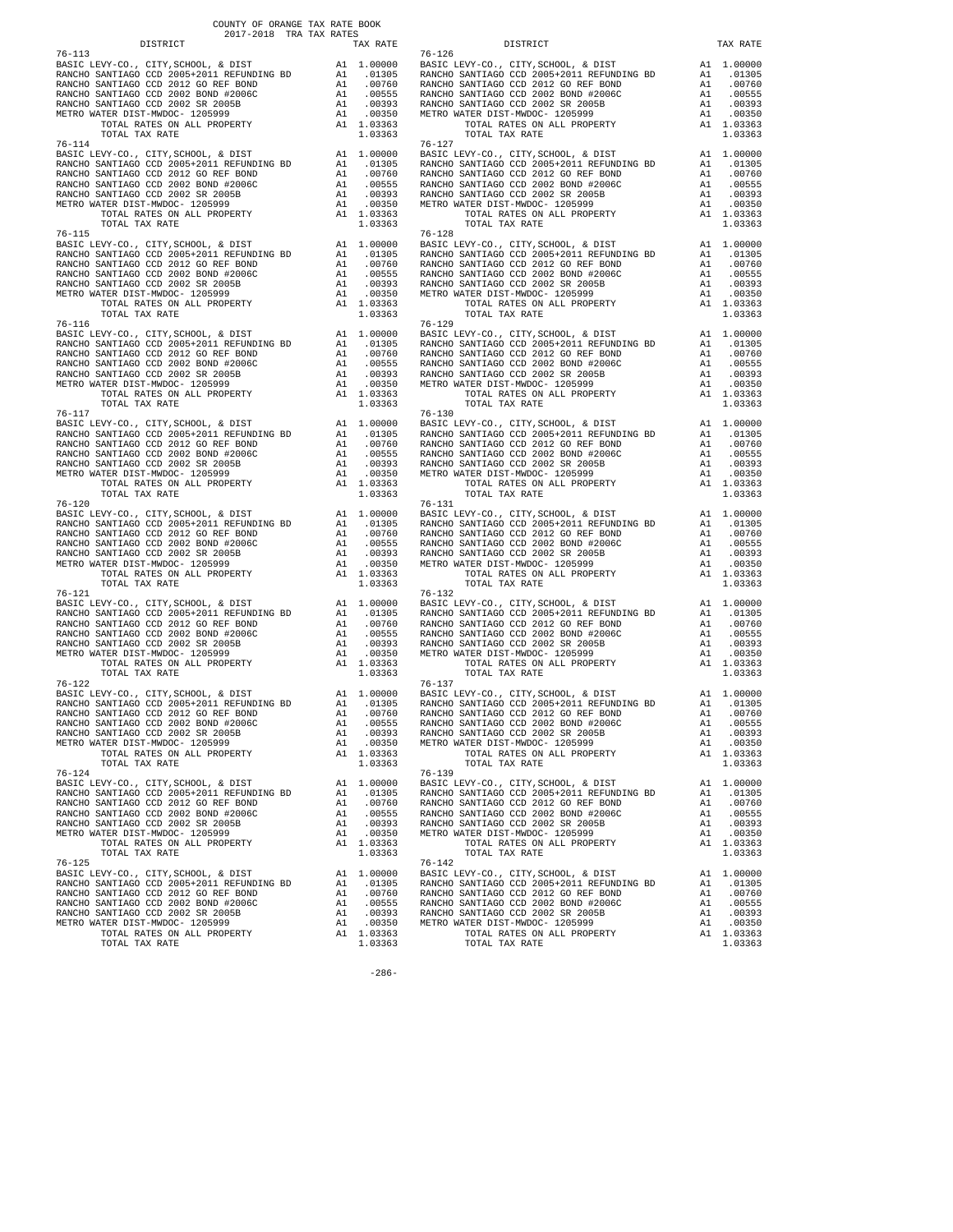| $2017-2018 \quad \text{TRA RATE B}$ DISTRICT 2017-2018 TRA TAX RATES | TAX RATE | DISTRICT                                                                                                                                                                                                                                                                                                                                                                                                                             | TAX RATE |
|----------------------------------------------------------------------|----------|--------------------------------------------------------------------------------------------------------------------------------------------------------------------------------------------------------------------------------------------------------------------------------------------------------------------------------------------------------------------------------------------------------------------------------------|----------|
|                                                                      |          |                                                                                                                                                                                                                                                                                                                                                                                                                                      |          |
|                                                                      |          |                                                                                                                                                                                                                                                                                                                                                                                                                                      |          |
|                                                                      |          |                                                                                                                                                                                                                                                                                                                                                                                                                                      |          |
|                                                                      |          |                                                                                                                                                                                                                                                                                                                                                                                                                                      |          |
|                                                                      |          |                                                                                                                                                                                                                                                                                                                                                                                                                                      |          |
|                                                                      |          |                                                                                                                                                                                                                                                                                                                                                                                                                                      |          |
|                                                                      |          |                                                                                                                                                                                                                                                                                                                                                                                                                                      |          |
|                                                                      |          |                                                                                                                                                                                                                                                                                                                                                                                                                                      |          |
|                                                                      |          |                                                                                                                                                                                                                                                                                                                                                                                                                                      |          |
|                                                                      |          |                                                                                                                                                                                                                                                                                                                                                                                                                                      |          |
|                                                                      |          |                                                                                                                                                                                                                                                                                                                                                                                                                                      |          |
|                                                                      |          |                                                                                                                                                                                                                                                                                                                                                                                                                                      |          |
|                                                                      |          |                                                                                                                                                                                                                                                                                                                                                                                                                                      |          |
|                                                                      |          |                                                                                                                                                                                                                                                                                                                                                                                                                                      |          |
|                                                                      |          |                                                                                                                                                                                                                                                                                                                                                                                                                                      |          |
|                                                                      |          |                                                                                                                                                                                                                                                                                                                                                                                                                                      |          |
|                                                                      |          |                                                                                                                                                                                                                                                                                                                                                                                                                                      |          |
|                                                                      |          |                                                                                                                                                                                                                                                                                                                                                                                                                                      |          |
|                                                                      |          |                                                                                                                                                                                                                                                                                                                                                                                                                                      |          |
|                                                                      |          |                                                                                                                                                                                                                                                                                                                                                                                                                                      |          |
|                                                                      |          |                                                                                                                                                                                                                                                                                                                                                                                                                                      |          |
|                                                                      |          |                                                                                                                                                                                                                                                                                                                                                                                                                                      |          |
|                                                                      |          |                                                                                                                                                                                                                                                                                                                                                                                                                                      |          |
|                                                                      |          |                                                                                                                                                                                                                                                                                                                                                                                                                                      |          |
|                                                                      |          |                                                                                                                                                                                                                                                                                                                                                                                                                                      |          |
|                                                                      |          |                                                                                                                                                                                                                                                                                                                                                                                                                                      |          |
|                                                                      |          |                                                                                                                                                                                                                                                                                                                                                                                                                                      |          |
|                                                                      |          |                                                                                                                                                                                                                                                                                                                                                                                                                                      |          |
|                                                                      |          |                                                                                                                                                                                                                                                                                                                                                                                                                                      |          |
|                                                                      |          |                                                                                                                                                                                                                                                                                                                                                                                                                                      |          |
|                                                                      |          |                                                                                                                                                                                                                                                                                                                                                                                                                                      |          |
|                                                                      |          |                                                                                                                                                                                                                                                                                                                                                                                                                                      |          |
|                                                                      |          |                                                                                                                                                                                                                                                                                                                                                                                                                                      |          |
|                                                                      |          |                                                                                                                                                                                                                                                                                                                                                                                                                                      |          |
|                                                                      |          |                                                                                                                                                                                                                                                                                                                                                                                                                                      |          |
|                                                                      |          |                                                                                                                                                                                                                                                                                                                                                                                                                                      |          |
|                                                                      |          |                                                                                                                                                                                                                                                                                                                                                                                                                                      |          |
|                                                                      |          |                                                                                                                                                                                                                                                                                                                                                                                                                                      |          |
|                                                                      |          |                                                                                                                                                                                                                                                                                                                                                                                                                                      |          |
|                                                                      |          |                                                                                                                                                                                                                                                                                                                                                                                                                                      |          |
|                                                                      |          |                                                                                                                                                                                                                                                                                                                                                                                                                                      |          |
|                                                                      |          |                                                                                                                                                                                                                                                                                                                                                                                                                                      |          |
|                                                                      |          |                                                                                                                                                                                                                                                                                                                                                                                                                                      |          |
|                                                                      |          |                                                                                                                                                                                                                                                                                                                                                                                                                                      |          |
|                                                                      |          |                                                                                                                                                                                                                                                                                                                                                                                                                                      |          |
|                                                                      |          |                                                                                                                                                                                                                                                                                                                                                                                                                                      |          |
|                                                                      |          |                                                                                                                                                                                                                                                                                                                                                                                                                                      |          |
|                                                                      |          |                                                                                                                                                                                                                                                                                                                                                                                                                                      |          |
|                                                                      |          |                                                                                                                                                                                                                                                                                                                                                                                                                                      |          |
|                                                                      |          |                                                                                                                                                                                                                                                                                                                                                                                                                                      |          |
|                                                                      |          |                                                                                                                                                                                                                                                                                                                                                                                                                                      |          |
|                                                                      |          |                                                                                                                                                                                                                                                                                                                                                                                                                                      |          |
|                                                                      |          |                                                                                                                                                                                                                                                                                                                                                                                                                                      |          |
|                                                                      |          |                                                                                                                                                                                                                                                                                                                                                                                                                                      |          |
|                                                                      |          |                                                                                                                                                                                                                                                                                                                                                                                                                                      |          |
|                                                                      |          | ${\small \begin{tabular}{l c c c c c c c c} \hline \texttt{IRVINE RANCH WATER DIST-ID & $\#153$} & $\texttt{A4}$ & .02000 & $\texttt{BASE LEVY-CO}, $\texttt{CITY},\texttt{SCHODL}, $\&$ DIST & $\texttt{A1}$ & 1.00000 \\ \hline \texttt{IRVINE RANCH WATER DIST ID & $\#225$} & $\texttt{A4}$ & .01300 & $\texttt{RANCHO SANTIAGO CCD 20012 60 REF BOND} & $\texttt{A1}$ & .017050 \\ \hline \texttt{TRVINE RANCH WATER DIST ID &$ |          |
|                                                                      |          |                                                                                                                                                                                                                                                                                                                                                                                                                                      |          |
|                                                                      |          |                                                                                                                                                                                                                                                                                                                                                                                                                                      |          |
|                                                                      |          |                                                                                                                                                                                                                                                                                                                                                                                                                                      |          |
|                                                                      |          |                                                                                                                                                                                                                                                                                                                                                                                                                                      |          |
|                                                                      |          |                                                                                                                                                                                                                                                                                                                                                                                                                                      |          |
|                                                                      |          |                                                                                                                                                                                                                                                                                                                                                                                                                                      |          |
|                                                                      |          |                                                                                                                                                                                                                                                                                                                                                                                                                                      |          |
|                                                                      |          |                                                                                                                                                                                                                                                                                                                                                                                                                                      |          |
|                                                                      |          |                                                                                                                                                                                                                                                                                                                                                                                                                                      |          |
|                                                                      |          |                                                                                                                                                                                                                                                                                                                                                                                                                                      |          |
|                                                                      |          |                                                                                                                                                                                                                                                                                                                                                                                                                                      |          |
|                                                                      |          |                                                                                                                                                                                                                                                                                                                                                                                                                                      |          |
|                                                                      |          |                                                                                                                                                                                                                                                                                                                                                                                                                                      |          |
|                                                                      |          |                                                                                                                                                                                                                                                                                                                                                                                                                                      |          |
|                                                                      |          |                                                                                                                                                                                                                                                                                                                                                                                                                                      |          |
|                                                                      |          |                                                                                                                                                                                                                                                                                                                                                                                                                                      |          |
|                                                                      |          |                                                                                                                                                                                                                                                                                                                                                                                                                                      |          |
|                                                                      |          |                                                                                                                                                                                                                                                                                                                                                                                                                                      |          |
|                                                                      |          |                                                                                                                                                                                                                                                                                                                                                                                                                                      |          |
|                                                                      |          |                                                                                                                                                                                                                                                                                                                                                                                                                                      |          |
|                                                                      |          |                                                                                                                                                                                                                                                                                                                                                                                                                                      |          |
|                                                                      |          |                                                                                                                                                                                                                                                                                                                                                                                                                                      |          |
|                                                                      |          |                                                                                                                                                                                                                                                                                                                                                                                                                                      |          |
|                                                                      |          |                                                                                                                                                                                                                                                                                                                                                                                                                                      |          |
|                                                                      |          |                                                                                                                                                                                                                                                                                                                                                                                                                                      |          |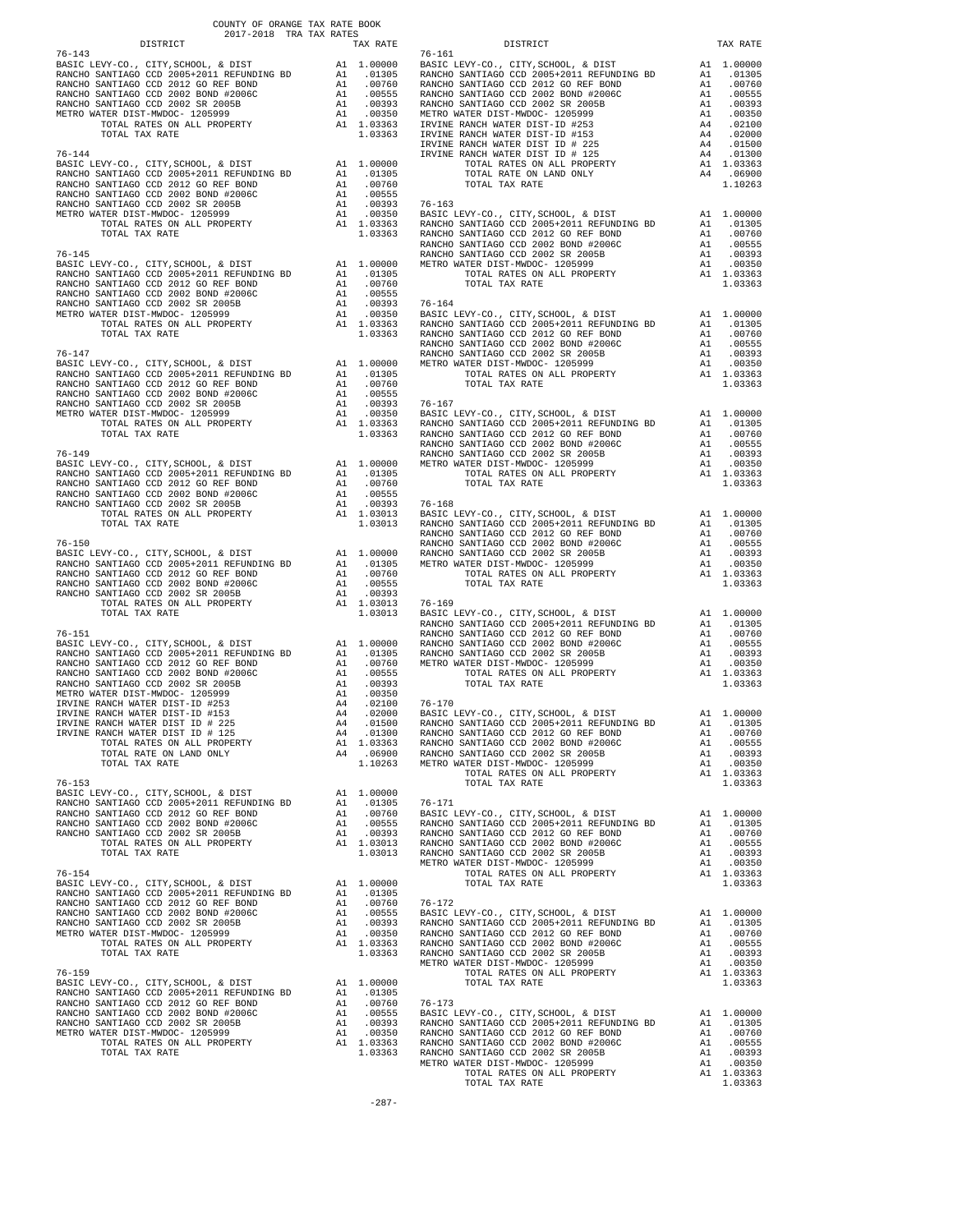| DISTRICT | TAX RATE | DISTRICT | TAX RATE |
|----------|----------|----------|----------|
|          |          |          |          |
|          |          |          |          |
|          |          |          |          |
|          |          |          |          |
|          |          |          |          |
|          |          |          |          |
|          |          |          |          |
|          |          |          |          |
|          |          |          |          |
|          |          |          |          |
|          |          |          |          |
|          |          |          |          |
|          |          |          |          |
|          |          |          |          |
|          |          |          |          |
|          |          |          |          |
|          |          |          |          |
|          |          |          |          |
|          |          |          |          |
|          |          |          |          |
|          |          |          |          |
|          |          |          |          |
|          |          |          |          |
|          |          |          |          |
|          |          |          |          |
|          |          |          |          |
|          |          |          |          |
|          |          |          |          |
|          |          |          |          |
|          |          |          |          |
|          |          |          |          |
|          |          |          |          |
|          |          |          |          |
|          |          |          |          |
|          |          |          |          |
|          |          |          |          |
|          |          |          |          |
|          |          |          |          |
|          |          |          |          |
|          |          |          |          |
|          |          |          |          |
|          |          |          |          |
|          |          |          |          |
|          |          |          |          |
|          |          |          |          |
|          |          |          |          |
|          |          |          |          |
|          |          |          |          |
|          |          |          |          |
|          |          |          |          |
|          |          |          |          |
|          |          |          |          |
|          |          |          |          |
|          |          |          |          |
|          |          |          |          |
|          |          |          |          |
|          |          |          |          |
|          |          |          |          |
|          |          |          |          |
|          |          |          |          |
|          |          |          |          |
|          |          |          |          |
|          |          |          |          |
|          |          |          |          |
|          |          |          |          |
|          |          |          |          |
|          |          |          |          |
|          |          |          |          |
|          |          |          |          |
|          |          |          |          |
|          |          |          |          |
|          |          |          |          |
|          |          |          |          |
|          |          |          |          |
|          |          |          |          |
|          |          |          |          |
|          |          |          |          |
|          |          |          |          |
|          |          |          |          |

COUNTY OF ORANGE TAX RATE BOOK 2017-2018 TRA TAX RATES

 $-288-$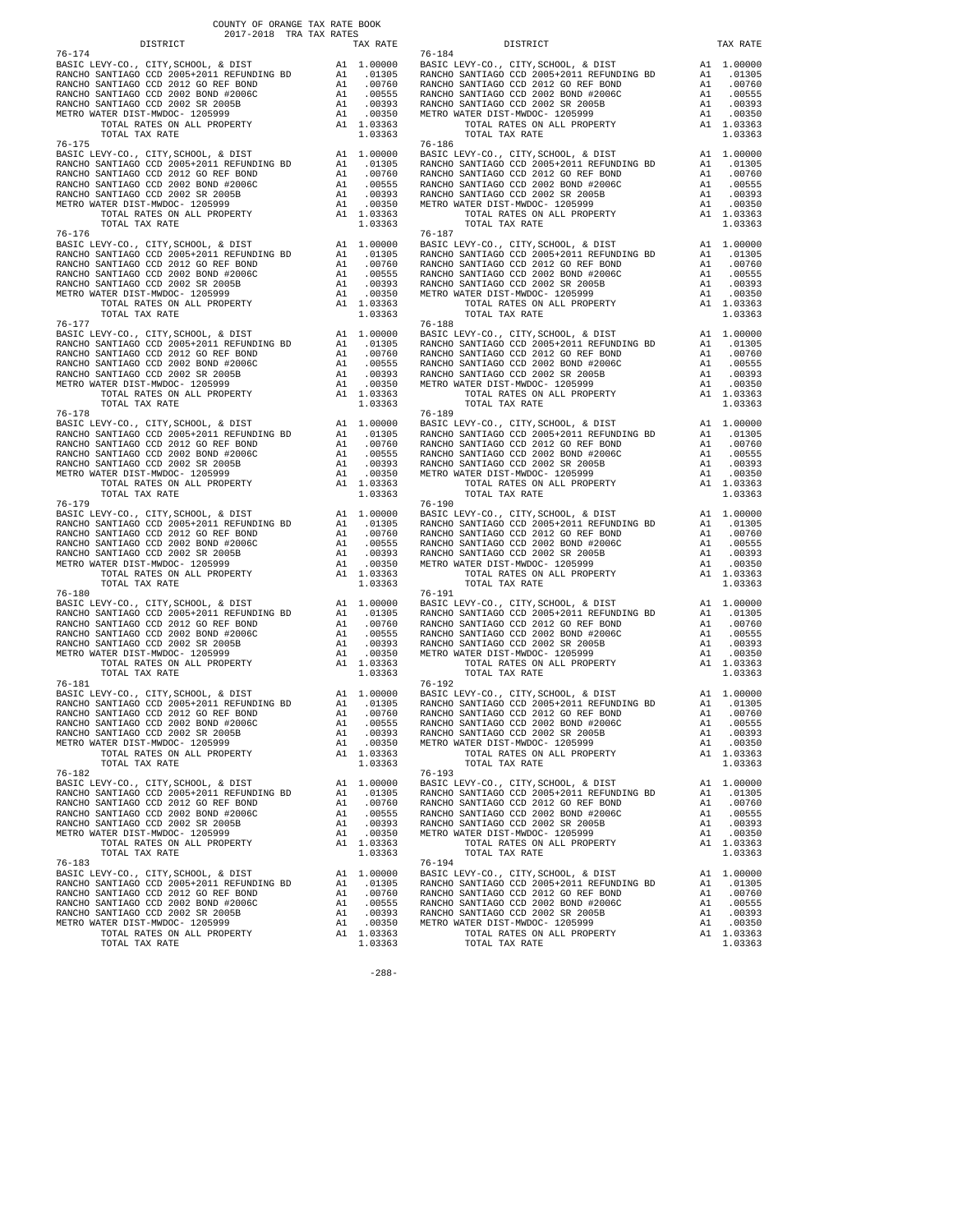| COUNTY OF ORANGE TAX RATE BOOK<br>2017-2018 TRA TAX RATES<br>$2017-2018 \quad \text{TRA TAX RATES}$ DISTRICT |          |                                                                                                                                                                                                                                                                                                                                                                                                                 |          |
|--------------------------------------------------------------------------------------------------------------|----------|-----------------------------------------------------------------------------------------------------------------------------------------------------------------------------------------------------------------------------------------------------------------------------------------------------------------------------------------------------------------------------------------------------------------|----------|
|                                                                                                              | TAX RATE | <b>DISTRICT</b>                                                                                                                                                                                                                                                                                                                                                                                                 | TAX RATE |
|                                                                                                              |          |                                                                                                                                                                                                                                                                                                                                                                                                                 |          |
|                                                                                                              |          |                                                                                                                                                                                                                                                                                                                                                                                                                 |          |
|                                                                                                              |          |                                                                                                                                                                                                                                                                                                                                                                                                                 |          |
|                                                                                                              |          |                                                                                                                                                                                                                                                                                                                                                                                                                 |          |
|                                                                                                              |          | TOTAL TAX RATE                                                                                                                                                                                                                                                                                                                                                                                                  | 1.03363  |
|                                                                                                              |          |                                                                                                                                                                                                                                                                                                                                                                                                                 |          |
|                                                                                                              |          |                                                                                                                                                                                                                                                                                                                                                                                                                 |          |
|                                                                                                              |          |                                                                                                                                                                                                                                                                                                                                                                                                                 |          |
|                                                                                                              |          |                                                                                                                                                                                                                                                                                                                                                                                                                 |          |
|                                                                                                              |          |                                                                                                                                                                                                                                                                                                                                                                                                                 |          |
|                                                                                                              |          |                                                                                                                                                                                                                                                                                                                                                                                                                 |          |
|                                                                                                              |          |                                                                                                                                                                                                                                                                                                                                                                                                                 |          |
|                                                                                                              |          |                                                                                                                                                                                                                                                                                                                                                                                                                 |          |
|                                                                                                              |          |                                                                                                                                                                                                                                                                                                                                                                                                                 |          |
|                                                                                                              |          |                                                                                                                                                                                                                                                                                                                                                                                                                 |          |
|                                                                                                              |          |                                                                                                                                                                                                                                                                                                                                                                                                                 |          |
|                                                                                                              |          |                                                                                                                                                                                                                                                                                                                                                                                                                 |          |
|                                                                                                              |          |                                                                                                                                                                                                                                                                                                                                                                                                                 |          |
| $76 - 202$                                                                                                   |          |                                                                                                                                                                                                                                                                                                                                                                                                                 |          |
|                                                                                                              |          |                                                                                                                                                                                                                                                                                                                                                                                                                 |          |
|                                                                                                              |          |                                                                                                                                                                                                                                                                                                                                                                                                                 |          |
|                                                                                                              |          | TOTAL TAX RATE                                                                                                                                                                                                                                                                                                                                                                                                  | 1.03363  |
| $76 - 204$                                                                                                   |          |                                                                                                                                                                                                                                                                                                                                                                                                                 |          |
|                                                                                                              |          |                                                                                                                                                                                                                                                                                                                                                                                                                 |          |
|                                                                                                              |          |                                                                                                                                                                                                                                                                                                                                                                                                                 |          |
|                                                                                                              |          |                                                                                                                                                                                                                                                                                                                                                                                                                 |          |
|                                                                                                              |          | TOTAL TAX RATE                                                                                                                                                                                                                                                                                                                                                                                                  | 1.03363  |
|                                                                                                              |          |                                                                                                                                                                                                                                                                                                                                                                                                                 |          |
|                                                                                                              |          |                                                                                                                                                                                                                                                                                                                                                                                                                 |          |
|                                                                                                              |          |                                                                                                                                                                                                                                                                                                                                                                                                                 |          |
|                                                                                                              |          |                                                                                                                                                                                                                                                                                                                                                                                                                 |          |
|                                                                                                              |          |                                                                                                                                                                                                                                                                                                                                                                                                                 |          |
|                                                                                                              |          |                                                                                                                                                                                                                                                                                                                                                                                                                 |          |
|                                                                                                              |          |                                                                                                                                                                                                                                                                                                                                                                                                                 |          |
|                                                                                                              |          |                                                                                                                                                                                                                                                                                                                                                                                                                 |          |
|                                                                                                              |          |                                                                                                                                                                                                                                                                                                                                                                                                                 |          |
|                                                                                                              |          | $\begin{tabular}{l c c c c} \hline 76-207 & \text{BASTC LEVY-CO} \ , \ \text{CITY}, \text{SCHOOL} \ , \ \text{& DIST} \\\ \hline \text{RANCHO SANTIAGO CCD 2005+2011 REFUNDING BID} & \text{A1} \quad .001305 & \text{BASIC LEVY-CO} \ , \ \text{CITY}, \text{SCHOOL} \ , \ \text{& DIST} \\\ \hline \text{RANCHO SANTIAGO CCD 2005+2011 REFUNDING BID} & \text{A1} \quad .001305 & \text{RANCCO SANTIAGO CCD $ |          |
|                                                                                                              |          |                                                                                                                                                                                                                                                                                                                                                                                                                 |          |
|                                                                                                              |          |                                                                                                                                                                                                                                                                                                                                                                                                                 |          |
|                                                                                                              |          |                                                                                                                                                                                                                                                                                                                                                                                                                 |          |
|                                                                                                              |          |                                                                                                                                                                                                                                                                                                                                                                                                                 |          |
|                                                                                                              |          |                                                                                                                                                                                                                                                                                                                                                                                                                 |          |
|                                                                                                              |          |                                                                                                                                                                                                                                                                                                                                                                                                                 |          |
|                                                                                                              |          |                                                                                                                                                                                                                                                                                                                                                                                                                 |          |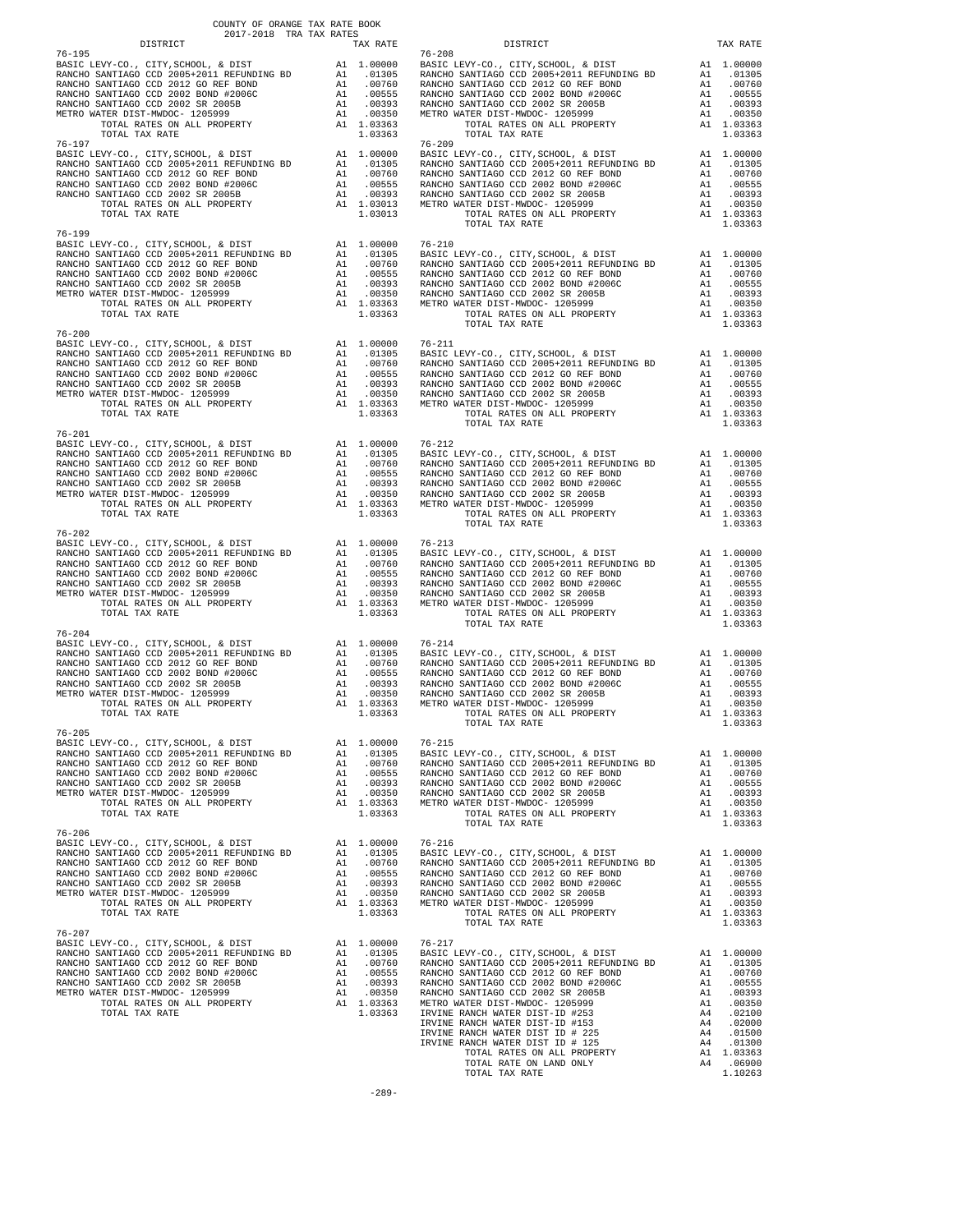| COUNTY OF ORANGE TAX RATE BOOK<br>2017-2018 TRA TAX RATES | TAX RATE | DISTRICT                                                                                                                                                                                                                     | TAX RATE |
|-----------------------------------------------------------|----------|------------------------------------------------------------------------------------------------------------------------------------------------------------------------------------------------------------------------------|----------|
|                                                           |          | The stress of the stress of the stress of the stress of the stress of the stress of the stress of the stress of the stress of the stress of the stress of the stress of the stress of the stress of the stress of the stress |          |
|                                                           |          |                                                                                                                                                                                                                              |          |
|                                                           |          |                                                                                                                                                                                                                              |          |
|                                                           |          |                                                                                                                                                                                                                              |          |
|                                                           |          |                                                                                                                                                                                                                              |          |
|                                                           |          |                                                                                                                                                                                                                              |          |
|                                                           |          |                                                                                                                                                                                                                              |          |
|                                                           |          |                                                                                                                                                                                                                              |          |
|                                                           |          |                                                                                                                                                                                                                              |          |
|                                                           |          |                                                                                                                                                                                                                              |          |
|                                                           |          |                                                                                                                                                                                                                              |          |
|                                                           |          |                                                                                                                                                                                                                              |          |
|                                                           |          |                                                                                                                                                                                                                              |          |
|                                                           |          |                                                                                                                                                                                                                              |          |
|                                                           |          |                                                                                                                                                                                                                              |          |
|                                                           |          |                                                                                                                                                                                                                              |          |
|                                                           |          |                                                                                                                                                                                                                              |          |
|                                                           |          |                                                                                                                                                                                                                              |          |
|                                                           |          |                                                                                                                                                                                                                              |          |
|                                                           |          |                                                                                                                                                                                                                              |          |
|                                                           |          |                                                                                                                                                                                                                              |          |
|                                                           |          |                                                                                                                                                                                                                              |          |
|                                                           |          |                                                                                                                                                                                                                              |          |
|                                                           |          |                                                                                                                                                                                                                              |          |
|                                                           |          |                                                                                                                                                                                                                              |          |
|                                                           |          |                                                                                                                                                                                                                              |          |
|                                                           |          |                                                                                                                                                                                                                              |          |
|                                                           |          |                                                                                                                                                                                                                              |          |
|                                                           |          |                                                                                                                                                                                                                              |          |
|                                                           |          |                                                                                                                                                                                                                              |          |
|                                                           |          |                                                                                                                                                                                                                              |          |
|                                                           |          |                                                                                                                                                                                                                              |          |
|                                                           |          |                                                                                                                                                                                                                              |          |
|                                                           |          |                                                                                                                                                                                                                              |          |
|                                                           |          |                                                                                                                                                                                                                              |          |
|                                                           |          |                                                                                                                                                                                                                              |          |
|                                                           |          |                                                                                                                                                                                                                              |          |
|                                                           |          |                                                                                                                                                                                                                              |          |
|                                                           |          | $80 - 007$                                                                                                                                                                                                                   |          |
|                                                           |          |                                                                                                                                                                                                                              |          |
|                                                           |          |                                                                                                                                                                                                                              |          |
|                                                           |          |                                                                                                                                                                                                                              |          |
|                                                           |          |                                                                                                                                                                                                                              |          |
|                                                           |          |                                                                                                                                                                                                                              |          |
|                                                           |          |                                                                                                                                                                                                                              |          |
|                                                           |          |                                                                                                                                                                                                                              |          |
|                                                           |          |                                                                                                                                                                                                                              |          |
|                                                           |          |                                                                                                                                                                                                                              |          |
|                                                           |          |                                                                                                                                                                                                                              |          |
|                                                           |          |                                                                                                                                                                                                                              |          |
|                                                           |          |                                                                                                                                                                                                                              |          |
|                                                           |          |                                                                                                                                                                                                                              |          |
|                                                           |          |                                                                                                                                                                                                                              |          |
|                                                           |          |                                                                                                                                                                                                                              |          |
|                                                           |          |                                                                                                                                                                                                                              |          |
|                                                           |          |                                                                                                                                                                                                                              |          |
|                                                           |          |                                                                                                                                                                                                                              |          |
|                                                           |          |                                                                                                                                                                                                                              |          |
|                                                           |          |                                                                                                                                                                                                                              |          |
|                                                           |          |                                                                                                                                                                                                                              |          |
|                                                           |          |                                                                                                                                                                                                                              |          |
|                                                           |          |                                                                                                                                                                                                                              |          |
|                                                           |          |                                                                                                                                                                                                                              |          |
|                                                           |          |                                                                                                                                                                                                                              |          |
|                                                           |          |                                                                                                                                                                                                                              |          |
|                                                           |          |                                                                                                                                                                                                                              |          |
|                                                           |          |                                                                                                                                                                                                                              |          |
|                                                           |          |                                                                                                                                                                                                                              |          |
|                                                           |          |                                                                                                                                                                                                                              |          |
|                                                           |          |                                                                                                                                                                                                                              |          |
|                                                           |          |                                                                                                                                                                                                                              |          |
|                                                           |          |                                                                                                                                                                                                                              |          |
|                                                           |          |                                                                                                                                                                                                                              |          |
|                                                           |          |                                                                                                                                                                                                                              |          |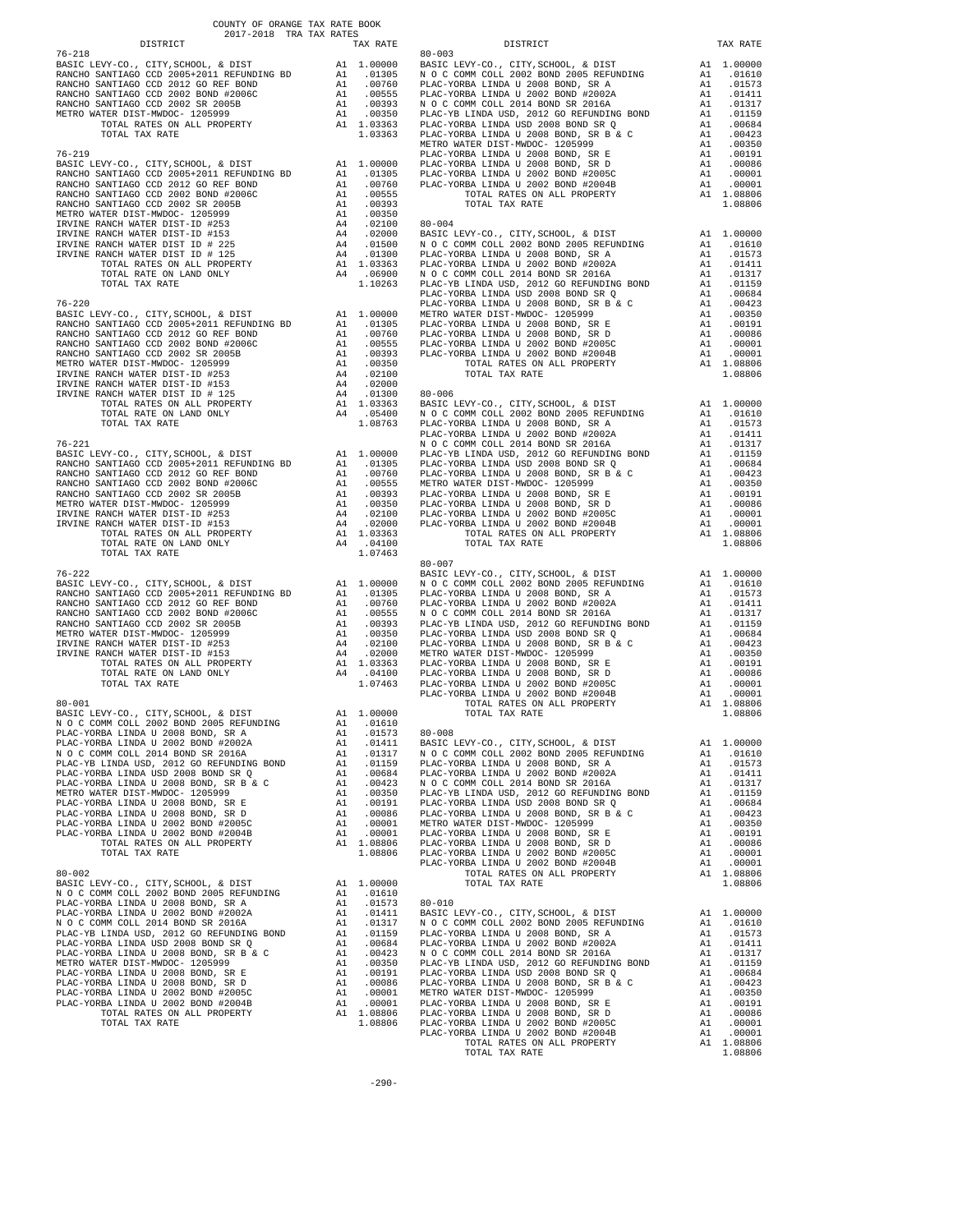COUNTY OF ORANGE TAX RATE BOOK 2017-2018 TRA TAX RATES DISTRICT TAX RATE DISTRICT TAX RATE 80-011 80-017 BASIC LEVY-CO., CITY,SCHOOL, & DIST A1 1.00000 BASIC LEVY-CO., CITY,SCHOOL, & DIST A1 1.00000 N O C COMM COLL 2002 BOND 2005 REFUNDING A1 .01610 N O C COMM COLL 2002 BOND 2005 REFUNDING A1 .01610 PLAC-YORBA LINDA U 2008 BOND, SR A A1 .01573 PLAC-YORBA LINDA U 2008 BOND, SR A A1 .01573 PLAC-YORBA LINDA U 2002 BOND #2002A A1 .01411 PLAC-YORBA LINDA U 2002 BOND #2002A A1 .01411 N O C COMM COLL 2014 BOND SR 2016A A1 .01317 N O C COMM COLL 2014 BOND SR 2016A A1 .01317 PLAC-YB LINDA USD, 2012 GO REFUNDING BOND A1 .01159 PLAC-YB LINDA USD, 2012 GO REFUNDING BOND A1 .01159 PLAC-YORBA LINDA USD 2008 BOND SR Q A1 .00684 PLAC-YORBA LINDA USD 2008 BOND SR Q A1 .00684 PLAC-YORBA LINDA U 2008 BOND, SR B & C A1 .00423 PLAC-YORBA LINDA U 2008 BOND, SR B & C A1 .00423 METRO WATER DIST-MWDOC- 1205999 A1 .00350 METRO WATER DIST-MWDOC- 1205999 A1 .00350 PLAC-YORBA LINDA U 2008 BOND, SR E A1 .00191 PLAC-YORBA LINDA U 2008 BOND, SR E A1 .00191 PLAC-YORBA LINDA U 2008 BOND, SR D A1 .00086 PLAC-YORBA LINDA U 2008 BOND, SR D A1 .00086 PLAC-YORBA LINDA U 2002 BOND #2005C A1 .00001 PLAC-YORBA LINDA U 2002 BOND #2005C A1 .00001 PLAC-YORBA LINDA U 2002 BOND #2004B A1 .00001 PLAC-YORBA LINDA U 2002 BOND #2004B A1 .00001 TOTAL RATES ON ALL PROPERTY A1 1.08806 TOTAL RATES ON ALL PROPERTY A1 1.08806 TOTAL TAX RATE 1.08806 TOTAL TAX RATE 1.08806 80–012<br>BASIC LEVY-CO., CITY, SCHOOL, & DIST A1 1.00000<br>NOC COMM COLL 2002 BOND 2005 REFUNDING A1 .01610 NOC COMM COLL 2002 BOND 2005 REFUNDING A1 .01610<br>PLAC-YORBA LINDA U 2008 BOND, SR A A1 .01573 PLAC-YORBA LINDA U 2008  $\begin{tabular}{l|c|c|c|c|c|c|c} \multicolumn{4}{c}{\textbf{N O C COM COLL} \hbox{ 2014 BOND SR 2016A}} & \multicolumn{4}{c}{\textbf{A1}} & .01159 & \multicolumn{4}{c}{\textbf{N O C COM OCOL 2016 A BOND SR 2016A}} & \multicolumn{4}{c}{\textbf{A1}} & .01159 \\ \hline \multicolumn{4}{c}{\textbf{PLAC-YORBA LINDA U 2008 BOND SR Q}} & \multicolumn{4}{c}{\textbf{A1}} & .01159 & \multicolumn{4}{c}{\text$  80-013 80-020 BASIC LEVY-CO., CITY,SCHOOL, & DIST A1 1.00000 BASIC LEVY-CO., CITY,SCHOOL, & DIST A1 1.00000 N O C COMM COLL 2002 BOND 2005 REFUNDING A1 .01610 N O C COMM COLL 2002 BOND 2005 REFUNDING A1 .01610 PLAC-YORBA LINDA U 2008 BOND, SR A A1 .01573 PLAC-YORBA LINDA U 2008 BOND, SR A A1 .01573 PLAC-YORBA LINDA U 2002 BOND #2002A A1 .01411 PLAC-YORBA LINDA U 2002 BOND #2002A A1 .01411 N O C COMM COLL 2014 BOND SR 2016A A1 .01317 N O C COMM COLL 2014 BOND SR 2016A A1 .01317 PLAC-YB LINDA USD, 2012 GO REFUNDING BOND A1 .01159 PLAC-YB LINDA USD, 2012 GO REFUNDING BOND A1 .01159 PLAC-YORBA LINDA USD 2008 BOND SR Q A1 .00684 PLAC-YORBA LINDA USD 2008 BOND SR Q A1 .00684 PLAC-YORBA LINDA U 2008 BOND, SR B & C A1 .00423 PLAC-YORBA LINDA U 2008 BOND, SR B & C A1 .00423 METRO WATER DIST-MWDOC- 1205999 A1 .00350 METRO WATER DIST-MWDOC- 1205999 A1 .00350 PLAC-YORBA LINDA U 2008 BOND, SR E A1 .00191 PLAC-YORBA LINDA U 2008 BOND, SR E A1 .00191 PLAC-YORBA LINDA U 2008 BOND, SR D A1 .00086 PLAC-YORBA LINDA U 2008 BOND, SR D A1 .00086 PLAC-YORBA LINDA U 2002 BOND #2005C A1 .00001 PLAC-YORBA LINDA U 2002 BOND #2005C A1 .00001 PLAC-YORBA LINDA U 2002 BOND #2004B A1 .00001 PLAC-YORBA LINDA U 2002 BOND #2004B A1 .00001 TOTAL RATES ON ALL PROPERTY A1 1.08806 TOTAL RATES ON ALL PROPERTY A1 1.08806 TOTAL TAX RATE 1.08806 TOTAL TAX RATE 1.08806 80-014 80-025 BASIC LEVY-CO., CITY,SCHOOL, & DIST A1 1.00000 BASIC LEVY-CO., CITY,SCHOOL, & DIST A1 1.00000 N O C COMM COLL 2002 BOND 2005 REFUNDING A1 .01610 N O C COMM COLL 2002 BOND 2005 REFUNDING A1 .01610 PLAC-YORBA LINDA U 2008 BOND, SR A A1 .01573 PLAC-YORBA LINDA U 2008 BOND, SR A A1 .01573  $\begin{tabular}{ l|c|c|c|c|c|c|c|c} \hline \texttt{PLAC-YORBA LINDA U 2002 BOND & \#2002A & \texttt{A1} & .01411 & \texttt{PLAC-YORBA LINDA U 2002 BOND & \#2002A & \texttt{A1} & .01411 \\ \hline \texttt{N O C COM COLA} & 2014& \texttt{BOND S R 2016A} & \texttt{A1} & .01159 & \texttt{N O C COM O COM OCDL 2014 BOND S R 2016A} & \texttt{A1} & .01157 \\ \hline \texttt{$  80-015 80-026 BASIC LEVY-CO., CITY,SCHOOL, & DIST A1 1.00000 BASIC LEVY-CO., CITY,SCHOOL, & DIST A1 1.00000 N O C COMM COLL 2002 BOND 2005 REFUNDING A1 .01610 N O C COMM COLL 2002 BOND 2005 REFUNDING A1 .01610 PLAC-YORBA LINDA U 2008 BOND, SR A A1 .01573 PLAC-YORBA LINDA U 2008 BOND, SR A A1 .01573 PLAC-YORBA LINDA U 2002 BOND #2002A A1 .01411 PLAC-YORBA LINDA U 2002 BOND #2002A A1 .01411 N O C COMM COLL 2014 BOND SR 2016A A1 .01317 N O C COMM COLL 2014 BOND SR 2016A A1 .01317 PLAC-YB LINDA USD, 2012 GO REFUNDING BOND A1 .01159 PLAC-YB LINDA USD, 2012 GO REFUNDING BOND A1 .01159 PLAC-YORBA LINDA USD 2008 BOND SR Q A1 .00684 PLAC-YORBA LINDA USD 2008 BOND SR Q A1 .00684 91. PLAC -YORBA LINDA U 2008 BOND, SR B & C<br>
METRO WATER DIST -MWDCC - 12058 DO 2008 BOND, SR B & C<br>
METRO WATER DISTRIBUTION U 2008 BOND, SR E<br>
PLAC -YORBA LINDA U 2008 BOND, SR E<br>
PLAC -YORBA LINDA U 2008 BOND, SR E<br>
PLA BASIC LEVY-CO., CITY, SCHOOL, & DIST<br>NOC COMM COLL 2002 BOND 2005 REFUNDING A1 .010000 BASIC LEVY-CO., CITY, SCHOOL, & DIST A1 1.00000<br>PLAC-YORBA LINDA U 2008 BOND, SR A A1 .01573 PLAC-YORBA LINDA U 2008 BOND, SR A A1 .015  $\begin{tabular}{l|c|c|c|c|c|c|c} \multicolumn{4}{c}{\textbf{N} & $\mathcal{O}$ & $\mathcal{O}$ \\ \multicolumn{4}{c}{\textbf{PLAC}-YORBA LINDA USD} & $\mathcal{O}$ & $\mathcal{O}$ \\ \multicolumn{4}{c}{\textbf{PLAC}-YORBA LINDA USD} & $\mathcal{O}$ & $\mathcal{O}$ \\ \multicolumn{4}{c}{\textbf{PLAC}-YORBA LINDA USD} & $\mathcal{O}$ & $\mathcal{O}$ \\ \multicolumn{4}{c}{\textbf{PLAC}-YORBA LINDA USD} & $\mathcal{O}$ & $\mathcal{O}$ \\ \multicolumn$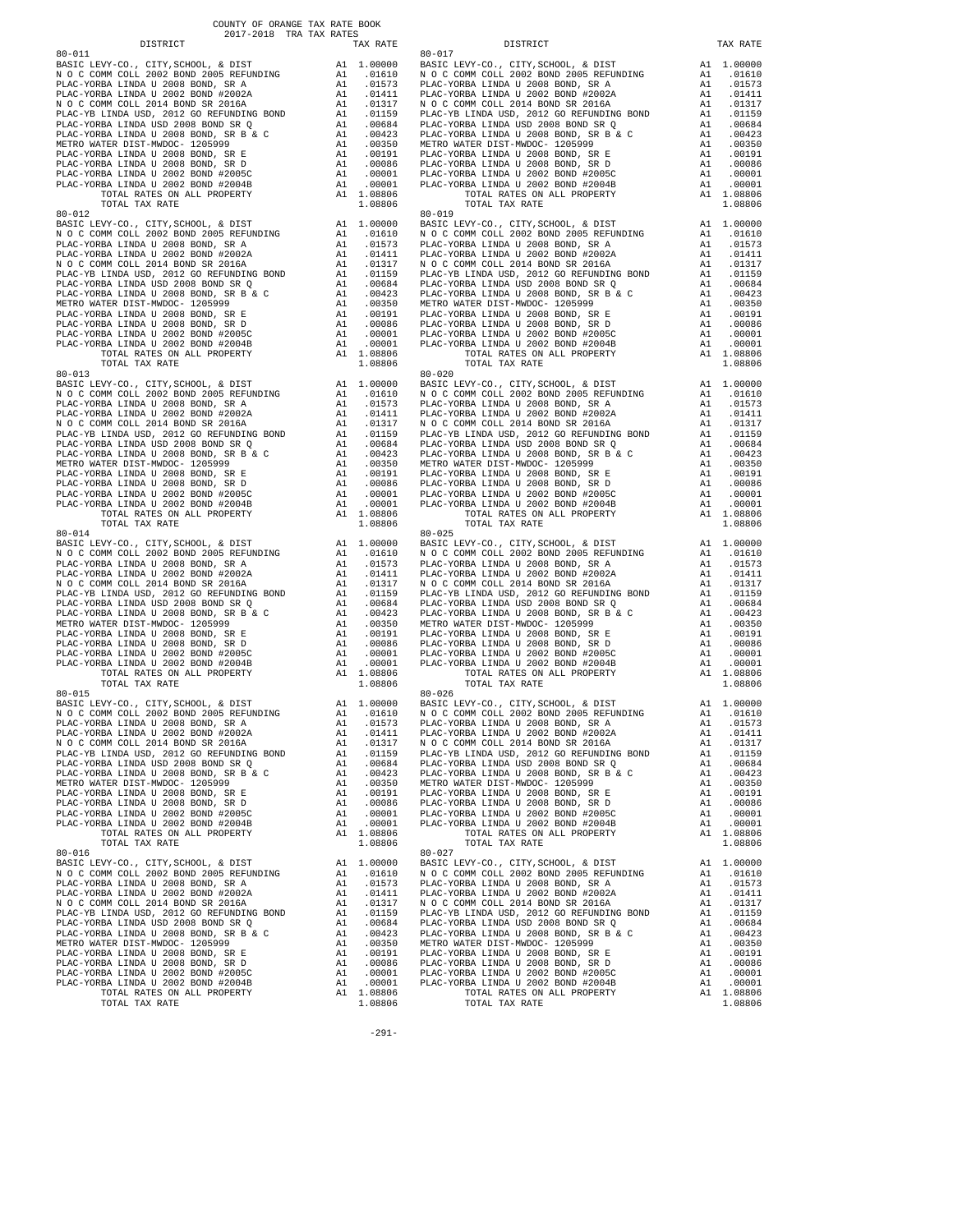COUNTY OF ORANGE TAX RATE BOOK 2017-2018 TRA TAX RATES DISTRICT TAX RATE DISTRICT TAX RATE 80-028 80-034 BASIC LEVY-CO., CITY,SCHOOL, & DIST A1 1.00000 BASIC LEVY-CO., CITY,SCHOOL, & DIST A1 1.00000 N O C COMM COLL 2002 BOND 2005 REFUNDING A1 .01610 N O C COMM COLL 2002 BOND 2005 REFUNDING A1 .01610 PLAC-YORBA LINDA U 2008 BOND, SR A A1 .01573 PLAC-YORBA LINDA U 2008 BOND, SR A A1 .01573 PLAC-YORBA LINDA U 2002 BOND #2002A A1 .01411 PLAC-YORBA LINDA U 2002 BOND #2002A A1 .01411 N O C COMM COLL 2014 BOND SR 2016A A1 .01317 N O C COMM COLL 2014 BOND SR 2016A A1 .01317 PLAC-YB LINDA USD, 2012 GO REFUNDING BOND A1 .01159 PLAC-YB LINDA USD, 2012 GO REFUNDING BOND A1 .01159 PLAC-YORBA LINDA USD 2008 BOND SR Q A1 .00684 PLAC-YORBA LINDA USD 2008 BOND SR Q A1 .00684 PLAC-YORBA LINDA U 2008 BOND, SR B & C A1 .00423 PLAC-YORBA LINDA U 2008 BOND, SR B & C A1 .00423 METRO WATER DIST-MWDOC- 1205999 A1 .00350 METRO WATER DIST-MWDOC- 1205999 A1 .00350 PLAC-YORBA LINDA U 2008 BOND, SR E A1 .00191 PLAC-YORBA LINDA U 2008 BOND, SR E A1 .00191 PLAC-YORBA LINDA U 2008 BOND, SR D A1 .00086 PLAC-YORBA LINDA U 2008 BOND, SR D A1 .00086 PLAC-YORBA LINDA U 2002 BOND #2005C A1 .00001 PLAC-YORBA LINDA U 2002 BOND #2005C A1 .00001 PLAC-YORBA LINDA U 2002 BOND #2004B A1 .00001 PLAC-YORBA LINDA U 2002 BOND #2004B A1 .00001 TOTAL RATES ON ALL PROPERTY A1 1.08806 TOTAL RATES ON ALL PROPERTY A1 1.08806 TOTAL TAX RATE 1.08806 TOTAL TAX RATE 1.08806 80–029<br>BASIC LEVY-CO., CITY, SCHOOL, & DIST A1 1.00000<br>NOC COMM COLL 2002 BOND 2005 REFUNDING A1 .01610 NOC COMM COLL 2002 BOND 2005 REFUNDING A1 .01610<br>PLAC-YORBA LINDA U 2008 BOND, SR A A1 .01573 PLAC-YORBA LINDA U 2008  $\begin{tabular}{l|c|c|c|c|c|c|c} \multicolumn{4}{c}{\textbf{N O C COM COLL} \hbox{ 2014 BOND SR 2016A}} & \multicolumn{4}{c}{\textbf{A1}} & .01159 & \multicolumn{4}{c}{\textbf{N O C COM OCOL 2016 A BOND SR 2016A}} & \multicolumn{4}{c}{\textbf{A1}} & .01159 \\ \hline \multicolumn{4}{c}{\textbf{PLAC-YORBA LINDA U 2008 BOND SR Q}} & \multicolumn{4}{c}{\textbf{A1}} & .01159 & \multicolumn{4}{c}{\text$  80-030 80-038 BASIC LEVY-CO., CITY,SCHOOL, & DIST A1 1.00000 BASIC LEVY-CO., CITY,SCHOOL, & DIST A1 1.00000 N O C COMM COLL 2002 BOND 2005 REFUNDING A1 .01610 N O C COMM COLL 2002 BOND 2005 REFUNDING A1 .01610 PLAC-YORBA LINDA U 2008 BOND, SR A A1 .01573 PLAC-YORBA LINDA U 2008 BOND, SR A A1 .01573 PLAC-YORBA LINDA U 2002 BOND #2002A A1 .01411 PLAC-YORBA LINDA U 2002 BOND #2002A A1 .01411 N O C COMM COLL 2014 BOND SR 2016A A1 .01317 N O C COMM COLL 2014 BOND SR 2016A A1 .01317 PLAC-YB LINDA USD, 2012 GO REFUNDING BOND A1 .01159 PLAC-YB LINDA USD, 2012 GO REFUNDING BOND A1 .01159 PLAC-YORBA LINDA USD 2008 BOND SR Q A1 .00684 PLAC-YORBA LINDA USD 2008 BOND SR Q A1 .00684 PLAC-YORBA LINDA U 2008 BOND, SR B & C A1 .00423 PLAC-YORBA LINDA U 2008 BOND, SR B & C A1 .00423 METRO WATER DIST-MWDOC- 1205999 A1 .00350 METRO WATER DIST-MWDOC- 1205999 A1 .00350 PLAC-YORBA LINDA U 2008 BOND, SR E A1 .00191 PLAC-YORBA LINDA U 2008 BOND, SR E A1 .00191 PLAC-YORBA LINDA U 2008 BOND, SR D A1 .00086 PLAC-YORBA LINDA U 2008 BOND, SR D A1 .00086 PLAC-YORBA LINDA U 2002 BOND #2005C A1 .00001 PLAC-YORBA LINDA U 2002 BOND #2005C A1 .00001 PLAC-YORBA LINDA U 2002 BOND #2004B A1 .00001 PLAC-YORBA LINDA U 2002 BOND #2004B A1 .00001 TOTAL RATES ON ALL PROPERTY A1 1.08806 TOTAL RATES ON ALL PROPERTY A1 1.08806 TOTAL TAX RATE 1.08806 TOTAL TAX RATE 1.08806 80-031 80-039 BASIC LEVY-CO., CITY,SCHOOL, & DIST A1 1.00000 BASIC LEVY-CO., CITY,SCHOOL, & DIST A1 1.00000 N O C COMM COLL 2002 BOND 2005 REFUNDING A1 .01610 N O C COMM COLL 2002 BOND 2005 REFUNDING A1 .01610 PLAC-YORBA LINDA U 2008 BOND, SR A A1 .01573 PLAC-YORBA LINDA U 2008 BOND, SR A A1 .01573  $\begin{tabular}{ l|c|c|c|c|c|c|c|c} \hline \texttt{PLAC-YORBA LINDA U 2002 BOND & \#2002A & \texttt{A1} & .01411 & \texttt{PLAC-YORBA LINDA U 2002 BOND & \#2002A & \texttt{A1} & .01411 \\ \hline \texttt{N O C COM COLA} & 2014& \texttt{BOND S R 2016A} & \texttt{A1} & .01159 & \texttt{N O C COM O COM OCDL 2014 BOND S R 2016A} & \texttt{A1} & .01157 \\ \hline \texttt{$  80-032 80-042 BASIC LEVY-CO., CITY,SCHOOL, & DIST A1 1.00000 BASIC LEVY-CO., CITY,SCHOOL, & DIST A1 1.00000 N O C COMM COLL 2002 BOND 2005 REFUNDING A1 .01610 N O C COMM COLL 2002 BOND 2005 REFUNDING A1 .01610 PLAC-YORBA LINDA U 2008 BOND, SR A A1 .01573 PLAC-YORBA LINDA U 2008 BOND, SR A A1 .01573 PLAC-YORBA LINDA U 2002 BOND #2002A A1 .01411 PLAC-YORBA LINDA U 2002 BOND #2002A A1 .01411 N O C COMM COLL 2014 BOND SR 2016A A1 .01317 N O C COMM COLL 2014 BOND SR 2016A A1 .01317 PLAC-YB LINDA USD, 2012 GO REFUNDING BOND A1 .01159 PLAC-YB LINDA USD, 2012 GO REFUNDING BOND A1 .01159 PLAC-YORBA LINDA USD 2008 BOND SR Q A1 .00684 PLAC-YORBA LINDA USD 2008 BOND SR Q A1 .00684 PLAC-YORBA LINDA U 2008 BOND, SR B & C A1 .00423 PLAC-YORBA LINDA U 2008 BOND, SR B & C A1 .00423 METRO WATER DIST-MWDOC- 1205999 A1 .00350 METRO WATER DIST-MWDOC- 1205999 A1 .00350 PLAC-YORBA LINDA U 2008 BOND, SR E A1 .00191 PLAC-YORBA LINDA U 2008 BOND, SR E A1 .00191 PLAC-YORBA LINDA U 2008 BOND, SR D A1 .00086 PLAC-YORBA LINDA U 2008 BOND, SR D A1 .00086 PLAC-YORBA LINDA U 2002 BOND #2005C A1 .00001 PLAC-YORBA LINDA U 2002 BOND #2005C A1 .00001 PLAC-YORBA LINDA U 2002 BOND #2004B A1 .00001 PLAC-YORBA LINDA U 2002 BOND #2004B A1 .00001 TOTAL RATES ON ALL PROPERTY A1 1.08806 TOTAL RATES ON ALL PROPERTY A1 1.08806 TOTAL TAX RATE 1.08806 TOTAL TAX RATE 1.08806 80–033 (ADSERVING MARINE DESIGN DESCRIPSION AND SASIC LEVY-CO., CITY, SCHOOL, & DIST AL 1.00000<br>NO COMM COLL 2002 BOND 2005 REFUNDING AL .00000 BASIC LEVY-CO., CITY, SCHOOL, & DIST AL .00000<br>PLAC-YORBA LINDA U 2002 BOND #2  $\begin{tabular}{l|c|c|c|c|c|c|c} \multicolumn{4}{c}{\textbf{N} & $\mathcal{O}$ & $\mathcal{O}$ \\ \multicolumn{4}{c}{\textbf{PLAC}-YORBA LINDA USD} & $\mathcal{O}$ & $\mathcal{O}$ \\ \multicolumn{4}{c}{\textbf{PLAC}-YORBA LINDA USD} & $\mathcal{O}$ & $\mathcal{O}$ \\ \multicolumn{4}{c}{\textbf{PLAC}-YORBA LINDA USD} & $\mathcal{O}$ & $\mathcal{O}$ \\ \multicolumn{4}{c}{\textbf{PLAC}-YORBA LINDA USD} & $\mathcal{O}$ & $\mathcal{O}$ \\ \multicolumn$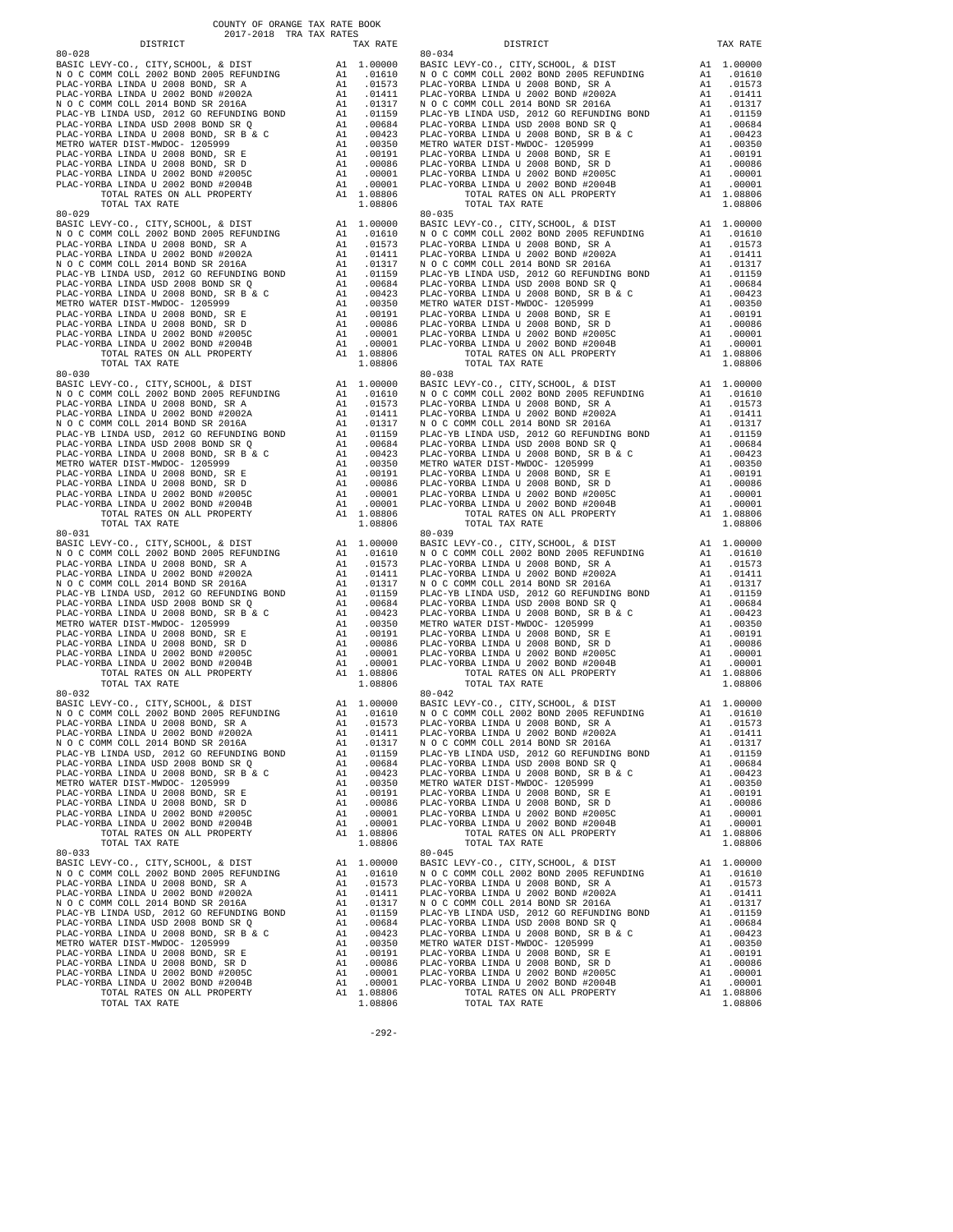|                |  |         | $\begin{tabular}{c c c c c c} \hline \texttt{TOTAL RATES ON ALL PROBERTY} & \texttt{A1 1.00350} & 82-102 & \\ \hline \texttt{TOTAL TAX RATE} & 1.00350 & 82-102 & \\ \hline \texttt{ACTA} & \texttt{TAX RATE} & 1.00350 & 82-102 & \\ \texttt{BAIC LEVY-CO.}, & \texttt{CITY}, \texttt{SCHOOL}, & \texttt{EDIST} & \texttt{A1 1.00000} \\ \texttt{B1-044} & \texttt{CAPISTRANO U SFIDH1 1999 BOND$ |  |
|----------------|--|---------|----------------------------------------------------------------------------------------------------------------------------------------------------------------------------------------------------------------------------------------------------------------------------------------------------------------------------------------------------------------------------------------------------|--|
|                |  |         |                                                                                                                                                                                                                                                                                                                                                                                                    |  |
|                |  |         |                                                                                                                                                                                                                                                                                                                                                                                                    |  |
|                |  |         |                                                                                                                                                                                                                                                                                                                                                                                                    |  |
| $81 - 053$     |  |         |                                                                                                                                                                                                                                                                                                                                                                                                    |  |
|                |  |         |                                                                                                                                                                                                                                                                                                                                                                                                    |  |
|                |  |         |                                                                                                                                                                                                                                                                                                                                                                                                    |  |
|                |  |         |                                                                                                                                                                                                                                                                                                                                                                                                    |  |
|                |  |         |                                                                                                                                                                                                                                                                                                                                                                                                    |  |
|                |  |         |                                                                                                                                                                                                                                                                                                                                                                                                    |  |
|                |  |         |                                                                                                                                                                                                                                                                                                                                                                                                    |  |
|                |  |         |                                                                                                                                                                                                                                                                                                                                                                                                    |  |
|                |  |         |                                                                                                                                                                                                                                                                                                                                                                                                    |  |
| $81 - 054$     |  |         |                                                                                                                                                                                                                                                                                                                                                                                                    |  |
|                |  |         |                                                                                                                                                                                                                                                                                                                                                                                                    |  |
|                |  |         |                                                                                                                                                                                                                                                                                                                                                                                                    |  |
|                |  |         |                                                                                                                                                                                                                                                                                                                                                                                                    |  |
|                |  |         |                                                                                                                                                                                                                                                                                                                                                                                                    |  |
|                |  |         |                                                                                                                                                                                                                                                                                                                                                                                                    |  |
|                |  |         |                                                                                                                                                                                                                                                                                                                                                                                                    |  |
|                |  |         |                                                                                                                                                                                                                                                                                                                                                                                                    |  |
|                |  |         |                                                                                                                                                                                                                                                                                                                                                                                                    |  |
| $81 - 055$     |  |         |                                                                                                                                                                                                                                                                                                                                                                                                    |  |
|                |  |         |                                                                                                                                                                                                                                                                                                                                                                                                    |  |
|                |  |         |                                                                                                                                                                                                                                                                                                                                                                                                    |  |
|                |  |         |                                                                                                                                                                                                                                                                                                                                                                                                    |  |
|                |  |         |                                                                                                                                                                                                                                                                                                                                                                                                    |  |
|                |  |         |                                                                                                                                                                                                                                                                                                                                                                                                    |  |
| TOTAL TAX RATE |  | 1.07250 |                                                                                                                                                                                                                                                                                                                                                                                                    |  |

COUNTY OF ORANGE TAX RATE BOOK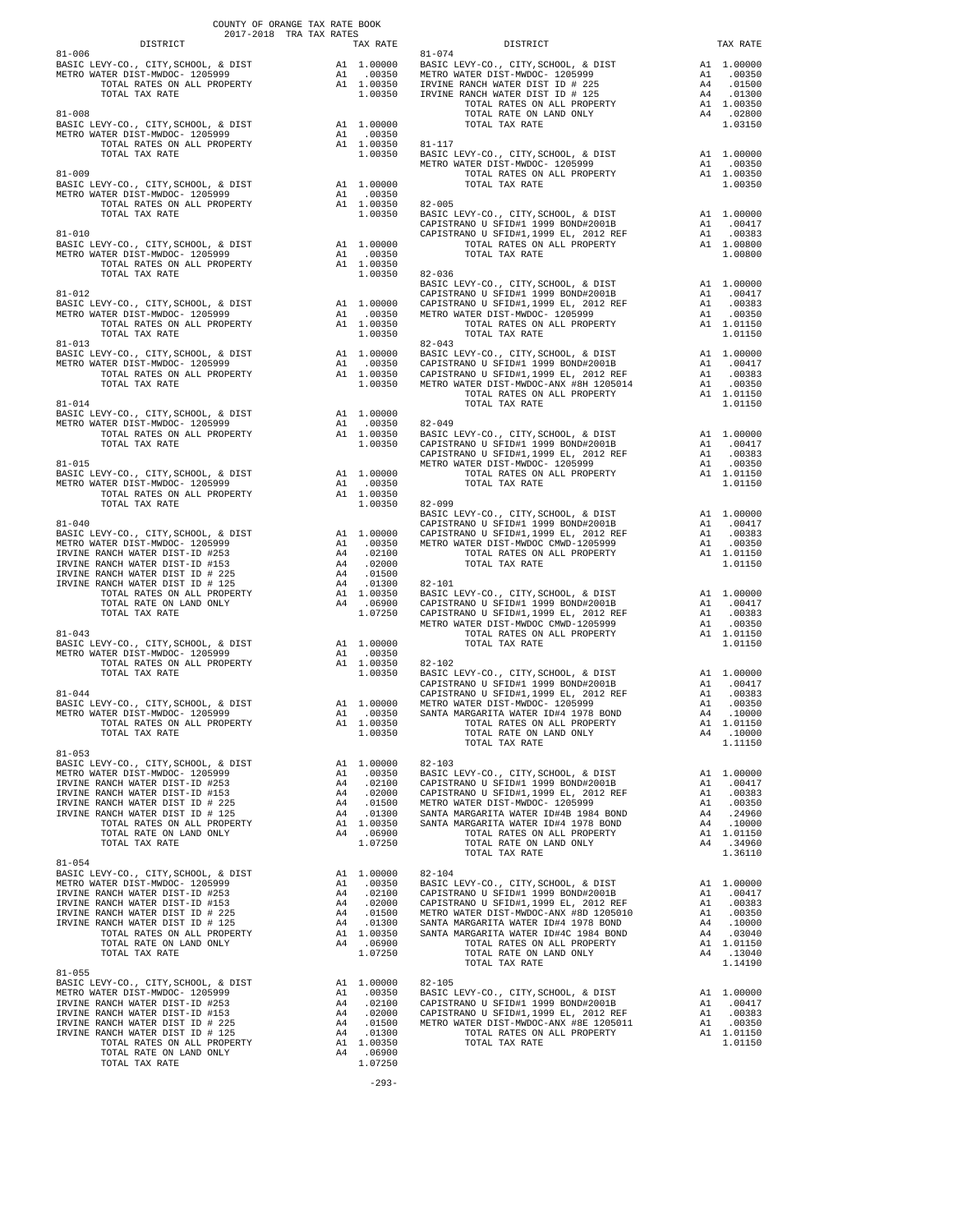| COUNTY OF ORANGE TAX RATE BOOK<br>2017-2018 TRA TAX RATES | TAX RATE<br>$82 - 208$ | DISTRICT | TAX RATE                                                                                                                                                                                                                                                                                                                                                                                                                                                                                                                                                    |
|-----------------------------------------------------------|------------------------|----------|-------------------------------------------------------------------------------------------------------------------------------------------------------------------------------------------------------------------------------------------------------------------------------------------------------------------------------------------------------------------------------------------------------------------------------------------------------------------------------------------------------------------------------------------------------------|
|                                                           |                        |          |                                                                                                                                                                                                                                                                                                                                                                                                                                                                                                                                                             |
|                                                           |                        |          |                                                                                                                                                                                                                                                                                                                                                                                                                                                                                                                                                             |
|                                                           |                        |          |                                                                                                                                                                                                                                                                                                                                                                                                                                                                                                                                                             |
|                                                           |                        |          |                                                                                                                                                                                                                                                                                                                                                                                                                                                                                                                                                             |
|                                                           |                        |          |                                                                                                                                                                                                                                                                                                                                                                                                                                                                                                                                                             |
|                                                           |                        |          |                                                                                                                                                                                                                                                                                                                                                                                                                                                                                                                                                             |
|                                                           |                        |          |                                                                                                                                                                                                                                                                                                                                                                                                                                                                                                                                                             |
|                                                           |                        |          |                                                                                                                                                                                                                                                                                                                                                                                                                                                                                                                                                             |
|                                                           |                        |          |                                                                                                                                                                                                                                                                                                                                                                                                                                                                                                                                                             |
|                                                           |                        |          |                                                                                                                                                                                                                                                                                                                                                                                                                                                                                                                                                             |
|                                                           |                        |          |                                                                                                                                                                                                                                                                                                                                                                                                                                                                                                                                                             |
|                                                           |                        |          |                                                                                                                                                                                                                                                                                                                                                                                                                                                                                                                                                             |
|                                                           |                        |          |                                                                                                                                                                                                                                                                                                                                                                                                                                                                                                                                                             |
|                                                           |                        |          |                                                                                                                                                                                                                                                                                                                                                                                                                                                                                                                                                             |
|                                                           |                        |          |                                                                                                                                                                                                                                                                                                                                                                                                                                                                                                                                                             |
|                                                           |                        |          |                                                                                                                                                                                                                                                                                                                                                                                                                                                                                                                                                             |
|                                                           |                        |          |                                                                                                                                                                                                                                                                                                                                                                                                                                                                                                                                                             |
|                                                           |                        |          |                                                                                                                                                                                                                                                                                                                                                                                                                                                                                                                                                             |
|                                                           |                        |          |                                                                                                                                                                                                                                                                                                                                                                                                                                                                                                                                                             |
|                                                           |                        |          |                                                                                                                                                                                                                                                                                                                                                                                                                                                                                                                                                             |
|                                                           |                        |          |                                                                                                                                                                                                                                                                                                                                                                                                                                                                                                                                                             |
|                                                           |                        |          |                                                                                                                                                                                                                                                                                                                                                                                                                                                                                                                                                             |
|                                                           |                        |          |                                                                                                                                                                                                                                                                                                                                                                                                                                                                                                                                                             |
|                                                           |                        |          |                                                                                                                                                                                                                                                                                                                                                                                                                                                                                                                                                             |
|                                                           |                        |          |                                                                                                                                                                                                                                                                                                                                                                                                                                                                                                                                                             |
|                                                           |                        |          |                                                                                                                                                                                                                                                                                                                                                                                                                                                                                                                                                             |
|                                                           |                        |          |                                                                                                                                                                                                                                                                                                                                                                                                                                                                                                                                                             |
|                                                           |                        |          |                                                                                                                                                                                                                                                                                                                                                                                                                                                                                                                                                             |
|                                                           |                        |          |                                                                                                                                                                                                                                                                                                                                                                                                                                                                                                                                                             |
|                                                           |                        |          |                                                                                                                                                                                                                                                                                                                                                                                                                                                                                                                                                             |
|                                                           |                        |          |                                                                                                                                                                                                                                                                                                                                                                                                                                                                                                                                                             |
|                                                           |                        |          |                                                                                                                                                                                                                                                                                                                                                                                                                                                                                                                                                             |
|                                                           |                        |          |                                                                                                                                                                                                                                                                                                                                                                                                                                                                                                                                                             |
|                                                           |                        |          |                                                                                                                                                                                                                                                                                                                                                                                                                                                                                                                                                             |
|                                                           |                        |          |                                                                                                                                                                                                                                                                                                                                                                                                                                                                                                                                                             |
|                                                           |                        |          |                                                                                                                                                                                                                                                                                                                                                                                                                                                                                                                                                             |
|                                                           |                        |          |                                                                                                                                                                                                                                                                                                                                                                                                                                                                                                                                                             |
|                                                           |                        |          |                                                                                                                                                                                                                                                                                                                                                                                                                                                                                                                                                             |
|                                                           |                        |          |                                                                                                                                                                                                                                                                                                                                                                                                                                                                                                                                                             |
|                                                           |                        |          |                                                                                                                                                                                                                                                                                                                                                                                                                                                                                                                                                             |
|                                                           |                        |          |                                                                                                                                                                                                                                                                                                                                                                                                                                                                                                                                                             |
|                                                           |                        |          |                                                                                                                                                                                                                                                                                                                                                                                                                                                                                                                                                             |
|                                                           |                        |          |                                                                                                                                                                                                                                                                                                                                                                                                                                                                                                                                                             |
|                                                           |                        |          |                                                                                                                                                                                                                                                                                                                                                                                                                                                                                                                                                             |
|                                                           |                        |          |                                                                                                                                                                                                                                                                                                                                                                                                                                                                                                                                                             |
|                                                           |                        |          |                                                                                                                                                                                                                                                                                                                                                                                                                                                                                                                                                             |
|                                                           |                        |          |                                                                                                                                                                                                                                                                                                                                                                                                                                                                                                                                                             |
|                                                           |                        |          |                                                                                                                                                                                                                                                                                                                                                                                                                                                                                                                                                             |
|                                                           |                        |          |                                                                                                                                                                                                                                                                                                                                                                                                                                                                                                                                                             |
|                                                           |                        |          |                                                                                                                                                                                                                                                                                                                                                                                                                                                                                                                                                             |
|                                                           |                        |          |                                                                                                                                                                                                                                                                                                                                                                                                                                                                                                                                                             |
|                                                           |                        |          |                                                                                                                                                                                                                                                                                                                                                                                                                                                                                                                                                             |
|                                                           |                        |          |                                                                                                                                                                                                                                                                                                                                                                                                                                                                                                                                                             |
|                                                           |                        |          |                                                                                                                                                                                                                                                                                                                                                                                                                                                                                                                                                             |
|                                                           |                        |          |                                                                                                                                                                                                                                                                                                                                                                                                                                                                                                                                                             |
|                                                           |                        |          |                                                                                                                                                                                                                                                                                                                                                                                                                                                                                                                                                             |
|                                                           |                        |          |                                                                                                                                                                                                                                                                                                                                                                                                                                                                                                                                                             |
|                                                           |                        |          |                                                                                                                                                                                                                                                                                                                                                                                                                                                                                                                                                             |
|                                                           |                        |          |                                                                                                                                                                                                                                                                                                                                                                                                                                                                                                                                                             |
|                                                           |                        |          |                                                                                                                                                                                                                                                                                                                                                                                                                                                                                                                                                             |
|                                                           |                        |          |                                                                                                                                                                                                                                                                                                                                                                                                                                                                                                                                                             |
|                                                           |                        |          |                                                                                                                                                                                                                                                                                                                                                                                                                                                                                                                                                             |
|                                                           |                        |          |                                                                                                                                                                                                                                                                                                                                                                                                                                                                                                                                                             |
|                                                           |                        |          |                                                                                                                                                                                                                                                                                                                                                                                                                                                                                                                                                             |
|                                                           |                        |          |                                                                                                                                                                                                                                                                                                                                                                                                                                                                                                                                                             |
|                                                           |                        |          |                                                                                                                                                                                                                                                                                                                                                                                                                                                                                                                                                             |
|                                                           |                        |          |                                                                                                                                                                                                                                                                                                                                                                                                                                                                                                                                                             |
|                                                           |                        |          |                                                                                                                                                                                                                                                                                                                                                                                                                                                                                                                                                             |
|                                                           |                        |          |                                                                                                                                                                                                                                                                                                                                                                                                                                                                                                                                                             |
|                                                           |                        |          |                                                                                                                                                                                                                                                                                                                                                                                                                                                                                                                                                             |
|                                                           |                        |          |                                                                                                                                                                                                                                                                                                                                                                                                                                                                                                                                                             |
|                                                           |                        |          |                                                                                                                                                                                                                                                                                                                                                                                                                                                                                                                                                             |
|                                                           |                        |          |                                                                                                                                                                                                                                                                                                                                                                                                                                                                                                                                                             |
|                                                           |                        |          |                                                                                                                                                                                                                                                                                                                                                                                                                                                                                                                                                             |
|                                                           |                        |          |                                                                                                                                                                                                                                                                                                                                                                                                                                                                                                                                                             |
|                                                           |                        |          |                                                                                                                                                                                                                                                                                                                                                                                                                                                                                                                                                             |
|                                                           |                        |          |                                                                                                                                                                                                                                                                                                                                                                                                                                                                                                                                                             |
|                                                           |                        |          |                                                                                                                                                                                                                                                                                                                                                                                                                                                                                                                                                             |
|                                                           |                        |          |                                                                                                                                                                                                                                                                                                                                                                                                                                                                                                                                                             |
|                                                           |                        |          | 19.1 1797 - 2004 - 2004 - 2004 - 2004 - 2004 - 2004 - 2004 - 2004 - 2004 - 2004 - 2004 - 2004 - 2004 - 2004 - 2004 - 2004 - 2004 - 2004 - 2004 - 2004 - 2004 - 2004 - 2004 - 2004 - 2004 - 2004 - 2004 - 2004 - 2004 - 2004 -<br>$\begin{tabular}{c c c c} \multicolumn{4}{c}{\textbf{32-16}} & 1.01150 & 82-217 & \multicolumn{4}{c}{\textbf{34-16}} & 1.01150 & 82-217 & \multicolumn{4}{c}{\textbf{34-16}} & 82-217 & \multicolumn{4}{c}{\textbf{34-16}} & 1.00000 & 8100000 & 8100000 & 8100000 & 8100000 & 8100000 & 8100000 & 8100000 & 8100000 & 81$ |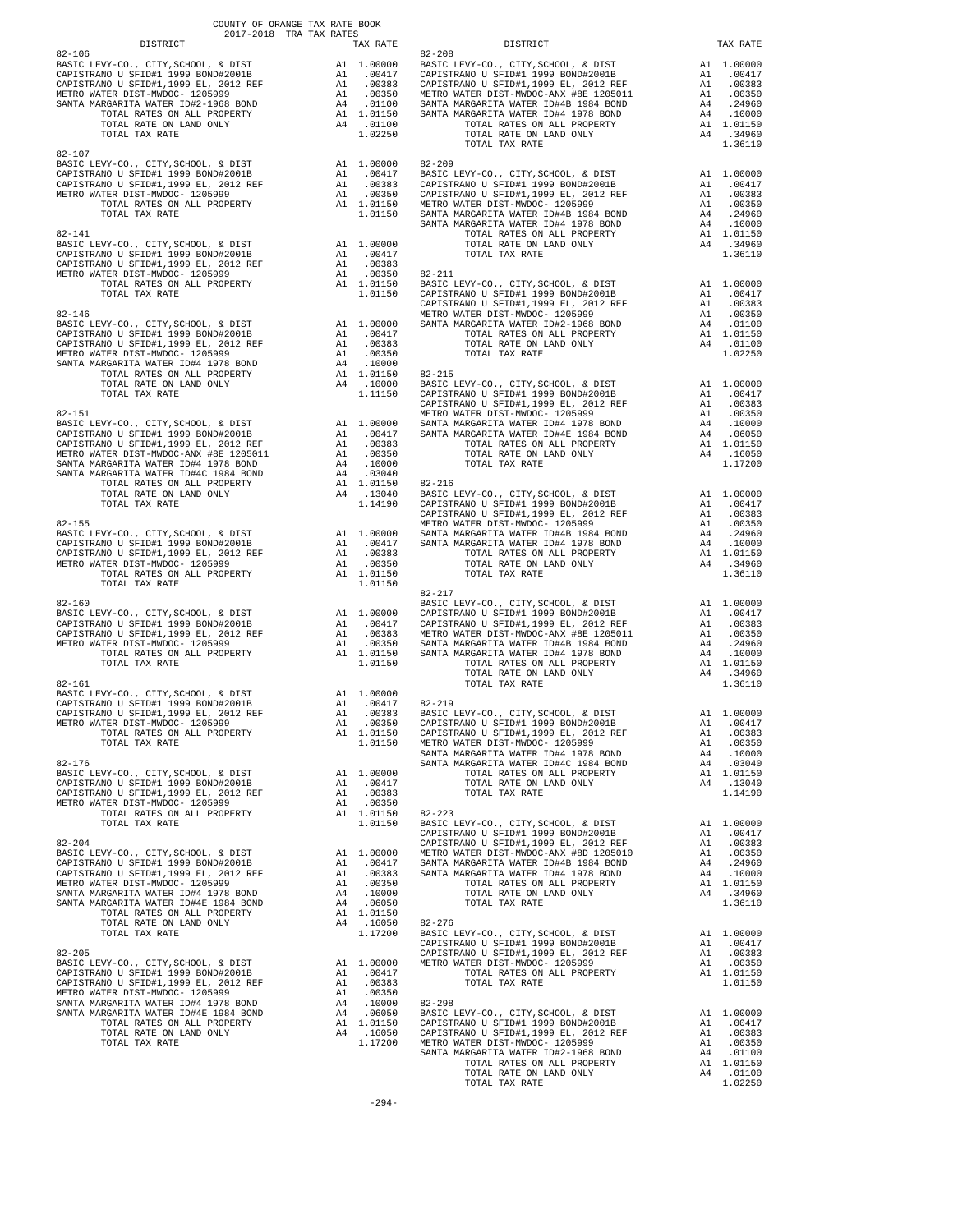| COUNTY OF ORANGE TAX RATE BOOK<br>2017-2018 TRA TAX RATES                                                                                                               |                                                                                                        |                       |
|-------------------------------------------------------------------------------------------------------------------------------------------------------------------------|--------------------------------------------------------------------------------------------------------|-----------------------|
| DISTRICT<br>$82 - 300$                                                                                                                                                  | TAX RATE                                                                                               | $82 - 323$            |
|                                                                                                                                                                         |                                                                                                        |                       |
|                                                                                                                                                                         |                                                                                                        |                       |
|                                                                                                                                                                         |                                                                                                        |                       |
|                                                                                                                                                                         |                                                                                                        |                       |
|                                                                                                                                                                         |                                                                                                        |                       |
|                                                                                                                                                                         |                                                                                                        |                       |
| TOTAL TAX RATE<br>$82 - 302$                                                                                                                                            | 1.02250                                                                                                | $82 - 324$            |
|                                                                                                                                                                         |                                                                                                        |                       |
|                                                                                                                                                                         |                                                                                                        |                       |
|                                                                                                                                                                         |                                                                                                        |                       |
|                                                                                                                                                                         |                                                                                                        |                       |
|                                                                                                                                                                         |                                                                                                        |                       |
| TOTAL TAX RATE                                                                                                                                                          | 1.02250 82-329                                                                                         |                       |
|                                                                                                                                                                         |                                                                                                        | BASIC L               |
| $82 - 303$                                                                                                                                                              |                                                                                                        | CAPISTR               |
|                                                                                                                                                                         |                                                                                                        |                       |
|                                                                                                                                                                         |                                                                                                        |                       |
|                                                                                                                                                                         |                                                                                                        |                       |
|                                                                                                                                                                         |                                                                                                        |                       |
| $82 - 304$                                                                                                                                                              |                                                                                                        | $82 - 330$            |
|                                                                                                                                                                         |                                                                                                        |                       |
| 82-304<br>BASIC LEVY-CO., CITY, SCHOOL, & DIST<br>CAPISTRANO U SFID#1 1999 BOND#2001B<br>CAPISTRANO U SFID#1,1999 EL, 2012 REF<br>LAPISTRANO U SFID#1,1999 EL, 2012 REF |                                                                                                        |                       |
|                                                                                                                                                                         |                                                                                                        |                       |
|                                                                                                                                                                         |                                                                                                        |                       |
|                                                                                                                                                                         |                                                                                                        |                       |
| TOTAL TAX RATE                                                                                                                                                          | 1.02250 82-331                                                                                         |                       |
|                                                                                                                                                                         |                                                                                                        | BASIC L               |
| 82-307                                                                                                                                                                  |                                                                                                        | CAPISTR               |
|                                                                                                                                                                         |                                                                                                        |                       |
|                                                                                                                                                                         |                                                                                                        |                       |
|                                                                                                                                                                         |                                                                                                        |                       |
|                                                                                                                                                                         |                                                                                                        |                       |
|                                                                                                                                                                         |                                                                                                        |                       |
| TOTAL TAX RATE                                                                                                                                                          | 1.02250                                                                                                | 82-332                |
|                                                                                                                                                                         |                                                                                                        | BASIC L               |
| $82 - 308$                                                                                                                                                              |                                                                                                        | METRO W               |
|                                                                                                                                                                         |                                                                                                        |                       |
|                                                                                                                                                                         |                                                                                                        |                       |
|                                                                                                                                                                         |                                                                                                        |                       |
|                                                                                                                                                                         |                                                                                                        |                       |
|                                                                                                                                                                         |                                                                                                        |                       |
|                                                                                                                                                                         |                                                                                                        |                       |
| $82 - 312$                                                                                                                                                              |                                                                                                        | CAPISTR               |
| BASIC LEVY-CO., CITY, SCHOOL, & DIST                                                                                                                                    | METRO W<br>A1 1.00000 SANTA M                                                                          |                       |
|                                                                                                                                                                         | A1 .00350                                                                                              |                       |
|                                                                                                                                                                         |                                                                                                        |                       |
|                                                                                                                                                                         |                                                                                                        |                       |
| TOTAL TAX RATE                                                                                                                                                          | 1.01450 82-341                                                                                         |                       |
|                                                                                                                                                                         |                                                                                                        | BASIC L<br>CAPISTR    |
| 82-313                                                                                                                                                                  |                                                                                                        |                       |
|                                                                                                                                                                         |                                                                                                        |                       |
| TOTAL RATES ON ALL PROPERTY                                                                                                                                             | A1 1.00350 SANTA M                                                                                     |                       |
| TOTAL TAX RATE                                                                                                                                                          | 1.00350                                                                                                |                       |
| $82 - 314$                                                                                                                                                              |                                                                                                        |                       |
| BASIC LEVY-CO., CITY, SCHOOL, & DIST                                                                                                                                    | A1 1.00000                                                                                             |                       |
| METRO WATER DIST-MWDOC- 1205999<br>TOTAL RATES ON ALL PROPERTY                                                                                                          | A1 .00350<br>A1 1,00350                                                                                | $82 - 342$<br>BASIC L |
| TOTAL TAX RATE                                                                                                                                                          | 1.00350                                                                                                | CAPISTR               |
|                                                                                                                                                                         |                                                                                                        | CAPISTR               |
| $82 - 320$                                                                                                                                                              |                                                                                                        | METRO W               |
| BASIC LEVY-CO., CITY, SCHOOL, & DIST<br>METRO WATER DIST-MWDOC- 1205999                                                                                                 | A1 1.00000<br>A1 .00350                                                                                | SANTA M               |
| TOTAL RATES ON ALL PROPERTY                                                                                                                                             | A1 1.00350                                                                                             |                       |
| TOTAL TAX RATE                                                                                                                                                          | 1,00350                                                                                                |                       |
| $82 - 321$                                                                                                                                                              |                                                                                                        | $82 - 343$            |
| BASIC LEVY-CO., CITY, SCHOOL, & DIST<br>CAPISTRANO U SFID#1 1999 BOND#2001B                                                                                             |                                                                                                        |                       |
| CAPISTRANO U SFID#1,1999 EL, 2012 REF                                                                                                                                   |                                                                                                        |                       |
| METRO WATER DIST-MWDOC- 1205999                                                                                                                                         | A1 1.00000 BASIC L<br>A1 .00417 CAPISTR<br>A1 .00383 CAPISTR<br>A1 .00350 METRO W<br>A4 .01100 SANTA M |                       |
| SANTA MARGARITA WATER ID#2-1968 BOND<br>TOTAL RATES ON ALL PROPERTY                                                                                                     |                                                                                                        |                       |
| TOTAL RATE ON LAND ONLY                                                                                                                                                 | A1 1.01150<br>A4 .01100                                                                                |                       |
| TOTAL TAX RATE                                                                                                                                                          | 1.02250                                                                                                |                       |
| 82-322                                                                                                                                                                  |                                                                                                        | $82 - 344$            |
| BASIC LEVY-CO., CITY, SCHOOL, & DIST<br>METRO WATER DIST-MWDOC- 1205999                                                                                                 | A1 1.00000 BASIC L<br>A1 .00350 METROW                                                                 |                       |
| SANTA MARGARITA WATER ID#2-1968 BOND                                                                                                                                    | A4 .01100                                                                                              |                       |
| TOTAL RATES ON ALL PROPERTY                                                                                                                                             | A1 1.00350                                                                                             |                       |
| TOTAL RATE ON LAND ONLY<br>TOTAL TAX RATE                                                                                                                               | A4 .01100<br>1.01450                                                                                   |                       |
|                                                                                                                                                                         |                                                                                                        |                       |

| 2017-2018 TRA TAX RATES |          |                                                                                                                                                                                                                                                                                                                                                                                                                        |          |
|-------------------------|----------|------------------------------------------------------------------------------------------------------------------------------------------------------------------------------------------------------------------------------------------------------------------------------------------------------------------------------------------------------------------------------------------------------------------------|----------|
| DISTRICT<br>$82 - 300$  | TAX RATE | $\begin{minipage}{.4\linewidth} \begin{tabular}{l} \bf{RATE} \\ \bf{01STRICT} \end{tabular} \end{minipage}$                                                                                                                                                                                                                                                                                                            | TAX RATE |
|                         |          |                                                                                                                                                                                                                                                                                                                                                                                                                        |          |
|                         |          |                                                                                                                                                                                                                                                                                                                                                                                                                        |          |
|                         |          |                                                                                                                                                                                                                                                                                                                                                                                                                        |          |
|                         |          |                                                                                                                                                                                                                                                                                                                                                                                                                        |          |
|                         |          |                                                                                                                                                                                                                                                                                                                                                                                                                        |          |
|                         |          |                                                                                                                                                                                                                                                                                                                                                                                                                        |          |
|                         |          |                                                                                                                                                                                                                                                                                                                                                                                                                        |          |
|                         |          |                                                                                                                                                                                                                                                                                                                                                                                                                        |          |
|                         |          |                                                                                                                                                                                                                                                                                                                                                                                                                        |          |
|                         |          |                                                                                                                                                                                                                                                                                                                                                                                                                        |          |
|                         |          |                                                                                                                                                                                                                                                                                                                                                                                                                        |          |
|                         |          |                                                                                                                                                                                                                                                                                                                                                                                                                        |          |
|                         |          |                                                                                                                                                                                                                                                                                                                                                                                                                        |          |
|                         |          |                                                                                                                                                                                                                                                                                                                                                                                                                        |          |
|                         |          |                                                                                                                                                                                                                                                                                                                                                                                                                        |          |
|                         |          |                                                                                                                                                                                                                                                                                                                                                                                                                        |          |
|                         |          |                                                                                                                                                                                                                                                                                                                                                                                                                        |          |
|                         |          |                                                                                                                                                                                                                                                                                                                                                                                                                        |          |
|                         |          |                                                                                                                                                                                                                                                                                                                                                                                                                        |          |
|                         |          |                                                                                                                                                                                                                                                                                                                                                                                                                        |          |
|                         |          |                                                                                                                                                                                                                                                                                                                                                                                                                        |          |
|                         |          |                                                                                                                                                                                                                                                                                                                                                                                                                        |          |
|                         |          |                                                                                                                                                                                                                                                                                                                                                                                                                        |          |
|                         |          |                                                                                                                                                                                                                                                                                                                                                                                                                        |          |
|                         |          |                                                                                                                                                                                                                                                                                                                                                                                                                        |          |
|                         |          |                                                                                                                                                                                                                                                                                                                                                                                                                        |          |
|                         |          |                                                                                                                                                                                                                                                                                                                                                                                                                        |          |
|                         |          |                                                                                                                                                                                                                                                                                                                                                                                                                        |          |
|                         |          |                                                                                                                                                                                                                                                                                                                                                                                                                        |          |
|                         |          |                                                                                                                                                                                                                                                                                                                                                                                                                        |          |
|                         |          |                                                                                                                                                                                                                                                                                                                                                                                                                        |          |
|                         |          |                                                                                                                                                                                                                                                                                                                                                                                                                        |          |
|                         |          |                                                                                                                                                                                                                                                                                                                                                                                                                        |          |
|                         |          |                                                                                                                                                                                                                                                                                                                                                                                                                        |          |
|                         |          |                                                                                                                                                                                                                                                                                                                                                                                                                        |          |
|                         |          |                                                                                                                                                                                                                                                                                                                                                                                                                        |          |
|                         |          |                                                                                                                                                                                                                                                                                                                                                                                                                        |          |
|                         |          |                                                                                                                                                                                                                                                                                                                                                                                                                        |          |
|                         |          |                                                                                                                                                                                                                                                                                                                                                                                                                        |          |
|                         |          |                                                                                                                                                                                                                                                                                                                                                                                                                        |          |
|                         |          |                                                                                                                                                                                                                                                                                                                                                                                                                        |          |
|                         |          |                                                                                                                                                                                                                                                                                                                                                                                                                        |          |
|                         |          |                                                                                                                                                                                                                                                                                                                                                                                                                        |          |
|                         |          |                                                                                                                                                                                                                                                                                                                                                                                                                        |          |
|                         |          |                                                                                                                                                                                                                                                                                                                                                                                                                        |          |
|                         |          |                                                                                                                                                                                                                                                                                                                                                                                                                        |          |
|                         |          | $\begin{tabular}{cccc} {\bf 10714L \,\, TAYR \,\, RTTE & 1.02250 & 82-332 \\ 1.02020 & 82-332 \\ 1.00000 \\ \begin{tabular}{cccc} \bf 24-308 \\ \bf 2501 \\ \bf 2612 \\ \bf 2711 \\ \bf 282-312 \\ \bf 2712 \\ \bf 2831 \\ \bf 2941 \\ \bf 2051 \\ \bf 2161 \\ \bf 2272 \\ \bf 2381 \\ \bf 2491 \\ \bf 2501 \\ \bf 2622 \\ \bf 2701 \\ \bf 2701$                                                                       |          |
|                         |          |                                                                                                                                                                                                                                                                                                                                                                                                                        |          |
|                         |          |                                                                                                                                                                                                                                                                                                                                                                                                                        |          |
|                         |          | $\begin{tabular}{c c c c c} \textbf{52-313} & \textbf{52-314} & \textbf{1.00450} & \textbf{22-314} & \textbf{22-314} & \textbf{22-314} & \textbf{22-314} & \textbf{22-314} & \textbf{22-314} & \textbf{22-314} & \textbf{22-314} & \textbf{22-314} & \textbf{22-314} & \textbf{22-314} & \textbf{22-314} & \textbf{22-314} & \textbf{22-314}$                                                                          |          |
|                         |          |                                                                                                                                                                                                                                                                                                                                                                                                                        |          |
|                         |          |                                                                                                                                                                                                                                                                                                                                                                                                                        |          |
|                         |          |                                                                                                                                                                                                                                                                                                                                                                                                                        |          |
|                         |          |                                                                                                                                                                                                                                                                                                                                                                                                                        |          |
|                         |          |                                                                                                                                                                                                                                                                                                                                                                                                                        |          |
|                         |          |                                                                                                                                                                                                                                                                                                                                                                                                                        |          |
|                         |          | $\begin{tabular}{l c c c c c} \multicolumn{4}{c}{\textbf{0.351}} & \multicolumn{4}{c}{\textbf{0.352}} & \multicolumn{4}{c}{\textbf{0.354}} & \multicolumn{4}{c}{\textbf{0.355}} & \multicolumn{4}{c}{\textbf{0.356}} & \multicolumn{4}{c}{\textbf{0.358}} & \multicolumn{4}{c}{\textbf{0.359}} & \multicolumn{4}{c}{\textbf{0.359}} & \multicolumn{4}{c}{\textbf{0.350}} & \multicolumn{4}{c}{\textbf{0.350}} & \mult$ |          |
|                         |          |                                                                                                                                                                                                                                                                                                                                                                                                                        |          |
|                         |          |                                                                                                                                                                                                                                                                                                                                                                                                                        |          |
|                         |          |                                                                                                                                                                                                                                                                                                                                                                                                                        |          |
|                         |          |                                                                                                                                                                                                                                                                                                                                                                                                                        |          |
|                         |          |                                                                                                                                                                                                                                                                                                                                                                                                                        |          |
|                         |          |                                                                                                                                                                                                                                                                                                                                                                                                                        |          |
| $82 - 321$              |          | $82 - 343$                                                                                                                                                                                                                                                                                                                                                                                                             |          |
|                         |          |                                                                                                                                                                                                                                                                                                                                                                                                                        |          |
|                         |          |                                                                                                                                                                                                                                                                                                                                                                                                                        |          |
|                         |          |                                                                                                                                                                                                                                                                                                                                                                                                                        |          |
|                         |          |                                                                                                                                                                                                                                                                                                                                                                                                                        |          |
|                         |          |                                                                                                                                                                                                                                                                                                                                                                                                                        |          |
|                         |          |                                                                                                                                                                                                                                                                                                                                                                                                                        |          |
|                         |          |                                                                                                                                                                                                                                                                                                                                                                                                                        |          |
|                         |          |                                                                                                                                                                                                                                                                                                                                                                                                                        |          |
|                         |          |                                                                                                                                                                                                                                                                                                                                                                                                                        |          |
|                         |          |                                                                                                                                                                                                                                                                                                                                                                                                                        |          |
|                         |          |                                                                                                                                                                                                                                                                                                                                                                                                                        |          |
|                         |          |                                                                                                                                                                                                                                                                                                                                                                                                                        |          |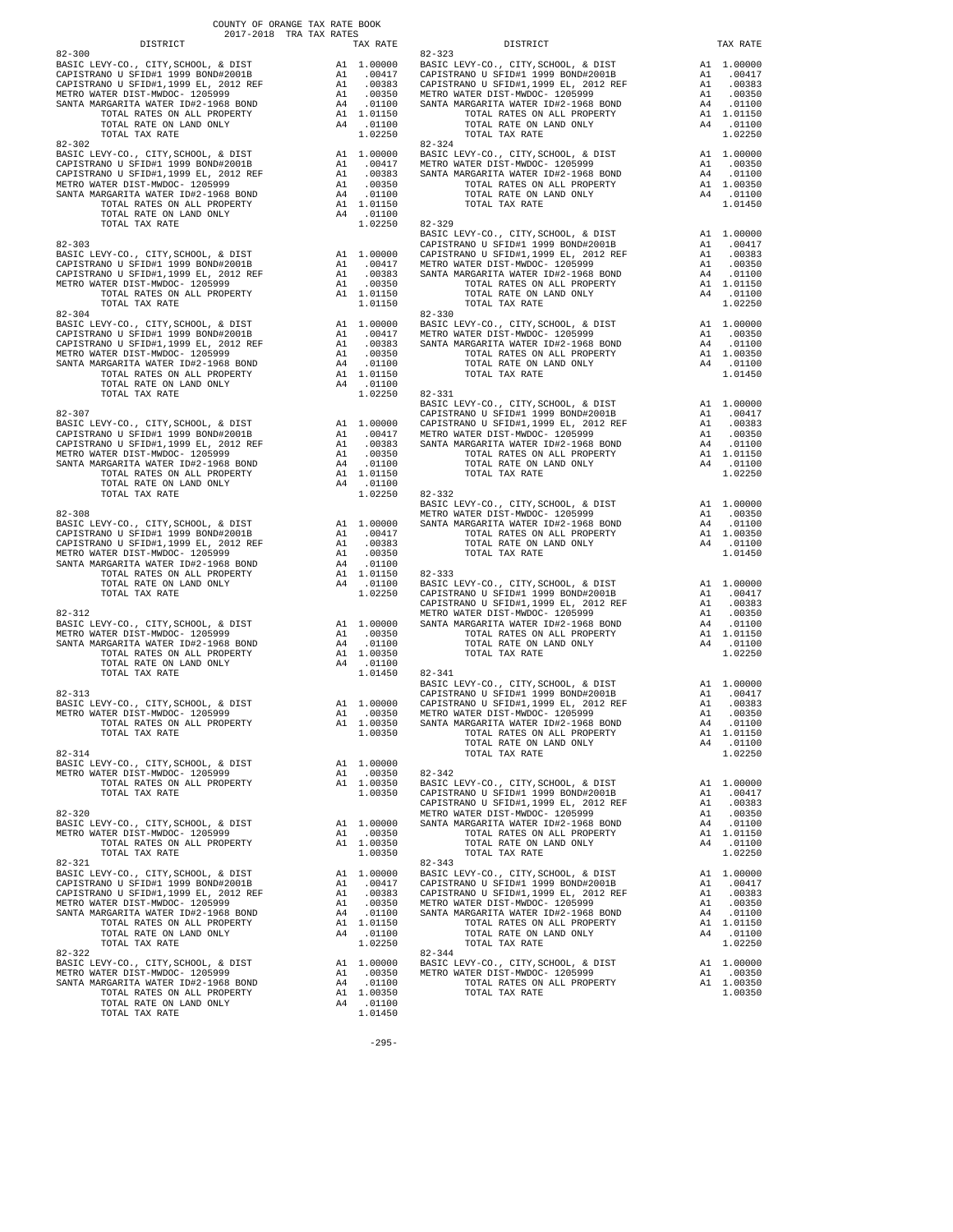| $82 - 345$                                                                                                                                                                                                                                                                                                                                                           | $82 - 361$ | TRA TAX RATE<br>TAX RATE DISTRICT | TAX RATE |
|----------------------------------------------------------------------------------------------------------------------------------------------------------------------------------------------------------------------------------------------------------------------------------------------------------------------------------------------------------------------|------------|-----------------------------------|----------|
|                                                                                                                                                                                                                                                                                                                                                                      |            |                                   |          |
|                                                                                                                                                                                                                                                                                                                                                                      |            |                                   |          |
|                                                                                                                                                                                                                                                                                                                                                                      |            |                                   |          |
|                                                                                                                                                                                                                                                                                                                                                                      |            |                                   |          |
|                                                                                                                                                                                                                                                                                                                                                                      |            |                                   |          |
|                                                                                                                                                                                                                                                                                                                                                                      |            |                                   |          |
|                                                                                                                                                                                                                                                                                                                                                                      |            |                                   |          |
|                                                                                                                                                                                                                                                                                                                                                                      |            |                                   |          |
| $82 - 346$                                                                                                                                                                                                                                                                                                                                                           |            |                                   |          |
|                                                                                                                                                                                                                                                                                                                                                                      |            |                                   |          |
|                                                                                                                                                                                                                                                                                                                                                                      |            |                                   |          |
|                                                                                                                                                                                                                                                                                                                                                                      |            |                                   |          |
|                                                                                                                                                                                                                                                                                                                                                                      |            |                                   |          |
|                                                                                                                                                                                                                                                                                                                                                                      |            |                                   |          |
|                                                                                                                                                                                                                                                                                                                                                                      |            |                                   |          |
|                                                                                                                                                                                                                                                                                                                                                                      |            |                                   |          |
|                                                                                                                                                                                                                                                                                                                                                                      |            |                                   |          |
|                                                                                                                                                                                                                                                                                                                                                                      |            |                                   |          |
|                                                                                                                                                                                                                                                                                                                                                                      |            |                                   |          |
|                                                                                                                                                                                                                                                                                                                                                                      |            |                                   |          |
|                                                                                                                                                                                                                                                                                                                                                                      |            |                                   |          |
|                                                                                                                                                                                                                                                                                                                                                                      |            |                                   |          |
|                                                                                                                                                                                                                                                                                                                                                                      |            |                                   |          |
|                                                                                                                                                                                                                                                                                                                                                                      |            |                                   |          |
|                                                                                                                                                                                                                                                                                                                                                                      |            |                                   |          |
|                                                                                                                                                                                                                                                                                                                                                                      |            |                                   |          |
|                                                                                                                                                                                                                                                                                                                                                                      |            |                                   |          |
|                                                                                                                                                                                                                                                                                                                                                                      |            |                                   |          |
|                                                                                                                                                                                                                                                                                                                                                                      |            |                                   |          |
|                                                                                                                                                                                                                                                                                                                                                                      |            |                                   |          |
|                                                                                                                                                                                                                                                                                                                                                                      |            |                                   |          |
|                                                                                                                                                                                                                                                                                                                                                                      |            |                                   |          |
|                                                                                                                                                                                                                                                                                                                                                                      |            |                                   |          |
|                                                                                                                                                                                                                                                                                                                                                                      |            |                                   |          |
|                                                                                                                                                                                                                                                                                                                                                                      |            |                                   |          |
|                                                                                                                                                                                                                                                                                                                                                                      |            |                                   |          |
|                                                                                                                                                                                                                                                                                                                                                                      |            |                                   |          |
|                                                                                                                                                                                                                                                                                                                                                                      |            |                                   |          |
|                                                                                                                                                                                                                                                                                                                                                                      |            |                                   |          |
|                                                                                                                                                                                                                                                                                                                                                                      |            |                                   |          |
|                                                                                                                                                                                                                                                                                                                                                                      |            |                                   |          |
|                                                                                                                                                                                                                                                                                                                                                                      |            |                                   |          |
|                                                                                                                                                                                                                                                                                                                                                                      |            |                                   |          |
|                                                                                                                                                                                                                                                                                                                                                                      |            |                                   |          |
|                                                                                                                                                                                                                                                                                                                                                                      |            |                                   |          |
|                                                                                                                                                                                                                                                                                                                                                                      |            |                                   |          |
|                                                                                                                                                                                                                                                                                                                                                                      |            |                                   |          |
|                                                                                                                                                                                                                                                                                                                                                                      |            |                                   |          |
|                                                                                                                                                                                                                                                                                                                                                                      |            |                                   |          |
|                                                                                                                                                                                                                                                                                                                                                                      |            |                                   |          |
|                                                                                                                                                                                                                                                                                                                                                                      |            |                                   |          |
|                                                                                                                                                                                                                                                                                                                                                                      |            |                                   |          |
|                                                                                                                                                                                                                                                                                                                                                                      |            |                                   |          |
|                                                                                                                                                                                                                                                                                                                                                                      |            |                                   |          |
|                                                                                                                                                                                                                                                                                                                                                                      |            |                                   |          |
|                                                                                                                                                                                                                                                                                                                                                                      |            | $82 - 368$                        |          |
|                                                                                                                                                                                                                                                                                                                                                                      |            |                                   |          |
|                                                                                                                                                                                                                                                                                                                                                                      |            |                                   |          |
|                                                                                                                                                                                                                                                                                                                                                                      |            |                                   |          |
|                                                                                                                                                                                                                                                                                                                                                                      |            |                                   |          |
|                                                                                                                                                                                                                                                                                                                                                                      |            |                                   |          |
|                                                                                                                                                                                                                                                                                                                                                                      |            |                                   |          |
|                                                                                                                                                                                                                                                                                                                                                                      |            |                                   |          |
|                                                                                                                                                                                                                                                                                                                                                                      |            |                                   |          |
|                                                                                                                                                                                                                                                                                                                                                                      |            |                                   |          |
|                                                                                                                                                                                                                                                                                                                                                                      |            |                                   |          |
|                                                                                                                                                                                                                                                                                                                                                                      |            |                                   |          |
|                                                                                                                                                                                                                                                                                                                                                                      |            |                                   |          |
|                                                                                                                                                                                                                                                                                                                                                                      |            |                                   |          |
|                                                                                                                                                                                                                                                                                                                                                                      |            |                                   |          |
|                                                                                                                                                                                                                                                                                                                                                                      |            |                                   |          |
|                                                                                                                                                                                                                                                                                                                                                                      |            |                                   |          |
|                                                                                                                                                                                                                                                                                                                                                                      |            |                                   |          |
|                                                                                                                                                                                                                                                                                                                                                                      |            |                                   |          |
|                                                                                                                                                                                                                                                                                                                                                                      |            |                                   |          |
|                                                                                                                                                                                                                                                                                                                                                                      |            |                                   |          |
|                                                                                                                                                                                                                                                                                                                                                                      |            |                                   |          |
|                                                                                                                                                                                                                                                                                                                                                                      |            |                                   |          |
| $\begin{tabular}{cccc} $82-359$ \\ BASC LEVY-CO, CITY, SCHOOL, & $DIST$ \\ SANTA MARGARTR NATER T1B41979 BOND & $A1$ & 1.00000 & $23-369 & \\ SANTA MARGARTR NATER T1B41979 BOND & $A1$ & 0.00350 & RASTC LEVY-CO, CITY, SCHOOL, & $DIST$ & $A1$ & 1.00000 \\ SANTA MARGARTR NATER T1B41979 BOND & $A4$ & .02250 & CAPISTERANO U SFTB11999 B L2001B2001B & $A1$ & .$ |            |                                   |          |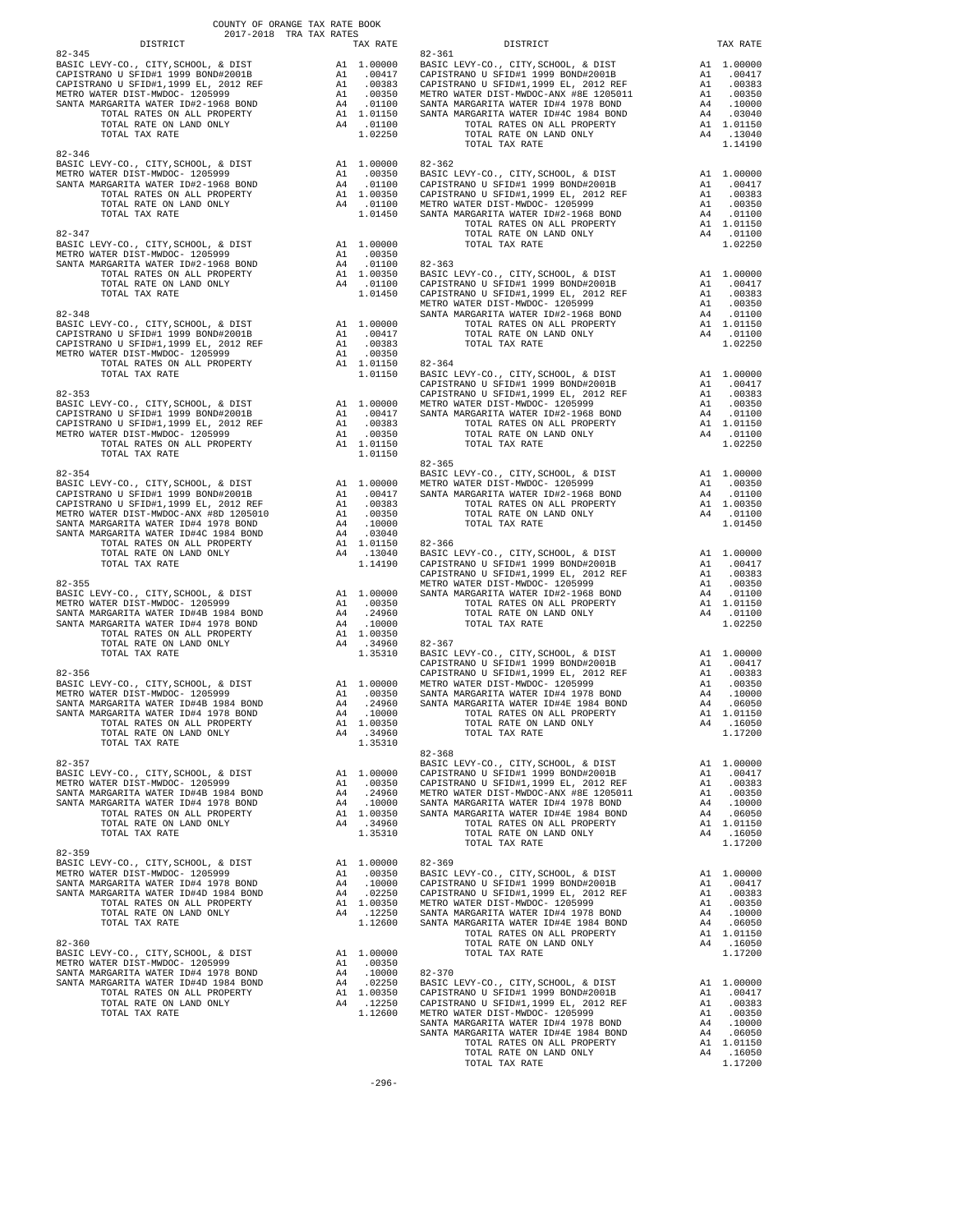| $2017-2018 \quad \text{TRA TAX RATES}$ DISTRICT $2017-2018 \quad \text{TRA TAX RATES}$<br>$82 - 371$ | TAX RATE | DISTRICT<br>$83 - 001$                                                                                                                                                                                                        | TAX RATE |
|------------------------------------------------------------------------------------------------------|----------|-------------------------------------------------------------------------------------------------------------------------------------------------------------------------------------------------------------------------------|----------|
|                                                                                                      |          |                                                                                                                                                                                                                               |          |
|                                                                                                      |          |                                                                                                                                                                                                                               |          |
|                                                                                                      |          |                                                                                                                                                                                                                               |          |
|                                                                                                      |          |                                                                                                                                                                                                                               |          |
|                                                                                                      |          |                                                                                                                                                                                                                               |          |
|                                                                                                      |          |                                                                                                                                                                                                                               |          |
|                                                                                                      |          |                                                                                                                                                                                                                               |          |
|                                                                                                      |          |                                                                                                                                                                                                                               |          |
|                                                                                                      |          |                                                                                                                                                                                                                               |          |
|                                                                                                      |          |                                                                                                                                                                                                                               |          |
|                                                                                                      |          |                                                                                                                                                                                                                               |          |
|                                                                                                      |          |                                                                                                                                                                                                                               |          |
|                                                                                                      |          |                                                                                                                                                                                                                               |          |
|                                                                                                      |          |                                                                                                                                                                                                                               |          |
|                                                                                                      |          |                                                                                                                                                                                                                               |          |
|                                                                                                      |          |                                                                                                                                                                                                                               |          |
|                                                                                                      |          |                                                                                                                                                                                                                               |          |
|                                                                                                      |          |                                                                                                                                                                                                                               |          |
|                                                                                                      |          |                                                                                                                                                                                                                               |          |
|                                                                                                      |          |                                                                                                                                                                                                                               |          |
|                                                                                                      |          |                                                                                                                                                                                                                               |          |
|                                                                                                      |          |                                                                                                                                                                                                                               |          |
|                                                                                                      |          |                                                                                                                                                                                                                               |          |
|                                                                                                      |          |                                                                                                                                                                                                                               |          |
|                                                                                                      |          |                                                                                                                                                                                                                               |          |
|                                                                                                      |          |                                                                                                                                                                                                                               |          |
|                                                                                                      |          |                                                                                                                                                                                                                               |          |
|                                                                                                      |          |                                                                                                                                                                                                                               |          |
|                                                                                                      |          |                                                                                                                                                                                                                               |          |
|                                                                                                      |          |                                                                                                                                                                                                                               |          |
|                                                                                                      |          |                                                                                                                                                                                                                               |          |
|                                                                                                      |          |                                                                                                                                                                                                                               |          |
|                                                                                                      |          |                                                                                                                                                                                                                               |          |
|                                                                                                      |          |                                                                                                                                                                                                                               |          |
|                                                                                                      |          |                                                                                                                                                                                                                               |          |
|                                                                                                      |          |                                                                                                                                                                                                                               |          |
|                                                                                                      |          |                                                                                                                                                                                                                               |          |
|                                                                                                      |          |                                                                                                                                                                                                                               |          |
|                                                                                                      |          |                                                                                                                                                                                                                               |          |
|                                                                                                      |          |                                                                                                                                                                                                                               |          |
|                                                                                                      |          |                                                                                                                                                                                                                               |          |
|                                                                                                      |          |                                                                                                                                                                                                                               |          |
|                                                                                                      |          |                                                                                                                                                                                                                               |          |
|                                                                                                      |          |                                                                                                                                                                                                                               |          |
|                                                                                                      |          |                                                                                                                                                                                                                               |          |
|                                                                                                      |          |                                                                                                                                                                                                                               |          |
|                                                                                                      |          |                                                                                                                                                                                                                               |          |
|                                                                                                      |          |                                                                                                                                                                                                                               |          |
|                                                                                                      |          |                                                                                                                                                                                                                               |          |
|                                                                                                      |          |                                                                                                                                                                                                                               |          |
|                                                                                                      |          |                                                                                                                                                                                                                               |          |
|                                                                                                      |          | 17270. THE MAIN AND THE RELEASE AND 11.1200 SUITA PRODUCES IN A 1990-2000 MAIN AND COMPARISON CONTINUES. A DET ALL 100000 MAIN AND CONTINUES. A DET ALL 100000 MAIN AND CONTINUES. A DET ALL 100000 MAIN AND CONTINUES. A DET |          |
| 82-379                                                                                               |          |                                                                                                                                                                                                                               |          |
| BASIC LEVY-CO., CITY, SCHOOL, & DIST A1 1.00000 83-005                                               |          |                                                                                                                                                                                                                               |          |
|                                                                                                      |          |                                                                                                                                                                                                                               |          |
|                                                                                                      |          |                                                                                                                                                                                                                               |          |
|                                                                                                      |          |                                                                                                                                                                                                                               |          |
|                                                                                                      |          |                                                                                                                                                                                                                               |          |
|                                                                                                      |          |                                                                                                                                                                                                                               |          |
|                                                                                                      |          |                                                                                                                                                                                                                               |          |
|                                                                                                      |          |                                                                                                                                                                                                                               |          |
|                                                                                                      |          |                                                                                                                                                                                                                               |          |
|                                                                                                      |          |                                                                                                                                                                                                                               |          |
|                                                                                                      |          |                                                                                                                                                                                                                               |          |
|                                                                                                      |          |                                                                                                                                                                                                                               |          |
|                                                                                                      |          |                                                                                                                                                                                                                               |          |
|                                                                                                      |          |                                                                                                                                                                                                                               |          |
|                                                                                                      |          |                                                                                                                                                                                                                               |          |
|                                                                                                      |          |                                                                                                                                                                                                                               |          |
|                                                                                                      |          |                                                                                                                                                                                                                               |          |
|                                                                                                      |          |                                                                                                                                                                                                                               |          |
|                                                                                                      |          |                                                                                                                                                                                                                               |          |
|                                                                                                      |          |                                                                                                                                                                                                                               |          |
|                                                                                                      |          |                                                                                                                                                                                                                               |          |
|                                                                                                      |          |                                                                                                                                                                                                                               |          |
|                                                                                                      |          |                                                                                                                                                                                                                               |          |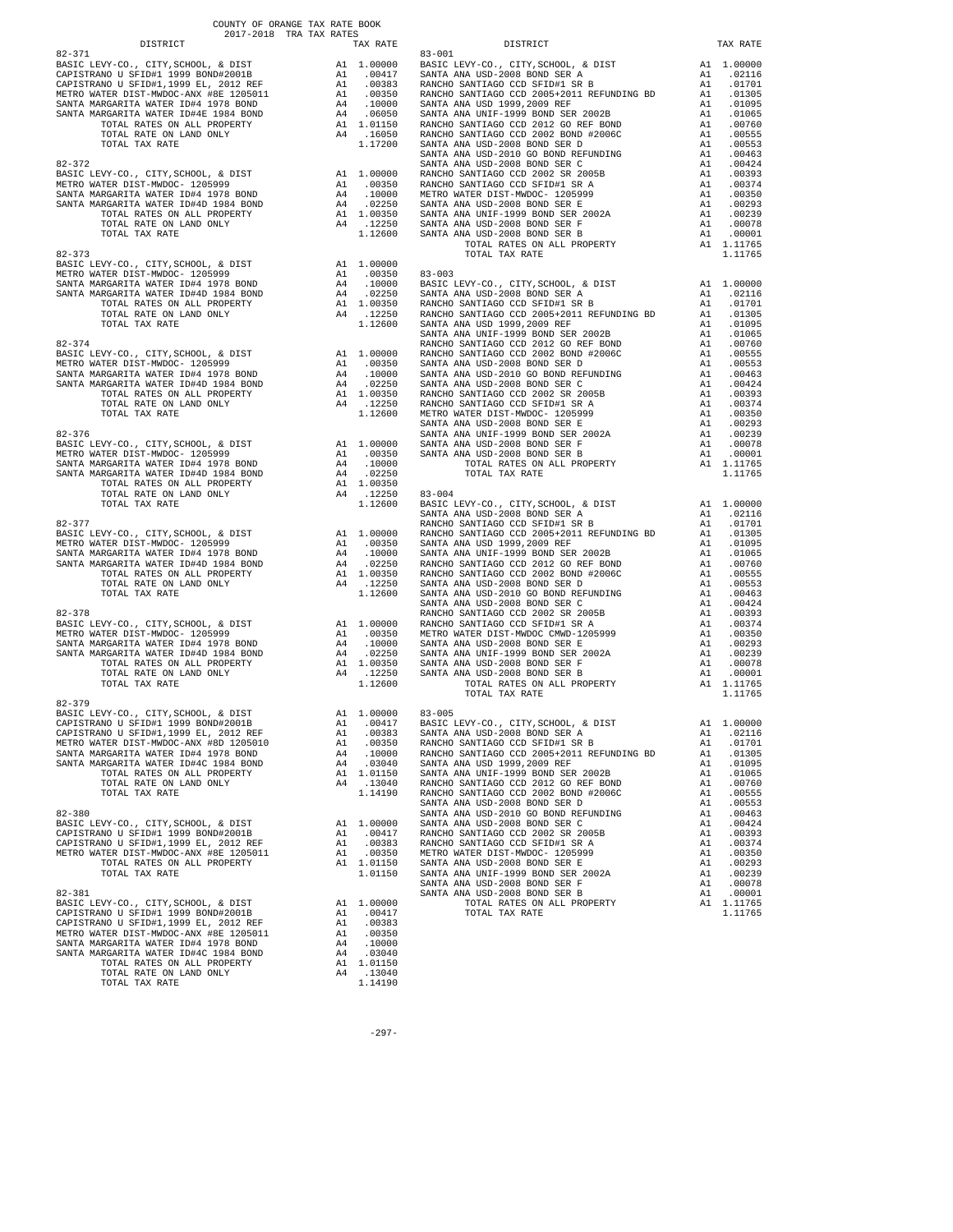| DISTRICT                                                             |          | TAX RATE         |                   |
|----------------------------------------------------------------------|----------|------------------|-------------------|
| $83 - 007$                                                           |          |                  | $83 - 014$        |
|                                                                      |          |                  |                   |
|                                                                      |          |                  |                   |
|                                                                      |          |                  |                   |
|                                                                      |          |                  |                   |
|                                                                      |          |                  |                   |
|                                                                      |          |                  |                   |
|                                                                      |          |                  |                   |
|                                                                      |          |                  |                   |
|                                                                      |          |                  |                   |
|                                                                      |          |                  |                   |
|                                                                      |          |                  |                   |
|                                                                      |          |                  |                   |
|                                                                      |          |                  |                   |
|                                                                      |          |                  |                   |
|                                                                      |          |                  |                   |
|                                                                      |          |                  |                   |
|                                                                      |          | A1 1.11765       |                   |
| TOTAL TAX RATE                                                       |          | 1.11765          |                   |
| $83 - 009$                                                           |          |                  | $83 - 015$        |
|                                                                      |          |                  |                   |
|                                                                      |          |                  |                   |
|                                                                      |          |                  |                   |
|                                                                      |          |                  |                   |
|                                                                      |          |                  |                   |
|                                                                      |          |                  |                   |
|                                                                      |          |                  |                   |
|                                                                      |          |                  |                   |
|                                                                      |          |                  |                   |
|                                                                      |          |                  |                   |
|                                                                      |          |                  |                   |
|                                                                      |          |                  |                   |
|                                                                      |          |                  |                   |
|                                                                      |          |                  |                   |
|                                                                      |          |                  |                   |
|                                                                      |          |                  |                   |
|                                                                      |          |                  |                   |
| TOTAL TAX RATE                                                       |          | 1.11765          |                   |
|                                                                      |          |                  |                   |
|                                                                      |          |                  |                   |
|                                                                      |          |                  |                   |
|                                                                      |          |                  |                   |
|                                                                      |          |                  |                   |
|                                                                      |          |                  |                   |
|                                                                      |          |                  |                   |
|                                                                      |          |                  |                   |
|                                                                      |          |                  |                   |
|                                                                      |          |                  |                   |
|                                                                      |          |                  |                   |
|                                                                      |          |                  |                   |
|                                                                      |          |                  |                   |
|                                                                      |          |                  |                   |
|                                                                      |          |                  |                   |
|                                                                      |          |                  |                   |
|                                                                      |          |                  |                   |
|                                                                      |          |                  |                   |
|                                                                      |          |                  |                   |
| TOTAL TAX RATE                                                       |          | 1.11765          |                   |
|                                                                      |          |                  |                   |
|                                                                      |          |                  |                   |
|                                                                      |          |                  |                   |
|                                                                      |          |                  |                   |
|                                                                      |          |                  |                   |
| SANTA ANA UNIF-1999 BOND SER 2002B                                   | A1       | .01065           | SANTA A           |
| RANCHO SANTIAGO CCD 2012 GO REF BOND                                 | A1       | .00760           | RANCHO            |
| RANCHO SANTIAGO CCD 2002 BOND #2006C                                 | A1       | .00555           | RANCHO            |
| SANTA ANA USD-2008 BOND SER D                                        | A1       | .00553           | SANTA A           |
| SANTA ANA USD-2010 GO BOND REFUNDING                                 | A1       | .00463           | SANTA A           |
| SANTA ANA USD-2008 BOND SER C                                        | A1       | .00424<br>.00393 | SANTA A<br>RANCHO |
| RANCHO SANTIAGO CCD 2002 SR 2005B<br>RANCHO SANTIAGO CCD SFID#1 SR A | A1<br>A1 |                  |                   |
| METRO WATER DIST-MWDOC- 1205999                                      | A1       | .00374<br>.00350 | RANCHO<br>METRO W |
| SANTA ANA USD-2008 BOND SER E                                        | A1       | .00293           | SANTA A           |
| SANTA ANA UNIF-1999 BOND SER 2002A                                   | A1       | .00239           | SANTA A           |
| SANTA ANA USD-2008 BOND SER F                                        | A1       | .00078           | SANTA A           |
| SANTA ANA USD-2008 BOND SER B                                        | A1       | .00001           | SANTA A           |
| TOTAL RATES ON ALL PROPERTY                                          |          | A1 1.11765       |                   |
|                                                                      |          |                  |                   |

| COUNTY OF ORANGE TAX RATE BOOK<br>$2017-2018 \quad \text{TRA RATES}$ DISTRICT $2017-2018 \quad \text{TRA TAX RATES}$ |          |                                                      |          |
|----------------------------------------------------------------------------------------------------------------------|----------|------------------------------------------------------|----------|
|                                                                                                                      | TAX RATE | DISTRICT                                             | TAX RATE |
| $83 - 007$                                                                                                           |          | $83 - 014$                                           |          |
|                                                                                                                      |          |                                                      |          |
|                                                                                                                      |          |                                                      |          |
|                                                                                                                      |          |                                                      |          |
|                                                                                                                      |          |                                                      |          |
|                                                                                                                      |          |                                                      |          |
|                                                                                                                      |          |                                                      |          |
|                                                                                                                      |          |                                                      |          |
|                                                                                                                      |          |                                                      |          |
|                                                                                                                      |          |                                                      |          |
|                                                                                                                      |          |                                                      |          |
|                                                                                                                      |          |                                                      |          |
|                                                                                                                      |          |                                                      |          |
|                                                                                                                      |          |                                                      |          |
|                                                                                                                      |          |                                                      |          |
|                                                                                                                      |          |                                                      |          |
|                                                                                                                      |          |                                                      |          |
|                                                                                                                      |          |                                                      |          |
|                                                                                                                      |          |                                                      |          |
|                                                                                                                      |          |                                                      |          |
|                                                                                                                      |          |                                                      |          |
|                                                                                                                      |          |                                                      |          |
|                                                                                                                      |          |                                                      |          |
|                                                                                                                      |          |                                                      |          |
|                                                                                                                      |          |                                                      |          |
|                                                                                                                      |          |                                                      |          |
|                                                                                                                      |          |                                                      |          |
|                                                                                                                      |          |                                                      |          |
|                                                                                                                      |          |                                                      |          |
|                                                                                                                      |          |                                                      |          |
|                                                                                                                      |          |                                                      |          |
|                                                                                                                      |          |                                                      |          |
|                                                                                                                      |          |                                                      |          |
|                                                                                                                      |          |                                                      |          |
|                                                                                                                      |          |                                                      |          |
|                                                                                                                      |          |                                                      |          |
|                                                                                                                      |          |                                                      |          |
|                                                                                                                      |          |                                                      |          |
| $83 - 012$                                                                                                           |          |                                                      |          |
|                                                                                                                      |          | $83 - 021$                                           |          |
|                                                                                                                      |          |                                                      |          |
|                                                                                                                      |          |                                                      |          |
|                                                                                                                      |          |                                                      |          |
|                                                                                                                      |          |                                                      |          |
|                                                                                                                      |          |                                                      |          |
|                                                                                                                      |          |                                                      |          |
|                                                                                                                      |          |                                                      |          |
|                                                                                                                      |          |                                                      |          |
|                                                                                                                      |          |                                                      |          |
|                                                                                                                      |          |                                                      |          |
|                                                                                                                      |          |                                                      |          |
|                                                                                                                      |          |                                                      |          |
|                                                                                                                      |          |                                                      |          |
|                                                                                                                      |          |                                                      |          |
|                                                                                                                      |          |                                                      |          |
|                                                                                                                      |          |                                                      |          |
|                                                                                                                      |          |                                                      |          |
|                                                                                                                      |          |                                                      |          |
|                                                                                                                      |          |                                                      |          |
|                                                                                                                      |          |                                                      |          |
|                                                                                                                      |          |                                                      |          |
| RANCHO SANTIAGO CCD 2005+2011 REFUNDING BD A1 .01305                                                                 |          |                                                      |          |
|                                                                                                                      |          | RANCHO SANTIAGO CCD 2005+2011 REFUNDING BD A1 .01305 |          |
|                                                                                                                      |          |                                                      |          |
|                                                                                                                      |          |                                                      |          |
|                                                                                                                      |          |                                                      |          |
|                                                                                                                      |          |                                                      |          |
|                                                                                                                      |          |                                                      |          |
|                                                                                                                      |          |                                                      |          |
|                                                                                                                      |          |                                                      |          |
|                                                                                                                      |          |                                                      |          |
|                                                                                                                      |          |                                                      |          |
|                                                                                                                      |          |                                                      |          |
|                                                                                                                      |          |                                                      |          |
|                                                                                                                      |          |                                                      |          |
|                                                                                                                      |          |                                                      |          |
|                                                                                                                      |          |                                                      |          |
|                                                                                                                      |          |                                                      |          |

-298-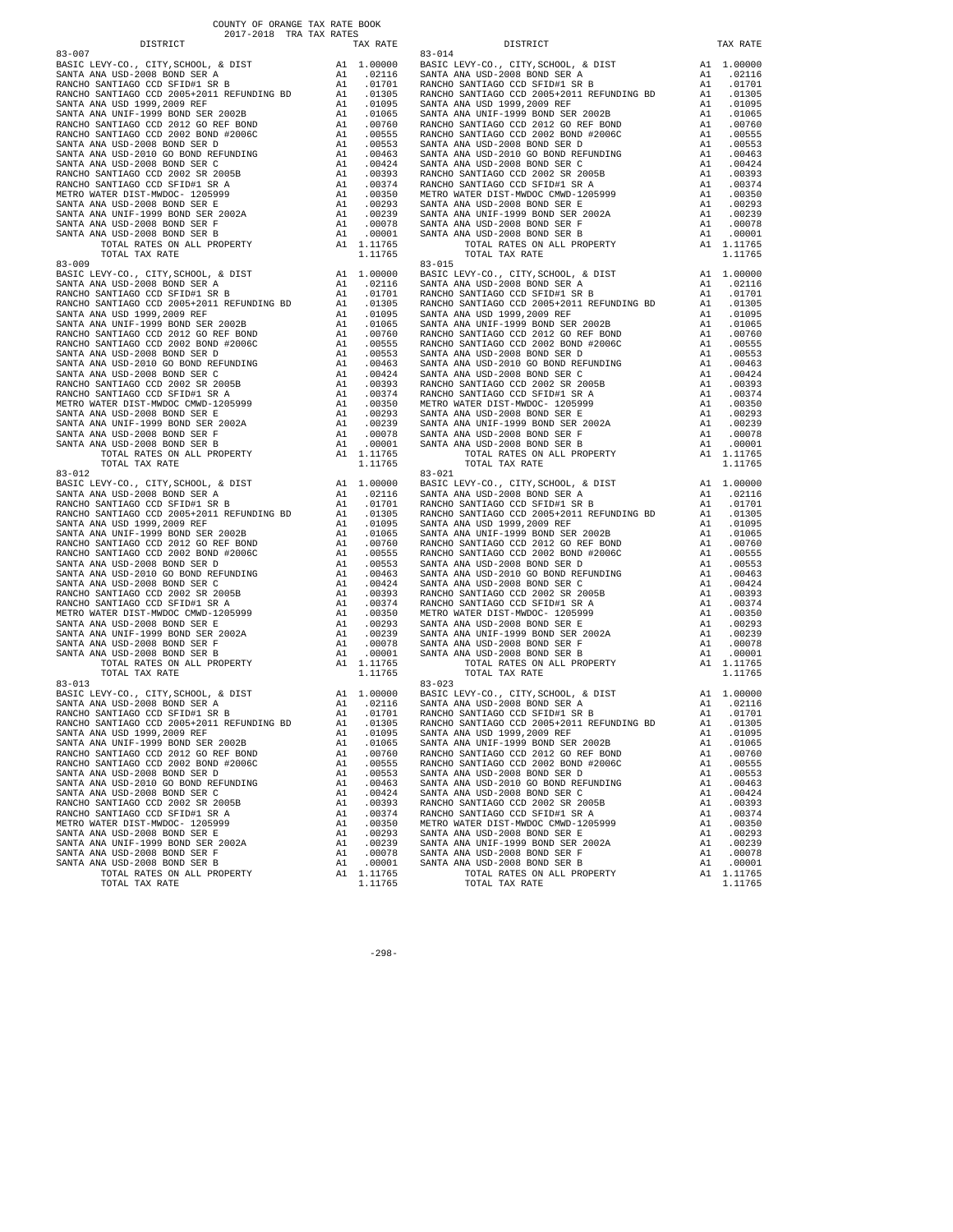| COUNTY OF ORANGE TAX RATE BOOK<br>2017-2018 TRA TAX RATES                                                                                                                                                                                  |    |                                                                                                                     |                       |
|--------------------------------------------------------------------------------------------------------------------------------------------------------------------------------------------------------------------------------------------|----|---------------------------------------------------------------------------------------------------------------------|-----------------------|
| DISTRICT                                                                                                                                                                                                                                   |    | TAX RATE                                                                                                            |                       |
| $83 - 027$                                                                                                                                                                                                                                 |    |                                                                                                                     | $88 - 008$            |
|                                                                                                                                                                                                                                            |    |                                                                                                                     |                       |
|                                                                                                                                                                                                                                            |    |                                                                                                                     |                       |
|                                                                                                                                                                                                                                            |    |                                                                                                                     |                       |
|                                                                                                                                                                                                                                            |    |                                                                                                                     |                       |
|                                                                                                                                                                                                                                            |    |                                                                                                                     |                       |
|                                                                                                                                                                                                                                            |    |                                                                                                                     |                       |
|                                                                                                                                                                                                                                            |    |                                                                                                                     |                       |
|                                                                                                                                                                                                                                            |    |                                                                                                                     |                       |
|                                                                                                                                                                                                                                            |    |                                                                                                                     |                       |
|                                                                                                                                                                                                                                            |    |                                                                                                                     |                       |
|                                                                                                                                                                                                                                            |    |                                                                                                                     |                       |
|                                                                                                                                                                                                                                            |    |                                                                                                                     |                       |
|                                                                                                                                                                                                                                            |    |                                                                                                                     |                       |
|                                                                                                                                                                                                                                            |    |                                                                                                                     |                       |
|                                                                                                                                                                                                                                            |    |                                                                                                                     |                       |
| $83 - 041$                                                                                                                                                                                                                                 |    |                                                                                                                     | $88 - 010$            |
|                                                                                                                                                                                                                                            |    |                                                                                                                     |                       |
|                                                                                                                                                                                                                                            |    |                                                                                                                     |                       |
|                                                                                                                                                                                                                                            |    |                                                                                                                     |                       |
|                                                                                                                                                                                                                                            |    |                                                                                                                     |                       |
|                                                                                                                                                                                                                                            |    |                                                                                                                     |                       |
|                                                                                                                                                                                                                                            |    |                                                                                                                     |                       |
|                                                                                                                                                                                                                                            |    |                                                                                                                     |                       |
|                                                                                                                                                                                                                                            |    |                                                                                                                     |                       |
|                                                                                                                                                                                                                                            |    |                                                                                                                     |                       |
|                                                                                                                                                                                                                                            |    |                                                                                                                     |                       |
|                                                                                                                                                                                                                                            |    |                                                                                                                     |                       |
|                                                                                                                                                                                                                                            |    |                                                                                                                     |                       |
|                                                                                                                                                                                                                                            |    |                                                                                                                     |                       |
|                                                                                                                                                                                                                                            |    |                                                                                                                     |                       |
| TOTAL TAX RATE                                                                                                                                                                                                                             |    | 1.11765 88-024                                                                                                      |                       |
|                                                                                                                                                                                                                                            |    |                                                                                                                     | BASIC L               |
|                                                                                                                                                                                                                                            |    |                                                                                                                     |                       |
|                                                                                                                                                                                                                                            |    |                                                                                                                     |                       |
|                                                                                                                                                                                                                                            |    |                                                                                                                     |                       |
|                                                                                                                                                                                                                                            |    |                                                                                                                     |                       |
|                                                                                                                                                                                                                                            |    |                                                                                                                     |                       |
|                                                                                                                                                                                                                                            |    |                                                                                                                     |                       |
|                                                                                                                                                                                                                                            |    |                                                                                                                     |                       |
|                                                                                                                                                                                                                                            |    |                                                                                                                     |                       |
|                                                                                                                                                                                                                                            |    |                                                                                                                     |                       |
|                                                                                                                                                                                                                                            |    |                                                                                                                     |                       |
|                                                                                                                                                                                                                                            |    |                                                                                                                     |                       |
|                                                                                                                                                                                                                                            |    |                                                                                                                     |                       |
|                                                                                                                                                                                                                                            |    |                                                                                                                     |                       |
|                                                                                                                                                                                                                                            |    |                                                                                                                     |                       |
| WHEN WALLET CONTROLL AND SANTA ANA USD-2008 BOND SER E<br>SANTA ANA USD-2008 BOND SER 2002A<br>SANTA ANA USD-2008 BOND SER P<br>SANTA ANA USD-2008 BOND SER P<br>SANTA ANA USD-2008 BOND SER B<br>TOTAL RATES ON ALL PROPERTY<br>TOTAL RAT |    |                                                                                                                     |                       |
|                                                                                                                                                                                                                                            |    |                                                                                                                     |                       |
|                                                                                                                                                                                                                                            |    |                                                                                                                     | SADDLEB               |
|                                                                                                                                                                                                                                            |    |                                                                                                                     |                       |
| 00-001 METRO W<br>BASIC LEVY-CO., CITY, SCHOOL, & DIST<br>CADDIERAC INITIAL COOL CALL THE LEVY ON THE ALL 1.00000 SADDLEB                                                                                                                  |    |                                                                                                                     |                       |
| SADDLEBACK VALLEY USD 2004 BOND#2004A<br>SADDLEBACK VALLEY USD 2004 SR 2007A                                                                                                                                                               | A1 | $A1 \t .01435$<br>.00775                                                                                            | SADDLEB               |
| SADDLEBACK VALLEY USD 2013                                                                                                                                                                                                                 |    | A1 .00154                                                                                                           |                       |
| SADDLEBACK VALLEY USD GOB EL 2004                                                                                                                                                                                                          |    | A1 .00001                                                                                                           |                       |
| TOTAL RATES ON ALL PROPERTY                                                                                                                                                                                                                |    | A1 1.02365<br>1.02365                                                                                               | $88 - 114$<br>BASIC L |
| TOTAL TAX RATE                                                                                                                                                                                                                             |    |                                                                                                                     | SADDLEB               |
| $88 - 003$                                                                                                                                                                                                                                 |    |                                                                                                                     | SADDLEB               |
| BASIC LEVY-CO., CITY, SCHOOL, & DIST                                                                                                                                                                                                       |    | A1 1.00000 WETRO W<br>A1 .01435 SADDLEB<br>A1 .00775 SADDLEB<br>A1 .00350 SANTA M                                   |                       |
| SADDLEBACK VALLEY USD 2004 BOND#2004A<br>SADDLEBACK VALLEY USD 2004 SR 2007A                                                                                                                                                               | A1 |                                                                                                                     |                       |
| METRO WATER DIST-MWDOC- 1205999                                                                                                                                                                                                            |    |                                                                                                                     |                       |
| SADDLEBACK VALLEY USD 2013                                                                                                                                                                                                                 |    | A1 .00154                                                                                                           |                       |
| SADDLEBACK VALLEY USD GOB EL 2004                                                                                                                                                                                                          |    | A1 .00001                                                                                                           |                       |
| TOTAL RATES ON ALL PROPERTY<br>TOTAL TAX RATE                                                                                                                                                                                              |    | A1 1.02715<br>1.02715                                                                                               |                       |
|                                                                                                                                                                                                                                            |    |                                                                                                                     | $88 - 194$            |
| $88 - 005$                                                                                                                                                                                                                                 |    |                                                                                                                     | BASIC L               |
| BASIC LEVY-CO., CITY, SCHOOL, & DIST<br>SADDLEBACK VALLEY USD 2004 BOND#2004A                                                                                                                                                              |    |                                                                                                                     |                       |
| SADDLEBACK VALLEY USD 2004 SR 2007A                                                                                                                                                                                                        |    |                                                                                                                     |                       |
| METRO WATER DIST-MWDOC- 1205999                                                                                                                                                                                                            |    | A1 1.00000 BADDLEB<br>A1 .01435 SADDLEB<br>A1 .00775 METRO W<br>A1 .00350 SADDLEB<br>A1 .00154 SADDLEB<br>A1 .00011 |                       |
| SADDLEBACK VALLEY USD 2013<br>SADDLEBACK VALLEY USD GOB EL 2004                                                                                                                                                                            | A1 | .00001                                                                                                              |                       |
| TOTAL RATES ON ALL PROPERTY                                                                                                                                                                                                                |    | A1 1.02715                                                                                                          |                       |
| TOTAL TAX RATE                                                                                                                                                                                                                             |    | 1.02715                                                                                                             |                       |
|                                                                                                                                                                                                                                            |    |                                                                                                                     | $88 - 195$            |
| $88 - 007$                                                                                                                                                                                                                                 |    |                                                                                                                     | BASIC L               |
| BASIC LEVY-CO., CITY, SCHOOL, & DIST<br>SADDLEBACK VALLEY USD 2004 BOND#2004A                                                                                                                                                              |    | A1 1.00000 SADDLEB<br>A1 .01435 SADDLEB<br>A1 .00775 METRO M<br>A1 .00154 SADDLEB<br>A1 .00154 SADDLEB              |                       |
| SADDLEBACK VALLEY USD 2004 SR 2007A                                                                                                                                                                                                        |    |                                                                                                                     |                       |
| METRO WATER DIST-MWDOC- 1205999                                                                                                                                                                                                            |    |                                                                                                                     |                       |
| SADDLEBACK VALLEY USD 2013<br>SADDLEBACK VALLEY USD GOB EL 2004                                                                                                                                                                            |    | A1 .00001                                                                                                           |                       |
| SANTA MARGARITA WATER ID#4 1978 BOND                                                                                                                                                                                                       | A4 | .10000                                                                                                              |                       |
| TOTAL RATES ON ALL PROPERTY                                                                                                                                                                                                                |    | A1 1.02715                                                                                                          |                       |
| TOTAL RATE ON LAND ONLY                                                                                                                                                                                                                    |    | A4 .10000                                                                                                           |                       |

| 2017 2010 The This Retire<br>DISTRICT | TAX RATE | DISTRICT                                                                                                                                                                                                                                                                                                                | TAX RATE |
|---------------------------------------|----------|-------------------------------------------------------------------------------------------------------------------------------------------------------------------------------------------------------------------------------------------------------------------------------------------------------------------------|----------|
|                                       |          |                                                                                                                                                                                                                                                                                                                         |          |
|                                       |          |                                                                                                                                                                                                                                                                                                                         |          |
|                                       |          |                                                                                                                                                                                                                                                                                                                         |          |
|                                       |          |                                                                                                                                                                                                                                                                                                                         |          |
|                                       |          |                                                                                                                                                                                                                                                                                                                         |          |
|                                       |          |                                                                                                                                                                                                                                                                                                                         |          |
|                                       |          |                                                                                                                                                                                                                                                                                                                         |          |
|                                       |          |                                                                                                                                                                                                                                                                                                                         |          |
|                                       |          |                                                                                                                                                                                                                                                                                                                         |          |
|                                       |          |                                                                                                                                                                                                                                                                                                                         |          |
|                                       |          |                                                                                                                                                                                                                                                                                                                         |          |
|                                       |          |                                                                                                                                                                                                                                                                                                                         |          |
|                                       |          |                                                                                                                                                                                                                                                                                                                         |          |
|                                       |          |                                                                                                                                                                                                                                                                                                                         |          |
|                                       |          |                                                                                                                                                                                                                                                                                                                         |          |
|                                       |          |                                                                                                                                                                                                                                                                                                                         |          |
|                                       |          |                                                                                                                                                                                                                                                                                                                         |          |
|                                       |          | $\begin{tabular}{cccccccc} $83-041$ & $1.0446$ & $1.0446$ & $1.0406$ & $1.00000$ & $1.02715$ \\ B3-041$ & $1.00000$ & $1.00000$ & $1.00000$ & $1.00000$ & $1.00000$ & $1.00000$ \\ RAMCHO SMTHCOO. & $CITY, SCHOOL, & $DISTY$ & $A1$ & $1.00000$ & $DSTY$ & $A1$ & $1.00000$ \\ RAMCHO SMTHCOO. & $DISTY$ & $A1$ & $1.$ |          |
|                                       |          |                                                                                                                                                                                                                                                                                                                         |          |
|                                       |          |                                                                                                                                                                                                                                                                                                                         |          |
|                                       |          |                                                                                                                                                                                                                                                                                                                         |          |
|                                       |          |                                                                                                                                                                                                                                                                                                                         |          |
|                                       |          |                                                                                                                                                                                                                                                                                                                         |          |
|                                       |          |                                                                                                                                                                                                                                                                                                                         |          |
|                                       |          |                                                                                                                                                                                                                                                                                                                         |          |
|                                       |          |                                                                                                                                                                                                                                                                                                                         |          |
|                                       |          |                                                                                                                                                                                                                                                                                                                         |          |
|                                       |          |                                                                                                                                                                                                                                                                                                                         |          |
|                                       |          |                                                                                                                                                                                                                                                                                                                         |          |
|                                       |          |                                                                                                                                                                                                                                                                                                                         |          |
|                                       |          |                                                                                                                                                                                                                                                                                                                         |          |
|                                       |          |                                                                                                                                                                                                                                                                                                                         |          |
|                                       |          |                                                                                                                                                                                                                                                                                                                         |          |
|                                       |          |                                                                                                                                                                                                                                                                                                                         |          |
|                                       |          |                                                                                                                                                                                                                                                                                                                         |          |
|                                       |          |                                                                                                                                                                                                                                                                                                                         |          |
|                                       |          |                                                                                                                                                                                                                                                                                                                         |          |
|                                       |          |                                                                                                                                                                                                                                                                                                                         |          |
|                                       |          |                                                                                                                                                                                                                                                                                                                         |          |
|                                       |          |                                                                                                                                                                                                                                                                                                                         |          |
|                                       |          |                                                                                                                                                                                                                                                                                                                         |          |
|                                       |          |                                                                                                                                                                                                                                                                                                                         |          |
|                                       |          |                                                                                                                                                                                                                                                                                                                         |          |
|                                       |          |                                                                                                                                                                                                                                                                                                                         |          |
|                                       |          |                                                                                                                                                                                                                                                                                                                         |          |
|                                       |          |                                                                                                                                                                                                                                                                                                                         |          |
|                                       |          |                                                                                                                                                                                                                                                                                                                         |          |
|                                       |          |                                                                                                                                                                                                                                                                                                                         |          |
|                                       |          |                                                                                                                                                                                                                                                                                                                         |          |
|                                       |          |                                                                                                                                                                                                                                                                                                                         |          |
|                                       |          |                                                                                                                                                                                                                                                                                                                         |          |
|                                       |          |                                                                                                                                                                                                                                                                                                                         |          |
|                                       |          |                                                                                                                                                                                                                                                                                                                         |          |
|                                       |          |                                                                                                                                                                                                                                                                                                                         |          |
|                                       |          |                                                                                                                                                                                                                                                                                                                         |          |
|                                       |          |                                                                                                                                                                                                                                                                                                                         |          |
|                                       |          | 30.475 AM 100-2619 MM (1990) 400 MM (1990) 400 MM (1990) 400 MM (1990) 400 MM (1990) 400 MM (1990) 400 MM (1990) 400 MM (1990) 400 MM (1990) 400 MM (1990) 400 MM (1990) 400 MM (1990) 400 MM (1990) 400 MM (1990) 400 MM (19                                                                                           |          |
|                                       |          |                                                                                                                                                                                                                                                                                                                         |          |
|                                       |          |                                                                                                                                                                                                                                                                                                                         |          |
|                                       |          |                                                                                                                                                                                                                                                                                                                         |          |
|                                       |          |                                                                                                                                                                                                                                                                                                                         |          |
|                                       |          |                                                                                                                                                                                                                                                                                                                         |          |
|                                       |          |                                                                                                                                                                                                                                                                                                                         |          |
|                                       |          |                                                                                                                                                                                                                                                                                                                         |          |
|                                       |          |                                                                                                                                                                                                                                                                                                                         |          |
|                                       |          |                                                                                                                                                                                                                                                                                                                         |          |
|                                       |          |                                                                                                                                                                                                                                                                                                                         |          |
|                                       |          | $88 - 194$                                                                                                                                                                                                                                                                                                              |          |
|                                       |          |                                                                                                                                                                                                                                                                                                                         |          |
|                                       |          |                                                                                                                                                                                                                                                                                                                         |          |
|                                       |          |                                                                                                                                                                                                                                                                                                                         |          |
|                                       |          |                                                                                                                                                                                                                                                                                                                         |          |
|                                       |          |                                                                                                                                                                                                                                                                                                                         |          |
|                                       |          |                                                                                                                                                                                                                                                                                                                         |          |
|                                       |          |                                                                                                                                                                                                                                                                                                                         |          |
|                                       |          |                                                                                                                                                                                                                                                                                                                         |          |
|                                       |          |                                                                                                                                                                                                                                                                                                                         |          |
|                                       |          |                                                                                                                                                                                                                                                                                                                         |          |
|                                       |          |                                                                                                                                                                                                                                                                                                                         |          |
|                                       |          |                                                                                                                                                                                                                                                                                                                         |          |
|                                       |          |                                                                                                                                                                                                                                                                                                                         |          |
|                                       |          |                                                                                                                                                                                                                                                                                                                         |          |
|                                       |          |                                                                                                                                                                                                                                                                                                                         |          |
|                                       |          |                                                                                                                                                                                                                                                                                                                         |          |
|                                       |          |                                                                                                                                                                                                                                                                                                                         |          |
|                                       |          |                                                                                                                                                                                                                                                                                                                         |          |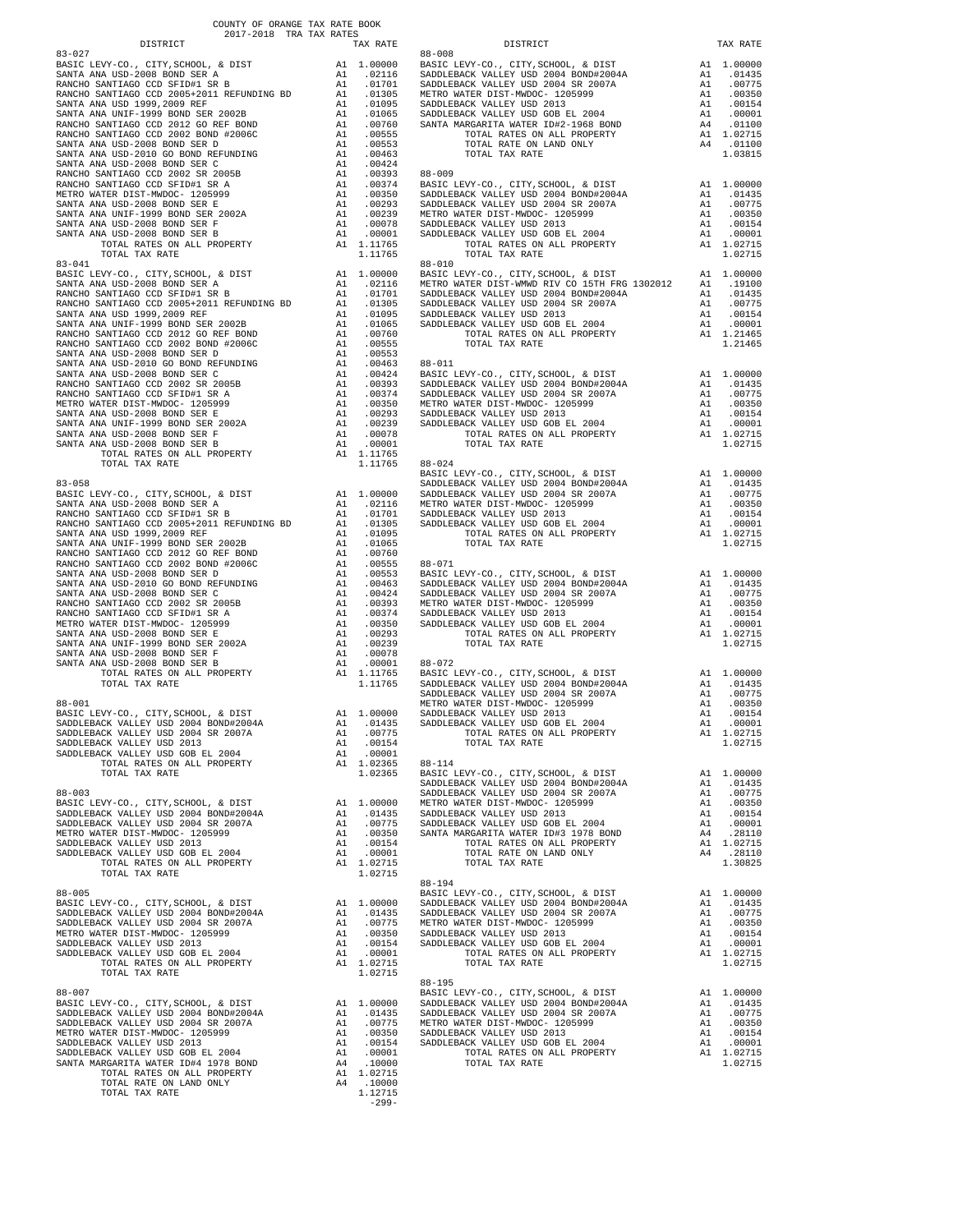| COUNTY OF ORANGE TAX RATE BOOK<br>2017-2018 TRA TAX RATES<br>$2017-2018 \quad \text{TRA TAX RATES}$ DISTRICT |          |                |            |
|--------------------------------------------------------------------------------------------------------------|----------|----------------|------------|
|                                                                                                              | TAX RATE | DISTRICT       | TAX RATE   |
| $88 - 212$                                                                                                   |          | $88 - 270$     |            |
|                                                                                                              |          |                |            |
|                                                                                                              |          |                |            |
|                                                                                                              |          |                |            |
|                                                                                                              |          |                |            |
|                                                                                                              |          |                |            |
|                                                                                                              |          |                |            |
|                                                                                                              |          |                |            |
|                                                                                                              |          |                |            |
|                                                                                                              |          |                |            |
|                                                                                                              |          |                |            |
|                                                                                                              |          |                |            |
|                                                                                                              |          |                |            |
|                                                                                                              |          | $88 - 284$     |            |
|                                                                                                              |          |                |            |
|                                                                                                              |          |                |            |
|                                                                                                              |          |                |            |
|                                                                                                              |          |                |            |
|                                                                                                              |          |                |            |
|                                                                                                              |          |                |            |
|                                                                                                              |          |                |            |
|                                                                                                              |          |                |            |
|                                                                                                              |          |                |            |
|                                                                                                              |          |                |            |
|                                                                                                              |          |                |            |
|                                                                                                              |          |                |            |
|                                                                                                              |          |                |            |
|                                                                                                              |          |                |            |
| $88 - 247$                                                                                                   |          | TOTAL TAX RATE | 1.02715    |
|                                                                                                              |          |                |            |
|                                                                                                              |          |                | A1 1.00000 |
|                                                                                                              |          |                |            |
|                                                                                                              |          |                |            |
|                                                                                                              |          |                |            |
|                                                                                                              |          |                |            |
|                                                                                                              |          |                |            |
|                                                                                                              |          |                |            |
|                                                                                                              |          |                |            |
|                                                                                                              |          |                |            |
|                                                                                                              |          |                |            |
|                                                                                                              |          |                |            |
|                                                                                                              |          |                |            |
|                                                                                                              |          |                |            |
|                                                                                                              |          |                |            |
|                                                                                                              |          |                |            |
|                                                                                                              |          |                |            |
|                                                                                                              |          |                |            |
|                                                                                                              |          |                |            |
|                                                                                                              |          |                |            |
|                                                                                                              |          |                |            |
|                                                                                                              | $-300-$  |                |            |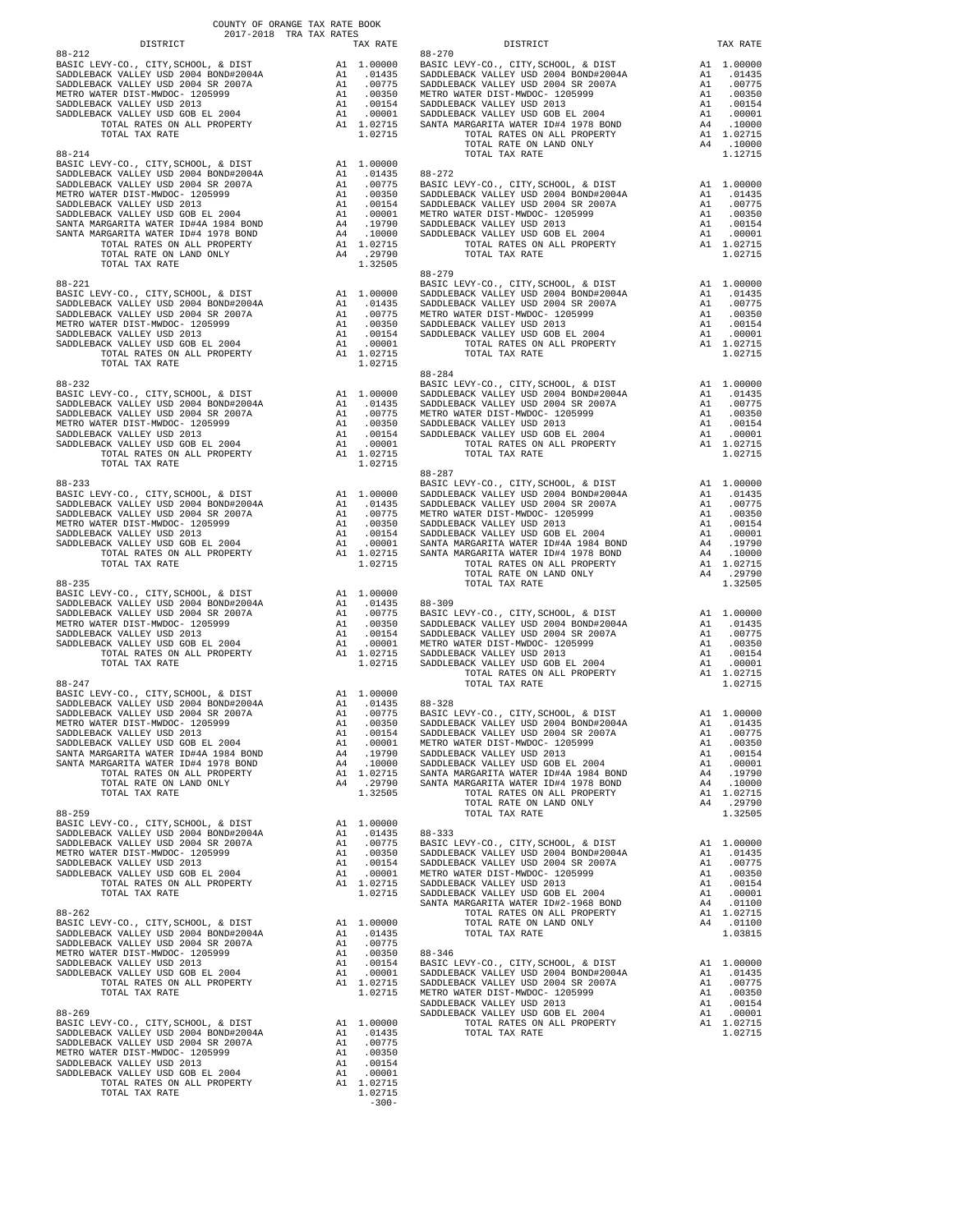89-002 89-010 89-004 89-012 89-005 89-013

 COUNTY OF ORANGE TAX RATE BOOK 2017-2018 TRA TAX RATES DISTRICT TAX RATE DISTRICT TAX RATE A1 1.00000 BASIC LEVY-CO., CITY, SCHOOL, & DIST A1 1.00000<br>
A1 .01408 TUSTIN UNIF SFID 2002-1, SERIES C A1 .01408<br>
A1 .01394 TUSTIN USD SFID 2008-1, 2002, SER B A1 .01394<br>
A1 .00884 TUSTIN UNIF SFID 2008-1, 2002, SER B A1 TUSTIN UNIF SFID 2002-1, SERIES C A1 .01408 TUSTIN UNIF SFID 2002-1, SERIES C A1 .01408 TUSTIN USD SFID 2012-1, 2012 EL, SER A A1 .01394 TUSTIN USD SFID 2012-1, 2012 EL, SER A A1 .01394 TUSTIN UNIF SFID 2008-1, 2008, SR B A1 .01131 TUSTIN UNIF SFID 2008-1, 2008, SR B A1 .01131 TUSTIN SFID 2002-1, 2002,SER D & D-1 A1 .00884 TUSTIN SFID 2002-1, 2002,SER D & D-1 A1 .00884 TUSTIN UNIF SFID 2008-1, SER A & SUB SER A-1 A1 .00830 TUSTIN UNIF SFID 2008-1, SER A & SUB SER A-1 A1 .00830 TUSTIN UNIF SFID 2008-1, 2008 EL, SER C A1 .00770 TUSTIN UNIF SFID 2008-1, 2008 EL, SER C A1 .00770 TUSTIN UNIF SFID 2008-1, GO 2008, SR D-2015 A1 .00456 TUSTIN UNIF SFID 2008-1, GO 2008, SR D-2015 A1 .00456 METRO WATER DIST-MWDOC- 1205999 A1 .00350 METRO WATER DIST-MWDOC- 1205999 A1 .00350 TOTAL RATES ON ALL PROPERTY A1 1.07223 TOTAL RATES ON ALL PROPERTY A1 1.07223 TOTAL RATES ON ALL PROPERTY AND CONSULTED 2008 (2008, SR D-2015 A1 .00456<br>TOTAL RATES ON ALL PROPERTY AT 1.07223<br>TOTAL TAX RATE 1.07223 TOTAL TAX RATE 1.07223<br>Pape 1.07223<br>Pape 1.07223<br>Pape 1.07223<br>Pape 1.07223<br>Pape 1.0722 89-003<br>
BASIC LEVY-CO., CITY, SCHOOL, & DIST<br>
TUSTIN UNIF SFID 2002-1, SERIES C<br>
TUSTIN UNIF SFID 2002-1, SERIES C<br>
TUSTIN UNIF SFID 2002-1, 2012 EL, SER A<br>
TUSTIN UNIF SFID 2003-1, 2012 EL, SER A<br>
TUSTIN UNIF SFID 2003-1, TUSTIN UNIF SFID 2008-1, 2008 EL, SER C A1 .00770 TUSTIN UNIF SFID 2008-1, 2008 EL, SER C A1 .00770 TUSTIN UNIF SFID 2008-1, GO 2008, SR D-2015 A1 .00456 TUSTIN UNIF SFID 2008-1, GO 2008, SR D-2015 A1 .00456 METRO WATER DIST-MWDOC- 1205999 A1 .00350 METRO WATER DIST-MWDOC- 1205999 A1 .00350 UNIF SFID 2008-1, 2008 EL, SER C = A1 1.00330 TUSTIN UNIF SFID 2008-1, 2008 EL, SER C = A1 1.00330 TUSTIN UNIF SFID 2008-1, 2008 EL, SER C = A1 1.07223<br>
TOTAL RATES ON ALL PROPERTY = A1 1.07223 TOTAL RATES ON ALL PROPERTY TOTAL TAX RATE 1.07223 TOTAL TAX RATE 1.07223 BASIC LEVY-CO., CITY,SCHOOL, & DIST A1 1.00000 BASIC LEVY-CO., CITY,SCHOOL, & DIST A1 1.00000 TUSTIN UNIF SFID 2002-1, SERIES C A1 .01408 TUSTIN UNIF SFID 2002-1, SERIES C A1 .01408 TUSTIN USD SFID 2012-1, 2012 EL, SER A A1 .01394 TUSTIN USD SFID 2012-1, 2012 EL, SER A A1 .01394 TUSTIN UNIF SFID 2008-1, 2008, SR B A1 .01131 TUSTIN UNIF SFID 2008-1, 2008, SR B A1 .01131 TUSTIN SFID 2002-1, 2002,SER D & D-1 A1 .00884 TUSTIN SFID 2002-1, 2002,SER D & D-1 A1 .00884 TUSTIN UNIF SFID 2008-1, SER A & SUB SER A-1 A1 .00830 TUSTIN UNIF SFID 2008-1, SER A & SUB SER A-1 A1 .00830 TUSTIN UNIF SFID 2008-1, 2008 EL, SER C A1 .00770 TUSTIN UNIF SFID 2008-1, 2008 EL, SER C A1 .00770 TUSTIN UNIF SFID 2008-1, GO 2008, SR D-2015 A1 .00456 TUSTIN UNIF SFID 2008-1, GO 2008, SR D-2015 A1 .00456 METRO WATER DIST-MWDOC- 1205999 A1 .00350 METRO WATER DIST-MWDOC- 1205999 A1 .00350 TOTAL RATES ON ALL PROPERTY A1 1.07223 TOTAL RATES ON ALL PROPERTY A1 1.07223 TOTAL TAX RATE 1.07223 TOTAL TAX RATE 1.07223 BASIC LEVY-CO., CITY,SCHOOL, & DIST A1 1.00000 BASIC LEVY-CO., CITY,SCHOOL, & DIST A1 1.00000 TUSTIN UNIF SFID 2002-1, SERIES C A1 .01408 TUSTIN UNIF SFID 2002-1, SERIES C A1 .01408 TUSTIN USD SFID 2012-1, 2012 EL, SER A A1 .01394 TUSTIN USD SFID 2012-1, 2012 EL, SER A A1 .01394 TUSTIN UNIF SFID 2008-1, 2008, SR B A1 .01131 TUSTIN UNIF SFID 2008-1, 2008, SR B A1 .01131 TUSTIN SFID 2002-1, 2002,SER D & D-1 A1 .00884 TUSTIN SFID 2002-1, 2002,SER D & D-1 A1 .00884 TUSTIN UNIF SFID 2008-1, SER A & SUB SER A-1 A1 .00830 TUSTIN UNIF SFID 2008-1, SER A & SUB SER A-1 A1 .00830 TUSTIN UNIF SFID 2008-1, 2008 EL, SER C A1 .00770 TUSTIN UNIF SFID 2008-1, 2008 EL, SER C A1 .00770 TUSTIN UNIF SFID 2008-1, GO 2008, SR D-2015 A1 .00456 TUSTIN UNIF SFID 2008-1, GO 2008, SR D-2015 A1 .00456 METRO WATER DIST-MWDOC- 1205999 A1 .00350 METRO WATER DIST-MWDOC- 1205999 A1 .00350 TOTAL RATES ON ALL PROPERTY A1 1.07223 TOTAL RATES ON ALL PROPERTY A1 1.07223 TOTAL TAX RATE 1.07223 TOTAL TAX RATE 1.07223 89-006 89-014 BASIC LEVY-CO., CITY,SCHOOL, & DIST A1 1.00000 BASIC LEVY-CO., CITY,SCHOOL, & DIST A1 1.00000 TUSTIN UNIF SFID 2002-1, SERIES C A1 .01408 TUSTIN UNIF SFID 2002-1, SERIES C A1 .01408 TUSTIN USD SFID 2012-1, 2012 EL, SER A A1 .01394 TUSTIN USD SFID 2012-1, 2012 EL, SER A A1 .01394 TUSTIN UNIF SFID 2008-1, 2008, SR B A1 .01131 TUSTIN UNIF SFID 2008-1, 2008, SR B A1 .01131 TUSTIN SFID 2002-1, 2002,SER D & D-1 A1 .00884 TUSTIN SFID 2002-1, 2002,SER D & D-1 A1 .00884 TUSTIN UNIF SFID 2008-1, SER A & SUB SER A-1 (000300 TUSTIN UNIF SFID 2008-1, SER A & SUB SER A & SUB SER A A<br>TUSTIN UNIF SFID 2008-1, 2008 BL, SER C A1 .00700 TUSTIN UNIF SFID 2008-1, 2008 EL, SER C A1 .00770<br>TUSTIN UNIF TOTAL TAX RATE 1.07223 TOTAL TAX RATE 1.07223 89-007 89-015 BASIC LEVY-CO., CITY,SCHOOL, & DIST A1 1.00000 BASIC LEVY-CO., CITY,SCHOOL, & DIST A1 1.00000 TUSTIN UNIF SFID 2002-1, SERIES C A1 .01408 TUSTIN UNIF SFID 2002-1, SERIES C A1 .01408 TUSTIN USD SFID 2012-1, 2012 EL, SER A A1 .01394 TUSTIN USD SFID 2012-1, 2012 EL, SER A A1 .01394 TUSTIN UNIF SFID 2008-1, 2008, SR B A1 .01131 TUSTIN UNIF SFID 2008-1, 2008, SR B A1 .01131 TUSTIN SFID 2002-1, 2002,SER D & D-1 A1 .00884 TUSTIN SFID 2002-1, 2002,SER D & D-1 A1 .00884 TUSTIN UNIF SFID 2008-1, SER A & SUB SER A-1 A1 .00830 TUSTIN UNIF SFID 2008-1, SER A & SUB SER A-1 A1 .00830 TUSTIN UNIF SFID 2008-1, 2008 EL, SER C A1 .00770 TUSTIN UNIF SFID 2008-1, 2008 EL, SER C A1 .00770 TUSTIN UNIF SFID 2008-1, GO 2008, SR D-2015 A1 .00456 TUSTIN UNIF SFID 2008-1, GO 2008, SR D-2015 A1 .00456 METRO WATER DIST-MWDOC- 1205999 A1 .00350 METRO WATER DIST-MWDOC- 1205999 A1 .00350 TOTAL RATES ON ALL PROPERTY A1 1.07223 TOTAL RATES ON ALL PROPERTY A1 1.07223 TOTAL TAX RATE 1.07223 TOTAL TAX RATE 1.07223 89-008 89-016 BASIC LEVY-CO., CITY,SCHOOL, & DIST A1 1.00000 BASIC LEVY-CO., CITY,SCHOOL, & DIST A1 1.00000 TUSTIN UNIF SFID 2002-1, SERIES C<br>TUSTIN UNIF SFID 2002-1, 2012-1, 2012-1, 2012-1, 2012-1, 2012-1, 2012-1, 2012-1, 2012-1, 2012-1, 2012-1, 2012-<br>TUSTIN UNIF SFID 2008-1, 2008, SR B A1 .01394<br>TUSTIN UNIF SFID 2002-1, 2002, TUSTIN UNIF SFID 2008–1, 2008 EL, SER C<br>TUSTIN UNIF SFID 2008–1, 2008 EL, SER C<br>TUSTIN UNIF SFID 2008–1, GO 2008, SR D-2015<br>METRO WATER DIST-MWDOC- 1205999<br>METRO WATER DIST-MWDOC- 1205999<br>TOTAL TATES ON ALL PROPERTY AT 1.0 10311 WHF STID 2008-1, 2008 EL, SER C<br>
TUSTIN WHF STID 2008-1, 2008 EL, SER C<br>
TUSTIN WHF STID 2008-1, 2008 EL, SER C<br>
METRO WATER DIST-WIND C-1205999<br>
METRO WATER DIST-WINDOC-1205999<br>
METRO WATER DIST-WINDOC-1205999<br>
TOTA BASIC LEVY-CO., CITY,SCHOOL, & DIST A1 1.00000 BASIC LEVY-CO., CITY,SCHOOL, & DIST A1 1.00000 TUSTIN UNIF SFID 2002-1, SERIES C A1 .01408 TUSTIN UNIF SFID 2002-1, SERIES C A1 .01408 TUSTIN USD SFID 2012-1, 2012 EL, SER A A1 .01394 TUSTIN USD SFID 2012-1, 2012 EL, SER A A1 .01394 TUSTIN UNIF SFID 2008-1, 2008, SR B A1 .01131 TUSTIN UNIF SFID 2008-1, 2008, SR B A1 .01131 TUSTIN SFID 2002-1, 2002,SER D & D-1 A1 .00884 TUSTIN SFID 2002-1, 2002,SER D & D-1 A1 .00884 TUSTIN UNIF SFID 2008-1, SER A & SUB SER A-1 A1 .00830 TUSTIN UNIF SFID 2008-1, SER A & SUB SER A-1 A1 .00830 TUSTIN UNIF SFID 2008-1, 2008 EL, SER C A1 .00770 TUSTIN UNIF SFID 2008-1, 2008 EL, SER C A1 .00770 TUSTIN UNIF SFID 2008-1, GO 2008, SR D-2015 A1 .00456 TUSTIN UNIF SFID 2008-1, GO 2008, SR D-2015 A1 .00456 METRO WATER DIST-MWDOC- 1205999 A1 .00350 METRO WATER DIST-MWDOC- 1205999 A1 .00350 TOTAL RATES ON ALL PROPERTY A1 1.07223 TOTAL RATES ON ALL PROPERTY A1 1.07223 TOTAL TAX RATE 1.07223 TOTAL TAX RATE 1.07223

-301-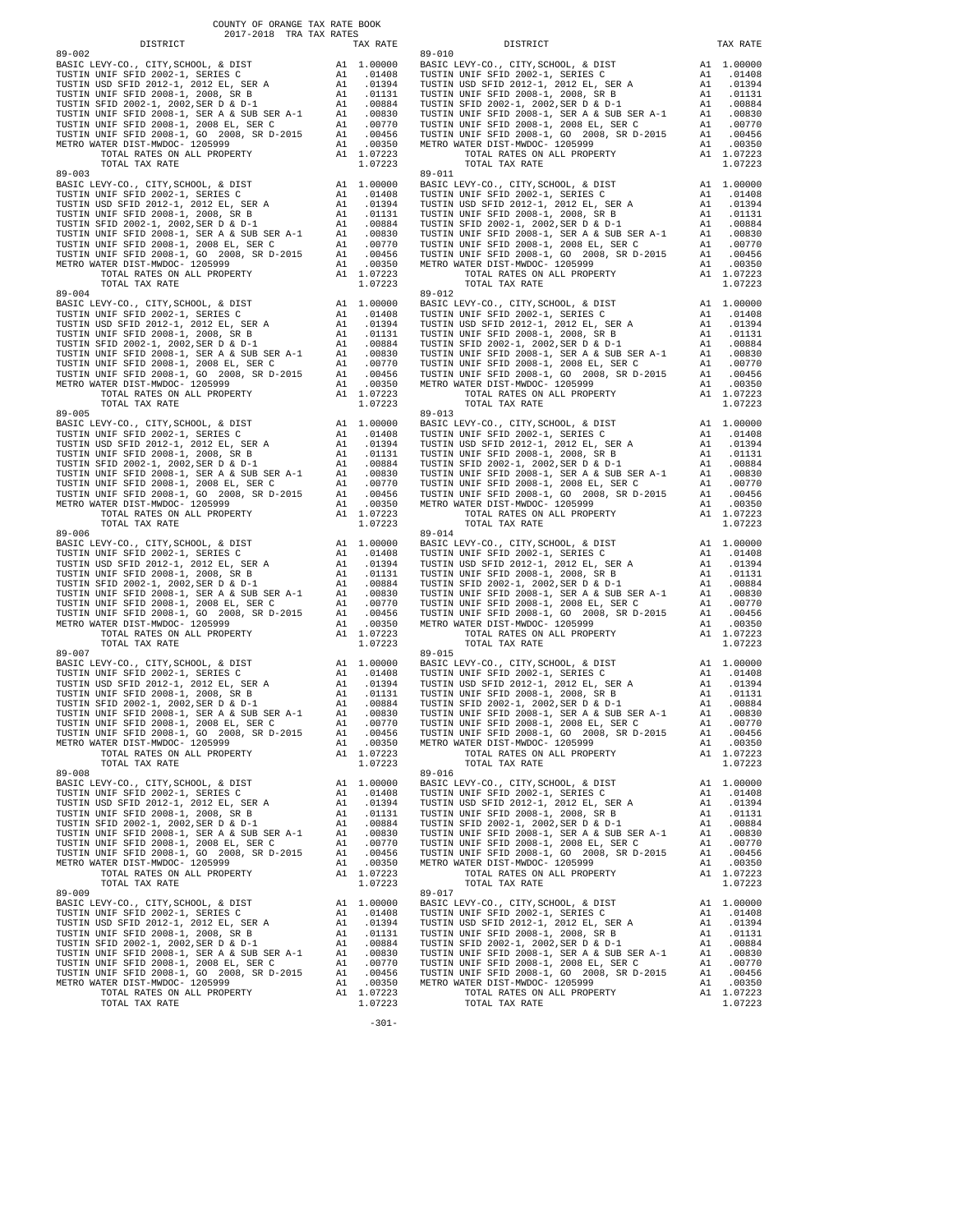| COUNTY OF ORANGE TAX RATE BOOK<br>2017-2018 TRA TAX RATES |          |                                                                                                                                                                                                                                                    |          |
|-----------------------------------------------------------|----------|----------------------------------------------------------------------------------------------------------------------------------------------------------------------------------------------------------------------------------------------------|----------|
| DISTRICT                                                  | TAX RATE | DISTRICT<br>$89 - 026$                                                                                                                                                                                                                             | TAX RATE |
| $89 - 018$                                                |          |                                                                                                                                                                                                                                                    |          |
|                                                           |          |                                                                                                                                                                                                                                                    |          |
|                                                           |          |                                                                                                                                                                                                                                                    |          |
|                                                           |          |                                                                                                                                                                                                                                                    |          |
| $89 - 023$                                                |          | $89 - 032$                                                                                                                                                                                                                                         |          |
|                                                           |          | FUSTIN WHE SPID 2008-1, 2008 EL, SER C<br>TUSTIN WHE SPID 2008-1, 2008 EL, SER C<br>TUSTIN WHE SPID 2008-1, 2008 EL, SER C<br>TUSTIN WHE SPID 2008-1, 2008 EL, SER C<br>METRO WATER DIST <sup>TIN</sup> WHE SPID 2008-1, 2008 EL, SER C<br>METRO W |          |
| $89 - 024$                                                |          | $89 - 034$                                                                                                                                                                                                                                         |          |
| $89 - 025$                                                |          | $89 - 035$                                                                                                                                                                                                                                         |          |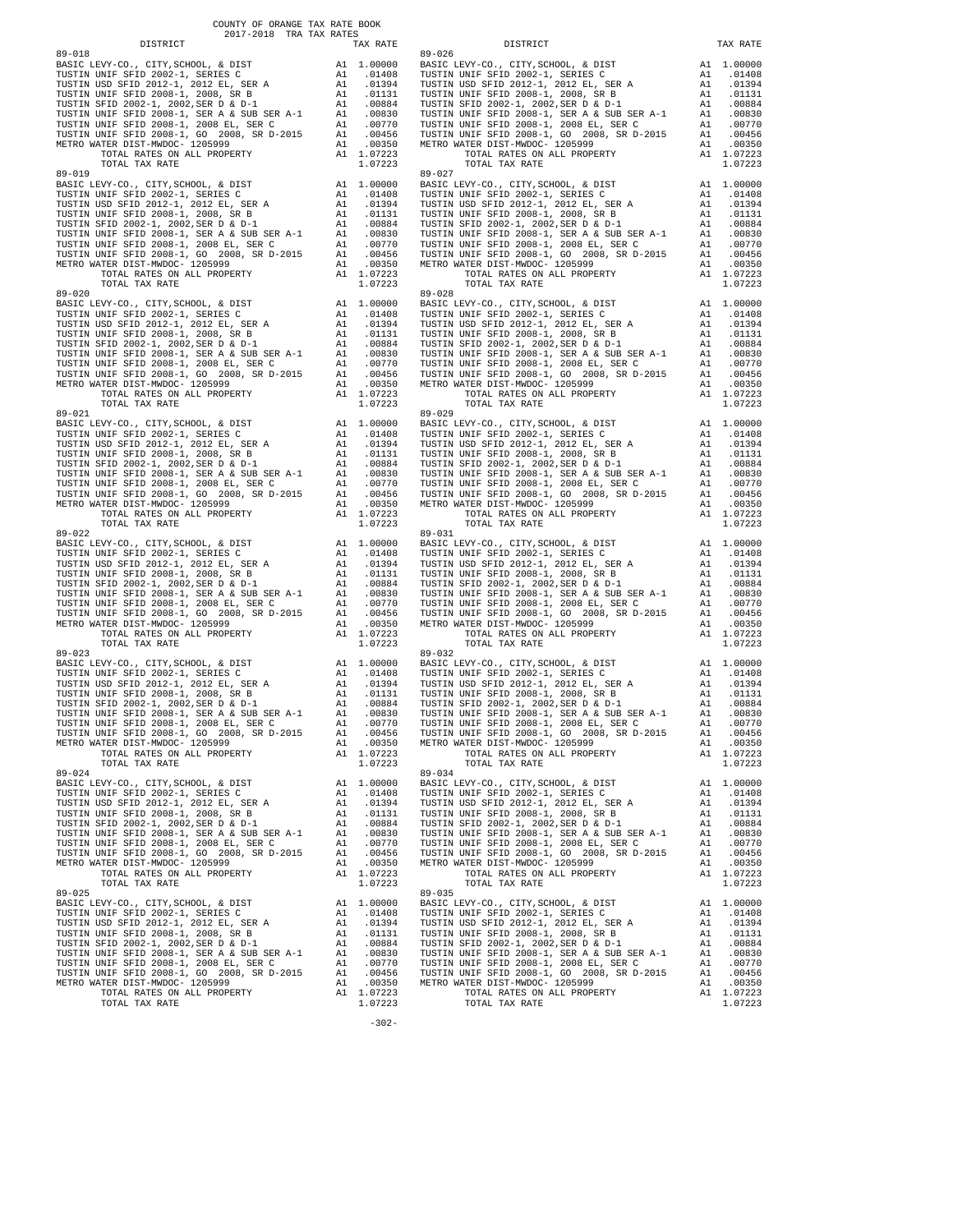TOTAL RATES ON ALL PROPERTY<br>TOTAL TAX RATE 1.0723 TOTAL RATES ON ALL PROPERTY<br>TOTAL RATES ON ALL PROPERTY<br>89-042 89-043<br>BASIC LEVY-CO., CITY, SCHOOL, & DIST A 89-047 TUSTIN UNIF SFID 2008-1, 2008 EL, SER C A1 .00770 BASIC LEVY-CO., CITY,SCHOOL, & DIST A1 1.00000 TUSTIN UNIF SFID 2008-1, GO 2008, SR D-2015 A1 .00456 TUSTIN UNIF SFID 2002-1, SERIES C A1 .01408 METRO WATER DIST-MWDOC- 1205999 A1 .00350 TUSTIN USD SFID 2012-1, 2012 EL, SER A A1 .01394 TOTAL RATES ON ALL PROPERTY A1 1.07223 TUSTIN UNIF SFID 2008-1, 2008, SR B A1 .01131 TOTAL TAX RATE 1.07223 TUSTIN SFID 2002-1, 2002,SER D & D-1 A1 .00884 TUSTIN UNIF SFID 2008-1, SER A & SUB SER A-1 A1 .00830 TUSTIN UNIF SFID 2008-1, 2008 EL, SER C A1 .00770 TUSTIN UNIF SFID 2008-1, GO 2008, SR D-2015 A1 .00456 METRO WATER DIST-MWDOC- 1205999 A1 .00350 TOTAL RATES ON ALL PROPERTY A1 1.07223 TOTAL TAX RATE 1.07223

COUNTY OF ORANGE TAX RATE BOOK 2017-2018 TRA TAX RATES

| TAX RATE<br>DISTRICT                                                                                                                                                                                                             |  | DISTRICT | TAX RATE |
|----------------------------------------------------------------------------------------------------------------------------------------------------------------------------------------------------------------------------------|--|----------|----------|
|                                                                                                                                                                                                                                  |  |          |          |
|                                                                                                                                                                                                                                  |  |          |          |
|                                                                                                                                                                                                                                  |  |          |          |
|                                                                                                                                                                                                                                  |  |          |          |
|                                                                                                                                                                                                                                  |  |          |          |
|                                                                                                                                                                                                                                  |  |          |          |
|                                                                                                                                                                                                                                  |  |          |          |
|                                                                                                                                                                                                                                  |  |          |          |
|                                                                                                                                                                                                                                  |  |          |          |
|                                                                                                                                                                                                                                  |  |          |          |
| TUSTIN SFID 2003-1, SER D $k$ D-1, 2003 SR B - 21 0.00884<br>TUSTIN URIF SFID 2008-1, SER A 6.913 SR B - 2015 AL -00270 2014 D-1, SER A 0.00770 2014. SER A 2019 SR B - 2016 EL, SER A 2019 SP - 2016 EL, SER A 2019 SP - 2016 E |  |          |          |
|                                                                                                                                                                                                                                  |  |          |          |

 $-303-$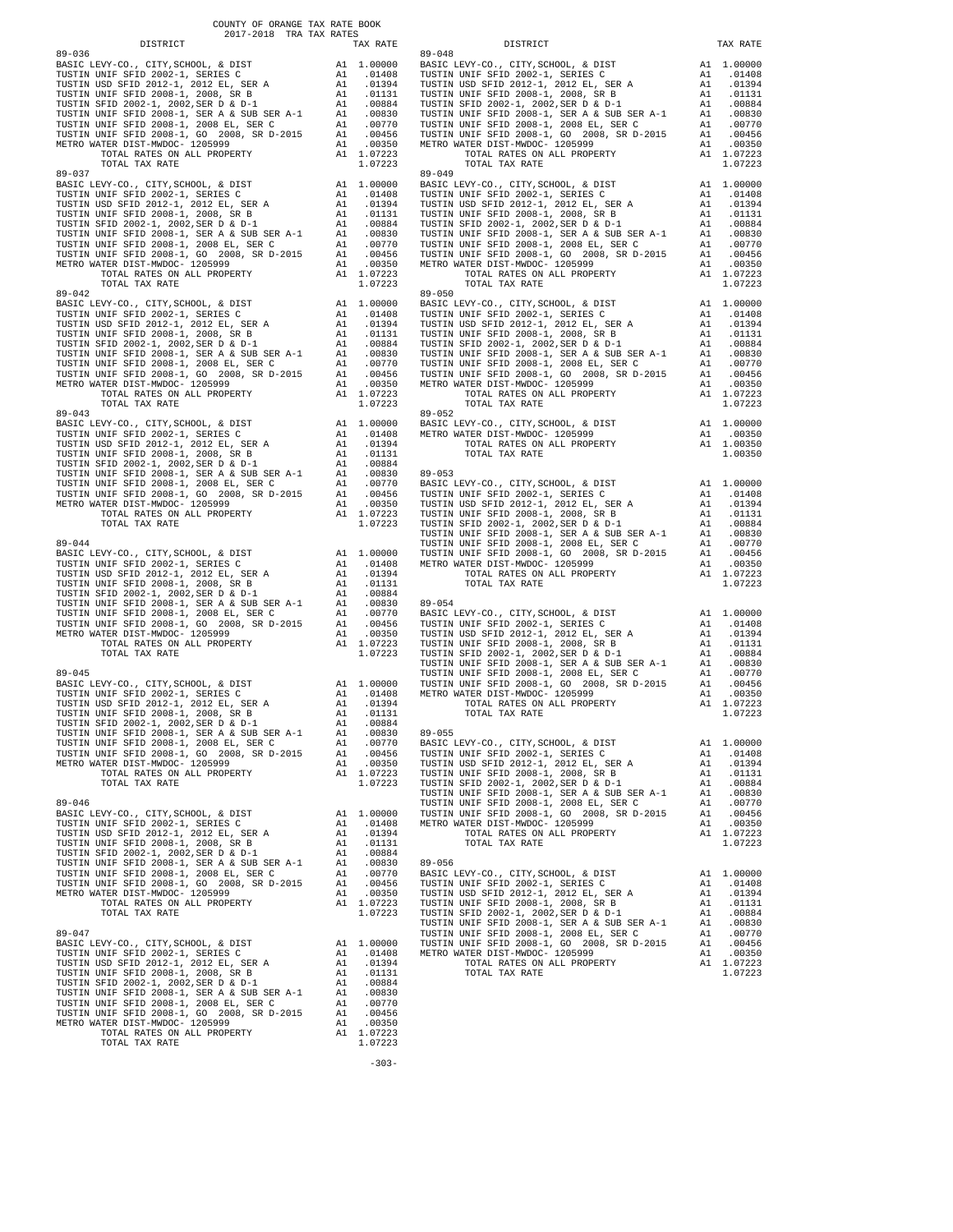| $1011$ $1010$ $1011$ $1011$<br>DISTRICT | TAX RATE | <b>DISTRICT</b> | TAX RATE |
|-----------------------------------------|----------|-----------------|----------|
|                                         |          |                 |          |
| $89 - 058$                              |          | $89 - 069$      |          |
|                                         |          |                 |          |
|                                         |          |                 |          |
|                                         |          |                 |          |
|                                         |          |                 |          |
|                                         |          |                 |          |
|                                         |          |                 |          |
|                                         |          |                 |          |
|                                         |          |                 |          |
|                                         |          |                 |          |
|                                         |          |                 |          |
|                                         |          |                 |          |
|                                         |          |                 |          |
|                                         |          |                 |          |
|                                         |          |                 |          |
|                                         |          |                 |          |
|                                         |          |                 |          |
|                                         |          |                 |          |
|                                         |          |                 |          |
|                                         |          |                 |          |
|                                         |          |                 |          |
|                                         |          |                 |          |
|                                         |          |                 |          |
|                                         |          |                 |          |
|                                         |          |                 |          |
|                                         |          |                 |          |
|                                         |          |                 |          |
|                                         |          |                 |          |
|                                         |          |                 |          |
|                                         |          |                 |          |
|                                         |          |                 |          |
|                                         |          |                 |          |
|                                         |          |                 |          |
|                                         |          |                 |          |
|                                         |          |                 |          |
|                                         |          |                 |          |
|                                         |          |                 |          |
|                                         |          |                 |          |
|                                         |          |                 |          |
|                                         |          |                 |          |
|                                         |          |                 |          |
|                                         |          |                 |          |
|                                         |          |                 |          |

-304-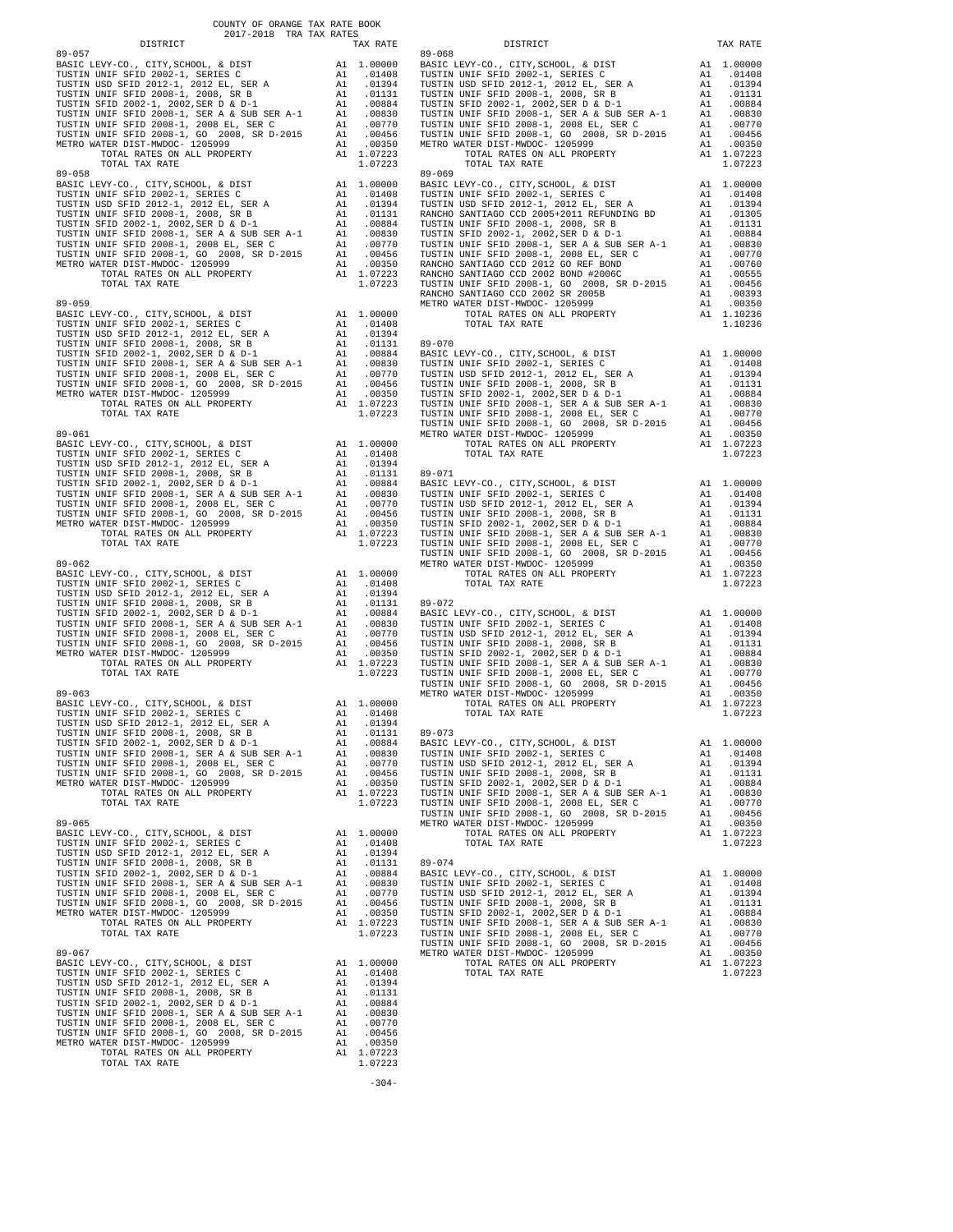| COUNTY OF ORANGE TAX RATE BOOK<br>2017-2018 TRA TAX RATES |          |          |          |
|-----------------------------------------------------------|----------|----------|----------|
| DISTRICT                                                  | TAX RATE | DISTRICT | TAX RATE |
|                                                           |          |          |          |
|                                                           |          |          |          |
|                                                           |          |          |          |
|                                                           |          |          |          |
|                                                           |          |          |          |
|                                                           |          |          |          |
|                                                           |          |          |          |
|                                                           |          |          |          |
|                                                           |          |          |          |
|                                                           |          |          |          |
|                                                           |          |          |          |
|                                                           |          |          |          |
|                                                           |          |          |          |
|                                                           |          |          |          |
|                                                           |          |          |          |
|                                                           |          |          |          |
|                                                           |          |          |          |
|                                                           |          |          |          |
|                                                           |          |          |          |
|                                                           |          |          |          |
|                                                           |          |          |          |
|                                                           |          |          |          |
|                                                           |          |          |          |
|                                                           |          |          |          |
|                                                           |          |          |          |
|                                                           |          |          |          |
|                                                           |          |          |          |
|                                                           |          |          |          |
|                                                           |          |          |          |
|                                                           |          |          |          |
|                                                           |          |          |          |
|                                                           |          |          |          |
|                                                           |          |          |          |
|                                                           |          |          |          |
|                                                           |          |          |          |
|                                                           |          |          |          |
|                                                           |          |          |          |
|                                                           |          |          |          |
|                                                           |          |          |          |
|                                                           |          |          |          |
|                                                           |          |          |          |
|                                                           |          |          |          |
|                                                           |          |          |          |
|                                                           |          |          |          |
|                                                           |          |          |          |
|                                                           |          |          |          |
|                                                           |          |          |          |
|                                                           |          |          |          |
|                                                           |          |          |          |
|                                                           |          |          |          |
|                                                           |          |          |          |
|                                                           |          |          |          |
|                                                           |          |          |          |
|                                                           |          |          |          |
|                                                           |          |          |          |
|                                                           |          |          |          |
|                                                           |          |          |          |
|                                                           |          |          |          |
|                                                           |          |          |          |
|                                                           |          |          |          |
|                                                           |          |          |          |
|                                                           |          |          |          |
|                                                           |          |          |          |
|                                                           |          |          |          |
|                                                           |          |          |          |
|                                                           |          |          |          |
|                                                           |          |          |          |
|                                                           |          |          |          |
|                                                           |          |          |          |
|                                                           |          |          |          |
|                                                           |          |          |          |
|                                                           |          |          |          |
|                                                           |          |          |          |
|                                                           |          |          |          |
|                                                           |          |          |          |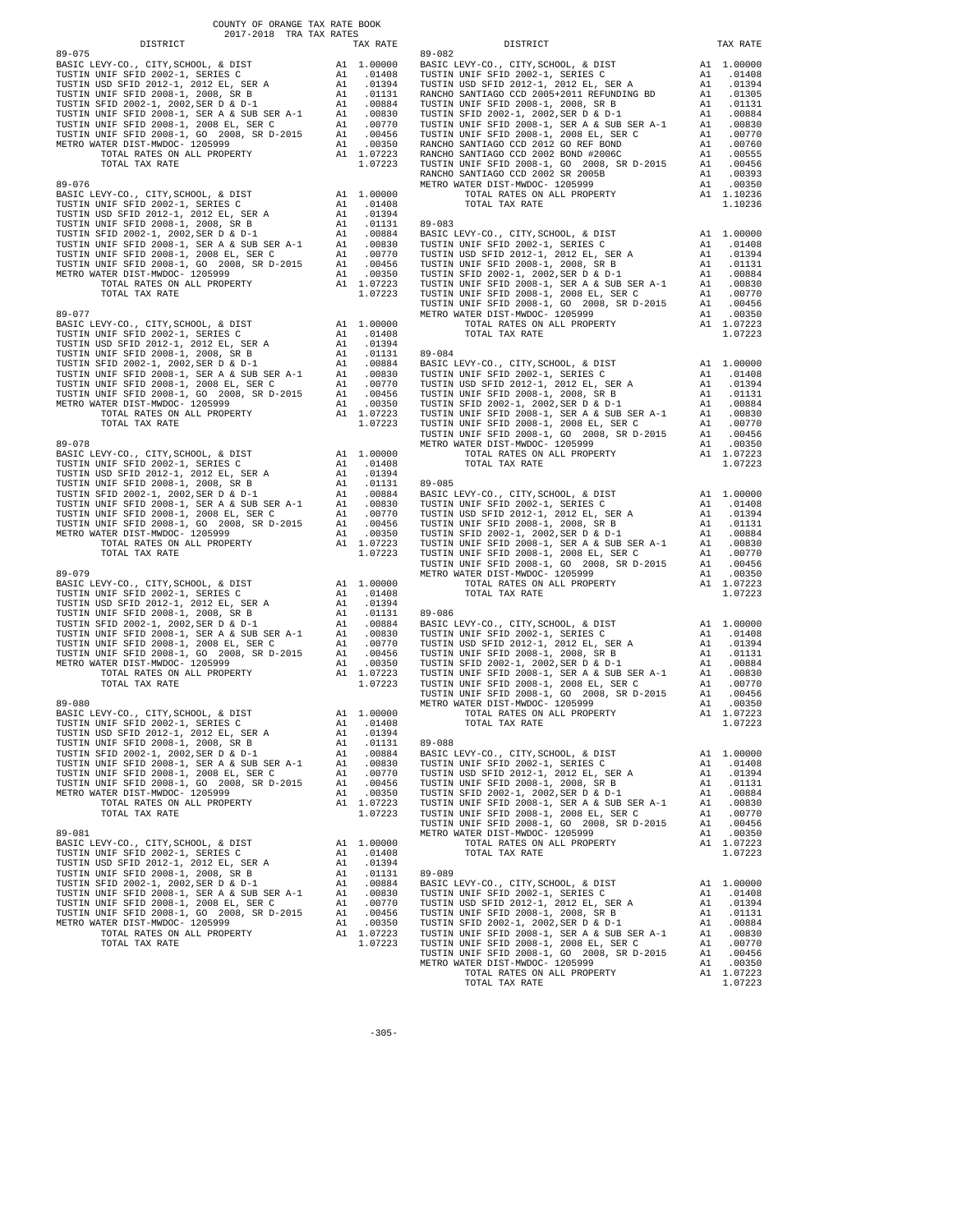| COUNTY OF ORANGE TAX RATE BOOK<br>2017-2018 TRA TAX RATES |          |                                                                                                                                                                                                                                                    |          |
|-----------------------------------------------------------|----------|----------------------------------------------------------------------------------------------------------------------------------------------------------------------------------------------------------------------------------------------------|----------|
| DISTRICT                                                  | TAX RATE | DISTRICT                                                                                                                                                                                                                                           | TAX RATE |
| $89 - 090$                                                |          | $89 - 098$                                                                                                                                                                                                                                         |          |
|                                                           |          |                                                                                                                                                                                                                                                    |          |
|                                                           |          |                                                                                                                                                                                                                                                    |          |
|                                                           |          |                                                                                                                                                                                                                                                    |          |
|                                                           |          |                                                                                                                                                                                                                                                    |          |
|                                                           |          |                                                                                                                                                                                                                                                    |          |
|                                                           |          |                                                                                                                                                                                                                                                    |          |
|                                                           |          |                                                                                                                                                                                                                                                    |          |
|                                                           |          |                                                                                                                                                                                                                                                    |          |
|                                                           |          |                                                                                                                                                                                                                                                    |          |
|                                                           |          |                                                                                                                                                                                                                                                    |          |
|                                                           |          |                                                                                                                                                                                                                                                    |          |
|                                                           |          |                                                                                                                                                                                                                                                    |          |
|                                                           |          |                                                                                                                                                                                                                                                    |          |
|                                                           |          |                                                                                                                                                                                                                                                    |          |
|                                                           |          |                                                                                                                                                                                                                                                    |          |
|                                                           |          |                                                                                                                                                                                                                                                    |          |
|                                                           |          |                                                                                                                                                                                                                                                    |          |
|                                                           |          |                                                                                                                                                                                                                                                    |          |
|                                                           |          |                                                                                                                                                                                                                                                    |          |
|                                                           |          |                                                                                                                                                                                                                                                    |          |
|                                                           |          |                                                                                                                                                                                                                                                    |          |
|                                                           |          |                                                                                                                                                                                                                                                    |          |
|                                                           |          |                                                                                                                                                                                                                                                    |          |
|                                                           |          |                                                                                                                                                                                                                                                    |          |
|                                                           |          |                                                                                                                                                                                                                                                    |          |
|                                                           |          |                                                                                                                                                                                                                                                    |          |
|                                                           |          |                                                                                                                                                                                                                                                    |          |
|                                                           |          |                                                                                                                                                                                                                                                    |          |
|                                                           |          |                                                                                                                                                                                                                                                    |          |
|                                                           |          |                                                                                                                                                                                                                                                    |          |
|                                                           |          |                                                                                                                                                                                                                                                    |          |
|                                                           |          |                                                                                                                                                                                                                                                    |          |
|                                                           |          |                                                                                                                                                                                                                                                    |          |
|                                                           |          |                                                                                                                                                                                                                                                    |          |
|                                                           |          |                                                                                                                                                                                                                                                    |          |
|                                                           |          |                                                                                                                                                                                                                                                    |          |
|                                                           |          |                                                                                                                                                                                                                                                    |          |
|                                                           |          |                                                                                                                                                                                                                                                    |          |
|                                                           |          |                                                                                                                                                                                                                                                    |          |
|                                                           |          |                                                                                                                                                                                                                                                    |          |
|                                                           |          |                                                                                                                                                                                                                                                    |          |
|                                                           |          |                                                                                                                                                                                                                                                    |          |
|                                                           |          |                                                                                                                                                                                                                                                    |          |
|                                                           |          |                                                                                                                                                                                                                                                    |          |
|                                                           |          |                                                                                                                                                                                                                                                    |          |
|                                                           |          |                                                                                                                                                                                                                                                    |          |
|                                                           |          |                                                                                                                                                                                                                                                    |          |
|                                                           |          |                                                                                                                                                                                                                                                    |          |
|                                                           |          |                                                                                                                                                                                                                                                    |          |
| $89 - 095$                                                |          | $89 - 103$                                                                                                                                                                                                                                         |          |
|                                                           |          |                                                                                                                                                                                                                                                    |          |
|                                                           |          |                                                                                                                                                                                                                                                    |          |
|                                                           |          |                                                                                                                                                                                                                                                    |          |
|                                                           |          |                                                                                                                                                                                                                                                    |          |
|                                                           |          |                                                                                                                                                                                                                                                    |          |
|                                                           |          |                                                                                                                                                                                                                                                    |          |
|                                                           |          | FUSTIN WHE SPID 2008-1, 2008 EL, SER C<br>TUSTIN WHE SPID 2008-1, 2008 EL, SER C<br>TUSTIN WHE SPID 2008-1, 2008 EL, SER C<br>TUSTIN WHE SPID 2008-1, 2008 EL, SER C<br>METRO WATER DIST <sup>TIN</sup> WHE SPID 2008-1, 2008 EL, SER C<br>METRO W |          |
|                                                           |          |                                                                                                                                                                                                                                                    |          |
|                                                           |          |                                                                                                                                                                                                                                                    |          |
| $89 - 096$                                                |          | $89 - 104$                                                                                                                                                                                                                                         |          |
|                                                           |          |                                                                                                                                                                                                                                                    |          |
|                                                           |          |                                                                                                                                                                                                                                                    |          |
|                                                           |          |                                                                                                                                                                                                                                                    |          |
|                                                           |          |                                                                                                                                                                                                                                                    |          |
|                                                           |          |                                                                                                                                                                                                                                                    |          |
|                                                           |          |                                                                                                                                                                                                                                                    |          |
|                                                           |          |                                                                                                                                                                                                                                                    |          |
|                                                           |          |                                                                                                                                                                                                                                                    |          |
|                                                           |          |                                                                                                                                                                                                                                                    |          |
| 89-097                                                    |          | $89 - 105$                                                                                                                                                                                                                                         |          |
|                                                           |          |                                                                                                                                                                                                                                                    |          |
|                                                           |          |                                                                                                                                                                                                                                                    |          |
|                                                           |          |                                                                                                                                                                                                                                                    |          |
|                                                           |          |                                                                                                                                                                                                                                                    |          |
|                                                           |          |                                                                                                                                                                                                                                                    |          |
|                                                           |          |                                                                                                                                                                                                                                                    |          |
|                                                           |          |                                                                                                                                                                                                                                                    |          |
|                                                           |          |                                                                                                                                                                                                                                                    |          |
|                                                           |          |                                                                                                                                                                                                                                                    |          |
|                                                           |          |                                                                                                                                                                                                                                                    |          |

-306-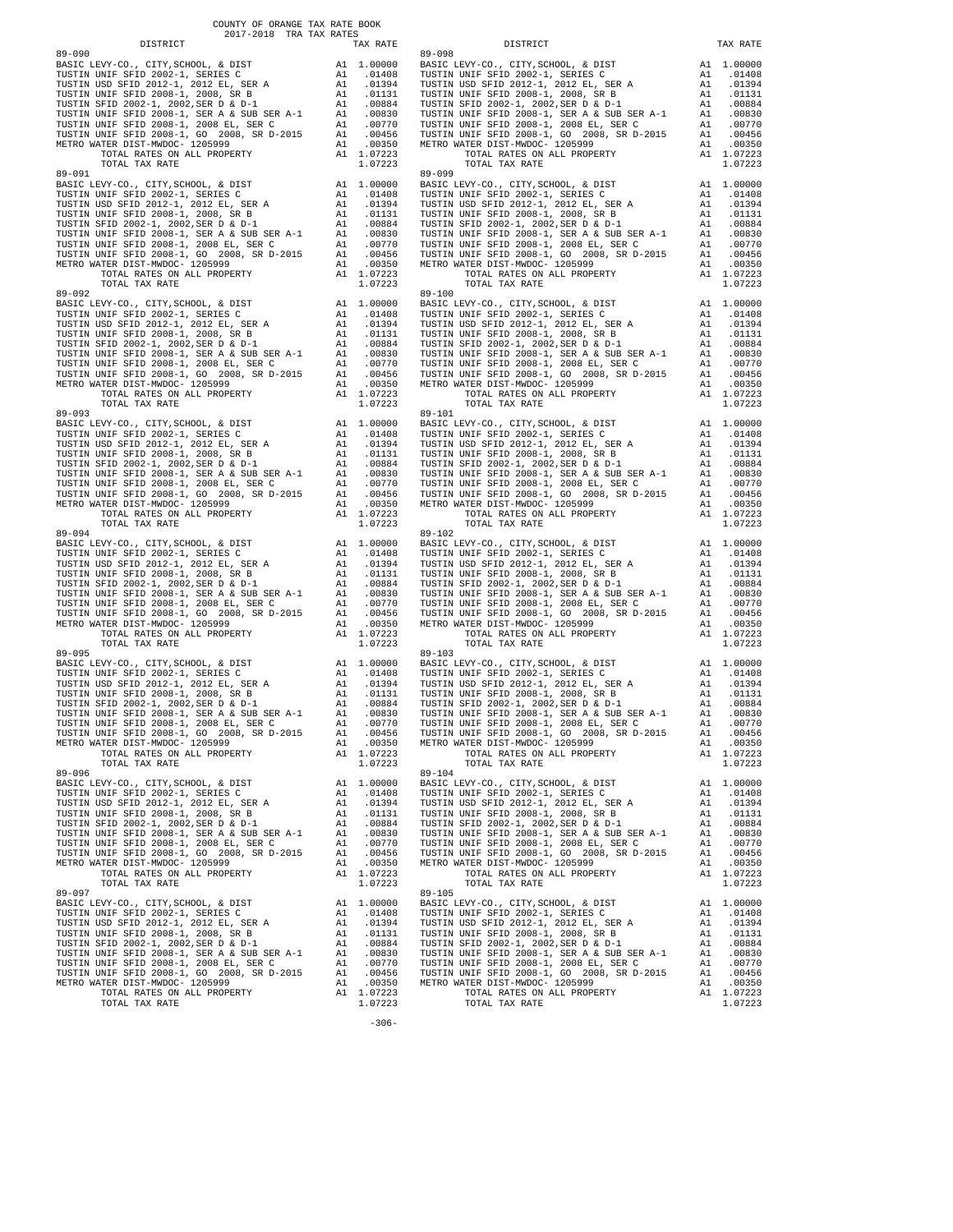| COUNTY OF ORANGE TAX RATE BOOK<br>2017-2018 TRA TAX RATES |          |                                                                                                                                                                                                                                      |          |
|-----------------------------------------------------------|----------|--------------------------------------------------------------------------------------------------------------------------------------------------------------------------------------------------------------------------------------|----------|
| DISTRICT                                                  | TAX RATE | DISTRICT                                                                                                                                                                                                                             | TAX RATE |
| $89 - 106$                                                |          | $89 - 114$                                                                                                                                                                                                                           |          |
|                                                           |          |                                                                                                                                                                                                                                      |          |
|                                                           |          |                                                                                                                                                                                                                                      |          |
|                                                           |          |                                                                                                                                                                                                                                      |          |
|                                                           |          |                                                                                                                                                                                                                                      |          |
|                                                           |          |                                                                                                                                                                                                                                      |          |
|                                                           |          |                                                                                                                                                                                                                                      |          |
|                                                           |          |                                                                                                                                                                                                                                      |          |
|                                                           |          |                                                                                                                                                                                                                                      |          |
|                                                           |          |                                                                                                                                                                                                                                      |          |
|                                                           |          |                                                                                                                                                                                                                                      |          |
|                                                           |          |                                                                                                                                                                                                                                      |          |
|                                                           |          |                                                                                                                                                                                                                                      |          |
|                                                           |          |                                                                                                                                                                                                                                      |          |
|                                                           |          |                                                                                                                                                                                                                                      |          |
|                                                           |          |                                                                                                                                                                                                                                      |          |
|                                                           |          |                                                                                                                                                                                                                                      |          |
|                                                           |          |                                                                                                                                                                                                                                      |          |
|                                                           |          |                                                                                                                                                                                                                                      |          |
|                                                           |          |                                                                                                                                                                                                                                      |          |
|                                                           |          |                                                                                                                                                                                                                                      |          |
|                                                           |          |                                                                                                                                                                                                                                      |          |
|                                                           |          |                                                                                                                                                                                                                                      |          |
|                                                           |          |                                                                                                                                                                                                                                      |          |
|                                                           |          |                                                                                                                                                                                                                                      |          |
|                                                           |          |                                                                                                                                                                                                                                      |          |
|                                                           |          |                                                                                                                                                                                                                                      |          |
|                                                           |          |                                                                                                                                                                                                                                      |          |
|                                                           |          |                                                                                                                                                                                                                                      |          |
|                                                           |          |                                                                                                                                                                                                                                      |          |
|                                                           |          |                                                                                                                                                                                                                                      |          |
|                                                           |          |                                                                                                                                                                                                                                      |          |
| 89-111                                                    |          | $89 - 119$                                                                                                                                                                                                                           |          |
|                                                           |          |                                                                                                                                                                                                                                      |          |
|                                                           |          |                                                                                                                                                                                                                                      |          |
|                                                           |          |                                                                                                                                                                                                                                      |          |
|                                                           |          |                                                                                                                                                                                                                                      |          |
|                                                           |          |                                                                                                                                                                                                                                      |          |
|                                                           |          | FUSTIN WHE SPID 2008-1, 2008 BL, SER A-1<br>TUSTIN WHE SPID 2008-1, 2008 EL, SER ARE ALL PROPERTY AND TUSTIN WHE SPID 2008-1, 2008 EL, SER C<br>TUSTIN WHE SPID 2008-1, CO 2008, SR D-2015<br>METRO WATER DISTIN WIRE SPID 2008-1, C |          |
| $89 - 112$                                                |          | $89 - 120$                                                                                                                                                                                                                           |          |
|                                                           |          |                                                                                                                                                                                                                                      |          |
|                                                           |          |                                                                                                                                                                                                                                      |          |
|                                                           |          |                                                                                                                                                                                                                                      |          |
|                                                           |          |                                                                                                                                                                                                                                      |          |
|                                                           |          |                                                                                                                                                                                                                                      |          |
|                                                           |          |                                                                                                                                                                                                                                      |          |
| $89 - 113$                                                |          | $89 - 121$                                                                                                                                                                                                                           |          |
|                                                           |          |                                                                                                                                                                                                                                      |          |
|                                                           |          |                                                                                                                                                                                                                                      |          |
|                                                           |          |                                                                                                                                                                                                                                      |          |
|                                                           |          |                                                                                                                                                                                                                                      |          |
|                                                           |          |                                                                                                                                                                                                                                      |          |
|                                                           |          |                                                                                                                                                                                                                                      |          |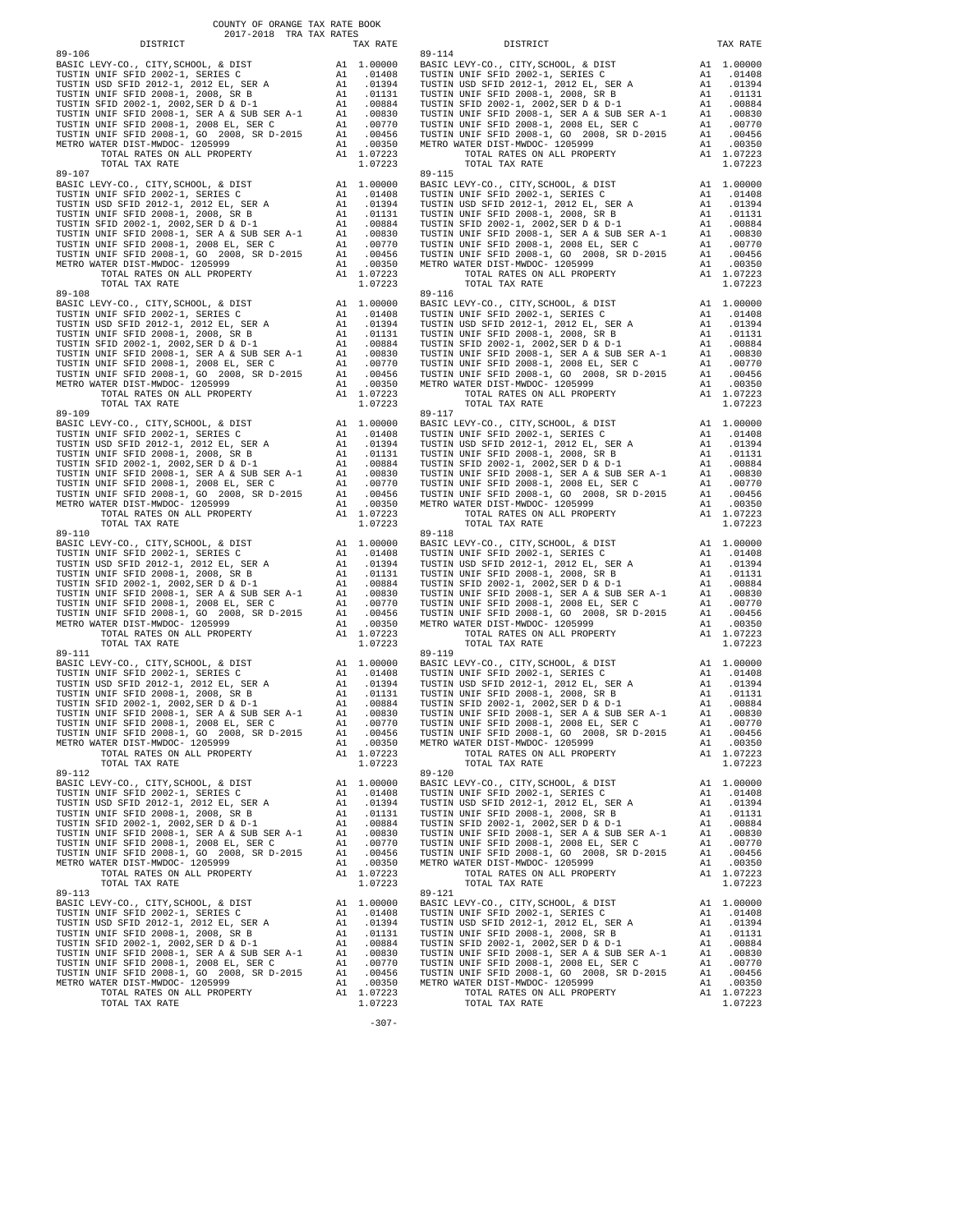| <b>TAX RATE</b><br>DISTRICT |  | DISTRICT   | TAX RATE |
|-----------------------------|--|------------|----------|
|                             |  | $89 - 128$ |          |
|                             |  |            |          |
|                             |  |            |          |
|                             |  |            |          |
|                             |  |            |          |
|                             |  |            |          |
|                             |  |            |          |
|                             |  |            |          |
|                             |  |            |          |
|                             |  |            |          |
|                             |  |            |          |
|                             |  |            |          |
|                             |  |            |          |
|                             |  |            |          |
|                             |  |            |          |
|                             |  |            |          |
|                             |  |            |          |
|                             |  |            |          |
|                             |  |            |          |
|                             |  |            |          |
|                             |  |            |          |
|                             |  |            |          |
|                             |  |            |          |
|                             |  |            |          |
|                             |  |            |          |
|                             |  |            |          |
|                             |  |            |          |
|                             |  |            |          |
|                             |  |            |          |
|                             |  |            |          |
|                             |  |            |          |
|                             |  |            |          |
|                             |  |            |          |
|                             |  |            |          |
|                             |  |            |          |
|                             |  |            |          |
|                             |  |            |          |
|                             |  |            |          |
|                             |  |            |          |
|                             |  |            |          |
|                             |  |            |          |
|                             |  |            |          |
|                             |  |            |          |
|                             |  |            |          |
|                             |  |            |          |
|                             |  |            |          |
|                             |  |            |          |
|                             |  |            |          |
|                             |  |            |          |
|                             |  |            |          |
|                             |  |            |          |
|                             |  |            |          |
|                             |  |            |          |
|                             |  |            |          |
|                             |  |            |          |
|                             |  |            |          |
|                             |  |            |          |
|                             |  |            |          |
|                             |  |            |          |
|                             |  |            |          |
|                             |  |            |          |
|                             |  |            |          |
|                             |  |            |          |
|                             |  |            |          |
|                             |  |            |          |
|                             |  |            |          |
|                             |  |            |          |
|                             |  |            |          |
|                             |  |            |          |
|                             |  |            |          |
|                             |  |            |          |
|                             |  |            |          |
|                             |  |            |          |
|                             |  |            |          |
|                             |  |            |          |
|                             |  |            |          |
|                             |  |            |          |
|                             |  |            |          |
|                             |  |            |          |
|                             |  |            |          |
|                             |  |            |          |
|                             |  |            |          |
|                             |  |            |          |
|                             |  |            |          |
|                             |  |            |          |
|                             |  |            |          |
|                             |  |            |          |
|                             |  |            |          |
|                             |  |            |          |
|                             |  |            |          |
|                             |  |            |          |
|                             |  |            |          |
|                             |  |            |          |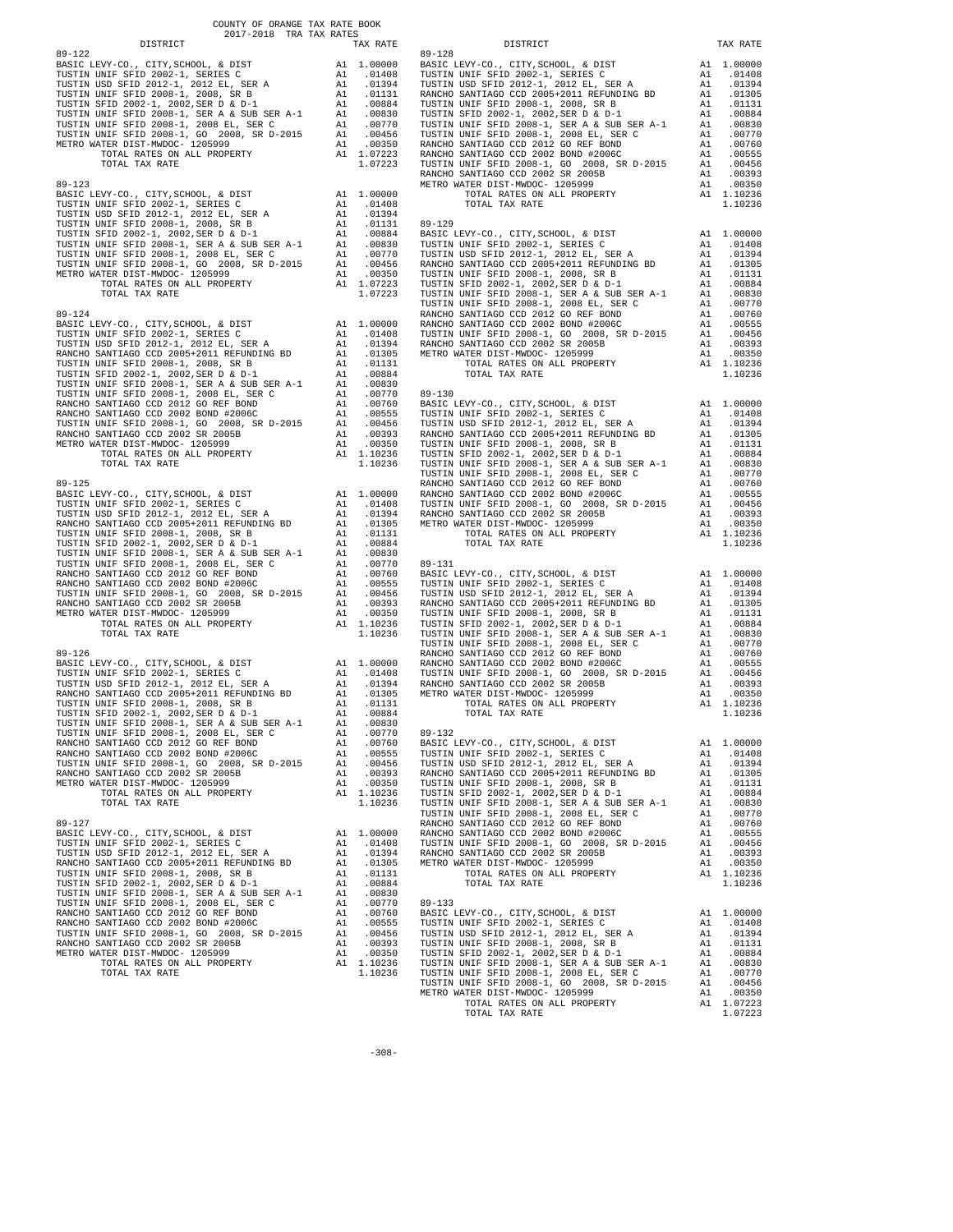| COUNTY OF ORANGE TAX RATE BOOK<br>2017-2018 TRA TAX RATES |          |                                                                                                                                                                                                                                       |          |
|-----------------------------------------------------------|----------|---------------------------------------------------------------------------------------------------------------------------------------------------------------------------------------------------------------------------------------|----------|
| <b>DISTRICT</b>                                           | TAX RATE | DISTRICT                                                                                                                                                                                                                              | TAX RATE |
| 89-134                                                    |          | $89 - 142$                                                                                                                                                                                                                            |          |
|                                                           |          |                                                                                                                                                                                                                                       |          |
|                                                           |          |                                                                                                                                                                                                                                       |          |
|                                                           |          |                                                                                                                                                                                                                                       |          |
|                                                           |          |                                                                                                                                                                                                                                       |          |
|                                                           |          |                                                                                                                                                                                                                                       |          |
|                                                           |          |                                                                                                                                                                                                                                       |          |
|                                                           |          |                                                                                                                                                                                                                                       |          |
|                                                           |          |                                                                                                                                                                                                                                       |          |
|                                                           |          |                                                                                                                                                                                                                                       |          |
|                                                           |          |                                                                                                                                                                                                                                       |          |
|                                                           |          |                                                                                                                                                                                                                                       |          |
|                                                           |          |                                                                                                                                                                                                                                       |          |
|                                                           |          |                                                                                                                                                                                                                                       |          |
|                                                           |          |                                                                                                                                                                                                                                       |          |
|                                                           |          |                                                                                                                                                                                                                                       |          |
|                                                           |          |                                                                                                                                                                                                                                       |          |
|                                                           |          |                                                                                                                                                                                                                                       |          |
|                                                           |          |                                                                                                                                                                                                                                       |          |
|                                                           |          |                                                                                                                                                                                                                                       |          |
|                                                           |          |                                                                                                                                                                                                                                       |          |
|                                                           |          |                                                                                                                                                                                                                                       |          |
|                                                           |          |                                                                                                                                                                                                                                       |          |
|                                                           |          |                                                                                                                                                                                                                                       |          |
|                                                           |          |                                                                                                                                                                                                                                       |          |
|                                                           |          |                                                                                                                                                                                                                                       |          |
|                                                           |          |                                                                                                                                                                                                                                       |          |
|                                                           |          |                                                                                                                                                                                                                                       |          |
|                                                           |          |                                                                                                                                                                                                                                       |          |
|                                                           |          |                                                                                                                                                                                                                                       |          |
|                                                           |          |                                                                                                                                                                                                                                       |          |
|                                                           |          |                                                                                                                                                                                                                                       |          |
|                                                           |          |                                                                                                                                                                                                                                       |          |
|                                                           |          |                                                                                                                                                                                                                                       |          |
|                                                           |          |                                                                                                                                                                                                                                       |          |
|                                                           |          |                                                                                                                                                                                                                                       |          |
|                                                           |          |                                                                                                                                                                                                                                       |          |
|                                                           |          |                                                                                                                                                                                                                                       |          |
|                                                           |          |                                                                                                                                                                                                                                       |          |
|                                                           |          |                                                                                                                                                                                                                                       |          |
|                                                           |          |                                                                                                                                                                                                                                       |          |
|                                                           |          |                                                                                                                                                                                                                                       |          |
|                                                           |          |                                                                                                                                                                                                                                       |          |
|                                                           |          |                                                                                                                                                                                                                                       |          |
|                                                           |          |                                                                                                                                                                                                                                       |          |
|                                                           |          |                                                                                                                                                                                                                                       |          |
|                                                           |          |                                                                                                                                                                                                                                       |          |
|                                                           |          |                                                                                                                                                                                                                                       |          |
|                                                           |          |                                                                                                                                                                                                                                       |          |
|                                                           |          |                                                                                                                                                                                                                                       |          |
|                                                           |          |                                                                                                                                                                                                                                       |          |
|                                                           |          |                                                                                                                                                                                                                                       |          |
|                                                           |          |                                                                                                                                                                                                                                       |          |
|                                                           |          |                                                                                                                                                                                                                                       |          |
|                                                           |          |                                                                                                                                                                                                                                       |          |
|                                                           |          |                                                                                                                                                                                                                                       |          |
|                                                           |          |                                                                                                                                                                                                                                       |          |
|                                                           |          |                                                                                                                                                                                                                                       |          |
|                                                           |          |                                                                                                                                                                                                                                       |          |
|                                                           |          |                                                                                                                                                                                                                                       |          |
|                                                           |          |                                                                                                                                                                                                                                       |          |
|                                                           |          |                                                                                                                                                                                                                                       |          |
|                                                           |          |                                                                                                                                                                                                                                       |          |
|                                                           |          |                                                                                                                                                                                                                                       |          |
|                                                           |          |                                                                                                                                                                                                                                       |          |
|                                                           |          |                                                                                                                                                                                                                                       |          |
|                                                           |          |                                                                                                                                                                                                                                       |          |
|                                                           |          |                                                                                                                                                                                                                                       |          |
|                                                           |          |                                                                                                                                                                                                                                       |          |
|                                                           |          |                                                                                                                                                                                                                                       |          |
|                                                           |          |                                                                                                                                                                                                                                       |          |
|                                                           |          |                                                                                                                                                                                                                                       |          |
|                                                           |          |                                                                                                                                                                                                                                       |          |
|                                                           |          |                                                                                                                                                                                                                                       |          |
|                                                           |          |                                                                                                                                                                                                                                       |          |
|                                                           |          |                                                                                                                                                                                                                                       |          |
|                                                           |          |                                                                                                                                                                                                                                       |          |
|                                                           |          | TOWER 1991 2003-1, 2012 12, 382, 382, 41 . 01339<br>TOWER UNE SPID 2003-1, 2012 2013 2014 1008 11 . 01311 20-147<br>TOWER SPID 2003-1, 2003 08. 8 . 41 . 01311 20-147<br>TOWER SPID 2003-1, 2003 08, 3R D--2015<br>TOWER SPID 2003-1, |          |
|                                                           |          |                                                                                                                                                                                                                                       |          |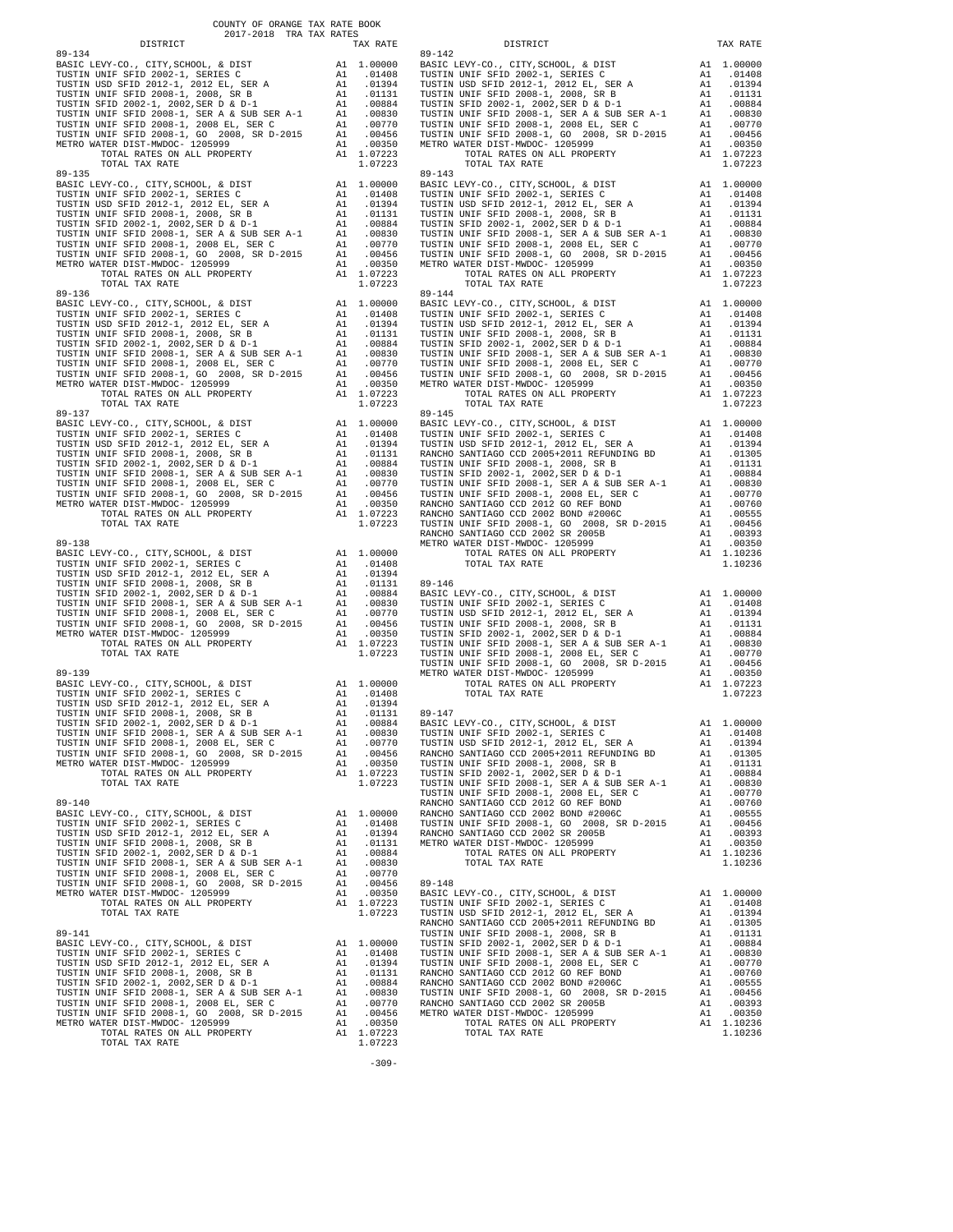| DISTRICT<br>19.149 PERIPHEND CORRESPOND 19. 19.161 19.162 10.000 102.000 102.000 102.000 102.000 102.000 102.000 102.000 102.000 102.000 102.000 102.000 102.000 102.000 102.000 102.000 102.000 102.000 102.000 102.000 102.000 102.000 | TAX RATE | DISTRICT   | TAX RATE |
|------------------------------------------------------------------------------------------------------------------------------------------------------------------------------------------------------------------------------------------|----------|------------|----------|
|                                                                                                                                                                                                                                          |          |            |          |
|                                                                                                                                                                                                                                          |          |            |          |
|                                                                                                                                                                                                                                          |          |            |          |
|                                                                                                                                                                                                                                          |          |            |          |
|                                                                                                                                                                                                                                          |          |            |          |
|                                                                                                                                                                                                                                          |          |            |          |
|                                                                                                                                                                                                                                          |          |            |          |
|                                                                                                                                                                                                                                          |          |            |          |
|                                                                                                                                                                                                                                          |          |            |          |
|                                                                                                                                                                                                                                          |          |            |          |
|                                                                                                                                                                                                                                          |          |            |          |
|                                                                                                                                                                                                                                          |          |            |          |
|                                                                                                                                                                                                                                          |          |            |          |
|                                                                                                                                                                                                                                          |          |            |          |
|                                                                                                                                                                                                                                          |          |            |          |
|                                                                                                                                                                                                                                          |          |            |          |
|                                                                                                                                                                                                                                          |          |            |          |
|                                                                                                                                                                                                                                          |          |            |          |
|                                                                                                                                                                                                                                          |          |            |          |
|                                                                                                                                                                                                                                          |          |            |          |
|                                                                                                                                                                                                                                          |          |            |          |
|                                                                                                                                                                                                                                          |          |            |          |
|                                                                                                                                                                                                                                          |          |            |          |
|                                                                                                                                                                                                                                          |          |            |          |
|                                                                                                                                                                                                                                          |          |            |          |
|                                                                                                                                                                                                                                          |          |            |          |
|                                                                                                                                                                                                                                          |          |            |          |
|                                                                                                                                                                                                                                          |          |            |          |
|                                                                                                                                                                                                                                          |          |            |          |
|                                                                                                                                                                                                                                          |          |            |          |
|                                                                                                                                                                                                                                          |          |            |          |
|                                                                                                                                                                                                                                          |          |            |          |
|                                                                                                                                                                                                                                          |          |            |          |
|                                                                                                                                                                                                                                          |          |            |          |
|                                                                                                                                                                                                                                          |          |            |          |
|                                                                                                                                                                                                                                          |          |            |          |
|                                                                                                                                                                                                                                          |          |            |          |
|                                                                                                                                                                                                                                          |          |            |          |
|                                                                                                                                                                                                                                          |          |            |          |
|                                                                                                                                                                                                                                          |          |            |          |
|                                                                                                                                                                                                                                          |          |            |          |
|                                                                                                                                                                                                                                          |          |            |          |
|                                                                                                                                                                                                                                          |          |            |          |
|                                                                                                                                                                                                                                          |          |            |          |
|                                                                                                                                                                                                                                          |          |            |          |
|                                                                                                                                                                                                                                          |          |            |          |
|                                                                                                                                                                                                                                          |          |            |          |
|                                                                                                                                                                                                                                          |          |            |          |
|                                                                                                                                                                                                                                          |          |            |          |
|                                                                                                                                                                                                                                          |          |            |          |
|                                                                                                                                                                                                                                          |          |            |          |
|                                                                                                                                                                                                                                          |          |            |          |
|                                                                                                                                                                                                                                          |          |            |          |
| $89 - 153$                                                                                                                                                                                                                               |          | $91 - 005$ |          |
|                                                                                                                                                                                                                                          |          |            |          |
|                                                                                                                                                                                                                                          |          |            |          |
|                                                                                                                                                                                                                                          |          |            |          |
|                                                                                                                                                                                                                                          |          |            |          |
|                                                                                                                                                                                                                                          |          |            |          |
|                                                                                                                                                                                                                                          |          |            |          |
|                                                                                                                                                                                                                                          |          |            |          |
|                                                                                                                                                                                                                                          |          |            |          |
|                                                                                                                                                                                                                                          |          |            |          |
|                                                                                                                                                                                                                                          |          |            |          |
|                                                                                                                                                                                                                                          |          |            |          |
|                                                                                                                                                                                                                                          |          |            |          |
|                                                                                                                                                                                                                                          |          |            |          |
|                                                                                                                                                                                                                                          |          |            |          |
|                                                                                                                                                                                                                                          |          |            |          |
|                                                                                                                                                                                                                                          |          |            |          |
|                                                                                                                                                                                                                                          |          |            |          |
|                                                                                                                                                                                                                                          |          |            |          |
|                                                                                                                                                                                                                                          |          |            |          |
|                                                                                                                                                                                                                                          |          |            |          |
|                                                                                                                                                                                                                                          |          |            |          |
|                                                                                                                                                                                                                                          |          |            |          |
|                                                                                                                                                                                                                                          |          |            |          |
|                                                                                                                                                                                                                                          |          |            |          |
|                                                                                                                                                                                                                                          |          |            |          |
|                                                                                                                                                                                                                                          |          |            |          |
|                                                                                                                                                                                                                                          |          |            |          |
|                                                                                                                                                                                                                                          |          |            |          |
|                                                                                                                                                                                                                                          |          |            |          |
|                                                                                                                                                                                                                                          |          |            |          |
|                                                                                                                                                                                                                                          |          |            |          |
|                                                                                                                                                                                                                                          |          |            |          |
|                                                                                                                                                                                                                                          |          |            |          |
|                                                                                                                                                                                                                                          |          |            |          |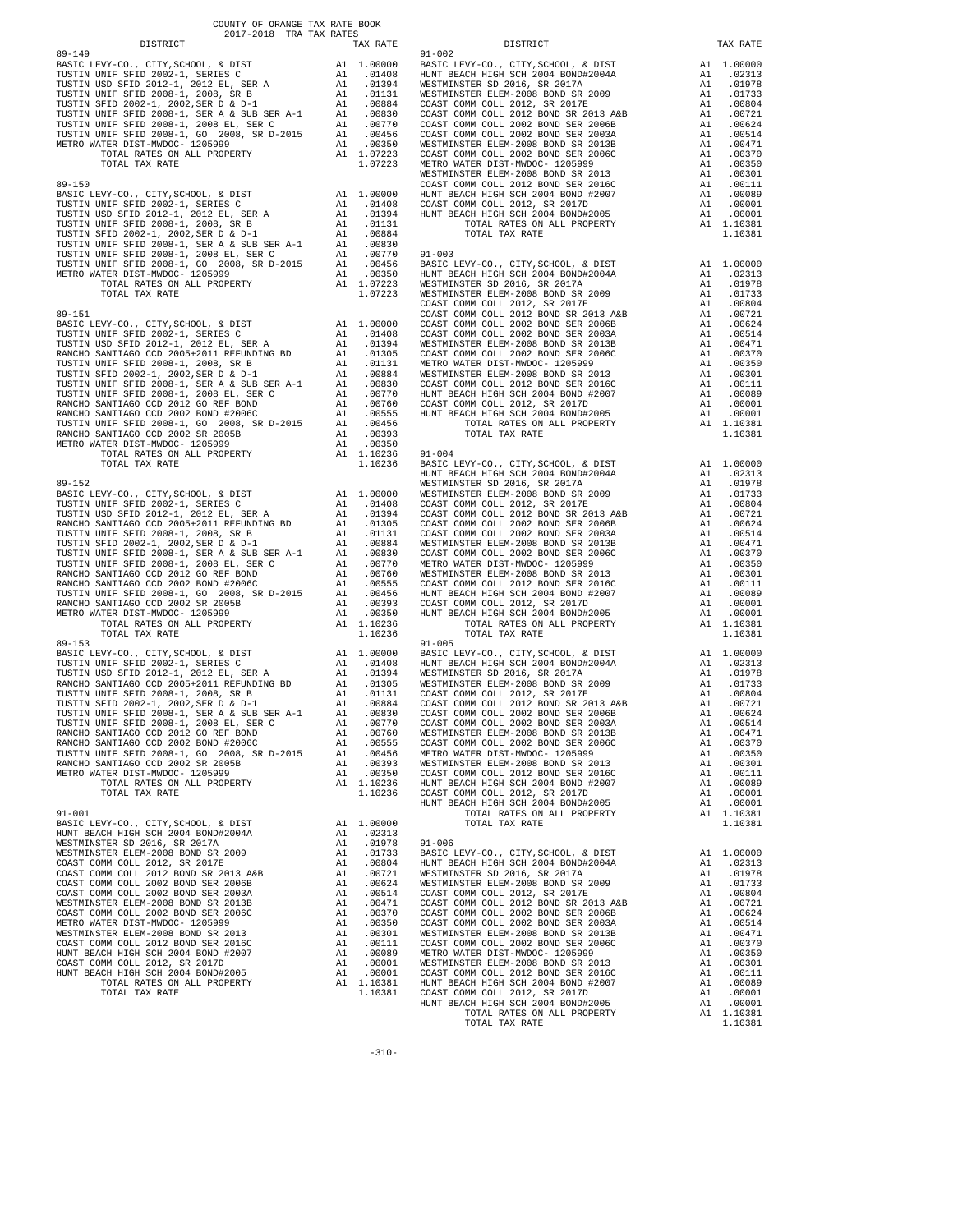| $91 - 007$                                                                                                                                                                                                                                                                                                                                                                                                                                |                                                                                                                                                                                                                                                        |                                                                                                                                                                                                                                                                   | $91 - 023$         |
|-------------------------------------------------------------------------------------------------------------------------------------------------------------------------------------------------------------------------------------------------------------------------------------------------------------------------------------------------------------------------------------------------------------------------------------------|--------------------------------------------------------------------------------------------------------------------------------------------------------------------------------------------------------------------------------------------------------|-------------------------------------------------------------------------------------------------------------------------------------------------------------------------------------------------------------------------------------------------------------------|--------------------|
|                                                                                                                                                                                                                                                                                                                                                                                                                                           |                                                                                                                                                                                                                                                        |                                                                                                                                                                                                                                                                   |                    |
|                                                                                                                                                                                                                                                                                                                                                                                                                                           |                                                                                                                                                                                                                                                        |                                                                                                                                                                                                                                                                   |                    |
|                                                                                                                                                                                                                                                                                                                                                                                                                                           |                                                                                                                                                                                                                                                        |                                                                                                                                                                                                                                                                   |                    |
|                                                                                                                                                                                                                                                                                                                                                                                                                                           |                                                                                                                                                                                                                                                        |                                                                                                                                                                                                                                                                   |                    |
|                                                                                                                                                                                                                                                                                                                                                                                                                                           |                                                                                                                                                                                                                                                        |                                                                                                                                                                                                                                                                   |                    |
|                                                                                                                                                                                                                                                                                                                                                                                                                                           |                                                                                                                                                                                                                                                        |                                                                                                                                                                                                                                                                   |                    |
|                                                                                                                                                                                                                                                                                                                                                                                                                                           |                                                                                                                                                                                                                                                        |                                                                                                                                                                                                                                                                   |                    |
|                                                                                                                                                                                                                                                                                                                                                                                                                                           |                                                                                                                                                                                                                                                        |                                                                                                                                                                                                                                                                   |                    |
|                                                                                                                                                                                                                                                                                                                                                                                                                                           |                                                                                                                                                                                                                                                        |                                                                                                                                                                                                                                                                   |                    |
|                                                                                                                                                                                                                                                                                                                                                                                                                                           |                                                                                                                                                                                                                                                        |                                                                                                                                                                                                                                                                   |                    |
|                                                                                                                                                                                                                                                                                                                                                                                                                                           |                                                                                                                                                                                                                                                        |                                                                                                                                                                                                                                                                   |                    |
|                                                                                                                                                                                                                                                                                                                                                                                                                                           |                                                                                                                                                                                                                                                        |                                                                                                                                                                                                                                                                   |                    |
|                                                                                                                                                                                                                                                                                                                                                                                                                                           |                                                                                                                                                                                                                                                        |                                                                                                                                                                                                                                                                   |                    |
| TOTAL RATES ON ALL PROPERTY                                                                                                                                                                                                                                                                                                                                                                                                               |                                                                                                                                                                                                                                                        | A1 1.10381                                                                                                                                                                                                                                                        |                    |
| TOTAL TAX RATE                                                                                                                                                                                                                                                                                                                                                                                                                            |                                                                                                                                                                                                                                                        | 1.10381                                                                                                                                                                                                                                                           |                    |
| $91 - 012$<br>$\begin{tabular}{l c c c} \multicolumn{4}{c}{\textbf{51-012}} & \multicolumn{4}{c}{\textbf{52-012}} & \multicolumn{4}{c}{\textbf{53-012}} & \multicolumn{4}{c}{\textbf{54-012}} & \multicolumn{4}{c}{\textbf{55-012}} & \multicolumn{4}{c}{\textbf{51-024}} \\ \multicolumn{4}{c}{\textbf{HINT BEACH HIGH SCH} & \multicolumn{4}{c}{\textbf{51-012}} & \multicolumn{4}{c}{\textbf{51-012}} & \multicolumn{4}{c}{\textbf{51$ |                                                                                                                                                                                                                                                        |                                                                                                                                                                                                                                                                   | $91 - 024$         |
|                                                                                                                                                                                                                                                                                                                                                                                                                                           |                                                                                                                                                                                                                                                        |                                                                                                                                                                                                                                                                   |                    |
|                                                                                                                                                                                                                                                                                                                                                                                                                                           |                                                                                                                                                                                                                                                        |                                                                                                                                                                                                                                                                   |                    |
|                                                                                                                                                                                                                                                                                                                                                                                                                                           |                                                                                                                                                                                                                                                        |                                                                                                                                                                                                                                                                   |                    |
|                                                                                                                                                                                                                                                                                                                                                                                                                                           |                                                                                                                                                                                                                                                        |                                                                                                                                                                                                                                                                   |                    |
|                                                                                                                                                                                                                                                                                                                                                                                                                                           |                                                                                                                                                                                                                                                        |                                                                                                                                                                                                                                                                   |                    |
|                                                                                                                                                                                                                                                                                                                                                                                                                                           |                                                                                                                                                                                                                                                        |                                                                                                                                                                                                                                                                   |                    |
|                                                                                                                                                                                                                                                                                                                                                                                                                                           |                                                                                                                                                                                                                                                        |                                                                                                                                                                                                                                                                   |                    |
|                                                                                                                                                                                                                                                                                                                                                                                                                                           |                                                                                                                                                                                                                                                        |                                                                                                                                                                                                                                                                   |                    |
|                                                                                                                                                                                                                                                                                                                                                                                                                                           |                                                                                                                                                                                                                                                        |                                                                                                                                                                                                                                                                   |                    |
|                                                                                                                                                                                                                                                                                                                                                                                                                                           |                                                                                                                                                                                                                                                        |                                                                                                                                                                                                                                                                   |                    |
|                                                                                                                                                                                                                                                                                                                                                                                                                                           |                                                                                                                                                                                                                                                        |                                                                                                                                                                                                                                                                   |                    |
|                                                                                                                                                                                                                                                                                                                                                                                                                                           |                                                                                                                                                                                                                                                        |                                                                                                                                                                                                                                                                   |                    |
|                                                                                                                                                                                                                                                                                                                                                                                                                                           |                                                                                                                                                                                                                                                        |                                                                                                                                                                                                                                                                   |                    |
|                                                                                                                                                                                                                                                                                                                                                                                                                                           |                                                                                                                                                                                                                                                        |                                                                                                                                                                                                                                                                   |                    |
|                                                                                                                                                                                                                                                                                                                                                                                                                                           |                                                                                                                                                                                                                                                        |                                                                                                                                                                                                                                                                   |                    |
| TOTAL TAX RATE                                                                                                                                                                                                                                                                                                                                                                                                                            |                                                                                                                                                                                                                                                        | 1.10381                                                                                                                                                                                                                                                           |                    |
| $91 - 013$                                                                                                                                                                                                                                                                                                                                                                                                                                | 91-025<br>A1 1.0000 BASIC L<br>A1 0000 BASIC L<br>A1 0.0173 WESTMIN<br>A1 0.1733 WESTMIN<br>A1 0.1733 WESTMIN<br>A1 0.0604 COAST C<br>A1 0.0624 COAST C<br>A1 0.0614 COAST C<br>A1 0.0311 WESTMIN<br>A1 0.0370 COAST C<br>A1 0.0300 METRO W<br>A1 0.03 |                                                                                                                                                                                                                                                                   | $91 - 025$         |
| BASIC LEVY-CO., CITY, SCHOOL, & DIST                                                                                                                                                                                                                                                                                                                                                                                                      |                                                                                                                                                                                                                                                        |                                                                                                                                                                                                                                                                   |                    |
| HUNT BEACH HIGH SCH 2004 BOND#2004A                                                                                                                                                                                                                                                                                                                                                                                                       |                                                                                                                                                                                                                                                        |                                                                                                                                                                                                                                                                   |                    |
| WESTMINSTER SD 2016, SR 2017A                                                                                                                                                                                                                                                                                                                                                                                                             |                                                                                                                                                                                                                                                        |                                                                                                                                                                                                                                                                   |                    |
| WESTMINSTER ELEM-2008 BOND SR 2009<br>COAST COMM COLL 2012, SR 2017E                                                                                                                                                                                                                                                                                                                                                                      |                                                                                                                                                                                                                                                        |                                                                                                                                                                                                                                                                   |                    |
| COAST COMM COLL 2012 BOND SR 2013 A&B                                                                                                                                                                                                                                                                                                                                                                                                     |                                                                                                                                                                                                                                                        |                                                                                                                                                                                                                                                                   |                    |
| COAST COMM COLL 2002 BOND SER 2006B                                                                                                                                                                                                                                                                                                                                                                                                       |                                                                                                                                                                                                                                                        |                                                                                                                                                                                                                                                                   |                    |
| COAST COMM COLL 2002 BOND SER 2003A                                                                                                                                                                                                                                                                                                                                                                                                       |                                                                                                                                                                                                                                                        |                                                                                                                                                                                                                                                                   |                    |
| WESTMINSTER ELEM-2008 BOND SR 2013B                                                                                                                                                                                                                                                                                                                                                                                                       |                                                                                                                                                                                                                                                        |                                                                                                                                                                                                                                                                   |                    |
| COAST COMM COLL 2002 BOND SER 2006C                                                                                                                                                                                                                                                                                                                                                                                                       |                                                                                                                                                                                                                                                        |                                                                                                                                                                                                                                                                   |                    |
| METRO WATER DIST-MWDOC- 1205999                                                                                                                                                                                                                                                                                                                                                                                                           |                                                                                                                                                                                                                                                        |                                                                                                                                                                                                                                                                   |                    |
| WESTMINSTER ELEM-2008 BOND SR 2013                                                                                                                                                                                                                                                                                                                                                                                                        |                                                                                                                                                                                                                                                        |                                                                                                                                                                                                                                                                   |                    |
| COAST COMM COLL 2012 BOND SER 2016C                                                                                                                                                                                                                                                                                                                                                                                                       |                                                                                                                                                                                                                                                        |                                                                                                                                                                                                                                                                   |                    |
| HUNT BEACH HIGH SCH 2004 BOND #2007<br>COAST COMM COLL 2012, SR 2017D                                                                                                                                                                                                                                                                                                                                                                     |                                                                                                                                                                                                                                                        |                                                                                                                                                                                                                                                                   |                    |
| HUNT BEACH HIGH SCH 2004 BOND#2005                                                                                                                                                                                                                                                                                                                                                                                                        |                                                                                                                                                                                                                                                        |                                                                                                                                                                                                                                                                   |                    |
| TOTAL RATES ON ALL PROPERTY                                                                                                                                                                                                                                                                                                                                                                                                               |                                                                                                                                                                                                                                                        | A1 1.10381                                                                                                                                                                                                                                                        |                    |
| TOTAL TAX RATE                                                                                                                                                                                                                                                                                                                                                                                                                            |                                                                                                                                                                                                                                                        | 1.10381                                                                                                                                                                                                                                                           |                    |
| $91 - 018$                                                                                                                                                                                                                                                                                                                                                                                                                                |                                                                                                                                                                                                                                                        |                                                                                                                                                                                                                                                                   | $91 - 034$         |
| BASIC LEVY-CO., CITY, SCHOOL, & DIST                                                                                                                                                                                                                                                                                                                                                                                                      | 91-034<br>A1 1.00000 BASIC L<br>A1 .02313 HUNT BE<br>A1 .01978 WESTMIN<br>A1 .01973 WESTMIN<br>A1 .00731 COAST C<br>A1 .00701 COAST C<br>A1 .00514 COAST C<br>A1 .00370 COAST C<br>A1 .00370 COAST C<br>A1 .00350 METRO W<br>A1 .00350 METRO W<br>A1 . |                                                                                                                                                                                                                                                                   |                    |
| HUNT BEACH HIGH SCH 2004 BOND#2004A                                                                                                                                                                                                                                                                                                                                                                                                       |                                                                                                                                                                                                                                                        |                                                                                                                                                                                                                                                                   |                    |
| WESTMINSTER SD 2016, SR 2017A                                                                                                                                                                                                                                                                                                                                                                                                             |                                                                                                                                                                                                                                                        |                                                                                                                                                                                                                                                                   |                    |
| WESTMINSTER ELEM-2008 BOND SR 2009                                                                                                                                                                                                                                                                                                                                                                                                        |                                                                                                                                                                                                                                                        |                                                                                                                                                                                                                                                                   |                    |
| COAST COMM COLL 2012, SR 2017E<br>COAST COMM COLL 2012 BOND SR 2013 A&B                                                                                                                                                                                                                                                                                                                                                                   |                                                                                                                                                                                                                                                        |                                                                                                                                                                                                                                                                   |                    |
| COAST COMM COLL 2002 BOND SER 2006B                                                                                                                                                                                                                                                                                                                                                                                                       |                                                                                                                                                                                                                                                        |                                                                                                                                                                                                                                                                   |                    |
| COAST COMM COLL 2002 BOND SER 2003A                                                                                                                                                                                                                                                                                                                                                                                                       |                                                                                                                                                                                                                                                        |                                                                                                                                                                                                                                                                   |                    |
|                                                                                                                                                                                                                                                                                                                                                                                                                                           |                                                                                                                                                                                                                                                        |                                                                                                                                                                                                                                                                   |                    |
|                                                                                                                                                                                                                                                                                                                                                                                                                                           |                                                                                                                                                                                                                                                        |                                                                                                                                                                                                                                                                   |                    |
| COAST COMM COLL 2008 BOND SR 2013B<br>COAST COMM COLL 2002 BOND SER 2006C<br>METRO WATER DIST-MWDOC- 1205999<br>WESTMINGTER DIST-MWDOC- 1205999                                                                                                                                                                                                                                                                                           |                                                                                                                                                                                                                                                        |                                                                                                                                                                                                                                                                   |                    |
| WESTMINSTER ELEM-2008 BOND SR 2013                                                                                                                                                                                                                                                                                                                                                                                                        |                                                                                                                                                                                                                                                        |                                                                                                                                                                                                                                                                   |                    |
| COAST COMM COLL 2012 BOND SER 2016C                                                                                                                                                                                                                                                                                                                                                                                                       | A1                                                                                                                                                                                                                                                     | .00111                                                                                                                                                                                                                                                            | COAST <sup>C</sup> |
| HUNT BEACH HIGH SCH 2004 BOND #2007<br>COAST COMM COLL 2012, SR 2017D                                                                                                                                                                                                                                                                                                                                                                     | A1<br>A1                                                                                                                                                                                                                                               | .00089<br>.00001                                                                                                                                                                                                                                                  | HUNT BE<br>COAST C |
| HUNT BEACH HIGH SCH 2004 BOND#2005                                                                                                                                                                                                                                                                                                                                                                                                        | A1                                                                                                                                                                                                                                                     | .00001                                                                                                                                                                                                                                                            | HUNT BE            |
| TOTAL RATES ON ALL PROPERTY                                                                                                                                                                                                                                                                                                                                                                                                               |                                                                                                                                                                                                                                                        | A1 1.10381                                                                                                                                                                                                                                                        |                    |
| TOTAL TAX RATE                                                                                                                                                                                                                                                                                                                                                                                                                            |                                                                                                                                                                                                                                                        | 1.10381                                                                                                                                                                                                                                                           |                    |
| $91 - 022$                                                                                                                                                                                                                                                                                                                                                                                                                                |                                                                                                                                                                                                                                                        |                                                                                                                                                                                                                                                                   | 91-901             |
| BASIC LEVY-CO., CITY, SCHOOL, & DIST                                                                                                                                                                                                                                                                                                                                                                                                      |                                                                                                                                                                                                                                                        | A1 1.00000                                                                                                                                                                                                                                                        | BASIC L            |
| HUNT BEACH HIGH SCH 2004 BOND#2004A                                                                                                                                                                                                                                                                                                                                                                                                       |                                                                                                                                                                                                                                                        | A1 .02313                                                                                                                                                                                                                                                         | HUNT BE            |
| WESTMINSTER SD 2016, SR 2017A                                                                                                                                                                                                                                                                                                                                                                                                             | A1                                                                                                                                                                                                                                                     | .01978                                                                                                                                                                                                                                                            | WESTMIN            |
| WESTMINSTER ELEM-2008 BOND SR 2009<br>COAST COMM COLL 2012, SR 2017E                                                                                                                                                                                                                                                                                                                                                                      |                                                                                                                                                                                                                                                        |                                                                                                                                                                                                                                                                   |                    |
| COAST COMM COLL 2012 BOND SR 2013 A&B                                                                                                                                                                                                                                                                                                                                                                                                     |                                                                                                                                                                                                                                                        |                                                                                                                                                                                                                                                                   |                    |
| COAST COMM COLL 2002 BOND SER 2006B                                                                                                                                                                                                                                                                                                                                                                                                       |                                                                                                                                                                                                                                                        |                                                                                                                                                                                                                                                                   |                    |
| COAST COMM COLL 2002 BOND SER 2003A                                                                                                                                                                                                                                                                                                                                                                                                       |                                                                                                                                                                                                                                                        |                                                                                                                                                                                                                                                                   |                    |
| WESTMINSTER ELEM-2008 BOND SR 2013B                                                                                                                                                                                                                                                                                                                                                                                                       |                                                                                                                                                                                                                                                        |                                                                                                                                                                                                                                                                   |                    |
| COAST COMM COLL 2002 BOND SER 2006C                                                                                                                                                                                                                                                                                                                                                                                                       |                                                                                                                                                                                                                                                        |                                                                                                                                                                                                                                                                   |                    |
| METRO WATER DIST-MWDOC- 1205999                                                                                                                                                                                                                                                                                                                                                                                                           |                                                                                                                                                                                                                                                        |                                                                                                                                                                                                                                                                   |                    |
| WESTMINSTER ELEM-2008 BOND SR 2013                                                                                                                                                                                                                                                                                                                                                                                                        |                                                                                                                                                                                                                                                        |                                                                                                                                                                                                                                                                   |                    |
| COAST COMM COLL 2012 BOND SER 2016C                                                                                                                                                                                                                                                                                                                                                                                                       |                                                                                                                                                                                                                                                        |                                                                                                                                                                                                                                                                   |                    |
| HUNT BEACH HIGH SCH 2004 BOND #2007<br>COAST COMM COLL 2012, SR 2017D                                                                                                                                                                                                                                                                                                                                                                     |                                                                                                                                                                                                                                                        |                                                                                                                                                                                                                                                                   |                    |
| HUNT BEACH HIGH SCH 2004 BOND#2005                                                                                                                                                                                                                                                                                                                                                                                                        |                                                                                                                                                                                                                                                        | A1 .01978 WESTMIN<br>A1 .01733 WESTMIN<br>A1 .00804 COAST C<br>A1 .00721 COAST C<br>A1 .00624 COAST C<br>A1 .00624 COAST C<br>A1 .00514 WESTMIN<br>A1 .00370 COAST C<br>A1 .00300 WESTMIN<br>A1 .00101 EUNT BE<br>A1 .00089 COAST C<br>A1 .00089 COA<br>A1 .00001 |                    |
|                                                                                                                                                                                                                                                                                                                                                                                                                                           |                                                                                                                                                                                                                                                        |                                                                                                                                                                                                                                                                   |                    |

| COUNTY OF ORANGE TAX RATE BOOK<br>2017-2018 TRA TAX RATES |          |            |          |
|-----------------------------------------------------------|----------|------------|----------|
| DISTRICT                                                  | TAX RATE | DISTRICT   | TAX RATE |
| $91 - 007$                                                |          | $91 - 023$ |          |
|                                                           |          |            |          |
|                                                           |          |            |          |
|                                                           |          |            |          |
|                                                           |          |            |          |
|                                                           |          |            |          |
|                                                           |          |            |          |
|                                                           |          |            |          |
|                                                           |          |            |          |
|                                                           |          |            |          |
|                                                           |          |            |          |
|                                                           |          |            |          |
|                                                           |          |            |          |
|                                                           |          |            |          |
|                                                           |          |            |          |
|                                                           |          |            |          |
|                                                           |          |            |          |
|                                                           |          |            |          |
|                                                           |          |            |          |
|                                                           |          |            |          |
|                                                           |          |            |          |
|                                                           |          |            |          |
|                                                           |          |            |          |
|                                                           |          |            |          |
|                                                           |          |            |          |
|                                                           |          |            |          |
|                                                           |          |            |          |
|                                                           |          |            |          |
|                                                           |          |            |          |
|                                                           |          |            |          |
|                                                           |          |            |          |
|                                                           |          |            |          |
|                                                           |          |            |          |
|                                                           |          |            |          |
|                                                           |          |            |          |
|                                                           |          |            |          |
|                                                           |          |            |          |
|                                                           |          |            |          |
|                                                           |          |            |          |
|                                                           |          |            |          |
|                                                           |          |            |          |
|                                                           |          |            |          |
|                                                           |          |            |          |
|                                                           |          |            |          |
|                                                           |          |            |          |
|                                                           |          |            |          |
|                                                           |          |            |          |
| $91 - 018$                                                |          | $91 - 034$ |          |
|                                                           |          |            |          |
|                                                           |          |            |          |
|                                                           |          |            |          |
|                                                           |          |            |          |
|                                                           |          |            |          |
|                                                           |          |            |          |
|                                                           |          |            |          |
|                                                           |          |            |          |
|                                                           |          |            |          |
|                                                           |          |            |          |
|                                                           |          |            |          |
|                                                           |          |            |          |
|                                                           |          |            |          |
|                                                           |          |            |          |
|                                                           |          |            |          |
|                                                           |          |            |          |
|                                                           |          |            |          |
|                                                           |          |            |          |
|                                                           |          |            |          |
|                                                           |          |            |          |
|                                                           |          |            |          |
|                                                           |          |            |          |
|                                                           |          |            |          |
|                                                           |          |            |          |
|                                                           |          |            |          |
|                                                           |          |            |          |
|                                                           |          |            |          |
|                                                           |          |            |          |
|                                                           |          |            |          |
|                                                           |          |            |          |
|                                                           |          |            |          |